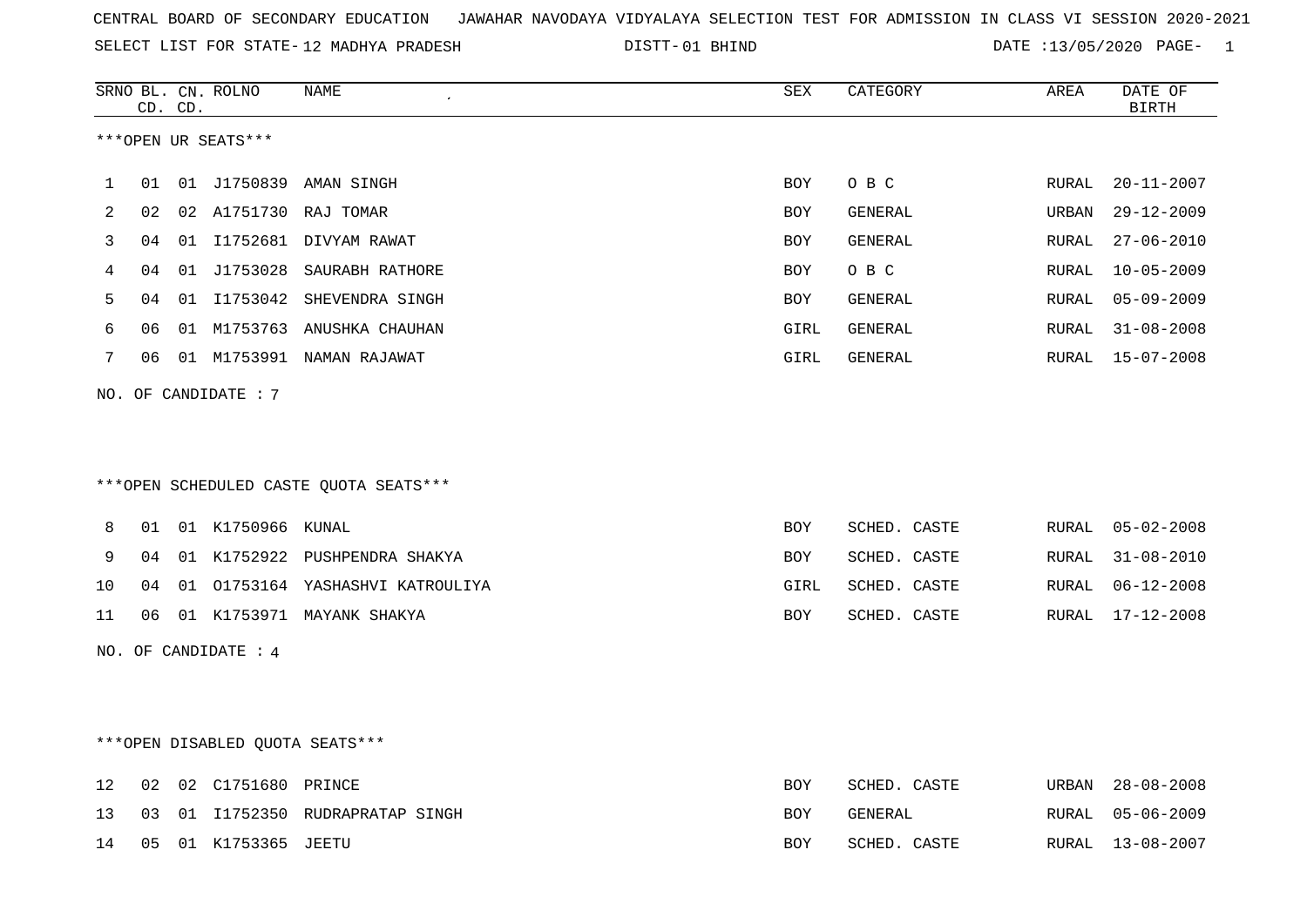|  |  |  |  | CENTRAL BOARD OF SECONDARY EDUCATION – JAWAHAR NAVODAYA VIDYALAYA SELECTION TEST FOR ADMISSION IN CLASS VI SESSION 2020-2021 |  |  |  |  |  |  |  |  |  |  |  |  |
|--|--|--|--|------------------------------------------------------------------------------------------------------------------------------|--|--|--|--|--|--|--|--|--|--|--|--|
|--|--|--|--|------------------------------------------------------------------------------------------------------------------------------|--|--|--|--|--|--|--|--|--|--|--|--|

SELECT LIST FOR STATE- DISTT- 12 MADHYA PRADESH

DISTT-01 BHIND DATE :13/05/2020 PAGE- 2

|    |    | CD. CD. | SRNO BL. CN. ROLNO     | NAME                                   | SEX        | CATEGORY     | AREA  | DATE OF<br><b>BIRTH</b> |
|----|----|---------|------------------------|----------------------------------------|------------|--------------|-------|-------------------------|
|    |    |         | NO. OF CANDIDATE : 3   |                                        |            |              |       |                         |
|    |    |         |                        |                                        |            |              |       |                         |
|    |    |         |                        |                                        |            |              |       |                         |
|    |    |         |                        | *** OPEN BACKWARD CLASS QUOTA SEATS*** |            |              |       |                         |
| 15 | 01 |         | 01 J1750820 ADITYA     |                                        | <b>BOY</b> | O B C        | RURAL | $04 - 06 - 2007$        |
| 16 | 01 |         | 01 N1750998            | MUSKAN RAJPOOT                         | GIRL       | O B C        | RURAL | $07 - 01 - 2008$        |
| 17 | 01 |         |                        | 01 N1751110 SHIVANI NARWARIYA          | GIRL       | O B C        | RURAL | 19-06-2008              |
| 18 | 02 |         | 02 F1751906            | SOMYA SHIVHARE                         | GIRL       | O B C        | URBAN | $05 - 11 - 2009$        |
| 19 | 04 |         | 01 F1752733            | JYOTI LAHARIYA                         | GIRL       | O B C        | URBAN | $12 - 07 - 2009$        |
|    |    |         | NO. OF CANDIDATE : 5   |                                        |            |              |       |                         |
|    |    |         |                        |                                        |            |              |       |                         |
|    |    |         |                        |                                        |            |              |       |                         |
|    |    |         |                        | ***OPEN SCHEDULED TRIBE QUOTA SEATS*** |            |              |       |                         |
|    |    |         |                        |                                        |            |              |       |                         |
| 20 | 06 |         |                        | 01 D1754277 VAIBHAV GOUTAM             | <b>BOY</b> | SCHED. TRIBE | URBAN | 17-07-2009              |
|    |    |         | NO. OF CANDIDATE : 1   |                                        |            |              |       |                         |
|    |    |         |                        |                                        |            |              |       |                         |
|    |    |         |                        |                                        |            |              |       |                         |
|    |    |         | ***RURAL OPEN SEATS*** |                                        |            |              |       |                         |
| 21 | 01 |         | 01 J1750814 ABDESH     |                                        | BOY        | O B C        | RURAL | $31 - 08 - 2007$        |
| 22 | 01 |         |                        | 01 J1750884 AYUSHMAN SINGH             | <b>BOY</b> | O B C        | RURAL | $08 - 04 - 2009$        |
| 23 | 01 |         |                        | 01 J1750895 DEEPAK NARWARIYA           | BOY        | O B C        | RURAL | $02 - 06 - 2008$        |
| 24 | 01 |         |                        | 01 K1750927 ISHANT INDORIYA            | BOY        | SCHED. CASTE | RURAL | $05 - 11 - 2009$        |
| 25 | 01 |         |                        | 01 J1751004 NARENDRA SINGH NARWARIYA   | BOY        | O B C        | RURAL | $12 - 07 - 2007$        |
| 26 | 02 |         |                        | 01 J1751345 AYUSH YADAV                | BOY        | O B C        | RURAL | $01 - 01 - 2010$        |
| 27 |    |         |                        | 02 01 J1751563 MAYANK KUMAR            | BOY        | O B C        |       | RURAL 04-02-2008        |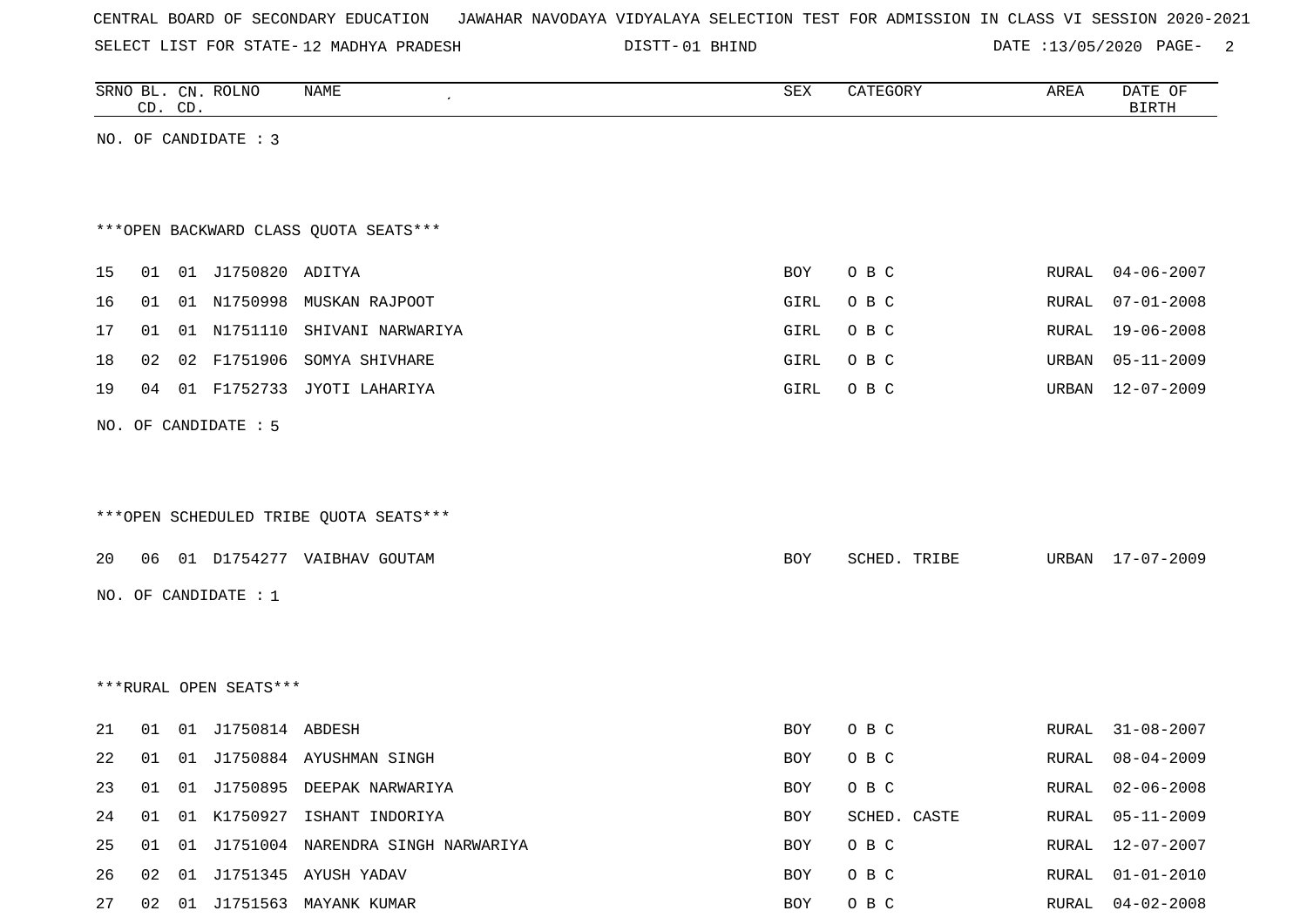SELECT LIST FOR STATE- DISTT- 12 MADHYA PRADESH

01 BHIND DATE :13/05/2020 PAGE- 3

|    | CD. CD.        |    | SRNO BL. CN. ROLNO     | <b>NAME</b>              | <b>SEX</b> | CATEGORY       | AREA         | DATE OF<br><b>BIRTH</b> |
|----|----------------|----|------------------------|--------------------------|------------|----------------|--------------|-------------------------|
|    |                |    | ***RURAL OPEN SEATS*** |                          |            |                |              |                         |
|    |                |    |                        |                          |            |                |              |                         |
| 28 | 02             | 02 |                        | I1751781 SACHIN SINGH    | <b>BOY</b> | GENERAL        | RURAL        | $15 - 10 - 2008$        |
| 29 | 02             | 02 | J1751967 VISHAL        |                          | <b>BOY</b> | O B C          | RURAL        | $26 - 08 - 2008$        |
| 30 | 03             | 01 | N1752187               | KHUSHI KUSHWAH           | GIRL       | O B C          | RURAL        | $01 - 09 - 2009$        |
| 31 | 03             | 01 | K1752276               | PRADEEP                  | BOY        | SCHED. CASTE   | RURAL        | $02 - 06 - 2008$        |
| 32 | 03             | 01 |                        | 01752284 PRATIBHA GOYAL  | GIRL       | SCHED. CASTE   | RURAL        | $01 - 02 - 2008$        |
| 33 | 03             |    | 01 K1752371            | SANDEEP                  | <b>BOY</b> | SCHED. CASTE   | RURAL        | $05 - 07 - 2009$        |
| 34 | 03             | 01 | I1752449               | SUMIT CHAUHAN            | <b>BOY</b> | GENERAL        | RURAL        | $01 - 06 - 2009$        |
| 35 | 04             | 01 | M1752583               | ANUSHKA                  | GIRL       | <b>GENERAL</b> | <b>RURAL</b> | $23 - 04 - 2010$        |
| 36 | 04             | 01 | M1752883               | POOJA                    | GIRL       | <b>GENERAL</b> | <b>RURAL</b> | $24 - 12 - 2009$        |
| 37 | 04             | 01 | I1752917               | PURUSHOTTAM SINGH        | BOY        | GENERAL        | RURAL        | $11 - 04 - 2009$        |
| 38 | 04             | 01 | M1753091               | SONALI CHAUHAN           | GIRL       | <b>GENERAL</b> | <b>RURAL</b> | $14 - 11 - 2009$        |
| 39 | 05             | 01 | K1753293               | BHAVESH KOTHARI          | <b>BOY</b> | SCHED. CASTE   | <b>RURAL</b> | $07 - 05 - 2009$        |
| 40 | 0 <sub>5</sub> | 01 | J1753294               | BHAVESH RATHOR           | BOY        | O B C          | RURAL        | $03 - 04 - 2009$        |
| 41 | 05             | 01 |                        | J1753342 GOVIND SINGH    | <b>BOY</b> | O B C          | RURAL        | $10 - 04 - 2009$        |
| 42 | 05             | 01 | N1753448               | <b>NANDU</b>             | GIRL       | O B C          | <b>RURAL</b> | $08 - 02 - 2009$        |
| 43 | 05             | 01 | I1753522               | PUSHPENDRA SINGH CHAUHAN | BOY        | GENERAL        | RURAL        | $02 - 10 - 2008$        |
| 44 | 05             | 01 | M1753648               | TANYA SIKARWAR           | GIRL       | <b>GENERAL</b> | RURAL        | $05 - 03 - 2009$        |
| 45 | 06             | 01 | M1753987               | NAINI AGRAWAL            | GIRL       | <b>GENERAL</b> | <b>RURAL</b> | $10 - 08 - 2010$        |
| 46 | 06             | 01 | M1754151               | SAMIKSHA CHAUHAN         | GIRL       | <b>GENERAL</b> | RURAL        | $10 - 06 - 2008$        |
|    |                |    |                        |                          |            |                |              |                         |

NO. OF CANDIDATE : 26

\*\*\*RURAL SCHEDULED CASTE QUOTA SEATS\*\*\*

|  |  | 47 01 01 K1750856 ANSHUL JARJ   | <b>BOY</b> | SCHED. CASTE | RURAL 01-01-2009 |
|--|--|---------------------------------|------------|--------------|------------------|
|  |  | 48 02 01 K1751196 ADITYA DOHARE | BOY        | SCHED. CASTE | RURAL 16-02-2010 |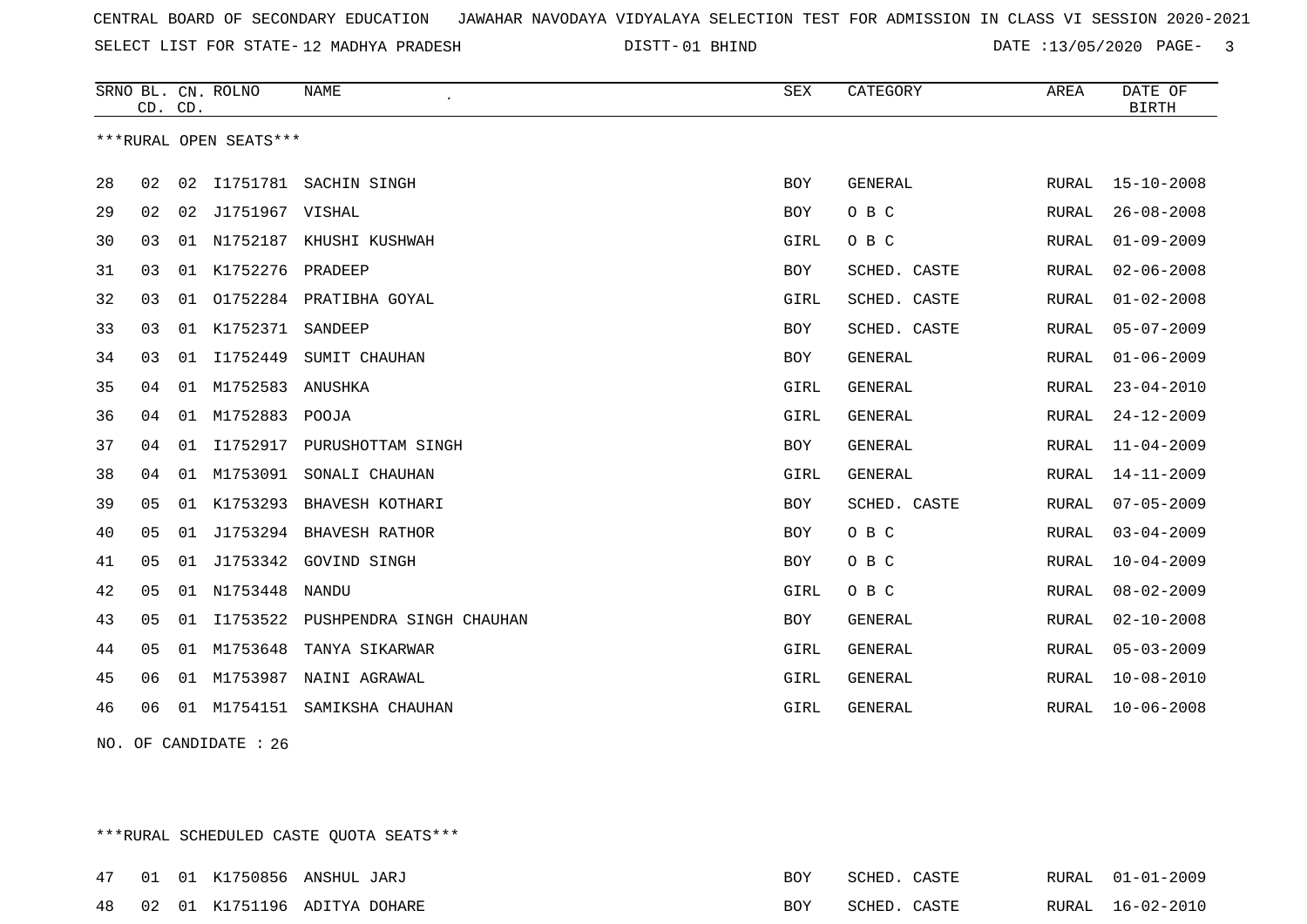SELECT LIST FOR STATE- DISTT- 12 MADHYA PRADESH

01 BHIND DATE :13/05/2020 PAGE- 4

|    |    | CD. CD. | SRNO BL. CN. ROLNO | NAME                                    | SEX        | CATEGORY     | AREA  | DATE OF<br><b>BIRTH</b> |
|----|----|---------|--------------------|-----------------------------------------|------------|--------------|-------|-------------------------|
|    |    |         |                    | ***RURAL SCHEDULED CASTE QUOTA SEATS*** |            |              |       |                         |
| 49 | 02 |         |                    | 01 K1751261 ANKIT GOYAL                 | <b>BOY</b> | SCHED. CASTE | RURAL | $01 - 01 - 2011$        |
| 50 | 03 | 01      |                    | K1752149 HITENDRA SINGH                 | <b>BOY</b> | SCHED. CASTE | RURAL | $01 - 07 - 2009$        |
| 51 | 04 |         |                    | 01 K1752781 LUCKY SHAKYA                | <b>BOY</b> | SCHED. CASTE | RURAL | $04 - 12 - 2009$        |
| 52 | 04 |         |                    | 01 K1752796 MAYANK KUMAR                | <b>BOY</b> | SCHED. CASTE | RURAL | $01 - 09 - 2009$        |
| 53 | 04 |         |                    | 01 K1752902 PREM SINGH                  | <b>BOY</b> | SCHED. CASTE | RURAL | $28 - 09 - 2008$        |
| 54 | 04 |         | 01 01753013        | SANGEETA                                | GIRL       | SCHED. CASTE | RURAL | $01 - 06 - 2009$        |
| 55 | 06 | 01      |                    | K1753684 ABHAY KUSHTWAR                 | <b>BOY</b> | SCHED. CASTE | RURAL | $28 - 08 - 2007$        |
| 56 | 06 | 01      |                    | K1753806 AYUSH MIHOLIYA                 | <b>BOY</b> | SCHED. CASTE | RURAL | $14 - 10 - 2009$        |
| 57 | 06 |         |                    | 01 K1753878 HIMANSHU DOHARE             | BOY        | SCHED. CASTE | RURAL | $29 - 11 - 2009$        |
| 58 | 06 | 01      | K1753954 LUCKY     |                                         | <b>BOY</b> | SCHED. CASTE | RURAL | $15 - 03 - 2009$        |
| 59 | 06 | 01      |                    | K1754126 ROHIT SHAKYA                   | <b>BOY</b> | SCHED. CASTE | RURAL | $01 - 01 - 2008$        |
|    |    |         |                    |                                         |            |              |       |                         |

NO. OF CANDIDATE : 13

# \*\*\*RURAL BACKWARD CLASS QUOTA SEATS\*\*\*

| 60 | 01 | 01 | N1750974 MAHAK     |                            | GIRL       | O B C | RURAL | 16-03-2008       |
|----|----|----|--------------------|----------------------------|------------|-------|-------|------------------|
| 61 | 02 | 01 |                    | J1751344 AYUSH KUMAR       | BOY        | O B C | RURAL | $30 - 04 - 2010$ |
| 62 | 02 |    |                    | 02 N1751825 SARITA RATHORE | GIRL       | O B C | RURAL | 05-06-2008       |
| 63 | 04 |    |                    | 01 N1752635 BANDANA BAGHEL | GIRL       | O B C | RURAL | $04 - 10 - 2008$ |
| 64 | 04 |    | 01 N1752646        | CHHAYA KUMARI BAGHEL       | GIRL       | O B C | RURAL | 17-11-2010       |
| 65 | 04 |    | 01 N1752691 GARIMA |                            | GIRL       | O B C | RURAL | $20 - 02 - 2009$ |
| 66 | 04 | 01 | J1752807           | MOHIT KUMAR                | <b>BOY</b> | O B C | RURAL | $20 - 03 - 2008$ |
| 67 | 04 | 01 | J1753133           | UPENDRA SINGH KAURAV       | BOY        | O B C | RURAL | $15 - 02 - 2009$ |
| 68 | 05 |    | 01 N1753281 ASTHA  |                            | GIRL       | O B C | RURAL | 25-08-2009       |
| 69 | 05 |    | 01 N1753370 KAJAL  |                            | GIRL       | O B C | RURAL | 01-01-2010       |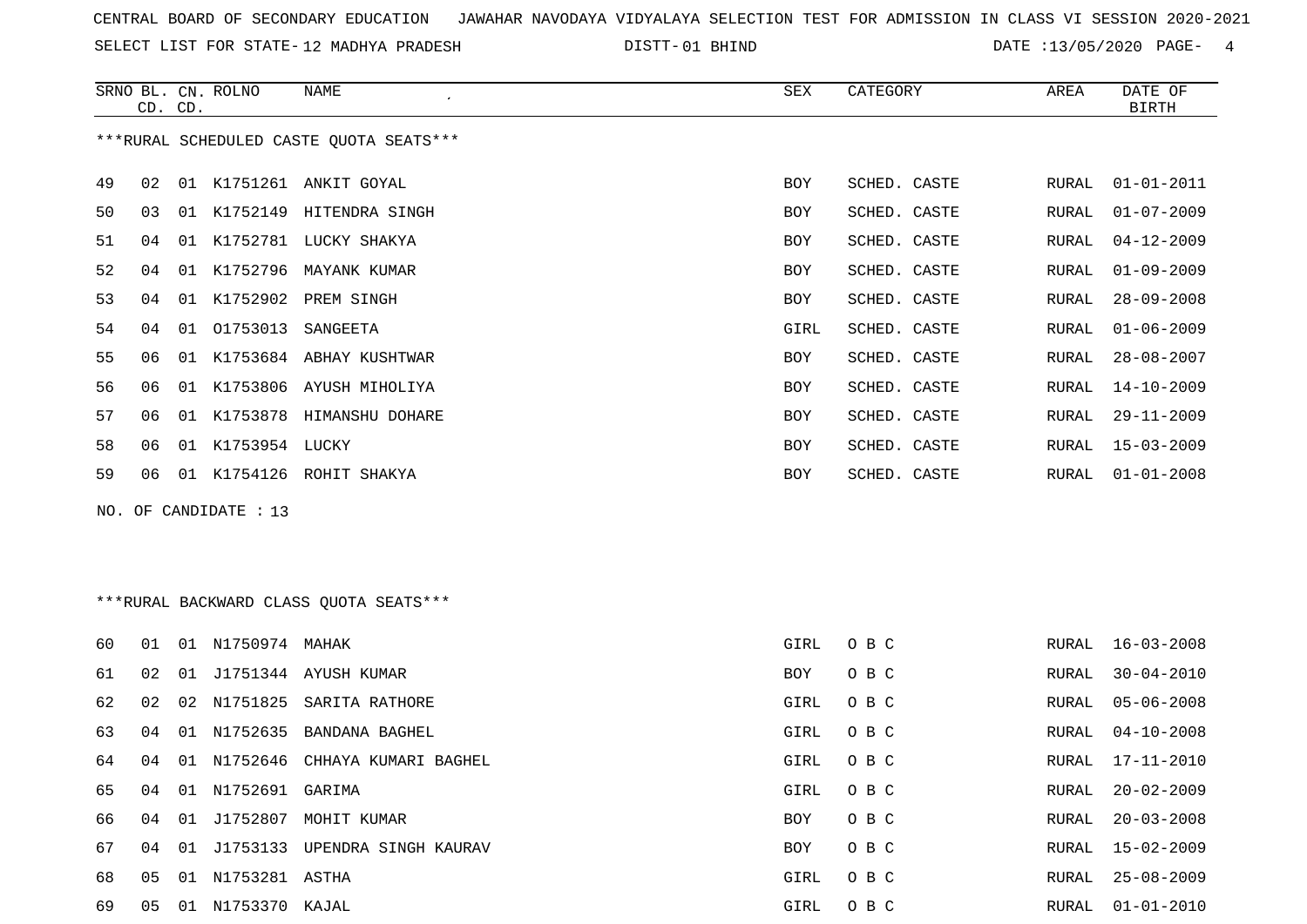SELECT LIST FOR STATE- DISTT- 12 MADHYA PRADESH

01 BHIND DATE :13/05/2020 PAGE- 5

|    | CD. CD. |    | SRNO BL. CN. ROLNO      | NAME                                   | SEX        | CATEGORY | AREA  | DATE OF<br>BIRTH |
|----|---------|----|-------------------------|----------------------------------------|------------|----------|-------|------------------|
|    |         |    |                         | ***RURAL BACKWARD CLASS OUOTA SEATS*** |            |          |       |                  |
| 70 | 05      |    |                         | 01 N1753423 MAHEK RAJPUT               | GIRL       | O B C    | RURAL | $29 - 09 - 2007$ |
| 71 | 06      |    |                         | 01 J1753746 ANMOL KUSHWAH              | <b>BOY</b> | O B C    | RURAL | $21 - 10 - 2010$ |
| 72 |         | 01 |                         | J1753872 HARSH RATHAUR                 | <b>BOY</b> | O B C    | RURAL | 04-06-2010       |
| 73 | 06      | 01 | J1753889                | JITENDRA KUSHWAH                       | BOY        | O B C    | RURAL | $06 - 04 - 2009$ |
| 74 | 06      | 01 | J1754155                | SANDEEP KUSHWAH                        | <b>BOY</b> | O B C    | RURAL | $01 - 10 - 2009$ |
| 75 | 06      |    |                         | 01 N1754228 SNEHA SHRIWAS              | GIRL       | O B C    |       | RURAL 12-06-2010 |
|    |         |    | NO. OF CANDIDATE : $16$ |                                        |            |          |       |                  |

# \*\*\*RURAL SCHEDULED TRIBE QUOTA SEATS\*\*\*

| RURAL 21-05-2008<br>SCHED. CASTE |
|----------------------------------|
| RURAL 02-02-2008<br>SCHED. CASTE |
| RURAL 01-08-2009<br>SCHED. TRIBE |
| RURAL 26-01-2010<br>SCHED. CASTE |
|                                  |

#### NO. OF CANDIDATE : 5

TOTAL SELECTED CANDIDATE : 80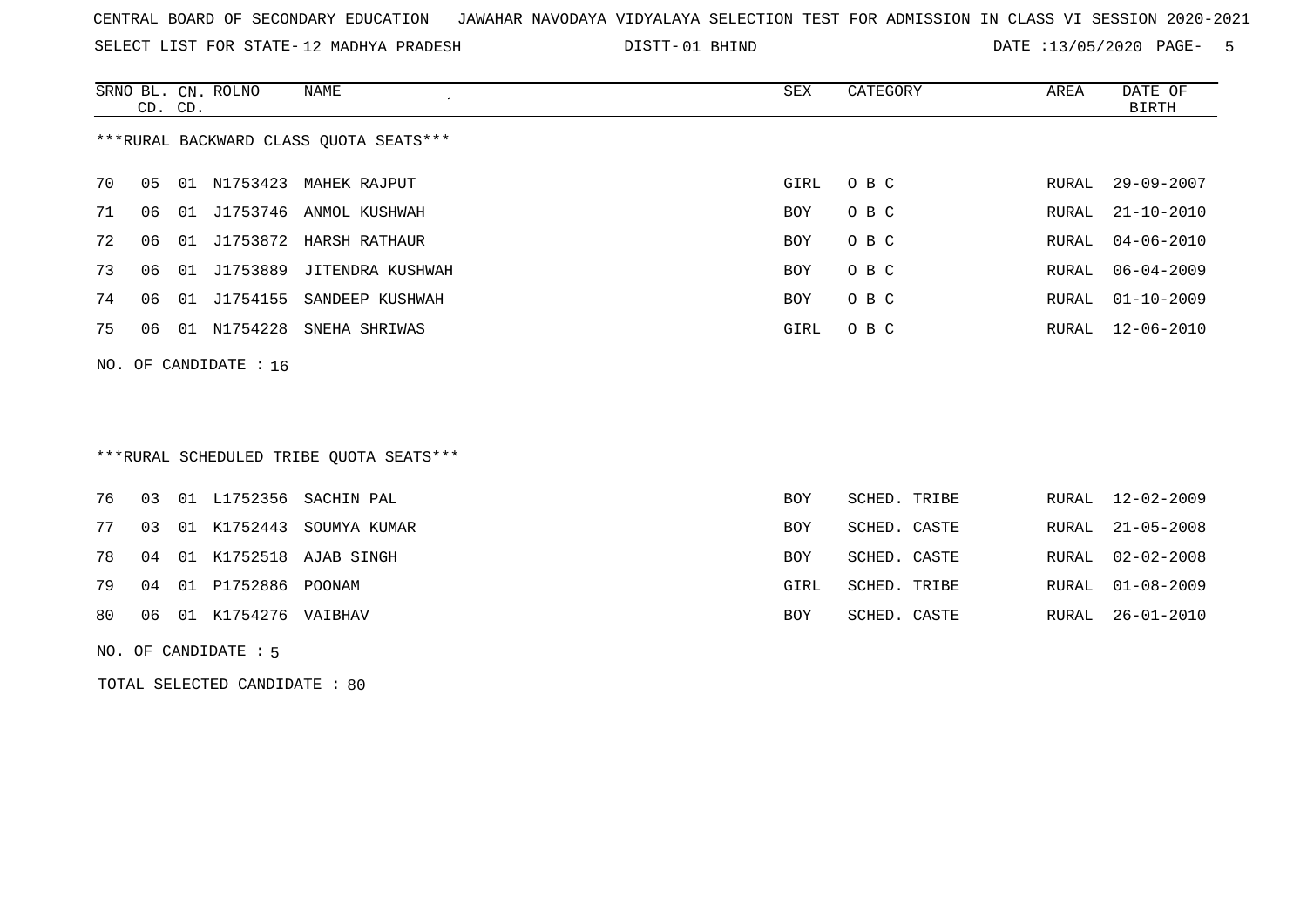SELECT LIST FOR STATE- DISTT- 12 MADHYA PRADESH

02 BETUL DATE :13/05/2020 PAGE- 1

|              |    | CD. CD. | SRNO BL. CN. ROLNO     | NAME                                   | SEX  | CATEGORY     | AREA  | DATE OF<br><b>BIRTH</b> |
|--------------|----|---------|------------------------|----------------------------------------|------|--------------|-------|-------------------------|
|              |    |         | ***OPEN UR SEATS***    |                                        |      |              |       |                         |
| $\mathbf{1}$ |    |         |                        | 01 01 J1754350 ADITYA HARODE           | BOY  | O B C        |       | RURAL 07-09-2009        |
| 2            |    |         |                        | 07 01 F1760685 CHARVI PAWAR            | GIRL | O B C        |       | URBAN 22-01-2010        |
|              |    |         | NO. OF CANDIDATE : 2   |                                        |      |              |       |                         |
|              |    |         |                        |                                        |      |              |       |                         |
|              |    |         |                        | ***OPEN SCHEDULED CASTE QUOTA SEATS*** |      |              |       |                         |
| 3            |    |         | 01 03 C1755424 RISHABH |                                        | BOY  | SCHED. CASTE | URBAN | $30 - 11 - 2008$        |
| 4            | 07 |         |                        | 01 G1760665 BHUMIKA BINJHADE           | GIRL | SCHED. CASTE | URBAN | $03 - 11 - 2008$        |
| 5            |    |         | 09 01 01763558 BHARTI  |                                        | GIRL | SCHED. CASTE | RURAL | $30 - 08 - 2009$        |
|              |    |         | NO. OF CANDIDATE : 3   |                                        |      |              |       |                         |
|              |    |         |                        |                                        |      |              |       |                         |
|              |    |         |                        | ***OPEN DISABLED QUOTA SEATS***        |      |              |       |                         |
| 6            |    |         |                        | 02 01 B1756008 CHANCHAL JUMLE          | BOY  | O B C        |       | URBAN 27-03-2009        |
| 7            |    |         | 06 02 L1760424 VIKKI   |                                        | BOY  | SCHED. TRIBE | RURAL | 17-04-2008              |
| 8            | 08 |         | 03 N1762730 PRAGYA     |                                        | GIRL | O B C        | RURAL | $05 - 09 - 2009$        |
|              |    |         | NO. OF CANDIDATE : 3   |                                        |      |              |       |                         |
|              |    |         |                        |                                        |      |              |       |                         |
|              |    |         |                        |                                        |      |              |       |                         |
|              |    |         |                        | *** OPEN BACKWARD CLASS QUOTA SEATS*** |      |              |       |                         |
| 9            | 02 |         |                        | 02 J1756633 YOGENDRA MAYWAD            | BOY  | O B C        | RURAL | $11 - 05 - 2009$        |
| 10           | 06 |         |                        | 01 N1759873 ARCHANA GANGARE            | GIRL | O B C        | RURAL | $07 - 01 - 2008$        |
| 11           |    |         |                        | 08 02 N1762124 GUNJAN DHOTE            | GIRL | O B C        |       | RURAL 07-11-2008        |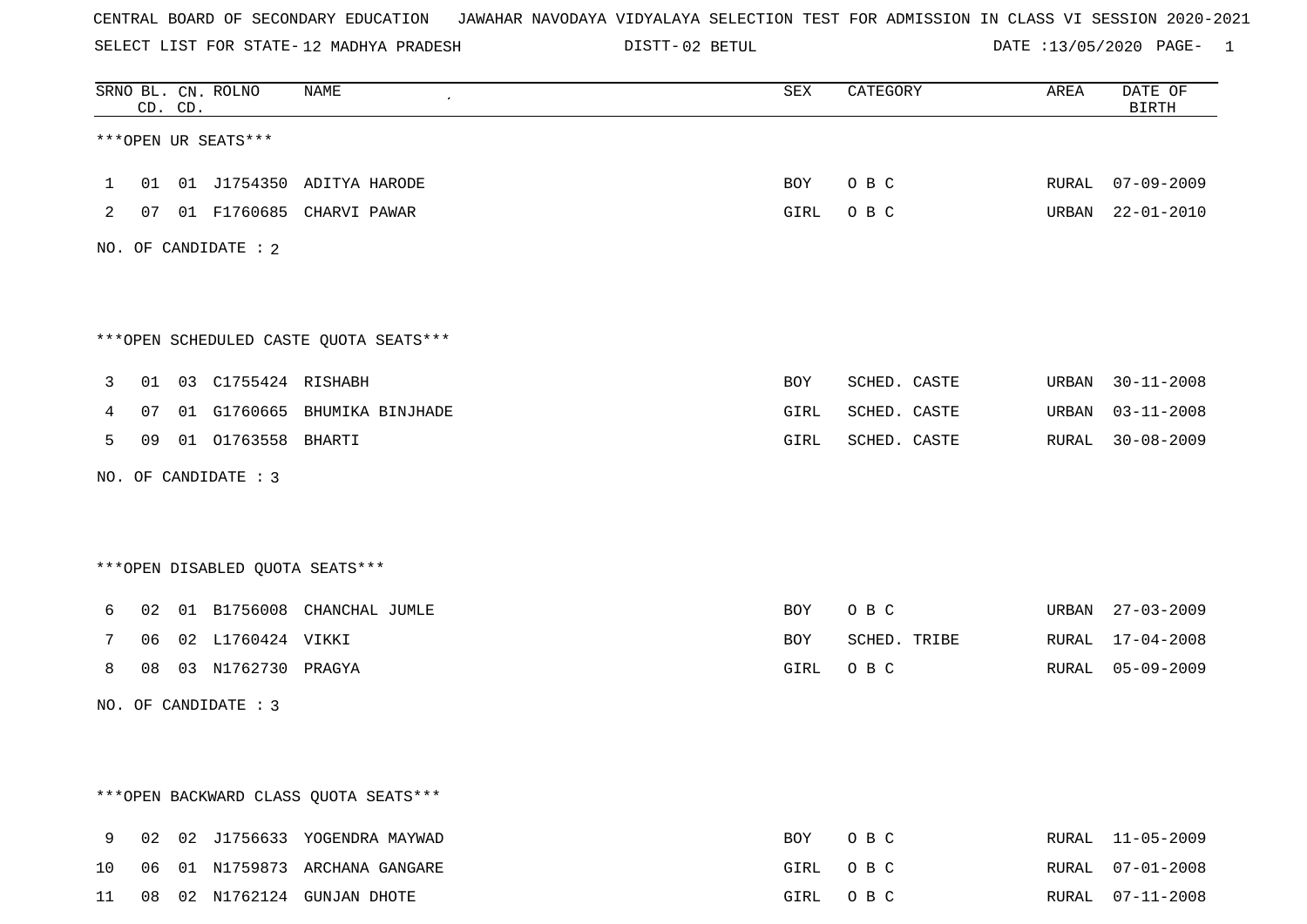SELECT LIST FOR STATE- DISTT- 12 MADHYA PRADESH

02 BETUL DATE :13/05/2020 PAGE- 2

|    | CD. CD. |    | SRNO BL. CN. ROLNO     | <b>NAME</b>                            | SEX        | CATEGORY     | AREA         | DATE OF<br><b>BIRTH</b> |
|----|---------|----|------------------------|----------------------------------------|------------|--------------|--------------|-------------------------|
|    |         |    |                        | *** OPEN BACKWARD CLASS QUOTA SEATS*** |            |              |              |                         |
| 12 | 08      |    | 02 J1762479 MAYUR      |                                        | BOY        | O B C        | RURAL        | $26 - 02 - 2010$        |
| 13 | 09      |    | 01 J1763609            | CHETAN SOLANKI                         | BOY        | O B C        | RURAL        | $20 - 11 - 2010$        |
|    |         |    | NO. OF CANDIDATE : 5   |                                        |            |              |              |                         |
|    |         |    |                        |                                        |            |              |              |                         |
|    |         |    |                        | ***OPEN SCHEDULED TRIBE QUOTA SEATS*** |            |              |              |                         |
| 14 | 01      | 02 |                        | D1754770 HITESH KUMAR MEENA            | <b>BOY</b> | SCHED. TRIBE | URBAN        | $18 - 05 - 2010$        |
| 15 | 01      | 02 | D1755087               | NAYAN KUMAR DHURVE                     | BOY        | SCHED. TRIBE | URBAN        | $04 - 07 - 2009$        |
| 16 | 03      |    |                        | 01 H1756882 BHARTI SIRSAM              | GIRL       | SCHED. TRIBE | URBAN        | $09 - 12 - 2008$        |
| 17 | 03      |    |                        | 02 D1757536 PRAFUL SIRSAM              | BOY        | SCHED. TRIBE | URBAN        | $04 - 08 - 2009$        |
| 18 | 07      |    |                        | 01 D1760541 ANISH KUMAR UIKEY          | BOY        | SCHED. TRIBE | URBAN        | $26 - 01 - 2009$        |
| 19 | 08      |    |                        | 01 P1761825 AYASHA IVNE                | GIRL       | SCHED. TRIBE | RURAL        | $20 - 04 - 2008$        |
| 20 | 10      | 03 | P1765637 VANSHIKA      |                                        | GIRL       | SCHED. TRIBE | RURAL        | $10 - 01 - 2010$        |
|    |         |    | NO. OF CANDIDATE : 7   |                                        |            |              |              |                         |
|    |         |    |                        |                                        |            |              |              |                         |
|    |         |    |                        |                                        |            |              |              |                         |
|    |         |    | ***RURAL OPEN SEATS*** |                                        |            |              |              |                         |
| 21 | 01      |    |                        | 01 N1754571 CHETANYA UKARDE            | GIRL       | O B C        | RURAL        | $23 - 10 - 2010$        |
| 22 | 01      |    | 05 J1755753 TANISHK    |                                        | BOY        | O B C        | RURAL        | $20 - 01 - 2009$        |
| 23 | 02      |    |                        | 02 N1756425 RENUKA BASANTPURE          | GIRL       | O B C        | RURAL        | $14 - 03 - 2009$        |
| 24 | 03      |    |                        | 01 K1757051 GAUTAM KARE                | BOY        | SCHED. CASTE | RURAL        | $08 - 07 - 2008$        |
| 25 | 03      |    | 02 P1757155 KAJAL      |                                        | GIRL       | SCHED. TRIBE | RURAL        | $20 - 06 - 2010$        |
| 26 | 04      |    |                        | 01 P1758620 MOKSHITA PANDRAM           | GIRL       | SCHED. TRIBE | <b>RURAL</b> | $03 - 02 - 2008$        |
| 27 | 05      |    | 01 K1759455 NETIK      |                                        | BOY        | SCHED. CASTE | RURAL        | $10 - 05 - 2009$        |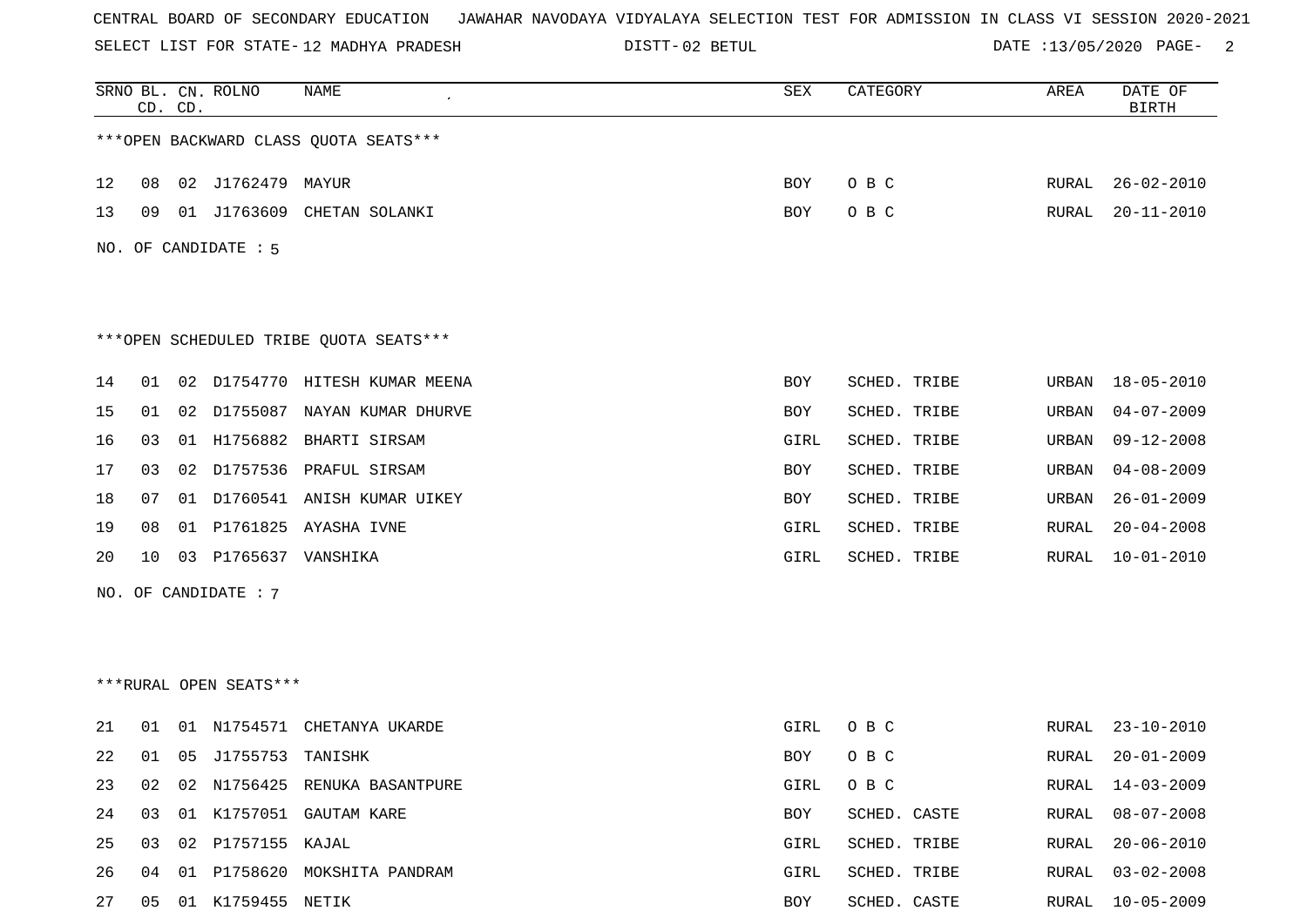SELECT LIST FOR STATE- DISTT- 12 MADHYA PRADESH

02 BETUL DATE :13/05/2020 PAGE- 3

|    | CD. CD. |    | SRNO BL. CN. ROLNO      | <b>NAME</b>                             | <b>SEX</b> | CATEGORY       | AREA         | DATE OF<br><b>BIRTH</b> |
|----|---------|----|-------------------------|-----------------------------------------|------------|----------------|--------------|-------------------------|
|    |         |    | ***RURAL OPEN SEATS***  |                                         |            |                |              |                         |
| 28 | 05      |    | 02 L1759576 RAVI        |                                         | <b>BOY</b> | SCHED. TRIBE   | RURAL        | $31 - 01 - 2010$        |
| 29 | 06      | 02 | N1760353                | SIMA YADAV                              | GIRL       | O B C          | RURAL        | $29 - 07 - 2009$        |
| 30 | 07      | 01 | I1760726                | DHAIRYA CHANDRA SARKAR                  | <b>BOY</b> | <b>GENERAL</b> | RURAL        | $02 - 08 - 2009$        |
| 31 | 07      | 03 | I1761400                | SAURABH BAIRAGI                         | <b>BOY</b> | GENERAL        | RURAL        | $13 - 06 - 2010$        |
| 32 | 08      | 02 | J1762291 KHILESH        |                                         | <b>BOY</b> | O B C          | RURAL        | $09 - 07 - 2009$        |
| 33 | 09      | 01 |                         | J1763717 GITESH DANDHARE                | <b>BOY</b> | O B C          | RURAL        | $27 - 07 - 2010$        |
| 34 | 10      |    |                         | 02 J1765185 OJUSS VERMA                 | <b>BOY</b> | O B C          | RURAL        | 16-12-2009              |
|    |         |    | NO. OF CANDIDATE : $14$ |                                         |            |                |              |                         |
|    |         |    |                         |                                         |            |                |              |                         |
|    |         |    |                         |                                         |            |                |              |                         |
|    |         |    |                         | ***RURAL SCHEDULED CASTE QUOTA SEATS*** |            |                |              |                         |
| 35 | 01      |    |                         | 01 01754748 HARSHITA BAMHANE            | GIRL       | SCHED. CASTE   | RURAL        | $02 - 01 - 2010$        |
| 36 | 01      | 02 | 01754907 KRISHTI        |                                         | GIRL       | SCHED. CASTE   | <b>RURAL</b> | $31 - 01 - 2010$        |
| 37 | 01      |    |                         | 02 01755164 PALAK JHARE                 | GIRL       | SCHED. CASTE   | <b>RURAL</b> | $07 - 03 - 2009$        |
| 38 | 03      |    |                         | 01 01756945 DEEPALI INDORKAR            | GIRL       | SCHED. CASTE   | <b>RURAL</b> | $03 - 10 - 2009$        |
| 39 | 07      | 03 |                         | 01761518 SWEETY KHATARKAR               | GIRL       | SCHED. CASTE   | <b>RURAL</b> | $30 - 05 - 2009$        |
| 40 | 08      | 02 |                         | 01762241 KAMNA BIHARE                   | GIRL       | SCHED. CASTE   | <b>RURAL</b> | $03 - 12 - 2009$        |
| 41 | 08      | 03 |                         | K1762917 RISHIRAJ MAHAR                 | <b>BOY</b> | SCHED. CASTE   | <b>RURAL</b> | $07 - 07 - 2009$        |
| 42 | 09      | 01 |                         | 01763667 DIVYA NAGLE                    | GIRL       | SCHED. CASTE   | RURAL        | $26 - 02 - 2009$        |
| 43 | 09      | 03 | 01764342                | SAMIKSHA PATIL                          | GIRL       | SCHED. CASTE   | RURAL        | $08 - 05 - 2010$        |
|    |         |    |                         |                                         |            |                |              |                         |

NO. OF CANDIDATE : 9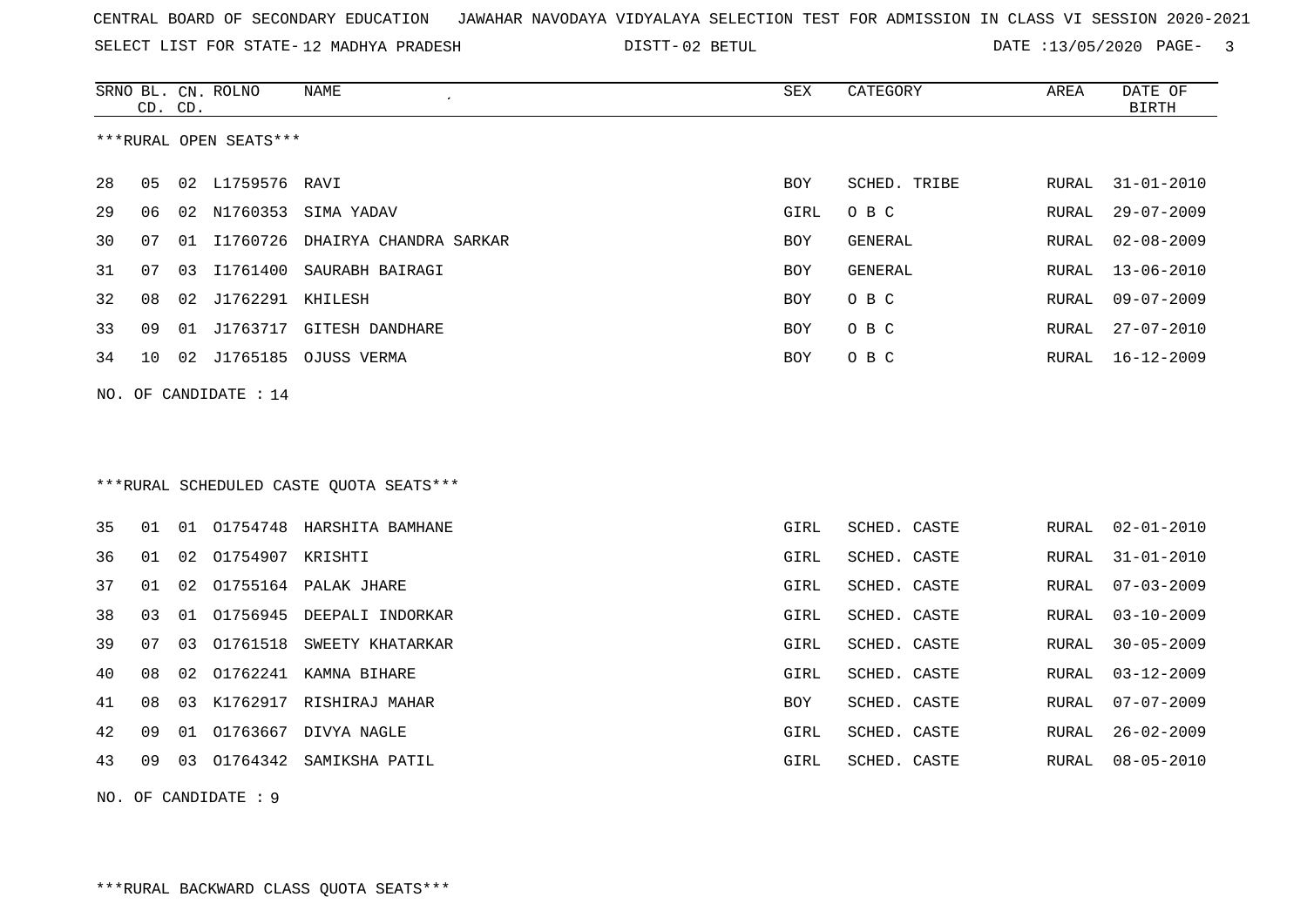SELECT LIST FOR STATE- DISTT- 12 MADHYA PRADESH

02 BETUL DATE :13/05/2020 PAGE- 4

|    |    | CD. CD. | SRNO BL. CN. ROLNO    | <b>NAME</b>                             | SEX        | CATEGORY | AREA  | DATE OF<br><b>BIRTH</b> |
|----|----|---------|-----------------------|-----------------------------------------|------------|----------|-------|-------------------------|
|    |    |         |                       | *** RURAL BACKWARD CLASS QUOTA SEATS*** |            |          |       |                         |
| 44 | 01 | 02      |                       | J1755123 NIKHIL PRAJAPATI               | <b>BOY</b> | O B C    | RURAL | $03 - 02 - 2009$        |
| 45 | 01 | 02      | N1755162 PALAK        |                                         | GIRL       | O B C    | RURAL | $13 - 11 - 2009$        |
| 46 | 01 | 03      |                       | N1755264 PRERNA DESHMUKH                | GIRL       | O B C    | RURAL | $13 - 11 - 2009$        |
| 47 | 02 | 01      | J1755935              | AMOL NARWARE                            | <b>BOY</b> | O B C    | RURAL | $07 - 11 - 2009$        |
| 48 | 02 | 01      | N1756139              | KALYANI LOKHANDE                        | GIRL       | O B C    | RURAL | $16 - 03 - 2010$        |
| 49 | 02 | 01      | J1756194 KUSHAL       |                                         | <b>BOY</b> | O B C    | RURAL | $22 - 06 - 2008$        |
| 50 | 02 | 02      |                       | J1756360 PRATIK ANGHORE                 | <b>BOY</b> | O B C    | RURAL | $10 - 07 - 2009$        |
| 51 | 02 |         |                       | 02 N1756371 PRITEEMA SAHU               | GIRL       | O B C    | RURAL | $23 - 04 - 2010$        |
| 52 | 08 | 01      |                       | J1762074 DURGESH KAUSHIK                | BOY        | O B C    | RURAL | $18 - 09 - 2009$        |
| 53 | 08 | 02      | J1762491              | MAYUR PAWAR                             | <b>BOY</b> | O B C    | RURAL | $30 - 07 - 2009$        |
| 54 | 08 | 03      |                       | J1762844 PUSHKAR KAUSHIK                | <b>BOY</b> | O B C    | RURAL | $27 - 07 - 2009$        |
| 55 | 09 | 01      | J1763859              | KUNAL                                   | BOY        | O B C    | RURAL | $06 - 11 - 2009$        |
| 56 | 09 | 01      |                       | N1763891 LAXMI WADBUDE                  | GIRL       | O B C    | RURAL | $16 - 04 - 2010$        |
| 57 | 09 | 02      |                       | N1763996 NAMRTA MANKAR                  | GIRL       | O B C    | RURAL | $13 - 04 - 2009$        |
| 58 | 09 | 02      |                       | J1764246 RIDIT MALVIYA                  | BOY        | O B C    | RURAL | $11 - 09 - 2010$        |
| 59 | 09 | 03      | N1764496              | TINKAL                                  | GIRL       | O B C    | RURAL | $29 - 12 - 2009$        |
|    |    |         | NO. OF CANDIDATE : 16 |                                         |            |          |       |                         |

\*\*\*RURAL SCHEDULED TRIBE QUOTA SEATS\*\*\*

| 60    |    | 01 01 P1754444 ARPITA |                                  | GIRL       | SCHED. TRIBE | RURAL 14-01-2010 |
|-------|----|-----------------------|----------------------------------|------------|--------------|------------------|
| 61 02 |    |                       | 01 L1756262 NAMAN SALAME         | BOY        | SCHED. TRIBE | RURAL 04-10-2009 |
|       |    |                       | 62 02 01 P1756267 NANDANI KUMRE  | GIRL       | SCHED. TRIBE | RURAL 07-03-2010 |
| 63    |    |                       | 02 02 L1756313 PANCHAMDASH UIKEY | <b>BOY</b> | SCHED. TRIBE | RURAL 27-10-2008 |
| 64    | 02 | 02 L1756487 SANJAY    |                                  | BOY        | SCHED. TRIBE | RURAL 31-05-2010 |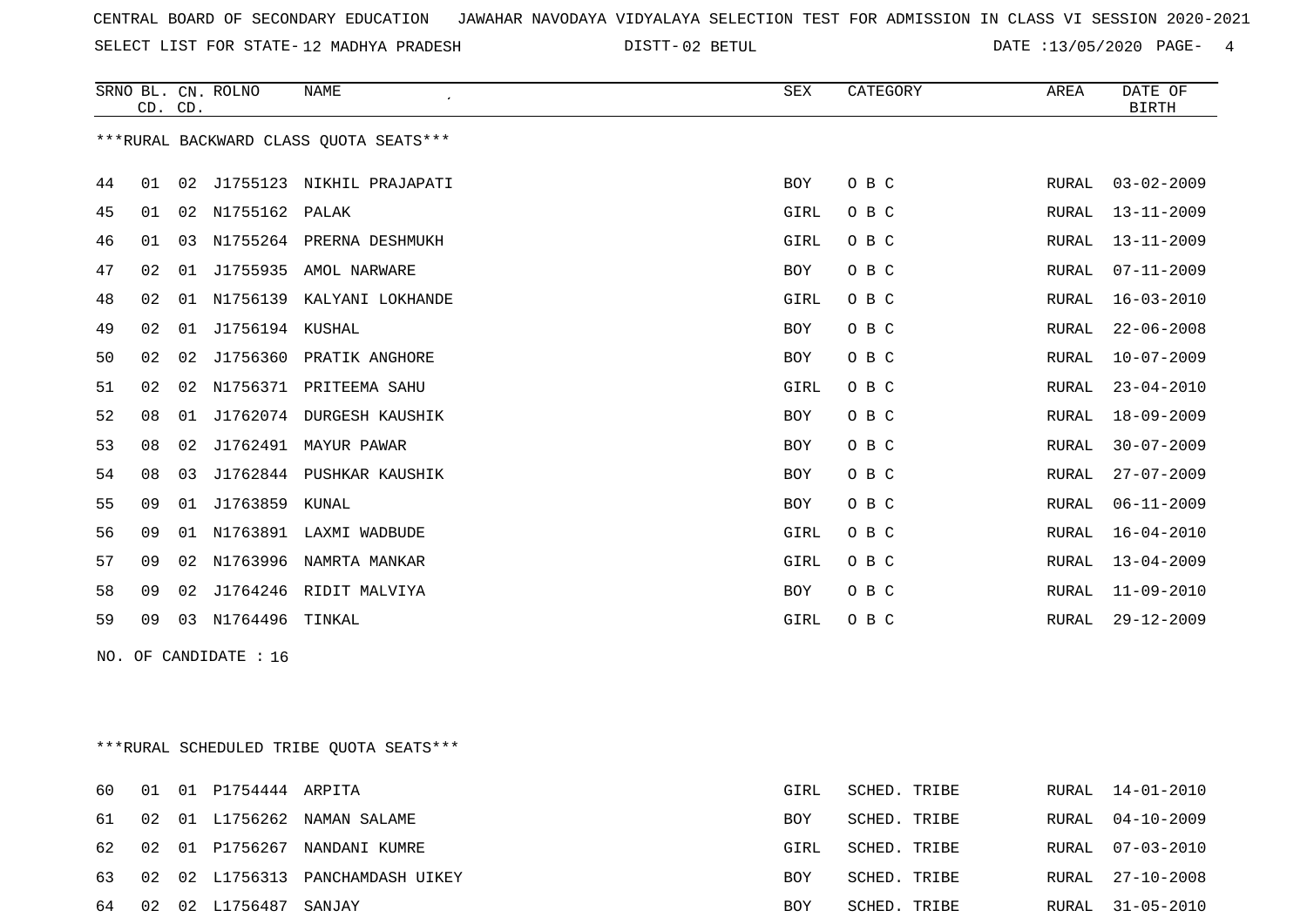SELECT LIST FOR STATE- DISTT- 12 MADHYA PRADESH

02 BETUL DATE :13/05/2020 PAGE- 5

|                                         | CD. CD. |    | SRNO BL. CN. ROLNO | <b>NAME</b>              | SEX        | CATEGORY     | AREA  | DATE OF<br><b>BIRTH</b> |
|-----------------------------------------|---------|----|--------------------|--------------------------|------------|--------------|-------|-------------------------|
| ***RURAL SCHEDULED TRIBE OUOTA SEATS*** |         |    |                    |                          |            |              |       |                         |
| 65                                      | 03      |    | 01 L1756684 ADITYA |                          | <b>BOY</b> | SCHED. TRIBE | RURAL | $17 - 07 - 2009$        |
| 66                                      | 03      | 03 | P1757576 PRAVEENA  |                          | GIRL       | SCHED. TRIBE | RURAL | $23 - 11 - 2009$        |
| 67                                      | 04      | 01 |                    | P1758657 NEHA EVANE      | GIRL       | SCHED. TRIBE | RURAL | $31 - 07 - 2009$        |
| 68                                      | 04      | 01 |                    | L1758663 NIRANJAN DHURVE | <b>BOY</b> | SCHED. TRIBE | RURAL | $30 - 10 - 2009$        |
| 69                                      | 04      | 02 | L1758717           | PIYUSH DHURVE            | <b>BOY</b> | SCHED. TRIBE | RURAL | $03 - 11 - 2007$        |
| 70                                      | 04      | 02 |                    | P1758792 RAGINI IVNE     | GIRL       | SCHED. TRIBE | RURAL | $25 - 02 - 2008$        |
| 71                                      | 04      | 02 |                    | L1758796 RAHUL SALAME    | <b>BOY</b> | SCHED. TRIBE | RURAL | $06 - 01 - 2009$        |
| 72                                      | 04      | 02 | L1759029           | SUMIT MARSKOLE           | <b>BOY</b> | SCHED. TRIBE | RURAL | $30 - 05 - 2010$        |
| 73                                      | 07      |    | 01 L1760750        | DIPESH                   | <b>BOY</b> | SCHED. TRIBE | RURAL | $03 - 10 - 2009$        |
| 74                                      | 07      | 01 |                    | L1760835 JAYESH UIKEY    | <b>BOY</b> | SCHED. TRIBE | RURAL | $02 - 06 - 2009$        |
| 75                                      | 08      | 01 |                    | L1761810 ASHISH DHURWE   | <b>BOY</b> | SCHED. TRIBE | RURAL | $17 - 03 - 2009$        |
| 76                                      | 08      | 05 | P1763310           | VANSHIKA                 | GIRL       | SCHED. TRIBE | RURAL | $04 - 08 - 2008$        |
| 77                                      | 09      | 02 | L1764109           | PIYUSH DHURVE            | <b>BOY</b> | SCHED. TRIBE | RURAL | $06 - 06 - 2009$        |
| 78                                      | 09      |    |                    | 03 L1764489 TARUN UIKEY  | <b>BOY</b> | SCHED. TRIBE | RURAL | $15 - 03 - 2009$        |
| 79                                      | 09      |    | 03 P1764577 YOGITA |                          | GIRL       | SCHED. TRIBE | RURAL | $13 - 01 - 2010$        |
| 80                                      | 10      | 01 |                    | P1764689 ANJANI KAJLE    | GIRL       | SCHED. TRIBE | RURAL | $21 - 09 - 2009$        |
|                                         |         |    |                    |                          |            |              |       |                         |

NO. OF CANDIDATE : 21

TOTAL SELECTED CANDIDATE : 80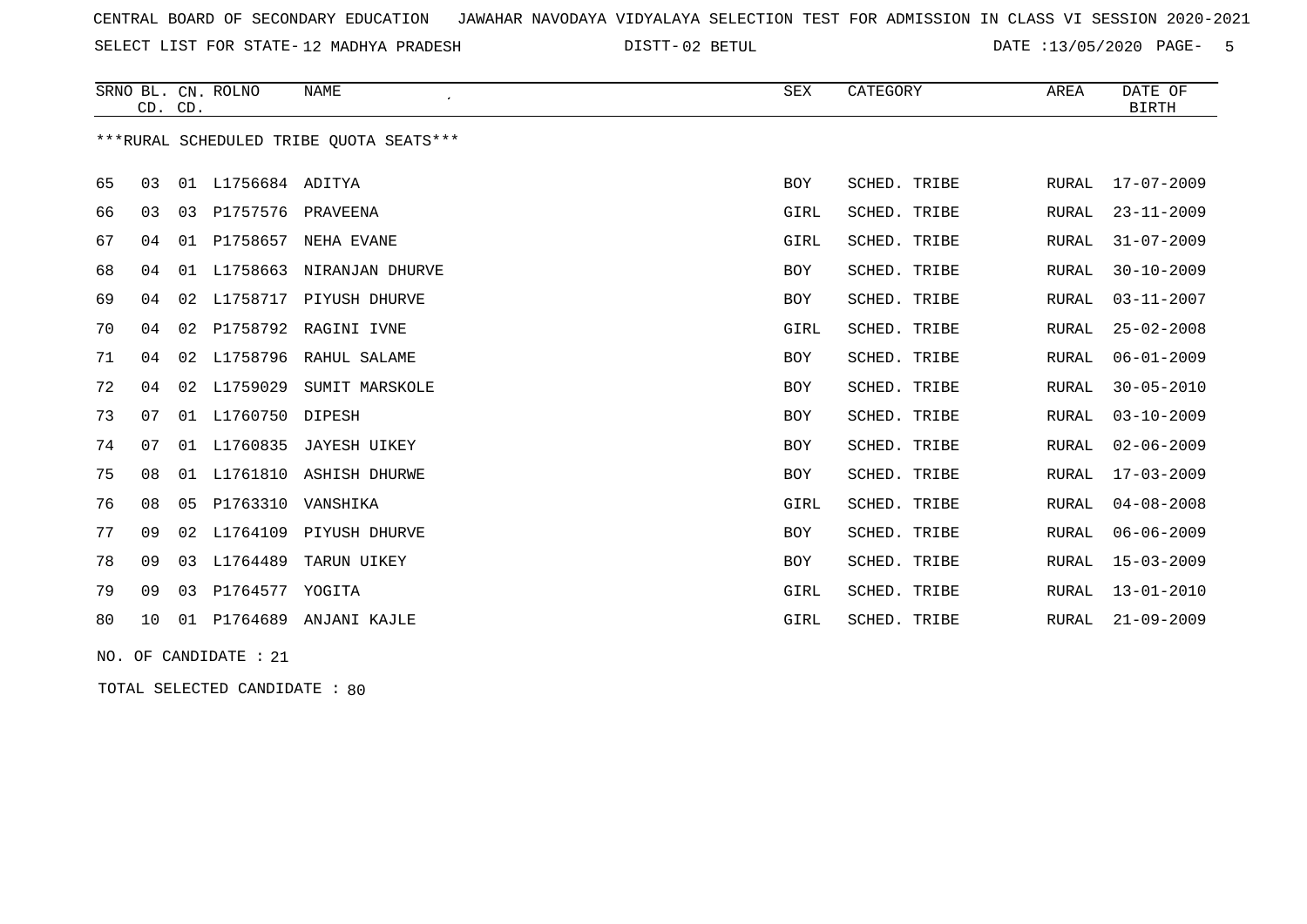SELECT LIST FOR STATE- DISTT- 12 MADHYA PRADESH

DISTT-03 BALAGHAT **DATE** :13/05/2020 PAGE- 1

|    |    | CD. CD. | SRNO BL. CN. ROLNO              | <b>NAME</b>                            | SEX        | CATEGORY     | AREA  | DATE OF<br><b>BIRTH</b> |
|----|----|---------|---------------------------------|----------------------------------------|------------|--------------|-------|-------------------------|
|    |    |         | ***OPEN UR SEATS***             |                                        |            |              |       |                         |
| 1  | 03 |         |                                 | 02 J1768765 MAHI SENDRE                | <b>BOY</b> | O B C        | RURAL | $31 - 05 - 2009$        |
| 2  | 04 |         |                                 | 04 L1771434 UTKARSH MANKAR             | BOY        | SCHED. TRIBE | RURAL | $19 - 08 - 2009$        |
| 3  | 05 |         |                                 | 01 J1771816 HENAN PATLE                | <b>BOY</b> | O B C        | RURAL | $26 - 06 - 2009$        |
| 4  | 06 |         |                                 | 02 J1773202 RAUNAK PANCHE              | <b>BOY</b> | O B C        | RURAL | $09 - 05 - 2009$        |
|    |    |         | NO. OF CANDIDATE : 4            |                                        |            |              |       |                         |
|    |    |         |                                 |                                        |            |              |       |                         |
|    |    |         |                                 | ***OPEN SCHEDULED CASTE QUOTA SEATS*** |            |              |       |                         |
| 5  | 01 |         |                                 | 01 G1766137 MANASVI BELE               | GIRL       | SCHED. CASTE | URBAN | $16 - 09 - 2009$        |
| 6  | 04 | 03      |                                 | K1770776 PRANAY RAMTEKE                | <b>BOY</b> | SCHED. CASTE | RURAL | $17 - 10 - 2009$        |
| 7  | 10 |         |                                 | 03 K1778418 SUBODH BHIVGADE            | BOY        | SCHED. CASTE | RURAL | 17-07-2008              |
|    |    |         | NO. OF CANDIDATE : 3            |                                        |            |              |       |                         |
|    |    |         |                                 |                                        |            |              |       |                         |
|    |    |         | ***OPEN DISABLED QUOTA SEATS*** |                                        |            |              |       |                         |
| 8  | 02 |         |                                 | 01 C1767108 JAYKUMAR UKEY              | BOY        | SCHED. CASTE | URBAN | $12 - 07 - 2009$        |
| 9  | 02 |         |                                 | 02 N1767445 POOJA GARADE               | GIRL       | O B C        | RURAL | $03 - 11 - 2008$        |
| 10 | 10 |         |                                 | 01 J1777795 LAKSHYA RAHANGDALE         | BOY        | O B C        | RURAL | $16 - 11 - 2009$        |
|    |    |         | NO. OF CANDIDATE : 3            |                                        |            |              |       |                         |

\*\*\*OPEN BACKWARD CLASS QUOTA SEATS\*\*\*

11 02 01 J1766889 BHAVYANSH NAGPURE BOY O B C RURAL 29-11-2008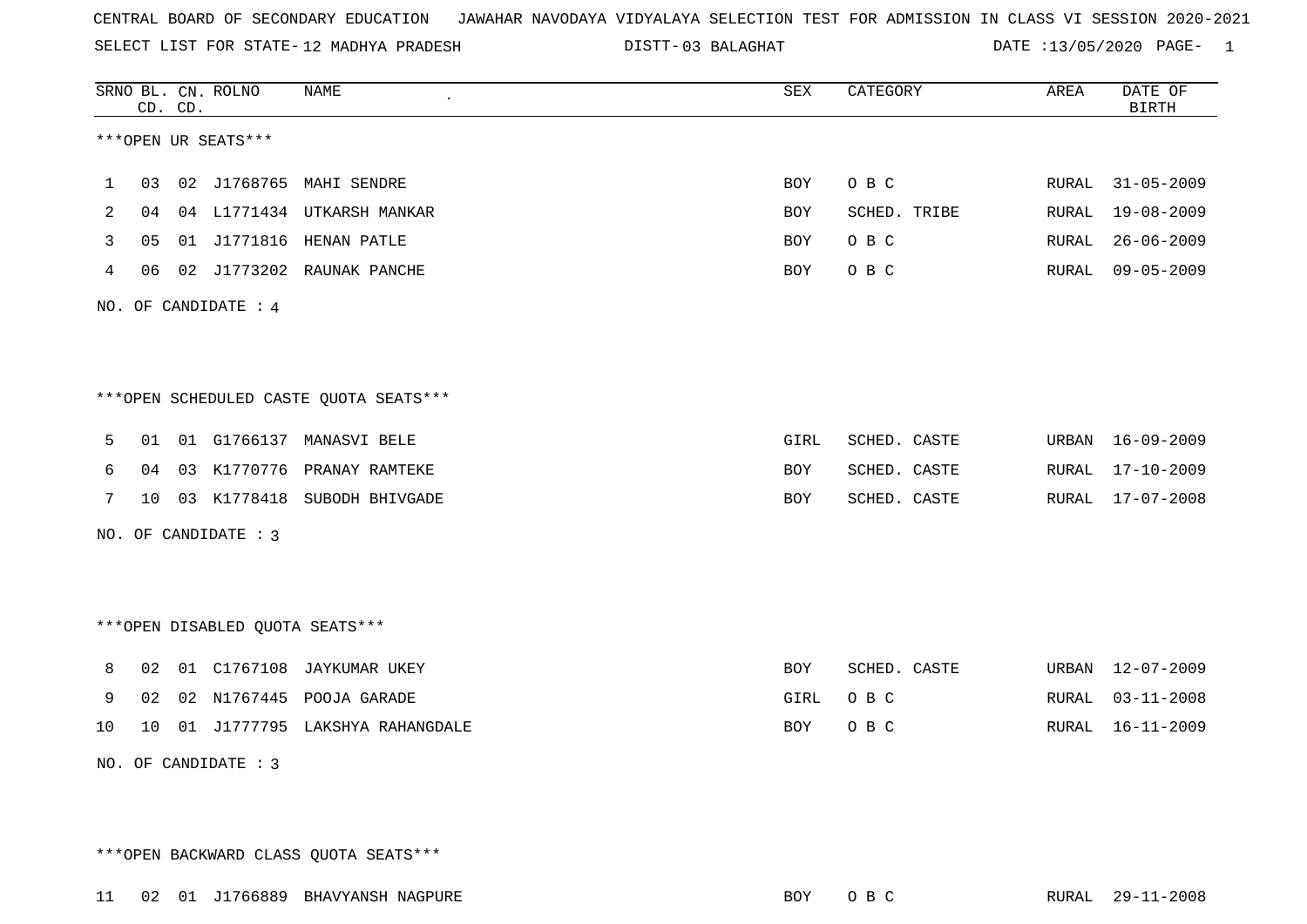SELECT LIST FOR STATE- DISTT- 12 MADHYA PRADESH

03 BALAGHAT DATE :13/05/2020 PAGE- 2

|    |    | CD. CD. | SRNO BL. CN. ROLNO     | NAME                                   | SEX         | CATEGORY     | AREA  | DATE OF<br><b>BIRTH</b> |
|----|----|---------|------------------------|----------------------------------------|-------------|--------------|-------|-------------------------|
|    |    |         |                        | *** OPEN BACKWARD CLASS QUOTA SEATS*** |             |              |       |                         |
| 12 | 02 |         |                        | 03 N1767814 SHRADDHA PANJARIYA         | GIRL        | O B C        | RURAL | $30 - 11 - 2008$        |
| 13 | 05 |         |                        | 01 N1771781 DOLLY TEMBHARE             | GIRL        | O B C        | RURAL | $05 - 04 - 2008$        |
| 14 | 05 |         | 02 N1772127            | PURVA MASKARE                          | GIRL        | O B C        | RURAL | $10 - 09 - 2010$        |
| 15 | 05 |         |                        | 02 J1772468 YASH SONWANE               | <b>BOY</b>  | O B C        | RURAL | 15-06-2009              |
|    |    |         | NO. OF CANDIDATE : 5   |                                        |             |              |       |                         |
|    |    |         |                        | ***OPEN SCHEDULED TRIBE QUOTA SEATS*** |             |              |       |                         |
| 16 | 01 |         |                        | 01 P1765700 AASTHA KUSHRAM             | <b>GIRL</b> | SCHED. TRIBE | RURAL | 14-08-2009              |
| 17 | 01 |         | 01 P1765863            | BHUMIKA MERAVI                         | GIRL        | SCHED. TRIBE | RURAL | $05 - 11 - 2009$        |
| 18 | 03 |         | 04 L1769239            | SANKET DHURWEY                         | BOY         | SCHED. TRIBE | RURAL | $05 - 12 - 2009$        |
| 19 | 05 |         |                        | 01 L1771839 JIYANSH MARSKOLE           | BOY         | SCHED. TRIBE | RURAL | $05 - 08 - 2009$        |
| 20 | 09 |         |                        | 02 L1777309 VIVEK DHARNE               | BOY         | SCHED. TRIBE | RURAL | $25 - 05 - 2009$        |
|    |    |         | NO. OF CANDIDATE : 5   |                                        |             |              |       |                         |
|    |    |         |                        |                                        |             |              |       |                         |
|    |    |         | ***RURAL OPEN SEATS*** |                                        |             |              |       |                         |
| 21 | 01 |         | 01 J1765888 CHITISH    |                                        | <b>BOY</b>  | O B C        | RURAL | $26 - 02 - 2009$        |
| 22 | 01 |         | 01 N1766123            | MAHIMA                                 | GIRL        | O B C        | RURAL | $08 - 07 - 2009$        |
| 23 |    |         | 02 01 J1767038 HARSH   |                                        | BOY         | O B C        |       | RURAL 28-02-2009        |
| 24 | 02 |         |                        | 03 J1767812 SHOURY BISEN               | BOY         | O B C        | RURAL | $06 - 08 - 2009$        |
| 25 | 03 |         |                        | 01 K1768362 CHITRANSH AGARE            | BOY         | SCHED. CASTE | RURAL | 08-09-2009              |
| 26 | 03 |         |                        | 03 J1769013 PRINCE TEMBHARE            | BOY         | O B C        | RURAL | 19-05-2010              |
| 27 |    |         |                        | 04 01 K1769764 ANSHUL PATIL            | BOY         | SCHED. CASTE |       | RURAL 25-11-2009        |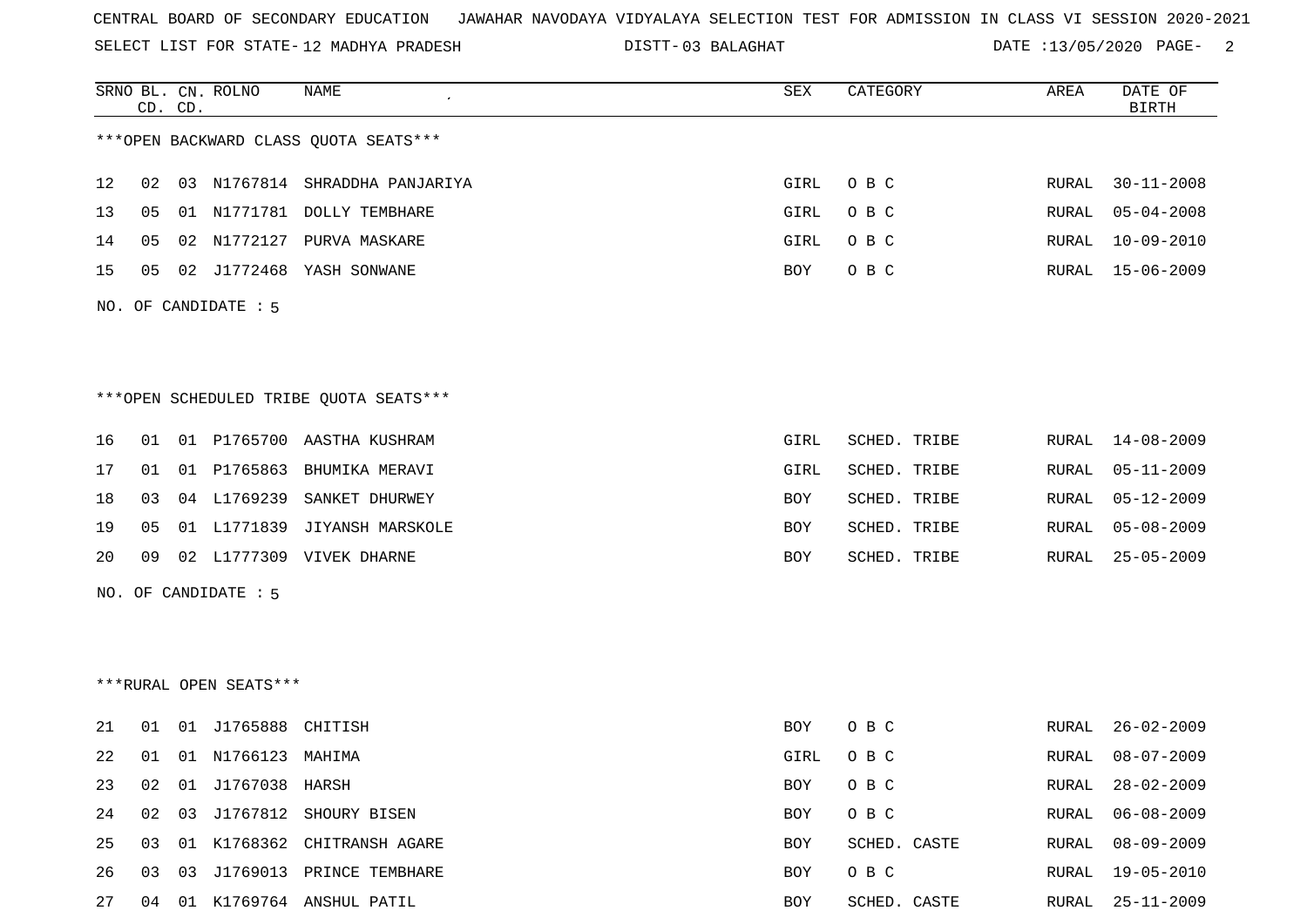SELECT LIST FOR STATE- DISTT- 12 MADHYA PRADESH

03 BALAGHAT DATE :13/05/2020 PAGE- 3

|    | CD. CD. |    | SRNO BL. CN. ROLNO     | NAME                                    | SEX        | CATEGORY     | AREA         | DATE OF<br><b>BIRTH</b> |
|----|---------|----|------------------------|-----------------------------------------|------------|--------------|--------------|-------------------------|
|    |         |    | ***RURAL OPEN SEATS*** |                                         |            |              |              |                         |
| 28 | 04      |    |                        | 02 J1770598 NAUMEET BISEN               | BOY        | O B C        | RURAL        | $28 - 08 - 2009$        |
|    |         |    |                        |                                         |            |              |              |                         |
| 29 | 05      |    |                        | 01 J1771622 ANIKET LILHARE              | <b>BOY</b> | O B C        | RURAL        | $02 - 04 - 2009$        |
| 30 | 05      | 01 | J1771690 AYUSH         |                                         | <b>BOY</b> | O B C        | RURAL        | $01 - 01 - 2009$        |
| 31 | 06      | 01 | J1772798               | HIMANSHU DASRE                          | BOY        | O B C        | RURAL        | $12 - 10 - 2009$        |
| 32 | 06      | 02 |                        | N1773558 VIJETA PICHHODE                | GIRL       | O B C        | RURAL        | $12 - 05 - 2010$        |
| 33 | 07      | 01 |                        | I1773643 ADITYA CHANDRAVANSHI           | BOY        | GENERAL      | RURAL        | 05-09-2009              |
| 34 | 07      | 01 |                        | J1773956 HARSHIT PATLE                  | BOY        | O B C        | RURAL        | $01 - 01 - 2010$        |
| 35 | 08      | 02 |                        | J1775565 KHUSH DHUWARE                  | BOY        | O B C        | RURAL        | $26 - 10 - 2009$        |
| 36 | 08      | 02 |                        | N1775573 KIM KAWDE                      | GIRL       | O B C        | RURAL        | $06 - 11 - 2009$        |
| 37 | 08      |    |                        | 02 J1775592 KRISHNA KORE                | BOY        | O B C        | RURAL        | $08 - 04 - 2009$        |
| 38 | 09      | 01 | P1776848               | KAJAL PANDRE                            | GIRL       | SCHED. TRIBE | RURAL        | $18 - 08 - 2009$        |
| 39 | 09      |    | 01 N1776883            | KU. KARISHMA KUSHRE                     | GIRL       | O B C        | <b>RURAL</b> | $23 - 02 - 2009$        |
| 40 | 10      | 01 |                        | J1777893 MOHIT BAGHELE                  | BOY        | O B C        | RURAL        | $01 - 06 - 2009$        |
| 41 | 10      | 02 |                        | J1778136 RAJNISH PATLE                  | BOY        | O B C        | RURAL        | $09 - 09 - 2009$        |
|    |         |    | NO. OF CANDIDATE : 21  |                                         |            |              |              |                         |
|    |         |    |                        |                                         |            |              |              |                         |
|    |         |    |                        |                                         |            |              |              |                         |
|    |         |    |                        |                                         |            |              |              |                         |
|    |         |    |                        | ***RURAL SCHEDULED CASTE QUOTA SEATS*** |            |              |              |                         |
| 42 | 02      |    |                        | 01 K1766991 DIVY KHANDEKAR              | BOY        | SCHED. CASTE | RURAL        | $23 - 07 - 2009$        |
| 43 | 04      |    |                        | 01 K1769670 AKANSHU BANSOD              | BOY        | SCHED. CASTE | <b>RURAL</b> | $29 - 04 - 2009$        |
| 44 | 05      | 02 |                        | O1772095 PRERNA UKEY                    | GIRL       | SCHED. CASTE | RURAL        | 01-12-2009              |
| 45 | 05      | 02 |                        | 01772225 SALONI SUKHDEVE                | GIRL       | SCHED. CASTE | RURAL        | $17 - 10 - 2009$        |
| 46 | 05      |    |                        | 02 01772298 SHREYA DARWADE              | GIRL       | SCHED. CASTE | RURAL        | $18 - 03 - 2009$        |
| 47 | 05      |    |                        | 02 K1772357 SULABH DONGRE               | BOY        | SCHED. CASTE | RURAL        | 17-02-2009              |
| 48 | 07      |    |                        | 01 K1773745 ARNAV SHYAMKUNWAR           | BOY        | SCHED. CASTE | RURAL        | 19-11-2009              |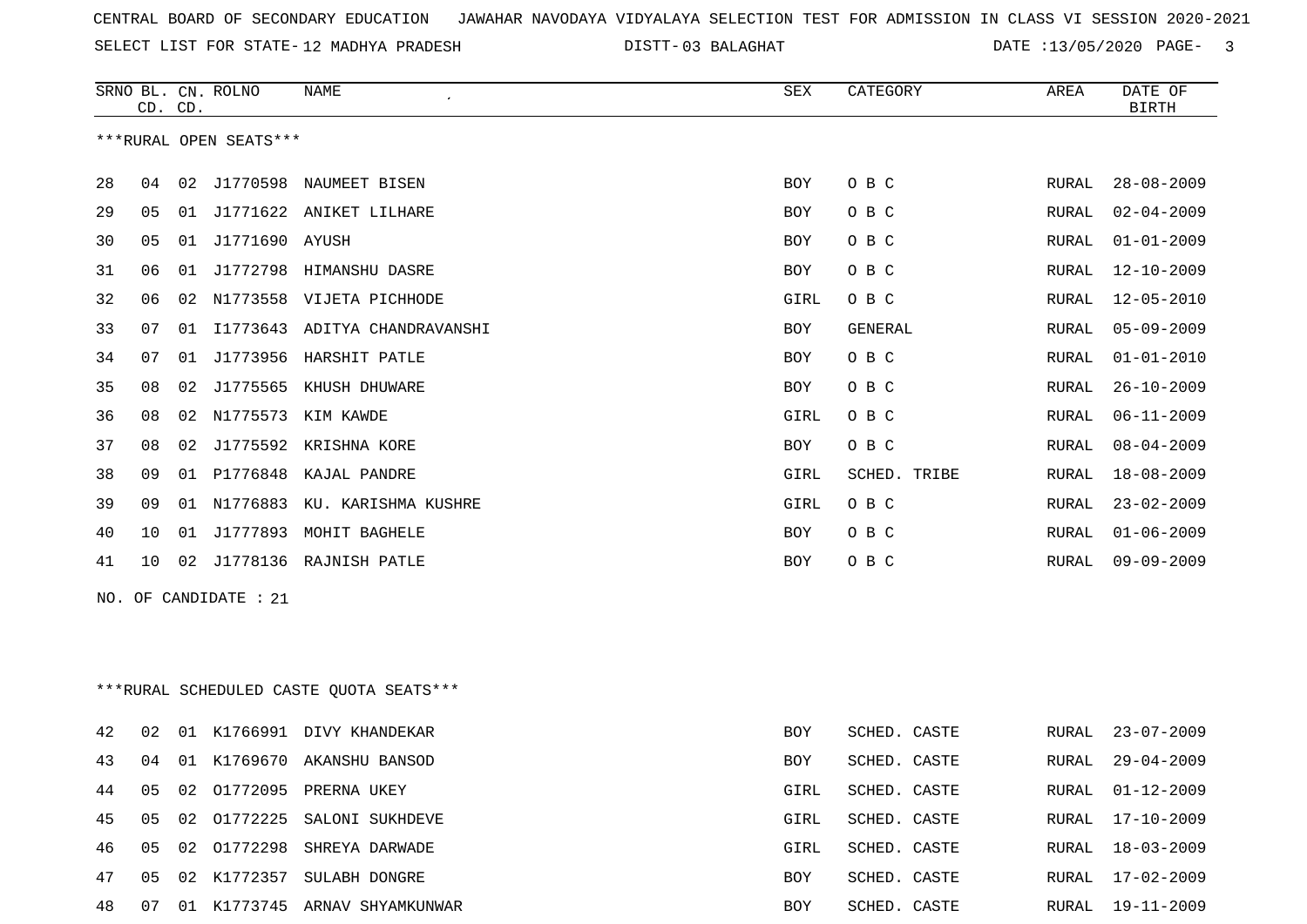SELECT LIST FOR STATE- DISTT- 12 MADHYA PRADESH

03 BALAGHAT DATE :13/05/2020 PAGE- 4

|    |    | CD. CD. | SRNO BL. CN. ROLNO   | NAME                                     | SEX        | CATEGORY     | AREA  | DATE OF<br><b>BIRTH</b> |
|----|----|---------|----------------------|------------------------------------------|------------|--------------|-------|-------------------------|
|    |    |         |                      | *** RURAL SCHEDULED CASTE QUOTA SEATS*** |            |              |       |                         |
| 49 | 08 |         |                      | 04 01776425 SWEETI THAWRE                | GIRL       | SCHED. CASTE | RURAL | $15 - 10 - 2007$        |
| 50 | 10 |         |                      | 02 01777929 NANDINI BORKAR               | GIRL       | SCHED. CASTE | RURAL | $13 - 05 - 2010$        |
|    |    |         | NO. OF CANDIDATE : 9 |                                          |            |              |       |                         |
|    |    |         |                      |                                          |            |              |       |                         |
|    |    |         |                      |                                          |            |              |       |                         |
|    |    |         |                      | ***RURAL BACKWARD CLASS OUOTA SEATS***   |            |              |       |                         |
| 51 | 02 |         |                      | 02 N1767291 MANTSHA KHAN                 | GIRL       | O B C        | RURAL | $27 - 04 - 2009$        |
| 52 | 02 |         |                      | 02 J1767679 SAHIL RAHANGDALE             | BOY        | O B C        | RURAL | $30 - 11 - 2008$        |
| 53 | 02 | 03      |                      | J1768070 YASH HIRAPURE                   | BOY        | O B C        | RURAL | $15 - 10 - 2008$        |
| 54 | 05 |         |                      | 02 J1772100 PRINCE PATLE                 | <b>BOY</b> | O B C        | RURAL | $05 - 11 - 2008$        |
| 55 | 05 |         |                      | 02 N1772105 PRINSHI MASKARE              | GIRL       | O B C        | RURAL | $27 - 11 - 2009$        |
| 56 | 05 |         |                      | 02 N1772236 SAMRIDHDI MESHRAM            | GIRL       | O B C        | RURAL | 17-07-2009              |
| 57 | 05 |         |                      | 02 N1772437 VIDHI VIJAYWAR               | GIRL       | O B C        | RURAL | $04 - 03 - 2009$        |
| 58 | 07 |         |                      | 01 J1773618 AARYA THAKRE                 | <b>BOY</b> | O B C        | RURAL | $25 - 10 - 2008$        |
| 59 | 07 |         |                      | 01 J1773900 DRAVIN GOUTAM                | BOY        | O B C        | RURAL | $01 - 11 - 2009$        |
| 60 | 07 |         |                      | 01 N1773954 HARSHIKA RAHANGDALE          | GIRL       | O B C        | RURAL | $15 - 06 - 2010$        |
| 61 | 07 |         |                      | 01 J1774104 KUNAL SONI                   | <b>BOY</b> | O B C        | RURAL | $11 - 10 - 2009$        |
| 62 | 07 |         |                      | 03 J1774870 VAIBHAV BAGHELE              | <b>BOY</b> | O B C        | RURAL | $06 - 06 - 2010$        |
| 63 | 08 |         |                      | 01 N1774983 AANCHAL MENDEKAR             | GIRL       | O B C        | RURAL | $08 - 07 - 2009$        |
| 64 | 08 |         |                      | 01 J1775396 GOPAL CHANDELE               | BOY        | O B C        | RURAL | 17-08-2009              |
| 65 | 08 |         |                      | 02 N1775509 KAJAL PANCHBHAI              | GIRL       | O B C        | RURAL | $03 - 04 - 2009$        |
| 66 | 08 |         |                      | 02 J1775631 LALIT SHIVANKAR              | <b>BOY</b> | O B C        | RURAL | $30 - 11 - 2009$        |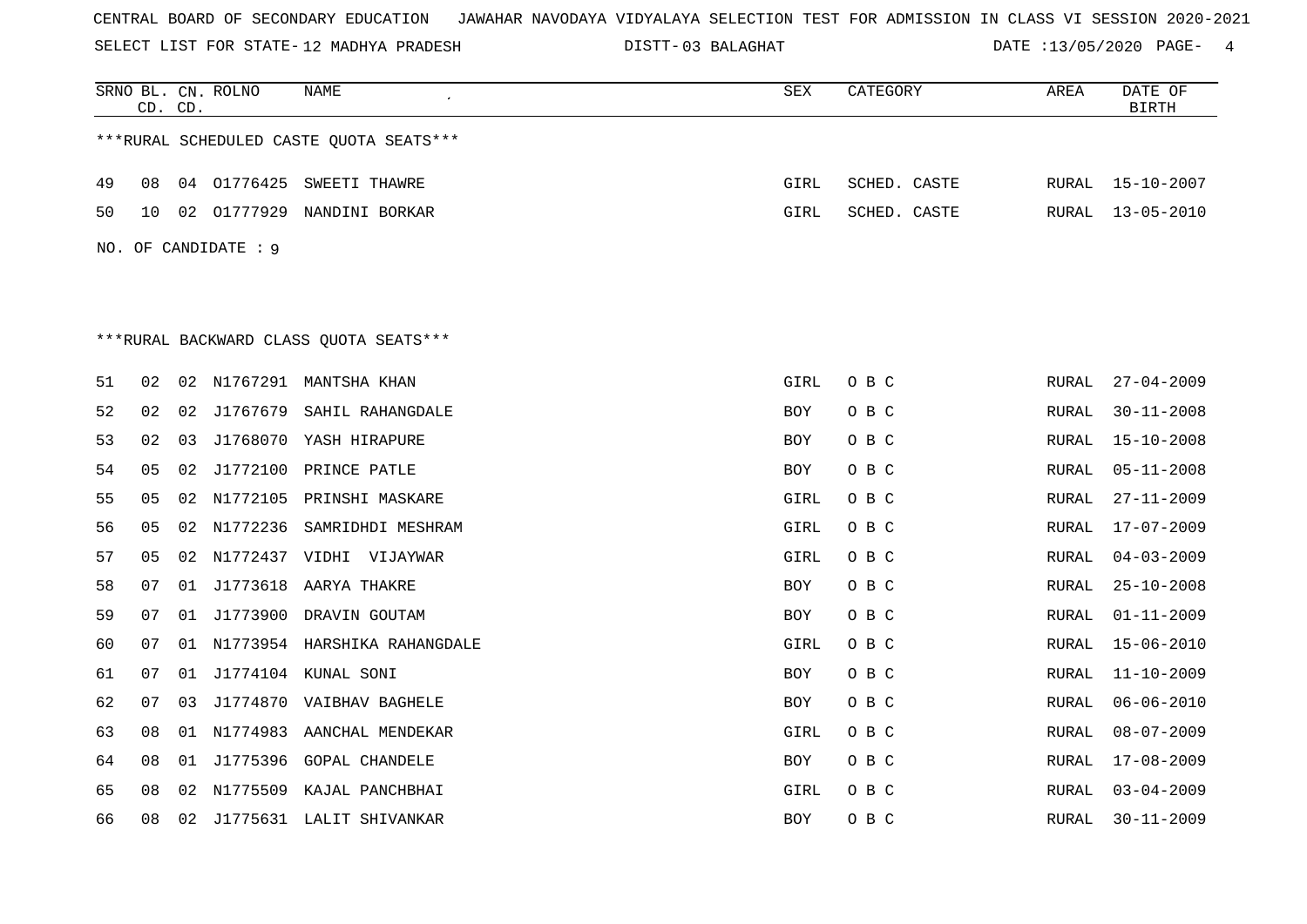| CENTRAL BOARD OF SECONDARY EDUCATION – JAWAHAR NAVODAYA VIDYALAYA SELECTION TEST FOR ADMISSION IN CLASS VI SESSION 2020-2021 |  |  |  |  |
|------------------------------------------------------------------------------------------------------------------------------|--|--|--|--|
|------------------------------------------------------------------------------------------------------------------------------|--|--|--|--|

SELECT LIST FOR STATE-12 MADHYA PRADESH

12 MADHYA PRADESH 03 BALAGHAT DATE :13/05/2020 PAGE- 5

|    | CD. CD. |    | SRNO BL. CN. ROLNO    | <b>NAME</b><br>$\cdot$                  | <b>SEX</b> | CATEGORY     | AREA          | DATE OF<br><b>BIRTH</b> |
|----|---------|----|-----------------------|-----------------------------------------|------------|--------------|---------------|-------------------------|
|    |         |    | NO. OF CANDIDATE : 16 |                                         |            |              |               |                         |
|    |         |    |                       |                                         |            |              |               |                         |
|    |         |    |                       |                                         |            |              |               |                         |
|    |         |    |                       | ***RURAL SCHEDULED TRIBE QUOTA SEATS*** |            |              |               |                         |
| 67 | 02      |    |                       | 01 L1766665 AARYAN UIKEY                | <b>BOY</b> | SCHED. TRIBE | <b>RURAL</b>  | $22 - 05 - 2008$        |
| 68 | 02      | 01 |                       | P1766741 ANCHAL PANDRE                  | GIRL       | SCHED. TRIBE | RURAL         | $11 - 12 - 2010$        |
| 69 | 02      | 03 |                       | L1767954 TEJAS KAWRE                    | BOY        | SCHED. TRIBE | <b>RURAL</b>  | $14 - 12 - 2009$        |
| 70 | 03      | 03 | L1768866              | NAVEEN KUMAR MERAVI                     | BOY        | SCHED. TRIBE | <b>RURAL</b>  | $11 - 01 - 2010$        |
| 71 | 03      | 03 | P1768881              | NIDHI PARTE                             | GIRL       | SCHED. TRIBE | <b>RURAL</b>  | $01 - 08 - 2009$        |
| 72 | 03      | 04 | L1769353              | SOHEL MERAVI                            | BOY        | SCHED. TRIBE | RURAL         | $27 - 05 - 2008$        |
| 73 | 05      | 01 | L1771585              | AAYUSH UIKEY                            | <b>BOY</b> | SCHED. TRIBE | <b>RURAL</b>  | $28 - 10 - 2009$        |
| 74 | 05      | 01 |                       | P1771702 BHARGAVI<br>SONWANE            | GIRL       | SCHED. TRIBE | <b>RURAL</b>  | $16 - 07 - 2008$        |
| 75 | 06      | 02 |                       | L1773576 VIVEK SAIYYAM                  | BOY        | SCHED. TRIBE | <b>RURAL</b>  | $22 - 09 - 2009$        |
| 76 | 07      | 01 | L1773602              | AADITYA UIKEY                           | BOY        | SCHED. TRIBE | <b>RURAL</b>  | $30 - 10 - 2009$        |
| 77 | 07      | 02 |                       | P1774374 POOJA KUSNA                    | GIRL       | SCHED. TRIBE | <b>RURAL</b>  | $17 - 07 - 2010$        |
| 78 | 09      | 01 | P1776752              | DEVIKA BHUARYA                          | GIRL       | SCHED. TRIBE | <b>RURAL</b>  | $15 - 01 - 2008$        |
| 79 | 09      | 01 | L1776926              | MANISH TILGAM                           | BOY        | SCHED. TRIBE | ${\tt RURAL}$ | $03 - 06 - 2008$        |
| 80 | 09      | 01 | P1776931              | MANSI MERAVI                            | GIRL       | SCHED. TRIBE | RURAL         | $21 - 08 - 2009$        |
|    |         |    |                       |                                         |            |              |               |                         |

NO. OF CANDIDATE : 14

TOTAL SELECTED CANDIDATE : 80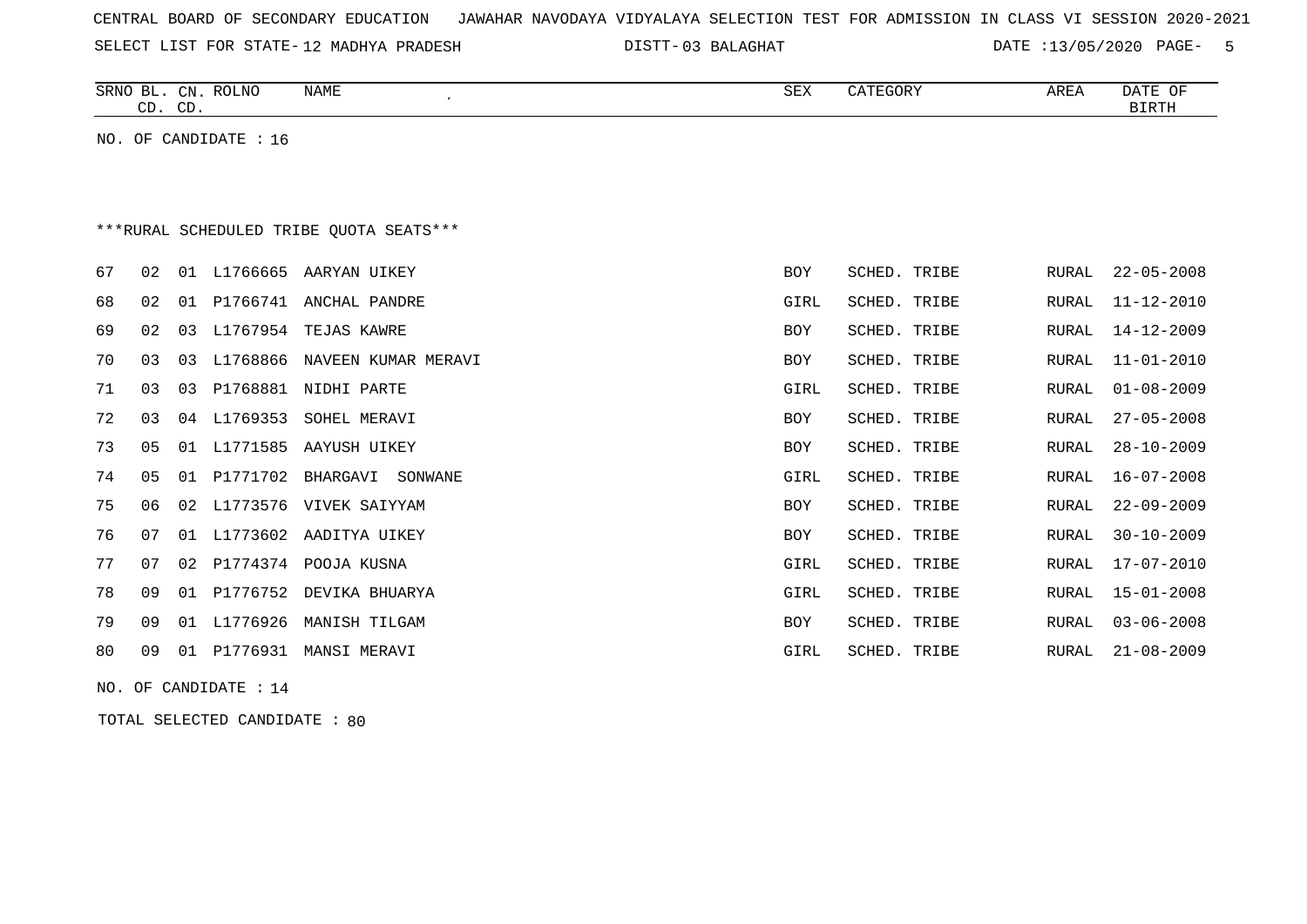|  |  |  |  | CENTRAL BOARD OF SECONDARY EDUCATION GJAWAHAR NAVODAYA VIDYALAYA SELECTION TEST FOR ADMISSION IN CLASS VI SESSION 2020-2021 |  |  |  |  |  |  |  |  |  |  |  |
|--|--|--|--|-----------------------------------------------------------------------------------------------------------------------------|--|--|--|--|--|--|--|--|--|--|--|
|--|--|--|--|-----------------------------------------------------------------------------------------------------------------------------|--|--|--|--|--|--|--|--|--|--|--|

SELECT LIST FOR STATE-12 MADHYA PRADESH

12 MADHYA PRADESH 04 BHOPAL DATE :13/05/2020 PAGE- 1

|    |    | CD. CD. | SRNO BL. CN. ROLNO   | <b>NAME</b>                            | <b>SEX</b> | CATEGORY     | AREA  | DATE OF<br>BIRTH |
|----|----|---------|----------------------|----------------------------------------|------------|--------------|-------|------------------|
|    |    |         | ***OPEN UR SEATS***  |                                        |            |              |       |                  |
| 1  | 01 |         |                      | 01 J1778618 AADESH GURJAR              | <b>BOY</b> | O B C        | RURAL | $09 - 10 - 2008$ |
| 2  | 01 |         |                      | 01 I1778620 AADESH RAJPUT              | BOY        | GENERAL      | RURAL | $15 - 06 - 2007$ |
| 3  | 01 |         |                      | 02 N1779331 SALONI GOUR                | GIRL       | O B C        | RURAL | $03 - 02 - 2009$ |
| 4  | 02 |         |                      | 01 G1779767 ANAMIKA AHIRWAR            | GIRL       | SCHED. CASTE | URBAN | $07 - 03 - 2009$ |
| 5  | 02 |         |                      | 03 F1780997 NEETI BOKHARE              | GIRL       | O B C        | URBAN | $24 - 09 - 2009$ |
| 6  | 02 |         |                      | 03 B1781021 NIKHIL HARODE              | <b>BOY</b> | O B C        | URBAN | $10 - 08 - 2008$ |
| 7  | 02 |         |                      | 04 A1781254 PRINCE UPADHYAY            | <b>BOY</b> | GENERAL      | URBAN | $11 - 12 - 2009$ |
| 8  | 02 |         |                      | 05 K1781984 SUMIT ARYA                 | <b>BOY</b> | SCHED. CASTE | RURAL | $09 - 06 - 2009$ |
|    |    |         | NO. OF CANDIDATE : 8 |                                        |            |              |       |                  |
|    |    |         |                      |                                        |            |              |       |                  |
|    |    |         |                      | ***OPEN SCHEDULED CASTE QUOTA SEATS*** |            |              |       |                  |
| 9  | 01 |         |                      | 01 C1778665 ADITYA JAMHORIA            | <b>BOY</b> | SCHED. CASTE | URBAN | $20 - 10 - 2009$ |
| 10 | 01 |         |                      | 02 K1779537 VIKAS AHIRWAR              | <b>BOY</b> | SCHED. CASTE | RURAL | $02 - 06 - 2008$ |
| 11 | 02 |         |                      | 02 G1780156 CHETNA YADAV               | GIRL       | SCHED. CASTE | URBAN | $27 - 06 - 2008$ |
|    |    |         | NO. OF CANDIDATE : 3 |                                        |            |              |       |                  |
|    |    |         |                      |                                        |            |              |       |                  |
|    |    |         |                      | *** OPEN DISABLED QUOTA SEATS***       |            |              |       |                  |
| 12 | 01 |         |                      | 01 J1778933 GURJAR NEERAJ              | <b>BOY</b> | O B C        | RURAL | $24 - 04 - 2008$ |
| 13 | 02 |         |                      | 05 K1781983 SUMIT AHIRWAR              | <b>BOY</b> | SCHED. CASTE | RURAL | $29 - 02 - 2008$ |
| 14 | 02 |         |                      | 06 F1782152 VARTIKA DEHARIYA           | GIRL       | O B C        | URBAN | $05 - 04 - 2008$ |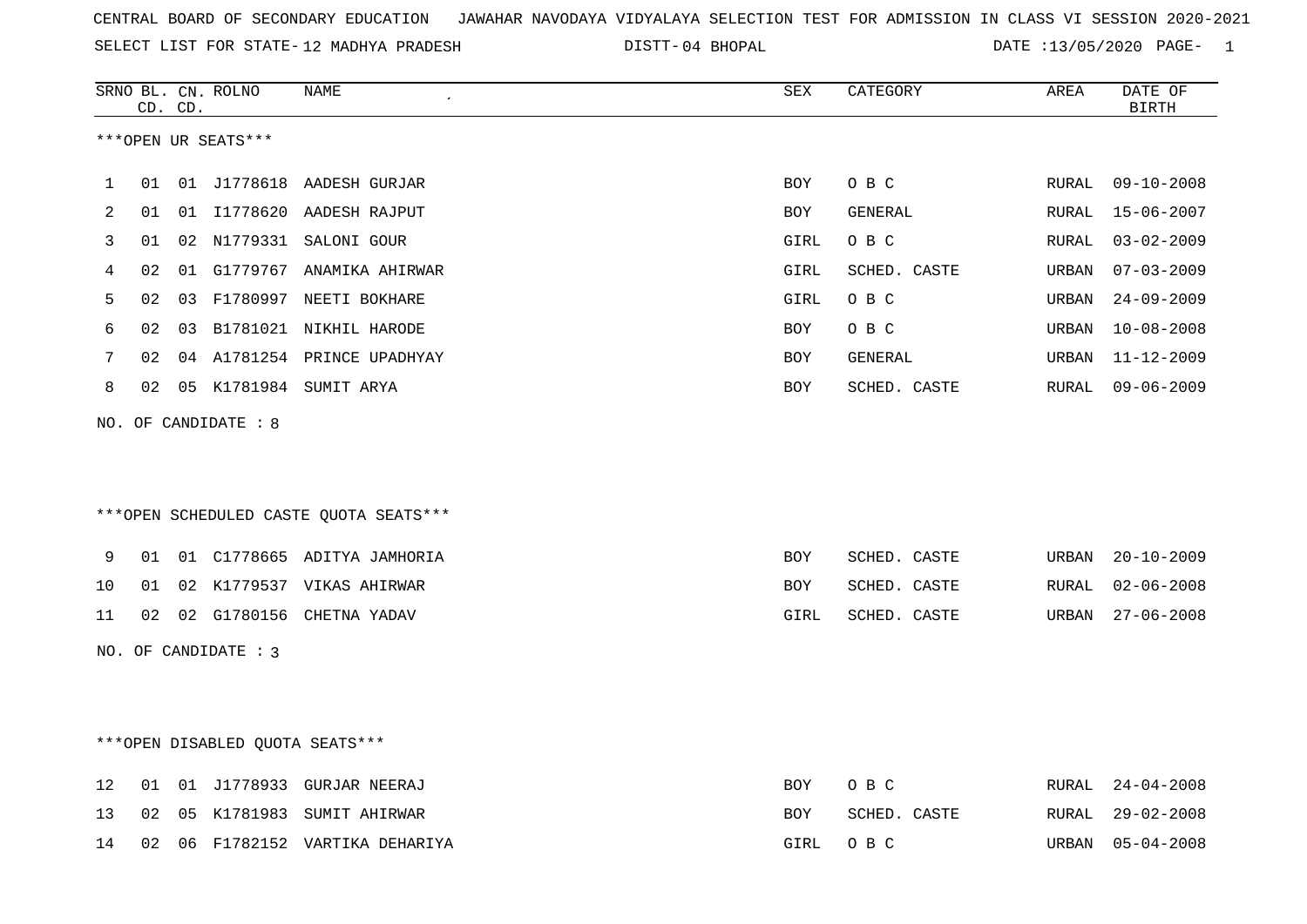|  |  |  |  | CENTRAL BOARD OF SECONDARY EDUCATION – JAWAHAR NAVODAYA VIDYALAYA SELECTION TEST FOR ADMISSION IN CLASS VI SESSION 2020-2021 |  |  |  |  |  |  |  |  |  |  |  |  |
|--|--|--|--|------------------------------------------------------------------------------------------------------------------------------|--|--|--|--|--|--|--|--|--|--|--|--|
|--|--|--|--|------------------------------------------------------------------------------------------------------------------------------|--|--|--|--|--|--|--|--|--|--|--|--|

SELECT LIST FOR STATE- DISTT- 12 MADHYA PRADESH

DISTT-04 BHOPAL 2000 DATE :13/05/2020 PAGE-

|          |    | CD. CD. | SRNO BL. CN. ROLNO     | NAME                                                         | SEX        | CATEGORY       | AREA                  | DATE OF<br><b>BIRTH</b>              |
|----------|----|---------|------------------------|--------------------------------------------------------------|------------|----------------|-----------------------|--------------------------------------|
|          |    |         | NO. OF CANDIDATE : 3   |                                                              |            |                |                       |                                      |
|          |    |         |                        |                                                              |            |                |                       |                                      |
|          |    |         |                        |                                                              |            |                |                       |                                      |
|          |    |         |                        | *** OPEN BACKWARD CLASS QUOTA SEATS***                       |            |                |                       |                                      |
| 15       | 01 |         |                        | 01 J1778614 AADARSH MEENA                                    | <b>BOY</b> | O B C          | RURAL                 | $01 - 09 - 2007$                     |
| 16       | 01 |         |                        | 01 J1778627 AADITYA GURJAR                                   | <b>BOY</b> | O B C          | <b>RURAL</b>          | $30 - 07 - 2007$                     |
| 17       |    |         |                        | 01 01 J1778629 AADITYA GURJAR                                | BOY        | O B C          | RURAL                 | $03 - 02 - 2009$                     |
| 18       | 01 |         |                        | 01 N1778717 ANJALI SEN                                       | GIRL       | O B C          | <b>RURAL</b>          | $27 - 07 - 2007$                     |
| 19       | 01 |         |                        | 02 N1779515 VAISHNAVI                                        | GIRL       | O B C          | <b>RURAL</b>          | $30 - 03 - 2009$                     |
|          |    |         | NO. OF CANDIDATE : 5   |                                                              |            |                |                       |                                      |
|          |    |         |                        |                                                              |            |                |                       |                                      |
|          |    |         |                        |                                                              |            |                |                       |                                      |
|          |    |         |                        | ***OPEN SCHEDULED TRIBE QUOTA SEATS***                       |            |                |                       |                                      |
| 20       |    |         |                        | 02 05 L1781710 SANTOSH KANOJA                                | BOY        | SCHED. TRIBE   | RURAL                 | $01 - 05 - 2007$                     |
|          |    |         | NO. OF CANDIDATE : $1$ |                                                              |            |                |                       |                                      |
|          |    |         |                        |                                                              |            |                |                       |                                      |
|          |    |         |                        |                                                              |            |                |                       |                                      |
|          |    |         | ***RURAL OPEN SEATS*** |                                                              |            |                |                       |                                      |
|          |    |         |                        |                                                              |            |                |                       |                                      |
| 21       | 01 |         |                        | 01 J1778612 AADARSH GURJAR                                   | BOY        | O B C          | RURAL                 | $08 - 05 - 2007$                     |
| 22       |    |         |                        | 01 01 J1778634 AADITYA SAHU                                  | <b>BOY</b> | O B C          | RURAL                 | $05 - 08 - 2007$                     |
| 23<br>24 | 01 |         |                        | 01 01 J1778800 ATUL MEENA<br>01 J1778960 JAGDISH VISHWAKARMA | BOY<br>BOY | O B C<br>O B C | RURAL<br><b>RURAL</b> | $07 - 07 - 2009$<br>$18 - 04 - 2010$ |
| 25       | 01 |         |                        | 02 J1779349 SANDEEP PRAJAPATI                                | BOY        | O B C          | RURAL                 | $05 - 05 - 2007$                     |
| 26       |    |         |                        | 02 01 J1779623 ABHIMANYU VISHWAKARMA                         | BOY        | O B C          | RURAL                 | $12 - 05 - 2010$                     |
|          |    |         |                        |                                                              |            |                |                       |                                      |

27 02 01 J1779681 AJAY BAGWAN BOY O B C RURAL 02-10-2008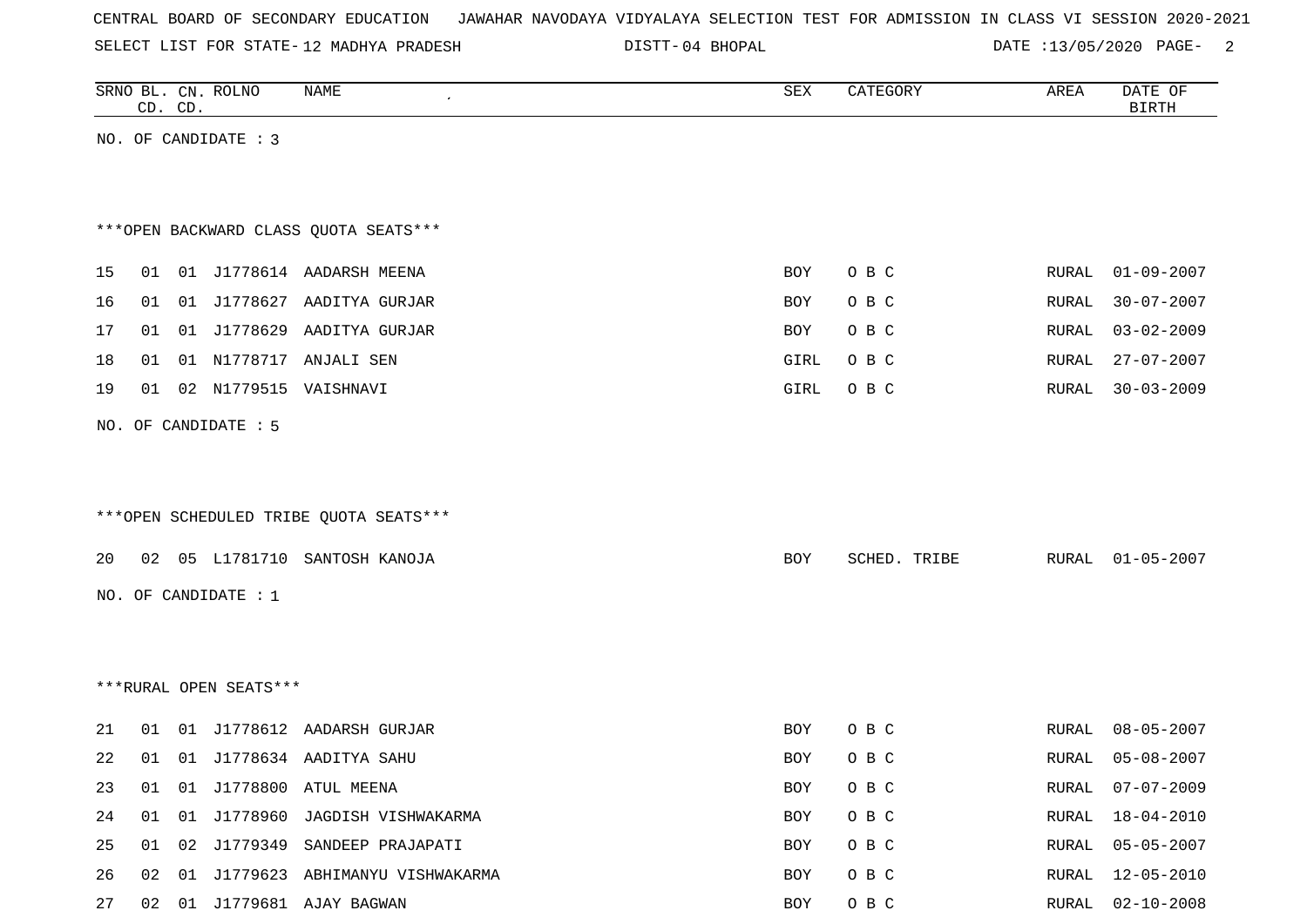SELECT LIST FOR STATE- DISTT- 12 MADHYA PRADESH

04 BHOPAL DATE :13/05/2020 PAGE- 3

|    | CD. CD. |    | SRNO BL. CN. ROLNO     | NAME                         | SEX        | CATEGORY     | AREA         | DATE OF<br><b>BIRTH</b> |
|----|---------|----|------------------------|------------------------------|------------|--------------|--------------|-------------------------|
|    |         |    | ***RURAL OPEN SEATS*** |                              |            |              |              |                         |
|    |         |    |                        |                              |            |              |              |                         |
| 28 | 02      |    |                        | 01 K1779743 AMAN AHIRWAR     | <b>BOY</b> | SCHED. CASTE | RURAL        | $09 - 09 - 2008$        |
| 29 | 02      |    |                        | 01 N1779797 ANJALI KUSHWAHA  | GIRL       | O B C        | RURAL        | $28 - 06 - 2008$        |
| 30 | 02      | 01 | J1779907               | ANUJ VERMA                   | BOY        | O B C        | RURAL        | $05 - 02 - 2008$        |
| 31 | 02      | 01 |                        | J1780007 ARYAN VERMA         | BOY        | O B C        | RURAL        | $19 - 11 - 2008$        |
| 32 | 02      | 02 | J1780305               | EKESHWAR DASHERIYA           | <b>BOY</b> | O B C        | <b>RURAL</b> | $30 - 06 - 2009$        |
| 33 | 02      | 02 | J1780321               | GAGAN VISHWAKARMA            | <b>BOY</b> | O B C        | RURAL        | $06 - 08 - 2009$        |
| 34 | 02      |    |                        | 02 N1780432 HEMLATA KUSHWAH  | GIRL       | O B C        | RURAL        | $20 - 10 - 2008$        |
| 35 | 02      |    |                        | 03 N1780652 KIRTI KUSHWAHA   | GIRL       | O B C        | RURAL        | $05 - 06 - 2008$        |
| 36 | 02      | 03 |                        | I1780677 KRISHNA MISHRA      | <b>BOY</b> | GENERAL      | RURAL        | $01 - 11 - 2008$        |
| 37 | 02      | 03 |                        | J1780822 MANISH PRAJAPATI    | <b>BOY</b> | O B C        | RURAL        | $03 - 05 - 2009$        |
| 38 | 02      | 03 |                        | J1780854 MAYANK PATEL        | BOY        | O B C        | RURAL        | $29 - 04 - 2008$        |
| 39 | 02      | 03 | J1780989               | NEELESH VISHWAKARMA          | BOY        | O B C        | RURAL        | $19 - 11 - 2008$        |
| 40 | 02      |    |                        | 04 N1781092 PALAK MARAN      | GIRL       | O B C        | RURAL        | $16 - 03 - 2010$        |
| 41 | 02      | 04 |                        | J1781095 PALAK MEENA         | <b>BOY</b> | O B C        | <b>RURAL</b> | $01 - 01 - 2011$        |
| 42 | 02      | 04 |                        | J1781253 PRINCE TILAK        | <b>BOY</b> | O B C        | RURAL        | $22 - 09 - 2008$        |
| 43 | 02      |    |                        | 04 J1781394 RAJ PRAJAPATI    | <b>BOY</b> | O B C        | <b>RURAL</b> | $07 - 10 - 2008$        |
| 44 | 02      |    |                        | 04 N1781444 REVTI MAHESHWARI | GIRL       | O B C        | RURAL        | $13 - 06 - 2008$        |
| 45 | 02      | 05 |                        | I1781563 RUDRA SHARMA        | <b>BOY</b> | GENERAL      | RURAL        | $07 - 10 - 2009$        |
| 46 | 02      | 05 | N1781679               | SANJANA MEENA                | GIRL       | O B C        | RURAL        | $01 - 11 - 2007$        |
| 47 | 02      | 05 |                        | N1781816 SHIVANI PRAJAPATI   | GIRL       | овс          | RURAL        | $18 - 08 - 2009$        |
| 48 | 02      | 05 | M1781901               | SIMRAN SHARMA                | GIRL       | GENERAL      | RURAL        | $31 - 12 - 2009$        |
| 49 | 02      | 05 |                        | J1781994 SUMIT MEWARA        | BOY        | O B C        | RURAL        | $10 - 07 - 2009$        |
| 50 | 02      | 06 |                        | N1782256 YASHIKA KUSHWAHA    | GIRL       | O B C        | <b>RURAL</b> | $03 - 09 - 2007$        |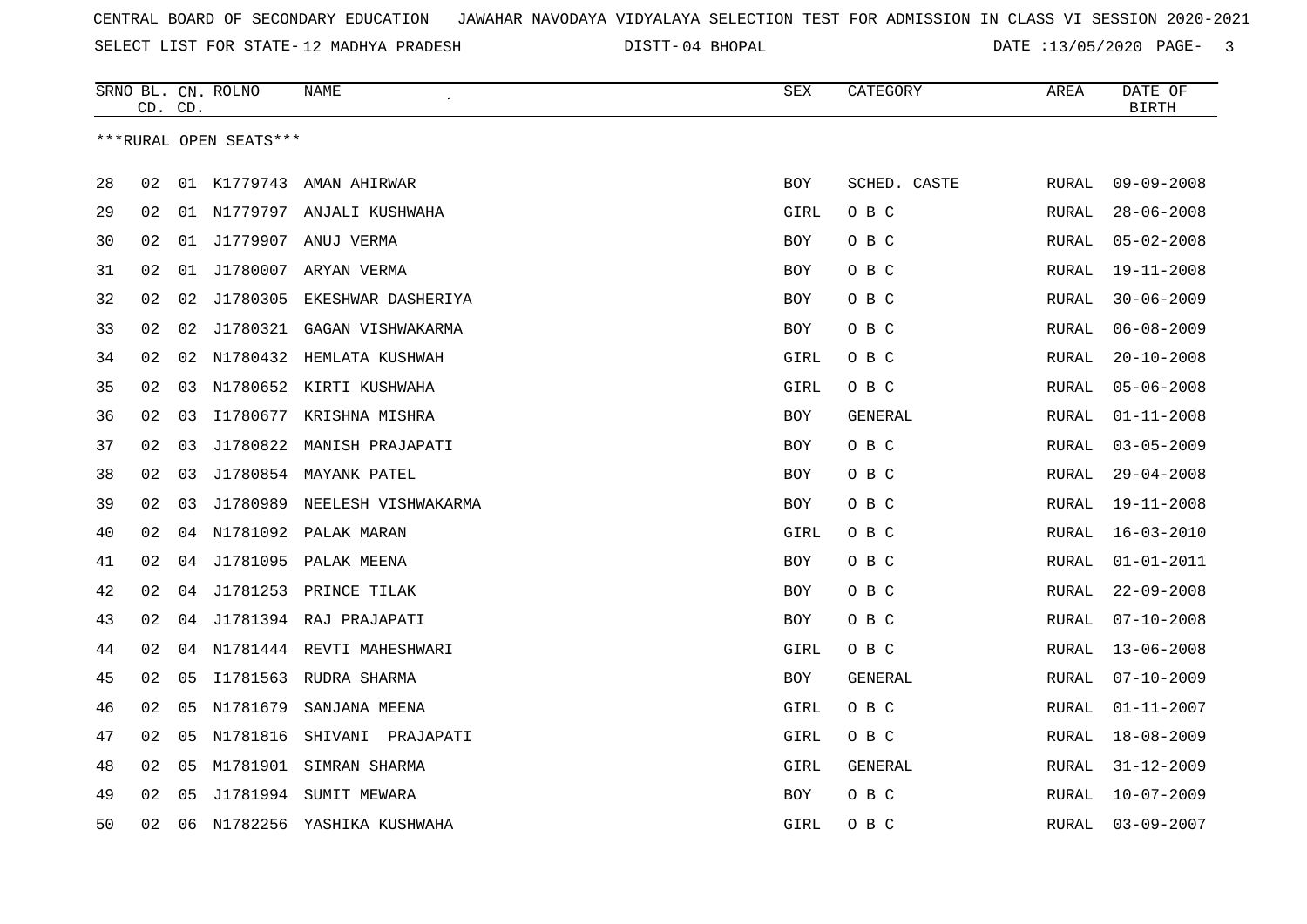| CENTRAL BOARD OF SECONDARY EDUCATION – JAWAHAR NAVODAYA VIDYALAYA SELECTION TEST FOR ADMISSION IN CLASS VI SESSION 2020-2021 |  |  |  |  |
|------------------------------------------------------------------------------------------------------------------------------|--|--|--|--|
|------------------------------------------------------------------------------------------------------------------------------|--|--|--|--|

SELECT LIST FOR STATE-12 MADHYA PRADESH

12 MADHYA PRADESH 04 BHOPAL DATE :13/05/2020 PAGE- 4

|    | CD. CD. | SRNO BL. CN. ROLNO    | NAME                                    | <b>SEX</b> | CATEGORY     | AREA  | DATE OF<br><b>BIRTH</b> |
|----|---------|-----------------------|-----------------------------------------|------------|--------------|-------|-------------------------|
|    |         | NO. OF CANDIDATE : 30 |                                         |            |              |       |                         |
|    |         |                       |                                         |            |              |       |                         |
|    |         |                       |                                         |            |              |       |                         |
|    |         |                       | ***RURAL SCHEDULED CASTE QUOTA SEATS*** |            |              |       |                         |
| 51 | 01      |                       | 01 K1778674 AJAY AHIRWAR                | <b>BOY</b> | SCHED. CASTE | RURAL | $08 - 06 - 2008$        |
| 52 | 01      | 01 K1778698           | AMIT MEHAR                              | <b>BOY</b> | SCHED. CASTE | RURAL | $10 - 09 - 2009$        |
| 53 | 01      | K1778739<br>01        | ANMOL MEHAR                             | BOY        | SCHED. CASTE | RURAL | $05 - 06 - 2009$        |
| 54 | 01      | 01 01778829           | <b>BHANU AHIRWAR</b>                    | GIRL       | SCHED. CASTE | RURAL | $04 - 07 - 2008$        |
| 55 | 01      | K1779036<br>01        | KULDEEP MALVIYA                         | BOY        | SCHED. CASTE | RURAL | $28 - 10 - 2007$        |
| 56 | 01      | 02                    | 01779145 NISHA AHIRWAR                  | GIRL       | SCHED. CASTE | RURAL | $23 - 06 - 2009$        |
| 57 | 01      | 02                    | 01779330 SALONI AHIRWAR                 | GIRL       | SCHED. CASTE | RURAL | $12 - 04 - 2009$        |
| 58 | 01      | 02                    | K1779566 VIVEK SHAKYA                   | <b>BOY</b> | SCHED. CASTE | RURAL | $10 - 10 - 2008$        |
| 59 | 02      |                       | 04 K1781374 RAJ DANGOLIYA               | BOY        | SCHED. CASTE | RURAL | $02 - 11 - 2009$        |
|    |         | NO. OF CANDIDATE : 9  |                                         |            |              |       |                         |
|    |         |                       |                                         |            |              |       |                         |
|    |         |                       |                                         |            |              |       |                         |
|    |         |                       | ***RURAL BACKWARD CLASS OUOTA SEATS***  |            |              |       |                         |
|    |         |                       |                                         |            |              |       |                         |
| 60 | 01      |                       | 01 J1778613 AADARSH GURJAR              | BOY        | O B C        | RURAL | $02 - 08 - 2007$        |
| 61 | 01      |                       | 01 N1778621 AADITI GURJAR               | GIRL       | O B C        | RURAL | $14 - 05 - 2008$        |
| 62 | 01      |                       | 01 J1778624 AADITYA GURJAR              | <b>BOY</b> | O B C        | RURAL | $03 - 02 - 2008$        |
| 63 | 01      | 01                    | J1778628 AADITYA GURJAR                 | BOY        | O B C        | RURAL | $06 - 03 - 2009$        |
| 64 | 01      | 01                    | J1778691 AMAN GURJAR                    | BOY        | O B C        | RURAL | $01 - 01 - 2008$        |
| 65 | 01      |                       | 01 N1778718 ANJALI VISHWAKARMA          | GIRL       | O B C        | RURAL | $07 - 07 - 2008$        |
| 66 | 01      |                       | 01 J1779049 LAXMICHAND GURJAR           | <b>BOY</b> | O B C        | RURAL | $20 - 06 - 2008$        |

67 01 02 J1779056 LUCKY YADAV 67 (2008) BOY O B C RURAL 14-02-2008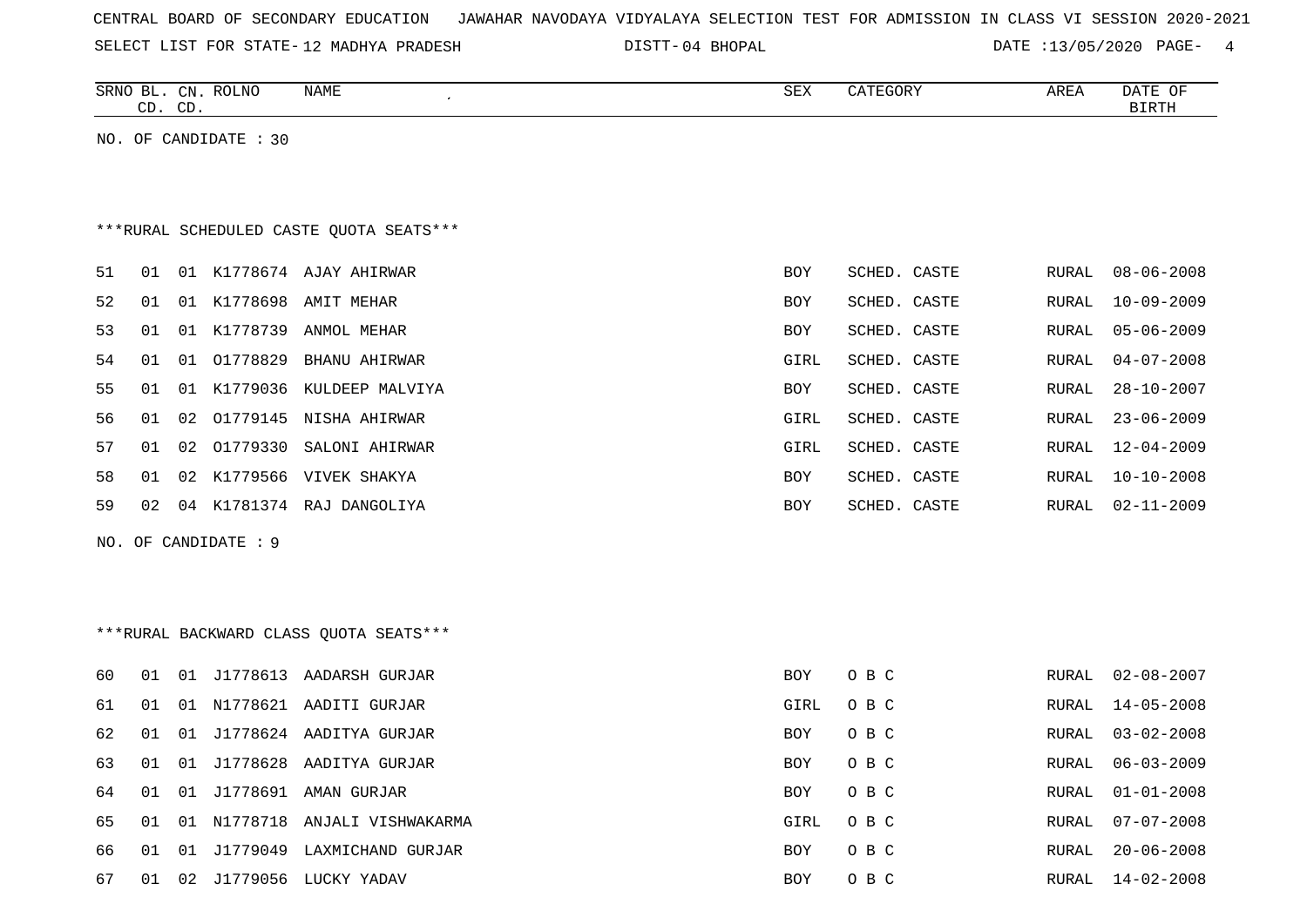SELECT LIST FOR STATE- DISTT- 12 MADHYA PRADESH

DISTT-04 BHOPAL 2020 DATE :13/05/2020 PAGE- 5

|    |    | CD. CD. | SRNO BL. CN. ROLNO    | NAME<br>$\epsilon$                      | SEX  | CATEGORY | AREA  | DATE OF<br>BIRTH |
|----|----|---------|-----------------------|-----------------------------------------|------|----------|-------|------------------|
|    |    |         |                       | *** RURAL BACKWARD CLASS QUOTA SEATS*** |      |          |       |                  |
| 68 | 01 |         |                       | 02 N1779182 POOJA VISHWAKARMA           | GIRL | O B C    | RURAL | $02 - 02 - 2009$ |
| 69 | 01 |         |                       | 02 J1779260 RAJU GURJAR                 | BOY  | O B C    | RURAL | $01 - 01 - 2008$ |
| 70 | 01 |         |                       | 02 N1779294 RITIKA GOUR                 | GIRL | O B C    | RURAL | $16 - 10 - 2009$ |
| 71 | 01 |         |                       | 02 N1779313 ROSHNI SAHU                 | GIRL | O B C    | RURAL | $30 - 09 - 2009$ |
| 72 | 01 | 02      |                       | J1779326 SAGAR VISHWAKARMA              | BOY  | O B C    | RURAL | $29 - 01 - 2009$ |
| 73 | 01 |         | 02 J1779413 SHUBHAM   |                                         | BOY  | O B C    | RURAL | 14-02-2008       |
| 74 | 01 |         |                       | 02 J1779561 VISHESH VISHWAKARMA         | BOY  | O B C    | RURAL | 16-11-2007       |
| 75 | 02 |         |                       | 02 N1780184 DEEPA MEWADA                | GIRL | O B C    | RURAL | 17-07-2008       |
|    |    |         | NO. OF CANDIDATE : 16 |                                         |      |          |       |                  |
|    |    |         |                       |                                         |      |          |       |                  |
|    |    |         |                       |                                         |      |          |       |                  |
|    |    |         |                       |                                         |      |          |       |                  |

# \*\*\*RURAL SCHEDULED TRIBE QUOTA SEATS\*\*\*

|  |  | 76 01 02 P1779324 SADHNA SAHRIYA   | GIRL       | SCHED. TRIBE | RURAL 14-12-2008 |
|--|--|------------------------------------|------------|--------------|------------------|
|  |  | 77 02 02 P1780200 DEEPIKA SISODIYA | GIRL       | SCHED. TRIBE | RURAL 13-08-2008 |
|  |  | 78 02 04 L1781063 NITESH KANASH    | BOY        | SCHED. TRIBE | RURAL 15-02-2008 |
|  |  | 79 02 05 L1781690 SANJAY KANASYA   | <b>BOY</b> | SCHED. TRIBE | RURAL 15-08-2008 |
|  |  | 80 02 05 L1781790 SHIVA MANDOLIYA  | BOY        | SCHED. TRIBE | RURAL 15-08-2007 |

NO. OF CANDIDATE : 5

TOTAL SELECTED CANDIDATE : 80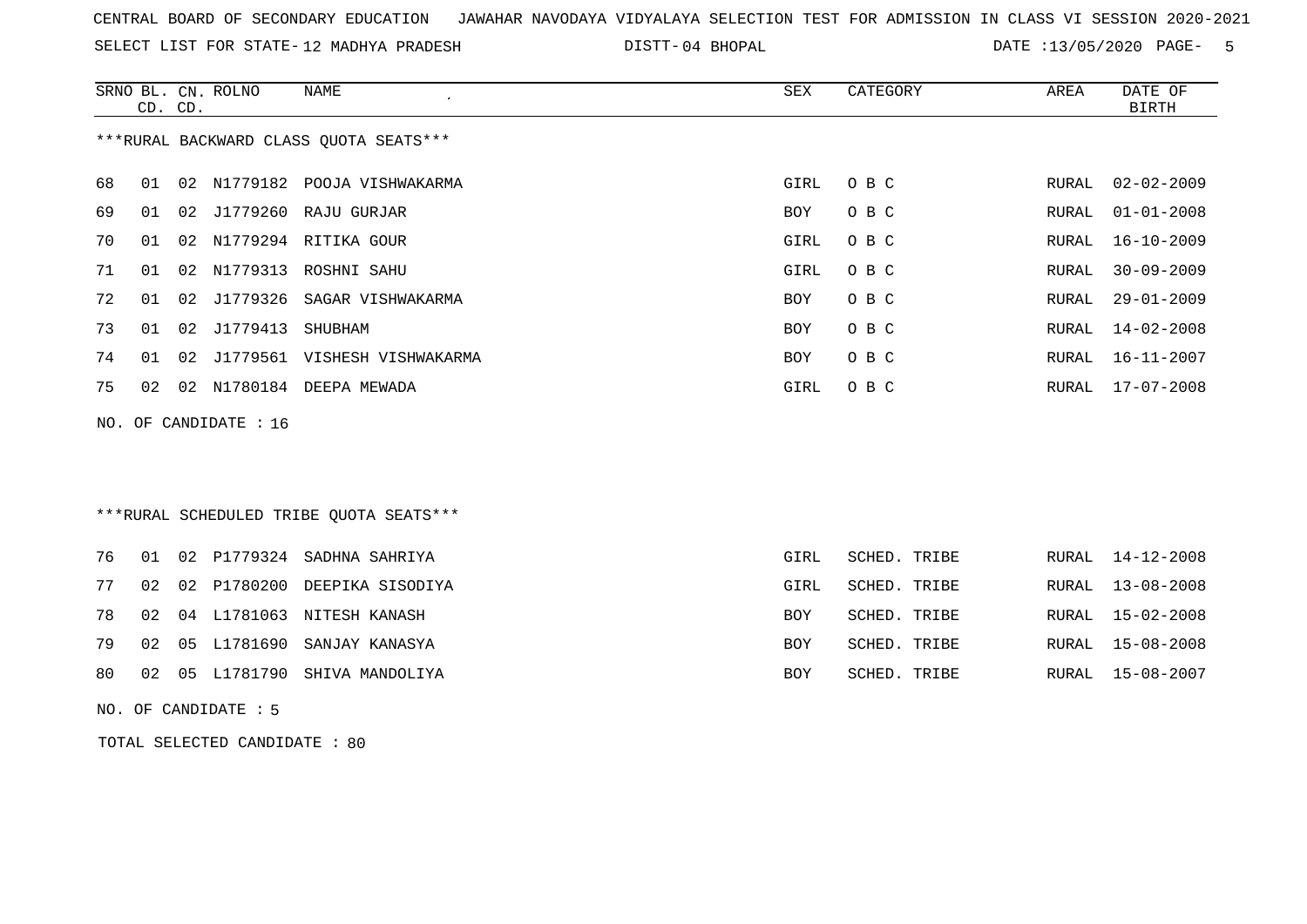SELECT LIST FOR STATE- DISTT- 12 MADHYA PRADESH

05 CHHATARPUR DATE :13/05/2020 PAGE- 1

|    |    |    | CD. CD. | SRNO BL. CN. ROLNO   | NAME                                   | SEX        | CATEGORY       | AREA  | DATE OF<br><b>BIRTH</b> |
|----|----|----|---------|----------------------|----------------------------------------|------------|----------------|-------|-------------------------|
|    |    |    |         | ***OPEN UR SEATS***  |                                        |            |                |       |                         |
| 1  | 02 |    |         |                      | 01 M1783300 ARUSHI SHUKLA              | GIRL       | GENERAL        |       | RURAL 13-12-2009        |
| 2  | 02 |    |         |                      | 02 I1784108 VISHNU DATT SHUKLA         | BOY        | GENERAL        | RURAL | $24 - 03 - 2009$        |
| 3  | 03 |    |         |                      | 02 A1784954 MILINDRA PAL               | BOY        | GENERAL        | URBAN | $28 - 06 - 2009$        |
| 4  | 04 |    |         | 02 M1786590 KAVYA    |                                        | GIRL       | GENERAL        | RURAL | $01 - 01 - 2008$        |
| 5  | 07 |    |         |                      | 01 01790838 KU.AAKIRTI NARWARIYA       | GIRL       | SCHED. CASTE   | RURAL | $25 - 04 - 2009$        |
| 6  | 07 |    |         |                      | 01 M1790907 NAMRATA SINGH CHANDEL      | GIRL       | <b>GENERAL</b> | RURAL | $10 - 12 - 2008$        |
| 7  | 07 |    |         |                      | 01 M1790990 PURVI PATERIYA             | GIRL       | GENERAL        | RURAL | $24 - 11 - 2009$        |
|    |    |    |         | NO. OF CANDIDATE : 7 |                                        |            |                |       |                         |
|    |    |    |         |                      |                                        |            |                |       |                         |
|    |    |    |         |                      | ***OPEN SCHEDULED CASTE QUOTA SEATS*** |            |                |       |                         |
| 8  | 03 |    |         |                      | 03 K1785875 VISHESH AHIRWAR            | <b>BOY</b> | SCHED. CASTE   | RURAL | $11 - 08 - 2007$        |
| 9  | 04 |    |         |                      | 02 K1786558 KAMLESH CHADAR             | <b>BOY</b> | SCHED. CASTE   | RURAL | $01 - 01 - 2009$        |
| 10 | 05 |    |         |                      | 01 K1788215 ISWAR LAAL                 | BOY        | SCHED. CASTE   | RURAL | $15 - 09 - 2009$        |
| 11 |    | 07 |         |                      | 01 C1791183 VAIBHAV PRAJAPATI          | BOY        | SCHED. CASTE   | URBAN | $25 - 09 - 2008$        |
|    |    |    |         | NO. OF CANDIDATE : 4 |                                        |            |                |       |                         |
|    |    |    |         |                      |                                        |            |                |       |                         |
|    |    |    |         |                      |                                        |            |                |       |                         |
|    |    |    |         |                      | ***OPEN DISABLED QUOTA SEATS***        |            |                |       |                         |
| 12 | 03 |    |         |                      | 01 K1784655 HARSHIT RAJ                | <b>BOY</b> | SCHED. CASTE   |       | RURAL 27-10-2009        |
| 13 | 03 |    |         |                      | 03 E1785801 UNNATI TOMAR               | GIRL       | GENERAL        | URBAN | $26 - 12 - 2009$        |
| 14 | 06 |    |         |                      | 02 I1790318 RITIK JAIN                 | <b>BOY</b> | GENERAL        | RURAL | $26 - 12 - 2009$        |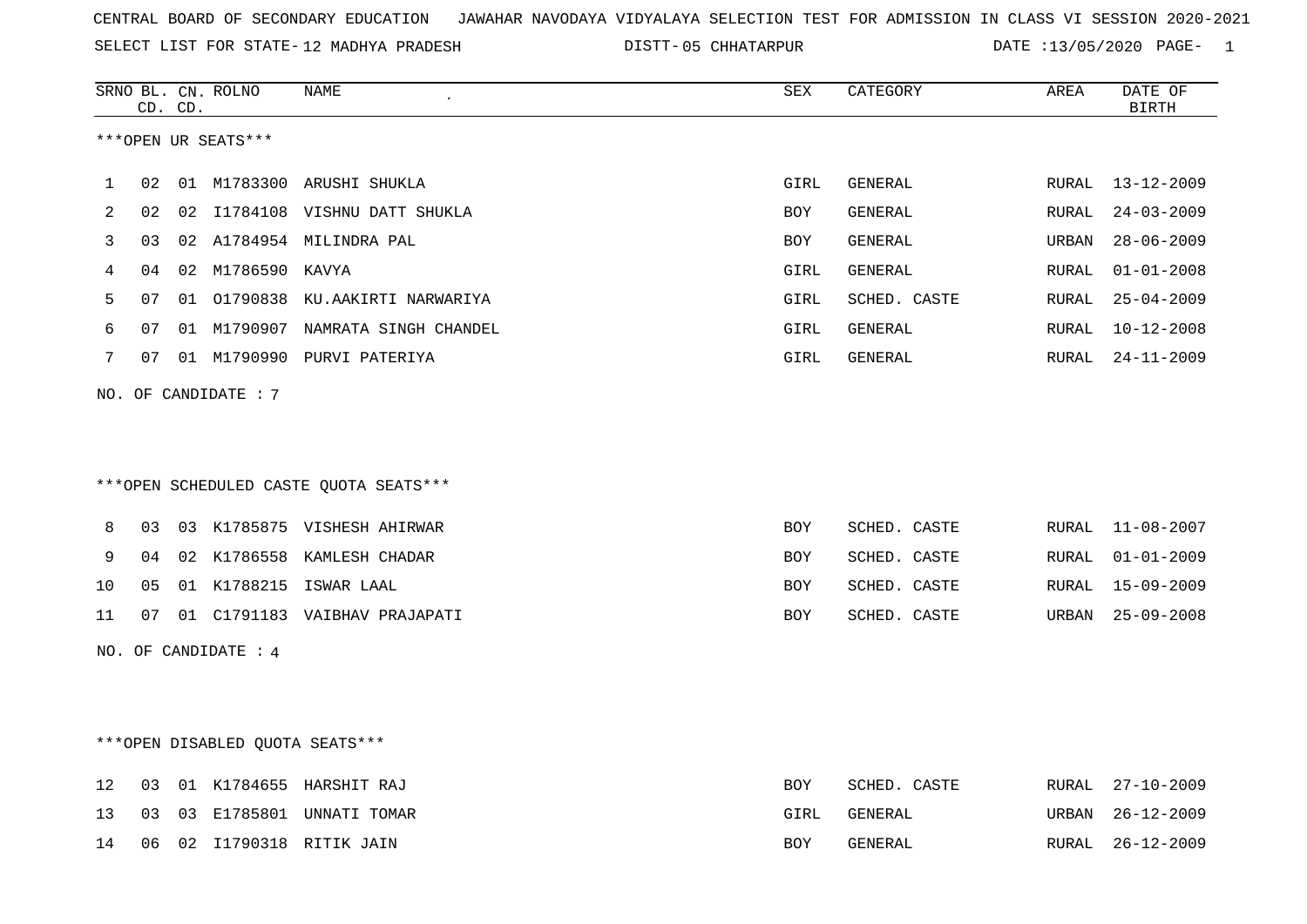SELECT LIST FOR STATE- DISTT- 12 MADHYA PRADESH

05 CHHATARPUR DATE :13/05/2020 PAGE- 2

|    |    | CD. CD. | SRNO BL. CN. ROLNO     | NAME                                   | SEX        | CATEGORY     | AREA         | DATE OF<br><b>BIRTH</b> |
|----|----|---------|------------------------|----------------------------------------|------------|--------------|--------------|-------------------------|
|    |    |         | NO. OF CANDIDATE : 3   |                                        |            |              |              |                         |
|    |    |         |                        |                                        |            |              |              |                         |
|    |    |         |                        |                                        |            |              |              |                         |
|    |    |         |                        | *** OPEN BACKWARD CLASS QUOTA SEATS*** |            |              |              |                         |
| 15 | 03 |         | 01 B1784233 AMIT       |                                        | BOY        | O B C        | URBAN        | $01 - 12 - 2008$        |
| 16 | 03 |         |                        | 01 J1784707 JAY SINGH RAJPOOT          | BOY        | O B C        | RURAL        | $06 - 05 - 2009$        |
| 17 |    |         |                        | 03 02 F1785181 PRATIBHA PATEL          | GIRL       | O B C        | URBAN        | $07 - 04 - 2009$        |
| 18 | 03 |         |                        | 02 J1785240 PRIYANSHU RAIKAR           | BOY        | O B C        | RURAL        | $02 - 05 - 2008$        |
| 19 | 04 |         |                        | 03 J1787542 SURENDRA SEN               | <b>BOY</b> | O B C        | RURAL        | $01 - 01 - 2008$        |
|    |    |         | NO. OF CANDIDATE : 5   |                                        |            |              |              |                         |
|    |    |         |                        |                                        |            |              |              |                         |
|    |    |         |                        |                                        |            |              |              |                         |
|    |    |         |                        | ***OPEN SCHEDULED TRIBE QUOTA SEATS*** |            |              |              |                         |
| 20 |    |         |                        | 04 01 L1786354 DEEPAK AADIVASI         | BOY        | SCHED. TRIBE | RURAL        | $07 - 05 - 2009$        |
|    |    |         | NO. OF CANDIDATE : 1   |                                        |            |              |              |                         |
|    |    |         |                        |                                        |            |              |              |                         |
|    |    |         |                        |                                        |            |              |              |                         |
|    |    |         | ***RURAL OPEN SEATS*** |                                        |            |              |              |                         |
|    |    |         |                        |                                        |            |              |              |                         |
| 21 | 01 |         |                        | 02 N1782766 POONAM PAL                 | GIRL       | O B C        | RURAL        | $01 - 01 - 2009$        |
| 22 |    |         |                        | 01 02 J1782777 PRADEEP PAL             | BOY        | O B C        | RURAL        | $20 - 04 - 2010$        |
| 23 |    |         |                        | 01 02 K1782865 RANJEET ANURAGI         | BOY        | SCHED. CASTE | <b>RURAL</b> | $05 - 08 - 2008$        |
| 24 |    |         |                        | 02 01 M1783206 ANCHAL SINGH            | GIRL       | GENERAL      | RURAL        | $13 - 11 - 2009$        |
| 25 |    |         |                        | 02 01 M1783528 KU SHIVANI AGARWAL      | GIRL       | GENERAL      | RURAL        | $12 - 02 - 2010$        |
| 26 |    |         |                        | 02 01 I1783582 MAYANK SINGH            | BOY        | GENERAL      | RURAL        | $02 - 07 - 2008$        |
| 27 |    |         |                        | 03 01 K1784130 AARUSH SINGH RAI        | BOY        | SCHED. CASTE |              | RURAL 02-11-2009        |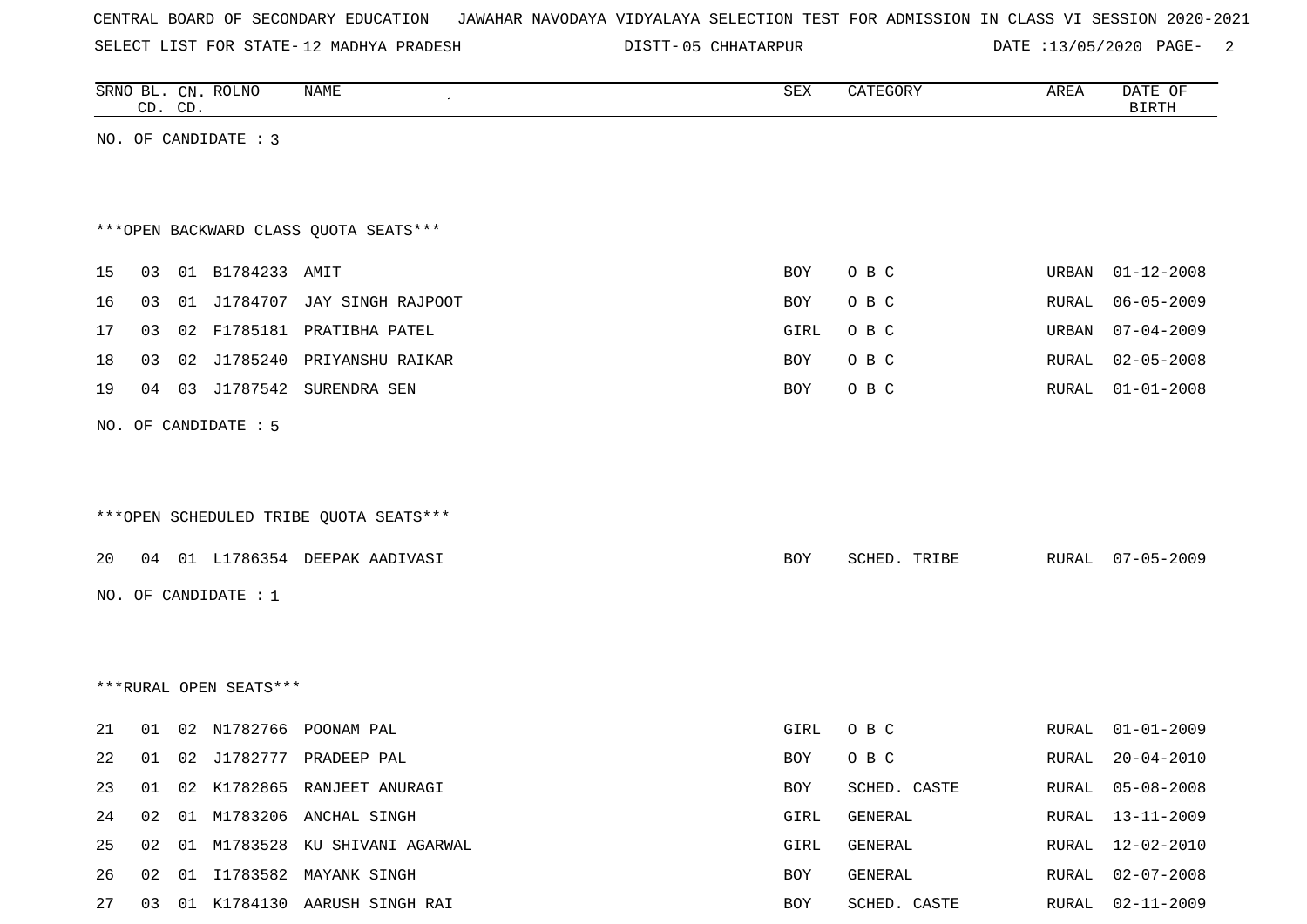SELECT LIST FOR STATE- DISTT- 12 MADHYA PRADESH

05 CHHATARPUR DATE :13/05/2020 PAGE- 3

|    | CD. CD. |    | SRNO BL. CN. ROLNO     | <b>NAME</b>                     | SEX        | CATEGORY       | AREA  | DATE OF<br><b>BIRTH</b> |
|----|---------|----|------------------------|---------------------------------|------------|----------------|-------|-------------------------|
|    |         |    | ***RURAL OPEN SEATS*** |                                 |            |                |       |                         |
| 28 | 03      | 02 |                        | J1785211 PRINCE PATEL           | <b>BOY</b> | O B C          | RURAL | $08 - 06 - 2008$        |
| 29 | 03      | 03 |                        | J1785575 SATYAM PATEL           | <b>BOY</b> | O B C          | RURAL | $07 - 10 - 2009$        |
| 30 | 03      | 03 |                        | K1785866 VISHAL AHIRWAR         | <b>BOY</b> | SCHED. CASTE   | RURAL | $05 - 01 - 2008$        |
| 31 | 04      | 01 | J1786144 ANUJ          |                                 | <b>BOY</b> | O B C          | RURAL | $01 - 10 - 2008$        |
| 32 | 04      | 02 |                        | J1786584 KAUSHLENDRA            | <b>BOY</b> | O B C          | RURAL | $20 - 07 - 2008$        |
| 33 | 04      | 03 | M1787443               | SHREYA TIWARI                   | GIRL       | <b>GENERAL</b> | RURAL | $19 - 11 - 2009$        |
| 34 | 04      | 03 | J1787525               | SUNDRAM                         | <b>BOY</b> | O B C          | RURAL | $05 - 07 - 2008$        |
| 35 | 05      | 01 |                        | J1787982 BHEEM SINGH            | <b>BOY</b> | O B C          | RURAL | $15 - 07 - 2008$        |
| 36 | 05      | 01 |                        | J1788169 HAIDESH PATEL          | <b>BOY</b> | O B C          | RURAL | $20 - 11 - 2008$        |
| 37 | 05      | 03 | J1789125               | SHAILENDRA SINGH PATEL          | <b>BOY</b> | O B C          | RURAL | $24 - 12 - 2009$        |
| 38 | 05      | 03 | 01789199               | SNEHA AHIRWAR                   | GIRL       | SCHED. CASTE   | RURAL | $22 - 08 - 2009$        |
| 39 | 06      |    |                        | 01 K1789588 ARUN PRATAP AHIRWAR | <b>BOY</b> | SCHED. CASTE   | RURAL | $07 - 07 - 2008$        |
| 40 | 06      | 01 | M1789607               | ASTHA JAIN                      | GIRL       | <b>GENERAL</b> | RURAL | $06 - 12 - 2009$        |
| 41 | 06      | 01 | I1789829               | ISHIT JAIN                      | <b>BOY</b> | <b>GENERAL</b> | RURAL | $05 - 12 - 2009$        |
| 42 | 07      |    |                        | 01 N1790836 KRISHNA YADAV       | GIRL       | O B C          | RURAL | $20 - 06 - 2010$        |
| 43 | 07      | 01 | J1790903               | MUKESH YADAV                    | <b>BOY</b> | O B C          | RURAL | $12 - 02 - 2010$        |
| 44 | 08      | 01 | M1791265               | ANAMIKA PATHAK                  | GIRL       | <b>GENERAL</b> | RURAL | $24 - 07 - 2009$        |
| 45 | 08      | 01 | K1791396               | DHRUV SINGH RAI                 | <b>BOY</b> | SCHED. CASTE   | RURAL | $14 - 01 - 2009$        |
| 46 | 08      | 02 |                        | J1791582 NOOTAN RAI             | <b>BOY</b> | O B C          | RURAL | $30 - 12 - 2008$        |

NO. OF CANDIDATE : 26

\*\*\*RURAL SCHEDULED CASTE QUOTA SEATS\*\*\*

|  |  | 47 02 01 K1783351 BRAJESH KUMAR AHIRWAR | BOY | SCHED. CASTE |  | RURAL 20-09-2008 |
|--|--|-----------------------------------------|-----|--------------|--|------------------|
|  |  | 48 02 02 K1783971 SHIVAM AHIRWAR        | BOY | SCHED. CASTE |  | RURAL 01-02-2009 |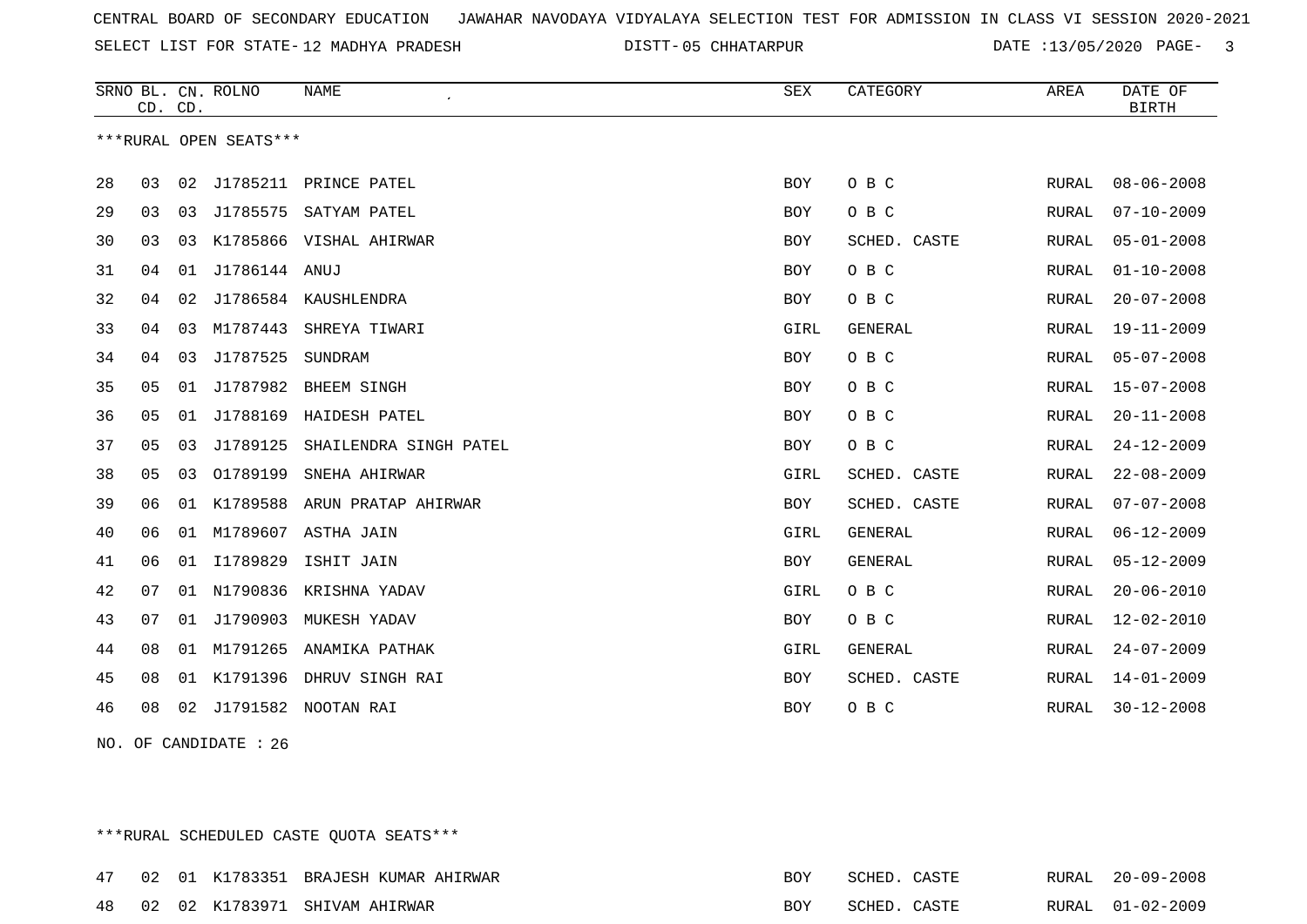SELECT LIST FOR STATE- DISTT- 12 MADHYA PRADESH

05 CHHATARPUR DATE :13/05/2020 PAGE- 4

|    | CD. CD. |    | SRNO BL. CN. ROLNO    | <b>NAME</b>                             | SEX        | CATEGORY     | AREA         | DATE OF<br><b>BIRTH</b> |
|----|---------|----|-----------------------|-----------------------------------------|------------|--------------|--------------|-------------------------|
|    |         |    |                       | ***RURAL SCHEDULED CASTE QUOTA SEATS*** |            |              |              |                         |
| 49 | 03      |    |                       | 01 K1784391 ASHISH ANURAGI              | <b>BOY</b> | SCHED. CASTE | RURAL        | $15 - 08 - 2008$        |
| 50 | 03      |    | 01 K1784412 AYUSHMAN  |                                         | BOY        | SCHED. CASTE | <b>RURAL</b> | $20 - 07 - 2009$        |
| 51 | 03      |    |                       | 01 K1784712 JOYDEEP VIRHA               | BOY        | SCHED. CASTE | RURAL        | $15 - 11 - 2009$        |
| 52 | 03      |    |                       | 01 K1784755 KARAN AHIRWAR               | <b>BOY</b> | SCHED. CASTE | RURAL        | $25 - 05 - 2008$        |
| 53 | 03      |    |                       | 02 K1784910 MANEESH AHIRWAR             | BOY        | SCHED. CASTE | <b>RURAL</b> | $06 - 02 - 2008$        |
| 54 | 03      |    | 02 K1784917 MANISH    |                                         | BOY        | SCHED. CASTE | RURAL        | $13 - 05 - 2008$        |
| 55 | 03      | 02 |                       | K1785001 NAMAN PRAJAPATI                | <b>BOY</b> | SCHED. CASTE | RURAL        | $10 - 01 - 2009$        |
| 56 | 03      |    |                       | 02 K1785193 PRAVESH KUMAR AHIRWAR       | BOY        | SCHED. CASTE | <b>RURAL</b> | $02 - 11 - 2008$        |
| 57 | 05      | 02 |                       | 01788334 KHUSHI PRAJAPATI               | GIRL       | SCHED. CASTE | RURAL        | $10 - 11 - 2009$        |
| 58 | 06      |    |                       | 01 K1789884 KARAN AHIRWAR               | <b>BOY</b> | SCHED. CASTE | RURAL        | $14 - 01 - 2010$        |
| 59 | 08      |    |                       | 01 K1791352 BHUPENDRA PRAJAPATI         | BOY        | SCHED. CASTE | RURAL        | $08 - 06 - 2009$        |
|    |         |    | NO. OF CANDIDATE : 13 |                                         |            |              |              |                         |
|    |         |    |                       |                                         |            |              |              |                         |
|    |         |    |                       |                                         |            |              |              |                         |
|    |         |    |                       | ***RURAL BACKWARD CLASS OUOTA SEATS***  |            |              |              |                         |
| 60 | 01      |    |                       | 02 N1782827 RAGANI BHURJI               | GIRL       | O B C        | RURAL        | $13 - 12 - 2009$        |
| 61 | 02      |    |                       | 01 N1783360 CHETNA YADAV                | GIRL       | O B C        | RURAL        | $12 - 08 - 2009$        |
| 62 | 03      | 01 | N1784311 ANSHIKA      |                                         | GIRL       | O B C        | <b>RURAL</b> | $01 - 07 - 2008$        |
| 63 | 03      |    |                       | 01 J1784354 ARJUN PATEL                 | BOY        | O B C        | RURAL        | $10 - 05 - 2009$        |
| 64 | 03      |    |                       | 01 J1784661 HARVANSH RAJPOOT            | <b>BOY</b> | O B C        | <b>RURAL</b> | $10 - 11 - 2008$        |
| 65 | 03      |    | 01 J1784663 HEMANT    |                                         | BOY        | O B C        | RURAL        | $08 - 05 - 2008$        |
| 66 | 03      |    |                       | 02 N1784862 LATA PATEL                  | GIRL       | O B C        | RURAL        | $01 - 01 - 2009$        |

 03 02 N1784892 MAHAK SAHU GIRL O B C RURAL 15-07-2008 03 02 J1784943 MARGENDRA RAJPOOT BOY O B C RURAL 01-03-2009

03 02 N1785218 PRINCI GIRL O B C RURAL 10-07-2008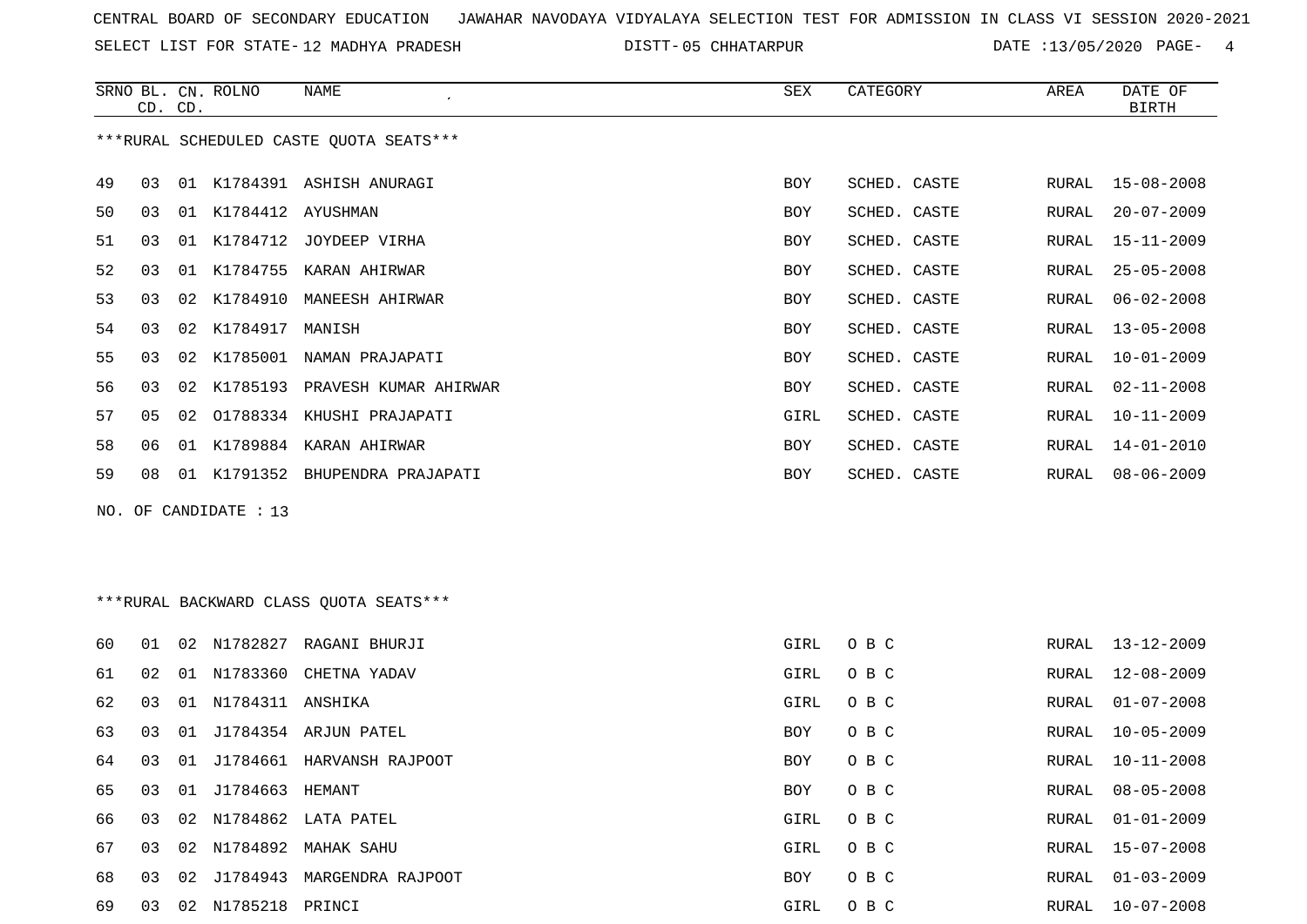SELECT LIST FOR STATE- DISTT- 12 MADHYA PRADESH

05 CHHATARPUR DATE :13/05/2020 PAGE- 5

|                                        |    |         | SRNO BL. CN. ROLNO      | NAME<br>$\epsilon$              | SEX  | CATEGORY | AREA  | DATE OF          |  |  |  |
|----------------------------------------|----|---------|-------------------------|---------------------------------|------|----------|-------|------------------|--|--|--|
|                                        |    | CD. CD. |                         |                                 |      |          |       | <b>BIRTH</b>     |  |  |  |
| ***RURAL BACKWARD CLASS QUOTA SEATS*** |    |         |                         |                                 |      |          |       |                  |  |  |  |
| 70                                     | 03 |         | 03 N1785563 SARSHTI     |                                 | GIRL | O B C    | RURAL | $01 - 06 - 2009$ |  |  |  |
| 71                                     | 03 |         |                         | 03 N1785587 SAVITA RAJPOOT      | GIRL | O B C    | RURAL | $01 - 01 - 2008$ |  |  |  |
| 72                                     | 03 |         |                         | 03 N1785825 VARDHIKA BHADOURIYA | GIRL | O B C    |       | RURAL 11-06-2008 |  |  |  |
| 73                                     | 04 | 01      | J1786056 ANEESH         |                                 | BOY  | O B C    | RURAL | 17-06-2008       |  |  |  |
| 74                                     | 04 |         | 01 N1786162 ARADHANA    |                                 | GIRL | O B C    | RURAL | 24-07-2008       |  |  |  |
| 75                                     | 08 | 01      |                         | N1791305 ANUSHKA KUSHWAHA       | GIRL | O B C    | RURAL | $26 - 11 - 2008$ |  |  |  |
|                                        |    |         | NO. OF CANDIDATE : $16$ |                                 |      |          |       |                  |  |  |  |
|                                        |    |         |                         |                                 |      |          |       |                  |  |  |  |

# \*\*\*RURAL SCHEDULED TRIBE QUOTA SEATS\*\*\*

|  |  | 76 02 01 L1783241 ANKIT AHIRWAR          | <b>BOY</b> | SCHED. TRIBE | RURAL 04-11-2008 |
|--|--|------------------------------------------|------------|--------------|------------------|
|  |  | 77 02 01 L1783390 DHEERENDR KUMAR KONDER | <b>BOY</b> | SCHED. TRIBE | RURAL 08-04-2009 |
|  |  | 78  05  01  L1788026  CHATUR  ADIWASI    | <b>BOY</b> | SCHED. TRIBE | RURAL 05-06-2009 |
|  |  | 79 08 01 L1791237 ABHISHEK ADIWASI       | <b>BOY</b> | SCHED. TRIBE | RURAL 29-04-2009 |
|  |  | 80 08 02 L1791614 PRATHAM SAUR           | BOY        | SCHED. TRIBE | RURAL 08-04-2009 |
|  |  |                                          |            |              |                  |

#### NO. OF CANDIDATE : 5

TOTAL SELECTED CANDIDATE : 80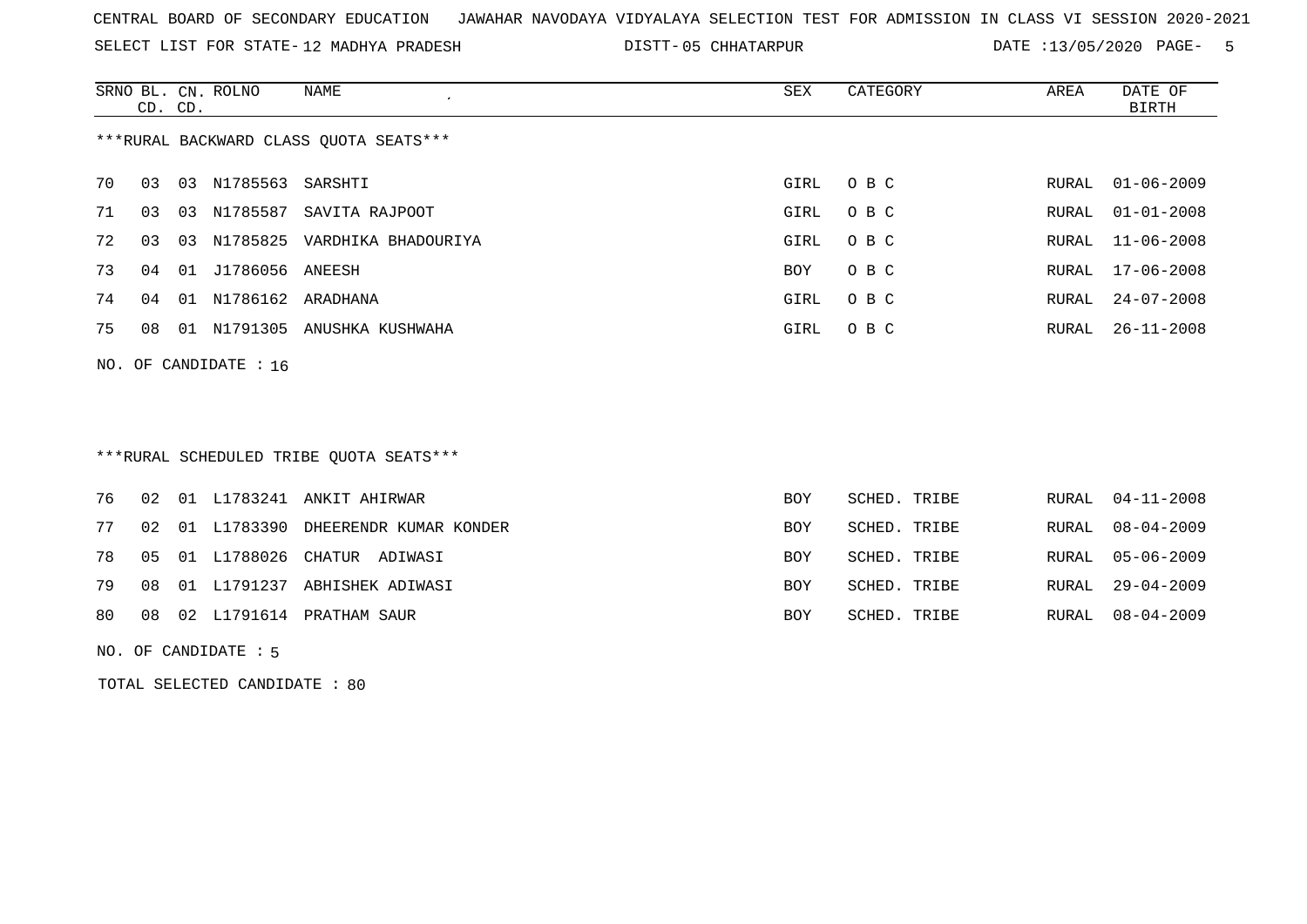SELECT LIST FOR STATE- DISTT- 12 MADHYA PRADESH

|              |    | CD. CD. | SRNO BL. CN. ROLNO      | NAME                                   | SEX  | CATEGORY     | AREA  | DATE OF<br><b>BIRTH</b> |
|--------------|----|---------|-------------------------|----------------------------------------|------|--------------|-------|-------------------------|
|              |    |         | ***OPEN UR SEATS***     |                                        |      |              |       |                         |
| $\mathbf{1}$ |    |         |                         | 08 01 E1800676 AYUSHI JAIN             | GIRL | GENERAL      |       | URBAN 24-06-2008        |
| 2            |    |         |                         | 08 02 F1801241 MUSKAN TIWARI           | GIRL | O B C        |       | URBAN 21-02-2009        |
|              |    |         | NO. OF CANDIDATE : 2    |                                        |      |              |       |                         |
|              |    |         |                         | ***OPEN SCHEDULED CASTE QUOTA SEATS*** |      |              |       |                         |
| 3            |    |         |                         | 02 01 01792486 AARTI DEHARIYA          | GIRL | SCHED. CASTE |       | RURAL 13-08-2009        |
| 4            |    |         |                         | 04 01 K1795686 HARSHVARDHAN PATIL      | BOY  | SCHED. CASTE |       | RURAL 18-03-2009        |
| 5            |    |         |                         | 08 04 C1802206 YATHARTH DEHARIYA       | BOY  | SCHED. CASTE |       | URBAN 22-10-2009        |
|              |    |         | NO. OF CANDIDATE : 3    |                                        |      |              |       |                         |
|              |    |         |                         |                                        |      |              |       |                         |
|              |    |         |                         | ***OPEN DISABLED QUOTA SEATS***        |      |              |       |                         |
| 6            |    |         |                         | 06  05  J1798830  UTSAV PAWAR          | BOY  | O B C        | RURAL | $30 - 03 - 2009$        |
| 7            | 08 |         |                         | 04 L1802179 VIVEK DHURVE               | BOY  | SCHED. TRIBE | RURAL | 21-06-2009              |
| 8            |    |         |                         | 09 01 J1802609 LOKESH SURYAWANSHI      | BOY  | O B C        | RURAL | 10-12-2007              |
|              |    |         | NO. OF CANDIDATE : 3    |                                        |      |              |       |                         |
|              |    |         |                         |                                        |      |              |       |                         |
|              |    |         |                         | *** OPEN BACKWARD CLASS QUOTA SEATS*** |      |              |       |                         |
| 9            |    |         | 04 01 B1795891 OM VERMA |                                        | BOY  | O B C        |       | URBAN 28-09-2008        |
| 10           | 08 |         |                         | 01 B1800913 HARSHIT VERMA              | BOY  | O B C        | URBAN | $15 - 11 - 2008$        |
| 11           |    |         |                         | 09 01 F1802298 ANSHIKA MAKODE          | GIRL | O B C        |       | URBAN 24-01-2009        |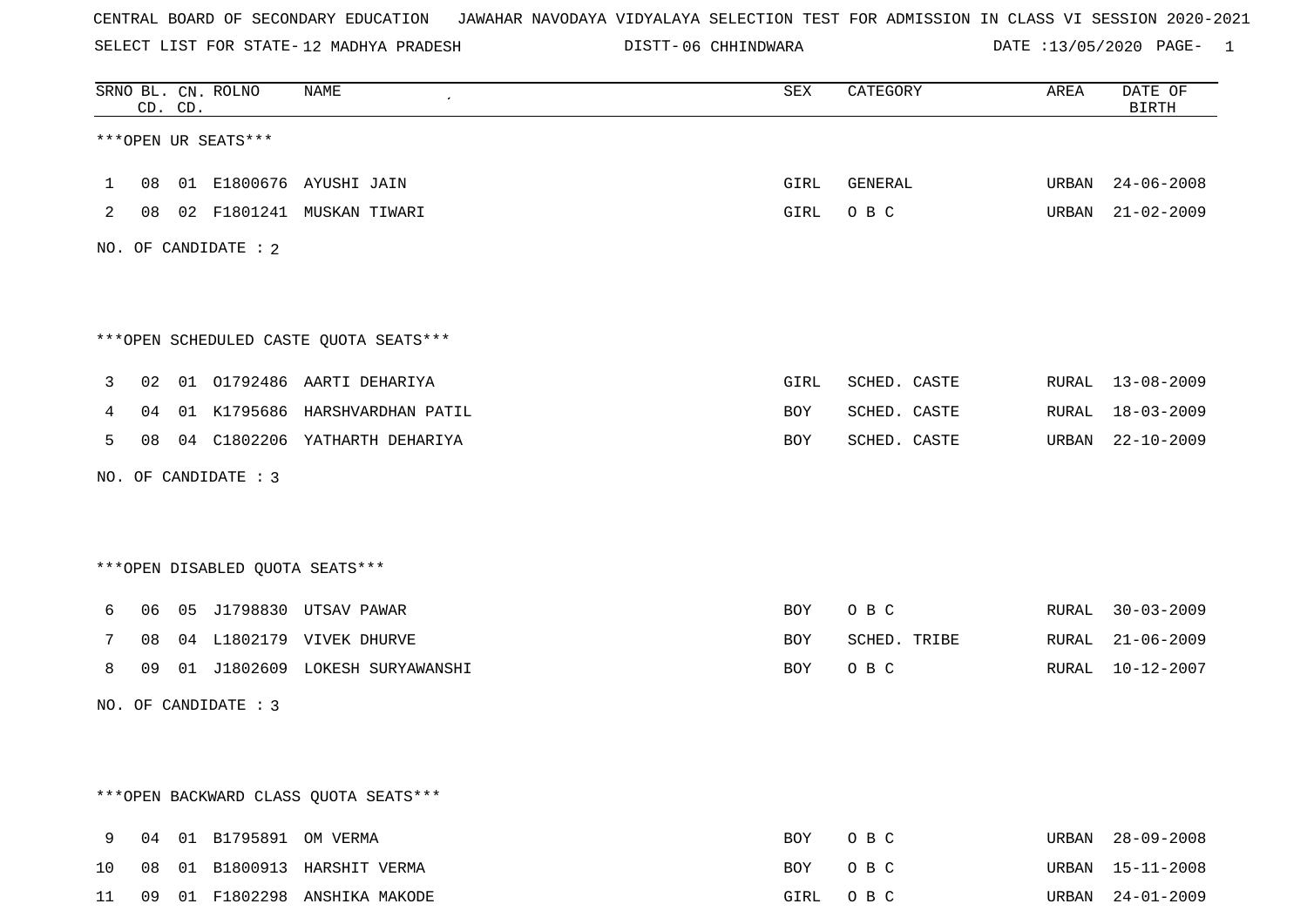SELECT LIST FOR STATE- DISTT- 12 MADHYA PRADESH

|    |    | CD. CD. | SRNO BL. CN. ROLNO     | NAME                                    | SEX        | CATEGORY     | AREA  | DATE OF<br><b>BIRTH</b> |
|----|----|---------|------------------------|-----------------------------------------|------------|--------------|-------|-------------------------|
|    |    |         |                        | *** OPEN BACKWARD CLASS QUOTA SEATS***  |            |              |       |                         |
| 12 | 09 |         |                        | 02 N1802935 SHAILY YURKAR               | GIRL       | O B C        |       | RURAL 15-01-2009        |
| 13 | 10 |         | 03 J1803868            | TANISHO BAMHORE                         | BOY        | O B C        | RURAL | 12-09-2010              |
|    |    |         | NO. OF CANDIDATE : 5   |                                         |            |              |       |                         |
|    |    |         |                        | *** OPEN SCHEDULED TRIBE QUOTA SEATS*** |            |              |       |                         |
| 14 | 04 |         |                        | 02 L1796218 UMASHANKAR MARKAM           | BOY        | SCHED. TRIBE | RURAL | $24 - 09 - 2009$        |
| 15 | 05 | 02      | L1797069               | UDIT DHURVE                             | BOY        | SCHED. TRIBE | RURAL | $21 - 09 - 2010$        |
| 16 | 06 |         |                        | 02 L1797489 DAKSH BHALAVI               | BOY        | SCHED. TRIBE | RURAL | $09 - 10 - 2008$        |
| 17 | 08 | 02      | P1801473               | PRATIKSHA BHALAVI                       | GIRL       | SCHED. TRIBE | RURAL | $31 - 07 - 2009$        |
| 18 | 08 |         |                        | 04 D1802219 YUVRAJ UIKEY                | BOY        | SCHED. TRIBE | URBAN | 16-10-2008              |
| 19 | 11 |         | 03 P1805226            | SHIVANI KUMRE                           | GIRL       | SCHED. TRIBE | RURAL | $20 - 09 - 2008$        |
| 20 | 11 |         |                        | 04 L1805498 YOGENDRA PARTETI            | BOY        | SCHED. TRIBE | RURAL | $20 - 03 - 2009$        |
|    |    |         | NO. OF CANDIDATE : 7   |                                         |            |              |       |                         |
|    |    |         |                        |                                         |            |              |       |                         |
|    |    |         |                        |                                         |            |              |       |                         |
|    |    |         | ***RURAL OPEN SEATS*** |                                         |            |              |       |                         |
| 21 | 01 |         | 01 N1791986            | CHARU BUDEKAR                           | GIRL       | O B C        | RURAL | 05-10-2009              |
| 22 | 02 |         |                        | 04 K1794054 SOURABH DEHARIYA            | BOY        | SCHED. CASTE | RURAL | $08 - 02 - 2008$        |
| 23 | 03 | 01      |                        | J1794620 KAPIL CHANDRAWANSHI            | <b>BOY</b> | O B C        | RURAL | $07 - 12 - 2008$        |
| 24 | 04 | 02      |                        | I1796110 SHIVAM RAGHUWANSHI             | BOY        | GENERAL      | RURAL | $22 - 05 - 2009$        |
| 25 | 04 |         |                        | 02 N1796220 URVASHI CHOURASIYA          | GIRL       | O B C        | RURAL | $04 - 10 - 2008$        |
| 26 | 05 | 01      | K1796705               | OMESH BHAMMARKAR                        | BOY        | SCHED. CASTE | RURAL | $20 - 07 - 2009$        |
| 27 | 05 |         |                        | 01 M1796716 PARIDHI THAKUR              | GIRL       | GENERAL      | RURAL | $02 - 07 - 2010$        |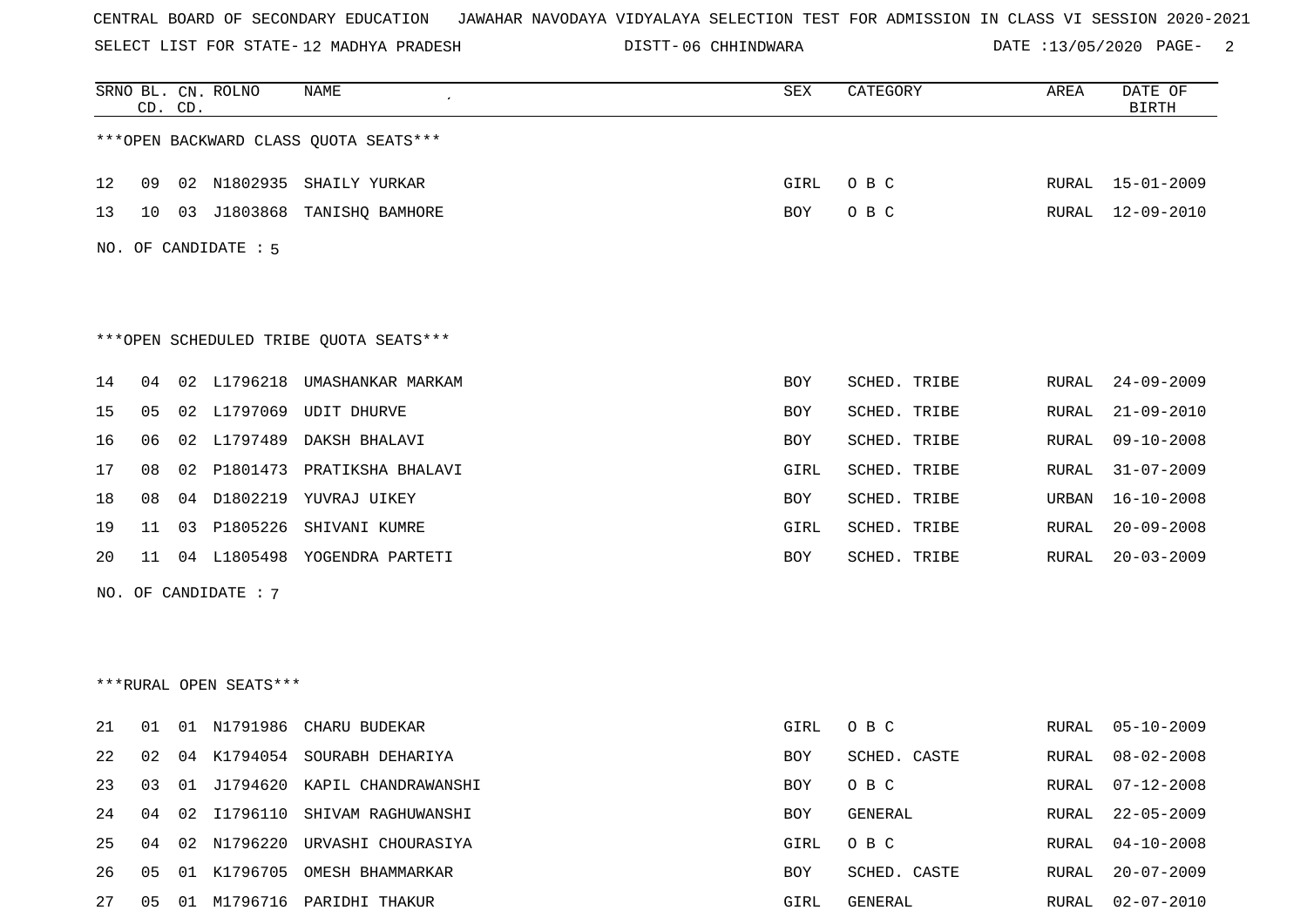SELECT LIST FOR STATE- DISTT- 12 MADHYA PRADESH

|    | CD. CD. |    | SRNO BL. CN. ROLNO      | NAME                                     | SEX        | CATEGORY     | AREA         | DATE OF<br><b>BIRTH</b> |
|----|---------|----|-------------------------|------------------------------------------|------------|--------------|--------------|-------------------------|
|    |         |    | ***RURAL OPEN SEATS***  |                                          |            |              |              |                         |
| 28 | 06      | 03 | J1797960                | MOHIT SAHU                               | BOY        | O B C        | RURAL        | $25 - 07 - 2009$        |
| 29 | 06      |    |                         | 03 N1798370 RASHI PAWAR                  | GIRL       | O B C        | RURAL        | $27 - 11 - 2009$        |
| 30 | 07      |    | 01 N1799084 ANJALI      |                                          | GIRL       | O B C        | RURAL        | $01 - 06 - 2009$        |
| 31 | 08      | 01 |                         | 01800429 AINAM SACHIN GAIGOLE            | GIRL       | SCHED. CASTE | RURAL        | $04 - 12 - 2008$        |
| 32 | 09      |    |                         | 01 M1802251 ADITI DIXIT                  | GIRL       | GENERAL      | RURAL        | $18 - 03 - 2009$        |
| 33 | 10      |    |                         | 01 K1803371 JATIN NAYAK                  | BOY        | SCHED. CASTE | RURAL        | $08 - 07 - 2009$        |
| 34 | 11      |    |                         | 02 N1804521 KRISHNA BARBUDE              | GIRL       | O B C        | RURAL        | $28 - 01 - 2010$        |
|    |         |    | NO. OF CANDIDATE : $14$ |                                          |            |              |              |                         |
|    |         |    |                         |                                          |            |              |              |                         |
|    |         |    |                         |                                          |            |              |              |                         |
|    |         |    |                         | *** RURAL SCHEDULED CASTE QUOTA SEATS*** |            |              |              |                         |
| 35 | 03      |    |                         | 01 K1794276 ABHISHEK MIROTHA             | <b>BOY</b> | SCHED. CASTE | RURAL        | $25 - 07 - 2008$        |
| 36 | 03      | 02 |                         | 01794901 POORNIMA NAGWANSHI              | GIRL       | SCHED. CASTE | RURAL        | 18-07-2008              |
| 37 | 03      | 02 |                         | 01795026 RASHI DEHARIYA                  | GIRL       | SCHED. CASTE | RURAL        | $04 - 02 - 2010$        |
| 38 | 05      |    | 01 01796576 KOMAL       |                                          | GIRL       | SCHED. CASTE | RURAL        | $27 - 02 - 2008$        |
| 39 | 05      |    | 01 K1796751 PRAFUL      |                                          | BOY        | SCHED. CASTE | RURAL        | $02 - 11 - 2009$        |
| 40 | 05      |    |                         | 01 01796761 PRATIBHA PAGARE              | GIRL       | SCHED. CASTE | <b>RURAL</b> | $29 - 03 - 2010$        |
| 41 | 05      |    |                         | 02 K1796880 RUPESH CHUKSE                | BOY        | SCHED. CASTE | RURAL        | $29 - 10 - 2008$        |
| 42 | 09      |    |                         | 01 K1802477 HARSHAL DHOKE                | BOY        | SCHED. CASTE | RURAL        | $10 - 10 - 2009$        |
| 43 | 09      |    |                         | 02 01802889 SAKSHI DONGRE                | GIRL       | SCHED. CASTE | RURAL        | $27 - 10 - 2009$        |
|    |         |    | NO. OF CANDIDATE: 9     |                                          |            |              |              |                         |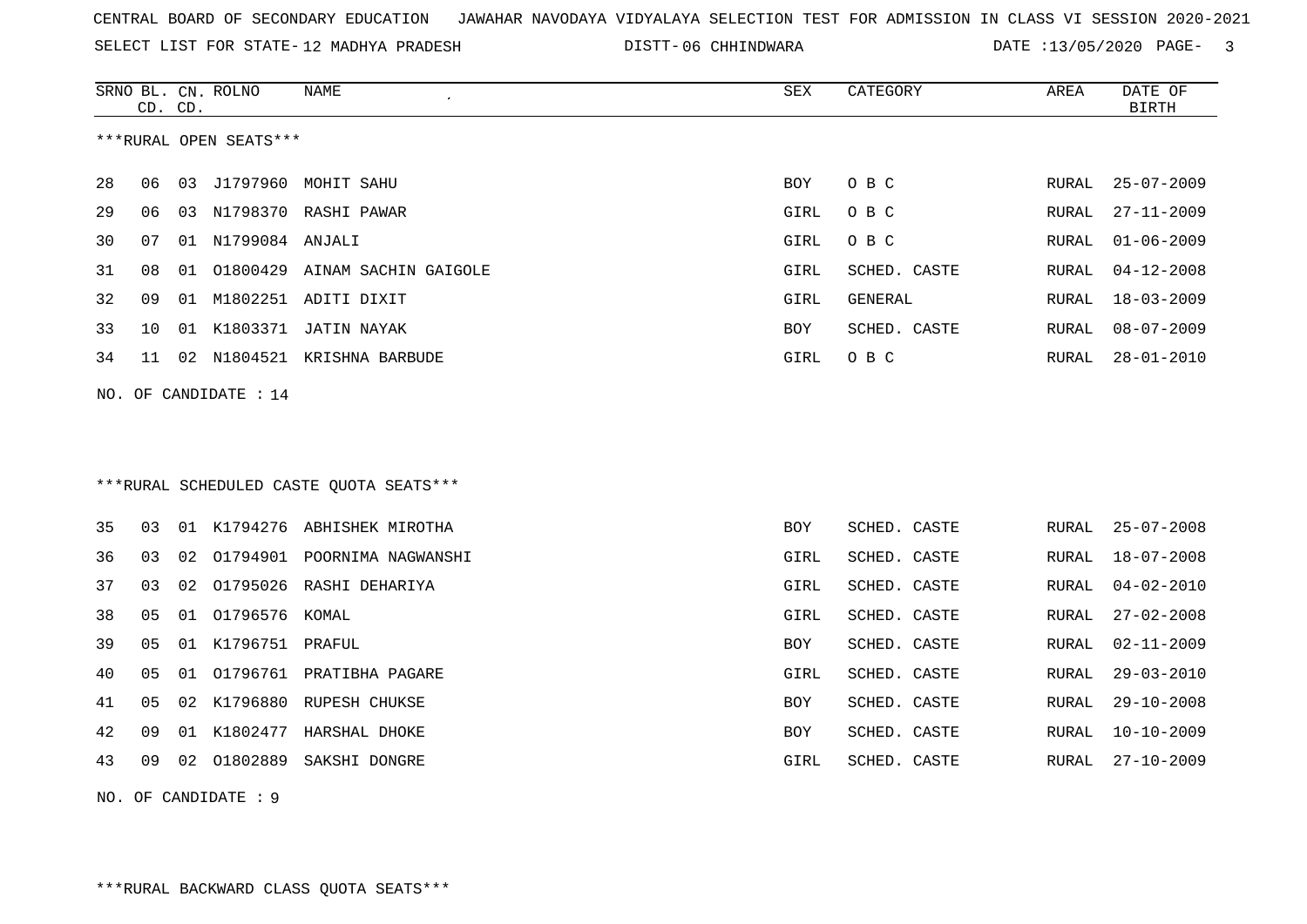SELECT LIST FOR STATE- DISTT- 12 MADHYA PRADESH

|    | CD. CD. |    | SRNO BL. CN. ROLNO    | NAME                                    | SEX        | CATEGORY     | AREA         | DATE OF<br><b>BIRTH</b> |
|----|---------|----|-----------------------|-----------------------------------------|------------|--------------|--------------|-------------------------|
|    |         |    |                       | *** RURAL BACKWARD CLASS QUOTA SEATS*** |            |              |              |                         |
| 44 | 04      |    | 02 J1795978 RAJ SAHU  |                                         | <b>BOY</b> | O B C        | RURAL        | $30 - 01 - 2008$        |
| 45 | 05      | 01 |                       | J1796757 PRATEEK CHANDRAWANSHI          | BOY        | O B C        | RURAL        | $27 - 07 - 2009$        |
| 46 | 07      |    |                       | 01 J1798988 AARYAN PATHE                | BOY        | O B C        | RURAL        | $27 - 11 - 2008$        |
| 47 | 07      | 01 | J1799280              | DEVESH PATHE                            | <b>BOY</b> | O B C        | <b>RURAL</b> | $21 - 08 - 2008$        |
| 48 | 07      |    |                       | 01 J1799290 DHARMENDRA TEMRE            | <b>BOY</b> | O B C        | RURAL        | $28 - 09 - 2009$        |
| 49 | 07      | 02 |                       | J1799657 NAITIK DESHMUKH                | <b>BOY</b> | O B C        | <b>RURAL</b> | $28 - 03 - 2009$        |
| 50 | 07      |    |                       | 02 N1799732 OJASVEE DONGRE              | GIRL       | O B C        | <b>RURAL</b> | $04 - 12 - 2009$        |
| 51 | 07      | 03 |                       | J1799852 PRIYANSHU DHARPURE             | BOY        | O B C        | RURAL        | $14 - 01 - 2010$        |
| 52 | 07      |    |                       | 03 J1799946 RITIK PATHE                 | <b>BOY</b> | O B C        | <b>RURAL</b> | $24 - 11 - 2009$        |
| 53 | 09      |    | 01 N1802408           | DHANSHREE THAKRE                        | GIRL       | O B C        | RURAL        | $27 - 09 - 2009$        |
| 54 | 09      |    |                       | 01 J1802412 DHAWAL KORDE                | <b>BOY</b> | O B C        | <b>RURAL</b> | $05 - 02 - 2009$        |
| 55 | 09      | 01 |                       | N1802531 JOYNA CHOUDHARY                | GIRL       | O B C        | RURAL        | $05 - 08 - 2009$        |
| 56 | 09      | 02 | N1802969              | SHREYA PAL                              | GIRL       | O B C        | <b>RURAL</b> | $19 - 02 - 2009$        |
| 57 | 11      | 01 | N1804365              | HIMANI BHADE                            | GIRL       | O B C        | <b>RURAL</b> | $30 - 01 - 2010$        |
| 58 | 11      | 03 | J1805100              | SAHIL KADWE                             | <b>BOY</b> | O B C        | <b>RURAL</b> | $18 - 01 - 2010$        |
| 59 | 11      |    |                       | 04 J1805502 YOGESH MANMODE              | BOY        | O B C        | RURAL        | $16 - 09 - 2009$        |
|    |         |    | NO. OF CANDIDATE : 16 |                                         |            |              |              |                         |
|    |         |    |                       | ***RURAL SCHEDULED TRIBE QUOTA SEATS*** |            |              |              |                         |
| 60 |         |    |                       | 02 01 L1792737 ASHISH UIKEY             | <b>BOY</b> | SCHED. TRIBE | RURAL        | $24 - 11 - 2009$        |

|  | 61 02 02 P1793303 MONIKA |                                      | GIRL       | SCHED. TRIBE |  | RURAL 08-06-2009 |
|--|--------------------------|--------------------------------------|------------|--------------|--|------------------|
|  |                          | 62 02 04 L1794125 SURYAKANT BARKADE  | <b>BOY</b> | SCHED. TRIBE |  | RURAL 07-02-2009 |
|  |                          | 63 03 02 L1794830 NIKUNJ KUMAR KUMRE | <b>BOY</b> | SCHED. TRIBE |  | RURAL 21-10-2009 |
|  |                          | 64 03 02 P1795070 RUPALI BHALAVI     | GIRL       | SCHED. TRIBE |  | RURAL 02-10-2009 |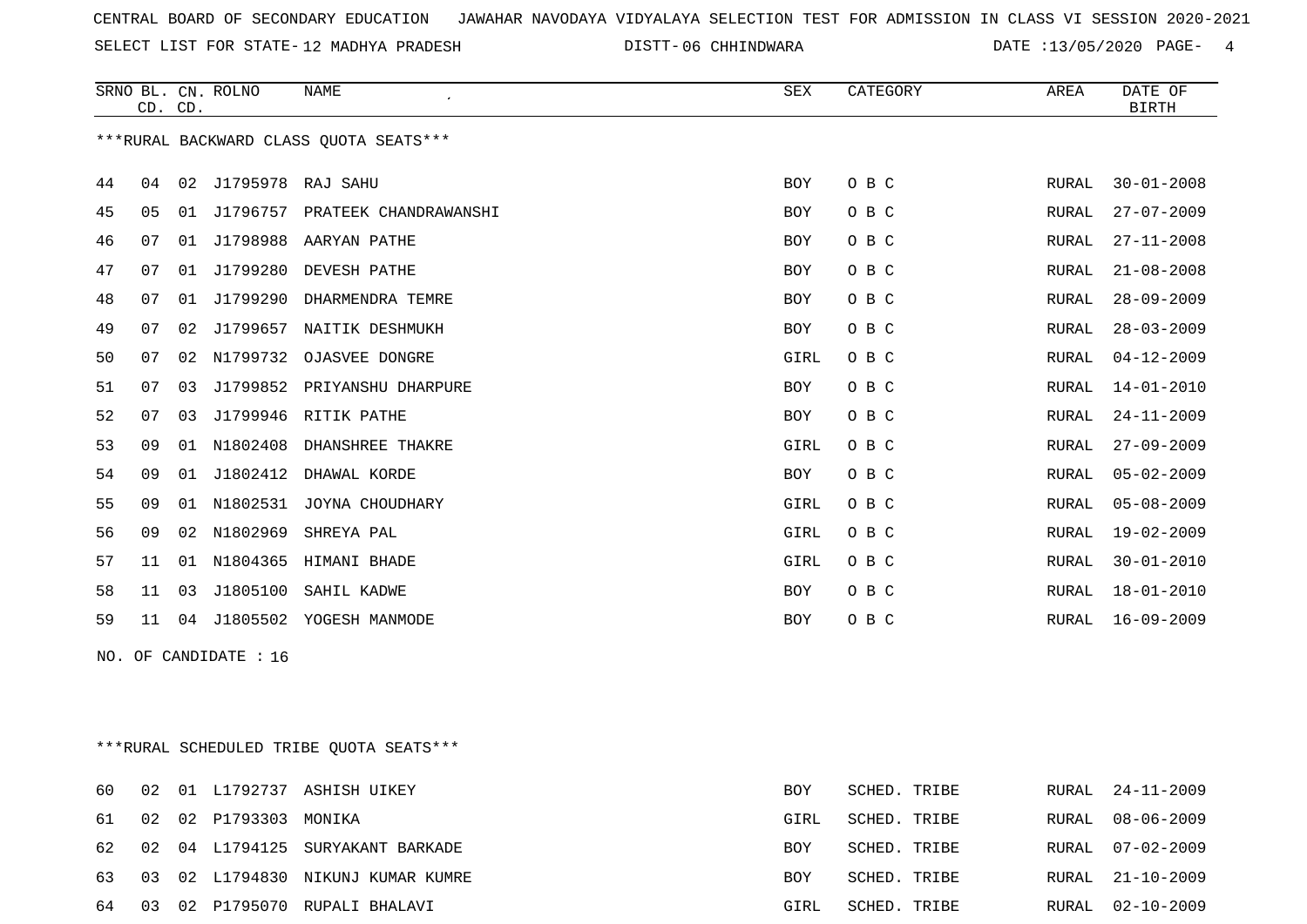SELECT LIST FOR STATE- DISTT- 12 MADHYA PRADESH

06 CHHINDWARA DATE :13/05/2020 PAGE- 5

|    |    | CD. CD. | SRNO BL. CN. ROLNO    | <b>NAME</b><br>$\overline{\phantom{a}}$  | <b>SEX</b> | CATEGORY     | AREA         | DATE OF<br><b>BIRTH</b> |
|----|----|---------|-----------------------|------------------------------------------|------------|--------------|--------------|-------------------------|
|    |    |         |                       | *** RURAL SCHEDULED TRIBE QUOTA SEATS*** |            |              |              |                         |
| 65 | 04 |         |                       | 02 P1796011 RITIKA UIKEY                 | GIRL       | SCHED. TRIBE | RURAL        | $22 - 06 - 2009$        |
| 66 | 05 |         |                       | 01 L1796648 MOHIT UIKEY                  | BOY        | SCHED. TRIBE | <b>RURAL</b> | $01 - 03 - 2010$        |
| 67 | 06 | 01      |                       | L1797185 ADITIYA MARSHKOLE               | BOY        | SCHED. TRIBE | RURAL        | $11 - 11 - 2008$        |
| 68 | 06 | 02      | L1797530              | DHANANJAY UIKEY                          | BOY        | SCHED. TRIBE | RURAL        | $17 - 10 - 2009$        |
| 69 | 06 |         | 02 L1797655           | HARISH                                   | BOY        | SCHED. TRIBE | <b>RURAL</b> | $04 - 07 - 2009$        |
| 70 | 06 | 03      | L1797868              | LOKENDRA NAVRETI                         | BOY        | SCHED. TRIBE | RURAL        | $12 - 03 - 2008$        |
| 71 | 06 | 03      | L1798041              | NEELESH UIKEY                            | BOY        | SCHED. TRIBE | RURAL        | $26 - 01 - 2009$        |
| 72 | 06 | 05      | P1798811              | TEJASWANI MARSKOLE                       | GIRL       | SCHED. TRIBE | RURAL        | $26 - 06 - 2009$        |
| 73 | 07 |         | 02 P1799663           | NANDANI IVNATI                           | GIRL       | SCHED. TRIBE | RURAL        | $13 - 04 - 2009$        |
| 74 | 08 | 02      | L1801559              | RAHUL SIRSAM                             | BOY        | SCHED. TRIBE | RURAL        | $25 - 08 - 2007$        |
| 75 | 09 |         | 01 P1802508           | ISHA MINJ                                | GIRL       | SCHED. TRIBE | RURAL        | $21 - 05 - 2009$        |
| 76 | 09 |         | 02 L1802743           | PRAFFUL DHURVE                           | BOY        | SCHED. TRIBE | RURAL        | $03 - 08 - 2009$        |
| 77 | 10 |         | 01 L1803126           | AANAND UIKEY                             | BOY        | SCHED. TRIBE | RURAL        | $22 - 07 - 2008$        |
| 78 | 10 | 01      | L1803431              | KUNAL INVATI                             | BOY        | SCHED. TRIBE | RURAL        | $08 - 09 - 2009$        |
| 79 | 10 | 03      | P1803797              | SHRADDHA DHURVE                          | GIRL       | SCHED. TRIBE | <b>RURAL</b> | $24 - 08 - 2009$        |
| 80 |    |         |                       | 11 03 L1804903 PRAKHAR KAVDETI           | BOY        | SCHED. TRIBE | RURAL        | $20 - 04 - 2010$        |
|    |    |         | NO. OF CANDIDATE : 21 |                                          |            |              |              |                         |

TOTAL SELECTED CANDIDATE : 80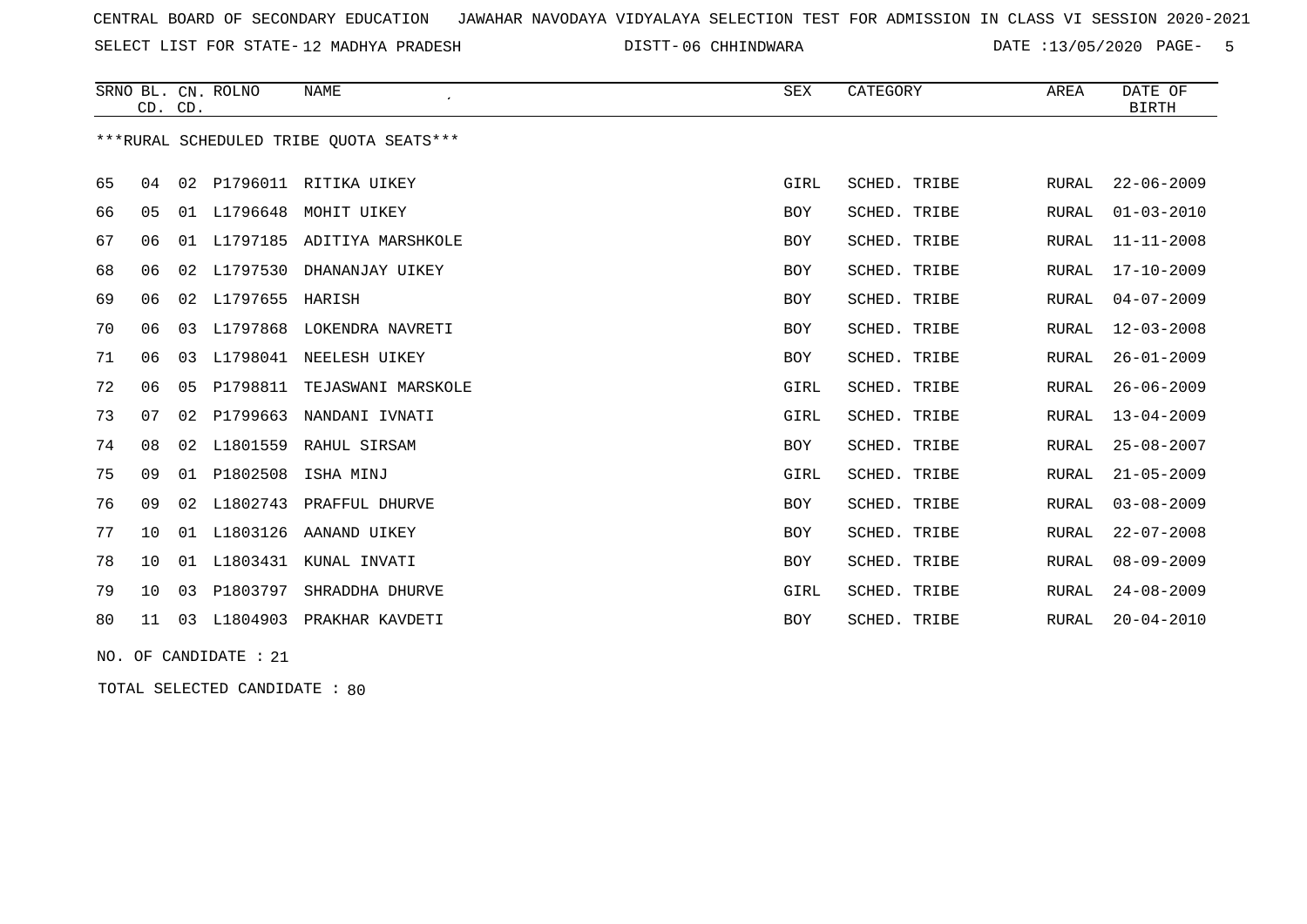SELECT LIST FOR STATE- DISTT- 12 MADHYA PRADESH

07 DAMOH DATE :13/05/2020 PAGE- 1

|    |    | CD. CD. | SRNO BL. CN. ROLNO     | NAME                                    | SEX  | CATEGORY     | AREA  | DATE OF<br><b>BIRTH</b> |
|----|----|---------|------------------------|-----------------------------------------|------|--------------|-------|-------------------------|
|    |    |         | ***OPEN UR SEATS***    |                                         |      |              |       |                         |
| 1  |    |         |                        | 01 02 N1806062 PRACHI PATEL             | GIRL | O B C        | RURAL | $01 - 07 - 2007$        |
| 2  |    |         |                        | 01 02 M1806280 SHREYANSHI SINGH CHANDEL | GIRL | GENERAL      | RURAL | $25 - 10 - 2009$        |
| 3  |    |         |                        | 01 02 J1806306 SOOJAL PATEL             | BOY  | O B C        | RURAL | $09 - 03 - 2009$        |
| 4  | 05 |         |                        | 01 B1808809 GAJVENDRA THAKUR            | BOY  | O B C        | URBAN | $14 - 10 - 2008$        |
| 5  |    |         |                        | 06 01 M1809758 AMRITA PATHAK            | GIRL | GENERAL      | RURAL | $19 - 07 - 2010$        |
|    |    |         | NO. OF CANDIDATE : 5   |                                         |      |              |       |                         |
|    |    |         |                        |                                         |      |              |       |                         |
|    |    |         |                        | ***OPEN SCHEDULED CASTE QUOTA SEATS***  |      |              |       |                         |
| 6  |    |         |                        | 01 01 K1805892 LAKSHYA TANTUWAY         | BOY  | SCHED. CASTE | RURAL | $24 - 04 - 2009$        |
| 7  | 02 |         |                        | 01 C1806695 PRASHANT KORI               | BOY  | SCHED. CASTE | URBAN | $26 - 10 - 2008$        |
| 8  | 04 |         |                        | 02 G1808147 NENSHI HARIYA               | GIRL | SCHED. CASTE | URBAN | $27 - 05 - 2009$        |
| 9  |    |         |                        | 04 02 01808185 POONAM AHIRWAR           | GIRL | SCHED. CASTE | RURAL | $02 - 04 - 2009$        |
|    |    |         | NO. OF CANDIDATE : $4$ |                                         |      |              |       |                         |
|    |    |         |                        |                                         |      |              |       |                         |
|    |    |         |                        | ***OPEN DISABLED QUOTA SEATS***         |      |              |       |                         |
| 10 |    |         |                        | 04 01 F1808019 KALYANI SINGH            | GIRL | O B C        |       | URBAN 19-04-2010        |
| 11 | 05 |         |                        | 01 01808811 GANGOTRI AHIRWAR            | GIRL | SCHED. CASTE | RURAL | 13-09-2008              |
| 12 | 07 |         | 01 J1810687 SOURABH    |                                         | BOY  | O B C        | RURAL | $14 - 04 - 2010$        |

NO. OF CANDIDATE : 3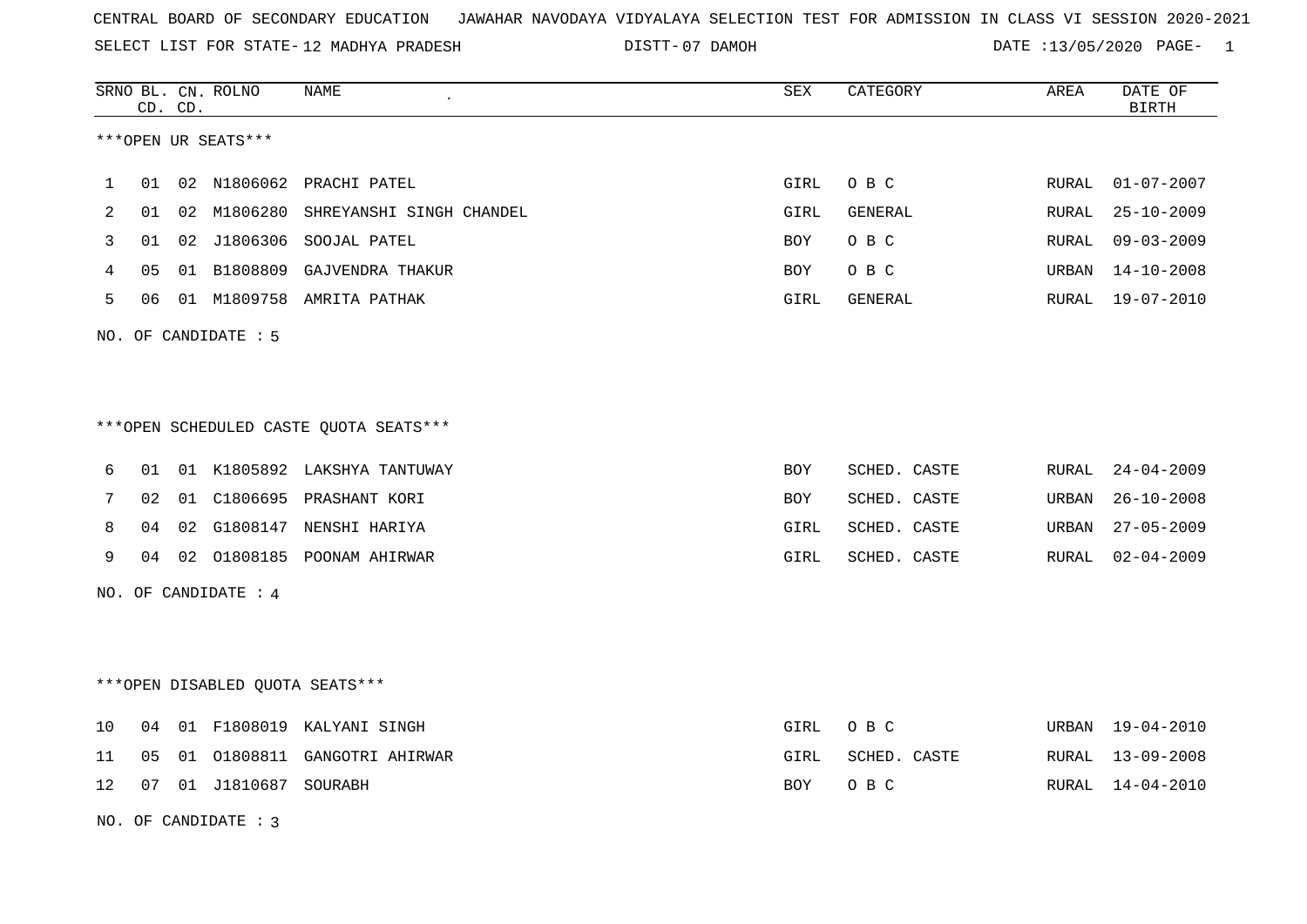SELECT LIST FOR STATE- DISTT- 12 MADHYA PRADESH

07 DAMOH DATE :13/05/2020 PAGE- 2

|    |    | CD. CD. | SRNO BL. CN. ROLNO     | NAME                                   | SEX        | CATEGORY     | AREA  | DATE OF<br><b>BIRTH</b> |
|----|----|---------|------------------------|----------------------------------------|------------|--------------|-------|-------------------------|
|    |    |         |                        | *** OPEN BACKWARD CLASS QUOTA SEATS*** |            |              |       |                         |
| 13 | 01 |         |                        | 01 B1805599 ANSHUL RAJAK               | BOY        | O B C        | URBAN | $28 - 10 - 2008$        |
| 14 | 04 |         |                        | 02 J1808253 RAMJI PATEL                | <b>BOY</b> | O B C        | RURAL | $11 - 03 - 2009$        |
| 15 | 05 |         |                        | 02 J1809333 RAJVEER SINGH THAKUR       | <b>BOY</b> | O B C        | RURAL | $23 - 03 - 2008$        |
| 16 | 05 |         | 02 N1809608            | SRASHTI KURMI                          | GIRL       | O B C        | RURAL | $30 - 01 - 2009$        |
| 17 | 06 |         |                        | 01 J1809833 DIVYANSH YADAV             | <b>BOY</b> | O B C        | RURAL | $22 - 04 - 2009$        |
|    |    |         | NO. OF CANDIDATE : 5   |                                        |            |              |       |                         |
|    |    |         |                        |                                        |            |              |       |                         |
|    |    |         |                        |                                        |            |              |       |                         |
|    |    |         |                        | ***OPEN SCHEDULED TRIBE QUOTA SEATS*** |            |              |       |                         |
| 18 | 06 |         | 01 P1810117            | SHALINI DHURVE                         | GIRL       | SCHED. TRIBE | RURAL | $18 - 05 - 2009$        |
| 19 | 07 |         |                        | 01 L1810423 MOHIT GOUND                | BOY        | SCHED. TRIBE | RURAL | $21 - 08 - 2009$        |
| 20 | 07 |         |                        | 01 D1810602 SANDEEP GOUND              | BOY        | SCHED. TRIBE | URBAN | $28 - 08 - 2008$        |
|    |    |         | NO. OF CANDIDATE : 3   |                                        |            |              |       |                         |
|    |    |         |                        |                                        |            |              |       |                         |
|    |    |         |                        |                                        |            |              |       |                         |
|    |    |         | ***RURAL OPEN SEATS*** |                                        |            |              |       |                         |
| 21 | 01 |         |                        | 02 I1806244 SEBESH DIXIT               | <b>BOY</b> | GENERAL      | RURAL | $05 - 10 - 2008$        |
| 22 | 02 | 01      | M1806719               | PRIYANSHI RAJPOOT                      | GIRL       | GENERAL      | RURAL | $28 - 10 - 2009$        |
| 23 | 02 |         |                        | 01 I1806853 SUMIT RAJPOOT              | BOY        | GENERAL      | RURAL | $24 - 02 - 2009$        |
| 24 | 03 |         |                        | 01 N1807062 DEEKSHA PAL                | GIRL       | O B C        | RURAL | $31 - 08 - 2008$        |
| 25 | 03 |         |                        | 02 I1807552 SAMYAK JAIN                | BOY        | GENERAL      | RURAL | $23 - 05 - 2009$        |
| 26 | 04 |         |                        | 01 N1808020 KAMALA KURMI               | GIRL       | O B C        | RURAL | $16 - 10 - 2009$        |
| 27 | 04 |         |                        | 02 I1808244 RAJVEER SINGH              | BOY        | GENERAL      | RURAL | $20 - 09 - 2009$        |

28 05 01 J1808437 AADARSH PATEL BOY O B C RURAL 19-07-2009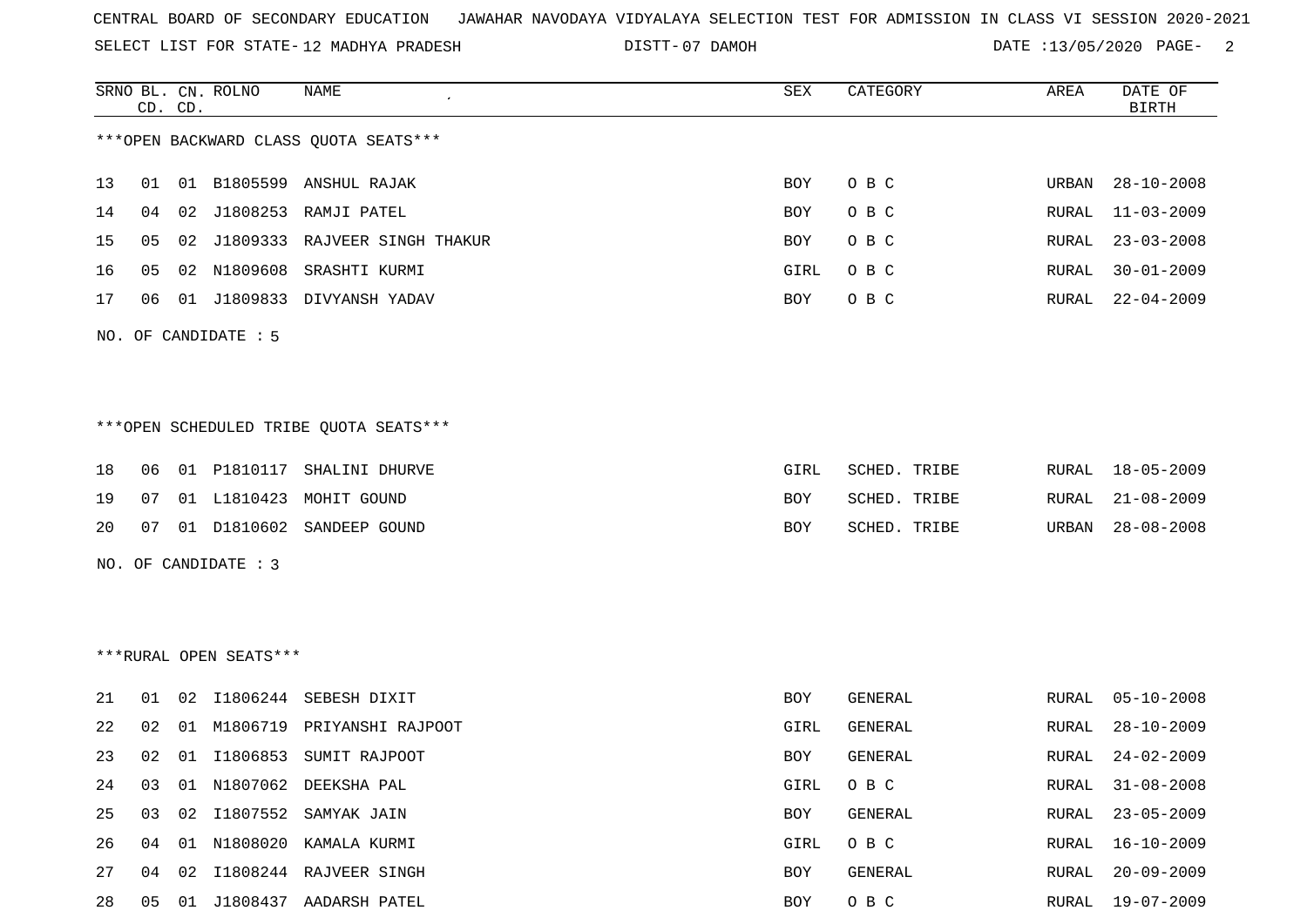| CENTRAL BOARD OF SECONDARY EDUCATION – JAWAHAR NAVODAYA VIDYALAYA SELECTION TEST FOR ADMISSION IN CLASS VI SESSION 2020-2021 |  |
|------------------------------------------------------------------------------------------------------------------------------|--|
|------------------------------------------------------------------------------------------------------------------------------|--|

SELECT LIST FOR STATE- DISTT- 12 MADHYA PRADESH 07 DAMOH DATE :13/05/2020 PAGE- 3

|    | CD. CD. |    | SRNO BL. CN. ROLNO     | <b>NAME</b>           | SEX        | CATEGORY       | AREA         | DATE OF<br><b>BIRTH</b> |
|----|---------|----|------------------------|-----------------------|------------|----------------|--------------|-------------------------|
|    |         |    | ***RURAL OPEN SEATS*** |                       |            |                |              |                         |
| 29 | 05      | 01 |                        | I1808479 ADITYA ASATI | <b>BOY</b> | <b>GENERAL</b> | RURAL        | $15 - 12 - 2009$        |
| 30 | 05      | 01 | J1808530               | ANIKET PATEL          | BOY        | O B C          | RURAL        | $23 - 08 - 2007$        |
| 31 | 05      | 01 | M1808632               | AVNI JAIN             | GIRL       | GENERAL        | <b>RURAL</b> | $15 - 08 - 2009$        |
| 32 | 05      | 01 | J1808665               | BHANU PATEL           | <b>BOY</b> | O B C          | RURAL        | $16 - 12 - 2009$        |
| 33 | 05      | 01 | J1808677               | BHIKAM PATEL          | <b>BOY</b> | O B C          | <b>RURAL</b> | $07 - 10 - 2008$        |
| 34 | 05      | 01 | N1808684               | BHUMIKA THAKUR        | GIRL       | O B C          | RURAL        | $01 - 01 - 2010$        |
| 35 | 05      | 01 | J1808896               | JATIN PATEL           | <b>BOY</b> | O B C          | RURAL        | $11 - 09 - 2008$        |
| 36 | 05      | 01 | M1808991               | LALI SHRIVASTAVA      | GIRL       | GENERAL        | RURAL        | $12 - 02 - 2008$        |
| 37 | 05      | 02 | N1809138               | NIHARIKA KUSHWAHA     | GIRL       | O B C          | RURAL        | $07 - 04 - 2009$        |
| 38 | 05      | 02 | M1809200               | POORVA NAYAK          | GIRL       | <b>GENERAL</b> | <b>RURAL</b> | $20 - 12 - 2008$        |
| 39 | 05      | 02 | K1809429               | SAHIL SOLANKI         | <b>BOY</b> | SCHED. CASTE   | <b>RURAL</b> | $04 - 07 - 2008$        |
| 40 | 05      | 02 | I1809562               | SHOURYA MISHRA        | <b>BOY</b> | GENERAL        | RURAL        | $30 - 10 - 2008$        |
| 41 | 05      | 02 | J1809699               | VIKASH SAHU           | <b>BOY</b> | O B C          | <b>RURAL</b> | $06 - 07 - 2007$        |
| 42 | 06      | 01 | I1809749               | AISHWARYA BAJPAI      | <b>BOY</b> | GENERAL        | RURAL        | $18 - 03 - 2009$        |
| 43 | 06      | 01 | I1809760               | ANIKET DUBEY          | <b>BOY</b> | GENERAL        | RURAL        | $27 - 01 - 2009$        |
| 44 | 07      | 01 | J1810450               | NEELESH LODHI         | BOY        | O B C          | <b>RURAL</b> | $28 - 06 - 2007$        |
| 45 | 07      | 01 | J1810462               | NISHANT BHATT         | <b>BOY</b> | O B C          | RURAL        | $23 - 03 - 2011$        |

NO. OF CANDIDATE : 25

\*\*\*RURAL SCHEDULED CASTE QUOTA SEATS\*\*\*

|  |  | 46 01 01 K1805686 DASHRATH AHIRWAR | BOY  | SCHED. CASTE |  | RURAL 21-04-2008 |
|--|--|------------------------------------|------|--------------|--|------------------|
|  |  | 47 02 01 K1806736 RAJA AHIRWAR     | BOY  | SCHED. CASTE |  | RURAL 09-09-2009 |
|  |  | 48 03 01 K1806899 AASHISH AHIRWAR  | BOY  | SCHED. CASTE |  | RURAL 01-11-2007 |
|  |  | 49 03 01 01807033 BHAVNA AHIRWAR   | GIRL | SCHED. CASTE |  | RURAL 10-07-2010 |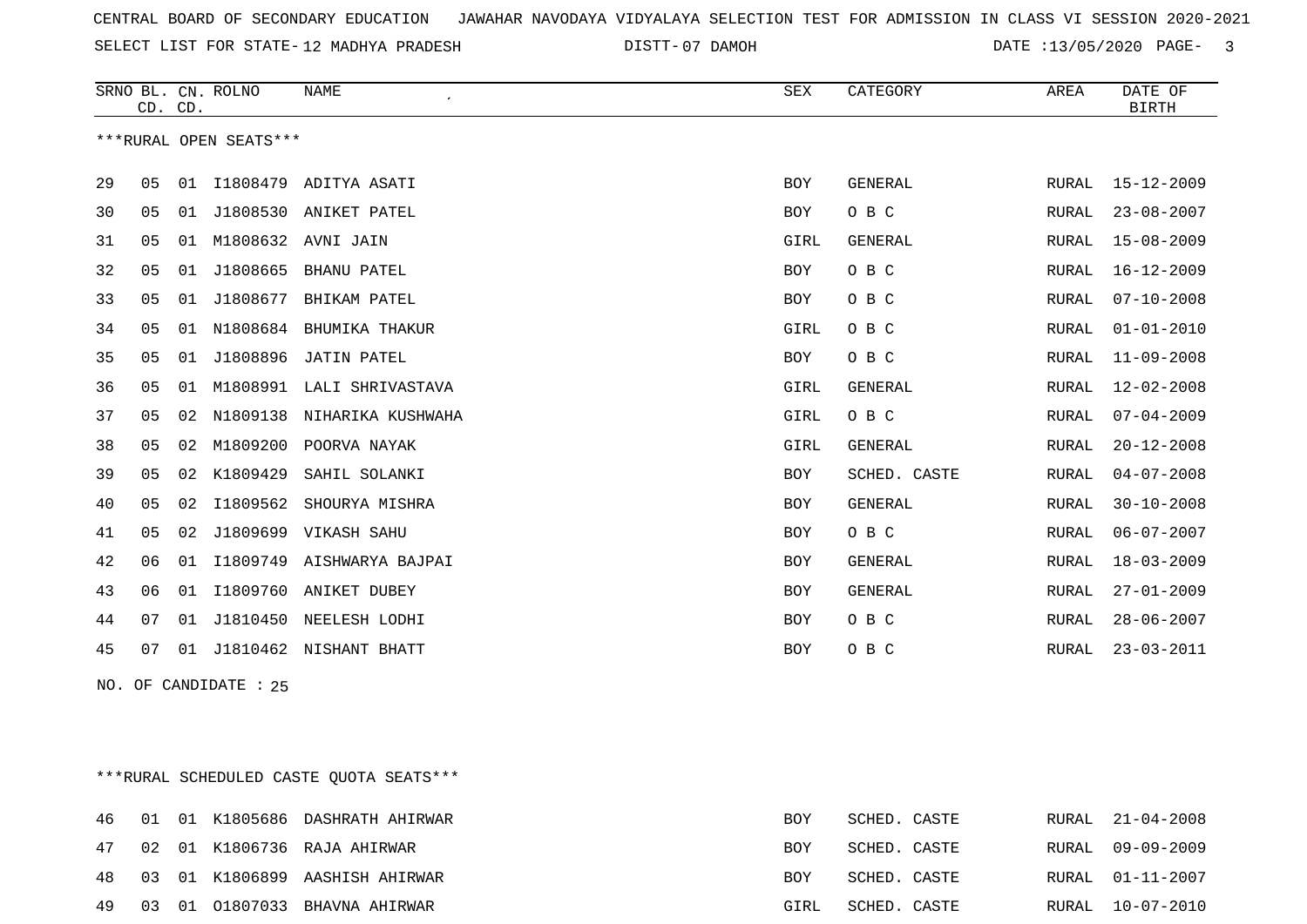SELECT LIST FOR STATE- DISTT- 12 MADHYA PRADESH

SRNO BL. CN.

ROLNO NAME SEX CATEGORY AREA DATE OF

07 DAMOH DATE :13/05/2020 PAGE- 4

|                                         | CD. CD. |    |                       |                                  |            |              |       | <b>BIRTH</b>     |
|-----------------------------------------|---------|----|-----------------------|----------------------------------|------------|--------------|-------|------------------|
| ***RURAL SCHEDULED CASTE QUOTA SEATS*** |         |    |                       |                                  |            |              |       |                  |
| 50                                      | 03      | 02 |                       | K1807438 PUSHPENDRAR AHIRWAL     | <b>BOY</b> | SCHED. CASTE | RURAL | $22 - 08 - 2009$ |
| 51                                      | 05      | 01 |                       | 01808540 ANJALI BHARTI           | GIRL       | SCHED. CASTE | RURAL | $29 - 06 - 2008$ |
| 52                                      | 05      | 01 |                       | 01808668 BHARTI ATHYA            | GIRL       | SCHED. CASTE | RURAL | 12-08-2008       |
| 53                                      | 05      |    | 01 K1809075           | MOHIT AHIRWAR                    | BOY        | SCHED. CASTE | RURAL | $16 - 12 - 2008$ |
| 54                                      | 06      | 01 |                       | 01809875 KALPANA SONKAR          | GIRL       | SCHED. CASTE | RURAL | $09 - 09 - 2009$ |
| 55                                      | 07      | 01 | 01810288              | CHANDANI AHIRWAL                 | GIRL       | SCHED. CASTE | RURAL | $14 - 07 - 2009$ |
| 56                                      | 07      | 01 |                       | 01810445 NANDNI MEHRA            | GIRL       | SCHED. CASTE | RURAL | 17-06-2010       |
|                                         |         |    | NO. OF CANDIDATE : 11 |                                  |            |              |       |                  |
|                                         |         |    |                       |                                  |            |              |       |                  |
| ***RURAL BACKWARD CLASS QUOTA SEATS***  |         |    |                       |                                  |            |              |       |                  |
| 57                                      | 01      |    |                       | 01 N1805706 DEEPSHIKHA PATEL     | GIRL       | O B C        | RURAL | $10 - 08 - 2009$ |
| 58                                      | 01      | 01 |                       | J1805797 HIMANSHU RAI            | BOY        | O B C        | RURAL | 19-08-2009       |
| 59                                      | 01      | 01 |                       | N1805917 MAHEE TAMRAKAR          | GIRL       | O B C        | RURAL | $28 - 04 - 2009$ |
| 60                                      | 01      | 01 |                       | J1805956 MOHIT LODHI             | BOY        | O B C        | RURAL | $20 - 03 - 2008$ |
| 61                                      | 01      | 01 | J1805971              | NAMAN SAHU                       | BOY        | O B C        | RURAL | $01 - 01 - 2010$ |
| 62                                      | 01      | 02 | N1806037              | PARVATI SINGH LODHI              | GIRL       | O B C        | RURAL | $20 - 10 - 2008$ |
| 63                                      | 01      | 02 | N1806186              | ROHNI PATEL                      | GIRL       | O B C        | RURAL | $04 - 01 - 2009$ |
| 64                                      | 01      | 02 | N1806312              | SRISHTI LODHI                    | GIRL       | O B C        | RURAL | $03 - 10 - 2008$ |
| 65                                      | 01      | 02 |                       | J1806347 VASHUDEV PATEL          | BOY        | O B C        | RURAL | 19-01-2009       |
| 66                                      | 03      |    |                       | 01 J1806974 ANMOL VISHWAKARMA    | BOY        | O B C        | RURAL | $28 - 07 - 2010$ |
| 67                                      |         |    |                       | 03 01 J1806992 ARMAN VISHWAKARMA | BOY        | O B C        | RURAL | 02-11-2010       |
| 68                                      | 03      |    |                       | 01 N1807277 MAHIMA THAKUR        | GIRL       | O B C        | RURAL | 17-04-2008       |
| 69                                      | 03      | 02 |                       | J1807373 NITIN PATEL             | BOY        | O B C        | RURAL | $13 - 03 - 2008$ |
| 70                                      | 03      | 02 |                       | N1807751 VISHAKHA VISHWAKARMA    | GIRL       | O B C        | RURAL | $28 - 11 - 2008$ |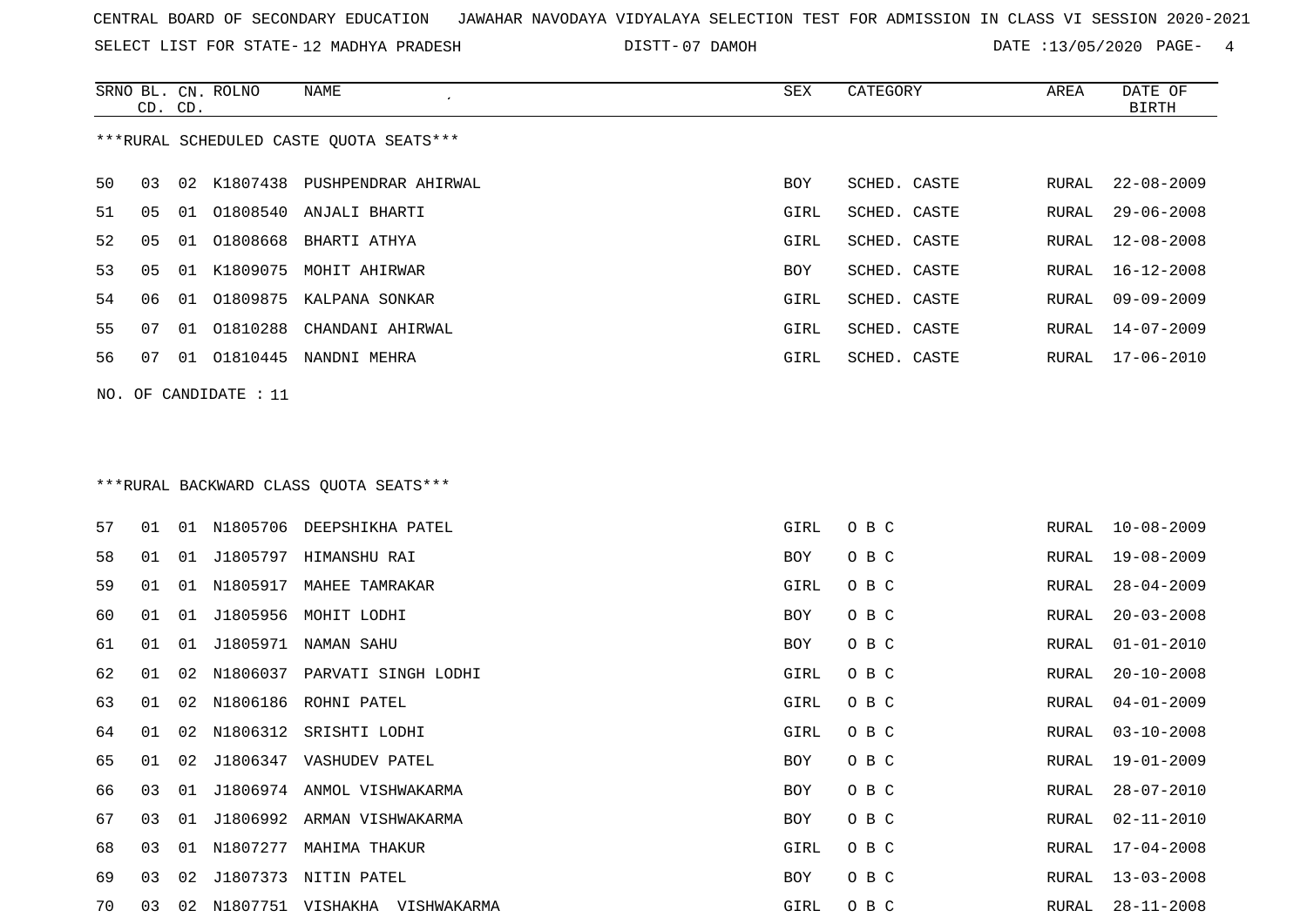SELECT LIST FOR STATE- DISTT- 12 MADHYA PRADESH

07 DAMOH DATE :13/05/2020 PAGE- 5

|                                         | CD. CD.               |    | SRNO BL. CN. ROLNO  | NAME                      | SEX        | CATEGORY     | AREA  | DATE OF<br><b>BIRTH</b> |  |
|-----------------------------------------|-----------------------|----|---------------------|---------------------------|------------|--------------|-------|-------------------------|--|
| *** RURAL BACKWARD CLASS QUOTA SEATS*** |                       |    |                     |                           |            |              |       |                         |  |
| 71                                      | 04                    |    | 01 N1808113         | MOHNEE KURMI              | GIRL       | O B C        | RURAL | $01 - 02 - 2010$        |  |
| 72                                      | 04                    |    |                     | 02 J1808133 NARMADA PATEL | BOY        | O B C        | RURAL | 17-11-2009              |  |
|                                         | NO. OF CANDIDATE : 16 |    |                     |                           |            |              |       |                         |  |
|                                         |                       |    |                     |                           |            |              |       |                         |  |
|                                         |                       |    |                     |                           |            |              |       |                         |  |
| ***RURAL SCHEDULED TRIBE OUOTA SEATS*** |                       |    |                     |                           |            |              |       |                         |  |
| 73                                      | 03                    |    |                     | 02 P1807372 NISHA RAWAT   | GIRL       | SCHED. TRIBE | RURAL | $07 - 09 - 2009$        |  |
| 74                                      | 03                    |    |                     | 02 L1807505 RINKOO RAWAT  | BOY        | SCHED. TRIBE | RURAL | $05 - 11 - 2009$        |  |
| 75                                      | 05                    |    | 02 L1809575         | SHUBHAM GOUND             | <b>BOY</b> | SCHED. TRIBE | RURAL | $08 - 06 - 2007$        |  |
| 76                                      | 06                    |    | 01 L1809872 KAISHNA |                           | <b>BOY</b> | SCHED. TRIBE | RURAL | $27 - 08 - 2009$        |  |
| 77                                      | 06                    | 01 | L1809987            | PIRSANT SINGH             | <b>BOY</b> | SCHED. TRIBE | RURAL | $25 - 08 - 2009$        |  |
| 78                                      | 06                    | 01 |                     | P1810010 PRIYANKA DHURVEY | GIRL       | SCHED. TRIBE | RURAL | $25 - 04 - 2010$        |  |
| 79                                      | 06                    | 01 |                     | P1810058 RICHA GOUND      | GIRL       | SCHED. TRIBE | RURAL | $29 - 01 - 2010$        |  |
| 80                                      | 06                    | 01 | L1810169            | SUMIT SINGH               | <b>BOY</b> | SCHED. TRIBE | RURAL | $12 - 05 - 2009$        |  |

NO. OF CANDIDATE : 8

TOTAL SELECTED CANDIDATE : 80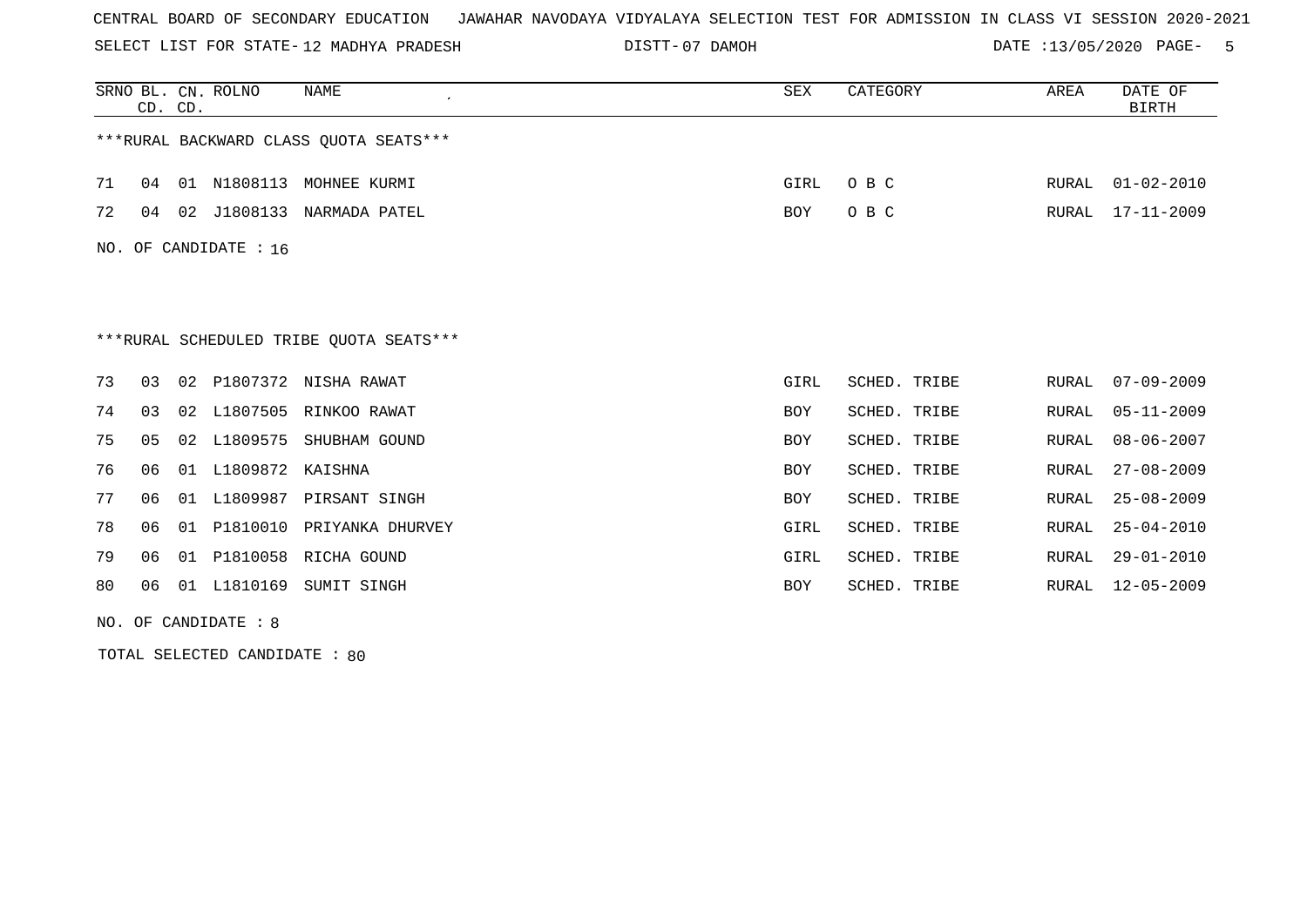| CENTRAL BOARD OF SECONDARY EDUCATION – JAWAHAR NAVODAYA VIDYALAYA SELECTION TEST FOR ADMISSION IN CLASS VI SESSION 2020-2021 |  |
|------------------------------------------------------------------------------------------------------------------------------|--|
|------------------------------------------------------------------------------------------------------------------------------|--|

SELECT LIST FOR STATE-12 MADHYA PRADESH DISTT-08 DEWAS DATE :13/05/2020 PAGE- 1

|                                 |    | CD. CD. | SRNO BL. CN. ROLNO   | <b>NAME</b>                            | ${\tt SEX}$ | CATEGORY     | AREA  | DATE OF<br><b>BIRTH</b> |
|---------------------------------|----|---------|----------------------|----------------------------------------|-------------|--------------|-------|-------------------------|
| ***OPEN UR SEATS***             |    |         |                      |                                        |             |              |       |                         |
| 1                               | 02 |         |                      | 01 J1811245 ANAND YADAV                | <b>BOY</b>  | O B C        |       | RURAL 13-07-2008        |
| 2                               | 02 |         |                      | 01 J1811676 YASH VERMA                 | <b>BOY</b>  | O B C        | RURAL | $11 - 12 - 2007$        |
| 3                               | 03 |         |                      | 02 J1812506 YUVRAJ MEENA               | <b>BOY</b>  | O B C        | RURAL | $15 - 04 - 2009$        |
| 4                               | 05 |         |                      | 01 K1813751 KULDIP PALIWAL             | BOY         | SCHED. CASTE | RURAL | $15 - 08 - 2008$        |
| 5                               | 05 |         |                      | 02 J1814011 PRINCE SARAN               | <b>BOY</b>  | O B C        | RURAL | $28 - 07 - 2010$        |
| 6                               | 05 |         |                      | 02 B1814061 RAJKUMAR PATIDAR           | BOY         | O B C        | URBAN | $14 - 09 - 2007$        |
| 7                               | 06 |         |                      | 01 J1814507 AASTIK PANWAR              | BOY         | O B C        | RURAL | $21 - 02 - 2010$        |
|                                 |    |         | NO. OF CANDIDATE : 7 |                                        |             |              |       |                         |
|                                 |    |         |                      |                                        |             |              |       |                         |
|                                 |    |         |                      |                                        |             |              |       |                         |
|                                 |    |         |                      | ***OPEN SCHEDULED CASTE QUOTA SEATS*** |             |              |       |                         |
| 8                               |    |         |                      | 03  02  C1812243  RAVI  MALVIYA        | <b>BOY</b>  | SCHED. CASTE | URBAN | $20 - 01 - 2008$        |
| 9                               | 05 |         |                      | 01 01813657 JIYA KASIYA                | GIRL        | SCHED. CASTE | RURAL | $05 - 02 - 2008$        |
| 10                              | 05 |         |                      | 02 01813849 MUSKAN SOLANKI             | GIRL        | SCHED. CASTE | RURAL | $29 - 08 - 2009$        |
| 11                              | 05 |         |                      | 03 K1814226 SANDIP BERAVAT             | BOY         | SCHED. CASTE | RURAL | $01 - 04 - 2008$        |
| NO. OF CANDIDATE : 4            |    |         |                      |                                        |             |              |       |                         |
|                                 |    |         |                      |                                        |             |              |       |                         |
|                                 |    |         |                      |                                        |             |              |       |                         |
| ***OPEN DISABLED QUOTA SEATS*** |    |         |                      |                                        |             |              |       |                         |

12 05 02 B1813921 NITIRAJ PATIDAR BOY O B C URBAN 13-01-2008

NO. OF CANDIDATE : 1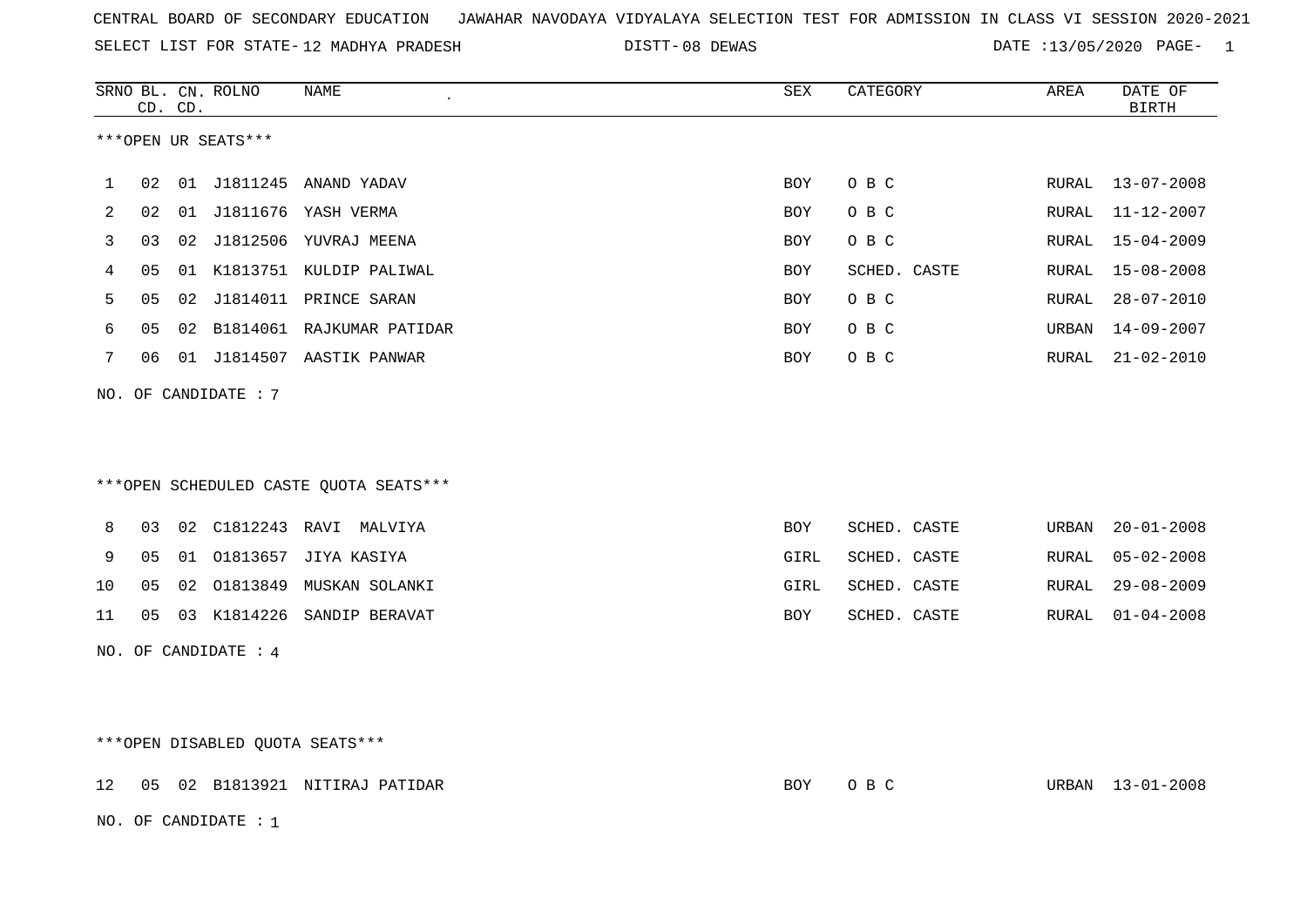SELECT LIST FOR STATE- DISTT- 12 MADHYA PRADESH

08 DEWAS DATE :13/05/2020 PAGE- 2

|    |    | CD. CD. | SRNO BL. CN. ROLNO     | NAME                                   | SEX        | CATEGORY     | AREA  | DATE OF<br><b>BIRTH</b> |
|----|----|---------|------------------------|----------------------------------------|------------|--------------|-------|-------------------------|
|    |    |         |                        | *** OPEN BACKWARD CLASS QUOTA SEATS*** |            |              |       |                         |
| 13 | 04 |         |                        | 01 J1812538 AJAY YADAV                 | BOY        | O B C        | RURAL | $19 - 05 - 2008$        |
| 14 | 05 |         |                        | 01 N1813576 GIRJA PATIDAR              | GIRL       | O B C        | RURAL | $03 - 12 - 2008$        |
| 15 | 05 |         |                        | 01 N1813577 GIRJA YADAV                | GIRL       | O B C        | RURAL | $20 - 10 - 2009$        |
| 16 | 05 |         |                        | 01 N1813667 KANAK YADAV                | GIRL       | O B C        | RURAL | $13 - 12 - 2009$        |
| 17 | 05 |         |                        | 01 F1813746 KRITIKA PATIDAR            | GIRL       | O B C        | URBAN | $29 - 07 - 2008$        |
|    |    |         | NO. OF CANDIDATE : 5   |                                        |            |              |       |                         |
|    |    |         |                        |                                        |            |              |       |                         |
|    |    |         |                        | ***OPEN SCHEDULED TRIBE QUOTA SEATS*** |            |              |       |                         |
| 18 | 05 |         |                        | 02 P1813807 MAMTA WASKEL               | GIRL       | SCHED. TRIBE | RURAL | $14 - 10 - 2009$        |
| 19 | 05 |         |                        | 03 L1814461 VISHNU KAVCHE              | BOY        | SCHED. TRIBE | RURAL | $30 - 12 - 2008$        |
| 20 | 05 |         |                        | 03 L1814463 VISHWAS MOURYA             | BOY        | SCHED. TRIBE | RURAL | $30 - 03 - 2009$        |
|    |    |         | NO. OF CANDIDATE : 3   |                                        |            |              |       |                         |
|    |    |         |                        |                                        |            |              |       |                         |
|    |    |         |                        |                                        |            |              |       |                         |
|    |    |         | ***RURAL OPEN SEATS*** |                                        |            |              |       |                         |
| 21 | 01 |         |                        | 01 N1810887 HARSHITA PATEL             | GIRL       | O B C        | RURAL | $24 - 06 - 2009$        |
| 22 | 01 | 01      |                        | I1810892 HARSHRAJ THAKUR               | BOY        | GENERAL      | RURAL | $02 - 06 - 2009$        |
| 23 | 01 |         |                        | 01 J1811035 PRAVEEN VERMA              | BOY        | O B C        | RURAL | $28 - 09 - 2009$        |
| 24 | 02 |         |                        | 01 K1811211 AANAND CHOUHAN             | BOY        | SCHED. CASTE | RURAL | $26 - 06 - 2008$        |
| 25 | 02 |         |                        | 01 I1811400 KRISHNAPAL                 | BOY        | GENERAL      | RURAL | $08 - 04 - 2008$        |
| 26 | 02 |         |                        | 01 J1811625 SUMIT YADAV                | BOY        | O B C        | RURAL | $25 - 11 - 2009$        |
| 27 | 03 |         |                        | 01 J1811851 DAKSH PRAJAPATI            | <b>BOY</b> | O B C        | RURAL | $20 - 05 - 2009$        |
| 28 |    |         |                        | 03 01 J1811859 DEVENDRA DANGI          | BOY        | $O$ B $C$    | RURAL | $27 - 02 - 2009$        |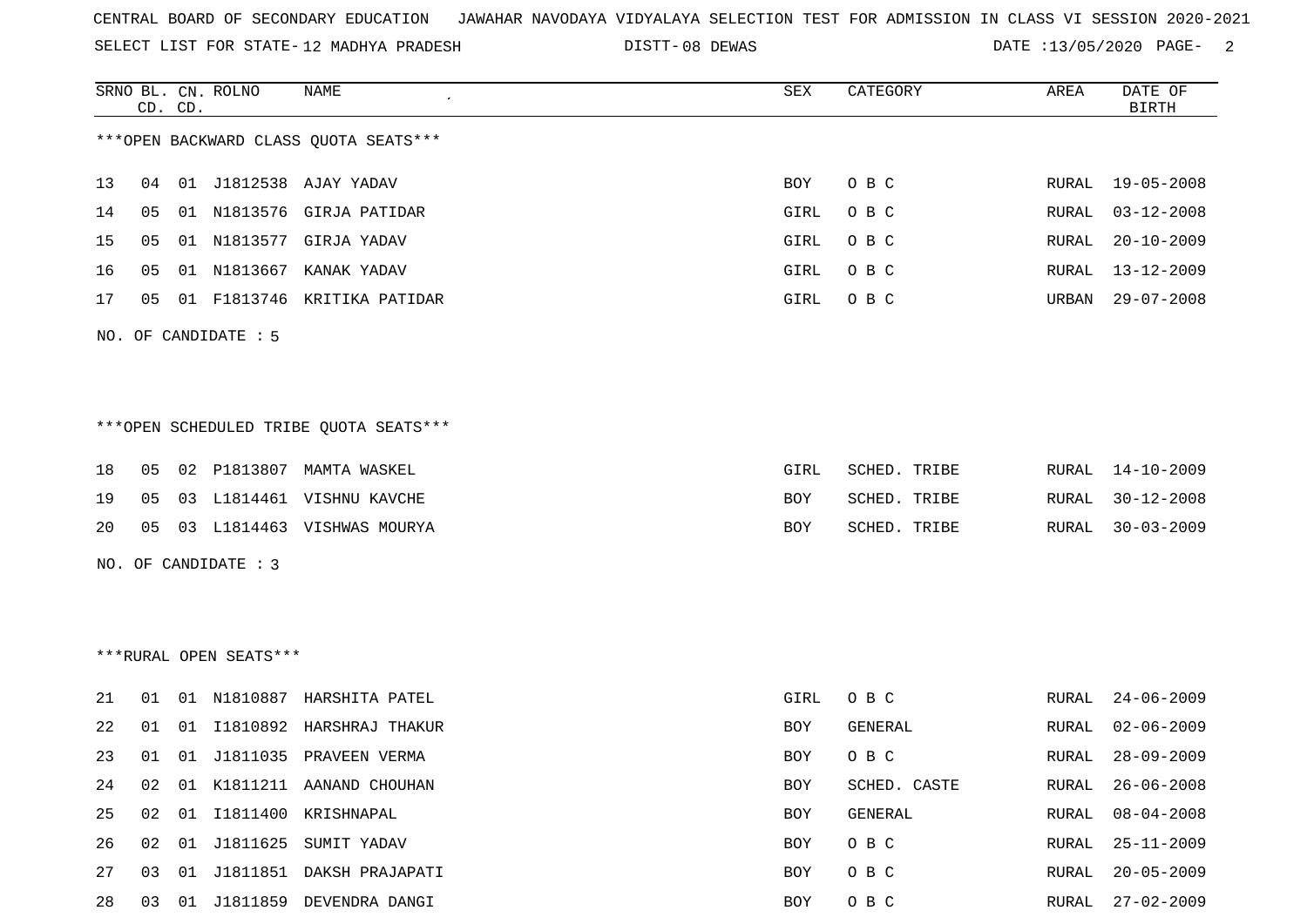SELECT LIST FOR STATE- DISTT- 12 MADHYA PRADESH

08 DEWAS DATE :13/05/2020 PAGE- 3

|    |    | CD. CD. | SRNO BL. CN. ROLNO     | NAME                               | SEX        | CATEGORY       | AREA  | DATE OF<br><b>BIRTH</b> |
|----|----|---------|------------------------|------------------------------------|------------|----------------|-------|-------------------------|
|    |    |         | ***RURAL OPEN SEATS*** |                                    |            |                |       |                         |
| 29 | 03 |         |                        | 01 J1811868 DHRUV PATIDAR          | BOY        | O B C          | RURAL | $06 - 07 - 2009$        |
| 30 | 03 |         |                        | 01 K1811927 HARSH TIPANIYA         | <b>BOY</b> | SCHED. CASTE   | RURAL | $29 - 05 - 2009$        |
| 31 | 03 | 01      |                        | K1812030 LACKEY SOLANKI            | <b>BOY</b> | SCHED. CASTE   | RURAL | $10 - 04 - 2008$        |
| 32 | 04 | 01      |                        | J1812597 ARPIT YADAV               | <b>BOY</b> | O B C          | RURAL | $05 - 12 - 2008$        |
| 33 | 04 | 01      |                        | P1812653 DEEPALI UIKY              | GIRL       | SCHED. TRIBE   | RURAL | $11 - 09 - 2009$        |
| 34 | 04 | 01      |                        | J1812717 HARSHVARDHAN SINGH PARMAR | <b>BOY</b> | O B C          | RURAL | $18 - 11 - 2008$        |
| 35 | 04 | 02      | J1813270 YUVRAJ        |                                    | <b>BOY</b> | O B C          | RURAL | $24 - 10 - 2009$        |
| 36 | 05 | 01      |                        | J1813630 HIMANSHU JAISWAL          | <b>BOY</b> | O B C          | RURAL | $19 - 08 - 2009$        |
| 37 | 05 | 01      | M1813663               | KALPANA                            | GIRL       | <b>GENERAL</b> | RURAL | $26 - 12 - 2007$        |
| 38 | 05 | 01      | J1813763               | KUNDAN YADAV                       | BOY        | O B C          | RURAL | $30 - 09 - 2008$        |
| 39 | 05 | 02      |                        | L1814133 RITIK BAGHEL              | <b>BOY</b> | SCHED. TRIBE   | RURAL | $22 - 05 - 2007$        |
| 40 | 05 | 03      | K1814378               | TARUN RAJORIYA                     | <b>BOY</b> | SCHED. CASTE   | RURAL | $11 - 05 - 2008$        |
| 41 | 06 | 01      | K1814508               | AAYUSH BARWAL                      | <b>BOY</b> | SCHED. CASTE   | RURAL | $03 - 09 - 2010$        |
| 42 | 06 | 01      | J1814579               | DIVYANSHU MEENA                    | BOY        | O B C          | RURAL | $21 - 08 - 2009$        |
| 43 | 06 | 01      | 01814612 KASHISH       |                                    | GIRL       | SCHED. CASTE   | RURAL | $24 - 06 - 2009$        |
|    |    |         |                        |                                    |            |                |       |                         |

NO. OF CANDIDATE : 23

\*\*\*RURAL SCHEDULED CASTE QUOTA SEATS\*\*\*

| 44 01 |    |    |                    | 01 K1811024 PIYUSH SANKALE    | BOY        | SCHED. CASTE |       | RURAL 24-10-2009 |
|-------|----|----|--------------------|-------------------------------|------------|--------------|-------|------------------|
| 45 03 |    |    |                    | 02 K1812403 TANISH DHOLPURIYA | BOY        | SCHED. CASTE |       | RURAL 30-12-2008 |
| 46    | 04 |    | 01 K1812845 MANISH |                               | <b>BOY</b> | SCHED. CASTE |       | RURAL 25-08-2009 |
| 47    | 04 |    | 02 K1813229 VIKAS  |                               | BOY        | SCHED, CASTE |       | RURAL 01-07-2007 |
| 48    | 05 | 01 |                    | . 01813393 ANUSHKA KATARIYA   | GIRL       | SCHED. CASTE | RURAL | 07-08-2010       |
| 49    | 05 | 01 |                    | K1813619 HARSH KATARIYA       | <b>BOY</b> | SCHED, CASTE | RURAL | 08-03-2009       |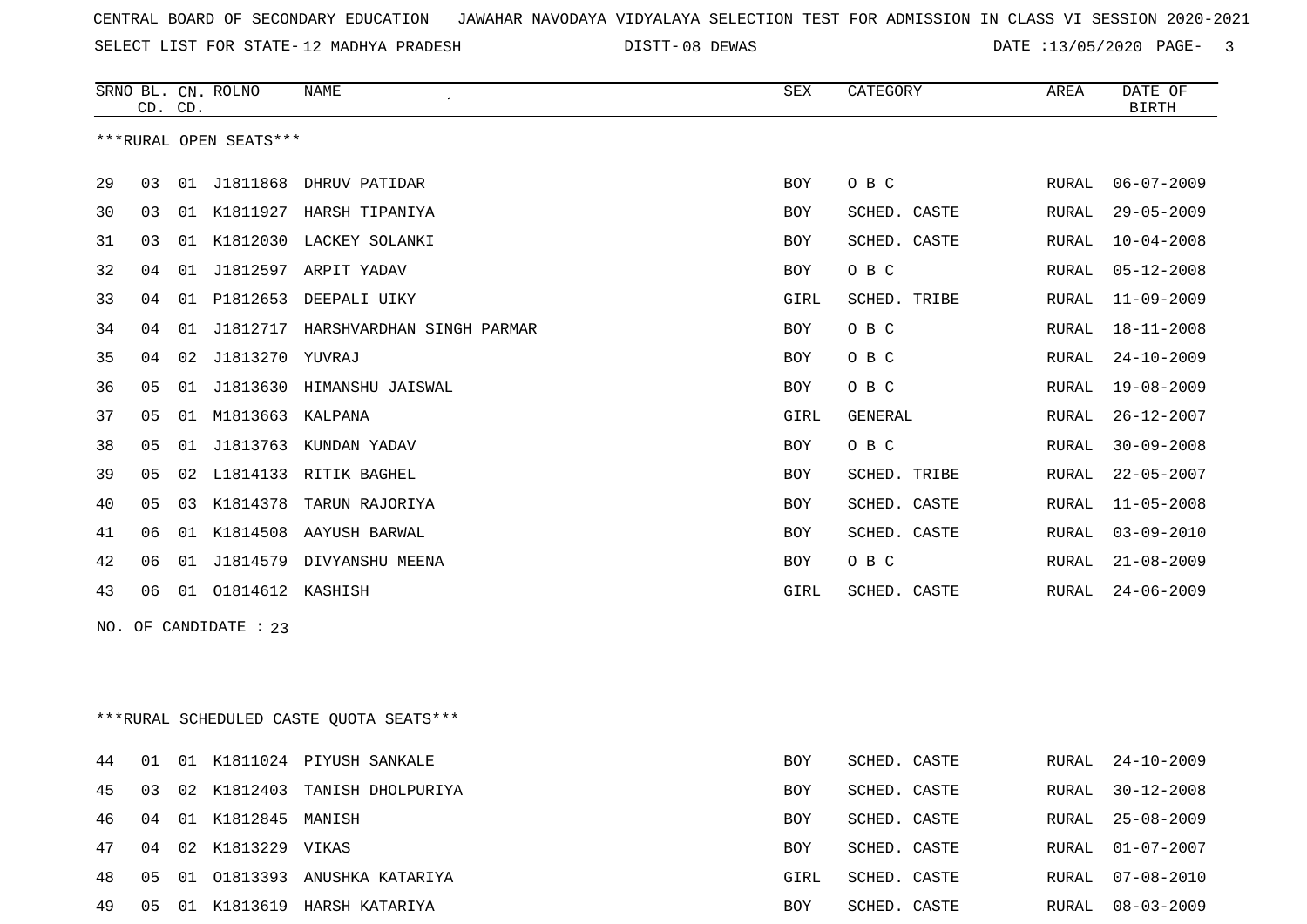SELECT LIST FOR STATE- DISTT- 12 MADHYA PRADESH

SRNO BL. CN.

ROLNO NAME SEX CATEGORY AREA DATE OF

08 DEWAS DATE :13/05/2020 PAGE- 4

|    | CD. CD. |    |                       |                                         |      |              |       | <b>BIRTH</b>     |
|----|---------|----|-----------------------|-----------------------------------------|------|--------------|-------|------------------|
|    |         |    |                       | ***RURAL SCHEDULED CASTE QUOTA SEATS*** |      |              |       |                  |
| 50 | 05      |    |                       | 01 K1813691 KARTIK DAWAR                | BOY  | SCHED. CASTE | RURAL | $09 - 05 - 2008$ |
| 51 | 05      | 02 |                       | K1814075 RAJVEER ATADIYA                | BOY  | SCHED. CASTE | RURAL | $11 - 10 - 2010$ |
| 52 | 05      | 02 |                       | 01814171 ROSHANI PARIHAR                | GIRL | SCHED. CASTE | RURAL | $10 - 04 - 2009$ |
| 53 | 05      |    |                       | 03 K1814441 VINAY SOLANKI               | BOY  | SCHED. CASTE | RURAL | $30 - 10 - 2009$ |
| 54 | 05      |    |                       | 03 K1814460 VISHESH GANDHAVLIYA         | BOY  | SCHED. CASTE | RURAL | $28 - 02 - 2009$ |
|    |         |    | NO. OF CANDIDATE : 11 |                                         |      |              |       |                  |
|    |         |    |                       |                                         |      |              |       |                  |
|    |         |    |                       |                                         |      |              |       |                  |
|    |         |    |                       | *** RURAL BACKWARD CLASS QUOTA SEATS*** |      |              |       |                  |
| 55 | 01      |    |                       | 01 N1810955 LALITA DHAKAD               | GIRL | O B C        | RURAL | $27 - 12 - 2009$ |
| 56 | 01      | 01 | N1811118              | SHEETAL RANA                            | GIRL | O B C        | RURAL | $02 - 11 - 2007$ |
| 57 | 02      | 01 | J1811510              | RAJKUMAR KUMBHKAR                       | BOY  | O B C        | RURAL | $22 - 09 - 2007$ |
| 58 | 03      | 01 |                       | N1811735 ANGURY BHARGAVA                | GIRL | O B C        | RURAL | $05 - 08 - 2008$ |
| 59 | 03      |    | 01 N1811879           | DIVYANSHI MEENA                         | GIRL | O B C        | RURAL | $03 - 01 - 2009$ |
| 60 | 03      | 02 |                       | N1812208 PRIYANSHI NAGAR                | GIRL | O B C        | RURAL | $20 - 06 - 2010$ |
| 61 | 04      | 01 | N1812915              | NISHA JAT                               | GIRL | O B C        | RURAL | $10 - 08 - 2007$ |
| 62 | 05      | 01 | N1813360              | ANJLI                                   | GIRL | O B C        | RURAL | $27 - 07 - 2008$ |
| 63 | 05      | 01 |                       | J1813574 GAUTAM PATEL                   | BOY  | O B C        | RURAL | $21 - 01 - 2010$ |
| 64 | 05      | 01 | J1813618              | HARSHIT KAROLIYA                        | BOY  | O B C        | RURAL | $15 - 06 - 2008$ |
| 65 | 05      | 02 | J1813821              | MANOJ PATIDAR                           | BOY  | O B C        | RURAL | $26 - 09 - 2009$ |
| 66 | 05      |    |                       | 02 N1813925 PADMA JAT                   | GIRL | O B C        | RURAL | $16 - 10 - 2009$ |
| 67 | 05      |    | 02 J1813934 PAWAN     |                                         | BOY  | O B C        | RURAL | $30 - 09 - 2009$ |
| 68 | 05      |    |                       | 02 J1814158 ROHIT NAYAK                 | BOY  | O B C        | RURAL | $30 - 06 - 2008$ |
| 69 | 05      |    | 03 N1814314           | SNEHARAJ RATHORE                        | GIRL | O B C        | RURAL | $08 - 07 - 2008$ |
| 70 | 05      |    | 03 N1814376           | TANVI SEN                               | GIRL | O B C        | RURAL | $06 - 08 - 2009$ |
|    |         |    |                       |                                         |      |              |       |                  |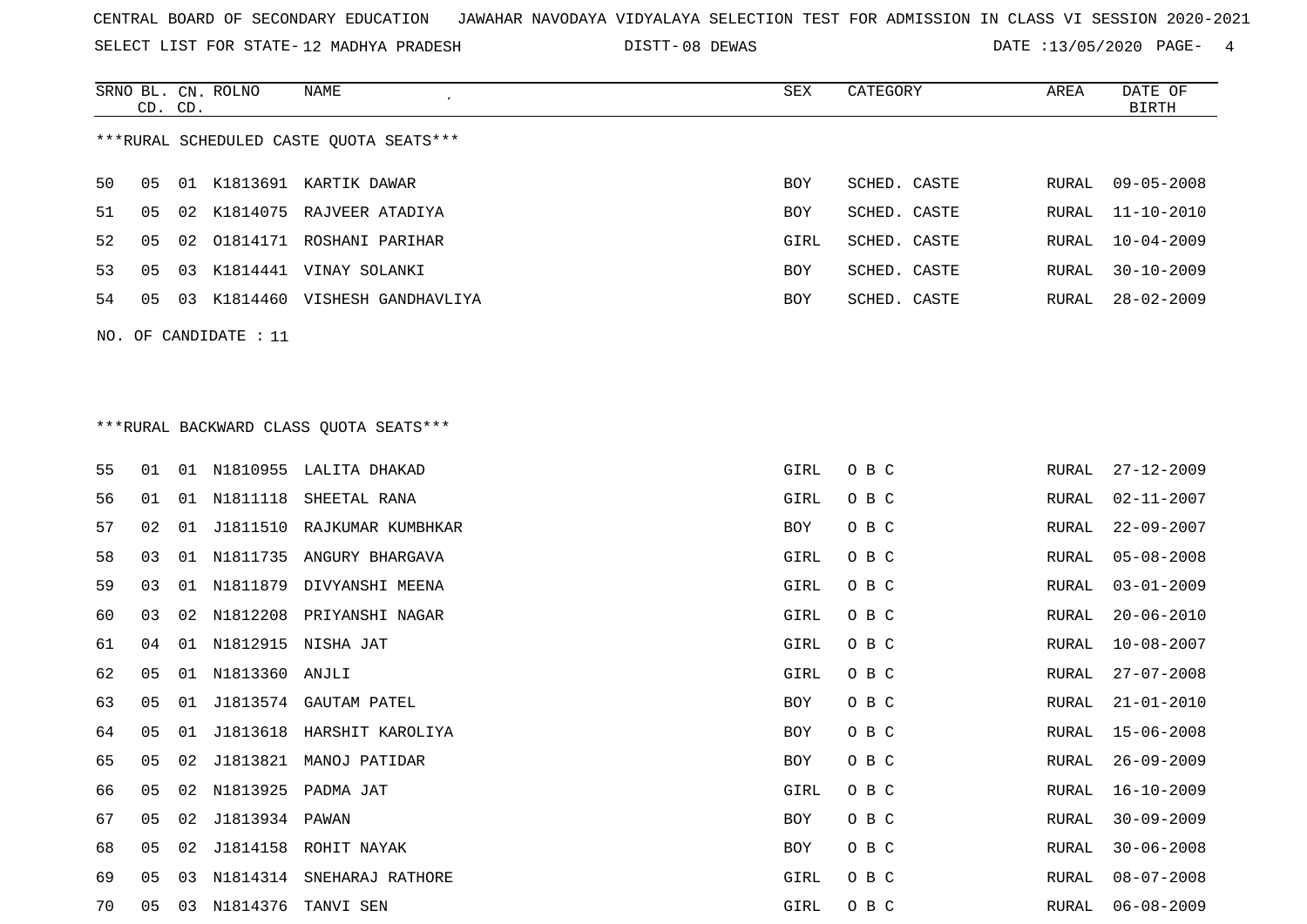|  |  |  |  |  | CENTRAL BOARD OF SECONDARY EDUCATION – JAWAHAR NAVODAYA VIDYALAYA SELECTION TEST FOR ADMISSION IN CLASS VI SESSION 2020-2021 |  |  |  |  |  |  |  |  |  |  |  |  |
|--|--|--|--|--|------------------------------------------------------------------------------------------------------------------------------|--|--|--|--|--|--|--|--|--|--|--|--|
|--|--|--|--|--|------------------------------------------------------------------------------------------------------------------------------|--|--|--|--|--|--|--|--|--|--|--|--|

SELECT LIST FOR STATE- DISTT- 12 MADHYA PRADESH

DISTT-08 DEWAS 6 000 000 000 DATE :13/05/2020 PAGE- 5

| <b>ROLNO</b><br>SRNO<br>BL.<br>$\cap$ <sub>NT</sub><br>◡∸<br>$\sim$<br>CD<br>ىب                                                                                                                                                                                                                                                                                                              | NAME | SEX | CATEGORY | AREA | DATE<br>ОF<br><b>BIRTH</b> |
|----------------------------------------------------------------------------------------------------------------------------------------------------------------------------------------------------------------------------------------------------------------------------------------------------------------------------------------------------------------------------------------------|------|-----|----------|------|----------------------------|
| $\lambda$<br>$CD$ $Q$ $\overline{Q}$ $\overline{Q}$ $\overline{Q}$ $\overline{Q}$ $\overline{Q}$ $\overline{Q}$ $\overline{Q}$ $\overline{Q}$ $\overline{Q}$ $\overline{Q}$ $\overline{Q}$ $\overline{Q}$ $\overline{Q}$ $\overline{Q}$ $\overline{Q}$ $\overline{Q}$ $\overline{Q}$ $\overline{Q}$ $\overline{Q}$ $\overline{Q}$ $\overline{Q}$ $\overline{Q}$ $\overline{Q}$ $\overline{Q$ |      |     |          |      |                            |

NO. OF CANDIDATE : 16

# \*\*\*RURAL SCHEDULED TRIBE QUOTA SEATS\*\*\*

| 71 | 05 | 01   | L1813455        | AYUSH SOLANKI     | <b>BOY</b> | SCHED. TRIBE | RURAL | $04 - 06 - 2007$ |
|----|----|------|-----------------|-------------------|------------|--------------|-------|------------------|
| 72 | 05 | 01   | L1813486 CHETAN |                   | <b>BOY</b> | SCHED. TRIBE | RURAL | 02-04-2008       |
| 73 | 05 | - 01 | L1813503        | DEEPAK MOURYA     | <b>BOY</b> | SCHED. TRIBE | RURAL | 28-03-2010       |
| 74 | 05 | 01   | L1813720        | KHUSHVANT ACHARYA | BOY        | SCHED. TRIBE | RURAL | 09-10-2008       |
| 75 | 05 | 02   | P1813814        | MANISHA SOLANKI   | GIRL       | SCHED. TRIBE | RURAL | $18 - 02 - 2010$ |
| 76 | 05 | 02   | P1813840        | MONTI KARMA       | GIRL       | SCHED. TRIBE | RURAL | 22-09-2008       |
| 77 | 05 | 02   | P1813844        | MUSKAN JAMLE      | GIRL       | SCHED. TRIBE |       | RURAL 03-03-2009 |
| 78 | 05 | 03   | L1814195 SAHIL  |                   | BOY        | SCHED. TRIBE |       | RURAL 01-01-2009 |
| 79 | 05 | 03   | P1814292        | SHIWANI JAMLE     | GIRL       | SCHED. TRIBE | RURAL | $05 - 10 - 2009$ |
| 80 | 05 | 03   | L1814305        | SHUBHAM GOYAL     | <b>BOY</b> | SCHED. TRIBE |       | RURAL 01-12-2009 |
|    |    |      |                 |                   |            |              |       |                  |

NO. OF CANDIDATE : 10

TOTAL SELECTED CANDIDATE : 80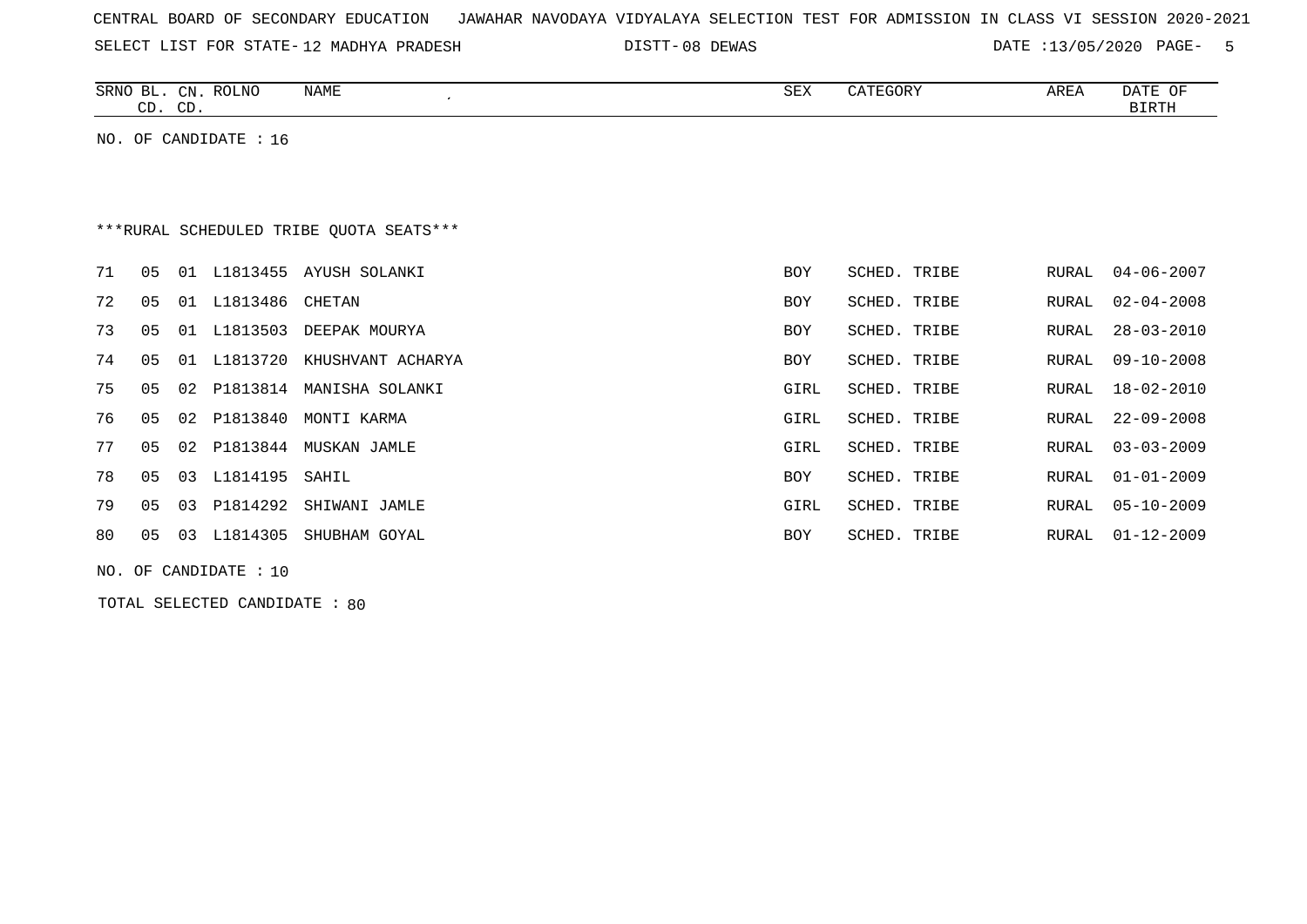| CENTRAL BOARD OF SECONDARY EDUCATION – JAWAHAR NAVODAYA VIDYALAYA SELECTION TEST FOR ADMISSION IN CLASS VI SESSION 2020-2021 |  |
|------------------------------------------------------------------------------------------------------------------------------|--|
|------------------------------------------------------------------------------------------------------------------------------|--|

SELECT LIST FOR STATE-12 MADHYA PRADESH

12 MADHYA PRADESH 09 DATIA DATE :13/05/2020 PAGE- 1

|     | CD. CD. |    | SRNO BL. CN. ROLNO   | <b>NAME</b><br>$\overline{\phantom{a}}$ | ${\tt SEX}$ | CATEGORY       | AREA         | DATE OF<br><b>BIRTH</b> |
|-----|---------|----|----------------------|-----------------------------------------|-------------|----------------|--------------|-------------------------|
|     |         |    | ***OPEN UR SEATS***  |                                         |             |                |              |                         |
| 1   | 01      |    | 01 J1814868          | ANKIT RAJPOOT                           | <b>BOY</b>  | O B C          | RURAL        | $01 - 01 - 2008$        |
| 2   | 01      | 01 | K1815096             | MOHIT JATAV                             | <b>BOY</b>  | SCHED. CASTE   | <b>RURAL</b> | $05 - 06 - 2009$        |
| 3   | 02      |    | 01 A1815651          | ANURAG SHARMA                           | BOY         | <b>GENERAL</b> | URBAN        | $10 - 10 - 2008$        |
| 4   | 02      |    | 01 N1815787          | CHAHAT DANGI                            | GIRL        | O B C          | <b>RURAL</b> | $10 - 06 - 2009$        |
| 5   | 02      |    |                      | 03 J1816413 NITIN DANGI                 | <b>BOY</b>  | O B C          | RURAL        | $26 - 01 - 2010$        |
|     |         |    | NO. OF CANDIDATE : 5 | ***OPEN SCHEDULED CASTE QUOTA SEATS***  |             |                |              |                         |
| 6   | 01      |    |                      | 02 K1815153 POOJA DEVI                  | <b>BOY</b>  | SCHED. CASTE   | <b>RURAL</b> | $24 - 07 - 2009$        |
| 7   | 01      |    | 02 K1815212          | RAJESH JATAV                            | <b>BOY</b>  | SCHED. CASTE   | <b>RURAL</b> | $15 - 06 - 2010$        |
| 8   | 01      |    |                      | 02 K1815368 SIDDHANT SARAL              | <b>BOY</b>  | SCHED. CASTE   | <b>RURAL</b> | $28 - 11 - 2008$        |
| 9   | 02      | 03 | K1816439             | PARASH VANSKAR                          | <b>BOY</b>  | SCHED. CASTE   | <b>RURAL</b> | $04 - 11 - 2009$        |
| 10  | 02      |    | 04 K1816870          | SAURABH GOUTAM                          | <b>BOY</b>  | SCHED. CASTE   | <b>RURAL</b> | $15 - 03 - 2010$        |
| 11  | 03      |    | 01 K1817488          | SHIVAM SARONIYA                         | <b>BOY</b>  | SCHED. CASTE   | <b>RURAL</b> | $24 - 07 - 2009$        |
| NO. |         |    | OF CANDIDATE : 6     |                                         |             |                |              |                         |

\*\*\*OPEN DISABLED QUOTA SEATS\*\*\*

|  |  | 12 01 01 B1814819 ADARSH YADAV  |      | BOY OBC      | URBAN 10-08-2007 |
|--|--|---------------------------------|------|--------------|------------------|
|  |  | 13 01 01 N1815040 KIRTI KUSHWAH |      | GIRL OBC     | RURAL 01-01-2010 |
|  |  | 14 02 04 G1816813 SANCHI SINGH  | GIRL | SCHED. CASTE | URBAN 15-06-2008 |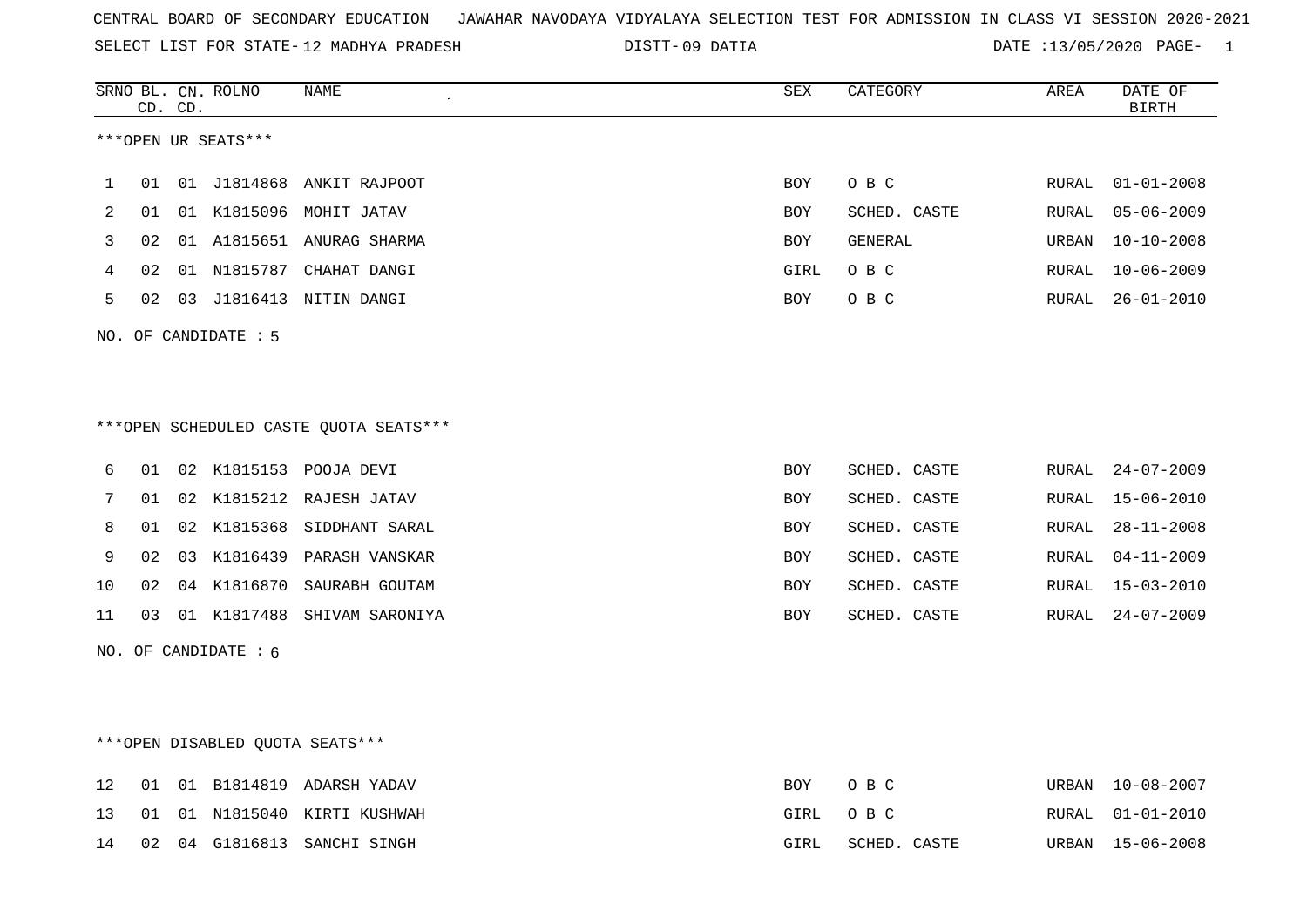|  |  | CENTRAL BOARD OF SECONDARY EDUCATION – JAWAHAR NAVODAYA VIDYALAYA SELECTION TEST FOR ADMISSION IN CLASS VI SESSION 2020-2021 |  |  |  |  |  |  |  |  |  |  |  |  |  |
|--|--|------------------------------------------------------------------------------------------------------------------------------|--|--|--|--|--|--|--|--|--|--|--|--|--|
|--|--|------------------------------------------------------------------------------------------------------------------------------|--|--|--|--|--|--|--|--|--|--|--|--|--|

SELECT LIST FOR STATE- DISTT- 12 MADHYA PRADESH

DISTT-09 DATIA 2000 000 DATE :13/05/2020 PAGE-

|    | CD. CD. |    | SRNO BL. CN. ROLNO     | NAME                                   | ${\tt SEX}$ | CATEGORY     | AREA  | DATE OF<br><b>BIRTH</b> |
|----|---------|----|------------------------|----------------------------------------|-------------|--------------|-------|-------------------------|
|    |         |    | NO. OF CANDIDATE : 3   |                                        |             |              |       |                         |
|    |         |    |                        |                                        |             |              |       |                         |
|    |         |    |                        |                                        |             |              |       |                         |
|    |         |    |                        | ***OPEN BACKWARD CLASS QUOTA SEATS***  |             |              |       |                         |
| 15 |         |    |                        | 01 02 N1815253 RONAK RAJPUT            | GIRL        | O B C        | RURAL | $05 - 09 - 2008$        |
| 16 | 01      |    | 02 N1815313            | SAUMYA RAJPOOT                         | GIRL        | O B C        | RURAL | 19-03-2010              |
| 17 | 02      |    | 01 N1815530            | AKSHRA DANGI                           | GIRL        | O B C        | RURAL | $17 - 03 - 2009$        |
| 18 | 02      |    | 01 N1815788            | CHAHAT DANGI                           | GIRL        | O B C        | RURAL | $02 - 07 - 2009$        |
| 19 | 03      |    |                        | 01 B1817333 MAYANK RAJPOOT             | BOY         | O B C        | URBAN | $07 - 08 - 2008$        |
|    |         |    | NO. OF CANDIDATE : 5   |                                        |             |              |       |                         |
|    |         |    |                        |                                        |             |              |       |                         |
|    |         |    |                        |                                        |             |              |       |                         |
|    |         |    |                        | ***OPEN SCHEDULED TRIBE QUOTA SEATS*** |             |              |       |                         |
| 20 |         |    |                        | 03 01 L1817180 AKHILESH ADIWASI        | BOY         | SCHED. TRIBE | RURAL | 15-10-2009              |
|    |         |    | NO. OF CANDIDATE : 1   |                                        |             |              |       |                         |
|    |         |    |                        |                                        |             |              |       |                         |
|    |         |    |                        |                                        |             |              |       |                         |
|    |         |    | ***RURAL OPEN SEATS*** |                                        |             |              |       |                         |
|    |         |    |                        |                                        |             |              |       |                         |
| 21 |         |    |                        | 01 01 J1814802 AARYAN YADAV            | BOY         | O B C        | RURAL | $28 - 02 - 2009$        |
| 22 | 01      | 01 |                        | I1814807 ABHAYPRATAP SINGH CHAUHAN     | BOY         | GENERAL      | RURAL | $24 - 07 - 2008$        |
| 23 |         |    |                        | 01 01 J1814808 ABHAY RAJPOOT           | BOY         | O B C        | RURAL | 15-05-2010              |
| 24 |         |    |                        | 01 01 M1814878 ANSHU CHAUHAN           | GIRL        | GENERAL      | RURAL | $01 - 11 - 2009$        |
| 25 |         |    |                        | 01 01 M1814976 GAURI CHAUHAN           | GIRL        | GENERAL      | RURAL | $10 - 10 - 2010$        |
| 26 |         |    |                        | 01 02 M1815242 RIYA RAJA PARMAR        | GIRL        | GENERAL      |       | RURAL 26-06-2009        |

27 01 02 I1815375 SOMNATH SINGH CHAUHAN BOY GENERAL BOY GENERAL RURAL 16-07-2007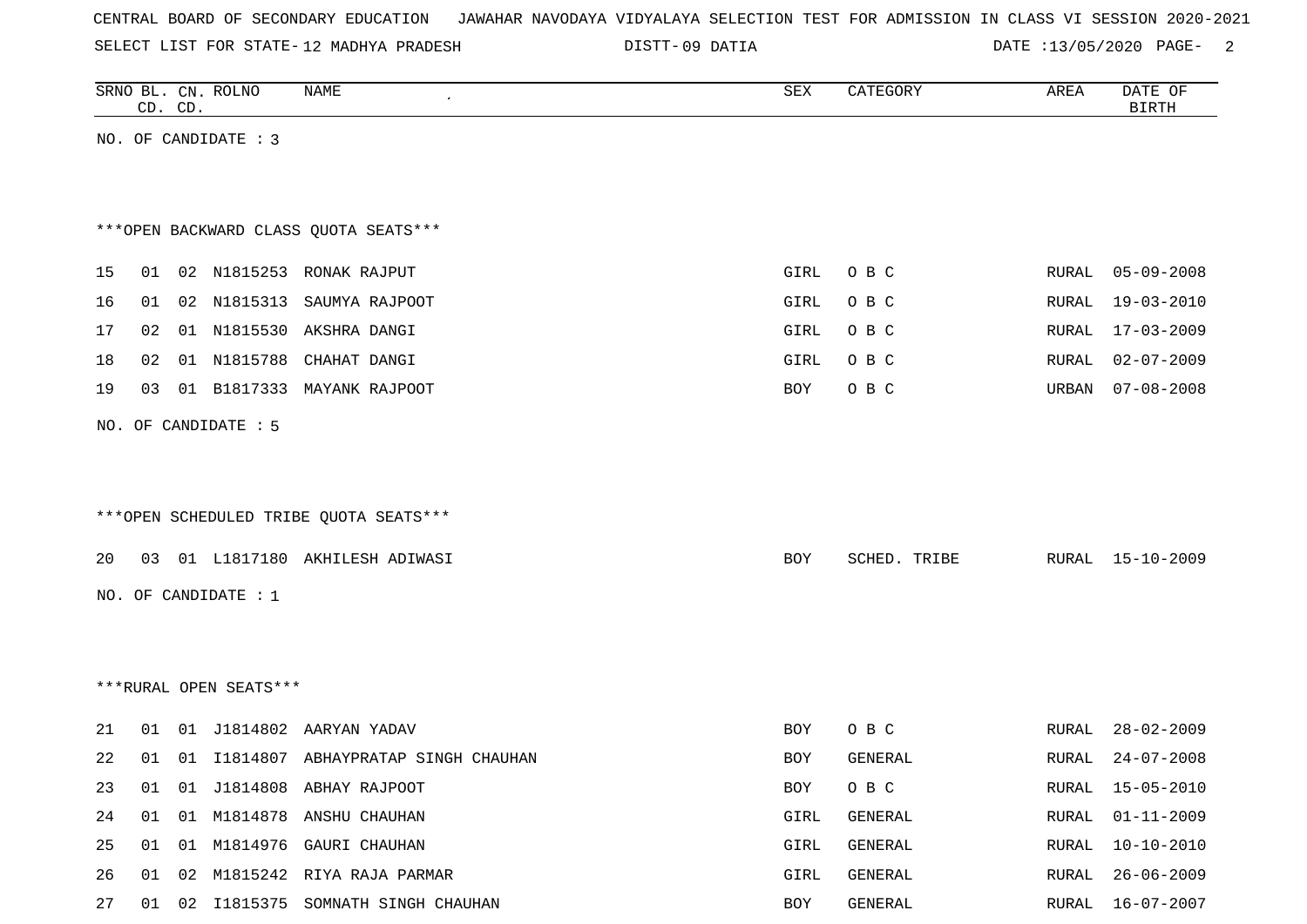SELECT LIST FOR STATE- DISTT- 12 MADHYA PRADESH

09 DATIA DATE :13/05/2020 PAGE- 3

|     | CD. CD. |    | SRNO BL. CN. ROLNO     | NAME                    | <b>SEX</b> | CATEGORY     | AREA         | DATE OF<br><b>BIRTH</b> |
|-----|---------|----|------------------------|-------------------------|------------|--------------|--------------|-------------------------|
|     |         |    | ***RURAL OPEN SEATS*** |                         |            |              |              |                         |
| 28  | 02      | 01 |                        | K1815476 ABHISHEK JATAV | <b>BOY</b> | SCHED. CASTE | RURAL        | $03 - 01 - 2009$        |
| 29  | 02      | 01 |                        | J1815492 ADARSH DANGI   | <b>BOY</b> | O B C        | RURAL        | $01 - 01 - 2009$        |
| 30  | 02      | 01 | N1815556               | ANAMIKA DANGI           | GIRL       | O B C        | RURAL        | $08 - 10 - 2008$        |
| 31  | 02      | 01 | J1815622               | ANSHUL YADAV            | <b>BOY</b> | O B C        | RURAL        | $31 - 07 - 2009$        |
| 32  | 02      | 01 |                        | N1815697 ARTI KUSHWAHA  | GIRL       | O B C        | RURAL        | $07 - 05 - 2008$        |
| 33  | 02      | 02 | N1815988               | JANBI KAMRIYA           | GIRL       | O B C        | RURAL        | $24 - 02 - 2009$        |
| 34  | 02      | 02 |                        | J1816152 KUNAL YADAV    | <b>BOY</b> | O B C        | <b>RURAL</b> | $04 - 06 - 2009$        |
| 35  | 02      | 02 | 01816221               | MANU GOUTAM             | GIRL       | SCHED. CASTE | RURAL        | $01 - 12 - 2007$        |
| 36  | 02      | 03 |                        | J1816612 RAJ DANGI      | <b>BOY</b> | O B C        | RURAL        | $04 - 07 - 2008$        |
| 37  | 02      | 04 | K1817029               | SUMIT DOHARE            | <b>BOY</b> | SCHED. CASTE | <b>RURAL</b> | $29 - 12 - 2008$        |
| 38  | 03      | 01 | J1817186               | ANAS KHAN               | <b>BOY</b> | O B C        | <b>RURAL</b> | $26 - 11 - 2009$        |
| 39  | 03      | 01 | J1817331               | MAYANK DHAKAD           | <b>BOY</b> | O B C        | <b>RURAL</b> | $13 - 10 - 2009$        |
| 40  | 03      | 01 | 01817349               | NAINA JATAV             | GIRL       | SCHED. CASTE | RURAL        | $04 - 07 - 2009$        |
| 41  | 03      | 01 | N1817513               | TANU RAJAK              | GIRL       | O B C        | RURAL        | $02 - 11 - 2008$        |
| 42  | 03      | 01 |                        | J1817541 YASH PRATAP    | <b>BOY</b> | O B C        | <b>RURAL</b> | $20 - 06 - 2009$        |
| NO. |         |    | OF CANDIDATE : 22      |                         |            |              |              |                         |

\*\*\*RURAL SCHEDULED CASTE QUOTA SEATS\*\*\*

| 43    | 01 |  | 01 K1814913 BHASKAR PRAJAPATI   | <b>BOY</b> | SCHED. CASTE | RURAL | 20-01-2010       |
|-------|----|--|---------------------------------|------------|--------------|-------|------------------|
| 44    | 01 |  | 01 K1814992 HARSH MAURYA        | BOY        | SCHED. CASTE | RURAL | $28 - 05 - 2009$ |
| 45    | 01 |  | 02 K1815191 PRIYANSHU HINNOLIYA | BOY        | SCHED. CASTE | RURAL | 18-01-2009       |
| 46 01 |    |  | 02 K1815340 SHIVAM VANSHKAR     | <b>BOY</b> | SCHED. CASTE | RURAL | 01-01-2010       |
| 47    | 01 |  | 02 01815348 SHIVANI PRAJAPATI   | GIRL       | SCHED. CASTE | RURAL | 06-09-2008       |
| 48    | 02 |  | 01 K1815502 ADITYA GOUTAM       | <b>BOY</b> | SCHED, CASTE | RURAL | $28 - 01 - 2009$ |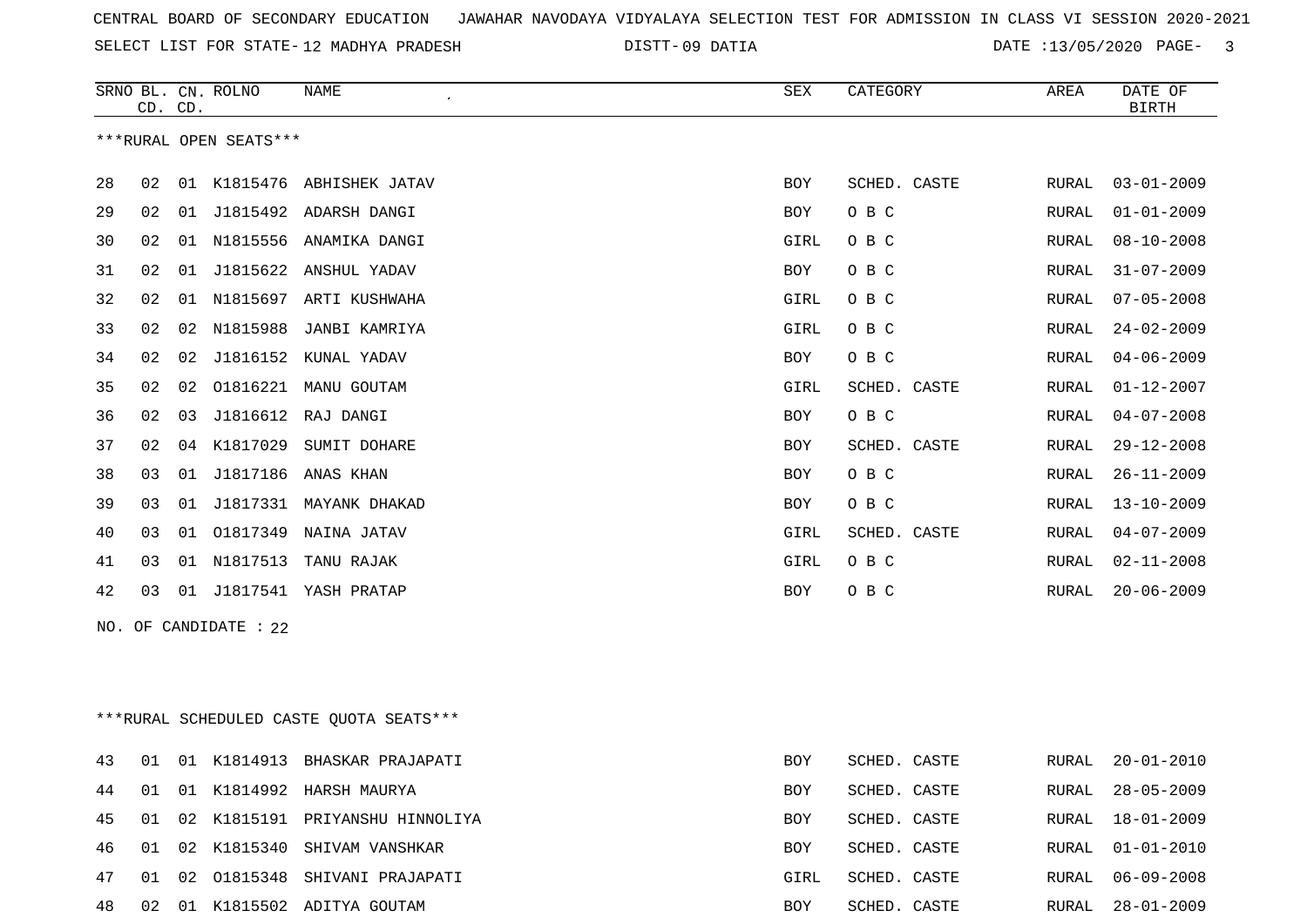SRNO BL. CN. ROLNO NAME SEX CATEGORY AREA DATE OF

SELECT LIST FOR STATE- DISTT- 12 MADHYA PRADESH

09 DATIA DATE :13/05/2020 PAGE- 4

|    |    | CD. CD. |                       |                                         |            |              |       | <b>BIRTH</b>     |
|----|----|---------|-----------------------|-----------------------------------------|------------|--------------|-------|------------------|
|    |    |         |                       | ***RURAL SCHEDULED CASTE QUOTA SEATS*** |            |              |       |                  |
| 49 | 02 |         |                       | 01 K1815599 ANKIT KUMAR AHIRWAR         | <b>BOY</b> | SCHED. CASTE | RURAL | $30 - 08 - 2008$ |
| 50 | 02 |         |                       | 01 K1815619 ANSHUL SUTRAKAR             | BOY        | SCHED. CASTE | RURAL | $22 - 11 - 2009$ |
| 51 | 02 |         |                       | 01 K1815631 ANUJ GOUTAM                 | BOY        | SCHED. CASTE | RURAL | $02 - 05 - 2009$ |
| 52 | 02 |         |                       | 01 K1815890 DIVYANSH AHIRWAR            | BOY        | SCHED. CASTE | RURAL | $14 - 06 - 2010$ |
| 53 | 02 |         |                       | 02 K1815947 HARIOM PRAJAPTI             | BOY        | SCHED. CASTE | RURAL | 19-08-2009       |
| 54 | 02 |         |                       | 02 K1815950 HARISHANKAR PRAJPATI        | BOY        | SCHED. CASTE | RURAL | 19-08-2009       |
| 55 | 02 |         |                       | 02 01816100 KHUSHI JATAV                | GIRL       | SCHED. CASTE | RURAL | $22 - 03 - 2009$ |
| 56 | 02 | 02      | K1816320              | NAKUL JATAV                             | BOY        | SCHED. CASTE | RURAL | 14-02-2009       |
| 57 | 02 | 03      |                       | K1816740 SACHIN JATAV                   | BOY        | SCHED. CASTE | RURAL | $16 - 05 - 2008$ |
| 58 | 03 |         |                       | 01 K1817424 RAJ VERMA                   | BOY        | SCHED. CASTE | RURAL | $24 - 01 - 2008$ |
| 59 | 03 |         |                       | 01 K1817527 VIKASH DOHARE               | BOY        | SCHED. CASTE | RURAL | $01 - 01 - 2010$ |
|    |    |         | NO. OF CANDIDATE : 17 |                                         |            |              |       |                  |
|    |    |         |                       |                                         |            |              |       |                  |
|    |    |         |                       |                                         |            |              |       |                  |
|    |    |         |                       | ***RURAL BACKWARD CLASS QUOTA SEATS***  |            |              |       |                  |
| 60 | 01 |         |                       | 01 J1814816 ABHISHEK RAJPUT             | <b>BOY</b> | O B C        | RURAL | 15-12-2009       |
| 61 | 01 |         |                       | 01 J1814832 AJEET SINGH BAGHEL          | BOY        | O B C        | RURAL | $01 - 01 - 2009$ |
| 62 | 01 |         |                       | 01 J1814866 ANKIT KUSHWAH               | BOY        | O B C        | RURAL | $18 - 10 - 2009$ |
| 63 | 01 |         |                       | 01 J1814880 ANUJ BAGHEL                 | BOY        | O B C        | RURAL | $01 - 03 - 2010$ |
| 64 | 01 |         |                       | 01 N1815005 JANVI BADAI                 | GIRL       | O B C        | RURAL | $14 - 01 - 2009$ |
| 65 | 01 |         |                       | 02 J1815276 SAINKI RATHOUR              | <b>BOY</b> | O B C        | RURAL | $01 - 06 - 2009$ |
| 66 |    |         |                       | 02 01 J1815471 ABHIRAJ SINGH DANGI      | BOY        | O B C        | RURAL | $25 - 01 - 2010$ |
| 67 | 02 |         |                       | 01 N1815813 CHHAVI DANGI                | GIRL       | O B C        | RURAL | $02 - 08 - 2010$ |
| 68 | 02 |         |                       | 01 J1815860 DEVRAJ NIRANJAN             | BOY        | O B C        | RURAL | $18 - 01 - 2010$ |
| 69 | 02 |         |                       | 02 J1815953 HARSH DANGI                 | <b>BOY</b> | O B C        | RURAL | $26 - 06 - 2009$ |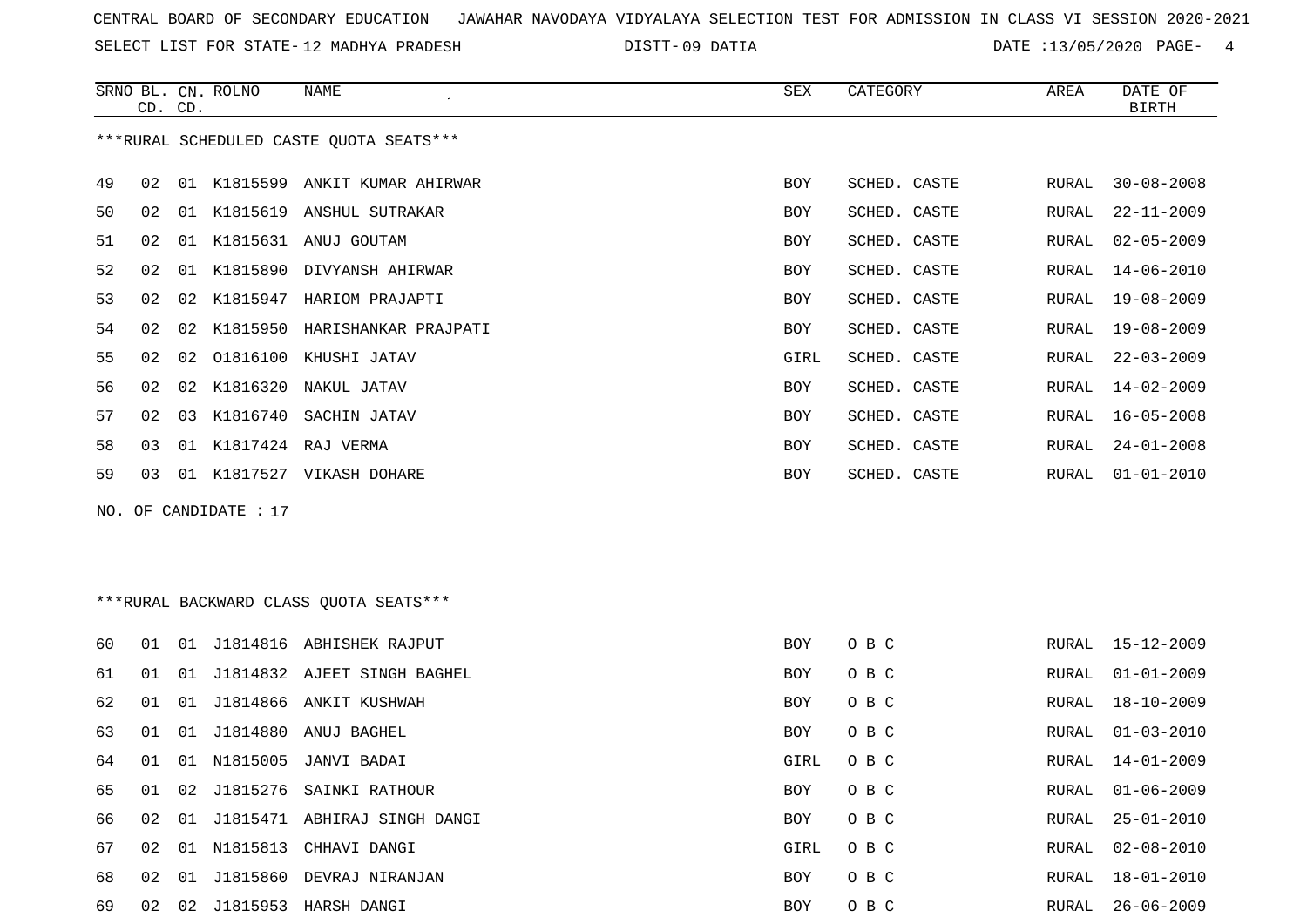SELECT LIST FOR STATE- DISTT- 12 MADHYA PRADESH

09 DATIA DATE :13/05/2020 PAGE- 5

|    | CD. CD. |    | SRNO BL. CN. ROLNO      | NAME                                   | SEX  | CATEGORY | AREA  | DATE OF<br>BIRTH |
|----|---------|----|-------------------------|----------------------------------------|------|----------|-------|------------------|
|    |         |    |                         | ***RURAL BACKWARD CLASS QUOTA SEATS*** |      |          |       |                  |
| 70 | 02      |    |                         | 02 J1815962 HARSH RAJAK                | BOY  | O B C    |       | RURAL 08-05-2008 |
| 71 | 02      |    | 02 N1816189             | MAHAK DANGI                            | GIRL | O B C    | RURAL | $30 - 01 - 2009$ |
| 72 | 02      |    |                         | 02 N1816192 MAHAK YADAV                | GIRL | O B C    | RURAL | $26 - 04 - 2010$ |
| 73 | 02      | 03 |                         | N1816682 RIMI GOSWAMI                  | GIRL | O B C    |       | RURAL 11-01-2011 |
| 74 | 02      | 04 |                         | N1817068 TANUSHKA DANGI                | GIRL | O B C    |       | RURAL 04-06-2009 |
| 75 | 02      | 04 | N1817091                | VAISHNAVI DANGI                        | GIRL | O B C    | RURAL | 28-12-2007       |
|    |         |    | NO. OF CANDIDATE : $16$ |                                        |      |          |       |                  |

## \*\*\*RURAL SCHEDULED TRIBE QUOTA SEATS\*\*\*

|  |  | 76 02 01 01815587 ANJANA AHIRWAR       | GIRL | SCHED. CASTE | RURAL 22-08-2008 |
|--|--|----------------------------------------|------|--------------|------------------|
|  |  | 77 02 01 L1815754 BADAL ADIVASI        | BOY  | SCHED. TRIBE | RURAL 02-04-2008 |
|  |  | 78 02 03 P1816685 RINKY AHIRWAR        | GIRL | SCHED. TRIBE | RURAL 27-04-2009 |
|  |  | 79 02 04 K1817022 SUJEET AHIRWAR       | BOY  | SCHED. CASTE | RURAL 01-09-2009 |
|  |  | 80 02 04 L1817078 UDAY BHAN SINGH GOUD | BOY  | SCHED. TRIBE | RURAL 06-11-2008 |
|  |  |                                        |      |              |                  |

NO. OF CANDIDATE : 5

TOTAL SELECTED CANDIDATE : 80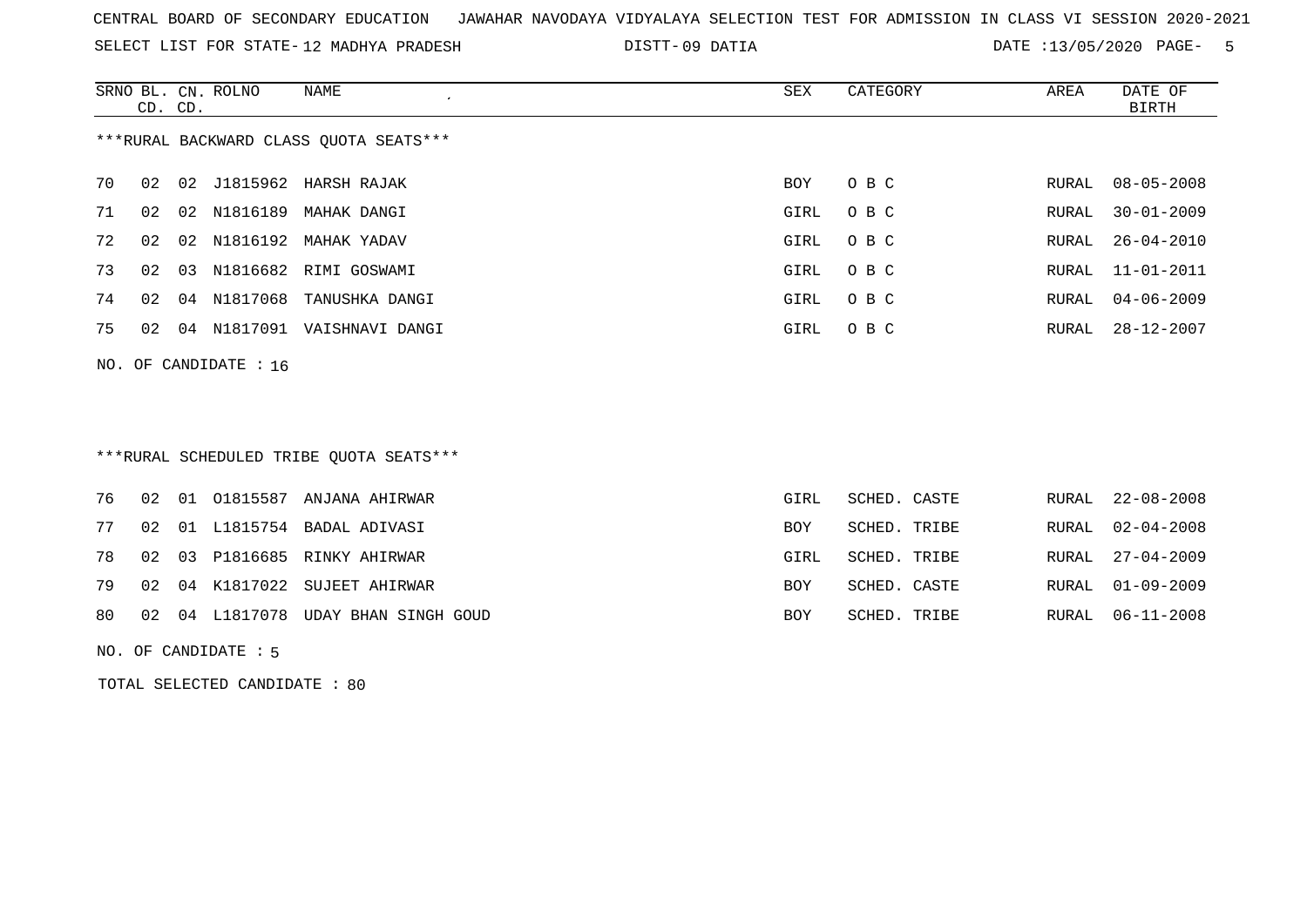SELECT LIST FOR STATE- DISTT- 12 MADHYA PRADESH

10 DHAR DATE :13/05/2020 PAGE- 1

|    |    | CD. CD. | SRNO BL. CN. ROLNO   | NAME                                   | SEX  | CATEGORY     | AREA  | DATE OF<br><b>BIRTH</b> |
|----|----|---------|----------------------|----------------------------------------|------|--------------|-------|-------------------------|
|    |    |         | ***OPEN UR SEATS***  |                                        |      |              |       |                         |
| 1  |    |         |                      | 01 03 I1818563 TWAMEVRAJ SINGH CHOUHAN | BOY  | GENERAL      | RURAL | $30 - 10 - 2008$        |
| 2  |    |         |                      | 02  02  F1819169  MANSI  MALI          | GIRL | O B C        | URBAN | $20 - 11 - 2008$        |
| 3  |    |         |                      | 13 02 F1826965 MIHIKA PATIDAR          | GIRL | O B C        | URBAN | $28 - 02 - 2010$        |
|    |    |         | NO. OF CANDIDATE : 3 |                                        |      |              |       |                         |
|    |    |         |                      | ***OPEN SCHEDULED CASTE QUOTA SEATS*** |      |              |       |                         |
| 4  |    |         |                      | 04 01 K1820242 AARYAN KHANDVI          | BOY  | SCHED. CASTE | RURAL | $05 - 12 - 2008$        |
| 5  | 05 |         |                      | 02 C1821381 NITIN MALVIYA              | BOY  | SCHED. CASTE | URBAN | $15 - 01 - 2008$        |
| 6  | 05 |         |                      | 03 G1821739 SYUTI DAS                  | GIRL | SCHED. CASTE | URBAN | 08-12-2010              |
|    |    |         | NO. OF CANDIDATE : 3 |                                        |      |              |       |                         |
|    |    |         |                      | ***OPEN DISABLED QUOTA SEATS***        |      |              |       |                         |
| 7  | 05 |         |                      | 01 F1821140 HARSHITA BIRLA             | GIRL | O B C        | URBAN | $06 - 03 - 2008$        |
| 8  |    |         |                      | 13 03 B1827452 SURYANSH KARMA          | BOY  | O B C        | URBAN | $08 - 03 - 2009$        |
|    |    |         | NO. OF CANDIDATE : 2 |                                        |      |              |       |                         |
|    |    |         |                      |                                        |      |              |       |                         |
|    |    |         |                      | *** OPEN BACKWARD CLASS QUOTA SEATS*** |      |              |       |                         |
| 9  |    |         |                      | 01 01 J1817625 ANIKET PATIDAR          | BOY  | O B C        |       | RURAL 16-05-2009        |
| 10 | 01 |         |                      | 01 N1817913 JIYA RATHOD                | GIRL | O B C        | RURAL | 18-02-2008              |
| 11 | 01 |         |                      | 03 J1818635 YOGESH MARU                | BOY  | O B C        |       | RURAL 15-04-2009        |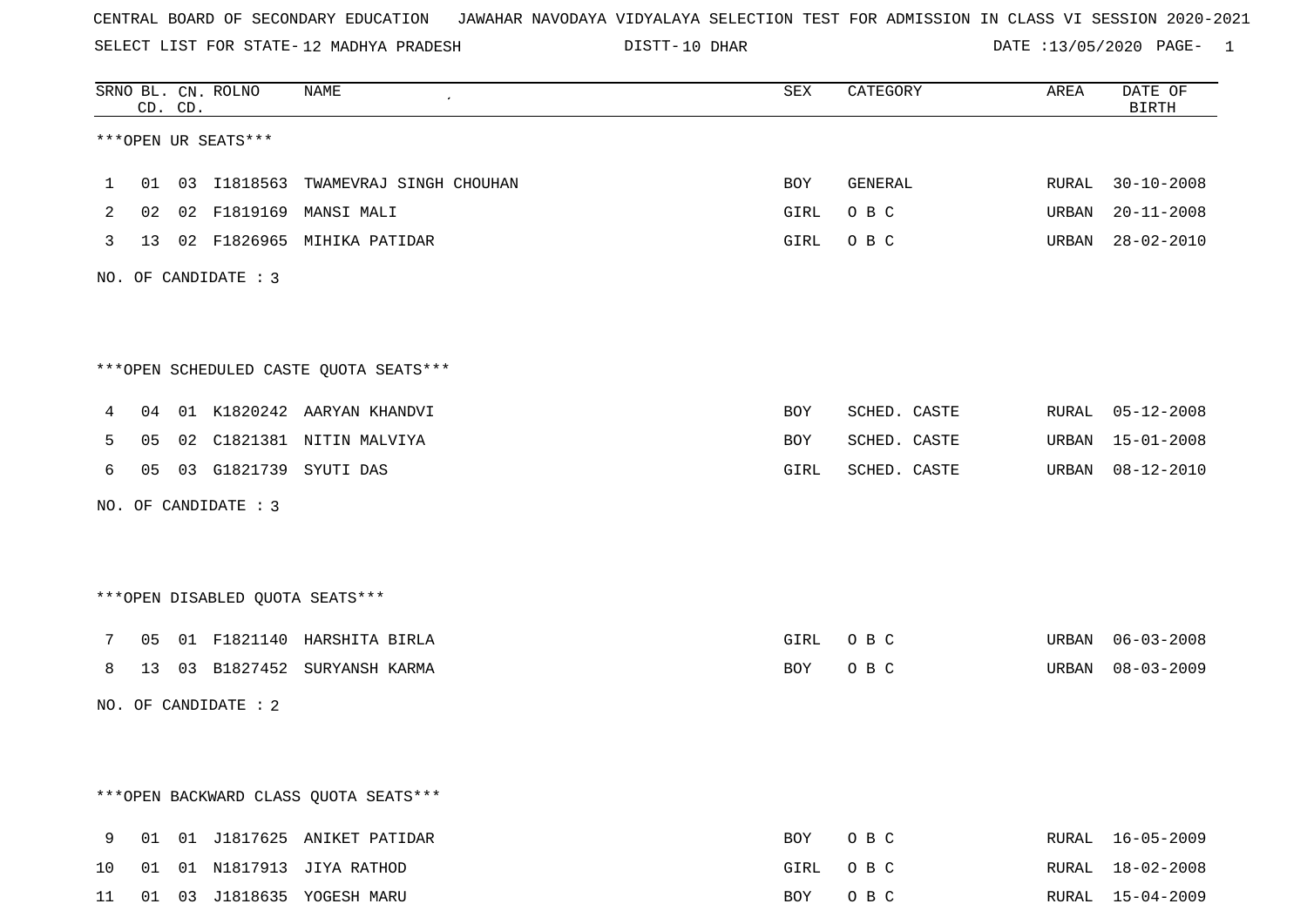SELECT LIST FOR STATE- DISTT- 12 MADHYA PRADESH

DISTT-10 DHAR DATE :13/05/2020 PAGE- 2

|    |    | CD. CD. | SRNO BL. CN. ROLNO       | <b>NAME</b>                            | <b>SEX</b> | CATEGORY     | AREA  | DATE OF<br><b>BIRTH</b> |
|----|----|---------|--------------------------|----------------------------------------|------------|--------------|-------|-------------------------|
|    |    |         |                          | *** OPEN BACKWARD CLASS QUOTA SEATS*** |            |              |       |                         |
| 12 | 02 |         |                          | 01 J1818833 CHANDRESH DHAKAD           | BOY        | O B C        |       | RURAL 15-07-2009        |
| 13 | 02 |         |                          | 03 N1819662 VEDIKA BAMBORIYA           | GIRL       | O B C        | RURAL | $01 - 12 - 2009$        |
|    |    |         | NO. OF CANDIDATE : 5     |                                        |            |              |       |                         |
|    |    |         |                          |                                        |            |              |       |                         |
|    |    |         |                          | ***OPEN SCHEDULED TRIBE QUOTA SEATS*** |            |              |       |                         |
| 14 | 01 |         |                          | 01 P1817793 DIPANJALI BAGHEL           | GIRL       | SCHED. TRIBE | RURAL | $12 - 06 - 2008$        |
| 15 | 04 |         | 01 H1820356              | DEEPSHIKHA MANDLOI                     | GIRL       | SCHED. TRIBE | URBAN | $09 - 11 - 2008$        |
| 16 | 07 |         |                          | 01 L1822987 RUPESH VASUNIYA            | BOY        | SCHED. TRIBE | RURAL | $10 - 06 - 2009$        |
| 17 | 07 |         | 01 L1823025              | SHIVAM AKHADIYA                        | BOY        | SCHED. TRIBE | RURAL | $01 - 01 - 2009$        |
| 18 | 09 |         |                          | 01 H1824386 SAYNA ALAWA                | GIRL       | SCHED. TRIBE | URBAN | $13 - 05 - 2009$        |
| 19 | 13 |         |                          | 01 D1826766 JAYESH BARVE               | BOY        | SCHED. TRIBE | URBAN | $23 - 11 - 2009$        |
| 20 | 13 |         |                          | 03 D1827534 VISHAL CHOUHAN             | BOY        | SCHED. TRIBE | URBAN | $03 - 12 - 2009$        |
|    |    |         | NO. OF CANDIDATE : 7     |                                        |            |              |       |                         |
|    |    |         |                          |                                        |            |              |       |                         |
|    |    |         |                          |                                        |            |              |       |                         |
|    |    |         | ***RURAL OPEN SEATS***   |                                        |            |              |       |                         |
| 21 | 01 |         |                          | 01 J1817882 HIMANSHU PATIDAR           | BOY        | O B C        |       | RURAL 16-03-2008        |
| 22 |    |         |                          | 01 03 M1818577 VAISHNAVI SOLANKI       | GIRL       | GENERAL      | RURAL | $27 - 03 - 2009$        |
| 23 | 02 |         |                          | 02 J1819202 MUKUND POPANDIYA           | BOY        | O B C        | RURAL | $25 - 07 - 2009$        |
| 24 | 02 |         |                          | 03 J1819713 YASH PATIDAR               | <b>BOY</b> | O B C        | RURAL | $06 - 07 - 2009$        |
| 25 |    |         | 03  02  J1820229  YUVRAJ |                                        | BOY        | O B C        | RURAL | $19 - 02 - 2008$        |
| 26 | 04 |         |                          | 01 I1820821 VIVEK JAIN                 | BOY        | GENERAL      | RURAL | $04 - 11 - 2009$        |
| 27 |    |         |                          | 05 01 M1821064 DEEPIKA TANWAR          | GIRL       | GENERAL      |       | RURAL 28-09-2007        |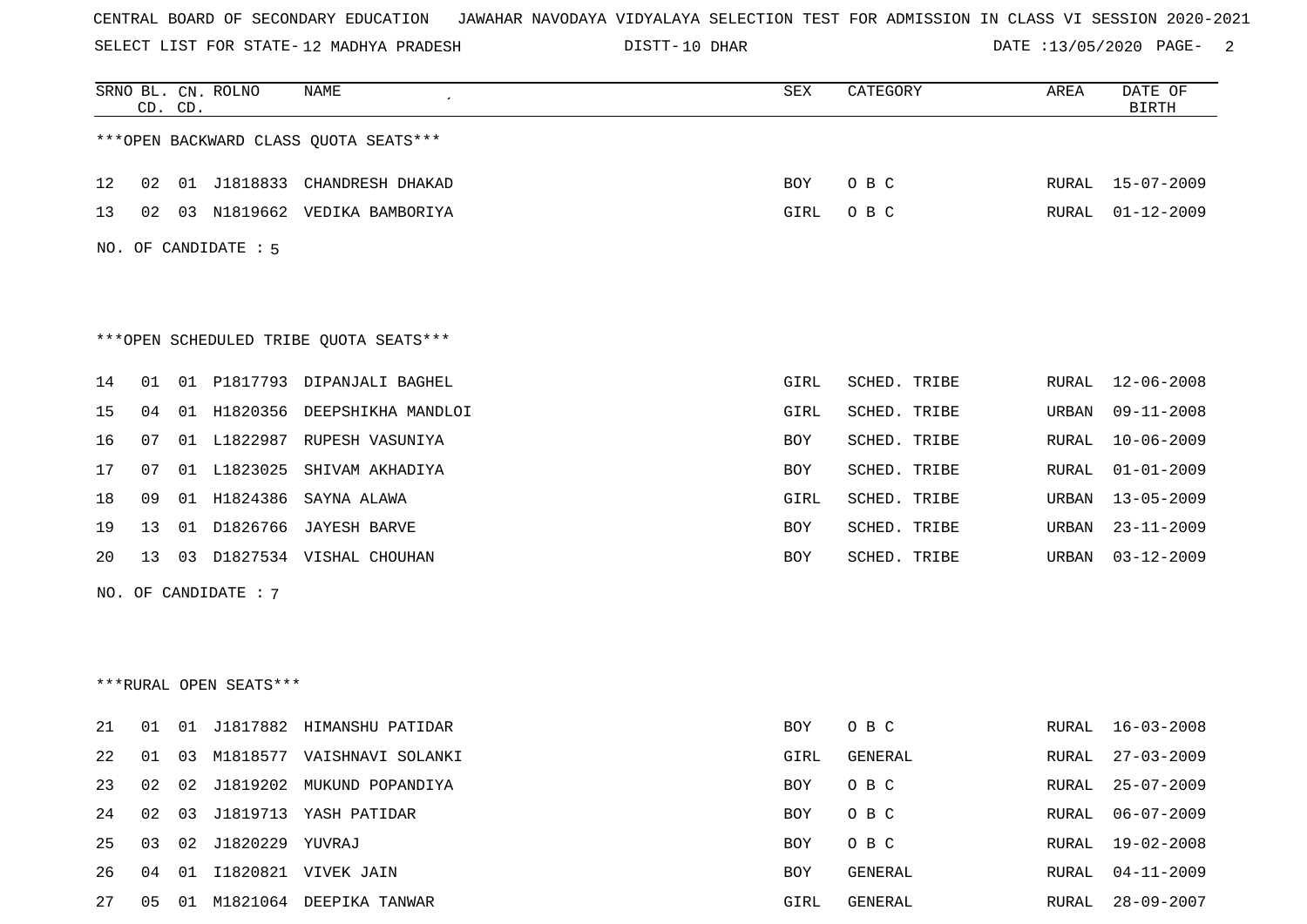| CENTRAL BOARD OF SECONDARY EDUCATION GUNAHAR NAVODAYA VIDYALAYA SELECTION TEST FOR ADMISSION IN CLASS VI SESSION 2020-2021 |  |  |  |  |  |  |  |  |  |  |  |  |  |  |  |  |  |  |
|----------------------------------------------------------------------------------------------------------------------------|--|--|--|--|--|--|--|--|--|--|--|--|--|--|--|--|--|--|
|----------------------------------------------------------------------------------------------------------------------------|--|--|--|--|--|--|--|--|--|--|--|--|--|--|--|--|--|--|

SELECT LIST FOR STATE-12 MADHYA PRADESH

12 MADHYA PRADESH 10 DHAR DATE :13/05/2020 PAGE- 3

|    |    | CD. CD. | SRNO BL. CN. ROLNO     | NAME<br>$\epsilon$                      | SEX        | CATEGORY     | AREA         | DATE OF<br><b>BIRTH</b> |
|----|----|---------|------------------------|-----------------------------------------|------------|--------------|--------------|-------------------------|
|    |    |         | ***RURAL OPEN SEATS*** |                                         |            |              |              |                         |
| 28 | 06 |         | 01 N1822185            | MAHIMA CHOUHAN                          | GIRL       | O B C        | RURAL        | $29 - 03 - 2010$        |
| 29 | 07 |         |                        | 01 P1822900 PRAGATI CHOUHAN             | GIRL       | SCHED. TRIBE | RURAL        | $28 - 12 - 2008$        |
| 30 | 09 |         |                        | 01 L1824133 HARSHIT ALAWA               | BOY        | SCHED. TRIBE | RURAL        | $29 - 08 - 2008$        |
| 31 | 10 |         |                        | 01 N1824894 SUNAKSHI MULEVA             | GIRL       | O B C        | RURAL        | $14 - 09 - 2008$        |
| 32 | 11 |         |                        | 01 L1825241 KAPIL ISKE                  | BOY        | SCHED. TRIBE | RURAL        | $24 - 12 - 2007$        |
| 33 | 12 |         | 01 P1826366            | SONU THAKUR                             | GIRL       | SCHED. TRIBE | RURAL        | $26 - 10 - 2008$        |
| 34 | 13 |         |                        | 02 N1827134 PRIYANSHI MALVIY            | GIRL       | O B C        | RURAL        | $03 - 02 - 2010$        |
|    |    |         | NO. OF CANDIDATE : 14  |                                         |            |              |              |                         |
|    |    |         |                        |                                         |            |              |              |                         |
|    |    |         |                        |                                         |            |              |              |                         |
|    |    |         |                        | ***RURAL SCHEDULED CASTE QUOTA SEATS*** |            |              |              |                         |
|    |    |         |                        |                                         |            |              |              |                         |
| 35 | 01 |         |                        | 01 K1817763 DEEPAK VARMA                | BOY        | SCHED. CASTE | RURAL        | $10 - 03 - 2008$        |
| 36 | 01 | 03      |                        | K1818381 RONAK RAJ BADGUJAR             | BOY        | SCHED. CASTE | RURAL        | $09 - 10 - 2009$        |
| 37 | 02 | 01      | 01818678               | ADITI PATEL                             | GIRL       | SCHED. CASTE | RURAL        | $18 - 07 - 2009$        |
| 38 | 02 | 01      |                        | 01818764 ARUSHI CHAUHAN                 | GIRL       | SCHED. CASTE | RURAL        | $21 - 11 - 2009$        |
| 39 | 06 | 01      | K1821949               | ATUL GAIKWAD                            | <b>BOY</b> | SCHED. CASTE | RURAL        | $18 - 05 - 2008$        |
| 40 | 07 | 01      |                        | K1822651 ABHAR KHOTE                    | BOY        | SCHED. CASTE | <b>RURAL</b> | $01 - 03 - 2009$        |
| 41 | 08 | 01      | K1823293               | <b>GOURAV DAMKE</b>                     | BOY        | SCHED. CASTE | RURAL        | $20 - 09 - 2010$        |
| 42 | 13 | 02      | 01826836               | KHUSHI CHOUHAN                          | GIRL       | SCHED. CASTE | RURAL        | $04 - 04 - 2009$        |
| 43 | 13 | 02      |                        | K1827082 PIYUSH CHOUDHARY               | <b>BOY</b> | SCHED. CASTE | RURAL        | $05 - 11 - 2009$        |
|    |    |         | NO. OF CANDIDATE : 9   |                                         |            |              |              |                         |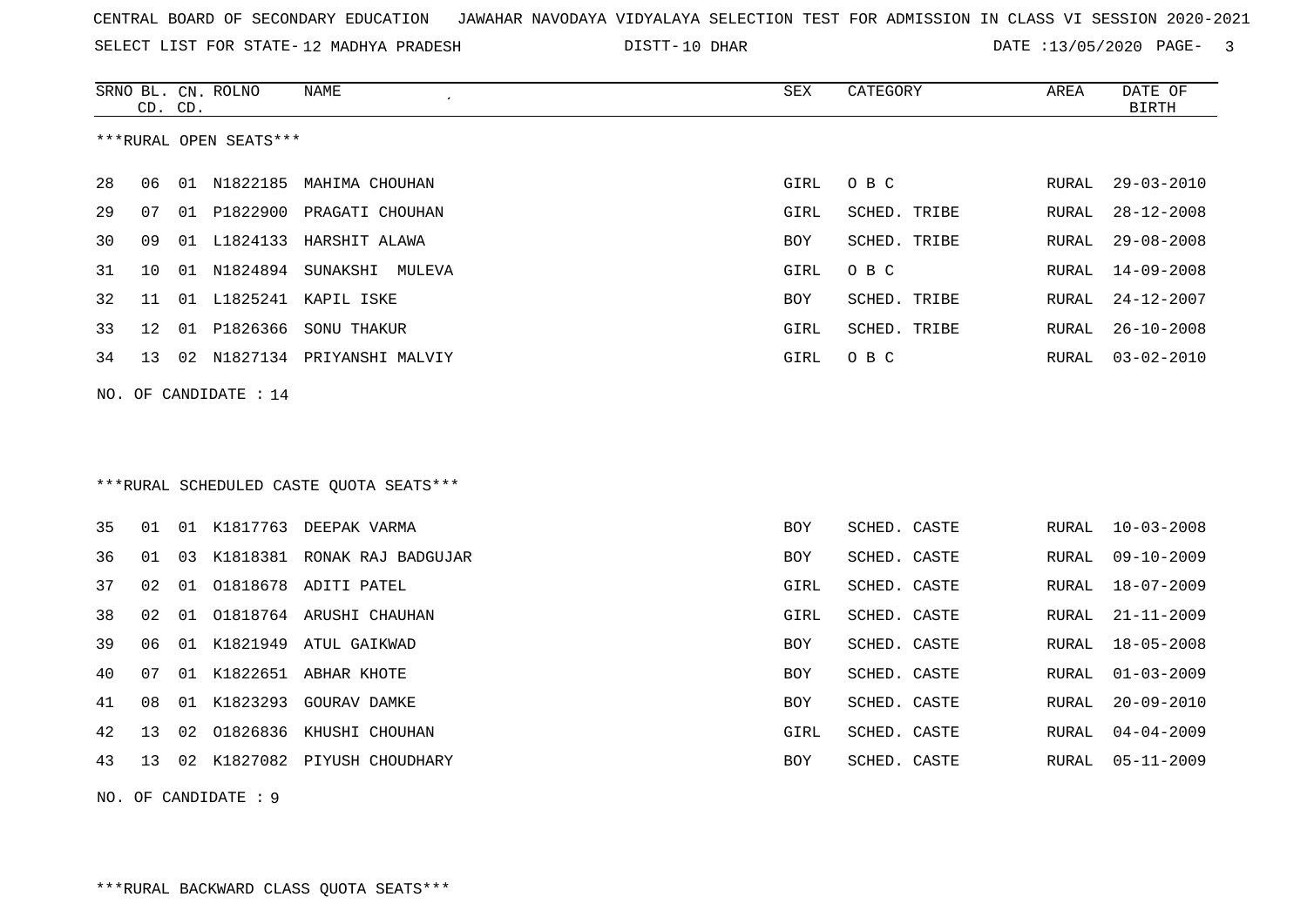SELECT LIST FOR STATE- DISTT- 12 MADHYA PRADESH

DISTT-10 DHAR 2001 2002 DATE :13/05/2020 PAGE- 4

|    |    | CD. CD. | SRNO BL. CN. ROLNO | <b>NAME</b>                             | SEX        | CATEGORY | AREA         | DATE OF<br><b>BIRTH</b> |
|----|----|---------|--------------------|-----------------------------------------|------------|----------|--------------|-------------------------|
|    |    |         |                    | *** RURAL BACKWARD CLASS QUOTA SEATS*** |            |          |              |                         |
| 44 | 01 | 01      |                    | J1817797 DIPESH MEHTA                   | BOY        | O B C    | RURAL        | $28 - 02 - 2009$        |
| 45 | 01 | 01      | J1817849           | <b>GOUTAM PATIDAR</b>                   | BOY        | O B C    | RURAL        | $18 - 08 - 2008$        |
| 46 | 01 | 02      | N1818068           | MAHI BAIRAGI                            | GIRL       | O B C    | <b>RURAL</b> | $04 - 11 - 2010$        |
| 47 | 01 | 03      | N1818263           | PRITI VISHWAKARMA                       | GIRL       | O B C    | <b>RURAL</b> | $19 - 01 - 2009$        |
| 48 | 01 |         | 03 N1818510        | SONU CHOUHAN                            | GIRL       | O B C    | <b>RURAL</b> | $01 - 06 - 2009$        |
| 49 | 01 | 03      |                    | J1818566 UJJWAL PATIDAR                 | BOY        | O B C    | RURAL        | $23 - 09 - 2008$        |
| 50 | 01 | 03      | N1818623           | VISHNU KASANIYA                         | GIRL       | O B C    | RURAL        | $05 - 04 - 2009$        |
| 51 | 02 | 01      | J1818982           | JAIDEEP BHATI                           | BOY        | O B C    | RURAL        | $28 - 06 - 2010$        |
| 52 | 02 | 01      | J1819023           | KANHAIYA DHANERIYA                      | <b>BOY</b> | O B C    | RURAL        | $16 - 12 - 2008$        |
| 53 | 02 | 02      | N1819132           | MAHAK SHARMA                            | GIRL       | O B C    | <b>RURAL</b> | $05 - 10 - 2010$        |
| 54 | 02 | 02      | N1819159           | MANISHA NAYMA                           | GIRL       | O B C    | RURAL        | $24 - 04 - 2010$        |
| 55 | 02 | 02      | J1819221           | NAKUL POPANDIYA                         | BOY        | O B C    | <b>RURAL</b> | $05 - 08 - 2009$        |
| 56 | 02 | 02      | J1819330           | PREM SIRODIYA                           | BOY        | O B C    | RURAL        | $10 - 10 - 2007$        |
| 57 | 04 | 01      | N1820662           | RIDHIMA KHANDWAL                        | GIRL       | O B C    | RURAL        | $23 - 08 - 2009$        |
| 58 | 08 | 02      | N1823924           | TANISHA JATPURIYA                       | GIRL       | O B C    | <b>RURAL</b> | $15 - 02 - 2009$        |
| 59 | 13 | 03      | N1827517           | VESHIKA                                 | GIRL       | O B C    | RURAL        | $01 - 04 - 2009$        |

NO. OF CANDIDATE : 16

\*\*\*RURAL SCHEDULED TRIBE QUOTA SEATS\*\*\*

|       |  |                  | 60 01 01 L1817598 AJAY DAMAR    | <b>BOY</b> | SCHED. TRIBE |       | RURAL 14-10-2008 |
|-------|--|------------------|---------------------------------|------------|--------------|-------|------------------|
|       |  |                  | 61 01 02 P1818222 PINKY BHABHAR | GIRL       | SCHED. TRIBE |       | RURAL 01-01-2008 |
|       |  |                  | 62 01 03 P1818534 SWATI DAMAR   | GIRL       | SCHED. TRIBE | RURAL | 19-05-2008       |
|       |  |                  | 63 01 03 L1818641 YUVRAJ DABI   | BOY        | SCHED. TRIBE |       | RURAL 23-08-2007 |
| 64 02 |  | 01 L1818704 AMIT |                                 | BOY        | SCHED. TRIBE |       | RURAL 24-06-2008 |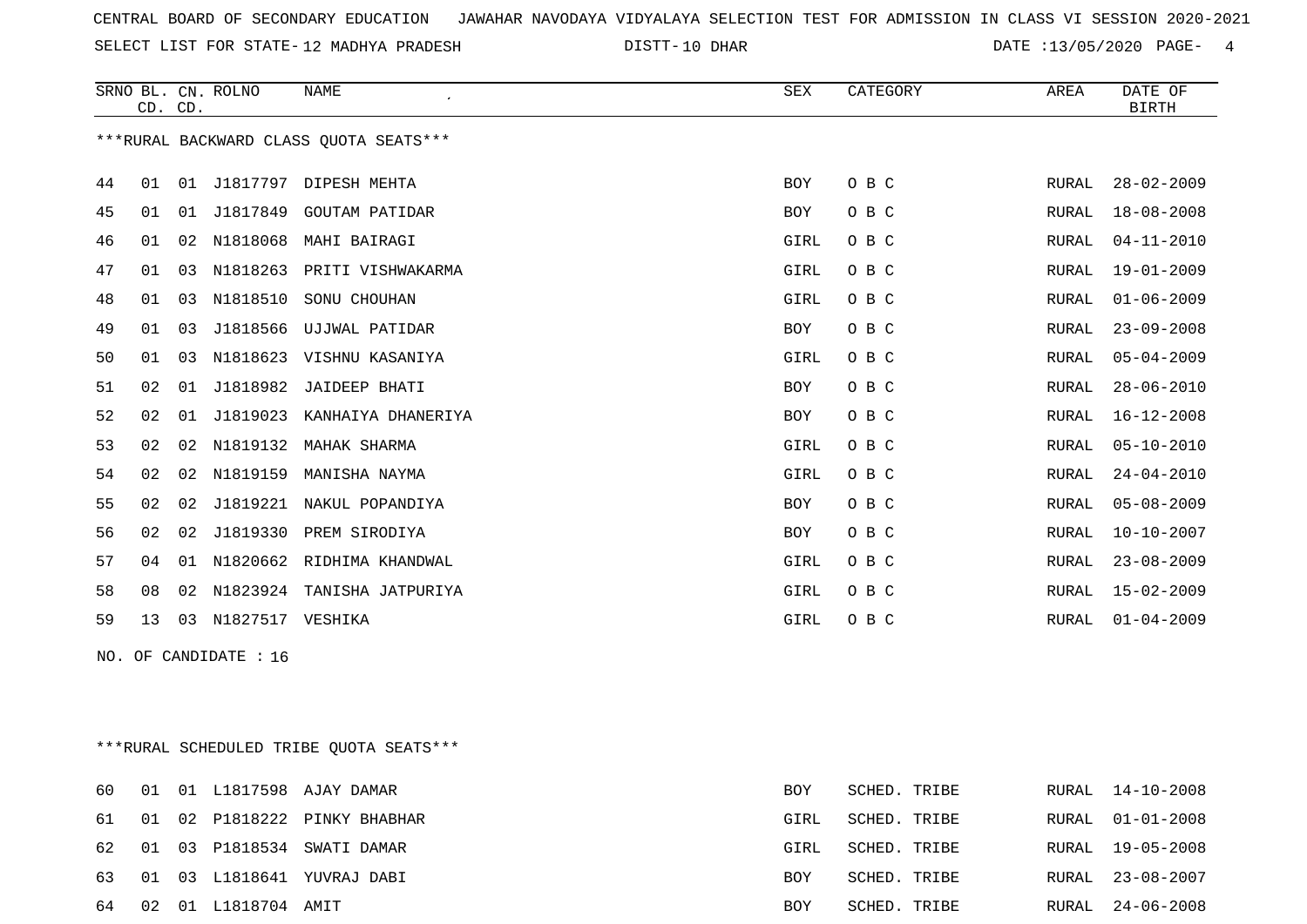SELECT LIST FOR STATE- DISTT- 12 MADHYA PRADESH

10 DHAR DATE :13/05/2020 PAGE- 5

|    |    | CD. CD. | SRNO BL. CN. ROLNO | <b>NAME</b>                             | SEX        | CATEGORY     | AREA         | DATE OF<br><b>BIRTH</b> |
|----|----|---------|--------------------|-----------------------------------------|------------|--------------|--------------|-------------------------|
|    |    |         |                    | ***RURAL SCHEDULED TRIBE OUOTA SEATS*** |            |              |              |                         |
| 65 | 02 |         | 02 L1819249 NILESH |                                         | <b>BOY</b> | SCHED. TRIBE | RURAL        | $01 - 01 - 2008$        |
| 66 | 06 |         | 01 L1821923 ARJUN  |                                         | BOY        | SCHED. TRIBE | <b>RURAL</b> | $05 - 12 - 2009$        |
| 67 | 06 |         | 01 P1822008        | DIVYANSHI MANDLOI                       | GIRL       | SCHED. TRIBE | <b>RURAL</b> | $26 - 02 - 2009$        |
| 68 | 06 |         | 01 L1822042        | GOURANSH JAMRA                          | BOY        | SCHED. TRIBE | <b>RURAL</b> | $28 - 07 - 2010$        |
| 69 | 06 |         | 02 P1822536        | SHRADDHA DAWAR                          | GIRL       | SCHED. TRIBE | <b>RURAL</b> | $11 - 07 - 2009$        |
| 70 | 06 | 02      | L1822539           | SHUBHAM DAWAR                           | <b>BOY</b> | SCHED. TRIBE | RURAL        | $04 - 01 - 2008$        |
| 71 | 07 | 01      | L1822687           | ARJUN MALI                              | BOY        | SCHED. TRIBE | <b>RURAL</b> | 14-02-2009              |
| 72 | 07 | 01      | P1822721           | BHUMIKA AHARWAL                         | GIRL       | SCHED. TRIBE | <b>RURAL</b> | $21 - 02 - 2009$        |
| 73 | 07 |         | 01 L1822747        | DEV BAGHEL                              | BOY        | SCHED. TRIBE | <b>RURAL</b> | $24 - 01 - 2008$        |
| 74 | 07 |         | 01 P1822820        | KOMAL MANDLOI                           | GIRL       | SCHED. TRIBE | <b>RURAL</b> | $12 - 06 - 2009$        |
| 75 | 08 | 01      | L1823078           | AADITYA NINGWAL                         | BOY        | SCHED. TRIBE | <b>RURAL</b> | $10 - 04 - 2009$        |
| 76 | 08 | 01      | P1823227           | DAMAKSHI MORI                           | GIRL       | SCHED. TRIBE | <b>RURAL</b> | $03 - 03 - 2009$        |
| 77 | 08 | 01      | P1823478           | MITANKSHI KAWACHE                       | GIRL       | SCHED. TRIBE | <b>RURAL</b> | $07 - 04 - 2009$        |
| 78 | 08 |         | 02 P1823955        | VIDHYA BHIDE                            | GIRL       | SCHED. TRIBE | RURAL        | $24 - 05 - 2009$        |
| 79 | 13 |         | 01 L1826449        | AAYUSH DAWAR                            | <b>BOY</b> | SCHED. TRIBE | RURAL        | $12 - 11 - 2009$        |
| 80 | 13 | 02      |                    | P1827075 PAYAL MOHRE                    | GIRL       | SCHED. TRIBE | RURAL        | $03 - 01 - 2009$        |

NO. OF CANDIDATE : 21

TOTAL SELECTED CANDIDATE : 80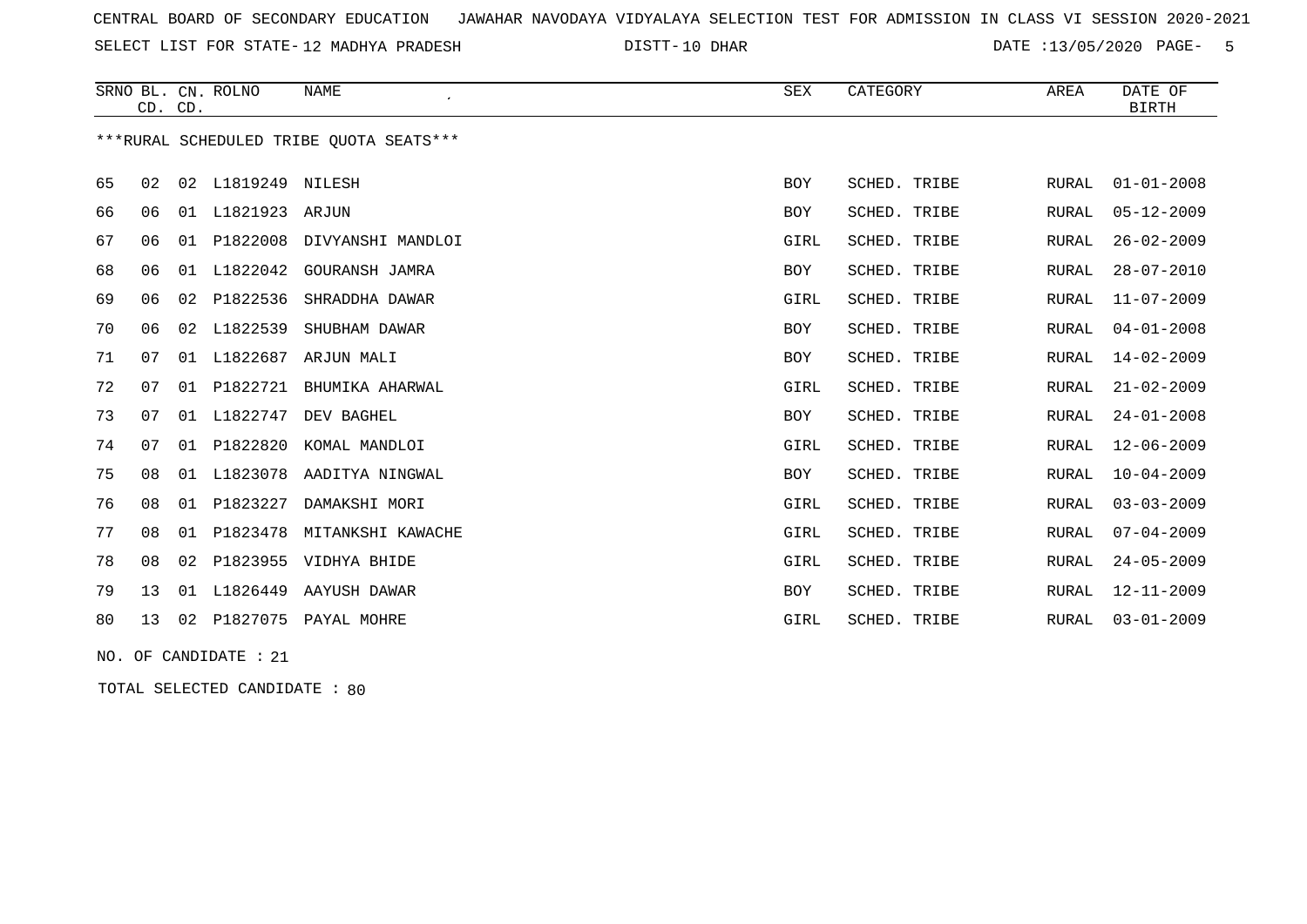SELECT LIST FOR STATE- DISTT- 12 MADHYA PRADESH

11 ASHOKNAGAR DATE :13/05/2020 PAGE- 1

|     |    | CD. CD. | SRNO BL. CN. ROLNO  | <b>NAME</b>                            | SEX        | CATEGORY       | AREA         | DATE OF<br><b>BIRTH</b> |
|-----|----|---------|---------------------|----------------------------------------|------------|----------------|--------------|-------------------------|
|     |    |         | ***OPEN UR SEATS*** |                                        |            |                |              |                         |
| ı   | 03 | 02      | M1829527            | JIYA RAGHUVANSHI                       | GIRL       | GENERAL        | RURAL        | $17 - 04 - 2009$        |
| 2   | 03 | 03      |                     | A1829842 SACHIN RAGHUWANSHI            | BOY        | <b>GENERAL</b> | URBAN        | $03 - 03 - 2009$        |
| 3   | 03 | 03      | 01829935            | SIMRAN DIWAKAR                         | GIRL       | SCHED. CASTE   | RURAL        | $19 - 01 - 2010$        |
| 4   | 03 | 03      | J1829952            | SOURABH SAHU                           | <b>BOY</b> | O B C          | RURAL        | $05 - 05 - 2007$        |
| 5   | 04 | 01      | I1830220            | GOURAV SHARMA                          | <b>BOY</b> | <b>GENERAL</b> | <b>RURAL</b> | $08 - 07 - 2007$        |
| 6   | 04 |         | 01 N1830360         | NANDINI YADAV                          | GIRL       | O B C          | RURAL        | $25 - 02 - 2008$        |
| NO. |    |         | OF CANDIDATE : 6    |                                        |            |                |              |                         |
|     |    |         |                     |                                        |            |                |              |                         |
|     |    |         |                     |                                        |            |                |              |                         |
|     |    |         |                     | ***OPEN SCHEDULED CASTE QUOTA SEATS*** |            |                |              |                         |
| 7   | 01 |         |                     | 01 K1827622 AJAY KUMAR AHIRWAR         | <b>BOY</b> | SCHED. CASTE   | RURAL        | $20 - 03 - 2009$        |
| 8   | 01 | 01      |                     | C1827685 ANKESH AHIRWAR                | BOY        | SCHED. CASTE   | URBAN        | $17 - 11 - 2008$        |
| 9   | 01 | 01      |                     | C1827799 AYUSH JATAV                   | <b>BOY</b> | SCHED. CASTE   | URBAN        | $01 - 02 - 2009$        |
| 10  | 01 | 02      | K1828327            | RAVINDRA AHIRWAR                       | <b>BOY</b> | SCHED. CASTE   | <b>RURAL</b> | $15 - 08 - 2010$        |
| 11  | 01 | 02      |                     | C1828360 ROHIT JATAV                   | BOY        | SCHED. CASTE   | URBAN        | $17 - 10 - 2008$        |
| 12  | 04 | 01      | K1830066            | AJAY KUMAR                             | <b>BOY</b> | SCHED. CASTE   | RURAL        | $15 - 10 - 2008$        |
| 13  | 04 | 02      |                     | K1830600 SIDDHART BICHOLYA             | <b>BOY</b> | SCHED. CASTE   | RURAL        | $02 - 02 - 2010$        |
| NO. |    |         | OF CANDIDATE : 7    |                                        |            |                |              |                         |

\*\*\*OPEN DISABLED QUOTA SEATS\*\*\*

14 02 01 E1828950 MANU RAJA BUNDELA GIRL GENERAL URBAN 10-01-2008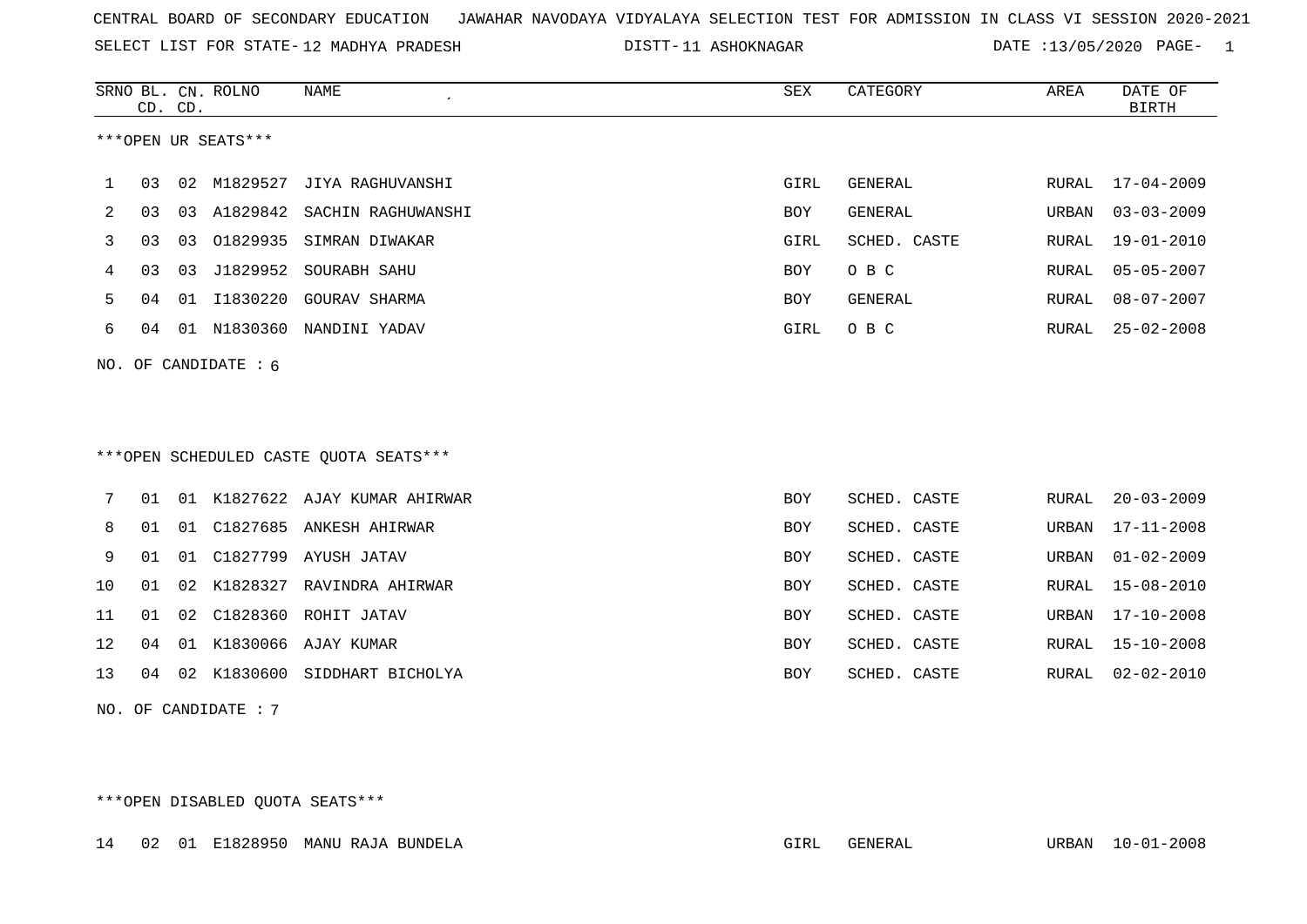|  |  |  |  | CENTRAL BOARD OF SECONDARY EDUCATION – JAWAHAR NAVODAYA VIDYALAYA SELECTION TEST FOR ADMISSION IN CLASS VI SESSION 2020-2021 |  |  |  |  |  |  |  |  |  |  |
|--|--|--|--|------------------------------------------------------------------------------------------------------------------------------|--|--|--|--|--|--|--|--|--|--|
|--|--|--|--|------------------------------------------------------------------------------------------------------------------------------|--|--|--|--|--|--|--|--|--|--|

SELECT LIST FOR STATE-12 MADHYA PRADESH

12 MADHYA PRADESH 11 ASHOKNAGAR DATE :13/05/2020 PAGE- 2

|    |    | CD. CD. | SRNO BL. CN. ROLNO     | NAME                                   | SEX        | CATEGORY     | AREA  | DATE OF<br><b>BIRTH</b> |
|----|----|---------|------------------------|----------------------------------------|------------|--------------|-------|-------------------------|
|    |    |         | NO. OF CANDIDATE : $1$ |                                        |            |              |       |                         |
|    |    |         |                        |                                        |            |              |       |                         |
|    |    |         |                        |                                        |            |              |       |                         |
|    |    |         |                        | *** OPEN BACKWARD CLASS QUOTA SEATS*** |            |              |       |                         |
| 15 | 01 |         |                        | 02 F1828057 MAHIMA JOSHI               | GIRL       | O B C        | URBAN | $26 - 09 - 2008$        |
| 16 | 03 |         |                        | 01 J1829472 DIVYANSH RATHORE           | BOY        | O B C        | RURAL | $04 - 08 - 2008$        |
| 17 | 03 |         |                        | 02 N1829724 PRIYANSHI YADAV            | GIRL       | O B C        | RURAL | $12 - 02 - 2009$        |
| 18 | 03 |         |                        | 03 J1829883 SARTHAK YADAV              | BOY        | O B C        | RURAL | $03 - 06 - 2009$        |
| 19 | 04 |         |                        | 01 N1830175 CHHAYA RATHORE             | GIRL       | O B C        | RURAL | $09 - 12 - 2009$        |
|    |    |         |                        |                                        |            |              |       |                         |
|    |    |         | NO. OF CANDIDATE : 5   |                                        |            |              |       |                         |
|    |    |         |                        |                                        |            |              |       |                         |
|    |    |         |                        | ***OPEN SCHEDULED TRIBE QUOTA SEATS*** |            |              |       |                         |
|    |    |         |                        |                                        |            |              |       |                         |
| 20 |    |         |                        | 04 01 L1830155 BALENDRA MOURYA         | <b>BOY</b> | SCHED. TRIBE | RURAL | $22 - 05 - 2010$        |
|    |    |         | NO. OF CANDIDATE : $1$ |                                        |            |              |       |                         |
|    |    |         |                        |                                        |            |              |       |                         |
|    |    |         |                        |                                        |            |              |       |                         |
|    |    |         | ***RURAL OPEN SEATS*** |                                        |            |              |       |                         |
|    |    |         |                        |                                        |            |              |       |                         |
| 21 | 01 |         |                        | 01 J1827608 ADITYA KUMAR SAHU          | BOY        | O B C        | RURAL | $02 - 04 - 2008$        |
| 22 |    |         |                        | 01 01 I1827780 ARYAN RAGHUWANSHI       | <b>BOY</b> | GENERAL      | RURAL | 18-12-2008              |
| 23 |    |         |                        | 01 01 K1827782 ARYANSH KAMTHARE        | BOY        | SCHED. CASTE | RURAL | 11-11-2009              |
| 24 | 01 | 02      |                        | I1828172 PARAG SHARMA                  | BOY        | GENERAL      | RURAL | $22 - 08 - 2009$        |
| 25 |    |         |                        | 01 02 J1828213 PRATAP BHAN YADAV       | BOY        | O B C        | RURAL | $27 - 05 - 2007$        |
| 26 |    |         |                        | 01 02 J1828279 RAHUL DHAKAD            | BOY        | O B C        | RURAL | $27 - 05 - 2007$        |
| 27 |    |         |                        | 01 02 J1828328 RAVINDRA YADAV          | BOY        | O B C        |       | RURAL 01-02-2009        |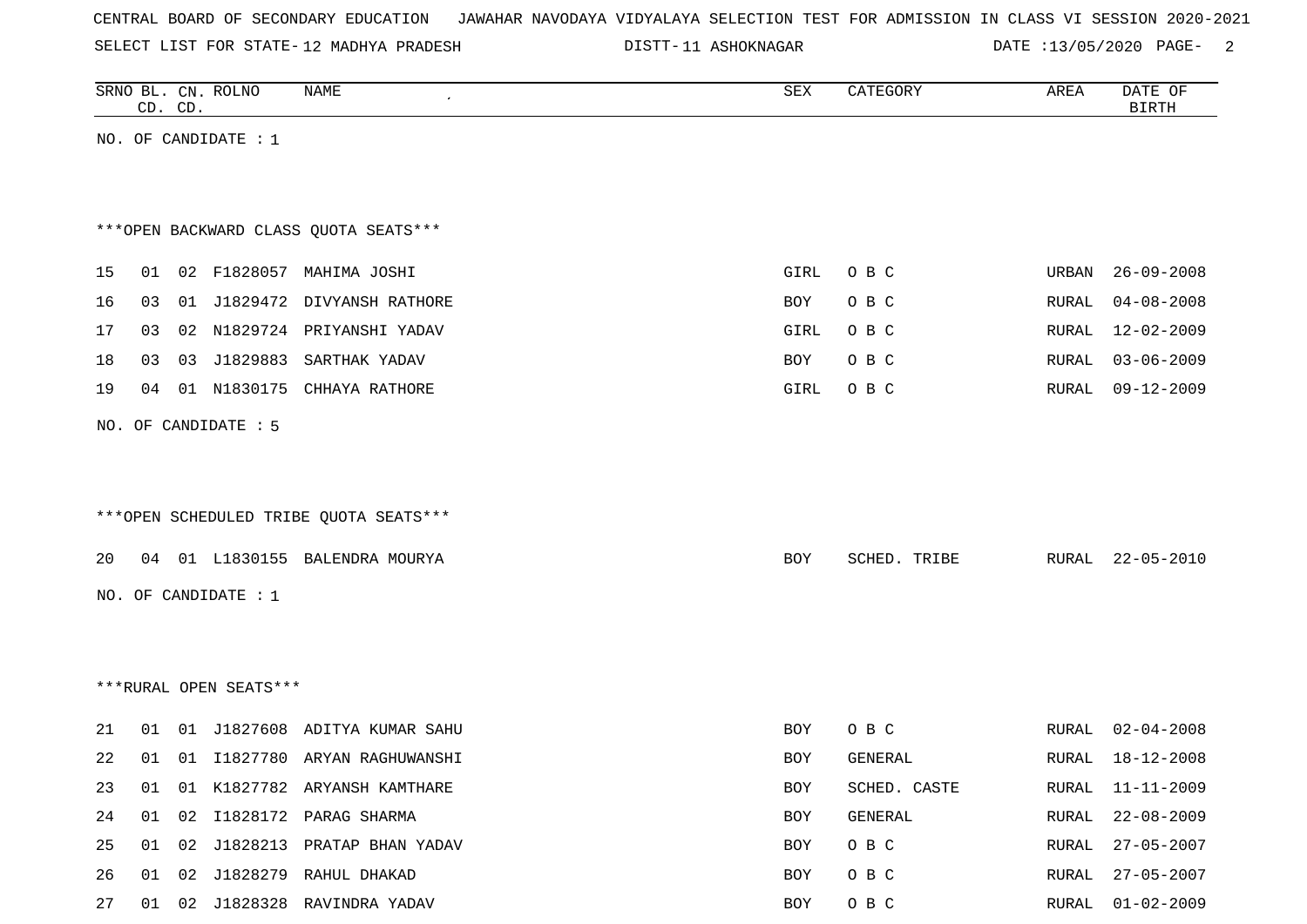SRNO BL. CN. ROLNO NAME SEX CATEGORY AREA DATE OF

SELECT LIST FOR STATE- DISTT- 12 MADHYA PRADESH

DISTT-11 ASHOKNAGAR DATE :13/05/2020 PAGE- 3

|    | CD. CD. |    |                        |                                         |            |                |       | <b>BIRTH</b>     |
|----|---------|----|------------------------|-----------------------------------------|------------|----------------|-------|------------------|
|    |         |    | ***RURAL OPEN SEATS*** |                                         |            |                |       |                  |
| 28 | 01      | 03 | I1828616               | UPDESH DUBEY                            | <b>BOY</b> | <b>GENERAL</b> | RURAL | $01 - 12 - 2009$ |
| 29 | 01      | 03 |                        | N1828617 USHA YADAV                     | GIRL       | O B C          | RURAL | 19-08-2008       |
| 30 | 02      |    |                        | 01 M1828787 AYUSHI JAIN                 | GIRL       | GENERAL        | RURAL | 10-01-2009       |
| 31 | 02      | 01 | J1828800               | BHARAT SINGH NARVARIYA                  | BOY        | O B C          | RURAL | $19 - 02 - 2010$ |
| 32 | 02      | 02 | N1829166               | SHRIDDHA LODHI                          | GIRL       | O B C          | RURAL | $12 - 12 - 2008$ |
| 33 | 03      | 01 | M1829250               | AANCHAL RAGHUWANSHI                     | GIRL       | <b>GENERAL</b> | RURAL | $25 - 02 - 2008$ |
| 34 | 03      | 02 | M1829682               | NIKKI RAGHUVANSHI                       | GIRL       | <b>GENERAL</b> | RURAL | $24 - 07 - 2008$ |
| 35 | 03      | 03 |                        | N1829901 SHALINI BAIRAGI                | GIRL       | O B C          | RURAL | 18-10-2008       |
| 36 | 04      | 01 | L1830232               | HEMANT ADIWASI                          | BOY        | SCHED. TRIBE   | RURAL | $28 - 03 - 2008$ |
| 37 | 04      | 01 |                        | J1830314 MANJUL SEN                     | BOY        | O B C          | RURAL | $27 - 12 - 2008$ |
| 38 | 04      |    | 01 N1830440            | RABEENA LODHI                           | GIRL       | O B C          | RURAL | $23 - 10 - 2009$ |
| 39 | 04      |    |                        | 02 N1830590 SHIVA YADAV                 | GIRL       | O B C          | RURAL | $10 - 11 - 2007$ |
|    |         |    | NO. OF CANDIDATE : 19  |                                         |            |                |       |                  |
|    |         |    |                        | ***RURAL SCHEDULED CASTE QUOTA SEATS*** |            |                |       |                  |
| 40 | 01      | 01 |                        | K1827787 ASHISH AHIRWAR                 | BOY        | SCHED. CASTE   | RURAL | $18 - 06 - 2009$ |
| 41 | 01      | 02 |                        | K1828132 NEETESH CHANDEL                | BOY        | SCHED. CASTE   | RURAL | 05-11-2008       |
| 42 | 01      | 02 | 01828173               | PARI KHARE                              | GIRL       | SCHED. CASTE   | RURAL | $02 - 05 - 2009$ |
| 43 | 01      | 02 |                        | K1828366 ROHIT SHAKYA                   | BOY        | SCHED. CASTE   | RURAL | $30 - 01 - 2008$ |
| 44 | 01      |    |                        | 02 K1828445 SATYAM JATAV                | BOY        | SCHED. CASTE   | RURAL | $26 - 06 - 2009$ |
| 45 | 01      |    |                        | 02 K1828449 SAURABH KUMAR AHIRWAR       | BOY        | SCHED. CASTE   |       | RURAL 10-03-2008 |
| 46 | 02      |    |                        | 02 K1829143 SHAILENDRA AHIRWAR          | BOY        | SCHED. CASTE   | RURAL | 10-06-2009       |
| 47 | 03      | 01 |                        | K1829257 ABEK JATAV                     | BOY        | SCHED. CASTE   | RURAL | $10 - 09 - 2009$ |
| 48 | 03      |    |                        | 01 K1829327 ANIKET KHANDELWAR           | BOY        | SCHED. CASTE   | RURAL | $05 - 05 - 2008$ |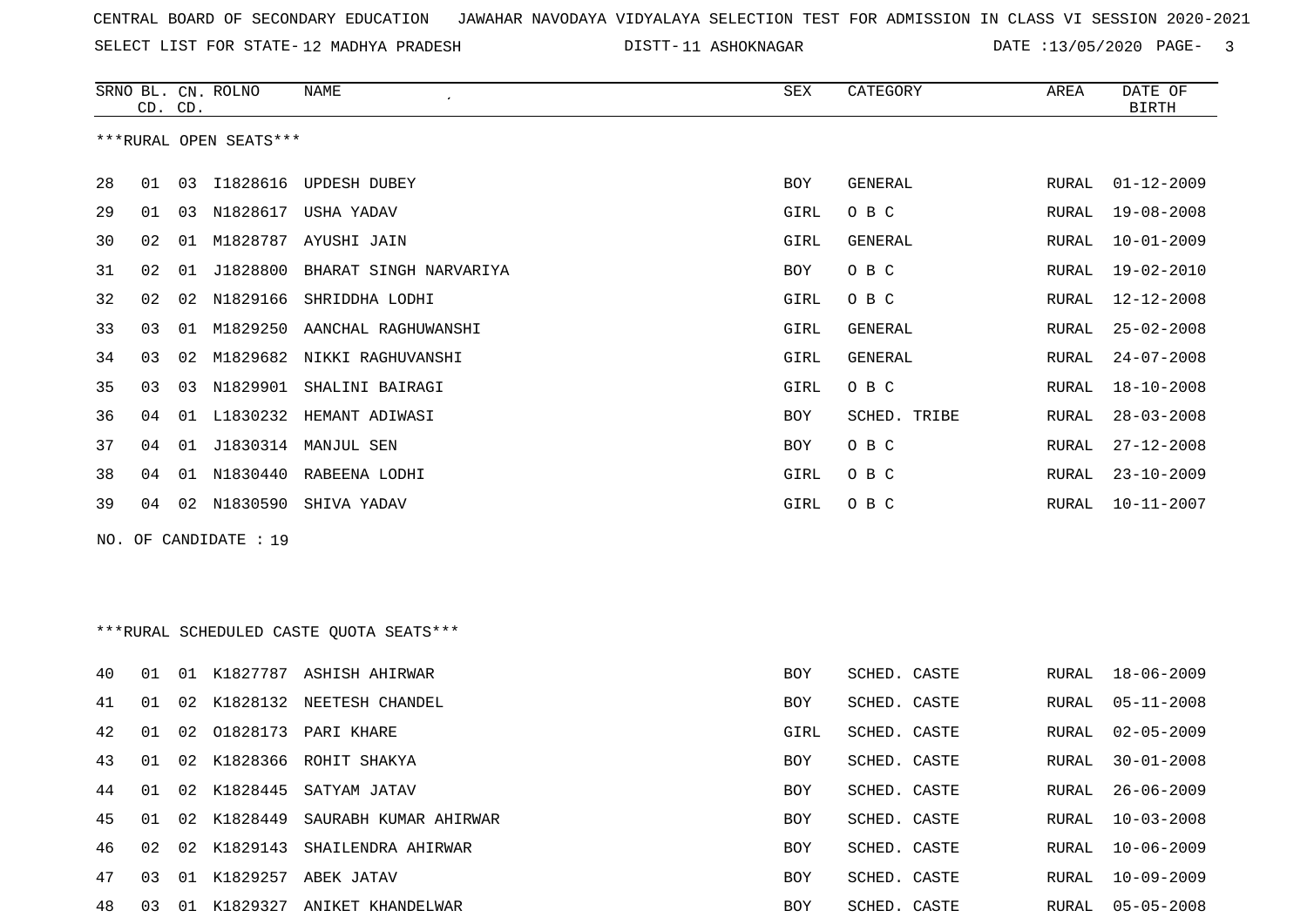SELECT LIST FOR STATE- DISTT- 12 MADHYA PRADESH

11 ASHOKNAGAR DATE :13/05/2020 PAGE- 4

|    | CD. CD. |    | SRNO BL. CN. ROLNO    | <b>NAME</b>                              | <b>SEX</b> | CATEGORY     | AREA          | DATE OF<br><b>BIRTH</b> |
|----|---------|----|-----------------------|------------------------------------------|------------|--------------|---------------|-------------------------|
|    |         |    |                       | *** RURAL SCHEDULED CASTE QUOTA SEATS*** |            |              |               |                         |
| 49 | 03      |    | 03 K1829868           | SANJAY JATAV                             | <b>BOY</b> | SCHED. CASTE | RURAL         | $30 - 07 - 2009$        |
| 50 | 03      |    |                       | 03 01829982 SWETA MAHOVIYA               | GIRL       | SCHED. CASTE | RURAL         | $07 - 12 - 2009$        |
| 51 | 03      | 03 |                       | K1830032 VIVEK JATAV                     | BOY        | SCHED. CASTE | RURAL         | $03 - 09 - 2009$        |
| 52 | 03      | 03 |                       | K1830033 VIVEK JATAV                     | <b>BOY</b> | SCHED. CASTE | RURAL         | $11 - 10 - 2007$        |
| 53 | 04      | 01 |                       | K1830059 ADITYA CHANDEL                  | <b>BOY</b> | SCHED. CASTE | RURAL         | $03 - 11 - 2009$        |
| 54 | 04      |    |                       | 01 K1830116 ANUJ AHIRWAR                 | <b>BOY</b> | SCHED. CASTE | ${\tt RURAL}$ | $08 - 11 - 2009$        |
| 55 | 04      |    | 01 K1830219 GOTAM     |                                          | <b>BOY</b> | SCHED. CASTE | RURAL         | $06 - 08 - 2008$        |
| 56 | 04      |    |                       | 01 K1830223 GYANENDRA CHANDEL            | <b>BOY</b> | SCHED. CASTE | RURAL         | $22 - 04 - 2008$        |
| 57 | 04      | 01 | K1830318              | MAYANK AHIRWAR                           | <b>BOY</b> | SCHED. CASTE | RURAL         | $11 - 12 - 2009$        |
| 58 | 04      |    |                       | 02 K1830628 SUMIT AHIRWAR                | <b>BOY</b> | SCHED. CASTE | RURAL         | $30 - 08 - 2008$        |
| 59 | 04      |    |                       | 02 K1830667 VIPIN AHIRWAR                | BOY        | SCHED. CASTE | RURAL         | $22 - 06 - 2009$        |
|    |         |    | NO. OF CANDIDATE : 20 |                                          |            |              |               |                         |
|    |         |    |                       | *** RURAL BACKWARD CLASS QUOTA SEATS***  |            |              |               |                         |
| 60 | 01      |    |                       | 02 N1827981 JHALAK SAHU                  | GIRL       | O B C        | RURAL         | $11 - 07 - 2007$        |
| 61 | 01      | 02 |                       | J1828129 NEERAJ KUSHWAH                  | BOY        | O B C        | RURAL         | $07 - 12 - 2008$        |
| 62 | 02      | 01 | N1828803              | BHAVNA LODHI                             | GIRL       | O B C        | RURAL         | $02 - 02 - 2009$        |
| 63 |         |    |                       | 02 02 N1829020 PRATIBHA LODHI            | GIRL       | O B C        | RURAL         | $08 - 05 - 2009$        |

64 03 01 J1829342 ANSHUL LODHI BOY O B C

|  |  | 65 03 02 N1829656 NANDNI YADAV | GIRL | O B C |  |
|--|--|--------------------------------|------|-------|--|
|  |  |                                |      |       |  |

66 03 03 N1829797 RISHIKA JAT GIRL O B C GIRL O B C

67 03 03 N1829825 RONAK YADAV GIRL O B C

68 03 03 N1829849 SAKSHI LODHI GIRL O B C GIRL O B C

69 03 03 N1829863 SANDHYA YADAV GIRL O B C RURAL 10-08-2008

|  | NUNALI UG-UJ-ZUUJ |
|--|-------------------|
|  | RURAL 02-12-2008  |
|  | RURAL 05-09-2008  |
|  | RURAL 20-06-2008  |
|  | RURAL 31-05-2007  |
|  | RURAL 25-03-2008  |
|  |                   |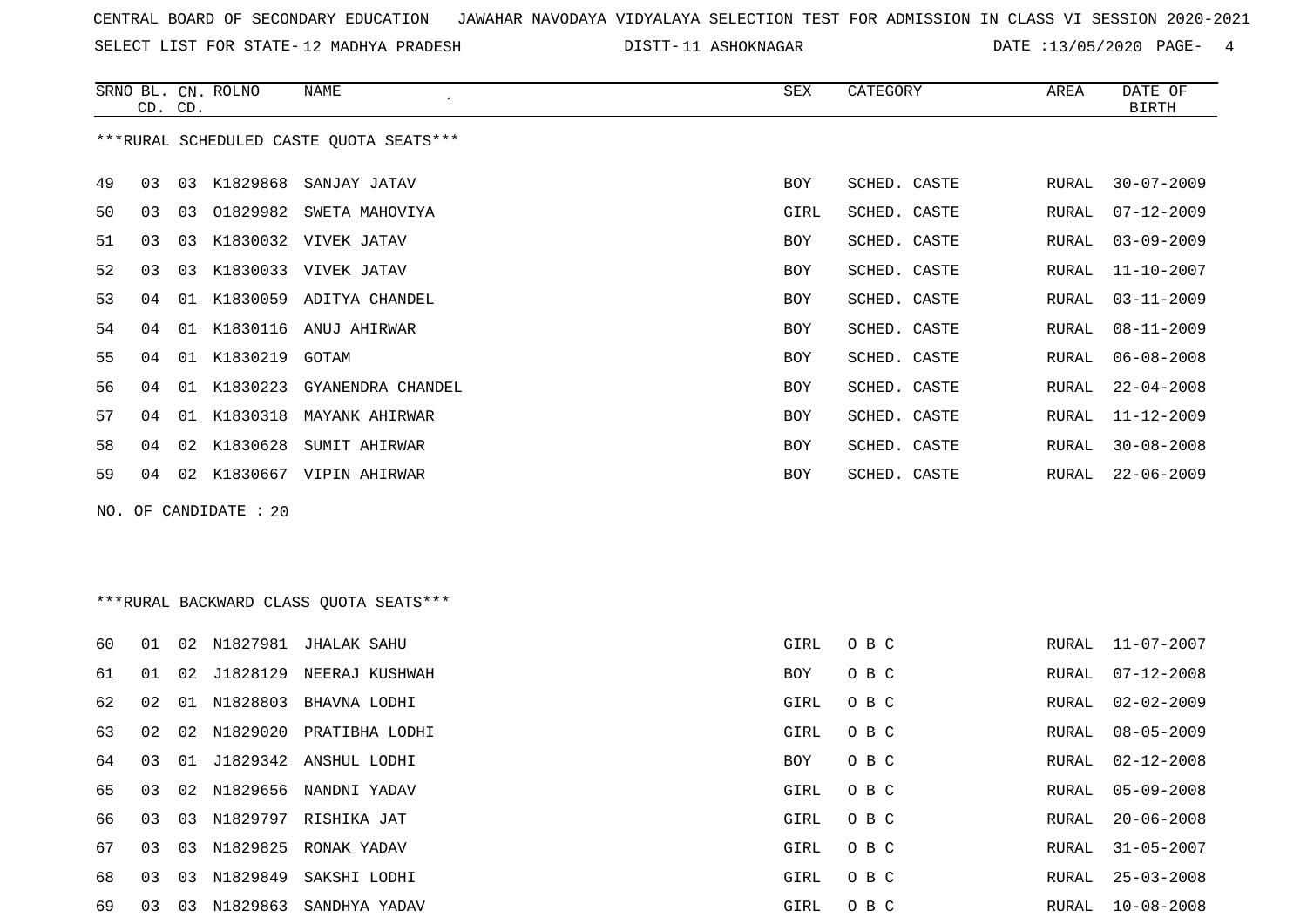SELECT LIST FOR STATE- DISTT- 12 MADHYA PRADESH

11 ASHOKNAGAR DATE :13/05/2020 PAGE- 5

|                                        |         |    | SRNO BL. CN. ROLNO      | NAME                   | SEX  | CATEGORY | AREA  | DATE OF          |
|----------------------------------------|---------|----|-------------------------|------------------------|------|----------|-------|------------------|
|                                        | CD. CD. |    |                         |                        |      |          |       | BIRTH            |
| ***RURAL BACKWARD CLASS OUOTA SEATS*** |         |    |                         |                        |      |          |       |                  |
| 70                                     | 03 03   |    | J1829941                | SOJAL YADAV            | BOY  | O B C    | RURAL | $20 - 07 - 2008$ |
| 71                                     | 03      | 03 | J1829970                | SUMIT RAJAK            | BOY  | O B C    | RURAL | 19-07-2008       |
| 72                                     | 03      | 03 | N1829985                | TANUSHI RAJPOOT        | GIRL | O B C    | RURAL | $25 - 03 - 2009$ |
| 73                                     | 03      | 03 |                         | J1829993 VAIBHAV LODHI | BOY  | O B C    |       | RURAL 19-08-2008 |
| 74                                     | 04      | 01 | N1830359                | NANDANI YADAV          | GIRL | O B C    | RURAL | $10 - 11 - 2008$ |
| 75                                     | 04      |    | 02 J1830563             | SATENDRA LODHI         | BOY  | O B C    |       | RURAL 19-06-2007 |
|                                        |         |    | NO. OF CANDIDATE : $16$ |                        |      |          |       |                  |

## \*\*\*RURAL SCHEDULED TRIBE QUOTA SEATS\*\*\*

|  |                        | 76 01 01 L1827659 AMIT ADIWASI  | <b>BOY</b> | SCHED. TRIBE | RURAL 07-03-2009 |
|--|------------------------|---------------------------------|------------|--------------|------------------|
|  | 77 01 01 K1827912 GOLU |                                 | BOY        | SCHED. CASTE | RURAL 02-06-2009 |
|  |                        | 78 01 02 L1828059 MALKHAN SINGH | BOY        | SCHED. TRIBE | RURAL 17-07-2010 |
|  |                        | 79 01 03 K1828582 SURAJ AHIRWAR | <b>BOY</b> | SCHED. CASTE | RURAL 09-03-2008 |
|  |                        | 80 03 01 L1829424 CHANDRAPAL    | BOY        | SCHED. TRIBE | RURAL 20-07-2009 |

#### NO. OF CANDIDATE : 5

TOTAL SELECTED CANDIDATE : 80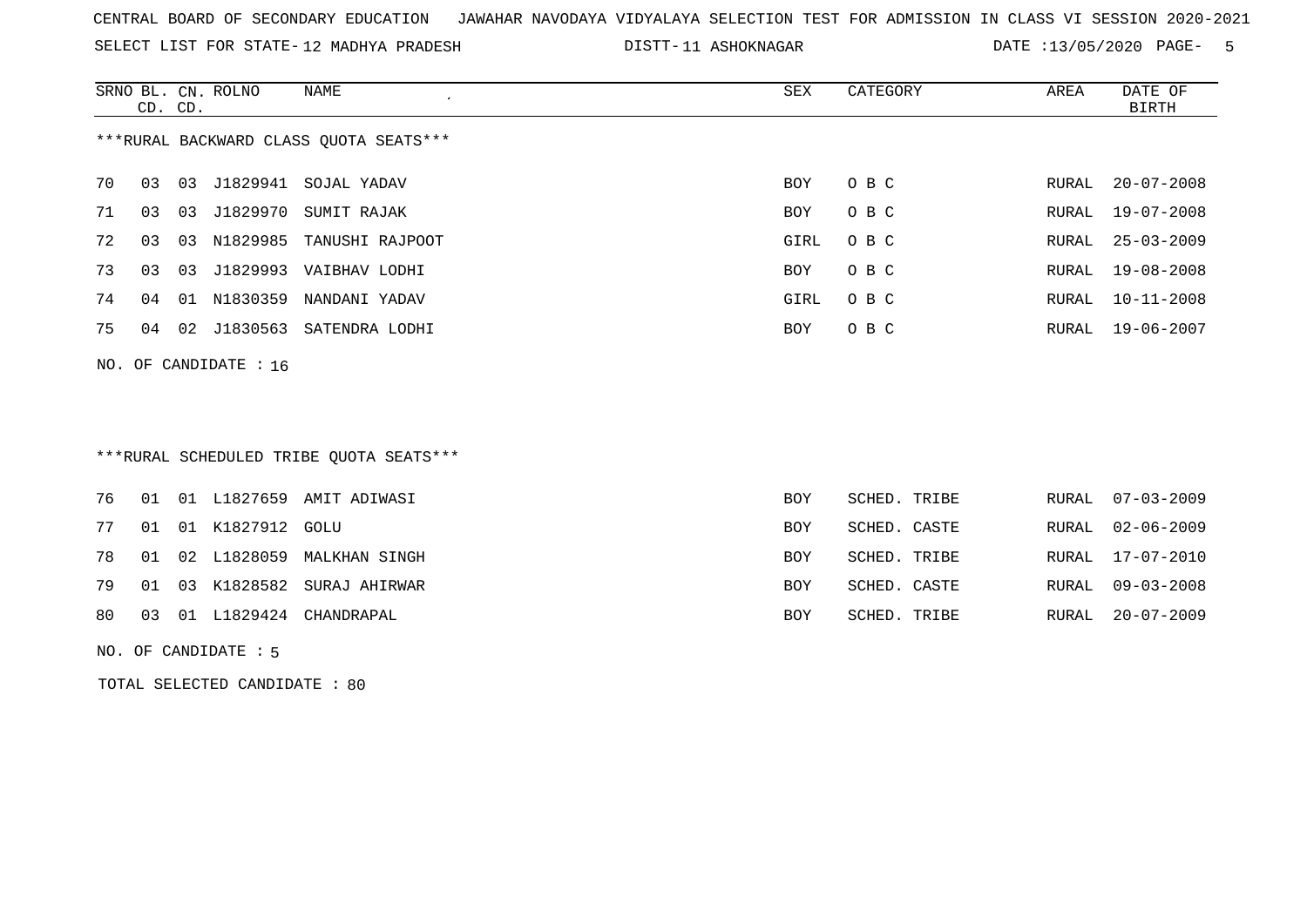SELECT LIST FOR STATE- DISTT- 12 MADHYA PRADESH

DISTT-12 HOSHANGABAD DATE :13/05/2020 PAGE- 1

|    | CD. CD. |    | SRNO BL. CN. ROLNO   | <b>NAME</b>                            | SEX        | CATEGORY       | AREA  | DATE OF<br><b>BIRTH</b> |
|----|---------|----|----------------------|----------------------------------------|------------|----------------|-------|-------------------------|
|    |         |    | ***OPEN UR SEATS***  |                                        |            |                |       |                         |
| 1  | 03      | 01 | B1832823             | ANMOL NARAYAN MALVIYA                  | <b>BOY</b> | O B C          | URBAN | $09 - 09 - 2008$        |
| 2  | 03      | 01 | B1832870             | ARNAV YADAV                            | BOY        | O B C          | URBAN | $04 - 11 - 2008$        |
| 3  | 05      |    | 01 L1834893          | ANUBHAV DHURVE                         | BOY        | SCHED. TRIBE   | RURAL | $16 - 04 - 2009$        |
| 4  | 05      | 01 | J1835008             | DHARMENDRA CHOUDHARY                   | <b>BOY</b> | O B C          | RURAL | $11 - 12 - 2008$        |
| 5  | 05      | 02 |                      | J1835391 PRINCE PATEL                  | BOY        | O B C          | RURAL | $18 - 09 - 2008$        |
| 6  | 05      | 03 | N1835566             | SHIKHA SAHU                            | GIRL       | O B C          | RURAL | $20 - 10 - 2007$        |
| 7  | 06      |    | 04 A1836748          | SHIVANSH RAGHUWANSHI                   | BOY        | GENERAL        | URBAN | $17 - 03 - 2010$        |
| 8  | 07      |    | 01 J1836975          | ADARSH SAHU                            | <b>BOY</b> | O B C          | RURAL | $11 - 02 - 2009$        |
| 9  | 07      |    |                      | 01 I1837074 CHANDRAKUMAR THAKUR        | <b>BOY</b> | <b>GENERAL</b> | RURAL | $31 - 08 - 2009$        |
|    |         |    | NO. OF CANDIDATE : 9 |                                        |            |                |       |                         |
|    |         |    |                      | ***OPEN SCHEDULED CASTE QUOTA SEATS*** |            |                |       |                         |
| 10 | 03      | 02 |                      | G1833144 KANCHI GARHWAL                | GIRL       | SCHED. CASTE   | URBAN | $05 - 03 - 2009$        |
| 11 | 06      | 02 | G1836322             | NANDINI MADHU                          | GIRL       | SCHED. CASTE   | URBAN | $15 - 07 - 2008$        |
| 12 | 07      | 02 | C1837348             | NITIN KUMAR AHIRWAR                    | BOY        | SCHED. CASTE   | URBAN | $18 - 05 - 2008$        |
| 13 | 07      |    | 02 K1837509          | SATYAM MEHRA                           | <b>BOY</b> | SCHED. CASTE   | RURAL | $26 - 11 - 2009$        |
|    |         |    | NO. OF CANDIDATE : 4 |                                        |            |                |       |                         |

\*\*\*OPEN BACKWARD CLASS QUOTA SEATS\*\*\*

|  |  | 14 03 04 F1834086 YASHASVI JAISWAL | GIRL OBC | URBAN 23-01-2009 |
|--|--|------------------------------------|----------|------------------|
|  |  | 15 03 04 F1834088 YASHIKA DONGRE   | GIRL OBC | URBAN 28-08-2009 |
|  |  | 16 05 03 N1835688 VARSHA PATEL     | GIRL OBC | RURAL 08-09-2008 |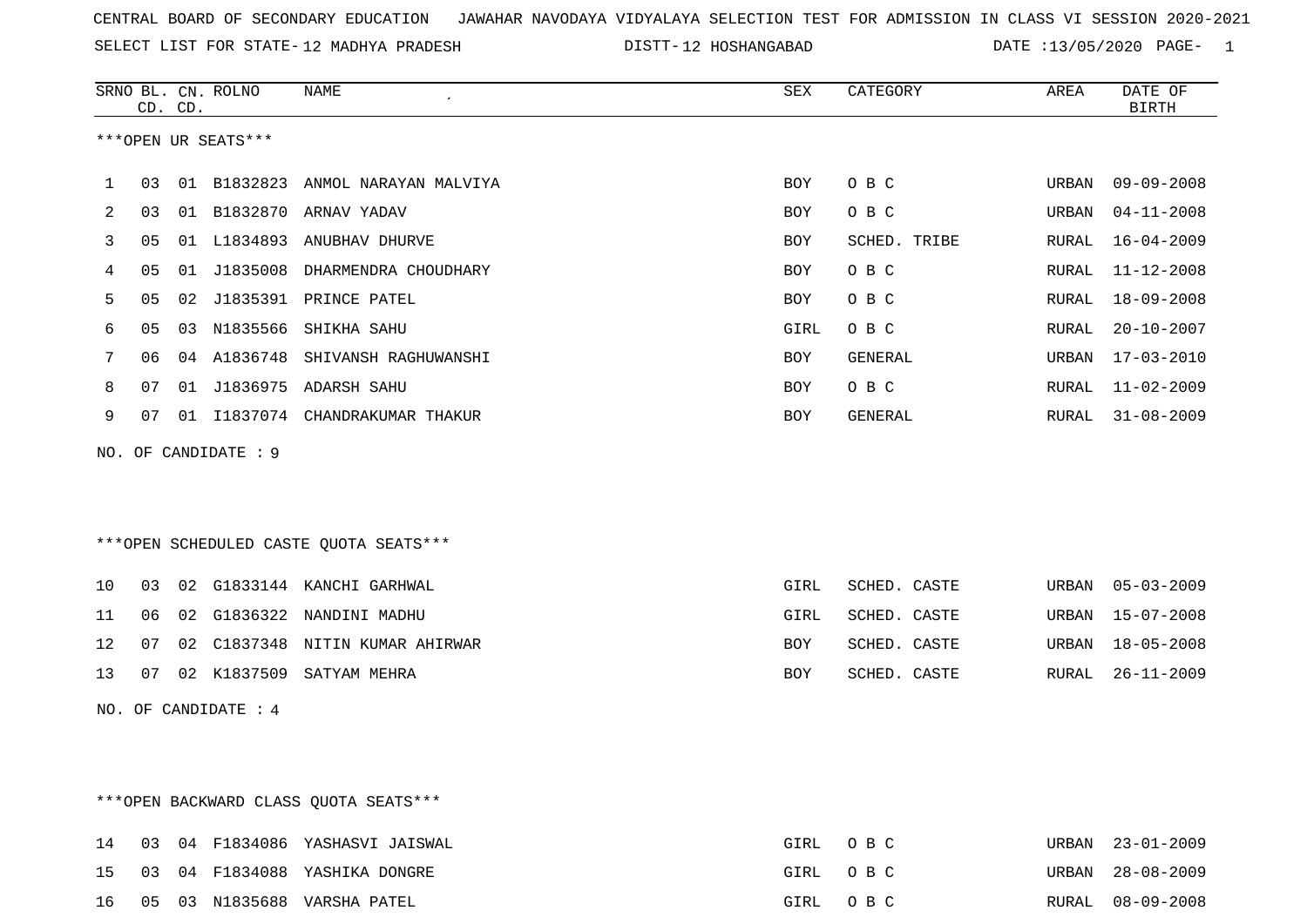SELECT LIST FOR STATE- DISTT- 12 MADHYA PRADESH

DISTT-12 HOSHANGABAD DATE :13/05/2020 PAGE- 2

|    |    | CD. CD. | SRNO BL. CN. ROLNO     | NAME                                   | SEX        | CATEGORY     | AREA          | DATE OF<br><b>BIRTH</b> |
|----|----|---------|------------------------|----------------------------------------|------------|--------------|---------------|-------------------------|
|    |    |         |                        | *** OPEN BACKWARD CLASS QUOTA SEATS*** |            |              |               |                         |
| 17 | 07 |         |                        | 01 J1836978 ADITYA SAHU                | BOY        | O B C        | RURAL         | $27 - 07 - 2009$        |
| 18 | 07 |         |                        | 02 F1837375 PRAGYA KAHAR               | GIRL       | O B C        | URBAN         | $21 - 12 - 2008$        |
|    |    |         | NO. OF CANDIDATE : 5   |                                        |            |              |               |                         |
|    |    |         |                        | ***OPEN SCHEDULED TRIBE QUOTA SEATS*** |            |              |               |                         |
| 19 | 05 |         | 01 L1835129            | KARTIK                                 | <b>BOY</b> | SCHED. TRIBE | RURAL         | $06 - 08 - 2009$        |
| 20 | 06 |         |                        | 01 L1835730 AADITYA IVANE              | BOY        | SCHED. TRIBE | RURAL         | $06 - 06 - 2009$        |
|    |    |         | NO. OF CANDIDATE : 2   |                                        |            |              |               |                         |
|    |    |         |                        |                                        |            |              |               |                         |
|    |    |         | ***RURAL OPEN SEATS*** |                                        |            |              |               |                         |
|    |    |         |                        |                                        |            |              |               |                         |
| 21 | 01 | 01      |                        | 01830728 ANJALI AHIRWAR                | GIRL       | SCHED. CASTE | RURAL         | $28 - 07 - 2009$        |
| 22 | 01 |         | 01 J1830763 ARUN       |                                        | <b>BOY</b> | O B C        | RURAL         | $29 - 06 - 2008$        |
| 23 | 01 | 03      | J1831226               | SANSKAR                                | BOY        | O B C        | RURAL         | $10 - 12 - 2008$        |
| 24 | 01 | 03      | J1831264               | SHRIYANSH MEENA                        | BOY        | O B C        | RURAL         | $04 - 03 - 2010$        |
| 25 | 01 | 03      |                        | J1831361 VISHAL YADAV                  | BOY        | O B C        | RURAL         | $31 - 12 - 2008$        |
| 26 | 02 | 01      | J1831629               | DEVANSH KUSHWAHA                       | BOY        | O B C        | RURAL         | $10 - 11 - 2008$        |
| 27 | 02 | 01      |                        | J1831634 DEVENDRA KUSHWAHA             | BOY        | O B C        | RURAL         | 12-12-2009              |
| 28 | 02 | 01      |                        | J1831679 GAGAN KUSHWAHA                | BOY        | O B C        | RURAL         | $01 - 01 - 2010$        |
| 29 | 02 | 02      | I1831849 KRISHNA       |                                        | BOY        | GENERAL      | RURAL         | $14 - 06 - 2010$        |
| 30 | 02 |         |                        | 04 N1832578 SURYANSHI PATEL            | GIRL       | O B C        | RURAL         | $16 - 12 - 2008$        |
| 31 | 03 | 01      |                        | M1832722 ADITI RAGHUWANSHI             | GIRL       | GENERAL      | ${\tt RURAL}$ | $20 - 03 - 2009$        |
| 32 | 03 |         |                        | 01 N1832898 AVNI CHOUDHARY             | GIRL       | O B C        | RURAL         | $01 - 06 - 2009$        |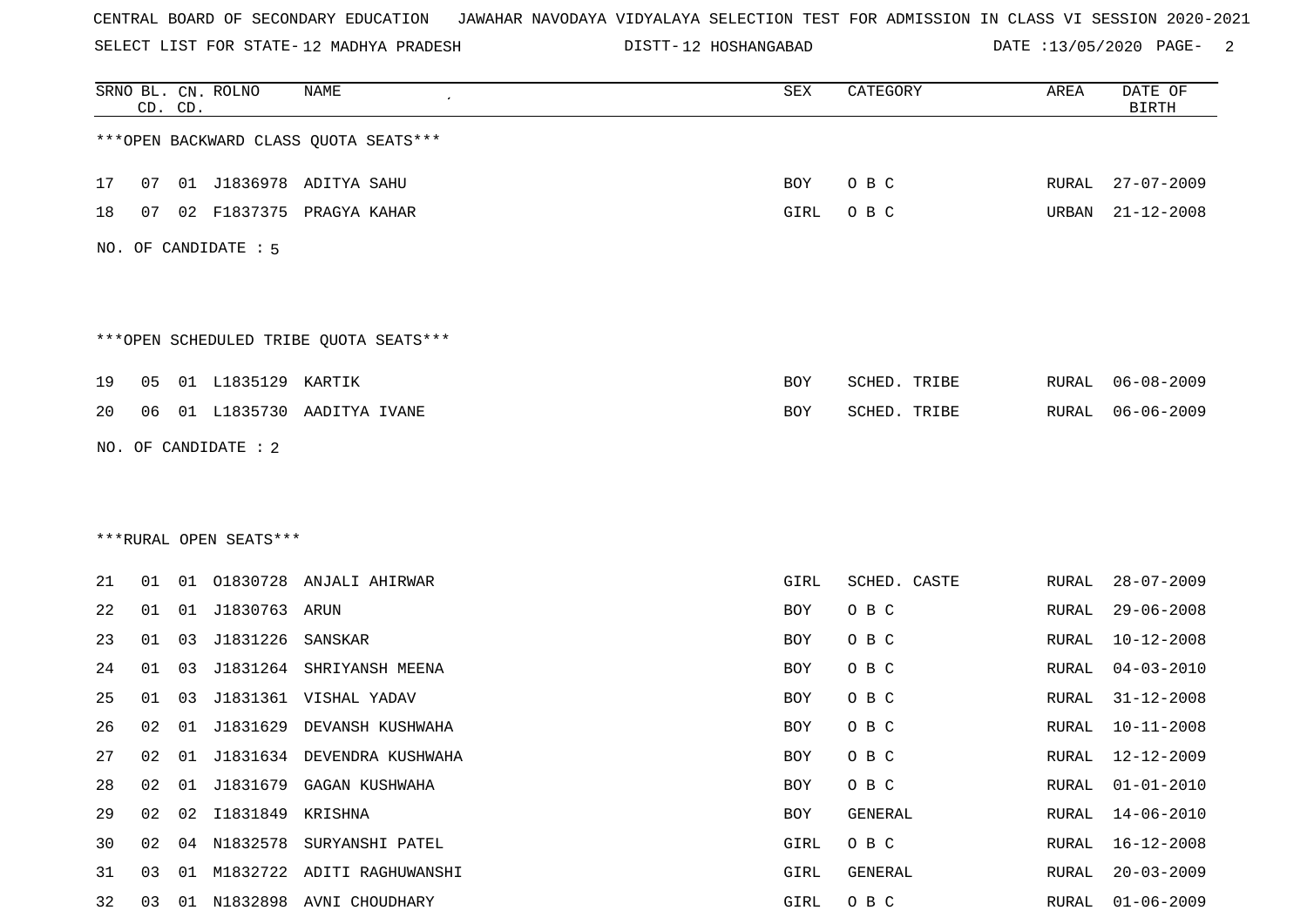SELECT LIST FOR STATE- DISTT- 12 MADHYA PRADESH

DISTT-12 HOSHANGABAD DATE :13/05/2020 PAGE- 3

|          | CD. CD.  |    | SRNO BL. CN. ROLNO     | NAME                                      | SEX               | CATEGORY                     | AREA           | DATE OF<br><b>BIRTH</b>              |
|----------|----------|----|------------------------|-------------------------------------------|-------------------|------------------------------|----------------|--------------------------------------|
|          |          |    | ***RURAL OPEN SEATS*** |                                           |                   |                              |                |                                      |
| 33       | 03       |    |                        | 02 I1833399 NAVEEN TIWARI                 | BOY               | GENERAL                      | RURAL          | $28 - 04 - 2009$                     |
| 34       | 03       |    |                        | 03 N1833692 RITU CHOUREY                  |                   | O B C                        |                | $12 - 03 - 2009$                     |
| 35       |          |    | 04 K1833936            |                                           | GIRL              |                              | RURAL<br>RURAL | $28 - 05 - 2009$                     |
| 36       | 03<br>03 |    |                        | SUJAL DAMRE<br>04 K1834037 VASU CHICHWARE | BOY<br><b>BOY</b> | SCHED. CASTE<br>SCHED. CASTE |                | $04 - 06 - 2008$                     |
| 37       | 03       |    |                        | 04 J1834101 YASH YADAV                    | BOY               | O B C                        | RURAL<br>RURAL | $19 - 11 - 2009$                     |
| 38       | 04       | 01 |                        | J1834156 AKHIL PATEL                      | BOY               | O B C                        | RURAL          | $29 - 12 - 2008$                     |
|          | 05       |    |                        | 01 M1834811 AASHIRYA PALIWAL              |                   |                              |                | $08 - 05 - 2009$                     |
| 39       | 05       |    | 02 J1835338            |                                           | GIRL              | GENERAL<br>O B C             | RURAL          | $04 - 03 - 2009$                     |
| 40       |          |    |                        | OM PATEL<br>03 I1835565 SHASHWAT SHARMA   | <b>BOY</b>        |                              | <b>RURAL</b>   |                                      |
| 41<br>42 | 05<br>06 |    | 01 L1836000            |                                           | BOY               | GENERAL<br>SCHED. TRIBE      | RURAL          | $13 - 01 - 2009$<br>$18 - 12 - 2009$ |
|          |          |    |                        | DEVENDRA AHKE                             | <b>BOY</b>        |                              | <b>RURAL</b>   |                                      |
| 43       | 06       |    |                        | 02 K1836470 PRIYANSHU AHIRWAR             | BOY               | SCHED. CASTE                 | RURAL          | $06 - 08 - 2008$                     |
| 44       | 07       |    |                        | 01 J1837176 HIMANSHU YADAV                | BOY               | O B C                        | RURAL          | $07 - 03 - 2009$                     |
| 45       | 07       |    | 01 N1837212            | KAVYA SONI                                | GIRL              | O B C                        | RURAL          | $23 - 02 - 2010$                     |
| 46       | 07       |    |                        | 02 N1837640 VIDHI MEENA                   | GIRL              | O B C                        | RURAL          | $14 - 10 - 2009$                     |
| NO.      |          |    | OF CANDIDATE : 26      |                                           |                   |                              |                |                                      |
|          |          |    |                        |                                           |                   |                              |                |                                      |
|          |          |    |                        |                                           |                   |                              |                |                                      |
|          |          |    |                        | ***RURAL SCHEDULED CASTE QUOTA SEATS***   |                   |                              |                |                                      |
| 47       | 01       |    | 02 01831049 PAYAL      |                                           | GIRL              | SCHED. CASTE                 | RURAL          | $24 - 07 - 2010$                     |
| 48       | 01       |    |                        | 02 K1831064 PRADEEP SINGH                 | BOY               | SCHED. CASTE                 | RURAL          | $17 - 10 - 2009$                     |
| 49       | 03       |    |                        | 01 K1832901 AYUSH BARKHANE                | BOY               | SCHED. CASTE                 | RURAL          | $12 - 10 - 2008$                     |
| 50       | 03       |    |                        | 03 01833798 SEEMA CHODHARI                | GIRL              | SCHED. CASTE                 | RURAL          | $05 - 05 - 2010$                     |
| 51       | 05       |    |                        | 01 K1834891 ANSHUL KHAPRE                 | BOY               | SCHED. CASTE                 | RURAL          | $17 - 07 - 2008$                     |
| 52       | 05       |    |                        | 02 K1835168 KRISHNA KHURWANSHI            | BOY               | SCHED. CASTE                 | RURAL          | $19 - 09 - 2008$                     |
| 53       | 05       |    |                        | 03 01835536 SANJANA DHARMESH              | GIRL              | SCHED. CASTE                 | RURAL          | $17 - 08 - 2008$                     |
|          |          |    |                        |                                           |                   |                              |                |                                      |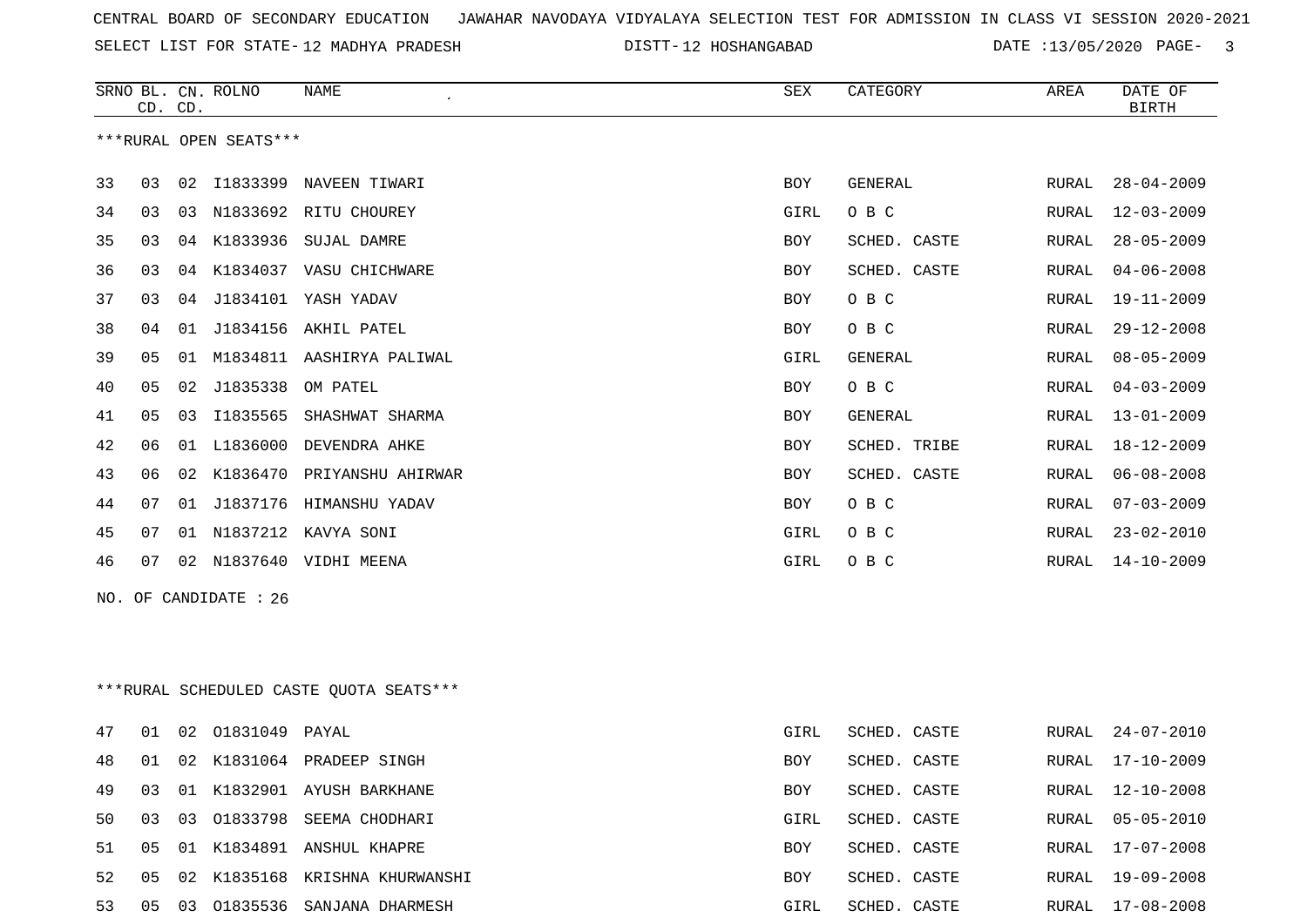SELECT LIST FOR STATE- DISTT- 12 MADHYA PRADESH

DISTT-12 HOSHANGABAD DATE :13/05/2020 PAGE- 4

|    |                       | CD. CD. | SRNO BL. CN. ROLNO | NAME                                    | ${\tt SEX}$ | CATEGORY     | AREA         | DATE OF<br><b>BIRTH</b> |  |
|----|-----------------------|---------|--------------------|-----------------------------------------|-------------|--------------|--------------|-------------------------|--|
|    |                       |         |                    | ***RURAL SCHEDULED CASTE QUOTA SEATS*** |             |              |              |                         |  |
| 54 | 06                    |         | 01 K1835826 ANIKET |                                         | BOY         | SCHED. CASTE | RURAL        | $08 - 10 - 2009$        |  |
| 55 | 06                    |         |                    | 01 01836090 ISNEHA CHODRI               | GIRL        | SCHED. CASTE | RURAL        | $22 - 01 - 2010$        |  |
| 56 | 06                    | 02      |                    | 01836318 NANDANI JATAV                  | GIRL        | SCHED. CASTE | RURAL        | $25 - 07 - 2007$        |  |
| 57 | 06                    |         |                    | 04 01836894 VEESHNAVI                   | GIRL        | SCHED. CASTE | RURAL        | $26 - 02 - 2010$        |  |
|    | NO. OF CANDIDATE : 11 |         |                    |                                         |             |              |              |                         |  |
|    |                       |         |                    |                                         |             |              |              |                         |  |
|    |                       |         |                    |                                         |             |              |              |                         |  |
|    |                       |         |                    | *** RURAL BACKWARD CLASS QUOTA SEATS*** |             |              |              |                         |  |
| 58 | 05                    |         |                    | 01 J1834804 AADITYA RAI                 | BOY         | O B C        | RURAL        | $08 - 04 - 2009$        |  |
| 59 | 05                    |         |                    | 01 N1834887 ANSHIKA PATEL               | GIRL        | O B C        | RURAL        | $09 - 02 - 2008$        |  |
| 60 | 05                    |         |                    | 01 J1834892 ANSHUL PATEL                | BOY         | O B C        |              | $18 - 03 - 2008$        |  |
|    |                       |         |                    |                                         |             |              | RURAL        |                         |  |
| 61 | 05                    | 01      |                    | N1834906 ANURADHA KEWAT                 | GIRL        | O B C        | RURAL        | $23 - 02 - 2009$        |  |
| 62 | 05                    | 01      |                    | J1834947 AYUSH CHOUDHARY                | BOY         | O B C        | <b>RURAL</b> | $13 - 11 - 2008$        |  |
| 63 | 05                    | 01      |                    | J1835010 DHRUV PATEL                    | BOY         | O B C        | RURAL        | $17 - 07 - 2009$        |  |
| 64 | 05                    | 02      |                    | N1835176 KU. EASHA                      | GIRL        | O B C        | RURAL        | $24 - 05 - 2009$        |  |
| 65 | 05                    |         | 02 N1835252 MUSKAN |                                         | GIRL        | O B C        | RURAL        | $14 - 07 - 2009$        |  |
| 66 | 05                    | 02      |                    | J1835268 NAMAN PATEL                    | BOY         | O B C        | RURAL        | $11 - 09 - 2009$        |  |
| 67 | 05                    | 02      |                    | J1835473 RISHABH CHOUDHARY              | <b>BOY</b>  | O B C        | RURAL        | $25 - 01 - 2009$        |  |
| 68 | 05                    | 02      | J1835496 ROHIT     |                                         | BOY         | O B C        | RURAL        | $20 - 01 - 2009$        |  |
| 69 | 05                    | 03      |                    | J1835582 SHIVANSH CHOUDHARY             | BOY         | O B C        | RURAL        | $31 - 01 - 2009$        |  |
| 70 | 05                    | 03      | J1835660           | TANISH                                  | BOY         | O B C        | RURAL        | $09 - 08 - 2008$        |  |
| 71 | 05                    |         |                    | 03 N1835690 VEDIKA RAI                  | GIRL        | O B C        | RURAL        | $26 - 05 - 2008$        |  |
| 72 | 05                    |         |                    | 03 N1835709 YASHIKA RAI                 | GIRL        | O B C        | RURAL        | 19-02-2009              |  |
| 73 | 06                    | 01      |                    | J1836079 HEMANT PRAJAPATI               | <b>BOY</b>  | овс          | RURAL        | $02 - 01 - 2010$        |  |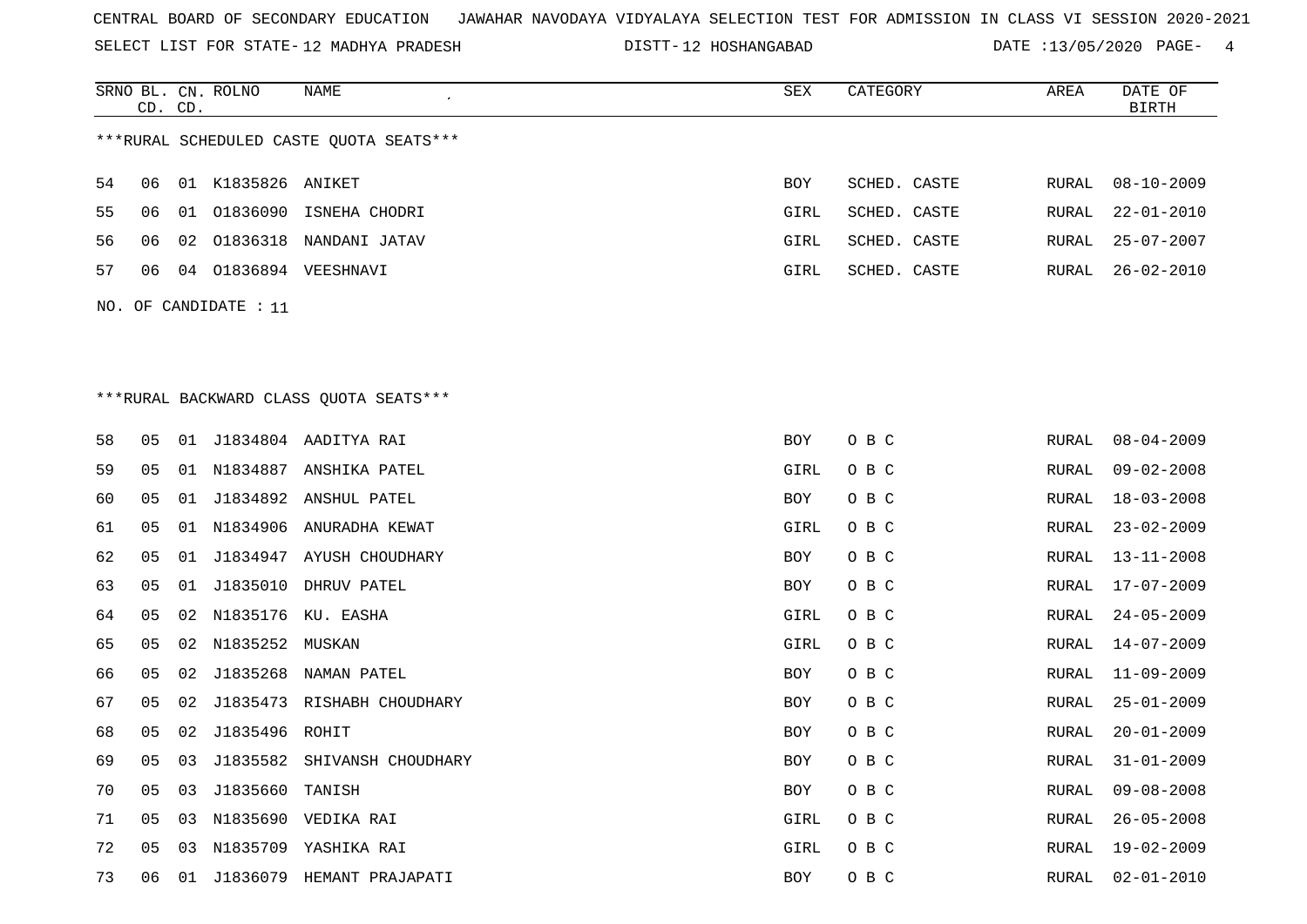SELECT LIST FOR STATE- DISTT- 12 MADHYA PRADESH

DISTT-12 HOSHANGABAD DATE :13/05/2020 PAGE- 5

| SRNO<br>ப     | CN              | <b>ROLNO</b> | <b>NAME</b> | SEX | <b>ATEGORY</b><br>$\sim$ $\sim$ | AREA | OF<br><b>DA</b> IL |
|---------------|-----------------|--------------|-------------|-----|---------------------------------|------|--------------------|
| $\sim$<br>. ب | $\sqrt{2}$<br>ັ |              |             |     |                                 |      | <b>BIRTH</b>       |

NO. OF CANDIDATE : 16

## \*\*\*RURAL SCHEDULED TRIBE QUOTA SEATS\*\*\*

| 74  |       |    | 04 01 L1834200      | ANSHU UIKEY                     | <b>BOY</b> | SCHED. TRIBE | RURAL 20-08-2009 |
|-----|-------|----|---------------------|---------------------------------|------------|--------------|------------------|
| 75  | 04    |    | 02 L1834542 RAMPRES |                                 | <b>BOY</b> | SCHED. TRIBE | RURAL 01-01-2008 |
| 76  |       |    |                     | 04 02 P1834692 SHUBHANSHU UIKEY | GIRL       | SCHED. TRIBE | RURAL 29-06-2009 |
| 77  |       |    | 04 02 P1834711      | SONALI MERAVI                   | GIRL       | SCHED. TRIBE | RURAL 15-02-2010 |
| 78  |       |    |                     | 05 03 L1835506 ROYAL BHURIYA    | <b>BOY</b> | SCHED. TRIBE | RURAL 09-02-2009 |
| 79  | 06 03 |    | P1836705            | SHAKSHI                         | GIRL       | SCHED. TRIBE | RURAL 08-03-2009 |
| 80. | 07    | 01 | P1837067            | BHAVNA KORKU                    | GIRL       | SCHED. TRIBE | RURAL 17-02-2010 |
|     |       |    |                     |                                 |            |              |                  |

NO. OF CANDIDATE : 7

TOTAL SELECTED CANDIDATE : 80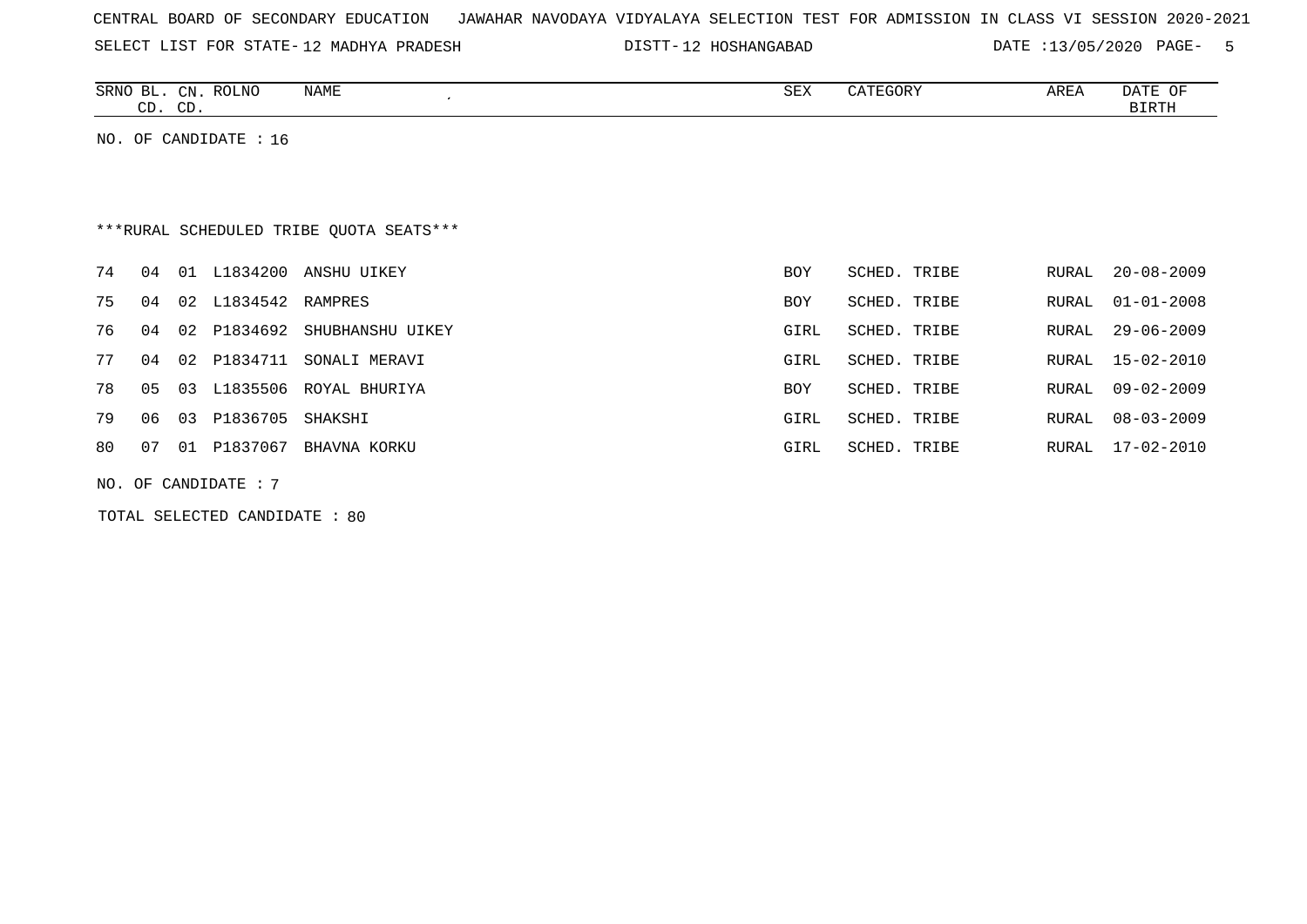SELECT LIST FOR STATE- DISTT- 12 MADHYA PRADESH

13 GWALIOR DATE :13/05/2020 PAGE- 1

|    |    | CD. CD. | SRNO BL. CN. ROLNO   | NAME                                   | SEX        | CATEGORY     | AREA  | DATE OF<br><b>BIRTH</b> |
|----|----|---------|----------------------|----------------------------------------|------------|--------------|-------|-------------------------|
|    |    |         | ***OPEN UR SEATS***  |                                        |            |              |       |                         |
| 1  | 01 |         |                      | 02 M1838117 NISHA GOUTAM               | GIRL       | GENERAL      | RURAL | $25 - 12 - 2007$        |
| 2  | 01 |         |                      | 02 I1838169 PRAVAL PRATAP SINGH TOMAR  | BOY        | GENERAL      | RURAL | $11 - 10 - 2008$        |
| 3  | 02 |         |                      | 01 J1838755 RONAK LODHI                | <b>BOY</b> | O B C        | RURAL | $25 - 09 - 2008$        |
| 4  | 03 |         |                      | 01 J1838946 KRISHNA SONI               | BOY        | O B C        |       | RURAL 08-12-2007        |
| 5  | 03 |         |                      | 01 J1839009 ROHIT DHAKAD               | BOY        | O B C        | RURAL | 02-04-2008              |
|    |    |         | NO. OF CANDIDATE : 5 |                                        |            |              |       |                         |
|    |    |         |                      |                                        |            |              |       |                         |
|    |    |         |                      | ***OPEN SCHEDULED CASTE QUOTA SEATS*** |            |              |       |                         |
| 6  | 01 |         |                      | 01 C1837858 BRUCE LEE                  | BOY        | SCHED. CASTE |       | URBAN 12-11-2009        |
| 7  |    |         |                      | 01 02 C1838293 SAMEER MAURYA           | BOY        | SCHED. CASTE | URBAN | $29 - 07 - 2009$        |
| 8  | 01 |         | 02 C1838338 SHIVANSH |                                        | <b>BOY</b> | SCHED. CASTE | URBAN | $16 - 05 - 2009$        |
| 9  | 03 |         |                      | 01 K1838855 ABHISHEK JATAV             | BOY        | SCHED. CASTE | RURAL | $20 - 05 - 2009$        |
| 10 | 03 |         |                      |                                        | GIRL       | SCHED. CASTE | RURAL | 07-02-2008              |
|    |    |         | NO. OF CANDIDATE : 5 |                                        |            |              |       |                         |
|    |    |         |                      |                                        |            |              |       |                         |
|    |    |         |                      | ***OPEN DISABLED QUOTA SEATS***        |            |              |       |                         |
| 11 |    |         |                      | 03 01 J1839008 ROHIT BANJARA           | <b>BOY</b> | O B C        |       | RURAL 12-06-2009        |
| 12 | 04 |         |                      | 01 B1839261 SUNNY OJHA                 | <b>BOY</b> | O B C        | URBAN | $08 - 04 - 2008$        |
| 13 |    |         |                      | 04 01 J1839277 VIVEK SINGH             | BOY        | O B C        |       | RURAL 13-03-2008        |
|    |    |         | NO. OF CANDIDATE: 3  |                                        |            |              |       |                         |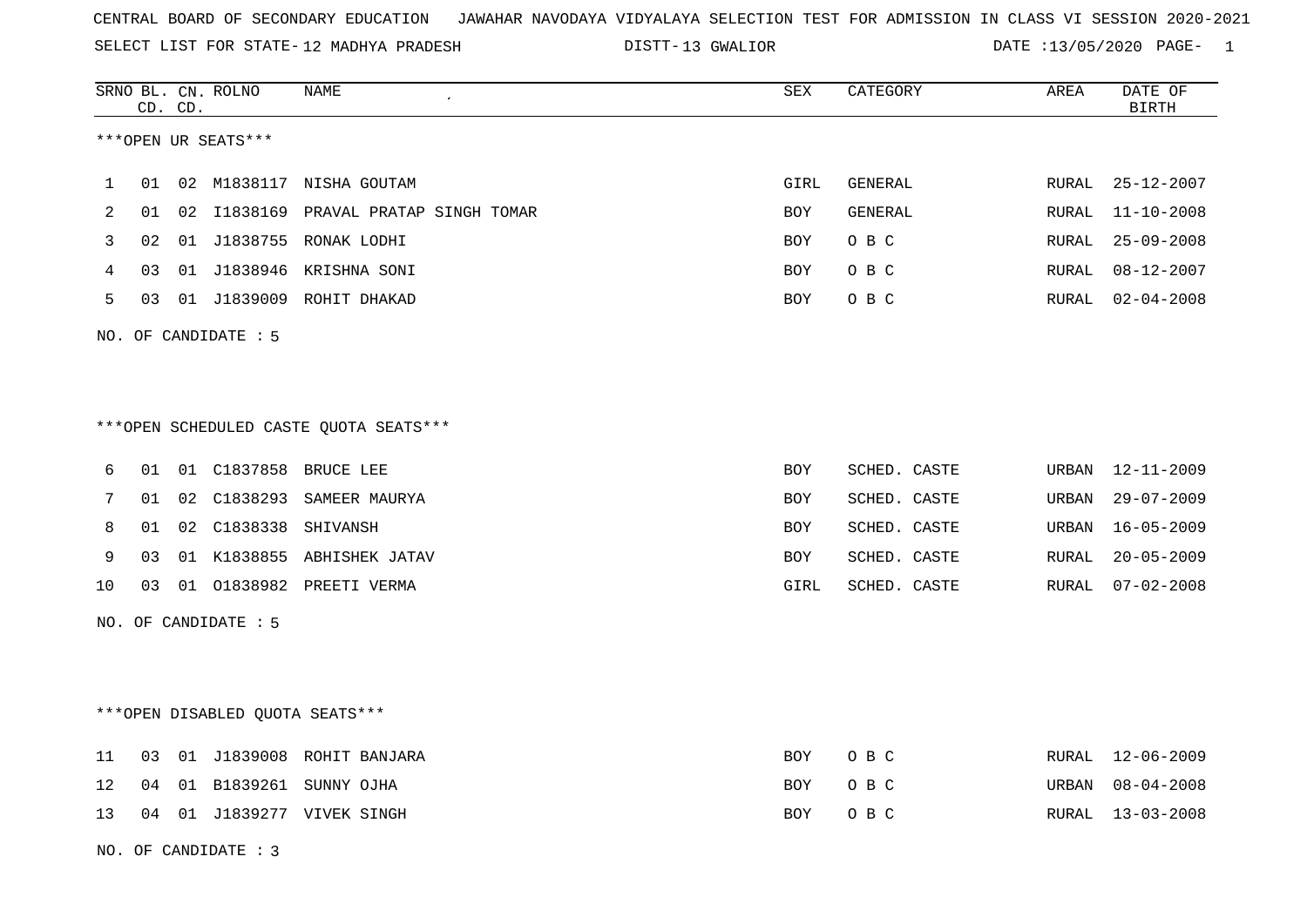SRNO BL. CN. ROLNO NAME SEX CATEGORY AREA DATE OF

SELECT LIST FOR STATE- DISTT- 12 MADHYA PRADESH

DISTT-13 GWALIOR **DATE** :13/05/2020 PAGE- 2

| *** OPEN BACKWARD CLASS QUOTA SEATS***<br>14<br>01 N1837751 ANJALI<br>GIRL<br>O B C<br>$16 - 05 - 2009$<br>01<br>RURAL<br>15<br>F1838392<br>GIRL<br>O B C<br>$01 - 10 - 2008$<br>02<br>TAMANNA GOUD<br>URBAN<br>01<br>16<br>01 N1838902 BHARTI DHAKAR<br>O B C<br>$24 - 04 - 2008$<br>03<br>GIRL<br>RURAL<br>N1839119<br>17<br>01<br>BHUMI RAWAT<br>GIRL<br>O B C<br>$15 - 05 - 2009$<br>04<br>RURAL<br>18<br>01 F1839205 POONAM RAWAT<br>GIRL<br>O B C<br>$03 - 02 - 2010$<br>04<br>URBAN<br>NO. OF CANDIDATE : 5<br>*** OPEN SCHEDULED TRIBE QUOTA SEATS***<br>19<br>01 D1837930 HARSHIT GOND<br>BOY<br>SCHED. TRIBE<br>URBAN<br>15-12-2008<br>01<br>20<br>01 L1838913 DHARMENDRA ADIWASI<br>$21 - 03 - 2009$<br>SCHED. TRIBE<br>RURAL<br>03<br>BOY<br>NO. OF CANDIDATE : 2<br>***RURAL OPEN SEATS***<br>21<br>01 I1837705 ADITYA SHARMA<br>$06 - 02 - 2009$<br>BOY<br>GENERAL<br>RURAL<br>01<br>22<br>M1837756<br>$16 - 06 - 2010$<br>01<br>ANJALI PARMAR<br>GIRL<br>GENERAL<br>RURAL<br>01<br>23<br>J1837849 BHANU RATHOR<br>O B C<br>$05 - 02 - 2010$<br>01<br>01<br>BOY<br>RURAL<br>24<br>01 J1837869 DEEPAK<br>$10 - 12 - 2008$<br>BOY<br>O B C<br>RURAL<br>01<br>25<br>01 J1837875 DEEPAK RATHOR<br>O B C<br>$28 - 12 - 2009$<br>01<br>BOY<br>RURAL<br>26<br>J1838013 KRISHNA PRAJAPATI<br>O B C<br>$25 - 08 - 2008$<br>01<br>02<br>BOY<br>RURAL<br>27<br>01 02<br>J1838024 KUNAL PRAJAPATI<br>O B C<br>$16 - 09 - 2009$<br>BOY<br>RURAL<br>28<br>J1838059 MOHIT SINGH<br>01 02<br>O B C<br>$01 - 01 - 2008$<br>BOY<br>RURAL<br>$10 - 09 - 2009$<br>29<br>01 02 I1838154 PRANJAL MISHRA<br>BOY<br>GENERAL<br>RURAL |  | CD. CD. |  |  |  |  |  |  | <b>BIRTH</b> |  |  |  |
|----------------------------------------------------------------------------------------------------------------------------------------------------------------------------------------------------------------------------------------------------------------------------------------------------------------------------------------------------------------------------------------------------------------------------------------------------------------------------------------------------------------------------------------------------------------------------------------------------------------------------------------------------------------------------------------------------------------------------------------------------------------------------------------------------------------------------------------------------------------------------------------------------------------------------------------------------------------------------------------------------------------------------------------------------------------------------------------------------------------------------------------------------------------------------------------------------------------------------------------------------------------------------------------------------------------------------------------------------------------------------------------------------------------------------------------------------------------------------------------------------------------------------------------------------------------------------------------------------------------------------|--|---------|--|--|--|--|--|--|--------------|--|--|--|
|                                                                                                                                                                                                                                                                                                                                                                                                                                                                                                                                                                                                                                                                                                                                                                                                                                                                                                                                                                                                                                                                                                                                                                                                                                                                                                                                                                                                                                                                                                                                                                                                                            |  |         |  |  |  |  |  |  |              |  |  |  |
|                                                                                                                                                                                                                                                                                                                                                                                                                                                                                                                                                                                                                                                                                                                                                                                                                                                                                                                                                                                                                                                                                                                                                                                                                                                                                                                                                                                                                                                                                                                                                                                                                            |  |         |  |  |  |  |  |  |              |  |  |  |
|                                                                                                                                                                                                                                                                                                                                                                                                                                                                                                                                                                                                                                                                                                                                                                                                                                                                                                                                                                                                                                                                                                                                                                                                                                                                                                                                                                                                                                                                                                                                                                                                                            |  |         |  |  |  |  |  |  |              |  |  |  |
|                                                                                                                                                                                                                                                                                                                                                                                                                                                                                                                                                                                                                                                                                                                                                                                                                                                                                                                                                                                                                                                                                                                                                                                                                                                                                                                                                                                                                                                                                                                                                                                                                            |  |         |  |  |  |  |  |  |              |  |  |  |
|                                                                                                                                                                                                                                                                                                                                                                                                                                                                                                                                                                                                                                                                                                                                                                                                                                                                                                                                                                                                                                                                                                                                                                                                                                                                                                                                                                                                                                                                                                                                                                                                                            |  |         |  |  |  |  |  |  |              |  |  |  |
|                                                                                                                                                                                                                                                                                                                                                                                                                                                                                                                                                                                                                                                                                                                                                                                                                                                                                                                                                                                                                                                                                                                                                                                                                                                                                                                                                                                                                                                                                                                                                                                                                            |  |         |  |  |  |  |  |  |              |  |  |  |
|                                                                                                                                                                                                                                                                                                                                                                                                                                                                                                                                                                                                                                                                                                                                                                                                                                                                                                                                                                                                                                                                                                                                                                                                                                                                                                                                                                                                                                                                                                                                                                                                                            |  |         |  |  |  |  |  |  |              |  |  |  |
|                                                                                                                                                                                                                                                                                                                                                                                                                                                                                                                                                                                                                                                                                                                                                                                                                                                                                                                                                                                                                                                                                                                                                                                                                                                                                                                                                                                                                                                                                                                                                                                                                            |  |         |  |  |  |  |  |  |              |  |  |  |
|                                                                                                                                                                                                                                                                                                                                                                                                                                                                                                                                                                                                                                                                                                                                                                                                                                                                                                                                                                                                                                                                                                                                                                                                                                                                                                                                                                                                                                                                                                                                                                                                                            |  |         |  |  |  |  |  |  |              |  |  |  |
|                                                                                                                                                                                                                                                                                                                                                                                                                                                                                                                                                                                                                                                                                                                                                                                                                                                                                                                                                                                                                                                                                                                                                                                                                                                                                                                                                                                                                                                                                                                                                                                                                            |  |         |  |  |  |  |  |  |              |  |  |  |
|                                                                                                                                                                                                                                                                                                                                                                                                                                                                                                                                                                                                                                                                                                                                                                                                                                                                                                                                                                                                                                                                                                                                                                                                                                                                                                                                                                                                                                                                                                                                                                                                                            |  |         |  |  |  |  |  |  |              |  |  |  |
|                                                                                                                                                                                                                                                                                                                                                                                                                                                                                                                                                                                                                                                                                                                                                                                                                                                                                                                                                                                                                                                                                                                                                                                                                                                                                                                                                                                                                                                                                                                                                                                                                            |  |         |  |  |  |  |  |  |              |  |  |  |
|                                                                                                                                                                                                                                                                                                                                                                                                                                                                                                                                                                                                                                                                                                                                                                                                                                                                                                                                                                                                                                                                                                                                                                                                                                                                                                                                                                                                                                                                                                                                                                                                                            |  |         |  |  |  |  |  |  |              |  |  |  |
|                                                                                                                                                                                                                                                                                                                                                                                                                                                                                                                                                                                                                                                                                                                                                                                                                                                                                                                                                                                                                                                                                                                                                                                                                                                                                                                                                                                                                                                                                                                                                                                                                            |  |         |  |  |  |  |  |  |              |  |  |  |
|                                                                                                                                                                                                                                                                                                                                                                                                                                                                                                                                                                                                                                                                                                                                                                                                                                                                                                                                                                                                                                                                                                                                                                                                                                                                                                                                                                                                                                                                                                                                                                                                                            |  |         |  |  |  |  |  |  |              |  |  |  |
|                                                                                                                                                                                                                                                                                                                                                                                                                                                                                                                                                                                                                                                                                                                                                                                                                                                                                                                                                                                                                                                                                                                                                                                                                                                                                                                                                                                                                                                                                                                                                                                                                            |  |         |  |  |  |  |  |  |              |  |  |  |
|                                                                                                                                                                                                                                                                                                                                                                                                                                                                                                                                                                                                                                                                                                                                                                                                                                                                                                                                                                                                                                                                                                                                                                                                                                                                                                                                                                                                                                                                                                                                                                                                                            |  |         |  |  |  |  |  |  |              |  |  |  |
|                                                                                                                                                                                                                                                                                                                                                                                                                                                                                                                                                                                                                                                                                                                                                                                                                                                                                                                                                                                                                                                                                                                                                                                                                                                                                                                                                                                                                                                                                                                                                                                                                            |  |         |  |  |  |  |  |  |              |  |  |  |
|                                                                                                                                                                                                                                                                                                                                                                                                                                                                                                                                                                                                                                                                                                                                                                                                                                                                                                                                                                                                                                                                                                                                                                                                                                                                                                                                                                                                                                                                                                                                                                                                                            |  |         |  |  |  |  |  |  |              |  |  |  |
|                                                                                                                                                                                                                                                                                                                                                                                                                                                                                                                                                                                                                                                                                                                                                                                                                                                                                                                                                                                                                                                                                                                                                                                                                                                                                                                                                                                                                                                                                                                                                                                                                            |  |         |  |  |  |  |  |  |              |  |  |  |
|                                                                                                                                                                                                                                                                                                                                                                                                                                                                                                                                                                                                                                                                                                                                                                                                                                                                                                                                                                                                                                                                                                                                                                                                                                                                                                                                                                                                                                                                                                                                                                                                                            |  |         |  |  |  |  |  |  |              |  |  |  |
|                                                                                                                                                                                                                                                                                                                                                                                                                                                                                                                                                                                                                                                                                                                                                                                                                                                                                                                                                                                                                                                                                                                                                                                                                                                                                                                                                                                                                                                                                                                                                                                                                            |  |         |  |  |  |  |  |  |              |  |  |  |
|                                                                                                                                                                                                                                                                                                                                                                                                                                                                                                                                                                                                                                                                                                                                                                                                                                                                                                                                                                                                                                                                                                                                                                                                                                                                                                                                                                                                                                                                                                                                                                                                                            |  |         |  |  |  |  |  |  |              |  |  |  |
|                                                                                                                                                                                                                                                                                                                                                                                                                                                                                                                                                                                                                                                                                                                                                                                                                                                                                                                                                                                                                                                                                                                                                                                                                                                                                                                                                                                                                                                                                                                                                                                                                            |  |         |  |  |  |  |  |  |              |  |  |  |
|                                                                                                                                                                                                                                                                                                                                                                                                                                                                                                                                                                                                                                                                                                                                                                                                                                                                                                                                                                                                                                                                                                                                                                                                                                                                                                                                                                                                                                                                                                                                                                                                                            |  |         |  |  |  |  |  |  |              |  |  |  |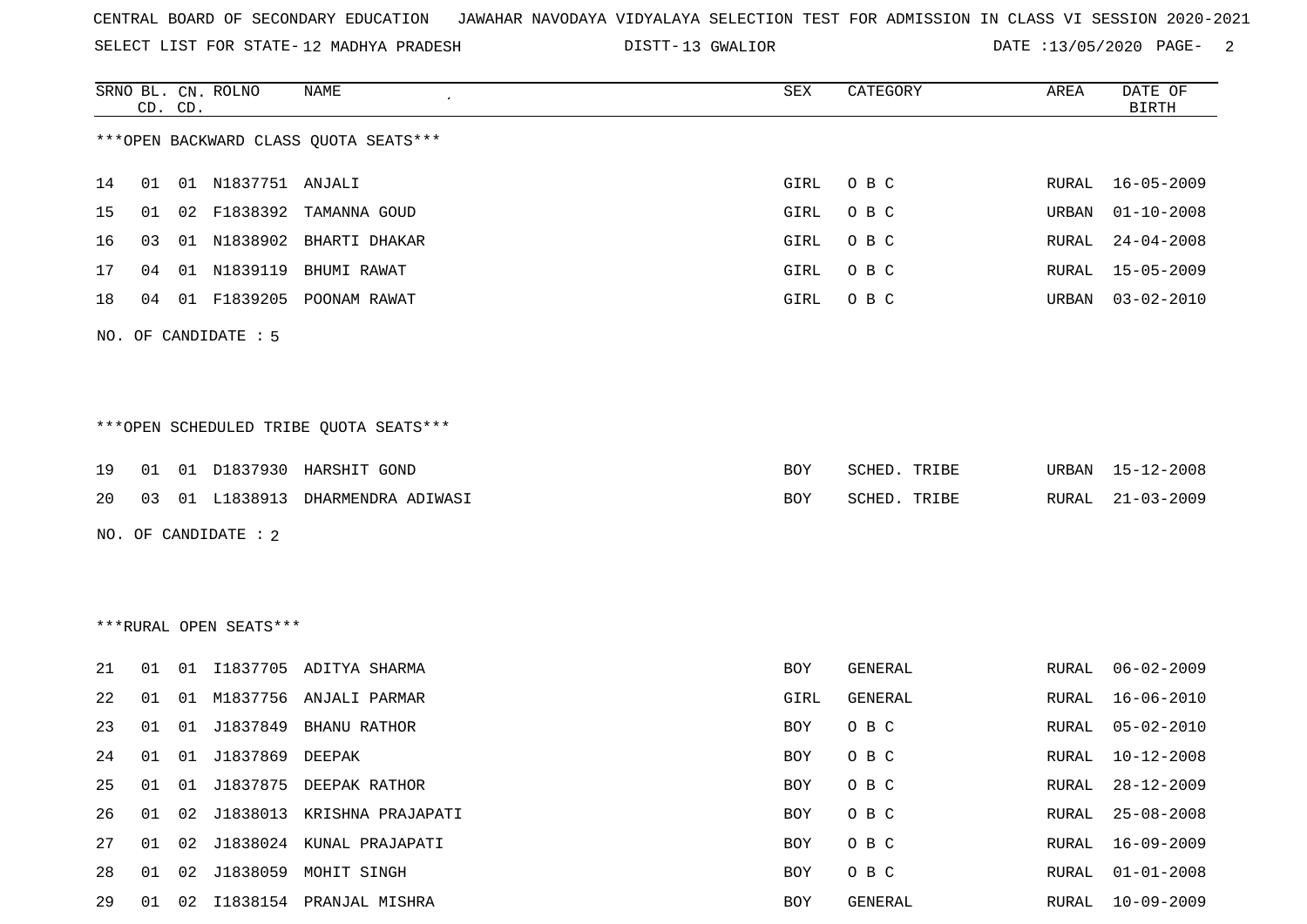SELECT LIST FOR STATE- DISTT- 12 MADHYA PRADESH

DISTT-13 GWALIOR DATE :13/05/2020 PAGE- 3

|    |    | CD. CD. | SRNO BL. CN. ROLNO     | NAME<br>$\epsilon$              | SEX        | CATEGORY       | AREA         | DATE OF<br><b>BIRTH</b> |
|----|----|---------|------------------------|---------------------------------|------------|----------------|--------------|-------------------------|
|    |    |         | ***RURAL OPEN SEATS*** |                                 |            |                |              |                         |
| 30 | 01 | 02      |                        | I1838163 PRASHANT SINGH KUSHWAH | <b>BOY</b> | GENERAL        | RURAL        | $25 - 05 - 2008$        |
| 31 | 01 | 02      | J1838222 RANU          |                                 | <b>BOY</b> | O B C          | <b>RURAL</b> | $18 - 10 - 2008$        |
| 32 | 01 | 02      |                        | I1838433 YAGYA TRIPATHI         | BOY        | GENERAL        | RURAL        | $24 - 02 - 2010$        |
| 33 | 02 | 01      |                        | J1838670 NAMAN SINGH            | <b>BOY</b> | O B C          | <b>RURAL</b> | $02 - 09 - 2007$        |
| 34 | 02 | 01      | K1838723               | PRIYANSH SAGAR                  | <b>BOY</b> | SCHED. CASTE   | <b>RURAL</b> | $02 - 12 - 2009$        |
| 35 | 02 | 01      | J1838778               | SATYAM                          | <b>BOY</b> | O B C          | RURAL        | $08 - 10 - 2008$        |
| 36 | 02 | 01      | J1838809               | SOMVEER                         | <b>BOY</b> | O B C          | RURAL        | $11 - 09 - 2007$        |
| 37 | 03 | 01      |                        | J1838851 AAKASH DHAKAD          | <b>BOY</b> | O B C          | RURAL        | $03 - 04 - 2008$        |
| 38 | 03 | 01      |                        | M1838965 NAINCY GURJAR          | GIRL       | <b>GENERAL</b> | RURAL        | $22 - 01 - 2009$        |
| 39 | 03 | 01      |                        | J1838987 RAGHAVENDRA            | BOY        | O B C          | RURAL        | $10 - 06 - 2007$        |
| 40 | 03 | 01      |                        | J1838999 RAJ SINGH DHAKAD       | <b>BOY</b> | O B C          | RURAL        | $08 - 08 - 2008$        |
| 41 | 04 | 01      |                        | J1839130 DIVYANSH LODHI         | BOY        | O B C          | RURAL        | $04 - 01 - 2010$        |
| 42 | 04 | 01      | N1839154               | JYOTI SAHU                      | GIRL       | O B C          | RURAL        | $08 - 09 - 2008$        |
| 43 | 04 | 01      | J1839219               | RAMAKANT RAWAT                  | <b>BOY</b> | O B C          | RURAL        | $06 - 12 - 2007$        |
| 44 | 04 | 01      | J1839268               | UPENDRA RAWAT                   | <b>BOY</b> | O B C          | RURAL        | $05 - 07 - 2009$        |
|    |    |         | NO. OF CANDIDATE : 24  |                                 |            |                |              |                         |

\*\*\*RURAL SCHEDULED CASTE QUOTA SEATS\*\*\*

| 45 | 01             |    |             | 01 K1837724 ALPESH KUMAR  | <b>BOY</b> | SCHED. CASTE | RURAL | 27-04-2010 |
|----|----------------|----|-------------|---------------------------|------------|--------------|-------|------------|
| 46 | 01             |    |             | 01 K1837828 ASHU PIPPAL   | BOY        | SCHED. CASTE | RURAL | 17-06-2008 |
| 47 | $\bigcirc$ 0.1 |    |             | 02 K1838197 RAHUL. MOURYA | BOY        | SCHED. CASTE | RURAL | 19-07-2008 |
| 48 | $\bigcirc$ 0.1 |    |             | 02 K1838206 RAJ GAHLOT    | <b>BOY</b> | SCHED. CASTE | RURAL | 12-07-2008 |
| 49 | 02             |    | 01 K1838537 | BRAJESH SEMIL             | BOY        | SCHED. CASTE | RURAL | 04-09-2009 |
| 50 | 02             | 01 |             | K1838575 GIRRAJ PARIHAR   | BOY        | SCHED. CASTE | RURAL | 17-11-2008 |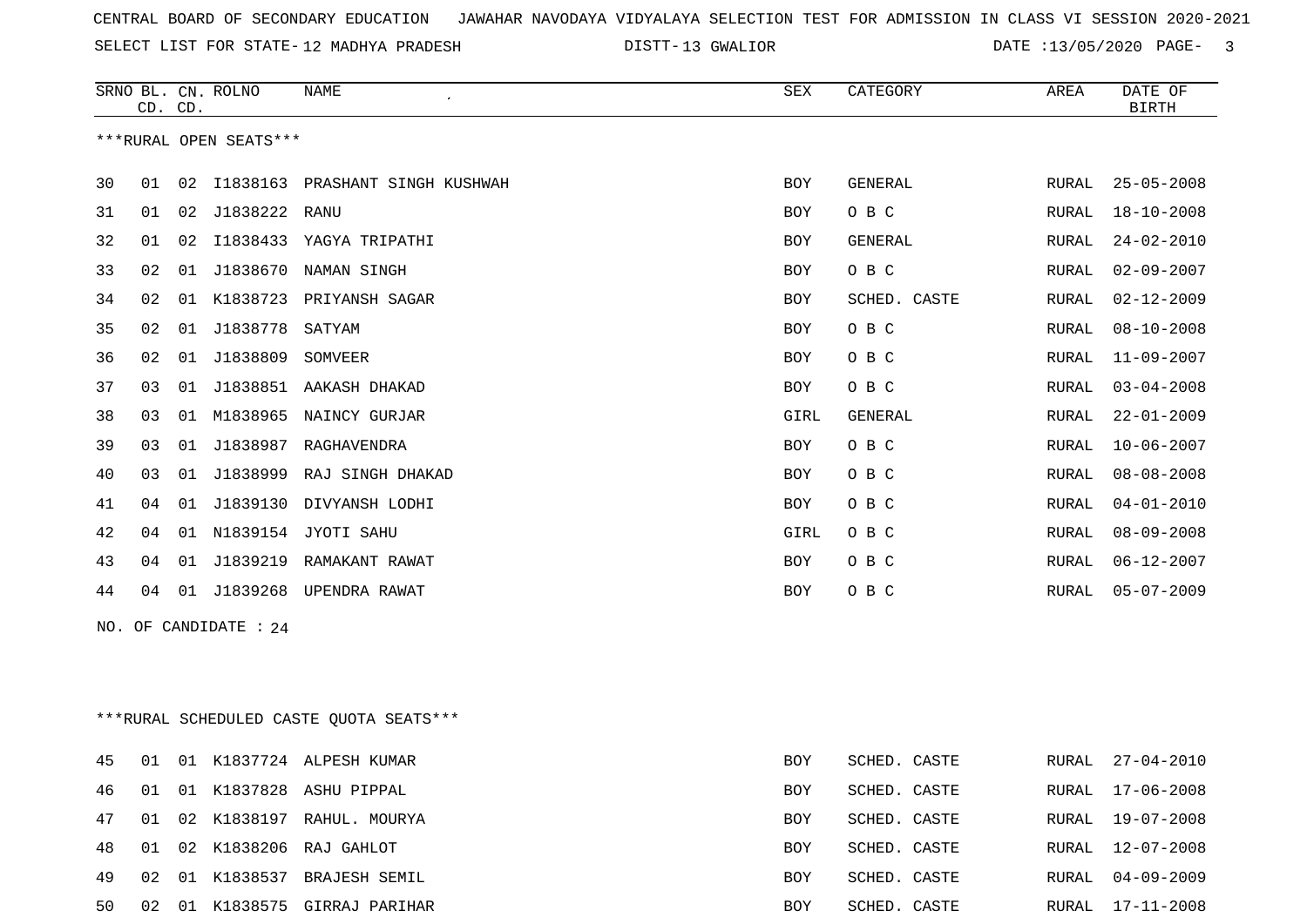SRNO BL. CN. ROLNO NAME SEX CATEGORY AREA DATE OF

SELECT LIST FOR STATE- DISTT- 12 MADHYA PRADESH

DISTT-13 GWALIOR **DATE** :13/05/2020 PAGE- 4

|    | CD. CD. |    |                          |                                         |      |              |       | BIRTH            |
|----|---------|----|--------------------------|-----------------------------------------|------|--------------|-------|------------------|
|    |         |    |                          | ***RURAL SCHEDULED CASTE QUOTA SEATS*** |      |              |       |                  |
| 51 | 02      |    |                          | 01 01838720 PRIYANKA SHAKYA             | GIRL | SCHED. CASTE | RURAL | 07-06-2007       |
| 52 | 03      | 01 | K1838879                 | ANKIT SHAKYA                            | BOY  | SCHED. CASTE | RURAL | $13 - 04 - 2009$ |
| 53 | 03      | 01 | K1838950                 | KUNAL GOYAL                             | BOY  | SCHED. CASTE | RURAL | $07 - 10 - 2010$ |
| 54 | 03      | 01 | K1838957                 | MOHIT JATAV                             | BOY  | SCHED. CASTE | RURAL | $05 - 07 - 2007$ |
| 55 | 03      | 01 |                          | K1838992 RAHUL AHIRWAR                  | BOY  | SCHED. CASTE | RURAL | 15-07-2009       |
| 56 | 03      | 01 | K1839028                 | SHIVAM                                  | BOY  | SCHED. CASTE | RURAL | $03 - 10 - 2008$ |
| 57 | 04      |    |                          | 01 K1839121 CHETAN JATAV                | BOY  | SCHED. CASTE | RURAL | $01 - 01 - 2009$ |
| 58 | 04      |    |                          | 01 01839264 SWATI KHANDEKAR             | GIRL | SCHED. CASTE | RURAL | $01 - 07 - 2010$ |
|    |         |    | NO. OF CANDIDATE : 14    |                                         |      |              |       |                  |
|    |         |    |                          |                                         |      |              |       |                  |
|    |         |    |                          |                                         |      |              |       |                  |
|    |         |    |                          | *** RURAL BACKWARD CLASS QUOTA SEATS*** |      |              |       |                  |
| 59 | 01      | 01 |                          | N1837755 ANJALI NARWARIYA               | GIRL | O B C        | RURAL | $10 - 09 - 2008$ |
| 60 | 01      | 01 | J1837760                 | ANKESH RAJPOOT                          | BOY  | O B C        | RURAL | $12 - 09 - 2008$ |
| 61 | 01      | 01 |                          | N1837793 ANUSHKA DHAKAR                 | GIRL | O B C        | RURAL | $22 - 08 - 2008$ |
| 62 | 01      | 02 | J1838032                 | MADAN KUMAR                             | BOY  | O B C        | RURAL | $06 - 09 - 2008$ |
| 63 | 01      | 02 |                          | N1838289 SALONI LODHI                   | GIRL | O B C        | RURAL | $22 - 09 - 2009$ |
| 64 | 01      | 02 | J1838419                 | VIKASH RATHOR                           | BOY  | O B C        | RURAL | 12-07-2009       |
| 65 | 02      | 01 | N1838539 BRANCHI         |                                         | GIRL | O B C        | RURAL | $01 - 10 - 2008$ |
| 66 | 02      | 01 |                          | N1838644 LATA RAWAT                     | GIRL | O B C        | RURAL | $02 - 01 - 2010$ |
| 67 | 03      |    |                          | 01 N1838891 ARTI DHAKAR                 | GIRL | O B C        | RURAL | $09 - 12 - 2008$ |
| 68 |         |    | 03  01  J1838922  GAUTAM |                                         | BOY  | O B C        |       | RURAL 25-08-2007 |
| 69 |         |    |                          | 04 01 N1839120 CHANDRAKALA RAWAT        | GIRL | O B C        |       | RURAL 15-07-2009 |
| 70 |         |    |                          | 04 01 N1839134 EKTA RATHOR              | GIRL | O B C        | RURAL | $01 - 09 - 2010$ |
| 71 |         |    |                          | 04 01 N1839172 KUNDAN RWAT              | GIRL | O B C        | RURAL | $03 - 04 - 2009$ |
|    |         |    |                          |                                         |      |              |       |                  |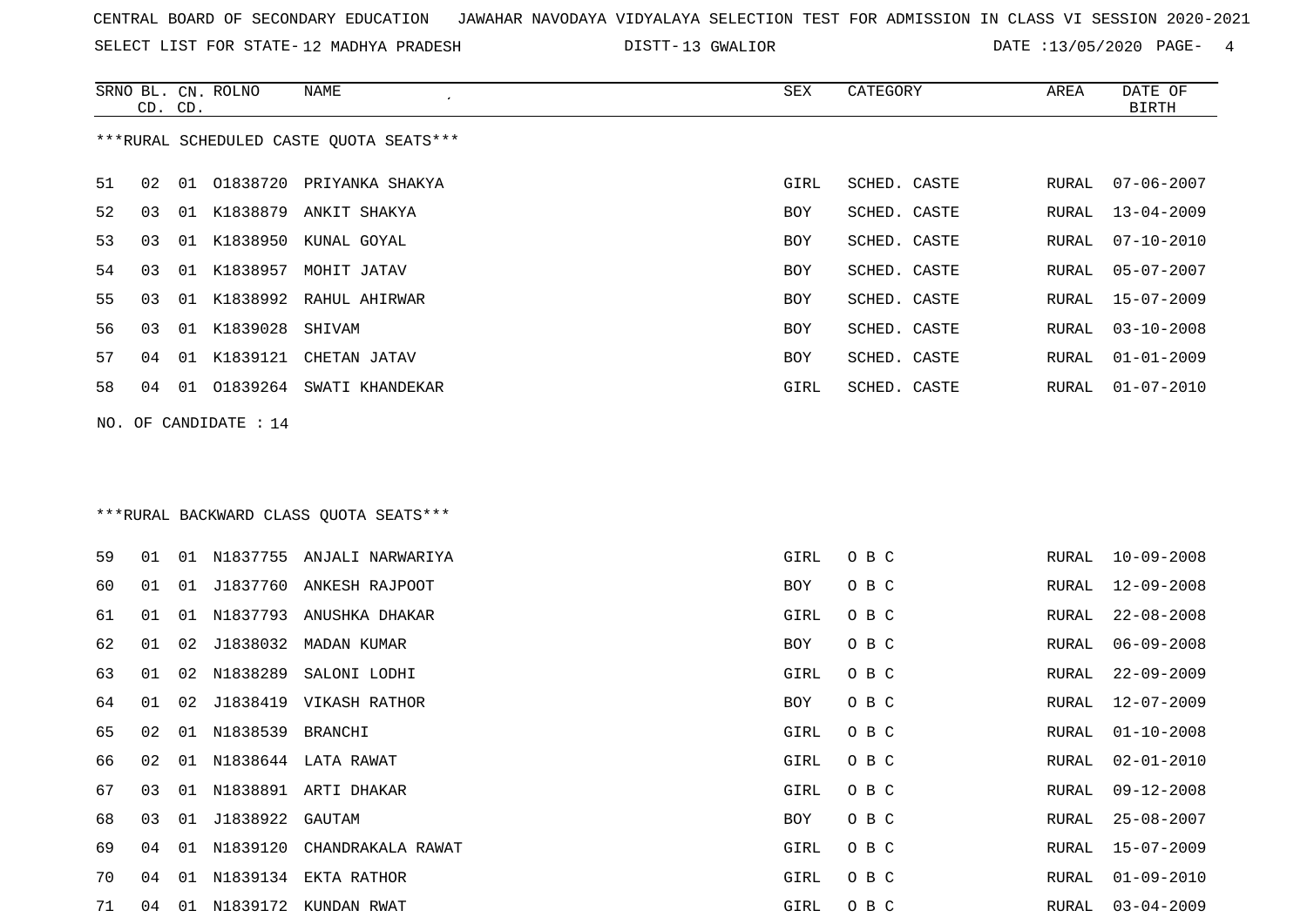SELECT LIST FOR STATE- DISTT- 12 MADHYA PRADESH

13 GWALIOR DATE :13/05/2020 PAGE- 5

|    |    | CD. CD. | SRNO BL. CN. ROLNO     | <b>NAME</b><br>$\epsilon$               | SEX        | CATEGORY     | AREA  | DATE OF<br><b>BIRTH</b> |
|----|----|---------|------------------------|-----------------------------------------|------------|--------------|-------|-------------------------|
|    |    |         |                        | *** RURAL BACKWARD CLASS QUOTA SEATS*** |            |              |       |                         |
| 72 | 04 |         |                        | 01 N1839178 MAHIMA RAWAT                | GIRL       | O B C        | RURAL | 18-12-2008              |
| 73 | 04 |         |                        | 01 N1839220 RANJANA RAWAT               | GIRL       | O B C        | RURAL | $15 - 11 - 2009$        |
| 74 | 04 |         |                        | 01 N1839250 SHIVANI RAWAT               | GIRL       | O B C        | RURAL | $08 - 07 - 2010$        |
|    |    |         | NO. OF CANDIDATE : 16  |                                         |            |              |       |                         |
|    |    |         |                        |                                         |            |              |       |                         |
|    |    |         |                        |                                         |            |              |       |                         |
|    |    |         |                        | ***RURAL SCHEDULED TRIBE OUOTA SEATS*** |            |              |       |                         |
| 75 | 01 | 01      |                        | 01837754 ANJALI DEWARIYA                | GIRL       | SCHED. CASTE | RURAL | $10 - 07 - 2007$        |
| 76 | 01 |         |                        | 02 K1837993 KEPI SINGH                  | <b>BOY</b> | SCHED. CASTE | RURAL | $01 - 01 - 2010$        |
| 77 | 02 | 01      |                        | K1838466 ADITYA PIPPAL                  | <b>BOY</b> | SCHED. CASTE | RURAL | $15 - 04 - 2008$        |
| 78 | 02 | 01      | 01838511 ARTI          |                                         | GIRL       | SCHED. CASTE | RURAL | $04 - 02 - 2008$        |
| 79 | 02 | 01      |                        | 01838680 NIDHI PIPPAL                   | GIRL       | SCHED. CASTE | RURAL | $09 - 04 - 2009$        |
| 80 | 04 |         |                        | 01 K1839214 RAJA JATAV                  | <b>BOY</b> | SCHED. CASTE | RURAL | $01 - 01 - 2011$        |
|    |    |         | NO. OF CANDIDATE : $6$ |                                         |            |              |       |                         |

TOTAL SELECTED CANDIDATE : 80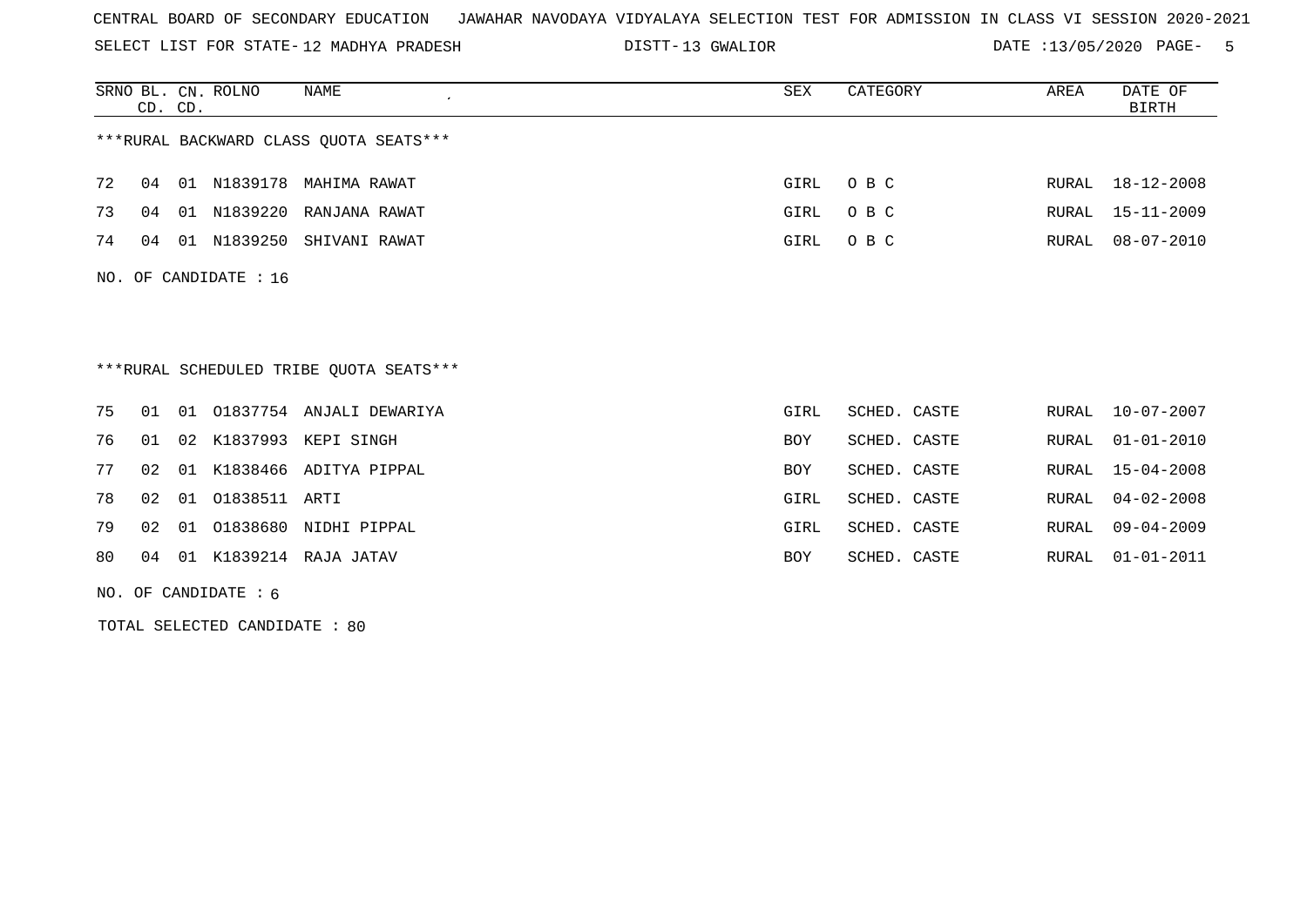SELECT LIST FOR STATE- DISTT- 12 MADHYA PRADESH

DISTT-14 INDORE DATE :13/05/2020 PAGE- 1

|             |    | CD. CD. | SRNO BL. CN. ROLNO    | <b>NAME</b>                             | SEX        | CATEGORY       | AREA  | DATE OF<br><b>BIRTH</b> |
|-------------|----|---------|-----------------------|-----------------------------------------|------------|----------------|-------|-------------------------|
|             |    |         | ***OPEN UR SEATS***   |                                         |            |                |       |                         |
| $\mathbf 1$ | 01 |         |                       | 01 K1839356 ANSHUMAN MALVIYA            | <b>BOY</b> | SCHED. CASTE   | RURAL | 19-11-2008              |
| 2           | 01 |         | 02 I1839756           | SURAJ YADAV                             | <b>BOY</b> | <b>GENERAL</b> | RURAL | $21 - 07 - 2008$        |
| 3           | 02 |         |                       | 02 K1840220 SHAILENDRA CHOUHAN          | <b>BOY</b> | SCHED. CASTE   | RURAL | $20 - 11 - 2007$        |
| 4           | 03 |         |                       | 01 M1840499 ANURADHA PATEL              | GIRL       | <b>GENERAL</b> | RURAL | $02 - 08 - 2009$        |
| 5           | 03 | 01      |                       | E1840554 ASHWIKA GANGRADE               | GIRL       | GENERAL        | URBAN | $24 - 08 - 2009$        |
| 6           | 03 | 01      | J1840569 ATUL         |                                         | <b>BOY</b> | O B C          | RURAL | $24 - 10 - 2008$        |
| 7           | 03 | 01      | F1840676              | DIKSHA PATIDAR                          | GIRL       | O B C          | URBAN | $14 - 07 - 2009$        |
| 8           | 03 | 02      | C1840898              | KUSHAGRA DHOLA                          | <b>BOY</b> | SCHED. CASTE   | URBAN | $28 - 01 - 2010$        |
| 9           | 03 | 03      | B1841327              | SANDEEP DANGI                           | <b>BOY</b> | O B C          | URBAN | $02 - 05 - 2009$        |
| 10          | 03 | 04      | J1841344              | SARTHAK PATEL                           | <b>BOY</b> | O B C          | RURAL | $18 - 02 - 2010$        |
|             |    |         | NO. OF CANDIDATE : 10 |                                         |            |                |       |                         |
|             |    |         |                       | *** OPEN SCHEDULED CASTE QUOTA SEATS*** |            |                |       |                         |
| 11          | 04 |         | 02 G1842243           | SHRUTI SAKHARE                          | GIRL       | SCHED. CASTE   | URBAN | $10 - 01 - 2009$        |
| 12          |    |         |                       | 04 02 01842263 SONALLI SOLANKI          | GTRI.      | SCHED CASTE    |       | RIRAL 13-10-2009        |

| TA NA ALISTANOS CONSTRUIT SUNANNI |      | GIRT POUTD. CAPIE | CUUAT ISTIUTZUUZ |
|-----------------------------------|------|-------------------|------------------|
| 13 04 02 G1842343 VANSHIKA PARMAR | GIRL | SCHED. CASTE      | URBAN 29-07-2008 |

NO. OF CANDIDATE : 3

\*\*\*OPEN DISABLED QUOTA SEATS\*\*\*

14 03 01 A1840420 AMAN DWIVEDI BOY GENERAL URBAN 02-04-2009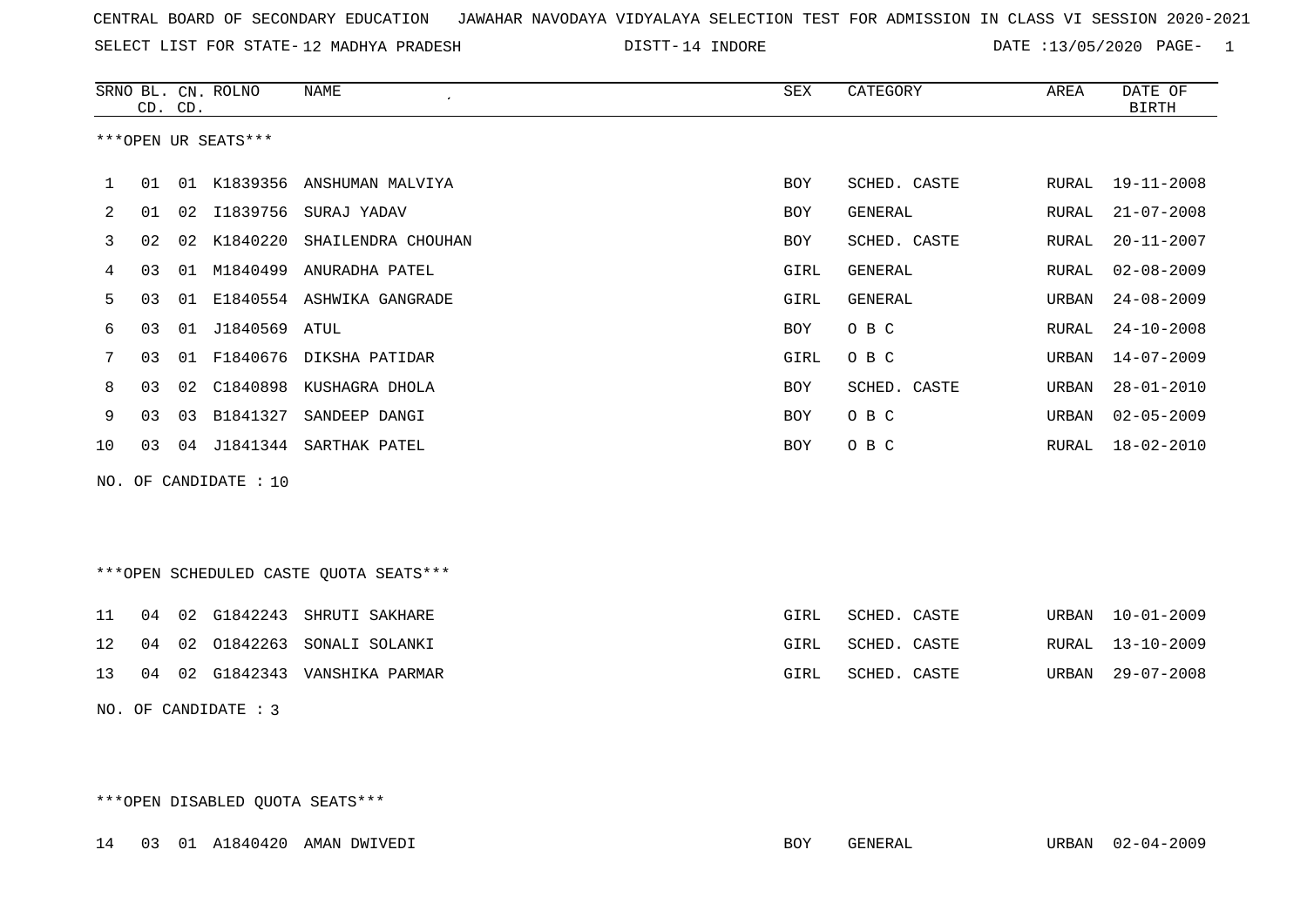| CENTRAL BOARD OF SECONDARY EDUCATION – JAWAHAR NAVODAYA VIDYALAYA SELECTION TEST FOR ADMISSION IN CLASS VI SESSION 2020-2021 |  |  |  |
|------------------------------------------------------------------------------------------------------------------------------|--|--|--|
|------------------------------------------------------------------------------------------------------------------------------|--|--|--|

SELECT LIST FOR STATE- DISTT- 12 MADHYA PRADESH

DISTT-14 INDORE 2012 DATE :13/05/2020 PAGE-

|    |    | CD. CD. | SRNO BL. CN. ROLNO     | NAME                                   | SEX        | CATEGORY     | AREA         | DATE OF<br><b>BIRTH</b> |
|----|----|---------|------------------------|----------------------------------------|------------|--------------|--------------|-------------------------|
|    |    |         | NO. OF CANDIDATE : $1$ |                                        |            |              |              |                         |
|    |    |         |                        |                                        |            |              |              |                         |
|    |    |         |                        |                                        |            |              |              |                         |
|    |    |         |                        | *** OPEN BACKWARD CLASS QUOTA SEATS*** |            |              |              |                         |
| 15 | 02 |         |                        | 01 J1840045 KRISHNA PATEL              | <b>BOY</b> | O B C        | RURAL        | $23 - 06 - 2009$        |
| 16 | 02 |         |                        | 02 J1840135 NITIN KUNDLWAL             | BOY        | O B C        | <b>RURAL</b> | $02 - 03 - 2009$        |
| 17 | 02 |         |                        | 02 J1840328 YASH PATEL                 | <b>BOY</b> | O B C        | RURAL        | 19-11-2009              |
| 18 | 03 |         |                        | 01 J1840344 AADARSH PATEL              | BOY        | O B C        | RURAL        | $29 - 03 - 2009$        |
|    |    |         | 03 J1841268            |                                        |            |              |              |                         |
| 19 | 03 |         |                        | RONAK PATEL                            | <b>BOY</b> | O B C        | RURAL        | $08 - 08 - 2008$        |
|    |    |         | NO. OF CANDIDATE : 5   |                                        |            |              |              |                         |
|    |    |         |                        |                                        |            |              |              |                         |
|    |    |         |                        |                                        |            |              |              |                         |
|    |    |         |                        | ***OPEN SCHEDULED TRIBE QUOTA SEATS*** |            |              |              |                         |
| 20 | 03 |         |                        | 03 H1841331 SANJANA ALAWA              | GIRL       | SCHED. TRIBE | URBAN        | $31 - 08 - 2008$        |
|    |    |         |                        |                                        |            |              |              |                         |
|    |    |         | NO. OF CANDIDATE : 1   |                                        |            |              |              |                         |
|    |    |         |                        |                                        |            |              |              |                         |
|    |    |         |                        |                                        |            |              |              |                         |
|    |    |         | ***RURAL OPEN SEATS*** |                                        |            |              |              |                         |
| 21 | 01 |         |                        | 01 J1839296 AAYUSH THAKUR              | BOY        | O B C        | RURAL        | $06 - 05 - 2009$        |
| 22 | 01 |         |                        | 01 J1839298 ABHIJEET PATEL             | <b>BOY</b> | O B C        | RURAL        | 05-07-2008              |
| 23 | 01 |         |                        | 01 K1839512 KULDEEP GOYAL              | BOY        | SCHED. CASTE | RURAL        | $24 - 08 - 2009$        |
| 24 | 01 |         |                        | 02 I1839639 PRITAM PATEL               | BOY        | GENERAL      | RURAL        | $13 - 12 - 2009$        |
| 25 | 01 |         |                        | 02 M1839766 TANVI CHALKE               | GIRL       | GENERAL      | <b>RURAL</b> | $15 - 03 - 2009$        |
| 26 | 01 |         |                        | 02 K1839797 VIJAY TANVE                | BOY        | SCHED. CASTE | RURAL        | $15 - 08 - 2009$        |
| 27 | 01 |         |                        | 02 N1839834 YATI YADAV                 | GIRL       | O B C        |              | RURAL 07-08-2009        |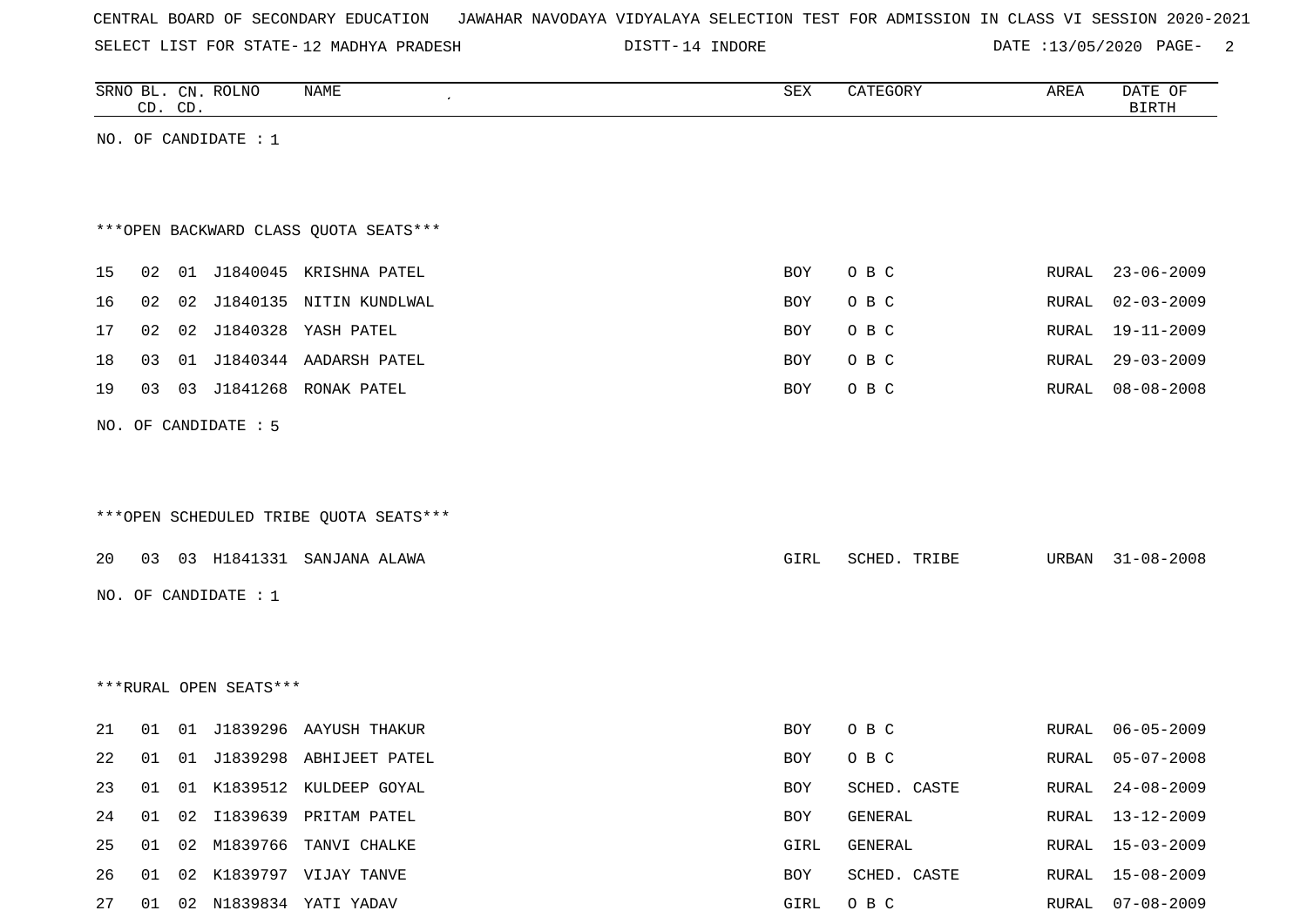SELECT LIST FOR STATE- DISTT- 12 MADHYA PRADESH

DISTT-14 INDORE DATE :13/05/2020 PAGE- 3

|    | CD. CD. |                 | SRNO BL. CN. ROLNO     | NAME                       | ${\tt SEX}$ | CATEGORY       | AREA         | DATE OF<br><b>BIRTH</b> |
|----|---------|-----------------|------------------------|----------------------------|-------------|----------------|--------------|-------------------------|
|    |         |                 | ***RURAL OPEN SEATS*** |                            |             |                |              |                         |
| 28 | 02      | 01              | J1839915               | ARYAN                      | <b>BOY</b>  | O B C          | RURAL        | $18 - 06 - 2008$        |
| 29 | 02      |                 | 01 J1839991 HANSHRAJ   |                            | BOY         | O B C          | RURAL        | $02 - 04 - 2009$        |
| 30 | 02      | 02              |                        | J1840130 NIRANJAN PATEL    | <b>BOY</b>  | O B C          | RURAL        | $31 - 12 - 2007$        |
| 31 | 02      | 02 <sub>o</sub> | J1840224 SHIVAM        |                            | <b>BOY</b>  | O B C          | RURAL        | $10 - 01 - 2010$        |
| 32 | 02      | 02              | M1840269               | TANISHA PANWAR             | GIRL        | <b>GENERAL</b> | RURAL        | $09 - 12 - 2008$        |
| 33 | 02      | 02              |                        | J1840311 VINIT DANGAR      | <b>BOY</b>  | O B C          | RURAL        | $11 - 12 - 2008$        |
| 34 | 03      | 01              |                        | K1840358 AARYAN CHOUHAN    | BOY         | SCHED. CASTE   | <b>RURAL</b> | $10 - 08 - 2009$        |
| 35 | 03      | 01              |                        | J1840376 ABHISHEK KACHHI   | BOY         | O B C          | RURAL        | $19 - 07 - 2009$        |
| 36 | 03      | 01              |                        | I1840711 FARHAN DANIYAL    | <b>BOY</b>  | GENERAL        | RURAL        | $04 - 01 - 2009$        |
| 37 | 03      | 02              |                        | M1840934 MAHI JHALA        | GIRL        | GENERAL        | RURAL        | $25 - 08 - 2008$        |
| 38 | 03      | 03              |                        | I1841096 PITYSH CHAWDA     | <b>BOY</b>  | <b>GENERAL</b> | <b>RURAL</b> | $14 - 08 - 2009$        |
| 39 | 03      |                 | 04 N1841418            | SIYA                       | GIRL        | O B C          | <b>RURAL</b> | $09 - 09 - 2009$        |
| 40 | 03      | 04              |                        | N1841552 VAISHNAVI MANDLOI | GIRL        | O B C          | RURAL        | $03 - 07 - 2009$        |
| 41 | 04      | 01              |                        | I1841666 AADARSH PRASAD    | <b>BOY</b>  | GENERAL        | <b>RURAL</b> | $08 - 10 - 2009$        |
| 42 | 04      | 01              |                        | J1841679 ABHINAV KADWEY    | BOY         | O B C          | RURAL        | $19 - 06 - 2009$        |
| 43 | 04      | 01              |                        | J1841787 DEVANSH KANKARWAL | <b>BOY</b>  | O B C          | RURAL        | $19 - 05 - 2009$        |
| 44 | 04      | 01              |                        | N1841851 HARSHITA KUSHWAH  | GIRL        | O B C          | RURAL        | $13 - 07 - 2010$        |
| 45 | 04      | 01              |                        | J1841885 JAYANT PATIDAR    | BOY         | O B C          | RURAL        | $19 - 04 - 2009$        |
| 46 | 04      | 02              | J1842089               | PRATEEK PATIDAR            | <b>BOY</b>  | O B C          | RURAL        | $22 - 08 - 2009$        |
| 47 | 04      | 02              | I1842224               | SHIVAM RAGHUVANSHI         | BOY         | GENERAL        | RURAL        | $27 - 08 - 2009$        |
| 48 | 04      | 02              |                        | J1842352 VICKY CHOUDHARY   | BOY         | O B C          | RURAL        | $16 - 08 - 2009$        |
| 49 | 04      |                 |                        | 02 K1842384 YASH RATHORE   | <b>BOY</b>  | SCHED. CASTE   | RURAL        | $17 - 12 - 2009$        |

NO. OF CANDIDATE : 29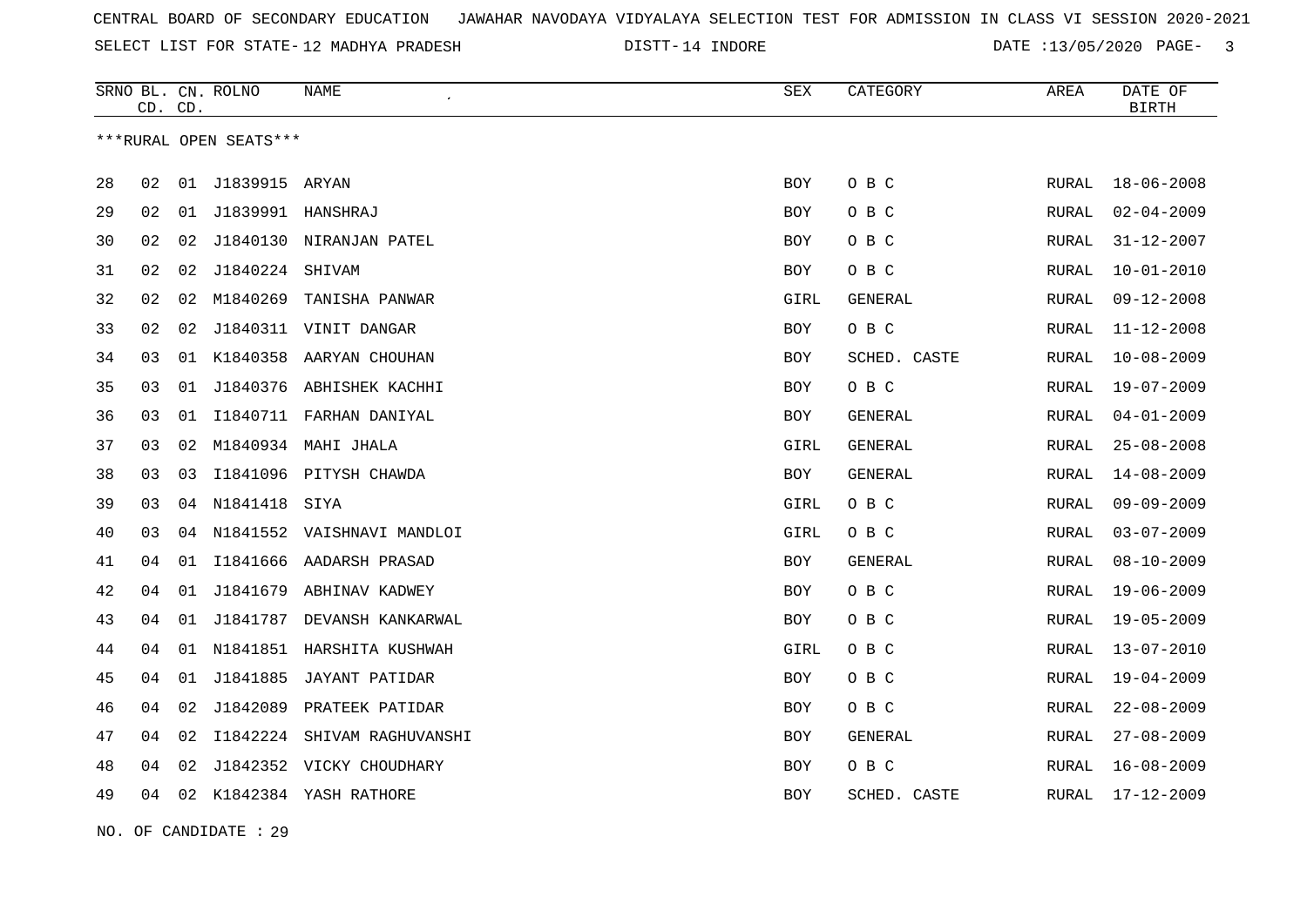SELECT LIST FOR STATE- DISTT- 12 MADHYA PRADESH

DISTT-14 INDORE 2020 DATE :13/05/2020 PAGE- 4

|    | CD. CD.         |    | SRNO BL. CN. ROLNO    | NAME<br>$\epsilon$                      | SEX        | CATEGORY     | AREA  | DATE OF<br><b>BIRTH</b> |
|----|-----------------|----|-----------------------|-----------------------------------------|------------|--------------|-------|-------------------------|
|    |                 |    |                       | ***RURAL SCHEDULED CASTE QUOTA SEATS*** |            |              |       |                         |
| 50 | 01              |    |                       | 01 K1839290 AAVESH ADHIKARI             | <b>BOY</b> | SCHED. CASTE | RURAL | $14 - 09 - 2009$        |
| 51 | 01              |    |                       | 01 01839489 KHUSHBOO PARMAR             | GIRL       | SCHED. CASTE | RURAL | $11 - 09 - 2008$        |
| 52 | 02              |    |                       | 01 K1839952 CHANDAN CHOUHAN             | <b>BOY</b> | SCHED. CASTE | RURAL | $16 - 10 - 2008$        |
| 53 | 02              | 02 | K1840148              | PRADEEP CHOUHAN                         | <b>BOY</b> | SCHED. CASTE | RURAL | $13 - 09 - 2008$        |
| 54 | 03              |    |                       | 01 K1840484 ANSHUL MALVIYA              | BOY        | SCHED. CASTE | RURAL | $07 - 10 - 2009$        |
| 55 | 03              |    |                       | 02 K1840758 HARSHIT SOLANKI             | <b>BOY</b> | SCHED. CASTE | RURAL | $06 - 01 - 2010$        |
| 56 | 03              |    | 04 01841568           | VANSHIKA                                | GIRL       | SCHED. CASTE | RURAL | $16 - 07 - 2009$        |
| 57 | 03              |    |                       | 04 K1841655 YOUVRAJ BAMNIYA             | <b>BOY</b> | SCHED. CASTE | RURAL | $09 - 06 - 2009$        |
| 58 | 04              |    |                       | 02 K1842247 SHUBHAM RATHORE             | BOY        | SCHED. CASTE | RURAL | $01 - 11 - 2008$        |
| 59 | 04              |    | 02 01842265           | SONAM GOYAL                             | GIRL       | SCHED. CASTE | RURAL | $21 - 10 - 2008$        |
|    |                 |    | NO. OF CANDIDATE : 10 |                                         |            |              |       |                         |
|    |                 |    |                       |                                         |            |              |       |                         |
|    |                 |    |                       |                                         |            |              |       |                         |
|    |                 |    |                       | *** RURAL BACKWARD CLASS QUOTA SEATS*** |            |              |       |                         |
|    |                 |    |                       |                                         |            |              |       |                         |
| 60 | 02              |    |                       | 01 J1839860 ADITYA CHOUDHARY            | BOY        | O B C        | RURAL | $20 - 11 - 2008$        |
| 61 | 02 <sub>o</sub> |    | 01 N1839948 BHUMIKA   |                                         | GIRL       | O B C        | RURAL | $25 - 08 - 2007$        |
| 62 | 02              |    |                       | 01 N1840031 KHUSHBOO CHOUDHARY          | GIRL       | O B C        | RURAL | $23 - 02 - 2009$        |
| 63 | 02              |    | 01 N1840079           | MANALI PATEL                            | GIRL       | O B C        | RURAL | $15 - 11 - 2008$        |
|    |                 |    |                       |                                         |            |              |       |                         |

| 64 | 02 | 02   | N1840208 | RUHANI DHARPURE     | GIRL       | O B C | RURAL | 23-12-2008       |
|----|----|------|----------|---------------------|------------|-------|-------|------------------|
| 65 | 03 | -01  | N1840586 | BHAKTI MADHUSAI     | GIRL       | O B C | RURAL | $09 - 06 - 2008$ |
| 66 | 03 | 01   | J1840701 | DIVYANSHU PRAJAPAT  | BOY.       | O B C | RURAL | $03 - 05 - 2008$ |
| 67 | 03 | O 2. | N1840724 | GAYTRI PATEL        | GIRL       | O B C | RURAL | $21 - 06 - 2008$ |
| 68 | 03 | 02.  | J1840905 | LAKI PATEL          | BOY.       | O B C | RURAL | $29 - 11 - 2009$ |
| 69 | 03 | 03   | N1841200 | RAJESHWARI KUSHWAHA | GIRL       | O B C | RURAL | 27-11-2009       |
| 70 | 03 | 03   | J1841241 | RISHI VISHWAKARMA   | <b>BOY</b> | O B C | RURAL | $08 - 10 - 2009$ |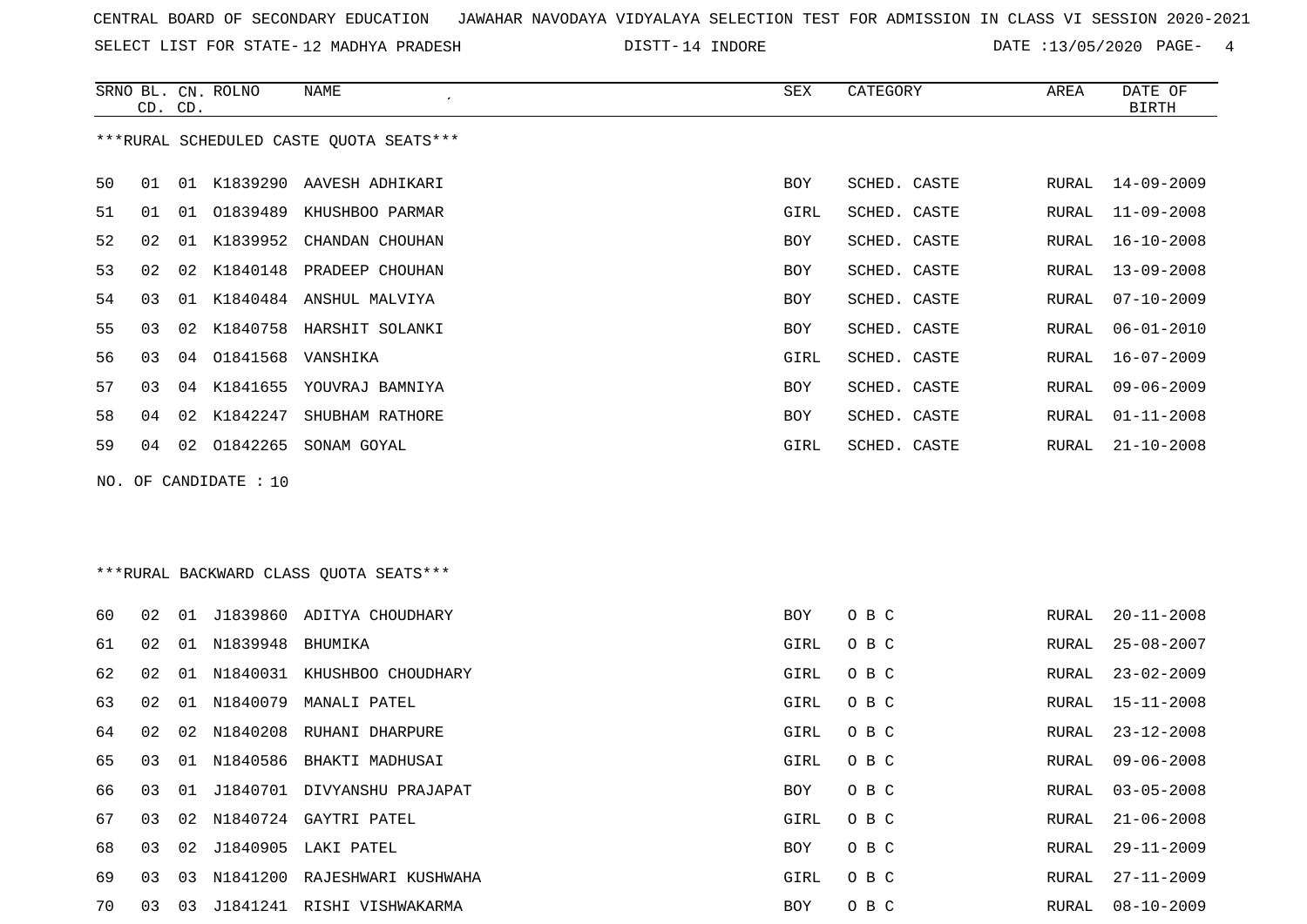SELECT LIST FOR STATE- DISTT- 12 MADHYA PRADESH

DISTT-14 INDORE DATE :13/05/2020 PAGE- 5

|    | CD. CD. | SRNO BL. CN. ROLNO      | NAME                                   | SEX  | CATEGORY | AREA  | DATE OF<br><b>BIRTH</b> |
|----|---------|-------------------------|----------------------------------------|------|----------|-------|-------------------------|
|    |         |                         | ***RURAL BACKWARD CLASS QUOTA SEATS*** |      |          |       |                         |
| 71 | 03      |                         | 03 J1841271 RONIT CHOUDHARY            | BOY  | O B C    |       | RURAL 14-03-2009        |
| 72 | 03      |                         | 04 J1841386 SHOURYA PATIDAR            | BOY  | O B C    | RURAL | $07 - 08 - 2009$        |
| 73 | 03      |                         | 04 J1841633 YASH CHOUDHARY             | BOY  | O B C    | RURAL | $25 - 10 - 2009$        |
| 74 | 04      |                         | 02 N1842213 SHAGUN PATEL               | GIRL | O B C    | RURAL | $30 - 03 - 2009$        |
| 75 | 04      |                         | 02 N1842344 VANSHIKA PATIDAR           | GIRL | O B C    | RURAL | $01 - 11 - 2009$        |
|    |         | NO. OF CANDIDATE : $16$ |                                        |      |          |       |                         |
|    |         |                         |                                        |      |          |       |                         |

\*\*\*RURAL SCHEDULED TRIBE QUOTA SEATS\*\*\*

|  |                            | 76 03 01 L1840405 AKASH SOLANKI | BOY        | SCHED. TRIBE | RURAL 25-10-2007 |
|--|----------------------------|---------------------------------|------------|--------------|------------------|
|  |                            | 77 04 01 L1841776 CHIRAG KOHALI | <b>BOY</b> | SCHED. TRIBE | RURAL 07-12-2009 |
|  | 78 04 02 L1842172 ROHIT    |                                 | <b>BOY</b> | SCHED. TRIBE | RURAL 21-08-2009 |
|  |                            | 79 04 02 L1842175 ROHIT KHARWAR | <b>BOY</b> | SCHED. TRIBE | RURAL 14-03-2009 |
|  | 80 04 02 P1842290 SUSHMITA |                                 | GIRL       | SCHED. TRIBE | RURAL 16-04-2009 |
|  |                            |                                 |            |              |                  |

NO. OF CANDIDATE : 5

TOTAL SELECTED CANDIDATE : 80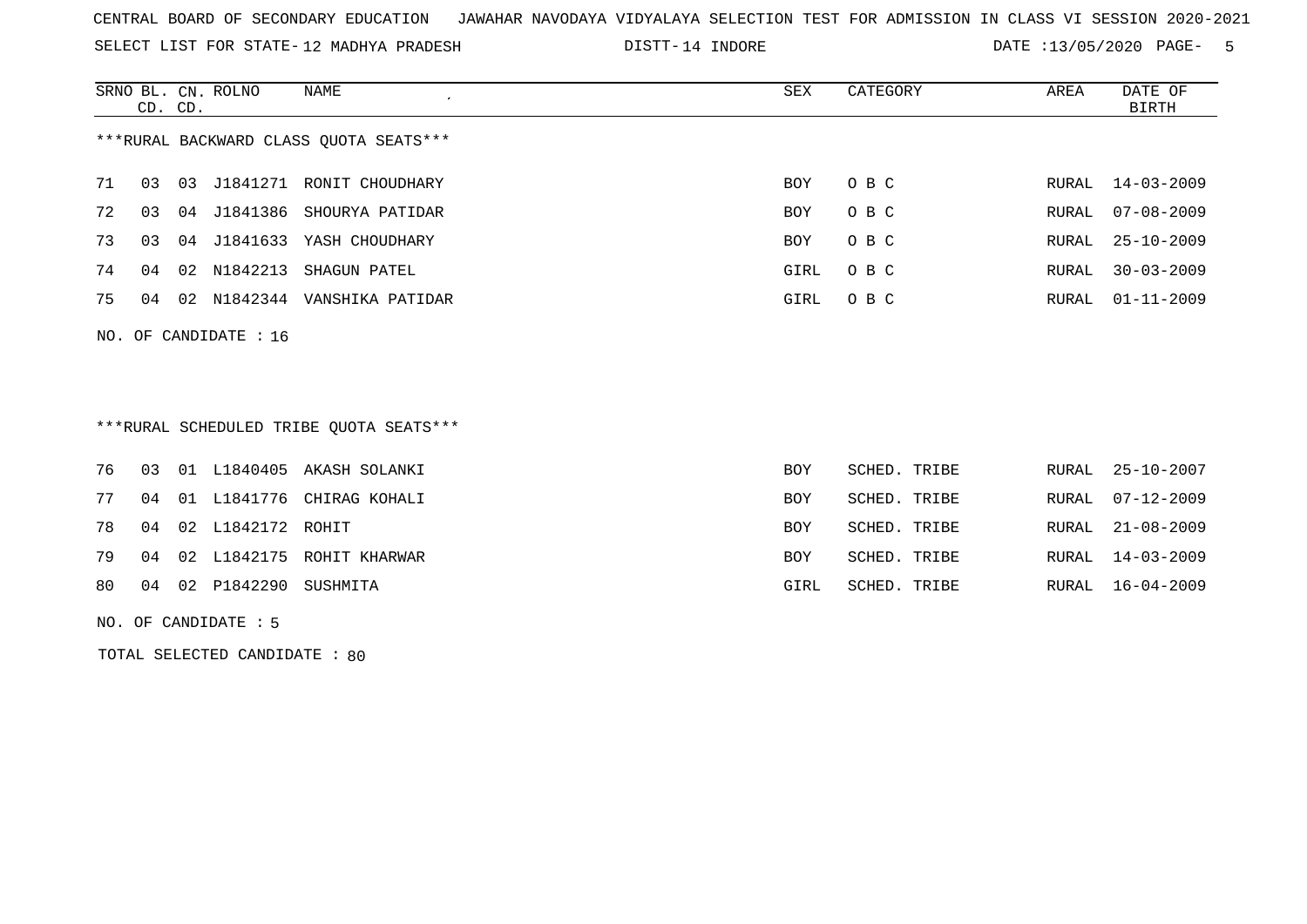SELECT LIST FOR STATE- DISTT- 12 MADHYA PRADESH

DISTT-15 JABALPUR 2020 DATE :13/05/2020 PAGE- 1

|     |    | CD. CD. | SRNO BL. CN. ROLNO  | <b>NAME</b>                            | <b>SEX</b> | CATEGORY     | AREA  | DATE OF<br><b>BIRTH</b> |
|-----|----|---------|---------------------|----------------------------------------|------------|--------------|-------|-------------------------|
|     |    |         | ***OPEN UR SEATS*** |                                        |            |              |       |                         |
| 1   | 01 |         |                     | 02 J1842839 TANISHQ HALDKAR            | BOY        | O B C        | RURAL | $21 - 09 - 2009$        |
| 2   | 02 |         |                     | 01 B1843014 KRISHNA KUMAR SAHU         | <b>BOY</b> | O B C        | URBAN | $20 - 07 - 2009$        |
| 3   | 02 |         |                     | 02 N1843125 SAFIYA MANSURI             | GIRL       | O B C        | RURAL | $16 - 04 - 2009$        |
| 4   | 06 |         |                     | 01 B1844269 ADITYA SINGH THAKUR        | <b>BOY</b> | O B C        | URBAN | $29 - 08 - 2009$        |
| 5   | 06 |         |                     | 02 F1844569 DIPTI RAJAK                | GIRL       | O B C        | URBAN | $05 - 05 - 2009$        |
| 6   | 06 | 03      |                     | L1844806 MAYANK MARAVI                 | <b>BOY</b> | SCHED. TRIBE | RURAL | $20 - 08 - 2009$        |
| 7   | 06 |         |                     | 04 A1844882 NIKET BARSAINYA            | <b>BOY</b> | GENERAL      | URBAN | $25 - 05 - 2009$        |
| 8   | 06 |         | 04 J1844967         | PRAVEEN YADAV                          | <b>BOY</b> | O B C        | RURAL | $13 - 11 - 2009$        |
| 9   | 06 |         | 06 A1845309         | SHUBH SHARMA                           | <b>BOY</b> | GENERAL      | URBAN | $18 - 10 - 2008$        |
| 10  | 07 |         |                     | 01 N1845517 AKANKSHA YADAV             | GIRL       | O B C        | RURAL | $09 - 01 - 2009$        |
| NO. |    |         | OF CANDIDATE : 10   |                                        |            |              |       |                         |
|     |    |         |                     |                                        |            |              |       |                         |
|     |    |         |                     |                                        |            |              |       |                         |
|     |    |         |                     | ***OPEN SCHEDULED CASTE QUOTA SEATS*** |            |              |       |                         |
| 11  | 05 |         | 01 01844081 PREETI  |                                        | GIRL       | SCHED. CASTE | RURAL | $20 - 12 - 2008$        |

|  |  | 12 06 06 K1845423 UJJAWAL MEHRA | <b>BOY</b> | SCHED. CASTE |  | RURAL 25-01-2010 |
|--|--|---------------------------------|------------|--------------|--|------------------|
|  |  | 13 07 02 01845811 SNEHA MALLICK | GIRL       | SCHED. CASTE |  | RURAL 28-05-2010 |

NO. OF CANDIDATE : 3

\*\*\*OPEN DISABLED QUOTA SEATS\*\*\*

14 06 03 J1844748 LAKKI SAHU BOY O B C RURAL 05-07-2008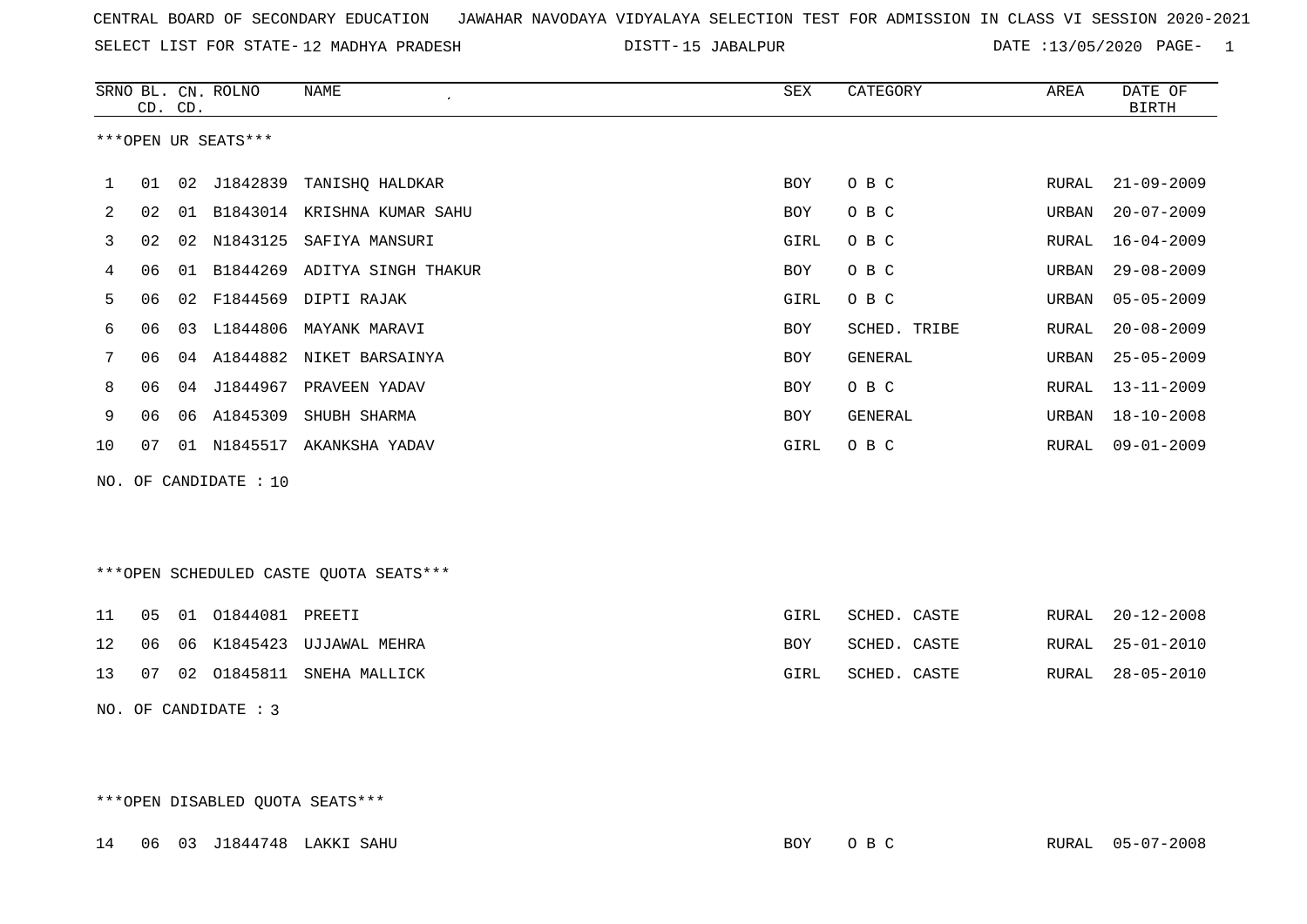|  |  |  |  | CENTRAL BOARD OF SECONDARY EDUCATION – JAWAHAR NAVODAYA VIDYALAYA SELECTION TEST FOR ADMISSION IN CLASS VI SESSION 2020-2021 |  |  |  |  |  |  |  |  |  |  |  |  |  |  |
|--|--|--|--|------------------------------------------------------------------------------------------------------------------------------|--|--|--|--|--|--|--|--|--|--|--|--|--|--|
|--|--|--|--|------------------------------------------------------------------------------------------------------------------------------|--|--|--|--|--|--|--|--|--|--|--|--|--|--|

SELECT LIST FOR STATE-12 MADHYA PRADESH

12 MADHYA PRADESH 15 JABALPUR DATE :13/05/2020 PAGE- 2

|    |    |                        | <b>NAME</b>                                                                                | ${\tt SEX}$                                                                                                                                                                                                                                                                                                                                                       | CATEGORY         | AREA           | DATE OF<br><b>BIRTH</b>        |
|----|----|------------------------|--------------------------------------------------------------------------------------------|-------------------------------------------------------------------------------------------------------------------------------------------------------------------------------------------------------------------------------------------------------------------------------------------------------------------------------------------------------------------|------------------|----------------|--------------------------------|
|    |    |                        |                                                                                            |                                                                                                                                                                                                                                                                                                                                                                   |                  |                |                                |
|    |    |                        |                                                                                            |                                                                                                                                                                                                                                                                                                                                                                   |                  |                |                                |
|    |    |                        |                                                                                            |                                                                                                                                                                                                                                                                                                                                                                   |                  |                |                                |
|    |    |                        |                                                                                            |                                                                                                                                                                                                                                                                                                                                                                   |                  |                |                                |
|    |    |                        |                                                                                            | BOY                                                                                                                                                                                                                                                                                                                                                               | O B C            | RURAL          | $20 - 07 - 2007$               |
| 05 |    |                        |                                                                                            | BOY                                                                                                                                                                                                                                                                                                                                                               | O B C            | RURAL          | $06 - 06 - 2009$               |
| 06 |    |                        |                                                                                            | BOY                                                                                                                                                                                                                                                                                                                                                               | O B C            | RURAL          | $26 - 03 - 2009$               |
| 06 |    |                        |                                                                                            | GIRL                                                                                                                                                                                                                                                                                                                                                              | O B C            | URBAN          | $24 - 01 - 2009$               |
| 06 |    |                        |                                                                                            | GIRL                                                                                                                                                                                                                                                                                                                                                              | O B C            | RURAL          | $21 - 11 - 2009$               |
|    |    |                        |                                                                                            |                                                                                                                                                                                                                                                                                                                                                                   |                  |                |                                |
|    |    |                        |                                                                                            |                                                                                                                                                                                                                                                                                                                                                                   |                  |                |                                |
|    |    |                        |                                                                                            |                                                                                                                                                                                                                                                                                                                                                                   |                  |                |                                |
|    |    |                        |                                                                                            |                                                                                                                                                                                                                                                                                                                                                                   |                  |                |                                |
|    |    |                        |                                                                                            | BOY                                                                                                                                                                                                                                                                                                                                                               | SCHED. TRIBE     | URBAN          | $23 - 04 - 2009$               |
|    |    |                        |                                                                                            |                                                                                                                                                                                                                                                                                                                                                                   |                  |                |                                |
|    |    |                        |                                                                                            |                                                                                                                                                                                                                                                                                                                                                                   |                  |                |                                |
|    |    |                        |                                                                                            |                                                                                                                                                                                                                                                                                                                                                                   |                  |                |                                |
|    |    |                        |                                                                                            |                                                                                                                                                                                                                                                                                                                                                                   |                  |                |                                |
|    |    |                        |                                                                                            |                                                                                                                                                                                                                                                                                                                                                                   |                  |                |                                |
|    |    |                        |                                                                                            |                                                                                                                                                                                                                                                                                                                                                                   |                  |                | $17 - 01 - 2010$               |
|    |    |                        |                                                                                            | BOY                                                                                                                                                                                                                                                                                                                                                               | GENERAL          |                | $12 - 12 - 2008$               |
| 01 |    |                        |                                                                                            |                                                                                                                                                                                                                                                                                                                                                                   |                  |                |                                |
|    |    |                        | 01 01 J1842627 NAITIK VISHWAKARMA                                                          | BOY                                                                                                                                                                                                                                                                                                                                                               | O B C            | RURAL          | $02 - 05 - 2009$               |
|    |    |                        | 01 02 J1842646 OM BARMAN                                                                   | BOY                                                                                                                                                                                                                                                                                                                                                               | O B C            | RURAL          | $22 - 02 - 2009$               |
| 02 |    | 02 01 I1843059 OM NEMA | 01 J1843055 NISHANT SAHU                                                                   | BOY<br>BOY                                                                                                                                                                                                                                                                                                                                                        | O B C<br>GENERAL | RURAL<br>RURAL | $25 - 07 - 2007$<br>18-07-2009 |
|    | 01 | CD. CD.<br>05          | SRNO BL. CN. ROLNO<br>NO. OF CANDIDATE : 1<br>NO. OF CANDIDATE : 5<br>NO. OF CANDIDATE : 1 | *** OPEN BACKWARD CLASS QUOTA SEATS***<br>01 J1843959 ASHISH SINGH LODHI<br>01 J1844051 NAMAN SINGH THAKUR<br>01 J1844351 ANMOL<br>01 F1844451 ARYA RAI<br>04 N1844979 PRINCY JAISWAL<br>***OPEN SCHEDULED TRIBE QUOTA SEATS***<br>06 04 D1844954 PRANJAL SINGH TEKAM<br>***RURAL OPEN SEATS***<br>01 I1842420 AKHILESH GUPTA<br>01 I1842464 ANURAG SINGH RAJPOOT | BOY              | GENERAL        | RURAL<br><b>RURAL</b>          |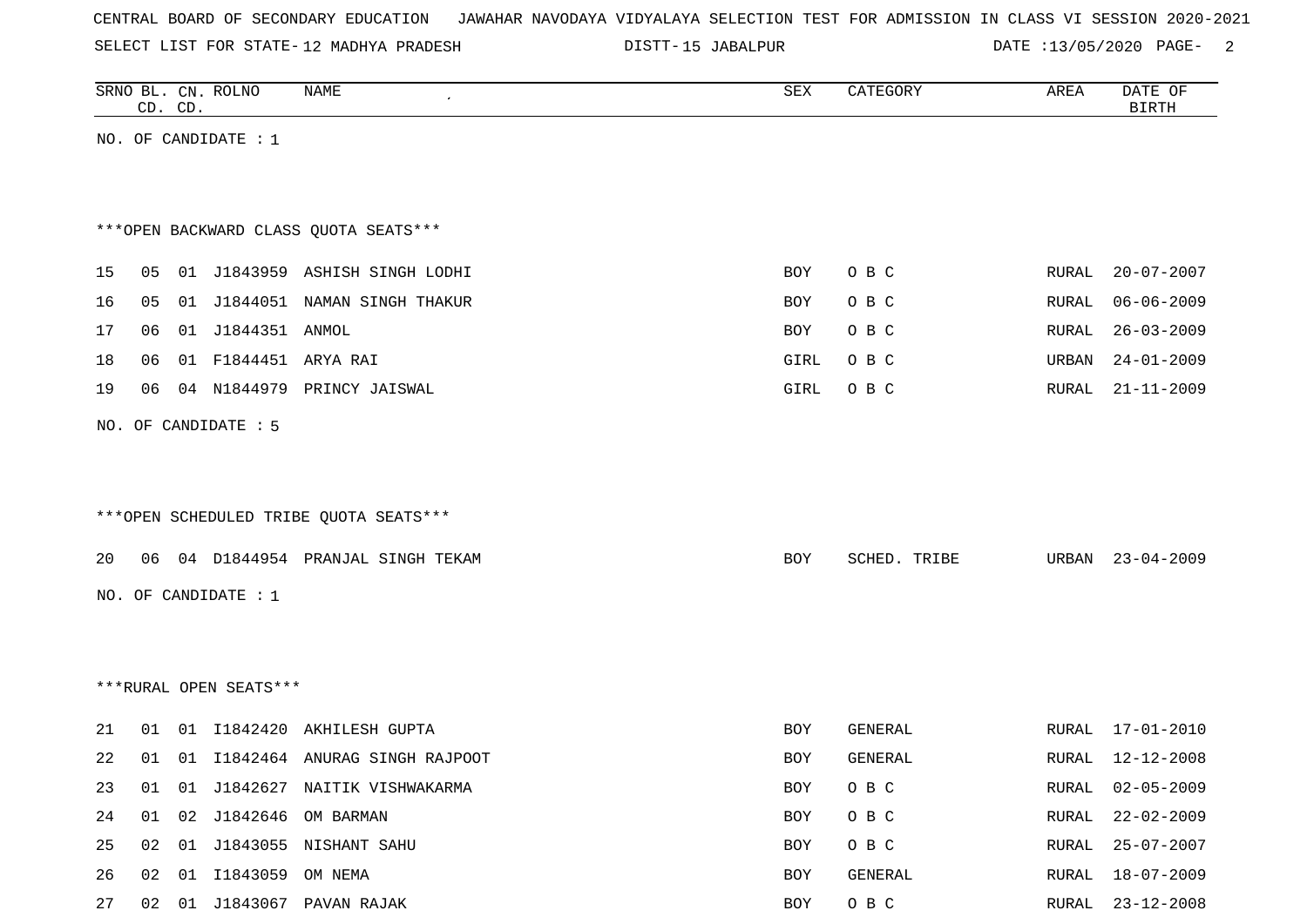SELECT LIST FOR STATE- DISTT- 12 MADHYA PRADESH

15 JABALPUR DATE :13/05/2020 PAGE- 3

|    | CD. CD. |    | SRNO BL. CN. ROLNO     | NAME                            | SEX        | CATEGORY     | AREA  | DATE OF<br><b>BIRTH</b> |
|----|---------|----|------------------------|---------------------------------|------------|--------------|-------|-------------------------|
|    |         |    | ***RURAL OPEN SEATS*** |                                 |            |              |       |                         |
| 28 | 02      |    |                        | 02 M1843077 PRACHI RAJPUT       | GIRL       | GENERAL      | RURAL | $21 - 11 - 2008$        |
| 29 | 02      |    |                        | 02 N1843090 PRINCESS SAHU       | GIRL       | O B C        | RURAL | $03 - 12 - 2008$        |
| 30 | 03      | 01 |                        | J1843337 DEEPAK KASHYAP         | BOY        | O B C        | RURAL | $28 - 10 - 2008$        |
| 31 | 03      |    |                        | 01 N1843481 RENU YADAV          | GIRL       | O B C        | RURAL | $17 - 08 - 2008$        |
| 32 | 03      | 01 | J1843517               | SAMEER KOSHTA                   | BOY        | O B C        | RURAL | $22 - 11 - 2009$        |
| 33 | 03      |    | 01 N1843582            | TANU YADAV                      | GIRL       | O B C        | RURAL | $12 - 02 - 2010$        |
| 34 | 04      | 01 |                        | J1843633 ADITYA BARMAN          | BOY        | O B C        | RURAL | $21 - 08 - 2008$        |
| 35 | 04      |    |                        | 01 M1843654 ANSHIKA PANDEY      | GIRL       | GENERAL      | RURAL | $02 - 03 - 2009$        |
| 36 | 04      |    |                        | 01 N1843758 MAHI PATEL          | GIRL       | O B C        | RURAL | $21 - 01 - 2009$        |
| 37 | 04      |    |                        | 01 N1843798 POORVI SINGH THAKUR | GIRL       | O B C        | RURAL | $11 - 12 - 2009$        |
| 38 | 05      |    |                        | 01 J1843954 ARYAN PATEL         | <b>BOY</b> | O B C        | RURAL | $19 - 09 - 2008$        |
| 39 | 05      | 01 | J1844018               | JUGRAJ SINGH THAKUR             | <b>BOY</b> | O B C        | RURAL | $18 - 06 - 2008$        |
| 40 | 05      | 01 | I1844061               | OM KRISHNA TIWARI               | BOY        | GENERAL      | RURAL | $15 - 12 - 2008$        |
| 41 | 05      | 02 |                        | J1844092 RAJ SINGH              | BOY        | O B C        | RURAL | $15 - 12 - 2010$        |
| 42 | 05      | 02 |                        | J1844201 VIKRAM SINGH LODHI     | BOY        | O B C        | RURAL | $04 - 11 - 2008$        |
| 43 | 06      |    |                        | 01 N1844211 AARZOO MANSOORI     | GIRL       | O B C        | RURAL | $18 - 07 - 2009$        |
| 44 | 06      | 01 |                        | J1844238 ABHISHEK PATEL         | BOY        | O B C        | RURAL | $01 - 09 - 2009$        |
| 45 | 06      |    |                        | 01 L1844383 ANSHUL PORTE        | BOY        | SCHED. TRIBE | RURAL | $02 - 09 - 2008$        |
| 46 | 06      | 02 | I1844627               | HARIOM CHOUBEY                  | BOY        | GENERAL      | RURAL | $01 - 01 - 2009$        |
| 47 | 06      | 06 |                        | N1845311 SHUMAYLA QURESHI       | GIRL       | O B C        | RURAL | $28 - 07 - 2009$        |
| 48 | 07      | 01 | J1845545               | ARYAN SAHU                      | BOY        | O B C        | RURAL | $15 - 04 - 2009$        |
| 49 | 07      | 01 |                        | L1845656 MOHIT SINGH WARKADE    | <b>BOY</b> | SCHED. TRIBE | RURAL | $25 - 05 - 2008$        |
| 50 | 07      |    | 02 N1845760            | SAINYUKTA SONI                  | GIRL       | овс          | RURAL | $22 - 01 - 2010$        |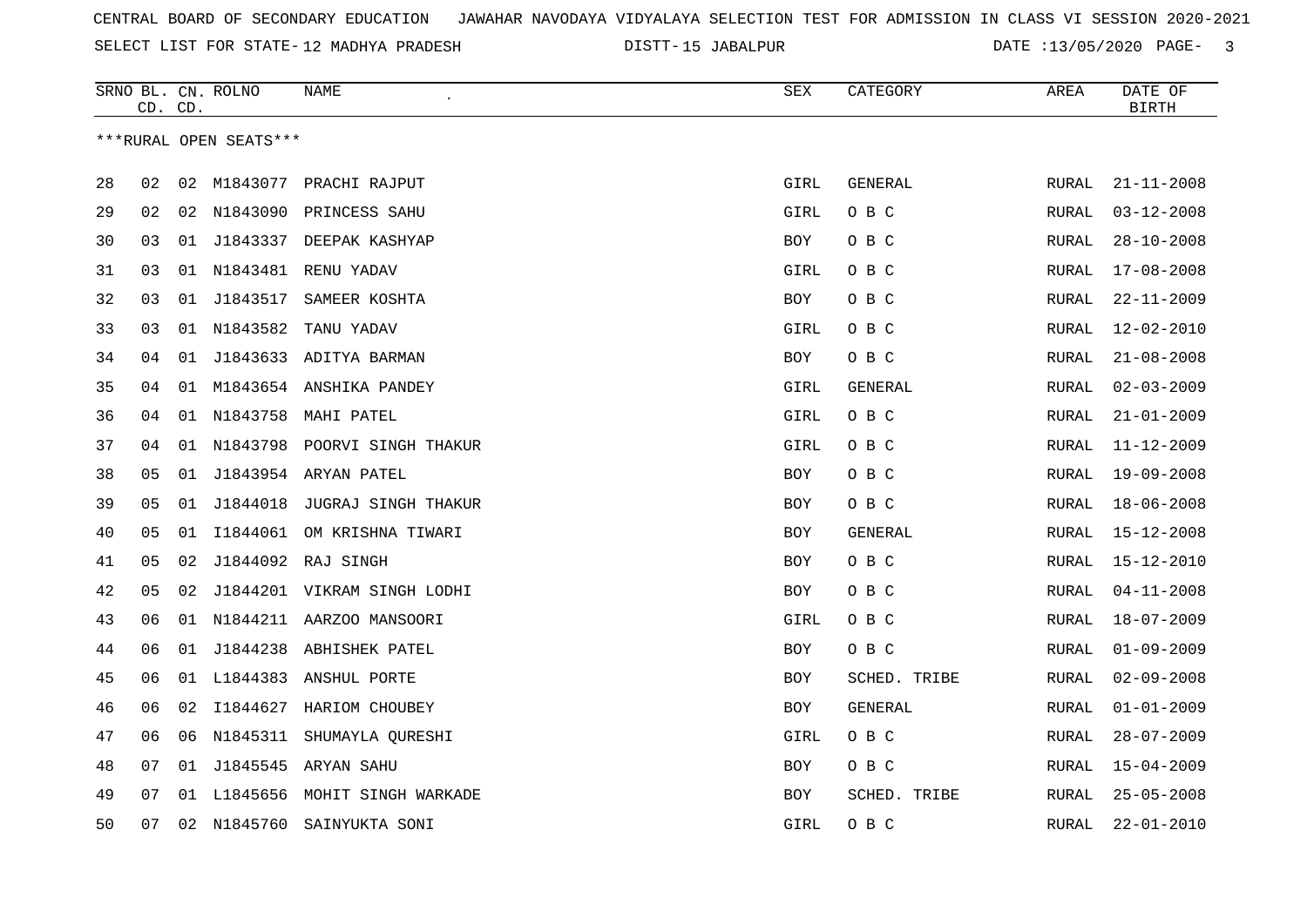| CENTRAL BOARD OF SECONDARY EDUCATION – JAWAHAR NAVODAYA VIDYALAYA SELECTION TEST FOR ADMISSION IN CLASS VI SESSION 2020-2021 |  |  |  |  |
|------------------------------------------------------------------------------------------------------------------------------|--|--|--|--|
|------------------------------------------------------------------------------------------------------------------------------|--|--|--|--|

SELECT LIST FOR STATE-12 MADHYA PRADESH

12 MADHYA PRADESH 15 JABALPUR DATE :13/05/2020 PAGE- 4

|    |    | CD. CD. | SRNO BL. CN. ROLNO    | NAME                                    | SEX        | CATEGORY     | AREA  | DATE OF<br><b>BIRTH</b> |
|----|----|---------|-----------------------|-----------------------------------------|------------|--------------|-------|-------------------------|
|    |    |         | NO. OF CANDIDATE : 30 |                                         |            |              |       |                         |
|    |    |         |                       |                                         |            |              |       |                         |
|    |    |         |                       |                                         |            |              |       |                         |
|    |    |         |                       | ***RURAL SCHEDULED CASTE OUOTA SEATS*** |            |              |       |                         |
| 51 | 02 |         |                       | 01 K1842956 DEEPESH KUMAR               | BOY        | SCHED. CASTE | RURAL | 13-08-2009              |
| 52 | 04 |         | 01 01843780 NANDINI   |                                         | GIRL       | SCHED. CASTE | RURAL | $30 - 07 - 2009$        |
| 53 | 05 |         |                       | 01 K1843952 ARVIND MEHRA                | BOY        | SCHED. CASTE | RURAL | $13 - 01 - 2009$        |
| 54 | 05 |         |                       | 01 K1844071 PIYUSH SILAWAT              | BOY        | SCHED. CASTE | RURAL | $02 - 10 - 2009$        |
| 55 | 05 |         |                       | 02 01844144 SHALNI MEHRA                | GIRL       | SCHED. CASTE | RURAL | $10 - 06 - 2009$        |
| 56 | 05 |         |                       | 02 K1844192 VAIBHAV MEHRA               | BOY        | SCHED. CASTE | RURAL | $09 - 11 - 2009$        |
| 57 | 06 | 03      |                       | 01844784 MAHI DONGR                     | GIRL       | SCHED. CASTE | RURAL | 18-08-2010              |
| 58 | 07 |         |                       | 02 K1845770 SANJAY JHARIYA              | BOY        | SCHED. CASTE | RURAL | $16 - 02 - 2010$        |
| 59 | 07 |         |                       | 02 K1845804 SHRIKANT JHARIYA            | BOY        | SCHED. CASTE | RURAL | $29 - 10 - 2009$        |
|    |    |         | NO. OF CANDIDATE : 9  |                                         |            |              |       |                         |
|    |    |         |                       |                                         |            |              |       |                         |
|    |    |         |                       |                                         |            |              |       |                         |
|    |    |         |                       | *** RURAL BACKWARD CLASS QUOTA SEATS*** |            |              |       |                         |
|    |    |         |                       |                                         |            |              |       |                         |
| 60 | 01 |         |                       | 01 N1842467 ANUSHKA PATEL               | GIRL       | O B C        | RURAL | $29 - 06 - 2009$        |
| 61 | 01 |         | 02 N1842843           | UMA KURMI                               | GIRL       | O B C        | RURAL | $24 - 05 - 2009$        |
| 62 | 01 |         |                       | 02 J1842864 VISHESH RAJAK               | BOY        | O B C        | RURAL | $27 - 03 - 2009$        |
| 63 | 04 |         |                       | 01 N1843699 DISHA CHOURASIYA            | GIRL       | O B C        | RURAL | $18 - 10 - 2009$        |
| 64 | 04 |         | 02 N1843871 SONALI    |                                         | GIRL       | O B C        | RURAL | $25 - 09 - 2009$        |
| 65 | 04 |         |                       | 02 J1843908 YUVRAJ SINGH                | BOY        | O B C        | RURAL | 12-05-2009              |
| 66 | 05 |         |                       | 01 J1844005 HIMANSHU SINGH              | BOY        | O B C        | RURAL | 13-07-2010              |
| 67 | 05 | 01      |                       | J1844067 PAVAN PATEL                    | <b>BOY</b> | O B C        | RURAL | $20 - 09 - 2009$        |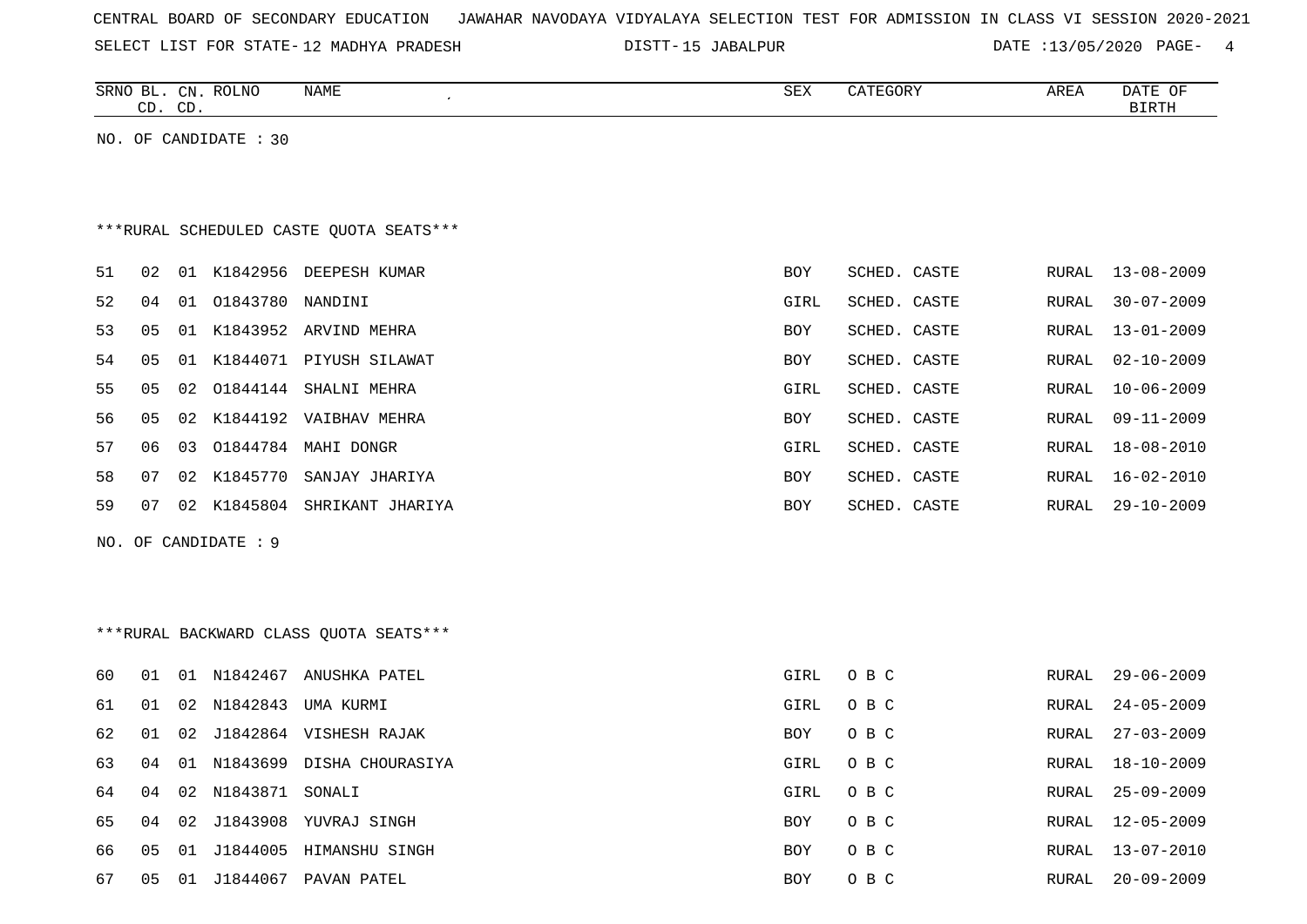SELECT LIST FOR STATE- DISTT- 12 MADHYA PRADESH

DISTT-15 JABALPUR 15 13/05/2020 PAGE- 5

|    | CD. CD. |    | SRNO BL. CN. ROLNO    | <b>NAME</b>                              | <b>SEX</b>  | CATEGORY     | AREA  | DATE OF<br><b>BIRTH</b> |
|----|---------|----|-----------------------|------------------------------------------|-------------|--------------|-------|-------------------------|
|    |         |    |                       | *** RURAL BACKWARD CLASS QUOTA SEATS***  |             |              |       |                         |
| 68 | 05      | 02 | N1844113              | SABHYATA SEN                             | GIRL        | O B C        | RURAL | $07 - 07 - 2009$        |
| 69 | 05      |    | 02 N1844171           | SONAM THAKUR                             | GIRL        | O B C        | RURAL | $09 - 03 - 2009$        |
| 70 | 05      |    | 02 N1844187           | TRAPTI SEN                               | GIRL        | O B C        | RURAL | $17 - 03 - 2009$        |
| 71 | 06      |    |                       | 02 J1844610 GHANSHYAM KACHHI             | BOY         | O B C        | RURAL | $22 - 04 - 2010$        |
| 72 | 06      | 03 | J1844728              | KRISHNKANT NATH                          | BOY         | O B C        | RURAL | $06 - 03 - 2009$        |
| 73 | 06      | 04 | J1845079              | RIHAN PATEL                              | BOY         | O B C        | RURAL | $21 - 09 - 2007$        |
| 74 | 06      | 05 | J1845256              | SHIVANSH YADAV                           | BOY         | O B C        | RURAL | $24 - 03 - 2009$        |
| 75 | 06      | 06 |                       | J1845304 SHUBH AWADHIYA                  | <b>BOY</b>  | O B C        | RURAL | $21 - 04 - 2009$        |
|    |         |    | NO. OF CANDIDATE : 16 |                                          |             |              |       |                         |
|    |         |    |                       |                                          |             |              |       |                         |
|    |         |    |                       | *** RURAL SCHEDULED TRIBE QUOTA SEATS*** |             |              |       |                         |
| 76 | 04      |    |                       | 01 L1843733 KHUSHI DHURVEY               | BOY         | SCHED. TRIBE | RURAL | $27 - 11 - 2009$        |
| 77 | 06      | 04 | P1844980              | PRINCY KUSRE                             | GIRL        | SCHED. TRIBE | RURAL | $28 - 08 - 2008$        |
| 78 | 06      | 05 | L1845233              | SHEKHAR MARKAM                           | <b>BOY</b>  | SCHED. TRIBE | RURAL | $12 - 03 - 2009$        |
| 79 | 07      | 01 |                       | L1845563 CHAIN SINGH MARAVI              | BOY         | SCHED. TRIBE | RURAL | $04 - 10 - 2008$        |
| 80 | 07      |    |                       | 01 P1845602 HARSHITA MARKO               | <b>GIRL</b> | SCHED. TRIBE | RURAL | $22 - 07 - 2009$        |

NO. OF CANDIDATE : 5

TOTAL SELECTED CANDIDATE : 80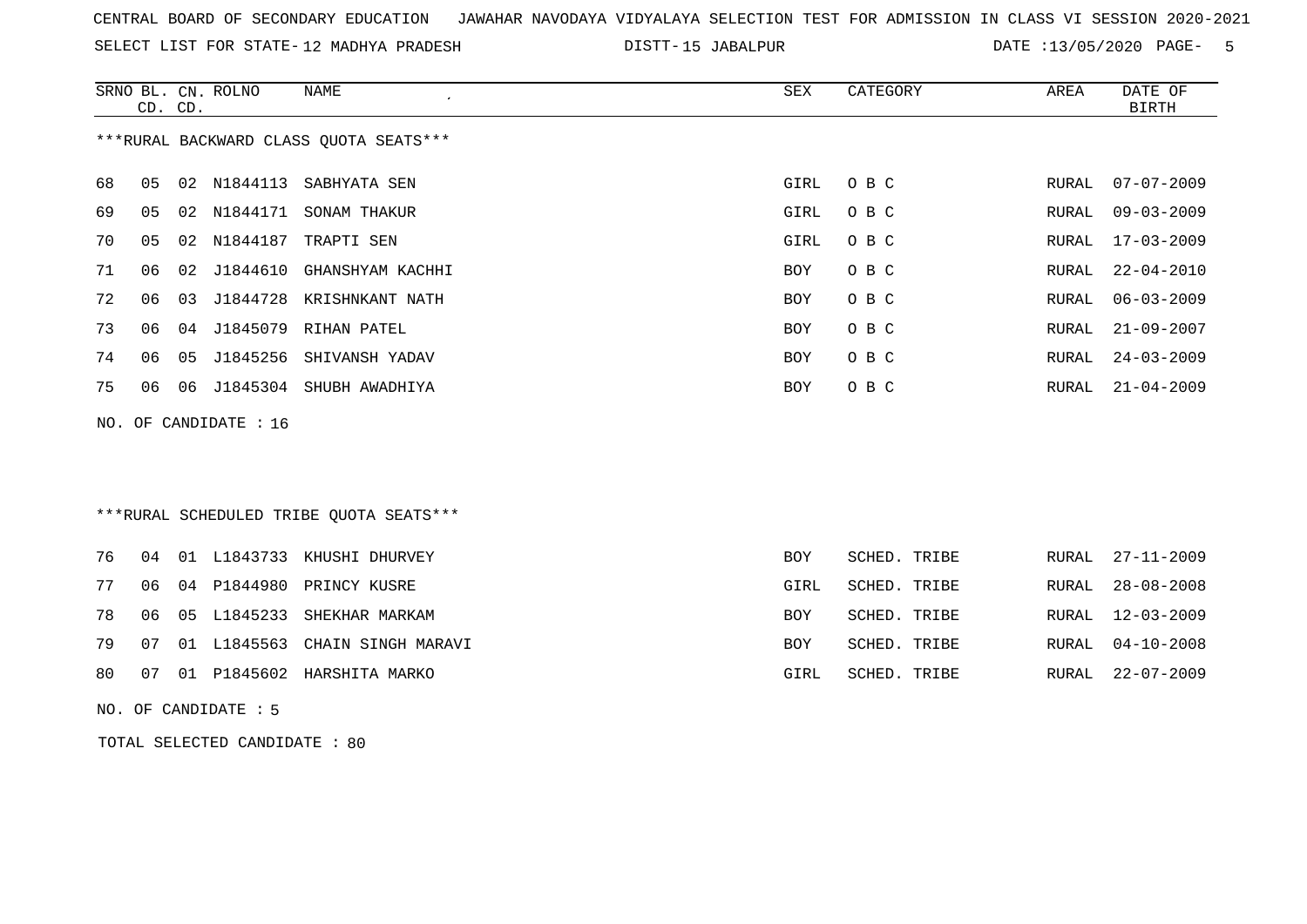SELECT LIST FOR STATE- DISTT- 12 MADHYA PRADESH

16 ALIRAJPUR DATE :13/05/2020 PAGE- 1

|                |    | CD. CD. | SRNO BL. CN. ROLNO   | <b>NAME</b>                             | ${\tt SEX}$ | CATEGORY     | AREA  | DATE OF<br><b>BIRTH</b> |
|----------------|----|---------|----------------------|-----------------------------------------|-------------|--------------|-------|-------------------------|
|                |    |         | ***OPEN UR SEATS***  |                                         |             |              |       |                         |
| $\mathbf 1$    | 01 |         | 02 D1846275          | NIKHIL SINGH DHAKAD                     | BOY         | SCHED. TRIBE | URBAN | $17 - 02 - 2009$        |
| $\overline{2}$ | 04 |         |                      | 01 L1848339 GANESH BAMNIYA              | BOY         | SCHED. TRIBE | RURAL | $06 - 07 - 2009$        |
| 3              | 04 |         |                      | 03 M1848931 VAIDEHI TIWARI              | GIRL        | GENERAL      | RURAL | $27 - 04 - 2009$        |
| 4              | 05 |         |                      | 01 L1849222 DEVANSH DODWA               | BOY         | SCHED. TRIBE | RURAL | $25 - 12 - 2009$        |
| 5              | 06 |         |                      | 02 M1850688 VRANDA PANCHOTIYA           | GIRL        | GENERAL      | RURAL | $06 - 08 - 2009$        |
|                |    |         | NO. OF CANDIDATE : 5 |                                         |             |              |       |                         |
|                |    |         |                      |                                         |             |              |       |                         |
|                |    |         |                      | *** OPEN SCHEDULED CASTE QUOTA SEATS*** |             |              |       |                         |
| 6              | 04 |         |                      | 03 K1848932 VAIDIK SHINDE               | <b>BOY</b>  | SCHED. CASTE | RURAL | $05 - 02 - 2009$        |
| 7              | 05 |         |                      | 01 K1848993 ABHIMANYU CHOUDHARY         | BOY         | SCHED. CASTE | RURAL | $30 - 01 - 2010$        |
| 8              | 05 |         |                      | 04 K1850050 SIDDHARTH SOLANKI           | <b>BOY</b>  | SCHED. CASTE | RURAL | $04 - 06 - 2010$        |
|                |    |         | NO. OF CANDIDATE : 3 |                                         |             |              |       |                         |
|                |    |         |                      |                                         |             |              |       |                         |
|                |    |         |                      | *** OPEN BACKWARD CLASS QUOTA SEATS***  |             |              |       |                         |
| 9              | 01 |         |                      | 01 B1846074 HARIOM RATHORE              | <b>BOY</b>  | O B C        | URBAN | $08 - 04 - 2009$        |
| 10             | 01 | 01      |                      | B1846090 HITANSHU RATHORE               | BOY         | O B C        | URBAN | $27 - 02 - 2010$        |
| 11             | 01 | 02      |                      | B1846145 KESHAV SEN                     | <b>BOY</b>  | O B C        | URBAN | $08 - 11 - 2009$        |
| 12             | 01 |         | 03 F1846580          | TABINDA DABUK                           | GIRL        | O B C        | URBAN | $20 - 02 - 2009$        |
| 13             |    |         |                      | 01 03 B1846636 YUVRAJ BHATODRA          | <b>BOY</b>  | O B C        | URBAN | $03 - 04 - 2009$        |

NO. OF CANDIDATE : 5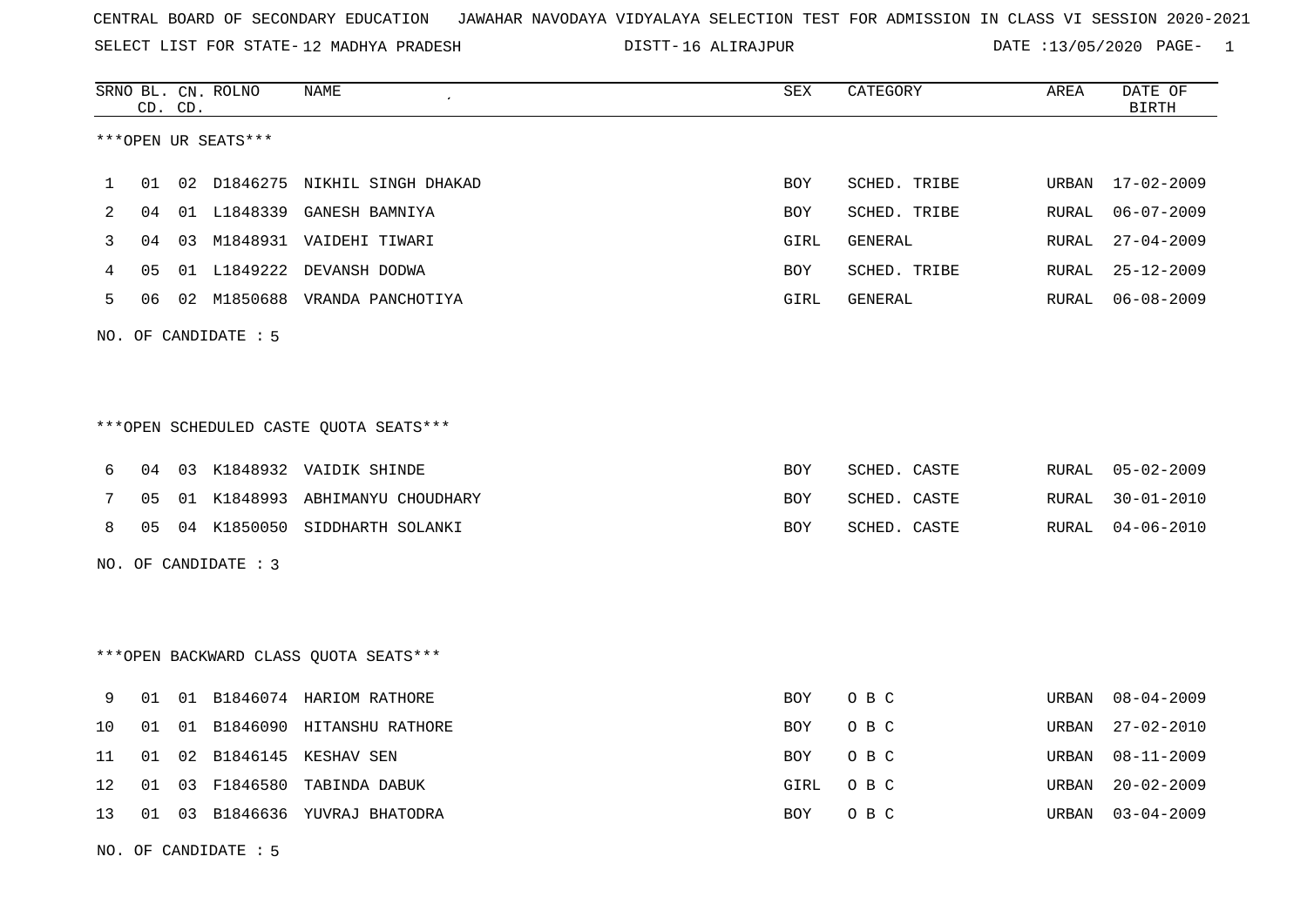SELECT LIST FOR STATE- DISTT- 12 MADHYA PRADESH

16 ALIRAJPUR DATE :13/05/2020 PAGE- 2

|    | CD. CD. |    | SRNO BL. CN. ROLNO     | NAME                                   | SEX        | CATEGORY            | AREA  | DATE OF<br><b>BIRTH</b> |
|----|---------|----|------------------------|----------------------------------------|------------|---------------------|-------|-------------------------|
|    |         |    |                        | ***OPEN SCHEDULED TRIBE QUOTA SEATS*** |            |                     |       |                         |
| 14 | 01      |    |                        | 01 D1845969 BALKRISHNA DAWAR           | BOY        | SCHED. TRIBE        | URBAN | $12 - 12 - 2008$        |
| 15 | 01      | 02 |                        | H1846184 LAKSHIKA KIRAD                | GIRL       | SCHED. TRIBE        | URBAN | $28 - 03 - 2009$        |
| 16 | 01      | 02 |                        | H1846254 NANDIKA CHOUHAN               | GIRL       | SCHED. TRIBE        | URBAN | $05 - 07 - 2009$        |
| 17 | 01      | 03 | P1846463               | SAPNA CHOUHAN                          | GIRL       | SCHED. TRIBE        | RURAL | $05 - 04 - 2011$        |
| 18 | 02      | 02 | H1847089               | NILAM ALAWA                            | GIRL       | <b>SCHED. TRIBE</b> | URBAN | $06 - 08 - 2008$        |
| 19 | 03      | 02 | L1848158               | YASHDEEP CHOUHAN                       | BOY        | SCHED. TRIBE        | RURAL | $11 - 08 - 2009$        |
| 20 | 05      |    | 04 L1850035            | SHIVAM SASTIYA                         | BOY        | SCHED. TRIBE        | RURAL | 15-08-2009              |
|    |         |    | NO. OF CANDIDATE : 7   |                                        |            |                     |       |                         |
|    |         |    |                        |                                        |            |                     |       |                         |
|    |         |    |                        |                                        |            |                     |       |                         |
|    |         |    | ***RURAL OPEN SEATS*** |                                        |            |                     |       |                         |
| 21 | 01      | 02 |                        | L1846238 MAYANK BAGHEL                 | BOY        | SCHED. TRIBE        | RURAL | 15-07-2010              |
| 22 | 01      | 03 |                        | L1846416 RITESH DAWAR                  | BOY        | SCHED. TRIBE        | RURAL | $11 - 03 - 2010$        |
| 23 | 02      | 01 | L1846789               | DAKSHVARDHAN CHOUHAN                   | <b>BOY</b> | SCHED. TRIBE        | RURAL | $16 - 02 - 2010$        |
| 24 | 02      | 02 | L1847155               | PUSHPENDRA SINGH KANESH                | BOY        | SCHED. TRIBE        | RURAL | 11-12-2009              |
| 25 | 03      | 01 | L1847599               | CHANCHAL SINGH BILWAL                  | BOY        | SCHED. TRIBE        | RURAL | $12 - 08 - 2009$        |
| 26 | 03      | 02 |                        | L1848161 YUVRAJ CHOUHAN                | BOY        | SCHED. TRIBE        | RURAL | $26 - 06 - 2008$        |
| 27 | 04      | 01 | L1848351               | GIRIRAJ CHOUHAN                        | BOY        | SCHED. TRIBE        | RURAL | $17 - 05 - 2009$        |
| 28 | 04      | 02 |                        | M1848547 NAVYA PARWAL                  | GIRL       | <b>GENERAL</b>      | RURAL | $30 - 04 - 2010$        |
| 29 | 04      | 03 | L1848808               | SARTHAK MOURYA                         | BOY        | <b>SCHED. TRIBE</b> | RURAL | 13-02-2010              |
| 30 | 05      | 01 |                        | L1848992 ABHIJEET WASKEL               | BOY        | SCHED. TRIBE        | RURAL | $07 - 12 - 2010$        |
| 31 | 05      |    |                        | 01 L1849197 BHURU KANESH               | <b>BOY</b> | SCHED. TRIBE        | RURAL | $10 - 07 - 2008$        |
| 32 | 05      | 02 | L1849739               | PRITAM BHAYDIYA                        | BOY        | SCHED. TRIBE        | RURAL | $06 - 05 - 2009$        |
| 33 | 05      | 04 |                        | L1850126 VANSHRAJ SOLANKI              | BOY        | SCHED. TRIBE        | RURAL | $04 - 11 - 2009$        |
| 34 | 06      |    | 01 L1850366 KARTIK     |                                        | BOY        | SCHED. TRIBE        | RURAL | $03 - 11 - 2007$        |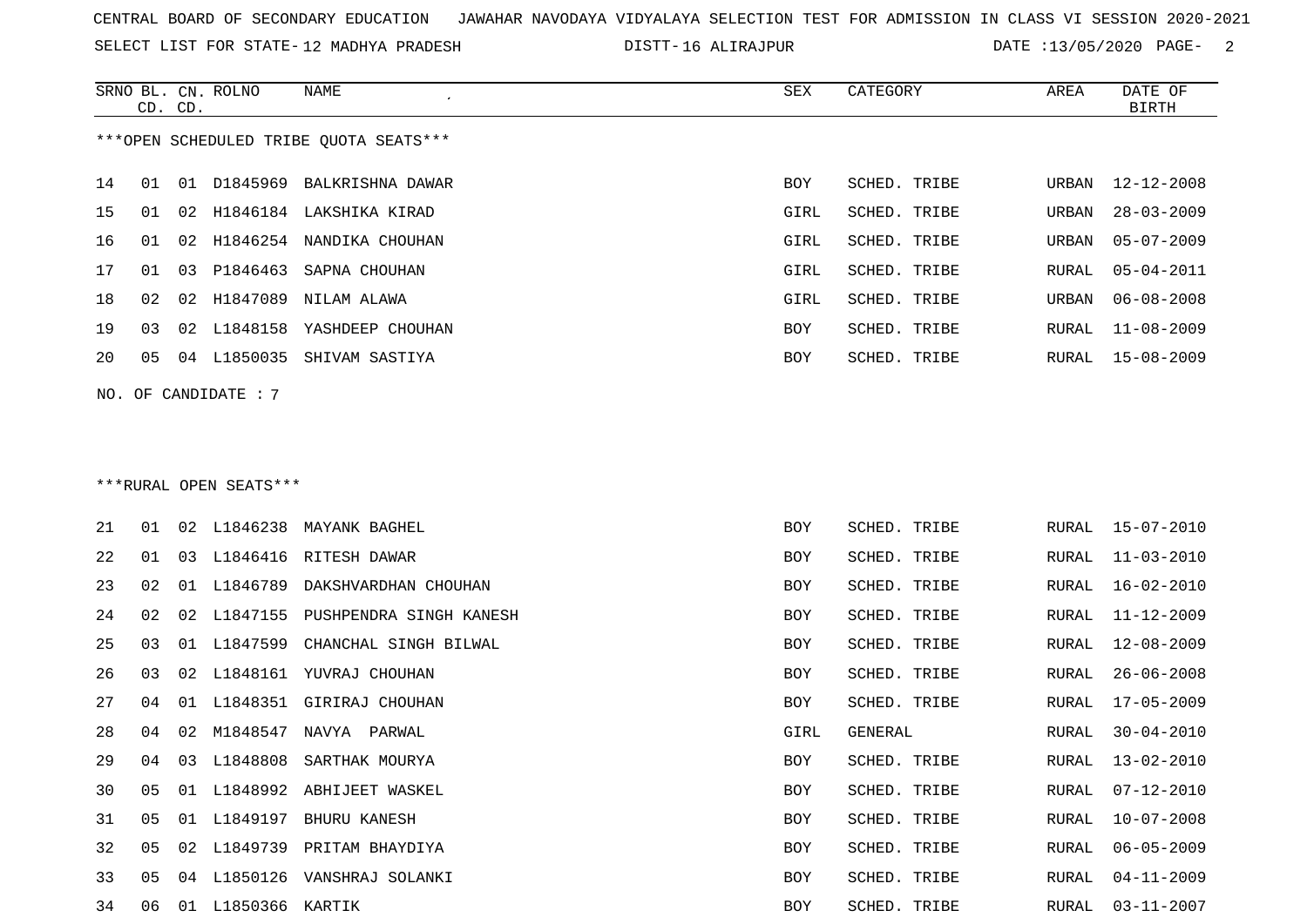| CENTRAL BOARD OF SECONDARY EDUCATION – JAWAHAR NAVODAYA VIDYALAYA SELECTION TEST FOR ADMISSION IN CLASS VI SESSION 2020-2021 |  |  |  |  |
|------------------------------------------------------------------------------------------------------------------------------|--|--|--|--|
|------------------------------------------------------------------------------------------------------------------------------|--|--|--|--|

SELECT LIST FOR STATE- DISTT- 12 MADHYA PRADESH

16 ALIRAJPUR DATE :13/05/2020 PAGE- 3

RURAL 21-01-2008

|    |    | CD. CD. | SRNO BL. CN. ROLNO    | NAME                                    | SEX        | CATEGORY     | AREA         | DATE OF<br><b>BIRTH</b> |
|----|----|---------|-----------------------|-----------------------------------------|------------|--------------|--------------|-------------------------|
|    |    |         | NO. OF CANDIDATE : 14 |                                         |            |              |              |                         |
|    |    |         |                       |                                         |            |              |              |                         |
|    |    |         |                       |                                         |            |              |              |                         |
|    |    |         |                       | ***RURAL SCHEDULED CASTE QUOTA SEATS*** |            |              |              |                         |
| 35 | 01 |         |                       | 01 K1845865 AASHISH GUNER               | BOY        | SCHED. CASTE | RURAL        | $12 - 11 - 2008$        |
| 36 | 01 | 02      | 01846308              | POOJA MANDLOI                           | GIRL       | SCHED. CASTE | RURAL        | $16 - 03 - 2009$        |
| 37 | 01 | 03      | 01846506              | SHITAL KIRAD                            | GIRL       | SCHED. CASTE | <b>RURAL</b> | $14 - 06 - 2008$        |
| 38 | 02 |         | 01 K1846867           | HIMESH MALIK                            | <b>BOY</b> | SCHED. CASTE | <b>RURAL</b> | $12 - 07 - 2010$        |
| 39 | 03 | 02      | K1847869              | PRAKASH MAKWANA                         | <b>BOY</b> | SCHED. CASTE | <b>RURAL</b> | $07 - 05 - 2008$        |
| 40 | 03 | 02      |                       | K1847967 ROHAN MAKWANA                  | BOY        | SCHED. CASTE | RURAL        | $30 - 05 - 2008$        |
| 41 | 04 | 01      |                       | K1848462 KISHAN JAREWAL                 | <b>BOY</b> | SCHED. CASTE | RURAL        | $07 - 03 - 2009$        |
| 42 | 05 | 02      | 01849748              | PUJA PIPLAJ                             | GIRL       | SCHED. CASTE | RURAL        | $01 - 01 - 2008$        |
| 43 | 06 | 02      | 01850619              | SUHANEE GOYAL                           | GIRL       | SCHED. CASTE | RURAL        | $21 - 01 - 2008$        |
|    |    |         | NO. OF CANDIDATE : 9  |                                         |            |              |              |                         |
|    |    |         |                       |                                         |            |              |              |                         |
|    |    |         |                       |                                         |            |              |              |                         |
|    |    |         |                       | *** RURAL BACKWARD CLASS QUOTA SEATS*** |            |              |              |                         |
| 44 | 01 |         |                       | 01 I1845942 ARUSH JHAROLA               | <b>BOY</b> | GENERAL      | RURAL        | $14 - 10 - 2010$        |
| 45 | 01 | 02      | J1846274 NIKHIL       |                                         | <b>BOY</b> | O B C        | <b>RURAL</b> | $12 - 07 - 2008$        |
| 46 | 02 | 03      |                       | J1847401 TANISHQ RATHOD                 | <b>BOY</b> | O B C        | RURAL        | $17 - 11 - 2009$        |
| 47 | 03 | 01      |                       | N1847614 DHANI GUJRATI                  | GIRL       | O B C        | <b>RURAL</b> | $10 - 02 - 2010$        |
| 48 | 03 |         | 01 N1847629 DIPIKA    |                                         | GIRL       | O B C        | <b>RURAL</b> | $10 - 07 - 2009$        |
| 49 | 04 | 01      | J1848195              | AMIR KHAN                               | <b>BOY</b> | O B C        | RURAL        | $05 - 07 - 2010$        |

50 04 01 N1848265 ASHIYA GIRL O B C

51 04 02 I1848730 ROHAN RAJPUT BOY GENERAL RURAL 31-01-2008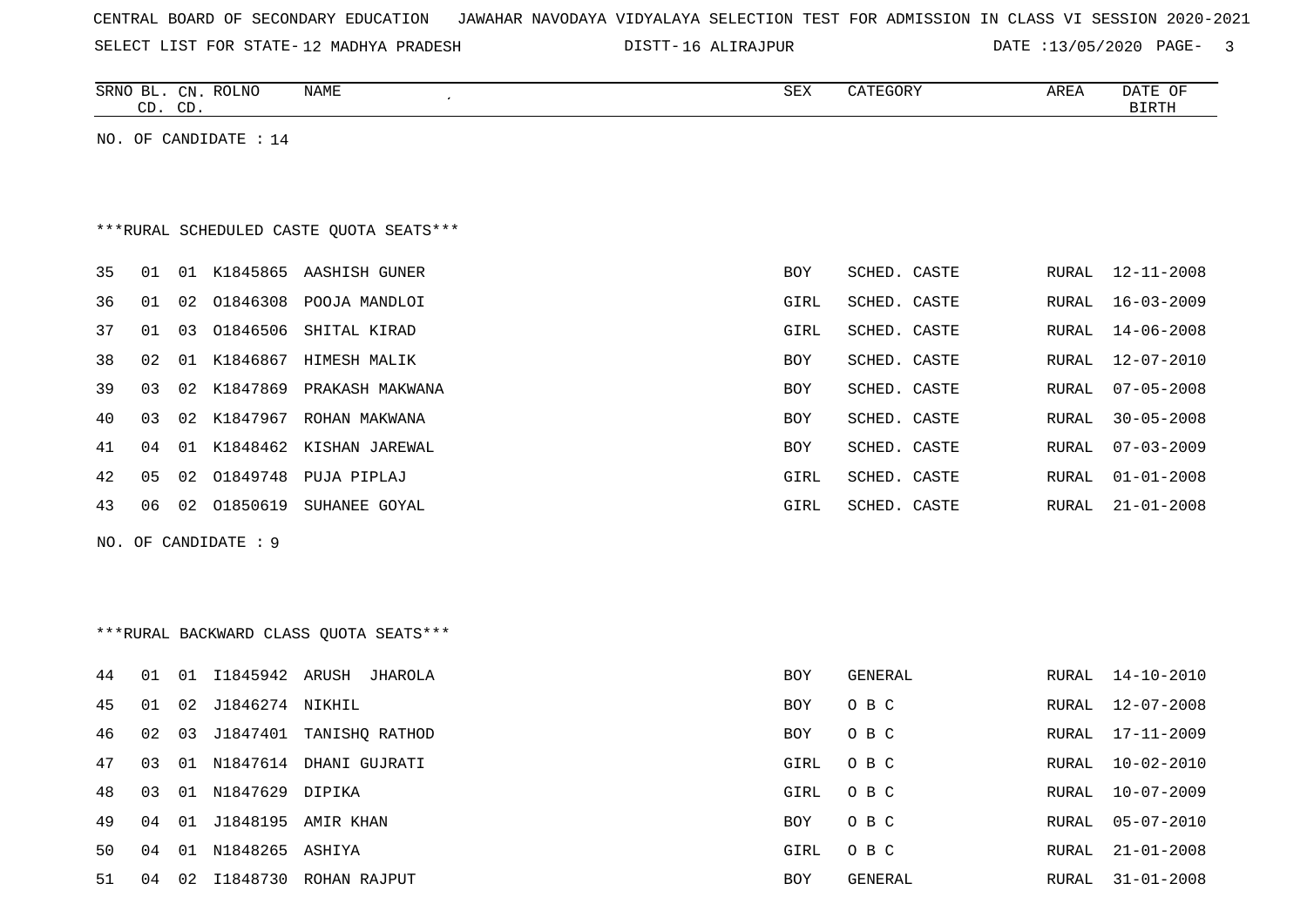SELECT LIST FOR STATE- DISTT- 12 MADHYA PRADESH

16 ALIRAJPUR DATE :13/05/2020 PAGE- 4

|    | CD. CD. |    | SRNO BL. CN. ROLNO    | NAME                                    | <b>SEX</b> | CATEGORY     | AREA  | DATE OF<br><b>BIRTH</b> |
|----|---------|----|-----------------------|-----------------------------------------|------------|--------------|-------|-------------------------|
|    |         |    |                       | ***RURAL BACKWARD CLASS QUOTA SEATS***  |            |              |       |                         |
| 52 | 05      |    |                       | 01 N1849094 ANSHIKA DAWAR               | GIRL       | O B C        | RURAL | $11 - 11 - 2009$        |
| 53 | 06      |    |                       | 01 M1850206 AASTHA GUPTA                | GIRL       | GENERAL      | RURAL | $26 - 02 - 2009$        |
| 54 | 06      |    |                       | 01 J1850440 MAYANK MEWADA               | BOY        | O B C        | RURAL | $03 - 05 - 2009$        |
|    |         |    | NO. OF CANDIDATE : 11 |                                         |            |              |       |                         |
|    |         |    |                       |                                         |            |              |       |                         |
|    |         |    |                       |                                         |            |              |       |                         |
|    |         |    |                       | ***RURAL SCHEDULED TRIBE QUOTA SEATS*** |            |              |       |                         |
| 55 | 01      |    |                       | 01 P1846103 JIYA CHOUHAN                | GIRL       | SCHED. TRIBE | RURAL | $11 - 03 - 2010$        |
| 56 | 01      |    |                       | 03 L1846640 YUVRAJ SINGH DAWAR          | BOY        | SCHED. TRIBE | RURAL | $14 - 04 - 2009$        |
| 57 | 02      | 03 | P1847398              | SURYANSHI KHARAT                        | GIRL       | SCHED. TRIBE | RURAL | $07 - 05 - 2010$        |
| 58 | 03      |    |                       | 01 L1847480 AADITYA SEMLIYA             | BOY        | SCHED. TRIBE | RURAL | $11 - 05 - 2010$        |
| 59 | 03      | 01 | P1847520              | ANITA                                   | GIRL       | SCHED. TRIBE | RURAL | $10 - 11 - 2007$        |
| 60 | 03      |    |                       | 01 L1847547 ARJUN CHOUHAN               | BOY        | SCHED. TRIBE | RURAL | $03 - 11 - 2009$        |
| 61 | 03      |    | 01 P1847662 HEMLATA   |                                         | GIRL       | SCHED. TRIBE | RURAL | $15 - 07 - 2007$        |
| 62 | 03      | 01 | P1847756              | MANISHA                                 | GIRL       | SCHED. TRIBE | RURAL | $31 - 05 - 2009$        |
| 63 | 03      |    | 01 P1847789 MUNNI     |                                         | GIRL       | SCHED. TRIBE | RURAL | $23 - 02 - 2009$        |
| 64 | 03      |    | 02 L1848052           | SHIVAM DAWAR                            | BOY        | SCHED. TRIBE | RURAL | $10 - 09 - 2009$        |
| 65 | 03      |    | 02 L1848078           | SUMIT CHOUHAN                           | BOY        | SCHED. TRIBE | RURAL | $23 - 08 - 2009$        |
| 66 | 03      |    |                       | 02 L1848163 YUVRAJ MUZALDA              | BOY        | SCHED. TRIBE | RURAL | $27 - 05 - 2009$        |
| 67 | 04      |    | 01 L1848271 AVNISH    |                                         | BOY        | SCHED. TRIBE | RURAL | $14 - 05 - 2009$        |
| 68 | 05      |    |                       | 01 L1849009 AJAY PADIYAR                | BOY        | SCHED. TRIBE | RURAL | $26 - 01 - 2009$        |
| 69 | 05      |    |                       | 01 L1849093 ANKUL TOMAR                 | BOY        | SCHED. TRIBE | RURAL | $05 - 07 - 2008$        |
| 70 | 05      | 02 |                       | P1849526 LAXMI KANESH                   | GIRL       | SCHED. TRIBE | RURAL | $01 - 01 - 2010$        |
| 71 | 05      |    |                       | 02 P1849758 RADHA KHARAT                | GIRL       | SCHED. TRIBE | RURAL | $10 - 10 - 2009$        |
| 72 | 05      |    |                       | 02 P1849764 RADHIKA BHAYDIYA            | GIRL       | SCHED. TRIBE | RURAL | $09 - 01 - 2010$        |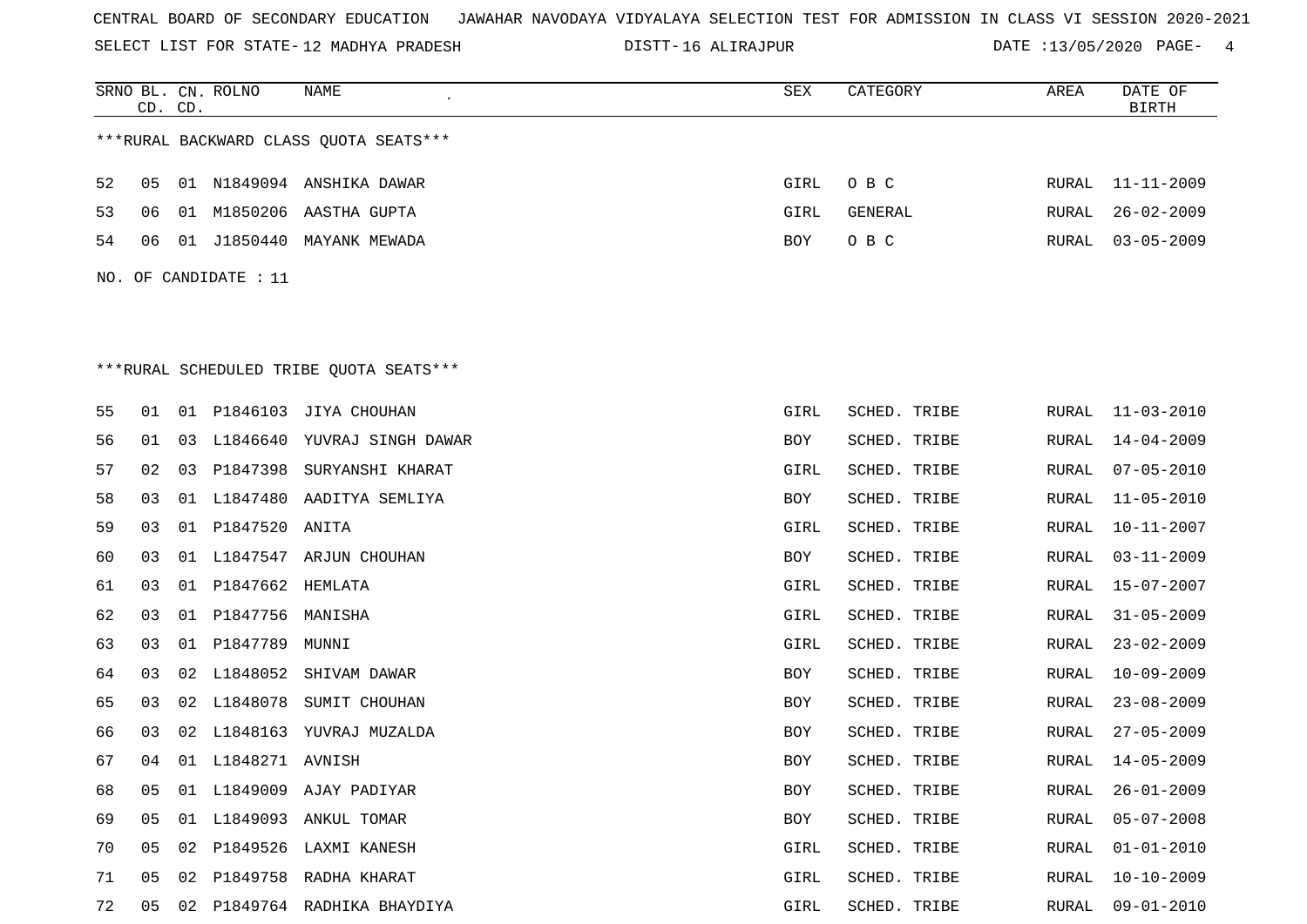SELECT LIST FOR STATE- DISTT- 12 MADHYA PRADESH

16 ALIRAJPUR DATE :13/05/2020 PAGE- 5

|    | CD. CD. | SRNO BL. CN. ROLNO      | NAME                                    | SEX        | CATEGORY     | AREA  | DATE OF<br>BIRTH |
|----|---------|-------------------------|-----------------------------------------|------------|--------------|-------|------------------|
|    |         |                         | ***RURAL SCHEDULED TRIBE QUOTA SEATS*** |            |              |       |                  |
| 73 | 05      |                         | 04 L1850192 YASH KUMAR BAMNIA           | <b>BOY</b> | SCHED. TRIBE | RURAL | $13 - 09 - 2010$ |
| 74 | 06      |                         | 01 P1850288 CHANCHL TOMAR               | GIRL       | SCHED. TRIBE | RURAL | $16 - 12 - 2009$ |
| 75 | 06      |                         | 01 L1850369 KAVY BARIYA                 | <b>BOY</b> | SCHED. TRIBE | RURAL | $09 - 01 - 2009$ |
|    |         | NO. OF CANDIDATE : $21$ |                                         |            |              |       |                  |

TOTAL SELECTED CANDIDATE : 75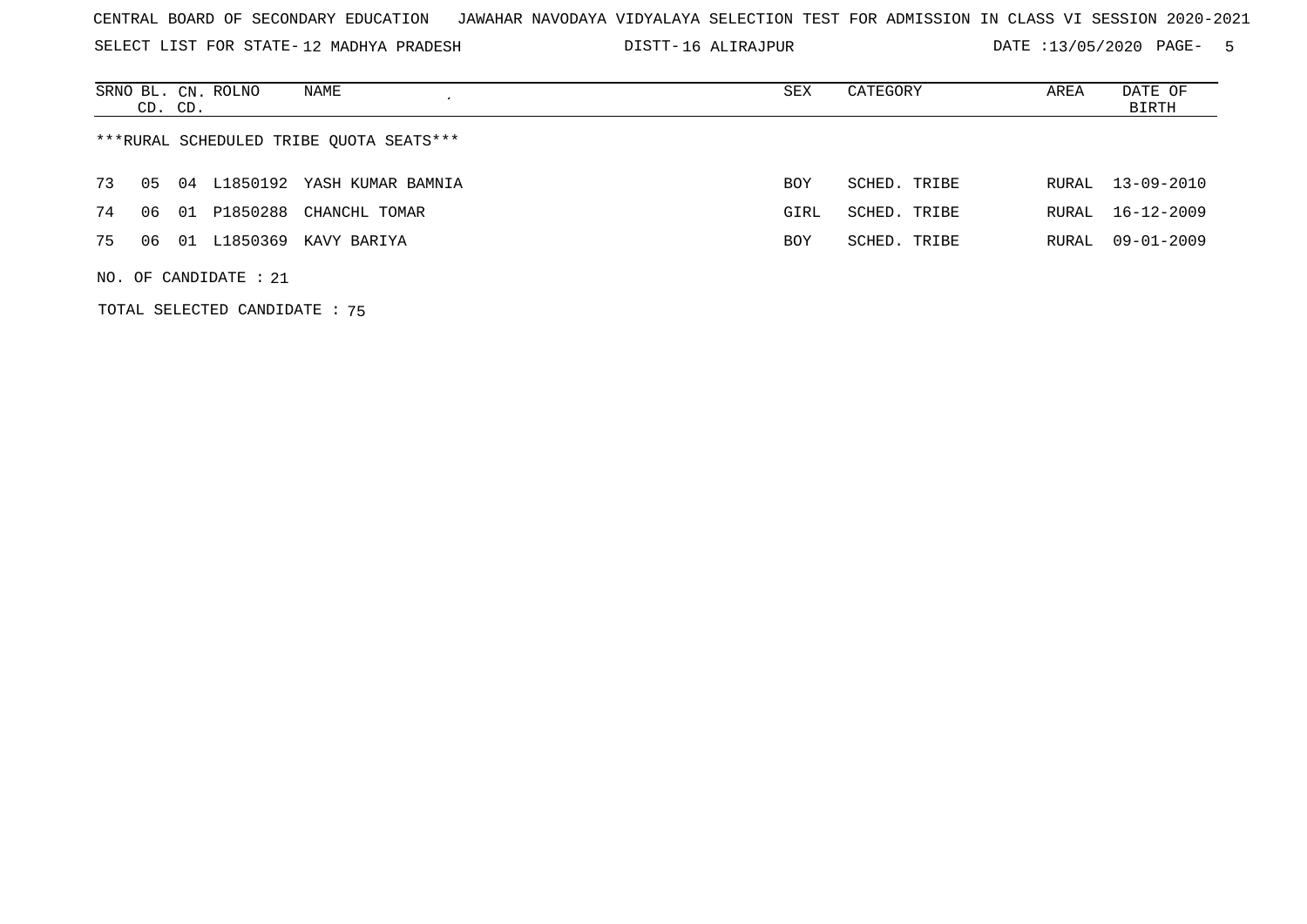|  |  |  |  | CENTRAL BOARD OF SECONDARY EDUCATION GJAWAHAR NAVODAYA VIDYALAYA SELECTION TEST FOR ADMISSION IN CLASS VI SESSION 2020-2021 |  |  |  |  |  |  |  |  |  |  |  |
|--|--|--|--|-----------------------------------------------------------------------------------------------------------------------------|--|--|--|--|--|--|--|--|--|--|--|
|--|--|--|--|-----------------------------------------------------------------------------------------------------------------------------|--|--|--|--|--|--|--|--|--|--|--|

SELECT LIST FOR STATE-12 MADHYA PRADESH

12 MADHYA PRADESH 17 KATNI DATE :13/05/2020 PAGE- 1

|        |          | CD. CD. | SRNO BL. CN. ROLNO     | <b>NAME</b><br>$\pmb{\cdot}$                             | SEX        | CATEGORY                     | AREA           | DATE OF<br><b>BIRTH</b>              |
|--------|----------|---------|------------------------|----------------------------------------------------------|------------|------------------------------|----------------|--------------------------------------|
|        |          |         | ***OPEN UR SEATS***    |                                                          |            |                              |                |                                      |
| 1      | 04       |         |                        | 01 M1853078 GARIMA GAUTAM                                | GIRL       | GENERAL                      |                | RURAL 15-05-2009                     |
| 2      | 05       |         | 01 J1853626            | ABHIKESH LODHI                                           | BOY        | O B C                        | RURAL          | $11 - 08 - 2009$                     |
| 3      | 05       |         |                        | 01 J1853676 ANIKET KURMI                                 | BOY        | O B C                        | RURAL          | $18 - 05 - 2010$                     |
| 4      | 05       |         |                        | 01 N1853804 GARIMA RAJAK                                 | GIRL       | O B C                        | RURAL          | $07 - 08 - 2009$                     |
| 5      | 05       | 01      |                        | J1854002 PIYUSH KACHHI                                   | BOY        | O B C                        | RURAL          | $17 - 12 - 2008$                     |
| 6      | 05       |         |                        | 02 N1854247 SRAJITA RAI                                  | GIRL       | O B C                        | RURAL          | 15-09-2009                           |
|        |          |         | NO. OF CANDIDATE : 6   |                                                          |            |                              |                |                                      |
|        |          |         |                        | ***OPEN SCHEDULED CASTE QUOTA SEATS***                   |            |                              |                |                                      |
| 7      |          |         |                        | 01 01 01851031 SHRUTI BAREKAR                            | GIRL       | SCHED. CASTE                 | RURAL          | $24 - 10 - 2009$<br>$02 - 06 - 2009$ |
| 8<br>9 | 05<br>06 |         |                        | 01 K1853623 ABHAY KUMAR<br>02 K1854904 YASHRAJ CHOUDHARI | BOY<br>BOY | SCHED. CASTE<br>SCHED. CASTE | RURAL<br>RURAL | $05 - 11 - 2009$                     |
|        |          |         | NO. OF CANDIDATE : 3   |                                                          |            |                              |                |                                      |
|        |          |         |                        |                                                          |            |                              |                |                                      |
|        |          |         |                        | ***OPEN DISABLED QUOTA SEATS***                          |            |                              |                |                                      |
| 10     |          |         |                        | 04 01 A1853071 DIVYANSHU TIWARI                          | BOY        | GENERAL                      | URBAN          | $06 - 11 - 2009$                     |
|        |          |         | NO. OF CANDIDATE : $1$ |                                                          |            |                              |                |                                      |
|        |          |         |                        | *** OPEN BACKWARD CLASS QUOTA SEATS***                   |            |                              |                |                                      |
|        |          |         |                        |                                                          |            |                              |                |                                      |
|        |          |         |                        | 11 01 01 J1850866 LALIT SAHU                             | BOY        | O B C                        |                | RURAL 29-12-2009                     |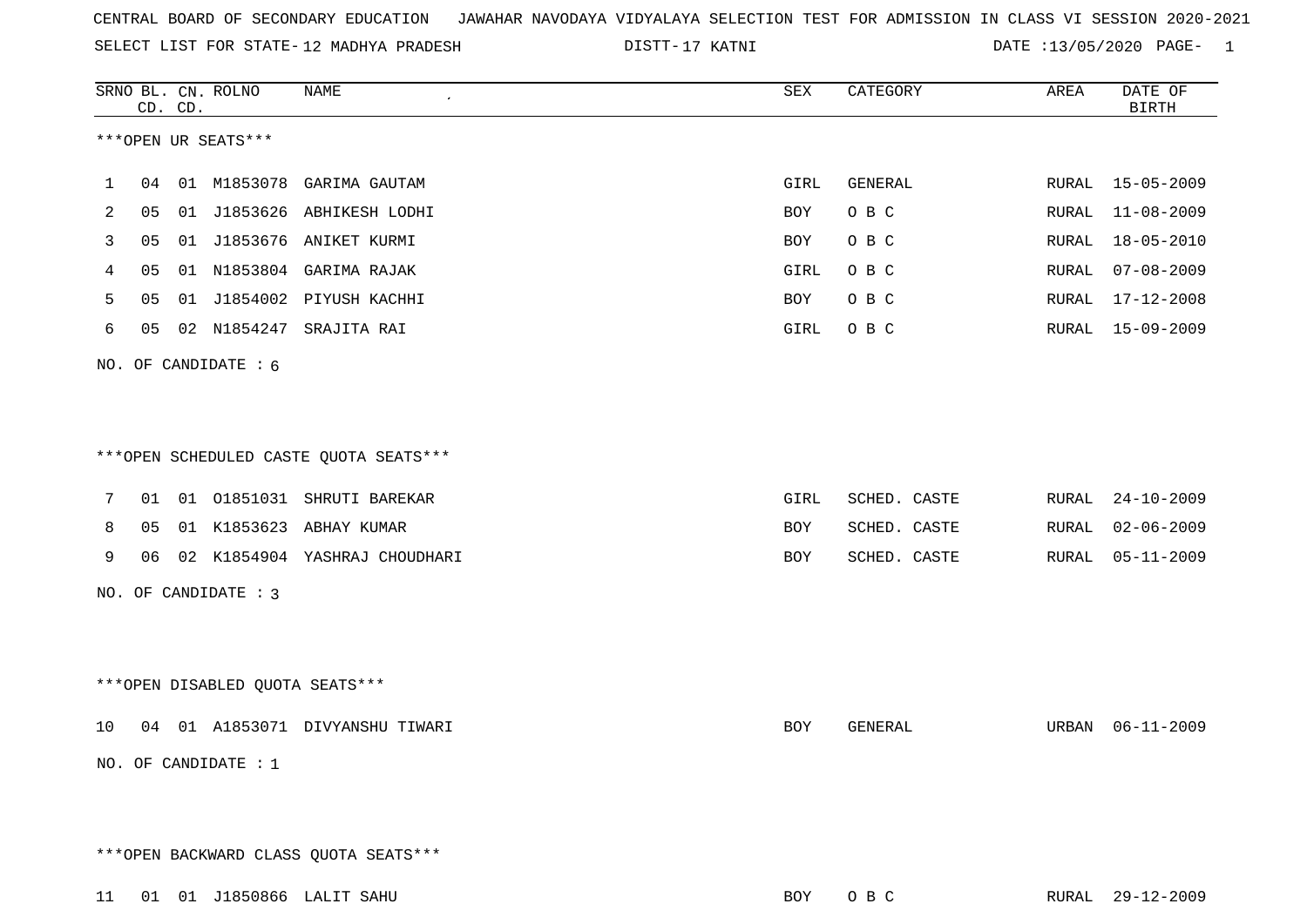SELECT LIST FOR STATE- DISTT- 12 MADHYA PRADESH

17 KATNI DATE :13/05/2020 PAGE- 2

|    |    | CD. CD. | SRNO BL. CN. ROLNO     | <b>NAME</b>                             | ${\tt SEX}$ | CATEGORY     | AREA         | DATE OF<br><b>BIRTH</b> |
|----|----|---------|------------------------|-----------------------------------------|-------------|--------------|--------------|-------------------------|
|    |    |         |                        | *** OPEN BACKWARD CLASS QUOTA SEATS *** |             |              |              |                         |
| 12 | 03 |         |                        | 02 J1852647 SACHIN PATEL                | BOY         | O B C        | RURAL        | $31 - 05 - 2009$        |
| 13 | 04 |         |                        | 02 J1853434 SANGAM SAHU                 | BOY         | O B C        | RURAL        | $02 - 10 - 2008$        |
| 14 | 04 | 02      |                        | B1853581 VANSH SONI                     | <b>BOY</b>  | O B C        | URBAN        | $08 - 10 - 2009$        |
| 15 | 05 |         |                        | 01 J1853808 GOURAV SAHU                 | BOY         | O B C        | RURAL        | $22 - 09 - 2009$        |
|    |    |         | NO. OF CANDIDATE : 5   |                                         |             |              |              |                         |
|    |    |         |                        |                                         |             |              |              |                         |
|    |    |         |                        | ***OPEN SCHEDULED TRIBE QUOTA SEATS***  |             |              |              |                         |
| 16 | 02 |         |                        | 02 H1851856 SHREYA PANDRO               | GIRL        | SCHED. TRIBE | URBAN        | $30 - 03 - 2009$        |
| 17 | 03 |         |                        | 01 L1852031 AJAY KUMAR BAIGA            | BOY         | SCHED. TRIBE | RURAL        | $15 - 02 - 2008$        |
| 18 | 03 |         | 02 L1852709            | SAURABH SINGH                           | <b>BOY</b>  | SCHED. TRIBE | <b>RURAL</b> | $27 - 11 - 2009$        |
| 19 | 04 |         |                        | 01 P1853239 NAMRATA PARDHAN             | GIRL        | SCHED. TRIBE | RURAL        | $09 - 12 - 2008$        |
| 20 | 04 |         |                        | 02 P1853351 RADHIKA KOL                 | GIRL        | SCHED. TRIBE | RURAL        | $05 - 09 - 2007$        |
|    |    |         | NO. OF CANDIDATE : 5   |                                         |             |              |              |                         |
|    |    |         |                        |                                         |             |              |              |                         |
|    |    |         |                        |                                         |             |              |              |                         |
|    |    |         | ***RURAL OPEN SEATS*** |                                         |             |              |              |                         |
| 21 | 01 |         |                        | 01 I1850945 RAHUL SHUKLA                | <b>BOY</b>  | GENERAL      | RURAL        | $20 - 11 - 2008$        |
| 22 | 01 |         | 01 I1850982            | SAKSHAM                                 | BOY         | GENERAL      | RURAL        | $13 - 08 - 2009$        |

23 02 01 I1851153 AKSHAT SINGH BOY GENERAL RURAL RURAL RURAL RURAL RURAL RURAL RURAL RURAL RURAL RURAL RURAL RU

26 03 01 N1852029 ADYA NANDANI SONI GIRL O B C RURAL 25-03-2009

27 03 01 M1852413 MUSKAN GUPTA GIRL GENERAL RURAL 17-06-2009

|  |  | 24 02 02 N1851779 SARITA JAISWAL  | GIRL OBC |  | RURAL 31-12-2009 |
|--|--|-----------------------------------|----------|--|------------------|
|  |  | 25 02 02 J1851824 SHIVAM PRAJAPTI | BOY OBC  |  | RURAL 20-07-2008 |

RURAL 25-03-2009

RURAL 13-02-2009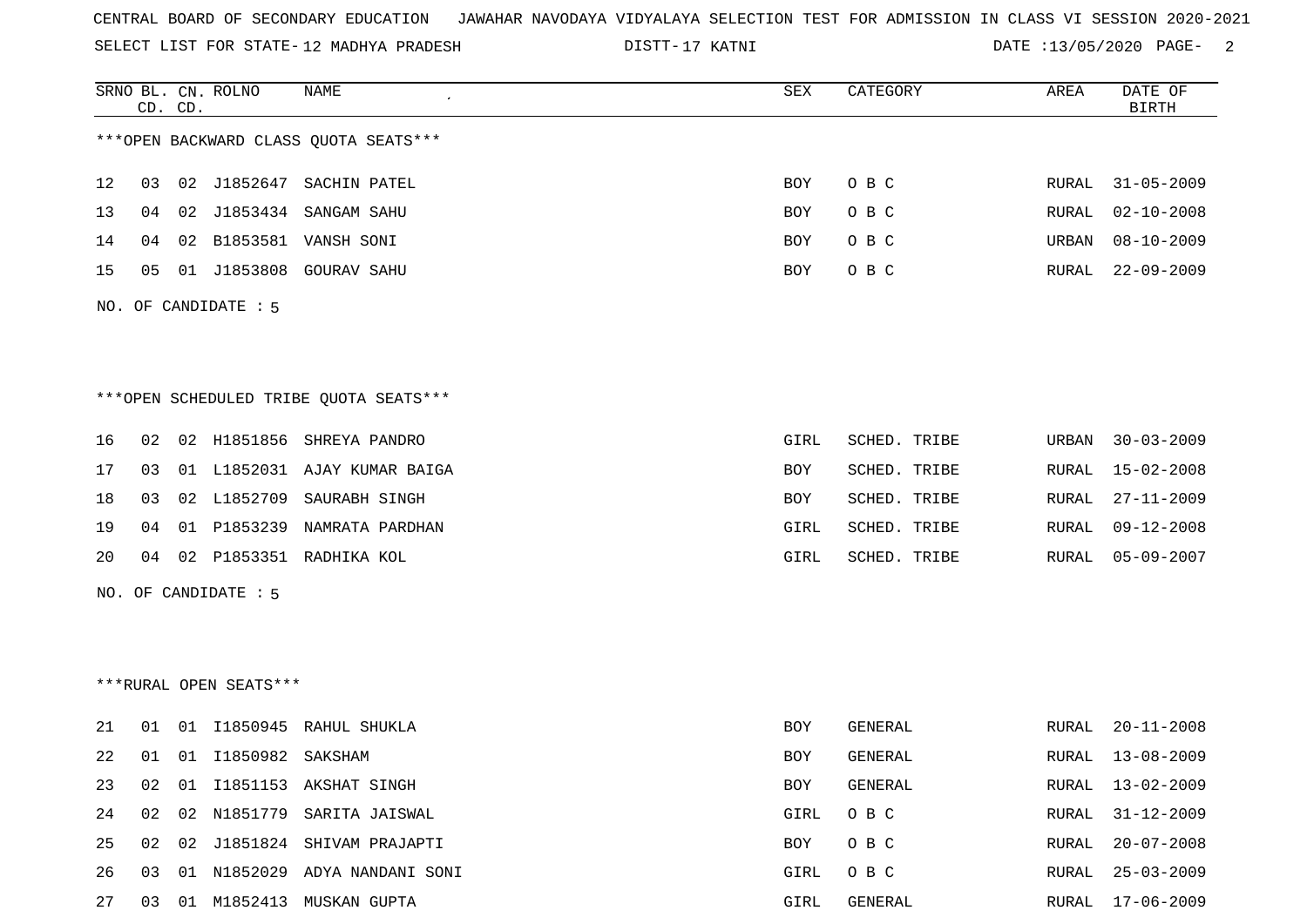| CENTRAL BOARD OF SECONDARY EDUCATION – JAWAHAR NAVODAYA VIDYALAYA SELECTION TEST FOR ADMISSION IN CLASS VI SESSION 2020-2021 |  |
|------------------------------------------------------------------------------------------------------------------------------|--|
|------------------------------------------------------------------------------------------------------------------------------|--|

SELECT LIST FOR STATE-12 MADHYA PRADESH

12 MADHYA PRADESH 17 KATNI DATE :13/05/2020 PAGE- 3

|     |    | CD. CD. | SRNO BL. CN. ROLNO     | NAME                                     | SEX        | CATEGORY       | AREA  | DATE OF<br><b>BIRTH</b> |
|-----|----|---------|------------------------|------------------------------------------|------------|----------------|-------|-------------------------|
|     |    |         | ***RURAL OPEN SEATS*** |                                          |            |                |       |                         |
| 28  | 03 | 01      | I1852472               | PARTH GUPTA                              | <b>BOY</b> | <b>GENERAL</b> | RURAL | $19 - 11 - 2009$        |
| 29  | 03 | 02      | J1852786               | SHUBHAM KEWAT                            | BOY        | O B C          | RURAL | $18 - 04 - 2008$        |
| 30  | 04 | 01      | M1853009               | AVANI DUBEY                              | GIRL       | <b>GENERAL</b> | RURAL | $03 - 03 - 2008$        |
| 31  | 04 | 02      | I1853307               | PRAKHAR GUPTA                            | <b>BOY</b> | <b>GENERAL</b> | RURAL | $17 - 04 - 2009$        |
| 32  | 04 | 02      | I1853308               | PRAKUL GUPTA                             | <b>BOY</b> | GENERAL        | RURAL | $05 - 09 - 2009$        |
| 33  | 05 | 01      |                        | I1853691 ANSHAJ TRIPATHI                 | BOY        | GENERAL        | RURAL | $15 - 01 - 2010$        |
| 34  | 05 |         |                        | 01 I1853773 DEV DUBEY                    | <b>BOY</b> | <b>GENERAL</b> | RURAL | $20 - 02 - 2009$        |
| 35  | 05 | 02      |                        | I1854116 RUDRA TIWARI                    | <b>BOY</b> | <b>GENERAL</b> | RURAL | $28 - 09 - 2009$        |
| 36  | 05 | 02      | I1854165               | SANYOG GUPTA                             | <b>BOY</b> | <b>GENERAL</b> | RURAL | $17 - 07 - 2009$        |
| 37  | 06 | 01      | J1854331               | ADARSH KUMAR                             | <b>BOY</b> | O B C          | RURAL | $02 - 07 - 2009$        |
| 38  | 06 | 01      |                        | J1854336 ADITYA KUMAR KACHHI             | <b>BOY</b> | O B C          | RURAL | $23 - 08 - 2009$        |
| 39  | 06 |         |                        | 01 J1854399 AVDHESH SINGH                | BOY        | O B C          | RURAL | $07 - 09 - 2009$        |
| NO. |    |         | OF CANDIDATE : 19      |                                          |            |                |       |                         |
|     |    |         |                        |                                          |            |                |       |                         |
|     |    |         |                        |                                          |            |                |       |                         |
|     |    |         |                        | *** RURAL SCHEDULED CASTE QUOTA SEATS*** |            |                |       |                         |
| 40  | 01 |         |                        | 01 K1850767 DEEPAK KUMAR                 | BOY        | SCHED. CASTE   | RURAL | $05 - 07 - 2007$        |
| 41  | 01 |         |                        | 01 K1850930 PRINCE DOHAIYA               | <b>BOY</b> | SCHED. CASTE   | RURAL | $05 - 09 - 2009$        |
| 42  | 01 |         | 01 K1851051            | SURAJ MEHARA                             | <b>BOY</b> | SCHED. CASTE   | RURAL | $01 - 01 - 2008$        |
| 43  | 03 |         |                        | 01 K1852190 DHANANJAY KUMAR              | <b>BOY</b> | SCHED. CASTE   | RURAL | $15 - 10 - 2009$        |
| 44  | 03 |         |                        | 01 K1852444 NIKHIL CHOUDHARY             | BOY        | SCHED. CASTE   | RURAL | $01 - 06 - 2010$        |
| 45  | 03 |         |                        | 02 K1852861 VIKASH CHOUDHRI              | BOY        | SCHED. CASTE   | RURAL | $04 - 02 - 2008$        |
| 46  | 04 |         | 01 K1853075 DURGESH    |                                          | <b>BOY</b> | SCHED. CASTE   | RURAL | $27 - 09 - 2009$        |
| 47  | 05 |         |                        | 02 K1854294 VIKAS MEHRA                  | BOY        | SCHED. CASTE   | RURAL | $09 - 11 - 2008$        |
| 48  | 06 |         | 01 01854393 ASTHA      |                                          | GIRL       | SCHED. CASTE   | RURAL | $16 - 01 - 2010$        |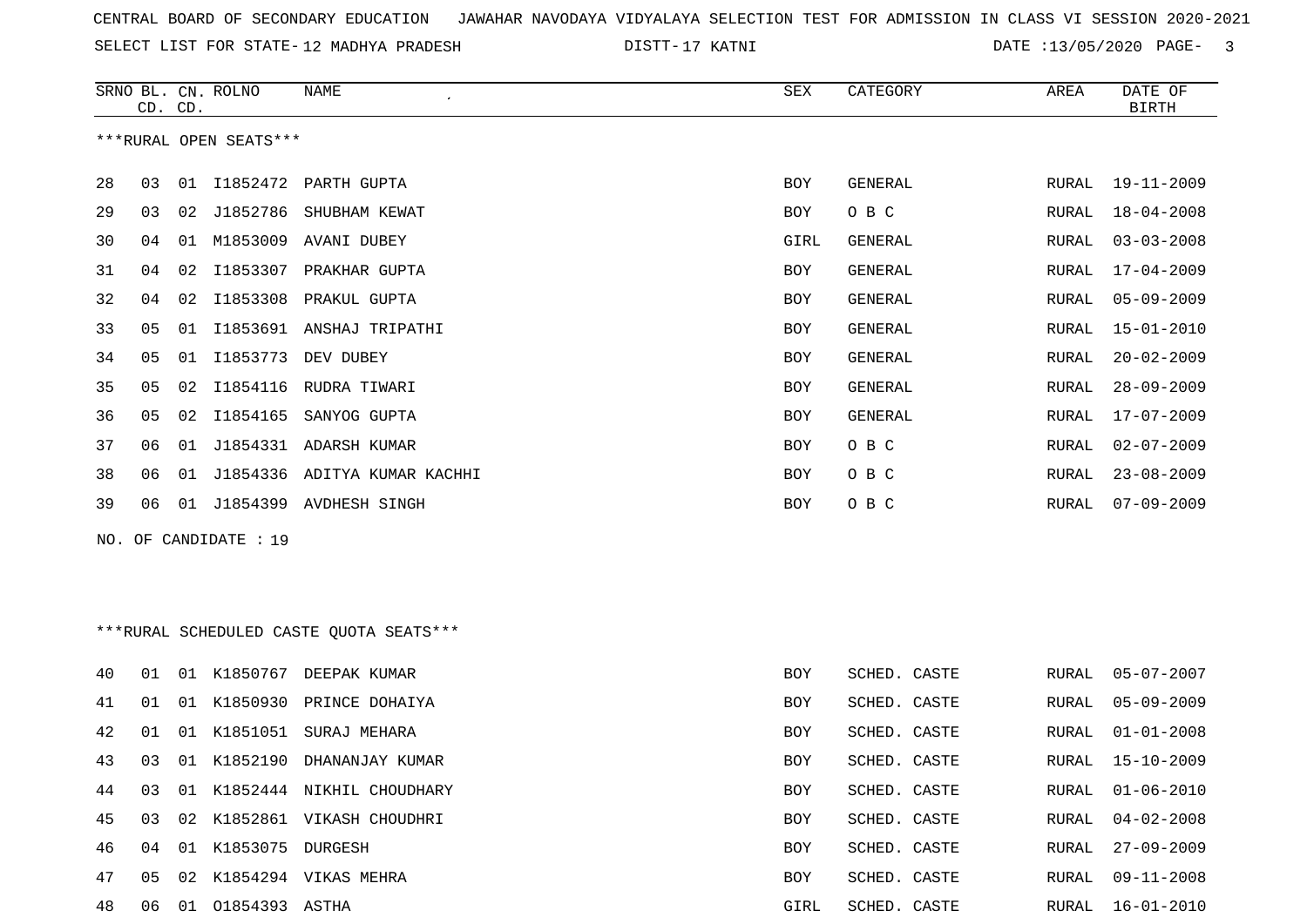| CENTRAL BOARD OF SECONDARY EDUCATION – JAWAHAR NAVODAYA VIDYALAYA SELECTION TEST FOR ADMISSION IN CLASS VI SESSION 2020-2021 |  |  |  |  |
|------------------------------------------------------------------------------------------------------------------------------|--|--|--|--|
|------------------------------------------------------------------------------------------------------------------------------|--|--|--|--|

SELECT LIST FOR STATE- DISTT- 12 MADHYA PRADESH

17 KATNI DATE :13/05/2020 PAGE- 4

|    |                | CD. CD. | SRNO BL. CN. ROLNO    | NAME                                   | SEX        | CATEGORY | AREA          | DATE OF<br><b>BIRTH</b> |
|----|----------------|---------|-----------------------|----------------------------------------|------------|----------|---------------|-------------------------|
|    |                |         | NO. OF CANDIDATE : 9  |                                        |            |          |               |                         |
|    |                |         |                       |                                        |            |          |               |                         |
|    |                |         |                       |                                        |            |          |               |                         |
|    |                |         |                       | ***RURAL BACKWARD CLASS QUOTA SEATS*** |            |          |               |                         |
| 49 | 02             |         | 02 N1851771           | SANJANA                                | GIRL       | O B C    | RURAL         | $08 - 10 - 2009$        |
| 50 | 03             | 01      | N1852419              | MUSKAN VISHWAKARMA                     | GIRL       | O B C    | RURAL         | $11 - 05 - 2010$        |
| 51 | 04             |         |                       | 01 N1853088 GEETA VISHWAKARMA          | GIRL       | O B C    | RURAL         | $11 - 02 - 2009$        |
| 52 | 04             | 02      | J1853484              | SHEKH APTAPH                           | <b>BOY</b> | O B C    | RURAL         | $11 - 02 - 2010$        |
| 53 | 04             | 02      |                       | J1853607 VIVEK NAMDEV                  | <b>BOY</b> | O B C    | ${\tt RURAL}$ | $03 - 10 - 2009$        |
| 54 | 05             | 01      |                       | J1853704 ANUBHAV SONI                  | <b>BOY</b> | O B C    | RURAL         | $16 - 06 - 2010$        |
| 55 | 05             | 01      |                       | J1853794 DIVYANSH PATEL                | BOY        | O B C    | RURAL         | $27 - 11 - 2009$        |
| 56 | 05             | 01      |                       | J1853812 HARSH CHAKRVARTI              | <b>BOY</b> | O B C    | RURAL         | $18 - 01 - 2009$        |
| 57 | 05             | 01      |                       | N1853978 NIKITA HALDKAR                | GIRL       | O B C    | RURAL         | $10 - 12 - 2008$        |
| 58 | 05             |         |                       | 02 N1854051 PRIYANSHI PATEL            | GIRL       | O B C    | RURAL         | $16 - 12 - 2008$        |
| 59 | 05             | 02      | N1854103              | RITU YADAV                             | GIRL       | O B C    | RURAL         | $10 - 12 - 2008$        |
| 60 | 05             | 02      | J1854149              | SAMAR RAJ PATEL                        | BOY        | O B C    | RURAL         | $29 - 10 - 2009$        |
| 61 | 0 <sub>5</sub> | 02      | N1854155              | SAMIKSHA BARMAN                        | GIRL       | O B C    | RURAL         | $02 - 08 - 2009$        |
| 62 | 05             | 02      | N1854240              | SONALI YADAV                           | GIRL       | O B C    | RURAL         | $19 - 04 - 2008$        |
| 63 | 06             | 02      | J1854783              | SHEKH ARSIL                            | BOY        | O B C    | RURAL         | $03 - 06 - 2009$        |
| 64 | 06             | 02      |                       | J1854834 SOMNATH BARMAN                | <b>BOY</b> | O B C    | RURAL         | $08 - 09 - 2008$        |
|    |                |         | NO. OF CANDIDATE : 16 |                                        |            |          |               |                         |

\*\*\*RURAL SCHEDULED TRIBE QUOTA SEATS\*\*\*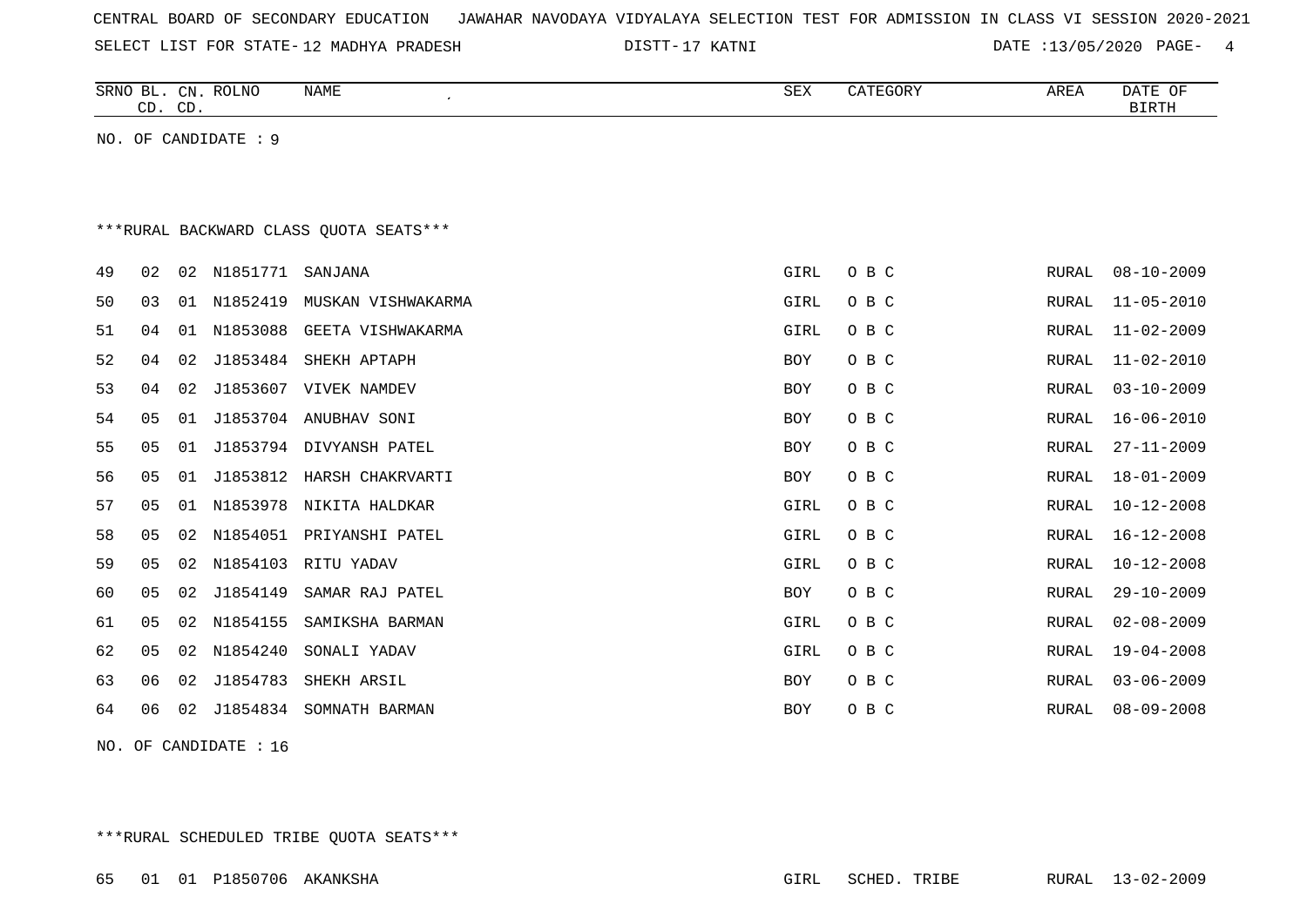SELECT LIST FOR STATE- DISTT- 12 MADHYA PRADESH

17 KATNI DATE :13/05/2020 PAGE- 5

|    | CD. CD.                                 |    | SRNO BL. CN. ROLNO | <b>NAME</b>                | <b>SEX</b> | CATEGORY        | AREA         | DATE OF<br><b>BIRTH</b> |  |  |  |
|----|-----------------------------------------|----|--------------------|----------------------------|------------|-----------------|--------------|-------------------------|--|--|--|
|    | ***RURAL SCHEDULED TRIBE OUOTA SEATS*** |    |                    |                            |            |                 |              |                         |  |  |  |
| 66 | 01                                      | 01 | L1850760           | BHASKAR SINGH              | <b>BOY</b> | SCHED. TRIBE    | RURAL        | $29 - 03 - 2008$        |  |  |  |
| 67 | 01                                      | 01 | P1850853           | KUMARI MONIKA              | GIRL       | SCHED. TRIBE    | RURAL        | $08 - 07 - 2009$        |  |  |  |
| 68 | 01                                      | 01 | P1850859           | KU.PURVI                   | GIRL       | SCHED. TRIBE    | RURAL        | $10 - 11 - 2008$        |  |  |  |
| 69 | 01                                      | 01 | L1850879           | MANISH BAIGA               | <b>BOY</b> | SCHED. TRIBE    | <b>RURAL</b> | $24 - 05 - 2010$        |  |  |  |
| 70 | 02                                      | 02 | L1851827           | SHIVANAND SINGH            | <b>BOY</b> | SCHED. TRIBE    | RURAL        | $15 - 11 - 2009$        |  |  |  |
| 71 | 02                                      | 02 | L1851900           | SULEMAN SINGH              | <b>BOY</b> | SCHED. TRIBE    | <b>RURAL</b> | $23 - 01 - 2010$        |  |  |  |
| 72 | 03                                      |    | 01 P1852161        | BHAVNA SINGH               | GIRL       | SCHED. TRIBE    | <b>RURAL</b> | $13 - 12 - 2009$        |  |  |  |
| 73 | 03                                      |    | 02 L1852556        | PUSHPRAJ BANSHKAR          | <b>BOY</b> | SCHED. TRIBE    | <b>RURAL</b> | $27 - 12 - 2009$        |  |  |  |
| 74 | 03                                      |    | 02 L1852825        | SUNDARAM SINGH             | BOY        | SCHED. TRIBE    | RURAL        | $09 - 01 - 2010$        |  |  |  |
| 75 | 05                                      |    |                    | 01 P1853618 AASTHA KULASTE | GIRL       | SCHED. TRIBE    | RURAL        | $24 - 06 - 2010$        |  |  |  |
| 76 | 05                                      | 01 | L1853650           | AJEET SINGH                | BOY        | SCHED. TRIBE    | RURAL        | $30 - 09 - 2008$        |  |  |  |
| 77 | 0 <sub>5</sub>                          | 01 | P1853928           | MEGHA DHURVE               | GIRL       | SCHED. TRIBE    | <b>RURAL</b> | $07 - 07 - 2008$        |  |  |  |
| 78 | 05                                      | 02 | L1854293           | VIJENDR SINGH THAKUR       | <b>BOY</b> | SCHED. TRIBE    | <b>RURAL</b> | $19 - 04 - 2010$        |  |  |  |
| 79 | 06                                      | 01 | P1854698           | RICHA                      | GIRL       | SCHED.<br>TRIBE | <b>RURAL</b> | $19 - 11 - 2009$        |  |  |  |
| 80 | 06                                      | 01 | L1854705           | RITURAJ SINGH              | <b>BOY</b> | SCHED.<br>TRIBE | <b>RURAL</b> | $27 - 04 - 2009$        |  |  |  |

NO. OF CANDIDATE : 16

TOTAL SELECTED CANDIDATE : 80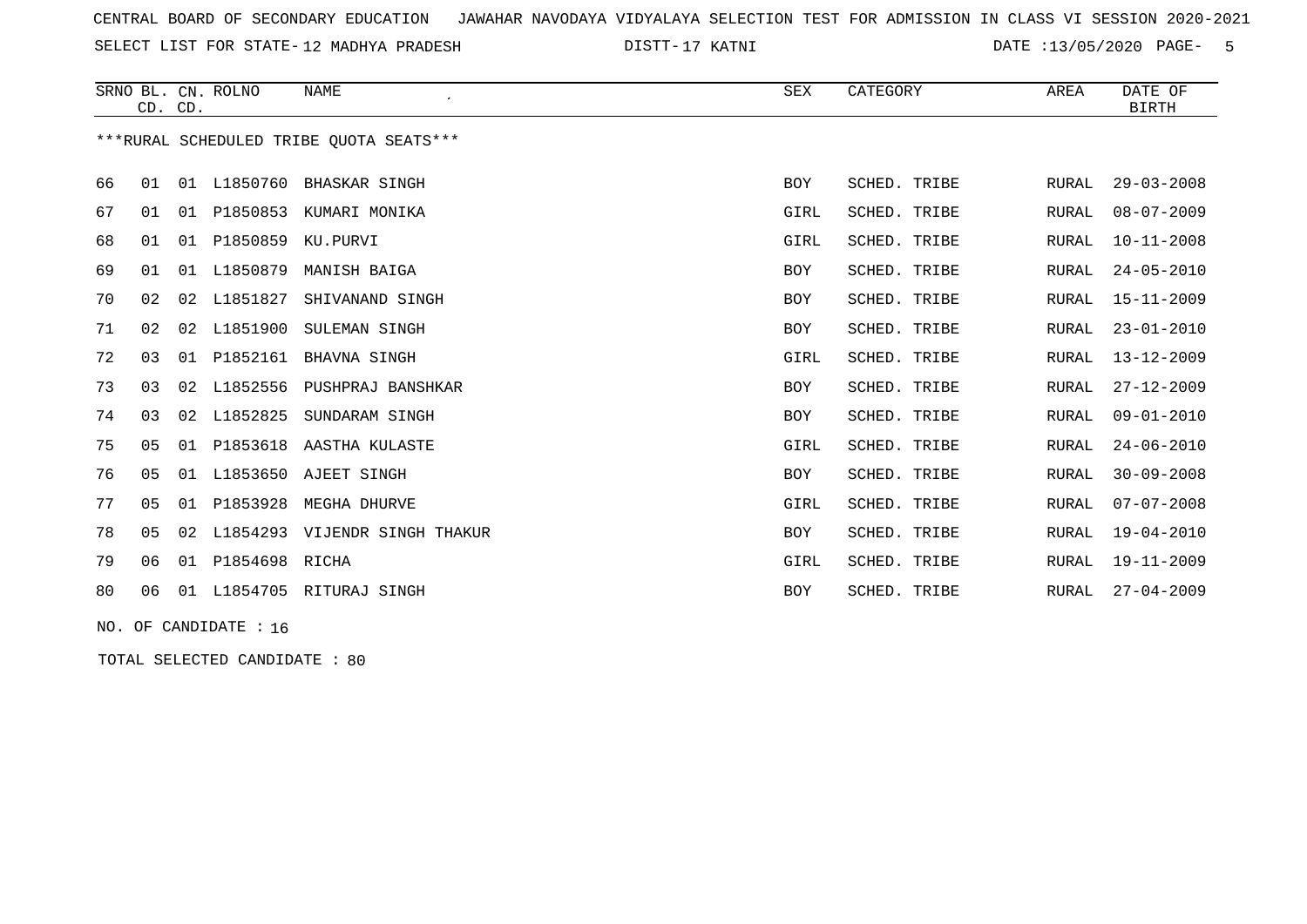SELECT LIST FOR STATE- DISTT- 12 MADHYA PRADESH

DISTT-18 KHARGONE **DATE** :13/05/2020 PAGE- 1

|                 |    | CD. CD. | SRNO BL. CN. ROLNO    | NAME<br>$\overline{\phantom{a}}$       | SEX        | CATEGORY     | AREA  | DATE OF<br><b>BIRTH</b> |
|-----------------|----|---------|-----------------------|----------------------------------------|------------|--------------|-------|-------------------------|
|                 |    |         | ***OPEN UR SEATS***   |                                        |            |              |       |                         |
| $\mathbf{1}$    |    |         |                       | 01 02 J1855417 MANAS PATEL             | BOY        | O B C        |       | RURAL 28-03-2010        |
| 2               |    |         |                       | 01 03 J1855670 RAMNARAYAN DOGAYA       | BOY        | O B C        |       | RURAL 05-07-2009        |
| 3               |    |         |                       | 03 01 J1856964 CHIRAYU PATIDAR         | BOY        | O B C        |       | RURAL 11-08-2009        |
|                 |    |         | NO. OF CANDIDATE : 3  |                                        |            |              |       |                         |
|                 |    |         |                       | ***OPEN SCHEDULED CASTE QUOTA SEATS*** |            |              |       |                         |
| 4               |    |         | 01 03 01855739 RUPALI |                                        | GIRL       | SCHED. CASTE |       | RURAL 03-01-2010        |
| 5               |    |         |                       | 06 01 K1858482 AMAN RANE               | BOY        | SCHED. CASTE |       | RURAL 19-10-2007        |
| 6               |    |         |                       | 07 01 K1859484 SAGAR NIHALE            | BOY        | SCHED. CASTE |       | RURAL 04-08-2007        |
|                 |    |         | NO. OF CANDIDATE : 3  |                                        |            |              |       |                         |
|                 |    |         |                       | ***OPEN DISABLED QUOTA SEATS***        |            |              |       |                         |
| $7\overline{ }$ |    |         |                       | 06 02 L1859067 SHIVISH GOLE            | <b>BOY</b> | SCHED. TRIBE |       | RURAL 18-05-2009        |
| 8               | 09 |         |                       | 01 D1859847 CHETAN KANASE              | BOY        | SCHED. TRIBE |       | URBAN 26-02-2009        |
|                 |    |         | NO. OF CANDIDATE : 2  |                                        |            |              |       |                         |
|                 |    |         |                       | *** OPEN BACKWARD CLASS QUOTA SEATS*** |            |              |       |                         |
| 9               | 01 |         |                       | 01 N1855024 ASMITA BIRLA               | GIRL       | O B C        | RURAL | $05 - 01 - 2010$        |
| 10              | 01 |         |                       | 03 N1855757 SAKSHI PATEL               | GIRL       | O B C        | RURAL | $30 - 04 - 2009$        |
| 11              | 05 |         | 01 N1858128 KUMKUM    |                                        | GIRL       | O B C        |       | RURAL 09-01-2009        |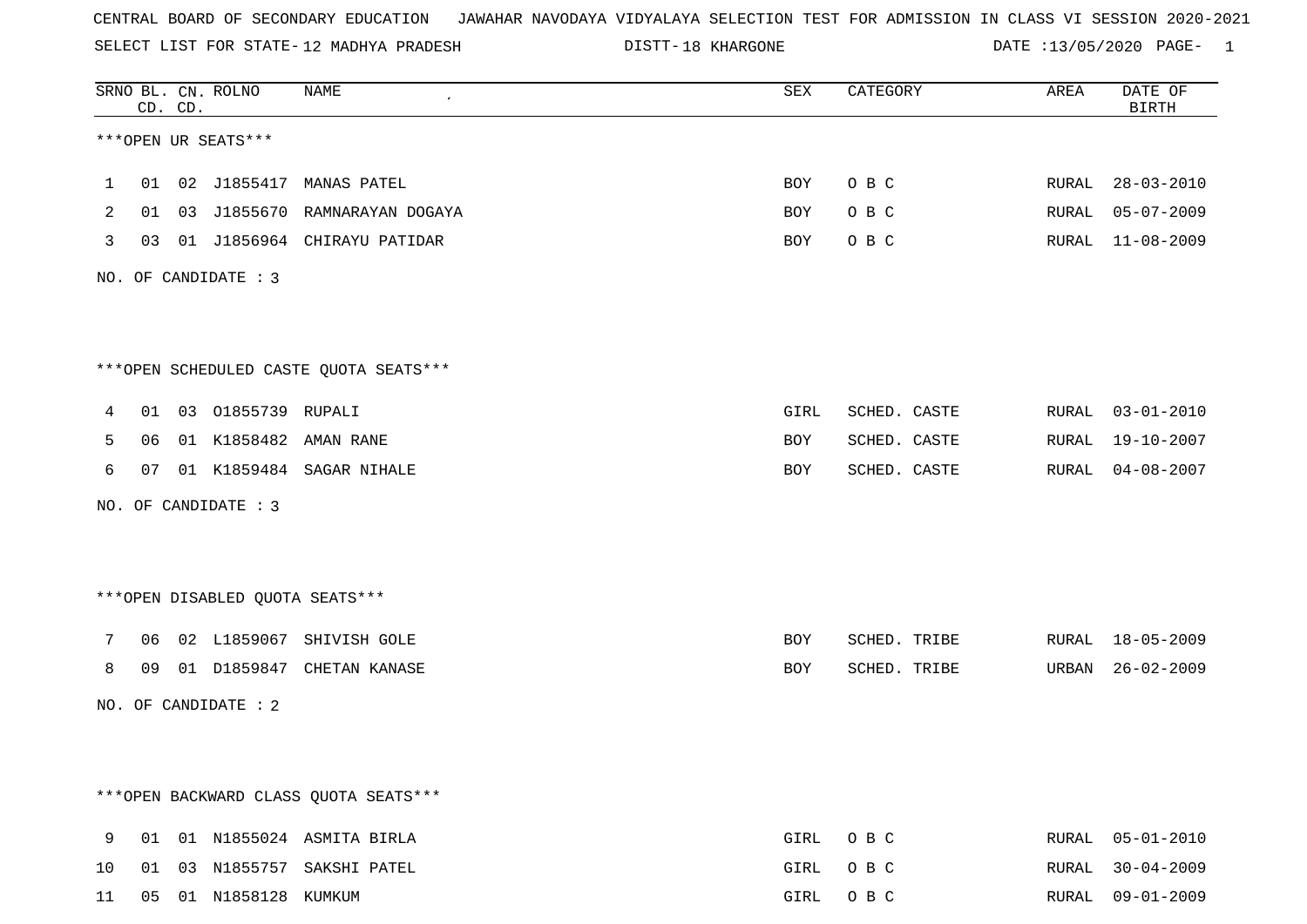SELECT LIST FOR STATE- DISTT- 12 MADHYA PRADESH

DISTT-18 KHARGONE **DATE** :13/05/2020 PAGE- 2

|    |    | CD. CD. | SRNO BL. CN. ROLNO     | <b>NAME</b>                            | SEX        | CATEGORY     | AREA  | DATE OF<br><b>BIRTH</b> |
|----|----|---------|------------------------|----------------------------------------|------------|--------------|-------|-------------------------|
|    |    |         |                        | *** OPEN BACKWARD CLASS QUOTA SEATS*** |            |              |       |                         |
| 12 | 05 |         | 01 N1858228 POOJA      |                                        | GIRL       | O B C        | RURAL | $25 - 07 - 2008$        |
| 13 | 07 |         |                        | 01 J1859433 PIYUSH YADAV               | BOY        | O B C        | RURAL | $13 - 08 - 2008$        |
|    |    |         | NO. OF CANDIDATE : 5   |                                        |            |              |       |                         |
|    |    |         |                        | ***OPEN SCHEDULED TRIBE QUOTA SEATS*** |            |              |       |                         |
| 14 | 03 |         | 01 P1857056            | JAYA ANJWEL                            | GIRL       | SCHED. TRIBE | RURAL | $22 - 11 - 2009$        |
| 15 | 03 |         | 01 L1857323            | PRITHVIRAJ GOURAV                      | BOY        | SCHED. TRIBE | RURAL | $10 - 12 - 2008$        |
| 16 | 04 |         |                        | 01 L1857727 DITYARAJ CHOUHAN           | <b>BOY</b> | SCHED. TRIBE | RURAL | $27 - 11 - 2009$        |
| 17 | 04 |         |                        | 01 L1857953 VIJAY CHOUHAN              | BOY        | SCHED. TRIBE | RURAL | $25 - 06 - 2009$        |
| 18 | 06 |         | 01 H1858500            | ANMOL SOLANKI                          | GIRL       | SCHED. TRIBE | URBAN | $10 - 02 - 2009$        |
| 19 | 06 |         | 02 L1858888            | PRAVIN DAWAR                           | BOY        | SCHED. TRIBE | RURAL | $09 - 10 - 2007$        |
| 20 | 09 |         | 01 L1859877            | JAYDEEP DESAI                          | <b>BOY</b> | SCHED. TRIBE | RURAL | $09 - 01 - 2008$        |
|    |    |         | NO. OF CANDIDATE : 7   |                                        |            |              |       |                         |
|    |    |         |                        |                                        |            |              |       |                         |
|    |    |         |                        |                                        |            |              |       |                         |
|    |    |         | ***RURAL OPEN SEATS*** |                                        |            |              |       |                         |
| 21 | 01 | 02      |                        | J1855401 MAHAVIR RATHOD                | BOY        | O B C        | RURAL | $30 - 06 - 2009$        |
| 22 | 01 |         |                        | 03 N1855635 PURVI BIRLA                | GIRL       | O B C        | RURAL | $13 - 03 - 2009$        |
| 23 | 01 | 03      |                        | J1856005 VIVEK PATEL                   | BOY        | O B C        | RURAL | $04 - 06 - 2009$        |
| 24 | 02 | 01      |                        | J1856248 GARVESH PATIDAR               | BOY        | O B C        | RURAL | $21 - 04 - 2009$        |
| 25 | 02 | 02      |                        | M1856450 NEHA JAIN                     | GIRL       | GENERAL      | RURAL | $24 - 02 - 2010$        |
| 26 | 03 | 02      | J1857510               | SHREE YADAV                            | BOY        | O B C        | RURAL | $11 - 04 - 2009$        |
| 27 | 03 |         |                        | 02 J1857642 YASH PRAJAPAT              | BOY        | O B C        | RURAL | $14 - 04 - 2009$        |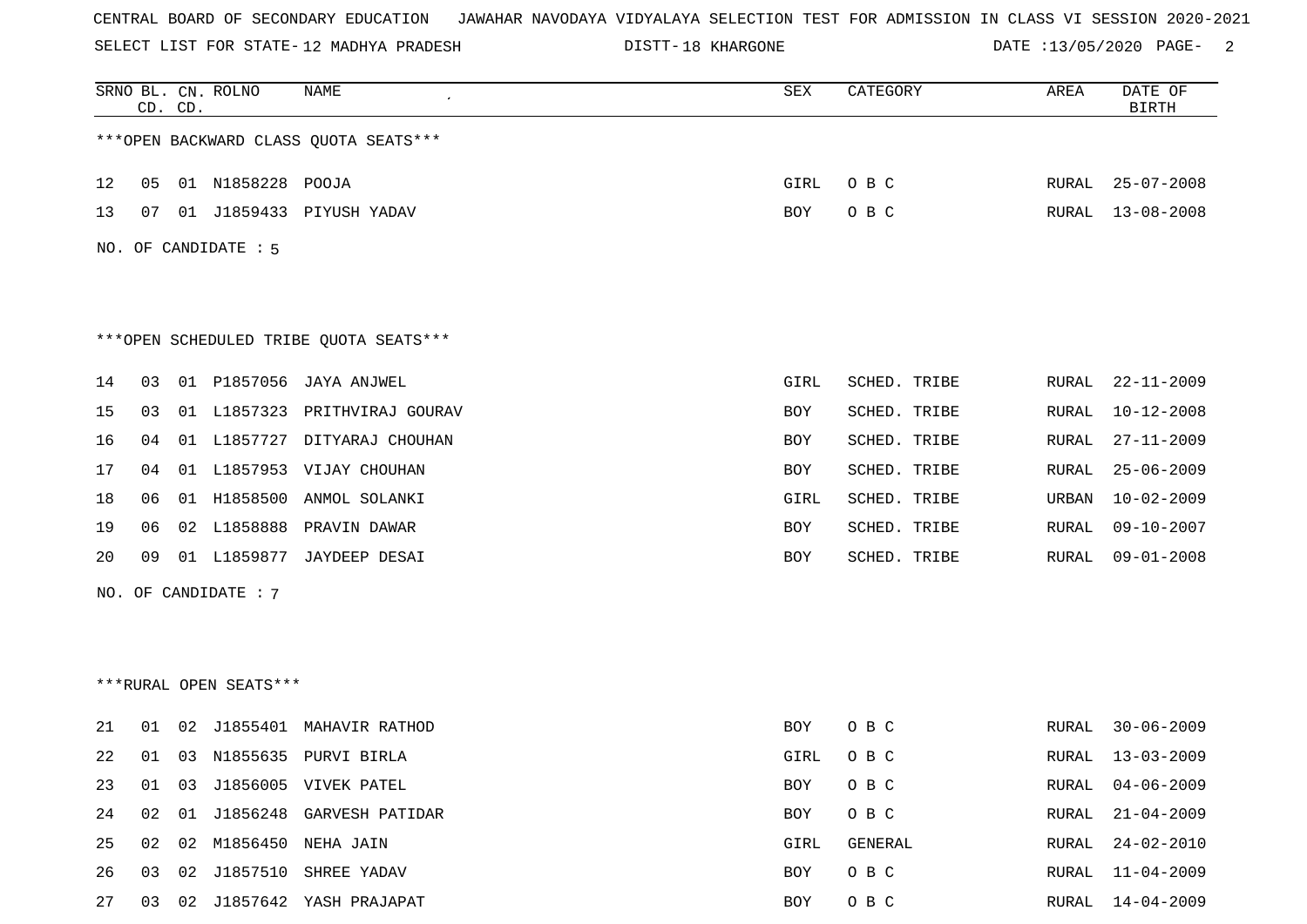SELECT LIST FOR STATE- DISTT- 12 MADHYA PRADESH

DISTT-18 KHARGONE **DATE** :13/05/2020 PAGE- 3

|    | CD. CD. |    | SRNO BL. CN. ROLNO     | NAME                                     | ${\tt SEX}$ | CATEGORY       | AREA  | DATE OF<br><b>BIRTH</b> |
|----|---------|----|------------------------|------------------------------------------|-------------|----------------|-------|-------------------------|
|    |         |    | ***RURAL OPEN SEATS*** |                                          |             |                |       |                         |
| 28 | 04      |    | 01 J1857935            | TANMAY SONI                              | BOY         | O B C          | RURAL | $05 - 06 - 2009$        |
| 29 | 05      |    | 01 J1858320            | SAGAR PATEL                              | BOY         | O B C          | RURAL | $08 - 11 - 2008$        |
| 30 | 06      |    |                        | 01 N1858484 AMBIKA PATIDAR               | GIRL        | O B C          | RURAL | $09 - 08 - 2008$        |
| 31 | 06      |    |                        | 01 J1858513 ANUVANSH BAGHEL              | <b>BOY</b>  | O B C          | RURAL | $05 - 01 - 2010$        |
| 32 | 07      |    |                        | 01 I1859547 UDAY SINGH CHOUHAN           | <b>BOY</b>  | GENERAL        | RURAL | $27 - 06 - 2007$        |
| 33 | 08      |    |                        | 01 P1859715 RANI DAWAR                   | GIRL        | SCHED. TRIBE   | RURAL | $27 - 11 - 2008$        |
| 34 | 09      | 01 | I1859948               | PRASUN KACHHAYA                          | BOY         | GENERAL        | RURAL | $15 - 09 - 2008$        |
| 35 | 09      |    |                        | 01 I1860026 UDDHAV MORE                  | <b>BOY</b>  | <b>GENERAL</b> | RURAL | $15 - 08 - 2009$        |
|    |         |    | NO. OF CANDIDATE : 15  |                                          |             |                |       |                         |
|    |         |    |                        |                                          |             |                |       |                         |
|    |         |    |                        |                                          |             |                |       |                         |
|    |         |    |                        | *** RURAL SCHEDULED CASTE QUOTA SEATS*** |             |                |       |                         |
| 36 | 01      |    |                        | 01 K1854943 ADITYA SITOLE                | <b>BOY</b>  | SCHED. CASTE   | RURAL | $30 - 06 - 2008$        |
| 37 | 01      |    | 03 K1855813 SHIVAM     |                                          | <b>BOY</b>  | SCHED. CASTE   | RURAL | $05 - 05 - 2007$        |
| 38 | 02      |    |                        | 01 K1856366 LAKHAN MAKWANE               | <b>BOY</b>  | SCHED. CASTE   | RURAL | $17 - 06 - 2008$        |
| 39 | 02      | 02 |                        | K1856755 SUMIT SITOLE                    | BOY         | SCHED. CASTE   | RURAL | $27 - 08 - 2008$        |
| 40 | 02      | 02 | K1856767               | TANVEER KANOODE                          | BOY         | SCHED. CASTE   | RURAL | $21 - 11 - 2008$        |
| 41 | 03      | 01 |                        | K1856876 AKSHAD SANVALE                  | BOY         | SCHED. CASTE   | RURAL | $03 - 03 - 2009$        |
| 42 | 06      | 02 |                        | 01858921 PRIYDARSHANI ROKADE             | GIRL        | SCHED. CASTE   | RURAL | $12 - 03 - 2009$        |
| 43 | 06      | 02 |                        | 01858933 RAGINI CHOUHAN                  | GIRL        | SCHED. CASTE   | RURAL | $08 - 10 - 2007$        |
| 44 | 06      | 02 | 01859075               | SHREEYA MANAGRE                          | GIRL        | SCHED. CASTE   | RURAL | $03 - 10 - 2009$        |
|    |         |    |                        |                                          |             |                |       |                         |

NO. OF CANDIDATE : 9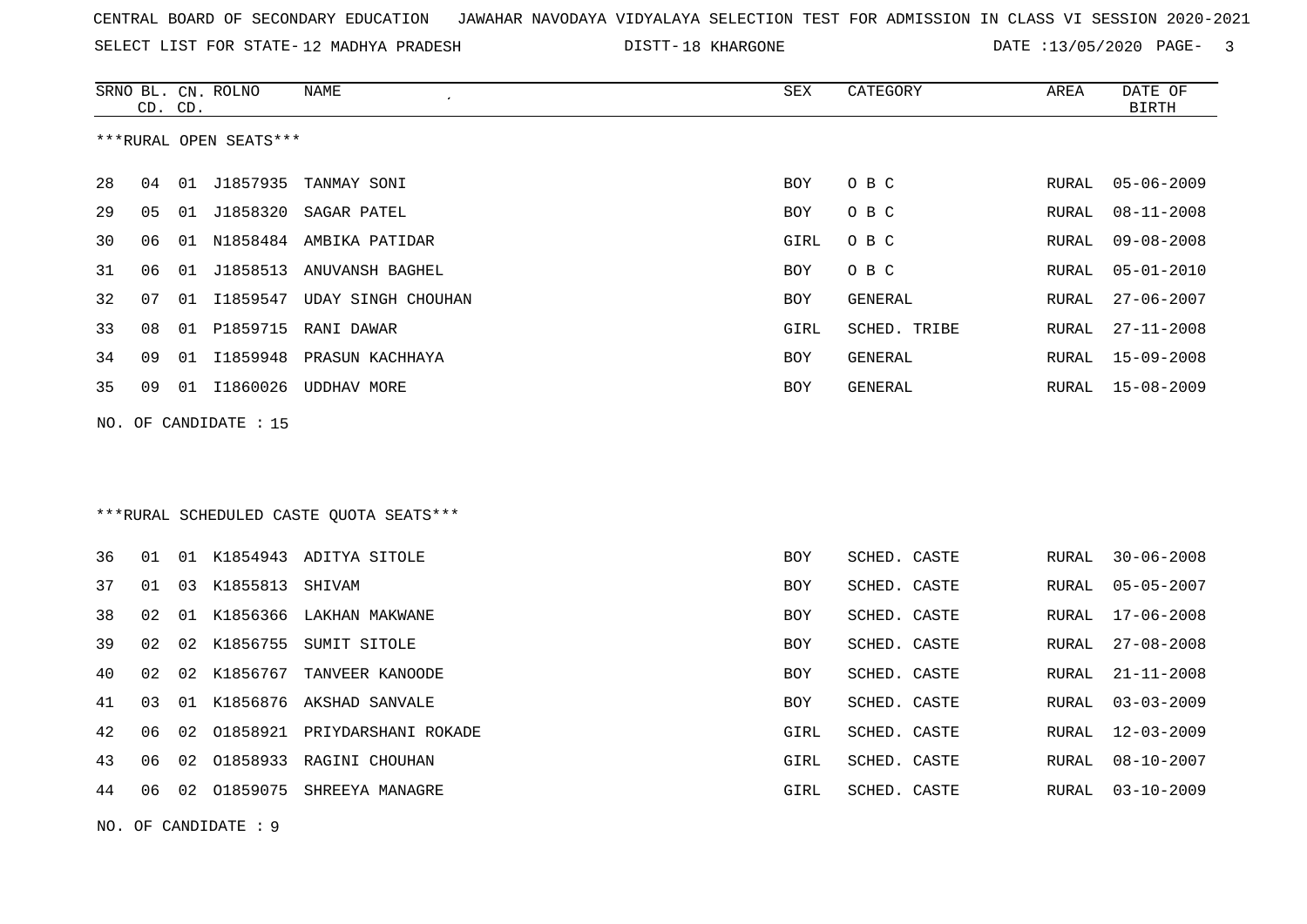SELECT LIST FOR STATE- DISTT- 12 MADHYA PRADESH

DISTT-18 KHARGONE **18 CONSERVERSE SET A** DATE :13/05/2020 PAGE- 4

|    | CD. CD.                                 |    | SRNO BL. CN. ROLNO | <b>NAME</b>           | SEX         | CATEGORY | AREA          | DATE OF<br><b>BIRTH</b> |  |  |  |
|----|-----------------------------------------|----|--------------------|-----------------------|-------------|----------|---------------|-------------------------|--|--|--|
|    | *** RURAL BACKWARD CLASS QUOTA SEATS*** |    |                    |                       |             |          |               |                         |  |  |  |
| 45 | 01                                      | 01 | N1855114           | DEVIKA                | GIRL        | O B C    | RURAL         | $16 - 06 - 2009$        |  |  |  |
| 46 | 01                                      | 01 |                    | J1855191 GOUTAM BIRLA | <b>BOY</b>  | O B C    | ${\tt RURAL}$ | $08 - 05 - 2008$        |  |  |  |
| 47 | 01                                      | 02 | J1855224           | HIMANSHU BIRLA        | <b>BOY</b>  | O B C    | RURAL         | $02 - 07 - 2009$        |  |  |  |
| 48 | 01                                      | 03 | N1855569           | PRAGYA CHOUDHARY      | <b>GIRL</b> | O B C    | <b>RURAL</b>  | $31 - 12 - 2008$        |  |  |  |
| 49 | 01                                      | 03 | N1855884           | SUNAMI MUKARI         | GIRL        | O B C    | RURAL         | $27 - 07 - 2009$        |  |  |  |
| 50 | 01                                      | 03 | N1855946           | URVASHI               | GIRL        | O B C    | <b>RURAL</b>  | $10 - 06 - 2010$        |  |  |  |
| 51 | 03                                      | 01 | J1857101           | KHEMRAJ MALVI         | <b>BOY</b>  | O B C    | RURAL         | $06 - 08 - 2009$        |  |  |  |
| 52 | 03                                      | 02 | J1857513           | SHUBHAM PRAJAPAT      | <b>BOY</b>  | O B C    | RURAL         | $29 - 10 - 2009$        |  |  |  |
| 53 | 03                                      | 02 | J1857656           | YUVRAJ PATEL          | <b>BOY</b>  | O B C    | <b>RURAL</b>  | $16 - 12 - 2009$        |  |  |  |
| 54 | 04                                      | 01 | N1857918           | SNEHA MUKATI          | GIRL        | O B C    | <b>RURAL</b>  | $20 - 12 - 2008$        |  |  |  |
| 55 | 05                                      | 01 | J1858437           | YUVRAJ                | <b>BOY</b>  | O B C    | <b>RURAL</b>  | $21 - 06 - 2009$        |  |  |  |
| 56 | 06                                      | 01 | J1858619           | DIVYANSHU PATIDAR     | <b>BOY</b>  | O B C    | RURAL         | $01 - 02 - 2009$        |  |  |  |
| 57 | 06                                      | 01 | J1858762           | LUCKY SEN             | BOY         | O B C    | <b>RURAL</b>  | $29 - 03 - 2009$        |  |  |  |
| 58 | 06                                      | 01 | J1858846           | PANKAJ SEN            | BOY         | O B C    | <b>RURAL</b>  | $06 - 01 - 2010$        |  |  |  |
| 59 | 06                                      | 02 | N1859111           | SUHANI PATIDAR        | GIRL        | O B C    | RURAL         | $01 - 05 - 2009$        |  |  |  |
| 60 | 07                                      | 01 | J1859541           | TANISH MEENA          | <b>BOY</b>  | O B C    | RURAL         | $19 - 11 - 2007$        |  |  |  |

NO. OF CANDIDATE : 16

\*\*\*RURAL SCHEDULED TRIBE QUOTA SEATS\*\*\*

|       |  | 61 01 01 L1855007 ARJUN  |                                  | BOY        | SCHED. TRIBE |       | RURAL 02-04-2008 |
|-------|--|--------------------------|----------------------------------|------------|--------------|-------|------------------|
|       |  | 62 01 03 L1855652 RAJESH |                                  | BOY        | SCHED. TRIBE |       | RURAL 26-01-2008 |
|       |  |                          | 63 02 01 L1856181 CHANDAN BANDOD | <b>BOY</b> | SCHED. TRIBE |       | RURAL 01-12-2008 |
|       |  |                          | 64 02 02 P1856796 VARSHA ACHAVE  | GIRL       | SCHED. TRIBE |       | RURAL 20-02-2010 |
| 65 03 |  |                          | 02 L1857470 SAWAN CHOUHAN        | <b>BOY</b> | SCHED. TRIBE | RURAL | 22-08-2008       |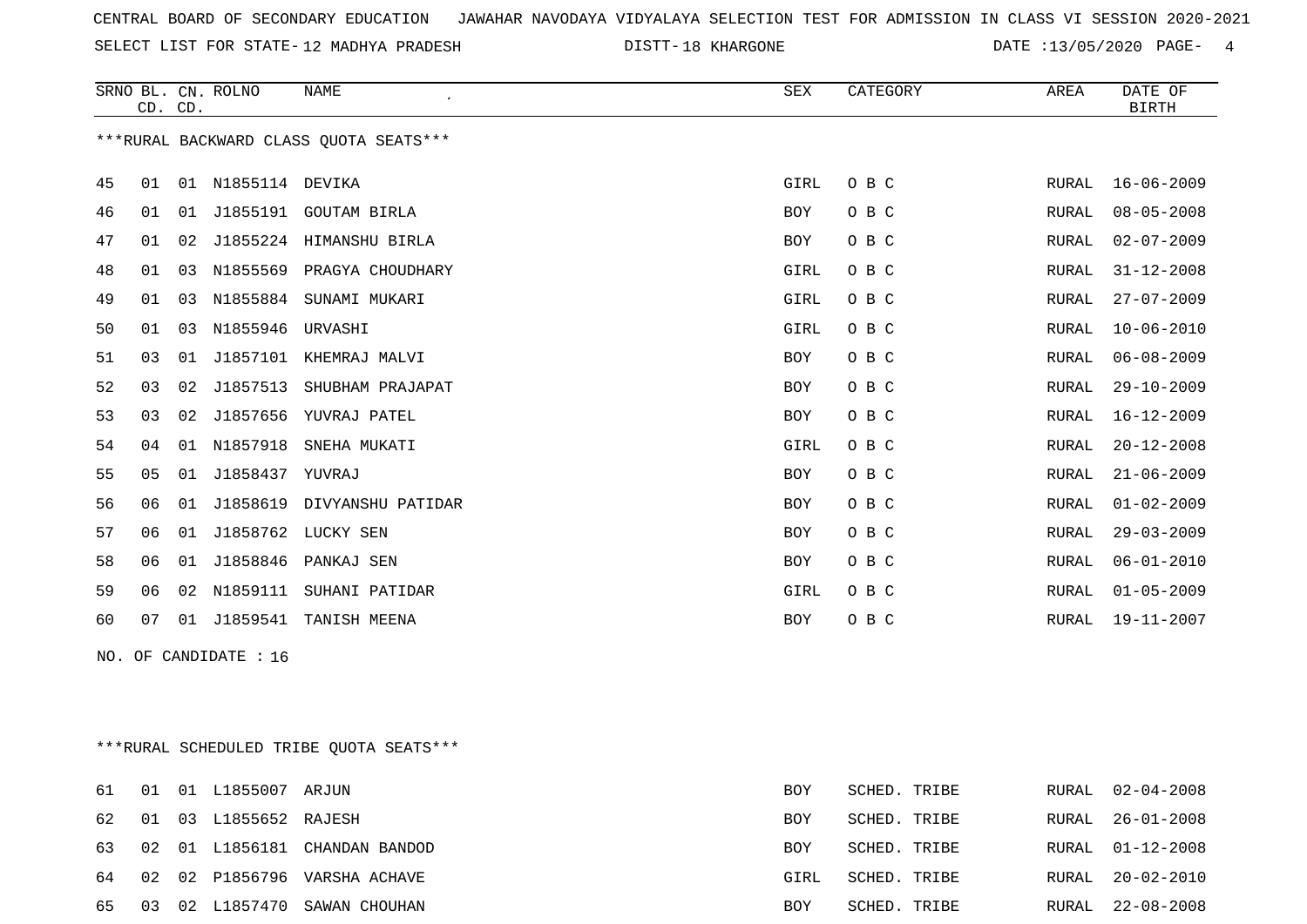SELECT LIST FOR STATE- DISTT- 12 MADHYA PRADESH

DISTT-18 KHARGONE **18 CONSTRAINER 13/05/2020 PAGE-** 5

|                                         |    | CD. CD. | SRNO BL. CN. ROLNO | <b>NAME</b>         | SEX        | CATEGORY     | AREA         | DATE OF<br><b>BIRTH</b> |  |
|-----------------------------------------|----|---------|--------------------|---------------------|------------|--------------|--------------|-------------------------|--|
| ***RURAL SCHEDULED TRIBE OUOTA SEATS*** |    |         |                    |                     |            |              |              |                         |  |
| 66                                      | 03 | 02      | P1857620           | VIDHARVATA MUJALDE  | GIRL       | SCHED. TRIBE | <b>RURAL</b> | $01 - 10 - 2008$        |  |
| 67                                      | 04 | 01      | L1857664           | AARYAN CHOUHAN      | <b>BOY</b> | SCHED. TRIBE | <b>RURAL</b> | $27 - 02 - 2009$        |  |
| 68                                      | 04 | 01      | L1857700           | AYUSH MANDLOI       | BOY        | SCHED. TRIBE | <b>RURAL</b> | $11 - 07 - 2009$        |  |
| 69                                      | 04 | 01      | P1857719           | DEEPSHIKA CHOUHAN   | GIRL       | SCHED. TRIBE | <b>RURAL</b> | $01 - 02 - 2009$        |  |
| 70                                      | 04 | 01      | P1857745           | HIMANISHI MORE      | GIRL       | SCHED. TRIBE | <b>RURAL</b> | $27 - 05 - 2009$        |  |
| 71                                      | 04 | 01      | L1857853           | PRIYANSHU CHOUHAN   | <b>BOY</b> | SCHED. TRIBE | <b>RURAL</b> | $17 - 01 - 2010$        |  |
| 72                                      | 04 | 01      | L1857884           | RUPESH CHOUHAN      | <b>BOY</b> | SCHED. TRIBE | <b>RURAL</b> | $12 - 09 - 2008$        |  |
| 73                                      | 04 | 01      | L1857940           | <b>UDAY CHOUHAN</b> | <b>BOY</b> | SCHED. TRIBE | <b>RURAL</b> | $18 - 01 - 2008$        |  |
| 74                                      | 05 | 01      | P1858028           | BHAKTI BARDE        | GIRL       | SCHED. TRIBE | <b>RURAL</b> | $24 - 10 - 2009$        |  |
| 75                                      | 05 | 01      | L1858046           | DHANNJAY RAWAT      | <b>BOY</b> | SCHED. TRIBE | <b>RURAL</b> | $01 - 01 - 2010$        |  |
| 76                                      | 06 | 01      | L1858704           | KARAN AWASE         | <b>BOY</b> | SCHED. TRIBE | <b>RURAL</b> | $23 - 06 - 2008$        |  |
| 77                                      | 06 | 02      | P1858911           | PRIYANSHI ALAWE     | GIRL       | SCHED. TRIBE | <b>RURAL</b> | $27 - 03 - 2010$        |  |
| 78                                      | 06 | 02      | L1859144           | TARUN WASKLE        | <b>BOY</b> | SCHED. TRIBE | <b>RURAL</b> | $27 - 05 - 2009$        |  |
| 79                                      | 07 | 01      | P1859287           | BHAKTI SOLANKI      | GIRL       | SCHED. TRIBE | <b>RURAL</b> | $26 - 09 - 2009$        |  |
| 80                                      | 08 | 01      | P1859736           | SAKSHI THAKRE       | GIRL       | SCHED. TRIBE | <b>RURAL</b> | $20 - 07 - 2008$        |  |

NO. OF CANDIDATE : 20

TOTAL SELECTED CANDIDATE : 80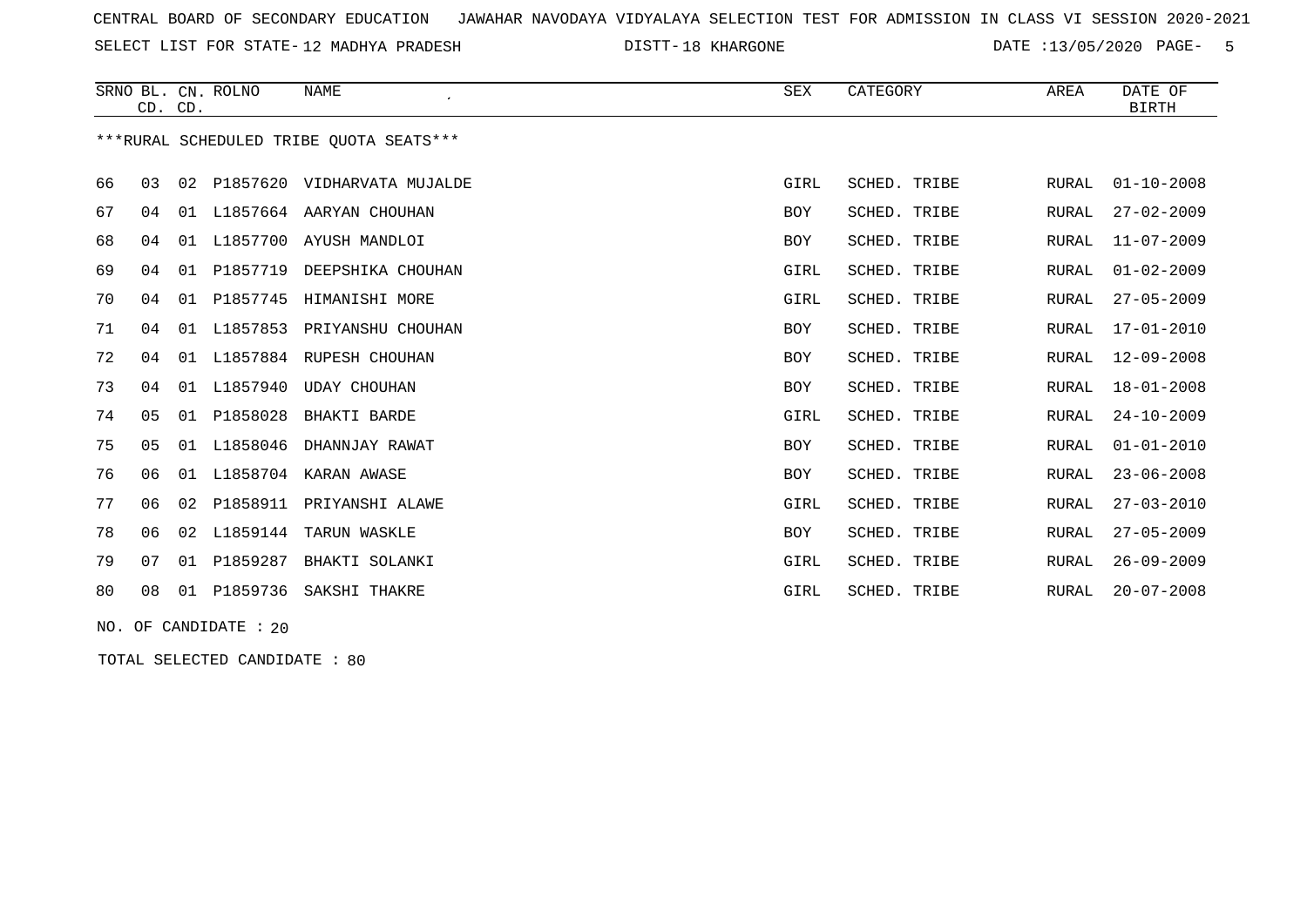| CENTRAL BOARD OF SECONDARY EDUCATION – JAWAHAR NAVODAYA VIDYALAYA SELECTION TEST FOR ADMISSION IN CLASS VI SESSION 2020-2021 |  |
|------------------------------------------------------------------------------------------------------------------------------|--|
|------------------------------------------------------------------------------------------------------------------------------|--|

SELECT LIST FOR STATE-12 MADHYA PRADESH

12 MADHYA PRADESH 19 MORENA DATE :13/05/2020 PAGE- 1

|    |    | CD. CD. | SRNO BL. CN. ROLNO   | <b>NAME</b>                            | <b>SEX</b> | CATEGORY       | AREA  | DATE OF<br><b>BIRTH</b> |
|----|----|---------|----------------------|----------------------------------------|------------|----------------|-------|-------------------------|
|    |    |         | ***OPEN UR SEATS***  |                                        |            |                |       |                         |
|    |    |         |                      |                                        |            |                |       |                         |
| 1  | 01 |         |                      | 01 N1860125 ASHIKI RATHOR              | GIRL       | O B C          | RURAL | $01 - 12 - 2009$        |
| 2  | 01 |         |                      | 01 K1860263 PUSHPENDRA SINGH           | BOY        | SCHED. CASTE   | RURAL | 17-08-2009              |
| 3  | 02 |         |                      | 02 E1860528 NEHA TOMAR                 | GIRL       | <b>GENERAL</b> | URBAN | $19 - 04 - 2009$        |
| 4  | 04 |         |                      | 04 M1861456 PRINCI TYAGI               | GIRL       | <b>GENERAL</b> | RURAL | $04 - 12 - 2008$        |
| 5  | 05 |         |                      | 05 J1861713 DEEPAK DHAKAR              | <b>BOY</b> | O B C          | RURAL | $10 - 07 - 2010$        |
| 6  | 06 |         |                      | 01 M1861921 ADITI BANSAL               | GIRL       | GENERAL        | RURAL | $13 - 09 - 2009$        |
| 7  | 06 |         |                      | 01 J1861989 ANKIT DHAKAR               | BOY        | O B C          |       | RURAL 15-02-2008        |
|    |    |         | NO. OF CANDIDATE: 7  |                                        |            |                |       |                         |
|    |    |         |                      |                                        |            |                |       |                         |
|    |    |         |                      |                                        |            |                |       |                         |
|    |    |         |                      | ***OPEN SCHEDULED CASTE QUOTA SEATS*** |            |                |       |                         |
| 8  | 03 |         |                      | 03 K1860958 PRASHANT MOURYA            | <b>BOY</b> | SCHED. CASTE   | RURAL | $23 - 01 - 2010$        |
| 9  | 04 |         |                      | 04 K1861296 DIPANSH BANSAR             | BOY        | SCHED. CASTE   | RURAL | $07 - 09 - 2009$        |
| 10 | 04 |         |                      | 04 C1861494 RAVINDRA SINGH             | BOY        | SCHED. CASTE   | URBAN | $03 - 11 - 2009$        |
| 11 | 06 |         |                      | 02 K1862233 RAJ SONOTHIYA              | <b>BOY</b> | SCHED. CASTE   | RURAL | $12 - 07 - 2009$        |
|    |    |         | NO. OF CANDIDATE : 4 |                                        |            |                |       |                         |
|    |    |         |                      |                                        |            |                |       |                         |
|    |    |         |                      |                                        |            |                |       |                         |
|    |    |         |                      | ***OPEN DISABLED QUOTA SEATS***        |            |                |       |                         |
| 12 | 02 |         |                      | 02 I1860414 ANUJ JAIN                  | <b>BOY</b> | <b>GENERAL</b> | RURAL | $08 - 09 - 2009$        |
| 13 | 04 |         |                      | 04 I1861634 VIJAY TYAGI                | BOY        | GENERAL        | RURAL | $01 - 07 - 2009$        |
| 14 | 05 |         |                      | 05 M1861801 PRAGYA TYAGI               | GIRL       | <b>GENERAL</b> | RURAL | $20 - 10 - 2008$        |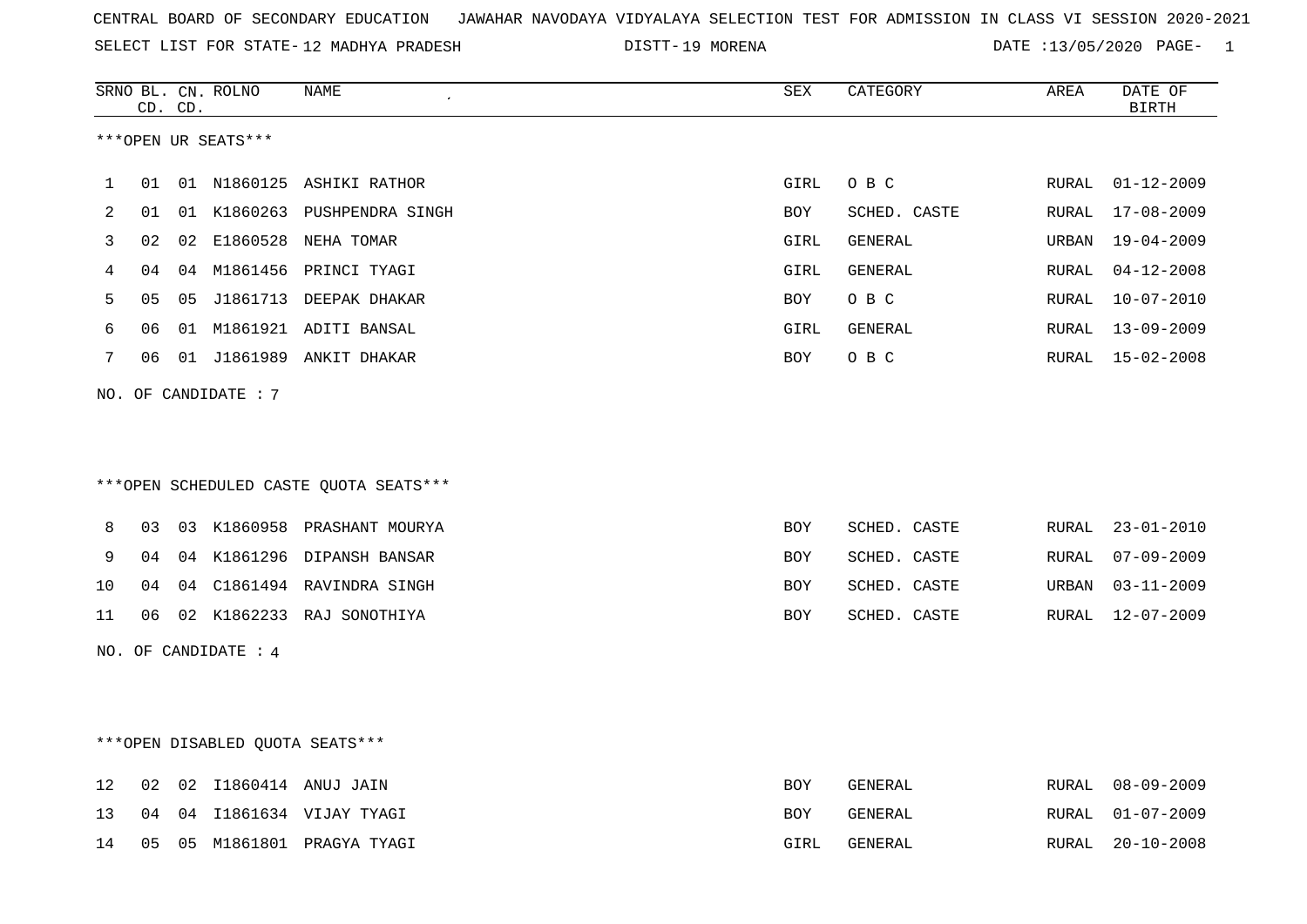|  |  |  |  | CENTRAL BOARD OF SECONDARY EDUCATION – JAWAHAR NAVODAYA VIDYALAYA SELECTION TEST FOR ADMISSION IN CLASS VI SESSION 2020-2021 |  |  |  |  |  |  |  |  |  |  |
|--|--|--|--|------------------------------------------------------------------------------------------------------------------------------|--|--|--|--|--|--|--|--|--|--|
|--|--|--|--|------------------------------------------------------------------------------------------------------------------------------|--|--|--|--|--|--|--|--|--|--|

SELECT LIST FOR STATE-12 MADHYA PRADESH

12 MADHYA PRADESH 19 MORENA DATE :13/05/2020 PAGE- 2

|    |    | CD. CD. | SRNO BL. CN. ROLNO     | NAME                                    | SEX        | CATEGORY     | AREA  | DATE OF<br><b>BIRTH</b> |
|----|----|---------|------------------------|-----------------------------------------|------------|--------------|-------|-------------------------|
|    |    |         | NO. OF CANDIDATE : 3   |                                         |            |              |       |                         |
|    |    |         |                        |                                         |            |              |       |                         |
|    |    |         |                        |                                         |            |              |       |                         |
|    |    |         |                        | *** OPEN BACKWARD CLASS QUOTA SEATS *** |            |              |       |                         |
| 15 | 04 |         |                        | 04 J1861321 HARIOM RAJAK                | BOY        | O B C        | RURAL | $30 - 04 - 2009$        |
| 16 | 05 |         |                        | 05 N1861874 SWARTHI DHAKAR              | GIRL       | O B C        | RURAL | $07 - 06 - 2008$        |
| 17 | 06 |         |                        | 01 J1861991 ANKIT DHAKAR                | BOY        | O B C        | RURAL | $25 - 02 - 2010$        |
| 18 | 06 |         |                        | 01 J1862189 PIYUSH DHAKAR               | BOY        | O B C        | RURAL | $14 - 08 - 2008$        |
| 19 | 06 |         | 02 N1862298            | SEEMA DHAKAR                            | GIRL       | O B C        | RURAL | $23 - 03 - 2008$        |
|    |    |         | NO. OF CANDIDATE : 5   |                                         |            |              |       |                         |
|    |    |         |                        |                                         |            |              |       |                         |
|    |    |         |                        |                                         |            |              |       |                         |
|    |    |         |                        | ***OPEN SCHEDULED TRIBE QUOTA SEATS***  |            |              |       |                         |
| 20 |    |         |                        | 06 01 L1862068 DIPESH ADIVASI           | BOY        | SCHED. TRIBE | RURAL | 25-03-2010              |
|    |    |         |                        |                                         |            |              |       |                         |
|    |    |         | NO. OF CANDIDATE : 1   |                                         |            |              |       |                         |
|    |    |         |                        |                                         |            |              |       |                         |
|    |    |         | ***RURAL OPEN SEATS*** |                                         |            |              |       |                         |
|    |    |         |                        |                                         |            |              |       |                         |
| 21 | 01 |         |                        | 01 I1860208 LUCKY PARMAR                | BOY        | GENERAL      | RURAL | $11 - 03 - 2008$        |
| 22 | 01 |         | 01 K1860218 MOHIT      |                                         | <b>BOY</b> | SCHED. CASTE | RURAL | $03 - 01 - 2010$        |
| 23 | 01 |         |                        | 01 I1860265 RAGHAV BHADORIYA            | BOY        | GENERAL      | RURAL | $07 - 09 - 2009$        |
| 24 | 01 |         | 01 J1860297 SANDEEP    |                                         | BOY        | O B C        | RURAL | $01 - 01 - 2008$        |
| 25 | 02 |         | 02 J1860432 ASHU       |                                         | BOY        | O B C        | RURAL | $05 - 12 - 2009$        |
| 26 | 02 |         |                        | 02 I1860553 PRIYANSHU SINGH BHADOURIYA  | BOY        | GENERAL      | RURAL | $11 - 06 - 2009$        |
| 27 |    |         |                        | 02 02 M1860586 RIYA TOMAR               | GIRL       | GENERAL      | RURAL | $18 - 10 - 2010$        |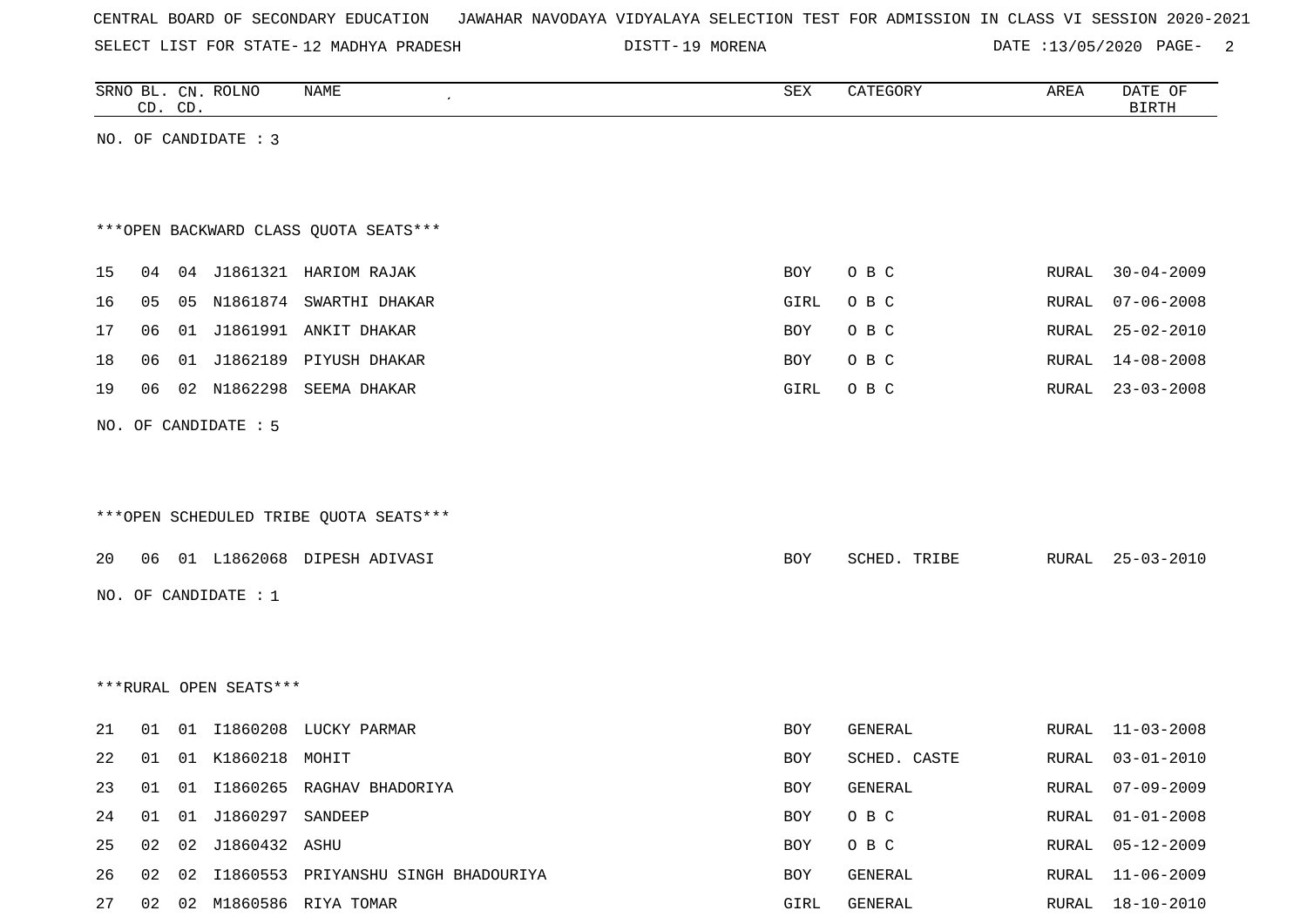SELECT LIST FOR STATE- DISTT- 12 MADHYA PRADESH

DISTT-19 MORENA 2020 CONTE :13/05/2020 PAGE- 3

|    |    | CD. CD. | SRNO BL. CN. ROLNO     | <b>NAME</b>                       | SEX        | CATEGORY       | AREA         | DATE OF<br><b>BIRTH</b> |
|----|----|---------|------------------------|-----------------------------------|------------|----------------|--------------|-------------------------|
|    |    |         | ***RURAL OPEN SEATS*** |                                   |            |                |              |                         |
| 28 | 03 | 03      |                        | 11860655 ABHAY PRATAP SINGH TOMAR | BOY        | GENERAL        | RURAL        | $13 - 08 - 2009$        |
| 29 | 03 | 03      |                        | J1860737 ARPIT GURJAR             | <b>BOY</b> | O B C          | RURAL        | $17 - 05 - 2009$        |
| 30 | 03 | 03      |                        | 01860877 LOVELY BANSAL            | GIRL       | SCHED. CASTE   | RURAL        | $06 - 08 - 2008$        |
| 31 | 03 | 03      | I1861007               | RONAK SHARMA                      | <b>BOY</b> | <b>GENERAL</b> | RURAL        | $01 - 05 - 2007$        |
| 32 | 03 | 03      | K1861012               | SACHIN                            | BOY        | SCHED. CASTE   | RURAL        | $05 - 12 - 2009$        |
| 33 | 03 | 03      | N1861042               | SHALINI                           | GIRL       | O B C          | RURAL        | $05 - 02 - 2009$        |
| 34 | 04 | 04      |                        | I1861164 ADARSH PARASHAR          | BOY        | GENERAL        | RURAL        | $13 - 11 - 2009$        |
| 35 | 04 | 04      |                        | I1861235 ARYAN BHARADWAJ          | BOY        | <b>GENERAL</b> | RURAL        | $12 - 09 - 2008$        |
| 36 | 04 | 04      | J1861448               | PRASHANT                          | BOY        | O B C          | RURAL        | $10 - 01 - 2009$        |
| 37 | 04 | 04      | M1861585               | SOMYA SIKARWAR                    | GIRL       | <b>GENERAL</b> | RURAL        | $19 - 04 - 2009$        |
| 38 | 05 | 05      | J1861703               | BHANU PRATAP MANJHI               | BOY        | O B C          | RURAL        | $19 - 03 - 2009$        |
| 39 | 05 | 05      |                        | J1861833 SACHIN DHAKAD            | BOY        | O B C          | RURAL        | $14 - 05 - 2008$        |
| 40 | 05 | 05      |                        | I1861894 VIPUL UPADHYAY           | BOY        | <b>GENERAL</b> | RURAL        | $22 - 11 - 2009$        |
| 41 | 06 | 01      | M1862200               | PRANSHI SHARMA                    | GIRL       | <b>GENERAL</b> | <b>RURAL</b> | $11 - 09 - 2009$        |
| 42 | 06 | 02      | M1862276               | SAKHI SINGHAL                     | GIRL       | <b>GENERAL</b> | RURAL        | $05 - 09 - 2008$        |
| 43 | 06 | 02      |                        | M1862374 VAISHNAVI MANGAL         | GIRL       | <b>GENERAL</b> | RURAL        | $02 - 10 - 2009$        |
| 44 | 07 | 07      | J1862683               | SAURABH RAWAT                     | BOY        | O B C          | <b>RURAL</b> | $29 - 06 - 2009$        |
| 45 | 07 | 07      | I1862719               | SURYANSH SINGH JADON              | BOY        | <b>GENERAL</b> | RURAL        | $25 - 03 - 2009$        |
| 46 | 07 | 07      |                        | J1862740 VIKAS MEENA              | <b>BOY</b> | O B C          | RURAL        | $09 - 12 - 2009$        |

NO. OF CANDIDATE : 26

\*\*\*RURAL SCHEDULED CASTE QUOTA SEATS\*\*\*

|  |  | 47 01 01 K1860169 HARI MOHAN        | SCHED. | CASTE | RURAL | 25-08-2009       |
|--|--|-------------------------------------|--------|-------|-------|------------------|
|  |  | 48 01 01 K1860250 PANKAJ UCHCHARIYA | SCHED. | CASTE |       | RURAL 23-02-2010 |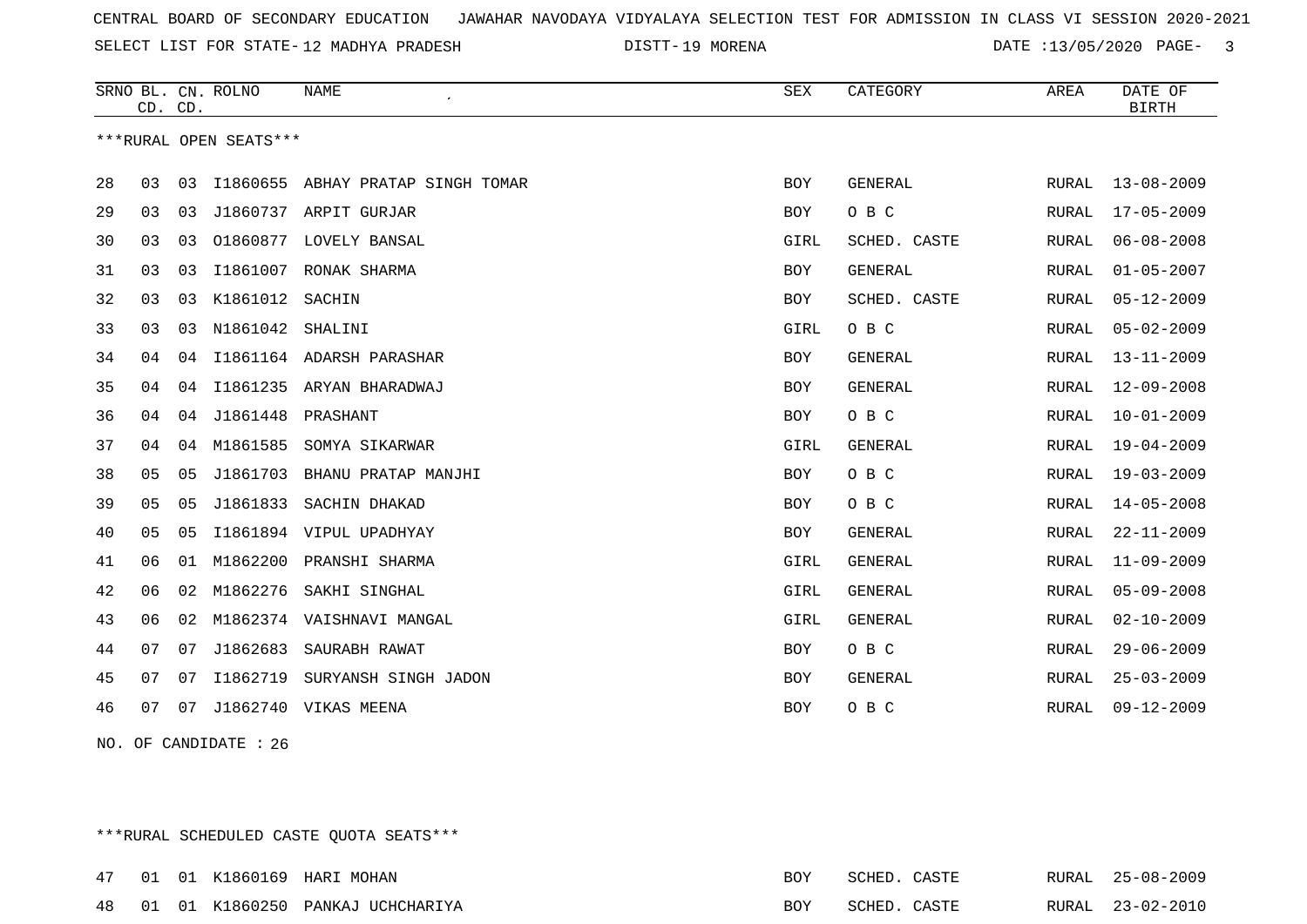SELECT LIST FOR STATE- DISTT- 12 MADHYA PRADESH

DISTT-19 MORENA 2000 2000 DATE :13/05/2020 PAGE- 4

|    | CD. CD. |    | SRNO BL. CN. ROLNO    | NAME                                    | SEX  | CATEGORY     | AREA  | DATE OF<br><b>BIRTH</b> |
|----|---------|----|-----------------------|-----------------------------------------|------|--------------|-------|-------------------------|
|    |         |    |                       | ***RURAL SCHEDULED CASTE QUOTA SEATS*** |      |              |       |                         |
| 49 | 01      |    | 01 K1860344 VIKASH    |                                         | BOY  | SCHED. CASTE | RURAL | $01 - 06 - 2008$        |
| 50 | 02      |    | 02 K1860388 AKASH     |                                         | BOY  | SCHED. CASTE | RURAL | $01 - 08 - 2009$        |
| 51 | 03      | 03 |                       | K1860860 KRISHANA NIGAM                 | BOY  | SCHED. CASTE | RURAL | $25 - 01 - 2008$        |
| 52 | 04      | 04 | K1861286              | DEEPESH                                 | BOY  | SCHED. CASTE | RURAL | $27 - 12 - 2008$        |
| 53 | 04      | 04 | 01861345              | KALPANA RANI                            | GIRL | SCHED. CASTE | RURAL | $12 - 08 - 2009$        |
| 54 | 04      | 04 |                       | 01861428 NISHA UMRAIYA                  | GIRL | SCHED. CASTE | RURAL | $21 - 07 - 2008$        |
| 55 | 05      | 05 |                       | K1861693 ARYAN SHAKYA                   | BOY  | SCHED. CASTE | RURAL | $28 - 02 - 2008$        |
| 56 | 05      | 05 |                       | K1861901 VIVEK SHAKYA                   | BOY  | SCHED. CASTE | RURAL | $01 - 01 - 2011$        |
| 57 | 06      |    |                       | 01 K1862082 GULSHAN SHAKYA              | BOY  | SCHED. CASTE | RURAL | $09 - 03 - 2009$        |
| 58 | 06      |    |                       | 01 K1862131 KULDEEP SHAKYA              | BOY  | SCHED. CASTE | RURAL | $28 - 10 - 2008$        |
| 59 | 06      | 02 |                       | 01862278 SALONI JATAV                   | GIRL | SCHED. CASTE | RURAL | 19-08-2009              |
|    |         |    | NO. OF CANDIDATE : 13 |                                         |      |              |       |                         |
|    |         |    |                       |                                         |      |              |       |                         |
|    |         |    |                       |                                         |      |              |       |                         |
|    |         |    |                       | *** RURAL BACKWARD CLASS QUOTA SEATS*** |      |              |       |                         |
| 60 | 02      | 02 | N1860604 SANJANA      |                                         | GIRL | O B C        | RURAL | $15 - 09 - 2007$        |
| 61 | 03      | 03 | N1860792 DIVYA        |                                         | GIRL | O B C        | RURAL | $23 - 07 - 2008$        |
| 62 | 04      | 04 |                       | J1861158 ABHISHEK PRAJAPATI             | BOY  | O B C        | RURAL | $28 - 04 - 2009$        |
| 63 | 04      | 04 |                       | J1861196 AMIT RATHOR                    | BOY  | O B C        | RURAL | $11 - 03 - 2010$        |
| 64 | 04      | 04 | J1861216 ANOOP        |                                         | BOY  | O B C        | RURAL | $05 - 03 - 2008$        |
| 65 | 05      | 05 |                       | N1861753 KALPANA DHAKAR                 | GIRL | O B C        | RURAL | $08 - 10 - 2008$        |
| 66 | 05      | 05 |                       | N1861839 SADHANA DHAKAR                 | GIRL | O B C        | RURAL | $10 - 12 - 2008$        |
| 67 | 05      | 05 | J1861853              | SHIVAM DHAKAD                           | BOY  | O B C        | RURAL | $15 - 07 - 2008$        |
| 68 | 05      | 05 |                       | N1861873 SVARTI DHAKAR                  | GIRL | O B C        | RURAL | $17 - 09 - 2008$        |
| 69 | 05      |    |                       | 05 N1861877 SWETA DHAKAD                | GIRL | O B C        | RURAL | $30 - 07 - 2009$        |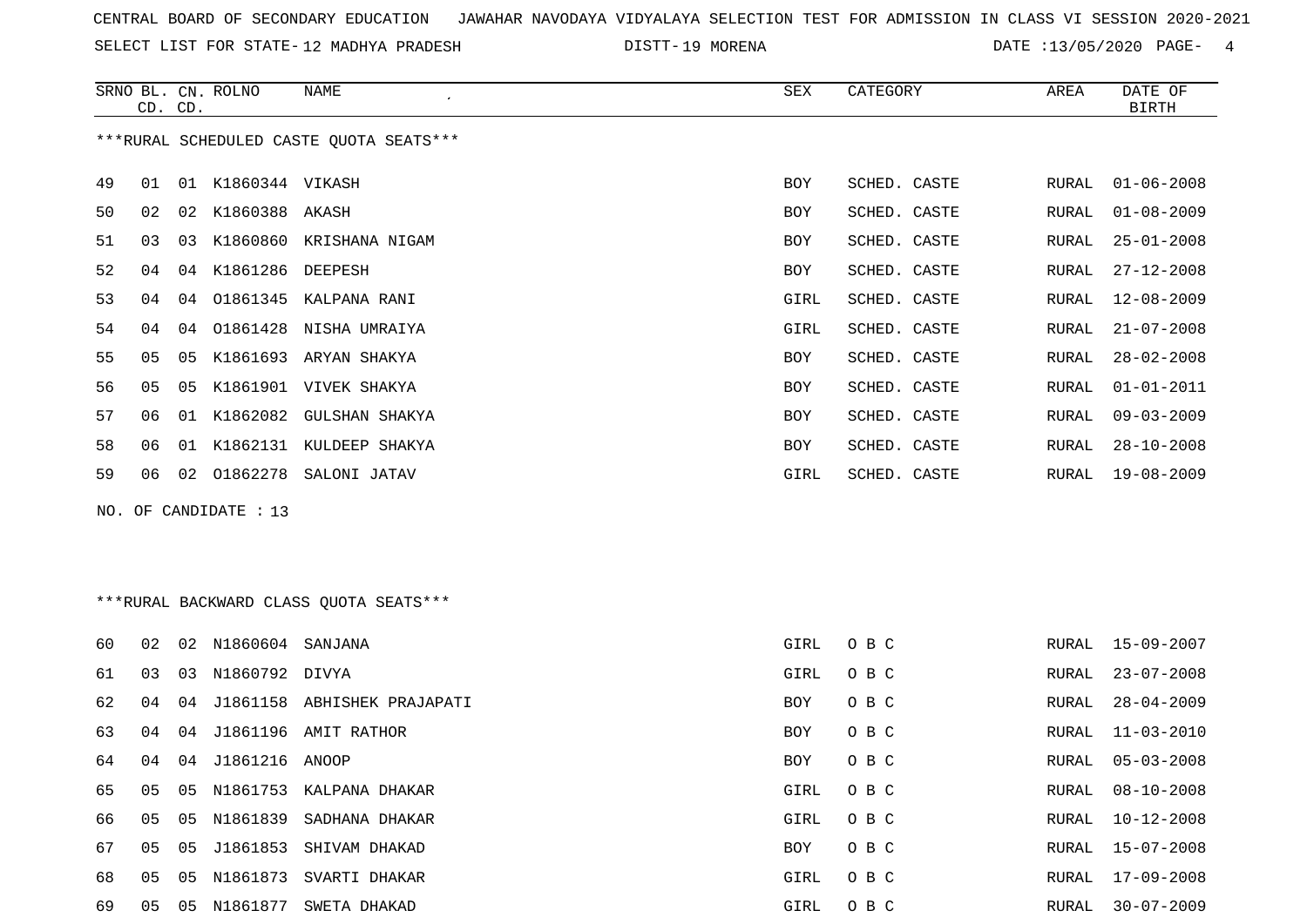SELECT LIST FOR STATE- DISTT- 12 MADHYA PRADESH

DISTT-19 MORENA 2000 2000 DATE :13/05/2020 PAGE- 5

|                                        | CD. CD. |    | SRNO BL. CN. ROLNO      | NAME                        | SEX  | CATEGORY | AREA  | DATE OF<br>BIRTH |
|----------------------------------------|---------|----|-------------------------|-----------------------------|------|----------|-------|------------------|
| ***RURAL BACKWARD CLASS QUOTA SEATS*** |         |    |                         |                             |      |          |       |                  |
| 70                                     | 06      | 01 |                         | J1861971 ANIEK SINGH DHAKAD | BOY  | O B C    | RURAL | $07 - 08 - 2009$ |
| 71                                     | 06      |    |                         | 01 J1861988 ANKIT DHAKAD    | BOY  | O B C    | RURAL | 07-09-2009       |
| 72                                     | 06      | 01 |                         | N1862015 ANUSKA DHAKAD      | GIRL | O B C    | RURAL | 19-12-2007       |
| 73                                     | 06      | 01 |                         | N1862121 KOMAL DHAKAD       | GIRL | O B C    | RURAL | 19-03-2011       |
| 74                                     | 06      |    |                         | 01 J1862161 MONU DHAKAR     | BOY  | O B C    | RURAL | $01 - 07 - 2009$ |
| 75                                     | 07      | 07 |                         | N1862681 SARASWATI DHAKAR   | GIRL | O B C    |       | RURAL 01-08-2008 |
|                                        |         |    | NO. OF CANDIDATE : $16$ |                             |      |          |       |                  |
|                                        |         |    |                         |                             |      |          |       |                  |

\*\*\*RURAL SCHEDULED TRIBE QUOTA SEATS\*\*\*

|  |  | <b>BOY</b>                                                                                                                                                     |                                                                              | RURAL 10-10-2009 |
|--|--|----------------------------------------------------------------------------------------------------------------------------------------------------------------|------------------------------------------------------------------------------|------------------|
|  |  | BOY                                                                                                                                                            |                                                                              | RURAL 10-05-2008 |
|  |  | GIRL                                                                                                                                                           |                                                                              | RURAL 01-04-2009 |
|  |  | BOY                                                                                                                                                            |                                                                              | RURAL 08-06-2009 |
|  |  | BOY                                                                                                                                                            |                                                                              | RURAL 04-03-2008 |
|  |  | 76 02 02 L1860420 ARPIT<br>04 04 L1861383 MAYANK<br>78 05 05 01861689 ANUSKA NAGORIYA<br>79 05 05 L1861796 PAVAN ADIWASI<br>80 05 05 L1861816 RAMSEVAK ADIWASI | SCHED. TRIBE<br>SCHED. TRIBE<br>SCHED. CASTE<br>SCHED. TRIBE<br>SCHED. TRIBE |                  |

NO. OF CANDIDATE : 5

TOTAL SELECTED CANDIDATE : 80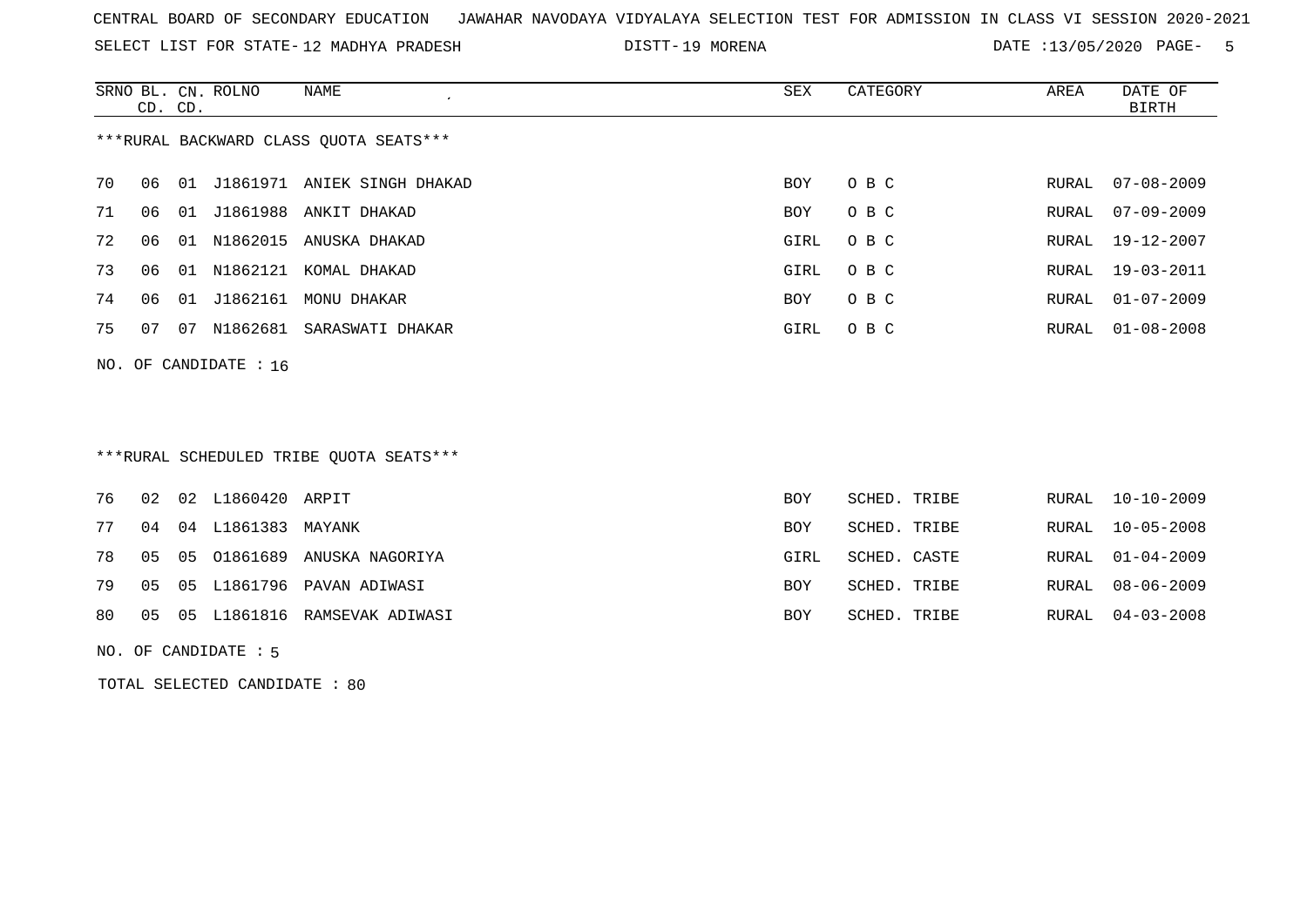| CENTRAL BOARD OF SECONDARY EDUCATION GUNAHAR NAVODAYA VIDYALAYA SELECTION TEST FOR ADMISSION IN CLASS VI SESSION 2020-2021 |  |  |  |  |
|----------------------------------------------------------------------------------------------------------------------------|--|--|--|--|
|----------------------------------------------------------------------------------------------------------------------------|--|--|--|--|

SELECT LIST FOR STATE-12 MADHYA PRADESH

12 MADHYA PRADESH 20 MANDSAUR DATE :13/05/2020 PAGE- 1

|    |                | CD. CD. | SRNO BL. CN. ROLNO   | NAME                                   | SEX        | CATEGORY     | AREA  | DATE OF<br><b>BIRTH</b> |
|----|----------------|---------|----------------------|----------------------------------------|------------|--------------|-------|-------------------------|
|    |                |         | ***OPEN UR SEATS***  |                                        |            |              |       |                         |
|    |                |         |                      |                                        |            |              |       |                         |
| 1  | 01             |         |                      | 01 I1862917 ISHAN SETHIYA              | <b>BOY</b> | GENERAL      |       | RURAL 13-02-2010        |
| 2  | 01             |         |                      | 01 J1863187 TANMAY GURJAR              | <b>BOY</b> | O B C        | RURAL | $19 - 05 - 2009$        |
| 3  | 02             | 01      | C1863450             | GOVIND                                 | <b>BOY</b> | SCHED. CASTE | URBAN | $23 - 06 - 2008$        |
| 4  | 02             | 02      | B1863880             | SMIT PRAJAPAT                          | BOY        | O B C        | URBAN | $20 - 09 - 2009$        |
| 5  | 03             | 01      | C1864048             | ANURAG HALDAR                          | BOY        | SCHED. CASTE | URBAN | $24 - 01 - 2009$        |
| 6  | 03             | 01      |                      | B1864297 LAKSHIT PATIDAR               | BOY        | O B C        | URBAN | $17 - 07 - 2009$        |
| 7  | 03             |         | 02 J1864611          | TANISHK PATIDAR                        | BOY        | O B C        | RURAL | $11 - 04 - 2009$        |
| 8  | 0 <sub>5</sub> | 01      | J1866358             | BHAVESH RATHOR                         | BOY        | O B C        | RURAL | $13 - 01 - 2010$        |
| 9  | 05             |         | 03 B1867164 RAVI SEN |                                        | BOY        | O B C        | URBAN | $15 - 06 - 2008$        |
|    |                |         | NO. OF CANDIDATE : 9 |                                        |            |              |       |                         |
|    |                |         |                      |                                        |            |              |       |                         |
|    |                |         |                      |                                        |            |              |       |                         |
|    |                |         |                      |                                        |            |              |       |                         |
|    |                |         |                      | ***OPEN SCHEDULED CASTE QUOTA SEATS*** |            |              |       |                         |
| 10 | 03             | 01      |                      | C1864099 CHIRAG REGAR                  | BOY        | SCHED. CASTE | URBAN | $27 - 03 - 2009$        |
| 11 | 04             | 03      | 01865903             | SHIVANI YADAV                          | GIRL       | SCHED. CASTE | RURAL | $06 - 04 - 2008$        |
| 12 | 05             | 01      |                      | 01866264 ANTIM BALA                    | GIRL       | SCHED. CASTE | RURAL | $03 - 01 - 2010$        |
| 13 | 05             |         | 02 01866666 KASHISH  |                                        | GIRL       | SCHED. CASTE | RURAL | $14 - 02 - 2009$        |
|    |                |         | NO. OF CANDIDATE : 4 |                                        |            |              |       |                         |

\*\*\*OPEN DISABLED QUOTA SEATS\*\*\*

14 05 02 M1866976 NITU KUNWAR BHATI GIRL GENERAL RURAL 19-12-2010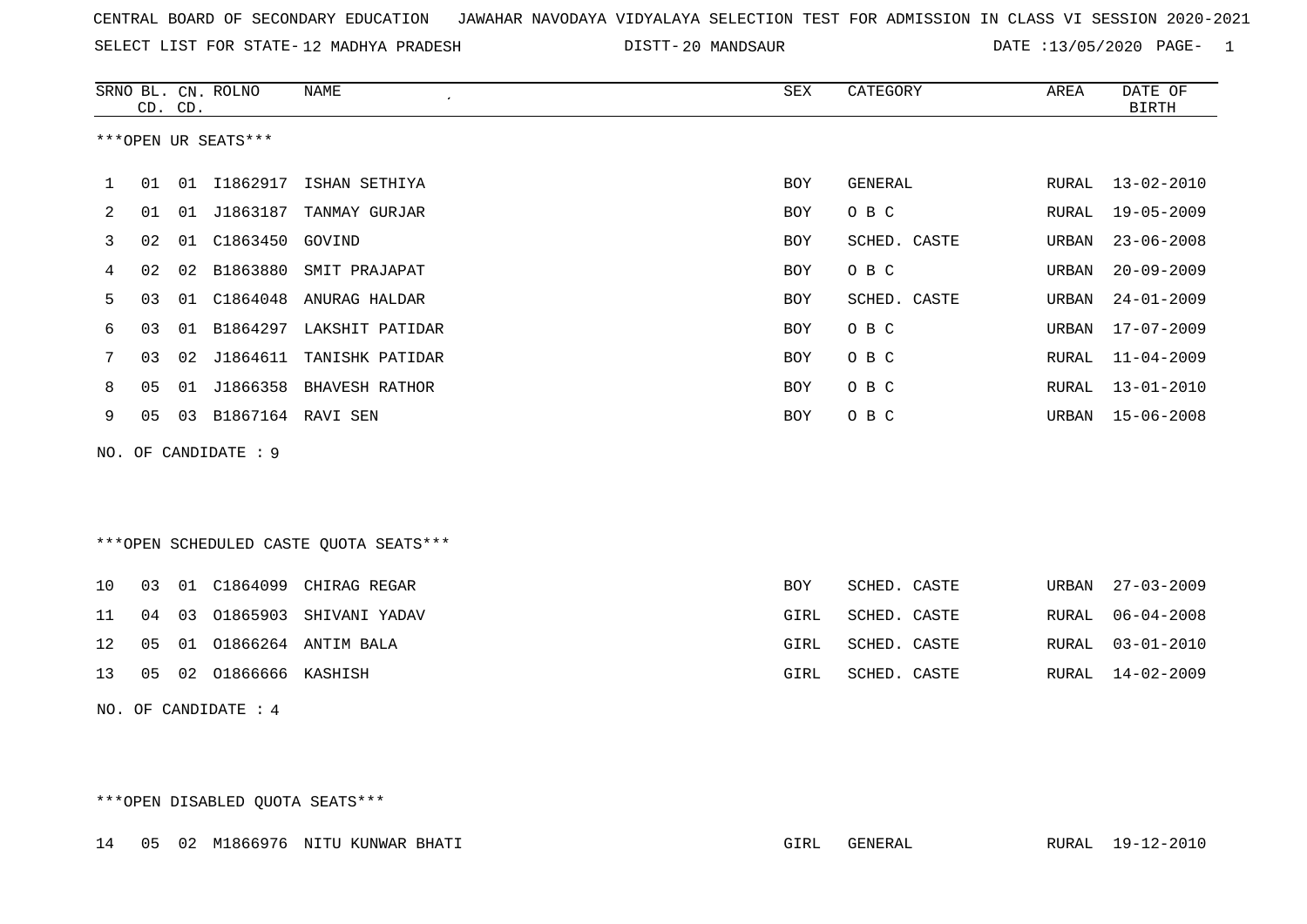SELECT LIST FOR STATE- DISTT- 12 MADHYA PRADESH

20 MANDSAUR DATE :13/05/2020 PAGE- 2

|    |    | CD. CD. | SRNO BL. CN. ROLNO     | NAME                                   | ${\tt SEX}$ | CATEGORY     | AREA         | DATE OF<br><b>BIRTH</b> |
|----|----|---------|------------------------|----------------------------------------|-------------|--------------|--------------|-------------------------|
|    |    |         | NO. OF CANDIDATE : $1$ |                                        |             |              |              |                         |
|    |    |         |                        |                                        |             |              |              |                         |
|    |    |         |                        |                                        |             |              |              |                         |
|    |    |         |                        | *** OPEN BACKWARD CLASS QUOTA SEATS*** |             |              |              |                         |
| 15 | 02 |         | 01 B1863302 ANKIT      |                                        | BOY         | O B C        | <b>URBAN</b> | $03 - 07 - 2010$        |
| 16 | 02 |         | 02 N1863943 VESHNAVI   |                                        | GIRL        | O B C        | RURAL        | $22 - 03 - 2010$        |
| 17 | 03 |         | 01 F1864147 GARIMA     |                                        | GIRL        | O B C        | URBAN        | $27 - 01 - 2009$        |
| 18 | 05 |         | 01 J1866217            | AMAR SINGH                             | BOY         | O B C        | RURAL        | $08 - 10 - 2009$        |
| 19 | 05 |         | 02 N1866929            | NIKITA                                 | GIRL        | O B C        | RURAL        | $05 - 09 - 2007$        |
|    |    |         | NO. OF CANDIDATE : 5   |                                        |             |              |              |                         |
|    |    |         |                        |                                        |             |              |              |                         |
|    |    |         |                        |                                        |             |              |              |                         |
|    |    |         |                        | ***OPEN SCHEDULED TRIBE QUOTA SEATS*** |             |              |              |                         |
| 20 |    |         |                        | 04 03 L1865998 SURYAKANT               | BOY         | SCHED. TRIBE | RURAL        | $26 - 09 - 2009$        |
|    |    |         | NO. OF CANDIDATE : 1   |                                        |             |              |              |                         |
|    |    |         |                        |                                        |             |              |              |                         |
|    |    |         |                        |                                        |             |              |              |                         |
|    |    |         | ***RURAL OPEN SEATS*** |                                        |             |              |              |                         |
|    |    |         |                        |                                        |             |              |              |                         |
| 21 | 01 |         | 01 I1862826            | BHANUPRATAP SINGH                      | BOY         | GENERAL      | RURAL        | $17 - 07 - 2010$        |
| 22 | 01 |         | 01 N1862935 KALPANA    |                                        | GIRL        | O B C        | RURAL        | 13-09-2010              |
| 23 | 01 |         |                        | 01 J1863192 TUSHAR KUMAR               | BOY         | O B C        | RURAL        | $05 - 09 - 2008$        |
| 24 | 02 |         |                        | 01 I1863455 HAPPY SINGH                | BOY         | GENERAL      | RURAL        | $08 - 11 - 2009$        |
| 25 | 02 |         | 01 J1863457 HARIOM     |                                        | BOY         | O B C        | RURAL        | $02 - 04 - 2009$        |
| 26 |    |         |                        | 02 02 J1863655 NILESH CARPENTER        | BOY         | O B C        | RURAL        | $10 - 05 - 2009$        |
| 27 |    |         |                        | 02 02 J1863674 NITIN KUMAR             | BOY         | $O$ B $C$    | RURAL        | $07 - 03 - 2009$        |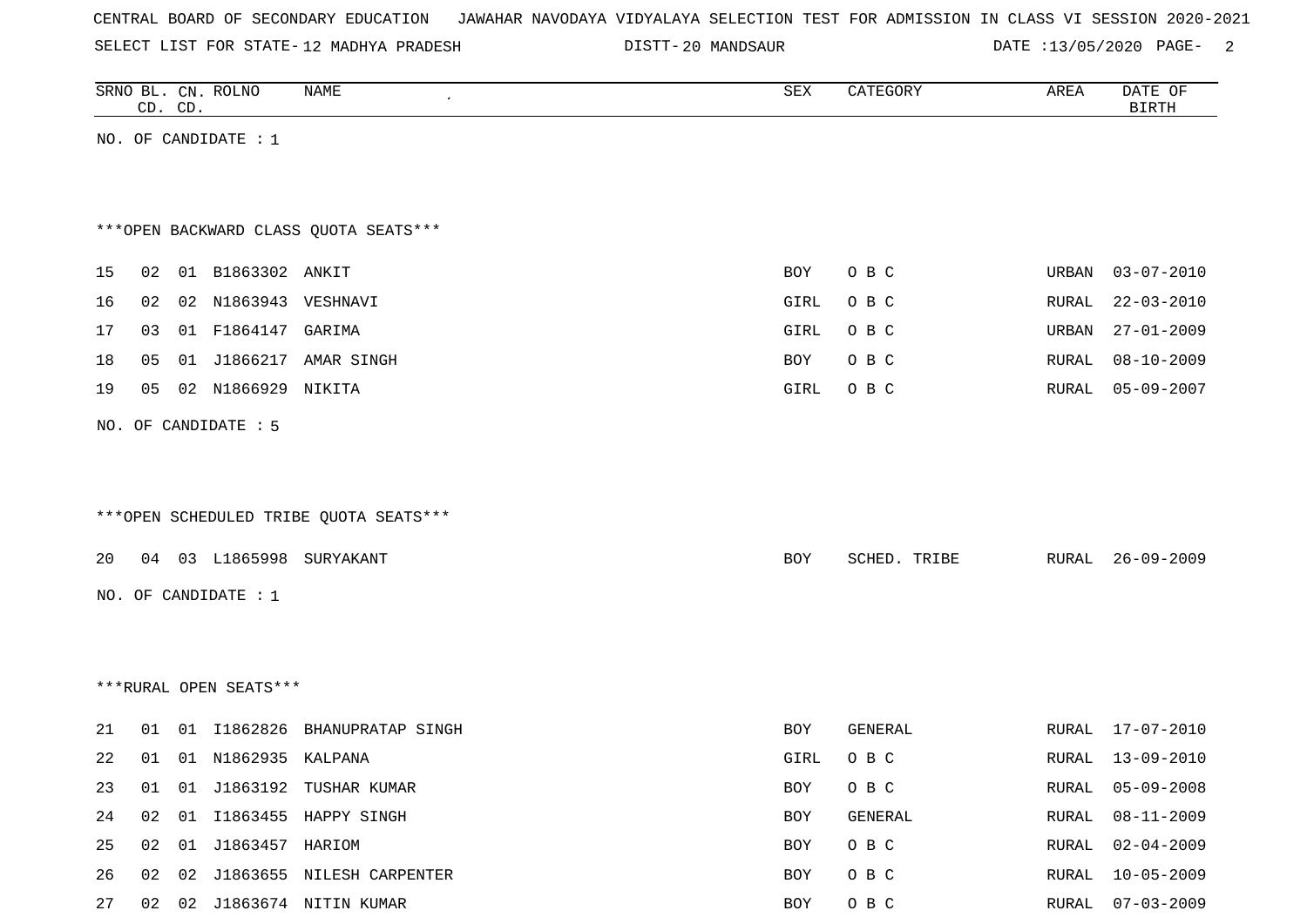SELECT LIST FOR STATE- DISTT- 12 MADHYA PRADESH

20 MANDSAUR DATE :13/05/2020 PAGE- 3

|    | CD. CD. |    | SRNO BL. CN. ROLNO     | <b>NAME</b>                   | <b>SEX</b> | CATEGORY       | AREA         | DATE OF<br><b>BIRTH</b> |
|----|---------|----|------------------------|-------------------------------|------------|----------------|--------------|-------------------------|
|    |         |    | ***RURAL OPEN SEATS*** |                               |            |                |              |                         |
| 28 | 02      | 02 | J1863702 PIYUSH        |                               | <b>BOY</b> | O B C          | RURAL        | $12 - 10 - 2008$        |
| 29 | 02      | 02 |                        | J1863753 RAJENDRA SINGH       | <b>BOY</b> | O B C          | RURAL        | $24 - 03 - 2008$        |
| 30 | 03      |    | 01 N1864000 AANCHAL    |                               | GIRL       | O B C          | RURAL        | $15 - 04 - 2009$        |
| 31 | 03      | 01 |                        | M1864300 LALITA KUNWAR        | GIRL       | <b>GENERAL</b> | RURAL        | $15 - 04 - 2009$        |
| 32 | 03      |    | 01 N1864466 RADHIKA    |                               | GIRL       | O B C          | RURAL        | $08 - 01 - 2010$        |
| 33 | 03      | 01 | J1864472               | RAJENDRA SINGH                | <b>BOY</b> | O B C          | <b>RURAL</b> | $29 - 03 - 2008$        |
| 34 | 03      |    |                        | 02 I1864657 VEERBAHADUR SINGH | BOY        | GENERAL        | RURAL        | $06 - 02 - 2009$        |
| 35 | 04      |    | 01 K1864819            | ANKIT DANGI                   | BOY        | SCHED. CASTE   | <b>RURAL</b> | $31 - 05 - 2008$        |
| 36 | 04      | 01 | 01865139               | HIMANSHI HEMAR                | GIRL       | SCHED. CASTE   | RURAL        | $30 - 10 - 2010$        |
| 37 | 04      | 02 | M1865255               | KHUSHI PALIWAL                | GIRL       | <b>GENERAL</b> | RURAL        | $30 - 12 - 2008$        |
| 38 | 04      | 02 | M1865535               | NEHA KUNWAR                   | GIRL       | <b>GENERAL</b> | RURAL        | $21 - 10 - 2009$        |
| 39 | 04      | 02 |                        | N1865649 POONAM PATIDAR       | GIRL       | O B C          | RURAL        | $27 - 01 - 2008$        |
| 40 | 04      | 02 | I1865708               | PRIYANSHU SOMANI              | BOY        | <b>GENERAL</b> | RURAL        | $11 - 06 - 2008$        |
| 41 | 04      | 03 | 01865865               | SAPNA AHIRWAR                 | GIRL       | SCHED. CASTE   | RURAL        | $23 - 07 - 2008$        |
| 42 | 04      | 03 | M1865952               | SUHANI JAIN                   | GIRL       | <b>GENERAL</b> | <b>RURAL</b> | $14 - 03 - 2009$        |
| 43 | 05      | 01 |                        | M1866221 ANANYA DWIVEDI       | GIRL       | <b>GENERAL</b> | RURAL        | $29 - 06 - 2008$        |
| 44 | 05      | 01 |                        | J1866327 AYAN SHAH            | BOY        | O B C          | RURAL        | $06 - 03 - 2010$        |
| 45 | 05      |    | 02 J1866822 MAHESH     |                               | <b>BOY</b> | O B C          | RURAL        | $01 - 02 - 2011$        |
| 46 | 05      | 03 | M1867261               | SANJNA KUNWAR                 | GIRL       | GENERAL        | RURAL        | $22 - 08 - 2009$        |
| 47 | 05      | 03 |                        | K1867501 VEDANG RAYKAWAR      | BOY        | SCHED. CASTE   | RURAL        | $12 - 12 - 2008$        |
| 48 | 05      | 03 | K1867546 VISHAL        |                               | BOY        | SCHED. CASTE   | RURAL        | $08 - 07 - 2008$        |
|    |         |    |                        |                               |            |                |              |                         |

NO. OF CANDIDATE : 28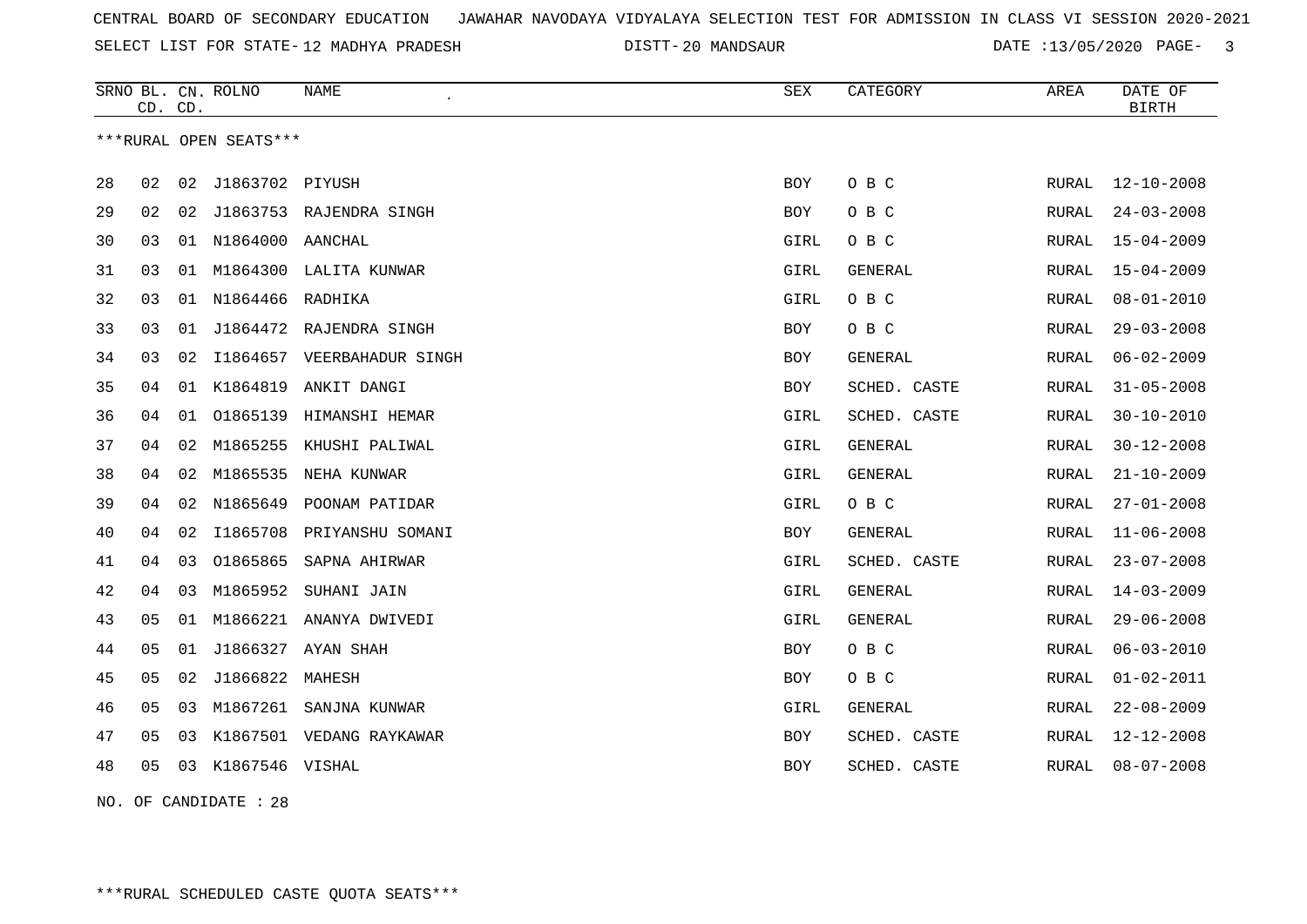SELECT LIST FOR STATE- DISTT- 12 MADHYA PRADESH

DISTT-20 MANDSAUR 20 DATE :13/05/2020 PAGE- 4

|                                         | CD. CD.        |    | SRNO BL. CN. ROLNO | NAME               | SEX        | CATEGORY     | AREA  | DATE OF<br>BIRTH |
|-----------------------------------------|----------------|----|--------------------|--------------------|------------|--------------|-------|------------------|
| ***RURAL SCHEDULED CASTE OUOTA SEATS*** |                |    |                    |                    |            |              |       |                  |
| 49                                      | 02             | 01 | K1863391 DEEPAK    |                    | <b>BOY</b> | SCHED. CASTE | RURAL | $26 - 09 - 2007$ |
| 50                                      | 03             | 01 | 01864240           | KHUSHI KHINCHAWAT  | GIRL       | SCHED. CASTE | RURAL | $01 - 09 - 2010$ |
| 51                                      | 03             | 02 | K1864525 SANDEEP   |                    | BOY        | SCHED. CASTE | RURAL | $29 - 10 - 2009$ |
| 52                                      | 03             | 02 | K1864680           | VIVEK BAMNIYA      | <b>BOY</b> | SCHED. CASTE | RURAL | $12 - 09 - 2009$ |
| 53                                      | 04             | 01 | K1864715           | AAKASH GODAWAL     | BOY        | SCHED. CASTE | RURAL | $05 - 06 - 2008$ |
| 54                                      | 04             | 03 | 01866047           | VARSHA DABI        | GIRL       | SCHED. CASTE | RURAL | $06 - 05 - 2008$ |
| 55                                      | 0 <sub>5</sub> | 02 | 01866786 LAXMI     |                    | GIRL       | SCHED. CASTE | RURAL | 15-05-2008       |
| 56                                      | 05             | 02 | 01866932 NIKITA    |                    | GIRL       | SCHED. CASTE | RURAL | 18-06-2009       |
| 57                                      | 0 <sub>5</sub> | 02 | 01867120           | RAJESHWARI BAMNIYA | GIRL       | SCHED. CASTE | RURAL | $29 - 01 - 2008$ |
| 58                                      | 05             | 03 | K1867373           | SORABH PARMAR      | BOY        | SCHED. CASTE | RURAL | $10 - 03 - 2009$ |
| 59                                      | 05             | 03 | K1867391           | SUMIT              | BOY        | SCHED. CASTE | RURAL | $23 - 06 - 2010$ |

NO. OF CANDIDATE : 11

# \*\*\*RURAL BACKWARD CLASS QUOTA SEATS\*\*\*

| 60 | 01 | 01 | J1862925 | JASWANT SINGH  | BOY        | O B C | RURAL | $14 - 03 - 2009$ |
|----|----|----|----------|----------------|------------|-------|-------|------------------|
| 61 | 03 | 01 | J1864183 | HEMANT DHAKAD  | <b>BOY</b> | O B C | RURAL | $23 - 07 - 2009$ |
| 62 | 03 | 02 | J1864510 | RONAK          | <b>BOY</b> | O B C | RURAL | 24-11-2009       |
| 63 | 03 | 02 | J1864511 | RONAK KUMAWAT  | <b>BOY</b> | O B C | RURAL | $07 - 08 - 2008$ |
| 64 | 03 | 02 | J1864526 | SANDEEP DANGI  | <b>BOY</b> | O B C | RURAL | 26-12-2007       |
| 65 | 04 | 01 | J1865209 | KALASH PATIDAR | <b>BOY</b> | O B C | RURAL | $01 - 04 - 2009$ |
| 66 | 04 | 02 | J1865231 | KARTIK PATIDAR | BOY        | O B C | RURAL | $06 - 02 - 2009$ |
| 67 | 04 | 03 | N1865765 | RAVEENA        | GIRL       | O B C | RURAL | $02 - 06 - 2009$ |
| 68 | 04 | 03 | J1865992 | SUNIL PATIDAR  | <b>BOY</b> | O B C | RURAL | $12 - 08 - 2008$ |
| 69 | 05 | 01 | J1866298 | ARPIT          | BOY        | O B C | RURAL | 16-06-2009       |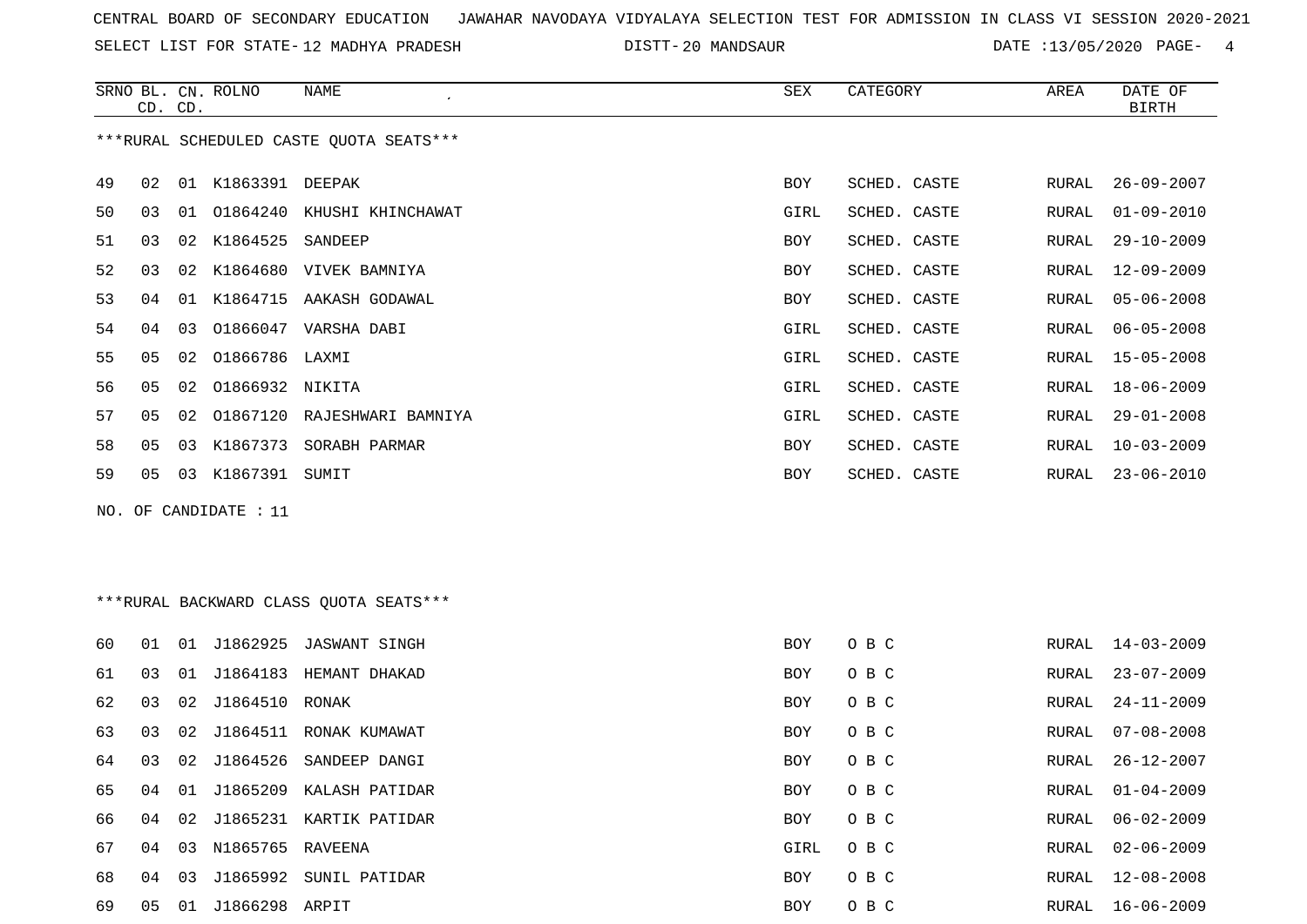SELECT LIST FOR STATE- DISTT- 12 MADHYA PRADESH

20 MANDSAUR DATE :13/05/2020 PAGE- 5

|    | CD. CD.                 |    | SRNO BL. CN. ROLNO | NAME                                   | SEX        | CATEGORY | AREA  | DATE OF<br>BIRTH |  |
|----|-------------------------|----|--------------------|----------------------------------------|------------|----------|-------|------------------|--|
|    |                         |    |                    | ***RURAL BACKWARD CLASS OUOTA SEATS*** |            |          |       |                  |  |
| 70 | 05                      | 01 | N1866373           | BHAWNA                                 | GIRL       | O B C    | RURAL | 16-02-2009       |  |
| 71 | 05                      | 01 | J1866454           | DHEERAJ PATIDAR                        | <b>BOY</b> | O B C    |       | RURAL 14-08-2008 |  |
| 72 | 05                      |    |                    | 02 J1866663 KARTIK CHAWDA              | BOY        | O B C    | RURAL | 08-03-2009       |  |
| 73 | 05                      |    | 02 J1866861        | MAYANK SINGH                           | <b>BOY</b> | O B C    |       | RURAL 26-04-2008 |  |
| 74 | 05                      | 03 | J1867303           | SHIVAM                                 | <b>BOY</b> | O B C    | RURAL | $28 - 12 - 2008$ |  |
| 75 | 05                      | 03 | J1867541           | VISHAL                                 | <b>BOY</b> | O B C    | RURAL | $27 - 10 - 2009$ |  |
|    | NO. OF CANDIDATE : $16$ |    |                    |                                        |            |          |       |                  |  |

# \*\*\*RURAL SCHEDULED TRIBE QUOTA SEATS\*\*\*

|    |  |                             | 76 01 01 L1863115 SACHIN CHOUHAN | BOY.       | SCHED. TRIBE |  | RURAL 10-09-2009 |
|----|--|-----------------------------|----------------------------------|------------|--------------|--|------------------|
| 77 |  |                             | 03 02 P1864647 VANDNA CHOHAN     | GIRL       | SCHED. TRIBE |  | RURAL 06-01-2009 |
|    |  | 78 04 01 L1865095 HARISH    |                                  | <b>BOY</b> | SCHED. TRIBE |  | RURAL 26-05-2009 |
|    |  |                             | 79 04 02 L1865542 NIKHIL BHATI   | <b>BOY</b> | SCHED. TRIBE |  | RURAL 31-07-2010 |
|    |  | 80  05  01  L1866240  ANKIT |                                  | BOY        | SCHED. TRIBE |  | RURAL 21-02-2008 |
|    |  |                             |                                  |            |              |  |                  |

## NO. OF CANDIDATE : 5

TOTAL SELECTED CANDIDATE : 80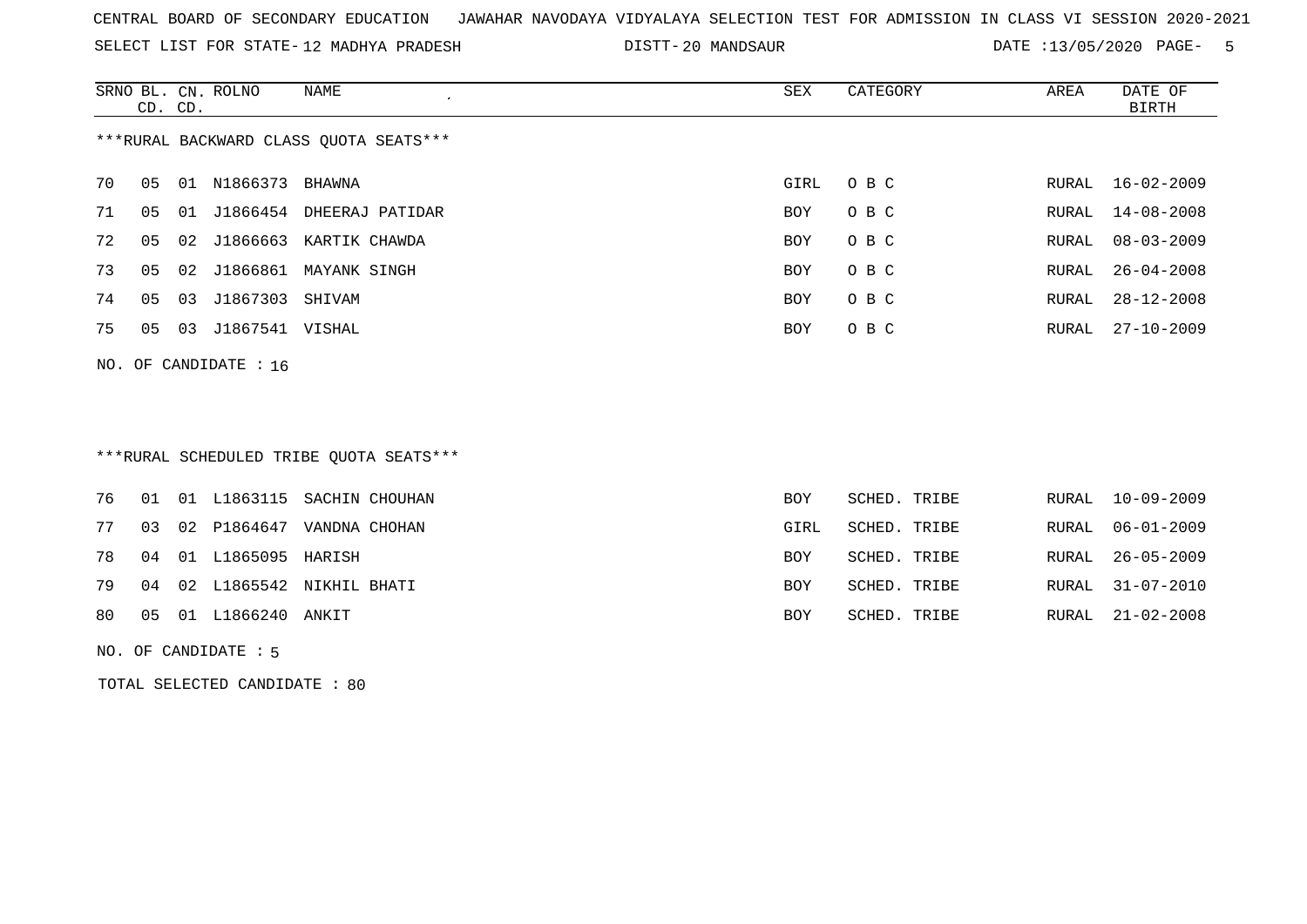SELECT LIST FOR STATE- DISTT- 12 MADHYA PRADESH

21 MANDLA DATE :13/05/2020 PAGE- 1

|                |    | CD. CD. | SRNO BL. CN. ROLNO   | NAME                                    | ${\tt SEX}$ | CATEGORY     | AREA  | DATE OF<br><b>BIRTH</b> |
|----------------|----|---------|----------------------|-----------------------------------------|-------------|--------------|-------|-------------------------|
|                |    |         | ***OPEN UR SEATS***  |                                         |             |              |       |                         |
| $\mathbf{1}$   | 01 | 03      | J1868431             | SHRESHTH PATEL                          | <b>BOY</b>  | O B C        | RURAL | $02 - 08 - 2009$        |
| $\overline{2}$ | 04 | 02      |                      | I1870253 LAKSHY KHEMANI                 | BOY         | GENERAL      | RURAL | $24 - 01 - 2010$        |
| 3              | 05 |         | 01 J1871569 ANURAG   |                                         | BOY         | O B C        | RURAL | $13 - 06 - 2010$        |
| 4              | 06 |         |                      | 01 L1872822 KRIS KUMAR SAIYAM           | BOY         | SCHED. TRIBE | RURAL | $28 - 04 - 2009$        |
| 5              | 08 |         |                      | 01 P1874262 KHUSHOO MARAVI              | GIRL        | SCHED. TRIBE | RURAL | $29 - 09 - 2009$        |
|                |    |         | NO. OF CANDIDATE : 5 |                                         |             |              |       |                         |
|                |    |         |                      |                                         |             |              |       |                         |
|                |    |         |                      | *** OPEN SCHEDULED CASTE QUOTA SEATS*** |             |              |       |                         |
| 6              | 04 |         |                      | 03 G1870944 SAI SRADHA SIMRAN           | GIRL        | SCHED. CASTE | URBAN | $03 - 03 - 2009$        |
| 7              | 04 |         |                      | 03 G1871185 SHRUTI MAHOVIYA             | GIRL        | SCHED. CASTE | URBAN | $15 - 07 - 2008$        |
| 8              | 08 |         |                      | 01 K1874311 MOHIT JHARIYA               | BOY         | SCHED. CASTE | RURAL | $21 - 11 - 2008$        |
|                |    |         | NO. OF CANDIDATE : 3 |                                         |             |              |       |                         |
|                |    |         |                      |                                         |             |              |       |                         |
|                |    |         |                      | *** OPEN BACKWARD CLASS QUOTA SEATS***  |             |              |       |                         |
| 9              | 01 |         |                      | 03 N1868309 SAKSHI BHASHANT             | GIRL        | O B C        | RURAL | $27 - 06 - 2009$        |
| 10             | 03 |         | 01 N1869427          | SNEHA THAKUR                            | GIRL        | O B C        | RURAL | $10 - 12 - 2008$        |
| 11             | 04 |         |                      | 01 N1869493 AADYA SAHU                  | GIRL        | O B C        | RURAL | $21 - 03 - 2009$        |
| 12             | 04 | 03      |                      | J1871018 SANKALP SINGH THAKUR           | BOY         | O B C        | RURAL | $26 - 06 - 2009$        |
| 13             | 07 |         |                      | 01 J1873214 AKASH BHANWARE              | <b>BOY</b>  | O B C        | RURAL | $23 - 11 - 2009$        |

NO. OF CANDIDATE : 5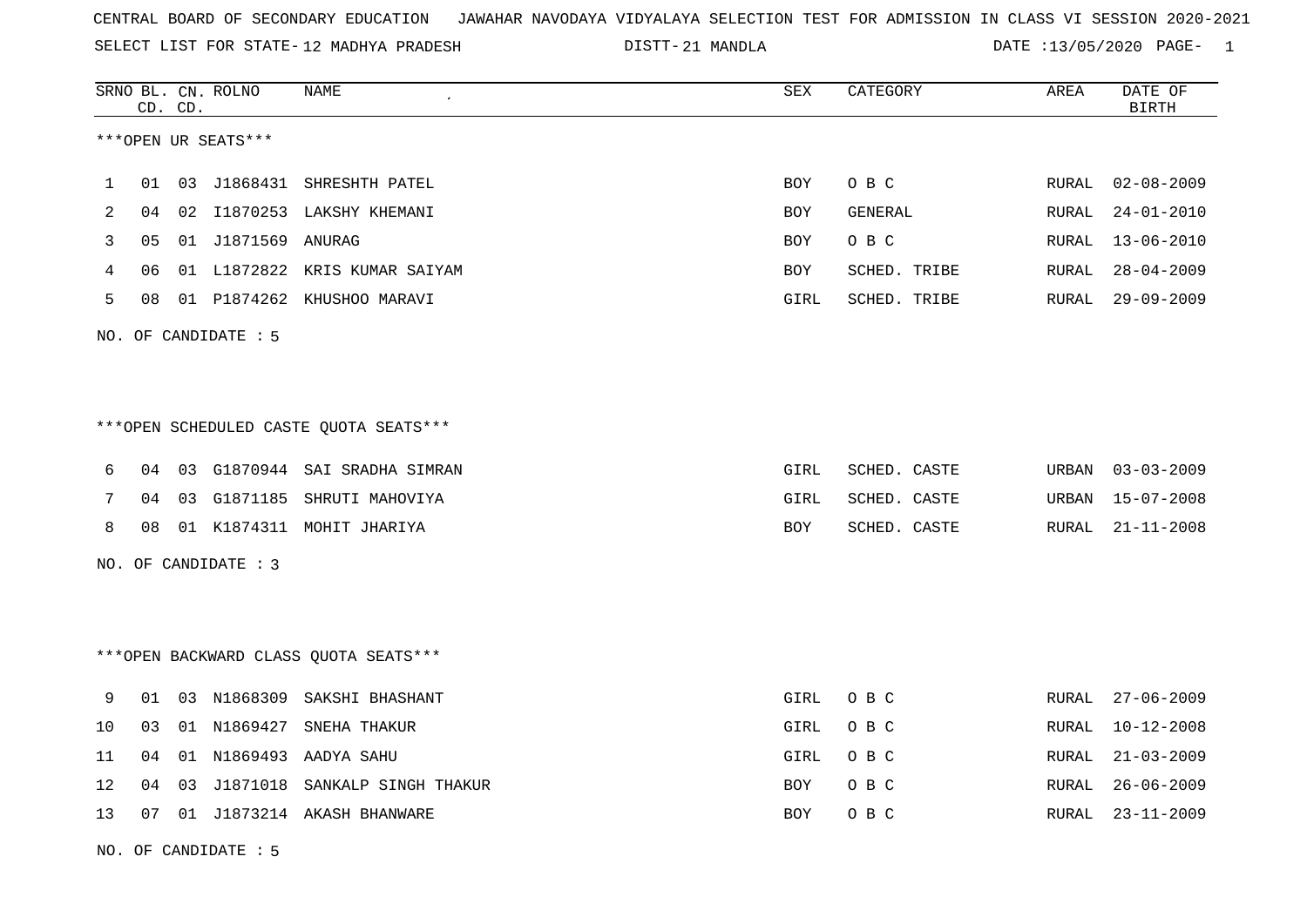SELECT LIST FOR STATE- DISTT- 12 MADHYA PRADESH

DISTT-21 MANDLA 2020 DATE :13/05/2020 PAGE- 2

|    |    | CD. CD. | SRNO BL. CN. ROLNO     | NAME                                   | SEX        | CATEGORY       | AREA  | DATE OF<br><b>BIRTH</b> |
|----|----|---------|------------------------|----------------------------------------|------------|----------------|-------|-------------------------|
|    |    |         |                        | ***OPEN SCHEDULED TRIBE OUOTA SEATS*** |            |                |       |                         |
| 14 | 01 |         | 02 P1868017            | MANSI UIKEY                            | GIRL       | SCHED. TRIBE   | RURAL | $24 - 01 - 2009$        |
| 15 | 04 | 02      |                        | L1870346 MAYANK WARKADE                | <b>BOY</b> | SCHED. TRIBE   | RURAL | 17-12-2008              |
| 16 | 04 | 03      | L1870729               | RAHUL KUMAR SAROTE                     | BOY        | SCHED. TRIBE   | RURAL | $01 - 07 - 2009$        |
| 17 | 05 | 03      | L1872528               | TUSHAR SONWANI                         | <b>BOY</b> | SCHED. TRIBE   | RURAL | $27 - 02 - 2010$        |
| 18 | 07 | 01      | D1873430               | HARSHIT MARKAM                         | BOY        | SCHED. TRIBE   | URBAN | $07 - 11 - 2009$        |
| 19 | 08 | 01      | P1874177               | CHANCHAL MARAVI                        | GIRL       | SCHED. TRIBE   | RURAL | $09 - 06 - 2010$        |
| 20 | 08 |         |                        | 01 L1874338 NEELAM DHURVE              | BOY        | SCHED. TRIBE   | RURAL | $27 - 03 - 2008$        |
|    |    |         | NO. OF CANDIDATE : 7   |                                        |            |                |       |                         |
|    |    |         |                        |                                        |            |                |       |                         |
|    |    |         |                        |                                        |            |                |       |                         |
|    |    |         | ***RURAL OPEN SEATS*** |                                        |            |                |       |                         |
| 21 | 01 | 02      |                        | J1868020 MAYANK SAHU                   | BOY        | O B C          | RURAL | $31 - 01 - 2010$        |
| 22 | 01 | 02      | N1868138               | POONAM BHANWARE                        | GIRL       | O B C          | RURAL | $12 - 03 - 2009$        |
| 23 | 02 | 02      | M1869073               | STUTI SHRIVASTAVA                      | GIRL       | <b>GENERAL</b> | RURAL | $06 - 06 - 2009$        |
| 24 | 03 | 01      | P1869426               | SNEHA MARAVI                           | GIRL       | SCHED. TRIBE   | RURAL | $30 - 06 - 2009$        |
| 25 | 03 | 01      |                        | L1869474 VISHWANATH BHARTIYA           | BOY        | SCHED. TRIBE   | RURAL | $08 - 11 - 2009$        |
| 26 | 04 | 02      | J1870216               | KOUSHTUBH RAI                          | BOY        | O B C          | RURAL | $21 - 11 - 2009$        |
| 27 | 04 | 03      | N1870723               | RAGNI SINGRORE                         | GIRL       | O B C          | RURAL | $13 - 04 - 2009$        |
| 28 | 05 | 01      | P1871876               | KRATIKA MARAVI                         | GIRL       | SCHED. TRIBE   | RURAL | $31 - 05 - 2009$        |
| 29 | 05 |         |                        | 02 N1872334 SANCHI PARWAR              | GIRL       | O B C          | RURAL | $27 - 01 - 2009$        |
| 30 | 06 |         |                        | 01 P1872668 ARCHNA DHURWE              | GIRL       | SCHED. TRIBE   | RURAL | $01 - 06 - 2010$        |
| 31 | 07 | 03      |                        | N1873848 SANSKRATI KEVAT               | GIRL       | O B C          | RURAL | $11 - 09 - 2008$        |
| 32 | 07 | 03      |                        | J1874074 VISHAL SAHU                   | BOY        | O B C          |       | RURAL 07-06-2009        |
| 33 | 08 |         |                        | 01 N1874309 MITALI YADAV               | GIRL       | O B C          | RURAL | 13-06-2009              |
| 34 | 09 |         |                        | 02 P1875037 PRABHA PARASTE             | GIRL       | SCHED. TRIBE   | RURAL | $08 - 04 - 2009$        |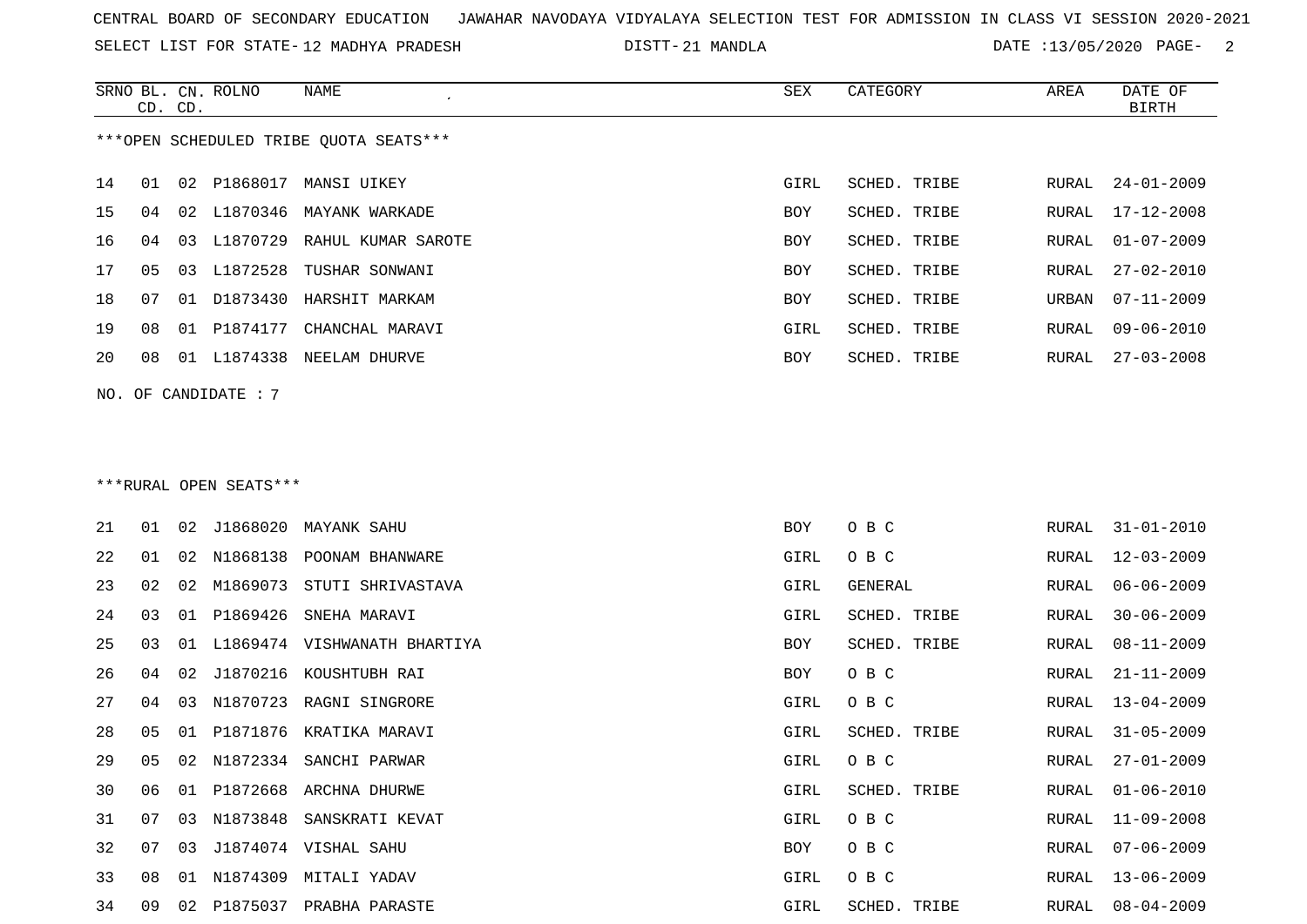| CENTRAL BOARD OF SECONDARY EDUCATION – JAWAHAR NAVODAYA VIDYALAYA SELECTION TEST FOR ADMISSION IN CLASS VI SESSION 2020-2021 |  |  |  |  |
|------------------------------------------------------------------------------------------------------------------------------|--|--|--|--|
|------------------------------------------------------------------------------------------------------------------------------|--|--|--|--|

SELECT LIST FOR STATE- DISTT- 12 MADHYA PRADESH

21 MANDLA DATE :13/05/2020 PAGE- 3

| <b>ROLNO</b><br>SRNC<br>$\mathcal{C}$ N<br>DI.<br>$\sim$ $\sim$ $\sim$ $\sim$ $\sim$ $\sim$ | <b>NAME</b> | SEX | ⊶ا ا≟ ا | AREA | OF<br>`^<br>DAIL |
|---------------------------------------------------------------------------------------------|-------------|-----|---------|------|------------------|
| $\cap$ T<br>$\lnot$<br>◡◡<br>$\sim$                                                         |             |     |         |      | ᇚᇭ               |
|                                                                                             |             |     |         |      |                  |

NO. OF CANDIDATE : 14

# \*\*\*RURAL SCHEDULED CASTE QUOTA SEATS\*\*\*

| 35 | 01 | . O 1 | 01867727 | ANURADHA RAIDAS  | GIRL       | SCHED. CASTE | RURAL | $30 - 01 - 2008$ |
|----|----|-------|----------|------------------|------------|--------------|-------|------------------|
| 36 | 01 | O 1   | K1867762 | AYUSH NAGBANSHI  | BOY        | SCHED. CASTE | RURAL | $21 - 06 - 2009$ |
| 37 | 01 | 01    | K1867958 | KRISHNA KARTIKEY | BOY        | SCHED. CASTE |       | RURAL 10-10-2009 |
| 38 | 01 | 02    | 01868259 | RICHA JHARIYA    | GIRL       | SCHED. CASTE |       | RURAL 15-12-2008 |
| 39 | 01 | 03    | K1868522 | TARUN JHARIA     | BOY        | SCHED. CASTE | RURAL | $07 - 06 - 2009$ |
| 40 | 01 | 03    | 01868562 | YASHIKA KARTIKEY | GIRL       | SCHED. CASTE | RURAL | 30-05-2010       |
| 41 | 03 | . O 1 | K1869347 | RAGHAV JHARIYA   | BOY        | SCHED. CASTE | RURAL | $23 - 12 - 2008$ |
| 42 | 06 | 01    | K1873063 | SHASHANK JHARIYA | BOY        | SCHED, CASTE | RURAL | 19-03-2010       |
| 43 | 07 | 02    | K1873624 | NIRMAL DONGRE    | <b>BOY</b> | SCHED. CASTE | RURAL | 10-05-2009       |
|    |    |       |          |                  |            |              |       |                  |

NO. OF CANDIDATE : 9

# \*\*\*RURAL BACKWARD CLASS QUOTA SEATS\*\*\*

| 44  | . O 1 |    |             | 01 J1867964 KRISH PATEL    | BOY        | O B C | RURAL | 25-12-2009       |
|-----|-------|----|-------------|----------------------------|------------|-------|-------|------------------|
| 45  | 01    |    | 02 N1868026 | MEENAKSHI PATEL            | GIRL       | O B C | RURAL | $30 - 04 - 2009$ |
| 46  | 01    |    | 02 J1868047 | MRINAL PATEL               | BOY        | O B C | RURAL | $30 - 11 - 2009$ |
| 47  | O 1   |    |             | 02 J1868078 NIHAL JANGHELA | <b>BOY</b> | O B C | RURAL | 16-03-2009       |
| 48. | 01    |    |             | 02 N1868166 PRATIMA NANDA  | GIRL       | O B C | RURAL | 09-02-2010       |
| 49  | 01    |    |             | 02 N1868243 RASHI CHANDROL | GIRL       | O B C | RURAL | 29-07-2009       |
| 50  | . O 1 | 03 | J1868444    | SHUBHAM BHANWARE           | <b>BOY</b> | O B C | RURAL | $02 - 10 - 2009$ |
| 51  | 01    | 03 | J1868451    | SHUBH SAHU                 | BOY        | O B C | RURAL | $26 - 11 - 2009$ |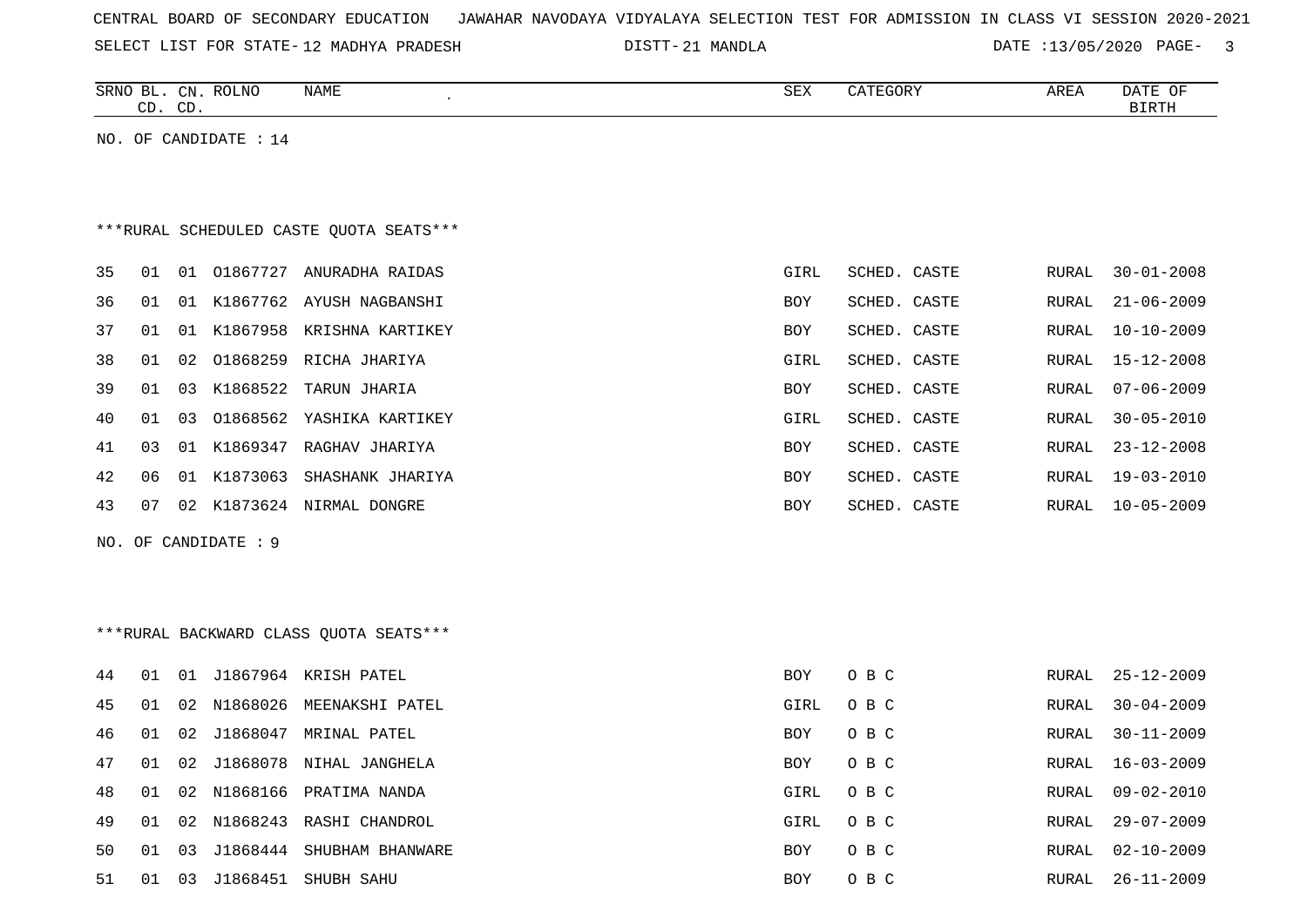SELECT LIST FOR STATE- DISTT- 12 MADHYA PRADESH

SRNO BL. CN.

ROLNO NAME SEX CATEGORY AREA DATE OF

21 MANDLA DATE :13/05/2020 PAGE- 4

|     | CD. CD.                                |    |                   |                                         |      |                     |       | <b>BIRTH</b>     |  |  |  |
|-----|----------------------------------------|----|-------------------|-----------------------------------------|------|---------------------|-------|------------------|--|--|--|
|     | ***RURAL BACKWARD CLASS QUOTA SEATS*** |    |                   |                                         |      |                     |       |                  |  |  |  |
| 52  | 01                                     | 03 | N1868508          | SUREELI PATEL                           | GIRL | O B C               | RURAL | $26 - 12 - 2008$ |  |  |  |
| 53  | 04                                     | 01 |                   | J1869492 AADITYA SINGOUR                | BOY  | O B C               | RURAL | $23 - 07 - 2010$ |  |  |  |
| 54  | 04                                     | 01 |                   | J1869530 ABHIJEET YADAV                 | BOY  | O B C               | RURAL | $08 - 09 - 2010$ |  |  |  |
| 55  | 04                                     | 01 | N1869756          | ANSIKA KACHHWAHA                        | GIRL | O B C               | RURAL | $09 - 11 - 2009$ |  |  |  |
| 56  | 04                                     | 02 |                   | J1870087 HEMANT YADAV                   | BOY  | O B C               | RURAL | $06 - 12 - 2009$ |  |  |  |
| 57  | 04                                     | 02 | J1870635          | PRINCE PATEL                            | BOY  | O B C               | RURAL | $22 - 05 - 2009$ |  |  |  |
| 58  | 04                                     | 04 | N1871405          | VEDITA PATEL                            | GIRL | O B C               | RURAL | $04 - 10 - 2009$ |  |  |  |
| 59  | 08                                     |    |                   | 01 J1874147 ANUJ KUMAR SINGROURE        | BOY  | O B C               | RURAL | $30 - 07 - 2008$ |  |  |  |
| NO. |                                        |    | OF CANDIDATE : 16 |                                         |      |                     |       |                  |  |  |  |
|     |                                        |    |                   |                                         |      |                     |       |                  |  |  |  |
|     |                                        |    |                   | ***RURAL SCHEDULED TRIBE QUOTA SEATS*** |      |                     |       |                  |  |  |  |
| 60  | 01                                     | 01 | L1867769          | BHAGIRATH MASRAM                        | BOY  | SCHED. TRIBE        | RURAL | $03 - 04 - 2009$ |  |  |  |
| 61  | 01                                     | 02 | P1868022          | MAYA RANEE PARTE                        | GIRL | SCHED. TRIBE        | RURAL | $29 - 09 - 2009$ |  |  |  |
| 62  | 01                                     | 02 | L1868143          | PRABHAT SONWANI                         | BOY  | SCHED. TRIBE        | RURAL | $01 - 07 - 2009$ |  |  |  |
| 63  | 01                                     | 03 | L1868331          | SANGRAM SINGH TEKAM                     | BOY  | SCHED. TRIBE        | RURAL | $14 - 06 - 2009$ |  |  |  |
| 64  | 01                                     | 03 | L1868498          | SUMIT KUMAR UIKEY                       | BOY  | SCHED. TRIBE        | RURAL | $30 - 10 - 2008$ |  |  |  |
| 65  | 02                                     | 01 |                   | L1868674 DEVENDRA WARKADE               | BOY  | SCHED. TRIBE        | RURAL | $24 - 03 - 2009$ |  |  |  |
| 66  | 02                                     | 01 | L1868778          | LALIT UIKEY                             | BOY  | SCHED. TRIBE        | RURAL | $12 - 05 - 2010$ |  |  |  |
| 67  | 02                                     | 01 | P1868847          | NIKITA MARAVI                           | GIRL | <b>SCHED. TRIBE</b> | RURAL | 15-01-2009       |  |  |  |
| 68  | 02                                     | 02 | P1869006          | SAPANA NARRETEE                         | GIRL | SCHED. TRIBE        | RURAL | $23 - 06 - 2009$ |  |  |  |
| 69  | 03                                     |    |                   | 01 P1869406 SHARSTI SENDRAM             | GIRL | SCHED. TRIBE        | RURAL | 12-07-2009       |  |  |  |
| 70  | 04                                     |    |                   | 02 L1870489 NISHCHAY DHRUWEY            | BOY  | SCHED. TRIBE        | RURAL | $31 - 10 - 2008$ |  |  |  |
| 71  | 04                                     | 03 |                   | P1870838 RESHMA TEKAM                   | GIRL | SCHED. TRIBE        | RURAL | $10 - 04 - 2009$ |  |  |  |
| 72  | 05                                     |    |                   | 01 P1871576 ARADHNA MARAVI              | GIRL | SCHED. TRIBE        | RURAL | $02 - 10 - 2008$ |  |  |  |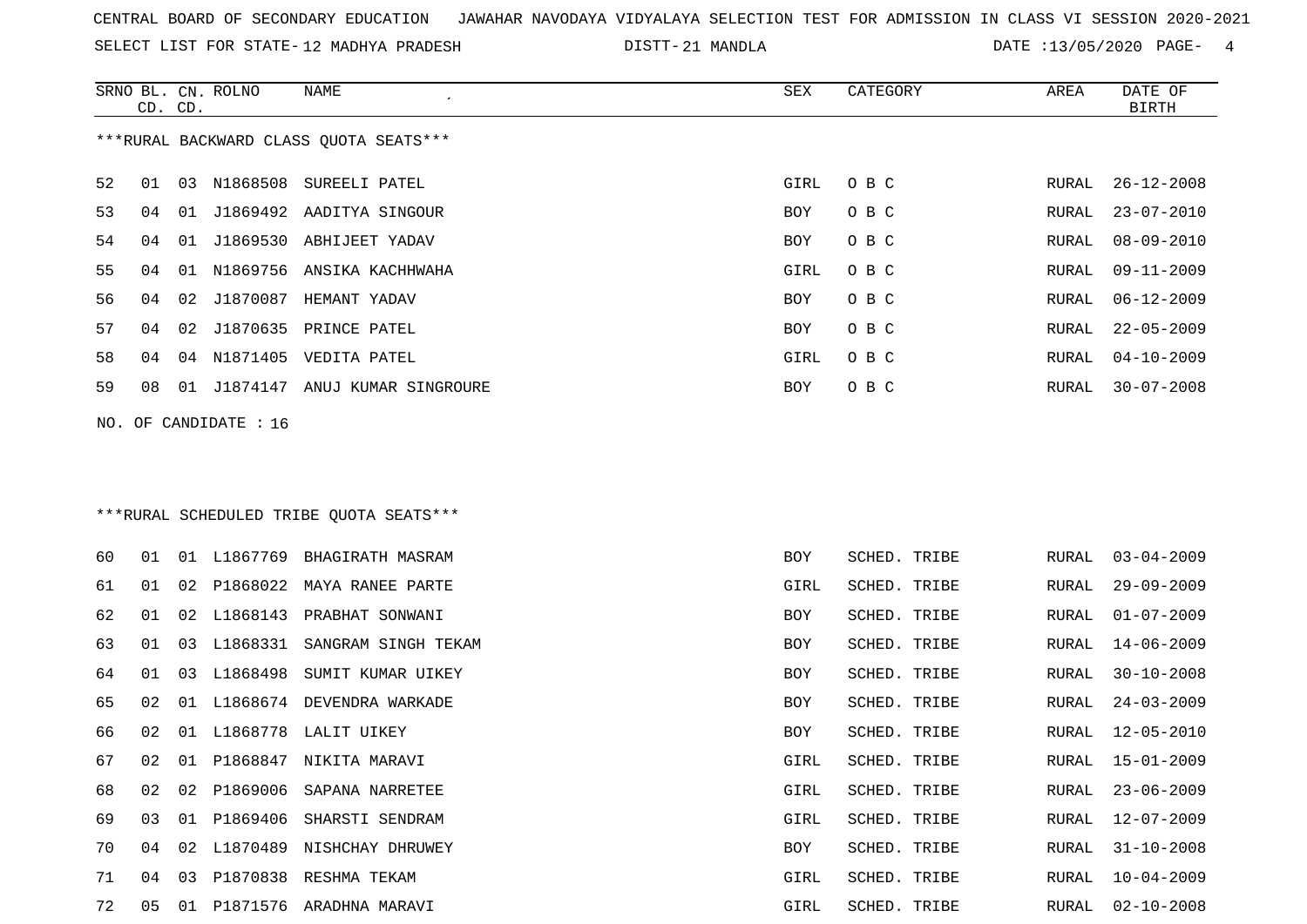SELECT LIST FOR STATE- DISTT- 12 MADHYA PRADESH

21 MANDLA DATE :13/05/2020 PAGE- 5

|                                         | CD. CD.                 |    | SRNO BL. CN. ROLNO | NAME                        | SEX  | CATEGORY     | AREA  | DATE OF<br><b>BIRTH</b> |  |  |
|-----------------------------------------|-------------------------|----|--------------------|-----------------------------|------|--------------|-------|-------------------------|--|--|
| ***RURAL SCHEDULED TRIBE OUOTA SEATS*** |                         |    |                    |                             |      |              |       |                         |  |  |
| 73                                      | 05                      |    |                    | 02 P1872304 RUCHI DHURWEY   | GIRL | SCHED. TRIBE | RURAL | $19 - 01 - 2009$        |  |  |
| 74                                      | 05                      |    | 02 P1872321        | SAKSHI MARKAM               | GIRL | SCHED. TRIBE | RURAL | $16 - 04 - 2009$        |  |  |
| 75                                      | 06                      | 01 | P1872712           | DEEPESHVARI                 | GIRL | SCHED. TRIBE | RURAL | $04 - 10 - 2009$        |  |  |
| 76                                      | 06                      | 01 |                    | L1873163 VISHAL DHUMKETI    | BOY  | SCHED. TRIBE | RURAL | $02 - 06 - 2009$        |  |  |
| 77                                      | 07                      |    |                    | 01 L1873218 AKSHAY MARSKOLE | BOY  | SCHED. TRIBE | RURAL | $26 - 06 - 2008$        |  |  |
| 78                                      | 07                      |    | 02 L1873598        | NEELESH KUMAR UIKEY         | BOY  | SCHED. TRIBE | RURAL | $25 - 06 - 2009$        |  |  |
| 79                                      | 08                      |    | 02 L1874503        | SHOURYA PANDRO              | BOY  | SCHED. TRIBE | RURAL | $12 - 06 - 2009$        |  |  |
| 80                                      | 09                      |    | 02 L1874993        | NILESH MARAVI               | BOY  | SCHED. TRIBE | RURAL | $07 - 06 - 2009$        |  |  |
|                                         | NO. OF CANDIDATE : $21$ |    |                    |                             |      |              |       |                         |  |  |

TOTAL SELECTED CANDIDATE : 80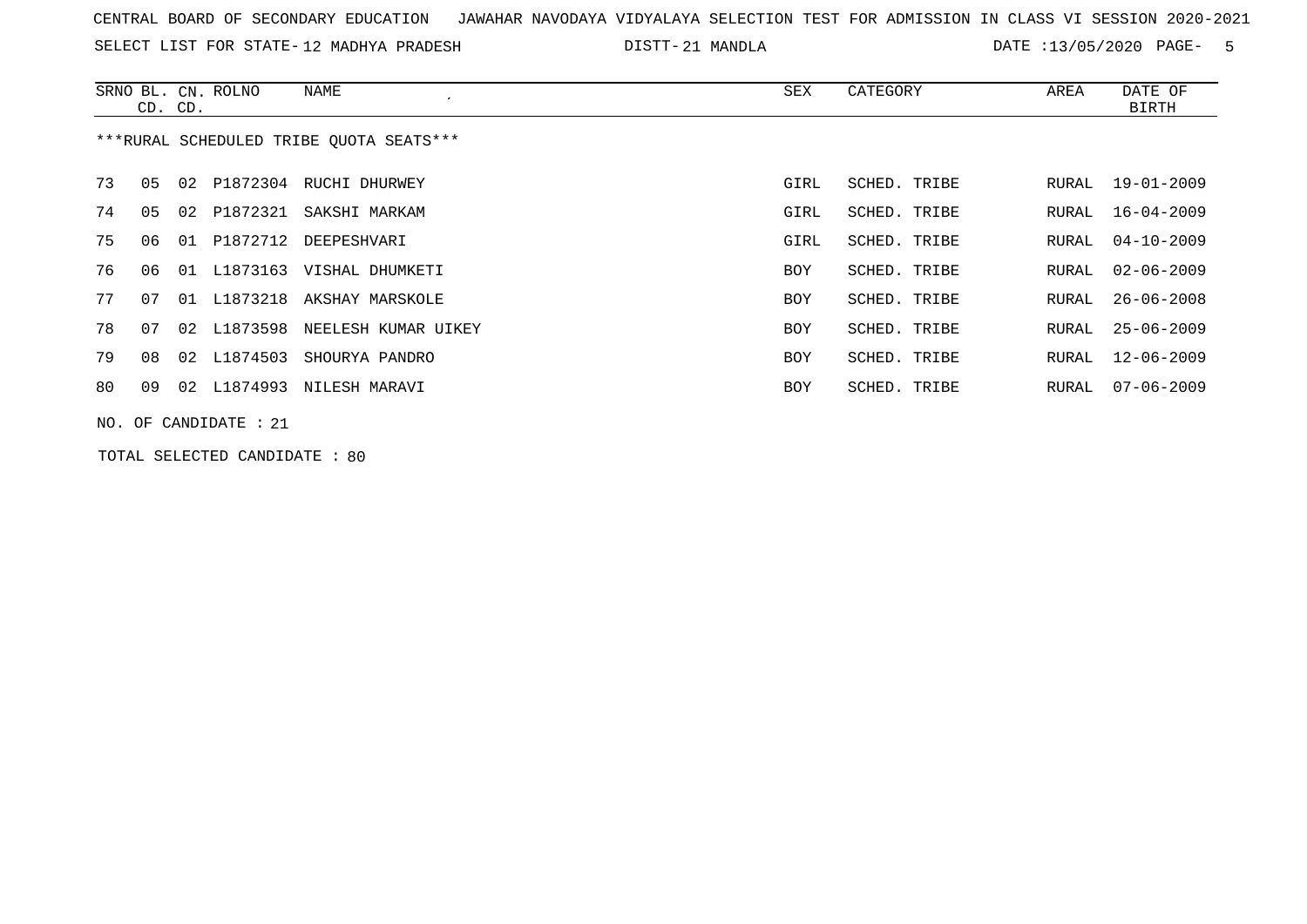SELECT LIST FOR STATE- DISTT- 12 MADHYA PRADESH

DISTT-22 NARSINGHPUR DATE :13/05/2020 PAGE- 1

|              | CD. CD.              |  | SRNO BL. CN. ROLNO | <b>NAME</b>                               | SEX  | CATEGORY     | AREA  | DATE OF<br><b>BIRTH</b> |  |  |
|--------------|----------------------|--|--------------------|-------------------------------------------|------|--------------|-------|-------------------------|--|--|
|              | ***OPEN UR SEATS***  |  |                    |                                           |      |              |       |                         |  |  |
| $\mathbf{1}$ |                      |  |                    | 01 01 J1875868 MOHNISH BHARTI VISHWAKARMA | BOY  | O B C        | RURAL | $10 - 03 - 2009$        |  |  |
| 2            | 02                   |  |                    | 01 M1876771 KRATIKA PALIWAL               | GIRL | GENERAL      | RURAL | $22 - 09 - 2008$        |  |  |
| 3            | 03                   |  |                    | 01 B1877649 DIVYANSH KAURAV               | BOY  | O B C        | URBAN | $16 - 06 - 2009$        |  |  |
| 4            | 03                   |  |                    | 03 N1878426 YASHIKA YADAV                 | GIRL | O B C        | RURAL | $26 - 12 - 2008$        |  |  |
| 5            | 04                   |  |                    | 01 I1878469 AARYAN DUBEY                  | BOY  | GENERAL      | RURAL | $18 - 05 - 2009$        |  |  |
| 6            | 04                   |  |                    | 01 J1878684 BHANUPRATAP KAURAV            | BOY  | O B C        | RURAL | $15 - 04 - 2009$        |  |  |
| 7            | 04                   |  |                    | 02 K1879316 SAHIL HARIJAN                 | BOY  | SCHED. CASTE | RURAL | $16 - 06 - 2009$        |  |  |
| 8            | 04                   |  |                    | 02 J1879322 SAHITYA KAURAV                | BOY  | O B C        | RURAL | $10 - 07 - 2007$        |  |  |
| 9            |                      |  |                    | 06 02 01881355 SAKSHI SONKER              | GIRL | SCHED. CASTE | RURAL | $28 - 04 - 2009$        |  |  |
|              | NO. OF CANDIDATE : 9 |  |                    |                                           |      |              |       |                         |  |  |
|              |                      |  |                    | ***OPEN SCHEDULED CASTE QUOTA SEATS***    |      |              |       |                         |  |  |
| 10           |                      |  |                    | 04 02 01879448 SHIVANI JATAV              | GIRL | SCHED. CASTE | RURAL | $19 - 03 - 2009$        |  |  |
| 11           | 06                   |  |                    | 01 K1880848 AYUSH MEHRA                   | BOY  | SCHED. CASTE | RURAL | $22 - 10 - 2007$        |  |  |
| 12           | 06                   |  |                    | 01 01880995 KAJAL MEHRA                   | GIRL | SCHED. CASTE | RURAL | $06 - 11 - 2009$        |  |  |
|              | NO. OF CANDIDATE : 3 |  |                    |                                           |      |              |       |                         |  |  |

\*\*\*OPEN DISABLED QUOTA SEATS\*\*\*

13 05 02 M1880650 VAISHNAVI TYAGI GIRL GENERAL RURAL 09-06-2009 NO. OF CANDIDATE : 1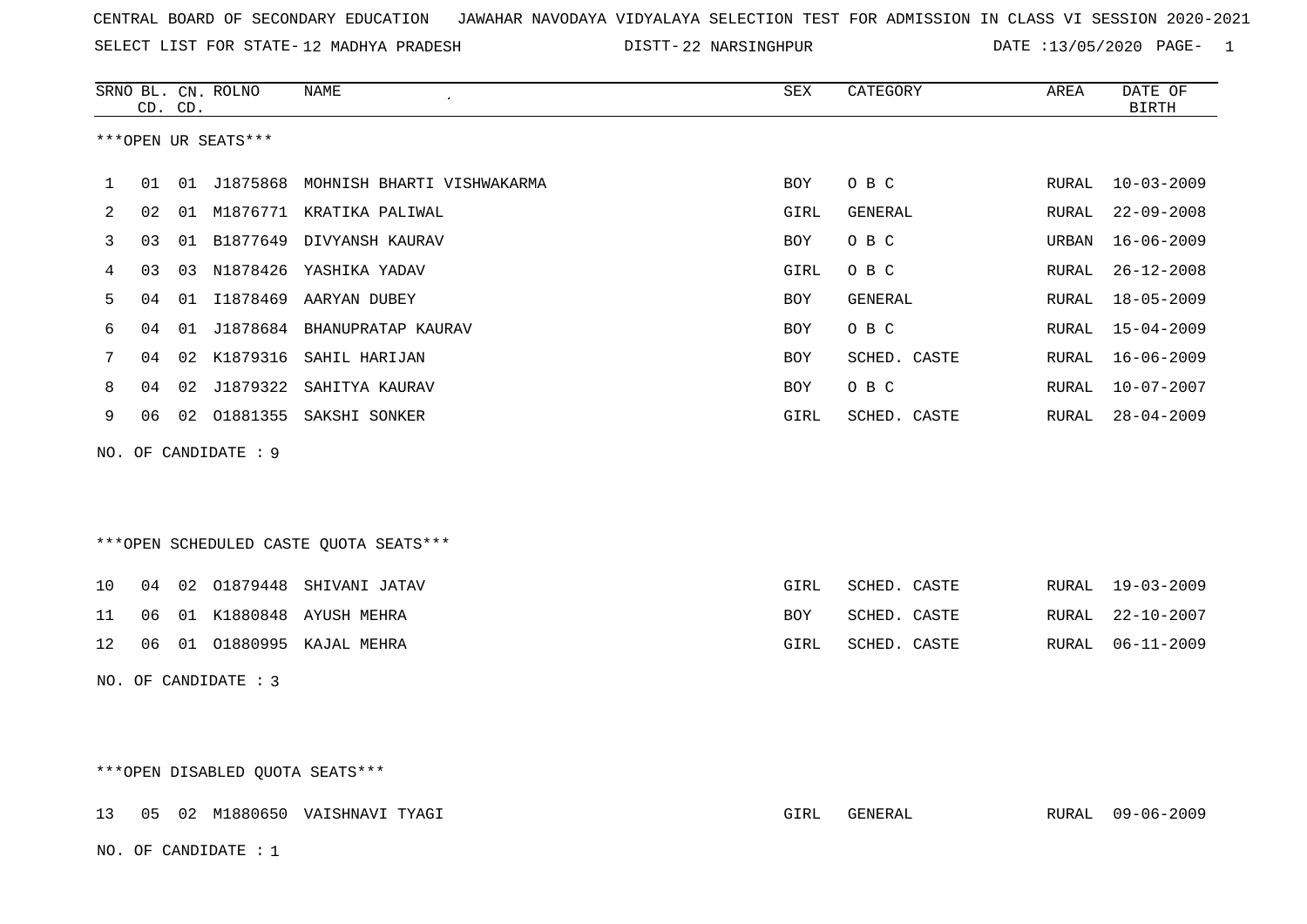SELECT LIST FOR STATE- DISTT- 12 MADHYA PRADESH

DISTT-22 NARSINGHPUR DATE :13/05/2020 PAGE- 2

|    | CD. CD.                                |  | SRNO BL. CN. ROLNO     | NAME                                   | SEX  | CATEGORY       | AREA  | DATE OF<br><b>BIRTH</b> |  |  |  |
|----|----------------------------------------|--|------------------------|----------------------------------------|------|----------------|-------|-------------------------|--|--|--|
|    | *** OPEN BACKWARD CLASS QUOTA SEATS*** |  |                        |                                        |      |                |       |                         |  |  |  |
| 14 | 02                                     |  |                        | 01 N1876894 NISHIKA KOURAV             | GIRL | O B C          | RURAL | $06 - 06 - 2009$        |  |  |  |
| 15 | 02                                     |  |                        | 02 J1877131 SANSKAR KOURAV             | BOY  | O B C          | RURAL | $28 - 01 - 2010$        |  |  |  |
| 16 | 04                                     |  |                        | 01 J1878597 ANSHUMAN KAURAV            | BOY  | O B C          | RURAL | $25 - 09 - 2008$        |  |  |  |
| 17 | 04                                     |  |                        | 01 J1878603 ANUJ KAURAV                | BOY  | O B C          | RURAL | $31 - 10 - 2008$        |  |  |  |
| 18 | 06                                     |  |                        | 01 N1881069 MAHIMA PATEL               | GIRL | O B C          | RURAL | $21 - 11 - 2008$        |  |  |  |
|    |                                        |  | NO. OF CANDIDATE : 5   |                                        |      |                |       |                         |  |  |  |
|    |                                        |  |                        |                                        |      |                |       |                         |  |  |  |
|    |                                        |  |                        | ***OPEN SCHEDULED TRIBE QUOTA SEATS*** |      |                |       |                         |  |  |  |
| 19 | 01                                     |  |                        | 01 L1875591 DEEPESH KUMAR DHURVE       | BOY  | SCHED. TRIBE   | RURAL | 01-03-2009              |  |  |  |
| 20 | 04                                     |  |                        | 01 P1878920 KUKUM DHURVEY              | GIRL | SCHED. TRIBE   | RURAL | $07 - 02 - 2009$        |  |  |  |
|    |                                        |  | NO. OF CANDIDATE : 2   |                                        |      |                |       |                         |  |  |  |
|    |                                        |  |                        |                                        |      |                |       |                         |  |  |  |
|    |                                        |  |                        |                                        |      |                |       |                         |  |  |  |
|    |                                        |  | ***RURAL OPEN SEATS*** |                                        |      |                |       |                         |  |  |  |
| 21 | 01                                     |  |                        | 01 01875397 AASTHA AGRWAL              | GIRL | SCHED. CASTE   | RURAL | $14 - 06 - 2009$        |  |  |  |
| 22 | 01                                     |  | 01 N1875656            | GAYATRI                                | GIRL | O B C          | RURAL | $08 - 04 - 2010$        |  |  |  |
| 23 | 01                                     |  |                        | 02 N1876479 YOGESHWARI                 | GIRL | O B C          | RURAL | $22 - 10 - 2009$        |  |  |  |
| 24 | 02                                     |  |                        | 01 M1876593 ANUJA SHARMA               | GIRL | <b>GENERAL</b> | RURAL | $19 - 10 - 2009$        |  |  |  |
|    |                                        |  |                        | 25 02 01 M1876595 ANUKRATI VYAS        | GIRL | GENERAL        |       | RURAL 29-07-2009        |  |  |  |
| 26 | 02                                     |  |                        | 01 N1876734 KHYATI VISHWAKARMA         | GIRL | O B C          | RURAL | $12 - 04 - 2009$        |  |  |  |
| 27 | 02                                     |  |                        | 01 J1876909 PARAS KOURAV               | BOY  | O B C          | RURAL | $29 - 07 - 2008$        |  |  |  |
| 28 | 02                                     |  | 01 I1876959 PRAYANK    |                                        | BOY  | GENERAL        | RURAL | $07 - 01 - 2010$        |  |  |  |
| 29 |                                        |  |                        | 02 02 J1877200 SHIVENDRA PATEL         | BOY  | O B C          | RURAL | $22 - 09 - 2008$        |  |  |  |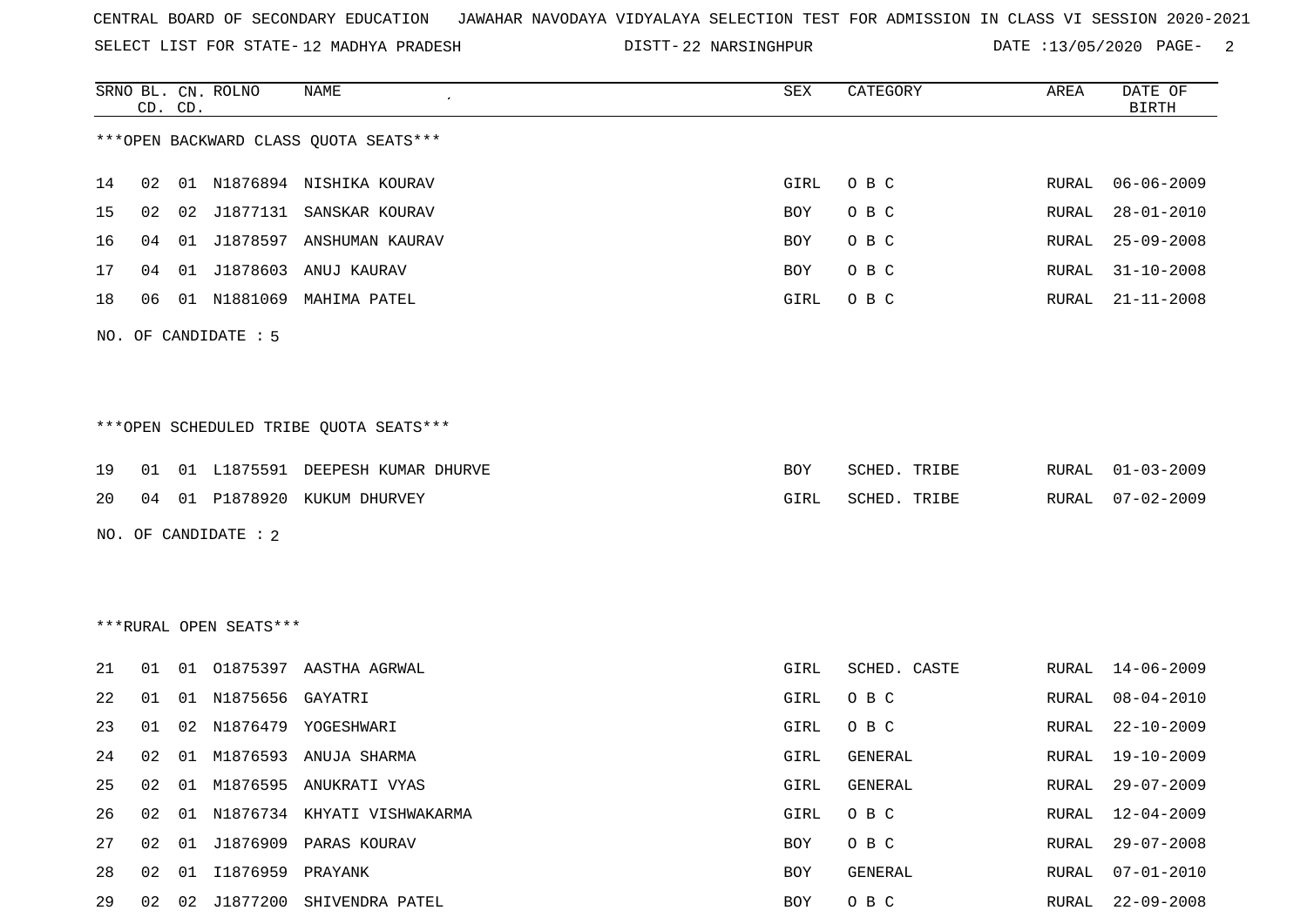SELECT LIST FOR STATE- DISTT- 12 MADHYA PRADESH

DISTT-22 NARSINGHPUR DATE :13/05/2020 PAGE- 3

|    | CD. CD. |    | SRNO BL. CN. ROLNO     | <b>NAME</b>                | ${\tt SEX}$ | CATEGORY     | AREA  | DATE OF<br><b>BIRTH</b> |
|----|---------|----|------------------------|----------------------------|-------------|--------------|-------|-------------------------|
|    |         |    | ***RURAL OPEN SEATS*** |                            |             |              |       |                         |
| 30 | 02      | 02 | I1877215               | SHUBHANSH SHARMA           | <b>BOY</b>  | GENERAL      | RURAL | $04 - 03 - 2009$        |
| 31 | 02      | 02 | J1877284 SURAJ         |                            | <b>BOY</b>  | O B C        | RURAL | $20 - 05 - 2008$        |
| 32 | 03      | 03 |                        | M1878095 RAJNANDANI TOMAR  | GIRL        | GENERAL      | RURAL | $07 - 08 - 2008$        |
| 33 | 03      | 03 |                        | N1878176 RUCHI VERMA       | GIRL        | O B C        | RURAL | $02 - 10 - 2008$        |
| 34 | 03      | 03 | N1878313               | SNEHA KOURAV               | GIRL        | O B C        | RURAL | $02 - 12 - 2008$        |
| 35 | 04      | 01 | I1878465               | AARADHY SHARMA             | BOY         | GENERAL      | RURAL | $27 - 07 - 2008$        |
| 36 | 04      | 01 |                        | I1878472 AARYAN SHRIVASTAV | BOY         | GENERAL      | RURAL | $10 - 03 - 2010$        |
| 37 | 04      | 01 | J1878666               | AYANSH KOURAV              | BOY         | O B C        | RURAL | $23 - 01 - 2009$        |
| 38 | 04      | 01 | J1878909               | KRISHNAKANT KAURAV         | BOY         | O B C        | RURAL | $05 - 02 - 2009$        |
| 39 | 04      | 02 | J1879224               | RAMDAS KAURAV              | BOY         | O B C        | RURAL | $02 - 08 - 2008$        |
| 40 | 04      | 02 | N1879470               | SHREEN KOURAV              | GIRL        | O B C        | RURAL | 18-12-2007              |
| 41 | 05      | 01 | N1880088               | MAMTA YADAV                | GIRL        | O B C        | RURAL | $17 - 04 - 2008$        |
| 42 | 05      | 01 | N1880235               | POORVI LODHI               | GIRL        | O B C        | RURAL | $27 - 03 - 2010$        |
| 43 | 05      | 02 | I1880532               | SHOURYA KATHAL             | <b>BOY</b>  | GENERAL      | RURAL | $10 - 02 - 2009$        |
| 44 | 06      | 01 | K1880849               | AYUSH PARIHAR              | <b>BOY</b>  | SCHED. CASTE | RURAL | $01 - 08 - 2009$        |
| 45 | 06      | 02 | I1881448               | SHOURYA RAJPUT             | BOY         | GENERAL      | RURAL | $02 - 01 - 2009$        |
| 46 | 06      | 02 | J1881534               | <b>UDAY SINGH KOURAV</b>   | BOY         | O B C        | RURAL | $18 - 07 - 2009$        |
| 47 | 06      | 02 | J1881555               | VEDANT NAMDEV              | <b>BOY</b>  | O B C        | RURAL | $27 - 03 - 2009$        |

NO. OF CANDIDATE : 27

\*\*\*RURAL SCHEDULED CASTE QUOTA SEATS\*\*\*

|  |                         | 48 01 01 K1875390 AARYAN CHADAR | BOY | SCHED. CASTE | RURAL 23-11-2009 |
|--|-------------------------|---------------------------------|-----|--------------|------------------|
|  | 49 01 02 K1876179 SAGAR |                                 | BOY | SCHED, CASTE | RURAL 18-08-2009 |
|  |                         | 50 02 01 K1876488 AAKASH JATAV  | BOY | SCHED. CASTE | RURAL 02-07-2007 |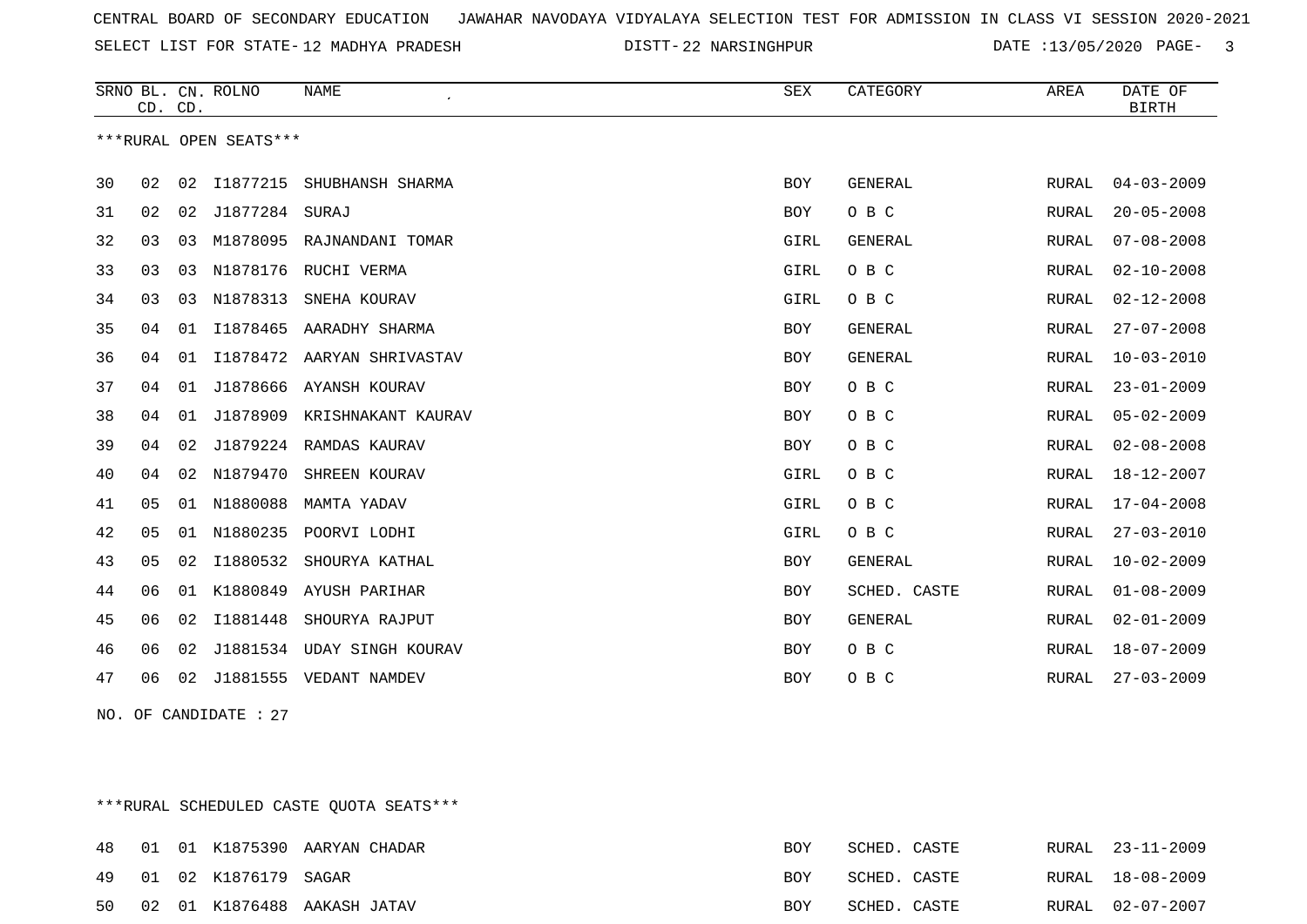SELECT LIST FOR STATE- DISTT- 12 MADHYA PRADESH

DISTT-22 NARSINGHPUR DATE :13/05/2020 PAGE- 4

|    | CD. CD. |    | SRNO BL. CN. ROLNO    | NAME                                    | SEX        | CATEGORY     | AREA  | DATE OF<br><b>BIRTH</b> |
|----|---------|----|-----------------------|-----------------------------------------|------------|--------------|-------|-------------------------|
|    |         |    |                       | ***RURAL SCHEDULED CASTE QUOTA SEATS*** |            |              |       |                         |
| 51 | 02      |    |                       | 01 K1876691 GANESH AHIRWAR              | BOY        | SCHED. CASTE | RURAL | 15-06-2009              |
| 52 | 03      |    |                       | 03 K1878254 SHIVAM AHIRWAR              | BOY        | SCHED. CASTE | RURAL | $02 - 08 - 2008$        |
| 53 | 04      | 01 | 01878711              | DEEKSHA JATAV                           | GIRL       | SCHED. CASTE | RURAL | $21 - 05 - 2010$        |
| 54 | 05      | 01 |                       | K1879792 ARUN KUMAR MEHRA               | BOY        | SCHED. CASTE | RURAL | $07 - 06 - 2009$        |
| 55 | 05      | 01 |                       | 01880133 MUSKAN CHOUDHARY               | GIRL       | SCHED. CASTE | RURAL | $19 - 11 - 2008$        |
| 56 | 06      | 01 | 01881145              | NEELAM KATIYA                           | GIRL       | SCHED. CASTE | RURAL | $15 - 06 - 2009$        |
| 57 | 06      | 02 |                       | 01881498 SUMAN JATAV                    | GIRL       | SCHED. CASTE | RURAL | 18-09-2008              |
|    |         |    | NO. OF CANDIDATE : 10 |                                         |            |              |       |                         |
|    |         |    |                       |                                         |            |              |       |                         |
|    |         |    |                       |                                         |            |              |       |                         |
|    |         |    |                       | *** RURAL BACKWARD CLASS QUOTA SEATS*** |            |              |       |                         |
| 58 | 02      | 02 |                       | J1877247 SOUMY TIKARAYA                 | BOY        | O B C        | RURAL | 02-06-2009              |
| 59 | 02      | 02 |                       | J1877333 VEERENDRA KOURAV               | BOY        | O B C        | RURAL | $31 - 03 - 2009$        |
| 60 | 03      | 03 | J1878429              | YASHRAJ KOURAV                          | <b>BOY</b> | O B C        | RURAL | $29 - 08 - 2009$        |
| 61 | 03      | 03 | J1878442              | YUVRAJ KOURAV                           | BOY        | O B C        | RURAL | $01 - 11 - 2008$        |
| 62 | 04      | 01 |                       | J1878471 AARYANSH KAURAV                | BOY        | O B C        | RURAL | $26 - 01 - 2009$        |
| 63 | 04      | 01 |                       | J1878604 ANUJ KOURAV                    | BOY        | O B C        | RURAL | $12 - 10 - 2009$        |
| 64 | 04      | 01 | J1878806              | HARSHIT KAURAV                          | BOY        | O B C        | RURAL | 18-11-2008              |
| 65 | 04      | 01 | N1878860              | KANCHAN KAURAV                          | GIRL       | O B C        | RURAL | $23 - 09 - 2008$        |
| 66 | 04      |    |                       | 01 J1878880 KESHAV KAURAV               | BOY        | O B C        | RURAL | $05 - 06 - 2009$        |
| 67 | 04      |    |                       | 01 N1879106 POORVA LODHI                | GIRL       | O B C        | RURAL | $05 - 08 - 2008$        |
| 68 | 04      |    |                       | 01 J1879160 PUSHPENDRA KOURAV           | <b>BOY</b> | O B C        | RURAL | $26 - 10 - 2008$        |
| 69 | 04      | 02 |                       | N1879197 RAJKI KAURAV                   | GIRL       | O B C        | RURAL | 15-11-2007              |
| 70 | 04      | 02 | N1879239 RANI RAI     |                                         | GIRL       | O B C        | RURAL | 30-12-2008              |
| 71 |         |    |                       | 04 02 N1879297 RUDRIKA KAURAV           | GIRL       | O B C        |       | RURAL 15-10-2010        |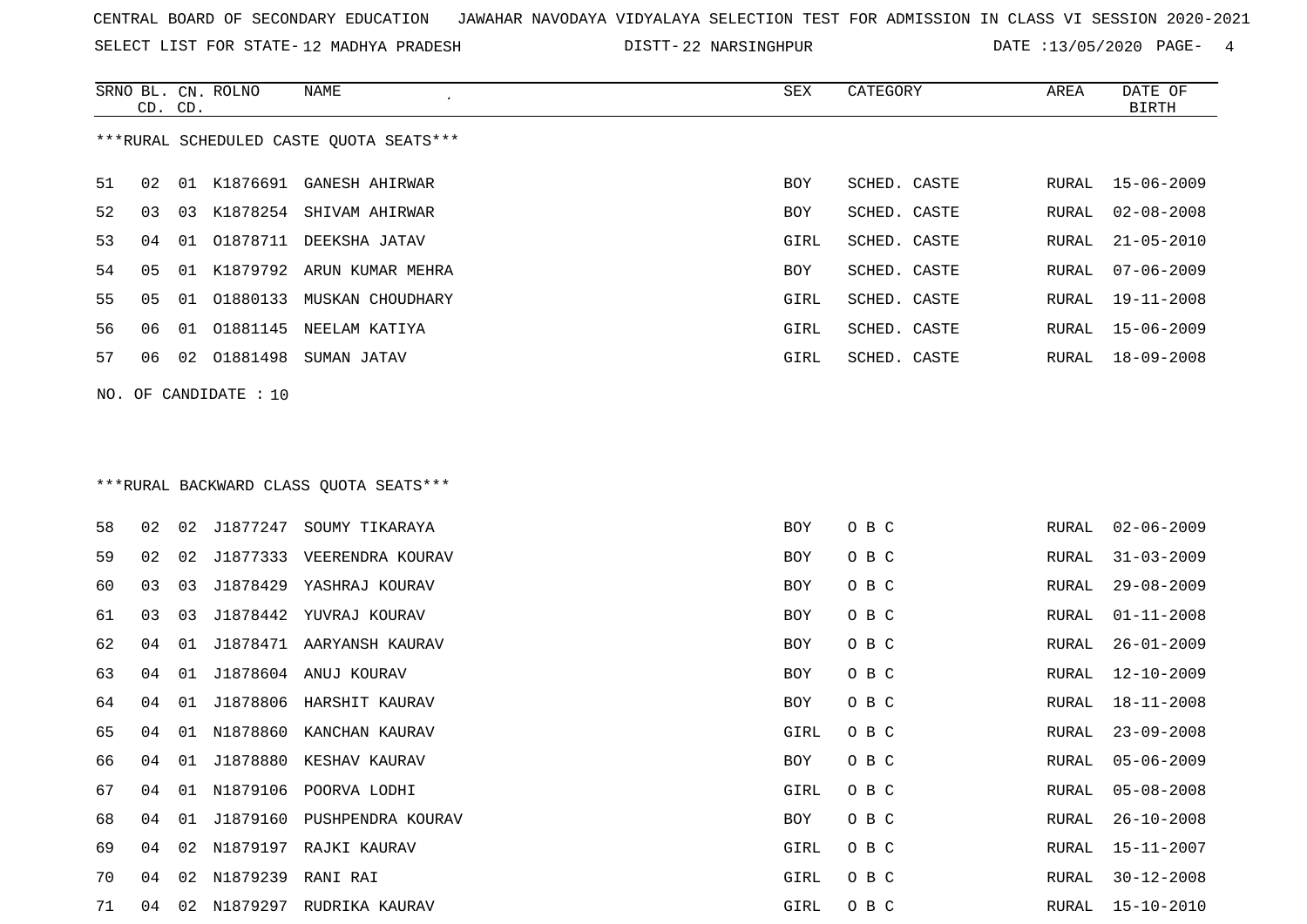SELECT LIST FOR STATE- DISTT- 12 MADHYA PRADESH

DISTT-22 NARSINGHPUR DATE :13/05/2020 PAGE- 5

|    | CD. CD. |    | SRNO BL. CN. ROLNO    | NAME                                    | SEX        | CATEGORY     | AREA  | DATE OF<br><b>BIRTH</b> |
|----|---------|----|-----------------------|-----------------------------------------|------------|--------------|-------|-------------------------|
|    |         |    |                       | ***RURAL BACKWARD CLASS OUOTA SEATS***  |            |              |       |                         |
| 72 | 04      | 02 | N1879307              | SADHANA KAURAV                          | GIRL       | O B C        | RURAL | $15 - 04 - 2008$        |
| 73 | 04      | 02 | J1879369              | SARANSH KAURAV                          | <b>BOY</b> | O B C        | RURAL | $08 - 06 - 2009$        |
|    |         |    | NO. OF CANDIDATE : 16 |                                         |            |              |       |                         |
|    |         |    |                       |                                         |            |              |       |                         |
|    |         |    |                       | ***RURAL SCHEDULED TRIBE QUOTA SEATS*** |            |              |       |                         |
| 74 | 01      | 01 |                       | P1875800 LATA AARMO                     | GIRL       | SCHED. TRIBE | RURAL | 15-12-2009              |
| 75 | 01      | 01 | P1875930              | NEHA THAKUR                             | GIRL       | SCHED. TRIBE | RURAL | $21 - 01 - 2009$        |
| 76 | 01      | 01 | P1875959              | PALAK THAKUR                            | GIRL       | SCHED. TRIBE | RURAL | $21 - 12 - 2009$        |
| 77 | 01      | 02 | L1876158              | ROHIT                                   | <b>BOY</b> | SCHED. TRIBE | RURAL | $27 - 07 - 2009$        |
| 78 | 02      | 02 | L1877227              | SIDHANT THAKUR                          | <b>BOY</b> | SCHED. TRIBE | RURAL | $24 - 09 - 2009$        |
| 79 | 04      | 01 | P1879034 NEHA         |                                         | GIRL       | SCHED. TRIBE | RURAL | $31 - 07 - 2009$        |
| 80 | 04      | 01 |                       | P1879162 RACHNA DHURVE                  | GIRL       | SCHED. TRIBE | RURAL | $18 - 09 - 2008$        |
|    |         |    | NO. OF CANDIDATE : 7  |                                         |            |              |       |                         |

TOTAL SELECTED CANDIDATE : 80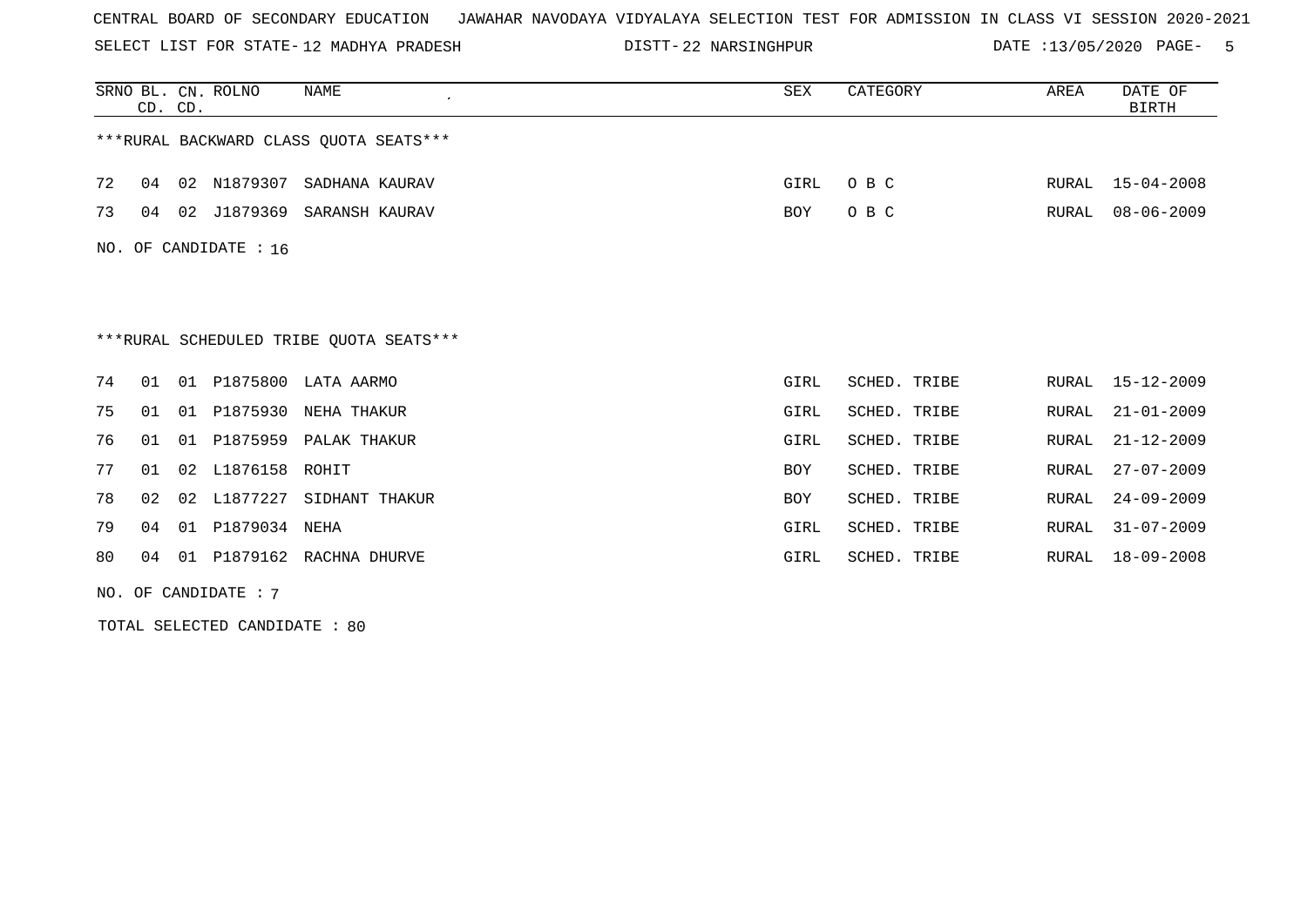SELECT LIST FOR STATE- DISTT- 12 MADHYA PRADESH

23 PANNA DATE :13/05/2020 PAGE- 1

|    |    | CD. CD. | SRNO BL. CN. ROLNO              | <b>NAME</b>                            | SEX        | CATEGORY       | AREA          | DATE OF<br><b>BIRTH</b> |
|----|----|---------|---------------------------------|----------------------------------------|------------|----------------|---------------|-------------------------|
|    |    |         | ***OPEN UR SEATS***             |                                        |            |                |               |                         |
| 1  | 01 |         |                                 | 01 J1881618 AJAY YADAV                 | <b>BOY</b> | O B C          | ${\tt RURAL}$ | $05 - 07 - 2008$        |
| 2  | 01 |         |                                 | 02 E1882306 SHREYA GUPTA               | GIRL       | GENERAL        | URBAN         | $16 - 01 - 2010$        |
| 3  | 04 |         |                                 | 01 J1884577 HEMANT KUMAR LODHI         | BOY        | O B C          | RURAL         | $14 - 07 - 2007$        |
| 4  | 05 |         |                                 | 01 I1885205 ANSH KUMAR SHARMA          | <b>BOY</b> | <b>GENERAL</b> | RURAL         | $09 - 12 - 2010$        |
| 5  | 05 |         |                                 | 01 I1885623 OM SETHIYA                 | BOY        | GENERAL        | RURAL         | $31 - 03 - 2009$        |
| 6  | 05 |         |                                 | 01 N1885697 PRIYA LODHI                | GIRL       | O B C          | RURAL         | $19 - 10 - 2009$        |
|    |    |         | NO. OF CANDIDATE : 6            |                                        |            |                |               |                         |
|    |    |         |                                 |                                        |            |                |               |                         |
|    |    |         |                                 |                                        |            |                |               |                         |
|    |    |         |                                 | ***OPEN SCHEDULED CASTE QUOTA SEATS*** |            |                |               |                         |
| 7  | 02 |         |                                 | 01 G1882478 ANSHIKA KORI               | GIRL       | SCHED. CASTE   | URBAN         | $12 - 01 - 2010$        |
| 8  | 02 | 01      |                                 | 01882538 AYUSHI PRAJAPATI              | GIRL       | SCHED. CASTE   | RURAL         | $10 - 07 - 2009$        |
| 9  | 02 |         |                                 | 01 K1882784 MAYANK PRAJAPATI           | BOY        | SCHED. CASTE   | RURAL         | $14 - 10 - 2009$        |
| 10 | 03 |         |                                 | 02 K1884224 SUBHASH CHANDRA VARMA      | BOY        | SCHED. CASTE   | RURAL         | $26 - 01 - 2010$        |
|    |    |         | NO. OF CANDIDATE : $4$          |                                        |            |                |               |                         |
|    |    |         |                                 |                                        |            |                |               |                         |
|    |    |         |                                 |                                        |            |                |               |                         |
|    |    |         | ***OPEN DISABLED QUOTA SEATS*** |                                        |            |                |               |                         |
| 11 | 02 |         |                                 | 02 N1882967 RANJNA PATEL               | GIRL       | O B C          | RURAL         | $20 - 02 - 2009$        |
|    |    |         | NO. OF CANDIDATE : 1            |                                        |            |                |               |                         |

\*\*\*OPEN BACKWARD CLASS QUOTA SEATS\*\*\*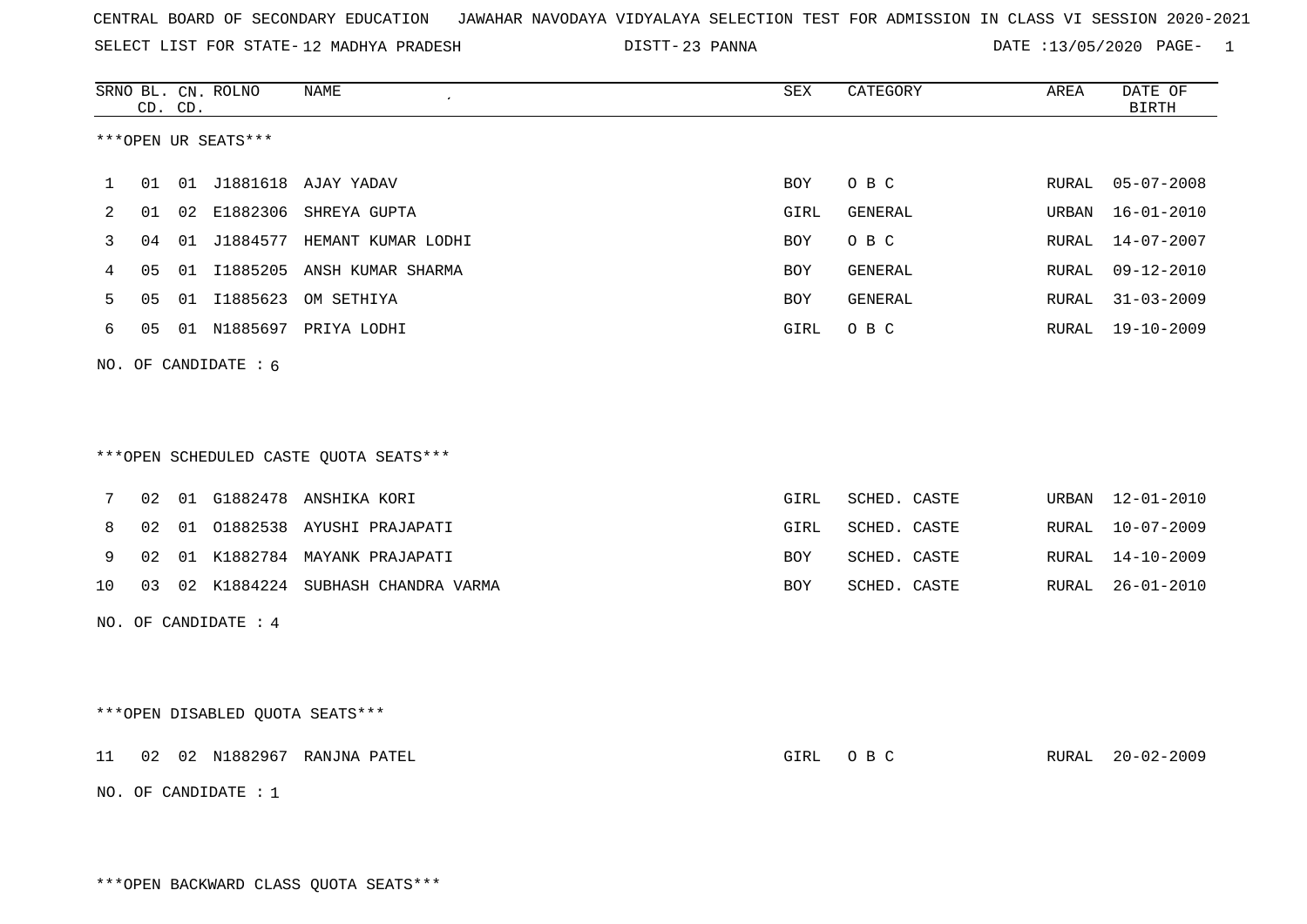SELECT LIST FOR STATE- DISTT- 12 MADHYA PRADESH

23 PANNA DATE :13/05/2020 PAGE- 2

RURAL 26-01-2010

RURAL 26-01-2009

|    | CD. CD. | SRNO BL. CN. ROLNO     | NAME                                   | SEX        | CATEGORY     | AREA  | DATE OF<br><b>BIRTH</b> |
|----|---------|------------------------|----------------------------------------|------------|--------------|-------|-------------------------|
|    |         |                        | *** OPEN BACKWARD CLASS QUOTA SEATS*** |            |              |       |                         |
| 12 | 01      | 02 J1882237            | SANI SAHU                              | <b>BOY</b> | O B C        | RURAL | $03 - 11 - 2008$        |
| 13 | 02      |                        | 01 J1882449 ANIKET CHAURASIYA          | BOY        | O B C        | RURAL | $08 - 06 - 2009$        |
| 14 | 04      |                        | 01 J1884470 BALRAM LODHI               | <b>BOY</b> | O B C        | RURAL | $26 - 08 - 2007$        |
| 15 | 04      |                        | 02 F1885019 SHRADDHA PATEL             | GIRL       | O B C        | URBAN | $07 - 03 - 2009$        |
| 16 | 05      |                        | 02 J1886042 SUJEET SAHU                | <b>BOY</b> | O B C        | RURAL | $09 - 08 - 2007$        |
|    |         | NO. OF CANDIDATE : 5   |                                        |            |              |       |                         |
|    |         |                        | ***OPEN SCHEDULED TRIBE QUOTA SEATS*** |            |              |       |                         |
| 17 | 03      |                        | 01 D1883483 BEERBAL SHAH               | <b>BOY</b> | SCHED. TRIBE | URBAN | $02 - 12 - 2009$        |
| 18 | 03      |                        | 01 L1883625 JEETENDERA GOND            | BOY        | SCHED. TRIBE | RURAL | $23 - 04 - 2009$        |
| 19 | 03      |                        | 02 L1884243 SURAJ SINGH GOND           | <b>BOY</b> | SCHED. TRIBE | RURAL | $02 - 10 - 2009$        |
| 20 | 05      |                        | 02 P1886000 SHUBHI SINGH               | GIRL       | SCHED. TRIBE | RURAL | $29 - 12 - 2009$        |
|    |         | NO. OF CANDIDATE : 4   |                                        |            |              |       |                         |
|    |         |                        |                                        |            |              |       |                         |
|    |         | ***RURAL OPEN SEATS*** |                                        |            |              |       |                         |
| 21 | 01      |                        | 01 M1881740 AVNI SHUKLA                | GIRL       | GENERAL      |       | RURAL 13-08-2010        |
| 22 | 01      | 02 J1882079 PRABHAT    |                                        | <b>BOY</b> | O B C        | RURAL | $12 - 07 - 2009$        |
| 23 | 01      |                        | 02 J1882321 SOMDATT KUSHWAHA           | BOY        | O B C        | RURAL | $10 - 04 - 2008$        |
| 24 | 01      | 02 J1882358            | UDAY CHAURASIYA                        | <b>BOY</b> | O B C        | RURAL | $14 - 06 - 2008$        |

27 02 02 M1883119 SHIKHA SINGH GIRL GENERAL RURAL 16-08-2009

25 02 02 M1882816 NAVYA GAUTAM GIRL GENERAL RURAL 26-01-2010

26 02 02 J1882851 POORAN KUSHWAHA BOY O B C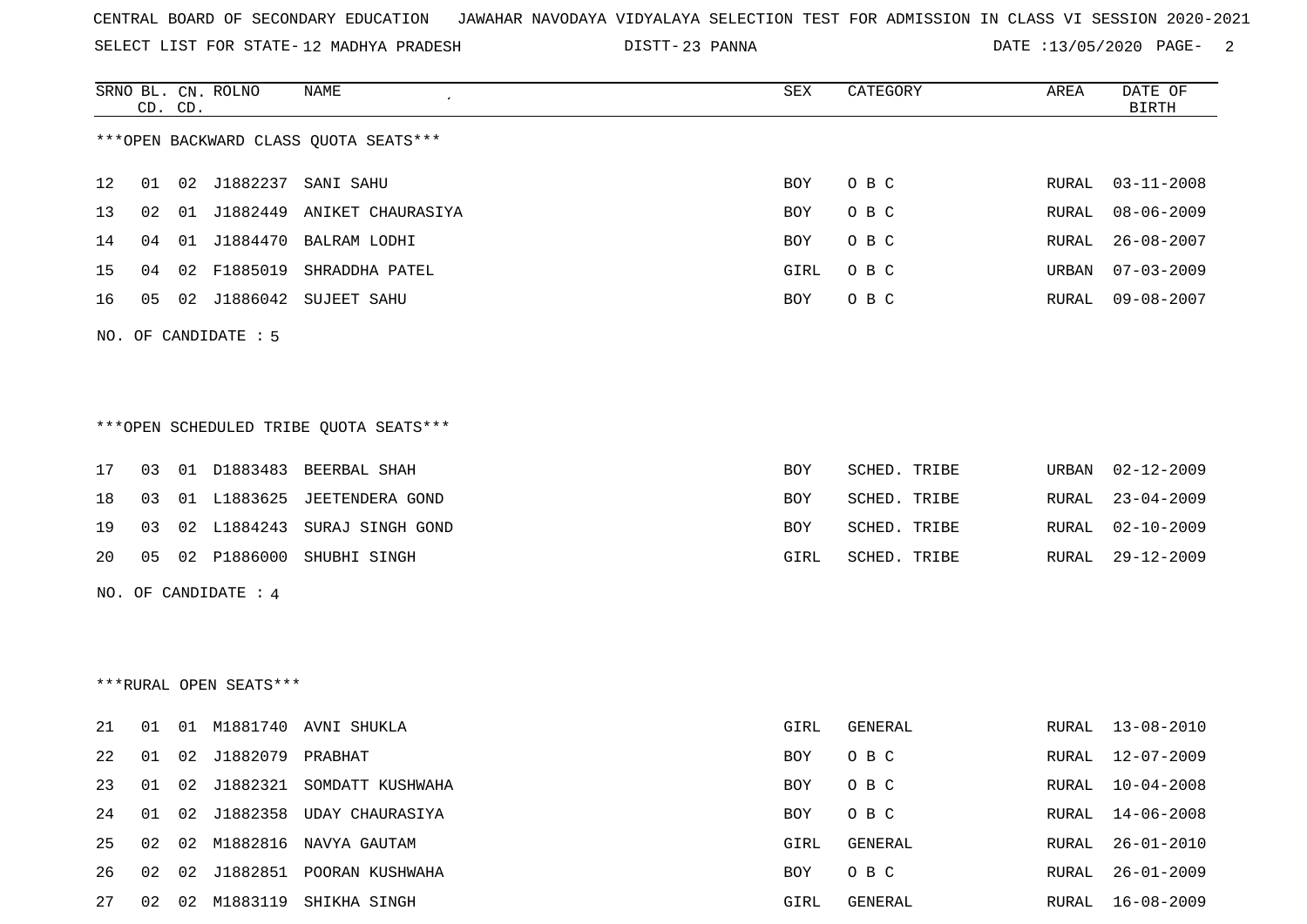SELECT LIST FOR STATE- DISTT- 12 MADHYA PRADESH

23 PANNA DATE :13/05/2020 PAGE- 3

|    |    | CD. CD. | SRNO BL. CN. ROLNO     | <b>NAME</b>                              | SEX  | CATEGORY       | AREA  | DATE OF<br><b>BIRTH</b> |
|----|----|---------|------------------------|------------------------------------------|------|----------------|-------|-------------------------|
|    |    |         | ***RURAL OPEN SEATS*** |                                          |      |                |       |                         |
| 28 | 02 | 02      | M1883160               | SHRISHTI GARG                            | GIRL | <b>GENERAL</b> | RURAL | $28 - 08 - 2010$        |
| 29 | 03 | 01      | J1883570               | GANGA RAM KUSHWAHA                       | BOY  | O B C          | RURAL | $08 - 12 - 2008$        |
| 30 | 03 | 02      | K1883869               | PRINCE KUMAR BAGRI                       | BOY  | SCHED. CASTE   | RURAL | $01 - 04 - 2009$        |
| 31 | 03 | 02      | N1884278               | VAISHNAVI YADAV                          | GIRL | O B C          | RURAL | $17 - 01 - 2010$        |
| 32 | 03 | 02      | J1884287               | VEERENDRA KUMAR SEN                      | BOY  | O B C          | RURAL | $04 - 02 - 2009$        |
| 33 | 04 | 01      | J1884361               | AMAN PATEL                               | BOY  | O B C          | RURAL | $10 - 10 - 2008$        |
| 34 | 04 | 01      | M1884627               | KRATI SAXENA                             | GIRL | GENERAL        | RURAL | $21 - 12 - 2009$        |
| 35 | 04 | 01      | I1884744               | OM DWIVEDI                               | BOY  | <b>GENERAL</b> | RURAL | $24 - 04 - 2009$        |
| 36 | 04 | 01      | J1884791               | PRAVEEN VISHWAKARMA                      | BOY  | O B C          | RURAL | $01 - 02 - 2008$        |
| 37 | 05 | 01      | J1885427               | JEETENDRA LODHI                          | BOY  | O B C          | RURAL | $29 - 07 - 2007$        |
| 38 | 05 | 02      | I1885842               | ROZIL ALI                                | BOY  | <b>GENERAL</b> | RURAL | $10 - 04 - 2010$        |
| 39 | 05 | 02      | M1885961               | SHIKSHA AWASTHI                          | GIRL | GENERAL        | RURAL | $30 - 05 - 2010$        |
| 40 | 05 | 02      | I1886033               | SUBH KUDARHA                             | BOY  | GENERAL        | RURAL | $21 - 04 - 2009$        |
|    |    |         | NO. OF CANDIDATE : 20  |                                          |      |                |       |                         |
|    |    |         |                        |                                          |      |                |       |                         |
|    |    |         |                        |                                          |      |                |       |                         |
|    |    |         |                        | *** RURAL SCHEDULED CASTE QUOTA SEATS*** |      |                |       |                         |
| 41 | 01 | 02      | K1882277               | SHAILENDRA KHATIK                        | BOY  | SCHED. CASTE   | RURAL | $06 - 12 - 2008$        |
| 42 | 02 | 01      | K1882419               | ADITYA PRAJAPATI                         | BOY  | SCHED. CASTE   | RURAL | $26 - 10 - 2009$        |
| 43 | 02 | 02      | 01883068               | SAPNA AHIRWAR                            | GIRL | SCHED. CASTE   | RURAL | $02 - 02 - 2009$        |
| 44 | 02 |         |                        | 02 K1883070 SARANSH DAHATE               | BOY  | SCHED. CASTE   |       | RURAL 09-10-2009        |
| 45 | 02 |         | 02 K1883226            | TARUN KUMAR AHIRWAR                      | BOY  | SCHED. CASTE   | RURAL | $06 - 03 - 2010$        |
| 46 | 03 |         |                        | 01 K1883299 ADARSH CHAUDHARI             | BOY  | SCHED. CASTE   | RURAL | 14-12-2010              |
| 47 | 03 |         |                        | 01 K1883419 ANURAG AHIRWAR               | BOY  | SCHED. CASTE   |       | RURAL 26-08-2007        |

03 02 K1883798 NITIN AHIRWAR BOY SCHED. CASTE RURAL 13-11-2008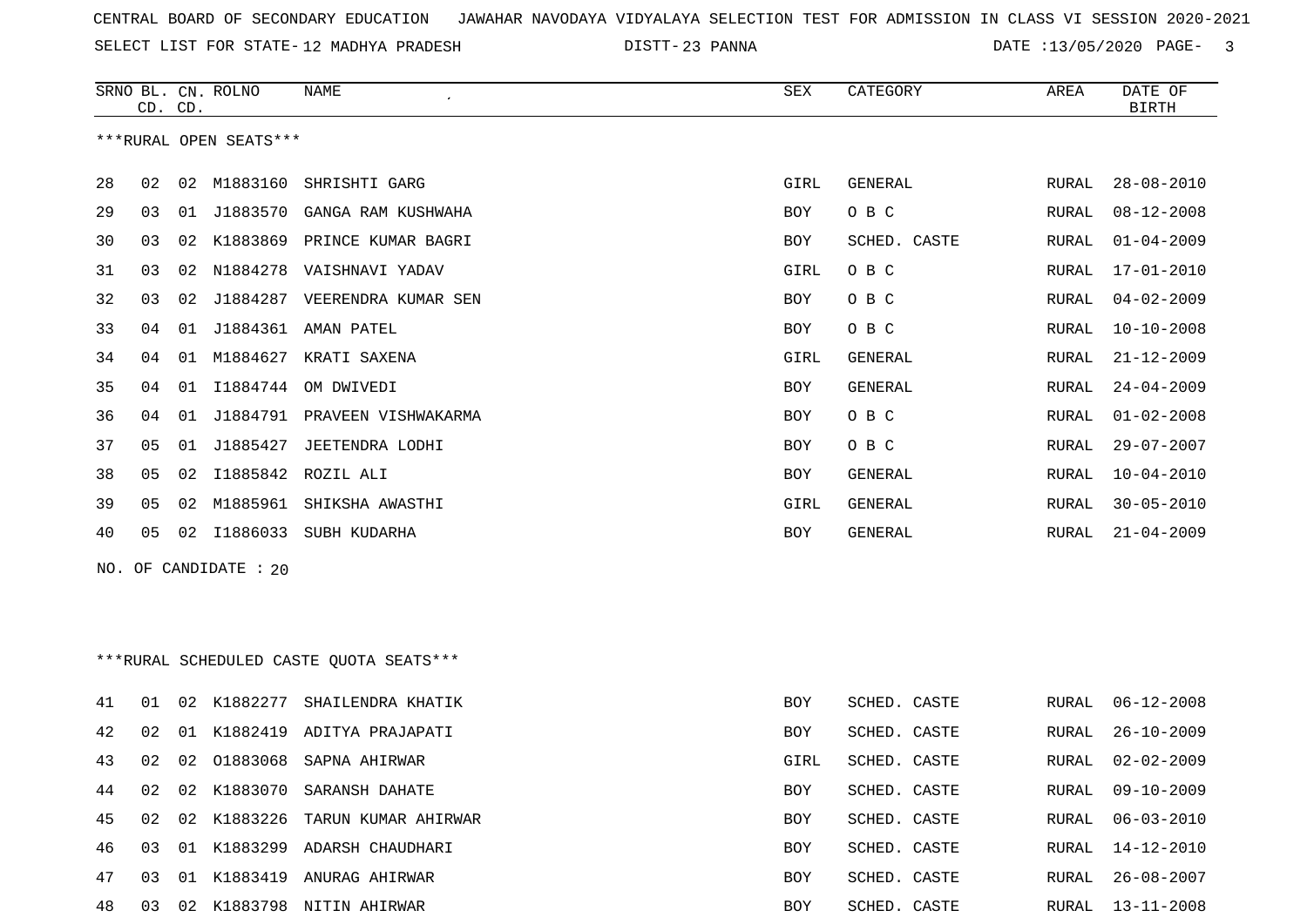SELECT LIST FOR STATE- DISTT- 12 MADHYA PRADESH

SRNO BL. CN.

ROLNO NAME SEX CATEGORY AREA DATE OF

23 PANNA DATE :13/05/2020 PAGE- 4

|    | CD. CD.                                 |    |                       |                                         |      |              |       | <b>BIRTH</b>     |  |  |  |  |  |  |
|----|-----------------------------------------|----|-----------------------|-----------------------------------------|------|--------------|-------|------------------|--|--|--|--|--|--|
|    | ***RURAL SCHEDULED CASTE QUOTA SEATS*** |    |                       |                                         |      |              |       |                  |  |  |  |  |  |  |
| 49 | 03                                      | 02 |                       | K1884092 SATENDRA KUMAR PRAJAPATI       | BOY  | SCHED. CASTE | RURAL | $06 - 11 - 2008$ |  |  |  |  |  |  |
| 50 | 04                                      | 01 |                       | K1884473 BEDI LAL KORI                  | BOY  | SCHED. CASTE | RURAL | $12 - 01 - 2008$ |  |  |  |  |  |  |
| 51 | 04                                      | 01 |                       | 01884523 DEVI GANDHARB                  | GIRL | SCHED. CASTE | RURAL | 17-11-2007       |  |  |  |  |  |  |
| 52 | 04                                      |    | 01 K1884575           | HEMANT KUMAR BAGRI                      | BOY  | SCHED. CASTE | RURAL | $29 - 05 - 2010$ |  |  |  |  |  |  |
| 53 | 05                                      |    |                       | 01 K1885689 PRINS PRAJAPATI             | BOY  | SCHED. CASTE | RURAL | $01 - 06 - 2009$ |  |  |  |  |  |  |
|    |                                         |    | NO. OF CANDIDATE : 13 |                                         |      |              |       |                  |  |  |  |  |  |  |
|    |                                         |    |                       |                                         |      |              |       |                  |  |  |  |  |  |  |
|    |                                         |    |                       |                                         |      |              |       |                  |  |  |  |  |  |  |
|    |                                         |    |                       | *** RURAL BACKWARD CLASS QUOTA SEATS*** |      |              |       |                  |  |  |  |  |  |  |
|    |                                         |    |                       |                                         |      |              |       |                  |  |  |  |  |  |  |
| 54 | 01                                      | 02 |                       | J1882060 PAWAN KUMAR                    | BOY  | O B C        | RURAL | $01 - 01 - 2009$ |  |  |  |  |  |  |
| 55 | 01                                      | 02 |                       | N1882174 RASHMI YADAV                   | GIRL | O B C        | RURAL | $01 - 10 - 2009$ |  |  |  |  |  |  |
| 56 | 02                                      | 01 |                       | N1882444 ANAMIKA CHAURASIYA             | GIRL | O B C        | RURAL | $14 - 04 - 2010$ |  |  |  |  |  |  |
| 57 | 02                                      | 01 |                       | J1882668 HIMANSHU SONI                  | BOY  | O B C        | RURAL | 16-02-2009       |  |  |  |  |  |  |
| 58 | 02                                      | 02 | N1882820              | NEETU CHAURASIYA                        | GIRL | O B C        | RURAL | $13 - 12 - 2008$ |  |  |  |  |  |  |
| 59 | 02                                      | 02 | J1882866              | PRASOON CHAURASIYA                      | BOY  | O B C        | RURAL | $24 - 02 - 2010$ |  |  |  |  |  |  |
| 60 | 02                                      | 02 | N1882899              | PRIYA PATEL                             | GIRL | O B C        | RURAL | $08 - 10 - 2009$ |  |  |  |  |  |  |
| 61 | 04                                      | 01 | J1884340              | ADITYA LAKHERA                          | BOY  | O B C        | RURAL | $05 - 03 - 2009$ |  |  |  |  |  |  |
| 62 | 04                                      | 01 | J1884486              | BRAJENDRA PATEL                         | BOY  | O B C        | RURAL | $19 - 08 - 2008$ |  |  |  |  |  |  |
| 63 | 04                                      | 01 | J1884493              | DAMODAR KURMI                           | BOY  | O B C        | RURAL | $01 - 01 - 2009$ |  |  |  |  |  |  |
| 64 | 04                                      | 01 |                       | J1884527 DHARMDAS PATEL                 | BOY  | O B C        | RURAL | $20 - 11 - 2009$ |  |  |  |  |  |  |
| 65 | 04                                      |    |                       | 01 N1884534 DIPALI LODHI                | GIRL | O B C        | RURAL | $01 - 01 - 2009$ |  |  |  |  |  |  |
| 66 |                                         |    |                       | 04 01 N1884737 NISHA PATEL              | GIRL | O B C        |       | RURAL 07-01-2009 |  |  |  |  |  |  |
| 67 | 04                                      |    |                       | 01 J1884772 PRADEEP PATEL               | BOY  | O B C        | RURAL | 15-05-2007       |  |  |  |  |  |  |
| 68 | 04                                      | 02 | N1884830              | RAGNI PATEL                             | GIRL | O B C        | RURAL | $01 - 09 - 2008$ |  |  |  |  |  |  |
| 69 | 05                                      | 02 | N1885905              | SANTOSHI YADAV                          | GIRL | O B C        | RURAL | $23 - 03 - 2009$ |  |  |  |  |  |  |
|    |                                         |    |                       |                                         |      |              |       |                  |  |  |  |  |  |  |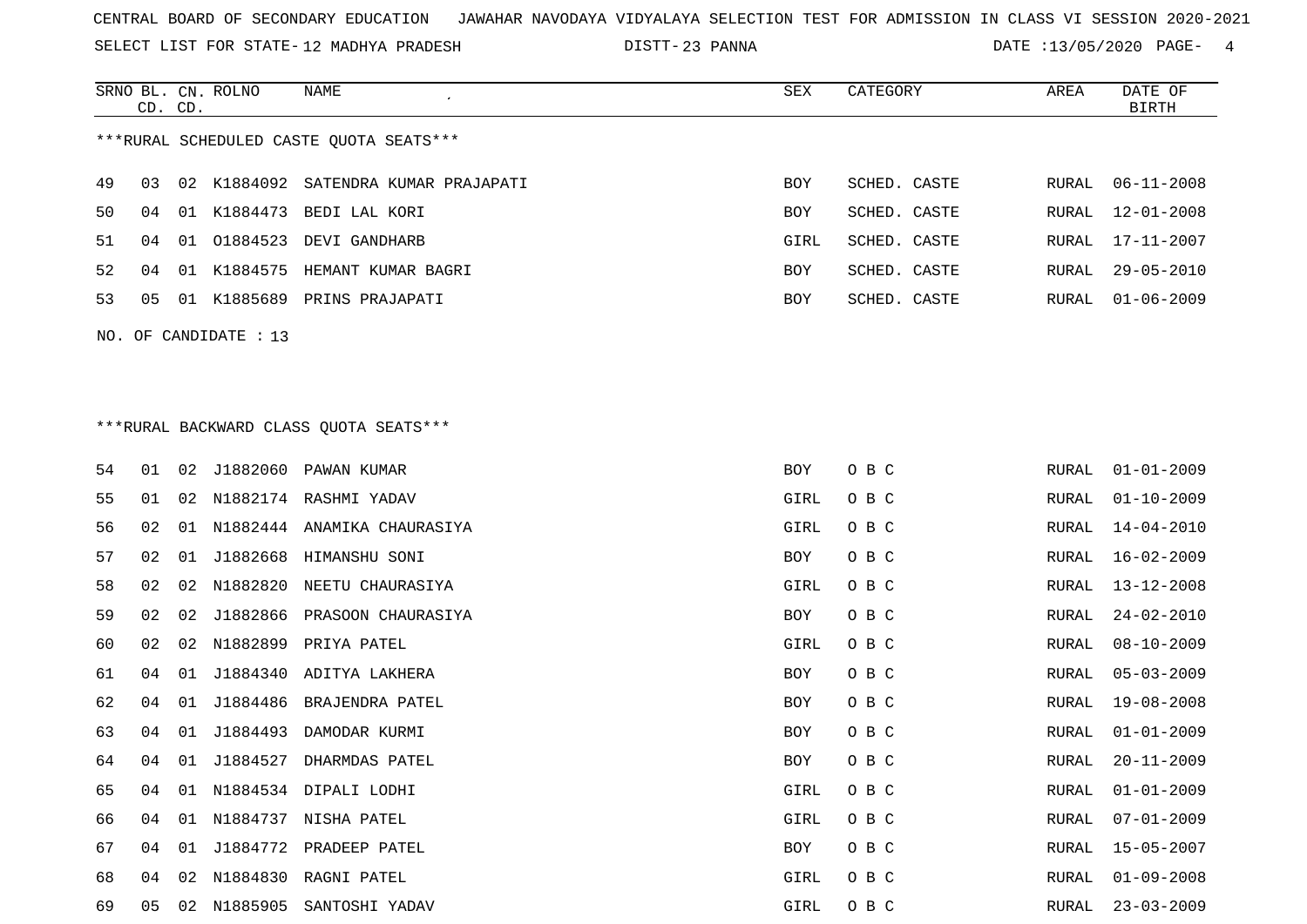| CENTRAL BOARD OF SECONDARY EDUCATION – JAWAHAR NAVODAYA VIDYALAYA SELECTION TEST FOR ADMISSION IN CLASS VI SESSION 2020-2021 |  |  |  |  |
|------------------------------------------------------------------------------------------------------------------------------|--|--|--|--|
|------------------------------------------------------------------------------------------------------------------------------|--|--|--|--|

SELECT LIST FOR STATE-12 MADHYA PRADESH

12 MADHYA PRADESH 23 PANNA DATE :13/05/2020 PAGE- 5

| <b>ROLNO</b><br>SRNO BL.<br>NAME<br>CN.<br>$\cap$<br>CD.<br>، ب | SEX | CATEGORY | AREA | DATE OF<br><b>BIRTH</b> |
|-----------------------------------------------------------------|-----|----------|------|-------------------------|
| NO.<br>CANDIDATE : 16<br>OF                                     |     |          |      |                         |

# \*\*\*RURAL SCHEDULED TRIBE QUOTA SEATS\*\*\*

| 70 |    |    | 02 02 L1882928 | RAJA ADIWASHI            | BOY        | SCHED. TRIBE | RURAL | 08-08-2007       |
|----|----|----|----------------|--------------------------|------------|--------------|-------|------------------|
| 71 | 02 | 02 | L1883022       | RUDRA PRATAP SINGH       | <b>BOY</b> | SCHED. TRIBE | RURAL | $03 - 06 - 2009$ |
| 72 | 03 | 01 | L1883524       | DEEPENDRA GOND           | BOY        | SCHED. TRIBE | RURAL | 23-08-2008       |
| 73 | 03 |    | 02 L1884012    | ROHIT SINGH GOND         | <b>BOY</b> | SCHED. TRIBE | RURAL | 18-09-2008       |
| 74 | 03 |    | 02 P1884160    | SHIVANI GOND             | GIRL       | SCHED. TRIBE | RURAL | 01-12-2010       |
| 75 | 04 | 02 | P1884991       | SHEETAL SOUR             | GIRL       | SCHED. TRIBE | RURAL | $06 - 07 - 2009$ |
| 76 | 05 |    |                | 01 L1885141 ADARSH SINGH | BOY        | SCHED. TRIBE | RURAL | 10-05-2009       |
| 77 | 05 | 01 | L1885304       | BRAJENDRA PRATAP SINGH   | <b>BOY</b> | SCHED. TRIBE | RURAL | $03 - 12 - 2009$ |
| 78 | 05 | 01 | P1885375       | EKTA SINGH               | GIRL       | SCHED. TRIBE | RURAL | $22 - 07 - 2008$ |
| 79 | 05 | 02 | L1886081       | UDAY RAJ SINGH           | BOY        | SCHED. TRIBE | RURAL | $20 - 05 - 2010$ |
| 80 | 05 | 02 | L1886125       | YESHVANT PRATAP SINGH    | BOY        | SCHED. TRIBE | RURAL | 11-05-2007       |

NO. OF CANDIDATE : 11

TOTAL SELECTED CANDIDATE : 80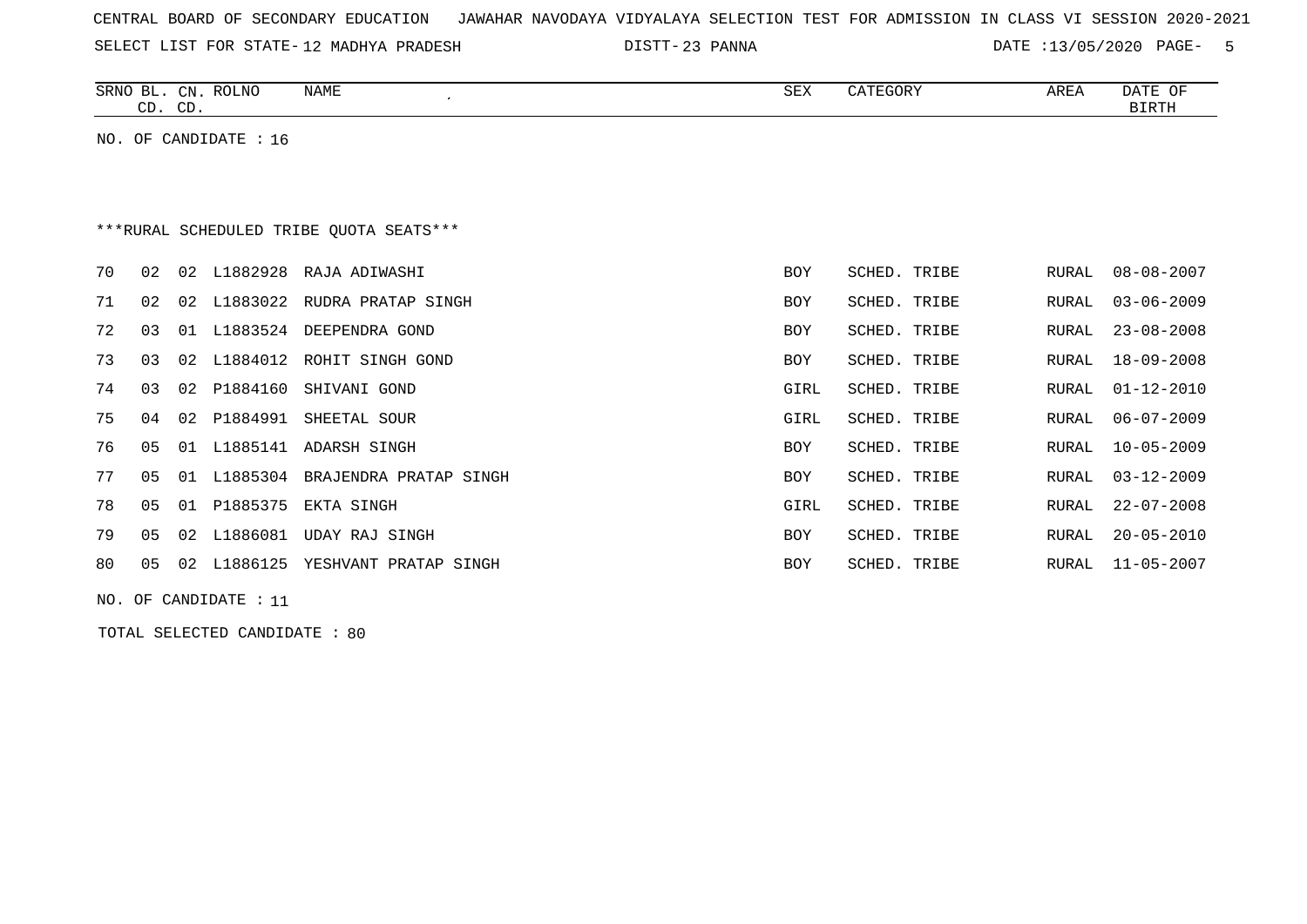| CENTRAL BOARD OF SECONDARY EDUCATION GUNAHAR NAVODAYA VIDYALAYA SELECTION TEST FOR ADMISSION IN CLASS VI SESSION 2020-2021 |  |  |  |
|----------------------------------------------------------------------------------------------------------------------------|--|--|--|
|----------------------------------------------------------------------------------------------------------------------------|--|--|--|

SELECT LIST FOR STATE-12 MADHYA PRADESH

12 MADHYA PRADESH 24 RAJGARH DATE :13/05/2020 PAGE- 1

|     |                | CD. CD. | SRNO BL. CN. ROLNO   | <b>NAME</b>                             | SEX        | CATEGORY     | AREA  | DATE OF<br><b>BIRTH</b> |
|-----|----------------|---------|----------------------|-----------------------------------------|------------|--------------|-------|-------------------------|
|     |                |         | ***OPEN UR SEATS***  |                                         |            |              |       |                         |
| 1   | 02             |         |                      | 01 J1887206 HARIOM DANGI                | BOY        | O B C        |       | RURAL 14-06-2009        |
| 2   | 02             |         |                      | 01 I1887332 MADHAV GUPTA                | BOY        | GENERAL      | RURAL | $17 - 09 - 2009$        |
| 3   | 02             | 02      | N1887659             | SHRUTI JAISWAL                          | GIRL       | O B C        | RURAL | $24 - 07 - 2008$        |
| 4   | 04             | 02      | M1889549             | SAKSHI RAJPUT                           | GIRL       | GENERAL      | RURAL | $05 - 07 - 2009$        |
| 5   | 05             | 01      | B1890033             | GOPAL SEN                               | <b>BOY</b> | O B C        | URBAN | $11 - 07 - 2007$        |
| 6   | 05             | 01      | J1890066             | HARISH GURJAR                           | <b>BOY</b> | O B C        | RURAL | $25 - 10 - 2008$        |
| 7   | 05             | 03      | J1890321             | MOHIT NAGAR                             | BOY        | O B C        | RURAL | $25 - 12 - 2007$        |
| 8   | 0 <sub>5</sub> | 03      | B1890687             | SANDEEP GURJAR                          | BOY        | O B C        | URBAN | $11 - 03 - 2009$        |
| 9   | 06             |         |                      | 01 B1891052 ANSHUL DANGI                | <b>BOY</b> | O B C        | URBAN | $05 - 07 - 2008$        |
| NO. |                |         | OF CANDIDATE : 9     |                                         |            |              |       |                         |
|     |                |         |                      |                                         |            |              |       |                         |
|     |                |         |                      |                                         |            |              |       |                         |
|     |                |         |                      | *** OPEN SCHEDULED CASTE QUOTA SEATS*** |            |              |       |                         |
| 10  | 01             |         |                      | 02 G1886647 PRITHA BISWAS               | GIRL       | SCHED. CASTE | URBAN | $22 - 07 - 2009$        |
| 11  | 03             | 02      |                      | K1888419 MAULIK SINGH                   | BOY        | SCHED. CASTE | RURAL | $15 - 08 - 2009$        |
| 12  | 03             | 03      | C1888490             | NEELESH MALVIYA                         | <b>BOY</b> | SCHED. CASTE | URBAN | $22 - 04 - 2008$        |
| 13  | 03             | 03      |                      | K1889093 VIVEK MANDERIYA                | <b>BOY</b> | SCHED. CASTE | RURAL | $25 - 08 - 2009$        |
|     |                |         | NO. OF CANDIDATE : 4 |                                         |            |              |       |                         |

\*\*\*OPEN DISABLED QUOTA SEATS\*\*\*

14 01 02 N1886807 SHIVANI DANGI GIRL O B C RURAL 30-07-2009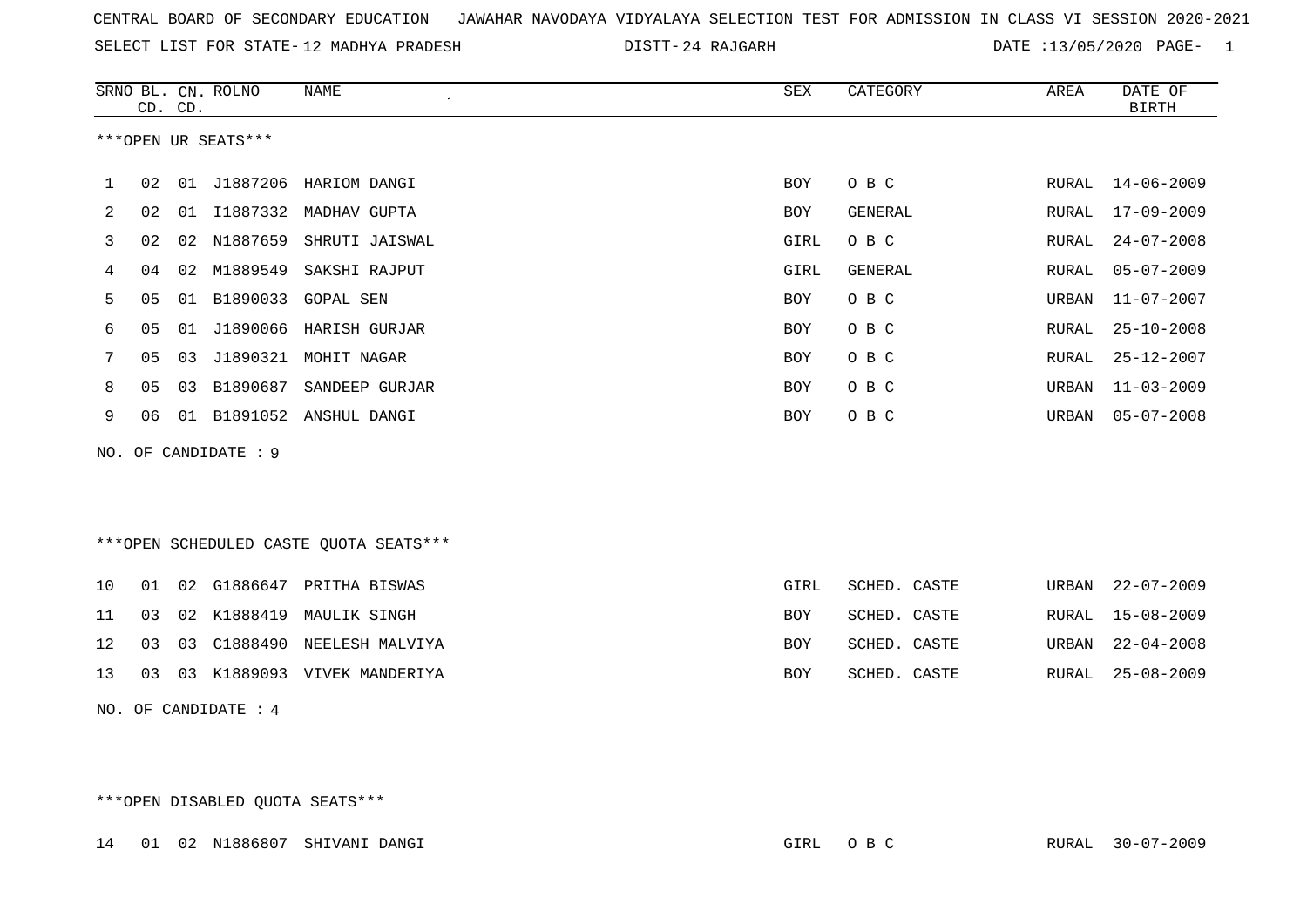|  |  |  |  | CENTRAL BOARD OF SECONDARY EDUCATION – JAWAHAR NAVODAYA VIDYALAYA SELECTION TEST FOR ADMISSION IN CLASS VI SESSION 2020-2021 |  |  |  |  |  |  |  |  |  |  |  |  |
|--|--|--|--|------------------------------------------------------------------------------------------------------------------------------|--|--|--|--|--|--|--|--|--|--|--|--|
|--|--|--|--|------------------------------------------------------------------------------------------------------------------------------|--|--|--|--|--|--|--|--|--|--|--|--|

SELECT LIST FOR STATE- DISTT- 12 MADHYA PRADESH

DISTT-24 RAJGARH DATE :13/05/2020 PAGE- 2

| SRNO BL. CN. ROLNO | CD. CD. |                        | NAME                                   | SEX        | CATEGORY     | AREA  | DATE OF<br><b>BIRTH</b> |
|--------------------|---------|------------------------|----------------------------------------|------------|--------------|-------|-------------------------|
|                    |         | NO. OF CANDIDATE : 1   |                                        |            |              |       |                         |
|                    |         |                        |                                        |            |              |       |                         |
|                    |         |                        | *** OPEN BACKWARD CLASS QUOTA SEATS*** |            |              |       |                         |
| 15<br>01           |         |                        | 01 F1886368 HETAL YADAV                | GIRL       | O B C        | URBAN | $07 - 06 - 2008$        |
| 16                 | 02      |                        | 02 N1887456 POOJA DANGI                | GIRL       | O B C        | RURAL | $06 - 07 - 2009$        |
| 17                 | 02      |                        | 02 J1887759 YASHWANT NAGAR             | BOY        | O B C        | RURAL | $05 - 04 - 2009$        |
| 18<br>03           |         |                        | 02 F1888247 KANAK RATHORE              | GIRL       | O B C        | URBAN | $27 - 11 - 2007$        |
| 05<br>19           |         |                        | 01 J1889774 ANKIT PARMAR               | BOY        | O B C        | RURAL | 12-08-2009              |
|                    |         | NO. OF CANDIDATE : 5   |                                        |            |              |       |                         |
|                    |         |                        |                                        |            |              |       |                         |
|                    |         |                        |                                        |            |              |       |                         |
|                    |         |                        | ***OPEN SCHEDULED TRIBE QUOTA SEATS*** |            |              |       |                         |
| 20                 |         |                        | 05 01 L1889723 AJMAL MOGIYA            | BOY        | SCHED. TRIBE | RURAL | $06 - 09 - 2009$        |
|                    |         | NO. OF CANDIDATE : $1$ |                                        |            |              |       |                         |
|                    |         |                        |                                        |            |              |       |                         |
|                    |         |                        |                                        |            |              |       |                         |
|                    |         | ***RURAL OPEN SEATS*** |                                        |            |              |       |                         |
| 21<br>01           |         | 01 J1886299            | DHARMENDRA LODHI                       | <b>BOY</b> | O B C        | RURAL | $01 - 01 - 2008$        |
| 22<br>01           |         | 01 J1886396            | KAMAL YADAV                            | <b>BOY</b> | O B C        | RURAL | $05 - 08 - 2008$        |
| 23                 |         |                        | 01 01 K1886451 LAVIN GOYAR             | BOY        | SCHED. CASTE |       | RURAL 17-06-2009        |
| 24                 |         |                        | 01  02  J1886834  SOM YADAV            | BOY        | O B C        | RURAL | $09 - 03 - 2008$        |
| 25                 |         |                        | 01 02 M1886947 YASHI PALIWAL           | GIRL       | GENERAL      | RURAL | 18-02-2009              |
| 26                 |         |                        | 02 01 J1887044 ARJUN DANGI             | BOY        | O B C        | RURAL | $13 - 03 - 2009$        |
| 27                 |         |                        | 02 01 J1887131 DEVRAJ DANGI            | BOY        | O B C        |       | RURAL 17-08-2007        |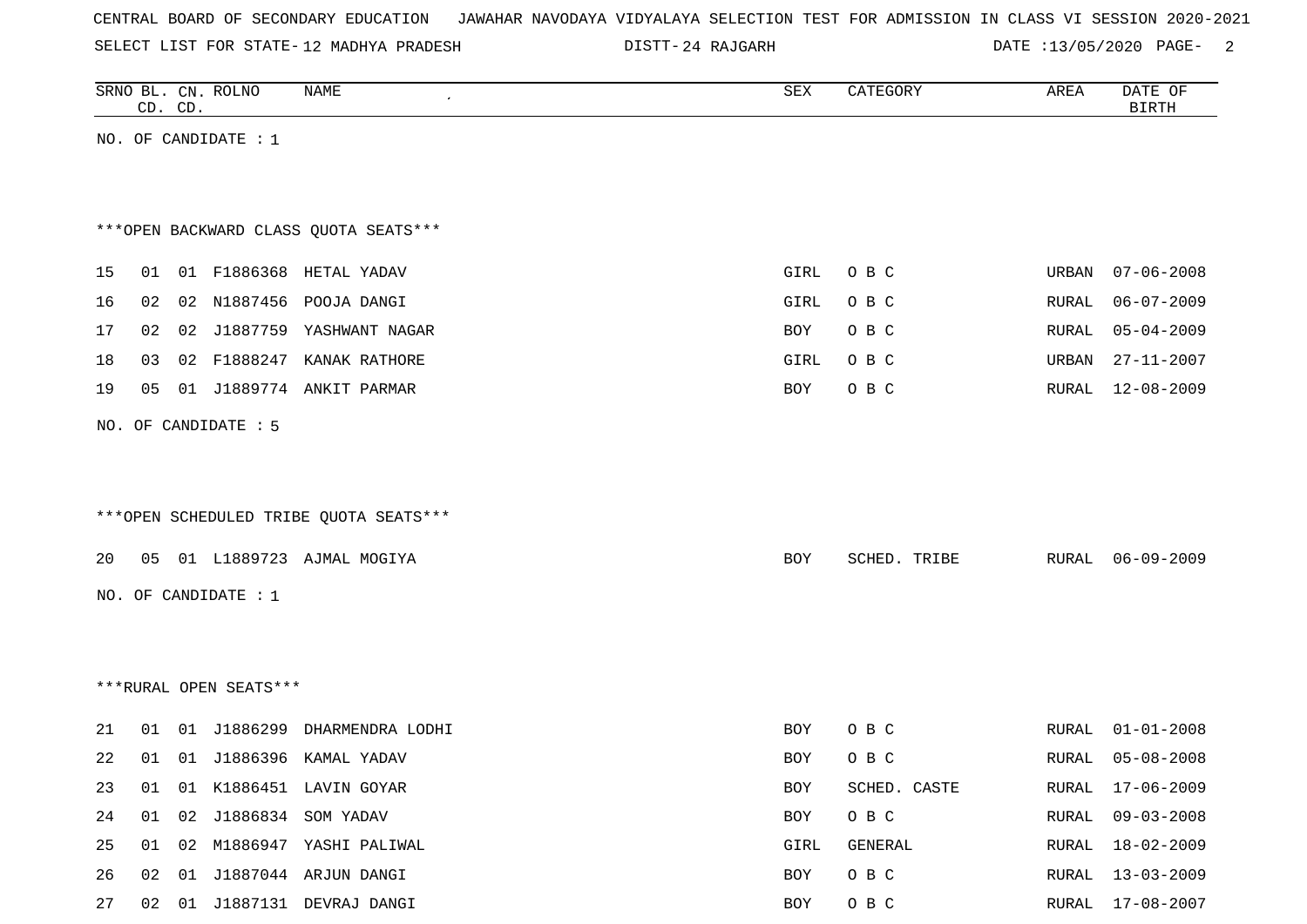SELECT LIST FOR STATE- DISTT- 12 MADHYA PRADESH

24 RAJGARH DATE :13/05/2020 PAGE- 3

|    | CD. CD.        |    | SRNO BL. CN. ROLNO     | NAME                      | SEX        | CATEGORY       | AREA         | DATE OF<br><b>BIRTH</b> |
|----|----------------|----|------------------------|---------------------------|------------|----------------|--------------|-------------------------|
|    |                |    | ***RURAL OPEN SEATS*** |                           |            |                |              |                         |
|    |                |    |                        |                           |            |                |              |                         |
| 28 | 02             | 01 | J1887209               | HARIOM DANGI              | BOY        | O B C          | RURAL        | $09 - 05 - 2009$        |
| 29 | 03             | 01 | I1887777               | AASHEESH PARMAR           | BOY        | GENERAL        | RURAL        | $23 - 08 - 2009$        |
| 30 | 03             | 01 | J1887778 AASHISH       |                           | BOY        | O B C          | RURAL        | $24 - 01 - 2010$        |
| 31 | 03             | 01 | J1887817               | AKANSH JAISWAL            | BOY        | O B C          | <b>RURAL</b> | $15 - 05 - 2010$        |
| 32 | 03             | 01 |                        | J1887852 ANAND SEN        | BOY        | O B C          | RURAL        | $11 - 05 - 2009$        |
| 33 | 03             | 01 | J1888157               | GOVIND LOVEVANSHI         | BOY        | O B C          | <b>RURAL</b> | $31 - 10 - 2008$        |
| 34 | 03             | 02 | J1888232               | JENUL ANSARI              | BOY        | O B C          | <b>RURAL</b> | $05 - 03 - 2009$        |
| 35 | 03             | 02 | N1888345               | KUMKUM DEVDA              | GIRL       | O B C          | RURAL        | $02 - 07 - 2009$        |
| 36 | 04             | 01 | J1889132 ADHRSH        |                           | BOY        | O B C          | <b>RURAL</b> | $30 - 08 - 2009$        |
| 37 | 04             | 01 | J1889306               | ISHWAR NAGAR              | BOY        | O B C          | RURAL        | $05 - 06 - 2009$        |
| 38 | 04             | 01 | L1889315               | JITENDRA BHILALA          | <b>BOY</b> | SCHED. TRIBE   | RURAL        | $01 - 01 - 2008$        |
| 39 | 04             | 02 |                        | J1889659 VISHAL PRAJAPATI | BOY        | O B C          | RURAL        | $07 - 02 - 2009$        |
| 40 | 05             | 01 | M1889808               | APEKSHA JAIN              | GIRL       | GENERAL        | RURAL        | $19 - 11 - 2008$        |
| 41 | 05             | 01 |                        | J1889992 DIGPAL PARMAR    | BOY        | O B C          | RURAL        | $10 - 08 - 2010$        |
| 42 | 05             | 02 | I1890086               | HIMANSHU PALIWAL          | BOY        | <b>GENERAL</b> | <b>RURAL</b> | $30 - 01 - 2010$        |
| 43 | 05             | 03 | I1890466               | PRADEEP CHOUHAN           | <b>BOY</b> | GENERAL        | RURAL        | $17 - 03 - 2008$        |
| 44 | 0 <sub>5</sub> | 03 | J1890549               | RAJKUMAR PARMAR           | <b>BOY</b> | O B C          | <b>RURAL</b> | $07 - 08 - 2007$        |
| 45 | 06             | 01 |                        | J1891009 ABHISHEK RATHORE | BOY        | O B C          | RURAL        | $23 - 05 - 2009$        |
| 46 | 06             | 01 |                        | J1891047 ANKIT TAILOR     | <b>BOY</b> | O B C          | <b>RURAL</b> | $05 - 02 - 2010$        |
| 47 | 06             | 01 |                        | J1891075 ARJUNSINGH       | BOY        | O B C          | <b>RURAL</b> | $10 - 12 - 2009$        |
| 48 | 06             | 02 |                        | J1891821 VINOD KUMBHKAR   | <b>BOY</b> | O B C          | <b>RURAL</b> | $07 - 02 - 2009$        |
|    |                |    |                        |                           |            |                |              |                         |

NO. OF CANDIDATE : 28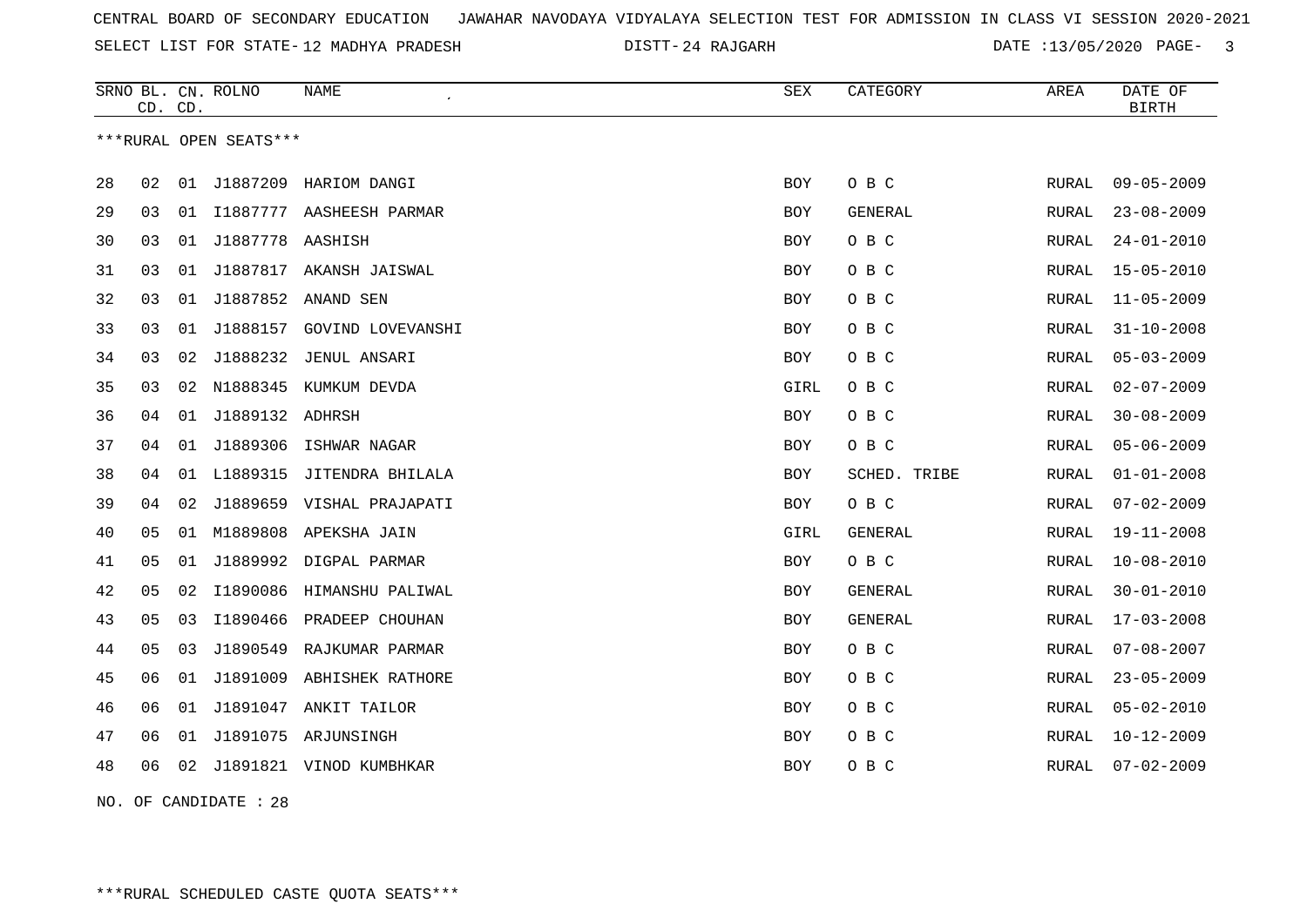SELECT LIST FOR STATE- DISTT- 12 MADHYA PRADESH

24 RAJGARH DATE :13/05/2020 PAGE- 4

|    |    | CD. CD. | SRNO BL. CN. ROLNO | NAME                                    | SEX        | CATEGORY     | AREA  | DATE OF<br><b>BIRTH</b> |
|----|----|---------|--------------------|-----------------------------------------|------------|--------------|-------|-------------------------|
|    |    |         |                    | ***RURAL SCHEDULED CASTE QUOTA SEATS*** |            |              |       |                         |
| 49 | 03 | 01      | K1887900           | ANUJ JATAV                              | <b>BOY</b> | SCHED. CASTE | RURAL | 19-07-2008              |
| 50 | 03 | 02      | K1888225           | JAYDEEP CHHAYAL                         | <b>BOY</b> | SCHED. CASTE | RURAL | $12 - 04 - 2008$        |
| 51 | 03 | 03      | K1888799           | SAGAR VERMA                             | BOY        | SCHED. CASTE | RURAL | $24 - 04 - 2008$        |
| 52 | 05 | 02      | K1890101           | ISHANT SISODIYA                         | BOY        | SCHED. CASTE | RURAL | $06 - 11 - 2007$        |
| 53 | 05 | 02      | 01890130           | JIYA BHANERIYA                          | GIRL       | SCHED. CASTE | RURAL | $11 - 07 - 2008$        |
| 54 | 05 | 02      | K1890142 KAILASH   |                                         | <b>BOY</b> | SCHED. CASTE | RURAL | $09 - 01 - 2009$        |
| 55 | 05 |         |                    | 02 K1890206 KULDEEP MALVIYA             | BOY        | SCHED. CASTE | RURAL | $05 - 04 - 2008$        |
| 56 | 05 | 03      | K1890314 MOHIT     |                                         | BOY        | SCHED. CASTE | RURAL | $15 - 07 - 2009$        |
| 57 | 05 | 03      | K1890731           | SHIVAM MANDOLIYA                        | <b>BOY</b> | SCHED. CASTE | RURAL | $15 - 03 - 2009$        |
| 58 | 06 | 01      |                    | K1891268 ISHWAR SINGH MALVIYA           | <b>BOY</b> | SCHED. CASTE | RURAL | $08 - 08 - 2007$        |
| 59 | 06 | 02      | K1891619           | RAVI VERMA                              | BOY        | SCHED. CASTE | RURAL | $12 - 01 - 2009$        |
|    |    |         |                    |                                         |            |              |       |                         |

NO. OF CANDIDATE : 11

## \*\*\*RURAL BACKWARD CLASS QUOTA SEATS\*\*\*

| 60 | 02 | 01 | N1887155    | DIVYANSHU TAILOR       | GIRL | O B C | RURAL | $17 - 12 - 2009$ |
|----|----|----|-------------|------------------------|------|-------|-------|------------------|
| 61 | 02 | 02 | N1887400    | NIDHI DANGI            | GIRL | O B C | RURAL | 14-07-2008       |
| 62 | 03 | 03 | N1888740    | RITIKA RATHORE         | GIRL | O B C | RURAL | 12-06-2010       |
| 63 | 04 | 01 |             | N1889196 ASHWANI DANGI | GIRL | O B C | RURAL | 28-12-2009       |
| 64 | 04 |    | 02 N1889585 | SHOBHA NAGAR           | GIRL | O B C | RURAL | 18-07-2008       |
| 65 | 04 | 02 | N1889587    | SHRADDHA               | GIRL | O B C | RURAL | $30 - 03 - 2008$ |
| 66 | 05 | 01 | N1889713    | ADITI NAGAR            | GIRL | O B C | RURAL | 13-08-2009       |
| 67 | 05 |    | 01 N1889807 | ANUSHKA PARMAR         | GIRL | O B C | RURAL | $19 - 01 - 2010$ |
| 68 | 05 | 02 | N1890120    | JAYA PARMAR            | GIRL | O B C | RURAL | $26 - 12 - 2008$ |
| 69 | 05 | 03 | N1890419    | PARINITA SEN           | GIRL | O B C | RURAL | $24 - 06 - 2008$ |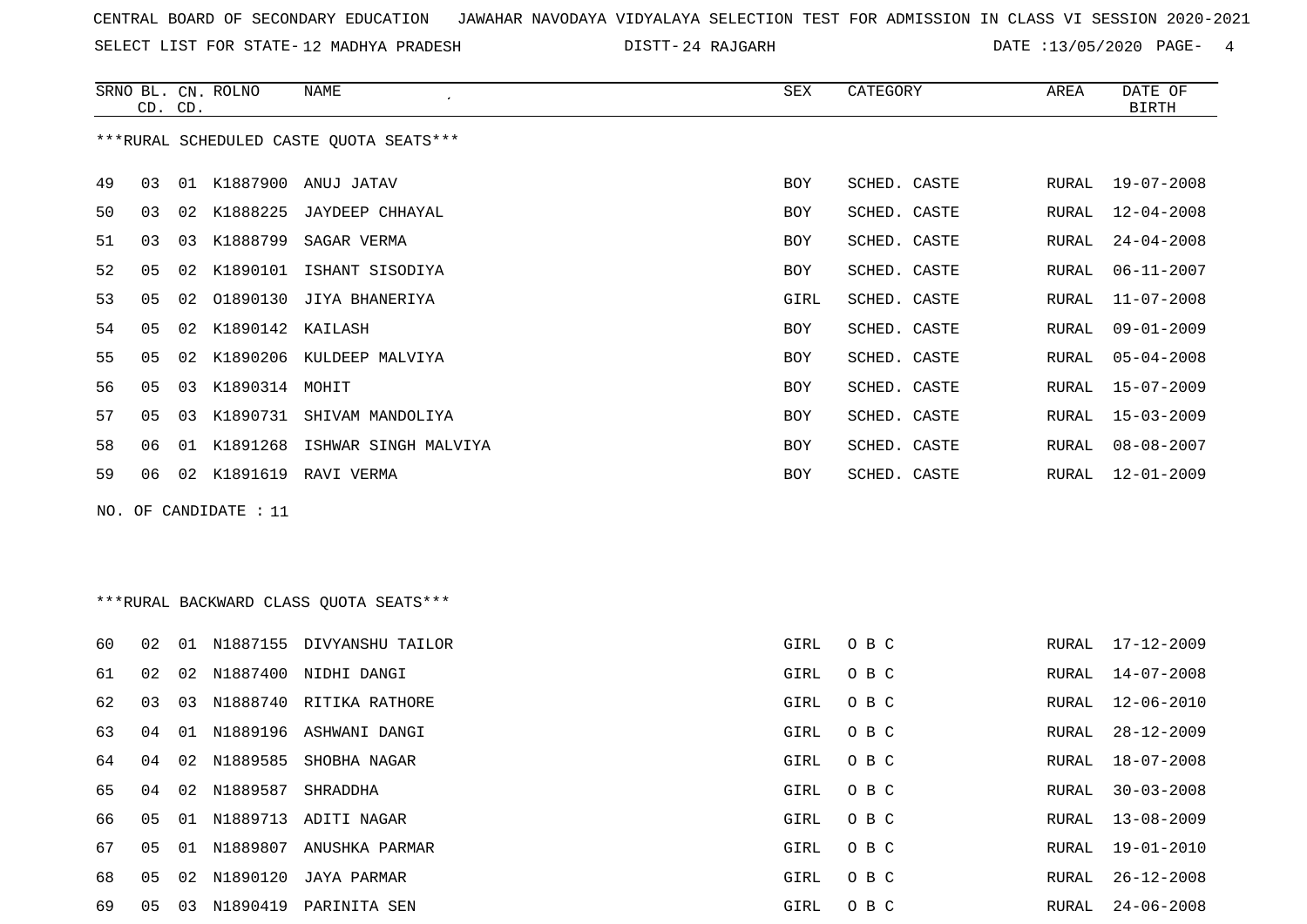SELECT LIST FOR STATE- DISTT- 12 MADHYA PRADESH

24 RAJGARH DATE :13/05/2020 PAGE- 5

|     | CD. CD. | SRNO BL. CN. ROLNO   | NAME<br>$\epsilon$                      | SEX        | CATEGORY     | AREA  | DATE OF<br><b>BIRTH</b> |
|-----|---------|----------------------|-----------------------------------------|------------|--------------|-------|-------------------------|
|     |         |                      | *** RURAL BACKWARD CLASS QUOTA SEATS*** |            |              |       |                         |
| 70  | 05      | 03                   | N1890435 PAYAL KUMBHAKAR                | GIRL       | O B C        | RURAL | $10 - 07 - 2009$        |
| 71  | 05      | N1890525 RADHA<br>03 |                                         | GIRL       | O B C        | RURAL | $15 - 02 - 2009$        |
| 72  | 05      | 03                   | N1890780 SNEHA PARMAR                   | GIRL       | O B C        | RURAL | $15 - 06 - 2010$        |
| 73  | 06      |                      | 01 N1891093 ASHA DANGI                  | GIRL       | O B C        | RURAL | $30 - 05 - 2009$        |
| 74  | 06      | 01                   | N1891188 DISHA PATIDAR                  | GIRL       | O B C        | RURAL | $15 - 06 - 2010$        |
| 75  | 06      | 02                   | N1891635 RITU KUMARI                    | GIRL       | O B C        | RURAL | $04 - 04 - 2010$        |
| NO. |         | OF CANDIDATE : 16    |                                         |            |              |       |                         |
|     |         |                      |                                         |            |              |       |                         |
|     |         |                      |                                         |            |              |       |                         |
|     |         |                      | ***RURAL SCHEDULED TRIBE QUOTA SEATS*** |            |              |       |                         |
| 76  | 05      | 02                   | L1890192 KRISHNAPAL MOGIYA              | <b>BOY</b> | SCHED. TRIBE | RURAL | $10 - 01 - 2008$        |

|  |  | 76 - 05 02 L1890192 KRISHNAPAL MOGIYA | BOY        | SCHED. TRIBE | RURAL 10-01-2008 |
|--|--|---------------------------------------|------------|--------------|------------------|
|  |  | 77 05 03 L1890548 RAJKUMAR BHILALA    | <b>BOY</b> | SCHED. TRIBE | RURAL 09-04-2008 |
|  |  | 78 05 03 L1890573 RAMPAL MOGIYA       | <b>BOY</b> | SCHED. TRIBE | RURAL 10-10-2009 |
|  |  | 79 05 04 L1890849 SWAYAM BHILALA      | <b>BOY</b> | SCHED. TRIBE | RURAL 10-10-2008 |
|  |  | 80 05 04 L1890907 VIJENDRA MOGIYA     | <b>BOY</b> | SCHED. TRIBE | RURAL 10-07-2009 |

NO. OF CANDIDATE : 5

TOTAL SELECTED CANDIDATE : 80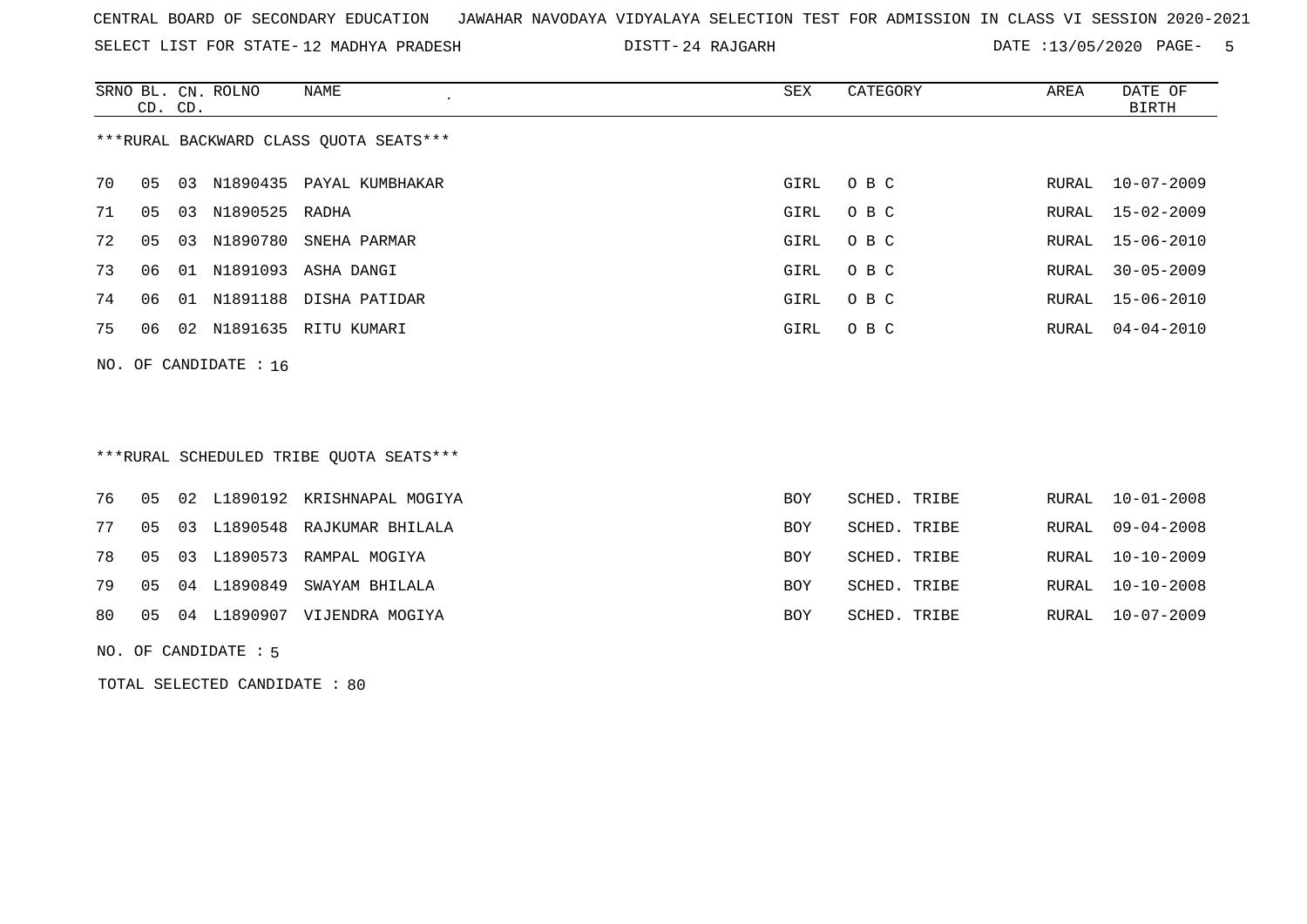SELECT LIST FOR STATE- DISTT- 12 MADHYA PRADESH

25 RATLAM-I DATE :13/05/2020 PAGE- 1

|    |    | CD. CD. | SRNO BL. CN. ROLNO        | NAME                                   | SEX  | CATEGORY     | AREA  | DATE OF<br><b>BIRTH</b> |
|----|----|---------|---------------------------|----------------------------------------|------|--------------|-------|-------------------------|
|    |    |         | ***OPEN UR SEATS***       |                                        |      |              |       |                         |
| 1  |    |         |                           | 01 01 E1891941 ANSHIKA SISODIYA        | GIRL | GENERAL      | URBAN | 14-01-2009              |
| 2  | 02 |         | 01 A1893113               | DEEPAK RATHORE                         | BOY  | GENERAL      | URBAN | $21 - 05 - 2009$        |
| 3  | 02 |         |                           | 01 F1893124 DHANSHREE SANKLA           | GIRL | O B C        | URBAN | $17 - 07 - 2008$        |
| 4  | 02 |         |                           | 02 N1893344 KHUSHI PATIDAR             | GIRL | O B C        | RURAL | $05 - 03 - 2008$        |
| 5  | 03 |         |                           | 02 A1894863 SHOURYA JOSHI              | BOY  | GENERAL      | URBAN | $02 - 12 - 2008$        |
|    |    |         | NO. OF CANDIDATE : 5      |                                        |      |              |       |                         |
|    |    |         |                           | ***OPEN SCHEDULED CASTE QUOTA SEATS*** |      |              |       |                         |
| 6  |    |         | 01  03  01892661  SHIVANI |                                        | GIRL | SCHED. CASTE | RURAL | 13-02-2010              |
| 7  | 03 |         |                           | 02 K1894679 PRAHLAD YADAV              | BOY  | SCHED. CASTE | RURAL | $01 - 03 - 2011$        |
| 8  | 03 |         | 02 C1894917               | TANISH MALVIYA                         | BOY  | SCHED. CASTE | URBAN | $06 - 02 - 2010$        |
|    |    |         | NO. OF CANDIDATE : 3      |                                        |      |              |       |                         |
|    |    |         |                           | ***OPEN DISABLED QUOTA SEATS***        |      |              |       |                         |
| 9  |    |         |                           | 01  02  M1892512  RAJESHWARI           | GIRL | GENERAL      |       | RURAL 05-07-2010        |
|    |    |         | NO. OF CANDIDATE $: 1$    |                                        |      |              |       |                         |
|    |    |         |                           | *** OPEN BACKWARD CLASS QUOTA SEATS*** |      |              |       |                         |
| 10 |    |         | 01 01 J1891879 ABHISHEK   |                                        | BOY  | O B C        |       | RURAL 01-03-2009        |
| 11 |    |         | 01  01  J1891914  AMBARAM |                                        | BOY  | O B C        |       | RURAL 27-12-2007        |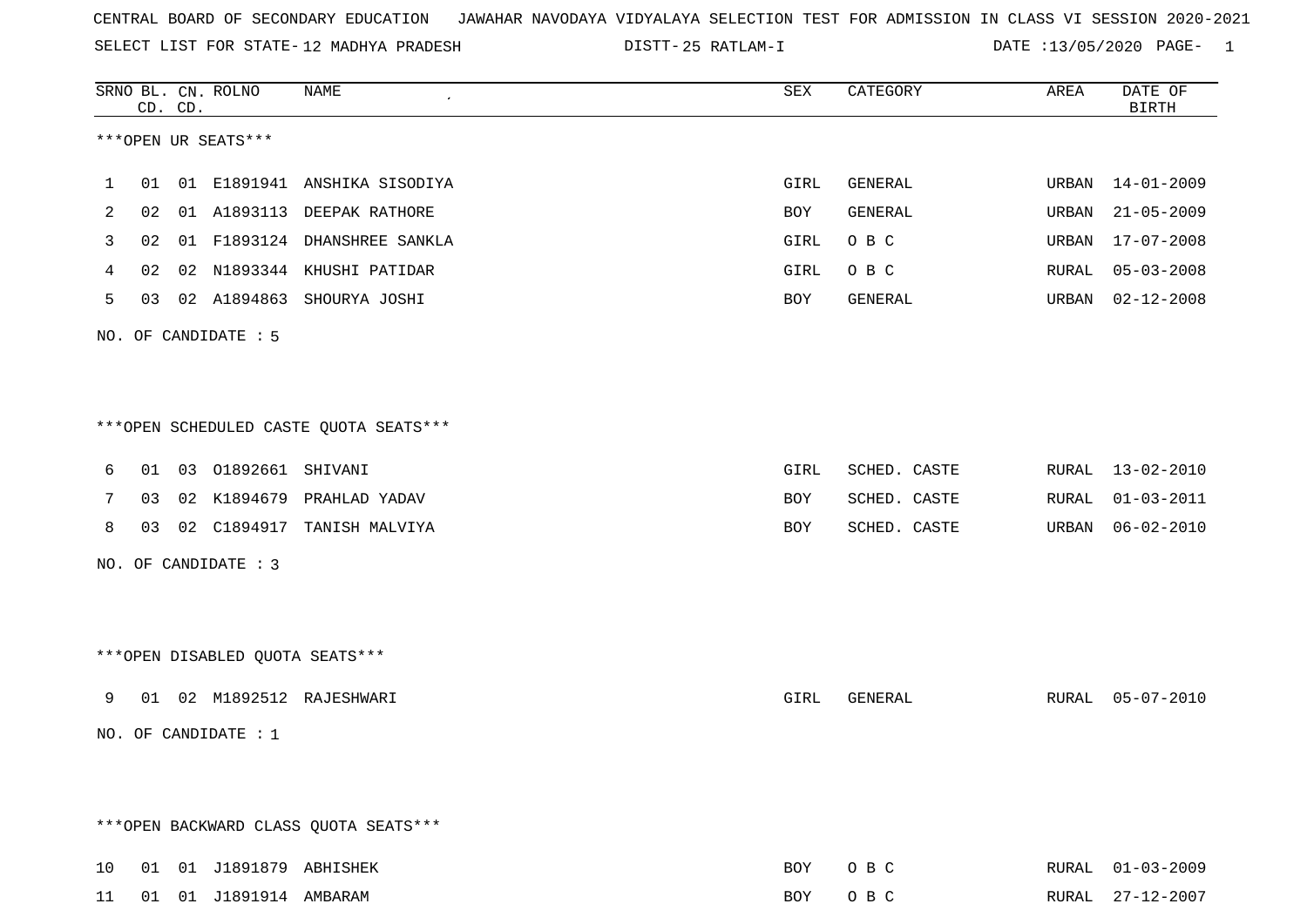SELECT LIST FOR STATE- DISTT- 12 MADHYA PRADESH

25 RATLAM-I DATE :13/05/2020 PAGE- 2

|    |    | CD. CD. | SRNO BL. CN. ROLNO     | NAME                                   | SEX        | CATEGORY     | AREA  | DATE OF<br><b>BIRTH</b> |
|----|----|---------|------------------------|----------------------------------------|------------|--------------|-------|-------------------------|
|    |    |         |                        | *** OPEN BACKWARD CLASS QUOTA SEATS*** |            |              |       |                         |
| 12 | 02 |         | 01 J1893053 BHAVESH    |                                        | BOY        | O B C        |       | RURAL 18-04-2009        |
| 13 | 02 |         |                        | 02 F1893279 JAYSHREE PATIDAR           | GIRL       | O B C        | URBAN | $20 - 01 - 2009$        |
| 14 | 02 |         |                        | 02 B1893684 PRATEEK PAL                | BOY        | O B C        | URBAN | $07 - 03 - 2009$        |
|    |    |         | NO. OF CANDIDATE : 5   |                                        |            |              |       |                         |
|    |    |         |                        | ***OPEN SCHEDULED TRIBE QUOTA SEATS*** |            |              |       |                         |
| 15 | 01 |         |                        | 02 L1892457 PRADIP PARMAR              | BOY        | SCHED. TRIBE | RURAL | $20 - 05 - 2008$        |
| 16 |    |         | 01 03 P1892613 SALONI  |                                        | GIRL       | SCHED. TRIBE | RURAL | $24 - 11 - 2007$        |
| 17 | 02 |         |                        | 01 D1893059 BHAVYA KATARA              | BOY        | SCHED. TRIBE | URBAN | $17 - 07 - 2008$        |
| 18 | 02 |         | 03 L1893755 RAHUL      |                                        | BOY        | SCHED. TRIBE | RURAL | $10 - 10 - 2009$        |
| 19 | 03 |         |                        | 01 P1894450 JAYA BHAWER                | GIRL       | SCHED. TRIBE | RURAL | $21 - 01 - 2009$        |
| 20 | 03 |         |                        | 01 P1894525 KU. POOJA MAIDA            | GIRL       | SCHED. TRIBE | RURAL | $09 - 07 - 2008$        |
|    |    |         | NO. OF CANDIDATE : 6   |                                        |            |              |       |                         |
|    |    |         |                        |                                        |            |              |       |                         |
|    |    |         | ***RURAL OPEN SEATS*** |                                        |            |              |       |                         |
| 21 | 01 |         | 01 M1891940 ANSHIKA    |                                        | GIRL       | GENERAL      | RURAL | $20 - 02 - 2010$        |
| 22 |    |         |                        | 01 01 J1892150 JAY KUMAR               | <b>BOY</b> | O B C        | RURAL | $05 - 03 - 2009$        |
| 23 |    |         |                        | 01 02 N1892301 MAHI SONI               | GIRL       | O B C        | RURAL | $29 - 08 - 2008$        |
| 24 | 01 |         |                        | 03 I1892576 RITURAJ SINGH              | BOY        | GENERAL      | RURAL | $02 - 04 - 2010$        |
| 25 | 02 |         |                        | 02 N1893173 GEETANJALI                 | GIRL       | O B C        | RURAL | $01 - 10 - 2009$        |
| 26 | 02 |         | 02 K1893245 HITESH     |                                        | BOY        | SCHED. CASTE | RURAL | $24 - 03 - 2010$        |
| 27 |    |         |                        | 02 02 J1893677 PRADEEP PATIDAR         | BOY        | O B C        |       | RURAL 07-01-2010        |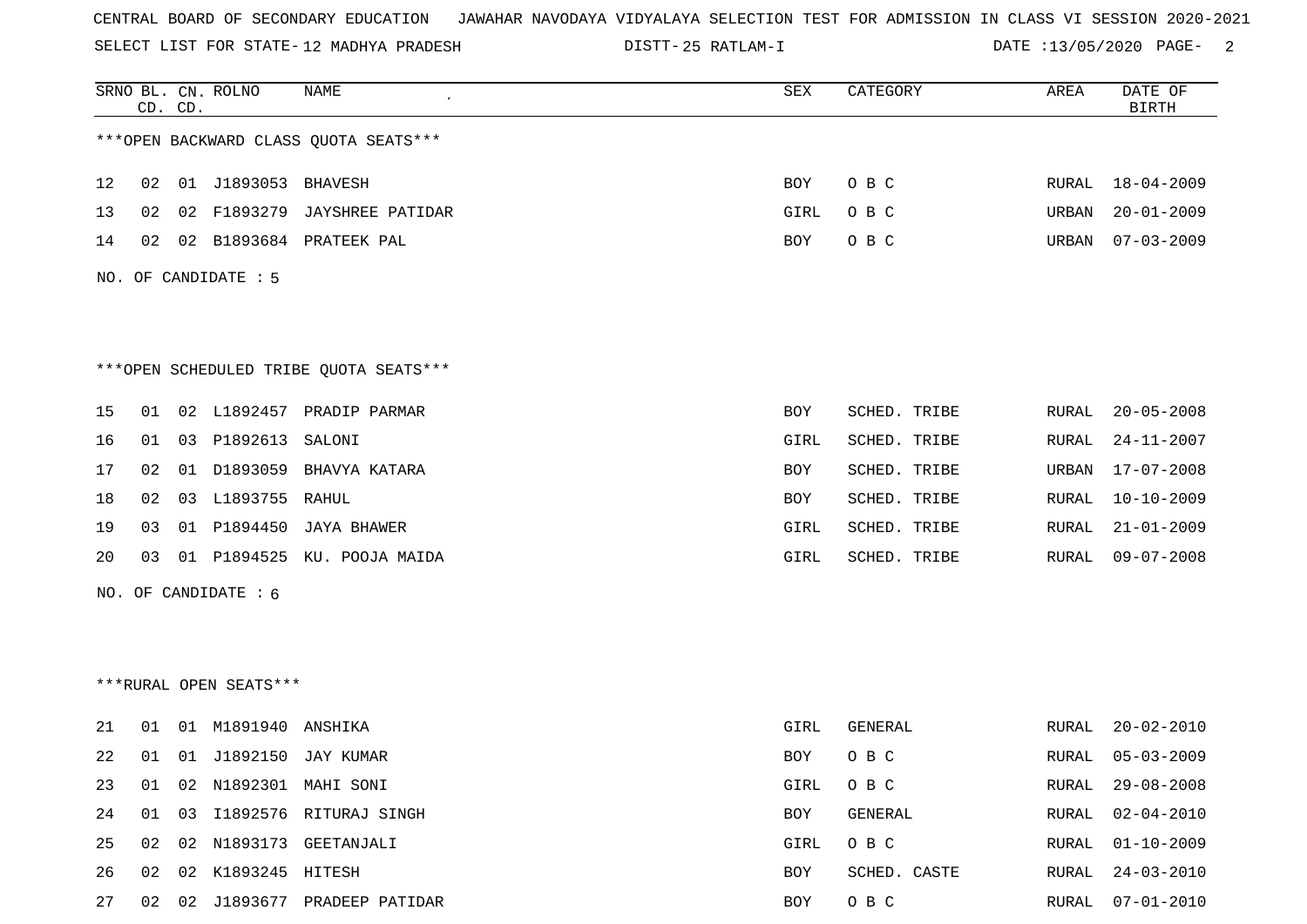SELECT LIST FOR STATE- DISTT- 12 MADHYA PRADESH

25 RATLAM-I DATE :13/05/2020 PAGE- 3

|    | CD. CD. |    | SRNO BL. CN. ROLNO     | NAME                                    | SEX        | CATEGORY     | AREA  | DATE OF<br><b>BIRTH</b> |
|----|---------|----|------------------------|-----------------------------------------|------------|--------------|-------|-------------------------|
|    |         |    | ***RURAL OPEN SEATS*** |                                         |            |              |       |                         |
|    |         |    |                        |                                         |            |              |       |                         |
| 28 | 02      | 03 |                        | J1893841 RISHI DHAKAD                   | <b>BOY</b> | O B C        | RURAL | $13 - 01 - 2010$        |
| 29 | 02      | 03 | K1893863               | ROHAN CHOUHAN                           | BOY        | SCHED. CASTE | RURAL | $22 - 09 - 2009$        |
| 30 | 02      | 03 |                        | 01893937 SAPNA MALVIYA                  | GIRL       | SCHED. CASTE | RURAL | 16-11-2009              |
| 31 | 02      | 03 | N1893993               | SHIVANI PATIDAR                         | GIRL       | O B C        | RURAL | 18-08-2009              |
| 32 | 02      | 03 |                        | N1894128 VARSHA PATIDAR                 | GIRL       | O B C        | RURAL | $08 - 07 - 2009$        |
| 33 | 02      | 03 |                        | J1894173 VISHWARAJ PATIDAR              | BOY        | O B C        | RURAL | $24 - 10 - 2008$        |
| 34 | 03      | 01 |                        | J1894292 APOURV BARODIA                 | <b>BOY</b> | O B C        | RURAL | $10 - 09 - 2009$        |
| 35 | 03      | 02 |                        | N1894683 PRATIKSHA PATIDAR              | GIRL       | O B C        | RURAL | $05 - 05 - 2009$        |
| 36 | 03      | 02 |                        | M1894713 RADHIKA SHARMA                 | GIRL       | GENERAL      | RURAL | $03 - 12 - 2010$        |
| 37 | 03      |    |                        | 02 L1894782 ROHIT DAMAR                 | BOY        | SCHED. TRIBE | RURAL | $27 - 10 - 2009$        |
|    |         |    | NO. OF CANDIDATE : 17  |                                         |            |              |       |                         |
|    |         |    |                        |                                         |            |              |       |                         |
|    |         |    |                        |                                         |            |              |       |                         |
|    |         |    |                        | ***RURAL SCHEDULED CASTE QUOTA SEATS*** |            |              |       |                         |
|    |         |    |                        |                                         |            |              |       |                         |
| 38 | 01      |    |                        | 01 01891931 ANJU BALA PARMAR            | GIRL       | SCHED. CASTE | RURAL | $26 - 01 - 2010$        |
| 39 | 01      |    | 01 K1892126            | HEMANT                                  | <b>BOY</b> | SCHED. CASTE | RURAL | $09 - 03 - 2009$        |
| 40 | 01      |    |                        | 01 K1892140 JATEEN MALVIYA              | <b>BOY</b> | SCHED. CASTE | RURAL | $21 - 03 - 2009$        |
| 41 | 01      | 03 | K1892579 ROHAN         |                                         | <b>BOY</b> | SCHED. CASTE | RURAL | $21 - 12 - 2008$        |
| 42 | 01      | 03 | 01892805 VINITA        |                                         | GIRL       | SCHED. CASTE | RURAL | $26 - 01 - 2010$        |
| 43 | 01      | 03 |                        | K1892815 VISHAL MALVIYA                 | BOY        | SCHED. CASTE | RURAL | 12-06-2009              |
| 44 | 02      | 03 | K1894065 SURAJ         |                                         | BOY        | SCHED. CASTE | RURAL | 16-12-2007              |
| 45 | 02      | 03 |                        | 01894133 VEDIKA KUMARI                  | GIRL       | SCHED. CASTE | RURAL | $20 - 08 - 2009$        |
| 46 | 03      |    |                        | 02 K1894856 SHIVAM CHOURSIYA            | <b>BOY</b> | SCHED. CASTE | RURAL | $01 - 04 - 2009$        |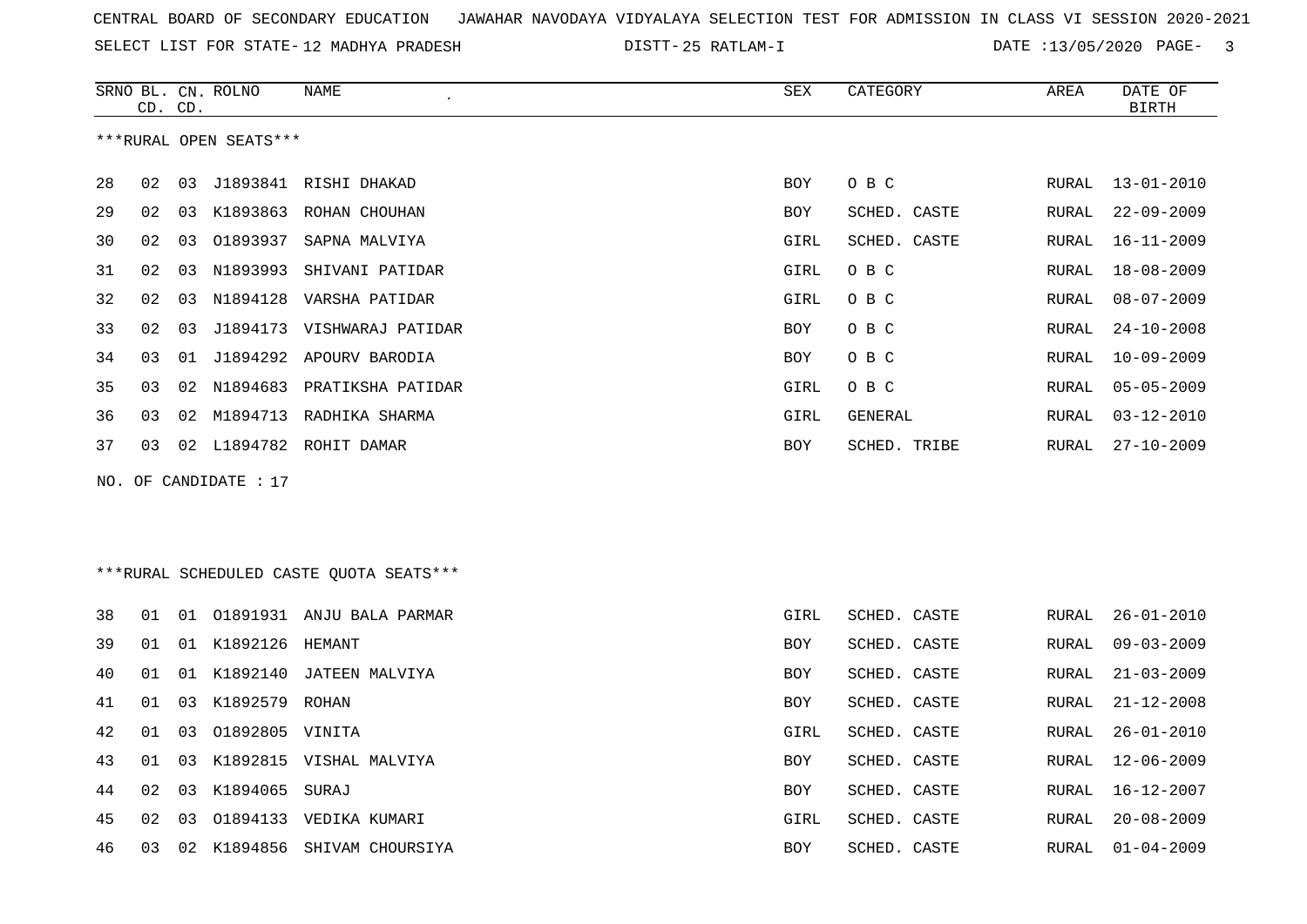| CENTRAL BOARD OF SECONDARY EDUCATION – JAWAHAR NAVODAYA VIDYALAYA SELECTION TEST FOR ADMISSION IN CLASS VI SESSION 2020-2021 |  |  |  |  |
|------------------------------------------------------------------------------------------------------------------------------|--|--|--|--|
|------------------------------------------------------------------------------------------------------------------------------|--|--|--|--|

SELECT LIST FOR STATE- DISTT- 12 MADHYA PRADESH

25 RATLAM-I DATE :13/05/2020 PAGE- 4

|    | CD. CD. |    | SRNO BL. CN. ROLNO   | <b>NAME</b>                             | SEX        | CATEGORY | AREA  | DATE OF<br><b>BIRTH</b> |
|----|---------|----|----------------------|-----------------------------------------|------------|----------|-------|-------------------------|
|    |         |    | NO. OF CANDIDATE : 9 |                                         |            |          |       |                         |
|    |         |    |                      |                                         |            |          |       |                         |
|    |         |    |                      |                                         |            |          |       |                         |
|    |         |    |                      | *** RURAL BACKWARD CLASS QUOTA SEATS*** |            |          |       |                         |
| 47 | 01      | 01 | J1891911             | AMAN RATHOD                             | <b>BOY</b> | O B C    | RURAL | $05 - 12 - 2009$        |
| 48 | 01      | 01 | N1891930             | ANJANA KUMARI                           | GIRL       | O B C    | RURAL | $23 - 01 - 2010$        |
| 49 | 01      | 01 |                      | J1891971 ATUL DHAKAD                    | BOY        | O B C    | RURAL | $21 - 09 - 2008$        |
| 50 | 01      | 01 | N1892000             | BHUMIKA MALVIYA                         | GIRL       | O B C    | RURAL | $03 - 11 - 2008$        |
| 51 | 01      | 02 | N1892326             | MEHAK                                   | GIRL       | O B C    | RURAL | $08 - 09 - 2008$        |
| 52 | 01      | 02 | N1892384             | NIKITA TAILOR                           | GIRL       | O B C    | RURAL | $03 - 02 - 2010$        |
| 53 | 01      | 03 | J1892593             | <b>RUDRA</b>                            | <b>BOY</b> | O B C    | RURAL | $09 - 12 - 2010$        |
| 54 | 01      | 03 | J1892634 SAVAN       |                                         | <b>BOY</b> | O B C    | RURAL | $27 - 07 - 2009$        |
| 55 | 01      | 03 | J1892712             | SUMIT                                   | BOY        | O B C    | RURAL | $08 - 11 - 2008$        |
| 56 | 01      | 03 | J1892757             | UMESH                                   | BOY        | O B C    | RURAL | $25 - 12 - 2009$        |
| 57 | 02      | 01 | J1892970 ARJUN       |                                         | <b>BOY</b> | O B C    | RURAL | $05 - 07 - 2009$        |
| 58 | 02      | 01 | J1893108             | DEEPAK DAS                              | <b>BOY</b> | O B C    | RURAL | $13 - 09 - 2009$        |
| 59 | 02      | 02 | J1893325             | KESHAV PATIDAR                          | <b>BOY</b> | O B C    | RURAL | $03 - 04 - 2009$        |
| 60 | 02      | 02 |                      | N1893376 KRISHNA CHOUHAN                | GIRL       | O B C    | RURAL | $13 - 12 - 2008$        |
| 61 | 02      | 02 | N1893476             | MAHI PATIDAR                            | GIRL       | O B C    | RURAL | $15 - 04 - 2009$        |
| 62 | 02      | 03 | N1894113             | USHA PATIDAR                            | GIRL       | O B C    | RURAL | $30 - 03 - 2009$        |
|    |         |    |                      |                                         |            |          |       |                         |

NO. OF CANDIDATE : 16

\*\*\*RURAL SCHEDULED TRIBE QUOTA SEATS\*\*\*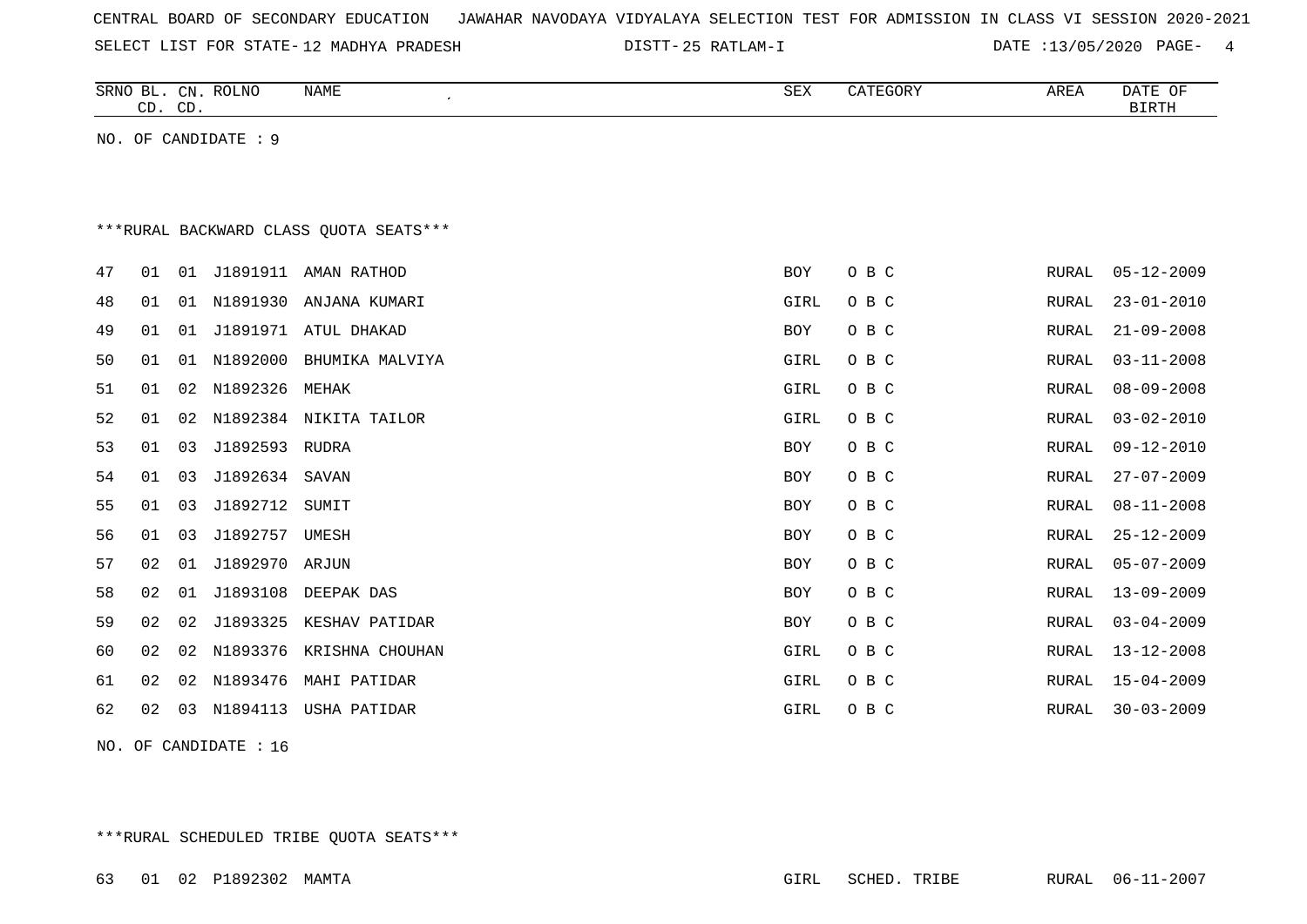SELECT LIST FOR STATE- DISTT- 12 MADHYA PRADESH

25 RATLAM-I DATE :13/05/2020 PAGE- 5

|    |    | CD. CD. | SRNO BL. CN. ROLNO | <b>NAME</b>                             | SEX         | CATEGORY     | AREA         | DATE OF<br><b>BIRTH</b> |
|----|----|---------|--------------------|-----------------------------------------|-------------|--------------|--------------|-------------------------|
|    |    |         |                    | ***RURAL SCHEDULED TRIBE OUOTA SEATS*** |             |              |              |                         |
| 64 | 02 |         |                    | 01 P1892863 AARTI MEENA                 | GIRL        | SCHED. TRIBE | RURAL        | $23 - 03 - 2009$        |
| 65 | 02 | 01      | P1893143           | DIVYA NINAMA                            | GIRL        | SCHED. TRIBE | <b>RURAL</b> | 17-12-2007              |
| 66 | 02 | 02      | P1893359           | KIRAN                                   | <b>GIRL</b> | SCHED. TRIBE | <b>RURAL</b> | $22 - 07 - 2009$        |
| 67 | 02 | 02      | P1893544           | MUSKAN OHARI                            | GIRL        | SCHED. TRIBE | <b>RURAL</b> | $24 - 11 - 2008$        |
| 68 | 02 | 02      | P1893708           | PRITIBALA                               | GIRL        | SCHED. TRIBE | <b>RURAL</b> | $12 - 02 - 2008$        |
| 69 | 02 | 03      | L1893808           | RAVI DEVDA                              | <b>BOY</b>  | SCHED. TRIBE | <b>RURAL</b> | $29 - 10 - 2008$        |
| 70 | 02 | 03      | L1894078           | SWASTIK MEENA                           | BOY         | SCHED. TRIBE | <b>RURAL</b> | $05 - 09 - 2009$        |
| 71 | 03 | 01      | L1894245           | AJAY MAIDA                              | BOY         | SCHED. TRIBE | RURAL        | $05 - 07 - 2008$        |
| 72 | 03 |         | 01 L1894302        | ARUN                                    | <b>BOY</b>  | SCHED. TRIBE | <b>RURAL</b> | $30 - 11 - 2009$        |
| 73 | 03 | 01      | L1894324           | AYUSH NINAMA                            | <b>BOY</b>  | SCHED. TRIBE | <b>RURAL</b> | $07 - 12 - 2008$        |
| 74 | 03 | 01      | L1894365           | DASHRATH MAIDA                          | <b>BOY</b>  | SCHED. TRIBE | <b>RURAL</b> | $05 - 09 - 2009$        |
| 75 | 03 |         | 01 L1894409        | GANESH MAIDA                            | BOY         | SCHED. TRIBE | <b>RURAL</b> | $15 - 01 - 2009$        |
| 76 | 03 | 01      | L1894456           | JIGAR NINAMA                            | BOY         | SCHED. TRIBE | <b>RURAL</b> | $15 - 08 - 2009$        |
| 77 | 03 | 01      | L1894488           | KARAN SINGHAD                           | BOY         | SCHED. TRIBE | <b>RURAL</b> | $15 - 07 - 2010$        |
| 78 | 03 |         | 01 L1894641        | PAWAN DINDOR                            | <b>BOY</b>  | SCHED. TRIBE | <b>RURAL</b> | $20 - 04 - 2009$        |
| 79 | 03 | 02      | L1894858           | SHIVSHANKAR KHARADI                     | <b>BOY</b>  | SCHED. TRIBE | <b>RURAL</b> | $17 - 02 - 2009$        |
| 80 | 03 | 02      | P1894887           | SONU MAIDA                              | GIRL        | SCHED. TRIBE | <b>RURAL</b> | $25 - 04 - 2008$        |

NO. OF CANDIDATE : 18

TOTAL SELECTED CANDIDATE : 80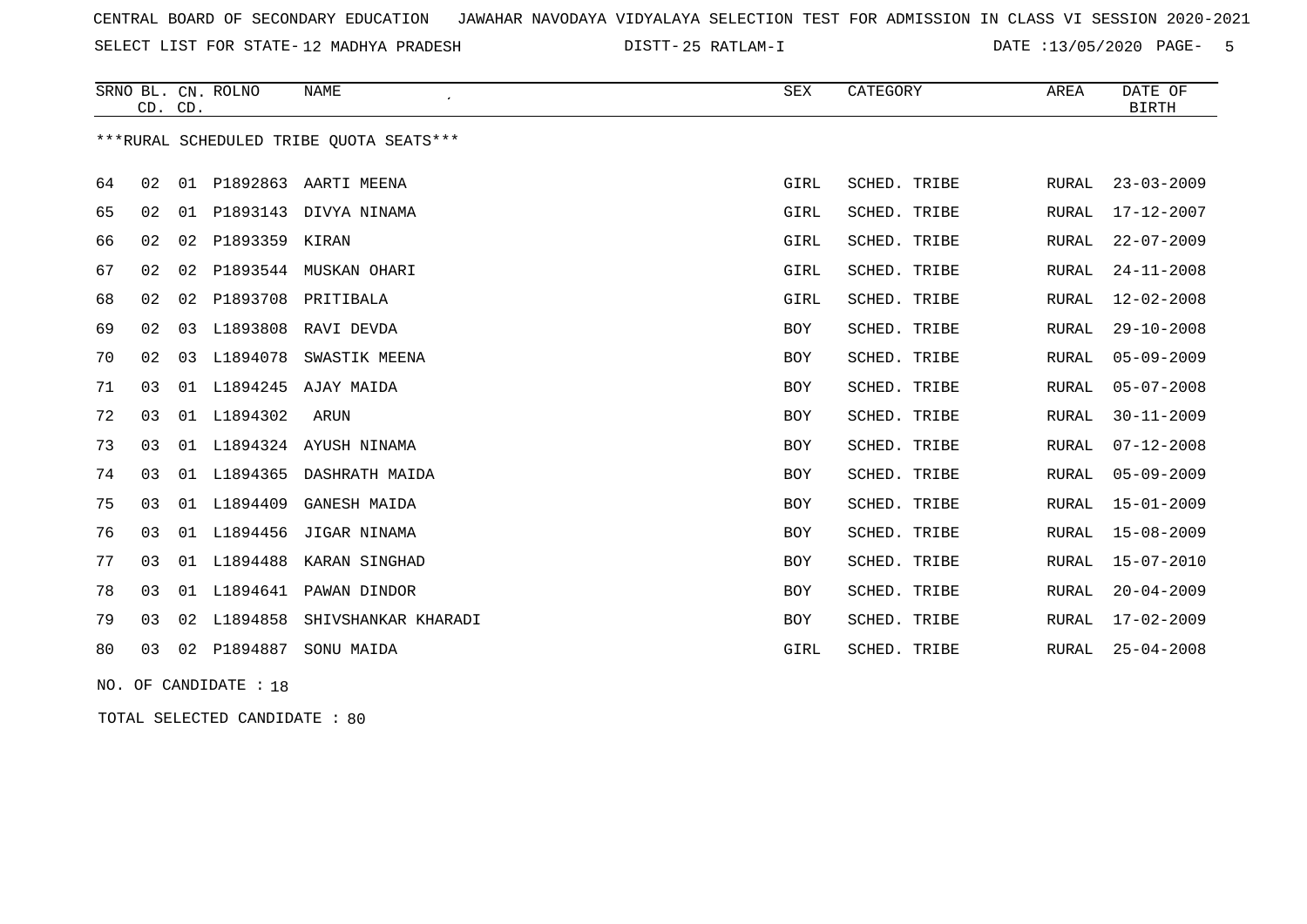| CENTRAL BOARD OF SECONDARY EDUCATION – JAWAHAR NAVODAYA VIDYALAYA SELECTION TEST FOR ADMISSION IN CLASS VI SESSION 2020-2021 |  |  |  |
|------------------------------------------------------------------------------------------------------------------------------|--|--|--|
|------------------------------------------------------------------------------------------------------------------------------|--|--|--|

SELECT LIST FOR STATE-12 MADHYA PRADESH

12 MADHYA PRADESH 26 RAISEN DATE :13/05/2020 PAGE- 1

|    |                                 | CD. CD. | SRNO BL. CN. ROLNO      | NAME                                   | ${\tt SEX}$ | CATEGORY     | AREA  | DATE OF<br><b>BIRTH</b> |  |
|----|---------------------------------|---------|-------------------------|----------------------------------------|-------------|--------------|-------|-------------------------|--|
|    |                                 |         | ***OPEN UR SEATS***     |                                        |             |              |       |                         |  |
| 1  | 01                              |         |                         | 03 K1895367 PEETESH AHIRWAR            | <b>BOY</b>  | SCHED. CASTE | RURAL | $01 - 05 - 2007$        |  |
| 2  | 02                              |         |                         | 01 J1895791 DAKSH NAYAK                | <b>BOY</b>  | O B C        | RURAL | $18 - 06 - 2009$        |  |
| 3  | 06                              |         |                         | 01 J1898772 KARTIK KUSHWAHA            | <b>BOY</b>  | O B C        | RURAL | $05 - 01 - 2008$        |  |
| 4  | 06                              |         | 01 J1898907 PRAYANSH    |                                        | BOY         | O B C        | RURAL | $09 - 06 - 2009$        |  |
| 5  | 07                              |         |                         | 01 N1899236 AYUSHI CHOUKSEY            | GIRL        | O B C        | RURAL | $13 - 12 - 2009$        |  |
| 6  | 07                              |         |                         | 02 I1899704 RUDRA PARASHAR             | BOY         | GENERAL      | RURAL | $07 - 02 - 2008$        |  |
| 7  | 07                              |         |                         | 02 N1899824 SNEHA CHOUDHARY            | GIRL        | O B C        | RURAL | $17 - 03 - 2009$        |  |
| 8  |                                 |         |                         | 07 02 N1899826 SNEHA LODHI             | GIRL        | O B C        | RURAL | $26 - 02 - 2009$        |  |
|    |                                 |         |                         |                                        |             |              |       |                         |  |
|    |                                 |         | NO. OF CANDIDATE : 8    |                                        |             |              |       |                         |  |
|    |                                 |         |                         |                                        |             |              |       |                         |  |
|    |                                 |         |                         |                                        |             |              |       |                         |  |
|    |                                 |         |                         | ***OPEN SCHEDULED CASTE QUOTA SEATS*** |             |              |       |                         |  |
| 9  | 07                              |         |                         | 01 K1899197 ANSH BAGHEL                | <b>BOY</b>  | SCHED. CASTE | RURAL | $09 - 03 - 2009$        |  |
| 10 | 07                              |         |                         | 01 K1899286 DHRUV BUNKAR               | BOY         | SCHED. CASTE | RURAL | $07 - 07 - 2009$        |  |
| 11 | 07                              |         |                         | 01 01899476 MEGHA KATIYA               | GIRL        | SCHED. CASTE | RURAL | $20 - 02 - 2009$        |  |
|    |                                 |         | NO. OF CANDIDATE : 3    |                                        |             |              |       |                         |  |
|    |                                 |         |                         |                                        |             |              |       |                         |  |
|    |                                 |         |                         |                                        |             |              |       |                         |  |
|    | ***OPEN DISABLED QUOTA SEATS*** |         |                         |                                        |             |              |       |                         |  |
|    |                                 |         |                         |                                        |             |              |       |                         |  |
| 12 |                                 |         | 04  02  01897251  PRIYA |                                        | GIRL        | SCHED. CASTE |       | RURAL 19-02-2009        |  |

NO. OF CANDIDATE : 1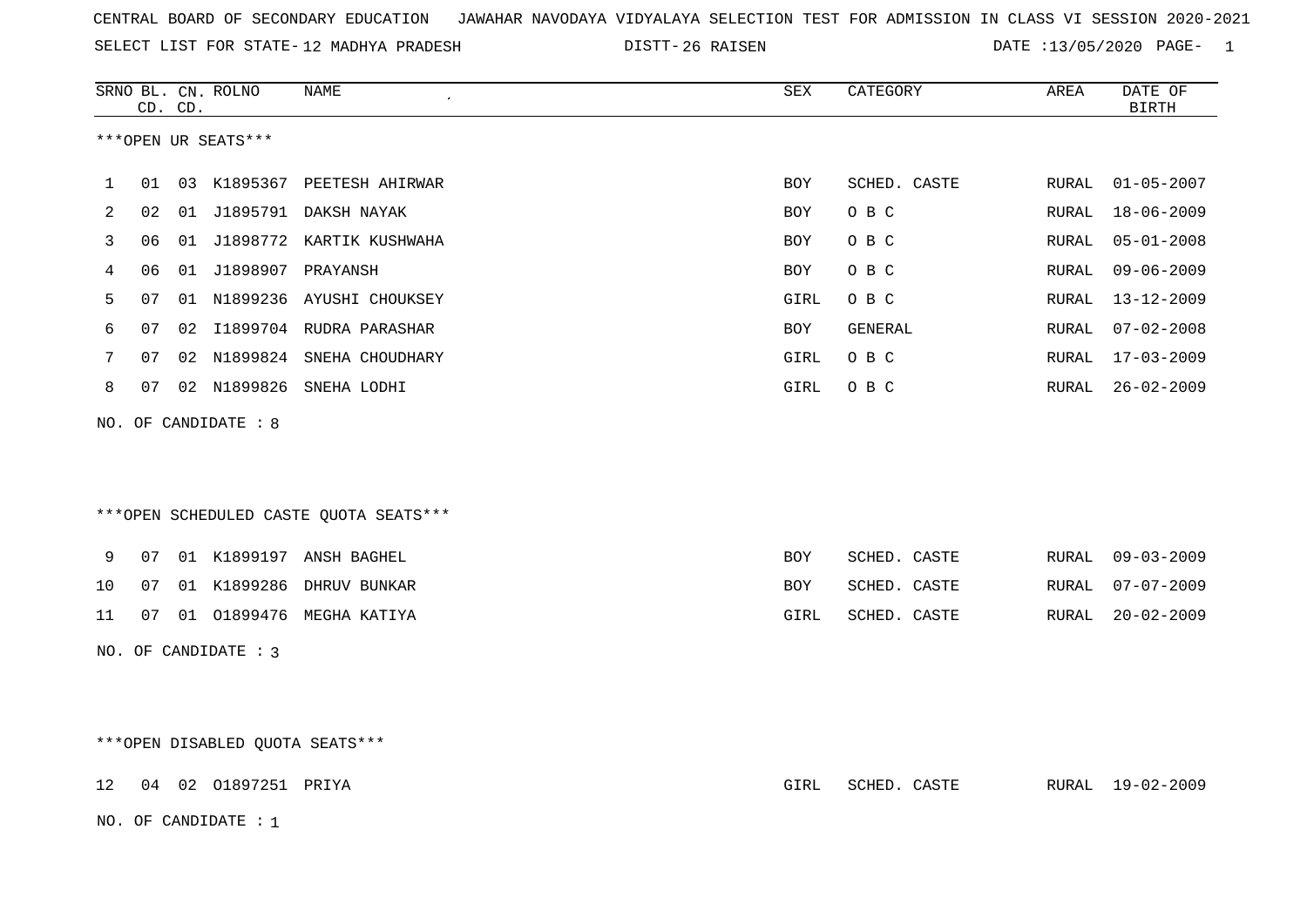SELECT LIST FOR STATE- DISTT- 12 MADHYA PRADESH

26 RAISEN DATE :13/05/2020 PAGE- 2

|    |    | CD. CD. | SRNO BL. CN. ROLNO     | NAME                                   | SEX  | CATEGORY     | AREA  | DATE OF<br><b>BIRTH</b> |
|----|----|---------|------------------------|----------------------------------------|------|--------------|-------|-------------------------|
|    |    |         |                        | *** OPEN BACKWARD CLASS QUOTA SEATS*** |      |              |       |                         |
| 13 | 02 |         |                        | 01 J1895763 ARYAN GOUR                 | BOY  | O B C        | RURAL | $03 - 02 - 2009$        |
| 14 | 02 |         |                        | 01 B1895897 LUCKY SAHU                 | BOY  | O B C        | URBAN | $22 - 02 - 2009$        |
| 15 | 05 |         |                        | 01 J1897723 AMAN KUSHWAHA              | BOY  | O B C        | RURAL | $15 - 11 - 2007$        |
| 16 | 05 |         |                        | 03 N1898558 TANISHKA CHOUHAN           | GIRL | O B C        | RURAL | $14 - 05 - 2008$        |
| 17 | 07 |         |                        | 02 J1899895 VAIBHAV BAIRAGI            | BOY  | O B C        | RURAL | $14 - 01 - 2008$        |
|    |    |         | NO. OF CANDIDATE : 5   |                                        |      |              |       |                         |
|    |    |         |                        |                                        |      |              |       |                         |
|    |    |         |                        | ***OPEN SCHEDULED TRIBE QUOTA SEATS*** |      |              |       |                         |
| 18 | 03 |         | 01 L1896407 MAYANK     |                                        | BOY  | SCHED. TRIBE | RURAL | $30 - 01 - 2008$        |
| 19 | 04 |         |                        | 01 H1896799 BHUMIKA MARAVI             | GIRL | SCHED. TRIBE | URBAN | $14 - 08 - 2008$        |
| 20 | 04 |         |                        | 03 D1897488 SIDDARTH DHURVE            | BOY  | SCHED. TRIBE | URBAN | $30 - 01 - 2009$        |
|    |    |         | NO. OF CANDIDATE : 3   |                                        |      |              |       |                         |
|    |    |         |                        |                                        |      |              |       |                         |
|    |    |         |                        |                                        |      |              |       |                         |
|    |    |         | ***RURAL OPEN SEATS*** |                                        |      |              |       |                         |
| 21 | 01 |         |                        | 01 J1895136 DEVANSH CHOUKSEY           | BOY  | O B C        | RURAL | $31 - 01 - 2008$        |
| 22 | 01 |         |                        | 01 K1895140 DEVRAT AHIRWAR             | BOY  | SCHED. CASTE | RURAL | $10 - 06 - 2007$        |
| 23 |    |         |                        | 01 02 01895293 MONIKA JATAV            | GIRL | SCHED. CASTE | RURAL | $20 - 01 - 2009$        |
| 24 | 01 |         |                        | 03 N1895585 SRASHTI LODHI              | GIRL | O B C        | RURAL | $16 - 03 - 2010$        |
| 25 | 02 |         | 01 K1895717 ANIRODH    |                                        | BOY  | SCHED. CASTE | RURAL | $12 - 07 - 2009$        |
| 26 | 02 |         |                        | 01 N1895728 ANSHITA SONI               | GIRL | O B C        | RURAL | $05 - 04 - 2009$        |
| 27 | 02 |         |                        | 01 J1895920 MILAN YADAV                | BOY  | O B C        | RURAL | $26 - 04 - 2009$        |
| 28 |    |         |                        | 03 01 I1896245 AJAY RAJPOOT            | BOY  | GENERAL      | RURAL | $15 - 01 - 2010$        |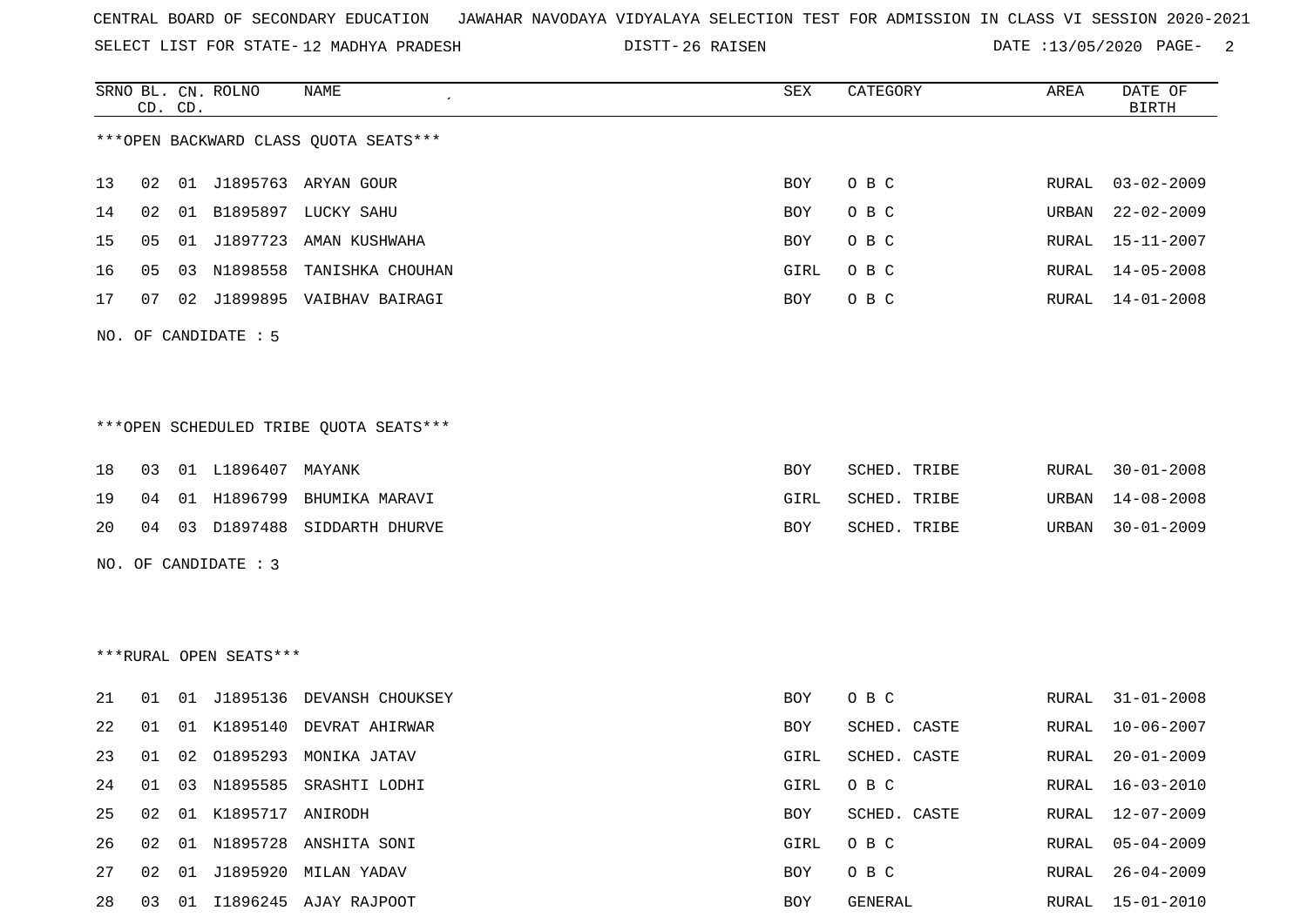SELECT LIST FOR STATE- DISTT- 12 MADHYA PRADESH

26 RAISEN DATE :13/05/2020 PAGE- 3

|    | CD. CD. |    | SRNO BL. CN. ROLNO     | <b>NAME</b>               | <b>SEX</b>  | CATEGORY       | AREA  | DATE OF<br><b>BIRTH</b> |
|----|---------|----|------------------------|---------------------------|-------------|----------------|-------|-------------------------|
|    |         |    | ***RURAL OPEN SEATS*** |                           |             |                |       |                         |
| 29 | 03      |    |                        | 01 N1896275 ANSHIKA YADAV | GIRL        | O B C          | RURAL | $29 - 06 - 2009$        |
| 30 | 03      | 01 | 01896313               | DEEPALI CHADAR            | GIRL        | SCHED. CASTE   | RURAL | $10 - 12 - 2009$        |
| 31 | 04      | 02 | N1897117               | MUSHKAN SAHU              | GIRL        | O B C          | RURAL | $19 - 11 - 2008$        |
| 32 | 04      | 03 | J1897321               | RISHABH SINGROLI          | <b>BOY</b>  | O B C          | RURAL | $15 - 06 - 2008$        |
| 33 | 04      | 03 | N1897464               | SHIVANI MAITHIL           | GIRL        | O B C          | RURAL | $13 - 07 - 2009$        |
| 34 | 04      | 03 | K1897660               | YOGESH MALVIYA            | <b>BOY</b>  | SCHED. CASTE   | RURAL | 19-02-2008              |
| 35 | 05      |    | 01 N1897850            | DEEPA DHAKAD              | GIRL        | O B C          | RURAL | $14 - 08 - 2008$        |
| 36 | 05      | 02 | 01897980               | KANISHKA RAJAK            | GIRL        | SCHED. CASTE   | RURAL | $02 - 04 - 2008$        |
| 37 | 05      | 02 | J1897989               | KARTIK CHOUHAN            | BOY         | O B C          | RURAL | $02 - 04 - 2009$        |
| 38 | 05      | 02 | N1898247               | PRIYANSHI SAHU            | GIRL        | O B C          | RURAL | $01 - 10 - 2009$        |
| 39 | 05      | 03 | M1898511               | SOUMYA RAJPUT             | GIRL        | <b>GENERAL</b> | RURAL | $05 - 05 - 2009$        |
| 40 | 06      | 01 | J1898865               | NIKUNJ DHAKAD             | <b>BOY</b>  | O B C          | RURAL | $21 - 04 - 2009$        |
| 41 | 06      | 02 | 01899084               | TAPASYA MEHRA             | GIRL        | SCHED. CASTE   | RURAL | $12 - 04 - 2009$        |
| 42 | 06      | 02 | J1899089               | TRIDEV LODHI              | <b>BOY</b>  | O B C          | RURAL | $30 - 01 - 2009$        |
| 43 | 07      | 01 | I1899290               | DHRUV RAJPUT              | <b>BOY</b>  | GENERAL        | RURAL | $01 - 07 - 2009$        |
| 44 | 07      | 01 | M1899495               | MRADIMA RATHI             | GIRL        | GENERAL        | RURAL | $20 - 08 - 2009$        |
| 45 | 07      | 01 | M1899521               | NEETU RAGHUWANSHI         | <b>GIRL</b> | GENERAL        | RURAL | $08 - 06 - 2009$        |

NO. OF CANDIDATE : 25

\*\*\*RURAL SCHEDULED CASTE QUOTA SEATS\*\*\*

|  |  | 46 02 01 K1895909 MAHENDRA THAKUR | BOY  | SCHED. CASTE |  | RURAL 17-09-2009 |
|--|--|-----------------------------------|------|--------------|--|------------------|
|  |  | 47 05 02 01897976 KANCHAN GOLIYA  | GIRL | SCHED. CASTE |  | RURAL 26-04-2009 |
|  |  | 48 07 01 01899382 KAJAL RAJAK     | GIRL | SCHED. CASTE |  | RURAL 11-02-2008 |
|  |  | 49 07 01 K1899428 LAKHAN MEHRA    | BOY  | SCHED. CASTE |  | RURAL 14-01-2008 |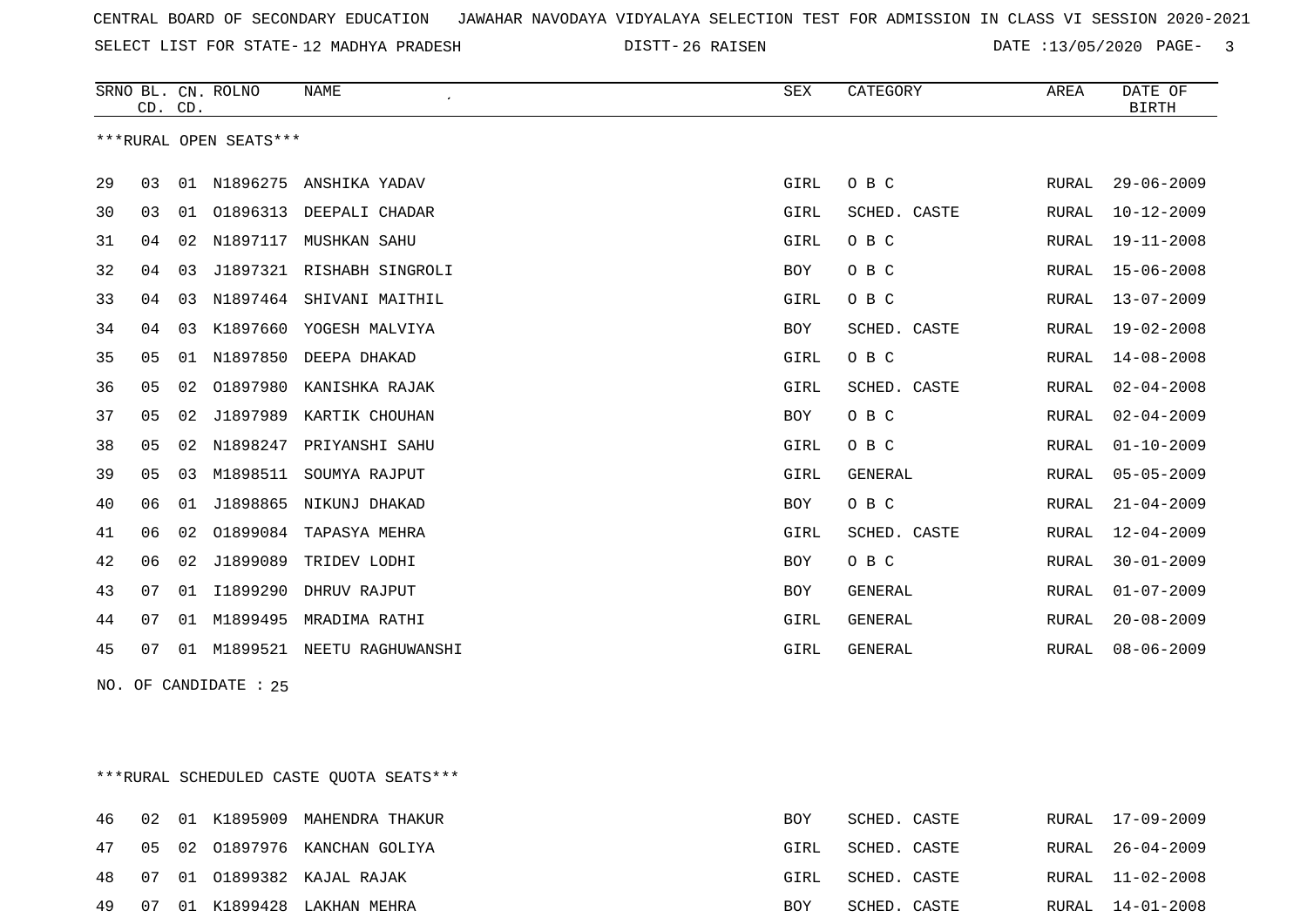SELECT LIST FOR STATE- DISTT- 12 MADHYA PRADESH

26 RAISEN DATE :13/05/2020 PAGE- 4

|    | CD. CD. |    | SRNO BL. CN. ROLNO    | NAME<br>$\epsilon$                       | SEX        | CATEGORY     | AREA  | DATE OF<br><b>BIRTH</b> |
|----|---------|----|-----------------------|------------------------------------------|------------|--------------|-------|-------------------------|
|    |         |    |                       | *** RURAL SCHEDULED CASTE QUOTA SEATS*** |            |              |       |                         |
| 50 | 07      | 01 | 01899580              | PRANJAL CHOUDHARY                        | GIRL       | SCHED. CASTE | RURAL | $17 - 11 - 2008$        |
| 51 | 07      |    |                       | 01 K1899597 PRINCE MANDRAY               | BOY        | SCHED. CASTE | RURAL | $27 - 02 - 2009$        |
| 52 | 07      |    |                       | 02 K1899676 RISHI BUNKAR                 | BOY        | SCHED. CASTE | RURAL | $02 - 04 - 2008$        |
| 53 | 07      | 02 |                       | K1899798 SHIVKUMAR RAJAK                 | BOY        | SCHED. CASTE | RURAL | $18 - 03 - 2009$        |
| 54 | 07      |    | 02 K1899840           | SOURABH BAGHEL                           | BOY        | SCHED. CASTE | RURAL | $20 - 07 - 2008$        |
| 55 | 07      |    |                       | 02 K1899933 YOGENDRA KUMAR               | <b>BOY</b> | SCHED. CASTE | RURAL | $16 - 06 - 2009$        |
|    |         |    | NO. OF CANDIDATE : 10 |                                          |            |              |       |                         |
|    |         |    |                       |                                          |            |              |       |                         |
|    |         |    |                       | *** RURAL BACKWARD CLASS QUOTA SEATS***  |            |              |       |                         |
| 56 | 02      | 01 | J1896133              | SHIVANSH GOUR                            | <b>BOY</b> | O B C        | RURAL | $12 - 08 - 2008$        |
| 57 | 05      |    |                       | 01 J1897872 DEV PATEL                    | <b>BOY</b> | O B C        | RURAL | $06 - 06 - 2009$        |

| ، ر |    | ◡∸ |          | ستتمع وتتلا               | ມ∪⊥  | <b>ی ط ب</b> | 170177T | UU UU 4UUS       |
|-----|----|----|----------|---------------------------|------|--------------|---------|------------------|
| 58  | 05 | 03 |          | J1898604 VIVEK DHAKAD     | BOY  | O B C        | RURAL   | $28 - 12 - 2008$ |
| 59  | 07 | 01 | J1899125 | AADARSH LODHI             | BOY  | O B C        | RURAL   | $15 - 07 - 2007$ |
| 60  | 07 | 01 | N1899136 | ABHILASHA LODHI           | GIRL | O B C        | RURAL   | $11 - 05 - 2008$ |
| 61  | 07 | 01 |          | N1899230 ASTHA CHOURASIYA | GIRL | O B C        | RURAL   | $15 - 09 - 2008$ |
| 62  | 07 | 01 | J1899343 | HARSH LODHI               | BOY  | O B C        | RURAL   | $08 - 02 - 2009$ |
| 63  | 07 | 01 | N1899371 | JIGYASHA                  | GIRL | O B C        | RURAL   | $18 - 08 - 2008$ |
| 64  | 07 | 01 | N1899469 | MANISHA                   | GIRL | O B C        | RURAL   | $12 - 11 - 2009$ |
| 65  | 07 | 01 | J1899513 | NAVEEN NAPIT              | BOY  | O B C        | RURAL   | $19 - 05 - 2009$ |
| 66  | 07 | 02 | J1899685 | RITIK LODHI               | BOY  | O B C        | RURAL   | $01 - 07 - 2008$ |
| 67  | 07 | 02 | N1899806 | SHREYA VISHWAKARMA        | GIRL | O B C        | RURAL   | $16 - 06 - 2008$ |
| 68  | 07 | 02 | J1899817 | SIDDHARTH PATEL           | BOY  | O B C        | RURAL   | $17 - 05 - 2009$ |
| 69  | 07 | 02 | N1899866 | SUPRIYA DHAKAR            | GIRL | O B C        | RURAL   | $17 - 03 - 2009$ |
| 70  | 07 | 02 | N1899881 | TANISHA SAHU              | GIRL | O B C        | RURAL   | 13-02-2010       |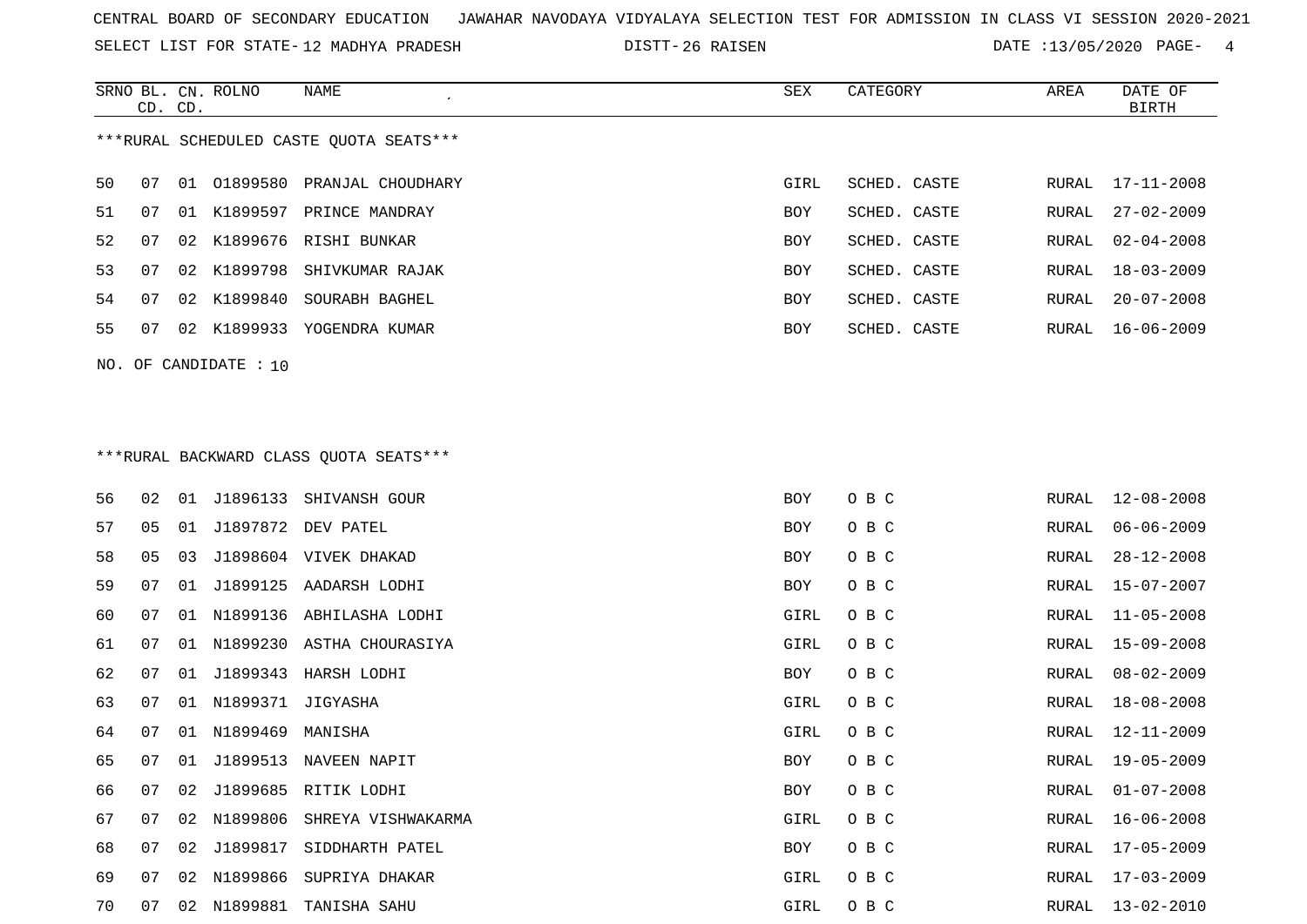SELECT LIST FOR STATE- DISTT- 12 MADHYA PRADESH

26 RAISEN DATE :13/05/2020 PAGE- 5

|    |                       | CD. CD. | SRNO BL. CN. ROLNO   | NAME                                    | SEX        | CATEGORY     | AREA  | DATE OF<br><b>BIRTH</b> |  |
|----|-----------------------|---------|----------------------|-----------------------------------------|------------|--------------|-------|-------------------------|--|
|    |                       |         |                      | ***RURAL BACKWARD CLASS QUOTA SEATS***  |            |              |       |                         |  |
| 71 | 07                    |         |                      | 02 N1899914 VEDIKA DHAKAD               | GIRL       | O B C        | RURAL | $30 - 09 - 2008$        |  |
|    | NO. OF CANDIDATE : 16 |         |                      |                                         |            |              |       |                         |  |
|    |                       |         |                      |                                         |            |              |       |                         |  |
|    |                       |         |                      | ***RURAL SCHEDULED TRIBE QUOTA SEATS*** |            |              |       |                         |  |
| 72 | 01                    | 02      | P1895158 DIVYA       |                                         | GIRL       | SCHED. TRIBE | RURAL | $26 - 02 - 2009$        |  |
| 73 | 04                    | 01      | P1896660             | AMBIKA DHURVE                           | GIRL       | SCHED. TRIBE | RURAL | $02 - 01 - 2008$        |  |
| 74 | 06                    | 01      | P1898673             | ANUSUIYA                                | GIRL       | SCHED. TRIBE | RURAL | $05 - 03 - 2010$        |  |
| 75 | 06                    | 01      | L1898877             | PAPPU ADIWASI                           | <b>BOY</b> | SCHED. TRIBE | RURAL | $21 - 04 - 2008$        |  |
| 76 | 06                    | 01      | P1898983             | ROOPALI                                 | GIRL       | SCHED. TRIBE | RURAL | $30 - 08 - 2009$        |  |
| 77 | 06                    | 02      | P1899099             | VANSHIKA DHURVE                         | GIRL       | SCHED. TRIBE | RURAL | $07 - 12 - 2009$        |  |
| 78 | 07                    | 01      | L1899368             | JEETENDRA                               | <b>BOY</b> | SCHED. TRIBE | RURAL | $27 - 11 - 2009$        |  |
| 79 | 07                    | 02      | P1899763             | SHAKSHI ADIWASI                         | GIRL       | SCHED. TRIBE | RURAL | $05 - 05 - 2009$        |  |
| 80 | 07                    | 02      |                      | P1899774 SHIKHA AADIWASI                | GIRL       | SCHED. TRIBE | RURAL | $15 - 02 - 2009$        |  |
|    |                       |         | NO. OF CANDIDATE : 9 |                                         |            |              |       |                         |  |

TOTAL SELECTED CANDIDATE : 80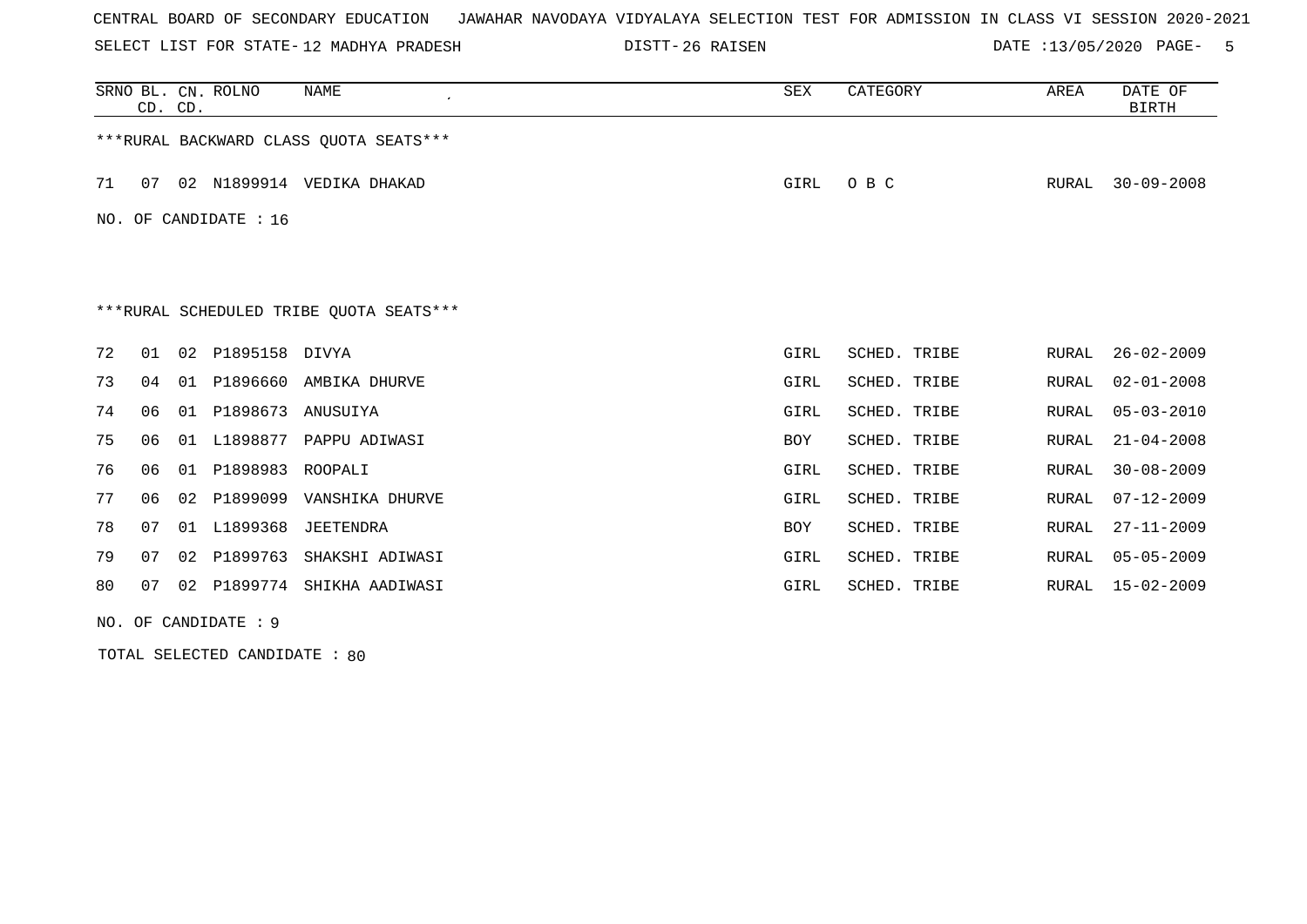SELECT LIST FOR STATE- DISTT- 12 MADHYA PRADESH

27 REWA DATE :13/05/2020 PAGE- 1

|    |                                        | CD. CD. | SRNO BL. CN. ROLNO   | <b>NAME</b>                            | ${\tt SEX}$ | CATEGORY     | AREA         | DATE OF<br><b>BIRTH</b> |
|----|----------------------------------------|---------|----------------------|----------------------------------------|-------------|--------------|--------------|-------------------------|
|    |                                        |         | ***OPEN UR SEATS***  |                                        |             |              |              |                         |
|    |                                        |         |                      |                                        |             |              |              |                         |
| 1  | 01                                     |         |                      | 01 M1899940 AASTHA TIWARI              | GIRL        | GENERAL      | RURAL        | $16 - 05 - 2009$        |
| 2  | 03                                     |         |                      | 01 M1900804 MANSI TIWARI               | GIRL        | GENERAL      | RURAL        | $22 - 10 - 2008$        |
| 3  | 03                                     |         | 01 A1900831          | OM GUPTA                               | BOY         | GENERAL      | URBAN        | $15 - 01 - 2010$        |
| 4  | 03                                     |         |                      | 01 A1900853 PRANAV DWIVEDI             | BOY         | GENERAL      | <b>URBAN</b> | $30 - 09 - 2008$        |
| 5  | 03                                     |         |                      | 01 E1900863 PRATIKSHA SINGH BAGHEL     | GIRL        | GENERAL      | <b>URBAN</b> | $26 - 01 - 2010$        |
| 6  | 03                                     |         |                      | 01 B1900971 SIDDHARTH KUSHWAHA         | BOY         | O B C        | <b>URBAN</b> | $04 - 04 - 2009$        |
| 7  | 04                                     |         |                      | 01 I1901061 ANUBHAV UPADHYAY           | <b>BOY</b>  | GENERAL      | RURAL        | $26 - 01 - 2011$        |
| 8  | 08                                     |         |                      | 01 A1902241 AYUSH PANDEY               | BOY         | GENERAL      | URBAN        | $18 - 03 - 2009$        |
| 9  | 08                                     |         |                      | 02 E1902521 NISHTHA TIWARI             | GIRL        | GENERAL      | URBAN        | $23 - 11 - 2009$        |
|    |                                        |         | NO. OF CANDIDATE : 9 |                                        |             |              |              |                         |
|    |                                        |         |                      |                                        |             |              |              |                         |
|    |                                        |         |                      |                                        |             |              |              |                         |
|    |                                        |         |                      | ***OPEN SCHEDULED CASTE QUOTA SEATS*** |             |              |              |                         |
|    |                                        |         |                      |                                        |             |              |              |                         |
| 10 | 03                                     |         |                      | 01 C1900842 PIYUSH BANSAL              | BOY         | SCHED. CASTE | URBAN        | $21 - 07 - 2008$        |
| 11 | 05                                     |         |                      | 01 K1901431 KIRTIKANTIMANI AKASH       | BOY         | SCHED. CASTE | RURAL        | $27 - 01 - 2010$        |
| 12 | 08                                     |         |                      | 01 C1902015 ABHISHEK VERMA             | BOY         | SCHED. CASTE | URBAN        | $25 - 08 - 2009$        |
|    |                                        |         | NO. OF CANDIDATE : 3 |                                        |             |              |              |                         |
|    |                                        |         |                      |                                        |             |              |              |                         |
|    |                                        |         |                      |                                        |             |              |              |                         |
|    | *** OPEN BACKWARD CLASS QUOTA SEATS*** |         |                      |                                        |             |              |              |                         |

|  |  | 13 01 01 J1900005 ARYAN SINGH   | BOY OBC  |  | RURAL 24-08-2010 |
|--|--|---------------------------------|----------|--|------------------|
|  |  | 14 04 01 N1901244 SANJITA PATEL | GIRL OBC |  | RURAL 20-09-2009 |
|  |  | 15 04 01 N1901267 SHILPA PATEL  | GIRL OBC |  | RURAL 17-08-2009 |
|  |  | 16 08 01 B1902049 AKASH PATEL   | BOY OBC  |  | URBAN 18-01-2009 |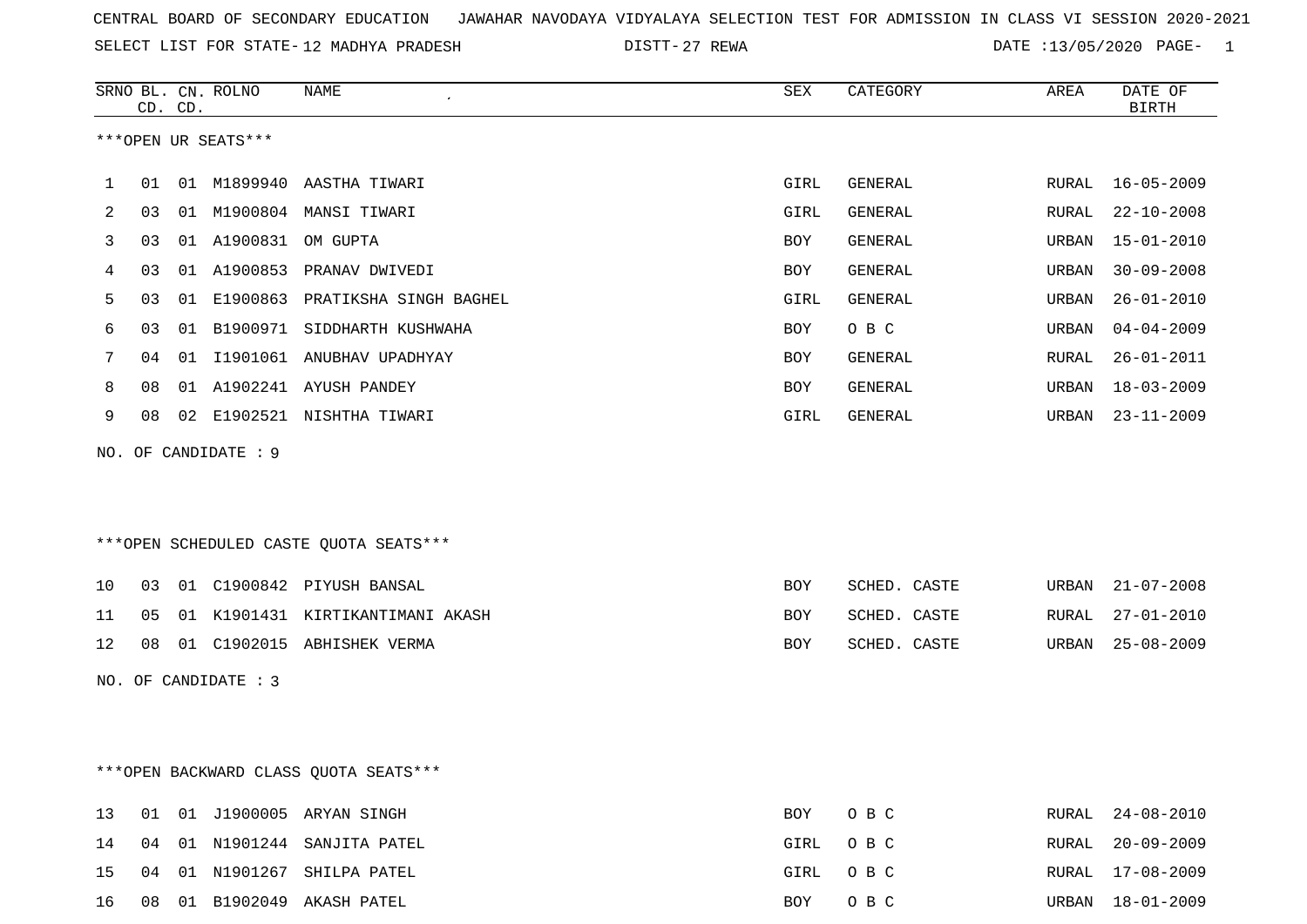SELECT LIST FOR STATE- DISTT- 12 MADHYA PRADESH

DISTT-27 REWA 2007 2020 DATE :13/05/2020 PAGE-

|    |    | CD. CD. | SRNO BL. CN. ROLNO                             | <b>NAME</b>                            | SEX        | CATEGORY       | AREA  | DATE OF<br><b>BIRTH</b> |
|----|----|---------|------------------------------------------------|----------------------------------------|------------|----------------|-------|-------------------------|
|    |    |         |                                                | *** OPEN BACKWARD CLASS QUOTA SEATS*** |            |                |       |                         |
| 17 | 08 |         |                                                | 02 J1902705 SAGAR SINGH                | BOY        | O B C          |       | RURAL 08-10-2010        |
|    |    |         | NO. OF CANDIDATE : 5                           |                                        |            |                |       |                         |
|    |    |         |                                                | ***OPEN SCHEDULED TRIBE QUOTA SEATS*** |            |                |       |                         |
| 18 | 01 |         | 01 L1899963 AMIT                               | KUMAR                                  | BOY        | SCHED. TRIBE   | RURAL | $20 - 07 - 2009$        |
| 19 | 03 |         |                                                | 01 H1900784 KIRAN KOL                  | GIRL       | SCHED. TRIBE   | URBAN | $10 - 08 - 2008$        |
| 20 | 03 |         |                                                | 01 D1900881 RAMKRISHNA RAWAT           | BOY        | SCHED. TRIBE   | URBAN | $04 - 02 - 2010$        |
|    |    |         | NO. OF CANDIDATE : 3<br>***RURAL OPEN SEATS*** |                                        |            |                |       |                         |
| 21 | 01 |         |                                                | 01 M1899954 AKANKSHA DWIVEDI           | GIRL       | GENERAL        | RURAL | $03 - 08 - 2009$        |
| 22 | 01 |         |                                                | 01 I1899995 ANURAG PANDEY              | BOY        | GENERAL        | RURAL | $18 - 04 - 2009$        |
| 23 | 01 | 01      | M1900254                                       | TANU PANDEY                            | GIRL       | <b>GENERAL</b> | RURAL | $02 - 07 - 2008$        |
| 24 | 02 | 01      | I1900480                                       | RACHIT MISHRA                          | BOY        | <b>GENERAL</b> | RURAL | $22 - 07 - 2009$        |
| 25 | 02 | 01      | J1900533                                       | SAURABH YADAV                          | <b>BOY</b> | O B C          | RURAL | $14 - 02 - 2010$        |
| 26 | 02 | 01      | M1900591                                       | TRISHA KESHARWANI                      | GIRL       | GENERAL        | RURAL | $23 - 03 - 2009$        |
| 27 | 03 |         |                                                | 01 I1900680 ANIKET TRIPATHI            | <b>BOY</b> | GENERAL        | RURAL | $04 - 03 - 2008$        |
| 28 | 03 |         |                                                | 01 M1900715 ASTHA TRIPATHI             | GIRL       | GENERAL        | RURAL | $04 - 02 - 2009$        |
| 29 | 03 |         |                                                | 01 M1900752 DIVYANSHI GUPTA            | GIRL       | GENERAL        | RURAL | $08 - 10 - 2008$        |
| 30 | 03 |         |                                                | 01 M1900798 MAHIMA TRIPATHI            | GIRL       | GENERAL        | RURAL | $21 - 09 - 2007$        |
| 31 | 04 | 01      |                                                | J1901017 ABHISHANK KUSHWAHA            | BOY        | O B C          | RURAL | $01 - 12 - 2008$        |
| 32 | 04 |         |                                                | 01 J1901213 RATAN VERMA                | BOY        | O B C          | RURAL | $12 - 06 - 2008$        |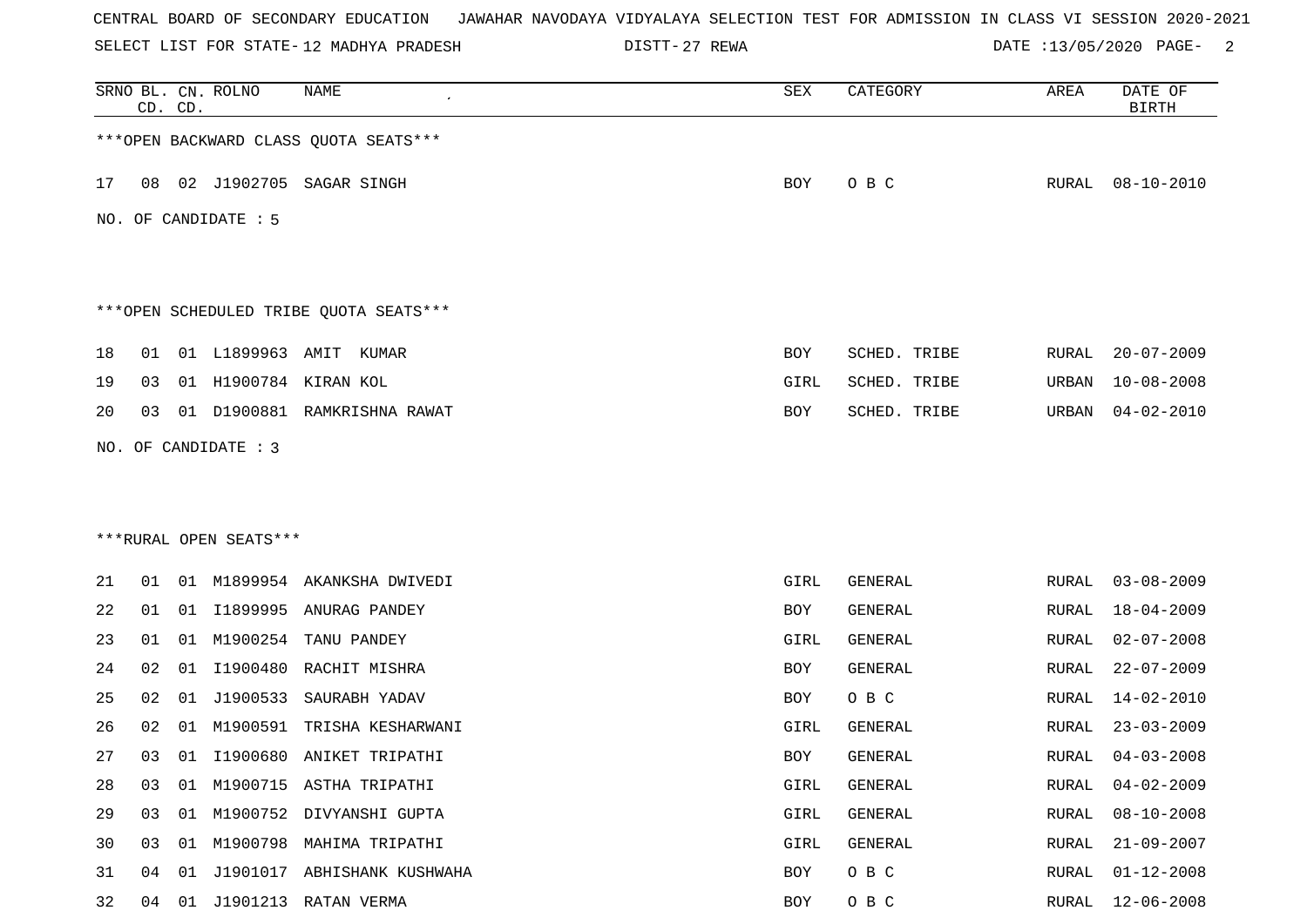SELECT LIST FOR STATE- DISTT- 12 MADHYA PRADESH

27 REWA DATE :13/05/2020 PAGE- 3

|    | CD. CD. |    | SRNO BL. CN. ROLNO     | <b>NAME</b>               | <b>SEX</b> | CATEGORY       | AREA  | DATE OF<br><b>BIRTH</b> |
|----|---------|----|------------------------|---------------------------|------------|----------------|-------|-------------------------|
|    |         |    | ***RURAL OPEN SEATS*** |                           |            |                |       |                         |
| 33 | 04      | 01 | J1901328               | VISHAL YADAV              | <b>BOY</b> | O B C          | RURAL | $31 - 01 - 2008$        |
| 34 | 05      | 01 | M1901366               | ANJALI TIWARI             | GIRL       | <b>GENERAL</b> | RURAL | $15 - 04 - 2010$        |
| 35 | 05      | 01 | J1901505               | SANDEEP KUMAR PATEL       | BOY        | O B C          | RURAL | $08 - 04 - 2010$        |
| 36 | 05      | 01 |                        | J1901565 YUVRAJ SONI      | <b>BOY</b> | O B C          | RURAL | $17 - 04 - 2009$        |
| 37 | 06      | 01 | M1901592               | ANAMIKA DWIVEDI           | GIRL       | <b>GENERAL</b> | RURAL | $29 - 09 - 2008$        |
| 38 | 06      | 01 | I1901815               | SUJAL SINGH               | <b>BOY</b> | <b>GENERAL</b> | RURAL | $01 - 01 - 2008$        |
| 39 | 07      | 01 | I1901847               | ADARSH TIWARI             | <b>BOY</b> | <b>GENERAL</b> | RURAL | $03 - 02 - 2009$        |
| 40 | 07      | 01 | J1901929               | PRINCE SONI               | <b>BOY</b> | O B C          | RURAL | $30 - 10 - 2009$        |
| 41 | 08      | 01 | I1902310               | SHAILESH KUMAR SINGH      | <b>BOY</b> | <b>GENERAL</b> | RURAL | $04 - 08 - 2009$        |
| 42 | 08      | 02 |                        | M1902912 VAISHNAVI MISHRA | GIRL       | <b>GENERAL</b> | RURAL | $28 - 08 - 2009$        |
| 43 | 08      | 02 | I1902961               | YUVRAJ MISHRA             | <b>BOY</b> | <b>GENERAL</b> | RURAL | $29 - 01 - 2009$        |
| 44 | 09      | 01 | I1903054               | GAURAV PANDEY             | <b>BOY</b> | <b>GENERAL</b> | RURAL | $22 - 06 - 2010$        |
| 45 | 09      | 01 | M1903118               | NISHI GUPTA               | GIRL       | <b>GENERAL</b> | RURAL | $14 - 02 - 2010$        |
| 46 | 09      | 01 | M1903188               | SAKSHI GUPTA              | GIRL       | <b>GENERAL</b> | RURAL | $27 - 01 - 2008$        |
|    |         |    |                        |                           |            |                |       |                         |

NO. OF CANDIDATE : 26

\*\*\*RURAL SCHEDULED CASTE QUOTA SEATS\*\*\*

| 47 | 01             |     |             | 01 K1899961 AMIT CHARMKAR         | BOY        | SCHED. CASTE |       | RURAL 25-03-2009 |
|----|----------------|-----|-------------|-----------------------------------|------------|--------------|-------|------------------|
| 48 | 01             |     | 01 01899969 | ANAMIKA VERMA                     | GIRL       | SCHED. CASTE | RURAL | $13 - 12 - 2009$ |
| 49 | 01             |     |             | 01 K1900176 ROHIT KUMAR PRAJAPATI | <b>BOY</b> | SCHED. CASTE |       | RURAL 05-07-2009 |
| 50 | 03             |     |             | 01 K1900749 DIVAKAR SAKET         | <b>BOY</b> | SCHED. CASTE |       | RURAL 21-10-2008 |
| 51 | 03             |     |             | 01 01900834 PALAK CHOUDHARY       | GIRL       | SCHED. CASTE |       | RURAL 01-10-2007 |
| 52 | 0 <sub>3</sub> |     |             | 01 K1900925 SAURABH SAGAR         | <b>BOY</b> | SCHED. CASTE |       | RURAL 16-06-2009 |
| 53 | 03             | -01 | K1900943    | SHIVAM DAHIYA                     | BOY        | SCHED. CASTE | RURAL | 02-10-2007       |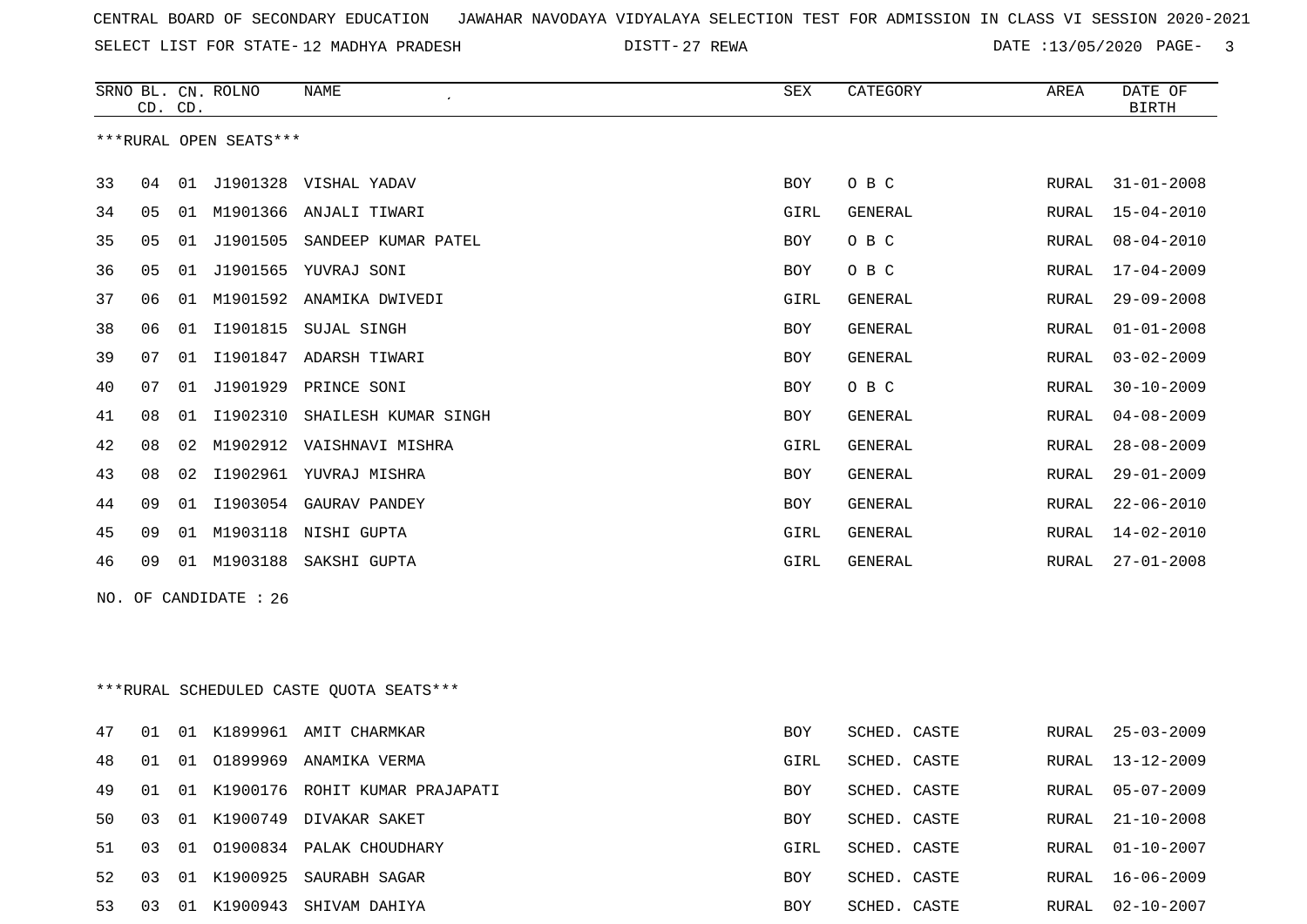SELECT LIST FOR STATE- DISTT- 12 MADHYA PRADESH

DISTT-27 REWA 20020 DATE :13/05/2020 PAGE- 4

|    | CD. CD. |    | SRNO BL. CN. ROLNO    | NAME                                    | ${\tt SEX}$ | CATEGORY     | AREA  | DATE OF<br><b>BIRTH</b> |
|----|---------|----|-----------------------|-----------------------------------------|-------------|--------------|-------|-------------------------|
|    |         |    |                       | ***RURAL SCHEDULED CASTE QUOTA SEATS*** |             |              |       |                         |
| 54 | 04      |    |                       | 01 K1901038 AMAN SAKET                  | <b>BOY</b>  | SCHED. CASTE | RURAL | $02 - 06 - 2008$        |
| 55 | 04      |    |                       | 01 K1901102 DIVYARAJ SAKET              | BOY         | SCHED. CASTE | RURAL | $20 - 04 - 2009$        |
| 56 | 09      | 01 |                       | 01903192 SAMEEKSHA SAKET                | GIRL        | SCHED. CASTE | RURAL | $26 - 08 - 2008$        |
|    |         |    | NO. OF CANDIDATE : 10 |                                         |             |              |       |                         |
|    |         |    |                       |                                         |             |              |       |                         |
|    |         |    |                       |                                         |             |              |       |                         |
|    |         |    |                       | ***RURAL BACKWARD CLASS OUOTA SEATS***  |             |              |       |                         |
| 57 | 01      |    |                       | 01 N1899953 AKANKSHA DEVI               | GIRL        | O B C        | RURAL | $30 - 08 - 2008$        |
| 58 | 01      |    |                       | 01 J1899960 AMAR KUSHWAHA               | BOY         | O B C        | RURAL | $26 - 01 - 2009$        |
|    |         |    |                       |                                         |             |              |       |                         |
| 59 | 01      | 01 |                       | J1900117 NIKHIL KUMAR KUSHWAHA          | BOY         | O B C        | RURAL | $25 - 04 - 2008$        |
| 60 | 01      |    |                       | 01 N1900132 POOJA SINGH                 | GIRL        | O B C        | RURAL | $09 - 10 - 2010$        |
| 61 | 01      |    |                       | 01 N1900192 SARASWATI KEVAT             | GIRL        | O B C        | RURAL | $07 - 07 - 2008$        |
| 62 | 01      | 01 | J1900197              | SATYAM SAHU                             | BOY         | O B C        | RURAL | $18 - 06 - 2010$        |
| 63 | 02      |    |                       | 01 N1900296 AISH SINGH                  | GIRL        | O B C        | RURAL | $26 - 02 - 2009$        |
| 64 | 02      | 01 | J1900399              | HARSH PATEL                             | BOY         | O B C        | RURAL | $11 - 05 - 2008$        |
| 65 | 02      | 01 | J1900400              | HAYANK PRATAP SINGH                     | <b>BOY</b>  | O B C        | RURAL | $17 - 08 - 2009$        |
| 66 | 03      |    |                       | 01 J1900674 ANAND SONI                  | BOY         | O B C        | RURAL | $15 - 12 - 2009$        |
| 67 | 03      | 01 |                       | J1900865 PRATINESH SEN                  | BOY         | O B C        | RURAL | $27 - 09 - 2007$        |
| 68 | 03      |    |                       | 01 N1900874 RADHA RANI KUSHWAHA         | GIRL        | O B C        | RURAL | $01 - 01 - 2010$        |
| 69 | 03      | 01 | N1900915              | SANSKRITI CHAURASIYA                    | GIRL        | O B C        | RURAL | $23 - 02 - 2009$        |
| 70 | 08      | 01 |                       | J1902001 ABHIMANYU CHAURASIYA           | BOY         | O B C        | RURAL | $27 - 03 - 2009$        |
| 71 | 08      |    | 01 J1902309           | DHRUV SINGH                             | <b>BOY</b>  | O B C        | RURAL | $01 - 08 - 2009$        |
| 72 | 09      |    |                       | 01 J1903158 RAHIL PATEL                 | <b>BOY</b>  | O B C        |       | RURAL 15-10-2010        |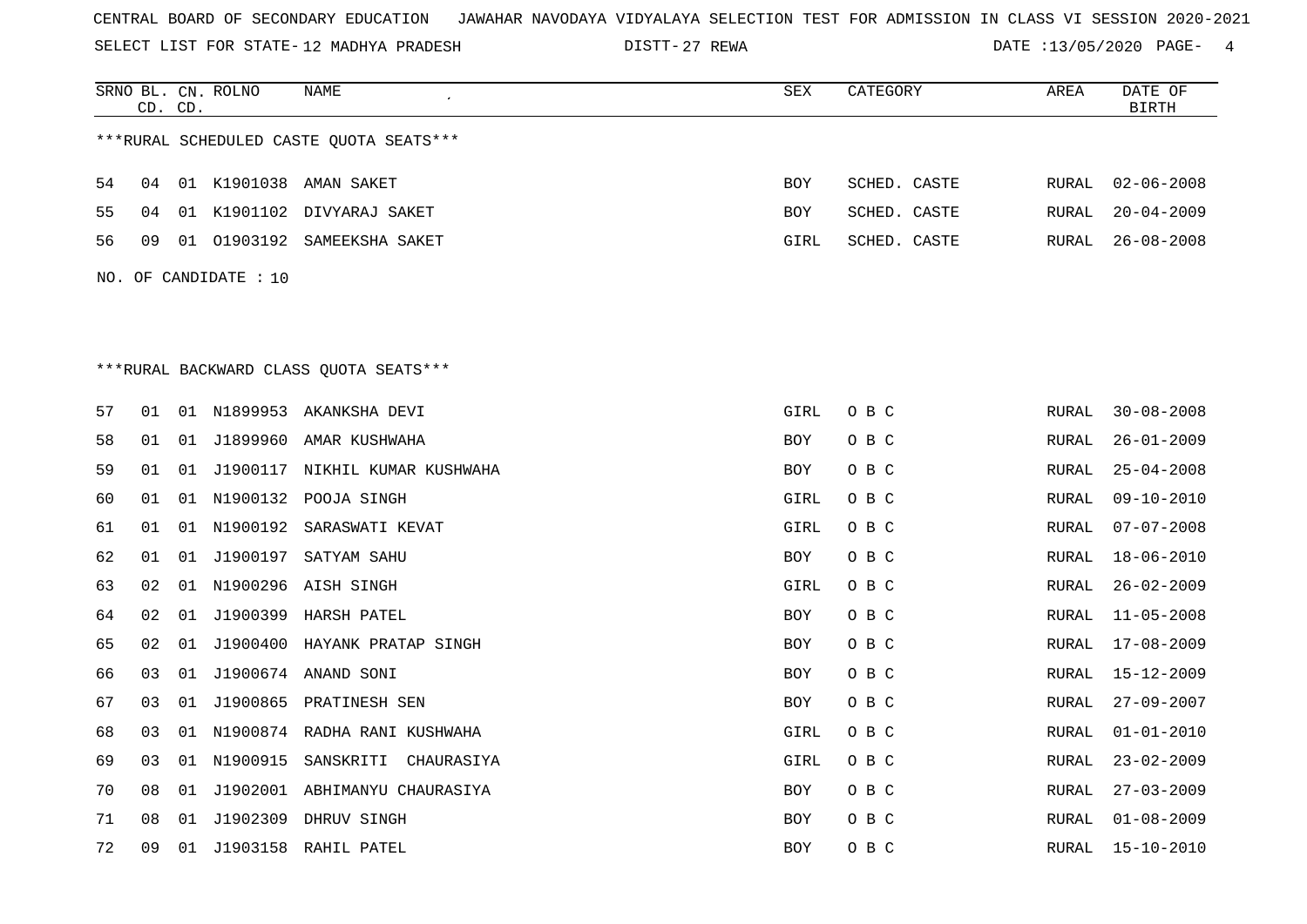| CENTRAL BOARD OF SECONDARY EDUCATION – JAWAHAR NAVODAYA VIDYALAYA SELECTION TEST FOR ADMISSION IN CLASS VI SESSION 2020-2021 |  |  |  |  |
|------------------------------------------------------------------------------------------------------------------------------|--|--|--|--|
|------------------------------------------------------------------------------------------------------------------------------|--|--|--|--|

SELECT LIST FOR STATE- DISTT- 12 MADHYA PRADESH

27 REWA DATE :13/05/2020 PAGE- 5

| SRNO<br>$\sim$<br>ப | <b>ROLNC</b><br>CN. | <b>NAME</b> | SEX | CATEGORY | AREA | DATE<br>OF   |
|---------------------|---------------------|-------------|-----|----------|------|--------------|
| $\sim$ $\sim$<br>ىت | $\cap$<br>ັບມ       |             |     |          |      | <b>BIRTH</b> |

NO. OF CANDIDATE : 16

# \*\*\*RURAL SCHEDULED TRIBE QUOTA SEATS\*\*\*

| 73 | 01 01 |    | L1900155    | RAJ ADIVASI         | <b>BOY</b> | SCHED. TRIBE |       | RURAL 16-07-2009 |
|----|-------|----|-------------|---------------------|------------|--------------|-------|------------------|
| 74 | 03    |    | 01 L1900844 | PIYUSH RAWAT        | BOY        | SCHED. TRIBE | RURAL | 23-06-2009       |
| 75 | 03    | 01 | L1900872    | PUSHPENDRA KOL      | <b>BOY</b> | SCHED. TRIBE | RURAL | 15-09-2008       |
| 76 | 04    | 01 | L1901171    | PARWANA KOL         | <b>BOY</b> | SCHED. TRIBE | RURAL | 10-06-2009       |
| 77 | 04    | 01 | L1901181    | PRAKASH KUMAR RAWAT | <b>BOY</b> | SCHED. TRIBE | RURAL | $03 - 08 - 2007$ |
| 78 | 04    | 01 | L1901220    | RITESH RAWAT        | <b>BOY</b> | SCHED, TRIBE |       | RURAL 25-04-2009 |
| 79 | 07    | 01 | L1901931    | PRIYANSHU RAWAT     | <b>BOY</b> | SCHED. TRIBE | RURAL | 27-08-2008       |
| 80 | 09    | 01 | L1903026    | ASHISH RAWAT        | <b>BOY</b> | SCHED. TRIBE | RURAL | $05 - 10 - 2009$ |

NO. OF CANDIDATE : 8

TOTAL SELECTED CANDIDATE : 80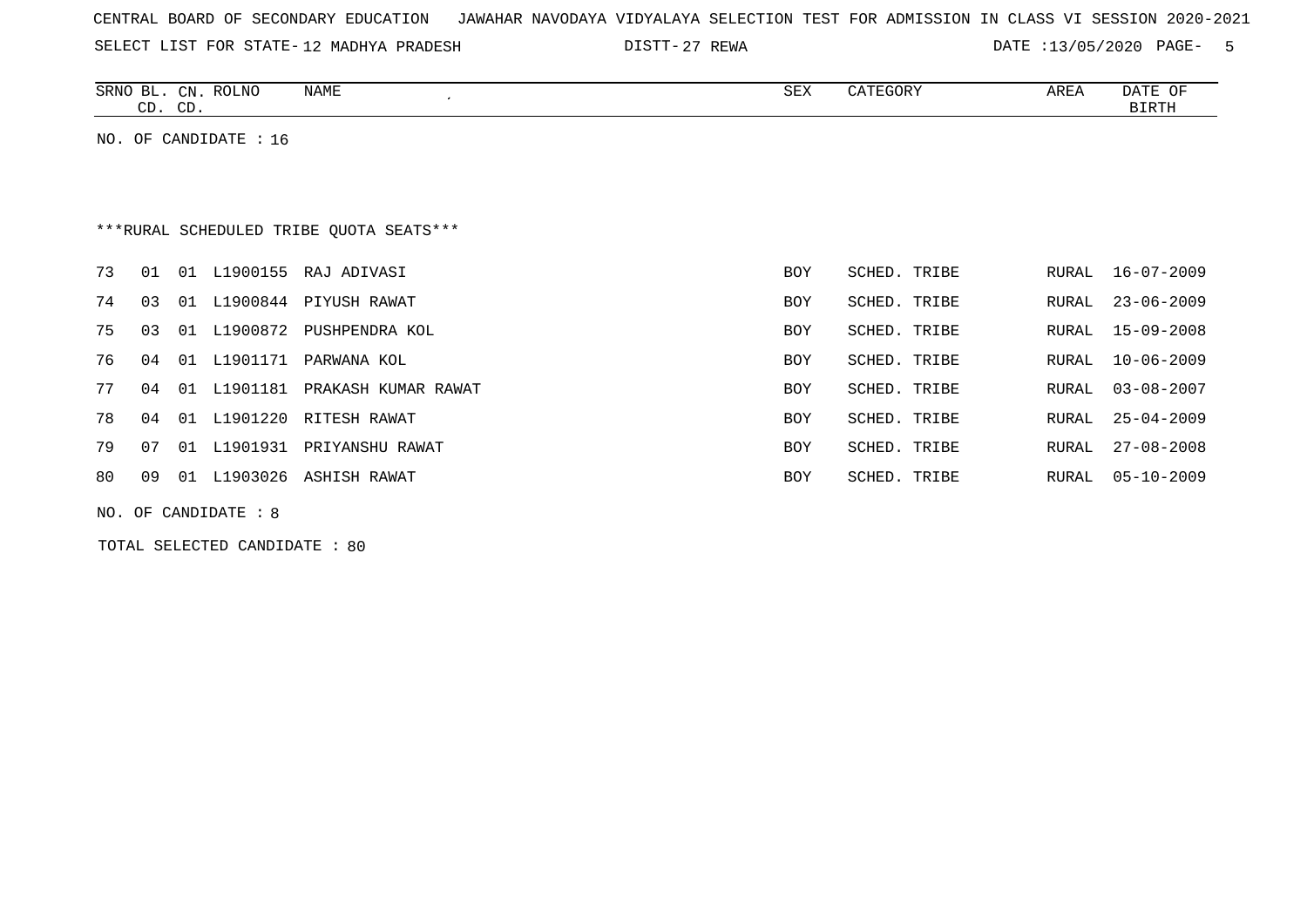SELECT LIST FOR STATE- DISTT- 12 MADHYA PRADESH

28 SAGAR DATE :13/05/2020 PAGE- 1

|    |    | CD. CD. | SRNO BL. CN. ROLNO     | NAME                                    | SEX  | CATEGORY     | AREA  | DATE OF<br><b>BIRTH</b> |
|----|----|---------|------------------------|-----------------------------------------|------|--------------|-------|-------------------------|
|    |    |         | ***OPEN UR SEATS***    |                                         |      |              |       |                         |
| 1  | 02 |         |                        | 01 K1903916 MOHIT JEE AHIRWAR           | BOY  | SCHED. CASTE |       | RURAL 15-07-2010        |
| 2  | 04 |         |                        | 01 J1904621 ADITYA KUMAR SEN            | BOY  | O B C        | RURAL | 18-08-2009              |
| 3  | 08 |         |                        | 01 A1905772 ARPIT KESHARWANI            | BOY  | GENERAL      | URBAN | $25 - 11 - 2009$        |
| 4  | 09 |         |                        | 01 F1906678 AKANKSHA KURMI              | GIRL | O B C        | URBAN | $30 - 12 - 2008$        |
| 5  | 09 |         |                        | 01 A1906695 ANCHAL RAWAT                | BOY  | GENERAL      | URBAN | $11 - 08 - 2009$        |
| 6  | 09 |         |                        | 01 A1906978 PRAVIRAJ DUBEY              | BOY  | GENERAL      | URBAN | $01 - 01 - 2010$        |
|    |    |         | NO. OF CANDIDATE : $6$ |                                         |      |              |       |                         |
|    |    |         |                        |                                         |      |              |       |                         |
|    |    |         |                        |                                         |      |              |       |                         |
|    |    |         |                        | *** OPEN SCHEDULED CASTE QUOTA SEATS*** |      |              |       |                         |
| 7  | 05 |         |                        | 01 K1905054 PRSOON AHIRWAR              | BOY  | SCHED. CASTE | RURAL | $27 - 01 - 2009$        |
| 8  | 08 |         |                        | 01 G1905973 KANISHKA RAI                | GIRL | SCHED. CASTE | URBAN | $31 - 12 - 2009$        |
| 9  | 08 |         |                        | 02 G1906525 SNEHA AHIRWAR               | GIRL | SCHED. CASTE | URBAN | $20 - 05 - 2009$        |
| 10 | 09 |         |                        | 01 C1907118 SUMIT KUMAR CHAUDHARY       | BOY  | SCHED. CASTE | URBAN | 15-11-2008              |
|    |    |         | NO. OF CANDIDATE : 4   |                                         |      |              |       |                         |
|    |    |         |                        |                                         |      |              |       |                         |
|    |    |         |                        |                                         |      |              |       |                         |
|    |    |         |                        | *** OPEN DISABLED QUOTA SEATS***        |      |              |       |                         |
| 11 | 02 |         |                        | 02 F1904065 RITIKA SAHU                 | GIRL | O B C        | URBAN | 16-09-2009              |
| 12 | 06 |         |                        | 01 01905228 HARI BAI AHIRWAR            | GIRL | SCHED. CASTE | RURAL | $13 - 10 - 2009$        |
| 13 | 11 |         |                        | 01 N1907776 SHEELA PRAJAPATI            | GIRL | O B C        | RURAL | $25 - 11 - 2009$        |
|    |    |         | NO. OF CANDIDATE : 3   |                                         |      |              |       |                         |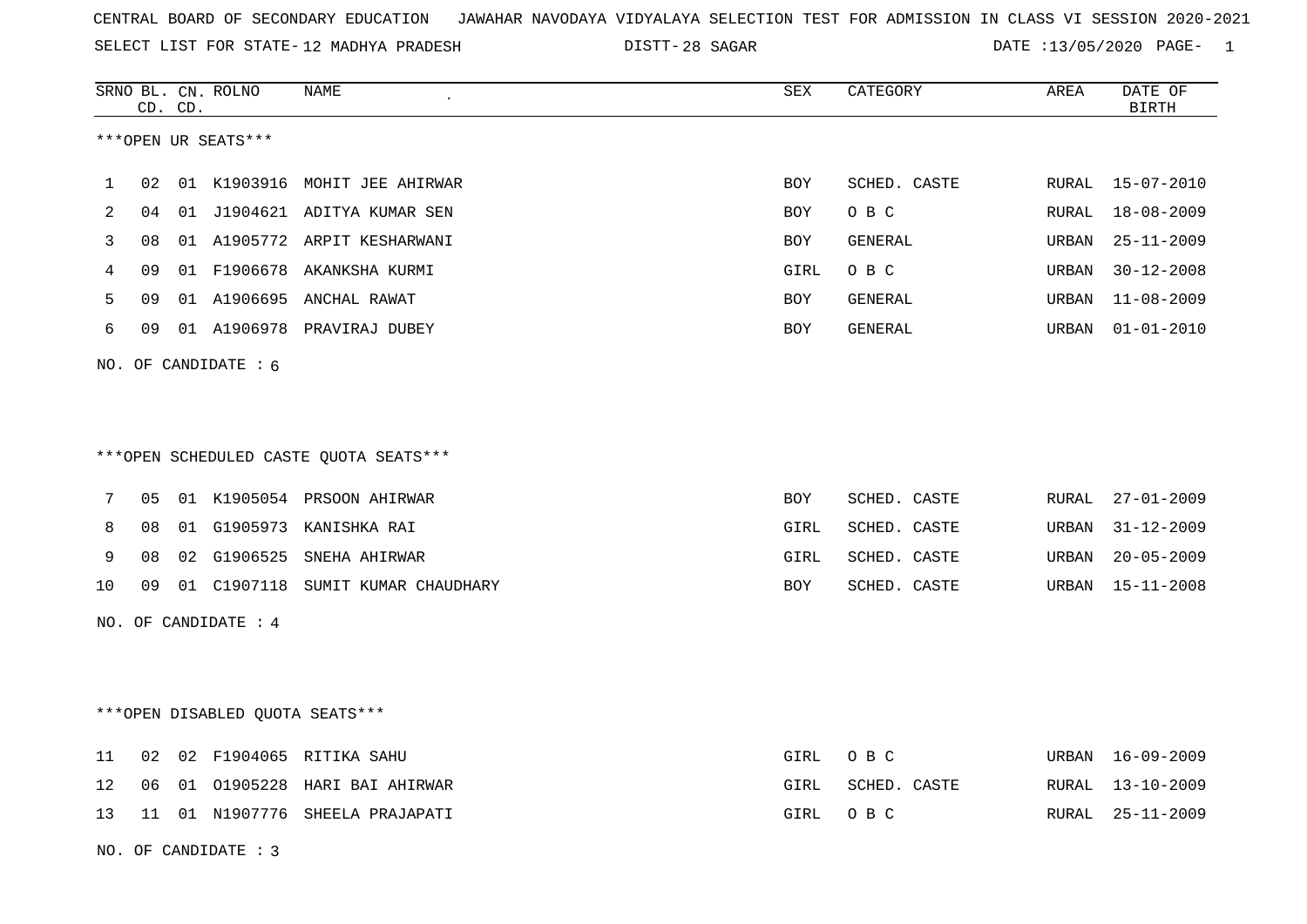SELECT LIST FOR STATE- DISTT- 12 MADHYA PRADESH

DISTT-28 SAGAR DATE :13/05/2020 PAGE- 2

|    |    | CD. CD. | SRNO BL. CN. ROLNO     | <b>NAME</b>                            | SEX        | CATEGORY     | AREA         | DATE OF<br><b>BIRTH</b> |
|----|----|---------|------------------------|----------------------------------------|------------|--------------|--------------|-------------------------|
|    |    |         |                        | *** OPEN BACKWARD CLASS QUOTA SEATS*** |            |              |              |                         |
| 14 | 04 |         |                        | 01 J1904691 DHURV SAHU                 | BOY        | O B C        | RURAL        | $22 - 12 - 2008$        |
| 15 | 09 | 01      | B1906847               | KARTIK SONI                            | BOY        | O B C        | URBAN        | $14 - 12 - 2008$        |
| 16 | 09 |         |                        | 01 J1907025 RANJEET KACHHI             | BOY        | O B C        | RURAL        | $29 - 05 - 2009$        |
| 17 | 09 |         |                        | 01 J1907038 ROHIT KURMI                | BOY        | O B C        | RURAL        | $26 - 08 - 2009$        |
| 18 | 09 |         |                        | 01 F1907101 SNEHA KURMI                | GIRL       | O B C        | URBAN        | $17 - 02 - 2009$        |
|    |    |         | NO. OF CANDIDATE : 5   |                                        |            |              |              |                         |
|    |    |         |                        |                                        |            |              |              |                         |
|    |    |         |                        | ***OPEN SCHEDULED TRIBE QUOTA SEATS*** |            |              |              |                         |
| 19 | 09 |         |                        | 01 D1906986 PRINS GOUND                | BOY        | SCHED. TRIBE | URBAN        | 17-08-2008              |
| 20 | 11 |         |                        | 01 P1907768 SARIKA GOUND               | GIRL       | SCHED. TRIBE | RURAL        | $20 - 04 - 2009$        |
|    |    |         | NO. OF CANDIDATE : 2   |                                        |            |              |              |                         |
|    |    |         |                        |                                        |            |              |              |                         |
|    |    |         |                        |                                        |            |              |              |                         |
|    |    |         | ***RURAL OPEN SEATS*** |                                        |            |              |              |                         |
| 21 | 01 |         |                        | 01 J1903472 NAITIK HANSWAL             | <b>BOY</b> | O B C        | RURAL        | $17 - 03 - 2009$        |
| 22 | 01 | 01      | J1903612 SUSHANT       |                                        | BOY        | O B C        | RURAL        | $18 - 02 - 2008$        |
| 23 | 02 | 02      | I1904004               | PRINCE RAJPOOT                         | BOY        | GENERAL      | RURAL        | $01 - 03 - 2010$        |
| 24 | 02 |         |                        | 02 N1904019 RADHIKA DANGI              | GIRL       | O B C        | RURAL        | $08 - 01 - 2010$        |
| 25 | 03 |         |                        | 01 J1904278 ANSHUL YADAV               | BOY        | O B C        | RURAL        | $09 - 09 - 2008$        |
| 26 | 03 |         | 01 N1904409            | MUSKAN SEN                             | GIRL       | O B C        | <b>RURAL</b> | $10 - 06 - 2009$        |
| 27 | 04 |         |                        | 01 M1904628 AKSHARA JAIN               | GIRL       | GENERAL      | RURAL        | $31 - 01 - 2009$        |
| 28 | 04 | 01      |                        | I1904654 ARJIT JAIN                    | BOY        | GENERAL      | RURAL        | $26 - 05 - 2008$        |
| 29 | 04 |         |                        | 01 J1904757 MAKHAN LODHI               | BOY        | O B C        | RURAL        | $01 - 06 - 2009$        |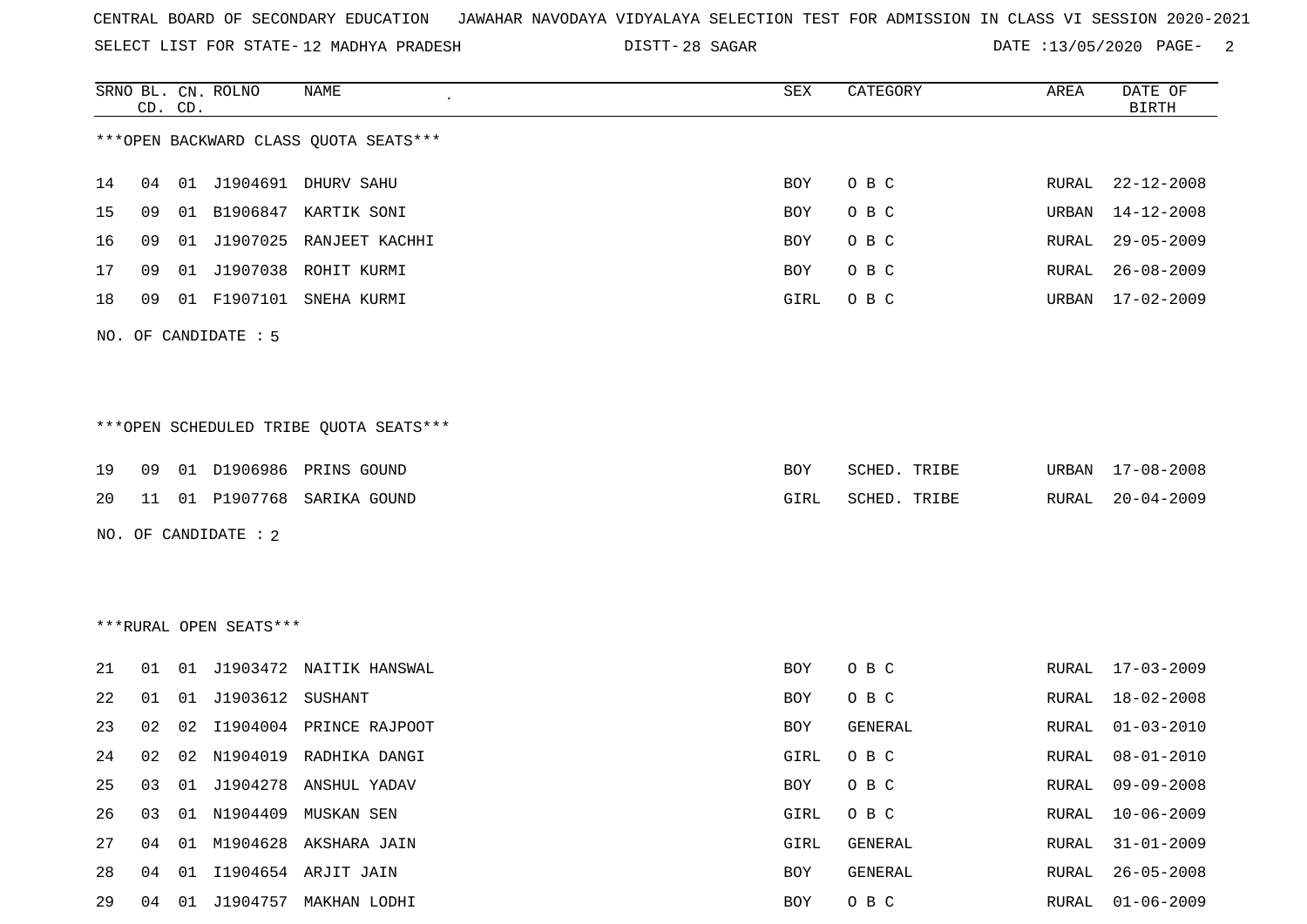SELECT LIST FOR STATE- DISTT- 12 MADHYA PRADESH

28 SAGAR DATE :13/05/2020 PAGE- 3

|    | CD. CD. |    | SRNO BL. CN. ROLNO     | NAME                       | <b>SEX</b> | CATEGORY       | AREA         | DATE OF<br><b>BIRTH</b> |
|----|---------|----|------------------------|----------------------------|------------|----------------|--------------|-------------------------|
|    |         |    | ***RURAL OPEN SEATS*** |                            |            |                |              |                         |
| 30 | 05      | 01 | J1904971               | BRAJENDRA YADAV            | <b>BOY</b> | O B C          | RURAL        | $25 - 05 - 2009$        |
| 31 | 05      | 01 | J1905072               | RITIK YADAV                | <b>BOY</b> | O B C          | RURAL        | $27 - 07 - 2009$        |
| 32 | 06      | 01 | I1905307               | PARAS KANHAUA              | <b>BOY</b> | <b>GENERAL</b> | RURAL        | $01 - 01 - 2008$        |
| 33 | 07      | 01 |                        | J1905612 VIVEK PATEL       | BOY        | O B C          | RURAL        | $07 - 07 - 2010$        |
| 34 | 08      | 01 |                        | J1905694 ANAND VISHWKARMA  | <b>BOY</b> | O B C          | RURAL        | $04 - 12 - 2008$        |
| 35 | 08      | 01 |                        | J1905897 GOPALA SONI       | <b>BOY</b> | O B C          | RURAL        | $24 - 03 - 2009$        |
| 36 | 08      |    |                        | 02 J1906184 NISHANT GHOSHI | BOY        | O B C          | RURAL        | $02 - 02 - 2009$        |
| 37 | 08      | 02 |                        | 01906351 RICHA HARSH       | GIRL       | SCHED. CASTE   | RURAL        | $19 - 01 - 2009$        |
| 38 | 08      | 02 | M1906372               | RIYA DUBEY                 | GIRL       | <b>GENERAL</b> | RURAL        | $03 - 11 - 2008$        |
| 39 | 08      | 02 | N1906521               | SIDDHI LODHI               | GIRL       | O B C          | <b>RURAL</b> | $28 - 08 - 2009$        |
| 40 | 09      | 01 | K1907097               | SHUBHAM AHIRWAR            | <b>BOY</b> | SCHED. CASTE   | RURAL        | $04 - 08 - 2009$        |
| 41 | 09      | 01 | N1907113               | SRISHTI DANGI              | GIRL       | O B C          | RURAL        | $01 - 01 - 2009$        |
| 42 | 10      | 01 | J1907277               | GAURAV LODHI               | <b>BOY</b> | O B C          | RURAL        | $22 - 11 - 2009$        |
| 43 | 10      | 01 | I1907483               | SAMARTH BRIJPURIYA         | <b>BOY</b> | <b>GENERAL</b> | RURAL        | $19 - 01 - 2009$        |
| 44 | 11      |    |                        | 01 N1907681 MAHI PRAJAPATI | GIRL       | O B C          | RURAL        | $04 - 06 - 2008$        |
| 45 | 11      |    |                        | 01 J1907788 SOMNATH PATEL  | BOY        | O B C          | RURAL        | $09 - 03 - 2009$        |
|    |         |    | NO. OF CANDIDATE : 25  |                            |            |                |              |                         |

\*\*\*RURAL SCHEDULED CASTE QUOTA SEATS\*\*\*

|  |  | 46 02 02 01904008 PRIYANSHI AHIRWAR | GIRL | SCHED. CASTE |  | RURAL 11-12-2010 |
|--|--|-------------------------------------|------|--------------|--|------------------|
|  |  | 47 02 02 K1904116 SATYAM AHIRWAR    | BOY  | SCHED. CASTE |  | RURAL 08-08-2008 |
|  |  | 48 03 02 01904571 SONAM CHADAR      | GIRL | SCHED. CASTE |  | RURAL 07-11-2007 |
|  |  | 49 04 01 01904755 MAHIMA AHIRWAR    | GIRL | SCHED. CASTE |  | RURAL 10-11-2010 |
|  |  | 50 04 01 K1904796 PRASHANT CHADAR   | BOY  | SCHED. CASTE |  | RURAL 03-02-2008 |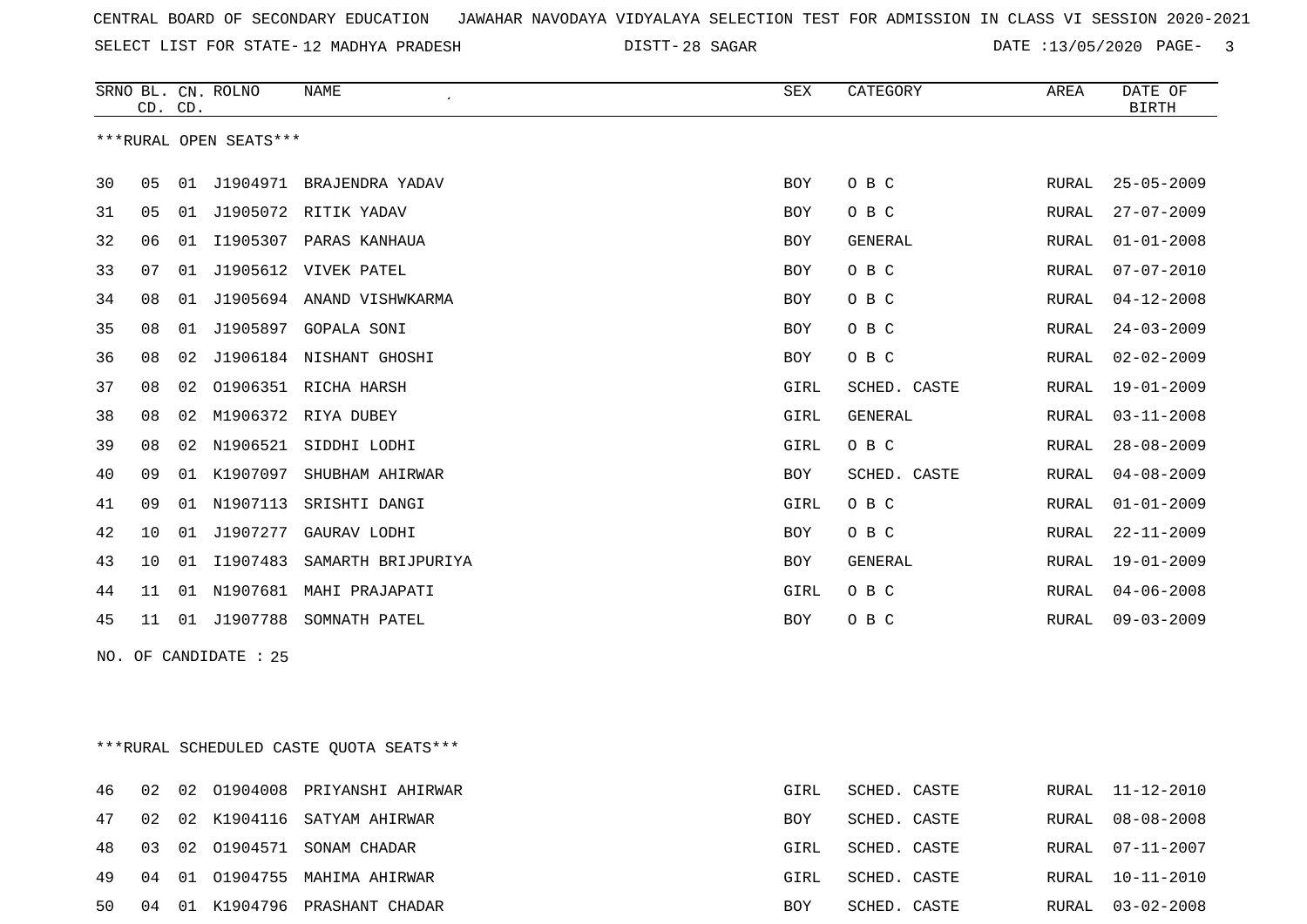SELECT LIST FOR STATE- DISTT- 12 MADHYA PRADESH

SRNO BL. CN.

ROLNO NAME SEX CATEGORY AREA DATE OF

28 SAGAR DATE :13/05/2020 PAGE- 4

|    | CD. CD. |    |                       |                                         |            |              |              | BIRTH            |
|----|---------|----|-----------------------|-----------------------------------------|------------|--------------|--------------|------------------|
|    |         |    |                       | ***RURAL SCHEDULED CASTE QUOTA SEATS*** |            |              |              |                  |
| 51 | 06      |    |                       | 01 K1905241 KAILASH AHIRWAR             | BOY        | SCHED. CASTE | RURAL        | $06 - 06 - 2009$ |
| 52 | 06      | 01 |                       | K1905261 KUSH AHIRWAR                   | BOY        | SCHED. CASTE | RURAL        | $29 - 07 - 2008$ |
| 53 | 07      | 01 |                       | 01905443 AMRITA CHADAR                  | GIRL       | SCHED. CASTE | RURAL        | $16 - 08 - 2009$ |
| 54 | 08      | 01 |                       | K1905744 ANUKRAM VERMA                  | BOY        | SCHED. CASTE | RURAL        | $22 - 10 - 2008$ |
| 55 | 08      | 01 |                       | 01905845 DEEKSHA AHIRWAR                | GIRL       | SCHED. CASTE | RURAL        | $16 - 02 - 2010$ |
| 56 | 08      | 01 | 01906048              | LAXMI AHIRWAR                           | GIRL       | SCHED. CASTE | RURAL        | $30 - 09 - 2009$ |
| 57 | 09      |    |                       | 01 K1906866 KRISHNAKANT AHIRWAR         | BOY        | SCHED. CASTE | RURAL        | 25-12-2009       |
| 58 | 10      |    |                       | 01 01907196 AKANKSHA AHIRWAR            | GIRL       | SCHED. CASTE | RURAL        | $30 - 09 - 2009$ |
|    |         |    | NO. OF CANDIDATE : 13 |                                         |            |              |              |                  |
|    |         |    |                       | *** RURAL BACKWARD CLASS QUOTA SEATS*** |            |              |              |                  |
| 59 | 02      | 02 |                       | J1904210 VINAYAK SINGH DANGI            | <b>BOY</b> | O B C        | RURAL        | $03 - 09 - 2008$ |
| 60 | 03      | 01 | J1904257              | ALAKH SAHU                              | BOY        | O B C        | RURAL        | $31 - 03 - 2010$ |
| 61 | 03      | 02 |                       | J1904499 RISHI SAINI                    | BOY        | O B C        | RURAL        | 17-04-2008       |
| 62 | 03      | 02 | J1904505              | ROHIT KUSHWAHA                          | BOY        | O B C        | RURAL        | $06 - 12 - 2007$ |
| 63 | 04      | 01 |                       | N1904632 AMRITA NAMDEV                  | GIRL       | O B C        | RURAL        | 24-12-2009       |
| 64 | 04      | 01 | J1904707              | HIMANSHU SAHU                           | BOY        | O B C        | RURAL        | 12-10-2007       |
| 65 | 06      | 01 |                       | N1905202 BHOOMI NAMDEV                  | GIRL       | O B C        | RURAL        | $14 - 11 - 2009$ |
| 66 | 06      | 01 |                       | J1905310 PIYUSH LODHI                   | BOY        | O B C        | RURAL        | $01 - 01 - 2011$ |
| 67 | 09      | 01 |                       | J1906701 ANKIT KURMI                    | BOY        | O B C        | RURAL        | $08 - 08 - 2008$ |
| 68 | 09      |    |                       | 01 N1906712 ANURADHA KURMI              | GIRL       | O B C        | RURAL        | 10-09-2009       |
| 69 | 09      |    |                       | 01 J1906719 ARADHYA SINGH THAKUR        | BOY        | O B C        | RURAL        | $09 - 06 - 2009$ |
| 70 | 09      |    |                       | 01 N1906737 BHARTI KURMI                | GIRL       | O B C        | <b>RURAL</b> | $10 - 07 - 2008$ |
| 71 | 09      |    |                       | 01 N1906888 MAHIMA KURMI                | GIRL       | O B C        | RURAL        | $03 - 06 - 2009$ |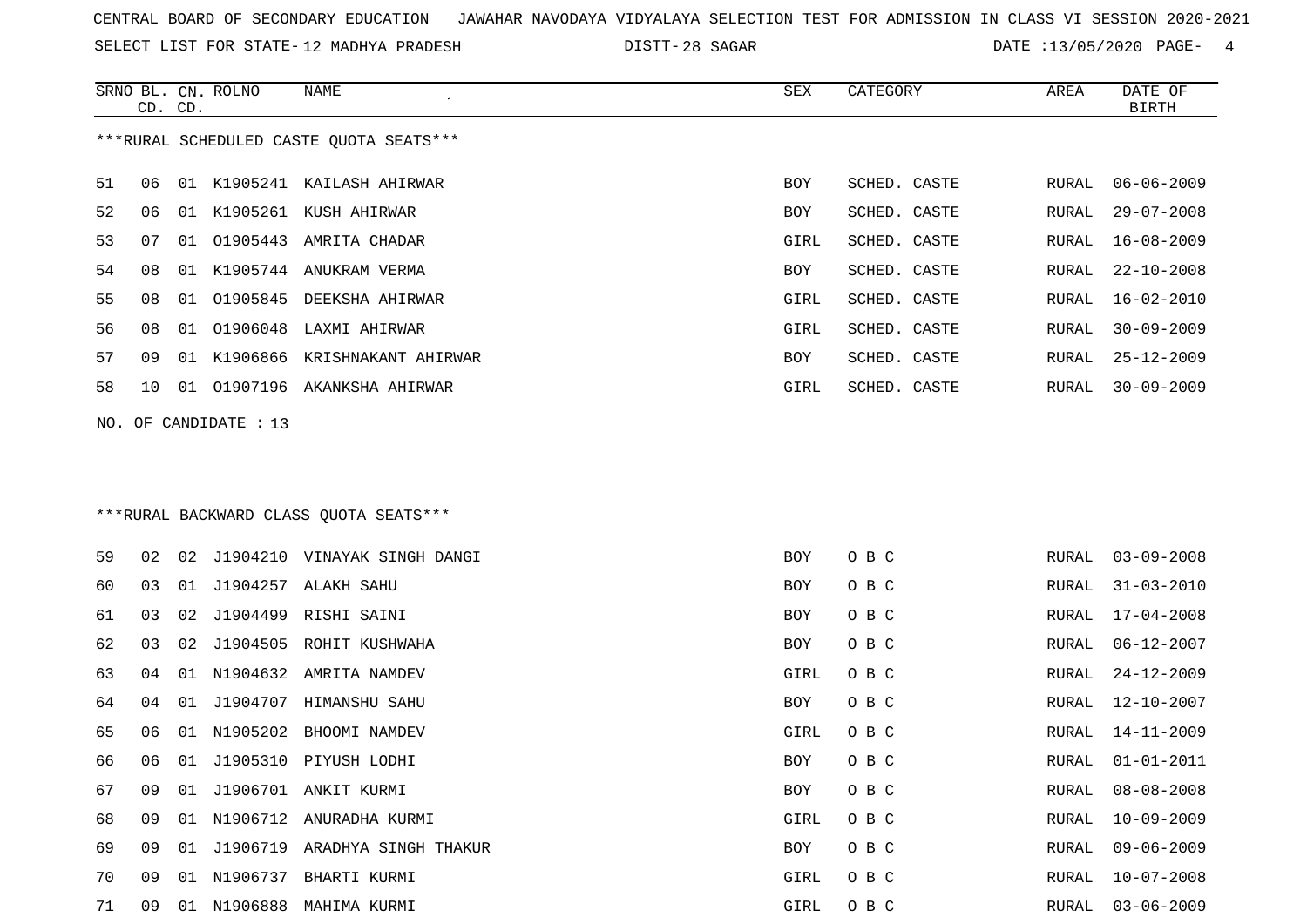SELECT LIST FOR STATE- DISTT- 12 MADHYA PRADESH

28 SAGAR DATE :13/05/2020 PAGE- 5

|     | CD. CD.         |    | SRNO BL. CN. ROLNO | NAME                                    | SEX        | CATEGORY        | AREA  | DATE OF<br><b>BIRTH</b> |
|-----|-----------------|----|--------------------|-----------------------------------------|------------|-----------------|-------|-------------------------|
|     |                 |    |                    | ***RURAL BACKWARD CLASS OUOTA SEATS***  |            |                 |       |                         |
| 72  | 09              |    |                    | 01 J1907149 VINAY KURMI                 | BOY        | O B C           | RURAL | 14-11-2008              |
| 73  | 10              |    |                    | 01 J1907171 AADITYA LODHI               | BOY        | O B C           | RURAL | $27 - 11 - 2009$        |
| 74  | 10 <sup>°</sup> | 01 |                    | N1907174 AAKANKSHA THAKUR               | GIRL       | O B C           | RURAL | $12 - 05 - 2010$        |
| NO. |                 |    | OF CANDIDATE : 16  |                                         |            |                 |       |                         |
|     |                 |    |                    |                                         |            |                 |       |                         |
|     |                 |    |                    |                                         |            |                 |       |                         |
|     |                 |    |                    | ***RURAL SCHEDULED TRIBE QUOTA SEATS*** |            |                 |       |                         |
| 75  | 04              |    |                    | 01 L1904618 ABHISHEK GOUND              | BOY        | SCHED. TRIBE    |       | RURAL 11-11-2008        |
| 76  | 08              | 02 | P1906650           | YOGITA GOUND                            | GIRL       | SCHED. TRIBE    | RURAL | $25 - 04 - 2009$        |
| 77  | 11              | 01 | P1907595           | ANAMIKA GOUND                           | GIRL       | SCHED. TRIBE    | RURAL | $15 - 09 - 2009$        |
| 78  | 11              | 01 | P1907687           | MONIKA GOUND                            | GIRL       | SCHED. TRIBE    | RURAL | $28 - 02 - 2010$        |
| 79  | 11              |    |                    | 01 L1907693 NARAYAN PRASAD GOUND        | BOY        | SCHED. TRIBE    | RURAL | 11-05-2009              |
| 80  | 11              |    |                    | 01 L1907809 VIJAY GOUND                 | <b>BOY</b> | SCHED.<br>TRIBE | RURAL | $01 - 11 - 2008$        |
|     |                 |    |                    |                                         |            |                 |       |                         |

NO. OF CANDIDATE : 6

TOTAL SELECTED CANDIDATE : 80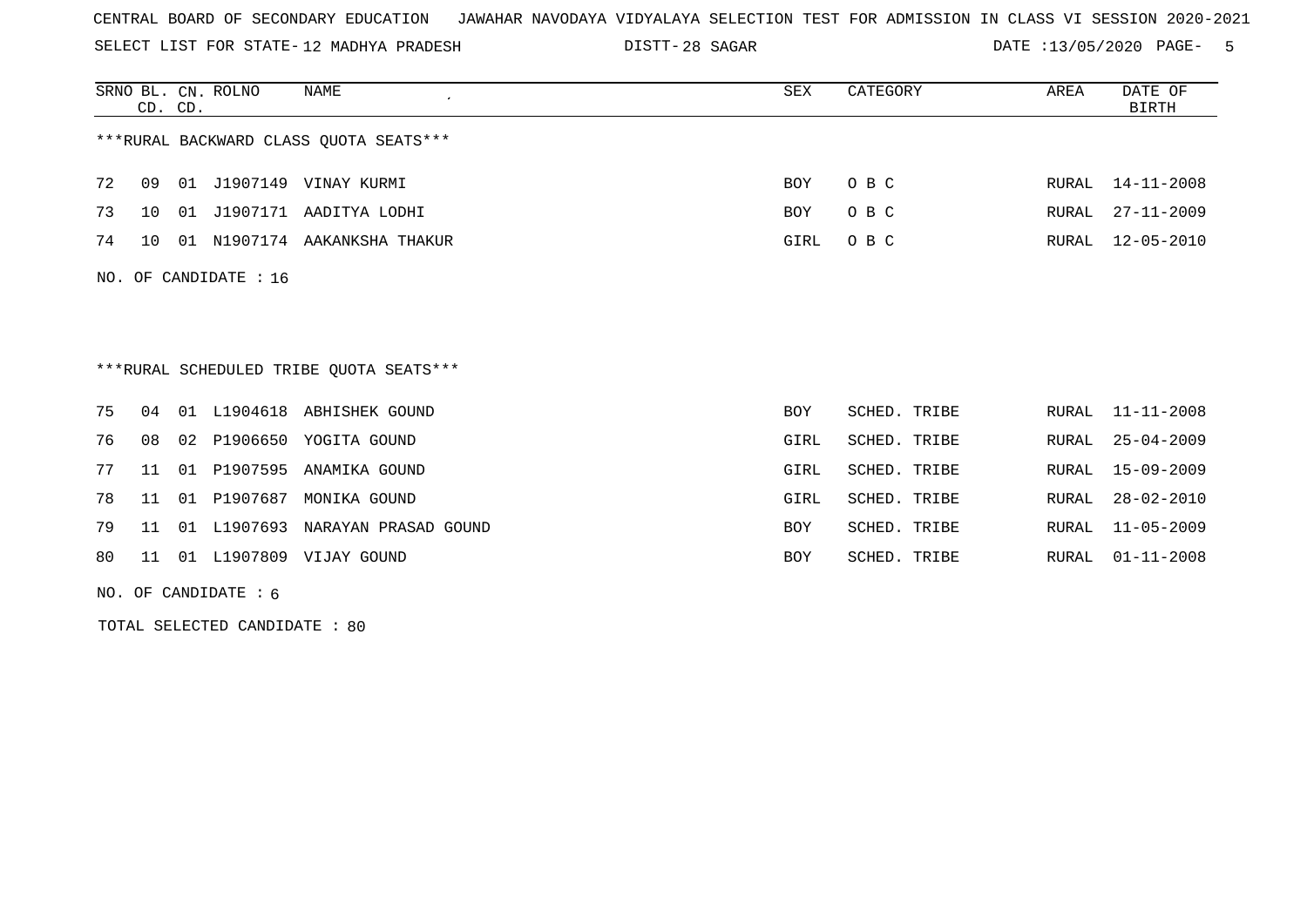SELECT LIST FOR STATE- DISTT- 12 MADHYA PRADESH

29 SEONI DATE :13/05/2020 PAGE- 1

| SRNO BL. CN. ROLNO    | CD. CD. |                        | NAME<br>$\pmb{\cdot}$                   | SEX  | CATEGORY     | AREA  | DATE OF<br>BIRTH |
|-----------------------|---------|------------------------|-----------------------------------------|------|--------------|-------|------------------|
|                       |         | ***OPEN UR SEATS***    |                                         |      |              |       |                  |
| 1                     |         |                        | 01 01 J1908045 BHOUMIK KATRE            | BOY  | O B C        |       | RURAL 15-05-2009 |
| 05<br>2               |         |                        | 01 P1912782 ANJLI DHURVE                | GIRL | SCHED. TRIBE | RURAL | 24-10-2009       |
| 07<br>3               |         | 04 J1916562 OM YADAV   |                                         | BOY  | O B C        | RURAL | 19-06-2009       |
| 4                     |         |                        | 08  02  M1918569  KRITI TIWARI          | GIRL | GENERAL      |       | RURAL 23-02-2010 |
|                       |         | NO. OF CANDIDATE : $4$ |                                         |      |              |       |                  |
|                       |         |                        |                                         |      |              |       |                  |
|                       |         |                        | ***OPEN SCHEDULED CASTE QUOTA SEATS***  |      |              |       |                  |
| 5                     |         |                        | 05 03 01913535 PRACHI SHIV              | GIRL | SCHED. CASTE |       | RURAL 02-12-2008 |
| 6<br>05               |         |                        | 04 01913967 SHRADDHA DEHARIYA           | GIRL | SCHED. CASTE | RURAL | $20 - 12 - 2008$ |
| $7\phantom{.0}$<br>08 |         |                        | 01 01918335 GEETANSHI DEHARIYA          | GIRL | SCHED. CASTE | RURAL | 30-09-2009       |
|                       |         | NO. OF CANDIDATE : 3   |                                         |      |              |       |                  |
|                       |         |                        |                                         |      |              |       |                  |
|                       |         |                        | ***OPEN DISABLED QUOTA SEATS***         |      |              |       |                  |
| 8                     |         |                        | 05 02 J1913373 MUKESH THAKUR            | BOY  | O B C        |       | RURAL 27-09-2008 |
|                       |         | NO. OF CANDIDATE : $1$ |                                         |      |              |       |                  |
|                       |         |                        |                                         |      |              |       |                  |
|                       |         |                        | *** OPEN BACKWARD CLASS QUOTA SEATS *** |      |              |       |                  |
| 9<br>01               |         |                        | 01 N1908119 DISHA CHAKRAWARTI           | GIRL | O B C        |       | RURAL 11-08-2009 |
| 10<br>01              |         |                        | 04 N1909189 YESHESVINI                  | GIRL | O B C        | RURAL | $06 - 07 - 2009$ |
| 11                    |         |                        | 08 03 B1918930 PRAFULL SANODIYA         | BOY  | O B C        |       | URBAN 20-12-2008 |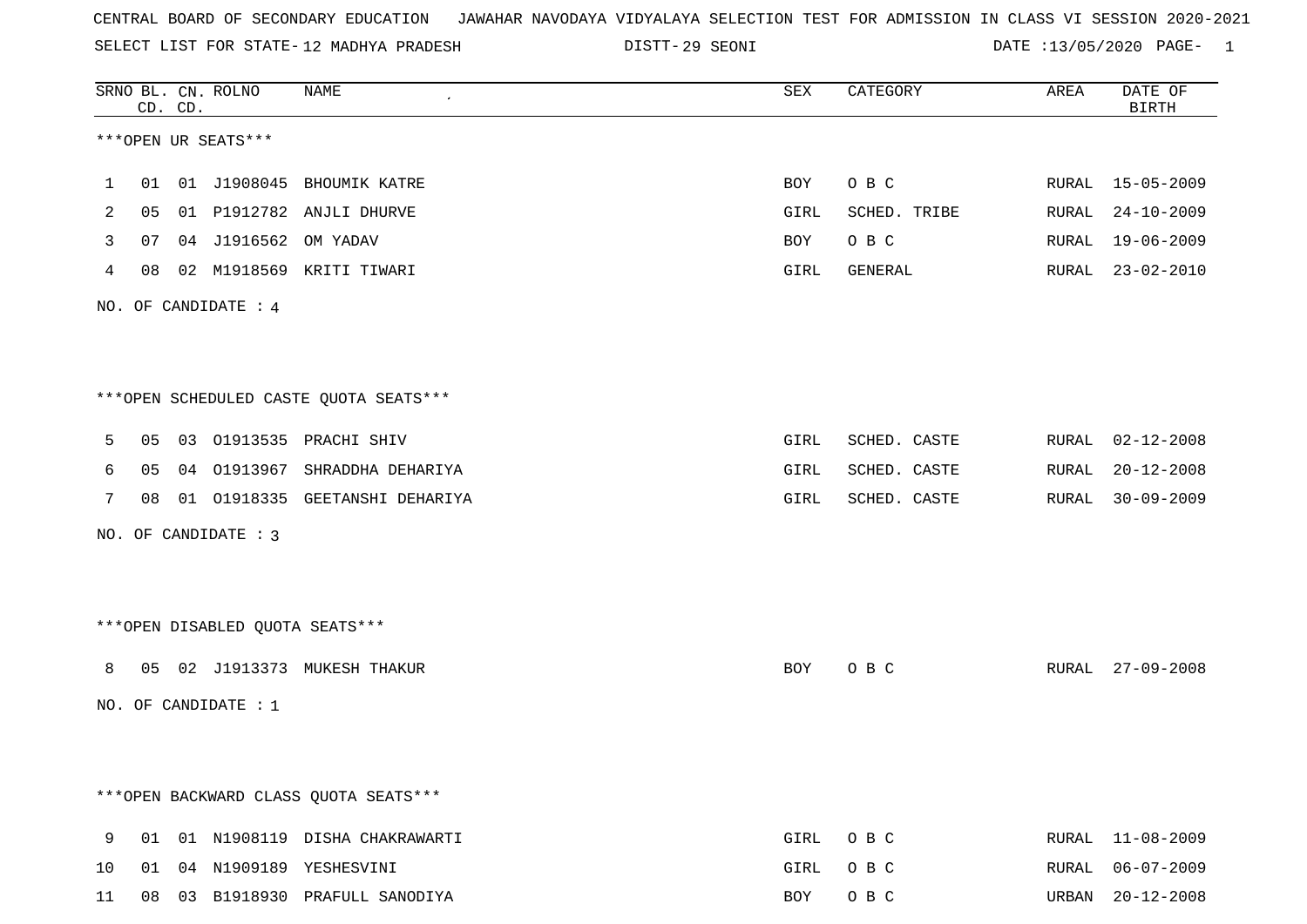SELECT LIST FOR STATE- DISTT- 12 MADHYA PRADESH

29 SEONI DATE :13/05/2020 PAGE- 2

|                                        |    | CD. CD. | SRNO BL. CN. ROLNO   | <b>NAME</b>                            | SEX  | CATEGORY     | AREA         | DATE OF<br><b>BIRTH</b> |  |
|----------------------------------------|----|---------|----------------------|----------------------------------------|------|--------------|--------------|-------------------------|--|
| *** OPEN BACKWARD CLASS QUOTA SEATS*** |    |         |                      |                                        |      |              |              |                         |  |
| 12                                     | 08 |         |                      | 03 B1919095 RAJ SANODIYA               | BOY  | O B C        | URBAN        | $18 - 05 - 2009$        |  |
| 13                                     | 08 |         | 04 B1919489          | SIDDHANT SAHU                          | BOY  | O B C        | URBAN        | $21 - 05 - 2010$        |  |
|                                        |    |         | NO. OF CANDIDATE : 5 |                                        |      |              |              |                         |  |
|                                        |    |         |                      | ***OPEN SCHEDULED TRIBE QUOTA SEATS*** |      |              |              |                         |  |
| 14                                     | 02 | 03      |                      | L1910305 YASH INWATI                   | BOY  | SCHED. TRIBE | RURAL        | $03 - 12 - 2008$        |  |
| 15                                     | 03 | 02      | P1910822             | PARUL UIKEY                            | GIRL | SCHED. TRIBE | RURAL        | $03 - 09 - 2009$        |  |
| 16                                     | 05 | 01      |                      | P1912872 ASMI KAKODIYA                 | GIRL | SCHED. TRIBE | RURAL        | $01 - 06 - 2009$        |  |
| 17                                     | 05 | 02      | P1913338             | MAUSMI UIKEY                           | GIRL | SCHED. TRIBE | RURAL        | $05 - 04 - 2009$        |  |
| 18                                     | 05 | 02      | P1913381 NAINEE      |                                        | GIRL | SCHED. TRIBE | RURAL        | $11 - 01 - 2010$        |  |
| 19                                     | 07 | 03      | D1915953             | HEMAN KUMAR RAJNEGI                    | BOY  | SCHED. TRIBE | URBAN        | $19 - 05 - 2010$        |  |
| 20                                     | 08 | 04      | P1919168             | RIYANSHI DHURVE                        | GIRL | SCHED. TRIBE | RURAL        | $05 - 06 - 2009$        |  |
|                                        |    |         | NO. OF CANDIDATE : 7 |                                        |      |              |              |                         |  |
|                                        |    |         |                      |                                        |      |              |              |                         |  |
|                                        |    |         |                      |                                        |      |              |              |                         |  |
| ***RURAL OPEN SEATS***                 |    |         |                      |                                        |      |              |              |                         |  |
| 21                                     | 01 | 02      | J1908460             | NAVISHTH ADEY                          | BOY  | O B C        | RURAL        | $20 - 06 - 2010$        |  |
| 22                                     | 01 |         | 03 N1908787 ROSHNI   |                                        | GIRL | O B C        | RURAL        | $05 - 01 - 2010$        |  |
| 23                                     | 02 | 01      |                      | J1909588 JAYRAM CHANDRWANSHI           | BOY  | O B C        | <b>RURAL</b> | $27 - 09 - 2009$        |  |
| 24                                     | 03 | 03      |                      | J1911176 SUJAL BAISLE                  | BOY  | O B C        | <b>RURAL</b> | $23 - 10 - 2008$        |  |
| 25                                     | 04 |         |                      | 01 J1911313 ADARSH DESHMUKH            | BOY  | O B C        | RURAL        | 15-08-2009              |  |
| 26                                     | 04 | 01      | N1911546             | DEEKSHA GUMASTA                        | GIRL | O B C        | <b>RURAL</b> | $06 - 02 - 2010$        |  |
| 27                                     | 05 |         | 01 M1912898          | BASUNDHRA                              | GIRL | GENERAL      | <b>RURAL</b> | $16 - 04 - 2009$        |  |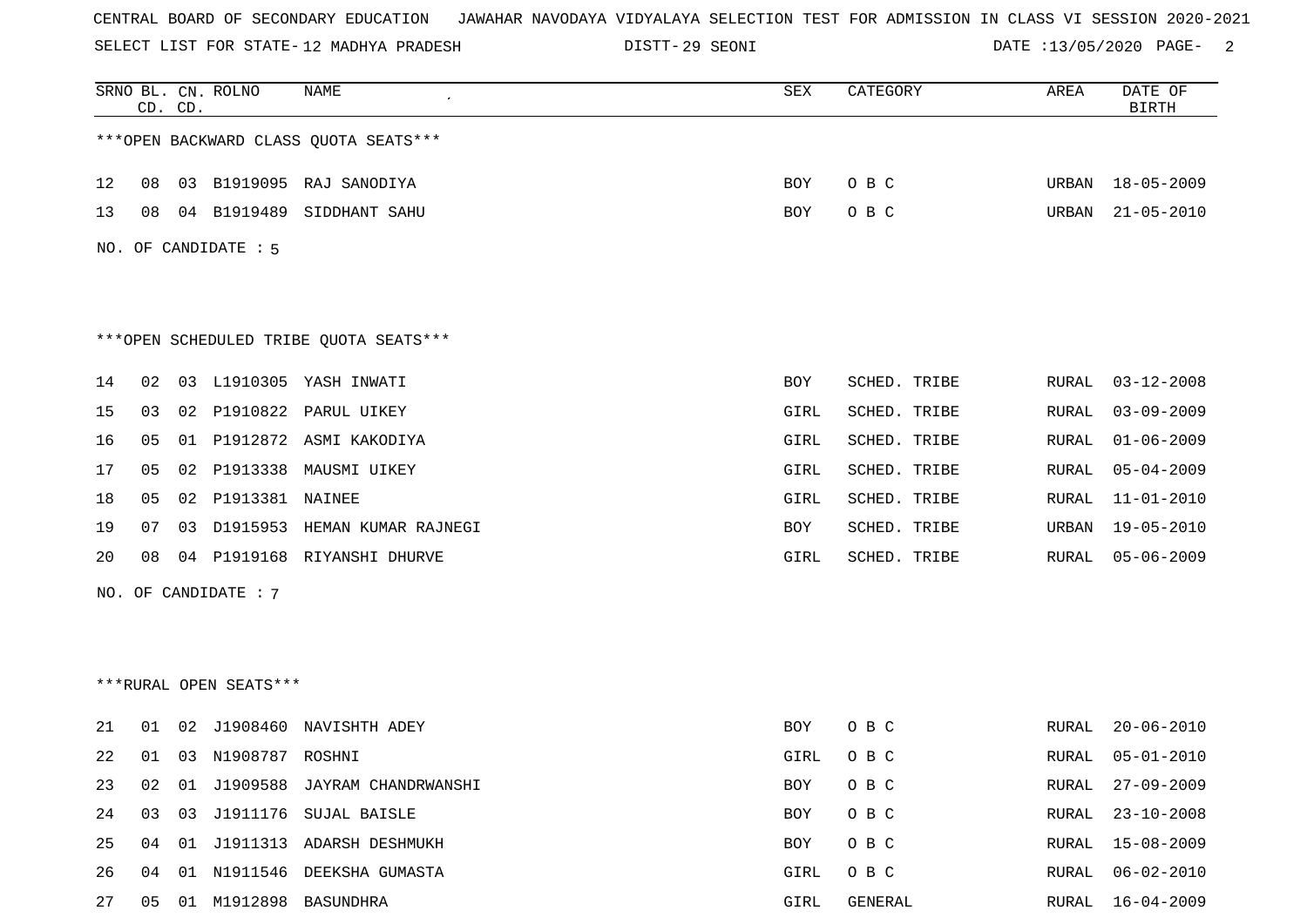| CENTRAL BOARD OF SECONDARY EDUCATION GUNAHAR NAVODAYA VIDYALAYA SELECTION TEST FOR ADMISSION IN CLASS VI SESSION 2020-2021 |  |  |  |
|----------------------------------------------------------------------------------------------------------------------------|--|--|--|
|----------------------------------------------------------------------------------------------------------------------------|--|--|--|

SELECT LIST FOR STATE-12 MADHYA PRADESH

12 MADHYA PRADESH 29 SEONI DATE :13/05/2020 PAGE- 3

|                        | CD. CD. |    | SRNO BL. CN. ROLNO | NAME                                     | <b>SEX</b> | CATEGORY     | AREA  | DATE OF<br><b>BIRTH</b> |
|------------------------|---------|----|--------------------|------------------------------------------|------------|--------------|-------|-------------------------|
| ***RURAL OPEN SEATS*** |         |    |                    |                                          |            |              |       |                         |
| 28                     | 05      |    | 01 J1913026        | GAGAN                                    | BOY        | O B C        | RURAL | $23 - 03 - 2009$        |
| 29                     | 06      |    |                    | 01 N1914563 KIRAN SAHU                   | GIRL       | O B C        | RURAL | 14-07-2009              |
| 30                     | 07      |    |                    | 01 P1915326 AMBIKA KUDOPA                | GIRL       | SCHED. TRIBE | RURAL | $04 - 02 - 2010$        |
| 31                     | 07      | 02 |                    | J1915576 ARYAN SONY                      | BOY        | O B C        | RURAL | $12 - 02 - 2010$        |
| 32                     | 08      |    |                    | 01 I1917933 AMISH BAGHEL                 | BOY        | GENERAL      | RURAL | $10 - 12 - 2008$        |
| 33                     | 08      |    | 02 N1918640 MAHEE  |                                          | GIRL       | O B C        | RURAL | $13 - 04 - 2010$        |
| 34                     | 08      |    |                    | 05 L1919798 YOGENDRA GAJJAM              | <b>BOY</b> | SCHED. TRIBE | RURAL | $26 - 04 - 2008$        |
| NO.                    |         |    | OF CANDIDATE : 14  |                                          |            |              |       |                         |
|                        |         |    |                    |                                          |            |              |       |                         |
|                        |         |    |                    |                                          |            |              |       |                         |
|                        |         |    |                    | *** RURAL SCHEDULED CASTE QUOTA SEATS*** |            |              |       |                         |
| 35                     | 01      |    |                    | 03 K1908863 SEEMANT GONEKAR              | <b>BOY</b> | SCHED. CASTE | RURAL | $10 - 07 - 2008$        |
| 36                     | 02      |    |                    | 01 01909468 BHUMIKA SHIVWEDI             | GIRL       | SCHED. CASTE | RURAL | $05 - 04 - 2010$        |
| 37                     | 04      | 02 |                    | K1911761 KRISHNAM BAKLE                  | BOY        | SCHED. CASTE | RURAL | $14 - 09 - 2009$        |
| 38                     | 05      |    |                    | 01 01912730 AKSHRA NAYAK                 | GIRL       | SCHED. CASTE | RURAL | $23 - 09 - 2009$        |
| 39                     | 05      | 03 |                    | K1913462 NITIN DEHARIYA                  | BOY        | SCHED. CASTE | RURAL | $29 - 03 - 2009$        |
| 40                     | 05      |    |                    | 04 01913970 SHREYA NAGOTRA               | GIRL       | SCHED. CASTE | RURAL | $07 - 12 - 2008$        |
| 41                     | 07      |    |                    | 01 K1915367 ANAND JHARIYA                | BOY        | SCHED. CASTE | RURAL | $15 - 09 - 2008$        |
| 42                     | 07      | 05 |                    | 01916720 PRIYANKA BAKLE                  | GIRL       | SCHED. CASTE | RURAL | $03 - 06 - 2010$        |
| 43                     | 07      |    |                    | 06 K1917183 SANSKAR SINGOTIYA            | <b>BOY</b> | SCHED. CASTE | RURAL | $10 - 03 - 2009$        |
| NO. OF CANDIDATE: 9    |         |    |                    |                                          |            |              |       |                         |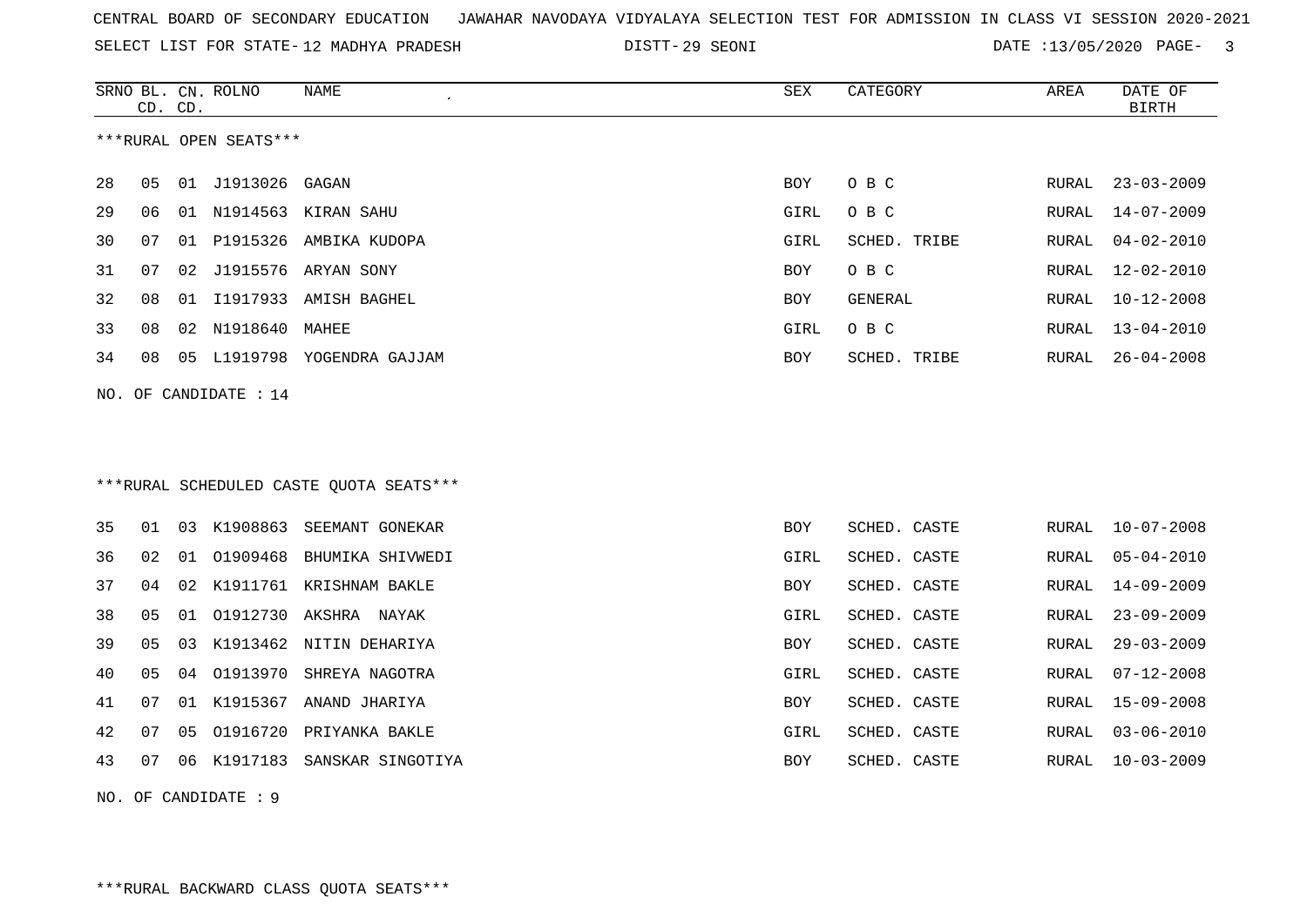SELECT LIST FOR STATE- DISTT- 12 MADHYA PRADESH

29 SEONI DATE :13/05/2020 PAGE- 4

|                                         |                | CD. CD. | SRNO BL. CN. ROLNO | <b>NAME</b>                  | <b>SEX</b> | CATEGORY | AREA          | DATE OF<br><b>BIRTH</b> |  |  |
|-----------------------------------------|----------------|---------|--------------------|------------------------------|------------|----------|---------------|-------------------------|--|--|
| *** RURAL BACKWARD CLASS QUOTA SEATS*** |                |         |                    |                              |            |          |               |                         |  |  |
| 44                                      | 01             | 03      |                    | J1908811 SAKSHAM SURYAWANSHI | <b>BOY</b> | O B C    | RURAL         | $02 - 08 - 2008$        |  |  |
| 45                                      | 01             |         |                    | 04 J1909135 VINAY CHAUDHARY  | BOY        | O B C    | RURAL         | $03 - 10 - 2009$        |  |  |
| 46                                      | 02             | 01      | J1909443           | AUM NARAYAN KUSHWAHA         | <b>BOY</b> | O B C    | RURAL         | $05 - 08 - 2010$        |  |  |
| 47                                      | 02             | 02      | J1909692           | MANAS PATEL                  | <b>BOY</b> | O B C    | RURAL         | $01 - 02 - 2010$        |  |  |
| 48                                      | 02             | 03      | J1910249           | TANISH KUMAR CHOURASIYA      | BOY        | O B C    | ${\tt RURAL}$ | $16 - 12 - 2009$        |  |  |
| 49                                      | 04             | 02      |                    | J1911832 MAYANK PATEL        | <b>BOY</b> | O B C    | RURAL         | $28 - 04 - 2009$        |  |  |
| 50                                      | 04             | 02      |                    | J1911958 PANKAJ YADAV        | <b>BOY</b> | O B C    | RURAL         | $26 - 04 - 2009$        |  |  |
| 51                                      | 04             |         |                    | 02 J1911970 PIYUSH CHOUKSEY  | <b>BOY</b> | O B C    | RURAL         | $04 - 07 - 2010$        |  |  |
| 52                                      | 0 <sub>5</sub> | 01      |                    | J1912723 AKHIL KATARIYA      | BOY        | O B C    | RURAL         | $12 - 08 - 2009$        |  |  |
| 53                                      | 05             | 01      | N1912810           | ANSHI RAI                    | GIRL       | O B C    | RURAL         | $22 - 06 - 2009$        |  |  |
| 54                                      | 05             |         |                    | 02 N1913072 HIMANSHI PATLE   | GIRL       | O B C    | RURAL         | $24 - 06 - 2009$        |  |  |
| 55                                      | 05             | 02      | J1913340           | MAYANK                       | <b>BOY</b> | O B C    | RURAL         | $16 - 04 - 2009$        |  |  |
| 56                                      | 05             | 04      | J1913880           | SATYAM THAKUR                | <b>BOY</b> | O B C    | RURAL         | $29 - 12 - 2008$        |  |  |
| 57                                      | 05             |         | 04 N1914021        | SRASHTI RAI                  | GIRL       | O B C    | RURAL         | $17 - 03 - 2010$        |  |  |
| 58                                      | 06             | 01      |                    | J1914275 ADITYA THAKUR       | <b>BOY</b> | O B C    | RURAL         | $26 - 05 - 2010$        |  |  |
| 59                                      | 08             | 05      |                    | N1919684 VANDNA SAHU         | GIRL       | O B C    | RURAL         | $26 - 07 - 2009$        |  |  |
| NO. OF CANDIDATE : 16                   |                |         |                    |                              |            |          |               |                         |  |  |

\*\*\*RURAL SCHEDULED TRIBE QUOTA SEATS\*\*\*

| 60 |    | 01 01 L1907835 AASHISH |                                  | BOY        | SCHED. TRIBE |       | RURAL 14-09-2009 |
|----|----|------------------------|----------------------------------|------------|--------------|-------|------------------|
|    |    |                        | 61 01 03 P1908985 SUHANI HIWARE  | GIRL       | SCHED. TRIBE | RURAL | 18-10-2009       |
|    |    |                        | 62 02 01 P1909502 DEEPIKA DHURVE | GIRL       | SCHED. TRIBE |       | RURAL 12-09-2010 |
|    |    |                        | 63 02 01 L1909528 DIVESH UIKEY   | <b>BOY</b> | SCHED. TRIBE |       | RURAL 14-07-2008 |
| 64 | 02 | 02 L1909813            | PRASHANT BHALAVI                 | <b>BOY</b> | SCHED. TRIBE |       | RURAL 24-11-2008 |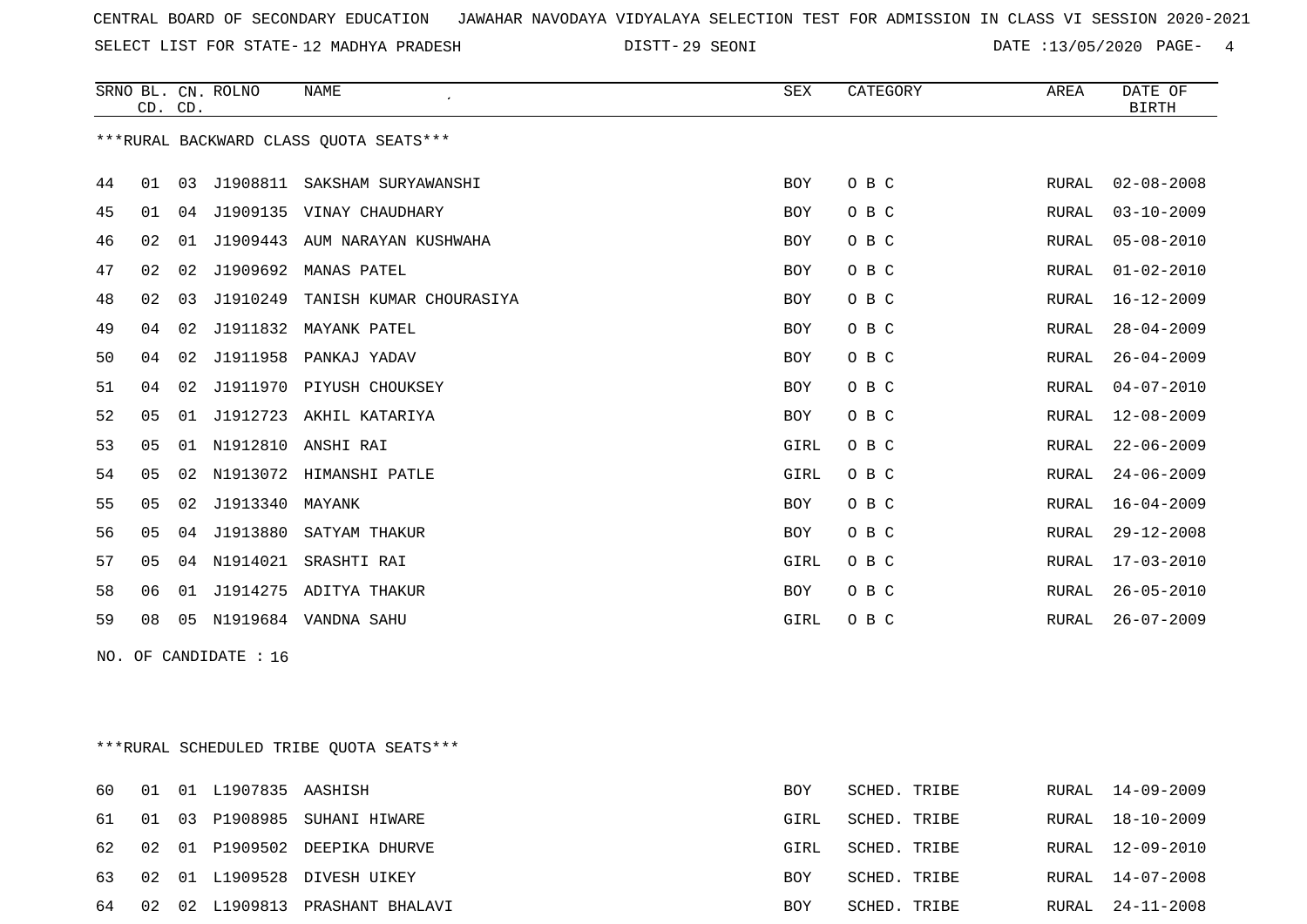SELECT LIST FOR STATE- DISTT- 12 MADHYA PRADESH

29 SEONI DATE :13/05/2020 PAGE- 5

|    | CD. CD. |    | SRNO BL. CN. ROLNO | NAME                                    | SEX        | CATEGORY     | AREA         | DATE OF<br><b>BIRTH</b> |
|----|---------|----|--------------------|-----------------------------------------|------------|--------------|--------------|-------------------------|
|    |         |    |                    | ***RURAL SCHEDULED TRIBE OUOTA SEATS*** |            |              |              |                         |
| 65 | 03      |    |                    | 01 L1910616 HIMESH AHEKE                | <b>BOY</b> | SCHED. TRIBE | RURAL        | $12 - 08 - 2007$        |
| 66 | 03      | 02 | L1910768           | NAVIN MARSKOLE                          | BOY        | SCHED. TRIBE | <b>RURAL</b> | $01 - 07 - 2008$        |
| 67 | 03      | 02 | L1910880           | PRIYANSHU URKARA                        | <b>BOY</b> | SCHED. TRIBE | <b>RURAL</b> | $11 - 09 - 2009$        |
| 68 | 03      | 03 | L1911225           | TRIVEEN SALLAM                          | <b>BOY</b> | SCHED. TRIBE | <b>RURAL</b> | $05 - 05 - 2009$        |
| 69 | 04      |    |                    | 01 L1911669 HIMANSHU ARMOTI             | <b>BOY</b> | SCHED. TRIBE | RURAL        | $06 - 09 - 2009$        |
| 70 | 05      | 03 |                    | P1913642 RAGNI KURVETI                  | GIRL       | SCHED. TRIBE | <b>RURAL</b> | $02 - 01 - 2010$        |
| 71 | 06      | 01 |                    | P1914248 AASHIOUA UIKEY                 | GIRL       | SCHED. TRIBE | <b>RURAL</b> | $21 - 10 - 2009$        |
| 72 | 06      | 01 | P1914718           | PAYAL                                   | GIRL       | SCHED. TRIBE | <b>RURAL</b> | $10 - 11 - 2008$        |
| 73 | 06      | 02 | P1914842           | RISHIKA WARKADE                         | GIRL       | SCHED. TRIBE | <b>RURAL</b> | $08 - 11 - 2009$        |
| 74 | 07      | 01 | L1915383           | ANIKET KUMAR                            | BOY        | SCHED. TRIBE | RURAL        | $19 - 07 - 2009$        |
| 75 | 07      |    | 04 L1916310        | MAYANK                                  | BOY        | SCHED. TRIBE | <b>RURAL</b> | $18 - 09 - 2009$        |
| 76 | 07      | 07 | P1917443           | SHRADDHA SARRATI                        | GIRL       | SCHED. TRIBE | <b>RURAL</b> | $27 - 08 - 2009$        |
| 77 | 07      | 08 | L1917792           | YUVRAJ UIKEY                            | BOY        | SCHED. TRIBE | <b>RURAL</b> | $26 - 04 - 2009$        |
| 78 | 08      | 02 | L1918723           | MUKESH SINGH DHURVE                     | BOY        | SCHED. TRIBE | <b>RURAL</b> | $24 - 07 - 2009$        |
| 79 | 08      | 03 | L1919130           | RATNESH MARSKOLE                        | <b>BOY</b> | SCHED. TRIBE | <b>RURAL</b> | $11 - 04 - 2009$        |
| 80 | 08      | 04 | L1919351           | SAURABH PARTE                           | <b>BOY</b> | SCHED. TRIBE | RURAL        | $24 - 07 - 2009$        |

NO. OF CANDIDATE : 21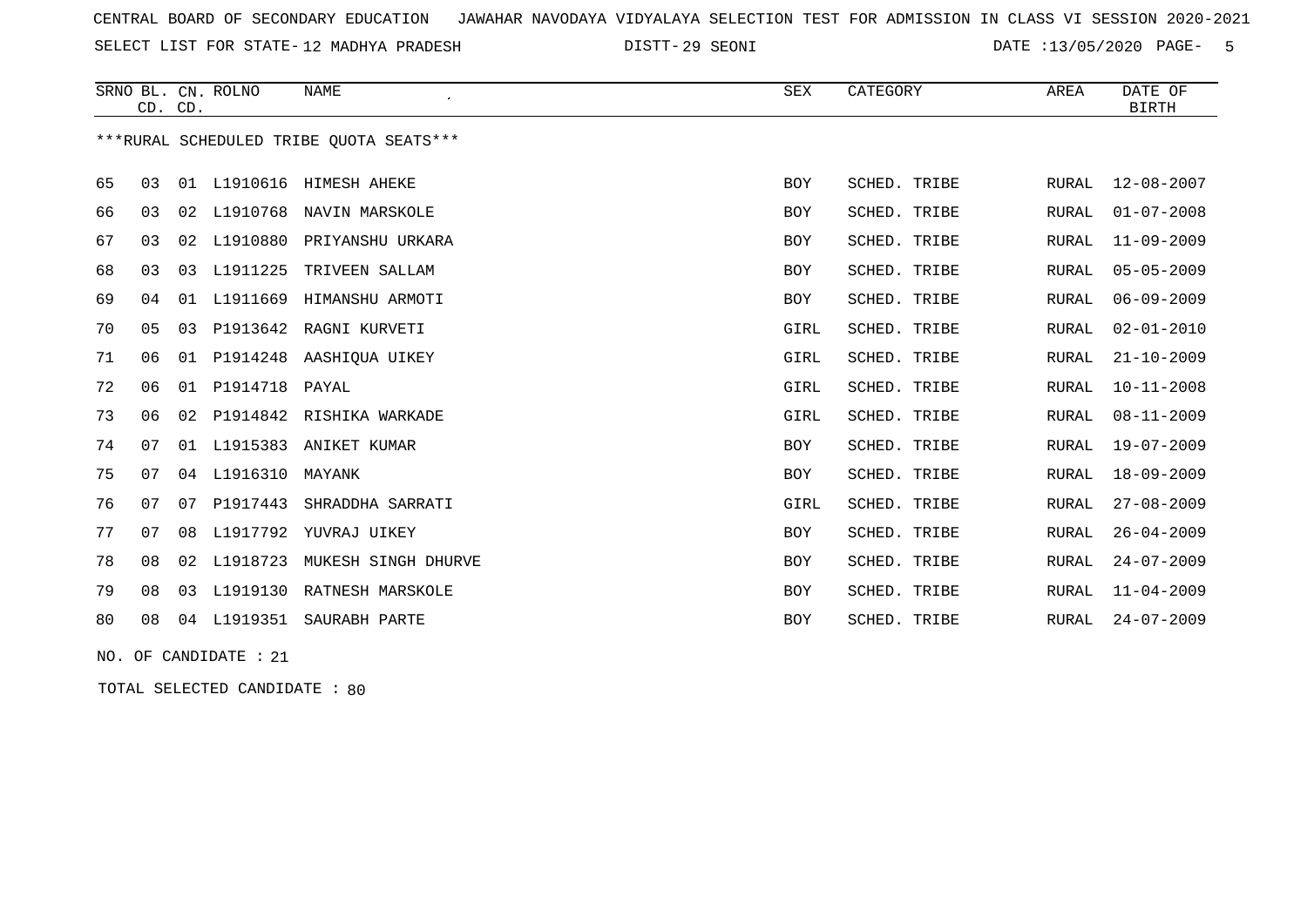SELECT LIST FOR STATE- DISTT- 12 MADHYA PRADESH

DISTT-30 SHAHDOL 120 SHAHDOL 2020 DATE :13/05/2020 PAGE- 1

|    |    | CD. CD. | SRNO BL. CN. ROLNO   | NAME                                   | <b>SEX</b> | CATEGORY     | AREA         | DATE OF<br><b>BIRTH</b> |
|----|----|---------|----------------------|----------------------------------------|------------|--------------|--------------|-------------------------|
|    |    |         | ***OPEN UR SEATS***  |                                        |            |              |              |                         |
| 1  | 01 |         |                      | 01 I1919894 ALOK PANDEY                | <b>BOY</b> | GENERAL      | RURAL        | $15 - 05 - 2008$        |
| 2  | 01 |         |                      | 01 J1919984 ANUJ KUMAR SONI            | <b>BOY</b> | O B C        | RURAL        | $12 - 08 - 2008$        |
| 3  | 01 |         |                      | 01 M1920081 DEVANSHI PANDEY            | GIRL       | GENERAL      | RURAL        | $23 - 08 - 2009$        |
| 4  | 01 |         |                      | 02 D1920228 KRISHNA SINGH PARASTE      | BOY        | SCHED. TRIBE | <b>URBAN</b> | $10 - 10 - 2008$        |
| 5  | 03 |         |                      | 01 M1921484 PALLAVI GUPTA              | GIRL       | GENERAL      | RURAL        | $28 - 09 - 2009$        |
|    |    |         | NO. OF CANDIDATE : 5 |                                        |            |              |              |                         |
|    |    |         |                      | ***OPEN SCHEDULED CASTE QUOTA SEATS*** |            |              |              |                         |
| 6  | 02 |         |                      | 01 01921024 LAXMI RAIDAS               | GIRL       | SCHED. CASTE | RURAL        | $01 - 04 - 2009$        |
| 7  | 03 |         |                      | 01 K1921343 ANUJ AHIRWAR               | <b>BOY</b> | SCHED. CASTE | RURAL        | $08 - 03 - 2009$        |
| 8  | 04 |         |                      | 01 K1921999 KAPIL KANT AHIRWAR         | <b>BOY</b> | SCHED. CASTE | RURAL        | $28 - 11 - 2007$        |
|    |    |         | NO. OF CANDIDATE : 3 |                                        |            |              |              |                         |
|    |    |         |                      | ***OPEN DISABLED QUOTA SEATS***        |            |              |              |                         |
| 9  | 01 |         |                      | 02 J1920246 LALJI PATEL                | BOY        | O B C        | RURAL        | 19-11-2009              |
| 10 |    |         |                      | 05 02 F1922858 KHUSHI SAHU             | GIRL       | O B C        | URBAN        | $21 - 03 - 2008$        |
|    |    |         | NO. OF CANDIDATE : 2 |                                        |            |              |              |                         |

\*\*\*OPEN BACKWARD CLASS QUOTA SEATS\*\*\*

11 01 01 B1919959 ANMOL RATAN SONI BOY O B C URBAN 25-10-2007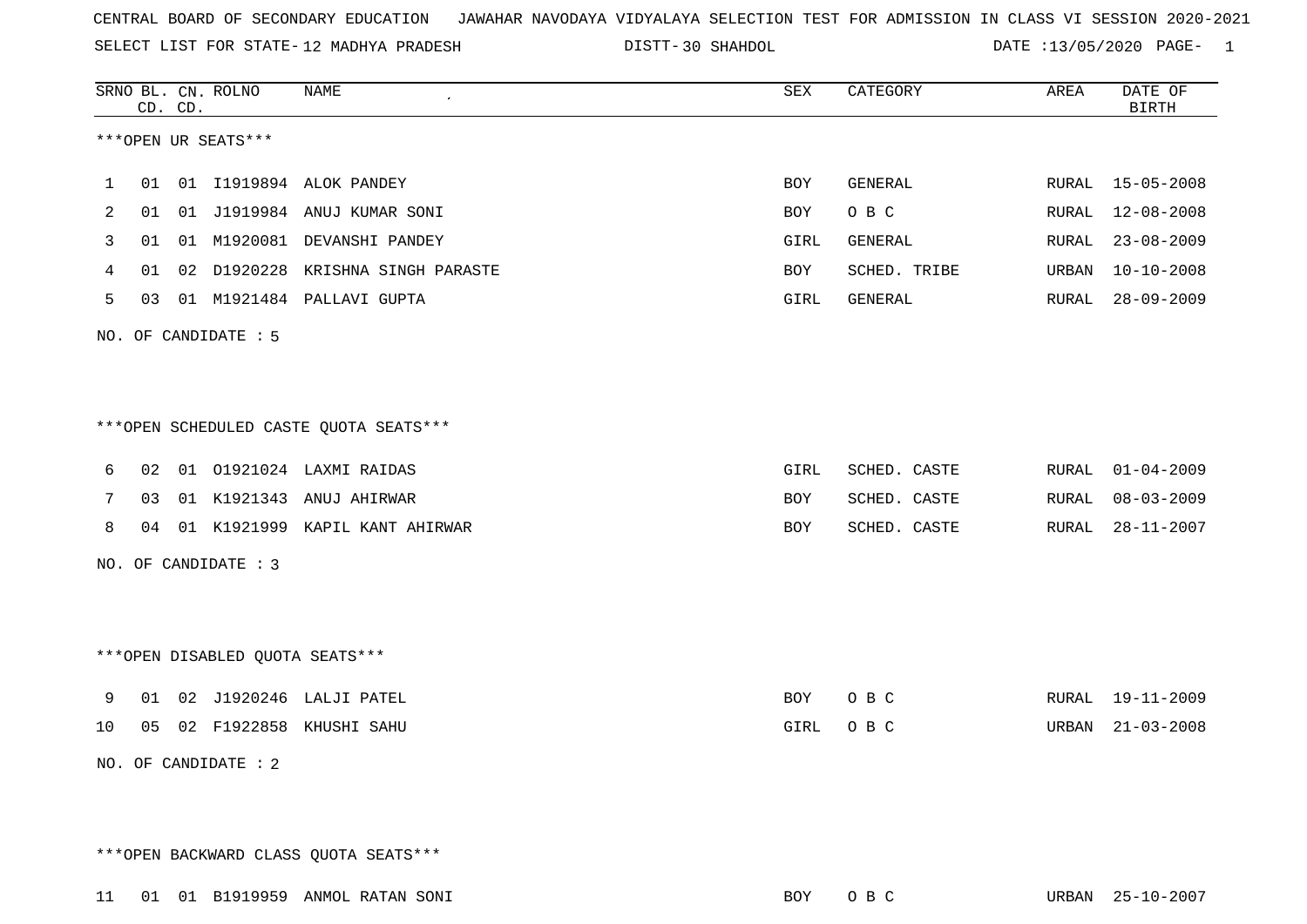SELECT LIST FOR STATE- DISTT- 12 MADHYA PRADESH

DISTT-30 SHAHDOL **DATE** :13/05/2020 PAGE- 2

|    |    | CD. CD. | SRNO BL. CN. ROLNO     | <b>NAME</b>                            | ${\tt SEX}$ | CATEGORY     | AREA  | DATE OF<br><b>BIRTH</b> |
|----|----|---------|------------------------|----------------------------------------|-------------|--------------|-------|-------------------------|
|    |    |         |                        | *** OPEN BACKWARD CLASS QUOTA SEATS*** |             |              |       |                         |
| 12 | 01 |         |                        | 02 J1920280 MAYANK SINGH RAWAT         | BOY         | O B C        | RURAL | $24 - 01 - 2010$        |
| 13 | 01 |         |                        | 02 N1920319 NIDHI KUSHWAHA             | GIRL        | O B C        | RURAL | $01 - 10 - 2008$        |
| 14 | 02 |         |                        | 01 J1920979 HARSHIT PAL                | BOY         | O B C        | RURAL | $22 - 06 - 2009$        |
| 15 | 03 |         |                        | 01 J1921320 AMIT VERMA                 | BOY         | O B C        | RURAL | $22 - 12 - 2008$        |
|    |    |         | NO. OF CANDIDATE : 5   |                                        |             |              |       |                         |
|    |    |         |                        | ***OPEN SCHEDULED TRIBE QUOTA SEATS*** |             |              |       |                         |
| 16 | 03 |         |                        | 01 P1921445 MANISHA SINGH              | GIRL        | SCHED. TRIBE | RURAL | $01 - 05 - 2009$        |
| 17 | 03 |         | 01 P1921620            | SHASHI SINGH                           | GIRL        | SCHED. TRIBE | RURAL | $05 - 12 - 2008$        |
| 18 | 03 |         | 01 L1921672            | SURAJ SINGH                            | BOY         | SCHED. TRIBE | RURAL | $22 - 03 - 2009$        |
| 19 | 04 |         |                        | 01 L1921854 ASHUTOSH SINGH             | BOY         | SCHED. TRIBE | RURAL | $16 - 03 - 2008$        |
| 20 | 04 |         |                        | 02 L1922541 SUJEET SINGH               | BOY         | SCHED. TRIBE | RURAL | $08 - 10 - 2009$        |
|    |    |         | NO. OF CANDIDATE : 5   |                                        |             |              |       |                         |
|    |    |         |                        |                                        |             |              |       |                         |
|    |    |         | ***RURAL OPEN SEATS*** |                                        |             |              |       |                         |
| 21 | 01 |         |                        | 01 N1919823 AARYA PATEL                | GIRL        | O B C        | RURAL | $23 - 03 - 2008$        |
| 22 | 01 |         |                        | 01 J1919906 AMARPREET SINGH BAIS       | BOY         | O B C        | RURAL | $09 - 06 - 2009$        |
| 23 | 01 |         |                        | 02 J1920409 PRINCE KUSHWAHA            | BOY         | O B C        | RURAL | $23 - 12 - 2009$        |
| 24 | 01 |         |                        | 02 J1920450 PUSHPRAJ PATEL             | BOY         | O B C        | RURAL | $14 - 08 - 2008$        |
| 25 | 01 |         |                        | 03 J1920554 SACHIN PATEL               | BOY         | O B C        | RURAL | $28 - 03 - 2009$        |
| 26 | 01 |         |                        | 03 J1920614 SATYAM PATEL               | BOY         | O B C        | RURAL | $25 - 08 - 2008$        |
| 27 | 01 |         |                        | 03 I1920703 SIDDHANT NIGAM             | BOY         | GENERAL      |       | RURAL 18-07-2008        |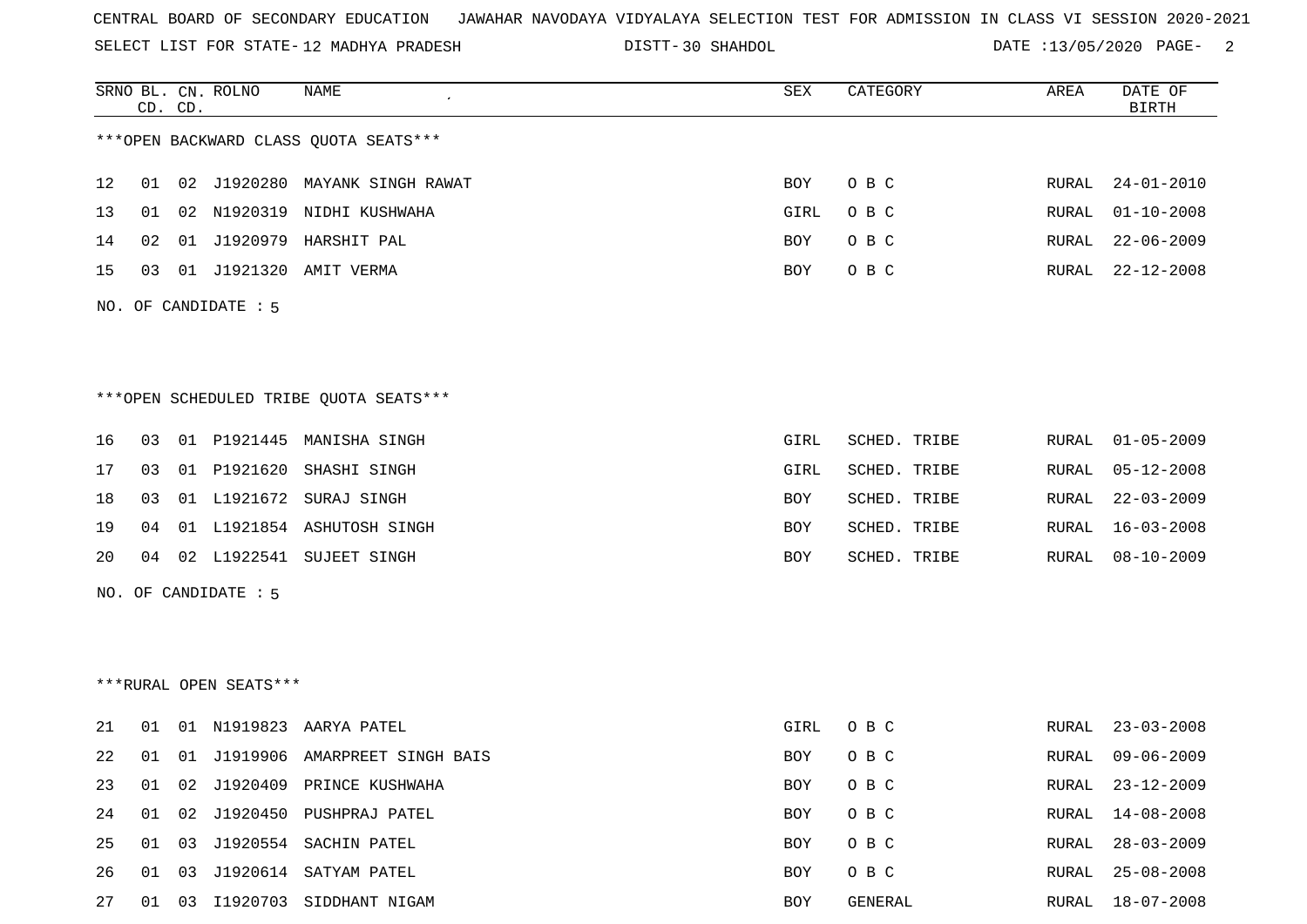SELECT LIST FOR STATE- DISTT- 12 MADHYA PRADESH

30 SHAHDOL DATE :13/05/2020 PAGE- 3

|     | CD. CD. |    | SRNO BL. CN. ROLNO     | NAME                                    | SEX        | CATEGORY       | AREA  | DATE OF<br><b>BIRTH</b> |
|-----|---------|----|------------------------|-----------------------------------------|------------|----------------|-------|-------------------------|
|     |         |    | ***RURAL OPEN SEATS*** |                                         |            |                |       |                         |
| 28  | 01      |    |                        | 03 J1920738 SUMIT SINGH BAIS            | BOY        | O B C          | RURAL | $01 - 11 - 2008$        |
| 29  | 02      |    |                        | 01 I1920868 ANANT SINGH                 | BOY        | GENERAL        | RURAL | $27 - 06 - 2009$        |
| 30  | 02      | 01 |                        | M1920963 DURGA SHARMA                   | GIRL       | <b>GENERAL</b> | RURAL | $26 - 12 - 2009$        |
| 31  | 02      | 01 |                        | M1921099 PRATISHTHA DIXIT               | GIRL       | GENERAL        | RURAL | $30 - 01 - 2009$        |
| 32  | 03      |    |                        | 01 P1921331 ANJALI SINGH                | GIRL       | SCHED. TRIBE   | RURAL | $27 - 07 - 2009$        |
| 33  | 03      |    | 01 L1921447            | MANMOHAN SINGH                          | BOY        | SCHED. TRIBE   | RURAL | $21 - 08 - 2009$        |
| 34  | 04      |    |                        | 02 I1922171 PIYUSH KUMAR GUPTA          | BOY        | GENERAL        | RURAL | $06 - 04 - 2009$        |
| 35  | 04      | 02 | K1922263               | RAHUL RAIDAS                            | BOY        | SCHED. CASTE   | RURAL | $01 - 01 - 2009$        |
| 36  | 04      |    |                        | 02 I1922573 SWAYAM GUPTA                | BOY        | <b>GENERAL</b> | RURAL | $28 - 10 - 2009$        |
| 37  | 05      |    | 01 J1922709            | ANSH YADAV                              | BOY        | O B C          | RURAL | $12 - 10 - 2009$        |
| 38  | 05      | 01 |                        | M1922752 ASTHA PANDEY                   | GIRL       | <b>GENERAL</b> | RURAL | $20 - 10 - 2009$        |
| 39  | 05      |    |                        | 02 J1922993 PRIYANSHU SAHU              | BOY        | O B C          | RURAL | $17 - 10 - 2009$        |
| NO. |         |    | OF CANDIDATE : 19      |                                         |            |                |       |                         |
|     |         |    |                        |                                         |            |                |       |                         |
|     |         |    |                        |                                         |            |                |       |                         |
|     |         |    |                        | ***RURAL SCHEDULED CASTE QUOTA SEATS*** |            |                |       |                         |
| 40  | 01      |    |                        | 01 K1919863 ADITYA VERMA                | BOY        | SCHED. CASTE   | RURAL | $02 - 01 - 2010$        |
| 41  | 01      | 01 |                        | K1919991 ANURUDDH BASOR                 | <b>BOY</b> | SCHED. CASTE   | RURAL | $15 - 07 - 2009$        |
| 42  | 01      | 02 |                        | 01920189 KAJAL BASOR                    | GIRL       | SCHED. CASTE   | RURAL | $27 - 05 - 2008$        |
| 43  | 02      |    |                        | 01 K1920925 AYUSH MAHRA                 | BOY        | SCHED. CASTE   | RURAL | $31 - 03 - 2009$        |
| 44  | 02      |    |                        | 01 01921107 PRIYANKA SAKET              | GIRL       | SCHED. CASTE   | RURAL | $10 - 04 - 2010$        |
| 45  | 02      |    |                        | 01 01921276 VAISHNAVI PRAJAPATI         | GIRL       | SCHED. CASTE   | RURAL | $12 - 11 - 2009$        |
| 46  | 03      |    |                        | 01 K1921384 DILEEP RAIDAS               | BOY        | SCHED. CASTE   | RURAL | $01 - 05 - 2009$        |
| 47  | 03      |    |                        | 01 01921411 KAMAYANI PRAJAPATI          | GIRL       | SCHED. CASTE   | RURAL | $03 - 11 - 2009$        |
| 48  | 05      |    |                        | 01 K1922713 ANUJ KUMAR CHAUDHARY        | BOY        | SCHED. CASTE   |       | RURAL 15-07-2009        |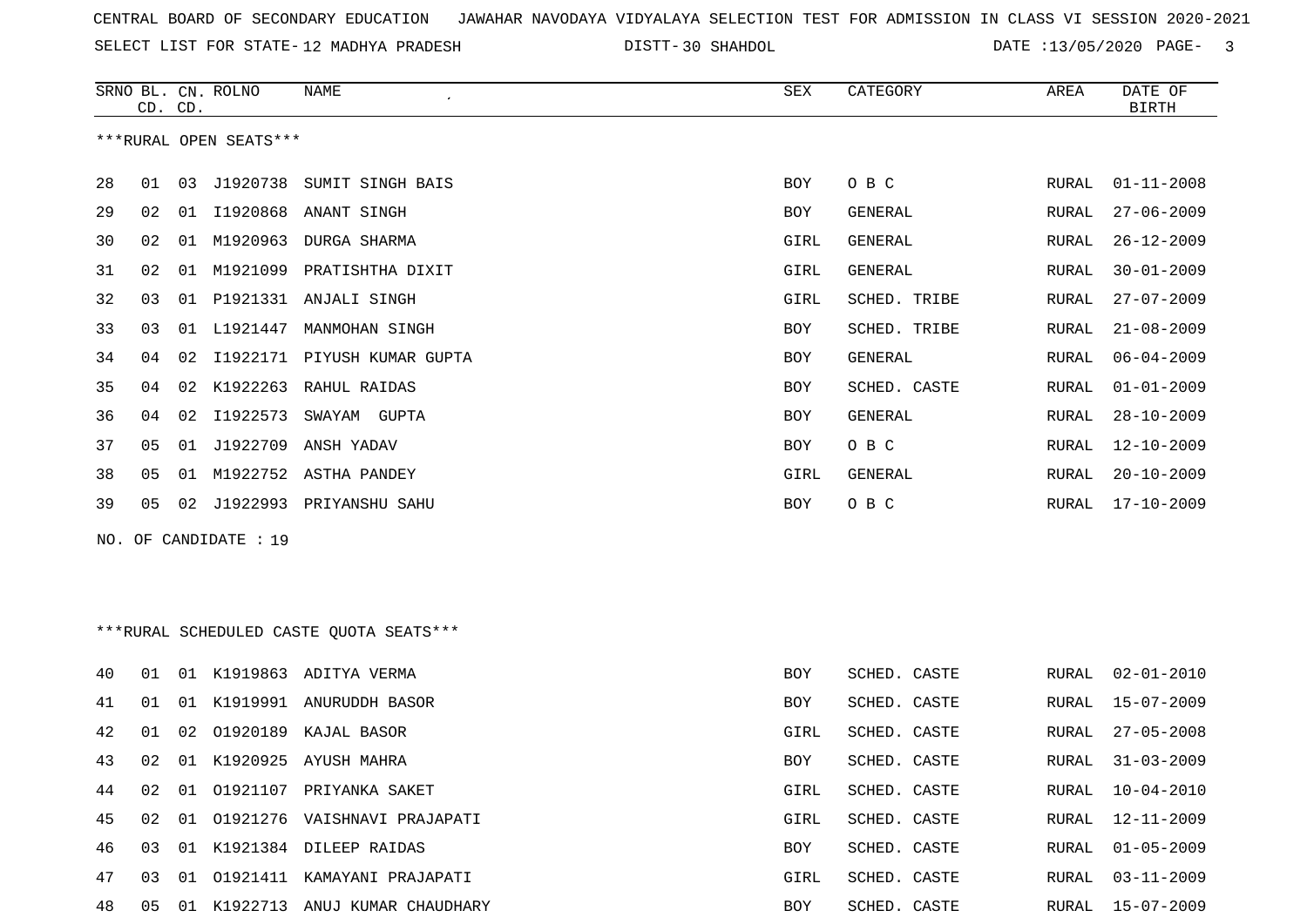| CENTRAL BOARD OF SECONDARY EDUCATION – JAWAHAR NAVODAYA VIDYALAYA SELECTION TEST FOR ADMISSION IN CLASS VI SESSION 2020-2021 |  |  |  |  |
|------------------------------------------------------------------------------------------------------------------------------|--|--|--|--|
|------------------------------------------------------------------------------------------------------------------------------|--|--|--|--|

DISTT-30 SHAHDOL 2020 DATE :13/05/2020 PAGE- 4

|    | CD. CD.                                 |    | SRNO BL. CN. ROLNO   | <b>NAME</b>               | <b>SEX</b>  | CATEGORY | AREA         | DATE OF<br><b>BIRTH</b> |  |  |  |  |  |  |  |
|----|-----------------------------------------|----|----------------------|---------------------------|-------------|----------|--------------|-------------------------|--|--|--|--|--|--|--|
|    |                                         |    | NO. OF CANDIDATE : 9 |                           |             |          |              |                         |  |  |  |  |  |  |  |
|    |                                         |    |                      |                           |             |          |              |                         |  |  |  |  |  |  |  |
|    | *** RURAL BACKWARD CLASS QUOTA SEATS*** |    |                      |                           |             |          |              |                         |  |  |  |  |  |  |  |
|    |                                         |    |                      |                           |             |          |              |                         |  |  |  |  |  |  |  |
| 49 | 01                                      |    | 01 J1919829          | ABHAYRAJ PATEL            | <b>BOY</b>  | O B C    | RURAL        | $08 - 01 - 2008$        |  |  |  |  |  |  |  |
| 50 | 01                                      | 01 |                      | N1919866 AISHA SINGH BAIS | GIRL        | O B C    | RURAL        | $21 - 03 - 2008$        |  |  |  |  |  |  |  |
| 51 | 01                                      | 01 | J1919878             | AKASH SINGH BAIS          | <b>BOY</b>  | O B C    | RURAL        | $10 - 11 - 2007$        |  |  |  |  |  |  |  |
| 52 | 01                                      | 01 |                      | J1920042 AYUSH KUSHWAHA   | <b>BOY</b>  | O B C    | <b>RURAL</b> | $20 - 02 - 2009$        |  |  |  |  |  |  |  |
| 53 | 01                                      | 02 | N1920137             | GEETANJALI PATEL          | GIRL        | O B C    | RURAL        | $23 - 12 - 2009$        |  |  |  |  |  |  |  |
| 54 | 01                                      | 02 | J1920149             | HARIOM SINGH BAIS         | <b>BOY</b>  | O B C    | RURAL        | $24 - 09 - 2008$        |  |  |  |  |  |  |  |
| 55 | 01                                      | 02 | J1920412             | PRINCE PATEL              | <b>BOY</b>  | O B C    | RURAL        | $22 - 11 - 2008$        |  |  |  |  |  |  |  |
| 56 | 01                                      | 02 | N1920501             | RASHMI RANI PATEL         | GIRL        | O B C    | RURAL        | $18 - 02 - 2008$        |  |  |  |  |  |  |  |
| 57 | 01                                      | 03 | J1920678             | SHRAVAN KUMAR KUSHWAHA    | BOY         | O B C    | RURAL        | $12 - 04 - 2009$        |  |  |  |  |  |  |  |
| 58 | 02                                      | 01 | N1920817             | AANYA YADAV               | GIRL        | O B C    | RURAL        | $26 - 01 - 2009$        |  |  |  |  |  |  |  |
| 59 | 02                                      | 01 | N1920848             | AKANKSHA YADAV            | GIRL        | O B C    | RURAL        | $18 - 01 - 2009$        |  |  |  |  |  |  |  |
| 60 | 03                                      | 01 | N1921423             | KOUSHIKEE JANGHELA        | GIRL        | O B C    | RURAL        | $16 - 07 - 2009$        |  |  |  |  |  |  |  |
| 61 | 03                                      | 01 | J1921449             | MAYANK YADAV              | <b>BOY</b>  | O B C    | RURAL        | $03 - 05 - 2009$        |  |  |  |  |  |  |  |
| 62 | 04                                      | 02 | N1922240             | PRIYA PATEL               | GIRL        | O B C    | RURAL        | $22 - 10 - 2010$        |  |  |  |  |  |  |  |
| 63 | 04                                      | 02 |                      | J1922312 RAVIKUMAR PAL    | <b>BOY</b>  | O B C    | RURAL        | $06 - 07 - 2009$        |  |  |  |  |  |  |  |
| 64 | 05                                      | 03 |                      | N1923164 SONALI KEWAT     | <b>GIRL</b> | O B C    | RURAL        | $24 - 02 - 2009$        |  |  |  |  |  |  |  |

NO. OF CANDIDATE : 16

\*\*\*RURAL SCHEDULED TRIBE QUOTA SEATS\*\*\*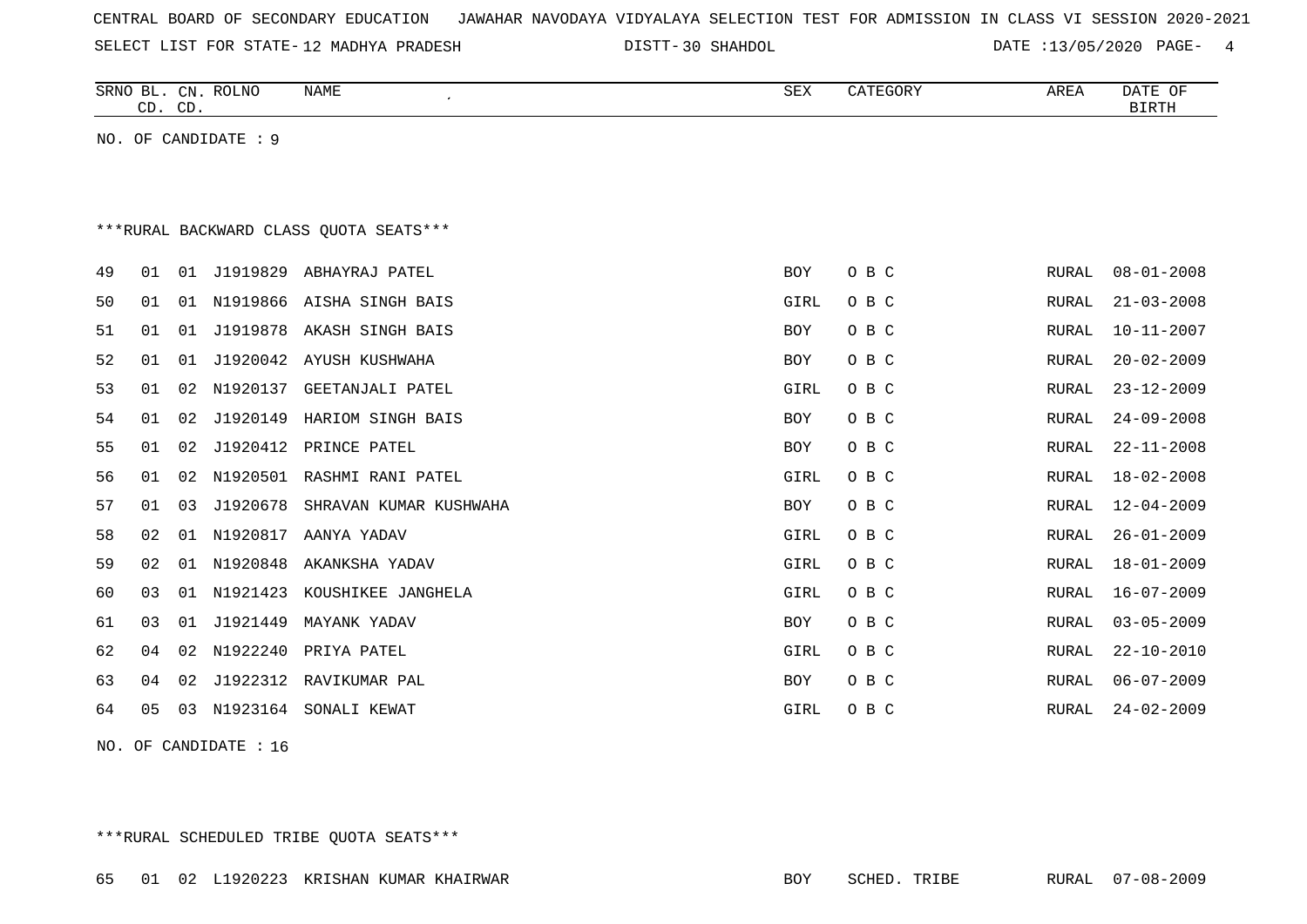SELECT LIST FOR STATE- DISTT- 12 MADHYA PRADESH

DISTT-30 SHAHDOL **DATE** :13/05/2020 PAGE- 5

|    | CD. CD.        |    | SRNO BL. CN. ROLNO | <b>NAME</b><br>$\cdot$                  | <b>SEX</b> | CATEGORY     | AREA         | DATE OF<br><b>BIRTH</b> |
|----|----------------|----|--------------------|-----------------------------------------|------------|--------------|--------------|-------------------------|
|    |                |    |                    | ***RURAL SCHEDULED TRIBE OUOTA SEATS*** |            |              |              |                         |
| 66 | 02             | 01 | L1921206           | SHISHANK SINGH                          | <b>BOY</b> | SCHED. TRIBE | RURAL        | $24 - 02 - 2009$        |
| 67 | 03             | 01 | L1921379           | DAL PRATAP SINGH                        | BOY        | SCHED. TRIBE | RURAL        | $02 - 02 - 2010$        |
| 68 | 03             | 01 | P1921389           | DIVYA SINGH                             | GIRL       | SCHED. TRIBE | <b>RURAL</b> | $06 - 10 - 2008$        |
| 69 | 03             | 01 | P1921407           | JYOTI SINGH                             | GIRL       | SCHED. TRIBE | RURAL        | $12 - 08 - 2009$        |
| 70 | 03             | 01 | P1921590           | SANJANA SINGH                           | GIRL       | SCHED. TRIBE | RURAL        | $09 - 06 - 2010$        |
| 71 | 03             | 01 | L1921630           | SHIVAM SINGH                            | BOY        | SCHED. TRIBE | RURAL        | $15 - 06 - 2009$        |
| 72 | 03             | 01 | L1921664           | SUCHIT SINGH                            | <b>BOY</b> | SCHED. TRIBE | RURAL        | $17 - 01 - 2009$        |
| 73 | 04             | 01 | P1921768           | ANAMIKA<br>PADWAR                       | GIRL       | SCHED. TRIBE | RURAL        | $04 - 02 - 2009$        |
| 74 | 04             | 01 | L1921865           | <b>BANDHAN SINGH</b>                    | <b>BOY</b> | SCHED. TRIBE | RURAL        | $28 - 07 - 2009$        |
| 75 | 04             | 01 | L1921938           | GAURAV SINGH                            | <b>BOY</b> | SCHED. TRIBE | RURAL        | $11 - 09 - 2009$        |
| 76 | 04             | 02 | L1922264           | RAHUL SINGH                             | <b>BOY</b> | SCHED. TRIBE | RURAL        | $07 - 07 - 2007$        |
| 77 | 04             | 02 | L1922419           | SARVESH SINGH KANWAR                    | BOY        | SCHED. TRIBE | RURAL        | $19 - 03 - 2010$        |
| 78 | 04             | 02 | P1922448           | SHAILAJA SINGH                          | GIRL       | SCHED. TRIBE | RURAL        | $04 - 05 - 2007$        |
| 79 | 0 <sub>5</sub> | 01 | P1922783           | DEEPIKA SINGH GOND                      | GIRL       | SCHED. TRIBE | RURAL        | $09 - 12 - 2009$        |
| 80 | 05             | 03 | P1923087           | SAUMYAA SINGH KANWAR                    | GIRL       | SCHED. TRIBE | RURAL        | $24 - 12 - 2008$        |

NO. OF CANDIDATE : 16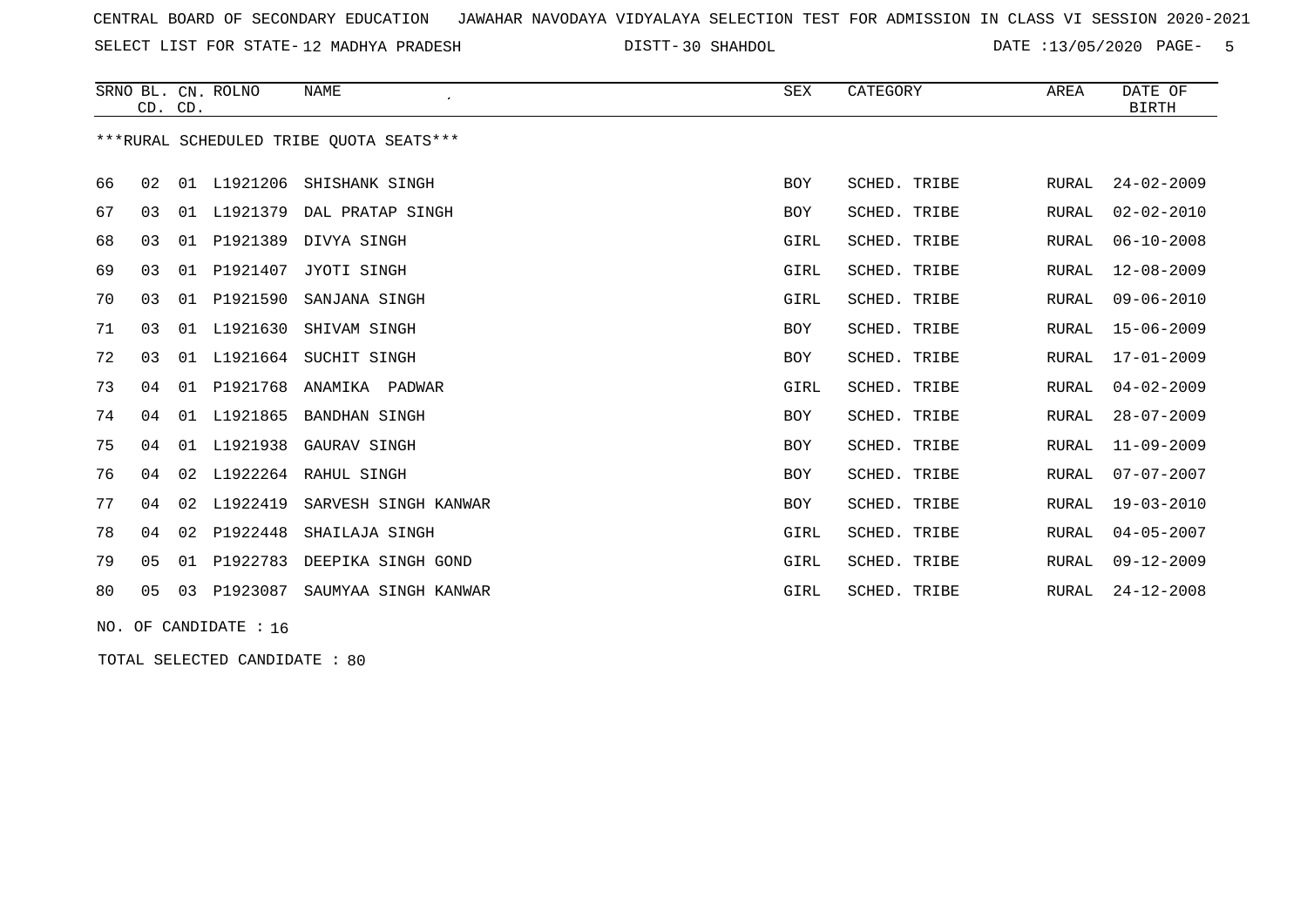|  |  |  |  | CENTRAL BOARD OF SECONDARY EDUCATION GUNAHAR NAVODAYA VIDYALAYA SELECTION TEST FOR ADMISSION IN CLASS VI SESSION 2020-2021 |  |  |  |  |  |  |  |  |  |  |  |  |  |  |  |
|--|--|--|--|----------------------------------------------------------------------------------------------------------------------------|--|--|--|--|--|--|--|--|--|--|--|--|--|--|--|
|--|--|--|--|----------------------------------------------------------------------------------------------------------------------------|--|--|--|--|--|--|--|--|--|--|--|--|--|--|--|

SELECT LIST FOR STATE-12 MADHYA PRADESH DISTT-31 SHIVPURI DATE :13/05/2020 PAGE- 1

|     |    | CD. CD. | SRNO BL. CN. ROLNO  | <b>NAME</b>                            | <b>SEX</b> | CATEGORY     | AREA         | DATE OF<br><b>BIRTH</b> |
|-----|----|---------|---------------------|----------------------------------------|------------|--------------|--------------|-------------------------|
|     |    |         | ***OPEN UR SEATS*** |                                        |            |              |              |                         |
| 1   | 01 |         |                     | 01 J1923291 ASHISH DHAKAR              | BOY        | O B C        | RURAL        | $14 - 08 - 2007$        |
| 2   | 01 | 01      |                     | J1923298 AYUSH DHAKAR                  | BOY        | O B C        | RURAL        | $15 - 08 - 2008$        |
| 3   | 01 |         |                     | 01 N1923426 RANJANA DHAKAR             | GIRL       | O B C        | RURAL        | $01 - 07 - 2007$        |
| 4   | 01 |         | 01 N1923439         | RUBI DHAKAR                            | GIRL       | O B C        | <b>RURAL</b> | $17 - 10 - 2008$        |
| 5   | 01 | 01      | J1923484            | SOURAV DHAKAR                          | <b>BOY</b> | O B C        | <b>RURAL</b> | $22 - 05 - 2009$        |
| 6   | 01 | 01      | J1923485            | SOURAV DHAKAR                          | BOY        | O B C        | RURAL        | $21 - 05 - 2007$        |
| 7   | 03 |         | 01 B1923909         | BHAVESH KUSHWAH                        | BOY        | O B C        | URBAN        | $31 - 08 - 2009$        |
| 8   | 08 | 01      | J1926062            | MAYANK YADAV                           | <b>BOY</b> | O B C        | <b>RURAL</b> | $08 - 08 - 2010$        |
| NO. |    |         | OF CANDIDATE : 8    |                                        |            |              |              |                         |
|     |    |         |                     |                                        |            |              |              |                         |
|     |    |         |                     |                                        |            |              |              |                         |
|     |    |         |                     | ***OPEN SCHEDULED CASTE QUOTA SEATS*** |            |              |              |                         |
| 9   | 03 | 02      | C1924228            | RAJENDRA JATAV                         | <b>BOY</b> | SCHED. CASTE | URBAN        | $27 - 05 - 2009$        |
| 10  | 04 | 01      | K1924425            | ABHISHEK DHANORIYA                     | <b>BOY</b> | SCHED. CASTE | RURAL        | $04 - 08 - 2008$        |
| 11  | 04 | 02      |                     | C1924702 ROHIT CHOUDHARI               | BOY        | SCHED. CASTE | URBAN        | $18 - 01 - 2010$        |
| 12  | 07 |         |                     | 01 K1925480 ANSUL PARIHAR              | BOY        | SCHED. CASTE | RURAL        | $12 - 04 - 2009$        |
| NO. |    |         | OF CANDIDATE : 4    |                                        |            |              |              |                         |

\*\*\*OPEN DISABLED QUOTA SEATS\*\*\*

13 03 02 N1924299 SANGHVI RAWAT GIRL O B C RURAL 08-01-2008 NO. OF CANDIDATE : 1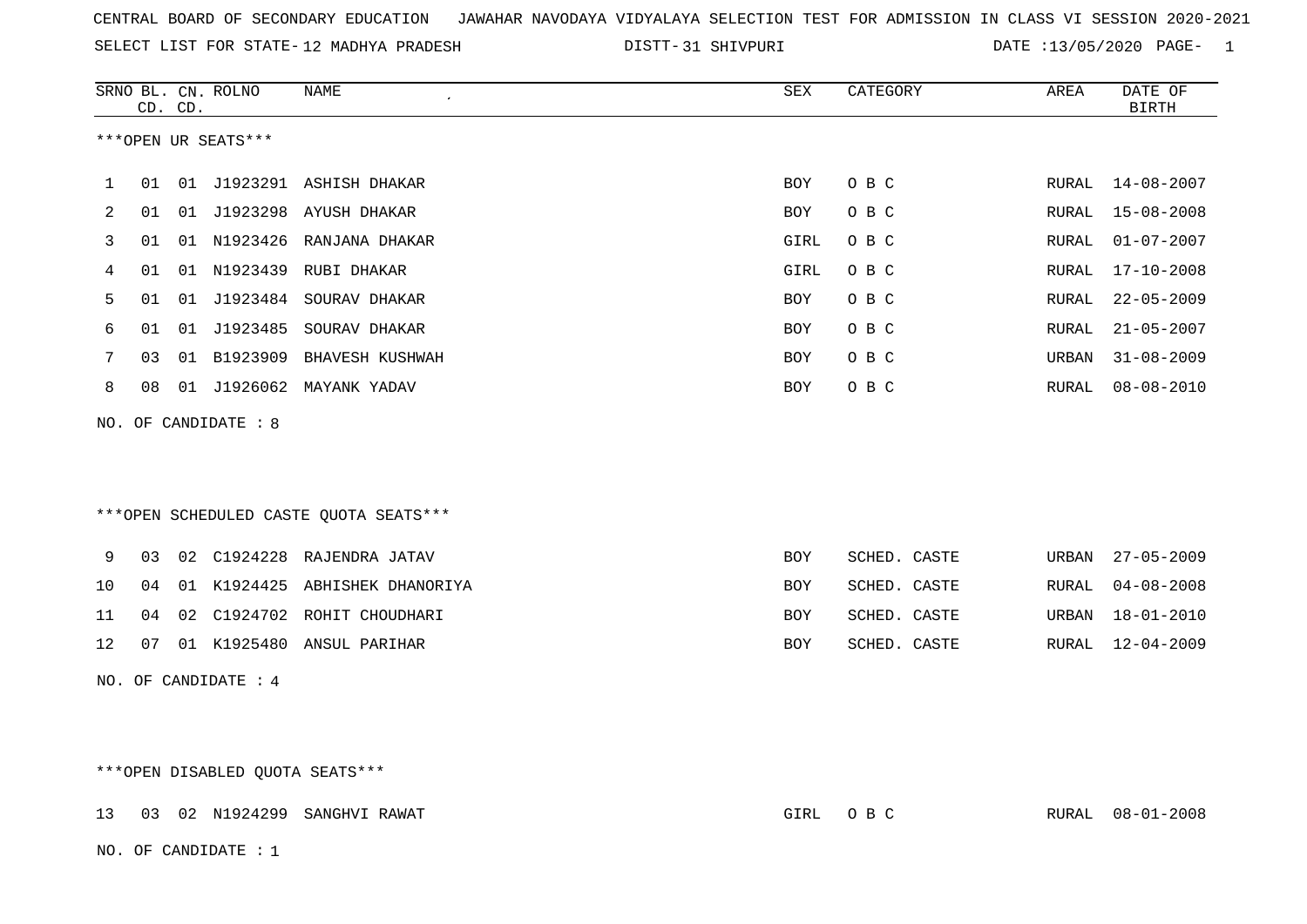SELECT LIST FOR STATE- DISTT- 12 MADHYA PRADESH

|    |    | CD. CD. | SRNO BL. CN. ROLNO     | NAME                                   | SEX        | CATEGORY     | AREA         | DATE OF<br><b>BIRTH</b> |
|----|----|---------|------------------------|----------------------------------------|------------|--------------|--------------|-------------------------|
|    |    |         |                        | *** OPEN BACKWARD CLASS QUOTA SEATS*** |            |              |              |                         |
| 14 | 01 |         |                        | 01 J1923333 GOURAV DHAKAR              | BOY        | O B C        | RURAL        | 09-04-2008              |
| 15 | 01 |         | 01 N1923454            | SANJU DHAKAD                           | GIRL       | O B C        | RURAL        | $05 - 10 - 2008$        |
| 16 | 01 |         |                        | 01 J1923496 VIKASH SHREEWAS            | BOY        | O B C        | RURAL        | $27 - 01 - 2009$        |
| 17 | 03 |         |                        | 01 F1924104 MONIKA SAVITA              | GIRL       | O B C        | URBAN        | $25 - 06 - 2007$        |
| 18 | 03 |         |                        | 02 F1924394 VIMLA KUSHWAH              | GIRL       | O B C        | URBAN        | $24 - 04 - 2009$        |
|    |    |         | NO. OF CANDIDATE : 5   |                                        |            |              |              |                         |
|    |    |         |                        | ***OPEN SCHEDULED TRIBE QUOTA SEATS*** |            |              |              |                         |
| 19 | 07 |         |                        | 01 L1925551 DEVENDRA ADIWASI           | BOY        | SCHED. TRIBE | RURAL        | $04 - 03 - 2008$        |
| 20 | 07 |         |                        | 02 H1925717 POOJA MARKO                | GIRL       | SCHED. TRIBE | URBAN        | $06 - 05 - 2009$        |
|    |    |         | NO. OF CANDIDATE : 2   |                                        |            |              |              |                         |
|    |    |         |                        |                                        |            |              |              |                         |
|    |    |         | ***RURAL OPEN SEATS*** |                                        |            |              |              |                         |
| 21 | 01 |         |                        | 01 J1923295 AVDESH DHAKAD              | BOY        | O B C        | RURAL        | $25 - 08 - 2009$        |
| 22 | 01 |         |                        | 01 J1923336 HARIOM DHAKAD              | BOY        | O B C        | RURAL        | $15 - 06 - 2009$        |
| 23 | 01 | 01      | J1923466               | SHIVAM DHAKAD                          | BOY        | O B C        | RURAL        | $02 - 11 - 2007$        |
| 24 | 02 |         |                        | 01 J1923570 AYUSH DHAKAD               | <b>BOY</b> | O B C        | RURAL        | $15 - 01 - 2009$        |
| 25 | 02 |         |                        | 01 K1923711 RAJ JATAV                  | <b>BOY</b> | SCHED. CASTE | <b>RURAL</b> | $02 - 05 - 2008$        |
| 26 | 02 |         |                        | 01 N1923754 SHIVANI GOUD               | GIRL       | O B C        | <b>RURAL</b> | $01 - 12 - 2009$        |
| 27 |    |         |                        | 02 01 J1923766 SOMESH DHAKAD           | BOY        | O B C        | RURAL        | $24 - 12 - 2010$        |
| 28 | 03 |         |                        | 01 M1923976 GOURI RAJPOOT              | GIRL       | GENERAL      | <b>RURAL</b> | $11 - 07 - 2009$        |
| 29 |    |         |                        | 03 02 J1924291 SAKIV KHAN              | BOY        | O B C        | RURAL        | 25-12-2008              |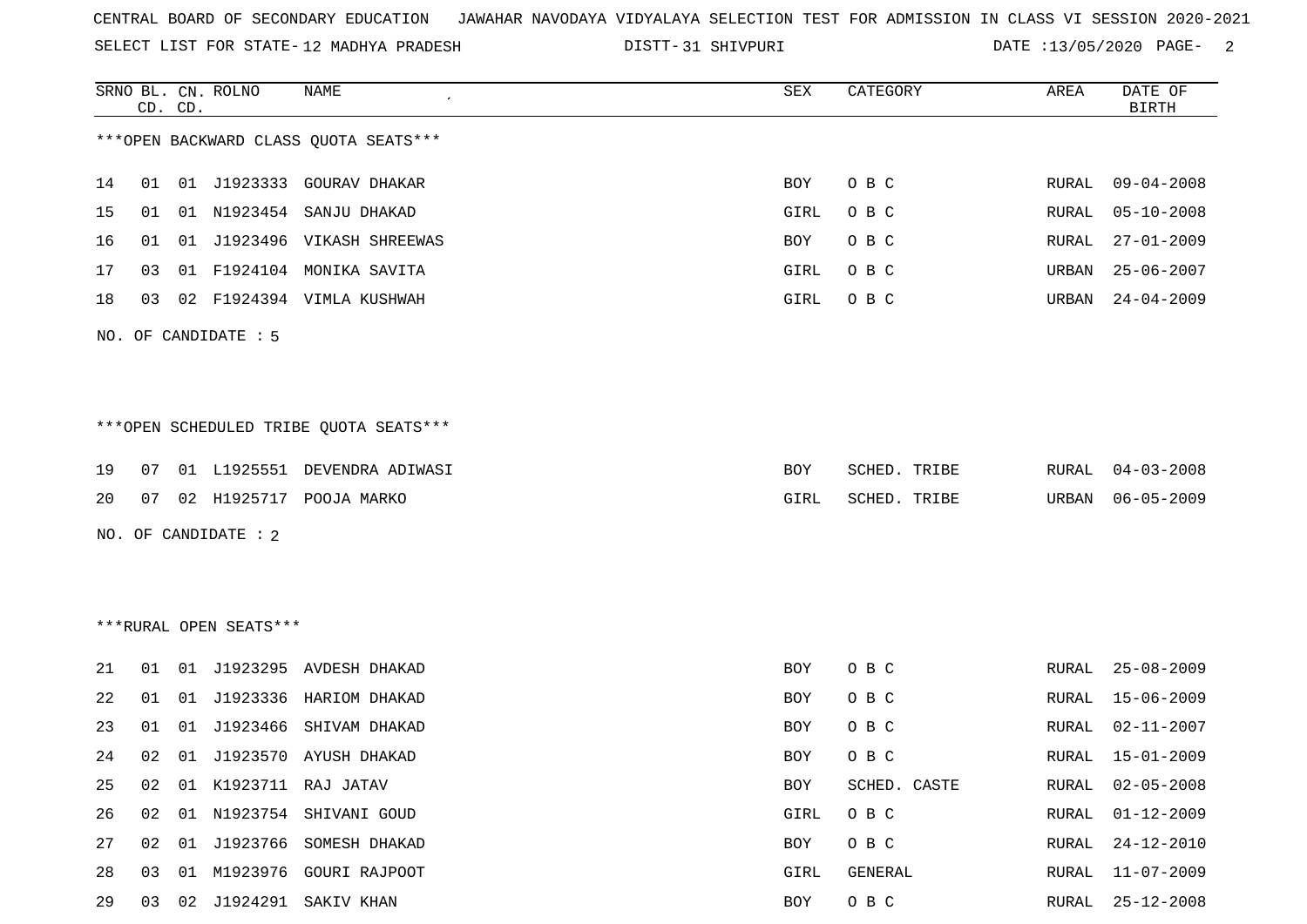SELECT LIST FOR STATE- DISTT- 12 MADHYA PRADESH

31 SHIVPURI DATE :13/05/2020 PAGE- 3

|    | CD. CD. |    | SRNO BL. CN. ROLNO     | <b>NAME</b>       | SEX        | CATEGORY     | AREA         | DATE OF<br><b>BIRTH</b> |
|----|---------|----|------------------------|-------------------|------------|--------------|--------------|-------------------------|
|    |         |    | ***RURAL OPEN SEATS*** |                   |            |              |              |                         |
| 30 | 03      | 02 | J1924336               | SHUBHAM KANSHANA  | <b>BOY</b> | O B C        | RURAL        | $16 - 09 - 2009$        |
| 31 | 04      | 01 | J1924436               | AJAY LODHI        | BOY        | O B C        | RURAL        | $13 - 07 - 2009$        |
| 32 | 04      | 01 | M1924545               | HIMANI SHARMA     | GIRL       | GENERAL      | <b>RURAL</b> | $13 - 05 - 2008$        |
| 33 | 04      | 02 | N1924772               | SUSMA KUSHWAH     | GIRL       | O B C        | RURAL        | $18 - 01 - 2010$        |
| 34 | 05      | 01 | N1924805               | ANANYA GOSWAMI    | GIRL       | O B C        | RURAL        | $19 - 09 - 2009$        |
| 35 | 05      | 01 | M1924826               | ASTHA RAGHUVANSHI | GIRL       | GENERAL      | <b>RURAL</b> | $05 - 01 - 2010$        |
| 36 | 05      | 01 | N1924941               | SAKSHI DHAKAD     | GIRL       | O B C        | RURAL        | $13 - 07 - 2007$        |
| 37 | 06      | 01 | J1925028               | ANIRUDH KIRAR     | BOY        | O B C        | RURAL        | $18 - 05 - 2009$        |
| 38 | 06      | 01 | K1925040               | ANSH GOLIYA       | BOY        | SCHED. CASTE | RURAL        | $05 - 03 - 2009$        |
| 39 | 06      | 02 | J1925369               | SOORY KANT OJHA   | BOY        | O B C        | RURAL        | $15 - 01 - 2011$        |
| 40 | 07      | 01 | J1925428               | ABHISHEK LODHI    | BOY        | O B C        | <b>RURAL</b> | $01 - 01 - 2009$        |
| 41 | 07      | 01 | J1925441               | AJAY LODHI        | BOY        | O B C        | <b>RURAL</b> | $01 - 01 - 2008$        |
| 42 | 07      | 02 | J1925751               | RAGHBENDRA PAL    | BOY        | O B C        | RURAL        | $12 - 04 - 2009$        |
| 43 | 07      | 02 | N1925847               | SHIVANI PAL       | GIRL       | O B C        | RURAL        | $02 - 06 - 2008$        |
| 44 | 08      | 01 | J1925920               | AAKASH YADAV      | BOY        | O B C        | RURAL        | $07 - 07 - 2008$        |
| 45 | 08      |    | 01 N1926181            | SIMRAN YADAV      | GIRL       | O B C        | RURAL        | $01 - 01 - 2009$        |
|    |         |    | NO. OF CANDIDATE : 25  |                   |            |              |              |                         |

\*\*\*RURAL SCHEDULED CASTE QUOTA SEATS\*\*\*

|  |  | 46 03 01 K1923982 HARSHIT SIROLIYA | <b>BOY</b> | SCHED. CASTE |  | RURAL 04-01-2008 |
|--|--|------------------------------------|------------|--------------|--|------------------|
|  |  | 47 03 01 01924073 MADHU PARIHAR    | GIRL       | SCHED. CASTE |  | RURAL 29-05-2010 |
|  |  | 48 03 02 K1924227 RAJEEV BALMIK    | BOY        | SCHED. CASTE |  | RURAL 27-06-2008 |
|  |  | 49 04 01 K1924494 AYUSHNATH JATAV  | BOY        | SCHED. CASTE |  | RURAL 09-08-2009 |
|  |  | 50 04 02 01924693 RASHI DHAMANYA   | GIRL       | SCHED. CASTE |  | RURAL 03-08-2009 |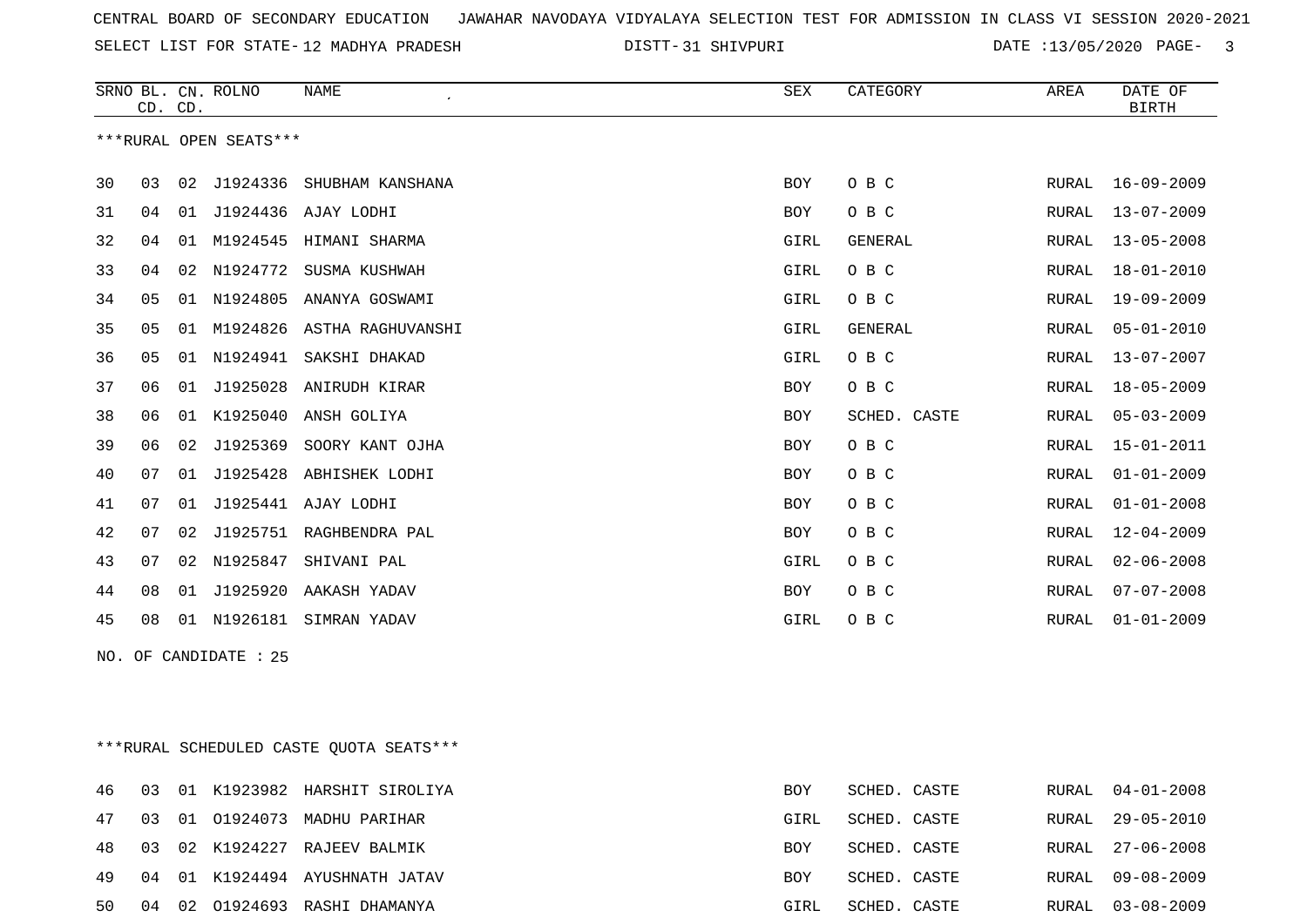SELECT LIST FOR STATE- DISTT- 12 MADHYA PRADESH

SRNO BL. CN.

ROLNO NAME SEX CATEGORY AREA DATE OF

31 SHIVPURI DATE :13/05/2020 PAGE- 4

|    | CD. CD.                                 |    |                         |                                         |      |              |       | BIRTH            |  |  |  |  |  |  |
|----|-----------------------------------------|----|-------------------------|-----------------------------------------|------|--------------|-------|------------------|--|--|--|--|--|--|
|    | ***RURAL SCHEDULED CASTE QUOTA SEATS*** |    |                         |                                         |      |              |       |                  |  |  |  |  |  |  |
| 51 | 04                                      |    |                         | 02 01924711 SADHNA JATAV                | GIRL | SCHED. CASTE | RURAL | $07 - 01 - 2010$ |  |  |  |  |  |  |
| 52 | 07                                      | 02 | K1925698                | NAVEEN KOLI                             | BOY  | SCHED. CASTE | RURAL | $08 - 03 - 2008$ |  |  |  |  |  |  |
| 53 | 08                                      | 01 | K1925940                | AKSHAY KOLI                             | BOY  | SCHED. CASTE | RURAL | $26 - 06 - 2009$ |  |  |  |  |  |  |
| 54 | 08                                      | 01 | K1925953                | ANNGAD KUMAR VANSHKAR                   | BOY  | SCHED. CASTE | RURAL | $10 - 07 - 2008$ |  |  |  |  |  |  |
| 55 | 08                                      | 01 |                         | K1925964 ARUN KUMAR KOLI                | BOY  | SCHED. CASTE | RURAL | 19-08-2008       |  |  |  |  |  |  |
| 56 | 08                                      | 01 |                         | K1926124 ROHIT KUMAR JATAV              | BOY  | SCHED. CASTE | RURAL | $09 - 11 - 2009$ |  |  |  |  |  |  |
| 57 | 08                                      |    |                         | 01 K1926150 SANKET AHIRWAR              | BOY  | SCHED. CASTE | RURAL | $01 - 01 - 2008$ |  |  |  |  |  |  |
|    |                                         |    | NO. OF CANDIDATE : $12$ |                                         |      |              |       |                  |  |  |  |  |  |  |
|    |                                         |    |                         |                                         |      |              |       |                  |  |  |  |  |  |  |
|    |                                         |    |                         | *** RURAL BACKWARD CLASS QUOTA SEATS*** |      |              |       |                  |  |  |  |  |  |  |
| 58 | 01                                      |    |                         | 01 J1923268 ANKESH DHAKAR               | BOY  | O B C        | RURAL | $06 - 05 - 2010$ |  |  |  |  |  |  |
| 59 | 01                                      | 01 | J1923289                | ASHISH DHAKAD                           | BOY  | O B C        | RURAL | $01 - 01 - 2009$ |  |  |  |  |  |  |
| 60 | 01                                      | 01 | J1923297                | AYUSH DHAKAR                            | BOY  | O B C        | RURAL | $27 - 05 - 2009$ |  |  |  |  |  |  |
| 61 | 01                                      | 01 |                         | N1923317 DEEPTI DHAKAR                  | GIRL | O B C        | RURAL | $01 - 09 - 2009$ |  |  |  |  |  |  |
| 62 | 01                                      | 01 | J1923318                | DEVANSH DHAKAR                          | BOY  | O B C        | RURAL | $28 - 01 - 2008$ |  |  |  |  |  |  |
| 63 | 01                                      | 01 | J1923326                | DURGESH DHAKAD                          | BOY  | O B C        | RURAL | $27 - 10 - 2008$ |  |  |  |  |  |  |
| 64 | 01                                      | 01 | J1923409                | PUSHPENDRA DHAKAD                       | BOY  | O B C        | RURAL | $03 - 03 - 2009$ |  |  |  |  |  |  |
| 65 | 01                                      | 01 | J1923430                | RAVI DHAKAR                             | BOY  | O B C        | RURAL | $04 - 07 - 2007$ |  |  |  |  |  |  |
| 66 | 01                                      | 01 | J1923436                | RITIK DHAKAD                            | BOY  | O B C        | RURAL | $23 - 07 - 2008$ |  |  |  |  |  |  |
| 67 | 01                                      | 01 | J1923460                | SAURABH SINGH DHAKAR                    | BOY  | O B C        | RURAL | $01 - 09 - 2009$ |  |  |  |  |  |  |
| 68 |                                         |    |                         | 01 01 N1923476 SHRASHTI DHAKAR          | GIRL | O B C        | RURAL | 30-10-2009       |  |  |  |  |  |  |
| 69 | 04                                      |    |                         | 01 J1924518 DEVENDRA YADAV              | BOY  | O B C        | RURAL | $03 - 05 - 2008$ |  |  |  |  |  |  |
| 70 | 04                                      |    |                         | 02 N1924621 NANCY YADAV                 | GIRL | O B C        | RURAL | $02 - 04 - 2009$ |  |  |  |  |  |  |
| 71 |                                         |    |                         | 04 02 N1924699 RITU LODHI               | GIRL | O B C        | RURAL | $07 - 08 - 2008$ |  |  |  |  |  |  |
|    |                                         |    |                         |                                         |      |              |       |                  |  |  |  |  |  |  |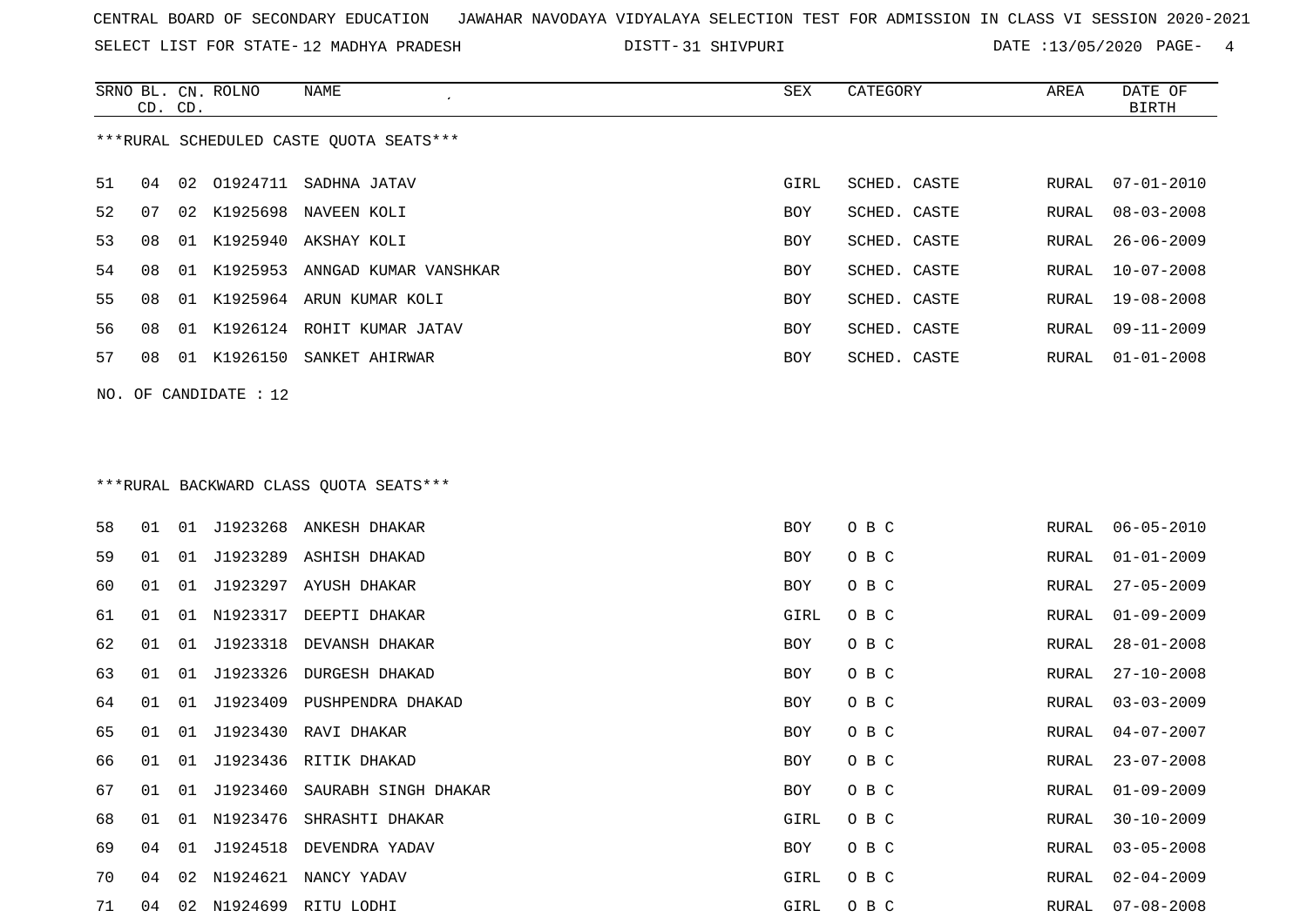SELECT LIST FOR STATE- DISTT- 12 MADHYA PRADESH

31 SHIVPURI DATE :13/05/2020 PAGE- 5

|    | CD. CD. |    | SRNO BL. CN. ROLNO    | NAME                                    | SEX        | CATEGORY     | AREA  | DATE OF<br><b>BIRTH</b> |
|----|---------|----|-----------------------|-----------------------------------------|------------|--------------|-------|-------------------------|
|    |         |    |                       | *** RURAL BACKWARD CLASS QUOTA SEATS*** |            |              |       |                         |
| 72 | 07      |    |                       | 01 N1925479 ANSUIYA LODHI               | GIRL       | O B C        | RURAL | 17-11-2007              |
| 73 | 07      |    |                       | 01 N1925640 LADLI LODHI                 | GIRL       | O B C        | RURAL | $22 - 11 - 2007$        |
|    |         |    | NO. OF CANDIDATE : 16 |                                         |            |              |       |                         |
|    |         |    |                       |                                         |            |              |       |                         |
|    |         |    |                       |                                         |            |              |       |                         |
|    |         |    |                       | ***RURAL SCHEDULED TRIBE OUOTA SEATS*** |            |              |       |                         |
| 74 | 01      |    | 01 L1923256           | AMARDEEP TIRKEY                         | <b>BOY</b> | SCHED. TRIBE | RURAL | $07 - 05 - 2008$        |
| 75 | 01      | 01 | L1923283              | ARVINDRA AADIWASI                       | <b>BOY</b> | SCHED. TRIBE | RURAL | $02 - 01 - 2009$        |
| 76 | 01      |    |                       | 01 L1923394 PANKAJ BARA                 | <b>BOY</b> | SCHED. TRIBE | RURAL | $16 - 02 - 2008$        |
| 77 | 02      | 01 |                       | P1923700 PRIYANKA ADIWASI               | GIRL       | SCHED. TRIBE | RURAL | $18 - 01 - 2009$        |
| 78 | 04      | 01 |                       | L1924532 GAURI SHANKAR ADIVASI          | <b>BOY</b> | SCHED. TRIBE | RURAL | $02 - 04 - 2008$        |
| 79 | 06      | 01 | L1924996              | ABHISHEK ADIWASI                        | <b>BOY</b> | SCHED. TRIBE | RURAL | $07 - 09 - 2008$        |
| 80 | 08      |    |                       | 01 P1925957 ANUPA BHAGAT                | GIRL       | SCHED. TRIBE | RURAL | $27 - 08 - 2009$        |

NO. OF CANDIDATE : 7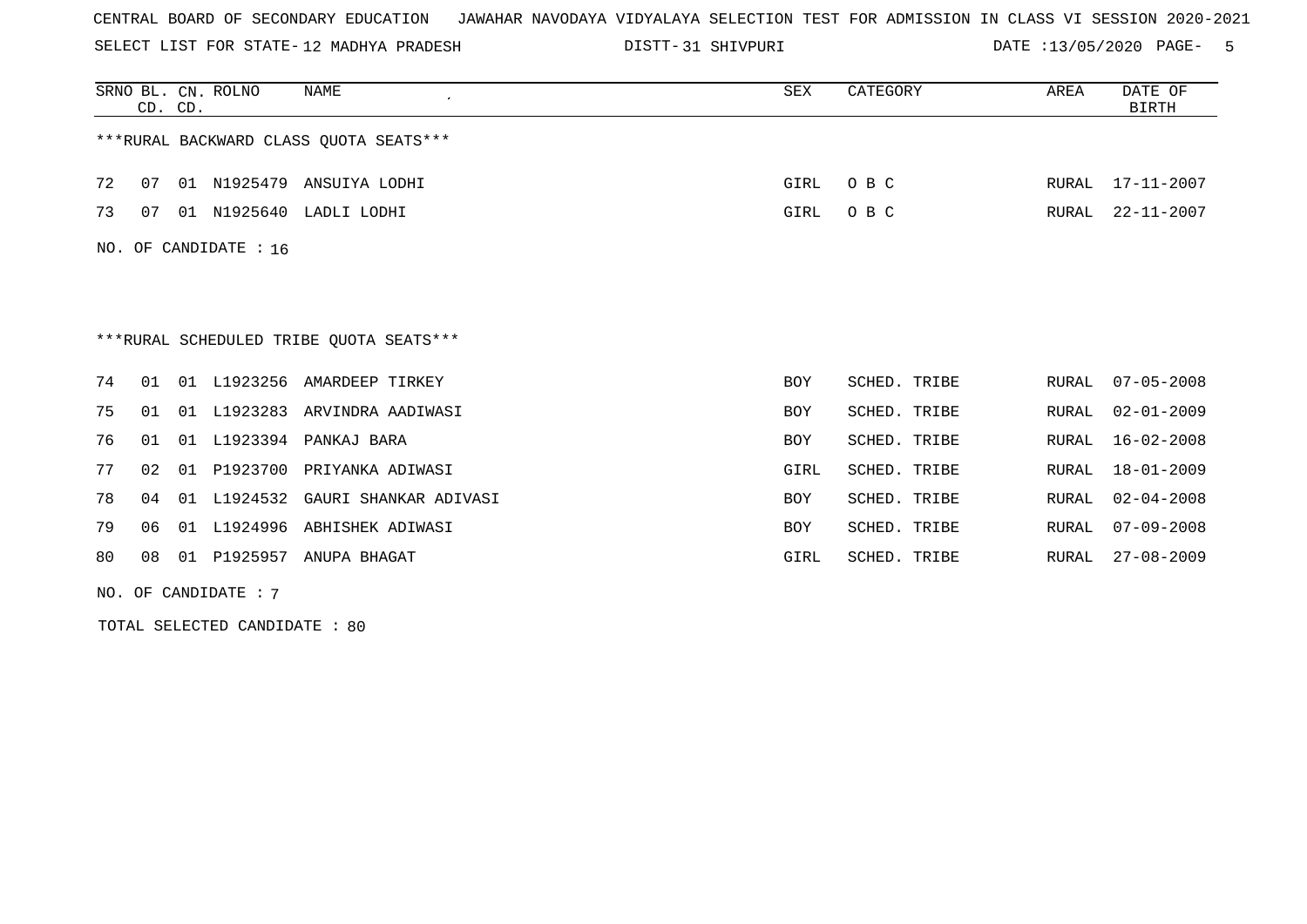SELECT LIST FOR STATE- DISTT- 12 MADHYA PRADESH

32 SIDHI DATE :13/05/2020 PAGE- 1

|                | CD. CD. | SRNO BL. CN. ROLNO     | NAME                                   | SEX  | CATEGORY     | AREA  | DATE OF<br>BIRTH |
|----------------|---------|------------------------|----------------------------------------|------|--------------|-------|------------------|
|                |         | ***OPEN UR SEATS***    |                                        |      |              |       |                  |
| $\mathbf 1$    |         |                        | 01 02 A1927080 VAIBHAV SHRIVASTAVA     | BOY  | GENERAL      | URBAN | 21-11-2009       |
| $\overline{2}$ |         |                        | 02  02  E1928202  YUKTI TIWARI         | GIRL | GENERAL      |       | URBAN 13-06-2009 |
| 3              |         |                        | 03 01 I1928210 ABHINAVRANJAN MISHRA    | BOY  | GENERAL      |       | RURAL 27-11-2008 |
| 4              |         |                        | 03 01 I1928491 PRASHUN SHUKLA          | BOY  | GENERAL      |       | RURAL 20-12-2008 |
|                |         | NO. OF CANDIDATE : $4$ |                                        |      |              |       |                  |
|                |         |                        |                                        |      |              |       |                  |
|                |         |                        | ***OPEN SCHEDULED CASTE QUOTA SEATS*** |      |              |       |                  |
| 5              |         |                        | 01 01 K1926263 AKASH SAKET             | BOY  | SCHED. CASTE |       | RURAL 28-03-2009 |
| 6              |         |                        | 01 01 K1926634 MANISH PRAJAPATI        | BOY  | SCHED. CASTE |       | RURAL 01-01-2008 |
| 7              |         |                        | 01 01 K1926693 PADUM MAHESH PRAJAPATI  | BOY  | SCHED. CASTE |       | RURAL 10-09-2007 |
|                |         | NO. OF CANDIDATE : 3   |                                        |      |              |       |                  |
|                |         |                        |                                        |      |              |       |                  |
|                |         |                        | ***OPEN DISABLED OUOTA SEATS***        |      |              |       |                  |
| 8              |         |                        | 02 02 B1928011 SHIVAM SAHU             | BOY  | O B C        |       | URBAN 11-05-2008 |
| 9              |         |                        | 04 01 K1928812 LAVKUSH SAKET           | BOY  | SCHED. CASTE |       | RURAL 08-08-2008 |
|                |         | NO. OF CANDIDATE : $2$ |                                        |      |              |       |                  |
|                |         |                        |                                        |      |              |       |                  |
|                |         |                        | *** OPEN BACKWARD CLASS QUOTA SEATS*** |      |              |       |                  |
| 10             |         |                        | 01 01 F1926456 DEEPIKA SAHU            |      | GIRL OBC     |       | URBAN 27-09-2009 |

11 01 01 N1926611 LAXMI SAHU GIRL O B C RURAL 27-02-2009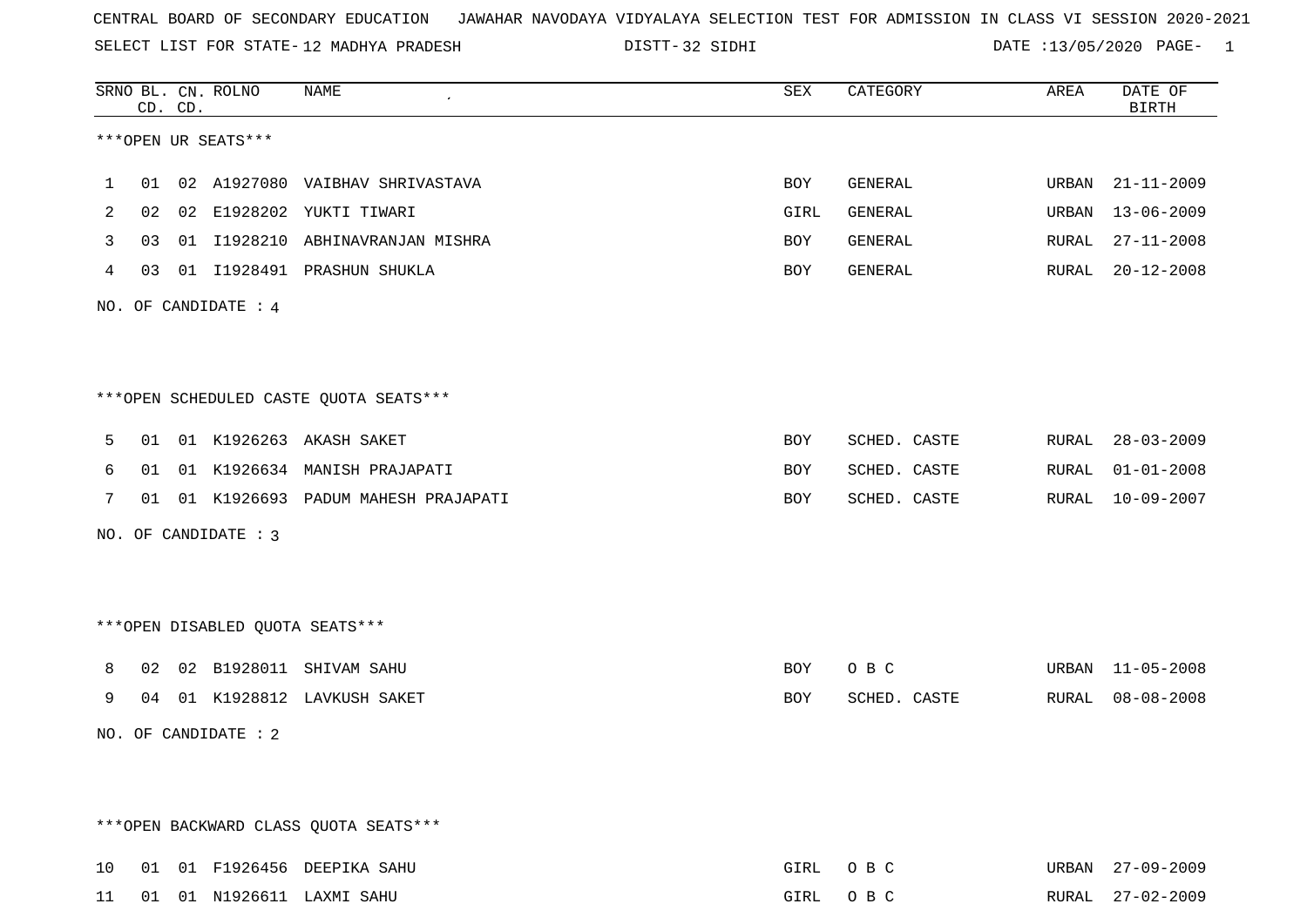SELECT LIST FOR STATE- DISTT- 12 MADHYA PRADESH

32 SIDHI DATE :13/05/2020 PAGE- 2

|    |    | CD. CD. | SRNO BL. CN. ROLNO     | NAME                                   | <b>SEX</b> | CATEGORY     | AREA         | DATE OF<br><b>BIRTH</b> |
|----|----|---------|------------------------|----------------------------------------|------------|--------------|--------------|-------------------------|
|    |    |         |                        | *** OPEN BACKWARD CLASS QUOTA SEATS*** |            |              |              |                         |
| 12 |    |         |                        | 01 02 J1927125 YUVRAJ SINGH            | BOY        | O B C        | RURAL        | $07 - 06 - 2009$        |
| 13 | 02 |         | 01 F1927825            | RAMANJAYA NAMDEO                       | GIRL       | O B C        | URBAN        | $10 - 09 - 2009$        |
| 14 | 05 |         |                        | 01 J1929010 AMBUJ JAYSWAL              | BOY        | O B C        | RURAL        | $17 - 08 - 2010$        |
|    |    |         | NO. OF CANDIDATE : 5   |                                        |            |              |              |                         |
|    |    |         |                        | ***OPEN SCHEDULED TRIBE QUOTA SEATS*** |            |              |              |                         |
| 15 | 02 |         |                        | 01 D1927155 ABISHEK SINGH              | BOY        | SCHED. TRIBE | URBAN        | $01 - 06 - 2008$        |
| 16 | 02 |         |                        | 01 H1927379 ASIN BHAGAT                | GIRL       | SCHED. TRIBE | URBAN        | $01 - 05 - 2010$        |
| 17 | 02 |         |                        | 01 L1927382 ATUL KUMAR PANIKA          | BOY        | SCHED. TRIBE | RURAL        | $06 - 04 - 2009$        |
| 18 | 02 |         |                        | 01 H1927426 CHITRAMA SINGH TEKAM       | GIRL       | SCHED. TRIBE | URBAN        | $05 - 09 - 2009$        |
| 19 | 04 |         |                        | 01 P1928801 KHUSHBOO SINGH             | GIRL       | SCHED. TRIBE | RURAL        | $29 - 03 - 2010$        |
| 20 | 04 |         |                        | 01 P1928913 SANDHYA SINGH              | GIRL       | SCHED. TRIBE | RURAL        | $07 - 04 - 2009$        |
|    |    |         | NO. OF CANDIDATE $: 6$ |                                        |            |              |              |                         |
|    |    |         |                        |                                        |            |              |              |                         |
|    |    |         | ***RURAL OPEN SEATS*** |                                        |            |              |              |                         |
| 21 | 01 | 02      |                        | I1926830 RISHABH KUMAR GUPTA           | BOY        | GENERAL      | RURAL        | $09 - 10 - 2008$        |
| 22 |    |         |                        | 01 02 I1926946 SHIVAM GAUTAM           | BOY        | GENERAL      | RURAL        | 14-06-2009              |
| 23 | 02 | 01      |                        | I1927176 ADITYA DWIVEDI                | BOY        | GENERAL      | <b>RURAL</b> | $06 - 04 - 2009$        |
| 24 | 02 | 01      |                        | I1927197 AJEET SINGH                   | BOY        | GENERAL      | RURAL        | $10 - 04 - 2010$        |
| 25 | 02 |         |                        | 01 J1927258 ANISH PATEL                | BOY        | O B C        | RURAL        | $11 - 07 - 2010$        |
| 26 | 02 |         |                        | 01 I1927300 ANSH PANDEY                | BOY        | GENERAL      | RURAL        | $26 - 08 - 2009$        |
| 27 |    |         |                        | 02 01 M1927313 ANUPAMA DWIVEDI         | GIRL       | GENERAL      | RURAL        | $03 - 01 - 2010$        |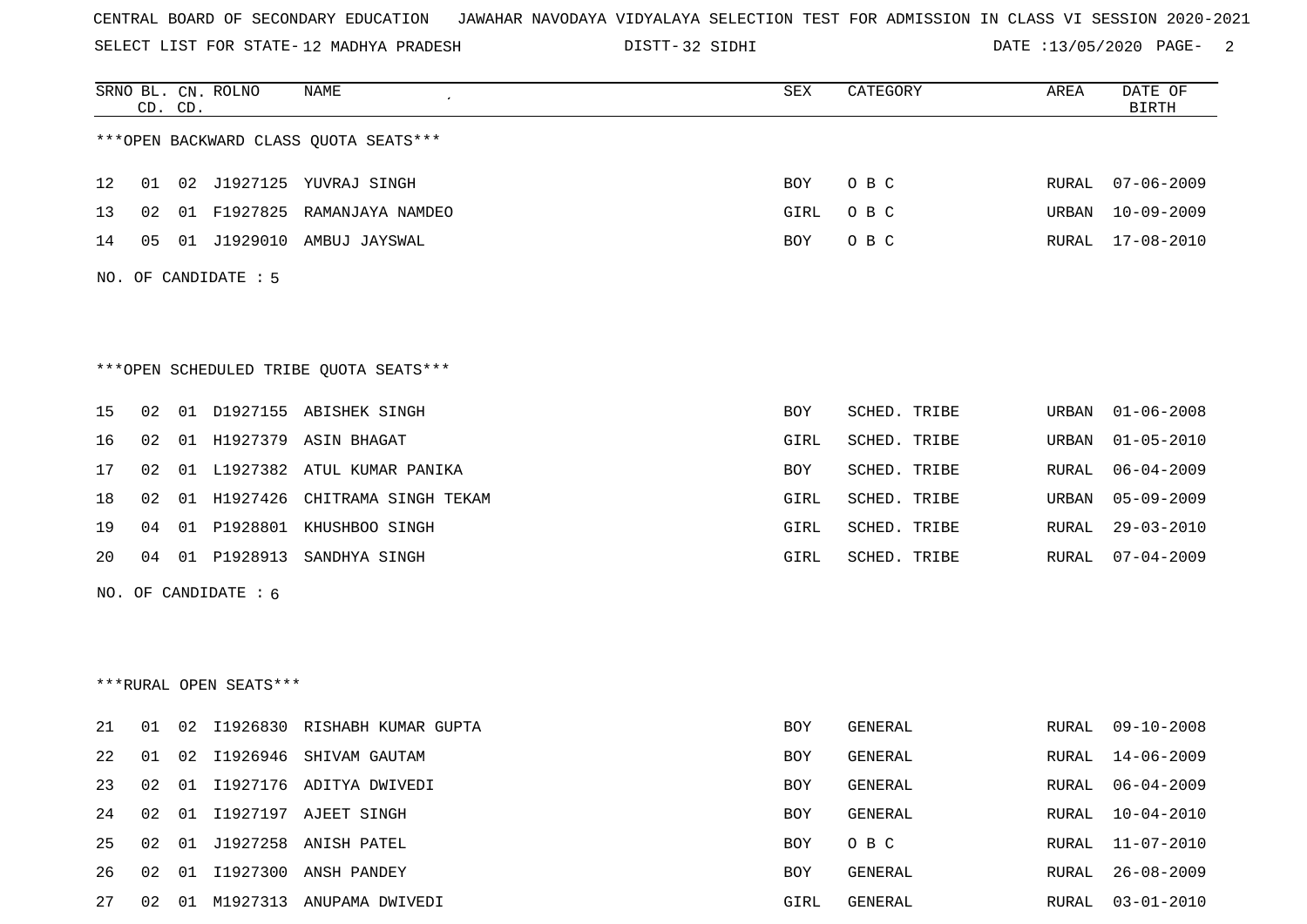32 SIDHI DATE :13/05/2020 PAGE- 3

|     |    | CD. CD. | SRNO BL. CN. ROLNO     | NAME                                    | ${\tt SEX}$ | CATEGORY       | AREA  | DATE OF<br><b>BIRTH</b> |
|-----|----|---------|------------------------|-----------------------------------------|-------------|----------------|-------|-------------------------|
|     |    |         | ***RURAL OPEN SEATS*** |                                         |             |                |       |                         |
| 28  | 02 |         |                        | 01 N1927444 DEVANSHI PATEL              | GIRL        | O B C          | RURAL | $10 - 08 - 2009$        |
| 29  | 02 |         |                        | 01 I1927501 HARSHIT DUBEY               | <b>BOY</b>  | GENERAL        | RURAL | $21 - 06 - 2009$        |
| 30  | 02 |         |                        | 01 I1927687 NIHITARTH SINGH PARIHAR     | BOY         | GENERAL        | RURAL | $13 - 07 - 2009$        |
| 31  | 02 |         |                        | 02 M1927873 RITIKA SINGH                | GIRL        | GENERAL        | RURAL | $30 - 08 - 2009$        |
| 32  | 02 |         | 02 J1928113            | SURAJ VISHWAKARMA                       | BOY         | O B C          | RURAL | $01 - 11 - 2008$        |
| 33  | 03 |         |                        | 01 M1928363 JIYA SINGH CHAUHAN          | GIRL        | GENERAL        | RURAL | $08 - 06 - 2009$        |
| 34  | 03 |         |                        | 01 J1928443 NEELAM PATEL                | <b>BOY</b>  | O B C          | RURAL | $26 - 07 - 2009$        |
| 35  | 04 |         |                        | 01 I1928720 ANSHUL TIWARI               | <b>BOY</b>  | <b>GENERAL</b> | RURAL | $24 - 08 - 2009$        |
| 36  | 04 |         |                        | 01 I1928751 AYUSHMAN RAJSHEKHAR DWIVEDI | BOY         | <b>GENERAL</b> | RURAL | $15 - 11 - 2010$        |
| 37  | 05 |         |                        | 01 I1929099 PIYUSH KUMAR DWIVEDI        | BOY         | GENERAL        | RURAL | $09 - 09 - 2009$        |
| NO. |    |         | OF CANDIDATE : 17      |                                         |             |                |       |                         |
|     |    |         |                        |                                         |             |                |       |                         |
|     |    |         |                        |                                         |             |                |       |                         |
|     |    |         |                        | ***RURAL SCHEDULED CASTE QUOTA SEATS*** |             |                |       |                         |
| 38  | 01 |         |                        | 01 K1926262 AKASH SAKET                 | <b>BOY</b>  | SCHED. CASTE   | RURAL | $01 - 01 - 2008$        |
| 39  | 01 |         |                        | 01 K1926285 AMIT PRAJAPATI              | BOY         | SCHED. CASTE   | RURAL | $01 - 07 - 2009$        |
| 40  | 01 |         |                        | 01 01926300 ANCHAL KORI                 | GIRL        | SCHED. CASTE   | RURAL | $20 - 03 - 2009$        |
| 41  | 01 |         |                        | 01 01926552 KAJAL SAKET                 | GIRL        | SCHED. CASTE   | RURAL | $16 - 01 - 2009$        |
| 42  | 01 |         |                        | 02 K1926972 SHIVENDRA SAKET             | BOY         | SCHED. CASTE   | RURAL | $14 - 01 - 2010$        |
| 43  | 01 |         |                        | 02 K1927042 SUMIT KUMAR NIRAT           | BOY         | SCHED. CASTE   | RURAL | $20 - 03 - 2010$        |
| 44  | 03 |         |                        | 01 K1928314 DEEPAK KUMAR SAKET          | <b>BOY</b>  | SCHED. CASTE   | RURAL | $05 - 04 - 2008$        |

|  |  | 46 05 01 K1929059 HARSHIT VARMA |  | BOY | SCHED. CASTE |  | RURAL 19-04-2009 |
|--|--|---------------------------------|--|-----|--------------|--|------------------|

03 01 O1928506 PRIYANJALI SAKET GIRL SCHED. CASTE RURAL 12-12-2009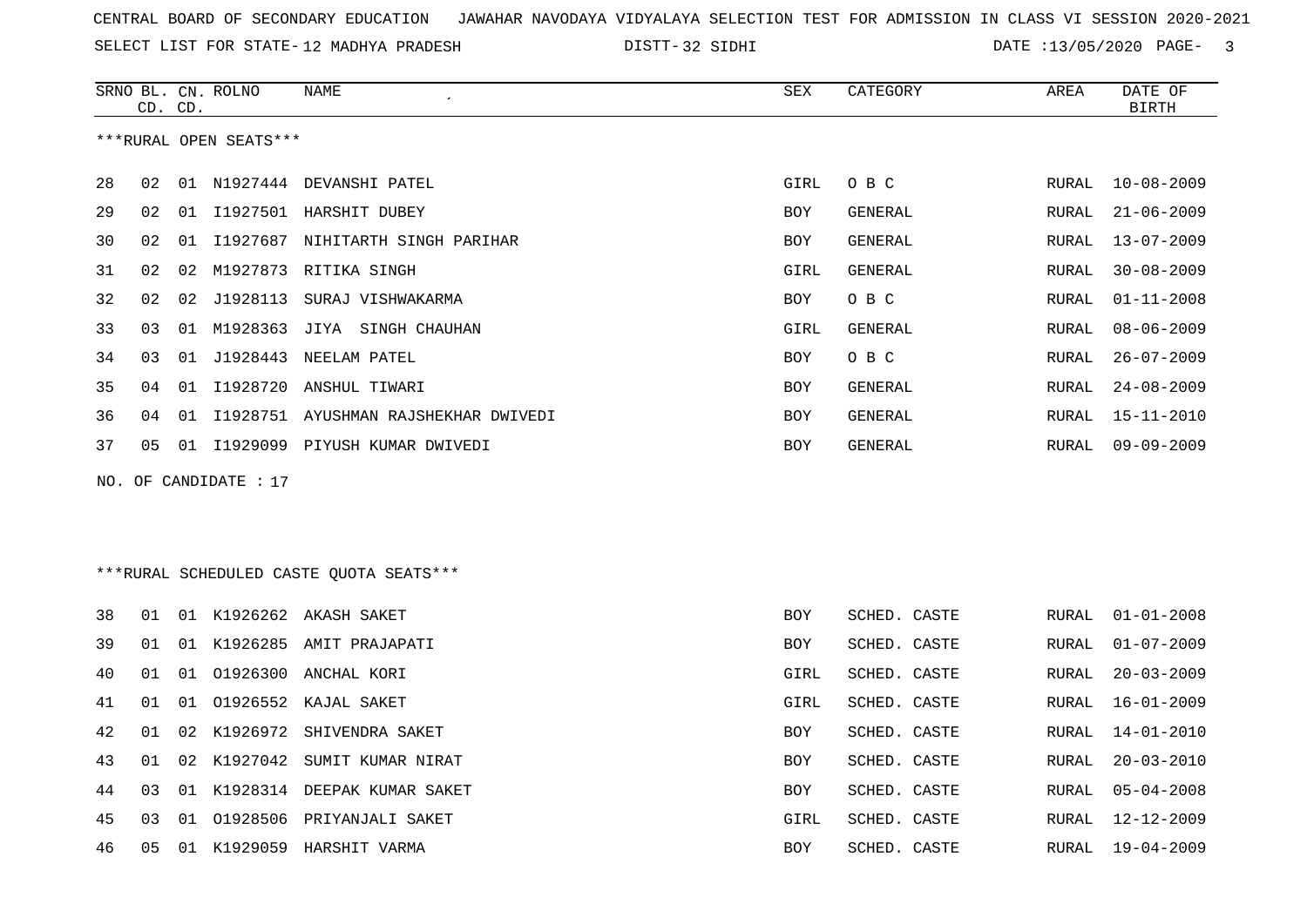| CENTRAL BOARD OF SECONDARY EDUCATION – JAWAHAR NAVODAYA VIDYALAYA SELECTION TEST FOR ADMISSION IN CLASS VI SESSION 2020-2021 |  |  |  |  |
|------------------------------------------------------------------------------------------------------------------------------|--|--|--|--|
|------------------------------------------------------------------------------------------------------------------------------|--|--|--|--|

32 SIDHI DATE :13/05/2020 PAGE- 4

|    |    | CD. CD. | SRNO BL. CN. ROLNO   | NAME<br>$\cdot$                        | SEX        | CATEGORY | AREA         | DATE OF<br><b>BIRTH</b> |
|----|----|---------|----------------------|----------------------------------------|------------|----------|--------------|-------------------------|
|    |    |         | NO. OF CANDIDATE : 9 |                                        |            |          |              |                         |
|    |    |         |                      |                                        |            |          |              |                         |
|    |    |         |                      |                                        |            |          |              |                         |
|    |    |         |                      | ***RURAL BACKWARD CLASS OUOTA SEATS*** |            |          |              |                         |
| 47 | 01 |         | 01 V1926246          | AGRIMA SONI                            | <b>BOY</b> | O B C    | RURAL        | $08 - 12 - 2009$        |
| 48 | 01 | 02      | N1926720             | PRANJAL NAMDEO                         | GIRL       | O B C    | RURAL        | $12 - 07 - 2009$        |
| 49 | 01 | 02      | J1926727             | PRASHANT KUMAR SAHU                    | <b>BOY</b> | O B C    | RURAL        | $23 - 08 - 2009$        |
| 50 | 01 | 02      | J1926780             | RACHIT KUMAR SONI                      | BOY        | O B C    | <b>RURAL</b> | $27 - 11 - 2010$        |
| 51 | 01 | 02      | N1926885             | SAKSHI PATEL                           | GIRL       | O B C    | RURAL        | $20 - 02 - 2008$        |
| 52 | 01 | 02      | N1926907             | SAPNA KUSHWAHA                         | GIRL       | O B C    | <b>RURAL</b> | $17 - 02 - 2008$        |
| 53 | 01 | 02      | N1927018             | SONAM RAJAK                            | GIRL       | O B C    | RURAL        | $05 - 08 - 2008$        |
| 54 | 01 | 02      | N1927019             | SONAM SAHU                             | GIRL       | O B C    | RURAL        | $01 - 09 - 2008$        |
| 55 | 01 | 02      | J1927055             | SURAJ PATEL                            | BOY        | O B C    | RURAL        | $10 - 04 - 2009$        |
| 56 | 01 | 02      | N1927066             | TAPTI YADAV                            | GIRL       | O B C    | RURAL        | $04 - 01 - 2009$        |
| 57 | 02 | 01      | N1927733             | PRAGYA PATEL                           | GIRL       | O B C    | <b>RURAL</b> | $05 - 01 - 2009$        |
| 58 | 02 | 02      | J1927973             | SAURABH PATEL                          | <b>BOY</b> | O B C    | RURAL        | $12 - 09 - 2008$        |
| 59 | 03 | 01      | N1928251             | ANCHAL PATEL                           | GIRL       | O B C    | <b>RURAL</b> | $31 - 01 - 2009$        |
| 60 | 03 | 01      | J1928466             | PANKAJ KUMAR JAYSWAL                   | <b>BOY</b> | O B C    | RURAL        | $03 - 06 - 2009$        |
| 61 | 03 | 01      | J1928559             | SACHIN PATEL                           | <b>BOY</b> | O B C    | RURAL        | $01 - 06 - 2007$        |
| 62 | 04 | 01      |                      | J1928990 VINEET KUSHWAHA               | <b>BOY</b> | O B C    | <b>RURAL</b> | $01 - 01 - 2009$        |
|    |    |         |                      |                                        |            |          |              |                         |

NO. OF CANDIDATE : 16

\*\*\*RURAL SCHEDULED TRIBE QUOTA SEATS\*\*\*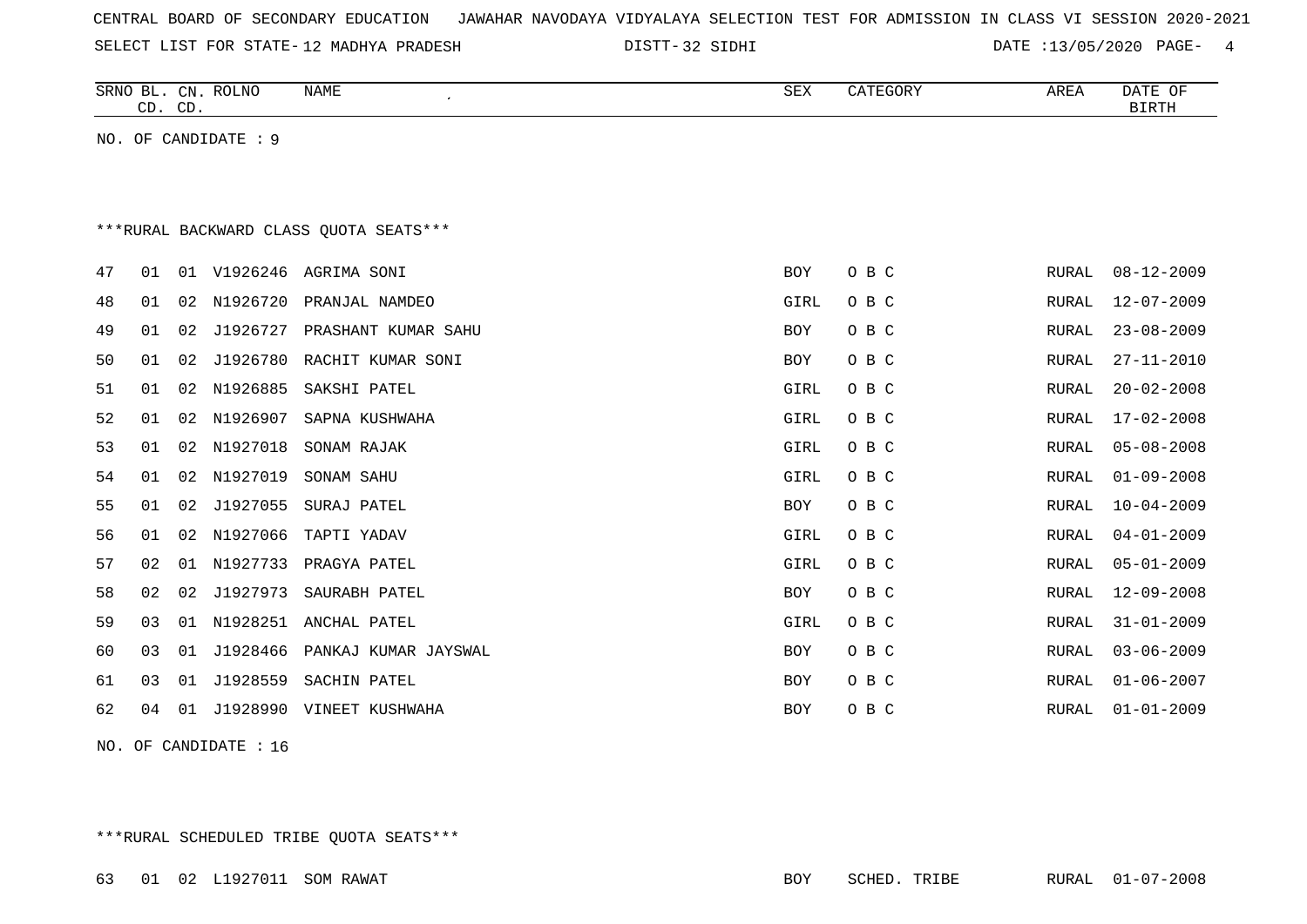SELECT LIST FOR STATE- DISTT- 12 MADHYA PRADESH

32 SIDHI DATE :13/05/2020 PAGE- 5

|    | CD. CD. |    | SRNO BL. CN. ROLNO    | <b>NAME</b><br>$\overline{\phantom{a}}$ | <b>SEX</b> | CATEGORY     | AREA         | DATE OF<br><b>BIRTH</b> |
|----|---------|----|-----------------------|-----------------------------------------|------------|--------------|--------------|-------------------------|
|    |         |    |                       | ***RURAL SCHEDULED TRIBE OUOTA SEATS*** |            |              |              |                         |
| 64 | 02      | 01 | P1927418              | BHUMIKA SINGH                           | GIRL       | SCHED. TRIBE | RURAL        | $01 - 08 - 2008$        |
| 65 | 02      | 01 | L1927659              | MUNNA SINGH GOND                        | BOY        | SCHED. TRIBE | RURAL        | $29 - 06 - 2009$        |
| 66 | 02      | 01 | P1927676              | NEELAM BAIGA                            | GIRL       | SCHED. TRIBE | RURAL        | $17 - 04 - 2008$        |
| 67 | 03      | 01 | L1928326              | DHRUV KUMAR RAWAT                       | BOY        | SCHED. TRIBE | <b>RURAL</b> | $22 - 05 - 2008$        |
| 68 | 03      | 01 | L1928540              | RAVI KUMAR PANIKA                       | <b>BOY</b> | SCHED. TRIBE | RURAL        | $08 - 06 - 2008$        |
| 69 | 04      | 01 | L1928700              | AMIT SINGH                              | <b>BOY</b> | SCHED. TRIBE | <b>RURAL</b> | $01 - 01 - 2009$        |
| 70 | 04      |    | 01 P1928766           | DEEPIKA RAWAT                           | GIRL       | SCHED. TRIBE | RURAL        | $12 - 10 - 2008$        |
| 71 | 04      |    | 01 L1928810           | KULDEEP SINGH                           | BOY        | SCHED. TRIBE | RURAL        | $04 - 01 - 2010$        |
| 72 | 04      |    | 01 L1928823           | MEENAKSHI SINGH                         | BOY        | SCHED. TRIBE | RURAL        | $26 - 01 - 2010$        |
| 73 | 04      |    | 01 P1928905           | SAKSHI SINGH                            | GIRL       | SCHED. TRIBE | RURAL        | $14 - 07 - 2009$        |
| 74 | 04      |    | 01 L1928915           | SANKALP KUMAR SINGH                     | BOY        | SCHED. TRIBE | <b>RURAL</b> | $03 - 05 - 2009$        |
| 75 | 04      | 01 | L1928920              | SATANAND SINGH                          | BOY        | SCHED. TRIBE | RURAL        | $01 - 01 - 2009$        |
| 76 | 05      |    |                       | 01 P1929012 ANEESHA MAURIYA             | GIRL       | SCHED. TRIBE | <b>RURAL</b> | $07 - 03 - 2010$        |
| 77 | 05      |    | 01 L1929065           | KESHAV SINGH                            | BOY        | SCHED. TRIBE | RURAL        | $07 - 11 - 2009$        |
| 78 | 05      |    | 01 L1929118           | PUSHPENDRA SINGH                        | BOY        | SCHED. TRIBE | <b>RURAL</b> | $06 - 08 - 2009$        |
| 79 | 05      | 01 | P1929193              | SUPRIYA SINGH                           | GIRL       | SCHED. TRIBE | RURAL        | $01 - 10 - 2009$        |
| 80 | 05      |    |                       | 01 L1929194 SURESH SINGH                | <b>BOY</b> | SCHED. TRIBE | RURAL        | $01 - 05 - 2007$        |
|    |         |    | NO. OF CANDIDATE : 18 |                                         |            |              |              |                         |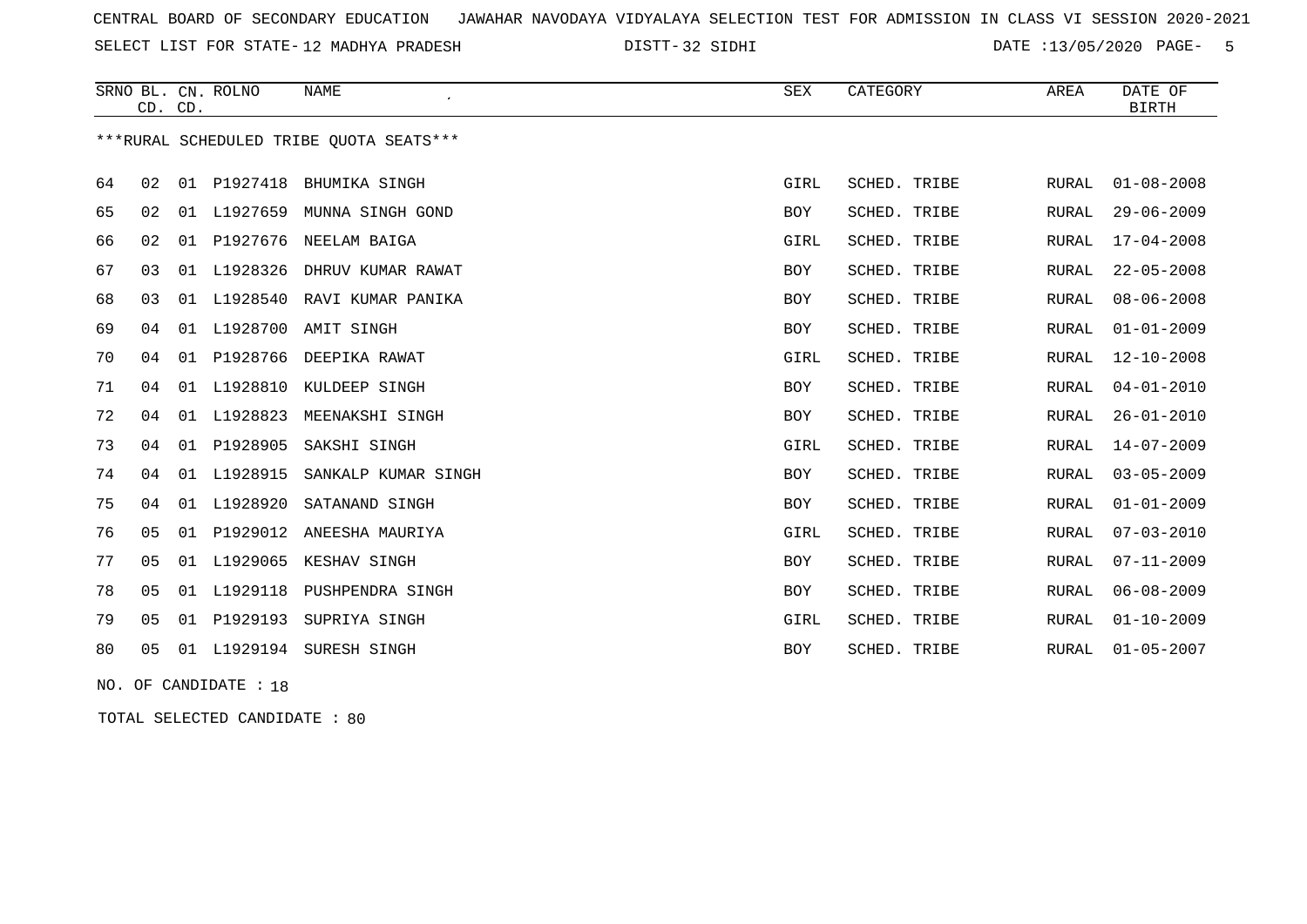|  |  |  |  | CENTRAL BOARD OF SECONDARY EDUCATION GJAWAHAR NAVODAYA VIDYALAYA SELECTION TEST FOR ADMISSION IN CLASS VI SESSION 2020-2021 |  |  |  |  |  |  |  |  |  |  |  |
|--|--|--|--|-----------------------------------------------------------------------------------------------------------------------------|--|--|--|--|--|--|--|--|--|--|--|
|--|--|--|--|-----------------------------------------------------------------------------------------------------------------------------|--|--|--|--|--|--|--|--|--|--|--|

SELECT LIST FOR STATE-12 MADHYA PRADESH DISTT-33 SEHORE DATE :13/05/2020 PAGE- 1

|    |    | CD. CD. | SRNO BL. CN. ROLNO     | NAME                                    | SEX        | CATEGORY     | AREA          | DATE OF<br><b>BIRTH</b> |
|----|----|---------|------------------------|-----------------------------------------|------------|--------------|---------------|-------------------------|
|    |    |         | ***OPEN UR SEATS***    |                                         |            |              |               |                         |
| 1  | 01 |         |                        | 01 J1929443 ARYAN MEWADA                | BOY        | O B C        | RURAL         | $01 - 10 - 2007$        |
| 2  | 02 |         |                        | 01 C1931146 RISHABH PAWAR               | <b>BOY</b> | SCHED. CASTE | URBAN         | $11 - 03 - 2008$        |
| 3  | 02 |         |                        | 01 E1931156 RIYA SHARMA                 | GIRL       | GENERAL      | URBAN         | $01 - 03 - 2010$        |
| 4  | 05 |         |                        | 01 J1933601 GOPAL SINGH                 | BOY        | O B C        | ${\tt RURAL}$ | $19 - 01 - 2008$        |
| 5  | 05 |         |                        | 03 J1934304 PRADEEP SINGH               | <b>BOY</b> | O B C        | RURAL         | $02 - 03 - 2008$        |
| 6  | 05 |         |                        | 04 J1935041 VISHAL SINGH                | <b>BOY</b> | O B C        | RURAL         | $12 - 10 - 2007$        |
|    |    |         | NO. OF CANDIDATE : $6$ |                                         |            |              |               |                         |
|    |    |         |                        |                                         |            |              |               |                         |
|    |    |         |                        |                                         |            |              |               |                         |
|    |    |         |                        | *** OPEN SCHEDULED CASTE QUOTA SEATS*** |            |              |               |                         |
| 7  | 01 |         |                        | 02 01930176 PRIYANSHI SARSIYA           | GIRL       | SCHED. CASTE | RURAL         | $08 - 09 - 2008$        |
| 8  | 01 |         |                        | 03 C1930357 SACHIN MALVIYA              | BOY        | SCHED. CASTE | URBAN         | $01 - 11 - 2007$        |
| 9  | 01 |         |                        | 03 C1930475 SHIVRAJ MALVIYA             | BOY        | SCHED. CASTE | URBAN         | $18 - 05 - 2007$        |
| 10 | 05 |         |                        | 01 K1933656 HARSH SAGAR                 | <b>BOY</b> | SCHED. CASTE | RURAL         | 18-11-2008              |
|    |    |         | NO. OF CANDIDATE : 4   |                                         |            |              |               |                         |
|    |    |         |                        |                                         |            |              |               |                         |
|    |    |         |                        |                                         |            |              |               |                         |
|    |    |         |                        | ***OPEN DISABLED QUOTA SEATS***         |            |              |               |                         |
| 11 | 02 |         |                        | 01 B1930782 AJEET SAHU                  | <b>BOY</b> | O B C        | URBAN         | $08 - 07 - 2009$        |
| 12 | 02 |         |                        | 01 C1930954 KRIS AHIRWAR                | <b>BOY</b> | SCHED. CASTE | URBAN         | $02 - 01 - 2009$        |
| 13 | 05 |         |                        | 01 J1933743 JAYRAJ VERMA                | BOY        | O B C        | RURAL         | $11 - 06 - 2009$        |
|    |    |         | NO. OF CANDIDATE : 3   |                                         |            |              |               |                         |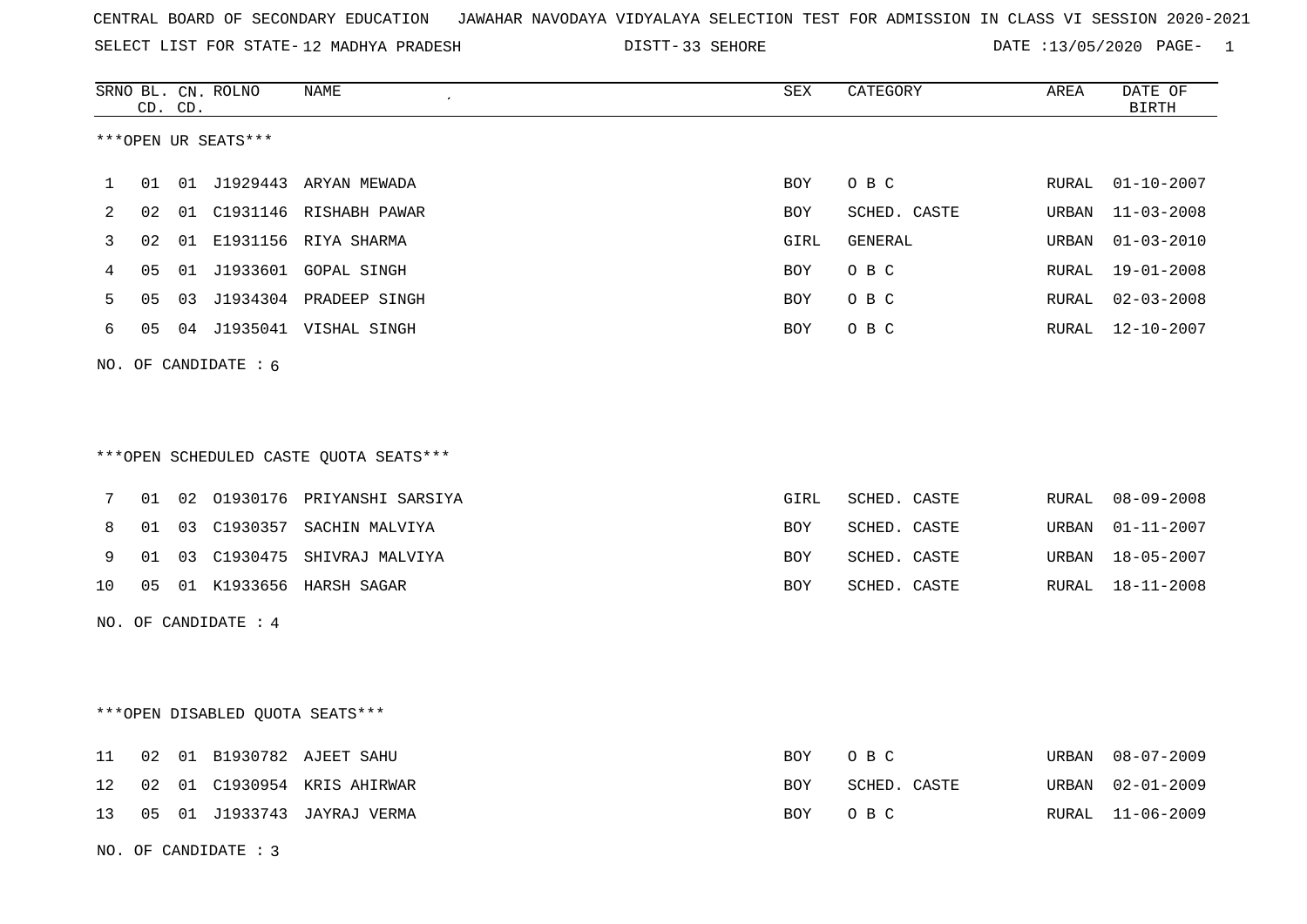SELECT LIST FOR STATE- DISTT- 12 MADHYA PRADESH

DISTT-33 SEHORE 2001 CATE :13/05/2020 PAGE- 2

|    |    | CD. CD. | SRNO BL. CN. ROLNO      | NAME                                   | SEX        | CATEGORY       | AREA         | DATE OF<br><b>BIRTH</b> |
|----|----|---------|-------------------------|----------------------------------------|------------|----------------|--------------|-------------------------|
|    |    |         |                         | *** OPEN BACKWARD CLASS QUOTA SEATS*** |            |                |              |                         |
| 14 | 01 |         |                         | 02 N1930195 RADHA VERMA                | GIRL       | O B C          | RURAL        | 13-06-2008              |
| 15 | 01 |         | 03 N1930393             | SANDHYA                                | GIRL       | O B C          | RURAL        | $04 - 03 - 2009$        |
| 16 | 02 |         | 01 F1931308             | VANDANA VERMA                          | GIRL       | O B C          | URBAN        | $03 - 05 - 2008$        |
| 17 | 05 |         |                         | 02 N1933921 LAXMI SAHU                 | GIRL       | O B C          | RURAL        | $06 - 07 - 2008$        |
| 18 | 05 |         |                         | 03 F1934535 RIYA PATIDAR               | GIRL       | O B C          | URBAN        | $08 - 11 - 2007$        |
|    |    |         | NO. OF CANDIDATE : 5    |                                        |            |                |              |                         |
|    |    |         |                         |                                        |            |                |              |                         |
|    |    |         |                         | ***OPEN SCHEDULED TRIBE QUOTA SEATS*** |            |                |              |                         |
| 19 | 04 |         |                         | 01 L1932573 HARSHAD DHURVE             | BOY        | SCHED. TRIBE   | RURAL        | $20 - 06 - 2009$        |
| 20 | 05 |         |                         | 03 L1934517 RITIK BARELA               | <b>BOY</b> | SCHED. TRIBE   | RURAL        | $08 - 02 - 2010$        |
|    |    |         | NO. OF CANDIDATE : 2    |                                        |            |                |              |                         |
|    |    |         |                         |                                        |            |                |              |                         |
|    |    |         |                         |                                        |            |                |              |                         |
|    |    |         | ***RURAL OPEN SEATS***  |                                        |            |                |              |                         |
| 21 | 01 |         |                         | 01 J1929226 ABHAY SINGH                | BOY        | O B C          | RURAL        | 12-04-2009              |
| 22 | 01 | 01      | 11929484 AYUSH          |                                        | BOY        | GENERAL        | RURAL        | $28 - 01 - 2010$        |
| 23 | 01 | 01      | M1929714 JYOTI          |                                        | GIRL       | <b>GENERAL</b> | RURAL        | $20 - 09 - 2009$        |
| 24 | 02 |         |                         | 01 J1930893 HARSHIT CHANDRAWANSHI      | <b>BOY</b> | O B C          | RURAL        | $10 - 11 - 2009$        |
| 25 | 03 |         |                         | 01 J1931840 NAMAN VERMA                | BOY        | $O$ B $C$      | <b>RURAL</b> | $31 - 10 - 2008$        |
| 26 | 03 |         |                         | 02 N1932104 SAMIKSHA PARMAR            | GIRL       | O B C          | <b>RURAL</b> | $07 - 03 - 2008$        |
| 27 |    |         | 04 01 M1932386 ADHIKSHA |                                        | GIRL       | GENERAL        | RURAL        | $22 - 08 - 2009$        |
| 28 | 04 | 01      |                         | I1932808 RAJVEER RAJPUT                | BOY        | GENERAL        | <b>RURAL</b> | $01 - 07 - 2009$        |
| 29 | 04 |         |                         | 02 K1933049 YASH SILLORE               | BOY        | SCHED. CASTE   | RURAL        | $08 - 03 - 2010$        |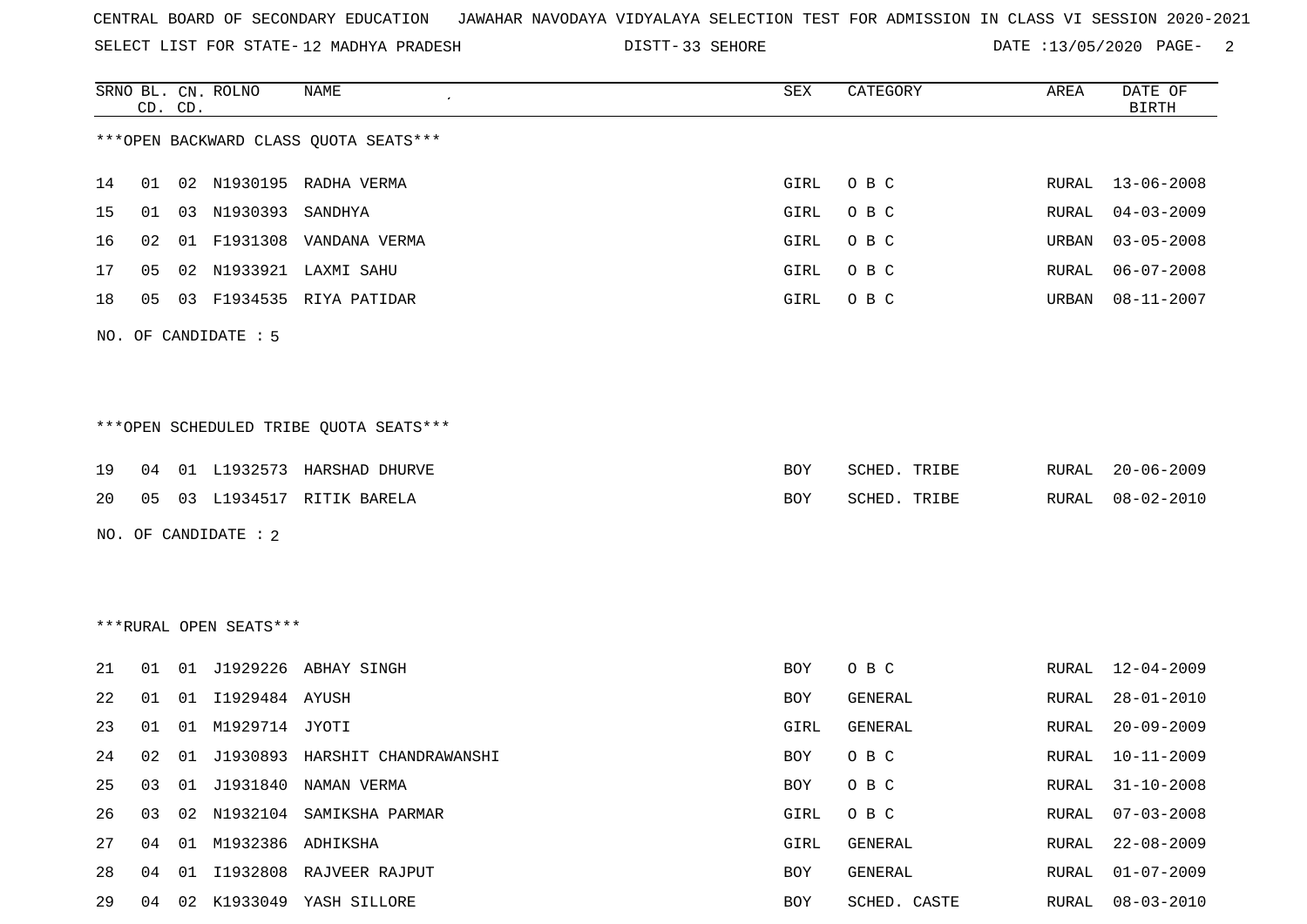33 SEHORE DATE :13/05/2020 PAGE- 3

|     | CD. CD.                                 |    | SRNO BL. CN. ROLNO     | NAME                                                                                                                                                                                                                                                                                                                                                                  | <b>SEX</b> | CATEGORY |  | AREA         | DATE OF<br><b>BIRTH</b>      |
|-----|-----------------------------------------|----|------------------------|-----------------------------------------------------------------------------------------------------------------------------------------------------------------------------------------------------------------------------------------------------------------------------------------------------------------------------------------------------------------------|------------|----------|--|--------------|------------------------------|
|     |                                         |    | ***RURAL OPEN SEATS*** |                                                                                                                                                                                                                                                                                                                                                                       |            |          |  |              |                              |
| 30  | 05                                      |    |                        | 01 J1933056 AADESH GURJAR                                                                                                                                                                                                                                                                                                                                             | BOY        | O B C    |  | RURAL        | $28 - 03 - 2008$             |
| 31  | 05                                      |    |                        | 01 J1933059 AADITYA GURJAR                                                                                                                                                                                                                                                                                                                                            | BOY        | O B C    |  | RURAL        | $07 - 07 - 2007$             |
| 32  | 05                                      |    |                        | 01 J1933110 ADITYA CHANDRWANSHI                                                                                                                                                                                                                                                                                                                                       | BOY        | O B C    |  | RURAL        | $11 - 04 - 2008$             |
| 33  | 05                                      |    |                        | 01 J1933353 ARYAN PATIDAR                                                                                                                                                                                                                                                                                                                                             | <b>BOY</b> | O B C    |  | RURAL        | $29 - 09 - 2008$             |
| 34  | 05                                      |    |                        | 01 J1933463 BHUVNESH NAYAK                                                                                                                                                                                                                                                                                                                                            | <b>BOY</b> | O B C    |  | RURAL        | $28 - 07 - 2009$             |
| 35  | 05                                      |    | 01 J1933533            | DEVRAJ GURJAR                                                                                                                                                                                                                                                                                                                                                         | <b>BOY</b> | O B C    |  | RURAL        | $10 - 10 - 2008$             |
| 36  | 05                                      |    |                        | 01 J1933554 DIPANSHU JAAT                                                                                                                                                                                                                                                                                                                                             | BOY        | O B C    |  | RURAL        | $02 - 10 - 2008$             |
| 37  | 05                                      |    | 01 J1933567            | DIVYANSH PARMAR                                                                                                                                                                                                                                                                                                                                                       | BOY        | O B C    |  | RURAL        | $02 - 01 - 2009$             |
| 38  | 05                                      | 03 | J1934720               | SHIVANG GOUR                                                                                                                                                                                                                                                                                                                                                          | BOY        | O B C    |  | RURAL        | $06 - 02 - 2010$             |
| 39  | 05                                      | 03 | J1934747               | SHIV PATIDAR                                                                                                                                                                                                                                                                                                                                                          | BOY        | O B C    |  | RURAL        | $05 - 03 - 2008$             |
| 40  | 05                                      | 04 |                        | J1934864 SUMIT MEWADA                                                                                                                                                                                                                                                                                                                                                 | <b>BOY</b> | O B C    |  | RURAL        | $05 - 09 - 2008$             |
| 41  | 05                                      | 04 | N1934930               | TANUSHRI VERMA                                                                                                                                                                                                                                                                                                                                                        | GIRL       | O B C    |  | RURAL        | $26 - 08 - 2009$             |
| 42  | 05                                      | 04 |                        | J1934991 VIJAY KUSHWAH                                                                                                                                                                                                                                                                                                                                                | <b>BOY</b> | O B C    |  | <b>RURAL</b> | $04 - 04 - 2008$             |
| 43  | 05                                      | 04 |                        | J1935043 VISHAL TANWER                                                                                                                                                                                                                                                                                                                                                | <b>BOY</b> | O B C    |  | RURAL        | $07 - 12 - 2009$             |
| 44  | 05                                      | 04 |                        | J1935094 YOGESHWAR MEWADA                                                                                                                                                                                                                                                                                                                                             | <b>BOY</b> | O B C    |  | <b>RURAL</b> | $25 - 09 - 2009$             |
| 45  | 05                                      |    |                        | 04 J1935100 YUVRAJ MEENA                                                                                                                                                                                                                                                                                                                                              | <b>BOY</b> | O B C    |  | RURAL        | $09 - 10 - 2008$             |
| NO. |                                         |    | OF CANDIDATE : 25      |                                                                                                                                                                                                                                                                                                                                                                       |            |          |  |              |                              |
|     |                                         |    |                        |                                                                                                                                                                                                                                                                                                                                                                       |            |          |  |              |                              |
|     |                                         |    |                        |                                                                                                                                                                                                                                                                                                                                                                       |            |          |  |              |                              |
|     | ***RURAL SCHEDULED CASTE OUOTA SEATS*** |    |                        |                                                                                                                                                                                                                                                                                                                                                                       |            |          |  |              |                              |
|     |                                         |    |                        | $\overline{A}$ 6 $\overline{A}$ 01 $\overline{A}$ 1000460 $\overline{A}$ $\overline{C}$ $\overline{C}$ $\overline{C}$ $\overline{C}$ $\overline{C}$ $\overline{C}$ $\overline{C}$ $\overline{C}$ $\overline{C}$ $\overline{C}$ $\overline{C}$ $\overline{C}$ $\overline{C}$ $\overline{C}$ $\overline{C}$ $\overline{C}$ $\overline{C}$ $\overline{C}$ $\overline{C}$ | $D\cap V$  |          |  |              | <u>0000 - 1000 - 1</u> 01110 |

|  |  | TO OI OI NIJZJIOZ ADHIDH GUNWAN    | DU 1       | OUNDD. UADIB | NUNALI UZTU ZUUJ |
|--|--|------------------------------------|------------|--------------|------------------|
|  |  | 47 01 01 K1929496 AYUSH MALVIYA    | BOY        | SCHED. CASTE | RURAL 26-10-2009 |
|  |  | 48 01 01 K1929502 AYUSH SOLANKI    | BOY        | SCHED. CASTE | RURAL 09-08-2008 |
|  |  | 49 01 01 K1929701 JAYDEEP SOLANKI  | <b>BOY</b> | SCHED. CASTE | RURAL 01-07-2009 |
|  |  | 50 01 02 K1929876 MAHENDRA MALVIYA | BOY        | SCHED. CASTE | RURAL 12-02-2008 |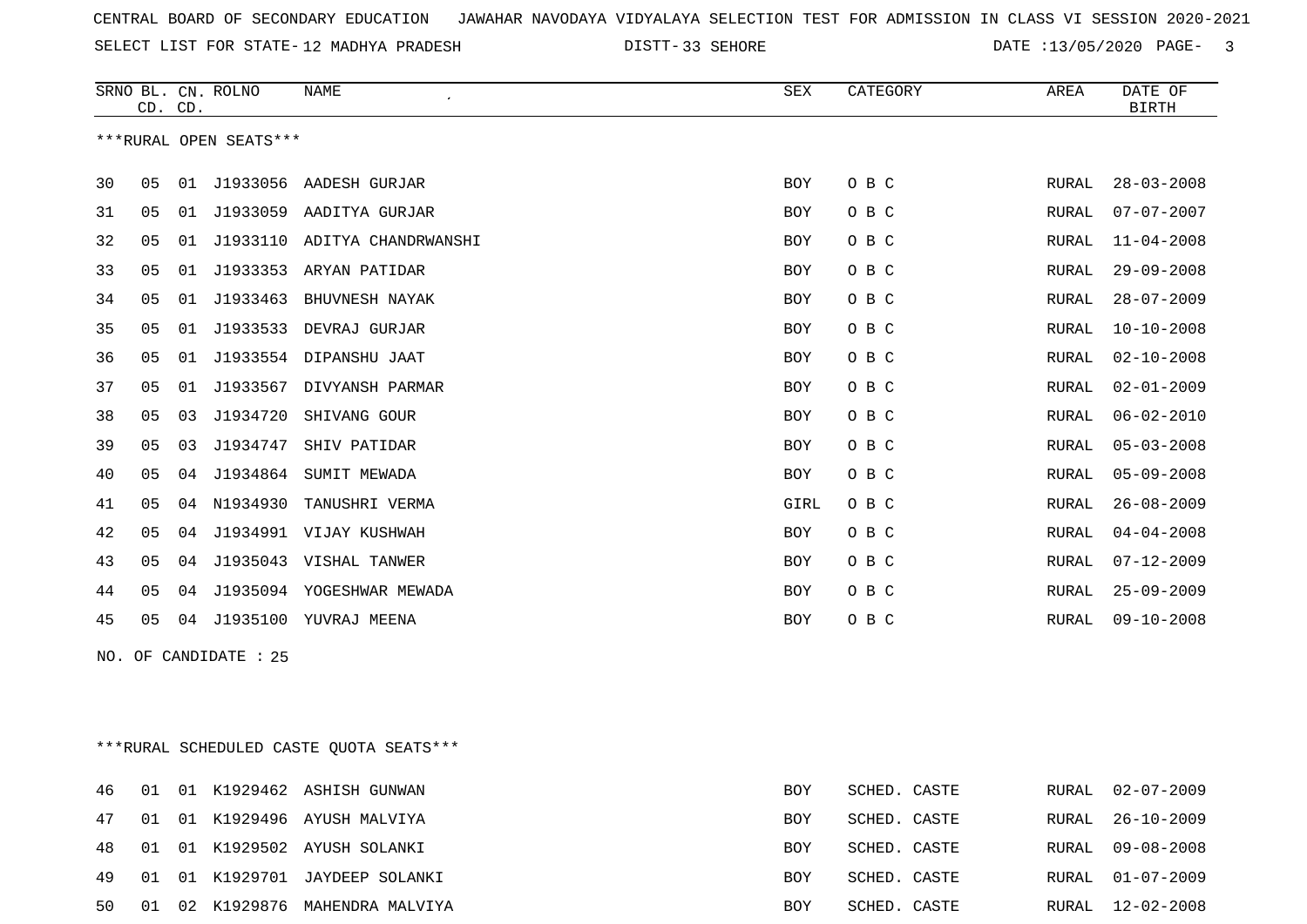SRNO BL. CN. ROLNO NAME SEX CATEGORY AREA DATE OF

SELECT LIST FOR STATE- DISTT- 12 MADHYA PRADESH

|    | CD. CD. |    |                       |                                         |            |              |       | <b>BIRTH</b>     |
|----|---------|----|-----------------------|-----------------------------------------|------------|--------------|-------|------------------|
|    |         |    |                       | ***RURAL SCHEDULED CASTE QUOTA SEATS*** |            |              |       |                  |
| 51 | 01      |    | 03 K1930433           | SAVAN DHARWANT                          | <b>BOY</b> | SCHED. CASTE | RURAL | $22 - 07 - 2008$ |
| 52 | 01      | 03 | K1930573              | SUMIT KUMAR                             | BOY        | SCHED. CASTE | RURAL | 18-11-2008       |
| 53 | 01      |    |                       | 03 K1930585 SUMIT PARMAR                | BOY        | SCHED. CASTE | RURAL | $30 - 11 - 2007$ |
| 54 | 01      | 03 |                       | K1930681 VIKASH MALVIYA                 | BOY        | SCHED. CASTE | RURAL | $09 - 12 - 2010$ |
| 55 | 03      |    |                       | 01 K1931481 ARVIND KUMAR                | BOY        | SCHED. CASTE | RURAL | $07 - 09 - 2008$ |
| 56 | 03      |    |                       | 02 K1931870 NIKHIL MALVIYA              | BOY        | SCHED. CASTE | RURAL | $13 - 11 - 2008$ |
| 57 | 05      |    |                       | 02 K1933874 KRISHNA DAS                 | BOY        | SCHED. CASTE | RURAL | $05 - 03 - 2008$ |
|    |         |    | NO. OF CANDIDATE : 12 |                                         |            |              |       |                  |
|    |         |    |                       |                                         |            |              |       |                  |
|    |         |    |                       | ***RURAL BACKWARD CLASS QUOTA SEATS***  |            |              |       |                  |
| 58 | 01      |    | 01 N1929549 DEEKSHA   |                                         | GIRL       | O B C        | RURAL | 13-09-2009       |
| 59 | 01      |    | 01 J1929551 DEEPAK    |                                         | BOY        | O B C        | RURAL | $16 - 03 - 2010$ |
| 60 | 01      | 02 |                       | N1930245 RAKSHA VISHWAKARMA             | GIRL       | O B C        | RURAL | $08 - 01 - 2010$ |
| 61 | 01      | 03 | N1930294 RITU         |                                         | GIRL       | O B C        | RURAL | 12-09-2007       |
| 62 | 01      |    | 03 N1930389           | SAMIKSHA VERMA                          | GIRL       | O B C        | RURAL | $23 - 11 - 2009$ |
| 63 | 01      | 03 |                       | N1930418 SARASVATI KUSHWAHA             | GIRL       | O B C        | RURAL | $31 - 05 - 2008$ |
| 64 | 03      | 01 | N1931415              | ANJALI VERMA                            | GIRL       | O B C        | RURAL | $20 - 01 - 2008$ |
| 65 | 03      | 02 | N1932005              | RADHIKA VERMA                           | GIRL       | O B C        | RURAL | $15 - 12 - 2009$ |
| 66 | 04      | 02 | N1932936              | SHRADDHA MEENA                          | GIRL       | O B C        | RURAL | $01 - 01 - 2009$ |
| 67 | 04      |    | 02 N1932950           | SNEHA DUDEE                             | GIRL       | O B C        | RURAL | $11 - 03 - 2008$ |
| 68 |         |    |                       | 05 02 N1933896 KUMKUM GOUR              | GIRL       | O B C        |       | RURAL 18-09-2008 |
| 69 |         |    |                       | 05 02 N1934184 NISHA PARMAR             | GIRL       | O B C        | RURAL | $26 - 08 - 2009$ |
| 70 |         |    |                       | 05 03 N1934330 PRAYANSHI LODHI          | GIRL       | O B C        | RURAL | 19-09-2009       |
| 71 |         |    |                       | 05 03 N1934635 SAMIKSHA SAHU            | GIRL       | O B C        |       | RURAL 07-11-2008 |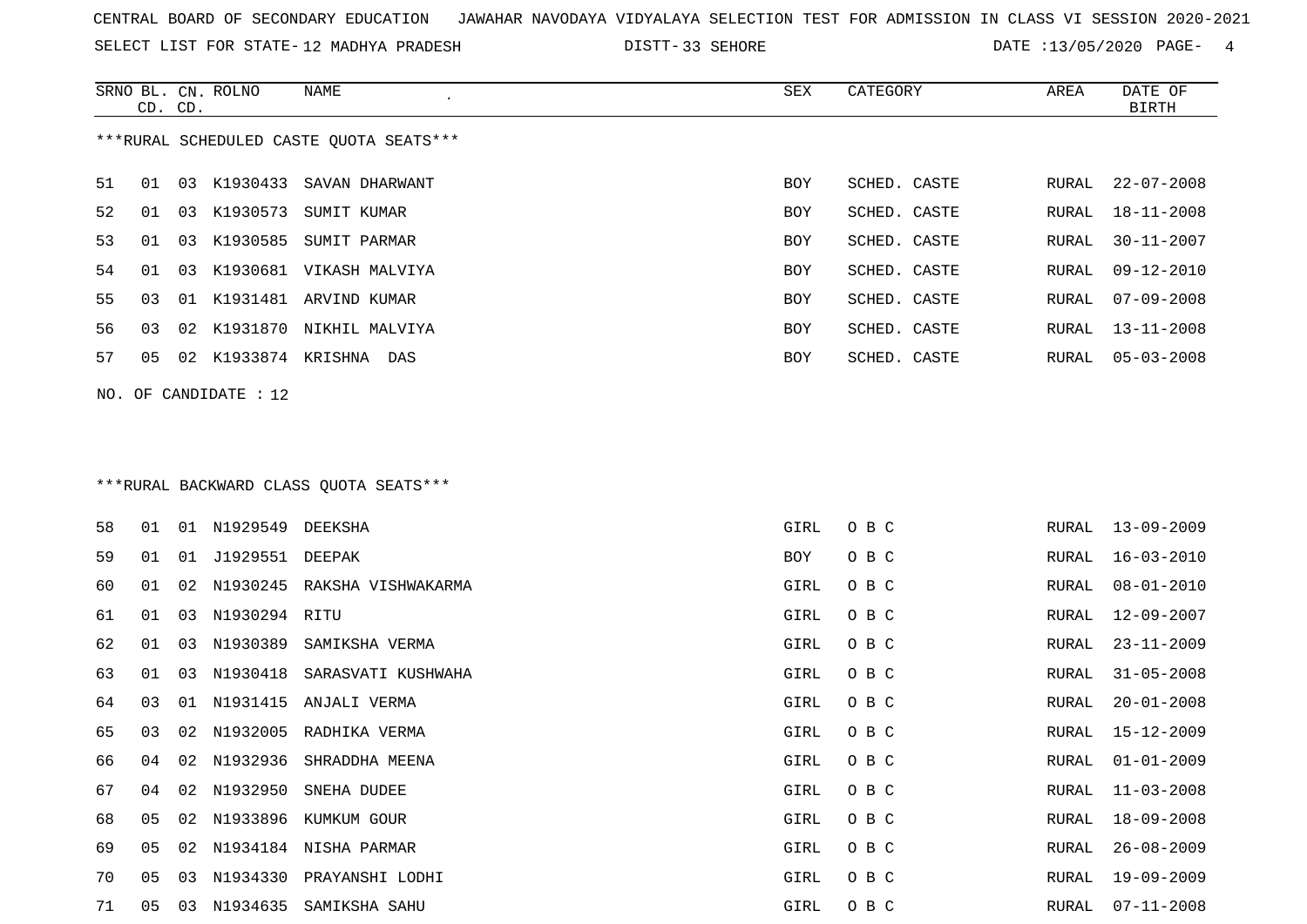SELECT LIST FOR STATE- DISTT- 12 MADHYA PRADESH

DISTT-33 SEHORE **DATE** :13/05/2020 PAGE- 5

|    |    | CD. CD. | SRNO BL. CN. ROLNO    | <b>NAME</b>                             | SEX  | CATEGORY     | AREA  | DATE OF<br><b>BIRTH</b> |
|----|----|---------|-----------------------|-----------------------------------------|------|--------------|-------|-------------------------|
|    |    |         |                       | *** RURAL BACKWARD CLASS QUOTA SEATS*** |      |              |       |                         |
| 72 | 05 | 03      | N1934637              | SAMIKSHA VERMA                          | GIRL | O B C        | RURAL | $01 - 01 - 2009$        |
| 73 | 05 |         | 03 N1934793           | SIMRAN GOUR                             | GIRL | O B C        | RURAL | $13 - 10 - 2009$        |
|    |    |         | NO. OF CANDIDATE : 16 |                                         |      |              |       |                         |
|    |    |         |                       |                                         |      |              |       |                         |
|    |    |         |                       | ***RURAL SCHEDULED TRIBE OUOTA SEATS*** |      |              |       |                         |
| 74 | 01 |         |                       | 02 L1930052 NITIN CHOUHAN               | BOY  | SCHED. TRIBE |       | RURAL 15-08-2007        |
| 75 | 02 |         |                       | 01 L1931135 RANVEER AKKEY               | BOY  | SCHED. TRIBE | RURAL | $11 - 09 - 2009$        |
| 76 | 04 |         | 01 L1932452 ANURAG    |                                         | BOY  | SCHED. TRIBE | RURAL | 16-11-2009              |
| 77 | 04 | 01      |                       | L1932802 RAJIV UIKEY                    | BOY  | SCHED. TRIBE | RURAL | $25 - 10 - 2009$        |
| 78 | 05 |         | 01 P1933529           | DEVKI                                   | GIRL | SCHED. TRIBE | RURAL | $10 - 12 - 2007$        |
| 79 | 05 |         |                       | 01 L1933660 HARSH TUMRAM                | BOY  | SCHED. TRIBE | RURAL | $14 - 12 - 2009$        |
| 80 | 05 |         |                       | 02 L1934144 NIKHIL AHIRWAL              | BOY  | SCHED. TRIBE | RURAL | $25 - 09 - 2008$        |
|    |    |         | NO. OF CANDIDATE: 7   |                                         |      |              |       |                         |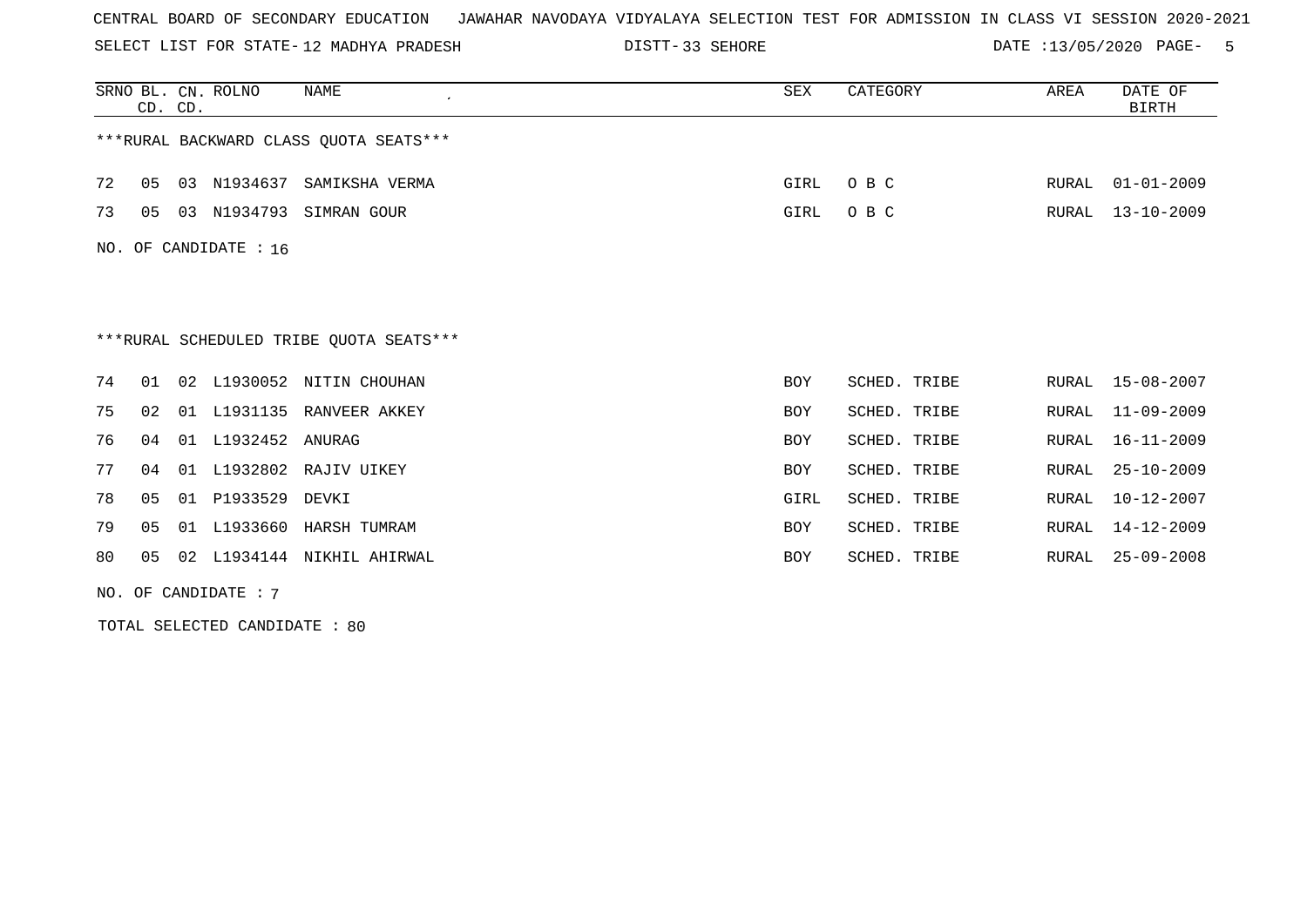| CENTRAL BOARD OF SECONDARY EDUCATION – JAWAHAR NAVODAYA VIDYALAYA SELECTION TEST FOR ADMISSION IN CLASS VI SESSION 2020-2021 |  |  |  |
|------------------------------------------------------------------------------------------------------------------------------|--|--|--|
|------------------------------------------------------------------------------------------------------------------------------|--|--|--|

SELECT LIST FOR STATE-12 MADHYA PRADESH DISTT-34 SATNA DATE :13/05/2020 PAGE- 1

|              |    | CD. CD. | SRNO BL. CN. ROLNO   | NAME                                   | SEX  | CATEGORY     | AREA  | DATE OF<br><b>BIRTH</b> |
|--------------|----|---------|----------------------|----------------------------------------|------|--------------|-------|-------------------------|
|              |    |         | ***OPEN UR SEATS***  |                                        |      |              |       |                         |
| $\mathbf{1}$ | 01 |         |                      | 01 A1935116 ACHINTAY DUBEY             | BOY  | GENERAL      |       | URBAN 19-06-2010        |
| 2            | 02 |         |                      | 01 01935563 ANJALI AHIRWAR             | GIRL | SCHED. CASTE | RURAL | 15-10-2007              |
| 3            | 02 |         |                      | 01 01935831 MOHINI BAGRI               | GIRL | SCHED. CASTE | RURAL | 02-10-2008              |
| 4            | 02 |         |                      | 01 N1935865 NIRASHA PAL                | GIRL | O B C        | RURAL | 17-09-2009              |
| 5            | 02 |         | 02 I1936103          | SHUBHAM GARG                           | BOY  | GENERAL      | RURAL | 19-12-2009              |
| 6            | 02 |         |                      | 02 K1936109 SHUBHENDRA BAGRI           | BOY  | SCHED. CASTE | RURAL | 10-02-2010              |
| 7            | 06 |         |                      | 01 N1937435 POONAM PATEL               | GIRL | O B C        | RURAL | $14 - 10 - 2008$        |
| 8            | 06 |         |                      | 01 B1937505 SACHCHIDANAND PATEL        | BOY  | O B C        |       | URBAN 12-07-2010        |
| NO.          |    |         | OF CANDIDATE : 8     |                                        |      |              |       |                         |
|              |    |         |                      |                                        |      |              |       |                         |
|              |    |         |                      | ***OPEN SCHEDULED CASTE QUOTA SEATS*** |      |              |       |                         |
| 9            | 02 |         |                      | 01 01935673 CHHAYA BAGRI               | GIRL | SCHED. CASTE | RURAL | $30 - 09 - 2008$        |
| 10           | 02 |         |                      | 02 K1936167 VIKASH PRAJAPATI           | BOY  | SCHED. CASTE | RURAL | 08-08-2010              |
| 11           |    |         |                      | 04 01 01936904 SNEHA BAGRI             | GIRL | SCHED. CASTE |       | RURAL 13-02-2008        |
|              |    |         | NO. OF CANDIDATE : 3 |                                        |      |              |       |                         |
|              |    |         |                      |                                        |      |              |       |                         |
|              |    |         |                      |                                        |      |              |       |                         |
|              |    |         |                      | ***OPEN DISABLED QUOTA SEATS***        |      |              |       |                         |
| 12           |    |         |                      | 02 01 J1935621 ARMAAN KUSHWAHA         | BOY  | O B C        |       | RURAL 28-04-2009        |

NO. OF CANDIDATE : 1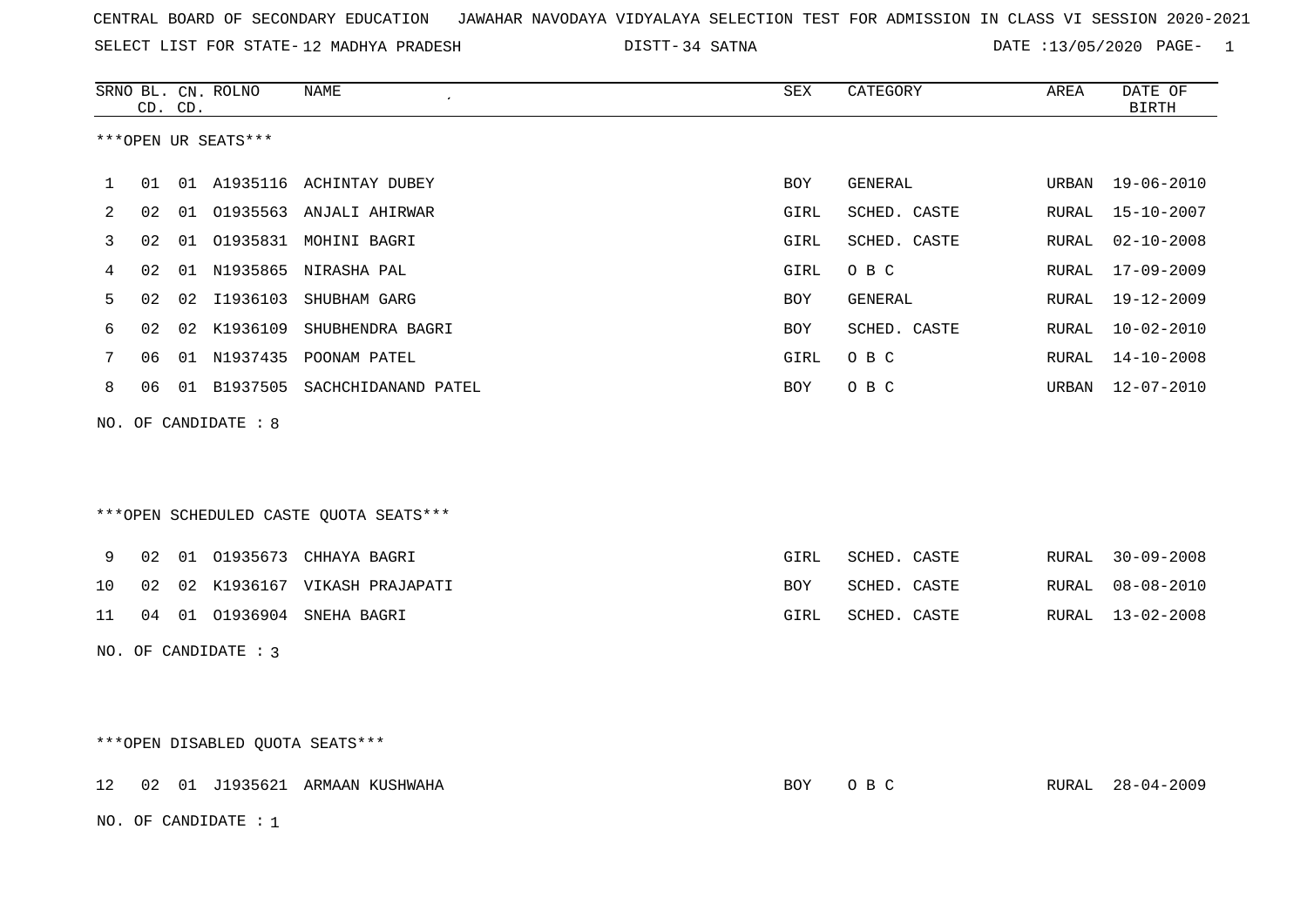SELECT LIST FOR STATE- DISTT- 12 MADHYA PRADESH

34 SATNA DATE :13/05/2020 PAGE- 2

|     |    | CD. CD. | SRNO BL. CN. ROLNO     | NAME                                    | SEX  | CATEGORY       | AREA  | DATE OF<br><b>BIRTH</b> |
|-----|----|---------|------------------------|-----------------------------------------|------|----------------|-------|-------------------------|
|     |    |         |                        | *** OPEN BACKWARD CLASS QUOTA SEATS *** |      |                |       |                         |
| 13  | 02 |         |                        | 01 J1935737 HIMMAT DAS SAHU             | BOY  | O B C          | RURAL | $24 - 12 - 2008$        |
| 14  | 02 |         |                        | 01 J1935866 NISHANT PAL                 | BOY  | O B C          | RURAL | $22 - 11 - 2008$        |
| 15  | 02 |         |                        | 02 J1936165 VIJAY PAL                   | BOY  | O B C          | RURAL | $13 - 02 - 2009$        |
| 16  | 06 |         | 01 J1937549            | SHIVAM SAHU                             | BOY  | O B C          | RURAL | $24 - 08 - 2007$        |
| 17  | 08 |         |                        | 01 B1938330 TANISHK KUSHWAHA            | BOY  | O B C          | URBAN | $17 - 12 - 2008$        |
|     |    |         | NO. OF CANDIDATE : 5   |                                         |      |                |       |                         |
|     |    |         |                        | ***OPEN SCHEDULED TRIBE QUOTA SEATS***  |      |                |       |                         |
| 18  | 02 |         | 02 L1936005            | SACHIN KOL                              | BOY  | SCHED. TRIBE   | RURAL | $08 - 02 - 2009$        |
| 19  | 03 |         | 01 L1936528 RAVI KOL   |                                         | BOY  | SCHED. TRIBE   | RURAL | 14-06-2007              |
| 20  | 08 |         | 01 H1938329            | SWETA RAWAT                             | GIRL | SCHED. TRIBE   | URBAN | $26 - 10 - 2008$        |
| NO. |    |         | OF CANDIDATE : 3       |                                         |      |                |       |                         |
|     |    |         | ***RURAL OPEN SEATS*** |                                         |      |                |       |                         |
| 21  | 01 |         |                        | 01 M1935214 HARSHITA SINGH              | GIRL | <b>GENERAL</b> | RURAL | $05 - 01 - 2010$        |
| 22  | 01 |         | 01 11935410            | SHOBHIT SHUKLA                          | BOY  | GENERAL        | RURAL | $06 - 03 - 2009$        |
| 23  | 02 |         |                        | 01 K1935545 ANAND KUMAR AHIRWAR         | BOY  | SCHED. CASTE   |       | RURAL 10-06-2008        |
| 24  | 02 | 02      |                        | K1935995 ROHIT AHIRWAR                  | BOY  | SCHED. CASTE   | RURAL | $27 - 11 - 2009$        |
| 25  | 02 |         |                        | 02 K1936004 SACHIN BAGRI                | BOY  | SCHED. CASTE   | RURAL | $13 - 08 - 2009$        |
| 26  | 03 |         |                        | 01 M1936361 JAYSHREE GUPTA              | GIRL | GENERAL        | RURAL | $22 - 01 - 2009$        |
| 27  | 03 |         |                        | 01 J1936422 MO. SAMAR                   | BOY  | O B C          | RURAL | $04 - 02 - 2009$        |
| 28  | 03 |         |                        | 01 J1936668 VIKASH KUMAR KUSHWAHA       | BOY  | O B C          |       | RURAL 19-10-2010        |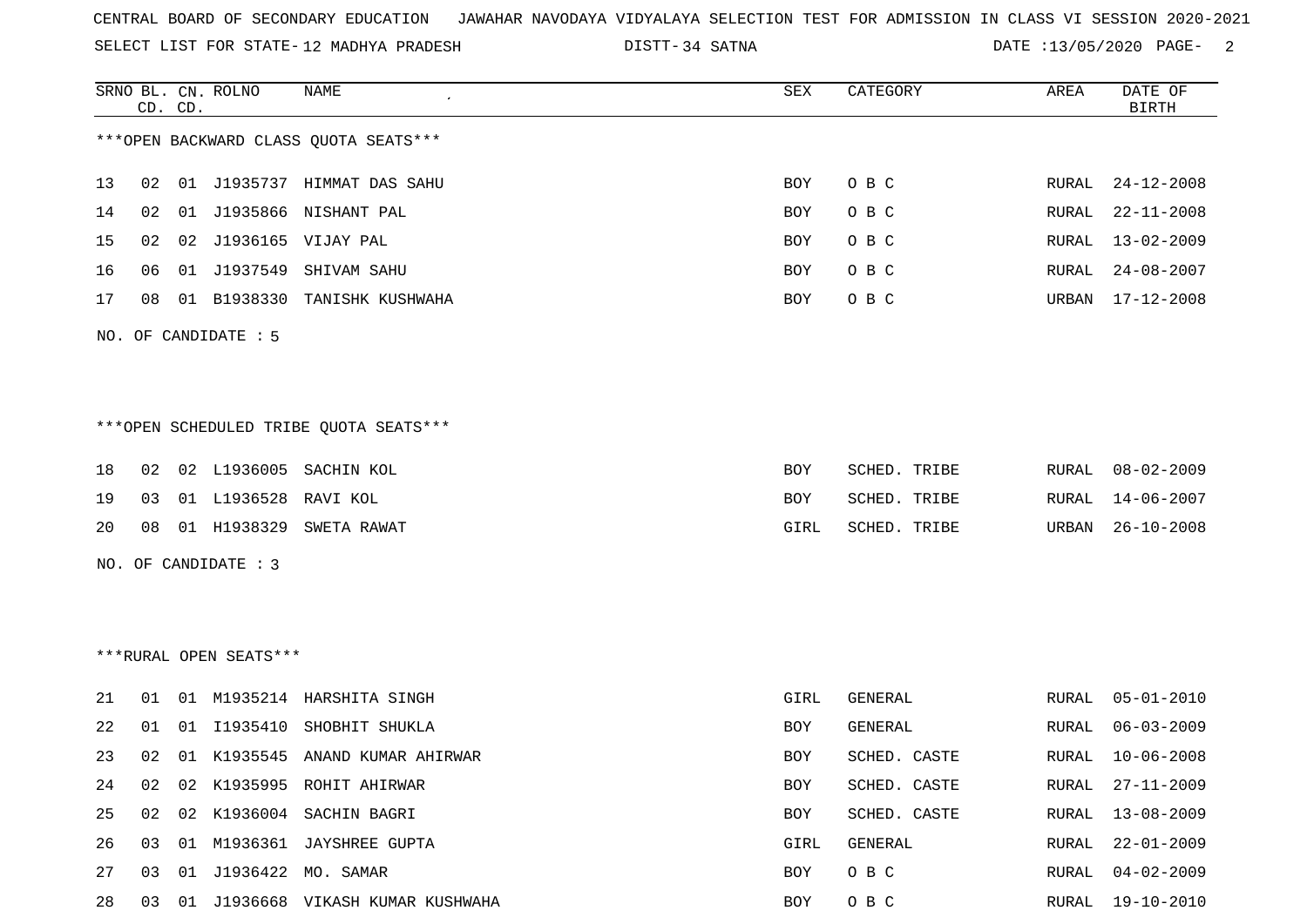34 SATNA DATE :13/05/2020 PAGE- 3

|    | CD. CD.        |    | SRNO BL. CN. ROLNO     | <b>NAME</b>                  | <b>SEX</b> | CATEGORY       | AREA  | DATE OF<br><b>BIRTH</b> |
|----|----------------|----|------------------------|------------------------------|------------|----------------|-------|-------------------------|
|    |                |    | ***RURAL OPEN SEATS*** |                              |            |                |       |                         |
| 29 | 04             | 01 | K1936797               | MAYANK BAGRI                 | <b>BOY</b> | SCHED. CASTE   | RURAL | $22 - 08 - 2009$        |
| 30 | 04             | 01 | N1936922               | VAISHNAVI NAMDEO             | GIRL       | O B C          | RURAL | $18 - 06 - 2009$        |
| 31 | 04             | 01 | J1936933               | YUVRAJ SINGH                 | <b>BOY</b> | O B C          | RURAL | $09 - 11 - 2009$        |
| 32 | 05             | 01 | J1937019               | DIVYARAJ SINGH               | <b>BOY</b> | O B C          | RURAL | $24 - 12 - 2009$        |
| 33 | 0 <sub>5</sub> | 01 |                        | K1937054 MAYANK DAHAYAT      | <b>BOY</b> | SCHED. CASTE   | RURAL | $05 - 02 - 2008$        |
| 34 | 05             | 01 |                        | J1937197 SUSHIL SINGH        | <b>BOY</b> | O B C          | RURAL | $04 - 07 - 2009$        |
| 35 | 06             | 01 |                        | J1937332 DHRUV PATEL         | <b>BOY</b> | O B C          | RURAL | $08 - 05 - 2009$        |
| 36 | 06             | 01 |                        | M1937383 KRATI MISHRA        | GIRL       | <b>GENERAL</b> | RURAL | $04 - 01 - 2010$        |
| 37 | 06             | 01 |                        | I1937384 KRISHNA KUMAR GUPTA | <b>BOY</b> | <b>GENERAL</b> | RURAL | $01 - 01 - 2010$        |
| 38 | 07             | 01 | K1937827               | SATYAM PRAJAPATI             | <b>BOY</b> | SCHED. CASTE   | RURAL | $10 - 05 - 2009$        |
| 39 | 07             | 01 | J1937850               | SHIV KUSHWAHA                | <b>BOY</b> | O B C          | RURAL | $15 - 07 - 2009$        |
| 40 | 07             | 01 | I1937870               | SURAJ GUPTA                  | <b>BOY</b> | <b>GENERAL</b> | RURAL | $23 - 05 - 2010$        |
| 41 | 08             | 01 |                        | I1937934 AMBAR DWIVEDI       | <b>BOY</b> | <b>GENERAL</b> | RURAL | $29 - 12 - 2009$        |
| 42 | 08             | 01 |                        | K1937971 ANURAG KUMAR KORI   | <b>BOY</b> | SCHED. CASTE   | RURAL | $19 - 12 - 2009$        |
| 43 | 08             | 01 | M1938011               | DEEPANSHI TIWARI             | GIRL       | <b>GENERAL</b> | RURAL | $17 - 05 - 2010$        |
| 44 | 08             | 01 | N1938096               | MEENAKSHI SINGH              | GIRL       | O B C          | RURAL | $02 - 03 - 2010$        |
| 45 | 08             | 01 | K1938148               | PIYUSH KUMAR SAKET           | <b>BOY</b> | SCHED. CASTE   | RURAL | $10 - 09 - 2009$        |
|    |                |    |                        |                              |            |                |       |                         |

NO. OF CANDIDATE : 25

\*\*\*RURAL SCHEDULED CASTE QUOTA SEATS\*\*\*

|  |  | 46 02 01 01935553 ANCHAL PRAJAPATI   | GIRL | SCHED. CASTE |  | RURAL 11-12-2008 |
|--|--|--------------------------------------|------|--------------|--|------------------|
|  |  | 47 02 01 01935640 ASHI BAGRI         | GIRL | SCHED. CASTE |  | RURAL 12-01-2011 |
|  |  | 48 02 01 K1935695 DIPANSHU PRAJAPATI | BOY  | SCHED. CASTE |  | RURAL 15-04-2009 |
|  |  | 49 02 01 K1935828 MEHUL AHIRWAR      | BOY  | SCHED. CASTE |  | RURAL 03-08-2008 |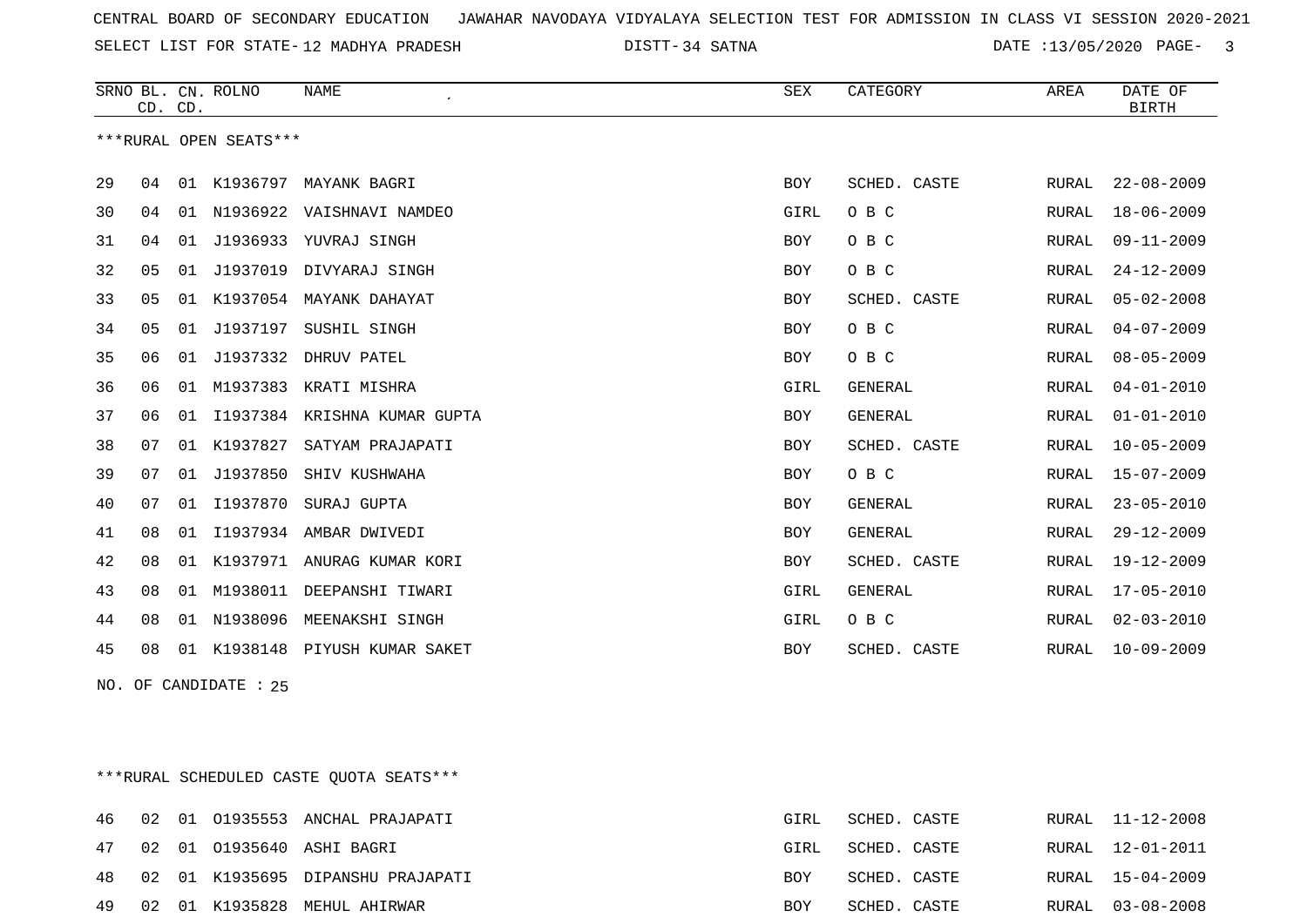SELECT LIST FOR STATE- DISTT- 12 MADHYA PRADESH

SRNO BL. CN.

ROLNO NAME SEX CATEGORY AREA DATE OF

34 SATNA DATE :13/05/2020 PAGE- 4

|    | CD. CD. |    |                       |                                         |      |              |       | BIRTH            |
|----|---------|----|-----------------------|-----------------------------------------|------|--------------|-------|------------------|
|    |         |    |                       | ***RURAL SCHEDULED CASTE QUOTA SEATS*** |      |              |       |                  |
| 50 | 02      |    |                       | 01 K1935829 MITHUN AHIRWAR              | BOY  | SCHED. CASTE | RURAL | $06 - 08 - 2007$ |
| 51 | 02      | 01 |                       | 01935931 PRINSI BAGRI                   | GIRL | SCHED. CASTE | RURAL | $20 - 08 - 2009$ |
| 52 | 02      | 02 | 01935970              | RAKHI AHIRWAR                           | GIRL | SCHED. CASTE | RURAL | $28 - 08 - 2008$ |
| 53 | 02      | 02 | K1935979              | RANJEET BAGRI                           | BOY  | SCHED. CASTE | RURAL | $07 - 08 - 2008$ |
| 54 | 02      |    |                       | 02 K1936188 YASH BAGRI                  | BOY  | SCHED. CASTE | RURAL | $15 - 02 - 2008$ |
| 55 | 03      |    |                       | 01 01936339 DIVYANSHI VERMA             | GIRL | SCHED. CASTE | RURAL | $09 - 01 - 2010$ |
|    |         |    | NO. OF CANDIDATE : 10 |                                         |      |              |       |                  |
|    |         |    |                       |                                         |      |              |       |                  |
|    |         |    |                       | *** RURAL BACKWARD CLASS QUOTA SEATS*** |      |              |       |                  |
| 56 |         |    |                       | 01 01 J1935190 DEVENDRA PRATAP          | BOY  | O B C        | RURAL | 14-05-2009       |
| 57 | 01      |    |                       | 01 J1935219 HARSH PATEL                 | BOY  | O B C        | RURAL | $10 - 10 - 2009$ |
| 58 | 01      | 01 | J1935252              | KULDEEP YADAV                           | BOY  | O B C        | RURAL | $01 - 01 - 2008$ |
| 59 | 01      | 01 | N1935290              | NIRANJANA DEVI PATEL                    | GIRL | O B C        | RURAL | $24 - 06 - 2010$ |
| 60 | 01      |    |                       | 01 J1935317 PRINCE CHAURASIYA           | BOY  | O B C        | RURAL | $05 - 01 - 2008$ |
| 61 | 01      |    | 01 J1935394           | SHIVAM PATEL                            | BOY  | O B C        | RURAL | $01 - 01 - 2009$ |
| 62 | 01      |    |                       | 01 J1935425 SOMIL SAHU                  | BOY  | O B C        | RURAL | $27 - 08 - 2010$ |
| 63 | 02      |    |                       | 01 J1935509 ADITYA SAHU                 | BOY  | O B C        | RURAL | $11 - 02 - 2009$ |
| 64 | 02      |    |                       | 01 J1935558 ANIKET KUSHWAHA             | BOY  | O B C        | RURAL | $27 - 06 - 2009$ |
| 65 | 02      | 01 |                       | N1935575 ANSHIKA JAISWAL                | GIRL | O B C        | RURAL | $20 - 06 - 2009$ |
| 66 | 02      |    |                       | 01 N1935910 PRANJLI PAL                 | GIRL | O B C        | RURAL | $12 - 05 - 2009$ |
| 67 |         |    |                       | 04 01 J1936697 ADARSH KUSHWAHA          | BOY  | O B C        |       | RURAL 17-01-2010 |
| 68 | 04      |    |                       | 01 N1936768 EKTA KUSHWAHA               | GIRL | O B C        | RURAL | $21 - 04 - 2010$ |
| 69 | 04      |    | 01 N1936915           | SUPRIYA KUSHWAHA                        | GIRL | O B C        | RURAL | $09 - 03 - 2009$ |
| 70 | 05      |    | 01 N1936948           | ALKA SINGH                              | GIRL | O B C        | RURAL | $05 - 08 - 2009$ |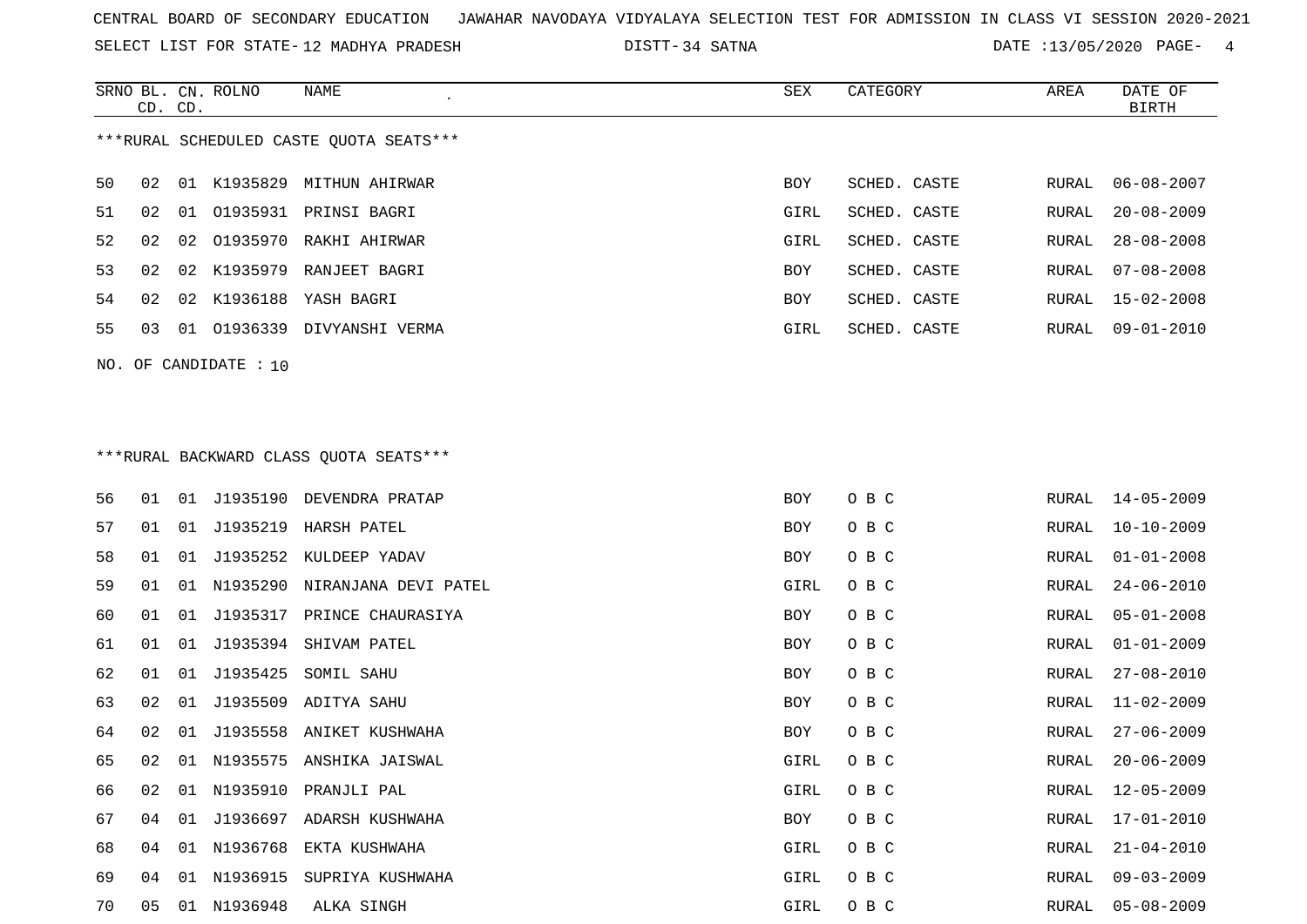SELECT LIST FOR STATE- DISTT- 12 MADHYA PRADESH

DISTT-34 SATNA 12000 PAGE- 5

|    |                         | CD. CD. | SRNO BL. CN. ROLNO | NAME                                    | SEX        | CATEGORY     | AREA  | DATE OF<br><b>BIRTH</b> |  |  |
|----|-------------------------|---------|--------------------|-----------------------------------------|------------|--------------|-------|-------------------------|--|--|
|    |                         |         |                    | ***RURAL BACKWARD CLASS OUOTA SEATS***  |            |              |       |                         |  |  |
| 71 | 06                      |         |                    | 01 J1937378 KISAN PATEL                 | BOY        | O B C        | RURAL | $10 - 02 - 2009$        |  |  |
|    | NO. OF CANDIDATE : $16$ |         |                    |                                         |            |              |       |                         |  |  |
|    |                         |         |                    |                                         |            |              |       |                         |  |  |
|    |                         |         |                    |                                         |            |              |       |                         |  |  |
|    |                         |         |                    | ***RURAL SCHEDULED TRIBE OUOTA SEATS*** |            |              |       |                         |  |  |
| 72 | 01                      |         | 01 P1935180        | CHHAYA SINGH                            | GIRL       | SCHED. TRIBE | RURAL | $08 - 02 - 2009$        |  |  |
| 73 | 04                      |         | 01 P1936806        | NAINSHI KOL                             | GIRL       | SCHED. TRIBE | RURAL | $18 - 07 - 2008$        |  |  |
| 74 | 05                      |         |                    | 01 L1937065 NIKHIL RAVAT                | <b>BOY</b> | SCHED. TRIBE | RURAL | $01 - 01 - 2009$        |  |  |
| 75 | 06                      | 01      |                    | L1937290 ARUNENDRA RAWAT                | <b>BOY</b> | SCHED. TRIBE | RURAL | $09 - 03 - 2009$        |  |  |
| 76 | 07                      |         |                    | 01 L1937626 AKASH KOL                   | <b>BOY</b> | SCHED. TRIBE | RURAL | $27 - 07 - 2009$        |  |  |
| 77 | 07                      |         |                    | 01 L1937629 AKHAND PRATAP SINGH         | <b>BOY</b> | SCHED. TRIBE | RURAL | $30 - 08 - 2009$        |  |  |
| 78 | 07                      |         |                    | 01 L1937787 RAJKIRAN KOL                | BOY        | SCHED. TRIBE | RURAL | $22 - 03 - 2009$        |  |  |
| 79 | 07                      |         |                    | 01 L1937791 RAMKUSHAL SINGH GOND        | <b>BOY</b> | SCHED. TRIBE | RURAL | $12 - 06 - 2009$        |  |  |
| 80 | 07                      |         |                    | 01 P1937816 SAKSHI SINGH                | GIRL       | SCHED. TRIBE | RURAL | $06 - 09 - 2009$        |  |  |
|    |                         |         |                    |                                         |            |              |       |                         |  |  |

NO. OF CANDIDATE : 9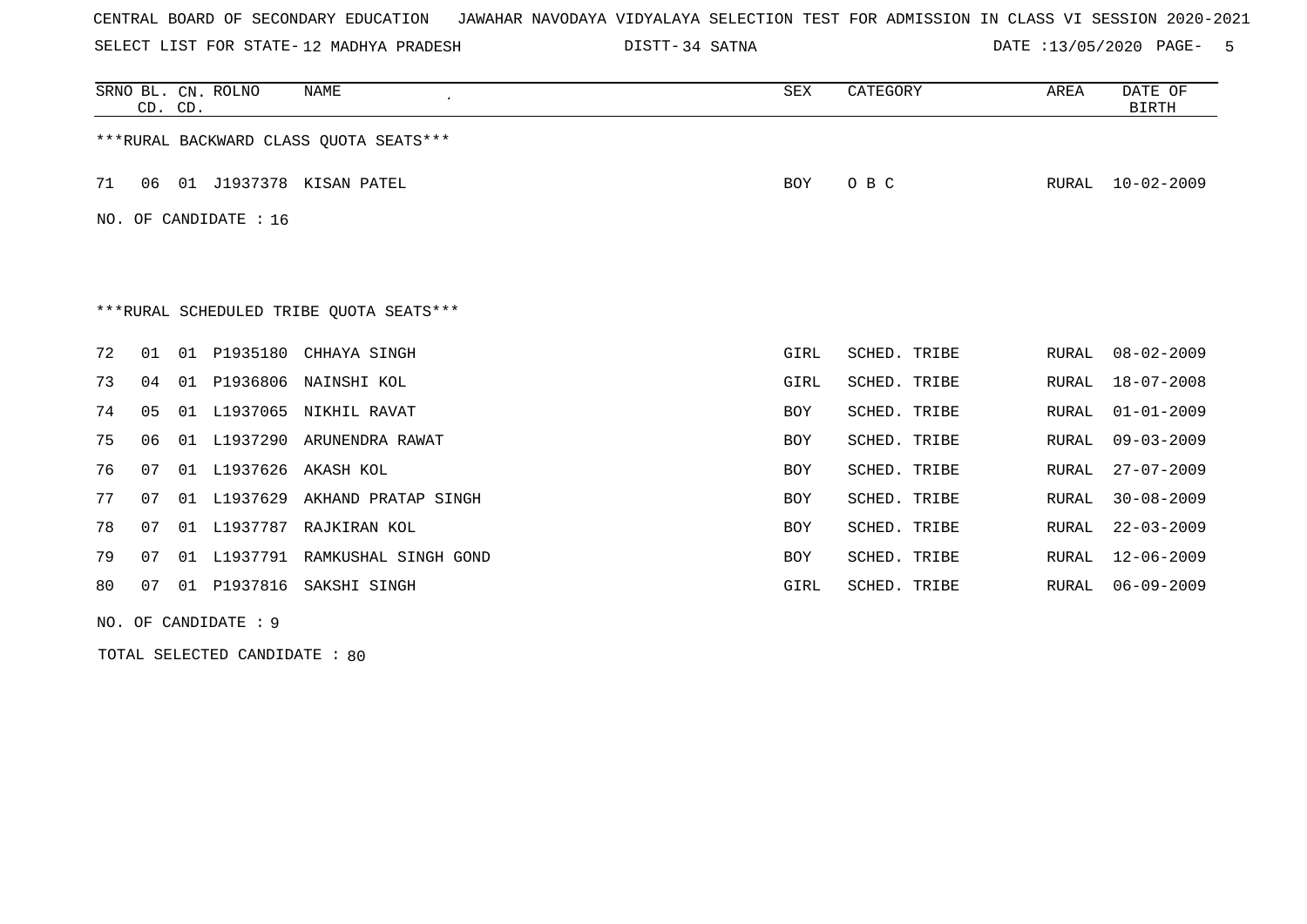DISTT-35 SHAJAPUR 2020 DATE :13/05/2020 PAGE- 1

|             |                      | CD. CD. | SRNO BL. CN. ROLNO   | <b>NAME</b>                             | <b>SEX</b> | CATEGORY     | AREA         | DATE OF<br><b>BIRTH</b> |  |  |
|-------------|----------------------|---------|----------------------|-----------------------------------------|------------|--------------|--------------|-------------------------|--|--|
|             |                      |         | ***OPEN UR SEATS***  |                                         |            |              |              |                         |  |  |
| $\mathbf 1$ | 01                   |         |                      | 02 F1938800 KUMKUM PANWAR               | GIRL       | O B C        | URBAN        | $02 - 04 - 2008$        |  |  |
| 2           | 01                   |         |                      | 02 J1938818 LAKSHYA PATIDAR             | <b>BOY</b> | O B C        | RURAL        | $16 - 04 - 2009$        |  |  |
| 3           | 01                   |         |                      | 02 J1938839 LOVKUSH CHOUDHARY           | BOY        | O B C        | RURAL        | $01 - 07 - 2009$        |  |  |
| 4           | 01                   |         | 02 J1938843          | MADHAV PATIDAR                          | <b>BOY</b> | O B C        | RURAL        | $26 - 06 - 2009$        |  |  |
| 5           | 01                   |         |                      | 02 B1938845 MADHUSUDAN PARMAR           | BOY        | O B C        | URBAN        | $27 - 05 - 2008$        |  |  |
| 6           | 02                   |         | 01 J1939588 AYAN MEV |                                         | <b>BOY</b> | O B C        | RURAL        | $25 - 03 - 2008$        |  |  |
| 7           | 02                   |         |                      | 01 J1939874 MANAS PARMAR                | <b>BOY</b> | O B C        | <b>RURAL</b> | $09 - 03 - 2010$        |  |  |
| 8           | 03                   |         |                      | 01 C1940406 ADAM BHAGORIA               | <b>BOY</b> | SCHED. CASTE | URBAN        | $09 - 07 - 2009$        |  |  |
| NO.         |                      |         | OF CANDIDATE : 8     |                                         |            |              |              |                         |  |  |
|             |                      |         |                      | *** OPEN SCHEDULED CASTE QUOTA SEATS*** |            |              |              |                         |  |  |
| 9           | 01                   |         |                      | 01 G1938446 ANJU SURYAWANSHI            | GIRL       | SCHED. CASTE | URBAN        | $05 - 04 - 2008$        |  |  |
| 10          | 02                   |         | 02 K1940063 RAJEEV   |                                         | <b>BOY</b> | SCHED. CASTE | RURAL        | $21 - 12 - 2007$        |  |  |
| 11          | 03                   |         |                      | 01 C1940790 PIYUSH PARIHAR              | <b>BOY</b> | SCHED. CASTE | URBAN        | $13 - 10 - 2008$        |  |  |
| 12          | 04                   |         |                      | 01 K1941347 ASHOK GUJRATI               | <b>BOY</b> | SCHED. CASTE | RURAL        | $05 - 05 - 2009$        |  |  |
| 13          | 04                   |         |                      | 02 K1942411 SUMIT MALVIYA               | BOY        | SCHED. CASTE | RURAL        | $21 - 01 - 2008$        |  |  |
|             | NO. OF CANDIDATE : 5 |         |                      |                                         |            |              |              |                         |  |  |

\*\*\*OPEN DISABLED QUOTA SEATS\*\*\*

14 04 02 B1942168 RINSU PARMAR BOY O B C URBAN 08-08-2010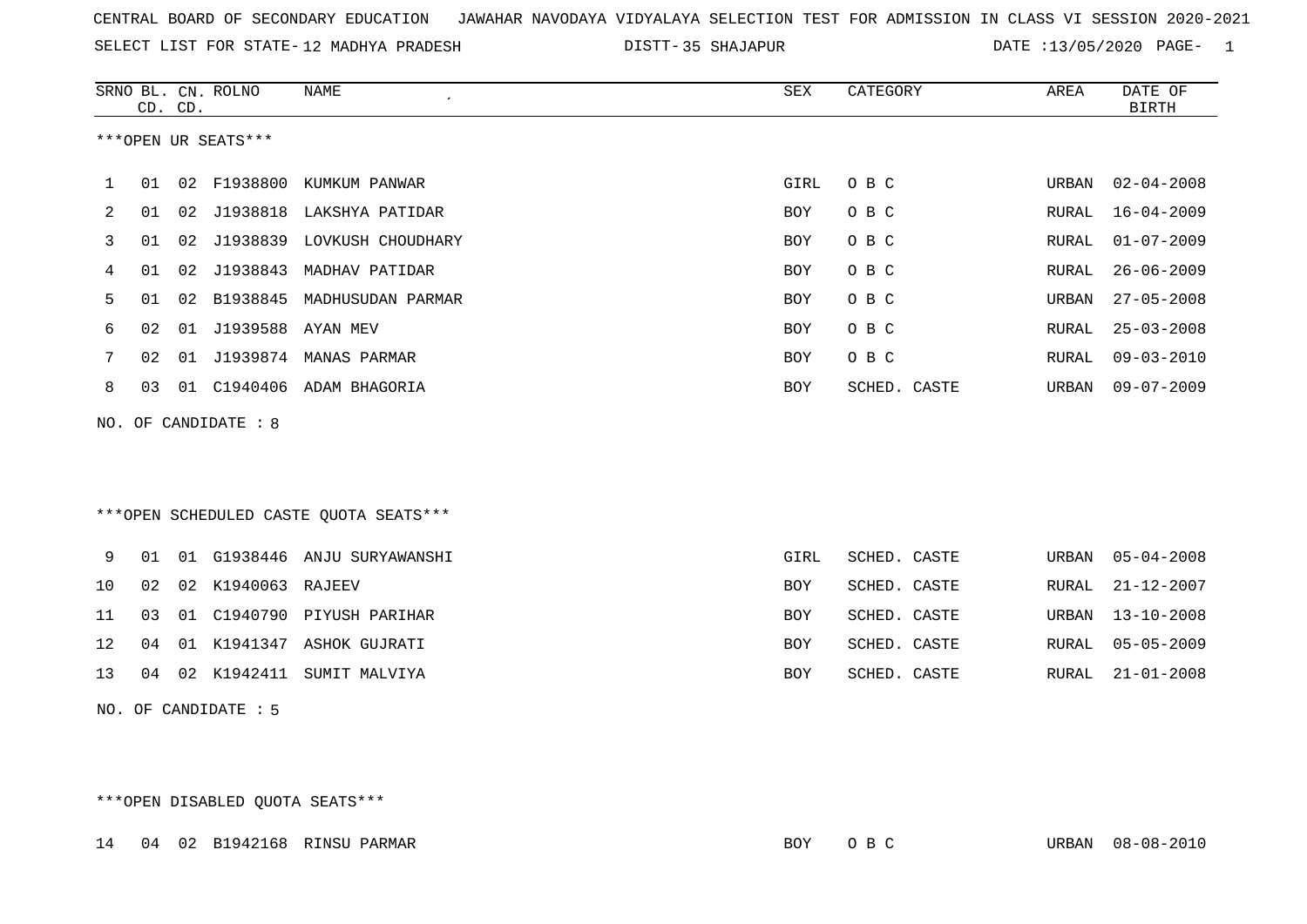|  |  |  |  | CENTRAL BOARD OF SECONDARY EDUCATION – JAWAHAR NAVODAYA VIDYALAYA SELECTION TEST FOR ADMISSION IN CLASS VI SESSION 2020-2021 |  |  |  |  |  |  |  |  |  |  |  |  |
|--|--|--|--|------------------------------------------------------------------------------------------------------------------------------|--|--|--|--|--|--|--|--|--|--|--|--|
|--|--|--|--|------------------------------------------------------------------------------------------------------------------------------|--|--|--|--|--|--|--|--|--|--|--|--|

|    |    | CD. CD. | SRNO BL. CN. ROLNO     | NAME                                    | SEX        | CATEGORY     | AREA         | DATE OF<br><b>BIRTH</b> |
|----|----|---------|------------------------|-----------------------------------------|------------|--------------|--------------|-------------------------|
|    |    |         | NO. OF CANDIDATE : $1$ |                                         |            |              |              |                         |
|    |    |         |                        |                                         |            |              |              |                         |
|    |    |         |                        |                                         |            |              |              |                         |
|    |    |         |                        | *** OPEN BACKWARD CLASS QUOTA SEATS***  |            |              |              |                         |
| 15 |    |         |                        | 01 01 N1938699 HEMLATA PATIDAR          | GIRL       | O B C        | <b>RURAL</b> | $01 - 08 - 2008$        |
| 16 | 01 |         |                        | 02 F1938788 KRITI PARMAR                | GIRL       | O B C        | URBAN        | $29 - 07 - 2008$        |
| 17 | 01 |         |                        | 02 F1939252 SHREYA PATIDAR              | GIRL       | O B C        | URBAN        | $13 - 09 - 2009$        |
| 18 | 01 |         |                        | 02 F1939383 VIDHI PARMAR                | GIRL       | O B C        | URBAN        | $25 - 08 - 2008$        |
| 19 | 07 |         | 01 F2011419            | SHRUTI PATIDAR                          | GIRL       | O B C        | URBAN        | $02 - 08 - 2009$        |
|    |    |         | NO. OF CANDIDATE : 5   |                                         |            |              |              |                         |
|    |    |         |                        |                                         |            |              |              |                         |
|    |    |         |                        |                                         |            |              |              |                         |
|    |    |         |                        | *** OPEN SCHEDULED TRIBE QUOTA SEATS*** |            |              |              |                         |
| 20 |    |         |                        | 01 02 L1939169 SACHIN BHILALA           | BOY        | SCHED. TRIBE |              | RURAL 16-05-2009        |
|    |    |         | NO. OF CANDIDATE : $1$ |                                         |            |              |              |                         |
|    |    |         |                        |                                         |            |              |              |                         |
|    |    |         |                        |                                         |            |              |              |                         |
|    |    |         | ***RURAL OPEN SEATS*** |                                         |            |              |              |                         |
|    |    |         |                        |                                         |            |              |              |                         |
| 21 | 01 |         |                        | 01 J1938382 ADITYA PATIDAR              | BOY        | O B C        | RURAL        | $01 - 10 - 2008$        |
| 22 | 01 |         |                        | 02 J1938753 KESHAV PATIDAR              | <b>BOY</b> | O B C        | RURAL        | $05 - 03 - 2010$        |
| 23 |    |         |                        | 01 02 J1939087 RAJ PATIDAR              | BOY        | O B C        | RURAL        | $11 - 08 - 2008$        |
| 24 |    |         |                        | 01  02  J1939115  RAVI  PATIDAR         | BOY        | O B C        | RURAL        | $15 - 06 - 2008$        |
| 25 |    |         |                        | 02 01 J1939674 DEVRAJ MEWADA            | BOY        | O B C        | RURAL        | $22 - 10 - 2009$        |
| 26 |    |         |                        | 02 01 N1939943 NEHA PATIDAR             | GIRL       | O B C        | RURAL        | $11 - 08 - 2008$        |
| 27 |    |         |                        | 02 01 N1939991 POOJA PARMAR             | GIRL       | O B C        | RURAL        | $05 - 11 - 2010$        |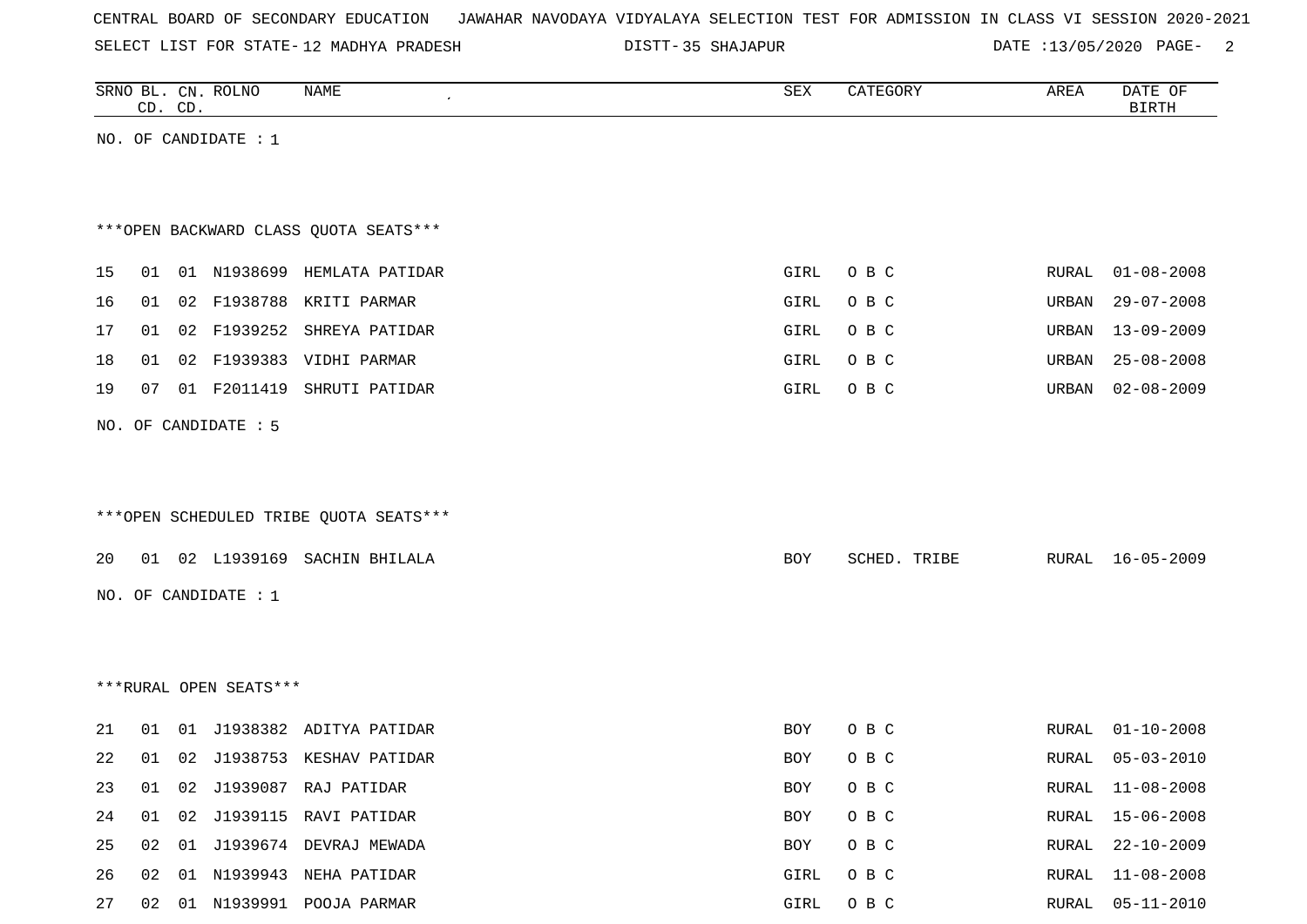SELECT LIST FOR STATE- DISTT- 12 MADHYA PRADESH

35 SHAJAPUR DATE :13/05/2020 PAGE- 3

|    | CD. CD. |    | SRNO BL. CN. ROLNO     | <b>NAME</b>                 | <b>SEX</b> | CATEGORY       | AREA  | DATE OF<br><b>BIRTH</b> |
|----|---------|----|------------------------|-----------------------------|------------|----------------|-------|-------------------------|
|    |         |    | ***RURAL OPEN SEATS*** |                             |            |                |       |                         |
| 28 | 02      | 01 | J1940039               | PUSHPENDRA PARMAR           | <b>BOY</b> | O B C          | RURAL | $14 - 09 - 2009$        |
| 29 | 03      | 01 | J1940480               | ARMAN SHAIKH                | <b>BOY</b> | O B C          | RURAL | $04 - 09 - 2008$        |
| 30 | 03      |    | 02 K1940919            | SACHIN                      | <b>BOY</b> | SCHED. CASTE   | RURAL | $05 - 08 - 2010$        |
| 31 | 03      |    | 02 K1940949            | SAWAN DHANERIYA             | <b>BOY</b> | SCHED. CASTE   | RURAL | $26 - 11 - 2009$        |
| 32 | 03      | 02 | N1941042               | TANISHA PATIDAR             | GIRL       | O B C          | RURAL | $24 - 12 - 2008$        |
| 33 | 04      |    | 01 K1941271 ANURAG     |                             | <b>BOY</b> | SCHED. CASTE   | RURAL | $24 - 08 - 2008$        |
| 34 | 04      | 01 |                        | 01941744 KUMKUM VERMA       | GIRL       | SCHED. CASTE   | RURAL | $08 - 08 - 2008$        |
| 35 | 04      |    |                        | 01 J1941816 MAYANK DANGI    | <b>BOY</b> | O B C          | RURAL | $18 - 12 - 2009$        |
| 36 | 05      | 01 | I2010449               | DEVANSH JAIN                | <b>BOY</b> | <b>GENERAL</b> | RURAL | $05 - 06 - 2010$        |
| 37 | 05      | 01 | J2010500               | HARIOM YADAV                | <b>BOY</b> | O B C          | RURAL | $05 - 04 - 2010$        |
| 38 | 05      | 01 | N2010646               | NISHA YADAV                 | GIRL       | O B C          | RURAL | $10 - 08 - 2008$        |
| 39 | 06      | 01 |                        | J2010888 BHAVESH CARPENTER  | <b>BOY</b> | O B C          | RURAL | $08 - 04 - 2010$        |
| 40 | 06      | 01 | J2011085 SURENDRA      |                             | <b>BOY</b> | O B C          | RURAL | $27 - 03 - 2008$        |
| 41 | 06      | 01 | I2011123               | YUVRAJ SINGH                | <b>BOY</b> | <b>GENERAL</b> | RURAL | $10 - 12 - 2008$        |
| 42 | 07      | 01 | J2011179               | <b>BALRAM PATIDAR</b>       | <b>BOY</b> | O B C          | RURAL | $09 - 01 - 2010$        |
| 43 | 07      | 01 | K2011346               | PREETAM MALVIYA             | <b>BOY</b> | SCHED. CASTE   | RURAL | $27 - 03 - 2009$        |
| 44 | 08      | 02 |                        | J2011735 MOD SINGH SONDHIYA | <b>BOY</b> | O B C          | RURAL | $11 - 03 - 2009$        |
| 45 | 08      | 02 |                        | K2011930 VIJAY VERMA        | <b>BOY</b> | SCHED. CASTE   | RURAL | $28 - 01 - 2009$        |

NO. OF CANDIDATE : 25

\*\*\*RURAL SCHEDULED CASTE QUOTA SEATS\*\*\*

|  |  | 46 01 02 01939179 SALONI AHIRWAR  | GIRL       | SCHED. CASTE |  | RURAL 10-02-2009 |
|--|--|-----------------------------------|------------|--------------|--|------------------|
|  |  | 47 02 01 K1939558 ARJUN NAYAK     | BOY        | SCHED. CASTE |  | RURAL 10-02-2009 |
|  |  | 48 02 01 K1939818 KULDEEP MALVIYA | <b>BOY</b> | SCHED. CASTE |  | RURAL 10-07-2007 |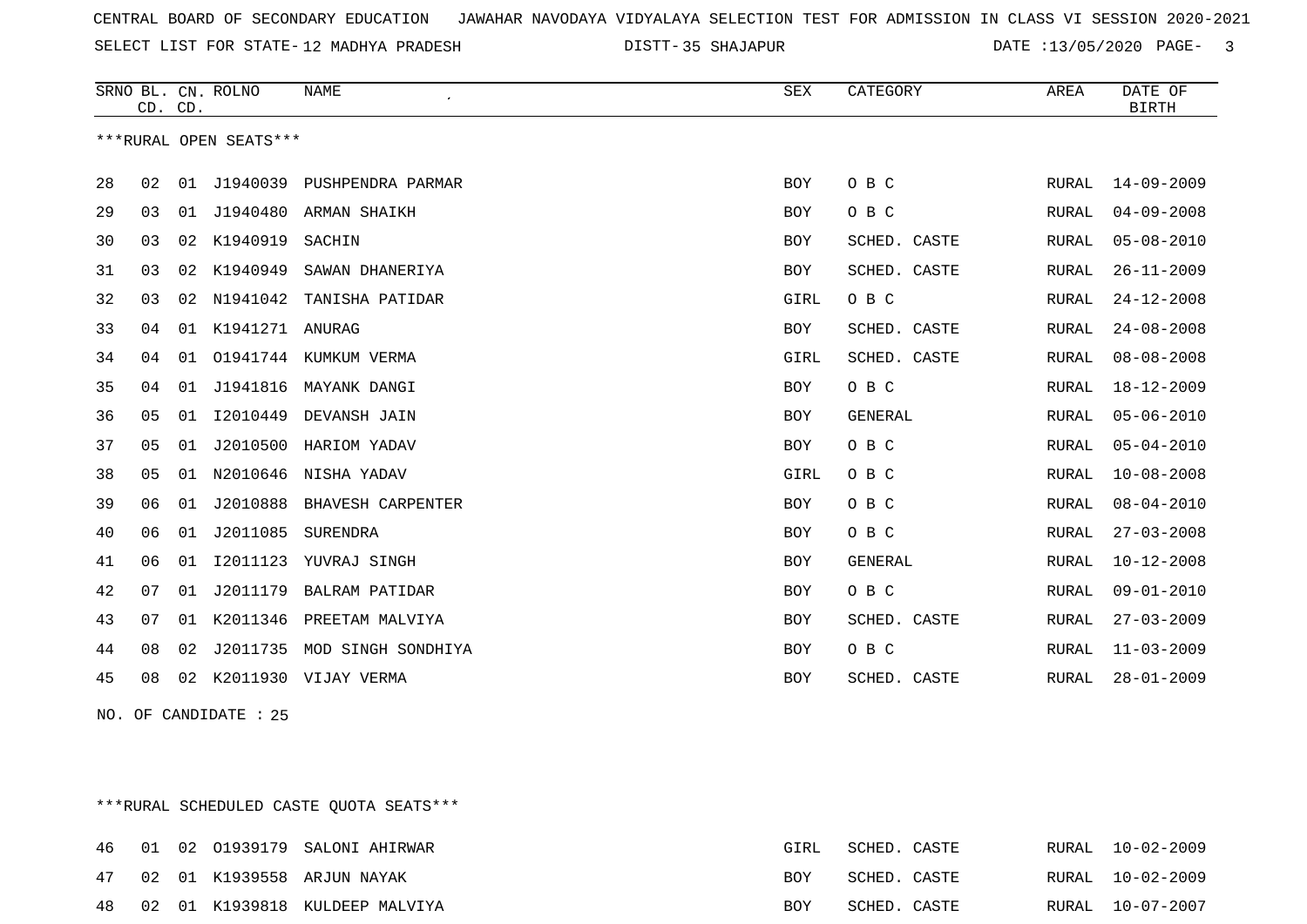SELECT LIST FOR STATE- DISTT- 12 MADHYA PRADESH

DISTT-35 SHAJAPUR **DATE** :13/05/2020 PAGE- 4

RURAL 21-06-2009

|     |    | CD. CD. | SRNO BL. CN. ROLNO | NAME                                    | SEX        | CATEGORY     | AREA  | DATE OF<br><b>BIRTH</b> |
|-----|----|---------|--------------------|-----------------------------------------|------------|--------------|-------|-------------------------|
|     |    |         |                    | ***RURAL SCHEDULED CASTE QUOTA SEATS*** |            |              |       |                         |
| 49  | 02 |         |                    | 01 01939958 NIRMALA MALVIYA             | GIRL       | SCHED. CASTE | RURAL | $05 - 06 - 2008$        |
| 50  | 02 | 01      |                    | 01940020 PRITI MALVIYA                  | GIRL       | SCHED. CASTE | RURAL | $09 - 04 - 2009$        |
| 51  | 02 | 02      | K1940140           | SACHIN JATAV                            | BOY        | SCHED. CASTE | RURAL | $22 - 07 - 2008$        |
| 52  | 02 | 02      |                    | 01940293 TAMMANA PURBIYA                | GIRL       | SCHED. CASTE | RURAL | $26 - 06 - 2009$        |
| 53  | 03 | 02      |                    | K1941093 VISHAL SOLANKI                 | BOY        | SCHED. CASTE | RURAL | $17 - 02 - 2009$        |
| 54  | 04 |         |                    | 01 K1941461 DEVENDRA MALVIYA            | BOY        | SCHED. CASTE | RURAL | $13 - 07 - 2009$        |
| 55  | 04 |         | 01 K1941547        | <b>GOUTAM AHIRVAR</b>                   | BOY        | SCHED. CASTE | RURAL | $25 - 06 - 2009$        |
| 56  | 04 |         |                    | 01 01941640 KAJAL AHIRWAR               | GIRL       | SCHED. CASTE | RURAL | $11 - 09 - 2007$        |
| 57  | 04 | 01      |                    | 01941997 PAYAL MALVIYA                  | GIRL       | SCHED. CASTE | RURAL | $07 - 12 - 2007$        |
| 58  | 04 | 01      |                    | 01942093 RADHA MALVIYA                  | GIRL       | SCHED. CASTE | RURAL | $30 - 11 - 2007$        |
| 59  | 05 |         |                    | 02 K2010770 SHIVNARAYAN                 | <b>BOY</b> | SCHED. CASTE | RURAL | $01 - 07 - 2008$        |
| NO. |    |         | OF CANDIDATE : 14  |                                         |            |              |       |                         |
|     |    |         |                    |                                         |            |              |       |                         |
|     |    |         |                    |                                         |            |              |       |                         |
|     |    |         |                    | *** RURAL BACKWARD CLASS QUOTA SEATS*** |            |              |       |                         |
| 60  | 01 |         |                    | 01 N1938470 ANTIMA LEVE                 | GIRL       | O B C        | RURAL | 11-07-2009              |
| 61  | 01 |         | 01 N1938568        | BHARTI PARMAR                           | GIRL       | O B C        | RURAL | $16 - 09 - 2009$        |
| 62  | 01 |         |                    | 01 J1938624 DHEERENDRA PARMAR           | BOY        | O B C        | RURAL | $01 - 01 - 2010$        |
| 63  | 01 | 01      | J1938713           | JATIN PARMAR                            | BOY        | O B C        | RURAL | $25 - 01 - 2009$        |
| 64  | 01 | 02      |                    | J1938841 LUCKY PATIDAR                  | BOY        | O B C        | RURAL | $23 - 03 - 2009$        |

65 01 02 N1939072 RADHIKA SEN GIRL O B C RURAL 07-05-2009

66 01 02 N1939236 SHIVANI GURJAR GIRL O B C RURAL 08-06-2010

67 01 02 N1939378 VEDIKA PATIDAR GIRL O B C 68 02 01 N1939808 KRITIKA PATIDAR GIRL O B C RURAL 16-11-2008

69 02 02 J1940072 RAJVEER PARMAR BOY O B C RURAL 29-07-2009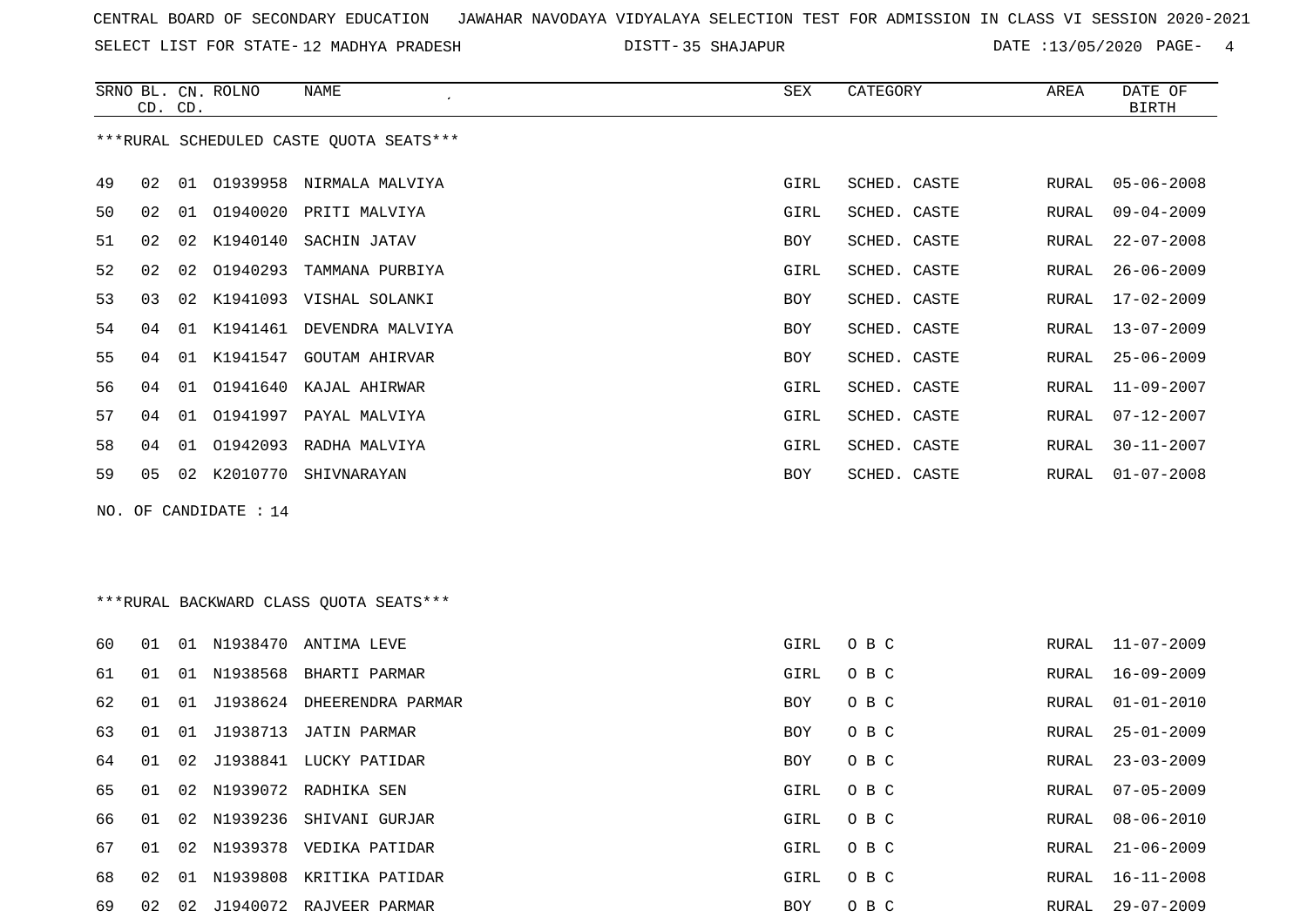SELECT LIST FOR STATE- DISTT- 12 MADHYA PRADESH

35 SHAJAPUR DATE :13/05/2020 PAGE- 5

|    | CD. CD. | SRNO BL. CN. ROLNO      | NAME<br>$\epsilon$                     | SEX        | CATEGORY | AREA  | DATE OF<br>BIRTH |
|----|---------|-------------------------|----------------------------------------|------------|----------|-------|------------------|
|    |         |                         | ***RURAL BACKWARD CLASS OUOTA SEATS*** |            |          |       |                  |
| 70 | 02      |                         | 02 J1940144 SAKET PARMAR               | BOY        | O B C    | RURAL | $01 - 01 - 2011$ |
| 71 | 02      | 02 N1940289             | SWATI PATIDAR                          | GIRL       | O B C    | RURAL | 12-07-2009       |
| 72 | 04      |                         | 01 J1941331 ARYAN MEWADA               | BOY        | O B C    | RURAL | $29 - 05 - 2008$ |
| 73 | 04      |                         | 01 J1941338 ARYAN VERMA                | <b>BOY</b> | O B C    | RURAL | $01 - 03 - 2008$ |
| 74 | 04      |                         | 01 J1941617 JAY MEWADA                 | BOY        | O B C    | RURAL | 04-11-2008       |
| 75 | 04      |                         | 01 N1941983 PAPPI YADAV                | GIRL       | O B C    | RURAL | 05-08-2009       |
|    |         | NO. OF CANDIDATE : $16$ |                                        |            |          |       |                  |

# \*\*\*RURAL SCHEDULED TRIBE QUOTA SEATS\*\*\*

|  |                            | 76 01 02 P1939209 SAPNA KATARA   | GIRL | SCHED. TRIBE |  | RURAL 22-12-2007 |
|--|----------------------------|----------------------------------|------|--------------|--|------------------|
|  |                            | 77 02 01 L1939478 AJAY BHILALA   | BOY  | SCHED. TRIBE |  | RURAL 14-09-2008 |
|  |                            | 78 02 01 L1939717 GOVIND BHILALA | BOY  | SCHED. TRIBE |  | RURAL 22-12-2007 |
|  | 79 04 01 P1941680 KHUSHBOO |                                  | GIRL | SCHED. TRIBE |  | RURAL 16-01-2010 |
|  |                            | 80 08 02 P2011790 POOJA VERMA    | GIRL | SCHED. TRIBE |  | RURAL 02-02-2009 |
|  |                            |                                  |      |              |  |                  |

#### NO. OF CANDIDATE : 5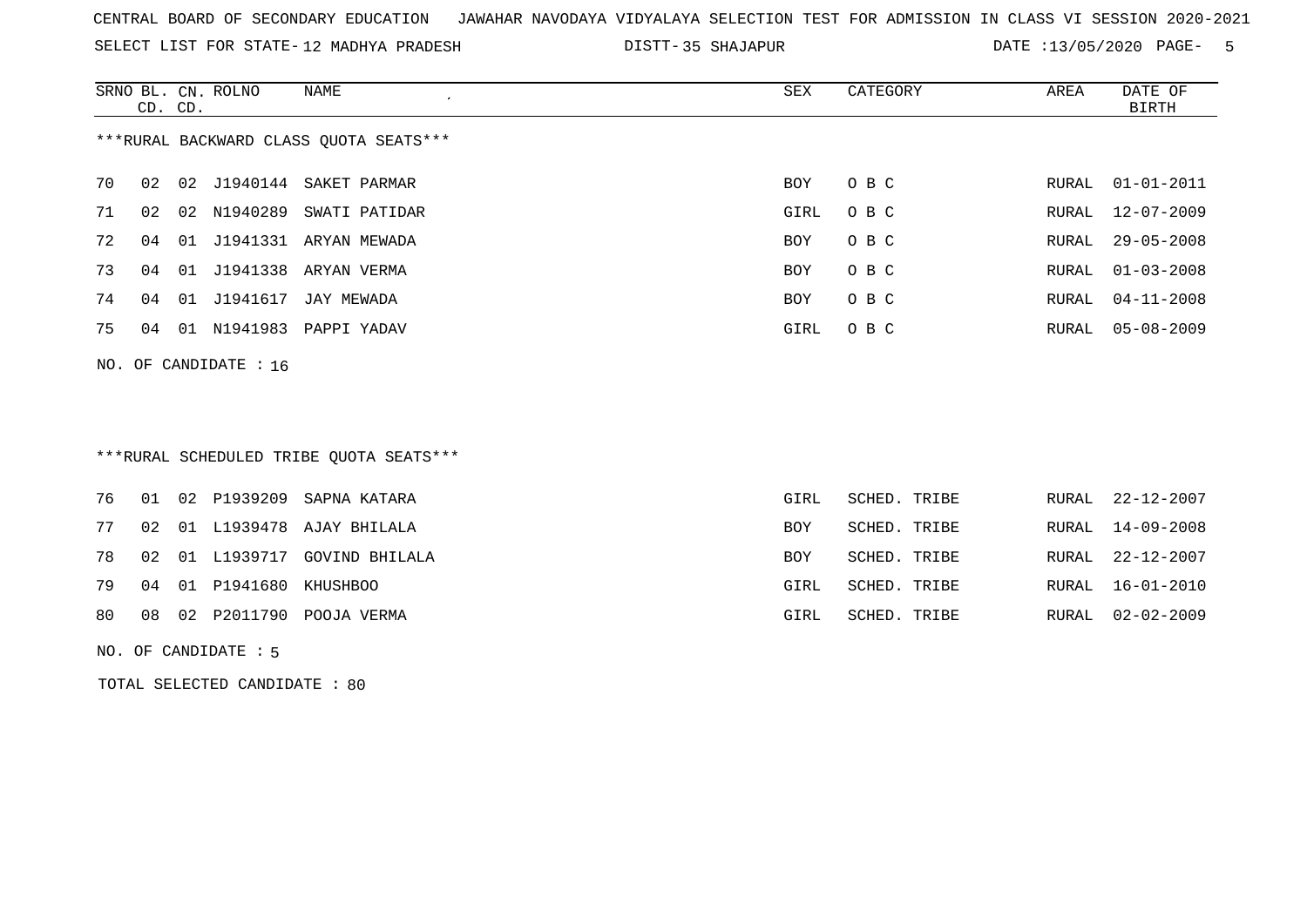|    |    | CD. CD. | SRNO BL. CN. ROLNO     | NAME<br>$\pmb{\cdot}$                                                | SEX        | CATEGORY       | AREA  | DATE OF<br><b>BIRTH</b> |
|----|----|---------|------------------------|----------------------------------------------------------------------|------------|----------------|-------|-------------------------|
|    |    |         | ***OPEN UR SEATS***    |                                                                      |            |                |       |                         |
| 1  | 01 |         |                        | 02 J1943195 RAHUL DHAKAR                                             | BOY        | O B C          |       | RURAL 12-07-2008        |
| 2  | 01 |         | 02 J1943201            | RAHUL KUSHWAH                                                        | BOY        | O B C          | RURAL | $05 - 11 - 2009$        |
| 3  | 01 |         | 02 J1943332            | SANDEEP PRAJAPATI                                                    | <b>BOY</b> | O B C          | RURAL | $27 - 08 - 2008$        |
| 4  | 01 |         | 02 J1943500            | SURYANSH YADAV                                                       | BOY        | O B C          | RURAL | $28 - 06 - 2009$        |
| 5  | 01 |         | 02 M1943510            | TANUSHKA SHARMA                                                      | GIRL       | <b>GENERAL</b> | RURAL | $25 - 07 - 2008$        |
| 6  | 01 |         |                        | 02 J1943562 VISHESH DHAKAR                                           | <b>BOY</b> | O B C          | RURAL | 06-12-2008              |
|    |    |         | NO. OF CANDIDATE : 6   |                                                                      |            |                |       |                         |
| 7  | 01 |         |                        | ***OPEN SCHEDULED CASTE QUOTA SEATS***<br>01 K1943064 MUNENDRA SINGH | BOY        | SCHED. CASTE   |       | RURAL 09-03-2009        |
| 8  | 01 |         |                        | 02 01943104 NIDI JOHARI                                              | GIRL       | SCHED. CASTE   | RURAL | $05 - 08 - 2008$        |
| 9  | 03 |         | 01 01945454 BHUMI      |                                                                      | GIRL       | SCHED. CASTE   | RURAL | 18-07-2008              |
|    |    |         | NO. OF CANDIDATE : 3   |                                                                      |            |                |       |                         |
|    |    |         |                        | ***OPEN DISABLED QUOTA SEATS***                                      |            |                |       |                         |
| 10 | 01 |         |                        | 02 J1943416 SHIV MEENA                                               | <b>BOY</b> | O B C          | RURAL | $12 - 06 - 2008$        |
|    |    |         | NO. OF CANDIDATE : $1$ |                                                                      |            |                |       |                         |
|    |    |         |                        | *** OPEN BACKWARD CLASS QUOTA SEATS***                               |            |                |       |                         |
|    |    |         |                        | 11 01 01 N1942800 CHHAYA DHAKAD                                      |            | GIRL OBC       |       | RURAL 24-07-2008        |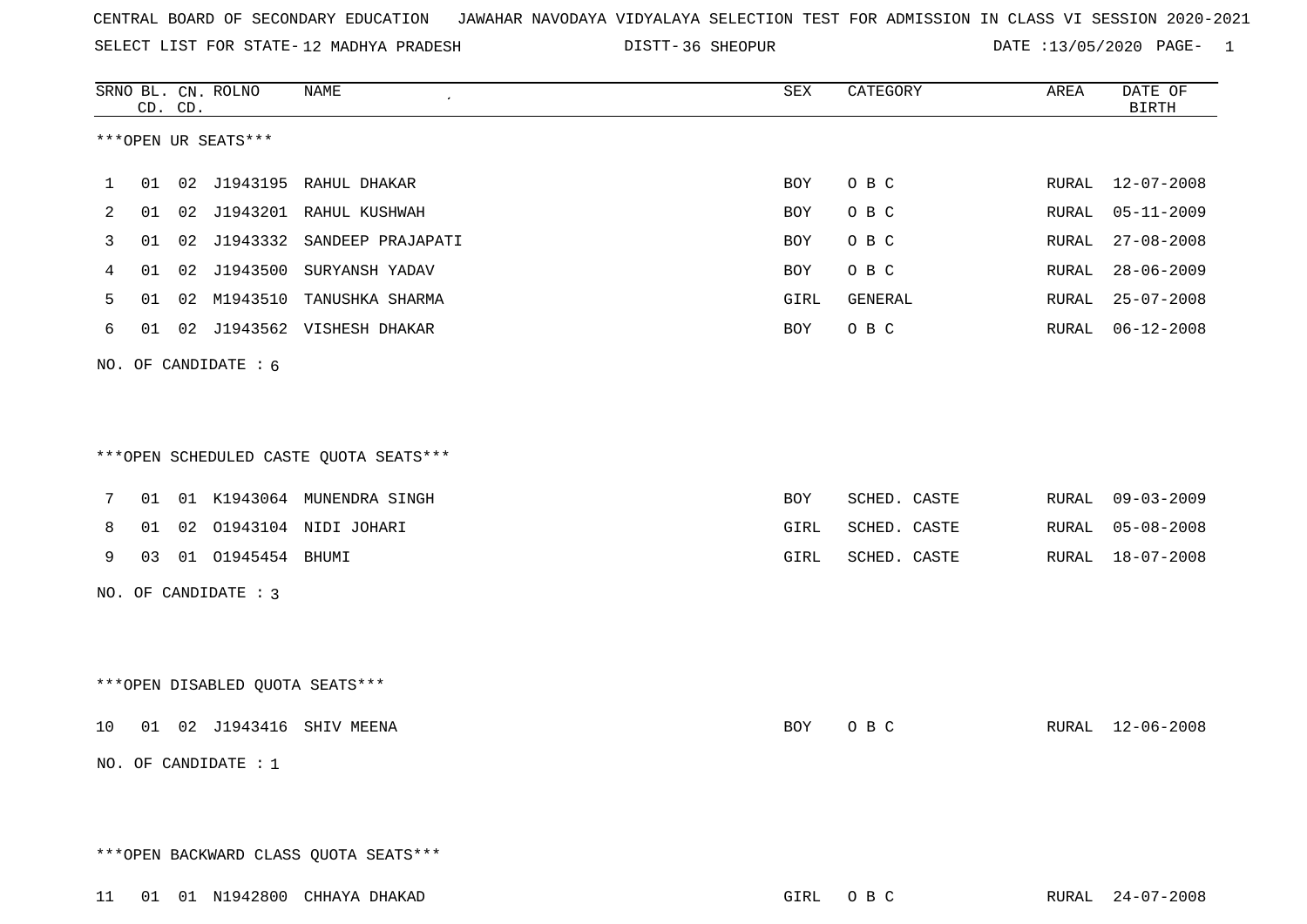SELECT LIST FOR STATE- DISTT- 12 MADHYA PRADESH

|    |    | CD. CD. | SRNO BL. CN. ROLNO     | NAME                                   | <b>SEX</b> | CATEGORY     | AREA  | DATE OF<br><b>BIRTH</b> |
|----|----|---------|------------------------|----------------------------------------|------------|--------------|-------|-------------------------|
|    |    |         |                        | *** OPEN BACKWARD CLASS QUOTA SEATS*** |            |              |       |                         |
|    |    |         |                        |                                        |            |              |       |                         |
| 12 | 01 |         |                        | 02 J1943400 SHIVAM DHAKAR              | BOY        | O B C        | RURAL | $06 - 01 - 2009$        |
| 13 | 02 |         | 03 N1944921            | SALONI RAWAT                           | GIRL       | O B C        | RURAL | $01 - 07 - 2007$        |
| 14 | 02 |         | 04 N1945167            | TANISHA RAWAT                          | GIRL       | O B C        | RURAL | $16 - 02 - 2009$        |
| 15 | 02 |         |                        | 04 J1945168 TANISHK MEENA              | BOY        | O B C        | RURAL | 15-06-2008              |
|    |    |         | NO. OF CANDIDATE : 5   |                                        |            |              |       |                         |
|    |    |         |                        |                                        |            |              |       |                         |
|    |    |         |                        |                                        |            |              |       |                         |
|    |    |         |                        | ***OPEN SCHEDULED TRIBE QUOTA SEATS*** |            |              |       |                         |
| 16 | 01 |         |                        | 01 D1942625 AISHWARY BARAIYA           | BOY        | SCHED. TRIBE | URBAN | $17 - 10 - 2008$        |
| 17 | 02 |         |                        | 01 L1943946 DEVINER ADIWASI            | <b>BOY</b> | SCHED. TRIBE | RURAL | $04 - 07 - 2009$        |
| 18 | 02 |         |                        | 02 P1944328 LAALI ADIWASI              | GIRL       | SCHED. TRIBE | RURAL | $30 - 06 - 2009$        |
| 19 | 03 |         |                        | 01 L1945429 BABLU PTELIYA              | BOY        | SCHED. TRIBE | RURAL | $13 - 05 - 2008$        |
| 20 | 03 |         | 02 L1945989 RINKU      |                                        | BOY        | SCHED. TRIBE | RURAL | $08 - 07 - 2007$        |
|    |    |         | NO. OF CANDIDATE : 5   |                                        |            |              |       |                         |
|    |    |         |                        |                                        |            |              |       |                         |
|    |    |         |                        |                                        |            |              |       |                         |
|    |    |         | ***RURAL OPEN SEATS*** |                                        |            |              |       |                         |
| 21 | 01 |         |                        | 01 J1942609 ABHISHEK DHAKAR            | BOY        | O B C        | RURAL | $02 - 06 - 2010$        |
| 22 |    |         |                        | 01 01 J1942621 ADITYA DHAKAD           | BOY        | O B C        | RURAL | $13 - 05 - 2008$        |
| 23 | 01 |         |                        | 01 J1942656 AMAN DHAKAR                | BOY        | O B C        | RURAL | $03 - 04 - 2009$        |
| 24 |    |         |                        | 01 01 J1942660 AMAN KUSHWAH            | BOY        | $O$ B $C$    | RURAL | $12 - 07 - 2008$        |
| 25 | 01 |         |                        | 01 J1942725 ANSHUL DHAKAR              | BOY        | O B C        | RURAL | $11 - 10 - 2009$        |
| 26 | 01 |         |                        | 01 J1942866 DVIJ RAWAT                 | BOY        | O B C        | RURAL | $25 - 07 - 2009$        |
| 27 |    |         |                        | 01 02 J1943194 RAHUL DHAKAR            | BOY        | $O$ B $C$    | RURAL | $20 - 05 - 2008$        |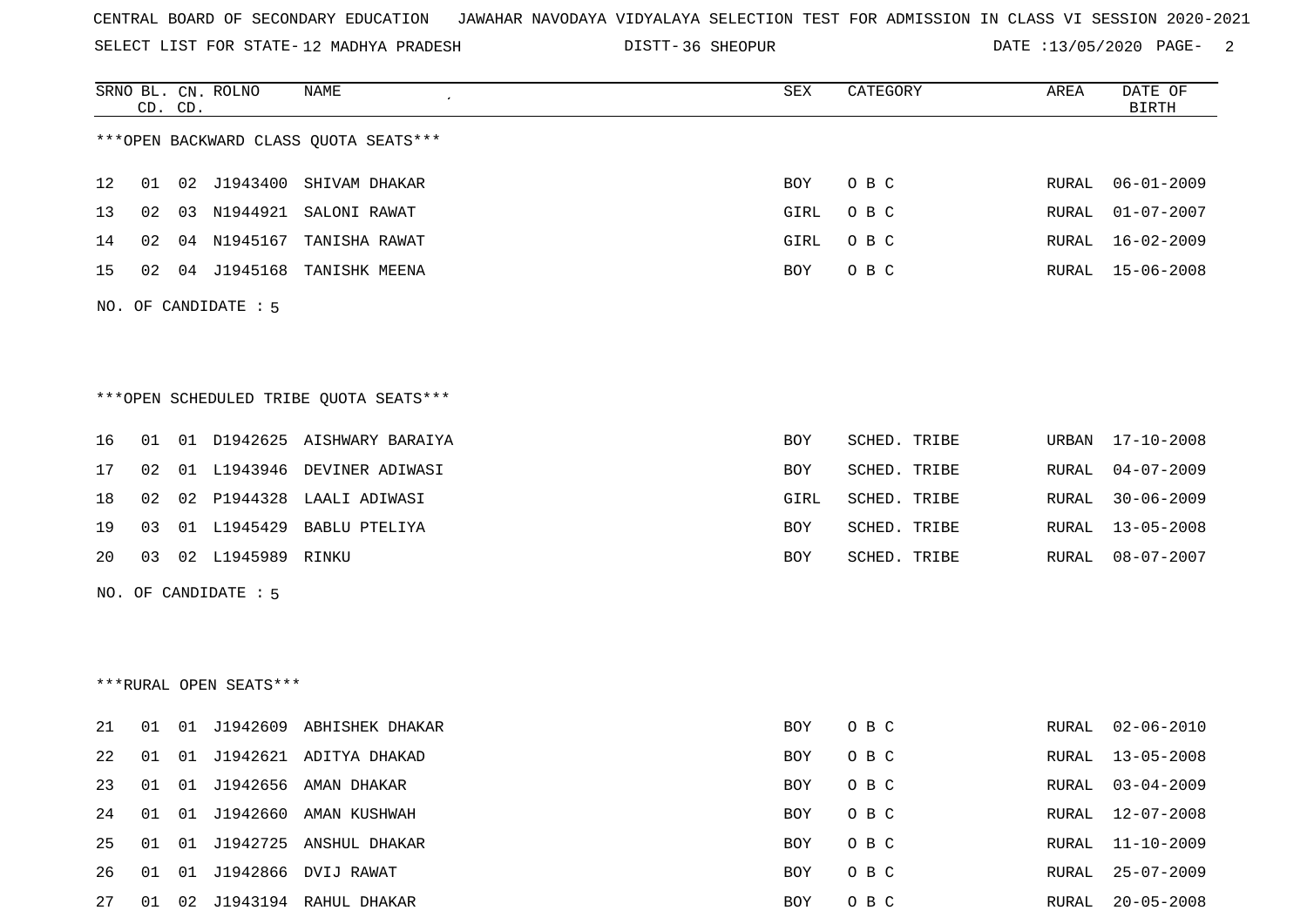| CENTRAL BOARD OF SECONDARY EDUCATION – JAWAHAR NAVODAYA VIDYALAYA SELECTION TEST FOR ADMISSION IN CLASS VI SESSION 2020-2021 |  |
|------------------------------------------------------------------------------------------------------------------------------|--|
|------------------------------------------------------------------------------------------------------------------------------|--|

|    | CD. CD. |    | SRNO BL. CN. ROLNO     | NAME                                    | SEX        | CATEGORY       | AREA         | DATE OF<br><b>BIRTH</b> |
|----|---------|----|------------------------|-----------------------------------------|------------|----------------|--------------|-------------------------|
|    |         |    | ***RURAL OPEN SEATS*** |                                         |            |                |              |                         |
| 28 | 01      |    |                        | 02 J1943550 VINAY DHAKAR                | BOY        | O B C          | RURAL        | $21 - 01 - 2009$        |
| 29 | 02      |    | 01 K1943620 ABHISHEK   |                                         | BOY        | SCHED. CASTE   | RURAL        | $02 - 08 - 2007$        |
| 30 | 02      | 01 |                        | I1943642 ADITYA SINGH                   | BOY        | GENERAL        | RURAL        | $29 - 04 - 2010$        |
| 31 | 02      |    |                        | 01 K1943784 ARPIT TAIGOR                | BOY        | SCHED. CASTE   | RURAL        | $07 - 08 - 2008$        |
| 32 | 02      | 01 |                        | I1943944 DEVESH GOYAL                   | BOY        | <b>GENERAL</b> | RURAL        | $10 - 02 - 2009$        |
| 33 | 02      | 01 |                        | K1944008 DURGESH SHAKYA                 | BOY        | SCHED. CASTE   | RURAL        | $23 - 11 - 2009$        |
| 34 | 02      | 03 |                        | J1944597 PANKAJ RAWAT                   | BOY        | O B C          | RURAL        | $20 - 07 - 2009$        |
| 35 | 02      | 03 |                        | I1944642 PIYUSH MITTAL                  | <b>BOY</b> | <b>GENERAL</b> | RURAL        | $29 - 03 - 2010$        |
| 36 | 02      | 03 |                        | I1944976 SAURAV SHARMA                  | BOY        | GENERAL        | <b>RURAL</b> | $01 - 07 - 2007$        |
| 37 | 02      | 04 | J1945136               | SUMIT RAWAT                             | BOY        | O B C          | RURAL        | $10 - 05 - 2008$        |
| 38 | 03      |    | 01 K1945411 ARUN       |                                         | BOY        | SCHED. CASTE   | RURAL        | $01 - 01 - 2008$        |
| 39 | 03      | 02 | J1945762 MOHIT         |                                         | BOY        | O B C          | RURAL        | $26 - 12 - 2009$        |
| 40 | 03      | 02 | J1945789 NAGESH        |                                         | BOY        | O B C          | RURAL        | $10 - 02 - 2010$        |
| 41 | 03      |    |                        | 02 N1945983 RENU DHAKAD                 | GIRL       | O B C          | RURAL        | $30 - 06 - 2008$        |
|    |         |    | NO. OF CANDIDATE : 21  |                                         |            |                |              |                         |
|    |         |    |                        |                                         |            |                |              |                         |
|    |         |    |                        |                                         |            |                |              |                         |
|    |         |    |                        | ***RURAL SCHEDULED CASTE QUOTA SEATS*** |            |                |              |                         |
| 42 | 01      |    |                        | 01 K1942615 ABHISHEK SHAKYA             | BOY        | SCHED. CASTE   | RURAL        | $01 - 01 - 2009$        |
| 43 | 01      |    |                        | 01 K1942724 ANSHU JATAV                 | BOY        | SCHED. CASTE   | RURAL        | $07 - 08 - 2009$        |
| 44 | 01      |    |                        | 01 K1943083 NAVNEET RAY                 | BOY        | SCHED. CASTE   | RURAL        | $01 - 01 - 2010$        |
| 45 | 01      |    |                        | 02 K1943120 PAVAN SHAKYA                | BOY        | SCHED. CASTE   | RURAL        | $03 - 06 - 2009$        |
| 46 | 01      | 02 |                        | K1943150 PRASHANT JATAV                 | BOY        | SCHED. CASTE   | RURAL        | $04 - 05 - 2008$        |
| 47 | 01      |    |                        | 02 01943339 SANGEETA JATAV              | GIRL       | SCHED. CASTE   | RURAL        | $10 - 06 - 2008$        |
| 48 | 01      |    |                        | 02 K1943388 SHAILENDRA JAGANERI         | BOY        | SCHED. CASTE   | RURAL        | $20 - 11 - 2008$        |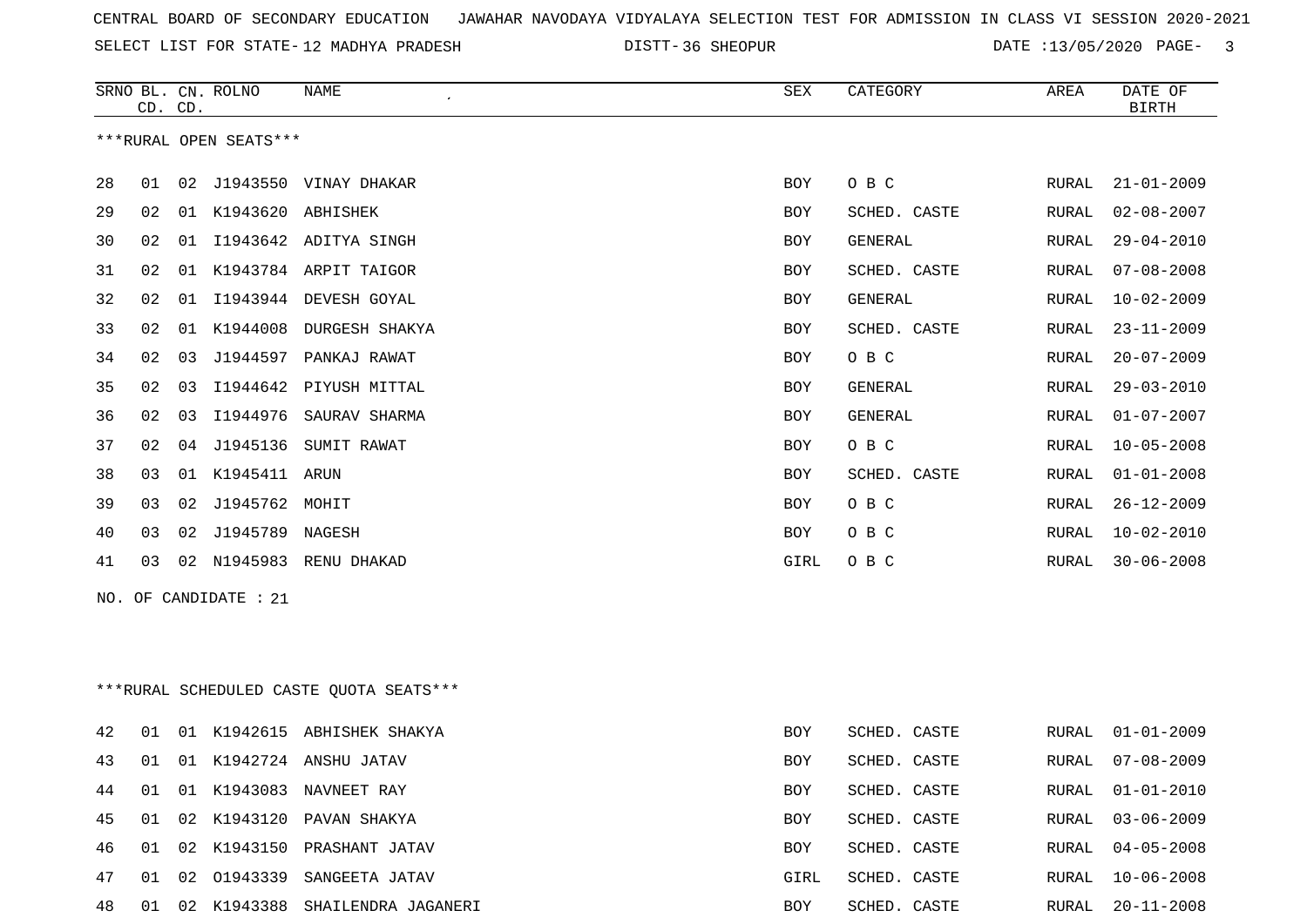SELECT LIST FOR STATE- DISTT- 12 MADHYA PRADESH

|     | CD. CD. |    | SRNO BL. CN. ROLNO  | NAME<br>$\bullet$                       | SEX        | CATEGORY     | AREA         | DATE OF<br><b>BIRTH</b> |
|-----|---------|----|---------------------|-----------------------------------------|------------|--------------|--------------|-------------------------|
|     |         |    |                     | ***RURAL SCHEDULED CASTE QUOTA SEATS*** |            |              |              |                         |
| 49  | 02      |    |                     | 03 01944682 PREETI TAIGOR               | GIRL       | SCHED. CASTE | RURAL        | $12 - 06 - 2009$        |
| 50  | 02      |    |                     | 04 K1945117 SUKHDEV JATAV               | <b>BOY</b> | SCHED. CASTE | RURAL        | $01 - 01 - 2009$        |
|     |         |    |                     |                                         |            |              |              |                         |
| NO. |         |    | OF CANDIDATE : 9    |                                         |            |              |              |                         |
|     |         |    |                     |                                         |            |              |              |                         |
|     |         |    |                     | ***RURAL BACKWARD CLASS OUOTA SEATS***  |            |              |              |                         |
|     |         |    |                     |                                         |            |              |              |                         |
| 51  | 01      |    |                     | 01 J1942602 ABHINASH DHAKAR             | BOY        | O B C        | RURAL        | $01 - 05 - 2008$        |
| 52  | 01      |    |                     | 01 N1942706 ANKITA DHAKAD               | GIRL       | O B C        | RURAL        | $26 - 02 - 2008$        |
| 53  | 01      |    |                     | 01 N1942748 ASANA DHAKAD                | GIRL       | O B C        | RURAL        | $06 - 08 - 2007$        |
| 54  | 01      |    |                     | 01 J1942857 DIVYANSH DHAKAR             | BOY        | O B C        | RURAL        | $06 - 09 - 2009$        |
| 55  | 01      |    |                     | 01 N1942993 KU SHIVANI DHAKAR           | GIRL       | O B C        | RURAL        | $13 - 07 - 2009$        |
| 56  | 01      |    |                     | 02 J1943142 PRADEEP DHAKAR              | BOY        | O B C        | RURAL        | 17-02-2009              |
| 57  | 01      |    |                     | 02 N1943161 PRIYA MATHURIYA             | GIRL       | O B C        | RURAL        | $23 - 06 - 2008$        |
| 58  | 01      |    |                     | 02 N1943320 SADHANA DHAKAR              | GIRL       | O B C        | RURAL        | $08 - 07 - 2010$        |
| 59  | 01      | 02 |                     | N1943394 SHIKHA KUSHAWAH                | GIRL       | O B C        | RURAL        | $04 - 02 - 2009$        |
| 60  | 01      | 02 | J1943399            | SHIVAM DHAKAR                           | BOY        | O B C        | RURAL        | $29 - 03 - 2009$        |
| 61  | 01      |    | 02 N1943410         | SHIVANI DHAKAR                          | GIRL       | O B C        | RURAL        | $01 - 01 - 2008$        |
| 62  | 01      |    | 02 N1943508         | TANUSHKA DHAKAD                         | GIRL       | O B C        | RURAL        | $26 - 07 - 2008$        |
| 63  | 03      |    | 01 N1945352 AKANSHA |                                         | GIRL       | O B C        | RURAL        | $01 - 01 - 2008$        |
| 64  | 03      |    |                     | 01 N1945574 HEMA DHAKAD                 | GIRL       | O B C        | RURAL        | $14 - 07 - 2009$        |
| 65  | 03      |    | 02 N1946080 SEEMA   |                                         | GIRL       | O B C        | RURAL        | $28 - 05 - 2008$        |
| 66  | 03      |    | 02 N1946188 VANSIKA |                                         | GIRL       | O B C        | <b>RURAL</b> | $21 - 11 - 2008$        |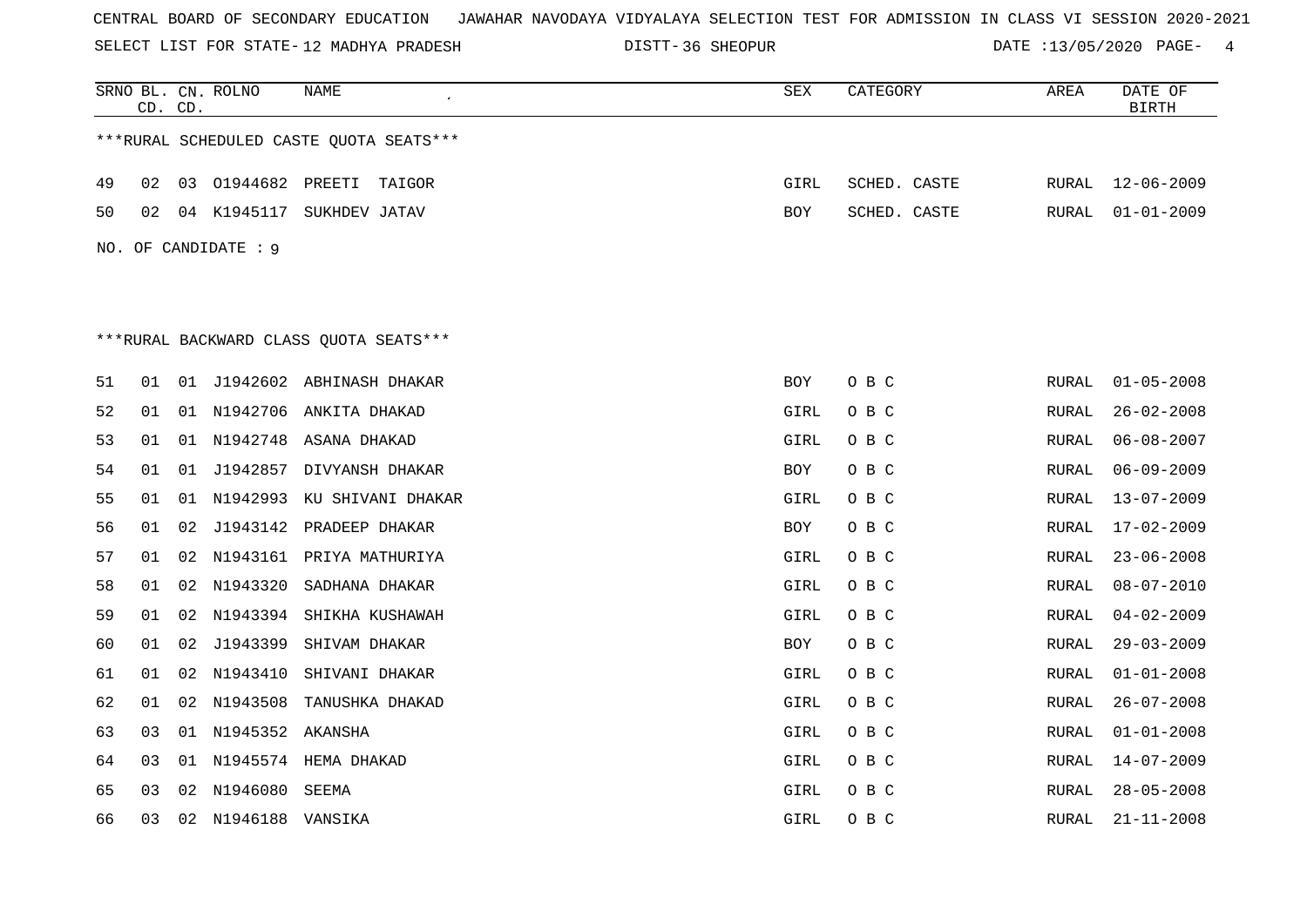| CENTRAL BOARD OF SECONDARY EDUCATION – JAWAHAR NAVODAYA VIDYALAYA SELECTION TEST FOR ADMISSION IN CLASS VI SESSION 2020-2021 |  |  |  |  |
|------------------------------------------------------------------------------------------------------------------------------|--|--|--|--|
|------------------------------------------------------------------------------------------------------------------------------|--|--|--|--|

12 MADHYA PRADESH 36 SHEOPUR DATE :13/05/2020 PAGE- 5

|                                         | CD. CD. |    | SRNO BL. CN. ROLNO | <b>NAME</b><br>$\pmb{\cdot}$ | <b>SEX</b> | CATEGORY     | AREA         | DATE OF<br><b>BIRTH</b> |  |  |  |
|-----------------------------------------|---------|----|--------------------|------------------------------|------------|--------------|--------------|-------------------------|--|--|--|
| NO. OF CANDIDATE : 16                   |         |    |                    |                              |            |              |              |                         |  |  |  |
|                                         |         |    |                    |                              |            |              |              |                         |  |  |  |
|                                         |         |    |                    |                              |            |              |              |                         |  |  |  |
| ***RURAL SCHEDULED TRIBE OUOTA SEATS*** |         |    |                    |                              |            |              |              |                         |  |  |  |
| 67                                      | 01      |    | 01 L1942889        | GOURAV ADIWASI               | <b>BOY</b> | SCHED. TRIBE | RURAL        | $15 - 07 - 2009$        |  |  |  |
| 68                                      | 02      | 01 | L1943677           | AMAN ADIWASI                 | <b>BOY</b> | SCHED. TRIBE | <b>RURAL</b> | $21 - 03 - 2009$        |  |  |  |
| 69                                      | 02      | 03 | L1944478           | MUKESH ADIWASI               | <b>BOY</b> | SCHED. TRIBE | <b>RURAL</b> | $20 - 02 - 2009$        |  |  |  |
| 70                                      | 03      |    | 01 L1945345 AJAY   |                              | <b>BOY</b> | SCHED. TRIBE | <b>RURAL</b> | $10 - 01 - 2009$        |  |  |  |
| 71                                      | 03      | 01 | P1945383           | ANJALI                       | GIRL       | SCHED. TRIBE | RURAL        | $05 - 05 - 2009$        |  |  |  |
| 72                                      | 03      | 01 | L1945409           | ARJUN AADIWASI               | BOY        | SCHED. TRIBE | <b>RURAL</b> | $18 - 10 - 2009$        |  |  |  |
| 73                                      | 03      |    | 01 L1945508        | DHARAM SINGH                 | BOY        | SCHED. TRIBE | RURAL        | $16 - 05 - 2009$        |  |  |  |
| 74                                      | 03      | 01 | L1945542           | GANESH ADIWASI               | BOY        | SCHED. TRIBE | RURAL        | $02 - 11 - 2009$        |  |  |  |
| 75                                      | 03      | 02 | P1945728           | MAMTA                        | GIRL       | SCHED. TRIBE | <b>RURAL</b> | $03 - 07 - 2009$        |  |  |  |
| 76                                      | 03      | 02 | P1945864           | POONAM AADIWASI              | GIRL       | SCHED. TRIBE | <b>RURAL</b> | $26 - 10 - 2008$        |  |  |  |
| 77                                      | 03      | 02 |                    | L1945931 RAJVEER CHAUHAN     | BOY        | SCHED. TRIBE | RURAL        | $13 - 03 - 2009$        |  |  |  |
| 78                                      | 03      | 02 | P1945961           | RANJANA ADIWASI              | GIRL       | SCHED. TRIBE | <b>RURAL</b> | $18 - 03 - 2009$        |  |  |  |
| 79                                      | 03      | 02 | P1946041           | SANJANA                      | GIRL       | SCHED. TRIBE | RURAL        | $17 - 08 - 2009$        |  |  |  |
| 80                                      | 03      | 02 |                    | L1946197 VIJAY SINGH SHARIYA | <b>BOY</b> | SCHED. TRIBE | RURAL        | $08 - 01 - 2009$        |  |  |  |
|                                         |         |    |                    |                              |            |              |              |                         |  |  |  |

NO. OF CANDIDATE : 14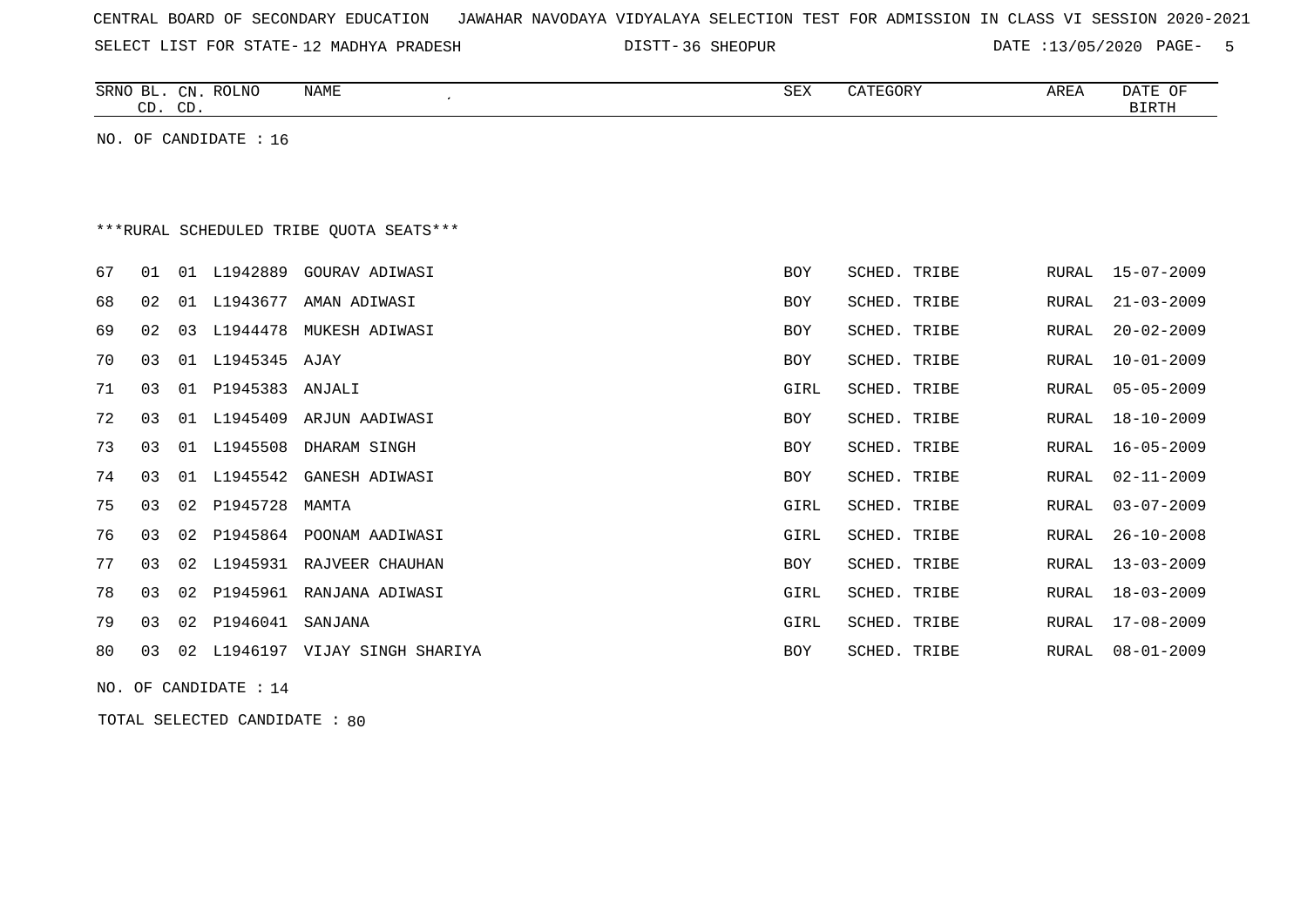SELECT LIST FOR STATE- DISTT- 12 MADHYA PRADESH

37 KHANDWA DATE :13/05/2020 PAGE- 1

|        |          | CD. CD. | SRNO BL. CN. ROLNO     | NAME<br>$\epsilon$                                      | ${\tt SEX}$ | CATEGORY                     | AREA  | DATE OF<br><b>BIRTH</b>              |
|--------|----------|---------|------------------------|---------------------------------------------------------|-------------|------------------------------|-------|--------------------------------------|
|        |          |         | ***OPEN UR SEATS***    |                                                         |             |                              |       |                                      |
| 1      | 02       |         |                        | 02 J1947299 PARTH JAISWAL                               | BOY         | O B C                        |       | RURAL 05-08-2008                     |
| 2      | 03       |         |                        | 01 I1948134 JANMESH SAWNER                              | BOY         | GENERAL                      | RURAL | $30 - 05 - 2010$                     |
| 3      | 06       |         |                        | 01 D1952144 JAYDEEP JAMLE                               | BOY         | SCHED. TRIBE                 | URBAN | $03 - 08 - 2007$                     |
|        |          |         | NO. OF CANDIDATE : $3$ |                                                         |             |                              |       |                                      |
|        |          |         |                        | ***OPEN SCHEDULED CASTE QUOTA SEATS***                  |             |                              |       |                                      |
|        |          |         |                        |                                                         |             |                              |       |                                      |
| 4      | 03       |         |                        | 03 K1948794 ROHIT HIRVE                                 | BOY         | SCHED. CASTE                 |       | RURAL 29-07-2008                     |
| 5<br>6 | 06<br>06 |         |                        | 01 C1952163 KABIR KOCHALE<br>02 C1952463 NIKHIL KOCHALE | BOY<br>BOY  | SCHED. CASTE<br>SCHED. CASTE |       | URBAN 11-04-2008<br>URBAN 18-09-2007 |
|        |          |         |                        |                                                         |             |                              |       |                                      |
|        |          |         | NO. OF CANDIDATE : 3   |                                                         |             |                              |       |                                      |
|        |          |         |                        | ***OPEN DISABLED QUOTA SEATS***                         |             |                              |       |                                      |
| 7      |          |         | 01 02 N1946543 PRIYA   |                                                         | GIRL        | O B C                        | RURAL | $31 - 10 - 2009$                     |
| 8      | 05       |         | 01 P1951155 NEHA       |                                                         | GIRL        | SCHED. TRIBE                 | RURAL | $24 - 09 - 2008$                     |
|        |          |         | NO. OF CANDIDATE : 2   |                                                         |             |                              |       |                                      |
|        |          |         |                        |                                                         |             |                              |       |                                      |
|        |          |         |                        | *** OPEN BACKWARD CLASS QUOTA SEATS***                  |             |                              |       |                                      |
| 9      | 02       |         |                        | 02 J1947656 TANMAY SINGHNATH                            | BOY         | O B C                        |       | RURAL 26-11-2008                     |
| 10     |          |         |                        | 04 01 F1949292 ABHIGYA SONI                             | GIRL        | O B C                        | URBAN | 15-12-2008                           |
| 11     |          |         |                        | 05 01 N1950891 GEETAM PATEL                             | GIRL        | O B C                        |       | RURAL 21-12-2009                     |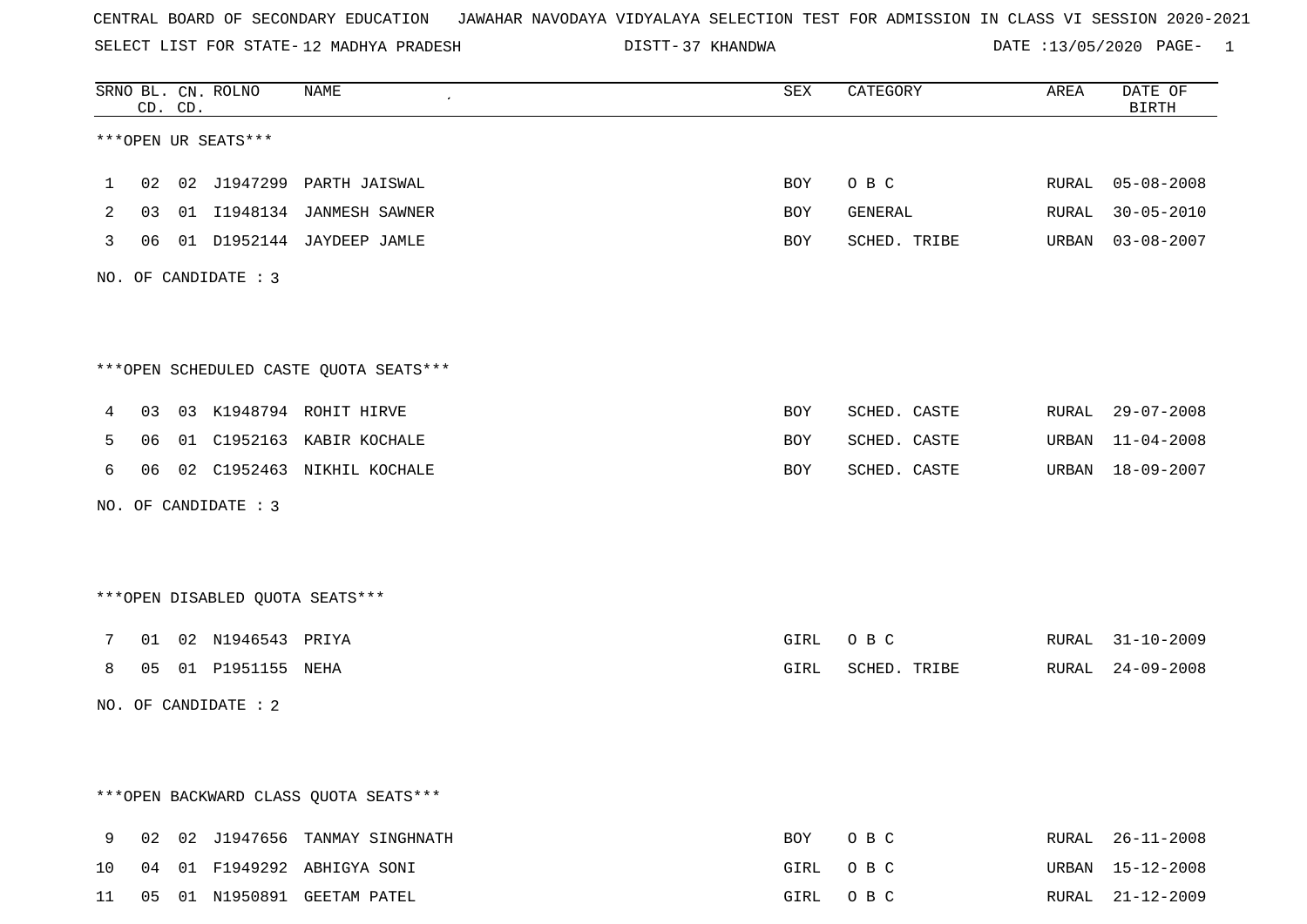SELECT LIST FOR STATE- DISTT- 12 MADHYA PRADESH

37 KHANDWA DATE :13/05/2020 PAGE- 2

|     | CD. CD. |    | SRNO BL. CN. ROLNO     | <b>NAME</b>                            | SEX        | CATEGORY     | AREA  | DATE OF<br><b>BIRTH</b> |
|-----|---------|----|------------------------|----------------------------------------|------------|--------------|-------|-------------------------|
|     |         |    |                        | *** OPEN BACKWARD CLASS QUOTA SEATS*** |            |              |       |                         |
| 12  | 05      |    | 02 J1951655 YASH       |                                        | <b>BOY</b> | O B C        | RURAL | 19-11-2008              |
| 13  | 06      |    | 03 J1953146 UJJAVAL    |                                        | BOY        | O B C        | RURAL | $08 - 04 - 2009$        |
| NO. |         |    | OF CANDIDATE : 5       |                                        |            |              |       |                         |
|     |         |    |                        |                                        |            |              |       |                         |
|     |         |    |                        |                                        |            |              |       |                         |
|     |         |    |                        | ***OPEN SCHEDULED TRIBE QUOTA SEATS*** |            |              |       |                         |
| 14  | 02      |    |                        | 01 L1946964 CHAITANYA KAJLE            | BOY        | SCHED. TRIBE | RURAL | $01 - 02 - 2009$        |
| 15  | 03      |    |                        | 01 P1947789 AKSHARA KALAM              | GIRL       | SCHED. TRIBE | RURAL | $01 - 08 - 2009$        |
| 16  | 03      |    | 01 L1948295 LUCKY      |                                        | BOY        | SCHED. TRIBE | RURAL | $23 - 07 - 2008$        |
| 17  | 04      |    |                        | 01 L1949535 DEVENDRA MANDLOI           | <b>BOY</b> | SCHED. TRIBE | RURAL | $23 - 08 - 2008$        |
| 18  | 06      |    | 01 L1952132 JAATIN     |                                        | <b>BOY</b> | SCHED. TRIBE | RURAL | $25 - 01 - 2009$        |
| 19  | 06      |    | 01 H1952182            | KANIKA                                 | GIRL       | SCHED. TRIBE | URBAN | $03 - 06 - 2008$        |
| 20  | 06      |    | 03 H1953194 VARSHA     |                                        | GIRL       | SCHED. TRIBE | URBAN | $25 - 02 - 2010$        |
|     |         |    | NO. OF CANDIDATE : 7   |                                        |            |              |       |                         |
|     |         |    |                        |                                        |            |              |       |                         |
|     |         |    |                        |                                        |            |              |       |                         |
|     |         |    | ***RURAL OPEN SEATS*** |                                        |            |              |       |                         |
| 21  | 01      |    | 02 L1946595 RAVINDRA   |                                        | BOY        | SCHED. TRIBE | RURAL | $29 - 10 - 2008$        |
| 22  | 02      |    |                        | 01 N1946887 ARSHI SONI                 | GIRL       | O B C        | RURAL | $11 - 02 - 2009$        |
| 23  | 02      |    |                        | 02 L1947368 RAHUL SILALE               | <b>BOY</b> | SCHED. TRIBE | RURAL | $20 - 01 - 2009$        |
| 24  | 02      |    | 02 L1947566            | SHANKAR                                | BOY        | SCHED. TRIBE | RURAL | $14 - 03 - 2009$        |
| 25  | 03      |    |                        | 01 I1948248 KRISHNA YADUVANSHI         | BOY        | GENERAL      | RURAL | $30 - 12 - 2008$        |
| 26  | 03      | 03 |                        | I1949048 SUJAL SAWNER                  | BOY        | GENERAL      | RURAL | $18 - 11 - 2008$        |
| 27  |         |    | 04 02 P1949935 NEHA    |                                        | GIRL       | SCHED. TRIBE | RURAL | $11 - 03 - 2009$        |
|     |         |    |                        |                                        |            |              |       |                         |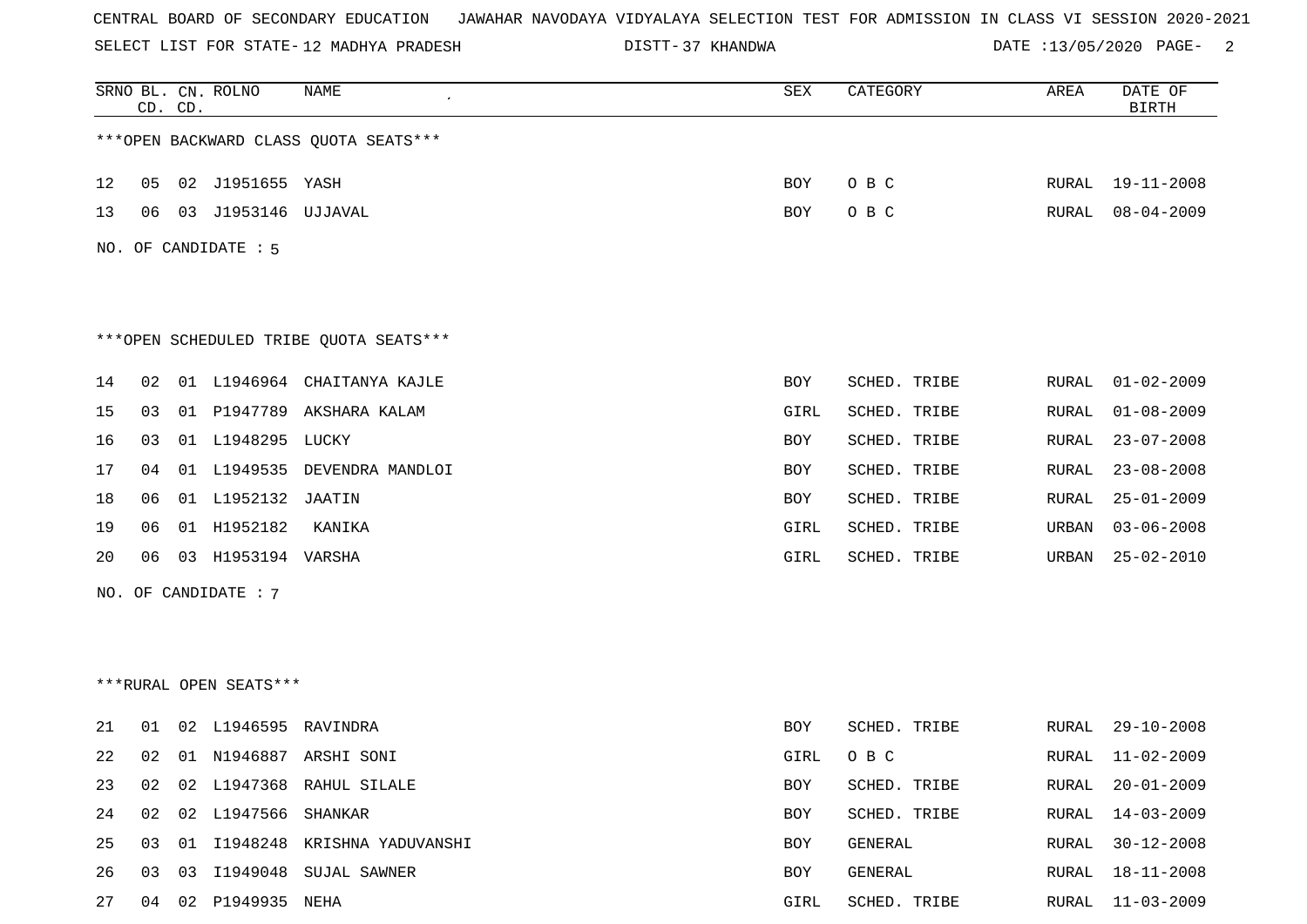|  |  |  |  | CENTRAL BOARD OF SECONDARY EDUCATION GJAWAHAR NAVODAYA VIDYALAYA SELECTION TEST FOR ADMISSION IN CLASS VI SESSION 2020-2021 |  |  |  |  |  |  |  |  |  |  |  |
|--|--|--|--|-----------------------------------------------------------------------------------------------------------------------------|--|--|--|--|--|--|--|--|--|--|--|
|--|--|--|--|-----------------------------------------------------------------------------------------------------------------------------|--|--|--|--|--|--|--|--|--|--|--|

SELECT LIST FOR STATE-12 MADHYA PRADESH

12 MADHYA PRADESH 37 KHANDWA DATE :13/05/2020 PAGE- 3

|    | CD. CD. |    | SRNO BL. CN. ROLNO     | NAME                                     | SEX        | CATEGORY     | AREA         | DATE OF<br><b>BIRTH</b> |
|----|---------|----|------------------------|------------------------------------------|------------|--------------|--------------|-------------------------|
|    |         |    | ***RURAL OPEN SEATS*** |                                          |            |              |              |                         |
| 28 | 04      | 03 | P1950455               | SRASTI                                   | GIRL       | SCHED. TRIBE | <b>RURAL</b> | $03 - 09 - 2008$        |
| 29 | 05      | 01 | J1950731 ANISH         |                                          | <b>BOY</b> | O B C        | RURAL        | $07 - 09 - 2008$        |
| 30 | 05      | 01 | J1950877 GANESH        |                                          | <b>BOY</b> | O B C        | RURAL        | $03 - 12 - 2008$        |
| 31 | 06      | 01 | N1951931 BHUMIKA       |                                          | GIRL       | O B C        | RURAL        | $24 - 10 - 2009$        |
| 32 | 06      | 02 | N1952545 POONAM        |                                          | GIRL       | O B C        | RURAL        | $18 - 11 - 2009$        |
| 33 | 06      | 02 |                        | N1952555 PRAGYA BARADE                   | GIRL       | O B C        | RURAL        | $23 - 06 - 2009$        |
| 34 | 07      |    | 01 J1953326 DEVRAM     |                                          | <b>BOY</b> | O B C        | RURAL        | $08 - 08 - 2009$        |
|    |         |    | NO. OF CANDIDATE : 14  |                                          |            |              |              |                         |
|    |         |    |                        |                                          |            |              |              |                         |
|    |         |    |                        |                                          |            |              |              |                         |
|    |         |    |                        | *** RURAL SCHEDULED CASTE QUOTA SEATS*** |            |              |              |                         |
| 35 | 03      |    | 01 K1948016            | DHANRAJ                                  | <b>BOY</b> | SCHED. CASTE | RURAL        | $28 - 12 - 2008$        |
| 36 | 03      | 01 |                        | K1948022 DIKSHANSH KAUSHLE               | BOY        | SCHED. CASTE | RURAL        | $19 - 05 - 2009$        |
| 37 | 04      | 02 | 01950026 POOJA         |                                          | GIRL       | SCHED. CASTE | RURAL        | $11 - 01 - 2009$        |
| 38 | 04      | 02 | K1950111 RAJ           |                                          | BOY        | SCHED. CASTE | RURAL        | $16 - 08 - 2008$        |
| 39 | 05      |    | 01 K1950942            | <b>JATIN</b>                             | BOY        | SCHED. CASTE | RURAL        | $08 - 02 - 2009$        |
| 40 | 05      |    | 01 01951112 MONIKA     |                                          | GIRL       | SCHED. CASTE | RURAL        | $28 - 03 - 2010$        |
| 41 | 05      |    | 02 K1951476            | SHIVANSHU CHOUDHARI                      | BOY        | SCHED. CASTE | RURAL        | $12 - 08 - 2008$        |
| 42 | 06      | 01 | 01952247               | KHUSHI OSWAL                             | GIRL       | SCHED. CASTE | RURAL        | $17 - 01 - 2010$        |
| 43 | 06      | 02 |                        | O1952430 NANDANI KOGE                    | GIRL       | SCHED. CASTE | RURAL        | $18 - 09 - 2008$        |
|    |         |    |                        |                                          |            |              |              |                         |

NO. OF CANDIDATE : 9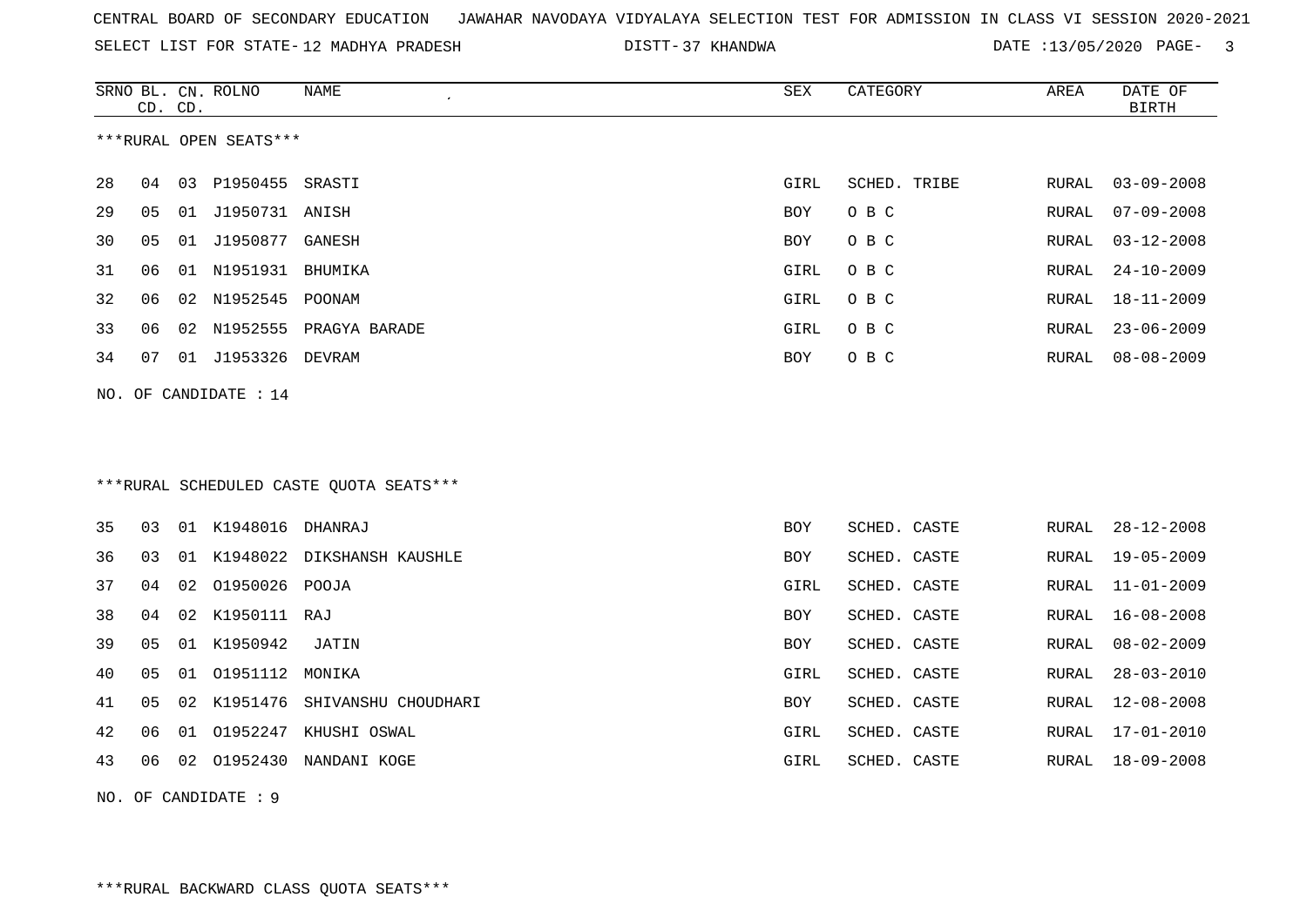SELECT LIST FOR STATE- DISTT- 12 MADHYA PRADESH

37 KHANDWA DATE :13/05/2020 PAGE- 4

|    |    | CD. CD. | SRNO BL. CN. ROLNO    | <b>NAME</b>                             | SEX  | CATEGORY     | AREA  | DATE OF<br><b>BIRTH</b> |
|----|----|---------|-----------------------|-----------------------------------------|------|--------------|-------|-------------------------|
|    |    |         |                       | *** RURAL BACKWARD CLASS QUOTA SEATS*** |      |              |       |                         |
| 44 | 03 |         | 01 J1947920           | BADAL PATEL                             | BOY  | O B C        | RURAL | $06 - 05 - 2009$        |
| 45 | 03 |         |                       | 01 J1948483 OM NANDIYA                  | BOY  | O B C        | RURAL | $14 - 08 - 2009$        |
| 46 | 03 |         |                       | 03 N1949004 SIYA PATE                   | GIRL | O B C        | RURAL | 02-11-2009              |
| 47 | 03 |         |                       | 03 N1949051 S. UMA ANUSUYA              | GIRL | O B C        | RURAL | 15-03-2009              |
| 48 | 03 | 03      |                       | J1949126 UJJAWL PATEL                   | BOY  | O B C        | RURAL | $29 - 11 - 2009$        |
| 49 | 03 | 03      |                       | J1949193 VIRAJ GOUR                     | BOY  | O B C        | RURAL | $28 - 07 - 2009$        |
| 50 | 05 |         | 01 J1950878 GANESH    |                                         | BOY  | O B C        | RURAL | $03 - 09 - 2008$        |
| 51 | 05 |         | 01 N1950890 GAYTRI    |                                         | GIRL | O B C        | RURAL | $25 - 07 - 2009$        |
| 52 | 05 |         | 01 N1950924 HEENA     |                                         | GIRL | O B C        | RURAL | $25 - 03 - 2010$        |
| 53 | 05 |         | 01 N1951193 PALLAVI   |                                         | GIRL | O B C        | RURAL | $21 - 12 - 2008$        |
| 54 | 05 |         | 02 J1951404 SAGAR     |                                         | BOY  | O B C        | RURAL | $10 - 08 - 2009$        |
| 55 | 05 |         | 02 N1951412           | SAKSHI PATEL                            | GIRL | O B C        | RURAL | $27 - 03 - 2009$        |
| 56 | 06 |         |                       | 01 J1952120 HIMANSHU PATEL              | BOY  | O B C        | RURAL | $28 - 07 - 2009$        |
| 57 | 06 |         |                       | 02 J1952378 MAYUR VARADE                | BOY  | O B C        | RURAL | $09 - 03 - 2009$        |
| 58 | 06 |         |                       | 03 N1953175 VAISHNAVI KUSHWAH           | GIRL | O B C        | RURAL | $03 - 09 - 2009$        |
| 59 | 06 |         |                       | 03 N1953176 VAISHNAVI PATEL             | GIRL | O B C        | RURAL | $04 - 04 - 2008$        |
|    |    |         | NO. OF CANDIDATE : 16 |                                         |      |              |       |                         |
|    |    |         |                       |                                         |      |              |       |                         |
|    |    |         |                       |                                         |      |              |       |                         |
|    |    |         |                       | ***RURAL SCHEDULED TRIBE QUOTA SEATS*** |      |              |       |                         |
| 60 | 01 |         | 02 L1946646           | SANJAY                                  | BOY  | SCHED. TRIBE |       | RURAL 18-09-2008        |

|  |                           | 61 02 01 L1946789 AAKASH BAGHEL  | <b>BOY</b> | SCHED. TRIBE |  | RURAL 26-02-2010 |
|--|---------------------------|----------------------------------|------------|--------------|--|------------------|
|  | 62 02 01 P1946863 ANKITA  |                                  | GIRL       | SCHED. TRIBE |  | RURAL 20-06-2009 |
|  | 63 02 02 P1947585 SHIVANI |                                  | GIRL       | SCHED. TRIBE |  | RURAL 01-02-2008 |
|  |                           | 64 02 02 L1947596 SHREYASH DEWDA | BOY        | SCHED. TRIBE |  | RURAL 06-11-2008 |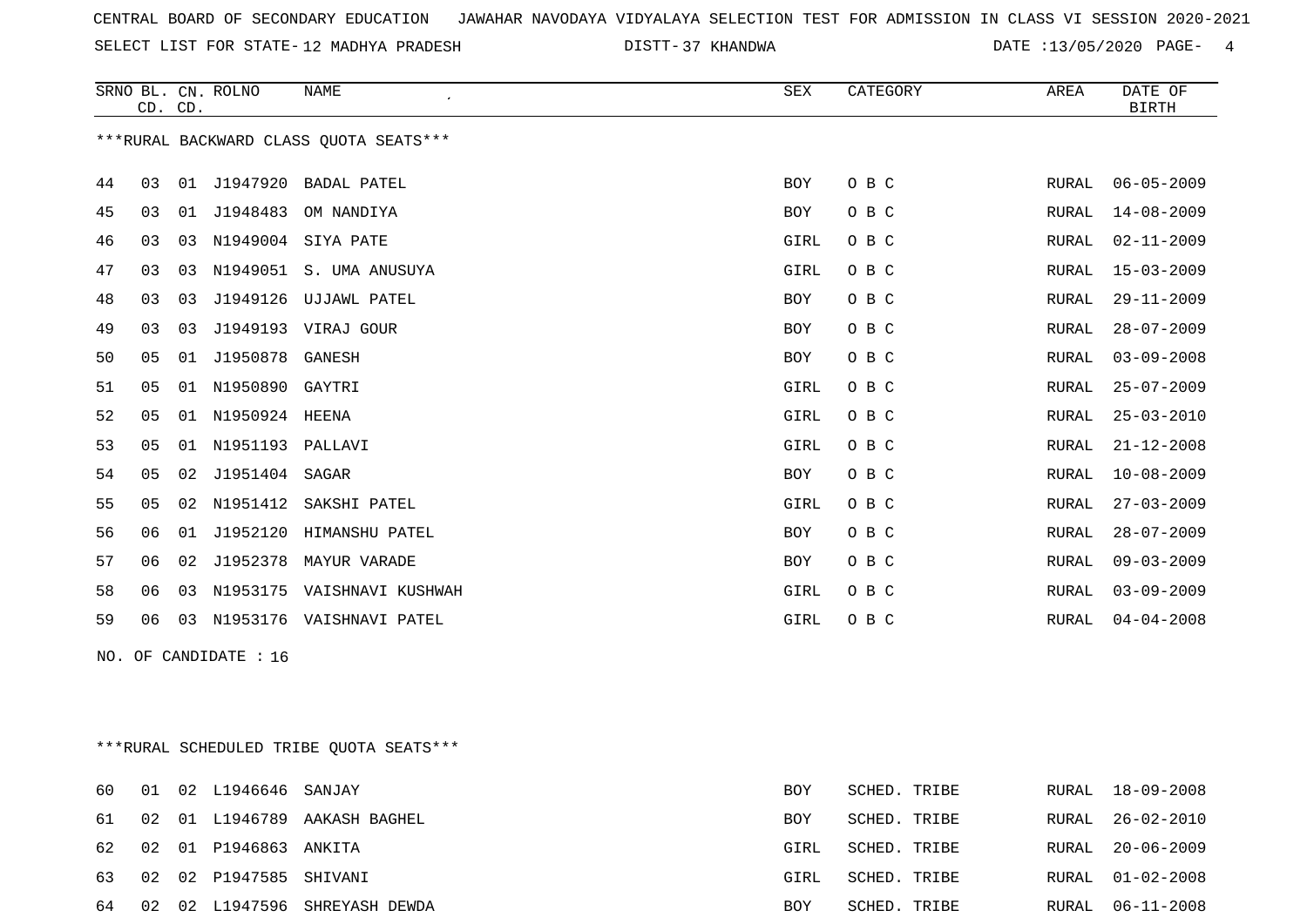SELECT LIST FOR STATE- DISTT- 12 MADHYA PRADESH

37 KHANDWA DATE :13/05/2020 PAGE- 5

|    | CD. CD.        |    | SRNO BL. CN. ROLNO   | <b>NAME</b>                             | SEX        | CATEGORY     | AREA         | DATE OF<br><b>BIRTH</b> |
|----|----------------|----|----------------------|-----------------------------------------|------------|--------------|--------------|-------------------------|
|    |                |    |                      | ***RURAL SCHEDULED TRIBE OUOTA SEATS*** |            |              |              |                         |
| 65 | 03             |    |                      | 01 P1947777 AKANSHI KUSHWAH             | GIRL       | SCHED. TRIBE | RURAL        | $13 - 08 - 2009$        |
| 66 | 03             |    |                      | 01 L1947914 AYUSH MORE                  | BOY        | SCHED. TRIBE | RURAL        | $09 - 12 - 2008$        |
| 67 | 03             |    |                      | 01 L1948152 JITENDRA CHOUHAN            | BOY        | SCHED. TRIBE | <b>RURAL</b> | $21 - 02 - 2009$        |
| 68 | 03             |    | 03 L1948829          | SAGAR DANGODE                           | BOY        | SCHED. TRIBE | RURAL        | $25 - 02 - 2009$        |
| 69 | 03             |    | 03 P1949087          | SURYANSHI                               | GIRL       | SCHED. TRIBE | <b>RURAL</b> | $02 - 10 - 2009$        |
| 70 | 03             |    | 03 L1949184 VINAY    |                                         | <b>BOY</b> | SCHED. TRIBE | RURAL        | $24 - 08 - 2008$        |
| 71 | 05             | 01 |                      | P1950824 DALEE RAWAT                    | GIRL       | SCHED. TRIBE | RURAL        | $20 - 05 - 2010$        |
| 72 | 0 <sub>5</sub> | 01 | P1950929             | HIMANI MANDLOI                          | GIRL       | SCHED. TRIBE | <b>RURAL</b> | $08 - 02 - 2009$        |
| 73 | 05             |    | 01 L1951368 RITESH   |                                         | <b>BOY</b> | SCHED. TRIBE | RURAL        | $03 - 05 - 2008$        |
| 74 | 05             |    | 02 L1951393          | SACHIN                                  | BOY        | SCHED. TRIBE | <b>RURAL</b> | $27 - 08 - 2008$        |
| 75 | 05             |    | 02 L1951420          | SAMIR                                   | BOY        | SCHED. TRIBE | <b>RURAL</b> | $12 - 05 - 2008$        |
| 76 | 06             |    | 01 L1951950          | CHANDAN MORE                            | BOY        | SCHED. TRIBE | RURAL        | $13 - 11 - 2009$        |
| 77 | 06             |    | 01 L1952277          | KRISHNA                                 | BOY        | SCHED. TRIBE | <b>RURAL</b> | $04 - 04 - 2010$        |
| 78 | 06             | 02 | P1952449             | NEHA                                    | GIRL       | SCHED. TRIBE | <b>RURAL</b> | $10 - 05 - 2009$        |
| 79 | 06             |    | 02 L1952646 RAJ      |                                         | BOY        | SCHED. TRIBE | <b>RURAL</b> | $15 - 03 - 2008$        |
| 80 | 06             |    | 03 L1952713 RAVINDRA |                                         | BOY        | SCHED. TRIBE | RURAL        | $02 - 07 - 2008$        |
|    |                |    |                      |                                         |            |              |              |                         |

NO. OF CANDIDATE : 21

TOTAL SELECTED CANDIDATE : 80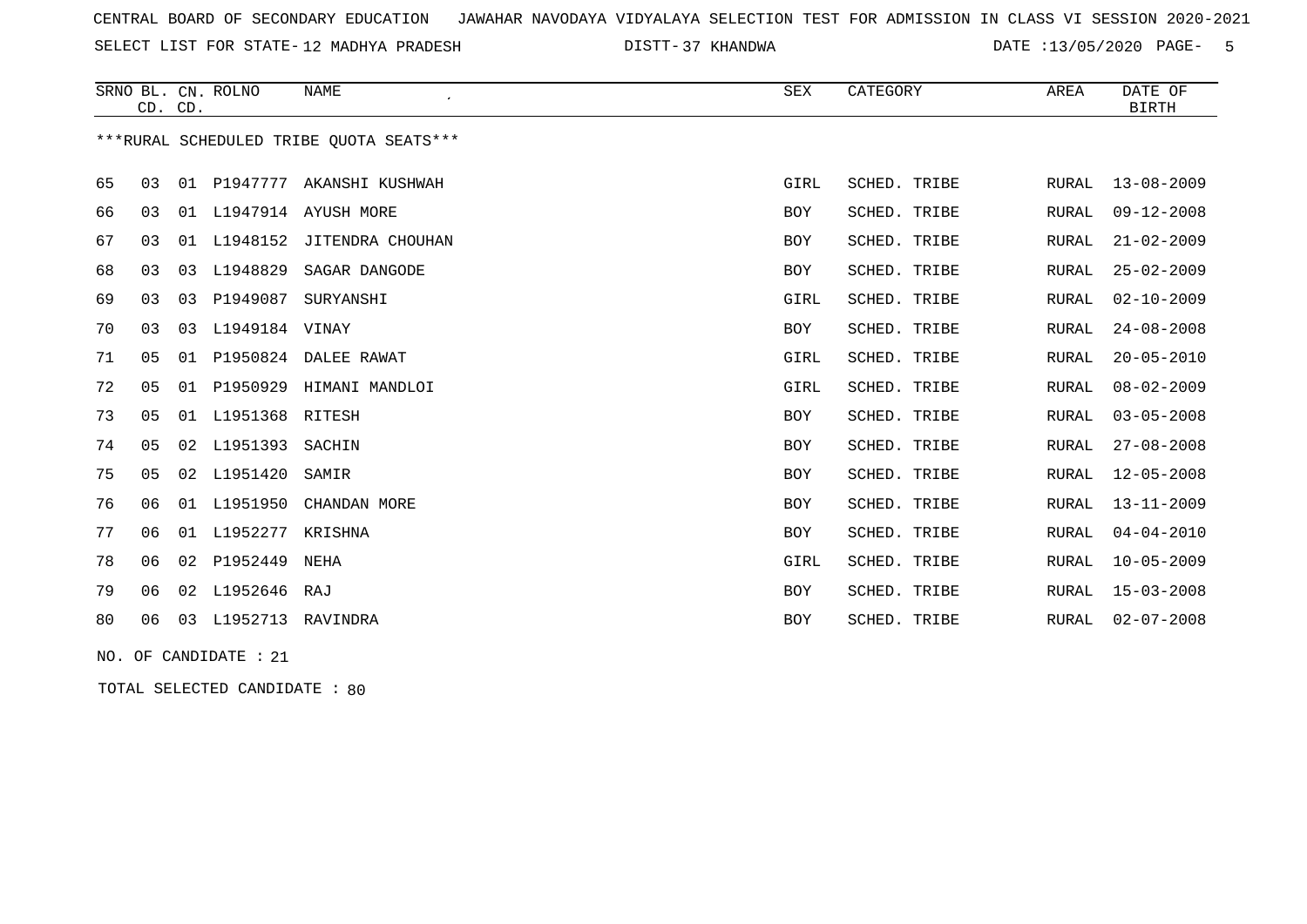SELECT LIST FOR STATE- DISTT- 12 MADHYA PRADESH

38 TIKAMGARH DATE :13/05/2020 PAGE- 1

|    |    | CD. CD. | SRNO BL. CN. ROLNO   | NAME                                    | ${\tt SEX}$ | CATEGORY     | AREA  | DATE OF<br><b>BIRTH</b> |
|----|----|---------|----------------------|-----------------------------------------|-------------|--------------|-------|-------------------------|
|    |    |         | ***OPEN UR SEATS***  |                                         |             |              |       |                         |
|    |    |         |                      |                                         |             |              |       |                         |
| 1  | 03 |         |                      | 01 J1955703 ARPIT RAI                   | <b>BOY</b>  | O B C        |       | RURAL 11-10-2009        |
| 2  | 03 |         |                      | 03 K1956616 RUDRA PRAJAPATI             | <b>BOY</b>  | SCHED. CASTE | RURAL | $19 - 05 - 2009$        |
| 3  | 04 |         |                      | 02 K1957640 MUKUL KUMAR PRAJAPATI       | BOY         | SCHED. CASTE | RURAL | $18 - 02 - 2010$        |
| 4  | 04 |         |                      | 02 K1957810 PRAVEEN AHIRWAR             | <b>BOY</b>  | SCHED. CASTE | RURAL | $14 - 11 - 2009$        |
| 5  | 06 |         |                      | 01 01960224 ABHA PRAJAPATI              | GIRL        | SCHED. CASTE | RURAL | $03 - 05 - 2009$        |
| 6  | 06 |         |                      | 01 M1960397 ANSHIKA RAWAT               | GIRL        | GENERAL      | RURAL | $29 - 05 - 2009$        |
| 7  | 06 |         | 03 J1961258 OM YADAV |                                         | BOY         | O B C        | RURAL | $06 - 09 - 2009$        |
|    |    |         | NO. OF CANDIDATE : 7 |                                         |             |              |       |                         |
|    |    |         |                      |                                         |             |              |       |                         |
|    |    |         |                      |                                         |             |              |       |                         |
|    |    |         |                      |                                         |             |              |       |                         |
|    |    |         |                      | ***OPEN SCHEDULED CASTE QUOTA SEATS***  |             |              |       |                         |
| 8  | 01 |         |                      | 01 K1953619 ADITYA SINGH                | <b>BOY</b>  | SCHED. CASTE | RURAL | $04 - 11 - 2008$        |
| 9  | 03 |         |                      | 02 K1956292 NISHANT AHIRWAR             | BOY         | SCHED. CASTE | RURAL | $12 - 08 - 2008$        |
| 10 | 03 |         |                      | 02 C1956352 PRADEEP KUMHAR              | BOY         | SCHED. CASTE | URBAN | $08 - 04 - 2009$        |
| 11 | 04 |         |                      | 01 K1956968 ADARSH PRATAP SINGH PARIHAR | <b>BOY</b>  | SCHED. CASTE | RURAL | $26 - 03 - 2009$        |
| 12 |    |         |                      | 04 03 K1958231 SOURABH AHIRWAR          | <b>BOY</b>  | SCHED. CASTE | RURAL | $25 - 07 - 2008$        |
|    |    |         | NO. OF CANDIDATE : 5 |                                         |             |              |       |                         |
|    |    |         |                      |                                         |             |              |       |                         |
|    |    |         |                      |                                         |             |              |       |                         |
|    |    |         |                      |                                         |             |              |       |                         |
|    |    |         |                      | ***OPEN DISABLED OUOTA SEATS***         |             |              |       |                         |

|  |  | 13 05 03 J1959574 RAJA RAM RAJPALI | BOY OBC    |         | RURAL 11-01-2010 |
|--|--|------------------------------------|------------|---------|------------------|
|  |  | 14 06 03 A1961352 PRANAV RAKHOLIYA | <b>BOY</b> | GENERAL | URBAN 23-08-2009 |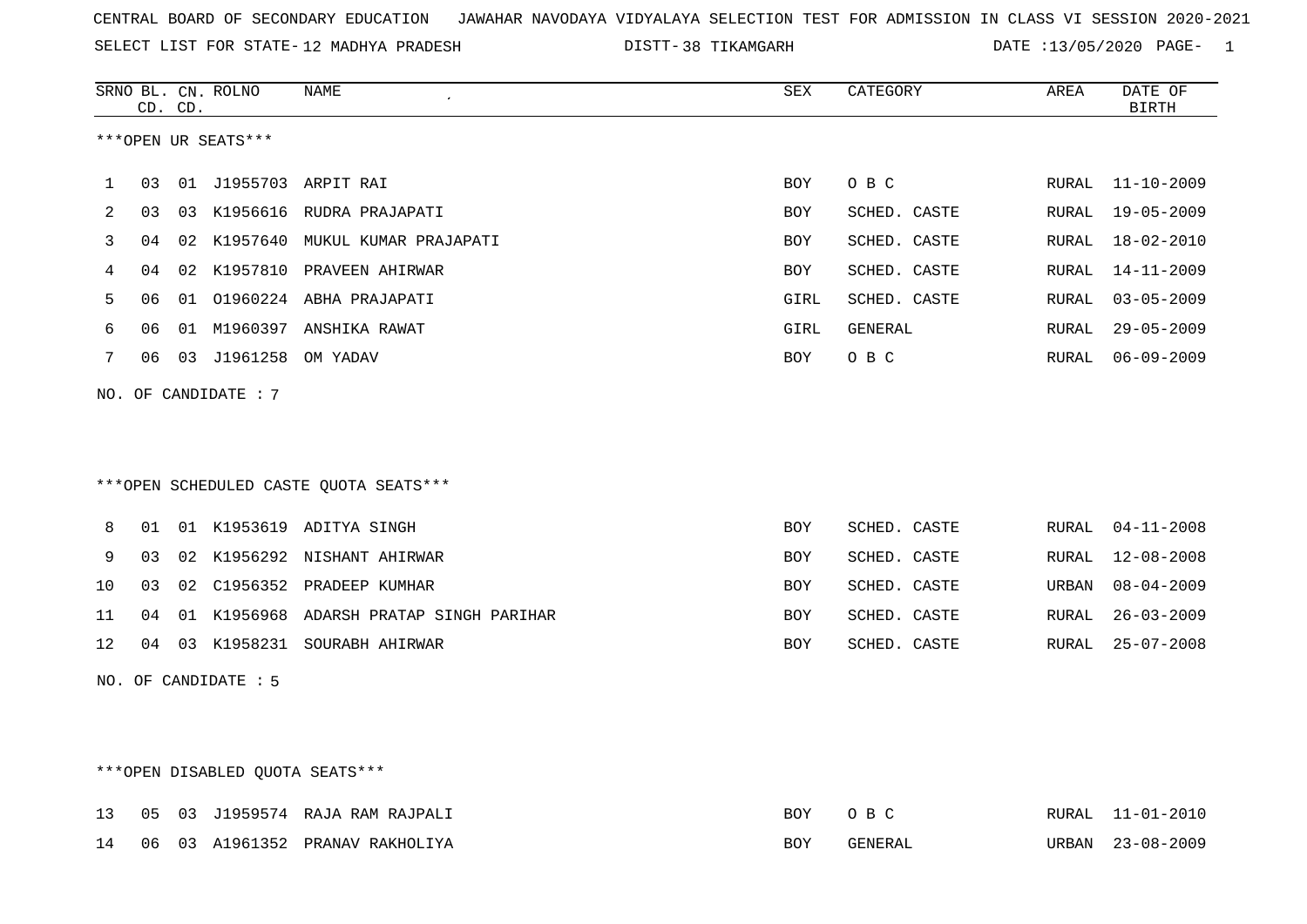| CENTRAL BOARD OF SECONDARY EDUCATION – JAWAHAR NAVODAYA VIDYALAYA SELECTION TEST FOR ADMISSION IN CLASS VI SESSION 2020-2021 |  |  |  |  |
|------------------------------------------------------------------------------------------------------------------------------|--|--|--|--|
|------------------------------------------------------------------------------------------------------------------------------|--|--|--|--|

SELECT LIST FOR STATE- DISTT- 12 MADHYA PRADESH

DISTT-38 TIKAMGARH DATE :13/05/2020 PAGE- 2

|    | CD. CD. | SRNO BL. CN. ROLNO     | NAME                                    | ${\tt SEX}$ | CATEGORY     | AREA  | DATE OF<br><b>BIRTH</b> |
|----|---------|------------------------|-----------------------------------------|-------------|--------------|-------|-------------------------|
|    |         | NO. OF CANDIDATE : 2   |                                         |             |              |       |                         |
|    |         |                        |                                         |             |              |       |                         |
|    |         |                        |                                         |             |              |       |                         |
|    |         |                        | *** OPEN BACKWARD CLASS QUOTA SEATS***  |             |              |       |                         |
| 15 |         |                        | 02 02 N1955273 SADHNA PAL               | GIRL        | O B C        | RURAL | $08 - 11 - 2007$        |
| 16 | 03      |                        | 01 N1955959 HEMLATA KUSHWAHA            | GIRL        | O B C        | RURAL | $06 - 12 - 2009$        |
| 17 | 03      | 02 N1956258            | NENA YADAV                              | GIRL        | O B C        | RURAL | $02 - 02 - 2009$        |
| 18 | 03      |                        | 02 N1956407 PRIYA KUSHWAHA              | GIRL        | O B C        | RURAL | $09 - 04 - 2009$        |
| 19 | 06      |                        | 01 N1960335 ANAMIKA CHOURASIYA          | GIRL        | O B C        | RURAL | $07 - 12 - 2007$        |
|    |         | NO. OF CANDIDATE : 5   |                                         |             |              |       |                         |
|    |         |                        |                                         |             |              |       |                         |
|    |         |                        |                                         |             |              |       |                         |
|    |         |                        | ***OPEN SCHEDULED TRIBE QUOTA SEATS***  |             |              |       |                         |
| 20 |         |                        | 06 03 L1961390 PRINCE GAUD              | BOY         | SCHED. TRIBE | RURAL | $21 - 09 - 2009$        |
|    |         | NO. OF CANDIDATE : 1   |                                         |             |              |       |                         |
|    |         |                        |                                         |             |              |       |                         |
|    |         |                        |                                         |             |              |       |                         |
|    |         |                        |                                         |             |              |       |                         |
|    |         | ***RURAL OPEN SEATS*** |                                         |             |              |       |                         |
| 21 |         |                        | 01 01 J1953620 ADITYA YADAV             | BOY         | O B C        | RURAL | $27 - 10 - 2009$        |
| 22 | 01      |                        | 01 K1953884 HARSHIT AHIRWAR             | BOY         | SCHED. CASTE | RURAL | $26 - 06 - 2009$        |
| 23 | 01      |                        | 01 J1953889 HARSH NAMDEV                | BOY         | O B C        | RURAL | 27-12-2007              |
| 24 |         |                        | 01 03 J1954430 SHIVKANT YADAV           | BOY         | O B C        | RURAL | $05 - 07 - 2009$        |
| 25 |         |                        | 02 01 01954674 ANUSHKA KHATIK           | GIRL        | SCHED. CASTE | RURAL | $24 - 01 - 2011$        |
| 26 |         |                        | 02 01 K1954724 AYUSH SINGH AHIRWAR      | BOY         | SCHED. CASTE | RURAL | $01 - 02 - 2009$        |
| 27 |         |                        | 02 01 I1954734 BHANUPRATAP SINGH THAKUR | BOY         | GENERAL      | RURAL | $30 - 11 - 2008$        |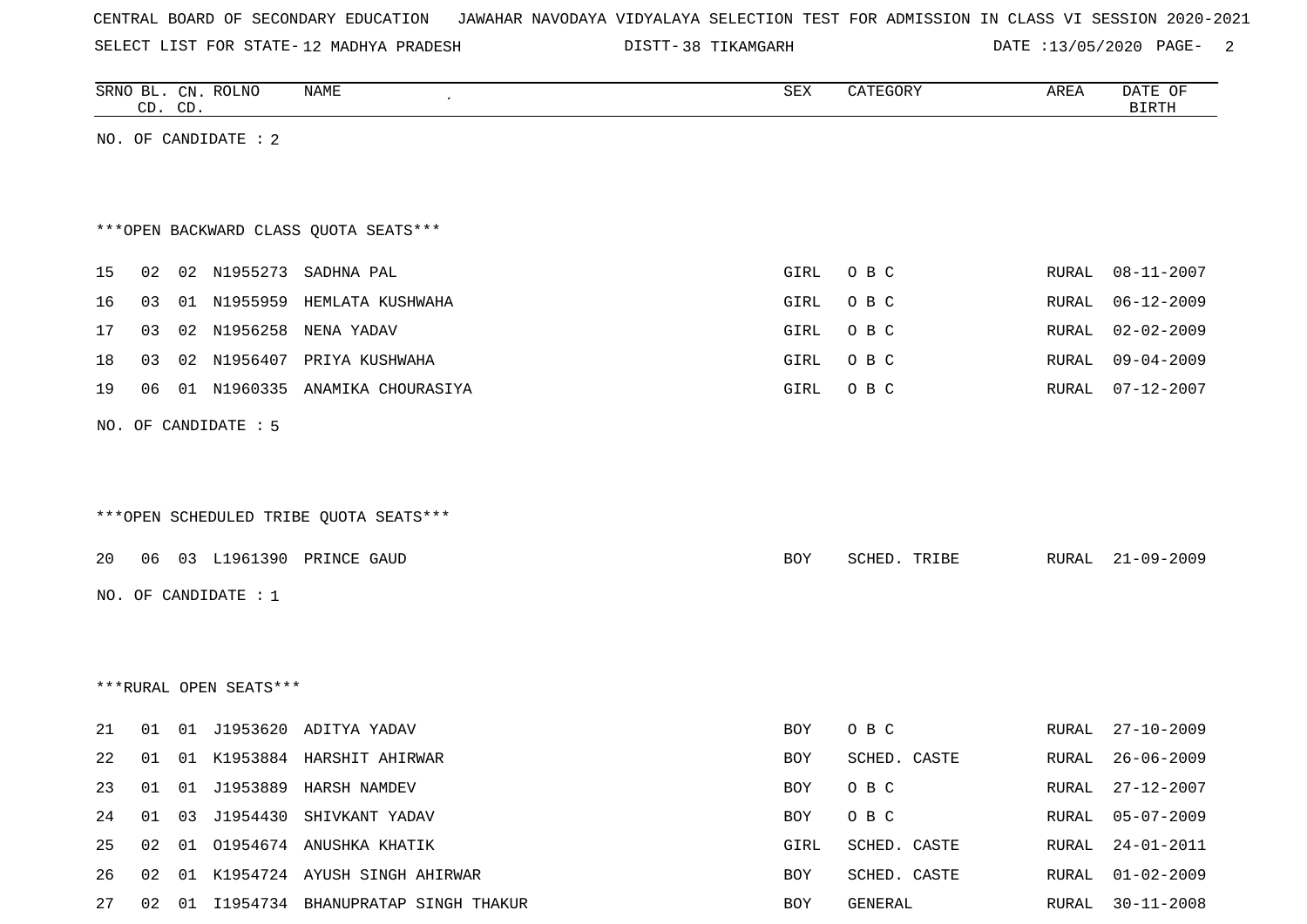SELECT LIST FOR STATE- DISTT- 12 MADHYA PRADESH

38 TIKAMGARH DATE :13/05/2020 PAGE- 3

|    |    | CD. CD. | SRNO BL. CN. ROLNO     | <b>NAME</b>                    | SEX        | CATEGORY       | AREA         | DATE OF<br><b>BIRTH</b> |
|----|----|---------|------------------------|--------------------------------|------------|----------------|--------------|-------------------------|
|    |    |         | ***RURAL OPEN SEATS*** |                                |            |                |              |                         |
| 28 | 03 |         |                        | 01 M1955479 AASTHA NAGAICH     | GIRL       | <b>GENERAL</b> | RURAL        | $03 - 04 - 2010$        |
| 29 | 03 | 01      |                        | M1955656 ANSHIKA RAJA BUNDELA  | GIRL       | <b>GENERAL</b> | RURAL        | $12 - 04 - 2008$        |
| 30 | 03 | 01      |                        | J1955684 ANURUDDH YADAV        | BOY        | O B C          | RURAL        | $23 - 01 - 2008$        |
| 31 | 03 | 02      | J1956438               | RAGVEND JOSHI                  | <b>BOY</b> | O B C          | RURAL        | $29 - 08 - 2008$        |
| 32 | 03 | 03      | 01956618               | RUHI AHIRWAR                   | GIRL       | SCHED. CASTE   | <b>RURAL</b> | $14 - 06 - 2008$        |
| 33 | 04 | 01      | J1957107               | ANSH YADAV                     | <b>BOY</b> | O B C          | RURAL        | $25 - 10 - 2009$        |
| 34 | 04 | 01      | J1957195               | AYUSH SAHU                     | <b>BOY</b> | O B C          | RURAL        | $01 - 07 - 2010$        |
| 35 | 04 | 02      |                        | M1957760 PARI VAISHNAVI SHARMA | GIRL       | <b>GENERAL</b> | RURAL        | $03 - 11 - 2009$        |
| 36 | 04 | 03      | I1958175               | SHIVANSH PUROHIT               | <b>BOY</b> | <b>GENERAL</b> | RURAL        | $10 - 02 - 2010$        |
| 37 | 05 | 01      | J1958411               | ABHI YADAV                     | <b>BOY</b> | O B C          | RURAL        | $22 - 09 - 2009$        |
| 38 | 05 | 02      | I1959025               | KARTIK KHARE                   | <b>BOY</b> | <b>GENERAL</b> | RURAL        | $22 - 05 - 2007$        |
| 39 | 05 | 03      | M1959256               | MUSKAN ASATI                   | GIRL       | <b>GENERAL</b> | RURAL        | $08 - 10 - 2008$        |
| 40 | 05 | 04      | J1960065               | SUMIT VISHWAKARMA              | <b>BOY</b> | O B C          | RURAL        | $04 - 03 - 2009$        |
| 41 | 06 | 04      | J1961776               | SHASHIKANT KUSHWAHA            | <b>BOY</b> | O B C          | RURAL        | $08 - 07 - 2007$        |
| 42 | 06 | 04      | K1961800               | SHIVAM KUMAR AHIRWAR           | <b>BOY</b> | SCHED. CASTE   | RURAL        | $08 - 08 - 2009$        |
| 43 | 06 | 04      | J1961828               | SHIVANK YADAV                  | <b>BOY</b> | O B C          | RURAL        | $13 - 03 - 2008$        |
| 44 | 06 | 04      | I1961879               | SOM NAYAK                      | <b>BOY</b> | <b>GENERAL</b> | RURAL        | $07 - 02 - 2010$        |

NO. OF CANDIDATE : 24

\*\*\*RURAL SCHEDULED CASTE QUOTA SEATS\*\*\*

|  |  | 45 03 01 01955661 ANSHU AHIRWAR         | GIRL | SCHED. CASTE |  | RURAL 11-01-2010 |
|--|--|-----------------------------------------|------|--------------|--|------------------|
|  |  | 46 03 01 01955947 HARSHITA VARMA        | GIRL | SCHED. CASTE |  | RURAL 31-05-2009 |
|  |  | 47 03 02 01956334 POOJA BHARTI          | GIRL | SCHED. CASTE |  | RURAL 30-06-2007 |
|  |  | 48 03 03 K1956655 SANDEEP KUMAR AHIRWAR | BOY  | SCHED. CASTE |  | RURAL 10-01-2008 |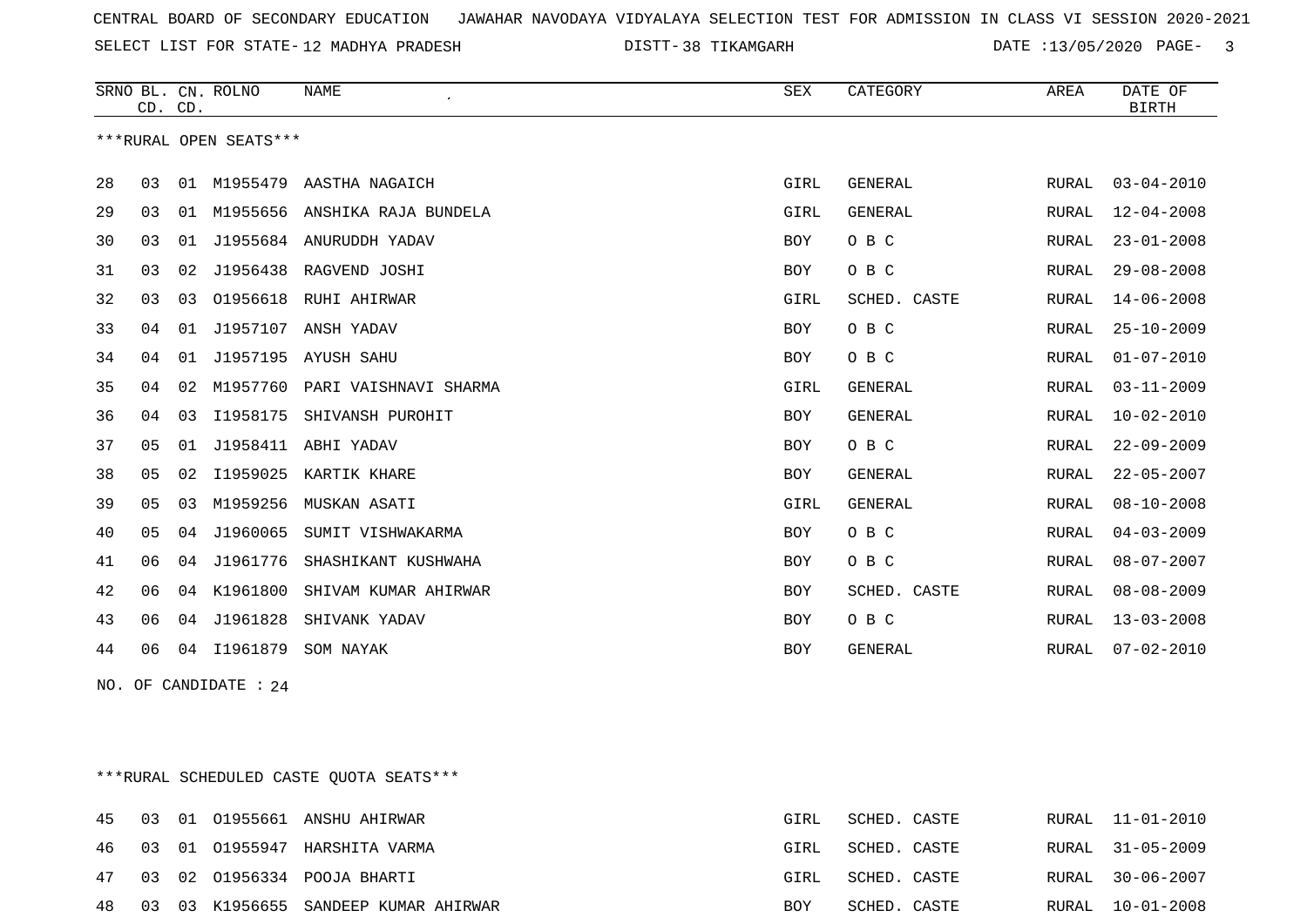SELECT LIST FOR STATE- DISTT- 12 MADHYA PRADESH

DISTT-38 TIKAMGARH DATE :13/05/2020 PAGE- 4

|    | CD. CD. |    | SRNO BL. CN. ROLNO    | NAME                                    | SEX        | CATEGORY     | AREA  | DATE OF<br><b>BIRTH</b> |
|----|---------|----|-----------------------|-----------------------------------------|------------|--------------|-------|-------------------------|
|    |         |    |                       | ***RURAL SCHEDULED CASTE QUOTA SEATS*** |            |              |       |                         |
| 49 | 03      |    |                       | 03 K1956841 UMESH AHIRWAR               | BOY        | SCHED. CASTE | RURAL | $12 - 04 - 2008$        |
| 50 | 04      |    |                       | 01 K1957320 DEVESH AHIRWAR              | BOY        | SCHED. CASTE | RURAL | $29 - 04 - 2010$        |
| 51 | 04      |    |                       | 01 K1957415 HEMANT AHIRWAR              | BOY        | SCHED. CASTE | RURAL | $01 - 01 - 2008$        |
| 52 | 04      | 02 | K1957573              | MAHENDRA AHIRWAR                        | <b>BOY</b> | SCHED. CASTE | RURAL | $11 - 11 - 2009$        |
| 53 | 04      | 02 | K1957747              | OMKAR AHIRWAR                           | BOY        | SCHED. CASTE | RURAL | $02 - 09 - 2007$        |
| 54 | 04      | 02 | K1957826              | PRINCE AHIRWAR                          | <b>BOY</b> | SCHED. CASTE | RURAL | $27 - 08 - 2009$        |
| 55 | 04      | 03 |                       | K1958145 SHIVAM AHIRWAR                 | BOY        | SCHED. CASTE | RURAL | $01 - 07 - 2008$        |
| 56 | 04      | 03 |                       | K1958333 VISHNU PRASAD AHIRWAR          | BOY        | SCHED. CASTE | RURAL | $16 - 08 - 2008$        |
| 57 | 06      |    |                       | 01 01960332 AMRTA AHIRWAR               | GIRL       | SCHED. CASTE | RURAL | $15 - 08 - 2009$        |
| 58 | 06      |    |                       | 02 K1961022 LUCKY PRAJAPATI             | BOY        | SCHED. CASTE | RURAL | $25 - 12 - 2009$        |
| 59 | 06      |    |                       | 03 K1961702 SANJAY AHIRWAR              | BOY        | SCHED. CASTE | RURAL | $15 - 02 - 2009$        |
|    |         |    | NO. OF CANDIDATE : 15 |                                         |            |              |       |                         |
|    |         |    |                       |                                         |            |              |       |                         |
|    |         |    |                       |                                         |            |              |       |                         |
|    |         |    |                       | *** RURAL BACKWARD CLASS QUOTA SEATS*** |            |              |       |                         |
| 60 | 02      |    |                       | 01 J1954802 DHURV SAHU                  | <b>BOY</b> | O B C        | RURAL | $10 - 07 - 2008$        |
| 61 | 02      |    | 01 J1954852 HIMANSHU  |                                         | BOY        | O B C        | RURAL | $12 - 04 - 2009$        |
| 62 | 03      | 01 |                       | N1955494 ABHILASHA KUSHWAHA             | GIRL       | O B C        | RURAL | $01 - 01 - 2008$        |
| 63 | 03      |    |                       | 01 N1955587 ANANYA LODHI                | GIRL       | O B C        | RURAL | $09 - 08 - 2008$        |
| 64 | 03      |    |                       | 01 N1955658 ANSHIKA SINGH GHOSH         | GIRL       | O B C        | RURAL | $22 - 09 - 2010$        |
| 65 | 03      |    |                       | 01 J1956007 KAPTAN SING YADAV           | BOY        | O B C        | RURAL | $30 - 12 - 2007$        |
| 66 | 03      |    |                       | 02 J1956492 RAJUL CHOURASIYA            | BOY        | O B C        | RURAL | $25 - 12 - 2008$        |
| 67 | 03      | 03 |                       | J1956579 ROHIT AHIRWAR                  | BOY        | O B C        | RURAL | $20 - 12 - 2009$        |
| 68 |         |    |                       | 04 01 N1957025 AMITA NAPIT              | GIRL       | O B C        | RURAL | $09 - 09 - 2009$        |
| 69 |         |    |                       | 04 01 N1957137 ANUSHKA YADAV            | GIRL       | O B C        |       | RURAL 16-09-2009        |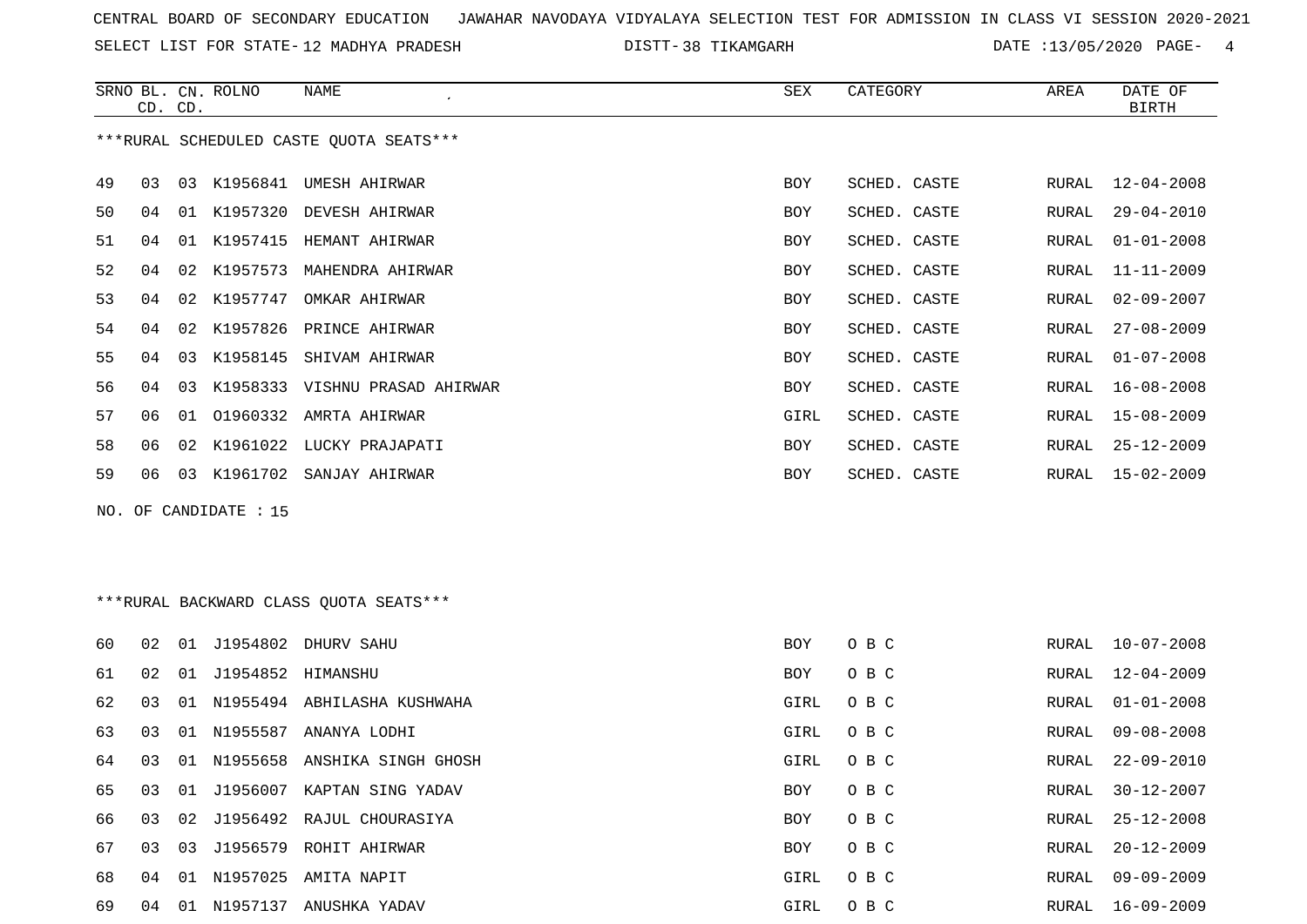SELECT LIST FOR STATE- DISTT- 12 MADHYA PRADESH

38 TIKAMGARH DATE :13/05/2020 PAGE- 5

|                                        | CD. CD. |    | SRNO BL. CN. ROLNO | NAME                 | SEX        | CATEGORY | AREA  | DATE OF<br>BIRTH |
|----------------------------------------|---------|----|--------------------|----------------------|------------|----------|-------|------------------|
| ***RURAL BACKWARD CLASS QUOTA SEATS*** |         |    |                    |                      |            |          |       |                  |
| 70                                     | 04      | 01 | N1957356           | DIVYA YADAV          | GIRL       | O B C    | RURAL | 19-08-2008       |
| 71                                     | 04      | 03 | J1958025           | ROOPENDRA RAIKWAR    | <b>BOY</b> | O B C    | RURAL | $01 - 01 - 2010$ |
| 72                                     | 04      | 03 | J1958339           | YASH KUMAR KUSHWAHA  | <b>BOY</b> | O B C    | RURAL | $27 - 09 - 2009$ |
| 73                                     | 05      | 01 | N1958482           | ANISHA YADAV         | GIRL       | O B C    | RURAL | $21 - 11 - 2008$ |
| 74                                     | 05      | 03 | J1959755           | RITIK SAHU           | BOY        | O B C    | RURAL | $10 - 06 - 2009$ |
| 75                                     | 05      | 04 | J1960187           | VIRENDRA SINGH LODHI | BOY        | O B C    | RURAL | 18-05-2010       |
|                                        |         |    |                    |                      |            |          |       |                  |

# \*\*\*RURAL SCHEDULED TRIBE QUOTA SEATS\*\*\*

|  |  | 76 01 01 P1953693 ANSHIKA SAUNR       | GIRL | SCHED. TRIBE | RURAL 06-03-2009 |
|--|--|---------------------------------------|------|--------------|------------------|
|  |  | 77 01 01 P1953871 HANSHIKA GAUR       | GIRL | SCHED. TRIBE | RURAL 31-01-2010 |
|  |  | 78 03 01 P1955880 DHRA PATERIYA       | GIRL | SCHED. TRIBE | RURAL 18-10-2008 |
|  |  | 79 04 03 L1958307 VEER KUMAR ADIVASHI | BOY  | SCHED. TRIBE | RURAL 08-12-2009 |
|  |  | 80 05 02 L1959211 MAYANK SINGH MARAVI | BOY  | SCHED. TRIBE | RURAL 26-12-2010 |
|  |  |                                       |      |              |                  |

NO. OF CANDIDATE : 5

NO. OF CANDIDATE : 16

TOTAL SELECTED CANDIDATE : 80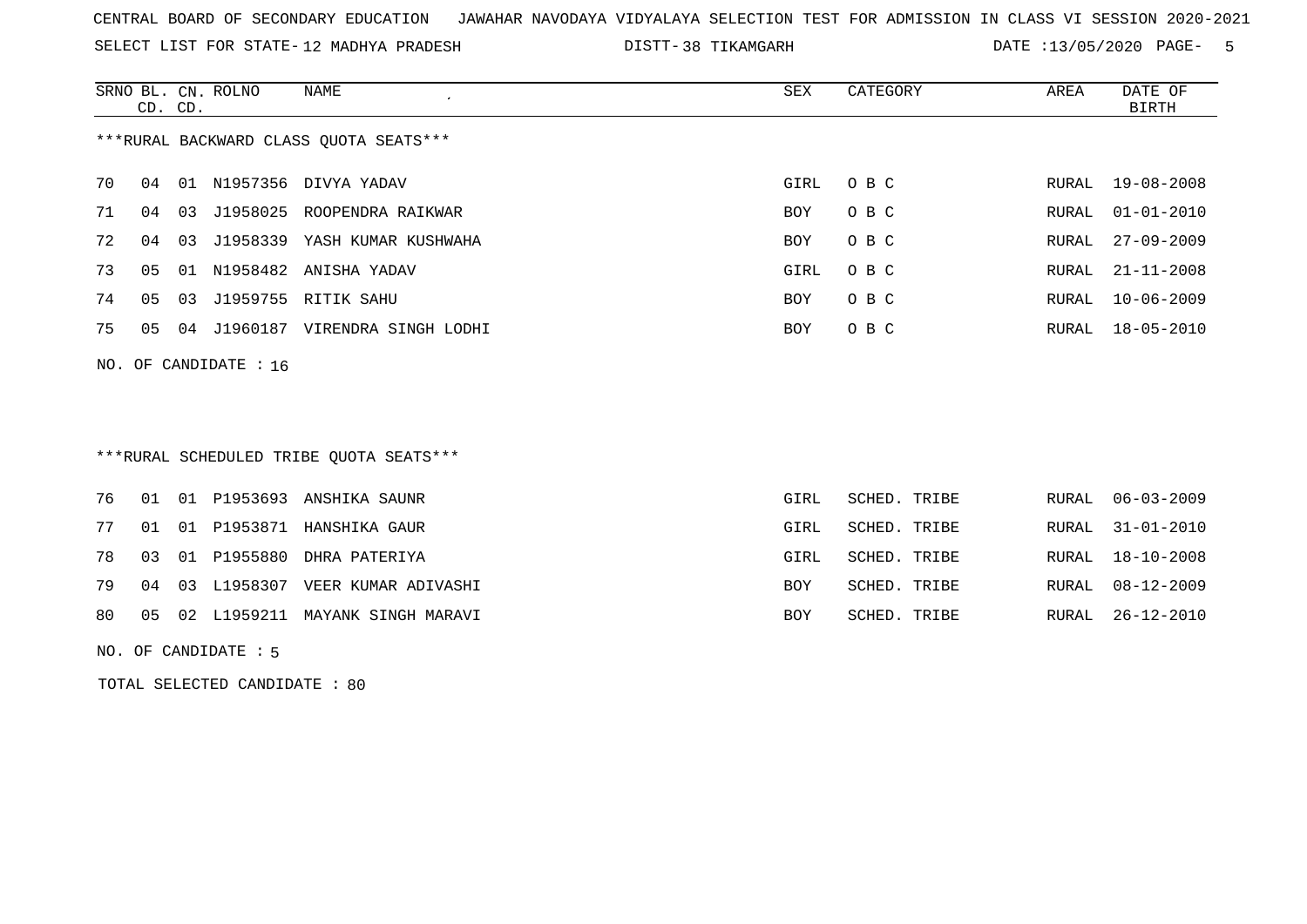| CENTRAL BOARD OF SECONDARY EDUCATION GUNAHAR NAVODAYA VIDYALAYA SELECTION TEST FOR ADMISSION IN CLASS VI SESSION 2020-2021 |  |  |  |  |
|----------------------------------------------------------------------------------------------------------------------------|--|--|--|--|
|----------------------------------------------------------------------------------------------------------------------------|--|--|--|--|

SELECT LIST FOR STATE-12 MADHYA PRADESH DISTT-39 UJJAIN - I DATE :13/05/2020 PAGE- 1

|    |    | CD. CD. | SRNO BL. CN. ROLNO    | <b>NAME</b>                            | ${\tt SEX}$ | CATEGORY     | AREA  | DATE OF<br><b>BIRTH</b> |
|----|----|---------|-----------------------|----------------------------------------|-------------|--------------|-------|-------------------------|
|    |    |         | ***OPEN UR SEATS***   |                                        |             |              |       |                         |
| 1  | 01 |         |                       | 01 J1962117 AJAY CHOUDHARY             | BOY         | O B C        | RURAL | $03 - 08 - 2009$        |
| 2  | 01 |         |                       | 01 I1962153 ANKIT SHARMA               | BOY         | GENERAL      | RURAL | $20 - 11 - 2008$        |
| 3  | 01 |         |                       | 01 M1962409 MAHAK KHAN                 | GIRL        | GENERAL      | RURAL | $10 - 08 - 2009$        |
| 4  | 01 |         | 01 M1962446           | MUSKAN HIRAWAT                         | GIRL        | GENERAL      | RURAL | $07 - 04 - 2008$        |
| 5  | 01 |         |                       | 01 N1962590 RIDHIMA MAKWANA            | GIRL        | O B C        | RURAL | $18 - 05 - 2008$        |
| 6  | 02 |         |                       | 01 A1962835 ADARSH SHARMA              | BOY         | GENERAL      | URBAN | $01 - 04 - 2009$        |
| 7  | 02 |         | 01 N1963042 DIVYA     |                                        | GIRL        | O B C        | RURAL | $17 - 09 - 2008$        |
| 8  | 02 | 03      |                       | J1963726 TANMAY GAMI                   | BOY         | O B C        | RURAL | $25 - 08 - 2010$        |
| 9  | 03 |         |                       | 01 I1964066 KARTIK JOSHI               | <b>BOY</b>  | GENERAL      | RURAL | $20 - 10 - 2008$        |
| 10 | 03 |         |                       | 01 G1964171 MUSKAN RAJORIYA            | GIRL        | SCHED. CASTE | URBAN | $05 - 12 - 2009$        |
| 11 | 03 |         |                       | 02 C1964442 UMESH SURYAVANSHI          | <b>BOY</b>  | SCHED. CASTE | URBAN | $07 - 05 - 2008$        |
|    |    |         | NO. OF CANDIDATE : 11 |                                        |             |              |       |                         |
|    |    |         |                       |                                        |             |              |       |                         |
|    |    |         |                       | ***OPEN SCHEDULED CASTE QUOTA SEATS*** |             |              |       |                         |
| 12 | 01 |         |                       | 01 K1962118 AJAY GANAVA                | BOY         | SCHED. CASTE | RURAL | $30 - 01 - 2009$        |
| 13 | 01 |         |                       | 01 K1962250 DEVANAND MALVIYA           | BOY         | SCHED. CASTE | RURAL | $20 - 08 - 2008$        |
| 14 | 01 |         |                       | 01 01962302 HARSHITA MALVIYA           | GIRL        | SCHED. CASTE | RURAL | $24 - 09 - 2008$        |
|    |    |         | NO. OF CANDIDATE : 3  |                                        |             |              |       |                         |

\*\*\*OPEN BACKWARD CLASS QUOTA SEATS\*\*\*

|  |  | 15 01 01 N1962249 DEEPIKA SHARMA | ATRI. | O R C | RURAL 11-11-2008 |
|--|--|----------------------------------|-------|-------|------------------|
|  |  | 16 01 01 N1962472 NIKITA BAGWAN  | GTRI. | ORC   | RURAL 19-10-2007 |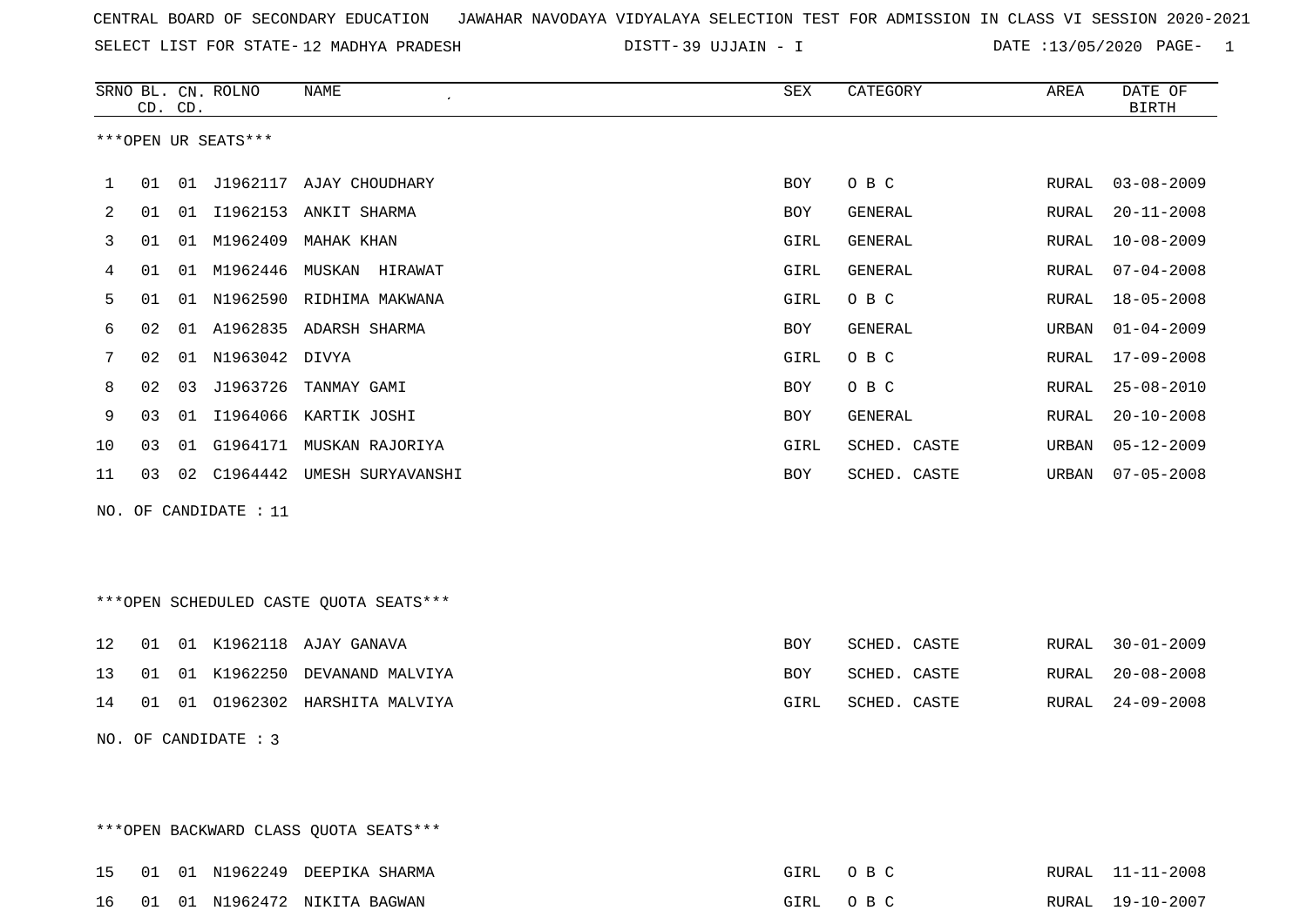SELECT LIST FOR STATE- DISTT- 12 MADHYA PRADESH

39 UJJAIN - I DATE :13/05/2020 PAGE- 2

|    |    | CD. CD. | SRNO BL. CN. ROLNO     | <b>NAME</b>                            | SEX  | CATEGORY     | AREA  | DATE OF<br><b>BIRTH</b> |
|----|----|---------|------------------------|----------------------------------------|------|--------------|-------|-------------------------|
|    |    |         |                        | *** OPEN BACKWARD CLASS QUOTA SEATS*** |      |              |       |                         |
| 17 | 02 |         |                        | 01 B1962831 ABHISHEK ANJANA            | BOY  | O B C        |       | URBAN 15-11-2009        |
| 18 | 02 | 01      | B1962965               | BRAJMOHAN BHEEMAVAD                    | BOY  | O B C        | URBAN | $01 - 01 - 2008$        |
| 19 | 03 |         | 01 B1964029            | ISHANT VAISHNAV                        | BOY  | O B C        | URBAN | 17-10-2008              |
|    |    |         | NO. OF CANDIDATE : 5   |                                        |      |              |       |                         |
|    |    |         |                        | ***OPEN SCHEDULED TRIBE QUOTA SEATS*** |      |              |       |                         |
| 20 |    |         |                        | 02 02 L1963245 MAHENDRA BHATI          | BOY  | SCHED. TRIBE | RURAL | 13-10-2009              |
|    |    |         | NO. OF CANDIDATE : 1   |                                        |      |              |       |                         |
|    |    |         |                        |                                        |      |              |       |                         |
|    |    |         |                        |                                        |      |              |       |                         |
|    |    |         | ***RURAL OPEN SEATS*** |                                        |      |              |       |                         |
| 21 | 01 |         |                        | 01 K1962097 AARYAN PANWAR              | BOY  | SCHED. CASTE | RURAL | $04 - 11 - 2007$        |
| 22 | 01 |         |                        | 01 I1962112 ADITYA SHARMA              | BOY  | GENERAL      | RURAL | $25 - 04 - 2009$        |
| 23 | 01 | 01      |                        | K1962486 NITISH GUJRATI                | BOY  | SCHED. CASTE | RURAL | $23 - 09 - 2009$        |
| 24 | 01 | 01      |                        | 11962491 PANKAJ SINGH RATHORE          | BOY  | GENERAL      | RURAL | $17 - 04 - 2008$        |
| 25 | 01 | 02      |                        | I1962657 SARTHAK SHARMA                | BOY  | GENERAL      | RURAL | $12 - 07 - 2009$        |
| 26 | 01 | 02      | 01962675               | SHIVANI NARVARE                        | GIRL | SCHED. CASTE | RURAL | $12 - 02 - 2009$        |
| 27 | 01 | 02      |                        | 01962691 SIMRAN AMJERIYA               | GIRL | SCHED. CASTE | RURAL | 14-02-2010              |
| 28 | 01 | 02      |                        | I1962809 YUVRAJ DUBEY                  | BOY  | GENERAL      | RURAL | $02 - 03 - 2010$        |
| 29 | 02 |         | 01 J1962856 ALTAF      |                                        | BOY  | O B C        | RURAL | $05 - 07 - 2010$        |
| 30 | 02 |         | 01 N1962912 ARUNA      |                                        | GIRL | O B C        | RURAL | $01 - 06 - 2008$        |
| 31 | 02 | 01      |                        | J1962960 BHRAT SINGH                   | BOY  | O B C        | RURAL | $05 - 09 - 2009$        |
| 32 |    |         |                        | 02 01 M1962995 DEEPIKA JOSHI           | GIRL | GENERAL      | RURAL | $04 - 06 - 2008$        |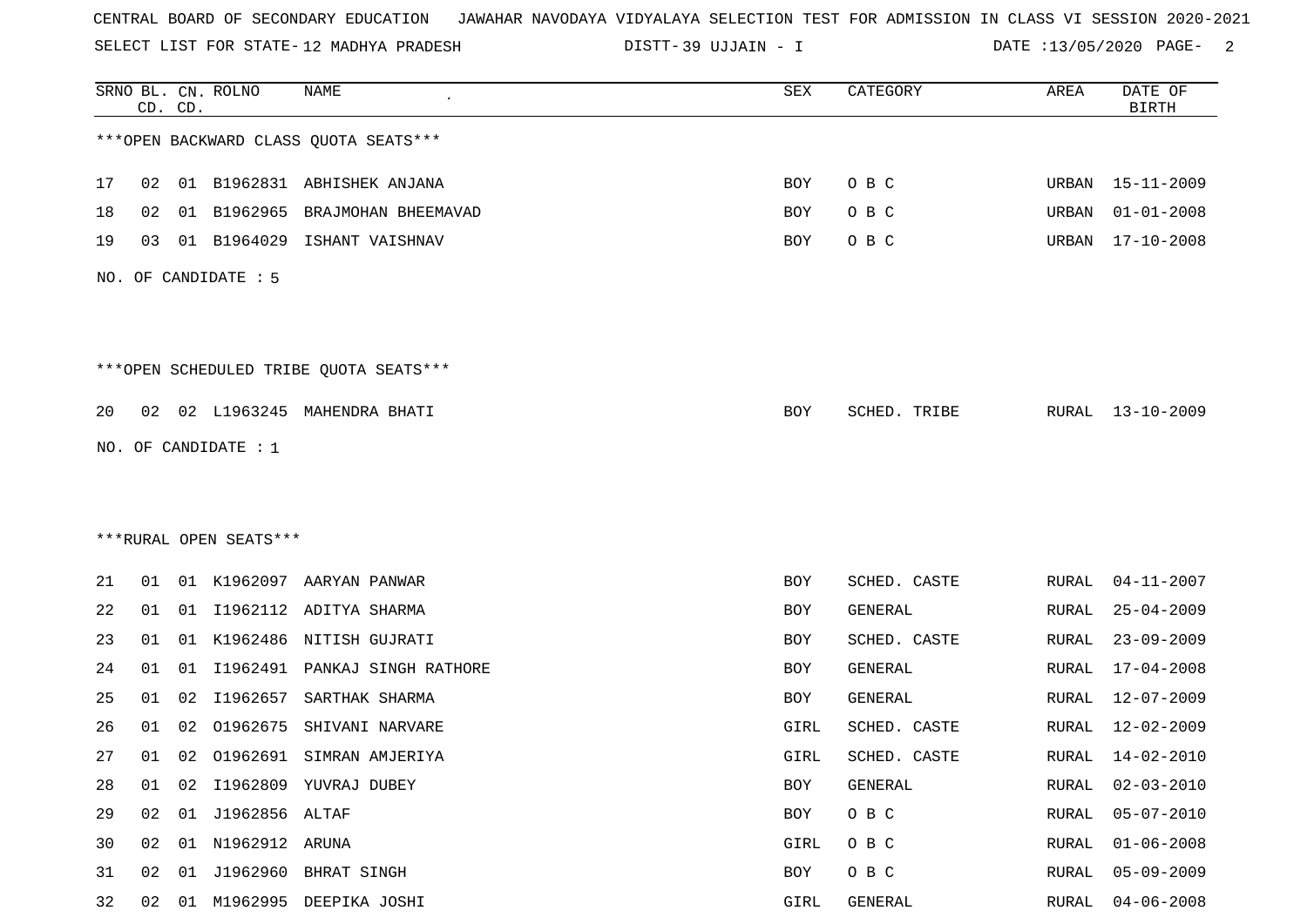SELECT LIST FOR STATE- DISTT- 12 MADHYA PRADESH

39 UJJAIN - I DATE :13/05/2020 PAGE- 3

|    | CD. CD. |    | SRNO BL. CN. ROLNO     | <b>NAME</b>            | <b>SEX</b> | CATEGORY       | AREA          | DATE OF<br><b>BIRTH</b> |
|----|---------|----|------------------------|------------------------|------------|----------------|---------------|-------------------------|
|    |         |    | ***RURAL OPEN SEATS*** |                        |            |                |               |                         |
| 33 | 02      | 01 | J1963125               | JAYANT PATIDAR         | <b>BOY</b> | O B C          | RURAL         | $18 - 04 - 2009$        |
| 34 | 02      | 01 | J1963190               | KULDEEP CHOUDHARY      | <b>BOY</b> | O B C          | RURAL         | $05 - 04 - 2009$        |
| 35 | 02      | 02 | J1963278               | MOHD ARMAN PATEL       | <b>BOY</b> | O B C          | RURAL         | $28 - 03 - 2008$        |
| 36 | 02      | 02 | N1963304               | NANDANI ABHAY          | GIRL       | O B C          | RURAL         | 17-12-2009              |
| 37 | 02      | 02 | M1963515               | RASHI CHANDRAVAT       | GIRL       | <b>GENERAL</b> | ${\tt RURAL}$ | $10 - 07 - 2009$        |
| 38 | 02      | 03 | I1963646               | SHIVRAJ                | BOY        | GENERAL        | RURAL         | $01 - 04 - 2009$        |
| 39 | 02      | 03 | K1963702               | SUMIT PARMAR           | <b>BOY</b> | SCHED. CASTE   | RURAL         | $26 - 12 - 2009$        |
| 40 | 02      | 03 | J1963733               | TARUN GIRI             | BOY        | O B C          | RURAL         | 12-04-2010              |
| 41 | 02      | 03 | K1963767               | VIJENDRA RATHORE       | BOY        | SCHED. CASTE   | RURAL         | $08 - 06 - 2009$        |
| 42 | 03      | 01 | 01963860               | AKSHITA BHANWAR        | GIRL       | SCHED. CASTE   | RURAL         | $09 - 10 - 2009$        |
| 43 | 03      | 01 |                        | N1963882 ANJALI JADHAV | GIRL       | O B C          | RURAL         | $13 - 03 - 2009$        |
| 44 | 03      | 01 | N1963989               | DIVYA BAROD            | GIRL       | O B C          | RURAL         | $13 - 10 - 2008$        |
| 45 | 03      | 01 | K1964021               | HARSHIT YADAV          | <b>BOY</b> | SCHED. CASTE   | <b>RURAL</b>  | $06 - 08 - 2008$        |
| 46 | 03      | 01 | I1964061               | KARAN SINGH DEVDA      | BOY        | GENERAL        | RURAL         | $15 - 04 - 2009$        |
| 47 | 03      | 02 | N1964228               | PAYAL CHOUDHARY        | GIRL       | O B C          | RURAL         | $09 - 10 - 2009$        |
| 48 | 03      | 02 | J1964308               | RIYAZ PATEL            | BOY        | O B C          | RURAL         | $27 - 03 - 2008$        |
| 49 | 03      | 02 | I1964468               | VIJAYPAL SINGH         | BOY        | <b>GENERAL</b> | RURAL         | $15 - 11 - 2008$        |
| 50 | 03      | 02 | J1964488               | YASHRAJ PARIHAR        | <b>BOY</b> | O B C          | RURAL         | $28 - 03 - 2009$        |

NO. OF CANDIDATE : 30

\*\*\*RURAL SCHEDULED CASTE QUOTA SEATS\*\*\*

|  |                         | 51 01 01 K1962192 ARYAN MALVIYA    | BOY        | SCHED. CASTE |  | RURAL 31-07-2009 |
|--|-------------------------|------------------------------------|------------|--------------|--|------------------|
|  |                         | 52 01 01 K1962206 BALVEER BAGADIYA | <b>BOY</b> | SCHED. CASTE |  | RURAL 27-01-2009 |
|  | 53 01 01 01962357 KOMAL |                                    | GIRL       | SCHED. CASTE |  | RURAL 09-08-2007 |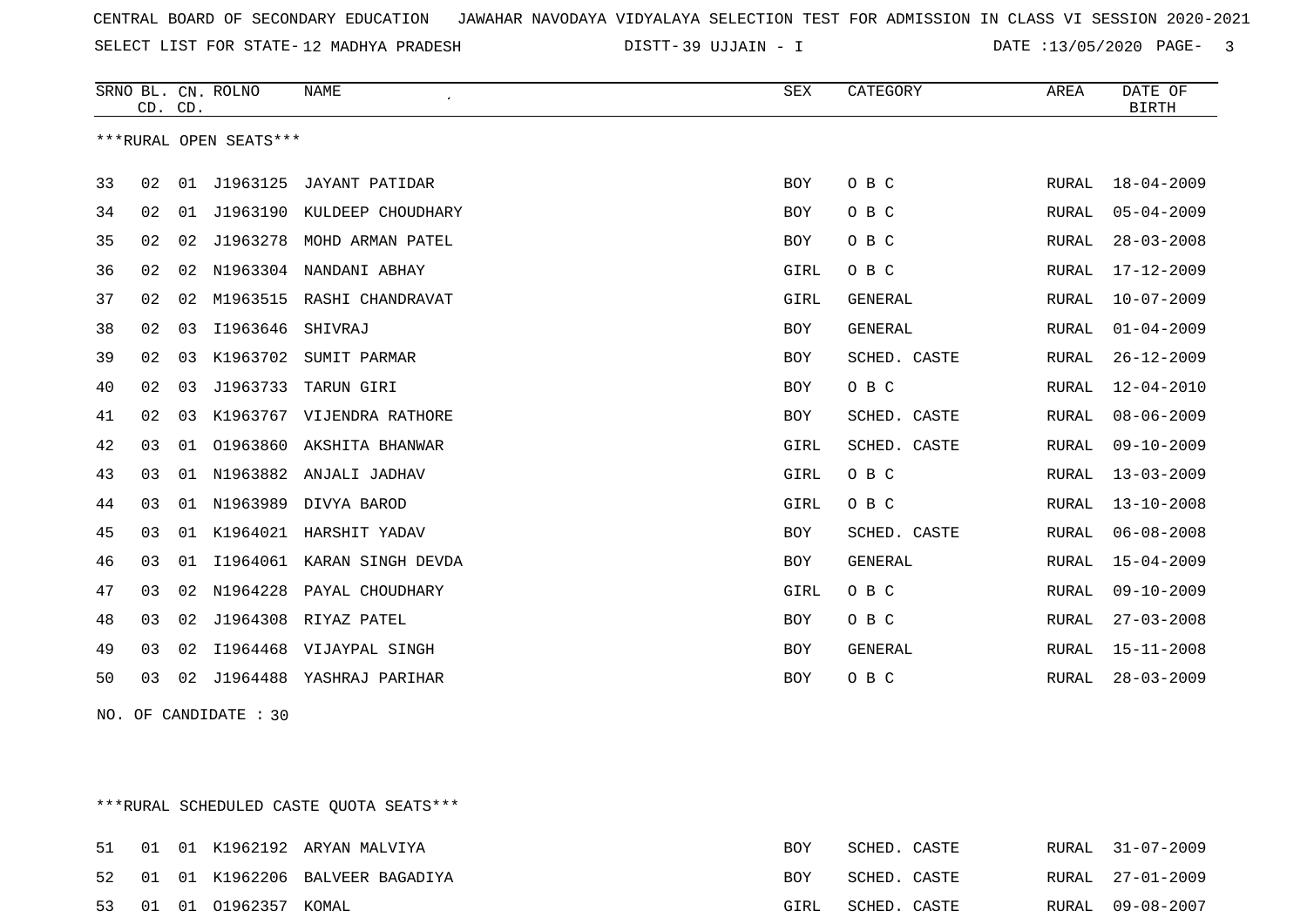SELECT LIST FOR STATE- DISTT- 12 MADHYA PRADESH

39 UJJAIN - I DATE :13/05/2020 PAGE- 4

|    | CD. CD.                                 |    | SRNO BL. CN. ROLNO | NAME                                    | SEX        | CATEGORY     | AREA  | DATE OF<br><b>BIRTH</b> |  |  |
|----|-----------------------------------------|----|--------------------|-----------------------------------------|------------|--------------|-------|-------------------------|--|--|
|    |                                         |    |                    | ***RURAL SCHEDULED CASTE QUOTA SEATS*** |            |              |       |                         |  |  |
| 54 | 01                                      |    | 01 01962440 MONIKA |                                         | GIRL       | SCHED. CASTE | RURAL | $21 - 02 - 2008$        |  |  |
| 55 | 01                                      |    |                    | 01 K1962561 RAJVEER PARMAR              | BOY        | SCHED. CASTE | RURAL | $11 - 01 - 2009$        |  |  |
| 56 | 01                                      |    |                    | 02 01962619 ROSHNI MALVIYA              | GIRL       | SCHED. CASTE | RURAL | $09 - 03 - 2008$        |  |  |
| 57 | 01                                      | 02 |                    | K1962762 VIJAY RATHORE                  | <b>BOY</b> | SCHED. CASTE | RURAL | $07 - 05 - 2007$        |  |  |
| 58 | 01                                      |    | 02 K1962765 VIKAS  |                                         | <b>BOY</b> | SCHED. CASTE | RURAL | $20 - 10 - 2007$        |  |  |
| 59 | 02                                      |    | 03 K1963711 SURAJ  |                                         | <b>BOY</b> | SCHED. CASTE | RURAL | 17-09-2010              |  |  |
|    | NO. OF CANDIDATE : 9                    |    |                    |                                         |            |              |       |                         |  |  |
|    | *** RURAL BACKWARD CLASS QUOTA SEATS*** |    |                    |                                         |            |              |       |                         |  |  |

|    | ***RURAL BACKWARD CLASS OUOTA SEATS*** |    |                 |                              |            |       |       |                  |  |  |
|----|----------------------------------------|----|-----------------|------------------------------|------------|-------|-------|------------------|--|--|
| 60 | 01                                     |    |                 | 01 N1962093 AALIYA NAGORI    | GIRL       | O B C | RURAL | 13-02-2010       |  |  |
| 61 | 01                                     | 01 | N1962123 ALFIYA |                              | GIRL       | O B C | RURAL | $09 - 09 - 2009$ |  |  |
| 62 | 01                                     |    |                 | 01 N1962143 ANJALI CHOUDHARY | GIRL       | O B C | RURAL | $27 - 11 - 2007$ |  |  |
| 63 | 01                                     | 01 | J1962203        | BALKRISHNA PRAJAPATI         | BOY        | O B C | RURAL | $18 - 08 - 2009$ |  |  |
| 64 | 01                                     | 01 | J1962257        | DHARMENDRA SINGH ANJANA      | BOY        | O B C | RURAL | $15 - 12 - 2010$ |  |  |
| 65 | 01                                     | 01 | N1962269        | DIVYA CHOUDHARY              | GIRL       | O B C | RURAL | $07 - 12 - 2008$ |  |  |
| 66 | 01                                     | 01 | J1962289        | <b>GOUTAM CHOUDHARY</b>      | BOY        | O B C | RURAL | $06 - 06 - 2007$ |  |  |
| 67 | 01                                     | 01 | N1962369        | KRISHNA PRAJAPAT             | GIRL       | O B C | RURAL | $30 - 07 - 2008$ |  |  |
| 68 | 01                                     | 01 | J1962578 RAVI   |                              | BOY        | O B C | RURAL | $01 - 01 - 2009$ |  |  |
| 69 | 01                                     | 02 |                 | J1962644 SANDEEP CHOUDHARY   | <b>BOY</b> | O B C | RURAL | $20 - 03 - 2008$ |  |  |
| 70 | 02                                     | 01 |                 | J1962847 AJAY CHOUDHARY      | BOY        | O B C | RURAL | $25 - 07 - 2007$ |  |  |
| 71 | 02                                     | 01 |                 | J1962854 AKSHAT PATIDAR      | BOY        | O B C | RURAL | $14 - 11 - 2008$ |  |  |
| 72 | 02                                     | 01 | N1962899        | ANUSHKA PATIDAR              | GIRL       | O B C | RURAL | $28 - 11 - 2008$ |  |  |
| 73 | 02                                     | 01 | J1962920        | ARVIND GURJAR                | BOY        | O B C | RURAL | $23 - 06 - 2007$ |  |  |
| 74 | 02                                     | 02 |                 | J1963457 RAGHUPAL SINGH      | BOY        | O B C | RURAL | $03 - 12 - 2010$ |  |  |
|    |                                        |    |                 |                              |            |       |       |                  |  |  |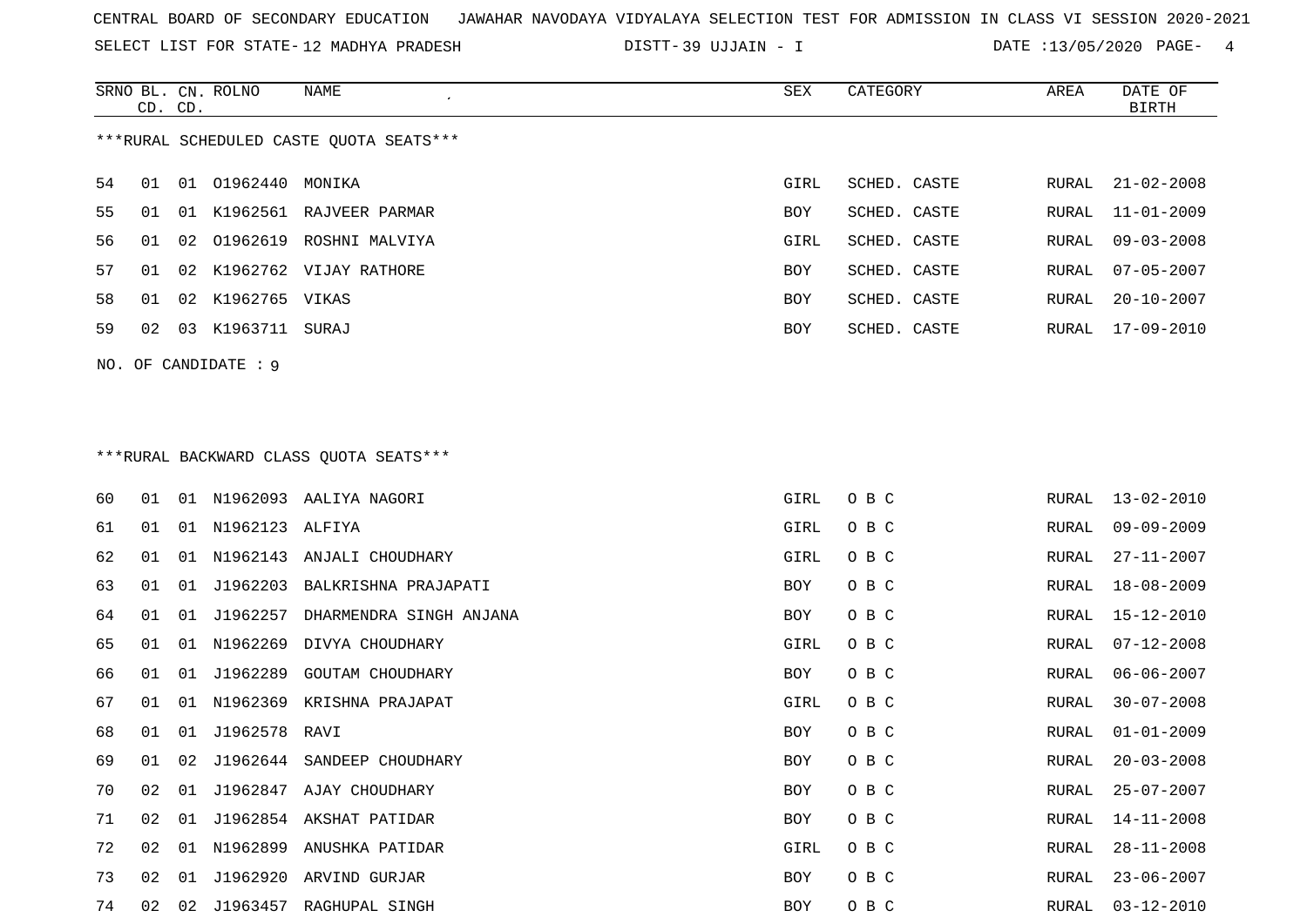SELECT LIST FOR STATE- DISTT- 12 MADHYA PRADESH

39 UJJAIN - I DATE :13/05/2020 PAGE- 5

|                       | CD. CD. |    | SRNO BL. CN. ROLNO   | NAME<br>$\cdot$                         | SEX        | CATEGORY     | AREA  | DATE OF<br>BIRTH |  |  |  |
|-----------------------|---------|----|----------------------|-----------------------------------------|------------|--------------|-------|------------------|--|--|--|
|                       |         |    |                      | *** RURAL BACKWARD CLASS QUOTA SEATS*** |            |              |       |                  |  |  |  |
| 75                    | 03      |    |                      | 01 N1963869 ALVEERA MEW                 | GIRL       | O B C        | RURAL | $07 - 06 - 2009$ |  |  |  |
| NO. OF CANDIDATE : 16 |         |    |                      |                                         |            |              |       |                  |  |  |  |
|                       |         |    |                      |                                         |            |              |       |                  |  |  |  |
|                       |         |    |                      | ***RURAL SCHEDULED TRIBE QUOTA SEATS*** |            |              |       |                  |  |  |  |
| 76                    | 01      | 01 | P1962509             | POONAM                                  | GIRL       | SCHED. TRIBE | RURAL | $20 - 09 - 2010$ |  |  |  |
| 77                    | 02      | 01 | P1963063 GAYATRI     |                                         | GIRL       | SCHED. TRIBE | RURAL | $01 - 01 - 2008$ |  |  |  |
| 78                    | 02      |    | 02 L1963250          | MAHESH SOLANKI                          | <b>BOY</b> | SCHED. TRIBE | RURAL | $09 - 03 - 2009$ |  |  |  |
| 79                    | 02      |    | 02 L1963355 OM       |                                         | BOY        | SCHED. TRIBE | RURAL | $24 - 08 - 2007$ |  |  |  |
| 80                    | 02      |    |                      | 03 L1963652 SHOURABH SINGH              | <b>BOY</b> | SCHED. TRIBE | RURAL | $01 - 01 - 2009$ |  |  |  |
|                       |         |    | NO. OF CANDIDATE : 5 |                                         |            |              |       |                  |  |  |  |

TOTAL SELECTED CANDIDATE : 80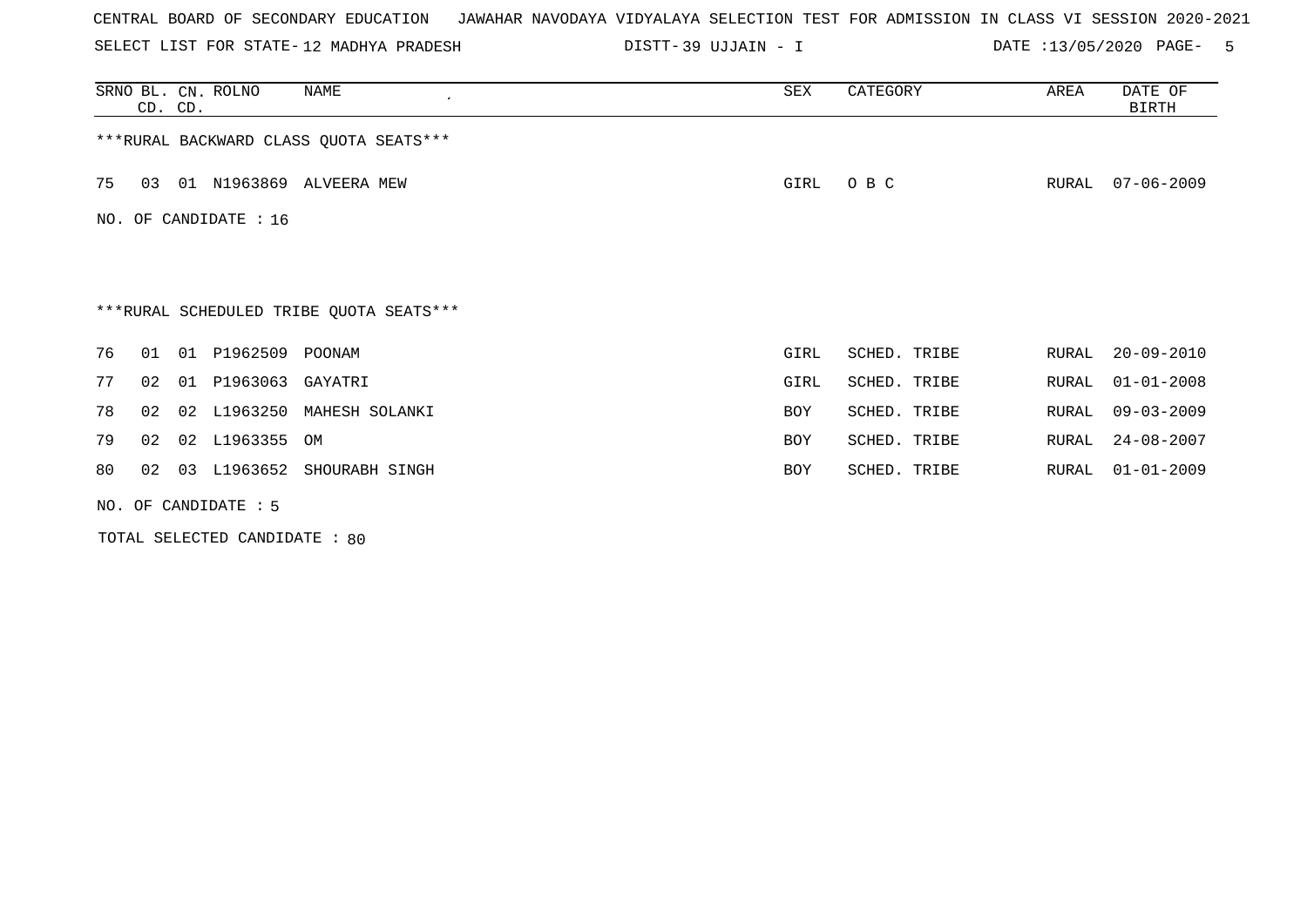| CENTRAL BOARD OF SECONDARY EDUCATION GUNAHAR NAVODAYA VIDYALAYA SELECTION TEST FOR ADMISSION IN CLASS VI SESSION 2020-2021 |  |  |  |  |
|----------------------------------------------------------------------------------------------------------------------------|--|--|--|--|
|----------------------------------------------------------------------------------------------------------------------------|--|--|--|--|

SELECT LIST FOR STATE- DISTT- 12 MADHYA PRADESH

40 VIDISHA DATE :13/05/2020 PAGE- 1

|                                                   |                |         | SRNO BL. CN. ROLNO   | NAME                                   | SEX        | CATEGORY       | AREA         | DATE OF          |
|---------------------------------------------------|----------------|---------|----------------------|----------------------------------------|------------|----------------|--------------|------------------|
|                                                   |                | CD. CD. |                      |                                        |            |                |              | <b>BIRTH</b>     |
|                                                   |                |         | ***OPEN UR SEATS***  |                                        |            |                |              |                  |
|                                                   |                |         |                      |                                        |            |                |              |                  |
| 1                                                 | 01             |         |                      | 01 A1964580 ARUN JADON                 | <b>BOY</b> | GENERAL        | URBAN        | $31 - 08 - 2008$ |
| 2                                                 | 02             | 01      |                      | M1965181 JAGRATI SHARMA                | GIRL       | <b>GENERAL</b> | <b>RURAL</b> | $10 - 12 - 2009$ |
| 3                                                 | 03             | 01      | J1965722             | ANIRUDH SAHU                           | BOY        | O B C          | RURAL        | $10 - 12 - 2008$ |
| 4                                                 | 03             | 02      | J1966383             | SOURABH RAI                            | BOY        | O B C          | RURAL        | $29 - 03 - 2009$ |
| 5                                                 | 04             | 01      | J1966565             | ANSHU                                  | <b>BOY</b> | O B C          | RURAL        | $27 - 07 - 2009$ |
| 6<br>04<br>E1966712<br>HRISHIKA RAGHUWANSHI<br>01 |                |         |                      |                                        | GIRL       | <b>GENERAL</b> | URBAN        | $10 - 10 - 2009$ |
| 7                                                 | 05             | 01      | J1967280             | ANIKET YADAV                           | <b>BOY</b> | O B C          | RURAL        | $27 - 06 - 2007$ |
| 8                                                 | 0 <sub>5</sub> | 01      | J1967470             | INDAR SINGH                            | <b>BOY</b> | O B C          | RURAL        | $13 - 09 - 2008$ |
| 9                                                 | 05             |         |                      | 02 F1967660 NITYA SONI                 | GIRL       | O B C          | URBAN        | $24 - 06 - 2009$ |
|                                                   |                |         | NO. OF CANDIDATE : 9 |                                        |            |                |              |                  |
|                                                   |                |         |                      |                                        |            |                |              |                  |
|                                                   |                |         |                      |                                        |            |                |              |                  |
|                                                   |                |         |                      | ***OPEN SCHEDULED CASTE QUOTA SEATS*** |            |                |              |                  |
|                                                   |                |         |                      |                                        |            |                |              |                  |
| 10                                                | 02             | 02      |                      | G1965422 RISHIKA KALAWAT               | GIRL       | SCHED. CASTE   | URBAN        | $02 - 02 - 2008$ |
| 11                                                | 04             | 01      |                      | K1966514 ABHISHEK AHIRWAR              | BOY        | SCHED. CASTE   | <b>RURAL</b> | $08 - 08 - 2010$ |
| 12                                                | 04             | 02      | C1967140             | SUMIT AHIRWAR                          | <b>BOY</b> | SCHED. CASTE   | <b>URBAN</b> | $20 - 09 - 2009$ |
| 13                                                | 04             | 02      | C1967169             | TIJILL KANT SURYA                      | <b>BOY</b> | SCHED. CASTE   | URBAN        | $19 - 01 - 2009$ |
|                                                   |                |         | NO. OF CANDIDATE : 4 |                                        |            |                |              |                  |

\*\*\*OPEN DISABLED QUOTA SEATS\*\*\*

14 05 03 I1968048 VISHAL RAJPOOT BOY GENERAL RURAL 07-07-2008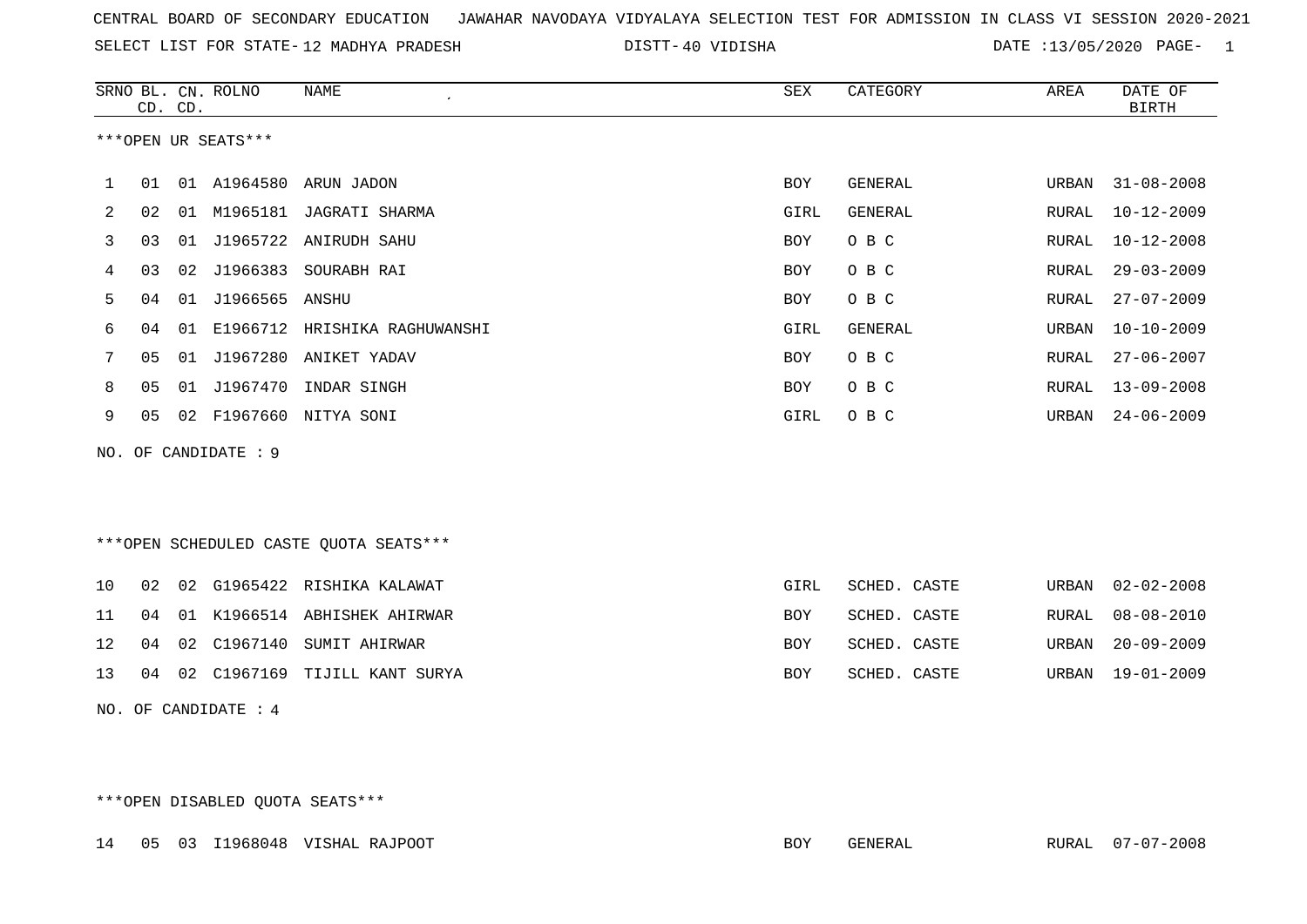|  |  |  |  | CENTRAL BOARD OF SECONDARY EDUCATION – JAWAHAR NAVODAYA VIDYALAYA SELECTION TEST FOR ADMISSION IN CLASS VI SESSION 2020-2021 |  |  |  |  |  |  |  |  |  |  |
|--|--|--|--|------------------------------------------------------------------------------------------------------------------------------|--|--|--|--|--|--|--|--|--|--|
|--|--|--|--|------------------------------------------------------------------------------------------------------------------------------|--|--|--|--|--|--|--|--|--|--|

SELECT LIST FOR STATE-12 MADHYA PRADESH

12 MADHYA PRADESH 40 VIDISHA DATE :13/05/2020 PAGE- 2

|    |    | CD. CD. | SRNO BL. CN. ROLNO     | NAME                                   | SEX        | CATEGORY     | AREA  | DATE OF<br><b>BIRTH</b> |
|----|----|---------|------------------------|----------------------------------------|------------|--------------|-------|-------------------------|
|    |    |         | NO. OF CANDIDATE : $1$ |                                        |            |              |       |                         |
|    |    |         |                        |                                        |            |              |       |                         |
|    |    |         |                        |                                        |            |              |       |                         |
|    |    |         |                        | *** OPEN BACKWARD CLASS QUOTA SEATS*** |            |              |       |                         |
| 15 | 03 |         |                        | 02 N1966483 YAMUNA DANGI               | GIRL       | O B C        | RURAL | 18-03-2009              |
| 16 | 05 |         | 01 J1967442            | GIRJENDRA                              | BOY        | O B C        | RURAL | $13 - 01 - 2008$        |
| 17 | 05 |         |                        | 02 B1967699 PRINS SAHU                 | BOY        | O B C        | URBAN | $01 - 01 - 2009$        |
| 18 | 05 |         |                        | 03 N1967926 SHIVANI YADAV              | GIRL       | O B C        | RURAL | $28 - 11 - 2007$        |
| 19 | 07 |         |                        | 02 N1969171 PALAK MEENA                | GIRL       | O B C        | RURAL | $01 - 01 - 2010$        |
|    |    |         |                        |                                        |            |              |       |                         |
|    |    |         | NO. OF CANDIDATE : 5   |                                        |            |              |       |                         |
|    |    |         |                        |                                        |            |              |       |                         |
|    |    |         |                        |                                        |            |              |       |                         |
|    |    |         |                        | ***OPEN SCHEDULED TRIBE QUOTA SEATS*** |            |              |       |                         |
| 20 |    |         |                        | 01 01 L1964624 DEVRAJ BHEEL            | BOY        | SCHED. TRIBE | RURAL | $04 - 04 - 2010$        |
|    |    |         |                        |                                        |            |              |       |                         |
|    |    |         | NO. OF CANDIDATE : 1   |                                        |            |              |       |                         |
|    |    |         |                        |                                        |            |              |       |                         |
|    |    |         |                        |                                        |            |              |       |                         |
|    |    |         | ***RURAL OPEN SEATS*** |                                        |            |              |       |                         |
| 21 | 01 |         | 01 N1964689            | MAHIMA LODHI                           | GIRL       | O B C        | RURAL | 19-05-2009              |
| 22 |    |         |                        | 01  01  11964711  MUSAB  ANWAR         | <b>BOY</b> | GENERAL      | RURAL | $22 - 05 - 2009$        |
| 23 |    |         |                        | 01 01 N1964717 MUSKAN DHAKAD           | GIRL       | O B C        | RURAL | $15 - 04 - 2010$        |
| 24 | 02 |         |                        | 01 I1964972 ABHAY MEENA                | BOY        | GENERAL      | RURAL | $15 - 10 - 2009$        |
| 25 | 02 |         |                        | 01 J1965096 BHAVISHYA DANGI            | BOY        | O B C        | RURAL | $26 - 07 - 2010$        |
| 26 | 02 |         |                        | 01 M1965200 KANAK RAGHUWANSHI          | GIRL       | GENERAL      | RURAL | $21 - 09 - 2008$        |
| 27 |    |         |                        | 02 01 I1965288 NAITIK BAGHEL           | BOY        | GENERAL      |       | RURAL 13-09-2008        |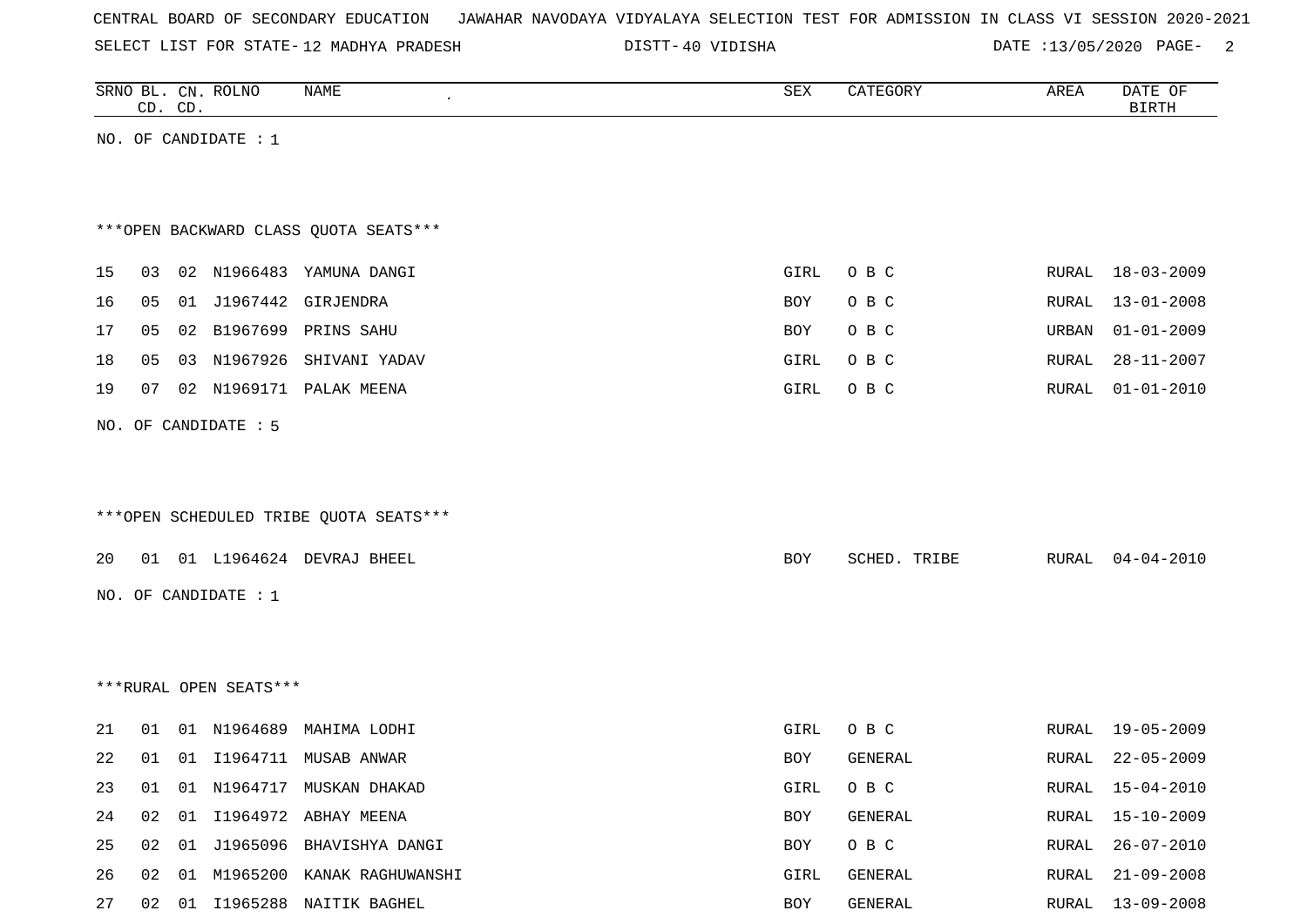SELECT LIST FOR STATE- DISTT- 12 MADHYA PRADESH

40 VIDISHA DATE :13/05/2020 PAGE- 3

|    | CD. CD. |    | SRNO BL. CN. ROLNO     | <b>NAME</b>                  | <b>SEX</b> | CATEGORY     | AREA         | DATE OF<br><b>BIRTH</b> |
|----|---------|----|------------------------|------------------------------|------------|--------------|--------------|-------------------------|
|    |         |    | ***RURAL OPEN SEATS*** |                              |            |              |              |                         |
| 28 | 03      |    |                        | 01 J1965670 ABHINYA DANGI    | BOY        | O B C        | RURAL        | $10 - 04 - 2010$        |
| 29 | 03      | 01 | J1965956               | KRISHNA LODHI                | BOY        | O B C        | RURAL        | $28 - 02 - 2010$        |
| 30 | 03      | 01 | 01965973               | KUMARI ROSNI                 | GIRL       | SCHED. CASTE | RURAL        | $02 - 06 - 2009$        |
| 31 | 03      | 02 | N1966133               | PRIYA DANGI                  | GIRL       | O B C        | RURAL        | $15 - 08 - 2009$        |
| 32 | 04      | 01 |                        | N1966522 ADITI PRAJAPATI     | GIRL       | O B C        | RURAL        | $28 - 01 - 2010$        |
| 33 | 04      | 02 |                        | J1967000 RITIK PAL           | BOY        | O B C        | RURAL        | $26 - 01 - 2009$        |
| 34 | 04      | 02 | 01967043               | SANJANA AHIRWAR              | GIRL       | SCHED. CASTE | RURAL        | $08 - 10 - 2008$        |
| 35 | 04      | 02 | N1967117               | SONALI KUSHWAH               | GIRL       | O B C        | <b>RURAL</b> | $11 - 11 - 2009$        |
| 36 | 04      | 02 | J1967127               | SOURABH MEENA                | <b>BOY</b> | O B C        | RURAL        | $18 - 06 - 2008$        |
| 37 | 05      | 01 | J1967215 AADITYA       |                              | BOY        | O B C        | RURAL        | $11 - 05 - 2007$        |
| 38 | 05      | 01 | J1967343 ARYAN         |                              | <b>BOY</b> | O B C        | <b>RURAL</b> | $10 - 01 - 2008$        |
| 39 | 05      | 01 | J1967476               | JATIN KUSHWAH                | BOY        | O B C        | <b>RURAL</b> | $26 - 10 - 2009$        |
| 40 | 05      | 02 | I1967712               | PUSHPENDRA SINGH RAGHUWANSHI | BOY        | GENERAL      | RURAL        | $09 - 04 - 2009$        |
| 41 | 06      | 01 | J1968108               | ANAND LODHI                  | BOY        | O B C        | RURAL        | $14 - 09 - 2009$        |
| 42 | 06      | 01 | J1968309               | NARENDRA DANGI               | BOY        | O B C        | RURAL        | $11 - 11 - 2007$        |
| 43 | 06      | 02 |                        | J1968475 SHIV ASHISH BAGHEL  | BOY        | O B C        | RURAL        | $31 - 08 - 2009$        |
| 44 | 07      | 02 | J1969102               | NAURANG GURJAR               | <b>BOY</b> | O B C        | <b>RURAL</b> | $16 - 08 - 2009$        |
| 45 | 07      | 03 | J1969244               | PUSHPENDRA GURJAR            | BOY        | O B C        | RURAL        | $04 - 03 - 2008$        |
| 46 | 07      | 03 | M1969325               | RASHMI RAJPOOT               | GIRL       | GENERAL      | RURAL        | $07 - 05 - 2009$        |
| 47 | 07      | 03 |                        | J1969365 RITIK GURJAR        | BOY        | O B C        | RURAL        | $10 - 01 - 2008$        |

NO. OF CANDIDATE : 27

\*\*\*RURAL SCHEDULED CASTE QUOTA SEATS\*\*\*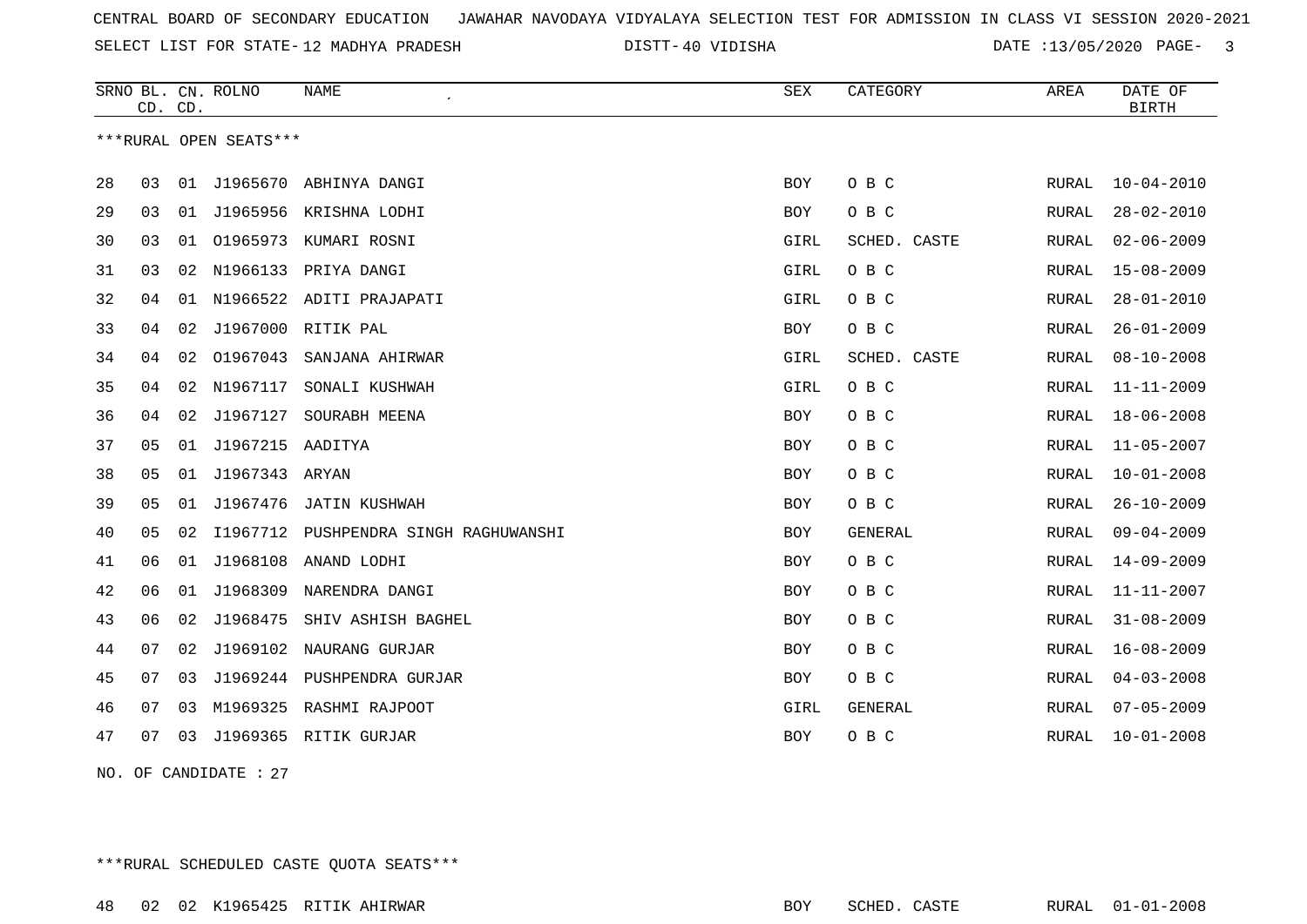SELECT LIST FOR STATE- DISTT- 12 MADHYA PRADESH

40 VIDISHA DATE :13/05/2020 PAGE- 4

|    | CD. CD. |    | SRNO BL. CN. ROLNO      | NAME                                    | SEX        | CATEGORY     | AREA          | DATE OF<br><b>BIRTH</b> |
|----|---------|----|-------------------------|-----------------------------------------|------------|--------------|---------------|-------------------------|
|    |         |    |                         | ***RURAL SCHEDULED CASTE QUOTA SEATS*** |            |              |               |                         |
| 49 | 03      |    | 01 K1965772 ASHISH      |                                         | <b>BOY</b> | SCHED. CASTE | RURAL         | $10 - 11 - 2009$        |
| 50 | 03      |    |                         | 01 01966113 PRAKRITI AHIRWAR            | GIRL       | SCHED. CASTE | RURAL         | $06 - 03 - 2009$        |
| 51 | 03      | 02 |                         | K1966135 PRIYANSH PANTHI                | BOY        | SCHED. CASTE | RURAL         | $17 - 03 - 2009$        |
| 52 | 04      |    |                         | 01 K1966513 ABHISHEK AHIRWAR            | <b>BOY</b> | SCHED. CASTE | RURAL         | $22 - 04 - 2008$        |
| 53 | 04      | 02 |                         | 01967172 URMI AHIRWAR                   | GIRL       | SCHED. CASTE | RURAL         | $10 - 11 - 2008$        |
| 54 | 04      |    |                         | 02 K1967203 YASH SURYAWANSHI            | BOY        | SCHED. CASTE | RURAL         | $24 - 01 - 2009$        |
| 55 | 05      | 02 |                         | 01967546 LALITA AHIRWAR                 | GIRL       | SCHED. CASTE | RURAL         | $19 - 06 - 2009$        |
| 56 | 05      | 02 |                         | 01967649 NIKITA MEHAR                   | GIRL       | SCHED. CASTE | RURAL         | $03 - 10 - 2008$        |
| 57 | 07      | 03 |                         | K1969333 REETESH KUMAR                  | BOY        | SCHED. CASTE | RURAL         | $16 - 06 - 2009$        |
| 58 | 07      |    |                         | 03 K1969382 ROSHAN RAHORA               | BOY        | SCHED. CASTE | RURAL         | $15 - 05 - 2010$        |
| 59 | 07 -    |    |                         | 03 01969506 SHIVANI AHIRWAR             | GIRL       | SCHED. CASTE | RURAL         | $10 - 10 - 2007$        |
|    |         |    | NO. OF CANDIDATE : $12$ |                                         |            |              |               |                         |
|    |         |    |                         |                                         |            |              |               |                         |
|    |         |    |                         | ***RURAL BACKWARD CLASS QUOTA SEATS***  |            |              |               |                         |
| 60 | 04      |    |                         | 01 N1966677 DIVYANSHI SEN               | GIRL       | O B C        | RURAL         | $27 - 02 - 2008$        |
| 61 | 05      |    |                         | 01 J1967239 ADITYA DHAKAD               | BOY        | O B C        | RURAL         | $11 - 04 - 2008$        |
| 62 | 05      |    |                         | 01 J1967279 ANIKET MEENA                | BOY        | O B C        | ${\tt RURAL}$ | $01 - 01 - 2008$        |
| 63 | 05      |    |                         | 01 J1967314 ANURAG DHAKAD               | BOY        | O B C        | RURAL         | $07 - 07 - 2008$        |
| 64 | 05      |    |                         | 01 N1967319 ANUSHKA DHAKAD              | GIRL       | O B C        | RURAL         | $14 - 02 - 2008$        |
| 65 | 05      |    |                         | 01 J1967368 BHAVISHYA DHAKAD            | BOY        | O B C        | RURAL         | $17 - 05 - 2009$        |
| 66 | 05      |    |                         | 01 N1967396 DEEKSHA DHAKAD              | GIRL       | O B C        | RURAL         | $07 - 07 - 2008$        |
| 67 | 05      |    |                         | 01 J1967410 DEV GURJAR                  | <b>BOY</b> | овс          | <b>RURAL</b>  | $14 - 02 - 2008$        |

 05 01 J1967461 HARSH MEENA BOY O B C RURAL 04-03-2009 05 02 N1967497 KANAK DHAKAD GIRL O B C RURAL 30-11-2009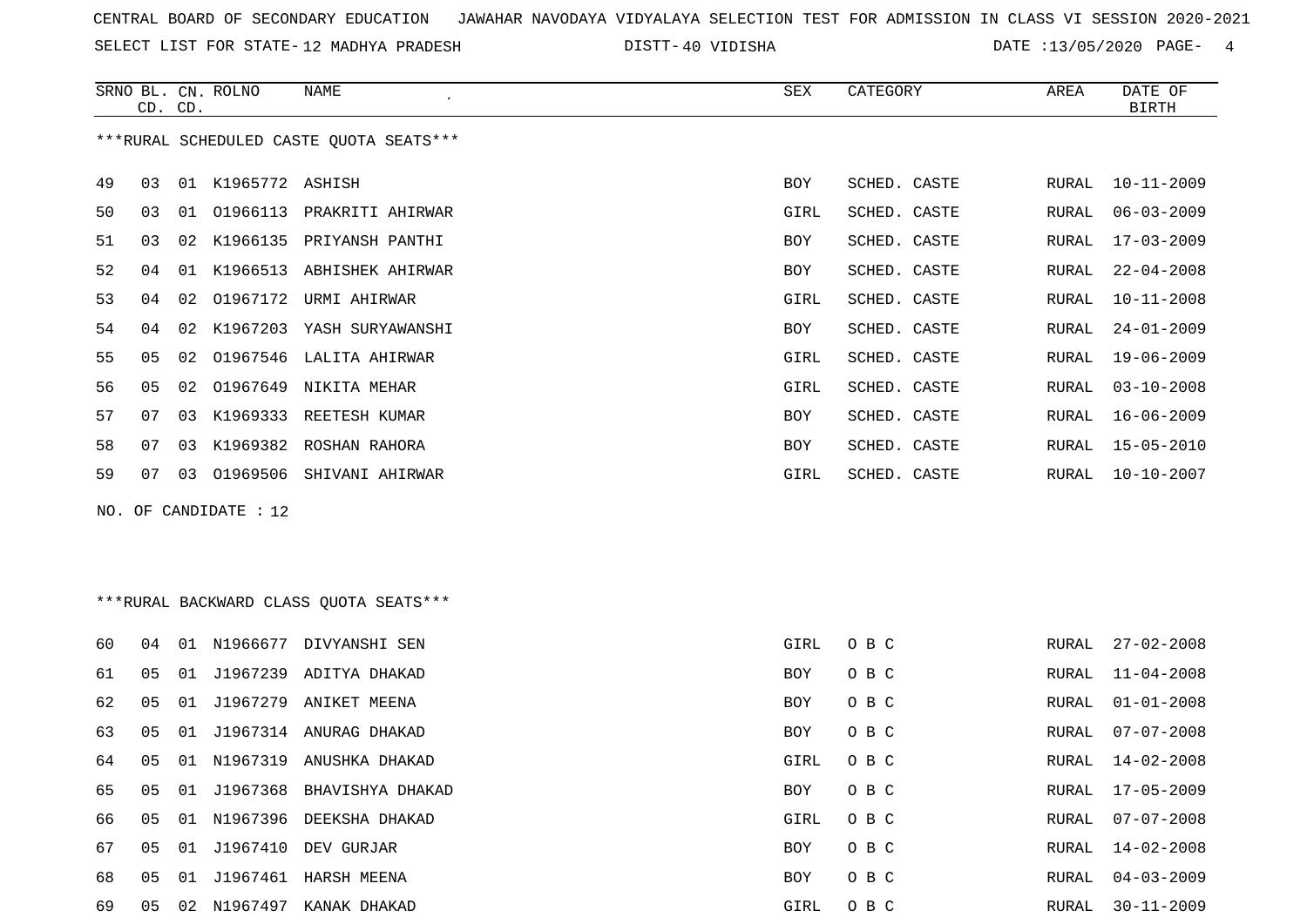SELECT LIST FOR STATE- DISTT- 12 MADHYA PRADESH

40 VIDISHA DATE :13/05/2020 PAGE- 5

|    | CD. CD.                 |    | SRNO BL. CN. ROLNO | NAME<br>$\epsilon$                     | SEX  | CATEGORY | AREA  | DATE OF<br>BIRTH |  |  |
|----|-------------------------|----|--------------------|----------------------------------------|------|----------|-------|------------------|--|--|
|    |                         |    |                    | ***RURAL BACKWARD CLASS OUOTA SEATS*** |      |          |       |                  |  |  |
| 70 | 05                      |    |                    | 02 N1967657 NISHI DHAKAD               | GIRL | O B C    | RURAL | $26 - 05 - 2010$ |  |  |
| 71 | 05                      |    |                    | 02 N1967738 RAGINI SAHU                | GIRL | O B C    | RURAL | 10-03-2010       |  |  |
| 72 | 05                      |    |                    | 03 N1968005 TINKAL CHOUKSEY            | GIRL | O B C    | RURAL | $28 - 06 - 2009$ |  |  |
| 73 | 05                      | 03 |                    | N1968022 VANSHIKA SAHU                 | GIRL | O B C    | RURAL | $31 - 03 - 2008$ |  |  |
| 74 | 05                      | 03 |                    | J1968038 VIKAS DANGI                   | BOY  | O B C    | RURAL | $02 - 11 - 2009$ |  |  |
| 75 | 06                      |    |                    | 01 J1968073 AASHISH SAHU               | BOY  | O B C    |       | RURAL 23-09-2008 |  |  |
|    | NO. OF CANDIDATE : $16$ |    |                    |                                        |      |          |       |                  |  |  |
|    |                         |    |                    |                                        |      |          |       |                  |  |  |

# \*\*\*RURAL SCHEDULED TRIBE QUOTA SEATS\*\*\*

|  |                          | 76 01 01 L1964558 ANSHUL BHEEL     | <b>BOY</b> | SCHED. TRIBE |  | RURAL 26-02-2010 |
|--|--------------------------|------------------------------------|------------|--------------|--|------------------|
|  |                          | 77 01 01 L1964813 RAVI BHEEL       | BOY        | SCHED. TRIBE |  | RURAL 05-07-2009 |
|  |                          | 78 01 01 L1964958 VISHNU BHEEL     | BOY        | SCHED. TRIBE |  | RURAL 01-07-2010 |
|  | 79 03 02 P1966295 SANJNA |                                    | GIRL       | SCHED. TRIBE |  | RURAL 07-08-2009 |
|  |                          | 80 04 01 L1966721 JITENDRA ADIWASI | BOY        | SCHED. TRIBE |  | RURAL 21-02-2010 |

#### NO. OF CANDIDATE : 5

TOTAL SELECTED CANDIDATE : 80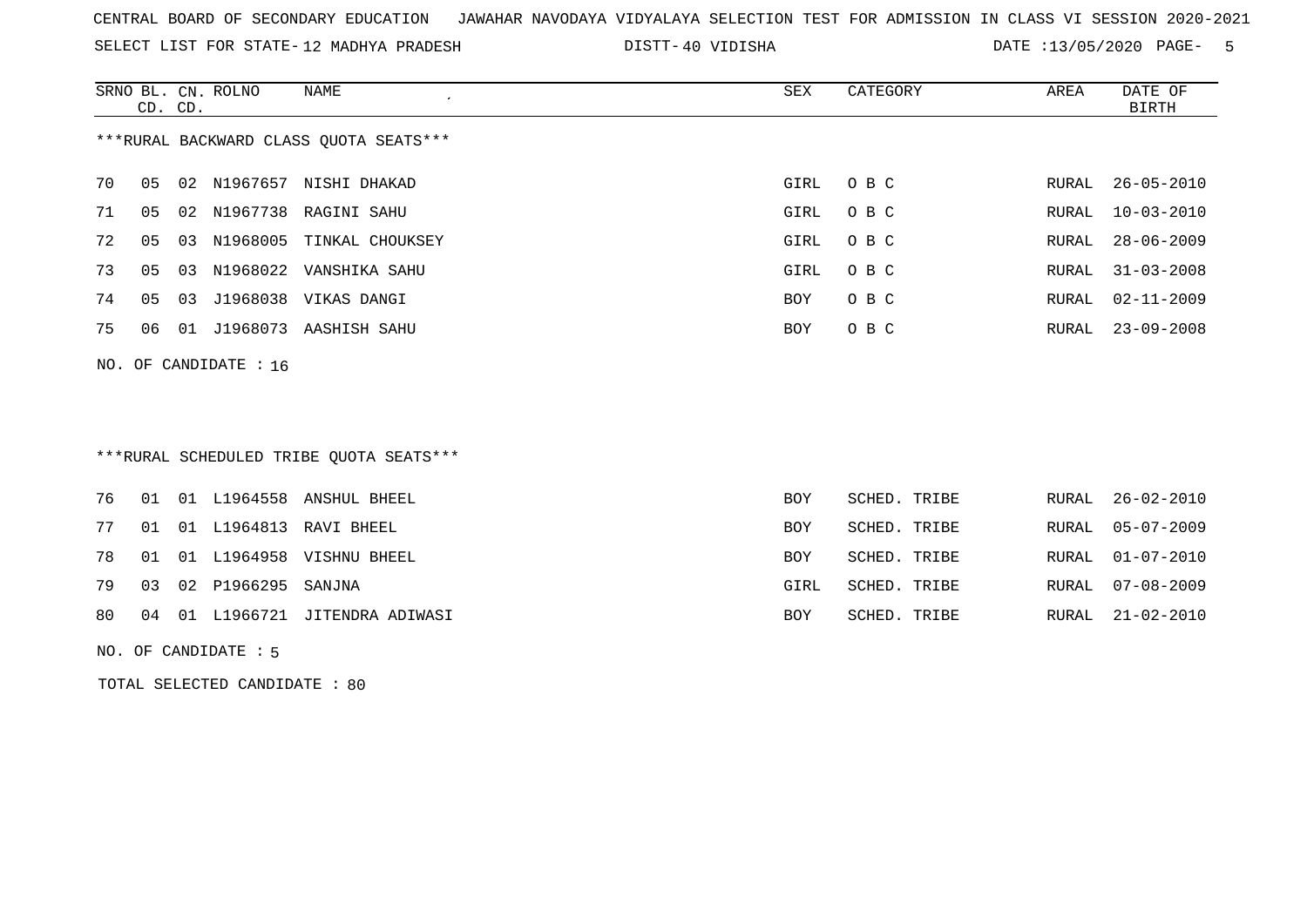SELECT LIST FOR STATE- DISTT- 12 MADHYA PRADESH

41 HARDA DATE :13/05/2020 PAGE- 1

|    |    | CD. CD. | SRNO BL. CN. ROLNO     | <b>NAME</b>                            | SEX        | CATEGORY     | AREA  | DATE OF<br><b>BIRTH</b> |
|----|----|---------|------------------------|----------------------------------------|------------|--------------|-------|-------------------------|
|    |    |         | ***OPEN UR SEATS***    |                                        |            |              |       |                         |
| 1  | 01 |         |                        | 03 K1970538 YOGESH LOHARE              | BOY        | SCHED. CASTE | RURAL | $14 - 04 - 2009$        |
| 2  | 02 |         | 02 J1970949            | ISHANT MOKATI                          | BOY        | O B C        | RURAL | $28 - 09 - 2009$        |
| 3  | 02 |         |                        | 02 N1971202 MONIKA DEVDA               | GIRL       | O B C        | RURAL | $25 - 10 - 2008$        |
| 4  | 03 |         |                        | 02 B1972480 NISHANT GOUR               | BOY        | O B C        | URBAN | $07 - 02 - 2010$        |
|    |    |         | NO. OF CANDIDATE : $4$ |                                        |            |              |       |                         |
|    |    |         |                        |                                        |            |              |       |                         |
|    |    |         |                        | ***OPEN SCHEDULED CASTE QUOTA SEATS*** |            |              |       |                         |
| 5  | 02 |         | 03 G1971343 PRAGYA     |                                        | GIRL       | SCHED. CASTE | URBAN | $23 - 11 - 2008$        |
| 6  | 03 |         | 03 K1972634 RITESH     |                                        | BOY        | SCHED. CASTE | RURAL | $01 - 01 - 2008$        |
| 7  | 03 |         | 03 K1972649 ROSHAN     |                                        | <b>BOY</b> | SCHED. CASTE | RURAL | $23 - 02 - 2010$        |
|    |    |         | NO. OF CANDIDATE : 3   |                                        |            |              |       |                         |
|    |    |         |                        |                                        |            |              |       |                         |
|    |    |         |                        | ***OPEN DISABLED QUOTA SEATS***        |            |              |       |                         |
| 8  | 02 |         | 04 P1971520 RAVINA     |                                        | GIRL       | SCHED. TRIBE | RURAL | 12-04-2009              |
| 9  | 03 |         |                        | 01 K1972336 KRISHNAGOPAL               | BOY        | SCHED. CASTE | RURAL | $21 - 07 - 2009$        |
|    |    |         | NO. OF CANDIDATE : 2   |                                        |            |              |       |                         |
|    |    |         |                        |                                        |            |              |       |                         |
|    |    |         |                        | *** OPEN BACKWARD CLASS QUOTA SEATS*** |            |              |       |                         |
| 10 |    |         |                        | 01  01  N1969739  AAYUSHI  GOUR        | GIRL       | O B C        |       | RURAL 03-10-2009        |
| 11 |    |         |                        | 01 03 J1970319 SAGAR BAGRE             | BOY        | O B C        |       | RURAL 05-09-2010        |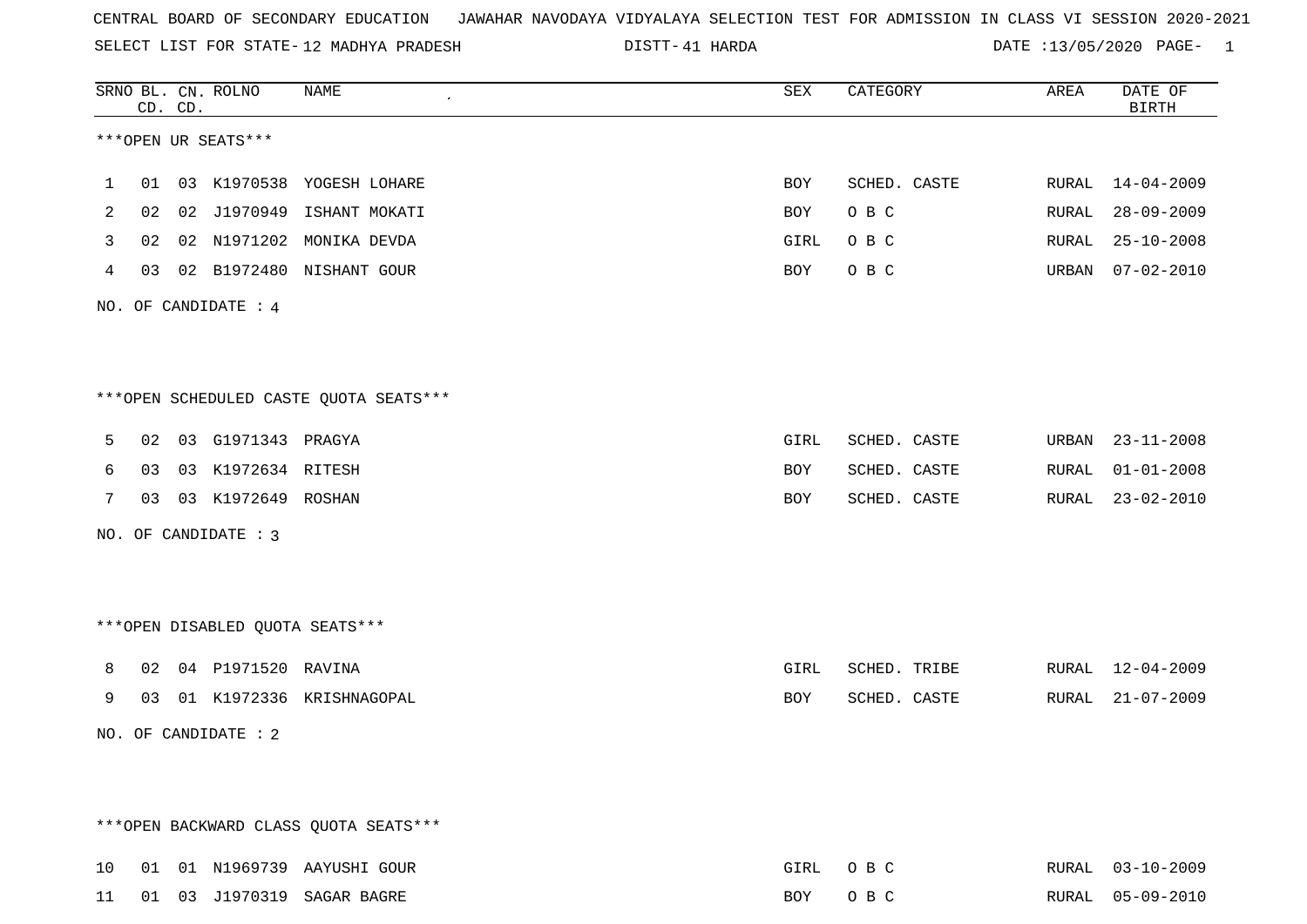SELECT LIST FOR STATE- DISTT- 12 MADHYA PRADESH

41 HARDA DATE :13/05/2020 PAGE- 2

|    | CD. CD. |    | SRNO BL. CN. ROLNO     | <b>NAME</b>                             | SEX  | CATEGORY     | AREA  | DATE OF<br><b>BIRTH</b> |
|----|---------|----|------------------------|-----------------------------------------|------|--------------|-------|-------------------------|
|    |         |    |                        | *** OPEN BACKWARD CLASS QUOTA SEATS***  |      |              |       |                         |
| 12 | 02      |    |                        | 02 B1970927 HARSHIT GHORSE              | BOY  | O B C        | URBAN | 18-12-2007              |
| 13 | 02      |    |                        | 03 N1971352 PRATIGYA KUSHWAH            | GIRL | O B C        | RURAL | $05 - 05 - 2009$        |
| 14 | 03      |    |                        | 03 J1972814 TWAMEV GURJAR               | BOY  | O B C        | RURAL | $21 - 07 - 2009$        |
|    |         |    | NO. OF CANDIDATE : 5   |                                         |      |              |       |                         |
|    |         |    |                        | *** OPEN SCHEDULED TRIBE QUOTA SEATS*** |      |              |       |                         |
| 15 | 01      |    |                        | 03 H1970269 RAJWANTI DEVDA              | GIRL | SCHED. TRIBE | URBAN | $11 - 07 - 2009$        |
| 16 | 01      |    |                        | 03 L1970444 SUMIT BHUSARE               | BOY  | SCHED. TRIBE | RURAL | 17-11-2009              |
| 17 | 02      | 02 |                        | D1970945 HITENDRA KALAM                 | BOY  | SCHED. TRIBE | URBAN | $04 - 04 - 2009$        |
| 18 | 02      |    |                        | 05 L1971867 TAPRAJ BAITHE               | BOY  | SCHED. TRIBE | RURAL | $20 - 03 - 2009$        |
| 19 | 03      |    | 01 P1972366 LAXMI      |                                         | GIRL | SCHED. TRIBE | RURAL | $28 - 10 - 2008$        |
| 20 | 03      |    |                        | 02 P1972564 RADHIKA DHURVE              | GIRL | SCHED. TRIBE | RURAL | $27 - 07 - 2010$        |
|    |         |    | NO. OF CANDIDATE : 6   |                                         |      |              |       |                         |
|    |         |    | ***RURAL OPEN SEATS*** |                                         |      |              |       |                         |
| 21 | 01      |    |                        | 02 J1970019 KIRTAN YADAV                | BOY  | O B C        | RURAL | $08 - 06 - 2009$        |
| 22 | 01      |    |                        | 02 N1970066 MAHI YADUWANSHI             | GIRL | O B C        | RURAL | $30 - 09 - 2008$        |
| 23 | 01      |    |                        | 02 N1970196 PRACHI JAT                  | GIRL | O B C        |       | RURAL 16-07-2010        |
| 24 | 01      |    | 03 01970273 RAKSHA     |                                         | GIRL | SCHED. CASTE | RURAL | $26 - 07 - 2009$        |
| 25 | 01      |    | 03 N1970327 SAKSHI     |                                         | GIRL | O B C        | RURAL | $10 - 11 - 2009$        |
| 26 | 01      |    |                        | 03 J1970529 YASHRAJ MAURYA              | BOY  | O B C        | RURAL | $30 - 10 - 2007$        |
| 27 |         |    | 02 01 K1970779 CHANDAN |                                         | BOY  | SCHED. CASTE | RURAL | $30 - 11 - 2009$        |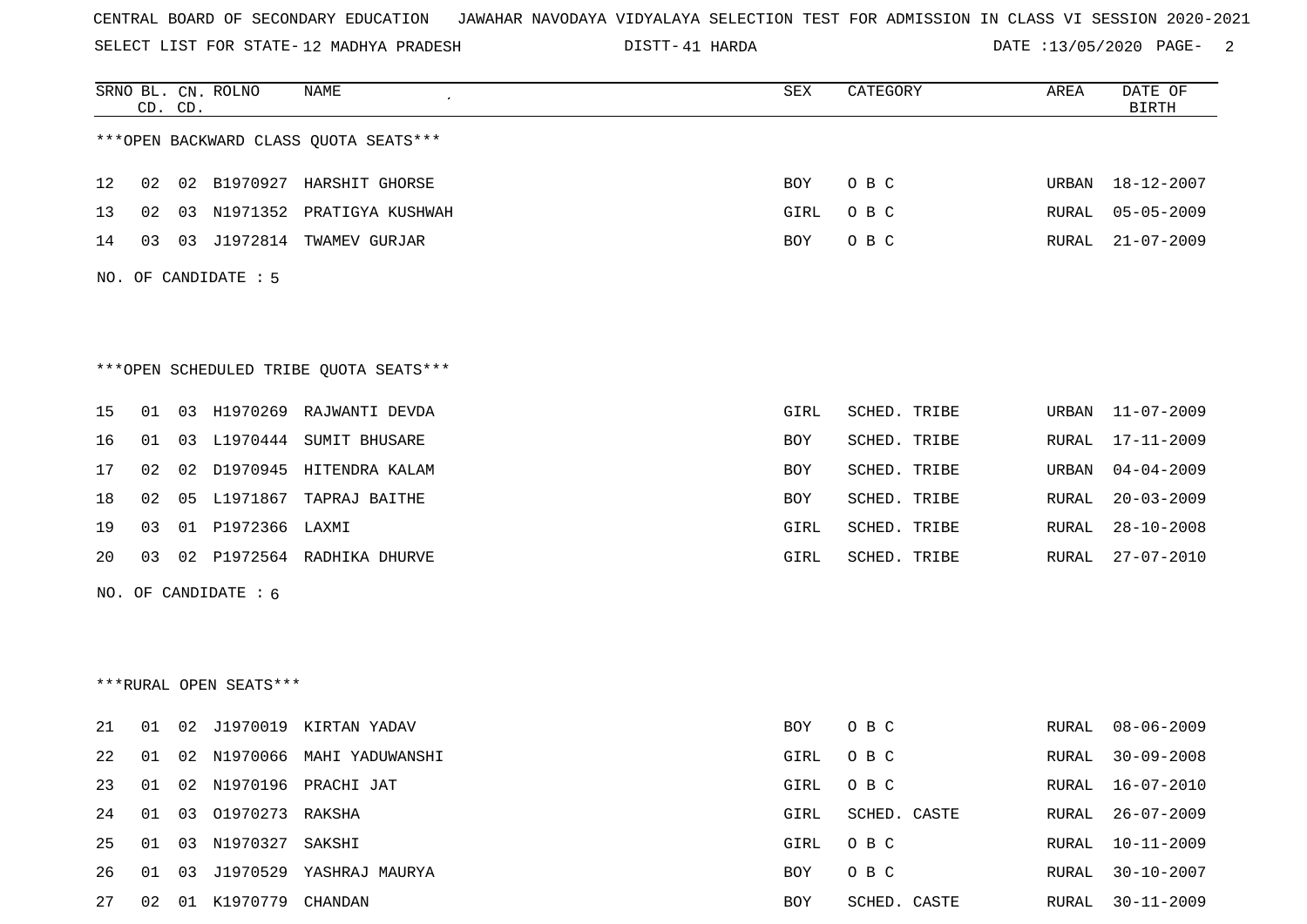|  |  |  |  |  | CENTRAL BOARD OF SECONDARY EDUCATION – JAWAHAR NAVODAYA VIDYALAYA SELECTION TEST FOR ADMISSION IN CLASS VI SESSION 2020-2021 |  |  |  |  |  |  |  |  |  |  |  |  |  |
|--|--|--|--|--|------------------------------------------------------------------------------------------------------------------------------|--|--|--|--|--|--|--|--|--|--|--|--|--|
|--|--|--|--|--|------------------------------------------------------------------------------------------------------------------------------|--|--|--|--|--|--|--|--|--|--|--|--|--|

SELECT LIST FOR STATE-12 MADHYA PRADESH

12 MADHYA PRADESH 41 HARDA DATE :13/05/2020 PAGE- 3

|    | CD. CD. |    | SRNO BL. CN. ROLNO     | NAME                       | SEX        | CATEGORY     | AREA  | DATE OF<br><b>BIRTH</b> |
|----|---------|----|------------------------|----------------------------|------------|--------------|-------|-------------------------|
|    |         |    | ***RURAL OPEN SEATS*** |                            |            |              |       |                         |
| 28 | 02      |    |                        | 02 J1970859 DIVYANSHU GOUR | BOY        | O B C        | RURAL | $11 - 09 - 2008$        |
| 29 | 02      | 02 |                        | N1971029 KASHISH GURJAR    | GIRL       | O B C        | RURAL | $21 - 07 - 2008$        |
| 30 | 02      |    | 02 01971098 KUSHBU     |                            | GIRL       | SCHED. CASTE | RURAL | 19-04-2009              |
| 31 | 02      | 05 | N1971866               | TANU YADAV                 | GIRL       | O B C        | RURAL | $04 - 08 - 2008$        |
| 32 | 03      |    | 01 J1972076 ANIKET     |                            | BOY        | O B C        | RURAL | $28 - 10 - 2010$        |
| 33 | 03      | 01 |                        | I1972079 ANIRUDRA RAJPUT   | <b>BOY</b> | GENERAL      | RURAL | $13 - 01 - 2009$        |
| 34 | 03      | 01 | N1972296               | KANAK BHATI                | GIRL       | O B C        | RURAL | $05 - 01 - 2010$        |
| 35 | 03      | 01 |                        | J1972409 MAYANK SISODIYA   | BOY        | O B C        | RURAL | $01 - 02 - 2010$        |
| 36 | 03      | 03 | J1972624 RISHABH       |                            | BOY        | O B C        | RURAL | $22 - 09 - 2009$        |
| 37 | 03      | 03 | 01972777               | SUHASINEE                  | GIRL       | SCHED. CASTE | RURAL | $31 - 03 - 2010$        |
|    |         |    | NO. OF CANDIDATE : 17  |                            |            |              |       |                         |

\*\*\*RURAL SCHEDULED CASTE QUOTA SEATS\*\*\*

| 38 | 01    | O 1 | K1969749            | ABHISHEK DANGERELE          | <b>BOY</b> | SCHED. CASTE | RURAL | $13 - 09 - 2009$ |
|----|-------|-----|---------------------|-----------------------------|------------|--------------|-------|------------------|
| 39 | . N 1 |     |                     | 02 01970140 NIDHI AHIRWAR   | GIRL       | SCHED. CASTE | RURAL | $02 - 06 - 2010$ |
| 40 | O 1   | 03  |                     | 01970351 SANJANA NIWARE     | GIRL       | SCHED. CASTE | RURAL | 12-12-2008       |
| 41 | O 2.  |     |                     | 01 K1970694 ANSHUL UMARIYA  | <b>BOY</b> | SCHED. CASTE | RURAL | 09-01-2008       |
| 42 | O 2.  |     | 01 K1970793 DAKSHA  |                             | <b>BOY</b> | SCHED. CASTE | RURAL | $08 - 06 - 2010$ |
| 43 | 02    |     | 02 01971194 MOKSITA |                             | GIRL       | SCHED. CASTE | RURAL | $03 - 08 - 2009$ |
| 44 | 02    |     |                     | 04 K1971446 RAJKUMAR SEJKAR | <b>BOY</b> | SCHED. CASTE | RURAL | $30 - 01 - 2009$ |
| 45 | 03    |     |                     | 01 K1972304 KAPIL GANDWANE  | <b>BOY</b> | SCHED. CASTE | RURAL | $28 - 01 - 2010$ |
| 46 | 03    |     | 01 01972318         | KHUSHBOO                    | GIRL       | SCHED. CASTE | RURAL | 17-01-2010       |
| 47 | 03    |     | 02 01972592         | RAKHI SEJKAR                | GIRL       | SCHED. CASTE | RURAL | $23 - 08 - 2010$ |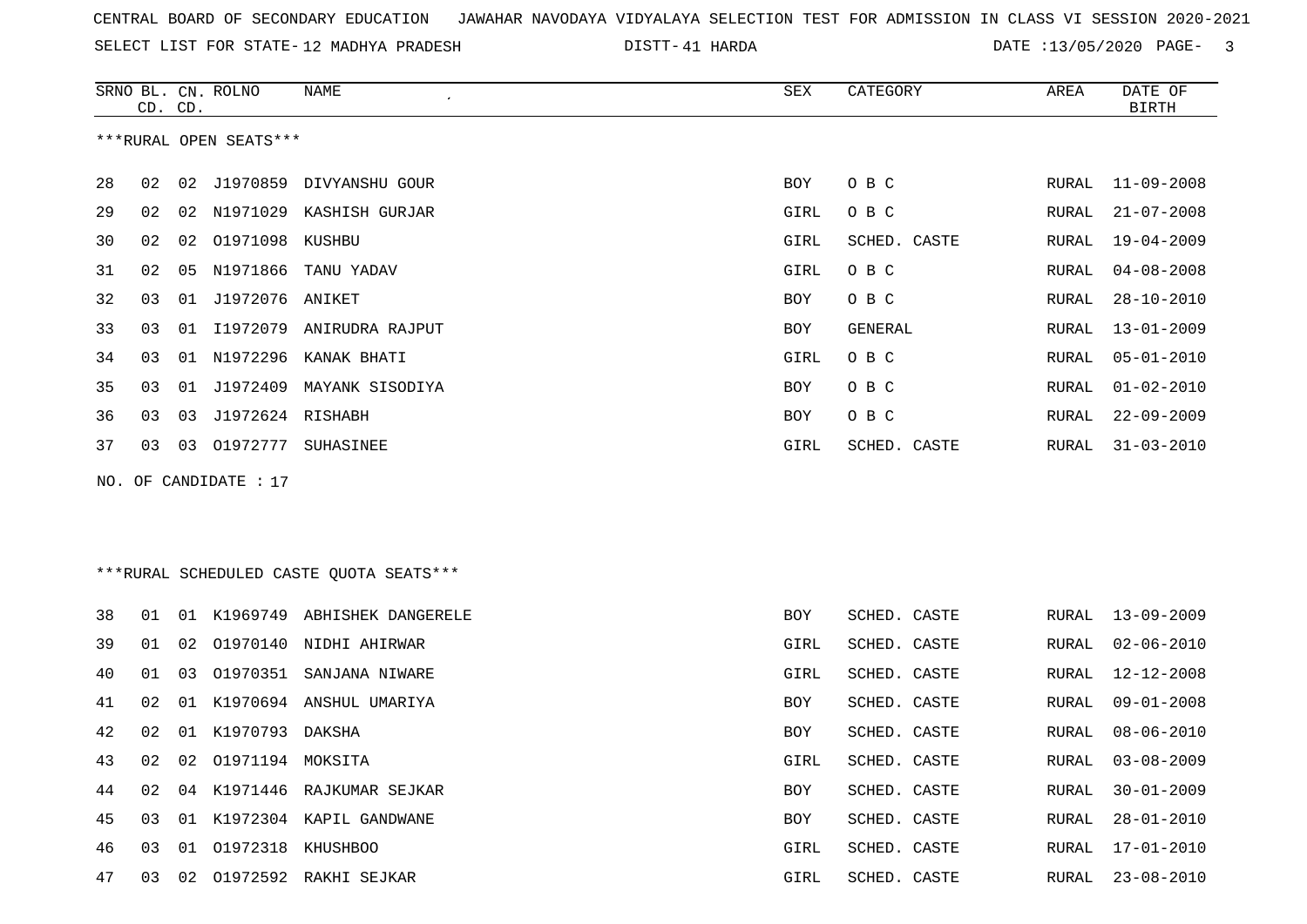| CENTRAL BOARD OF SECONDARY EDUCATION – JAWAHAR NAVODAYA VIDYALAYA SELECTION TEST FOR ADMISSION IN CLASS VI SESSION 2020-2021 |  |  |  |  |
|------------------------------------------------------------------------------------------------------------------------------|--|--|--|--|
|------------------------------------------------------------------------------------------------------------------------------|--|--|--|--|

SELECT LIST FOR STATE- DISTT- 12 MADHYA PRADESH

DISTT-41 HARDA **DATE** :13/05/2020 PAGE- 4

|    | CD. CD. |    | SRNO BL. CN. ROLNO    | <b>NAME</b><br>$\epsilon$              | SEX        | CATEGORY | AREA         | DATE OF<br><b>BIRTH</b> |
|----|---------|----|-----------------------|----------------------------------------|------------|----------|--------------|-------------------------|
|    |         |    | NO. OF CANDIDATE : 10 |                                        |            |          |              |                         |
|    |         |    |                       |                                        |            |          |              |                         |
|    |         |    |                       |                                        |            |          |              |                         |
|    |         |    |                       | ***RURAL BACKWARD CLASS OUOTA SEATS*** |            |          |              |                         |
|    |         |    |                       |                                        |            |          |              |                         |
| 48 | 02      |    |                       | 01 J1970581 ABHIJIT GOUR               | <b>BOY</b> | O B C    | RURAL        | $11 - 01 - 2010$        |
| 49 | 02      | 01 | J1970593              | ABHISHEK PAL                           | BOY        | O B C    | RURAL        | $17 - 02 - 2008$        |
| 50 | 02      | 01 | N1970811              | DEEPIKA                                | GIRL       | O B C    | RURAL        | $31 - 10 - 2008$        |
| 51 | 02      |    |                       | 01 J1970834 DHRUV KUSHWAH              | <b>BOY</b> | O B C    | <b>RURAL</b> | $24 - 10 - 2009$        |
| 52 | 02      | 02 | N1970947              | HRISHIKA GOUR                          | GIRL       | O B C    | RURAL        | $24 - 11 - 2008$        |
| 53 | 02      | 02 | J1971065              | KRISHNA PATEL                          | <b>BOY</b> | O B C    | RURAL        | $10 - 06 - 2009$        |
| 54 | 02      | 02 |                       | J1971134 LUCKY KUSHWAH                 | BOY        | O B C    | RURAL        | $10 - 03 - 2009$        |
| 55 | 02      | 02 | J1971207              | MOUSIM KHAN                            | <b>BOY</b> | O B C    | RURAL        | $29 - 06 - 2008$        |
| 56 | 02      | 04 | J1971590              | SAGAR KUSHWAH                          | BOY        | O B C    | RURAL        | $19 - 04 - 2009$        |
| 57 | 02      | 05 | J1971816              | SUMIT                                  | <b>BOY</b> | O B C    | RURAL        | $10 - 10 - 2009$        |
| 58 | 02      | 05 |                       | J1971981 YASH KUSHWAH                  | BOY        | O B C    | RURAL        | $18 - 10 - 2008$        |
| 59 | 02      | 05 | N1972000              | YUKTI GURJAR                           | GIRL       | O B C    | RURAL        | $18 - 02 - 2009$        |
| 60 | 03      | 01 | J1972275              | JAY                                    | BOY        | O B C    | RURAL        | $16 - 01 - 2010$        |
| 61 | 03      | 02 | N1972484 NIVITA       |                                        | GIRL       | O B C    | RURAL        | $07 - 01 - 2009$        |
| 62 | 03      | 03 | J1972809              | TRIDEV KEWAT                           | <b>BOY</b> | O B C    | RURAL        | $23 - 07 - 2008$        |
| 63 | 03      | 03 | J1972869              | YUVRAJ GOUR                            | <b>BOY</b> | O B C    | <b>RURAL</b> | $07 - 09 - 2008$        |
|    |         |    |                       |                                        |            |          |              |                         |

NO. OF CANDIDATE : 16

\*\*\*RURAL SCHEDULED TRIBE QUOTA SEATS\*\*\*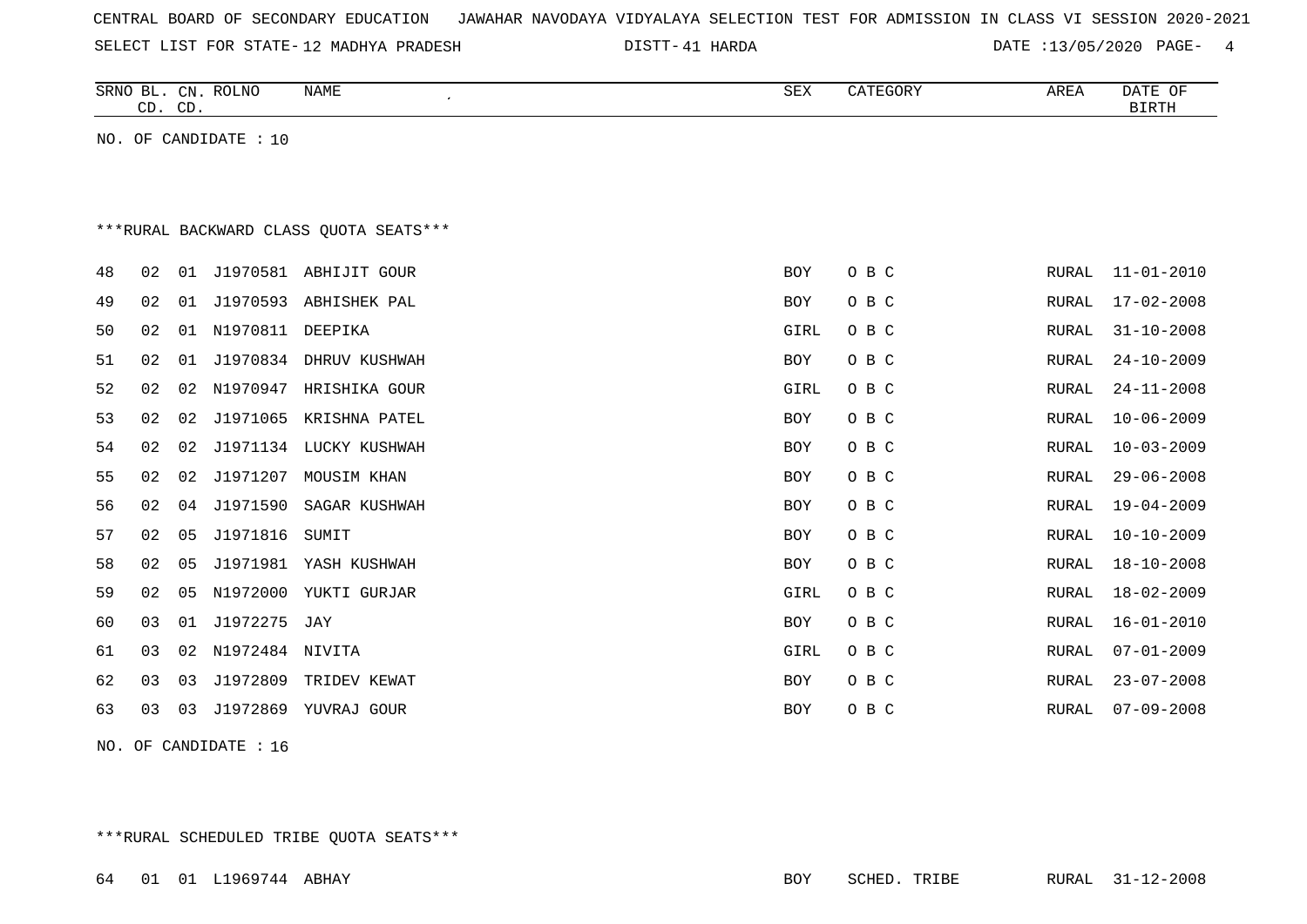SELECT LIST FOR STATE- DISTT- 12 MADHYA PRADESH

41 HARDA DATE :13/05/2020 PAGE- 5

|    | CD. CD. |    | SRNO BL. CN. ROLNO  | <b>NAME</b>                              | SEX        | CATEGORY     | AREA         | DATE OF<br><b>BIRTH</b> |
|----|---------|----|---------------------|------------------------------------------|------------|--------------|--------------|-------------------------|
|    |         |    |                     | *** RURAL SCHEDULED TRIBE QUOTA SEATS*** |            |              |              |                         |
| 65 | 01      |    |                     | 01 L1969790 ANIL BAGHELA                 | <b>BOY</b> | SCHED. TRIBE | RURAL        | $07 - 08 - 2009$        |
| 66 | 01      | 03 | L1970535 YESH       |                                          | BOY        | SCHED. TRIBE | RURAL        | $05 - 04 - 2010$        |
| 67 | 02      |    | 01 L1970597 AJAY    |                                          | BOY        | SCHED. TRIBE | <b>RURAL</b> | $28 - 02 - 2009$        |
| 68 | 02      |    | 01 L1970635 AMARLAL |                                          | BOY        | SCHED. TRIBE | <b>RURAL</b> | $23 - 05 - 2008$        |
| 69 | 02      |    | 01 L1970714 ARJUN   |                                          | <b>BOY</b> | SCHED. TRIBE | <b>RURAL</b> | $25 - 06 - 2009$        |
| 70 | 02      |    | 01 L1970843 DINESH  |                                          | BOY        | SCHED. TRIBE | <b>RURAL</b> | $20 - 12 - 2009$        |
| 71 | 02      | 03 | L1971248            | NARMADA PRASAD                           | BOY        | SCHED. TRIBE | <b>RURAL</b> | $10 - 10 - 2008$        |
| 72 | 02      | 03 | L1971347            | PRASHANT                                 | <b>BOY</b> | SCHED. TRIBE | <b>RURAL</b> | $02 - 01 - 2010$        |
| 73 | 02      | 03 | L1971358            | PREMNARAYAN                              | <b>BOY</b> | SCHED. TRIBE | <b>RURAL</b> | $18 - 07 - 2009$        |
| 74 | 02      |    | 04 L1971463         | RAKESH                                   | <b>BOY</b> | SCHED. TRIBE | <b>RURAL</b> | $10 - 06 - 2007$        |
| 75 | 02      | 04 | L1971524 RAVINDRA   |                                          | <b>BOY</b> | SCHED. TRIBE | <b>RURAL</b> | $01 - 05 - 2009$        |
| 76 | 02      |    | 04 P1971614         | SALONEE                                  | GIRL       | SCHED. TRIBE | <b>RURAL</b> | $15 - 04 - 2009$        |
| 77 | 03      | 02 | L1972482            | NITESH                                   | BOY        | SCHED. TRIBE | <b>RURAL</b> | $26 - 02 - 2010$        |
| 78 | 03      |    | 03 P1972756         | SNEHA SHELUKAR                           | GIRL       | SCHED. TRIBE | <b>RURAL</b> | $16 - 05 - 2009$        |
| 79 | 03      |    | 03 L1972789         | SURENDRA                                 | <b>BOY</b> | SCHED. TRIBE | <b>RURAL</b> | $10 - 12 - 2009$        |
| 80 | 03      |    | 03 P1972795         | SWATI                                    | GIRL       | SCHED. TRIBE | RURAL        | $05 - 12 - 2009$        |
|    |         |    |                     |                                          |            |              |              |                         |

NO. OF CANDIDATE : 17

TOTAL SELECTED CANDIDATE : 80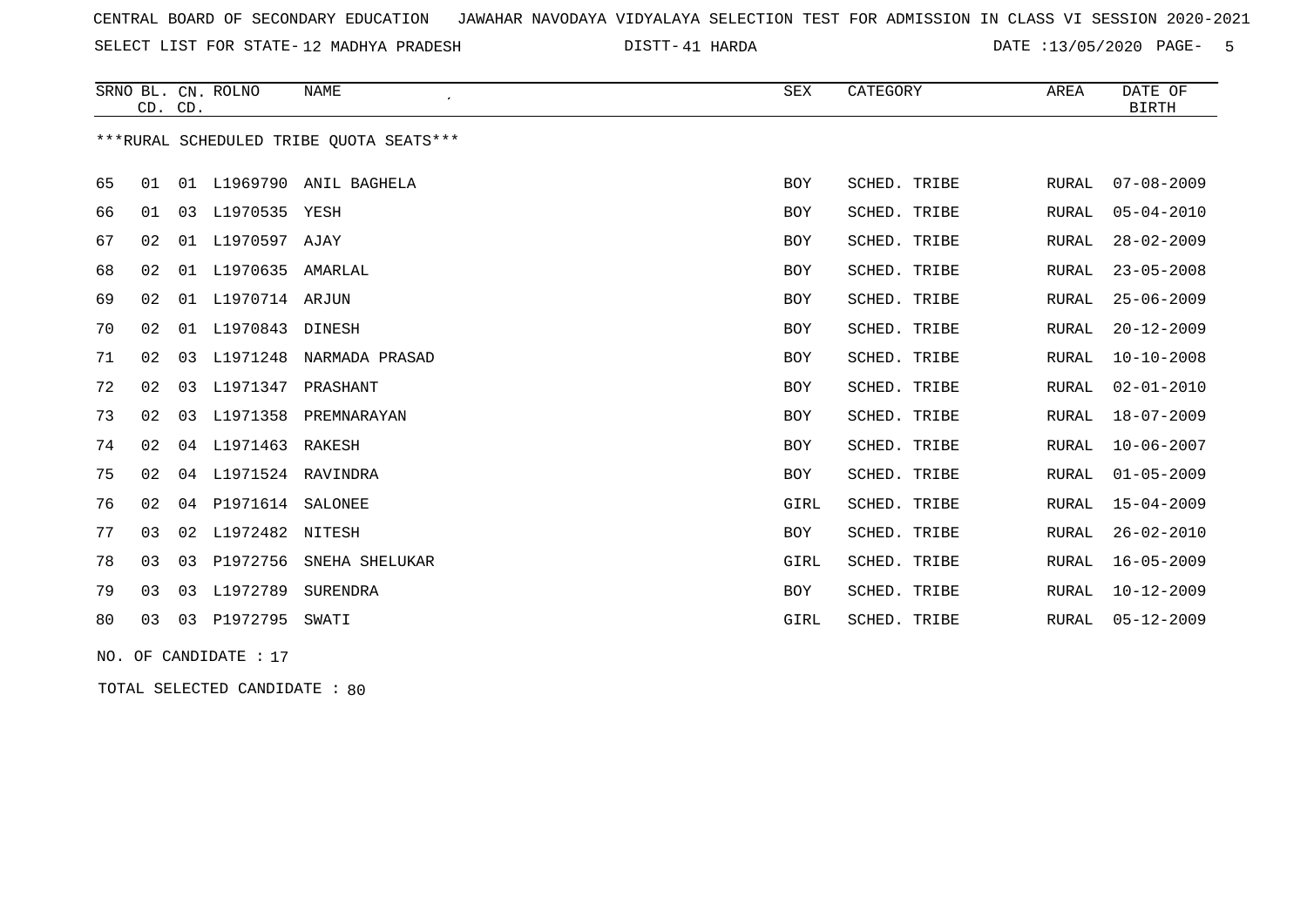SELECT LIST FOR STATE- DISTT- 12 MADHYA PRADESH

DISTT-42 NEEMUCH DATE :13/05/2020 PAGE- 1

|    |    | CD. CD. | SRNO BL. CN. ROLNO   | <b>NAME</b><br>$\cdot$                 | ${\tt SEX}$ | CATEGORY     | AREA  | DATE OF<br><b>BIRTH</b> |
|----|----|---------|----------------------|----------------------------------------|-------------|--------------|-------|-------------------------|
|    |    |         | ***OPEN UR SEATS***  |                                        |             |              |       |                         |
| 1  |    |         |                      | 01 01 A1972898 ABHISHEK VYAS           | <b>BOY</b>  | GENERAL      | URBAN | $03 - 08 - 2009$        |
| 2  | 01 | 01      |                      | C1972926 AMIT KUMAR PARMAR             | BOY         | SCHED. CASTE | URBAN | $07 - 06 - 2008$        |
| 3  | 01 | 01      | B1973088             | DEV VARDHAN                            | BOY         | O B C        | URBAN | $31 - 10 - 2009$        |
| 4  | 01 | 02      | J1973420             | MUKESH DHAKER                          | <b>BOY</b>  | O B C        | RURAL | $05 - 11 - 2008$        |
| 5  | 01 | 04      | B1973777             | TARUN KARPENTER                        | BOY         | O B C        | URBAN | $12 - 09 - 2010$        |
| 6  | 02 | 01      | M1974001             | GARIMA JAIN                            | GIRL        | GENERAL      | RURAL | $07 - 08 - 2009$        |
| 7  | 03 | 02      | B1974909             | GOURAV                                 | BOY         | O B C        | URBAN | $23 - 03 - 2009$        |
| 8  | 03 | 02      |                      | B1974995 HIMANSHU RATHOR               | BOY         | O B C        | URBAN | $11 - 05 - 2008$        |
| 9  | 03 |         | 03 F1975430          | MUSKAN JAT                             | GIRL        | O B C        | URBAN | 19-03-2009              |
|    |    |         | NO. OF CANDIDATE : 9 |                                        |             |              |       |                         |
|    |    |         |                      |                                        |             |              |       |                         |
|    |    |         |                      |                                        |             |              |       |                         |
|    |    |         |                      | ***OPEN SCHEDULED CASTE QUOTA SEATS*** |             |              |       |                         |
| 10 | 01 |         | 01 K1973154 GOURAV   |                                        | BOY         | SCHED. CASTE | RURAL | $04 - 12 - 2008$        |
| 11 | 01 | 02      | 01973448 NEHA        |                                        | GIRL        | SCHED. CASTE | RURAL | $04 - 11 - 2008$        |
| 12 | 02 |         |                      | 01 G1973955 DAKSHITA VERMA             | GIRL        | SCHED. CASTE |       | URBAN 11-08-2009        |
|    |    |         | NO. OF CANDIDATE : 3 |                                        |             |              |       |                         |
|    |    |         |                      |                                        |             |              |       |                         |
|    |    |         |                      |                                        |             |              |       |                         |

| ***OPEN DISABLED OUOTA SEATS*** |  |  |
|---------------------------------|--|--|
|---------------------------------|--|--|

| 13 03 04 N1975756 RAJAN RAWAT | GIRL OBC | RURAL 10-08-2009 |
|-------------------------------|----------|------------------|
| NO. OF CANDIDATE: 1           |          |                  |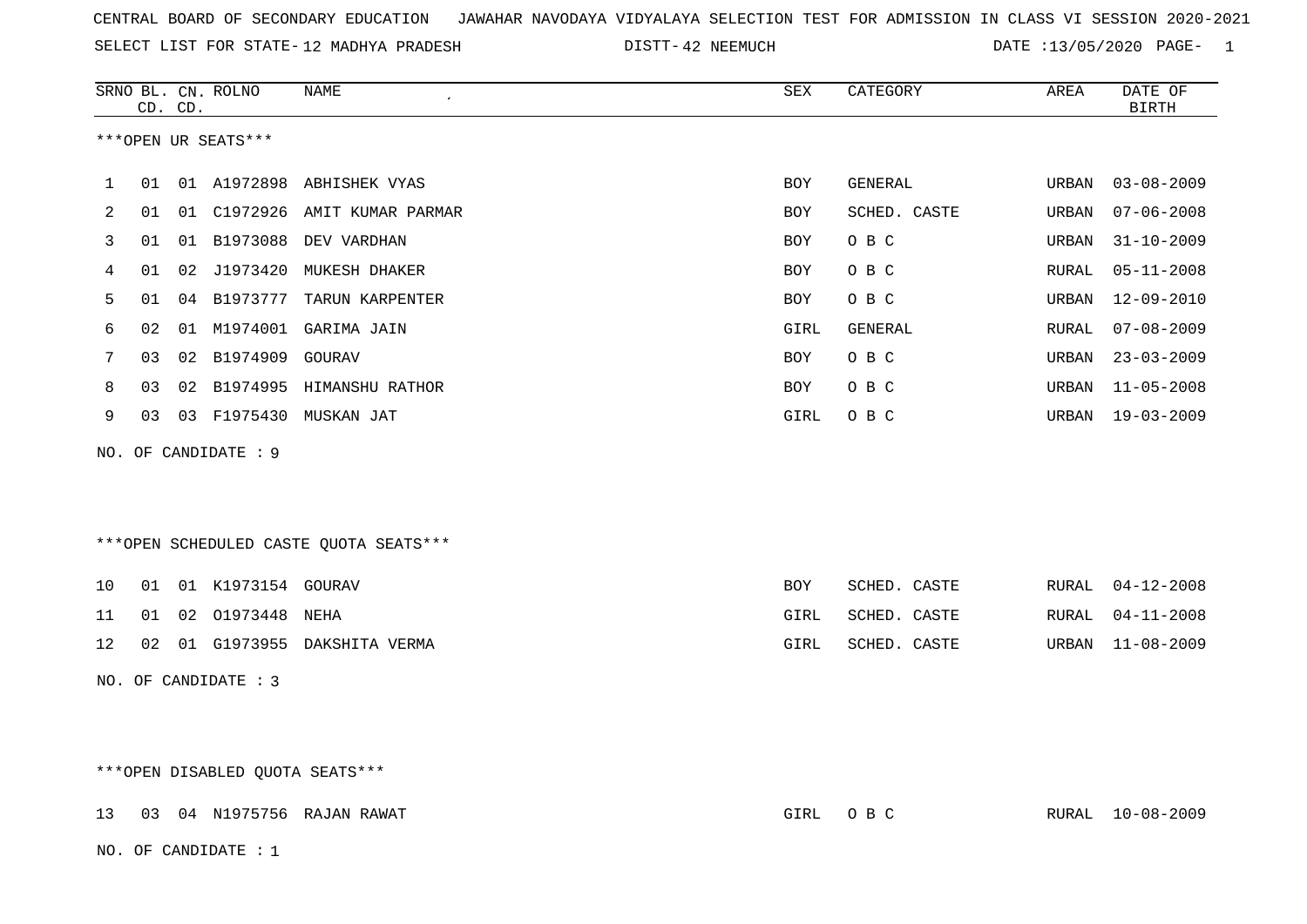SELECT LIST FOR STATE- DISTT- 12 MADHYA PRADESH

DISTT-42 NEEMUCH DATE :13/05/2020 PAGE- 2

|    |    | CD. CD. | SRNO BL. CN. ROLNO     | NAME                                    | SEX  | CATEGORY     | AREA         | DATE OF<br><b>BIRTH</b> |
|----|----|---------|------------------------|-----------------------------------------|------|--------------|--------------|-------------------------|
|    |    |         |                        | *** OPEN BACKWARD CLASS QUOTA SEATS***  |      |              |              |                         |
| 14 | 01 |         |                        | 03 F1973532 PRERNA PATIDAR              | GIRL | O B C        | URBAN        | $23 - 03 - 2008$        |
| 15 | 01 | 03      |                        | F1973648 SAKSHI DHAKAD                  | GIRL | O B C        | URBAN        | $14 - 03 - 2010$        |
| 16 | 03 | 02      | N1974839               | DIKSHA                                  | GIRL | O B C        | RURAL        | $16 - 04 - 2009$        |
| 17 | 03 | 03      |                        | F1975397 MINAKSHI JAT                   | GIRL | O B C        | URBAN        | $24 - 07 - 2009$        |
| 18 | 03 |         |                        | 03 B1975525 NIRMAL PATIDAR              | BOY  | O B C        | URBAN        | $27 - 08 - 2009$        |
|    |    |         | NO. OF CANDIDATE : 5   |                                         |      |              |              |                         |
|    |    |         |                        |                                         |      |              |              |                         |
|    |    |         |                        |                                         |      |              |              |                         |
|    |    |         |                        | *** OPEN SCHEDULED TRIBE QUOTA SEATS*** |      |              |              |                         |
| 19 | 01 |         |                        | 03 L1973510 PIYUSH RAWAT                | BOY  | SCHED. TRIBE | RURAL        | $10 - 07 - 2008$        |
| 20 | 03 |         | 04 P1975814 RAVINA     |                                         | GIRL | SCHED. TRIBE | RURAL        | $02 - 08 - 2009$        |
|    |    |         | NO. OF CANDIDATE : 2   |                                         |      |              |              |                         |
|    |    |         |                        |                                         |      |              |              |                         |
|    |    |         |                        |                                         |      |              |              |                         |
|    |    |         | ***RURAL OPEN SEATS*** |                                         |      |              |              |                         |
| 21 | 01 |         |                        | 01 J1972991 ASHISH DHAKAD               | BOY  | O B C        | RURAL        | 14-12-2009              |
| 22 | 01 | 01      | J1973103               | DHRUV                                   | BOY  | O B C        | RURAL        | $24 - 11 - 2009$        |
| 23 | 01 |         | 01 M1973175 HARSHITA   |                                         | GIRL | GENERAL      | RURAL        | $31 - 07 - 2008$        |
| 24 | 01 |         | 01 J1973197 HITESH     |                                         | BOY  | O B C        | RURAL        | $07 - 03 - 2009$        |
| 25 | 01 |         |                        | 02 N1973272 KHUSHI PATIDAR              | GIRL | O B C        | <b>RURAL</b> | $16 - 02 - 2010$        |
| 26 | 01 | 02      |                        | J1973404 MANOJ KUMAWAT                  | BOY  | O B C        | RURAL        | $10 - 07 - 2009$        |
| 27 | 01 | 03      | J1973480 PANKAJ        |                                         | BOY  | O B C        | RURAL        | $01 - 01 - 2008$        |
| 28 | 01 | 03      |                        | J1973534 PRINCE DHAKER                  | BOY  | O B C        | RURAL        | $30 - 07 - 2009$        |
| 29 | 01 |         | 03 N1973603 RENUKA     |                                         | GIRL | O B C        | RURAL        | $03 - 09 - 2008$        |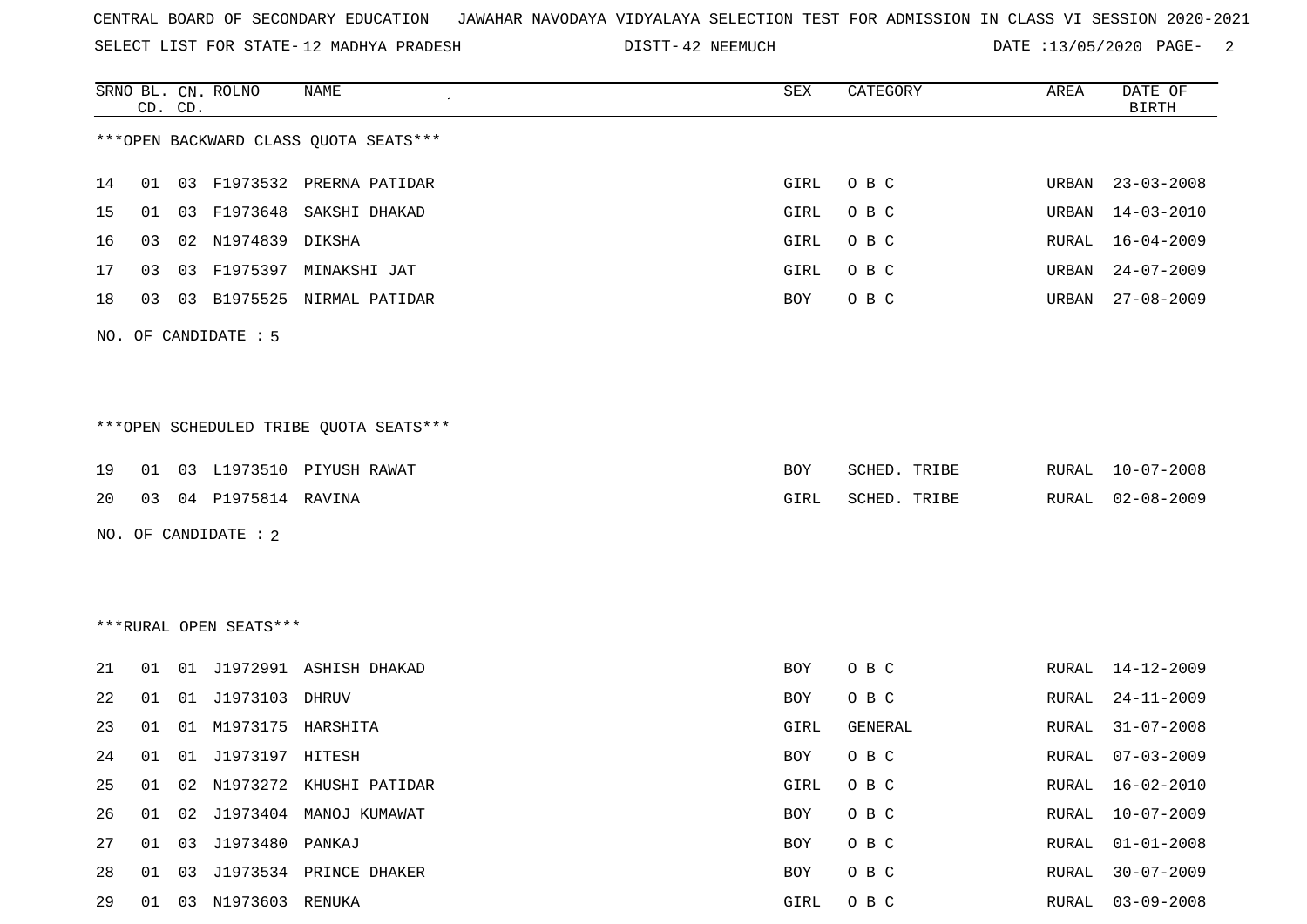SELECT LIST FOR STATE- DISTT- 12 MADHYA PRADESH

DISTT-42 NEEMUCH DATE :13/05/2020 PAGE- 3

| ***RURAL OPEN SEATS***<br>30<br>04 M1973850 YASHSWI RAWAL<br>GIRL<br><b>GENERAL</b><br><b>RURAL</b><br>01<br>O B C<br>31<br>01 N1973998<br>GIRL<br>02<br>ESHA<br>RURAL<br>32<br>J1974016 GOVIND<br>O B C<br>02<br>01<br>BOY<br>RURAL<br>01 N1974046<br>33<br>02<br>GIRL<br>O B C<br><b>RURAL</b><br>JAYA<br>34<br>02<br>01 N1974070 KARISHMA<br>O B C<br>GIRL<br>RURAL<br>01 N1974265<br>35<br>02<br>RANJANA KUNWAR<br>GIRL<br>O B C<br>RURAL<br>36<br>02<br>02<br>I1974305<br>RUDRA AJMERA<br><b>BOY</b><br>GENERAL<br>RURAL<br>O B C<br>37<br>N1974310<br>SADHANA PATIDAR<br>GIRL<br>02<br>02<br>RURAL |    | CD. | CD. | SRNO BL. CN. ROLNO | NAME   | <b>SEX</b> | CATEGORY | AREA  | DATE OF<br><b>BIRTH</b> |
|----------------------------------------------------------------------------------------------------------------------------------------------------------------------------------------------------------------------------------------------------------------------------------------------------------------------------------------------------------------------------------------------------------------------------------------------------------------------------------------------------------------------------------------------------------------------------------------------------------|----|-----|-----|--------------------|--------|------------|----------|-------|-------------------------|
|                                                                                                                                                                                                                                                                                                                                                                                                                                                                                                                                                                                                          |    |     |     |                    |        |            |          |       |                         |
|                                                                                                                                                                                                                                                                                                                                                                                                                                                                                                                                                                                                          |    |     |     |                    |        |            |          |       | $07 - 06 - 2009$        |
|                                                                                                                                                                                                                                                                                                                                                                                                                                                                                                                                                                                                          |    |     |     |                    |        |            |          |       | $29 - 10 - 2009$        |
|                                                                                                                                                                                                                                                                                                                                                                                                                                                                                                                                                                                                          |    |     |     |                    |        |            |          |       | $26 - 05 - 2008$        |
|                                                                                                                                                                                                                                                                                                                                                                                                                                                                                                                                                                                                          |    |     |     |                    |        |            |          |       | $08 - 09 - 2008$        |
|                                                                                                                                                                                                                                                                                                                                                                                                                                                                                                                                                                                                          |    |     |     |                    |        |            |          |       | $04 - 09 - 2008$        |
|                                                                                                                                                                                                                                                                                                                                                                                                                                                                                                                                                                                                          |    |     |     |                    |        |            |          |       | $24 - 12 - 2008$        |
|                                                                                                                                                                                                                                                                                                                                                                                                                                                                                                                                                                                                          |    |     |     |                    |        |            |          |       | $13 - 03 - 2009$        |
|                                                                                                                                                                                                                                                                                                                                                                                                                                                                                                                                                                                                          |    |     |     |                    |        |            |          |       | $27 - 01 - 2009$        |
|                                                                                                                                                                                                                                                                                                                                                                                                                                                                                                                                                                                                          | 38 | 02  | 02  | N1974325           | SAPANA | GIRL       | O B C    | RURAL | $10 - 10 - 2009$        |
| 39<br>02<br>M1974345<br>GIRL<br>GENERAL<br>02<br>SHRAIYA<br>RURAL                                                                                                                                                                                                                                                                                                                                                                                                                                                                                                                                        |    |     |     |                    |        |            |          |       | $10 - 08 - 2009$        |
| J1974694 BANWARI<br>O B C<br>03<br>01<br>40<br>BOY<br>RURAL                                                                                                                                                                                                                                                                                                                                                                                                                                                                                                                                              |    |     |     |                    |        |            |          |       | $01 - 07 - 2009$        |
| K1975101 KANHAIYALAL<br>41<br>03<br>02<br>BOY<br>SCHED. CASTE<br>RURAL                                                                                                                                                                                                                                                                                                                                                                                                                                                                                                                                   |    |     |     |                    |        |            |          |       | $28 - 03 - 2011$        |
| J1975291 LOKESH DHAKAD<br>O B C<br>42<br>03<br>03<br><b>RURAL</b><br>BOY                                                                                                                                                                                                                                                                                                                                                                                                                                                                                                                                 |    |     |     |                    |        |            |          |       | $12 - 03 - 2008$        |
| J1975310 MAHESH<br>43<br>03<br>O B C<br>03<br>BOY<br>RURAL                                                                                                                                                                                                                                                                                                                                                                                                                                                                                                                                               |    |     |     |                    |        |            |          |       | $25 - 10 - 2009$        |
| 03<br>J1975484 NEERAJ PATIDAR<br>O B C<br>44<br>03<br>BOY<br>RURAL                                                                                                                                                                                                                                                                                                                                                                                                                                                                                                                                       |    |     |     |                    |        |            |          |       | $07 - 09 - 2008$        |
| M1975507 NIKITA JAIN<br>45<br>03<br>GIRL<br>GENERAL<br>03<br>RURAL                                                                                                                                                                                                                                                                                                                                                                                                                                                                                                                                       |    |     |     |                    |        |            |          |       | $18 - 08 - 2008$        |
| 46<br>04 K1975713 PUSHKAR<br>03<br><b>BOY</b><br>SCHED. CASTE<br>RURAL                                                                                                                                                                                                                                                                                                                                                                                                                                                                                                                                   |    |     |     |                    |        |            |          |       | $22 - 03 - 2008$        |
| 47<br>03<br>04 N1975925<br>O B C<br>SALONI MALVIYA<br>GIRL<br>RURAL                                                                                                                                                                                                                                                                                                                                                                                                                                                                                                                                      |    |     |     |                    |        |            |          |       | $28 - 07 - 2010$        |
| 48<br>J1976058<br>O B C<br>03<br>SHYAMSINGH DANGI<br>05<br>BOY<br>RURAL                                                                                                                                                                                                                                                                                                                                                                                                                                                                                                                                  |    |     |     |                    |        |            |          |       | $19 - 03 - 2009$        |
| 03<br>J1976110<br>SUMIT RAWAT<br>O B C<br>49<br>05<br>BOY<br>RURAL                                                                                                                                                                                                                                                                                                                                                                                                                                                                                                                                       |    |     |     |                    |        |            |          |       | $03 - 03 - 2008$        |
| 50<br>J1976287 VIVEK<br>O B C<br>03<br>06<br>BOY<br>RURAL                                                                                                                                                                                                                                                                                                                                                                                                                                                                                                                                                |    |     |     |                    |        |            |          |       | 19-07-2009              |

NO. OF CANDIDATE : 30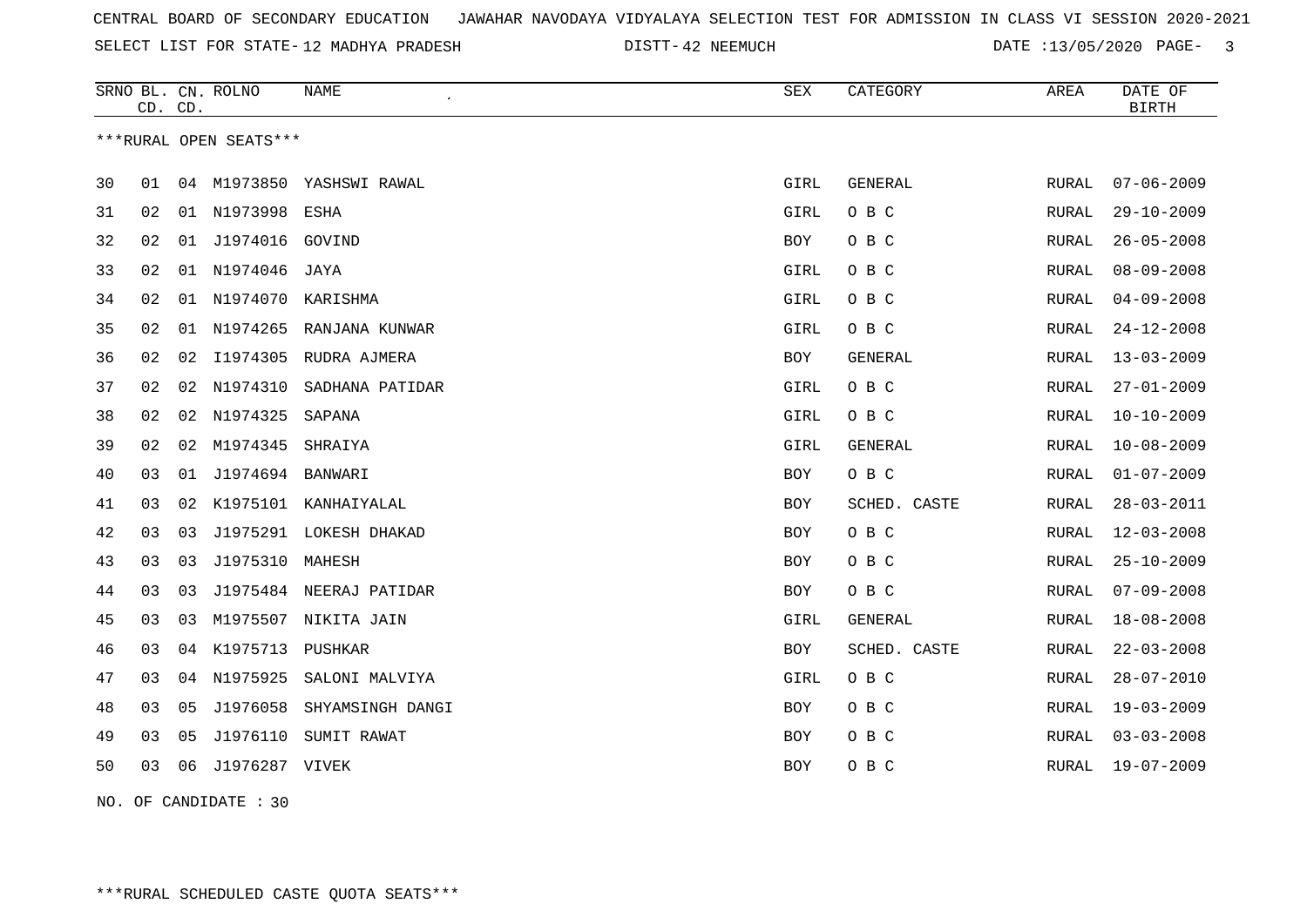SRNO BL. CN. ROLNO NAME SEX CATEGORY AREA DATE OF

SELECT LIST FOR STATE- DISTT- 12 MADHYA PRADESH

DISTT-42 NEEMUCH DATE :13/05/2020 PAGE- 4

|    | CD. CD. |    |                     |                                         |      |              |       | <b>BIRTH</b>     |
|----|---------|----|---------------------|-----------------------------------------|------|--------------|-------|------------------|
|    |         |    |                     | ***RURAL SCHEDULED CASTE QUOTA SEATS*** |      |              |       |                  |
| 51 | 01      | 02 | K1973436 NARENDRA   |                                         | BOY  | SCHED. CASTE | RURAL | $10 - 08 - 2008$ |
| 52 | 02      | 01 | 01974095            | KRISHNA                                 | GIRL | SCHED. CASTE | RURAL | $21 - 11 - 2008$ |
| 53 | 02      | 01 |                     | 01974155 MANISHA MEGHWAL                | GIRL | SCHED. CASTE | RURAL | $15 - 05 - 2008$ |
| 54 | 02      | 01 |                     | 01974197 NILAM MEGHWAL                  | GIRL | SCHED. CASTE | RURAL | $10 - 08 - 2008$ |
| 55 | 03      | 01 | 01974507 AKSHRA     |                                         | GIRL | SCHED. CASTE | RURAL | 18-11-2010       |
| 56 | 03      | 03 | 01975474 NEEDHI     |                                         | GIRL | SCHED. CASTE | RURAL | $14 - 03 - 2010$ |
| 57 | 03      | 04 | K1975706            | PRIYANSH PARIHAR                        | BOY  | SCHED. CASTE | RURAL | $01 - 05 - 2009$ |
| 58 | 03      | 05 | K1976036            | SHREERAM                                | BOY  | SCHED. CASTE | RURAL | $16 - 12 - 2008$ |
| 59 | 03      | 06 | 01976249 VINEETA    |                                         | GIRL | SCHED. CASTE | RURAL | $21 - 06 - 2009$ |
|    |         |    | NO. OF CANDIDATE: 9 |                                         |      |              |       |                  |
|    |         |    |                     |                                         |      |              |       |                  |
|    |         |    |                     | ***RURAL BACKWARD CLASS QUOTA SEATS***  |      |              |       |                  |
| 60 | 01      |    |                     | 01 J1972993 ASHWIN DHAKAD               | BOY  | O B C        | RURAL | $25 - 04 - 2010$ |
| 61 | 01      | 02 |                     | J1973291 KISHOR DHAKER                  | BOY  | O B C        | RURAL | $23 - 06 - 2009$ |
| 62 | 01      | 03 | N1973652            | SALONI                                  | GIRL | O B C        | RURAL | $14 - 06 - 2009$ |
| 63 | 02      | 02 | J1974338            | SHIVAM                                  | BOY  | O B C        | RURAL | $11 - 02 - 2009$ |
| 64 | 02      | 02 | J1974356            | SUMEET                                  | BOY  | O B C        | RURAL | $18 - 06 - 2009$ |
| 65 | 03      | 01 | J1974439            | AAMIN                                   | BOY  | O B C        | RURAL | $30 - 07 - 2009$ |
| 66 | 03      | 01 |                     | N1974451 AARTI DHAKAD                   | GIRL | O B C        | RURAL | $31 - 03 - 2008$ |
| 67 | 03      |    | 01 J1974676         | BABLU                                   | BOY  | O B C        | RURAL | $19 - 08 - 2008$ |
| 68 |         |    |                     | 03 02 J1974797 DEEPAK RATHORE           | BOY  | O B C        | RURAL | 25-12-2009       |
| 69 | 03      |    | 02 N1974804 DEEPIKA |                                         | GIRL | O B C        | RURAL | $04 - 10 - 2009$ |
| 70 | 03      |    | 02 N1974883         | GARIMA                                  | GIRL | O B C        | RURAL | $09 - 04 - 2009$ |
| 71 | 03      |    |                     | 02 J1975105 KANHAIYALAL CHANDEL         | BOY  | O B C        | RURAL | $07 - 06 - 2009$ |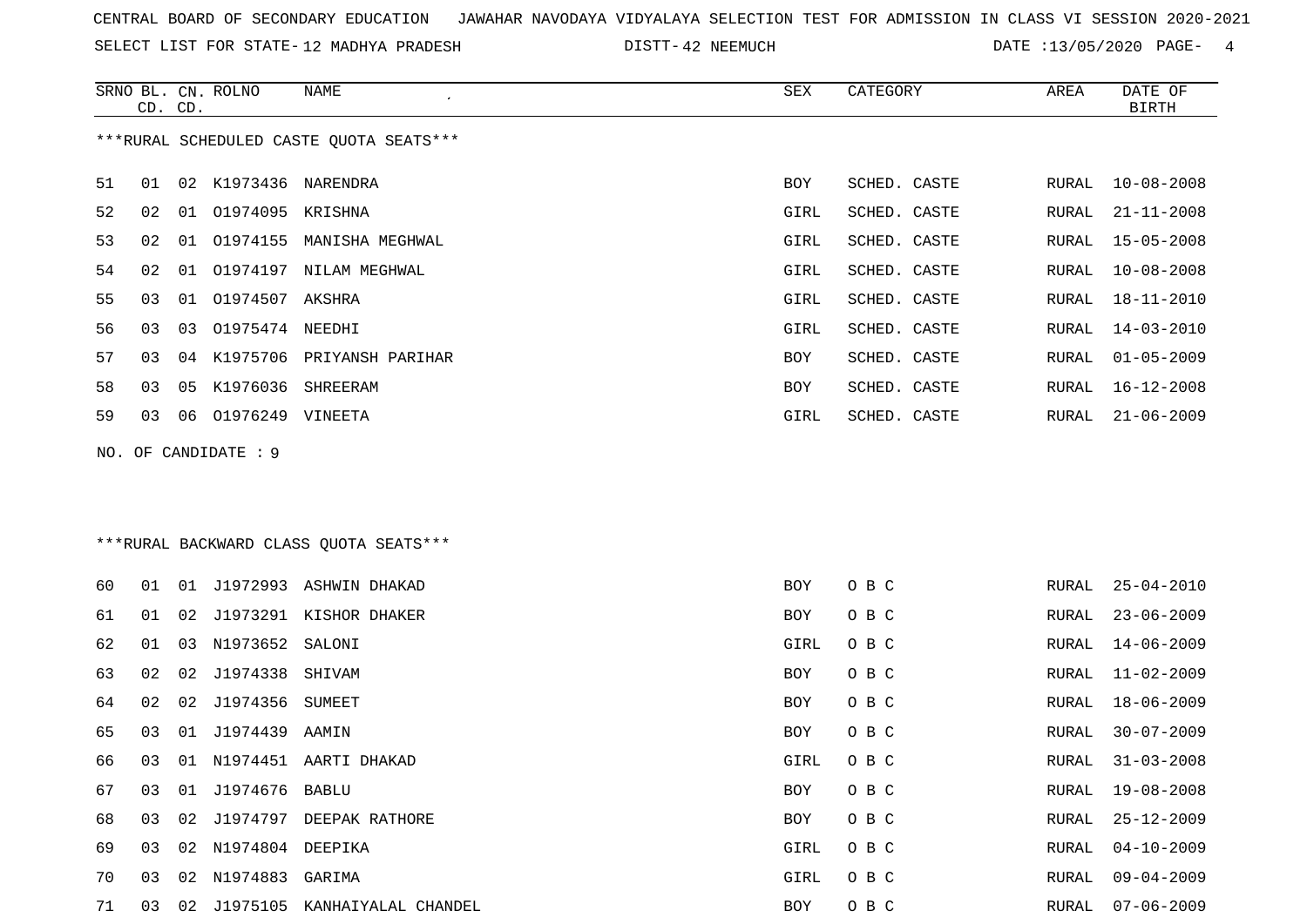SELECT LIST FOR STATE- DISTT- 12 MADHYA PRADESH

DISTT-42 NEEMUCH DATE :13/05/2020 PAGE- 5

|    | CD. CD. |    | SRNO BL. CN. ROLNO      | NAME                                   | SEX  | CATEGORY | AREA  | DATE OF<br>BIRTH |
|----|---------|----|-------------------------|----------------------------------------|------|----------|-------|------------------|
|    |         |    |                         | ***RURAL BACKWARD CLASS QUOTA SEATS*** |      |          |       |                  |
| 72 | 03      |    | 02 N1975182 KRISHNA     |                                        | GIRL | O B C    |       | RURAL 31-07-2008 |
| 73 | 03      |    | 04 J1975771 RAJU        |                                        | BOY  | O B C    | RURAL | $25 - 02 - 2008$ |
| 74 | 03      |    | 04 N1975789             | RANJANA                                | GIRL | O B C    | RURAL | $22 - 12 - 2008$ |
| 75 | 03      | 05 | N1975961 SAPANA         |                                        | GIRL | O B C    |       | RURAL 23-01-2010 |
|    |         |    | NO. OF CANDIDATE : $16$ |                                        |      |          |       |                  |

\*\*\*RURAL SCHEDULED TRIBE QUOTA SEATS\*\*\*

|  | 76 01 01 L1973133 GAGAN    |                                        | <b>BOY</b> | SCHED. TRIBE |  | RURAL 24-10-2007 |
|--|----------------------------|----------------------------------------|------------|--------------|--|------------------|
|  |                            | 77 01 01 L1973136 GANESH KUMAR MEHATAR | <b>BOY</b> | SCHED. TRIBE |  | RURAL 23-11-2009 |
|  | 78 01 02 P1973236 KANKU    |                                        | GIRL       | SCHED. TRIBE |  | RURAL 23-06-2009 |
|  | 79 01 03 L1973548 PURANMAL |                                        | <b>BOY</b> | SCHED. TRIBE |  | RURAL 28-08-2009 |
|  |                            | 80 03 04 L1975808 RAVI GARASIYA        | BOY        | SCHED. TRIBE |  | RURAL 15-03-2008 |

NO. OF CANDIDATE : 5

TOTAL SELECTED CANDIDATE : 80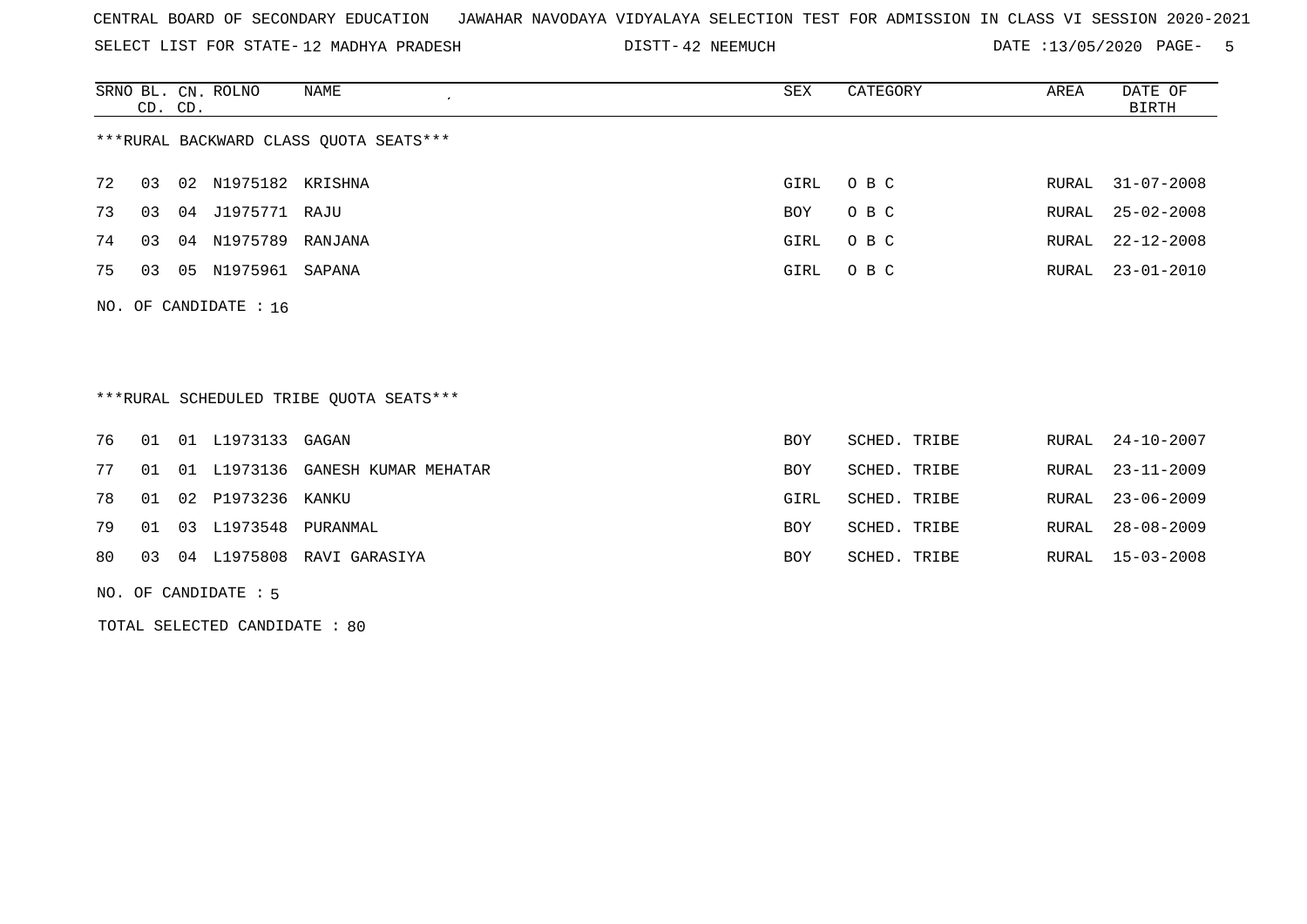SELECT LIST FOR STATE- DISTT- 12 MADHYA PRADESH

43 DINDORI DATE :13/05/2020 PAGE- 1

|    |    | CD. CD. | SRNO BL. CN. ROLNO   | NAME                                   | ${\tt SEX}$ | CATEGORY     | AREA  | DATE OF<br><b>BIRTH</b> |
|----|----|---------|----------------------|----------------------------------------|-------------|--------------|-------|-------------------------|
|    |    |         | ***OPEN UR SEATS***  |                                        |             |              |       |                         |
| 1  | 03 |         |                      | 01 N1977074 ARPITA PRAJAPATI           | GIRL        | O B C        | RURAL | $03 - 02 - 2010$        |
| 2  | 03 |         |                      | 01 B1977235 MADHUR RAJ HARDAHA         | BOY         | O B C        | URBAN | $15 - 10 - 2009$        |
| 3  | 05 |         |                      | 01 P1977883 NILANJNA SUNDRAM           | GIRL        | SCHED. TRIBE | RURAL | $08 - 03 - 2009$        |
| 4  | 06 |         |                      | 02 J1978442 SWAPNIL HARDAHA            | BOY         | O B C        | RURAL | $27 - 11 - 2009$        |
| 5  | 07 |         |                      | 02 C1978876 RUSHIL CHANDEL             | <b>BOY</b>  | SCHED. CASTE | URBAN | $02 - 07 - 2009$        |
|    |    |         | NO. OF CANDIDATE : 5 |                                        |             |              |       |                         |
|    |    |         |                      |                                        |             |              |       |                         |
|    |    |         |                      | ***OPEN SCHEDULED CASTE QUOTA SEATS*** |             |              |       |                         |
| 6  | 04 |         |                      | 01 K1977718 SATYAM JHARIYA             | BOY         | SCHED. CASTE | RURAL | 12-02-2010              |
| 7  | 07 |         |                      | 01 K1978626 HARSH KUMAR JHARIYA        | BOY         | SCHED. CASTE | RURAL | $27 - 04 - 2010$        |
| 8  | 07 |         |                      | 02 C1978905 SATENDRA JHARIYA           | BOY         | SCHED. CASTE | URBAN | $23 - 06 - 2008$        |
|    |    |         | NO. OF CANDIDATE : 3 |                                        |             |              |       |                         |
|    |    |         |                      |                                        |             |              |       |                         |
|    |    |         |                      | *** OPEN BACKWARD CLASS QUOTA SEATS*** |             |              |       |                         |
| 9  | 02 |         |                      | 01 N1976771 KAMYA SAHU                 | GIRL        | O B C        | RURAL | $30 - 12 - 2009$        |
| 10 | 03 |         |                      | 01 F1977065 ANSHIKA VISHWAKARMA        | GIRL        | O B C        | URBAN | $06 - 10 - 2009$        |
| 11 | 06 |         |                      | 01 J1978031 ANKIT KUMAR                | <b>BOY</b>  | O B C        | RURAL | $01 - 09 - 2009$        |
| 12 | 07 |         |                      | 01 B1978730 MOHAN RAJ SAHU             | BOY         | O B C        | URBAN | $21 - 11 - 2009$        |
| 13 | 07 |         |                      | 02 J1978906 SATENDRA SAHU              | <b>BOY</b>  | O B C        | RURAL | 13-02-2010              |

NO. OF CANDIDATE : 5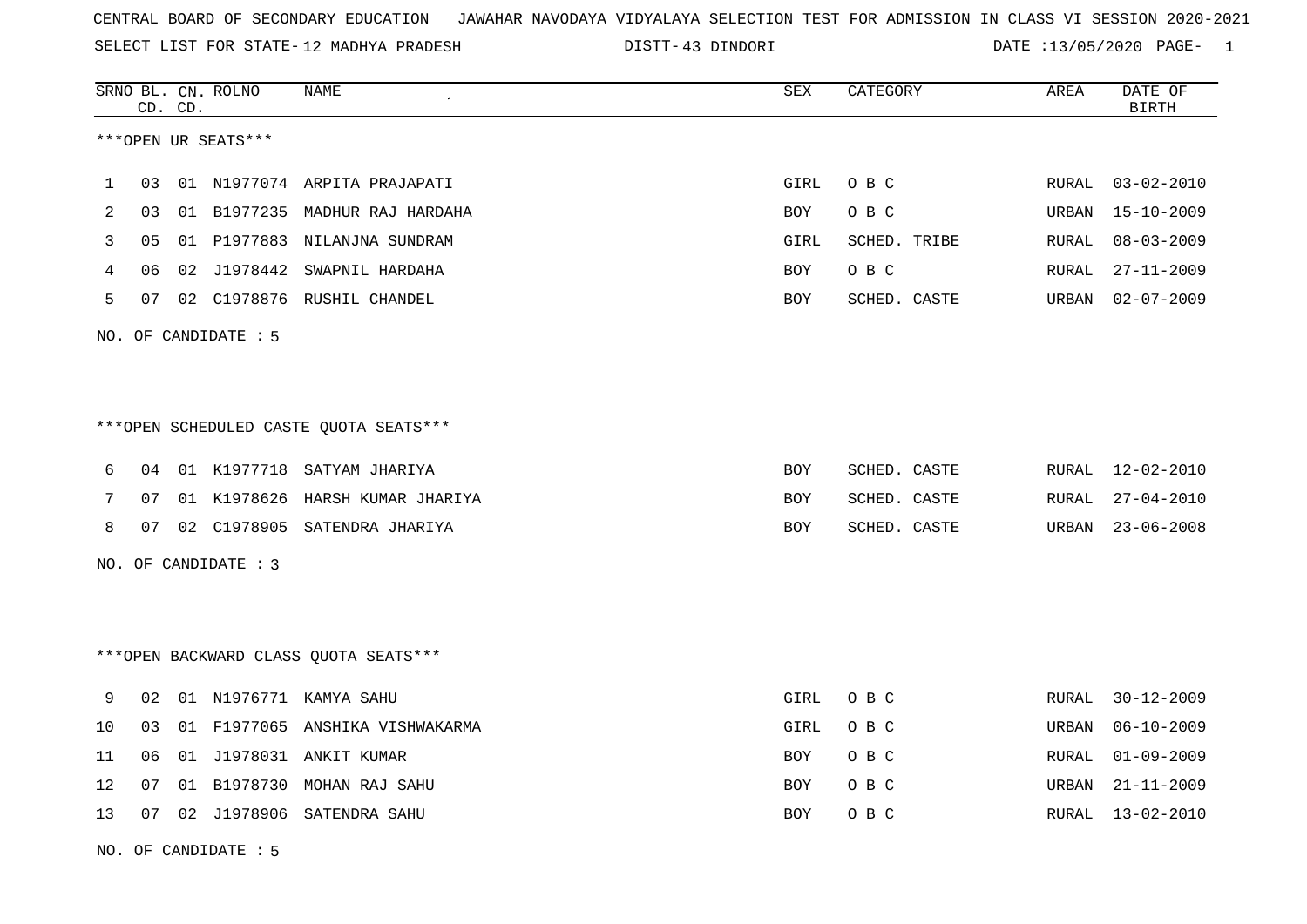SELECT LIST FOR STATE- DISTT- 12 MADHYA PRADESH

43 DINDORI DATE :13/05/2020 PAGE- 2

|     | CD. CD. |    | SRNO BL. CN. ROLNO     | NAME                                   | SEX        | CATEGORY     | AREA  | DATE OF<br><b>BIRTH</b> |
|-----|---------|----|------------------------|----------------------------------------|------------|--------------|-------|-------------------------|
|     |         |    |                        | ***OPEN SCHEDULED TRIBE OUOTA SEATS*** |            |              |       |                         |
| 14  | 01      | 01 |                        | L1976381 ASHISH KUMAR SAROUTE          | <b>BOY</b> | SCHED. TRIBE | RURAL | $11 - 03 - 2008$        |
| 15  | 01      |    |                        | 01 P1976436 HARSITA MARKO              | GIRL       | SCHED. TRIBE | RURAL | $06 - 12 - 2008$        |
| 16  | 02      |    |                        | 02 L1976872 NIKHIL TEKAM               | <b>BOY</b> | SCHED. TRIBE | RURAL | $01 - 08 - 2009$        |
| 17  | 02      | 02 | L1977005               | TRIBHUVAN MARKO                        | BOY        | SCHED. TRIBE | RURAL | $17 - 03 - 2010$        |
| 18  | 03      | 02 | H1977309               | PRATIKSHA SINGH                        | GIRL       | SCHED. TRIBE | URBAN | $23 - 08 - 2009$        |
| 19  | 03      | 02 |                        | H1977329 RAKHI PUSHAM                  | GIRL       | SCHED. TRIBE | URBAN | $15 - 04 - 2009$        |
| 20  | 05      |    |                        | 01 L1977823 HIMANSHU SINGH MANDAVE     | <b>BOY</b> | SCHED. TRIBE | RURAL | $08 - 11 - 2009$        |
| NO. |         |    | OF CANDIDATE : 7       |                                        |            |              |       |                         |
|     |         |    |                        |                                        |            |              |       |                         |
|     |         |    |                        |                                        |            |              |       |                         |
|     |         |    | ***RURAL OPEN SEATS*** |                                        |            |              |       |                         |
| 21  | 01      | 01 |                        | L1976451 JAYDEEP MARAVI                | <b>BOY</b> | SCHED. TRIBE | RURAL | $08 - 10 - 2008$        |
| 22  | 02      |    |                        | 01 L1976674 AMIT KUMAR MARKAM          | <b>BOY</b> | SCHED. TRIBE | RURAL | $08 - 02 - 2010$        |
|     |         |    |                        |                                        |            |              |       |                         |

| 21 | 01              | 01  |             | L1976451 JAYDEEP MARAVI     | BOY  | SCHED. TRIBE | RURAL | $08 - 10 - 2008$ |
|----|-----------------|-----|-------------|-----------------------------|------|--------------|-------|------------------|
| 22 | 02 <sub>o</sub> | 01  |             | L1976674 AMIT KUMAR MARKAM  | BOY  | SCHED. TRIBE | RURAL | $08 - 02 - 2010$ |
| 23 | 02              | 02  |             | J1976859 MUKESH YADAV       | BOY  | O B C        | RURAL | $08 - 05 - 2009$ |
| 24 | 03              | 01  |             | P1977135 DIVYA DHURWEY      | GIRL | SCHED. TRIBE | RURAL | $24 - 07 - 2008$ |
| 25 | 03              | 02  |             | P1977452 UJJWALA PARASTE    | GIRL | SCHED. TRIBE | RURAL | 18-08-2009       |
| 26 | 03              | 02  |             | M1977473 YASHI PANDEY       | GIRL | GENERAL      | RURAL | $02 - 05 - 2010$ |
| 27 | 04              | 01  |             | L1977491 AMIT KUMAR PARASTE | BOY  | SCHED. TRIBE | RURAL | 15-10-2008       |
| 28 | 04              | O 1 |             | L1977508 ARUN KUMAR PARSTE  | BOY  | SCHED. TRIBE | RURAL | $25 - 08 - 2009$ |
| 29 | 05              | 01  |             | J1977851 LAKHAN LAL SAHU    | BOY  | O B C        | RURAL | 08-04-2008       |
| 30 | 05              | 01  | M1977867    | MEHAK MANSURI               | GIRL | GENERAL      | RURAL | $28 - 04 - 2009$ |
| 31 | 06              | 01  | L1977998    | AAYUSH UIKEY                | BOY  | SCHED. TRIBE | RURAL | $14 - 05 - 2009$ |
| 32 | 06              | 02  |             | P1978469 YACHNA DHURWEY     | GIRL | SCHED. TRIBE | RURAL | 09-02-2010       |
| 33 | 07              |     | 02 N1978887 | SAKSHI SAHU                 | GIRL | O B C        | RURAL | $31 - 10 - 2009$ |
| 34 | 07              |     | 02 L1978970 | TARUN KUMAR PARASTE         | BOY  | SCHED. TRIBE | RURAL | $20 - 01 - 2008$ |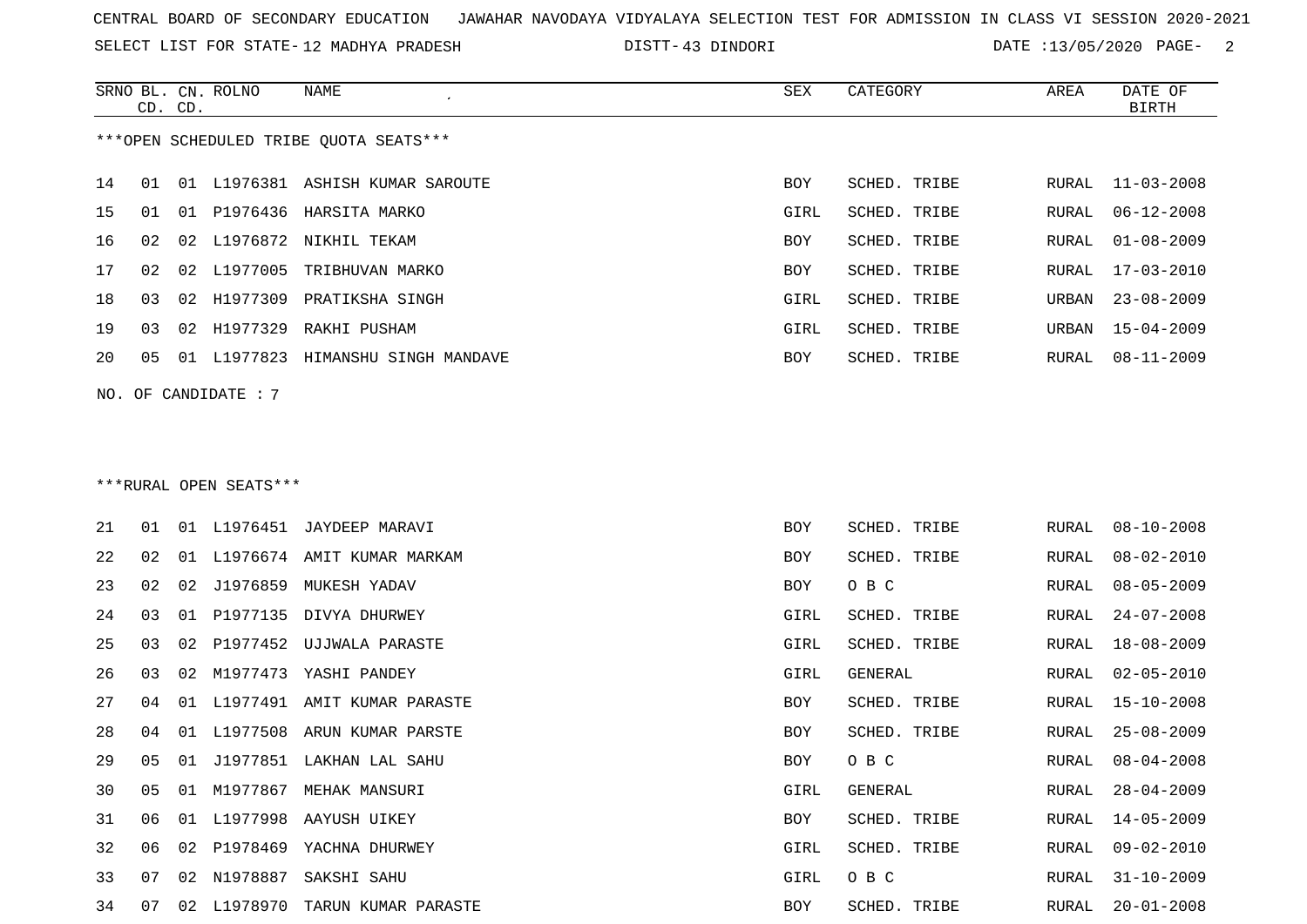| CENTRAL BOARD OF SECONDARY EDUCATION – JAWAHAR NAVODAYA VIDYALAYA SELECTION TEST FOR ADMISSION IN CLASS VI SESSION 2020-2021 |  |  |  |  |
|------------------------------------------------------------------------------------------------------------------------------|--|--|--|--|
|------------------------------------------------------------------------------------------------------------------------------|--|--|--|--|

SELECT LIST FOR STATE- DISTT- 12 MADHYA PRADESH

43 DINDORI DATE :13/05/2020 PAGE- 3

|    | CD. CD. |    | SRNO BL. CN. ROLNO      | <b>NAME</b>                             | ${\tt SEX}$ | CATEGORY     | AREA  | DATE OF<br><b>BIRTH</b> |
|----|---------|----|-------------------------|-----------------------------------------|-------------|--------------|-------|-------------------------|
|    |         |    | NO. OF CANDIDATE : 14   |                                         |             |              |       |                         |
|    |         |    |                         |                                         |             |              |       |                         |
|    |         |    |                         |                                         |             |              |       |                         |
|    |         |    |                         | ***RURAL SCHEDULED CASTE QUOTA SEATS*** |             |              |       |                         |
| 35 | 03      |    |                         | 01 K1977117 DEEPAK KUMAR JHARIYA        | BOY         | SCHED. CASTE | RURAL | $18 - 10 - 2009$        |
| 36 | 03      |    |                         | 02 K1977318 PUSHPENDRA KUMAR            | BOY         | SCHED. CASTE | RURAL | $09 - 09 - 2009$        |
| 37 | 03      |    |                         | 02 K1977340 RINKU JHARIYA               | BOY         | SCHED. CASTE | RURAL | $02 - 08 - 2009$        |
| 38 | 04      | 01 | 01977481 AAYUSHI        |                                         | GIRL        | SCHED. CASTE | RURAL | $09 - 06 - 2010$        |
| 39 | 07      |    | 01 K1978548             | BHAVDEEP JHARIYA                        | BOY         | SCHED. CASTE | RURAL | $08 - 07 - 2009$        |
| 40 | 07      |    | 02 K1978823             | PUSHPENDRA KUMAR JHARIYA                | BOY         | SCHED. CASTE | RURAL | $26 - 07 - 2009$        |
| 41 | 07      |    | 02 K1978881             | SAHIL KUMAR JHARIYA                     | BOY         | SCHED. CASTE | RURAL | $22 - 05 - 2009$        |
| 42 | 07      |    | 02 K1978897             | SANSKAR JHARIYA                         | BOY         | SCHED. CASTE | RURAL | $27 - 10 - 2009$        |
| 43 | 07      |    | 02 01978919             | SHALINI JHARIYA                         | GIRL        | SCHED. CASTE | RURAL | $06 - 07 - 2009$        |
|    |         |    | NO. OF CANDIDATE : 9    |                                         |             |              |       |                         |
|    |         |    |                         |                                         |             |              |       |                         |
|    |         |    |                         |                                         |             |              |       |                         |
|    |         |    |                         | ***RURAL BACKWARD CLASS QUOTA SEATS***  |             |              |       |                         |
| 44 | 01      |    |                         | 01 J1976525 PARAS SONWANI               | <b>BOY</b>  | O B C        | RURAL | $30 - 06 - 2009$        |
| 45 | 01      | 01 | N1976635                | VANDNA DESHMUKH                         | GIRL        | O B C        | RURAL | $12 - 06 - 2010$        |
| 46 | 02      |    |                         | 01 J1976690 ANURAG RAI                  | BOY         | O B C        | RURAL | $10 - 11 - 2009$        |
| 47 | 02      |    |                         | 01 N1976691 ARADHYA SAHU                | GIRL        | O B C        | RURAL | $25 - 03 - 2010$        |
| 48 |         |    |                         | 02 01 J1976728 DEVID SAHU               | BOY         | O B C        |       | RURAL 16-12-2008        |
| 49 |         |    | 02 01 J1976730 DEV SAHU |                                         | BOY         | O B C        | RURAL | $16 - 07 - 2010$        |
| 50 |         |    |                         | 02 01 J1976757 HIMANSHU NANDEHA         | BOY         | O B C        | RURAL | $02 - 10 - 2009$        |
| 51 |         |    |                         | 02 02 J1976891 PRASHANT KUMAR           | BOY         | O B C        | RURAL | $07 - 01 - 2010$        |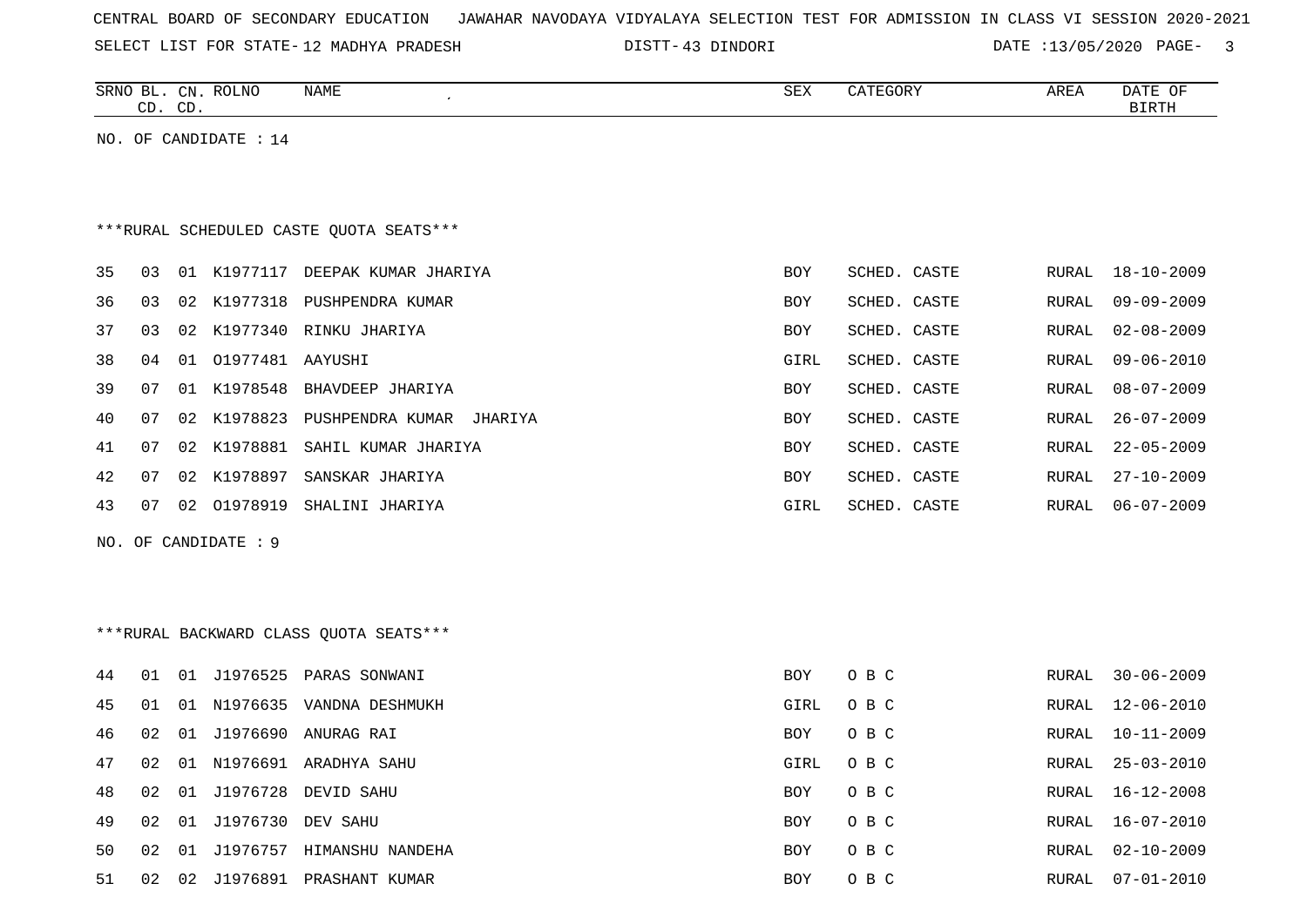SELECT LIST FOR STATE- DISTT- 12 MADHYA PRADESH

SRNO BL. CN.

ROLNO NAME SEX CATEGORY AREA DATE OF

43 DINDORI DATE :13/05/2020 PAGE- 4

|        | CD. CD. |    |                       |                                         |            |              |       | <b>BIRTH</b>     |
|--------|---------|----|-----------------------|-----------------------------------------|------------|--------------|-------|------------------|
|        |         |    |                       | ***RURAL BACKWARD CLASS QUOTA SEATS***  |            |              |       |                  |
| 52     | 02      | 02 | J1976981              | SHUBH SAHU                              | <b>BOY</b> | O B C        | RURAL | $27 - 08 - 2009$ |
| 53     | 02      | 02 | J1977006              | TRILOK SAHU                             | BOY        | O B C        | RURAL | $30 - 11 - 2008$ |
| 54     | 03      | 01 |                       | N1977050 AMBIKA YADAV                   | GIRL       | O B C        | RURAL | $01 - 04 - 2010$ |
| 55     | 03      | 02 |                       | J1977282 NITESH KUMAR                   | BOY        | O B C        | RURAL | $09 - 08 - 2009$ |
| 56     | 05      | 01 |                       | J1977846 KRISHNA KUMAR                  | BOY        | O B C        | RURAL | $15 - 12 - 2007$ |
| 57     | 06      | 01 | J1978044              | ASHISH PITANIYA                         | BOY        | O B C        | RURAL | $30 - 03 - 2009$ |
| 58     | 06      | 02 | J1978386              | SAURABH PADWAR                          | BOY        | O B C        | RURAL | $18 - 05 - 2010$ |
| 59     | 06      | 02 | J1978422              | SOMNATH                                 | BOY        | O B C        | RURAL | $24 - 06 - 2010$ |
|        |         |    | NO. OF CANDIDATE : 16 |                                         |            |              |       |                  |
|        |         |    |                       |                                         |            |              |       |                  |
|        |         |    |                       | ***RURAL SCHEDULED TRIBE QUOTA SEATS*** |            |              |       |                  |
|        |         |    |                       |                                         |            |              |       |                  |
| 60     | 01      |    |                       | 01 L1976346 AKASH KUMAR UIKEY           | BOY        | SCHED. TRIBE | RURAL | $09 - 09 - 2008$ |
| 61     | 01      |    |                       | 01 L1976402 DEEP SAH BHAVEDI            | BOY        | SCHED. TRIBE | RURAL | $24 - 12 - 2009$ |
| 62     | 01      |    | 01 P1976483           | MADHU SANDYA                            | GIRL       | SCHED. TRIBE | RURAL | $24 - 04 - 2010$ |
| 63     | 01      | 01 | L1976551              | RAJ KUMAR KUSHRAM                       | BOY        | SCHED. TRIBE | RURAL | $09 - 09 - 2009$ |
| 64     | 01      | 01 | P1976626              | SURANJANA BHAVEDI                       | GIRL       | SCHED. TRIBE | RURAL | $27 - 02 - 2008$ |
| 65     | 01      | 01 |                       | P1976636 VARSHA DEVI DHUMKETI           | GIRL       | SCHED. TRIBE | RURAL | 15-12-2009       |
| 66     | 02      | 01 | P1976775              | KAUSHIKI DHURWEY                        | GIRL       | SCHED. TRIBE | RURAL | 14-09-2009       |
| 67     | 02      | 01 | P1976846              | MAHI PATTA                              | GIRL       | SCHED. TRIBE | RURAL | $21 - 05 - 2010$ |
| 68     | 02      |    |                       | 01 L1976849 MANIHSH ARMO                | BOY        | SCHED. TRIBE | RURAL | $14 - 08 - 2009$ |
| 69     |         |    |                       | 03 01 L1977036 ABHISHEK KUMAR           | BOY        | SCHED. TRIBE | RURAL | 13-10-2009       |
| 70     | 03      |    |                       | 01 L1977145 DURGA PRASAD                | BOY        | SCHED. TRIBE | RURAL | $28 - 09 - 2009$ |
| $71\,$ | 03      |    |                       | 01 L1977187 JITENDRA KUMAR              | BOY        | SCHED. TRIBE | RURAL | $19 - 12 - 2009$ |
| 72     | 04      |    |                       | 01 L1977638 NEELAM KUMAR PARASTE        | BOY        | SCHED. TRIBE | RURAL | $14 - 08 - 2007$ |
|        |         |    |                       |                                         |            |              |       |                  |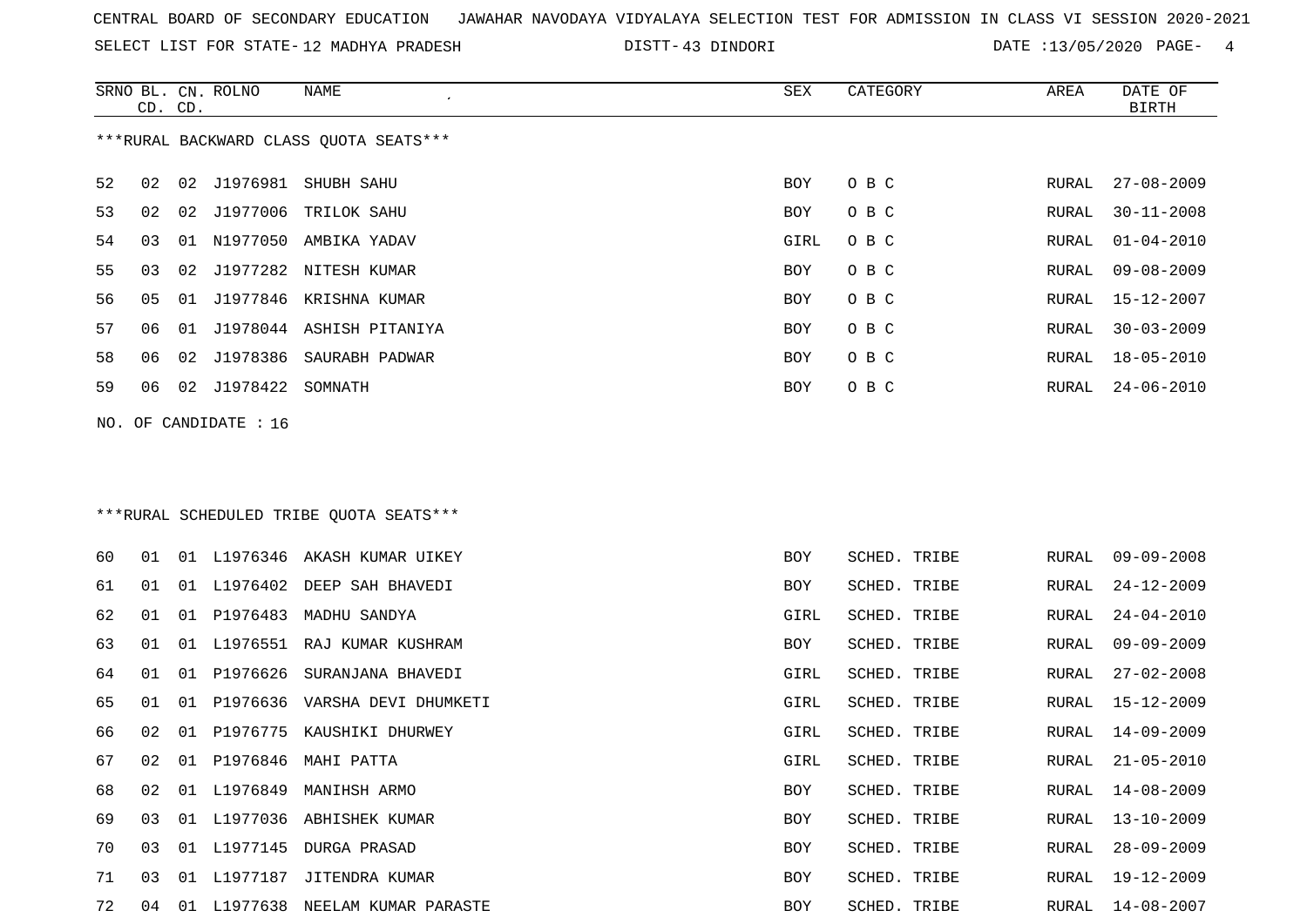SELECT LIST FOR STATE- DISTT- 12 MADHYA PRADESH

43 DINDORI DATE :13/05/2020 PAGE- 5

|    | CD. CD. | SRNO BL. CN. ROLNO      | NAME                                    | SEX        | CATEGORY     | AREA  | DATE OF<br>BIRTH |
|----|---------|-------------------------|-----------------------------------------|------------|--------------|-------|------------------|
|    |         |                         | ***RURAL SCHEDULED TRIBE OUOTA SEATS*** |            |              |       |                  |
| 73 | 04      |                         | 01 L1977756 YUVRAJ SINGH SHYAM          | <b>BOY</b> | SCHED. TRIBE | RURAL | 12-05-2009       |
| 74 | 06      |                         | 01 P1978135 KANIKA MARAVI               | GIRL       | SCHED. TRIBE | RURAL | 17-08-2010       |
| 75 | 06      |                         | 02 L1978298 PUSHPENDRA KUMAR DHURWEY    | BOY        | SCHED. TRIBE | RURAL | $02 - 06 - 2009$ |
| 76 | 07      |                         | 01 L1978478 AAKASH MARAVI               | BOY        | SCHED. TRIBE | RURAL | $26 - 10 - 2008$ |
| 77 | 07      |                         | 01 P1978521 ANUPRIYA MARAVI             | GIRL       | SCHED. TRIBE | RURAL | $07 - 01 - 2010$ |
| 78 | 07      |                         | 01 P1978619 HANISHA PUSHAM              | GIRL       | SCHED. TRIBE | RURAL | 16-04-2008       |
| 79 | 07      |                         | 02 P1978814 PRIYANKA MARKO              | GIRL       | SCHED. TRIBE | RURAL | 17-06-2009       |
| 80 | 07      | 02 L1979010             | YOGESH SINGH TEKAM                      | BOY        | SCHED. TRIBE | RURAL | 18-07-2008       |
|    |         | $NO.$ OF CANDIDATE : 21 |                                         |            |              |       |                  |

TOTAL SELECTED CANDIDATE : 80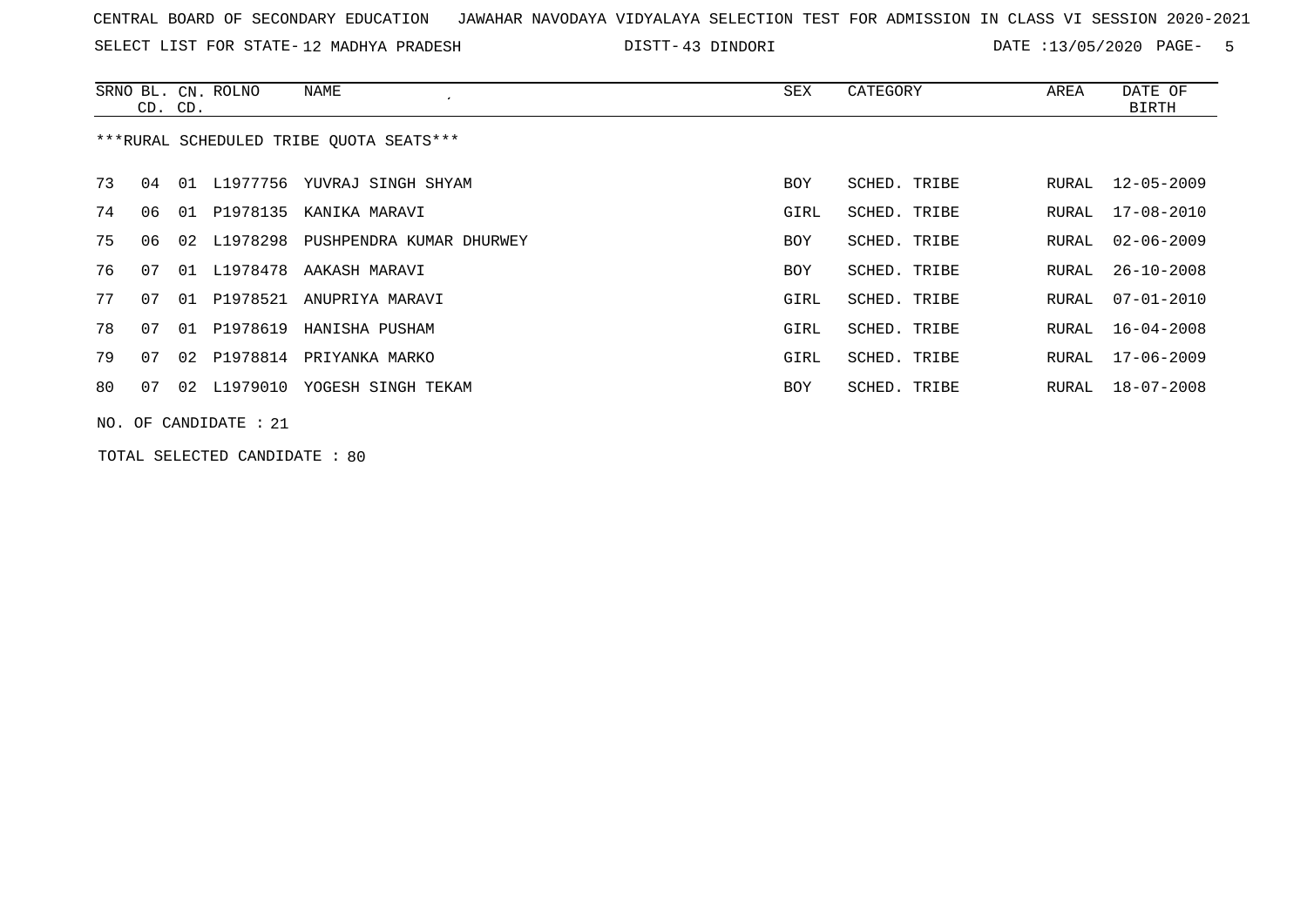SELECT LIST FOR STATE- DISTT- 12 MADHYA PRADESH

44 BARWANI DATE :13/05/2020 PAGE- 1

|              |                | CD. CD. | SRNO BL. CN. ROLNO   | NAME                                    | SEX         | CATEGORY     | AREA | DATE OF<br><b>BIRTH</b> |
|--------------|----------------|---------|----------------------|-----------------------------------------|-------------|--------------|------|-------------------------|
|              |                |         | ***OPEN UR SEATS***  |                                         |             |              |      |                         |
| $\mathbf{1}$ |                |         |                      | 03 01 N1980541 ANSHIKA YADAV            | GIRL        | O B C        |      | RURAL 01-02-2009        |
| 2            |                |         |                      | 07 01 B1984260 DIVYANSH MALVIYA         | BOY         | O B C        |      | URBAN 30-01-2009        |
|              |                |         | NO. OF CANDIDATE : 2 |                                         |             |              |      |                         |
|              |                |         |                      |                                         |             |              |      |                         |
|              |                |         |                      | *** OPEN SCHEDULED CASTE QUOTA SEATS*** |             |              |      |                         |
| 3            |                |         |                      | 01 02 01979737 SAMIKHA MANDAL           | GIRL        | SCHED. CASTE |      | RURAL 26-10-2008        |
| 4            | 0 <sub>3</sub> |         |                      | 01 01980471 AANCHAL EKKAL               | GIRL        | SCHED. CASTE |      | RURAL 15-04-2009        |
| 5            |                |         |                      | 07 01 K1984090 ANKIT KARORIYA           | BOY         | SCHED. CASTE |      | RURAL 26-04-2010        |
|              |                |         | NO. OF CANDIDATE : 3 |                                         |             |              |      |                         |
|              |                |         |                      |                                         |             |              |      |                         |
|              |                |         |                      | ***OPEN DISABLED QUOTA SEATS***         |             |              |      |                         |
| 6            |                |         |                      | 01 02 J1979971 VISHVARAJ DHANGAR        | BOY         | O B C        |      | RURAL 14-06-2008        |
| 7            |                |         |                      | 03 02 P1981054 RISHIKA MANDLOI          | GIRL        | SCHED. TRIBE |      | RURAL 23-12-2008        |
| 8            |                |         |                      | 07 02 D1984419 KARTIK TAROLE            | BOY         | SCHED. TRIBE |      | URBAN 11-10-2009        |
|              |                |         | NO. OF CANDIDATE : 3 |                                         |             |              |      |                         |
|              |                |         |                      |                                         |             |              |      |                         |
|              |                |         |                      |                                         |             |              |      |                         |
|              |                |         |                      | *** OPEN BACKWARD CLASS QUOTA SEATS***  |             |              |      |                         |
| 9            |                |         |                      | 01 01 N1979295 JIGYASHA LACHHETA        | <b>GIRL</b> | O B C        |      | RURAL 02-09-2009        |
| 10           | 03             |         |                      | 01 J1980595 CHANDAN YADAV               | BOY         | O B C        |      | RURAL 02-01-2009        |

11 03 01 J1980732 JAYASH PATIDAR BOY O B C RURAL 18-12-2009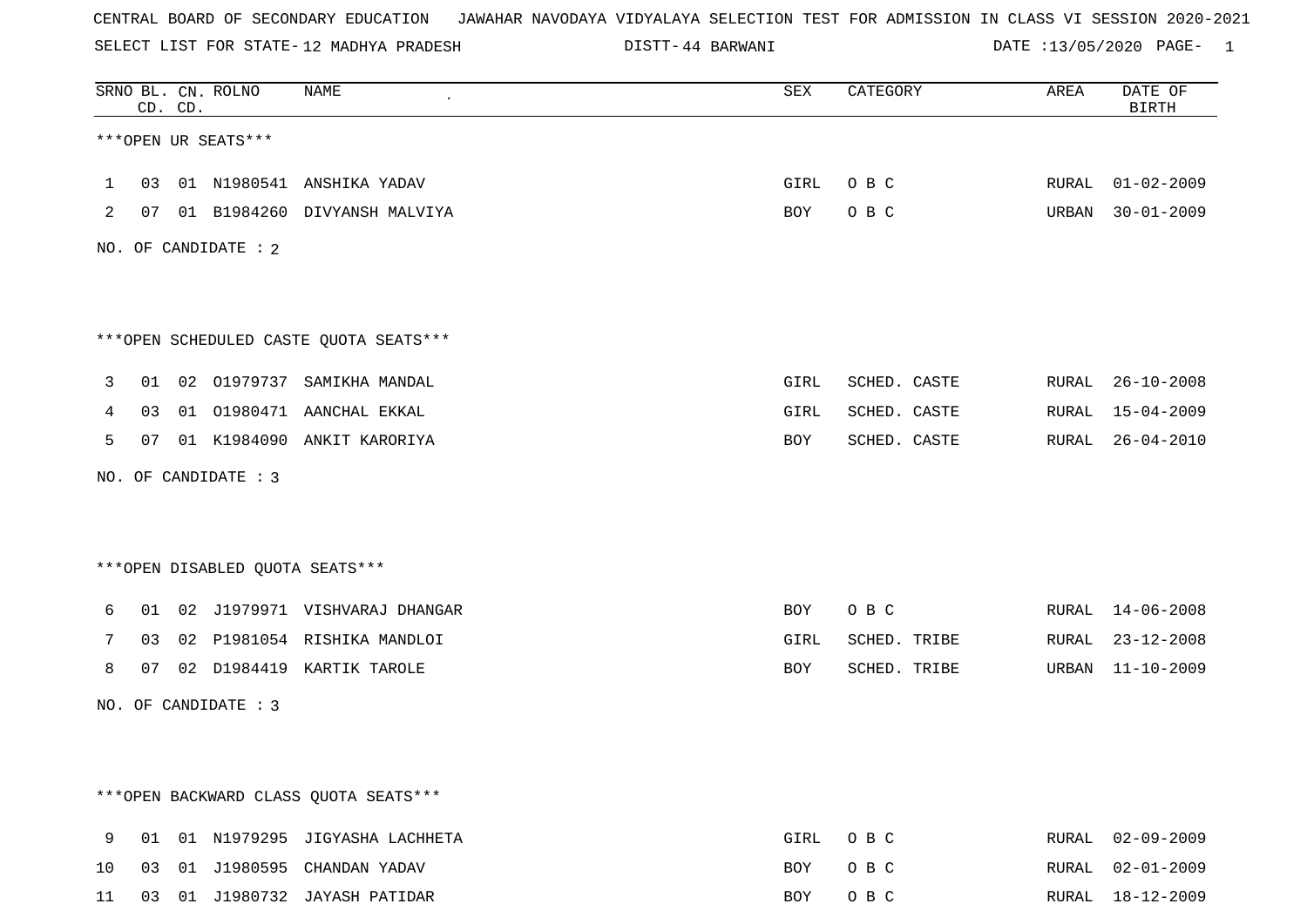SELECT LIST FOR STATE- DISTT- 12 MADHYA PRADESH

44 BARWANI DATE :13/05/2020 PAGE- 2

|    |    | CD. CD. | SRNO BL. CN. ROLNO     | NAME                                   | <b>SEX</b> | CATEGORY     | AREA  | DATE OF<br><b>BIRTH</b> |
|----|----|---------|------------------------|----------------------------------------|------------|--------------|-------|-------------------------|
|    |    |         |                        | *** OPEN BACKWARD CLASS QUOTA SEATS*** |            |              |       |                         |
| 12 | 03 |         |                        | 02 B1980975 PRATIK CHOUHAN             | BOY        | O B C        | URBAN | $30 - 06 - 2009$        |
| 13 |    |         |                        | 07 03 J1984891 SAMEER FANAN            | BOY        | O B C        | RURAL | 12-03-2009              |
|    |    |         | NO. OF CANDIDATE : 5   |                                        |            |              |       |                         |
|    |    |         |                        |                                        |            |              |       |                         |
|    |    |         |                        |                                        |            |              |       |                         |
|    |    |         |                        | ***OPEN SCHEDULED TRIBE QUOTA SEATS*** |            |              |       |                         |
| 14 | 03 |         |                        | 01 L1980522 AMIT SOLANKI               | BOY        | SCHED. TRIBE | RURAL | $21 - 02 - 2008$        |
| 15 | 03 |         |                        | 02 P1980915 NISHA DAWAR                | GIRL       | SCHED. TRIBE | RURAL | $21 - 05 - 2008$        |
| 16 | 03 |         |                        | 03 L1981148 SHARAD BHOSLE              | BOY        | SCHED. TRIBE | RURAL | $18 - 08 - 2008$        |
| 17 | 03 |         |                        | 03 H1981348 YASHWINI SOLANKI           | GIRL       | SCHED. TRIBE | URBAN | $20 - 02 - 2009$        |
| 18 | 04 |         |                        | 05 L1982608 TANISHK BADOLE             | BOY        | SCHED. TRIBE | RURAL | $04 - 06 - 2009$        |
| 19 | 05 |         |                        | 01 D1982886 DURGESH BAGHEL             | BOY        | SCHED. TRIBE | URBAN | $04 - 10 - 2009$        |
| 20 | 05 |         |                        | 01 D1982943 JAYDEEP CHOUHAN            | BOY        | SCHED. TRIBE | URBAN | $05 - 12 - 2009$        |
|    |    |         | NO. OF CANDIDATE : 7   |                                        |            |              |       |                         |
|    |    |         |                        |                                        |            |              |       |                         |
|    |    |         |                        |                                        |            |              |       |                         |
|    |    |         | ***RURAL OPEN SEATS*** |                                        |            |              |       |                         |
| 21 |    |         |                        | 01 01 L1979011 AADARSH JADHAV          | BOY        | SCHED. TRIBE | RURAL | $12 - 06 - 2008$        |
| 22 |    |         |                        | 01 01 L1979326 KARAN ALAWE             | BOY        | SCHED. TRIBE | RURAL | $22 - 09 - 2009$        |
| 23 | 02 |         |                        | 02 N1980383 SIDDHI YADAV               | GIRL       | O B C        | RURAL | $25 - 08 - 2009$        |
| 24 | 02 |         |                        | 02 N1980440 VAIDHEHI BHAWSAR           | GIRL       | O B C        | RURAL | $27 - 06 - 2009$        |
| 25 | 03 |         |                        | 01 I1980634 DIPANSHU KHANDELWAL        | BOY        | GENERAL      | RURAL | $25 - 05 - 2009$        |
| 26 |    |         |                        | 03 02 L1981048 RANVEER CHOUHAN         | BOY        | SCHED. TRIBE | RURAL | $09 - 09 - 2008$        |
| 27 |    |         |                        | 04 02 J1981830 KAVYANSH KUSHWAH        | BOY        | O B C        |       | RURAL 22-06-2009        |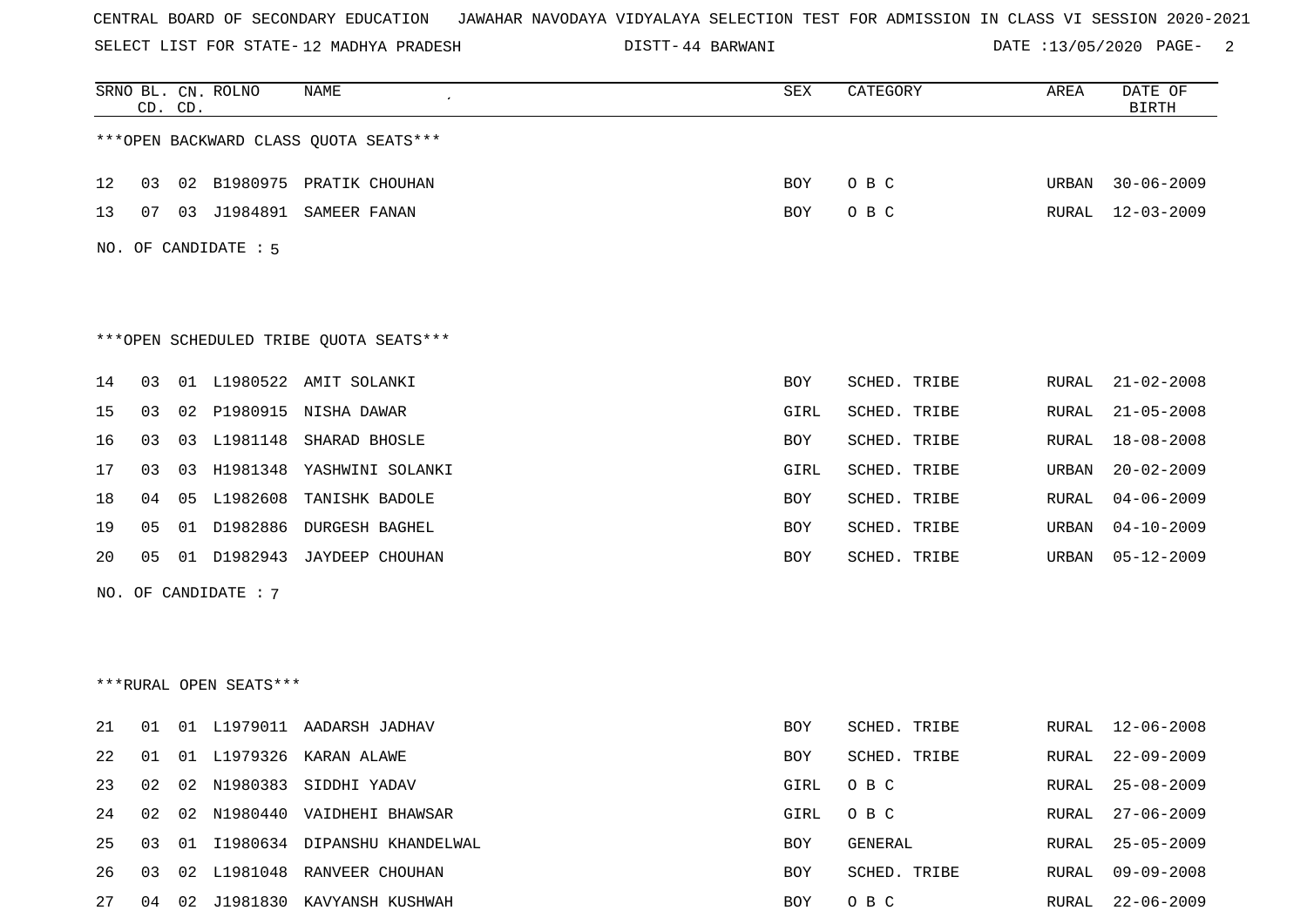SELECT LIST FOR STATE- DISTT- 12 MADHYA PRADESH

44 BARWANI DATE :13/05/2020 PAGE- 3

|    | CD. CD. |    | SRNO BL. CN. ROLNO     | NAME                                    | ${\tt SEX}$ | CATEGORY     | AREA  | DATE OF<br><b>BIRTH</b> |
|----|---------|----|------------------------|-----------------------------------------|-------------|--------------|-------|-------------------------|
|    |         |    | ***RURAL OPEN SEATS*** |                                         |             |              |       |                         |
| 28 | 04      | 05 | M1982621               | TRASHTI GUPTA                           | GIRL        | GENERAL      | RURAL | $31 - 01 - 2008$        |
| 29 | 05      |    |                        | 01 L1982795 ANUSH PARMAR                | BOY         | SCHED. TRIBE | RURAL | $31 - 07 - 2008$        |
| 30 | 06      |    | 01 L1983913            | SUMIT DAWAR                             | <b>BOY</b>  | SCHED. TRIBE | RURAL | $08 - 08 - 2009$        |
| 31 | 07      |    | 01 K1984363            | JAYDEEP PIPLODE                         | <b>BOY</b>  | SCHED. CASTE | RURAL | $18 - 07 - 2008$        |
| 32 | 07      |    | 02 L1984565 NILESH     |                                         | <b>BOY</b>  | SCHED. TRIBE | RURAL | $20 - 07 - 2007$        |
| 33 | 07      |    | 03 L1984907 SANTOSH    |                                         | <b>BOY</b>  | SCHED. TRIBE | RURAL | $11 - 08 - 2007$        |
| 34 | 07      |    | 03 J1985013 SUBHAM     |                                         | BOY         | O B C        | RURAL | $23 - 09 - 2008$        |
|    |         |    | NO. OF CANDIDATE : 14  |                                         |             |              |       |                         |
|    |         |    |                        |                                         |             |              |       |                         |
|    |         |    |                        |                                         |             |              |       |                         |
|    |         |    |                        | ***RURAL SCHEDULED CASTE QUOTA SEATS*** |             |              |       |                         |
| 35 | 01      |    | 01 K1979357 KRISHNA    |                                         | BOY         | SCHED. CASTE | RURAL | $04 - 01 - 2009$        |
| 36 | 03      |    |                        | 01 01980604 DAMINI VERMA                | GIRL        | SCHED. CASTE | RURAL | $09 - 08 - 2009$        |
| 37 | 03      |    | 01 K1980623            | DHANANJAY VERMA                         | BOY         | SCHED. CASTE | RURAL | $24 - 10 - 2009$        |
| 38 | 03      |    |                        | 01 01980811 KUMKUM BHALSE               | GIRL        | SCHED. CASTE | RURAL | $21 - 11 - 2007$        |
| 39 | 03      | 03 |                        | 01981214 SREYA RAJANE                   | GIRL        | SCHED. CASTE | RURAL | $11 - 07 - 2010$        |
| 40 | 03      | 03 | 01981246               | TAMANNA VERMA                           | GIRL        | SCHED. CASTE | RURAL | $31 - 01 - 2009$        |
| 41 | 03      | 03 |                        | K1981261 TARUN BHALSE                   | BOY         | SCHED. CASTE | RURAL | $03 - 09 - 2008$        |
| 42 | 03      | 03 |                        | 01981280 VAIDIKA TEMAJ                  | GIRL        | SCHED. CASTE | RURAL | $03 - 09 - 2008$        |
| 43 | 04      |    |                        | 02 K1981887 KUNAL NIRWEL                | BOY         | SCHED. CASTE | RURAL | $27 - 01 - 2010$        |
|    |         |    | NO. OF CANDIDATE : $9$ |                                         |             |              |       |                         |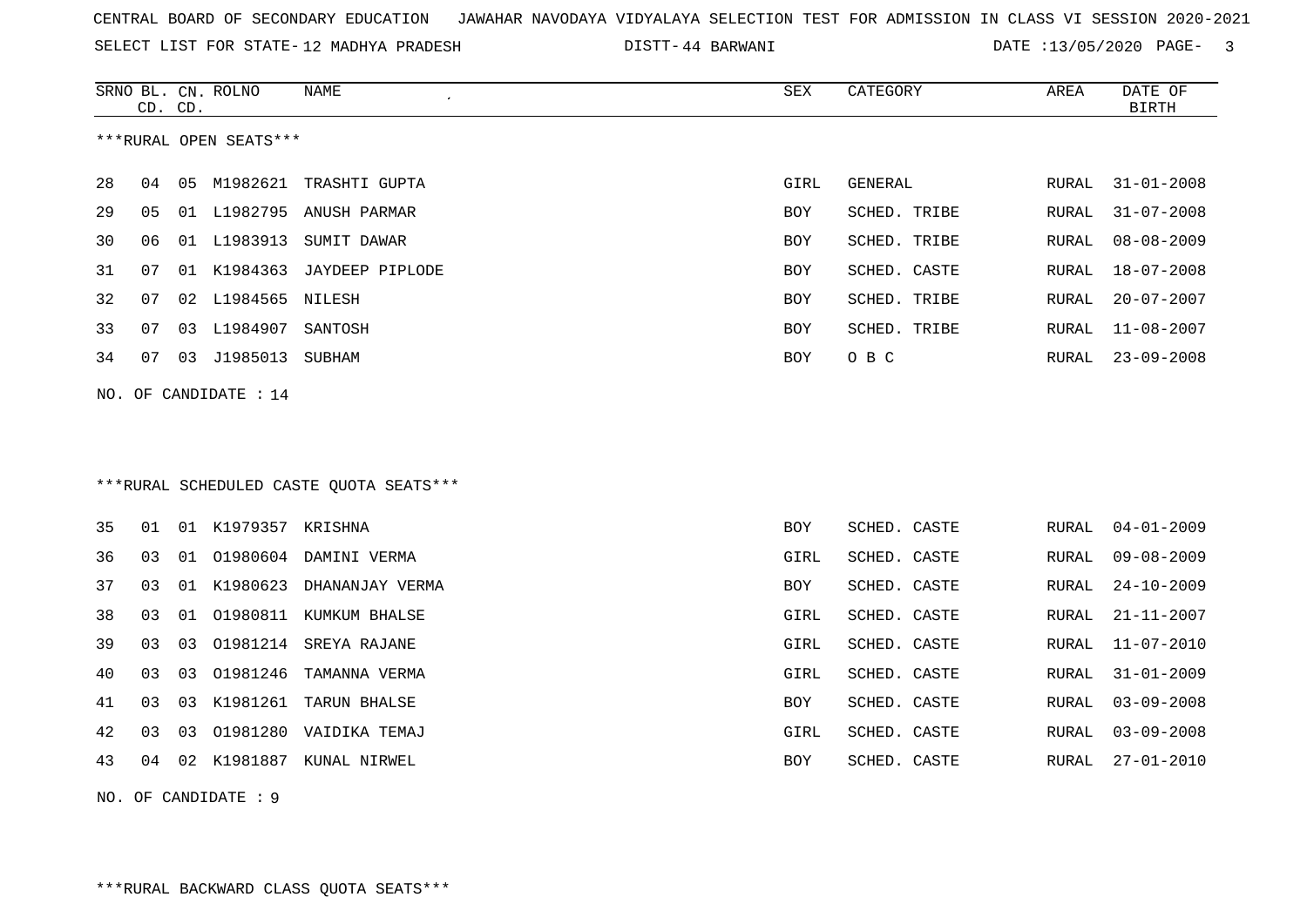SELECT LIST FOR STATE- DISTT- 12 MADHYA PRADESH

44 BARWANI DATE :13/05/2020 PAGE- 4

|    | CD. CD. |    | SRNO BL. CN. ROLNO    | <b>NAME</b>                              | SEX        | CATEGORY | AREA  | DATE OF<br><b>BIRTH</b> |
|----|---------|----|-----------------------|------------------------------------------|------------|----------|-------|-------------------------|
|    |         |    |                       | *** RURAL BACKWARD CLASS QUOTA SEATS***  |            |          |       |                         |
| 44 | 01      |    |                       | 01 J1979289 JAY RATHOD                   | <b>BOY</b> | O B C    | RURAL | $11 - 09 - 2008$        |
| 45 | 03      |    |                       | 01 J1980509 AKSHAT YADAV                 | BOY        | O B C    | RURAL | $18 - 08 - 2009$        |
| 46 | 03      |    |                       | 01 J1980516 AMAY RATHOD                  | BOY        | O B C    | RURAL | $25 - 09 - 2009$        |
| 47 | 03      |    |                       | 01 J1980544 ANSH PRAJAPAT                | BOY        | O B C    | RURAL | $16 - 10 - 2008$        |
| 48 | 03      |    |                       | 02 N1981050 RIDDHI PATIDAR               | GIRL       | O B C    | RURAL | $13 - 12 - 2009$        |
| 49 | 03      |    |                       | 02 J1981081 RUDRA YADAV                  | <b>BOY</b> | O B C    | RURAL | $04 - 03 - 2009$        |
| 50 | 03      | 03 | J1981140              | SATYAM SEN                               | BOY        | O B C    | RURAL | $24 - 07 - 2009$        |
| 51 | 03      | 03 | N1981180              | SHREEM RATHOD                            | GIRL       | O B C    | RURAL | $07 - 11 - 2009$        |
| 52 | 03      |    |                       | 03 J1981256 TANMAY MATRE                 | BOY        | O B C    | RURAL | $05 - 02 - 2010$        |
| 53 | 03      |    |                       | 03 J1981281 VAIDIK PATIDAR               | BOY        | O B C    | RURAL | $08 - 01 - 2009$        |
| 54 | 03      | 03 |                       | J1981332 VISHWAS YADAV                   | <b>BOY</b> | O B C    | RURAL | $30 - 06 - 2008$        |
| 55 | 03      | 03 |                       | J1981355 YOGESH YADAV                    | <b>BOY</b> | O B C    | RURAL | $22 - 10 - 2009$        |
| 56 | 04      | 01 |                       | J1981443 AMIT SAHU                       | BOY        | O B C    | RURAL | $16 - 02 - 2009$        |
| 57 | 04      |    |                       | 01 J1981491 AREEN PATIDAR                | <b>BOY</b> | O B C    | RURAL | 15-08-2009              |
| 58 | 04      |    |                       | 03 N1982080 NITI PARMAR                  | GIRL       | O B C    | RURAL | $14 - 07 - 2009$        |
| 59 | 04      |    |                       | 05 J1982710 YASHRAJ SOLANKI              | <b>BOY</b> | O B C    | RURAL | $06 - 10 - 2008$        |
|    |         |    | NO. OF CANDIDATE : 16 |                                          |            |          |       |                         |
|    |         |    |                       |                                          |            |          |       |                         |
|    |         |    |                       | *** RURAL SCHEDULED TRIBE QUOTA SEATS*** |            |          |       |                         |

|  |  | 60 01 01 P1979036 AAYUSHI CHOUHAN | GIRL       | SCHED. TRIBE | RURAL 26-10-2009 |
|--|--|-----------------------------------|------------|--------------|------------------|
|  |  | 61 01 01 L1979052 AJIT KANNOJE    | BOY        | SCHED. TRIBE | RURAL 05-02-2010 |
|  |  | 62 01 02 L1979833 SOHAN CHOUHAN   | <b>BOY</b> | SCHED. TRIBE | RURAL 26-02-2010 |
|  |  | 63 01 02 L1979867 SURAJ SOLANKI   | <b>BOY</b> | SCHED. TRIBE | RURAL 15-05-2008 |
|  |  | 64 01 02 L1979943 VIKAS MEHTA     | <b>BOY</b> | SCHED. TRIBE | RURAL 02-01-2010 |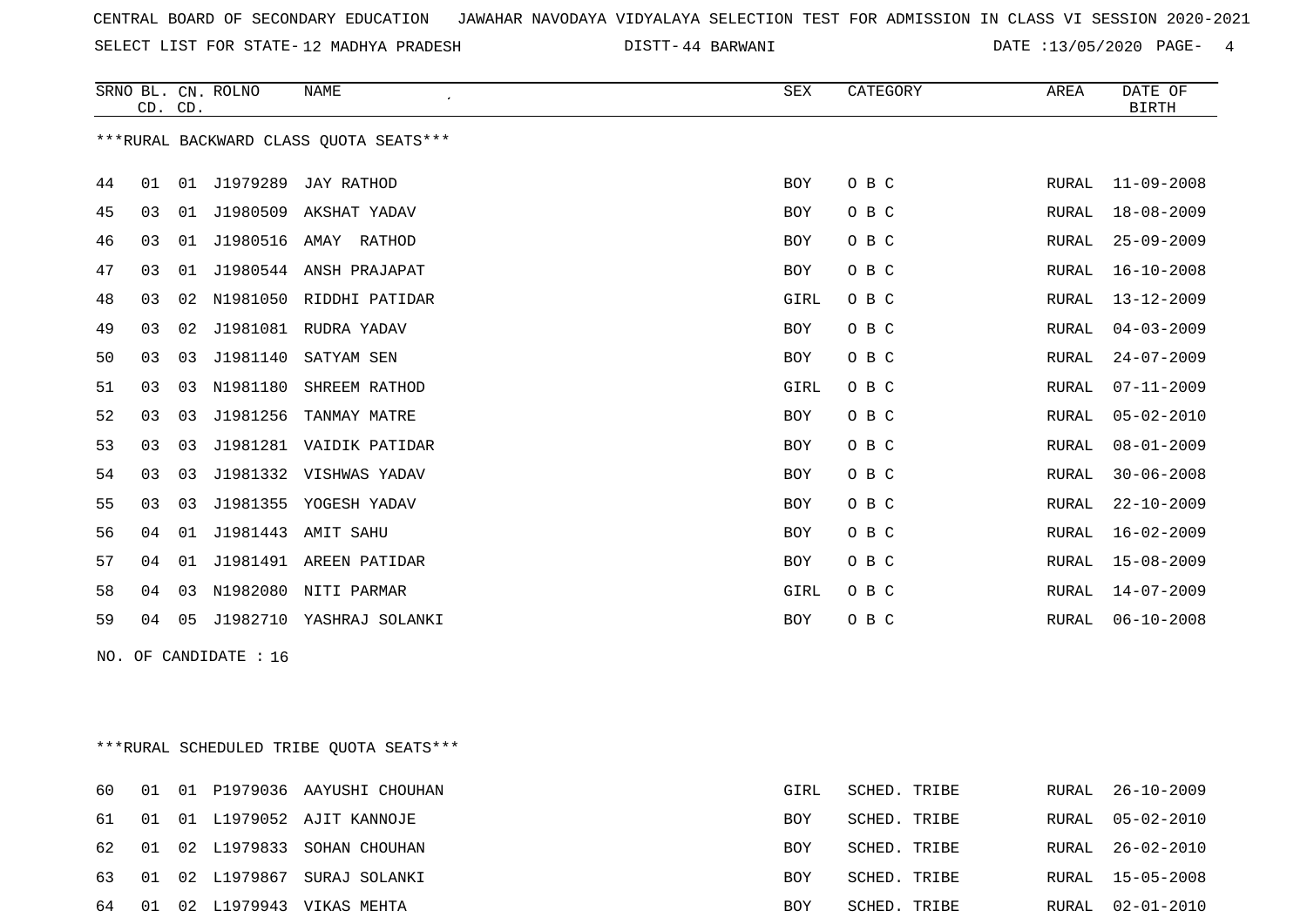SELECT LIST FOR STATE- DISTT- 12 MADHYA PRADESH

44 BARWANI DATE :13/05/2020 PAGE- 5

|    |    | CD. CD. | SRNO BL. CN. ROLNO | NAME                                    | SEX        | CATEGORY     | AREA         | DATE OF<br><b>BIRTH</b> |
|----|----|---------|--------------------|-----------------------------------------|------------|--------------|--------------|-------------------------|
|    |    |         |                    | ***RURAL SCHEDULED TRIBE OUOTA SEATS*** |            |              |              |                         |
| 65 | 03 |         | 01 P1980479 AASTHA |                                         | GIRL       | SCHED. TRIBE | RURAL        | $19 - 06 - 2008$        |
| 66 | 03 |         |                    | 01 L1980496 ADITYA WASKALE              | <b>BOY</b> | SCHED. TRIBE | <b>RURAL</b> | $04 - 12 - 2009$        |
| 67 | 03 |         |                    | 01 L1980552 ARJUN KIRADE                | <b>BOY</b> | SCHED. TRIBE | RURAL        | $17 - 01 - 2008$        |
| 68 | 03 |         |                    | 01 P1980575 AYUSHI JAMRE                | GIRL       | SCHED. TRIBE | <b>RURAL</b> | $10 - 07 - 2008$        |
| 69 | 03 |         |                    | 01 P1980576 AYUSHI PARMAR               | GIRL       | SCHED. TRIBE | <b>RURAL</b> | $03 - 01 - 2010$        |
| 70 | 03 | 02      | P1980846           | MANISHA GOUD                            | GIRL       | SCHED. TRIBE | <b>RURAL</b> | $07 - 07 - 2008$        |
| 71 | 03 | 02      | L1980920           | NITIN MORI                              | <b>BOY</b> | SCHED. TRIBE | <b>RURAL</b> | $21 - 10 - 2009$        |
| 72 | 03 | 03      | P1981200           | SONAKSHI NIGWAL                         | GIRL       | SCHED. TRIBE | <b>RURAL</b> | $19 - 11 - 2008$        |
| 73 | 03 | 03      | L1981219           | SUJAL WASKLE                            | <b>BOY</b> | SCHED. TRIBE | <b>RURAL</b> | $26 - 06 - 2009$        |
| 74 | 03 | 03      | P1981339           | YASHIKA MUKATI                          | GIRL       | SCHED. TRIBE | <b>RURAL</b> | $14 - 04 - 2009$        |
| 75 | 04 | 01      | L1981630           | DEMA TAROLE                             | <b>BOY</b> | SCHED. TRIBE | <b>RURAL</b> | $05 - 07 - 2008$        |
| 76 | 04 | 02      | L1981688           | <b>GENDRAM TAROLE</b>                   | <b>BOY</b> | SCHED. TRIBE | <b>RURAL</b> | $01 - 07 - 2008$        |
| 77 | 04 | 02      | L1981701           | <b>GOUTAM GANGRADE</b>                  | <b>BOY</b> | SCHED. TRIBE | <b>RURAL</b> | $30 - 09 - 2009$        |
| 78 | 04 | 05      | P1982515           | SHIVANI CHOUHAN                         | GIRL       | SCHED. TRIBE | RURAL        | $18 - 09 - 2008$        |
| 79 | 04 | 05      | L1982600           | SWAPNIL NARGAVE                         | <b>BOY</b> | SCHED. TRIBE | <b>RURAL</b> | $02 - 01 - 2009$        |
| 80 | 06 | 01      | P1983922           | SUPRIYA NIGWAL                          | GIRL       | SCHED. TRIBE | RURAL        | $01 - 05 - 2009$        |
|    |    |         |                    |                                         |            |              |              |                         |

NO. OF CANDIDATE : 21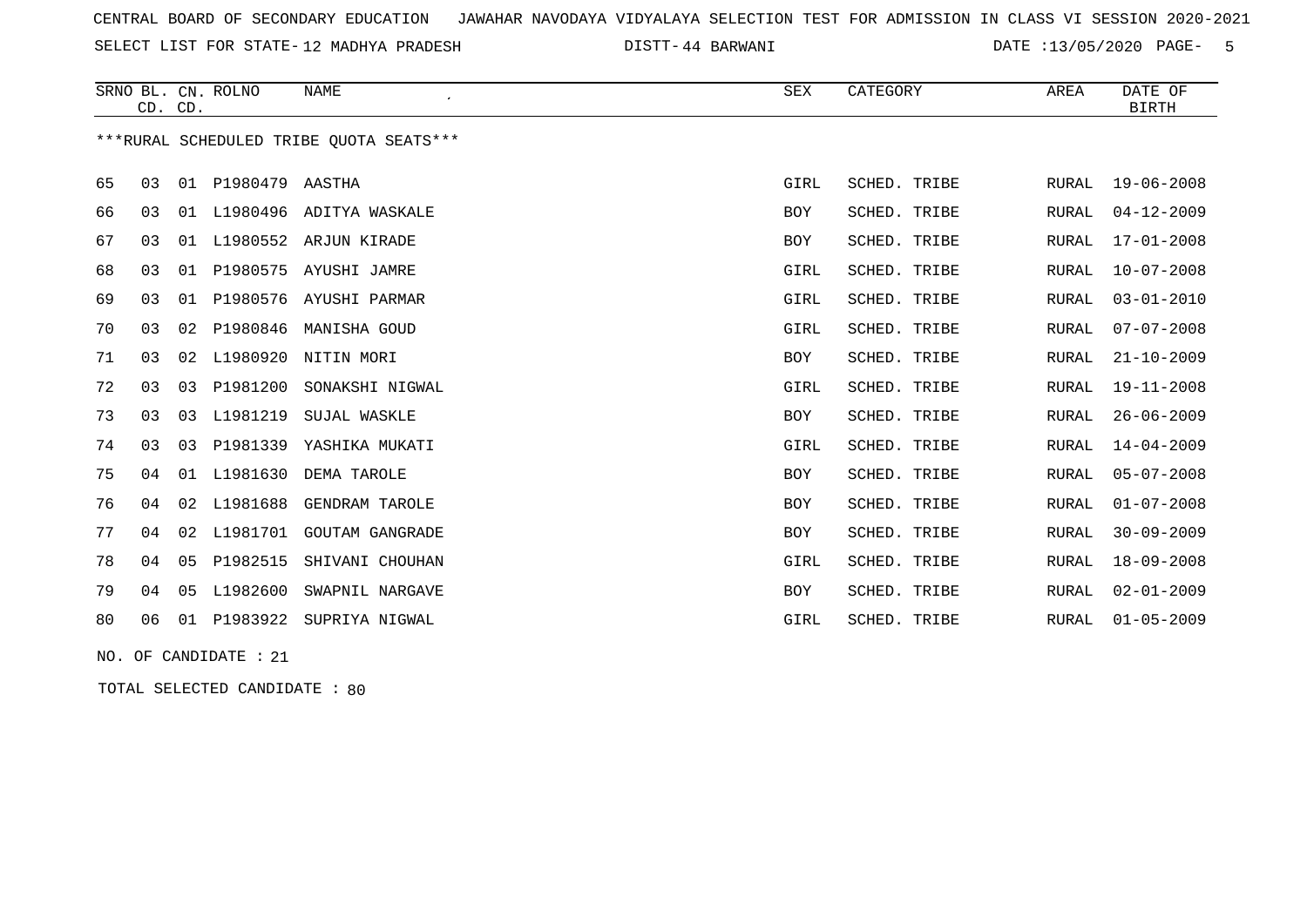| CENTRAL BOARD OF SECONDARY EDUCATION – JAWAHAR NAVODAYA VIDYALAYA SELECTION TEST FOR ADMISSION IN CLASS VI SESSION 2020-2021 |  |
|------------------------------------------------------------------------------------------------------------------------------|--|
|------------------------------------------------------------------------------------------------------------------------------|--|

SELECT LIST FOR STATE-12 MADHYA PRADESH DISTT-45 GUNA DATE :13/05/2020 PAGE- 1

|    |    | CD. CD. | SRNO BL. CN. ROLNO   | NAME                                   | ${\tt SEX}$ | CATEGORY       | AREA         | DATE OF<br><b>BIRTH</b> |
|----|----|---------|----------------------|----------------------------------------|-------------|----------------|--------------|-------------------------|
|    |    |         | ***OPEN UR SEATS***  |                                        |             |                |              |                         |
| 1  | 01 |         |                      | 01 K1985182 ADITYA JAYANT              | <b>BOY</b>  | SCHED. CASTE   | RURAL        | $22 - 06 - 2009$        |
| 2  | 02 |         |                      | 01 B1985775 KRISHNAMOHAN YADAV         | <b>BOY</b>  | O B C          | URBAN        | $13 - 04 - 2009$        |
| 3  | 03 |         |                      | 01 J1986114 AMIT KUMAR MEENA           | <b>BOY</b>  | O B C          | <b>RURAL</b> | $26 - 01 - 2010$        |
| 4  | 03 |         | 02 J1986520          | SANSKAR MEHAR                          | BOY         | O B C          | RURAL        | $28 - 02 - 2009$        |
| 5  | 04 |         |                      | 01 E1987024 KANCHAN GARG               | GIRL        | <b>GENERAL</b> | URBAN        | $18 - 08 - 2009$        |
| 6  | 04 |         |                      | 01 B1987042 KARTIK LODHA               | <b>BOY</b>  | O B C          | URBAN        | $20 - 10 - 2008$        |
| 7  | 04 |         |                      | 03 B1987592 SHUBHAM DHAKAD             | BOY         | O B C          | URBAN        | $26 - 01 - 2008$        |
| 8  |    |         |                      | 04 03 E1987675 URWASHI JOSHI           | GIRL        | GENERAL        | URBAN        | $11 - 07 - 2007$        |
|    |    |         | NO. OF CANDIDATE : 8 |                                        |             |                |              |                         |
|    |    |         |                      |                                        |             |                |              |                         |
|    |    |         |                      | ***OPEN SCHEDULED CASTE QUOTA SEATS*** |             |                |              |                         |
| 9  | 02 |         |                      | 01 K1985756 KARAN AHIRWAR              | BOY         | SCHED. CASTE   | RURAL        | $01 - 10 - 2008$        |
| 10 | 03 |         |                      | 01 K1986092 ABHISHEK AHIRWAR           | BOY         | SCHED. CASTE   | RURAL        | $28 - 08 - 2008$        |
| 11 |    |         |                      | 03 02 G1986413 PAYAL AHIRWAR           | GIRL        | SCHED. CASTE   | URBAN        | $09 - 12 - 2008$        |
|    |    |         | NO. OF CANDIDATE : 3 |                                        |             |                |              |                         |
|    |    |         |                      |                                        |             |                |              |                         |
|    |    |         |                      |                                        |             |                |              |                         |
|    |    |         |                      | ***OPEN DISABLED QUOTA SEATS***        |             |                |              |                         |
| 12 |    |         |                      | 04 02 N1987270 PINKI BAGHEL            | GIRL        | O B C          | RURAL        | 31-01-2009              |

NO. OF CANDIDATE : 1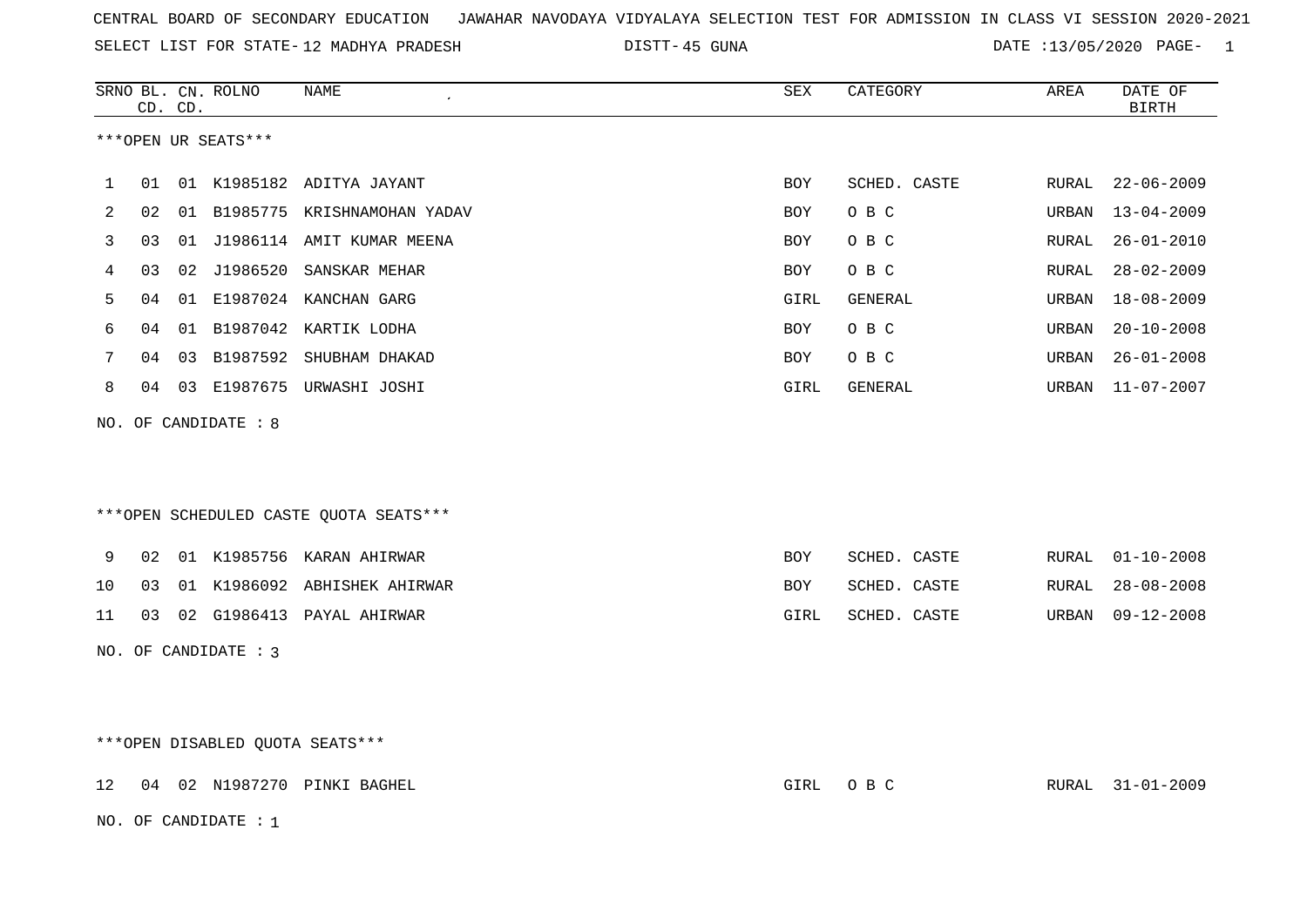SELECT LIST FOR STATE- DISTT- 12 MADHYA PRADESH

45 GUNA DATE :13/05/2020 PAGE- 2

|     |    | CD. CD. | SRNO BL. CN. ROLNO     | NAME                                   | SEX        | CATEGORY     | AREA  | DATE OF<br><b>BIRTH</b> |
|-----|----|---------|------------------------|----------------------------------------|------------|--------------|-------|-------------------------|
|     |    |         |                        | *** OPEN BACKWARD CLASS QUOTA SEATS*** |            |              |       |                         |
| 13  | 03 |         | 01 J1986167            | <b>BANTI MEENA</b>                     | BOY        | O B C        | RURAL | $20 - 06 - 2008$        |
| 14  | 03 |         |                        | 02 F1986437 PRIYANKA KUSHWAH           | GIRL       | O B C        | URBAN | $14 - 02 - 2009$        |
| 15  | 04 | 01      | B1986807               | BHAVISHYA RAJ RATHORE                  | BOY        | O B C        | URBAN | $02 - 08 - 2008$        |
| 16  | 04 | 02      | N1987069               | KRATIKA SAHU                           | GIRL       | O B C        | RURAL | $02 - 07 - 2008$        |
| 17  | 04 | 03      |                        | B1987699 VEDYANSH SAHU                 | BOY        | O B C        | URBAN | $27 - 11 - 2008$        |
| NO. |    |         | OF CANDIDATE : 5       |                                        |            |              |       |                         |
|     |    |         |                        | ***OPEN SCHEDULED TRIBE QUOTA SEATS*** |            |              |       |                         |
| 18  | 03 |         |                        | 01 L1986261 JEEVAN BHIL                | BOY        | SCHED. TRIBE | RURAL | $09 - 06 - 2008$        |
| 19  | 03 |         |                        | 02 L1986594 VIVEK BHIL                 | BOY        | SCHED. TRIBE | RURAL | 02-11-2009              |
| 20  | 04 |         |                        | 01 H1986690 ANJALI BARELA              | GIRL       | SCHED. TRIBE | URBAN | $07 - 04 - 2008$        |
| NO. |    |         | OF CANDIDATE : 3       |                                        |            |              |       |                         |
|     |    |         |                        |                                        |            |              |       |                         |
|     |    |         |                        |                                        |            |              |       |                         |
|     |    |         | ***RURAL OPEN SEATS*** |                                        |            |              |       |                         |
| 21  | 01 |         | 01 K1985230 ARNAV      |                                        | <b>BOY</b> | SCHED. CASTE | RURAL | $07 - 07 - 2007$        |
| 22  | 01 | 01      |                        | I1985333 KRISH RAGHUWANSHI             | BOY        | GENERAL      | RURAL | $02 - 04 - 2008$        |
| 23  | 01 |         |                        | 01 K1985397 PRAMOD CHIDAR              | BOY        | SCHED. CASTE | RURAL | $08 - 07 - 2009$        |
| 24  | 01 |         |                        | 01 I1985513 SHOURYA SHRIVASTAVA        | BOY        | GENERAL      |       | RURAL 23-01-2009        |
| 25  | 02 |         |                        | 01 J1985588 AJAY MEENA                 | BOY        | O B C        | RURAL | $19 - 09 - 2009$        |
| 26  | 02 |         |                        | 01 J1985664 DEEPESH SAHU               | BOY        | O B C        | RURAL | $11 - 07 - 2009$        |
| 27  | 02 |         |                        | 01 N1985785 LALITA LODHA               | GIRL       | O B C        | RURAL | $23 - 05 - 2009$        |
| 28  |    |         |                        | 02 01 K1985860 PANKAJ MEHAR            | BOY        | SCHED. CASTE |       | RURAL 23-07-2009        |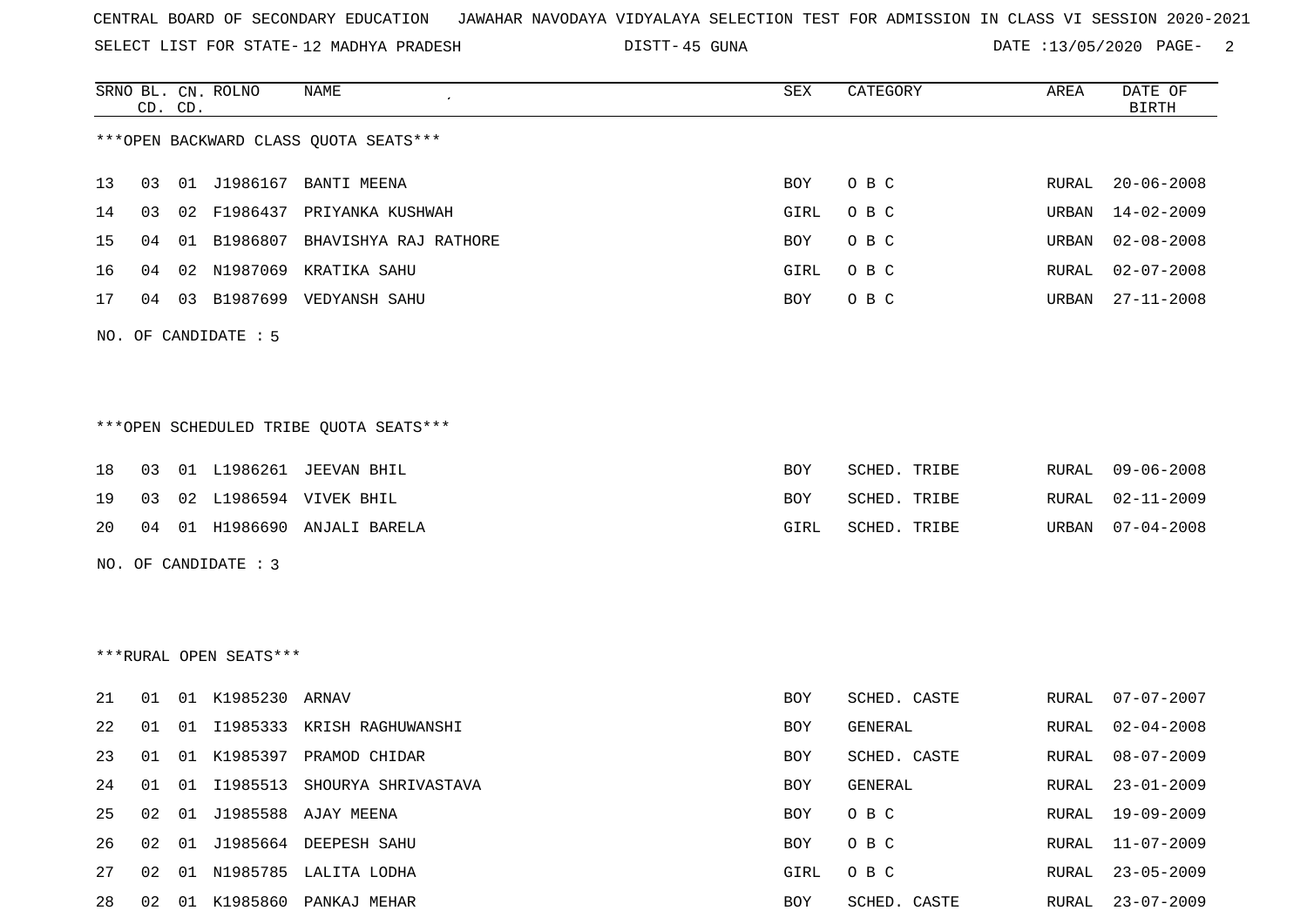SELECT LIST FOR STATE- DISTT- 12 MADHYA PRADESH

45 GUNA DATE :13/05/2020 PAGE- 3

|    | CD. CD. |    | SRNO BL. CN. ROLNO     | <b>NAME</b><br>$\cdot$ | <b>SEX</b> | CATEGORY       | AREA         | DATE OF<br><b>BIRTH</b> |
|----|---------|----|------------------------|------------------------|------------|----------------|--------------|-------------------------|
|    |         |    | ***RURAL OPEN SEATS*** |                        |            |                |              |                         |
| 29 | 02      | 02 | K1985925               | RAVI AHIRWAR           | <b>BOY</b> | SCHED. CASTE   | RURAL        | $25 - 01 - 2009$        |
| 30 | 02      | 02 | J1986066               | VISHAL MEENA           | BOY        | O B C          | RURAL        | $15 - 05 - 2007$        |
| 31 | 03      | 01 | J1986109               | AMAN MEENA             | <b>BOY</b> | O B C          | RURAL        | $23 - 08 - 2008$        |
| 32 | 03      | 01 | J1986249               | HEMANT VISHWAKARMA     | BOY        | O B C          | RURAL        | $29 - 08 - 2008$        |
| 33 | 03      | 01 | M1986361               | MINAKSHI SHARMA        | GIRL       | <b>GENERAL</b> | RURAL        | $27 - 03 - 2010$        |
| 34 | 03      | 02 | M1986389               | NENSHI RAJPUT          | GIRL       | <b>GENERAL</b> | <b>RURAL</b> | $10 - 06 - 2007$        |
| 35 | 04      | 01 | N1986696               | ANJALI LODHA           | GIRL       | O B C          | RURAL        | $07 - 10 - 2008$        |
| 36 | 04      | 01 | J1986811               | BHOLA DHAKAD           | <b>BOY</b> | O B C          | RURAL        | $21 - 04 - 2010$        |
| 37 | 04      | 01 | J1986912               | DURGESH PRAJAPATI      | <b>BOY</b> | O B C          | RURAL        | $04 - 04 - 2008$        |
| 38 | 04      | 01 | N1986917               | GARIMA SAHU            | GIRL       | O B C          | RURAL        | $13 - 03 - 2010$        |
| 39 | 04      | 02 | J1987124               | MANISH LODHA           | BOY        | O B C          | RURAL        | $16 - 05 - 2007$        |
| 40 | 04      | 02 | L1987394               | RAKESH BHILALA         | <b>BOY</b> | SCHED. TRIBE   | RURAL        | $05 - 07 - 2007$        |
| 41 | 04      | 03 | 01987533               | SARIKA JATAV           | GIRL       | SCHED. CASTE   | RURAL        | $01 - 10 - 2009$        |
| 42 | 04      | 03 | I1987754               | YASHVEER SINGH JADON   | <b>BOY</b> | <b>GENERAL</b> | RURAL        | $24 - 12 - 2008$        |
| 43 | 05      | 01 | J1987860               | ARYAN DHAKAD           | <b>BOY</b> | O B C          | RURAL        | $01 - 07 - 2008$        |
| 44 | 05      | 01 | J1988037               | KULDEEP DHAKAD         | <b>BOY</b> | O B C          | <b>RURAL</b> | $26 - 06 - 2010$        |
| 45 | 05      | 02 | J1988199               | PRINCE DHAKAD          | BOY        | O B C          | <b>RURAL</b> | $22 - 08 - 2009$        |

NO. OF CANDIDATE : 25

\*\*\*RURAL SCHEDULED CASTE QUOTA SEATS\*\*\*

|  |  | 46 02 01 01985618 ANUSHKA JATAV   | GIRL | SCHED. CASTE |  | RURAL 06-06-2008 |
|--|--|-----------------------------------|------|--------------|--|------------------|
|  |  | 47 02 01 K1985660 CHOTU AHIRWAR   | BOY  | SCHED. CASTE |  | RURAL 09-07-2008 |
|  |  | 48 02 01 K1985773 KISHOR JATAV    | BOY  | SCHED. CASTE |  | RURAL 22-06-2009 |
|  |  | 49 02 02 K1985998 SHUBHAM AHIRWAR | BOY  | SCHED. CASTE |  | RURAL 20-07-2008 |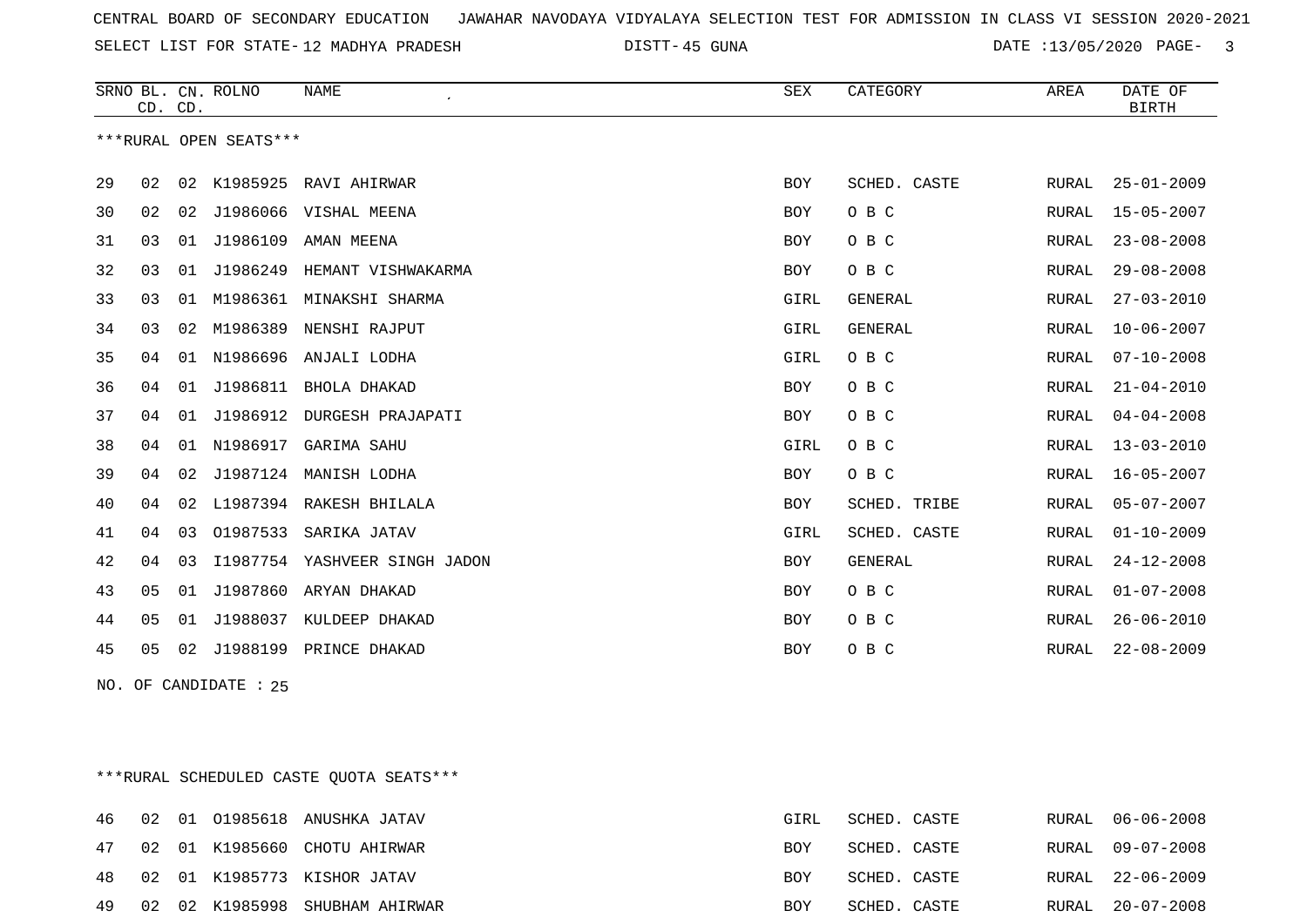SELECT LIST FOR STATE- DISTT- 12 MADHYA PRADESH

45 GUNA DATE :13/05/2020 PAGE- 4

|    |                                         |  | SRNO BL. CN. ROLNO      | NAME                         | SEX        | CATEGORY     | AREA  | DATE OF          |  |  |
|----|-----------------------------------------|--|-------------------------|------------------------------|------------|--------------|-------|------------------|--|--|
|    | CD. CD.                                 |  |                         |                              |            |              |       | BIRTH            |  |  |
|    | ***RURAL SCHEDULED CASTE OUOTA SEATS*** |  |                         |                              |            |              |       |                  |  |  |
| 50 | 03                                      |  |                         | 01 K1986076 AADARSH CHANDEL  | <b>BOY</b> | SCHED. CASTE | RURAL | $03 - 04 - 2009$ |  |  |
| 51 | 03                                      |  |                         | 02 01986435 PRERNA RATHOR    | GIRL       | SCHED. CASTE | RURAL | $06 - 11 - 2008$ |  |  |
| 52 | 04                                      |  |                         | 02 01987483 SAKSHI JATAV     | GIRL       | SCHED. CASTE | RURAL | 26-10-2009       |  |  |
| 53 | 05                                      |  |                         | 01 01987844 ANURADHA AHIRWAR | GIRL       | SCHED. CASTE | RURAL | 31-12-2007       |  |  |
| 54 | 05                                      |  |                         | 01 K1988015 KARTIK KHANGAR   | BOY        | SCHED. CASTE | RURAL | $10 - 03 - 2010$ |  |  |
| 55 | 05                                      |  |                         | 02 K1988451 VISHAL AHIRWAR   | <b>BOY</b> | SCHED. CASTE | RURAL | 13-01-2010       |  |  |
|    |                                         |  | NO. OF CANDIDATE : $10$ |                              |            |              |       |                  |  |  |
|    |                                         |  |                         |                              |            |              |       |                  |  |  |

# \*\*\*RURAL BACKWARD CLASS QUOTA SEATS\*\*\*

| 56 | 02 | 01 |             | J1985613 ANKIT DHAKAD     | <b>BOY</b> | O B C | RURAL | 10-12-2007       |
|----|----|----|-------------|---------------------------|------------|-------|-------|------------------|
| 57 | 02 | 01 | N1985698    | GAYATRI LODHA             | GIRL       | O B C | RURAL | $26 - 10 - 2009$ |
| 58 | 02 |    | 01 N1985747 | JYOTI PRAJAPATI           | GIRL       | O B C | RURAL | $26 - 06 - 2010$ |
| 59 | 02 | 01 | J1985809    | MAYANK MEENA              | BOY        | O B C | RURAL | $15 - 08 - 2007$ |
| 60 | 02 | 01 |             | J1985828 NAITIK NAGAR     | BOY        | O B C | RURAL | $07 - 06 - 2009$ |
| 61 | 02 |    |             | 02 N1986059 VIMLA KIRAR   | GIRL       | O B C | RURAL | $06 - 04 - 2008$ |
| 62 | 03 | 01 |             | J1986146 ANSHUL KURMI     | BOY        | O B C | RURAL | $08 - 03 - 2009$ |
| 63 | 03 | 01 |             | J1986159 ARUN MEENA       | BOY        | O B C | RURAL | $10 - 01 - 2008$ |
| 64 | 03 | 01 | N1986185    | CHETNA LODHA              | GIRL       | O B C | RURAL | $12 - 06 - 2007$ |
| 65 | 03 |    | 01 N1986187 | CHHAYA MEENA              | GIRL       | O B C | RURAL | $30 - 04 - 2008$ |
| 66 | 03 | 01 | J1986214    | GAURAV MEENA              | <b>BOY</b> | O B C | RURAL | $13 - 09 - 2008$ |
| 67 | 03 | 01 |             | J1986302 KISHAN MALI      | BOY        | O B C | RURAL | $11 - 10 - 2009$ |
| 68 | 03 | 02 | J1986561    | SUMIT MEENA               | BOY        | O B C | RURAL | $04 - 01 - 2009$ |
| 69 | 05 | 01 |             | N1987865 ASTHA SONI       | GIRL       | O B C | RURAL | $22 - 06 - 2008$ |
| 70 | 05 |    |             | 02 N1988114 NANDNI DHAKAD | GIRL       | O B C | RURAL | $01 - 01 - 2010$ |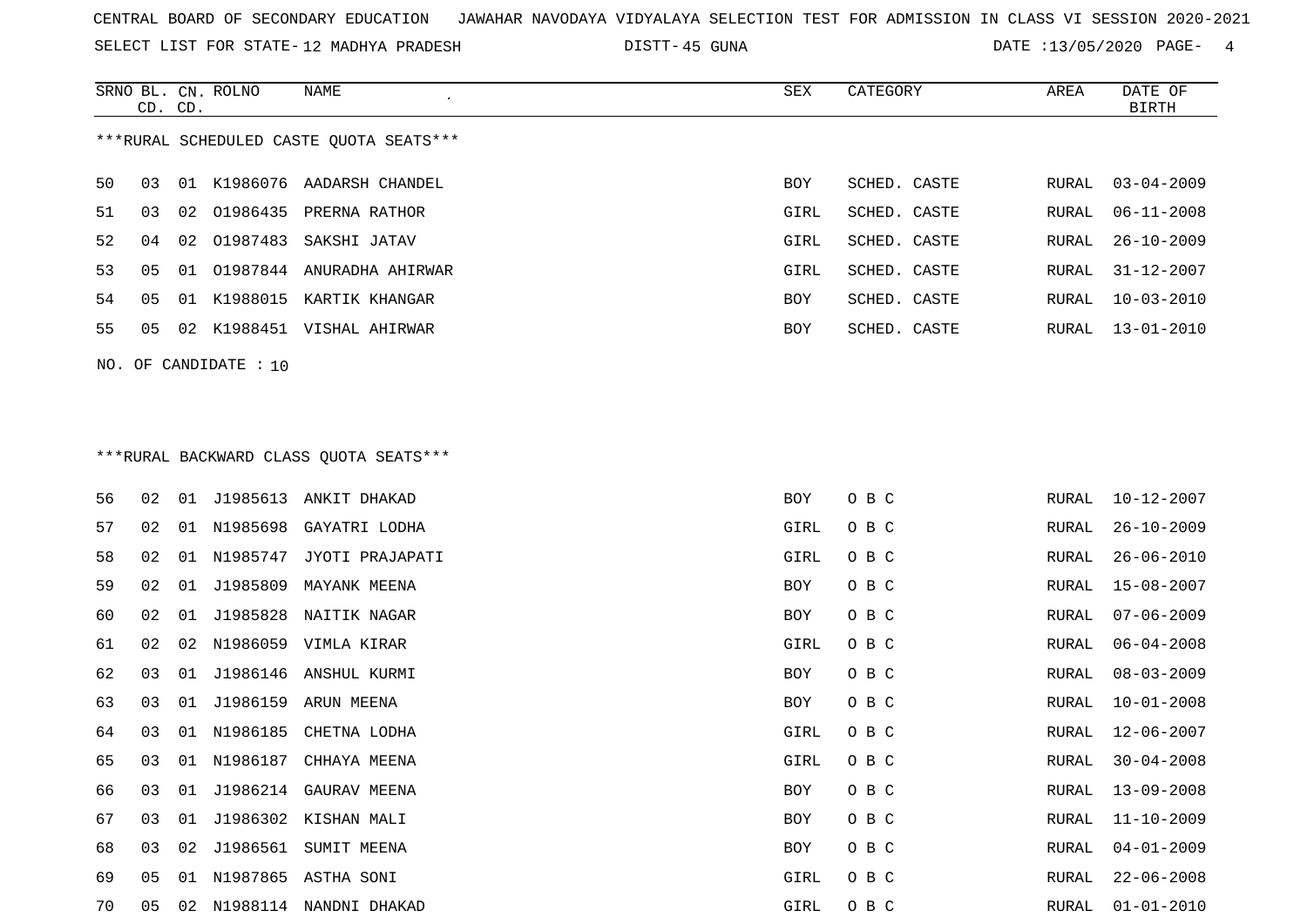SELECT LIST FOR STATE- DISTT- 12 MADHYA PRADESH

45 GUNA DATE :13/05/2020 PAGE- 5

|    |                                         | CD. CD. | SRNO BL. CN. ROLNO | NAME                                   | SEX        | CATEGORY     | AREA  | DATE OF<br><b>BIRTH</b> |  |  |  |
|----|-----------------------------------------|---------|--------------------|----------------------------------------|------------|--------------|-------|-------------------------|--|--|--|
|    |                                         |         |                    | ***RURAL BACKWARD CLASS OUOTA SEATS*** |            |              |       |                         |  |  |  |
| 71 | 05                                      |         |                    | 02 J1988397 SUMIT DHAKAD               | <b>BOY</b> | O B C        | RURAL | $05 - 10 - 2010$        |  |  |  |
|    | OF CANDIDATE : 16<br>NO.                |         |                    |                                        |            |              |       |                         |  |  |  |
|    |                                         |         |                    |                                        |            |              |       |                         |  |  |  |
|    | ***RURAL SCHEDULED TRIBE QUOTA SEATS*** |         |                    |                                        |            |              |       |                         |  |  |  |
| 72 | 02                                      |         |                    | 01 P1985765 KHUSHBOO SAHARIYA          | GIRL       | SCHED. TRIBE | RURAL | $06 - 02 - 2008$        |  |  |  |
| 73 | 03                                      |         |                    | 02 L1986483 RAVI BHIL                  | <b>BOY</b> | SCHED. TRIBE | RURAL | $22 - 06 - 2008$        |  |  |  |
| 74 | 04                                      | 02      | L1987498           | SAMIR BARELA                           | <b>BOY</b> | SCHED. TRIBE | RURAL | $29 - 09 - 2009$        |  |  |  |
| 75 | 05                                      | 01      | L1987807           | ANIL BHIL                              | <b>BOY</b> | SCHED. TRIBE | RURAL | $01 - 06 - 2010$        |  |  |  |
| 76 | 05                                      | 02      | L1988091           | MOHIT BHIL                             | <b>BOY</b> | SCHED. TRIBE | RURAL | $18 - 02 - 2009$        |  |  |  |
| 77 | 05                                      | 02      | L1988219           | RADHESHYAM                             | <b>BOY</b> | SCHED. TRIBE | RURAL | $25 - 08 - 2007$        |  |  |  |
| 78 | 05                                      | 02      |                    | L1988280 RIYAJ TIRKEY                  | <b>BOY</b> | SCHED. TRIBE | RURAL | $15 - 02 - 2010$        |  |  |  |
| 79 | 05                                      | 02      | P1988332           | SANJNA AHIRWAR                         | GIRL       | SCHED. TRIBE | RURAL | $07 - 08 - 2008$        |  |  |  |
| 80 | 05                                      |         |                    | 02 P1988339 SEETAL BHEEL               | GIRL       | SCHED. TRIBE | RURAL | $11 - 07 - 2008$        |  |  |  |
|    | NO. OF CANDIDATE : 9                    |         |                    |                                        |            |              |       |                         |  |  |  |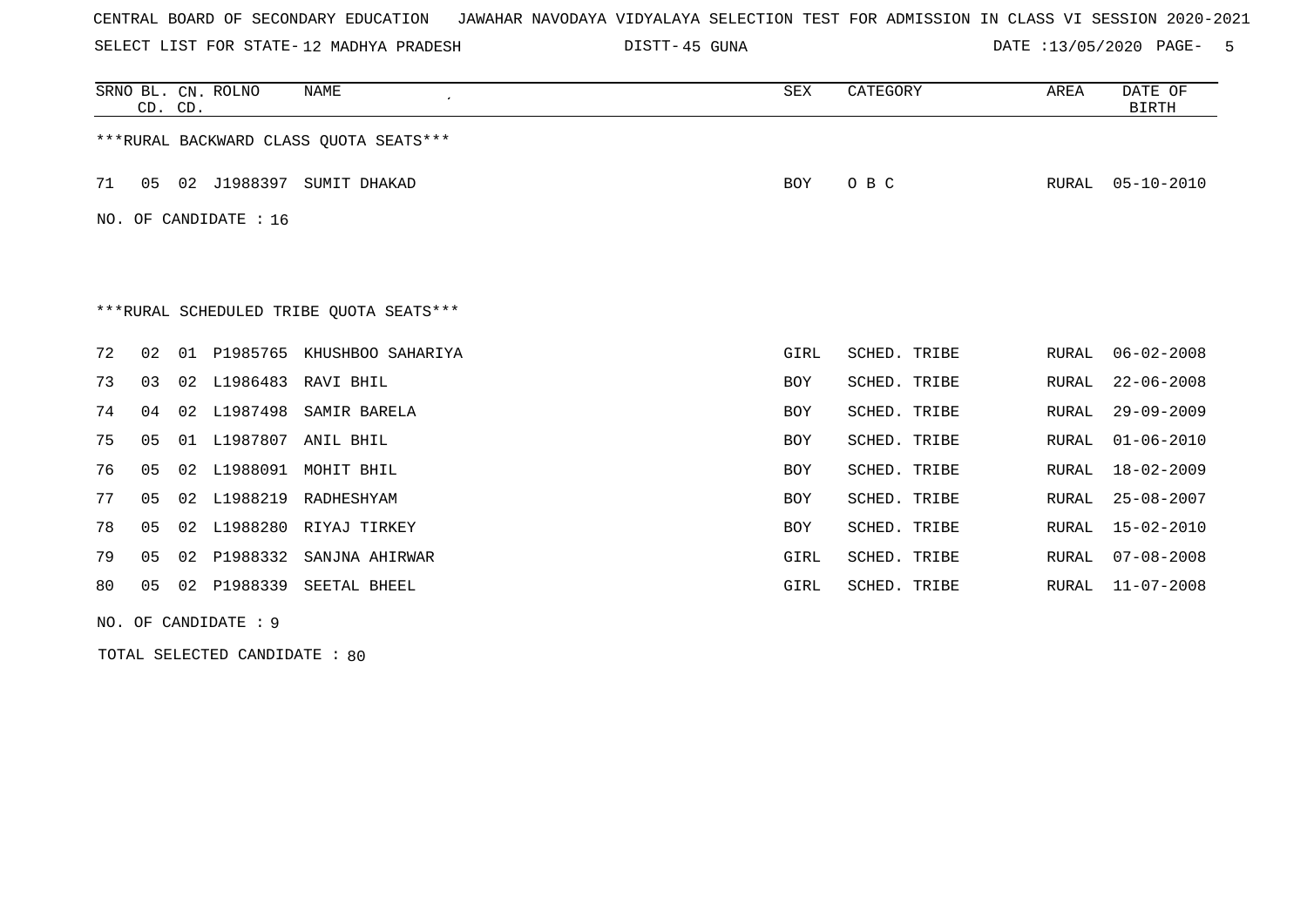SELECT LIST FOR STATE- DISTT- 12 MADHYA PRADESH

46 ANUPPUR DATE :13/05/2020 PAGE- 1

|    |    | CD. CD. | SRNO BL. CN. ROLNO              | NAME                                   | SEX        | CATEGORY     | AREA  | DATE OF<br><b>BIRTH</b> |
|----|----|---------|---------------------------------|----------------------------------------|------------|--------------|-------|-------------------------|
|    |    |         | ***OPEN UR SEATS***             |                                        |            |              |       |                         |
| 1  | 02 |         |                                 | 02 M1989792 VARSHA SAHU                | GIRL       | GENERAL      | RURAL | 30-12-2009              |
| 2  | 04 |         |                                 | 01 M1991559 DEEPALI TIWARI             | GIRL       | GENERAL      | RURAL | $16 - 01 - 2009$        |
| 3  | 04 |         |                                 | 03 M1992261 PUSHPANJALI TIWARI         | GIRL       | GENERAL      | RURAL | $27 - 02 - 2009$        |
| 4  | 04 |         |                                 | 03 J1992334 RAM KRISHNA YADAV          | BOY        | O B C        | RURAL | $30 - 12 - 2009$        |
|    |    |         | NO. OF CANDIDATE : $4$          |                                        |            |              |       |                         |
|    |    |         |                                 |                                        |            |              |       |                         |
|    |    |         |                                 |                                        |            |              |       |                         |
|    |    |         |                                 | ***OPEN SCHEDULED CASTE QUOTA SEATS*** |            |              |       |                         |
| 5  | 01 |         |                                 | 02 C1989027 SNEHIL CHANDRA             | <b>BOY</b> | SCHED. CASTE |       | URBAN 16-07-2009        |
| 6  | 02 |         |                                 | 01 K1989205 ARUN KUMAR CHAUDHARY       | <b>BOY</b> | SCHED. CASTE | RURAL | $28 - 11 - 2009$        |
| 7  |    |         |                                 | 04 03 K1992199 PRATEEK PRAJAPATI       | BOY        | SCHED. CASTE |       | RURAL 01-09-2009        |
|    |    |         | NO. OF CANDIDATE : 3            |                                        |            |              |       |                         |
|    |    |         |                                 |                                        |            |              |       |                         |
|    |    |         |                                 |                                        |            |              |       |                         |
|    |    |         | ***OPEN DISABLED QUOTA SEATS*** |                                        |            |              |       |                         |
| 8  |    |         |                                 | 01 02 A1989028 SOHAM TIWARI            | BOY        | GENERAL      |       | URBAN 16-02-2010        |
|    |    |         | NO. OF CANDIDATE : $1$          |                                        |            |              |       |                         |
|    |    |         |                                 |                                        |            |              |       |                         |
|    |    |         |                                 |                                        |            |              |       |                         |
|    |    |         |                                 | *** OPEN BACKWARD CLASS QUOTA SEATS*** |            |              |       |                         |
| 9  | 01 |         |                                 | 02 B1988979 SAMEER SINGH               | BOY        | O B C        |       | URBAN 16-08-2009        |
| 10 |    |         |                                 | 02 01 J1989210 ARYAN NAPIT             | BOY        | O B C        |       | RURAL 15-05-2008        |

11 03 03 B1990955 SATYAM SHIVHARE BOY O B C URBAN 15-03-2009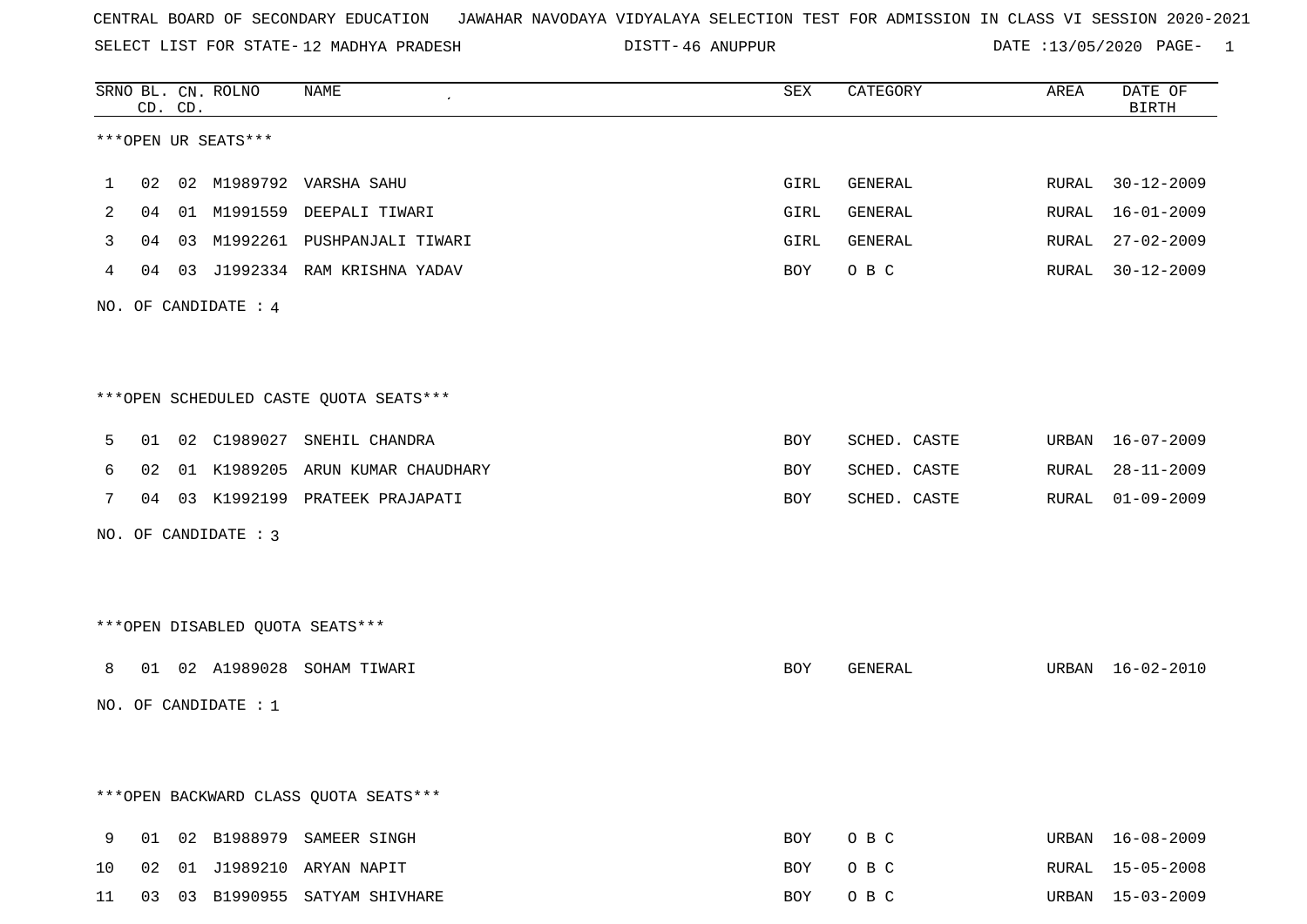SELECT LIST FOR STATE- DISTT- 12 MADHYA PRADESH

46 ANUPPUR DATE :13/05/2020 PAGE- 2

|    |    | CD. CD. | SRNO BL. CN. ROLNO     | NAME                                   | SEX  | CATEGORY     | AREA  | DATE OF<br><b>BIRTH</b> |
|----|----|---------|------------------------|----------------------------------------|------|--------------|-------|-------------------------|
|    |    |         |                        | *** OPEN BACKWARD CLASS QUOTA SEATS*** |      |              |       |                         |
| 12 |    |         |                        | 04 01 J1991568 DEVANSH RAJAK           | BOY  | O B C        | RURAL | $20 - 08 - 2009$        |
| 13 |    |         |                        | 04 02 N1991968 MAHI JAISWAL            | GIRL | O B C        | RURAL | $24 - 05 - 2008$        |
|    |    |         | NO. OF CANDIDATE : 5   |                                        |      |              |       |                         |
|    |    |         |                        | ***OPEN SCHEDULED TRIBE QUOTA SEATS*** |      |              |       |                         |
| 14 | 01 |         |                        | 01 H1988497 ADITI SAWLE                | GIRL | SCHED. TRIBE | URBAN | 12-07-2009              |
| 15 | 03 |         |                        | 02 H1990465 MANJULA SINGH              | GIRL | SCHED. TRIBE | URBAN | $02 - 05 - 2008$        |
| 16 |    |         |                        | 03 02 L1990513 NAMAN PRATAP SINGH      | BOY  | SCHED. TRIBE | RURAL | $24 - 09 - 2009$        |
| 17 | 04 |         |                        | 02 L1991834 KAVIRAJ SINGH              | BOY  | SCHED. TRIBE | RURAL | $21 - 07 - 2009$        |
| 18 | 04 |         |                        | 03 D1992189 PRAFULL SINGH SHYAM        | BOY  | SCHED. TRIBE | URBAN | $30 - 07 - 2009$        |
| 19 | 04 |         | 03 L1992249            | PRIYANSHU SINGH                        | BOY  | SCHED. TRIBE | RURAL | 19-09-2009              |
| 20 |    |         |                        | 04 04 P1992759 YOGITA SONWANI          | GIRL | SCHED. TRIBE | RURAL | 11-08-2008              |
|    |    |         | NO. OF CANDIDATE : 7   |                                        |      |              |       |                         |
|    |    |         |                        |                                        |      |              |       |                         |
|    |    |         |                        |                                        |      |              |       |                         |
|    |    |         | ***RURAL OPEN SEATS*** |                                        |      |              |       |                         |
| 21 |    |         |                        | 01 01 L1988753 LAVKESH SINGH           | BOY  | SCHED. TRIBE | RURAL | 05-10-2009              |
| 22 |    |         |                        | 01 02 N1988931 RASHIKA SAHU            | GIRL | O B C        | RURAL | $05 - 07 - 2008$        |
| 23 |    |         |                        | 01 02 J1989024 SITIJ KUMAR SAHU        | BOY  | O B C        | RURAL | 15-06-2009              |
| 24 |    |         |                        | 02 02 I1989766 TANISHQ GAUTAM          | BOY  | GENERAL      | RURAL | $08 - 12 - 2009$        |
| 25 | 03 |         |                        | 01 J1990039 ASHU KAHAR                 | BOY  | O B C        | RURAL | $03 - 09 - 2008$        |
| 26 | 03 |         |                        | 02 N1990320 KAVYA JAISWAL              | GIRL | O B C        | RURAL | $17 - 02 - 2010$        |
| 27 |    |         |                        | 03 02 N1990357 KRATIKA PATEL           | GIRL | O B C        |       | RURAL 19-11-2009        |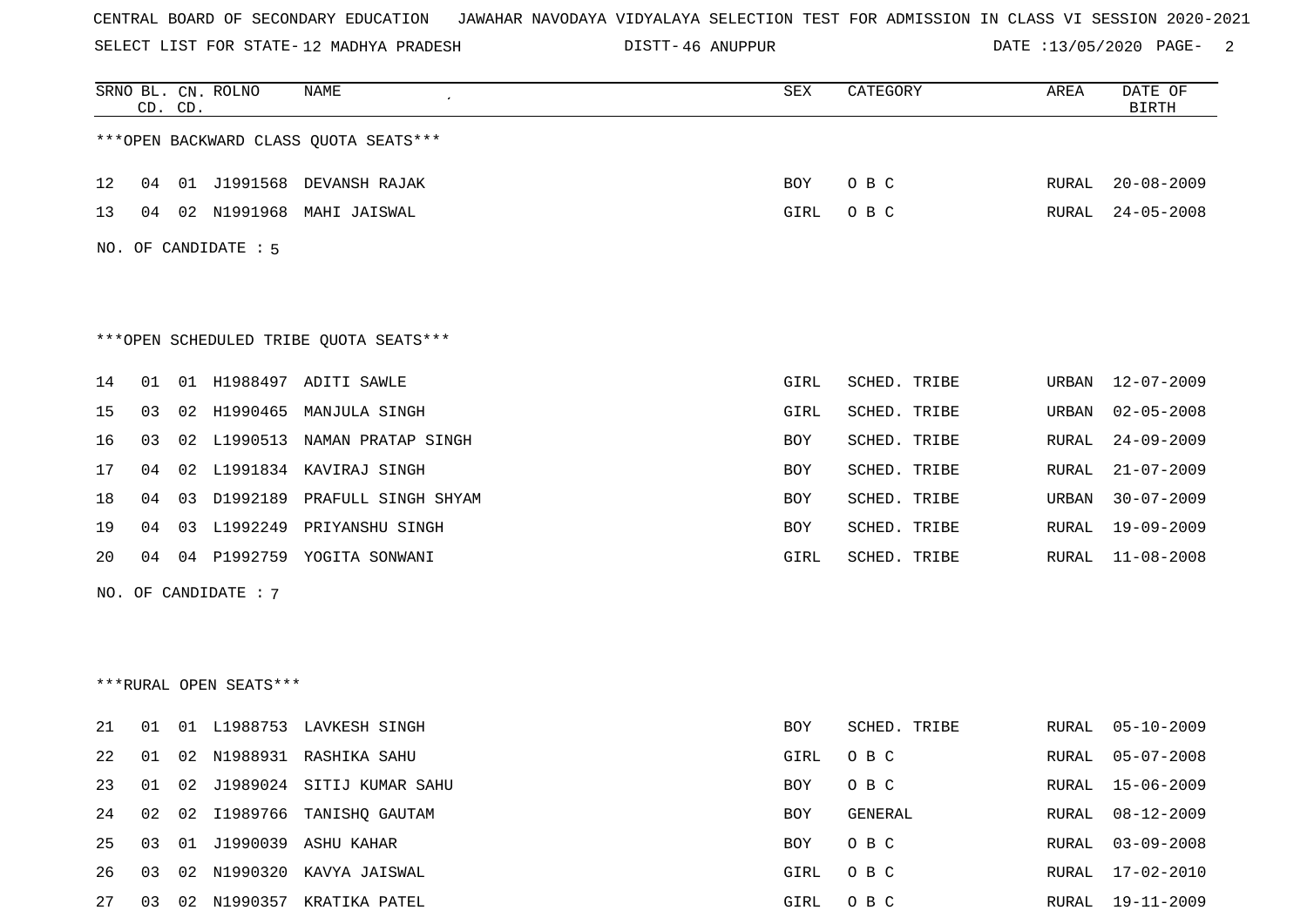SELECT LIST FOR STATE- DISTT- 12 MADHYA PRADESH

46 ANUPPUR DATE :13/05/2020 PAGE- 3

| ***RURAL OPEN SEATS***<br>28<br>03<br>02<br>N1990594<br>PARUL JOGI<br>GIRL<br>O B C<br>RURAL<br>01 L1991293 ADITYA SINGH<br>29<br>04<br><b>BOY</b><br>SCHED. TRIBE<br>RURAL<br>01 I1991606<br>30<br>DHRUV MISHRA<br>GENERAL<br>04<br>BOY<br>RURAL<br>04<br>01 L1991705<br><b>GULSHAN SINGH DHURVEY</b><br><b>SCHED. TRIBE</b><br>31<br><b>BOY</b><br><b>RURAL</b><br>32<br>01 P1991719 HARSHITA NARAYAN SINGH<br>04<br>GIRL<br>SCHED. TRIBE<br>RURAL<br>33<br>04<br>02<br>L1991958<br>MAHENDRA SINGH<br>BOY<br>SCHED. TRIBE<br>RURAL<br>03 N1992580<br>O B C<br>34<br>04<br>SHREE SARAF<br>GIRL<br>RURAL<br>NO. OF CANDIDATE : 14<br>***RURAL SCHEDULED CASTE QUOTA SEATS***<br>35<br>01 K1988502 ADITYA KUMAR MAHRA<br>SCHED. CASTE<br>01<br><b>BOY</b><br>RURAL<br>01 K1989128 ADITYA KUMAR<br>SCHED. CASTE<br>36<br>02<br><b>BOY</b><br>RURAL<br>01 K1989160 ANIKET PRAJAPATI<br>37<br>02<br>SCHED. CASTE<br><b>RURAL</b><br>BOY<br>38<br>02<br>01 K1989206 ARUN KUMAR CHAUDHARY<br>SCHED. CASTE<br><b>BOY</b><br>RURAL<br>39<br>02<br>01 K1989426<br>MANAV KUMAR MAHRA<br><b>BOY</b><br>SCHED. CASTE<br>RURAL<br>40<br>02<br>02<br>K1989672<br>SATYAPRAKASH MAHRA<br>SCHED. CASTE<br>BOY<br>RURAL<br>01991893 KU MANJULA DEVI<br>SCHED. CASTE<br>41<br>04<br>02<br>GIRL<br>RURAL<br>K1992014 MITHLESH KUMAR KURMESHWAR<br>42<br>04<br>02<br><b>BOY</b><br>SCHED. CASTE<br><b>RURAL</b><br>02 K1992134 OMKAR GOHIYA |    | CD. CD. | SRNO BL. CN. ROLNO | NAME<br>$\epsilon$ | <b>SEX</b> | CATEGORY     | AREA  | DATE OF<br><b>BIRTH</b> |
|------------------------------------------------------------------------------------------------------------------------------------------------------------------------------------------------------------------------------------------------------------------------------------------------------------------------------------------------------------------------------------------------------------------------------------------------------------------------------------------------------------------------------------------------------------------------------------------------------------------------------------------------------------------------------------------------------------------------------------------------------------------------------------------------------------------------------------------------------------------------------------------------------------------------------------------------------------------------------------------------------------------------------------------------------------------------------------------------------------------------------------------------------------------------------------------------------------------------------------------------------------------------------------------------------------------------------------------------------------------------------------------------------------------------|----|---------|--------------------|--------------------|------------|--------------|-------|-------------------------|
|                                                                                                                                                                                                                                                                                                                                                                                                                                                                                                                                                                                                                                                                                                                                                                                                                                                                                                                                                                                                                                                                                                                                                                                                                                                                                                                                                                                                                        |    |         |                    |                    |            |              |       |                         |
|                                                                                                                                                                                                                                                                                                                                                                                                                                                                                                                                                                                                                                                                                                                                                                                                                                                                                                                                                                                                                                                                                                                                                                                                                                                                                                                                                                                                                        |    |         |                    |                    |            |              |       | $08 - 06 - 2009$        |
|                                                                                                                                                                                                                                                                                                                                                                                                                                                                                                                                                                                                                                                                                                                                                                                                                                                                                                                                                                                                                                                                                                                                                                                                                                                                                                                                                                                                                        |    |         |                    |                    |            |              |       | $30 - 07 - 2009$        |
|                                                                                                                                                                                                                                                                                                                                                                                                                                                                                                                                                                                                                                                                                                                                                                                                                                                                                                                                                                                                                                                                                                                                                                                                                                                                                                                                                                                                                        |    |         |                    |                    |            |              |       | $01 - 06 - 2009$        |
|                                                                                                                                                                                                                                                                                                                                                                                                                                                                                                                                                                                                                                                                                                                                                                                                                                                                                                                                                                                                                                                                                                                                                                                                                                                                                                                                                                                                                        |    |         |                    |                    |            |              |       | $01 - 05 - 2009$        |
|                                                                                                                                                                                                                                                                                                                                                                                                                                                                                                                                                                                                                                                                                                                                                                                                                                                                                                                                                                                                                                                                                                                                                                                                                                                                                                                                                                                                                        |    |         |                    |                    |            |              |       | $09 - 05 - 2008$        |
|                                                                                                                                                                                                                                                                                                                                                                                                                                                                                                                                                                                                                                                                                                                                                                                                                                                                                                                                                                                                                                                                                                                                                                                                                                                                                                                                                                                                                        |    |         |                    |                    |            |              |       | $02 - 08 - 2009$        |
|                                                                                                                                                                                                                                                                                                                                                                                                                                                                                                                                                                                                                                                                                                                                                                                                                                                                                                                                                                                                                                                                                                                                                                                                                                                                                                                                                                                                                        |    |         |                    |                    |            |              |       | $27 - 10 - 2009$        |
|                                                                                                                                                                                                                                                                                                                                                                                                                                                                                                                                                                                                                                                                                                                                                                                                                                                                                                                                                                                                                                                                                                                                                                                                                                                                                                                                                                                                                        |    |         |                    |                    |            |              |       |                         |
|                                                                                                                                                                                                                                                                                                                                                                                                                                                                                                                                                                                                                                                                                                                                                                                                                                                                                                                                                                                                                                                                                                                                                                                                                                                                                                                                                                                                                        |    |         |                    |                    |            |              |       |                         |
|                                                                                                                                                                                                                                                                                                                                                                                                                                                                                                                                                                                                                                                                                                                                                                                                                                                                                                                                                                                                                                                                                                                                                                                                                                                                                                                                                                                                                        |    |         |                    |                    |            |              |       |                         |
|                                                                                                                                                                                                                                                                                                                                                                                                                                                                                                                                                                                                                                                                                                                                                                                                                                                                                                                                                                                                                                                                                                                                                                                                                                                                                                                                                                                                                        |    |         |                    |                    |            |              |       |                         |
|                                                                                                                                                                                                                                                                                                                                                                                                                                                                                                                                                                                                                                                                                                                                                                                                                                                                                                                                                                                                                                                                                                                                                                                                                                                                                                                                                                                                                        |    |         |                    |                    |            |              |       | $12 - 08 - 2009$        |
|                                                                                                                                                                                                                                                                                                                                                                                                                                                                                                                                                                                                                                                                                                                                                                                                                                                                                                                                                                                                                                                                                                                                                                                                                                                                                                                                                                                                                        |    |         |                    |                    |            |              |       | $19 - 05 - 2009$        |
|                                                                                                                                                                                                                                                                                                                                                                                                                                                                                                                                                                                                                                                                                                                                                                                                                                                                                                                                                                                                                                                                                                                                                                                                                                                                                                                                                                                                                        |    |         |                    |                    |            |              |       | $14 - 06 - 2010$        |
|                                                                                                                                                                                                                                                                                                                                                                                                                                                                                                                                                                                                                                                                                                                                                                                                                                                                                                                                                                                                                                                                                                                                                                                                                                                                                                                                                                                                                        |    |         |                    |                    |            |              |       | $25 - 05 - 2009$        |
|                                                                                                                                                                                                                                                                                                                                                                                                                                                                                                                                                                                                                                                                                                                                                                                                                                                                                                                                                                                                                                                                                                                                                                                                                                                                                                                                                                                                                        |    |         |                    |                    |            |              |       | $04 - 08 - 2009$        |
|                                                                                                                                                                                                                                                                                                                                                                                                                                                                                                                                                                                                                                                                                                                                                                                                                                                                                                                                                                                                                                                                                                                                                                                                                                                                                                                                                                                                                        |    |         |                    |                    |            |              |       | $01 - 01 - 2010$        |
|                                                                                                                                                                                                                                                                                                                                                                                                                                                                                                                                                                                                                                                                                                                                                                                                                                                                                                                                                                                                                                                                                                                                                                                                                                                                                                                                                                                                                        |    |         |                    |                    |            |              |       | $01 - 01 - 2010$        |
|                                                                                                                                                                                                                                                                                                                                                                                                                                                                                                                                                                                                                                                                                                                                                                                                                                                                                                                                                                                                                                                                                                                                                                                                                                                                                                                                                                                                                        |    |         |                    |                    |            |              |       | $30 - 05 - 2009$        |
|                                                                                                                                                                                                                                                                                                                                                                                                                                                                                                                                                                                                                                                                                                                                                                                                                                                                                                                                                                                                                                                                                                                                                                                                                                                                                                                                                                                                                        | 43 | 04      |                    |                    | BOY        | SCHED. CASTE | RURAL | $20 - 09 - 2008$        |

NO. OF CANDIDATE : 9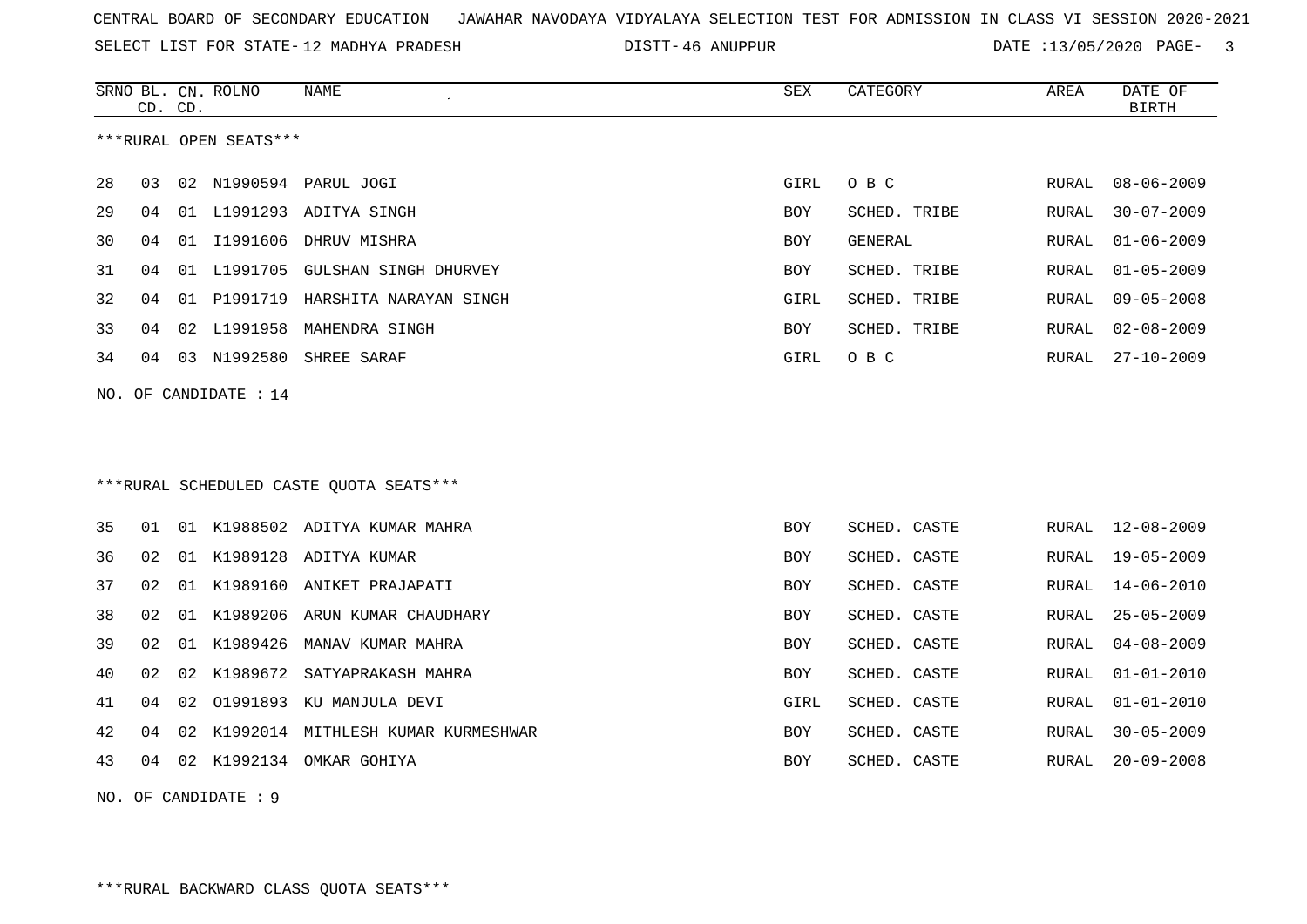SELECT LIST FOR STATE- DISTT- 12 MADHYA PRADESH

46 ANUPPUR DATE :13/05/2020 PAGE- 4

|    |    | CD. CD. | SRNO BL. CN. ROLNO      | NAME<br>$\epsilon$                      | SEX        | CATEGORY | AREA  | DATE OF<br><b>BIRTH</b> |
|----|----|---------|-------------------------|-----------------------------------------|------------|----------|-------|-------------------------|
|    |    |         |                         | *** RURAL BACKWARD CLASS QUOTA SEATS*** |            |          |       |                         |
| 44 | 01 |         |                         | 02 N1988887 PRINCEE KEWAT               | GIRL       | O B C    | RURAL | $13 - 02 - 2009$        |
| 45 | 02 |         |                         | 01 J1989197 ARMAN NAPIT                 | BOY        | O B C    | RURAL | $02 - 09 - 2009$        |
| 46 | 02 | 01      | J1989297                | GANESHWAR JAISWAL                       | BOY        | O B C    | RURAL | $15 - 09 - 2008$        |
| 47 | 02 | 01      | J1989317                | HEERAMANI KUSHWAHA                      | <b>BOY</b> | O B C    | RURAL | $28 - 05 - 2009$        |
| 48 | 02 |         |                         | 01 J1989472 NIKHIL KEWAT                | <b>BOY</b> | O B C    | RURAL | 14-12-2008              |
| 49 | 02 | 02      | J1989708                | SHREYASH VERMA                          | BOY        | O B C    | RURAL | $24 - 11 - 2009$        |
| 50 | 02 | 02      | N1989709                | SHRUTI DEWANGAN                         | GIRL       | O B C    | RURAL | $04 - 11 - 2009$        |
| 51 | 02 |         | 02 N1989740             | SUMAN SINGH RAWANI                      | GIRL       | O B C    | RURAL | $08 - 12 - 2009$        |
| 52 | 03 | 01      |                         | J1990235 HIMANSHU SONI                  | BOY        | O B C    | RURAL | $12 - 01 - 2010$        |
| 53 | 03 | 02      |                         | N1990411 LAXMI RATHOUR                  | GIRL       | O B C    | RURAL | $14 - 08 - 2008$        |
| 54 | 03 |         |                         | 02 N1990582 PALAK YADAV                 | GIRL       | O B C    | RURAL | 17-07-2009              |
| 55 | 03 | 02      |                         | J1990762 RAJ RATHOUR                    | BOY        | O B C    | RURAL | $12 - 06 - 2010$        |
| 56 | 03 | 03      | N1991083                | SOFIYA KHAN                             | GIRL       | O B C    | RURAL | $07 - 04 - 2008$        |
| 57 | 04 |         |                         | 01 J1991367 ANKIT KUMATR BANJARA        | BOY        | O B C    | RURAL | $03 - 09 - 2009$        |
| 58 | 04 | 01      |                         | J1991714 HARI SHANKAR BANJARA           | BOY        | O B C    | RURAL | $24 - 06 - 2009$        |
| 59 | 04 |         | 02 N1991799             | KAHKSHA PARVEEN                         | GIRL       | O B C    | RURAL | $01 - 01 - 2009$        |
|    |    |         | NO. OF CANDIDATE : $16$ |                                         |            |          |       |                         |
|    |    |         |                         |                                         |            |          |       |                         |
|    |    |         |                         |                                         |            |          |       |                         |
|    |    |         |                         |                                         |            |          |       |                         |

\*\*\*RURAL SCHEDULED TRIBE QUOTA SEATS\*\*\*

|       |  | 60 03 01 L1989894 AMAN SINGH             | <b>BOY</b> | SCHED. TRIBE |  | RURAL 07-10-2009 |
|-------|--|------------------------------------------|------------|--------------|--|------------------|
|       |  | 61 03 01 P1990242 ISHA SINGH DHURVE      | GIRL       | SCHED. TRIBE |  | RURAL 21-04-2010 |
|       |  | 62 03 02 P1990331 KHUSHBU PAW            | GIRL       | SCHED. TRIBE |  | RURAL 23-06-2009 |
|       |  | 63 03 02 P1990384 KUMARI SHULEKHA MARAVI | GIRL       | SCHED. TRIBE |  | RURAL 23-03-2010 |
| 64 03 |  | 02 P1990503 MUSKAN MARKO                 | GIRL       | SCHED. TRIBE |  | RURAL 05-08-2010 |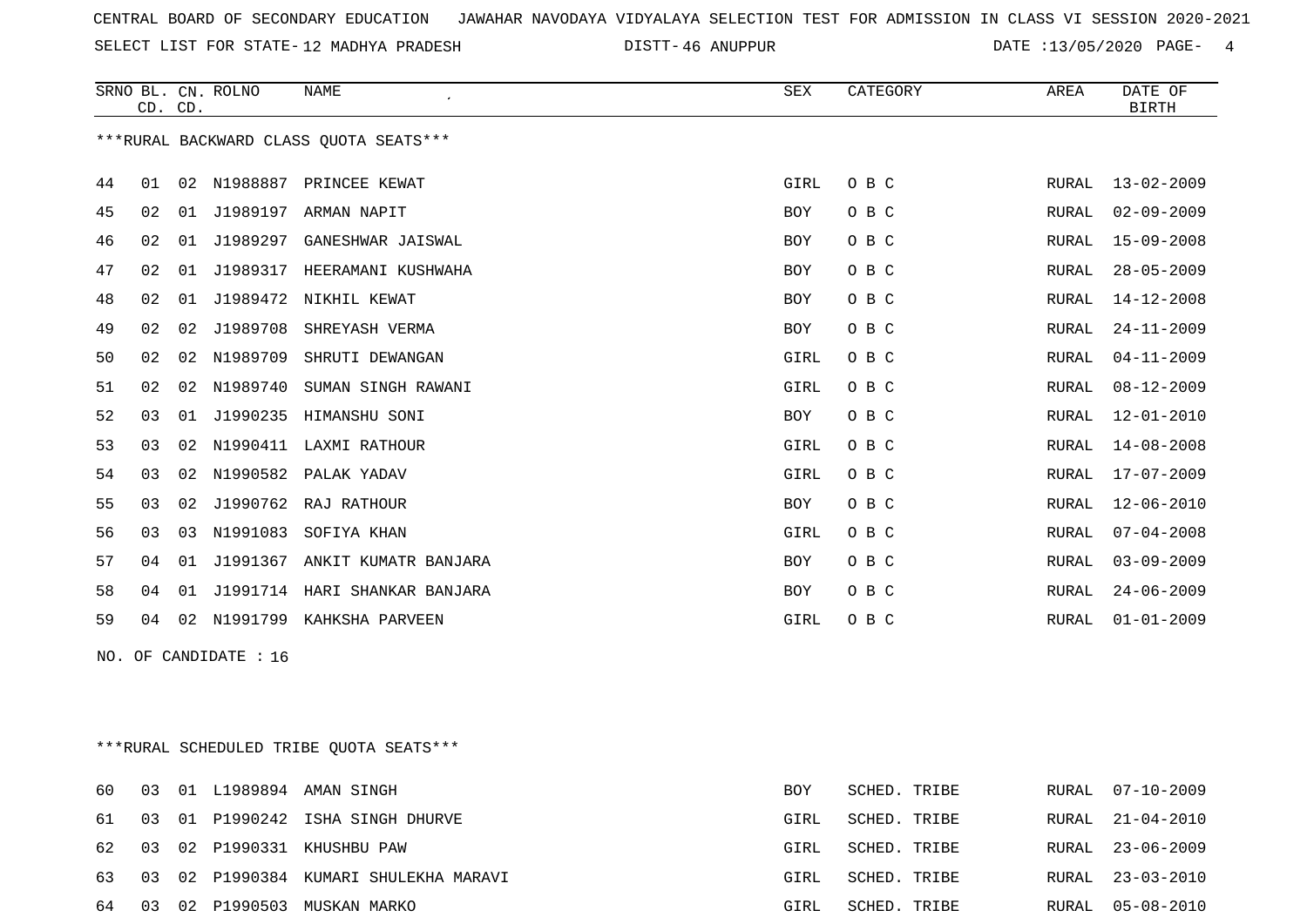SELECT LIST FOR STATE- DISTT- 12 MADHYA PRADESH

46 ANUPPUR DATE :13/05/2020 PAGE- 5

|    |    | CD. CD. | SRNO BL. CN. ROLNO | <b>NAME</b><br>$\lambda$                | SEX        | CATEGORY     | AREA         | DATE OF<br><b>BIRTH</b> |
|----|----|---------|--------------------|-----------------------------------------|------------|--------------|--------------|-------------------------|
|    |    |         |                    | ***RURAL SCHEDULED TRIBE OUOTA SEATS*** |            |              |              |                         |
| 65 | 03 |         | 02 P1990528        | NANDNI KOL                              | GIRL       | SCHED. TRIBE | <b>RURAL</b> | $13 - 01 - 2009$        |
| 66 | 03 | 02      | L1990670           | PRINCE KUMAR KOL                        | BOY        | SCHED. TRIBE | RURAL        | $27 - 06 - 2009$        |
| 67 | 03 | 03      | P1990817           | RITIKA KOL                              | GIRL       | SCHED. TRIBE | <b>RURAL</b> | $21 - 05 - 2008$        |
| 68 | 03 | 03      | P1990983           | SHALINI PARASTE                         | GIRL       | SCHED. TRIBE | RURAL        | $24 - 11 - 2008$        |
| 69 | 04 |         |                    | 01 P1991565 DEEPTI MARAVI               | GIRL       | SCHED. TRIBE | RURAL        | $28 - 09 - 2009$        |
| 70 | 04 | 01      | L1991567           | DENIS KUJUR                             | BOY        | SCHED. TRIBE | RURAL        | $07 - 02 - 2010$        |
| 71 | 04 | 01      | L1991573           | DEVENDR SINGH MARKO                     | <b>BOY</b> | SCHED. TRIBE | RURAL        | $01 - 01 - 2009$        |
| 72 | 04 | 01      | L1991717           | HARMOHAN SINGH MARKO                    | BOY        | SCHED. TRIBE | RURAL        | $10 - 02 - 2010$        |
| 73 | 04 | 02      | L1991788           | JHALENDRA SINGH TEKAM                   | BOY        | SCHED. TRIBE | RURAL        | $27 - 08 - 2008$        |
| 74 | 04 | 02      | P1991857           | KHUSHI OTTI                             | GIRL       | SCHED. TRIBE | RURAL        | $22 - 03 - 2009$        |
| 75 | 04 | 02      | P1991975           | MALTI DEVI                              | GIRL       | SCHED. TRIBE | RURAL        | $04 - 05 - 2009$        |
| 76 | 04 | 03      | L1992227           | PRINCE SINGH PARASTE                    | BOY        | SCHED. TRIBE | RURAL        | $07 - 09 - 2009$        |
| 77 | 04 | 03      | L1992268           | PUSHPENDRA SINGH                        | BOY        | SCHED. TRIBE | RURAL        | $29 - 05 - 2009$        |
| 78 | 04 | 03      | L1992537           | SHASHANK MARDAN MARAVI                  | BOY        | SCHED. TRIBE | RURAL        | $05 - 09 - 2009$        |
| 79 | 04 |         | 04 L1992652        | SUSHANT SINGH DHURWEY                   | BOY        | SCHED. TRIBE | RURAL        | $25 - 04 - 2010$        |
| 80 | 04 |         | 04 L1992658        | TANUSHREE MARKO                         | <b>BOY</b> | SCHED. TRIBE | RURAL        | $16 - 02 - 2009$        |
|    |    |         |                    |                                         |            |              |              |                         |

NO. OF CANDIDATE : 21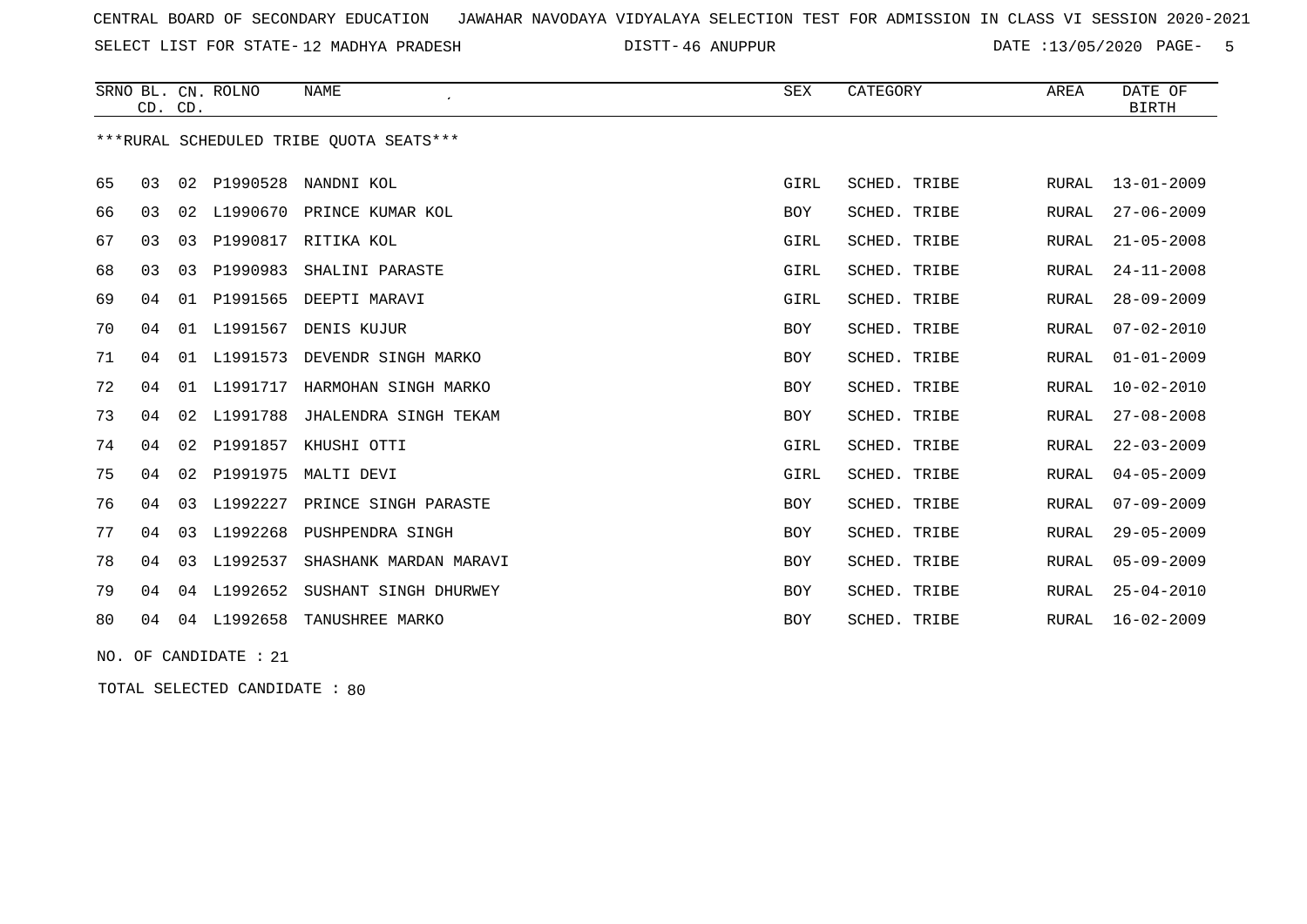SELECT LIST FOR STATE- DISTT- 12 MADHYA PRADESH

47 BURHANPUR DATE :13/05/2020 PAGE- 1

|    |    | CD. CD. | SRNO BL. CN. ROLNO     | NAME                                   | ${\tt SEX}$ | CATEGORY     | AREA  | DATE OF<br><b>BIRTH</b> |
|----|----|---------|------------------------|----------------------------------------|-------------|--------------|-------|-------------------------|
|    |    |         | ***OPEN UR SEATS***    |                                        |             |              |       |                         |
| 1  | 01 |         |                        | 01 B1992876 ANUJ MAHAJAN               | BOY         | O B C        | URBAN | $07 - 09 - 2008$        |
| 2  | 01 |         |                        | 02 J1993445 NIKHIL PATIL               | BOY         | O B C        | RURAL | $31 - 10 - 2008$        |
| 3  | 01 |         |                        | 02 J1993452 NILESH PAWAR               | BOY         | O B C        | RURAL | $23 - 10 - 2007$        |
| 4  | 01 |         |                        | 03 N1993703 RUTUJA MAHAJAN             | GIRL        | O B C        | RURAL | $13 - 12 - 2009$        |
| 5  | 01 |         | 04 J1994046 YASH       |                                        | <b>BOY</b>  | O B C        | RURAL | $04 - 01 - 2008$        |
| 6  | 02 |         |                        | 02 K1994459 PRATEEK SHAKYA             | <b>BOY</b>  | SCHED. CASTE | RURAL | $25 - 10 - 2009$        |
|    |    |         | NO. OF CANDIDATE $: 6$ |                                        |             |              |       |                         |
|    |    |         |                        |                                        |             |              |       |                         |
|    |    |         |                        |                                        |             |              |       |                         |
|    |    |         |                        | ***OPEN SCHEDULED CASTE QUOTA SEATS*** |             |              |       |                         |
| 7  | 01 |         |                        | 02 K1993282 KUNAL GANESH INGALE        | BOY         | SCHED. CASTE |       | RURAL 13-07-2009        |
| 8  | 02 |         |                        | 01 01994260 HIMANSHI GOKHALE           | GIRL        | SCHED. CASTE | RURAL | 12-10-2009              |
| 9  | 02 |         | 02 K1994470 PREMRAJ    |                                        | BOY         | SCHED. CASTE | RURAL | $07 - 05 - 2009$        |
|    |    |         | NO. OF CANDIDATE : 3   |                                        |             |              |       |                         |
|    |    |         |                        |                                        |             |              |       |                         |
|    |    |         |                        |                                        |             |              |       |                         |
|    |    |         |                        | *** OPEN BACKWARD CLASS OUOTA SEATS*** |             |              |       |                         |
| 10 | 01 |         |                        | 01 F1992804 ADITI SHAH                 | GIRL        | O B C        |       | URBAN 12-11-2008        |
| 11 | 01 |         |                        | 01 N1993104 GEETA MOTEKAR              | GIRL        | O B C        | RURAL | $22 - 11 - 2009$        |
| 12 | 01 |         |                        | 03 F1993756 SAMIKSHA CHOUDHARY         | GIRL        | O B C        | URBAN | $22 - 10 - 2009$        |
| 13 | 01 |         |                        | 04 B1993953 TEJAS PATIL                | BOY         | O B C        | URBAN | $27 - 11 - 2008$        |
| 14 | 01 |         |                        | 04 N1994005 VANSHIKA SUGANDHI          | GIRL        | O B C        | RURAL | $19 - 07 - 2009$        |
|    |    |         |                        |                                        |             |              |       |                         |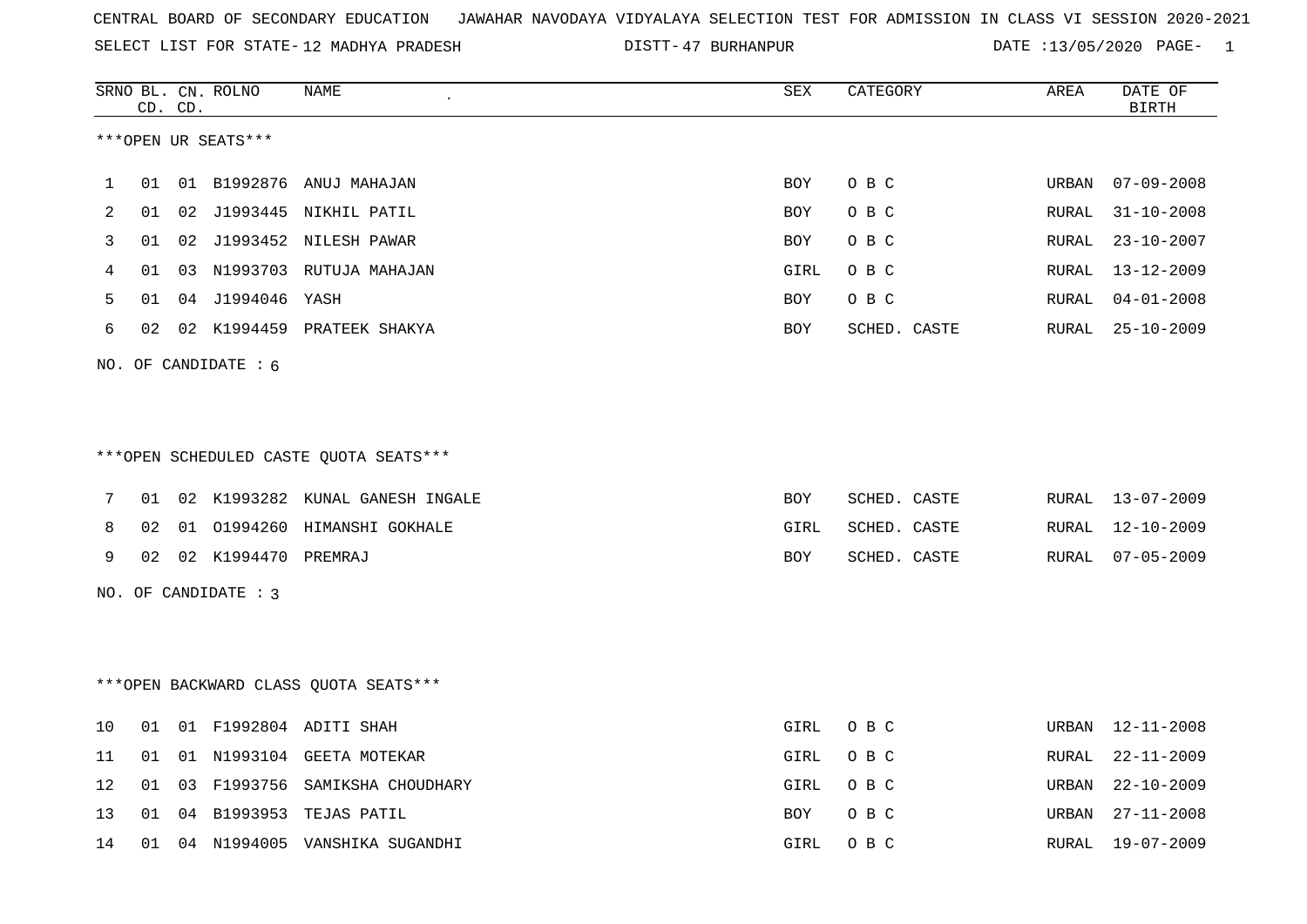| CENTRAL BOARD OF SECONDARY EDUCATION – JAWAHAR NAVODAYA VIDYALAYA SELECTION TEST FOR ADMISSION IN CLASS VI SESSION 2020-2021 |  |  |  |  |
|------------------------------------------------------------------------------------------------------------------------------|--|--|--|--|
|------------------------------------------------------------------------------------------------------------------------------|--|--|--|--|

SELECT LIST FOR STATE-12 MADHYA PRADESH

12 MADHYA PRADESH 47 BURHANPUR DATE :13/05/2020 PAGE- 2

|    | CD. CD. |    | SRNO BL. CN. ROLNO     | NAME<br>$\epsilon$                     | SEX        | CATEGORY     | AREA  | DATE OF<br>BIRTH |
|----|---------|----|------------------------|----------------------------------------|------------|--------------|-------|------------------|
|    |         |    |                        |                                        |            |              |       |                  |
|    |         |    | NO. OF CANDIDATE $: 5$ |                                        |            |              |       |                  |
|    |         |    |                        |                                        |            |              |       |                  |
|    |         |    |                        |                                        |            |              |       |                  |
|    |         |    |                        |                                        |            |              |       |                  |
|    |         |    |                        | ***OPEN SCHEDULED TRIBE OUOTA SEATS*** |            |              |       |                  |
|    |         |    |                        |                                        |            |              |       |                  |
| 15 | 01      | 02 | L1993587               | RAGHUNATH                              | BOY        | SCHED. TRIBE | RURAL | $06 - 10 - 2007$ |
|    |         |    |                        |                                        |            |              |       |                  |
| 16 | 01      | 04 | L1993836               | SHIVAM MORE                            | <b>BOY</b> | SCHED. TRIBE | RURAL | 15-05-2009       |
| 17 | 02      | 02 | P1994437               | PAYAL MAVASKAR                         | GIRL       | SCHED. TRIBE | RURAL | $12 - 03 - 2009$ |
|    |         |    |                        |                                        |            |              |       |                  |
| 18 | 02      | 02 | L1994525               | RAVI                                   | BOY        | SCHED. TRIBE | RURAL | $23 - 10 - 2008$ |
| 19 | 02      | 03 | L1994674               | SUKHLAL                                | BOY        | SCHED. TRIBE | RURAL | $05 - 04 - 2008$ |
| 20 | 02      | 03 | L1994735               | VINOD DAVAR                            | BOY        | SCHED. TRIBE | RURAL | 03-06-2008       |

NO. OF CANDIDATE : 6

\*\*\*RURAL OPEN SEATS\*\*\*

| 21 | 01 | 01 |             | J1993098 GAURAV PATIL       | <b>BOY</b> | O B C   | RURAL | 27-09-2009       |
|----|----|----|-------------|-----------------------------|------------|---------|-------|------------------|
| 22 | 01 | 01 |             | J1993159 HITESH CHOUHAN     | <b>BOY</b> | O B C   |       | RURAL 07-03-2009 |
| 23 | 01 |    | 02 I1993363 | MOHAMMAD HASIR              | BOY        | GENERAL | RURAL | 10-11-2009       |
| 24 | 01 |    |             | 02 J1993364 MOHAMMAD SHAHID | BOY        | O B C   | RURAL | 13-03-2010       |
| 25 | 01 | 02 |             | N1993572 PUNAM CHOUDHARI    | GIRL       | O B C   | RURAL | 30-03-2010       |
| 26 | 01 | 03 | M1993778    | SANSKRATI GUPTA             | GIRL       | GENERAL | RURAL | $28 - 12 - 2008$ |
| 27 | 01 | 03 | N1993801    | SEEMA NAMDEV                | GIRL       | O B C   | RURAL | 11-10-2008       |
| 28 | 02 | 01 |             | J1994106 AKSHAY PATIL       | BOY        | O B C   | RURAL | 24-12-2009       |
| 29 | 02 | 01 | J1994166    | BHARAT PATIL                | BOY        | O B C   | RURAL | 04-09-2010       |
| 30 | 02 | 01 | N1994259    | HIMANSHI                    | GIRL       | O B C   | RURAL | 04-04-2009       |
| 31 | 02 | 02 | N1994337    | KULSHREE                    | GIRL       | O B C   | RURAL | $10 - 10 - 2009$ |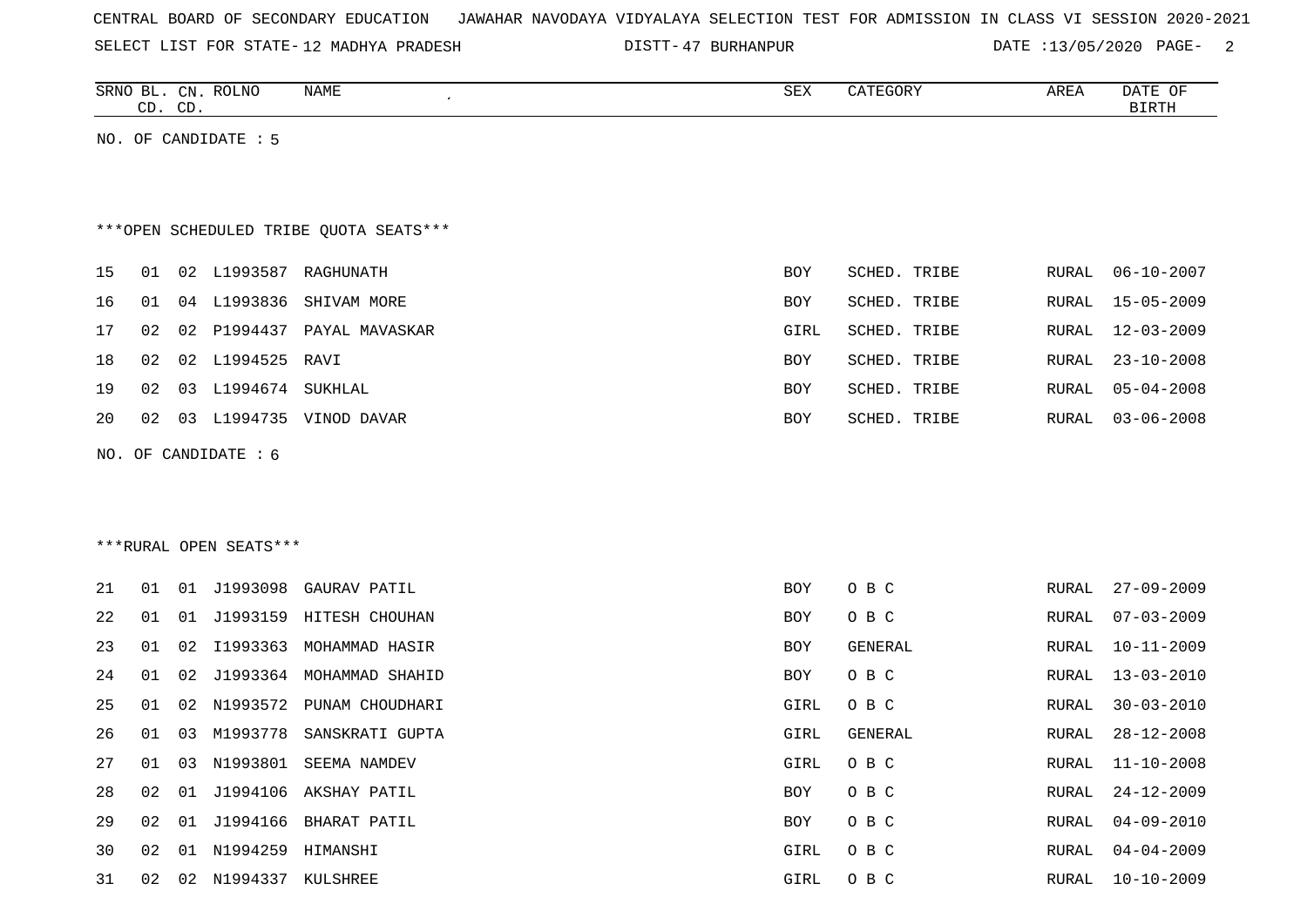SELECT LIST FOR STATE- DISTT- 12 MADHYA PRADESH

DISTT-47 BURHANPUR DATE :13/05/2020 PAGE- 3

|    | CD. CD.               |    | SRNO BL. CN. ROLNO     | <b>NAME</b>                              | <b>SEX</b>  | CATEGORY     | AREA         | DATE OF<br><b>BIRTH</b> |  |  |  |
|----|-----------------------|----|------------------------|------------------------------------------|-------------|--------------|--------------|-------------------------|--|--|--|
|    |                       |    | ***RURAL OPEN SEATS*** |                                          |             |              |              |                         |  |  |  |
| 32 | 02                    |    | 02 N1994428 PALAK      |                                          | GIRL        | O B C        | RURAL        | 25-12-2009              |  |  |  |
| 33 | 02                    | 02 | N1994450               | PRACHI                                   | GIRL        | O B C        | RURAL        | $26 - 06 - 2009$        |  |  |  |
| 34 | 02                    | 02 | J1994511 RAJKUMAR      |                                          | <b>BOY</b>  | O B C        | RURAL        | $28 - 01 - 2008$        |  |  |  |
| 35 | 02                    | 02 | J1994560               | RONAK NIMIWAL                            | BOY         | O B C        | RURAL        | $21 - 03 - 2009$        |  |  |  |
| 36 | 02                    | 03 | J1994676               | SUMIT                                    | BOY         | O B C        | RURAL        | $14 - 06 - 2009$        |  |  |  |
| 37 | 02                    |    |                        | 03 N1994693 SWATI YADAV                  | GIRL        | O B C        | RURAL        | $04 - 03 - 2009$        |  |  |  |
|    | NO. OF CANDIDATE : 17 |    |                        |                                          |             |              |              |                         |  |  |  |
|    |                       |    |                        | *** RURAL SCHEDULED CASTE QUOTA SEATS*** |             |              |              |                         |  |  |  |
| 38 | 01                    |    |                        | 01 01992794 AASTHA LONDHE                | <b>GIRL</b> | SCHED. CASTE | RURAL        | $24 - 06 - 2010$        |  |  |  |
| 39 | 01                    |    |                        | 01 K1992967 CHAITANYA DHADE              | <b>BOY</b>  | SCHED. CASTE | RURAL        | $17 - 03 - 2010$        |  |  |  |
| 40 | 01                    | 01 | K1993091               | GANESH JALOTKAR                          | <b>BOY</b>  | SCHED. CASTE | RURAL        | $15 - 03 - 2009$        |  |  |  |
| 41 | 01                    | 02 | 01993257               | KOMAL SAMADHAN<br>BHALERAO               | GIRL        | SCHED. CASTE | RURAL        | $15 - 02 - 2010$        |  |  |  |
| 42 | 01                    | 02 |                        | 01993374 MOHINI JALOTKAR                 | GIRL        | SCHED. CASTE | RURAL        | $01 - 02 - 2010$        |  |  |  |
| 43 | 01                    | 03 | K1993766               | SANGHRSH NAYKE                           | BOY         | SCHED. CASTE | RURAL        | $08 - 05 - 2009$        |  |  |  |
| 44 | 01                    | 04 | K1993907               | SUMIT DHAMODE                            | BOY         | SCHED. CASTE | RURAL        | $21 - 04 - 2009$        |  |  |  |
| 45 | 01                    | 04 | 01993996               | VAISHNAVI JALOTKAR                       | GIRL        | SCHED. CASTE | RURAL        | $03 - 07 - 2009$        |  |  |  |
| 46 | 02                    | 01 | K1994245               | GOVRAV                                   | <b>BOY</b>  | SCHED. CASTE | <b>RURAL</b> | $06 - 11 - 2008$        |  |  |  |

NO. OF CANDIDATE : 9

\*\*\*RURAL BACKWARD CLASS QUOTA SEATS\*\*\*

47 01 01 N1992783 AARTI CHOUKSEY GIRL O B C RURAL 08-03-2009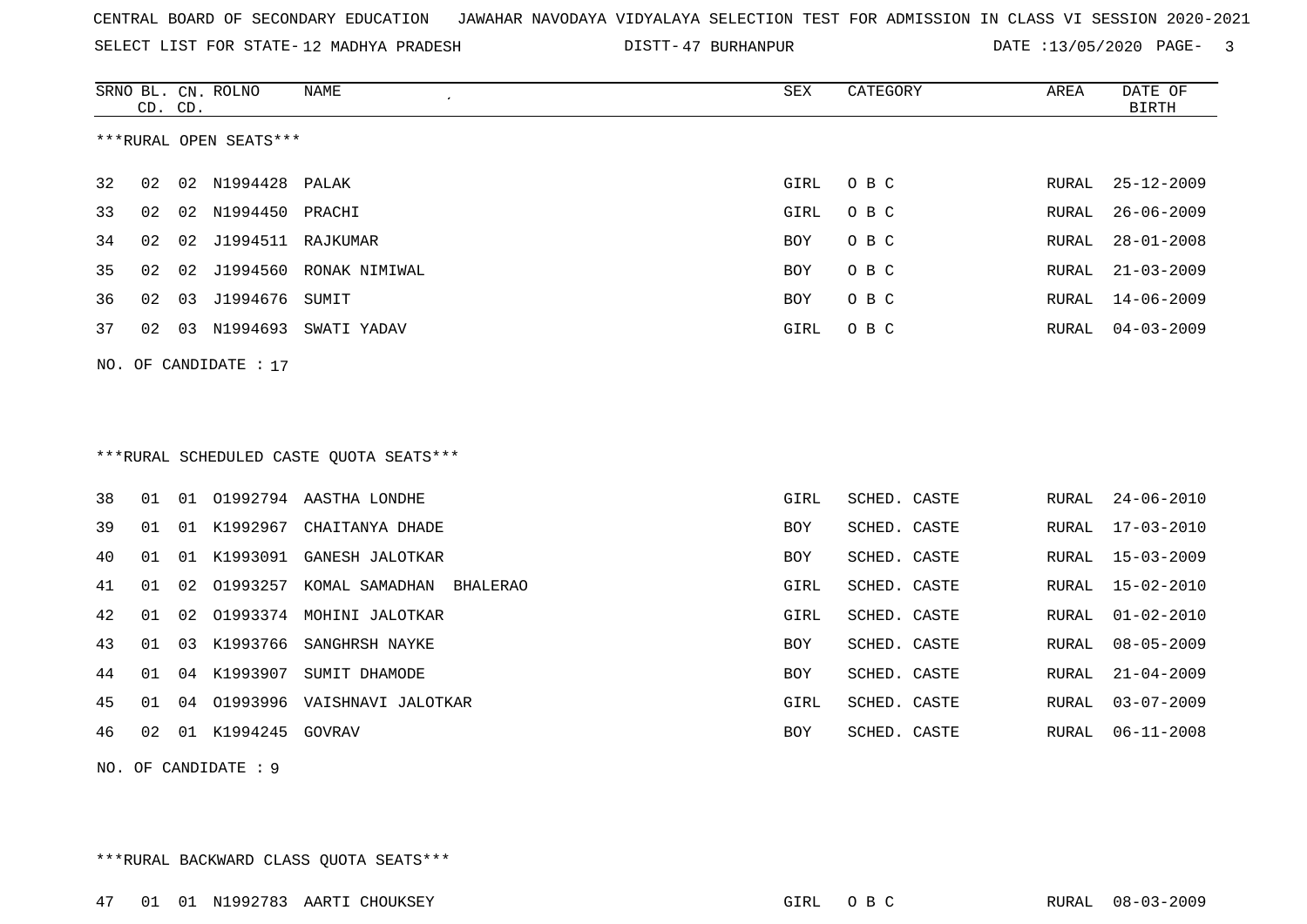SELECT LIST FOR STATE- DISTT- 12 MADHYA PRADESH

47 BURHANPUR DATE :13/05/2020 PAGE- 4

|    |    | CD. CD. | SRNO BL. CN. ROLNO    | <b>NAME</b><br>$\epsilon$              | SEX        | CATEGORY | AREA  | DATE OF<br><b>BIRTH</b> |
|----|----|---------|-----------------------|----------------------------------------|------------|----------|-------|-------------------------|
|    |    |         |                       | ***RURAL BACKWARD CLASS OUOTA SEATS*** |            |          |       |                         |
| 48 | 01 |         |                       | 01 J1992786 AARUSH CHOUKSEY            | BOY        | O B C    | RURAL | $30 - 12 - 2008$        |
| 49 | 01 | 01      | J1992891 ARPIT        |                                        | BOY        | O B C    | RURAL | $13 - 08 - 2009$        |
| 50 | 01 | 01      | J1992986              | CHIRAG                                 | <b>BOY</b> | O B C    | RURAL | $16 - 10 - 2008$        |
| 51 | 01 | 01      | J1993028              | DHRUV CHOUDHARY                        | <b>BOY</b> | O B C    | RURAL | $18 - 07 - 2008$        |
| 52 | 01 | 01      | N1993039              | DIKSHA CHOUDHARY                       | GIRL       | O B C    | RURAL | $25 - 07 - 2009$        |
| 53 | 01 | 01      | J1993135              | HARSHAL SURALKAR                       | <b>BOY</b> | O B C    | RURAL | $07 - 06 - 2008$        |
| 54 | 01 | 02      | N1993255              | KOMAL ISHWAR BORADE                    | GIRL       | O B C    | RURAL | $07 - 05 - 2008$        |
| 55 | 01 | 02      | N1993329              | MAHI SHIMPI                            | GIRL       | O B C    | RURAL | $08 - 06 - 2008$        |
| 56 | 01 | 02      | J1993347              | MAYANK PANDIT                          | <b>BOY</b> | O B C    | RURAL | $28 - 02 - 2010$        |
| 57 | 01 |         | 02 J1993425           | NAYAN KUMAR KUSHWAH                    | BOY        | O B C    | RURAL | $06 - 08 - 2008$        |
| 58 | 01 |         | 02 N1993577           | PURVA MAHAJAN                          | GIRL       | O B C    | RURAL | $30 - 05 - 2009$        |
| 59 | 01 | 03      | N1993771              | SANJANA SURWADE                        | GIRL       | O B C    | RURAL | $29 - 10 - 2009$        |
| 60 | 01 | 04      | J1993863              | SIDDHESH MAHAJAN                       | <b>BOY</b> | O B C    | RURAL | $23 - 04 - 2009$        |
| 61 | 01 | 04      | J1993974              | UDAY                                   | <b>BOY</b> | O B C    | RURAL | $18 - 07 - 2009$        |
| 62 | 01 | 04      |                       | N1994024 VIDHI MAHAJAN                 | GIRL       | O B C    | RURAL | $16 - 03 - 2008$        |
|    |    |         | NO. OF CANDIDATE : 16 |                                        |            |          |       |                         |

\*\*\*RURAL SCHEDULED TRIBE QUOTA SEATS\*\*\*

| 63  | 01   | 01 |                    | L1992779 AANAND WAGALE      | BOY        | SCHED. TRIBE | RURAL | 20-02-2010       |
|-----|------|----|--------------------|-----------------------------|------------|--------------|-------|------------------|
| 64  | - 01 |    | 01 L1993117 GOVIND |                             | <b>BOY</b> | SCHED. TRIBE | RURAL | 18-05-2009       |
| 65  | 01   |    | 02 P1993539        | PRATIBHA NINGWAL            | GIRL       | SCHED. TRIBE | RURAL | 12-05-2010       |
| 66. | 01   |    |                    | 02 P1993564 PRIYANSHI BARDE | GIRL       | SCHED. TRIBE |       | RURAL 06-07-2009 |
| 67  | 01   |    | 04 L1993834 SHIVAM |                             | <b>BOY</b> | SCHED. TRIBE | RURAL | 09-07-2009       |
| 68  | 02   | 01 | L1994087           | AATISH                      | <b>BOY</b> | SCHED. TRIBE | RURAL | 19-01-2009       |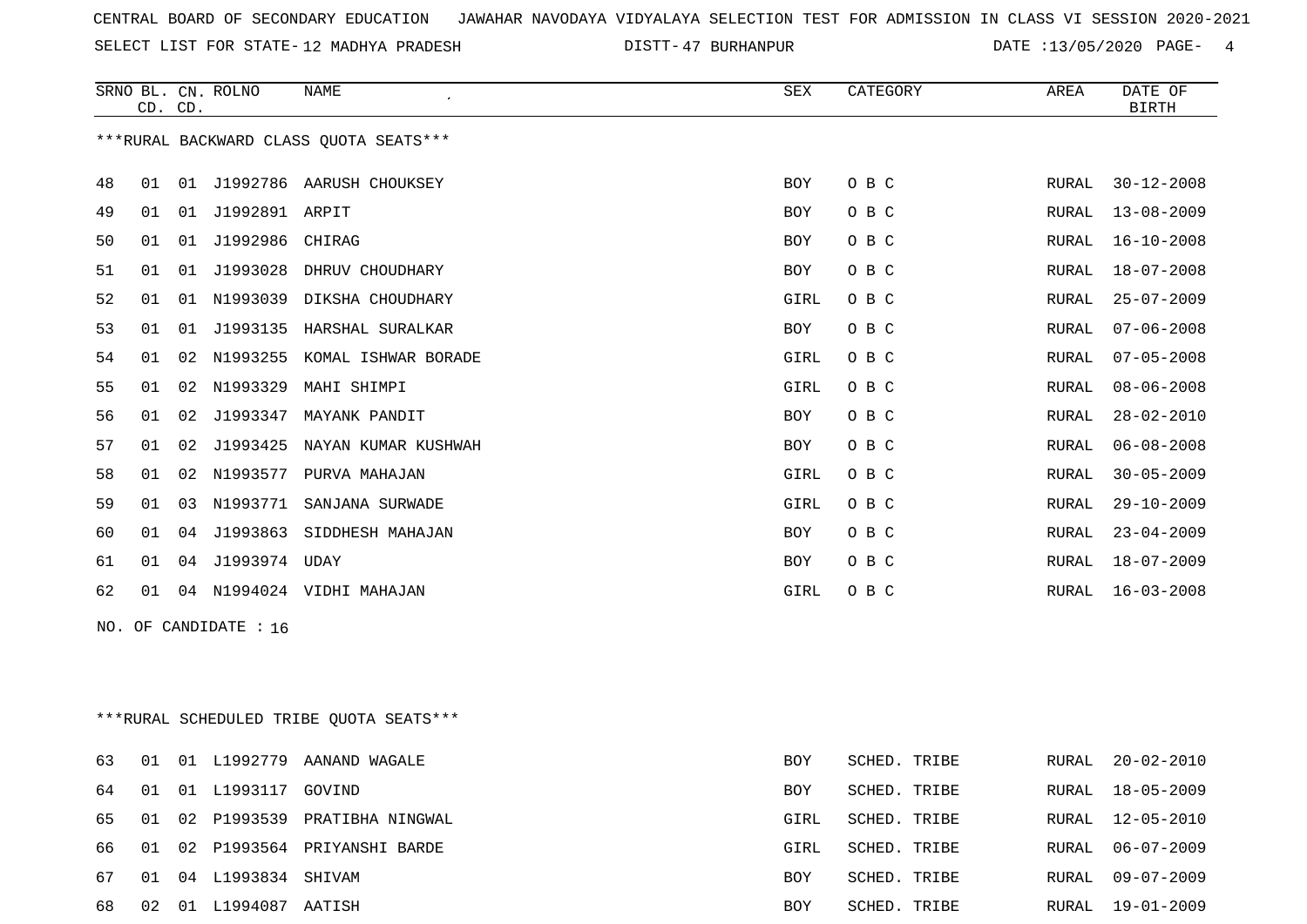SELECT LIST FOR STATE- DISTT- 12 MADHYA PRADESH

47 BURHANPUR DATE :13/05/2020 PAGE- 5

|    |    | CD. CD. | SRNO BL. CN. ROLNO    | NAME                                    | SEX        | CATEGORY     | AREA  | DATE OF<br><b>BIRTH</b> |
|----|----|---------|-----------------------|-----------------------------------------|------------|--------------|-------|-------------------------|
|    |    |         |                       | ***RURAL SCHEDULED TRIBE OUOTA SEATS*** |            |              |       |                         |
| 69 | 02 | 01      | L1994089 AAYUSH       |                                         | <b>BOY</b> | SCHED. TRIBE | RURAL | $28 - 05 - 2009$        |
| 70 | 02 | 01      | L1994099 AJAY         |                                         | <b>BOY</b> | SCHED. TRIBE | RURAL | $01 - 03 - 2008$        |
| 71 | 02 | 01      | L1994107              | ALEX RAWAT                              | <b>BOY</b> | SCHED. TRIBE | RURAL | $08 - 12 - 2010$        |
| 72 | 02 | 01      | P1994142 ARPITA       |                                         | GIRL       | SCHED. TRIBE | RURAL | $03 - 02 - 2010$        |
| 73 | 02 | 01      | L1994226              | GAJENDRA                                | BOY        | SCHED. TRIBE | RURAL | $02 - 11 - 2007$        |
| 74 | 02 | 01      | L1994282              | JAYESH MUWEL                            | <b>BOY</b> | SCHED. TRIBE | RURAL | $13 - 05 - 2009$        |
| 75 | 02 | 01      | L1994286              | JITENDRA                                | <b>BOY</b> | SCHED. TRIBE | RURAL | $15 - 07 - 2008$        |
| 76 | 02 |         | 02 L1994359 LOKESH    |                                         | <b>BOY</b> | SCHED. TRIBE | RURAL | 11-10-2007              |
| 77 | 02 | 02      | P1994383              | MEGHA                                   | GIRL       | SCHED. TRIBE | RURAL | $06 - 12 - 2009$        |
| 78 | 02 | 02      | L1994429              | PARAM                                   | <b>BOY</b> | SCHED. TRIBE | RURAL | $13 - 03 - 2009$        |
| 79 | 02 |         | 02 L1994492 RAHUL     |                                         | <b>BOY</b> | SCHED. TRIBE | RURAL | $13 - 06 - 2008$        |
| 80 | 02 | 03      | P1994714              | VAISHNAVEE                              | GIRL       | SCHED. TRIBE | RURAL | $01 - 10 - 2008$        |
|    |    |         | NO. OF CANDIDATE : 18 |                                         |            |              |       |                         |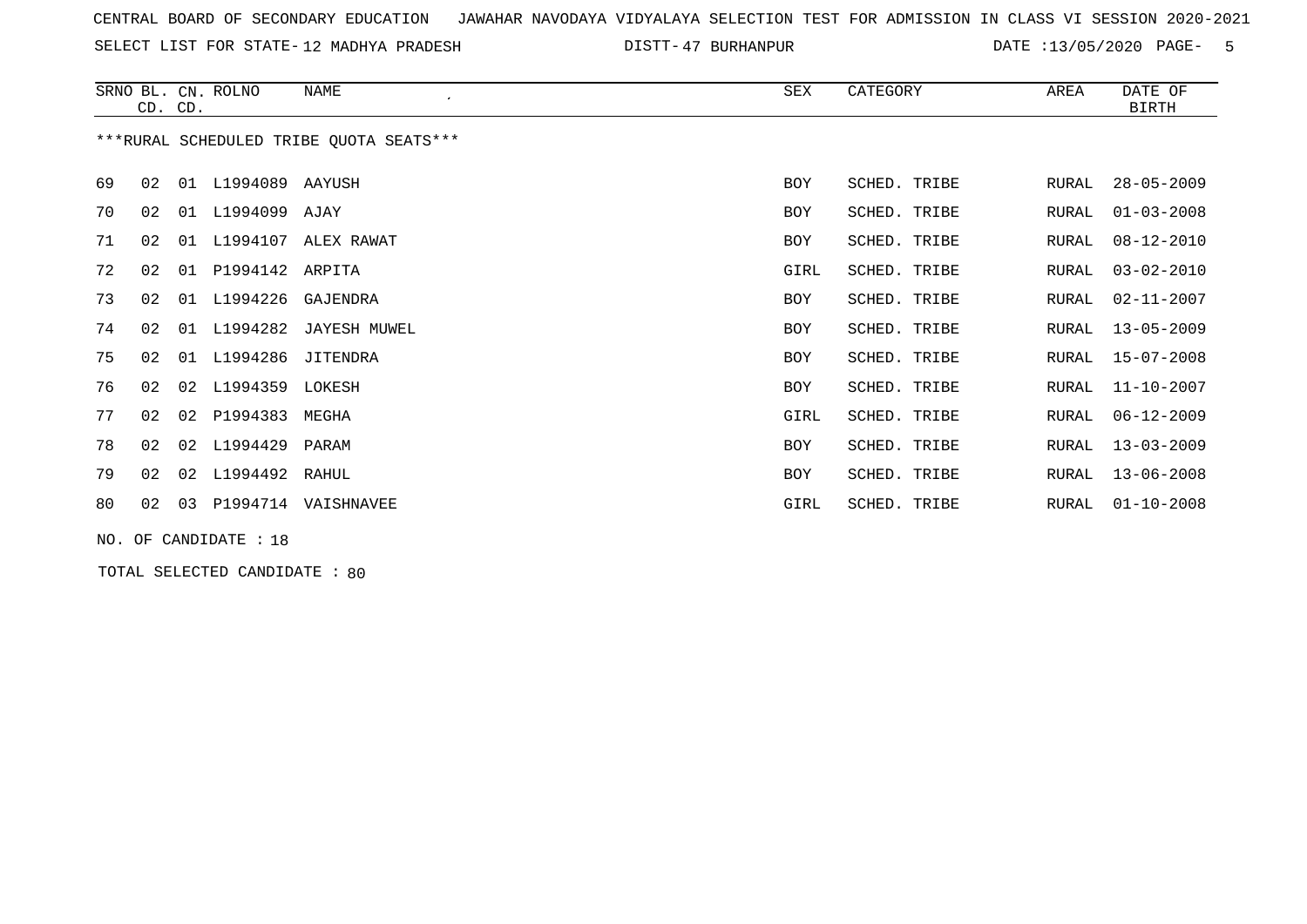SELECT LIST FOR STATE- DISTT- 12 MADHYA PRADESH

48 UMARIA DATE :13/05/2020 PAGE- 1

|                |    | CD. CD. | SRNO BL. CN. ROLNO   | NAME                                   | ${\tt SEX}$ | CATEGORY     | AREA  | DATE OF<br><b>BIRTH</b> |
|----------------|----|---------|----------------------|----------------------------------------|-------------|--------------|-------|-------------------------|
|                |    |         | ***OPEN UR SEATS***  |                                        |             |              |       |                         |
| 1              | 01 |         |                      | 02 I1995352 ASHUTOSH KHANDELWAL        | <b>BOY</b>  | GENERAL      | RURAL | 17-05-2009              |
| $\overline{2}$ |    |         |                      | 01 04 E1996563 MAHEE PAYASI            | GIRL        | GENERAL      | URBAN | 09-08-2009              |
|                |    |         | NO. OF CANDIDATE : 2 |                                        |             |              |       |                         |
|                |    |         |                      |                                        |             |              |       |                         |
|                |    |         |                      | ***OPEN SCHEDULED CASTE QUOTA SEATS*** |             |              |       |                         |
| 3              |    |         |                      | 01 07 C1997843 SAGAR PRAJAPATI         | BOY         | SCHED. CASTE | URBAN | 06-02-2008              |
| 4              |    |         |                      | 01 09 K1998894 VIJENDRA KUMAR JHARIYA  | BOY         | SCHED. CASTE |       | RURAL 02-09-2008        |
|                |    |         | NO. OF CANDIDATE : 2 |                                        |             |              |       |                         |
|                |    |         |                      |                                        |             |              |       |                         |
|                |    |         |                      | *** OPEN BACKWARD CLASS QUOTA SEATS*** |             |              |       |                         |
| 5              | 01 |         |                      | 03 N1996218 KHUSHBU KACHHI             | GIRL        | O B C        | RURAL | 22-04-2008              |
| 6              | 02 |         |                      | 01 J1999071 ADITYA KUMAR PATEL         | BOY         | O B C        | RURAL | $22 - 03 - 2009$        |
| 7              | 03 |         |                      | 01 B2002754 HARSH SONI                 | BOY         | O B C        | URBAN | 03-09-2009              |
|                |    |         | NO. OF CANDIDATE : 3 |                                        |             |              |       |                         |
|                |    |         |                      |                                        |             |              |       |                         |
|                |    |         |                      |                                        |             |              |       |                         |
|                |    |         |                      | ***OPEN SCHEDULED TRIBE QUOTA SEATS*** |             |              |       |                         |
| 8              |    |         |                      | 01 05 L1996885 NEERAJ DHULIYA          | <b>BOY</b>  | SCHED. TRIBE | RURAL | $08 - 11 - 2008$        |
| 9              | 01 |         |                      | 07 P1997966 SANDHYA SINGH MARAVI       | GIRL        | SCHED. TRIBE | RURAL | $01 - 01 - 2010$        |
| 10             |    |         |                      | 01 07 D1998134 SATYAM KOL              | <b>BOY</b>  | SCHED. TRIBE | URBAN | $16 - 09 - 2009$        |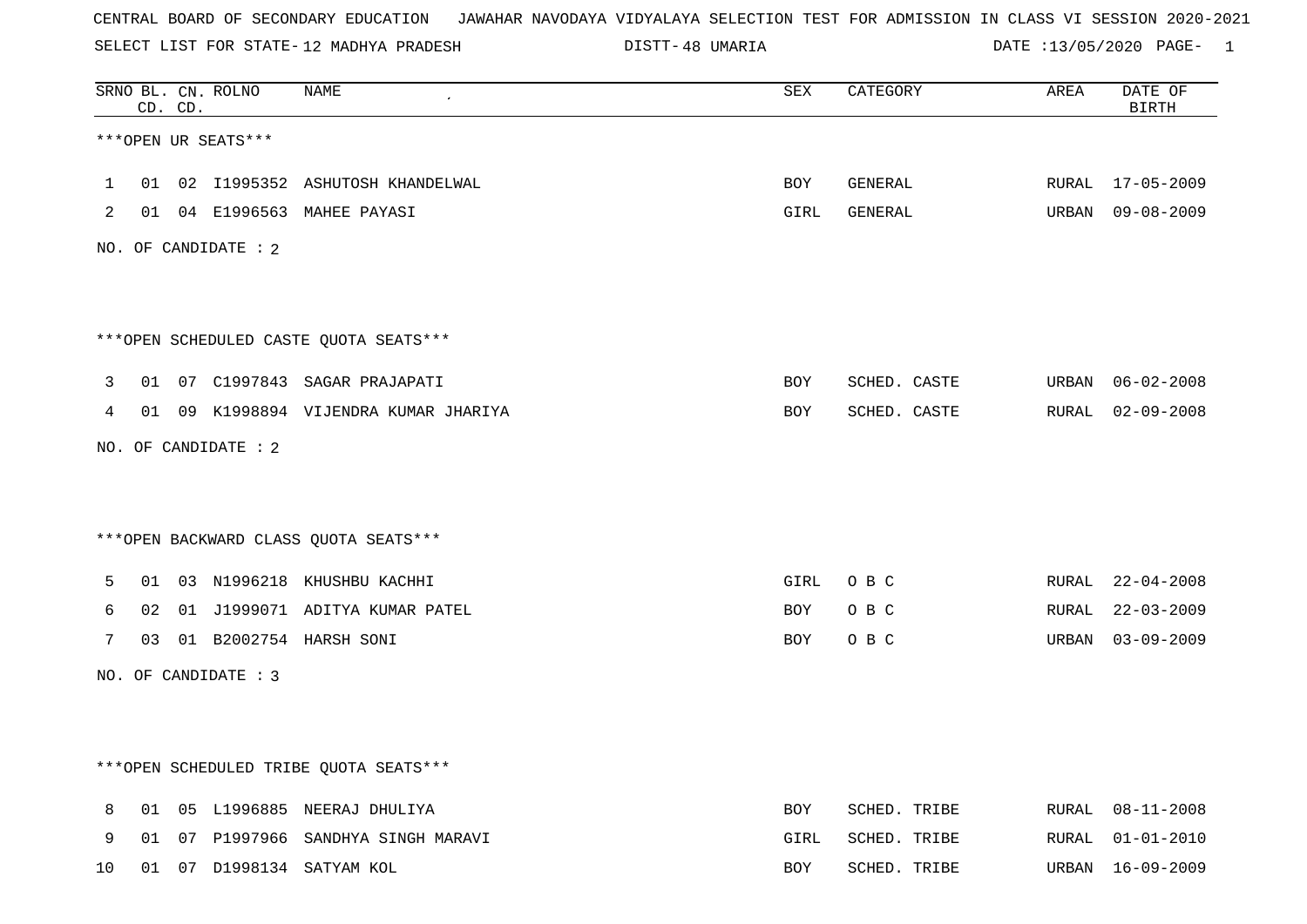| CENTRAL BOARD OF SECONDARY EDUCATION – JAWAHAR NAVODAYA VIDYALAYA SELECTION TEST FOR ADMISSION IN CLASS VI SESSION 2020-2021 |  |  |  |  |
|------------------------------------------------------------------------------------------------------------------------------|--|--|--|--|
|------------------------------------------------------------------------------------------------------------------------------|--|--|--|--|

SELECT LIST FOR STATE- DISTT- 12 MADHYA PRADESH

48 UMARIA DATE :13/05/2020 PAGE- 2

|    | CD. CD. |    | SRNO BL. CN. ROLNO     | NAME<br>$\epsilon$          | SEX        | CATEGORY | AREA  | DATE OF<br>BIRTH |
|----|---------|----|------------------------|-----------------------------|------------|----------|-------|------------------|
|    |         |    | NO. OF CANDIDATE : 3   |                             |            |          |       |                  |
|    |         |    |                        |                             |            |          |       |                  |
|    |         |    |                        |                             |            |          |       |                  |
|    |         |    | ***RURAL OPEN SEATS*** |                             |            |          |       |                  |
| 11 | 01      | 01 |                        | 11994906 AKASH PRATAP SINGH | BOY        | GENERAL  | RURAL | $26 - 06 - 2009$ |
| 12 | 01      | 03 |                        | I1995898 HARSH CHATURVEDI   | BOY        | GENERAL  | RURAL | $20 - 12 - 2009$ |
| 13 | 01      | 08 | I1998392               | SHIV GUPTA                  | <b>BOY</b> | GENERAL  | RURAL | $11 - 06 - 2010$ |
| 14 | 02      | 02 | M2000054               | KANCHAN GUPTA               | GIRL       | GENERAL  | RURAL | $14 - 09 - 2009$ |
| 15 | 02      | 03 | J2000165               | KRISHNADITYA PATEL          | <b>BOY</b> | O B C    | RURAL | 14-07-2008       |
| 16 | 02      | 07 | M2002252               | TANU GUPTA                  | GIRL       | GENERAL  | RURAL | $28 - 10 - 2009$ |
| 17 | 03      | 02 |                        | 12003284 RITIK VASWANI      | <b>BOY</b> | GENERAL  | RURAL | $31 - 07 - 2009$ |

NO. OF CANDIDATE : 7

\*\*\*RURAL SCHEDULED CASTE QUOTA SEATS\*\*\*

|  |  | 18 01 07 01998104 SARSWATI JHARIYA        | GIRL       | SCHED. CASTE |  | RURAL 06-11-2009 |
|--|--|-------------------------------------------|------------|--------------|--|------------------|
|  |  | 19 01 07 01998162 SAVITA CHARMKAR         | GIRL       | SCHED. CASTE |  | RURAL 23-03-2008 |
|  |  | 20 02 02 K1999884 GAURAV NARESH PRAJAPATI | <b>BOY</b> | SCHED. CASTE |  | RURAL 04-12-2009 |
|  |  | 21 02 02 K2000049 KAMALBHAN PRAJAPATI     | <b>BOY</b> | SCHED. CASTE |  | RURAL 07-05-2007 |
|  |  | 22 02 03 02000302 LAXMI PRAJAPATI         | GIRL       | SCHED. CASTE |  | RURAL 25-04-2009 |
|  |  |                                           |            |              |  |                  |

NO. OF CANDIDATE : 5

\*\*\*RURAL BACKWARD CLASS QUOTA SEATS\*\*\*

23 01 01 J1995139 ANKUSH KUMAR SAHU BOY O B C RURAL 05-05-2008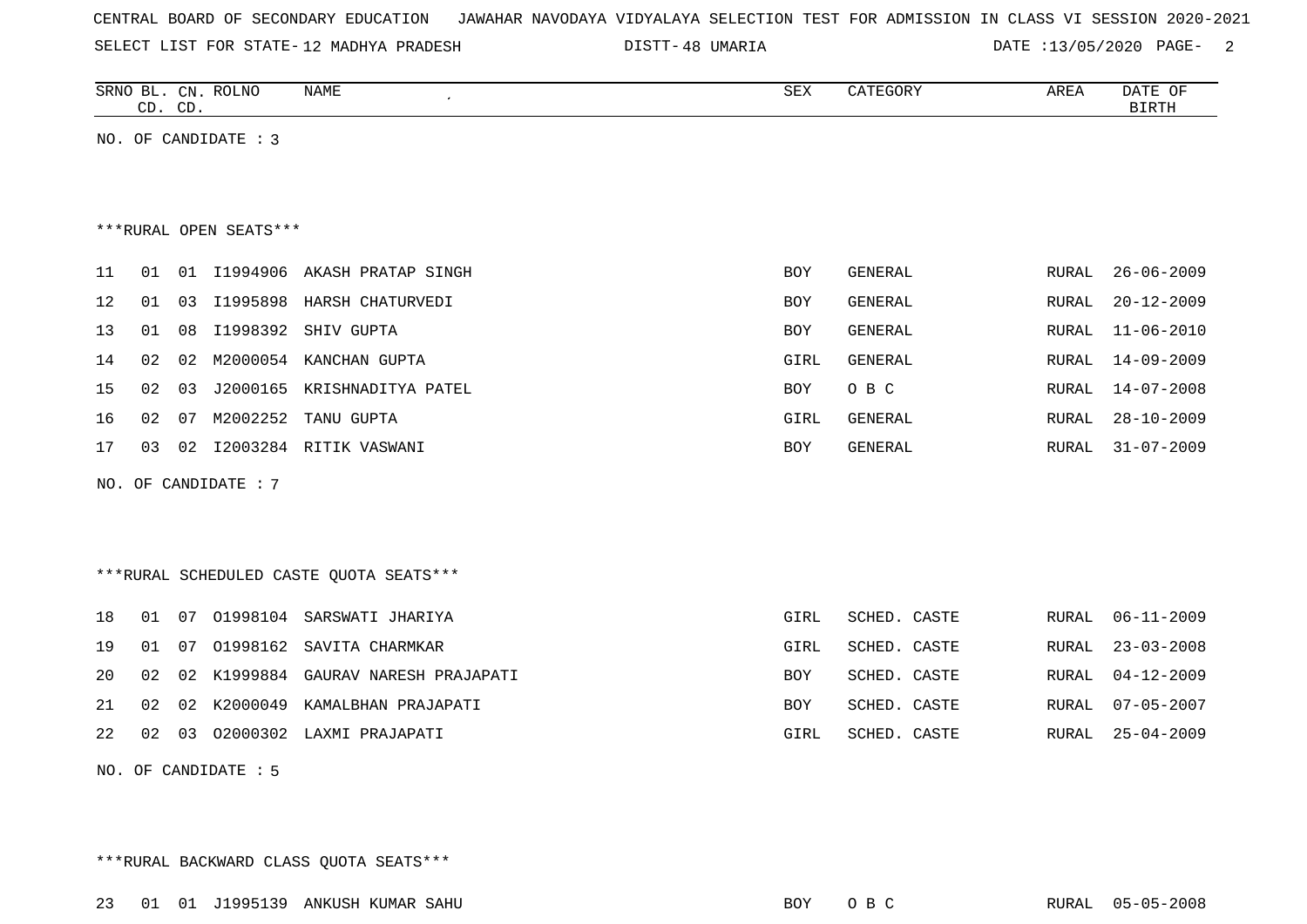SELECT LIST FOR STATE- DISTT- 12 MADHYA PRADESH

48 UMARIA DATE :13/05/2020 PAGE- 3

RURAL 03-08-2008

SCHED. TRIBE RURAL 01-01-2010

SCHED. TRIBE RURAL 17-10-2009

|     | CD. CD. |    | SRNO BL. CN. ROLNO | NAME                                    | SEX  | CATEGORY     | AREA  | DATE OF<br><b>BIRTH</b> |
|-----|---------|----|--------------------|-----------------------------------------|------|--------------|-------|-------------------------|
|     |         |    |                    | ***RURAL BACKWARD CLASS OUOTA SEATS***  |      |              |       |                         |
| 24  | 01      |    |                    | 04 J1996288 KRISHNA PAL                 | BOY  | O B C        | RURAL | $02 - 07 - 2009$        |
| 25  | 01      | 05 |                    | J1997191 PRATEEK VISHWAKARMA            | BOY  | O B C        | RURAL | $18 - 08 - 2009$        |
| 26  | 01      | 07 | N1997908           | SAKSHI YADAV                            | GIRL | O B C        | RURAL | $26 - 09 - 2009$        |
| 27  | 02      | 01 |                    | J1999082 AJAY KUMAR BARMAN              | BOY  | O B C        | RURAL | $25 - 08 - 2009$        |
| 28  | 02      | 02 |                    | J1999572 ASHUTOSH KUSHWAHA              | BOY  | O B C        | RURAL | $02 - 09 - 2009$        |
| 29  | 02      | 02 |                    | J1999587 ATUL DHEEMAR                   | BOY  | O B C        | RURAL | $10 - 06 - 2009$        |
| 30  | 02      | 02 |                    | N1999604 AYUSHI VISHWAKARMA             | GIRL | O B C        | RURAL | $04 - 02 - 2009$        |
| NO. |         |    | OF CANDIDATE : 8   |                                         |      |              |       |                         |
|     |         |    |                    |                                         |      |              |       |                         |
|     |         |    |                    |                                         |      |              |       |                         |
|     |         |    |                    | ***RURAL SCHEDULED TRIBE QUOTA SEATS*** |      |              |       |                         |
| 31  | 01      | 02 | P1995456           | BHARTI BAIGA                            | GIRL | SCHED. TRIBE | RURAL | $15 - 02 - 2009$        |
| 32  | 01      |    | 03 L1996001        | JAY KUMAR BAIGA                         | BOY  | SCHED. TRIBE | RURAL | $07 - 12 - 2009$        |
| 33  | 01      | 06 | P1997657           | REETIKA SINGH                           | GIRL | SCHED. TRIBE | RURAL | $21 - 09 - 2010$        |
| 34  | 01      |    | 07 L1998159        | SAURYA SINGH                            | BOY  | SCHED. TRIBE | RURAL | $28 - 09 - 2009$        |

35 01 09 L1999004 YUVRAJ SINGH BOY SCHED. TRIBE RURAL 29-08-2009

36 02 01 L1999135 AKHILESH SINGH BOY SCHED. TRIBE RURAL 20-02-2010

37 02 07 L2002407 VINAY SINGH BOY SCHED. TRIBE 38 03 01 L2002477 AKHILESHWAR SINGH BOY SCHED. TRIBE ROY

39 03 01 L2002670 DEEPENDRA BAHADUR SINGH BOY SCHEDE. TRIBE ROY

40 03 01 P2002751 HARSHITA SINGH DHURVE GIRL SCHED. TRIBE RURAL 26-02-2010

NO. OF CANDIDATE : 10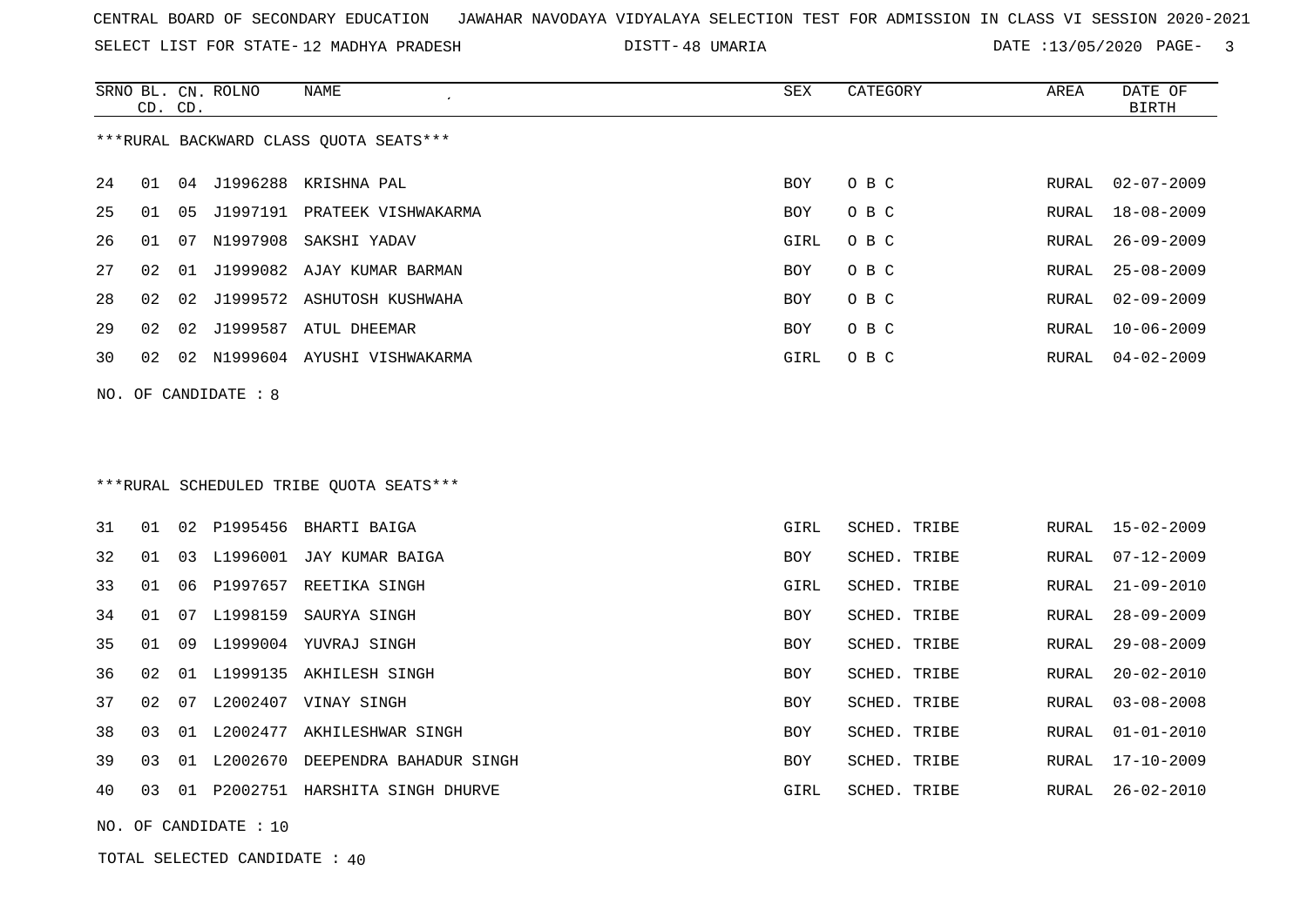| CENTRAL BOARD OF SECONDARY EDUCATION GUNAHAR NAVODAYA VIDYALAYA SELECTION TEST FOR ADMISSION IN CLASS VI SESSION 2020-2021 |  |  |  |  |
|----------------------------------------------------------------------------------------------------------------------------|--|--|--|--|
|----------------------------------------------------------------------------------------------------------------------------|--|--|--|--|

SELECT LIST FOR STATE-12 MADHYA PRADESH DISTT-49 UJJAIN - II DATE :13/05/2020 PAGE- 1

|     |    | CD. CD. | SRNO BL. CN. ROLNO   | <b>NAME</b>                            | ${\tt SEX}$ | CATEGORY     | AREA         | DATE OF<br><b>BIRTH</b> |
|-----|----|---------|----------------------|----------------------------------------|-------------|--------------|--------------|-------------------------|
|     |    |         | ***OPEN UR SEATS***  |                                        |             |              |              |                         |
| 1   | 02 | 01      |                      | A2004759 AJIT SINGH BHATI              | <b>BOY</b>  | GENERAL      | URBAN        | $05 - 04 - 2009$        |
| 2   | 02 | 01      | J2004870             | ARNAV PANCHAL                          | BOY         | O B C        | RURAL        | $19 - 04 - 2009$        |
| 3   | 02 | 01      |                      | A2005045 DEWANSH CHANDRAWANSHI         | <b>BOY</b>  | GENERAL      | URBAN        | $16 - 12 - 2009$        |
| 4   | 02 | 01      |                      | F2005086 DIVYA SAGITALA                | GIRL        | O B C        | URBAN        | $10 - 08 - 2009$        |
| 5   | 02 | 02      | B2005218             | JAYDEEP BAIRAGI                        | BOY         | O B C        | URBAN        | $11 - 09 - 2008$        |
| 6   | 02 | 03      |                      | J2005733 PIYUSH MADARIYA               | <b>BOY</b>  | O B C        | RURAL        | $07 - 07 - 2008$        |
| 7   | 02 | 05      | F2006222             | SUPRIYA NANDEDA                        | GIRL        | O B C        | URBAN        | $08 - 08 - 2009$        |
| 8   | 02 | 05      | E2006282             | TWINKLE SONGARA                        | GIRL        | GENERAL      | URBAN        | $15 - 10 - 2009$        |
| 9   | 02 | 05      |                      | B2006424 YOGESH CHOUHAN                | <b>BOY</b>  | O B C        | URBAN        | $24 - 04 - 2009$        |
| NO. |    |         | OF CANDIDATE : 9     |                                        |             |              |              |                         |
|     |    |         |                      |                                        |             |              |              |                         |
|     |    |         |                      |                                        |             |              |              |                         |
|     |    |         |                      | ***OPEN SCHEDULED CASTE QUOTA SEATS*** |             |              |              |                         |
| 10  | 01 |         |                      | 01 02004274 PAYAL PARAASIYA            | GIRL        | SCHED. CASTE | RURAL        | $06 - 07 - 2009$        |
| 11  | 03 | 01      |                      | K2006962 LOKESH DABIYA                 | BOY         | SCHED. CASTE | RURAL        | $10 - 12 - 2009$        |
| 12  | 03 | 02      |                      | K2007280 RAJVEER RAGHUVANSI            | <b>BOY</b>  | SCHED. CASTE | <b>RURAL</b> | $02 - 08 - 2007$        |
| 13  | 03 | 02      |                      | C2007362 ROHIT CHOUHAN                 | BOY         | SCHED. CASTE | URBAN        | $02 - 03 - 2010$        |
| 14  | 03 | 03      |                      | K2007671 YASHRAJ MANDOR                | <b>BOY</b>  | SCHED. CASTE | <b>RURAL</b> | $22 - 01 - 2009$        |
|     |    |         | NO. OF CANDIDATE : 5 |                                        |             |              |              |                         |

\*\*\*OPEN BACKWARD CLASS QUOTA SEATS\*\*\*

|  |  | 15 01 01 N2003806 ARTI SALITRA  | GIRL OBC | RURAL 15-02-2008 |
|--|--|---------------------------------|----------|------------------|
|  |  | 16 01 01 F2003829 AYUSHI GURJAR | GIRL OBC | URBAN 21-11-2007 |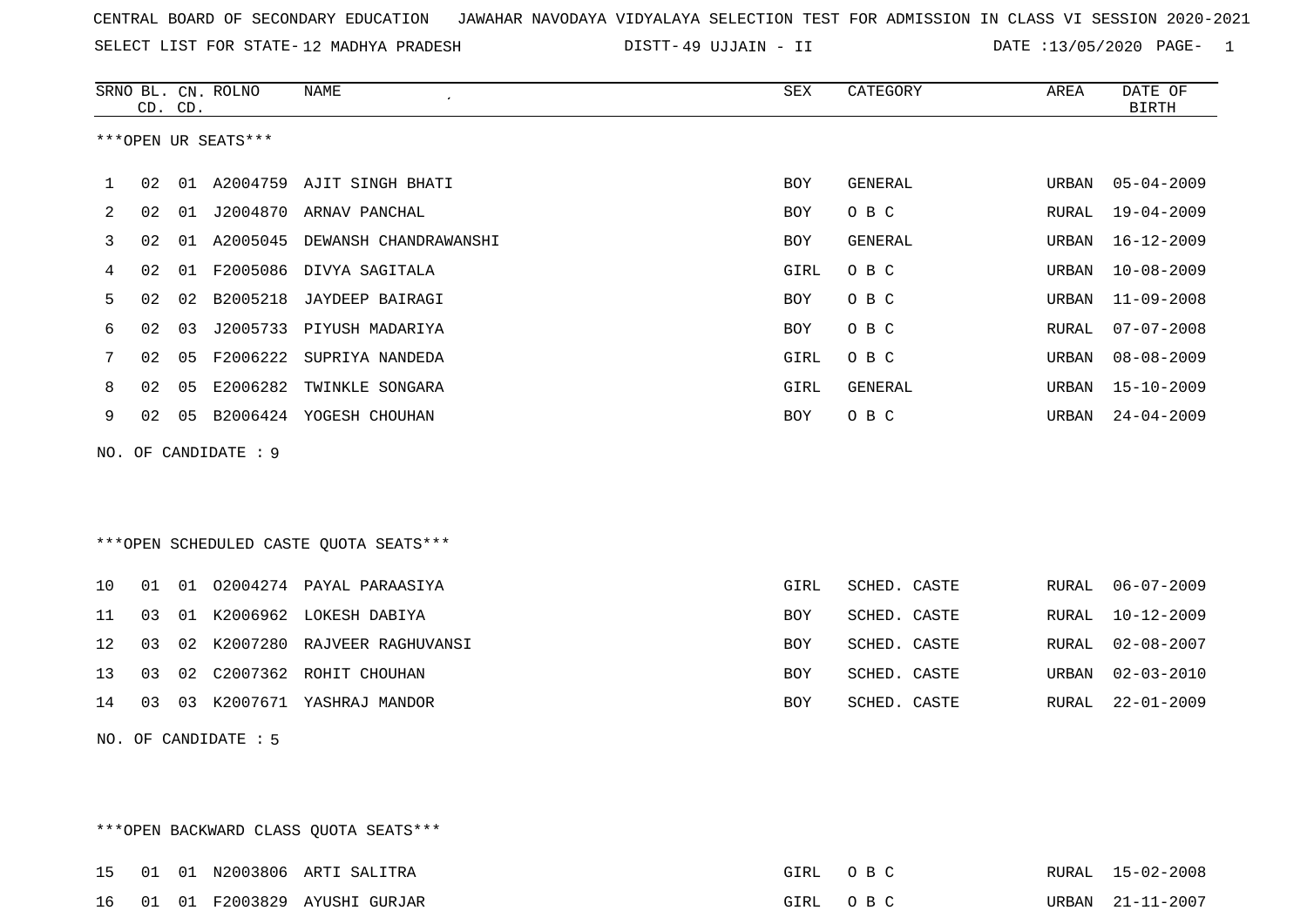SELECT LIST FOR STATE- DISTT- 12 MADHYA PRADESH

49 UJJAIN - II DATE :13/05/2020 PAGE- 2

|    |    | CD. CD. | SRNO BL. CN. ROLNO     | <b>NAME</b>                             | <b>SEX</b> | CATEGORY     | AREA         | DATE OF<br><b>BIRTH</b> |
|----|----|---------|------------------------|-----------------------------------------|------------|--------------|--------------|-------------------------|
|    |    |         |                        | *** OPEN BACKWARD CLASS QUOTA SEATS***  |            |              |              |                         |
| 17 | 01 |         |                        | 01 J2003998 HIMKRISHNA PATIDAR          | BOY        | O B C        | <b>RURAL</b> | 23-10-2008              |
| 18 | 02 | 02      | B2005482               | MAHID KHAN                              | BOY        | O B C        | URBAN        | $18 - 08 - 2009$        |
| 19 | 03 |         | 01 J2006990            | MANISH                                  | BOY        | O B C        | RURAL        | $01 - 07 - 2008$        |
|    |    |         | NO. OF CANDIDATE : 5   |                                         |            |              |              |                         |
|    |    |         |                        | *** OPEN SCHEDULED TRIBE QUOTA SEATS*** |            |              |              |                         |
| 20 |    |         |                        | 01 01 H2004251 NISHA MOHANIYA           | GIRL       | SCHED. TRIBE | URBAN        | 05-12-2007              |
|    |    |         | NO. OF CANDIDATE : $1$ |                                         |            |              |              |                         |
|    |    |         |                        |                                         |            |              |              |                         |
|    |    |         |                        |                                         |            |              |              |                         |
|    |    |         | ***RURAL OPEN SEATS*** |                                         |            |              |              |                         |
| 21 |    |         |                        | 01 01 N2003826 AYASHA MANSURI           | GIRL       | O B C        | RURAL        | $23 - 06 - 2009$        |
| 22 | 01 | 01      |                        | J2003830 AYUSH RATHOD                   | BOY        | O B C        | RURAL        | $27 - 05 - 2010$        |
| 23 | 01 | 01      |                        | N2003914 DISHIKA PATIDAR                | GIRL       | O B C        | RURAL        | $27 - 11 - 2009$        |
| 24 | 01 | 01      | J2003990               | HARSH VARDHAN DHAKAD                    | BOY        | O B C        | <b>RURAL</b> | $24 - 05 - 2010$        |
| 25 | 01 | 01      |                        | 12004024 JAYPAL SINGH PANWAR            | BOY        | GENERAL      | RURAL        | 15-10-2009              |
| 26 | 01 | 01      | L2004127               | LAKHAN NAGOR                            | BOY        | SCHED. TRIBE | RURAL        | $11 - 11 - 2007$        |
| 27 | 01 |         |                        | 02 I2004314 PRATHAM JOSHI               | BOY        | GENERAL      | RURAL        | $13 - 02 - 2009$        |
| 28 | 01 | 02      |                        | J2004659 YASH PATEL                     | BOY        | O B C        | RURAL        | $05 - 07 - 2009$        |
| 29 | 02 |         |                        | 01 J2004812 ANISH BAIRAGI               | BOY        | O B C        | RURAL        | $02 - 11 - 2008$        |
| 30 | 02 | 01      |                        | 02004828 ANKITA SOLANKI                 | GIRL       | SCHED. CASTE | RURAL        | $01 - 01 - 2008$        |
| 31 | 02 | 01      |                        | J2004917 AYUSH PATIDAR                  | BOY        | O B C        | RURAL        | $28 - 05 - 2009$        |
| 32 |    |         |                        | 02 01 M2005077 DIVYA KUNWAR             | GIRL       | GENERAL      | RURAL        | 29-10-2007              |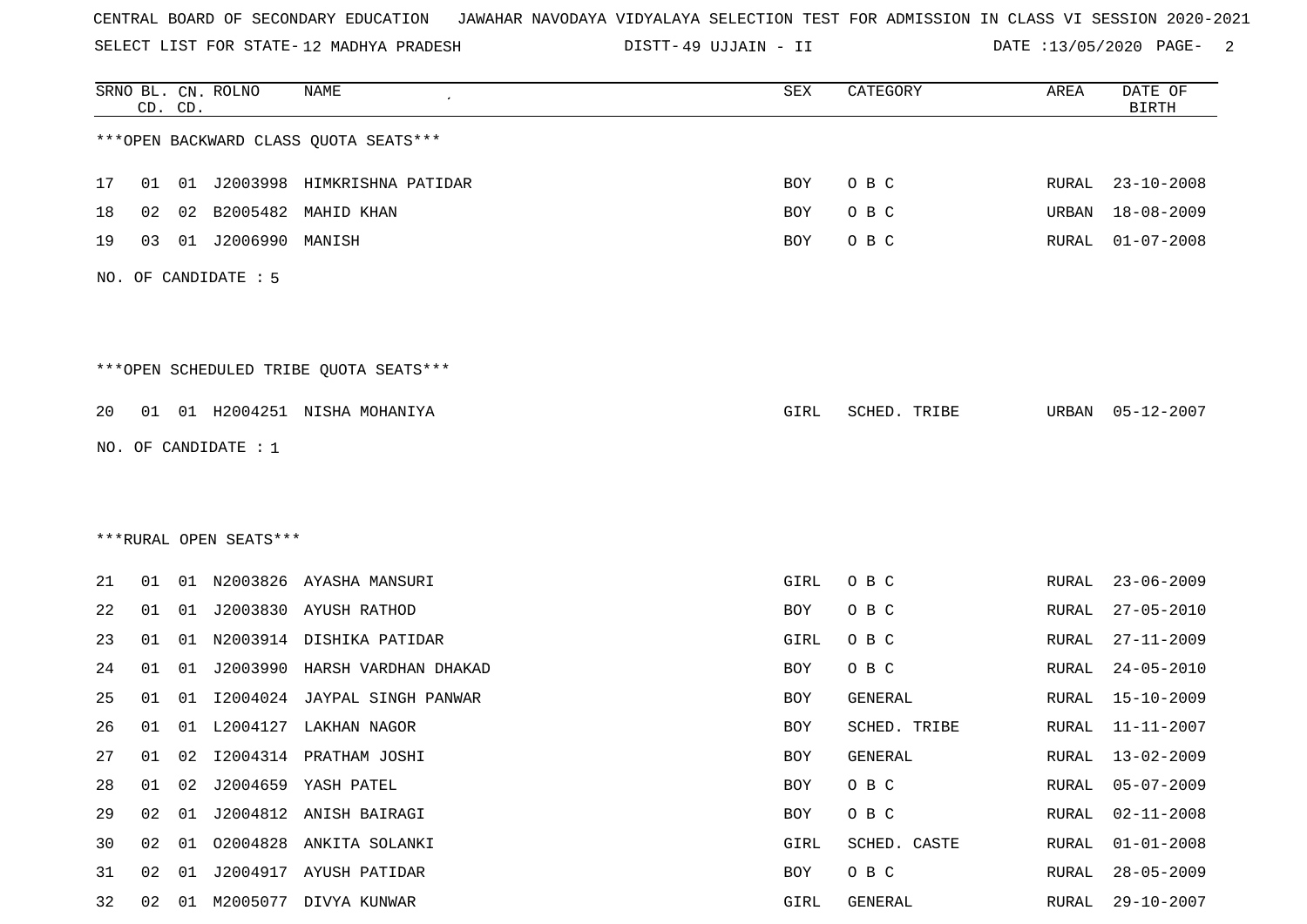|  |  |  |  | CENTRAL BOARD OF SECONDARY EDUCATION GJAWAHAR NAVODAYA VIDYALAYA SELECTION TEST FOR ADMISSION IN CLASS VI SESSION 2020-2021 |  |  |  |  |  |  |  |  |  |  |  |
|--|--|--|--|-----------------------------------------------------------------------------------------------------------------------------|--|--|--|--|--|--|--|--|--|--|--|
|--|--|--|--|-----------------------------------------------------------------------------------------------------------------------------|--|--|--|--|--|--|--|--|--|--|--|

SELECT LIST FOR STATE- DISTT- 12 MADHYA PRADESH

49 UJJAIN - II DATE :13/05/2020 PAGE- 3

|    | CD. CD. |    | SRNO BL. CN. ROLNO     | NAME                                    | SEX  | CATEGORY     | AREA  | DATE OF<br><b>BIRTH</b> |
|----|---------|----|------------------------|-----------------------------------------|------|--------------|-------|-------------------------|
|    |         |    | ***RURAL OPEN SEATS*** |                                         |      |              |       |                         |
| 33 | 02      | 03 | J2005528               | MANSINGH                                | BOY  | O B C        | RURAL | $12 - 12 - 2009$        |
| 34 | 02      | 03 | K2005647 NILESH        |                                         | BOY  | SCHED. CASTE | RURAL | $10 - 04 - 2009$        |
| 35 | 02      | 04 | N2006130               | SHIVANI                                 | GIRL | O B C        | RURAL | $29 - 05 - 2009$        |
| 36 | 02      | 05 | J2006160               | SHUBHAM ANJANA                          | BOY  | O B C        | RURAL | $21 - 10 - 2008$        |
| 37 | 03      | 02 | 02007211 PRIYA         |                                         | GIRL | SCHED. CASTE | RURAL | $25 - 03 - 2010$        |
| 38 | 03      | 02 | J2007258               | RAJ KUMAWAT                             | BOY  | O B C        | RURAL | $06 - 02 - 2009$        |
| 39 | 03      | 02 |                        | J2007268 RAJPAL SINGH                   | BOY  | O B C        | RURAL | $04 - 03 - 2008$        |
| 40 | 03      | 02 | I2007278               | RAJ SHARMA                              | BOY  | GENERAL      | RURAL | $24 - 03 - 2008$        |
| 41 | 03      | 02 |                        | J2007361 ROHIT CHOUDHARI                | BOY  | O B C        | RURAL | $26 - 02 - 2008$        |
| 42 | 03      | 03 | J2007541               | SURIYANSH MALOHTRA                      | BOY  | O B C        | RURAL | $20 - 09 - 2010$        |
| 43 | 03      | 03 |                        | M2007543 SWATEE RAJAVAT                 | GIRL | GENERAL      | RURAL | $03 - 06 - 2008$        |
|    |         |    | NO. OF CANDIDATE : 23  |                                         |      |              |       |                         |
|    |         |    |                        |                                         |      |              |       |                         |
|    |         |    |                        |                                         |      |              |       |                         |
|    |         |    |                        | ***RURAL SCHEDULED CASTE QUOTA SEATS*** |      |              |       |                         |
| 44 | 01      | 01 |                        | 02003910 DIPIKA AJMERIYA                | GIRL | SCHED. CASTE | RURAL | $08 - 03 - 2008$        |
| 45 | 01      | 02 |                        | K2004321 PREMNARAYAN                    | BOY  | SCHED. CASTE | RURAL | $18 - 10 - 2008$        |
| 46 | 01      | 02 | 02004450               | SANDHYA MALVIYA                         | GIRL | SCHED. CASTE | RURAL | $25 - 12 - 2009$        |
| 47 | 02      | 01 | K2004749 AJAY          |                                         | BOY  | SCHED. CASTE | RURAL | $05 - 06 - 2007$        |
| 48 | 02      | 01 |                        | 02005079 DIVYA NIMBOLA                  | GIRL | SCHED. CASTE | RURAL | $10 - 08 - 2009$        |
| 49 | 02      | 02 |                        | K2005168 HARSHIT PARMAR                 | BOY  | SCHED. CASTE | RURAL | $28 - 08 - 2008$        |
| 50 | 02      | 02 | 02005438 LAXMI         |                                         | GIRL | SCHED. CASTE | RURAL | $15 - 11 - 2010$        |
| 51 | 02      | 04 |                        | K2005837 PUSHPENDRA                     | BOY  | SCHED. CASTE | RURAL | $07 - 01 - 2010$        |
| 52 | 02      | 05 |                        | K2006345 VIJESH BHILWADA                | BOY  | SCHED. CASTE | RURAL | 12-12-2008              |
| 53 |         |    |                        | 02 05 K2006455 YUVRAJ SISODIYA          | BOY  | SCHED. CASTE | RURAL | 07-09-2009              |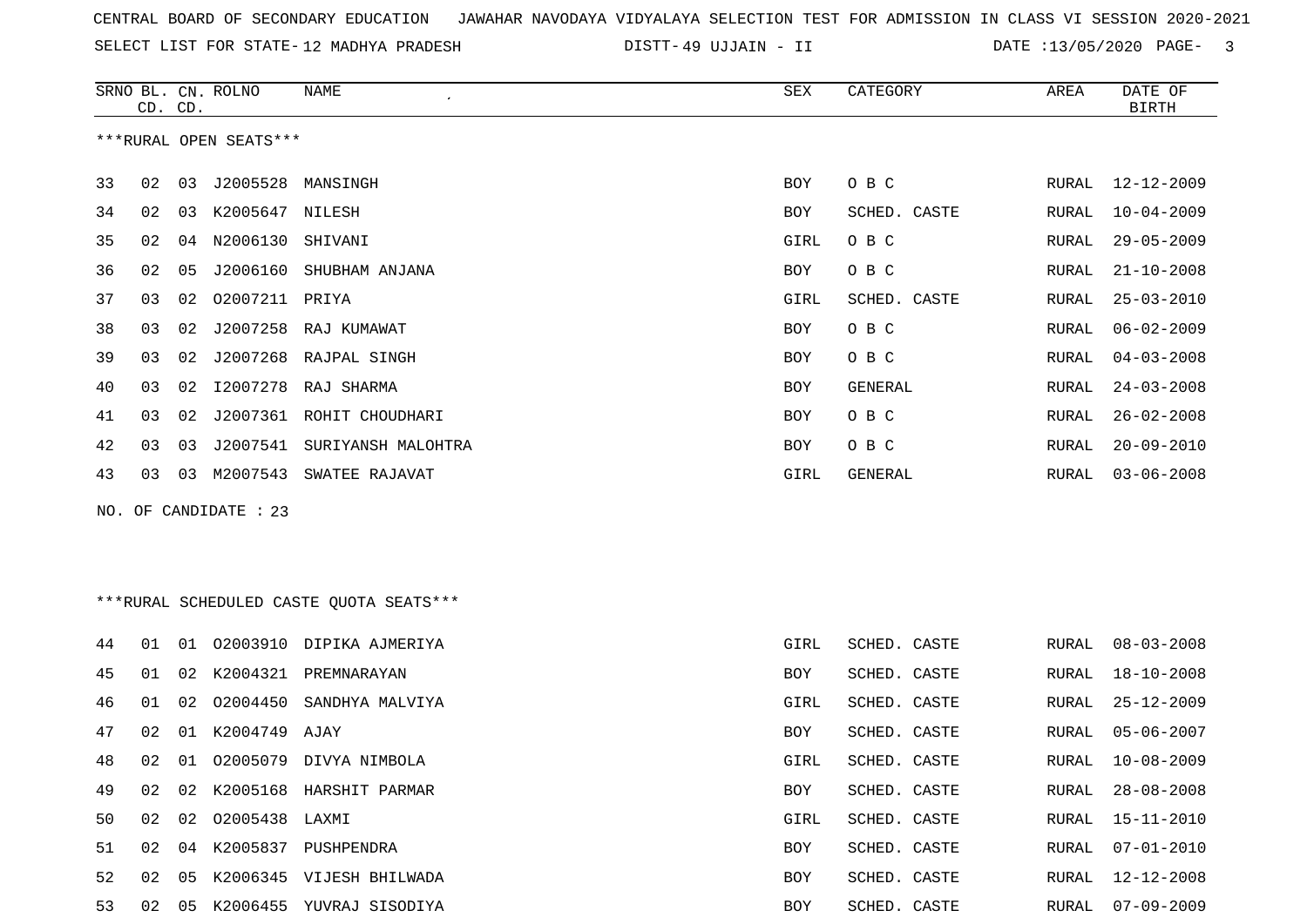SELECT LIST FOR STATE- DISTT- 12 MADHYA PRADESH

49 UJJAIN - II DATE :13/05/2020 PAGE- 4

|     |         |    | SRNO BL. CN. ROLNO      | NAME                                    | SEX        | CATEGORY     | AREA  | DATE OF          |
|-----|---------|----|-------------------------|-----------------------------------------|------------|--------------|-------|------------------|
|     | CD. CD. |    |                         |                                         |            |              |       | BIRTH            |
|     |         |    |                         | ***RURAL SCHEDULED CASTE QUOTA SEATS*** |            |              |       |                  |
| 54  | 03      |    |                         | 01 02006609 BHUMIKA SURYAWANSHI         | GIRL       | SCHED. CASTE |       | RURAL 18-10-2007 |
| 55  | 03      |    |                         | 02 K2007256 RAJ GEHLOT                  | <b>BOY</b> | SCHED. CASTE | RURAL | $28 - 01 - 2008$ |
| 56. | 03      |    | 02 K2007341 RITESH      |                                         | BOY        | SCHED. CASTE | RURAL | 13-07-2008       |
| 57  | 03      |    | 02 K2007352 ROHIT       |                                         | BOY        | SCHED. CASTE | RURAL | 01-01-2010       |
| 58  | 03      | 02 |                         | K2007372 ROUNAK RATHORE                 | BOY        | SCHED. CASTE | RURAL | 11-07-2009       |
| 59  | 03      |    | 02 K2007436 SHANU       |                                         | BOY        | SCHED. CASTE | RURAL | 05-03-2010       |
|     |         |    | NO. OF CANDIDATE : $16$ |                                         |            |              |       |                  |

# \*\*\*RURAL BACKWARD CLASS QUOTA SEATS\*\*\*

| 60 | 01 | 01 |                    | J2003812 ARYAN PATEL      | BOY  | O B C | RURAL | $27 - 03 - 2009$ |
|----|----|----|--------------------|---------------------------|------|-------|-------|------------------|
| 61 | 01 | 01 |                    | J2003893 DEVESH BHOJLIYA  | BOY  | O B C | RURAL | $31 - 05 - 2008$ |
| 62 | 01 | 01 |                    | J2003959 HARIOM CHOUHAN   | BOY  | O B C | RURAL | $10 - 03 - 2009$ |
| 63 | 01 | 01 |                    | J2003984 HARSHIT PATIDAR  | BOY  | O B C | RURAL | $15 - 06 - 2010$ |
| 64 | 01 | 01 | J2004177           | MAYUR MEHTA               | BOY  | O B C | RURAL | $03 - 07 - 2010$ |
| 65 | 01 | 02 |                    | J2004356 RAHUL RATHOD     | BOY  | O B C | RURAL | $28 - 05 - 2009$ |
| 66 | 01 | 02 |                    | J2004398 RIDAM PIPLODIAY  | BOY  | O B C | RURAL | $06 - 08 - 2009$ |
| 67 | 02 |    | 01 N2004817 ANJALI |                           | GIRL | O B C | RURAL | 14-07-2009       |
| 68 | 03 | 01 | J2006565 ASISH     |                           | BOY  | O B C | RURAL | $23 - 04 - 2009$ |
| 69 | 03 |    | 01 N2006581 BETU   |                           | GIRL | O B C | RURAL | $20 - 08 - 2009$ |
| 70 | 03 | 01 |                    | J2006770 JASPAL SINGH     | BOY  | O B C | RURAL | $12 - 06 - 2008$ |
| 71 | 03 | 01 |                    | J2006775 JASWANT LOHAR    | BOY  | O B C | RURAL | $18 - 03 - 2009$ |
| 72 | 03 | 01 | N2007042           | MONA CHOUDHARY            | GIRL | O B C | RURAL | $28 - 08 - 2010$ |
| 73 | 03 | 02 | J2007286 RAM       |                           | BOY  | O B C | RURAL | $18 - 08 - 2008$ |
| 74 | 03 | 02 |                    | J2007342 RITESH CHOUDHARY | BOY  | O B C | RURAL | $26 - 11 - 2008$ |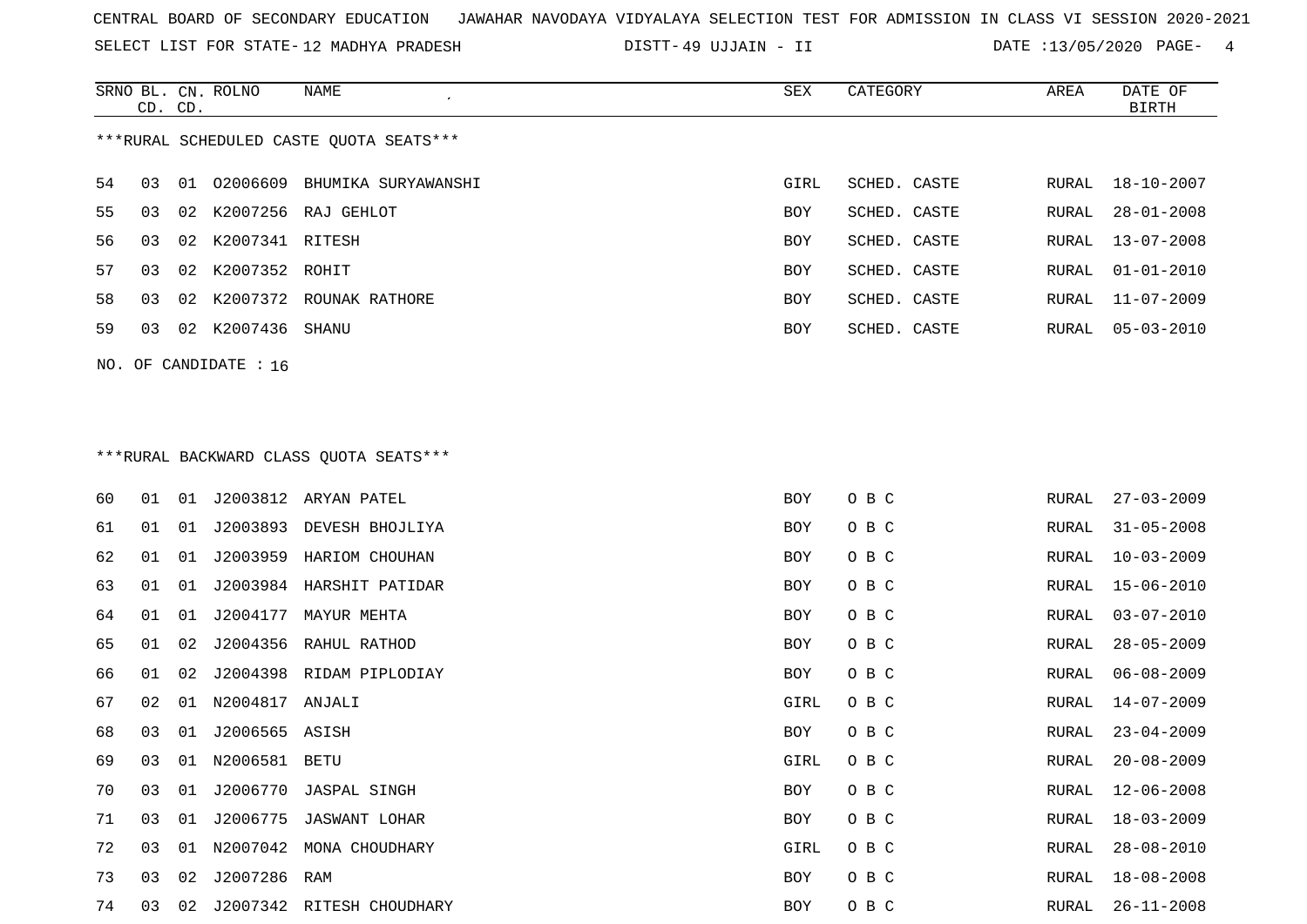SELECT LIST FOR STATE- DISTT- 12 MADHYA PRADESH

49 UJJAIN - II DATE :13/05/2020 PAGE- 5

|    | CD. CD. |    | SRNO BL. CN. ROLNO     | NAME                                    | SEX  | CATEGORY     | AREA  | DATE OF<br>BIRTH |
|----|---------|----|------------------------|-----------------------------------------|------|--------------|-------|------------------|
|    |         |    |                        | *** RURAL BACKWARD CLASS QUOTA SEATS*** |      |              |       |                  |
| 75 | 03      |    |                        | 02 N2007428 SHAKSHI RSTHORE             | GIRL | O B C        | RURAL | 28-08-2010       |
|    |         |    | NO. OF CANDIDATE : 16  |                                         |      |              |       |                  |
|    |         |    |                        |                                         |      |              |       |                  |
|    |         |    |                        | ***RURAL SCHEDULED TRIBE QUOTA SEATS*** |      |              |       |                  |
| 76 | 01      | 01 | P2004120 KUMKUM        |                                         | GIRL | SCHED. TRIBE | RURAL | $17 - 04 - 2008$ |
| 77 | 01      | 02 | L2004488               | SHIVRAJ CHOUHAN                         | BOY  | SCHED. TRIBE | RURAL | $24 - 04 - 2009$ |
| 78 | 02      | 05 | P2006234 TANISHA       |                                         | GIRL | SCHED. TRIBE | RURAL | $31 - 08 - 2009$ |
| 79 | 03      | 01 |                        | P2006876 KU. AAYUSHI KATARA             | GIRL | SCHED. TRIBE | RURAL | $06 - 11 - 2008$ |
| 80 | 03      | 02 |                        | P2007404 SANJANA JAMRA                  | GIRL | SCHED. TRIBE | RURAL | $08 - 11 - 2008$ |
|    |         |    | NO. OF CANDIDATE $: 5$ |                                         |      |              |       |                  |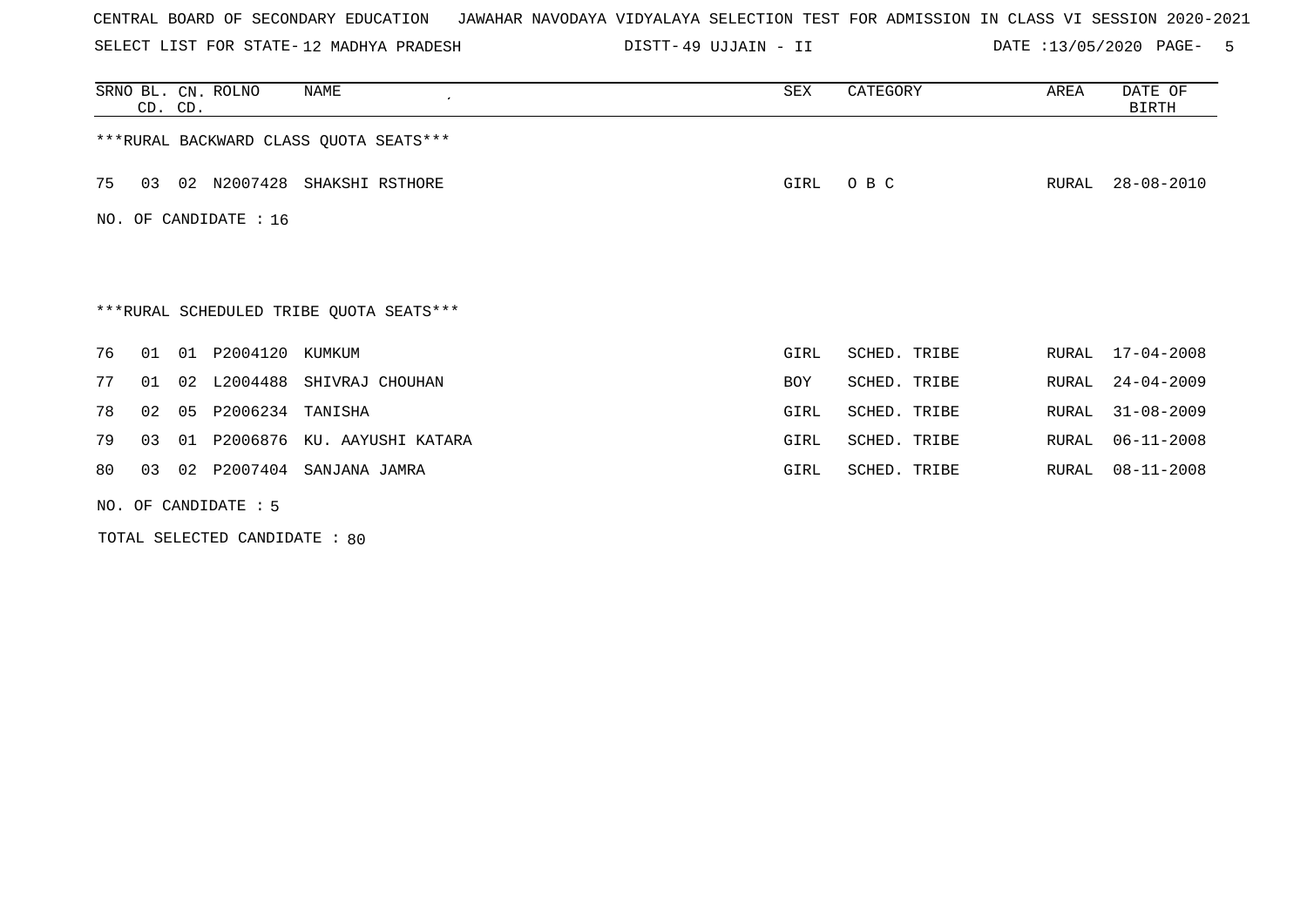SELECT LIST FOR STATE- DISTT- 12 MADHYA PRADESH

50 JHABUA - II DATE :13/05/2020 PAGE- 1

|    |    | CD. CD. | SRNO BL. CN. ROLNO   | <b>NAME</b>                            | <b>SEX</b> | CATEGORY     | AREA  | DATE OF<br><b>BIRTH</b> |
|----|----|---------|----------------------|----------------------------------------|------------|--------------|-------|-------------------------|
|    |    |         | ***OPEN UR SEATS***  |                                        |            |              |       |                         |
| 1  | 01 |         | 01 D2007858          | AYUSH KATIJA                           | BOY        | SCHED. TRIBE | URBAN | $06 - 12 - 2007$        |
| 2  | 02 |         |                      | 01 D2008525 ADITYA CHOUHAN             | BOY        | SCHED. TRIBE | URBAN | $15 - 11 - 2009$        |
| 3  | 02 |         |                      | 02 B2009052 MUKUND ANJANA              | BOY        | O B C        | URBAN | $06 - 04 - 2010$        |
| 4  | 02 |         |                      | 03 B2009532 VEDANT MALVIYA             | BOY        | O B C        | URBAN | $25 - 06 - 2008$        |
| 5  | 03 |         |                      | 01 J2009969 MOHIT SABLIYA              | BOY        | O B C        | RURAL | $14 - 10 - 2009$        |
|    |    |         | NO. OF CANDIDATE : 5 |                                        |            |              |       |                         |
|    |    |         |                      |                                        |            |              |       |                         |
|    |    |         |                      | ***OPEN SCHEDULED CASTE QUOTA SEATS*** |            |              |       |                         |
| 6  | 02 |         |                      | 02 G2009070 NAVYA SISODIYA             | GIRL       | SCHED. CASTE | URBAN | $24 - 09 - 2009$        |
| 7  | 02 |         | 02 K2009100          | PARMANAND MAKWANA                      | BOY        | SCHED. CASTE | RURAL | $20 - 01 - 2008$        |
| 8  | 03 |         |                      | 01 C2009744 BHAVYA HARWAL              | BOY        | SCHED. CASTE | URBAN | $06 - 06 - 2008$        |
|    |    |         | NO. OF CANDIDATE : 3 |                                        |            |              |       |                         |
|    |    |         |                      |                                        |            |              |       |                         |
|    |    |         |                      | *** OPEN BACKWARD CLASS QUOTA SEATS*** |            |              |       |                         |
| 9  | 01 |         |                      | 01 J2007815 ARYAN PATIDAR              | <b>BOY</b> | O B C        | RURAL | $09 - 01 - 2009$        |
| 10 | 01 |         |                      | 02 F2008151 NIVEDIKA PAL               | GIRL       | O B C        | URBAN | $10 - 05 - 2009$        |
| 11 | 03 |         |                      | 01 N2009839 HITESHI NAYAK              | GIRL       | O B C        | RURAL | $20 - 08 - 2009$        |
| 12 | 03 | 01      |                      | J2009889 KOSHIK HADA                   | BOY        | O B C        | RURAL | $23 - 03 - 2010$        |
| 13 | 03 |         |                      | 02 F2010359 YASHVI KHATEDIYA           | GIRL       | O B C        | URBAN | $23 - 09 - 2009$        |

NO. OF CANDIDATE : 5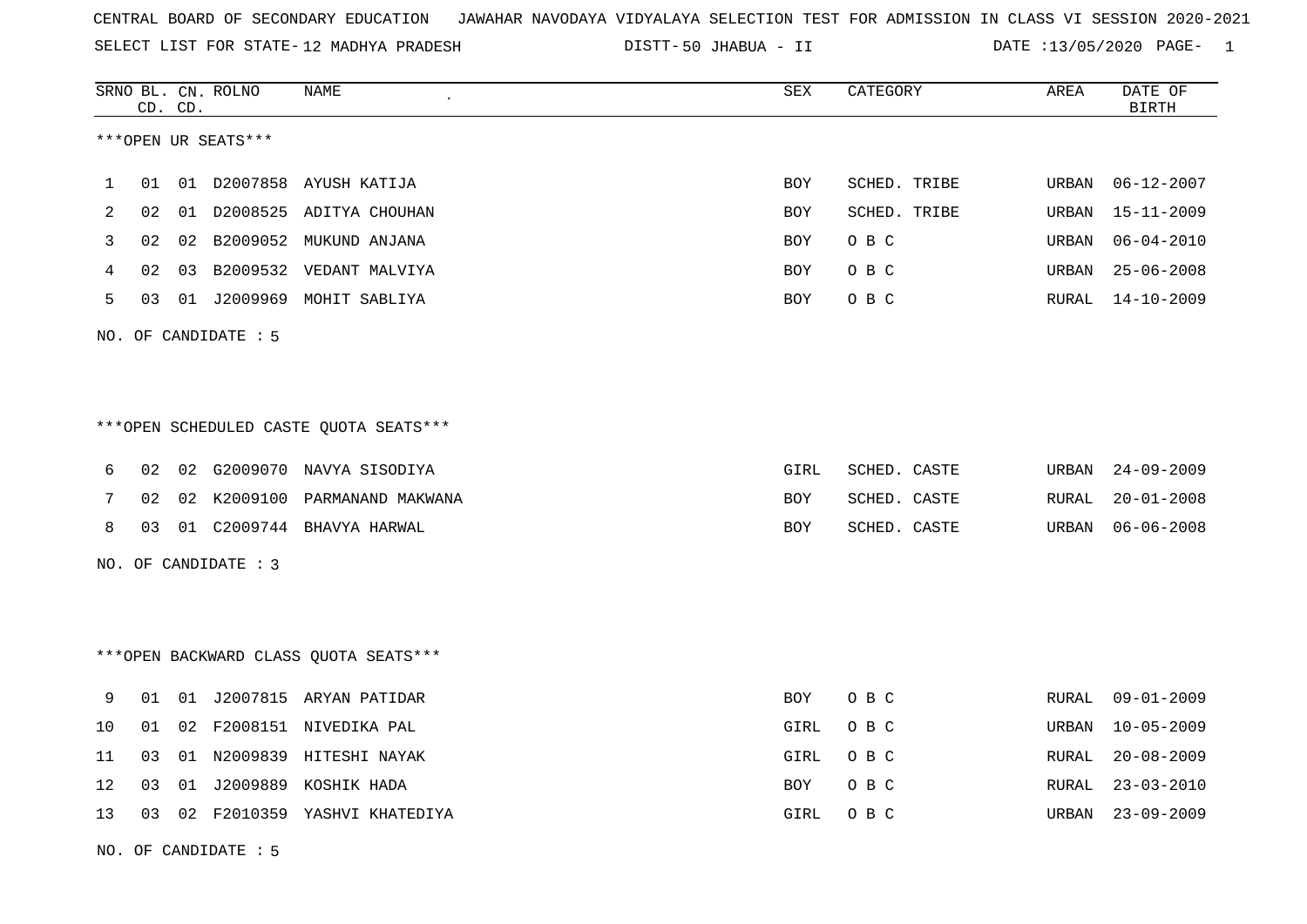SELECT LIST FOR STATE- DISTT- 12 MADHYA PRADESH

50 JHABUA - II DATE :13/05/2020 PAGE- 2

|    |    | CD. CD. | SRNO BL. CN. ROLNO     | NAME                                   | SEX        | CATEGORY     | AREA  | DATE OF<br><b>BIRTH</b> |
|----|----|---------|------------------------|----------------------------------------|------------|--------------|-------|-------------------------|
|    |    |         |                        | ***OPEN SCHEDULED TRIBE QUOTA SEATS*** |            |              |       |                         |
| 14 | 01 |         |                        | 01 L2007800 ARPIT KATARA               | <b>BOY</b> | SCHED. TRIBE | RURAL | $01 - 01 - 2009$        |
| 15 | 01 |         |                        | 01 L2007887 DASHVAN AMLIYAR            | <b>BOY</b> | SCHED. TRIBE | RURAL | $31 - 05 - 2009$        |
| 16 | 01 |         |                        | 01 H2007926 DIVYA BAMNIYA              | GIRL       | SCHED. TRIBE | URBAN | $07 - 10 - 2007$        |
| 17 | 01 |         | 02 D2008347            | SARTAJSINGH KHADIYA                    | BOY        | SCHED. TRIBE | URBAN | $31 - 12 - 2008$        |
| 18 | 03 |         |                        | 01 P2009746 BHUMIKA DEVAL              | GIRL       | SCHED. TRIBE | RURAL | $20 - 07 - 2008$        |
| 19 | 03 |         |                        | 01 P2009893 KRISHNA BARIYA             | GIRL       | SCHED. TRIBE | RURAL | $16 - 05 - 2008$        |
| 20 | 03 |         |                        | 02 L2010000 NIRMAL KATARA              | BOY        | SCHED. TRIBE | RURAL | $20 - 12 - 2007$        |
|    |    |         | NO. OF CANDIDATE: 7    |                                        |            |              |       |                         |
|    |    |         |                        |                                        |            |              |       |                         |
|    |    |         |                        |                                        |            |              |       |                         |
|    |    |         | ***RURAL OPEN SEATS*** |                                        |            |              |       |                         |
| 21 | 01 |         |                        | 01 L2007882 CHIRAG PAL                 | BOY        | SCHED. TRIBE | RURAL | $26 - 07 - 2008$        |
| 22 | 01 |         | 01 L2008097            | MANISH MUNIYA                          | BOY        | SCHED. TRIBE | RURAL | $18 - 06 - 2008$        |
| 23 | 01 |         |                        | 02 L2008202 PRAVEEN CHOUHAN            | BOY        | SCHED. TRIBE | RURAL | $10 - 10 - 2007$        |
| 24 | 01 |         |                        | 02 L2008301 ROHAN DAMOR                | <b>BOY</b> | SCHED. TRIBE | RURAL | $18 - 01 - 2009$        |
| 25 | 02 |         |                        | 01 L2008524 ABHISHEK VASUNIYA          | <b>BOY</b> | SCHED. TRIBE | RURAL | $10 - 02 - 2008$        |
| 26 | 02 |         |                        | 01 L2008563 AMBU NINAMA                | BOY        | SCHED. TRIBE | RURAL | $15 - 03 - 2009$        |
| 27 | 02 |         |                        | 01 L2008713 BHUPENDRA WAKHLA           | BOY        | SCHED. TRIBE | RURAL | $20 - 05 - 2009$        |
| 28 | 02 |         |                        | 01 L2008854 JAMSINGH GAMAD             | BOY        | SCHED. TRIBE | RURAL | $16 - 02 - 2008$        |
| 29 | 02 |         |                        | 02 L2009244 RAJESH MAVI                | BOY        | SCHED. TRIBE | RURAL | $05 - 02 - 2008$        |
| 30 | 02 | 03      | N2009453               | SNEHA JAYSVAL                          | GIRL       | O B C        | RURAL | $06 - 04 - 2009$        |
| 31 | 03 |         |                        | 01 P2009857 JYOTI JHANIYA              | GIRL       | SCHED. TRIBE | RURAL | $08 - 08 - 2009$        |
| 32 | 03 |         |                        | 01 P2009908 LAXMI DAMOR                | GIRL       | SCHED. TRIBE | RURAL | $08 - 02 - 2008$        |

 03 02 L2010171 SAHIL BHURIYA BOY SCHED. TRIBE RURAL 06-09-2008 03 02 L2010307 VAIBHAV PARMAR BOY SCHED. TRIBE RURAL 25-05-2010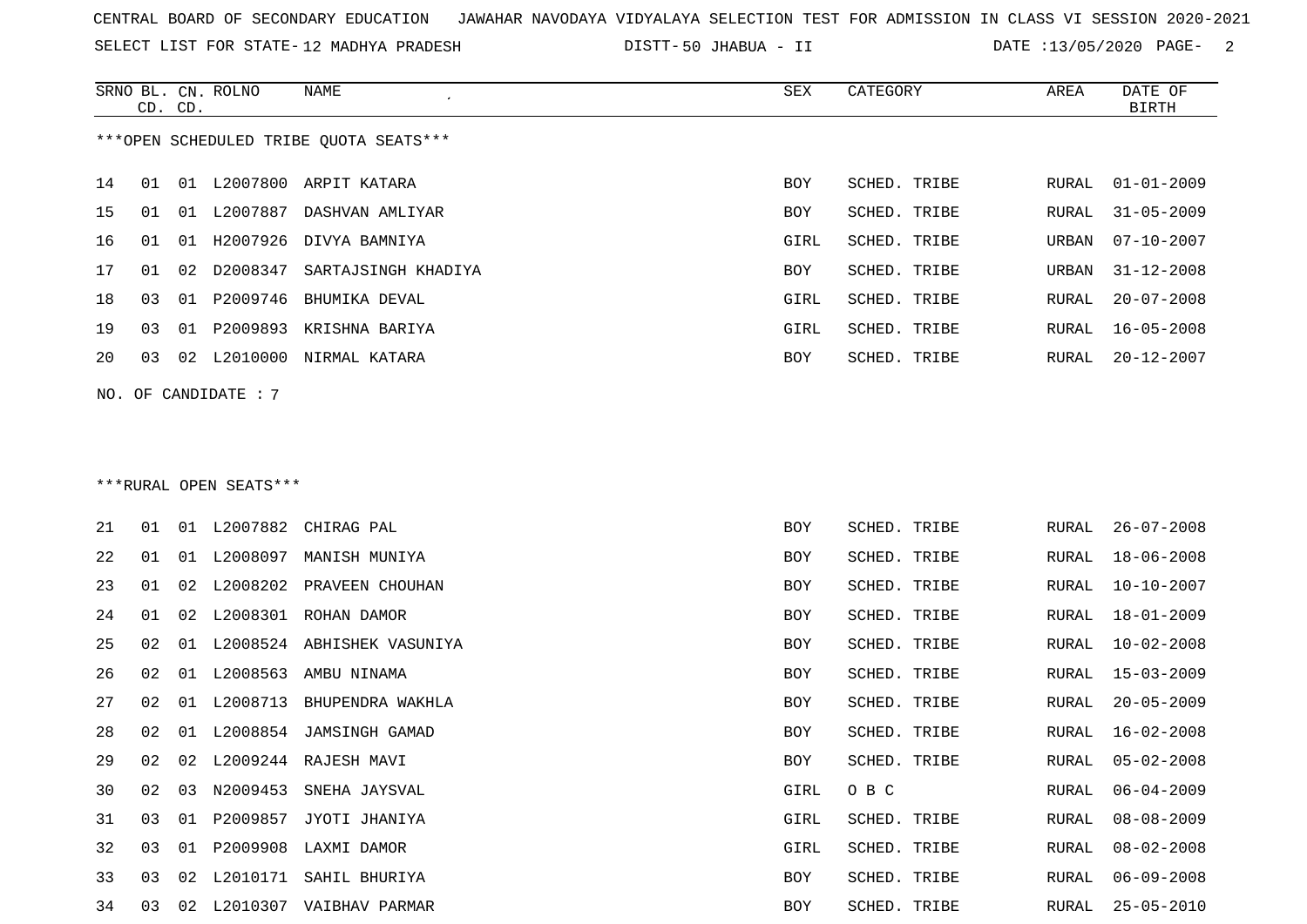| CENTRAL BOARD OF SECONDARY EDUCATION – JAWAHAR NAVODAYA VIDYALAYA SELECTION TEST FOR ADMISSION IN CLASS VI SESSION 2020-2021 |  |  |  |  |  |  |  |  |  |  |  |  |  |  |  |  |  |  |
|------------------------------------------------------------------------------------------------------------------------------|--|--|--|--|--|--|--|--|--|--|--|--|--|--|--|--|--|--|
|------------------------------------------------------------------------------------------------------------------------------|--|--|--|--|--|--|--|--|--|--|--|--|--|--|--|--|--|--|

SELECT LIST FOR STATE-12 MADHYA PRADESH DISTT-50 JHABUA - II DATE :13/05/2020 PAGE- 3

|     |    | CD. CD. | SRNO BL. CN. ROLNO    | NAME                                    | ${\tt SEX}$ | CATEGORY            | AREA         | DATE OF<br><b>BIRTH</b> |
|-----|----|---------|-----------------------|-----------------------------------------|-------------|---------------------|--------------|-------------------------|
|     |    |         | NO. OF CANDIDATE : 14 |                                         |             |                     |              |                         |
|     |    |         |                       | ***RURAL SCHEDULED CASTE QUOTA SEATS*** |             |                     |              |                         |
| 35  | 01 | 02      |                       | L2008488 VIRENDRA                       | <b>BOY</b>  | <b>SCHED. TRIBE</b> | RURAL        | $03 - 02 - 2009$        |
| 36  | 02 | 01      | K2008841              | HARSH TANWAR                            | BOY         | SCHED. CASTE        | RURAL        | $25 - 03 - 2010$        |
| 37  | 03 | 01      |                       | 02009743 BHAVNA DHAMANIYA               | GIRL        | SCHED. CASTE        | RURAL        | $25 - 12 - 2007$        |
| 38  | 03 | 01      | 02009761              | CHHAYA BASOD                            | GIRL        | SCHED. CASTE        | RURAL        | $22 - 06 - 2009$        |
| 39  | 03 | 01      | K2009767              | DARSHAN BARMAN                          | BOY         | SCHED. CASTE        | RURAL        | $17 - 02 - 2010$        |
| 40  | 03 | 01      | L2009853              | JIVAN BARIYA                            | BOY         | SCHED. TRIBE        | RURAL        | $10 - 10 - 2009$        |
| 41  | 03 | 01      |                       | P2009881 KAVITA MAIDA                   | GIRL        | SCHED. TRIBE        | RURAL        | $31 - 08 - 2007$        |
| 42  | 03 | 01      |                       | K2009981 NAITIK VARMA                   | <b>BOY</b>  | SCHED. CASTE        | <b>RURAL</b> | $17 - 12 - 2009$        |
| 43  | 03 | 02      | 02010282              | TAMANNA CHAPANERI                       | GIRL        | SCHED. CASTE        | RURAL        | $25 - 08 - 2009$        |
| NO. |    |         | OF CANDIDATE : 9      |                                         |             |                     |              |                         |
|     |    |         |                       | *** RURAL BACKWARD CLASS QUOTA SEATS*** |             |                     |              |                         |
| 44  | 01 |         |                       | 01 N2007920 DIPIKA PRAJAPAT             | GIRL        | O B C               | RURAL        | $03 - 09 - 2008$        |
| 45  | 01 | 01      | J2007989              | JIGYANSH PANCHAL                        | <b>BOY</b>  | O B C               | RURAL        | $27 - 10 - 2009$        |
| 46  | 01 |         |                       | 01 N2008032 KEERTI MODI                 | GIRL        | O B C               | RURAL        | $09 - 10 - 2009$        |
| 47  | 01 | 01      | N2008085              | MAHIMA PRAJAPATI                        | GIRL        | O B C               | RURAL        | $11 - 03 - 2009$        |
| 48  | 01 | 02      |                       | J2008134 NAITIK PANCHAL                 | <b>BOY</b>  | O B C               | RURAL        | $09 - 05 - 2009$        |

49 01 02 J2008147 NIRMAL PANCHAL BOY O B C RURAL 14-07-2008

50 02 02 N2008913 KHUSHI PATIDAR GIRL O B C RURAL 23-06-2010 51 02 02 J2009002 MAHESH YADAV 800 C BOY O B C RURAL 01-01-2009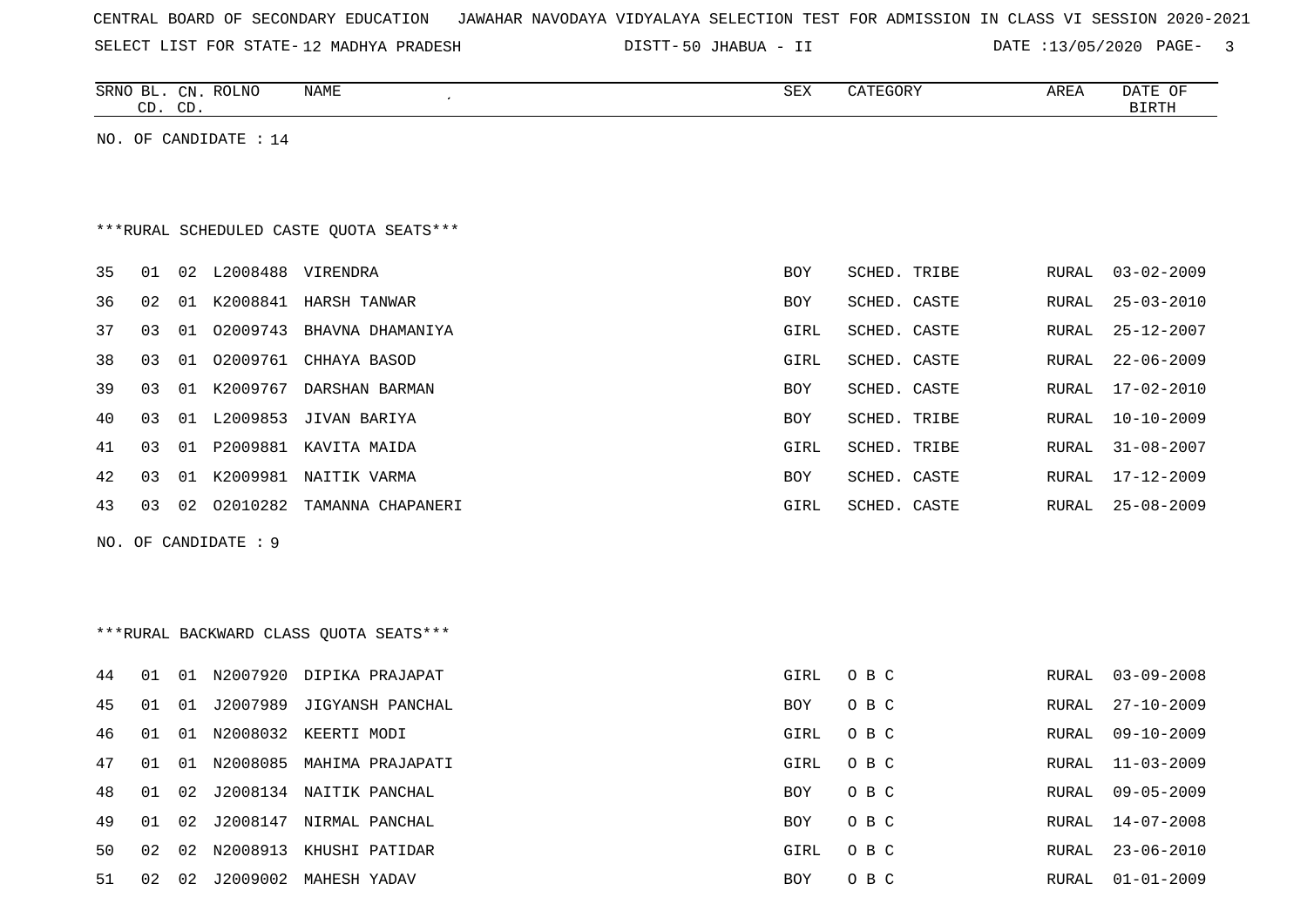SELECT LIST FOR STATE- DISTT- 12 MADHYA PRADESH

50 JHABUA - II DATE :13/05/2020 PAGE- 4

|    | CD. CD. |    | SRNO BL. CN. ROLNO    | NAME                                    | SEX  | CATEGORY     | AREA          | DATE OF<br><b>BIRTH</b> |
|----|---------|----|-----------------------|-----------------------------------------|------|--------------|---------------|-------------------------|
|    |         |    |                       | ***RURAL BACKWARD CLASS QUOTA SEATS***  |      |              |               |                         |
| 52 | 02      | 02 |                       | J2009207 PUSHPRAJ PARIHAR               | BOY  | O B C        | RURAL         | $10 - 07 - 2008$        |
| 53 | 02      |    |                       | 02 N2009276 RANU CHOYAL                 | GIRL | O B C        | RURAL         | $14 - 10 - 2010$        |
| 54 | 02      | 03 | N2009358              | SALONI PRAJAPAT                         | GIRL | O B C        | RURAL         | $11 - 07 - 2009$        |
| 55 | 02      | 03 | N2009506              | TANISHA PATIDAR                         | GIRL | O B C        | RURAL         | $10 - 08 - 2010$        |
| 56 | 03      | 01 | J2009895              | KRISHNA PADWAL                          | BOY  | O B C        | ${\tt RURAL}$ | $17 - 07 - 2008$        |
| 57 | 03      | 01 | J2009916              | LUCKY SABLIYA                           | BOY  | O B C        | RURAL         | $29 - 06 - 2008$        |
| 58 | 03      | 01 | J2009968              | MOHIT NAYAK                             | BOY  | O B C        | RURAL         | $04 - 06 - 2009$        |
| 59 | 03      | 02 | N2010229              | SHEETAL DATLA                           | GIRL | O B C        | RURAL         | $02 - 12 - 2008$        |
|    |         |    | NO. OF CANDIDATE : 16 |                                         |      |              |               |                         |
|    |         |    |                       |                                         |      |              |               |                         |
|    |         |    |                       | ***RURAL SCHEDULED TRIBE QUOTA SEATS*** |      |              |               |                         |
| 60 | 01      |    |                       | 01 L2007977 JATIN PARMAR                | BOY  | SCHED. TRIBE | RURAL         | $08 - 04 - 2009$        |
| 61 | 01      | 01 | L2007983              | JAYNAMAN MUNIYA                         | BOY  | SCHED. TRIBE | RURAL         | $26 - 09 - 2008$        |
| 62 | 01      | 01 | P2008051              | KRISHNA VASUNIYA                        | GIRL | SCHED. TRIBE | RURAL         | $01 - 09 - 2007$        |
| 63 | 01      | 02 | L2008099              | MANISH SINGADIYA                        | BOY  | SCHED. TRIBE | RURAL         | $15 - 06 - 2009$        |
| 64 | 01      | 02 |                       | L2008251 RAJESH BHABAR                  | BOY  | SCHED. TRIBE | RURAL         | $26 - 10 - 2009$        |
| 65 | 02      | 01 | L2008539              | AJAY NINAMA                             | BOY  | SCHED. TRIBE | RURAL         | $04 - 08 - 2008$        |
| 66 | 02      | 01 | L2008600              | ANKIT KATARA                            | BOY  | SCHED. TRIBE | RURAL         | $03 - 03 - 2008$        |
| 67 | 02      |    | 01 P2008887           | KANCHAN GAMAD                           | GIRL | SCHED. TRIBE | RURAL         | $31 - 12 - 2009$        |
| 68 | 02      | 01 |                       | L2008895 KARAN SINGADIYA                | BOY  | SCHED. TRIBE | RURAL         | $01 - 01 - 2008$        |
| 69 | 02      | 03 | P2009352              | RUT BHABAR                              | GIRL | SCHED. TRIBE | RURAL         | $30 - 08 - 2008$        |
| 70 | 02      | 03 |                       | P2009384 SANTOSH KHADIYA                | GIRL | SCHED. TRIBE | RURAL         | $03 - 11 - 2009$        |
| 71 | 02      | 03 |                       | L2009535 VIDESH MANDOD                  | BOY  | SCHED. TRIBE | RURAL         | $13 - 07 - 2007$        |
| 72 | 03      |    |                       | 01 L2009760 CHETAN SINGAD               | BOY  | SCHED. TRIBE |               | RURAL 10-11-2008        |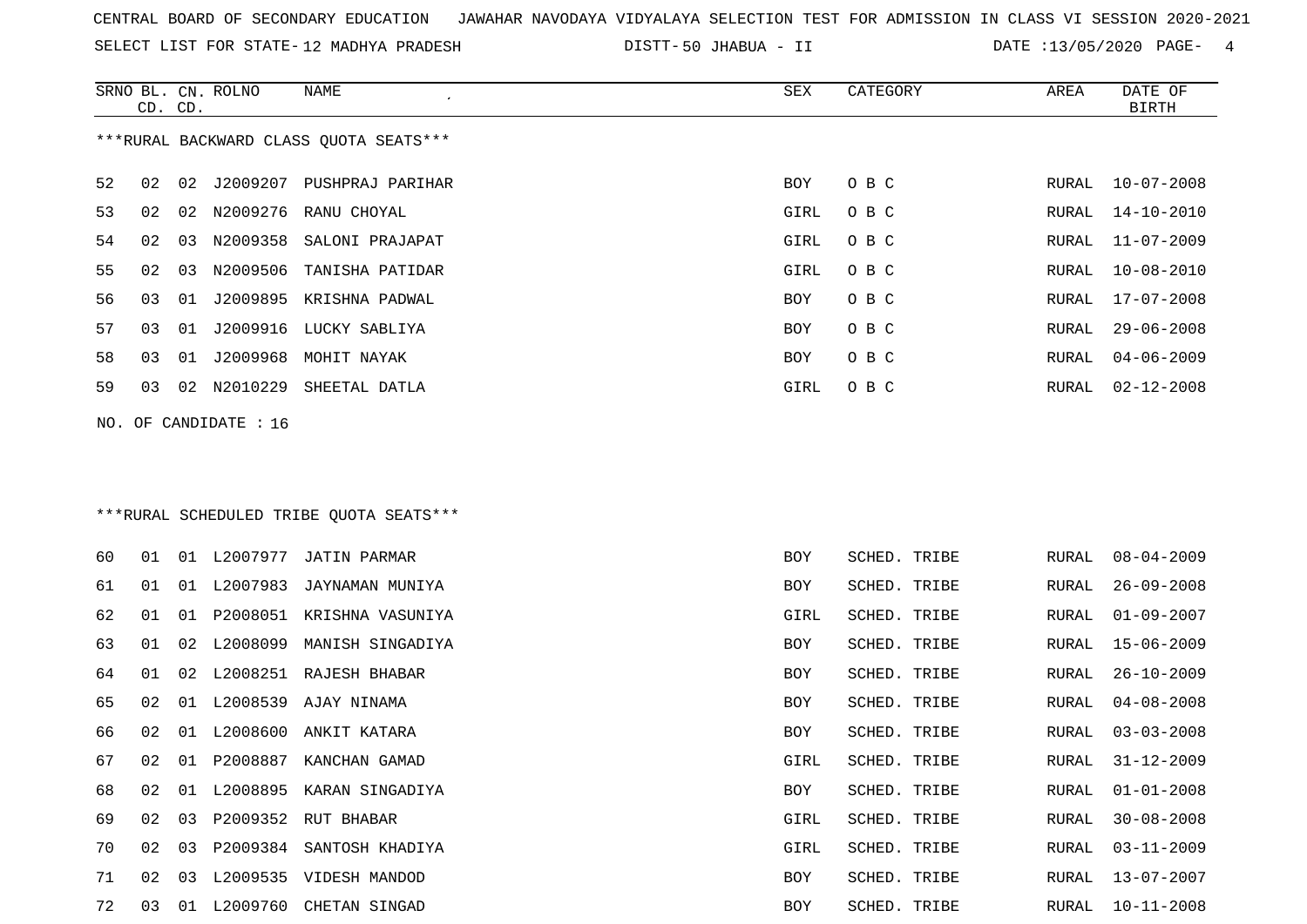|  |  | CENTRAL BOARD OF SECONDARY EDUCATION – JAWAHAR NAVODAYA VIDYALAYA SELECTION TEST FOR ADMISSION IN CLASS VI SESSION 2020-2021 |  |  |  |  |  |  |  |
|--|--|------------------------------------------------------------------------------------------------------------------------------|--|--|--|--|--|--|--|
|  |  |                                                                                                                              |  |  |  |  |  |  |  |

SELECT LIST FOR STATE-12 MADHYA PRADESH DISTT-50 JHABUA - II DATE :13/05/2020 PAGE- 5

|    | CD. CD. |                 | SRNO BL. CN. ROLNO      | NAME                                    | SEX        | CATEGORY     | AREA  | DATE OF<br><b>BIRTH</b> |
|----|---------|-----------------|-------------------------|-----------------------------------------|------------|--------------|-------|-------------------------|
|    |         |                 |                         | ***RURAL SCHEDULED TRIBE OUOTA SEATS*** |            |              |       |                         |
| 73 | 03      | 01              | L2009820                | GOLU CHARPOTA                           | <b>BOY</b> | SCHED. TRIBE | RURAL | $10 - 04 - 2008$        |
| 74 | 03      | 01              | L2009891                | KRISH BHABAR                            | <b>BOY</b> | SCHED. TRIBE | RURAL | $11 - 05 - 2009$        |
| 75 | 03      | 01              | P2009960                | MEHAR DHURVE                            | GIRL       | SCHED. TRIBE | RURAL | $25 - 12 - 2010$        |
| 76 | 03      | 01              | L2009986                | NAVALSINGH RATHORE                      | <b>BOY</b> | SCHED. TRIBE | RURAL | $02 - 02 - 2008$        |
| 77 | 03      | 02              |                         | P2010010 PALAK DIYA                     | GIRL       | SCHED. TRIBE | RURAL | $23 - 07 - 2009$        |
| 78 | 03      | 02              | L2010198                | SANKET NINAMA                           | <b>BOY</b> | SCHED. TRIBE | RURAL | $04 - 10 - 2009$        |
| 79 | 03      | 02 <sub>o</sub> | L2010264                | SUMIT HIMOD                             | BOY        | SCHED. TRIBE | RURAL | $05 - 05 - 2008$        |
| 80 | 03      | 02              | L2010289                | TEJAS RATHORE                           | BOY        | SCHED. TRIBE | RURAL | $16 - 03 - 2009$        |
|    |         |                 | NO. OF CANDIDATE : $21$ |                                         |            |              |       |                         |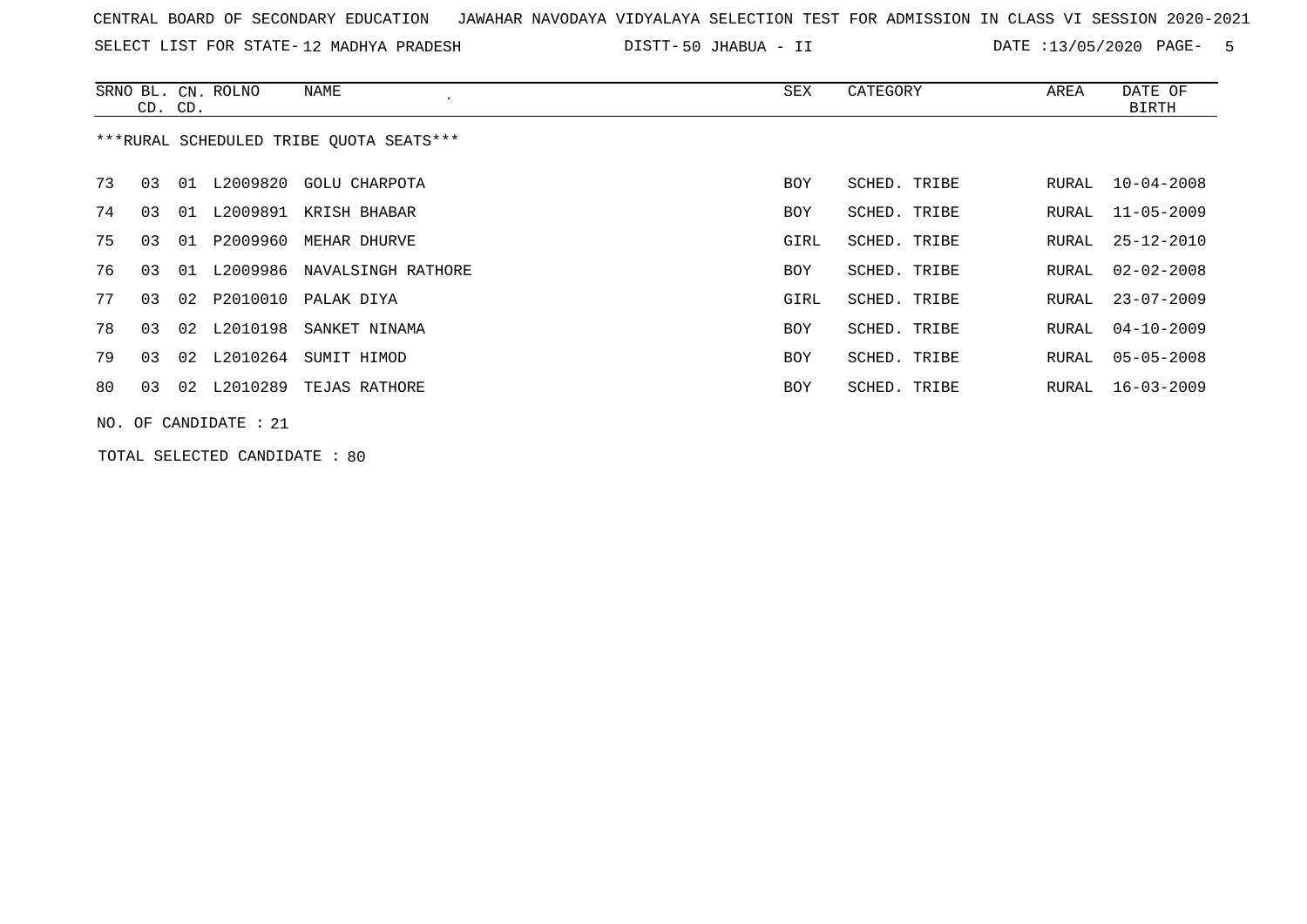SELECT LIST FOR STATE- DISTT- 12 MADHYA PRADESH

52 JHABUA - I DATE :13/05/2020 PAGE- 1

|    |    | CD. CD. | SRNO BL. CN. ROLNO   | NAME                                   | <b>SEX</b> | CATEGORY     | AREA  | DATE OF<br><b>BIRTH</b> |
|----|----|---------|----------------------|----------------------------------------|------------|--------------|-------|-------------------------|
|    |    |         | ***OPEN UR SEATS***  |                                        |            |              |       |                         |
| 1  | 02 |         |                      | 02 K2014343 SHUBHAM CHAVRE             | BOY        | SCHED. CASTE | RURAL | $21 - 04 - 2009$        |
| 2  |    |         |                      | 03 01 N2014760 DISHA PARMAR            | GIRL       | O B C        |       | RURAL 03-10-2009        |
|    |    |         | NO. OF CANDIDATE : 2 |                                        |            |              |       |                         |
|    |    |         |                      |                                        |            |              |       |                         |
|    |    |         |                      | ***OPEN SCHEDULED CASTE QUOTA SEATS*** |            |              |       |                         |
| 3  | 01 |         |                      | 01 02012402 JAYSHREE DAMOR             | GIRL       | SCHED. CASTE |       | RURAL 15-05-2009        |
| 4  | 03 |         |                      | 01 G2015039 MINAKSHI NANOLIYA          | GIRL       | SCHED. CASTE | URBAN | 11-02-2009              |
|    |    |         | NO. OF CANDIDATE : 2 |                                        |            |              |       |                         |
|    |    |         |                      |                                        |            |              |       |                         |
|    |    |         |                      | *** OPEN BACKWARD CLASS QUOTA SEATS*** |            |              |       |                         |
| 5  | 01 |         |                      | 01 F2012036 AKSHARA PADIHAR            | GIRL       | O B C        | URBAN | 28-03-2009              |
| 6  | 01 |         |                      | 03 J2013175 SATYAM KUMAR PATEL         | BOY        | O B C        | RURAL | $10 - 01 - 2009$        |
| 7  |    |         |                      | 03 02 J2015248 RAJ PARMAR              | BOY        | O B C        |       | RURAL 15-11-2009        |
|    |    |         | NO. OF CANDIDATE : 3 |                                        |            |              |       |                         |
|    |    |         |                      |                                        |            |              |       |                         |
|    |    |         |                      | ***OPEN SCHEDULED TRIBE QUOTA SEATS*** |            |              |       |                         |
| 8  | 01 |         |                      | 01 D2012400 JAYESH PAL                 | <b>BOY</b> | SCHED. TRIBE | URBAN | 28-02-2009              |
| 9  | 01 |         |                      | 03 H2013059 RIYA HATILA                | GIRL       | SCHED. TRIBE | URBAN | 13-01-2009              |
| 10 | 01 |         |                      | 03 D2013075 ROHIT JAMRA                | BOY        | SCHED. TRIBE | URBAN | $26 - 07 - 2009$        |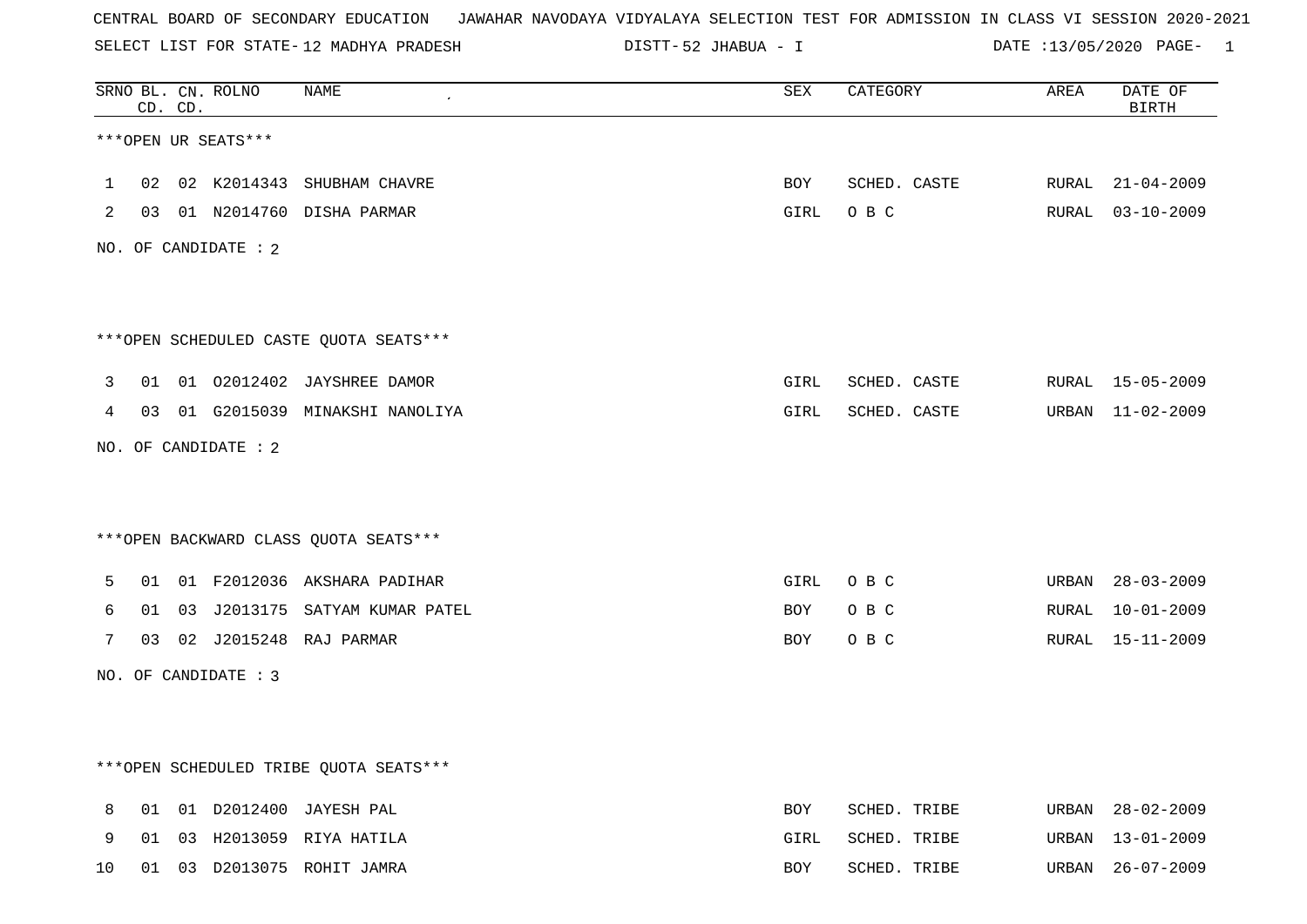| CENTRAL BOARD OF SECONDARY EDUCATION – JAWAHAR NAVODAYA VIDYALAYA SELECTION TEST FOR ADMISSION IN CLASS VI SESSION 2020-2021 |  |  |  |  |  |  |  |  |  |  |
|------------------------------------------------------------------------------------------------------------------------------|--|--|--|--|--|--|--|--|--|--|
|------------------------------------------------------------------------------------------------------------------------------|--|--|--|--|--|--|--|--|--|--|

SELECT LIST FOR STATE- DISTT- 12 MADHYA PRADESH

52 JHABUA - I DATE :13/05/2020 PAGE- 2

|                        | CD. CD.             |    | SRNO BL. CN. ROLNO   | NAME<br>$\mathcal{L}_{\mathcal{A}}$ | SEX  | CATEGORY     | AREA  | DATE OF<br>BIRTH |  |  |  |
|------------------------|---------------------|----|----------------------|-------------------------------------|------|--------------|-------|------------------|--|--|--|
|                        |                     |    | NO. OF CANDIDATE : 3 |                                     |      |              |       |                  |  |  |  |
| ***RURAL OPEN SEATS*** |                     |    |                      |                                     |      |              |       |                  |  |  |  |
| 11                     | 01                  | 01 |                      | P2012151 ARTI MEDA                  | GIRL | SCHED. TRIBE | RURAL | $08 - 09 - 2008$ |  |  |  |
| 12                     | 01                  |    | 03 L2013314          | SURESH BHABOR                       | BOY  | SCHED. TRIBE | RURAL | $12 - 06 - 2008$ |  |  |  |
| 13                     | 01                  |    |                      | 03 L2013336 TEJMAL VASUNIYA         | BOY  | SCHED. TRIBE | RURAL | $01 - 01 - 2008$ |  |  |  |
| 14                     | 02                  |    |                      | 01 L2013731 HITESH PAL              | BOY  | SCHED. TRIBE | RURAL | $03 - 11 - 2009$ |  |  |  |
| 15                     | 02                  |    |                      | 02 L2014427 VELSINGH MUJHALDA       | BOY  | SCHED. TRIBE | RURAL | $10 - 05 - 2008$ |  |  |  |
| 16                     | 0 <sub>3</sub>      |    | 01 L2014909 KINDRU   |                                     | BOY  | SCHED. TRIBE | RURAL | $01 - 01 - 2008$ |  |  |  |
| 17                     | 03                  | 02 |                      | J2015158 PIYUSH PARMAR              | BOY  | O B C        | RURAL | $14 - 11 - 2009$ |  |  |  |
|                        | NO. OF CANDIDATE: 7 |    |                      |                                     |      |              |       |                  |  |  |  |

\*\*\*RURAL SCHEDULED CASTE QUOTA SEATS\*\*\*

| 18 |  | 02 01 02013536 ANJALI DIVAKAR       | GIRL       | SCHED. CASTE | RURAL 20-09-2009 |
|----|--|-------------------------------------|------------|--------------|------------------|
|    |  | 19 02 01 K2013705 GOPAL SISODIYA    | BOY        | SCHED. CASTE | RURAL 14-12-2009 |
| 20 |  | 02 02 02014412 UNNATI TAK           | GIRL       | SCHED. CASTE | RURAL 16-03-2009 |
|    |  | 21 02 02 02014426 VEBHAVI DAWAR     | GIRL       | SCHED. CASTE | RURAL 31-03-2009 |
|    |  | 22 03 02 K2015552 THAVARSINGH RAWAT | <b>BOY</b> | SCHED. CASTE | RURAL 15-06-2008 |
|    |  |                                     |            |              |                  |

NO. OF CANDIDATE : 5

\*\*\*RURAL BACKWARD CLASS QUOTA SEATS\*\*\*

23 01 01 J2012378 HIMANSHU SONI BOY O B C RURAL 12-10-2009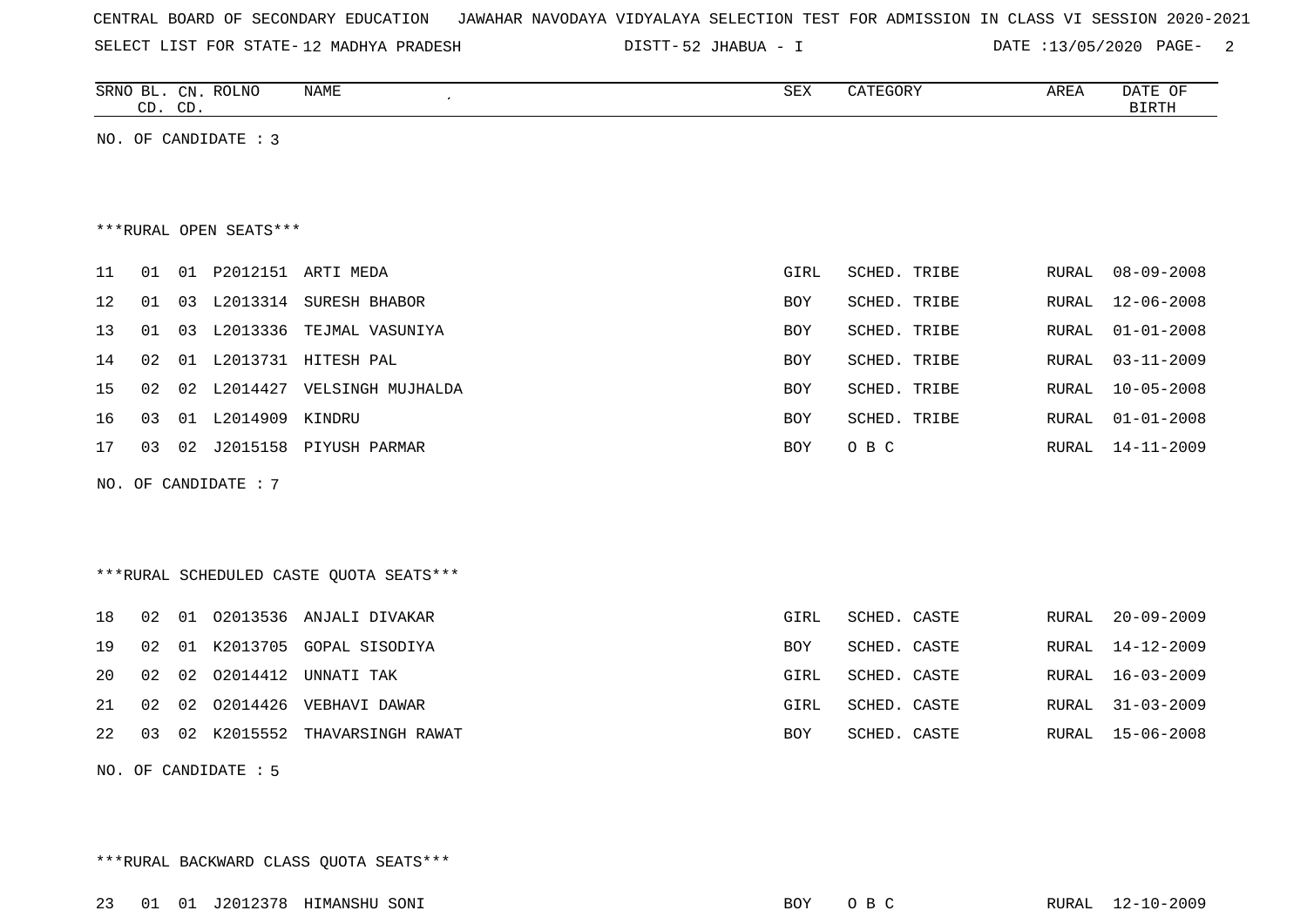| CENTRAL BOARD OF SECONDARY EDUCATION – JAWAHAR NAVODAYA VIDYALAYA SELECTION TEST FOR ADMISSION IN CLASS VI SESSION 2020-2021 |  |  |  |  |
|------------------------------------------------------------------------------------------------------------------------------|--|--|--|--|
|------------------------------------------------------------------------------------------------------------------------------|--|--|--|--|

SELECT LIST FOR STATE-12 MADHYA PRADESH DISTT-52 JHABUA - I DATE :13/05/2020 PAGE- 3

|                      | CD. CD. |    | SRNO BL. CN. ROLNO      | <b>NAME</b>                             | <b>SEX</b> | CATEGORY     | AREA  | DATE OF<br>BIRTH |
|----------------------|---------|----|-------------------------|-----------------------------------------|------------|--------------|-------|------------------|
|                      |         |    |                         | ***RURAL BACKWARD CLASS OUOTA SEATS***  |            |              |       |                  |
| 24                   | 01      |    | 01 M2012389             | JAHNAVI SINGH                           | GIRL       | GENERAL      | RURAL | $05 - 03 - 2010$ |
| 25                   | 01      |    |                         | 03 J2013335 TATHYA JHAD                 | BOY        | O B C        | RURAL | $11 - 04 - 2009$ |
| 26                   | 02      | 01 | I2013738                | JAYDIP PANWAR                           | BOY        | GENERAL      | RURAL | $20 - 12 - 2009$ |
| 27                   | 02      |    |                         | 01 N2013923 MEGHA PRAJAPAT              | GIRL       | O B C        | RURAL | $01 - 02 - 2010$ |
| 28                   | 02      |    |                         | 02 N2014040 PRACHI RATHOD               | GIRL       | O B C        | RURAL | $28 - 08 - 2008$ |
| 29                   | 03      |    |                         | 01 J2014737 DEVRAJ RATHORE              | BOY        | O B C        | RURAL | $27 - 11 - 2009$ |
| 30                   | 03      |    |                         | 01 J2015000 MANAS PANCHAL               | BOY        | O B C        | RURAL | $04 - 01 - 2009$ |
| NO. OF CANDIDATE : 8 |         |    |                         |                                         |            |              |       |                  |
|                      |         |    |                         |                                         |            |              |       |                  |
|                      |         |    |                         |                                         |            |              |       |                  |
|                      |         |    |                         | ***RURAL SCHEDULED TRIBE QUOTA SEATS*** |            |              |       |                  |
| 31                   | 01      |    |                         | 01 L2012254 DASHRATH JHANIYA            | <b>BOY</b> | SCHED. TRIBE | RURAL | $25 - 05 - 2009$ |
| 32                   | 01      |    |                         | 03 P2013182 SEJAL TAHED                 | GIRL       | SCHED. TRIBE | RURAL | $26 - 10 - 2008$ |
| 33                   | 02      |    |                         | 01 L2013479 ABHISHEK DAMOR              | BOY        | SCHED. TRIBE | RURAL | $26 - 03 - 2009$ |
| 34                   | 02      |    |                         | 01 L2013545 ANKIT BAGHEL                | BOY        | SCHED. TRIBE | RURAL | $02 - 04 - 2009$ |
| 35                   | 02      |    |                         | 01 L2013584 ARYAN NINAMA                | BOY        | SCHED. TRIBE | RURAL | $18 - 05 - 2007$ |
| 36                   | 02      |    |                         | 01 L2013600 ASHOK RATHORE               | BOY        | SCHED. TRIBE | RURAL | $16 - 04 - 2008$ |
| 37                   | 02      |    |                         | 01 P2013678 DIVYA BHURIYA               | GIRL       | SCHED. TRIBE | RURAL | $08 - 10 - 2008$ |
| 38                   | 02      | 02 |                         | L2014225 RITESH DAVAR                   | BOY        | SCHED. TRIBE | RURAL | $18 - 09 - 2009$ |
| 39                   | 02      |    |                         | 02 P2014416 VAISHNAVI SINGAR            | GIRL       | SCHED. TRIBE | RURAL | $30 - 06 - 2009$ |
| 40                   | 03      |    | 02 L2015217 RAHUL       |                                         | BOY        | SCHED. TRIBE | RURAL | $10 - 08 - 2008$ |
|                      |         |    | NO. OF CANDIDATE : $10$ |                                         |            |              |       |                  |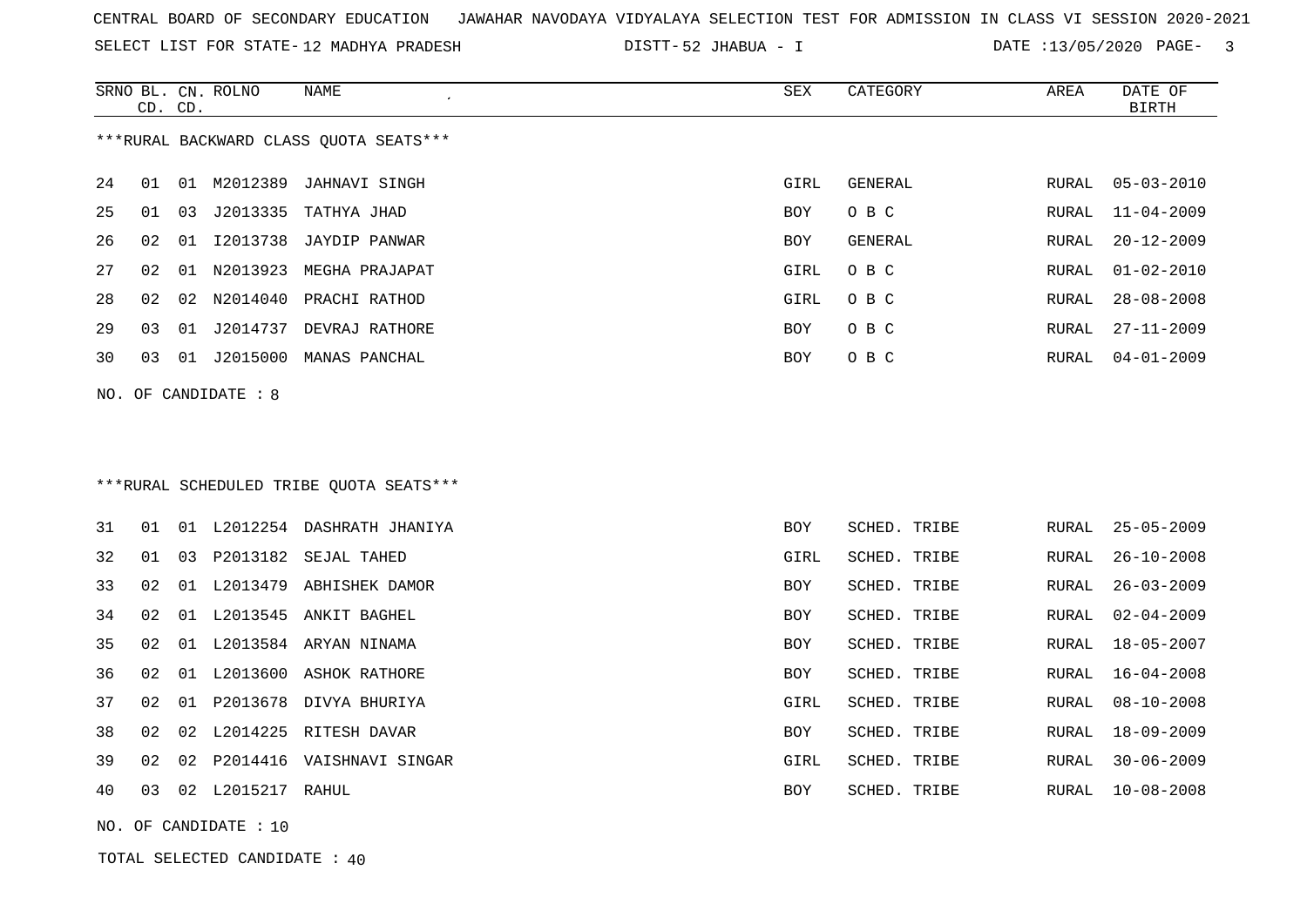SELECT LIST FOR STATE- DISTT- 12 MADHYA PRADESH

53 SINGRAULI DATE :13/05/2020 PAGE- 1

|   | CD. CD. | SRNO BL. CN. ROLNO   | <b>NAME</b>                            | SEX  | CATEGORY     | AREA | DATE OF<br><b>BIRTH</b> |
|---|---------|----------------------|----------------------------------------|------|--------------|------|-------------------------|
|   |         | ***OPEN UR SEATS***  |                                        |      |              |      |                         |
|   |         |                      | 1 03 01 B2017212 AYUSH ANAND           | BOY  | O B C        |      | URBAN 19-03-2009        |
|   |         | NO. OF CANDIDATE : 1 |                                        |      |              |      |                         |
|   |         |                      |                                        |      |              |      |                         |
|   |         |                      | ***OPEN SCHEDULED CASTE QUOTA SEATS*** |      |              |      |                         |
| 2 |         |                      | 02 01 02016516 NAINA PRAJAPATI         | GIRL | SCHED. CASTE |      | RURAL 18-07-2009        |
| 3 |         |                      | 02 01 K2016659 RAJNEESH PRAJAPATI      | BOY  | SCHED. CASTE |      | RURAL 25-12-2008        |
|   |         | NO. OF CANDIDATE : 2 |                                        |      |              |      |                         |
|   |         |                      |                                        |      |              |      |                         |
|   |         |                      | ***OPEN DISABLED QUOTA SEATS***        |      |              |      |                         |
|   |         |                      | 4 03 02 J2017666 PRITAM KUMAR SHAH     | BOY  | O B C        |      | RURAL 23-09-2008        |
|   |         | NO. OF CANDIDATE : 1 |                                        |      |              |      |                         |
|   |         |                      |                                        |      |              |      |                         |
|   |         |                      | *** OPEN BACKWARD CLASS QUOTA SEATS*** |      |              |      |                         |
| 5 |         |                      | 02 01 J2016200 ANUPAM KUSHWAHA         | BOY  | O B C        |      | RURAL 28-02-2009        |
| 6 |         |                      | 02 01 N2016279 BEBO BANO               | GIRL | O B C        |      | RURAL 23-09-2009        |
| 7 | 03      |                      | 01 B2017223 AYUSH SINGH                | BOY  | O B C        |      | URBAN 19-04-2009        |

NO. OF CANDIDATE : 3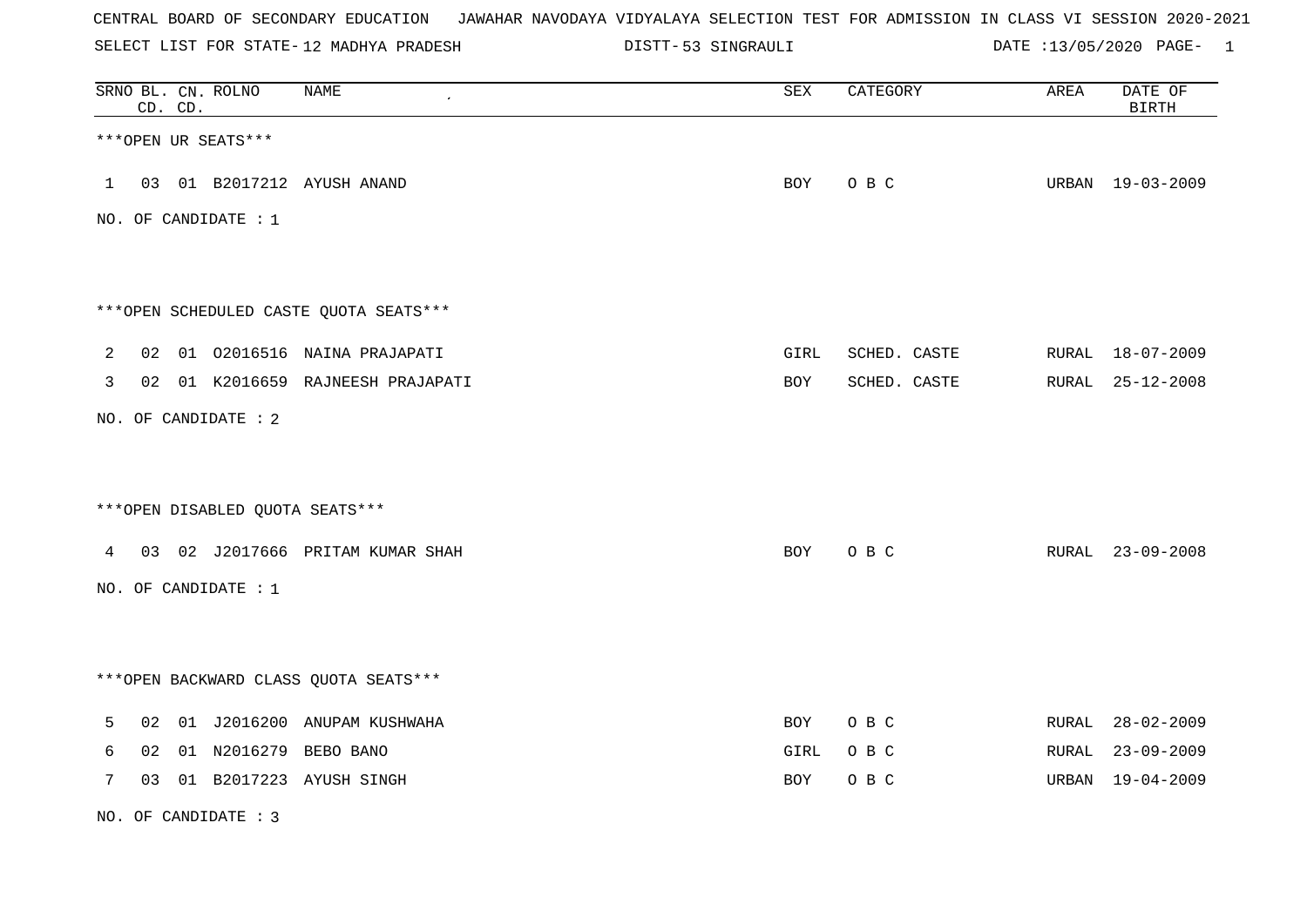SELECT LIST FOR STATE- DISTT- 12 MADHYA PRADESH

53 SINGRAULI DATE :13/05/2020 PAGE- 2

|    |    | CD. CD. | SRNO BL. CN. ROLNO     | NAME<br>$\pmb{\cdot}$                   | SEX  | CATEGORY     | AREA  | DATE OF<br>BIRTH |
|----|----|---------|------------------------|-----------------------------------------|------|--------------|-------|------------------|
|    |    |         |                        | ***OPEN SCHEDULED TRIBE QUOTA SEATS***  |      |              |       |                  |
| 8  | 02 |         |                        | 01 L2016911 SURYA KIRAN SINGH           | BOY  | SCHED. TRIBE | RURAL | $23 - 07 - 2009$ |
| 9  | 03 |         |                        | 01 D2017465 MAHENDRA KUMAR SARUTE       | BOY  | SCHED. TRIBE | URBAN | $06 - 08 - 2009$ |
| 10 | 03 |         |                        | 02 H2017853 SANDHYA PANIKA              | GIRL | SCHED. TRIBE | URBAN | $17 - 02 - 2009$ |
|    |    |         | NO. OF CANDIDATE : 3   |                                         |      |              |       |                  |
|    |    |         |                        |                                         |      |              |       |                  |
|    |    |         | ***RURAL OPEN SEATS*** |                                         |      |              |       |                  |
| 11 | 01 |         |                        | 01 I2016051 SUMIT KUMAR MISHRA          | BOY  | GENERAL      | RURAL | $14 - 07 - 2009$ |
| 12 | 01 |         |                        | 01 M2016064 SWATI TIWARI                | GIRL | GENERAL      | RURAL | $29 - 06 - 2010$ |
| 13 | 01 |         |                        | 01 J2016067 TRILOKI JAISWAL             | BOY  | O B C        | RURAL | $03 - 04 - 2010$ |
| 14 | 02 |         |                        | 01 M2016380 JAGRITI SINGH               | GIRL | GENERAL      | RURAL | $18 - 05 - 2010$ |
| 15 | 02 |         |                        | 01 M2016836 SHIVANI SINGH               | GIRL | GENERAL      | RURAL | $29 - 03 - 2008$ |
| 16 | 03 | 01      | M2017066               | ANAMIKA DWIVEDI                         | GIRL | GENERAL      | RURAL | $06 - 04 - 2008$ |
| 17 | 03 |         |                        | 02 M2017957 SHIVRATRI PANDEY            | GIRL | GENERAL      | RURAL | $06 - 04 - 2008$ |
|    |    |         | NO. OF CANDIDATE : 7   |                                         |      |              |       |                  |
|    |    |         |                        |                                         |      |              |       |                  |
|    |    |         |                        | ***RURAL SCHEDULED CASTE QUOTA SEATS*** |      |              |       |                  |
| 18 |    |         |                        | 02 01 K2016122 AJEET KUMAR SAKET        | BOY  | SCHED. CASTE | RURAL | $05 - 06 - 2008$ |
| 19 | 02 |         |                        | 01 K2016888 SUMIT SAKET                 | BOY  | SCHED. CASTE | RURAL | $03 - 04 - 2009$ |
| 20 | 03 |         |                        | 01 K2017544 NANDKESH PRAJAPATI          | BOY  | SCHED. CASTE | RURAL | $09 - 01 - 2009$ |
| 21 | 03 |         |                        | 02 K2017907 SHAILENDRA KUMAR PRAJAPATI  | BOY  | SCHED. CASTE | RURAL | $03 - 06 - 2010$ |
| 22 |    |         |                        | 03 02 02018094 VIBHA PRAJAPATI          | GIRL | SCHED. CASTE | RURAL | $17 - 02 - 2009$ |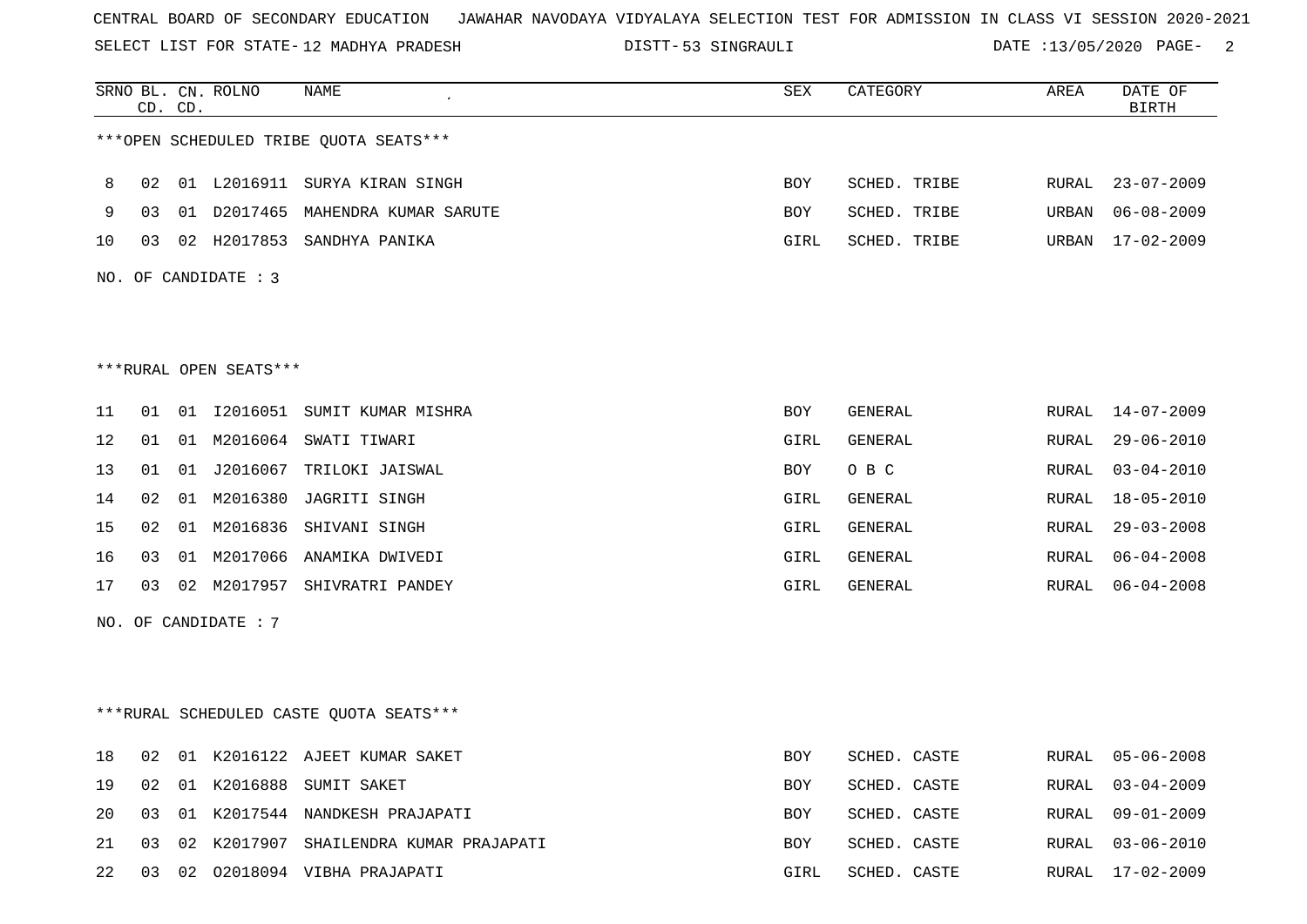SELECT LIST FOR STATE- DISTT- 12 MADHYA PRADESH

53 SINGRAULI DATE :13/05/2020 PAGE- 3

|    |    | CD. CD. | SRNO BL. CN. ROLNO   | <b>NAME</b>                             | ${\tt SEX}$ | CATEGORY     | AREA          | DATE OF<br><b>BIRTH</b> |
|----|----|---------|----------------------|-----------------------------------------|-------------|--------------|---------------|-------------------------|
|    |    |         | NO. OF CANDIDATE : 5 |                                         |             |              |               |                         |
|    |    |         |                      |                                         |             |              |               |                         |
|    |    |         |                      |                                         |             |              |               |                         |
|    |    |         |                      | *** RURAL BACKWARD CLASS QUOTA SEATS*** |             |              |               |                         |
| 23 | 01 |         |                      | 01 J2016010 SHIVAM KUMAR VISHWAKARMA    | <b>BOY</b>  | O B C        | RURAL         | 14-08-2009              |
| 24 | 01 |         |                      | 01 N2016087 YASHI SAHU                  | GIRL        | O B C        | ${\tt RURAL}$ | $18 - 02 - 2009$        |
| 25 | 02 | 01      |                      | J2016498 MOH NAWAJ ANSARI               | BOY         | O B C        | <b>RURAL</b>  | $11 - 09 - 2009$        |
| 26 | 02 | 01      |                      | N2016567 POONAM SINGH                   | GIRL        | O B C        | <b>RURAL</b>  | $16 - 11 - 2008$        |
| 27 | 02 | 01      | J2016586             | PRATEEK RAY                             | BOY         | O B C        | <b>RURAL</b>  | $24 - 10 - 2009$        |
| 28 | 02 | 01      |                      | J2016597 PREM SAGAR SONI                | <b>BOY</b>  | O B C        | <b>RURAL</b>  | $18 - 03 - 2009$        |
| 29 | 03 | 01      | J2017566             | NILESH KUMAR SHAH                       | BOY         | O B C        | <b>RURAL</b>  | $22 - 11 - 2009$        |
| 30 | 03 |         |                      | 02 J2018038 SURAJ KUMAR SHAH            | BOY         | O B C        | RURAL         | $04 - 09 - 2007$        |
|    |    |         | NO. OF CANDIDATE: 8  |                                         |             |              |               |                         |
|    |    |         |                      |                                         |             |              |               |                         |
|    |    |         |                      |                                         |             |              |               |                         |
|    |    |         |                      | ***RURAL SCHEDULED TRIBE QUOTA SEATS*** |             |              |               |                         |
| 31 | 01 |         |                      | 01 L2015832 LUCKY SINGH                 | <b>BOY</b>  | SCHED. TRIBE | <b>RURAL</b>  | $24 - 04 - 2011$        |
| 32 | 01 |         |                      | 01 L2016030 SHUBHAS KUMAR BAIGA         | BOY         | SCHED. TRIBE | <b>RURAL</b>  | $01 - 01 - 2009$        |
| 33 | 02 |         | 01 L2016108          | ADARSH SHARMA                           | BOY         | SCHED. TRIBE | <b>RURAL</b>  | $29 - 11 - 2009$        |
| 34 | 02 | 01      | L2016288             | BUDHESHWAR BAIGA                        | BOY         | SCHED. TRIBE | <b>RURAL</b>  | $20 - 08 - 2009$        |
| 35 | 02 |         |                      | 01 L2016356 HARI OM PANIKA              | BOY         | SCHED. TRIBE | <b>RURAL</b>  | $12 - 01 - 2009$        |
| 36 | 02 | 01      | P2016393             | JYOTI SINGH                             | GIRL        | SCHED. TRIBE | <b>RURAL</b>  | $07 - 04 - 2010$        |
| 37 | 02 | 01      |                      | L2016725 ROHIT SINGH                    | BOY         | SCHED. TRIBE | RURAL         | $01 - 06 - 2009$        |
| 38 | 02 |         |                      | 01 L2016794 SATYAM SINGH                | BOY         | SCHED. TRIBE | RURAL         | $10 - 07 - 2008$        |
| 39 | 02 |         | 01 L2016838          | SHIVDAN SINGH                           | <b>BOY</b>  | SCHED. TRIBE | RURAL         | $04 - 03 - 2009$        |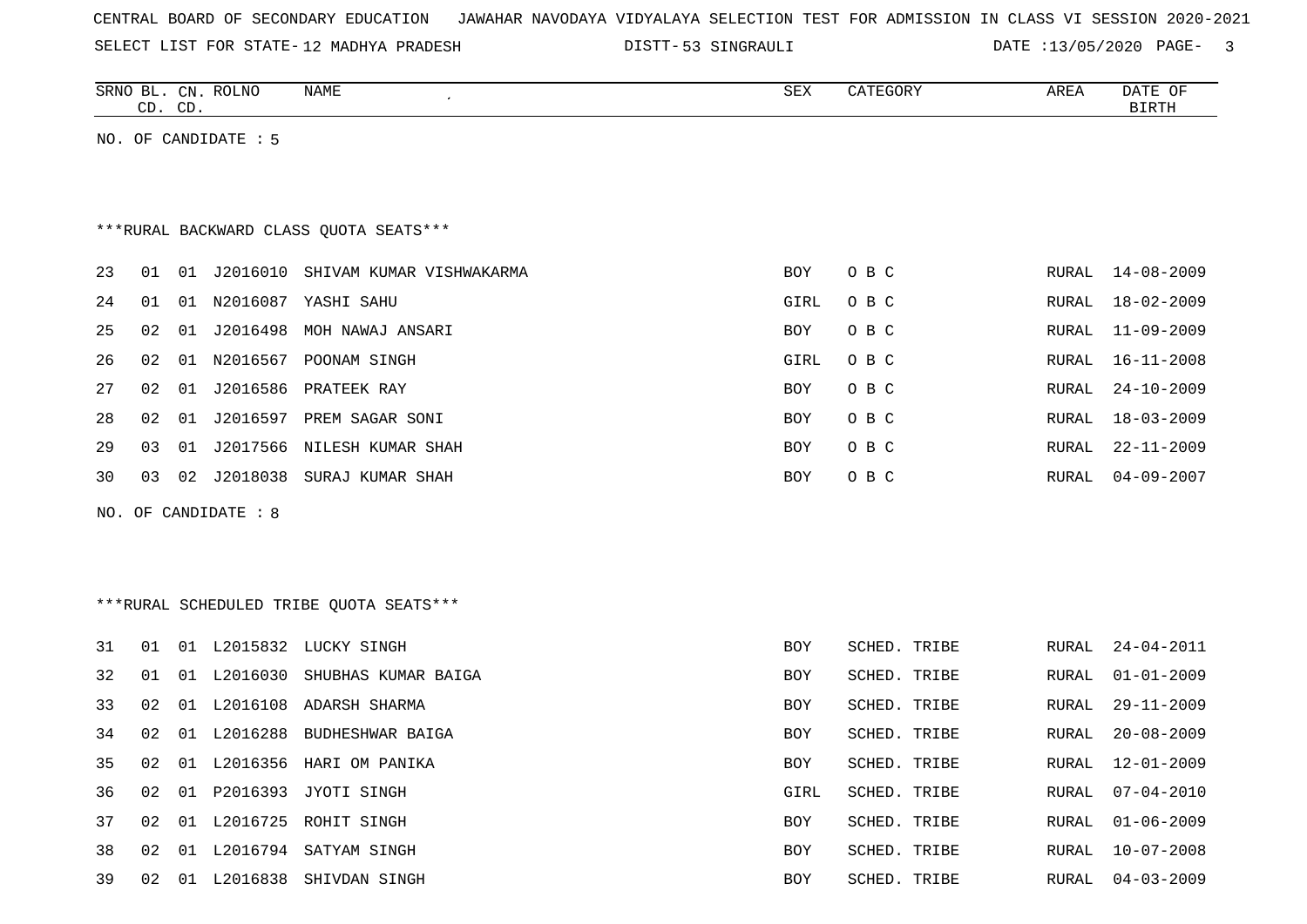SELECT LIST FOR STATE- DISTT- 12 MADHYA PRADESH

53 SINGRAULI DATE :13/05/2020 PAGE- 4

| SRNO BL. CN. ROLNO<br>NAME<br>CD. CD.   | SEX  | CATEGORY     | AREA | DATE OF<br>BIRTH |
|-----------------------------------------|------|--------------|------|------------------|
| ***RURAL SCHEDULED TRIBE QUOTA SEATS*** |      |              |      |                  |
| 01 P2017154 ANUSHKA SINGH<br>40<br>03   | GIRL | SCHED. TRIBE |      | RURAL 23-04-2009 |
| NO. OF CANDIDATE $: 10$                 |      |              |      |                  |

TOTAL SELECTED CANDIDATE : 40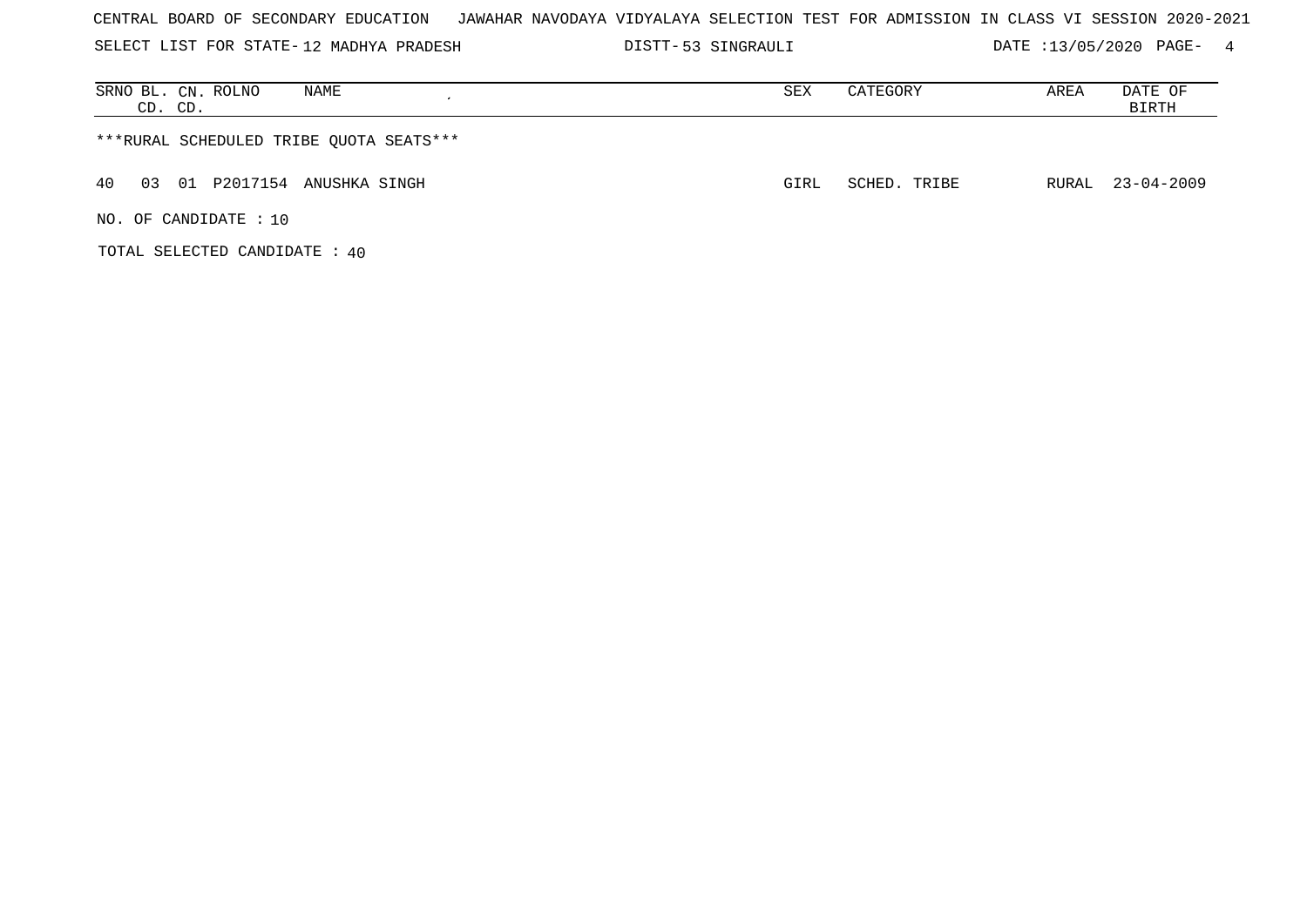SELECT LIST FOR STATE- DISTT- 12 MADHYA PRADESH

54 RATLAM-II DATE :13/05/2020 PAGE- 1

|    | CD. CD. |    | SRNO BL. CN. ROLNO        | NAME<br>$\epsilon$                      | SEX  | CATEGORY     | AREA  | DATE OF<br><b>BIRTH</b> |
|----|---------|----|---------------------------|-----------------------------------------|------|--------------|-------|-------------------------|
|    |         |    | ***OPEN UR SEATS***       |                                         |      |              |       |                         |
| 1  | 01      |    |                           | 01 C2018404 DHRUV SISODIYA              | BOY  | SCHED. CASTE | URBAN | $30 - 05 - 2010$        |
| 2  | 01      |    |                           | 02 J2018732 MAHESH PATIDAR              | BOY  | O B C        | RURAL | $14 - 02 - 2008$        |
| 3  | 01      |    |                           | 02 J2018844 NILESH KUMAR                | BOY  | O B C        | RURAL | $19 - 10 - 2007$        |
| 4  | 03      | 01 |                           | N2020342 AASTHA PANCHAL                 | GIRL | O B C        | RURAL | $23 - 08 - 2010$        |
| 5  | 03      |    |                           | 02 I2020933 RANVEER SINGH CHANDRAWAT    | BOY  | GENERAL      | RURAL | 14-12-2009              |
| 6  | 03      |    |                           | 02 J2021001 SARTHAK PATIDAR             | BOY  | O B C        | RURAL | $08 - 08 - 2009$        |
|    |         |    | NO. OF CANDIDATE : 6      |                                         |      |              |       |                         |
|    |         |    |                           |                                         |      |              |       |                         |
|    |         |    |                           | *** OPEN SCHEDULED CASTE QUOTA SEATS*** |      |              |       |                         |
| 7  | 01      |    |                           | 01 K2018393 DHARMENDRA                  | BOY  | SCHED. CASTE | RURAL | $23 - 08 - 2009$        |
| 8  | 01      |    | 03 K2019073 RAVIRAJ       |                                         | BOY  | SCHED. CASTE | RURAL | $09 - 09 - 2009$        |
| 9  | 03      |    |                           | 01 K2020447 BHAVISHYA KUMAR RAYAKWAR    | BOY  | SCHED. CASTE | RURAL | $27 - 11 - 2009$        |
|    |         |    | NO. OF CANDIDATE : 3      |                                         |      |              |       |                         |
|    |         |    |                           |                                         |      |              |       |                         |
|    |         |    |                           | ***OPEN DISABLED QUOTA SEATS***         |      |              |       |                         |
| 10 |         |    |                           | 02 01 P2019475 AARTI DAMA               | GIRL | SCHED. TRIBE | RURAL | $30 - 04 - 2008$        |
|    |         |    | NO. OF CANDIDATE : 1      |                                         |      |              |       |                         |
|    |         |    |                           |                                         |      |              |       |                         |
|    |         |    |                           | *** OPEN BACKWARD CLASS QUOTA SEATS***  |      |              |       |                         |
|    |         |    | 11 01 01 N2018379 DEEPIKA |                                         |      | GIRL OBC     |       | RURAL 08-12-2008        |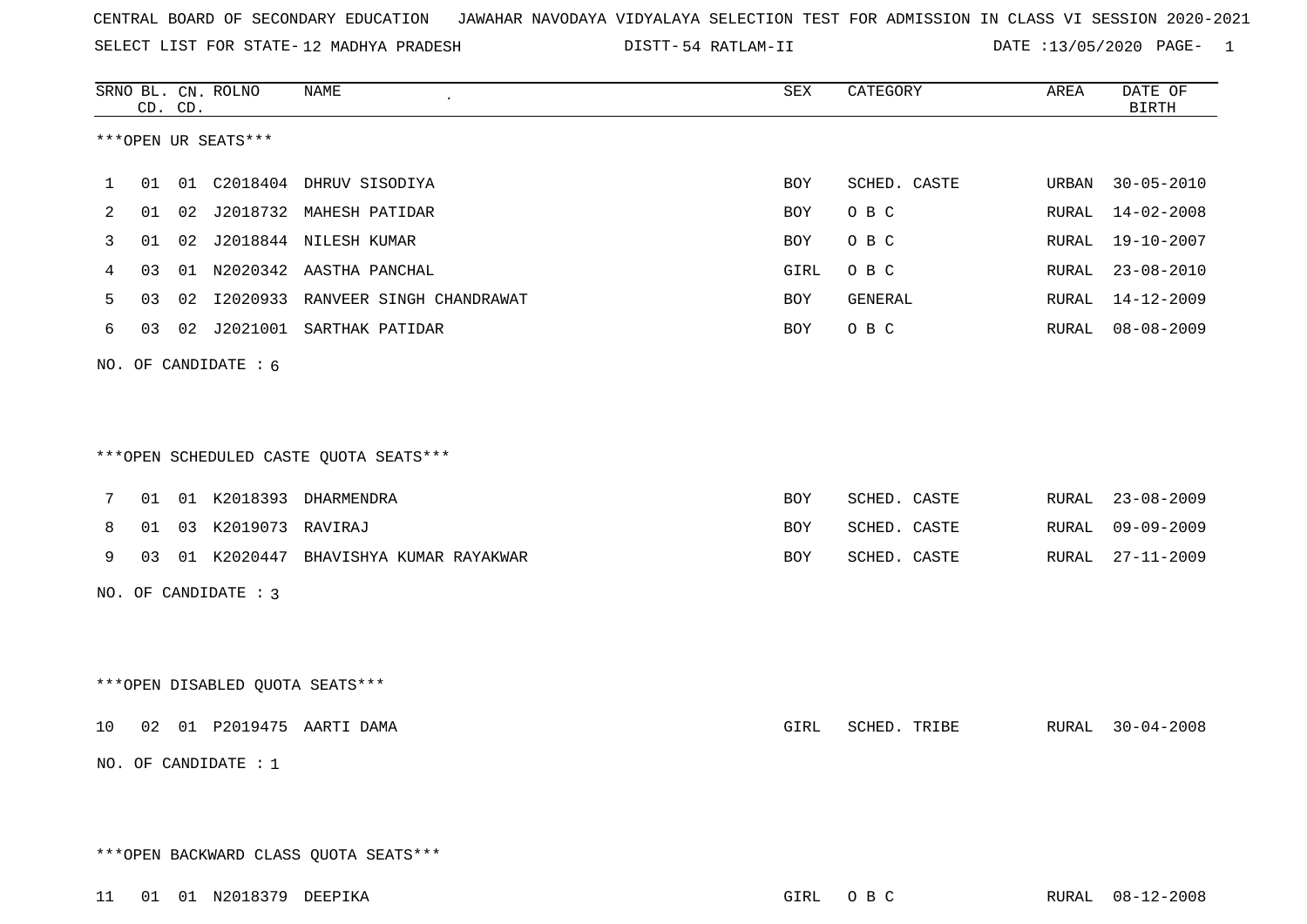SELECT LIST FOR STATE- DISTT- 12 MADHYA PRADESH

54 RATLAM-II DATE :13/05/2020 PAGE- 2

|    |    | CD. CD. | SRNO BL. CN. ROLNO     | <b>NAME</b>                            | <b>SEX</b> | CATEGORY     | AREA          | DATE OF<br><b>BIRTH</b> |
|----|----|---------|------------------------|----------------------------------------|------------|--------------|---------------|-------------------------|
|    |    |         |                        | *** OPEN BACKWARD CLASS QUOTA SEATS*** |            |              |               |                         |
| 12 | 01 |         |                        | 02 J2018786 MO HUSSAIN                 | BOY        | O B C        | RURAL         | 01-10-2009              |
| 13 | 01 |         | 02 N2018917 POOJA      |                                        | GIRL       | O B C        | RURAL         | $08 - 03 - 2009$        |
| 14 | 03 |         |                        | 01 N2020402 ARCHANA PATIDAR            | GIRL       | O B C        | RURAL         | $08 - 07 - 2009$        |
| 15 | 03 |         |                        | 01 N2020571 HIMANSHI PANCHAL           | GIRL       | O B C        | ${\tt RURAL}$ | $30 - 10 - 2010$        |
|    |    |         | NO. OF CANDIDATE $: 5$ |                                        |            |              |               |                         |
|    |    |         |                        | ***OPEN SCHEDULED TRIBE QUOTA SEATS*** |            |              |               |                         |
| 16 | 01 |         | 02 L2018948 PRAVEEN    |                                        | BOY        | SCHED. TRIBE | RURAL         | 17-10-2009              |
| 17 | 01 |         |                        | 03 D2019445 YATINDRA SINGH SISODIYA    | BOY        | SCHED. TRIBE | URBAN         | $25 - 09 - 2009$        |
| 18 | 02 |         |                        | 01 P2019551 ARPITA NINAMA              | GIRL       | SCHED. TRIBE | RURAL         | $08 - 06 - 2008$        |
| 19 | 02 |         |                        | 02 L2020157 SANJAY DABI                | BOY        | SCHED. TRIBE | RURAL         | 17-07-2007              |
| 20 | 03 |         |                        | 01 L2020421 ASHISH MAIDA               | BOY        | SCHED. TRIBE |               | RURAL 15-02-2008        |
|    |    |         | NO. OF CANDIDATE $: 5$ |                                        |            |              |               |                         |
|    |    |         | ***RURAL OPEN SEATS*** |                                        |            |              |               |                         |
| 21 | 01 |         | 01 J2018155 ADARSH     |                                        | BOY        | O B C        | RURAL         | 24-02-2009              |
| 22 | 01 |         | 01 J2018205 ANKIT      |                                        | BOY        | O B C        | RURAL         | $18 - 11 - 2009$        |
| 23 | 01 |         | 01 I2018251 ARVIND     |                                        | <b>BOY</b> | GENERAL      | RURAL         | $22 - 06 - 2008$        |
| 24 | 01 |         |                        | 01 J2018306 BHOLA PATIDAR              | <b>BOY</b> | O B C        | RURAL         | $21 - 04 - 2008$        |
| 25 | 01 |         | 01 J2018454 GOVIND     |                                        | <b>BOY</b> | O B C        | RURAL         | $10 - 12 - 2008$        |
| 26 |    |         | 01 01 J2018472 HARIOM  |                                        | BOY        | O B C        | RURAL         | 16-10-2008              |

27 02 01 P2019502 AMEENA MAIDA GIRL SCHED. TRIBE RURAL 21-12-2008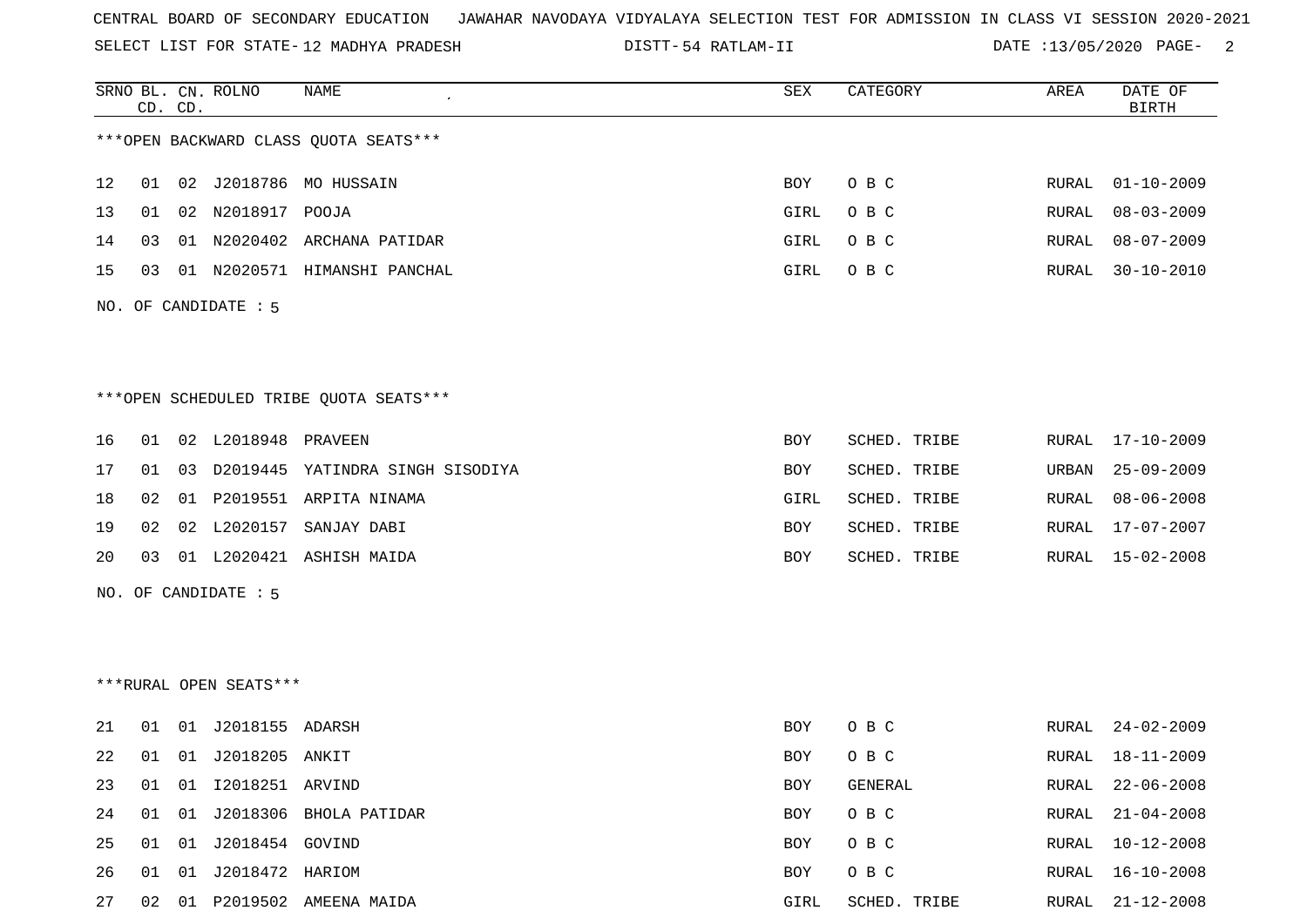SELECT LIST FOR STATE- DISTT- 12 MADHYA PRADESH

54 RATLAM-II DATE :13/05/2020 PAGE- 3

| ***RURAL OPEN SEATS***<br>28<br>01 L2019568 AYUSH JHODIYA<br>SCHED. TRIBE<br>02<br>BOY<br>RURAL<br>29<br>02<br>01 N2019637 DIVYA RATHORE<br>GIRL<br>O B C<br>RURAL<br>30<br>J2019704 JAY PANDIYAR<br>O B C<br>02<br>01<br>BOY<br>RURAL<br>31<br>02<br>L2020095 RAVIN DAMAR<br>SCHED. TRIBE<br>02<br>BOY<br>RURAL<br>32<br>02<br>P2020220<br>SCHED. TRIBE<br>02<br>SONIYA HARI<br>GIRL<br>RURAL<br>33<br>O B C<br>03<br>J2020347<br>AAYUSH PATIDAR<br>01<br>BOY<br>RURAL<br>34<br>O B C<br>03<br>01<br>J2020472 CHANDRASHEKHAR GULYA<br>BOY<br>RURAL<br>35<br>03<br>N2020529 DIPIKA MALI<br>GIRL<br>O B C<br>01<br>RURAL<br>36<br>J2020582 JAYANT PATIDAR<br>O B C<br>03<br>01<br>BOY<br>RURAL<br>37<br>N2020689 LAKSHITA PATIDAR<br>GIRL<br>O B C<br>03<br>01<br>RURAL<br>38<br>03<br>02<br>J2021010 SAWAN KUMAR PRAJAPAT<br>O B C<br>BOY<br>RURAL<br>NO. OF CANDIDATE : 18<br>***RURAL SCHEDULED CASTE QUOTA SEATS***<br>39<br>K2018397 DHEERAJ<br>SCHED. CASTE<br>01<br>01<br>BOY<br>RURAL<br>K2019105 ROHIT MALVIYA<br>SCHED. CASTE<br>40<br>01<br>03<br>BOY<br>RURAL<br>01<br>03<br>02019198<br>SHIVANI<br>SCHED. CASTE<br>41<br>GIRL<br>RURAL<br>K2019417 VINOD MALVIY<br>42<br>01<br>03<br>BOY<br>SCHED. CASTE<br>RURAL<br>43<br>03<br>02020468<br>CHANCHAL<br>01<br>GIRL<br>SCHED. CASTE<br>RURAL<br>02020802 NIKITA<br>44<br>01<br>SCHED. CASTE<br>RURAL<br>03<br>GIRL<br>45<br>02 K2020832 PAVAN DABI<br>03<br>BOY<br>SCHED. CASTE<br>RURAL<br>K2020952 RISHI SURAYAVANSHI<br>46<br>03<br>02<br>BOY<br>SCHED. CASTE<br>RURAL<br>47<br>K2021037 SHUBHAM<br>SCHED. CASTE<br>03<br>BOY<br>02<br>RURAL<br>02 K2021077 SURESH<br>48<br>SCHED. CASTE<br>03<br>BOY<br>RURAL | CD. CD. | SRNO BL. CN. ROLNO | NAME | SEX | CATEGORY | AREA | DATE OF<br><b>BIRTH</b> |
|-------------------------------------------------------------------------------------------------------------------------------------------------------------------------------------------------------------------------------------------------------------------------------------------------------------------------------------------------------------------------------------------------------------------------------------------------------------------------------------------------------------------------------------------------------------------------------------------------------------------------------------------------------------------------------------------------------------------------------------------------------------------------------------------------------------------------------------------------------------------------------------------------------------------------------------------------------------------------------------------------------------------------------------------------------------------------------------------------------------------------------------------------------------------------------------------------------------------------------------------------------------------------------------------------------------------------------------------------------------------------------------------------------------------------------------------------------------------------------------------------------------------------------------------------------------------------------------------------------------------------------------------------------------------------------|---------|--------------------|------|-----|----------|------|-------------------------|
|                                                                                                                                                                                                                                                                                                                                                                                                                                                                                                                                                                                                                                                                                                                                                                                                                                                                                                                                                                                                                                                                                                                                                                                                                                                                                                                                                                                                                                                                                                                                                                                                                                                                               |         |                    |      |     |          |      |                         |
|                                                                                                                                                                                                                                                                                                                                                                                                                                                                                                                                                                                                                                                                                                                                                                                                                                                                                                                                                                                                                                                                                                                                                                                                                                                                                                                                                                                                                                                                                                                                                                                                                                                                               |         |                    |      |     |          |      | $13 - 03 - 2008$        |
|                                                                                                                                                                                                                                                                                                                                                                                                                                                                                                                                                                                                                                                                                                                                                                                                                                                                                                                                                                                                                                                                                                                                                                                                                                                                                                                                                                                                                                                                                                                                                                                                                                                                               |         |                    |      |     |          |      | $30 - 10 - 2009$        |
|                                                                                                                                                                                                                                                                                                                                                                                                                                                                                                                                                                                                                                                                                                                                                                                                                                                                                                                                                                                                                                                                                                                                                                                                                                                                                                                                                                                                                                                                                                                                                                                                                                                                               |         |                    |      |     |          |      | $25 - 12 - 2009$        |
|                                                                                                                                                                                                                                                                                                                                                                                                                                                                                                                                                                                                                                                                                                                                                                                                                                                                                                                                                                                                                                                                                                                                                                                                                                                                                                                                                                                                                                                                                                                                                                                                                                                                               |         |                    |      |     |          |      | $05 - 04 - 2009$        |
|                                                                                                                                                                                                                                                                                                                                                                                                                                                                                                                                                                                                                                                                                                                                                                                                                                                                                                                                                                                                                                                                                                                                                                                                                                                                                                                                                                                                                                                                                                                                                                                                                                                                               |         |                    |      |     |          |      | $22 - 02 - 2009$        |
|                                                                                                                                                                                                                                                                                                                                                                                                                                                                                                                                                                                                                                                                                                                                                                                                                                                                                                                                                                                                                                                                                                                                                                                                                                                                                                                                                                                                                                                                                                                                                                                                                                                                               |         |                    |      |     |          |      | $24 - 10 - 2009$        |
|                                                                                                                                                                                                                                                                                                                                                                                                                                                                                                                                                                                                                                                                                                                                                                                                                                                                                                                                                                                                                                                                                                                                                                                                                                                                                                                                                                                                                                                                                                                                                                                                                                                                               |         |                    |      |     |          |      | $10 - 06 - 2007$        |
|                                                                                                                                                                                                                                                                                                                                                                                                                                                                                                                                                                                                                                                                                                                                                                                                                                                                                                                                                                                                                                                                                                                                                                                                                                                                                                                                                                                                                                                                                                                                                                                                                                                                               |         |                    |      |     |          |      | $29 - 10 - 2009$        |
|                                                                                                                                                                                                                                                                                                                                                                                                                                                                                                                                                                                                                                                                                                                                                                                                                                                                                                                                                                                                                                                                                                                                                                                                                                                                                                                                                                                                                                                                                                                                                                                                                                                                               |         |                    |      |     |          |      | $01 - 06 - 2010$        |
|                                                                                                                                                                                                                                                                                                                                                                                                                                                                                                                                                                                                                                                                                                                                                                                                                                                                                                                                                                                                                                                                                                                                                                                                                                                                                                                                                                                                                                                                                                                                                                                                                                                                               |         |                    |      |     |          |      | $15 - 04 - 2010$        |
|                                                                                                                                                                                                                                                                                                                                                                                                                                                                                                                                                                                                                                                                                                                                                                                                                                                                                                                                                                                                                                                                                                                                                                                                                                                                                                                                                                                                                                                                                                                                                                                                                                                                               |         |                    |      |     |          |      | $17 - 05 - 2008$        |
|                                                                                                                                                                                                                                                                                                                                                                                                                                                                                                                                                                                                                                                                                                                                                                                                                                                                                                                                                                                                                                                                                                                                                                                                                                                                                                                                                                                                                                                                                                                                                                                                                                                                               |         |                    |      |     |          |      |                         |
|                                                                                                                                                                                                                                                                                                                                                                                                                                                                                                                                                                                                                                                                                                                                                                                                                                                                                                                                                                                                                                                                                                                                                                                                                                                                                                                                                                                                                                                                                                                                                                                                                                                                               |         |                    |      |     |          |      |                         |
|                                                                                                                                                                                                                                                                                                                                                                                                                                                                                                                                                                                                                                                                                                                                                                                                                                                                                                                                                                                                                                                                                                                                                                                                                                                                                                                                                                                                                                                                                                                                                                                                                                                                               |         |                    |      |     |          |      |                         |
|                                                                                                                                                                                                                                                                                                                                                                                                                                                                                                                                                                                                                                                                                                                                                                                                                                                                                                                                                                                                                                                                                                                                                                                                                                                                                                                                                                                                                                                                                                                                                                                                                                                                               |         |                    |      |     |          |      |                         |
|                                                                                                                                                                                                                                                                                                                                                                                                                                                                                                                                                                                                                                                                                                                                                                                                                                                                                                                                                                                                                                                                                                                                                                                                                                                                                                                                                                                                                                                                                                                                                                                                                                                                               |         |                    |      |     |          |      | $15 - 09 - 2008$        |
|                                                                                                                                                                                                                                                                                                                                                                                                                                                                                                                                                                                                                                                                                                                                                                                                                                                                                                                                                                                                                                                                                                                                                                                                                                                                                                                                                                                                                                                                                                                                                                                                                                                                               |         |                    |      |     |          |      | $18 - 06 - 2008$        |
|                                                                                                                                                                                                                                                                                                                                                                                                                                                                                                                                                                                                                                                                                                                                                                                                                                                                                                                                                                                                                                                                                                                                                                                                                                                                                                                                                                                                                                                                                                                                                                                                                                                                               |         |                    |      |     |          |      | $15 - 09 - 2009$        |
|                                                                                                                                                                                                                                                                                                                                                                                                                                                                                                                                                                                                                                                                                                                                                                                                                                                                                                                                                                                                                                                                                                                                                                                                                                                                                                                                                                                                                                                                                                                                                                                                                                                                               |         |                    |      |     |          |      | $02 - 02 - 2009$        |
|                                                                                                                                                                                                                                                                                                                                                                                                                                                                                                                                                                                                                                                                                                                                                                                                                                                                                                                                                                                                                                                                                                                                                                                                                                                                                                                                                                                                                                                                                                                                                                                                                                                                               |         |                    |      |     |          |      | $07 - 10 - 2008$        |
|                                                                                                                                                                                                                                                                                                                                                                                                                                                                                                                                                                                                                                                                                                                                                                                                                                                                                                                                                                                                                                                                                                                                                                                                                                                                                                                                                                                                                                                                                                                                                                                                                                                                               |         |                    |      |     |          |      | $29 - 03 - 2009$        |
|                                                                                                                                                                                                                                                                                                                                                                                                                                                                                                                                                                                                                                                                                                                                                                                                                                                                                                                                                                                                                                                                                                                                                                                                                                                                                                                                                                                                                                                                                                                                                                                                                                                                               |         |                    |      |     |          |      | 28-12-2007              |
|                                                                                                                                                                                                                                                                                                                                                                                                                                                                                                                                                                                                                                                                                                                                                                                                                                                                                                                                                                                                                                                                                                                                                                                                                                                                                                                                                                                                                                                                                                                                                                                                                                                                               |         |                    |      |     |          |      | $14 - 06 - 2008$        |
|                                                                                                                                                                                                                                                                                                                                                                                                                                                                                                                                                                                                                                                                                                                                                                                                                                                                                                                                                                                                                                                                                                                                                                                                                                                                                                                                                                                                                                                                                                                                                                                                                                                                               |         |                    |      |     |          |      | $13 - 09 - 2008$        |
|                                                                                                                                                                                                                                                                                                                                                                                                                                                                                                                                                                                                                                                                                                                                                                                                                                                                                                                                                                                                                                                                                                                                                                                                                                                                                                                                                                                                                                                                                                                                                                                                                                                                               |         |                    |      |     |          |      | $01 - 05 - 2009$        |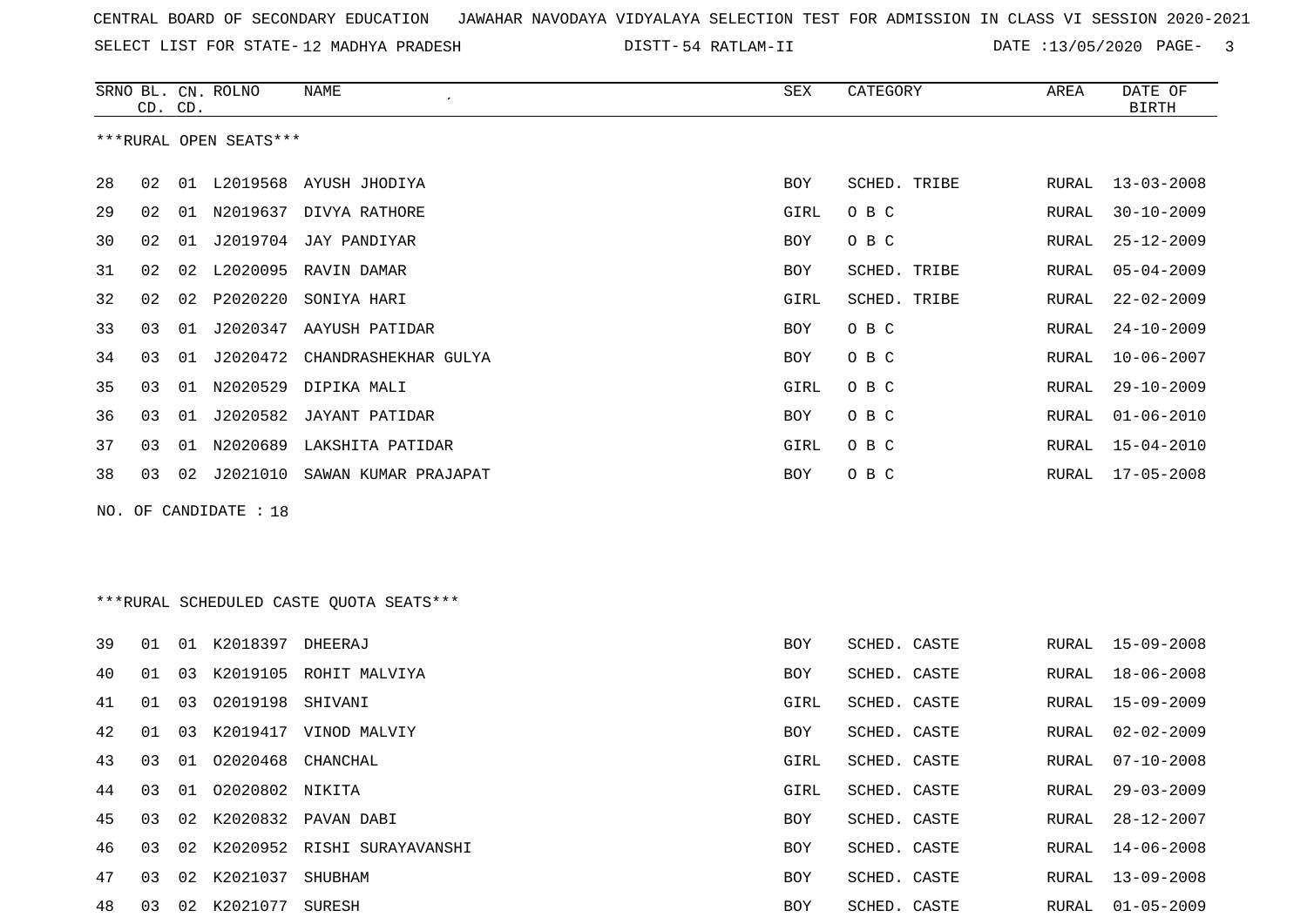| CENTRAL BOARD OF SECONDARY EDUCATION – JAWAHAR NAVODAYA VIDYALAYA SELECTION TEST FOR ADMISSION IN CLASS VI SESSION 2020-2021 |  |  |  |  |
|------------------------------------------------------------------------------------------------------------------------------|--|--|--|--|
|------------------------------------------------------------------------------------------------------------------------------|--|--|--|--|

SELECT LIST FOR STATE- DISTT- 12 MADHYA PRADESH

54 RATLAM-II DATE :13/05/2020 PAGE- 4

|    | CD. CD. |    | SRNO BL. CN. ROLNO    | <b>NAME</b><br>$\cdot$                 | <b>SEX</b> | CATEGORY | AREA         | DATE OF<br><b>BIRTH</b> |
|----|---------|----|-----------------------|----------------------------------------|------------|----------|--------------|-------------------------|
|    |         |    | NO. OF CANDIDATE : 10 |                                        |            |          |              |                         |
|    |         |    |                       |                                        |            |          |              |                         |
|    |         |    |                       |                                        |            |          |              |                         |
|    |         |    |                       | ***RURAL BACKWARD CLASS QUOTA SEATS*** |            |          |              |                         |
| 49 | 01      | 01 |                       | J2018274 BALESHWAR                     | <b>BOY</b> | O B C    | RURAL        | $18 - 07 - 2010$        |
| 50 | 01      | 01 |                       | J2018489 HARSH PANCHAL                 | <b>BOY</b> | O B C    | RURAL        | $13 - 01 - 2009$        |
| 51 | 01      | 01 |                       | J2018514 JAYPAL PRAJAPAT               | <b>BOY</b> | O B C    | RURAL        | $15 - 08 - 2009$        |
| 52 | 01      | 02 | J2018841              | NILESH                                 | <b>BOY</b> | O B C    | RURAL        | $17 - 05 - 2010$        |
| 53 | 01      | 02 | J2018870              | PANKAJ                                 | <b>BOY</b> | O B C    | RURAL        | $09 - 07 - 2009$        |
| 54 | 01      | 02 |                       | N2018954 PREM KUNWAR DANGI             | GIRL       | O B C    | RURAL        | $24 - 07 - 2009$        |
| 55 | 01      | 03 | J2019089              | RITESH                                 | <b>BOY</b> | O B C    | RURAL        | $28 - 07 - 2009$        |
| 56 | 01      | 03 | N2019145              | SANJANA                                | GIRL       | O B C    | RURAL        | $15 - 12 - 2009$        |
| 57 | 01      | 03 | J2019193              | SHIVAM PATIDAR                         | <b>BOY</b> | O B C    | RURAL        | $19 - 10 - 2009$        |
| 58 | 01      | 03 | J2019283              | SUMIT PATIDAR                          | <b>BOY</b> | O B C    | RURAL        | $06 - 03 - 2010$        |
| 59 | 03      | 01 | J2020422              | ASHMEET SETHI                          | <b>BOY</b> | O B C    | RURAL        | $19 - 01 - 2009$        |
| 60 | 03      | 01 | N2020448              | BHAVNA KUMAWAT                         | GIRL       | O B C    | RURAL        | $07 - 07 - 2009$        |
| 61 | 03      | 01 | N2020538              | DIVYA VISHVKARMA                       | GIRL       | O B C    | <b>RURAL</b> | $31 - 10 - 2009$        |
| 62 | 03      | 01 | J2020568              | HEMANT MALI                            | <b>BOY</b> | O B C    | RURAL        | $08 - 02 - 2009$        |
| 63 | 03      | 01 | J2020753              | MEHUL PANWAR                           | <b>BOY</b> | O B C    | RURAL        | $16 - 12 - 2008$        |
| 64 | 03      |    | 01 N2020806 NILAM     |                                        | GIRL       | O B C    | RURAL        | $14 - 02 - 2009$        |

NO. OF CANDIDATE : 16

\*\*\*RURAL SCHEDULED TRIBE QUOTA SEATS\*\*\*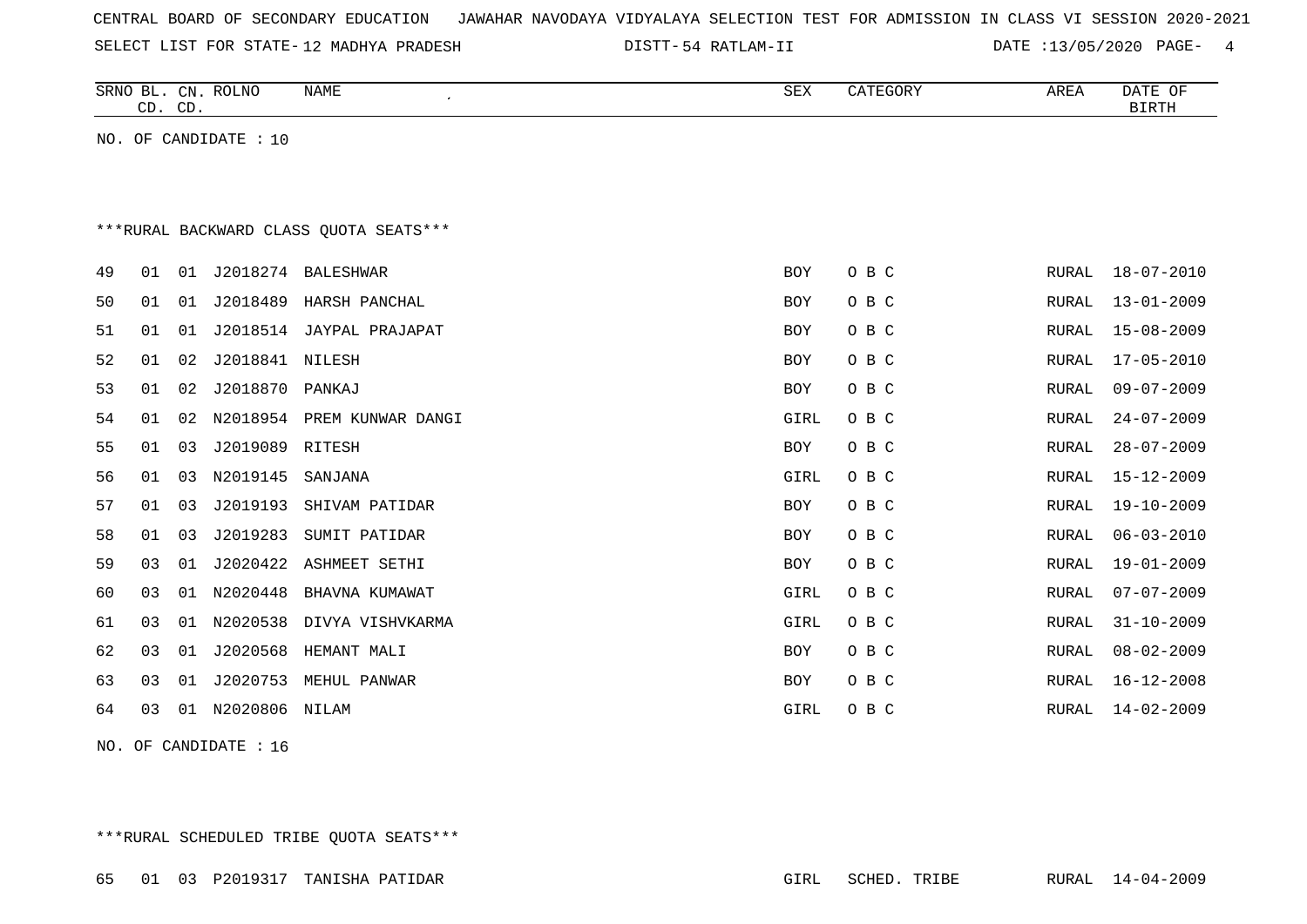SELECT LIST FOR STATE- DISTT- 12 MADHYA PRADESH

54 RATLAM-II DATE :13/05/2020 PAGE- 5

|    | CD. CD. |    | SRNO BL. CN. ROLNO | <b>NAME</b>                             | SEX        | CATEGORY     | AREA         | DATE OF<br><b>BIRTH</b> |
|----|---------|----|--------------------|-----------------------------------------|------------|--------------|--------------|-------------------------|
|    |         |    |                    | ***RURAL SCHEDULED TRIBE OUOTA SEATS*** |            |              |              |                         |
| 66 | 01      | 03 | P2019356           | VANSHIKA JAMOD                          | GIRL       | SCHED. TRIBE | RURAL        | $27 - 09 - 2009$        |
| 67 | 02      | 01 | P2019536           | ANKITA NINAMA                           | GIRL       | SCHED. TRIBE | <b>RURAL</b> | $18 - 07 - 2010$        |
| 68 | 02      | 01 | L2019760           | KARAN CHAREL                            | <b>BOY</b> | SCHED. TRIBE | <b>RURAL</b> | $23 - 10 - 2008$        |
| 69 | 02      | 01 | P2019790           | KRIPA MAIDA                             | GIRL       | SCHED. TRIBE | <b>RURAL</b> | $20 - 10 - 2008$        |
| 70 | 02      | 01 | P2019794           | KRISHNA MAIDA                           | GIRL       | SCHED. TRIBE | <b>RURAL</b> | $07 - 07 - 2007$        |
| 71 | 02      | 01 | P2019823           | LALITA                                  | GIRL       | SCHED. TRIBE | <b>RURAL</b> | $01 - 01 - 2009$        |
| 72 | 02      | 01 | L2019828           | LAXMAN NINAMA                           | <b>BOY</b> | SCHED. TRIBE | <b>RURAL</b> | $04 - 11 - 2008$        |
| 73 | 02      | 01 | P2019833           | LAXMI DINDOR                            | GIRL       | SCHED. TRIBE | <b>RURAL</b> | $28 - 05 - 2009$        |
| 74 | 02      | 01 | L2019878           | MANISH KATIJA                           | <b>BOY</b> | SCHED. TRIBE | RURAL        | $09 - 08 - 2009$        |
| 75 | 02      | 01 | L2019879           | MANISH MAIDA                            | <b>BOY</b> | SCHED. TRIBE | RURAL        | $07 - 05 - 2008$        |
| 76 | 02      | 02 | P2019978           | POOJA                                   | GIRL       | SCHED. TRIBE | RURAL        | $11 - 08 - 2009$        |
| 77 | 02      | 02 | P2019997           | PRATIBHA MAIDA                          | GIRL       | SCHED. TRIBE | <b>RURAL</b> | $30 - 09 - 2008$        |
| 78 | 02      | 02 | L2020055           | RAJESH DODIYAR                          | <b>BOY</b> | SCHED. TRIBE | <b>RURAL</b> | $04 - 08 - 2009$        |
| 79 | 02      | 02 | P2020087           | RANUJHODIYA                             | GIRL       | SCHED. TRIBE | <b>RURAL</b> | $01 - 01 - 2008$        |
| 80 | 02      | 02 | P2020290           | VANSHIKA GAMAD                          | GIRL       | SCHED. TRIBE | RURAL        | $25 - 06 - 2010$        |

NO. OF CANDIDATE : 16

TOTAL SELECTED CANDIDATE : 80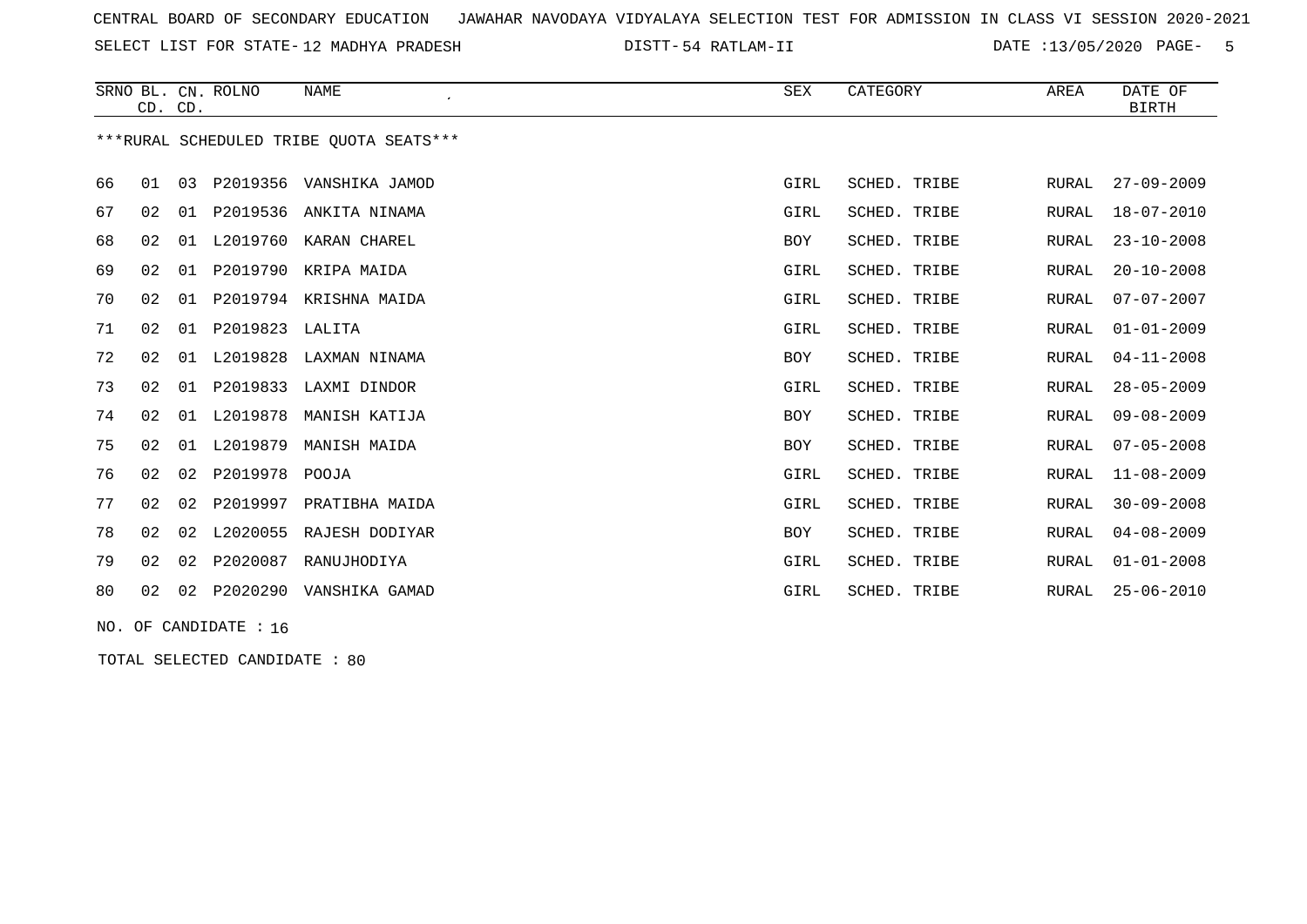SELECT LIST FOR STATE- DISTT- 18 ODISHA

01 CUTTACK DATE :13/05/2020 PAGE- 1

|     |    | CD. CD. | SRNO BL. CN. ROLNO   | <b>NAME</b>                            | <b>SEX</b> | CATEGORY     | AREA         | DATE OF<br><b>BIRTH</b> |
|-----|----|---------|----------------------|----------------------------------------|------------|--------------|--------------|-------------------------|
|     |    |         | ***OPEN UR SEATS***  |                                        |            |              |              |                         |
| 1   | 01 |         |                      | 01 E2356686 ANANYA SAMANTARAY          | GIRL       | GENERAL      | URBAN        | $19 - 03 - 2009$        |
| 2   | 01 |         |                      | 02 A2357033 SOUMYA RANJAN DAS          | BOY        | GENERAL      | URBAN        | $20 - 10 - 2008$        |
| 3   | 01 |         | 02 N2357056          | SUBHALAXMI SAHOO                       | GIRL       | O B C        | RURAL        | $04 - 12 - 2008$        |
| 4   | 05 |         |                      | 01 N2358232 PRACHI PALLABI BEHERA      | GIRL       | O B C        | RURAL        | $13 - 05 - 2009$        |
| 5   | 08 |         |                      | 01 J2359169 DEVI PRASAD SINGH          | BOY        | O B C        | RURAL        | $12 - 12 - 2008$        |
| 6   | 12 |         |                      | 01 K2360695 DURGA PRASAD NAIK          | BOY        | SCHED. CASTE | RURAL        | $05 - 06 - 2008$        |
| 7   | 12 |         |                      | 02 I2361035 SWAYAM SAMBHAB MAHUNTA     | BOY        | GENERAL      | RURAL        | $15 - 07 - 2009$        |
| NO. |    |         | OF CANDIDATE : 7     |                                        |            |              |              |                         |
|     |    |         |                      | ***OPEN SCHEDULED CASTE QUOTA SEATS*** |            |              |              |                         |
| 8   | 05 |         |                      | 01 K2358197 MANOJ KUMAR DALAI          | BOY        | SCHED. CASTE | RURAL        | $15 - 10 - 2009$        |
| 9   | 09 |         |                      | 02 K2359824 SATYA PRAKASH SAHOO        | BOY        | SCHED. CASTE | RURAL        | $12 - 11 - 2009$        |
| 10  | 12 |         |                      | 01 02360742 LAXMIPRIYA DALEI           | GIRL       | SCHED. CASTE | RURAL        | $27 - 06 - 2008$        |
| 11  | 12 |         |                      | 02 02360943 SONALI SUCHISMITA DALEI    | GIRL       | SCHED. CASTE | RURAL        | $20 - 09 - 2008$        |
|     |    |         | NO. OF CANDIDATE : 4 |                                        |            |              |              |                         |
|     |    |         |                      |                                        |            |              |              |                         |
|     |    |         |                      | *** OPEN DISABLED QUOTA SEATS***       |            |              |              |                         |
| 12  | 01 |         |                      | 01 F2356860 MADHUSMITA SAHOO           | GIRL       | O B C        | URBAN        | $07 - 10 - 2007$        |
| 13  | 06 |         |                      | 01 I2358780 SYUN KUMAR NANDA           | BOY        | GENERAL      | RURAL        | $16 - 12 - 2008$        |
| 14  | 11 |         | 02 J2360496          | SOUMYA RANJAN SENA                     | <b>BOY</b> | O B C        | <b>RURAL</b> | $29 - 12 - 2009$        |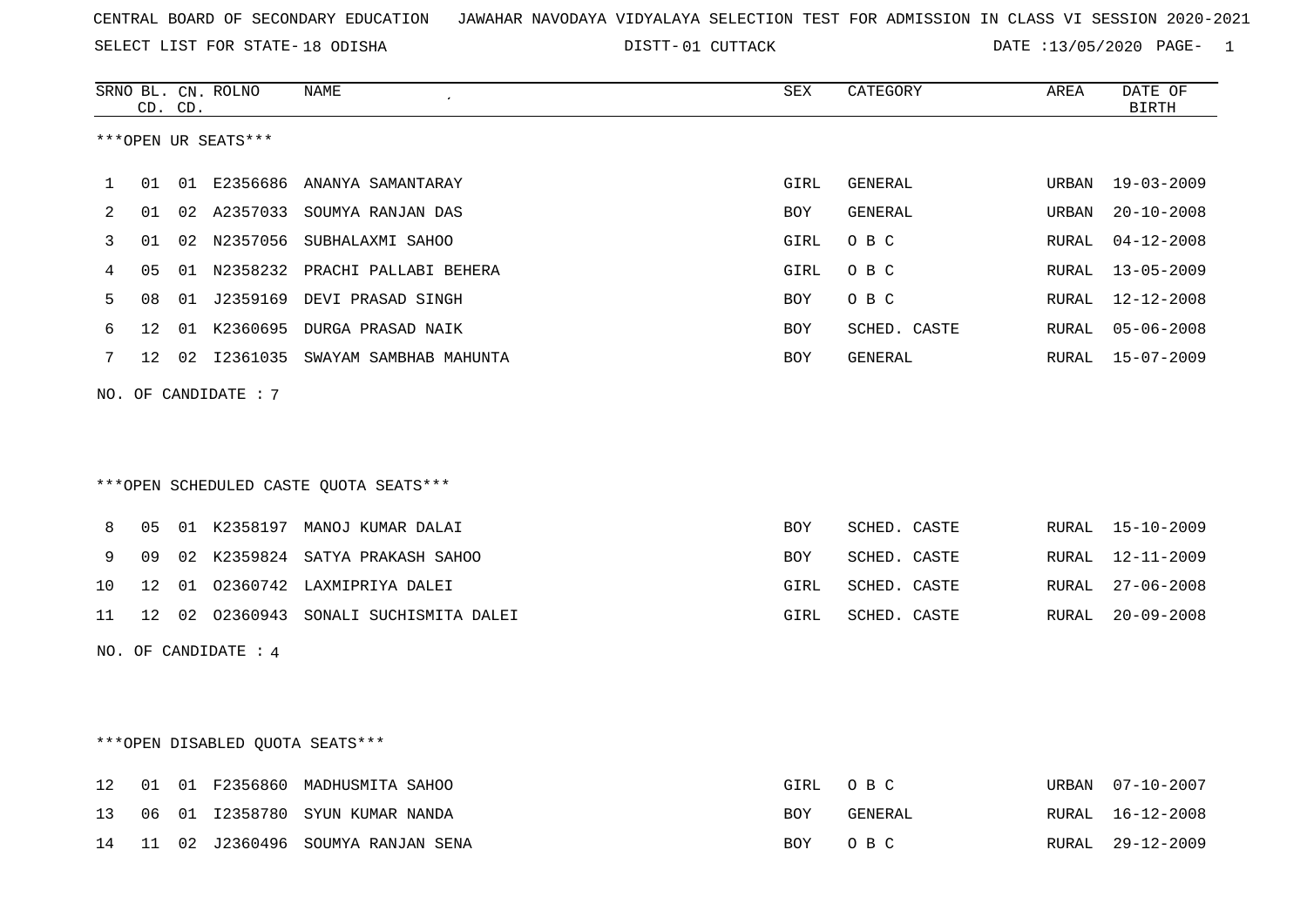SELECT LIST FOR STATE- DISTT- 18 ODISHA

01 CUTTACK DATE :13/05/2020 PAGE- 2

|    |    | CD. CD. | SRNO BL. CN. ROLNO     | <b>NAME</b>                            | ${\tt SEX}$ | CATEGORY     | AREA  | DATE OF<br><b>BIRTH</b> |
|----|----|---------|------------------------|----------------------------------------|-------------|--------------|-------|-------------------------|
|    |    |         | NO. OF CANDIDATE : 3   |                                        |             |              |       |                         |
|    |    |         |                        |                                        |             |              |       |                         |
|    |    |         |                        |                                        |             |              |       |                         |
|    |    |         |                        | *** OPEN BACKWARD CLASS QUOTA SEATS*** |             |              |       |                         |
| 15 | 01 |         | 01 F2356868            | MONALISHA PAIKARAY                     | GIRL        | O B C        | URBAN | $18 - 12 - 2008$        |
| 16 | 01 |         | 02 B2356949            | RUDRA NARAYAN SAHOO                    | BOY         | O B C        | URBAN | $23 - 09 - 2009$        |
| 17 | 01 |         | 02 N2357018            | SMRUTI SANCHITA SAHOO                  | GIRL        | O B C        | RURAL | $05 - 09 - 2009$        |
| 18 | 08 |         | 02 N2359386            | SAI SMRUTI NAYAK                       | GIRL        | O B C        | RURAL | $18 - 01 - 2010$        |
| 19 | 12 |         | 01 N2360775            | MONALISA SAHOO                         | GIRL        | O B C        | RURAL | $12 - 10 - 2008$        |
|    |    |         | NO. OF CANDIDATE : 5   |                                        |             |              |       |                         |
|    |    |         |                        |                                        |             |              |       |                         |
|    |    |         |                        |                                        |             |              |       |                         |
|    |    |         |                        | ***OPEN SCHEDULED TRIBE QUOTA SEATS*** |             |              |       |                         |
| 20 |    |         |                        | 04 01 L2357794 KUNAL KUMAR MARANDI     | BOY         | SCHED. TRIBE | RURAL | $02 - 09 - 2008$        |
|    |    |         | NO. OF CANDIDATE : 1   |                                        |             |              |       |                         |
|    |    |         |                        |                                        |             |              |       |                         |
|    |    |         |                        |                                        |             |              |       |                         |
|    |    |         | ***RURAL OPEN SEATS*** |                                        |             |              |       |                         |
|    |    |         |                        |                                        |             |              |       |                         |
| 21 | 01 |         | 01 N2356910            | PRITIMANJARI NAYAK                     | GIRL        | O B C        | RURAL | $27 - 03 - 2009$        |
| 22 | 01 |         |                        | 01 02356925 PUNAM PRIYADARSINI         | GIRL        | SCHED. CASTE | RURAL | 15-04-2009              |
| 23 | 01 |         |                        | 02 M2357080 SUBSHREE BARAL             | GIRL        | GENERAL      |       | RURAL 31-01-2010        |
| 24 | 02 |         |                        | 01 02357135 ANI ANANYA BEHERA          | GIRL        | SCHED. CASTE | RURAL | $30 - 09 - 2009$        |
| 25 | 02 |         |                        | 01 K2357179 DIBYAJEET TARAI            | BOY         | SCHED. CASTE | RURAL | 12-07-2009              |
| 26 |    |         |                        | 03 01 M2357514 PRACHI PRANGYA SWAIN    | GIRL        | GENERAL      |       | RURAL 19-02-2009        |
| 27 |    |         |                        | 03 01 N2357642 SUBHADARSINI PRADHAN    | GIRL        | O B C        |       | RURAL 14-10-2009        |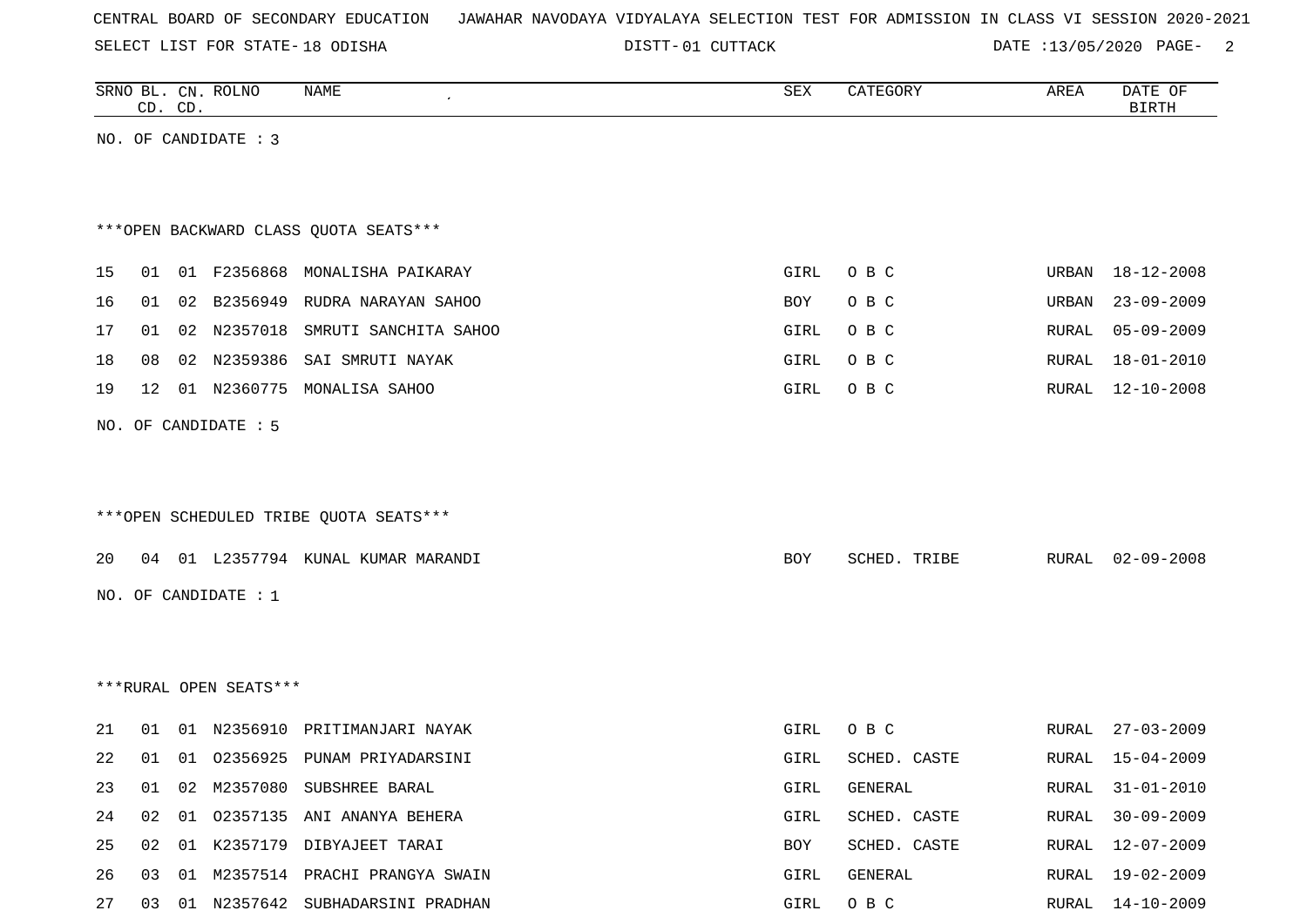SELECT LIST FOR STATE- DISTT- 18 ODISHA

01 CUTTACK DATE :13/05/2020 PAGE- 3

|    | CD. CD. |    | SRNO BL. CN. ROLNO     | NAME                                 | <b>SEX</b> | CATEGORY       | AREA         | DATE OF<br><b>BIRTH</b> |
|----|---------|----|------------------------|--------------------------------------|------------|----------------|--------------|-------------------------|
|    |         |    | ***RURAL OPEN SEATS*** |                                      |            |                |              |                         |
| 28 | 03      | 01 | J2357670               | SUMIT KUMAR KHATEI                   | <b>BOY</b> | O B C          | RURAL        | $23 - 07 - 2009$        |
| 29 | 04      | 01 |                        | 12357724 ARMAN OMKAR PADHI           | BOY        | GENERAL        | RURAL        | $17 - 04 - 2010$        |
| 30 | 04      | 01 |                        | I2357828 PRABHUDUTTA MOHAPATRA       | BOY        | GENERAL        | RURAL        | $12 - 10 - 2009$        |
| 31 | 04      | 01 | J2357894               | SAI SAGAR BISWAL                     | <b>BOY</b> | O B C          | RURAL        | $08 - 06 - 2009$        |
| 32 | 05      |    |                        | 01 M2358237 PRANGYA PARAMITA KHUNTIA | GIRL       | <b>GENERAL</b> | RURAL        | $16 - 08 - 2009$        |
| 33 | 05      | 02 | J2358429               | TANMAYA MOHARANA                     | BOY        | O B C          | RURAL        | $12 - 04 - 2009$        |
| 34 | 06      | 01 |                        | M2358457 ADYASHA SATPATHY            | GIRL       | GENERAL        | RURAL        | $20 - 03 - 2010$        |
| 35 | 06      | 01 | M2358551               | GEETISMITA SAHOO                     | GIRL       | <b>GENERAL</b> | RURAL        | $20 - 05 - 2009$        |
| 36 | 07      | 01 | 02358820               | ANKITA BEHERA                        | GIRL       | SCHED. CASTE   | RURAL        | $07 - 04 - 2009$        |
| 37 | 08      | 02 | N2359281               | MONALISHA OJHA                       | GIRL       | O B C          | RURAL        | $01 - 03 - 2010$        |
| 38 | 09      | 01 | J2359666               | KUMAR PRITAMJIT JENA                 | BOY        | O B C          | RURAL        | $25 - 12 - 2009$        |
| 39 | 09      | 02 | M2359912               | SUBHRADEEPA SAMAL                    | GIRL       | GENERAL        | RURAL        | $14 - 09 - 2009$        |
| 40 | 10      | 01 | M2360092               | SHAKTISWARUPA PANDA                  | GIRL       | GENERAL        | RURAL        | $29 - 10 - 2009$        |
| 41 | 10      | 01 | N2360105               | SMRUTIREKHA GUIN                     | GIRL       | O B C          | RURAL        | $30 - 05 - 2009$        |
| 42 | 11      | 01 | M2360158               | ADYASHA SATAPATHY                    | GIRL       | GENERAL        | RURAL        | $30 - 04 - 2009$        |
| 43 | 11      |    |                        | 01 N2360282 HIMADRI TANAYA SAHOO     | GIRL       | O B C          | RURAL        | $22 - 02 - 2010$        |
| 44 | 12      | 01 | I2360788               | OMM PRASAD SHRINIBAS                 | <b>BOY</b> | GENERAL        | <b>RURAL</b> | $26 - 05 - 2009$        |
| 45 | 12      | 02 |                        | I2360862 R SURYAPRATAP               | <b>BOY</b> | GENERAL        | RURAL        | $07 - 08 - 2009$        |
| 46 | 13      | 01 | J2361107               | BISWAJIT SENAPATI                    | BOY        | O B C          | RURAL        | $07 - 03 - 2010$        |
| 47 | 13      | 01 |                        | M2361201 MUSKAN PRADHAN              | GIRL       | GENERAL        | RURAL        | $09 - 02 - 2010$        |
| 48 | 14      | 02 |                        | J2361638 SANKALPA BEHERA             | BOY        | O B C          | RURAL        | $19 - 09 - 2009$        |
|    |         |    |                        |                                      |            |                |              |                         |

NO. OF CANDIDATE : 28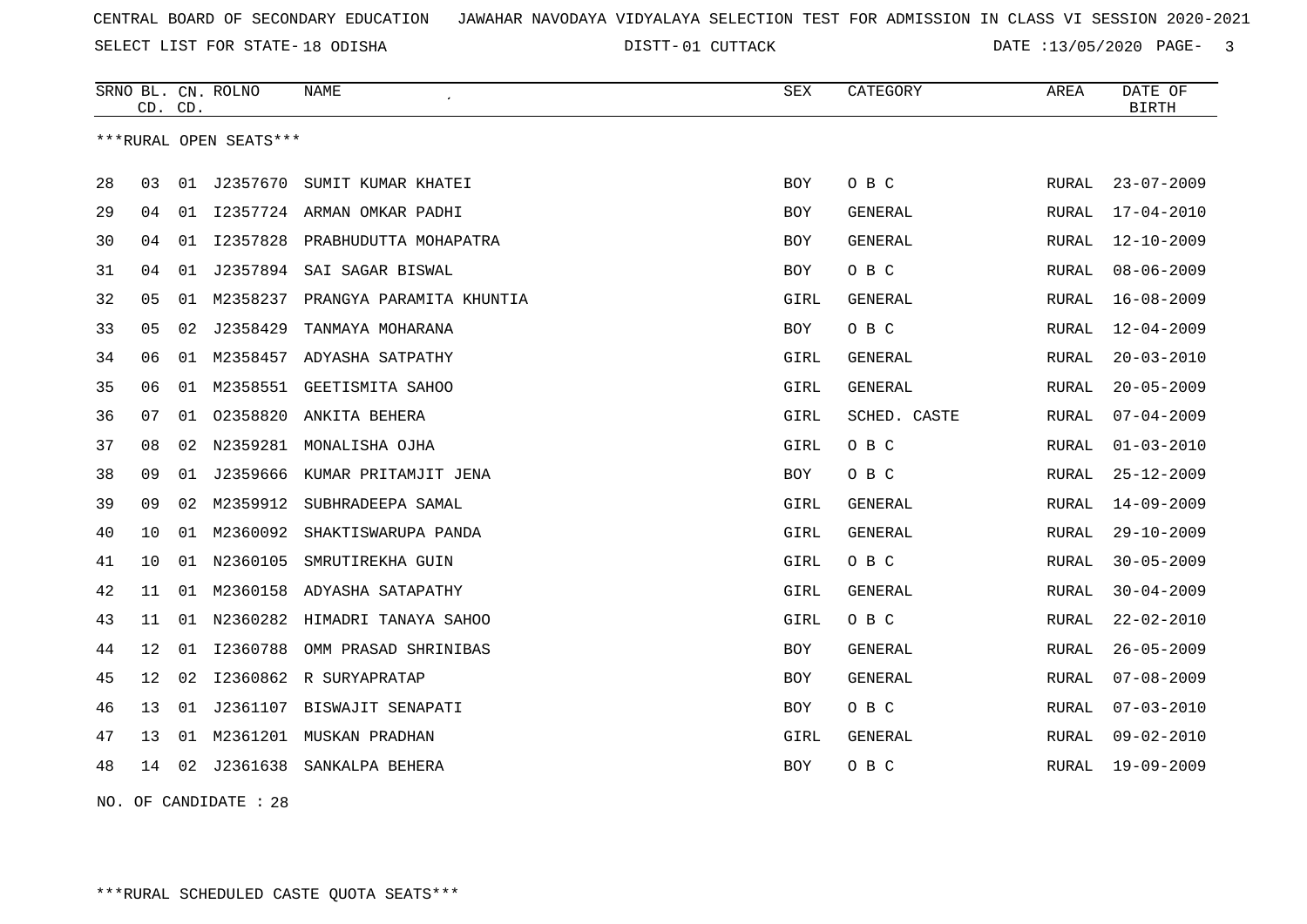SELECT LIST FOR STATE- DISTT- 18 ODISHA

68 12 01 N2360812 PRATYASHA PRIYADARSINI NAYAK

DISTT-01 CUTTACK DATE :13/05/2020 PAGE- 4

|    | CD. CD. |    | SRNO BL. CN. ROLNO    | NAME                                    | <b>SEX</b>  | CATEGORY     | AREA         | DATE OF<br><b>BIRTH</b> |
|----|---------|----|-----------------------|-----------------------------------------|-------------|--------------|--------------|-------------------------|
|    |         |    |                       | ***RURAL SCHEDULED CASTE QUOTA SEATS*** |             |              |              |                         |
| 49 | 04      |    |                       | 01 02357798 LIPSA BEHERA                | GIRL        | SCHED. CASTE | RURAL        | $17 - 09 - 2008$        |
| 50 | 06      |    |                       | 01 02358509 BISWABANDITA BEHERA         | GIRL        | SCHED. CASTE | RURAL        | $22 - 01 - 2008$        |
| 51 | 07      | 01 | 02358825              | ANNAPURNA BEHERA                        | GIRL        | SCHED. CASTE | RURAL        | $18 - 01 - 2010$        |
| 52 | 07      |    |                       | 01 K2358901 JAGANNATH PRASAD JENA       | BOY         | SCHED. CASTE | RURAL        | $27 - 05 - 2010$        |
| 53 | 09      | 01 |                       | 02359716 PRACHISMITA BEHERA             | GIRL        | SCHED. CASTE | RURAL        | $22 - 03 - 2009$        |
| 54 | 11      | 01 |                       | 02360359 PRASMITA PRIYADARSHINI         | GIRL        | SCHED. CASTE | RURAL        | $09 - 05 - 2009$        |
| 55 | 11      |    |                       | 02 K2360436 SEKHAR ROUT                 | BOY         | SCHED. CASTE | RURAL        | $24 - 08 - 2009$        |
| 56 | 11      | 02 | 02360453              | SIPRA PRIYADARSHINI                     | GIRL        | SCHED. CASTE | RURAL        | $20 - 01 - 2009$        |
| 57 | 12      | 02 |                       | 02361025 SWAGATIKA AMANTA               | GIRL        | SCHED. CASTE | RURAL        | $15 - 08 - 2009$        |
| 58 | 14      |    |                       | 01 K2361448 ASHUTOSH BEHERA             | BOY         | SCHED. CASTE | RURAL        | $11 - 10 - 2009$        |
| 59 | 14      |    |                       | 01 K2361527 KRISHNAKANT BEHERA          | <b>BOY</b>  | SCHED. CASTE | RURAL        | $13 - 08 - 2009$        |
|    |         |    | NO. OF CANDIDATE : 11 |                                         |             |              |              |                         |
|    |         |    |                       |                                         |             |              |              |                         |
|    |         |    |                       |                                         |             |              |              |                         |
|    |         |    |                       | ***RURAL BACKWARD CLASS OUOTA SEATS***  |             |              |              |                         |
| 60 | 05      |    |                       | 01 N2358104 DEBASMITA SAHOO             | GIRL        | O B C        | RURAL        | $08 - 06 - 2009$        |
| 61 | 06      |    |                       | 01 N2358671 SAISHREE PATRA              | GIRL        | O B C        | RURAL        | $20 - 03 - 2010$        |
| 62 | 07      |    |                       | 01 J2358967 RABIKINKAR BEHERA           | BOY         | O B C        | RURAL        | $20 - 04 - 2009$        |
| 63 | 10      |    |                       | 01 N2359960 ABHIPSA SAMAL               | GIRL        | O B C        | RURAL        | $07 - 04 - 2009$        |
| 64 | 10      | 01 |                       | J2359986 ATIUSMAN CHOUDHURY             | BOY         | O B C        | RURAL        | $30 - 07 - 2009$        |
| 65 | 10      |    |                       | 01 N2360108 SMRUTI REKHA SAHOO          | GIRL        | O B C        | RURAL        | $17 - 01 - 2009$        |
| 66 | 12      |    |                       | 01 N2360625 AROSMITA SAHOO              | GIRL        | O B C        | RURAL        | $30 - 10 - 2009$        |
| 67 | 12      |    |                       | 01 N2360750 LAXMIPRIYA SAMAL            | <b>GIRL</b> | овс          | <b>RURAL</b> | $28 - 01 - 2010$        |

69 12 02 J2360899 SAUMYASHREE SAMAL BOY O B C RURAL 09-12-2008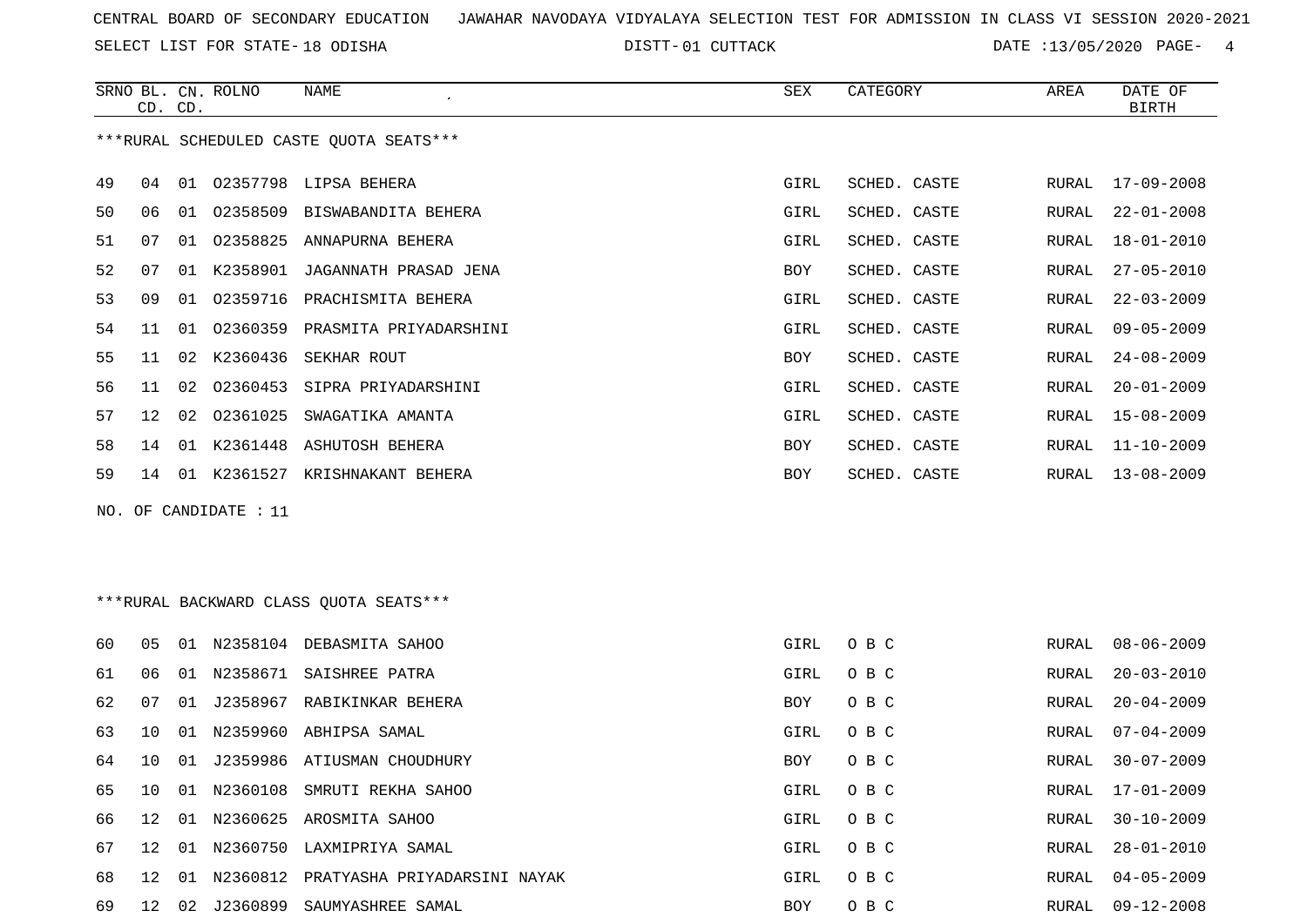SELECT LIST FOR STATE- DISTT- 18 ODISHA

DISTT-01 CUTTACK DATE :13/05/2020 PAGE- 5

|                                         | CD. CD. |    | SRNO BL. CN. ROLNO      | NAME                          | SEX  | CATEGORY | AREA  | DATE OF<br>BIRTH |
|-----------------------------------------|---------|----|-------------------------|-------------------------------|------|----------|-------|------------------|
| *** RURAL BACKWARD CLASS QUOTA SEATS*** |         |    |                         |                               |      |          |       |                  |
| 70                                      | 12      | 02 | N2360942                | SONALI SAHOO                  | GIRL | O B C    | RURAL | 31-05-2009       |
| 71                                      | 13      |    |                         | 01 J2361054 ADITYA RAUTARAY   | BOY  | O B C    |       | RURAL 14-11-2009 |
| 72                                      | 13      |    |                         | 01 N2361122 DIBYADAMINI NAYAK | GIRL | O B C    | RURAL | $30 - 06 - 2009$ |
| 73                                      | 13      |    |                         | 01 N2361196 MAMUNI BISWAL     | GIRL | O B C    | RURAL | $29 - 09 - 2009$ |
| 74                                      | 14      | 02 | J2361746                | SURYA KANTA JENA              | BOY  | O B C    | RURAL | $11 - 06 - 2009$ |
| 75                                      | 14      | 02 | N2361751                | SUSHREE SMARANIKA SAHOO       | GIRL | O B C    | RURAL | $27 - 06 - 2009$ |
|                                         |         |    | NO. OF CANDIDATE : $16$ |                               |      |          |       |                  |

# \*\*\*RURAL SCHEDULED TRIBE QUOTA SEATS\*\*\*

|  |  | 76 03 01 L2357521 PRANAB KUMAR BEHERA   | <b>BOY</b> | SCHED. TRIBE | RURAL 02-11-2009 |
|--|--|-----------------------------------------|------------|--------------|------------------|
|  |  | 77 06 01 P2358738 SUBHALAXMI DEHURI     | GIRL       | SCHED. TRIBE | RURAL 15-04-2009 |
|  |  | 78  10  01  L2360003  DHARMANANDA  JANI | <b>BOY</b> | SCHED. TRIBE | RURAL 08-12-2009 |
|  |  | 79 13 02 P2361293 SASMITA DEHURI        | GIRL       | SCHED. TRIBE | RURAL 09-06-2009 |
|  |  | 80 14 01 P2361513 HAUNRI NAIK           | GIRL       | SCHED. TRIBE | RURAL 03-07-2009 |
|  |  |                                         |            |              |                  |

NO. OF CANDIDATE : 5

TOTAL SELECTED CANDIDATE : 80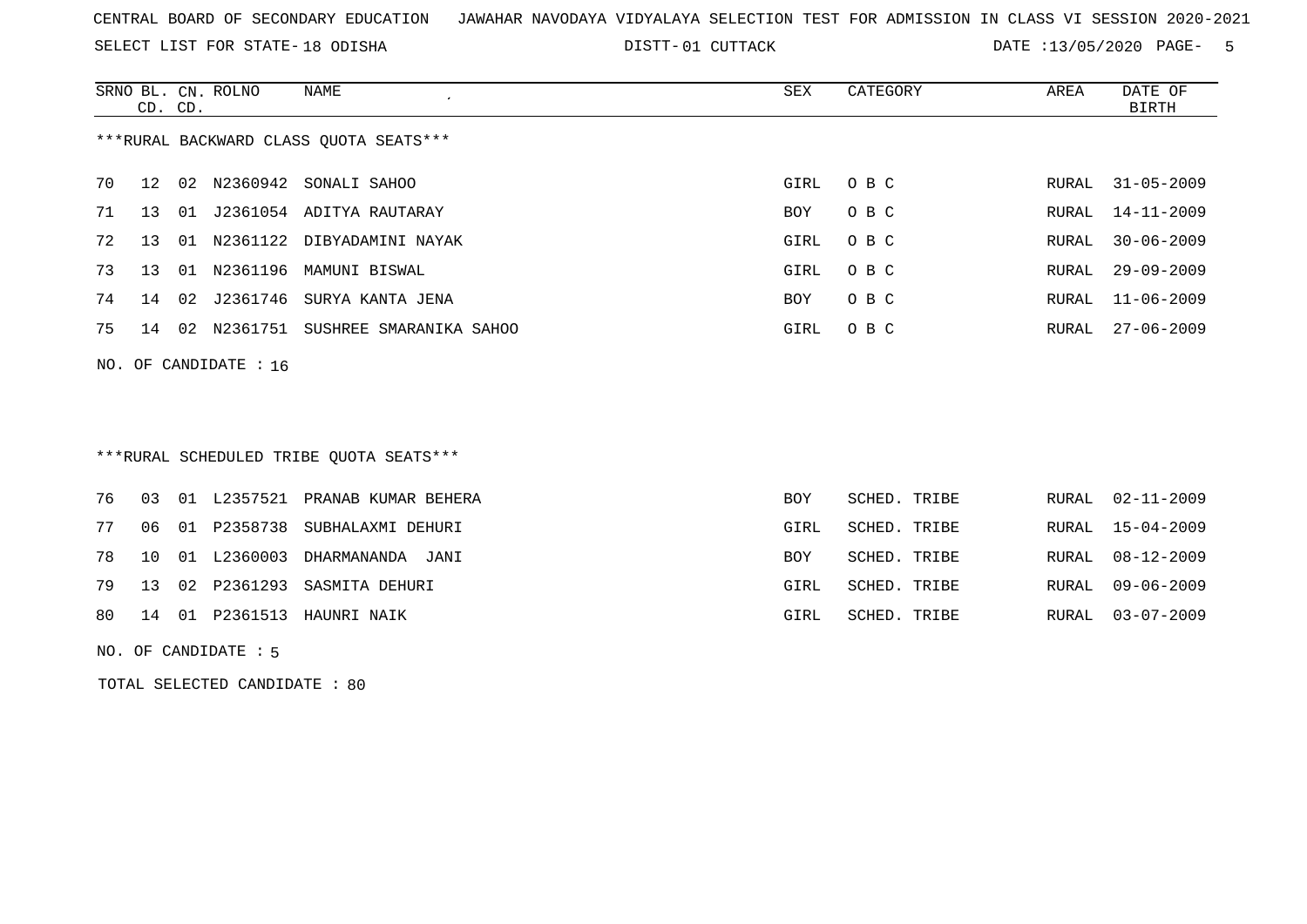SELECT LIST FOR STATE- DISTT- 18 ODISHA

|    |    | CD. CD. | SRNO BL. CN. ROLNO   | NAME                                   | ${\tt SEX}$ | CATEGORY     | AREA  | DATE OF<br><b>BIRTH</b> |
|----|----|---------|----------------------|----------------------------------------|-------------|--------------|-------|-------------------------|
|    |    |         | ***OPEN UR SEATS***  |                                        |             |              |       |                         |
| 1  | 02 |         | 01 A2362836          | MILLON KUMAR RAY                       | BOY         | GENERAL      | URBAN | $21 - 02 - 2008$        |
| 2  | 03 | 01      |                      | M2363543 ARCHITA DAS                   | GIRL        | GENERAL      | RURAL | $28 - 04 - 2009$        |
| 3  | 03 |         |                      | 01 N2363573 BHABANA PRIYADARSINI       | GIRL        | O B C        | RURAL | $30 - 08 - 2009$        |
| 4  | 03 |         |                      | 01 N2363778 RADHASHREE DAS             | GIRL        | O B C        | RURAL | $11 - 10 - 2009$        |
| 5  | 04 |         |                      | 03 N2364674 UTPANNA LAXMI              | GIRL        | O B C        | RURAL | $23 - 11 - 2009$        |
|    |    |         | NO. OF CANDIDATE : 5 |                                        |             |              |       |                         |
|    |    |         |                      |                                        |             |              |       |                         |
|    |    |         |                      |                                        |             |              |       |                         |
|    |    |         |                      | ***OPEN SCHEDULED CASTE QUOTA SEATS*** |             |              |       |                         |
| 6  | 01 |         |                      | 01 C2361836 BHABANI SANKAR BEHERA      | BOY         | SCHED. CASTE | URBAN | $16 - 04 - 2010$        |
| 7  | 04 |         |                      | 02 K2364474 SATYA PRAKASH BEHERA       | BOY         | SCHED. CASTE | RURAL | $24 - 02 - 2009$        |
| 8  | 06 |         |                      | 01 C2365570 PRASANT KUMAR NAYAK        | BOY         | SCHED. CASTE | URBAN | $31 - 07 - 2009$        |
| 9  | 07 |         |                      | 01 K2365938 JANMENJAYA BEHERA          | BOY         | SCHED. CASTE | RURAL | $02 - 02 - 2008$        |
|    |    |         | NO. OF CANDIDATE : 4 |                                        |             |              |       |                         |
|    |    |         |                      |                                        |             |              |       |                         |
|    |    |         |                      |                                        |             |              |       |                         |
|    |    |         |                      | ***OPEN DISABLED QUOTA SEATS***        |             |              |       |                         |
| 10 | 02 |         |                      | 03 B2363447 SWAHIL SAHOO               | BOY         | O B C        | URBAN | 14-02-2009              |
| 11 | 03 | 02      | N2363815             | RUPALI MAHANTA                         | GIRL        | O B C        | RURAL | $01 - 09 - 2009$        |
| 12 | 05 |         |                      | 01 M2364951 MANSHA SWAIN               | GIRL        | GENERAL      | RURAL | $28 - 12 - 2008$        |
|    |    |         | NO. OF CANDIDATE: 3  |                                        |             |              |       |                         |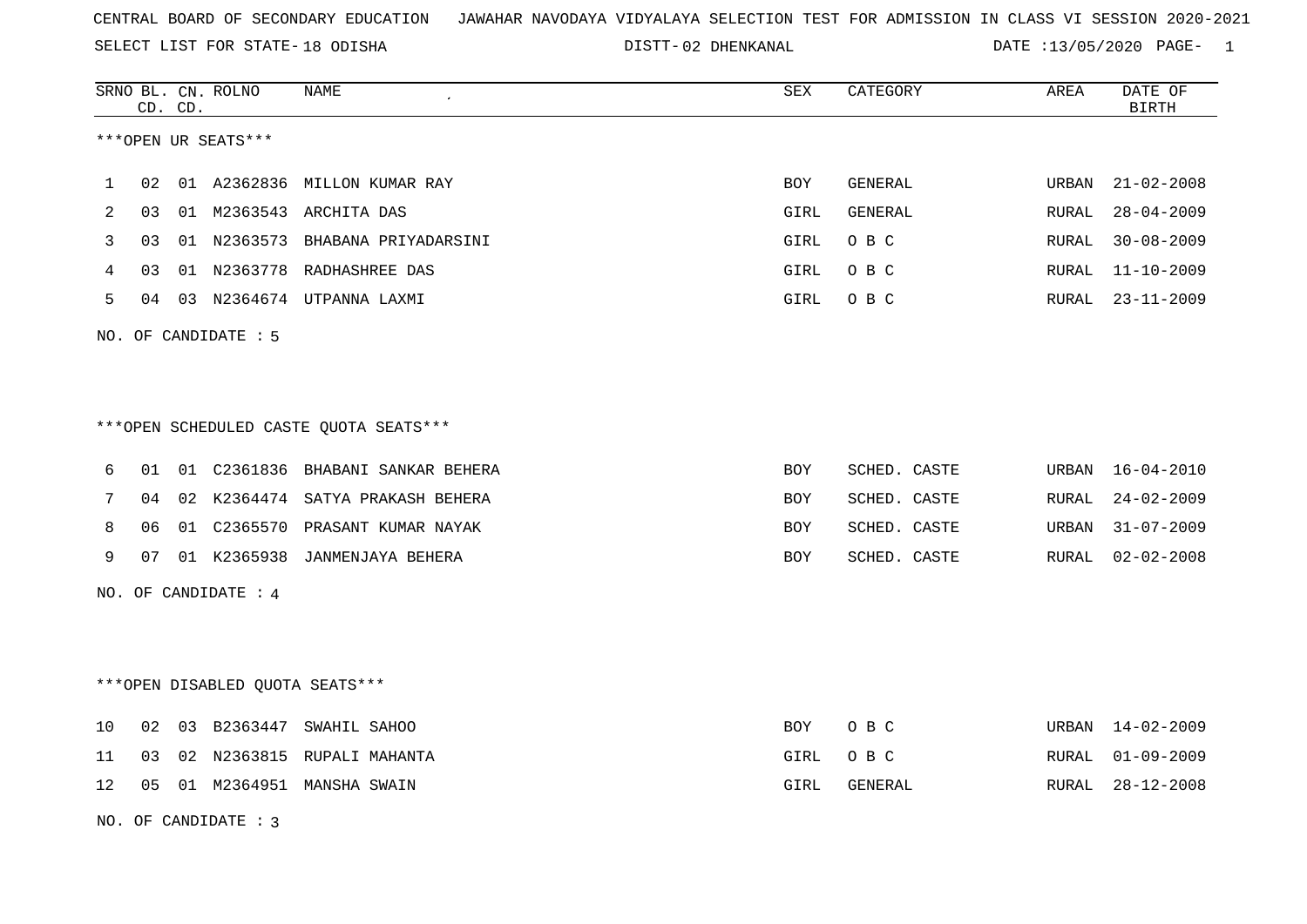SELECT LIST FOR STATE- DISTT- 18 ODISHA

|    |    | CD. CD. | SRNO BL. CN. ROLNO     | NAME                                      | ${\tt SEX}$ | CATEGORY       | AREA  | DATE OF<br><b>BIRTH</b> |
|----|----|---------|------------------------|-------------------------------------------|-------------|----------------|-------|-------------------------|
|    |    |         |                        | *** OPEN BACKWARD CLASS QUOTA SEATS***    |             |                |       |                         |
| 13 |    |         |                        | 01 02 F2362375 SWASTIKASABNAM BARIK       | GIRL        | O B C          | URBAN | $28 - 07 - 2009$        |
| 14 | 03 |         | 01 J2363521            | AMAN ANUPAM BEHERA                        | BOY         | O B C          | RURAL | $19 - 04 - 2009$        |
| 15 | 04 | 03      |                        | J2364494 SHUBHRAJYOTI SAHU                | BOY         | O B C          | RURAL | $26 - 12 - 2009$        |
| 16 | 07 |         |                        | 01 J2365887 BISWARAJ SAHOO                | BOY         | O B C          | RURAL | $25 - 02 - 2009$        |
| 17 | 07 |         |                        | 01 J2365957 KARAN SWAIN                   | BOY         | O B C          | RURAL | $23 - 09 - 2009$        |
|    |    |         | NO. OF CANDIDATE : 5   |                                           |             |                |       |                         |
|    |    |         |                        | ***OPEN SCHEDULED TRIBE QUOTA SEATS***    |             |                |       |                         |
| 18 |    |         |                        | 04 03 P2364662 TAPASWINI PRADHAN          | GIRL        | SCHED. TRIBE   | RURAL | $14 - 08 - 2009$        |
| 19 | 06 |         |                        | 01 L2365459 JAGANNATH SOREN               | BOY         | SCHED. TRIBE   | RURAL | $01 - 01 - 2009$        |
| 20 | 06 |         |                        | 02 L2365639 SAI VINAYAK                   | BOY         | SCHED. TRIBE   | RURAL | $20 - 03 - 2009$        |
|    |    |         | NO. OF CANDIDATE : 3   |                                           |             |                |       |                         |
|    |    |         |                        |                                           |             |                |       |                         |
|    |    |         |                        |                                           |             |                |       |                         |
|    |    |         | ***RURAL OPEN SEATS*** |                                           |             |                |       |                         |
| 21 | 01 |         |                        | 01 I2362083 PRITTAM PRIYABRAT LENKA       | <b>BOY</b>  | <b>GENERAL</b> | RURAL | $31 - 05 - 2009$        |
| 22 | 01 | 02      | N2362269               | SONALI SAHOO                              | GIRL        | O B C          | RURAL | $16 - 03 - 2009$        |
| 23 |    |         |                        | 02 02 N2362903 PRABASINI SAHOO            | GIRL        | O B C          | RURAL | $07 - 12 - 2009$        |
| 24 | 02 |         |                        | 03 M2363315 STHITI PRANGYA KABI SATAPATHY | GIRL        | GENERAL        | RURAL | $09 - 11 - 2009$        |
| 25 |    |         |                        | 02 03 N2363459 SWATI PRIYADARSHINI BEHERA | GIRL        | O B C          | RURAL | $25 - 04 - 2009$        |
| 26 |    |         |                        | 03 01 J2363523 AMAR PRASAD SAHOO          | BOY         | O B C          | RURAL | $22 - 01 - 2010$        |
| 27 | 03 |         |                        | 01 M2363540 ANWESHA PRIYADARSHANI PATRA   | GIRL        | GENERAL        | RURAL | $22 - 10 - 2009$        |
| 28 |    |         |                        | 03 02 J2363934 SUBHRAJIT ROUT             | BOY         | O B C          | RURAL | 19-12-2009              |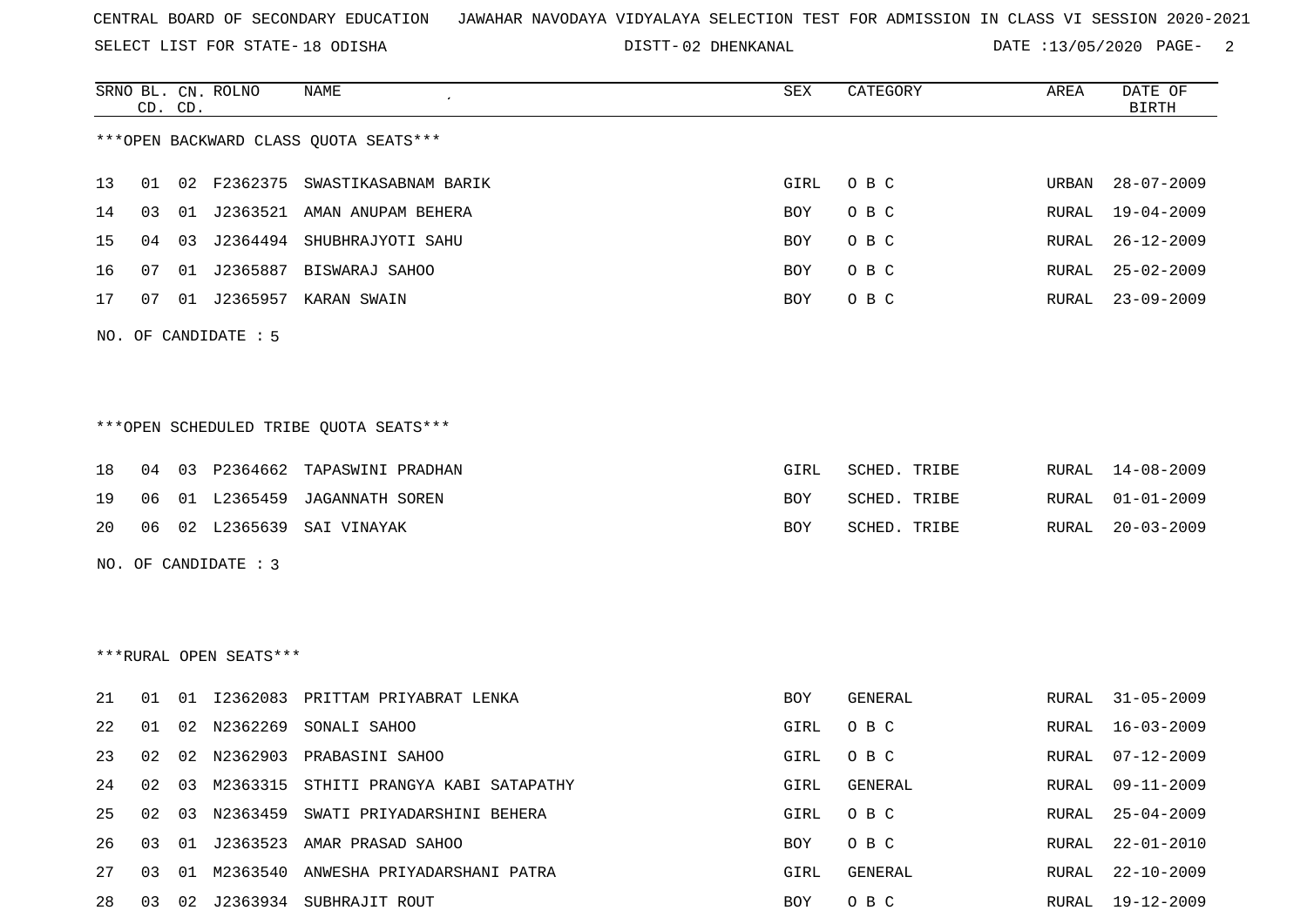SELECT LIST FOR STATE- DISTT- 18 ODISHA

|     |                                          | CD. CD. | SRNO BL. CN. ROLNO     | NAME<br>$\epsilon$               | <b>SEX</b> | CATEGORY       | AREA  | DATE OF<br><b>BIRTH</b> |  |
|-----|------------------------------------------|---------|------------------------|----------------------------------|------------|----------------|-------|-------------------------|--|
|     |                                          |         | ***RURAL OPEN SEATS*** |                                  |            |                |       |                         |  |
| 29  | 04                                       |         |                        | 01 I2364010 AMLAN ASHUTOSH SAMAL | <b>BOY</b> | <b>GENERAL</b> | RURAL | $07 - 01 - 2010$        |  |
| 30  | 04                                       |         |                        | 01 J2364079 ASISH JENA           | BOY        | O B C          | RURAL | $28 - 03 - 2010$        |  |
| 31  | 04                                       | 01      | N2364150               | CHITRANGADA SAHOO                | GIRL       | O B C          | RURAL | $18 - 02 - 2010$        |  |
| 32  | 04                                       | 02      | I2364470               | SATYABRATA MISHRA                | BOY        | GENERAL        | RURAL | $09 - 04 - 2010$        |  |
| 33  | 05                                       | 02      | J2364986               | OMM PRAKASH SWAIN                | BOY        | O B C          | RURAL | $05 - 01 - 2010$        |  |
| 34  | 05                                       | 02      |                        | N2365054 PUJARANI NAYAK          | GIRL       | O B C          | RURAL | $16 - 07 - 2009$        |  |
| 35  | 05                                       | 03      |                        | M2365185 SONALI MADHUSMITA NAYAK | GIRL       | <b>GENERAL</b> | RURAL | $05 - 09 - 2008$        |  |
| 36  | 06                                       | 01      |                        | 12365488 KIRTIRAJ PANY           | BOY        | GENERAL        | RURAL | $06 - 12 - 2009$        |  |
| 37  | 06                                       | 02      |                        | N2365629 RUKMANI SAHOO           | GIRL       | O B C          | RURAL | $01 - 07 - 2009$        |  |
| 38  | 06                                       | 02      | J2365749               | SURIYAPRAKASH SAHU               | <b>BOY</b> | O B C          | RURAL | $02 - 12 - 2009$        |  |
| 39  | 07                                       | 01      |                        | I2365813 ANSHUMAN NATH           | BOY        | <b>GENERAL</b> | RURAL | $12 - 06 - 2009$        |  |
| 40  | 07                                       |         |                        | 01 M2366017 MONALISA SWAIN       | GIRL       | <b>GENERAL</b> | RURAL | $17 - 12 - 2009$        |  |
| 41  | 07                                       | 02      | I2366342               | SWAYANSHU GURU                   | <b>BOY</b> | GENERAL        | RURAL | $15 - 04 - 2009$        |  |
| 42  | 08                                       | 01      | J2366580               | MADHUSUDAN SAHOO                 | BOY        | O B C          | RURAL | $01 - 12 - 2009$        |  |
| 43  | 08                                       | 01      |                        | I2366616 PRABHUPRASAD DAS        | <b>BOY</b> | GENERAL        | RURAL | $25 - 11 - 2009$        |  |
| 44  | 08                                       | 02      |                        | J2366791 SHUBHRANSU SEKHAR SAHOO | BOY        | O B C          | RURAL | $04 - 09 - 2009$        |  |
| NO. |                                          |         | OF CANDIDATE : 24      |                                  |            |                |       |                         |  |
|     |                                          |         |                        |                                  |            |                |       |                         |  |
|     |                                          |         |                        |                                  |            |                |       |                         |  |
|     | *** RURAL SCHEDULED CASTE QUOTA SEATS*** |         |                        |                                  |            |                |       |                         |  |

|          |  | 45 01 01 02362136 RUDRANI PARIDA         | GIRL       | SCHED. CASTE | RURAL 10-05-2009 |
|----------|--|------------------------------------------|------------|--------------|------------------|
|          |  | 46 01 02 K2362315 SUBHAM SATYABRATA SAHU | <b>BOY</b> | SCHED. CASTE | RURAL 09-04-2009 |
|          |  | 47 02 01 K2362636 DEBASISH NAYAK         | <b>BOY</b> | SCHED. CASTE | RURAL 13-09-2009 |
|          |  | 48 03 01 K2363598 BUDDHADEV BEHERA       | BOY        | SCHED. CASTE | RURAL 04-11-2009 |
| 49 03 01 |  | 02363744 PRANGYA PARAMITA SAHOO          | GIRL       | SCHED. CASTE | RURAL 24-02-2009 |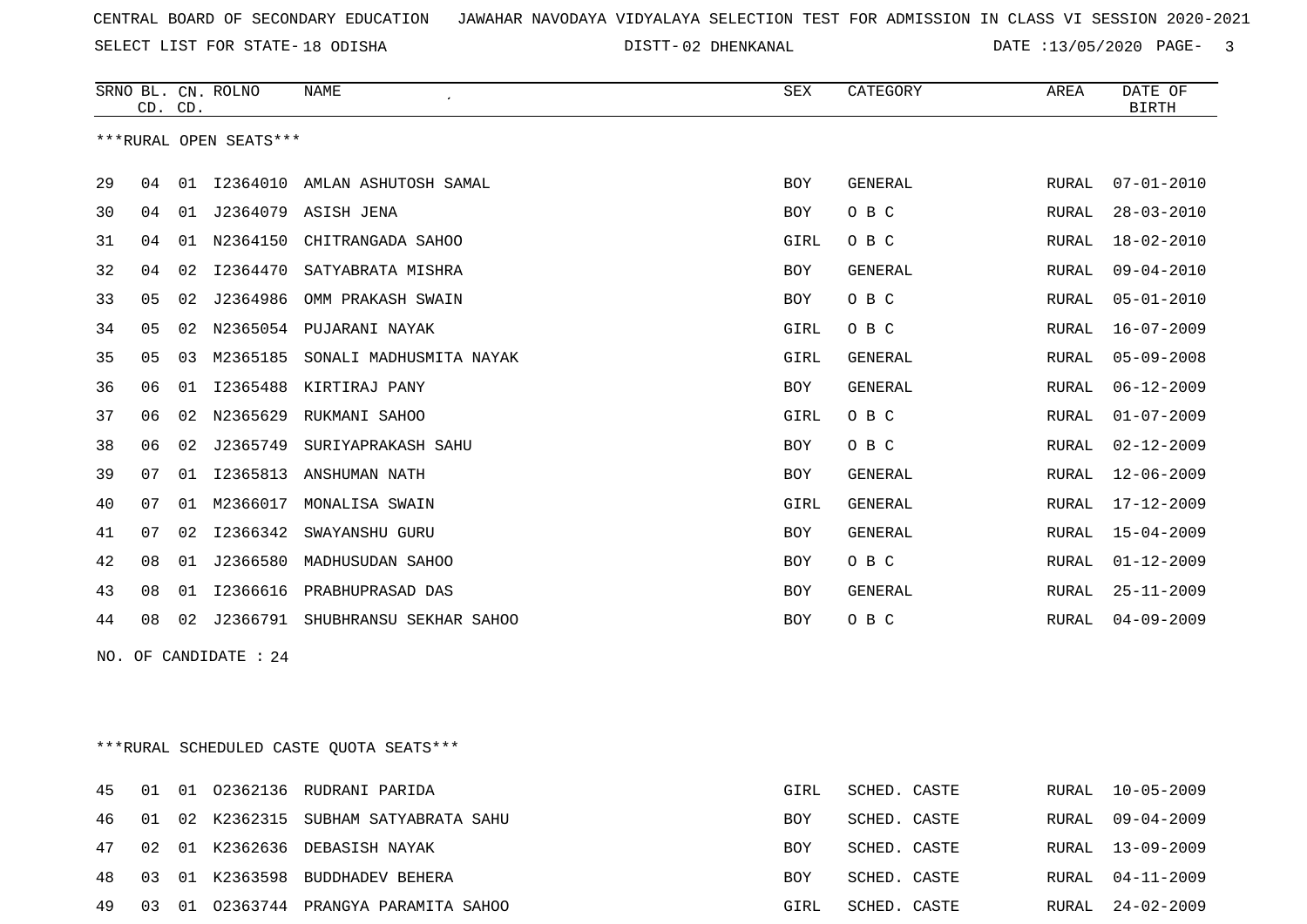SELECT LIST FOR STATE- DISTT- 18 ODISHA

|    | CD. CD. |    | SRNO BL. CN. ROLNO    | NAME                                    | SEX        | CATEGORY     | AREA  | DATE OF<br><b>BIRTH</b> |
|----|---------|----|-----------------------|-----------------------------------------|------------|--------------|-------|-------------------------|
|    |         |    |                       | ***RURAL SCHEDULED CASTE QUOTA SEATS*** |            |              |       |                         |
| 50 | 03      | 02 | 02363883              | SOUMYALAXMI BARIK                       | GIRL       | SCHED. CASTE | RURAL | $24 - 08 - 2009$        |
| 51 | 03      | 02 | 02363942              | SULAGNA DALEI                           | GIRL       | SCHED. CASTE | RURAL | $23 - 05 - 2010$        |
| 52 | 04      | 02 | 02364440              | SAINASHREE BEHERA                       | GIRL       | SCHED. CASTE | RURAL | $16 - 09 - 2009$        |
| 53 | 05      | 01 | 02364740              | ARPITA PRIYADARSHINI                    | GIRL       | SCHED. CASTE | RURAL | 15-03-2010              |
| 54 | 06      | 01 | 02365469              | JIGNYASHA BEHERA                        | GIRL       | SCHED. CASTE | RURAL | $18 - 06 - 2008$        |
| 55 | 07      | 01 | K2365857              | BALABHADRA NAIK                         | BOY        | SCHED. CASTE | RURAL | 18-05-2009              |
| 56 | 08      |    |                       | 02 K2366854 SUBHAM BEHERA               | <b>BOY</b> | SCHED. CASTE | RURAL | 25-02-2009              |
|    |         |    | NO. OF CANDIDATE : 12 |                                         |            |              |       |                         |
|    |         |    |                       |                                         |            |              |       |                         |
|    |         |    |                       |                                         |            |              |       |                         |
|    |         |    |                       | *** RURAL BACKWARD CLASS QUOTA SEATS*** |            |              |       |                         |
| 57 | 01      | 01 |                       | J2361771 ABHIJIT SAHOO                  | <b>BOY</b> | O B C        | RURAL | $12 - 08 - 2009$        |
| 58 | 01      | 01 |                       | J2361862 BISWABHUBAN BISWAL             | BOY        | O B C        | RURAL | $09 - 02 - 2010$        |
| 59 | 01      | 01 | N2361946              | KADAMBINI DAS                           | GIRL       | O B C        | RURAL | $28 - 10 - 2009$        |
| 60 | 01      | 02 | J2362287              | SOURAV PRASAD KHILAR                    | BOY        | O B C        | RURAL | $07 - 11 - 2008$        |
| 61 | 03      | 01 | J2363528              | AMRIT ROUL                              | BOY        | O B C        | RURAL | $19 - 10 - 2009$        |
| 62 | 03      | 01 | J2363621              | DINESH SAHOO                            | BOY        | O B C        | RURAL | $15 - 09 - 2009$        |
| 63 | 03      | 01 | N2363737              | PRAGYAN PARAMITA SAHOO                  | GIRL       | O B C        | RURAL | $25 - 02 - 2010$        |
| 64 | 03      | 02 | N2363912              | SUBHALAXMI SAHOO                        | GIRL       | O B C        | RURAL | $25 - 01 - 2010$        |
| 65 | 03      |    | 02 N2363978           | TRUPTIPRANGYA SAHOO                     | GIRL       | O B C        | RURAL | $10 - 03 - 2010$        |
| 66 | 04      | 03 | J2364549              | SOUMYARANJAN BISWAL                     | BOY        | O B C        | RURAL | $27 - 11 - 2009$        |
| 67 | 04      |    | 03 N2364557           | SOUMYASUCHARITA SAHU                    | GIRL       | O B C        | RURAL | $27 - 05 - 2009$        |
| 68 | 04      | 03 | N2364616              | SUDIPTA SHREE BISWAL                    | GIRL       | O B C        | RURAL | $03 - 09 - 2008$        |
| 69 | 07      |    |                       | 01 J2365801 AMIT KUMAR SAHOO            | BOY        | O B C        | RURAL | $29 - 01 - 2010$        |
| 70 | 07      |    |                       | 01 N2366072 PRANGYA PARAMITA BARAL      | GIRL       | O B C        |       | RURAL 27-07-2009        |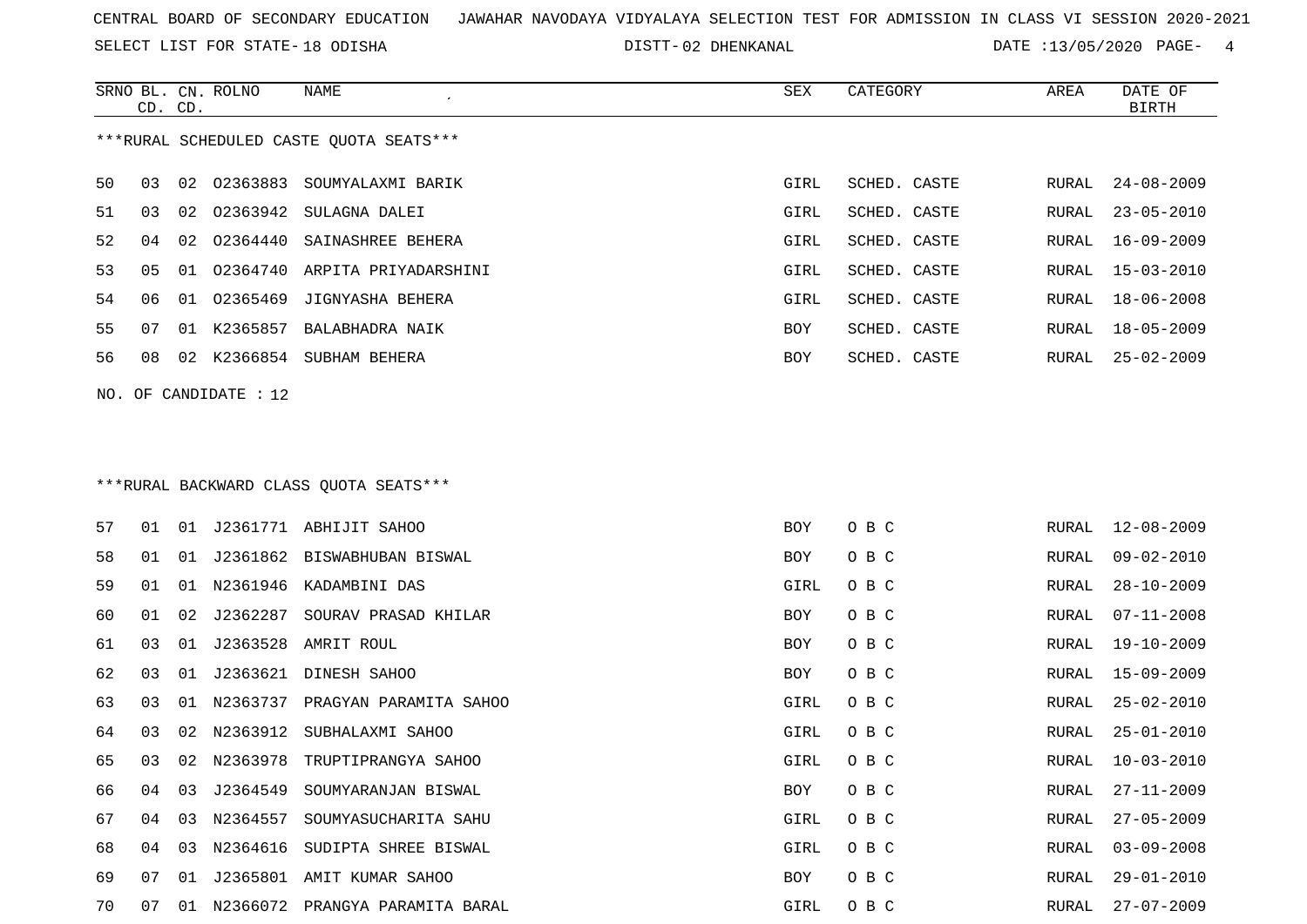SELECT LIST FOR STATE- DISTT- 18 ODISHA

02 DHENKANAL DATE :13/05/2020 PAGE- 5

|    | CD. CD.        |    | SRNO BL. CN. ROLNO    | <b>NAME</b>                              | <b>SEX</b> | CATEGORY     | AREA         | DATE OF<br><b>BIRTH</b> |
|----|----------------|----|-----------------------|------------------------------------------|------------|--------------|--------------|-------------------------|
|    |                |    |                       | ***RURAL BACKWARD CLASS OUOTA SEATS***   |            |              |              |                         |
| 71 | 07             | 02 | N2366118              | RAJASHREE<br>SAHOO                       | GIRL       | O B C        | RURAL        | $24 - 08 - 2009$        |
| 72 | 07             |    |                       | 02 J2366183 SHIBASHIS MAJHI              | BOY        | O B C        | RURAL        | $20 - 11 - 2009$        |
|    |                |    | NO. OF CANDIDATE : 16 |                                          |            |              |              |                         |
|    |                |    |                       |                                          |            |              |              |                         |
|    |                |    |                       | *** RURAL SCHEDULED TRIBE QUOTA SEATS*** |            |              |              |                         |
| 73 | 01             | 01 |                       | P2362146 SAI KRISHNA SINGH               | GIRL       | SCHED. TRIBE | RURAL        | $26 - 02 - 2010$        |
| 74 | 03             |    |                       | 01 L2363612 DEEPAK HEMBRAM               | BOY        | SCHED. TRIBE | <b>RURAL</b> | $08 - 02 - 2009$        |
| 75 | 03             |    |                       | 01 L2363712 NIKHIL BANARA                | BOY        | SCHED. TRIBE | RURAL        | $15 - 10 - 2008$        |
| 76 | 04             | 01 | P2364095              | BAISHALI PADHAN                          | GIRL       | SCHED. TRIBE | RURAL        | $12 - 08 - 2009$        |
| 77 | 0 <sub>5</sub> | 01 | L2364772              | BHAKTISEKHAR NAYAK                       | <b>BOY</b> | SCHED. TRIBE | RURAL        | $21 - 03 - 2010$        |
| 78 | 05             | 03 | L2365321              | TANMAYA BHOI                             | BOY        | SCHED. TRIBE | <b>RURAL</b> | $10 - 02 - 2010$        |
| 79 | 06             | 01 | P2365446              | GAYATRI DEHURY                           | GIRL       | SCHED. TRIBE | <b>RURAL</b> | $20 - 08 - 2009$        |
| 80 | 08             | 02 | P2366779              | SHASWATI NAYAK                           | GIRL       | SCHED. TRIBE | RURAL        | $30 - 01 - 2010$        |

NO. OF CANDIDATE : 8

TOTAL SELECTED CANDIDATE : 80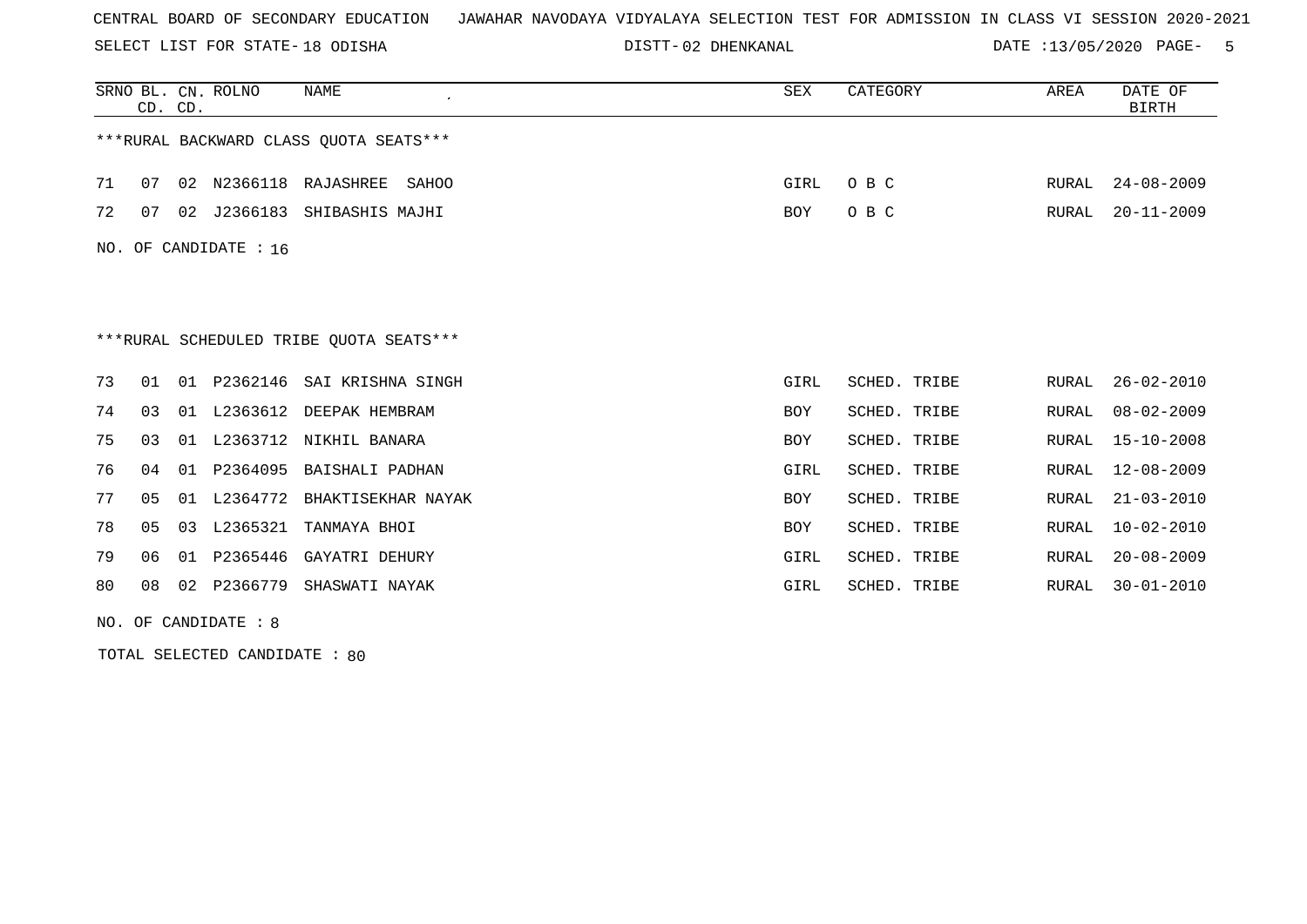SELECT LIST FOR STATE- DISTT- 18 ODISHA

03 KEONJHAR DATE :13/05/2020 PAGE- 1

|                |    | CD. CD. | SRNO BL. CN. ROLNO   | <b>NAME</b>                            | SEX        | CATEGORY     | AREA  | DATE OF<br><b>BIRTH</b> |
|----------------|----|---------|----------------------|----------------------------------------|------------|--------------|-------|-------------------------|
|                |    |         | ***OPEN UR SEATS***  |                                        |            |              |       |                         |
| $\mathbf{1}$   | 05 |         |                      | 01 J2369290 A.P ANURAG                 | BOY        | O B C        |       | RURAL 18-05-2008        |
| $\overline{2}$ |    |         |                      | 07 01 M2371013 PRAJNASRI BEHERA        | GIRL       | GENERAL      |       | RURAL 02-11-2009        |
|                |    |         | NO. OF CANDIDATE : 2 |                                        |            |              |       |                         |
|                |    |         |                      |                                        |            |              |       |                         |
|                |    |         |                      | ***OPEN SCHEDULED CASTE QUOTA SEATS*** |            |              |       |                         |
| 3              | 05 |         |                      | 01 G2369570 MONALISA PATRA             | GIRL       | SCHED. CASTE | URBAN | $28 - 05 - 2009$        |
| 4              | 13 |         |                      | 01 K2374349 AMIT KUMAR BEHERA          | BOY        | SCHED. CASTE | RURAL | $29 - 05 - 2009$        |
| 5              | 13 |         |                      | 01 K2374730 SRIYANSHU SHREE B.C. PATRA | BOY        | SCHED. CASTE | RURAL | $29 - 06 - 2009$        |
|                |    |         | NO. OF CANDIDATE : 3 |                                        |            |              |       |                         |
|                |    |         |                      |                                        |            |              |       |                         |
|                |    |         |                      | ***OPEN DISABLED QUOTA SEATS***        |            |              |       |                         |
| 6              |    |         |                      | 01 02 B2367507 SIPUN DAS               | BOY        | O B C        |       | URBAN 05-10-2008        |
| 7              | 03 |         |                      | 01 C2368042 ANUBHAB PATRA              | BOY        | SCHED. CASTE | URBAN | $07 - 04 - 2008$        |
| 8              |    |         |                      | 10 02 P2372839 RASHMI NAIK             | GIRL       | SCHED. TRIBE |       | RURAL 21-04-2008        |
|                |    |         | NO. OF CANDIDATE : 3 |                                        |            |              |       |                         |
|                |    |         |                      |                                        |            |              |       |                         |
|                |    |         |                      | *** OPEN BACKWARD CLASS QUOTA SEATS*** |            |              |       |                         |
| 9              |    |         |                      | 01 02 J2367529 SOMYA RANJAN SAHOO      |            | O B C        |       | RURAL 30-10-2008        |
| 10             |    |         |                      | 05 01 J2369391 DEBABRATA PRADHAN       | BOY<br>BOY | O B C        |       | RURAL 11-05-2009        |
|                |    |         |                      |                                        |            |              |       |                         |

11 06 01 N2370208 LOPAMUDRA MAHANTA GIRL O B C RURAL 10-12-2008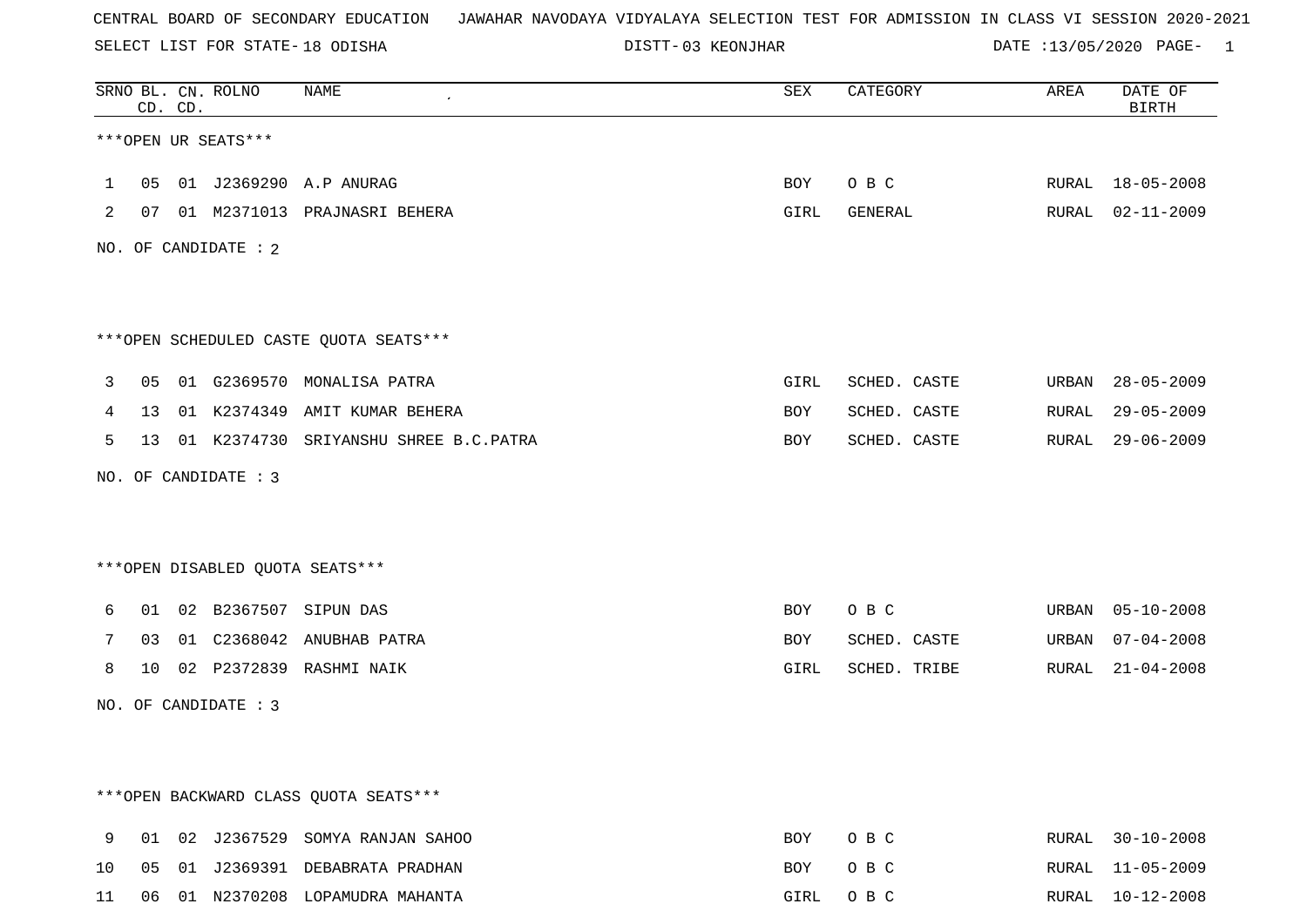SELECT LIST FOR STATE- DISTT- 18 ODISHA

03 KEONJHAR DATE :13/05/2020 PAGE- 2

|    |    | CD. CD. | SRNO BL. CN. ROLNO     | NAME                                   | SEX        | CATEGORY     | AREA  | DATE OF<br><b>BIRTH</b> |
|----|----|---------|------------------------|----------------------------------------|------------|--------------|-------|-------------------------|
|    |    |         |                        | *** OPEN BACKWARD CLASS QUOTA SEATS*** |            |              |       |                         |
| 12 | 06 |         |                        | 02 J2370645 YASHOBANTA MAHANTA         | BOY        | O B C        |       | RURAL 13-08-2009        |
| 13 | 12 | 01      |                        | J2373822 ASHISH KUMAR MOHANTA          | BOY        | O B C        | RURAL | 18-08-2009              |
|    |    |         | NO. OF CANDIDATE : 5   |                                        |            |              |       |                         |
|    |    |         |                        | ***OPEN SCHEDULED TRIBE QUOTA SEATS*** |            |              |       |                         |
| 14 | 01 |         |                        | 01 P2366993 ANUSHREE ARPITA NAIK       | GIRL       | SCHED. TRIBE | RURAL | $06 - 07 - 2009$        |
| 15 | 03 | 01      | D2368220               | MRUTYUNJAY NAIK                        | BOY        | SCHED. TRIBE | URBAN | $06 - 03 - 2008$        |
| 16 | 03 |         |                        | 01 D2368293 RITESH LAGURI              | BOY        | SCHED. TRIBE | URBAN | $01 - 03 - 2008$        |
| 17 | 04 |         | 01 L2368569            | DAMODAR MARNDI                         | BOY        | SCHED. TRIBE | RURAL | $14 - 04 - 2008$        |
| 18 | 08 |         |                        | 01 L2371387 ANIL MAJHI                 | <b>BOY</b> | SCHED. TRIBE | RURAL | $01 - 01 - 2009$        |
| 19 | 10 |         | 01 P2372526            | HIRAMANI MUNDA                         | GIRL       | SCHED. TRIBE | RURAL | $07 - 03 - 2009$        |
| 20 | 11 | 02      | P2373686               | SMRUTIREKHA NAIK                       | GIRL       | SCHED. TRIBE | RURAL | $25 - 05 - 2009$        |
|    |    |         | NO. OF CANDIDATE : 7   |                                        |            |              |       |                         |
|    |    |         |                        |                                        |            |              |       |                         |
|    |    |         |                        |                                        |            |              |       |                         |
|    |    |         | ***RURAL OPEN SEATS*** |                                        |            |              |       |                         |
| 21 | 01 | 01      | J2367032               | BHABABIGHNESH BAI                      | BOY        | O B C        | RURAL | $09 - 03 - 2009$        |
| 22 | 02 |         |                        | 01 N2367851 PAYAL PRAGYAN MAHANTA      | GIRL       | O B C        | RURAL | $02 - 09 - 2009$        |
| 23 | 03 |         |                        | 01 N2368334 SHREEYASHREE MAHANTA       | GIRL       | O B C        | RURAL | $08 - 09 - 2009$        |
| 24 | 04 |         |                        | 01 I2368497 AVINANDAN SAMAL            | BOY        | GENERAL      | RURAL | $19 - 04 - 2009$        |
| 25 | 05 |         |                        | 01 M2369287 ANKITA ROUT                | GIRL       | GENERAL      | RURAL | $01 - 05 - 2009$        |
| 26 | 06 | 02      |                        | J2370648 YUBARAJ SAHOO                 | BOY        | O B C        | RURAL | $12 - 08 - 2008$        |
| 27 | 07 |         |                        | 01 M2370794 DEBAJANI KAR               | GIRL       | GENERAL      | RURAL | 25-07-2009              |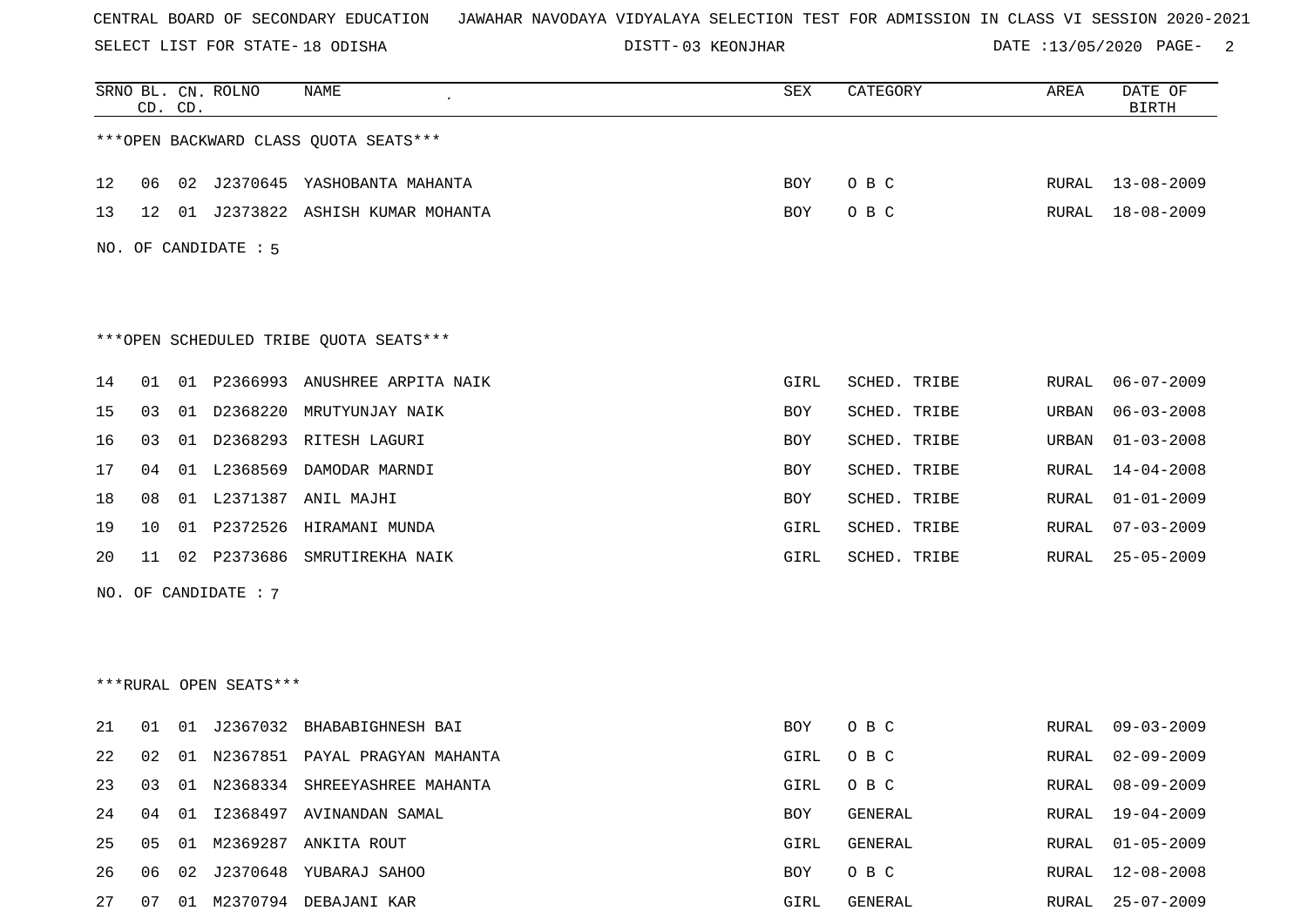SELECT LIST FOR STATE- DISTT- 18 ODISHA

03 KEONJHAR DATE :13/05/2020 PAGE- 3

|    |                       | CD. CD. | SRNO BL. CN. ROLNO     | NAME                                     | SEX  | CATEGORY     | AREA  | DATE OF<br><b>BIRTH</b> |  |  |
|----|-----------------------|---------|------------------------|------------------------------------------|------|--------------|-------|-------------------------|--|--|
|    |                       |         | ***RURAL OPEN SEATS*** |                                          |      |              |       |                         |  |  |
| 28 | 07                    |         |                        | 01 F2370958 NANDITA PRIYADARSHINI SAHOO  | GIRL | O B C        | RURAL | $18 - 03 - 2010$        |  |  |
| 29 | 08                    |         |                        | 01 J2371478 DEBASHISH MAHANTA            | BOY  | O B C        | RURAL | $01 - 05 - 2009$        |  |  |
| 30 | 09                    |         |                        | 01 J2371931 AKASH BEHERA                 | BOY  | O B C        | RURAL | $20 - 04 - 2009$        |  |  |
| 31 | 10                    | 01      | P2372529               | IPSITA DEHURY                            | GIRL | SCHED. TRIBE | RURAL | $11 - 04 - 2009$        |  |  |
| 32 | 11                    |         |                        | 01 J2373175 DEBASHISH PALEI              | BOY  | O B C        | RURAL | $07 - 09 - 2009$        |  |  |
| 33 | 12                    |         |                        | 01 J2373919 DIBYAJOTI SAHU               | BOY  | O B C        | RURAL | $26 - 03 - 2009$        |  |  |
| 34 | 13                    |         |                        | 01 N2374465 JASMINE MAHANTA              | GIRL | O B C        | RURAL | $13 - 08 - 2009$        |  |  |
|    | NO. OF CANDIDATE : 14 |         |                        |                                          |      |              |       |                         |  |  |
|    |                       |         |                        |                                          |      |              |       |                         |  |  |
|    |                       |         |                        |                                          |      |              |       |                         |  |  |
|    |                       |         |                        | *** RURAL SCHEDULED CASTE QUOTA SEATS*** |      |              |       |                         |  |  |
| 35 | 03                    |         |                        | 01 K2368065 AYUSH NAIK                   | BOY  | SCHED. CASTE | RURAL | $17 - 04 - 2009$        |  |  |
| 36 | 05                    |         | 02 K2369753            | SHUBHAM KUMAR SETHI                      | BOY  | SCHED. CASTE | RURAL | $08 - 02 - 2009$        |  |  |
| 37 | 06                    |         |                        | 01 K2369975 BISWAJIT SETHY               | BOY  | SCHED. CASTE | RURAL | $05 - 04 - 2009$        |  |  |
| 38 | 07                    | 01      |                        | 02370750 BARSHARANI SETHY                | GIRL | SCHED. CASTE | RURAL | $05 - 10 - 2009$        |  |  |
| 39 | 08                    | 01      |                        | 02371472 CLIMOSLIN PATRA                 | GIRL | SCHED. CASTE | RURAL | $24 - 03 - 2010$        |  |  |
| 40 | 08                    |         |                        | 01 K2371702 PRANAB KUMAR TANTY           | BOY  | SCHED. CASTE | RURAL | $28 - 06 - 2007$        |  |  |
| 41 | 09                    | 01      |                        | 02371951 ANJALI KHUTE                    | GIRL | SCHED. CASTE | RURAL | 17-09-2008              |  |  |
| 42 | 09                    | 01      |                        | 02372033 JASMINE SETHI                   | GIRL | SCHED. CASTE | RURAL | $06 - 07 - 2009$        |  |  |
| 43 | 12                    |         |                        | 01 02373854 BARSHA PRIYADARSINI SETHY    | GIRL | SCHED. CASTE | RURAL | $28 - 05 - 2009$        |  |  |

NO. OF CANDIDATE : 9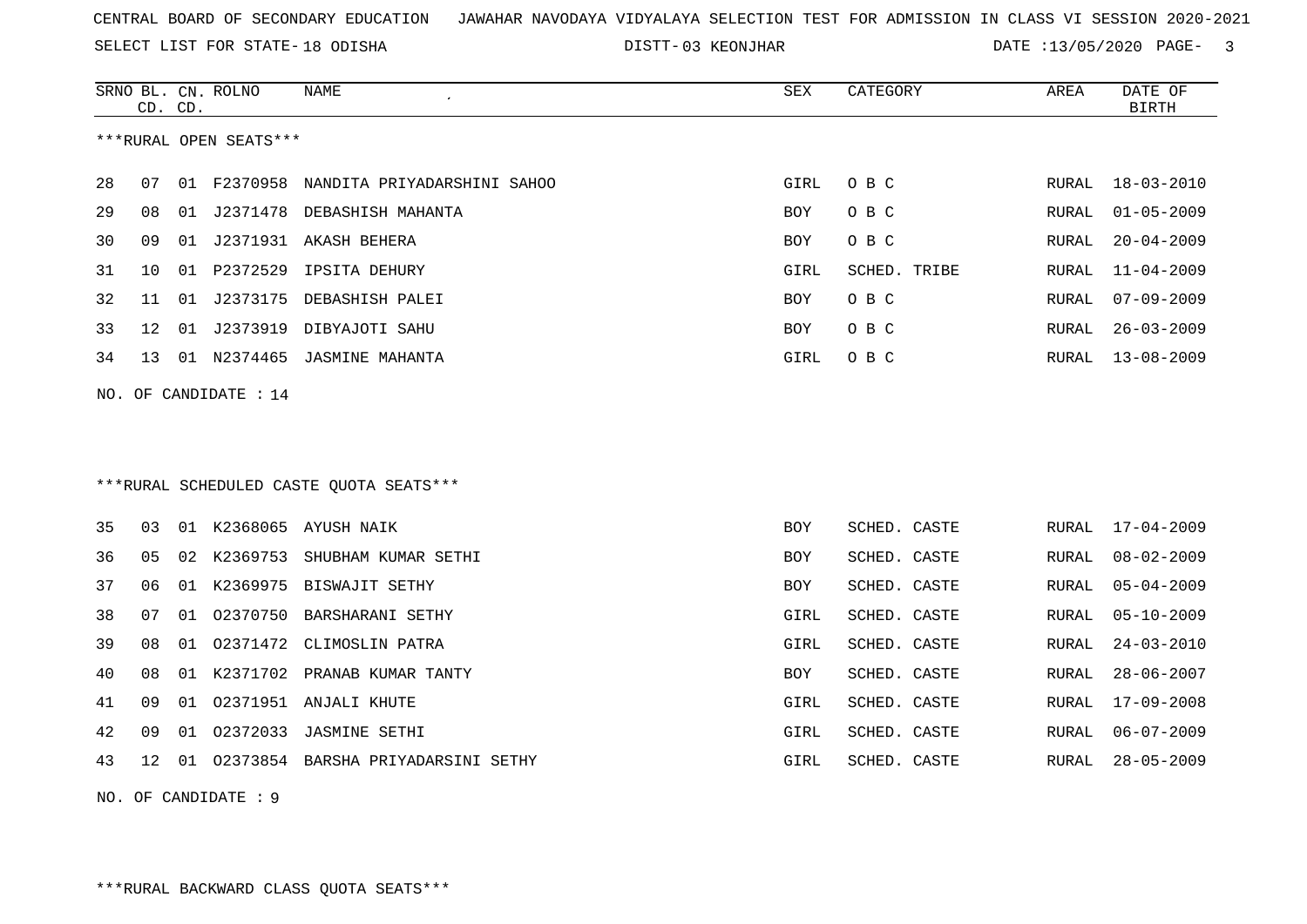SELECT LIST FOR STATE- DISTT- 18 ODISHA

03 KEONJHAR DATE :13/05/2020 PAGE- 4

|     | CD. CD.                                 |    | SRNO BL. CN. ROLNO | <b>NAME</b><br>$\epsilon$              | SEX        | CATEGORY | AREA  | DATE OF<br><b>BIRTH</b> |  |
|-----|-----------------------------------------|----|--------------------|----------------------------------------|------------|----------|-------|-------------------------|--|
|     |                                         |    |                    | ***RURAL BACKWARD CLASS OUOTA SEATS*** |            |          |       |                         |  |
| 44  | 01                                      |    |                    | 01 J2367013 ASHUTOSH SAHOO             | <b>BOY</b> | O B C    | RURAL | $29 - 08 - 2009$        |  |
| 45  | 01                                      |    |                    | 01 N2367303 PRAGNYASINI SAHOO          | GIRL       | O B C    | RURAL | $08 - 01 - 2010$        |  |
| 46  | 01                                      | 02 | J2367442           | SANTOSH KUMAR SAHOO                    | BOY        | O B C    | RURAL | $04 - 03 - 2010$        |  |
| 47  | 01                                      |    |                    | 02 N2367504 SIMRAN SAHOO               | GIRL       | O B C    | RURAL | $30 - 03 - 2009$        |  |
| 48  | 03                                      | 01 | N2368404           | TANISTHA MOHANTA                       | GIRL       | O B C    | RURAL | $26 - 08 - 2009$        |  |
| 49  | 04                                      | 02 |                    | J2368924 RATIKANTA ROUT                | BOY        | O B C    | RURAL | $01 - 10 - 2008$        |  |
| 50  | 05                                      |    |                    | 01 J2369404 DIBYAJYOTI BARIK           | BOY        | O B C    | RURAL | $16 - 04 - 2008$        |  |
| 51  | 05                                      | 01 | J2369589           | OMPRAKASH BEHERA                       | BOY        | O B C    | RURAL | $12 - 04 - 2009$        |  |
| 52  | 06                                      |    |                    | 01 J2370085 HIMANSHU MAHANTA           | BOY        | O B C    | RURAL | 19-06-2008              |  |
| 53  | 06                                      | 01 | N2370267           | MONALISA MAHANTA                       | GIRL       | O B C    | RURAL | $12 - 08 - 2009$        |  |
| 54  | 06                                      | 02 | N2370632           | TITIKSHYA TANMAYEE MAHANTA             | GIRL       | O B C    | RURAL | $15 - 02 - 2009$        |  |
| 55  | 07                                      |    |                    | 01 J2370881 KISHORA CHANDRA BARIK      | BOY        | O B C    | RURAL | $18 - 01 - 2010$        |  |
| 56  | 07                                      | 02 | N2371213           | SMRUTIREKHA SAHU                       | GIRL       | O B C    | RURAL | $30 - 04 - 2008$        |  |
| 57  | 09                                      |    | 01 N2372256        | TANISHA RANA                           | GIRL       | O B C    | RURAL | $01 - 03 - 2010$        |  |
| 58  | 11                                      |    |                    | 01 N2373137 ARADHANA GIRI              | GIRL       | O B C    | RURAL | $31 - 08 - 2009$        |  |
| 59  | 11                                      |    |                    | 02 N2373728 SUBHASMITA MAHANTA         | GIRL       | O B C    | RURAL | $18 - 07 - 2008$        |  |
| NO. |                                         |    | OF CANDIDATE : 16  |                                        |            |          |       |                         |  |
|     |                                         |    |                    |                                        |            |          |       |                         |  |
|     | ***RURAL SCHEDULED TRIBE QUOTA SEATS*** |    |                    |                                        |            |          |       |                         |  |

| 60 |  | 01 01 L2367275 PADANA MARANDI           | <b>BOY</b> | SCHED. TRIBE | RURAL 08-07-2008 |
|----|--|-----------------------------------------|------------|--------------|------------------|
|    |  | 61 01 02 L2367494 SIBU NAIK             | <b>BOY</b> | SCHED. TRIBE | RURAL 22-12-2008 |
|    |  | 62 02 01 L2368006 TRINATH NAIK          | BOY        | SCHED. TRIBE | RURAL 28-03-2008 |
|    |  | 63 04 01 L2368847 PRASHIM KUMAR HEMBRAM | <b>BOY</b> | SCHED. TRIBE | RURAL 15-03-2008 |
|    |  | 64 04 02 L2368976 SALKHU MURMU          | BOY        | SCHED. TRIBE | RURAL 04-08-2009 |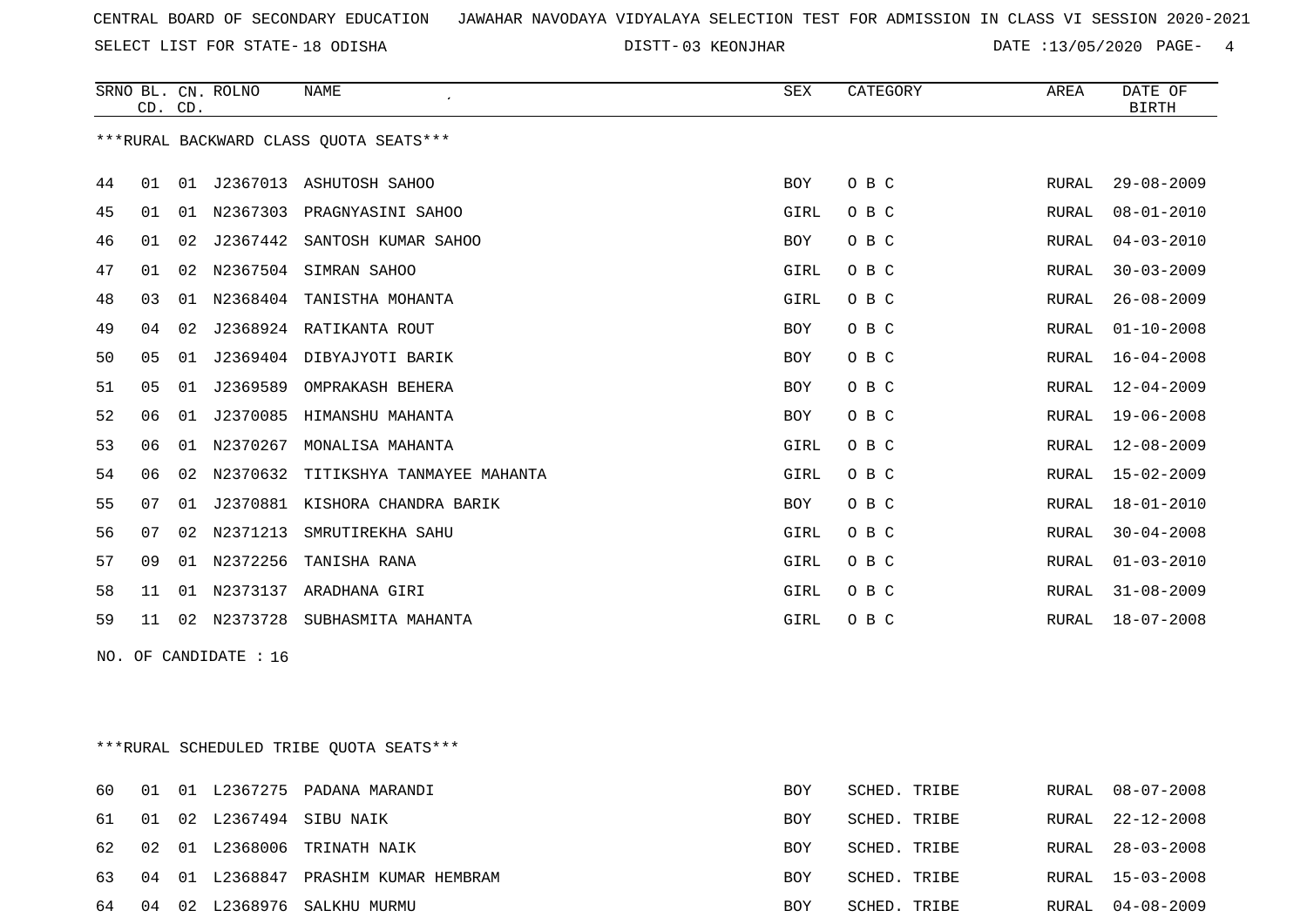SELECT LIST FOR STATE- DISTT- 18 ODISHA

03 KEONJHAR DATE :13/05/2020 PAGE- 5

|    |                   | CD. CD. | SRNO BL. CN. ROLNO | <b>NAME</b>                             | SEX        | CATEGORY     | AREA         | DATE OF<br><b>BIRTH</b> |
|----|-------------------|---------|--------------------|-----------------------------------------|------------|--------------|--------------|-------------------------|
|    |                   |         |                    | ***RURAL SCHEDULED TRIBE OUOTA SEATS*** |            |              |              |                         |
| 65 | 05                |         |                    | 02 P2369681 RASMIREKHA NAIK             | GIRL       | SCHED. TRIBE | <b>RURAL</b> | $17 - 01 - 2009$        |
| 66 | 06                | 01      | P2369856           | ADYA ANANDITA MUNDA                     | GIRL       | SCHED. TRIBE | RURAL        | $05 - 03 - 2009$        |
| 67 | 06                |         | 01 P2369927        | BALMA BALMOCH                           | GIRL       | SCHED. TRIBE | <b>RURAL</b> | $03 - 03 - 2009$        |
| 68 | 06                |         |                    | 02 P2370292 NIBEDITA HANSDAH            | GIRL       | SCHED. TRIBE | RURAL        | $11 - 01 - 2010$        |
| 69 | 06                |         |                    | 02 P2370416 RITIKA HANSDAH              | GIRL       | SCHED. TRIBE | <b>RURAL</b> | $01 - 09 - 2008$        |
| 70 | 07                | 01      |                    | L2370754 BHAGABATA DALEI                | <b>BOY</b> | SCHED. TRIBE | RURAL        | $13 - 05 - 2008$        |
| 71 | 08                | 01      |                    | L2371404 ASHISH NAIK                    | BOY        | SCHED. TRIBE | <b>RURAL</b> | $18 - 04 - 2008$        |
| 72 | 08                | 01      | P2371705           | PRAVATI MAJHI                           | GIRL       | SCHED. TRIBE | <b>RURAL</b> | $06 - 04 - 2009$        |
| 73 | 10 <sup>°</sup>   | 02      | L2372874           | SACHIN GAGARAI                          | <b>BOY</b> | SCHED. TRIBE | <b>RURAL</b> | $22 - 07 - 2009$        |
| 74 | 10 <sup>°</sup>   | 02      | L2372947           | SIDDHANTA MAJHI                         | <b>BOY</b> | SCHED. TRIBE | <b>RURAL</b> | $03 - 08 - 2008$        |
| 75 | $12 \overline{ }$ | 01      | L2374074           | MOKSHYARAJ MUNDA                        | <b>BOY</b> | SCHED. TRIBE | <b>RURAL</b> | $05 - 04 - 2009$        |
| 76 | 13                | 01      | L2374330           | ADITYA KUMAR NAYAK                      | BOY        | SCHED. TRIBE | <b>RURAL</b> | $11 - 11 - 2009$        |
| 77 | 13                | 01      | L2374396           | BRUNDABAN MUNDA                         | BOY        | SCHED. TRIBE | <b>RURAL</b> | $12 - 08 - 2009$        |
| 78 | 13                |         |                    | 01 L2374610 RAKESH RANJAN MAJHI         | <b>BOY</b> | SCHED. TRIBE | <b>RURAL</b> | $02 - 10 - 2008$        |
| 79 | 13                |         |                    | 01 L2374612 RASHMIRANJAN NAYAK          | <b>BOY</b> | SCHED. TRIBE | <b>RURAL</b> | $21 - 12 - 2008$        |
| 80 | 13                |         |                    | 01 P2374634 SALAH MAJHI                 | GIRL       | SCHED. TRIBE | RURAL        | $23 - 03 - 2008$        |
|    |                   |         |                    |                                         |            |              |              |                         |

NO. OF CANDIDATE : 21

TOTAL SELECTED CANDIDATE : 80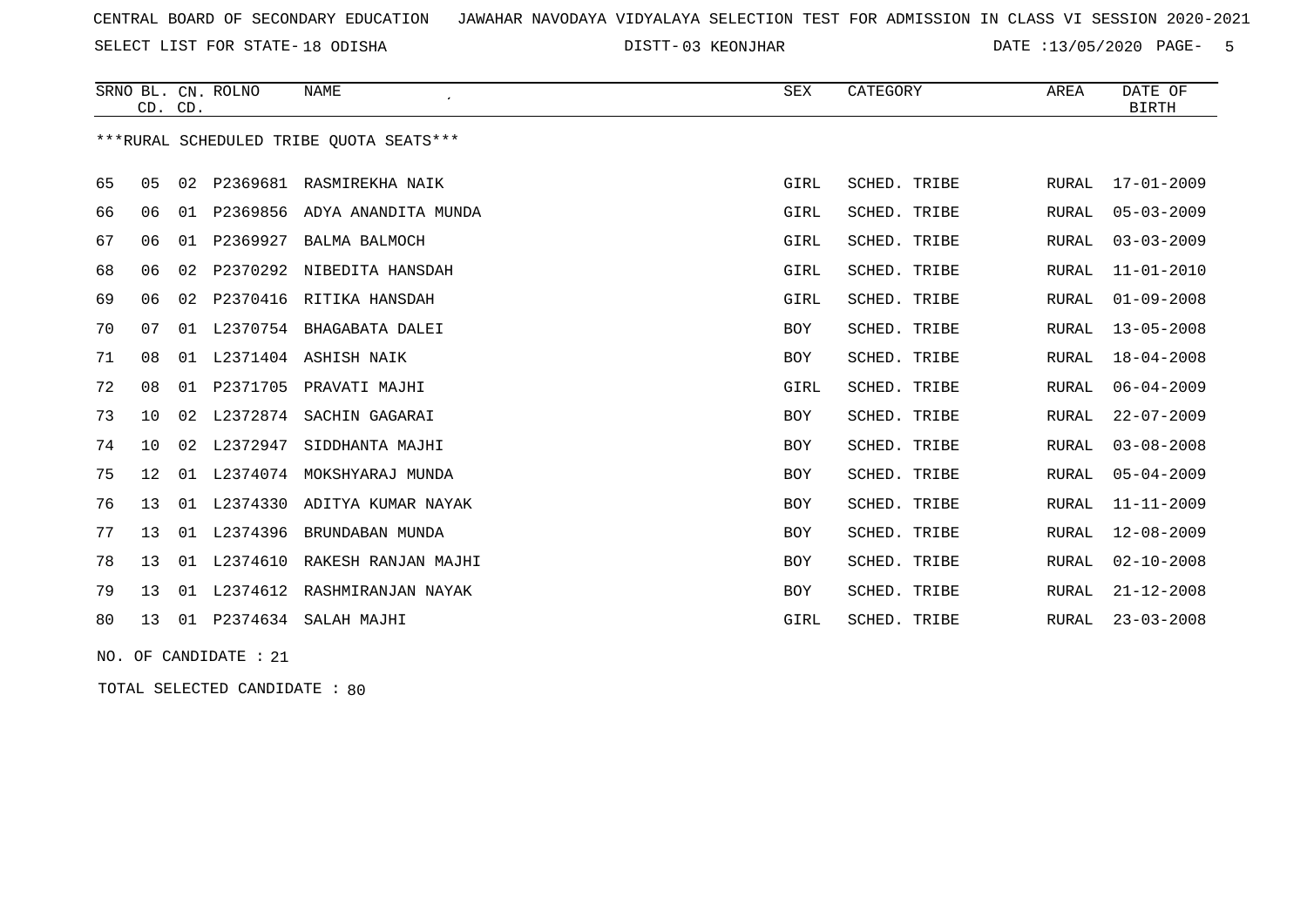SELECT LIST FOR STATE- DISTT- 18 ODISHA

04 KORAPUT DATE :13/05/2020 PAGE- 1

|              |    | CD. CD. | SRNO BL. CN. ROLNO   | NAME                                    | SEX  | CATEGORY     | AREA  | DATE OF<br><b>BIRTH</b> |
|--------------|----|---------|----------------------|-----------------------------------------|------|--------------|-------|-------------------------|
|              |    |         | ***OPEN UR SEATS***  |                                         |      |              |       |                         |
| $\mathbf{1}$ |    |         |                      | 01 01 E2374845 ANISHA TRIPATHY          | GIRL | GENERAL      |       | URBAN 11-05-2009        |
| 2            |    |         |                      | 02 01 02375523 DIPALI SETHI             | GIRL | SCHED. CASTE |       | RURAL 09-03-2009        |
| $\mathbf{3}$ |    |         |                      | 12 01 M2379153 APARNA PANDA             | GIRL | GENERAL      |       | RURAL 03-01-2010        |
|              |    |         | NO. OF CANDIDATE : 3 |                                         |      |              |       |                         |
|              |    |         |                      | *** OPEN SCHEDULED CASTE QUOTA SEATS*** |      |              |       |                         |
| 4            |    |         |                      | 02 01 C2375630 MIR HASAN ALI            | BOY  | SCHED. CASTE |       | URBAN 15-10-2008        |
| 5            |    |         |                      | 04 01 K2376263 JYOTI PRAKASH DHAR       | BOY  | SCHED. CASTE |       | RURAL 23-07-2008        |
| 6            |    |         |                      | 05 01 02376720 JYOTIRMAYEE SETHI        | GIRL | SCHED. CASTE |       | RURAL 11-05-2009        |
|              |    |         | NO. OF CANDIDATE : 3 |                                         |      |              |       |                         |
|              |    |         |                      | ***OPEN DISABLED QUOTA SEATS***         |      |              |       |                         |
| 7            |    |         |                      | 01 01 E2374840 ANANYA ARPITA JENA       | GIRL | GENERAL      |       | URBAN 03-02-2009        |
| 8            |    |         |                      | 01 01 D2374939 DEBA PARAJA              | BOY  | SCHED. TRIBE |       | URBAN 11-11-2008        |
|              |    |         | NO. OF CANDIDATE : 2 |                                         |      |              |       |                         |
|              |    |         |                      |                                         |      |              |       |                         |
|              |    |         |                      | *** OPEN BACKWARD CLASS QUOTA SEATS***  |      |              |       |                         |
| 9            | 09 |         |                      | 01 J2378075 BISWAJIT NAYAK              | BOY  | O B C        | RURAL | $30 - 12 - 2009$        |
| 10           | 11 |         |                      | 01 B2378746 ADARSH ANURAG SAHOO         | BOY  | O B C        | URBAN | $06 - 10 - 2009$        |
| 11           |    |         |                      | 11 01 F2378758 ANJUMAN SWAIN            | GIRL | O B C        |       | URBAN 14-06-2008        |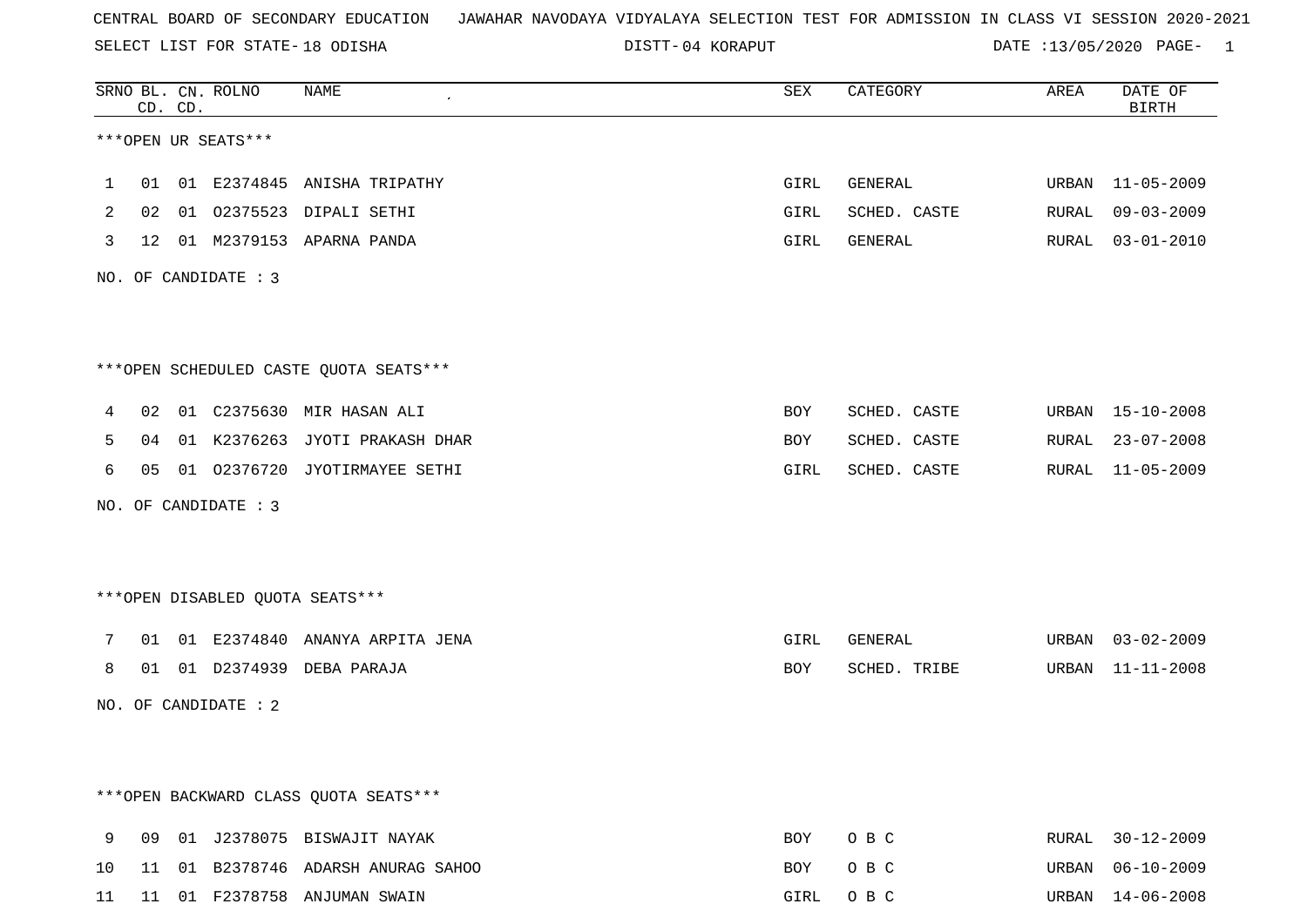SELECT LIST FOR STATE- DISTT- 18 ODISHA

04 KORAPUT DATE :13/05/2020 PAGE- 2

|    |    | CD. CD. | SRNO BL. CN. ROLNO     | NAME                                   | SEX        | CATEGORY     | AREA         | DATE OF<br><b>BIRTH</b> |
|----|----|---------|------------------------|----------------------------------------|------------|--------------|--------------|-------------------------|
|    |    |         |                        | *** OPEN BACKWARD CLASS QUOTA SEATS*** |            |              |              |                         |
| 12 |    |         |                        | 11 02 B2379059 RYAN SAGAR              | BOY.       | O B C        | URBAN        | $09 - 09 - 2009$        |
| 13 | 14 |         | 01 J2379809            | OMM SAHU                               | <b>BOY</b> | O B C        | <b>RURAL</b> | $01 - 09 - 2009$        |
|    |    |         | NO. OF CANDIDATE : 5   |                                        |            |              |              |                         |
|    |    |         |                        |                                        |            |              |              |                         |
|    |    |         |                        | ***OPEN SCHEDULED TRIBE QUOTA SEATS*** |            |              |              |                         |
| 14 | 02 |         |                        | 01 D2375423 ANANTH YASH SANGA          | <b>BOY</b> | SCHED. TRIBE | URBAN        | 18-09-2009              |
| 15 | 03 |         | 01 L2376126            | TUNA MANDIA                            | BOY        | SCHED. TRIBE | RURAL        | $02 - 10 - 2008$        |
| 16 | 03 |         |                        | 01 L2376129 YOGESH KHILLO              | BOY        | SCHED. TRIBE | RURAL        | $28 - 03 - 2008$        |
| 17 | 05 |         | 02 L2377050            | SUBHRANSHU KESHARI PRIYADARSI          | BOY        | SCHED. TRIBE | RURAL        | $08 - 11 - 2008$        |
| 18 | 07 |         |                        | 01 L2377382 JAGADANANDA MAJHI          | BOY        | SCHED. TRIBE | RURAL        | $28 - 06 - 2010$        |
| 19 | 09 |         | 01 P2378256            | RENUKA JANI                            | GIRL       | SCHED. TRIBE | RURAL        | $31 - 01 - 2008$        |
| 20 | 11 | 01      | D2378816               | CHHATRAPATI RANDHARI                   | BOY        | SCHED. TRIBE | URBAN        | $01 - 10 - 2009$        |
|    |    |         | NO. OF CANDIDATE : 7   |                                        |            |              |              |                         |
|    |    |         |                        |                                        |            |              |              |                         |
|    |    |         |                        |                                        |            |              |              |                         |
|    |    |         | ***RURAL OPEN SEATS*** |                                        |            |              |              |                         |
| 21 | 01 | 01      |                        | I2374817 ADITYA GUNTHA                 | BOY        | GENERAL      | RURAL        | $21 - 06 - 2008$        |
| 22 | 02 |         |                        | 01 12375640 NAMANN BAL                 | BOY        | GENERAL      | RURAL        | $03 - 09 - 2009$        |
| 23 | 03 |         |                        | 01 I2376096 SOUMYA RANJAN PARIDA       | BOY        | GENERAL      | <b>RURAL</b> | $08 - 12 - 2008$        |
| 24 | 04 |         |                        | 01 L2376137 AKASH SAUNTA               | BOY        | SCHED. TRIBE | <b>RURAL</b> | $10 - 11 - 2008$        |
| 25 | 05 |         |                        | 02 J2376974 SAMBIT KUMAR SAMAL         | BOY        | O B C        | RURAL        | $02 - 02 - 2010$        |
| 26 | 06 |         |                        | 01 L2377149 BIBHUTI KUMAR HARAKA       | BOY        | SCHED. TRIBE | <b>RURAL</b> | $28 - 03 - 2009$        |
| 27 | 08 |         |                        | 02 L2377805 PARAMESWAR BADANAYAK       | BOY        | SCHED. TRIBE | <b>RURAL</b> | $03 - 03 - 2009$        |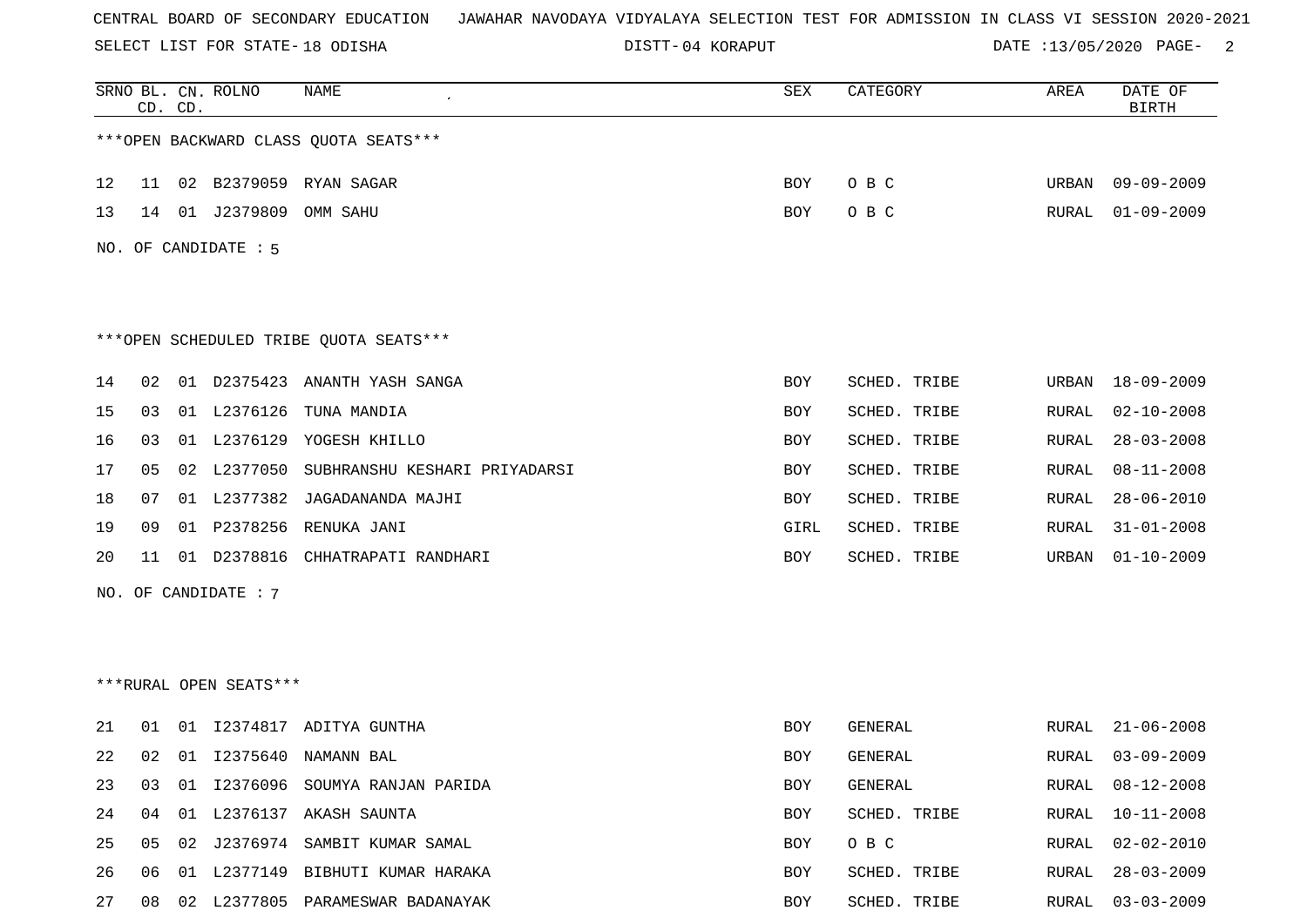SELECT LIST FOR STATE- DISTT- 18 ODISHA

04 KORAPUT DATE :13/05/2020 PAGE- 3

|    |    | CD. CD. | SRNO BL. CN. ROLNO      | NAME                                     | <b>SEX</b> | CATEGORY     | AREA  | DATE OF<br><b>BIRTH</b> |
|----|----|---------|-------------------------|------------------------------------------|------------|--------------|-------|-------------------------|
|    |    |         | ***RURAL OPEN SEATS***  |                                          |            |              |       |                         |
| 28 | 09 | 01      | J2378206                | NARAYANA BEHERA                          | <b>BOY</b> | O B C        | RURAL | $03 - 02 - 2009$        |
| 29 | 10 | 02      | N2378723                | SWATI PRANGYA PRADHAN                    | GIRL       | O B C        | RURAL | $09 - 07 - 2009$        |
| 30 | 11 |         |                         | 01 J2378839 DIBYA ASISH JENA             | <b>BOY</b> | O B C        | RURAL | $05 - 05 - 2009$        |
| 31 | 12 |         | 01 J2379313             | SUBHAM PRASAD DHAL                       | BOY        | O B C        | RURAL | $24 - 03 - 2009$        |
| 32 | 13 |         |                         | 01 L2379536 PARAMESWAR BHATRA            | <b>BOY</b> | SCHED. TRIBE | RURAL | $15 - 05 - 2008$        |
| 33 | 13 |         | 01 L2379573             | RAMESH CHANDRA BHATRA                    | BOY        | SCHED. TRIBE | RURAL | $12 - 01 - 2010$        |
| 34 | 14 |         |                         | 01 N2379923 TRUPTI RANI DAKUA            | GIRL       | O B C        | RURAL | $21 - 12 - 2009$        |
|    |    |         | NO. OF CANDIDATE : $14$ |                                          |            |              |       |                         |
|    |    |         |                         |                                          |            |              |       |                         |
|    |    |         |                         |                                          |            |              |       |                         |
|    |    |         |                         | *** RURAL SCHEDULED CASTE QUOTA SEATS*** |            |              |       |                         |
|    |    |         |                         |                                          |            |              |       |                         |
| 35 | 04 |         | 01 02376262             | JYOSHNA KHARA                            | GIRL       | SCHED. CASTE | RURAL | $23 - 01 - 2009$        |
| 36 | 04 |         |                         | 01 K2376302 LOKRAJ HIAL                  | BOY        | SCHED. CASTE | RURAL | $10 - 12 - 2008$        |
| 37 | 04 | 01      | 02376483                | TAPASWINI TURUK                          | GIRL       | SCHED. CASTE | RURAL | $09 - 05 - 2009$        |
| 38 | 05 | 01      |                         | 02376869 P. SHRIYA DEVI                  | GIRL       | SCHED. CASTE | RURAL | $07 - 08 - 2009$        |
| 39 | 05 | 02      | K2377094                | TUKUNA KHARA                             | BOY        | SCHED. CASTE | RURAL | $05 - 03 - 2009$        |
| 40 | 08 |         |                         | 01 K2377685 HITEN KUMAR PANGI            | BOY        | SCHED. CASTE | RURAL | $02 - 05 - 2009$        |
| 41 | 09 |         | 01 02378230             | PRIYA KHOSLA                             | GIRL       | SCHED. CASTE | RURAL | $25 - 10 - 2009$        |
| 42 | 12 | 01      | 02379207                | JYOTI LAXMI MALLICK                      | GIRL       | SCHED. CASTE | RURAL | $24 - 09 - 2008$        |
| 43 | 13 | 01      |                         | 02379554 PRANAYA MANJARI SETHI           | GIRL       | SCHED. CASTE | RURAL | $25 - 06 - 2009$        |
|    |    |         |                         |                                          |            |              |       |                         |

NO. OF CANDIDATE : 9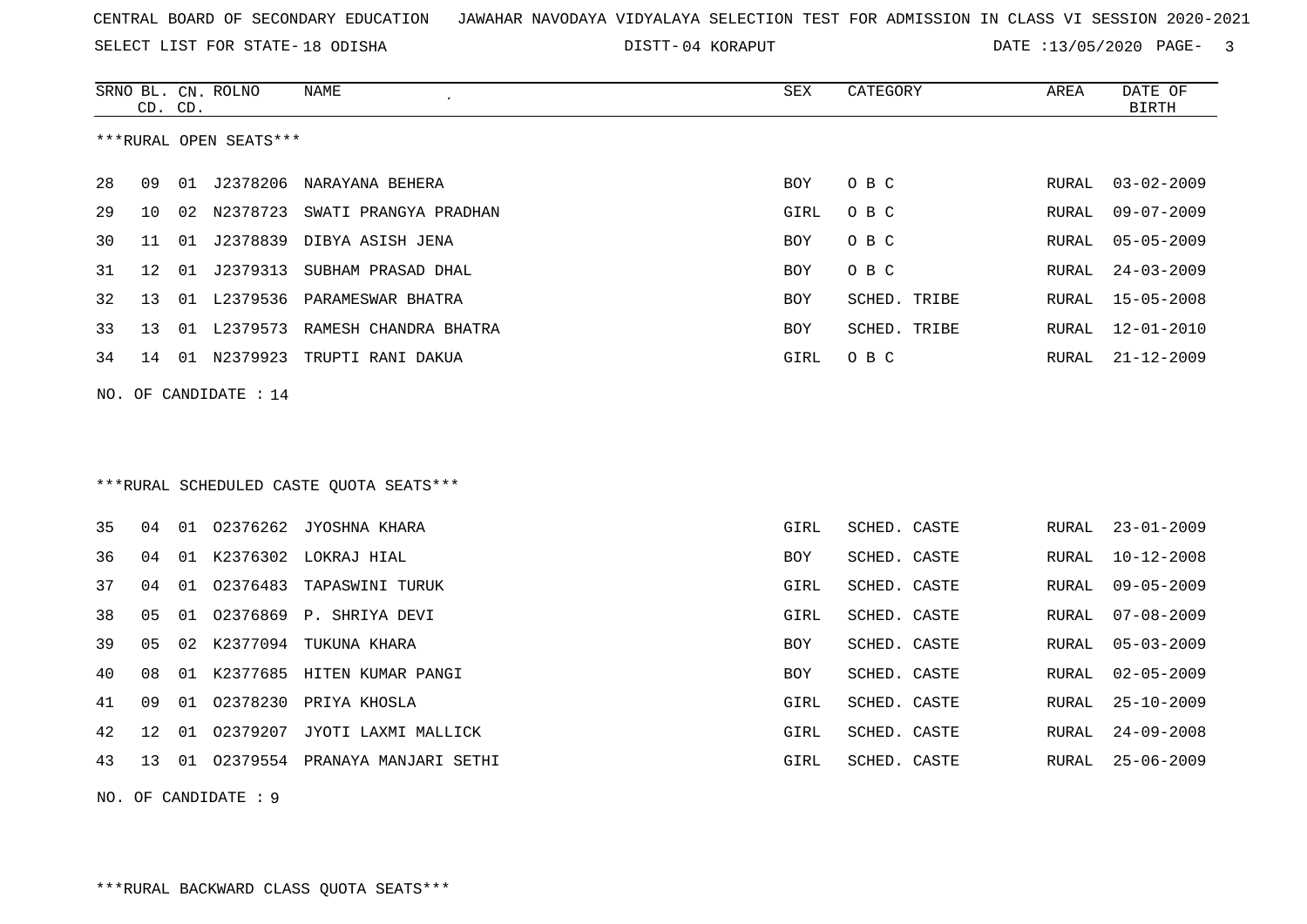SELECT LIST FOR STATE- DISTT- 18 ODISHA

04 KORAPUT DATE :13/05/2020 PAGE- 4

|    | CD. CD.               |    | SRNO BL. CN. ROLNO | NAME                                   | SEX        | CATEGORY | AREA         | DATE OF<br><b>BIRTH</b> |  |
|----|-----------------------|----|--------------------|----------------------------------------|------------|----------|--------------|-------------------------|--|
|    |                       |    |                    | ***RURAL BACKWARD CLASS OUOTA SEATS*** |            |          |              |                         |  |
| 44 | 01                    |    |                    | 01 N2375094 MANISA ROUL                | GIRL       | O B C    | RURAL        | $04 - 08 - 2009$        |  |
| 45 | 02                    | 02 |                    | J2375753 RUDRA PRASAD JENA             | BOY        | O B C    | RURAL        | $25 - 08 - 2009$        |  |
| 46 | 03                    |    |                    | 01 J2375910 ARJUN BURUDI               | BOY        | O B C    | RURAL        | $25 - 08 - 2008$        |  |
| 47 | 03                    |    |                    | 01 N2375962 ISHA DALAI                 | GIRL       | O B C    | RURAL        | $18 - 09 - 2009$        |  |
| 48 | 03                    |    |                    | 01 N2376005 M. SAILAJA                 | GIRL       | O B C    | RURAL        | $21 - 04 - 2009$        |  |
| 49 | 03                    |    |                    | 01 N2376051 RICHA DAS                  | GIRL       | O B C    | RURAL        | $21 - 12 - 2009$        |  |
| 50 | 04                    |    |                    | 01 N2376148 ANKITA BARIK               | GIRL       | O B C    | RURAL        | $04 - 07 - 2009$        |  |
| 51 | 04                    | 01 |                    | J2376188 BUDHADITAY BISOI              | BOY        | O B C    | RURAL        | $25 - 05 - 2009$        |  |
| 52 | 06                    | 01 |                    | J2377189 JANMAJAYA ODIA                | BOY        | O B C    | RURAL        | $21 - 12 - 2008$        |  |
| 53 | 07                    | 01 |                    | J2377341 ASHU TOSH DANDASENA           | BOY        | O B C    | RURAL        | 14-05-2009              |  |
| 54 | 08                    | 01 |                    | J2377569 ARABINDA GALARI               | <b>BOY</b> | O B C    | RURAL        | $01 - 07 - 2009$        |  |
| 55 | 08                    | 01 | J2377627           | BIMALESWAR PADHAN                      | BOY        | O B C    | <b>RURAL</b> | $07 - 11 - 2009$        |  |
| 56 | 08                    | 01 |                    | J2377731 KRUTIBASH SAHOO               | BOY        | O B C    | <b>RURAL</b> | $01 - 10 - 2009$        |  |
| 57 | 08                    |    |                    | 01 N2377762 MANASWINEE SAHOO           | GIRL       | O B C    | RURAL        | $29 - 03 - 2010$        |  |
| 58 | 08                    | 02 | N2377945           | SHREYA SURILI NANDI                    | GIRL       | O B C    | RURAL        | $28 - 01 - 2010$        |  |
| 59 | 09                    |    |                    | 01 N2378037 ANJALI MOHARANA            | GIRL       | O B C    | RURAL        | $26 - 08 - 2008$        |  |
|    | NO. OF CANDIDATE : 16 |    |                    |                                        |            |          |              |                         |  |
|    |                       |    |                    |                                        |            |          |              |                         |  |
|    |                       |    |                    |                                        |            |          |              |                         |  |

\*\*\*RURAL SCHEDULED TRIBE QUOTA SEATS\*\*\*

| 60    | 02 |  | 01 L2375567 JITU BADANAYAK      | BOY        | SCHED. TRIBE |       | RURAL 14-10-2008 |
|-------|----|--|---------------------------------|------------|--------------|-------|------------------|
| 61 02 |    |  | 01 L2375623 MANOJ KIRSANI       | BOY        | SCHED. TRIBE | RURAL | 15-12-2008       |
| 62 02 |    |  | 02 P2375733 RINKI NAYAK         | GIRL       | SCHED. TRIBE | RURAL | 18-09-2008       |
|       |    |  | 63 03 01 L2376075 SANJAY JANI   | <b>BOY</b> | SCHED. TRIBE |       | RURAL 12-11-2008 |
|       |    |  | 64 04 01 L2376368 PRADIP PRASKA | BOY        | SCHED. TRIBE |       | RURAL 09-04-2010 |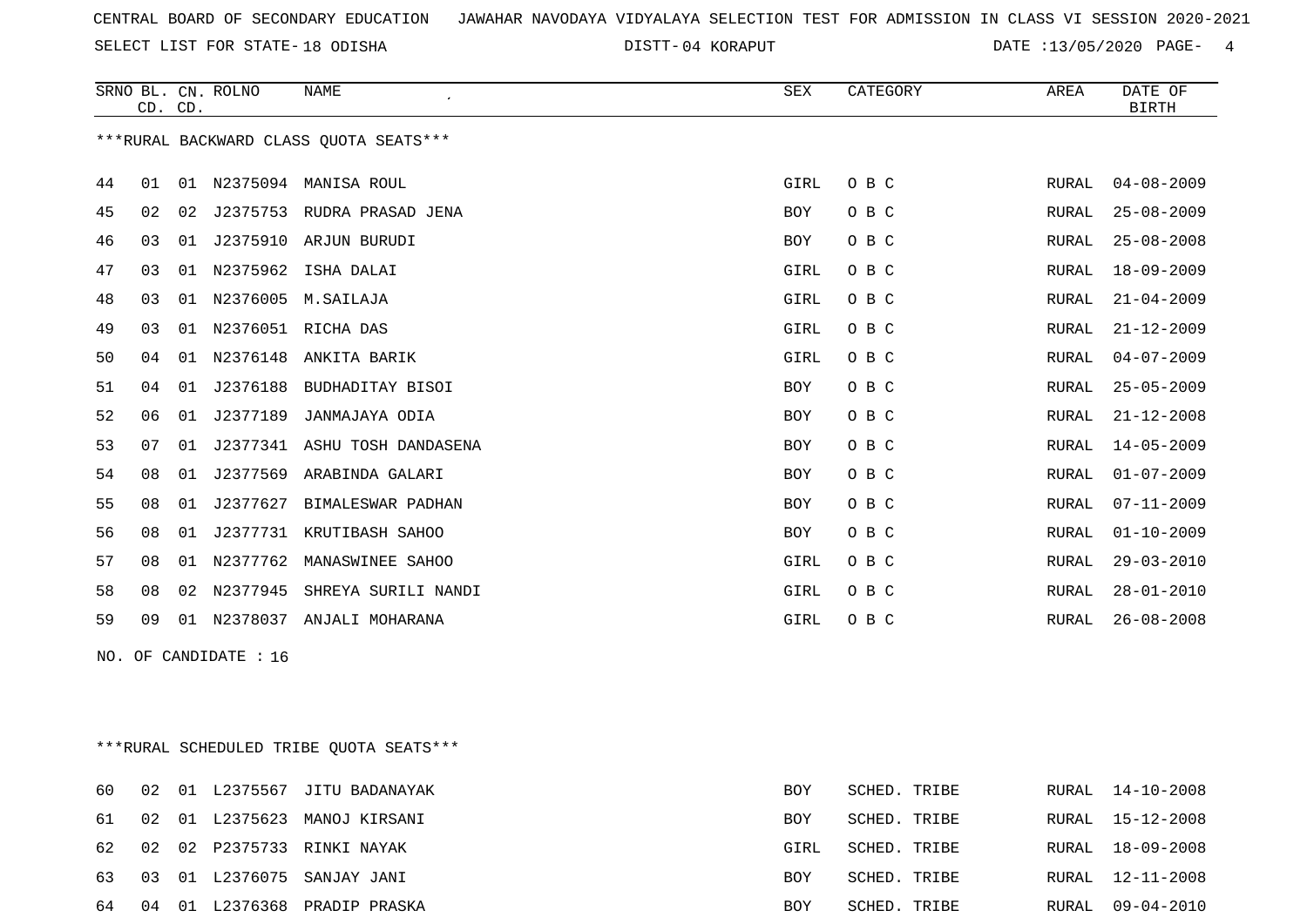SELECT LIST FOR STATE- DISTT- 18 ODISHA

04 KORAPUT DATE :13/05/2020 PAGE- 5

|    |    | CD. CD. | SRNO BL. CN. ROLNO | <b>NAME</b><br>$\cdot$                  | <b>SEX</b> | CATEGORY     | AREA         | DATE OF<br>BIRTH |
|----|----|---------|--------------------|-----------------------------------------|------------|--------------|--------------|------------------|
|    |    |         |                    | ***RURAL SCHEDULED TRIBE OUOTA SEATS*** |            |              |              |                  |
| 65 | 04 | 01      |                    | P2376490 TULASI JANI                    | GIRL       | SCHED. TRIBE | RURAL        | $03 - 01 - 2009$ |
| 66 | 05 | 01      | L2376600           | BIBIDAS PANGI                           | BOY        | SCHED. TRIBE | <b>RURAL</b> | $04 - 05 - 2010$ |
| 67 | 05 | 01      |                    | P2376612 BISHNU PRIYA GURUMAI           | GIRL       | SCHED. TRIBE | RURAL        | $08 - 02 - 2009$ |
| 68 | 05 |         |                    | 01 P2376719 JYOTI PANGI                 | GIRL       | SCHED. TRIBE | <b>RURAL</b> | $20 - 02 - 2009$ |
| 69 | 06 | 01      |                    | L2377112 ABHI MELEKA                    | BOY        | SCHED. TRIBE | RURAL        | $10 - 03 - 2010$ |
| 70 | 06 | 01      |                    | P2377132 ANKITA KUMARI JANI             | GIRL       | SCHED. TRIBE | <b>RURAL</b> | $10 - 11 - 2009$ |
| 71 | 06 | 01      | L2377201           | KICHAKA HARAKA                          | BOY        | SCHED. TRIBE | RURAL        | $01 - 11 - 2009$ |
| 72 | 06 | 01      |                    | L2377254 RAJESH WATAKA                  | BOY        | SCHED. TRIBE | <b>RURAL</b> | $11 - 04 - 2009$ |
| 73 | 08 |         | 01 L2377570        | ARABINDA MUDULI                         | BOY        | SCHED. TRIBE | RURAL        | $04 - 02 - 2009$ |
| 74 | 08 | 01      | L2377649           | DHANESWAR SISA                          | BOY        | SCHED. TRIBE | RURAL        | $18 - 10 - 2009$ |
| 75 | 08 | 01      | L2377737           | LABA KRISANI                            | BOY        | SCHED. TRIBE | <b>RURAL</b> | $14 - 02 - 2009$ |
| 76 | 08 | 01      | P2377766           | MANIMA SISA                             | GIRL       | SCHED. TRIBE | <b>RURAL</b> | $14 - 12 - 2008$ |
| 77 | 08 | 02      | L2377851           | RAGHUNATH BADANAYAK                     | <b>BOY</b> | SCHED. TRIBE | <b>RURAL</b> | $27 - 10 - 2009$ |
| 78 | 13 |         | 01 P2379442        | HEMAMAYEE JANI                          | GIRL       | SCHED. TRIBE | RURAL        | $28 - 02 - 2009$ |
| 79 | 13 | 01      | P2379464           | JHARANA<br>BHATRA                       | GIRL       | SCHED. TRIBE | RURAL        | $14 - 07 - 2009$ |
| 80 | 13 | 01      |                    | L2379492 LAXMAN BHATRA                  | <b>BOY</b> | SCHED. TRIBE | RURAL        | $10 - 02 - 2010$ |

NO. OF CANDIDATE : 21

TOTAL SELECTED CANDIDATE : 80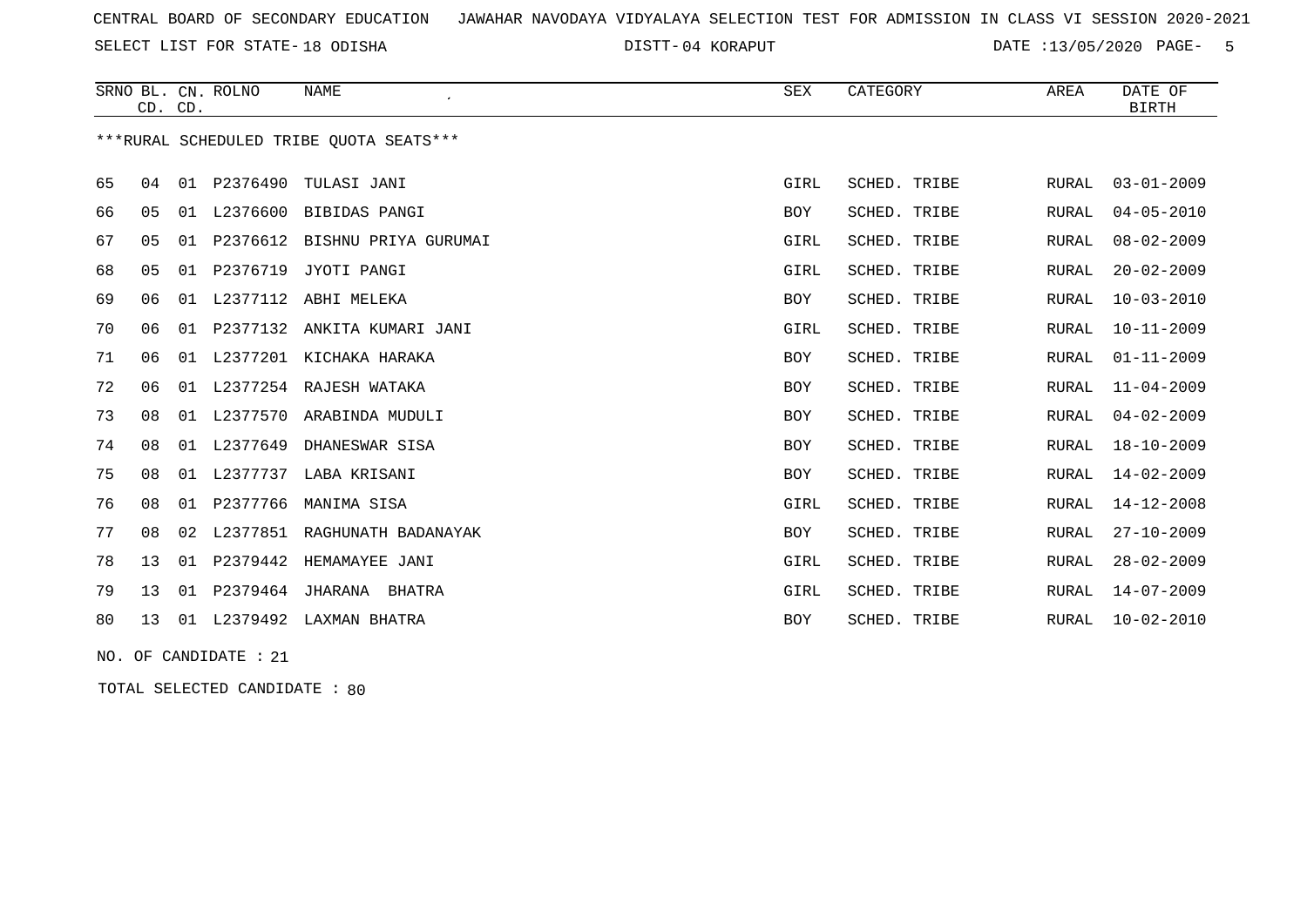SELECT LIST FOR STATE- DISTT- 18 ODISHA

|    |    | CD. CD. | SRNO BL. CN. ROLNO     | NAME                                    | ${\tt SEX}$ | CATEGORY     | AREA  | DATE OF<br><b>BIRTH</b> |
|----|----|---------|------------------------|-----------------------------------------|-------------|--------------|-------|-------------------------|
|    |    |         | ***OPEN UR SEATS***    |                                         |             |              |       |                         |
| ı  | 01 |         |                        | 01 A2380159 NARAYAN PRASAD PATTANAIK    | BOY         | GENERAL      | URBAN | 05-05-2009              |
| 2  | 04 |         |                        | 01 M2381360 SHREYA DASH                 | GIRL        | GENERAL      | RURAL | $20 - 03 - 2009$        |
| 3  | 07 |         |                        | 02 I2382224 SANGRAM SINGH PATRO         | BOY         | GENERAL      | RURAL | $08 - 08 - 2009$        |
| 4  |    |         |                        | 12 01 K2383965 ANSHUMAN PARASETH        | BOY         | SCHED. CASTE |       | RURAL 25-07-2009        |
|    |    |         | NO. OF CANDIDATE : 4   |                                         |             |              |       |                         |
|    |    |         |                        |                                         |             |              |       |                         |
|    |    |         |                        | ***OPEN SCHEDULED CASTE QUOTA SEATS***  |             |              |       |                         |
| 5  | 06 |         |                        | 01 02381743 ARCHITA BADASETH            | GIRL        | SCHED. CASTE |       | RURAL 15-09-2009        |
| 6  | 06 |         |                        | 01 K2381968 SOURAV BALIAR SINGH         | BOY         | SCHED. CASTE | RURAL | $20 - 03 - 2009$        |
| 7  |    |         |                        | 12 01 K2384031 HIMANSU SEKHAR PARASET   | BOY         | SCHED. CASTE | RURAL | $07 - 02 - 2010$        |
|    |    |         | NO. OF CANDIDATE : 3   |                                         |             |              |       |                         |
|    |    |         |                        |                                         |             |              |       |                         |
|    |    |         |                        | ***OPEN DISABLED QUOTA SEATS***         |             |              |       |                         |
| 8  | 08 |         |                        | 01 I2382463 JOTIRANJAN PANIGRAHI        | BOY         | GENERAL      |       | RURAL 07-05-2009        |
|    |    |         | NO. OF CANDIDATE : $1$ |                                         |             |              |       |                         |
|    |    |         |                        |                                         |             |              |       |                         |
|    |    |         |                        | *** OPEN BACKWARD CLASS QUOTA SEATS***  |             |              |       |                         |
| 9  |    |         |                        | 02 01 J2380400 ANSHUMAN PRADHAN         | BOY         | O B C        |       | RURAL 28-05-2009        |
| 10 | 07 |         |                        | 02 N2382240 SMITA PRIYADARSHINI PRADHAN | GIRL        | O B C        | RURAL | $22 - 03 - 2009$        |
| 11 |    |         |                        | 08 02 N2382640 SAIPRAGNYA SAHU          | GIRL        | O B C        |       | RURAL 19-03-2010        |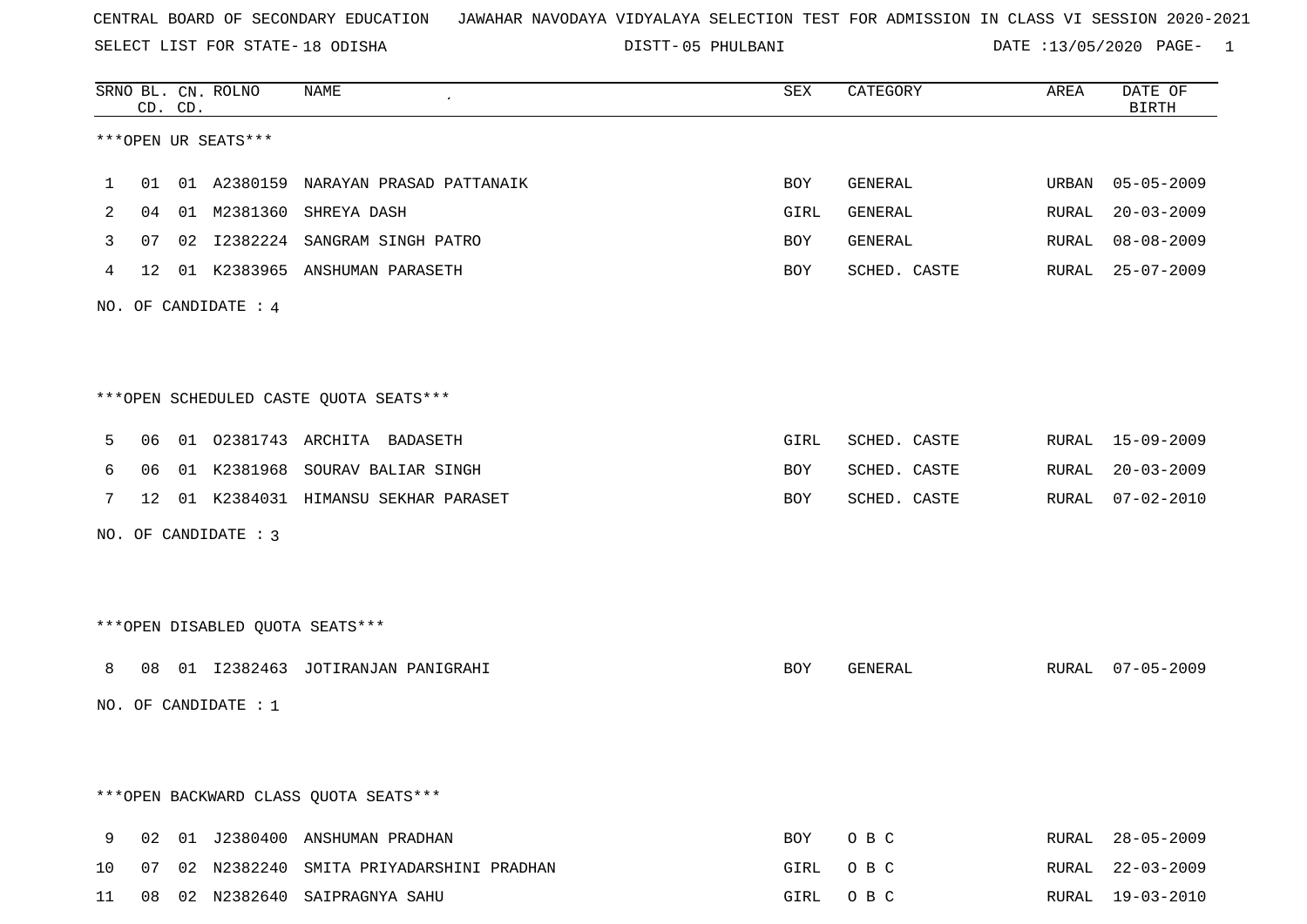SELECT LIST FOR STATE- DISTT- 18 ODISHA

|    |    | CD. CD. | SRNO BL. CN. ROLNO     | <b>NAME</b>                            | SEX         | CATEGORY     | AREA         | DATE OF<br><b>BIRTH</b> |
|----|----|---------|------------------------|----------------------------------------|-------------|--------------|--------------|-------------------------|
|    |    |         |                        | *** OPEN BACKWARD CLASS QUOTA SEATS*** |             |              |              |                         |
| 12 | 08 |         |                        | 02 J2382696 SOUMYA SOHAN RANA          | BOY         | O B C        | RURAL        | $22 - 03 - 2010$        |
| 13 | 08 | 02      | N2382699               | SREEYASHREE SAHOO                      | <b>GIRL</b> | O B C        | RURAL        | $05 - 05 - 2010$        |
|    |    |         | NO. OF CANDIDATE : 5   |                                        |             |              |              |                         |
|    |    |         |                        | ***OPEN SCHEDULED TRIBE QUOTA SEATS*** |             |              |              |                         |
| 14 | 01 | 02      | H2380274               | SAMUKA MALLICK                         | <b>GIRL</b> | SCHED. TRIBE | URBAN        | $14 - 10 - 2008$        |
| 15 | 03 | 02      | L2381090               | SILU MALLICK                           | BOY         | SCHED. TRIBE | RURAL        | $06 - 09 - 2009$        |
| 16 | 05 |         |                        | 01 L2381461 AYUSHMAN PRADHAN           | <b>BOY</b>  | SCHED. TRIBE | RURAL        | $25 - 10 - 2009$        |
| 17 | 09 | 01      | H2382805               | ARADHANA PRADHAN                       | GIRL        | SCHED. TRIBE | URBAN        | $31 - 05 - 2009$        |
| 18 | 09 | 02      | D2383050               | SMRUTI RANJAN KANHAR                   | BOY         | SCHED. TRIBE | URBAN        | $27 - 11 - 2009$        |
| 19 | 12 |         | 01 L2384010            | DEBENDRA PATRA                         | BOY         | SCHED. TRIBE | RURAL        | $12 - 02 - 2010$        |
| 20 | 12 | 01      |                        | L2384056 KAMAL PATRA                   | <b>BOY</b>  | SCHED. TRIBE | RURAL        | 18-02-2010              |
|    |    |         | NO. OF CANDIDATE : $7$ |                                        |             |              |              |                         |
|    |    |         |                        |                                        |             |              |              |                         |
|    |    |         |                        |                                        |             |              |              |                         |
|    |    |         | ***RURAL OPEN SEATS*** |                                        |             |              |              |                         |
| 21 | 01 |         | 01 N2380079            | IPSITA BEHERA                          | GIRL        | O B C        | RURAL        | $08 - 01 - 2010$        |
| 22 | 01 | 02      |                        | 02380252 SADHANA BALIARSINGH           | GIRL        | SCHED. CASTE | RURAL        | $10 - 05 - 2009$        |
| 23 | 02 | 02      |                        | N2380524 PRAJNASMITA PRADHAN           | GIRL        | O B C        | RURAL        | $18 - 10 - 2009$        |
| 24 | 03 |         |                        | 01 J2380725 ARYA KUMAR SAHU            | BOY         | O B C        | RURAL        | $12 - 11 - 2009$        |
| 25 | 03 |         |                        | 01 P2380900 LISARANI MUTHAMAJHI        | GIRL        | SCHED. TRIBE | RURAL        | 14-02-2008              |
| 26 | 03 | 02      |                        | K2381086 SIBASISH DIGAL                | BOY         | SCHED. CASTE | <b>RURAL</b> | $05 - 10 - 2009$        |
| 27 | 05 |         |                        | 02 M2381679 SREYASHI DIBYADISHA        | GIRL        | GENERAL      | RURAL        | $27 - 10 - 2008$        |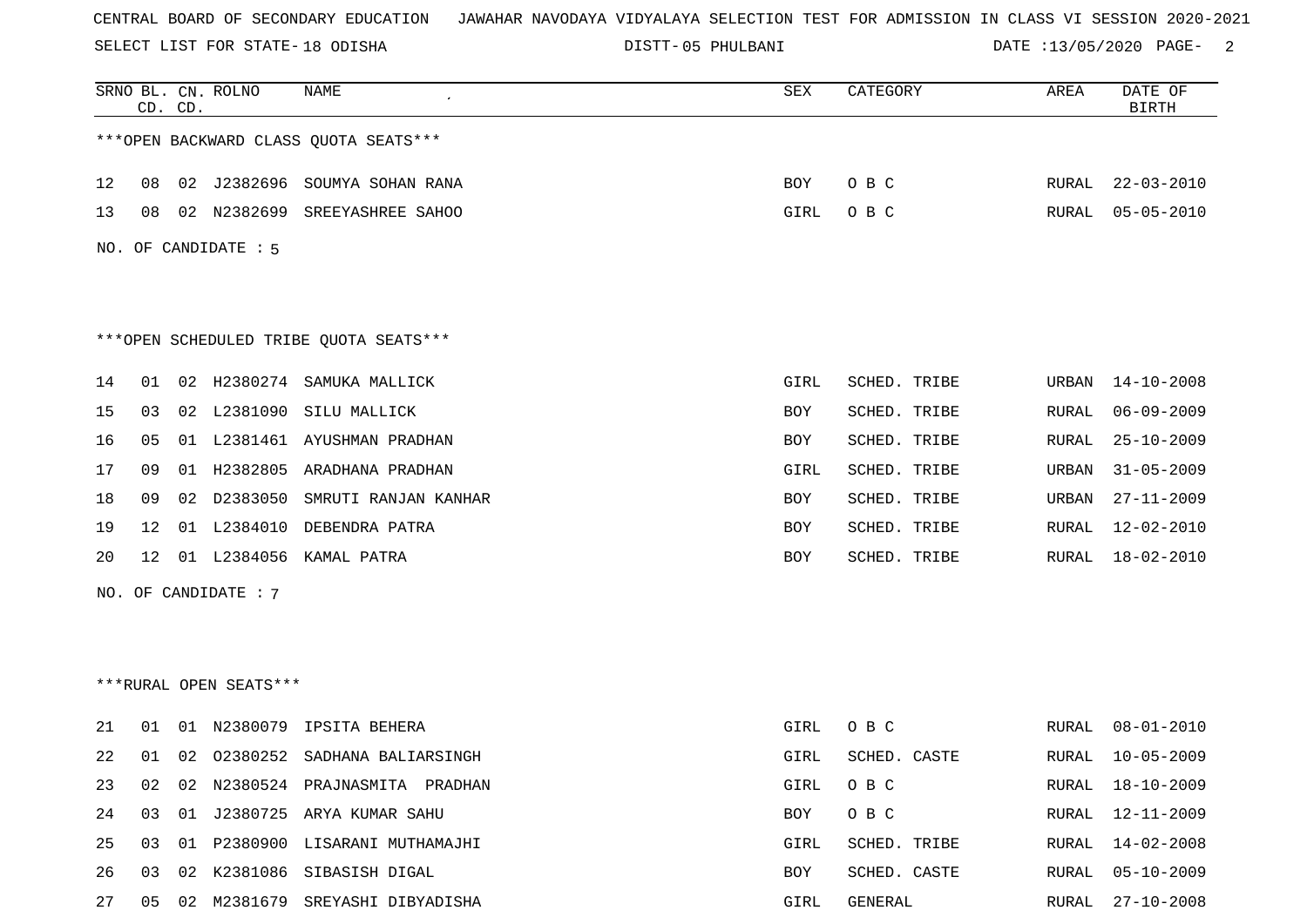SELECT LIST FOR STATE- DISTT- 18 ODISHA

|    | CD. CD. |    | SRNO BL. CN. ROLNO     | <b>NAME</b>                             | SEX        | CATEGORY     | AREA         | DATE OF<br><b>BIRTH</b> |
|----|---------|----|------------------------|-----------------------------------------|------------|--------------|--------------|-------------------------|
|    |         |    | ***RURAL OPEN SEATS*** |                                         |            |              |              |                         |
| 28 | 06      | 01 | L2381731               | ANANT PATAMAJHI                         | BOY        | SCHED. TRIBE | RURAL        | $02 - 09 - 2009$        |
| 29 | 07      | 02 | N2382290               | USHARANI SAHOO                          | GIRL       | O B C        | RURAL        | $13 - 06 - 2010$        |
| 30 | 08      | 01 | L2382347               | BALUNKESWAR KANHAR                      | BOY        | SCHED. TRIBE | RURAL        | $01 - 04 - 2008$        |
| 31 | 08      | 02 | P2382665               | SAROJINI KANHAR                         | GIRL       | SCHED. TRIBE | RURAL        | $15 - 06 - 2008$        |
| 32 | 10      | 02 | M2383515               | TAPASWINI PANDA                         | GIRL       | GENERAL      | RURAL        | $13 - 09 - 2009$        |
| 33 | 11      |    |                        | 02 P2383912 SUGYANI PRADHAN             | GIRL       | SCHED. TRIBE | RURAL        | $02 - 05 - 2009$        |
| 34 | 12      |    |                        | 01 M2384078 LIPSA DANDASENA             | GIRL       | GENERAL      | RURAL        | $04 - 02 - 2010$        |
|    |         |    | NO. OF CANDIDATE : 14  |                                         |            |              |              |                         |
|    |         |    |                        |                                         |            |              |              |                         |
|    |         |    |                        |                                         |            |              |              |                         |
|    |         |    |                        | ***RURAL SCHEDULED CASTE QUOTA SEATS*** |            |              |              |                         |
| 35 | 04      |    |                        | 01 K2381176 ABHAS DIGAL                 | BOY        | SCHED. CASTE | RURAL        | $28 - 05 - 2009$        |
| 36 | 06      |    |                        | 01 K2381748 ARYAPRIYA MANSETH           | BOY        | SCHED. CASTE | RURAL        | $04 - 04 - 2009$        |
| 37 | 07      |    |                        | 01 K2382165 PASIT DIGAL                 | <b>BOY</b> | SCHED. CASTE | RURAL        | $15 - 11 - 2009$        |
| 38 | 09      | 01 | 02382825               | BAISHALI DIGAL                          | GIRL       | SCHED. CASTE | <b>RURAL</b> | $15 - 07 - 2009$        |
| 39 | 12      | 01 |                        | K2383987 BHABARAJ PARASETH              | BOY        | SCHED. CASTE | RURAL        | $12 - 03 - 2009$        |
| 40 | 12      | 01 | K2384011               | DEBRAM UTHANSINGH                       | <b>BOY</b> | SCHED. CASTE | RURAL        | $08 - 12 - 2009$        |
| 41 | 12      | 01 |                        | K2384067 KRISH PARASETH                 | <b>BOY</b> | SCHED. CASTE | RURAL        | $25 - 01 - 2009$        |
| 42 | 12      | 01 | 02384118               | PHIJA BADASETH                          | GIRL       | SCHED. CASTE | RURAL        | $30 - 04 - 2009$        |
| 43 | 12      |    |                        | 01 K2384159 SALMAN NAYAK                | BOY        | SCHED. CASTE | RURAL        | $14 - 01 - 2010$        |
|    |         |    | NO. OF CANDIDATE : 9   |                                         |            |              |              |                         |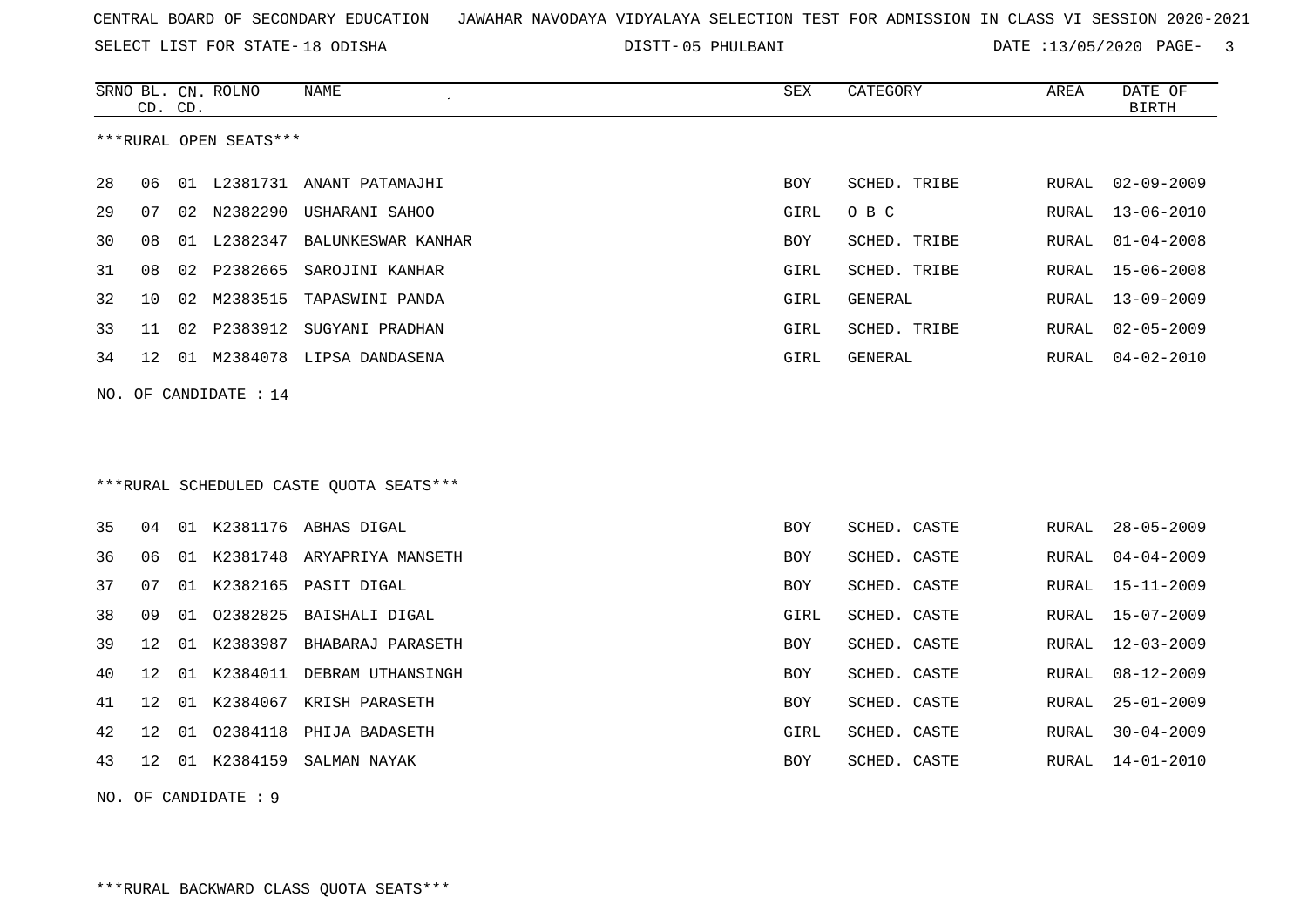SELECT LIST FOR STATE- DISTT- 18 ODISHA

|                                         |                                         | CD. CD. | SRNO BL. CN. ROLNO | <b>NAME</b>                     | SEX        | CATEGORY | AREA         | DATE OF<br><b>BIRTH</b> |  |  |
|-----------------------------------------|-----------------------------------------|---------|--------------------|---------------------------------|------------|----------|--------------|-------------------------|--|--|
| *** RURAL BACKWARD CLASS QUOTA SEATS*** |                                         |         |                    |                                 |            |          |              |                         |  |  |
| 44                                      | 01                                      | 01      |                    | J2380082 JAGA BAGHA             | <b>BOY</b> | O B C    | RURAL        | $10 - 07 - 2009$        |  |  |
| 45                                      | 02                                      | 01      | J2380473           | KAMAL BEHERA                    | BOY        | O B C    | RURAL        | $24 - 02 - 2010$        |  |  |
| 46                                      | 02                                      | 02      | J2380563           | RUDRAMADHAB PRUSTY              | BOY        | O B C    | <b>RURAL</b> | $27 - 05 - 2009$        |  |  |
| 47                                      | 02                                      |         |                    | 02 N2380617 SUBHADARSINI DAKUA  | GIRL       | O B C    | RURAL        | $09 - 11 - 2009$        |  |  |
| 48                                      | 05                                      |         |                    | 01 N2381481 BISWAPRABHA NAYAK   | GIRL       | O B C    | <b>RURAL</b> | $23 - 02 - 2010$        |  |  |
| 49                                      | 06                                      | 01      |                    | J2381759 BAPUJI PRADHANI        | BOY        | O B C    | <b>RURAL</b> | $01 - 05 - 2009$        |  |  |
| 50                                      | 07                                      | 01      | J2382056           | BINOBA PAIKA                    | BOY        | O B C    | <b>RURAL</b> | $15 - 02 - 2010$        |  |  |
| 51                                      | 07                                      | 02      | N2382275           | SWAYAM PRANGYA MAHAKUD          | GIRL       | O B C    | <b>RURAL</b> | $21 - 02 - 2009$        |  |  |
| 52                                      | 08                                      | 01      |                    | J2382297 ABHISHEKHA KARNA       | BOY        | O B C    | <b>RURAL</b> | $29 - 09 - 2009$        |  |  |
| 53                                      | 08                                      |         | 02 N2382684        | SMRUTIRANI PRUSTI               | GIRL       | O B C    | <b>RURAL</b> | $13 - 02 - 2010$        |  |  |
| 54                                      | 09                                      | 02      | J2383033           | SHUBHAM KUMAR SAHU              | BOY        | O B C    | <b>RURAL</b> | $08 - 10 - 2009$        |  |  |
| 55                                      | 10                                      |         | 02 N2383505        | SUPRIYA MALLIK                  | GIRL       | O B C    | RURAL        | $01 - 12 - 2009$        |  |  |
| 56                                      | 11                                      |         | 01 N2383613        | BHABANI MALLICK                 | GIRL       | O B C    | <b>RURAL</b> | $07 - 05 - 2009$        |  |  |
| 57                                      | 11                                      | 01      | J2383763           | OMM PRAKASH NAYAK               | BOY        | O B C    | <b>RURAL</b> | $20 - 03 - 2010$        |  |  |
| 58                                      | 12                                      |         | 01 N2384209        | SUBHASMITA PRADHAN              | GIRL       | O B C    | <b>RURAL</b> | $07 - 12 - 2009$        |  |  |
| 59                                      | 12                                      |         |                    | 01 J2384221 SWADHIN KUMAR BARIK | BOY        | O B C    | RURAL        | $15 - 08 - 2008$        |  |  |
| NO. OF CANDIDATE : 16                   |                                         |         |                    |                                 |            |          |              |                         |  |  |
|                                         |                                         |         |                    |                                 |            |          |              |                         |  |  |
|                                         |                                         |         |                    |                                 |            |          |              |                         |  |  |
|                                         | ***RURAL SCHEDULED TRIBE QUOTA SEATS*** |         |                    |                                 |            |          |              |                         |  |  |

|  |  | 60 02 01 L2380383 AKASH KUMAR PRADHAN | BOY        | SCHED. TRIBE | RURAL 21-03-2009 |
|--|--|---------------------------------------|------------|--------------|------------------|
|  |  | 61 02 01 L2380449 GHANASHYAM KANHAR   | <b>BOY</b> | SCHED. TRIBE | RURAL 18-02-2010 |
|  |  | 62 02 01 L2380475 KANHA MALLICK       | BOY        | SCHED. TRIBE | RURAL 12-04-2009 |
|  |  | 63  04  01  L2381211  AVED NAYAK      | <b>BOY</b> | SCHED. TRIBE | RURAL 07-09-2009 |
|  |  | 64 04 01 L2381341 SAIMAN MALLICK      | <b>BOY</b> | SCHED. TRIBE | RURAL 07-11-2009 |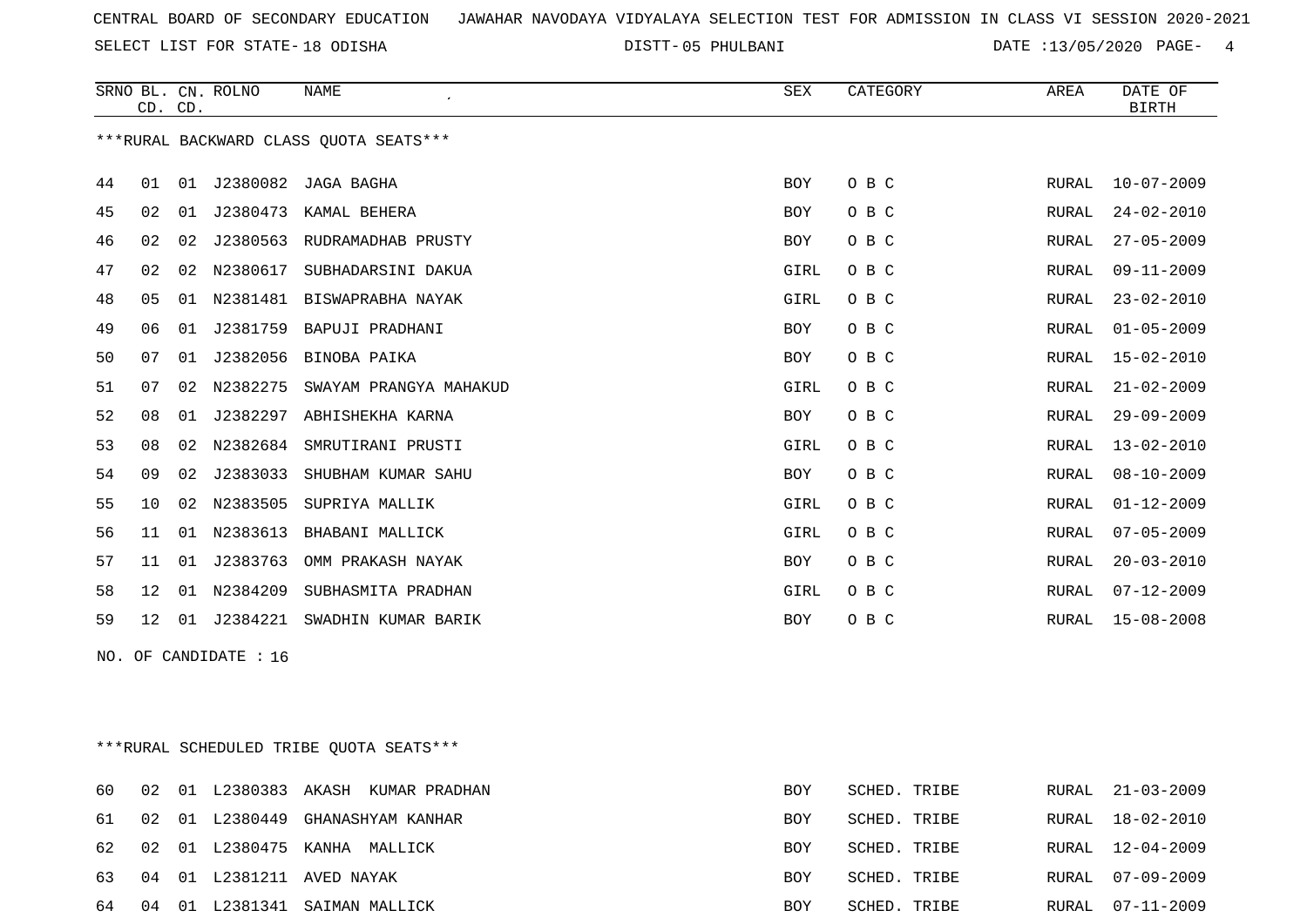SELECT LIST FOR STATE- DISTT- 18 ODISHA

05 PHULBANI DATE :13/05/2020 PAGE- 5

|    |                                          | CD. CD. | SRNO BL. CN. ROLNO | <b>NAME</b><br>$\epsilon$       | <b>SEX</b> | CATEGORY            | AREA         | DATE OF<br><b>BIRTH</b> |  |  |  |
|----|------------------------------------------|---------|--------------------|---------------------------------|------------|---------------------|--------------|-------------------------|--|--|--|
|    | *** RURAL SCHEDULED TRIBE QUOTA SEATS*** |         |                    |                                 |            |                     |              |                         |  |  |  |
| 65 | 05                                       |         |                    | 01 L2381459 ASWINI KUMAR KANHAR | <b>BOY</b> | SCHED. TRIBE        | RURAL        | $14 - 04 - 2009$        |  |  |  |
| 66 | 06                                       |         | 01 L2381876 PABYAN | PATAMAJHI                       | BOY        | SCHED. TRIBE        | <b>RURAL</b> | $06 - 06 - 2009$        |  |  |  |
| 67 | 06                                       | 01      |                    | P2381899 RADHIKA KARJIMAJHI     | GIRL       | SCHED. TRIBE        | RURAL        | $15 - 02 - 2009$        |  |  |  |
| 68 | 07                                       | 01      |                    | P2382094 IPSITA MALLICK         | GIRL       | SCHED. TRIBE        | RURAL        | $28 - 07 - 2008$        |  |  |  |
| 69 | 08                                       |         | 01 P2382435        | GAYATRI BHOI                    | GIRL       | SCHED. TRIBE        | <b>RURAL</b> | $23 - 04 - 2008$        |  |  |  |
| 70 | 08                                       |         | 01 L2382438        | <b>GOKUL KANHAR</b>             | BOY        | SCHED. TRIBE        | <b>RURAL</b> | $02 - 06 - 2008$        |  |  |  |
| 71 | 10                                       |         | 01 L2383407        | SACHIDANANDA MALLICK            | BOY        | SCHED. TRIBE        | RURAL        | $05 - 12 - 2008$        |  |  |  |
| 72 | 10 <sup>°</sup>                          |         | 02 P2383491        | SUGYANI PRADHAN                 | GIRL       | <b>SCHED. TRIBE</b> | <b>RURAL</b> | $07 - 10 - 2009$        |  |  |  |
| 73 | 11                                       |         |                    | 01 L2383550 AKSHAYA PRADHAN     | BOY        | SCHED. TRIBE        | <b>RURAL</b> | $24 - 06 - 2009$        |  |  |  |
| 74 | 11                                       |         |                    | 01 L2383718 KLINTAN PRADHAN     | BOY        | SCHED. TRIBE        | RURAL        | $27 - 10 - 2008$        |  |  |  |
| 75 | 12                                       |         |                    | 01 P2383975 AYESHA MAJHI        | GIRL       | SCHED. TRIBE        | RURAL        | $17 - 05 - 2009$        |  |  |  |
| 76 | 12                                       |         | 01 L2383981        | BARUNA MAJHI                    | BOY        | SCHED. TRIBE        | <b>RURAL</b> | $28 - 01 - 2010$        |  |  |  |
| 77 | 12                                       |         | 01 P2384053        | KABITA MALLICK                  | GIRL       | SCHED. TRIBE        | <b>RURAL</b> | $19 - 09 - 2008$        |  |  |  |
| 78 | 12                                       | 01      | P2384073           | LATIKA MAJHI                    | GIRL       | SCHED. TRIBE        | <b>RURAL</b> | $06 - 07 - 2009$        |  |  |  |
| 79 | 12                                       |         | 01 L2384117        | PHAKIRA MAJHI                   | <b>BOY</b> | SCHED. TRIBE        | <b>RURAL</b> | $09 - 12 - 2009$        |  |  |  |
| 80 |                                          |         |                    | 12 01 L2384210 SUDAM PATRA      | BOY        | SCHED. TRIBE        | RURAL        | $02 - 06 - 2009$        |  |  |  |
|    | NO. OF CANDIDATE : 21                    |         |                    |                                 |            |                     |              |                         |  |  |  |

TOTAL SELECTED CANDIDATE : 80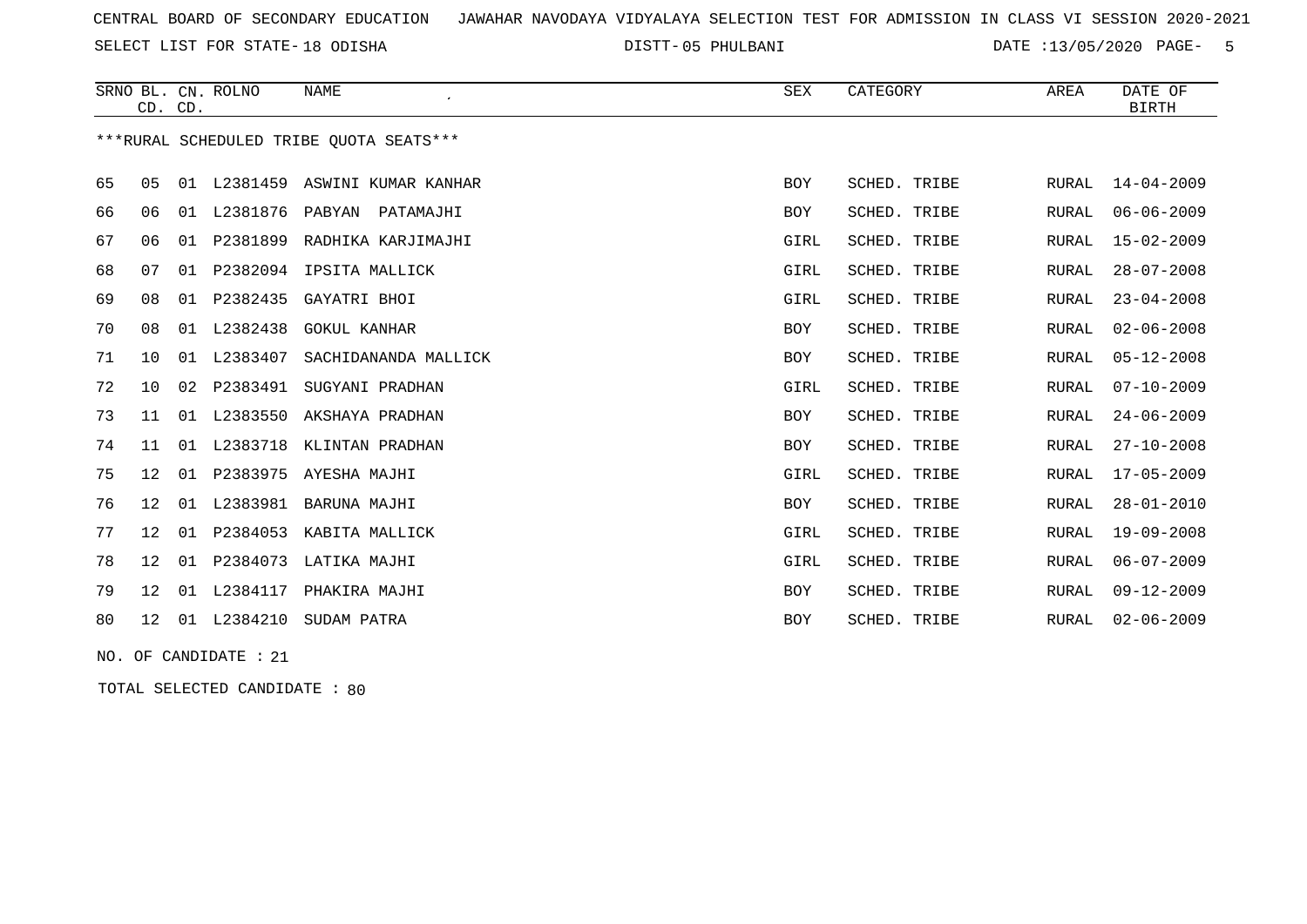SELECT LIST FOR STATE- DISTT- 18 ODISHA

06 BOLANGIR DATE :13/05/2020 PAGE- 1

|    |    | CD. CD. | SRNO BL. CN. ROLNO   | <b>NAME</b>                            | <b>SEX</b> | CATEGORY     | AREA  | DATE OF<br><b>BIRTH</b> |
|----|----|---------|----------------------|----------------------------------------|------------|--------------|-------|-------------------------|
|    |    |         | ***OPEN UR SEATS***  |                                        |            |              |       |                         |
| 1  | 01 |         |                      | 01 F2384371 CHETANA MEHER              | GIRL       | O B C        | URBAN | $12 - 08 - 2009$        |
| 2  | 01 |         |                      | 01 J2384405 DILESH MEHER               | <b>BOY</b> | O B C        | RURAL | $13 - 07 - 2009$        |
| 3  | 04 |         |                      | 01 02386099 BHABNA SUNA                | GIRL       | SCHED. CASTE | RURAL | $03 - 08 - 2009$        |
| 4  | 08 |         |                      | 01 N2387930 ABHIPSHA RANI SAHOO        | GIRL       | O B C        | RURAL | $11 - 02 - 2009$        |
|    |    |         | NO. OF CANDIDATE : 4 |                                        |            |              |       |                         |
|    |    |         |                      | ***OPEN SCHEDULED CASTE QUOTA SEATS*** |            |              |       |                         |
| 5  | 08 |         |                      | 01 G2388018 DIMPAL DEHURI              | GIRL       | SCHED. CASTE | URBAN | $22 - 07 - 2009$        |
| 6  | 09 |         |                      | 03 C2389004 SOUMYA RANJAN BEHERA       | <b>BOY</b> | SCHED. CASTE | URBAN | $12 - 10 - 2009$        |
| 7  | 10 |         | 03 02389668          | SWAGATIKA DEEP                         | GIRL       | SCHED. CASTE | RURAL | $30 - 12 - 2008$        |
| 8  | 12 |         | 01 K2390215 AJU NAIK |                                        | BOY        | SCHED. CASTE | RURAL | $21 - 11 - 2009$        |
|    |    |         | NO. OF CANDIDATE : 4 |                                        |            |              |       |                         |
|    |    |         |                      | ***OPEN DISABLED QUOTA SEATS***        |            |              |       |                         |
| 9  | 01 |         |                      | 01 E2384295 ARPITA PANIGRAHI           | GIRL       | GENERAL      | URBAN | $14 - 07 - 2008$        |
| 10 | 01 | 01      |                      | J2384387 DEBASIS MEHER                 | BOY        | O B C        | RURAL | $24 - 01 - 2009$        |
| 11 | 04 | 01      | K2386306             | MANISH BIBHAR                          | BOY        | SCHED. CASTE | RURAL | $30 - 05 - 2009$        |

NO. OF CANDIDATE : 3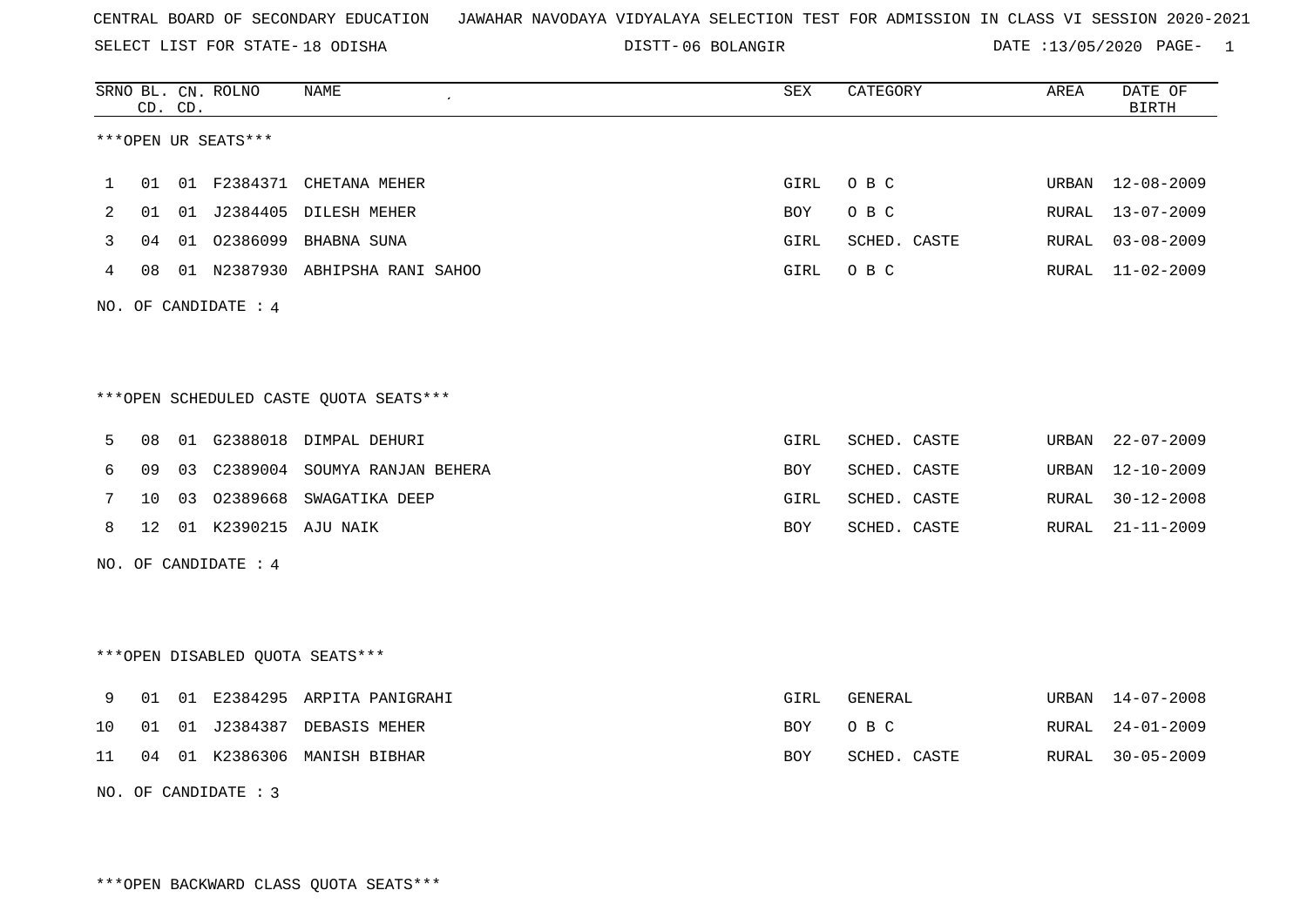SELECT LIST FOR STATE- DISTT- 18 ODISHA

06 BOLANGIR DATE :13/05/2020 PAGE- 2

|    |    | CD. CD. | SRNO BL. CN. ROLNO     | <b>NAME</b>                            | ${\tt SEX}$ | CATEGORY     | AREA  | DATE OF<br><b>BIRTH</b> |
|----|----|---------|------------------------|----------------------------------------|-------------|--------------|-------|-------------------------|
|    |    |         |                        | *** OPEN BACKWARD CLASS QUOTA SEATS*** |             |              |       |                         |
| 12 | 02 |         |                        | 01 J2384970 ABHINAV SAHU               | BOY         | O B C        | RURAL | $20 - 06 - 2009$        |
| 13 | 02 |         |                        | 01 N2384991 ANJALI MEHER               | GIRL        | O B C        | RURAL | $01 - 03 - 2010$        |
| 14 | 02 |         |                        | 02 N2385319 PRIYANKA MEHER             | <b>GIRL</b> | O B C        | RURAL | $06 - 05 - 2009$        |
| 15 | 08 |         |                        | 01 J2388201 RANJAN MEHER               | BOY         | O B C        | RURAL | $08 - 03 - 2009$        |
| 16 | 09 | 03      |                        | F2388974 SNEHALI PADHAN                | GIRL        | O B C        | URBAN | $31 - 03 - 2010$        |
|    |    |         | NO. OF CANDIDATE : 5   |                                        |             |              |       |                         |
|    |    |         |                        | ***OPEN SCHEDULED TRIBE QUOTA SEATS*** |             |              |       |                         |
| 17 | 07 |         |                        | 01 L2387369 AYUSH BISWAL               | BOY         | SCHED. TRIBE | RURAL | $06 - 11 - 2009$        |
| 18 | 07 |         |                        | 02 L2387644 LILAMBARA MAJHI            | BOY         | SCHED. TRIBE | RURAL | $02 - 02 - 2009$        |
| 19 | 07 |         |                        | 03 L2387763 RAKESH KUMAR MAJHI         | BOY         | SCHED. TRIBE | RURAL | $15 - 11 - 2009$        |
| 20 | 08 |         |                        | 01 L2388071 JHASKETAN PUTA             | BOY         | SCHED. TRIBE | RURAL | $10 - 11 - 2008$        |
|    |    |         | NO. OF CANDIDATE : $4$ |                                        |             |              |       |                         |
|    |    |         |                        |                                        |             |              |       |                         |
|    |    |         |                        |                                        |             |              |       |                         |
|    |    |         | ***RURAL OPEN SEATS*** |                                        |             |              |       |                         |
| 21 | 01 |         |                        | 01 I2384441 HRIDAYA SPANDAN THAKUR     | BOY         | GENERAL      | RURAL | $09 - 07 - 2009$        |
| 22 | 01 |         |                        | 02 I2384574 MOUSAM ROUT                | BOY         | GENERAL      | RURAL | $21 - 11 - 2008$        |
| 23 | 02 | 02      |                        | 12385295 PRAGNYANA NANDA THAKUR        | BOY         | GENERAL      | RURAL | $23 - 09 - 2009$        |
| 24 | 02 |         |                        | 03 J2385484 SUMIT MEHER                | BOY         | O B C        | RURAL | $04 - 01 - 2009$        |
| 25 | 03 |         |                        | 02 J2385902 RAKESH MEHER               | BOY         | O B C        | RURAL | $06 - 07 - 2009$        |
| 26 | 04 |         |                        | 01 J2386104 BHAKTI PRASAD NAYAK        | BOY         | O B C        | RURAL | $13 - 06 - 2008$        |
| 27 |    |         |                        | 04 01 L2386200 HRUSHIKESH MUNDA        | BOY         | SCHED. TRIBE | RURAL | $08 - 03 - 2009$        |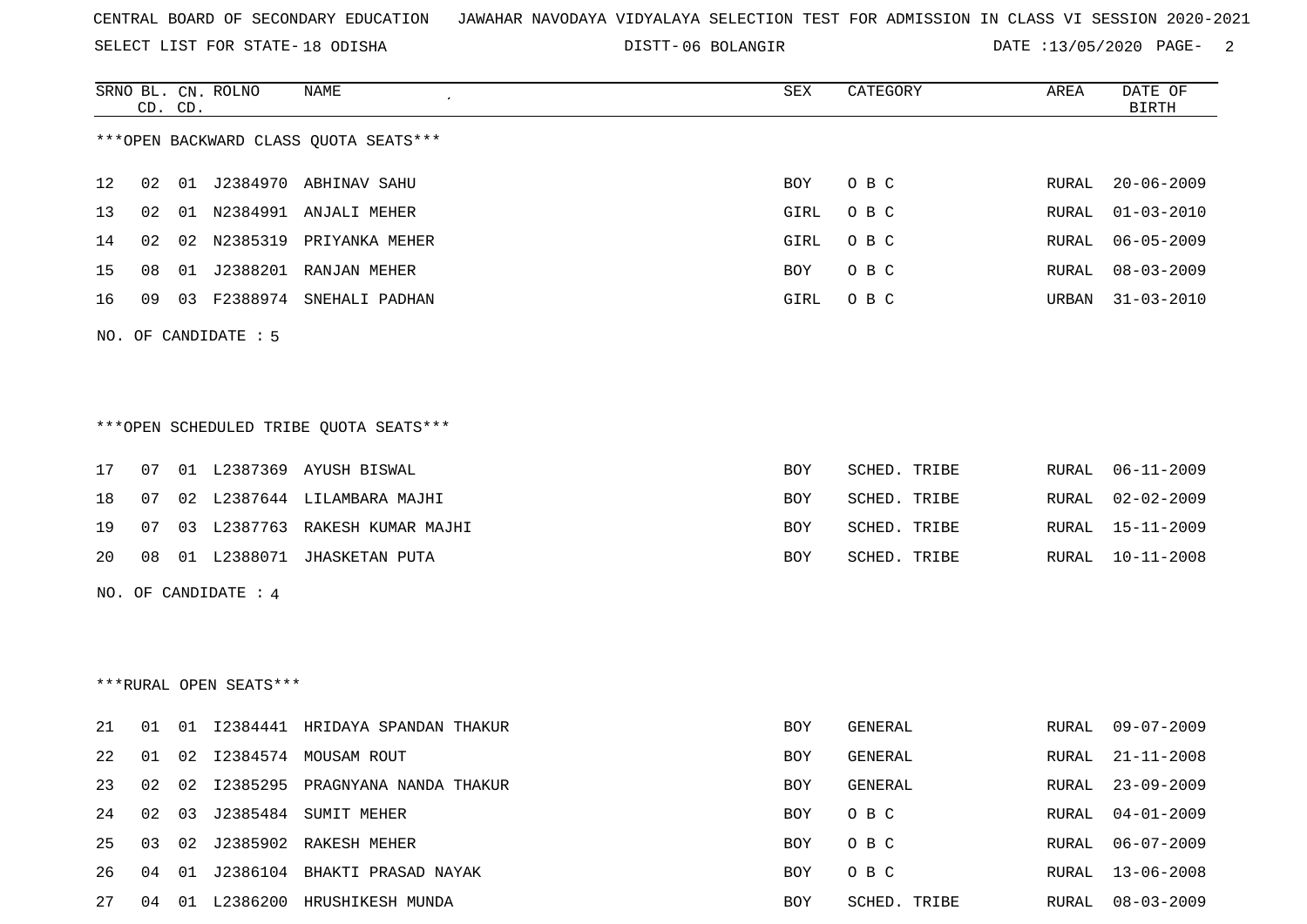SELECT LIST FOR STATE- DISTT- 18 ODISHA

06 BOLANGIR DATE :13/05/2020 PAGE- 3

|                        | CD. CD. |    | SRNO BL. CN. ROLNO | NAME                                    | SEX        | CATEGORY       | AREA  | DATE OF<br><b>BIRTH</b> |  |
|------------------------|---------|----|--------------------|-----------------------------------------|------------|----------------|-------|-------------------------|--|
| ***RURAL OPEN SEATS*** |         |    |                    |                                         |            |                |       |                         |  |
| 28                     | 05      | 01 |                    | J2386703 KISHAN KHETI                   | BOY        | O B C          | RURAL | $06 - 11 - 2009$        |  |
| 29                     | 05      | 02 | N2386761           | MUSKAN MEHER                            | GIRL       | O B C          | RURAL | $03 - 05 - 2009$        |  |
| 30                     | 06      | 01 |                    | J2386921 ADARSHA SAHU                   | BOY        | O B C          | RURAL | $13 - 11 - 2009$        |  |
| 31                     | 06      | 01 | J2386983           | <b>BHUBAN MEHER</b>                     | <b>BOY</b> | O B C          | RURAL | $13 - 05 - 2009$        |  |
| 32                     | 07      | 03 | 02387856           | SMRUTIPRIYA JHANKAR                     | GIRL       | SCHED. CASTE   | RURAL | $08 - 09 - 2009$        |  |
| 33                     | 08      | 01 | J2387936           | ADITYA MEHER                            | BOY        | O B C          | RURAL | $27 - 10 - 2009$        |  |
| 34                     | 09      | 01 | I2388450           | BHABESH KUMAR DASH                      | BOY        | <b>GENERAL</b> | RURAL | $20 - 02 - 2010$        |  |
| 35                     | 10      | 03 | N2389613           | SNEHALATA PATEL                         | GIRL       | O B C          | RURAL | $03 - 02 - 2010$        |  |
| 36                     | 11      | 01 | N2389891           | MANISHA PADHAN                          | GIRL       | O B C          | RURAL | $25 - 01 - 2009$        |  |
| 37                     | 11      |    |                    | RINKI RANI BEHERA                       |            | O B C          |       | $24 - 03 - 2009$        |  |
|                        |         | 02 | N2390027           |                                         | GIRL       |                | RURAL |                         |  |
| 38                     | 12      | 03 | J2390839           | UDAYA BISWAL                            | BOY        | O B C          | RURAL | $04 - 12 - 2009$        |  |
| 39                     | 13      | 01 | J2390959           | KISHANLAL PADHAN                        | BOY        | O B C          | RURAL | $16 - 07 - 2009$        |  |
| 40                     | 14      | 01 |                    | J2391294 MADHUSUDAN MEHER               | BOY        | O B C          | RURAL | $20 - 12 - 2009$        |  |
| NO.                    |         |    | OF CANDIDATE : 20  |                                         |            |                |       |                         |  |
|                        |         |    |                    |                                         |            |                |       |                         |  |
|                        |         |    |                    |                                         |            |                |       |                         |  |
|                        |         |    |                    | ***RURAL SCHEDULED CASTE QUOTA SEATS*** |            |                |       |                         |  |
| 41                     | 01      | 02 | 02384650           | PRATIBHA PRIYADARSHANI BIBHAR           | GIRL       | SCHED. CASTE   | RURAL | $24 - 08 - 2009$        |  |
| 42                     | 06      | 02 | K2387279           | SOM NAIK                                | BOY        | SCHED. CASTE   | RURAL | $09 - 03 - 2010$        |  |
| 43                     | 07      | 03 | K2387829           | SASHANK DEEP                            | <b>BOY</b> | SCHED. CASTE   | RURAL | 19-10-2009              |  |
| 44                     | 08      |    |                    | 01 K2388129 MIHIR KUMAR PAL             | BOY        | SCHED. CASTE   | RURAL | $03 - 08 - 2008$        |  |
| 45                     | 09      | 03 | K2389036           | SUBHAM KUMAR MAJHI                      | BOY        | SCHED. CASTE   | RURAL | $20 - 06 - 2009$        |  |
| 46                     | 10      | 02 |                    | K2389335 KRISHNAJIT HARPAL              | BOY        | SCHED. CASTE   | RURAL | $22 - 10 - 2009$        |  |
| 47                     | 10      | 02 |                    | K2389458 PREMANANDA HARIPAL             | BOY        | SCHED. CASTE   | RURAL | $07 - 02 - 2008$        |  |
| 48                     |         |    |                    | 10 03 02389592 SHREEMARANI BAG          | GIRL       | SCHED. CASTE   |       | RURAL 13-06-2009        |  |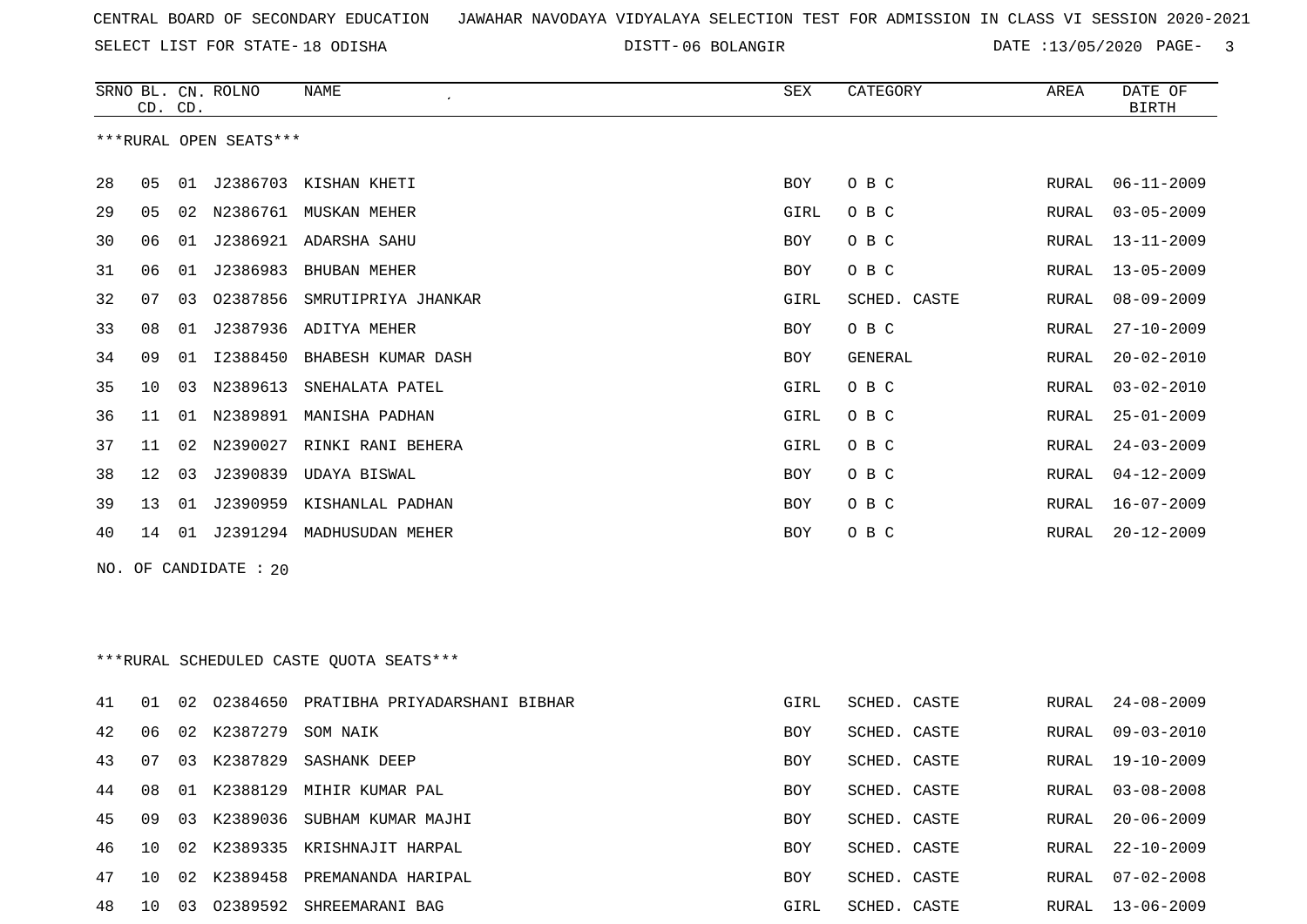SELECT LIST FOR STATE- DISTT- 18 ODISHA

06 BOLANGIR DATE :13/05/2020 PAGE- 4

|    |                 | CD. CD. | SRNO BL. CN. ROLNO    | NAME                                    | SEX        | CATEGORY     | AREA  | DATE OF<br>$\operatorname{BIRTH}$ |
|----|-----------------|---------|-----------------------|-----------------------------------------|------------|--------------|-------|-----------------------------------|
|    |                 |         |                       | ***RURAL SCHEDULED CASTE OUOTA SEATS*** |            |              |       |                                   |
| 49 | 11              |         |                       | 02 K2390114 SHUBHANKAR DANDASENA        | BOY        | SCHED. CASTE | RURAL | $22 - 11 - 2009$                  |
| 50 | 12              |         |                       | 01 02390373 DOLESWARI KUMBHAR           | GIRL       | SCHED. CASTE | RURAL | $30 - 05 - 2009$                  |
| 51 | 13              |         |                       | 02 02391013 PRIYANKA RAJHANS            | GIRL       | SCHED. CASTE | RURAL | $26 - 07 - 2010$                  |
|    |                 |         | NO. OF CANDIDATE : 11 |                                         |            |              |       |                                   |
|    |                 |         |                       |                                         |            |              |       |                                   |
|    |                 |         |                       |                                         |            |              |       |                                   |
|    |                 |         |                       | ***RURAL BACKWARD CLASS QUOTA SEATS***  |            |              |       |                                   |
|    |                 |         |                       |                                         |            |              |       |                                   |
| 52 | 01              |         |                       | 01 J2384308 AYUSH KUMAR MEHER           | BOY        | O B C        | RURAL | $22 - 12 - 2008$                  |
| 53 | 01              | 03      | J2384799              | SARTHAK KUMAR MEHER                     | <b>BOY</b> | O B C        | RURAL | $29 - 05 - 2008$                  |
| 54 | 01              | 03      |                       | J2384921 SURAJ KUMAR MEHER              | BOY        | O B C        | RURAL | $02 - 04 - 2009$                  |
| 55 | 03              |         |                       | 01 J2385806 MOHIT KUMAR RANA            | BOY        | O B C        | RURAL | $24 - 10 - 2008$                  |
| 56 | 04              | 01      |                       | J2386164 DHARMESH RANA                  | BOY        | O B C        | RURAL | $24 - 10 - 2009$                  |
| 57 | 05              |         |                       | 01 N2386560 ALIVA PRIYADARSHINI KHAMARI | GIRL       | O B C        | RURAL | $24 - 06 - 2009$                  |
| 58 | 07              |         |                       | 01 N2387359 ANUSHKAA SAHU               | GIRL       | O B C        | RURAL | $26 - 03 - 2010$                  |
| 59 | 07              | 03      |                       | J2387834 SATYAM BEHERA                  | <b>BOY</b> | O B C        | RURAL | $21 - 03 - 2010$                  |
| 60 | 09              | 01      |                       | J2388310 ADITYA KRISHNA BEHERA          | <b>BOY</b> | O B C        | RURAL | $13 - 08 - 2009$                  |
| 61 | 09              | 01      |                       | J2388428 AYUSH SAHU                     | BOY        | O B C        | RURAL | $02 - 09 - 2009$                  |
| 62 | 09              | 02      | N2388678              | NIBRUTTIRANI BEHERA                     | GIRL       | O B C        | RURAL | $19 - 04 - 2009$                  |
| 63 | 09              | 03      |                       | J2389097 TANMAYA KUMAR SAHU             | BOY        | O B C        | RURAL | $09 - 02 - 2010$                  |
| 64 | 10              | 03      |                       | J2389674 SWAYAM PATEL                   | BOY        | O B C        | RURAL | $30 - 06 - 2008$                  |
| 65 | 12              | 01      |                       | J2390198 ABHINAV MEHER                  | <b>BOY</b> | O B C        | RURAL | $24 - 09 - 2009$                  |
| 66 | 12              |         |                       | 01 N2390266 ARADHANA BAGH               | GIRL       | O B C        | RURAL | $04 - 01 - 2010$                  |
| 67 | 12 <sup>°</sup> |         |                       | 02 N2390537 NILISHA PADHAN              | GIRL       | O B C        | RURAL | $14 - 05 - 2009$                  |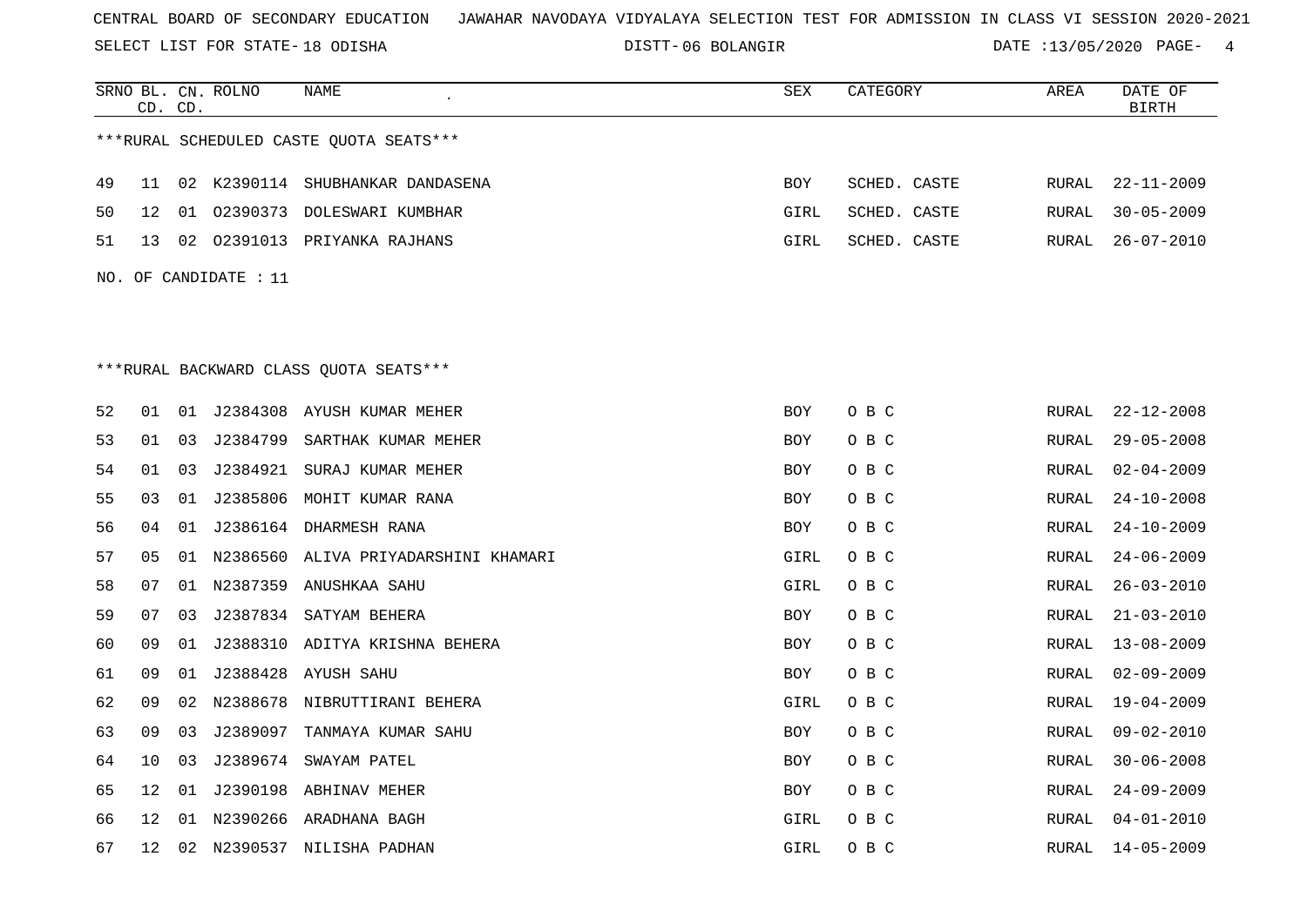SELECT LIST FOR STATE- DISTT- 18 ODISHA

06 BOLANGIR DATE :13/05/2020 PAGE- 5

|    | CD. CD.           |    | SRNO BL. CN. ROLNO    | <b>NAME</b><br>$\cdot$                  | SEX         | CATEGORY     | AREA         | DATE OF<br><b>BIRTH</b> |
|----|-------------------|----|-----------------------|-----------------------------------------|-------------|--------------|--------------|-------------------------|
|    |                   |    | NO. OF CANDIDATE : 16 |                                         |             |              |              |                         |
|    |                   |    |                       |                                         |             |              |              |                         |
|    |                   |    |                       |                                         |             |              |              |                         |
|    |                   |    |                       | ***RURAL SCHEDULED TRIBE OUOTA SEATS*** |             |              |              |                         |
| 68 | 01                | 03 | L2384842              | SHUBHRANSHU SHEKHAR MALLIK              | <b>BOY</b>  | SCHED. TRIBE | RURAL        | $29 - 10 - 2009$        |
| 69 | 01                | 03 | L2384957              | TUSHAR DHARUA                           | <b>BOY</b>  | SCHED. TRIBE | RURAL        | $10 - 01 - 2010$        |
| 70 | 02                | 01 | P2385096              | DIPTIMAYEE BARGE                        | GIRL        | SCHED. TRIBE | RURAL        | $20 - 12 - 2009$        |
| 71 | 02                | 02 | L2385330              | PUSTAM BARIK                            | <b>BOY</b>  | SCHED. TRIBE | RURAL        | $21 - 03 - 2010$        |
| 72 | 03                | 01 | P2385693              | <b>GHANASHREE SABAR</b>                 | GIRL        | SCHED. TRIBE | RURAL        | $13 - 09 - 2009$        |
| 73 | 06                | 02 | P2387264              | SHREEYA CHHATRIA                        | GIRL        | SCHED. TRIBE | RURAL        | $14 - 02 - 2010$        |
| 74 | 07                | 01 | L2387445              | CHUDESWAR BHOI                          | <b>BOY</b>  | SCHED. TRIBE | RURAL        | $28 - 03 - 2009$        |
| 75 | 07                | 03 | P2387849              | SIDDHI BHOI                             | GIRL        | SCHED. TRIBE | RURAL        | $30 - 07 - 2009$        |
| 76 | 07                | 03 | P2387893              | SWETASHREE BHOI                         | GIRL        | SCHED. TRIBE | RURAL        | $29 - 10 - 2009$        |
| 77 | 09                | 03 | P2388926              | SHEETAL BHOI                            | GIRL        | SCHED. TRIBE | RURAL        | $30 - 10 - 2009$        |
| 78 | $12 \overline{ }$ | 01 | P2390382              | GAJALAXMI BHOI                          | GIRL        | SCHED. TRIBE | <b>RURAL</b> | $24 - 11 - 2009$        |
| 79 | 13                | 01 | P2390969              | LIPSARANI BHOI                          | GIRL        | SCHED. TRIBE | RURAL        | $02 - 11 - 2009$        |
| 80 | 14                | 02 | P2391501              | TRUPTIMAYEE BHOI                        | <b>GIRL</b> | SCHED. TRIBE | RURAL        | $07 - 04 - 2010$        |
|    |                   |    |                       |                                         |             |              |              |                         |

NO. OF CANDIDATE : 13

TOTAL SELECTED CANDIDATE : 80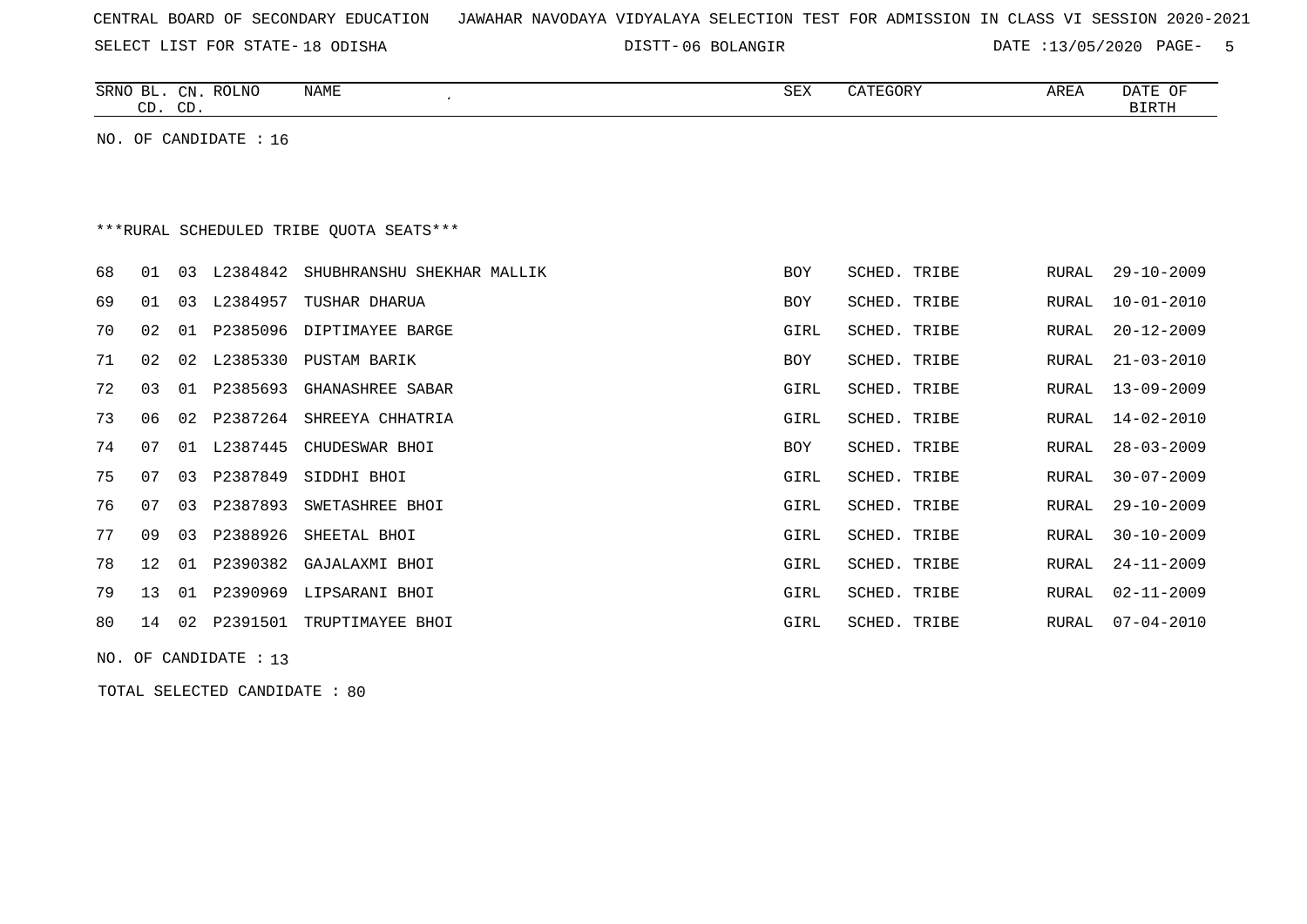SELECT LIST FOR STATE- DISTT- 18 ODISHA

|    | CD. CD. | SRNO BL. CN. ROLNO   | NAME<br>$\bullet$                       | SEX  | CATEGORY     | AREA  | DATE OF<br><b>BIRTH</b> |
|----|---------|----------------------|-----------------------------------------|------|--------------|-------|-------------------------|
|    |         | ***OPEN UR SEATS***  |                                         |      |              |       |                         |
| 1  |         |                      | 01 01 J2391634 ARYAN KUMAR PRADHAN      | BOY  | O B C        |       | RURAL 25-09-2009        |
| 2  |         |                      | 01 01 I2391656 AYUSH MISHRA             | BOY  | GENERAL      | RURAL | $26 - 01 - 2010$        |
| 3  |         |                      | 01  03  A2392047  P. ARNAB  ARIT        | BOY  | GENERAL      | URBAN | $02 - 01 - 2009$        |
| 4  |         |                      | 09 01 M2395275 GAYATRI DEBASMITA DASH   | GIRL | GENERAL      |       | RURAL 16-04-2009        |
|    |         | NO. OF CANDIDATE : 4 |                                         |      |              |       |                         |
|    |         |                      |                                         |      |              |       |                         |
|    |         |                      | ***OPEN SCHEDULED CASTE QUOTA SEATS***  |      |              |       |                         |
| 5  |         |                      | 01 03 K2392208 ROHAN PREET SARBHANG     | BOY  | SCHED. CASTE |       | RURAL 21-04-2009        |
| 6  |         |                      | 03 02 02393116 SARMISTA JAIPURIA        | GIRL | SCHED. CASTE | RURAL | $27 - 04 - 2010$        |
| 7  |         |                      | 04 01 02393328 KHUSBURANI BAG           | GIRL | SCHED. CASTE | RURAL | $30 - 07 - 2009$        |
|    |         | NO. OF CANDIDATE : 3 |                                         |      |              |       |                         |
|    |         |                      |                                         |      |              |       |                         |
|    |         |                      | ***OPEN DISABLED QUOTA SEATS***         |      |              |       |                         |
| 8  |         |                      | 01 01 I2391551 AKASH KUMAR BANKA        | BOY  | GENERAL      |       | RURAL 04-11-2009        |
|    |         | NO. OF CANDIDATE : 1 |                                         |      |              |       |                         |
|    |         |                      |                                         |      |              |       |                         |
|    |         |                      | *** OPEN BACKWARD CLASS QUOTA SEATS *** |      |              |       |                         |
| 9  |         |                      | 01 01 J2391610 ANKIT KUMAR SAHU         | BOY  | O B C        | RURAL | $31 - 08 - 2009$        |
| 10 |         |                      | 01 01 B2391753 DEBASISH SAHOO           | BOY  | O B C        | URBAN | $10 - 03 - 2010$        |
| 11 |         |                      | 09 01 J2395204 ANSHUMAN SAHOO           | BOY  | O B C        |       | RURAL 26-12-2009        |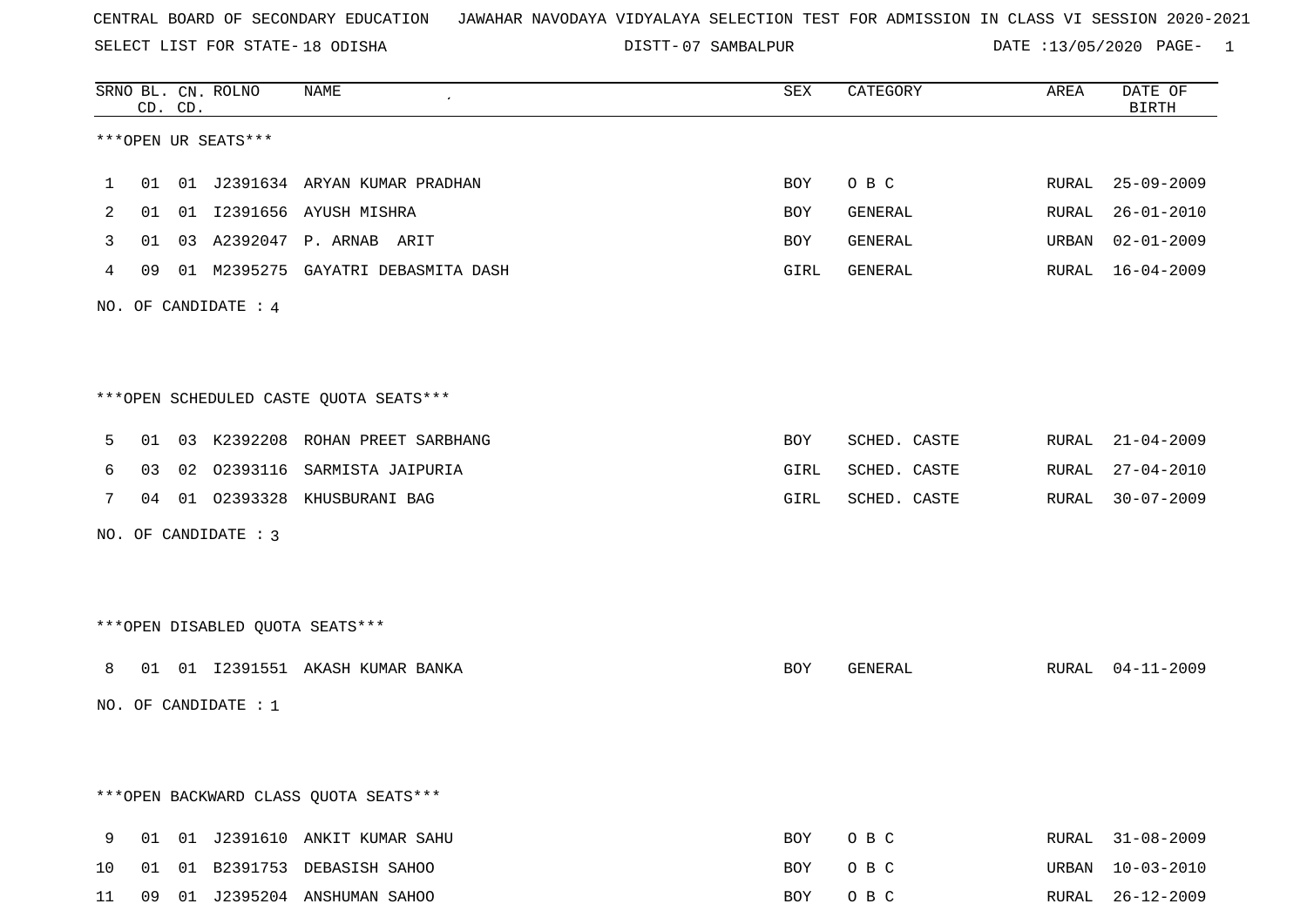SELECT LIST FOR STATE- DISTT- 18 ODISHA

|    |    | CD. CD. | SRNO BL. CN. ROLNO     | NAME                                   | ${\tt SEX}$ | CATEGORY     | AREA         | DATE OF<br><b>BIRTH</b> |
|----|----|---------|------------------------|----------------------------------------|-------------|--------------|--------------|-------------------------|
|    |    |         |                        | *** OPEN BACKWARD CLASS QUOTA SEATS*** |             |              |              |                         |
| 12 | 09 |         | 01 N2395278            | GHANASMITA SAHOO                       | GIRL        | O B C        | RURAL        | $23 - 09 - 2008$        |
| 13 | 09 |         | 02 J2395378            | MUKTESWAR SAHU                         | BOY         | O B C        | RURAL        | $14 - 06 - 2009$        |
|    |    |         | NO. OF CANDIDATE : 5   |                                        |             |              |              |                         |
|    |    |         |                        |                                        |             |              |              |                         |
|    |    |         |                        | ***OPEN SCHEDULED TRIBE QUOTA SEATS*** |             |              |              |                         |
| 14 | 01 |         | 01 H2391619            | ANUSHKA BHOI                           | GIRL        | SCHED. TRIBE | URBAN        | $23 - 03 - 2010$        |
| 15 | 02 |         | 01 L2392683            | NABIN BISWAL                           | BOY         | SCHED. TRIBE | RURAL        | $04 - 10 - 2008$        |
| 16 | 03 |         |                        | 01 L2392859 ADITYA HARA                | BOY         | SCHED. TRIBE | RURAL        | $26 - 06 - 2008$        |
| 17 | 04 |         | 01 L2393198            | ADARSHA RANJAN MEHER                   | BOY         | SCHED. TRIBE | RURAL        | $25 - 12 - 2009$        |
| 18 | 05 |         |                        | 01 D2393612 BHUPATI MAJHI              | BOY         | SCHED. TRIBE | URBAN        | $09 - 09 - 2009$        |
| 19 | 05 | 01      | P2393709               | KRISHNA LAKRA                          | GIRL        | SCHED. TRIBE | RURAL        | $24 - 06 - 2009$        |
| 20 | 05 | 02      | P2393879               | SILLY KAU                              | GIRL        | SCHED. TRIBE | RURAL        | $29 - 08 - 2009$        |
|    |    |         | NO. OF CANDIDATE : 7   |                                        |             |              |              |                         |
|    |    |         |                        |                                        |             |              |              |                         |
|    |    |         |                        |                                        |             |              |              |                         |
|    |    |         | ***RURAL OPEN SEATS*** |                                        |             |              |              |                         |
| 21 | 01 | 04      | J2392388               | SPANDAN PRADHAN                        | BOY         | O B C        | RURAL        | $28 - 03 - 2010$        |
| 22 | 01 |         |                        | 04 M2392472 TANISKA AGRAWAL            | GIRL        | GENERAL      | RURAL        | $21 - 08 - 2009$        |
| 23 | 02 | 02      |                        | J2392729 RAHUL KUMAR JAL               | <b>BOY</b>  | O B C        | <b>RURAL</b> | $19 - 11 - 2009$        |
| 24 | 02 |         |                        | 02 N2392747 RIPSHA PADHAN              | GIRL        | O B C        | <b>RURAL</b> | $01 - 10 - 2009$        |
| 25 | 03 |         |                        | 01 J2392966 JASHOBANTA BISHWAL         | BOY         | O B C        | <b>RURAL</b> | $05 - 10 - 2009$        |
| 26 | 03 | 02      |                        | J2393070 PRIYAM NAYAK                  | BOY         | O B C        | <b>RURAL</b> | $27 - 07 - 2009$        |
| 27 | 04 |         |                        | 01 J2393196 ABHINAV SAHU               | BOY         | O B C        | <b>RURAL</b> | $20 - 05 - 2009$        |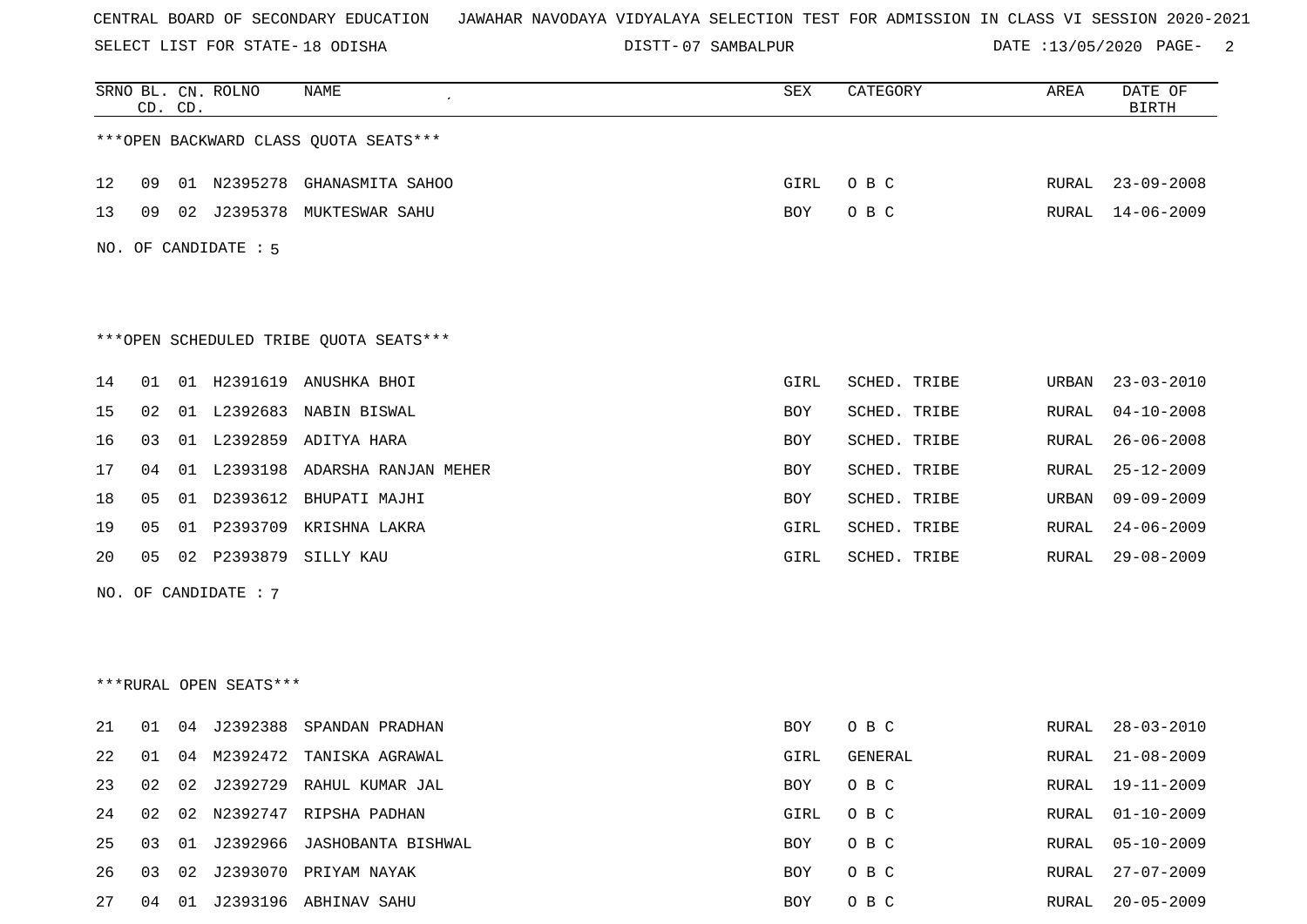SELECT LIST FOR STATE- DISTT- 18 ODISHA

|    | CD. CD. |    | SRNO BL. CN. ROLNO      | NAME                                    | SEX        | CATEGORY     | AREA  | DATE OF<br><b>BIRTH</b> |
|----|---------|----|-------------------------|-----------------------------------------|------------|--------------|-------|-------------------------|
|    |         |    | ***RURAL OPEN SEATS***  |                                         |            |              |       |                         |
| 28 | 04      |    |                         | 02 I2393480 SUBHAM BISWAL               | <b>BOY</b> | GENERAL      | RURAL | 17-08-2009              |
| 29 | 05      |    | 01 N2393653             | ELINA PATEL                             | GIRL       | O B C        | RURAL | $18 - 07 - 2009$        |
| 30 | 06      |    |                         | 01 J2393985 ANANDA KUMAR SAHOO          | <b>BOY</b> | O B C        | RURAL | $12 - 11 - 2009$        |
| 31 | 06      |    | 01 L2394059             | BINIT NAIK                              | BOY        | SCHED. TRIBE | RURAL | $08 - 12 - 2008$        |
| 32 | 07      |    |                         | 02 N2394831 SUBHADRA SNEHASINEE BEHERA  | GIRL       | O B C        | RURAL | $02 - 07 - 2009$        |
| 33 | 08      | 01 |                         | N2394891 AKANKSHYA SAHU                 | GIRL       | O B C        | RURAL | $13 - 01 - 2010$        |
| 34 | 09      |    |                         | 02 J2395500 SIBUN PRADHAN               | <b>BOY</b> | O B C        | RURAL | $16 - 05 - 2009$        |
|    |         |    | NO. OF CANDIDATE : $14$ |                                         |            |              |       |                         |
|    |         |    |                         |                                         |            |              |       |                         |
|    |         |    |                         |                                         |            |              |       |                         |
|    |         |    |                         | ***RURAL SCHEDULED CASTE OUOTA SEATS*** |            |              |       |                         |
| 35 | 01      |    |                         | 02 K2391795 GHANASHYAM PANDE            | <b>BOY</b> | SCHED. CASTE | RURAL | $23 - 06 - 2009$        |
| 36 | 02      |    |                         | 01 02392522 ALINA SINGHI                | GIRL       | SCHED. CASTE | RURAL | $08 - 01 - 2009$        |
| 37 | 03      | 01 |                         | 02392995 KIRANMAYEE RANJIT              | GIRL       | SCHED. CASTE | RURAL | $04 - 11 - 2009$        |
| 38 | 04      |    |                         | 01 K2393204 ALOK KUMAR ROHIDAS          | BOY        | SCHED. CASTE | RURAL | $17 - 02 - 2009$        |
| 39 | 04      | 02 |                         | 02393378 POOJA NAIK                     | GIRL       | SCHED. CASTE | RURAL | $21 - 08 - 2009$        |
| 40 | 04      | 02 | 02393423                | RUBI SAHANI                             | GIRL       | SCHED. CASTE | RURAL | $22 - 11 - 2009$        |
| 41 | 04      | 02 |                         | K2393424 RUDRADITYA JENA                | BOY        | SCHED. CASTE | RURAL | $12 - 08 - 2010$        |
| 42 | 04      | 02 | 02393466                | SNEHA DEHERI                            | GIRL       | SCHED. CASTE | RURAL | $03 - 01 - 2009$        |
| 43 | 05      | 02 |                         | 02393758 NAINA JAYPURIA                 | GIRL       | SCHED. CASTE | RURAL | 12-12-2009              |
| 44 | 08      |    |                         | 02 K2395180 TUSHAR PADHAN               | <b>BOY</b> | SCHED. CASTE | RURAL | $30 - 07 - 2009$        |
|    |         |    | NO. OF CANDIDATE : $10$ |                                         |            |              |       |                         |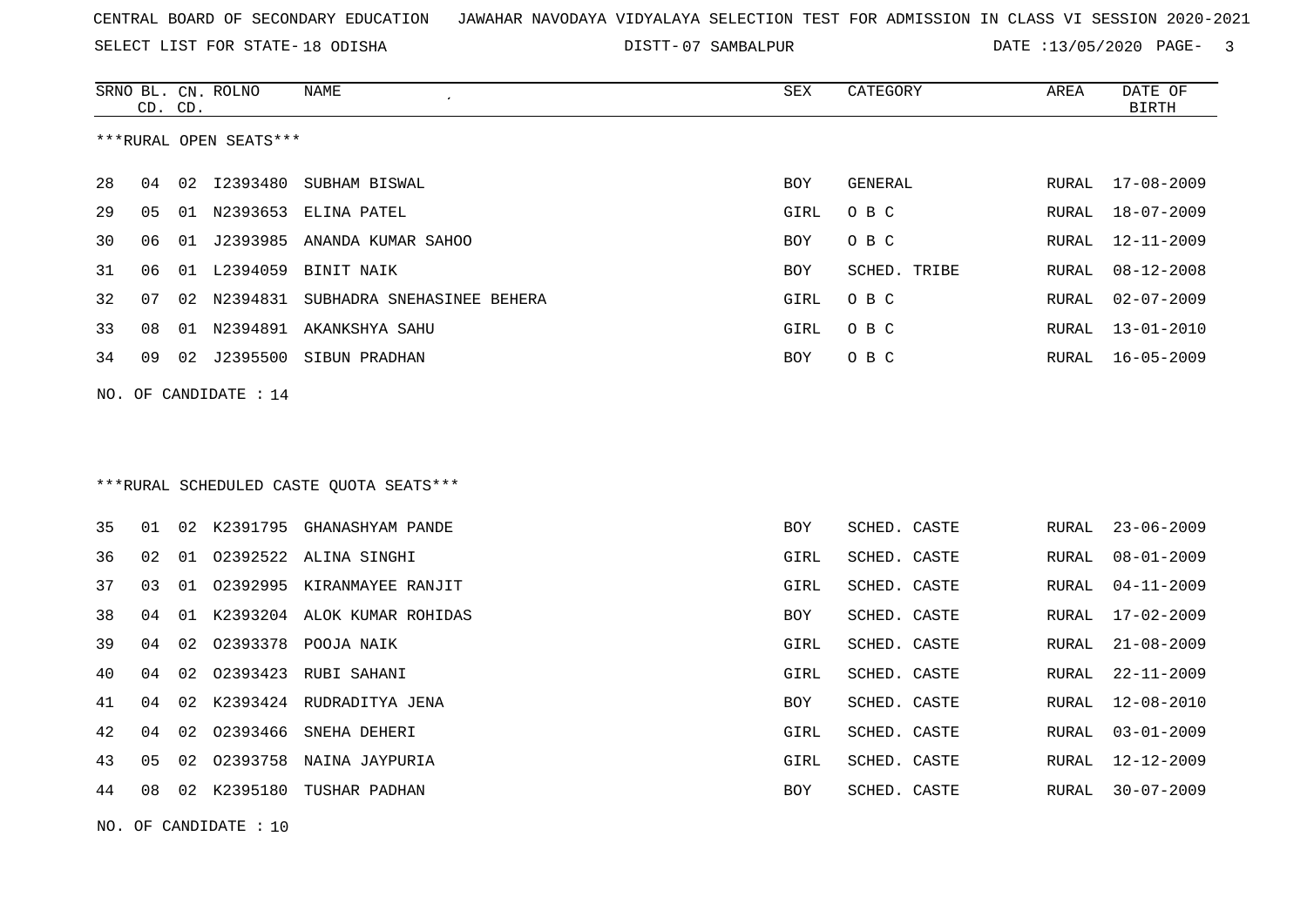SELECT LIST FOR STATE- DISTT- 18 ODISHA

|                          |    | CD. CD. | SRNO BL. CN. ROLNO | <b>NAME</b>                              | <b>SEX</b> | CATEGORY | AREA         | DATE OF<br><b>BIRTH</b> |  |
|--------------------------|----|---------|--------------------|------------------------------------------|------------|----------|--------------|-------------------------|--|
|                          |    |         |                    | *** RURAL BACKWARD CLASS QUOTA SEATS***  |            |          |              |                         |  |
| 45                       | 01 |         |                    | 01 J2391614 ANSHUMAN DAS                 | BOY        | O B C    | RURAL        | $28 - 09 - 2009$        |  |
| 46                       | 01 | 02      |                    | J2391937 LIKAN KARNA                     | <b>BOY</b> | O B C    | <b>RURAL</b> | $25 - 03 - 2010$        |  |
| 47                       | 01 | 03      |                    | J2392076 PRANAV BHOI                     | <b>BOY</b> | O B C    | <b>RURAL</b> | $07 - 09 - 2009$        |  |
| 48                       | 02 | 02      | N2392795           | SMRUTI SAMRUDDHI BARIK                   | GIRL       | O B C    | RURAL        | $24 - 03 - 2010$        |  |
| 49                       | 02 | 02      | N2392818           | SUHANI PADHAN                            | GIRL       | O B C    | RURAL        | $07 - 12 - 2009$        |  |
| 50                       | 03 | 02      | N2393147           | SONALI NATH                              | GIRL       | O B C    | <b>RURAL</b> | $12 - 10 - 2008$        |  |
| 51                       | 04 | 01      | N2393294           | IRA MANJARI BEHERA                       | GIRL       | O B C    | <b>RURAL</b> | $09 - 06 - 2009$        |  |
| 52                       | 04 | 02      | N2393515           | SWAYANGSIDDHA SAHU                       | GIRL       | O B C    | <b>RURAL</b> | $15 - 12 - 2009$        |  |
| 53                       | 05 | 01      | N2393577           | ARCHANA NAIK                             | GIRL       | O B C    | RURAL        | $03 - 09 - 2009$        |  |
| 54                       | 05 | 02      | J2393866           | SHAKTI PRASAD PATEL                      | <b>BOY</b> | O B C    | <b>RURAL</b> | $07 - 07 - 2009$        |  |
| 55                       | 08 | 02      |                    | J2395093 RAHUL DHAL                      | BOY        | O B C    | RURAL        | $11 - 12 - 2009$        |  |
| 56                       | 08 | 02      | J2395110           | SAMEER MEHER                             | BOY        | O B C    | RURAL        | $24 - 08 - 2009$        |  |
| 57                       | 08 | 02      | N2395157           | SUBHASHREE SAHOO                         | GIRL       | O B C    | <b>RURAL</b> | $15 - 10 - 2009$        |  |
| 58                       | 09 | 01      | J2395289           | HOSEN KUMAR SAHOO                        | <b>BOY</b> | O B C    | <b>RURAL</b> | $20 - 04 - 2010$        |  |
| 59                       | 09 | 02      | J2395393           | OMPRAKASH PRADHAN                        | <b>BOY</b> | O B C    | <b>RURAL</b> | $08 - 01 - 2010$        |  |
| 60                       | 09 | 02      | J2395542           | SWAVIMAN DEHURY                          | BOY        | O B C    | RURAL        | $16 - 03 - 2010$        |  |
| OF CANDIDATE : 16<br>NO. |    |         |                    |                                          |            |          |              |                         |  |
|                          |    |         |                    |                                          |            |          |              |                         |  |
|                          |    |         |                    |                                          |            |          |              |                         |  |
|                          |    |         |                    | *** RURAL SCHEDULED TRIBE QUOTA SEATS*** |            |          |              |                         |  |

|  |  | 61 01 04 L2392397 SRIKANTA ROUT     | <b>BOY</b> | SCHED. TRIBE | RURAL 08-11-2009 |
|--|--|-------------------------------------|------------|--------------|------------------|
|  |  | 62 03 01 L2392972 JITU ORAM         | BOY        | SCHED. TRIBE | RURAL 06-07-2009 |
|  |  | 63 03 02 L2393060 PRASMIT RAJ MUNDA | BOY        | SCHED. TRIBE | RURAL 27-07-2009 |
|  |  | 64 03 02 P2393071 PRIYANKA BHOI     | GIRL       | SCHED. TRIBE | RURAL 01-11-2008 |
|  |  | 65 04 01 L2393224 ASHISH KISAN      | BOY        | SCHED. TRIBE | RURAL 26-07-2009 |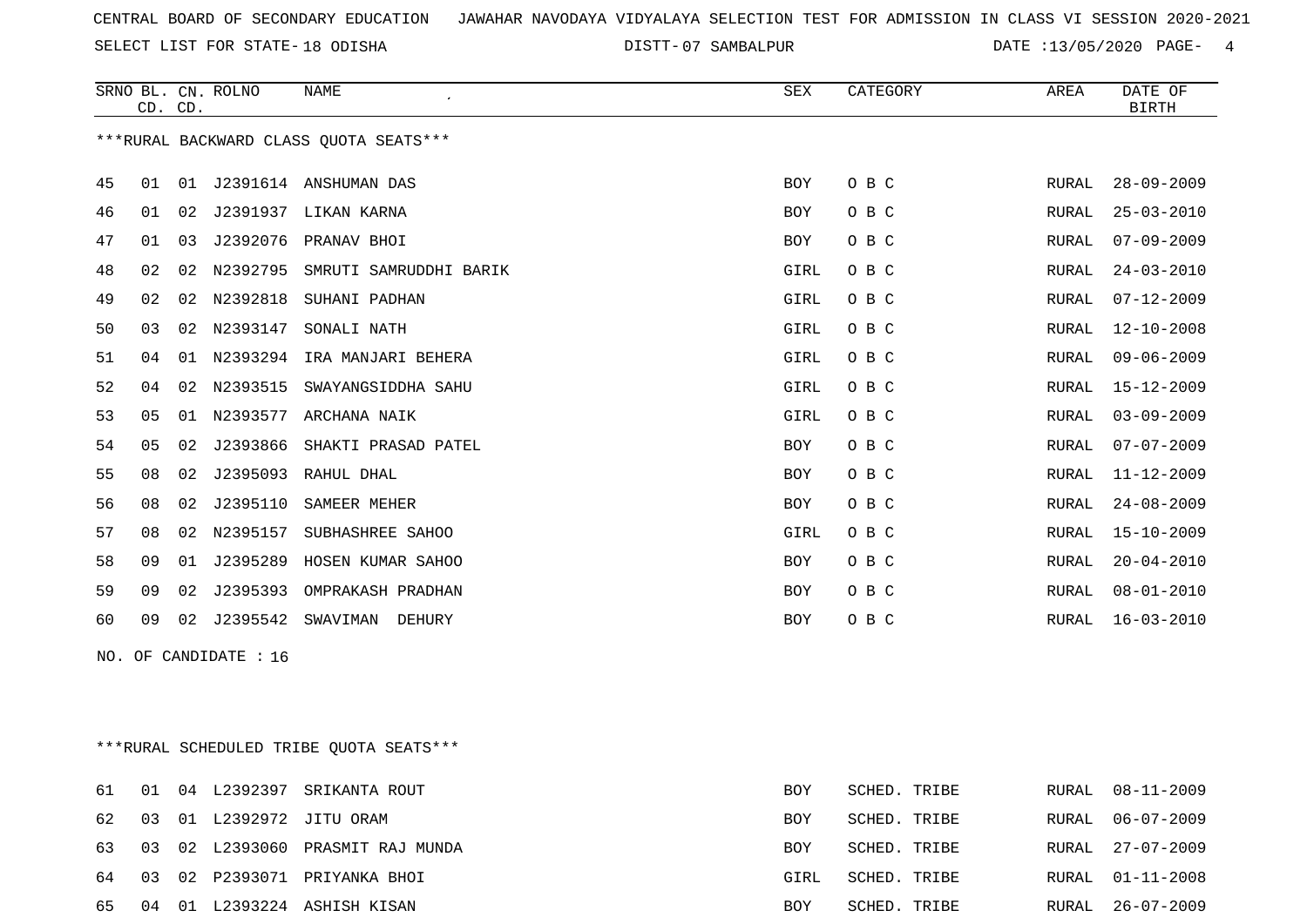SELECT LIST FOR STATE- DISTT- 18 ODISHA

07 SAMBALPUR DATE :13/05/2020 PAGE- 5

|    | CD. CD.        |    | SRNO BL. CN. ROLNO | <b>NAME</b><br>$\cdot$                  | <b>SEX</b> | CATEGORY     | AREA         | DATE OF<br><b>BIRTH</b> |
|----|----------------|----|--------------------|-----------------------------------------|------------|--------------|--------------|-------------------------|
|    |                |    |                    | ***RURAL SCHEDULED TRIBE OUOTA SEATS*** |            |              |              |                         |
| 66 | 04             | 01 | P2393285           | <b>GITISHREE NAIK</b>                   | GIRL       | SCHED. TRIBE | RURAL        | $17 - 01 - 2010$        |
| 67 | 04             | 01 | L2393290           | HEMANTA MUNDA                           | <b>BOY</b> | SCHED. TRIBE | <b>RURAL</b> | $22 - 07 - 2009$        |
| 68 | 04             | 02 | P2393376           | PINKI MIRDHA                            | GIRL       | SCHED. TRIBE | RURAL        | $19 - 07 - 2009$        |
| 69 | 04             | 02 | L2393399           | RAJA NAYAK                              | <b>BOY</b> | SCHED. TRIBE | <b>RURAL</b> | $02 - 04 - 2009$        |
| 70 | 04             | 02 | P2393499           | SUNITA MIRDHA                           | GIRL       | SCHED. TRIBE | <b>RURAL</b> | $03 - 01 - 2010$        |
| 71 | 0 <sub>5</sub> | 02 | L2393754           | MOHIT PATTA                             | <b>BOY</b> | SCHED. TRIBE | <b>RURAL</b> | $27 - 05 - 2009$        |
| 72 | 06             | 01 | L2394024           | AYUSH KALO                              | BOY        | SCHED. TRIBE | RURAL        | $28 - 07 - 2009$        |
| 73 | 06             | 01 | P2394211           | MONALISA KALO                           | GIRL       | SCHED. TRIBE | <b>RURAL</b> | $15 - 10 - 2009$        |
| 74 | 07             | 01 | P2394477           | AMISHA NAIK                             | GIRL       | SCHED. TRIBE | RURAL        | $03 - 11 - 2009$        |
| 75 | 07             | 01 | L2394571           | DHIREN KISAN                            | BOY        | SCHED. TRIBE | RURAL        | $03 - 04 - 2008$        |
| 76 | 07             | 02 | P2394757           | RASMIREKHA PAREKH                       | GIRL       | SCHED. TRIBE | RURAL        | $26 - 11 - 2009$        |
| 77 | 07             | 02 | P2394852           | SUNITI LUHA                             | GIRL       | SCHED. TRIBE | RURAL        | $25 - 11 - 2009$        |
| 78 | 08             | 02 | L2395118           | SASPIK DUNG DUNG                        | BOY        | SCHED. TRIBE | RURAL        | $20 - 10 - 2009$        |
| 79 | 08             | 02 | P2395149           | SUBHALAXMI MAJHI                        | GIRL       | SCHED. TRIBE | RURAL        | $24 - 09 - 2009$        |
| 80 | 09             | 01 | L2395207           | ARABINDA BILHAR                         | <b>BOY</b> | SCHED. TRIBE | RURAL        | $14 - 10 - 2009$        |

NO. OF CANDIDATE : 20

TOTAL SELECTED CANDIDATE : 80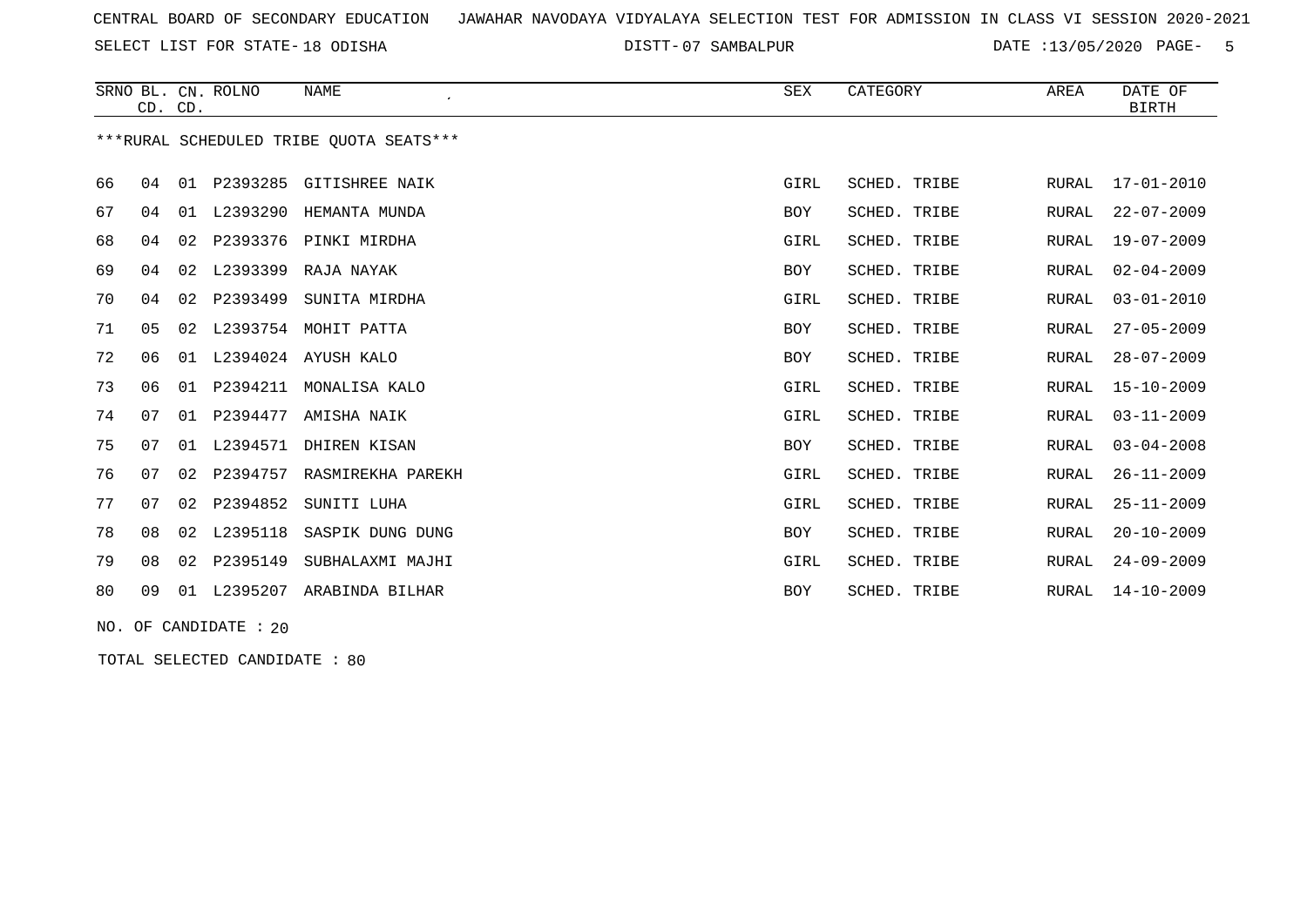SELECT LIST FOR STATE- DISTT- 18 ODISHA

08 SUNDARGARH DATE :13/05/2020 PAGE- 1

|              |    | CD. CD. | SRNO BL. CN. ROLNO       | NAME                                   | SEX        | CATEGORY     | AREA  | DATE OF<br><b>BIRTH</b> |
|--------------|----|---------|--------------------------|----------------------------------------|------------|--------------|-------|-------------------------|
|              |    |         | ***OPEN UR SEATS***      |                                        |            |              |       |                         |
| $\mathbf{1}$ |    |         |                          | 03 01 J2396530 SHUBHAMANYU SAHU        | BOY        | O B C        |       | RURAL 10-11-2009        |
| 2            |    |         | 04  01  N2396631  AKASHI | MAJHI                                  | GIRL       | O B C        | RURAL | 04-06-2009              |
| 3            |    |         |                          | 10 01 M2398305 BISHNUPRIYA NATH        | GIRL       | GENERAL      | RURAL | $30 - 05 - 2009$        |
|              |    |         | NO. OF CANDIDATE : 3     |                                        |            |              |       |                         |
|              |    |         |                          | ***OPEN SCHEDULED CASTE QUOTA SEATS*** |            |              |       |                         |
| 4            |    |         |                          | 03 01 K2396351 KARTIK MALIK            | BOY        | SCHED. CASTE |       | RURAL 03-06-2008        |
| 5            |    |         |                          | 16 01 G2400281 AYESHA TANTY            | GIRL       | SCHED. CASTE |       | URBAN 06-05-2009        |
| 6            |    |         |                          | 17 01 K2400858 TUSHAR KANTA BEHERA     | BOY        | SCHED. CASTE |       | RURAL 27-08-2009        |
|              |    |         | NO. OF CANDIDATE : 3     |                                        |            |              |       |                         |
|              |    |         |                          | ***OPEN DISABLED QUOTA SEATS***        |            |              |       |                         |
| 7            |    |         |                          | 04 01 J2396819 OM PRAKASH SAHU         | <b>BOY</b> | O B C        |       | RURAL 28-04-2010        |
| 8            |    |         |                          | 13 01 K2399492 SUJAL BADAIK            | BOY        | SCHED. CASTE |       | RURAL 02-06-2009        |
|              |    |         | NO. OF CANDIDATE : 2     |                                        |            |              |       |                         |
|              |    |         |                          |                                        |            |              |       |                         |
|              |    |         |                          | *** OPEN BACKWARD CLASS QUOTA SEATS*** |            |              |       |                         |
| 9            | 02 |         |                          | 01 J2395929 ALOK KUMAR SAHOO           | BOY        | O B C        | RURAL | $06 - 09 - 2008$        |
| 10           |    |         |                          | 04 01 J2396797 MANORANJAN MAHANTA      | BOY        | O B C        | RURAL | $05 - 04 - 2009$        |
| 11           |    |         |                          | 04 01 J2396824 PIYUSH KUMAR SAHU       | BOY        | O B C        |       | RURAL 08-04-2009        |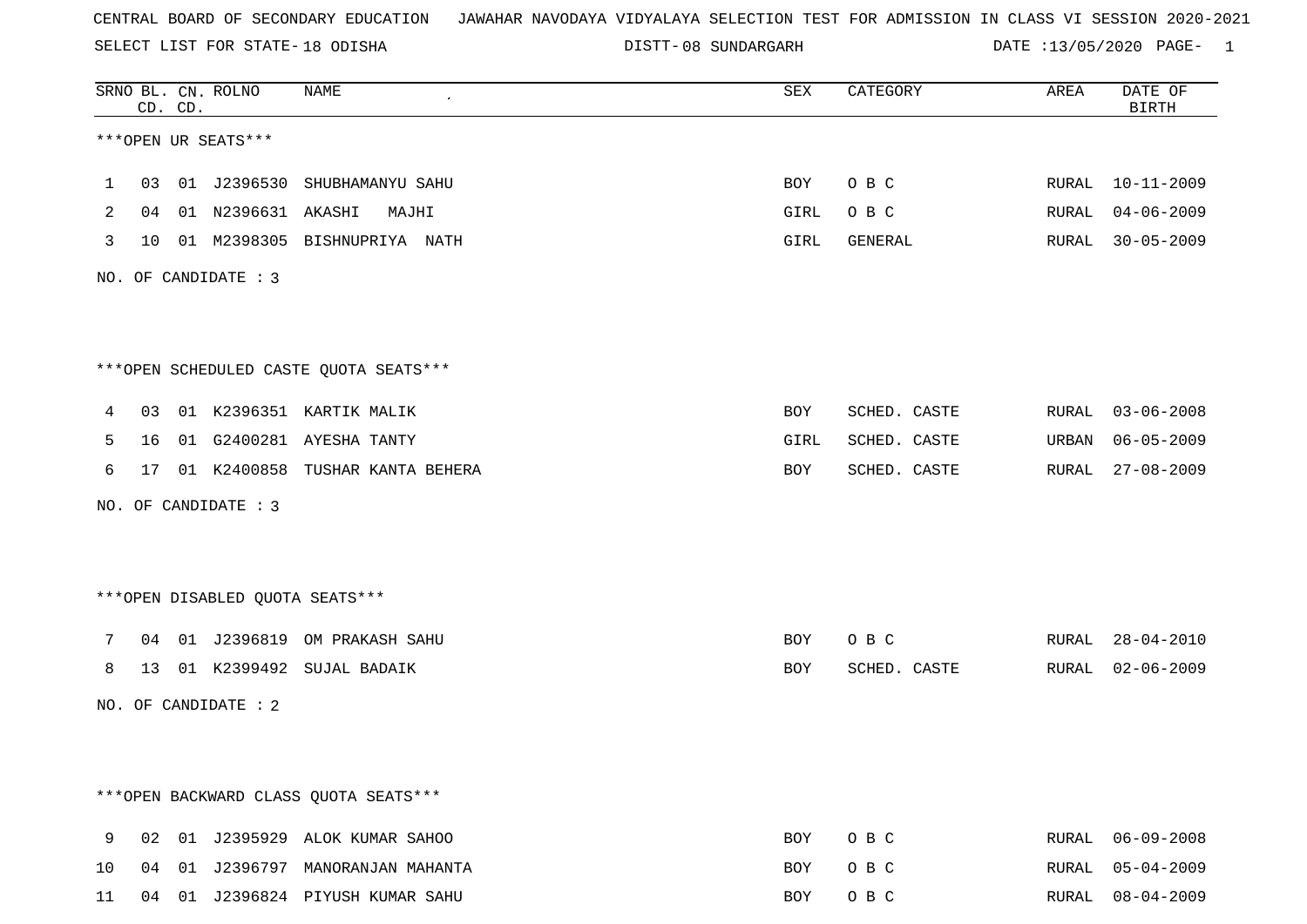SELECT LIST FOR STATE- DISTT- 18 ODISHA

DISTT-08 SUNDARGARH DATE :13/05/2020 PAGE- 2

|    | CD. CD. |    | SRNO BL. CN. ROLNO     | NAME                                    | SEX        | CATEGORY     | AREA  | DATE OF<br><b>BIRTH</b> |
|----|---------|----|------------------------|-----------------------------------------|------------|--------------|-------|-------------------------|
|    |         |    |                        | *** OPEN BACKWARD CLASS QUOTA SEATS***  |            |              |       |                         |
| 12 | 04      | 02 |                        | J2396914 SHIBAM KUMAR SAHU              | <b>BOY</b> | O B C        | RURAL | $04 - 08 - 2008$        |
| 13 | 10      |    |                        | 02 J2398482 RANIK KUMAR MAHANTA         | <b>BOY</b> | O B C        | RURAL | $13 - 10 - 2009$        |
|    |         |    | NO. OF CANDIDATE : 5   |                                         |            |              |       |                         |
|    |         |    |                        |                                         |            |              |       |                         |
|    |         |    |                        | *** OPEN SCHEDULED TRIBE QUOTA SEATS*** |            |              |       |                         |
| 14 | 02      | 01 | D2396069               | OMM NAIK                                | BOY        | SCHED. TRIBE | URBAN | $10 - 06 - 2009$        |
| 15 | 03      | 01 | P2396295               | DEEPIKA NAIK                            | GIRL       | SCHED. TRIBE | RURAL | $04 - 05 - 2009$        |
| 16 | 03      | 01 | H2396429               | PRATIMA MUNDARI                         | GIRL       | SCHED. TRIBE | URBAN | $07 - 05 - 2009$        |
| 17 | 06      | 01 | P2397257               | MEGHA NAIK                              | GIRL       | SCHED. TRIBE | RURAL | $09 - 09 - 2009$        |
| 18 | 08      |    |                        | 01 H2397673 KHUSHI BINJHIA              | GIRL       | SCHED. TRIBE | URBAN | $28 - 12 - 2009$        |
| 19 | 09      |    | 01 L2397929            | ANURAJ DUNG DUNG                        | <b>BOY</b> | SCHED. TRIBE | RURAL | $08 - 04 - 2008$        |
| 20 | 09      |    |                        | 01 L2397949 ASHISH KUMAR BAGH           | <b>BOY</b> | SCHED. TRIBE | RURAL | $29 - 02 - 2008$        |
|    |         |    | NO. OF CANDIDATE : 7   |                                         |            |              |       |                         |
|    |         |    |                        |                                         |            |              |       |                         |
|    |         |    |                        |                                         |            |              |       |                         |
|    |         |    | ***RURAL OPEN SEATS*** |                                         |            |              |       |                         |
| 21 | 01      | 01 | M2395669               | ESHA PANIGRAHI                          | GIRL       | GENERAL      | RURAL | $31 - 07 - 2009$        |
| 22 | 02      |    |                        | 01 J2395955 AYUSH KUMAR SA              | BOY        | O B C        | RURAL | $04 - 08 - 2009$        |
| 23 | 03      | 01 |                        | M2396375 LOVELY PRAMANIK                | GIRL       | GENERAL      | RURAL | $29 - 03 - 2009$        |
| 24 | 05      |    |                        | 01 P2397058 KEKISOMYA DHARUA            | GIRL       | SCHED. TRIBE | RURAL | $21 - 07 - 2009$        |
| 25 | 06      |    |                        | 01 J2397164 ALOK PADHAN                 | BOY        | O B C        | RURAL | $13 - 04 - 2009$        |
| 26 | 07      |    |                        | 01 I2397467 OMM SAI JENA                | <b>BOY</b> | GENERAL      | RURAL | $09 - 01 - 2009$        |
| 27 | 08      |    |                        | 01 J2397731 PRABHAT KUMAR SINGH         | BOY        | O B C        | RURAL | $23 - 09 - 2009$        |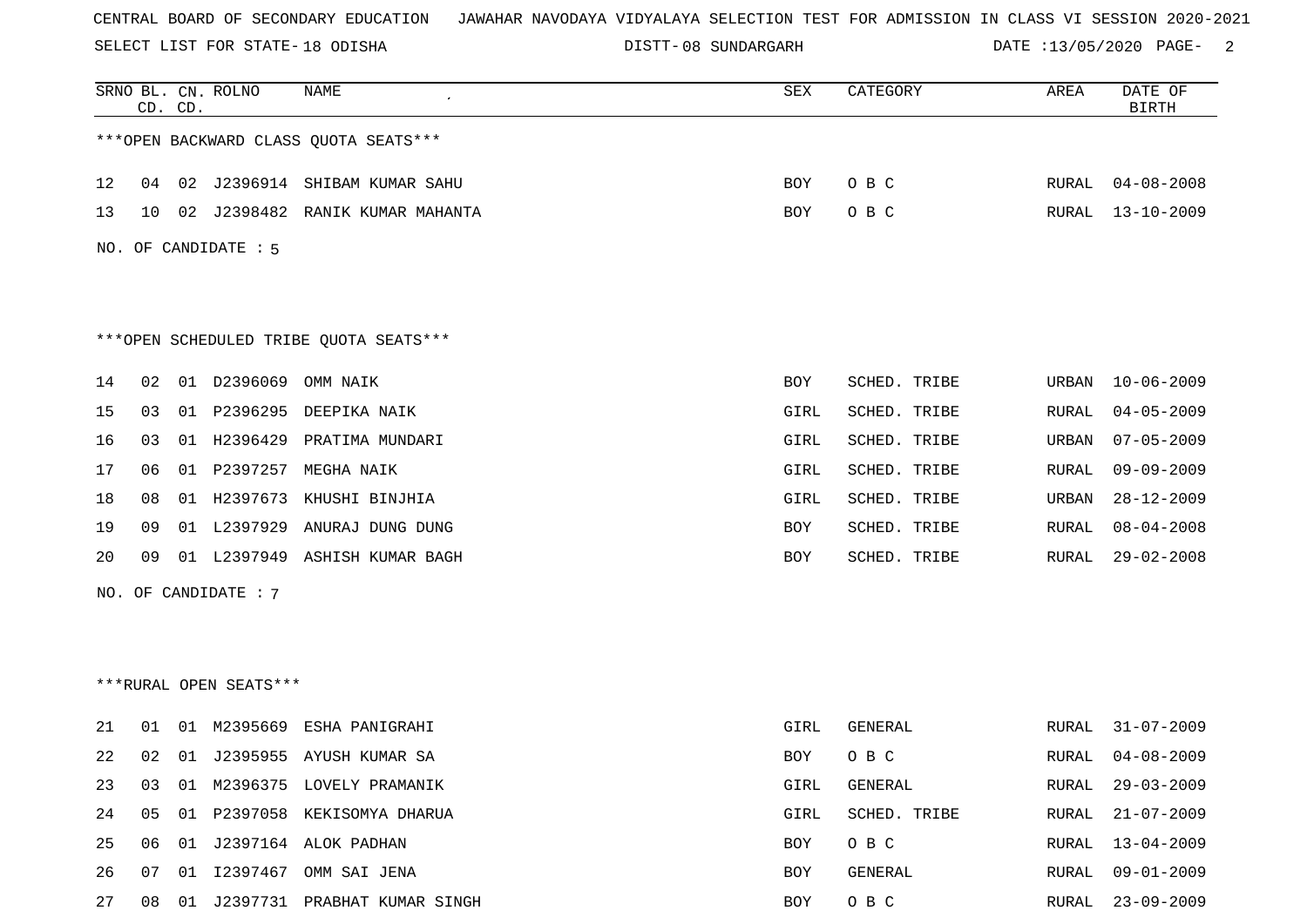SELECT LIST FOR STATE- DISTT- 18 ODISHA

08 SUNDARGARH DATE :13/05/2020 PAGE- 3

|     | CD.                 | CD. | SRNO BL. CN. ROLNO     | NAME                                    | <b>SEX</b> | CATEGORY       | AREA  | DATE OF<br><b>BIRTH</b> |  |
|-----|---------------------|-----|------------------------|-----------------------------------------|------------|----------------|-------|-------------------------|--|
|     |                     |     | ***RURAL OPEN SEATS*** |                                         |            |                |       |                         |  |
| 28  | 09                  |     |                        | 01 N2398099 PRAGATI RANA                | GIRL       | O B C          | RURAL | $22 - 11 - 2008$        |  |
| 29  | 10                  |     |                        | 02 M2398568 SUBHASHREE SAHU             | GIRL       | <b>GENERAL</b> | RURAL | $17 - 05 - 2009$        |  |
| 30  | 11                  |     |                        | 01 M2398620 ALIVA PURAN                 | GIRL       | GENERAL        | RURAL | $21 - 07 - 2009$        |  |
| 31  | 12                  |     |                        | 01 N2398995 JAYASHREE PATEL             | GIRL       | O B C          | RURAL | $23 - 07 - 2008$        |  |
| 32  | 13                  |     |                        | 01 J2399355 HIMANSHU SINGH              | <b>BOY</b> | O B C          | RURAL | $01 - 05 - 2009$        |  |
| 33  | 14                  |     | 02 L2399768            | OMM KUJUR                               | BOY        | SCHED. TRIBE   | RURAL | $30 - 12 - 2009$        |  |
| 34  | 16                  |     |                        | 01 J2400229 ABHISHEK KUMAR NAIK         | BOY        | O B C          | RURAL | $22 - 08 - 2009$        |  |
| NO. |                     |     | OF CANDIDATE : 14      |                                         |            |                |       |                         |  |
|     |                     |     |                        |                                         |            |                |       |                         |  |
|     |                     |     |                        |                                         |            |                |       |                         |  |
|     |                     |     |                        | ***RURAL SCHEDULED CASTE QUOTA SEATS*** |            |                |       |                         |  |
|     |                     |     |                        |                                         |            |                |       |                         |  |
| 35  | 01                  |     |                        | 01 02395677 HASINA GARDIA               | GIRL       | SCHED. CASTE   | RURAL | $29 - 03 - 2009$        |  |
| 36  | 04                  |     |                        | 01 K2396662 ASHUTOSH BEHERA             | BOY        | SCHED. CASTE   | RURAL | $22 - 05 - 2009$        |  |
| 37  | 04                  | 01  |                        | 02396784 LIPSAMAYEE PATRA               | GIRL       | SCHED. CASTE   | RURAL | $18 - 09 - 2008$        |  |
| 38  | 04                  |     |                        | 02 K2396893 SANJEEV KUMAR               | BOY        | SCHED. CASTE   | RURAL | $29 - 05 - 2009$        |  |
| 39  | 09                  | 01  |                        | 02398098 PRAGATI. P. BUDA               | GIRL       | SCHED. CASTE   | RURAL | $25 - 05 - 2009$        |  |
| 40  | 12                  | 02  | 02399212               | SNEHASHREE TANTY                        | GIRL       | SCHED. CASTE   | RURAL | $24 - 03 - 2009$        |  |
| 41  | 15                  | 01  | 02400093               | NAMISHA BUKHARA                         | GIRL       | SCHED. CASTE   | RURAL | $26 - 12 - 2008$        |  |
| 42  | 16                  |     |                        | 02 K2400493 RAJ ARYAN SETH              | <b>BOY</b> | SCHED. CASTE   | RURAL | $09 - 05 - 2008$        |  |
| 43  | 17                  |     |                        | 01 02400672 BARSHA RANI LARIA           | GIRL       | SCHED. CASTE   | RURAL | $11 - 05 - 2009$        |  |
|     | NO. OF CANDIDATE: 9 |     |                        |                                         |            |                |       |                         |  |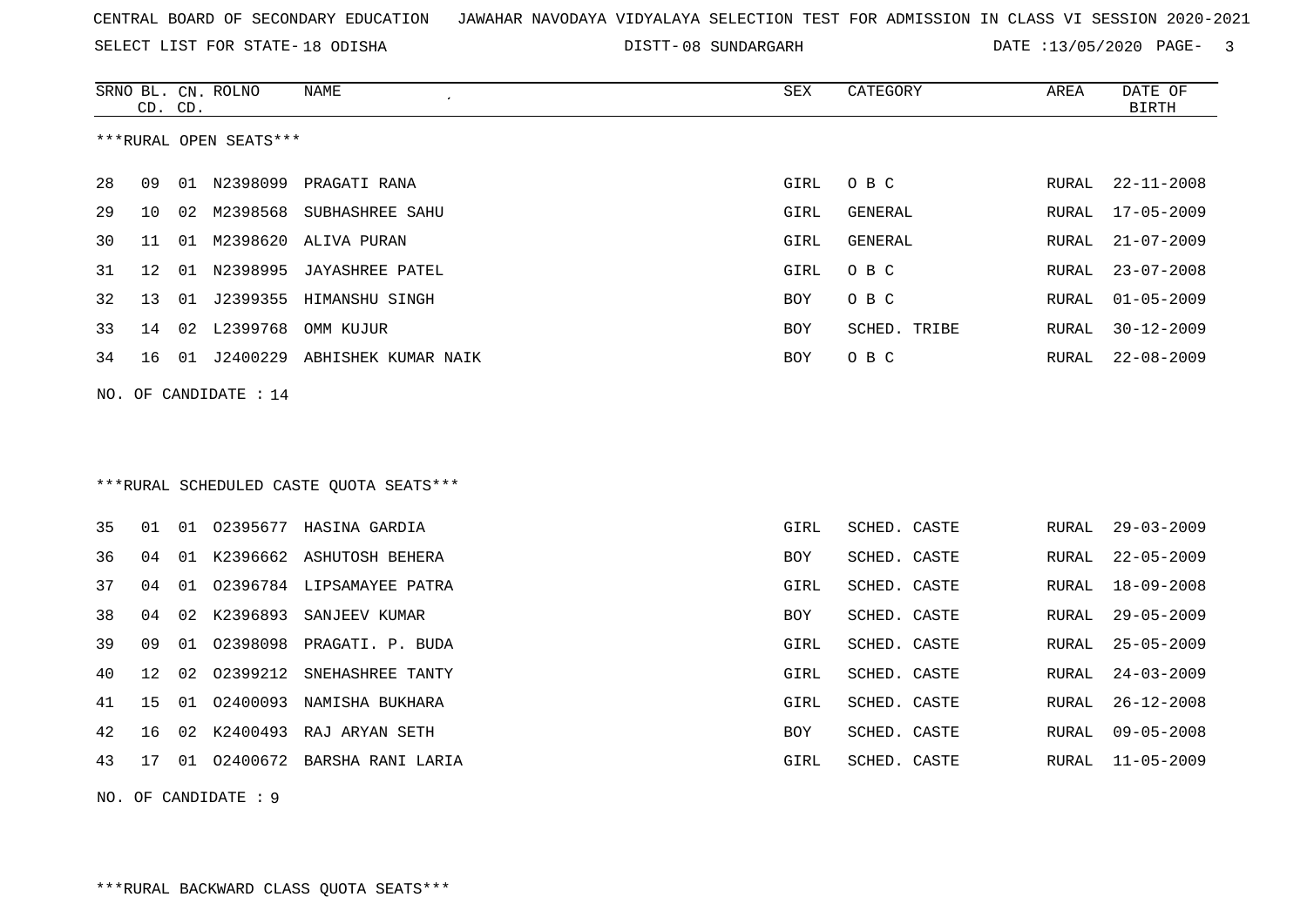SELECT LIST FOR STATE- DISTT- 18 ODISHA

DISTT-08 SUNDARGARH DATE :13/05/2020 PAGE- 4

|     | CD. CD. |    | SRNO BL. CN. ROLNO | <b>NAME</b>                             | SEX        | CATEGORY     | AREA  | DATE OF<br><b>BIRTH</b> |
|-----|---------|----|--------------------|-----------------------------------------|------------|--------------|-------|-------------------------|
|     |         |    |                    | *** RURAL BACKWARD CLASS QUOTA SEATS*** |            |              |       |                         |
| 44  | 03      | 01 | J2396289           | DEBABRATA MAHANTA                       | <b>BOY</b> | O B C        | RURAL | $25 - 07 - 2009$        |
| 45  | 03      | 01 |                    | J2396327 HIMESH CHANDRA SINGH           | <b>BOY</b> | O B C        | RURAL | $10 - 11 - 2009$        |
| 46  | 04      |    |                    | 01 J2396736 HIMANSHU KUMAR MOHANTY      | <b>BOY</b> | O B C        | RURAL | $08 - 09 - 2009$        |
| 47  | 04      |    |                    | 01 N2396761 KIRAN MAHANTA               | GIRL       | O B C        | RURAL | $14 - 12 - 2008$        |
| 48  | 04      |    | 01 J2396799        | MATRUSHRIBAD PRADHAN                    | <b>BOY</b> | O B C        | RURAL | $02 - 08 - 2009$        |
| 49  | 04      |    |                    | 01 J2396867 RAJ KISHOR BEHERA           | <b>BOY</b> | O B C        | RURAL | $23 - 03 - 2009$        |
| 50  | 04      | 02 | J2396932           | SOMNATH BAG                             | BOY        | O B C        | RURAL | $02 - 10 - 2009$        |
| 51  | 04      | 02 |                    | J2396963 TEJASWAN BEHERA                | BOY        | O B C        | RURAL | $09 - 01 - 2010$        |
| 52  | 06      |    |                    | 01 N2397188 BHARATI PADHAN              | GIRL       | O B C        | RURAL | $13 - 12 - 2009$        |
| 53  | 06      |    |                    | 01 J2397207 GAURAB BHOI                 | BOY        | O B C        | RURAL | $30 - 09 - 2009$        |
| 54  | 07      |    |                    | 01 J2397477 RAJESH SAHU                 | <b>BOY</b> | O B C        | RURAL | $06 - 04 - 2010$        |
| 55  | 07      |    |                    | 01 J2397486 RUDRA PRASAD DAS            | BOY        | O B C        | RURAL | $11 - 07 - 2009$        |
| 56  | 10      |    |                    | 01 J2398241 AKASH KUMAR MAHANTA         | BOY        | O B C        | RURAL | $09 - 04 - 2010$        |
| 57  | 10      |    |                    | 01 N2398368 JYOSTNARANI MAHANTA         | GIRL       | O B C        | RURAL | $21 - 03 - 2009$        |
| 58  | 10      |    |                    | 01 N2398441 PRACHI SAHU                 | GIRL       | O B C        | RURAL | $15 - 01 - 2009$        |
| 59  | 15      |    |                    | 01 J2399958 ABHIMANYU SINGH             | BOY        | O B C        | RURAL | 19-09-2008              |
| NO. |         |    | OF CANDIDATE : 16  |                                         |            |              |       |                         |
|     |         |    |                    |                                         |            |              |       |                         |
|     |         |    |                    |                                         |            |              |       |                         |
|     |         |    |                    | ***RURAL SCHEDULED TRIBE OUOTA SEATS*** |            |              |       |                         |
| 60  | 01      |    |                    | 02 L2395807 RAMAKANTA PRADHAN           | BOY        | SCHED. TRIBE | RURAL | $07 - 08 - 2009$        |
| 61  | 01      |    | 02 L2395838        | SANATAN NAIK                            | BOY        | SCHED. TRIBE | RURAL | $28 - 01 - 2010$        |

02 01 L2396057 NAMIT NAIK BOY SCHED. TRIBE RURAL 23-03-2008

04 01 P2396754 JYOSTNA RANI KINDO GIRL SCHED. TRIBE RURAL 03-09-2009

04 02 L2396954 SWASTIK SA BOY SCHED. TRIBE RURAL 22-07-2008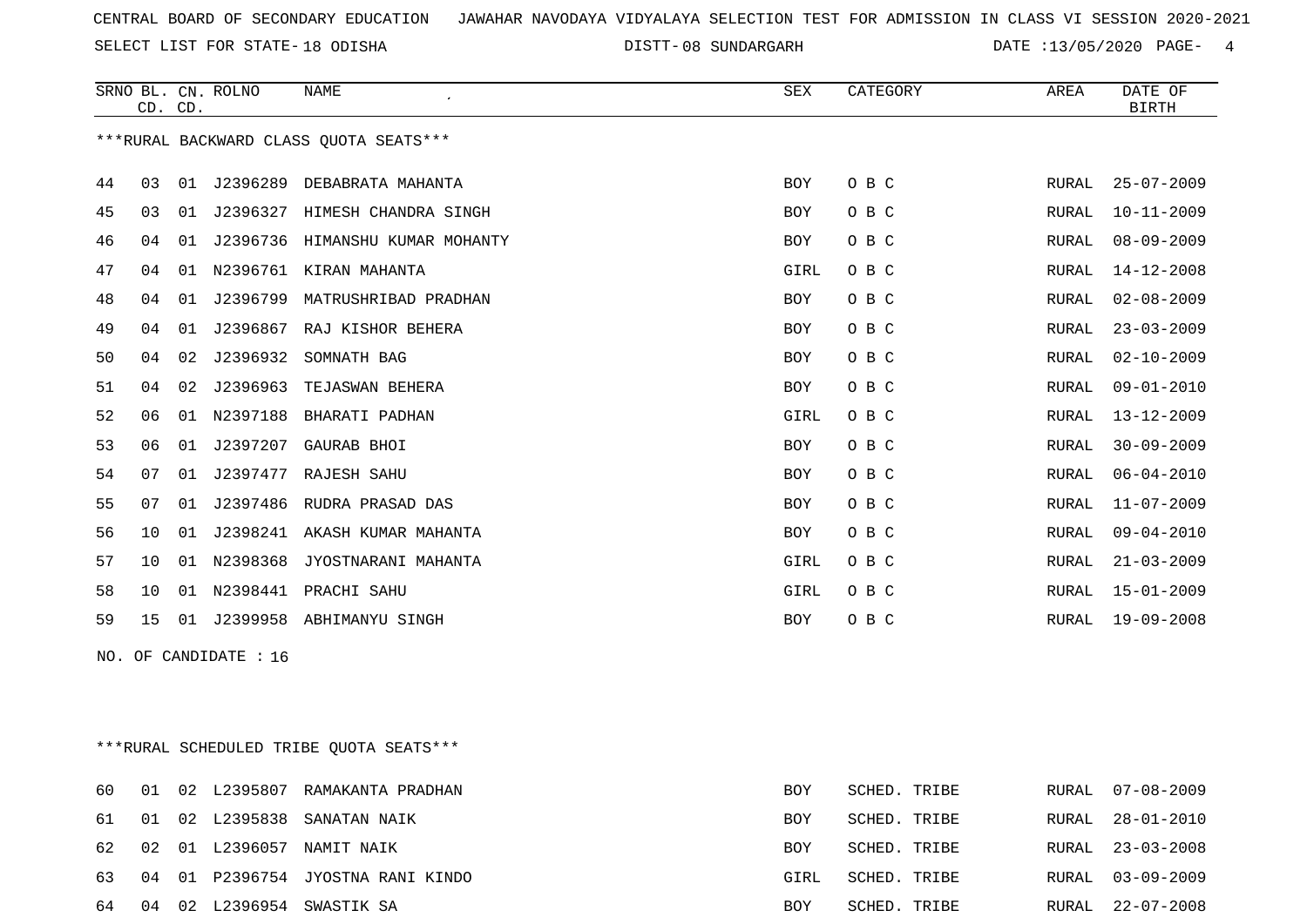SELECT LIST FOR STATE- DISTT- 18 ODISHA

08 SUNDARGARH DATE :13/05/2020 PAGE- 5

|    |                 | CD. CD. | SRNO BL. CN. ROLNO    | <b>NAME</b><br>$\epsilon$               | SEX        | CATEGORY     | AREA         | DATE OF<br><b>BIRTH</b> |
|----|-----------------|---------|-----------------------|-----------------------------------------|------------|--------------|--------------|-------------------------|
|    |                 |         |                       | ***RURAL SCHEDULED TRIBE OUOTA SEATS*** |            |              |              |                         |
| 65 | 04              |         |                       | 02 P2396956 SWATI PRAVA KISHAN          | GIRL       | SCHED. TRIBE | RURAL        | $03 - 11 - 2008$        |
| 66 | 06              |         |                       | 01 L2397159 ADARSHA PANDIA              | <b>BOY</b> | SCHED. TRIBE | RURAL        | $16 - 05 - 2009$        |
| 67 | 07              | 01      |                       | L2397457 LITTLE STAR GURIA              | BOY        | SCHED. TRIBE | RURAL        | $27 - 02 - 2009$        |
| 68 | 09              | 01      | P2397909              | ANANIA XESS                             | GIRL       | SCHED. TRIBE | RURAL        | $03 - 11 - 2009$        |
| 69 | 09              | 01      | P2398173              | SHRUTI LAKRA                            | GIRL       | SCHED. TRIBE | <b>RURAL</b> | $31 - 03 - 2009$        |
| 70 | 10              |         | 01 P2398259           | ANKITA KURU                             | GIRL       | SCHED. TRIBE | RURAL        | $14 - 12 - 2007$        |
| 71 | 11              |         |                       | 01 L2398613 ADITYA BAGRAILA             | BOY        | SCHED. TRIBE | RURAL        | $25 - 04 - 2009$        |
| 72 | 11              |         | 01 L2398763           | RUDRA MURMU                             | <b>BOY</b> | SCHED. TRIBE | RURAL        | $18 - 05 - 2008$        |
| 73 | 11              |         | 01 L2398777           | SATYAJIT MAJHI                          | <b>BOY</b> | SCHED. TRIBE | RURAL        | $18 - 01 - 2008$        |
| 74 | 12 <sub>1</sub> | 02      | L2399271              | TUNA NAIK                               | BOY        | SCHED. TRIBE | RURAL        | $14 - 05 - 2008$        |
| 75 | 12              | 02      | L2399274              | TUSHAR PRADHAN                          | <b>BOY</b> | SCHED. TRIBE | RURAL        | $09 - 01 - 2010$        |
| 76 | 13              |         |                       | 01 L2399318 ASHISH LAKRA                | <b>BOY</b> | SCHED. TRIBE | <b>RURAL</b> | $26 - 04 - 2008$        |
| 77 | 13              |         | 01 L2399413           | PRATIK ORAM                             | BOY        | SCHED. TRIBE | RURAL        | $18 - 11 - 2008$        |
| 78 | 14              | 01      | P2399568              | ANGEL BAXLA                             | GIRL       | SCHED. TRIBE | RURAL        | $06 - 03 - 2009$        |
| 79 | 14              | 02      | P2399771 PAYAL        | TOPPO                                   | GIRL       | SCHED. TRIBE | <b>RURAL</b> | $28 - 05 - 2009$        |
| 80 | 15              |         |                       | 01 P2400107 PAMI MAJHI                  | GIRL       | SCHED. TRIBE | RURAL        | $31 - 01 - 2010$        |
|    |                 |         | NO. OF CANDIDATE : 21 |                                         |            |              |              |                         |

TOTAL SELECTED CANDIDATE : 80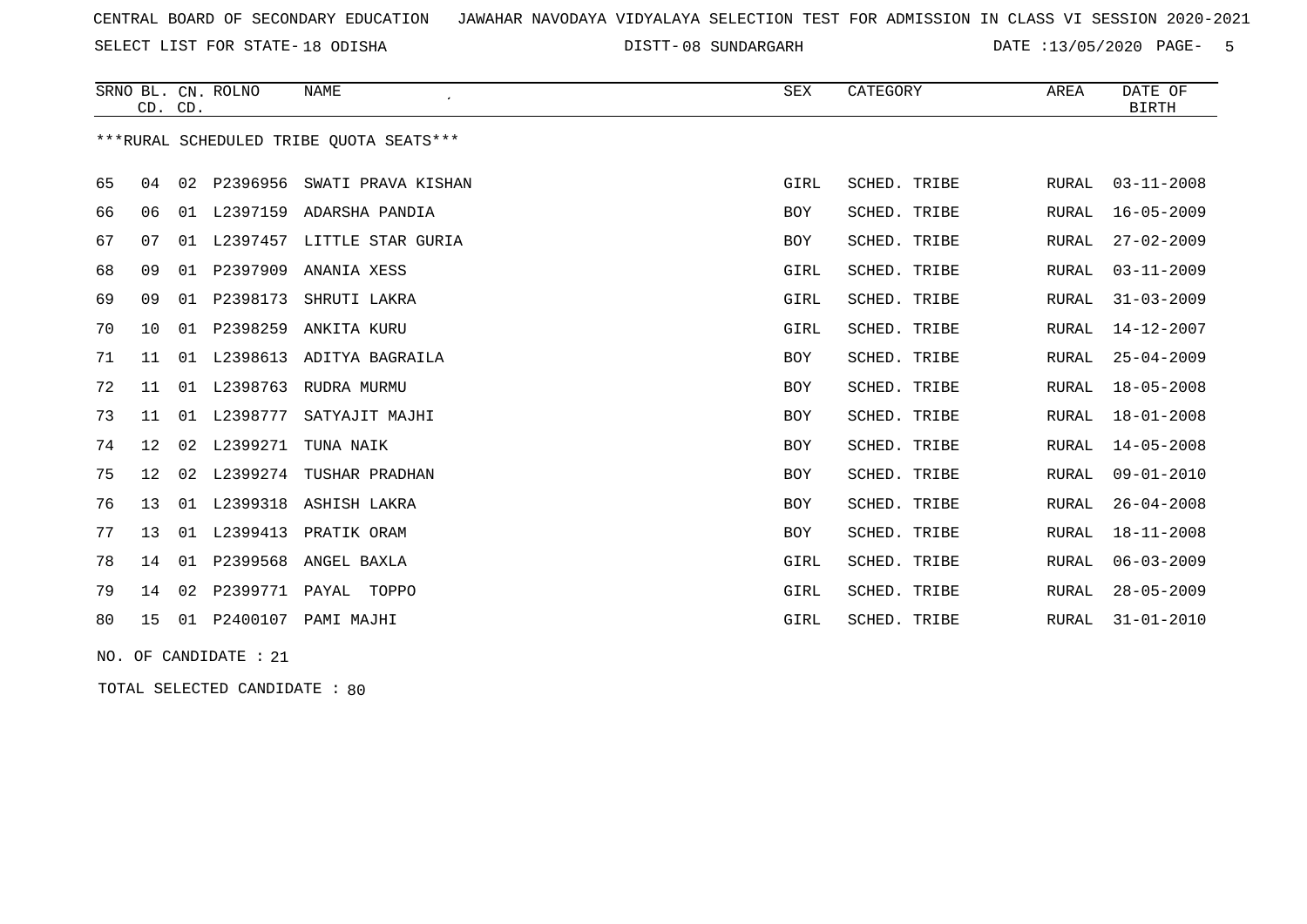SELECT LIST FOR STATE- DISTT- 18 ODISHA

DISTT-09 BALASORE DATE :13/05/2020 PAGE- 1

|                |    | CD. CD. | SRNO BL. CN. ROLNO              | NAME                                   | SEX  | CATEGORY     | AREA  | DATE OF<br><b>BIRTH</b> |
|----------------|----|---------|---------------------------------|----------------------------------------|------|--------------|-------|-------------------------|
|                |    |         | ***OPEN UR SEATS***             |                                        |      |              |       |                         |
| 1              | 02 |         |                                 | 01 I2402093 KAUSTAV SUMITRA PARHI      | BOY  | GENERAL      | RURAL | $21 - 07 - 2009$        |
| $\overline{2}$ | 04 |         |                                 | 02 M2404370 NITISHA DAS                | GIRL | GENERAL      | RURAL | $19 - 12 - 2008$        |
| 3              | 04 | 03      |                                 | M2404797 SUDIPTA DAS ADHIKARI          | GIRL | GENERAL      | RURAL | $01 - 02 - 2009$        |
| 4              | 11 |         |                                 | 01 E2409688 AKANKSHYA DAS              | GIRL | GENERAL      | URBAN | $14 - 10 - 2008$        |
| 5              | 11 |         |                                 | 01 A2409881 DIBYANSU MISHRA            | BOY  | GENERAL      | URBAN | 15-09-2009              |
| 6              | 11 |         |                                 | 03 J2410480 SUBHANKAR DAS              | BOY  | O B C        | RURAL | $12 - 07 - 2009$        |
|                |    |         | NO. OF CANDIDATE $: 6$          |                                        |      |              |       |                         |
|                |    |         |                                 |                                        |      |              |       |                         |
|                |    |         |                                 |                                        |      |              |       |                         |
|                |    |         |                                 | ***OPEN SCHEDULED CASTE QUOTA SEATS*** |      |              |       |                         |
| 7              | 02 |         |                                 | 03 K2402586 SUBHANKAR SETHI            | BOY  | SCHED. CASTE | RURAL | $26 - 02 - 2009$        |
| 8              | 06 |         |                                 | 01 C2406067 PANKAJ KUMAR BEHERA        | BOY  | SCHED. CASTE | URBAN | $15 - 05 - 2009$        |
| 9              | 06 |         |                                 | 01 G2406071 POOJA PRIYADARSHINI SETHI  | GIRL | SCHED. CASTE | URBAN | $09 - 07 - 2008$        |
| 10             | 11 |         |                                 | 03 K2410475 SUBHAM KUMAR BEHERA        | BOY  | SCHED. CASTE | RURAL | $01 - 06 - 2008$        |
|                |    |         | NO. OF CANDIDATE : 4            |                                        |      |              |       |                         |
|                |    |         |                                 |                                        |      |              |       |                         |
|                |    |         |                                 |                                        |      |              |       |                         |
|                |    |         | ***OPEN DISABLED QUOTA SEATS*** |                                        |      |              |       |                         |
| 11             | 02 |         |                                 | 03 J2402473 SATYARANJAN BARIK          | BOY  | O B C        | RURAL | $02 - 05 - 2009$        |
| 12             | 10 |         |                                 | 02 A2409391 PRIYANSHU PADHI            | BOY  | GENERAL      | URBAN | $11 - 03 - 2009$        |
| 13             | 10 |         |                                 | 02 M2409554 SOUMYA SUCHARITA           | GIRL | GENERAL      | RURAL | $25 - 12 - 2008$        |
|                |    |         | NO. OF CANDIDATE : 3            |                                        |      |              |       |                         |
|                |    |         |                                 |                                        |      |              |       |                         |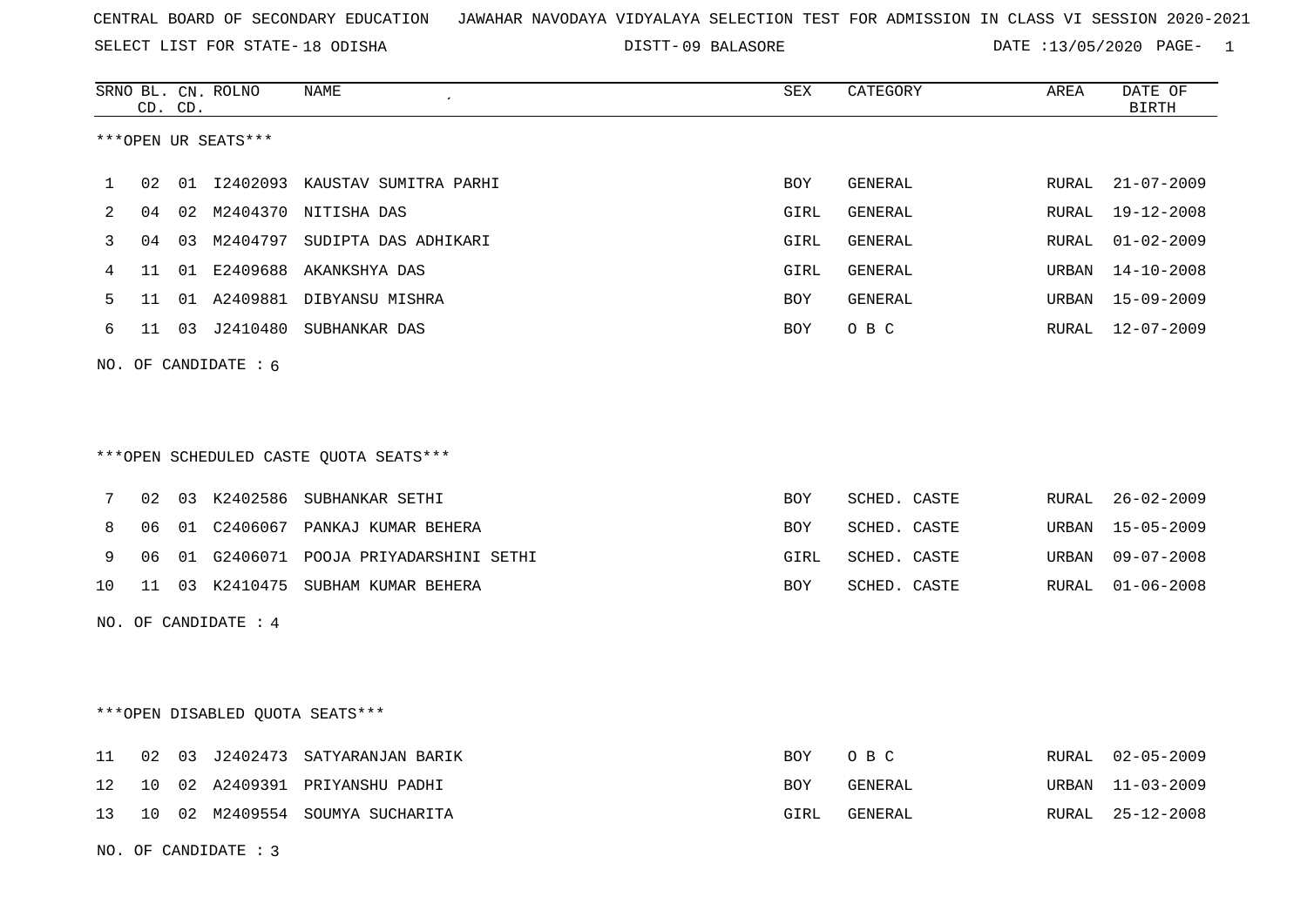SELECT LIST FOR STATE- DISTT- 18 ODISHA

09 BALASORE DATE :13/05/2020 PAGE- 2

|    | CD. CD. |    | SRNO BL. CN. ROLNO     | NAME                                    | SEX      | CATEGORY     | AREA  | DATE OF<br><b>BIRTH</b> |
|----|---------|----|------------------------|-----------------------------------------|----------|--------------|-------|-------------------------|
|    |         |    |                        | *** OPEN BACKWARD CLASS QUOTA SEATS***  |          |              |       |                         |
| 14 | 01      |    |                        | 02 J2401347 PRABHAT RANJAN ROUT         | BOY      | O B C        | RURAL | 16-06-2009              |
| 15 | 02      |    |                        | 02 J2402288 PRATIK SAHU                 | BOY      | O B C        | RURAL | 19-09-2009              |
| 16 | 11      |    |                        | 01 N2409738 A. S. ANANYA PRADHAN        | GIRL     | O B C        | RURAL | $25 - 08 - 2009$        |
| 17 | 11      | 01 |                        | J2409952 HITESH RANJAN PRADHAN          | BOY      | O B C        | RURAL | $02 - 05 - 2009$        |
| 18 | 11      |    |                        | 03 J2410543 SWASTIK BISWAL              | BOY      | O B C        | RURAL | $21 - 02 - 2009$        |
|    |         |    | NO. OF CANDIDATE : 5   |                                         |          |              |       |                         |
|    |         |    |                        |                                         |          |              |       |                         |
|    |         |    |                        | *** OPEN SCHEDULED TRIBE QUOTA SEATS*** |          |              |       |                         |
| 19 | 04      |    |                        | 01 L2403963 BIJAY HANSDA                | BOY      | SCHED. TRIBE |       | RURAL 15-08-2007        |
| 20 | 06      |    |                        | 01 H2405798 BIDUSMITA TUDU              | GIRL     | SCHED. TRIBE | URBAN | $01 - 07 - 2009$        |
|    |         |    | NO. OF CANDIDATE : 2   |                                         |          |              |       |                         |
|    |         |    |                        |                                         |          |              |       |                         |
|    |         |    |                        |                                         |          |              |       |                         |
|    |         |    | ***RURAL OPEN SEATS*** |                                         |          |              |       |                         |
| 21 |         |    |                        | 01 03 I2401537 SATYABRATA ACHARYA       | BOY      | GENERAL      | RURAL | $31 - 08 - 2008$        |
| 22 | 01      | 03 | J2401550               | SATYAMOHAN PRIT MOHAPATRA               | BOY      | O B C        | RURAL | $03 - 11 - 2008$        |
| 23 | 01      | 03 | K2401628               | SUBHANKAR MALLICK                       | BOY      | SCHED. CASTE | RURAL | $08 - 10 - 2008$        |
| 24 | 02      | 02 | J2402308               | PRIYANATH DUTTA                         | BOY      | O B C        | RURAL | $20 - 12 - 2009$        |
|    |         |    |                        | 25 02 02 N2402348 RAJASHREE PATRA       | GIRL OBC |              |       | RURAL 10-02-2010        |
| 26 | 03      |    |                        | 01 I2402885 CHINMAY DAS                 | BOY      | GENERAL      | RURAL | 14-10-2008              |
| 27 | 03      |    |                        | 01 I2403049 JAGANNATH GIRI              | BOY      | GENERAL      | RURAL | $07 - 12 - 2008$        |
| 28 | 03      |    |                        | 02 I2403289 PARTHA DAS                  | BOY      | GENERAL      |       | RURAL 08-06-2009        |
| 29 | 04      |    |                        | 01 N2403921 AYUSHMITA BARIK             | GIRL     | O B C        |       | RURAL 13-05-2009        |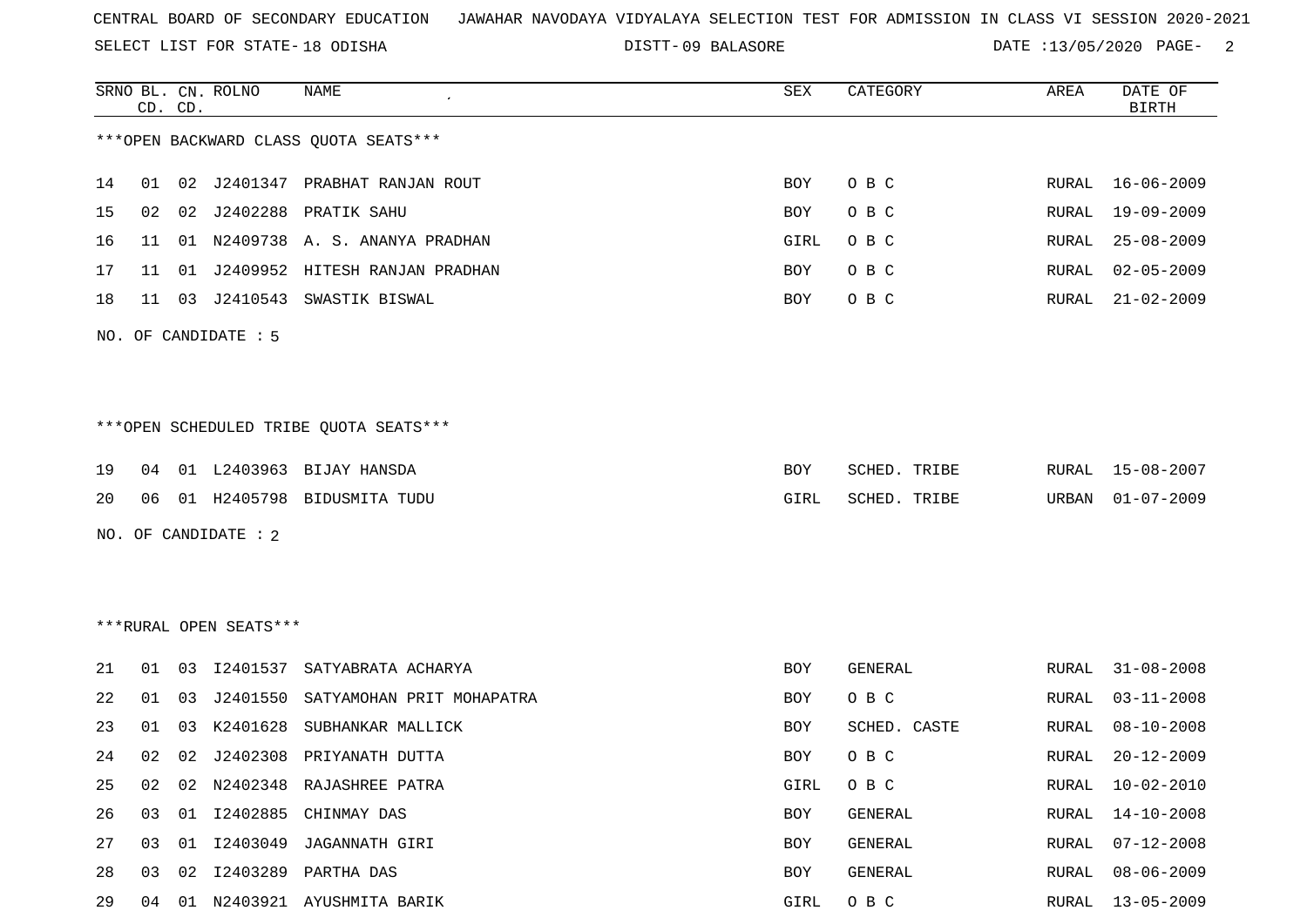SELECT LIST FOR STATE- DISTT- 18 ODISHA

DISTT-09 BALASORE DATE :13/05/2020 PAGE- 3

|    | CD. CD.         |    | SRNO BL. CN. ROLNO     | <b>NAME</b><br>$\cdot$      | <b>SEX</b> | CATEGORY       | AREA         | DATE OF<br><b>BIRTH</b> |
|----|-----------------|----|------------------------|-----------------------------|------------|----------------|--------------|-------------------------|
|    |                 |    | ***RURAL OPEN SEATS*** |                             |            |                |              |                         |
| 30 | 04              | 02 | N2404440               | PRITIPARNA DEY              | GIRL       | O B C          | RURAL        | $08 - 01 - 2009$        |
| 31 | 05              | 01 |                        | J2405064 DIBYARANJAN BEHERA | BOY        | O B C          | <b>RURAL</b> | $01 - 05 - 2009$        |
| 32 | 05              | 02 | I2405545               | SHATTWATA BEHERA            | <b>BOY</b> | <b>GENERAL</b> | <b>RURAL</b> | $17 - 06 - 2009$        |
| 33 | 06              | 01 | J2406028               | NAIBEDYA MOHANTY            | BOY        | O B C          | <b>RURAL</b> | $17 - 03 - 2009$        |
| 34 | 06              | 01 | M2406129               | RAJASHREE ANDIA             | GIRL       | <b>GENERAL</b> | RURAL        | $02 - 10 - 2009$        |
| 35 | 07              | 02 | J2407176               | SAISIDDHANTA DAS            | <b>BOY</b> | O B C          | RURAL        | $18 - 06 - 2009$        |
| 36 | 07              | 02 | J2407311               | SUBHAM PAIKRAY              | <b>BOY</b> | O B C          | <b>RURAL</b> | $17 - 09 - 2009$        |
| 37 | 08              | 01 | I2407542               | BHABANEE SANKAR ACHARYA     | <b>BOY</b> | GENERAL        | <b>RURAL</b> | $28 - 09 - 2009$        |
| 38 | 08              | 02 | N2407885               | MANISHA BEHERA              | GIRL       | O B C          | <b>RURAL</b> | $05 - 04 - 2009$        |
| 39 | 09              | 01 | M2408337               | ARCHITA BEHERA              | GIRL       | <b>GENERAL</b> | <b>RURAL</b> | $07 - 05 - 2009$        |
| 40 | 10              | 01 | J2409243               | LOKESH KRISHNA KHAMARI      | <b>BOY</b> | O B C          | <b>RURAL</b> | $15 - 10 - 2008$        |
| 41 | 10              | 02 | I2409470               | SAI SHANKAR DEY             | <b>BOY</b> | <b>GENERAL</b> | <b>RURAL</b> | $06 - 05 - 2009$        |
| 42 | 11              | 01 | J2409812               | BISMAYA NAYAK               | <b>BOY</b> | O B C          | <b>RURAL</b> | $15 - 11 - 2009$        |
| 43 | 11              | 02 | N2410032               | KALYANI IPSITA DEY          | GIRL       | O B C          | <b>RURAL</b> | $22 - 09 - 2008$        |
| 44 | 12              | 01 |                        | I2410704 BIPLAB PANDA       | <b>BOY</b> | GENERAL        | <b>RURAL</b> | $26 - 05 - 2009$        |
| 45 | 12 <sup>°</sup> |    | 01 J2410850            | JYOTIPRAKASH NAYAK          | <b>BOY</b> | O B C          | <b>RURAL</b> | $07 - 06 - 2009$        |
|    |                 |    | NO. OF CANDIDATE : 25  |                             |            |                |              |                         |

\*\*\*RURAL SCHEDULED CASTE QUOTA SEATS\*\*\*

| 46 02 |  | 03 02402500 SHRUTI GHADAI             | GIRL | SCHED. CASTE |  | RURAL 26-01-2009 |
|-------|--|---------------------------------------|------|--------------|--|------------------|
|       |  | 47 03 01 K2402893 DEBABRATA JENA      | BOY  | SCHED. CASTE |  | RURAL 06-11-2009 |
|       |  | 48 04 03 K2404594 SANGRAM MALLIK      | BOY  | SCHED. CASTE |  | RURAL 25-07-2008 |
|       |  | 49 05 01 K2405024 CHINMAY KUMAR MAJHI | BOY  | SCHED. CASTE |  | RURAL 22-05-2009 |
| 50    |  | 05 01 02405036 DEBIKRISHNA SHIAL      | GIRL | SCHED. CASTE |  | RURAL 18-03-2010 |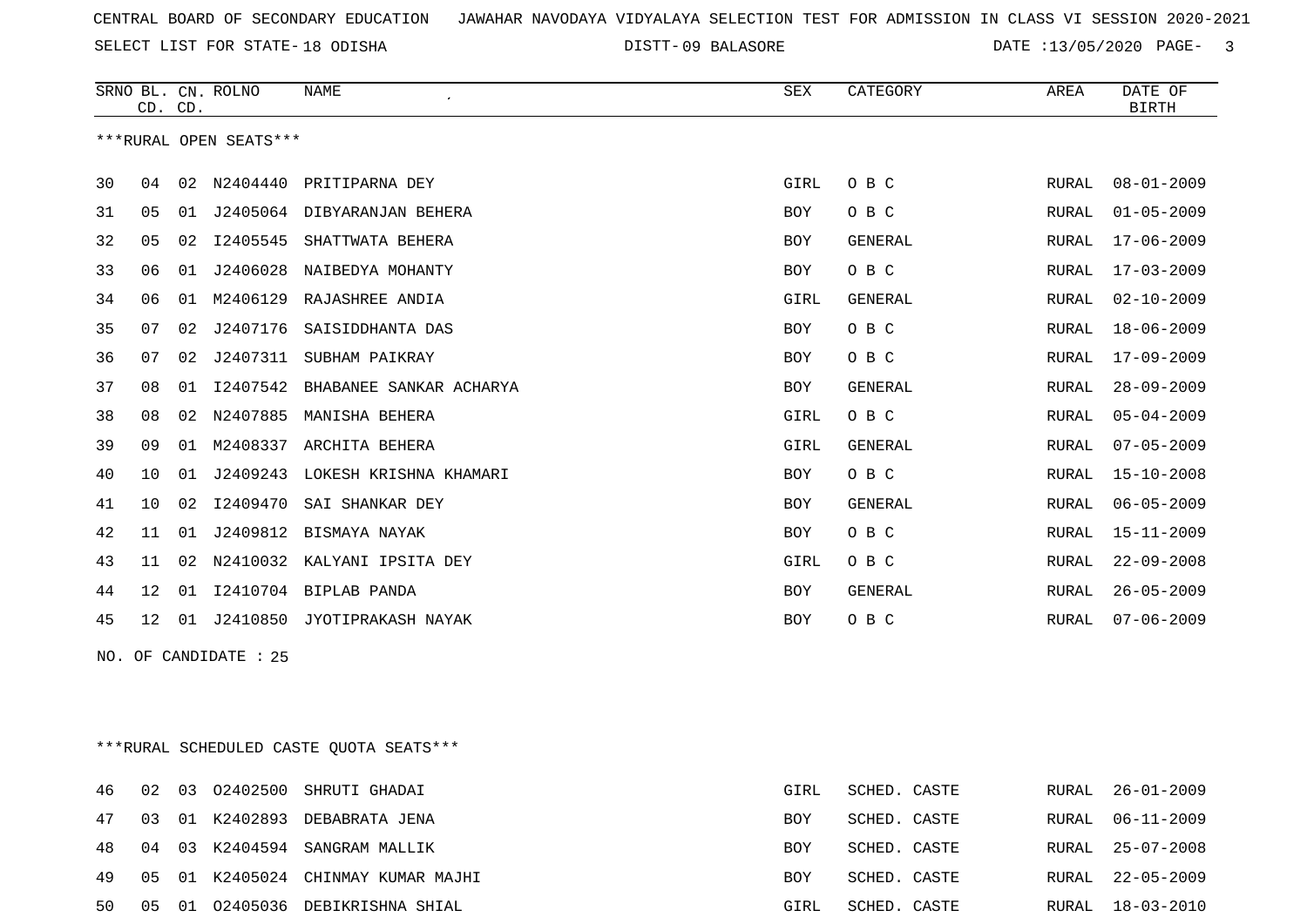SELECT LIST FOR STATE- DISTT- 18 ODISHA

09 BALASORE DATE :13/05/2020 PAGE- 4

|    | CD. CD. |    | SRNO BL. CN. ROLNO    | NAME<br>$\epsilon$                      | SEX  | CATEGORY     | AREA  | DATE OF<br><b>BIRTH</b> |
|----|---------|----|-----------------------|-----------------------------------------|------|--------------|-------|-------------------------|
|    |         |    |                       | ***RURAL SCHEDULED CASTE QUOTA SEATS*** |      |              |       |                         |
| 51 | 05      | 02 | K2405615              | SUBRAT DAS                              | BOY  | SCHED. CASTE | RURAL | $12 - 06 - 2009$        |
| 52 | 07      | 02 |                       | 02407063 PRIYANKA PRIYADARSHANI JENA    | GIRL | SCHED. CASTE | RURAL | $30 - 03 - 2011$        |
| 53 | 08      | 01 |                       | K2407661 DIBYAPRAKASH MOHALIK           | BOY  | SCHED. CASTE | RURAL | $07 - 12 - 2008$        |
| 54 | 10      | 02 | K2409285              | MUKESH KUMAR BEHERA                     | BOY  | SCHED. CASTE | RURAL | $28 - 09 - 2008$        |
| 55 | 11      |    |                       | 01 K2409726 APRUSUCHAN MALIK            | BOY  | SCHED. CASTE | RURAL | $02 - 09 - 2008$        |
| 56 | 11      |    | 01 02409965           | JANHABI SIAL                            | GIRL | SCHED. CASTE | RURAL | $12 - 01 - 2010$        |
| 57 | 12      |    |                       | 01 K2410679 BHABENDRA SAMAL             | BOY  | SCHED. CASTE | RURAL | 18-12-2009              |
|    |         |    | NO. OF CANDIDATE : 12 |                                         |      |              |       |                         |
|    |         |    |                       |                                         |      |              |       |                         |
|    |         |    |                       |                                         |      |              |       |                         |
|    |         |    |                       | *** RURAL BACKWARD CLASS QUOTA SEATS*** |      |              |       |                         |
| 58 | 02      |    |                       | 01 N2401899 DEBAPRIYA BEHERA            | GIRL | O B C        | RURAL | $06 - 01 - 2008$        |
| 59 | 02      | 02 | N2402147              | MADHUSMITA BISWAL                       | GIRL | O B C        | RURAL | $06 - 08 - 2009$        |
| 60 | 03      | 01 | N2402809              | AUROSMITA PRADHAN                       | GIRL | O B C        | RURAL | $04 - 01 - 2010$        |
| 61 | 04      | 01 | J2403888              | ANUJ KUMAR SENAPATI                     | BOY  | O B C        | RURAL | $04 - 03 - 2009$        |
| 62 | 07      | 01 | N2406523              | BHAGYALAXMI LENKA                       | GIRL | O B C        | RURAL | $24 - 10 - 2009$        |
| 63 | 07      | 01 |                       | J2406574 CHINMAYA DUTTA                 | BOY  | O B C        | RURAL | $29 - 01 - 2009$        |
| 64 | 07      | 01 | N2406904              | MANISHA OJHA                            | GIRL | O B C        | RURAL | $14 - 01 - 2009$        |
| 65 | 07      | 02 | N2407173              | SAINA SAHOO                             | GIRL | O B C        | RURAL | $10 - 05 - 2009$        |
| 66 | 07      | 02 | J2407247              | SHUBHANKAR BEHERA                       | BOY  | O B C        | RURAL | $03 - 09 - 2009$        |
| 67 | 08      | 01 |                       | N2407566 BIBHUSHRITA BEHERA             | GIRL | O B C        | RURAL | 19-07-2009              |
| 68 | 08      | 02 |                       | N2407886 MANISHA BEHERA                 | GIRL | O B C        | RURAL | $14 - 10 - 2009$        |
| 69 | 09      | 01 |                       | J2408562 KAIBALYA PRITAM BEHERA         | BOY  | O B C        | RURAL | $29 - 04 - 2009$        |
| 70 | 09      | 02 | N2408598              | LAKSHMIPRIYA MOHAPATRA                  | GIRL | O B C        | RURAL | $27 - 07 - 2009$        |
| 71 | 09      |    |                       | 02 N2408790 SMRUTILAGNA NAYAK           | GIRL | O B C        | RURAL | $19 - 07 - 2009$        |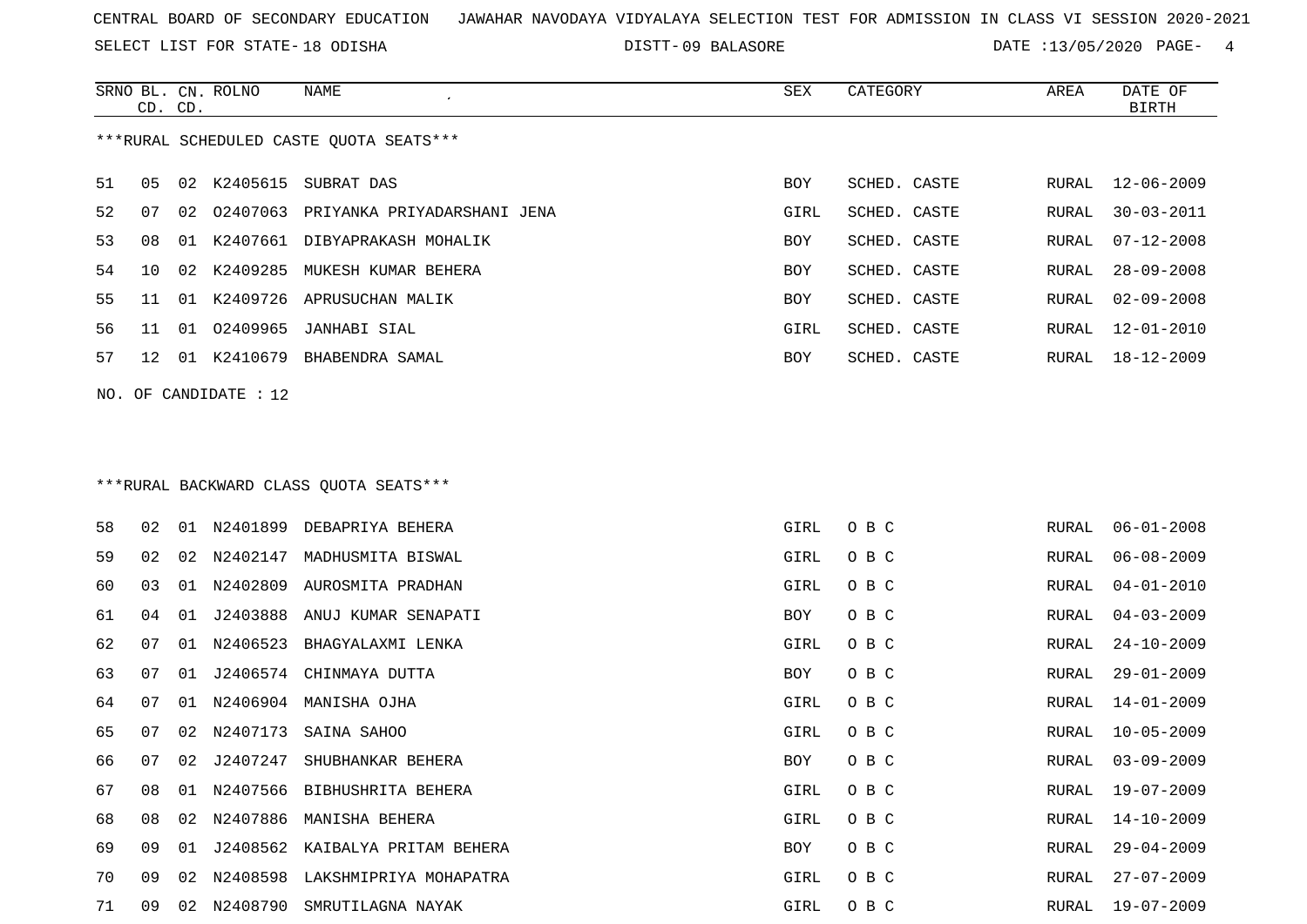SELECT LIST FOR STATE- DISTT- 18 ODISHA

DISTT-09 BALASORE DATE :13/05/2020 PAGE- 5

|     | CD. CD. |    | SRNO BL. CN. ROLNO | <b>NAME</b>                             | SEX        | CATEGORY     | AREA  | DATE OF<br><b>BIRTH</b> |
|-----|---------|----|--------------------|-----------------------------------------|------------|--------------|-------|-------------------------|
|     |         |    |                    | ***RURAL BACKWARD CLASS OUOTA SEATS***  |            |              |       |                         |
| 72  | 10      | 01 |                    | J2409060 DHANANJAY DAS                  | BOY        | O B C        | RURAL | $18 - 01 - 2011$        |
| 73  | 11      | 03 | J2410592           | UDIT NARAYAN MOHANTY                    | BOY        | O B C        | RURAL | $30 - 03 - 2009$        |
| NO. |         |    | OF CANDIDATE : 16  |                                         |            |              |       |                         |
|     |         |    |                    |                                         |            |              |       |                         |
|     |         |    |                    |                                         |            |              |       |                         |
|     |         |    |                    | ***RURAL SCHEDULED TRIBE QUOTA SEATS*** |            |              |       |                         |
| 74  | 01      |    | 01 L2400906        | ANSHUMAN MAJHI                          | BOY        | SCHED. TRIBE | RURAL | $10 - 09 - 2009$        |
| 75  | 02      | 01 | P2401830           | BARSHA PRIYADARSHANI MURMU              | GIRL       | SCHED. TRIBE | RURAL | $09 - 11 - 2009$        |
| 76  | 02      | 02 | L2402237           | OMMKAR HANSDA                           | <b>BOY</b> | SCHED. TRIBE | RURAL | $19 - 04 - 2010$        |
| 77  | 06      |    | 01 L2406041        | NIRANJAN MARANDI                        | <b>BOY</b> | SCHED. TRIBE | RURAL | $17 - 03 - 2009$        |
| 78  | 06      |    |                    | 02 P2406151 RASMITA TUDU                | GIRL       | SCHED. TRIBE | RURAL | $26 - 10 - 2008$        |
| 79  | 08      | 01 | L2407463           | ANISH BISWAL                            | <b>BOY</b> | SCHED. TRIBE | RURAL | $10 - 03 - 2009$        |
| 80  | 08      |    | 01 L2407813        | KUDURAY SING                            | <b>BOY</b> | SCHED. TRIBE | RURAL | $18 - 09 - 2008$        |

NO. OF CANDIDATE : 7

TOTAL SELECTED CANDIDATE : 80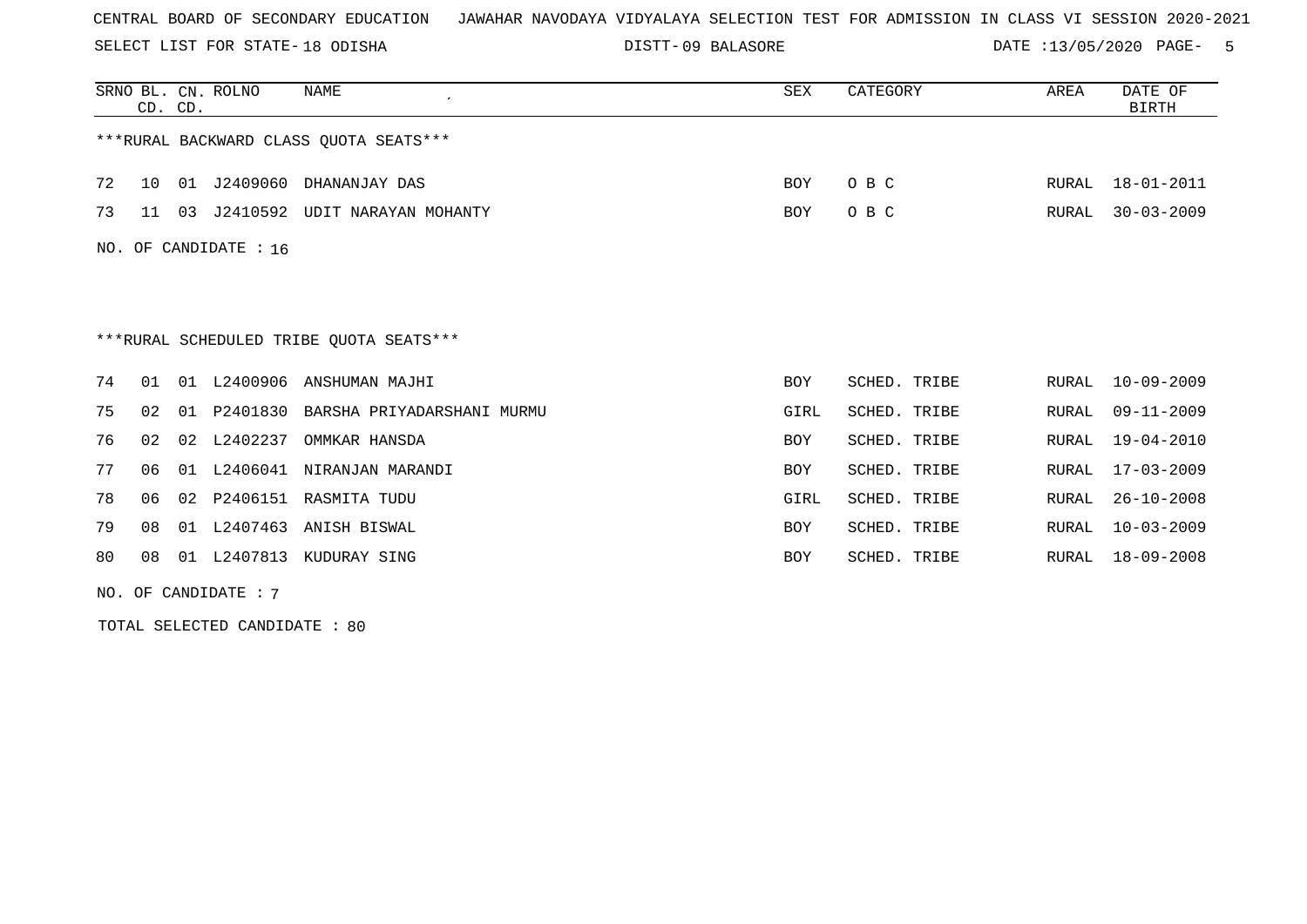SELECT LIST FOR STATE- DISTT- 18 ODISHA

DISTT-10 KALAHANDI DATE :13/05/2020 PAGE- 1

|              | CD. CD. | SRNO BL. CN. ROLNO     | NAME                                     | SEX        | CATEGORY     | AREA  | DATE OF<br><b>BIRTH</b> |
|--------------|---------|------------------------|------------------------------------------|------------|--------------|-------|-------------------------|
|              |         | ***OPEN UR SEATS***    |                                          |            |              |       |                         |
| $\mathbf{1}$ |         |                        | 03 01 J2412309 PRIYA RANJAN PATEL        | BOY        | O B C        | RURAL | $20 - 02 - 2010$        |
| 2            |         |                        | 07 01 J2413656 PRABIN RAJ CHOUDHURY      | BOY        | O B C        |       | RURAL 27-11-2010        |
|              |         | NO. OF CANDIDATE : $2$ |                                          |            |              |       |                         |
|              |         |                        | ***OPEN SCHEDULED CASTE QUOTA SEATS***   |            |              |       |                         |
| 3            |         |                        | 01 02 02411545 PRATIBHAMAYEEDAS BESHRA   | GIRL       | SCHED. CASTE |       | RURAL 29-03-2010        |
| 4            |         |                        | 07 01 K2413458 ABHAS DEEP                | BOY        | SCHED. CASTE |       | RURAL 01-10-2010        |
| 5            |         |                        | 10 01 K2415026 SUMAN HARIJAN             | <b>BOY</b> | SCHED. CASTE |       | RURAL 10-05-2008        |
| 6            |         |                        | 12 01 02415352 ANKITA PRIYADARSINI SETHI | GIRL       | SCHED. CASTE |       | RURAL 17-04-2010        |
|              |         | NO. OF CANDIDATE : 4   |                                          |            |              |       |                         |
|              |         |                        |                                          |            |              |       |                         |
|              |         |                        | ***OPEN DISABLED QUOTA SEATS***          |            |              |       |                         |
| 7            |         |                        | 02 01 B2411831 HRITIK PATEL              | BOY        | O B C        |       | URBAN 15-09-2009        |
| 8            |         |                        | 07 01 J2413551 HIMANSHU SAHU             | BOY        | O B C        |       | RURAL 07-03-2009        |
| 9            |         |                        | 08 02 L2414149 NRUPAMANI MAJHI           | BOY        | SCHED. TRIBE |       | RURAL 17-03-2009        |
|              |         | NO. OF CANDIDATE : 3   |                                          |            |              |       |                         |
|              |         |                        |                                          |            |              |       |                         |
|              |         |                        | *** OPEN BACKWARD CLASS QUOTA SEATS***   |            |              |       |                         |
|              |         |                        | 10 01 02 N2411524 PADMINI SAHU           |            | GIRL OBC     |       | RURAL 02-09-2008        |

11 02 01 N2411879 LIPSA PRIYADARSHINI GOPAL GIRL O B C RURAL 08-09-2008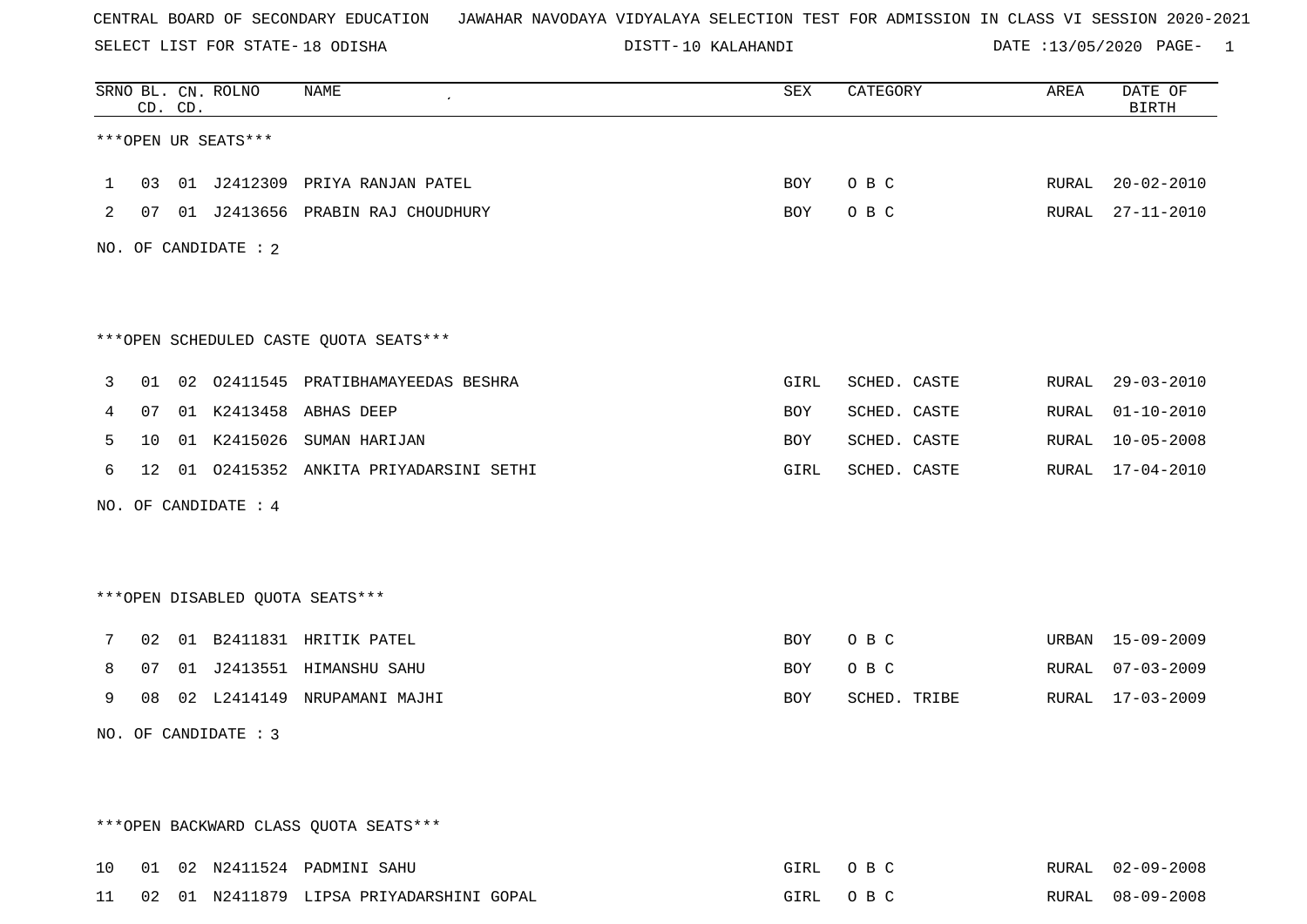SELECT LIST FOR STATE- DISTT- 18 ODISHA

10 KALAHANDI DATE :13/05/2020 PAGE- 2

|    |    | CD. CD. | SRNO BL. CN. ROLNO     | <b>NAME</b>                            | SEX         | CATEGORY     | AREA  | DATE OF<br><b>BIRTH</b> |
|----|----|---------|------------------------|----------------------------------------|-------------|--------------|-------|-------------------------|
|    |    |         |                        | *** OPEN BACKWARD CLASS QUOTA SEATS*** |             |              |       |                         |
| 12 | 09 |         |                        | 02 N2414781 SUSHREE SARABU             | <b>GIRL</b> | O B C        | RURAL | $03 - 01 - 2009$        |
| 13 | 11 |         | 01 J2415230            | PRAGYAN SAHU                           | BOY         | O B C        | RURAL | $10 - 06 - 2009$        |
| 14 | 12 |         |                        | 01 J2415585 JAYMILAN SAHOO             | BOY         | O B C        | RURAL | $26 - 07 - 2009$        |
|    |    |         | NO. OF CANDIDATE : 5   |                                        |             |              |       |                         |
|    |    |         |                        |                                        |             |              |       |                         |
|    |    |         |                        | ***OPEN SCHEDULED TRIBE QUOTA SEATS*** |             |              |       |                         |
| 15 | 02 |         |                        | 01 L2411897 MUKESH MAJHI               | BOY         | SCHED. TRIBE | RURAL | $20 - 05 - 2009$        |
| 16 | 04 |         |                        | 02 H2412853 SMRUTI PRAGYAN JANI        | GIRL        | SCHED. TRIBE | URBAN | $01 - 04 - 2009$        |
| 17 | 05 |         | 01 L2413007            | JANMEJAYA SABAR                        | BOY         | SCHED. TRIBE | RURAL | $26 - 02 - 2009$        |
| 18 | 05 |         |                        | 01 L2413107 RIPUCHANDRA MAJHI          | BOY         | SCHED. TRIBE | RURAL | $22 - 12 - 2008$        |
| 19 | 09 |         |                        | 01 L2414497 DUSMANTA BANUA             | <b>BOY</b>  | SCHED. TRIBE | RURAL | $18 - 06 - 2009$        |
| 20 | 11 |         | 01 P2415225            | POOJA JANI                             | GIRL        | SCHED. TRIBE | RURAL | $06 - 08 - 2008$        |
|    |    |         | NO. OF CANDIDATE : $6$ |                                        |             |              |       |                         |
|    |    |         |                        |                                        |             |              |       |                         |
|    |    |         |                        |                                        |             |              |       |                         |
|    |    |         | ***RURAL OPEN SEATS*** |                                        |             |              |       |                         |
| 21 | 01 |         |                        | 01 J2411310 BIKRAMADITYA SAHU          | BOY         | O B C        | RURAL | $08 - 06 - 2009$        |
| 22 |    |         |                        | 01 02 K2411593 RONIT RAJ SIKHA         | BOY         | SCHED. CASTE | RURAL | $15 - 11 - 2009$        |
| 23 | 02 | 02      |                        | J2412023 SOUMYA RANJAN GHEEVELA        | <b>BOY</b>  | O B C        | RURAL | $22 - 10 - 2008$        |
| 24 |    |         |                        | 02 02 K2412024 SOUMYA RANJANSETHI      | BOY         | SCHED. CASTE | RURAL | $17 - 12 - 2009$        |
| 25 | 03 |         |                        | 01 J2412181 GYANA RANJAN NAIK          | BOY         | O B C        | RURAL | $30 - 10 - 2009$        |
| 26 | 04 |         |                        | 01 J2412618 KAMLESH NAIK               | BOY         | $O$ B $C$    | RURAL | $18 - 02 - 2008$        |
| 27 | 04 |         |                        | 01 K2412636 KRISHNA DEVKARA            | BOY         | SCHED. CASTE | RURAL | $30 - 10 - 2007$        |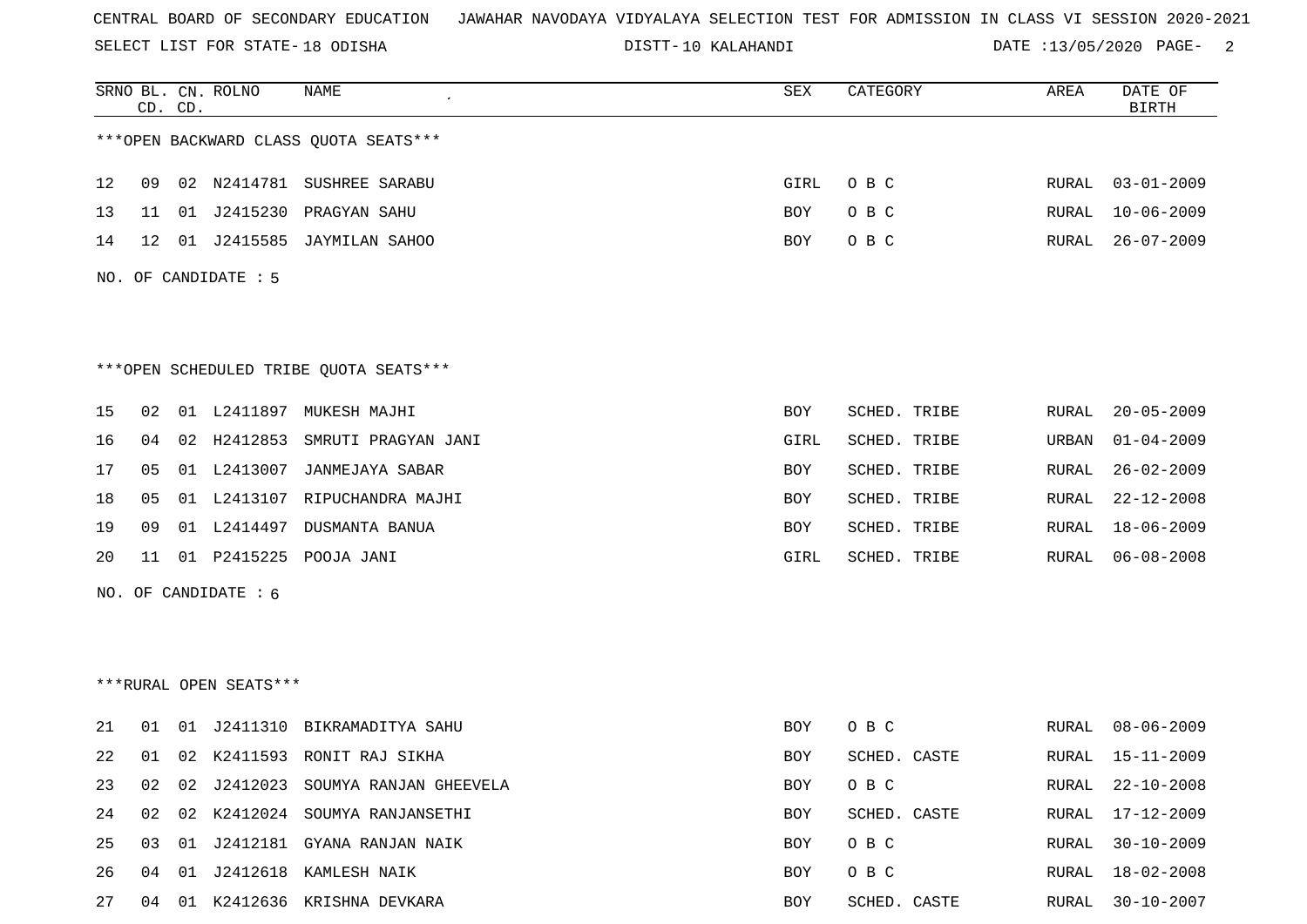SELECT LIST FOR STATE- DISTT- 18 ODISHA

10 KALAHANDI DATE :13/05/2020 PAGE- 3

|    | CD. CD. |    | SRNO BL. CN. ROLNO     | NAME                                    | SEX        | CATEGORY     | AREA         | DATE OF<br><b>BIRTH</b> |
|----|---------|----|------------------------|-----------------------------------------|------------|--------------|--------------|-------------------------|
|    |         |    | ***RURAL OPEN SEATS*** |                                         |            |              |              |                         |
| 28 | 05      |    | 01 12413166            | VENKATESWAR PATEL                       | BOY        | GENERAL      | RURAL        | $08 - 10 - 2008$        |
| 29 | 06      | 01 | K2413438               | TAPAN KUMAR CHHATRAPAL                  | <b>BOY</b> | SCHED. CASTE | <b>RURAL</b> | $25 - 11 - 2008$        |
| 30 | 07      |    |                        | 01 K2413460 ADITYA SUNA                 | <b>BOY</b> | SCHED. CASTE | <b>RURAL</b> | $01 - 04 - 2010$        |
| 31 | 08      | 01 |                        | N2413814 ARADHYA SAHA                   | GIRL       | O B C        | RURAL        | $07 - 06 - 2008$        |
| 32 | 09      | 02 | M2414755               | SONAM MAHAPATRA                         | GIRL       | GENERAL      | RURAL        | $27 - 08 - 2009$        |
| 33 | 10      | 01 | J2415025               | SUBRAT<br>SINGH                         | <b>BOY</b> | O B C        | RURAL        | $07 - 08 - 2009$        |
| 34 | 11      | 01 | N2415284               | SNEHA RANA                              | GIRL       | O B C        | RURAL        | $23 - 04 - 2009$        |
| 35 | 12      | 02 | N2415890               | SANSKRUTI GADATYA                       | GIRL       | O B C        | RURAL        | $25 - 05 - 2010$        |
| 36 | 13      |    |                        | 01 L2416060 ARUN MAJHI                  | BOY        | SCHED. TRIBE | RURAL        | $15 - 08 - 2009$        |
|    |         |    | NO. OF CANDIDATE : 16  |                                         |            |              |              |                         |
|    |         |    |                        |                                         |            |              |              |                         |
|    |         |    |                        | ***RURAL SCHEDULED CASTE OUOTA SEATS*** |            |              |              |                         |
| 37 | 01      | 01 | 02411295               | BAISHALI TANDI                          | GIRL       | SCHED. CASTE | RURAL        | $13 - 12 - 2008$        |
| 38 | 03      |    | 01 K2412308            | PRIYANSU DEEP                           | <b>BOY</b> | SCHED. CASTE | RURAL        | $20 - 12 - 2008$        |
| 39 | 03      | 01 | K2412348               | SANGRAM TANTI                           | <b>BOY</b> | SCHED. CASTE | RURAL        | 15-12-2007              |
| 40 | 04      | 02 | K2412798               | RITIK RANJAN NAG                        | <b>BOY</b> | SCHED. CASTE | RURAL        | $18 - 10 - 2010$        |
| 41 | 04      | 02 |                        | K2412911 TEJRAJ DURGA                   | <b>BOY</b> | SCHED. CASTE | RURAL        | $06 - 06 - 2009$        |
| 42 | 09      | 01 | K2414546               | JESHASHWEE RANJAN THAKUR                | BOY        | SCHED. CASTE | RURAL        | $12 - 05 - 2008$        |
| 43 | 09      | 02 | K2414596               | LAXMIKANTA NAIK                         | BOY        | SCHED. CASTE | RURAL        | 17-01-2008              |
| 44 | 09      | 02 | K2414753               | SOHAN TANDI                             | BOY        | SCHED. CASTE | RURAL        | 14-07-2007              |
| 45 | 12      | 01 | 02415323               | ADITI ABHIRUPA                          | GIRL       | SCHED. CASTE | RURAL        | $05 - 03 - 2009$        |
| 46 | 12      | 02 | K2415973               | SURAJ SENAPATI                          | <b>BOY</b> | SCHED. CASTE | RURAL        | $22 - 08 - 2009$        |
| 47 | 13      |    | 01 02416089 BIPASA     | NAIK                                    | GIRL       | SCHED. CASTE | RURAL        | $05 - 09 - 2009$        |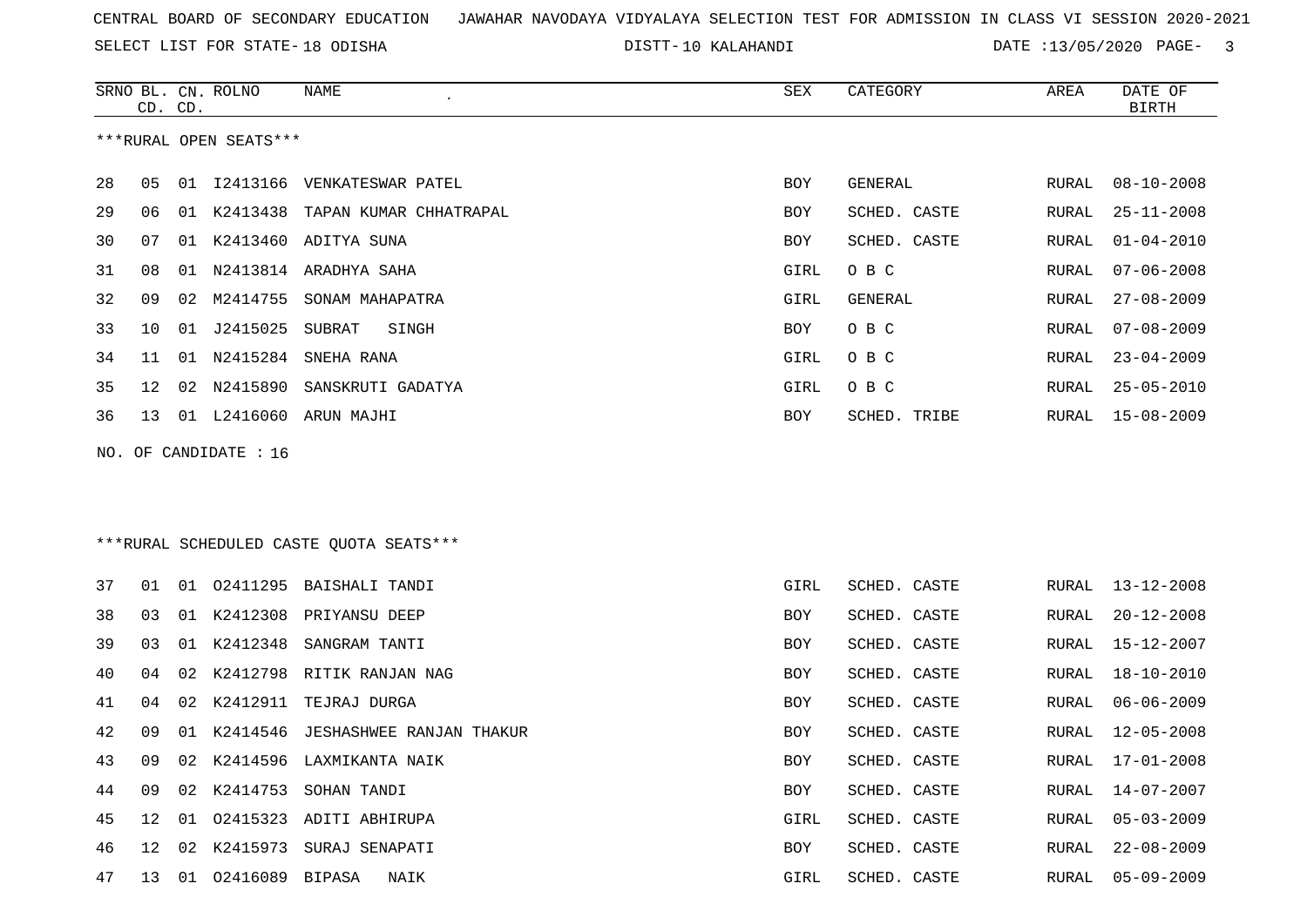SELECT LIST FOR STATE- DISTT- 18 ODISHA

10 KALAHANDI DATE :13/05/2020 PAGE- 4

|    | CD. CD. |    | SRNO BL. CN. ROLNO    | <b>NAME</b>                            | SEX         | CATEGORY | AREA         | DATE OF<br><b>BIRTH</b> |
|----|---------|----|-----------------------|----------------------------------------|-------------|----------|--------------|-------------------------|
|    |         |    | NO. OF CANDIDATE : 11 |                                        |             |          |              |                         |
|    |         |    |                       |                                        |             |          |              |                         |
|    |         |    |                       |                                        |             |          |              |                         |
|    |         |    |                       | ***RURAL BACKWARD CLASS OUOTA SEATS*** |             |          |              |                         |
| 48 | 01      | 02 |                       | J2411574 RAJPRAKASH SAMAL              | <b>BOY</b>  | O B C    | RURAL        | $08 - 06 - 2008$        |
| 49 | 03      | 01 | J2412090              | ANADI TOLTIA                           | <b>BOY</b>  | O B C    | RURAL        | $29 - 10 - 2009$        |
| 50 | 03      | 01 | J2412328              | RIKHIRAM NAIK                          | <b>BOY</b>  | O B C    | <b>RURAL</b> | $29 - 04 - 2010$        |
| 51 | 03      | 01 | J2412365              | SHUBHAM RAUT                           | BOY         | O B C    | RURAL        | $26 - 10 - 2009$        |
| 52 | 05      | 01 | N2412947              | <b>BAIDEHI SAHU</b>                    | GIRL        | O B C    | RURAL        | $05 - 02 - 2009$        |
| 53 | 05      | 01 | J2412950              | <b>BEDANSU BAG</b>                     | <b>BOY</b>  | O B C    | <b>RURAL</b> | $05 - 09 - 2009$        |
| 54 | 05      | 01 | N2413130              | SHUVALI SHUVECHHA ROUT                 | GIRL        | O B C    | RURAL        | $24 - 04 - 2008$        |
| 55 | 07      | 01 | N2413542              | GNYANAMANJARI RANA                     | GIRL        | O B C    | RURAL        | $15 - 02 - 2010$        |
| 56 | 07      | 01 | N2413661              | PRATIKSHYA RANA                        | GIRL        | O B C    | RURAL        | $06 - 10 - 2009$        |
| 57 | 07      | 01 | N2413740              | SOMYASHREE SAHU                        | GIRL        | O B C    | <b>RURAL</b> | $21 - 11 - 2009$        |
| 58 | 09      | 02 | J2414610              | MAHENDRA HANS                          | BOY         | O B C    | RURAL        | $13 - 01 - 2009$        |
| 59 | 09      | 02 | J2414677              | PRIYABRATA NAG                         | BOY         | O B C    | RURAL        | $04 - 08 - 2009$        |
| 60 | 12      | 01 | N2415329              | ADYASHA PRIYADARSHINI SAHU             | GIRL        | O B C    | <b>RURAL</b> | $09 - 06 - 2009$        |
| 61 | 12      | 01 |                       | N2415376 AYUSHI RAJALAXMI              | GIRL        | O B C    | RURAL        | $10 - 01 - 2010$        |
| 62 | 12      | 01 | J2415441              | CHANDAN SAHU                           | <b>BOY</b>  | O B C    | RURAL        | $08 - 09 - 2009$        |
| 63 | 12      | 01 |                       | N2415559 HITESHREE SAHU                | <b>GIRL</b> | O B C    | RURAL        | $29 - 01 - 2010$        |
|    |         |    |                       |                                        |             |          |              |                         |

NO. OF CANDIDATE : 16

\*\*\*RURAL SCHEDULED TRIBE QUOTA SEATS\*\*\*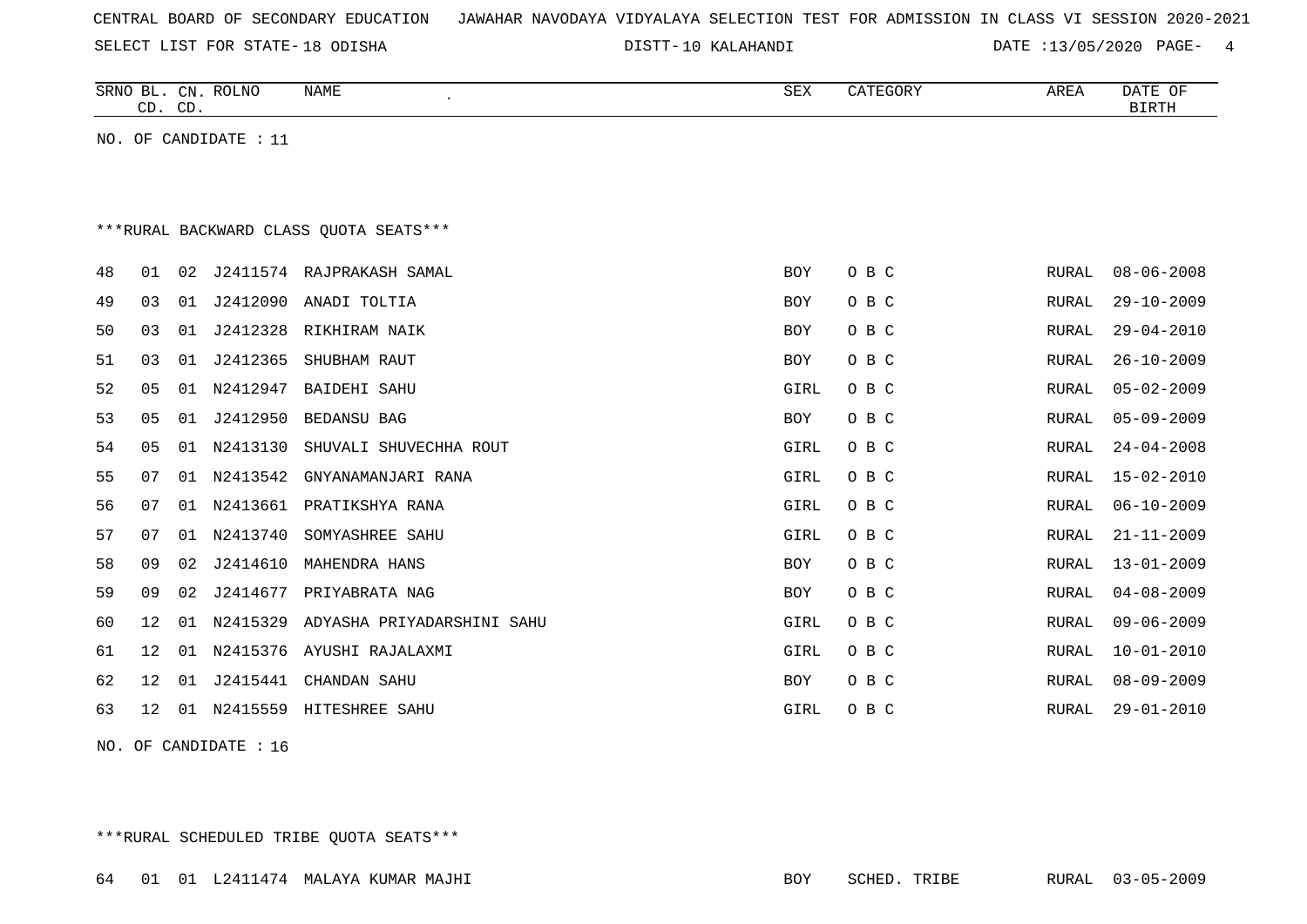SELECT LIST FOR STATE- DISTT- 18 ODISHA

10 KALAHANDI DATE :13/05/2020 PAGE- 5

|    |                 | CD. CD. | SRNO BL. CN. ROLNO    | <b>NAME</b><br>$\epsilon$               | SEX        | CATEGORY     | AREA         | DATE OF<br><b>BIRTH</b> |
|----|-----------------|---------|-----------------------|-----------------------------------------|------------|--------------|--------------|-------------------------|
|    |                 |         |                       | ***RURAL SCHEDULED TRIBE QUOTA SEATS*** |            |              |              |                         |
| 65 | 01              |         |                       | 02 L2411579 RASHMI RANJAN MAJHI         | <b>BOY</b> | SCHED. TRIBE | RURAL        | $25 - 03 - 2008$        |
| 66 | 01              |         |                       | 02 P2411580 RASHMI SABAR                | GIRL       | SCHED. TRIBE | RURAL        | $24 - 09 - 2010$        |
| 67 | 03              |         |                       | 01 L2412291 PRADEEP KUMAR SORI          | BOY        | SCHED. TRIBE | RURAL        | $21 - 04 - 2009$        |
| 68 | 05              | 01      | L2412968              | CHINMAYA SRICHANDAN NAIK                | BOY        | SCHED. TRIBE | RURAL        | $28 - 10 - 2009$        |
| 69 | 05              |         | 01 L2412980           | DUNESH KUMAR SABAR                      | <b>BOY</b> | SCHED. TRIBE | <b>RURAL</b> | $19 - 08 - 2009$        |
| 70 | 05              |         | 01 L2413018           | KAILASH NAIK                            | BOY        | SCHED. TRIBE | RURAL        | $27 - 11 - 2007$        |
| 71 | 05              | 01      | P2413049              | MADHUSMITA SABAR                        | GIRL       | SCHED. TRIBE | RURAL        | $15 - 10 - 2009$        |
| 72 | 05              |         |                       | 01 L2413054 MANOJ MAJHI                 | <b>BOY</b> | SCHED. TRIBE | RURAL        | $30 - 05 - 2009$        |
| 73 | 05              |         |                       | 01 L2413068 NARAYAN MAJHI               | <b>BOY</b> | SCHED. TRIBE | RURAL        | $20 - 01 - 2009$        |
| 74 | 06              |         | 01 L2413451           | UDIT MAJHI                              | BOY        | SCHED. TRIBE | RURAL        | $25 - 12 - 2010$        |
| 75 | 09              | 01      | L2414491              | DOYAN TUMRAN SABAR                      | <b>BOY</b> | SCHED. TRIBE | RURAL        | $16 - 06 - 2010$        |
| 76 | 11              |         | 01 L2415203           | MUKTESWAR PATRA                         | <b>BOY</b> | SCHED. TRIBE | <b>RURAL</b> | $07 - 10 - 2007$        |
| 77 | 12 <sup>°</sup> | 01      | P2415601              | JOSOBANTI JHANKAR                       | GIRL       | SCHED. TRIBE | RURAL        | $14 - 04 - 2009$        |
| 78 | 12              | 02      | P2416025              | UNMITA PATRA                            | GIRL       | SCHED. TRIBE | RURAL        | $10 - 08 - 2009$        |
| 79 | 13              | 01      | P2416183              | KUMARI MAJHI                            | GIRL       | SCHED. TRIBE | <b>RURAL</b> | $18 - 12 - 2009$        |
| 80 | 13              |         |                       | 01 L2416333 SURESH MAJHI                | BOY        | SCHED. TRIBE | RURAL        | $15 - 06 - 2010$        |
|    |                 |         | NO. OF CANDIDATE : 17 |                                         |            |              |              |                         |

TOTAL SELECTED CANDIDATE : 80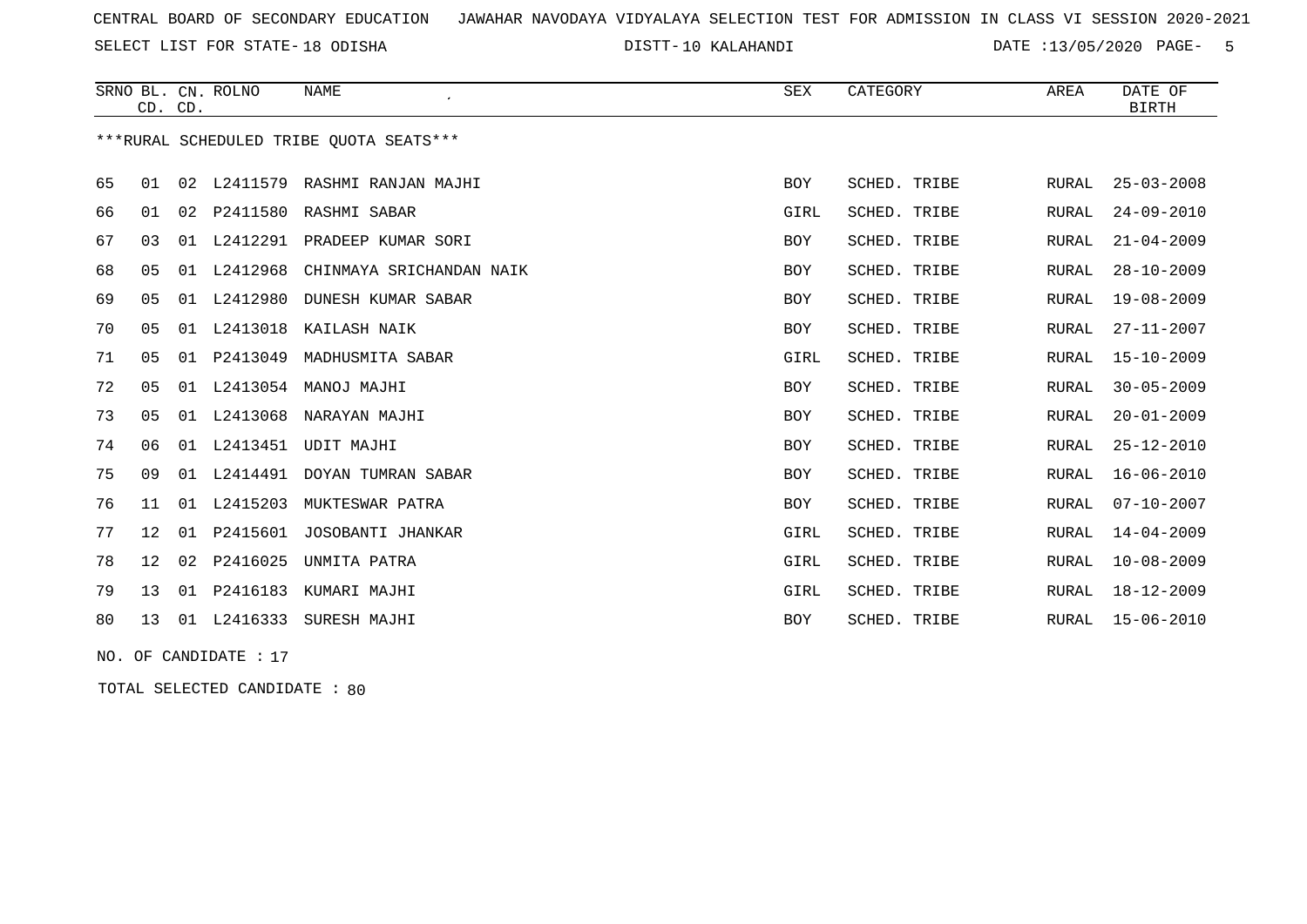11 GANJAM DATE :13/05/2020 PAGE- 1

|    |    | CD. CD. | SRNO BL. CN. ROLNO   | NAME                                   | SEX        | CATEGORY     | AREA         | DATE OF<br><b>BIRTH</b> |
|----|----|---------|----------------------|----------------------------------------|------------|--------------|--------------|-------------------------|
|    |    |         | ***OPEN UR SEATS***  |                                        |            |              |              |                         |
| 1  | 03 |         |                      | 02 02417500 MAMALI BALLA               | GIRL       | SCHED. CASTE | RURAL        | $10 - 05 - 2009$        |
| 2  | 03 | 03      |                      | 02417695 SITHAL BEHERA                 | GIRL       | SCHED. CASTE | RURAL        | $01 - 06 - 2009$        |
| 3  | 03 |         |                      | 03 K2417803 TANMAYA JALLI              | <b>BOY</b> | SCHED. CASTE | RURAL        | $18 - 11 - 2009$        |
| 4  | 07 | 01      |                      | I2419527 GOBINDA RAMDEV SAHU           | BOY        | GENERAL      | RURAL        | $05 - 02 - 2010$        |
| 5  | 08 | 01      |                      | J2419974 ADITYA PRASADA SAHU           | BOY        | O B C        | RURAL        | $10 - 06 - 2009$        |
| 6  | 08 | 01      |                      | J2420027 BASUDEV RAUTA                 | BOY        | O B C        | RURAL        | $05 - 02 - 2010$        |
| 7  | 09 |         |                      | 01 K2420619 OM BEHERA                  | BOY        | SCHED. CASTE | RURAL        | $08 - 01 - 2010$        |
|    |    |         | NO. OF CANDIDATE: 7  |                                        |            |              |              |                         |
|    |    |         |                      |                                        |            |              |              |                         |
|    |    |         |                      | ***OPEN SCHEDULED CASTE QUOTA SEATS*** |            |              |              |                         |
| 8  | 02 |         |                      | 01 K2416897 BIBEKANAND BEHERA          | <b>BOY</b> | SCHED. CASTE | RURAL        | $26 - 06 - 2009$        |
| 9  | 02 | 02      | K2417156             | SHRITAM BEHERA                         | BOY        | SCHED. CASTE | RURAL        | 12-12-2008              |
| 10 | 03 |         |                      | 01 K2417321 ASIMSHREE MALLIK           | BOY        | SCHED. CASTE | RURAL        | $23 - 06 - 2009$        |
| 11 | 03 | 03      |                      | K2417667 SANTUNU BEHERA                | BOY        | SCHED. CASTE | RURAL        | $01 - 10 - 2009$        |
|    |    |         | NO. OF CANDIDATE : 4 |                                        |            |              |              |                         |
|    |    |         |                      |                                        |            |              |              |                         |
|    |    |         |                      |                                        |            |              |              |                         |
|    |    |         |                      | ***OPEN DISABLED QUOTA SEATS***        |            |              |              |                         |
| 12 | 02 |         |                      | 01 M2416842 ABHILIPSA PATI             | GIRL       | GENERAL      | RURAL        | $02 - 08 - 2009$        |
| 13 | 02 | 02      |                      | M2417173 SNEHA PATTANAYAK              | GIRL       | GENERAL      | <b>RURAL</b> | $25 - 11 - 2009$        |
| 14 | 11 |         |                      | 02 J2421680 SIBA BADATYA               | BOY        | O B C        | RURAL        | $29 - 06 - 2009$        |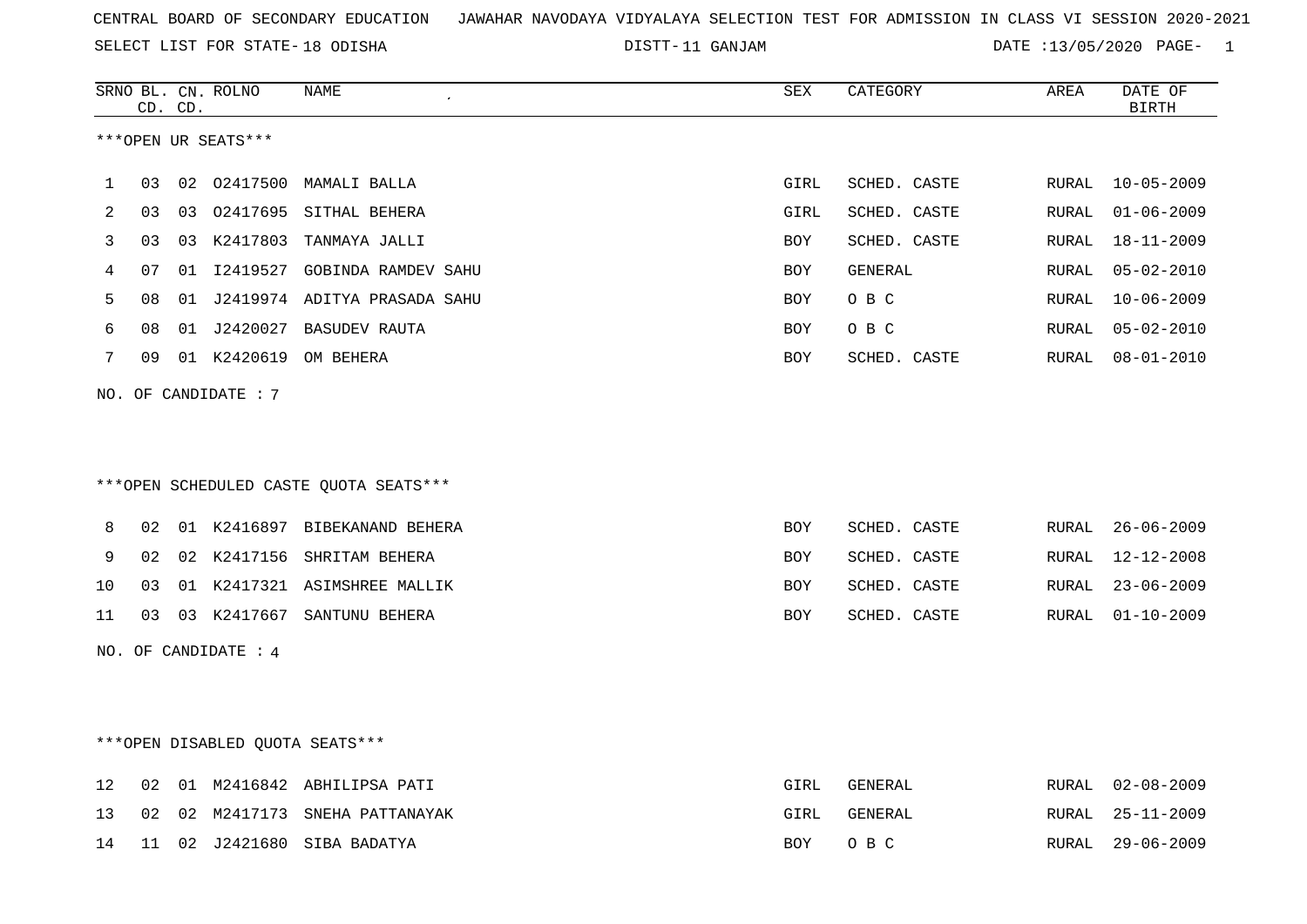SELECT LIST FOR STATE- DISTT- 18 ODISHA

DISTT-11 GANJAM  $\overline{D}$  DATE :13/05/2020 PAGE- 2

|    |    | CD. CD. | SRNO BL. CN. ROLNO     | <b>NAME</b>                            | SEX  | CATEGORY       | AREA  | DATE OF<br><b>BIRTH</b> |
|----|----|---------|------------------------|----------------------------------------|------|----------------|-------|-------------------------|
|    |    |         | NO. OF CANDIDATE : 3   |                                        |      |                |       |                         |
|    |    |         |                        |                                        |      |                |       |                         |
|    |    |         |                        | *** OPEN BACKWARD CLASS QUOTA SEATS*** |      |                |       |                         |
| 15 | 02 |         |                        | 01 N2417039 NEEMA NAYAK                | GIRL | O B C          | RURAL | $09 - 05 - 2009$        |
| 16 | 02 |         |                        | 02 J2417162 SIPUN NAHAK                | BOY  | O B C          | RURAL | $27 - 04 - 2009$        |
| 17 | 07 |         |                        | 02 J2419915 SUBHENDU SEKHAR PRADHAN    | BOY. | O B C          | RURAL | $30 - 12 - 2009$        |
| 18 | 15 |         |                        | 01 N2423506 LIPSA PARIDA               | GIRL | O B C          | RURAL | $02 - 02 - 2009$        |
| 19 | 19 |         |                        | 01 J2424908 BARADA PRASAD SAHOO        | BOY  | O B C          | RURAL | $11 - 01 - 2010$        |
|    |    |         | NO. OF CANDIDATE : 5   |                                        |      |                |       |                         |
|    |    |         |                        |                                        |      |                |       |                         |
|    |    |         |                        |                                        |      |                |       |                         |
|    |    |         |                        | ***OPEN SCHEDULED TRIBE QUOTA SEATS*** |      |                |       |                         |
| 20 |    |         |                        | 01 02 H2416630 PRANATI BEHERDALAI      | GIRL | SCHED. TRIBE   |       | URBAN 01-01-2010        |
|    |    |         | NO. OF CANDIDATE : $1$ |                                        |      |                |       |                         |
|    |    |         |                        |                                        |      |                |       |                         |
|    |    |         |                        |                                        |      |                |       |                         |
|    |    |         | ***RURAL OPEN SEATS*** |                                        |      |                |       |                         |
| 21 | 01 |         |                        | 02 M2416670 RISHITA MAHAPATRA          | GIRL | <b>GENERAL</b> | RURAL | $08 - 01 - 2010$        |
| 22 | 02 | 02      |                        | 02417085 PUJARANI BEHERA               | GIRL | SCHED. CASTE   | RURAL | $30 - 04 - 2009$        |
| 23 | 03 |         |                        | 02 K2417556 PRABHU PRASADA JALLI       | BOY  | SCHED. CASTE   | RURAL | $05 - 10 - 2008$        |
| 24 | 03 |         |                        | 03 02417680 SHRABANI ADHIKARI          | GIRL | SCHED. CASTE   | RURAL | $07 - 12 - 2009$        |
| 25 | 04 | 01      |                        | J2418055 P.RAJKISHORE DORA             | BOY  | O B C          | RURAL | $24 - 05 - 2009$        |
| 26 |    |         |                        | 05 02 M2418666 PRIYADARSINI SAHU       | GIRL | GENERAL        | RURAL | $05 - 06 - 2010$        |

27 05 02 J2418736 RUDRA PRASAD BHUYAN BOY O B C RURAL 13-02-2010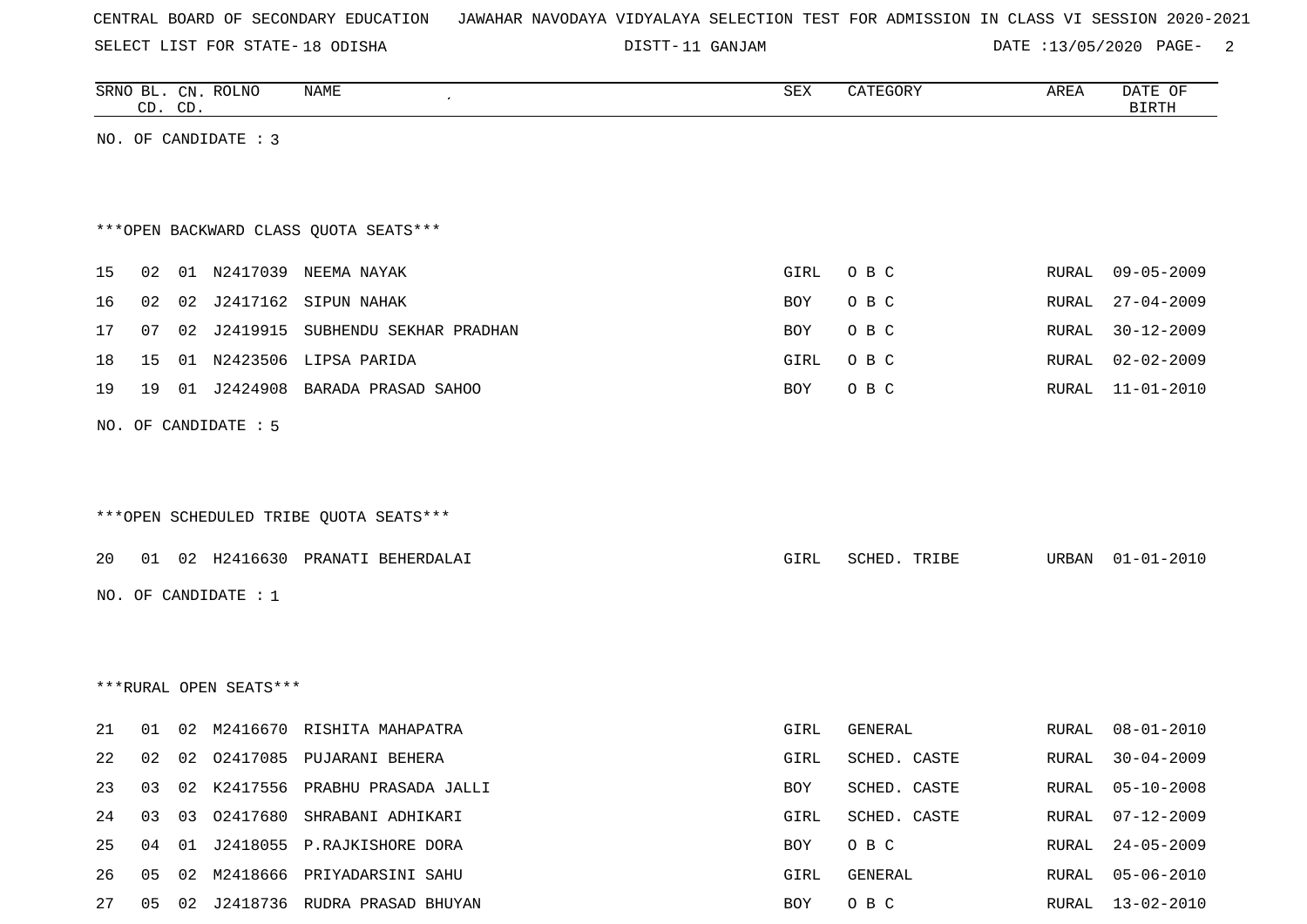SELECT LIST FOR STATE- DISTT- 18 ODISHA

DISTT-11 GANJAM  $\overline{DATE}$  :13/05/2020 PAGE- 3

|    | CD. CD. |    | SRNO BL. CN. ROLNO     | NAME                          | <b>SEX</b> | CATEGORY       | AREA         | DATE OF<br><b>BIRTH</b> |
|----|---------|----|------------------------|-------------------------------|------------|----------------|--------------|-------------------------|
|    |         |    | ***RURAL OPEN SEATS*** |                               |            |                |              |                         |
| 28 | 06      | 02 | 02419285               | S.NEELAM NURANI               | GIRL       | SCHED. CASTE   | RURAL        | $06 - 01 - 2010$        |
| 29 | 07      | 01 |                        | K2419562 JYOTI PRAKASH BEHERA | BOY        | SCHED. CASTE   | RURAL        | $19 - 04 - 2009$        |
| 30 | 08      | 01 | M2419988               | ANANYA MISHRA                 | GIRL       | GENERAL        | RURAL        | $02 - 01 - 2010$        |
| 31 | 09      | 01 | M2420420               | BARSA RANI PATTNAYAK          | GIRL       | <b>GENERAL</b> | RURAL        | $22 - 12 - 2008$        |
| 32 | 09      | 02 |                        | J2420644 PIYUSH MALANA        | <b>BOY</b> | O B C          | RURAL        | $12 - 03 - 2010$        |
| 33 | 10      | 02 | K2421329               | SUSIL KUMAR NAIK              | BOY        | SCHED. CASTE   | RURAL        | $22 - 03 - 2008$        |
| 34 | 11      | 01 |                        | J2421359 ADITYA SAHU          | <b>BOY</b> | O B C          | RURAL        | $28 - 02 - 2009$        |
| 35 | 11      | 01 | J2421448               | DEBASHISHA GOUDA              | BOY        | O B C          | RURAL        | $16 - 02 - 2010$        |
| 36 | 12      | 02 | J2421976               | PRATYUSH PARIDA               | BOY        | O B C          | RURAL        | $11 - 05 - 2008$        |
| 37 | 12      | 02 | K2422108               | SURJYA KANTA SETHI            | BOY        | SCHED. CASTE   | RURAL        | $31 - 01 - 2009$        |
| 38 | 13      | 01 |                        | 02422192 BISHNUPRIYA BEHERA   | GIRL       | SCHED. CASTE   | RURAL        | $18 - 07 - 2009$        |
| 39 | 14      | 01 |                        | K2422586 AKASH SETHI          | BOY        | SCHED. CASTE   | RURAL        | $18 - 11 - 2008$        |
| 40 | 15      | 01 | M2423524               | MANMAYEE ABHIPSA              | GIRL       | <b>GENERAL</b> | RURAL        | $07 - 07 - 2009$        |
| 41 | 16      | 01 |                        | I2423775 ANSHUMAN MISHRA      | BOY        | <b>GENERAL</b> | RURAL        | $06 - 08 - 2008$        |
| 42 | 17      | 01 | I2424129               | ABHIJIT MAHAPATRA             | <b>BOY</b> | <b>GENERAL</b> | <b>RURAL</b> | $13 - 06 - 2009$        |
| 43 | 18      | 02 | J2424813               | TARUNA KANTA RAUTA            | BOY        | O B C          | RURAL        | $06 - 05 - 2009$        |
| 44 | 19      | 01 | J2424868               | ANURAG PRADHAN                | <b>BOY</b> | O B C          | RURAL        | $11 - 10 - 2009$        |
| 45 | 19      | 01 | J2424887               | ASHUTOSH NAHAK                | BOY        | O B C          | RURAL        | $22 - 12 - 2008$        |
| 46 | 20      |    | 01 N2425479            | JAYANTI YUOGJEETA SWAIN       | GIRL       | O B C          | RURAL        | $26 - 09 - 2008$        |
| 47 | 21      | 01 | J2425995               | SUJAL KUMAR MUNI              | BOY        | O B C          | RURAL        | $14 - 11 - 2009$        |
| 48 | 22      | 01 |                        | M2426132 JYOTIRMAYEE BISOYI   | GIRL       | GENERAL        | RURAL        | $24 - 12 - 2009$        |

NO. OF CANDIDATE : 28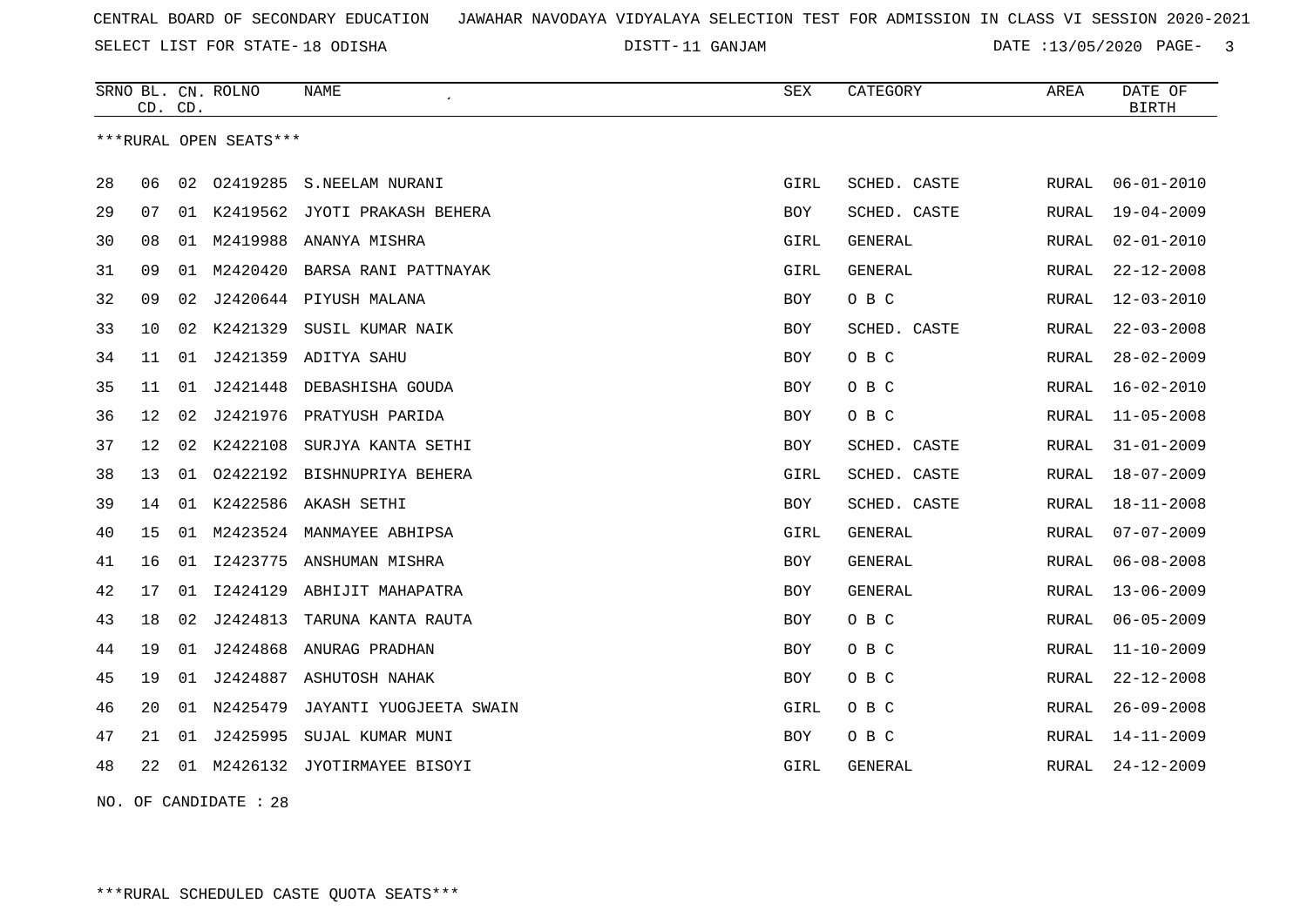SELECT LIST FOR STATE- DISTT- 18 ODISHA

DISTT-11 GANJAM  $\overline{D}$  DATE :13/05/2020 PAGE- 4

|    | CD. CD. |    | SRNO BL. CN. ROLNO    | NAME                                    | SEX        | CATEGORY     | AREA  | DATE OF<br><b>BIRTH</b> |
|----|---------|----|-----------------------|-----------------------------------------|------------|--------------|-------|-------------------------|
|    |         |    |                       | ***RURAL SCHEDULED CASTE QUOTA SEATS*** |            |              |       |                         |
| 49 | 02      |    |                       | 01 K2416873 ASHIT KUMAR BEHERA          | BOY        | SCHED. CASTE | RURAL | $21 - 12 - 2009$        |
| 50 | 02      |    |                       | 02 02417056 PRACHI BEHERA               | GIRL       | SCHED. CASTE | RURAL | $11 - 06 - 2010$        |
| 51 | 02      | 02 | 02417227              | SURABHA BEHERA                          | GIRL       | SCHED. CASTE | RURAL | $22 - 04 - 2009$        |
| 52 | 03      |    | 01 K2417378           | CHINMAYA DAS                            | BOY        | SCHED. CASTE | RURAL | $01 - 12 - 2009$        |
| 53 | 03      |    |                       | 01 02417390 DEEPINA BEHERA              | GIRL       | SCHED. CASTE | RURAL | $04 - 07 - 2009$        |
| 54 | 03      | 02 |                       | 02417522 NEHA JALLI                     | GIRL       | SCHED. CASTE | RURAL | $02 - 09 - 2009$        |
| 55 | 03      |    |                       | 02 K2417528 NIRMALA JALLI               | BOY        | SCHED. CASTE | RURAL | $17 - 11 - 2009$        |
| 56 | 03      | 03 | K2417688              | SIBASISH BEHERA                         | BOY        | SCHED. CASTE | RURAL | $23 - 01 - 2010$        |
| 57 | 14      |    |                       | 01 K2422566 ABINASH BEHERA              | BOY        | SCHED. CASTE | RURAL | $20 - 02 - 2010$        |
| 58 | 20      |    |                       | 01 K2425402 BALARAM SETHY               | BOY        | SCHED. CASTE | RURAL | $02 - 08 - 2009$        |
| 59 | 20      |    |                       | 01 02425484 JYOTI BEHERA                | GIRL       | SCHED. CASTE | RURAL | $01 - 06 - 2009$        |
|    |         |    | NO. OF CANDIDATE : 11 |                                         |            |              |       |                         |
|    |         |    |                       |                                         |            |              |       |                         |
|    |         |    |                       | *** RURAL BACKWARD CLASS QUOTA SEATS*** |            |              |       |                         |
| 60 | 02      |    |                       | 01 J2416936 DIBYARANJAN JENA            | <b>BOY</b> | O B C        | RURAL | $13 - 05 - 2009$        |
| 61 | 02      | 02 |                       | N2417246 TAPASYA SWAIN                  | GIRL       | O B C        | RURAL | $06 - 03 - 2010$        |
| 62 | 03      | 03 |                       | J2417690 SIDHARTH SAHU                  | <b>BOY</b> | O B C        | RURAL | $01 - 12 - 2009$        |
| 63 | 04      | 02 |                       | J2418132 RUDRA PRASAD MOHANTY           | BOY        | O B C        | RURAL | $26 - 05 - 2009$        |
| 64 | 06      |    |                       | 02 J2419380 TEJESWAR NAYAK              | BOY        | O B C        | RURAL | $07 - 11 - 2008$        |
| 65 | 08      |    |                       | 01 N2420044 CHINMAYEE SAHU              | GIRL       | O B C        | RURAL | $18 - 01 - 2010$        |
| 66 | 08      |    |                       | 01 J2420075 KALYAN JENA                 | BOY        | O B C        | RURAL | $27 - 06 - 2009$        |
| 67 | 10      |    |                       | 02 J2421207 RUDRA PRASAD DAKUA          | BOY        | O B C        | RURAL | $24 - 09 - 2009$        |
| 68 |         |    |                       | 14 02 J2422934 MULA SUBHAM              | BOY        | O B C        | RURAL | $24 - 12 - 2009$        |
| 69 |         |    |                       | 14 03 J2423328 VANJARANA VASANTH        | BOY        | O B C        |       | RURAL 02-01-2010        |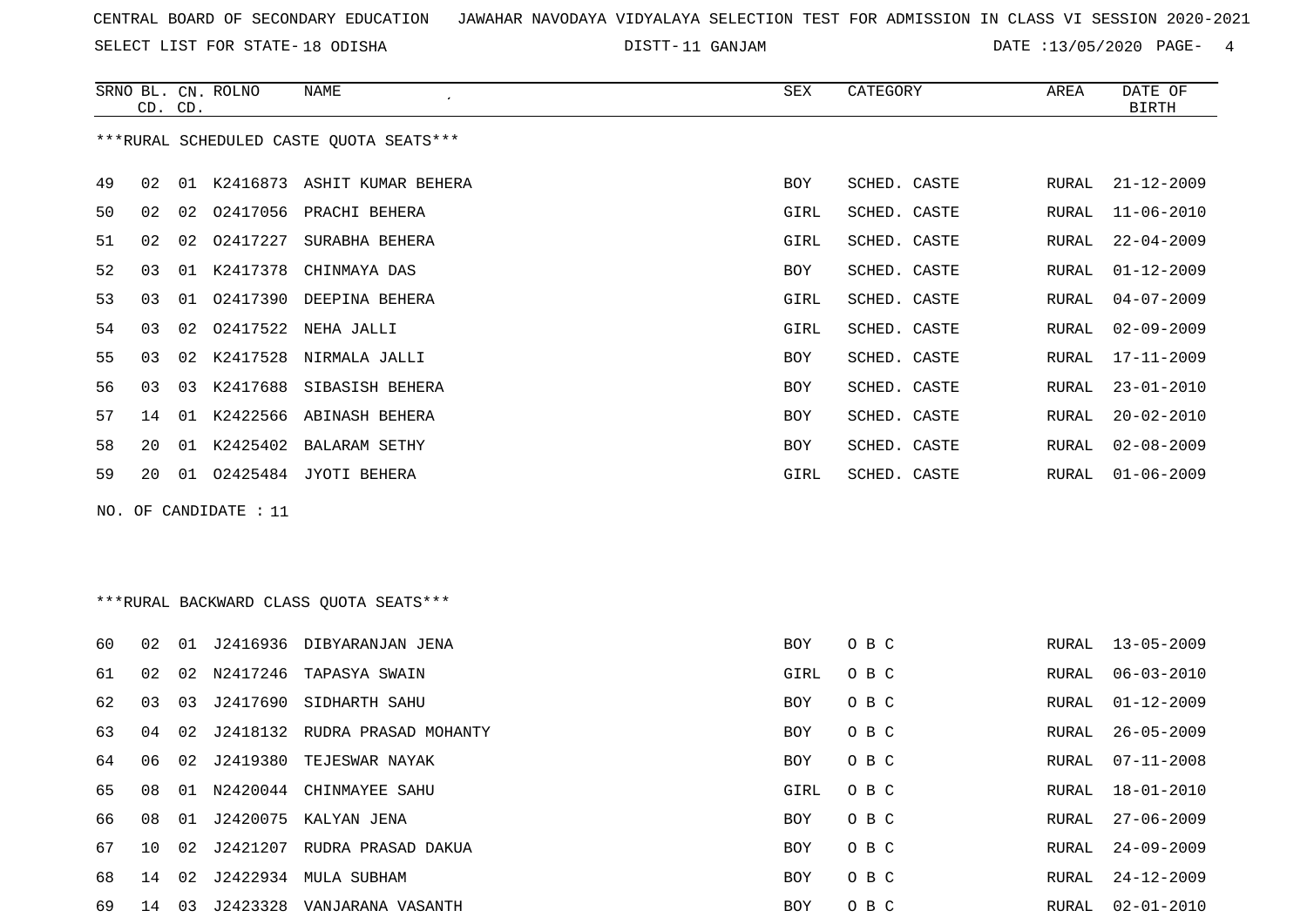SELECT LIST FOR STATE- DISTT- 18 ODISHA

11 GANJAM DATE :13/05/2020 PAGE- 5

|    | CD. CD. |     | SRNO BL. CN. ROLNO | NAME                                   | SEX        | CATEGORY | AREA  | DATE OF<br>BIRTH |
|----|---------|-----|--------------------|----------------------------------------|------------|----------|-------|------------------|
|    |         |     |                    | ***RURAL BACKWARD CLASS OUOTA SEATS*** |            |          |       |                  |
| 70 | 15 01   |     | J2423590           | RAJESH KUMAR GOUDA                     | <b>BOY</b> | O B C    |       | RURAL 14-12-2008 |
| 71 | 16      | -01 | J2424090           | SUMAN GOUDA                            | <b>BOY</b> | O B C    |       | RURAL 18-04-2009 |
| 72 | 16      | 01  | J2424123           | UTKARSH LENKA                          | <b>BOY</b> | O B C    |       | RURAL 11-11-2009 |
| 73 | 17      | O 1 | N2424289           | NIRADA PRABHA SAMAL                    | GIRL       | O B C    |       | RURAL 22-08-2009 |
| 74 | 18      | 01  | J2424489           | AMIT KUMAR SASMAL                      | <b>BOY</b> | O B C    | RURAL | $23 - 06 - 2009$ |
| 75 | 21      | 01  | N2425867           | MINAKSHI KUMARI SWAIN                  | GIRL       | O B C    |       | RURAL 17-07-2009 |
|    |         |     |                    |                                        |            |          |       |                  |

\*\*\*RURAL SCHEDULED TRIBE QUOTA SEATS\*\*\*

|  |  | 76 03 03 P2417675 SASMITA JANI       | GIRL       | SCHED. TRIBE |  | RURAL 24-02-2009 |
|--|--|--------------------------------------|------------|--------------|--|------------------|
|  |  | 77 10 01 L2420902 AJIT MALLIK        | BOY        | SCHED. TRIBE |  | RURAL 15-05-2009 |
|  |  | 78 15 01 L2423520 MANAS RANJAN NAYAK | <b>BOY</b> | SCHED. TRIBE |  | RURAL 22-11-2009 |
|  |  | 79 17 01 L2424249 LABAKISHORE JANI   | <b>BOY</b> | SCHED. TRIBE |  | RURAL 30-04-2008 |
|  |  | 80 22 01 P2426193 NANDINI DALAI      | GIRL       | SCHED. TRIBE |  | RURAL 10-10-2009 |
|  |  |                                      |            |              |  |                  |

NO. OF CANDIDATE : 5

NO. OF CANDIDATE : 16

TOTAL SELECTED CANDIDATE : 80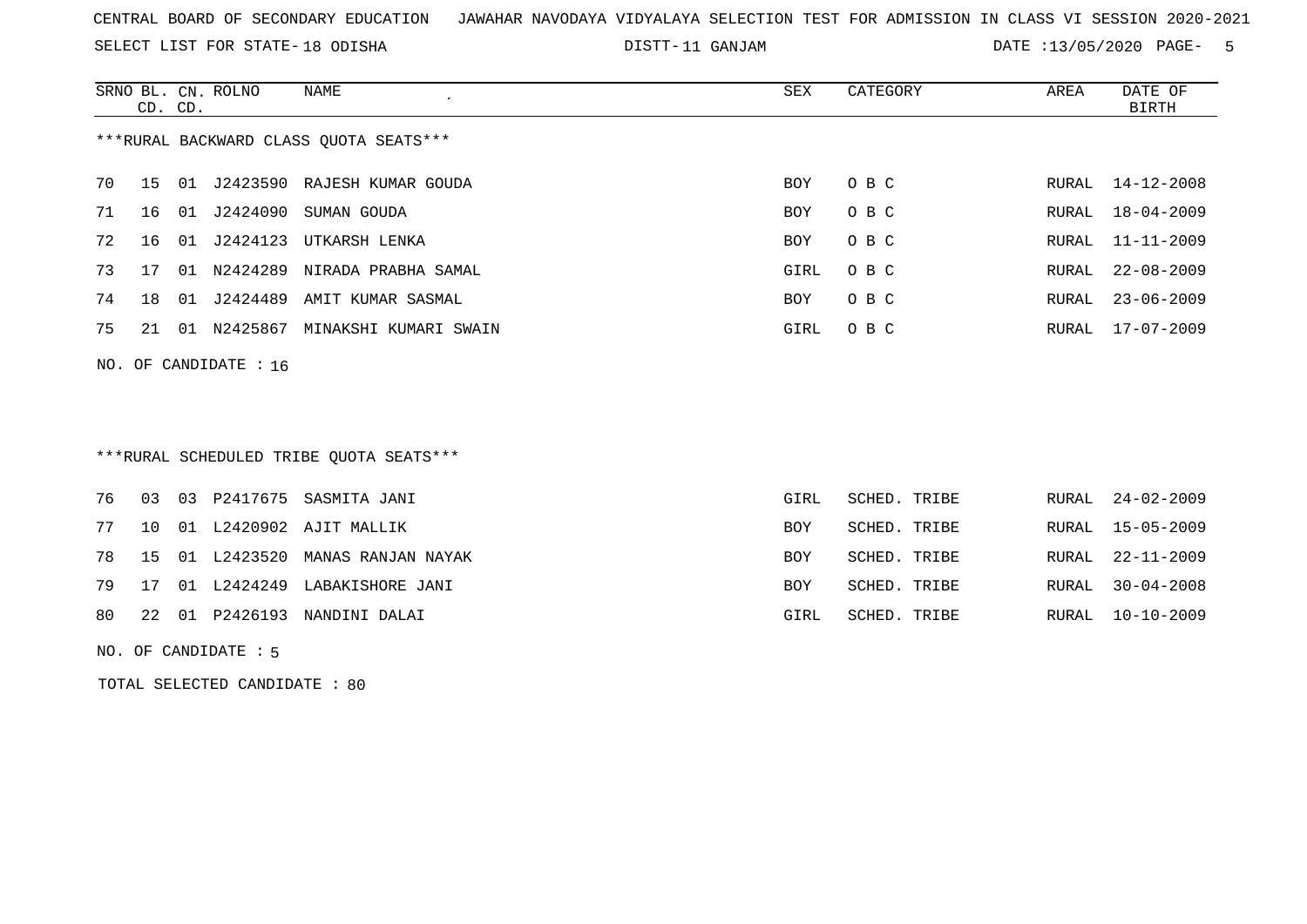SELECT LIST FOR STATE- DISTT- 18 ODISHA

12 MAYURBHANJ DATE :13/05/2020 PAGE- 1

|                |    | CD. CD. | SRNO BL. CN. ROLNO   | <b>NAME</b>                             | SEX        | CATEGORY     | AREA  | DATE OF<br><b>BIRTH</b> |
|----------------|----|---------|----------------------|-----------------------------------------|------------|--------------|-------|-------------------------|
|                |    |         | ***OPEN UR SEATS***  |                                         |            |              |       |                         |
| $\mathbf{1}$   | 09 |         |                      | 01 M2428807 TAMANNA PATTANAYAK          | GIRL       | GENERAL      |       | RURAL 10-03-2009        |
| $\overline{2}$ |    |         |                      | 20 01 N2431933 LISHA MANI BEHERA        | GIRL       | O B C        |       | RURAL 23-01-2010        |
|                |    |         | NO. OF CANDIDATE : 2 |                                         |            |              |       |                         |
|                |    |         |                      |                                         |            |              |       |                         |
|                |    |         |                      | *** OPEN SCHEDULED CASTE QUOTA SEATS*** |            |              |       |                         |
| 3              |    |         |                      | 16 01 02430497 MONIKA KAIBARTA          | GIRL       | SCHED. CASTE | RURAL | $06 - 12 - 2008$        |
| 4              |    |         |                      | 17 01 02430948 SWADDHI PRATYASI SETHI   | GIRL       | SCHED. CASTE | RURAL | $25 - 11 - 2009$        |
| 5              | 18 |         |                      | 01 C2431078 M. HRUSHIKESH PRASAD        | BOY        | SCHED. CASTE | URBAN | 13-07-2008              |
|                |    |         | NO. OF CANDIDATE : 3 |                                         |            |              |       |                         |
|                |    |         |                      |                                         |            |              |       |                         |
|                |    |         |                      | ***OPEN DISABLED QUOTA SEATS***         |            |              |       |                         |
| 6              |    |         |                      | 07 01 K2428174 SHIBA SANKAR SETHI       | BOY        | SCHED. CASTE |       | RURAL 14-04-2009        |
| 7              | 13 |         |                      | 01 J2429539 BIBHUDATTA GIRI             | BOY        | O B C        | RURAL | 14-09-2009              |
| 8              |    |         |                      | 15 01 J2430244 NIKHLESH KUMAR BEHERA    | BOY        | O B C        |       | RURAL 14-12-2009        |
|                |    |         | NO. OF CANDIDATE : 3 |                                         |            |              |       |                         |
|                |    |         |                      |                                         |            |              |       |                         |
|                |    |         |                      | *** OPEN BACKWARD CLASS QUOTA SEATS***  |            |              |       |                         |
|                |    |         |                      |                                         |            |              |       |                         |
| 9              |    |         |                      | 07 01 J2428048 MAHESWAR RANA            | <b>BOY</b> | O B C        |       | RURAL 21-11-2008        |
| 10             |    |         |                      | 08 01 J2428565 SIDDHARTH MOHANTA        | BOY        | O B C        |       | RURAL 28-01-2009        |

11 14 01 J2429842 ASHUTOSH MOHANTA BOY O B C RURAL 13-02-2009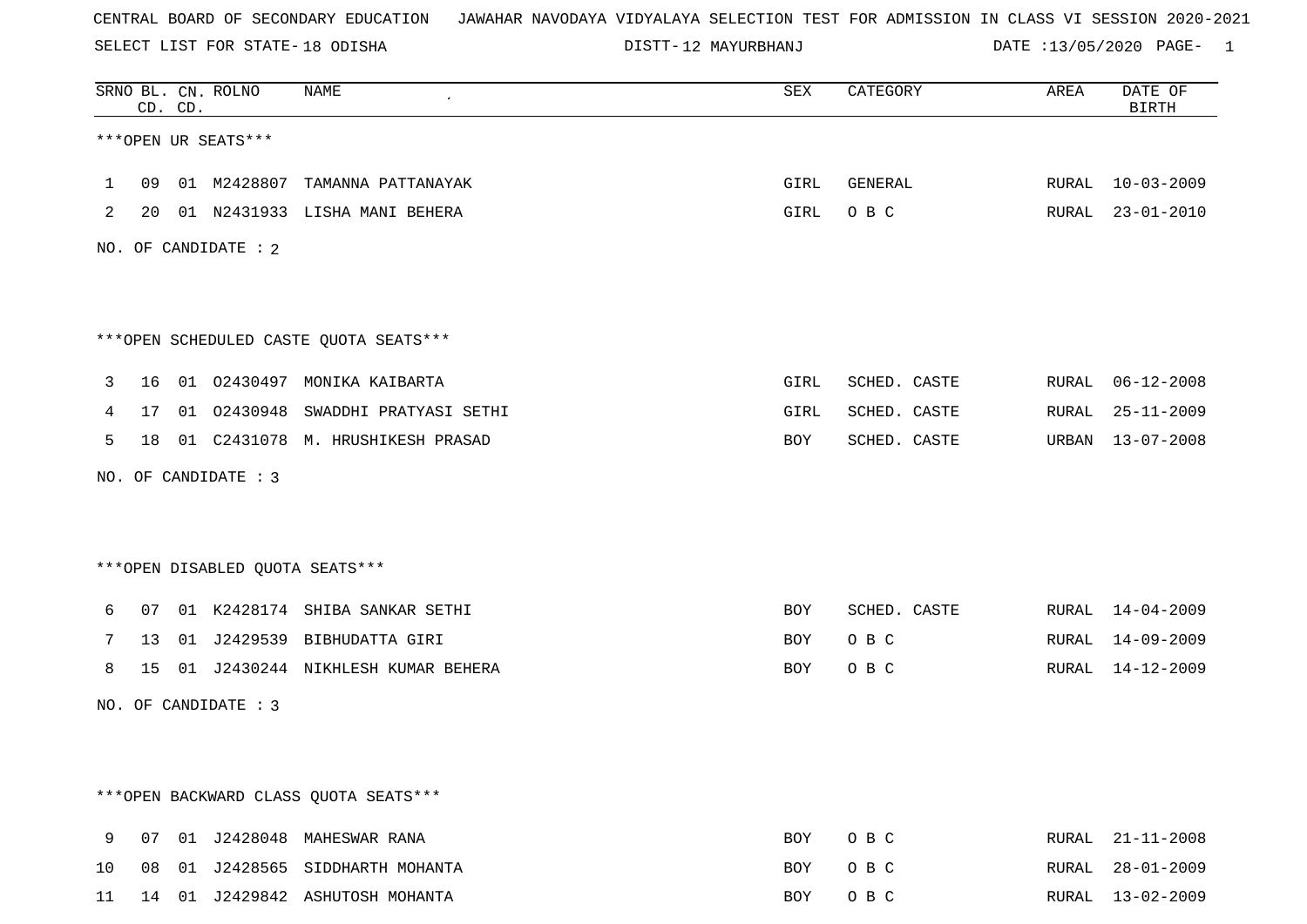SELECT LIST FOR STATE- DISTT- 18 ODISHA

12 MAYURBHANJ DATE :13/05/2020 PAGE- 2

|    |    | CD. CD. | SRNO BL. CN. ROLNO     | NAME                                   | SEX        | CATEGORY     | AREA         | DATE OF<br><b>BIRTH</b> |
|----|----|---------|------------------------|----------------------------------------|------------|--------------|--------------|-------------------------|
|    |    |         |                        | *** OPEN BACKWARD CLASS QUOTA SEATS*** |            |              |              |                         |
| 12 | 17 |         |                        | 01 J2430619 BHABANI SHANKAR BARIK      | BOY        | O B C        | RURAL        | $13 - 05 - 2009$        |
| 13 | 18 |         | 01 N2431198            | SUJATA BARIK                           | GIRL       | O B C        | RURAL        | $21 - 02 - 2009$        |
|    |    |         | NO. OF CANDIDATE : 5   |                                        |            |              |              |                         |
|    |    |         |                        | ***OPEN SCHEDULED TRIBE QUOTA SEATS*** |            |              |              |                         |
| 14 | 01 |         |                        | 01 D2426399 ASISH KUMAR TUDU           | BOY        | SCHED. TRIBE | URBAN        | $26 - 02 - 2008$        |
| 15 | 04 | 01      | L2427261               | SHIRSANANDA RAM                        | BOY        | SCHED. TRIBE | RURAL        | $01 - 10 - 2009$        |
| 16 | 14 |         | 01 P2429900            | GAYATRI MURMU                          | GIRL       | SCHED. TRIBE | RURAL        | $08 - 04 - 2009$        |
| 17 | 18 |         | 01 H2431180            | SONALI HANSDAH                         | GIRL       | SCHED. TRIBE | URBAN        | $10 - 11 - 2008$        |
| 18 | 19 |         | 01 L2431363            | DEBABRATA SINGH                        | BOY        | SCHED. TRIBE | RURAL        | $31 - 10 - 2007$        |
| 19 | 20 |         | 01 L2431972            | SAMPAD KUMAR SINGH                     | BOY        | SCHED. TRIBE | RURAL        | $10 - 07 - 2008$        |
| 20 | 22 | 01      | D2432299               | KISHORE CHAKI                          | <b>BOY</b> | SCHED. TRIBE | URBAN        | $11 - 01 - 2009$        |
|    |    |         | NO. OF CANDIDATE : 7   |                                        |            |              |              |                         |
|    |    |         |                        |                                        |            |              |              |                         |
|    |    |         |                        |                                        |            |              |              |                         |
|    |    |         | ***RURAL OPEN SEATS*** |                                        |            |              |              |                         |
| 21 | 02 | 01      |                        | J2426783 PANKAJ GHOSH                  | BOY        | O B C        | RURAL        | 11-12-2009              |
| 22 | 06 |         |                        | 01 N2427653 BARSHA RANI PATRA          | GIRL       | O B C        | RURAL        | $24 - 04 - 2008$        |
| 23 | 07 |         |                        | 01 J2428077 OMM PRAKASH PRUSTY         | <b>BOY</b> | O B C        | RURAL        | 14-09-2009              |
| 24 | 08 |         | 01 M2428320            | DEBANSHI RAJANANDINI JENA              | GIRL       | GENERAL      | <b>RURAL</b> | $07 - 09 - 2009$        |
| 25 | 09 |         |                        | 01 N2428643 ANKITA KALIA               | GIRL       | O B C        | RURAL        | $06 - 03 - 2010$        |
| 26 | 11 | 01      | J2429063               | GANESWAR MOHANTA                       | BOY        | O B C        | RURAL        | $15 - 09 - 2007$        |
| 27 | 12 | 01      |                        | J2429424 PRATYUSH MOHANTA              | BOY        | O B C        | RURAL        | $29 - 11 - 2008$        |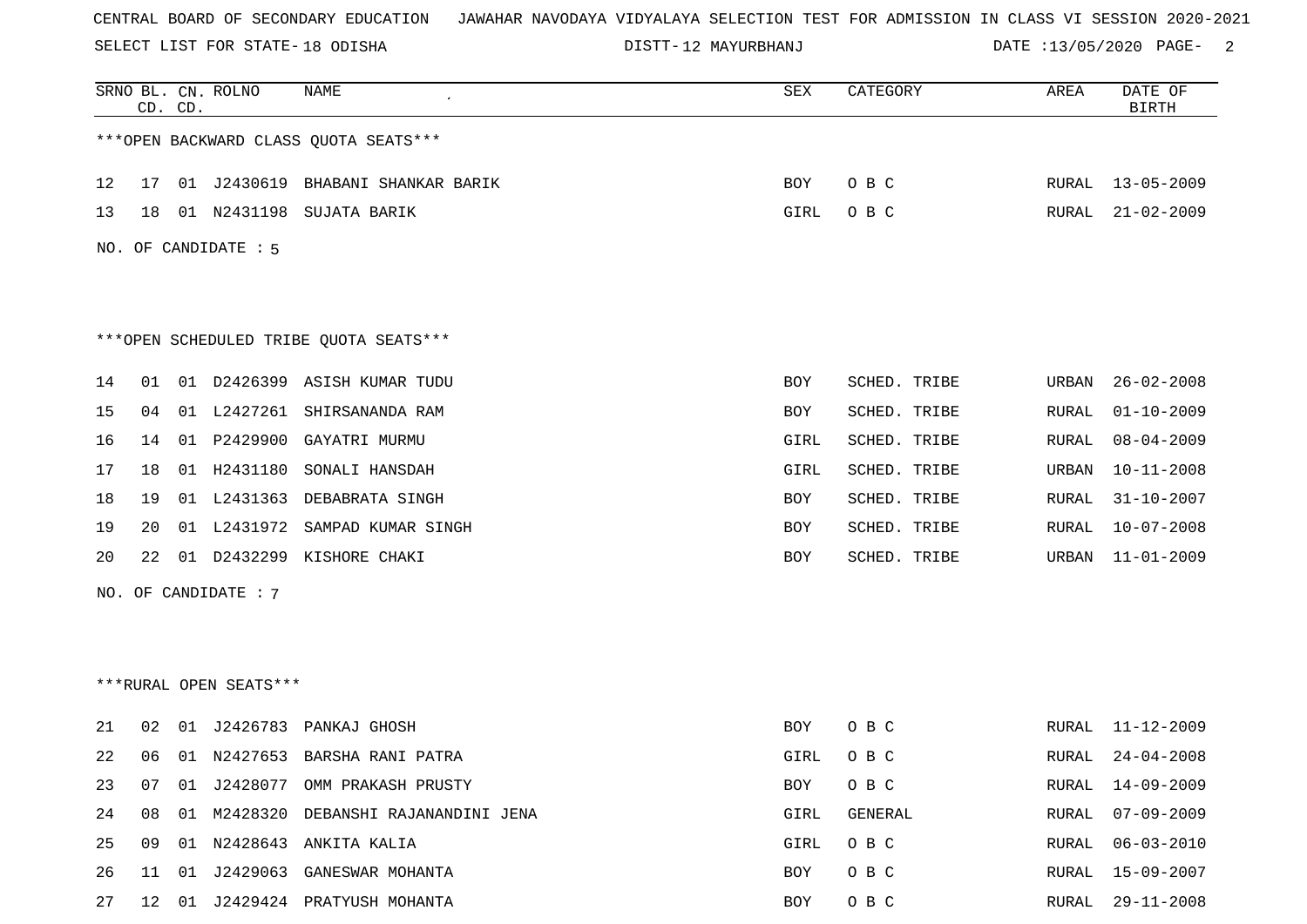SELECT LIST FOR STATE- DISTT- 18 ODISHA

DISTT-12 MAYURBHANJ DATE :13/05/2020 PAGE- 3

|    | CD. CD. |    | SRNO BL. CN. ROLNO      | NAME<br>$\epsilon$                      | SEX        | CATEGORY     | AREA  | DATE OF<br><b>BIRTH</b> |
|----|---------|----|-------------------------|-----------------------------------------|------------|--------------|-------|-------------------------|
|    |         |    | ***RURAL OPEN SEATS***  |                                         |            |              |       |                         |
| 28 | 13      |    | 01 I2429509             | ANSHUMAN DASH                           | <b>BOY</b> | GENERAL      | RURAL | $23 - 12 - 2008$        |
| 29 | 18      | 01 |                         | P2431059 LAXMIPRIYA BESHRA              | GIRL       | SCHED. TRIBE | RURAL | $30 - 04 - 2008$        |
| 30 | 19      | 02 | J2431629                | PRAGYAN PARAMITA BINDHANI               | BOY        | O B C        | RURAL | $09 - 04 - 2009$        |
| 31 | 20      | 01 |                         | N2431901 DEBASMITA SAHU                 | GIRL       | O B C        | RURAL | $13 - 07 - 2009$        |
| 32 | 22      | 01 | I2432272                | JAGAT BANDHU MOHANTY                    | <b>BOY</b> | GENERAL      | RURAL | $19 - 11 - 2008$        |
| 33 | 25      | 01 |                         | J2433270 JYOTIRADITYA MALLA             | <b>BOY</b> | O B C        | RURAL | $04 - 09 - 2009$        |
| 34 | 26      |    |                         | 01 J2433486 PIYUSH KUMAR MOHANTA        | <b>BOY</b> | O B C        | RURAL | $06 - 01 - 2010$        |
|    |         |    | NO. OF CANDIDATE : $14$ |                                         |            |              |       |                         |
|    |         |    |                         |                                         |            |              |       |                         |
|    |         |    |                         | ***RURAL SCHEDULED CASTE OUOTA SEATS*** |            |              |       |                         |
| 35 | 02      |    | 01 02426773             | MONIKADEBRANI JENA                      | GIRL       | SCHED. CASTE | RURAL | $27 - 04 - 2009$        |
| 36 | 02      |    |                         | 01 K2426807 ROHAN KUMAR DALEI           | <b>BOY</b> | SCHED. CASTE | RURAL | $18 - 01 - 2009$        |
| 37 | 05      | 01 | K2427395                | GOURAV KUMAR PATRA                      | BOY        | SCHED. CASTE | RURAL | $17 - 01 - 2010$        |
| 38 | 14      | 01 | K2429926                | JAY PRAKASH DAS                         | <b>BOY</b> | SCHED. CASTE | RURAL | $20 - 12 - 2008$        |
| 39 | 16      |    | 01 K2430415             | ANKIT BEHERA                            | <b>BOY</b> | SCHED. CASTE | RURAL | $08 - 01 - 2009$        |
| 40 | 17      | 01 |                         | 02430588 AKSHITA ANTARIKSHA PATRA       | GIRL       | SCHED. CASTE | RURAL | $07 - 10 - 2009$        |
| 41 | 20      | 01 |                         | 02431910 GOPALAXMI PATRA                | GIRL       | SCHED. CASTE | RURAL | $24 - 03 - 2009$        |
| 42 | 21      | 01 |                         | 02432022 ADYASHA BEHERA                 | GIRL       | SCHED. CASTE | RURAL | $12 - 01 - 2009$        |
| 43 | 25      |    |                         | 01 02433364 SHUBHASHREE BEHERA          | GIRL       | SCHED. CASTE | RURAL | $07 - 02 - 2010$        |
|    |         |    | NO. OF CANDIDATE : $9$  |                                         |            |              |       |                         |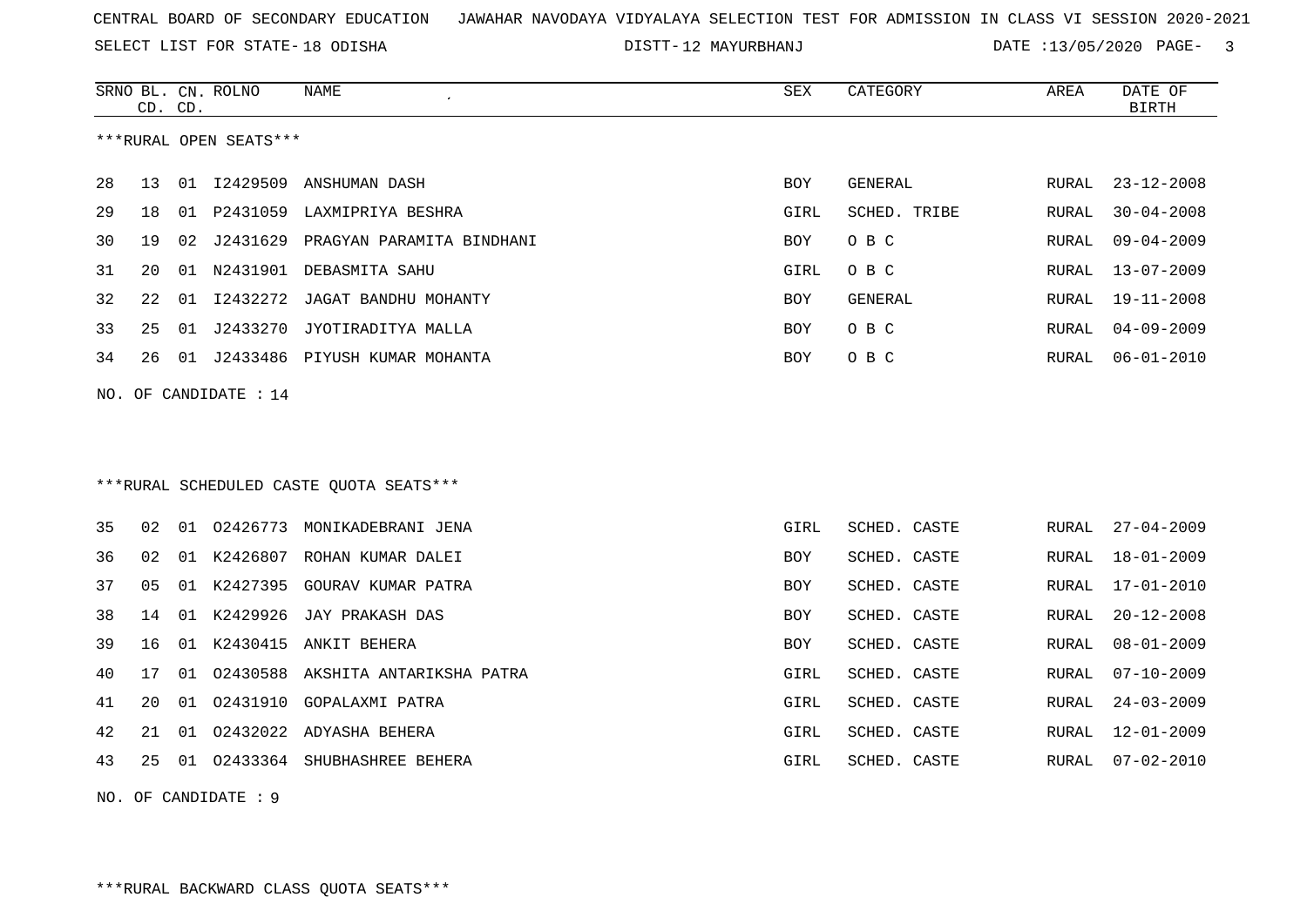SELECT LIST FOR STATE- DISTT- 18 ODISHA

12 MAYURBHANJ DATE :13/05/2020 PAGE- 4

|    |    | CD. CD. | SRNO BL. CN. ROLNO    | NAME                                   | SEX        | CATEGORY | AREA  | DATE OF<br><b>BIRTH</b> |
|----|----|---------|-----------------------|----------------------------------------|------------|----------|-------|-------------------------|
|    |    |         |                       | ***RURAL BACKWARD CLASS QUOTA SEATS*** |            |          |       |                         |
| 44 | 03 |         |                       | 01 J2426972 PRABIN KUMAR DAS           | <b>BOY</b> | O B C    | RURAL | $14 - 11 - 2009$        |
| 45 | 04 |         |                       | 01 N2427123 IPSITA MANDAL              | GIRL       | O B C    | RURAL | $11 - 07 - 2008$        |
| 46 | 04 |         |                       | 01 J2427188 NARESH SHANKAR PADHIARY    | <b>BOY</b> | O B C    | RURAL | $05 - 10 - 2008$        |
| 47 | 07 |         |                       | 01 J2427865 ABHISHEK GIRI              | BOY        | O B C    | RURAL | $23 - 12 - 2008$        |
| 48 | 07 |         |                       | 01 J2427876 AMARJIT SAHU               | BOY        | O B C    | RURAL | $21 - 11 - 2009$        |
| 49 | 07 | 01      |                       | J2427914 BIBHUPRASAD SAHOO             | <b>BOY</b> | O B C    | RURAL | $31 - 03 - 2009$        |
| 50 | 07 |         |                       | 01 J2428033 KULDEEP DALEI              | BOY        | O B C    | RURAL | $07 - 02 - 2009$        |
| 51 | 07 | 01      | J2428212              | SUBHANKAR SAHU                         | BOY        | O B C    | RURAL | $20 - 03 - 2009$        |
| 52 | 08 | 01      | J2428633              | YASHOBANTA MOHANTA                     | BOY        | O B C    | RURAL | $12 - 04 - 2009$        |
| 53 | 14 | 01      |                       | N2430002 PRIYASHA GIRI                 | GIRL       | O B C    | RURAL | $31 - 12 - 2009$        |
| 54 | 17 | 01      |                       | N2430752 MADHUSMITA MOHANTA            | GIRL       | O B C    | RURAL | $16 - 01 - 2009$        |
| 55 | 20 | 01      | N2431948              | PRIYADARSHANI MOHANTA                  | GIRL       | O B C    | RURAL | $15 - 05 - 2008$        |
| 56 | 20 | 01      | J2431996              | SOUMYA BEHERA                          | <b>BOY</b> | O B C    | RURAL | $11 - 11 - 2009$        |
| 57 | 21 |         |                       | 01 J2432049 BISWAJIT RAJ               | <b>BOY</b> | O B C    | RURAL | $29 - 05 - 2009$        |
| 58 | 21 |         | 01 N2432139           | SUBHALAXMI BEHERA                      | GIRL       | O B C    | RURAL | $25 - 09 - 2008$        |
| 59 | 22 |         | 01 J2432486           | TOFAN KUMAR MOHANTA                    | <b>BOY</b> | O B C    | RURAL | $24 - 12 - 2008$        |
|    |    |         | NO. OF CANDIDATE : 16 |                                        |            |          |       |                         |

\*\*\*RURAL SCHEDULED TRIBE QUOTA SEATS\*\*\*

| 60  |  | 01 01 P2426464 H.G. MAYADEVI MAJHI | GIRL       | SCHED. TRIBE | RURAL 17-05-2008 |
|-----|--|------------------------------------|------------|--------------|------------------|
|     |  | 61 04 01 L2427177 MANSING MURMU    | BOY        | SCHED. TRIBE | RURAL 09-11-2008 |
| 62. |  | 06 01 L2427646 ASHISH KUMAR SINGH  | <b>BOY</b> | SCHED. TRIBE | RURAL 19-02-2009 |
| 63  |  | 06 01 L2427801 SANDIP KUMAR SINGH  | <b>BOY</b> | SCHED. TRIBE | RURAL 02-10-2008 |
| 64  |  | 06 01 P2427841 SUCHITRA SOREN      | GIRL       | SCHED. TRIBE | RURAL 14-04-2009 |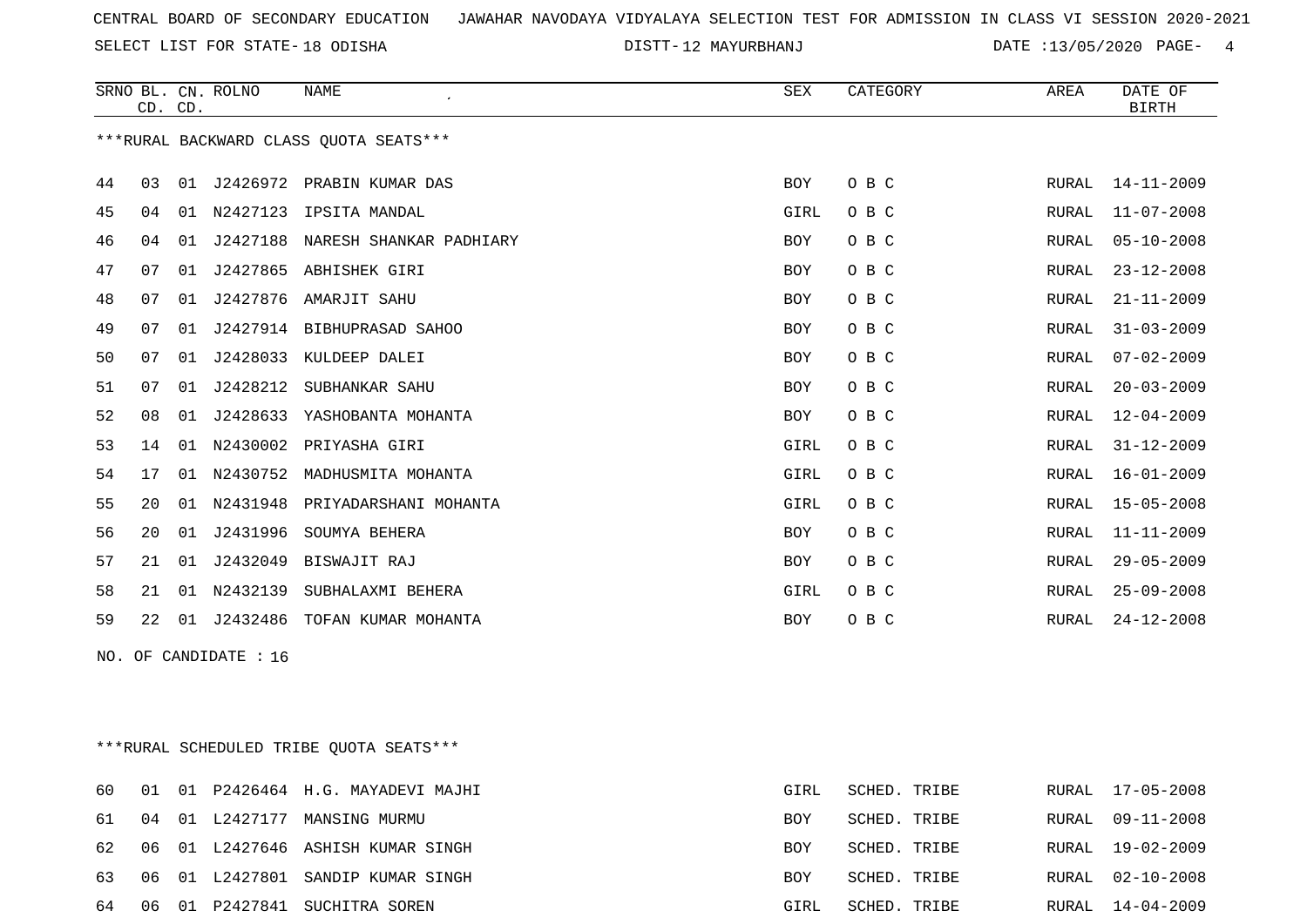SELECT LIST FOR STATE- DISTT- 18 ODISHA

12 MAYURBHANJ DATE :13/05/2020 PAGE- 5

|    |                 | CD. CD. | SRNO BL. CN. ROLNO    | <b>NAME</b><br>$\epsilon$               | SEX        | CATEGORY     | AREA         | DATE OF<br><b>BIRTH</b> |
|----|-----------------|---------|-----------------------|-----------------------------------------|------------|--------------|--------------|-------------------------|
|    |                 |         |                       | ***RURAL SCHEDULED TRIBE OUOTA SEATS*** |            |              |              |                         |
| 65 | 08              |         | 01 P2428400           | KABITA MURMU                            | GIRL       | SCHED. TRIBE | RURAL        | $10 - 08 - 2008$        |
| 66 | 08              |         |                       | 01 P2428431 LAXMIPRIYA HEMBRAM          | GIRL       | SCHED. TRIBE | <b>RURAL</b> | $19 - 11 - 2009$        |
| 67 | 09              | 01      | L2428748              | PRITHIVI RAJ NAIK                       | BOY        | SCHED. TRIBE | RURAL        | $26 - 04 - 2009$        |
| 68 | 10              | 01      | L2428849              | BUDHAN MAJHI                            | BOY        | SCHED. TRIBE | <b>RURAL</b> | $05 - 09 - 2007$        |
| 69 | 10 <sup>°</sup> |         | 01 L2428942           | SAMBIT NAIK                             | BOY        | SCHED. TRIBE | <b>RURAL</b> | $24 - 08 - 2008$        |
| 70 | 11              | 01      | L2429051              | DHUMA CHARAN MAJHI                      | BOY        | SCHED. TRIBE | <b>RURAL</b> | $16 - 03 - 2009$        |
| 71 | 13              | 01      |                       | L2429571 DEEPAK HEMBRAM                 | BOY        | SCHED. TRIBE | <b>RURAL</b> | $07 - 11 - 2008$        |
| 72 | 14              | 01      | L2429848              | BARIAL HEMBRAM                          | BOY        | SCHED. TRIBE | <b>RURAL</b> | $07 - 06 - 2007$        |
| 73 | 14              |         | 01 L2429986           | NARSING SOREN                           | BOY        | SCHED. TRIBE | <b>RURAL</b> | 19-12-2007              |
| 74 | 14              | 01      | L2430068              | SUNARAM MURMU                           | BOY        | SCHED. TRIBE | RURAL        | $05 - 07 - 2008$        |
| 75 | 15              | 01      | L2430278              | RAGHUNATH MURMU                         | <b>BOY</b> | SCHED. TRIBE | <b>RURAL</b> | $20 - 05 - 2008$        |
| 76 | 17              |         | 01 L2430830           | RAGHUNATH MAJHI                         | BOY        | SCHED. TRIBE | <b>RURAL</b> | $19 - 06 - 2008$        |
| 77 | 18              |         |                       | 01 P2431004 DIPIKA MURMU                | GIRL       | SCHED. TRIBE | <b>RURAL</b> | $18 - 08 - 2008$        |
| 78 | 19              | 02      | L2431845              | TAPAN SINGH                             | BOY        | SCHED. TRIBE | <b>RURAL</b> | $13 - 10 - 2007$        |
| 79 | 20              | 01      | L2431941              | NIHAR RANJAN SOREN                      | BOY        | SCHED. TRIBE | <b>RURAL</b> | $17 - 03 - 2009$        |
| 80 |                 |         |                       | 24 01 L2433031 JAGANNATH NAIK           | BOY        | SCHED. TRIBE | RURAL        | $16 - 05 - 2008$        |
|    |                 |         | NO. OF CANDIDATE : 21 |                                         |            |              |              |                         |

TOTAL SELECTED CANDIDATE : 80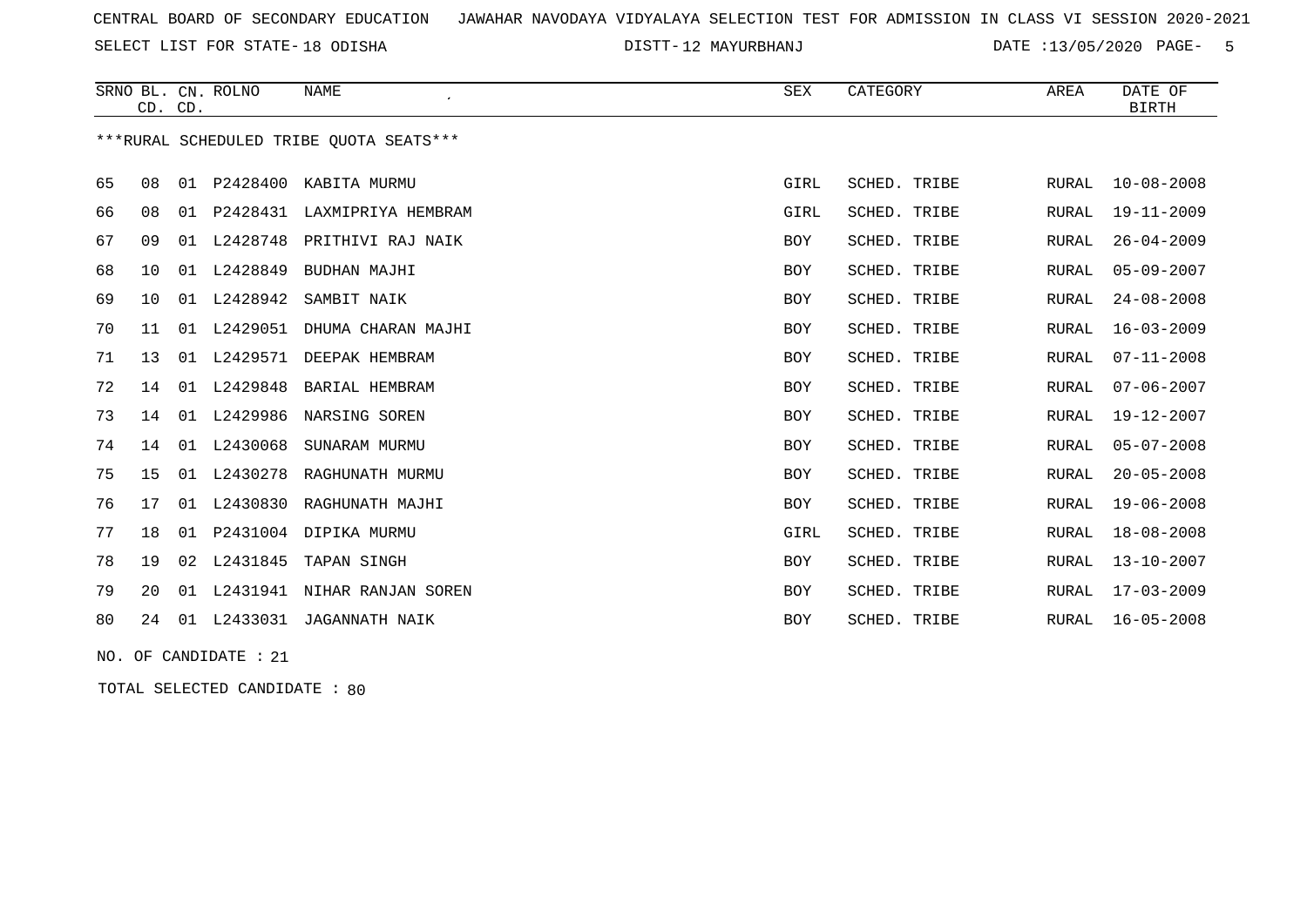13 PURI DATE :13/05/2020 PAGE- 1

|    |    | CD. CD. | SRNO BL. CN. ROLNO   | NAME                                   | SEX        | CATEGORY     | AREA         | DATE OF<br><b>BIRTH</b> |
|----|----|---------|----------------------|----------------------------------------|------------|--------------|--------------|-------------------------|
|    |    |         | ***OPEN UR SEATS***  |                                        |            |              |              |                         |
| 1  | 01 |         | 01 J2433944          | TANMAYA RANJAN PARIDA                  | <b>BOY</b> | O B C        | RURAL        | $07 - 08 - 2009$        |
| 2  | 02 |         |                      | 02 I2434316 SWOYAM SANKET PRADHAN      | BOY        | GENERAL      | RURAL        | $22 - 11 - 2008$        |
| 3  | 05 |         |                      | 01 M2435018 AKANKSHYA DAS              | GIRL       | GENERAL      | RURAL        | $12 - 10 - 2009$        |
| 4  | 07 |         |                      | 01 I2435940 KRISHNA PRASAD PANDA       | <b>BOY</b> | GENERAL      | RURAL        | $07 - 04 - 2009$        |
| 5  | 07 |         |                      | 02 J2436111 S S RAJNANDAN              | <b>BOY</b> | O B C        | <b>RURAL</b> | $20 - 01 - 2010$        |
| 6  | 09 |         |                      | 01 J2436614 ASUTOSH PRADHAN            | BOY        | O B C        | RURAL        | $04 - 12 - 2009$        |
| 7  | 10 |         |                      | 01 M2437150 SNEHASATABDI PRADHAN       | GIRL       | GENERAL      | RURAL        | $28 - 08 - 2009$        |
| 8  |    |         |                      | 11 03 N2437719 SWAGATIKA SAHU          | GIRL       | O B C        | RURAL        | 10-01-2010              |
|    |    |         | NO. OF CANDIDATE : 8 |                                        |            |              |              |                         |
|    |    |         |                      |                                        |            |              |              |                         |
|    |    |         |                      |                                        |            |              |              |                         |
|    |    |         |                      | ***OPEN SCHEDULED CASTE QUOTA SEATS*** |            |              |              |                         |
| 9  | 01 |         |                      | 01 K2433564 ABHIJIT BEHERA             | BOY        | SCHED. CASTE | RURAL        | 17-07-2009              |
| 10 | 09 |         |                      | 02 G2436927 SUMITRA MALLIK             | GIRL       | SCHED. CASTE | URBAN        | $11 - 05 - 2009$        |
| 11 | 10 |         |                      | 01 K2436967 AMIYARANJAN BEHERA         | BOY        | SCHED. CASTE | RURAL        | $05 - 07 - 2008$        |
|    |    |         | NO. OF CANDIDATE : 3 |                                        |            |              |              |                         |
|    |    |         |                      |                                        |            |              |              |                         |
|    |    |         |                      |                                        |            |              |              |                         |
|    |    |         |                      | ***OPEN DISABLED QUOTA SEATS***        |            |              |              |                         |
| 12 | 02 |         |                      | 01 I2434054 INDUBHUSAN PATTANAIK       | <b>BOY</b> | GENERAL      |              | RURAL 18-08-2009        |
| 13 |    |         |                      | 09 01 M2436646 BISWASHREE JENA         | GIRL       | GENERAL      |              | RURAL 25-04-2009        |

14 11 03 N2437653 SUBHALAXMI BEHERA GIRL O B C RURAL 26-02-2010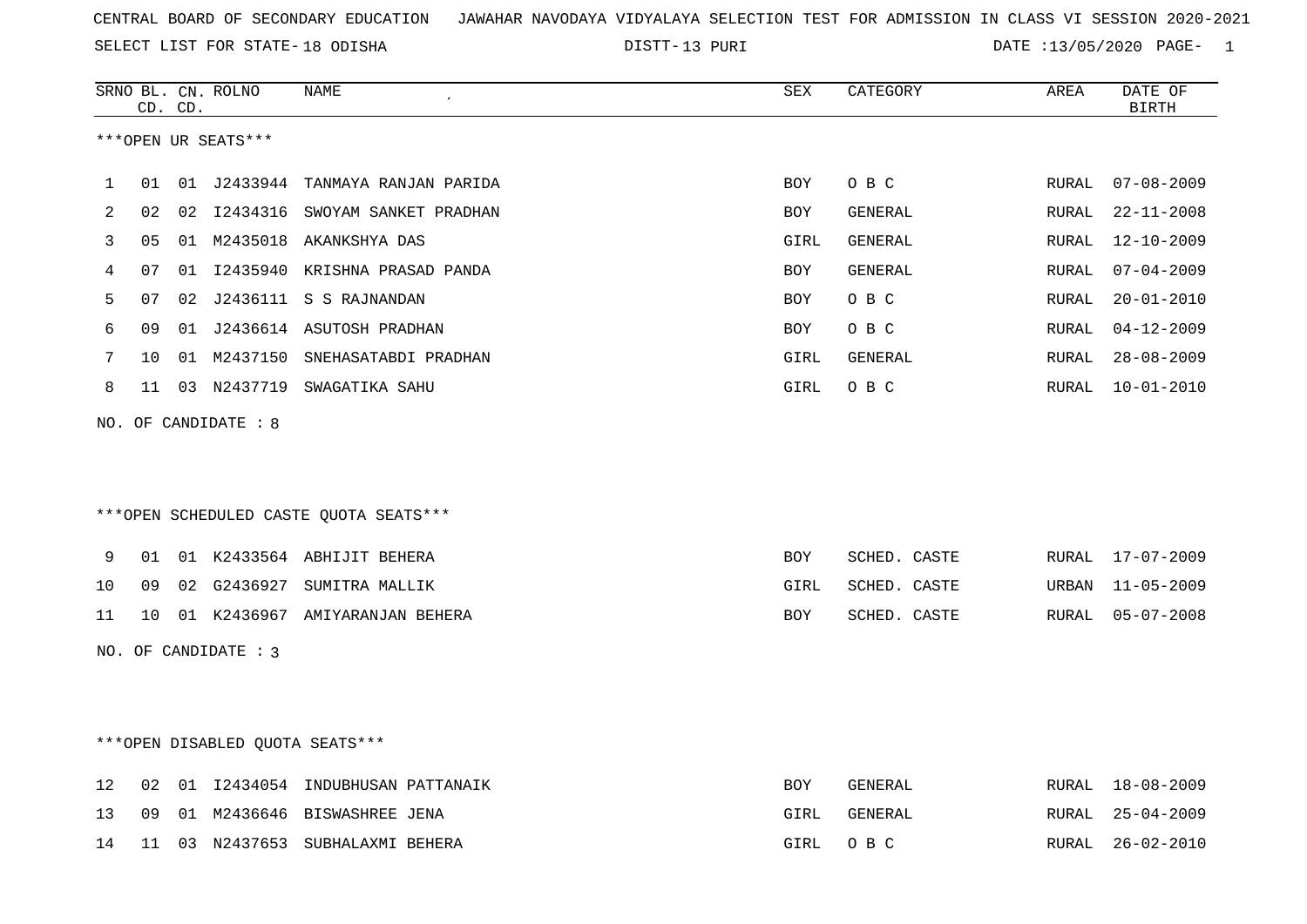| CENTRAL BOARD OF SECONDARY EDUCATION – JAWAHAR NAVODAYA VIDYALAYA SELECTION TEST FOR ADMISSION IN CLASS VI SESSION 2020-2021 |  |
|------------------------------------------------------------------------------------------------------------------------------|--|
|------------------------------------------------------------------------------------------------------------------------------|--|

DISTT-13 PURI 2001 2002 DATE :13/05/2020 PAGE-

|    |    | CD. CD. | SRNO BL. CN. ROLNO     | NAME                                   | SEX  | CATEGORY     | AREA         | DATE OF<br><b>BIRTH</b> |
|----|----|---------|------------------------|----------------------------------------|------|--------------|--------------|-------------------------|
|    |    |         | NO. OF CANDIDATE : 3   |                                        |      |              |              |                         |
|    |    |         |                        |                                        |      |              |              |                         |
|    |    |         |                        |                                        |      |              |              |                         |
|    |    |         |                        | *** OPEN BACKWARD CLASS QUOTA SEATS*** |      |              |              |                         |
| 15 | 02 |         |                        | 01 J2434048 GIRIJA NANDAN PALAI        | BOY  | O B C        | RURAL        | $23 - 08 - 2009$        |
| 16 | 02 |         |                        | 01 J2434089 LOKESH KUMAR NAYAK         |      | O B C        | RURAL        | $09 - 09 - 2009$        |
|    |    |         |                        |                                        | BOY  |              |              |                         |
| 17 | 02 |         |                        | 02 J2434259 SRIYANSU SEKHAR SAHOO      | BOY  | O B C        | RURAL        | 12-08-2009              |
| 18 | 07 |         |                        | 01 J2435854 ASHIRBADA SENAPATI         | BOY  | O B C        | RURAL        | $01 - 11 - 2009$        |
| 19 | 09 |         |                        | 02 F2436814 SAISMITA ROUTRAY           | GIRL | O B C        | URBAN        | $02 - 09 - 2008$        |
|    |    |         | NO. OF CANDIDATE : 5   |                                        |      |              |              |                         |
|    |    |         |                        |                                        |      |              |              |                         |
|    |    |         |                        |                                        |      |              |              |                         |
|    |    |         |                        | ***OPEN SCHEDULED TRIBE QUOTA SEATS*** |      |              |              |                         |
| 20 |    |         |                        | 07 01 D2435864 BHABANI SANKER NAYAK    | BOY  | SCHED. TRIBE | URBAN        | $01 - 02 - 2010$        |
|    |    |         | NO. OF CANDIDATE : 1   |                                        |      |              |              |                         |
|    |    |         |                        |                                        |      |              |              |                         |
|    |    |         |                        |                                        |      |              |              |                         |
|    |    |         |                        |                                        |      |              |              |                         |
|    |    |         | ***RURAL OPEN SEATS*** |                                        |      |              |              |                         |
| 21 | 01 |         | 01 N2433579            | ALAKA PRADHAN                          | GIRL | O B C        | RURAL        | $06 - 07 - 2009$        |
| 22 | 01 |         | 01 K2433718            | OMM PRABHUPADA BEHERA                  | BOY  | SCHED. CASTE | RURAL        | $30 - 05 - 2009$        |
| 23 | 02 |         |                        | 01 I2433994 ATMAPRAKASH PRADHAN        | BOY  | GENERAL      | RURAL        | $14 - 01 - 2010$        |
| 24 | 02 | 02      |                        | M2434306 SUSMITA SAHOO                 | GIRL | GENERAL      | <b>RURAL</b> | $07 - 02 - 2009$        |
| 25 | 03 |         |                        | 01 I2434331 ABHISHEK KUNDU             | BOY  | GENERAL      | RURAL        | $03 - 12 - 2009$        |
| 26 | 03 |         |                        | 01 M2434611 SUPRIYA RATH               | GIRL | GENERAL      | RURAL        | $12 - 12 - 2008$        |
| 27 |    |         |                        | 04 01 M2434670 ARPITA CHHATOI          | GIRL | GENERAL      | RURAL        | $20 - 04 - 2009$        |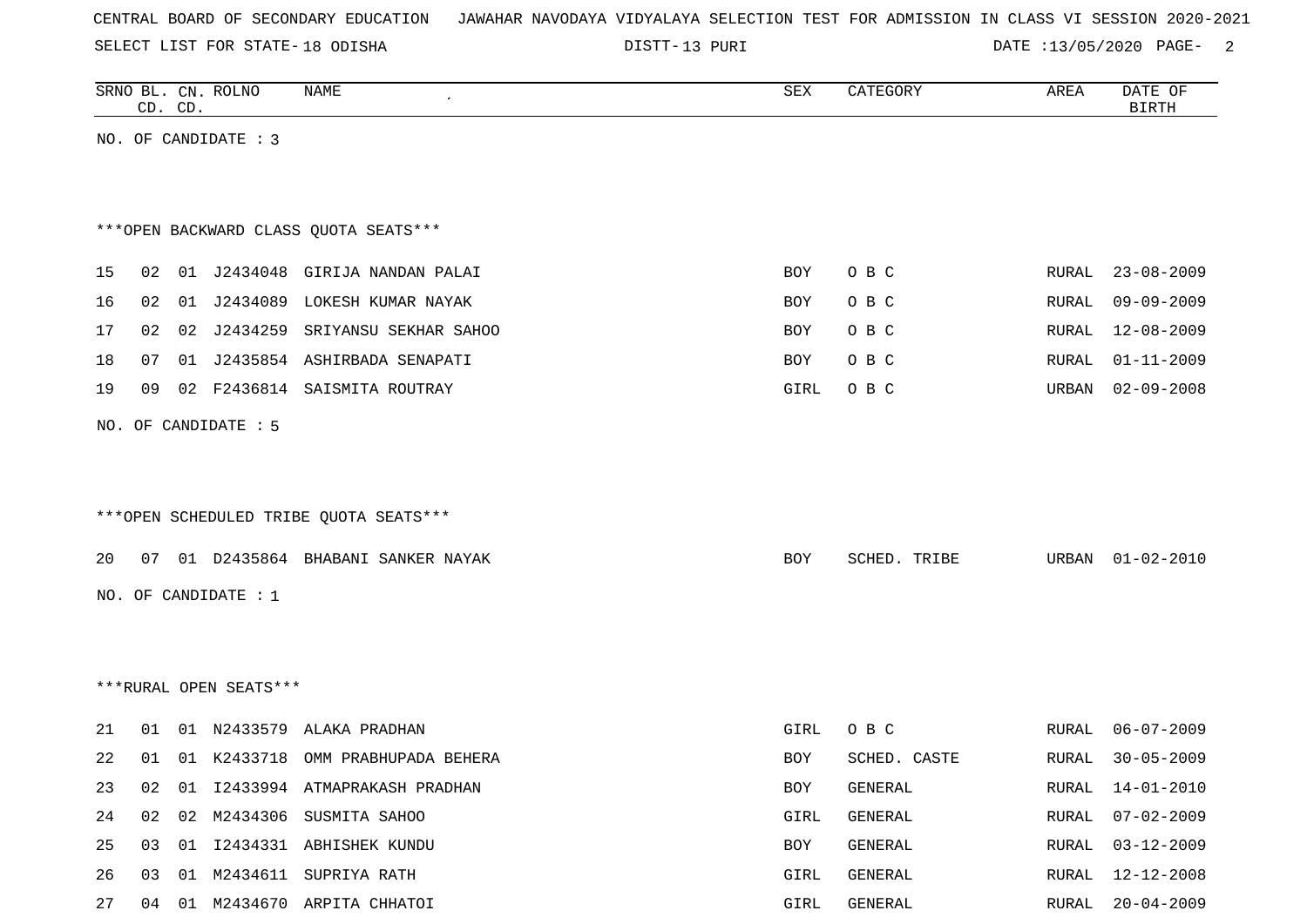13 PURI DATE :13/05/2020 PAGE- 3

|                        | CD. | CD. | SRNO BL. CN. ROLNO | NAME                                      | SEX        | CATEGORY       | AREA  | DATE OF<br><b>BIRTH</b> |
|------------------------|-----|-----|--------------------|-------------------------------------------|------------|----------------|-------|-------------------------|
| ***RURAL OPEN SEATS*** |     |     |                    |                                           |            |                |       |                         |
| 28                     | 04  | 01  | J2434778           | OM PRAVUDATTA SATYASHREE                  | <b>BOY</b> | O B C          | RURAL | $12 - 07 - 2009$        |
| 29                     | 04  | 02  | N2434877           | SILPISANSKRUTI ROUT                       | GIRL       | O B C          | RURAL | 15-10-2009              |
| 30                     | 05  | 01  | I2435203           | PRAYASH BALIARSINGH                       | <b>BOY</b> | <b>GENERAL</b> | RURAL | $03 - 11 - 2009$        |
| 31                     | 05  | 02  | I2435326           | SOUMYAPRASAD CHAMPATI                     | BOY        | <b>GENERAL</b> | RURAL | 14-12-2009              |
| 32                     | 06  | 01  | I2435498           | BISWAJIT PARTHASARATHI PARIDA             | <b>BOY</b> | GENERAL        | RURAL | 18-08-2009              |
| 33                     | 06  | 01  |                    | J2435590 NABIN BISWAL                     | BOY        | O B C          | RURAL | $16 - 05 - 2009$        |
| 34                     | 07  | 01  |                    | I2435812 ADARSH NAYAK                     | <b>BOY</b> | GENERAL        | RURAL | $15 - 09 - 2009$        |
| 35                     | 07  |     |                    | 01 I2435852 ARUP TRIPATHY                 | <b>BOY</b> | <b>GENERAL</b> | RURAL | $25 - 10 - 2009$        |
| 36                     | 07  |     |                    | 01 J2435879 BISWAJIT BAL                  | BOY        | O B C          | RURAL | $07 - 05 - 2010$        |
| 37                     | 07  |     | 02 N2436115        | SUBHADRA SAHOO                            | GIRL       | O B C          | RURAL | $24 - 06 - 2009$        |
| 38                     | 08  |     |                    | 01 I2436244 BISWAJIT LENKA                | BOY        | GENERAL        | RURAL | $16 - 09 - 2008$        |
| 39                     | 08  |     |                    | 01 M2436367 PRIYANKA PRIYADARSHINEE SAHOO | GIRL       | <b>GENERAL</b> | RURAL | 17-10-2008              |
| 40                     | 08  |     | 02 M2436409        | SAI PRASHANTI PRIYADARSHINI DAS           | GIRL       | GENERAL        | RURAL | $03 - 04 - 2009$        |
| 41                     | 09  |     | 01 J2436629        | <b>BASUDEV GHOSH</b>                      | BOY        | O B C          | RURAL | $23 - 07 - 2009$        |
| 42                     | 09  |     | 01 J2436728        | OMM SAUMYA SHUVAM SAHOO                   | BOY        | O B C          | RURAL | $10 - 01 - 2010$        |
| 43                     | 09  | 02  | I2436937           | SWADHIN SANGRAM RATH                      | BOY        | GENERAL        | RURAL | $15 - 08 - 2009$        |
| 44                     | 10  |     | 01 J2436985        | ASHIRBAD NAYAK                            | BOY        | O B C          | RURAL | $13 - 10 - 2009$        |
| 45                     | 10  |     |                    | 01 N2436997 BHAGYASHREE JENA              | GIRL       | O B C          | RURAL | $07 - 07 - 2009$        |
| 46                     | 10  | 01  | M2437032           | <b>JASMIN SAHOO</b>                       | GIRL       | GENERAL        | RURAL | 19-12-2009              |
| 47                     | 11  | 01  | N2437348           | DIBYARUPA SENAPATI                        | GIRL       | O B C          | RURAL | 16-09-2009              |
| 48                     | 11  | 02  |                    | N2437491 PRITI PRIYADARSHINI SWAIN        | GIRL       | O B C          | RURAL | 17-05-2009              |
| 49                     | 11  |     |                    | 03 J2437641 SOUMYA RANJAN MAHALA          | BOY        | O B C          | RURAL | $21 - 12 - 2009$        |

NO. OF CANDIDATE : 29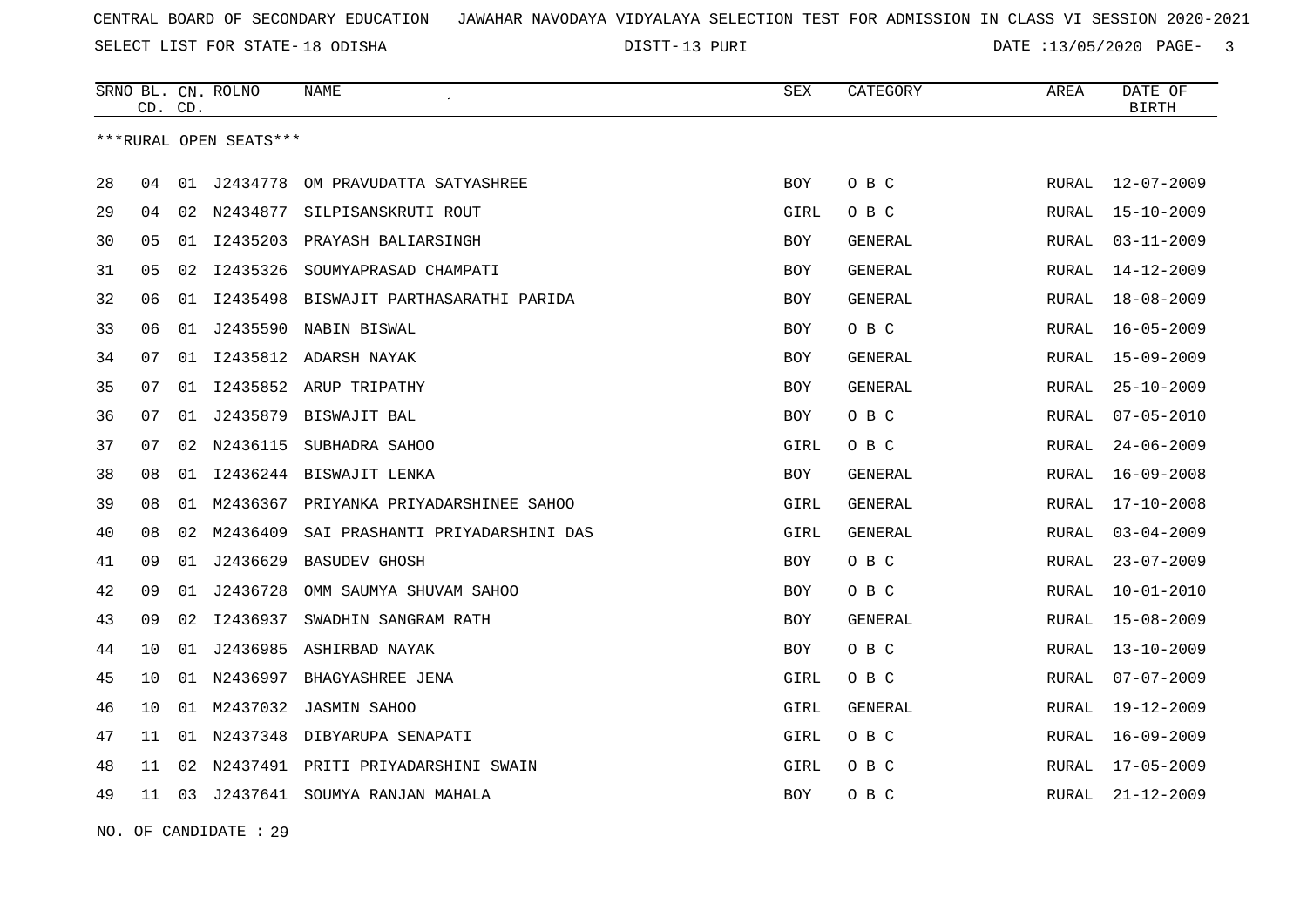SELECT LIST FOR STATE- DISTT- 18 ODISHA

13 PURI DATE :13/05/2020 PAGE- 4

|                                         |         |                 | SRNO BL. CN. ROLNO | NAME                      | SEX        | CATEGORY     | AREA  | DATE OF          |
|-----------------------------------------|---------|-----------------|--------------------|---------------------------|------------|--------------|-------|------------------|
|                                         | CD. CD. |                 |                    |                           |            |              |       | <b>BIRTH</b>     |
| ***RURAL SCHEDULED CASTE OUOTA SEATS*** |         |                 |                    |                           |            |              |       |                  |
| 50                                      | 01      | 01              |                    | K2433591 ANSUMAN BEHERA   | BOY        | SCHED. CASTE | RURAL | $07 - 07 - 2009$ |
| 51                                      | 02      | 01              |                    | K2434092 MAHESH BEHERA    | BOY        | SCHED. CASTE | RURAL | $05 - 09 - 2009$ |
| 52                                      | 02      | 02 <sub>o</sub> |                    | K2434175 RISHIKANT BEHERA | BOY        | SCHED. CASTE | RURAL | $18 - 09 - 2009$ |
| 53                                      | 04      | 01              |                    | K2434791 PRADYUMNA BEHERA | <b>BOY</b> | SCHED. CASTE | RURAL | $23 - 03 - 2009$ |
| 54                                      | 04      | 01              | 02434801           | PRATIKSHYA BEHERA         | GIRL       | SCHED. CASTE | RURAL | $26 - 07 - 2009$ |
| 55                                      | 05      | 01              | 02435016           | AISWAJYA BEHERA           | GIRL       | SCHED. CASTE | RURAL | $11 - 09 - 2009$ |
| 56                                      | 05      | 02              | K2435236           | ROSHAN SETHI              | BOY        | SCHED. CASTE | RURAL | $28 - 11 - 2009$ |
| 57                                      | 06      | 01              | 02435447           | ANANYA ANUPAMA JALLY      | GIRL       | SCHED. CASTE | RURAL | $08 - 09 - 2009$ |
| 58                                      | 07      | 02              | 02436158           | SUSHREE SUBHRALEE BEHERA  | GIRL       | SCHED. CASTE | RURAL | $31 - 10 - 2008$ |
| 59                                      | 09      | 01              | 02436606           | ARUNDHATI RAUL            | GIRL       | SCHED. CASTE | RURAL | $13 - 05 - 2009$ |
|                                         |         |                 |                    |                           |            |              |       |                  |

NO. OF CANDIDATE : 10

\*\*\*RURAL BACKWARD CLASS QUOTA SEATS\*\*\*

| 60  | 02   | O 1 |             | N2433966 AMRITA PRIYADARSHINI PALAI | GIRL       | O B C | RURAL | $04 - 10 - 2009$ |
|-----|------|-----|-------------|-------------------------------------|------------|-------|-------|------------------|
| 61  | 02.  |     | 02 N2434149 | PURNA PRATIKSHYA JENA               | GIRL       | O B C | RURAL | 09-02-2009       |
| 62  | 02   |     |             | 02 N2434195 SANTOSHINI PRUSTY       | GIRL       | O B C | RURAL | 18-09-2009       |
| 63  | O 2. |     |             | 02 N2434305 SUSHRITA PRUSTY         | GIRL       | O B C | RURAL | 13-06-2009       |
| 64  | 04   | 01  | J2434762    | MUKTIKANTA OJHA                     | BOY        | O B C | RURAL | 17-09-2009       |
| 65  | 05   |     | 01 N2435069 | BARSHA PRIYADARSINI PAIKARAY        | GIRL       | O B C | RURAL | 17-02-2010       |
| 66. | 05   |     |             | 01 N2435164 MADHUSMITA CHAMPATI     | GIRL       | O B C | RURAL | 25-03-2010       |
| 67  | 06   | 01  |             | J2435533 HRUSHIKESHAN<br>TARAI      | BOY        | O B C | RURAL | $08 - 02 - 2010$ |
| 68  |      |     |             | 02 J2435800 SWYAM SIDHARTHA MAJHI   | BOY        | O B C | RURAL | $27 - 04 - 2010$ |
| 69  | 07   | O 1 |             | J2435831 ANKIT KUMAR SAHOO          | BOY        | O B C | RURAL | $13 - 04 - 2009$ |
| 70  | 07   | 01  |             | J2435972 NIRMALYA SAHOO             | <b>BOY</b> | O B C | RURAL | 18-01-2010       |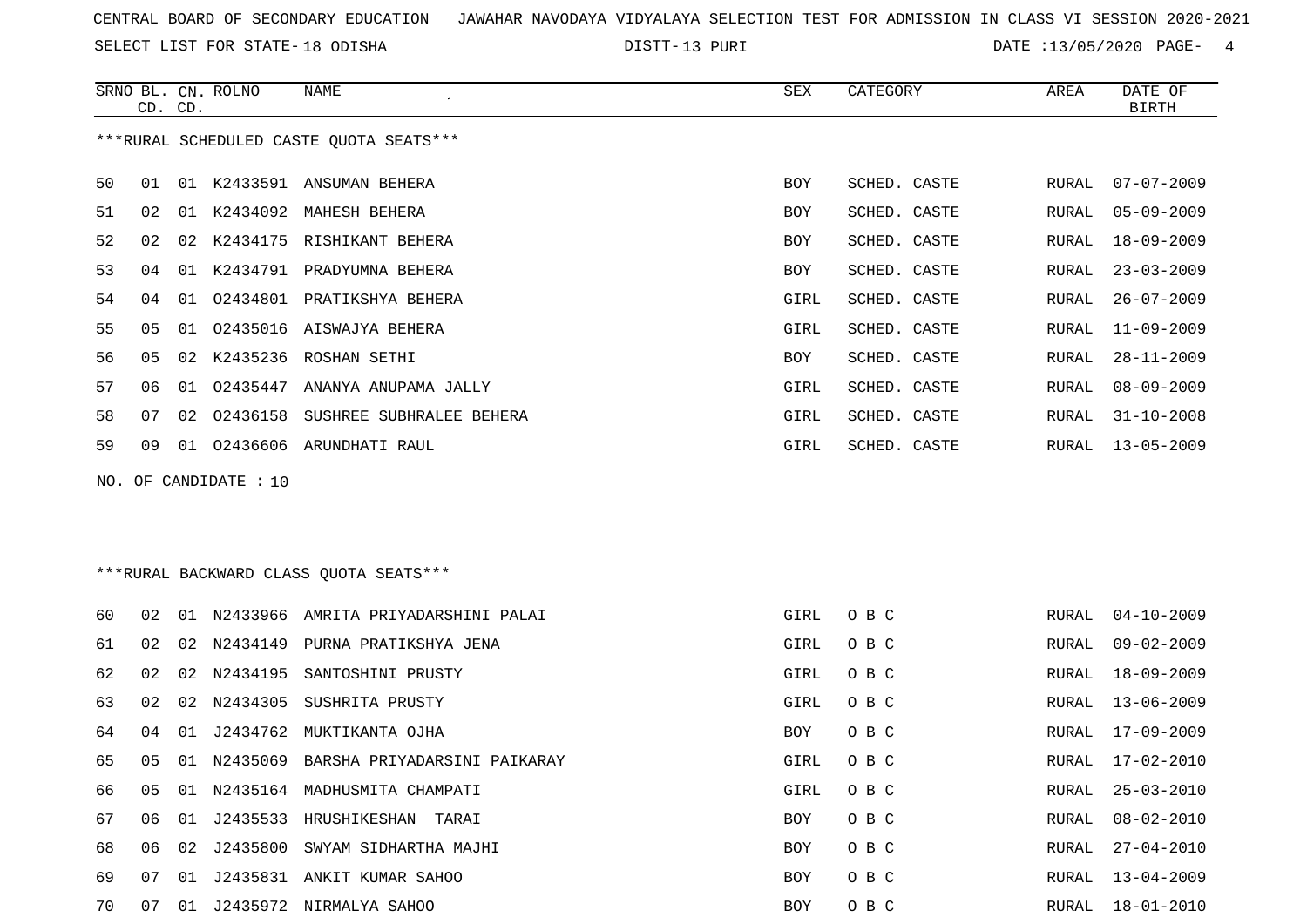SELECT LIST FOR STATE- DISTT- 18 ODISHA

13 PURI DATE :13/05/2020 PAGE- 5

|                                        | CD. CD. |       | SRNO BL. CN. ROLNO | NAME<br>$\cdot$              | SEX        | CATEGORY | AREA  | DATE OF<br>BIRTH |
|----------------------------------------|---------|-------|--------------------|------------------------------|------------|----------|-------|------------------|
| ***RURAL BACKWARD CLASS OUOTA SEATS*** |         |       |                    |                              |            |          |       |                  |
| 71                                     | 08      | 01    | J2436208           | ANSHUMAN DAS                 | BOY        | O B C    | RURAL | $20 - 02 - 2009$ |
| 72                                     | 09      | . N 1 | N2436754           | PRATIKSHYA PRIYADARSHINI DAS | GIRL       | O B C    |       | RURAL 13-10-2009 |
| 73                                     | 1 O     | O 1   | J2437153           | SOMESH PRADHAN               | <b>BOY</b> | O B C    | RURAL | $08 - 03 - 2009$ |
| 74                                     | 11      | 01    | J2437341           | DIBYACHARAN SASMAL           | BOY        | O B C    | RURAL | $27 - 11 - 2009$ |
| 75                                     |         | 01    | N2437367           | HIMADRI PRIYADARSANI PRUSTY  | GIRL       | O B C    | RURAL | $02 - 04 - 2010$ |

\*\*\*RURAL SCHEDULED TRIBE QUOTA SEATS\*\*\*

|  |  | 76 02 01 P2434133 PRANGYA PARAMITA SWAIN | GIRL | SCHED. TRIBE |  | RURAL 11-02-2009 |
|--|--|------------------------------------------|------|--------------|--|------------------|
|  |  | 77 06 01 L2435594 NARAYAN RAITA          | BOY  | SCHED. TRIBE |  | RURAL 21-06-2008 |
|  |  | 78 06 02 L2435712 SHIBARAM BEHERA        | BOY  | SCHED. TRIBE |  | RURAL 07-03-2009 |
|  |  | 79 07 02 P2436050 SARFA SOREN            | GIRL | SCHED. TRIBE |  | RURAL 02-02-2009 |
|  |  | 80 11 01 L2437340 DHARMADITYA SOY        | BOY  | SCHED. TRIBE |  | RURAL 21-05-2009 |

NO. OF CANDIDATE : 5

NO. OF CANDIDATE : 16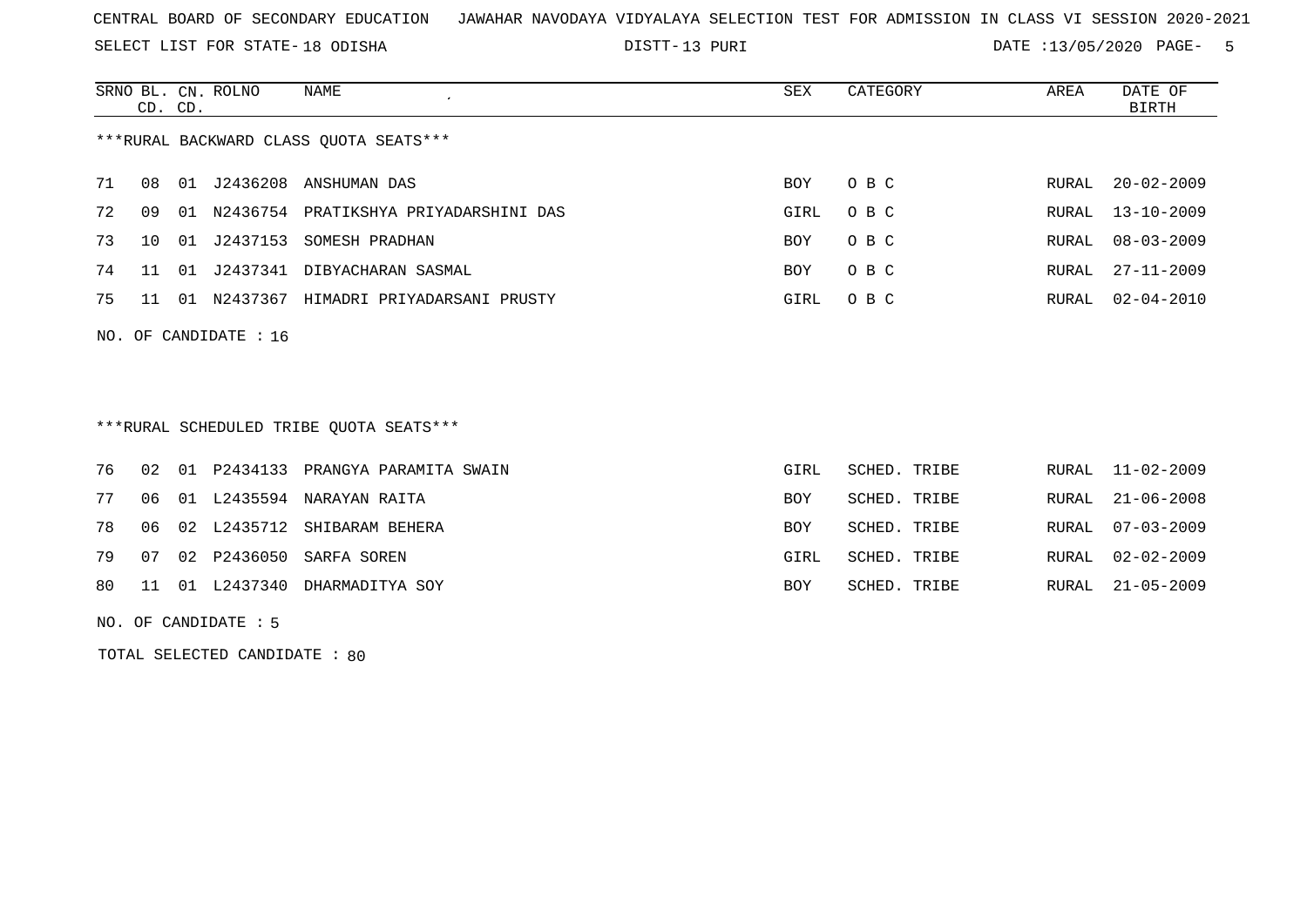SELECT LIST FOR STATE- DISTT- 18 ODISHA

14 NUAPADA DATE :13/05/2020 PAGE- 1

|              |    | CD. CD. | SRNO BL. CN. ROLNO   | NAME<br>$\epsilon$                     | SEX  | CATEGORY     | AREA | DATE OF<br><b>BIRTH</b> |
|--------------|----|---------|----------------------|----------------------------------------|------|--------------|------|-------------------------|
|              |    |         | ***OPEN UR SEATS***  |                                        |      |              |      |                         |
| $\mathbf{1}$ | 02 |         |                      | 01 J2438115 ARINDAM SARAF              | BOY  | O B C        |      | RURAL 20-03-2010        |
| 2            |    |         |                      | 05 01 M2440114 ARUNDHATI MADALA        | GIRL | GENERAL      |      | RURAL 06-02-2010        |
|              |    |         | NO. OF CANDIDATE : 2 |                                        |      |              |      |                         |
|              |    |         |                      |                                        |      |              |      |                         |
|              |    |         |                      | ***OPEN SCHEDULED CASTE QUOTA SEATS*** |      |              |      |                         |
| 3            |    |         |                      | 02 01 02438097 AKANKSHYA TANDI         | GIRL | SCHED. CASTE |      | RURAL 25-07-2008        |
| 4            | 03 |         |                      | 01 K2438652 BHAKTA CHARAN BAG          | BOY  | SCHED. CASTE |      | RURAL 02-11-2008        |
| 5            |    |         |                      | 05 01 K2440356 PIYUSH TANDI            | BOY  | SCHED. CASTE |      | RURAL 08-04-2009        |
|              |    |         | NO. OF CANDIDATE : 3 |                                        |      |              |      |                         |
|              |    |         |                      |                                        |      |              |      |                         |
|              |    |         |                      | ***OPEN DISABLED OUOTA SEATS***        |      |              |      |                         |
| 6            |    |         |                      | 02 02 K2438350 MAHESWAR JAGAT          | BOY  | SCHED. CASTE |      | RURAL 31-03-2008        |
| 7            | 03 |         |                      | 02 J2438965 PRIYAM SETHI               | BOY  | O B C        |      | RURAL 29-04-2009        |
| 8            | 05 |         |                      | 01 I2440118 ARYAVEER SUPKAR            | BOY  | GENERAL      |      | RURAL 19-11-2009        |
|              |    |         | NO. OF CANDIDATE : 3 |                                        |      |              |      |                         |
|              |    |         |                      |                                        |      |              |      |                         |
|              |    |         |                      |                                        |      |              |      |                         |
|              |    |         |                      | *** OPEN BACKWARD CLASS QUOTA SEATS*** |      |              |      |                         |
| 9            |    |         |                      | 02 01 N2438185 DEEPANJALI MEHER        | GIRL | O B C        |      | RURAL 05-11-2009        |
| 10           |    |         |                      | 02 01 N2438204 DIPIKA MEHER            | GIRL | O B C        |      | RURAL 06-03-2010        |

11 02 02 J2438391 OMKAR MEHER BOY O B C RURAL 20-07-2009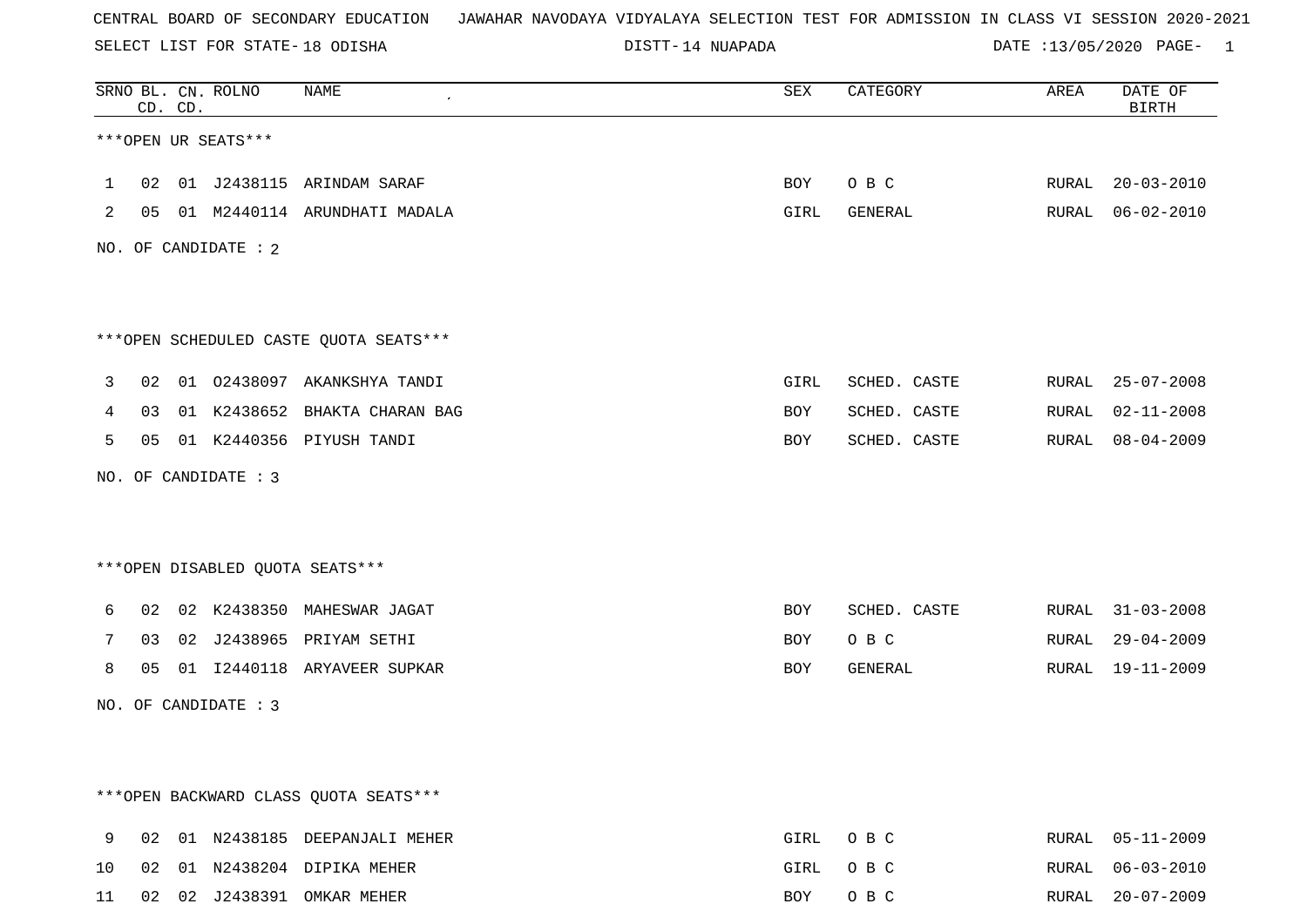SELECT LIST FOR STATE- DISTT- 18 ODISHA

14 NUAPADA DATE :13/05/2020 PAGE- 2

|    |    | CD. CD. | SRNO BL. CN. ROLNO     | NAME                                   | SEX  | CATEGORY     | AREA  | DATE OF<br><b>BIRTH</b> |
|----|----|---------|------------------------|----------------------------------------|------|--------------|-------|-------------------------|
|    |    |         |                        | *** OPEN BACKWARD CLASS QUOTA SEATS*** |      |              |       |                         |
| 12 | 02 |         |                        | 02 N2438499 SHRIYASHREE BEHERA         | GIRL | O B C        | RURAL | 18-06-2009              |
| 13 | 05 |         |                        | 01 J2440104 ANSHUMAN MEHER             | BOY  | O B C        | RURAL | $07 - 01 - 2010$        |
|    |    |         | NO. OF CANDIDATE : 5   |                                        |      |              |       |                         |
|    |    |         |                        | ***OPEN SCHEDULED TRIBE QUOTA SEATS*** |      |              |       |                         |
| 14 | 01 |         |                        | 01 P2437889 JINGYASA MAJHI             | GIRL | SCHED. TRIBE | RURAL | 12-05-2009              |
| 15 | 02 |         |                        | 01 L2438089 ABHIMANYU MAJHI            | BOY  | SCHED. TRIBE | RURAL | 10-09-2010              |
| 16 | 02 |         | 01 L2438177            | DEBASHIS RAJ BAG                       | BOY  | SCHED. TRIBE | RURAL | $04 - 07 - 2010$        |
| 17 | 02 | 01      | P2438207               | DIVYA DEEPIKA MAJHI                    | GIRL | SCHED. TRIBE | RURAL | $25 - 07 - 2009$        |
| 18 | 03 |         |                        | 02 L2439052 SRITAM MALLICK             | BOY  | SCHED. TRIBE | RURAL | $21 - 11 - 2009$        |
| 19 | 05 |         | 01 L2440228            | HEMA SAGAR MAJHI                       | BOY  | SCHED. TRIBE | RURAL | $04 - 04 - 2009$        |
| 20 | 05 | 01      | L2440425               | SHAKTI SWARUP MAJHI                    | BOY  | SCHED. TRIBE | RURAL | $29 - 05 - 2009$        |
|    |    |         | NO. OF CANDIDATE: 7    |                                        |      |              |       |                         |
|    |    |         |                        |                                        |      |              |       |                         |
|    |    |         | ***RURAL OPEN SEATS*** |                                        |      |              |       |                         |
| 21 | 01 |         | 01 J2437764 ANUP DAS   |                                        | BOY  | O B C        | RURAL | $20 - 11 - 2009$        |
| 22 | 01 |         |                        | 02 J2438000 PULASYA MALI               | BOY  | O B C        | RURAL | $05 - 01 - 2009$        |
| 23 | 02 |         |                        | 01 J2438086 AALOK PATEL                | BOY  | O B C        | RURAL | $16 - 01 - 2009$        |
| 24 | 02 |         |                        | 01 I2438116 ARMAN SARANGI              | BOY  | GENERAL      | RURAL | $23 - 02 - 2010$        |
| 25 | 02 |         |                        | 02 J2438442 RANJAN KUMAR MEHER         | BOY  | O B C        | RURAL | $28 - 08 - 2009$        |
| 26 | 03 |         |                        | 01 N2438630 AYESHA ARZOO BISWAL        | GIRL | O B C        | RURAL | $11 - 12 - 2009$        |
| 27 | 03 |         |                        | 02 J2438998 ROSHAN PRADHAN             | BOY  | O B C        | RURAL | $22 - 09 - 2009$        |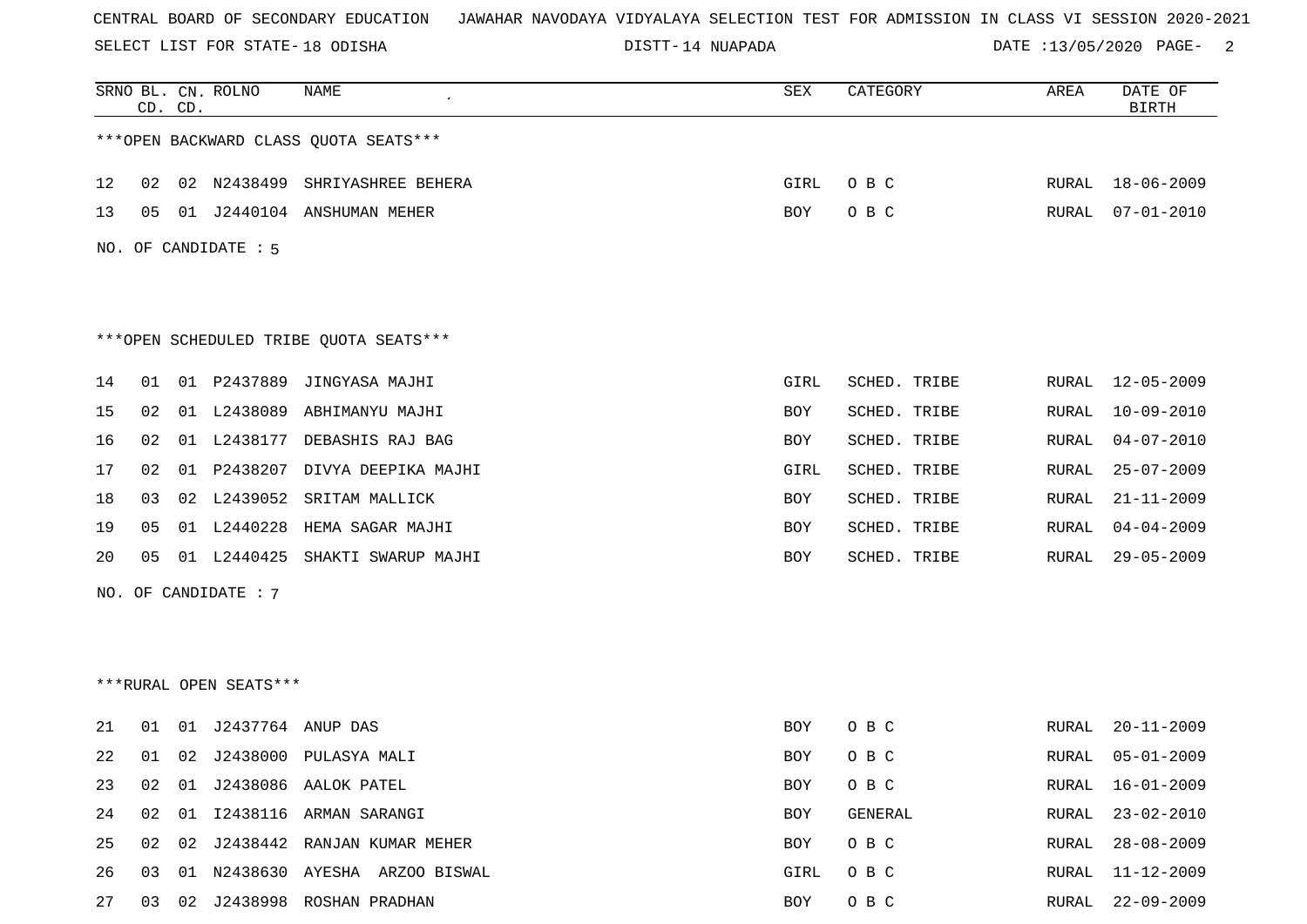SELECT LIST FOR STATE- DISTT- 18 ODISHA

14 NUAPADA DATE :13/05/2020 PAGE- 3

|    | CD. CD. |    | SRNO BL. CN. ROLNO     | NAME                                     | <b>SEX</b> | CATEGORY       | AREA  | DATE OF<br><b>BIRTH</b> |
|----|---------|----|------------------------|------------------------------------------|------------|----------------|-------|-------------------------|
|    |         |    | ***RURAL OPEN SEATS*** |                                          |            |                |       |                         |
| 28 | 03      |    | 02 M2439016            | SAMIKSHYA PADHI                          | GIRL       | GENERAL        | RURAL | $21 - 07 - 2009$        |
| 29 | 03      |    |                        | 02 M2439050 SOUMYASMITA PUROHIT          | GIRL       | <b>GENERAL</b> | RURAL | $22 - 09 - 2009$        |
| 30 | 04      | 01 |                        | J2439140 ADITYA KUMAR SAHU               | BOY        | O B C          | RURAL | $30 - 01 - 2010$        |
| 31 | 04      | 01 | J2439277               | <b>BUDDHADEV SAHU</b>                    | <b>BOY</b> | O B C          | RURAL | $15 - 02 - 2008$        |
| 32 | 04      | 02 |                        | 02439980 SUNELI JHANKAR                  | GIRL       | SCHED. CASTE   | RURAL | $06 - 01 - 2009$        |
| 33 | 05      |    |                        | 01 M2440199 DIYA AGRAWAL                 | GIRL       | GENERAL        | RURAL | $03 - 10 - 2009$        |
| 34 | 05      | 01 |                        | J2440374 PRATYUSH KUMAR MEHER            | <b>BOY</b> | O B C          | RURAL | $30 - 09 - 2009$        |
| 35 | 05      |    |                        | 01 J2440410 SAKSHYAM MEHER               | <b>BOY</b> | O B C          | RURAL | $09 - 04 - 2010$        |
|    |         |    | NO. OF CANDIDATE : 15  |                                          |            |                |       |                         |
|    |         |    |                        |                                          |            |                |       |                         |
|    |         |    |                        |                                          |            |                |       |                         |
|    |         |    |                        | *** RURAL SCHEDULED CASTE QUOTA SEATS*** |            |                |       |                         |
| 36 | 01      |    |                        | 01 K2437798 BINESH JAGAT                 | <b>BOY</b> | SCHED. CASTE   | RURAL | 12-12-2008              |
| 37 | 01      | 02 |                        | 02437940 LIPSARANI CHHATRIA              | GIRL       | SCHED. CASTE   | RURAL | $29 - 03 - 2009$        |
| 38 | 02      | 01 | 02438140               | BASUDHA SUNANI                           | GIRL       | SCHED. CASTE   | RURAL | $08 - 07 - 2009$        |
| 39 | 02      |    |                        | 02 K2438351 MAHESWAR TANDI               | <b>BOY</b> | SCHED. CASTE   | RURAL | $23 - 02 - 2009$        |
| 40 | 02      | 02 | 02438357               | MANISHA SETHI                            | GIRL       | SCHED. CASTE   | RURAL | $20 - 04 - 2010$        |
| 41 | 02      |    |                        | 02 K2438573 TORAN HARIJAN                | BOY        | SCHED. CASTE   | RURAL | $03 - 10 - 2008$        |
| 42 | 03      | 01 | K2438702               | DEBABRATA NIAL                           | BOY        | SCHED. CASTE   | RURAL | $25 - 12 - 2009$        |
| 43 | 05      |    |                        | 01 K2440455 SURAJ BAG                    | BOY        | SCHED. CASTE   | RURAL | $08 - 06 - 2009$        |
| 44 | 05      |    |                        | 01 K2440481 YOGESH HARIJAN               | <b>BOY</b> | SCHED. CASTE   | RURAL | $31 - 12 - 2008$        |

NO. OF CANDIDATE : 9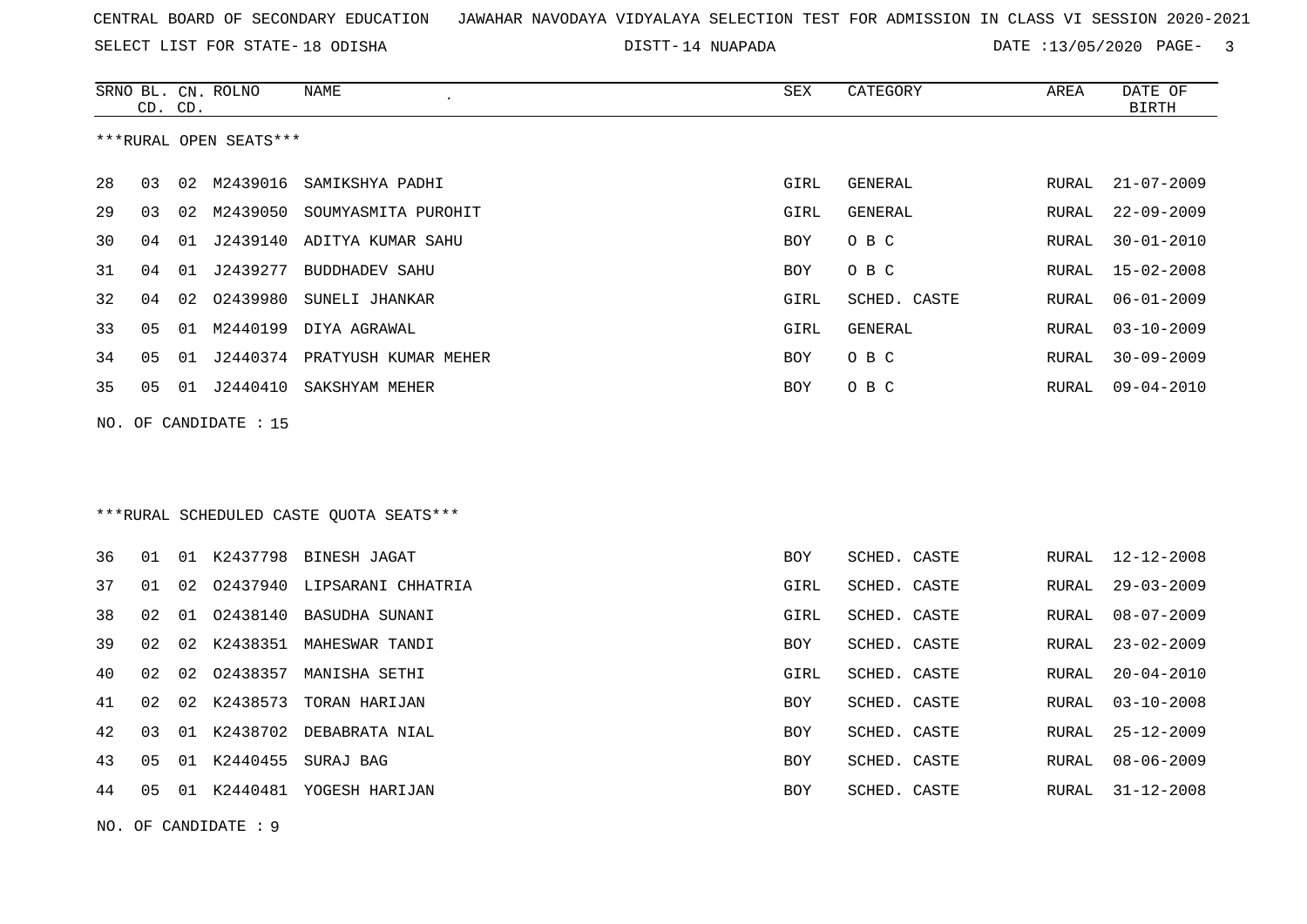SELECT LIST FOR STATE- DISTT- 18 ODISHA

14 NUAPADA DATE :13/05/2020 PAGE- 4

|    | CD. CD. |    | SRNO BL. CN. ROLNO | <b>NAME</b><br>$\epsilon$               | <b>SEX</b> | CATEGORY | AREA  | DATE OF<br><b>BIRTH</b> |
|----|---------|----|--------------------|-----------------------------------------|------------|----------|-------|-------------------------|
|    |         |    |                    | *** RURAL BACKWARD CLASS QUOTA SEATS*** |            |          |       |                         |
| 45 | 01      | 01 |                    | N2437751 ABHIPSA SAHU                   | GIRL       | O B C    | RURAL | $29 - 08 - 2008$        |
| 46 | 01      | 02 | N2437926           | KUMUDINI PANDEY                         | GIRL       | O B C    | RURAL | $13 - 09 - 2009$        |
| 47 | 02      | 01 |                    | J2438093 ADARSH MEHER                   | <b>BOY</b> | O B C    | RURAL | $07 - 07 - 2010$        |
| 48 | 02      | 01 | N2438138           | BARSHARANI BEHERA                       | GIRL       | O B C    | RURAL | $21 - 06 - 2010$        |
| 49 | 02      | 01 | J2438286           | JOGENDRA MEHER                          | BOY        | O B C    | RURAL | $13 - 01 - 2010$        |
| 50 | 02      | 01 | J2438342           | LOHITAKSHYA MEHER                       | BOY        | O B C    | RURAL | $16 - 04 - 2010$        |
| 51 | 02      | 02 | N2438459           | ROJALINI MEHER                          | GIRL       | O B C    | RURAL | $05 - 02 - 2010$        |
| 52 | 02      | 02 | N2438569           | TIKI PUTEL                              | GIRL       | O B C    | RURAL | $15 - 10 - 2009$        |
| 53 | 03      | 02 | N2438927           | ORALIKA NAYAK                           | GIRL       | O B C    | RURAL | $11 - 09 - 2009$        |
| 54 | 03      | 02 | J2438934           | PARSHURAM BEMAL                         | <b>BOY</b> | O B C    | RURAL | $02 - 06 - 2009$        |
| 55 | 03      | 02 | J2438997           | RONIT KUMAR PRADHAN                     | <b>BOY</b> | O B C    | RURAL | $05 - 10 - 2008$        |
| 56 | 05      | 01 | N2440150           | <b>BINDIA MEHER</b>                     | GIRL       | O B C    | RURAL | $22 - 03 - 2010$        |
| 57 | 05      | 01 | N2440327           | NAMRATA MEHER                           | GIRL       | O B C    | RURAL | $27 - 08 - 2009$        |
| 58 | 05      | 01 | N2440372           | PRATYASHA PAITAL                        | GIRL       | O B C    | RURAL | $17 - 06 - 2009$        |
| 59 | 05      | 01 | J2440373           | PRATYUSH KUMAR HANS                     | BOY        | O B C    | RURAL | $03 - 10 - 2009$        |
| 60 | 05      | 01 | N2440389           | RAKSHI MEHER                            | GIRL       | O B C    | RURAL | $22 - 04 - 2010$        |
|    |         |    |                    |                                         |            |          |       |                         |

NO. OF CANDIDATE : 16

\*\*\*RURAL SCHEDULED TRIBE QUOTA SEATS\*\*\*

|  |  | 61 01 01 L2437788 BHUPENDRA MAJHI  | <b>BOY</b> | SCHED. TRIBE |  | RURAL 08-01-2008 |
|--|--|------------------------------------|------------|--------------|--|------------------|
|  |  | 62 01 01 L2437863 HEMAKANTA MAJHI  | <b>BOY</b> | SCHED. TRIBE |  | RURAL 07-06-2008 |
|  |  | 63 02 01 L2438256 ISHANT SABAR     | BOY        | SCHED. TRIBE |  | RURAL 07-10-2009 |
|  |  | 64 02 01 L2438325 KULDEEP MAJHI    | BOY        | SCHED. TRIBE |  | RURAL 21-07-2009 |
|  |  | 65 03 01 L2438721 DHARMENDRA MAJHI | BOY        | SCHED. TRIBE |  | RURAL 28-07-2007 |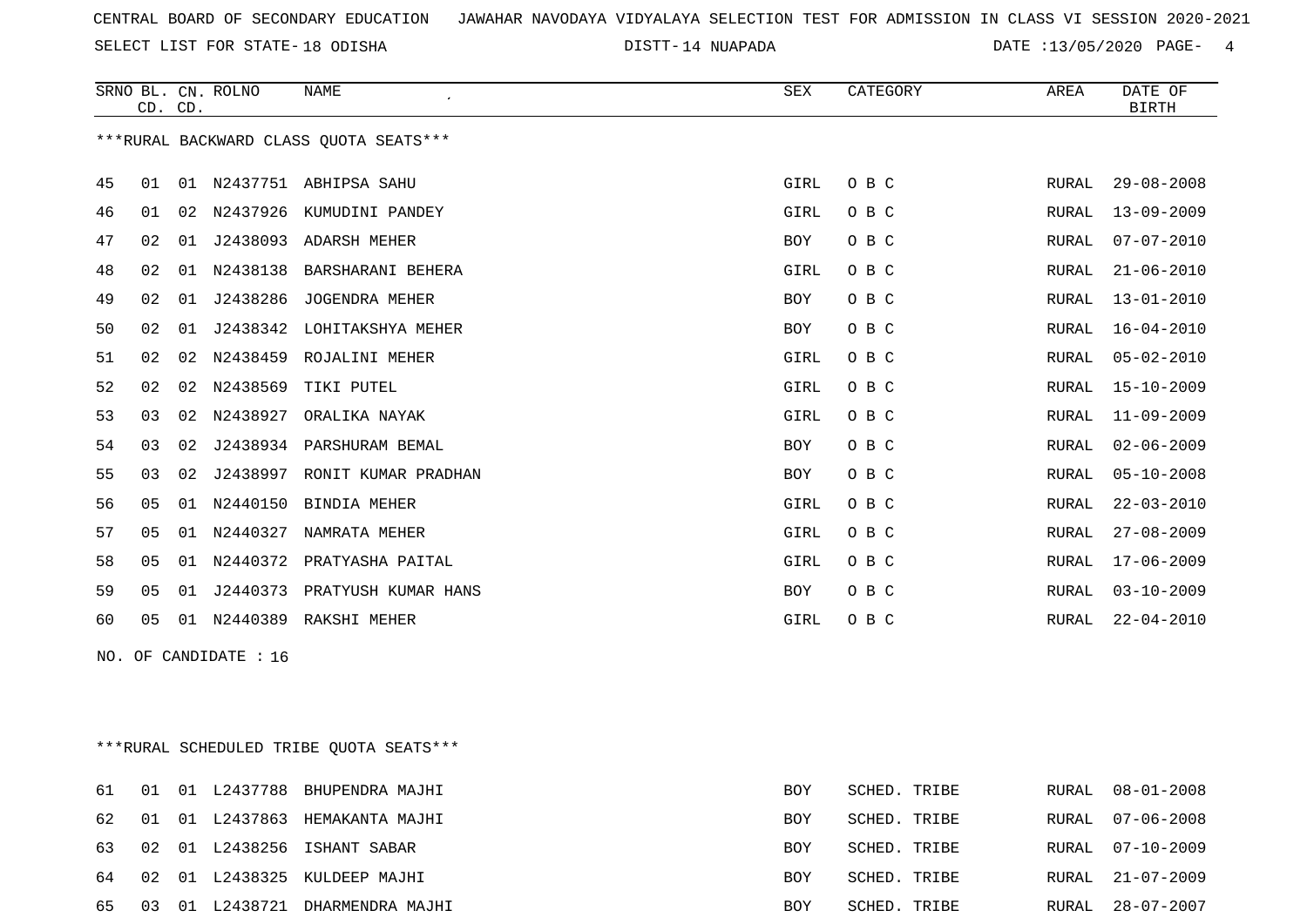SELECT LIST FOR STATE- DISTT- 18 ODISHA

14 NUAPADA DATE :13/05/2020 PAGE- 5

|    | CD. CD.        |    | SRNO BL. CN. ROLNO | <b>NAME</b>                             | <b>SEX</b> | CATEGORY     | AREA         | DATE OF<br><b>BIRTH</b> |
|----|----------------|----|--------------------|-----------------------------------------|------------|--------------|--------------|-------------------------|
|    |                |    |                    | ***RURAL SCHEDULED TRIBE OUOTA SEATS*** |            |              |              |                         |
| 66 | 0 <sub>3</sub> | 01 | L2438739           | DURBE MAJHI                             | <b>BOY</b> | SCHED. TRIBE | RURAL        | $04 - 05 - 2008$        |
| 67 | 03             | 01 | L2438743           | DUSHMANTA KUMAR SABAR                   | <b>BOY</b> | SCHED. TRIBE | <b>RURAL</b> | $10 - 11 - 2008$        |
| 68 | 03             | 01 | L2438833           | KAMLESH NAIK                            | <b>BOY</b> | SCHED. TRIBE | <b>RURAL</b> | $30 - 07 - 2008$        |
| 69 | 03             | 01 | L2438912           | NILESH MAJHI                            | <b>BOY</b> | SCHED. TRIBE | <b>RURAL</b> | $05 - 01 - 2008$        |
| 70 | 03             | 01 | L2438918           | NITESH KUMAR SABAR                      | <b>BOY</b> | SCHED. TRIBE | RURAL        | $21 - 07 - 2007$        |
| 71 | 03             | 02 | P2438992           | RENUKA SABAR                            | GIRL       | SCHED. TRIBE | RURAL        | $04 - 09 - 2008$        |
| 72 | 03             | 02 | L2439040           | SIMANCHAL SABAR                         | <b>BOY</b> | SCHED. TRIBE | <b>RURAL</b> | $14 - 12 - 2007$        |
| 73 | 03             | 02 | L2439078           | SURYA SHANKAR JANI                      | <b>BOY</b> | SCHED. TRIBE | <b>RURAL</b> | $12 - 01 - 2009$        |
| 74 | 04             | 01 | L2439356           | DHIRAJ MAJHI                            | <b>BOY</b> | SCHED. TRIBE | RURAL        | $20 - 03 - 2009$        |
| 75 | 04             | 01 | L2439522           | JOGENDRA MAJHI                          | <b>BOY</b> | SCHED. TRIBE | <b>RURAL</b> | $09 - 04 - 2008$        |
| 76 | 04             | 02 | L2439960           | SOUMYA RANJAN MAJHI                     | <b>BOY</b> | SCHED. TRIBE | <b>RURAL</b> | $24 - 02 - 2009$        |
| 77 | 04             | 02 |                    | P2439974 SUJATA MAJHI                   | GIRL       | SCHED. TRIBE | RURAL        | $08 - 11 - 2008$        |
| 78 | 04             | 02 |                    | L2440074 YASHORAJ DUDUKA                | <b>BOY</b> | SCHED. TRIBE | <b>RURAL</b> | $12 - 08 - 2008$        |
| 79 | 05             |    | 01 L2440136        | BHAKCHAN MAJHI                          | BOY        | SCHED. TRIBE | <b>RURAL</b> | $10 - 05 - 2007$        |
| 80 | 0 <sub>5</sub> | 01 | L2440329           | NARENDRA KUMAR MAJHI                    | BOY        | SCHED. TRIBE | RURAL        | $17 - 11 - 2009$        |

NO. OF CANDIDATE : 20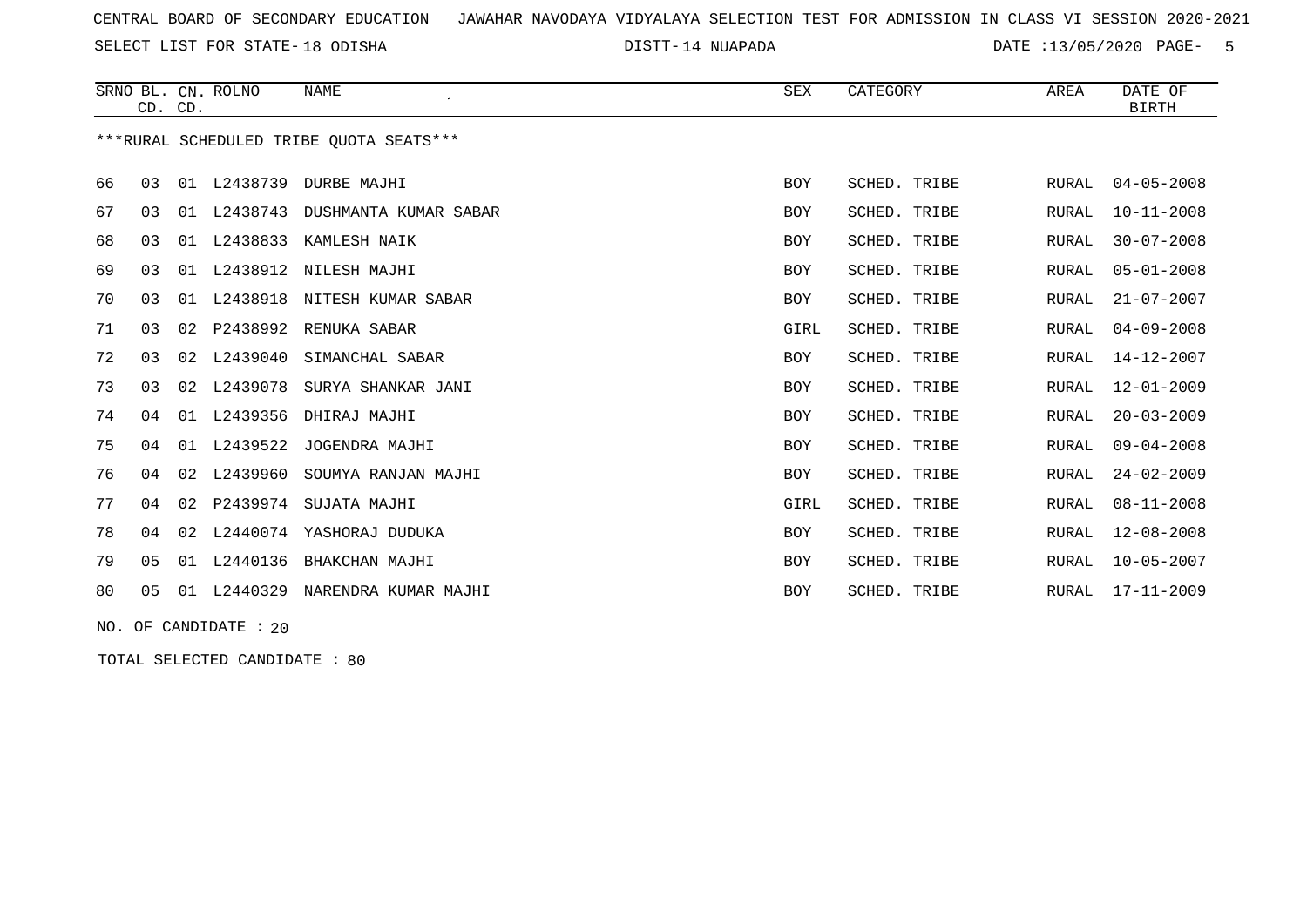SELECT LIST FOR STATE- DISTT- 18 ODISHA

DISTT-15 ANGUL 2008 2009 DATE :13/05/2020 PAGE- 1

|    |    | CD. CD. | SRNO BL. CN. ROLNO   | NAME                                   | SEX        | CATEGORY     | AREA  | DATE OF<br><b>BIRTH</b> |
|----|----|---------|----------------------|----------------------------------------|------------|--------------|-------|-------------------------|
|    |    |         | ***OPEN UR SEATS***  |                                        |            |              |       |                         |
| 1  | 02 | 01      | B2440827             | ADITYA PRASAD PRADHAN                  | <b>BOY</b> | O B C        | URBAN | $08 - 03 - 2009$        |
| 2  | 02 | 01      |                      | 12440996 GOURAV CHANDRA ROUT           | <b>BOY</b> | GENERAL      | RURAL | $13 - 09 - 2009$        |
| 3  | 02 |         |                      | 01 E2441051 LAXMIPRIYA SAHOO           | GIRL       | GENERAL      | URBAN | $08 - 02 - 2010$        |
| 4  | 04 |         |                      | 01 J2442101 ASUTOSH DEHURY             | <b>BOY</b> | O B C        | RURAL | 19-11-2009              |
| 5  | 08 |         |                      | 02 M2444461 SNEHASMITA BISWAL          | GIRL       | GENERAL      | RURAL | $29 - 01 - 2010$        |
|    |    |         | NO. OF CANDIDATE : 5 |                                        |            |              |       |                         |
|    |    |         |                      |                                        |            |              |       |                         |
|    |    |         |                      |                                        |            |              |       |                         |
|    |    |         |                      | ***OPEN SCHEDULED CASTE QUOTA SEATS*** |            |              |       |                         |
| 6  | 01 |         |                      | 01 C2440577 DIBYAS NAIK                | BOY        | SCHED. CASTE | URBAN | $11 - 04 - 2009$        |
| 7  | 01 |         |                      | 01 C2440664 PIYUS KUMAR BEHERA         | BOY        | SCHED. CASTE | URBAN | $18 - 10 - 2008$        |
| 8  | 03 |         |                      | 02 K2441805 RANJEET NAIK               | <b>BOY</b> | SCHED. CASTE | RURAL | $18 - 01 - 2009$        |
| 9  | 04 |         |                      | 01 K2442399 NIHAR RANJAN NAIK          | BOY        | SCHED. CASTE | RURAL | $06 - 03 - 2010$        |
|    |    |         | NO. OF CANDIDATE : 4 |                                        |            |              |       |                         |
|    |    |         |                      |                                        |            |              |       |                         |
|    |    |         |                      |                                        |            |              |       |                         |
|    |    |         |                      | ***OPEN DISABLED QUOTA SEATS***        |            |              |       |                         |
| 10 | 01 |         |                      | 01 J2440646 MUKTIKANTA SAHOO           | BOY        | O B C        | RURAL | $25 - 07 - 2009$        |
| 11 | 02 | 01      |                      | J2440987 DURGAMADHAB<br>BARIK          | <b>BOY</b> | O B C        | RURAL | $07 - 12 - 2009$        |
| 12 | 06 |         |                      | 02 J2443552 SAJAN SAHOO                | BOY        | O B C        | RURAL | $01 - 09 - 2009$        |
|    |    |         | NO. OF CANDIDATE: 3  |                                        |            |              |       |                         |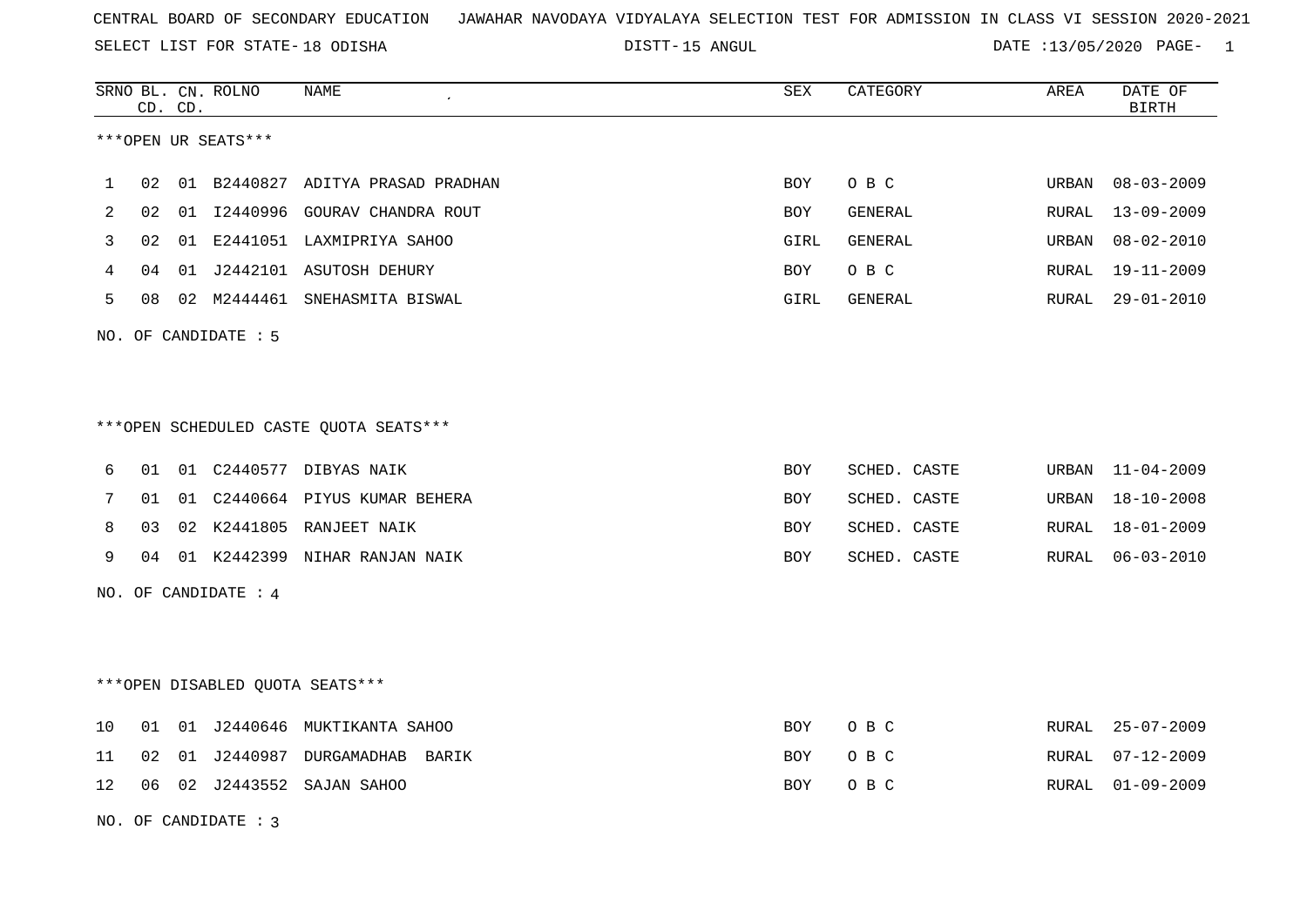SELECT LIST FOR STATE- DISTT- 18 ODISHA

DISTT-15 ANGUL 2001 2002 DATE :13/05/2020 PAGE-

|    |    | CD. CD. | SRNO BL. CN. ROLNO     | NAME                                    | SEX        | CATEGORY     | AREA          | DATE OF<br><b>BIRTH</b> |
|----|----|---------|------------------------|-----------------------------------------|------------|--------------|---------------|-------------------------|
|    |    |         |                        | *** OPEN BACKWARD CLASS QUOTA SEATS***  |            |              |               |                         |
| 13 | 01 |         | 01 N2440600            | JAGYANSONI SAHU                         | GIRL       | O B C        | RURAL         | $14 - 04 - 2009$        |
| 14 | 02 |         |                        | 01 N2440875 ARPITA SAHU                 | GIRL       | O B C        | RURAL         | $10 - 09 - 2009$        |
| 15 | 02 | 01      | F2441148               | PREETIPRAGNYA SAHU                      | GIRL       | O B C        | URBAN         | $27 - 02 - 2009$        |
| 16 | 03 | 01      |                        | N2441571 DIBYAANISKA PRADHAN            | GIRL       | O B C        | RURAL         | $09 - 06 - 2009$        |
| 17 | 04 |         |                        | 01 N2442392 NANDITA GARNAIK             | GIRL       | O B C        | RURAL         | $23 - 10 - 2009$        |
|    |    |         | NO. OF CANDIDATE : 5   |                                         |            |              |               |                         |
|    |    |         |                        |                                         |            |              |               |                         |
|    |    |         |                        | *** OPEN SCHEDULED TRIBE QUOTA SEATS*** |            |              |               |                         |
| 18 | 03 |         | 01 L2441599            | GUMI HEMBRAM                            | BOY        | SCHED. TRIBE | RURAL         | $28 - 11 - 2009$        |
| 19 | 04 |         | 02 L2442555            | SANDIP GARNAYAK                         | BOY        | SCHED. TRIBE | RURAL         | $11 - 08 - 2009$        |
| 20 | 08 |         |                        | 01 L2444139 ADITYA PRAKASH MEHER        | BOY        | SCHED. TRIBE | RURAL         | $06 - 09 - 2009$        |
|    |    |         | NO. OF CANDIDATE : 3   |                                         |            |              |               |                         |
|    |    |         |                        |                                         |            |              |               |                         |
|    |    |         |                        |                                         |            |              |               |                         |
|    |    |         | ***RURAL OPEN SEATS*** |                                         |            |              |               |                         |
| 21 | 01 |         |                        | 01 J2440693 PYARIMOHAN KUDEI            | BOY        | O B C        | RURAL         | $16 - 05 - 2009$        |
| 22 | 01 | 01      |                        | J2440704 RITANSHU PRADHAN               | BOY        | O B C        | RURAL         | $30 - 03 - 2010$        |
| 23 | 02 | 01      |                        | J2440884 ASISH KUMAR DEHURY             | BOY        | O B C        | RURAL         | $17 - 06 - 2007$        |
| 24 | 02 | 01      | J2441028               | JOSEN JAYAPRAKASH SAHU                  | <b>BOY</b> | O B C        | ${\tt RURAL}$ | $12 - 04 - 2009$        |
| 25 | 02 |         |                        | 01 J2441193 RASHMI RANJAN PRADHAN       | BOY        | O B C        | RURAL         | $05 - 10 - 2008$        |
| 26 | 02 |         |                        | 02 N2441243 SANIA SAHU                  | GIRL       | O B C        | RURAL         | $09 - 08 - 2009$        |
| 27 | 03 |         |                        | 01 N2441426 ABHIPSA SAHOO               | GIRL       | O B C        | RURAL         | $25 - 02 - 2009$        |
| 28 | 03 | 01      |                        | J2441552 BISWAJIT BEHERA                | BOY        | O B C        | RURAL         | $07 - 11 - 2008$        |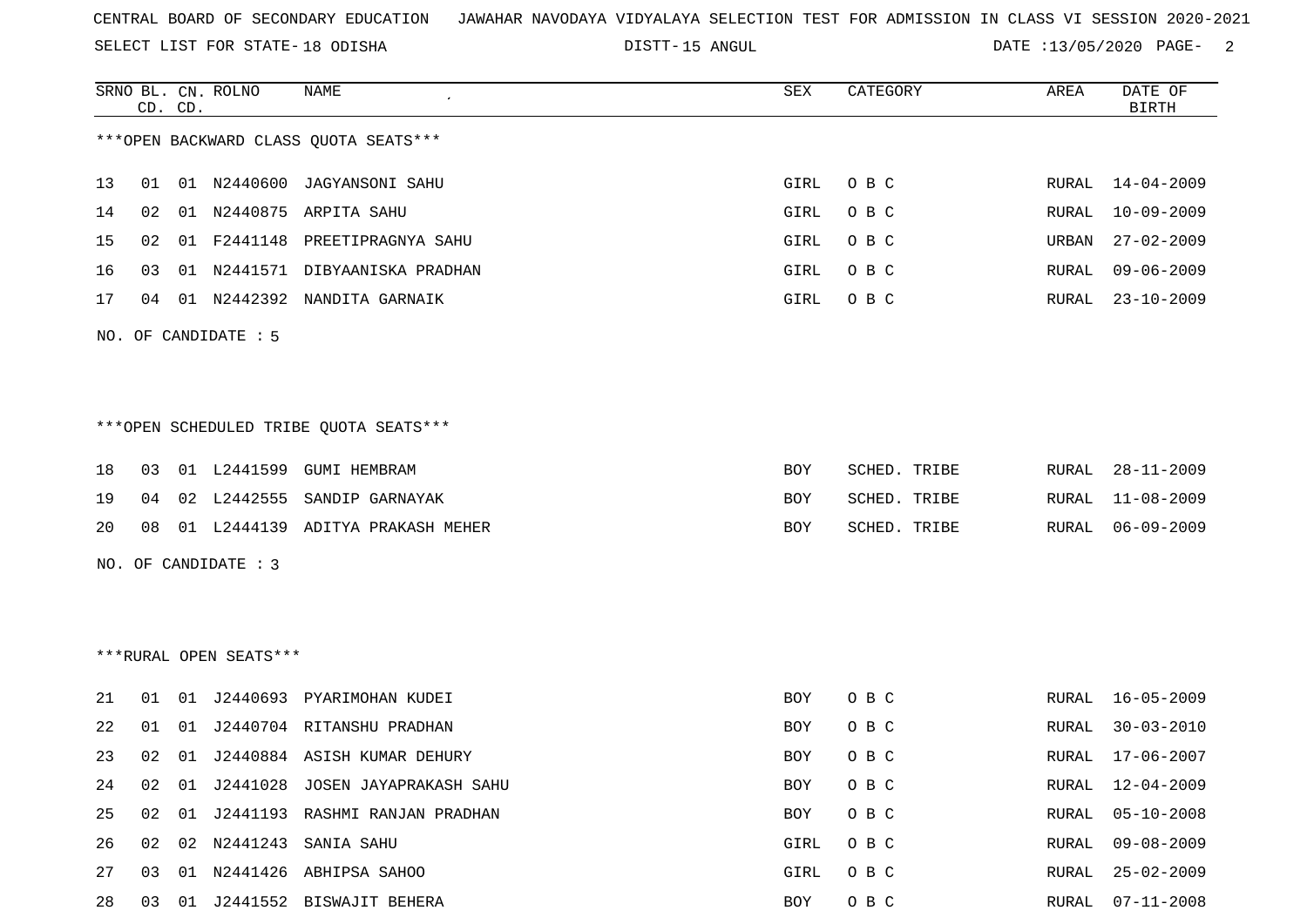SELECT LIST FOR STATE- DISTT- 18 ODISHA

15 ANGUL DATE :13/05/2020 PAGE- 3

|    |                | CD. CD. | SRNO BL. CN. ROLNO     | NAME                         | <b>SEX</b> | CATEGORY       | AREA         | DATE OF<br><b>BIRTH</b> |
|----|----------------|---------|------------------------|------------------------------|------------|----------------|--------------|-------------------------|
|    |                |         | ***RURAL OPEN SEATS*** |                              |            |                |              |                         |
|    |                |         |                        |                              |            |                |              |                         |
| 29 | 03             | 02      | N2441918               | SONALI PRADHAN               | GIRL       | O B C          | RURAL        | $16 - 09 - 2008$        |
| 30 | 03             | 02      | N2442010               | SURYASNATA SOMALEESHA BISWAL | GIRL       | O B C          | RURAL        | $12 - 07 - 2009$        |
| 31 | 04             | 01      | N2442179               | CHYALENJ PRADHAN             | GIRL       | O B C          | RURAL        | $14 - 11 - 2009$        |
| 32 | 04             | 01      | J2442191               | DEBESH SAHU                  | <b>BOY</b> | O B C          | <b>RURAL</b> | $09 - 11 - 2009$        |
| 33 | 04             | 02      | N2442438               | PRAMODINI SAHU               | GIRL       | O B C          | <b>RURAL</b> | $15 - 07 - 2009$        |
| 34 | 04             | 02      | J2442678               | SUBHANKAR SAHOO              | <b>BOY</b> | O B C          | <b>RURAL</b> | $31 - 03 - 2010$        |
| 35 | 0 <sub>5</sub> | 01      | J2442793               | AMAR JYOTI SAHOO             | <b>BOY</b> | O B C          | <b>RURAL</b> | $26 - 07 - 2009$        |
| 36 | 05             | 02      | J2443172               | SOUMYA RANJAN SAHOO          | <b>BOY</b> | O B C          | RURAL        | $04 - 05 - 2009$        |
| 37 | 05             | 02      | J2443183               | SUBHAJIT PRADHAN             | <b>BOY</b> | O B C          | RURAL        | $23 - 01 - 2009$        |
| 38 | 06             | 01      | J2443382               | JASHOBANTA BEHERA            | <b>BOY</b> | O B C          | RURAL        | $14 - 05 - 2010$        |
| 39 | 06             | 02      | N2443568               | SANTOSHI SAHOO               | GIRL       | O B C          | <b>RURAL</b> | $07 - 03 - 2009$        |
| 40 | 07             | 01      | I2443902               | NARENDRA KUMAR GARNAYAK      | <b>BOY</b> | <b>GENERAL</b> | <b>RURAL</b> | $10 - 03 - 2010$        |
| 41 | 07             | 02      | K2444034               | SHREYASH RANJAN BEHERA       | <b>BOY</b> | SCHED. CASTE   | RURAL        | $15 - 02 - 2009$        |
| 42 | 07             | 02      | M2444115               | TINA BISWAS                  | GIRL       | <b>GENERAL</b> | <b>RURAL</b> | $24 - 02 - 2009$        |
| 43 | 08             | 01      | I2444192               | BHABATOSH MISHRA             | <b>BOY</b> | GENERAL        | RURAL        | $13 - 05 - 2009$        |
| 44 | 08             | 02      | I2444433               | SHAKTIPRIYA BISWAL           | <b>BOY</b> | <b>GENERAL</b> | <b>RURAL</b> | $08 - 08 - 2009$        |
|    |                |         |                        |                              |            |                |              |                         |

NO. OF CANDIDATE : 24

\*\*\*RURAL SCHEDULED CASTE QUOTA SEATS\*\*\*

|       |  | 45 01 01 K2440635 MANJEET SETHY  | BOY  | SCHED. CASTE |  | RURAL 17-06-2010 |
|-------|--|----------------------------------|------|--------------|--|------------------|
|       |  | 46 02 01 02440828 ADYASHA BEHERA | GIRL | SCHED. CASTE |  | RURAL 18-01-2009 |
|       |  | 47 02 01 K2441027 JITENDRA SETHI | BOY  | SCHED. CASTE |  | RURAL 28-08-2008 |
|       |  | 48 02 01 02441108 PADMALAYA NAIK | GIRL | SCHED. CASTE |  | RURAL 29-11-2009 |
| 49 02 |  | 02 K2441392 SWAGATAM NAIK        | BOY  | SCHED. CASTE |  | RURAL 07-06-2008 |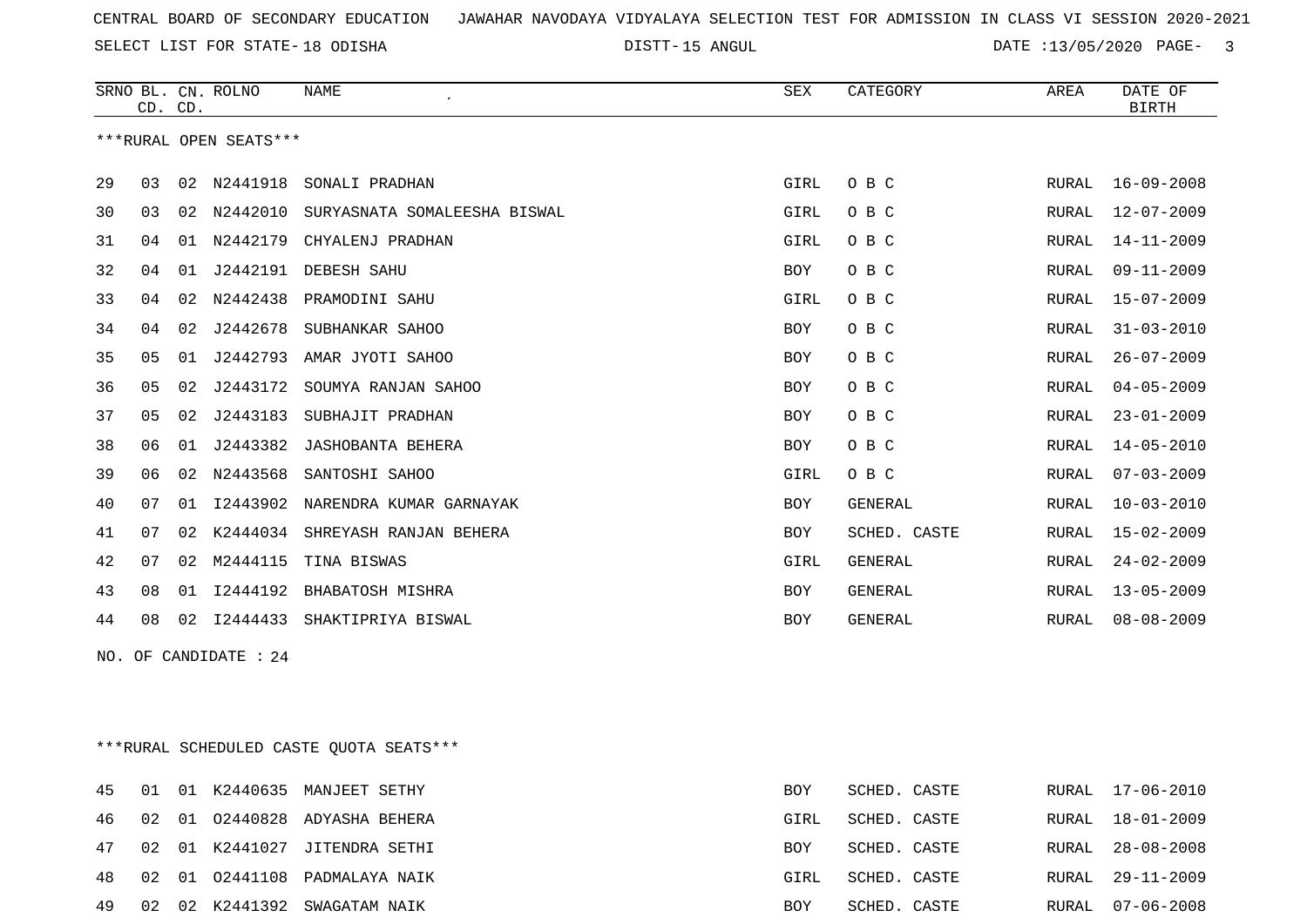SELECT LIST FOR STATE- DISTT- 18 ODISHA

DISTT-15 ANGUL 2020 PAGE- 4

RURAL 13-03-2010

RURAL 10-12-2009

|    | CD. CD. |    | SRNO BL. CN. ROLNO    | NAME                                    | SEX        | CATEGORY     | AREA  | DATE OF<br><b>BIRTH</b> |
|----|---------|----|-----------------------|-----------------------------------------|------------|--------------|-------|-------------------------|
|    |         |    |                       | ***RURAL SCHEDULED CASTE QUOTA SEATS*** |            |              |       |                         |
| 50 | 03      |    |                       | 01 K2441498 ASHUTOSH BEHERA             | <b>BOY</b> | SCHED. CASTE | RURAL | $23 - 02 - 2009$        |
| 51 | 03      |    | 01 K2441696           | MANISH PRIYADARSHEE                     | BOY        | SCHED. CASTE | RURAL | $01 - 06 - 2009$        |
| 52 | 04      |    |                       | 01 K2442400 NIHAR RANJAN SETHI          | BOY        | SCHED. CASTE | RURAL | $07 - 03 - 2010$        |
| 53 | 04      | 02 | 02442719              | SUSHREE TAMANNA BEHERA                  | GIRL       | SCHED. CASTE | RURAL | $01 - 10 - 2009$        |
| 54 | 05      |    | 01 K2442936           | KANIL NAIK                              | BOY        | SCHED. CASTE | RURAL | $06 - 04 - 2009$        |
| 55 | 07      |    |                       | 02 02444037 SHRUTY SARAMITA DEHURY      | GIRL       | SCHED. CASTE | RURAL | $03 - 04 - 2008$        |
|    |         |    | NO. OF CANDIDATE : 11 |                                         |            |              |       |                         |
|    |         |    |                       |                                         |            |              |       |                         |
|    |         |    |                       |                                         |            |              |       |                         |
|    |         |    |                       | *** RURAL BACKWARD CLASS QUOTA SEATS*** |            |              |       |                         |
| 56 | 03      |    |                       | 01 J2441423 AATMJEET NAYAK              | <b>BOY</b> | O B C        | RURAL | $04 - 01 - 2010$        |
| 57 | 03      |    |                       | 02 J2441760 PRATYUSH PRATAP SAHU        | <b>BOY</b> | O B C        | RURAL | $10 - 12 - 2008$        |
| 58 | 03      | 02 |                       | J2441891 SIDHESWAR NAYAK                | <b>BOY</b> | O B C        | RURAL | $12 - 07 - 2009$        |
| 59 | 03      |    |                       | 02 J2442056 UDAYAN BHASKAR              | <b>BOY</b> | O B C        | RURAL | $08 - 09 - 2009$        |
| 60 | 04      | 01 | J2442187              | DEBASHIS SAHU                           | BOY        | O B C        | RURAL | 19-02-2010              |
| 61 | 04      |    |                       | 01 J2442204 DIBYAJIT SAHU               | BOY        | O B C        | RURAL | $14 - 03 - 2010$        |
| 62 | 04      | 01 |                       | N2442233 GOODLY PRIYADARSANI SAHU       | GIRL       | O B C        | RURAL | $18 - 01 - 2010$        |
| 63 | 04      |    |                       | 01 N2442312 KUNJARIKA GARNAIK           | GIRL       | O B C        | RURAL | $13 - 12 - 2009$        |
| 64 | 04      |    | 01 N2442358           | MAMALI MOHAPATRA                        | GIRL       | O B C        | RURAL | $27 - 08 - 2008$        |
| 65 | 04      |    | 01 N2442423           | PAYAL BEHERA                            | GIRL       | O B C        | RURAL | $24 - 02 - 2010$        |
| 66 | 04      | 02 | N2442550              | SAMIKHYA PRADHAN                        | GIRL       | O B C        | RURAL | $15 - 02 - 2010$        |
| 67 | 04      |    | 02 J2442557           | SANGRAM DEHURY                          | <b>BOY</b> | O B C        | RURAL | 14-04-2009              |

68 04 02 N2442624 SNEHARANI SAHOO GIRL O B C

69 04 02 J2442630 SOMYAJEET SAHOO BOY O BOY O B C

70 04 02 N2442695 SUCHISMITA BEHERA GIRL O B C RURAL 07-03-2009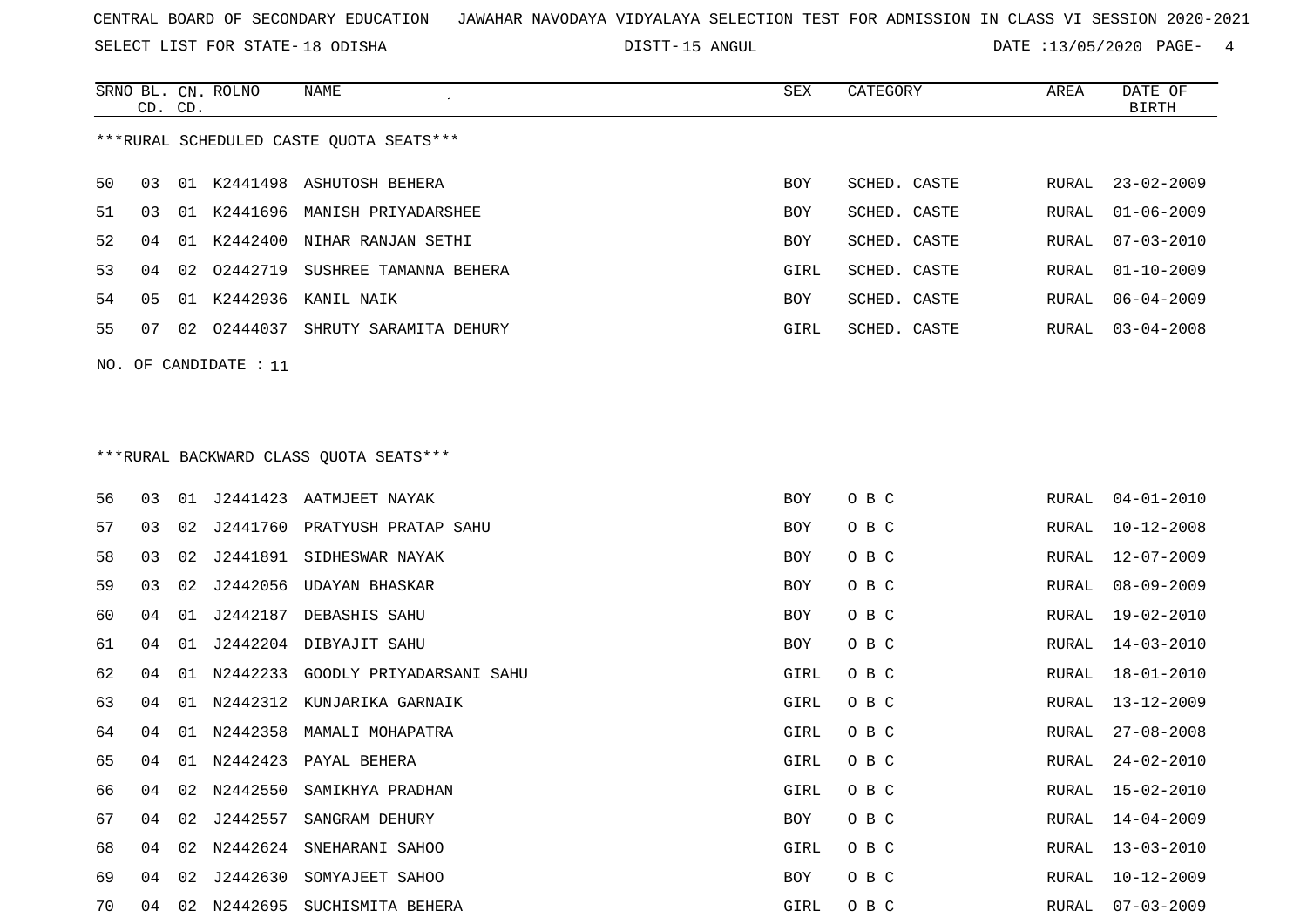SELECT LIST FOR STATE- DISTT- 18 ODISHA

DISTT-15 ANGUL 2008 2009 DATE :13/05/2020 PAGE- 5

|    |                                         | CD. CD. | SRNO BL. CN. ROLNO | <b>NAME</b>                             | <b>SEX</b> | CATEGORY     | AREA  | DATE OF<br><b>BIRTH</b> |  |  |
|----|-----------------------------------------|---------|--------------------|-----------------------------------------|------------|--------------|-------|-------------------------|--|--|
|    |                                         |         |                    | *** RURAL BACKWARD CLASS QUOTA SEATS*** |            |              |       |                         |  |  |
| 71 | 04                                      |         | 02 N2442743        | SWAYAM SAMPURNA SAHU                    | GIRL       | O B C        | RURAL | $27 - 05 - 2009$        |  |  |
|    | NO. OF CANDIDATE : $16$                 |         |                    |                                         |            |              |       |                         |  |  |
|    |                                         |         |                    |                                         |            |              |       |                         |  |  |
|    | ***RURAL SCHEDULED TRIBE OUOTA SEATS*** |         |                    |                                         |            |              |       |                         |  |  |
| 72 | 01                                      | 01      | P2440720           | SAGARIKA PADHAN                         | GIRL       | SCHED. TRIBE | RURAL | $27 - 06 - 2009$        |  |  |
| 73 | 03                                      | 01      | P2441731           | PAUNRA SOREN                            | GIRL       | SCHED. TRIBE | RURAL | $05 - 05 - 2009$        |  |  |
| 74 | 04                                      | 01      | P2442338           | LOPAMUDRA BEHERA                        | GIRL       | SCHED. TRIBE | RURAL | $17 - 02 - 2010$        |  |  |
| 75 | 04                                      | 01      | L2442362           | MANAS RANJAN KISAN                      | BOY        | SCHED. TRIBE | RURAL | $21 - 08 - 2009$        |  |  |
| 76 | 04                                      | 02      | L2442608           | SIPUN BEHERA                            | <b>BOY</b> | SCHED. TRIBE | RURAL | $03 - 01 - 2010$        |  |  |
| 77 | 07                                      |         | 01 L2443772        | CHULI KERAI                             | <b>BOY</b> | SCHED. TRIBE | RURAL | $05 - 03 - 2009$        |  |  |
| 78 | 07                                      |         | 01 L2443775        | DEEPAK KUMAR GAGARAI                    | <b>BOY</b> | SCHED. TRIBE | RURAL | $29 - 01 - 2009$        |  |  |
| 79 | 07                                      |         | 02 L2444099        | SYAMSUNDAR MUDUYA                       | <b>BOY</b> | SCHED. TRIBE | RURAL | $28 - 02 - 2009$        |  |  |
| 80 | 08                                      | 01      | P2444157           | ANKITA NAYAK                            | GIRL       | SCHED. TRIBE | RURAL | $06 - 03 - 2009$        |  |  |

NO. OF CANDIDATE : 9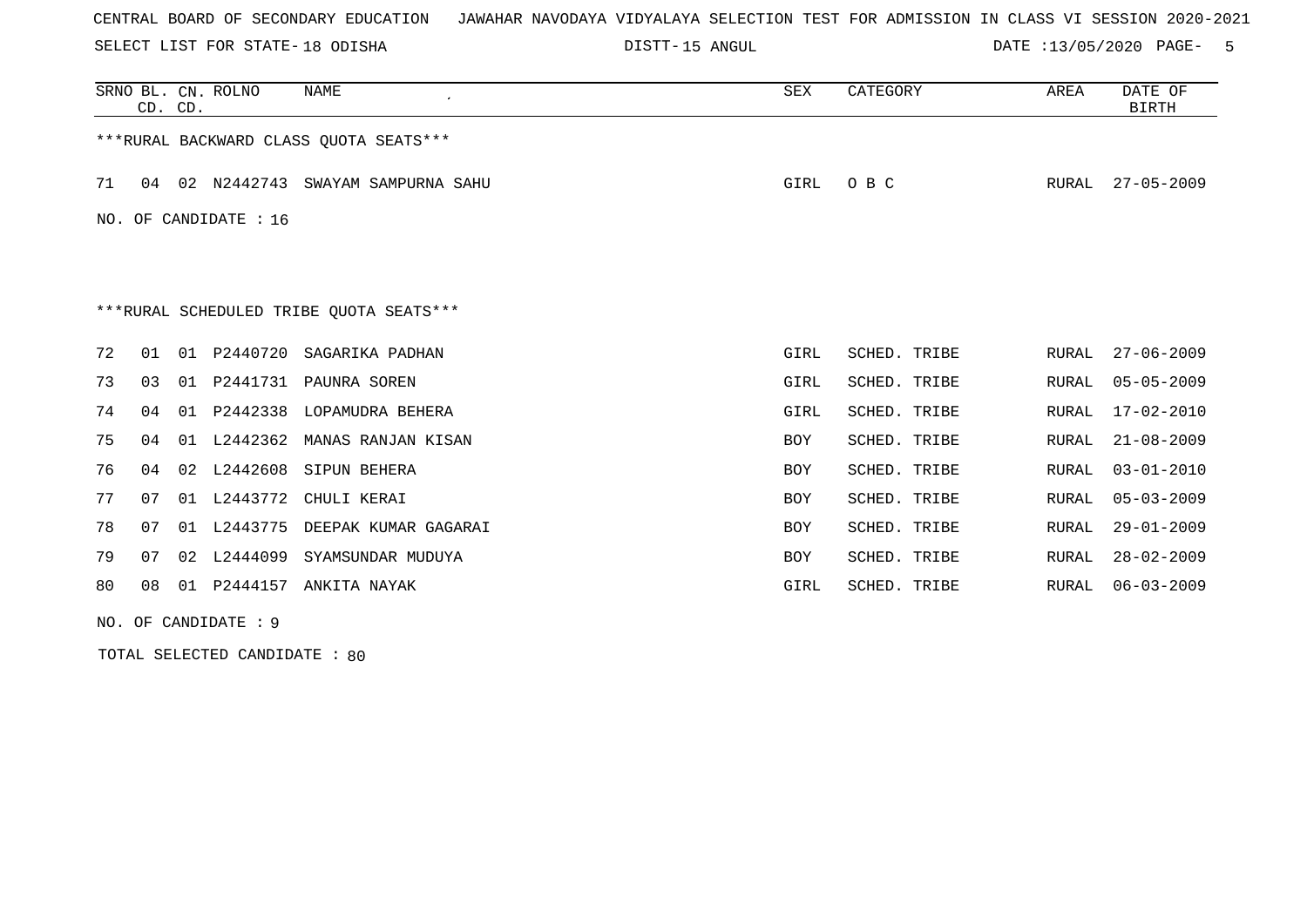SELECT LIST FOR STATE- DISTT- 18 ODISHA

16 KENDRAPADA DATE :13/05/2020 PAGE- 1

|    | CD. CD.                         |    | SRNO BL. CN. ROLNO   | <b>NAME</b>                               | ${\tt SEX}$ | CATEGORY     | AREA  | DATE OF<br><b>BIRTH</b> |  |
|----|---------------------------------|----|----------------------|-------------------------------------------|-------------|--------------|-------|-------------------------|--|
|    |                                 |    | ***OPEN UR SEATS***  |                                           |             |              |       |                         |  |
|    |                                 |    |                      |                                           |             |              |       |                         |  |
| 1  | 01                              |    |                      | 03 K2445137 SMARAK ARUK                   | BOY         | SCHED. CASTE |       | RURAL 19-02-2008        |  |
| 2  | 02                              |    | 03 J2445879          | SOURAV KUNDU                              | BOY         | O B C        | RURAL | $24 - 06 - 2008$        |  |
| 3  | 03                              |    |                      | 01 M2446081 AYUSHA MAHAPATRA              | GIRL        | GENERAL      | RURAL | $01 - 03 - 2010$        |  |
| 4  | 05                              |    |                      | 02 02447702 ITISHREE PRIYADARSHINEE SETHY | GIRL        | SCHED. CASTE | RURAL | $24 - 04 - 2009$        |  |
| 5  | 05                              | 03 |                      | J2447893 OMM PRAKASH SWAIN                | BOY         | O B C        | RURAL | $15 - 11 - 2009$        |  |
| 6  | 08                              |    |                      | 02 J2450217 KUMAR SWASTIN NAYAK           | BOY         | O B C        | RURAL | $03 - 10 - 2009$        |  |
| 7  | 08                              | 03 | J2450427             | SAMBIT KUMAR PRADHAN                      | BOY         | O B C        | RURAL | $25 - 07 - 2008$        |  |
| 8  | 09                              |    |                      | 02 N2450964 PRAGNYA PARAMITA NAYAK        | GIRL        | O B C        |       | RURAL 17-03-2010        |  |
|    |                                 |    | NO. OF CANDIDATE : 8 |                                           |             |              |       |                         |  |
|    |                                 |    |                      |                                           |             |              |       |                         |  |
|    |                                 |    |                      |                                           |             |              |       |                         |  |
|    |                                 |    |                      |                                           |             |              |       |                         |  |
|    |                                 |    |                      | ***OPEN SCHEDULED CASTE QUOTA SEATS***    |             |              |       |                         |  |
| 9  | 04                              |    |                      | 03 K2447341 SURYAKANTA SWAIN              | BOY         | SCHED. CASTE | RURAL | $25 - 10 - 2009$        |  |
| 10 | 06                              |    |                      | 01 K2448518 AKASH KUMAR SETHY             | BOY         | SCHED. CASTE | RURAL | $14 - 06 - 2009$        |  |
| 11 | 08                              |    |                      | 03 02450443 SANJANA RANI MALLIK           | GIRL        | SCHED. CASTE | RURAL | $02 - 05 - 2009$        |  |
| 12 | 09                              |    |                      | 01 K2450875 KETAN KUMAR SETHI             | BOY         | SCHED. CASTE | RURAL | $19 - 03 - 2010$        |  |
|    |                                 |    | NO. OF CANDIDATE : 4 |                                           |             |              |       |                         |  |
|    |                                 |    |                      |                                           |             |              |       |                         |  |
|    |                                 |    |                      |                                           |             |              |       |                         |  |
|    |                                 |    |                      |                                           |             |              |       |                         |  |
|    | ***OPEN DISABLED QUOTA SEATS*** |    |                      |                                           |             |              |       |                         |  |

|  |  | 13 02 03 J2445942 SURYANARAYAN BEHERA | BOY OBC |         | RURAL 22-12-2009 |
|--|--|---------------------------------------|---------|---------|------------------|
|  |  | 14 09 03 12451303 SWADHIN GOSWAMI     | BOY     | GENERAL | RURAL 23-11-2008 |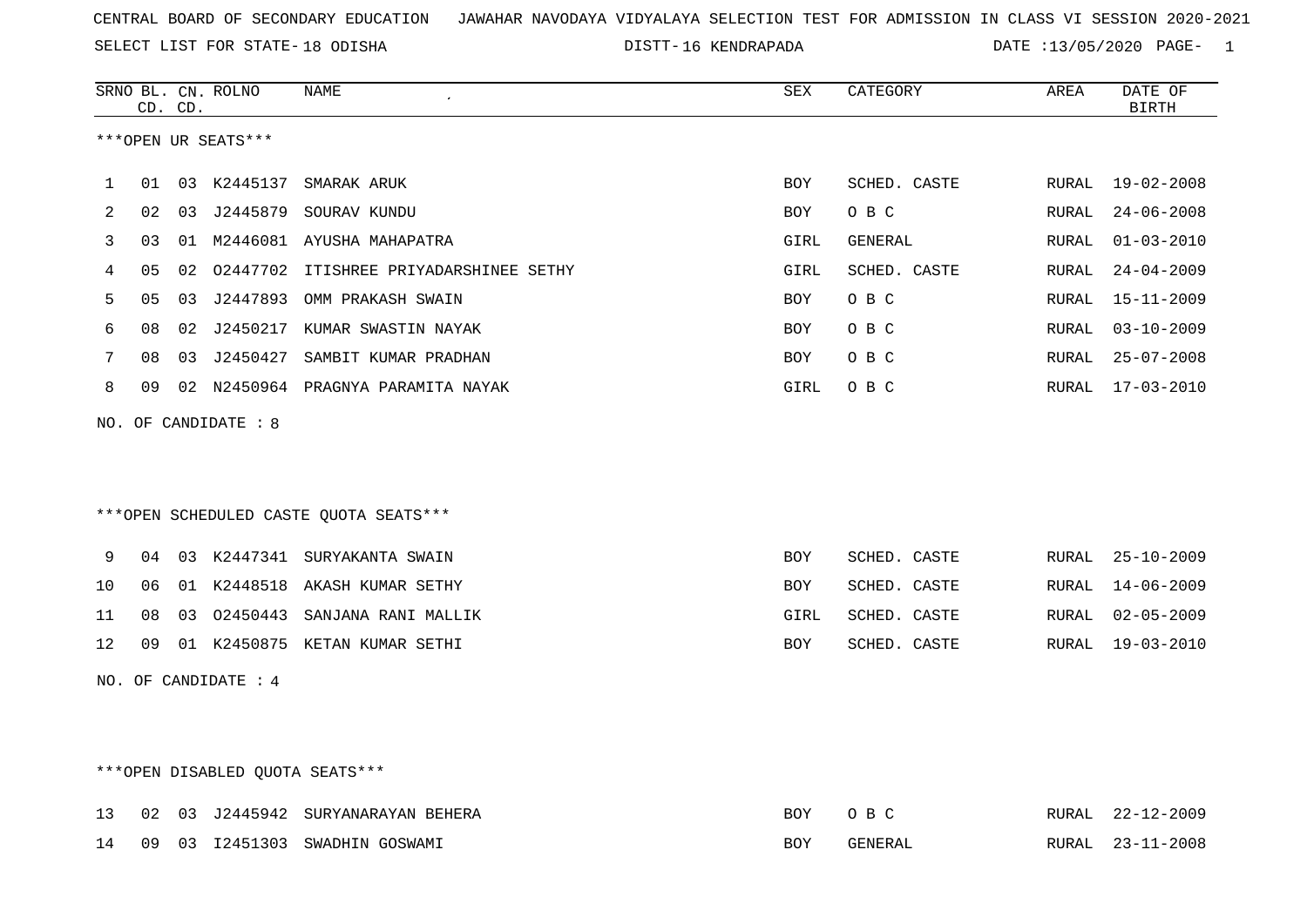SELECT LIST FOR STATE- DISTT- 18 ODISHA

16 KENDRAPADA DATE :13/05/2020 PAGE- 2

|                                        |                               | CD. CD.  | SRNO BL. CN. ROLNO     | NAME                                                                                                                                                                                                                     | SEX                                            | CATEGORY                                                          | AREA                                                          | DATE OF<br><b>BIRTH</b> |
|----------------------------------------|-------------------------------|----------|------------------------|--------------------------------------------------------------------------------------------------------------------------------------------------------------------------------------------------------------------------|------------------------------------------------|-------------------------------------------------------------------|---------------------------------------------------------------|-------------------------|
|                                        |                               |          | NO. OF CANDIDATE : 2   |                                                                                                                                                                                                                          |                                                |                                                                   |                                                               |                         |
|                                        |                               |          |                        |                                                                                                                                                                                                                          |                                                |                                                                   |                                                               |                         |
|                                        |                               |          |                        |                                                                                                                                                                                                                          |                                                |                                                                   |                                                               |                         |
|                                        |                               |          |                        | *** OPEN BACKWARD CLASS QUOTA SEATS***                                                                                                                                                                                   |                                                |                                                                   |                                                               |                         |
| 15                                     | 03                            |          |                        | 01 N2446206 KUNMUN BARIK                                                                                                                                                                                                 | GIRL                                           | O B C                                                             | RURAL                                                         | $26 - 05 - 2009$        |
| 16                                     | 03                            | 02       |                        | J2446492 SUBHRAJIT NAYAK                                                                                                                                                                                                 | BOY                                            | O B C                                                             | RURAL                                                         | $21 - 11 - 2009$        |
| 17                                     | 05                            |          |                        | 03 N2447915 PAYAL SENAPATI                                                                                                                                                                                               | GIRL                                           | O B C                                                             | RURAL                                                         | $19 - 03 - 2009$        |
| 18                                     | 07                            | 01       | B2449100               | ANKSHUMAN DAS                                                                                                                                                                                                            | BOY                                            | O B C                                                             | URBAN                                                         | $17 - 08 - 2009$        |
| 19                                     | 08                            |          |                        | 02 N2450315 PRAGYANPRIYADARSINI PRADHAN                                                                                                                                                                                  | GIRL                                           | O B C                                                             | RURAL                                                         | $22 - 06 - 2009$        |
|                                        |                               |          |                        |                                                                                                                                                                                                                          |                                                |                                                                   |                                                               |                         |
|                                        |                               |          | NO. OF CANDIDATE : 5   |                                                                                                                                                                                                                          |                                                |                                                                   |                                                               |                         |
|                                        |                               |          |                        |                                                                                                                                                                                                                          |                                                |                                                                   |                                                               |                         |
|                                        |                               |          |                        | ***OPEN SCHEDULED TRIBE QUOTA SEATS***                                                                                                                                                                                   |                                                |                                                                   |                                                               |                         |
|                                        |                               |          |                        |                                                                                                                                                                                                                          |                                                |                                                                   |                                                               |                         |
| 20                                     | 05                            |          |                        | 01 L2447565 BHABESH KUMAR SINGH                                                                                                                                                                                          | BOY                                            | SCHED. TRIBE                                                      | RURAL                                                         | $26 - 04 - 2009$        |
|                                        |                               |          | NO. OF CANDIDATE : 1   |                                                                                                                                                                                                                          |                                                |                                                                   |                                                               |                         |
|                                        |                               |          |                        |                                                                                                                                                                                                                          |                                                |                                                                   |                                                               |                         |
|                                        |                               |          |                        |                                                                                                                                                                                                                          |                                                |                                                                   |                                                               |                         |
|                                        |                               |          | ***RURAL OPEN SEATS*** |                                                                                                                                                                                                                          |                                                |                                                                   |                                                               |                         |
|                                        |                               |          |                        |                                                                                                                                                                                                                          |                                                |                                                                   |                                                               | $15 - 02 - 2010$        |
|                                        |                               |          |                        |                                                                                                                                                                                                                          |                                                |                                                                   |                                                               |                         |
|                                        |                               |          |                        |                                                                                                                                                                                                                          |                                                |                                                                   |                                                               | $01 - 07 - 2009$        |
|                                        |                               |          |                        |                                                                                                                                                                                                                          |                                                |                                                                   |                                                               | RURAL 15-12-2009        |
|                                        |                               |          |                        |                                                                                                                                                                                                                          |                                                |                                                                   |                                                               | $21 - 04 - 2009$        |
|                                        |                               |          |                        |                                                                                                                                                                                                                          |                                                |                                                                   |                                                               | $22 - 05 - 2010$        |
|                                        |                               |          |                        |                                                                                                                                                                                                                          |                                                |                                                                   |                                                               | $23 - 09 - 2008$        |
| 21<br>22<br>23<br>24<br>25<br>26<br>27 | 01<br>01<br>01<br>02<br>02 03 | 01<br>03 |                        | 12444669 AYASH KANTA LAHA<br>01 I2444724 CHIRANJEEB NAYAK<br>03 J2445191 SRIKANT PARIDA<br>J2445949 SWADHIN JENA<br>02 03 M2445964 SWAYAMSHREE DAS<br>J2445965 SWAYANG SIDDHI PARIDA<br>03 01 J2446242 MRUTYUNJAYA SAHOO | BOY<br>BOY<br>BOY<br>BOY<br>GIRL<br>BOY<br>BOY | GENERAL<br>GENERAL<br>O B C<br>O B C<br>GENERAL<br>O B C<br>O B C | RURAL<br>RURAL<br>RURAL<br>RURAL<br>RURAL<br>RURAL 16-09-2009 |                         |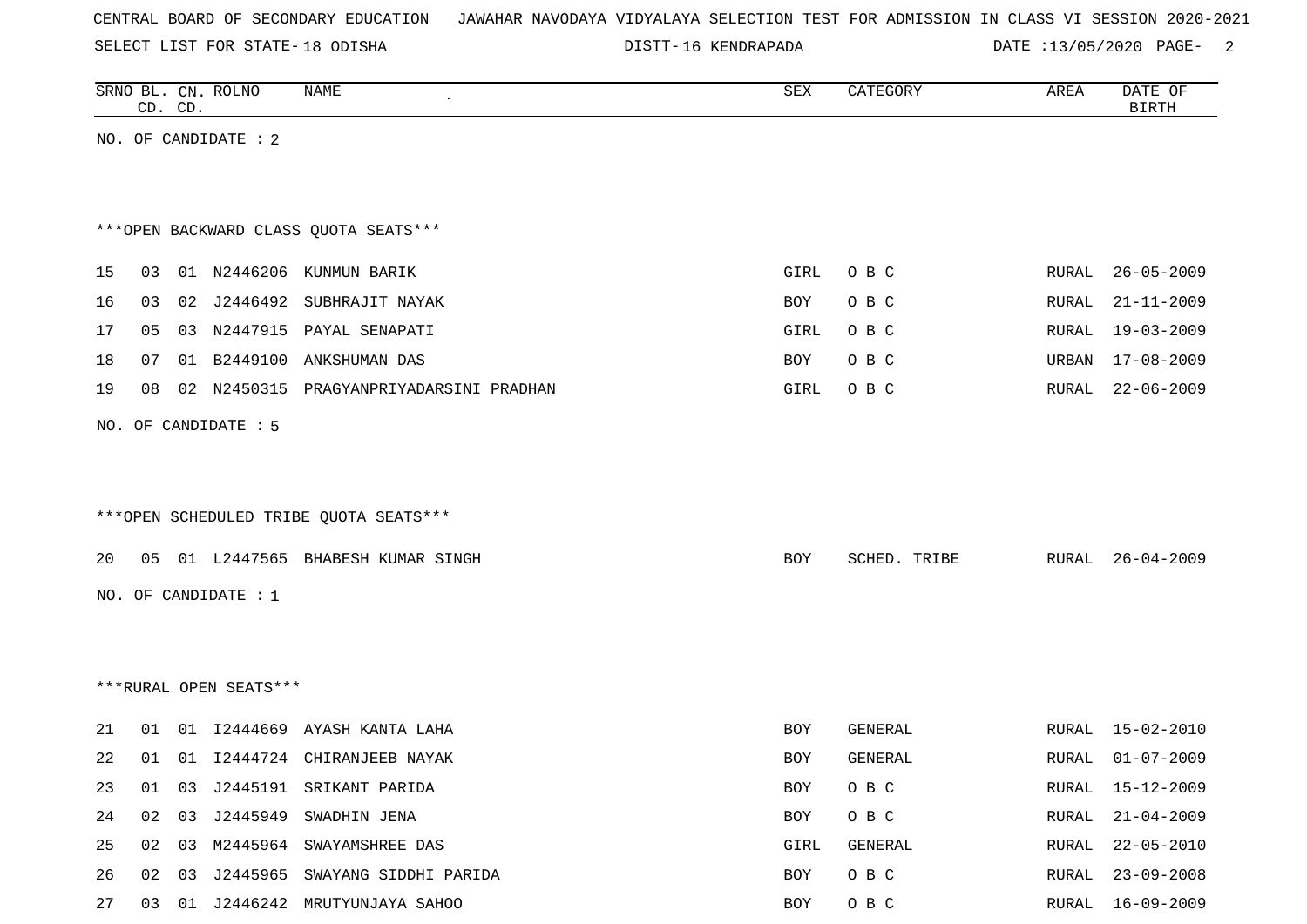SELECT LIST FOR STATE- DISTT- 18 ODISHA

16 KENDRAPADA DATE :13/05/2020 PAGE- 3

|    | CD. CD. |    | SRNO BL. CN. ROLNO     | <b>NAME</b>                | SEX        | CATEGORY       | AREA          | DATE OF<br><b>BIRTH</b> |
|----|---------|----|------------------------|----------------------------|------------|----------------|---------------|-------------------------|
|    |         |    | ***RURAL OPEN SEATS*** |                            |            |                |               |                         |
| 28 | 03      | 02 | I2446412               | SHIBENDRA LENKA            | <b>BOY</b> | <b>GENERAL</b> | RURAL         | $21 - 07 - 2008$        |
| 29 | 04      | 03 | I2447160               | SANDEEP KUMAR NAYAK        | BOY        | GENERAL        | RURAL         | $13 - 01 - 2010$        |
| 30 | 04      |    | 03 N2447227            | SMRUTIPRAVA BEJ            | GIRL       | O B C          | RURAL         | $07 - 11 - 2009$        |
| 31 | 04      | 03 | J2447390               | TARAK PRASANN KUNDU        | BOY        | O B C          | RURAL         | $06 - 02 - 2010$        |
| 32 | 05      |    | 01 N2447563            | BEDESINI DAS               | GIRL       | O B C          | ${\tt RURAL}$ | $09 - 12 - 2009$        |
| 33 | 05      | 01 | J2447651               | DIBYALOCHAN SAHOO          | <b>BOY</b> | O B C          | RURAL         | $10 - 12 - 2009$        |
| 34 | 05      | 03 | J2447901               | OM PRAKASH SAHOO           | <b>BOY</b> | O B C          | <b>RURAL</b>  | $10 - 07 - 2009$        |
| 35 | 05      | 05 | N2448403               | SUDHASHREE KHATAI          | GIRL       | O B C          | RURAL         | $12 - 11 - 2009$        |
| 36 | 06      | 01 | M2448558               | ARPITA PANI                | GIRL       | GENERAL        | RURAL         | $27 - 03 - 2010$        |
| 37 | 06      | 01 | J2448726               | MADHUSUDAN PRADHAN         | BOY        | O B C          | RURAL         | $01 - 11 - 2009$        |
| 38 | 06      | 02 | M2449002               | SUSHREE IPSITA PANDA       | GIRL       | GENERAL        | RURAL         | $02 - 02 - 2010$        |
| 39 | 07      | 01 |                        | J2449220 BUDHADEB BARIK    | BOY        | O B C          | RURAL         | $10 - 05 - 2009$        |
| 40 | 07      | 02 | N2449357               | KUMARI PADMALAYA SUTAR     | GIRL       | O B C          | <b>RURAL</b>  | $08 - 09 - 2009$        |
| 41 | 07      | 04 | J2449896               | SWAGAT BEJ                 | BOY        | O B C          | RURAL         | $09 - 09 - 2009$        |
| 42 | 08      | 01 | J2449953               | ADITYA NARAYAN SAHOO       | BOY        | O B C          | RURAL         | $28 - 03 - 2009$        |
| 43 | 08      | 03 | N2450513               | SOMYA NAYAK                | GIRL       | O B C          | RURAL         | $22 - 03 - 2009$        |
| 44 | 08      | 03 | I2450533               | SOUMYA RANJAN ROUT         | <b>BOY</b> | <b>GENERAL</b> | <b>RURAL</b>  | $28 - 07 - 2007$        |
| 45 | 08      | 03 | M2450591               | SULAGNA ROUT               | GIRL       | <b>GENERAL</b> | RURAL         | $26 - 11 - 2009$        |
| 46 | 09      | 01 |                        | 12450743 BAIBHAB BEHURA    | <b>BOY</b> | <b>GENERAL</b> | RURAL         | $10 - 03 - 2010$        |
| 47 | 09      | 01 |                        | M2450814 DIBYADARSHANI DAS | GIRL       | <b>GENERAL</b> | RURAL         | $11 - 12 - 2009$        |
| 48 | 09      | 01 | I2450936               | OMM PRAKASH LENKA          | BOY        | <b>GENERAL</b> | RURAL         | $01 - 04 - 2010$        |
|    |         |    |                        |                            |            |                |               |                         |

NO. OF CANDIDATE : 28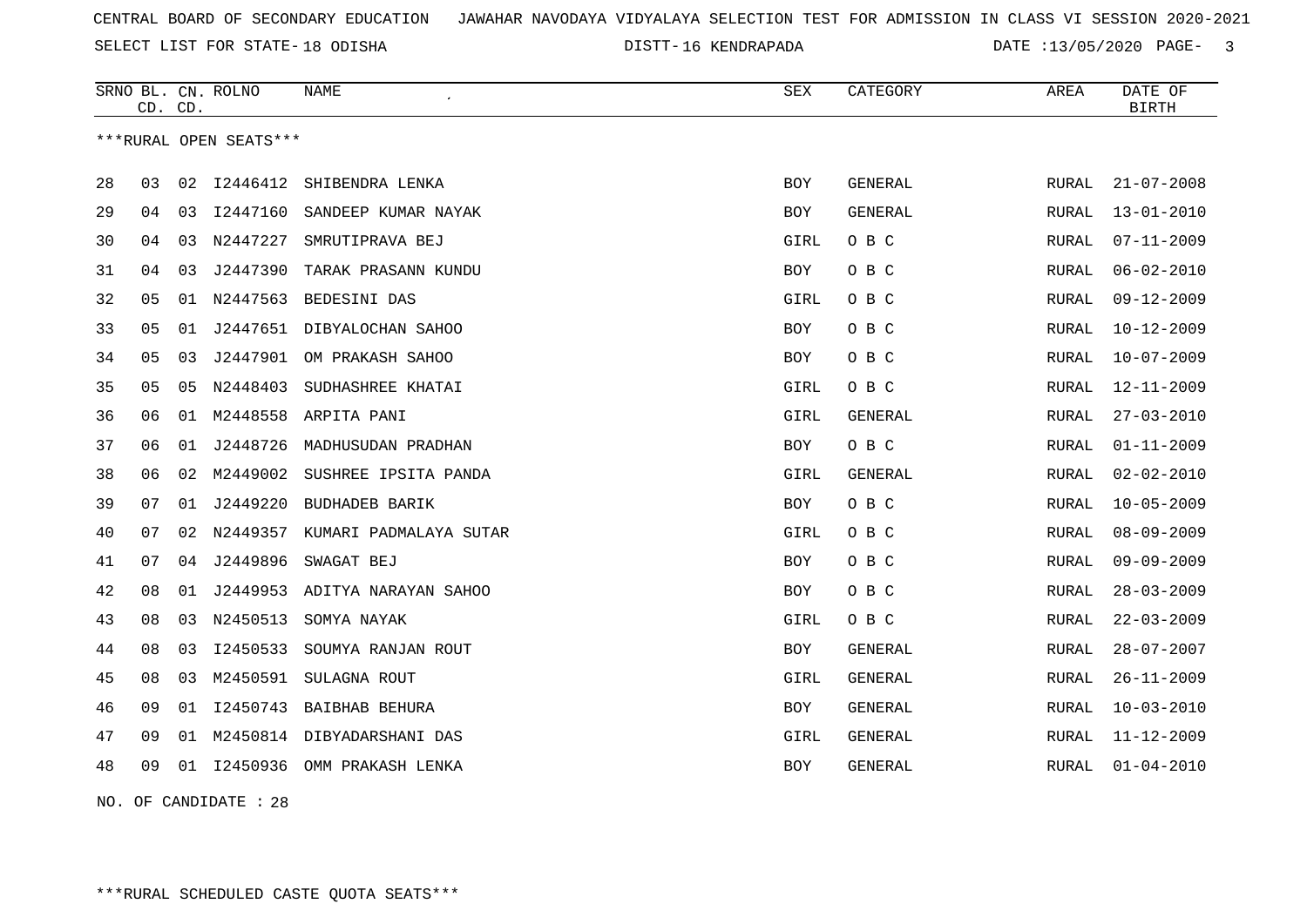SELECT LIST FOR STATE- DISTT- 18 ODISHA

16 KENDRAPADA DATE :13/05/2020 PAGE- 4

|    |    | CD. CD. | SRNO BL. CN. ROLNO    | <b>NAME</b>                             | ${\tt SEX}$ | CATEGORY     | AREA  | DATE OF<br><b>BIRTH</b> |
|----|----|---------|-----------------------|-----------------------------------------|-------------|--------------|-------|-------------------------|
|    |    |         |                       | ***RURAL SCHEDULED CASTE OUOTA SEATS*** |             |              |       |                         |
| 49 | 01 |         |                       | 01 K2444559 ABHINASH SETHY              | BOY         | SCHED. CASTE | RURAL | $27 - 07 - 2009$        |
| 50 | 01 |         |                       | 01 K2444824 KUNAL DAS                   | BOY         | SCHED. CASTE | RURAL | $03 - 07 - 2008$        |
| 51 | 01 | 03      |                       | 02445116 SHRUTIMAYEE TARAI              | GIRL        | SCHED. CASTE | RURAL | $02 - 05 - 2010$        |
| 52 | 01 | 03      | 02445224              | SUBHASHREE BEHERA                       | GIRL        | SCHED. CASTE | RURAL | $28 - 07 - 2009$        |
| 53 | 02 | 01      | K2445329              | ABHISHEK BEHERA                         | BOY         | SCHED. CASTE | RURAL | $25 - 06 - 2009$        |
| 54 | 03 |         | 01 K2446260           | OMM MAHABINAYAK DAS                     | <b>BOY</b>  | SCHED. CASTE | RURAL | $09 - 04 - 2010$        |
| 55 | 05 | 03      | K2448017              | RAIMAN MALLIK                           | <b>BOY</b>  | SCHED. CASTE | RURAL | $18 - 06 - 2009$        |
| 56 | 06 | 02      | 02448925              | SMRUTISHREE BEHERA                      | GIRL        | SCHED. CASTE | RURAL | $12 - 12 - 2009$        |
| 57 | 07 | 01      |                       | 02449145 ASHA RANI TARAI                | GIRL        | SCHED. CASTE | RURAL | $17 - 09 - 2008$        |
| 58 | 08 | 01      | 02450127              | DEBASMITA SETHI                         | GIRL        | SCHED. CASTE | RURAL | $27 - 06 - 2008$        |
| 59 | 09 |         |                       | 01 K2450782 BISWAPRASAD SETHI           | BOY         | SCHED. CASTE | RURAL | $17 - 10 - 2009$        |
|    |    |         | NO. OF CANDIDATE : 11 |                                         |             |              |       |                         |
|    |    |         |                       |                                         |             |              |       |                         |
|    |    |         |                       | *** RURAL BACKWARD CLASS QUOTA SEATS*** |             |              |       |                         |
| 60 | 01 |         |                       | 01 J2444589 AMLAN BHUYAN                | <b>BOY</b>  | O B C        | RURAL | $17 - 11 - 2009$        |
| 61 | 01 | 01      |                       | J2444665 AVILASH SEKHAR SAHOO           | BOY         | O B C        | RURAL | $17 - 03 - 2009$        |
| 62 | 04 |         |                       | 02 N2447024 PREETIREKHA SAHOO           | GIRL        | O B C        | RURAL | $01 - 07 - 2009$        |

68 07 04 N2449743 SMRUTI REKHA SWAIN GIRL O B C RURAL 02-09-2010 69 08 01 J2450116 CHANDAN KUMAR SWAIN BOY O B C RURAL 16-04-2008

63 05 01 J2447472 ANSUMAN GURUDATTA MALLA BOX O B C

65 05 04 J2448079 RITESH ROUTRAY BOY O B C RURAL 25-10-2009 66 05 04 J2448192 SATYAM ROUT BOY O B C RURAL 2009 67 07 03 N2449695 SHINE SUBHANANDINEE GIRL O B C

RURAL 25-06-2009 64 05 01 N2447489 ARPITA MOHANTY GIRL O B C RURAL 19-11-2009 RURAL 29-06-2009 RURAL 01-01-2010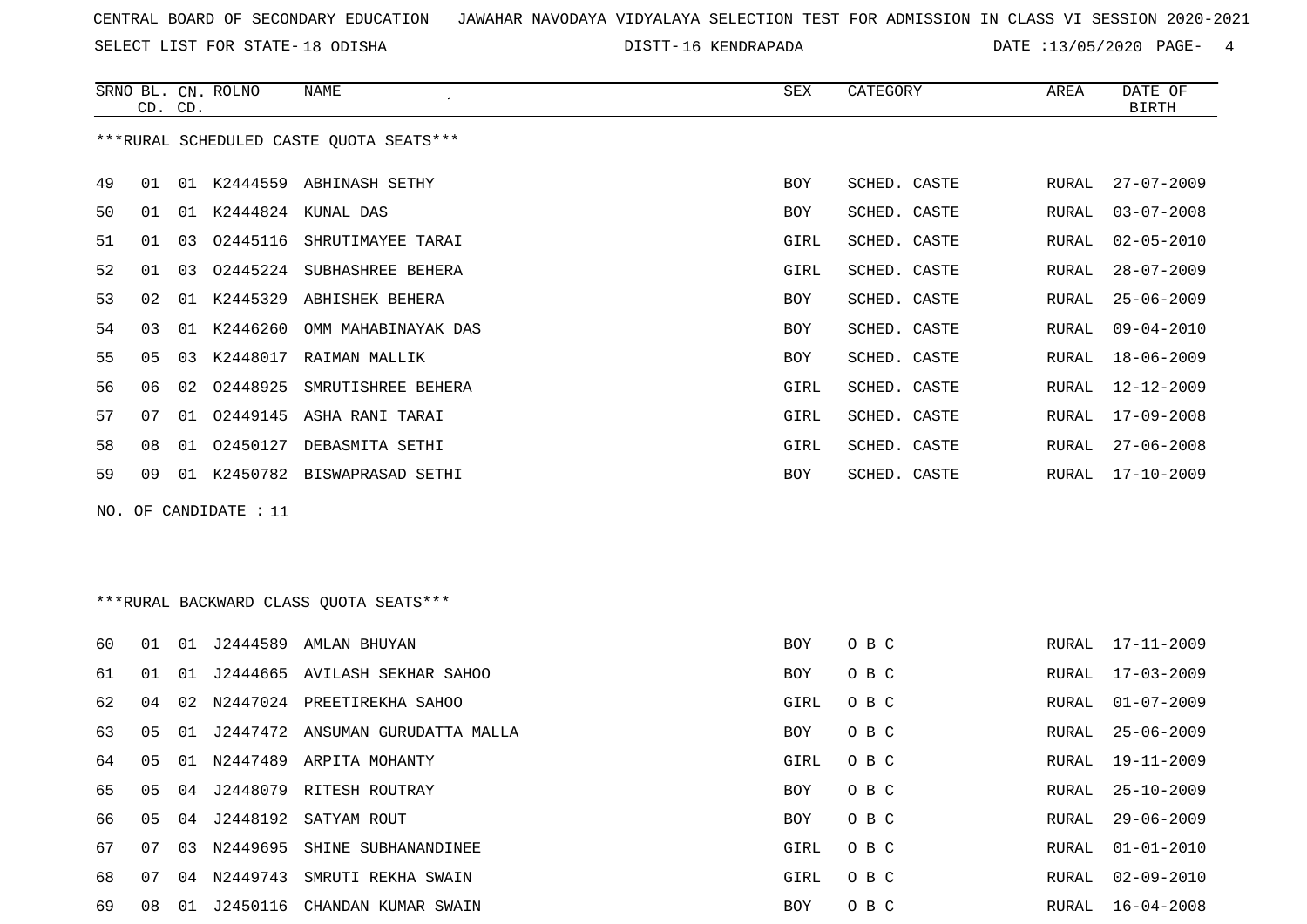SELECT LIST FOR STATE- DISTT- 18 ODISHA

16 KENDRAPADA DATE :13/05/2020 PAGE- 5

|                                        | CD. CD. |    | SRNO BL. CN. ROLNO      | NAME<br>$\epsilon$       | SEX  | CATEGORY | AREA  | DATE OF<br>BIRTH |
|----------------------------------------|---------|----|-------------------------|--------------------------|------|----------|-------|------------------|
| ***RURAL BACKWARD CLASS OUOTA SEATS*** |         |    |                         |                          |      |          |       |                  |
| 70                                     | 08      | 03 |                         | N2450522 SONALI MANDAL   | GIRL | O B C    |       | RURAL 15-11-2008 |
| 71                                     | 09      | 01 | J2450689                | ANSHUMAN DAS             | BOY  | O B C    |       | RURAL 11-10-2010 |
| 72                                     | 09      | 02 |                         | J2451123 SASHIKANT SAHOO | BOY  | O B C    | RURAL | $20 - 11 - 2009$ |
| 73                                     | 09      | 03 | N2451147                | SHRADHANJALI MAHUNTA     | GIRL | O B C    | RURAL | $28 - 03 - 2010$ |
| 74                                     | 09      | 03 | J2451214                | SOUMYA RANJAN SAHOO      | BOY  | O B C    | RURAL | 27-10-2009       |
| 75                                     | 09      | 03 |                         | N2451320 SWETAPADMA BAL  | GIRL | O B C    |       | RURAL 03-06-2009 |
|                                        |         |    | NO. OF CANDIDATE : $16$ |                          |      |          |       |                  |

# \*\*\*RURAL SCHEDULED TRIBE QUOTA SEATS\*\*\*

|  |                                      | 76 01 01 L2444797 JOGEN PURTY       | BOY        | SCHED. TRIBE | RURAL 05-03-2008 |
|--|--------------------------------------|-------------------------------------|------------|--------------|------------------|
|  |                                      | 77 01 01 P2444826 LAXMI PRIYA NAYAK | GIRL       | SCHED. TRIBE | RURAL 04-04-2008 |
|  |                                      | 78 05 02 L2447827 MANAS KUMAR TUDU  | <b>BOY</b> | SCHED. TRIBE | RURAL 09-06-2009 |
|  |                                      | 79 05 02 L2447852 MOHAN MURMU       | BOY        | SCHED. TRIBE | RURAL 15-09-2008 |
|  | 80    06    01    P2448615    BUDUNI | BANARA                              | GIRL       | SCHED. TRIBE | RURAL 03-07-2009 |
|  |                                      |                                     |            |              |                  |

#### NO. OF CANDIDATE : 5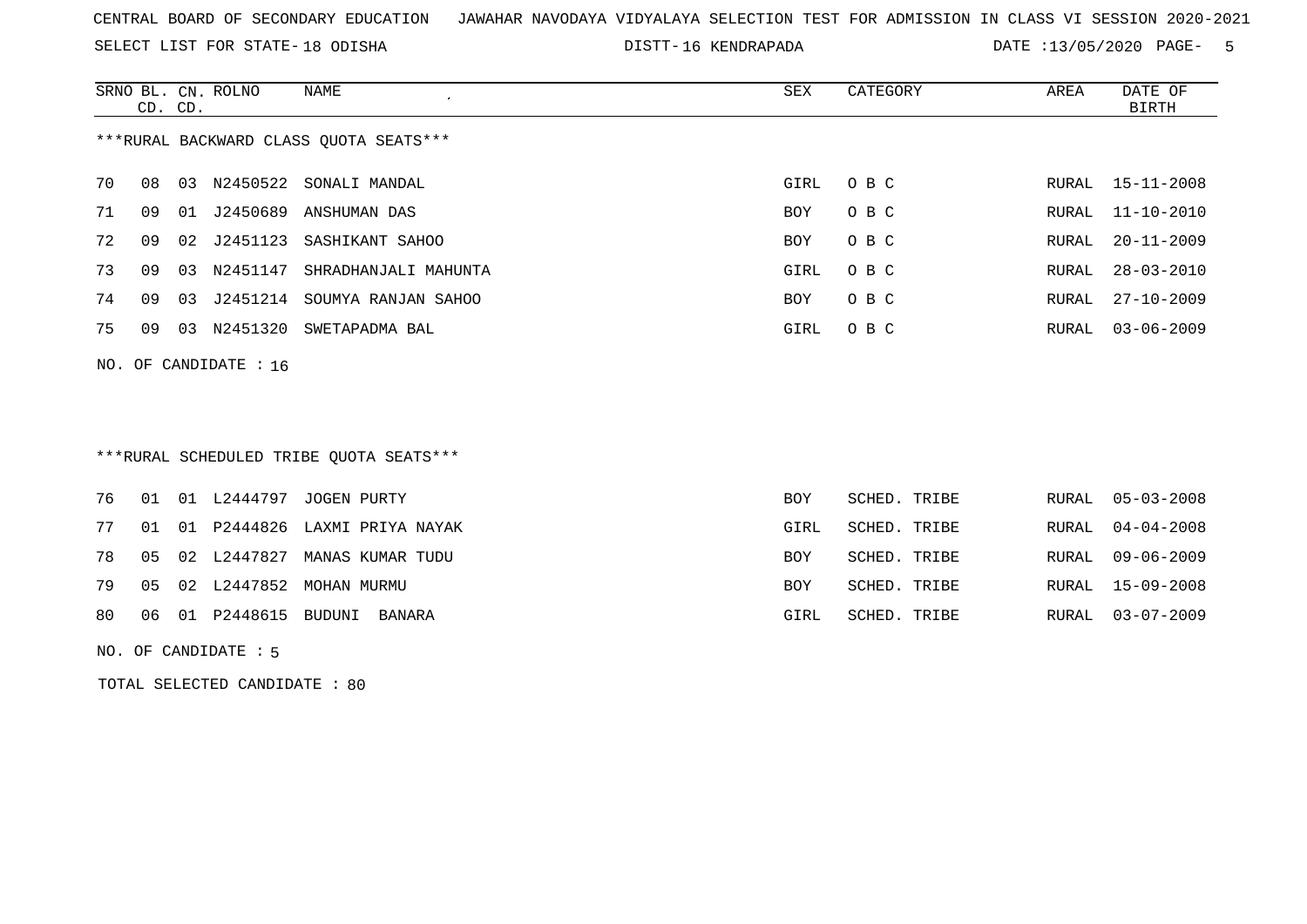SELECT LIST FOR STATE- DISTT- 18 ODISHA

DISTT-17 NABARANGPUR DATE :13/05/2020 PAGE- 1

|    |    | CD. CD. | SRNO BL. CN. ROLNO   | <b>NAME</b><br>$\cdot$                 | SEX  | CATEGORY     | AREA  | DATE OF<br><b>BIRTH</b> |
|----|----|---------|----------------------|----------------------------------------|------|--------------|-------|-------------------------|
|    |    |         | ***OPEN UR SEATS***  |                                        |      |              |       |                         |
| 1  |    |         |                      | 03 01 I2452693 ADARSHA PATNAIK         | BOY  | GENERAL      |       | RURAL 28-01-2010        |
| 2  | 03 |         |                      | 02 K2453143 SUBHAM KUMAR PATRA         | BOY  | SCHED. CASTE | RURAL | 12-02-2010              |
| 3  |    |         |                      | 04 01 P2453283 JAYANTI SANTA           | GIRL | SCHED. TRIBE |       | RURAL 10-11-2008        |
|    |    |         | NO. OF CANDIDATE : 3 |                                        |      |              |       |                         |
|    |    |         |                      |                                        |      |              |       |                         |
|    |    |         |                      | ***OPEN SCHEDULED CASTE QUOTA SEATS*** |      |              |       |                         |
| 4  |    |         |                      | 03 02 K2453018 PRADEEPTA KUMAR NAYAK   | BOY  | SCHED. CASTE | RURAL | $24 - 08 - 2009$        |
| 5  |    |         |                      | 03 02 K2453068 RANVEER NAYAK           | BOY  | SCHED. CASTE | RURAL | $28 - 02 - 2010$        |
| 6  |    |         |                      | 09 01 02455301 ARCHITA MISTRY          | GIRL | SCHED. CASTE | RURAL | $26 - 04 - 2009$        |
|    |    |         | NO. OF CANDIDATE : 3 |                                        |      |              |       |                         |
|    |    |         |                      |                                        |      |              |       |                         |
|    |    |         |                      | ***OPEN DISABLED QUOTA SEATS***        |      |              |       |                         |
| 7  |    |         |                      | 02 02 K2452612 SUMIT BISWAS            | BOY  | SCHED. CASTE |       | RURAL 11-09-2009        |
| 8  | 03 |         |                      | 02 J2453079 RITESH BISSOYI             | BOY  | O B C        |       | RURAL 11-09-2010        |
|    |    |         | NO. OF CANDIDATE : 2 |                                        |      |              |       |                         |
|    |    |         |                      |                                        |      |              |       |                         |
|    |    |         |                      |                                        |      |              |       |                         |
|    |    |         |                      | *** OPEN BACKWARD CLASS QUOTA SEATS*** |      |              |       |                         |
| 9  |    |         |                      | 03 02 N2452959 MARGARET BEHERA         | GIRL | O B C        |       | RURAL 27-02-2009        |
| 10 |    |         |                      | 03 02 J2453154 SURADEEP NAYAK          | BOY  | O B C        | RURAL | 17-05-2009              |
| 11 |    |         |                      | 04 01 J2453300 KESHRI TOLTIA           | BOY  | O B C        |       | RURAL 24-06-2010        |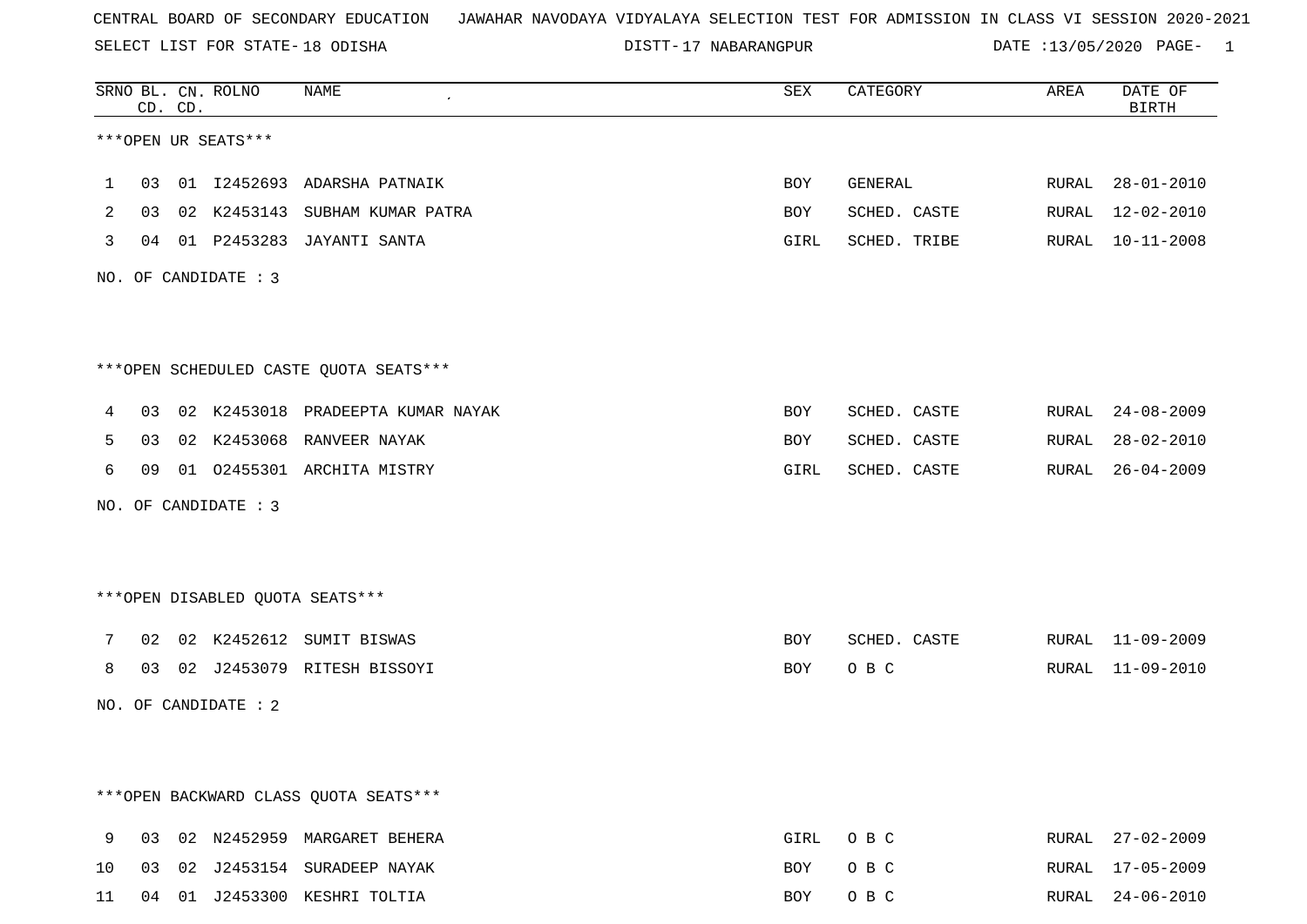SELECT LIST FOR STATE- DISTT- 18 ODISHA

DISTT-17 NABARANGPUR DATE :13/05/2020 PAGE- 2

|    |    | CD. CD. | SRNO BL. CN. ROLNO     | NAME                                   | SEX        | CATEGORY     | AREA  | DATE OF<br><b>BIRTH</b> |
|----|----|---------|------------------------|----------------------------------------|------------|--------------|-------|-------------------------|
|    |    |         |                        | *** OPEN BACKWARD CLASS QUOTA SEATS*** |            |              |       |                         |
| 12 | 04 |         |                        | 01 J2453404 SOMESH KUMAR DALAI         | BOY        | O B C        | RURAL | 09-08-2010              |
| 13 | 09 | 02      | J2455799               | SUBHANKAR MOHANTY                      | BOY        | O B C        | RURAL | $25 - 03 - 2009$        |
|    |    |         | NO. OF CANDIDATE : 5   |                                        |            |              |       |                         |
|    |    |         |                        | ***OPEN SCHEDULED TRIBE QUOTA SEATS*** |            |              |       |                         |
| 14 | 01 |         | 01 H2451657            | SMITA RANI NAYAK                       | GIRL       | SCHED. TRIBE | URBAN | $21 - 08 - 2009$        |
| 15 | 03 |         | 01 P2452796            | DEBASMITA NAYAK                        | GIRL       | SCHED. TRIBE | RURAL | $07 - 05 - 2009$        |
| 16 | 04 |         | 01 H2453290            | JUGESWARI PUJARI                       | GIRL       | SCHED. TRIBE | URBAN | $08 - 06 - 2010$        |
| 17 | 09 |         | 01 P2455349            | BISHNU PRIYA GOND                      | GIRL       | SCHED. TRIBE | RURAL | $13 - 09 - 2009$        |
| 18 | 09 |         | 01 L2455420            | GAJENDRA GOND                          | BOY        | SCHED. TRIBE | RURAL | $01 - 01 - 2010$        |
| 19 | 09 | 02      | P2455698               | RENUPRIYA GOND                         | GIRL       | SCHED. TRIBE | RURAL | $26 - 02 - 2009$        |
| 20 | 09 | 02      | L2455842               | TRILOCHAN GOND                         | <b>BOY</b> | SCHED. TRIBE | RURAL | $15 - 06 - 2008$        |
|    |    |         | NO. OF CANDIDATE : 7   |                                        |            |              |       |                         |
|    |    |         |                        |                                        |            |              |       |                         |
|    |    |         |                        |                                        |            |              |       |                         |
|    |    |         | ***RURAL OPEN SEATS*** |                                        |            |              |       |                         |
| 21 | 01 | 01      |                        | J2451459 ISANT KUMAR JAL               | BOY        | O B C        | RURAL | $01 - 07 - 2009$        |
| 22 | 02 |         |                        | 01 02451730 ANANYA SARKAR              | GIRL       | SCHED. CASTE | RURAL | $30 - 09 - 2008$        |
| 23 | 02 | 02      |                        | 02452550 SNEHA ADHIKARY                | GIRL       | SCHED. CASTE | RURAL | $22 - 09 - 2010$        |
| 24 | 03 | 02      |                        | M2453034 PRIYANKA MAHAPATRA            | GIRL       | GENERAL      | RURAL | $03 - 10 - 2009$        |
| 25 | 04 |         |                        | 01 I2453395 SAROJ PAL                  | BOY        | GENERAL      | RURAL | $10 - 10 - 2010$        |
| 26 | 05 | 01      | M2453636               | JYOTIMAYEE BEHERA                      | GIRL       | GENERAL      | RURAL | $30 - 09 - 2009$        |
| 27 | 05 |         |                        | 02 M2453658 KRISHNA PANIGRAHI          | GIRL       | GENERAL      | RURAL | $23 - 08 - 2008$        |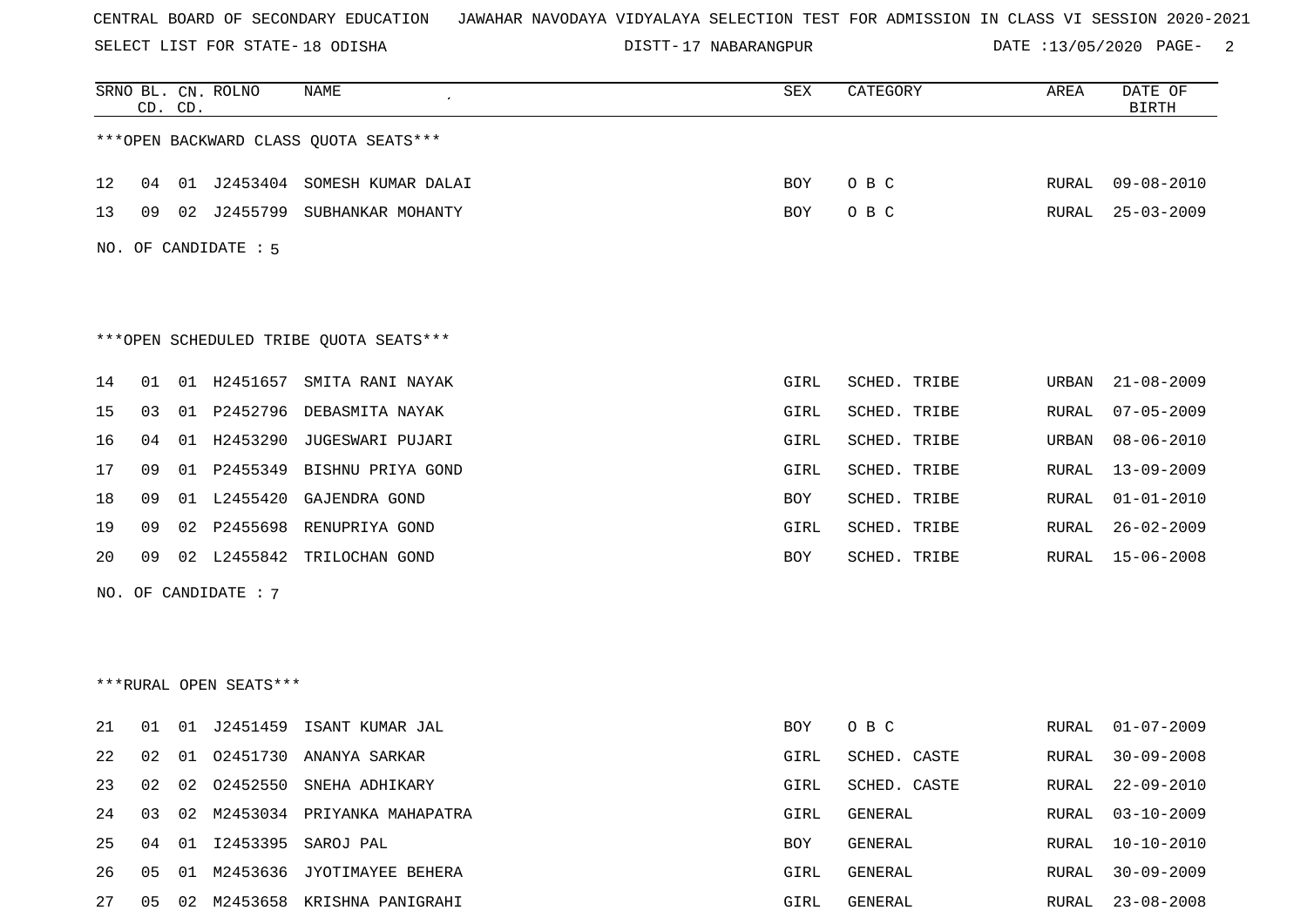SELECT LIST FOR STATE- DISTT- 18 ODISHA

DISTT-17 NABARANGPUR DATE :13/05/2020 PAGE- 3

|    | CD. CD. |    | SRNO BL. CN. ROLNO     | <b>NAME</b>                             | <b>SEX</b> | CATEGORY     | AREA          | DATE OF<br><b>BIRTH</b> |
|----|---------|----|------------------------|-----------------------------------------|------------|--------------|---------------|-------------------------|
|    |         |    | ***RURAL OPEN SEATS*** |                                         |            |              |               |                         |
| 28 | 06      | 02 | J2454339               | SANTOSH BISOYI                          | <b>BOY</b> | O B C        | RURAL         | $19 - 02 - 2009$        |
| 29 | 07      | 01 |                        | 02454790 PREETI MANDAL                  | GIRL       | SCHED. CASTE | RURAL         | $08 - 06 - 2009$        |
| 30 | 07      |    |                        | 01 I2454893 SIBANSU PATNAIK             | <b>BOY</b> | GENERAL      | RURAL         | $05 - 03 - 2009$        |
| 31 | 08      | 01 | N2454973               | ANWESHA PRAGNYA KARKARA                 | GIRL       | O B C        | RURAL         | $28 - 10 - 2009$        |
| 32 | 09      | 02 | 02455709               | RIYA BISWAS                             | GIRL       | SCHED. CASTE | RURAL         | $15 - 10 - 2007$        |
| 33 | 09      |    | 02 N2455777            | SMRUTISHREE DIPIKTA PRADHAN             | GIRL       | O B C        | RURAL         | $12 - 06 - 2009$        |
| 34 | 10      |    |                        | 02 N2456173 SUCHISMITA DAS              | GIRL       | O B C        | RURAL         | $03 - 02 - 2010$        |
|    |         |    | NO. OF CANDIDATE : 14  |                                         |            |              |               |                         |
|    |         |    |                        |                                         |            |              |               |                         |
|    |         |    |                        |                                         |            |              |               |                         |
|    |         |    |                        | ***RURAL SCHEDULED CASTE OUOTA SEATS*** |            |              |               |                         |
| 35 | 02      | 01 |                        | 02452044 JAYASHREE BALA                 | GIRL       | SCHED. CASTE | RURAL         | $25 - 10 - 2009$        |
| 36 | 03      | 01 |                        | 02452937 MADHUSMITA HARIJAN             | GIRL       | SCHED. CASTE | RURAL         | $03 - 05 - 2009$        |
| 37 | 03      |    |                        | 02 K2452961 MEENKETAN BAGHA             | BOY        | SCHED. CASTE | RURAL         | $23 - 03 - 2009$        |
| 38 | 03      | 02 |                        | 02453092 SAGARIKA DALAI                 | GIRL       | SCHED. CASTE | RURAL         | $17 - 08 - 2009$        |
| 39 | 03      |    |                        | 02 K2453187 VISHAL SAGARIA              | <b>BOY</b> | SCHED. CASTE | ${\tt RURAL}$ | $19 - 07 - 2009$        |
| 40 | 09      |    | 01 K2455465            | JAY BALA                                | <b>BOY</b> | SCHED. CASTE | RURAL         | $15 - 02 - 2008$        |
| 41 | 09      | 02 | 02455716               | ROSHNI RAY                              | GIRL       | SCHED. CASTE | <b>RURAL</b>  | $11 - 01 - 2009$        |
| 42 | 09      | 02 | 02455834               | TANUJA MOHANTA                          | GIRL       | SCHED. CASTE | RURAL         | $15 - 11 - 2009$        |
| 43 | 09      |    | 02 K2455845            | TUFAN BISWAS                            | <b>BOY</b> | SCHED. CASTE | RURAL         | $12 - 04 - 2008$        |
|    |         |    |                        |                                         |            |              |               |                         |

NO. OF CANDIDATE : 9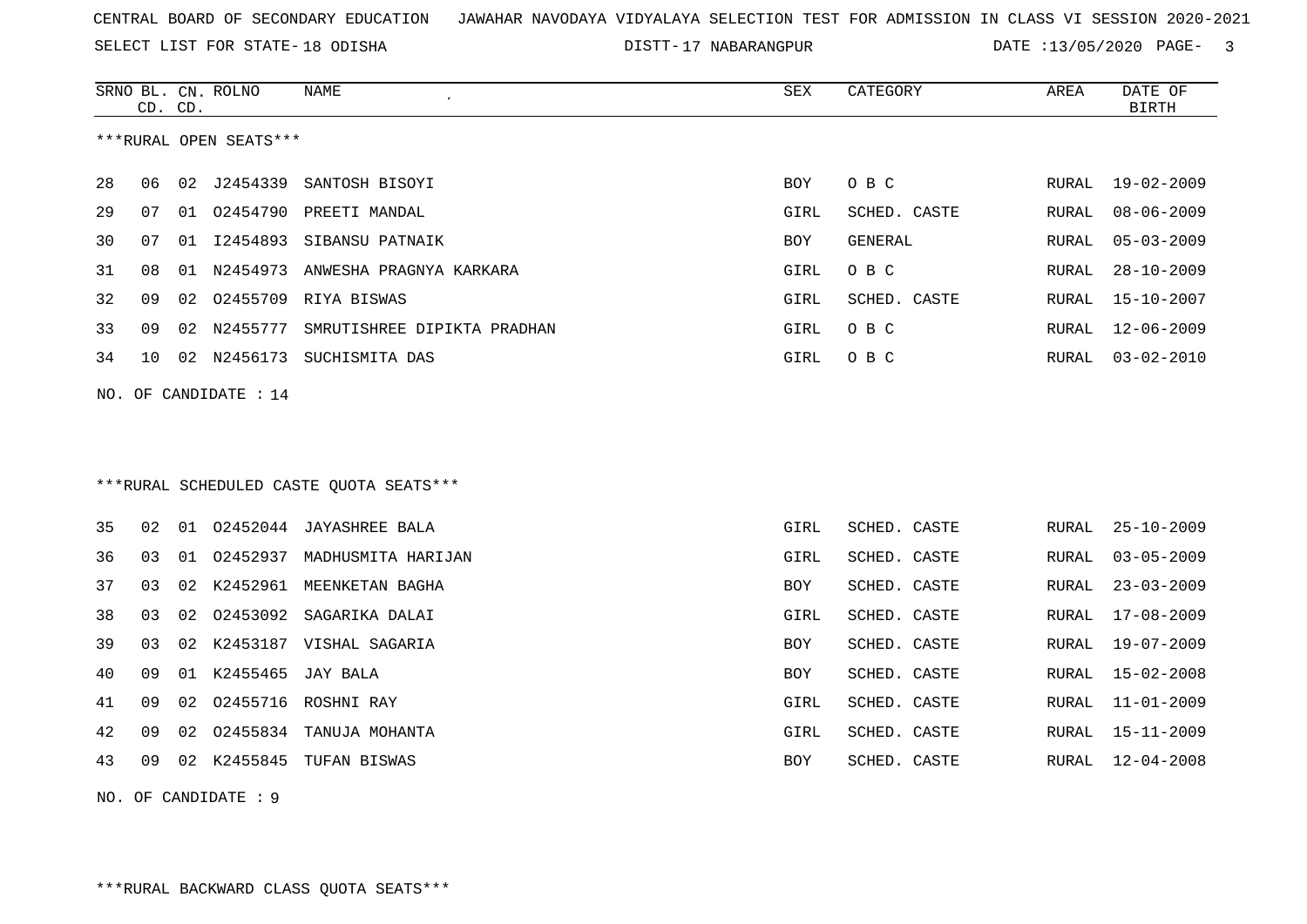SELECT LIST FOR STATE- DISTT- 18 ODISHA

DISTT-17 NABARANGPUR DATE :13/05/2020 PAGE- 4

|     |    | CD. CD. | SRNO BL. CN. ROLNO | <b>NAME</b>                             | <b>SEX</b> | CATEGORY | AREA  | DATE OF<br><b>BIRTH</b> |
|-----|----|---------|--------------------|-----------------------------------------|------------|----------|-------|-------------------------|
|     |    |         |                    | *** RURAL BACKWARD CLASS QUOTA SEATS*** |            |          |       |                         |
| 44  | 02 | 01      | N2452321           | PRANGYA PARAMITA GIRI                   | GIRL       | O B C    | RURAL | $07 - 09 - 2009$        |
| 45  | 03 | 01      | N2452721           | APARNA GOUDA                            | GIRL       | O B C    | RURAL | $18 - 04 - 2009$        |
| 46  | 03 | 01      | N2452743           | BARSHA PRIYADARSHINI BEHERA             | GIRL       | O B C    | RURAL | $08 - 06 - 2010$        |
| 47  | 03 | 01      | N2452870           | <b>JAYASHREE BAHUK</b>                  | GIRL       | O B C    | RURAL | $23 - 12 - 2009$        |
| 48  | 03 | 01      |                    | J2452912 KRUSHNA CHANDRA BISWAL         | <b>BOY</b> | O B C    | RURAL | $14 - 08 - 2009$        |
| 49  | 03 | 02      | N2452963           | MINAKSHI BISSOI                         | GIRL       | O B C    | RURAL | $10 - 01 - 2008$        |
| 50  | 03 | 02      | N2453112           | SARMISTHA SAHU                          | GIRL       | O B C    | RURAL | $09 - 01 - 2010$        |
| 51  | 03 | 02      | J2453160           | SWARAJ TARASIYA                         | BOY        | O B C    | RURAL | $22 - 07 - 2009$        |
| 52  | 04 | 01      | N2453198           | ANWESHA BISOI                           | GIRL       | O B C    | RURAL | 14-12-2009              |
| 53  | 04 | 01      | J2453208           | BHABESH RANJAN NAYAK                    | <b>BOY</b> | O B C    | RURAL | $22 - 02 - 2009$        |
| 54  | 07 |         | 01 N2454411        | ABHANI MAHANKUDA                        | GIRL       | O B C    | RURAL | $29 - 10 - 2009$        |
| 55  | 07 | 01      | J2454934           | TEZ PRAKASH PARIDA                      | BOY        | O B C    | RURAL | $09 - 04 - 2009$        |
| 56  | 09 | 01      | N2455431           | GITIKRISHNA SAHU                        | GIRL       | O B C    | RURAL | $19 - 04 - 2009$        |
| 57  | 09 | 01      | J2455489           | KAMLESWAR ROUT                          | BOY        | O B C    | RURAL | $16 - 09 - 2009$        |
| 58  | 09 | 01      | N2455566           | MINATI DEBNATH                          | GIRL       | O B C    | RURAL | $17 - 07 - 2009$        |
| 59  | 09 |         |                    | 01 N2455574 MOUSUMI PAUL                | GIRL       | O B C    | RURAL | $27 - 06 - 2009$        |
| NO. |    |         | OF CANDIDATE : 16  |                                         |            |          |       |                         |

\*\*\*RURAL SCHEDULED TRIBE QUOTA SEATS\*\*\*

| 60    | 02 |  | 01 L2451958 GAJENDRA MAJHI              | BOY        | SCHED. TRIBE |  | RURAL 31-12-2008 |
|-------|----|--|-----------------------------------------|------------|--------------|--|------------------|
| 61 02 |    |  | 02 P2452480 SANGEETA GOND               | GIRL       | SCHED. TRIBE |  | RURAL 15-08-2008 |
|       |    |  | 62 02 02 P2452571 SUBARNA SANTA         | GIRL       | SCHED. TRIBE |  | RURAL 10-01-2009 |
|       |    |  | 63 03 01 L2452799 DEEPAK KUMAR SAMARATH | <b>BOY</b> | SCHED. TRIBE |  | RURAL 26-12-2009 |
| 64 03 |    |  | 02 P2452967 MONALISHA BHUMIA            | GIRL       | SCHED. TRIBE |  | RURAL 04-08-2009 |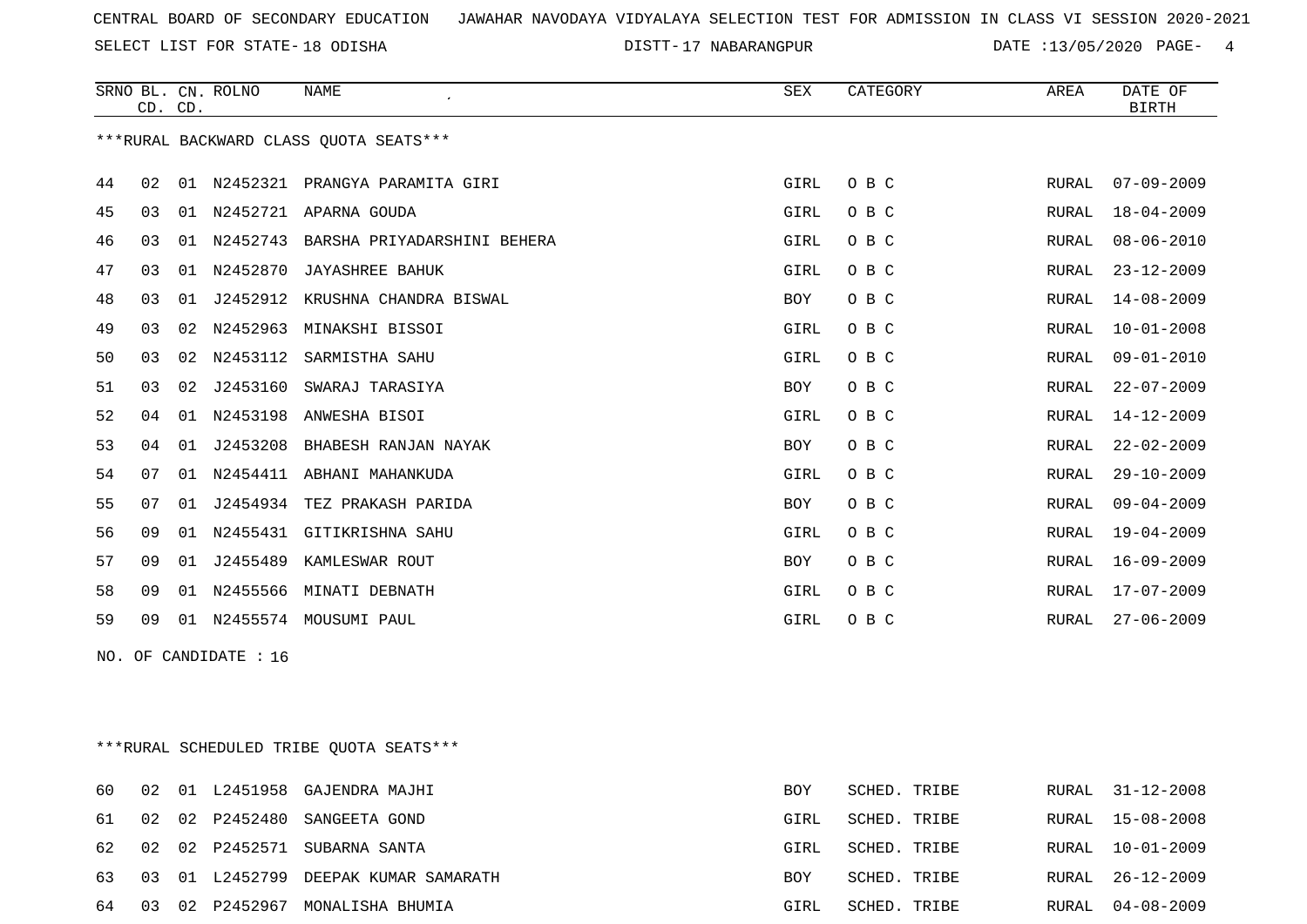SELECT LIST FOR STATE- DISTT- 18 ODISHA

17 NABARANGPUR DATE :13/05/2020 PAGE- 5

|    |    | CD. CD. | SRNO BL. CN. ROLNO    | <b>NAME</b><br>$\epsilon$               | SEX        | CATEGORY     | AREA         | DATE OF<br><b>BIRTH</b> |
|----|----|---------|-----------------------|-----------------------------------------|------------|--------------|--------------|-------------------------|
|    |    |         |                       | ***RURAL SCHEDULED TRIBE QUOTA SEATS*** |            |              |              |                         |
| 65 | 03 | 02      | L2453067              | RANJIT MUDULI                           | <b>BOY</b> | SCHED. TRIBE | RURAL        | $15 - 01 - 2009$        |
| 66 | 03 |         |                       | 02 L2453163 TAGAR MOHAN SAMARATH        | <b>BOY</b> | SCHED. TRIBE | RURAL        | $28 - 08 - 2009$        |
| 67 | 04 | 01      | P2453203              | BALANTI MAJHI                           | GIRL       | SCHED. TRIBE | RURAL        | $12 - 02 - 2008$        |
| 68 | 04 | 01      | P2453238              | CHUMUKI MAJHI                           | GIRL       | SCHED. TRIBE | <b>RURAL</b> | $02 - 02 - 2009$        |
| 69 | 04 | 01      | P2453324              | MADHUSMITA DHURUA                       | GIRL       | SCHED. TRIBE | <b>RURAL</b> | $05 - 08 - 2008$        |
| 70 | 04 | 01      | P2453385              | RATNA BHATRA                            | GIRL       | SCHED. TRIBE | <b>RURAL</b> | $15 - 01 - 2010$        |
| 71 | 05 | 02      | L2453652              | KHEMRAJ PUAJRI                          | BOY        | SCHED. TRIBE | <b>RURAL</b> | $11 - 06 - 2008$        |
| 72 | 05 | 02      | L2453715              | MANURAJ SANTA                           | <b>BOY</b> | SCHED. TRIBE | <b>RURAL</b> | $01 - 03 - 2009$        |
| 73 | 06 |         | 01 L2453949           | BALARAM SOURA                           | <b>BOY</b> | SCHED. TRIBE | <b>RURAL</b> | $10 - 09 - 2009$        |
| 74 | 07 | 01      | P2454459              | BHABANI SANTA                           | GIRL       | SCHED. TRIBE | RURAL        | $18 - 03 - 2008$        |
| 75 | 08 | 02      | P2455162              | PALLABI DHARUA                          | GIRL       | SCHED. TRIBE | <b>RURAL</b> | $22 - 07 - 2007$        |
| 76 | 09 | 01      | P2455273              | AMRITA GOND                             | GIRL       | SCHED. TRIBE | <b>RURAL</b> | $12 - 08 - 2008$        |
| 77 | 09 | 01      | P2455551              | MANASWINI MAJHI                         | GIRL       | SCHED. TRIBE | <b>RURAL</b> | $21 - 03 - 2008$        |
| 78 | 09 | 02      | L2455680              | RAJURAM GOND                            | <b>BOY</b> | SCHED. TRIBE | <b>RURAL</b> | $23 - 10 - 2009$        |
| 79 | 09 | 02      |                       | L2455714 ROSHAN NAYAK                   | <b>BOY</b> | SCHED. TRIBE | <b>RURAL</b> | $02 - 04 - 2009$        |
| 80 | 09 |         |                       | 02 L2455771 SHYAMSUNDAR GOND            | <b>BOY</b> | SCHED. TRIBE | RURAL        | $02 - 03 - 2008$        |
|    |    |         | NO. OF CANDIDATE : 21 |                                         |            |              |              |                         |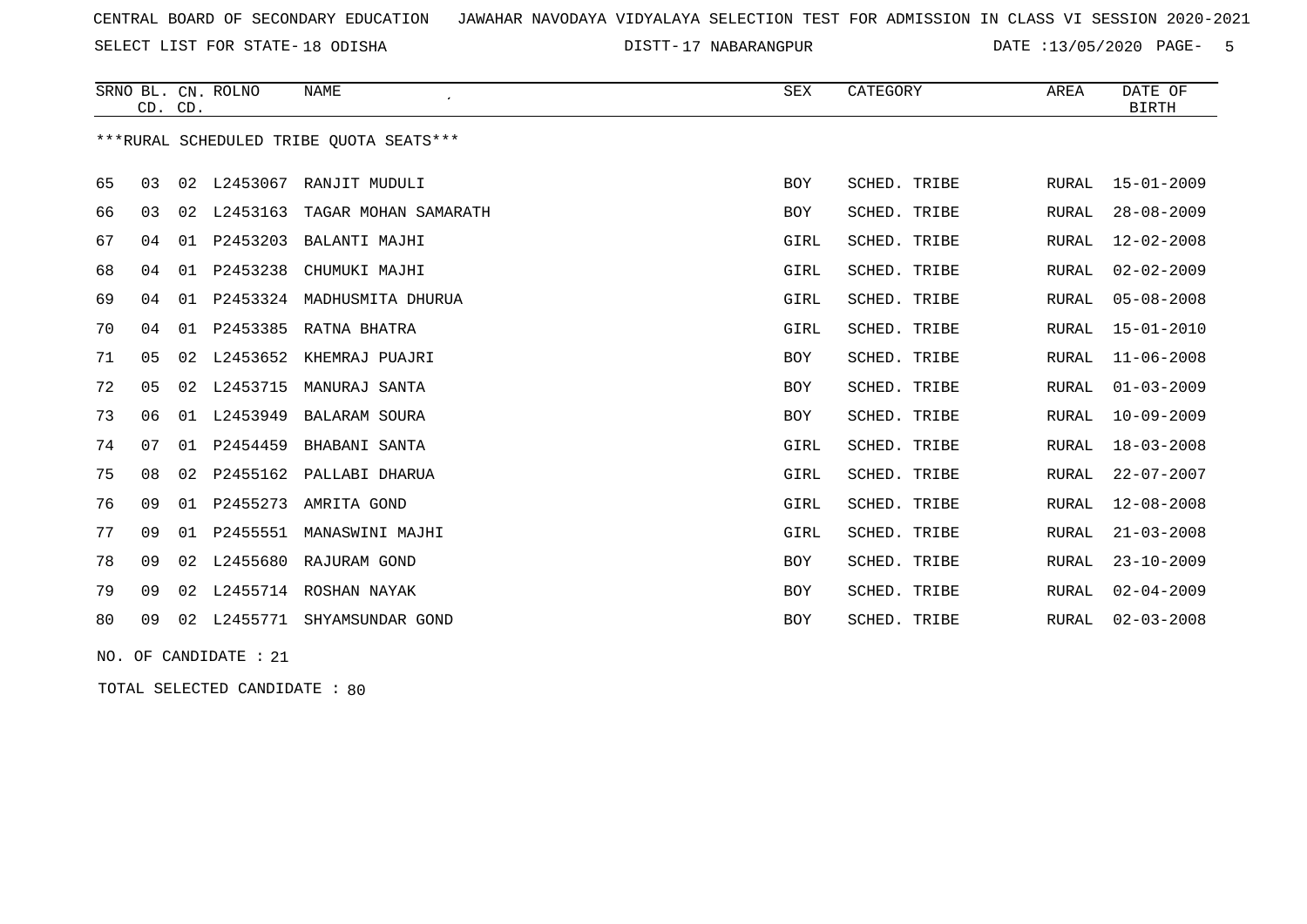SELECT LIST FOR STATE- DISTT- 18 ODISHA

|    |    | CD. CD. | SRNO BL. CN. ROLNO   | NAME                                   | SEX         | CATEGORY     | AREA  | DATE OF<br><b>BIRTH</b> |
|----|----|---------|----------------------|----------------------------------------|-------------|--------------|-------|-------------------------|
|    |    |         | ***OPEN UR SEATS***  |                                        |             |              |       |                         |
| 1  | 01 |         |                      | 01 F2456242 ANWESHA SAHU               | GIRL        | O B C        | URBAN | $04 - 06 - 2009$        |
| 2  | 02 |         |                      | 01 N2456866 JYOTIRMAYEE SA             | GIRL        | O B C        | RURAL | $02 - 03 - 2010$        |
| 3  | 05 |         |                      | 01 J2458368 ABHILASH BHOI              | BOY         | O B C        | RURAL | $27 - 05 - 2008$        |
| 4  | 05 |         |                      | 01 J2458545 JYOTI SHANKAR KHANDAGIRI   | BOY         | O B C        | RURAL | $05 - 03 - 2009$        |
| 5  | 05 |         |                      | 02 N2458683 PRIYASI MEHER              | GIRL        | O B C        | RURAL | $01 - 03 - 2009$        |
|    |    |         | NO. OF CANDIDATE : 5 |                                        |             |              |       |                         |
|    |    |         |                      |                                        |             |              |       |                         |
|    |    |         |                      | ***OPEN SCHEDULED CASTE QUOTA SEATS*** |             |              |       |                         |
| 6  | 03 |         |                      | 01 02457427 JINIA NANDA                | <b>GIRL</b> | SCHED. CASTE | RURAL | $30 - 08 - 2009$        |
| 7  | 03 |         |                      | 02 02457568 PALLABI DARUAN             | <b>GIRL</b> | SCHED. CASTE | RURAL | $02 - 03 - 2010$        |
| 8  | 03 |         |                      | 02 K2457643 RAJARAM BERIA              | <b>BOY</b>  | SCHED. CASTE | RURAL | $16 - 06 - 2009$        |
| 9  | 04 |         |                      | 01 C2458150 PRATYUSH RANJAN BAG        | <b>BOY</b>  | SCHED. CASTE | URBAN | $13 - 08 - 2009$        |
| 10 | 05 |         |                      | 02 K2458722 RITESH KANHAR              | BOY         | SCHED. CASTE | RURAL | $09 - 10 - 2009$        |
|    |    |         | NO. OF CANDIDATE : 5 |                                        |             |              |       |                         |
|    |    |         |                      |                                        |             |              |       |                         |
|    |    |         |                      | ***OPEN DISABLED QUOTA SEATS***        |             |              |       |                         |
| 11 | 01 |         |                      | 01 J2456443 OMKAR NAIK                 | BOY         | O B C        | RURAL | $31 - 08 - 2009$        |
| 12 | 04 |         |                      | 02 M2458232 RUTWEEKARANEE NAIK         | GIRL        | GENERAL      | RURAL | $27 - 11 - 2009$        |
| 13 | 05 |         |                      | 01 J2458470 CHINMAYA PRADHAN           | BOY         | O B C        | RURAL | $21 - 05 - 2009$        |
|    |    |         | NO. OF CANDIDATE : 3 |                                        |             |              |       |                         |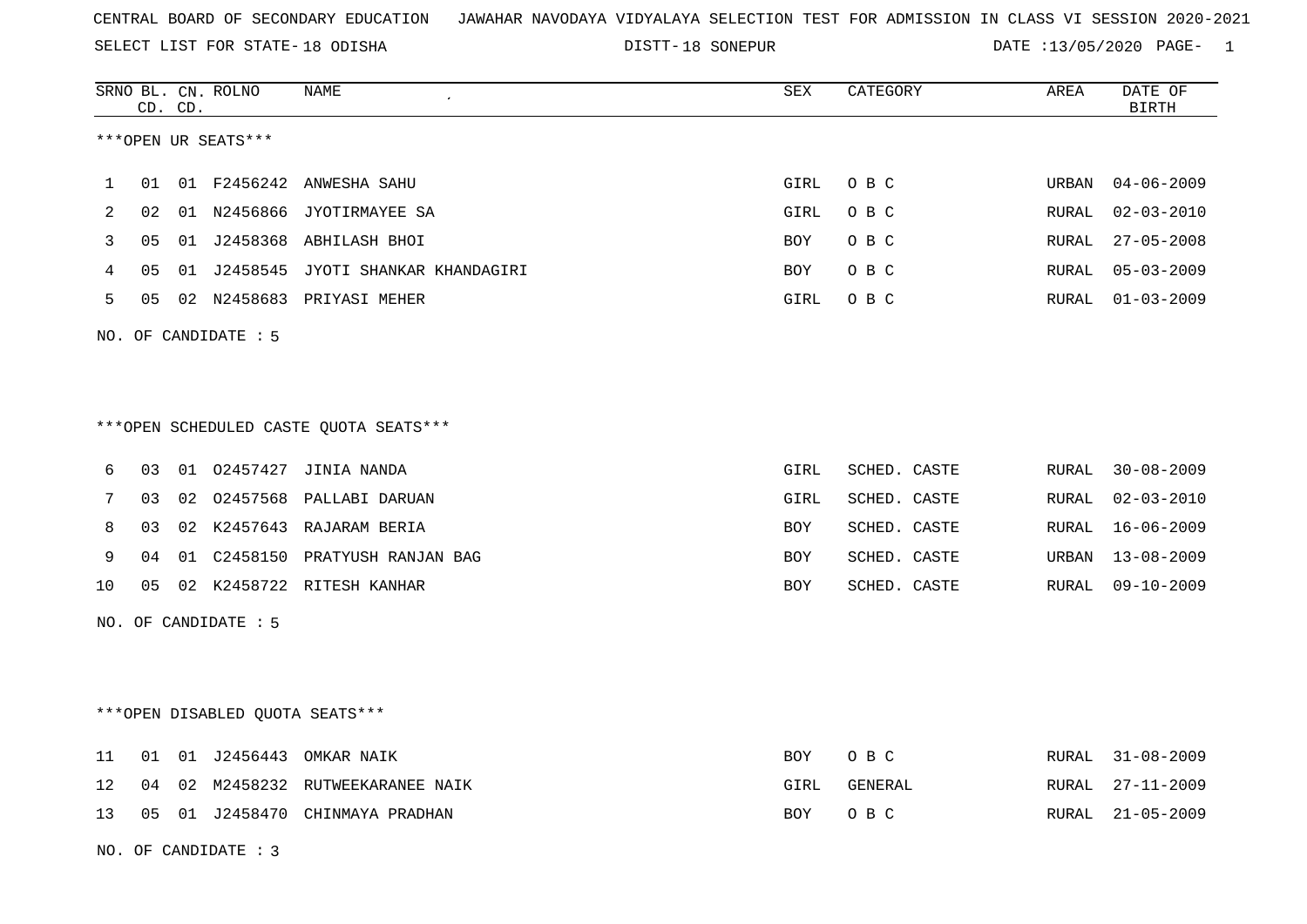SELECT LIST FOR STATE- DISTT- 18 ODISHA

|    |    | CD. CD. | SRNO BL. CN. ROLNO     | <b>NAME</b>                            | SEX  | CATEGORY     | AREA  | DATE OF<br><b>BIRTH</b> |
|----|----|---------|------------------------|----------------------------------------|------|--------------|-------|-------------------------|
|    |    |         |                        | *** OPEN BACKWARD CLASS QUOTA SEATS*** |      |              |       |                         |
| 14 | 01 |         |                        | 01 J2456445 OMPRASAD PATRA             | BOY  | O B C        | RURAL | $29 - 09 - 2009$        |
| 15 | 02 | 03      | F2457139               | SNEHA SWAGATIKA KARNA                  | GIRL | O B C        | URBAN | $06 - 03 - 2010$        |
| 16 | 04 | 01      | J2458139               | PRAJNANA KUMAR BARAKHUNTIA             | BOY  | O B C        | RURAL | $01 - 02 - 2010$        |
| 17 | 05 |         |                        | 01 J2458516 HITESH KUMAR MEHER         | BOY  | O B C        | RURAL | $02 - 07 - 2009$        |
| 18 | 05 |         |                        | 02 J2458653 PRABIRA KUMAR BEHERA       | BOY  | O B C        | RURAL | $07 - 05 - 2009$        |
|    |    |         | NO. OF CANDIDATE : 5   |                                        |      |              |       |                         |
|    |    |         |                        |                                        |      |              |       |                         |
|    |    |         |                        | ***OPEN SCHEDULED TRIBE QUOTA SEATS*** |      |              |       |                         |
| 19 | 03 |         |                        | 01 L2457372 DIBYARANJAN BHOI           | BOY  | SCHED. TRIBE | RURAL | $23 - 12 - 2009$        |
| 20 | 03 |         |                        | 01 L2457448 KESHABA BISHI              | BOY  | SCHED. TRIBE | RURAL | $27 - 04 - 2009$        |
|    |    |         | NO. OF CANDIDATE : 2   |                                        |      |              |       |                         |
|    |    |         |                        |                                        |      |              |       |                         |
|    |    |         | ***RURAL OPEN SEATS*** |                                        |      |              |       |                         |
| 21 | 01 |         |                        | 01 K2456264 AYUSH MANGARAJ             | BOY  | SCHED. CASTE | RURAL | $22 - 10 - 2009$        |
| 22 | 01 |         |                        | 01 J2456268 BABLU SAHU                 | BOY  | O B C        | RURAL | $07 - 05 - 2009$        |
| 23 | 01 | 02      | 02456634               | SUBHASHREE BAGH                        | GIRL | SCHED. CASTE | RURAL | $20 - 03 - 2009$        |
| 24 | 02 |         |                        | 02 I2456964 PIYUSH KUMAR MISHRA        | BOY  | GENERAL      | RURAL | $23 - 02 - 2010$        |
| 25 | 02 | 02      |                        | J2456981 PRAJNAN SAHU                  | BOY  | O B C        | RURAL | $27 - 01 - 2010$        |
| 26 | 02 | 03      |                        | N2457216 SWASTIKA SAHU                 | GIRL | O B C        | RURAL | $04 - 08 - 2009$        |
| 27 | 03 |         |                        | 01 J2457320 AYUSHMAN PADHAN            | BOY  | O B C        | RURAL | $12 - 06 - 2009$        |
| 28 | 03 | 01      |                        | J2457417 JAYANTA MEHER                 | BOY  | O B C        | RURAL | $20 - 01 - 2009$        |
| 29 | 03 |         | 02 J2457559 OM MEHER   |                                        | BOY  | O B C        | RURAL | $07 - 05 - 2009$        |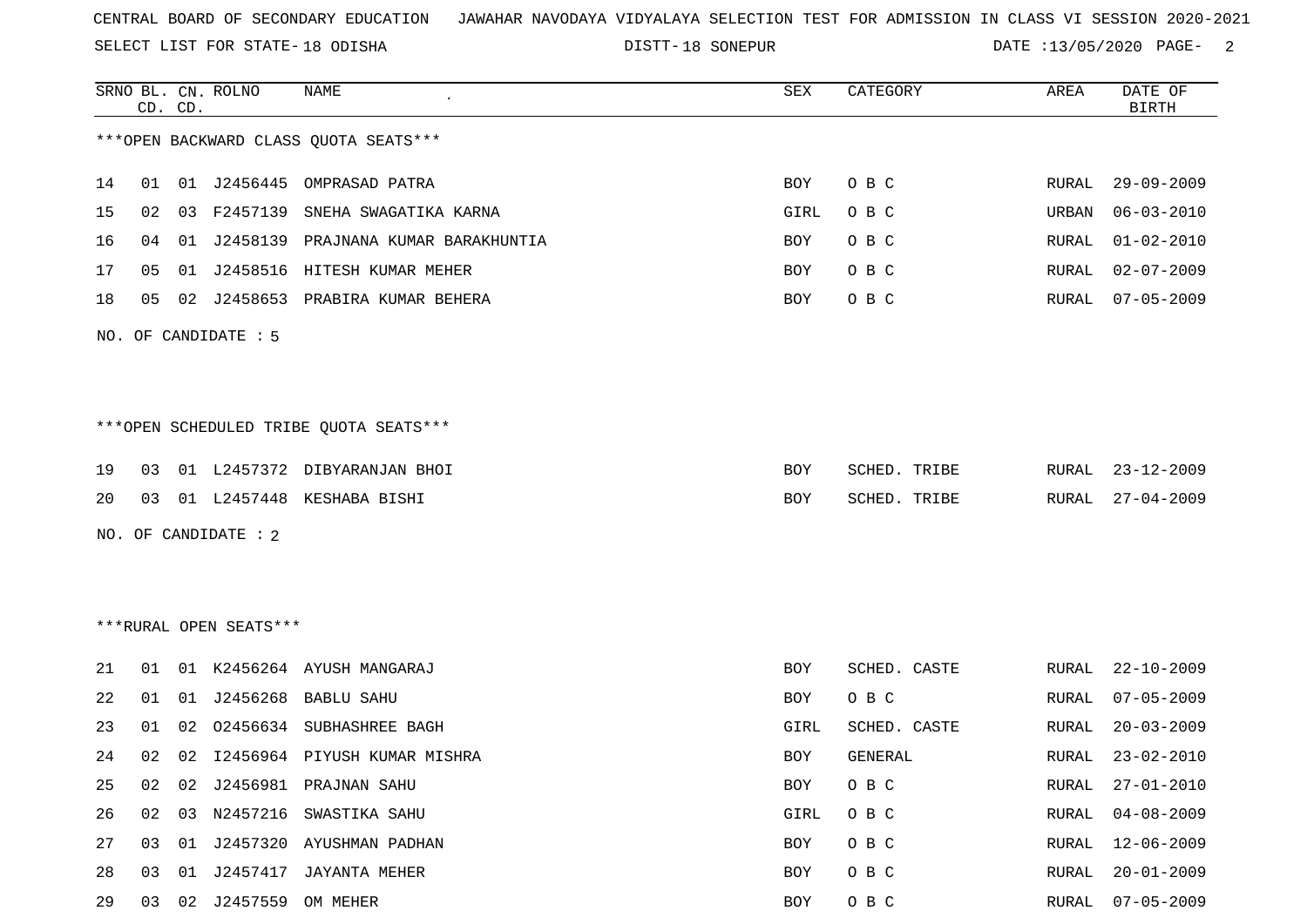SELECT LIST FOR STATE- DISTT- 18 ODISHA

|    | CD. CD. |    | SRNO BL. CN. ROLNO     | NAME                                    | ${\tt SEX}$ | CATEGORY     | AREA  | DATE OF<br><b>BIRTH</b> |
|----|---------|----|------------------------|-----------------------------------------|-------------|--------------|-------|-------------------------|
|    |         |    | ***RURAL OPEN SEATS*** |                                         |             |              |       |                         |
| 30 | 03      | 03 | I2457723               | SAMBHABANA PUJAHARI                     | BOY         | GENERAL      | RURAL | $31 - 08 - 2009$        |
| 31 | 03      | 03 |                        | 12457822 SOURAV BEHERA                  | BOY         | GENERAL      | RURAL | $29 - 10 - 2009$        |
| 32 | 04      | 01 |                        | J2457944 ANSHUMAN BISWAL                | BOY         | O B C        | RURAL | $10 - 07 - 2009$        |
| 33 | 04      | 01 | J2458109               | NARSINGH MEHER                          | BOY         | O B C        | RURAL | $29 - 12 - 2009$        |
| 34 | 04      | 01 |                        | M2458112 NIDHI AGRAWAL                  | GIRL        | GENERAL      | RURAL | $26 - 01 - 2010$        |
| 35 | 04      |    |                        | 01 N2458137 PRAGATI PADHAN              | GIRL        | O B C        | RURAL | $18 - 02 - 2010$        |
| 36 | 05      | 01 | J2458627               | NAMIS BARIK                             | BOY         | O B C        | RURAL | $20 - 01 - 2009$        |
| 37 | 05      | 02 | N2458656               | PRACHI PRABHA PRADHAN                   | GIRL        | O B C        | RURAL | $31 - 10 - 2008$        |
| 38 | 05      | 02 | I2458752               | SARTHAK SWARUP HOTA                     | BOY         | GENERAL      | RURAL | $11 - 08 - 2009$        |
| 39 | 05      |    |                        | 02 J2458756 SATYAM PATRA                | BOY         | O B C        | RURAL | $08 - 12 - 2009$        |
| 40 | 06      | 01 | N2459030               | LIJA BAGARTI                            | GIRL        | O B C        | RURAL | $08 - 07 - 2009$        |
| 41 | 06      | 02 | N2459156               | SALONI MAHAKUR                          | GIRL        | O B C        | RURAL | $29 - 10 - 2009$        |
| 42 | 06      | 02 | N2459188               | SHUSHREE SMAIL SAMAL                    | GIRL        | O B C        | RURAL | 19-12-2009              |
| 43 | 06      |    | 02 N2459247            | TRUPTIMAYEE BHOI                        | GIRL        | O B C        | RURAL | $26 - 10 - 2009$        |
|    |         |    | NO. OF CANDIDATE : 23  |                                         |             |              |       |                         |
|    |         |    |                        |                                         |             |              |       |                         |
|    |         |    |                        |                                         |             |              |       |                         |
|    |         |    |                        | ***RURAL SCHEDULED CASTE QUOTA SEATS*** |             |              |       |                         |
|    |         |    |                        |                                         |             |              |       |                         |
| 44 | 01      |    |                        | 02 K2456502 RAHUL NAG                   | BOY         | SCHED. CASTE | RURAL | $24 - 12 - 2009$        |
| 45 | 02      |    |                        | 03 K2457176 SUBRAT KUMAR SA             | BOY         | SCHED. CASTE | RURAL | $25 - 11 - 2009$        |
| 46 | 03      |    |                        | 01 02457281 ANKITA BERIA                | GIRL        | SCHED. CASTE | RURAL | 14-01-2010              |
| 47 | 03      | 01 |                        | 02457344 BHUMIKA CHHACHAN               | GIRL        | SCHED. CASTE | RURAL | $06 - 04 - 2010$        |
| 48 | 03      |    |                        | 01 K2457383 DULESWAR SETH               | BOY         | SCHED. CASTE | RURAL | 09-02-2009              |
| 49 | 03      |    |                        | 02 02457701 ROSY TANDI                  | GIRL        | SCHED. CASTE | RURAL | $16 - 08 - 2009$        |
| 50 | 03      |    |                        | 03 02457710 SABITRI SUNA                | GIRL        | SCHED. CASTE | RURAL | $04 - 06 - 2009$        |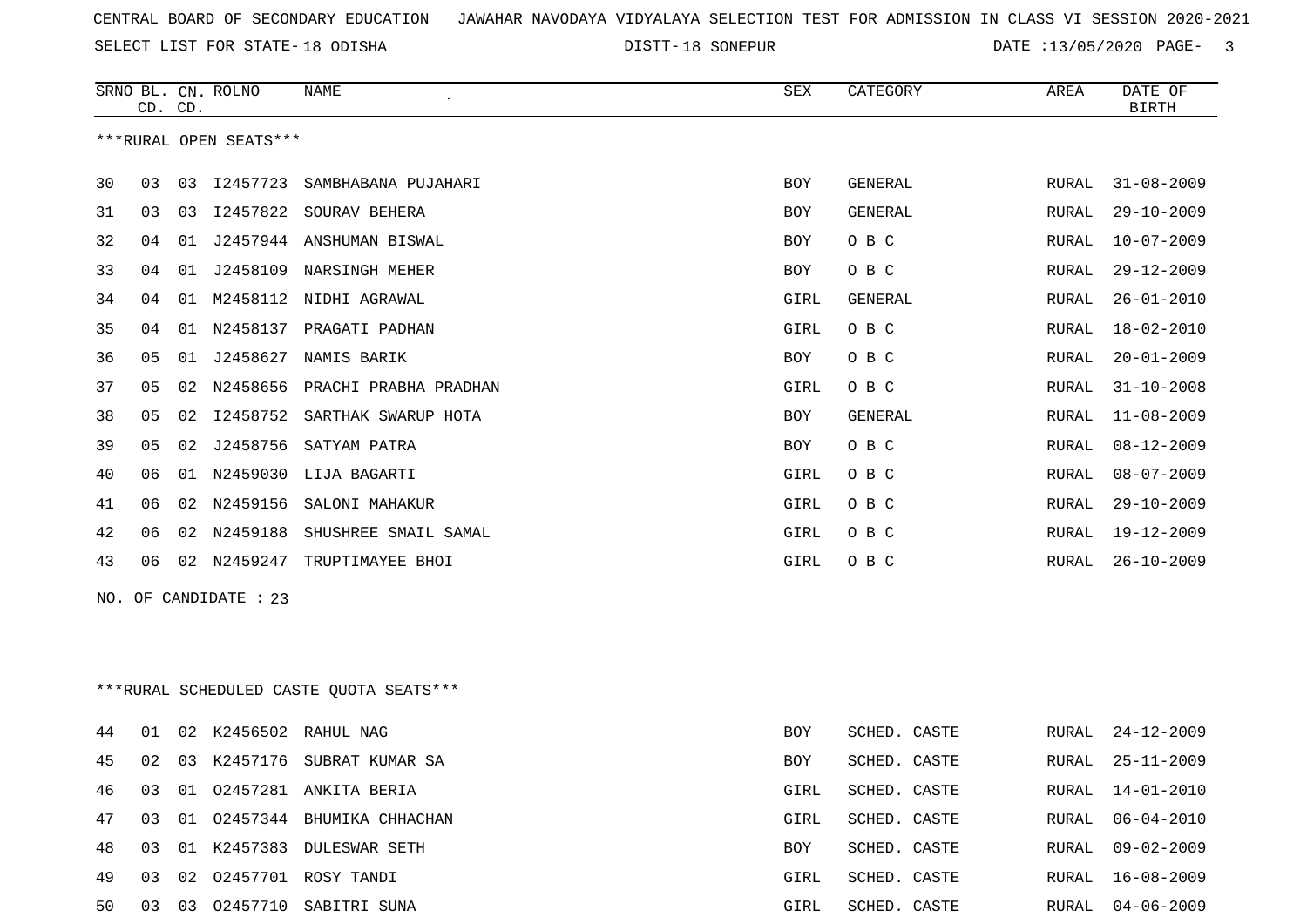SELECT LIST FOR STATE- DISTT- 18 ODISHA

SRNO BL. CN.

ROLNO NAME SEX CATEGORY AREA DATE OF

|     | CD. CD. |    |                   |                                         |      |              |       | <b>BIRTH</b>     |
|-----|---------|----|-------------------|-----------------------------------------|------|--------------|-------|------------------|
|     |         |    |                   | ***RURAL SCHEDULED CASTE QUOTA SEATS*** |      |              |       |                  |
| 51  | 03      | 03 | K2457777          | SHREYANSHU SETH                         | BOY  | SCHED. CASTE | RURAL | 19-12-2009       |
| 52  | 03      | 03 | K2457860          | SURAJ NARAYAN SETH                      | BOY  | SCHED. CASTE | RURAL | $15 - 01 - 2010$ |
| 53  | 05      | 01 |                   | K2458524 JAGUJIBAN JAGADALA             | BOY  | SCHED. CASTE | RURAL | $04 - 12 - 2008$ |
| 54  | 05      | 02 | 02458850          | SUNITA NAIK                             | GIRL | SCHED. CASTE | RURAL | $15 - 10 - 2008$ |
| 55  | 06      | 01 | K2458940          | BHUSAN KUMAR BHOI                       | BOY  | SCHED. CASTE | RURAL | $13 - 05 - 2009$ |
| 56  | 06      | 01 | 02459033          | LIPSARANI JHANKAR                       | GIRL | SCHED. CASTE | RURAL | $26 - 08 - 2009$ |
| 57  | 06      | 02 | 02459098          | PRITEERANI NAIK                         | GIRL | SCHED. CASTE | RURAL | $05 - 03 - 2009$ |
| 58  | 06      | 02 |                   | 02459105 PRIYANKA BAGH                  | GIRL | SCHED. CASTE | RURAL | $14 - 07 - 2009$ |
| NO. |         |    | OF CANDIDATE : 15 |                                         |      |              |       |                  |
|     |         |    |                   | *** RURAL BACKWARD CLASS QUOTA SEATS*** |      |              |       |                  |
| 59  | 02      | 02 | J2456968          | PRABHASH KUMAR MEHER                    | BOY  | O B C        | RURAL | $30 - 01 - 2010$ |
| 60  | 02      | 02 | N2457005          | PRIYADARSINI KARMI                      | GIRL | O B C        | RURAL | $10 - 03 - 2010$ |
| 61  | 02      | 02 | N2457008          | PRIYANKA MEHER                          | GIRL | O B C        | RURAL | 17-06-2009       |
| 62  | 03      | 01 | J2457362          | CHINMAYA KUMAR PRADHAN                  | BOY  | O B C        | RURAL | $16 - 03 - 2009$ |
| 63  | 03      | 01 | J2457399          | HARISHANKAR GHUSURI                     | BOY  | O B C        | RURAL | 19-12-2009       |
| 64  | 03      | 01 | J2457490          | LITUN SAHU                              | BOY  | O B C        | RURAL | $12 - 10 - 2009$ |
| 65  | 03      | 02 | J2457587          | PIYUSH NAIK                             | BOY  | O B C        | RURAL | $29 - 05 - 2009$ |
| 66  | 03      | 02 |                   | J2457588 PIYUSH PADHAN                  | BOY  | O B C        | RURAL | 13-10-2009       |
| 67  | 03      | 02 |                   | N2457622 PRIYANKA ADABARIA              | GIRL | O B C        | RURAL | $15 - 01 - 2010$ |
| 68  |         |    |                   | 03 03 N2457721 SALONI SAHU              | GIRL | O B C        | RURAL | 14-11-2009       |
| 69  | 03      |    |                   | 03 N2457801 SMRUTISRI SAHU              | GIRL | O B C        | RURAL | 19-02-2009       |
| 70  | 03      | 03 | J2457870          | SWAGAT PADHAN                           | BOY  | O B C        | RURAL | $25 - 02 - 2009$ |
| 71  | 05      |    |                   | 01 J2458494 DIPAK MEHER                 | BOY  | O B C        | RURAL | $28 - 09 - 2009$ |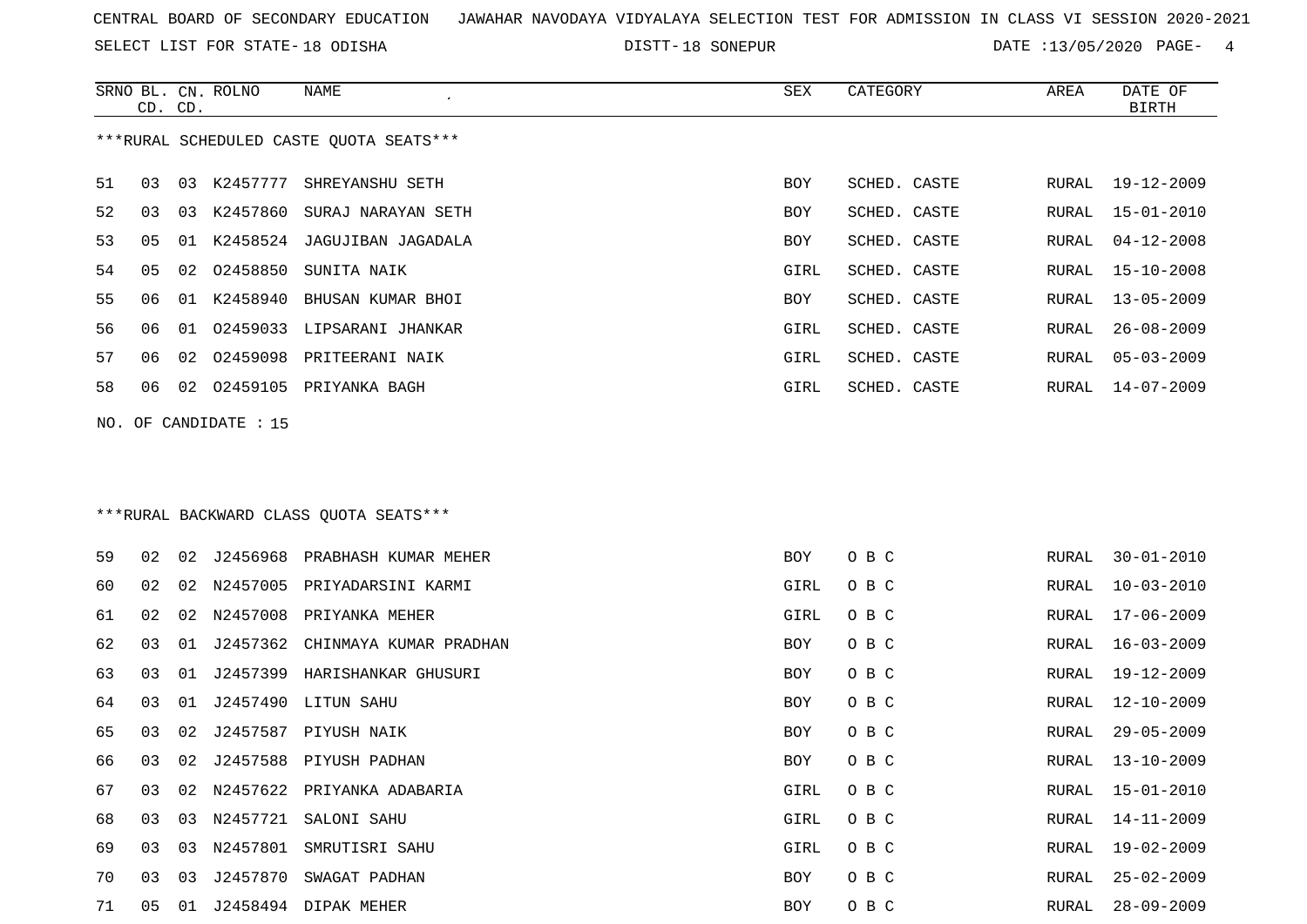SELECT LIST FOR STATE- DISTT- 18 ODISHA

DISTT-18 SONEPUR **DATE** :13/05/2020 PAGE- 5

|     | CD. CD. |    | SRNO BL. CN. ROLNO | NAME                                    | SEX        | CATEGORY     | AREA         | DATE OF<br><b>BIRTH</b> |
|-----|---------|----|--------------------|-----------------------------------------|------------|--------------|--------------|-------------------------|
|     |         |    |                    | ***RURAL BACKWARD CLASS OUOTA SEATS***  |            |              |              |                         |
| 72  | 05      | 02 | J2458647           | PAPUN MEHER                             | BOY        | O B C        | RURAL        | 16-11-2009              |
| 73  | 05      |    | 02 J2458742        | SAKTI PADHAN                            | <b>BOY</b> | O B C        | RURAL        | $30 - 11 - 2009$        |
| 74  | 06      | 02 | N2459127           | RAKSHYEE SAHU                           | GIRL       | O B C        | RURAL        | $20 - 04 - 2010$        |
| NO. |         |    | OF CANDIDATE : 16  | ***RURAL SCHEDULED TRIBE QUOTA SEATS*** |            |              |              |                         |
| 75  | 01      |    | 01 P2456463        | PRAGNYA KUMURA                          | GIRL       | SCHED. TRIBE | RURAL        | $26 - 10 - 2008$        |
| 76  | 03      | 03 | P2457714           |                                         |            |              |              | $29 - 12 - 2009$        |
|     |         |    |                    | SAIKRUPALINI BHOI                       | GIRL       | SCHED. TRIBE | RURAL        |                         |
| 77  | 03      | 03 | P2457768           | SHRABANI MEHER                          | GIRL       | SCHED. TRIBE | <b>RURAL</b> | $17 - 07 - 2009$        |
| 78  | 04      | 01 | L2458159           | PRITESH KUMAR KUANR                     | <b>BOY</b> | SCHED. TRIBE | RURAL        | $18 - 09 - 2008$        |
| 79  | 04      |    |                    | 02 L2458219 ROHIT KUMAR MAJHI           | <b>BOY</b> | SCHED. TRIBE | RURAL        | 17-09-2009              |
| 80  | 05      | 01 | L2458618           | MITRABHANU MUNDA                        | <b>BOY</b> | SCHED. TRIBE | RURAL        | $15 - 09 - 2009$        |

NO. OF CANDIDATE : 6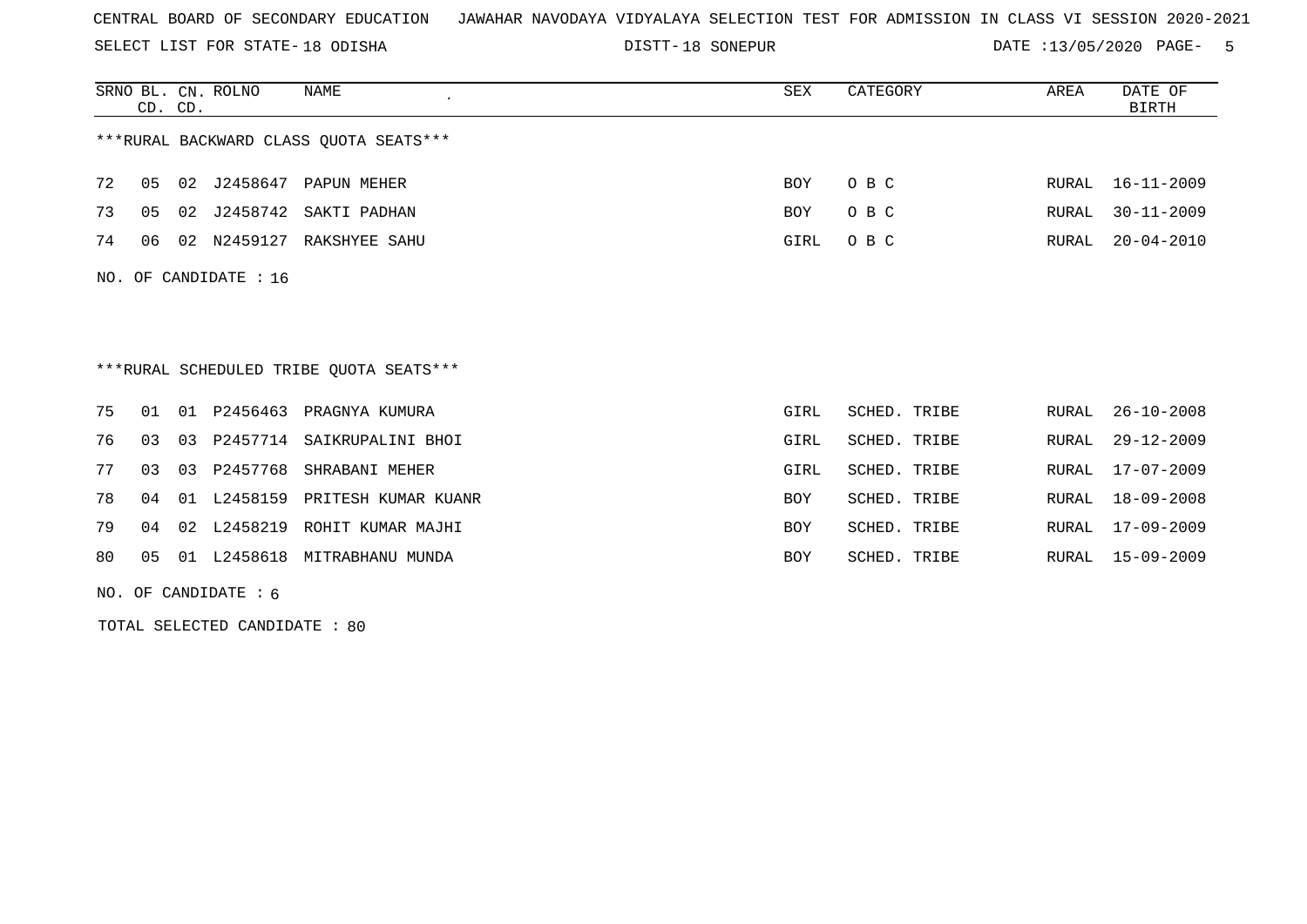SELECT LIST FOR STATE- DISTT- 18 ODISHA

19 RAYAGADA DATE :13/05/2020 PAGE- 1

|                |    | CD. CD. | SRNO BL. CN. ROLNO   | <b>NAME</b>                             | SEX        | CATEGORY     | AREA  | DATE OF<br><b>BIRTH</b> |
|----------------|----|---------|----------------------|-----------------------------------------|------------|--------------|-------|-------------------------|
|                |    |         | ***OPEN UR SEATS***  |                                         |            |              |       |                         |
| $\mathbf{1}$   | 05 |         |                      | 01 J2460463 MUKESH KUMAR NAYAK          | BOY        | O B C        |       | RURAL 20-09-2009        |
| $\overline{2}$ |    |         |                      | 05 01 J2460627 VINIT BAISHNAB SAHOO     | BOY        | O B C        |       | RURAL 13-01-2009        |
|                |    |         | NO. OF CANDIDATE : 2 |                                         |            |              |       |                         |
|                |    |         |                      |                                         |            |              |       |                         |
|                |    |         |                      | *** OPEN SCHEDULED CASTE QUOTA SEATS*** |            |              |       |                         |
| 3              | 01 |         |                      | 01 K2459326 HIMANSU BIDIKA              | BOY        | SCHED. CASTE |       | RURAL 01-12-2009        |
| 4              | 08 |         |                      | 01 02461455 KHUSIRANI JADDI             | GIRL       | SCHED. CASTE | RURAL | 09-07-2009              |
|                |    |         | NO. OF CANDIDATE : 2 |                                         |            |              |       |                         |
|                |    |         |                      |                                         |            |              |       |                         |
|                |    |         |                      | *** OPEN BACKWARD CLASS QUOTA SEATS***  |            |              |       |                         |
| 5              | 03 |         |                      | 01 B2459727 LADI MADHAN KUMAR           | BOY        | O B C        |       | URBAN 30-05-2009        |
| 6              | 07 |         |                      | 01 N2461248 PADALA DIVYA                | GIRL       | O B C        | RURAL | 14-07-2009              |
| 7              | 09 |         |                      | 01 J2461659 BATALA DINESH               | BOY        | O B C        |       | RURAL 02-05-2009        |
|                |    |         | NO. OF CANDIDATE : 3 |                                         |            |              |       |                         |
|                |    |         |                      |                                         |            |              |       |                         |
|                |    |         |                      | ***OPEN SCHEDULED TRIBE QUOTA SEATS***  |            |              |       |                         |
| 8              | 07 |         |                      | 01 P2461286 SUPRIYA DARSHINI HIMIRIKA   | GIRL       | SCHED. TRIBE |       | RURAL 04-10-2009        |
| 9              | 09 |         |                      | 01 L2461722 KHAGESWAR SABAR             | BOY        | SCHED. TRIBE | RURAL | 27-10-2007              |
| 10             | 09 |         |                      | 01 L2461846 ZENITH KUMAR DIWAN          | <b>BOY</b> | SCHED. TRIBE | RURAL | $01 - 08 - 2009$        |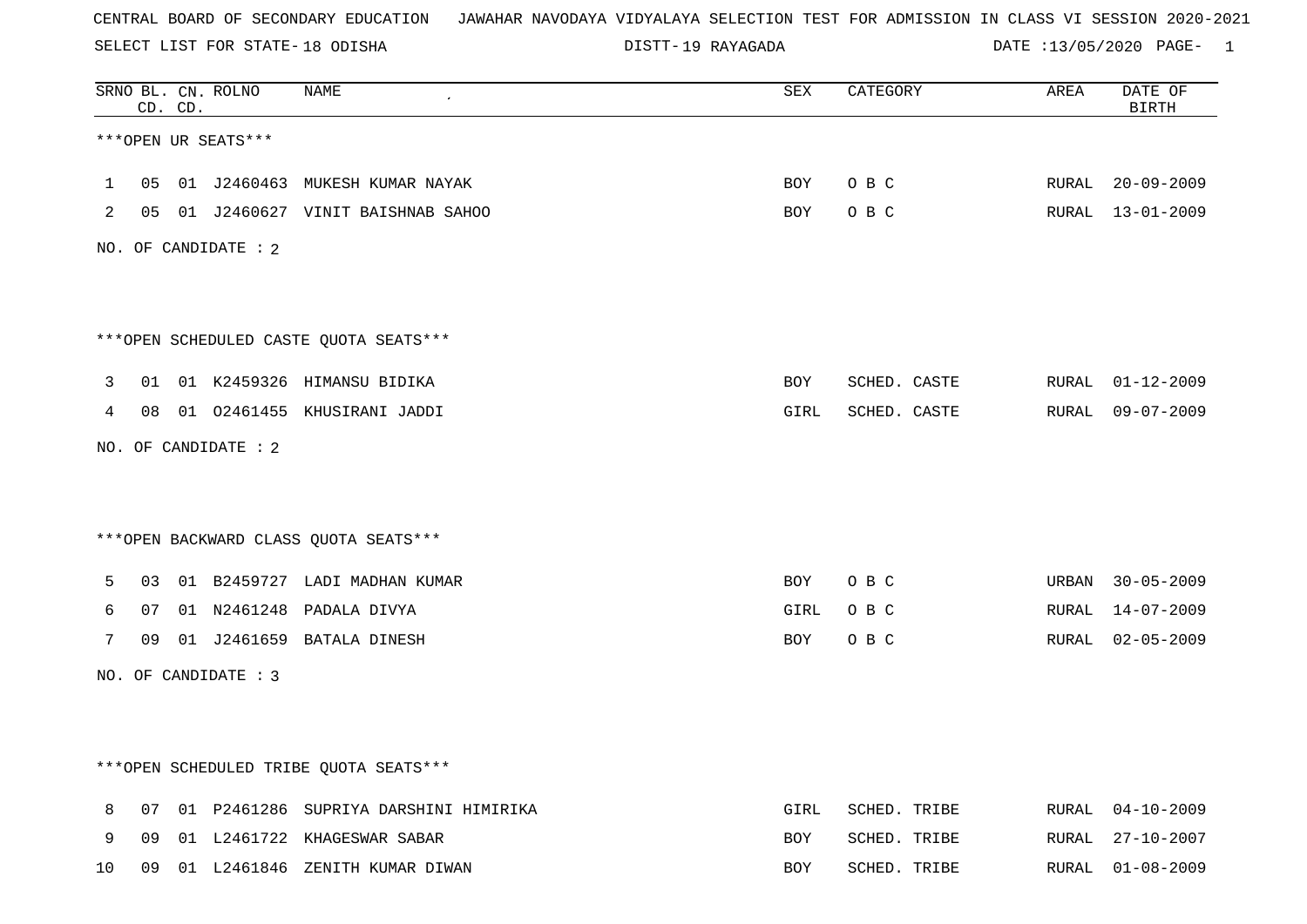|  |  |  |  | CENTRAL BOARD OF SECONDARY EDUCATION – JAWAHAR NAVODAYA VIDYALAYA SELECTION TEST FOR ADMISSION IN CLASS VI SESSION 2020-2021 |  |  |  |  |  |  |  |  |  |  |  |  |  |  |
|--|--|--|--|------------------------------------------------------------------------------------------------------------------------------|--|--|--|--|--|--|--|--|--|--|--|--|--|--|
|--|--|--|--|------------------------------------------------------------------------------------------------------------------------------|--|--|--|--|--|--|--|--|--|--|--|--|--|--|

SELECT LIST FOR STATE- DISTT- 18 ODISHA

19 RAYAGADA DATE :13/05/2020 PAGE- 2

|                         | CD. CD.        |    | SRNO BL. CN. ROLNO     | NAME<br>$\epsilon$   | SEX        | CATEGORY     | AREA  | DATE OF<br><b>BIRTH</b> |  |
|-------------------------|----------------|----|------------------------|----------------------|------------|--------------|-------|-------------------------|--|
| OF CANDIDATE : 3<br>NO. |                |    |                        |                      |            |              |       |                         |  |
|                         |                |    |                        |                      |            |              |       |                         |  |
|                         |                |    |                        |                      |            |              |       |                         |  |
|                         |                |    | ***RURAL OPEN SEATS*** |                      |            |              |       |                         |  |
| 11                      | 01             | 01 | I2459414               | PRATYUSHRANJAN PADHI | BOY        | GENERAL      | RURAL | $11 - 02 - 2010$        |  |
| 12                      | 03             | 01 | L2459658               | ARUN SABAR           | <b>BOY</b> | SCHED. TRIBE | RURAL | $04 - 11 - 2009$        |  |
| 13                      | 0 <sub>5</sub> | 01 | I2460532               | RAHUL KUMAR DASH     | <b>BOY</b> | GENERAL      | RURAL | $18 - 04 - 2009$        |  |
| 14                      | 07             | 01 | P2461291               | TILATAMA KADRAKA     | GIRL       | SCHED. TRIBE | RURAL | $14 - 06 - 2009$        |  |
| 15                      | 08             | 01 | K2461389               | DIBYARANJAN KARKARIA | BOY        | SCHED. CASTE | RURAL | $03 - 02 - 2009$        |  |
| 16                      | 09             | 01 | M2461789               | SAMIKHYA SATAPATHY   | GIRL       | GENERAL      | RURAL | $09 - 02 - 2010$        |  |
| 17                      | 11             | 01 | J2462439               | TRINAYAN JENA        | <b>BOY</b> | O B C        | RURAL | $14 - 04 - 2009$        |  |

NO. OF CANDIDATE : 7

\*\*\*RURAL SCHEDULED CASTE QUOTA SEATS\*\*\*

| 19 01 01 K2459394 NITANSHU SEKHAR TAKIRI<br>BOY<br>SCHED. CASTE | RURAL 16-02-2010 |
|-----------------------------------------------------------------|------------------|
|                                                                 | RURAL 16-03-2009 |
| 20 05 01 02460299 DHANESWARI NAIK<br>SCHED. CASTE<br>GIRL       | RURAL 20-06-2008 |
| 21  05  01  02460525  PUNAM KHOSLA<br>SCHED. CASTE<br>GIRL      | RURAL 24-04-2010 |
| 22 08 01 K2461354 BIGHNESWAR KARKARIA<br>SCHED. CASTE<br>BOY    | RURAL 25-05-2009 |

NO. OF CANDIDATE : 5

\*\*\*RURAL BACKWARD CLASS QUOTA SEATS\*\*\*

23 01 01 J2459458 SAMEER GOUDA BOY O B C RURAL 02-09-2009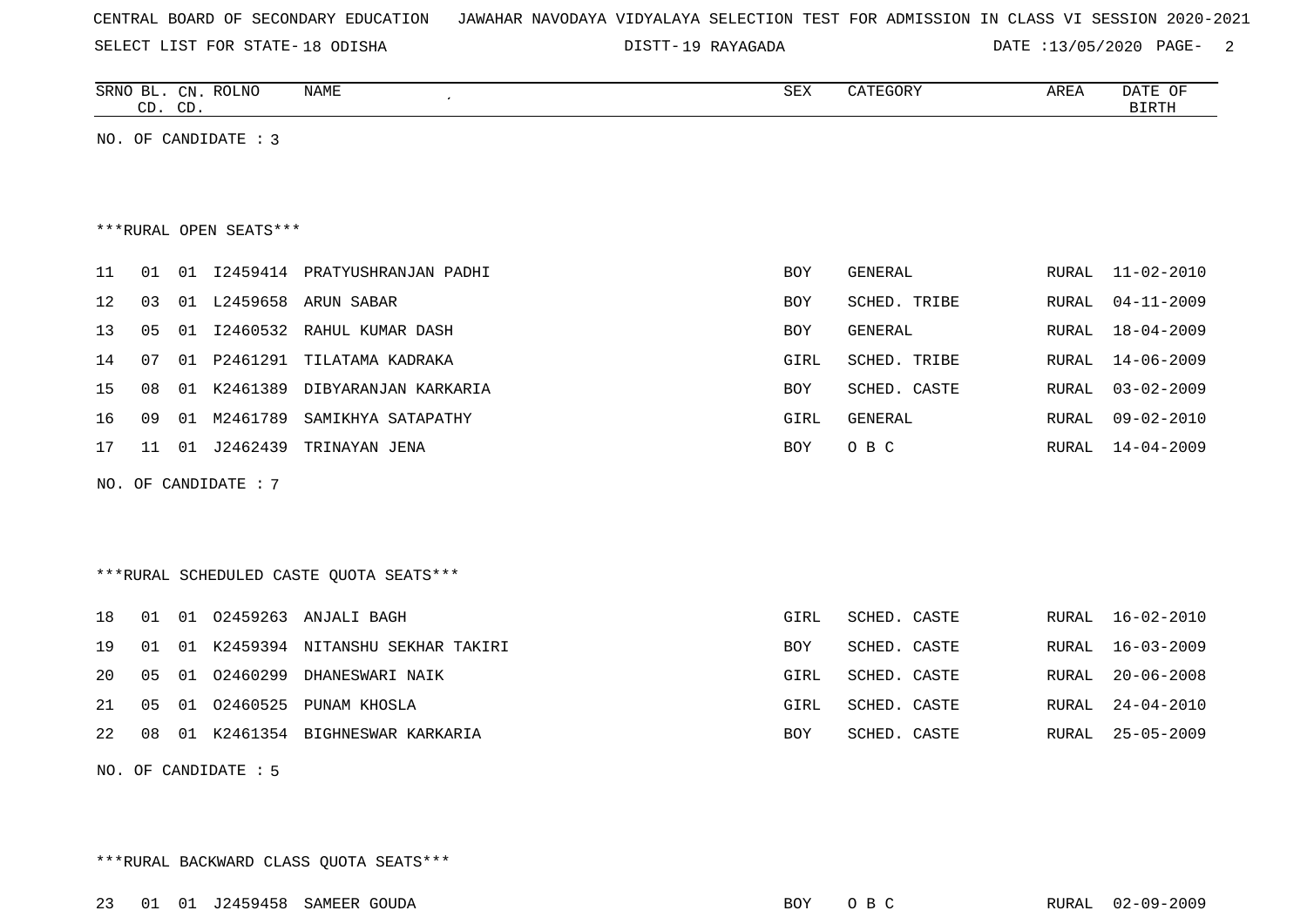SELECT LIST FOR STATE- DISTT- 18 ODISHA

19 RAYAGADA DATE :13/05/2020 PAGE- 3

|    |    | CD. CD. | SRNO BL. CN. ROLNO   | <b>NAME</b>                             | <b>SEX</b> | CATEGORY     | AREA  | DATE OF<br><b>BIRTH</b> |
|----|----|---------|----------------------|-----------------------------------------|------------|--------------|-------|-------------------------|
|    |    |         |                      | ***RURAL BACKWARD CLASS OUOTA SEATS***  |            |              |       |                         |
| 24 | 03 | 01      |                      | J2459732 LINGARAJ KADAMBALU             | <b>BOY</b> | O B C        | RURAL | $02 - 03 - 2009$        |
| 25 | 07 |         |                      | 01 J2461241 NAITIK NILAGIRI             | <b>BOY</b> | O B C        | RURAL | 17-11-2009              |
| 26 | 08 | 01      |                      | J2461320 A. RAM PRASAD ACHARY           | <b>BOY</b> | O B C        | RURAL | $25 - 07 - 2008$        |
| 27 | 08 | 01      |                      | J2461332 ASHUTOSH NAYAK                 | <b>BOY</b> | O B C        | RURAL | $03 - 08 - 2009$        |
| 28 | 08 | 01      | N2461610             | SUSHREE SONAM PADHAN                    | GIRL       | O B C        | RURAL | $22 - 08 - 2009$        |
| 29 | 09 | 01      | J2461710             | JASOD KUMAR BISOI                       | <b>BOY</b> | O B C        | RURAL | $05 - 11 - 2008$        |
| 30 | 09 | 01      | J2461823             | SUBRAT SAHU                             | <b>BOY</b> | O B C        | RURAL | $15 - 02 - 2010$        |
|    |    |         | NO. OF CANDIDATE : 8 |                                         |            |              |       |                         |
|    |    |         |                      |                                         |            |              |       |                         |
|    |    |         |                      |                                         |            |              |       |                         |
|    |    |         |                      | ***RURAL SCHEDULED TRIBE OUOTA SEATS*** |            |              |       |                         |
|    |    |         |                      |                                         |            |              |       |                         |
| 31 | 01 |         | 01 P2459320          | GAYATRI SABAR                           | GIRL       | SCHED. TRIBE | RURAL | $13 - 02 - 2010$        |
| 32 | 01 | 01      | L2459450             | RUTURAJ GOMANGO                         | <b>BOY</b> | SCHED. TRIBE | RURAL | $01 - 04 - 2010$        |
| 33 | 01 | 01      | L2459488             | SUNADHARA BREKEBEDA                     | <b>BOY</b> | SCHED. TRIBE | RURAL | $28 - 08 - 2009$        |
| 34 | 08 |         |                      | 01 L2459515 AMASHA GULUDUKA             | <b>BOY</b> | SCHED. TRIBE | RURAL | $14 - 01 - 2010$        |
| 35 |    |         |                      | 08 01 L2459601 RAJESH PALAKA            | <b>BOY</b> | SCHED, TRIBE |       | RURAL $08 - 01 - 2010$  |

|  |  | 36 06 02 L2460955 PANCHADEV KADRAKA | <b>BOY</b> | SCHED. TRIBE |  | RURAL 04-03-2010 |
|--|--|-------------------------------------|------------|--------------|--|------------------|
|  |  | 37 07 01 P2461146 ARATI HIMIRIKA    | GIRL       | SCHED. TRIBE |  | RURAL 29-05-2008 |
|  |  | 38 08 01 P2461334 ASWINI BHOI       | GIRL       | SCHED. TRIBE |  | RURAL 10-09-2009 |
|  |  | 39 11 01 P2462166 CHUMUKI TADINGI   | GIRL       | SCHED. TRIBE |  | RURAL 10-08-2009 |
|  |  | 40 11 01 L2462205 HAMIN MAJHI       | BOY        | SCHED. TRIBE |  | RURAL 10-03-2010 |

NO. OF CANDIDATE : 10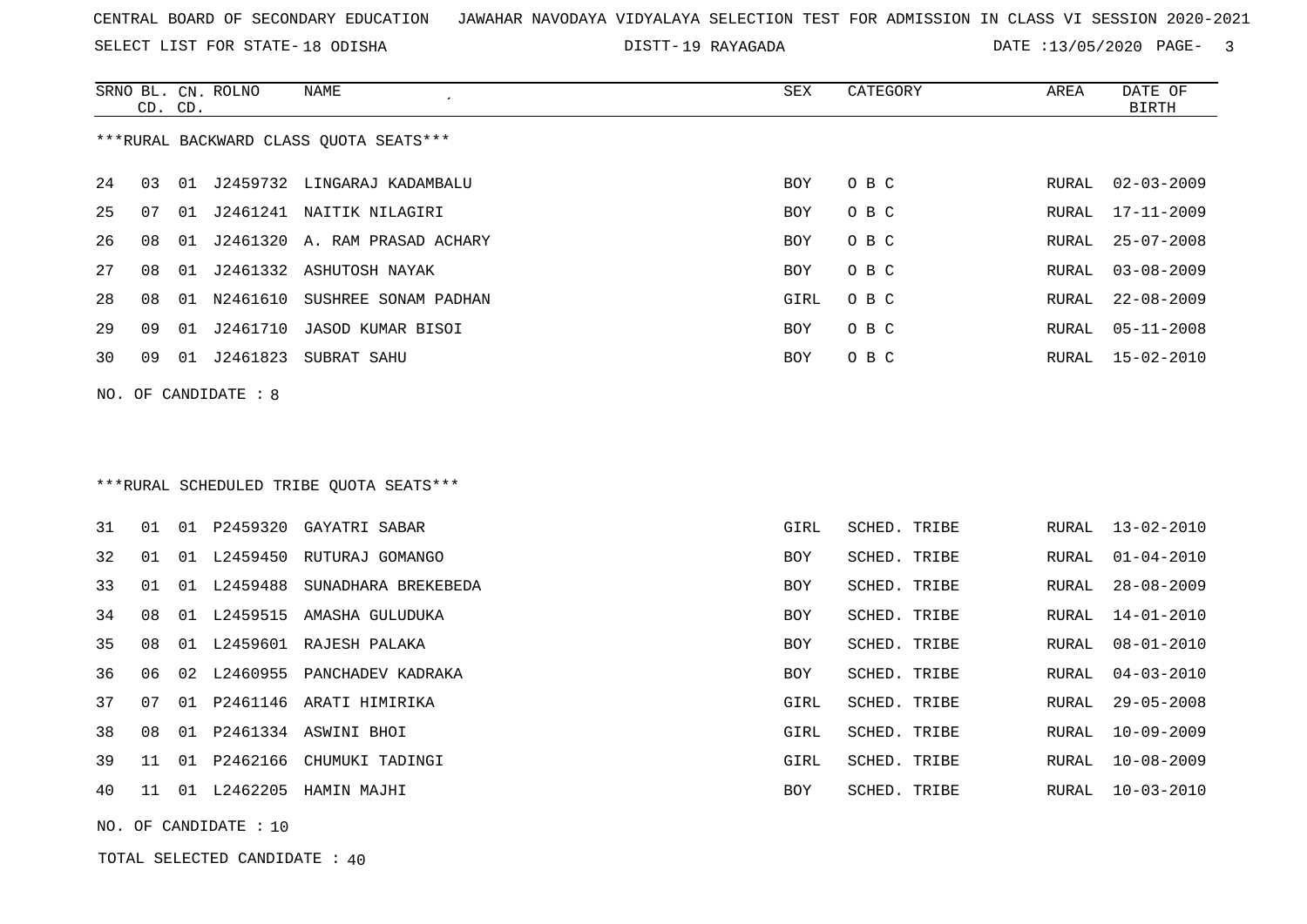SELECT LIST FOR STATE- DISTT- 18 ODISHA

20 JHARSUGUDA DATE :13/05/2020 PAGE- 1

|    |    | CD. CD. | SRNO BL. CN. ROLNO   | <b>NAME</b><br>$\pmb{\cdot}$           | SEX  | CATEGORY     | AREA  | DATE OF<br><b>BIRTH</b> |
|----|----|---------|----------------------|----------------------------------------|------|--------------|-------|-------------------------|
|    |    |         | ***OPEN UR SEATS***  |                                        |      |              |       |                         |
| ı. | 02 |         |                      | 01 K2463518 ARPIT KUMAR GOKHURA        | BOY  | SCHED. CASTE |       | RURAL 18-05-2009        |
| 2  |    |         |                      | 02 03 M2464327 SWATI BEHERA            | GIRL | GENERAL      |       | RURAL 25-09-2009        |
|    |    |         | NO. OF CANDIDATE : 2 |                                        |      |              |       |                         |
|    |    |         |                      | ***OPEN SCHEDULED CASTE QUOTA SEATS*** |      |              |       |                         |
|    |    |         |                      |                                        |      |              |       |                         |
| 3  |    |         |                      | 01 03 C2463145 RISHI RAJ               | BOY  | SCHED. CASTE | URBAN | $07 - 04 - 2009$        |
| 4  | 01 |         |                      | 03 K2463163 ROHIT KUMAR MEHER          | BOY  | SCHED. CASTE | RURAL | $15 - 11 - 2009$        |
| 5  | 02 |         |                      | 02 02463788 KHUSBU HATI                | GIRL | SCHED. CASTE | RURAL | $06 - 08 - 2009$        |
| 6  | 05 |         |                      | 01 02465131 PRITI RANBIDA              | GIRL | SCHED. CASTE | RURAL | $04 - 03 - 2010$        |
|    |    |         | NO. OF CANDIDATE : 4 |                                        |      |              |       |                         |
|    |    |         |                      |                                        |      |              |       |                         |
|    |    |         |                      | ***OPEN DISABLED QUOTA SEATS***        |      |              |       |                         |
| 7  | 01 |         |                      | 01 B2462584 AYAN KUMAR PATEL           | BOY  | O B C        | URBAN | 18-12-2008              |
| 8  | 02 |         |                      | 02 02463766 JYOTI PERE                 | GIRL | SCHED. CASTE | RURAL | $09 - 09 - 2009$        |
| 9  |    |         |                      | 02 03 L2464173 SAMIRA SAHU             | BOY  | SCHED. TRIBE | RURAL | $07 - 08 - 2009$        |
|    |    |         | NO. OF CANDIDATE : 3 |                                        |      |              |       |                         |
|    |    |         |                      |                                        |      |              |       |                         |
|    |    |         |                      | *** OPEN BACKWARD CLASS QUOTA SEATS*** |      |              |       |                         |
| 10 |    |         |                      | 01 01 F2462473 AKANKSHYA PATEL         | GIRL | O B C        |       | URBAN 01-12-2009        |
| 11 |    |         |                      | 01 01 B2462739 DURGA PRASAD BEHERA     | BOY  | O B C        |       | URBAN 07-10-2009        |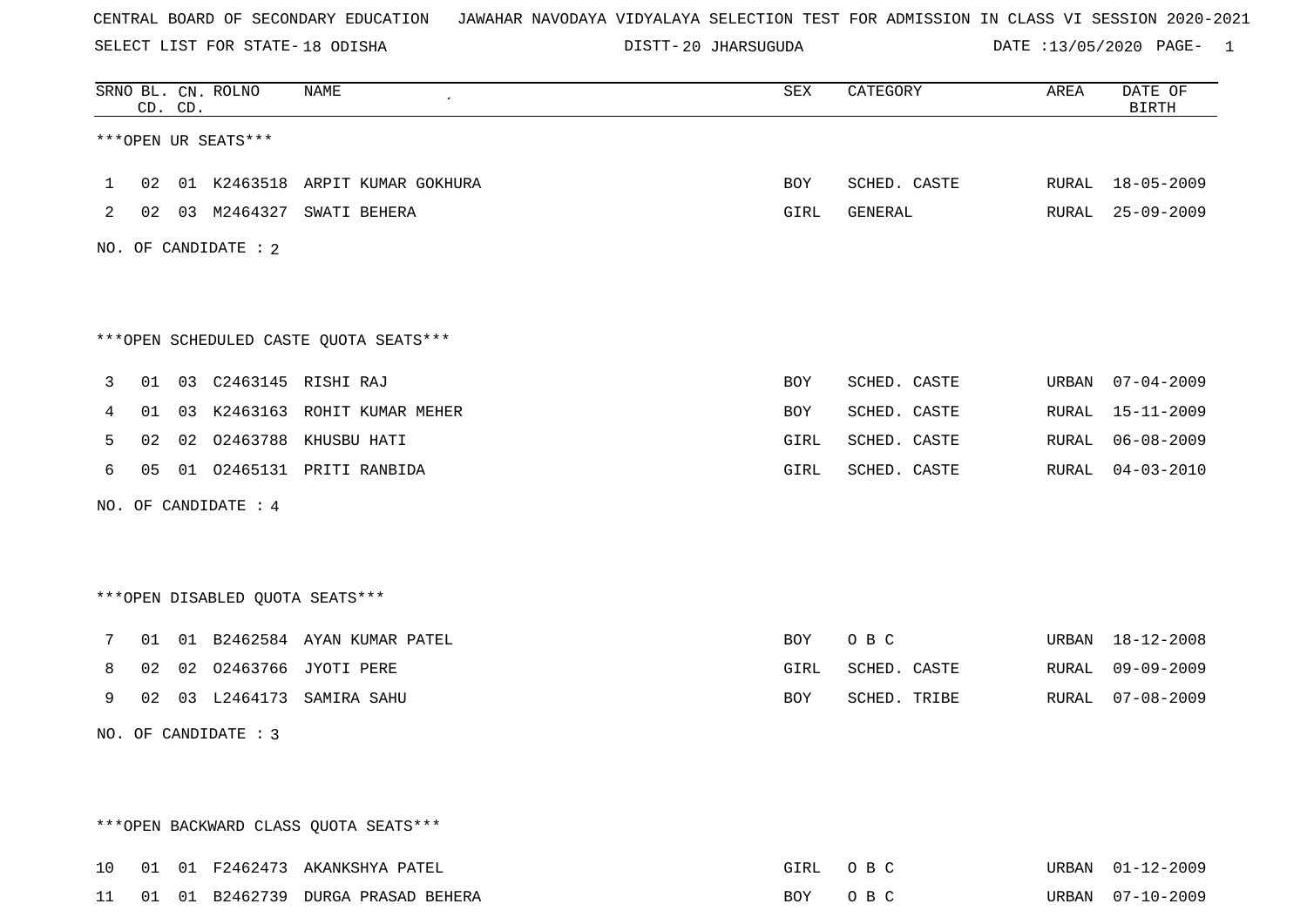SELECT LIST FOR STATE- DISTT- 18 ODISHA

20 JHARSUGUDA DATE :13/05/2020 PAGE- 2

|    |    | CD. CD. | SRNO BL. CN. ROLNO     | <b>NAME</b>                            | SEX        | CATEGORY     | AREA  | DATE OF<br><b>BIRTH</b> |
|----|----|---------|------------------------|----------------------------------------|------------|--------------|-------|-------------------------|
|    |    |         |                        | *** OPEN BACKWARD CLASS QUOTA SEATS*** |            |              |       |                         |
| 12 | 01 |         | 04 B2463377            | SWAYAM PRADHAN                         | BOY        | O B C        | URBAN | $04 - 04 - 2010$        |
| 13 | 02 | 01      | J2463712               | GUPTENDU KUMAR PADHAN                  | BOY        | O B C        | RURAL | $10 - 07 - 2009$        |
| 14 | 02 |         | 03 N2464331            | SWETALINA BAG                          | GIRL       | O B C        | RURAL | $03 - 05 - 2009$        |
|    |    |         | NO. OF CANDIDATE : 5   |                                        |            |              |       |                         |
|    |    |         |                        |                                        |            |              |       |                         |
|    |    |         |                        | ***OPEN SCHEDULED TRIBE QUOTA SEATS*** |            |              |       |                         |
| 15 | 01 |         |                        | 02 H2462814 JHARANA NAIK               | GIRL       | SCHED. TRIBE | URBAN | $16 - 09 - 2008$        |
| 16 | 02 |         |                        | 01 L2463633 CHITTARANJAN GANIK         | BOY        | SCHED. TRIBE | RURAL | $03 - 03 - 2010$        |
| 17 | 02 |         |                        | 02 P2463862 MANASI DHURUA              | GIRL       | SCHED. TRIBE | RURAL | $06 - 01 - 2009$        |
| 18 | 02 |         |                        | 03 P2464284 SUBHASHREE SAH             | GIRL       | SCHED. TRIBE | RURAL | $04 - 08 - 2009$        |
| 19 | 02 |         | 03 P2464346            | TRISHNA RAUDIA                         | GIRL       | SCHED. TRIBE | RURAL | $29 - 07 - 2009$        |
| 20 | 05 |         |                        | 01 L2465104 MAYURESH BAG               | BOY        | SCHED. TRIBE | RURAL | $05 - 01 - 2010$        |
|    |    |         | NO. OF CANDIDATE : 6   |                                        |            |              |       |                         |
|    |    |         |                        |                                        |            |              |       |                         |
|    |    |         |                        |                                        |            |              |       |                         |
|    |    |         | ***RURAL OPEN SEATS*** |                                        |            |              |       |                         |
| 21 | 01 |         |                        | 01 J2462571 ASHUTOSH BARIK             | BOY        | O B C        | RURAL | $23 - 10 - 2009$        |
| 22 | 01 |         |                        | 02 N2462790 IPSITA BHOI                | GIRL       | O B C        | RURAL | $25 - 08 - 2009$        |
| 23 | 01 | 04      |                        | 12463424 UTKARSH SHIKHAR DASH          | <b>BOY</b> | GENERAL      | RURAL | $05 - 05 - 2009$        |
| 24 | 02 |         |                        | 03 J2464054 PRUTHWIRAJ BHOI            | BOY        | O B C        | RURAL | $04 - 12 - 2008$        |
| 25 | 02 |         |                        | 03 N2464139 RUCHITA BARIK              | GIRL       | O B C        | RURAL | $28 - 03 - 2010$        |
| 26 | 02 | 03      |                        | N2464146 RUPALI MEHER                  | GIRL       | $O$ B $C$    | RURAL | $08 - 01 - 2010$        |
| 27 | 02 |         |                        | 03 M2464289 SUDIPTA PANIGRAHI          | GIRL       | GENERAL      | RURAL | $15 - 08 - 2009$        |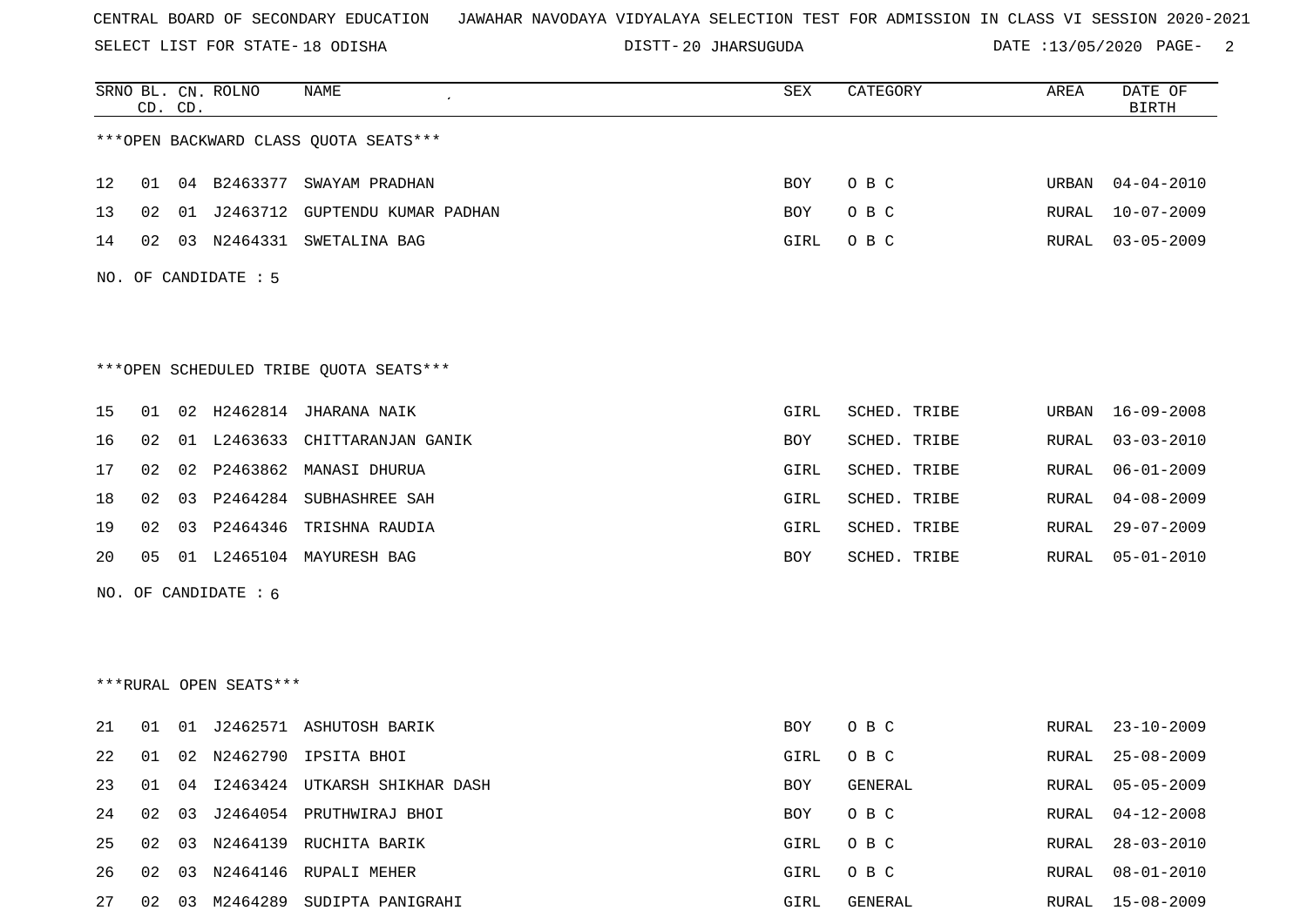SELECT LIST FOR STATE- DISTT- 18 ODISHA

20 JHARSUGUDA DATE :13/05/2020 PAGE- 3

|    | CD. CD. |    | SRNO BL. CN. ROLNO      | NAME                                    | SEX        | CATEGORY     | AREA          | DATE OF<br><b>BIRTH</b> |
|----|---------|----|-------------------------|-----------------------------------------|------------|--------------|---------------|-------------------------|
|    |         |    | ***RURAL OPEN SEATS***  |                                         |            |              |               |                         |
| 28 | 02      |    | 03 J2464339             | TANMAYA BISWAL                          | BOY        | O B C        | ${\tt RURAL}$ | $21 - 03 - 2009$        |
| 29 | 03      |    |                         | 02 N2464552 PRIYANKA SAHU               | GIRL       | O B C        | RURAL         | $03 - 04 - 2009$        |
| 30 | 03      | 02 | J2464633                | SOMYA KANTA PASAYAT                     | BOY        | O B C        | RURAL         | $26 - 03 - 2009$        |
| 31 | 04      |    | 01 K2464828             | MUKESH ROHIDAS                          | BOY        | SCHED. CASTE | RURAL         | $03 - 11 - 2007$        |
| 32 | 04      | 02 |                         | N2464904 SANIA PATEL                    | GIRL       | O B C        | RURAL         | $15 - 07 - 2009$        |
| 33 | 05      | 01 |                         | K2465006 ANKIT BHARASAGAR               | BOY        | SCHED. CASTE | RURAL         | $29 - 03 - 2009$        |
| 34 | 05      |    |                         | 01 J2465215 SWASTIK PATEL               | <b>BOY</b> | O B C        | RURAL         | $25 - 03 - 2009$        |
|    |         |    | NO. OF CANDIDATE : $14$ |                                         |            |              |               |                         |
|    |         |    |                         |                                         |            |              |               |                         |
|    |         |    |                         |                                         |            |              |               |                         |
|    |         |    |                         | ***RURAL SCHEDULED CASTE QUOTA SEATS*** |            |              |               |                         |
| 35 | 01      |    |                         | 01 K2462495 AMIT KUMAR BHANJA           | <b>BOY</b> | SCHED. CASTE | RURAL         | $09 - 04 - 2009$        |
| 36 | 01      | 02 |                         | 02462796 ITISHREE PRIYADARSHINI NAYAK   | GIRL       | SCHED. CASTE | <b>RURAL</b>  | $08 - 03 - 2008$        |
| 37 | 01      | 02 | 02462860                | KHUSBOO MAHANANDIA                      | GIRL       | SCHED. CASTE | RURAL         | $19 - 04 - 2009$        |
| 38 | 01      | 04 |                         | 02463344 SUCHITRA DALEI                 | GIRL       | SCHED. CASTE | RURAL         | $09 - 10 - 2009$        |
| 39 | 02      | 02 | 02463819                | LAXMI PRIYA BARIK                       | GIRL       | SCHED. CASTE | RURAL         | $20 - 06 - 2009$        |
| 40 | 02      | 02 |                         | 02463824 LAXMI SMITA DURGA              | GIRL       | SCHED. CASTE | RURAL         | $05 - 05 - 2009$        |
| 41 | 03      | 01 |                         | 02464502 MANISHA BEHERA                 | GIRL       | SCHED. CASTE | RURAL         | $17 - 09 - 2009$        |
| 42 | 04      |    | 01 K2464740             | CHINMAY MANDAR                          | BOY        | SCHED. CASTE | RURAL         | $06 - 04 - 2008$        |
| 43 | 05      |    |                         | 01 02465105 MEDEL LITINSIA TANDIA       | GIRL       | SCHED. CASTE | RURAL         | $20 - 04 - 2010$        |
| 44 | 05      | 01 |                         | 02465181 SHITAL MANDODARI               | GIRL       | SCHED. CASTE | RURAL         | $26 - 05 - 2009$        |
| 45 | 05      |    |                         | 01  02465190  SIMRAN MAGAR              | GIRL       | SCHED. CASTE | RURAL         | $05 - 10 - 2009$        |
|    |         |    |                         |                                         |            |              |               |                         |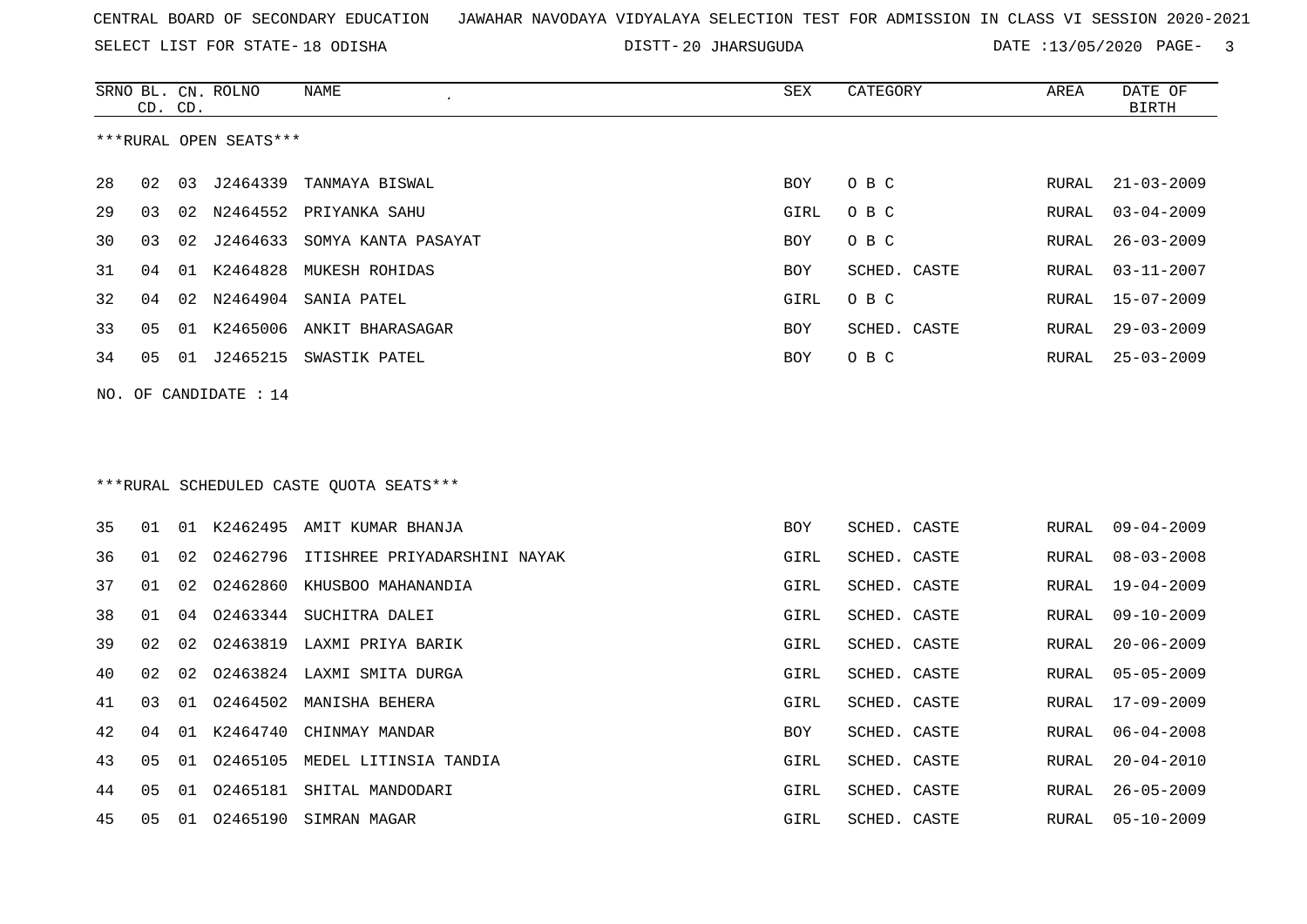| CENTRAL BOARD OF SECONDARY EDUCATION – JAWAHAR NAVODAYA VIDYALAYA SELECTION TEST FOR ADMISSION IN CLASS VI SESSION 2020-2021 |  |  |  |  |
|------------------------------------------------------------------------------------------------------------------------------|--|--|--|--|
|------------------------------------------------------------------------------------------------------------------------------|--|--|--|--|

SELECT LIST FOR STATE- DISTT- 18 ODISHA

DISTT-20 JHARSUGUDA DATE :13/05/2020 PAGE- 4

|    | CD. CD. |    | SRNO BL. CN. ROLNO    | <b>NAME</b>                            | SEX        | CATEGORY | AREA         | DATE OF<br><b>BIRTH</b> |
|----|---------|----|-----------------------|----------------------------------------|------------|----------|--------------|-------------------------|
|    |         |    | NO. OF CANDIDATE : 11 |                                        |            |          |              |                         |
|    |         |    |                       |                                        |            |          |              |                         |
|    |         |    |                       |                                        |            |          |              |                         |
|    |         |    |                       | ***RURAL BACKWARD CLASS OUOTA SEATS*** |            |          |              |                         |
| 46 | 01      | 02 | N2462865              | KHUSI DASH                             | GIRL       | O B C    | <b>RURAL</b> | $09 - 04 - 2009$        |
| 47 | 01      | 04 | N2463379              | SWETA PATEL                            | GIRL       | O B C    | RURAL        | $26 - 05 - 2008$        |
| 48 | 01      | 04 | J2463388              | TAPAS KUMAR SAHU                       | <b>BOY</b> | O B C    | <b>RURAL</b> | $28 - 08 - 2009$        |
| 49 | 02      | 01 | N2463602              | <b>BIDYASHREE SAHU</b>                 | GIRL       | O B C    | <b>RURAL</b> | $19 - 07 - 2009$        |
| 50 | 02      | 01 | N2463615              | BISHNUPRIYA SAHU                       | GIRL       | O B C    | RURAL        | $16 - 05 - 2010$        |
| 51 | 02      | 02 | J2463749              | JATIN SA                               | <b>BOY</b> | O B C    | RURAL        | $04 - 04 - 2009$        |
| 52 | 02      | 02 | N2463856              | MADHUSMITA PADHAN                      | GIRL       | O B C    | RURAL        | $08 - 12 - 2009$        |
| 53 | 02      | 02 | N2464016              | PREETIRANI MEHER                       | GIRL       | O B C    | RURAL        | $28 - 05 - 2009$        |
| 54 | 02      | 02 | N2464028              | PRITI BAG                              | GIRL       | O B C    | <b>RURAL</b> | $11 - 06 - 2009$        |
| 55 | 02      | 03 |                       | J2464141 RUDRAPRATAP SAHU              | <b>BOY</b> | O B C    | <b>RURAL</b> | $20 - 04 - 2008$        |
| 56 | 02      | 03 | N2464312              | SUPRABHA PADHAN                        | GIRL       | O B C    | RURAL        | $05 - 11 - 2008$        |
| 57 | 02      | 03 | N2464345              | TRISHA PADHAN                          | GIRL       | O B C    | <b>RURAL</b> | $22 - 08 - 2009$        |
| 58 | 03      | 02 | N2464641              | SREE PATEL                             | GIRL       | O B C    | RURAL        | $13 - 08 - 2009$        |
| 59 | 04      | 01 | J2464709              | ARYAN PATEL                            | BOY        | O B C    | RURAL        | $16 - 08 - 2008$        |
| 60 | 04      | 02 | N2464981              | THISHI RANI PATEL                      | GIRL       | O B C    | RURAL        | $18 - 09 - 2009$        |
| 61 | 05      | 01 |                       | J2465153 RAYASH KUMAR PATEL            | <b>BOY</b> | O B C    | RURAL        | $08 - 11 - 2008$        |
|    |         |    |                       |                                        |            |          |              |                         |

NO. OF CANDIDATE : 16

\*\*\*RURAL SCHEDULED TRIBE QUOTA SEATS\*\*\*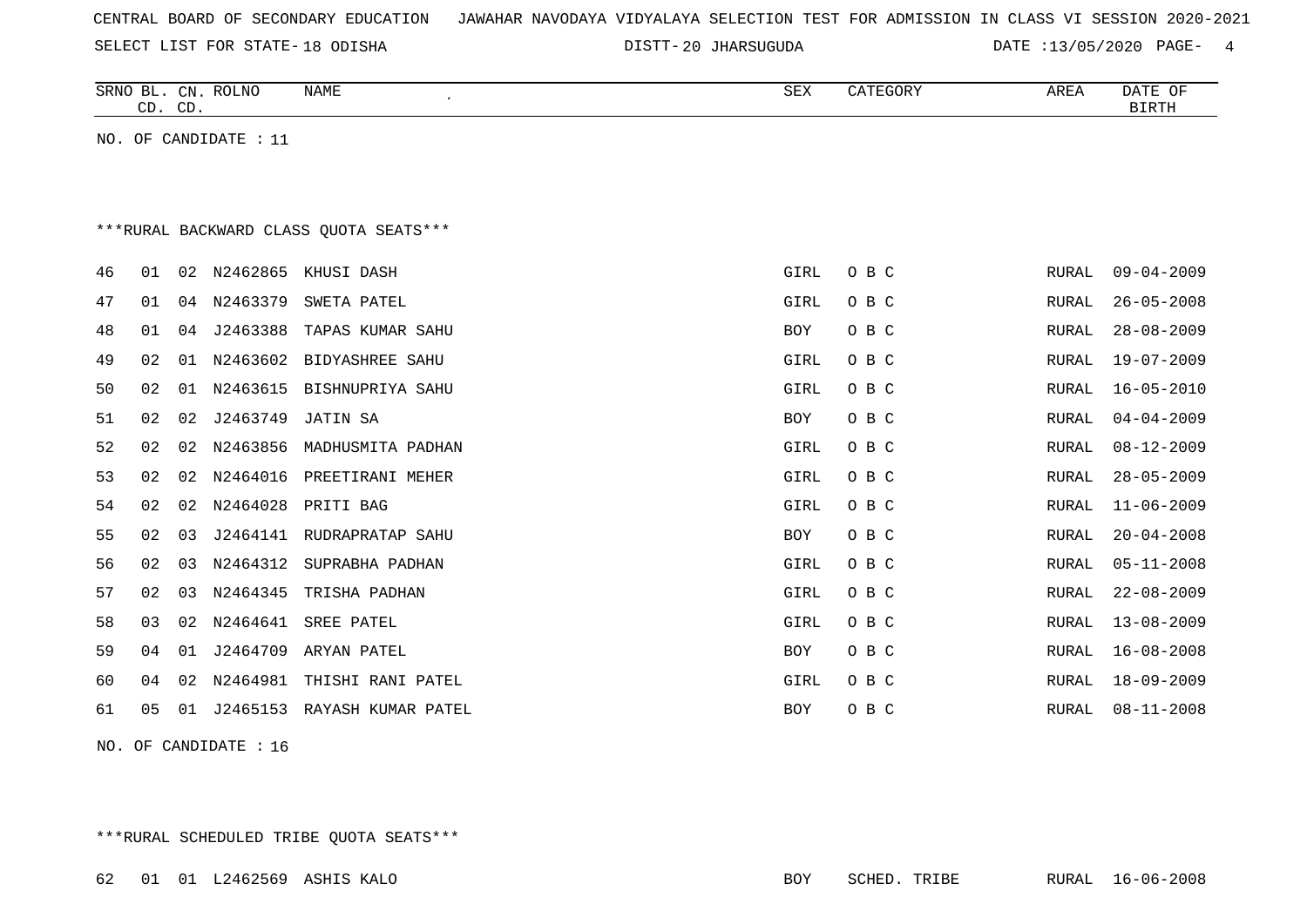SELECT LIST FOR STATE- DISTT- 18 ODISHA

20 JHARSUGUDA DATE :13/05/2020 PAGE- 5

|    | CD. CD.        |    | SRNO BL. CN. ROLNO | <b>NAME</b>                             | ${\tt SEX}$ | CATEGORY     | AREA         | DATE OF<br><b>BIRTH</b> |
|----|----------------|----|--------------------|-----------------------------------------|-------------|--------------|--------------|-------------------------|
|    |                |    |                    | ***RURAL SCHEDULED TRIBE OUOTA SEATS*** |             |              |              |                         |
| 63 | 01             | 04 | P2463249           | SHRABANI NAIK                           | GIRL        | SCHED. TRIBE | RURAL        | $29 - 07 - 2009$        |
| 64 | 02             |    | 01 L2463458        | AKASH MIRDHA                            | BOY         | SCHED. TRIBE | RURAL        | 14-09-2009              |
| 65 | 02             |    | 01 P2463489        | ANJANA BHUE                             | GIRL        | SCHED. TRIBE | RURAL        | $26 - 12 - 2008$        |
| 66 | 02             |    |                    | 01 L2463535 AYUSH NAIK                  | BOY         | SCHED. TRIBE | RURAL        | $02 - 04 - 2009$        |
| 67 | 02             | 01 | P2463645           | DEEPA KHADIA                            | GIRL        | SCHED. TRIBE | RURAL        | $08 - 06 - 2009$        |
| 68 | 02             | 03 | L2464171           | SAMEER RAUDIA                           | BOY         | SCHED. TRIBE | RURAL        | $24 - 08 - 2009$        |
| 69 | 02             | 03 |                    | P2464274 SRUTIREKHA BHOI                | GIRL        | SCHED. TRIBE | RURAL        | $03 - 01 - 2009$        |
| 70 | 02             | 03 | L2464340           | TANMAYA SINGH                           | BOY         | SCHED. TRIBE | RURAL        | $21 - 09 - 2009$        |
| 71 | 03             | 02 | P2464555           | PUJA KISAN                              | GIRL        | SCHED. TRIBE | <b>RURAL</b> | $05 - 05 - 2009$        |
| 72 | 04             |    | 01 L2464686        | AFROZ KISAN                             | BOY         | SCHED. TRIBE | RURAL        | $27 - 07 - 2009$        |
| 73 | 04             |    | 01 P2464765        | <b>GUNAMAYEE KECHHU</b>                 | GIRL        | SCHED. TRIBE | <b>RURAL</b> | $20 - 04 - 2009$        |
| 74 | 04             | 02 |                    | P2464855 PRATIKHYA ADHA                 | GIRL        | SCHED. TRIBE | RURAL        | $28 - 01 - 2009$        |
| 75 | 05             | 01 | P2465034           | BHUMIKA MAJHI                           | GIRL        | SCHED. TRIBE | <b>RURAL</b> | $21 - 02 - 2009$        |
| 76 | 05             | 01 | P2465043           | CHANDINI BAG                            | GIRL        | SCHED. TRIBE | RURAL        | $02 - 02 - 2009$        |
| 77 | 05             |    |                    | 01 P2465084 KUNI PING                   | GIRL        | SCHED. TRIBE | RURAL        | $16 - 08 - 2009$        |
| 78 | 0 <sub>5</sub> | 01 | L2465129           | POURAV BALUA                            | BOY         | SCHED. TRIBE | <b>RURAL</b> | $20 - 10 - 2009$        |
| 79 | 05             | 01 | P2465171           | SARDHA SINGH NAIK                       | GIRL        | SCHED. TRIBE | RURAL        | $10 - 11 - 2009$        |
| 80 | 05             | 01 |                    | L2465174 SEBAK DHURUA                   | <b>BOY</b>  | SCHED. TRIBE | <b>RURAL</b> | $16 - 02 - 2010$        |

NO. OF CANDIDATE : 19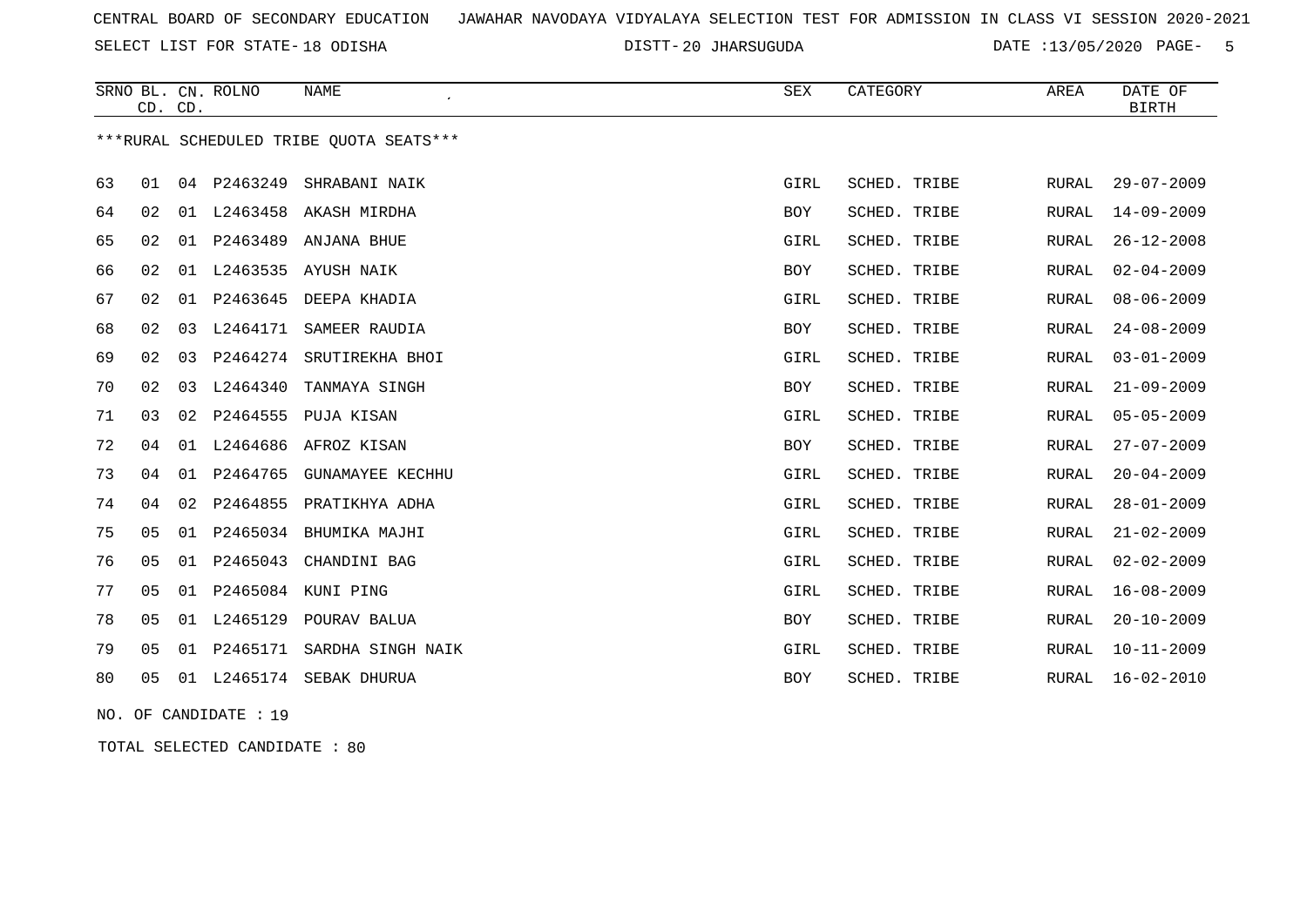SELECT LIST FOR STATE- DISTT- 18 ODISHA

21 KHURDA DATE :13/05/2020 PAGE- 1

|    |    | CD. CD. | SRNO BL. CN. ROLNO    | NAME<br>$\lambda$                      | ${\tt SEX}$ | CATEGORY     | AREA  | DATE OF<br><b>BIRTH</b> |
|----|----|---------|-----------------------|----------------------------------------|-------------|--------------|-------|-------------------------|
|    |    |         | ***OPEN UR SEATS***   |                                        |             |              |       |                         |
| 1  | 01 |         |                       | 01 J2465479 MANAGOBINDA SAHOO          | <b>BOY</b>  | O B C        | RURAL | $03 - 11 - 2009$        |
| 2  | 04 |         |                       | 01 I2466559 AYUSH KUMAR PANDA          | BOY         | GENERAL      | RURAL | $14 - 09 - 2009$        |
| 3  | 04 |         | 02 K2466839           | SAUMYAKANTA BEHERA                     | <b>BOY</b>  | SCHED. CASTE | RURAL | $04 - 04 - 2010$        |
| 4  | 04 | 02      | J2466863              | SMRUTI RANJAN SAMANTARAY               | BOY         | O B C        | RURAL | $26 - 02 - 2009$        |
| 5  | 05 |         |                       | 01 A2467161 ARMAN DHAL                 | <b>BOY</b>  | GENERAL      | URBAN | $02 - 11 - 2009$        |
| 6  | 05 | 03      |                       | A2467916 PRIYANSHU SHEKHAR PANDA       | BOY         | GENERAL      | URBAN | $10 - 01 - 2010$        |
| 7  | 05 |         |                       | 03 A2468284 SNEHASISH SWAIN            | BOY         | GENERAL      | URBAN | $15 - 10 - 2008$        |
| 8  | 06 | 01      |                       | 12468690 ARMAN ROUTARAY                | BOY         | GENERAL      | RURAL | $24 - 08 - 2010$        |
| 9  | 08 |         |                       | 01 N2469508 ANNADA ABAHANI BARAL       | GIRL        | O B C        | RURAL | $16 - 01 - 2010$        |
| 10 | 09 | 01      |                       | M2469956 LOPAMUDRA NAYAK               | GIRL        | GENERAL      | RURAL | $14 - 02 - 2009$        |
| 11 | 09 |         |                       | 02 I2470189 SURANJAN PARIDA            | BOY         | GENERAL      | RURAL | $20 - 12 - 2009$        |
|    |    |         | NO. OF CANDIDATE : 11 |                                        |             |              |       |                         |
|    |    |         |                       |                                        |             |              |       |                         |
|    |    |         |                       |                                        |             |              |       |                         |
|    |    |         |                       | ***OPEN SCHEDULED CASTE QUOTA SEATS*** |             |              |       |                         |
|    |    |         |                       |                                        |             |              |       |                         |
| 12 | 05 |         |                       | 02 K2467582 KISAN KUMAR BEHERA         | <b>BOY</b>  | SCHED. CASTE | RURAL | $12 - 09 - 2009$        |
| 13 | 05 | 03      |                       | C2468053 RUDRAKSHYA RANJAN             | BOY         | SCHED. CASTE | URBAN | $04 - 01 - 2009$        |
| 14 | 10 |         |                       | 02 K2470527 SAI SUMAN SETHI            | BOY         | SCHED. CASTE | RURAL | $01 - 03 - 2009$        |
|    |    |         | NO. OF CANDIDATE : 3  |                                        |             |              |       |                         |
|    |    |         |                       |                                        |             |              |       |                         |
|    |    |         |                       |                                        |             |              |       |                         |

\*\*\*OPEN BACKWARD CLASS QUOTA SEATS\*\*\*

|  | 15 02 02 N2466137 SASMITA BEHERA | GIRL OBC | RURAL 25-06-2009 |
|--|----------------------------------|----------|------------------|
|  | 16 05 01 F2467167 ARPITA GURU    | GIRL OBC | URBAN 09-07-2009 |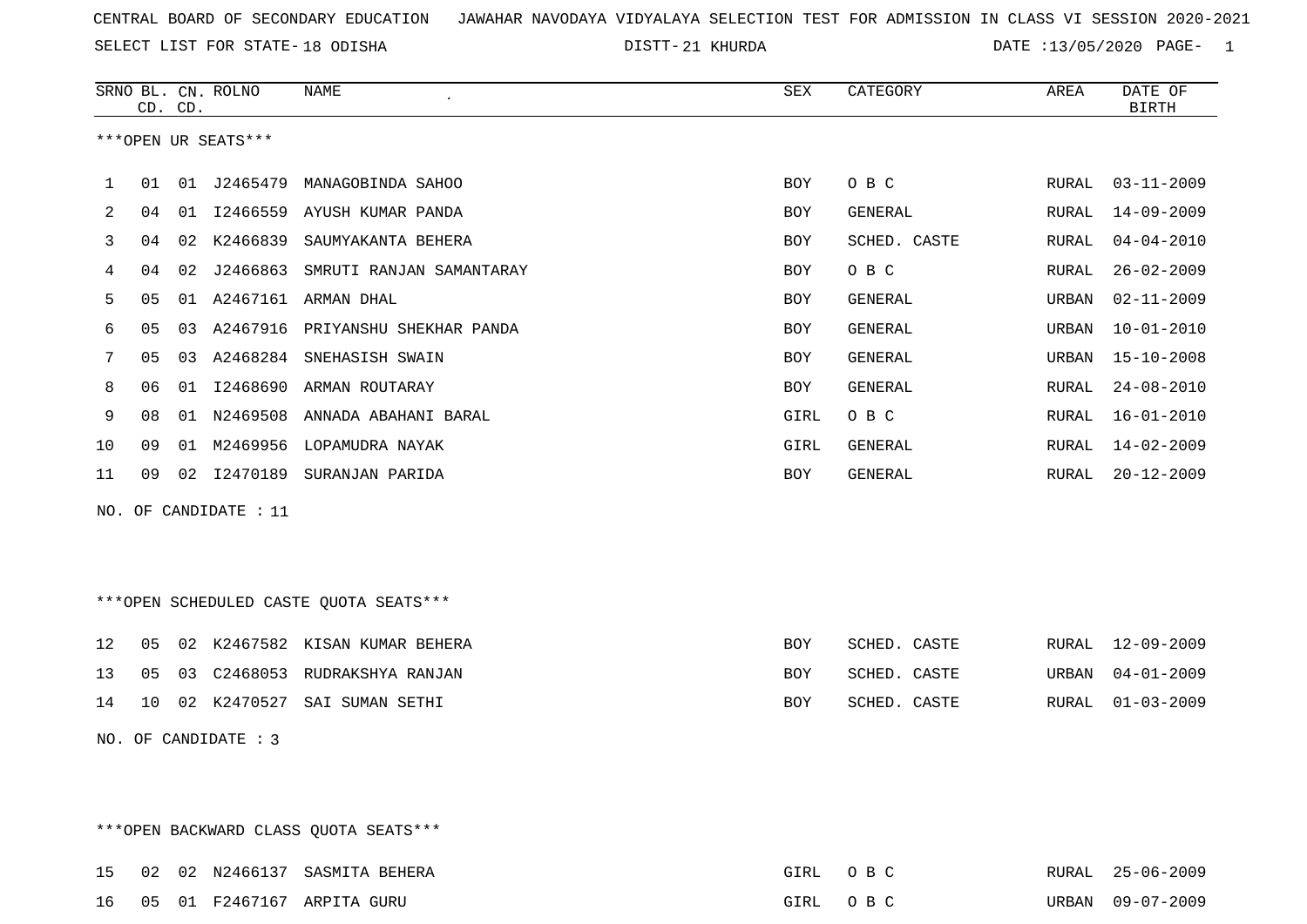SELECT LIST FOR STATE- DISTT- 18 ODISHA

DISTT-21 KHURDA **DATE** :13/05/2020 PAGE- 2

|    |    | CD. CD. | SRNO BL. CN. ROLNO     | NAME                                   | SEX  | CATEGORY     | AREA  | DATE OF<br><b>BIRTH</b> |
|----|----|---------|------------------------|----------------------------------------|------|--------------|-------|-------------------------|
|    |    |         |                        | *** OPEN BACKWARD CLASS QUOTA SEATS*** |      |              |       |                         |
| 17 | 06 |         |                        | 01 N2468828 PRACHI SOURABHA MUDULI     | GIRL | O B C        | RURAL | 27-05-2009              |
| 18 | 06 | 01      | J2468835               | PRASANNAJIT BEHERA                     | BOY  | O B C        | RURAL | $26 - 09 - 2008$        |
| 19 | 06 |         |                        | 01 N2468866 RAJALAXMI SAMANTARAY       | GIRL | O B C        | RURAL | 10-12-2009              |
|    |    |         | NO. OF CANDIDATE : 5   |                                        |      |              |       |                         |
|    |    |         |                        | ***OPEN SCHEDULED TRIBE QUOTA SEATS*** |      |              |       |                         |
| 20 | 05 |         |                        | 04 H2468566 SUTI NAIK                  | GIRL | SCHED. TRIBE | URBAN | $01 - 01 - 2008$        |
|    |    |         | NO. OF CANDIDATE : 1   |                                        |      |              |       |                         |
|    |    |         |                        |                                        |      |              |       |                         |
|    |    |         |                        |                                        |      |              |       |                         |
|    |    |         | ***RURAL OPEN SEATS*** |                                        |      |              |       |                         |
| 21 | 01 |         |                        | 01 K2465234 ABHISEK KHATUA             | BOY  | SCHED. CASTE | RURAL | 15-05-2009              |
| 22 | 01 |         |                        | 02 I2465548 PRIYANSHU DAS              | BOY  | GENERAL      | RURAL | $09 - 10 - 2009$        |
| 23 | 01 | 02      |                        | N2465553 PUSPANJALI SAHOO              | GIRL | O B C        | RURAL | $23 - 08 - 2009$        |
| 24 | 02 | 01      | M2465913               | DIPTIPRANGYA DALAI                     | GIRL | GENERAL      | RURAL | $01 - 07 - 2009$        |
| 25 | 02 | 01      | N2465945               | JHANSIPRIYA PRIYADARSHINI              | GIRL | O B C        | RURAL | $10 - 08 - 2009$        |
| 26 | 02 | 02      | I2466286               | VEER PRATAP SINGH                      | BOY  | GENERAL      | RURAL | $11 - 02 - 2010$        |
| 27 | 03 |         |                        | 01 I2466307 ANSHUMAN CHAUDHURY         | BOY  | GENERAL      | RURAL | $20 - 06 - 2009$        |
| 28 | 03 | 01      |                        | J2466347 GANESH KUMAR SAHOO            | BOY  | O B C        | RURAL | $23 - 08 - 2009$        |
| 29 | 03 | 01      |                        | J2466425 RUDRANARAYAN RANA             | BOY  | O B C        | RURAL | $14 - 07 - 2009$        |
| 30 | 04 | 01      |                        | J2466573 BIBHUPRASAD SAHOO             | BOY  | O B C        | RURAL | $09 - 10 - 2009$        |
| 31 | 04 | 01      |                        | 12466592 BISHWABIHARI RANA             | BOY  | GENERAL      | RURAL | $27 - 05 - 2009$        |
| 32 | 04 | 01      |                        | J2466739 PRANGYA PRIYANSU MAHARANA     | BOY  | O B C        | RURAL | $16 - 01 - 2009$        |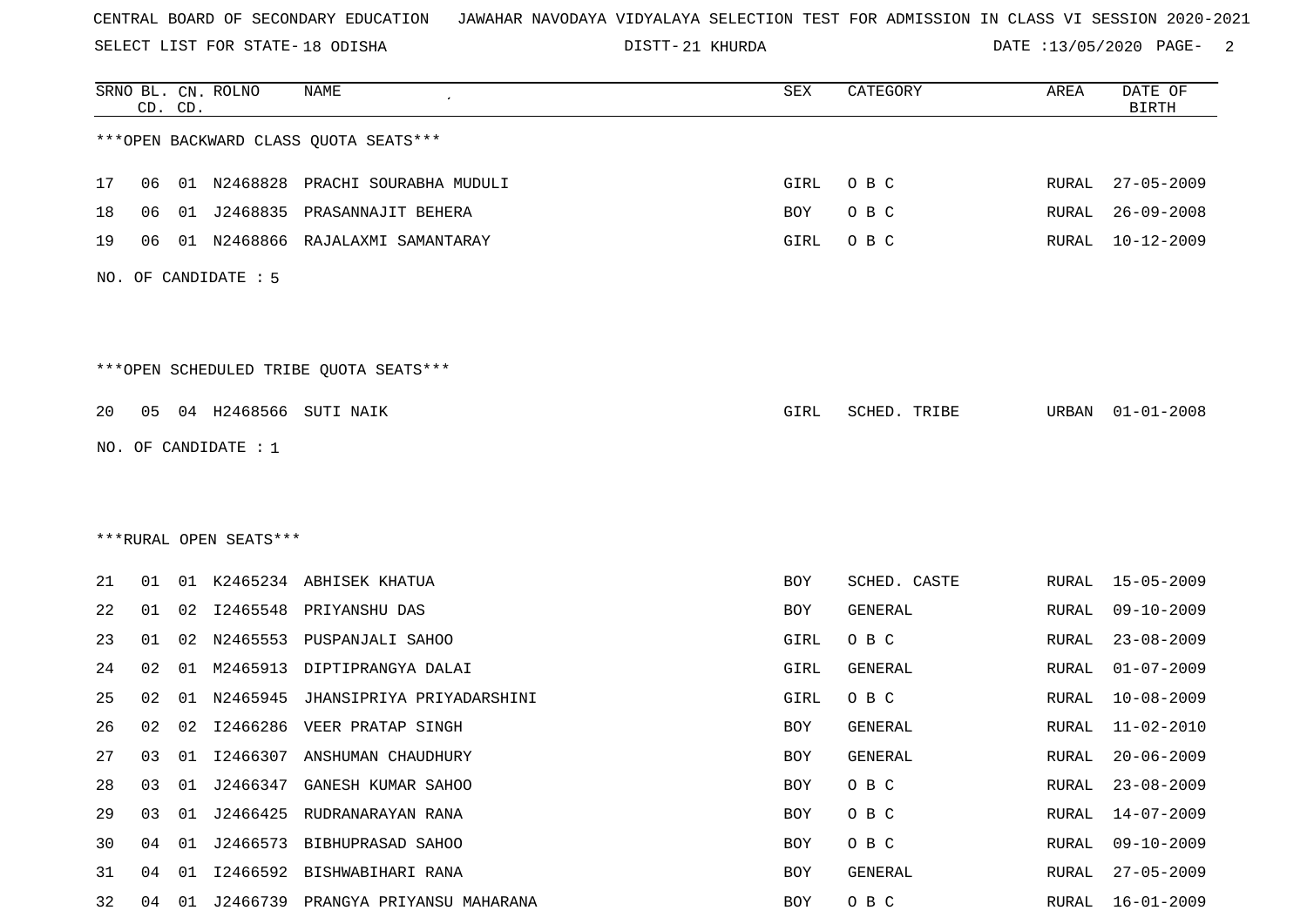21 KHURDA DATE :13/05/2020 PAGE- 3

|    | CD. CD. |    | SRNO BL. CN. ROLNO     | <b>NAME</b>                     | SEX        | CATEGORY       | AREA         | DATE OF<br><b>BIRTH</b> |
|----|---------|----|------------------------|---------------------------------|------------|----------------|--------------|-------------------------|
|    |         |    | ***RURAL OPEN SEATS*** |                                 |            |                |              |                         |
| 33 | 05      | 01 | K2467326               | BISWA RANJAN SETHI              | <b>BOY</b> | SCHED. CASTE   | <b>RURAL</b> | $10 - 07 - 2009$        |
| 34 | 05      | 03 | I2468098               | SAI SIBAM MOHANTY               | <b>BOY</b> | <b>GENERAL</b> | RURAL        | $29 - 04 - 2008$        |
| 35 | 05      | 03 | M2468327               | SOUMITA BANERJEE                | GIRL       | <b>GENERAL</b> | RURAL        | $30 - 12 - 2008$        |
| 36 | 06      | 01 | J2468829               | PRADEEP KUMAR SAHOO             | BOY        | O B C          | RURAL        | $23 - 05 - 2009$        |
| 37 | 06      | 02 | J2468955               | SHUBHRANSU MAHARANA             | <b>BOY</b> | O B C          | RURAL        | $13 - 12 - 2009$        |
| 38 | 06      | 02 | N2469073               | TEJASMINI                       | GIRL       | O B C          | RURAL        | $06 - 02 - 2010$        |
| 39 | 07      |    |                        | 01 02469187 IPSITA SAMANTARAY   | GIRL       | SCHED. CASTE   | RURAL        | $31 - 05 - 2009$        |
| 40 | 07      | 01 | J2469462               | SUVAM ABADHAN                   | <b>BOY</b> | O B C          | RURAL        | $22 - 08 - 2008$        |
| 41 | 07      | 01 | 02469481               | TEJASWINI SAHANI                | GIRL       | SCHED. CASTE   | RURAL        | $31 - 03 - 2008$        |
| 42 | 08      | 01 | I2469509               | ANSHUMAN BHOLA                  | <b>BOY</b> | <b>GENERAL</b> | RURAL        | $29 - 03 - 2010$        |
| 43 | 08      |    |                        | 01 K2469584 KRITI RAJ BEHERA    | <b>BOY</b> | SCHED. CASTE   | RURAL        | $12 - 05 - 2009$        |
| 44 | 09      | 01 | I2469796               | ADITYA TOSH                     | <b>BOY</b> | <b>GENERAL</b> | RURAL        | $16 - 09 - 2009$        |
| 45 | 09      | 01 | I2469797               | ADITYA VINAYAK BEHERA           | <b>BOY</b> | GENERAL        | RURAL        | $15 - 05 - 2008$        |
| 46 | 09      | 01 | N2470008               | PRANGYA PRIYADARSINI BAGHASINGH | GIRL       | O B C          | <b>RURAL</b> | $11 - 09 - 2009$        |
| 47 | 10      | 01 | I2470228               | ABHISEK BALIARSINGH             | <b>BOY</b> | <b>GENERAL</b> | RURAL        | $23 - 03 - 2010$        |
| 48 | 10      | 01 | M2470318               | BISHNU PRIYA PARIDA             | GIRL       | <b>GENERAL</b> | RURAL        | $02 - 04 - 2009$        |
| 49 | 10      | 01 | M2470428               | MINU RAY                        | GIRL       | <b>GENERAL</b> | RURAL        | $17 - 08 - 2009$        |
| 50 | 10      | 01 | J2470476               | PRITPRIYAM SAMANTARAY           | <b>BOY</b> | O B C          | RURAL        | $04 - 01 - 2010$        |

NO. OF CANDIDATE : 30

\*\*\*RURAL SCHEDULED CASTE QUOTA SEATS\*\*\*

|  |  | 51 01 01 K2465491 MOHAN KUMAR BEHERA | BOY        | SCHED. CASTE | RURAL 11-11-2009 |
|--|--|--------------------------------------|------------|--------------|------------------|
|  |  | 52 01 02 K2465717 SUBHAM BEHERA      | <b>BOY</b> | SCHED. CASTE | RURAL 17-07-2009 |
|  |  | 53 04 01 K2466670 KRUTIBASH BEHERA   | BOY        | SCHED. CASTE | RURAL 26-05-2009 |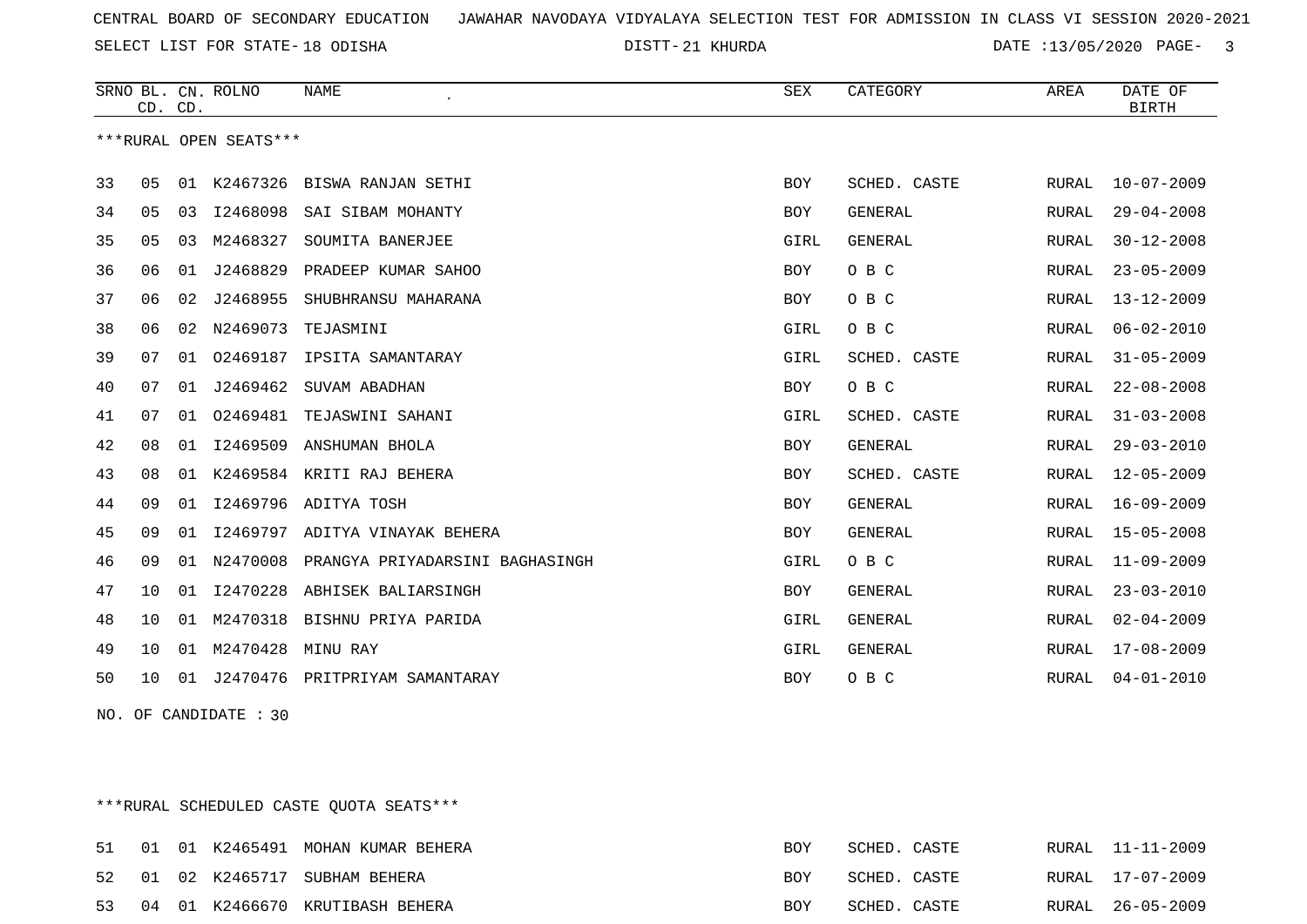SELECT LIST FOR STATE- DISTT- 18 ODISHA

21 KHURDA DATE :13/05/2020 PAGE- 4

|          | SRNO BL. CN. ROLNO<br>CD. CD. | <b>NAME</b><br>$\epsilon$               | <b>SEX</b> | CATEGORY     | AREA  | DATE OF<br><b>BIRTH</b> |
|----------|-------------------------------|-----------------------------------------|------------|--------------|-------|-------------------------|
|          |                               | ***RURAL SCHEDULED CASTE QUOTA SEATS*** |            |              |       |                         |
| 54<br>07 | K2469200<br>01                | JYOTIRANJAN JALLY                       | <b>BOY</b> | SCHED. CASTE | RURAL | $19 - 06 - 2009$        |
| 55<br>08 | 01                            | K2469510 ANSUMAN SETHI                  | BOY        | SCHED. CASTE | RURAL | $28 - 07 - 2009$        |
| 56<br>08 | 01                            | 02469601 LOPAMUDRA SETHY                | GIRL       | SCHED. CASTE | RURAL | $04 - 05 - 2009$        |
| 57<br>09 | K2469936<br>01                | KRUPAJAL SETHI                          | <b>BOY</b> | SCHED. CASTE | RURAL | $31 - 05 - 2009$        |
| 58<br>09 | 01                            | 02469954 LISARANI BEHERA                | GIRL       | SCHED. CASTE | RURAL | $05 - 12 - 2008$        |
| 59<br>10 | K2470441<br>01                | OMKAR BEHERA                            | BOY        | SCHED. CASTE | RURAL | $17 - 05 - 2009$        |
| NO.      | OF CANDIDATE : 9              |                                         |            |              |       |                         |
|          |                               |                                         |            |              |       |                         |
|          |                               |                                         |            |              |       |                         |
|          |                               | *** RURAL BACKWARD CLASS QUOTA SEATS*** |            |              |       |                         |
| 60<br>02 | J2466029<br>02                | OMM PRAKASH SAHOO                       | <b>BOY</b> | O B C        | RURAL | $08 - 02 - 2010$        |
| 02<br>61 | N2466209<br>02                | SUBHADRA BEHERA                         | GIRL       | O B C        | RURAL | $19 - 04 - 2009$        |

| 60 | 02 | 02 | J2466029 | OMM PRAKASH SAHOO           | BOY  | O B C | RURAL | $08 - 02 - 2010$ |
|----|----|----|----------|-----------------------------|------|-------|-------|------------------|
| 61 | 02 | 02 | N2466209 | SUBHADRA BEHERA             | GIRL | O B C | RURAL | 19-04-2009       |
| 62 | 03 | 01 | N2466371 | MADHUSMITA BARAL            | GIRL | O B C | RURAL | $14 - 02 - 2010$ |
| 63 | 03 | 01 | J2466494 | TAPODEET JENA               | BOY  | O B C | RURAL | $26 - 01 - 2009$ |
| 64 | 04 | 01 | J2466596 | BISWAJIT RANA               | BOY  | O B C | RURAL | 12-12-2009       |
| 65 | 04 | 01 | J2466597 | BISWARANJAN MANDAL          | BOY  | O B C | RURAL | $05 - 05 - 2009$ |
| 66 | 04 | 01 | J2466650 | JANMAJAYA MOHAPATRA         | BOY  | O B C | RURAL | $13 - 04 - 2010$ |
| 67 | 04 | 02 | J2466852 | SIMRAN KUMAR SAHOO          | BOY  | O B C | RURAL | $02 - 10 - 2008$ |
| 68 | 06 | 01 | N2468689 | ARJYA ADYASHA               | GIRL | O B C | RURAL | $22 - 01 - 2009$ |
| 69 | 06 | 01 |          | N2468843 PRITIMAYEE PRADHAN | GIRL | O B C | RURAL | 15-02-2009       |
| 70 | 06 | 01 | J2468876 | RAJ KUMAR PATI              | BOY  | O B C | RURAL | $29 - 12 - 2008$ |
| 71 | 06 | 02 | N2468984 | SOUMYA SHRADHA              | GIRL | O B C | RURAL | $05 - 01 - 2009$ |
| 72 | 06 | 02 | N2469064 | SWARNALATA MANASINGH        | GIRL | O B C | RURAL | $23 - 03 - 2010$ |
| 73 | 06 | 02 | N2469069 | TAPASWINI DAS               | GIRL | O B C | RURAL | $29 - 07 - 2009$ |
| 74 | 10 | 01 |          | J2470230 ABINASH JENA       | BOY  | O B C | RURAL | $28 - 02 - 2010$ |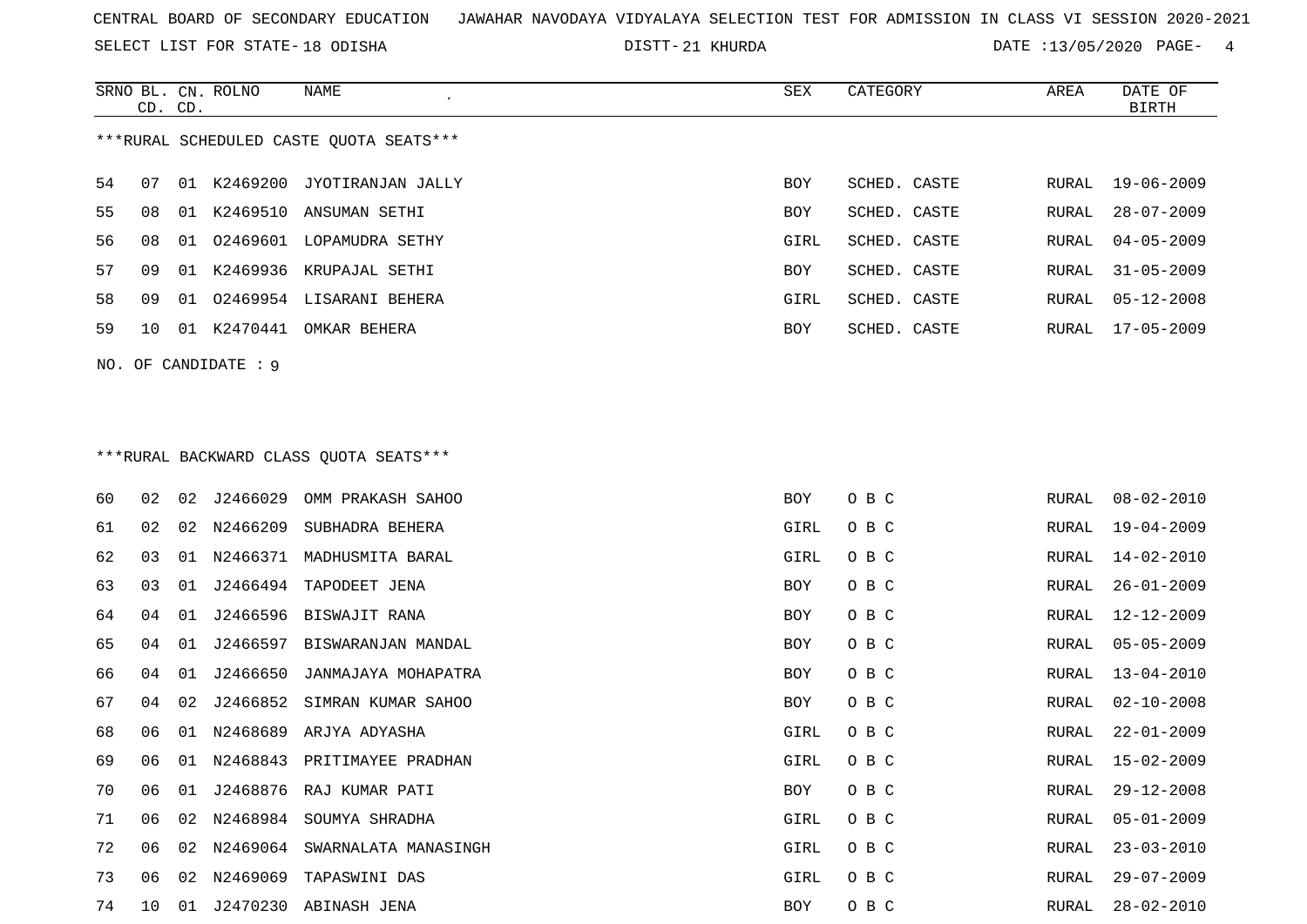SELECT LIST FOR STATE- DISTT- 18 ODISHA

21 KHURDA DATE :13/05/2020 PAGE- 5

|    |    | CD. CD. | SRNO BL. CN. ROLNO      | NAME<br>$\cdot$                         | SEX        | CATEGORY     | AREA  | DATE OF<br>BIRTH |
|----|----|---------|-------------------------|-----------------------------------------|------------|--------------|-------|------------------|
|    |    |         |                         | *** RURAL BACKWARD CLASS QUOTA SEATS*** |            |              |       |                  |
| 75 | 10 |         |                         | 01 J2470254 ANKIT KUMAR BEHERA          | BOY        | O B C        | RURAL | $03 - 03 - 2009$ |
|    |    |         | NO. OF CANDIDATE : $16$ |                                         |            |              |       |                  |
|    |    |         |                         |                                         |            |              |       |                  |
|    |    |         |                         | ***RURAL SCHEDULED TRIBE QUOTA SEATS*** |            |              |       |                  |
| 76 | 03 |         |                         | 01 L2466327 BIDUCHANDAN MURMU           | BOY        | SCHED. TRIBE | RURAL | $29 - 07 - 2009$ |
| 77 | 05 |         |                         | 01 L2467032 ADITYA KISHAN               | <b>BOY</b> | SCHED. TRIBE | RURAL | $16 - 04 - 2009$ |
| 78 | 05 |         |                         | 02 L2467822 PRADEEP KUMAR TUDU          | BOY        | SCHED. TRIBE | RURAL | $30 - 10 - 2008$ |
| 79 | 06 |         | 01 P2468789             | LAXMIPRIYA NAIK                         | GIRL       | SCHED. TRIBE | RURAL | $10 - 07 - 2009$ |
| 80 | 09 |         |                         | 02 L2470039 PUTKAR SINGH                | BOY        | SCHED. TRIBE | RURAL | $09 - 12 - 2007$ |
|    |    |         | NO. OF CANDIDATE $: 5$  |                                         |            |              |       |                  |

TOTAL SELECTED CANDIDATE : 80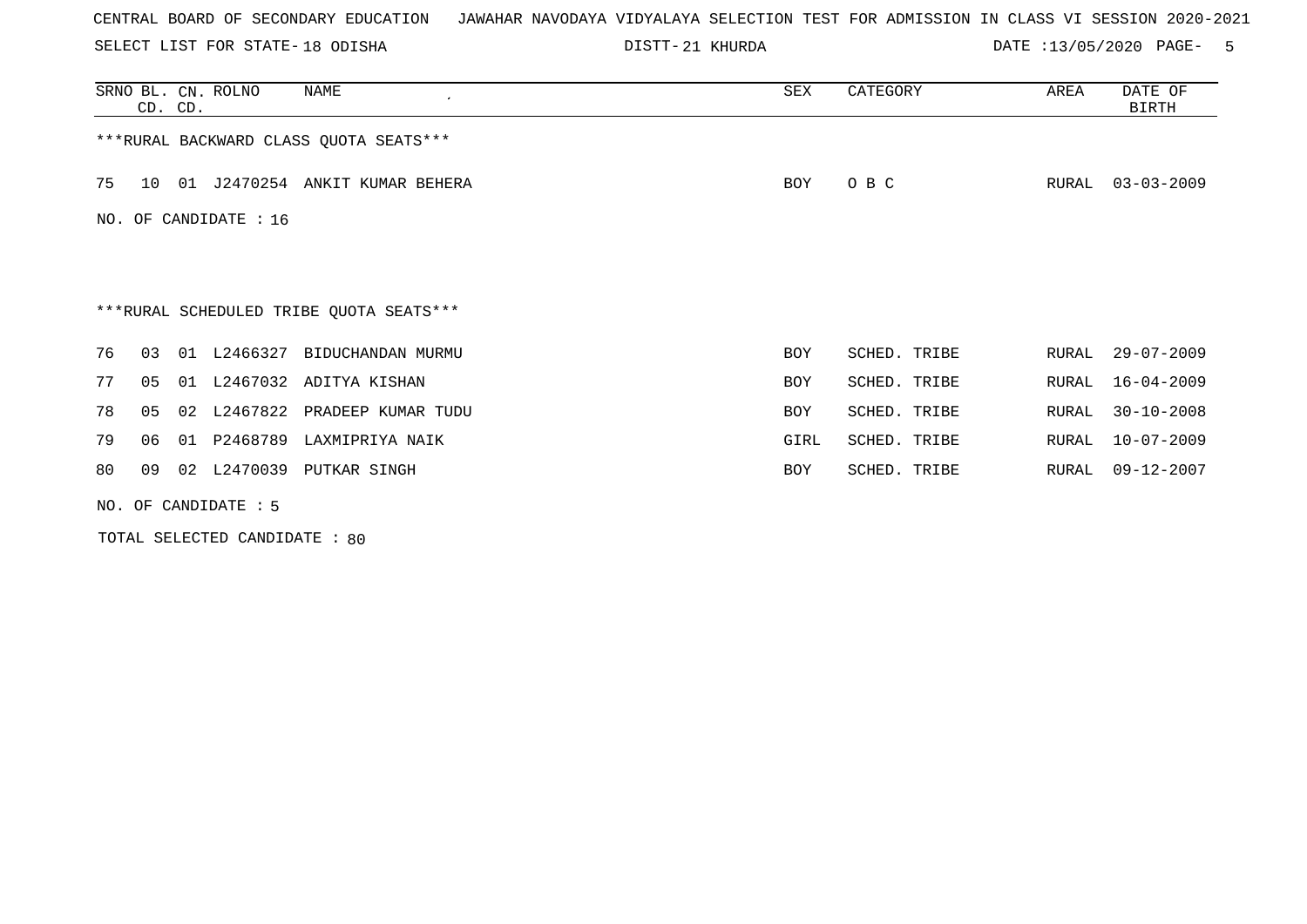SELECT LIST FOR STATE- DISTT- 18 ODISHA

22 GAJAPATI DATE :13/05/2020 PAGE- 1

|    |    | CD. CD. | SRNO BL. CN. ROLNO   | NAME                                   | ${\tt SEX}$ | CATEGORY     | AREA  | DATE OF<br><b>BIRTH</b> |
|----|----|---------|----------------------|----------------------------------------|-------------|--------------|-------|-------------------------|
|    |    |         | ***OPEN UR SEATS***  |                                        |             |              |       |                         |
| 1  | 02 |         |                      | 03 B2472391 VALLA SURYA TEJA           | BOY         | O B C        | URBAN | $23 - 04 - 2010$        |
| 2  | 03 |         | 02 N2473039          | PUNAMCHOUDARY                          | GIRL        | O B C        | RURAL | $21 - 01 - 2010$        |
| 3  | 06 | 02      |                      | I2475387 OM PRASAD DASH                | BOY         | GENERAL      | RURAL | $29 - 03 - 2010$        |
| 4  | 07 |         |                      | 01 I2475801 ASHRIT KUMAR SAHU          | BOY         | GENERAL      | RURAL | $23 - 04 - 2010$        |
| 5  | 07 |         |                      | 02 M2476250 PRANGYA PARAMITA SWAIN     | GIRL        | GENERAL      | RURAL | $27 - 02 - 2010$        |
|    |    |         | NO. OF CANDIDATE : 5 |                                        |             |              |       |                         |
|    |    |         |                      | ***OPEN SCHEDULED CASTE QUOTA SEATS*** |             |              |       |                         |
| 6  |    |         |                      | 01 01 K2470847 ESWAR MISHAL            | BOY         | SCHED. CASTE | RURAL | $16 - 01 - 2009$        |
| 7  |    |         |                      | 01 01 K2470966 KISHOR JENA             | BOY         | SCHED. CASTE | RURAL | $23 - 03 - 2010$        |
| 8  |    |         |                      | 07 03 K2476455 SATYAM SETHI            | BOY         | SCHED. CASTE | RURAL | $23 - 10 - 2009$        |
|    |    |         | NO. OF CANDIDATE : 3 |                                        |             |              |       |                         |
|    |    |         |                      |                                        |             |              |       |                         |
|    |    |         |                      | ***OPEN DISABLED QUOTA SEATS***        |             |              |       |                         |
| 9  | 02 |         |                      | 03 I2472308 SUMIT BEHERA               | <b>BOY</b>  | GENERAL      |       | RURAL 02-01-2009        |
|    |    |         | NO. OF CANDIDATE : 1 |                                        |             |              |       |                         |
|    |    |         |                      |                                        |             |              |       |                         |
|    |    |         |                      | *** OPEN BACKWARD CLASS QUOTA SEATS*** |             |              |       |                         |
| 10 |    |         |                      | 01 02 J2471279 SOUMYAJIT NAYAK         | BOY         | O B C        |       | RURAL 07-10-2009        |
|    |    |         |                      | 11 02 01 B2471437 ASISH SAHU           | BOY         | O B C        |       | URBAN 06-07-2009        |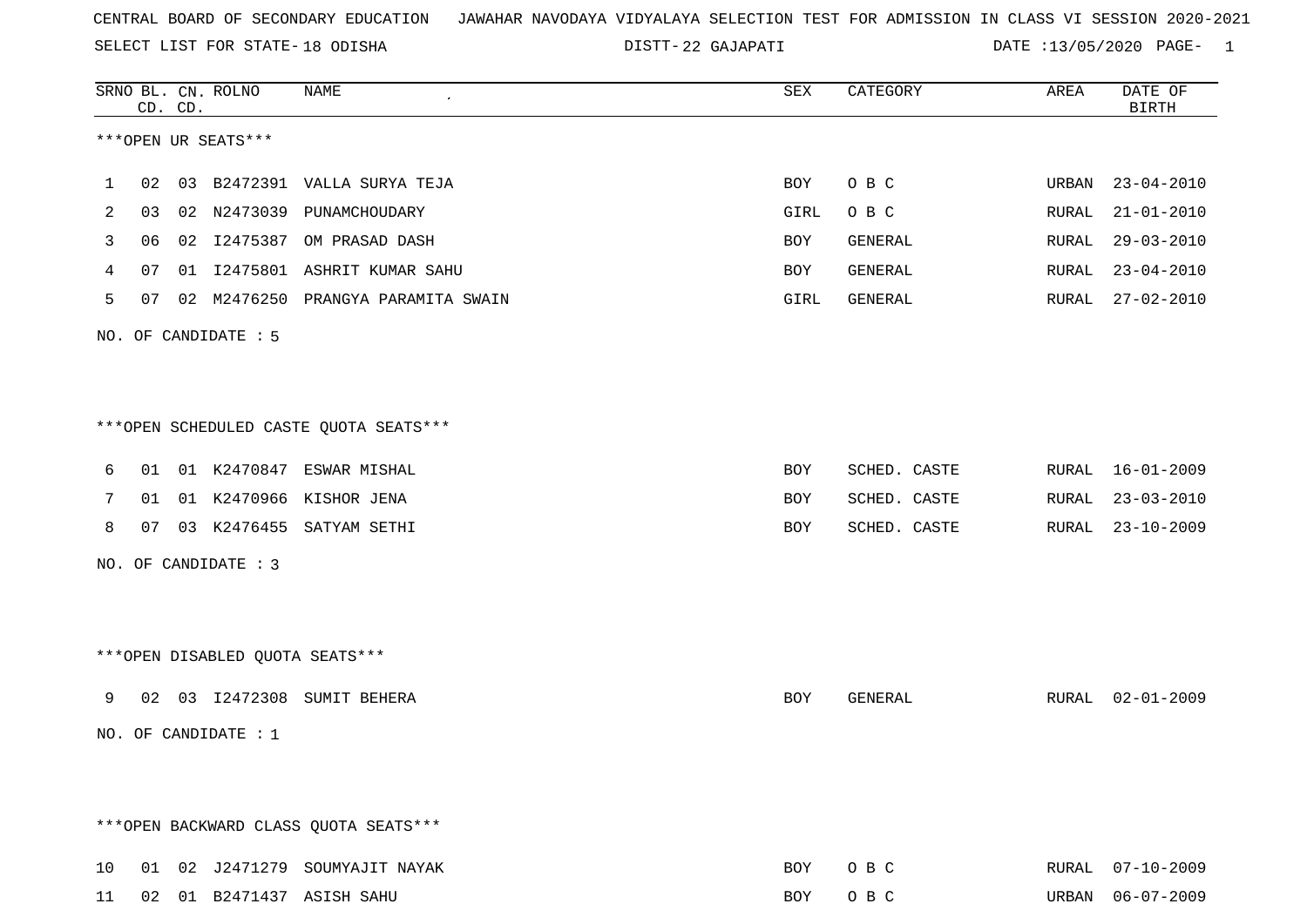SELECT LIST FOR STATE- DISTT- 18 ODISHA

22 GAJAPATI DATE :13/05/2020 PAGE- 2

|    | CD. CD. |    | SRNO BL. CN. ROLNO     | NAME                                   | SEX  | CATEGORY     | AREA         | DATE OF<br><b>BIRTH</b> |
|----|---------|----|------------------------|----------------------------------------|------|--------------|--------------|-------------------------|
|    |         |    |                        | *** OPEN BACKWARD CLASS QUOTA SEATS*** |      |              |              |                         |
| 12 | 02      |    |                        | 01 J2471476 BHABANI SANKAR MAHARANA    | BOY  | O B C        |              | RURAL 17-12-2009        |
| 13 | 02      |    |                        | 03 N2472224 SILLA VANDANA              | GIRL | O B C        | RURAL        | $30 - 03 - 2010$        |
| 14 | 05      |    |                        | 02 J2474839 SIDHARTH RATAN LOHARA      | BOY  | O B C        | RURAL        | $03 - 09 - 2008$        |
|    |         |    | NO. OF CANDIDATE : 5   |                                        |      |              |              |                         |
|    |         |    |                        |                                        |      |              |              |                         |
|    |         |    |                        | ***OPEN SCHEDULED TRIBE QUOTA SEATS*** |      |              |              |                         |
| 15 | 03      |    |                        | 01 L2472518 BHUBANANANDA SABAR         | BOY  | SCHED. TRIBE | <b>RURAL</b> | $03 - 01 - 2009$        |
| 16 | 03      |    |                        | 01 P2472535 BIPASHA BHUYAN             | GIRL | SCHED. TRIBE | RURAL        | $08 - 10 - 2009$        |
| 17 | 03      | 03 |                        | P2473143 RUHAMAH MANDAL                | GIRL | SCHED. TRIBE | RURAL        | $02 - 05 - 2009$        |
| 18 | 05      |    |                        | 02 P2474866 SUBHASHRI BEHERA           | GIRL | SCHED. TRIBE | RURAL        | $01 - 03 - 2009$        |
| 19 | 07      |    |                        | 01 P2476000 JAYANTHI MALLICK           | GIRL | SCHED. TRIBE | RURAL        | $21 - 02 - 2009$        |
| 20 | 07      |    |                        | 03 L2476322 RASHMI RANJAN RANASINGH    | BOY  | SCHED. TRIBE | RURAL        | $01 - 05 - 2009$        |
|    |         |    | NO. OF CANDIDATE : $6$ |                                        |      |              |              |                         |
|    |         |    |                        |                                        |      |              |              |                         |
|    |         |    |                        |                                        |      |              |              |                         |
|    |         |    | ***RURAL OPEN SEATS*** |                                        |      |              |              |                         |
| 21 | 01      |    |                        | 01 L2470961 KIRAN SABAR                | BOY  | SCHED. TRIBE |              | RURAL 12-03-2008        |
| 22 |         |    |                        | 01 01 N2470965 KISHORI CHOUDHARY       | GIRL | O B C        |              | RURAL 12-09-2009        |
| 23 | 02      |    |                        | 03 M2472238 SIRIPURAM NAMRATA          | GIRL | GENERAL      | RURAL        | $21 - 01 - 2010$        |
| 24 | 02      |    |                        | 03 12472277 S. SRIDHAR                 | BOY  | GENERAL      | RURAL        | 12-01-2008              |
| 25 | 03      |    |                        | 01 L2472488 BADRINATH SABAR            | BOY  | SCHED. TRIBE | RURAL        | $04 - 03 - 2009$        |
| 26 | 03      |    |                        | 03 L2473271 SRABAN KUMAR SABAR         | BOY  | SCHED. TRIBE | RURAL        | $24 - 06 - 2009$        |
| 27 |         |    |                        | 04 02 P2473864 MANJULA MANDL           | GIRL | SCHED. TRIBE | RURAL        | 12-01-2010              |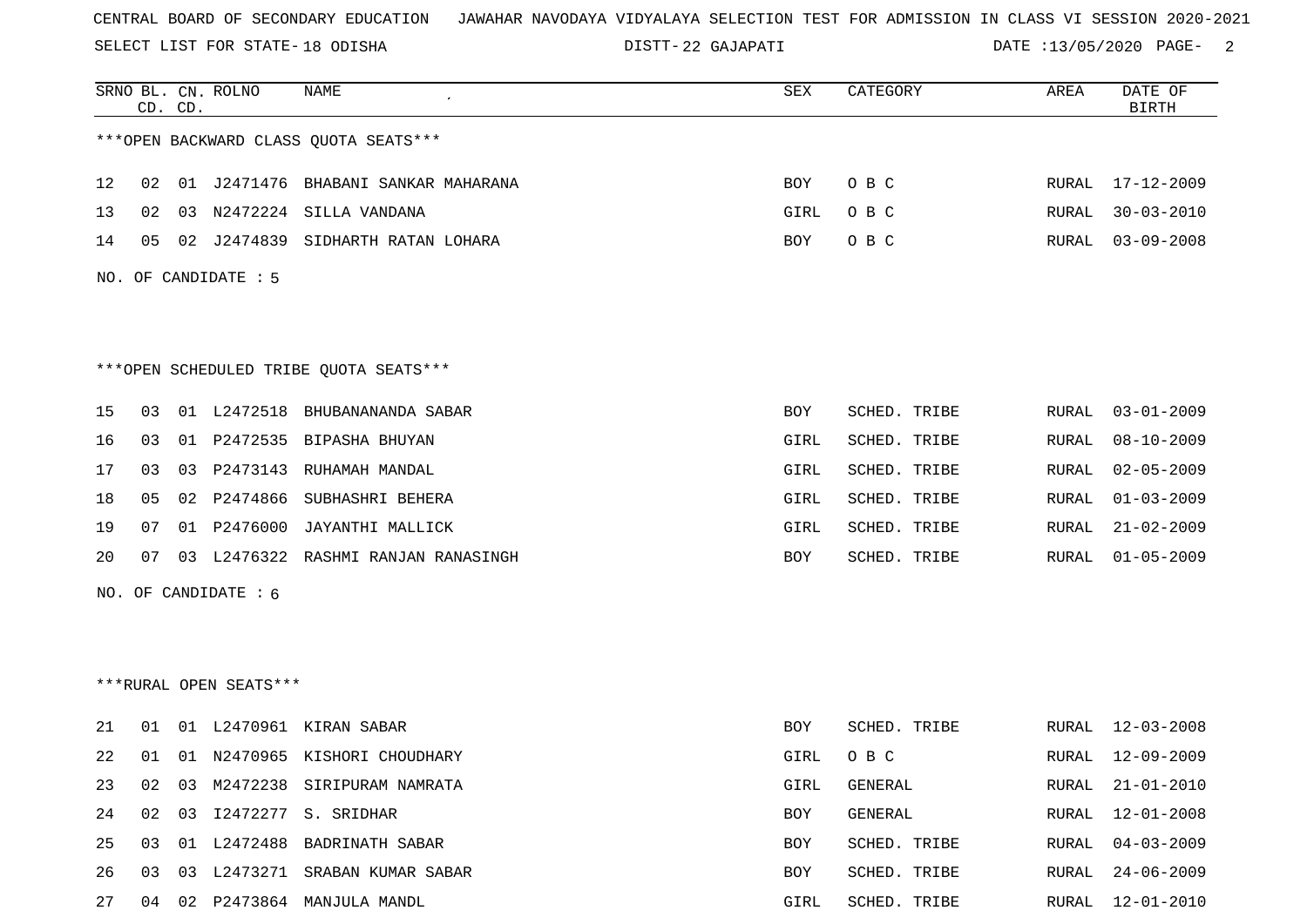SELECT LIST FOR STATE- DISTT- 18 ODISHA

DISTT-22 GAJAPATI DATE :13/05/2020 PAGE- 3

|    | CD. CD. |    | SRNO BL. CN. ROLNO     | NAME                                    | SEX        | CATEGORY     | AREA  | DATE OF<br><b>BIRTH</b> |
|----|---------|----|------------------------|-----------------------------------------|------------|--------------|-------|-------------------------|
|    |         |    | ***RURAL OPEN SEATS*** |                                         |            |              |       |                         |
| 28 | 04      |    |                        | 03 N2474048 RASNI GORLE                 | GIRL       | O B C        | RURAL | 15-01-2008              |
| 29 | 04      |    | 03 P2474220            | TANAYA RAIKA                            | GIRL       | SCHED. TRIBE | RURAL | $20 - 11 - 2007$        |
| 30 | 05      |    |                        | 01 I2474400 DEEPAK KUMAR PANI           | <b>BOY</b> | GENERAL      | RURAL | $12 - 10 - 2009$        |
| 31 | 05      | 02 | L2474838               | SIBASANKARA PRADHAN                     | <b>BOY</b> | SCHED. TRIBE | RURAL | $30 - 05 - 2009$        |
| 32 | 06      | 01 |                        | L2475110 DHARMRAJ NAYAK                 | <b>BOY</b> | SCHED. TRIBE | RURAL | $09 - 02 - 2010$        |
| 33 | 06      | 01 |                        | P2475155 HARAPRIYA KARJEE               | GIRL       | SCHED. TRIBE | RURAL | $05 - 09 - 2010$        |
| 34 | 07      | 01 |                        | P2475960 GLORY MAJHI                    | GIRL       | SCHED. TRIBE | RURAL | $08 - 05 - 2010$        |
| 35 | 07      | 02 | I2476057               | KANHA MISHRA                            | BOY        | GENERAL      | RURAL | $15 - 09 - 2008$        |
| 36 | 07      |    |                        | 03 L2476461 SHAKTIDATA DALAI            | <b>BOY</b> | SCHED. TRIBE | RURAL | $08 - 03 - 2009$        |
|    |         |    | NO. OF CANDIDATE : 16  |                                         |            |              |       |                         |
|    |         |    |                        |                                         |            |              |       |                         |
|    |         |    |                        |                                         |            |              |       |                         |
|    |         |    |                        | ***RURAL SCHEDULED CASTE QUOTA SEATS*** |            |              |       |                         |
| 37 | 01      | 01 |                        | 02470748 BANDANA CHINTADA               | GIRL       | SCHED. CASTE | RURAL | $15 - 03 - 2009$        |
| 38 | 01      | 01 | K2470903               | JAYADEV MISHALA                         | BOY        | SCHED. CASTE | RURAL | $15 - 01 - 2010$        |
| 39 | 01      | 02 |                        | K2471216 SANDESH PARICHA                | <b>BOY</b> | SCHED. CASTE | RURAL | $05 - 03 - 2008$        |
| 40 | 02      | 01 |                        | K2471396 AMITI HARESH                   | BOY        | SCHED. CASTE | RURAL | $25 - 12 - 2007$        |
| 41 | 02      | 02 | 02471806 K. SRUTI      |                                         | GIRL       | SCHED. CASTE | RURAL | 19-04-2009              |
| 42 | 06      | 02 |                        | 02475457 RACHANA BALIARSINGH            | GIRL       | SCHED. CASTE | RURAL | $14 - 04 - 2008$        |
| 43 | 06      | 02 | 02475502 RIYA ROY      |                                         | GIRL       | SCHED. CASTE | RURAL | $12 - 09 - 2009$        |
| 44 | 06      | 02 | 02475665               | SUNALI NAYAK                            | GIRL       | SCHED. CASTE | RURAL | $19 - 10 - 2008$        |
| 45 | 07      | 03 |                        | K2476475 SIDHIBI NAYAK                  | <b>BOY</b> | SCHED. CASTE | RURAL | $23 - 03 - 2008$        |
|    |         |    |                        |                                         |            |              |       |                         |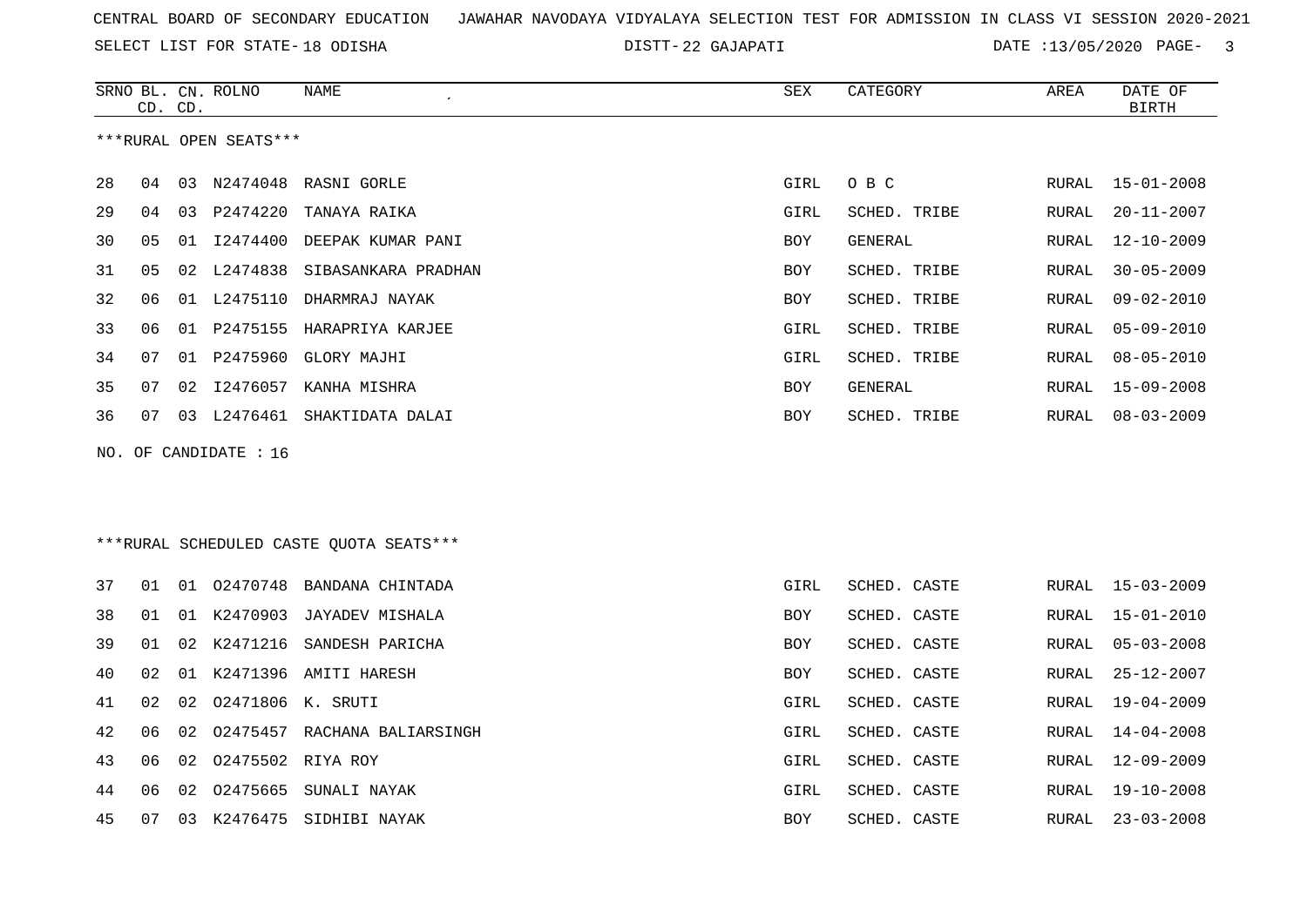| CENTRAL BOARD OF SECONDARY EDUCATION – JAWAHAR NAVODAYA VIDYALAYA SELECTION TEST FOR ADMISSION IN CLASS VI SESSION 2020-2021 |  |  |  |  |
|------------------------------------------------------------------------------------------------------------------------------|--|--|--|--|
|------------------------------------------------------------------------------------------------------------------------------|--|--|--|--|

DISTT-22 GAJAPATI 22 GAJAPATI DATE :13/05/2020 PAGE- 4

|    | CD. CD. |    | SRNO BL. CN. ROLNO   | <b>NAME</b>                             | <b>SEX</b> | CATEGORY | AREA          | DATE OF<br><b>BIRTH</b> |
|----|---------|----|----------------------|-----------------------------------------|------------|----------|---------------|-------------------------|
|    |         |    | NO. OF CANDIDATE : 9 |                                         |            |          |               |                         |
|    |         |    |                      |                                         |            |          |               |                         |
|    |         |    |                      |                                         |            |          |               |                         |
|    |         |    |                      | *** RURAL BACKWARD CLASS QUOTA SEATS*** |            |          |               |                         |
| 46 | 01      | 01 | N2470780             | BORSA NAYAK                             | GIRL       | O B C    | RURAL         | $17 - 12 - 2008$        |
| 47 | 01      | 01 | J2470803             | DARAPU JEEVAN                           | <b>BOY</b> | O B C    | RURAL         | $19 - 07 - 2008$        |
| 48 | 01      | 02 | N2471045             | MEENAKSHI DORA                          | GIRL       | O B C    | RURAL         | $08 - 01 - 2009$        |
| 49 | 01      | 02 | J2471206             | SADA SUMANTH                            | <b>BOY</b> | O B C    | RURAL         | $28 - 01 - 2010$        |
| 50 | 01      | 02 | N2471268             | SMRUTISMITA SIKPUCH                     | GIRL       | O B C    | RURAL         | $26 - 05 - 2009$        |
| 51 | 02      | 02 | J2471865             | MANAS BISWAL                            | BOY        | O B C    | RURAL         | $03 - 05 - 2009$        |
| 52 | 02      | 02 | J2471991             | P. DINESH SAI                           | <b>BOY</b> | O B C    | RURAL         | $24 - 07 - 2008$        |
| 53 | 02      | 03 | J2472164             | SALUGU HEMANTH                          | BOY        | O B C    | RURAL         | $13 - 04 - 2008$        |
| 54 | 03      | 01 |                      | J2472421 AJAYA GOUDA                    | <b>BOY</b> | O B C    | ${\tt RURAL}$ | $12 - 06 - 2009$        |
| 55 | 03      | 01 |                      | J2472424 AJIT GOUDA                     | <b>BOY</b> | O B C    | RURAL         | $22 - 10 - 2008$        |
| 56 | 03      | 01 | J2472554             | BRUNDABAN PATRO                         | BOY        | O B C    | RURAL         | $15 - 08 - 2009$        |
| 57 | 06      | 01 | J2474953             | AKASH GOUDA                             | <b>BOY</b> | O B C    | RURAL         | 19-12-2008              |
| 58 | 07      | 01 | J2475980             | JADUMANI BEHERA                         | BOY        | O B C    | RURAL         | $10 - 08 - 2009$        |
| 59 | 07      | 02 | J2476241             | PRADYUMNA KUMAR SAHU                    | BOY        | O B C    | RURAL         | $25 - 09 - 2008$        |
| 60 | 07      | 03 | N2476327             | RESHMA CHOUDHURY                        | GIRL       | O B C    | RURAL         | $23 - 06 - 2009$        |
| 61 | 07      | 03 | J2476393             | SAIRAM SAHU                             | <b>BOY</b> | O B C    | ${\tt RURAL}$ | $22 - 06 - 2010$        |

NO. OF CANDIDATE : 16

\*\*\*RURAL SCHEDULED TRIBE QUOTA SEATS\*\*\*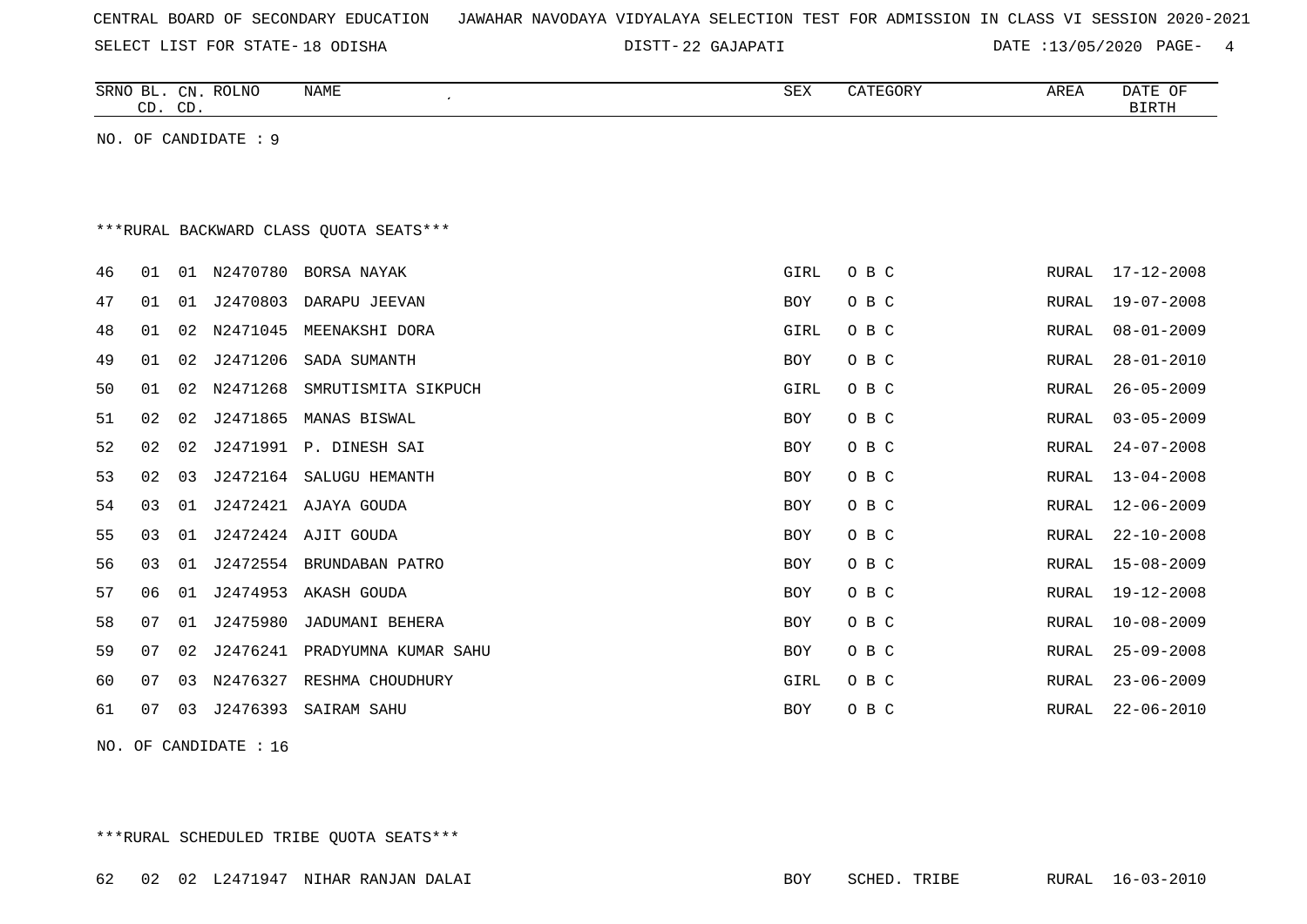SELECT LIST FOR STATE- DISTT- 18 ODISHA

22 GAJAPATI DATE :13/05/2020 PAGE- 5

|    |    | CD. CD. | SRNO BL. CN. ROLNO | <b>NAME</b>                              | <b>SEX</b> | CATEGORY        | AREA         | DATE OF<br><b>BIRTH</b> |
|----|----|---------|--------------------|------------------------------------------|------------|-----------------|--------------|-------------------------|
|    |    |         |                    | *** RURAL SCHEDULED TRIBE QUOTA SEATS*** |            |                 |              |                         |
| 63 | 02 | 03      | L2472291           | SUBHANKAR KARJEE                         | <b>BOY</b> | SCHED. TRIBE    | <b>RURAL</b> | $08 - 11 - 2009$        |
| 64 | 03 | 01      | P2472568           | CHINMAYEE RAUTA                          | GIRL       | SCHED. TRIBE    | RURAL        | $05 - 06 - 2010$        |
| 65 | 03 | 01      | L2472596           | DEVA SANKAR NAYAK                        | <b>BOY</b> | SCHED. TRIBE    | RURAL        | $11 - 04 - 2009$        |
| 66 | 03 |         | 01 L2472608        | DIBAKAR KARJEE                           | <b>BOY</b> | SCHED. TRIBE    | RURAL        | $27 - 04 - 2008$        |
| 67 | 03 | 01      | L2472629           | DURGAPRASAD KARJEE                       | <b>BOY</b> | SCHED. TRIBE    | RURAL        | $07 - 12 - 2008$        |
| 68 | 03 | 01      | L2472638           | ESHA SABAR                               | <b>BOY</b> | SCHED. TRIBE    | <b>RURAL</b> | $02 - 02 - 2009$        |
| 69 | 03 |         |                    | 01 P2472787 KALYANI MANDALA              | GIRL       | SCHED. TRIBE    | RURAL        | $06 - 03 - 2009$        |
| 70 | 03 | 01      |                    | P2472792 KAMALABATI NAYAK                | GIRL       | SCHED. TRIBE    | RURAL        | $26 - 04 - 2009$        |
| 71 | 03 | 02      | L2472936           | NAGESHWAR MANDAL                         | <b>BOY</b> | SCHED. TRIBE    | <b>RURAL</b> | $12 - 07 - 2009$        |
| 72 | 03 | 02      |                    | L2473056 RABINDRA GOURAHARI              | BOY        | SCHED. TRIBE    | RURAL        | $07 - 12 - 2008$        |
| 73 | 03 |         |                    | 03 L2473112 RENUKANTA BHUYAN             | <b>BOY</b> | SCHED. TRIBE    | RURAL        | $10 - 02 - 2010$        |
| 74 | 05 | 02      | P2474796           | SANJITA DANDIA                           | GIRL       | SCHED. TRIBE    | RURAL        | $02 - 08 - 2009$        |
| 75 | 05 |         | 02 L2474844        | SINDHU RAIKA                             | <b>BOY</b> | SCHED. TRIBE    | <b>RURAL</b> | $22 - 04 - 2009$        |
| 76 | 06 | 01      | L2475206           | JIBAN RAITA                              | <b>BOY</b> | SCHED. TRIBE    | <b>RURAL</b> | $17 - 08 - 2009$        |
| 77 | 06 |         |                    | 01 L2475214 JITENDRA PRADHAN             | BOY        | SCHED. TRIBE    | RURAL        | $15 - 06 - 2007$        |
| 78 | 06 | 02      | P2475623           | SRIDEVI RAITA                            | GIRL       | SCHED. TRIBE    | <b>RURAL</b> | $09 - 12 - 2008$        |
| 79 | 07 | 01      | L2475964           | GOPABANDHU MALLICK                       | BOY        | SCHED. TRIBE    | RURAL        | $04 - 02 - 2010$        |
| 80 | 07 | 01      |                    | L2475972 HITESH MRUNAL MALLICK           | <b>BOY</b> | SCHED.<br>TRIBE | <b>RURAL</b> | $11 - 10 - 2009$        |

NO. OF CANDIDATE : 19

TOTAL SELECTED CANDIDATE : 80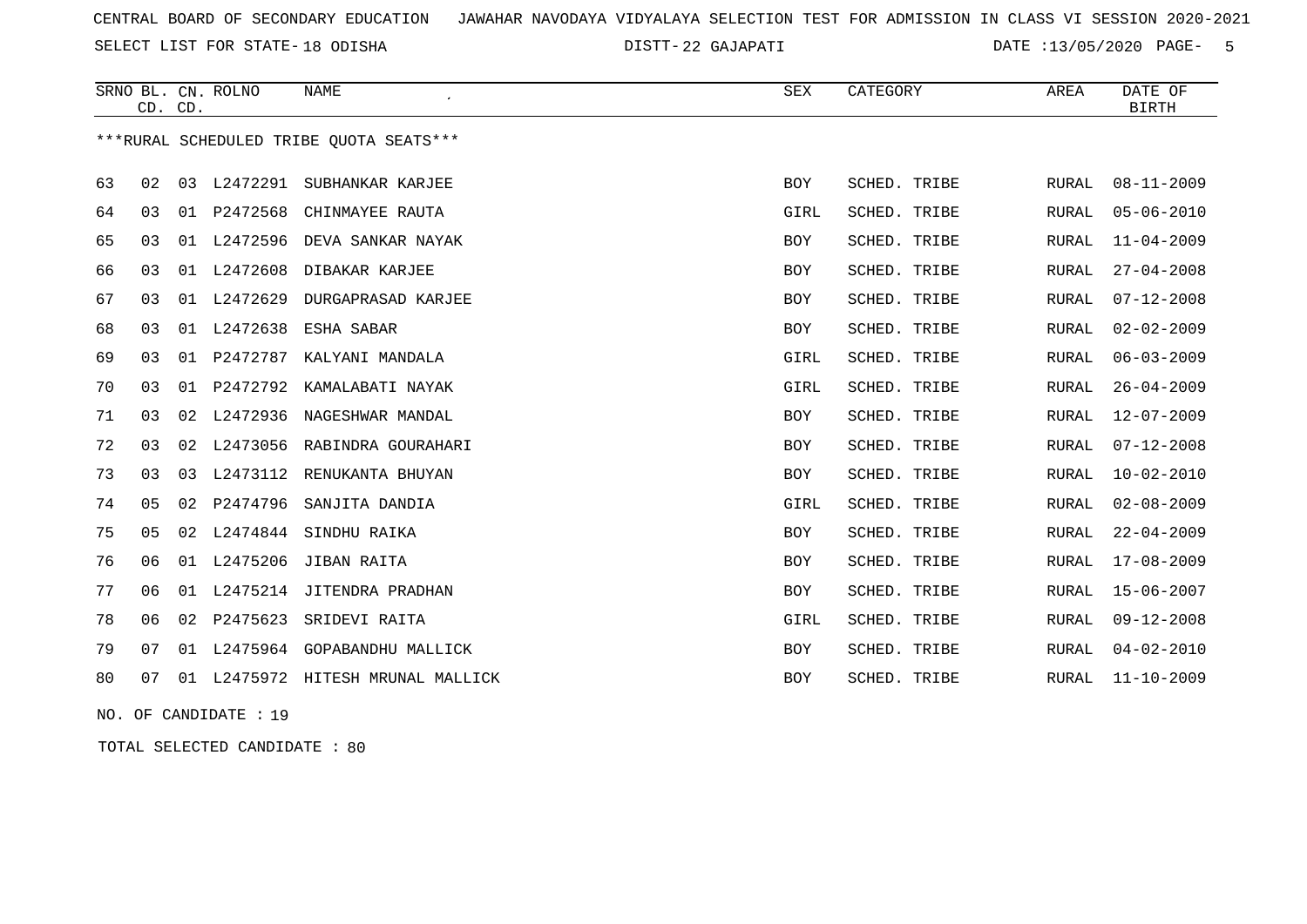SELECT LIST FOR STATE- DISTT- 18 ODISHA

23 BOUDH DATE :13/05/2020 PAGE- 1

|    |    | CD. CD. | SRNO BL. CN. ROLNO   | NAME                                    | <b>SEX</b> | CATEGORY     | AREA  | DATE OF<br><b>BIRTH</b> |
|----|----|---------|----------------------|-----------------------------------------|------------|--------------|-------|-------------------------|
|    |    |         | ***OPEN UR SEATS***  |                                         |            |              |       |                         |
| 1  | 01 |         |                      | 01 K2476777 AYUSH KUMAR MALIK           | BOY        | SCHED. CASTE | RURAL | 17-06-2009              |
| 2  | 01 |         |                      | 02 E2476955 HARIPRIYA DASH              | GIRL       | GENERAL      | URBAN | $06 - 12 - 2009$        |
| 3  | 01 |         |                      | 03 J2477391 SAMEER JENA                 | BOY        | O B C        | RURAL | $18 - 03 - 2008$        |
| 4  |    |         |                      | 03 01 J2478653 BADAL KARNA              | <b>BOY</b> | O B C        | RURAL | 10-08-2009              |
|    |    |         | NO. OF CANDIDATE : 4 |                                         |            |              |       |                         |
|    |    |         |                      | *** OPEN SCHEDULED CASTE QUOTA SEATS*** |            |              |       |                         |
| 5  |    |         |                      | 03 01 K2478524 ABHISHEK TANDIA          | BOY        | SCHED. CASTE |       | RURAL 18-10-2009        |
| 6  | 03 |         |                      | 01 K2478561 AMOSH LUHA                  | <b>BOY</b> | SCHED. CASTE | RURAL | $18 - 02 - 2009$        |
| 7  | 03 |         |                      | 01 02478588 ANKITA RAJAHANSA            | GIRL       | SCHED. CASTE | RURAL | $06 - 03 - 2010$        |
| 8  | 03 |         |                      | 02 K2479047 PRAJNAN NAIK                | BOY        | SCHED. CASTE | RURAL | $28 - 05 - 2009$        |
| 9  | 03 |         |                      | 03 02479444 SWAPNASAGARIKA BAGH         | GIRL       | SCHED. CASTE | RURAL | 14-09-2008              |
|    |    |         | NO. OF CANDIDATE : 5 |                                         |            |              |       |                         |
|    |    |         |                      | ***OPEN DISABLED QUOTA SEATS***         |            |              |       |                         |
| 10 | 01 |         |                      | 01 I2476627 ABHILASH HOTA               | BOY        | GENERAL      |       | RURAL 12-11-2009        |
| 11 | 01 |         |                      | 03 N2477486 SHUBHASHREE MENDILI         | GIRL       | O B C        | RURAL | $12 - 03 - 2010$        |
| 12 |    |         |                      | 03 01 J2478804 JAGADISH RANA            | BOY        | O B C        | RURAL | $09 - 10 - 2009$        |
|    |    |         | NO. OF CANDIDATE : 3 |                                         |            |              |       |                         |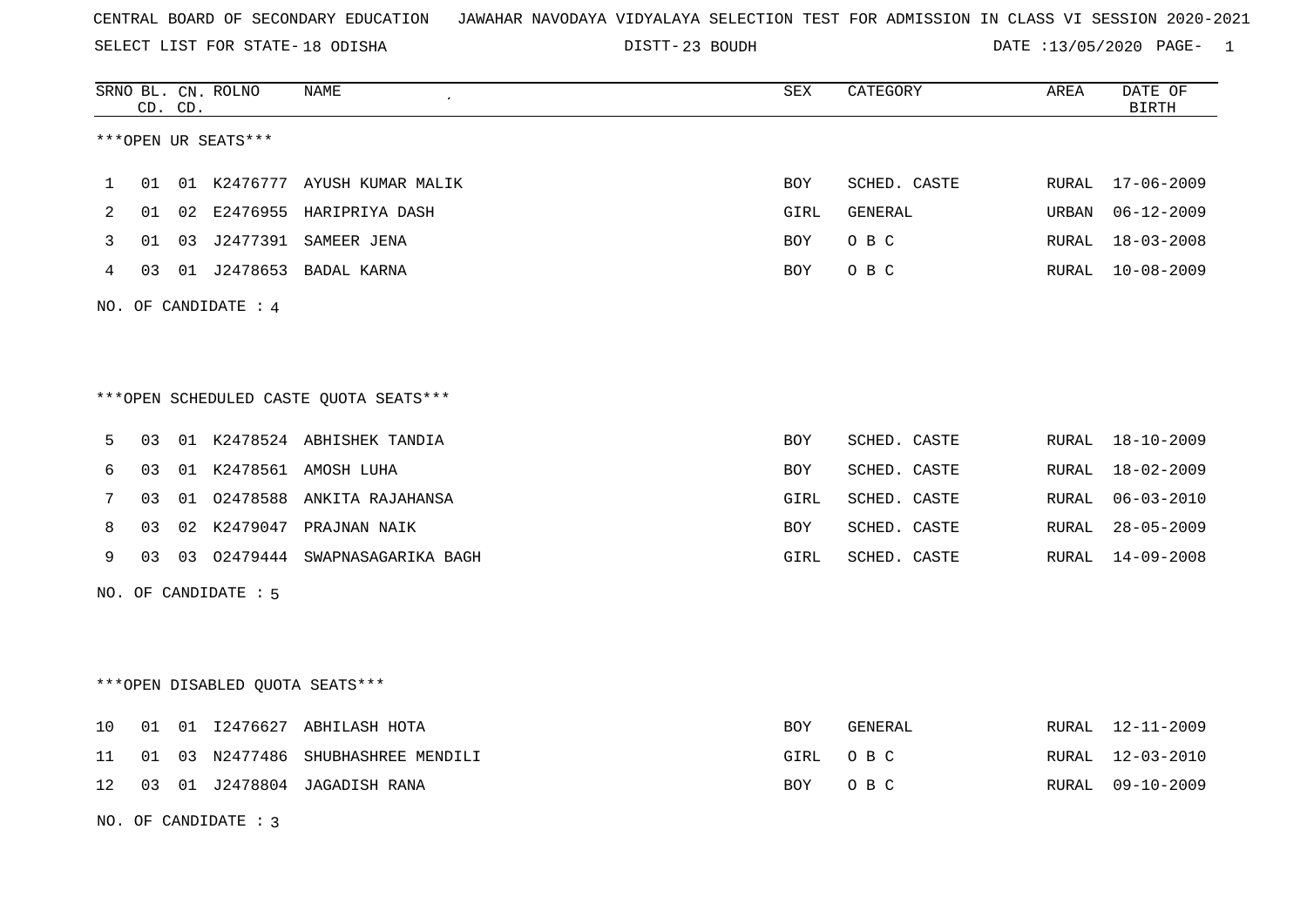SELECT LIST FOR STATE- DISTT- 18 ODISHA

DISTT-23 BOUDH DATE :13/05/2020 PAGE- 2

|    |    | CD. CD. | SRNO BL. CN. ROLNO     | NAME                                   | SEX  | CATEGORY     | AREA  | DATE OF<br><b>BIRTH</b> |
|----|----|---------|------------------------|----------------------------------------|------|--------------|-------|-------------------------|
|    |    |         |                        | *** OPEN BACKWARD CLASS QUOTA SEATS*** |      |              |       |                         |
| 13 | 01 |         |                        | 01 J2476765 ASHUTOSH BARIK             | BOY  | O B C        | RURAL | $17 - 03 - 2010$        |
| 14 | 01 |         |                        | 02 J2477082 LOKESH PRADHAN             | BOY  | O B C        | RURAL | $23 - 11 - 2009$        |
| 15 | 01 | 02      |                        | B2477187 OM PRAKASH SAHU               | BOY  | O B C        | URBAN | $04 - 09 - 2009$        |
| 16 | 01 | 03      | J2477388               | SAMBIT BADMALI                         | BOY  | O B C        | RURAL | $04 - 05 - 2009$        |
| 17 | 03 |         |                        | 03 N2479390 SUBHASMITA PADHAN          | GIRL | O B C        | RURAL | 13-02-2009              |
|    |    |         | NO. OF CANDIDATE : 5   |                                        |      |              |       |                         |
|    |    |         |                        |                                        |      |              |       |                         |
|    |    |         |                        |                                        |      |              |       |                         |
|    |    |         |                        | ***OPEN SCHEDULED TRIBE QUOTA SEATS*** |      |              |       |                         |
| 18 | 01 |         |                        | 01 L2476831 BIDYABHUSAN MIRDHA         | BOY  | SCHED. TRIBE | RURAL | $26 - 10 - 2009$        |
| 19 | 02 | 03      | P2478360               | SMRUTI SUCHARITA NAYAK                 | GIRL | SCHED. TRIBE | RURAL | $03 - 05 - 2009$        |
| 20 | 02 |         |                        | 03 P2478434 SUCHISMITA KANHAR          | GIRL | SCHED. TRIBE | RURAL | $08 - 09 - 2009$        |
|    |    |         | NO. OF CANDIDATE : 3   |                                        |      |              |       |                         |
|    |    |         |                        |                                        |      |              |       |                         |
|    |    |         |                        |                                        |      |              |       |                         |
|    |    |         | ***RURAL OPEN SEATS*** |                                        |      |              |       |                         |
| 21 | 01 |         |                        | 02 N2476941 GAYATRI MEHER              | GIRL | O B C        | RURAL | $29 - 09 - 2009$        |
| 22 | 01 |         |                        | 02 J2477066 LINGARAJ MEHER             | BOY  | O B C        | RURAL | $23 - 05 - 2009$        |
| 23 | 01 |         |                        | 02 J2477121 MANTU MEHER                | BOY  | O B C        | RURAL | $05 - 04 - 2009$        |
| 24 |    |         |                        | 01 03 I2477247 PREAMJIT SWAIN          | BOY  | GENERAL      |       | RURAL 14-07-2009        |
| 25 | 01 | 03      |                        | N2477340 RIYA PRADHAN                  | GIRL | O B C        | RURAL | $01 - 05 - 2009$        |
| 26 | 01 | 03      | 02477410               | SANCHITA SETHY                         | GIRL | SCHED. CASTE | RURAL | $25 - 04 - 2009$        |
| 27 | 01 |         |                        | 04 K2477689 TUSHARKANT DIPA            | BOY  | SCHED. CASTE | RURAL | $26 - 06 - 2007$        |
| 28 | 02 |         |                        | 01 M2477794 ARCHITA PATTNAYAK          | GIRL | GENERAL      | RURAL | $15 - 07 - 2009$        |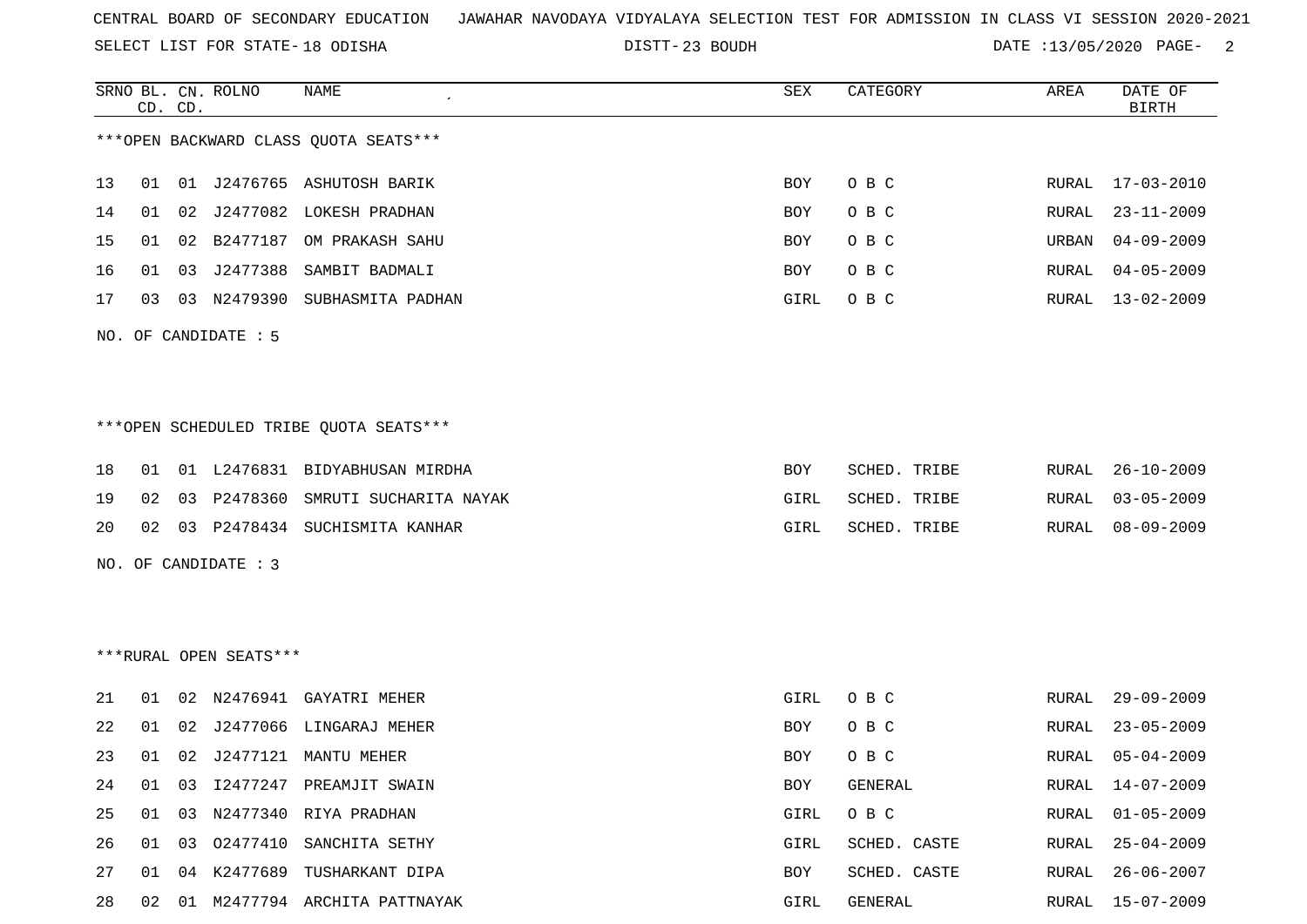SELECT LIST FOR STATE- DISTT- 18 ODISHA

23 BOUDH DATE :13/05/2020 PAGE- 3

|          |          | CD. CD. | SRNO BL. CN. ROLNO     | NAME<br>$\epsilon$                      | SEX         | CATEGORY                     | AREA  | DATE OF<br><b>BIRTH</b> |
|----------|----------|---------|------------------------|-----------------------------------------|-------------|------------------------------|-------|-------------------------|
|          |          |         | ***RURAL OPEN SEATS*** |                                         |             |                              |       |                         |
| 29       | 02       |         |                        | 02 K2478144 PRADYUMNA NAYAK             | BOY         | SCHED. CASTE                 | RURAL | $17 - 10 - 2009$        |
| 30       | 02       | 02      |                        | M2478162 PRATYASHA TRIPATHY             | GIRL        | <b>GENERAL</b>               | RURAL | $01 - 08 - 2009$        |
| 31       | 02       | 02      | J2478290               | SANJIT RANA                             | BOY         | O B C                        | RURAL | $09 - 08 - 2009$        |
| 32       | 02       | 03      | M2478332               | SHRIYA SHARMISTHA                       | GIRL        | GENERAL                      | RURAL | $16 - 08 - 2009$        |
| 33       | 02       | 03      | K2478470               | SWAGATA BEHERA                          | BOY         | SCHED. CASTE                 | RURAL | $16 - 06 - 2009$        |
| 34       | 02       | 03      | N2478471               | SWAGATIKA BARIK                         | GIRL        | O B C                        | RURAL | $08 - 10 - 2009$        |
| 35       | 03       | 02      |                        | 12478842 JYOTIRADITYA PRAHARAJ          | BOY         | GENERAL                      | RURAL | $18 - 07 - 2009$        |
| 36       | 03       | 03      |                        | J2479159 RINKESH PALIA                  | BOY         | O B C                        | RURAL | $30 - 12 - 2009$        |
| 37       | 03       | 03      | J2479213               | SAHIL KUMAR SAHU                        | BOY         | O B C                        | RURAL | $26 - 12 - 2009$        |
| 38       | 03       | 03      | M2479286               | SHIKHA RANI PADHI                       | GIRL        | <b>GENERAL</b>               | RURAL | $05 - 09 - 2009$        |
| 39       | 03       | 03      | I2479358               | SRIKANTA NAYAK                          | BOY         | <b>GENERAL</b>               | RURAL | $05 - 11 - 2009$        |
| 40       | 03       | 03      | N2479402               | SUDIPTA BASTIA                          | GIRL        | O B C                        | RURAL | $03 - 04 - 2009$        |
| 41       | 03       | 03      | I2479409               | SUMIT MISHRA                            | BOY         | GENERAL                      | RURAL | $08 - 03 - 2009$        |
| 42       | 03       |         | 03 K2479449            | SWASTIK NAIK                            | BOY         | SCHED. CASTE                 | RURAL | $12 - 03 - 2009$        |
|          |          |         | NO. OF CANDIDATE : 22  |                                         |             |                              |       |                         |
|          |          |         |                        |                                         |             |                              |       |                         |
|          |          |         |                        |                                         |             |                              |       |                         |
|          |          |         |                        | ***RURAL SCHEDULED CASTE QUOTA SEATS*** |             |                              |       |                         |
| 43       | 01       |         |                        | 02 K2476929 DURBADALA HATI              | BOY         | SCHED. CASTE                 | RURAL | 14-07-2009              |
| 44       | 01       |         |                        | 02 K2477131 MITHUN BAGHA                | BOY         | SCHED. CASTE                 | RURAL | $31 - 05 - 2009$        |
| 45       | 01       |         |                        | 02 K2477171 NIRAKAR SETHI               | <b>BOY</b>  | SCHED. CASTE                 | RURAL | $25 - 02 - 2010$        |
| 46       | 01       |         |                        | 02 02477225 PRAGNYASHREE JAGADALA       | GIRL        | SCHED. CASTE                 | RURAL | $05 - 01 - 2010$        |
|          |          |         |                        | 03 K2477288 RAHUL MAHANANDIA            |             |                              |       | $19 - 04 - 2009$        |
| 47<br>48 | 01<br>02 |         |                        | 01 02477783 ARCHITA BEHERA              | BOY<br>GIRL | SCHED. CASTE<br>SCHED. CASTE | RURAL | $22 - 10 - 2009$        |
|          |          |         |                        |                                         |             |                              | RURAL |                         |
| 49       |          |         |                        | 02 02 K2478227 RATAN SETHY              | BOY         | SCHED. CASTE                 | RURAL | $07 - 05 - 2009$        |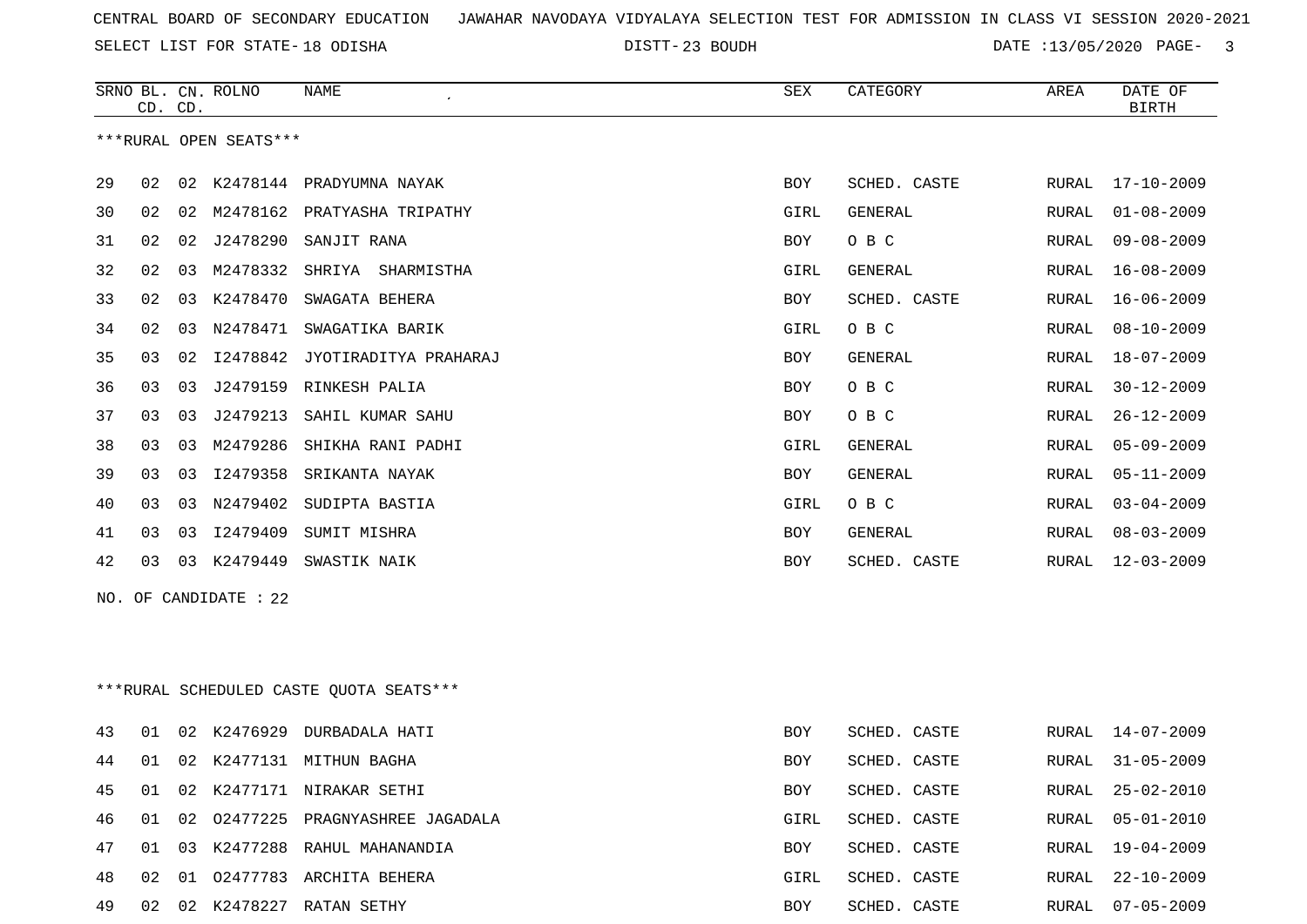SELECT LIST FOR STATE- DISTT- 18 ODISHA

23 BOUDH DATE :13/05/2020 PAGE- 4

|    | CD. CD. |    | SRNO BL. CN. ROLNO    | NAME                                    | SEX  | CATEGORY     | AREA  | DATE OF<br><b>BIRTH</b> |
|----|---------|----|-----------------------|-----------------------------------------|------|--------------|-------|-------------------------|
|    |         |    |                       | ***RURAL SCHEDULED CASTE QUOTA SEATS*** |      |              |       |                         |
| 50 | 02      |    |                       | 02 K2478262 SAGARA KUMAR HANSA          | BOY  | SCHED. CASTE | RURAL | $03 - 08 - 2009$        |
| 51 | 03      |    |                       | 01 K2478713 CHANDAN MAHALINGA           | BOY  | SCHED. CASTE | RURAL | $02 - 04 - 2009$        |
| 52 | 03      | 01 | 02478801              | ITISHREE SUNA                           | GIRL | SCHED. CASTE | RURAL | $01 - 03 - 2010$        |
| 53 | 03      | 02 | K2478844              | JYOTIRANJAN BAGHA                       | BOY  | SCHED. CASTE | RURAL | $06 - 12 - 2009$        |
| 54 | 03      | 02 | K2478892              | KSHYAMANIDHI SUNA                       | BOY  | SCHED. CASTE | RURAL | $26 - 01 - 2010$        |
| 55 | 03      | 02 |                       | 02479112 PUSPAREKHA BAGHA               | GIRL | SCHED. CASTE | RURAL | $12 - 02 - 2009$        |
| 56 | 03      | 03 |                       | K2479484 UMASHANKAR JAGADALA            | BOY  | SCHED. CASTE | RURAL | 04-01-2009              |
|    |         |    | NO. OF CANDIDATE : 14 |                                         |      |              |       |                         |
|    |         |    |                       |                                         |      |              |       |                         |
|    |         |    |                       |                                         |      |              |       |                         |
|    |         |    |                       | *** RURAL BACKWARD CLASS QUOTA SEATS*** |      |              |       |                         |
| 57 | 01      |    |                       | 01 N2476769 ASINA SAHU                  | GIRL | O B C        | RURAL | $18 - 05 - 2009$        |
| 58 | 01      | 01 |                       | J2476784 AZAD MAHAKUL                   | BOY  | O B C        | RURAL | $03 - 08 - 2009$        |
| 59 | 01      | 02 |                       | J2477138 MOUSAM SAHU                    | BOY  | O B C        | RURAL | $07 - 12 - 2008$        |
| 60 | 01      | 03 | N2477514              | SMRUTIREKHA PRADHAN                     | GIRL | O B C        | RURAL | $03 - 01 - 2010$        |
| 61 | 01      | 04 | J2477611              | SUMAN NAIK                              | BOY  | O B C        | RURAL | $14 - 06 - 2009$        |
| 62 | 01      | 04 | J2477687              | TURIT KAMPA                             | BOY  | O B C        | RURAL | $22 - 10 - 2009$        |
| 63 | 02      | 01 |                       | J2477704 ADITYA KUMAR SAHOO             | BOY  | O B C        | RURAL | $03 - 09 - 2009$        |
| 64 | 02      | 01 |                       | J2477812 ASHUTOSH MEHER                 | BOY  | O B C        | RURAL | 11-05-2008              |
| 65 | 03      | 01 |                       | J2478593 ANSHIB KUMAR BARIK             | BOY  | O B C        | RURAL | $10 - 04 - 2009$        |
| 66 | 03      | 01 | J2478777              | GUNJAN SAHU                             | BOY  | O B C        | RURAL | $11 - 08 - 2009$        |
| 67 | 03      |    |                       | 02 N2478877 KIRAN MANISHA SAHU          | GIRL | O B C        | RURAL | $15 - 04 - 2009$        |
| 68 | 03      | 02 |                       | J2479094 PRIYANSHU BHOI                 | BOY  | O B C        | RURAL | $01 - 09 - 2009$        |
| 69 | 03      | 03 |                       | J2479217 SAISANYUS THELA                | BOY  | O B C        | RURAL | $21 - 03 - 2010$        |
| 70 | 03      | 03 |                       | J2479311 SIDDHESWAR DANTA               | BOY  | O B C        | RURAL | 04-05-2009              |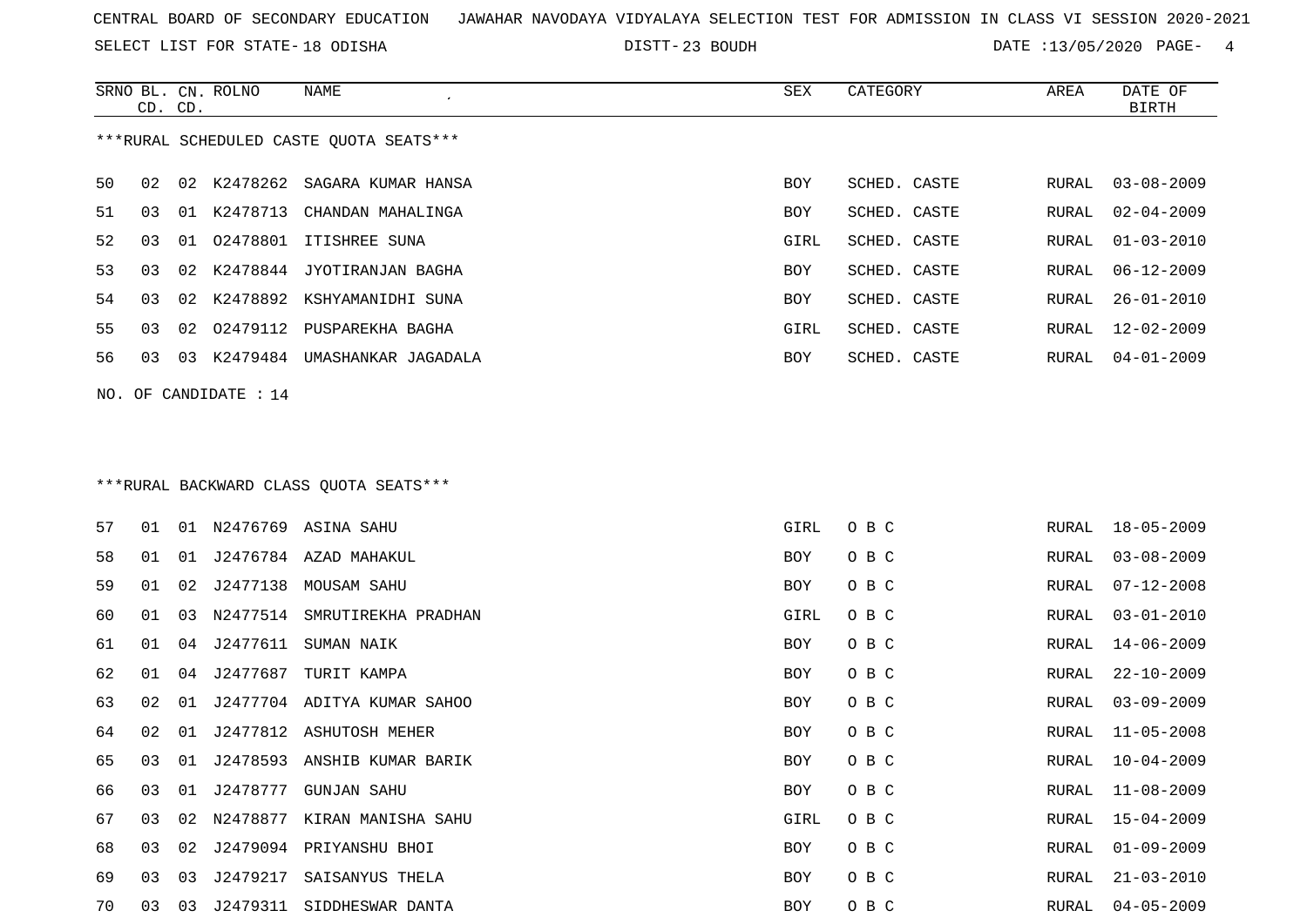SELECT LIST FOR STATE- DISTT- 18 ODISHA

23 BOUDH DATE :13/05/2020 PAGE- 5

|     | CD. CD.        |    | SRNO BL. CN. ROLNO | <b>NAME</b><br>$\cdot$                  | <b>SEX</b> | CATEGORY     | AREA         | DATE OF<br><b>BIRTH</b> |
|-----|----------------|----|--------------------|-----------------------------------------|------------|--------------|--------------|-------------------------|
|     |                |    |                    | *** RURAL BACKWARD CLASS QUOTA SEATS*** |            |              |              |                         |
| 71  | 03             | 03 | N2479337           | SNEHARANI RANA                          | GIRL       | O B C        | RURAL        | $09 - 10 - 2009$        |
| 72  | 03             | 03 | J2479383           | SUBHANKAR PRADHAN                       | BOY        | O B C        | RURAL        | $10 - 04 - 2009$        |
| NO. |                |    | OF CANDIDATE : 16  |                                         |            |              |              |                         |
|     |                |    |                    |                                         |            |              |              |                         |
|     |                |    |                    | ***RURAL SCHEDULED TRIBE QUOTA SEATS*** |            |              |              |                         |
| 73  | 01             | 02 | L2477103           | MANARANJAN PRADHAN                      | <b>BOY</b> | SCHED. TRIBE | RURAL        | $25 - 10 - 2009$        |
| 74  | 02             | 02 | L2478215           | RAKESH KUMAR MALLIK                     | <b>BOY</b> | SCHED. TRIBE | <b>RURAL</b> | $15 - 07 - 2009$        |
| 75  | 0 <sub>3</sub> | 01 | L2478527           | ABYA BHOI                               | <b>BOY</b> | SCHED. TRIBE | <b>RURAL</b> | $01 - 04 - 2010$        |
| 76  | 03             | 01 | L2478762           | FIROJ JANI                              | <b>BOY</b> | SCHED. TRIBE | RURAL        | $28 - 12 - 2008$        |
| 77  | 03             | 02 | P2478831           | <b>JINA SAHU</b>                        | GIRL       | SCHED. TRIBE | RURAL        | $25 - 06 - 2009$        |
| 78  | 03             | 02 | P2478979           | MONALI MAJHI                            | GIRL       | SCHED. TRIBE | <b>RURAL</b> | $12 - 03 - 2010$        |
| 79  | 03             | 03 | P2479397           | SUCHITRA KANHAR                         | GIRL       | SCHED. TRIBE | RURAL        | $20 - 11 - 2009$        |
| 80  | 03             | 03 | L2479407           | SUMANTA SAHU                            | <b>BOY</b> | SCHED. TRIBE | <b>RURAL</b> | $03 - 05 - 2009$        |

NO. OF CANDIDATE : 8

TOTAL SELECTED CANDIDATE : 80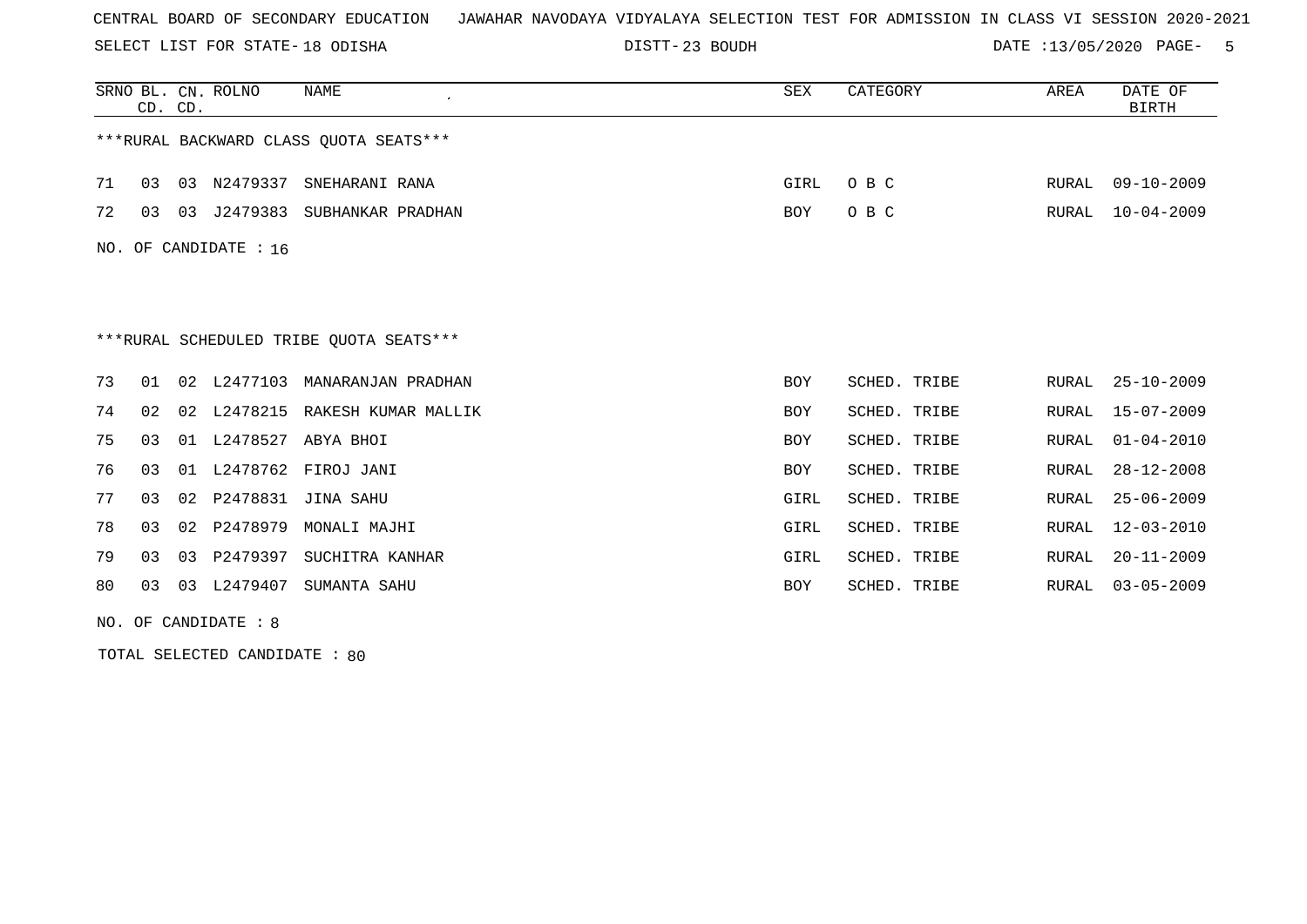SELECT LIST FOR STATE- DISTT- 18 ODISHA

24 MALKANGIRI - I DATE :13/05/2020 PAGE- 1

|    |    | CD. CD. | SRNO BL. CN. ROLNO   | NAME                                   | SEX  | CATEGORY     | AREA  | DATE OF<br><b>BIRTH</b> |
|----|----|---------|----------------------|----------------------------------------|------|--------------|-------|-------------------------|
|    |    |         | ***OPEN UR SEATS***  |                                        |      |              |       |                         |
| 1  | 01 |         |                      | 01 C2479649 BAIVAB KUMAR MISTRY        | BOY  | SCHED. CASTE | URBAN | 08-10-2009              |
| 2  | 01 | 02      | C2480092             | K AADITYA RAAZ SARKAR                  | BOY  | SCHED. CASTE | URBAN | $26 - 05 - 2009$        |
| 3  | 01 |         |                      | 04 G2480766 RITUPARNA SETHY            | GIRL | SCHED. CASTE | URBAN | $29 - 07 - 2009$        |
| 4  | 01 |         |                      | 05 M2481064 SUCHISMITA MAHANTA         | GIRL | GENERAL      | RURAL | 16-12-2008              |
|    |    |         | NO. OF CANDIDATE : 4 |                                        |      |              |       |                         |
|    |    |         |                      | ***OPEN SCHEDULED CASTE QUOTA SEATS*** |      |              |       |                         |
| 5  | 01 |         | 04 G2480540          | PRAGYAN PARIMITA SETHI                 | GIRL | SCHED. CASTE | URBAN | $23 - 06 - 2009$        |
| 6  | 01 | 05      | C2480990             | SIPUN KUMAR BISWAS                     | BOY  | SCHED. CASTE | URBAN | $20 - 01 - 2009$        |
| 7  | 02 |         |                      | 01 K2481436 BISAL BISWAS               | BOY  | SCHED. CASTE | RURAL | $30 - 12 - 2008$        |
| 8  | 02 |         |                      | 03 K2482387 SURYANSHU SEKHAR MAJHI     | BOY  | SCHED. CASTE | RURAL | $13 - 08 - 2009$        |
|    |    |         | NO. OF CANDIDATE : 4 |                                        |      |              |       |                         |
|    |    |         |                      | ***OPEN DISABLED QUOTA SEATS***        |      |              |       |                         |
| 9  | 02 |         |                      | 01 M2481499 DEEPIKA MANDAL             | GIRL | GENERAL      |       | RURAL 23-04-2009        |
|    |    |         | NO. OF CANDIDATE : 1 |                                        |      |              |       |                         |
|    |    |         |                      | *** OPEN BACKWARD CLASS QUOTA SEATS*** |      |              |       |                         |
| 10 | 01 |         |                      | 02 B2480160 KHITISH RUDRA PRATAP YADAV | BOY  | O B C        |       | URBAN 12-06-2009        |
| 11 |    |         |                      | 01 05 F2481022 SRADHA SIMRAN ROUT      | GIRL | O B C        | URBAN | $02 - 07 - 2008$        |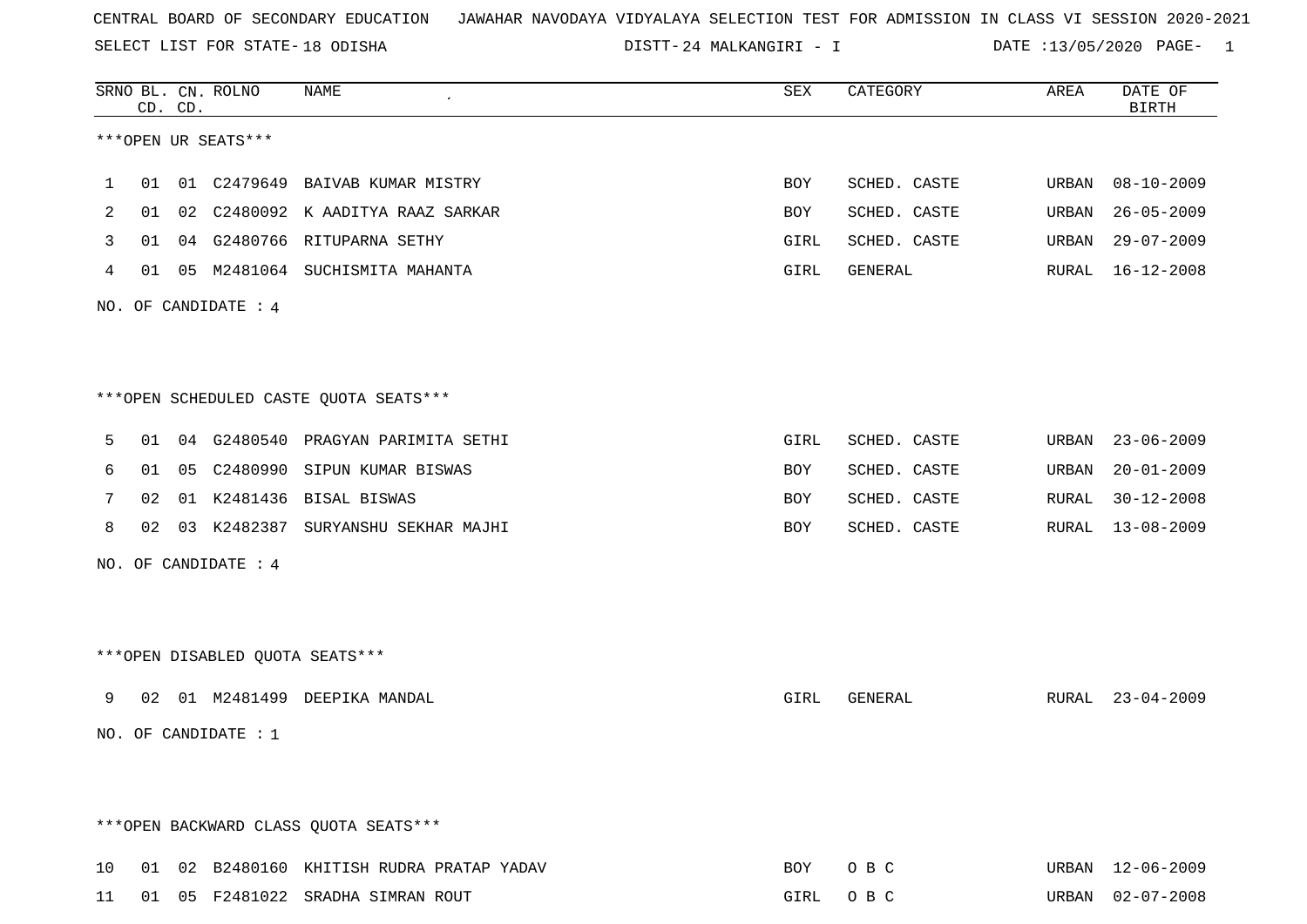SELECT LIST FOR STATE- DISTT- 18 ODISHA

24 MALKANGIRI - I DATE :13/05/2020 PAGE- 2

|    |    | CD. CD. | SRNO BL. CN. ROLNO     | NAME                                   | SEX        | CATEGORY     | AREA         | DATE OF<br><b>BIRTH</b> |
|----|----|---------|------------------------|----------------------------------------|------------|--------------|--------------|-------------------------|
|    |    |         |                        | *** OPEN BACKWARD CLASS QUOTA SEATS*** |            |              |              |                         |
| 12 | 02 |         |                        | 01 J2481525 DIPTIMAYA SAHOO            | <b>BOY</b> | O B C        | RURAL        | $28 - 01 - 2010$        |
| 13 | 02 |         | 01 J2481589            | JAGADISH SWAIN                         | BOY        | O B C        | RURAL        | $20 - 06 - 2009$        |
| 14 | 03 |         |                        | 02 J2482802 R. DWITI VARDHAN           | BOY        | O B C        | RURAL        | $25 - 03 - 2009$        |
|    |    |         | NO. OF CANDIDATE : 5   |                                        |            |              |              |                         |
|    |    |         |                        | ***OPEN SCHEDULED TRIBE QUOTA SEATS*** |            |              |              |                         |
| 15 | 01 |         |                        | 02 L2480207 LACHHAMAN GOIARY           | BOY        | SCHED. TRIBE | RURAL        | $05 - 08 - 2009$        |
| 16 | 01 |         |                        | 03 P2480246 LAXMI PRIYA MADI           | GIRL       | SCHED. TRIBE | RURAL        | $23 - 12 - 2009$        |
| 17 | 01 |         |                        | 04 D2480754 RINKU PADHIRIA             | BOY        | SCHED. TRIBE | URBAN        | $26 - 01 - 2010$        |
| 18 | 02 |         |                        | 01 P2481416 BIMALA KABASI              | GIRL       | SCHED. TRIBE | RURAL        | $06 - 09 - 2008$        |
| 19 | 02 |         | 02 L2481786            | MANOJ KUMAR DURUA                      | BOY        | SCHED. TRIBE | RURAL        | $22 - 06 - 2008$        |
| 20 | 02 |         |                        | 03 L2481892 PADMA HANTAL               | BOY        | SCHED. TRIBE | RURAL        | $14 - 10 - 2008$        |
|    |    |         | NO. OF CANDIDATE $: 6$ |                                        |            |              |              |                         |
|    |    |         |                        |                                        |            |              |              |                         |
|    |    |         | ***RURAL OPEN SEATS*** |                                        |            |              |              |                         |
| 21 | 01 |         | 04 K2480531            | PRABHAT BISWAS                         | BOY        | SCHED. CASTE | RURAL        | $11 - 07 - 2009$        |
| 22 | 01 |         | 05 L2480848            | SAMYA RANJAN MADKAMI                   | BOY        | SCHED. TRIBE | RURAL        | $24 - 09 - 2009$        |
| 23 | 01 | 05      |                        | K2480973 SIBU MALLICK                  | <b>BOY</b> | SCHED. CASTE | RURAL        | $19 - 02 - 2008$        |
| 24 | 01 | 05      |                        | K2481167 SWADIT BISWAS                 | BOY        | SCHED. CASTE | RURAL        | $20 - 05 - 2009$        |
| 25 | 02 |         |                        | 01 K2481266 AMRITA MISTRY              | BOY        | SCHED. CASTE | RURAL        | $13 - 06 - 2009$        |
| 26 | 02 | 01      |                        | K2481415 BILTU MAHAJAN                 | BOY        | SCHED. CASTE | <b>RURAL</b> | $10 - 02 - 2010$        |
| 27 | 02 |         |                        | 02 K2481764 MANAS KUMAR MANDAL         | BOY        | SCHED. CASTE | RURAL        | $22 - 06 - 2009$        |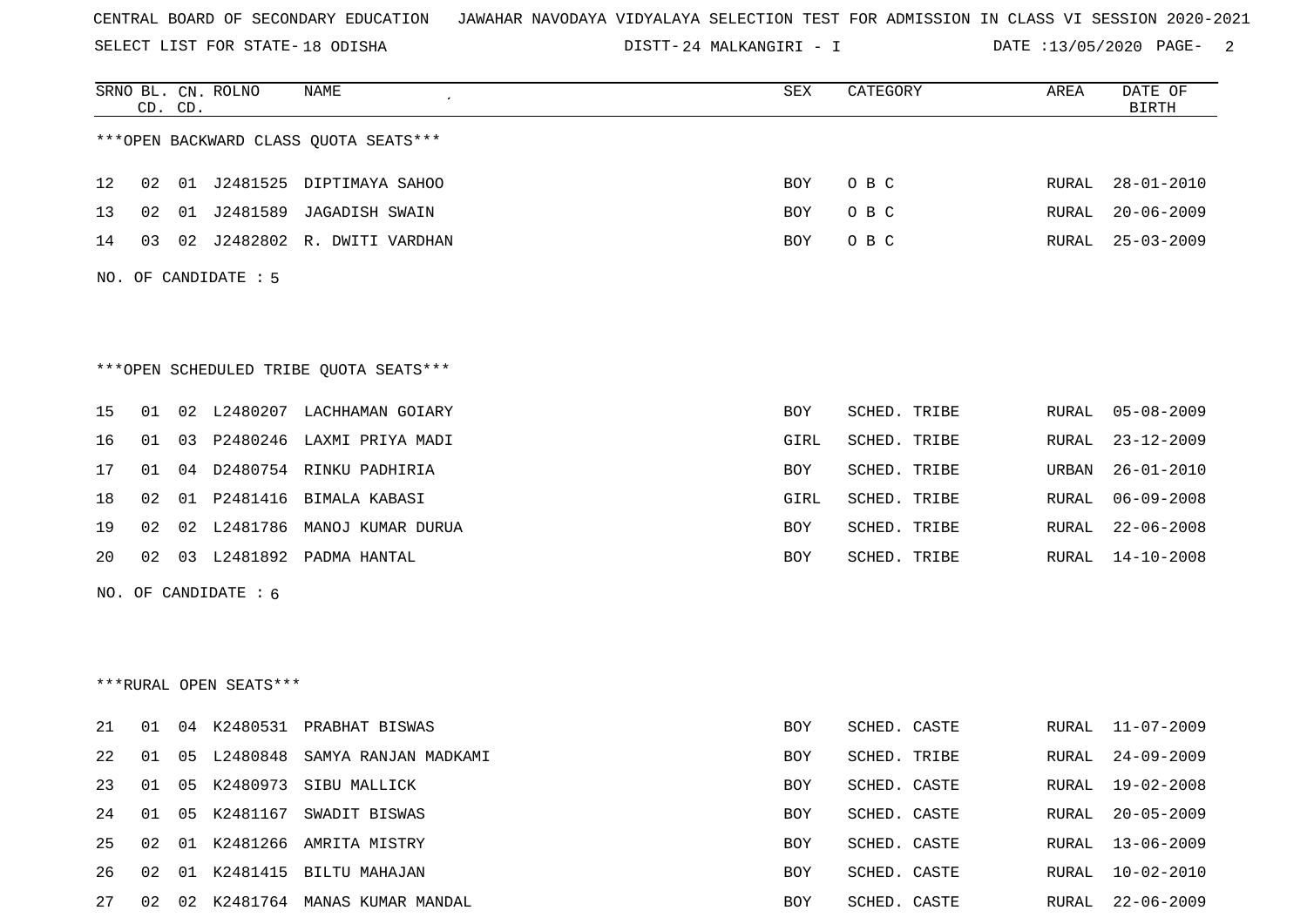SELECT LIST FOR STATE- DISTT- 18 ODISHA

24 MALKANGIRI - I DATE :13/05/2020 PAGE- 3

|    |    | CD. CD. | SRNO BL. CN. ROLNO      | NAME                                    | SEX        | CATEGORY     | AREA         | DATE OF<br><b>BIRTH</b> |
|----|----|---------|-------------------------|-----------------------------------------|------------|--------------|--------------|-------------------------|
|    |    |         | ***RURAL OPEN SEATS***  |                                         |            |              |              |                         |
| 28 | 02 |         |                         | 02 K2481807 MOHIT MANDAL                | BOY        | SCHED. CASTE | RURAL        | $20 - 08 - 2009$        |
| 29 | 02 | 03      | K2482023                | RAJEEB BISWAS                           | <b>BOY</b> | SCHED. CASTE | RURAL        | $30 - 10 - 2008$        |
| 30 | 02 | 03      | M2482318                | SUBHRANJALI MONDAL                      | GIRL       | GENERAL      | RURAL        | $25 - 06 - 2010$        |
| 31 | 02 | 03      | 02482424                | TRISHNA BISWAS                          | GIRL       | SCHED. CASTE | RURAL        | $08 - 05 - 2009$        |
| 32 | 03 | 01      | I2482529                | DANIAL LENKA                            | <b>BOY</b> | GENERAL      | RURAL        | $29 - 05 - 2009$        |
| 33 | 03 | 01      |                         | 12482619 KESHAB KAR                     | <b>BOY</b> | GENERAL      | <b>RURAL</b> | $20 - 07 - 2009$        |
| 34 | 03 |         |                         | 02 K2482769 RAJ KUMAR MONDAL            | BOY        | SCHED. CASTE | RURAL        | $15 - 06 - 2007$        |
|    |    |         | NO. OF CANDIDATE : $14$ |                                         |            |              |              |                         |
|    |    |         |                         |                                         |            |              |              |                         |
|    |    |         |                         |                                         |            |              |              |                         |
|    |    |         |                         | ***RURAL SCHEDULED CASTE OUOTA SEATS*** |            |              |              |                         |
| 35 | 01 | 05      |                         | 02480946 SHASMITA SARKAR                | GIRL       | SCHED. CASTE | RURAL        | $09 - 11 - 2009$        |
| 36 | 02 | 01      |                         | 02481330 ATITI DAKUA                    | GIRL       | SCHED. CASTE | <b>RURAL</b> | $30 - 06 - 2009$        |
| 37 | 02 | 01      | K2481382                | BEDANTA KUMAR BAROI                     | BOY        | SCHED. CASTE | RURAL        | $09 - 11 - 2010$        |
| 38 | 02 | 01      |                         | K2481509 DHIRAJ TARAFDAR                | BOY        | SCHED. CASTE | RURAL        | $08 - 07 - 2009$        |
| 39 | 02 | 03      | 02482205                | SASMITA DHALI                           | GIRL       | SCHED. CASTE | <b>RURAL</b> | $26 - 06 - 2009$        |
| 40 | 02 | 03      | K2482235                | SHIVA BADAI                             | BOY        | SCHED. CASTE | RURAL        | $09 - 04 - 2009$        |
| 41 | 02 | 03      | K2482245                | SIBA HALDAR                             | BOY        | SCHED. CASTE | RURAL        | $08 - 03 - 2009$        |
| 42 | 02 | 03      |                         | 02482391 SUSMITA HIRA                   | GIRL       | SCHED. CASTE | RURAL        | $01 - 04 - 2009$        |
| 43 | 03 | 01      |                         | K2482456 AKASH MAJUMDAR                 | <b>BOY</b> | SCHED. CASTE | <b>RURAL</b> | $20 - 01 - 2009$        |
| 44 | 03 | 01      |                         | 02482671 MAMATA HALDAR                  | GIRL       | SCHED. CASTE | RURAL        | $26 - 02 - 2010$        |
| 45 | 03 | 02      |                         | K2482894 SUBHAM TALUKDAR                | BOY        | SCHED. CASTE | RURAL        | $10 - 03 - 2009$        |
|    |    |         |                         |                                         |            |              |              |                         |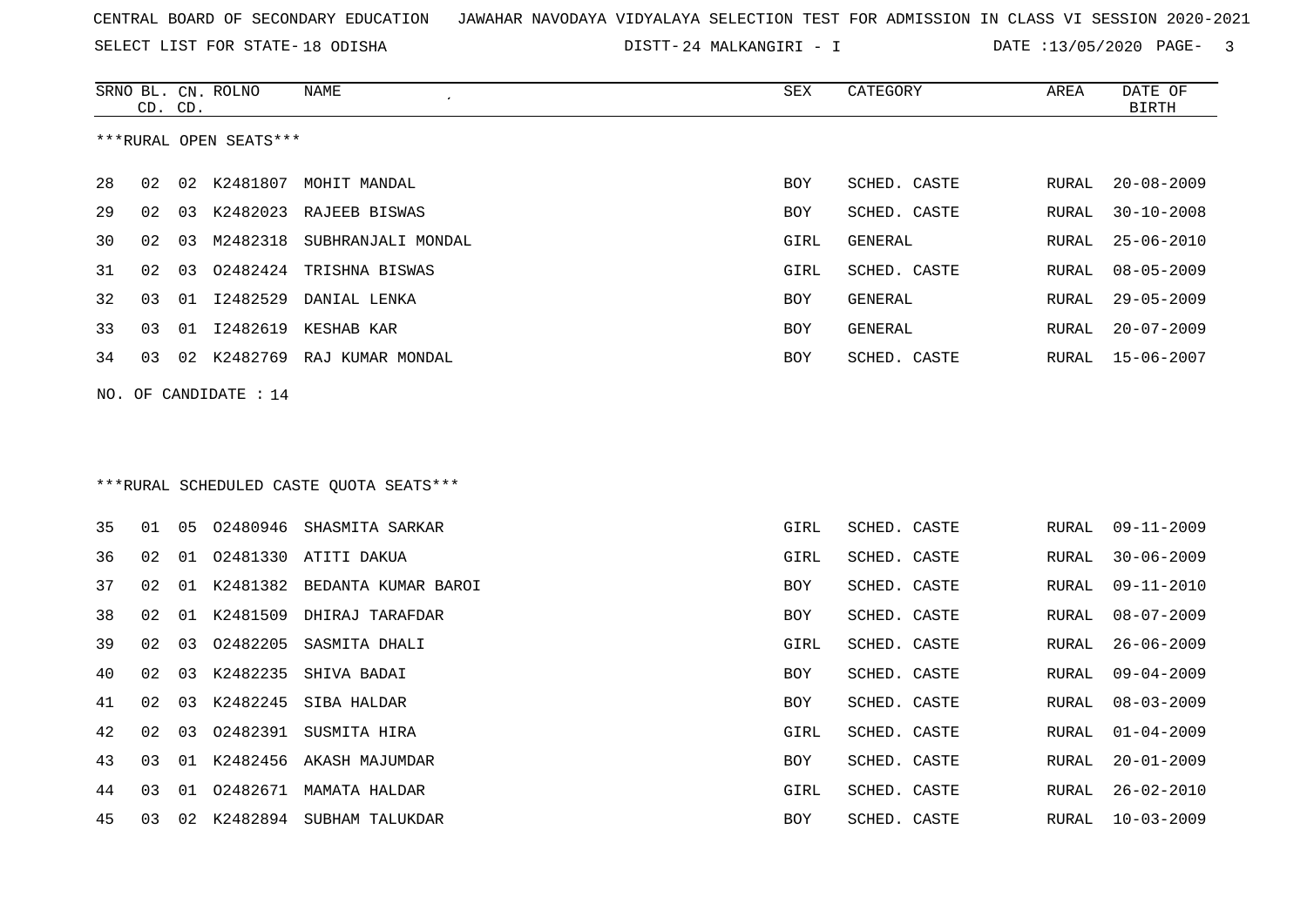|  |  | CENTRAL BOARD OF SECONDARY EDUCATION – JAWAHAR NAVODAYA VIDYALAYA SELECTION TEST FOR ADMISSION IN CLASS VI SESSION 2020-2021 |  |  |  |  |  |  |  |
|--|--|------------------------------------------------------------------------------------------------------------------------------|--|--|--|--|--|--|--|
|  |  |                                                                                                                              |  |  |  |  |  |  |  |

24 MALKANGIRI - I DATE :13/05/2020 PAGE- 4

|    | CD. CD. |                | SRNO BL. CN. ROLNO    | NAME<br>$\cdot$                         | ${\tt SEX}$ | CATEGORY | AREA         | DATE OF<br><b>BIRTH</b> |
|----|---------|----------------|-----------------------|-----------------------------------------|-------------|----------|--------------|-------------------------|
|    |         |                | NO. OF CANDIDATE : 11 |                                         |             |          |              |                         |
|    |         |                |                       |                                         |             |          |              |                         |
|    |         |                |                       |                                         |             |          |              |                         |
|    |         |                |                       | *** RURAL BACKWARD CLASS QUOTA SEATS*** |             |          |              |                         |
| 46 | 01      | 02             |                       | J2480104 KAILASH KUMBHAR                | BOY         | O B C    | RURAL        | $18 - 04 - 2009$        |
| 47 | 01      | 05             | J2480820              | SACHITANANDA NAYAK                      | BOY         | O B C    | RURAL        | $17 - 11 - 2010$        |
| 48 | 01      | 05             | N2481174              | TANIA DAS                               | GIRL        | O B C    | RURAL        | $22 - 01 - 2010$        |
| 49 | 02      | 01             | J2481406              | BIBHU PRAKASH DAS                       | <b>BOY</b>  | O B C    | RURAL        | $04 - 08 - 2010$        |
| 50 | 02      | 01             |                       | N2481526 DIPTIMAYEE TARINI              | GIRL        | O B C    | <b>RURAL</b> | $14 - 10 - 2009$        |
| 51 | 02      | 01             | N2481573              | GYANAPRAVA SAHU                         | GIRL        | O B C    | RURAL        | $26 - 07 - 2010$        |
| 52 | 02      | 0 <sub>3</sub> | J2481886              | OM SAI PRAKASH PARIDA                   | BOY         | O B C    | RURAL        | $01 - 05 - 2010$        |
| 53 | 02      | 03             | N2481916              | PRABHASINI DORA                         | GIRL        | O B C    | RURAL        | $17 - 07 - 2008$        |
| 54 | 02      | 03             | N2481951              | PRATYASA PRIYADARSINI                   | GIRL        | O B C    | <b>RURAL</b> | $18 - 06 - 2009$        |
| 55 | 02      | 03             | J2482044              | RAKESH BAWALI                           | <b>BOY</b>  | O B C    | <b>RURAL</b> | $24 - 08 - 2009$        |
| 56 | 02      | 0 <sub>3</sub> | J2482180              | SANJIT PAUL                             | <b>BOY</b>  | O B C    | RURAL        | $04 - 06 - 2009$        |
| 57 | 02      | 03             | J2482247              | SIBAJI MUDA                             | BOY         | O B C    | RURAL        | $13 - 02 - 2009$        |
| 58 | 03      | 01             | N2482698              | MUGULA SRUTI                            | GIRL        | O B C    | RURAL        | $30 - 11 - 2009$        |
| 59 | 03      | 02             |                       | J2482714 NAGUL ABHISHEKHAR              | BOY         | O B C    | RURAL        | $14 - 05 - 2009$        |
| 60 | 03      | 02             | N2482954              | VANTHALA AHLADA                         | GIRL        | O B C    | RURAL        | $08 - 07 - 2010$        |
| 61 | 03      | 01             |                       | J3539751 ANISH MOHARANA                 | BOY         | O B C    | RURAL        | $10 - 10 - 2009$        |
|    |         |                |                       |                                         |             |          |              |                         |

NO. OF CANDIDATE : 16

\*\*\*RURAL SCHEDULED TRIBE QUOTA SEATS\*\*\*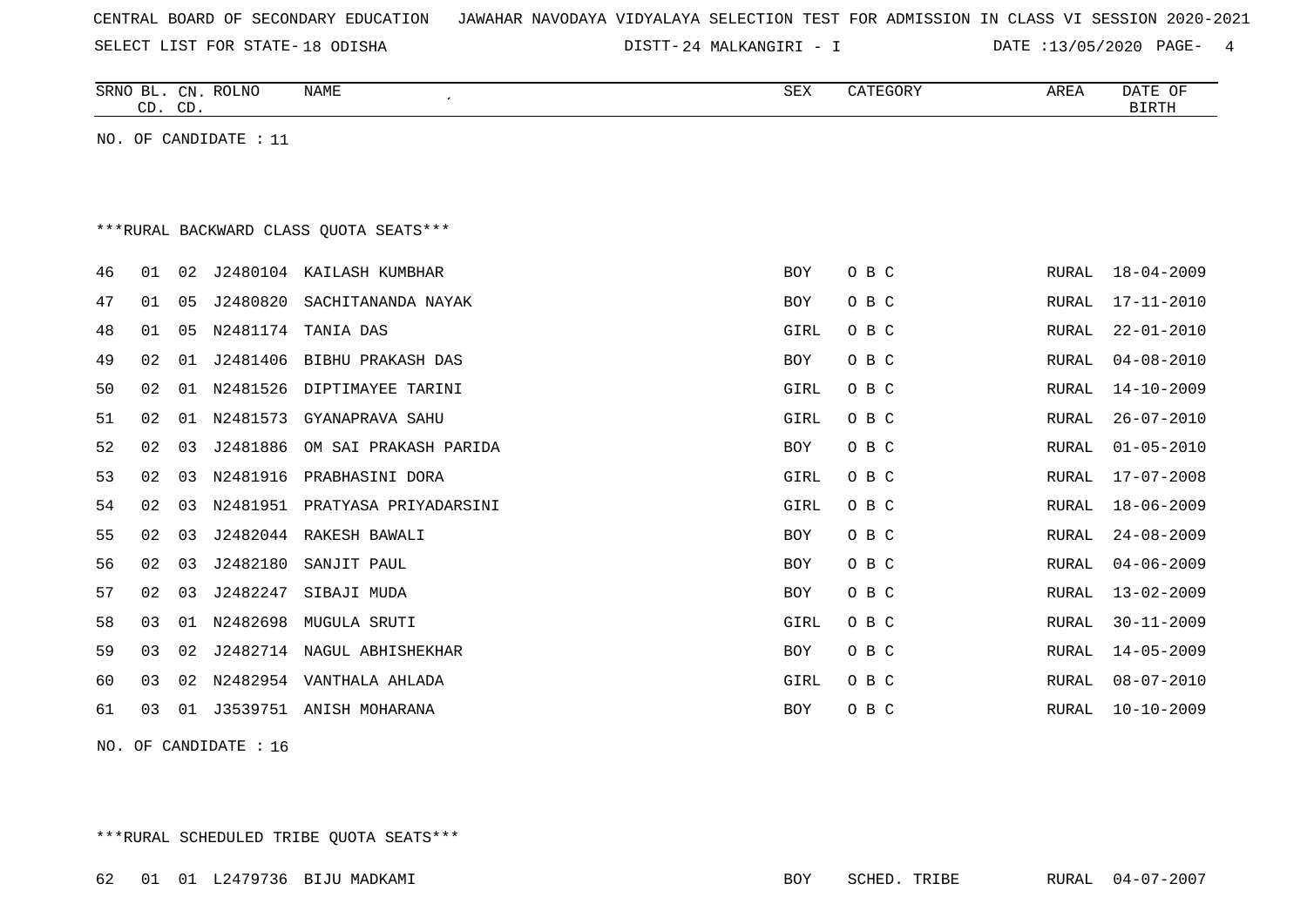SELECT LIST FOR STATE- DISTT- 18 ODISHA

24 MALKANGIRI - I DATE :13/05/2020 PAGE- 5

|    |    | CD. CD. | SRNO BL. CN. ROLNO    | <b>NAME</b><br>$\bullet$                | <b>SEX</b> | CATEGORY     | <b>AREA</b> | DATE OF<br><b>BIRTH</b> |
|----|----|---------|-----------------------|-----------------------------------------|------------|--------------|-------------|-------------------------|
|    |    |         |                       | ***RURAL SCHEDULED TRIBE QUOTA SEATS*** |            |              |             |                         |
| 63 | 01 |         |                       | 01 P2479784 BITHIKA SOREN               | GIRL       | SCHED. TRIBE | RURAL       | $09 - 03 - 2009$        |
| 64 | 01 |         |                       | 01 L2479846 CHITRASEN MADKAMI           | BOY        | SCHED. TRIBE | RURAL       | $09 - 03 - 2009$        |
| 65 | 01 | 02      |                       | P2479955 GITANJALI MADHI                | GIRL       | SCHED. TRIBE | RURAL       | $09 - 04 - 2008$        |
| 66 | 01 | 02      |                       | P2480097 KABITA BOTE                    | GIRL       | SCHED. TRIBE | RURAL       | $07 - 09 - 2009$        |
| 67 | 01 | 03      | L2480293              | MAHESWAR MADKAMI                        | <b>BOY</b> | SCHED. TRIBE | RURAL       | $04 - 01 - 2010$        |
| 68 | 01 |         |                       | 04 L2480755 RINKU SISA                  | <b>BOY</b> | SCHED. TRIBE | RURAL       | $01 - 01 - 2009$        |
| 69 | 01 | 05      | L2480967              | SIBA MADHI                              | <b>BOY</b> | SCHED. TRIBE | RURAL       | $24 - 02 - 2008$        |
| 70 | 01 | 05      | L2480978              | SIDHHANTA GADELI                        | <b>BOY</b> | SCHED. TRIBE | RURAL       | $18 - 08 - 2007$        |
| 71 | 02 |         |                       | 01 P2481335 BABITA KHARA                | GIRL       | SCHED. TRIBE | RURAL       | $04 - 12 - 2008$        |
| 72 | 02 | 01      |                       | P2481445 BUDURI MADKAMI                 | GIRL       | SCHED. TRIBE | RURAL       | $11 - 04 - 2009$        |
| 73 | 02 | 02      | L2481679              | KISHOR MADI                             | <b>BOY</b> | SCHED. TRIBE | RURAL       | $08 - 07 - 2008$        |
| 74 | 02 |         |                       | 02 L2481785 MANOJA PADIAMI              | <b>BOY</b> | SCHED. TRIBE | RURAL       | $07 - 09 - 2008$        |
| 75 | 02 | 02      | L2481832              | MUNA PADIAMI                            | <b>BOY</b> | SCHED. TRIBE | RURAL       | $08 - 08 - 2008$        |
| 76 | 02 | 03      | L2482177              | SANJAY PODIAMI                          | <b>BOY</b> | SCHED. TRIBE | RURAL       | $03 - 01 - 2009$        |
| 77 | 02 | 03      | L2482191              | SANTOSH MADKAMI                         | <b>BOY</b> | SCHED. TRIBE | RURAL       | $11 - 05 - 2009$        |
| 78 | 02 | 03      |                       | P2482253 SIBANI PADIAMI                 | GIRL       | SCHED. TRIBE | RURAL       | $08 - 04 - 2009$        |
| 79 | 03 |         | 01 L2482558           | GANESH MOTUM                            | <b>BOY</b> | SCHED. TRIBE | RURAL       | $25 - 07 - 2009$        |
| 80 | 03 |         | 01 L2482629           | KRUSHNA UIKA                            | <b>BOY</b> | SCHED. TRIBE | RURAL       | $23 - 08 - 2010$        |
|    |    |         | NO. OF CANDIDATE : 19 |                                         |            |              |             |                         |

TOTAL SELECTED CANDIDATE : 80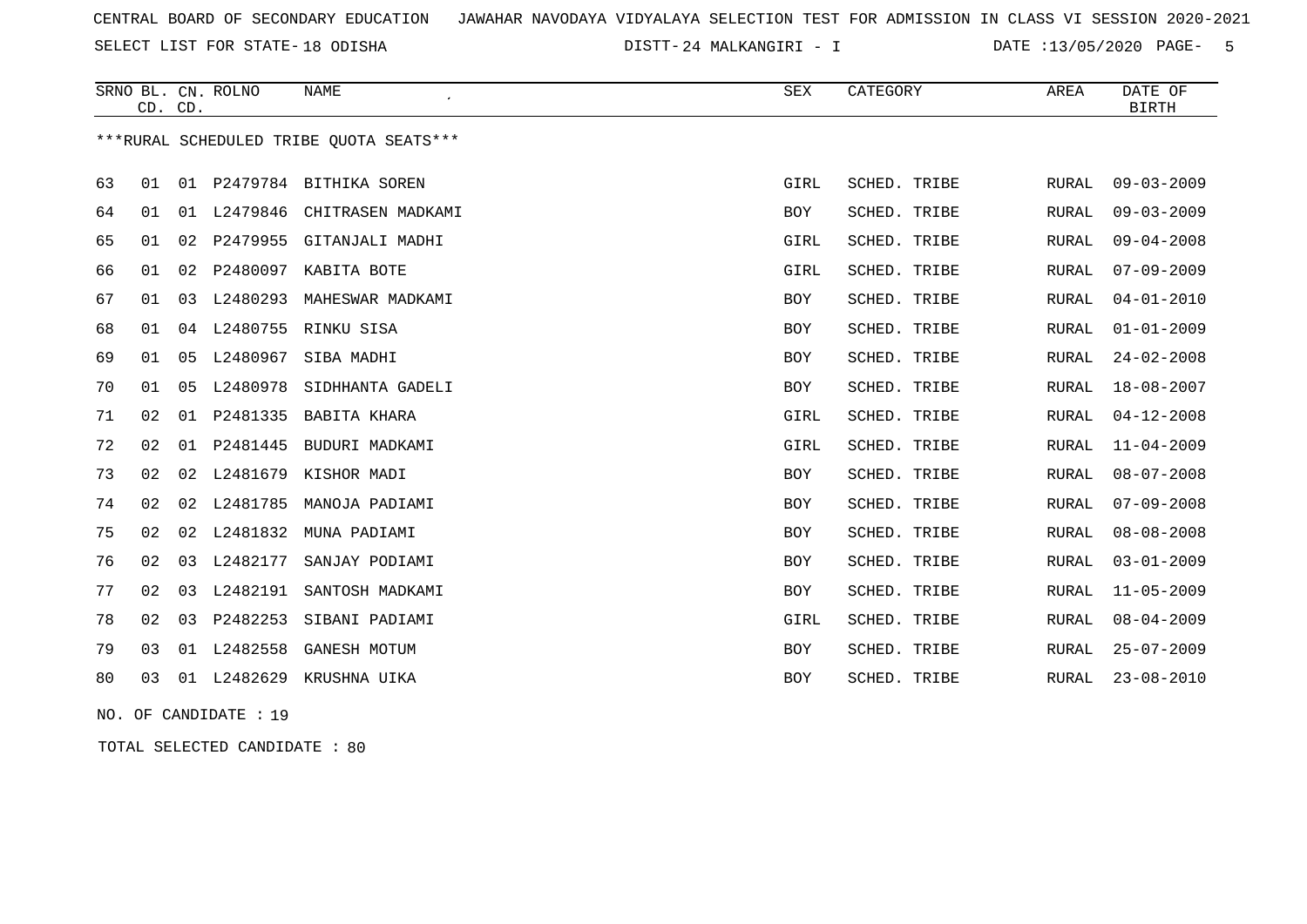SELECT LIST FOR STATE- DISTT- 18 ODISHA

25 BARGARH DATE :13/05/2020 PAGE- 1

|   |    | CD. CD. | SRNO BL. CN. ROLNO     | <b>NAME</b>                             | <b>SEX</b> | CATEGORY     | AREA  | DATE OF<br><b>BIRTH</b> |
|---|----|---------|------------------------|-----------------------------------------|------------|--------------|-------|-------------------------|
|   |    |         | ***OPEN UR SEATS***    |                                         |            |              |       |                         |
| 1 |    |         | 04 02 B2485122         | SWAYAMBHU PADHAN                        | BOY        | O B C        |       | URBAN 17-09-2008        |
|   |    |         | NO. OF CANDIDATE : $1$ |                                         |            |              |       |                         |
|   |    |         |                        |                                         |            |              |       |                         |
|   |    |         |                        | *** OPEN SCHEDULED CASTE QUOTA SEATS*** |            |              |       |                         |
| 2 |    |         |                        | 01 02 K2483498 SHOURYA MAHANANDA        | BOY        | SCHED. CASTE |       | RURAL 22-03-2009        |
| 3 |    |         |                        | 11 01 K2487839 JIBANESH BAG             | BOY        | SCHED. CASTE | RURAL | $01 - 09 - 2009$        |
|   |    |         | NO. OF CANDIDATE : 2   |                                         |            |              |       |                         |
|   |    |         |                        |                                         |            |              |       |                         |
|   |    |         |                        | ***OPEN DISABLED QUOTA SEATS***         |            |              |       |                         |
| 4 | 07 |         |                        | 02 N2486557 RAKSHI PRADHAN              | GIRL       | O B C        |       | RURAL 16-07-2008        |
| 5 | 08 |         |                        | 01 N2486837 LIZA BHOI                   | GIRL       | O B C        |       | RURAL 22-10-2009        |
|   |    |         | NO. OF CANDIDATE : 2   |                                         |            |              |       |                         |
|   |    |         |                        |                                         |            |              |       |                         |
|   |    |         |                        | *** OPEN BACKWARD CLASS QUOTA SEATS *** |            |              |       |                         |
| 6 |    |         |                        | 02 01 B2483780 DEEPAK KANTA             | BOY        | O B C        |       | URBAN 21-08-2009        |
| 7 | 06 | 01      | B2485685               | ADITYA NARAYAN MEHER                    | <b>BOY</b> | O B C        | URBAN | $19 - 01 - 2010$        |
| 8 | 06 |         |                        | 01 F2485848 ISHARANEE SAHU              | GIRL       | O B C        |       | URBAN 30-04-2009        |

NO. OF CANDIDATE : 3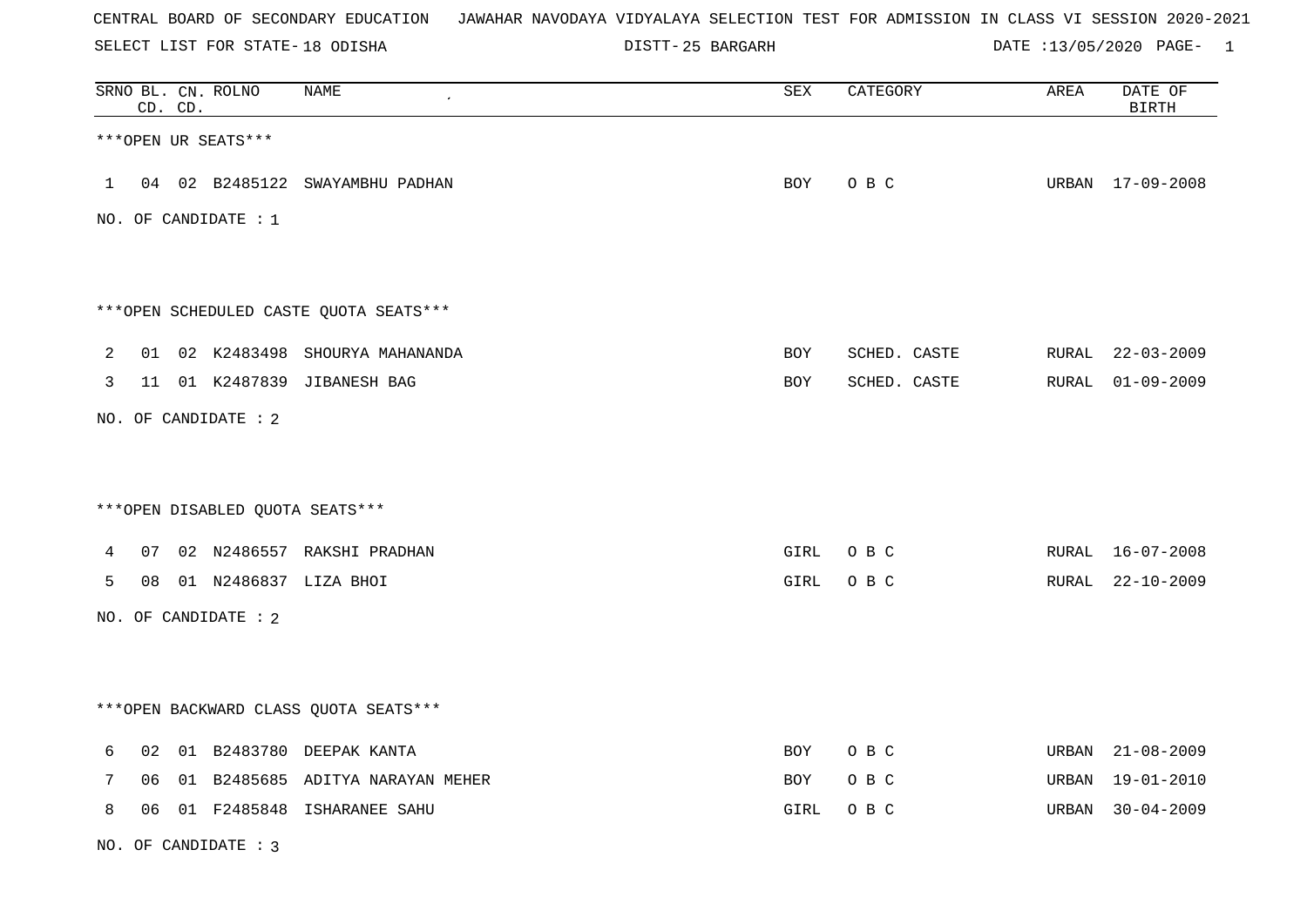SELECT LIST FOR STATE- DISTT- 18 ODISHA

25 BARGARH DATE :13/05/2020 PAGE- 2

|     |    | CD. CD. | SRNO BL. CN. ROLNO     | <b>NAME</b>                            | SEX         | CATEGORY     | AREA         | DATE OF<br><b>BIRTH</b> |
|-----|----|---------|------------------------|----------------------------------------|-------------|--------------|--------------|-------------------------|
|     |    |         |                        | ***OPEN SCHEDULED TRIBE OUOTA SEATS*** |             |              |              |                         |
| 9   | 10 |         | 01 L2487695            | SMRUTI RANJAN BARIHA                   | <b>BOY</b>  | SCHED. TRIBE | RURAL        | $27 - 03 - 2009$        |
| 10  | 11 |         |                        | 01 P2487909 PADMINI BARIHA             | <b>GIRL</b> | SCHED. TRIBE | RURAL        | $26 - 06 - 2009$        |
| NO. |    |         | OF CANDIDATE : 2       |                                        |             |              |              |                         |
|     |    |         |                        |                                        |             |              |              |                         |
|     |    |         |                        |                                        |             |              |              |                         |
|     |    |         | ***RURAL OPEN SEATS*** |                                        |             |              |              |                         |
| 11  | 01 | 02      | M2483513               | SHUBHASHREE NAYAK                      | GIRL        | GENERAL      | RURAL        | $26 - 03 - 2010$        |
| 12  | 02 | 02      | N2484112               | SRIYA BHOI                             | GIRL        | O B C        | RURAL        | $26 - 06 - 2009$        |
| 13  | 03 |         | 02 N2484625            | SONALI SAHU                            | GIRL        | O B C        | RURAL        | $25 - 03 - 2009$        |
| 14  | 04 |         | 02 J2485119            | SWAGAT KUMAR SAHU                      | <b>BOY</b>  | O B C        | RURAL        | $06 - 03 - 2010$        |
| 15  | 05 | 02      | J2485580               | SHIVRAZ<br>NAIK                        | BOY         | O B C        | RURAL        | $01 - 10 - 2009$        |
| 16  | 06 | 02      | J2486120               | SANKALPA BARIK                         | <b>BOY</b>  | O B C        | RURAL        | $22 - 09 - 2009$        |
| 17  | 07 | 02      | M2486586               | SAMEEKSHYA PANDA                       | GIRL        | GENERAL      | RURAL        | $08 - 02 - 2010$        |
| 18  | 08 | 01      |                        | J2486686 ANIKET SAHU                   | <b>BOY</b>  | O B C        | RURAL        | $17 - 01 - 2010$        |
| 19  | 09 |         | 02 P2487312            | RUBI BARIHA                            | GIRL        | SCHED. TRIBE | <b>RURAL</b> | $04 - 10 - 2009$        |
| 20  | 10 | 01      | J2487701               | SOMANATHA SAHU                         | <b>BOY</b>  | O B C        | RURAL        | $23 - 06 - 2008$        |

NO. OF CANDIDATE : 10

\*\*\*RURAL SCHEDULED CASTE QUOTA SEATS\*\*\*

|    |  | 21 01 02 K2483646 UMAKANTA MAHANANDA | BOY  | SCHED. CASTE | RURAL 05-11-2009 |
|----|--|--------------------------------------|------|--------------|------------------|
|    |  | 22 02 01 02483822 HARAPRIYA JENA     | GIRL | SCHED. CASTE | RURAL 22-02-2009 |
| 23 |  | 02 02 K2484047 SAMEER DIP            | BOY  | SCHED. CASTE | RURAL 07-11-2009 |
| 24 |  | 04 02 K2485015 RUKBEDA NAG           | BOY  | SCHED. CASTE | RURAL 14-03-2009 |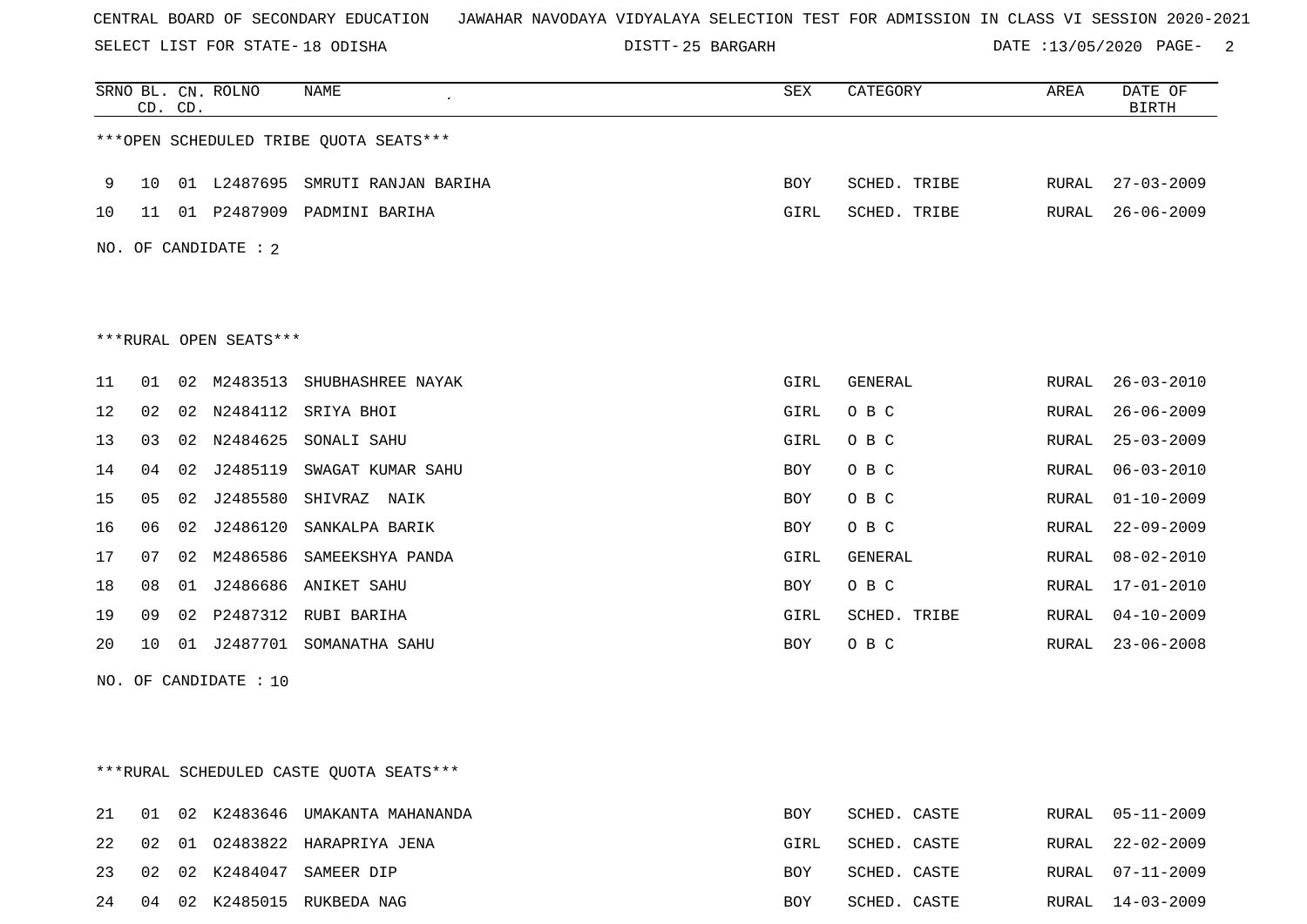SELECT LIST FOR STATE- DISTT- 18 ODISHA

25 BARGARH DATE :13/05/2020 PAGE- 3

|    | CD. CD. |    | SRNO BL. CN. ROLNO   | <b>NAME</b>                             | SEX  | CATEGORY     | AREA  | DATE OF<br><b>BIRTH</b> |
|----|---------|----|----------------------|-----------------------------------------|------|--------------|-------|-------------------------|
|    |         |    |                      | ***RURAL SCHEDULED CASTE QUOTA SEATS*** |      |              |       |                         |
| 25 | 05      |    |                      | 02 K2485374 KRISHNA MEHER               | BOY  | SCHED. CASTE | RURAL | $21 - 07 - 2009$        |
| 26 | 10      |    |                      | 01 K2487442 ALOK KUMAR DIP              | BOY  | SCHED. CASTE | RURAL | $03 - 01 - 2009$        |
|    |         |    | NO. OF CANDIDATE : 6 |                                         |      |              |       |                         |
|    |         |    |                      |                                         |      |              |       |                         |
|    |         |    |                      | *** RURAL BACKWARD CLASS QUOTA SEATS*** |      |              |       |                         |
| 27 | 04      |    |                      | 01 J2484713 AHWAN SAHU                  | BOY  | O B C        | RURAL | $27 - 12 - 2008$        |
| 28 | 05      |    |                      | 01 N2485196 ASHRITA SAHU                | GIRL | O B C        | RURAL | $28 - 12 - 2009$        |
| 29 | 05      | 01 |                      | J2485302 GUPTESWAR SAHA                 | BOY  | O B C        | RURAL | $17 - 08 - 2008$        |
| 30 | 06      | 02 |                      | J2486255 YAJNADEV PADHAN                | BOY  | O B C        | RURAL | $15 - 12 - 2008$        |
| 31 | 07      |    |                      | 01 N2486390 GYANESWARI SAHU             | GIRL | O B C        | RURAL | $27 - 11 - 2009$        |
| 32 | 07      |    | 02 N2486623          | SNEHAMAYEE<br>PRADHAN                   | GIRL | O B C        | RURAL | $17 - 05 - 2009$        |
| 33 | 07      | 02 | J2486626             | SPANDAN KUMAR PRADHAN                   | BOY  | O B C        | RURAL | $22 - 06 - 2009$        |
| 34 | 11      |    |                      | 01 J2488000 SUMIT BADHEI                | BOY  | O B C        | RURAL | $02 - 02 - 2009$        |
|    |         |    | NO. OF CANDIDATE : 8 |                                         |      |              |       |                         |
|    |         |    |                      |                                         |      |              |       |                         |
|    |         |    |                      | ***RURAL SCHEDULED TRIBE QUOTA SEATS*** |      |              |       |                         |
| 35 |         |    |                      | 01 01 P2483065 BARSHA BHUE              | GIRL | SCHED. TRIBE | RURAL | $21 - 07 - 2009$        |
| 36 | 05      |    |                      | 01 L2485222 BHENKATESH BHOI             | BOY  | SCHED. TRIBE | RURAL | $24 - 10 - 2009$        |
| 37 | 06      |    |                      | 02 L2485989 NITIN KUMAR KARRI           | BOY  | SCHED. TRIBE | RURAL | $27 - 08 - 2009$        |
| 38 | 06      |    |                      | 02 L2485991 NITISH KUMAR KARRI          | BOY  | SCHED. TRIBE | RURAL | $27 - 08 - 2009$        |
| 39 | 07      |    |                      | 02 L2486524 PRATIK JUADI                | BOY  | SCHED. TRIBE | RURAL | $26 - 07 - 2009$        |
| 40 | 10      |    |                      | 01 L2487603 PIYUSH MIRDHA               | BOY  | SCHED. TRIBE | RURAL | $05 - 10 - 2009$        |
|    |         |    |                      |                                         |      |              |       |                         |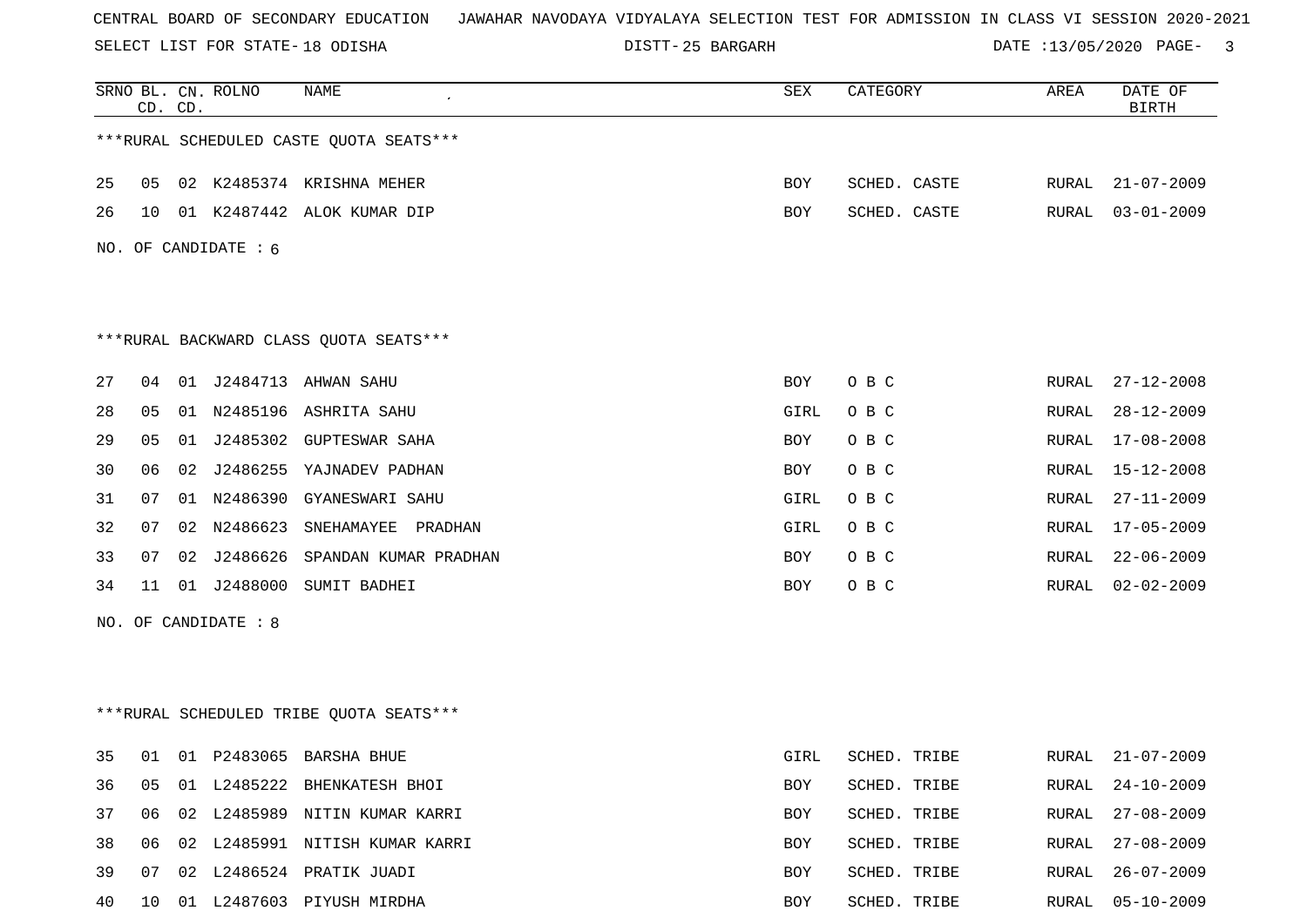25 BARGARH DATE :13/05/2020 PAGE- 4

| <b>SRNC</b><br>$\overline{\phantom{a}}$<br>BЬ | $\cap$<br>$-1$ V | <b>ROLNC</b><br><b>NAME</b> | CDZ<br>つロマ | mmAAT1<br>EGOK.<br>. | AREA | $\sim$ $\sim$ $\sim$ $\sim$<br>OF<br>DA L. |
|-----------------------------------------------|------------------|-----------------------------|------------|----------------------|------|--------------------------------------------|
| $\sim$ $\sim$<br>، ب                          | $\sim$<br>ັ      |                             |            |                      |      | <b>BIRTH</b>                               |

NO. OF CANDIDATE : 6

TOTAL SELECTED CANDIDATE : 40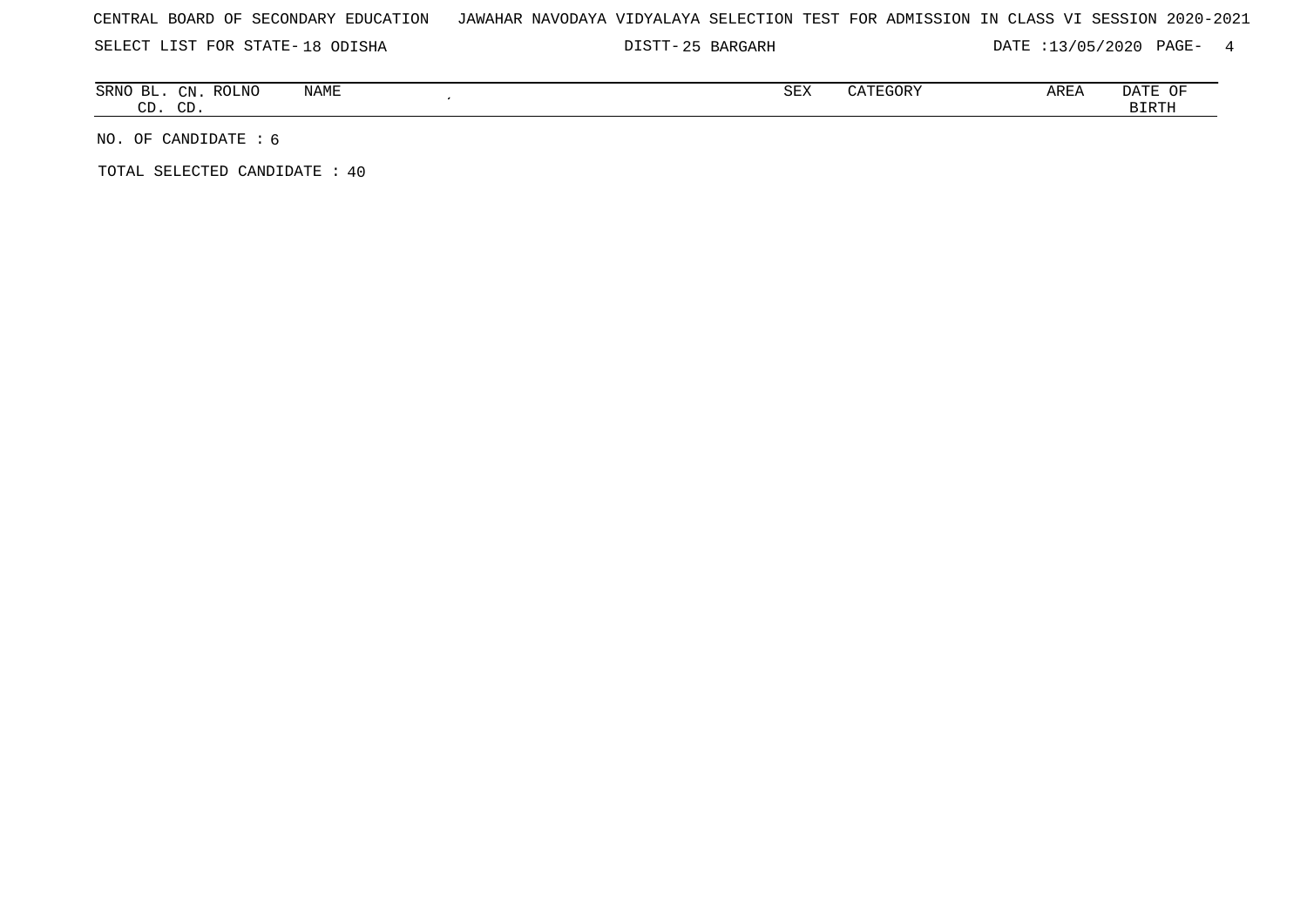26 BHADRAK DATE :13/05/2020 PAGE- 1

|    |    | CD. CD. | SRNO BL. CN. ROLNO   | <b>NAME</b>                            | <b>SEX</b> | CATEGORY       | AREA  | DATE OF<br><b>BIRTH</b> |
|----|----|---------|----------------------|----------------------------------------|------------|----------------|-------|-------------------------|
|    |    |         | ***OPEN UR SEATS***  |                                        |            |                |       |                         |
| 1  | 01 |         |                      | 01 N2488342 AISHWARYA BEHERA           | GIRL       | O B C          | RURAL | $03 - 03 - 2009$        |
|    |    |         |                      |                                        |            |                |       |                         |
| 2  | 02 |         |                      | 02 I2490018 SUDEEP MOHAPATRA           | <b>BOY</b> | GENERAL        | RURAL | $24 - 02 - 2009$        |
| 3  | 03 |         |                      | 01 I2490080 ADITYA ROUT                | <b>BOY</b> | GENERAL        | RURAL | $04 - 04 - 2009$        |
| 4  | 05 |         |                      | 02 I2491569 SWAYAM SAMPURNA JENA       | BOY        | GENERAL        | RURAL | 14-09-2009              |
| 5  | 06 |         |                      | 02 J2492156 SURYAKANTA SAHOO           | BOY        | O B C          | RURAL | 19-07-2009              |
| 6  | 07 |         |                      | 01 M2492265 BANDANA PATI               | GIRL       | <b>GENERAL</b> | RURAL | $02 - 10 - 2009$        |
| 7  | 07 |         |                      | 02 J2492570 SMRUTI RANJAN MALLICK      | <b>BOY</b> | O B C          | RURAL | $22 - 01 - 2010$        |
|    |    |         | NO. OF CANDIDATE : 7 |                                        |            |                |       |                         |
|    |    |         |                      |                                        |            |                |       |                         |
|    |    |         |                      |                                        |            |                |       |                         |
|    |    |         |                      | ***OPEN SCHEDULED CASTE QUOTA SEATS*** |            |                |       |                         |
| 8  | 01 |         |                      | 01 K2488382 ARCHUKESHU MAHALIK         | <b>BOY</b> | SCHED. CASTE   | RURAL | $08 - 02 - 2009$        |
| 9  | 06 |         |                      | 02 K2492114 SUBHAM MAJHI               | BOY        | SCHED. CASTE   | RURAL | $06 - 11 - 2009$        |
| 10 | 07 | 02      |                      | 02492463 PUJARANI MALIK                | GIRL       | SCHED. CASTE   | RURAL | $27 - 10 - 2009$        |
| 11 | 07 |         |                      | 02 02492576 SMRUTI SASWATI DAS         | GIRL       | SCHED. CASTE   | RURAL | $07 - 02 - 2010$        |
|    |    |         | NO. OF CANDIDATE : 4 |                                        |            |                |       |                         |
|    |    |         |                      |                                        |            |                |       |                         |
|    |    |         |                      |                                        |            |                |       |                         |
|    |    |         |                      |                                        |            |                |       |                         |
|    |    |         |                      | ***OPEN DISABLED QUOTA SEATS***        |            |                |       |                         |
| 12 | 04 |         |                      | 02 N2490875 RAJALAXMI BEHERA           | GIRL       | O B C          | RURAL | $29 - 07 - 2009$        |
| 13 |    |         |                      | 04 02 02490922 SAISWOTINA JENA         | GIRL       | SCHED. CASTE   | RURAL | $01 - 08 - 2008$        |
|    |    |         |                      |                                        |            |                |       |                         |

14 07 01 N2492345 JAYASHREE SAHOO GIRL O B C RURAL 01-09-2009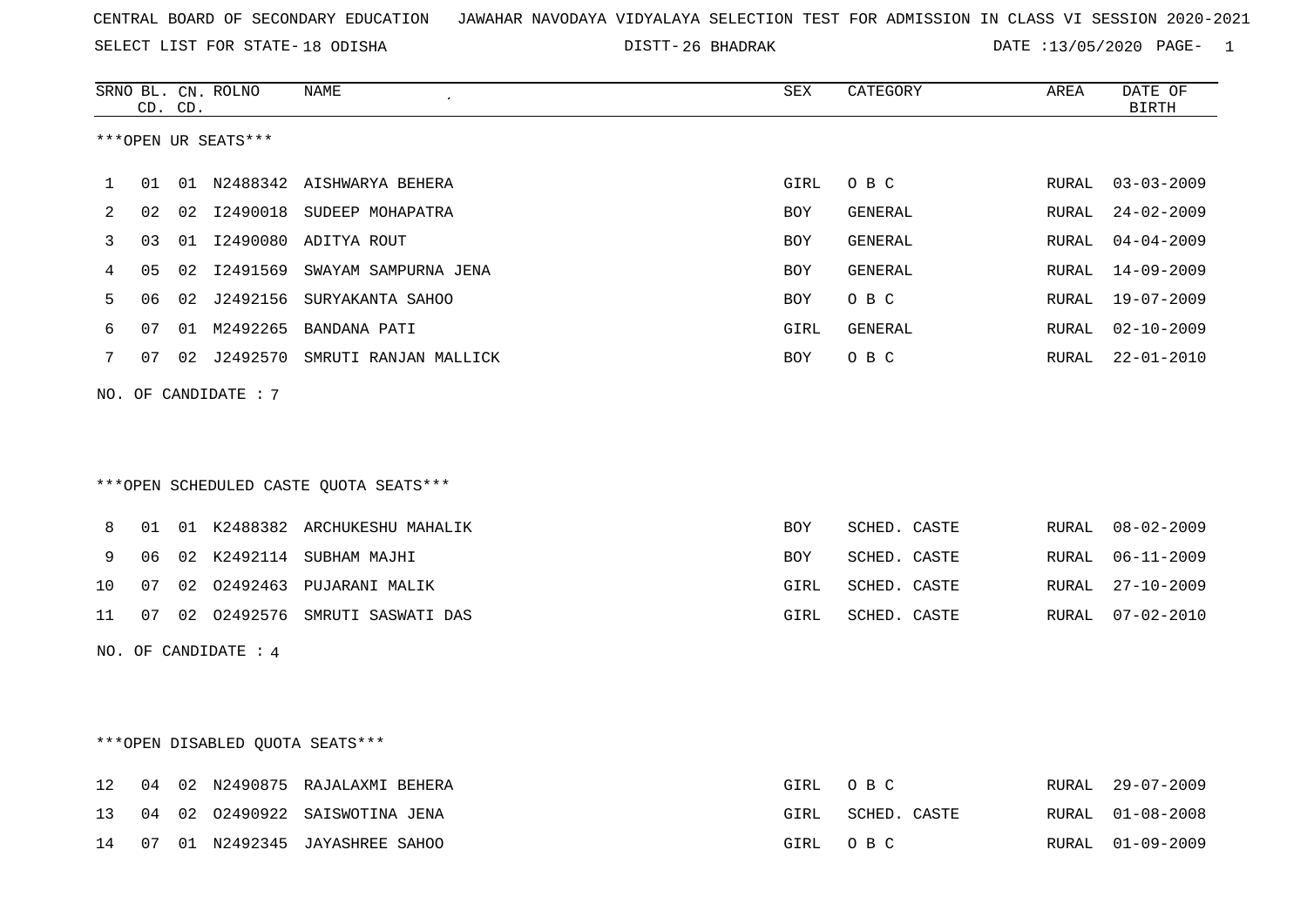SELECT LIST FOR STATE- DISTT- 18 ODISHA

26 BHADRAK DATE :13/05/2020 PAGE- 2

|    |    | CD. CD. | SRNO BL. CN. ROLNO     | NAME                                   | SEX        | CATEGORY     | AREA  | DATE OF<br><b>BIRTH</b> |
|----|----|---------|------------------------|----------------------------------------|------------|--------------|-------|-------------------------|
|    |    |         | NO. OF CANDIDATE : 3   |                                        |            |              |       |                         |
|    |    |         |                        |                                        |            |              |       |                         |
|    |    |         |                        |                                        |            |              |       |                         |
|    |    |         |                        | *** OPEN BACKWARD CLASS QUOTA SEATS*** |            |              |       |                         |
| 15 |    |         |                        | 02 01 B2489532 DEBASHIS SAHOO          | BOY        | O B C        | URBAN | 10-02-2009              |
| 16 | 03 |         |                        | 01 J2490266 JYOTIRANJAN BEHERA         | BOY        | O B C        | RURAL | $17 - 04 - 2009$        |
| 17 | 03 |         |                        | 02 J2490505 SHUBHRAJIT PARIDA          | <b>BOY</b> | O B C        | RURAL | $07 - 11 - 2008$        |
| 18 | 05 |         |                        | 01 J2491282 MANOJ PARIDA               | BOY        | O B C        | RURAL | $22 - 11 - 2008$        |
| 19 | 05 |         |                        | 02 J2491517 SUBHAMJEET BARIK           | BOY        | O B C        | RURAL | $07 - 03 - 2009$        |
|    |    |         | NO. OF CANDIDATE : 5   |                                        |            |              |       |                         |
|    |    |         |                        |                                        |            |              |       |                         |
|    |    |         |                        |                                        |            |              |       |                         |
|    |    |         |                        | ***OPEN SCHEDULED TRIBE QUOTA SEATS*** |            |              |       |                         |
|    |    |         |                        |                                        |            |              |       |                         |
| 20 |    |         |                        | 02 01 D2489437 ASHISH KUMAR MURMU      | BOY        | SCHED. TRIBE | URBAN | $07 - 03 - 2010$        |
|    |    |         | NO. OF CANDIDATE : 1   |                                        |            |              |       |                         |
|    |    |         |                        |                                        |            |              |       |                         |
|    |    |         |                        |                                        |            |              |       |                         |
|    |    |         | ***RURAL OPEN SEATS*** |                                        |            |              |       |                         |
| 21 |    |         |                        | 01 01 J2488368 ANANTA NARAYAN BEHERA   | BOY        | O B C        | RURAL | $03 - 02 - 2009$        |
| 22 | 01 |         |                        | 01 J2488499 BISWANATHA BEHERA          | BOY        | O B C        | RURAL | $24 - 05 - 2009$        |
| 23 |    |         |                        | 01 02 J2488887 OM PRAKASH BEHERA       | BOY        | O B C        |       | RURAL 29-12-2009        |
| 24 |    |         |                        | 01 02 J2488967 PRUTHIRAJ PANDUA        | BOY        | O B C        | RURAL | $10 - 07 - 2008$        |
| 25 |    |         |                        | 01 03 N2489151 SHRABANI JENA           | GIRL       | O B C        | RURAL | $21 - 07 - 2008$        |
| 26 |    |         |                        | 01 03 02489193 SMRUTIREKHA MALIK       | GIRL       | SCHED. CASTE | RURAL | $20 - 06 - 2009$        |
| 27 |    |         |                        | 01 04 K2489212 SONAM SWARAJIT MALIK    | BOY        | SCHED. CASTE | RURAL | $30 - 08 - 2009$        |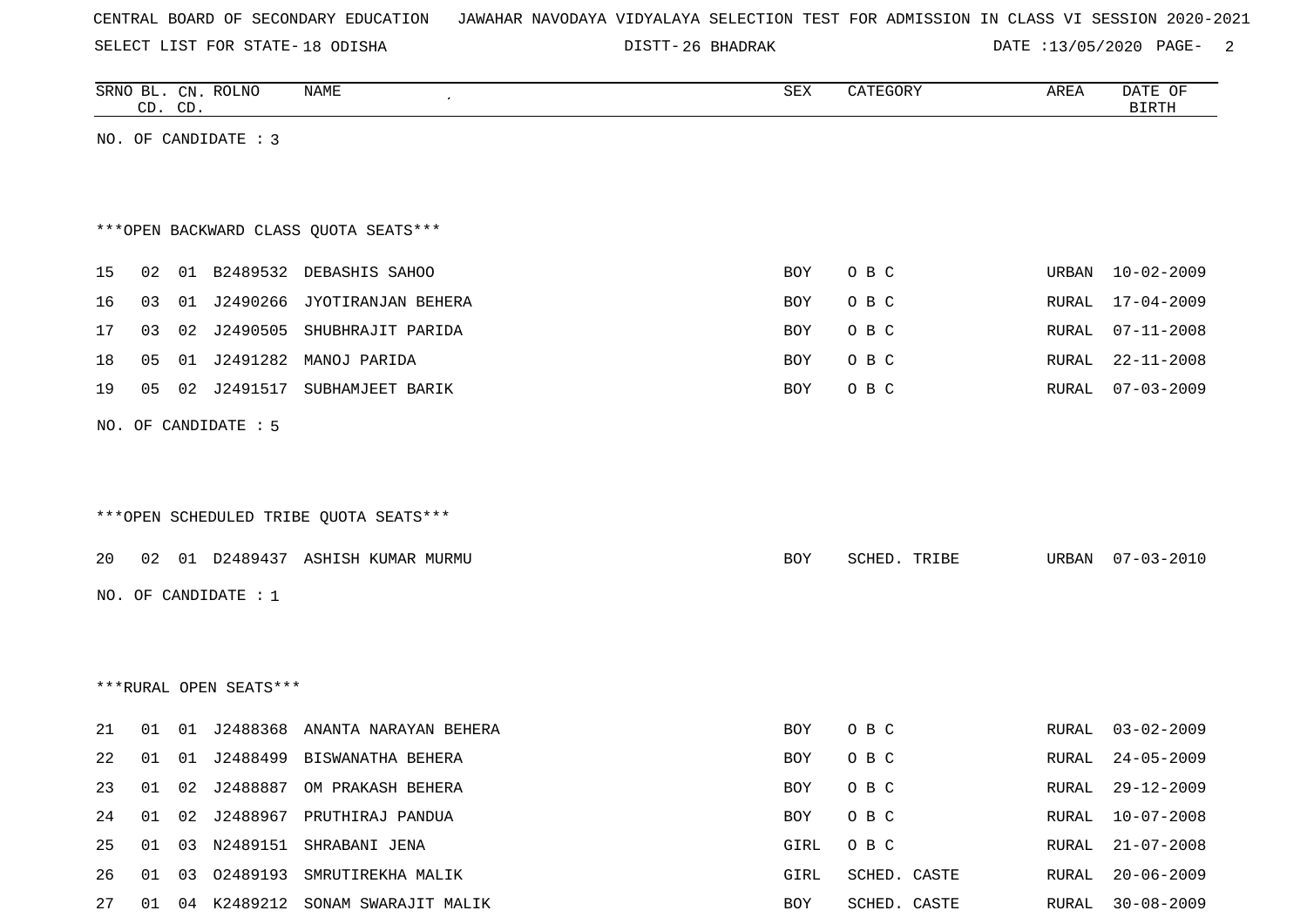26 BHADRAK DATE :13/05/2020 PAGE- 3

|    | CD. CD. |    | SRNO BL. CN. ROLNO     | <b>NAME</b>                 | ${\tt SEX}$ | CATEGORY       | AREA  | DATE OF<br><b>BIRTH</b> |
|----|---------|----|------------------------|-----------------------------|-------------|----------------|-------|-------------------------|
|    |         |    | ***RURAL OPEN SEATS*** |                             |             |                |       |                         |
| 28 | 02      | 01 |                        | J2489391 AJITESH SAHOO      | <b>BOY</b>  | O B C          | RURAL | $22 - 09 - 2009$        |
| 29 | 02      | 01 |                        | 12489403 ANANTA ARPAN PANI  | <b>BOY</b>  | <b>GENERAL</b> | RURAL | $04 - 05 - 2008$        |
| 30 | 03      | 01 | N2490194               | CHINMAYEE ROUT              | GIRL        | O B C          | RURAL | $12 - 06 - 2009$        |
| 31 | 03      | 02 | I2490572               | SUDHANSU SEKHAR ROUL        | <b>BOY</b>  | <b>GENERAL</b> | RURAL | $27 - 11 - 2008$        |
| 32 | 04      | 02 |                        | I2490772 KUMAR ASIS PAL     | <b>BOY</b>  | GENERAL        | RURAL | $09 - 04 - 2008$        |
| 33 | 04      | 02 | N2490955               | SHRADHANJALI BEHERA         | GIRL        | O B C          | RURAL | $02 - 10 - 2009$        |
| 34 | 05      | 01 |                        | J2491081 ALOK MANDAL        | <b>BOY</b>  | O B C          | RURAL | $29 - 03 - 2009$        |
| 35 | 05      | 01 | M2491137               | BARSHA PRIYADARSHINI BEHERA | GIRL        | GENERAL        | RURAL | $24 - 05 - 2009$        |
| 36 | 05      | 02 | M2491300               | N SUSHREE SWAYANSHREE       | GIRL        | <b>GENERAL</b> | RURAL | $17 - 01 - 2010$        |
| 37 | 05      | 02 | J2491330               | PRATYUSH KUMAR SAMAL        | BOY         | O B C          | RURAL | $31 - 12 - 2008$        |
| 38 | 05      | 02 | N2491361               | RAJASHREE NAYAK             | GIRL        | O B C          | RURAL | $12 - 04 - 2009$        |
| 39 | 05      | 02 | M2491462               | SHREERADHA SAHOO            | GIRL        | <b>GENERAL</b> | RURAL | $11 - 03 - 2010$        |
| 40 | 06      | 01 | N2491675               | BARSHA BAIBHABI SAHOO       | GIRL        | O B C          | RURAL | $28 - 10 - 2008$        |
| 41 | 06      | 01 | N2491679               | BARSHARANI SUTAR            | GIRL        | O B C          | RURAL | $26 - 06 - 2009$        |
| 42 | 06      | 02 | N2492174               | SWAYAMSHREE ARPITA SAHOO    | GIRL        | O B C          | RURAL | $08 - 05 - 2009$        |
| 43 | 07      | 01 | J2492339               | <b>JAGRAT BEHURA</b>        | BOY         | O B C          | RURAL | $26 - 10 - 2009$        |
| 44 | 07      | 01 | 02492423               | NARMADA SETHI               | GIRL        | SCHED. CASTE   | RURAL | $12 - 01 - 2010$        |
| 45 | 07      | 02 |                        | 12492474 RAHUL NAYAK        | <b>BOY</b>  | <b>GENERAL</b> | RURAL | $09 - 01 - 2010$        |
| 46 | 07      | 02 |                        | 12492499 RITVIK TRIPATHY    | <b>BOY</b>  | <b>GENERAL</b> | RURAL | $19 - 11 - 2008$        |

NO. OF CANDIDATE : 26

\*\*\*RURAL SCHEDULED CASTE QUOTA SEATS\*\*\*

|  |  | 47 01 01 K2488457 BHAKTAHARI MALIK | BOY | SCHED. CASTE |  | RURAL 10-02-2009 |
|--|--|------------------------------------|-----|--------------|--|------------------|
|  |  | 48 01 01 K2488590 GANESH SIAL      | BOY | SCHED. CASTE |  | RURAL 25-09-2009 |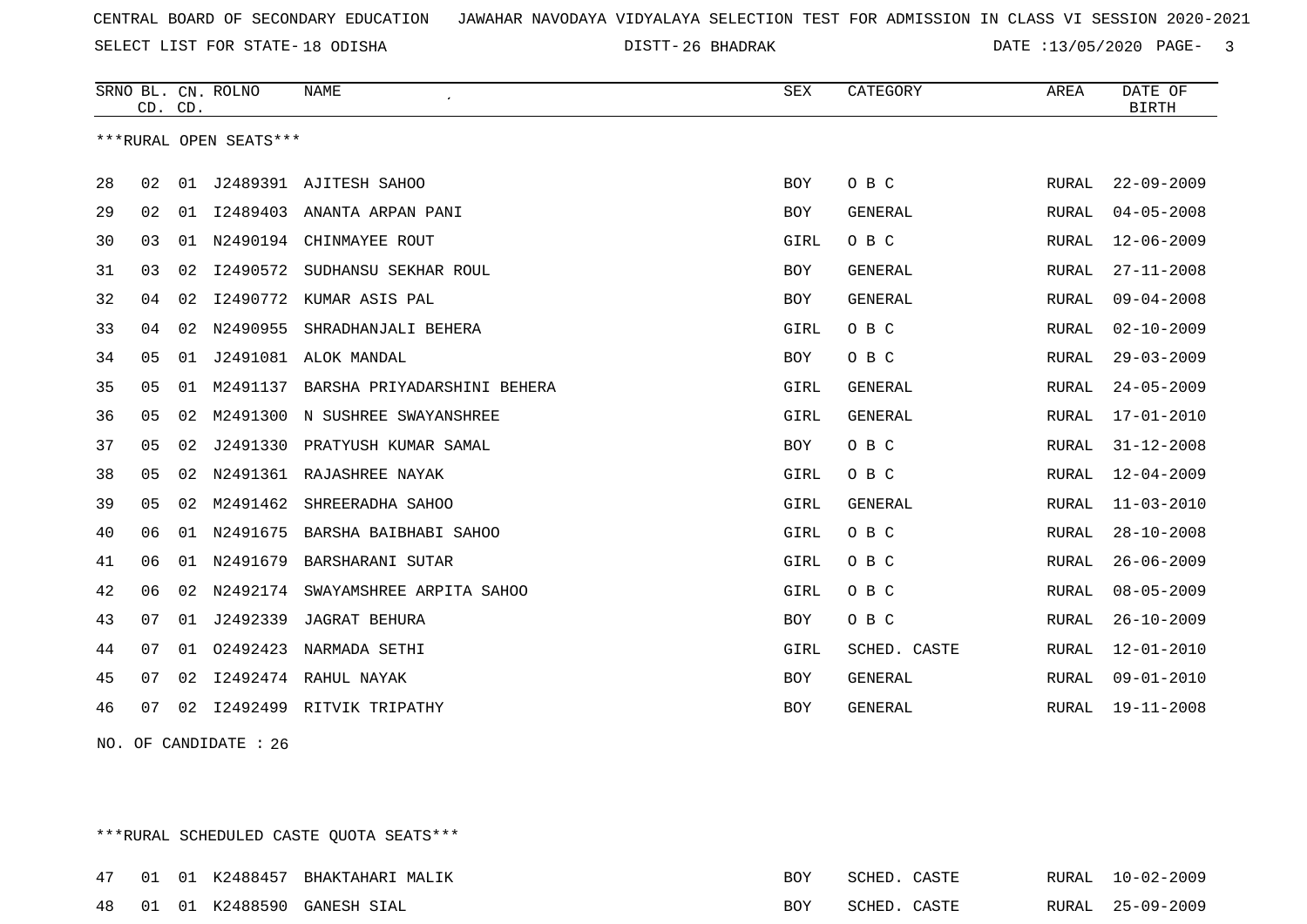SELECT LIST FOR STATE- DISTT- 18 ODISHA

DISTT-26 BHADRAK DATE :13/05/2020 PAGE- 4

|    | CD. CD. |    | SRNO BL. CN. ROLNO    | <b>NAME</b>                             | <b>SEX</b>  | CATEGORY     | AREA  | DATE OF<br><b>BIRTH</b> |
|----|---------|----|-----------------------|-----------------------------------------|-------------|--------------|-------|-------------------------|
|    |         |    |                       | ***RURAL SCHEDULED CASTE QUOTA SEATS*** |             |              |       |                         |
| 49 | 01      |    |                       | 03 K2489182 SIBANANDA MALIK             | <b>BOY</b>  | SCHED. CASTE | RURAL | $12 - 06 - 2008$        |
| 50 | 02      |    |                       | 02 02490065 TRISHA TRILEKHA JENA        | GIRL        | SCHED. CASTE | RURAL | $10 - 05 - 2009$        |
| 51 | 04      |    |                       | 02 K2490806 NIRMAL CHANDRA SETHY        | BOY         | SCHED. CASTE | RURAL | $21 - 03 - 2010$        |
| 52 | 07      |    |                       | 01 K2492209 ABHIRAM MALIK               | <b>BOY</b>  | SCHED. CASTE | RURAL | $23 - 12 - 2007$        |
| 53 | 07      | 01 |                       | 02492219 AKANKHYA MALIK                 | <b>GIRL</b> | SCHED. CASTE | RURAL | $21 - 11 - 2009$        |
| 54 | 07      |    | 01 K2492297           | CHINMAYA MALIK                          | <b>BOY</b>  | SCHED. CASTE | RURAL | $13 - 09 - 2009$        |
| 55 | 07      |    |                       | 01 K2492333 HEMANTA SETHI               | <b>BOY</b>  | SCHED. CASTE | RURAL | $27 - 08 - 2009$        |
| 56 | 07      | 02 |                       | 02492443 PRAJNA PARAMITA DAS            | GIRL        | SCHED. CASTE | RURAL | $18 - 02 - 2009$        |
| 57 | 07      | 02 | 02492492              | RITARANI MALIK                          | <b>GIRL</b> | SCHED. CASTE | RURAL | $09 - 03 - 2009$        |
| 58 | 07      | 02 | 02492578              | SNEHASINI DAS                           | GIRL        | SCHED. CASTE | RURAL | $23 - 08 - 2009$        |
| 59 | 07      |    |                       | 02 K2492606 SUBHAM MALIK                | BOY         | SCHED. CASTE | RURAL | $03 - 02 - 2010$        |
|    |         |    | NO. OF CANDIDATE : 13 |                                         |             |              |       |                         |
|    |         |    |                       |                                         |             |              |       |                         |
|    |         |    |                       | *** RURAL BACKWARD CLASS QUOTA SEATS*** |             |              |       |                         |
| 60 | 01      |    |                       | 01 J2488416 BADAL KUMAR ROUT            | BOY         | O B C        | RURAL | $28 - 11 - 2009$        |
| 61 | 01      |    |                       | 01 N2488552 DIBYAJYOTI BEHERA           | GIRL        | O B C        | RURAL | $17 - 12 - 2008$        |
| 62 | 02      |    |                       | 01 J2489604 GOUTAM BEHERA               | <b>BOY</b>  | O B C        | RURAL | $13 - 02 - 2010$        |
| 63 | 03      |    |                       | 01 J2490124 ASHIS PAL                   | <b>BOY</b>  | O B C        | RURAL | $01 - 07 - 2009$        |

68 06 01 J2491765 HIMANSU BEHERA BOY O B C

64 03 02 N2490472 SARATHI DEVI BEHERA GIRL O B C RURAL 13-08-2009

65 03 02 J2490507 SIDDHARTHA DAS BOY O B C RURAL 19-02-2009

66 03 02 N2490541 SRIYASHREE SAHOO GIRL O B C GIRL O B C

67 03 02 J2490598 SWAYAM SANKET BEHERA BOY O B C

69 06 02 J2492192 TRILOCHAN SAHOO BOY O B C RURAL 26-11-2008

RURAL 29-10-2009

RURAL 25-12-2009

RURAL 03-04-2009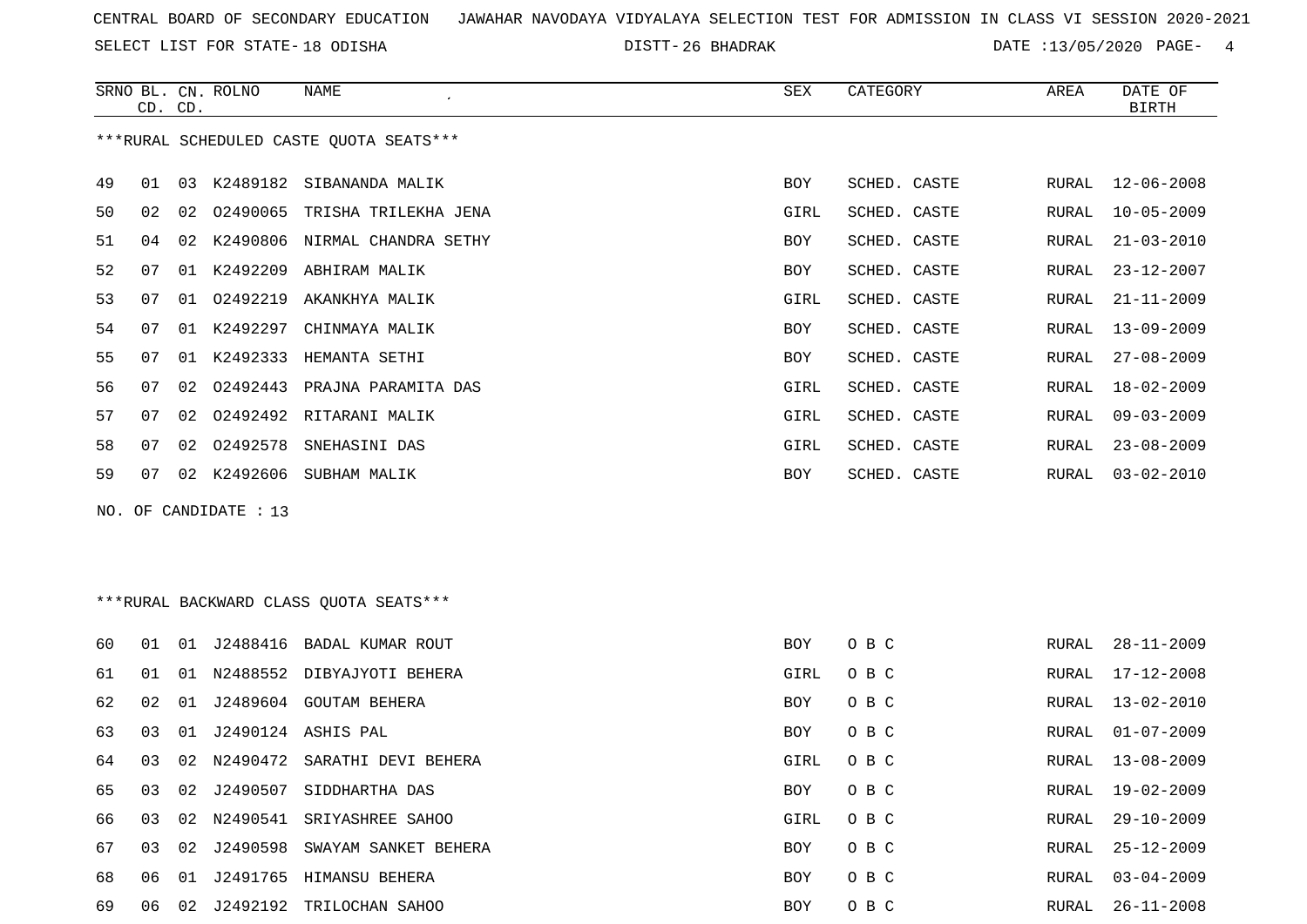SELECT LIST FOR STATE- DISTT- 18 ODISHA

26 BHADRAK DATE :13/05/2020 PAGE- 5

RURAL 14-09-2009

|    | CD. CD. |    | SRNO BL. CN. ROLNO    | NAME<br>$\epsilon$                      | SEX        | CATEGORY     | AREA  | DATE OF<br><b>BIRTH</b> |
|----|---------|----|-----------------------|-----------------------------------------|------------|--------------|-------|-------------------------|
|    |         |    |                       | *** RURAL BACKWARD CLASS QUOTA SEATS*** |            |              |       |                         |
| 70 | 07      | 01 | J2492313              | DIBAKAR BAL                             | <b>BOY</b> | O B C        | RURAL | $11 - 09 - 2009$        |
| 71 | 07      |    |                       | 01 N2492394 MADHUSMITA SAHOO            | GIRL       | O B C        | RURAL | $30 - 10 - 2009$        |
| 72 | 07      | 01 | J2492431              | OM PRAKASH SAHU                         | BOY        | O B C        | RURAL | $28 - 04 - 2010$        |
| 73 | 07      |    | 02 N2492574           | SMRUTIREKHA NAYAK                       | GIRL       | O B C        | RURAL | $13 - 06 - 2010$        |
| 74 | 07      | 02 | J2492631              | SURYA KANTA BAL                         | <b>BOY</b> | O B C        | RURAL | $24 - 05 - 2009$        |
| 75 | 07      | 02 | J2492636              | SUSIL KUMAR DAS                         | <b>BOY</b> | O B C        | RURAL | $30 - 01 - 2010$        |
|    |         |    | NO. OF CANDIDATE : 16 |                                         |            |              |       |                         |
|    |         |    |                       |                                         |            |              |       |                         |
|    |         |    |                       | ***RURAL SCHEDULED TRIBE QUOTA SEATS*** |            |              |       |                         |
| 76 | 01      | 01 | P2488526              | DAMAYANTI MARANDI                       | GIRL       | SCHED. TRIBE | RURAL | $07 - 12 - 2008$        |
| 77 | 02      | 02 | L2490025              | SUMAN MARNDI                            | <b>BOY</b> | SCHED. TRIBE | RURAL | $25 - 02 - 2010$        |

78 04 01 P2490673 BHAKTIKRISHNA SINGH GIRL SCHED. TRIBE RURAL 14-09-2009

79 04 01 L2490755 KAIBALYA MUNDA BOY SCHED. TRIBE RURAL 20-10-2008

80 04 02 L2490874 RAISEN MURMU BOY SCHED. TRIBE RURAL 05-02-2009

NO. OF CANDIDATE : 5

TOTAL SELECTED CANDIDATE : 80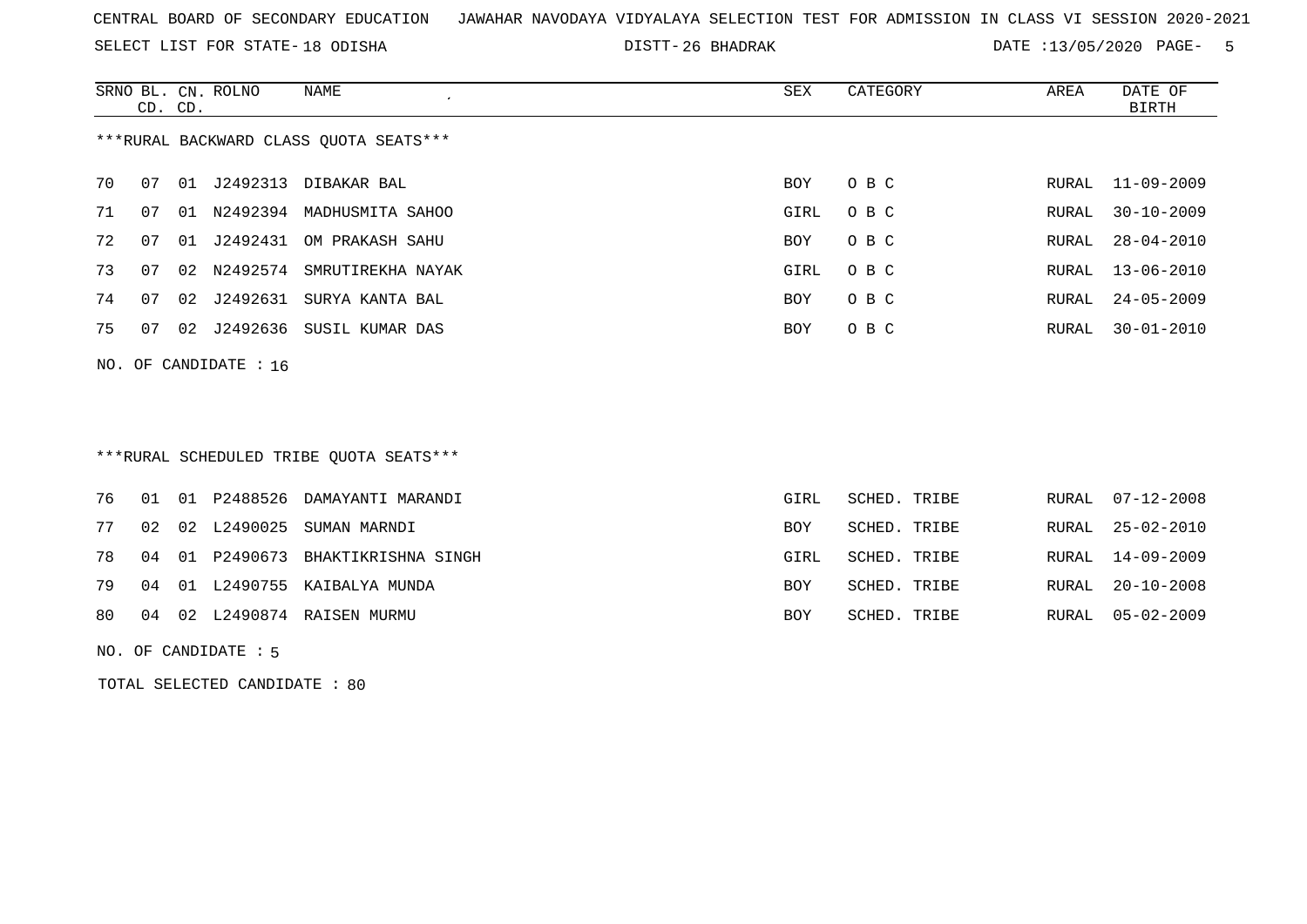SELECT LIST FOR STATE- DISTT- 18 ODISHA

27 JAJPUR DATE :13/05/2020 PAGE- 1

|                   |    | CD. CD. | SRNO BL. CN. ROLNO   | NAME                                   | ${\tt SEX}$ | CATEGORY       | AREA  | DATE OF<br>BIRTH |
|-------------------|----|---------|----------------------|----------------------------------------|-------------|----------------|-------|------------------|
|                   |    |         | ***OPEN UR SEATS***  |                                        |             |                |       |                  |
| 1                 | 02 | 02      |                      | 12493567 SATYA BRATA PATRA             | <b>BOY</b>  | <b>GENERAL</b> | RURAL | $15 - 09 - 2008$ |
| 2                 | 07 | 02      | M2496356             | RUTUPARNNA KAR                         | GIRL        | GENERAL        | RURAL | $18 - 03 - 2009$ |
| 3                 | 07 |         |                      | 02 B2496363 SAI ABHIJEET MOHAPATRA     | <b>BOY</b>  | O B C          | URBAN | $11 - 01 - 2010$ |
| 4                 | 09 |         |                      | 01 I2497191 MOHIT MOHAN MAHALIK        | <b>BOY</b>  | <b>GENERAL</b> | RURAL | $07 - 04 - 2010$ |
| 5                 | 10 |         |                      | 01 I2497679 PRATYUSH PRAKASH PRUSTY    | BOY         | <b>GENERAL</b> | RURAL | $02 - 07 - 2009$ |
|                   |    |         | NO. OF CANDIDATE : 5 |                                        |             |                |       |                  |
|                   |    |         |                      |                                        |             |                |       |                  |
|                   |    |         |                      |                                        |             |                |       |                  |
|                   |    |         |                      | ***OPEN SCHEDULED CASTE QUOTA SEATS*** |             |                |       |                  |
| 6                 | 01 |         |                      | 02 02493014 SARMILA DALEI              | GIRL        | SCHED. CASTE   | RURAL | $05 - 01 - 2010$ |
| 7                 | 07 |         | 01 02495932          | ANANYA BIBHUKALPA                      | GIRL        | SCHED. CASTE   | RURAL | $09 - 02 - 2010$ |
| 8                 | 08 |         | 02 K2496929          | SHAKTIJEET MALIK                       | BOY         | SCHED. CASTE   | RURAL | $13 - 10 - 2009$ |
| 9                 | 10 | 01      | K2497532             | BISWASWARUP DAS                        | BOY         | SCHED. CASTE   | RURAL | $01 - 01 - 2010$ |
| 10                | 10 |         |                      | 01 02497627 MANVI DAS                  | GIRL        | SCHED. CASTE   | RURAL | 13-10-2009       |
|                   |    |         | NO. OF CANDIDATE : 5 |                                        |             |                |       |                  |
|                   |    |         |                      |                                        |             |                |       |                  |
|                   |    |         |                      |                                        |             |                |       |                  |
|                   |    |         |                      | ***OPEN DISABLED OUOTA SEATS***        |             |                |       |                  |
| 11                | 06 |         |                      | 01 A2495249 AYUSHMAN JENA              | <b>BOY</b>  | GENERAL        |       | URBAN 11-03-2010 |
| $12 \overline{ }$ | 06 | 03      | I2495823             | SUBHENDU KUMAR SAHOO                   | <b>BOY</b>  | GENERAL        | RURAL | $29 - 11 - 2008$ |
| 13                | 07 |         | 02 A2496409          | SHIV SUNDAR PANDA                      | <b>BOY</b>  | GENERAL        | URBAN | 17-07-2009       |

NO. OF CANDIDATE : 3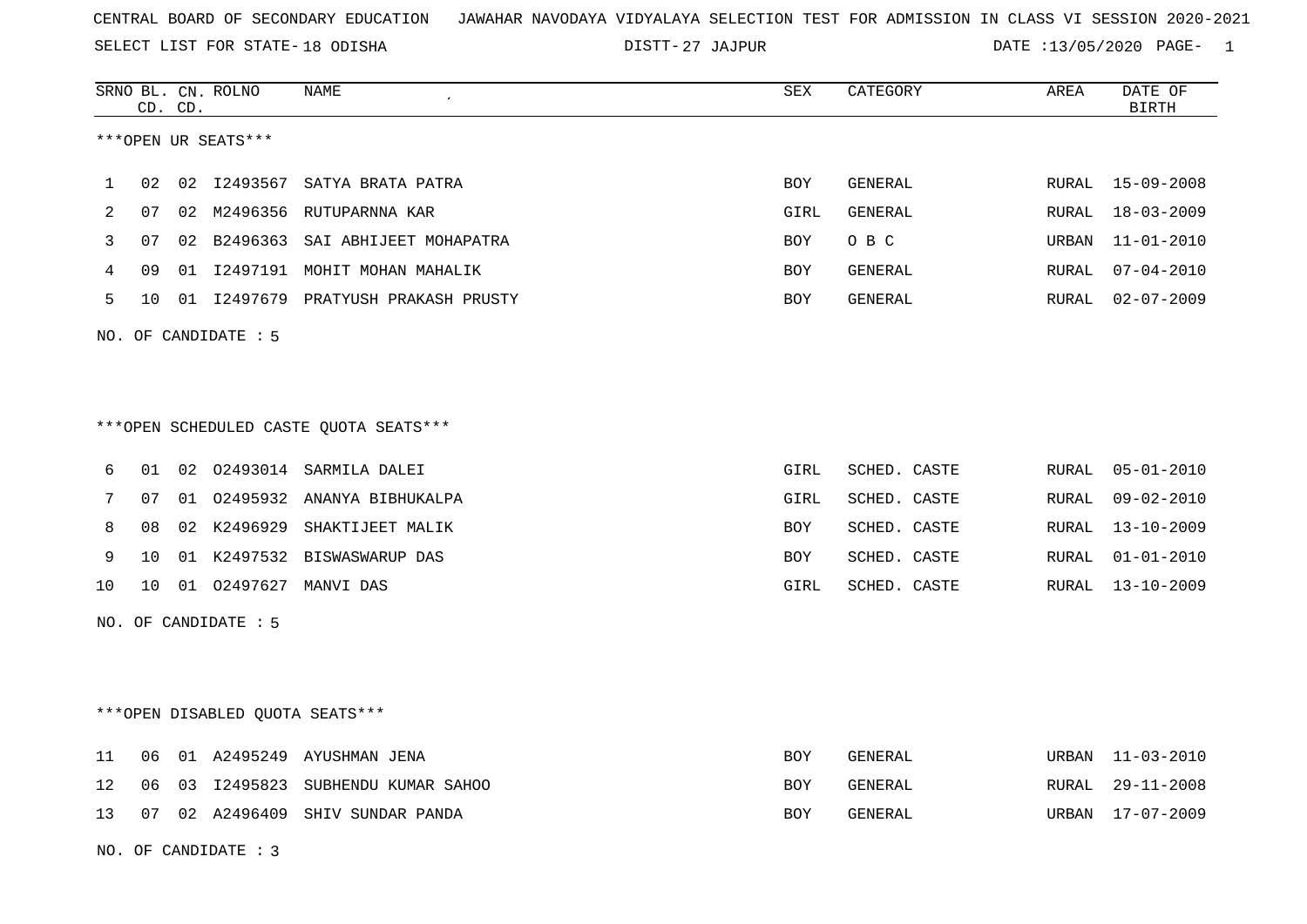SELECT LIST FOR STATE- DISTT- 18 ODISHA

27 JAJPUR DATE :13/05/2020 PAGE- 2

|    |    | CD. CD. | SRNO BL. CN. ROLNO     | NAME                                     | SEX         | CATEGORY     | AREA  | DATE OF<br><b>BIRTH</b> |
|----|----|---------|------------------------|------------------------------------------|-------------|--------------|-------|-------------------------|
|    |    |         |                        | *** OPEN BACKWARD CLASS QUOTA SEATS***   |             |              |       |                         |
| 14 | 05 |         |                        | 01 J2494796 ATANUOMPRAKASH BEHERA        | BOY         | O B C        | RURAL | $30 - 03 - 2010$        |
| 15 | 06 |         |                        | 02 J2495527 PARIKSHITA BAI               | BOY         | O B C        | RURAL | 14-11-2009              |
| 16 | 06 | 03      | N2495742               | SMRUTI REKHA BAHALIA                     | GIRL        | O B C        | RURAL | $23 - 02 - 2010$        |
| 17 | 08 | 02      |                        | J2496867 RITIK KUMAR DAS                 | BOY         | O B C        | RURAL | 19-08-2009              |
| 18 | 09 |         |                        | 01 N2497126 CHINMAYEE SAMAL              | GIRL        | O B C        | RURAL | 16-07-2009              |
|    |    |         | NO. OF CANDIDATE : 5   |                                          |             |              |       |                         |
|    |    |         |                        |                                          |             |              |       |                         |
|    |    |         |                        | ***OPEN SCHEDULED TRIBE QUOTA SEATS***   |             |              |       |                         |
| 19 | 01 |         |                        | 01 L2492907 OMM PRAKASH NAIK             | BOY         | SCHED. TRIBE | RURAL | $03 - 01 - 2010$        |
| 20 | 04 |         |                        | 01 P2494706 SUBHADRA BARIK               | GIRL        | SCHED. TRIBE | RURAL | $05 - 05 - 2009$        |
|    |    |         | NO. OF CANDIDATE : 2   |                                          |             |              |       |                         |
|    |    |         |                        |                                          |             |              |       |                         |
|    |    |         |                        |                                          |             |              |       |                         |
|    |    |         | ***RURAL OPEN SEATS*** |                                          |             |              |       |                         |
| 21 | 01 |         |                        | 01 M2492852 LADLY SINGH                  | <b>GIRL</b> | GENERAL      | RURAL | $28 - 01 - 2009$        |
| 22 | 01 | 01      | M2492916               | PARAMITA MOHANTY                         | GIRL        | GENERAL      | RURAL | $15 - 03 - 2010$        |
| 23 | 01 | 02      | I2493116               | SWARUP BARAL                             | BOY         | GENERAL      | RURAL | $23 - 09 - 2009$        |
| 24 | 02 |         |                        | 01 J2493278 DIVYAM PRIYANSHU SAHOO       | BOY         | O B C        | RURAL | $06 - 01 - 2010$        |
|    |    |         |                        | 25 02 02 12493526 SABYASACHI RATHA       | BOY         | GENERAL      |       | RURAL 24-02-2009        |
| 26 | 02 | 02      |                        | 12493785 YUBRAJ PATI                     | BOY         | GENERAL      | RURAL | $09 - 10 - 2009$        |
| 27 | 03 |         |                        | 01 I2493888 BIVASH PANDA                 | BOY         | GENERAL      | RURAL | $21 - 03 - 2010$        |
| 28 | 03 |         |                        | 01 M2493955 KSHAMA SAMAL                 | GIRL        | GENERAL      | RURAL | $24 - 09 - 2008$        |
| 29 | 03 |         |                        | 02 N2494334 TANUSHREE PRIYADARSHNI SAHOO | GIRL        | O B C        | RURAL | $13 - 07 - 2009$        |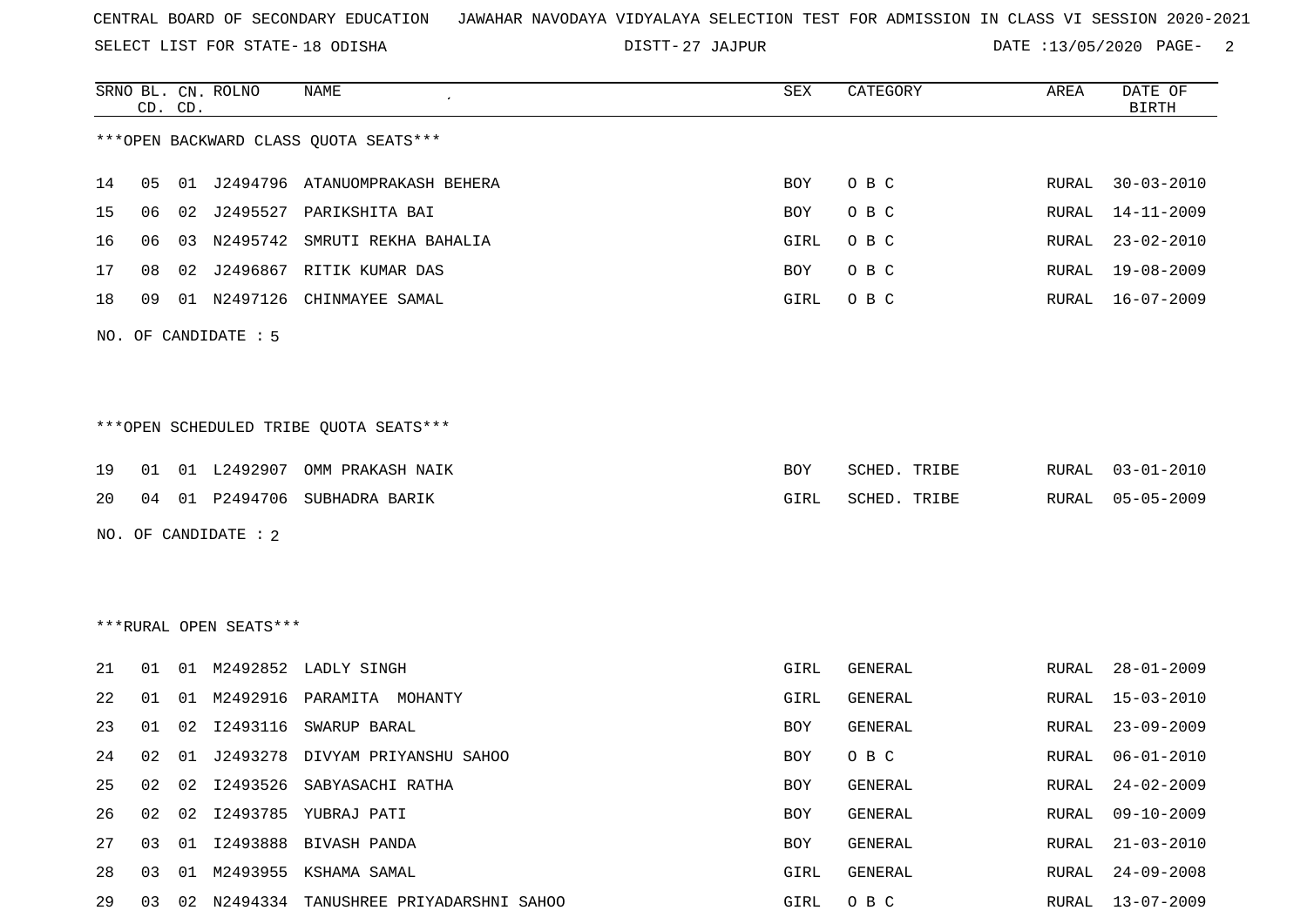27 JAJPUR DATE :13/05/2020 PAGE- 3

|    | CD. CD. |                | SRNO BL. CN. ROLNO     | <b>NAME</b><br>$\epsilon$   | <b>SEX</b> | CATEGORY       | AREA         | DATE OF<br><b>BIRTH</b> |
|----|---------|----------------|------------------------|-----------------------------|------------|----------------|--------------|-------------------------|
|    |         |                | ***RURAL OPEN SEATS*** |                             |            |                |              |                         |
| 30 | 04      | 01             | J2494553               | OMM PRAKASH PAGAD           | <b>BOY</b> | O B C          | RURAL        | $16 - 06 - 2009$        |
| 31 | 04      | 01             | J2494676               | SHREEKANTA MAHANTA          | <b>BOY</b> | O B C          | <b>RURAL</b> | $28 - 10 - 2009$        |
| 32 | 05      | 01             | M2494798               | ATRAYEE SUBHADARSHINI DALAI | GIRL       | <b>GENERAL</b> | <b>RURAL</b> | $27 - 09 - 2008$        |
| 33 | 05      | 01             | I2494842               | DEBASHISH SWAIN             | <b>BOY</b> | GENERAL        | <b>RURAL</b> | $17 - 09 - 2009$        |
| 34 | 06      | 02             | J2495489               | MUKTI PRASAD OJHA           | <b>BOY</b> | O B C          | <b>RURAL</b> | $07 - 04 - 2009$        |
| 35 | 06      | 0 <sub>3</sub> | I2495802               | SUBHAM KU PATTNAYAK         | <b>BOY</b> | <b>GENERAL</b> | <b>RURAL</b> | $06 - 03 - 2009$        |
| 36 | 07      | 01             | I2496024               | BIBHUDATTA PARIDA           | <b>BOY</b> | <b>GENERAL</b> | <b>RURAL</b> | $01 - 04 - 2010$        |
| 37 | 07      | 01             | I2496048               | BISWAJIT SAMAL              | <b>BOY</b> | <b>GENERAL</b> | <b>RURAL</b> | $06 - 04 - 2010$        |
| 38 | 08      | 01             | I2496673               | CHANDAN LENKA               | <b>BOY</b> | <b>GENERAL</b> | <b>RURAL</b> | $25 - 09 - 2009$        |
| 39 | 08      | 01             | N2496681               | DEBASMITA SAHOO             | GIRL       | O B C          | <b>RURAL</b> | $28 - 06 - 2009$        |
| 40 | 09      | 02             | M2497268               | RANJANA NAYAK               | GIRL       | <b>GENERAL</b> | <b>RURAL</b> | $17 - 10 - 2009$        |
| 41 | 09      | 02             | I2497372               | SREYANSH DASH               | <b>BOY</b> | <b>GENERAL</b> | <b>RURAL</b> | $07 - 03 - 2010$        |
| 42 | 09      | 02             | I2497424               | SUVAM SATYAPRAGYA ROUT      | <b>BOY</b> | <b>GENERAL</b> | <b>RURAL</b> | $13 - 05 - 2010$        |
| 43 | 10      | 01             | M2497440               | ABHILIPSA MAHAPATRA         | GIRL       | <b>GENERAL</b> | <b>RURAL</b> | $29 - 08 - 2009$        |
| 44 | 10      |                | 01 M2497479            | APEKSA DAS                  | GIRL       | <b>GENERAL</b> | <b>RURAL</b> | $04 - 03 - 2010$        |
| 45 | 10      | 01             | I2497548               | DIBYAJYOTI DHAL             | <b>BOY</b> | <b>GENERAL</b> | <b>RURAL</b> | $17 - 12 - 2009$        |
|    |         |                |                        |                             |            |                |              |                         |

NO. OF CANDIDATE : 25

\*\*\*RURAL SCHEDULED CASTE QUOTA SEATS\*\*\*

|  |  | 46 02 02 K2493468 PRIYANSHU SEKHAR MALIK       | <b>BOY</b> | SCHED. CASTE |  | RURAL 16-07-2009 |
|--|--|------------------------------------------------|------------|--------------|--|------------------|
|  |  | 47 03 02 K2494264 SUBHAM SATYAPRIYA            | <b>BOY</b> | SCHED. CASTE |  | RURAL 17-03-2010 |
|  |  | 48 03 02 02494273 SUBHASHREE SUBHALAXMI BEHERA | GIRL       | SCHED. CASTE |  | RURAL 24-12-2009 |
|  |  | 49 05 01 K2494774 ANIL KUMAR PERAI             | <b>BOY</b> | SCHED. CASTE |  | RURAL 07-03-2010 |
|  |  | 50 05 01 K2495088 SOURABHA KUMAR DASH          | BOY        | SCHED. CASTE |  | RURAL 11-08-2008 |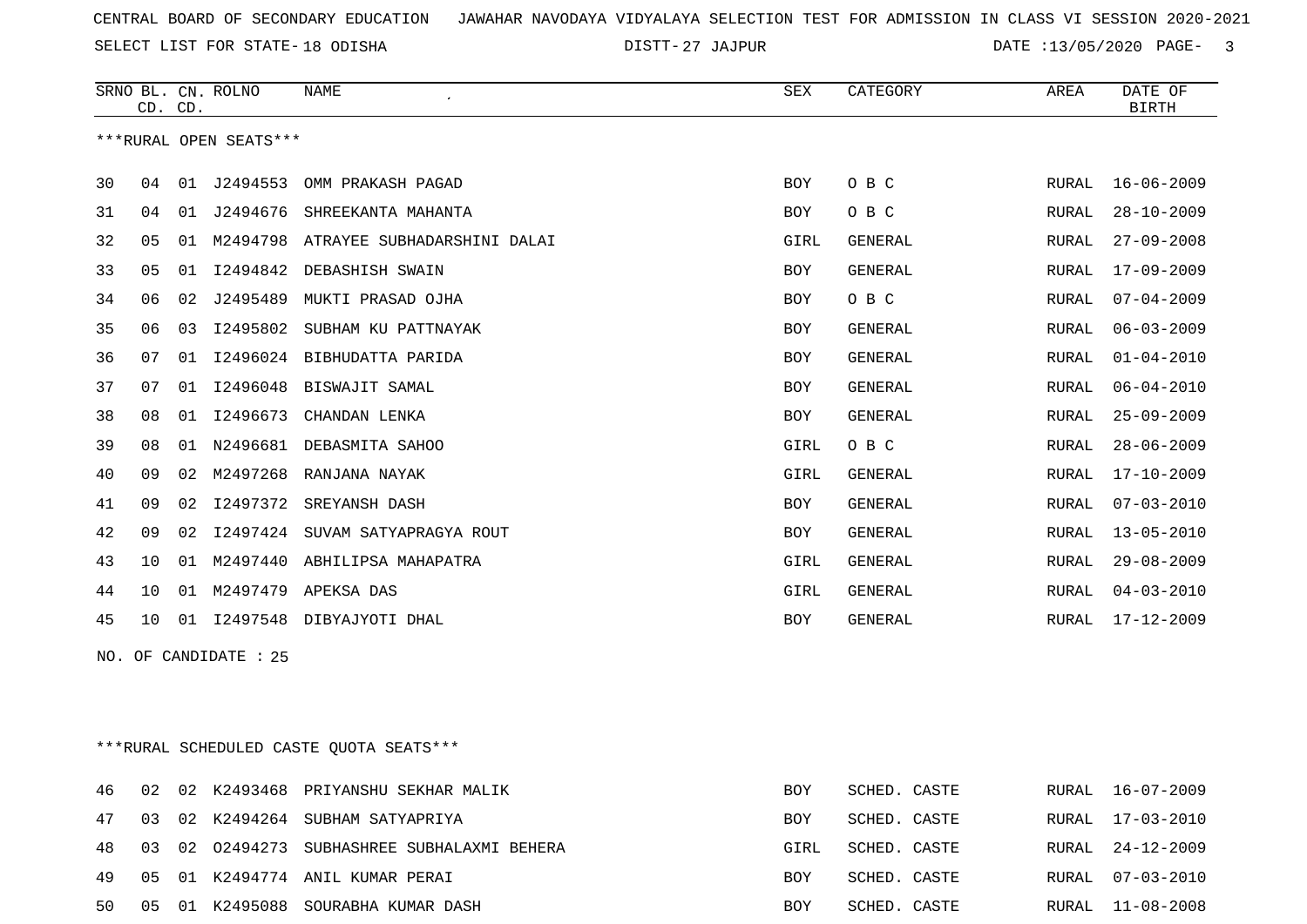SELECT LIST FOR STATE- DISTT- 18 ODISHA

SRNO BL. CN.

ROLNO NAME SEX CATEGORY AREA DATE OF

27 JAJPUR DATE :13/05/2020 PAGE- 4

| ***RURAL SCHEDULED CASTE QUOTA SEATS***<br>51<br>01 K2496134 KHITISH RANJAN BEHERA<br>SCHED. CASTE<br>07<br><b>BOY</b><br>52<br>07<br>02<br>K2496264 PRABHA SANKAR GOCHHAYAT<br>SCHED. CASTE<br>BOY<br>53<br>K2496369<br>07<br>SAI SOYAM GOCHHAYAT<br>SCHED. CASTE<br>02<br>BOY<br>54<br>K2496370<br>07<br>02<br>SAI SUBHAM GOCHHAYAT<br>SCHED. CASTE<br>BOY<br>55<br>02497148<br>09<br>GAYATREE MALLICK<br>GIRL<br>SCHED. CASTE<br>01<br>56<br>09<br>01<br>02497171<br>KHUSI KHUSBU MALLIK<br>GIRL<br>SCHED. CASTE<br>57<br>K2497257<br>09<br>02<br>RAHUL JENA<br>BOY<br>SCHED. CASTE<br>02497265<br>58<br>09<br>02<br>RAJLAXMI JENA<br>GIRL<br>SCHED. CASTE<br>59<br>09<br>02<br>02497302 SAI SMRUTI JENA<br>GIRL<br>SCHED. CASTE | $26 - 01 - 2009$<br>RURAL<br>15-10-2009<br>RURAL<br>$19 - 02 - 2009$<br>RURAL<br>RURAL<br>$01 - 03 - 2009$<br>$03 - 09 - 2009$<br>RURAL<br>RURAL<br>$08 - 03 - 2010$<br>17-08-2009<br>RURAL<br>$04 - 02 - 2010$<br>RURAL<br>$03 - 10 - 2009$<br>RURAL |
|-------------------------------------------------------------------------------------------------------------------------------------------------------------------------------------------------------------------------------------------------------------------------------------------------------------------------------------------------------------------------------------------------------------------------------------------------------------------------------------------------------------------------------------------------------------------------------------------------------------------------------------------------------------------------------------------------------------------------------------|-------------------------------------------------------------------------------------------------------------------------------------------------------------------------------------------------------------------------------------------------------|
|                                                                                                                                                                                                                                                                                                                                                                                                                                                                                                                                                                                                                                                                                                                                     |                                                                                                                                                                                                                                                       |
|                                                                                                                                                                                                                                                                                                                                                                                                                                                                                                                                                                                                                                                                                                                                     |                                                                                                                                                                                                                                                       |
|                                                                                                                                                                                                                                                                                                                                                                                                                                                                                                                                                                                                                                                                                                                                     |                                                                                                                                                                                                                                                       |
|                                                                                                                                                                                                                                                                                                                                                                                                                                                                                                                                                                                                                                                                                                                                     |                                                                                                                                                                                                                                                       |
|                                                                                                                                                                                                                                                                                                                                                                                                                                                                                                                                                                                                                                                                                                                                     |                                                                                                                                                                                                                                                       |
|                                                                                                                                                                                                                                                                                                                                                                                                                                                                                                                                                                                                                                                                                                                                     |                                                                                                                                                                                                                                                       |
|                                                                                                                                                                                                                                                                                                                                                                                                                                                                                                                                                                                                                                                                                                                                     |                                                                                                                                                                                                                                                       |
|                                                                                                                                                                                                                                                                                                                                                                                                                                                                                                                                                                                                                                                                                                                                     |                                                                                                                                                                                                                                                       |
|                                                                                                                                                                                                                                                                                                                                                                                                                                                                                                                                                                                                                                                                                                                                     |                                                                                                                                                                                                                                                       |
|                                                                                                                                                                                                                                                                                                                                                                                                                                                                                                                                                                                                                                                                                                                                     |                                                                                                                                                                                                                                                       |
| NO. OF CANDIDATE : $14$                                                                                                                                                                                                                                                                                                                                                                                                                                                                                                                                                                                                                                                                                                             |                                                                                                                                                                                                                                                       |
|                                                                                                                                                                                                                                                                                                                                                                                                                                                                                                                                                                                                                                                                                                                                     |                                                                                                                                                                                                                                                       |
|                                                                                                                                                                                                                                                                                                                                                                                                                                                                                                                                                                                                                                                                                                                                     |                                                                                                                                                                                                                                                       |
| ***RURAL BACKWARD CLASS OUOTA SEATS***                                                                                                                                                                                                                                                                                                                                                                                                                                                                                                                                                                                                                                                                                              |                                                                                                                                                                                                                                                       |
| 60<br>01 N2492830<br>JUBULIRANI SAHOO<br>GIRL<br>O B C<br>01                                                                                                                                                                                                                                                                                                                                                                                                                                                                                                                                                                                                                                                                        | $29 - 11 - 2008$<br>RURAL                                                                                                                                                                                                                             |
| O B C<br>61<br>02<br>N2493274 DIBYASHREE SAHOO<br>GIRL<br>01                                                                                                                                                                                                                                                                                                                                                                                                                                                                                                                                                                                                                                                                        | $10 - 04 - 2010$<br>RURAL                                                                                                                                                                                                                             |
| 62<br>N2493851<br>ARUSHI SAHOO<br>O B C<br>03<br>01<br>GIRL                                                                                                                                                                                                                                                                                                                                                                                                                                                                                                                                                                                                                                                                         | 18-12-2009<br>RURAL                                                                                                                                                                                                                                   |
| 63<br>O B C<br>03<br>01<br>J2494016<br>OMM PRAKASH PRUSTY<br>BOY                                                                                                                                                                                                                                                                                                                                                                                                                                                                                                                                                                                                                                                                    | $12 - 09 - 2009$<br>RURAL                                                                                                                                                                                                                             |
| 64<br>N2494705<br>STHITIPRAGYAN LENKA<br>GIRL<br>O B C<br>04<br>01                                                                                                                                                                                                                                                                                                                                                                                                                                                                                                                                                                                                                                                                  | RURAL<br>06-12-2009                                                                                                                                                                                                                                   |
| 65<br>J2494743<br>O B C<br>01<br>SUSIL NAYAK<br>BOY<br>04                                                                                                                                                                                                                                                                                                                                                                                                                                                                                                                                                                                                                                                                           | $20 - 06 - 2009$<br>RURAL                                                                                                                                                                                                                             |
| 66<br>N2495021<br>SAINA CHOUDHURY<br>GIRL<br>O B C<br>05<br>01                                                                                                                                                                                                                                                                                                                                                                                                                                                                                                                                                                                                                                                                      | $31 - 03 - 2010$<br>RURAL                                                                                                                                                                                                                             |
| 67<br>N2495436 LISALIN PARIDA<br>GIRL<br>O B C<br>06<br>01                                                                                                                                                                                                                                                                                                                                                                                                                                                                                                                                                                                                                                                                          | $21 - 05 - 2009$<br>RURAL                                                                                                                                                                                                                             |
| 68<br>03 N2495807 SUBHASHREE DAS<br>O B C<br>06<br>GIRL                                                                                                                                                                                                                                                                                                                                                                                                                                                                                                                                                                                                                                                                             | RURAL 10-12-2008                                                                                                                                                                                                                                      |
| 69<br>01 N2496153 LAXMIPRIYA SAHOO<br>GIRL<br>O B C<br>07                                                                                                                                                                                                                                                                                                                                                                                                                                                                                                                                                                                                                                                                           | 17-02-2009<br>RURAL                                                                                                                                                                                                                                   |
| 70<br>02 J2496334 RAJKUMAR SAHOO<br>O B C<br>07<br>BOY                                                                                                                                                                                                                                                                                                                                                                                                                                                                                                                                                                                                                                                                              | $14 - 11 - 2009$<br>RURAL                                                                                                                                                                                                                             |
| 71<br>O B C<br>09<br>01 N2497226 PRAJNYAPRAJUSHA OJHA<br>GIRL                                                                                                                                                                                                                                                                                                                                                                                                                                                                                                                                                                                                                                                                       | RURAL<br>$08 - 12 - 2009$                                                                                                                                                                                                                             |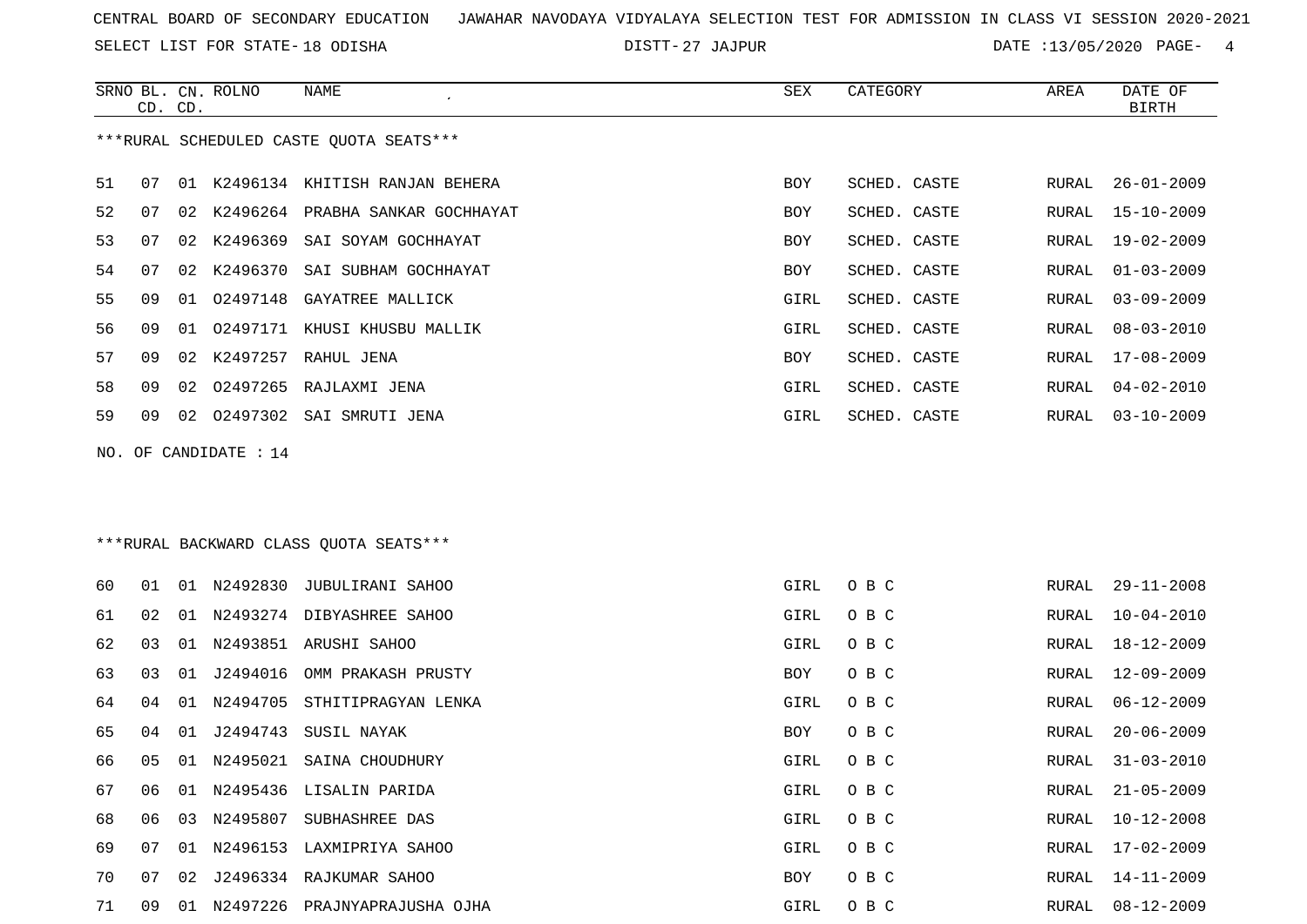SELECT LIST FOR STATE- DISTT- 18 ODISHA

27 JAJPUR DATE :13/05/2020 PAGE- 5

|                                        | CD. CD.              |     | SRNO BL. CN. ROLNO | NAME               | SEX  | CATEGORY | AREA | DATE OF<br>BIRTH |  |  |
|----------------------------------------|----------------------|-----|--------------------|--------------------|------|----------|------|------------------|--|--|
| ***RURAL BACKWARD CLASS QUOTA SEATS*** |                      |     |                    |                    |      |          |      |                  |  |  |
| 72                                     | 09                   |     | 02 J2497248        | PRIYA RANJAN DAS   | BOY  | O B C    |      | RURAL 29-06-2009 |  |  |
| 73                                     | 09                   | 02  | N2497317           | SASMITA BEHERA     | GIRL | O B C    |      | RURAL 12-03-2010 |  |  |
| 74                                     | 09                   | 0.2 | J2497386           | SUBHAM SAHOO       | BOY  | O B C    |      | RURAL 18-06-2009 |  |  |
| 75                                     | 1 O                  | 01  | J2497658           | PIYUSH KUMAR SAHOO | BOY  | O B C    |      | RURAL 26-02-2010 |  |  |
|                                        | NO. OF CANDIDATE: 16 |     |                    |                    |      |          |      |                  |  |  |

\*\*\*RURAL SCHEDULED TRIBE QUOTA SEATS\*\*\*

|  |  | 76 04 01 P2494385 BABI MARNDI                    | GIRL       | SCHED. TRIBE |  | RURAL 05-05-2009 |
|--|--|--------------------------------------------------|------------|--------------|--|------------------|
|  |  | 77 04 01 L2494405 BIKASH RANJAN BANARA           | <b>BOY</b> | SCHED. TRIBE |  | RURAL 25-04-2009 |
|  |  | 78 04 01 P2494711 SUBHALAXMI PRIYADARSHANI TIRIA | GIRL       | SCHED. TRIBE |  | RURAL 15-01-2009 |
|  |  | 79 04 01 P2494753 SWEET NAYAK                    | GIRL       | SCHED. TRIBE |  | RURAL 09-06-2008 |
|  |  | 80  05  01  L2495018  RUPAN  MUNDA               | BOY        | SCHED. TRIBE |  | RURAL 14-06-2009 |

NO. OF CANDIDATE : 5

TOTAL SELECTED CANDIDATE : 80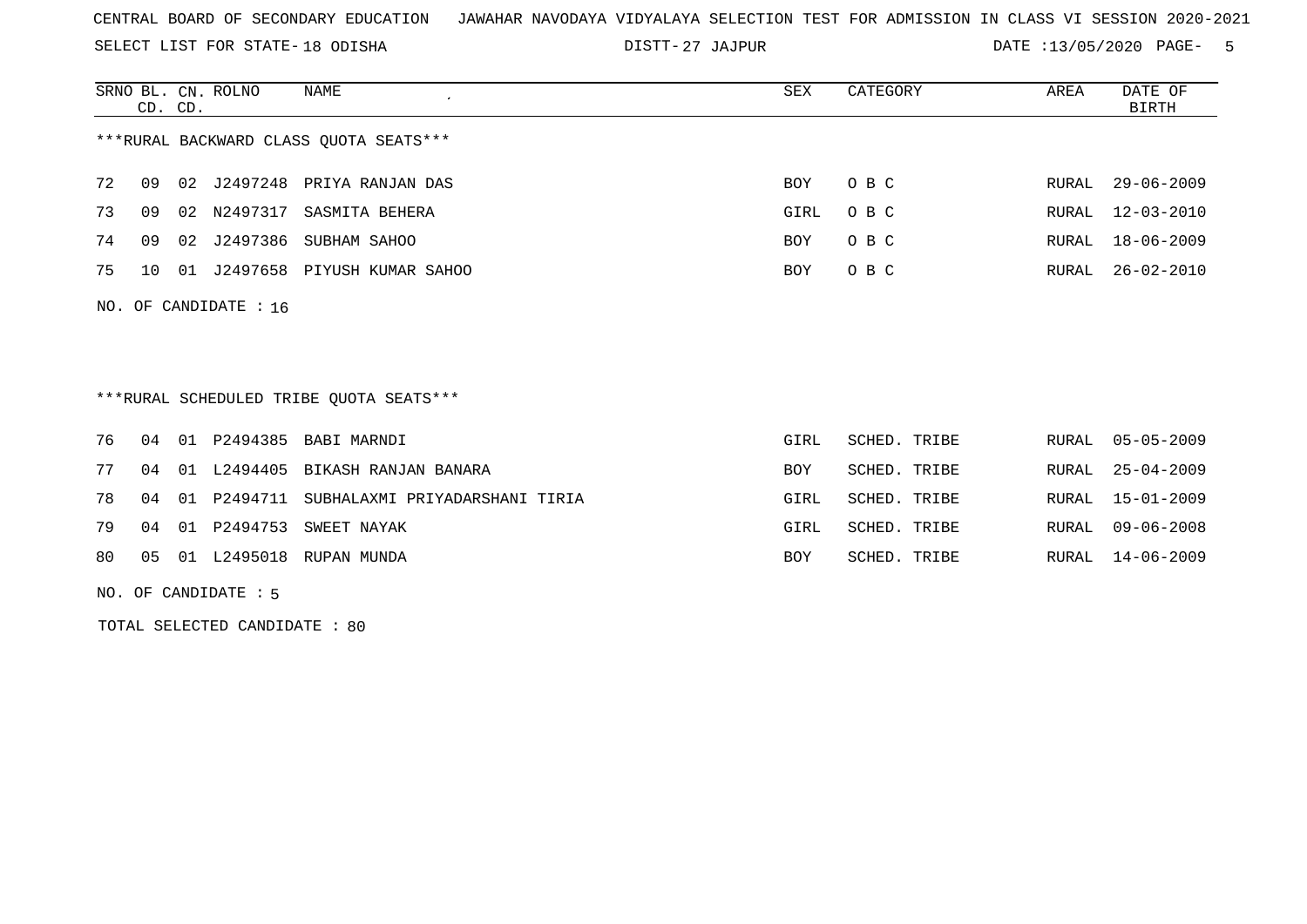SELECT LIST FOR STATE- DISTT- 18 ODISHA

28 NAYAGARH DATE :13/05/2020 PAGE- 1

|              |    | CD. CD. | SRNO BL. CN. ROLNO     | NAME                                     | SEX        | CATEGORY     | AREA  | DATE OF<br><b>BIRTH</b> |
|--------------|----|---------|------------------------|------------------------------------------|------------|--------------|-------|-------------------------|
|              |    |         | ***OPEN UR SEATS***    |                                          |            |              |       |                         |
| $\mathbf{1}$ | 05 |         |                        | 01 F2498900 ANKITA SAHOO                 | GIRL       | O B C        | URBAN | $22 - 09 - 2009$        |
| 2            |    |         |                        | 08 02 12500557 SWAYANSHU DALABEHERA      | BOY        | GENERAL      |       | RURAL 01-10-2009        |
|              |    |         | NO. OF CANDIDATE : $2$ |                                          |            |              |       |                         |
|              |    |         |                        | ***OPEN SCHEDULED CASTE QUOTA SEATS***   |            |              |       |                         |
| 3            | 07 |         |                        | 01 02499752 JYOTI BEHERA                 | GIRL       | SCHED. CASTE |       | RURAL 01-09-2010        |
| 4            | 08 |         |                        | 01 02500198 DEEPTI DAS                   | GIRL       | SCHED. CASTE |       | RURAL 10-03-2010        |
|              |    |         | NO. OF CANDIDATE : 2   |                                          |            |              |       |                         |
|              |    |         |                        |                                          |            |              |       |                         |
|              |    |         |                        | *** OPEN DISABLED QUOTA SEATS***         |            |              |       |                         |
| 5            | 01 |         |                        | 01 M2498014 PAYAL PRIYADARSHINI          | GIRL       | GENERAL      |       | RURAL 23-02-2009        |
| 6            |    |         |                        | 04 02 N2498792 SOUMYA PRIYADARSINI SAHOO | GIRL       | O B C        | RURAL | 04-07-2009              |
|              |    |         | NO. OF CANDIDATE : 2   |                                          |            |              |       |                         |
|              |    |         |                        |                                          |            |              |       |                         |
|              |    |         |                        | *** OPEN BACKWARD CLASS QUOTA SEATS***   |            |              |       |                         |
| 7            | 05 |         |                        | 01 B2498927 ASISH KUMAR SAHOO            | <b>BOY</b> | O B C        |       | URBAN 11-08-2009        |
| 8            | 05 |         |                        | 01 J2499078 MANAS KUMAR BEHERA           | <b>BOY</b> | O B C        |       | RURAL 10-10-2009        |
| 9            | 05 |         |                        | 02 B2499135 PRATYUSHADITYA PRADHAN       | BOY        | O B C        | URBAN | $02 - 03 - 2009$        |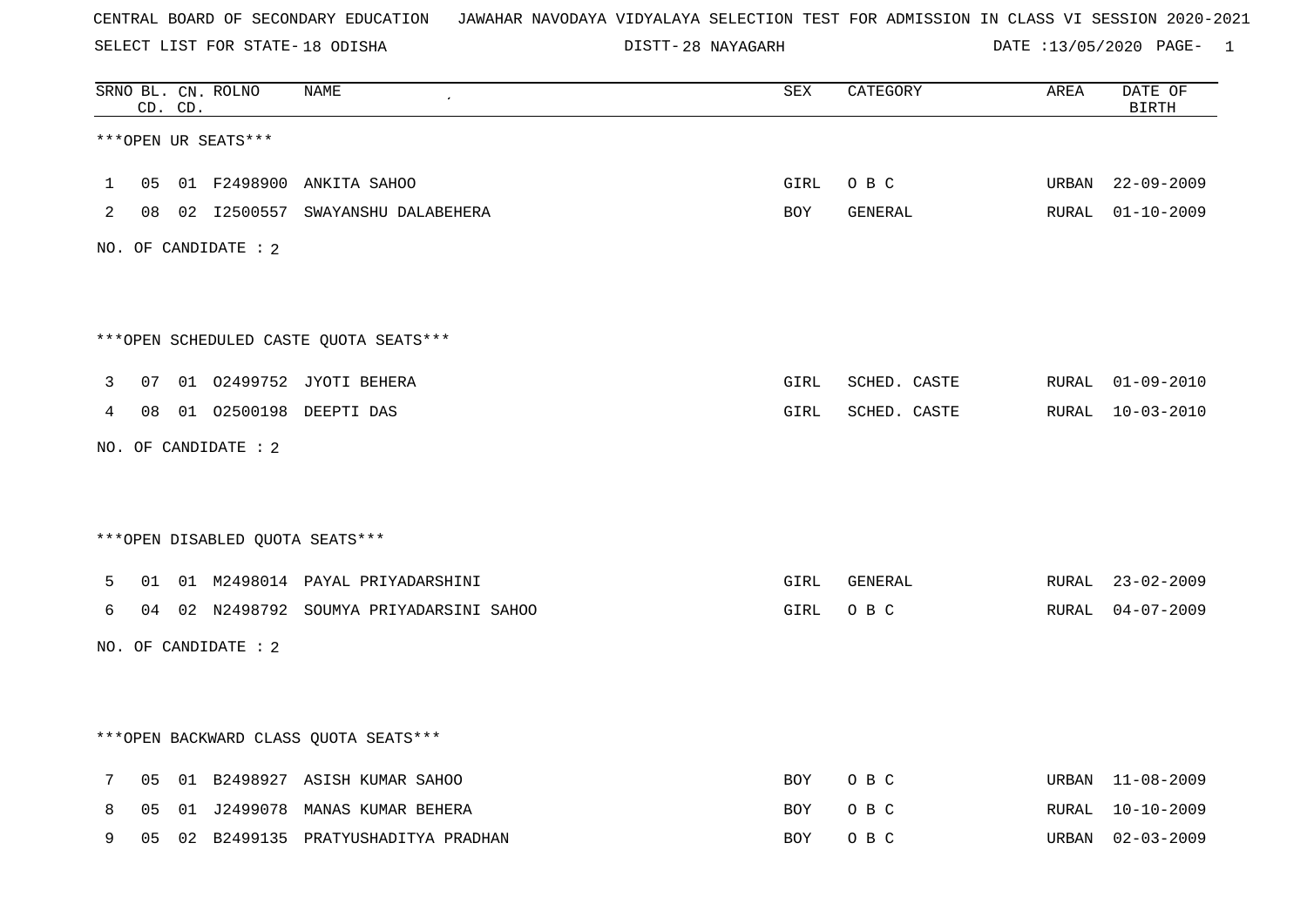| CENTRAL BOARD OF SECONDARY EDUCATION – JAWAHAR NAVODAYA VIDYALAYA SELECTION TEST FOR ADMISSION IN CLASS VI SESSION 2020-2021 |  |
|------------------------------------------------------------------------------------------------------------------------------|--|
|------------------------------------------------------------------------------------------------------------------------------|--|

DISTT-28 NAYAGARH DATE :13/05/2020 PAGE- 2

|    |    | CD. CD. | SRNO BL. CN. ROLNO     | <b>NAME</b>                                | <b>SEX</b> | CATEGORY     | AREA         | DATE OF<br><b>BIRTH</b> |
|----|----|---------|------------------------|--------------------------------------------|------------|--------------|--------------|-------------------------|
|    |    |         | NO. OF CANDIDATE : 3   |                                            |            |              |              |                         |
|    |    |         |                        |                                            |            |              |              |                         |
|    |    |         |                        | ***OPEN SCHEDULED TRIBE QUOTA SEATS***     |            |              |              |                         |
| 10 | 02 |         |                        | 01 D2498256 RAJDEEP PRADHAN                | <b>BOY</b> | SCHED. TRIBE | URBAN        | $28 - 02 - 2010$        |
|    |    |         | NO. OF CANDIDATE : $1$ |                                            |            |              |              |                         |
|    |    |         |                        |                                            |            |              |              |                         |
|    |    |         | ***RURAL OPEN SEATS*** |                                            |            |              |              |                         |
| 11 | 01 |         |                        | 01 I2497953 ASHIS RANJAN SWAIN             | <b>BOY</b> | GENERAL      | RURAL        | $20 - 08 - 2009$        |
| 12 | 01 |         |                        | 01 J2498026 PRITIRANJAN PALLEI             | <b>BOY</b> | O B C        | RURAL        | $03 - 06 - 2009$        |
| 13 | 02 |         |                        | 01 N2498147 ARPITA PRIYADARSANI PRADHAN    | GIRL       | O B C        | RURAL        | $11 - 10 - 2009$        |
| 14 | 02 |         |                        | 01 J2498286 SANKET KUMAR SAHOO             | <b>BOY</b> | O B C        | <b>RURAL</b> | $13 - 07 - 2009$        |
| 15 | 04 |         | 02 J2498816            | SUBHAM SAHOO                               | BOY        | O B C        | RURAL        | $09 - 12 - 2009$        |
| 16 | 04 |         | 02 N2498828            | SUBHRANGANA MAHARANA                       | GIRL       | O B C        | RURAL        | $21 - 08 - 2009$        |
| 17 | 05 | 01      |                        | J2498930 AYUSH ANSHUMAN SAHOO              | <b>BOY</b> | O B C        | RURAL        | $18 - 08 - 2009$        |
| 18 | 05 |         | 02 N2499346            | SUMITRA SAHOO                              | GIRL       | O B C        | RURAL        | $09 - 08 - 2009$        |
| 19 | 06 |         |                        | 01 J2499609 SURYAKANTA SAHOO               | <b>BOY</b> | O B C        | <b>RURAL</b> | $26 - 07 - 2009$        |
| 20 | 07 |         |                        | 01 I2499695 BISWAJIT SAHOO                 | <b>BOY</b> | GENERAL      | RURAL        | $05 - 03 - 2010$        |
| 21 | 07 | 01      |                        | J2499713 DIBYAJIT BEHERA                   | BOY        | O B C        | RURAL        | $27 - 02 - 2010$        |
| 22 | 07 | 02      |                        | J2499924 SANDEEP SUBUDHI                   | <b>BOY</b> | O B C        | RURAL        | $31 - 05 - 2009$        |
| 23 | 08 |         |                        | 01 M2500086 ADYASHA DAS                    | GIRL       | GENERAL      | RURAL        | $01 - 07 - 2009$        |
| 24 | 08 |         |                        | 01 N2500314 PRACHISMITA PRIYADARSHINI SAHU | GIRL       | O B C        | RURAL        | $02 - 07 - 2009$        |
| 25 | 08 |         |                        | 02 I2500452 SOMYARANJAN BHANJA             | <b>BOY</b> | GENERAL      | RURAL        | $07 - 08 - 2009$        |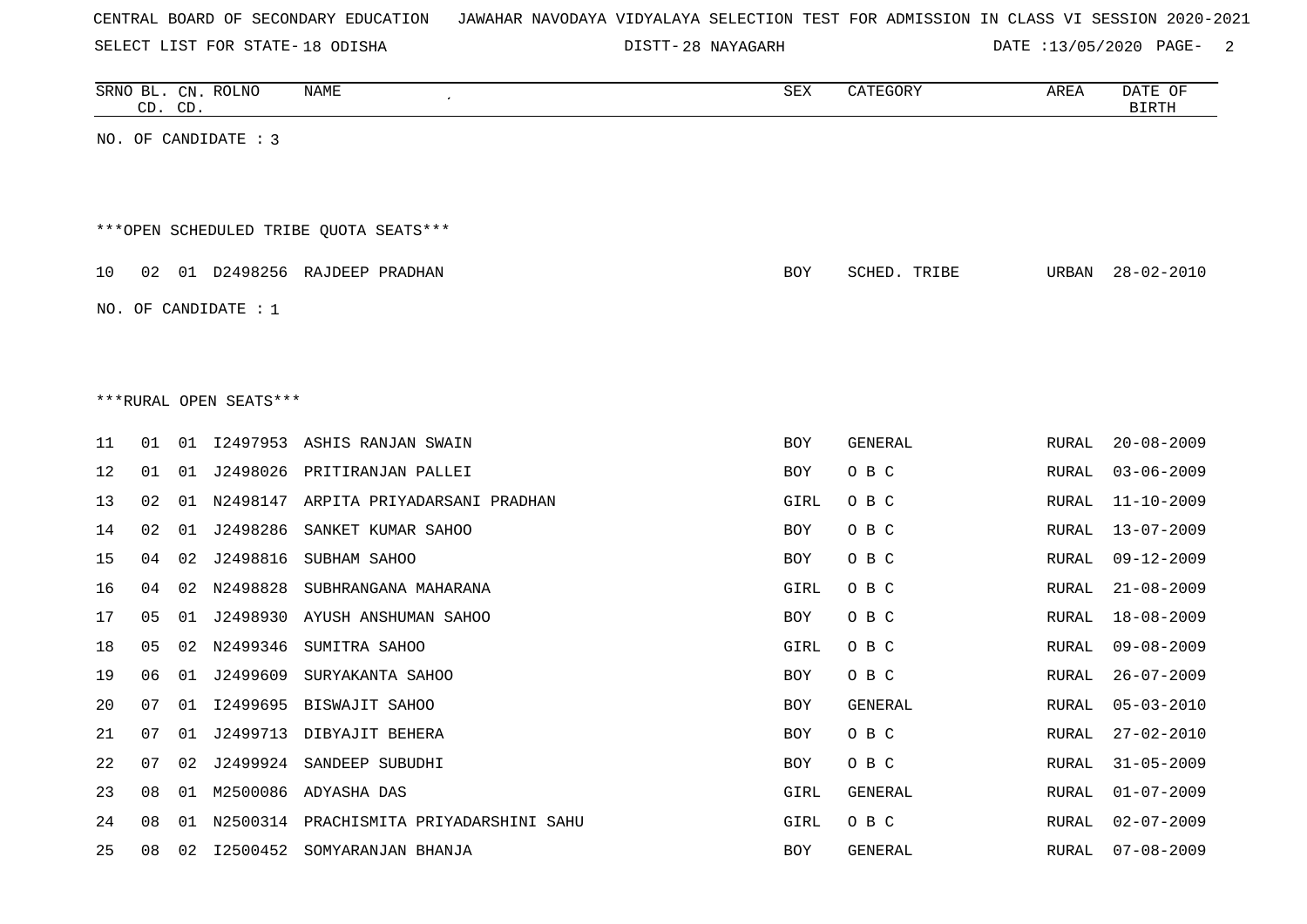SELECT LIST FOR STATE- DISTT- 18 ODISHA

28 NAYAGARH DATE :13/05/2020 PAGE- 3

|     |    | CD. CD. | SRNO BL. CN. ROLNO    | <b>NAME</b>                             | <b>SEX</b> | CATEGORY     | AREA         | DATE OF<br><b>BIRTH</b> |
|-----|----|---------|-----------------------|-----------------------------------------|------------|--------------|--------------|-------------------------|
|     |    |         | NO. OF CANDIDATE : 15 |                                         |            |              |              |                         |
|     |    |         |                       |                                         |            |              |              |                         |
|     |    |         |                       |                                         |            |              |              |                         |
|     |    |         |                       | ***RURAL SCHEDULED CASTE OUOTA SEATS*** |            |              |              |                         |
| 26  | 03 |         |                       | 01 K2498469 RAHUL SUBHRANSU SEKHAR      | <b>BOY</b> | SCHED. CASTE | RURAL        | $04 - 09 - 2009$        |
| 27  | 04 | 01      |                       | 02498559 ANANYA NAIK                    | GIRL       | SCHED. CASTE | RURAL        | $15 - 09 - 2008$        |
| 28  | 05 | 02      |                       | 02499364 SWATISHREE PRIYADARSINI        | GIRL       | SCHED. CASTE | RURAL        | $17 - 12 - 2008$        |
| 29  | 07 |         |                       | 01 K2499627 ADITYA PRASAD BEHERA        | <b>BOY</b> | SCHED. CASTE | RURAL        | $17 - 04 - 2008$        |
| 30  | 08 |         |                       | 01 02500322 PRANGYARANI BEHERA          | GIRL       | SCHED. CASTE | RURAL        | $19 - 04 - 2009$        |
| NO. |    |         | OF CANDIDATE : 5      |                                         |            |              |              |                         |
|     |    |         |                       |                                         |            |              |              |                         |
|     |    |         |                       |                                         |            |              |              |                         |
|     |    |         |                       | ***RURAL BACKWARD CLASS QUOTA SEATS***  |            |              |              |                         |
| 31  | 01 | 01      | J2497980              | GOUTAM GOBINDA RAY                      | <b>BOY</b> | O B C        | RURAL        | $02 - 03 - 2010$        |
| 32  | 03 |         | 01 J2498449           | OMM PRAKASH SAHOO                       | <b>BOY</b> | O B C        | <b>RURAL</b> | $15 - 12 - 2009$        |
| 33  | 03 | 01      | J2498468              | RAHUL BARIK                             | <b>BOY</b> | O B C        | RURAL        | $21 - 03 - 2010$        |
| 34  | 04 |         |                       | 01 J2498629 JYOTIRANJAN SAHOO           | <b>BOY</b> | O B C        | RURAL        | $26 - 06 - 2009$        |

35 04 01 N2498755 SASWATI SAHOO GIRL O B C RURAL 18-06-2010 36 08 01 J2500173 BISWARANJAN SAHOO BOY O B C RURAL 06-10-2009  $37$  08 02 J2500518 SUDHANSU RANJAN MAHALA  $\overline{100}$ O B C RURAL 05-06-2009 38 08 02 J2500552 SWAYAMJEET SAHOO BOY O BOY O B C RURAL 14-05-2009

NO. OF CANDIDATE : 8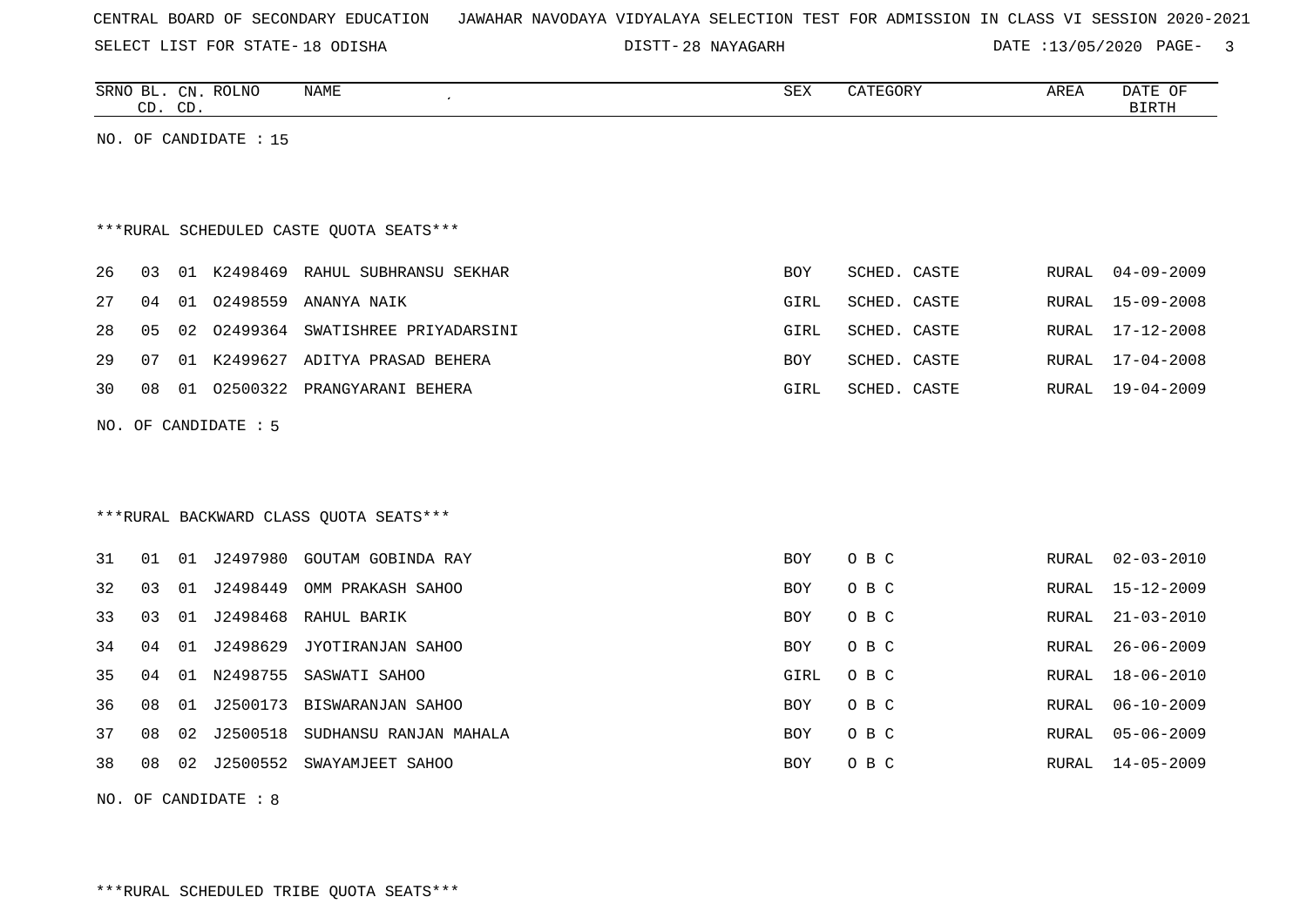SELECT LIST FOR STATE- DISTT- 18 ODISHA

TOTAL SELECTED CANDIDATE : 40

28 NAYAGARH DATE :13/05/2020 PAGE- 4

| NAME<br>SRNO BL. CN. ROLNO<br>CD. CD.        | SEX  | CATEGORY     | AREA  | DATE OF<br>BIRTH |  |  |  |  |  |
|----------------------------------------------|------|--------------|-------|------------------|--|--|--|--|--|
| ***RURAL SCHEDULED TRIBE OUOTA SEATS***      |      |              |       |                  |  |  |  |  |  |
| 39<br>P2499409 AUROSMITA KANHAR<br>06<br>01  | GIRL | SCHED. TRIBE | RURAL | 15-08-2009       |  |  |  |  |  |
| P2499551<br>40<br>06<br>- 01<br>SASMITA JANI | GIRL | SCHED. TRIBE | RURAL | 27-07-2009       |  |  |  |  |  |
| NO. OF CANDIDATE : $2$                       |      |              |       |                  |  |  |  |  |  |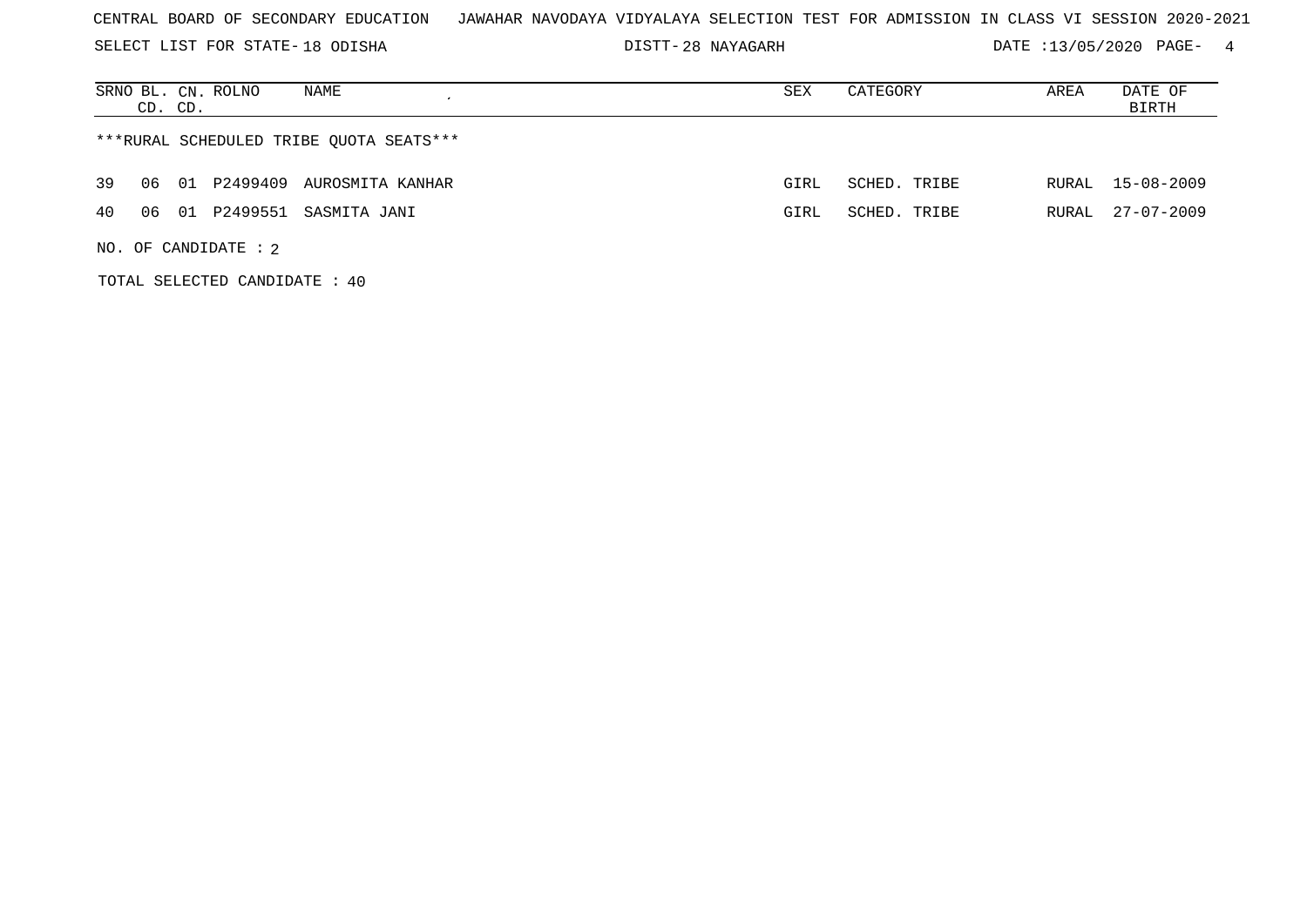SELECT LIST FOR STATE- DISTT- 18 ODISHA

DISTT-29 JAGATSINGHPUR DATE :13/05/2020 PAGE- 1

|    | CD. CD. |    | SRNO BL. CN. ROLNO   | <b>NAME</b>                            | SEX        | CATEGORY       | AREA         | DATE OF<br><b>BIRTH</b> |
|----|---------|----|----------------------|----------------------------------------|------------|----------------|--------------|-------------------------|
|    |         |    | ***OPEN UR SEATS***  |                                        |            |                |              |                         |
| 1  | 02      |    |                      | 01 I2501004 BISWAJEET SINGH            | <b>BOY</b> | GENERAL        | RURAL        | $20 - 01 - 2010$        |
| 2  | 07      |    |                      | 01 I2502443 ANSHUMAN PAL               | <b>BOY</b> | <b>GENERAL</b> | RURAL        | $16 - 11 - 2008$        |
| 3  | 07      | 01 | J2502559             | DIPTESH DAS                            | BOY        | O B C          | RURAL        | $13 - 05 - 2009$        |
| 4  | 07      | 01 | N2502603             | KIRAN PRIYADARSINI NATH                | GIRL       | O B C          | RURAL        | $20 - 07 - 2009$        |
| 5  | 07      | 01 |                      | J2502690 P.J.SHREE ARMITS AYUSHMAN     | BOY        | O B C          | RURAL        | $20 - 05 - 2009$        |
| 6  | 07      | 02 | F2502950             | SUBHANGI SAGNIKA                       | GIRL       | O B C          | URBAN        | $24 - 03 - 2010$        |
| 7  | 07      | 02 | J2503022             | SWAYAM SWABHIMAN                       | BOY        | O B C          | <b>RURAL</b> | $11 - 04 - 2009$        |
| 8  | 08      | 01 |                      | I2503116 DIBYAJYOTI SWAIN              | BOY        | GENERAL        | RURAL        | $01 - 03 - 2009$        |
| 9  | 08      | 02 | M2503286             | SHIBANI RS SWAIN                       | GIRL       | <b>GENERAL</b> | RURAL        | $12 - 10 - 2009$        |
|    |         |    | NO. OF CANDIDATE : 9 |                                        |            |                |              |                         |
|    |         |    |                      |                                        |            |                |              |                         |
|    |         |    |                      |                                        |            |                |              |                         |
|    |         |    |                      | ***OPEN SCHEDULED CASTE QUOTA SEATS*** |            |                |              |                         |
|    |         |    |                      |                                        |            |                |              |                         |
| 10 | 01      | 01 | 02500707             | MONALISHA DAS                          | GIRL       | SCHED. CASTE   | RURAL        | $18 - 08 - 2009$        |
| 11 | 06      | 02 | K2502300             | SOUMYARANJAN BEHERA                    | <b>BOY</b> | SCHED. CASTE   | <b>RURAL</b> | $30 - 07 - 2009$        |
| 12 | 07      | 01 | K2502678             | OM PRAKASH SAHOO                       | <b>BOY</b> | SCHED. CASTE   | RURAL        | $13 - 01 - 2009$        |
| 13 | 07      | 02 | G2502825             | SANGHAMITRA DAS                        | GIRL       | SCHED. CASTE   | URBAN        | $04 - 02 - 2009$        |
|    |         |    | NO. OF CANDIDATE : 4 |                                        |            |                |              |                         |

\*\*\*OPEN DISABLED QUOTA SEATS\*\*\*

14 07 02 I2502713 PRAYAS MALLA BOY GENERAL RURAL 02-04-2009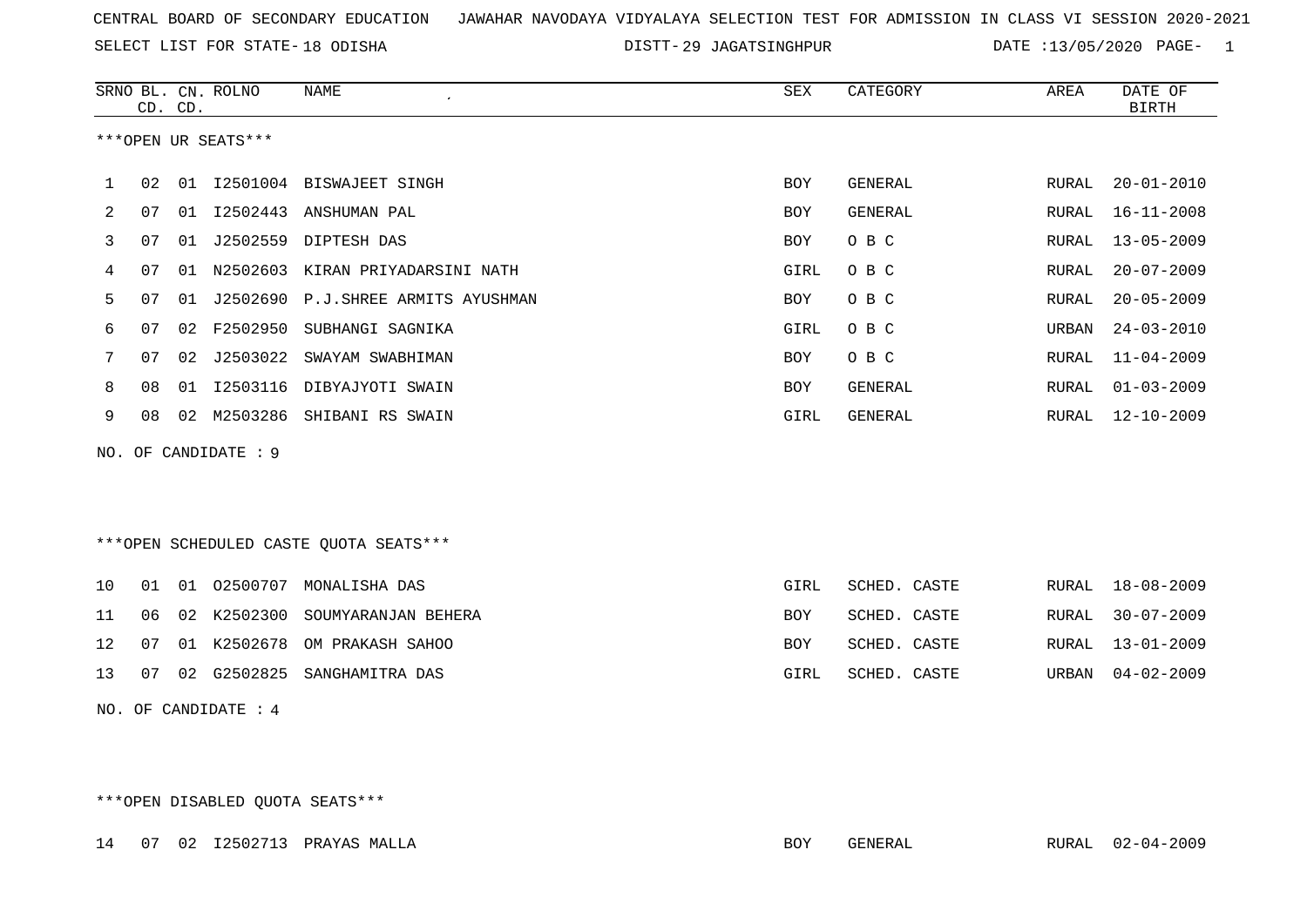SELECT LIST FOR STATE- DISTT- 18 ODISHA

DISTT-29 JAGATSINGHPUR DATE :13/05/2020 PAGE- 2

|    |    | CD. CD. | SRNO BL. CN. ROLNO     | NAME                                   | ${\tt SEX}$ | CATEGORY     | AREA  | DATE OF<br><b>BIRTH</b> |
|----|----|---------|------------------------|----------------------------------------|-------------|--------------|-------|-------------------------|
|    |    |         | NO. OF CANDIDATE : $1$ |                                        |             |              |       |                         |
|    |    |         |                        |                                        |             |              |       |                         |
|    |    |         |                        |                                        |             |              |       |                         |
|    |    |         |                        | *** OPEN BACKWARD CLASS QUOTA SEATS*** |             |              |       |                         |
| 15 | 01 |         |                        | 01 F2500602 ARCHITA MANDAL             | GIRL        | O B C        |       | URBAN 15-03-2009        |
| 16 | 01 |         |                        | 01 J2500910 SURYA PRAKASH SAHOO        | BOY         | O B C        | RURAL | $10 - 02 - 2009$        |
| 17 | 06 |         |                        | 01 N2502072 BISWASHREE BARIK           | GIRL        | O B C        | RURAL | 12-06-2009              |
| 18 | 06 |         |                        | 01 N2502164 PRACHEE PRAJNA DAS         | GIRL        | O B C        | RURAL | $11 - 04 - 2009$        |
| 19 | 07 |         |                        | 01 J2502607 KUMAR ASHIRBAD SWAIN       | BOY         | O B C        | RURAL | 12-08-2009              |
|    |    |         | NO. OF CANDIDATE : 5   |                                        |             |              |       |                         |
|    |    |         |                        |                                        |             |              |       |                         |
|    |    |         |                        |                                        |             |              |       |                         |
|    |    |         |                        | ***OPEN SCHEDULED TRIBE QUOTA SEATS*** |             |              |       |                         |
|    |    |         |                        |                                        |             |              |       |                         |
| 20 | 08 |         |                        | 01 P2503175 MITA SOREN                 | GIRL        | SCHED. TRIBE | RURAL | $24 - 11 - 2009$        |
|    |    |         | NO. OF CANDIDATE : $1$ |                                        |             |              |       |                         |
|    |    |         |                        |                                        |             |              |       |                         |
|    |    |         |                        |                                        |             |              |       |                         |
|    |    |         | ***RURAL OPEN SEATS*** |                                        |             |              |       |                         |
| 21 | 01 |         |                        | 01 M2500729 PADMINI SURYAPRAVA SAHOO   | GIRL        | GENERAL      | RURAL | $13 - 07 - 2009$        |
| 22 | 01 |         |                        | 01 J2500736 PRAKASH KUMAR<br>SAHOO     | BOY         | O B C        | RURAL | 15-09-2009              |
| 23 | 01 |         |                        | 01 J2500798 SAKTI SWARUPA MOHARANA     | BOY         | O B C        | RURAL | $24 - 09 - 2009$        |
| 24 | 01 |         |                        | 01 M2500869 SUBHALAXMI SWAIN           | GIRL        | GENERAL      | RURAL | $18 - 09 - 2009$        |
| 25 | 02 |         |                        | 01 M2501145 ROJALIN BISWAL             | GIRL        | GENERAL      | RURAL | $18 - 04 - 2009$        |
| 26 | 02 | 01      |                        | I2501188 SHAIKH TAIFUR REHMAN          | BOY         | GENERAL      | RURAL | $08 - 01 - 2009$        |
| 27 |    |         |                        | 03 01 I2501333 BIBEK MISHRA            | BOY         | GENERAL      | RURAL | 17-04-2009              |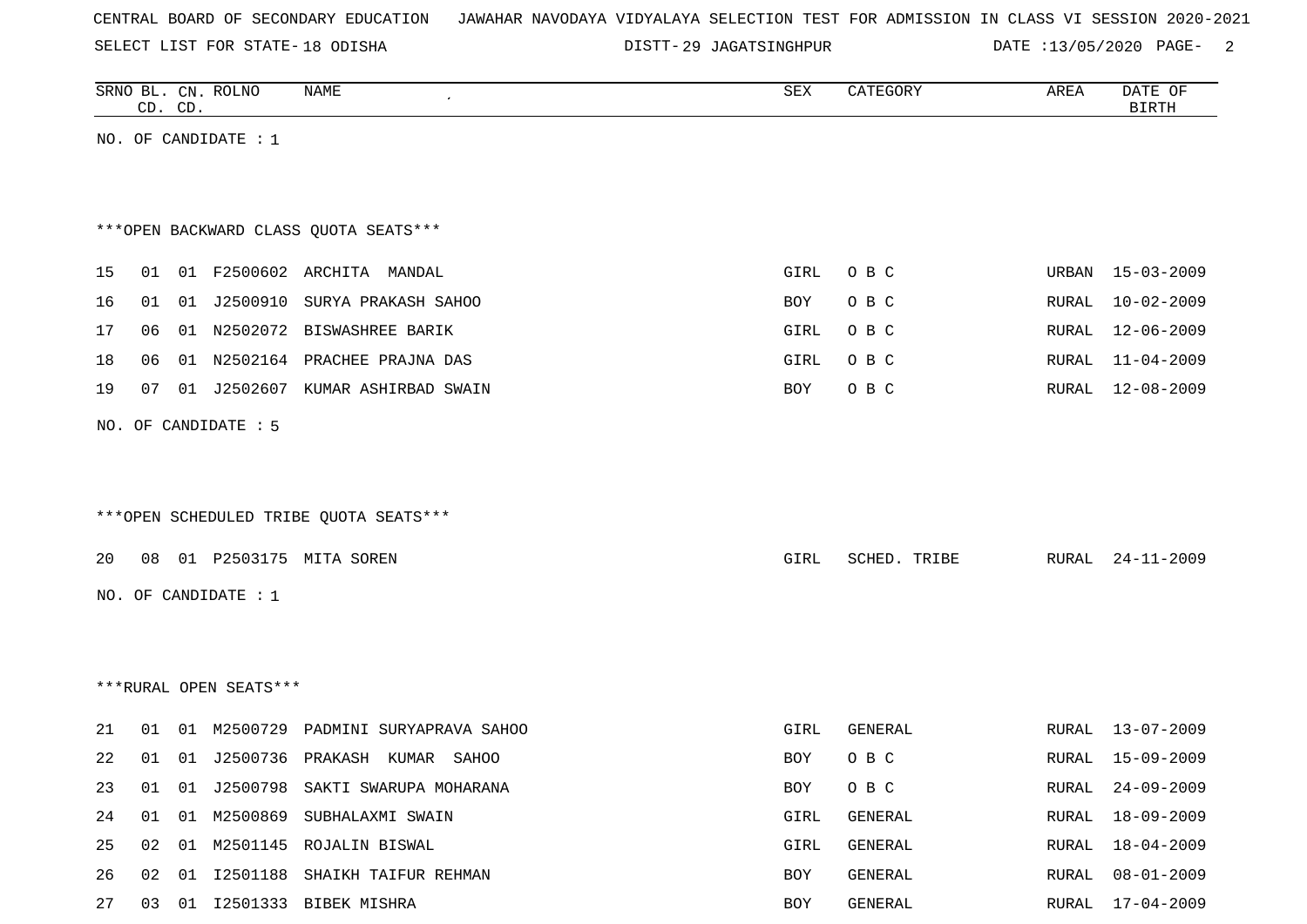SELECT LIST FOR STATE- DISTT- 18 ODISHA

29 JAGATSINGHPUR DATE :13/05/2020 PAGE- 3

|    | CD. CD.        |    | SRNO BL. CN. ROLNO     | <b>NAME</b>                      | <b>SEX</b> | CATEGORY       | AREA         | DATE OF<br><b>BIRTH</b> |
|----|----------------|----|------------------------|----------------------------------|------------|----------------|--------------|-------------------------|
|    |                |    | ***RURAL OPEN SEATS*** |                                  |            |                |              |                         |
| 28 | 03             | 01 |                        | N2501391 PRATYUSA PADMINI BEHERA | GIRL       | O B C          | RURAL        | $31 - 05 - 2009$        |
| 29 | 04             | 01 |                        | J2501563 BISWAJIT BARIK          | <b>BOY</b> | O B C          | RURAL        | $17 - 09 - 2009$        |
| 30 | 04             | 01 |                        | M2501624 MONALISHA PRIYADARSINI  | GIRL       | <b>GENERAL</b> | <b>RURAL</b> | $28 - 07 - 2009$        |
| 31 | 04             | 01 |                        | M2501774 SOUMYA PRIYADARSHINI    | GIRL       | <b>GENERAL</b> | <b>RURAL</b> | $10 - 03 - 2010$        |
| 32 | 04             | 01 | I2501778               | SOURAV MISHRA                    | BOY        | GENERAL        | RURAL        | $02 - 01 - 2010$        |
| 33 | 05             | 01 | K2501930               | RUDRA NARAYAN SETHY              | BOY        | SCHED. CASTE   | RURAL        | $03 - 09 - 2009$        |
| 34 | 0 <sub>5</sub> | 01 | I2501951               | SIBANANDA PRUSTY                 | <b>BOY</b> | <b>GENERAL</b> | <b>RURAL</b> | $02 - 09 - 2009$        |
| 35 | 06             | 01 | M2502008               | ANANNYA SAHOO                    | GIRL       | <b>GENERAL</b> | <b>RURAL</b> | $11 - 07 - 2009$        |
| 36 | 06             | 01 | J2502092               | DIBYA SMRUTIRANJAN               | BOY        | O B C          | RURAL        | $27 - 11 - 2009$        |
| 37 | 06             | 02 | I2502275               | SHITANSHU SHEKHAR SWAIN          | <b>BOY</b> | <b>GENERAL</b> | <b>RURAL</b> | $28 - 03 - 2009$        |
| 38 | 06             | 02 | I2502297               | SOUMAYA RANJAN MOHANTY           | BOY        | <b>GENERAL</b> | <b>RURAL</b> | $10 - 07 - 2009$        |
| 39 | 07             | 01 | M2502447               | ARCHITA SAHOO                    | GIRL       | <b>GENERAL</b> | RURAL        | $03 - 11 - 2009$        |
| 40 | 07             | 02 | M2502718               | PRITI PRAGYA PRIYADARSINI DAS    | GIRL       | <b>GENERAL</b> | <b>RURAL</b> | $30 - 05 - 2009$        |
| 41 | 07             | 02 | I2502813               | SAMANTA SHEKHAR DAS              | <b>BOY</b> | <b>GENERAL</b> | <b>RURAL</b> | $25 - 12 - 2009$        |
| 42 | 07             | 02 | I2502896               | SOMESH RANJAN SAMANTARAY         | <b>BOY</b> | <b>GENERAL</b> | RURAL        | $03 - 08 - 2009$        |
| 43 | 08             | 01 | N2503055               | ADYASHA SWAYAMPRAVA              | GIRL       | O B C          | <b>RURAL</b> | $30 - 06 - 2009$        |
| 44 | 08             | 01 | I2503110               | BISWOJIT SWAIN                   | BOY        | GENERAL        | <b>RURAL</b> | $24 - 12 - 2009$        |
| 45 | 08             | 01 | M2503248               | RITIKA MISHRA                    | GIRL       | <b>GENERAL</b> | RURAL        | $30 - 04 - 2010$        |
| 46 | 08             | 01 | I2503268               | SANTOSH SENAPATI                 | <b>BOY</b> | <b>GENERAL</b> | RURAL        | $02 - 02 - 2010$        |

NO. OF CANDIDATE : 26

\*\*\*RURAL SCHEDULED CASTE QUOTA SEATS\*\*\*

|  |  | 47 01 01 K2500720 OMM PRAKASH DAS | BOY | SCHED. CASTE |  | RURAL 10-02-2009 |
|--|--|-----------------------------------|-----|--------------|--|------------------|
|  |  | 48 02 01 K2501005 BISWAJIT DAS    | BOY | SCHED. CASTE |  | RURAL 24-04-2009 |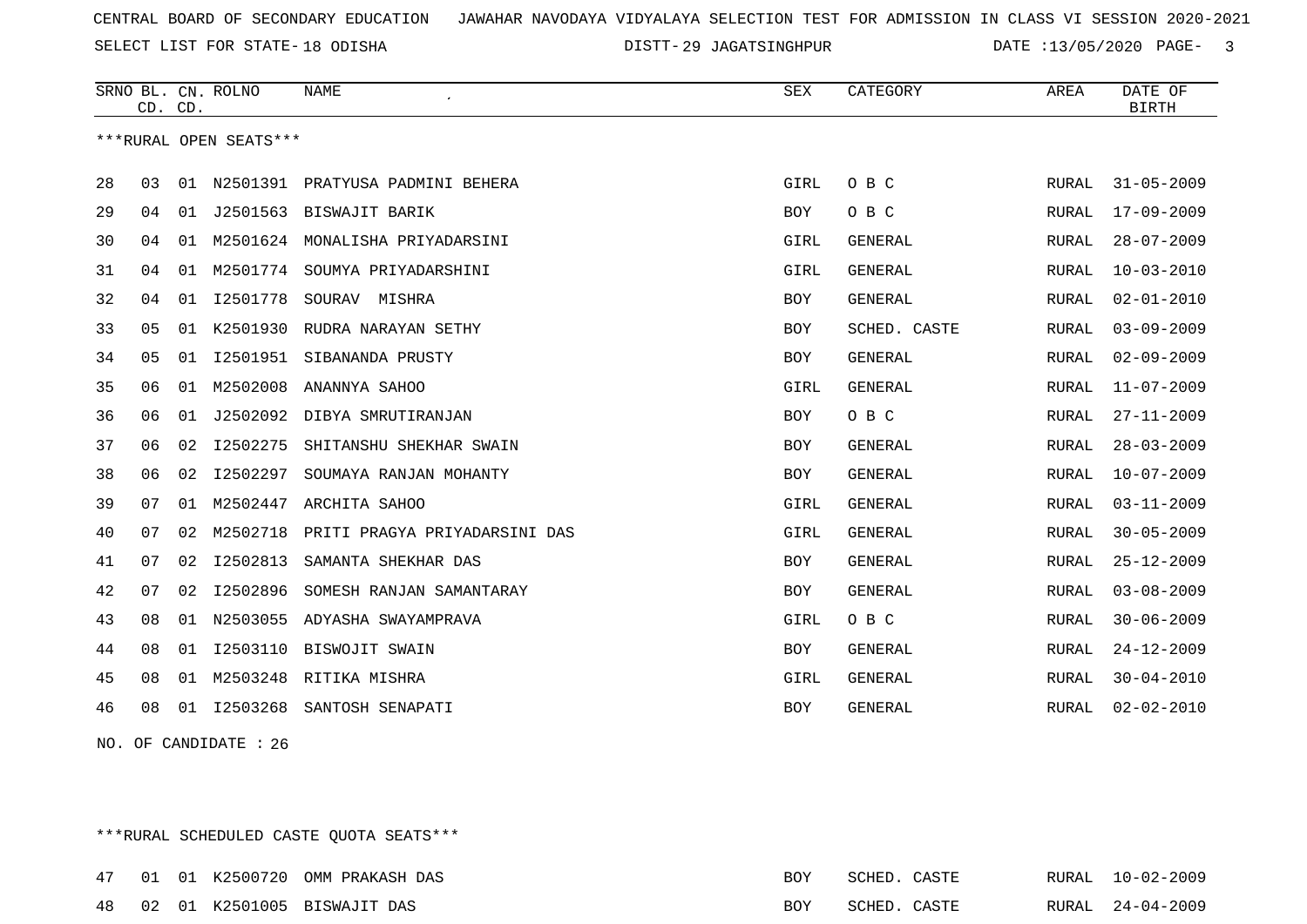SELECT LIST FOR STATE- DISTT- 18 ODISHA

DISTT-29 JAGATSINGHPUR DATE :13/05/2020 PAGE- 4

|    | CD. CD. |    | SRNO BL. CN. ROLNO    | <b>NAME</b>                              | SEX        | CATEGORY     | AREA  | DATE OF<br><b>BIRTH</b> |
|----|---------|----|-----------------------|------------------------------------------|------------|--------------|-------|-------------------------|
|    |         |    |                       | *** RURAL SCHEDULED CASTE QUOTA SEATS*** |            |              |       |                         |
| 49 | 02      | 02 | 02501227              | SUBHADHRA SAMAL                          | GIRL       | SCHED. CASTE | RURAL | $06 - 04 - 2009$        |
| 50 | 03      |    |                       | 01 02501482 SURYASHREE BEHERA            | GIRL       | SCHED. CASTE | RURAL | $22 - 05 - 2008$        |
| 51 | 06      |    |                       | 01 K2502031 ARYA KUMAR BEHERA            | <b>BOY</b> | SCHED. CASTE | RURAL | $23 - 10 - 2009$        |
| 52 | 06      |    |                       | 02 02502207 RAJASHREE NANDINI            | GIRL       | SCHED. CASTE | RURAL | $14 - 08 - 2009$        |
| 53 | 07      |    |                       | 01 K2502475 ASWINI ROUT                  | BOY        | SCHED. CASTE | RURAL | $27 - 06 - 2009$        |
| 54 | 07      |    | 01 K2502488           | BADAL MAJHI                              | BOY        | SCHED. CASTE | RURAL | $30 - 03 - 2010$        |
| 55 | 07      |    | 01 02502489           | BAISHNABI DAS                            | GIRL       | SCHED. CASTE | RURAL | $05 - 10 - 2009$        |
| 56 | 07      |    |                       | 01 02502571 GUDILATA BEHERA              | GIRL       | SCHED. CASTE | RURAL | $06 - 11 - 2009$        |
| 57 | 07      |    | 02 K2502897           | SOM PRAKASH BEHERA                       | <b>BOY</b> | SCHED. CASTE | RURAL | $12 - 10 - 2009$        |
| 58 | 07      |    |                       | 02 K2502996 SURYAKANTA KHATUA            | BOY        | SCHED. CASTE | RURAL | $24 - 10 - 2009$        |
| 59 | 08      |    |                       | 01 02503219 PRINCES KHATUA               | GIRL       | SCHED. CASTE | RURAL | $23 - 08 - 2009$        |
|    |         |    | NO. OF CANDIDATE : 13 |                                          |            |              |       |                         |
|    |         |    |                       |                                          |            |              |       |                         |
|    |         |    |                       |                                          |            |              |       |                         |
|    |         |    |                       | ***RURAL BACKWARD CLASS OUOTA SEATS***   |            |              |       |                         |
| 60 | 02      |    |                       | 01 N2500964 ANUSKA PRIYADARSHINI SAHOO   | GIRL       | O B C        | RURAL | $08 - 04 - 2009$        |
| 61 | 02      |    |                       | 01 J2501157 SAI ADITYA SUTAR             | BOY        | O B C        | RURAL | $22 - 07 - 2009$        |
| 62 | 02      | 02 |                       | J2501245 SUBHRAJIT SAHOO                 | <b>BOY</b> | O B C        | RURAL | $31 - 03 - 2009$        |
| 63 | 04      |    |                       | 01 J2501622 M.BISWAJIT PARIDA            | <b>BOY</b> | O B C        | RURAL | $17 - 12 - 2009$        |
| 64 | 06      |    |                       | 01 J2502123 KRISHNA ASHIS MOHARANA       | <b>BOY</b> | O B C        | RURAL | $13 - 08 - 2009$        |
| 65 | 07      |    |                       | 01 J2502516 BISHNU PRASAD MOHARANA       | BOY        | O B C        | RURAL | 17-01-2009              |
| 66 | 07      |    |                       | 01 J2502574 HARISH KUMAR SAHOO           | <b>BOY</b> | O B C        | RURAL | $18 - 09 - 2009$        |

 07 02 N2502806 SAISMITA BARIK GIRL O B C RURAL 04-04-2009 07 02 N2502877 SMRUTIPRAGYA SAHOO GIRL O B C RURAL 01-06-2009 07 02 J2502928 SOYAMSIDHI ROUT BOY O B C RURAL 21-09-2009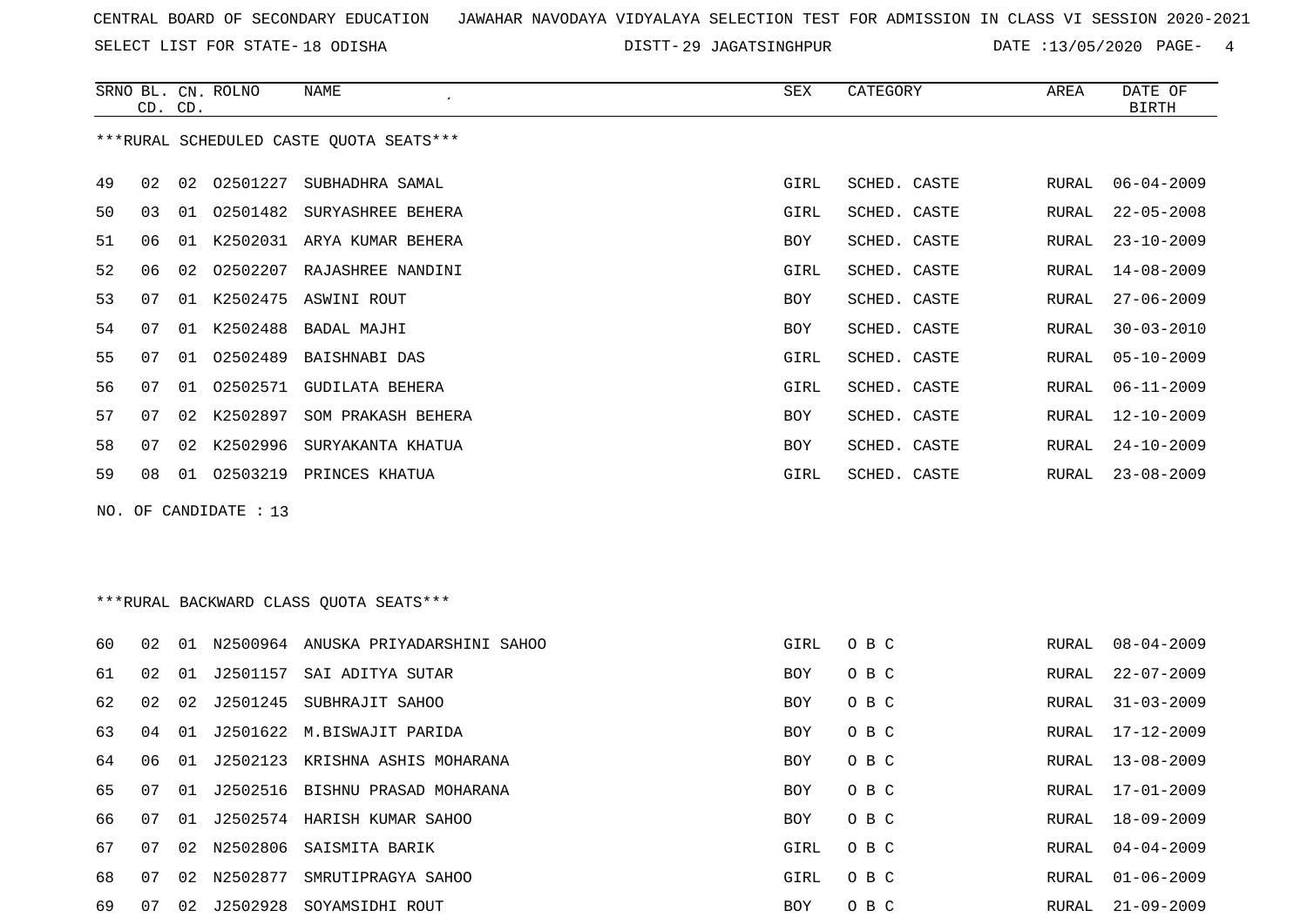SELECT LIST FOR STATE- DISTT- 18 ODISHA

DISTT-29 JAGATSINGHPUR DATE :13/05/2020 PAGE- 5

|    | CD. CD.               |    | SRNO BL. CN. ROLNO | NAME                                   | SEX        | CATEGORY | AREA  | DATE OF<br>BIRTH |  |  |
|----|-----------------------|----|--------------------|----------------------------------------|------------|----------|-------|------------------|--|--|
|    |                       |    |                    | ***RURAL BACKWARD CLASS OUOTA SEATS*** |            |          |       |                  |  |  |
|    |                       |    |                    |                                        |            |          |       |                  |  |  |
| 70 | 07                    | 02 | J2503015           | SWADHIN SANGRAM SWAIN                  | <b>BOY</b> | O B C    |       | RURAL 16-08-2009 |  |  |
| 71 | 08                    | 01 | J2503084           | AYUSH DALAI                            | <b>BOY</b> | O B C    | RURAL | $31 - 08 - 2009$ |  |  |
| 72 | 08                    | 01 |                    | N2503156 LIPSITA SWAIN                 | GIRL       | O B C    |       | RURAL 01-07-2009 |  |  |
| 73 | 08                    | 01 | N2503199           | PRABESIKA MUDULI                       | GIRL       | O B C    | RURAL | 07-08-2009       |  |  |
| 74 | 08                    |    | 02 N2503302        | SMRUTI PRIYADARSHINI SWAIN             | GIRL       | O B C    | RURAL | $24 - 08 - 2009$ |  |  |
| 75 | 08                    |    | 02 N2503309        | SNEHA SWAIN                            | GIRL       | O B C    |       | RURAL 05-12-2009 |  |  |
|    | NO. OF CANDIDATE : 16 |    |                    |                                        |            |          |       |                  |  |  |

# \*\*\*RURAL SCHEDULED TRIBE QUOTA SEATS\*\*\*

|  |  | 76 07 01 P2502580 ITISHREE TIYU      | GIRL       | SCHED. TRIBE |  | RURAL 31-08-2008 |
|--|--|--------------------------------------|------------|--------------|--|------------------|
|  |  | 77 08 01 L2503100 BASIA MARNDI       | BOY        | SCHED. TRIBE |  | RURAL 04-06-2009 |
|  |  | 78 08 01 L2503143 KAMA MAJHI         | <b>BOY</b> | SCHED. TRIBE |  | RURAL 15-02-2009 |
|  |  | 79 08 01 L2503172 MEGHANATHA HEMBRAM | <b>BOY</b> | SCHED. TRIBE |  | RURAL 24-03-2009 |
|  |  | 80 08 01 P2503192 PANAMANI MURMU     | GIRL       | SCHED. TRIBE |  | RURAL 10-02-2008 |
|  |  |                                      |            |              |  |                  |

#### NO. OF CANDIDATE : 5

TOTAL SELECTED CANDIDATE : 80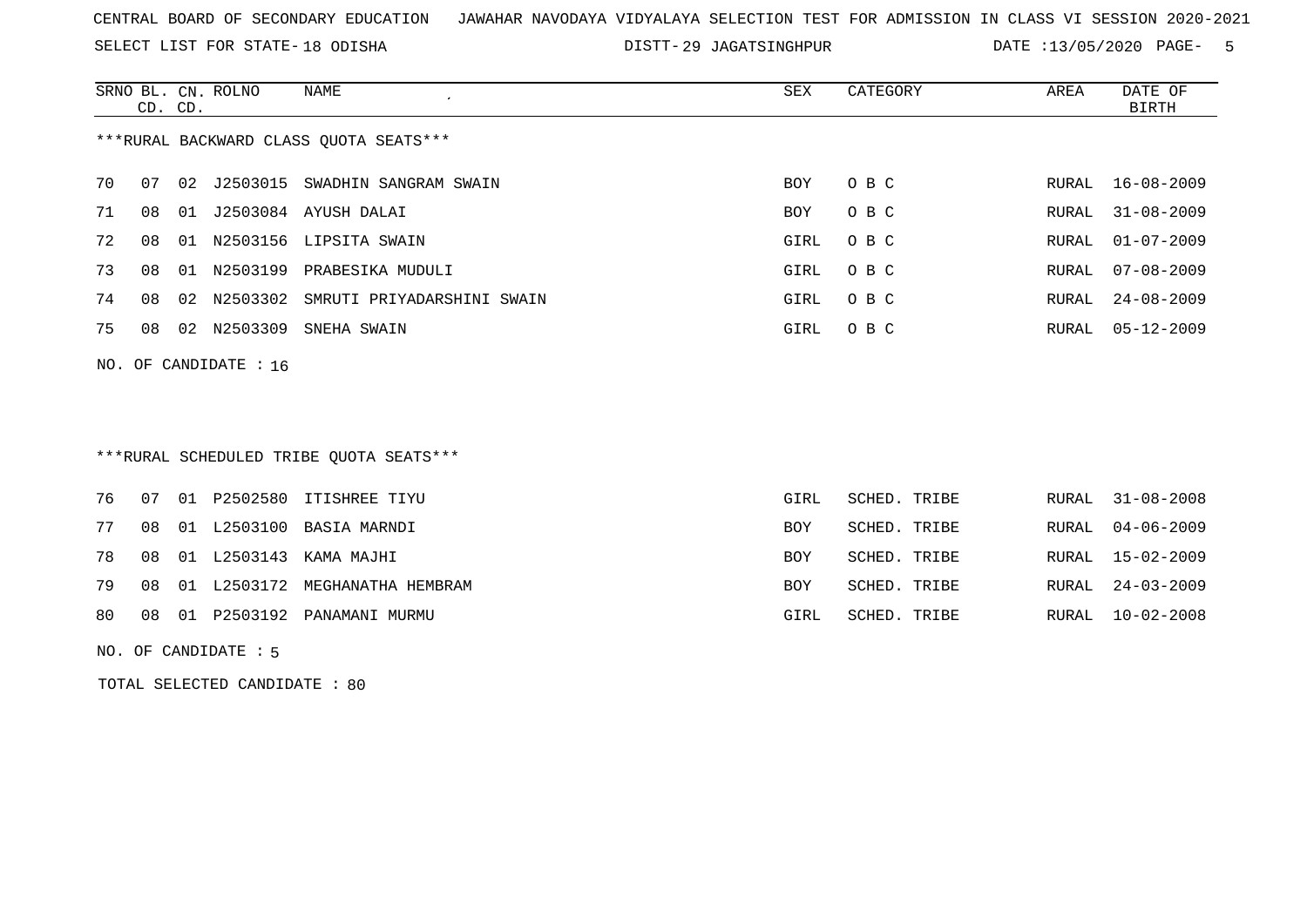SELECT LIST FOR STATE- DISTT- 18 ODISHA

DISTT-30 DEOGARH DATE :13/05/2020 PAGE- 1

|              |    | CD. CD. | SRNO BL. CN. ROLNO   | NAME                                   | SEX  | CATEGORY     | AREA  | DATE OF<br><b>BIRTH</b> |
|--------------|----|---------|----------------------|----------------------------------------|------|--------------|-------|-------------------------|
|              |    |         | ***OPEN UR SEATS***  |                                        |      |              |       |                         |
| $\mathbf{1}$ |    |         |                      | 02 01 N2503999 ARPITA PRADHAN          | GIRL | O B C        |       | RURAL 05-04-2009        |
| 2            |    |         |                      | 02 03 N2504501 SWEETY PRADHAN          | GIRL | O B C        |       | RURAL 29-08-2009        |
|              |    |         | NO. OF CANDIDATE : 2 |                                        |      |              |       |                         |
|              |    |         |                      |                                        |      |              |       |                         |
|              |    |         |                      | ***OPEN SCHEDULED CASTE QUOTA SEATS*** |      |              |       |                         |
| 3            |    |         |                      | 01 02 02503558 JASMINE BEHERA          | GIRL | SCHED. CASTE | RURAL | $01 - 09 - 2009$        |
| 4            |    |         | 02 02 K2504248       | OM PRAKASH NAYAK                       | BOY  | SCHED. CASTE | RURAL | $01 - 11 - 2008$        |
| 5            |    |         |                      | 03 01 C2504599 BADAL PATRA             | BOY  | SCHED. CASTE |       | URBAN 23-01-2008        |
|              |    |         | NO. OF CANDIDATE : 3 |                                        |      |              |       |                         |
|              |    |         |                      |                                        |      |              |       |                         |
|              |    |         |                      | ***OPEN DISABLED QUOTA SEATS***        |      |              |       |                         |
| 6            |    |         |                      | 01 02 N2503614 LAXMIPRIYA MAHAKUL      | GIRL | O B C        |       | RURAL 16-07-2009        |
| 7            | 02 |         |                      | 01 L2504155 KRISHNA KUMURA             | BOY  | SCHED. TRIBE | RURAL | $21 - 08 - 2008$        |
| 8            |    |         |                      | 02 03 N2504436 SONALI SAHU             | GIRL | O B C        | RURAL | $27 - 06 - 2009$        |
|              |    |         | NO. OF CANDIDATE : 3 |                                        |      |              |       |                         |
|              |    |         |                      |                                        |      |              |       |                         |
|              |    |         |                      |                                        |      |              |       |                         |
|              |    |         |                      | *** OPEN BACKWARD CLASS QUOTA SEATS*** |      |              |       |                         |
| 9            |    |         |                      | 01 03 J2503680 NITYAPRASANNA BEHERA    | BOY  | O B C        | RURAL | 06-09-2008              |
| 10           |    |         |                      | 02 01 J2504001 ARYAVEER PRADHAN        | BOY  | O B C        | RURAL | 13-08-2009              |
| 11           |    |         |                      | 02 01 J2504006 AUROPRAKASH SAHOO       | BOY  | O B C        |       | RURAL 22-08-2009        |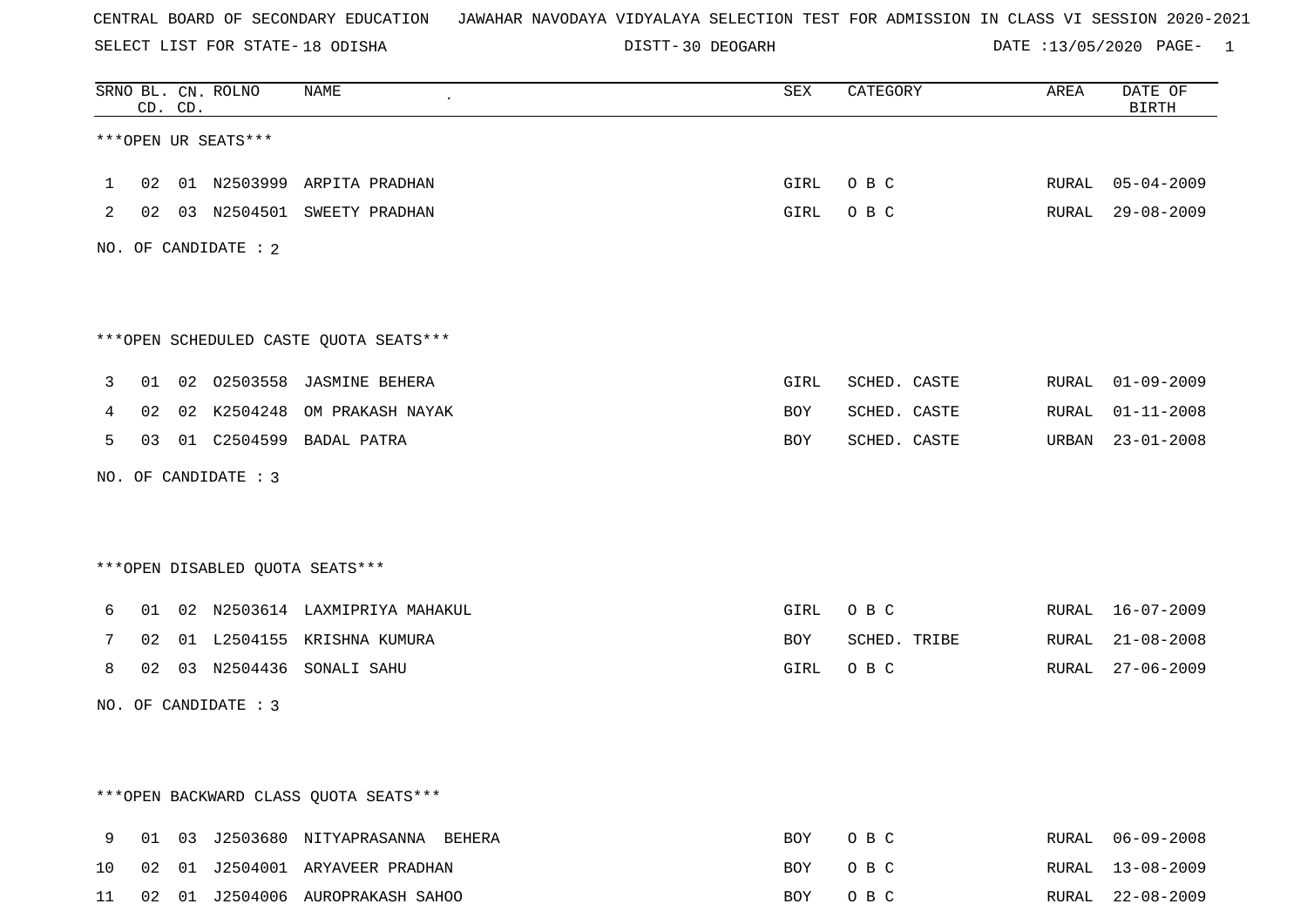SELECT LIST FOR STATE- DISTT- 18 ODISHA

DISTT-30 DEOGARH DATE :13/05/2020 PAGE- 2

|    |    | CD. CD. | SRNO BL. CN. ROLNO     | NAME                                   | SEX  | CATEGORY     | AREA         | DATE OF<br><b>BIRTH</b> |
|----|----|---------|------------------------|----------------------------------------|------|--------------|--------------|-------------------------|
|    |    |         |                        | *** OPEN BACKWARD CLASS QUOTA SEATS*** |      |              |              |                         |
| 12 | 02 |         |                        | 01 J2504008 AYUSH KUMAR SAHU           | BOY  | O B C        | RURAL        | $03 - 12 - 2008$        |
| 13 | 03 | 02      |                        | B2504944 PRITISH KUMAR PRADHAN         | BOY  | O B C        | URBAN        | $28 - 04 - 2009$        |
|    |    |         | NO. OF CANDIDATE : 5   |                                        |      |              |              |                         |
|    |    |         |                        | ***OPEN SCHEDULED TRIBE QUOTA SEATS*** |      |              |              |                         |
| 14 | 01 | 02      | P2503560               | JASMIN RANI NAYAK                      | GIRL | SCHED. TRIBE | RURAL        | $08 - 10 - 2008$        |
| 15 | 01 |         | 04 L2503838            | SATYAM KUMAR KISAN                     | BOY  | SCHED. TRIBE | RURAL        | $20 - 11 - 2008$        |
| 16 | 03 |         |                        | 01 L2504569 ANADI PRADHAN              | BOY  | SCHED. TRIBE | RURAL        | $29 - 06 - 2009$        |
| 17 | 03 |         | 01 H2504573            | ANITA DANG                             | GIRL | SCHED. TRIBE | URBAN        | $17 - 10 - 2007$        |
| 18 | 03 |         |                        | 01 D2504614 BHOLESWAR KISAN            | BOY  | SCHED. TRIBE | URBAN        | $24 - 01 - 2009$        |
| 19 | 03 |         | 02 L2504862            | MOHAN JHANKAR                          | BOY  | SCHED. TRIBE | RURAL        | $13 - 05 - 2008$        |
| 20 | 03 | 02      | P2504921               | PRANGYA PRIYA MAREI                    | GIRL | SCHED. TRIBE | <b>RURAL</b> | $28 - 12 - 2008$        |
|    |    |         | NO. OF CANDIDATE : 7   |                                        |      |              |              |                         |
|    |    |         |                        |                                        |      |              |              |                         |
|    |    |         | ***RURAL OPEN SEATS*** |                                        |      |              |              |                         |
| 21 | 01 | 01      | N2503408               | ANKITA PRADHAN                         | GIRL | O B C        | RURAL        | $22 - 04 - 2009$        |
| 22 | 01 |         |                        | 02 N2503612 LATIKA SAHU                | GIRL | O B C        | RURAL        | $30 - 11 - 2009$        |
| 23 | 01 | 02      |                        | J2503661 MOONSON GURU                  | BOY  | O B C        | RURAL        | $13 - 05 - 2008$        |
| 24 | 01 | 03      |                        | J2503677 NITESH SAHU                   | BOY  | O B C        | RURAL        | $27 - 11 - 2008$        |
| 25 | 01 |         |                        | 03 K2503761 RAMANAND BEHERA            | BOY  | SCHED. CASTE | RURAL        | $25 - 04 - 2009$        |
| 26 | 02 | 03      |                        | N2504395 SEEJAL PRAYASHI PRADHAN       | GIRL | O B C        | <b>RURAL</b> | $20 - 04 - 2009$        |
| 27 | 02 |         |                        | 03 J2504408 SHUBHAM KUMAR PRADHAN      | BOY  | O B C        | RURAL        | $14 - 05 - 2009$        |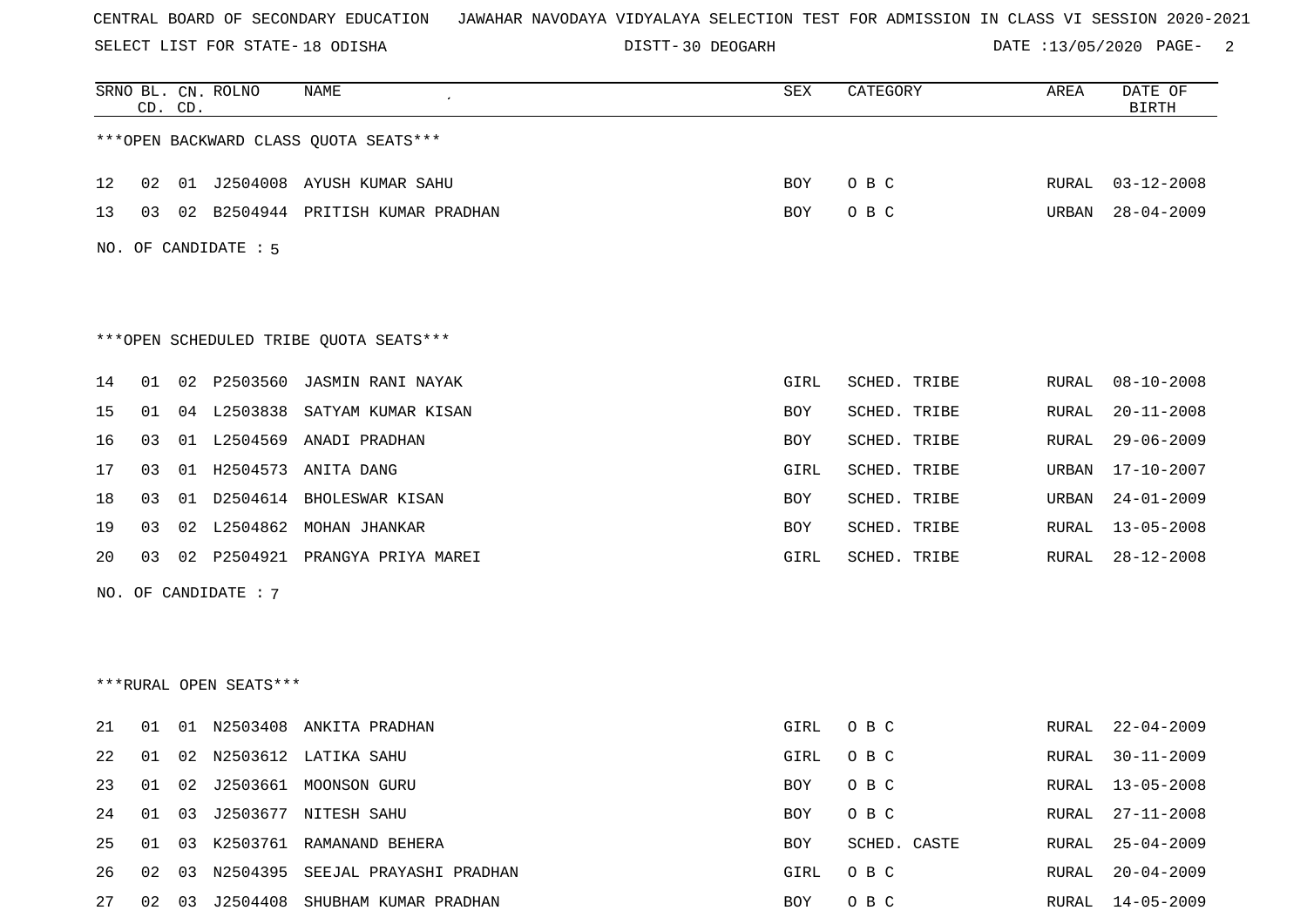SELECT LIST FOR STATE- DISTT- 18 ODISHA

30 DEOGARH DATE :13/05/2020 PAGE- 3

|    | CD. CD.              |    | SRNO BL. CN. ROLNO     | NAME                                     | SEX        | CATEGORY     | AREA  | DATE OF<br><b>BIRTH</b> |  |  |
|----|----------------------|----|------------------------|------------------------------------------|------------|--------------|-------|-------------------------|--|--|
|    |                      |    | ***RURAL OPEN SEATS*** |                                          |            |              |       |                         |  |  |
| 28 | 02                   |    | 03 N2504419            | SMILE SAHU                               | GIRL       | O B C        | RURAL | $17 - 10 - 2008$        |  |  |
| 29 | 02                   |    |                        | 03 K2504421 SMRUTI RANJAN BEHERA         | <b>BOY</b> | SCHED. CASTE | RURAL | $24 - 10 - 2009$        |  |  |
| 30 | 02                   | 03 | J2504521               | TRINATH PENTHEI                          | BOY        | O B C        | RURAL | $06 - 10 - 2007$        |  |  |
| 31 | 03                   | 01 |                        | 12504594 ASHSH MAHAPATRA                 | BOY        | GENERAL      | RURAL | $05 - 02 - 2009$        |  |  |
| 32 | 03                   | 01 |                        | J2504730 ISHANT KUMAR PRADHAN            | BOY        | O B C        | RURAL | 12-12-2008              |  |  |
| 33 | 03                   | 02 |                        | J2504971 RAHUL SAHU                      | BOY        | O B C        | RURAL | $30 - 01 - 2008$        |  |  |
| 34 | 03                   |    |                        | 03 N2505184 YASIKA BEHERA                | GIRL       | O B C        | RURAL | 18-02-2009              |  |  |
|    |                      |    | NO. OF CANDIDATE : 14  |                                          |            |              |       |                         |  |  |
|    |                      |    |                        |                                          |            |              |       |                         |  |  |
|    |                      |    |                        |                                          |            |              |       |                         |  |  |
|    |                      |    |                        | *** RURAL SCHEDULED CASTE QUOTA SEATS*** |            |              |       |                         |  |  |
|    |                      |    |                        |                                          |            |              |       |                         |  |  |
| 35 | 01                   | 01 |                        | 02503404 ANKITA BEHERA                   | GIRL       | SCHED. CASTE | RURAL | $08 - 06 - 2009$        |  |  |
| 36 | 01                   | 02 |                        | K2503586 KALINDRI HARIJAN                | BOY        | SCHED. CASTE | RURAL | $22 - 07 - 2009$        |  |  |
| 37 | 01                   |    | 04 K2503922            | SWADHIN HARIJAN                          | BOY        | SCHED. CASTE | RURAL | $29 - 01 - 2009$        |  |  |
| 38 | 02                   |    | 01 02504100            | IRA SETHI                                | GIRL       | SCHED. CASTE | RURAL | $19 - 09 - 2008$        |  |  |
| 39 | 02                   | 02 | 02504298               | PUJAPARAMITA BEHERA                      | GIRL       | SCHED. CASTE | RURAL | $13 - 01 - 2010$        |  |  |
| 40 | 02                   | 03 |                        | 02504446 SRIYA SRIBIDYA NAIK             | GIRL       | SCHED. CASTE | RURAL | $07 - 12 - 2009$        |  |  |
| 41 | 03                   | 01 | K2504736               | JAGA MALIKA                              | BOY        | SCHED. CASTE | RURAL | $22 - 03 - 2009$        |  |  |
| 42 | 03                   | 01 |                        | 02504773 JYOTSNA RANI BEHERA             | GIRL       | SCHED. CASTE | RURAL | $15 - 05 - 2009$        |  |  |
| 43 | 03                   | 01 |                        | K2504775 KAHNA PATRA                     | BOY        | SCHED. CASTE | RURAL | $30 - 12 - 2008$        |  |  |
| 44 | 03                   |    |                        | 02 02504836 MAMATA BAGH                  | GIRL       | SCHED. CASTE | RURAL | $09 - 04 - 2009$        |  |  |
|    | NO. OF CANDIDATE: 10 |    |                        |                                          |            |              |       |                         |  |  |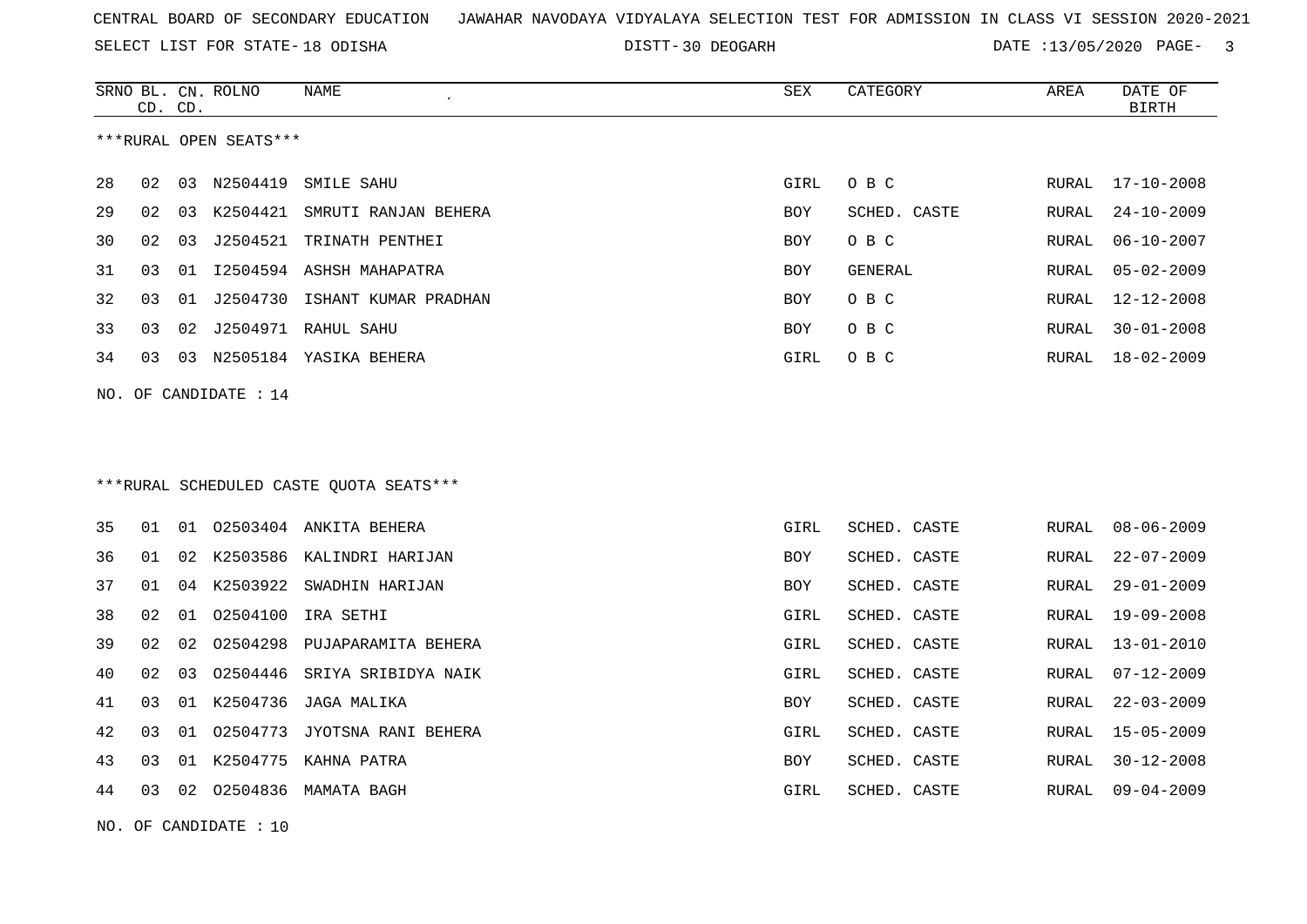SELECT LIST FOR STATE- DISTT- 18 ODISHA

DISTT-30 DEOGARH DATE :13/05/2020 PAGE- 4

|    | CD. CD. |    | SRNO BL. CN. ROLNO | NAME                                   | <b>SEX</b>  | CATEGORY | AREA          | DATE OF<br><b>BIRTH</b> |
|----|---------|----|--------------------|----------------------------------------|-------------|----------|---------------|-------------------------|
|    |         |    |                    | ***RURAL BACKWARD CLASS OUOTA SEATS*** |             |          |               |                         |
| 45 | 01      | 01 |                    | J2503386 AMAN DALBEHERA                | <b>BOY</b>  | O B C    | RURAL         | $30 - 11 - 2009$        |
| 46 | 01      | 02 | J2503658           | MINAKETAN SAHU                         | BOY         | O B C    | RURAL         | $10 - 03 - 2010$        |
| 47 | 01      | 03 | J2503673           | NETRANANDA SAHU                        | <b>BOY</b>  | O B C    | RURAL         | $11 - 05 - 2009$        |
| 48 | 01      | 03 | N2503721           | PRERANA SAMAL                          | GIRL        | O B C    | RURAL         | $20 - 09 - 2009$        |
| 49 | 01      | 03 | J2503817           | <b>SAIRAM SAHU</b>                     | <b>BOY</b>  | O B C    | RURAL         | $09 - 10 - 2009$        |
| 50 | 01      | 04 | N2503932           | SWATI SWAGATIKA SAHU                   | GIRL        | O B C    | RURAL         | $15 - 07 - 2009$        |
| 51 | 02      | 01 | J2504045           | CHINMAYA CHANDAN PRADHAN               | <b>BOY</b>  | O B C    | RURAL         | $18 - 01 - 2009$        |
| 52 | 02      | 02 | N2504178           | LESLY MAJHI                            | GIRL        | O B C    | RURAL         | $07 - 10 - 2009$        |
| 53 | 02      | 03 | J2504371           | SAHIL KUMAR PRADHAN                    | <b>BOY</b>  | O B C    | RURAL         | $01 - 10 - 2009$        |
| 54 | 02      | 03 | N2504401           | SHEFALI SAHU                           | GIRL        | O B C    | RURAL         | $05 - 09 - 2009$        |
| 55 | 02      | 03 | J2504406           | SHREETAM PRADHAN                       | <b>BOY</b>  | O B C    | RURAL         | $30 - 12 - 2009$        |
| 56 | 02      | 03 | J2504430           | SOMESH BEHERA                          | <b>BOY</b>  | O B C    | ${\tt RURAL}$ | $25 - 11 - 2009$        |
| 57 | 02      | 03 | J2504443           | SPANDAN SASWAT PRADHAN                 | <b>BOY</b>  | O B C    | RURAL         | $07 - 11 - 2009$        |
| 58 | 02      | 03 | J2504453           | SUBHAMJYOTI PRADHAN                    | BOY         | O B C    | RURAL         | $16 - 09 - 2009$        |
| 59 | 02      | 03 | J2504462           | SUBHRAJIT BEHERA                       | <b>BOY</b>  | O B C    | RURAL         | $27 - 08 - 2008$        |
| 60 | 02      | 03 | N2504530           | UTKALINI MAJHI                         | <b>GIRL</b> | O B C    | RURAL         | $18 - 07 - 2009$        |
|    |         |    |                    |                                        |             |          |               |                         |

NO. OF CANDIDATE : 16

\*\*\*RURAL SCHEDULED TRIBE QUOTA SEATS\*\*\*

|       |  | 61 01 01 L2503384 ALOK KUMAR ORAM | BOY        | SCHED. TRIBE |       | RURAL 30-04-2009 |
|-------|--|-----------------------------------|------------|--------------|-------|------------------|
|       |  | 62 01 01 L2503428 ATULYA KISAN    | BOY        | SCHED. TRIBE |       | RURAL 16-04-2009 |
|       |  | 63 01 02 P2503592 KARISMA NAIK    | GIRL       | SCHED. TRIBE |       | RURAL 08-04-2009 |
|       |  | 64 01 03 L2503689 PABITRA KISAN   | <b>BOY</b> | SCHED. TRIBE |       | RURAL 07-04-2009 |
| 65 01 |  | 03 L2503694 PAPUN KISAN           | BOY        | SCHED. TRIBE | RURAL | 26-10-2008       |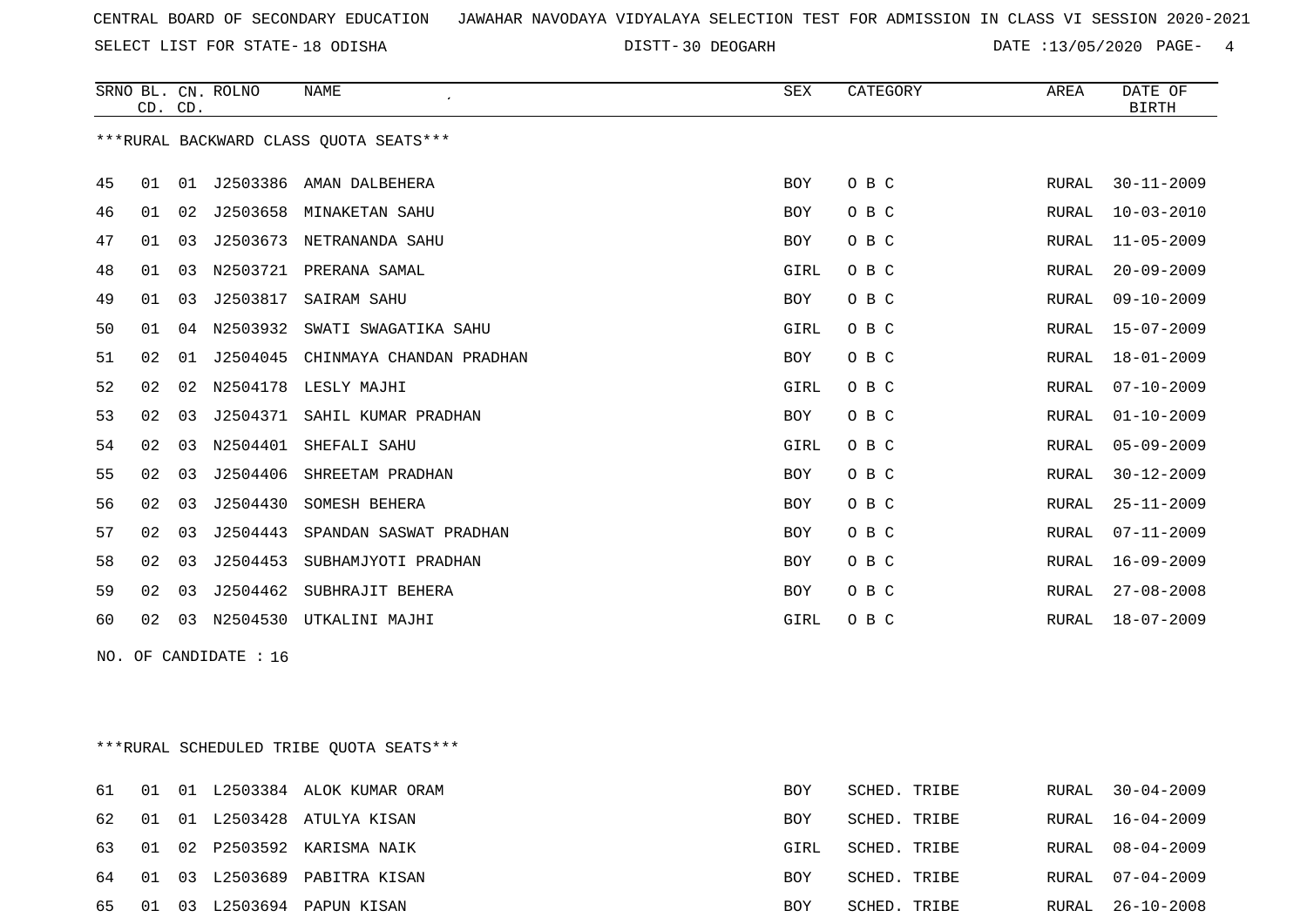SELECT LIST FOR STATE- DISTT- 18 ODISHA

DISTT-30 DEOGARH DATE :13/05/2020 PAGE- 5

|    | CD. CD. |    | SRNO BL. CN. ROLNO | <b>NAME</b>                             | <b>SEX</b> | CATEGORY     | AREA  | DATE OF<br><b>BIRTH</b> |
|----|---------|----|--------------------|-----------------------------------------|------------|--------------|-------|-------------------------|
|    |         |    |                    | ***RURAL SCHEDULED TRIBE OUOTA SEATS*** |            |              |       |                         |
| 66 | 02      | 01 | P2504138           | KALYANI DEHURY                          | GIRL       | SCHED. TRIBE | RURAL | $26 - 09 - 2008$        |
| 67 | 02      | 02 | L2504209           | MANAS KUMAR BEHERA                      | <b>BOY</b> | SCHED. TRIBE | RURAL | $03 - 04 - 2009$        |
| 68 | 02      | 02 | L2504262           | PRABHASH KUMAR BHOI                     | <b>BOY</b> | SCHED. TRIBE | RURAL | $30 - 01 - 2008$        |
| 69 | 02      | 03 | P2504365           | SAGARIKA PALEI                          | GIRL       | SCHED. TRIBE | RURAL | $05 - 04 - 2009$        |
| 70 | 03      | 01 | P2504588           | ARPITA PATRA                            | GIRL       | SCHED. TRIBE | RURAL | $30 - 11 - 2008$        |
| 71 | 03      | 01 | L2504604           | <b>BANIT SURIN</b>                      | <b>BOY</b> | SCHED. TRIBE | RURAL | $29 - 06 - 2007$        |
| 72 | 03      | 01 | L2504648           | CHATURBHUJA KISAN                       | <b>BOY</b> | SCHED. TRIBE | RURAL | $29 - 11 - 2008$        |
| 73 | 03      | 01 | L2504665           | DEEPAK KUMURA                           | BOY        | SCHED. TRIBE | RURAL | $20 - 02 - 2008$        |
| 74 | 03      | 01 | L2504677           | DIBYAJYOTI PRAKASH NAYAK                | <b>BOY</b> | SCHED. TRIBE | RURAL | $17 - 11 - 2008$        |
| 75 | 03      | 01 | P2504757           | JHARANA KISAN                           | GIRL       | SCHED. TRIBE | RURAL | $27 - 02 - 2009$        |
| 76 | 03      | 02 | P2504795           | KSHETRAMANI BARLA                       | GIRL       | SCHED. TRIBE | RURAL | $15 - 08 - 2009$        |
| 77 | 03      | 02 | L2504802           | LAXMAN ORAM                             | <b>BOY</b> | SCHED. TRIBE | RURAL | $16 - 04 - 2009$        |
| 78 | 03      | 02 | P2504844           | MANDAKINI KALLO                         | GIRL       | SCHED. TRIBE | RURAL | $06 - 04 - 2009$        |
| 79 | 03      | 02 | L2504858           | MANOJ KUMAR NAYAK                       | <b>BOY</b> | SCHED. TRIBE | RURAL | $12 - 05 - 2008$        |
| 80 | 03      | 03 | P2505050           | SANTOSHINI UDABAR                       | GIRL       | SCHED. TRIBE | RURAL | $27 - 03 - 2009$        |

NO. OF CANDIDATE : 20

TOTAL SELECTED CANDIDATE : 80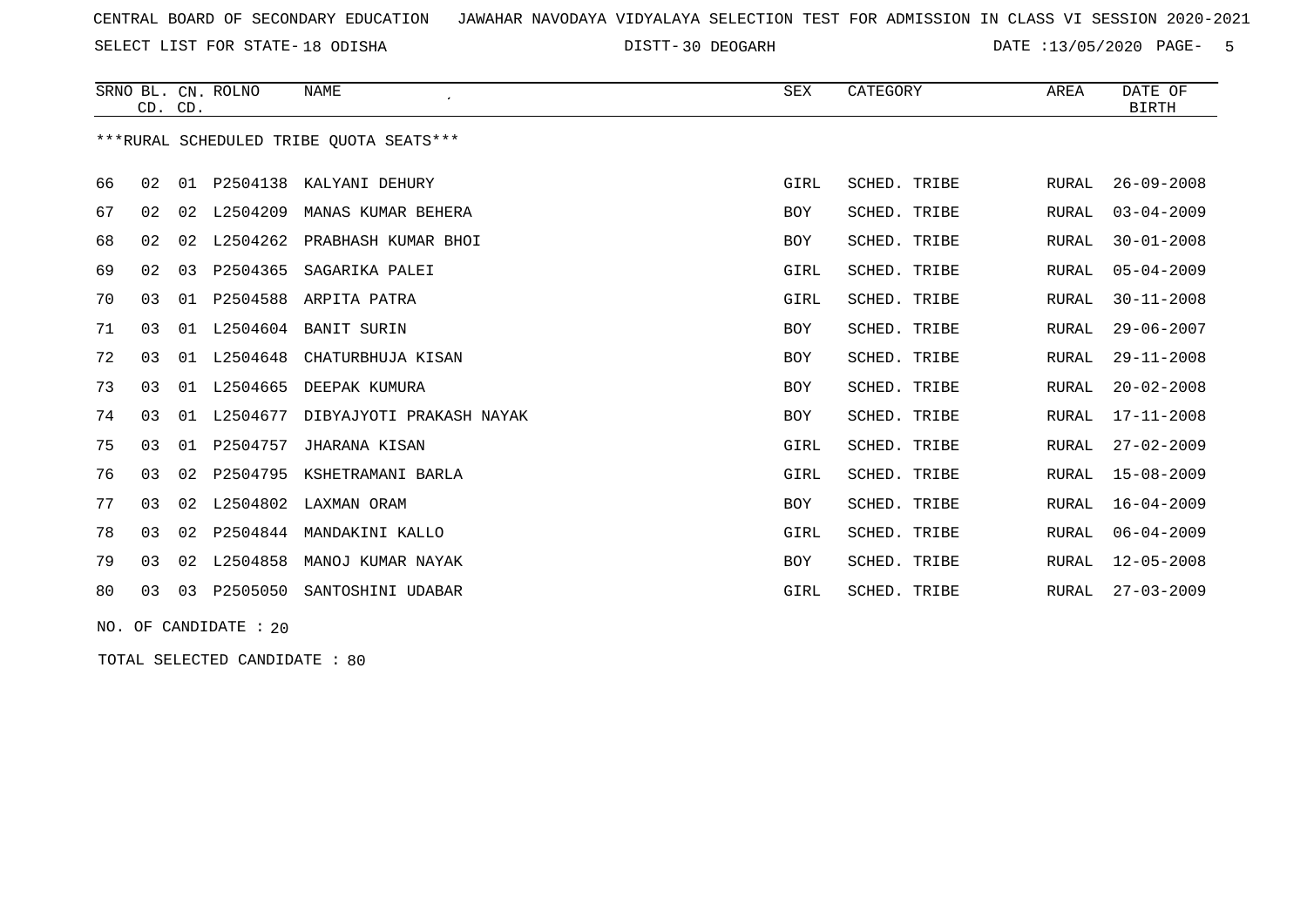SELECT LIST FOR STATE- DISTT- 18 ODISHA

31 MALKANGIRI - II DATE :13/05/2020 PAGE- 1

|              |                 | CD. CD. | SRNO BL. CN. ROLNO   | NAME                                   | ${\tt SEX}$ | CATEGORY     | AREA  | DATE OF<br>BIRTH |
|--------------|-----------------|---------|----------------------|----------------------------------------|-------------|--------------|-------|------------------|
|              |                 |         | ***OPEN UR SEATS***  |                                        |             |              |       |                  |
| $\mathbf{1}$ |                 |         |                      | 02 03 02506582 PAYEL RAY               | GIRL        | SCHED. CASTE |       | RURAL 14-01-2009 |
| 2            |                 |         |                      | 03 01 J2507147 DEBIPRASAD MAHAPATRA    | BOY         | O B C        |       | RURAL 23-06-2009 |
|              |                 |         | NO. OF CANDIDATE : 2 |                                        |             |              |       |                  |
|              |                 |         |                      | ***OPEN SCHEDULED CASTE QUOTA SEATS*** |             |              |       |                  |
| 3            |                 |         |                      | 02 02 02506344 KABERI MANDAL           | GIRL        | SCHED. CASTE |       | RURAL 25-04-2010 |
| 4            |                 |         |                      | 04 01 K2507593 AYUSH KUMAR BEHERA      | BOY         | SCHED. CASTE |       | RURAL 11-02-2009 |
|              |                 |         | NO. OF CANDIDATE : 2 |                                        |             |              |       |                  |
|              |                 |         |                      | *** OPEN BACKWARD CLASS QUOTA SEATS*** |             |              |       |                  |
| 5            |                 |         |                      | 01 02 N2505895 SUJATA KHARA            | GIRL        | O B C        |       | RURAL 04-12-2009 |
| 6            | 02 <sub>o</sub> |         |                      | 04 F2506885 SMRUTI REKHA PRADHAN       | GIRL        | O B C        | URBAN | $08 - 09 - 2009$ |
| 7            |                 |         |                      | 04 03 J2508603 SRIDHARA SAHU           | BOY         | O B C        | RURAL | 09-11-2008       |
|              |                 |         | NO. OF CANDIDATE : 3 |                                        |             |              |       |                  |
|              |                 |         |                      |                                        |             |              |       |                  |
|              |                 |         |                      | ***OPEN SCHEDULED TRIBE QUOTA SEATS*** |             |              |       |                  |
| 8            |                 |         |                      | 01 02 L2505939 SUSANTA BHOI            | <b>BOY</b>  | SCHED. TRIBE |       | RURAL 03-01-2010 |
| 9            | 04              |         |                      | 03 L2508433 ROHAN KUMAR SAMARATH       | BOY         | SCHED. TRIBE | RURAL | 16-09-2007       |
| 10           |                 |         |                      | 04 03 L2508610 SRI TULASIRAM ARANGI    | <b>BOY</b>  | SCHED. TRIBE |       | RURAL 04-12-2009 |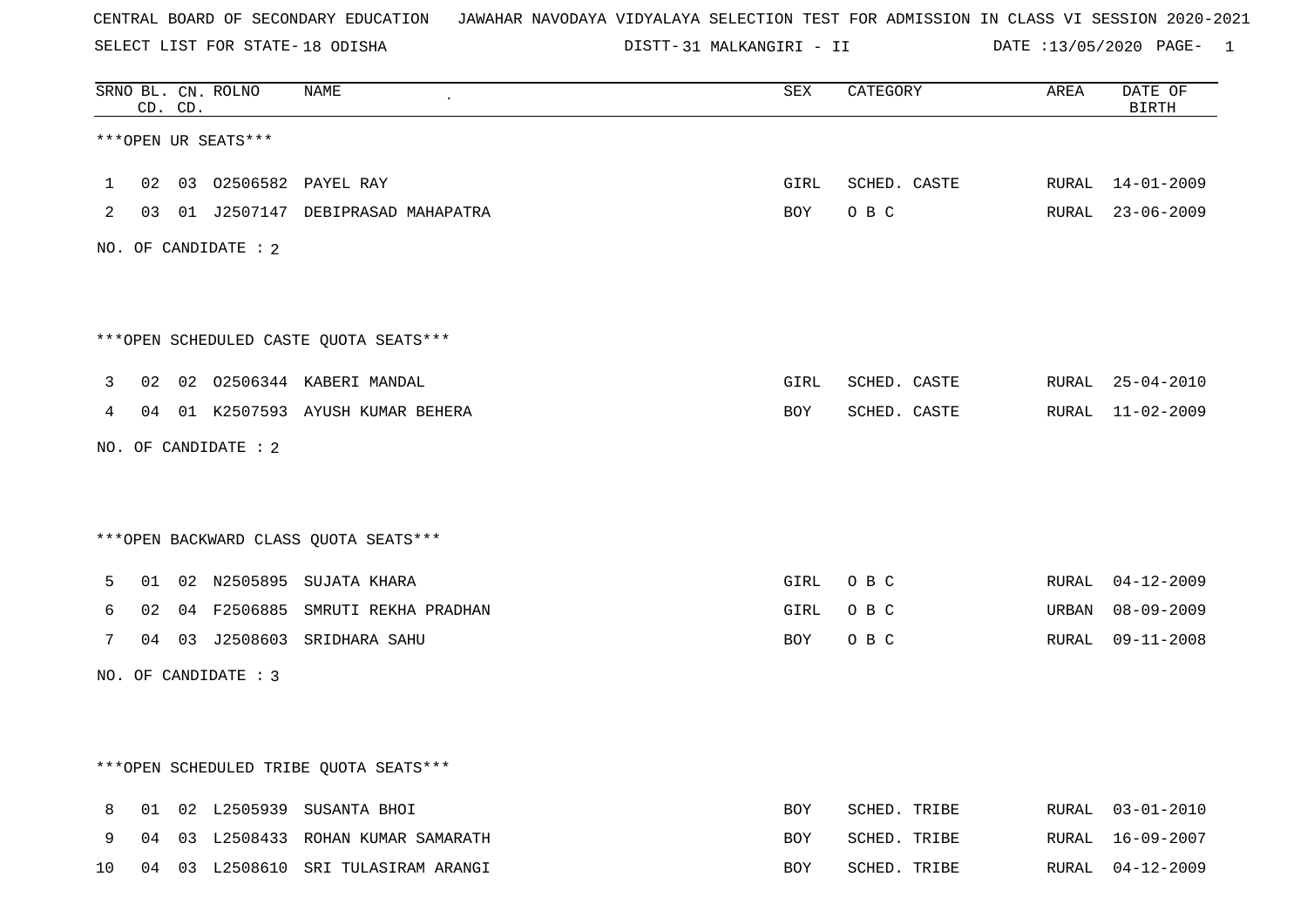|  |  |  |  |  | CENTRAL BOARD OF SECONDARY EDUCATION – JAWAHAR NAVODAYA VIDYALAYA SELECTION TEST FOR ADMISSION IN CLASS VI SESSION 2020-2021 |  |  |  |  |  |  |  |  |  |  |  |  |  |
|--|--|--|--|--|------------------------------------------------------------------------------------------------------------------------------|--|--|--|--|--|--|--|--|--|--|--|--|--|
|--|--|--|--|--|------------------------------------------------------------------------------------------------------------------------------|--|--|--|--|--|--|--|--|--|--|--|--|--|

SELECT LIST FOR STATE- DISTT- 18 ODISHA

31 MALKANGIRI - II DATE :13/05/2020 PAGE- 2

|    | CD. CD. |    | SRNO BL. CN. ROLNO     | NAME                                     | SEX        | CATEGORY       | AREA         | DATE OF<br><b>BIRTH</b> |
|----|---------|----|------------------------|------------------------------------------|------------|----------------|--------------|-------------------------|
|    |         |    | NO. OF CANDIDATE : 3   |                                          |            |                |              |                         |
|    |         |    |                        |                                          |            |                |              |                         |
|    |         |    |                        |                                          |            |                |              |                         |
|    |         |    | ***RURAL OPEN SEATS*** |                                          |            |                |              |                         |
| 11 | 01      |    |                        | 02 L2505834 SATRUGHANA MUDULI            | BOY        | SCHED. TRIBE   | RURAL        | $01 - 01 - 2008$        |
| 12 | 02      | 01 |                        | K2506189 CHANDRA SEKHAR MISTRY           | BOY        | SCHED. CASTE   | RURAL        | $19 - 10 - 2009$        |
| 13 | 02      | 03 |                        | K2506748 ROHIT BAIDYA                    | BOY        | SCHED. CASTE   | RURAL        | $12 - 05 - 2009$        |
| 14 | 02      | 04 | M2506817               | SANJUKTA DEY                             | GIRL       | GENERAL        | RURAL        | $05 - 07 - 2009$        |
| 15 | 03      |    |                        | 01 P2507173 GITA KHILLA                  | GIRL       | SCHED. TRIBE   | RURAL        | 18-05-2007              |
| 16 | 04      | 02 | I2507903               | JAGJIT PATRA                             | <b>BOY</b> | <b>GENERAL</b> | <b>RURAL</b> | $01 - 08 - 2009$        |
| 17 | 04      |    |                        | 02 M2508201 MOUSUMEE MOHANTY             | GIRL       | GENERAL        | RURAL        | $31 - 05 - 2009$        |
|    |         |    | NO. OF CANDIDATE : 7   |                                          |            |                |              |                         |
|    |         |    |                        |                                          |            |                |              |                         |
|    |         |    |                        |                                          |            |                |              |                         |
|    |         |    |                        | *** RURAL SCHEDULED CASTE QUOTA SEATS*** |            |                |              |                         |
|    |         |    |                        |                                          |            |                |              |                         |
| 18 | 02      |    |                        | 01 02506027 ANAMIKA DAS                  | GIRL       | SCHED. CASTE   | RURAL        | $01 - 04 - 2009$        |
| 19 | 02      | 01 |                        | 02506236 DIBYANKA HOWLADAR               | GIRL       | SCHED. CASTE   | RURAL        | $26 - 03 - 2009$        |
| 20 | 02      | 01 | K2506273               | <b>GOURAV GOLDER</b>                     | BOY        | SCHED. CASTE   | RURAL        | $11 - 01 - 2009$        |
| 21 | 02      | 04 |                        | 02506919 SRITIREKHA MONDAL               | GIRL       | SCHED. CASTE   | <b>RURAL</b> | $16 - 08 - 2009$        |
| 22 | 02      |    |                        | 04 K2506941 SUBRATA KUMAR MALLICK        | BOY        | SCHED. CASTE   | RURAL        | $24 - 10 - 2008$        |
|    |         |    | NO. OF CANDIDATE : 5   |                                          |            |                |              |                         |

\*\*\*RURAL BACKWARD CLASS QUOTA SEATS\*\*\*

23 01 02 J2505839 SG.CHIRANJIB BOY O B C RURAL 20-07-2009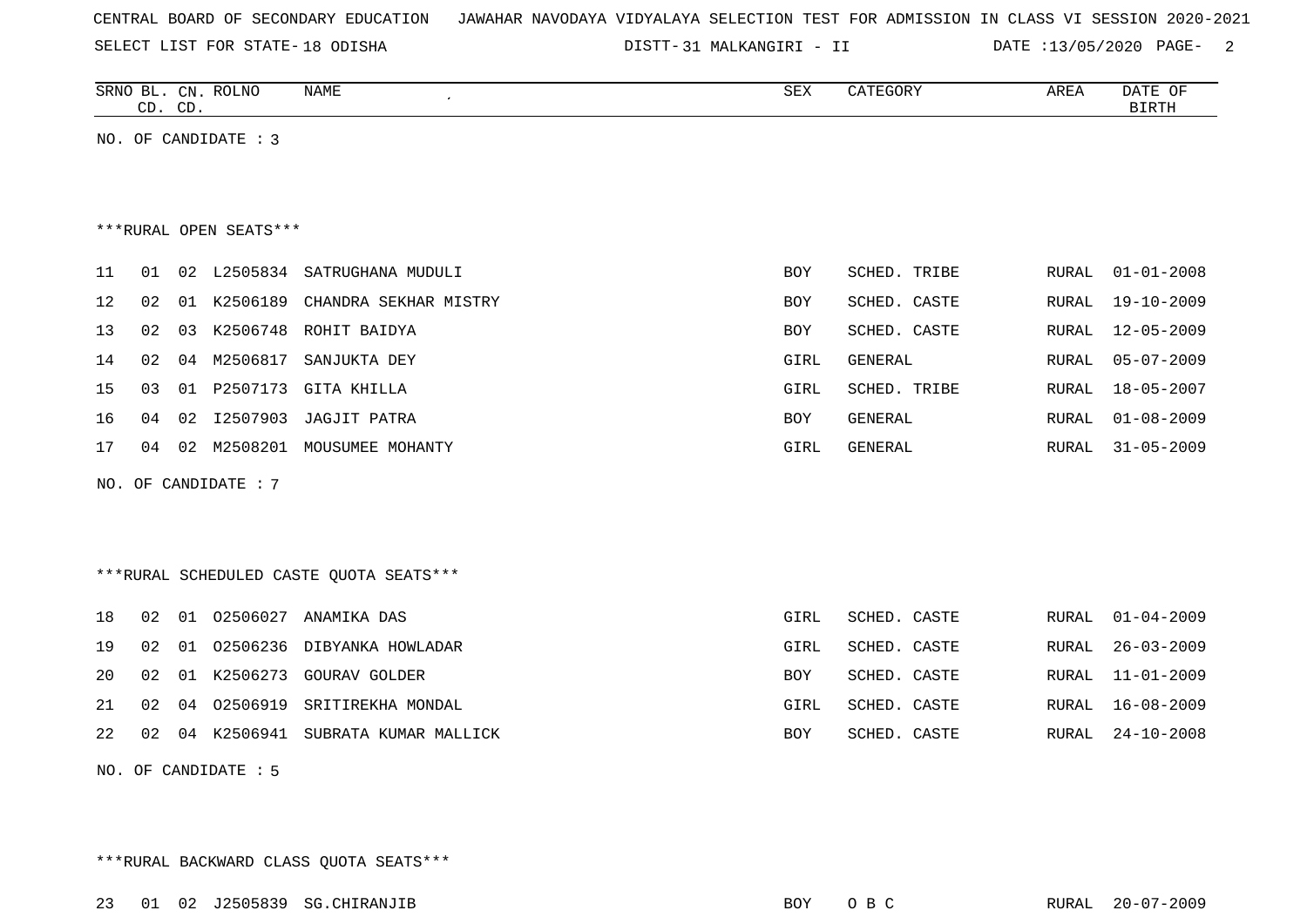SELECT LIST FOR STATE- DISTT- 18 ODISHA

31 MALKANGIRI - II DATE :13/05/2020 PAGE- 3

|    |    | CD. CD. | SRNO BL. CN. ROLNO    | <b>NAME</b>                             | SEX        | CATEGORY     | AREA         | DATE OF<br><b>BIRTH</b> |
|----|----|---------|-----------------------|-----------------------------------------|------------|--------------|--------------|-------------------------|
|    |    |         |                       | ***RURAL BACKWARD CLASS OUOTA SEATS***  |            |              |              |                         |
| 24 | 02 |         |                       | 01 N2506020 AMRITA HARIJAN              | GIRL       | O B C        | RURAL        | $10 - 04 - 2009$        |
| 25 | 02 | 02      |                       | J2506288 HITESH KUMAR GIRI              | BOY        | O B C        | RURAL        | $05 - 12 - 2009$        |
| 26 | 03 |         |                       | 01 N2507298 NABINA BAIRAGI              | GIRL       | O B C        | RURAL        | $02 - 08 - 2008$        |
| 27 | 04 |         |                       | 01 N2507592 ASMITA REDDY                | GIRL       | O B C        | RURAL        | $12 - 04 - 2009$        |
| 28 | 04 | 03      |                       | N2508595 SMRUTISIKHA BISWAL             | GIRL       | O B C        | RURAL        | $22 - 01 - 2009$        |
| 29 | 04 | 03      | J2508619              | SUBHAM CHOUDHURY                        | BOY        | O B C        | RURAL        | $05 - 10 - 2009$        |
| 30 | 04 |         |                       | 03 J2508733 VINAYAK CHOUDHURY           | BOY        | O B C        | RURAL        | $09 - 03 - 2010$        |
|    |    |         | NO. OF CANDIDATE : 8  |                                         |            |              |              |                         |
|    |    |         |                       |                                         |            |              |              |                         |
|    |    |         |                       |                                         |            |              |              |                         |
|    |    |         |                       | ***RURAL SCHEDULED TRIBE QUOTA SEATS*** |            |              |              |                         |
| 31 | 02 |         |                       | 01 P2506051 ANKITA MURMU                | GIRL       | SCHED. TRIBE | RURAL        | $06 - 01 - 2010$        |
| 32 | 02 |         | 04 P2506939           | SUB HASMITA MADKAMI                     | GIRL       | SCHED. TRIBE | RURAL        | $28 - 06 - 2009$        |
| 33 | 03 |         | 01 L2507160           | DHANURJAY MUDULI                        | <b>BOY</b> | SCHED. TRIBE | RURAL        | $12 - 10 - 2008$        |
| 34 | 03 |         | 01 L2507178           | GOPI GUDIA                              | BOY        | SCHED. TRIBE | RURAL        | $10 - 01 - 2009$        |
| 35 | 03 |         |                       | 01 P2507422 SABITRI HANTAL              | GIRL       | SCHED. TRIBE | RURAL        | 15-12-2008              |
| 36 | 03 |         | 01 P2507529           | TRIBENI GOND                            | GIRL       | SCHED. TRIBE | RURAL        | $06 - 03 - 2010$        |
| 37 | 04 |         |                       | 03 L2508481 SAMARU MADHI                | <b>BOY</b> | SCHED. TRIBE | RURAL        | $09 - 01 - 2008$        |
| 38 | 04 |         |                       | 03 P2508522 SANTI NAYAK                 | GIRL       | SCHED. TRIBE | <b>RURAL</b> | $10 - 02 - 2010$        |
| 39 | 04 |         |                       | 03 L2508565 SENAPATI NAYAK              | BOY        | SCHED. TRIBE | RURAL        | $02 - 08 - 2007$        |
| 40 | 04 |         |                       | 03 P2508657 SUNAINA SAHAYA              | GIRL       | SCHED. TRIBE | RURAL        | $09 - 04 - 2009$        |
|    |    |         | NO. OF CANDIDATE : 10 |                                         |            |              |              |                         |

TOTAL SELECTED CANDIDATE : 40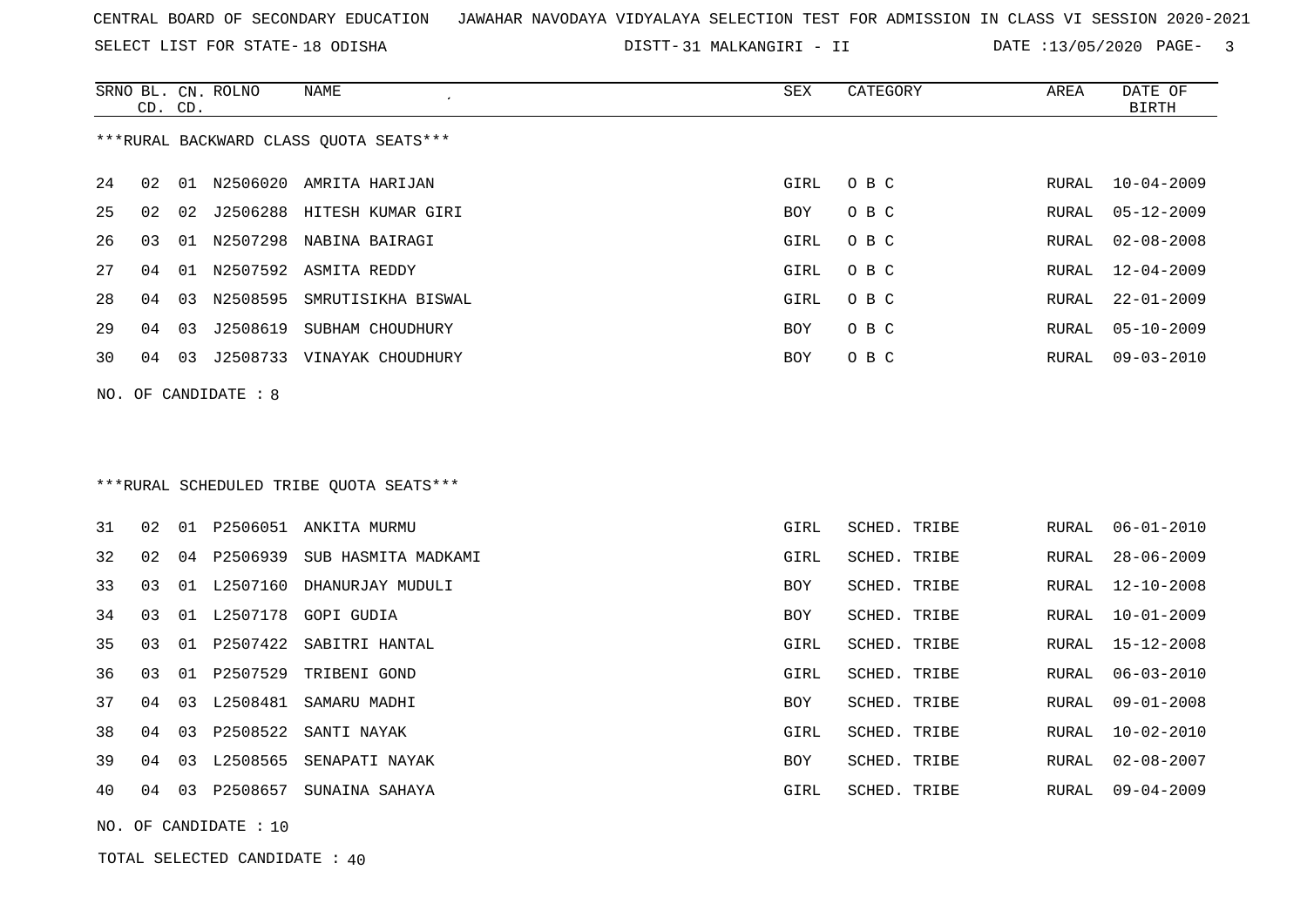| 2  | 02 |                        | 01 A3182160 FAISAL JAVED                | BOY        | GENERAL        | URBAN 04-03-2010 |
|----|----|------------------------|-----------------------------------------|------------|----------------|------------------|
| 3  | 03 |                        | 02 I3183117 YAHYA ZUNJANI               | <b>BOY</b> | <b>GENERAL</b> | RURAL 13-10-2010 |
| 4  | 05 |                        | 01 M3183758 AYUSHI KIRAN PARATE         | GIRL       | GENERAL        | RURAL 22-05-2009 |
| 5  |    |                        | 05 03 J3184369 MURLEE MANOHAR           | <b>BOY</b> | O B C          | RURAL 22-08-2009 |
|    |    | NO. OF CANDIDATE : 5   |                                         |            |                |                  |
|    |    |                        |                                         |            |                |                  |
|    |    |                        |                                         |            |                |                  |
|    |    |                        | ***OPEN SCHEDULED CASTE QUOTA SEATS***  |            |                |                  |
| 6  | 03 |                        | 02 03182841 PRINCEE GAUTAM              | GIRL       | SCHED. CASTE   | RURAL 07-09-2009 |
| 7  |    |                        | 05 02 K3184328 MANNAT BHARDWAJ          | BOY        | SCHED. CASTE   | RURAL 04-12-2008 |
| 8  | 05 |                        | 03 G3184338 MANVEE MADHUKAR             | GIRL       | SCHED. CASTE   | URBAN 04-05-2009 |
| 9  |    |                        | 05 04 K3185010 SURAJ KUMAR BANJARE      | BOY        | SCHED. CASTE   | RURAL 01-06-2008 |
|    |    | NO. OF CANDIDATE : 4   |                                         |            |                |                  |
|    |    |                        |                                         |            |                |                  |
|    |    |                        |                                         |            |                |                  |
|    |    |                        | ***OPEN DISABLED QUOTA SEATS***         |            |                |                  |
| 10 |    |                        | 01 01 B3180912 ARPIT RATHORE            | BOY        | O B C          | URBAN 10-04-2009 |
|    |    | NO. OF CANDIDATE : $1$ |                                         |            |                |                  |
|    |    |                        |                                         |            |                |                  |
|    |    |                        |                                         |            |                |                  |
|    |    |                        | *** OPEN BACKWARD CLASS QUOTA SEATS***  |            |                |                  |
|    |    |                        | 11 01 01 B3181048 DEVESH KUMAR KUSHWAHA | BOY        | O B C          | URBAN 21-02-2009 |
|    |    |                        |                                         |            |                |                  |

SELECT LIST FOR STATE- DISTT- 25 CHHATTISGARH

SRNO BL. CN.

CD. CD.

\*\*\*OPEN UR SEATS\*\*\*

ROLNO NAME SEX CATEGORY AREA DATE OF

BIRTH

1 02 01 N3182090 AASTHA RATHOUR GIRL O B C RURAL 15-11-2009

01 BILASPUR DATE :13/05/2020 PAGE- 1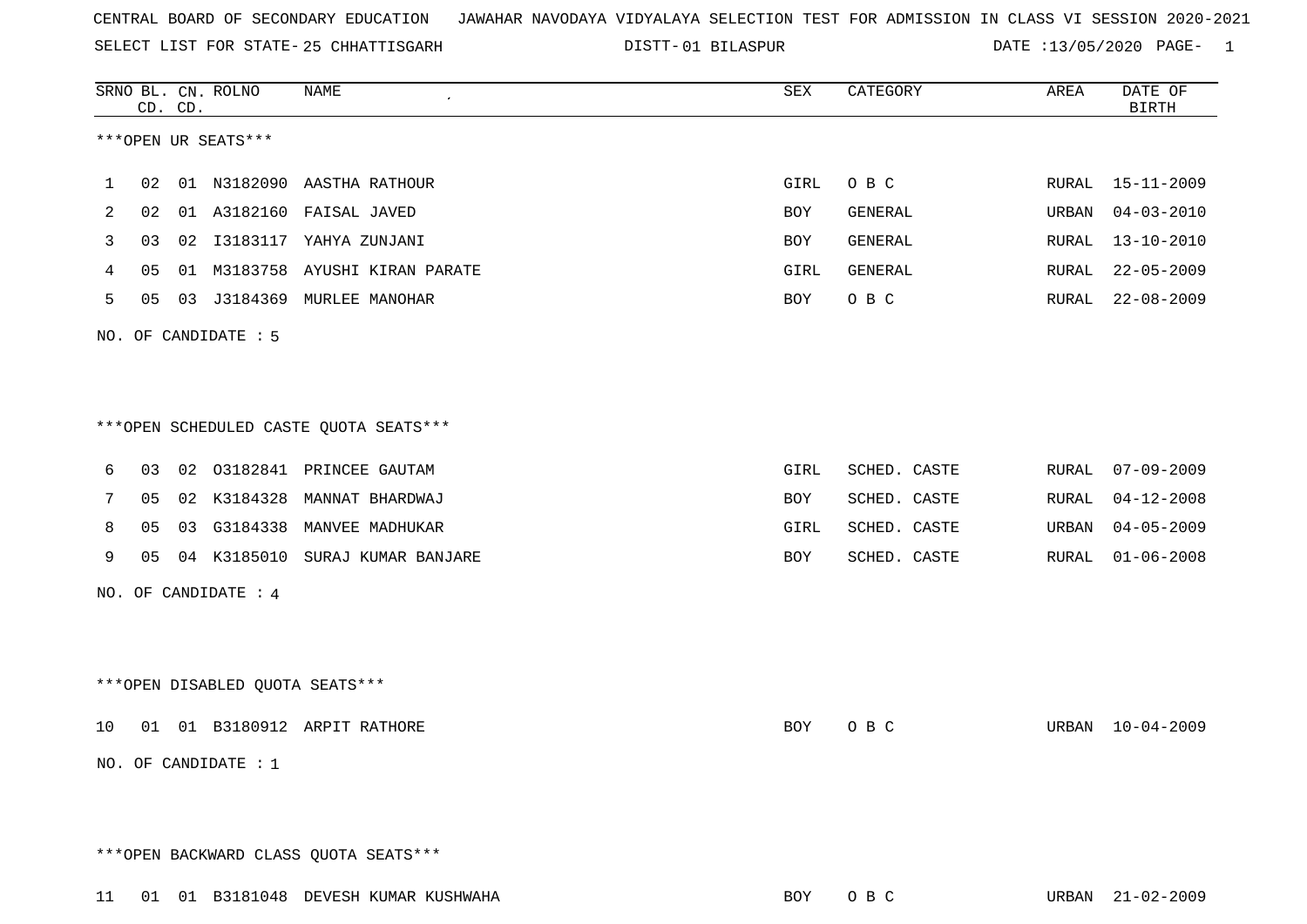SELECT LIST FOR STATE- DISTT- 25 CHHATTISGARH

01 BILASPUR DATE :13/05/2020 PAGE- 2

RURAL 20-07-2008

|    |    | CD. CD. | SRNO BL. CN. ROLNO     | <b>NAME</b>                            | SEX        | CATEGORY     | AREA         | DATE OF<br><b>BIRTH</b> |
|----|----|---------|------------------------|----------------------------------------|------------|--------------|--------------|-------------------------|
|    |    |         |                        | *** OPEN BACKWARD CLASS QUOTA SEATS*** |            |              |              |                         |
| 12 | 01 |         |                        | 02 J3181192 JATIN VASTRAKAR            | <b>BOY</b> | O B C        | RURAL        | $10 - 06 - 2009$        |
| 13 | 01 |         |                        | 02 J3181548 PANKAJ CHANDRAKAR          | BOY        | O B C        | RURAL        | $16 - 09 - 2007$        |
| 14 | 05 |         |                        | 01 N3183748 ASHIYA KASHYAP             | GIRL       | O B C        | RURAL        | $18 - 04 - 2009$        |
| 15 | 05 |         |                        | 01 F3183897 DIPTI SAHU                 | GIRL       | O B C        | URBAN        | $06 - 09 - 2009$        |
|    |    |         | NO. OF CANDIDATE : 5   |                                        |            |              |              |                         |
|    |    |         |                        |                                        |            |              |              |                         |
|    |    |         |                        |                                        |            |              |              |                         |
|    |    |         |                        | ***OPEN SCHEDULED TRIBE QUOTA SEATS*** |            |              |              |                         |
| 16 | 01 |         |                        | 02 L3181151 HARSH MOHAN DHRUW          | BOY        | SCHED. TRIBE | RURAL        | $04 - 01 - 2010$        |
| 17 | 01 |         |                        | 03 D3181630 PRIYANSHU EKKA             | BOY        | SCHED. TRIBE | URBAN        | $31 - 05 - 2009$        |
| 18 | 05 |         |                        | 02 L3183935 EVANGEL KUJUR              | BOY        | SCHED. TRIBE | RURAL        | $11 - 11 - 2009$        |
| 19 | 06 |         |                        | 01 L3185455 SUSHANT KUMAR PORTE        | BOY        | SCHED. TRIBE | RURAL        | $26 - 12 - 2009$        |
| 20 | 07 |         |                        | 01 P3185776 NEELAM MARAVI              | GIRL       | SCHED. TRIBE | RURAL        | $28 - 11 - 2009$        |
|    |    |         | NO. OF CANDIDATE : 5   |                                        |            |              |              |                         |
|    |    |         |                        |                                        |            |              |              |                         |
|    |    |         |                        |                                        |            |              |              |                         |
|    |    |         | ***RURAL OPEN SEATS*** |                                        |            |              |              |                         |
| 21 | 01 |         |                        | 01 M3181103 GARGEE SHUKLA              | GIRL       | GENERAL      | RURAL        | $14 - 04 - 2010$        |
| 22 | 01 |         | 01 03181120            | GAYATRI                                | GIRL       | SCHED. CASTE | RURAL        | $11 - 10 - 2009$        |
| 23 | 01 |         |                        | 02 M3181402 MAHEE MISHRA               | GIRL       | GENERAL      | <b>RURAL</b> | $26 - 09 - 2008$        |

24 01 03 J3182079 YOGESH KUMAR SAHU BOY O B C RURAL 02-05-2010

25 02 01 N3182159 EKTA RATHOUR GIRL O B C RURAL 27-04-2009

26 03 01 J3182569 GOURAV YADAV BOY O B C

27 03 02 I3182919 ROUNAK SINGH RAJPUT BOY GENERAL RURAL 04-02-2010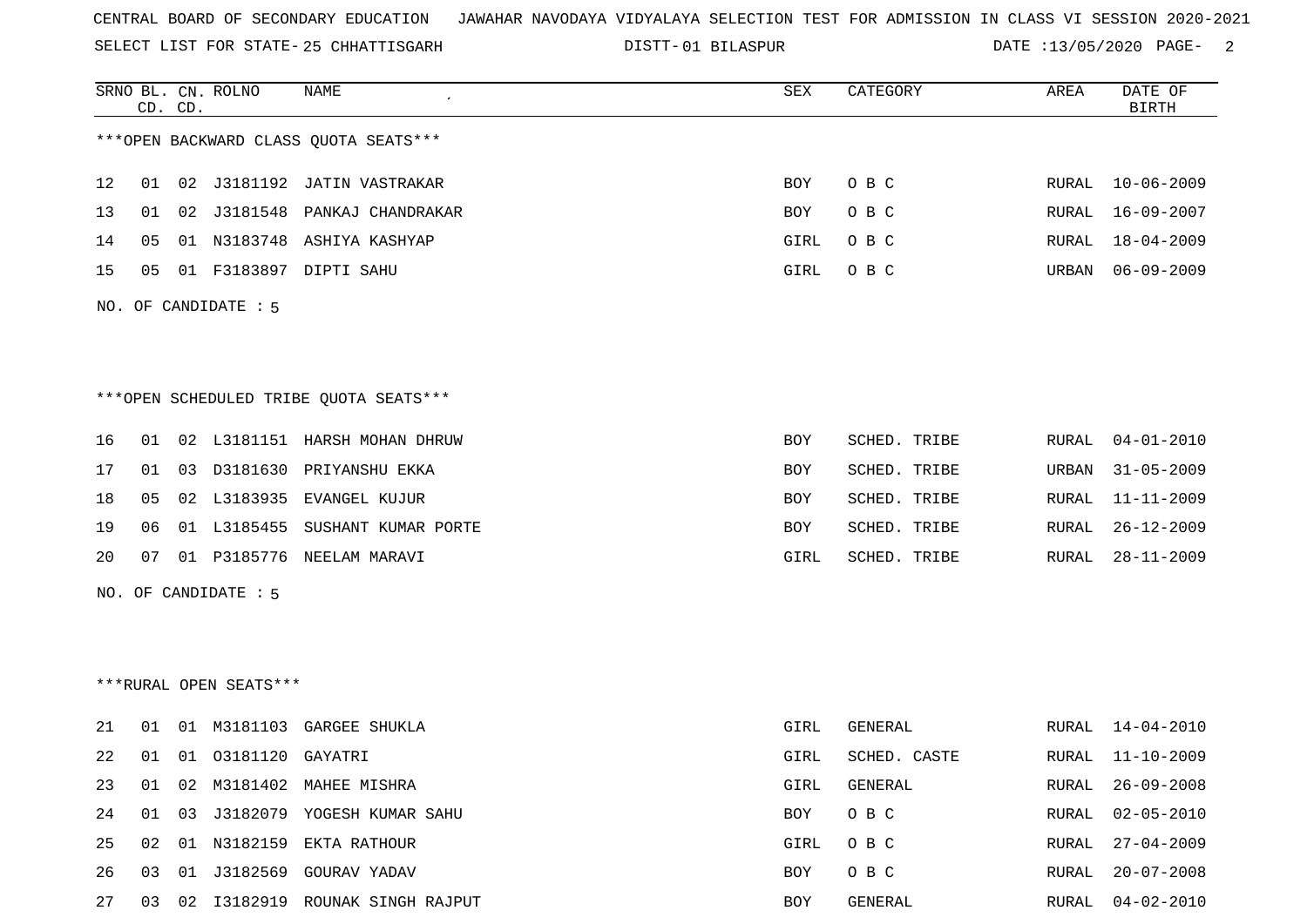SELECT LIST FOR STATE- DISTT- 25 CHHATTISGARH

01 BILASPUR DATE :13/05/2020 PAGE- 3

|    | CD. CD. |    | SRNO BL. CN. ROLNO     | NAME                                    | SEX        | CATEGORY     | AREA  | DATE OF<br><b>BIRTH</b> |
|----|---------|----|------------------------|-----------------------------------------|------------|--------------|-------|-------------------------|
|    |         |    | ***RURAL OPEN SEATS*** |                                         |            |              |       |                         |
| 28 | 04      |    | 01 P3183184 ASTHA      |                                         | GIRL       | SCHED. TRIBE | RURAL | $04 - 03 - 2009$        |
| 29 | 04      |    |                        | 01 J3183377 PRINCE CHANDRA              | BOY        | O B C        | RURAL | $04 - 01 - 2009$        |
| 30 | 05      | 01 | J3183618               | AKASH SAHU                              | BOY        | овс          | RURAL | $25 - 10 - 2009$        |
| 31 | 05      | 01 | J3183623               | AKSHAT KAHARA                           | BOY        | O B C        | RURAL | $08 - 10 - 2008$        |
| 32 | 05      | 02 | J3184070               | KESHAV DAS MANIKPURI                    | BOY        | O B C        | RURAL | $16 - 05 - 2010$        |
| 33 | 06      | 01 | N3185438               | SONAL PURI                              | GIRL       | O B C        | RURAL | $16 - 04 - 2009$        |
| 34 | 07      | 01 | 03185610               | DIKSHA MATHUR                           | GIRL       | SCHED. CASTE | RURAL | $21 - 08 - 2009$        |
| 35 | 07      | 01 | J3185636               | HARIOM DEWANGAN                         | BOY        | O B C        | RURAL | $27 - 02 - 2009$        |
| 36 | 07      |    |                        | 01 K3185744 MANDAN AHIRWAR              | BOY        | SCHED. CASTE | RURAL | $17 - 12 - 2008$        |
|    |         |    | NO. OF CANDIDATE : 16  |                                         |            |              |       |                         |
|    |         |    |                        |                                         |            |              |       |                         |
|    |         |    |                        |                                         |            |              |       |                         |
|    |         |    |                        | ***RURAL SCHEDULED CASTE QUOTA SEATS*** |            |              |       |                         |
| 37 | 01      |    |                        | 01 K3180824 AMAN BAGHEL                 | BOY        | SCHED. CASTE | RURAL | $11 - 09 - 2008$        |
| 38 | 01      | 01 | K3180992               | BHUPEN NIRALA                           | BOY        | SCHED. CASTE | RURAL | $18 - 12 - 2009$        |
| 39 | 01      | 03 | K3181912               | SIDDHARTH GOYAL                         | BOY        | SCHED. CASTE | RURAL | $28 - 05 - 2008$        |
| 40 | 03      | 01 |                        | K3182665 KULDEEP KUMAR GANDHARV         | BOY        | SCHED. CASTE | RURAL | $08 - 01 - 2009$        |
| 41 | 05      | 01 | 03183676               | ANKITA MARSHAL                          | GIRL       | SCHED. CASTE | RURAL | $02 - 10 - 2007$        |
| 42 | 05      | 01 |                        | 03183686 ANSHU TANDON                   | GIRL       | SCHED. CASTE | RURAL | $09 - 11 - 2008$        |
| 43 | 05      |    | 01 K3183880            | DHIRENDRA KUMAR JANGDE                  | BOY        | SCHED. CASTE | RURAL | $26 - 01 - 2008$        |
| 44 | 05      | 02 |                        | K3184063 KARTAVYA KUMAR                 | BOY        | SCHED. CASTE | RURAL | $16 - 05 - 2010$        |
| 45 | 05      |    |                        | 02 K3184286 LOKESH TANDEY               | <b>BOY</b> | SCHED. CASTE | RURAL | $29 - 03 - 2009$        |
| 46 | 05      | 03 |                        | K3184689 ROHAN BHARDWAJ                 | BOY        | SCHED. CASTE | RURAL | $02 - 10 - 2008$        |
| 47 | 05      |    |                        | 04 K3185071 UDIT TANDON                 | BOY        | SCHED. CASTE | RURAL | $24 - 11 - 2008$        |
| 48 | 05      |    |                        | 04 K3185082 UTKARSH KOSHLE              | BOY        | SCHED. CASTE |       | RURAL 03-03-2009        |
|    |         |    |                        |                                         |            |              |       |                         |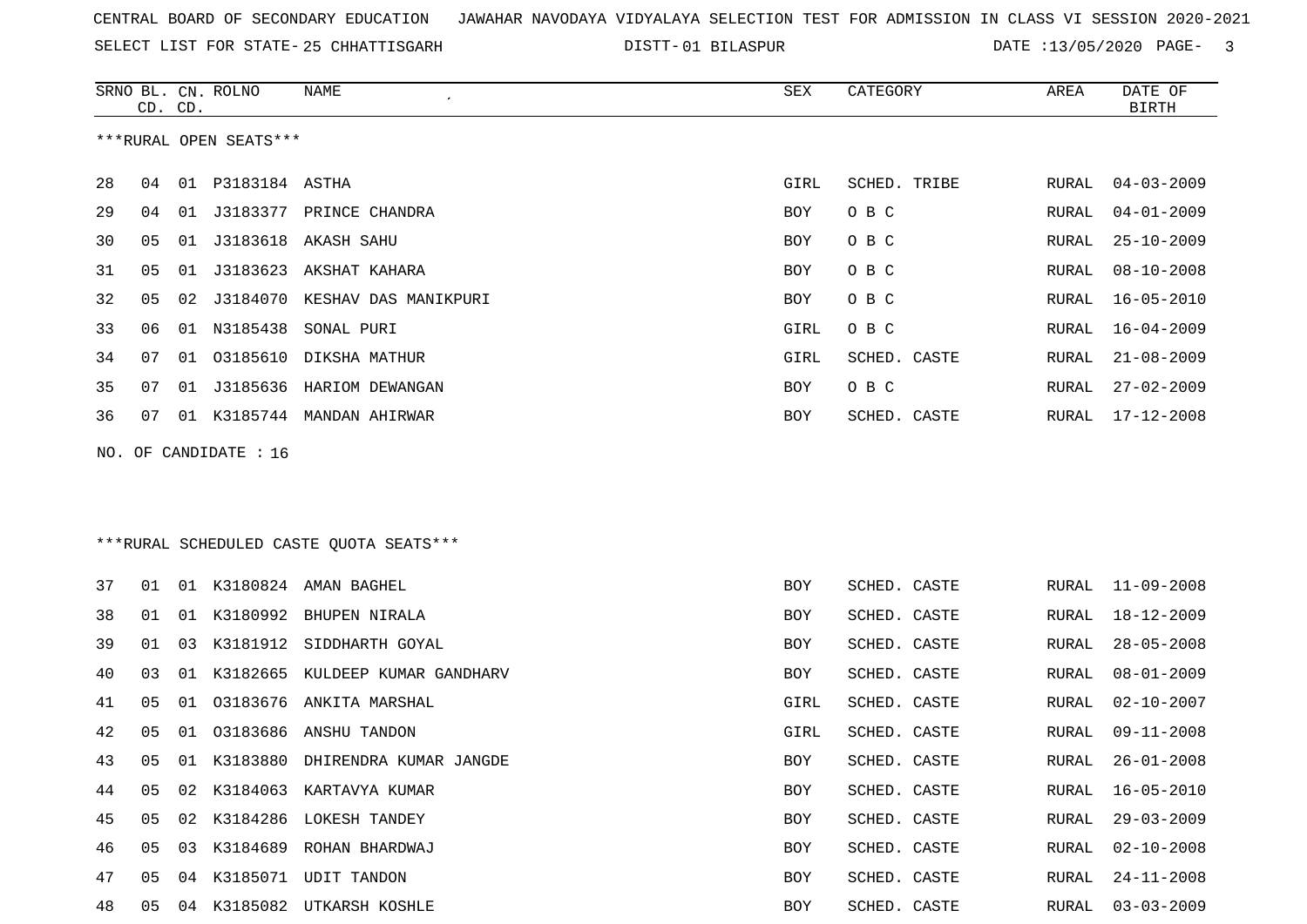SELECT LIST FOR STATE- DISTT- 25 CHHATTISGARH

01 BILASPUR DATE :13/05/2020 PAGE- 4

|    | CD. CD. |    | SRNO BL. CN. ROLNO    | NAME                                   | SEX        | CATEGORY | AREA         | DATE OF<br><b>BIRTH</b> |
|----|---------|----|-----------------------|----------------------------------------|------------|----------|--------------|-------------------------|
|    |         |    | NO. OF CANDIDATE : 12 |                                        |            |          |              |                         |
|    |         |    |                       |                                        |            |          |              |                         |
|    |         |    |                       |                                        |            |          |              |                         |
|    |         |    |                       | ***RURAL BACKWARD CLASS QUOTA SEATS*** |            |          |              |                         |
| 49 | 01      | 02 | J3181156              | HARSHWARDHAN KAUSHIK                   | <b>BOY</b> | O B C    | <b>RURAL</b> | $27 - 10 - 2008$        |
| 50 | 01      | 02 | N3181215              | KAJAL KUMHAR                           | GIRL       | O B C    | RURAL        | $21 - 07 - 2007$        |
| 51 | 01      | 02 | N3181323              | KUMARI OMIKA NIRMALKAR                 | GIRL       | O B C    | <b>RURAL</b> | $22 - 02 - 2010$        |
| 52 | 01      | 02 | J3181417              | MANAS YADAV                            | BOY        | O B C    | RURAL        | $21 - 06 - 2009$        |
| 53 | 01      | 03 | J3181638              | PRIYANSHU YADAV                        | BOY        | O B C    | RURAL        | $14 - 03 - 2009$        |
| 54 | 01      | 03 | J3181759              | <b>RUPESH SAHU</b>                     | BOY        | O B C    | RURAL        | $18 - 03 - 2009$        |
| 55 | 03      | 01 | N3182803              | PADMANI YADAV                          | GIRL       | O B C    | RURAL        | $13 - 09 - 2009$        |
| 56 | 03      | 02 | J3183088              | VARUN KEVAT                            | BOY        | O B C    | RURAL        | $31 - 03 - 2009$        |
| 57 | 05      | 01 | J3183537              | AADITYA                                | <b>BOY</b> | O B C    | RURAL        | $17 - 07 - 2010$        |
| 58 | 05      | 01 | J3183797              | BHUNESHWAR DAS                         | <b>BOY</b> | O B C    | RURAL        | $20 - 06 - 2009$        |
| 59 | 05      | 01 |                       | J3183844 DEEP KUMAR YADAV              | <b>BOY</b> | O B C    | RURAL        | $12 - 03 - 2010$        |
| 60 | 05      | 03 | J3184350              | MEET YADAV                             | <b>BOY</b> | O B C    | <b>RURAL</b> | $10 - 11 - 2009$        |
| 61 | 05      | 03 | J3184391              | NAMAN KUMAR KAIWART                    | BOY        | O B C    | RURAL        | $27 - 02 - 2009$        |
| 62 | 05      | 03 | N3184596              | RAGINI YADAV                           | GIRL       | O B C    | RURAL        | $15 - 01 - 2010$        |
| 63 | 05      | 03 | J3184709              | RUDRA SAHU                             | BOY        | O B C    | RURAL        | $12 - 10 - 2009$        |
| 64 | 07      | 01 | N3185578              | CHANDNI DHANKAR                        | GIRL       | O B C    | <b>RURAL</b> | $29 - 11 - 2009$        |
|    |         |    |                       |                                        |            |          |              |                         |

NO. OF CANDIDATE : 16

\*\*\*RURAL SCHEDULED TRIBE QUOTA SEATS\*\*\*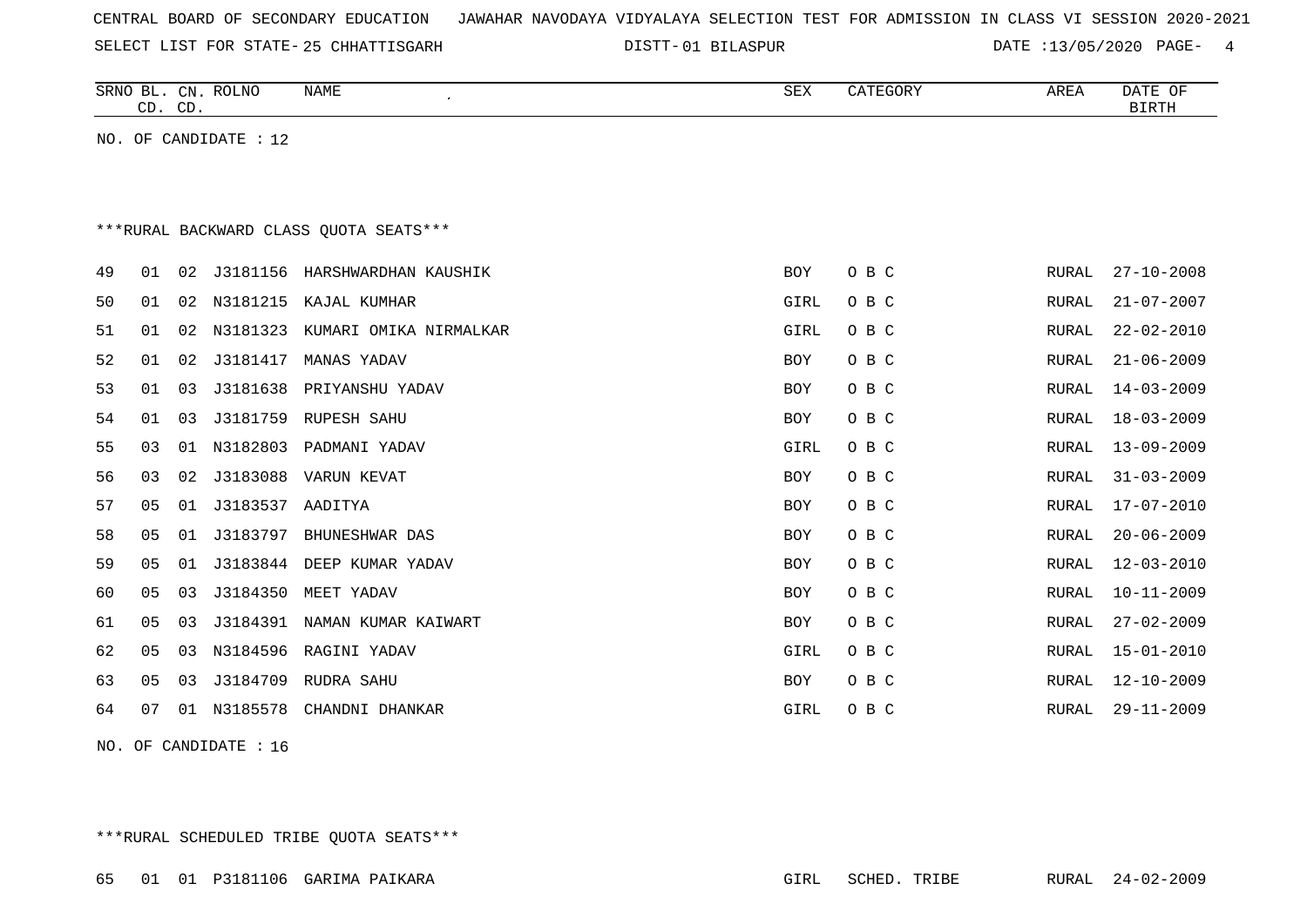SELECT LIST FOR STATE- DISTT- 25 CHHATTISGARH

01 BILASPUR DATE :13/05/2020 PAGE- 5

|                                         | CD. CD.        |    | SRNO BL. CN. ROLNO | <b>NAME</b>                    | SEX        | CATEGORY     | AREA         | DATE OF<br><b>BIRTH</b> |  |  |  |
|-----------------------------------------|----------------|----|--------------------|--------------------------------|------------|--------------|--------------|-------------------------|--|--|--|
| ***RURAL SCHEDULED TRIBE OUOTA SEATS*** |                |    |                    |                                |            |              |              |                         |  |  |  |
| 66                                      | 01             | 02 |                    | L3181391 LOKESH KUMAR UIKE     | <b>BOY</b> | SCHED. TRIBE | RURAL        | $23 - 08 - 2008$        |  |  |  |
| 67                                      | 01             | 02 | L3181515           | NIRAJ DHRUV                    | <b>BOY</b> | SCHED. TRIBE | RURAL        | $13 - 05 - 2009$        |  |  |  |
| 68                                      | 01             | 03 | L3181689           | RANVEER RAJ                    | BOY        | SCHED. TRIBE | RURAL        | $21 - 09 - 2009$        |  |  |  |
| 69                                      | 02             | 01 | P3182203           | KUMARI KAMINI                  | GIRL       | SCHED. TRIBE | RURAL        | $07 - 03 - 2009$        |  |  |  |
| 70                                      | 02             | 01 | P3182287           | RINKI                          | GIRL       | SCHED. TRIBE | RURAL        | $10 - 07 - 2009$        |  |  |  |
| 71                                      | 03             | 01 | L3182479           | BHAVISHYA KUMAR PORTE          | <b>BOY</b> | SCHED. TRIBE | RURAL        | $26 - 10 - 2009$        |  |  |  |
| 72                                      | 03             |    | 01 L3182524        | DEVENDRA PAL MARKAM            | BOY        | SCHED. TRIBE | RURAL        | $06 - 06 - 2009$        |  |  |  |
| 73                                      | 03             | 02 | P3182905           | RINA NAGESH                    | GIRL       | SCHED. TRIBE | RURAL        | $17 - 07 - 2009$        |  |  |  |
| 74                                      | 03             |    |                    | 02 L3183128 YUMAL KUMAR SIDAR  | <b>BOY</b> | SCHED. TRIBE | RURAL        | $19 - 11 - 2009$        |  |  |  |
| 75                                      | 0 <sub>5</sub> |    | 01 L3183920        | DURGA PRASAD                   | BOY        | SCHED. TRIBE | RURAL        | $25 - 07 - 2009$        |  |  |  |
| 76                                      | 06             |    | 01 L3185236        | DIVYANSH SINGH KANWAR          | BOY        | SCHED. TRIBE | RURAL        | $28 - 10 - 2008$        |  |  |  |
| 77                                      | 06             |    |                    | 01 L3185261 JITENDRA KARSHAYAL | BOY        | SCHED. TRIBE | <b>RURAL</b> | $08 - 01 - 2010$        |  |  |  |
| 78                                      | 06             | 01 | P3185286           | KU. MANSHI PAKIRA              | GIRL       | SCHED. TRIBE | <b>RURAL</b> | $15 - 06 - 2009$        |  |  |  |
| 79                                      | 06             | 01 |                    | L3185470 VIPIN PAIKRA          | <b>BOY</b> | SCHED. TRIBE | RURAL        | $05 - 02 - 2009$        |  |  |  |
| 80                                      | 07             | 02 |                    | P3186039 VIBHA DHRUV           | GIRL       | SCHED. TRIBE | RURAL        | $24 - 02 - 2009$        |  |  |  |

NO. OF CANDIDATE : 16

TOTAL SELECTED CANDIDATE : 80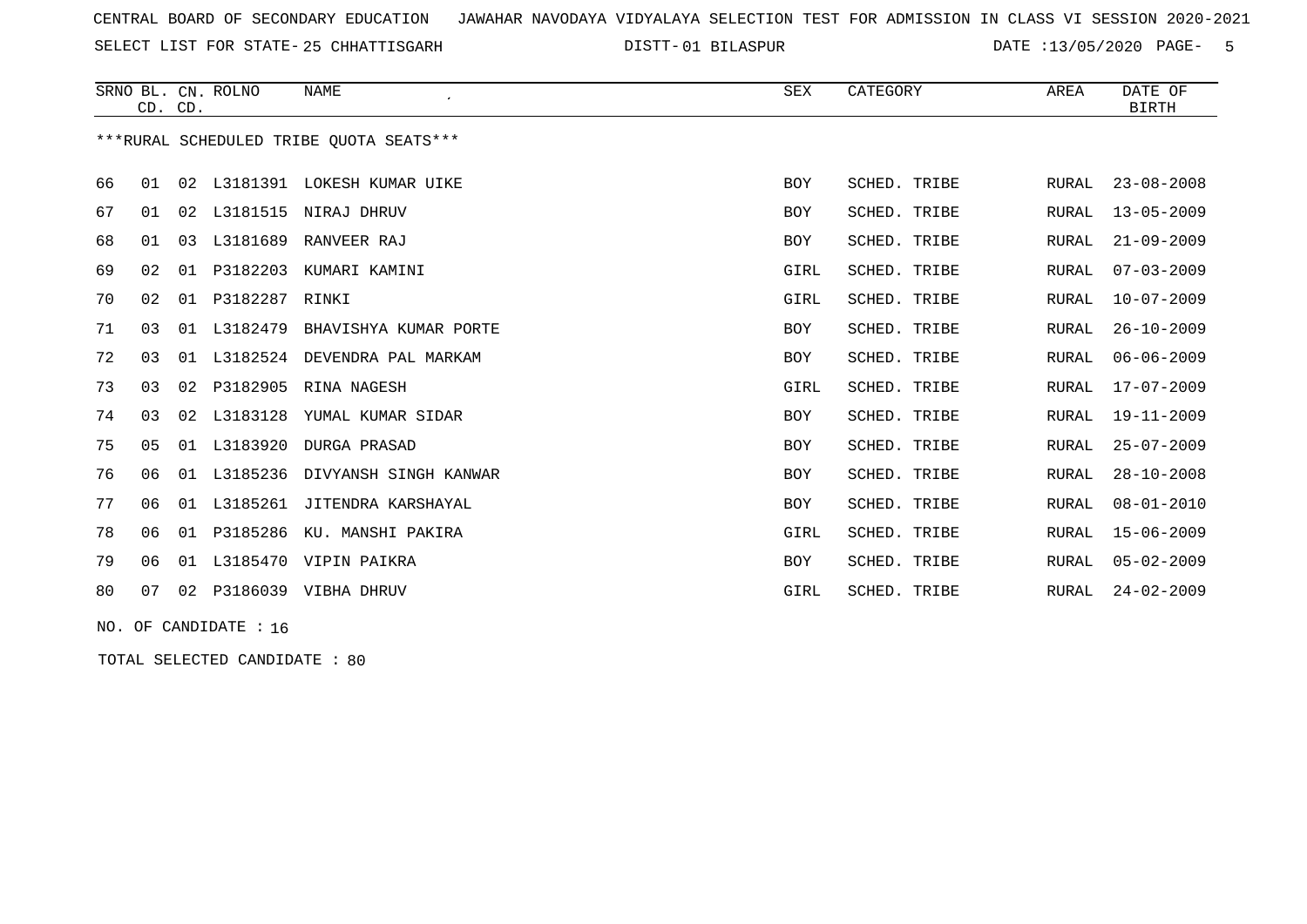02 DANTEWADA DATE :13/05/2020 PAGE- 1

|    |    | CD. CD. | SRNO BL. CN. ROLNO   | NAME                                   | SEX        | CATEGORY     | AREA  | DATE OF<br><b>BIRTH</b> |
|----|----|---------|----------------------|----------------------------------------|------------|--------------|-------|-------------------------|
|    |    |         | ***OPEN UR SEATS***  |                                        |            |              |       |                         |
| 1  | 01 |         |                      |                                        | BOY        | O B C        | RURAL | $16 - 04 - 2009$        |
| 2  | 01 |         |                      | 03 P3186624 RAKHEE POYAM               | GIRL       | SCHED. TRIBE | RURAL | $20 - 11 - 2009$        |
| 3  | 02 |         |                      | 01 J3187139 JATIN KUMAR SAHU           | <b>BOY</b> | O B C        | RURAL | $02 - 09 - 2009$        |
| 4  | 02 |         |                      | 02 L3187409 RAKESH KUMAR               | BOY        | SCHED. TRIBE | RURAL | 10-03-2009              |
| 5  | 02 |         |                      | 03 I3187604 VEER PRATAP SINGH KUSHWAHA | <b>BOY</b> | GENERAL      | RURAL | $02 - 02 - 2010$        |
|    |    |         | NO. OF CANDIDATE : 5 |                                        |            |              |       |                         |
|    |    |         |                      |                                        |            |              |       |                         |
|    |    |         |                      | ***OPEN SCHEDULED CASTE QUOTA SEATS*** |            |              |       |                         |
| 6  | 01 |         |                      | 01 03186312 KHUSHBU NAG                | GIRL       | SCHED. CASTE | RURAL | $02 - 06 - 2010$        |
| 7  | 04 |         |                      | 02 K3188690 PRIYANSHU SAKET            | BOY        | SCHED. CASTE | RURAL | $22 - 06 - 2010$        |
| 8  |    |         |                      | 04 02 K3188932 SRIJAN PATEL            | BOY        | SCHED. CASTE | RURAL | $21 - 08 - 2009$        |
|    |    |         | NO. OF CANDIDATE : 3 |                                        |            |              |       |                         |
|    |    |         |                      |                                        |            |              |       |                         |
|    |    |         |                      | *** OPEN BACKWARD CLASS QUOTA SEATS*** |            |              |       |                         |
| 9  | 01 |         |                      | 02 J3186563 PRAKHAR SAHU               | BOY        | O B C        | RURAL | 15-10-2009              |
| 10 | 01 |         | 03 N3186777          | SHREYA BHARTI                          | GIRL       | O B C        | RURAL | $31 - 12 - 2008$        |
| 11 | 02 | 03      | N3187595             | TANU SAHU                              | GIRL       | O B C        | RURAL | $16 - 11 - 2009$        |
| 12 | 04 | 01      | J3188221             | BHUPESH KUMAR                          | BOY        | O B C        | RURAL | $03 - 05 - 2010$        |
| 13 | 04 |         |                      | 01 B3188340 GHANENDRA KUMAR SAHU       | <b>BOY</b> | O B C        | URBAN | $24 - 02 - 2010$        |

NO. OF CANDIDATE : 5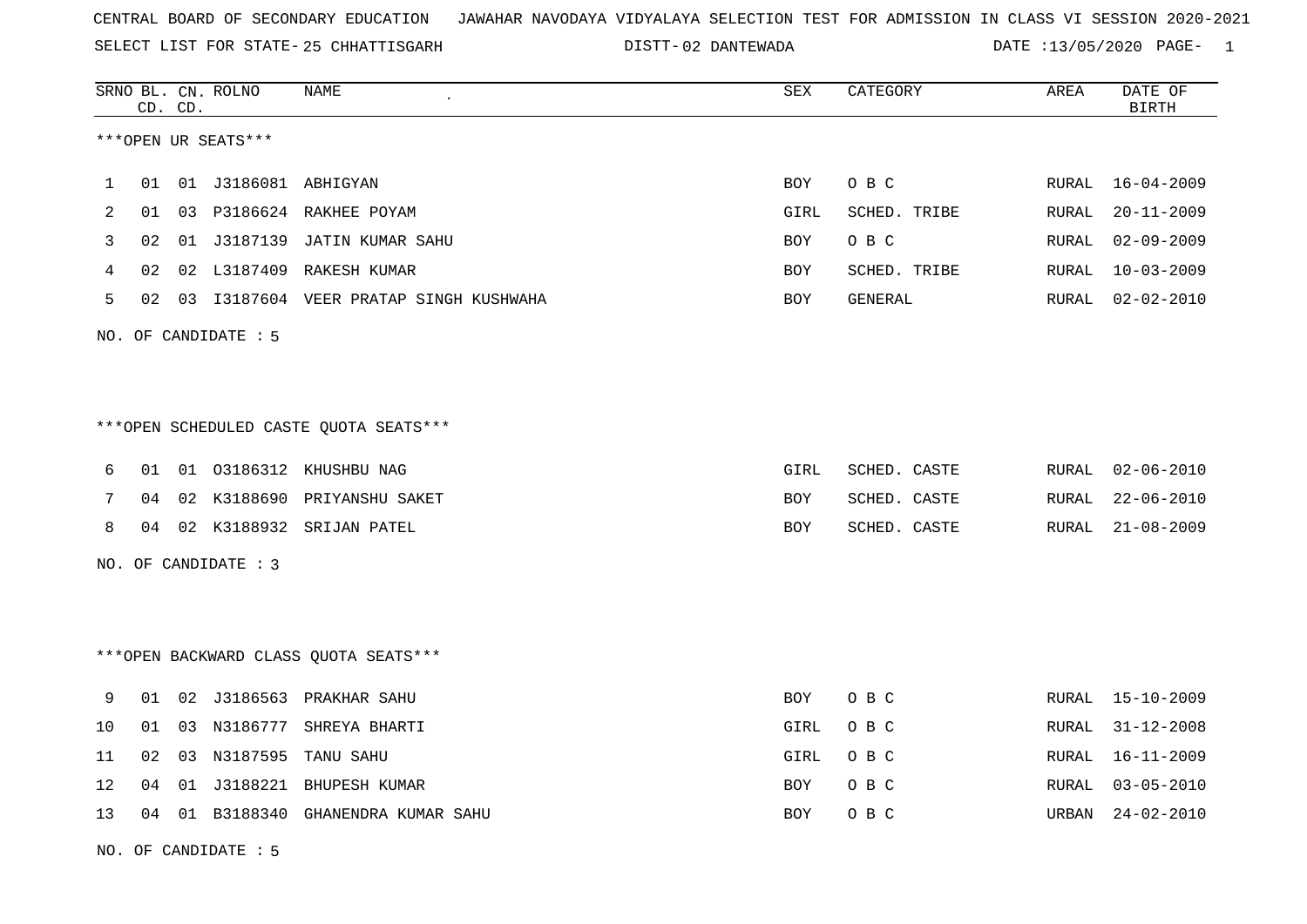SELECT LIST FOR STATE- DISTT- 25 CHHATTISGARH

02 DANTEWADA DATE :13/05/2020 PAGE- 2

|    | CD. CD. |    | SRNO BL. CN. ROLNO     | NAME                                   | SEX  | CATEGORY     | AREA  | DATE OF<br><b>BIRTH</b> |
|----|---------|----|------------------------|----------------------------------------|------|--------------|-------|-------------------------|
|    |         |    |                        | ***OPEN SCHEDULED TRIBE QUOTA SEATS*** |      |              |       |                         |
|    |         |    |                        |                                        |      |              |       |                         |
| 14 | 01      | 01 |                        | L3186096 AMITESH KUMAR ATRA            | BOY  | SCHED. TRIBE | RURAL | $25 - 06 - 2009$        |
| 15 | 01      | 01 |                        | P3186252 HEMANGANI                     | GIRL | SCHED. TRIBE | RURAL | $12 - 01 - 2009$        |
| 16 | 02      |    |                        | 03 L3187428 RAM KUMAR                  | BOY  | SCHED. TRIBE | RURAL | $04 - 07 - 2008$        |
| 17 | 04      |    |                        | 01 L3188194 BAHADUR POYAM              | BOY  | SCHED. TRIBE | RURAL | $13 - 03 - 2009$        |
| 18 | 04      | 01 |                        | P3188240 CHANDANI KUNJAM               | GIRL | SCHED. TRIBE | RURAL | $17 - 02 - 2008$        |
| 19 | 04      | 02 | L3188723               | RAJKUMAR                               | BOY  | SCHED. TRIBE | RURAL | $15 - 07 - 2008$        |
| 20 | 04      | 02 | P3188899               | SHARMILA                               | GIRL | SCHED. TRIBE | RURAL | $08 - 06 - 2009$        |
|    |         |    | NO. OF CANDIDATE : $7$ |                                        |      |              |       |                         |
|    |         |    |                        |                                        |      |              |       |                         |
|    |         |    |                        |                                        |      |              |       |                         |
|    |         |    | ***RURAL OPEN SEATS*** |                                        |      |              |       |                         |
|    |         |    |                        |                                        |      |              |       |                         |
| 21 | 01      |    |                        | 01 P3186271 JASHMIN PODIYAM            | GIRL | SCHED. TRIBE | RURAL | $04 - 01 - 2009$        |
| 22 | 01      |    |                        | 01 P3186313 KIRAN NETAM                | GIRL | SCHED. TRIBE | RURAL | $17 - 04 - 2008$        |
| 23 | 01      | 02 |                        | L3186542 PARIKSHIT PODIYAM             | BOY  | SCHED. TRIBE | RURAL | $20 - 10 - 2008$        |
| 24 | 01      | 03 |                        | P3186675 RINKI BHASKAR                 | GIRL | SCHED. TRIBE | RURAL | $17 - 09 - 2008$        |
| 25 | 01      | 03 |                        | J3186874 VEDANT CHOURASIA              | BOY  | O B C        | RURAL | $22 - 03 - 2010$        |
| 26 | 02      | 02 |                        | L3187395 RAJ KUMAR                     | BOY  | SCHED. TRIBE | RURAL | $23 - 09 - 2008$        |
| 27 | 02      | 03 |                        | L3187451 RINKU RAM MANDAVI             | BOY  | SCHED. TRIBE | RURAL | $02 - 06 - 2009$        |
| 28 | 02      | 03 | P3187612 VIMLA         |                                        | GIRL | SCHED. TRIBE | RURAL | $10 - 08 - 2009$        |
| 29 | 03      |    | 01 L3187638 AJAY       |                                        | BOY  | SCHED. TRIBE | RURAL | $25 - 04 - 2009$        |
| 30 | 03      |    | 01 P3187697 DASHO      |                                        | GIRL | SCHED. TRIBE | RURAL | 15-09-2007              |
| 31 |         |    |                        | 04 01 J3188130 AKLAVYA SONI            | BOY  | O B C        | RURAL | $16 - 03 - 2009$        |
| 32 |         |    |                        | 04 01 J3188218 BHUNESHWAR YADAV        | BOY  | O B C        | RURAL | $24 - 10 - 2010$        |
| 33 | 04      |    |                        | 02 L3188740 RAKESH KUMAR               | BOY  | SCHED. TRIBE | RURAL | $17 - 07 - 2010$        |
| 34 |         |    | 04 02 L3189017 VISHNU  |                                        | BOY  | SCHED. TRIBE |       | RURAL 01-12-2009        |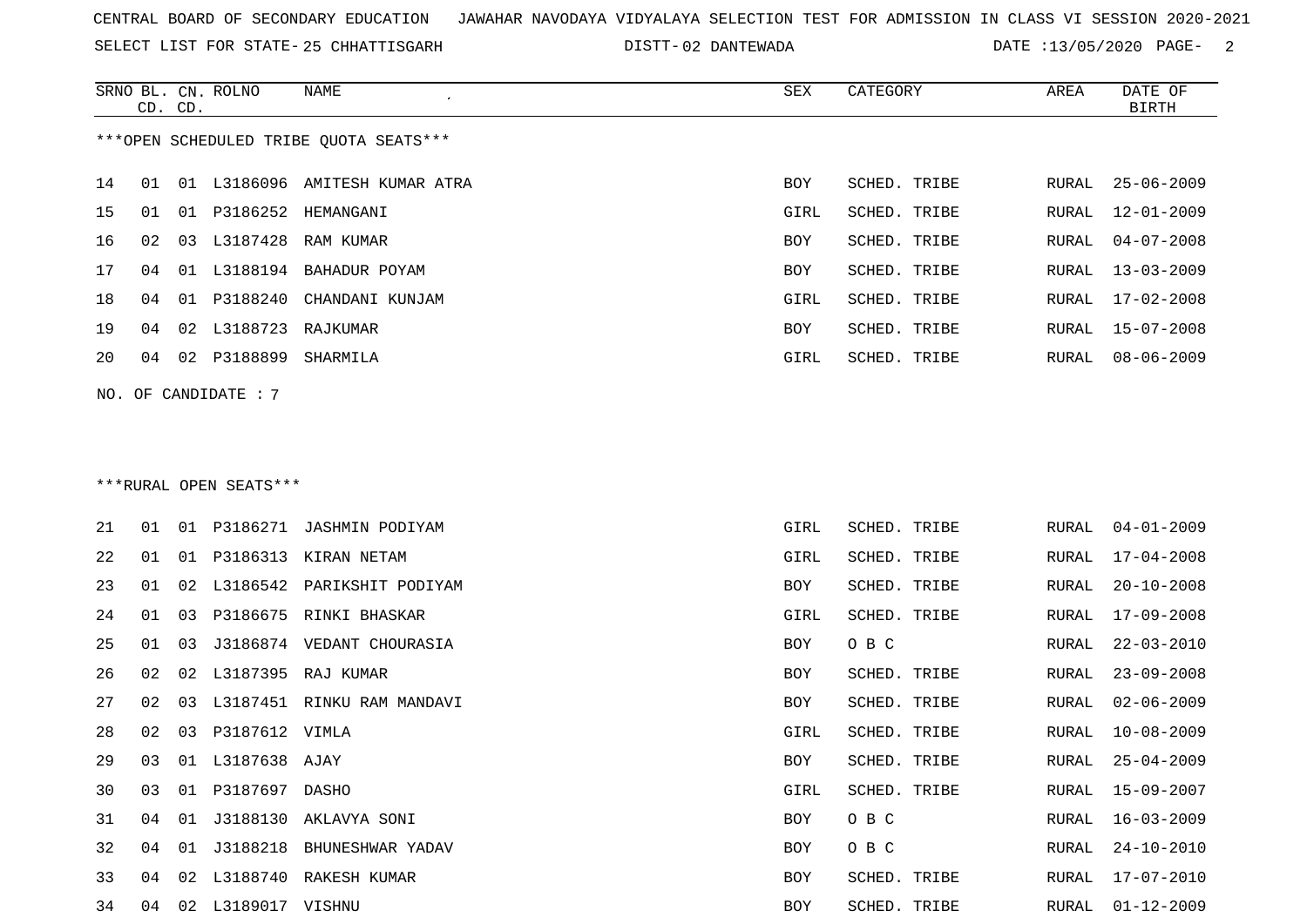| CENTRAL BOARD OF SECONDARY EDUCATION – JAWAHAR NAVODAYA VIDYALAYA SELECTION TEST FOR ADMISSION IN CLASS VI SESSION 2020-2021 |  |
|------------------------------------------------------------------------------------------------------------------------------|--|
|------------------------------------------------------------------------------------------------------------------------------|--|

25 CHHATTISGARH 02 DANTEWADA DATE :13/05/2020 PAGE- 3

|    |    | CD. CD. | SRNO BL. CN. ROLNO    | <b>NAME</b>                             | SEX        | CATEGORY     | AREA         | DATE OF<br>$\operatorname{BIRTH}$ |
|----|----|---------|-----------------------|-----------------------------------------|------------|--------------|--------------|-----------------------------------|
|    |    |         | NO. OF CANDIDATE : 14 |                                         |            |              |              |                                   |
|    |    |         |                       |                                         |            |              |              |                                   |
|    |    |         |                       |                                         |            |              |              |                                   |
|    |    |         |                       | ***RURAL SCHEDULED CASTE QUOTA SEATS*** |            |              |              |                                   |
| 35 | 01 |         |                       | 02 L3186502 NAITIK SINGH NETAM          | <b>BOY</b> | SCHED. TRIBE | RURAL        | $04 - 07 - 2009$                  |
| 36 | 01 |         |                       | 03 L3186622 RAKESH KUMAR                | <b>BOY</b> | SCHED. TRIBE | <b>RURAL</b> | $20 - 04 - 2009$                  |
| 37 | 02 |         |                       | 02 L3187314 MOTU MIDIYAMI               | BOY        | SCHED. TRIBE | RURAL        | $10 - 04 - 2008$                  |
| 38 | 02 | 03      |                       | P3187472 RUCHI KASHYAP                  | GIRL       | SCHED. TRIBE | RURAL        | $26 - 03 - 2008$                  |
| 39 | 02 | 03      | P3187614 VIMLA        |                                         | GIRL       | SCHED. TRIBE | <b>RURAL</b> | $03 - 12 - 2009$                  |
| 40 | 03 |         | 01 L3187771 JOGENDRA  |                                         | BOY        | SCHED. TRIBE | <b>RURAL</b> | $20 - 06 - 2008$                  |
| 41 | 04 |         | 01 P3188520 LALITA    |                                         | GIRL       | SCHED. TRIBE | RURAL        | $04 - 03 - 2010$                  |
| 42 | 04 |         |                       | 01 L3188583 MITHLESH KUMAR              | BOY        | SCHED. TRIBE | RURAL        | $03 - 04 - 2009$                  |
| 43 | 04 |         |                       | 02 P3188993 VANDANA KOTHARI             | GIRL       | SCHED. TRIBE | RURAL        | $18 - 10 - 2008$                  |
|    |    |         | NO. OF CANDIDATE : 9  |                                         |            |              |              |                                   |
|    |    |         |                       |                                         |            |              |              |                                   |
|    |    |         |                       |                                         |            |              |              |                                   |
|    |    |         |                       | *** RURAL BACKWARD CLASS QUOTA SEATS*** |            |              |              |                                   |
| 44 | 01 |         |                       | 01 N3186317 KI. VANDANA THAKUR          | GIRL       | O B C        | RURAL        | $08 - 01 - 2009$                  |
| 45 | 01 | 02      | N3186519 NIKEETA      |                                         | GIRL       | O B C        | RURAL        | $02 - 05 - 2009$                  |
| 46 | 01 | 02      |                       | J3186572 PRAVEEN SETHIYA                | BOY        | O B C        | RURAL        | $26 - 07 - 2009$                  |
| 47 | 01 |         |                       | 03 N3186659 REEDDHIKA THAKUR            | GIRL       | O B C        | <b>RURAL</b> | $04 - 02 - 2010$                  |
| 48 | 02 |         |                       | 01 N3186930 AASTHA SHARMA               | GIRL       | O B C        | RURAL        | $02 - 11 - 2009$                  |
| 49 | 02 |         |                       | 01 N3186965 ANSIKA THAKUR               | GIRL       | O B C        | RURAL        | $04 - 04 - 2008$                  |
| 50 | 02 |         |                       | 01 N3187107 GUNJAN SAHU                 | GIRL       | O B C        | RURAL        | $13 - 06 - 2009$                  |
| 51 | 02 | 02      |                       | J3187387 RAIYMAN KUNJAM                 | <b>BOY</b> | O B C        | RURAL        | $15 - 06 - 2008$                  |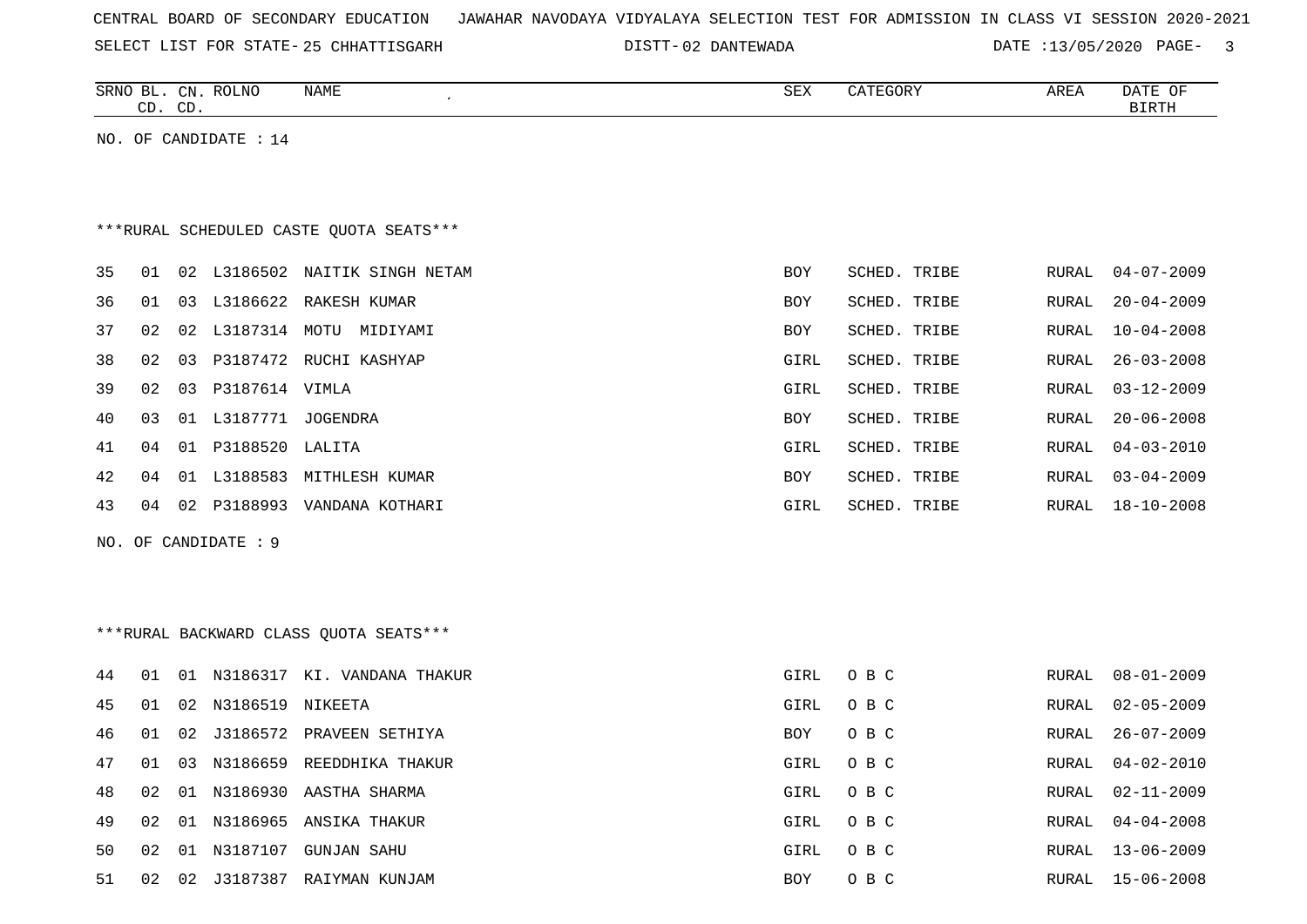SELECT LIST FOR STATE- DISTT- 25 CHHATTISGARH

02 DANTEWADA DATE :13/05/2020 PAGE- 4

|    | CD. CD. |    | SRNO BL. CN. ROLNO    | NAME                                    | ${\tt SEX}$ | CATEGORY     | AREA  | DATE OF<br><b>BIRTH</b> |
|----|---------|----|-----------------------|-----------------------------------------|-------------|--------------|-------|-------------------------|
|    |         |    |                       | ***RURAL BACKWARD CLASS QUOTA SEATS***  |             |              |       |                         |
| 52 | 02      | 03 | N3187509              | SAUMYA SAHU                             | GIRL        | O B C        | RURAL | $26 - 11 - 2008$        |
| 53 | 03      | 01 | J3187935              | PANKAJ JAIN                             | BOY         | O B C        | RURAL | $08 - 04 - 2010$        |
| 54 | 04      | 01 | J3188250              | CHURENDRA KUMAR SAHU                    | BOY         | O B C        | RURAL | $15 - 02 - 2008$        |
| 55 | 04      | 01 | J3188260              | DEEPANSHU PRADHAN                       | BOY         | O B C        | RURAL | $26 - 02 - 2009$        |
| 56 | 04      | 01 | J3188343              | <b>GOURAV KAUSHAL</b>                   | BOY         | O B C        | RURAL | $22 - 12 - 2009$        |
| 57 | 04      |    | 01 N3188409           | KASAK DIWAN                             | GIRL        | O B C        | RURAL | $06 - 11 - 2008$        |
| 58 | 04      |    | 01 N3188510           | LAKHESHWARI                             | GIRL        | O B C        | RURAL | $19 - 01 - 2009$        |
| 59 | 04      |    | 02 N3188876           | SARIKA THAKUR                           | GIRL        | O B C        | RURAL | $01 - 05 - 2009$        |
|    |         |    |                       |                                         |             |              |       |                         |
|    |         |    | NO. OF CANDIDATE : 16 |                                         |             |              |       |                         |
|    |         |    |                       |                                         |             |              |       |                         |
|    |         |    |                       |                                         |             |              |       |                         |
|    |         |    |                       | ***RURAL SCHEDULED TRIBE QUOTA SEATS*** |             |              |       |                         |
| 60 | 01      |    |                       | 01 P3186075 AASMA BHASKAR               | GIRL        | SCHED. TRIBE | RURAL | $01 - 01 - 2008$        |
| 61 | 01      |    | 01 L3186169           | CHAINU                                  | BOY         | SCHED. TRIBE | RURAL | $14 - 07 - 2009$        |
| 62 | 01      |    | 01 L3186254           | HEM SAGAR NAG                           | BOY         | SCHED. TRIBE | RURAL | $07 - 03 - 2009$        |
| 63 | 01      |    | 01 L3186415           | LACHCHHU                                | BOY         | SCHED. TRIBE | RURAL | $02 - 12 - 2009$        |
| 64 | 01      | 03 | P3186761              | SHARDA PODIYAM                          | GIRL        | SCHED. TRIBE | RURAL | $09 - 08 - 2010$        |
| 65 | 02      |    | 01 L3186961 ANKIT     |                                         | BOY         | SCHED. TRIBE | RURAL | $06 - 02 - 2008$        |
| 66 | 02      | 01 | L3187027              | BHUPESH KUMAR<br>MARKAM                 | BOY         | SCHED. TRIBE | RURAL | $25 - 06 - 2009$        |
| 67 | 02      |    |                       | 01 L3187178 KAMLESH KUMAR               | <b>BOY</b>  | SCHED. TRIBE | RURAL | $20 - 05 - 2008$        |
| 68 | 02      |    | 01 P3187184 KARISHMA  |                                         | GIRL        | SCHED. TRIBE | RURAL | $10 - 02 - 2008$        |
| 69 | 02      |    |                       | 02 L3187296 MANOJ KUMAR                 | BOY         | SCHED. TRIBE | RURAL | $01 - 05 - 2009$        |
| 70 | 02      |    |                       | 02 L3187382 RAHUL BAGHEL                | BOY         | SCHED. TRIBE | RURAL | $20 - 01 - 2009$        |
| 71 | 02      |    |                       | 02 L3187386 RAHUL OYAM                  | BOY         | SCHED. TRIBE | RURAL | $03 - 11 - 2009$        |
| 72 |         |    |                       | 02 02 L3187410 RAKESH KUMAR KARMA       | BOY         | SCHED. TRIBE |       | RURAL 10-07-2009        |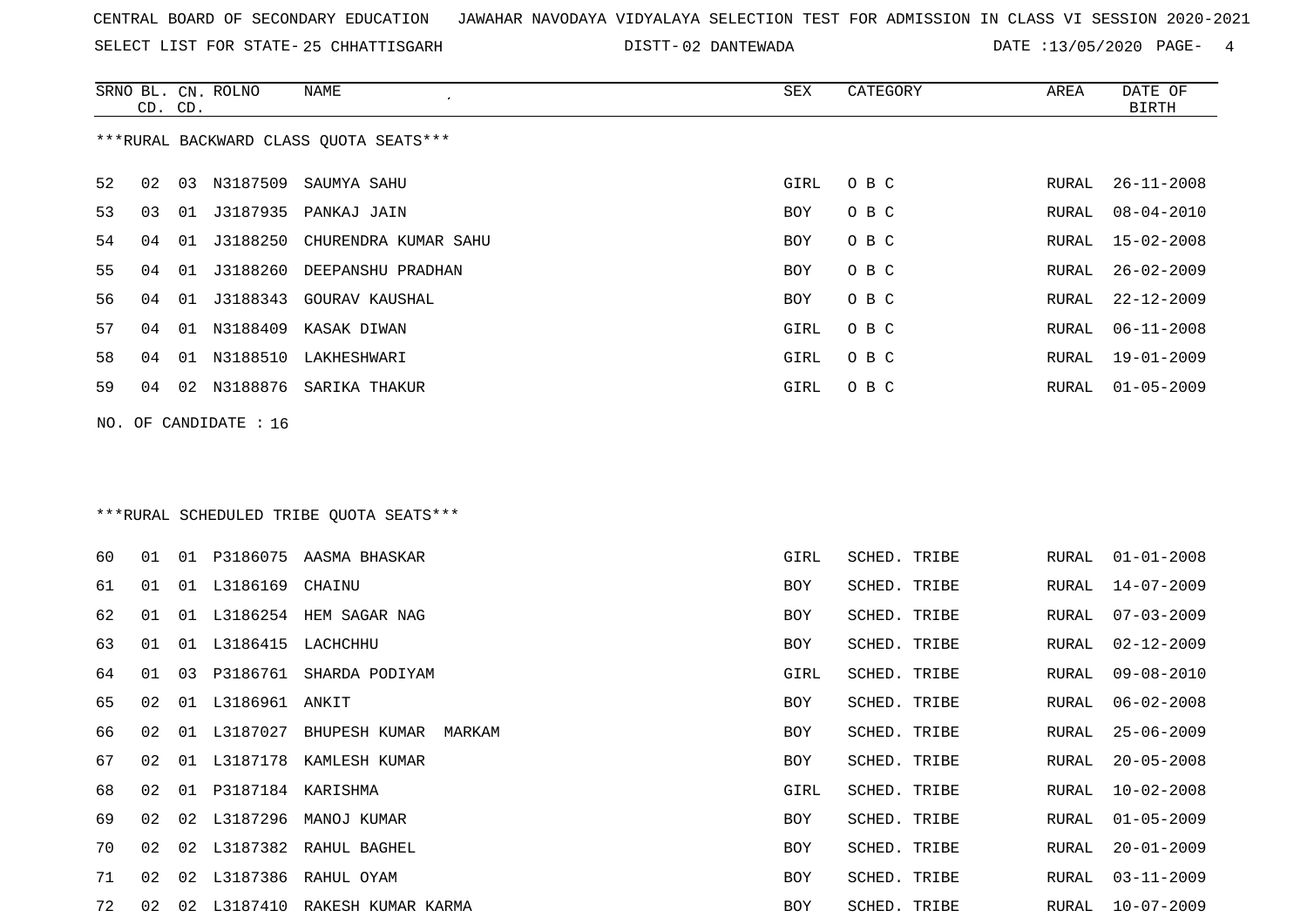SELECT LIST FOR STATE- DISTT- 25 CHHATTISGARH

02 DANTEWADA DATE :13/05/2020 PAGE- 5

|    | CD. CD.                                 |    | SRNO BL. CN. ROLNO | NAME<br>$\cdot$         | SEX        | CATEGORY     | AREA  | DATE OF<br>BIRTH |  |  |
|----|-----------------------------------------|----|--------------------|-------------------------|------------|--------------|-------|------------------|--|--|
|    | ***RURAL SCHEDULED TRIBE OUOTA SEATS*** |    |                    |                         |            |              |       |                  |  |  |
| 73 | 02                                      | 03 | P3187527           | SHARMILA KUDAMI         | GIRL       | SCHED. TRIBE | RURAL | $06 - 02 - 2008$ |  |  |
| 74 | 02                                      | 03 | P3187563           | SUMAN TATI              | GIRL       | SCHED. TRIBE | RURAL | $09 - 08 - 2008$ |  |  |
| 75 | 03                                      | 01 | L3187835 KUMMA     |                         | <b>BOY</b> | SCHED. TRIBE | RURAL | $08 - 11 - 2009$ |  |  |
| 76 | 03                                      | 01 | L3187966 RAJMAN    |                         | <b>BOY</b> | SCHED. TRIBE | RURAL | $15 - 04 - 2009$ |  |  |
| 77 | 04                                      | 01 | P3188214 BHUMIKA   |                         | GIRL       | SCHED. TRIBE | RURAL | 19-10-2007       |  |  |
| 78 | 04                                      | 01 |                    | P3188238 CHANCHAL DUGGE | GIRL       | SCHED. TRIBE | RURAL | $23 - 01 - 2010$ |  |  |
| 79 | 04                                      |    | 02 P3188889 SEEMA  |                         | GIRL       | SCHED. TRIBE | RURAL | 19-12-2008       |  |  |
| 80 | 04                                      | 02 | P3188903           | SHEELA KURSAM           | GIRL       | SCHED. TRIBE | RURAL | $04 - 05 - 2007$ |  |  |
|    | NO. OF CANDIDATE : $21$                 |    |                    |                         |            |              |       |                  |  |  |

TOTAL SELECTED CANDIDATE : 80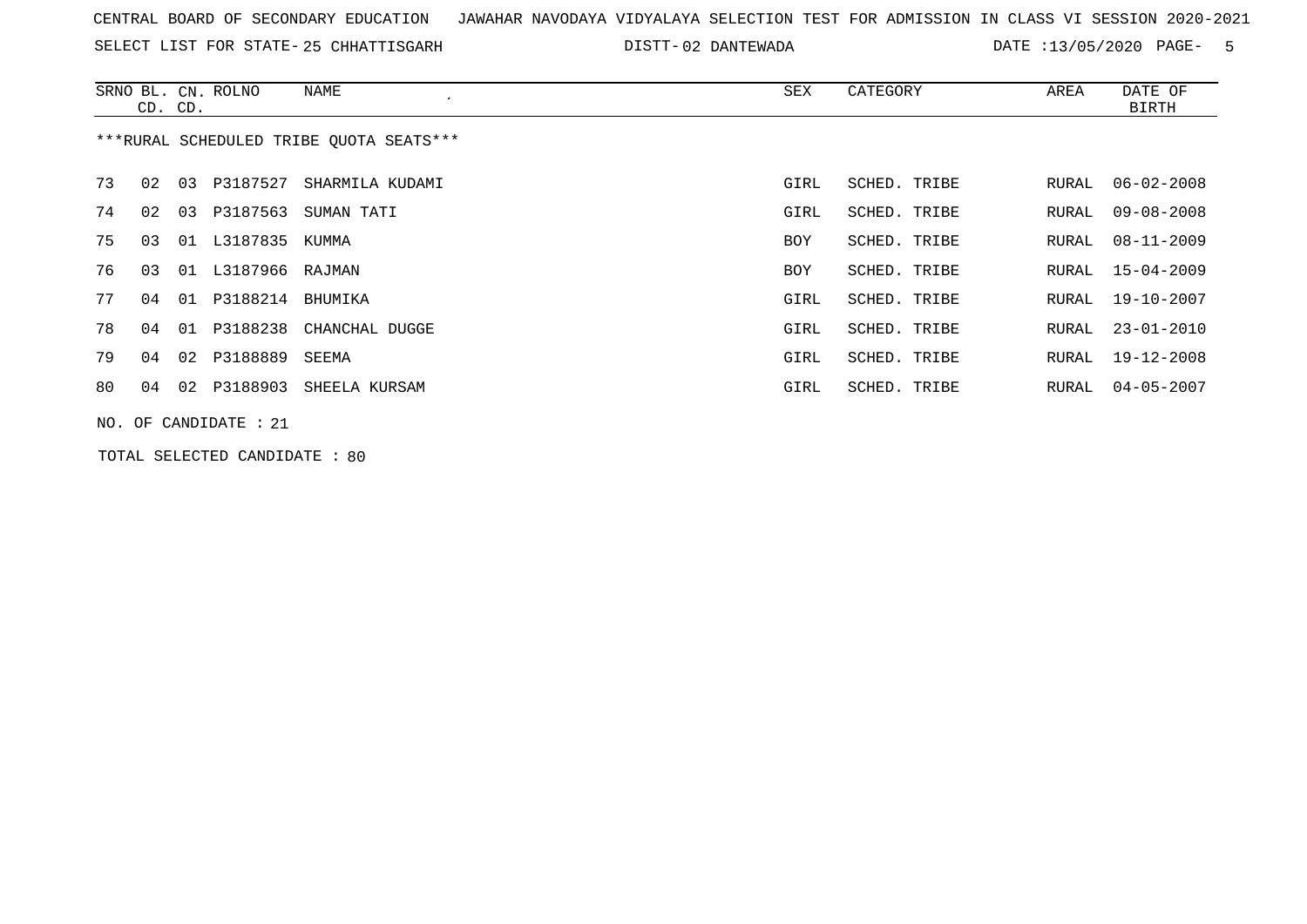03 DURG DATE :13/05/2020 PAGE- 1

|    |                      | CD. CD. | SRNO BL. CN. ROLNO    | <b>NAME</b>                            | ${\tt SEX}$ | CATEGORY       | AREA         | DATE OF<br><b>BIRTH</b> |  |  |
|----|----------------------|---------|-----------------------|----------------------------------------|-------------|----------------|--------------|-------------------------|--|--|
|    |                      |         | ***OPEN UR SEATS***   |                                        |             |                |              |                         |  |  |
| 1  | 01                   | 03      |                       | J3189854 HARSHVARDHAN DHANKAR          | <b>BOY</b>  | O B C          | RURAL        | $07 - 11 - 2009$        |  |  |
| 2  | 01                   | 06      | J3190777              | MUNNARAM SAHU                          | <b>BOY</b>  | O B C          | <b>RURAL</b> | $19 - 12 - 2008$        |  |  |
| 3  | 01                   | 06      |                       | J3190865 NEPAL YADAW                   | <b>BOY</b>  | O B C          | <b>RURAL</b> | $21 - 10 - 2009$        |  |  |
| 4  | 01                   | 06      |                       | N3190922 NOMESHWARI                    | GIRL        | O B C          | RURAL        | $17 - 03 - 2009$        |  |  |
| 5  | 01                   | 07      |                       | N3191382 SANDHYA SAHU                  | GIRL        | O B C          | <b>RURAL</b> | $28 - 05 - 2008$        |  |  |
| 6  | 01                   | 08      | N3191632              | TANISHA                                | GIRL        | O B C          | <b>RURAL</b> | $16 - 03 - 2009$        |  |  |
| 7  | 01                   | 09      | J3191787              | TUSHAR VERMA                           | <b>BOY</b>  | O B C          | <b>RURAL</b> | $09 - 05 - 2009$        |  |  |
| 8  | 02                   | 05      | A3193200              | <b>GOVIND PANDEY</b>                   | <b>BOY</b>  | <b>GENERAL</b> | URBAN        | $05 - 05 - 2009$        |  |  |
| 9  | 02                   | 15      |                       | A3195921 VASHUDEV KAUSHIK              | BOY         | GENERAL        | URBAN        | $03 - 09 - 2009$        |  |  |
| 10 | 03                   |         |                       | 08 A3198269 VAISHNAV GANTAYAT          | <b>BOY</b>  | GENERAL        | URBAN        | $12 - 03 - 2010$        |  |  |
|    |                      |         | NO. OF CANDIDATE : 10 |                                        |             |                |              |                         |  |  |
|    |                      |         |                       |                                        |             |                |              |                         |  |  |
|    |                      |         |                       | ***OPEN SCHEDULED CASTE QUOTA SEATS*** |             |                |              |                         |  |  |
| 11 | 01                   |         |                       | 06 K3191105 PRIYANSHU TANDAN           | <b>BOY</b>  | SCHED. CASTE   | RURAL        | $30 - 06 - 2009$        |  |  |
| 12 | 01                   | 09      |                       | K3191875 VIJENDRA KUMAR                | <b>BOY</b>  | SCHED. CASTE   | <b>RURAL</b> | $12 - 12 - 2008$        |  |  |
| 13 | 02                   |         |                       | 01 C3192099 ADITYA RAJ                 | <b>BOY</b>  | SCHED. CASTE   | URBAN        | $06 - 05 - 2010$        |  |  |
|    | NO. OF CANDIDATE : 3 |         |                       |                                        |             |                |              |                         |  |  |

\*\*\*OPEN DISABLED QUOTA SEATS\*\*\*

14 01 08 J3191584 SUNIL KUMAR SAHU BOY O B C RURAL 24-03-2009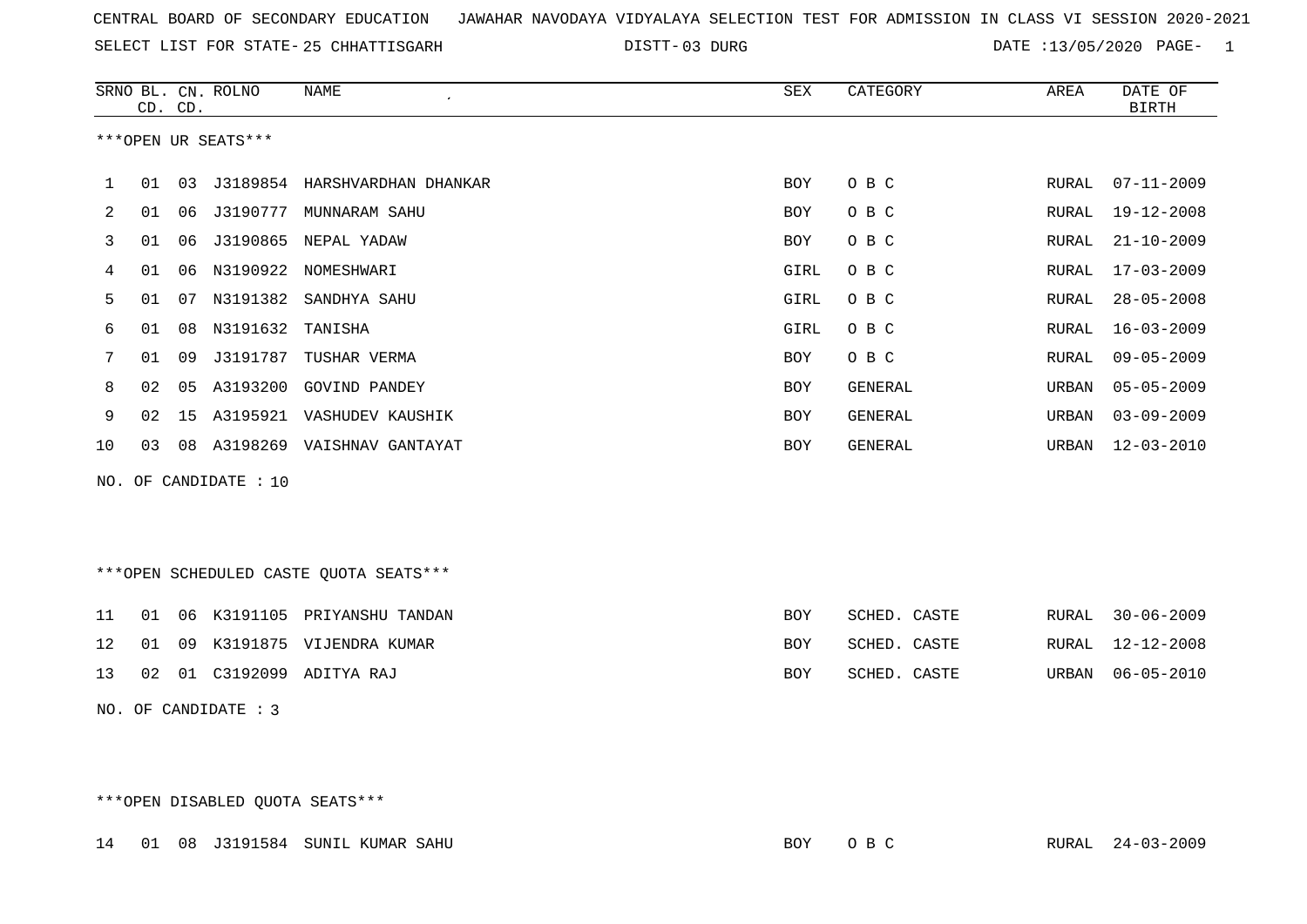| CENTRAL BOARD OF SECONDARY EDUCATION – JAWAHAR NAVODAYA VIDYALAYA SELECTION TEST FOR ADMISSION IN CLASS VI SESSION 2020-2021 |  |  |  |  |
|------------------------------------------------------------------------------------------------------------------------------|--|--|--|--|
|------------------------------------------------------------------------------------------------------------------------------|--|--|--|--|

DISTT-03 DURG DATE :13/05/2020 PAGE- 2

|    |    | CD. CD. | SRNO BL. CN. ROLNO     | NAME                                   | SEX        | CATEGORY     | AREA  | DATE OF<br><b>BIRTH</b> |
|----|----|---------|------------------------|----------------------------------------|------------|--------------|-------|-------------------------|
|    |    |         | NO. OF CANDIDATE : $1$ |                                        |            |              |       |                         |
|    |    |         |                        |                                        |            |              |       |                         |
|    |    |         |                        |                                        |            |              |       |                         |
|    |    |         |                        | *** OPEN BACKWARD CLASS QUOTA SEATS*** |            |              |       |                         |
| 15 | 01 |         |                        | 01 N3189131 ANJALI SONI                | GIRL       | O B C        | RURAL | 17-07-2009              |
| 16 | 01 |         | 01 N3189280            | BHUMIKA VERMA                          | GIRL       | O B C        | RURAL | $20 - 02 - 2009$        |
| 17 | 01 |         |                        | 09 N3191994 YOGITA SAHU                | GIRL       | O B C        | RURAL | $23 - 01 - 2009$        |
| 18 | 02 | 14      |                        | B3195591 SUYASH SAHU                   | BOY        | O B C        | URBAN | $23 - 12 - 2009$        |
| 19 | 03 |         | 08 N3198201            | TRIPTI SAHU                            | GIRL       | O B C        | RURAL | $09 - 05 - 2009$        |
|    |    |         | NO. OF CANDIDATE : 5   |                                        |            |              |       |                         |
|    |    |         |                        |                                        |            |              |       |                         |
|    |    |         |                        |                                        |            |              |       |                         |
|    |    |         |                        | ***OPEN SCHEDULED TRIBE QUOTA SEATS*** |            |              |       |                         |
| 20 | 01 |         |                        | 06 L3191038 PRAKASH KUMAR SHYAM        | <b>BOY</b> | SCHED. TRIBE | RURAL | $24 - 11 - 2009$        |
|    |    |         |                        |                                        |            |              |       |                         |
|    |    |         | NO. OF CANDIDATE : $1$ |                                        |            |              |       |                         |
|    |    |         |                        |                                        |            |              |       |                         |
|    |    |         |                        |                                        |            |              |       |                         |
|    |    |         | ***RURAL OPEN SEATS*** |                                        |            |              |       |                         |
| 21 | 01 |         |                        |                                        | BOY        | O B C        | RURAL | 18-07-2009              |
| 22 | 01 |         |                        | 01 N3189278 BHUMIKA SAHU               | GIRL       | O B C        | RURAL | $28 - 09 - 2009$        |
| 23 | 01 |         | 03 K3189840 HARSHIT    |                                        | BOY        | SCHED. CASTE | RURAL | $08 - 02 - 2009$        |
| 24 | 01 | 03      |                        | J3190097 KARAN PATAL                   | BOY        | O B C        | RURAL | $31 - 12 - 2009$        |
| 25 | 01 |         |                        | 04 J3190388 KUNAL SAHU                 | BOY        | O B C        | RURAL | $06 - 03 - 2009$        |
| 26 | 01 | 05      | N3190534 LEKHANI       |                                        | GIRL       | O B C        | RURAL | $23 - 05 - 2009$        |
| 27 | 01 |         |                        | 07 N3191311 RUPALI SAHU                | GIRL       | O B C        |       | RURAL 15-03-2009        |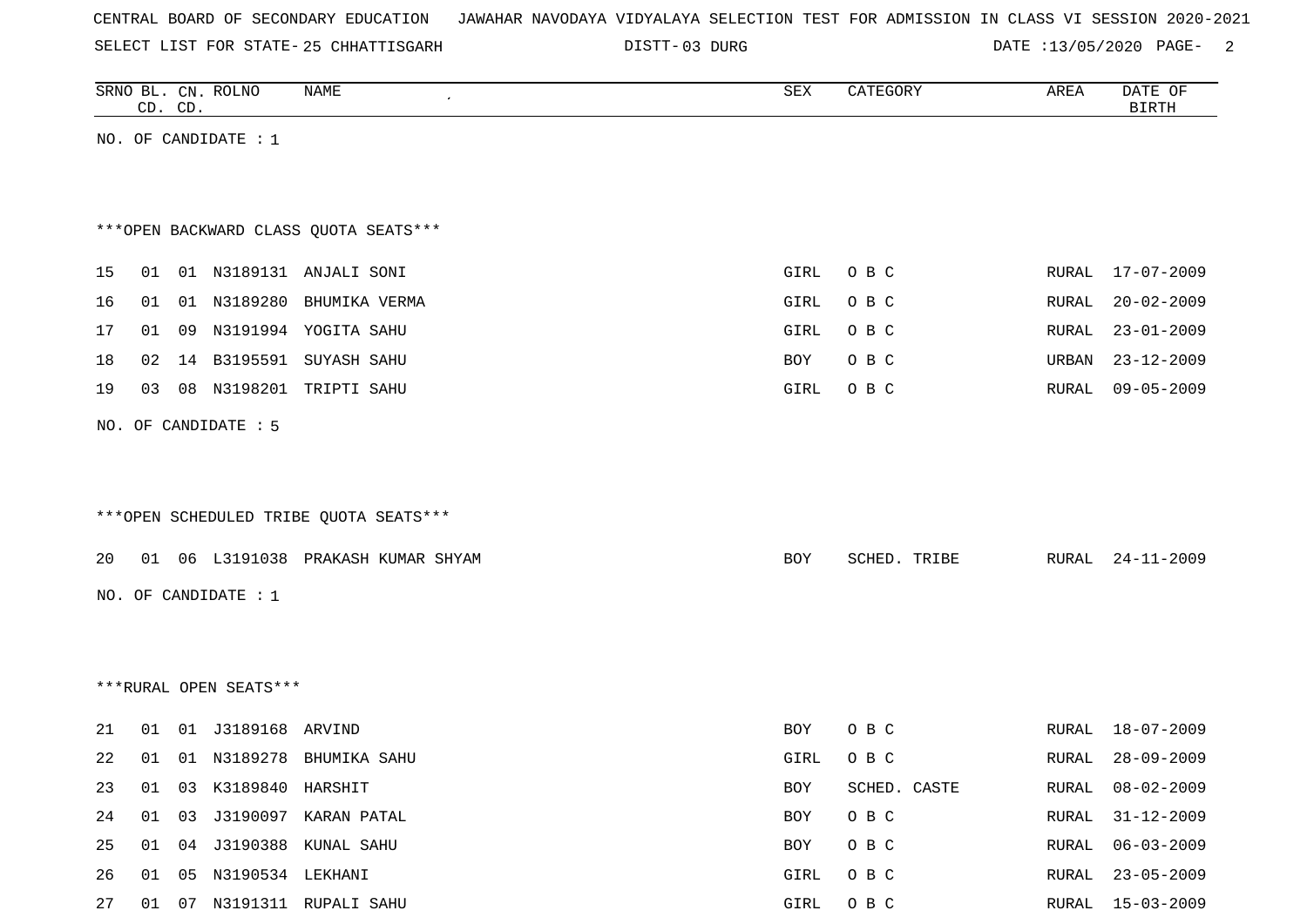03 DURG DATE :13/05/2020 PAGE- 3

|    | CD. CD. |    | SRNO BL. CN. ROLNO     | NAME                              | SEX        | CATEGORY     | AREA         | DATE OF<br><b>BIRTH</b> |
|----|---------|----|------------------------|-----------------------------------|------------|--------------|--------------|-------------------------|
|    |         |    | ***RURAL OPEN SEATS*** |                                   |            |              |              |                         |
| 28 | 01      |    |                        | 07 03191397 SANJANA BANJARE       | GIRL       | SCHED. CASTE | RURAL        | $04 - 09 - 2009$        |
| 29 | 01      | 08 |                        | J3191603 SURYAKANT SAHU           | BOY        | O B C        | RURAL        | $22 - 02 - 2009$        |
| 30 | 01      | 09 |                        | J3191853 VEDPRAKASH UMARE         | BOY        | O B C        | RURAL        | $06 - 11 - 2009$        |
| 31 | 02      | 03 |                        | M3192848 DIBYANI CHOUDHURY        | GIRL       | GENERAL      | RURAL        | $14 - 07 - 2009$        |
| 32 | 02      | 05 | J3193309               | HEMESH SINHA                      | BOY        | O B C        | RURAL        | $21 - 04 - 2010$        |
| 33 | 02      | 08 | N3194360               | MUSKAN SAPHA                      | GIRL       | O B C        | RURAL        | $07 - 12 - 2009$        |
| 34 | 02      | 10 | J3194625               | PANKAJ KUMAR SAPHA                | BOY        | O B C        | RURAL        | $12 - 03 - 2009$        |
| 35 | 02      |    | 12 K3195251            | SAMEER MAHILANG                   | <b>BOY</b> | SCHED. CASTE | <b>RURAL</b> | $11 - 11 - 2009$        |
| 36 | 02      |    | 13 N3195477            | SMITA VISHWAKARMA                 | GIRL       | O B C        | RURAL        | $31 - 10 - 2009$        |
| 37 | 02      |    |                        | 14 J3195703 TEMESH DESHMUKH       | <b>BOY</b> | O B C        | RURAL        | $16 - 10 - 2009$        |
| 38 | 02      | 15 |                        | J3196091 YASHWANT                 | <b>BOY</b> | O B C        | RURAL        | $07 - 06 - 2009$        |
| 39 | 02      | 15 |                        | N3196101 YENU SAPAHA              | GIRL       | O B C        | RURAL        | $02 - 08 - 2009$        |
| 40 | 02      | 15 |                        | J3196120 YOGESH SAHU              | BOY        | O B C        | RURAL        | $22 - 10 - 2009$        |
| 41 | 03      |    | 01 L3196179            | AADITYA KANWAR                    | <b>BOY</b> | SCHED. TRIBE | RURAL        | $17 - 03 - 2010$        |
| 42 | 03      |    |                        | 01 03196220 ALIS MAHILANG         | GIRL       | SCHED. CASTE | RURAL        | $02 - 09 - 2008$        |
| 43 | 03      | 01 | P3196390               | BHUMIKA                           | GIRL       | SCHED. TRIBE | RURAL        | $20 - 02 - 2009$        |
| 44 | 03      | 02 | N3196731               | GARIMA SAHU                       | GIRL       | O B C        | RURAL        | $27 - 01 - 2009$        |
| 45 | 03      | 02 |                        | J3196765 GHANSHYAM PATEL          | BOY        | O B C        | RURAL        | $06 - 03 - 2009$        |
| 46 | 03      |    |                        | 02 K3196862 HIMESH KUMAR MAHILWAR | <b>BOY</b> | SCHED. CASTE | RURAL        | $04 - 04 - 2009$        |
| 47 | 03      | 05 |                        | N3197593 PALAK VERMA              | GIRL       | O B C        | RURAL        | $29 - 06 - 2009$        |
| 48 | 03      | 06 |                        | J3197775 RAMAKANT SAHU            | <b>BOY</b> | O B C        | RURAL        | $14 - 03 - 2009$        |
| 49 | 03      | 06 | K3197902               | SAHIL BHARTI                      | BOY        | SCHED. CASTE | RURAL        | $09 - 09 - 2010$        |
| 50 | 03      | 08 |                        | N3198310 VIBHA SAHU               | GIRL       | O B C        | RURAL        | $31 - 03 - 2008$        |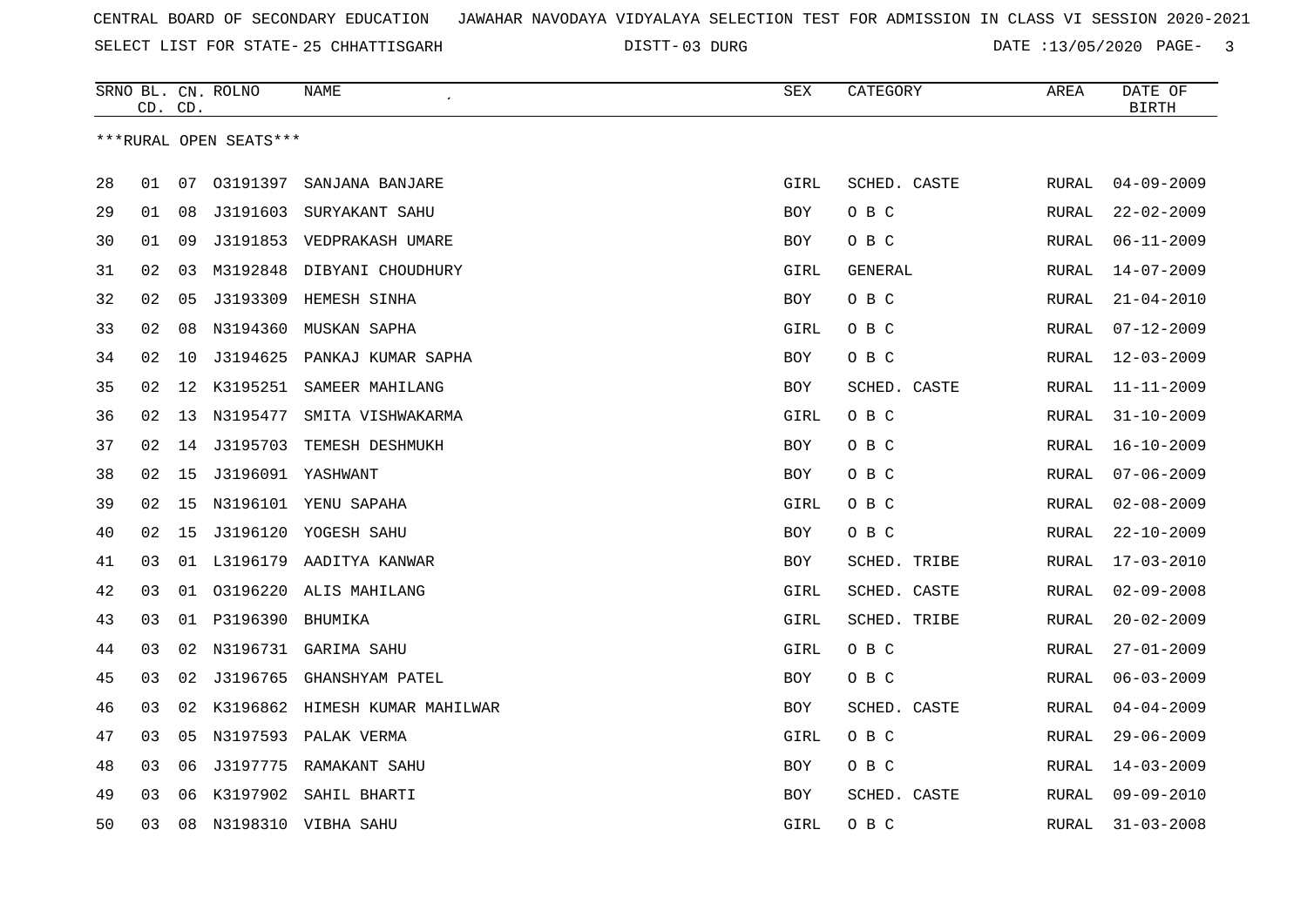|  | CENTRAL BOARD OF SECONDARY EDUCATION – JAWAHAR NAVODAYA VIDYALAYA SELECTION TEST FOR ADMISSION IN CLASS VI SESSION 2020-2021 |
|--|------------------------------------------------------------------------------------------------------------------------------|
|--|------------------------------------------------------------------------------------------------------------------------------|

03 DURG DATE :13/05/2020 PAGE- 4

RURAL 26-06-2009

| SRNO BL. CN. ROLNO<br><b>NAME</b><br>$\epsilon$<br>CD. CD. | SEX           | CATEGORY<br>AREA             | DATE OF<br><b>BIRTH</b> |
|------------------------------------------------------------|---------------|------------------------------|-------------------------|
| NO. OF CANDIDATE : 30                                      |               |                              |                         |
|                                                            |               |                              |                         |
|                                                            |               |                              |                         |
| ***RURAL SCHEDULED CASTE OUOTA SEATS***                    |               |                              |                         |
| 51<br>03 K3189926 HITESH MAHILANG<br>01                    | BOY           | SCHED. CASTE<br>RURAL        | $08 - 02 - 2009$        |
| 52<br>01<br>04 03190190<br><b>KHUSHBOO</b>                 | GIRL          | SCHED. CASTE<br>RURAL        | $06 - 09 - 2009$        |
| 53<br>01<br>04<br>K3190392<br>KUNAM BANJARE                | BOY           | SCHED. CASTE<br><b>RURAL</b> | $10 - 11 - 2009$        |
| 54<br>01<br>K3190656<br>05<br>MANJIT                       | BOY           | SCHED. CASTE<br>RURAL        | $27 - 06 - 2009$        |
| 55<br>01<br>K3191104 PRIYANSHU TANDAN<br>06                | BOY           | SCHED. CASTE<br>RURAL        | $24 - 02 - 2008$        |
| 56<br>K3191195<br>01<br>07<br>RAJVEER                      | BOY           | SCHED. CASTE<br>RURAL        | $13 - 06 - 2008$        |
| 57<br>02<br>03<br>03192786 DEVIKA MAHAR                    | GIRL          | SCHED. CASTE<br>RURAL        | $28 - 01 - 2010$        |
| 58<br>02<br>06<br>K3193758 KIRTAN                          | BOY           | SCHED. CASTE<br>RURAL        | $23 - 03 - 2010$        |
| 59<br>03<br>04 03197509<br>NEHA BARLE                      | GIRL          | SCHED. CASTE<br>RURAL        | $11 - 05 - 2009$        |
| NO. OF CANDIDATE : 9                                       |               |                              |                         |
|                                                            |               |                              |                         |
|                                                            |               |                              |                         |
| *** RURAL BACKWARD CLASS QUOTA SEATS***                    |               |                              |                         |
| 60<br>01<br>01 N3189130<br>ANJALI SAHU                     | GIRL          | O B C<br>RURAL               | $14 - 02 - 2008$        |
| 61<br>01 N3189373<br>CHHAMA YADAV<br>01                    | GIRL<br>O B C | RURAL                        | $29 - 04 - 2009$        |

 01 02 N3189590 DIMPAL SAHU GIRL O B C RURAL 23-09-2009 01 03 N3189917 HIMA SAHU GIRL O B C RURAL 02-04-2009 01 04 J3190135 KHEMRAJ BOY O B C RURAL 24-10-2008 01 04 J3190389 KUNAL SAHU BOY O B C RURAL 17-08-2009

66 01 05 N3190719 MINAL DILLIWAR GIRL O B C RURAL 26-06-2009

67 01 06 J3190912 NISHANT KUMAR SAHU BOY O B C RURAL 27-08-2009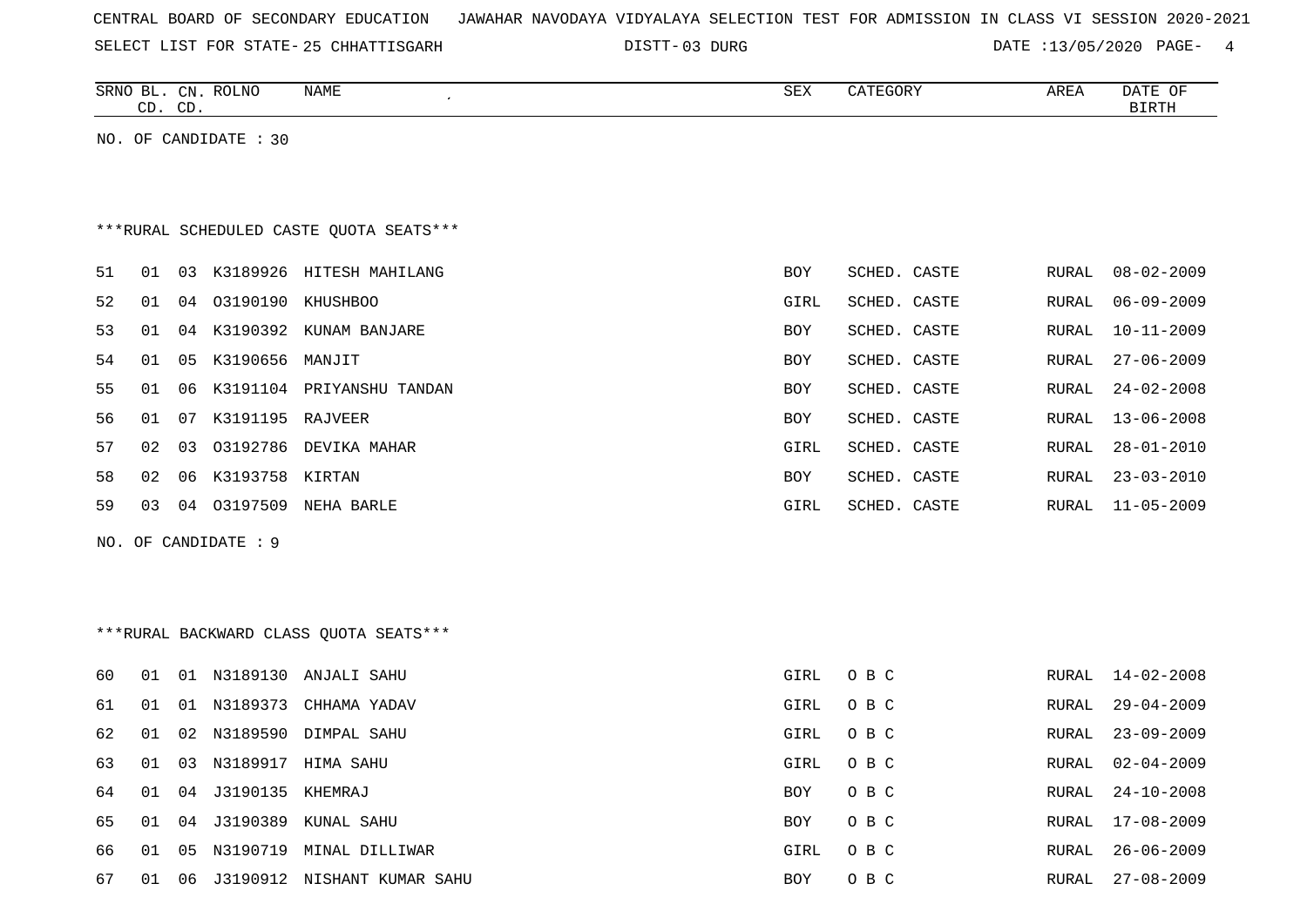SELECT LIST FOR STATE- DISTT- 25 CHHATTISGARH

DISTT-03 DURG 2020 DATE :13/05/2020 PAGE- 5

|    |                                        |    | SRNO BL. CN. ROLNO      | NAME                            | SEX  | CATEGORY | AREA  | DATE OF          |  |  |  |
|----|----------------------------------------|----|-------------------------|---------------------------------|------|----------|-------|------------------|--|--|--|
|    | CD. CD.                                |    |                         |                                 |      |          |       | BIRTH            |  |  |  |
|    | ***RURAL BACKWARD CLASS QUOTA SEATS*** |    |                         |                                 |      |          |       |                  |  |  |  |
| 68 | 01                                     |    | 06 N3191013             | POOJA YADAW                     | GIRL | O B C    | RURAL | $20 - 09 - 2009$ |  |  |  |
| 69 | 01                                     | 06 | N3191113                | PUJA DHANKAR                    | GIRL | O B C    | RURAL | $24 - 09 - 2009$ |  |  |  |
| 70 | 01                                     |    | 06 J3191120             | PUNIT SAHU                      | BOY  | O B C    | RURAL | 12-02-2009       |  |  |  |
| 71 | 01                                     | 08 |                         | N3191616 SWEETI SAHU            | GIRL | O B C    | RURAL | $20 - 06 - 2009$ |  |  |  |
| 72 | 01                                     | 09 | N3191921 YAMINI         |                                 | GIRL | O B C    | RURAL | $08 - 12 - 2009$ |  |  |  |
| 73 | 02                                     |    |                         | 04 N3192962 DOLESHWARI SAHU     | GIRL | O B C    | RURAL | 26-06-2009       |  |  |  |
| 74 | 02                                     |    |                         | 04 N3193018 DURGESHWARI NISHAD  | GIRL | O B C    | RURAL | $06 - 06 - 2010$ |  |  |  |
| 75 | 02                                     |    |                         | 06 J3193771 KISHAN KUMAR NISHAD | BOY  | O B C    |       | RURAL 11-04-2009 |  |  |  |
|    |                                        |    | NO. OF CANDIDATE : $16$ |                                 |      |          |       |                  |  |  |  |

## \*\*\*RURAL SCHEDULED TRIBE QUOTA SEATS\*\*\*

|  |                         | 76 01 06 L3190916 NITESH KUMAR          | BOY  | SCHED. TRIBE | RURAL 24-09-2009 |
|--|-------------------------|-----------------------------------------|------|--------------|------------------|
|  |                         | 77 01 08 L3191600 SURYADEV SINGH THAKUR | BOY  | SCHED. TRIBE | RURAL 29-07-2008 |
|  | 78 02 15 P3195954 VEENA |                                         | GIRL | SCHED. TRIBE | RURAL 01-10-2007 |
|  |                         | 79 03 03 P3197293 LILESHWARI            | GIRL | SCHED. TRIBE | RURAL 06-10-2009 |
|  |                         | 80 03 04 P3197396 MEENAKSHI             | GIRL | SCHED. TRIBE | RURAL 24-09-2009 |

NO. OF CANDIDATE : 5

TOTAL SELECTED CANDIDATE : 80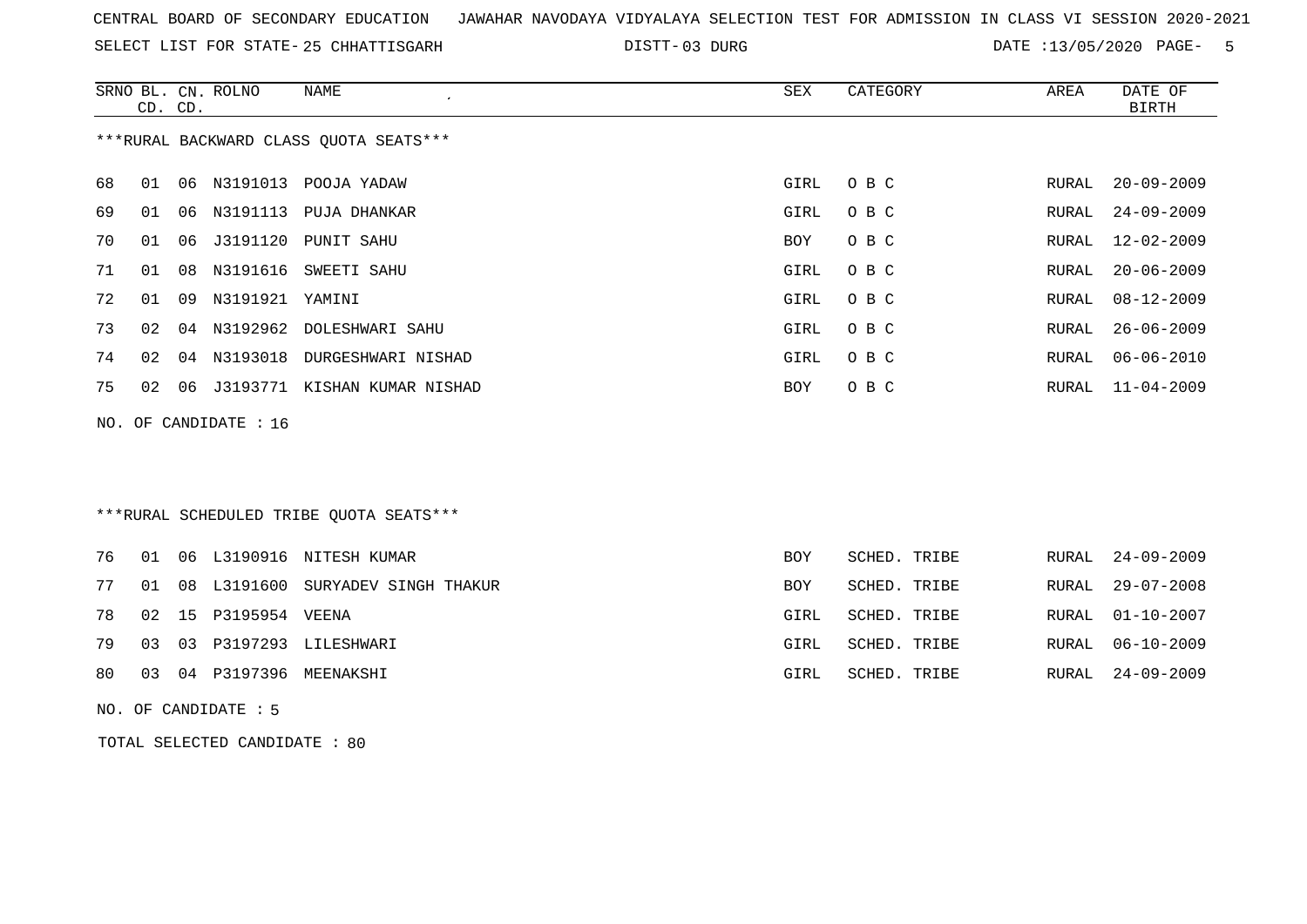SELECT LIST FOR STATE- DISTT- 25 CHHATTISGARH

04 RAIGARH DATE :13/05/2020 PAGE- 1

|              |    | CD. CD. | SRNO BL. CN. ROLNO   | NAME                                    | SEX  | CATEGORY     | AREA  | DATE OF<br><b>BIRTH</b> |
|--------------|----|---------|----------------------|-----------------------------------------|------|--------------|-------|-------------------------|
|              |    |         | ***OPEN UR SEATS***  |                                         |      |              |       |                         |
| $\mathbf{1}$ | 04 |         |                      | 02 N3203031 MEGHA KENWAT                | GIRL | O B C        | RURAL | $27 - 08 - 2009$        |
| 2            | 06 |         |                      | 02 J3205594 HARSH PATEL                 | BOY  | O B C        | RURAL | $23 - 04 - 2009$        |
|              |    |         | NO. OF CANDIDATE : 2 |                                         |      |              |       |                         |
|              |    |         |                      |                                         |      |              |       |                         |
|              |    |         |                      | ***OPEN SCHEDULED CASTE QUOTA SEATS***  |      |              |       |                         |
| 3            | 02 |         |                      | 01 03200002 ANUSHKA KURREY              | GIRL | SCHED. CASTE | RURAL | $07 - 01 - 2010$        |
| 4            | 04 |         | 04 K3203349          | SHANTANU BHARDWAJ                       | BOY  | SCHED. CASTE | RURAL | $17 - 11 - 2008$        |
| 5            | 08 |         | 02 K3209593          | OM CHOUHAN                              | BOY  | SCHED. CASTE | RURAL | 18-07-2009              |
|              |    |         | NO. OF CANDIDATE : 3 |                                         |      |              |       |                         |
|              |    |         |                      |                                         |      |              |       |                         |
|              |    |         |                      | *** OPEN DISABLED QUOTA SEATS***        |      |              |       |                         |
| 6            | 02 |         | 01 K3200460          | KANHAIYA                                | BOY  | SCHED. CASTE | RURAL | $22 - 01 - 2009$        |
| 7            | 05 |         |                      | 02 J3204467 OMPRAKASH YADAV             | BOY  | O B C        | RURAL | $08 - 01 - 2009$        |
| 8            | 06 |         |                      | 02 N3205627 ISHU MAITRY                 | GIRL | O B C        | RURAL | $01 - 01 - 2011$        |
|              |    |         | NO. OF CANDIDATE : 3 |                                         |      |              |       |                         |
|              |    |         |                      |                                         |      |              |       |                         |
|              |    |         |                      |                                         |      |              |       |                         |
|              |    |         |                      | *** OPEN BACKWARD CLASS QUOTA SEATS *** |      |              |       |                         |
| 9            | 01 |         |                      | 02 J3199410 PRIYESH PATEL               | BOY  | O B C        | RURAL | $28 - 12 - 2008$        |
| 10           | 02 |         |                      | 02 N3200883 OJHAL NAYAK                 | GIRL | O B C        |       | RURAL 25-05-2009        |

11 04 01 J3202496 ANISH PATEL BOY O B C RURAL 21-10-2008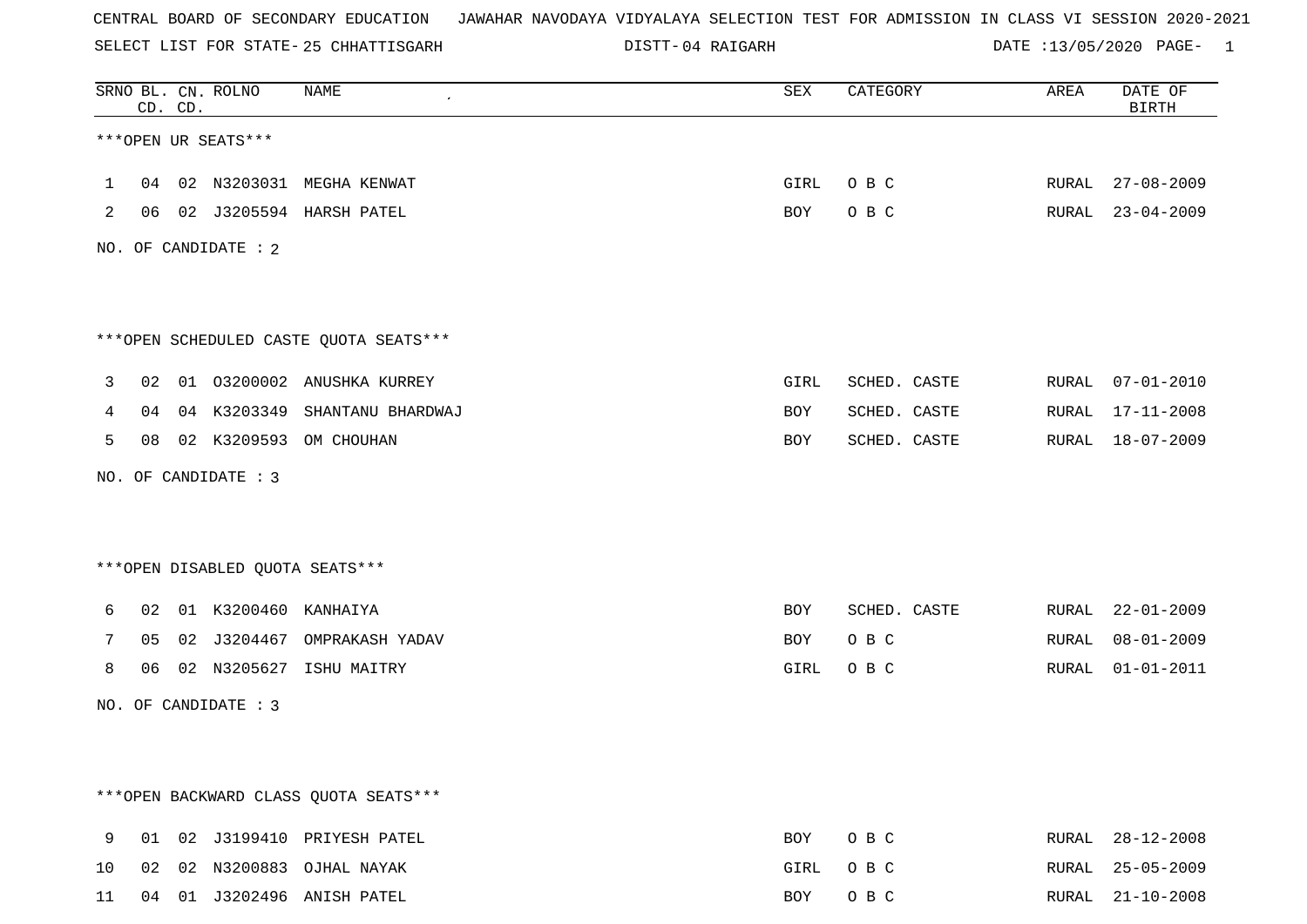SELECT LIST FOR STATE- DISTT- 25 CHHATTISGARH

04 RAIGARH DATE :13/05/2020 PAGE- 2

|    | CD. CD. |    | SRNO BL. CN. ROLNO     | NAME                                   | SEX        | CATEGORY     | AREA         | DATE OF<br><b>BIRTH</b> |
|----|---------|----|------------------------|----------------------------------------|------------|--------------|--------------|-------------------------|
|    |         |    |                        | *** OPEN BACKWARD CLASS QUOTA SEATS*** |            |              |              |                         |
| 12 | 05      |    |                        | 03 J3205166 YUVRAJ PATEL               | BOY        | O B C        | RURAL        | 09-02-2010              |
| 13 | 08      | 03 |                        | B3210184 YASH DEWANGAN                 | <b>BOY</b> | O B C        | URBAN        | $05 - 07 - 2009$        |
|    |         |    | NO. OF CANDIDATE : 5   |                                        |            |              |              |                         |
|    |         |    |                        |                                        |            |              |              |                         |
|    |         |    |                        |                                        |            |              |              |                         |
|    |         |    |                        | ***OPEN SCHEDULED TRIBE QUOTA SEATS*** |            |              |              |                         |
| 14 | 02      | 02 |                        | L3200800 NAGESHWAR DHOBA               | <b>BOY</b> | SCHED. TRIBE | RURAL        | $06 - 09 - 2008$        |
| 15 | 04      |    |                        | 01 L3202492 ANGAD SIDAR                | BOY        | SCHED. TRIBE | RURAL        | $20 - 03 - 2009$        |
| 16 | 04      |    |                        | 01 P3202597 BINDIYA RATHIA             | GIRL       | SCHED. TRIBE | RURAL        | $02 - 05 - 2009$        |
| 17 | 05      |    |                        | 01 D3203570 ABHIJEET XALXO             | BOY        | SCHED. TRIBE | URBAN        | $16 - 01 - 2009$        |
| 18 | 05      |    |                        | 01 H3203888 DEEPIKA RATHIA             | GIRL       | SCHED. TRIBE | URBAN        | $04 - 03 - 2009$        |
| 19 | 05      | 01 |                        | H3204182 KHUSHBOO PAINKRA              | GIRL       | SCHED. TRIBE | URBAN        | $26 - 05 - 2008$        |
| 20 | 05      | 02 |                        | P3204257 LATA KIRAN PAINKRA            | GIRL       | SCHED. TRIBE | RURAL        | 19-06-2009              |
|    |         |    | NO. OF CANDIDATE : 7   |                                        |            |              |              |                         |
|    |         |    |                        |                                        |            |              |              |                         |
|    |         |    |                        |                                        |            |              |              |                         |
|    |         |    | ***RURAL OPEN SEATS*** |                                        |            |              |              |                         |
| 21 | 01      | 01 |                        | J3198655 BHUPESH PRADHAN               | BOY        | O B C        | RURAL        | $26 - 09 - 2009$        |
| 22 | 01      | 02 |                        | J3199130 LOKESH PRADHAN                | BOY        | O B C        | RURAL        | $13 - 08 - 2009$        |
| 23 | 02      | 01 |                        | J3200050 AYUSH GUPTA                   | BOY        | O B C        | <b>RURAL</b> | $04 - 09 - 2009$        |
| 24 | 02      | 01 |                        | J3200335 GURUDEV CHANDRA               | BOY        | O B C        | <b>RURAL</b> | $01 - 01 - 2009$        |
| 25 | 03      | 01 |                        | J3201559 AAYUSH GUPTA                  | BOY        | O B C        | RURAL        | $02 - 11 - 2008$        |
| 26 | 04      | 03 |                        | J3203192 PURANJAY DANSENA              | BOY        | O B C        | <b>RURAL</b> | $18 - 04 - 2008$        |
| 27 | 04      | 04 |                        | J3203511 VED PRASUNNA CHANDRA          | BOY        | O B C        | <b>RURAL</b> | $13 - 12 - 2008$        |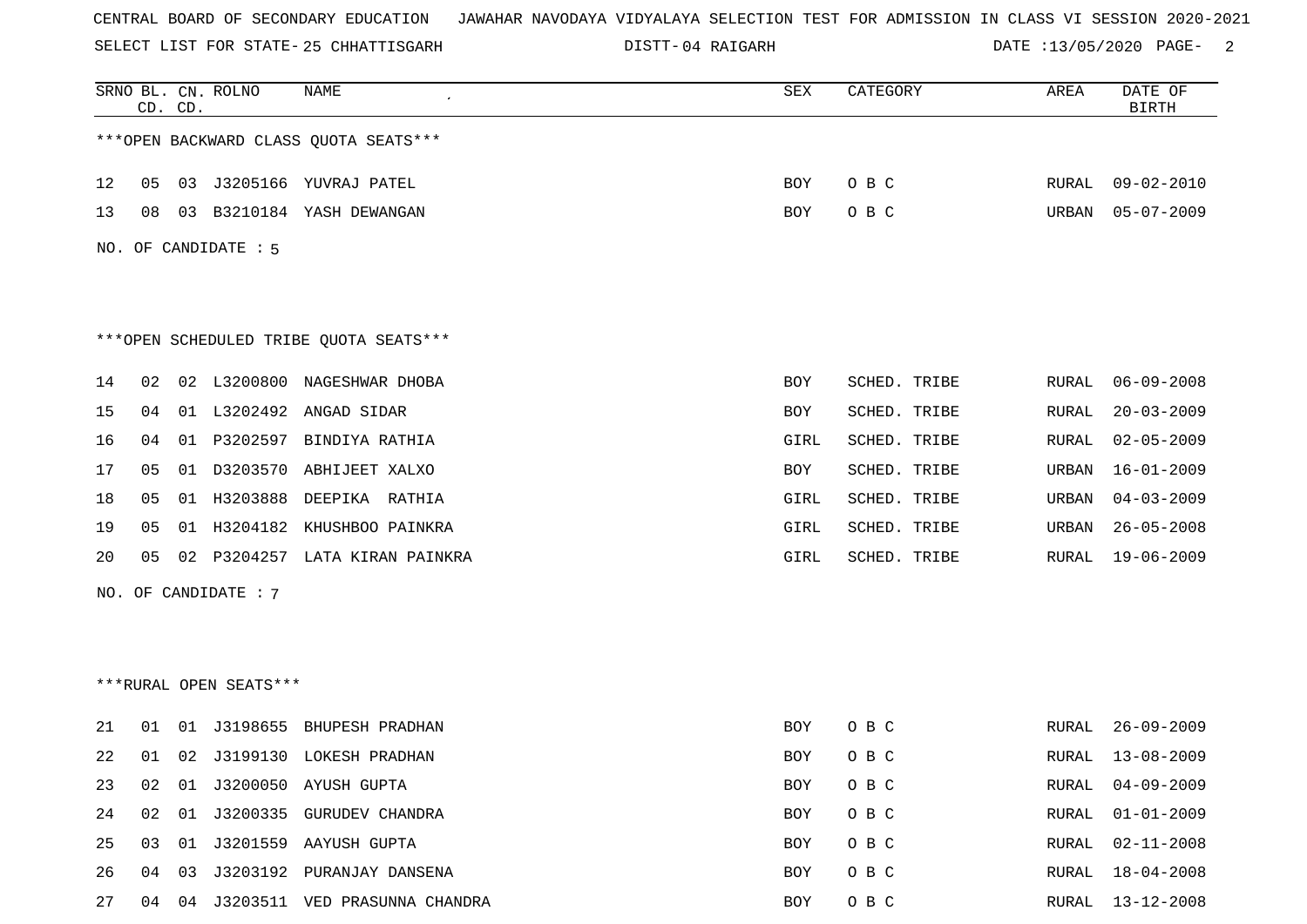| CENTRAL BOARD OF SECONDARY EDUCATION – JAWAHAR NAVODAYA VIDYALAYA SELECTION TEST FOR ADMISSION IN CLASS VI SESSION 2020-2021 |  |
|------------------------------------------------------------------------------------------------------------------------------|--|
|------------------------------------------------------------------------------------------------------------------------------|--|

SELECT LIST FOR STATE- DISTT- 25 CHHATTISGARH 04 RAIGARH DATE :13/05/2020 PAGE- 3

|     | CD. CD. |    | SRNO BL. CN. ROLNO     | NAME<br>$\epsilon$                       | SEX        | CATEGORY     | AREA          | DATE OF<br><b>BIRTH</b> |
|-----|---------|----|------------------------|------------------------------------------|------------|--------------|---------------|-------------------------|
|     |         |    | ***RURAL OPEN SEATS*** |                                          |            |              |               |                         |
| 28  | 05      |    |                        | 02 N3204622 RAGINI BEHRA                 | GIRL       | O B C        | RURAL         | $22 - 07 - 2010$        |
| 29  | 06      |    |                        | 01 N3205291 ANSHU PATEL                  | GIRL       | O B C        | RURAL         | $24 - 11 - 2009$        |
| 30  | 06      |    |                        | 01 N3205517 DIVYA PATEL                  | GIRL       | O B C        | RURAL         | $09 - 02 - 2009$        |
| 31  | 07      |    |                        | 01 J3207250 GAURAV PATEL                 | BOY        | O B C        | ${\tt RURAL}$ | $07 - 11 - 2008$        |
| 32  | 07      | 02 |                        | N3207606 LAXMI PATEL                     | GIRL       | O B C        | RURAL         | $06 - 08 - 2009$        |
| 33  | 08      |    |                        | 01 N3209067 GARGI DEWANGAN               | GIRL       | O B C        | RURAL         | $14 - 11 - 2009$        |
| 34  | 08      |    |                        | 02 N3209473 MILEE PATEL                  | GIRL       | O B C        | RURAL         | $11 - 11 - 2009$        |
| 35  | 09      |    |                        | 03 M3211081 SANSKRITI RAJPUT             | GIRL       | GENERAL      | RURAL         | $04 - 03 - 2009$        |
| NO. |         |    | OF CANDIDATE : 15      |                                          |            |              |               |                         |
|     |         |    |                        |                                          |            |              |               |                         |
|     |         |    |                        |                                          |            |              |               |                         |
|     |         |    |                        | *** RURAL SCHEDULED CASTE QUOTA SEATS*** |            |              |               |                         |
| 36  | 01      |    |                        | 02 03198914 JIYA BHARTI                  | GIRL       | SCHED. CASTE | RURAL         | $11 - 12 - 2008$        |
| 37  | 02      | 02 |                        | 03201174 R.V. DEVANSHI                   | GIRL       | SCHED. CASTE | RURAL         | $06 - 05 - 2009$        |
| 38  | 03      | 01 |                        | 03201599 ANSHU KHUNTE                    | GIRL       | SCHED. CASTE | RURAL         | $29 - 04 - 2009$        |
| 39  | 04      | 03 |                        | 03203174 PREETI DHIRHE                   | GIRL       | SCHED. CASTE | RURAL         | $16 - 05 - 2008$        |
| 40  | 06      |    |                        | 01 K3205207 AKASH BHARDWAJ               | <b>BOY</b> | SCHED. CASTE | RURAL         | $28 - 09 - 2009$        |
| 41  | 06      | 01 |                        | 03205213 ALISHA CHOUHAN                  | GIRL       | SCHED. CASTE | RURAL         | $13 - 03 - 2008$        |
| 42  | 06      |    |                        | 01 K3205439 CHANDRASHEKHAR ROUTIYA       | BOY        | SCHED. CASTE | RURAL         | $11 - 11 - 2008$        |
| 43  | 07      |    |                        | 02 K3207458 KHAGENDRA NIRALA             | BOY        | SCHED. CASTE | RURAL         | $01 - 04 - 2009$        |
| 44  | 08      |    |                        | 01 K3209190 JAYANT NIRALA                | BOY        | SCHED. CASTE | RURAL         | $26 - 10 - 2009$        |
|     |         |    | NO. OF CANDIDATE: 9    |                                          |            |              |               |                         |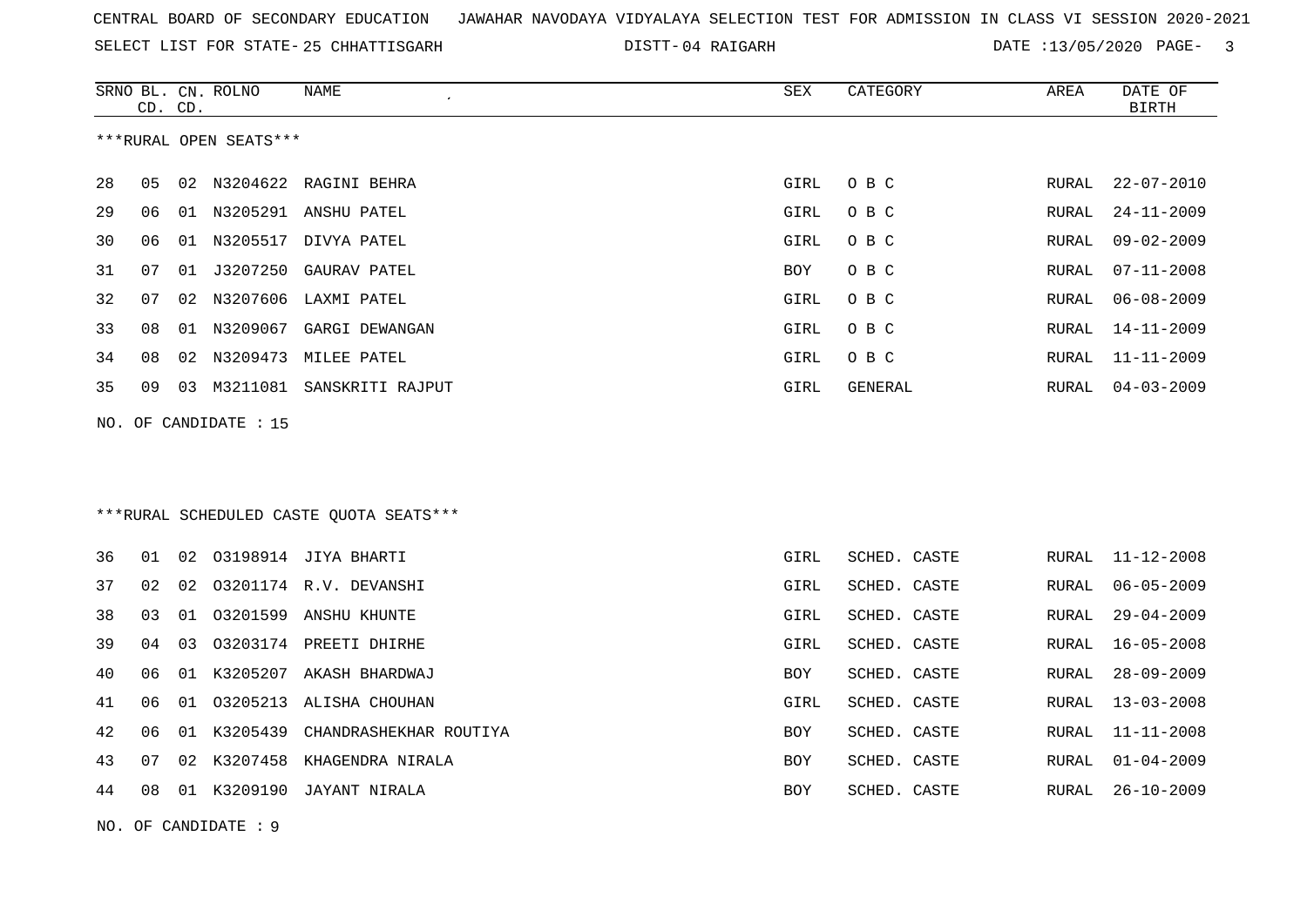SELECT LIST FOR STATE- DISTT- 25 CHHATTISGARH

04 RAIGARH DATE :13/05/2020 PAGE- 4

|                                        |    | CD. CD. | SRNO BL. CN. ROLNO | <b>NAME</b>                    | <b>SEX</b> | CATEGORY | AREA         | DATE OF<br><b>BIRTH</b> |
|----------------------------------------|----|---------|--------------------|--------------------------------|------------|----------|--------------|-------------------------|
| ***RURAL BACKWARD CLASS OUOTA SEATS*** |    |         |                    |                                |            |          |              |                         |
| 45                                     | 01 | 01      | J3198535           | ANKUR CHOUDHARY                | <b>BOY</b> | O B C    | RURAL        | $12 - 11 - 2008$        |
| 46                                     | 03 | 02      | J3202302           | SHUBHAM DANSENA                | <b>BOY</b> | O B C    | RURAL        | $28 - 05 - 2008$        |
| 47                                     | 04 | 01      | J3202657           | DEVEND PATEL                   | <b>BOY</b> | O B C    | <b>RURAL</b> | $27 - 03 - 2009$        |
| 48                                     | 04 | 02      | J3202771           | HARSH PATL                     | BOY        | O B C    | <b>RURAL</b> | $28 - 05 - 2009$        |
| 49                                     | 04 | 02      | N3202776           | HEENA PATAIL                   | GIRL       | O B C    | <b>RURAL</b> | $10 - 05 - 2008$        |
| 50                                     | 04 | 02      | J3202861           | KAUSHLESH<br>DANSENA           | <b>BOY</b> | O B C    | RURAL        | $30 - 04 - 2009$        |
| 51                                     | 04 | 03      | J3203062           | NAMAN KISHOR YADAV             | BOY        | O B C    | RURAL        | $17 - 03 - 2009$        |
| 52                                     | 04 | 03      | N3203073           | NEELAM NAYAK                   | GIRL       | O B C    | RURAL        | $21 - 11 - 2009$        |
| 53                                     | 04 | 03      |                    | N3203112 NOYENCI GABEL         | GIRL       | O B C    | RURAL        | $01 - 11 - 2008$        |
| 54                                     | 04 | 04      |                    | J3203497 VAIBHAV SINGH RATHORE | BOY        | O B C    | RURAL        | $07 - 03 - 2009$        |
| 55                                     | 05 | 03      | J3204934           | SOMESH KUMAR DANSENA           | BOY        | O B C    | <b>RURAL</b> | $21 - 06 - 2009$        |
| 56                                     | 09 | 01      |                    | J3210264 AMAN PATEL            | <b>BOY</b> | O B C    | RURAL        | $05 - 04 - 2009$        |
| 57                                     | 09 | 02      |                    | N3210834 NIYATI BEHRA          | GIRL       | O B C    | RURAL        | $28 - 01 - 2010$        |
| 58                                     | 09 | 02      | N3210852           | POOJA GUPTA                    | GIRL       | O B C    | <b>RURAL</b> | $22 - 03 - 2009$        |
| 59                                     | 09 | 03      | J3211110           | SHIVAM PATEL                   | BOY        | O B C    | RURAL        | $04 - 06 - 2009$        |
| 60                                     | 09 | 03      | J3211122           | SHREEJIT MOHAPATRA             | BOY        | O B C    | RURAL        | $10 - 12 - 2008$        |
| NO.                                    |    |         | OF CANDIDATE : 16  |                                |            |          |              |                         |

\*\*\*RURAL SCHEDULED TRIBE QUOTA SEATS\*\*\*

|       |  | 61 01 03 P3199483 RENU SIDAR       | GIRL       | SCHED. TRIBE |       | RURAL 28-08-2009 |
|-------|--|------------------------------------|------------|--------------|-------|------------------|
|       |  | 62 02 01 L3200165 DEEPESH RATHIA   | <b>BOY</b> | SCHED. TRIBE | RURAL | 09-08-2009       |
|       |  | 63 02 01 L3200308 GHANSHYAM RATHIA | BOY        | SCHED. TRIBE |       | RURAL 14-12-2008 |
|       |  | 64 02 01 L3200318 GOPAL RATHIA     | <b>BOY</b> | SCHED. TRIBE |       | RURAL 29-01-2009 |
| 65 02 |  | 02 L3200670 LAXMIKANT RATHIA       | BOY        | SCHED. TRIBE |       | RURAL 27-08-2009 |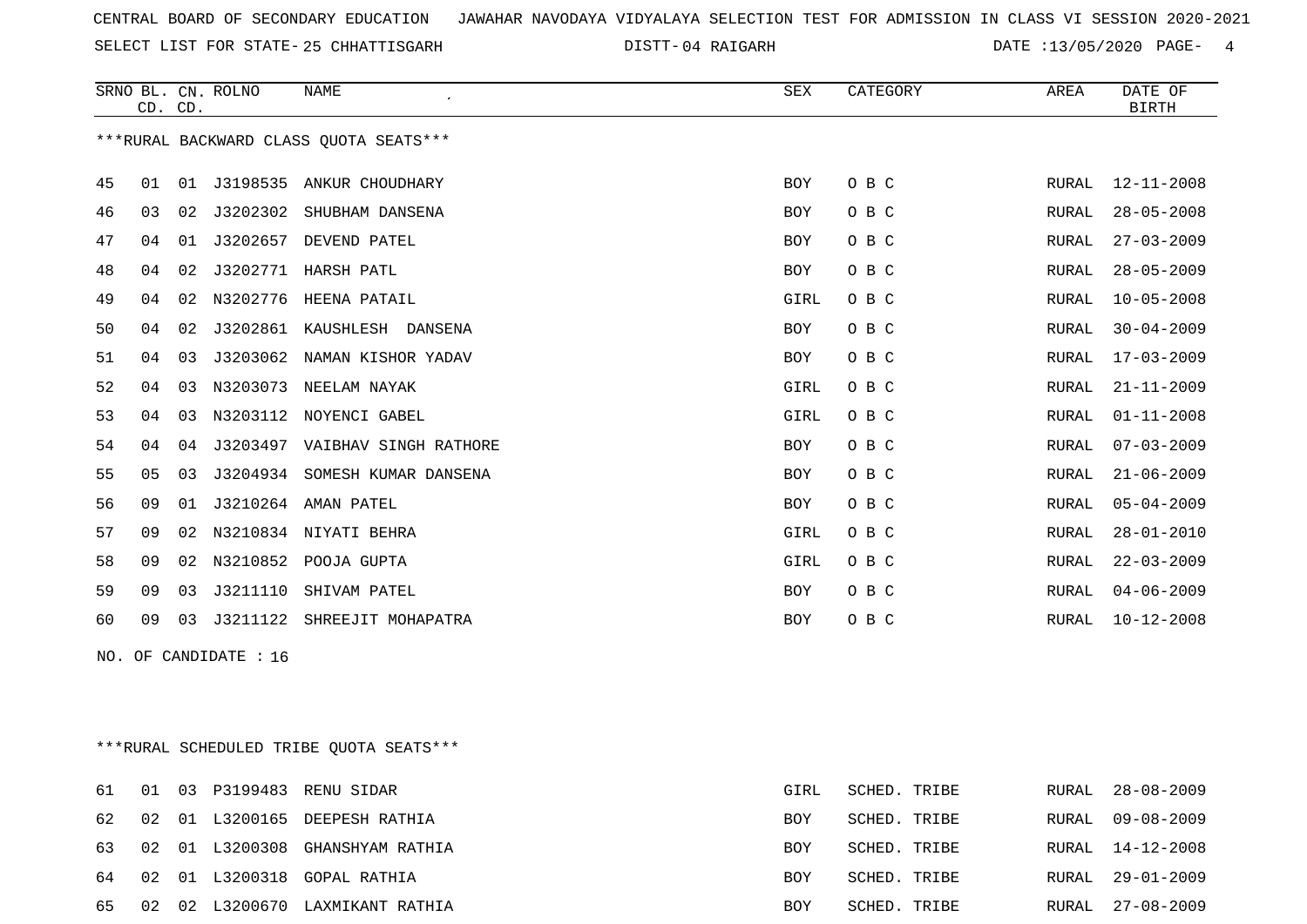SELECT LIST FOR STATE- DISTT- 25 CHHATTISGARH

04 RAIGARH DATE :13/05/2020 PAGE- 5

|    | CD. CD.                                 |    | SRNO BL. CN. ROLNO | <b>NAME</b>         | SEX        | CATEGORY     | AREA         | DATE OF<br><b>BIRTH</b> |  |  |  |
|----|-----------------------------------------|----|--------------------|---------------------|------------|--------------|--------------|-------------------------|--|--|--|
|    | ***RURAL SCHEDULED TRIBE OUOTA SEATS*** |    |                    |                     |            |              |              |                         |  |  |  |
| 66 | 02                                      | 02 | P3200687           | LILIMA              | GIRL       | SCHED. TRIBE | <b>RURAL</b> | $23 - 05 - 2009$        |  |  |  |
| 67 | 02                                      | 02 | P3200744           | MANNO RATHIA        | GIRL       | SCHED. TRIBE | <b>RURAL</b> | $01 - 05 - 2009$        |  |  |  |
| 68 | 02                                      | 02 | P3200916           | PARUL RATHIA        | GIRL       | SCHED. TRIBE | <b>RURAL</b> | $01 - 08 - 2008$        |  |  |  |
| 69 | 02                                      | 02 | P3201097           | RASHI RATHIA        | GIRL       | SCHED. TRIBE | <b>RURAL</b> | $12 - 12 - 2009$        |  |  |  |
| 70 | 02                                      | 02 | P3201236           | SAPNA RATHIA        | GIRL       | SCHED. TRIBE | <b>RURAL</b> | $13 - 03 - 2009$        |  |  |  |
| 71 | 02                                      | 03 | P3201306           | SHYAMA              | GIRL       | SCHED. TRIBE | <b>RURAL</b> | $12 - 11 - 2009$        |  |  |  |
| 72 | 02                                      | 03 | L3201421           | TARUN KUMAR         | <b>BOY</b> | SCHED. TRIBE | <b>RURAL</b> | $09 - 05 - 2009$        |  |  |  |
| 73 | 02                                      | 03 | P3201474           | URWASHI RATHIA      | GIRL       | SCHED. TRIBE | <b>RURAL</b> | $04 - 11 - 2009$        |  |  |  |
| 74 | 03                                      | 01 | P3201959           | LATA RATHIA         | GIRL       | SCHED. TRIBE | <b>RURAL</b> | $29 - 05 - 2009$        |  |  |  |
| 75 | 04                                      | 02 | L3203040           | MOHANISH RATHIA     | <b>BOY</b> | SCHED. TRIBE | <b>RURAL</b> | $25 - 07 - 2009$        |  |  |  |
| 76 | 04                                      | 03 | L3203177           | PREM KUMAR          | <b>BOY</b> | SCHED. TRIBE | <b>RURAL</b> | $23 - 11 - 2009$        |  |  |  |
| 77 | 0 <sub>5</sub>                          | 01 | L3203710           | ARPIT EKKA          | <b>BOY</b> | SCHED. TRIBE | <b>RURAL</b> | $29 - 03 - 2009$        |  |  |  |
| 78 | 0 <sub>5</sub>                          | 02 | L3204732           | ROSHAN SIDAR        | <b>BOY</b> | SCHED. TRIBE | <b>RURAL</b> | $23 - 07 - 2009$        |  |  |  |
| 79 | 06                                      | 02 | L3205582           | <b>GOUTAM SIDAR</b> | <b>BOY</b> | SCHED. TRIBE | <b>RURAL</b> | $04 - 05 - 2009$        |  |  |  |
| 80 | 09                                      | 01 | P3210303           | ANTRA SIDAR         | GIRL       | SCHED. TRIBE | <b>RURAL</b> | $16 - 09 - 2008$        |  |  |  |
|    |                                         |    |                    |                     |            |              |              |                         |  |  |  |

NO. OF CANDIDATE : 20

TOTAL SELECTED CANDIDATE : 80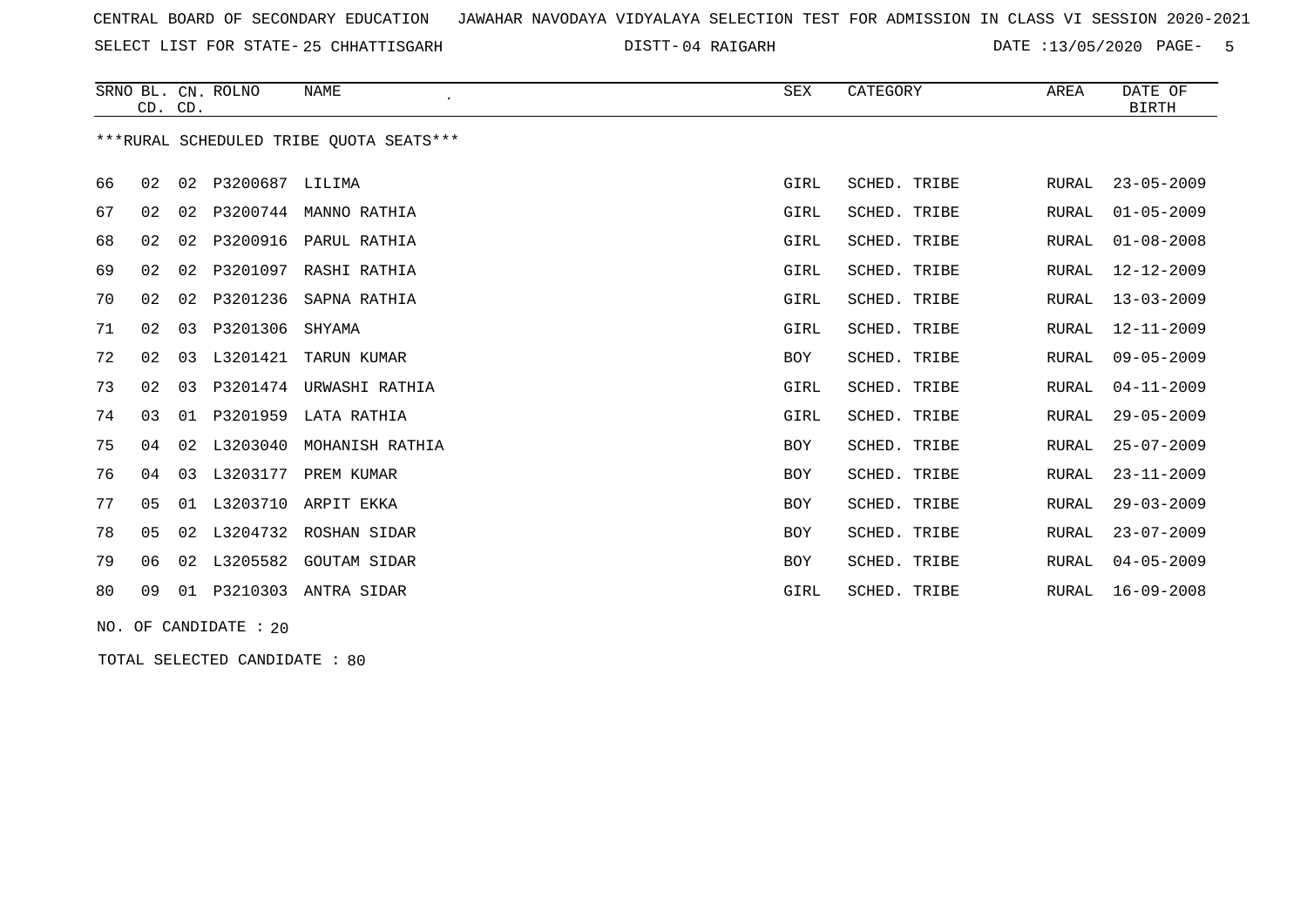SELECT LIST FOR STATE- DISTT- 25 CHHATTISGARH

05 RAIPUR DATE :13/05/2020 PAGE- 1

|    |    | CD. CD. | SRNO BL. CN. ROLNO    | $\ensuremath{\mathsf{NAME}}$           | ${\tt SEX}$ | CATEGORY       | AREA  | DATE OF<br><b>BIRTH</b> |
|----|----|---------|-----------------------|----------------------------------------|-------------|----------------|-------|-------------------------|
|    |    |         | ***OPEN UR SEATS***   |                                        |             |                |       |                         |
| 1  | 02 | 03      | B3216296              | KAMALKANT SONKAR                       | BOY         | O B C          | URBAN | $13 - 12 - 2009$        |
| 2  | 02 | 03      | B3216315              | KANHA SONKAR                           | <b>BOY</b>  | O B C          | URBAN | $14 - 10 - 2010$        |
| 3  | 02 | 04      |                       | J3216903 NAVIN BARMAN                  | <b>BOY</b>  | O B C          | RURAL | $16 - 12 - 2009$        |
| 4  | 03 | 01      |                       | I3218176 ADITYA DWIVEDI                | BOY         | GENERAL        | RURAL | $02 - 12 - 2008$        |
| 5  | 03 | 02      | B3218618              | ARYAN MOURY                            | <b>BOY</b>  | O B C          | URBAN | $25 - 01 - 2009$        |
| 6  | 03 | 08      | E3221299              | KRITI SINGH                            | GIRL        | <b>GENERAL</b> | URBAN | $24 - 08 - 2007$        |
| 7  | 03 | 10      | F3221815              | MAHIMA RAWTE                           | GIRL        | O B C          | URBAN | $01 - 06 - 2009$        |
| 8  | 03 | 10      | E3222003              | MANSI SHARMA                           | GIRL        | GENERAL        | URBAN | $24 - 02 - 2009$        |
| 9  | 03 | 13      | J3223297              | PUSHPENDRA SAHU                        | <b>BOY</b>  | O B C          | RURAL | $26 - 07 - 2009$        |
| 10 | 04 | 06      | J3227937              | TARUN SAHU                             | BOY         | O B C          | RURAL | $26 - 11 - 2008$        |
| 11 | 04 | 06      | J3228022              | TUSHAR VERMA                           | <b>BOY</b>  | O B C          | RURAL | $19 - 01 - 2009$        |
|    |    |         | NO. OF CANDIDATE : 11 |                                        |             |                |       |                         |
|    |    |         |                       |                                        |             |                |       |                         |
|    |    |         |                       |                                        |             |                |       |                         |
|    |    |         |                       | ***OPEN SCHEDULED CASTE QUOTA SEATS*** |             |                |       |                         |
| 12 | 01 |         |                       | 01 K3211657 BHUPESH BANJARE            | <b>BOY</b>  | SCHED. CASTE   | RURAL | $14 - 05 - 2009$        |
| 13 | 03 | 09      | K3221656              | LILASH MAHESHWARI                      | <b>BOY</b>  | SCHED. CASTE   | RURAL | $26 - 04 - 2009$        |
| 14 | 04 | 03      | K3226758              | KONAL<br>RATRE                         | BOY         | SCHED. CASTE   | RURAL | $18 - 08 - 2009$        |
|    |    |         | NO. OF CANDIDATE : 3  |                                        |             |                |       |                         |

\*\*\*OPEN BACKWARD CLASS QUOTA SEATS\*\*\*

|  |  | 15 02 02 F3215779 DAMINI PATEL | GIRL | $\bigcap$ $R$ $C$ | URBAN 26-03-2009 |
|--|--|--------------------------------|------|-------------------|------------------|
|  |  | 16 02 03 F3216197 ISHA SAHU    | GIRL | ORC <sup>.</sup>  | URBAN 29-08-2009 |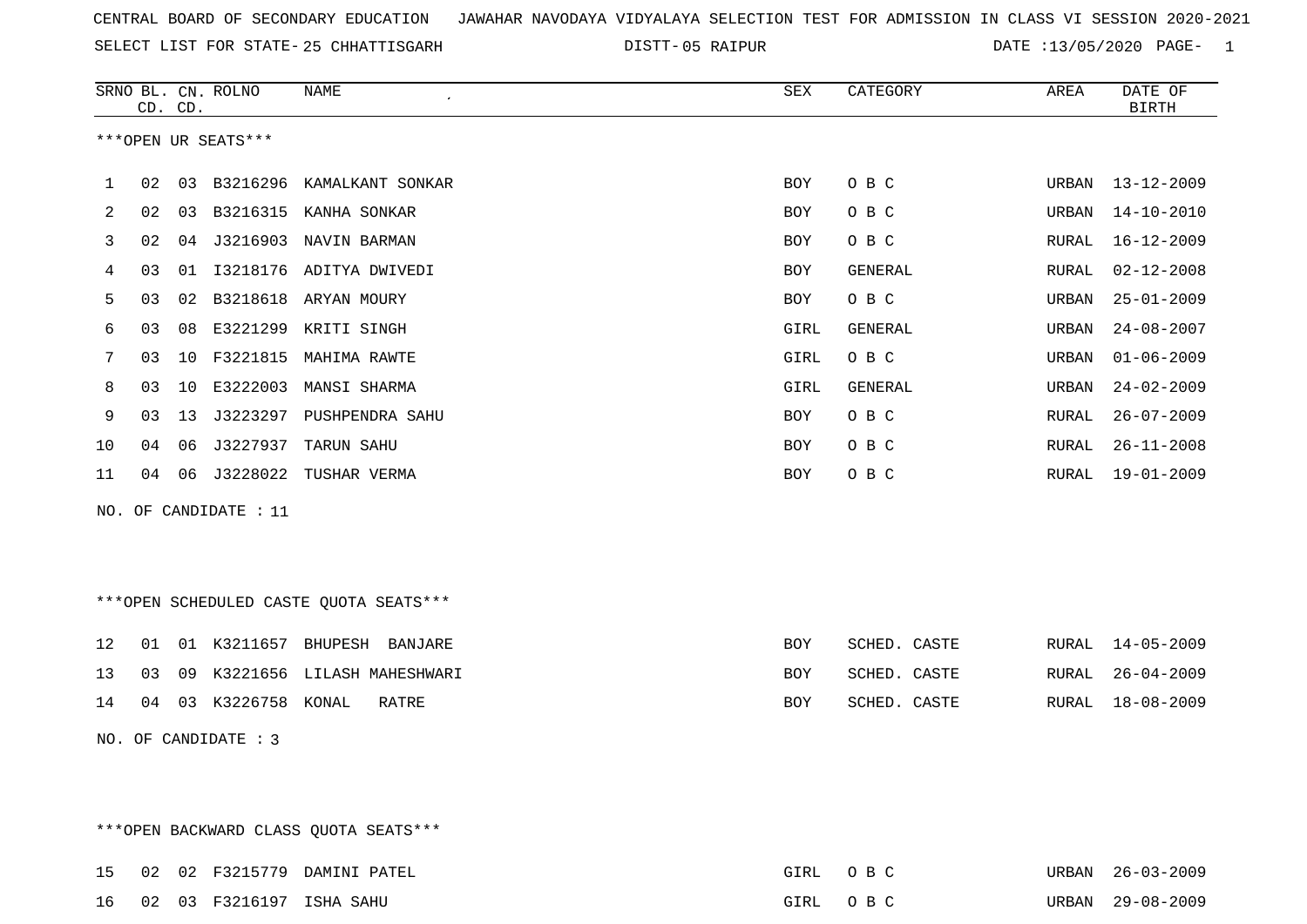SELECT LIST FOR STATE- DISTT- 25 CHHATTISGARH

05 RAIPUR DATE :13/05/2020 PAGE- 2

|    |    | CD. CD. | SRNO BL. CN. ROLNO     | NAME                                   | SEX  | CATEGORY     | AREA         | DATE OF<br><b>BIRTH</b> |
|----|----|---------|------------------------|----------------------------------------|------|--------------|--------------|-------------------------|
|    |    |         |                        | *** OPEN BACKWARD CLASS QUOTA SEATS*** |      |              |              |                         |
| 17 | 03 |         |                        | 06 F3220269 HARSHITA YADU              | GIRL | O B C        | URBAN        | $07 - 03 - 2009$        |
| 18 | 03 | 18      | J3224964               | TEJAS MADARIA                          | BOY  | O B C        | RURAL        | $22 - 12 - 2008$        |
| 19 | 04 |         | 02 N3226502            | ISHIKA VERMA                           | GIRL | O B C        | RURAL        | $14 - 05 - 2010$        |
|    |    |         | NO. OF CANDIDATE : 5   |                                        |      |              |              |                         |
|    |    |         |                        | ***OPEN SCHEDULED TRIBE QUOTA SEATS*** |      |              |              |                         |
| 20 |    |         |                        | 03 10 D3222052 MAYANK SALAME           | BOY  | SCHED. TRIBE | URBAN        | 12-08-2010              |
|    |    |         | NO. OF CANDIDATE : 1   |                                        |      |              |              |                         |
|    |    |         |                        |                                        |      |              |              |                         |
|    |    |         |                        |                                        |      |              |              |                         |
|    |    |         | ***RURAL OPEN SEATS*** |                                        |      |              |              |                         |
| 21 | 01 |         | 02 N3211745            | CHARULATA PAL                          | GIRL | O B C        | RURAL        | $02 - 03 - 2009$        |
| 22 | 01 |         |                        | 02 I3212104 DIVYANSH TIWARI            | BOY  | GENERAL      | RURAL        | $02 - 09 - 2009$        |
| 23 | 01 | 03      | J3212531               | HOMESH TARAK                           | BOY  | O B C        | RURAL        | $18 - 06 - 2007$        |
| 24 | 01 | 07      | J3214018               | PRADEEP BAIS                           | BOY  | O B C        | RURAL        | $13 - 02 - 2009$        |
| 25 | 01 | 08      | N3214257               | RASHITA VERMA                          | GIRL | O B C        | RURAL        | $18 - 10 - 2009$        |
| 26 | 01 | 08      | 03214493               | SANDHYA                                | GIRL | SCHED. CASTE | RURAL        | $09 - 01 - 2010$        |
| 27 | 01 |         |                        | 10 J3214974 TOMESHWAR SAHU             | BOY  | O B C        | RURAL        | $07 - 09 - 2008$        |
| 28 | 02 |         |                        | 01 J3215404 ADITYA SAHU                | BOY  | O B C        | <b>RURAL</b> | $22 - 02 - 2010$        |
| 29 | 02 | 02      |                        | N3215916 DIPIKA SAHU                   | GIRL | O B C        | RURAL        | $14 - 10 - 2009$        |
| 30 | 02 |         |                        | 02 J3215963 DURGESH KUMAR SAHU         | BOY  | O B C        | RURAL        | $22 - 08 - 2009$        |
| 31 | 02 | 02      | N3216001 GAMANI        |                                        | GIRL | O B C        | <b>RURAL</b> | $17 - 05 - 2009$        |
| 32 | 02 |         |                        | 04 N3216781 MAYANK PATEL               | GIRL | O B C        | <b>RURAL</b> | $01 - 01 - 2010$        |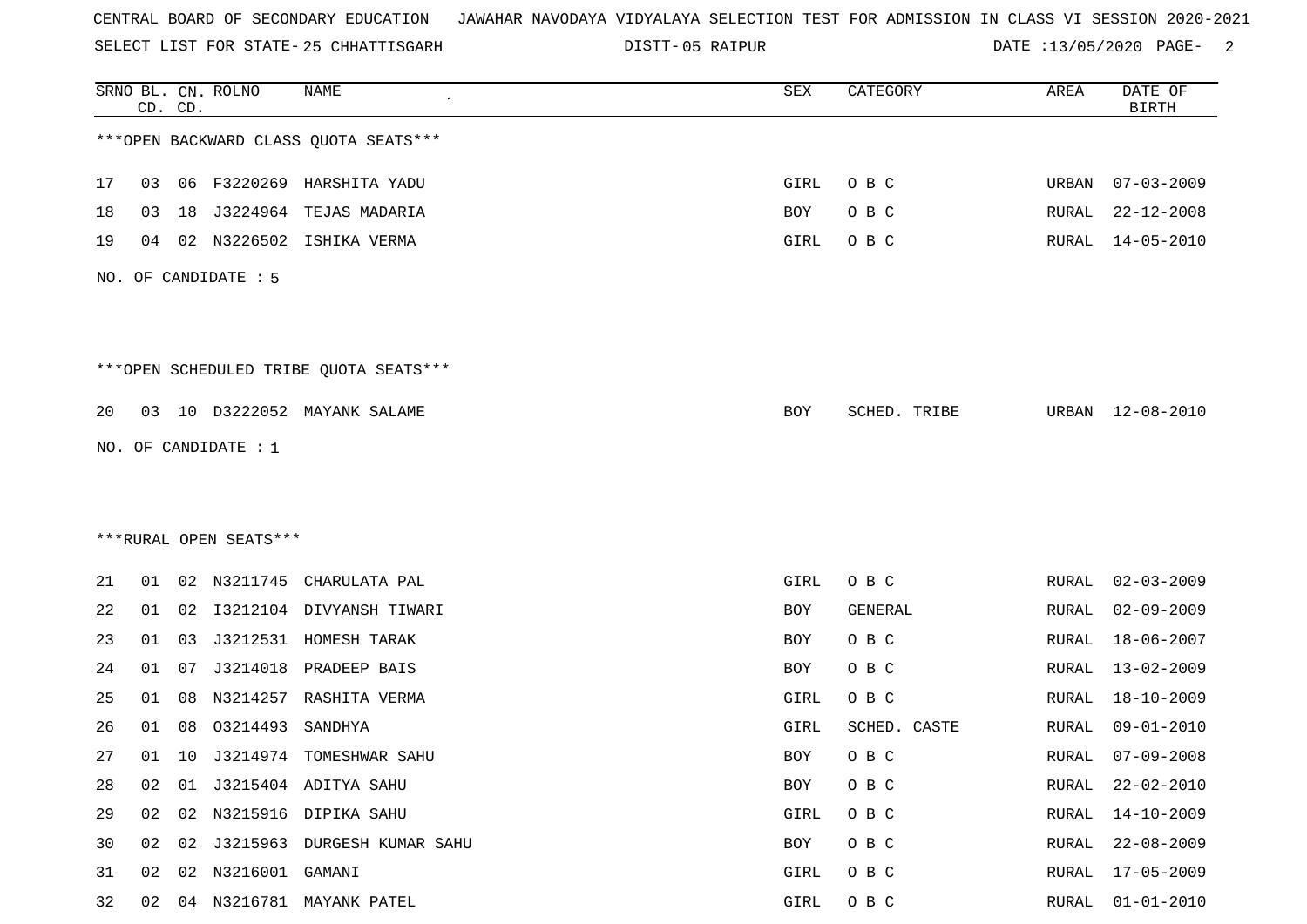SELECT LIST FOR STATE- DISTT- 25 CHHATTISGARH

05 RAIPUR DATE :13/05/2020 PAGE- 3

|                        | CD. CD. |    | SRNO BL. CN. ROLNO | NAME                    | <b>SEX</b> | CATEGORY       | AREA  | DATE OF<br><b>BIRTH</b> |
|------------------------|---------|----|--------------------|-------------------------|------------|----------------|-------|-------------------------|
| ***RURAL OPEN SEATS*** |         |    |                    |                         |            |                |       |                         |
| 33                     | 02      | 05 | K3217017           | PALLAW KHUTE            | <b>BOY</b> | SCHED. CASTE   | RURAL | $01 - 06 - 2009$        |
| 34                     | 02      | 05 | J3217238           | RAHUL KUMAR SAHU        | BOY        | O B C          | RURAL | $24 - 11 - 2008$        |
| 35                     | 02      | 07 | J3217783           | TRILOKMANI SAHU         | BOY        | O B C          | RURAL | $13 - 04 - 2010$        |
| 36                     | 02      | 07 | J3217969           | YASH PARGANIHA          | BOY        | O B C          | RURAL | $18 - 02 - 2009$        |
| 37                     | 03      | 02 | J3218831           | BHAVISHYA SAHU          | BOY        | O B C          | RURAL | $06 - 11 - 2008$        |
| 38                     | 03      | 06 | I3220235           | HARSHA BAG              | BOY        | <b>GENERAL</b> | RURAL | $05 - 04 - 2009$        |
| 39                     | 03      | 06 |                    | N3220264 HARSHITA VERMA | GIRL       | O B C          | RURAL | $12 - 10 - 2009$        |
| 40                     | 03      | 08 | J3221302           | KRRISH DEWANGAN         | BOY        | O B C          | RURAL | $12 - 11 - 2009$        |
| 41                     | 03      | 11 | N3222528           | NIHARIKA SAHU           | GIRL       | O B C          | RURAL | $20 - 05 - 2008$        |
| 42                     | 03      | 15 | K3223871           | SACHIN BARMAN           | BOY        | SCHED. CASTE   | RURAL | $29 - 01 - 2009$        |
| 43                     | 03      | 16 | N3224421           | SHRADDHA NIRMALKAR      | GIRL       | O B C          | RURAL | $25 - 11 - 2008$        |
| 44                     | 04      | 01 | J3226020           | <b>BHUPESH VERMA</b>    | BOY        | O B C          | RURAL | $10 - 09 - 2009$        |
| 45                     | 04      | 03 | J3226950           | MANAS VERMA             | BOY        | O B C          | RURAL | $24 - 04 - 2009$        |
| 46                     | 04      | 04 | J3227358           | PREMKUMAR SEN           | BOY        | O B C          | RURAL | $28 - 07 - 2009$        |
| 47                     | 04      | 04 | N3227395           | PRIYA VERMA             | GIRL       | O B C          | RURAL | $26 - 10 - 2008$        |
| 48                     | 04      | 05 | N3227733           | SEEMA VERMA             | GIRL       | O B C          | RURAL | $04 - 09 - 2009$        |
| 49                     | 04      | 05 | J3227793           | SHWETANSHU DEWANGAN     | BOY        | O B C          | RURAL | $06 - 03 - 2009$        |
|                        |         |    |                    |                         |            |                |       |                         |

NO. OF CANDIDATE : 29

\*\*\*RURAL SCHEDULED CASTE QUOTA SEATS\*\*\*

|  |  | 50 01 02 03211787 CHHAYA DAHARIYA   | GIRL | SCHED. CASTE |  | RURAL 15-03-2008 |
|--|--|-------------------------------------|------|--------------|--|------------------|
|  |  | 51 01 04 K3212854 KHILESH DAHARIYA  | BOY  | SCHED. CASTE |  | RURAL 16-05-2009 |
|  |  | 52 01 10 K3215229 VIVEK KUMAR MANDE | BOY  | SCHED. CASTE |  | RURAL 23-02-2009 |
|  |  | 53 02 01 03215698 CHANDKUMARI BARLE | GIRL | SCHED. CASTE |  | RURAL 26-04-2009 |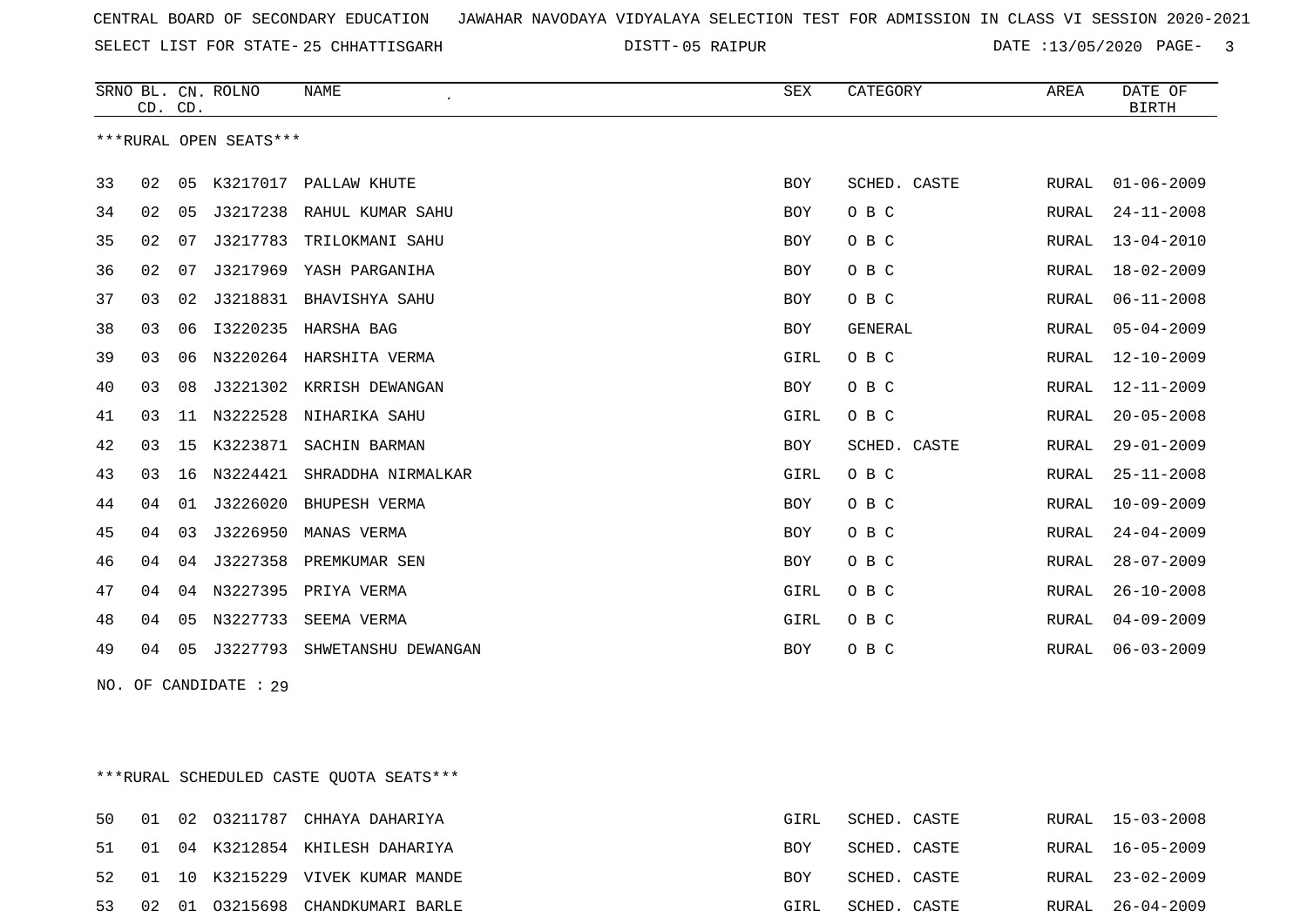SELECT LIST FOR STATE- DISTT- 25 CHHATTISGARH

05 RAIPUR DATE :13/05/2020 PAGE- 4

|     | CD. CD.                                 |     | SRNO BL. CN. ROLNO | NAME                           | SEX        | CATEGORY     | AREA  | DATE OF<br>BIRTH |  |
|-----|-----------------------------------------|-----|--------------------|--------------------------------|------------|--------------|-------|------------------|--|
|     | ***RURAL SCHEDULED CASTE OUOTA SEATS*** |     |                    |                                |            |              |       |                  |  |
| 54  | 02                                      | 02  |                    | K3215898 DIKSHITRAJ MAHESHWARI | <b>BOY</b> | SCHED. CASTE | RURAL | $12 - 06 - 2009$ |  |
| 55. | 03                                      | 1 O | K3222038           | MAYANK GENDRE                  | <b>BOY</b> | SCHED. CASTE | RURAL | $27 - 09 - 2008$ |  |
| 56. | 03                                      | 17  | 03224715           | SUMAN PATIL                    | GIRL       | SCHED. CASTE | RURAL | 22-12-2009       |  |
| 57  | 03                                      | 19  | K3225626           | YASHWANT SONWANI               | <b>BOY</b> | SCHED. CASTE | RURAL | $11 - 05 - 2009$ |  |
| 58  | 04                                      | 02  | K3226278           | DURGESH                        | <b>BOY</b> | SCHED. CASTE | RURAL | $10 - 08 - 2009$ |  |
| 59  | 04                                      | 03  | 03226816           | KUSHMITA                       | GIRL       | SCHED. CASTE | RURAL | 06-03-2009       |  |
|     |                                         |     |                    |                                |            |              |       |                  |  |

NO. OF CANDIDATE : 10

# \*\*\*RURAL BACKWARD CLASS QUOTA SEATS\*\*\*

| 60 | 01 |    |             | 04 N3212875 KHILESHWARI     | GIRL | O B C | RURAL | $06 - 11 - 2008$ |
|----|----|----|-------------|-----------------------------|------|-------|-------|------------------|
| 61 | 01 | 06 |             | J3213595 MOHNISH SAHU       | BOY  | O B C | RURAL | $28 - 06 - 2009$ |
| 62 | 01 | 07 |             | N3213853 NISHA SAHU         | GIRL | O B C | RURAL | $25 - 02 - 2008$ |
| 63 | 01 | 09 | N3214839    | TANIYA SAHU                 | GIRL | O B C | RURAL | $05 - 02 - 2010$ |
| 64 | 02 | 04 |             | N3216813 MITALEE CHANDRAKAR | GIRL | O B C | RURAL | $28 - 02 - 2010$ |
| 65 | 02 | 07 |             | J3217864 VANSHU KUMAR SAHU  | BOY  | O B C | RURAL | 14-12-2009       |
| 66 | 02 | 07 |             | J3218012 YOGESH KUMAR SAHU  | BOY  | O B C | RURAL | 18-03-2009       |
| 67 | 03 | 03 |             | N3219256 DALI SAHU          | GIRL | O B C | RURAL | 16-09-2009       |
| 68 | 03 | 05 | J3220087    | GHANSHYAM DEWANGAN          | BOY  | O B C | RURAL | $10 - 10 - 2009$ |
| 69 | 03 | 06 |             | J3220228 HARISH VERMA       | BOY  | O B C | RURAL | 15-09-2009       |
| 70 | 03 |    | 12 N3222761 | PALLAVI NISHAD              | GIRL | O B C | RURAL | $28 - 05 - 2008$ |
| 71 | 03 |    |             | 14 J3223647 RINTU KUMAR     | BOY  | O B C | RURAL | $24 - 11 - 2007$ |
| 72 | 03 | 14 |             | N3223682 RITIKA DHIWAR      | GIRL | O B C | RURAL | $18 - 01 - 2009$ |
| 73 | 03 | 15 |             | J3224046 SANDIP KUMAR SAHU  | BOY  | O B C | RURAL | $01 - 12 - 2008$ |
| 74 | 03 | 18 |             | N3225214 VAIBHAVI VERMA     | GIRL | O B C | RURAL | $02 - 12 - 2009$ |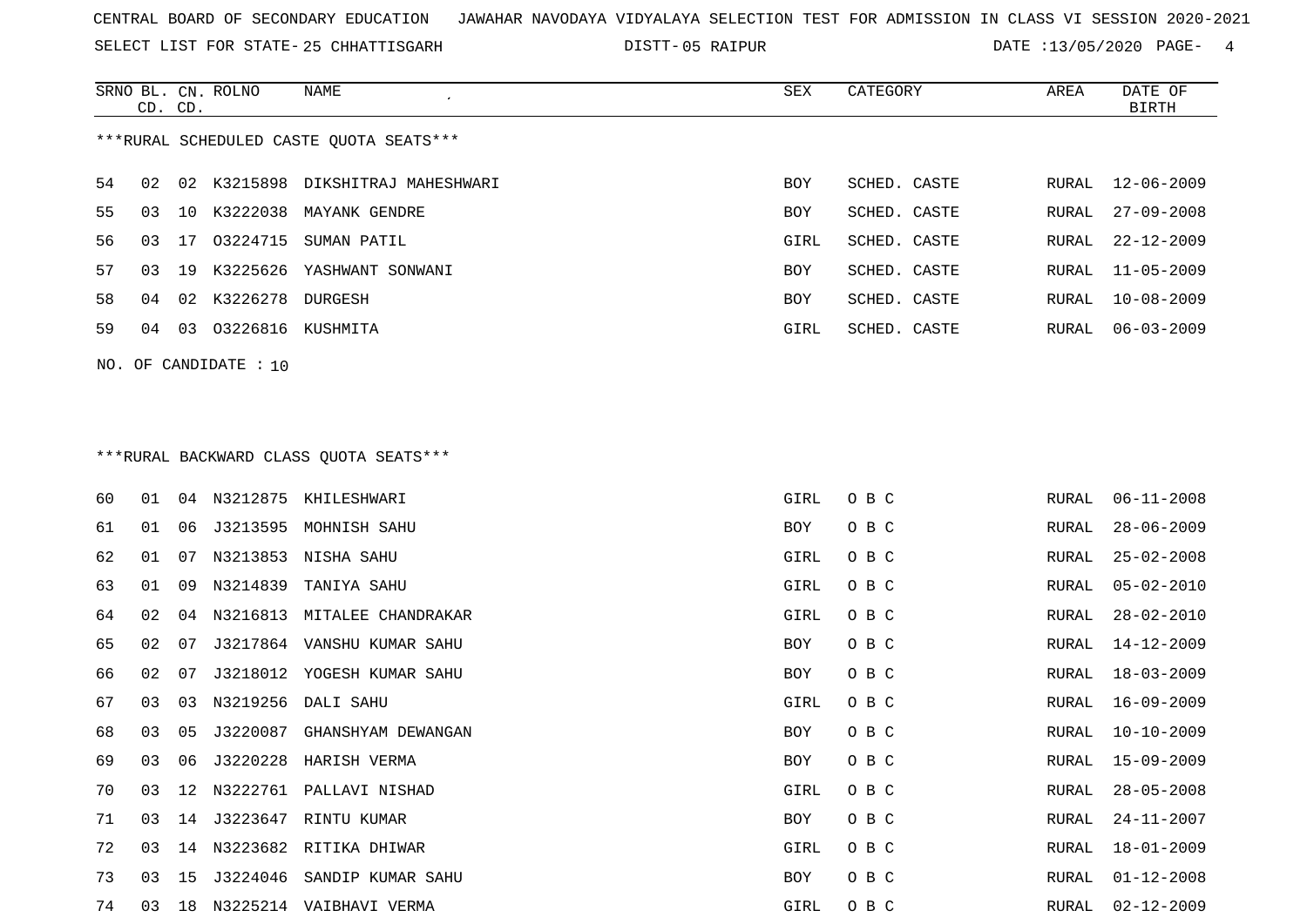SELECT LIST FOR STATE- DISTT- 25 CHHATTISGARH

05 RAIPUR DATE :13/05/2020 PAGE- 5

|     | CD. CD. |    | SRNO BL. CN. ROLNO     | NAME                                    | SEX        | CATEGORY     | AREA  | DATE OF<br>BIRTH |
|-----|---------|----|------------------------|-----------------------------------------|------------|--------------|-------|------------------|
|     |         |    |                        | *** RURAL BACKWARD CLASS QUOTA SEATS*** |            |              |       |                  |
| 75  | 04      | 05 |                        | J3227464 RAJESH SAHU                    | <b>BOY</b> | O B C        | RURAL | $20 - 09 - 2008$ |
| NO. |         |    | OF CANDIDATE : 16      |                                         |            |              |       |                  |
|     |         |    |                        |                                         |            |              |       |                  |
|     |         |    |                        | ***RURAL SCHEDULED TRIBE QUOTA SEATS*** |            |              |       |                  |
| 76  | 01      |    |                        | 02 L3211756 CHETAN DHRUW                | <b>BOY</b> | SCHED. TRIBE | RURAL | $28 - 06 - 2008$ |
| 77  | 01      | 03 |                        | L3212484 HIMANCHAL DHRUW                | <b>BOY</b> | SCHED. TRIBE | RURAL | $27 - 04 - 2009$ |
| 78  | 03      | 06 |                        | L3220303 HARSHVARDHAN DHRUW             | <b>BOY</b> | SCHED. TRIBE | RURAL | $06 - 10 - 2009$ |
| 79  | 04      | 01 | P3225759               | AAKANKSHA                               | GIRL       | SCHED. TRIBE | RURAL | $21 - 09 - 2009$ |
| 80  | 04      |    |                        | 02 P3226408 HARSHA DHRUW                | GIRL       | SCHED. TRIBE | RURAL | 06-12-2009       |
|     |         |    | NO. OF CANDIDATE $: 5$ |                                         |            |              |       |                  |

TOTAL SELECTED CANDIDATE : 80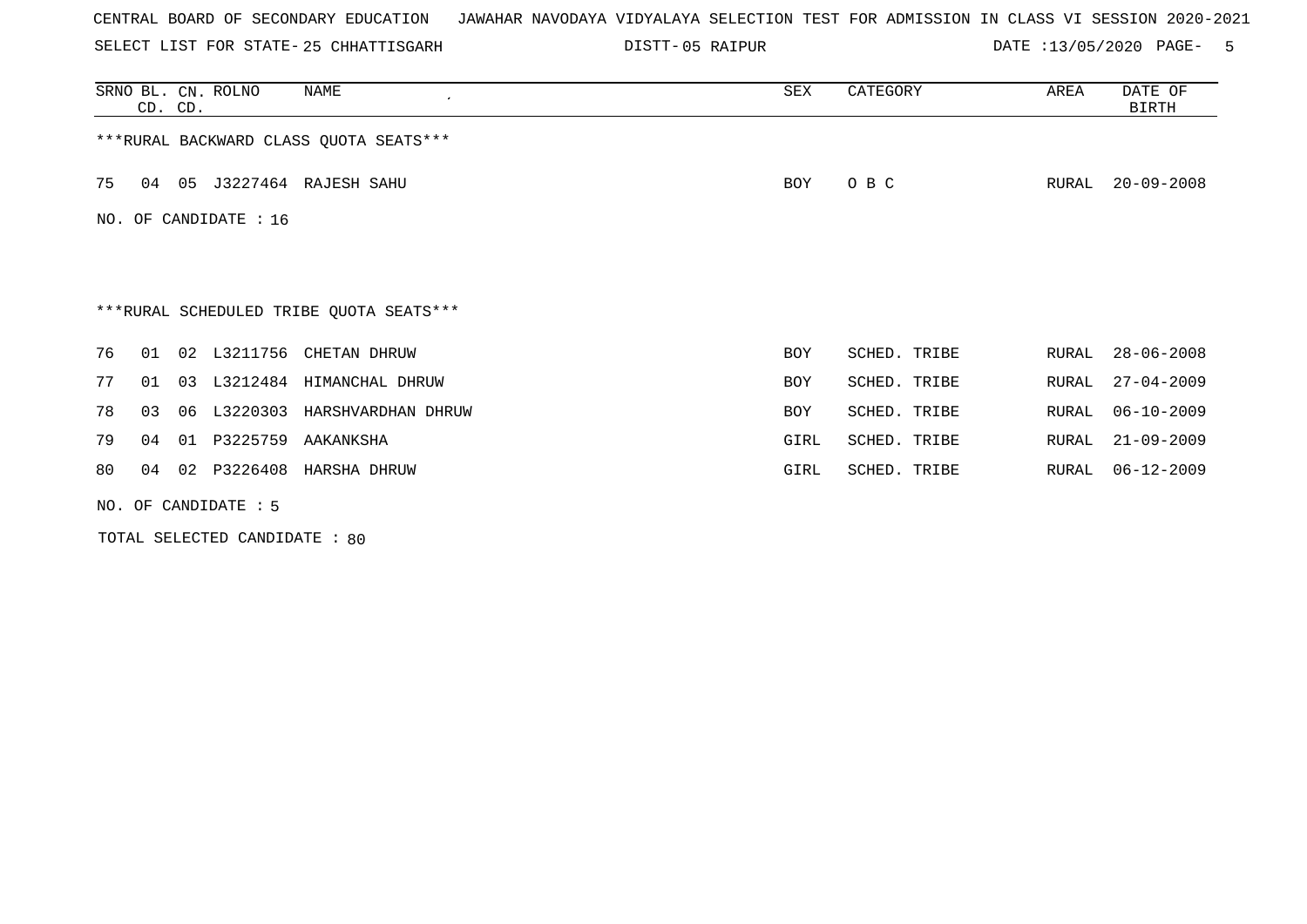SELECT LIST FOR STATE- DISTT- 25 CHHATTISGARH

06 RAJNANDGAON DATE :13/05/2020 PAGE- 1

|     |    | CD. CD. | SRNO BL. CN. ROLNO              | NAME                                   | SEX        | CATEGORY       | AREA  | DATE OF<br><b>BIRTH</b> |
|-----|----|---------|---------------------------------|----------------------------------------|------------|----------------|-------|-------------------------|
|     |    |         | ***OPEN UR SEATS***             |                                        |            |                |       |                         |
| 1   |    |         |                                 | 02 07 E3234220 SOUMYA SINGH BAGHEL     | GIRL       | GENERAL        | URBAN | $22 - 03 - 2009$        |
| 2   | 03 |         |                                 | 01 A3234735 ADESH DWIVEDI              | BOY        | GENERAL        | URBAN | $01 - 03 - 2009$        |
| 3   | 03 |         |                                 | 02 B3235355 DIVYAKANT NISHAD           | BOY        | O B C          | URBAN | $15 - 09 - 2008$        |
| 4   | 08 |         |                                 | 01 P3250614 GITIKA THAKUR              | GIRL       | SCHED. TRIBE   | RURAL | $07 - 08 - 2009$        |
| NO. |    |         | OF CANDIDATE : 4                |                                        |            |                |       |                         |
|     |    |         |                                 |                                        |            |                |       |                         |
|     |    |         |                                 | ***OPEN SCHEDULED CASTE QUOTA SEATS*** |            |                |       |                         |
| 5   | 01 |         |                                 | 05 K3230076 MONESH KAUSHAL             | BOY        | SCHED. CASTE   | RURAL | $27 - 06 - 2009$        |
| 6   | 05 |         |                                 | 05 G3244823 KU. NAYNA SAKARE           | GIRL       | SCHED. CASTE   | URBAN | $05 - 01 - 2008$        |
| 7   | 08 |         |                                 | 01 K3250389 BHAVYA HUMANE              | BOY        | SCHED. CASTE   | RURAL | $20 - 03 - 2010$        |
|     |    |         | NO. OF CANDIDATE : 3            |                                        |            |                |       |                         |
|     |    |         |                                 |                                        |            |                |       |                         |
|     |    |         | ***OPEN DISABLED QUOTA SEATS*** |                                        |            |                |       |                         |
| 8   |    |         |                                 | 04 07 A3241106 NAITIK KUMAR SHARMA     | <b>BOY</b> | <b>GENERAL</b> | URBAN | $15 - 05 - 2009$        |
| 9   | 07 |         |                                 | 03 L3249690 NAGESHWAR                  | <b>BOY</b> | SCHED. TRIBE   | RURAL | $01 - 08 - 2009$        |
| 10  | 07 |         | 03 P3249777 PINKI               |                                        | GIRL       | SCHED. TRIBE   | RURAL | $14 - 01 - 2010$        |
|     |    |         | NO. OF CANDIDATE : 3            |                                        |            |                |       |                         |

\*\*\*OPEN BACKWARD CLASS QUOTA SEATS\*\*\*

11 03 06 B3236908 PARTH SAHU BOY O B C URBAN 29-06-2009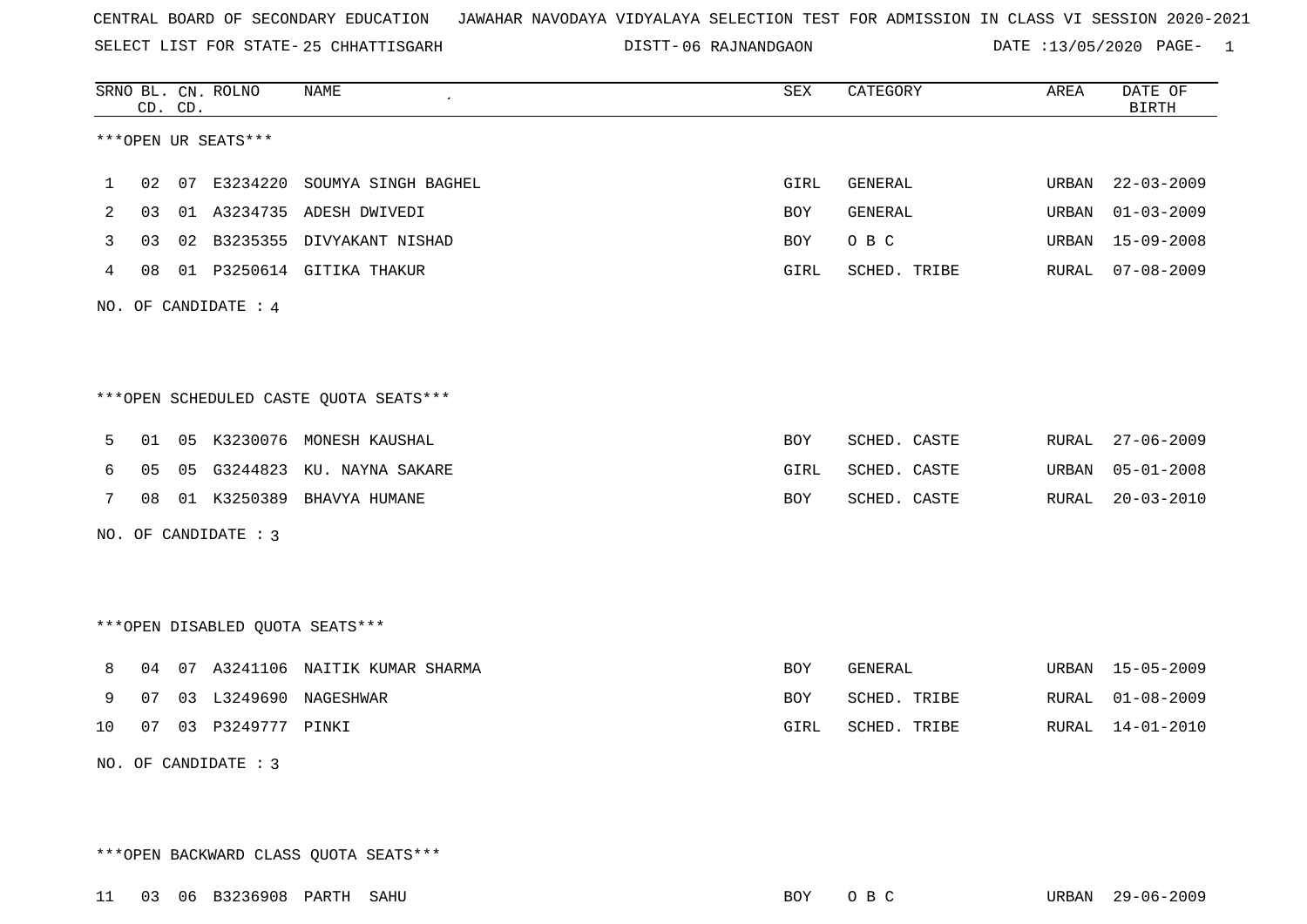SELECT LIST FOR STATE- DISTT- 25 CHHATTISGARH

06 RAJNANDGAON DATE :13/05/2020 PAGE- 2

|    |    | CD. CD. | SRNO BL. CN. ROLNO     | NAME                                   | SEX        | CATEGORY     | AREA  | DATE OF<br><b>BIRTH</b> |
|----|----|---------|------------------------|----------------------------------------|------------|--------------|-------|-------------------------|
|    |    |         |                        | *** OPEN BACKWARD CLASS QUOTA SEATS*** |            |              |       |                         |
| 12 | 04 |         |                        | 04 J3239641 HIMANSHU VAISHNAV          | <b>BOY</b> | O B C        | RURAL | $02 - 11 - 2009$        |
| 13 | 05 |         |                        | 01 J3243523 CHANDRAHAS                 | BOY        | O B C        | RURAL | $09 - 12 - 2009$        |
| 14 | 05 |         | 06 N3245157 MADHURI    |                                        | GIRL       | O B C        | RURAL | $24 - 06 - 2008$        |
| 15 | 05 |         | 08 J3245875 SADASHIV   |                                        | BOY        | O B C        | RURAL | $24 - 06 - 2009$        |
|    |    |         | NO. OF CANDIDATE : 5   |                                        |            |              |       |                         |
|    |    |         |                        | ***OPEN SCHEDULED TRIBE QUOTA SEATS*** |            |              |       |                         |
| 16 | 01 |         |                        | 05 D3230060 MITHLESH DHURVE            | BOY        | SCHED. TRIBE | URBAN | $27 - 06 - 2009$        |
| 17 | 01 |         |                        | 07 L3230741 SAGAR CHANDRAWANSHI        | BOY        | SCHED. TRIBE | RURAL | $18 - 11 - 2008$        |
| 18 | 02 |         | 06 P3233813            | RENU                                   | GIRL       | SCHED. TRIBE | RURAL | $05 - 06 - 2009$        |
| 19 | 05 |         |                        | 05 P3244638 KU. GARIMA GANGASAGAR      | GIRL       | SCHED. TRIBE | RURAL | $19 - 04 - 2009$        |
| 20 | 09 |         |                        | 05 H3253381 SHARIA SHARON LALL         | GIRL       | SCHED. TRIBE | URBAN | $25 - 12 - 2009$        |
|    |    |         | NO. OF CANDIDATE : 5   |                                        |            |              |       |                         |
|    |    |         |                        |                                        |            |              |       |                         |
|    |    |         |                        |                                        |            |              |       |                         |
|    |    |         | ***RURAL OPEN SEATS*** |                                        |            |              |       |                         |
| 21 | 01 |         |                        | 08 N3231063 TEJASVI SAHU               | GIRL       | O B C        | RURAL | $20 - 07 - 2010$        |
| 22 | 01 |         | 08 J3231133 TODELAL    |                                        | <b>BOY</b> | O B C        | RURAL | $28 - 07 - 2009$        |
| 23 | 02 |         |                        | 06 J3233664 PRIYANSHU DEWANGAN         | BOY        | O B C        | RURAL | $24 - 10 - 2009$        |
| 24 | 02 |         |                        | 07 J3234203 SONAL PATEL                | BOY        | O B C        | RURAL | $02 - 08 - 2008$        |
| 25 | 02 |         |                        | 07 N3234215 SONIYA VERMA               | GIRL       | O B C        | RURAL | $27 - 12 - 2008$        |
| 26 | 03 |         |                        | 01 N3234711 AAKRITI VAISHNAV           | GIRL       | O B C        | RURAL | $13 - 07 - 2009$        |
| 27 | 03 |         |                        | 02 N3235166 DEEPIKA SAHU               | GIRL       | O B C        |       | RURAL 21-05-2009        |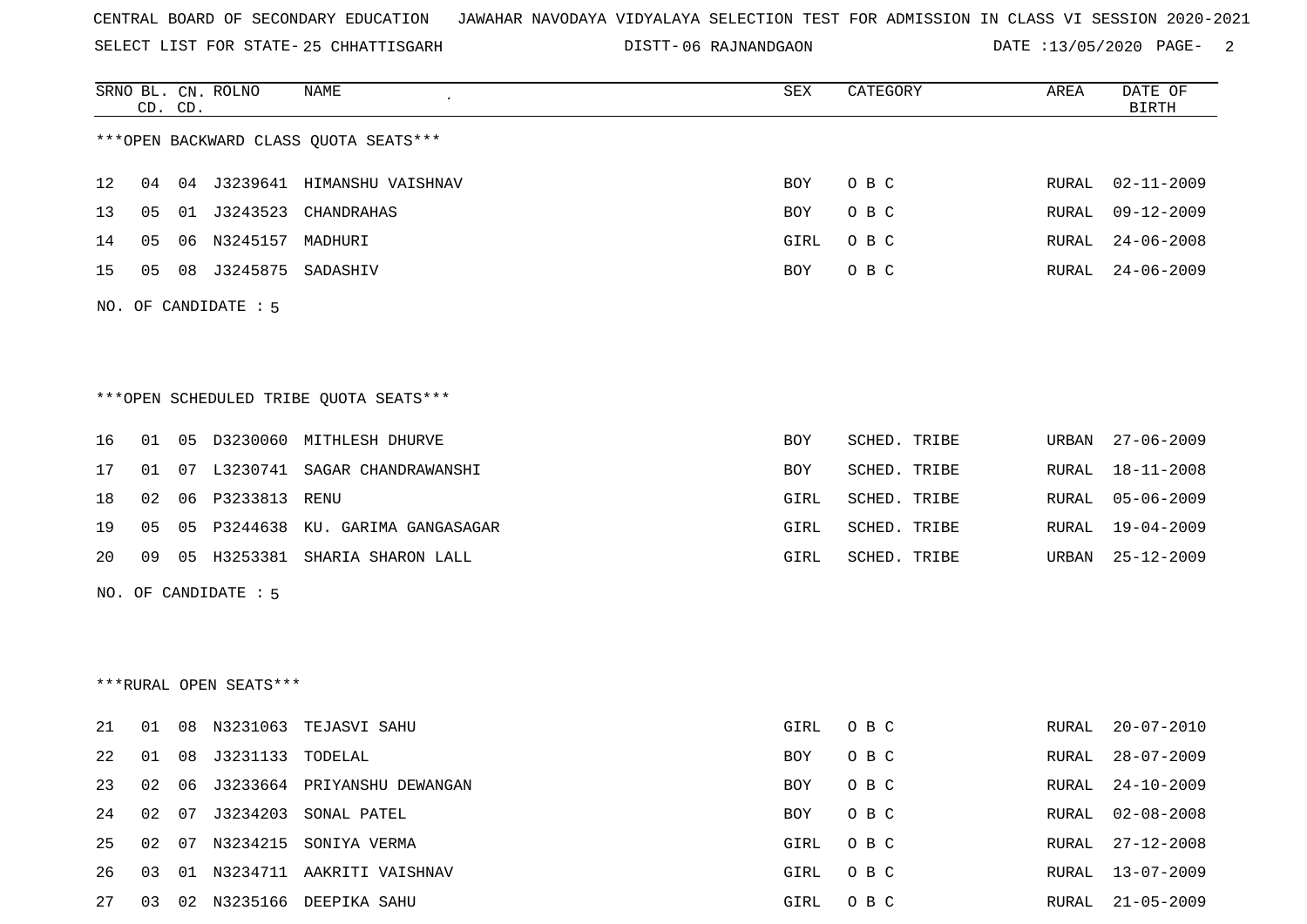SELECT LIST FOR STATE- DISTT- 25 CHHATTISGARH

DISTT-06 RAJNANDGAON DATE :13/05/2020 PAGE- 3

|     | CD. CD. |    | SRNO BL. CN. ROLNO     | NAME                                    | SEX        | CATEGORY       | AREA  | DATE OF<br><b>BIRTH</b> |
|-----|---------|----|------------------------|-----------------------------------------|------------|----------------|-------|-------------------------|
|     |         |    | ***RURAL OPEN SEATS*** |                                         |            |                |       |                         |
| 28  | 03      | 08 |                        | N3238006 YAMINI SAHU                    | GIRL       | O B C          | RURAL | $18 - 02 - 2009$        |
| 29  | 04      | 07 | J3240867               | MANISH SAHU                             | BOY        | O B C          | RURAL | $09 - 03 - 2009$        |
| 30  | 04      | 10 | J3242308               | SOHAM VERMA                             | BOY        | O B C          | RURAL | $26 - 02 - 2010$        |
| 31  | 04      | 10 | K3242428               | SURYAKANT SAYTONDE                      | BOY        | SCHED. CASTE   | RURAL | $28 - 05 - 2008$        |
| 32  | 05      | 05 | M3244919               | KU. SAMRIDDHI SINGH                     | GIRL       | GENERAL        | RURAL | $07 - 06 - 2009$        |
| 33  | 05      | 08 | J3245899               | SAKET KUMAR                             | BOY        | O B C          | RURAL | $25 - 02 - 2009$        |
| 34  | 05      | 09 | J3246186               | TANISHQ BILAWAR                         | BOY        | O B C          | RURAL | $25 - 07 - 2009$        |
| 35  | 06      | 02 | J3247088               | GAGAN JANGHEL                           | BOY        | O B C          | RURAL | $28 - 10 - 2009$        |
| 36  | 06      | 04 |                        | J3248105 NEERAJ SAHU                    | BOY        | O B C          | RURAL | $21 - 10 - 2009$        |
| 37  | 07      |    | 01 L3249255            | <b>JATIN HUNDRE</b>                     | BOY        | SCHED. TRIBE   | RURAL | $08 - 07 - 2009$        |
| 38  | 08      | 03 | M3251278               | NIVEDITA SANA                           | GIRL       | <b>GENERAL</b> | RURAL | $16 - 09 - 2009$        |
| 39  | 09      | 03 |                        | N3252612 KU.LAJIMA SAHU                 | GIRL       | O B C          | RURAL | $21 - 05 - 2009$        |
| NO. |         |    | OF CANDIDATE : 19      |                                         |            |                |       |                         |
|     |         |    |                        |                                         |            |                |       |                         |
|     |         |    |                        |                                         |            |                |       |                         |
|     |         |    |                        | ***RURAL SCHEDULED CASTE QUOTA SEATS*** |            |                |       |                         |
| 40  | 01      | 01 | K3228443               | BHAGWANI DAS                            | <b>BOY</b> | SCHED. CASTE   | RURAL | $21 - 03 - 2008$        |
| 41  | 01      | 08 | K3230914               | SHOURYA GENDRE                          | BOY        | SCHED. CASTE   | RURAL | $15 - 01 - 2009$        |
| 42  | 02      | 09 | K3234658 YOGESH        |                                         | <b>BOY</b> | SCHED. CASTE   | RURAL | $22 - 03 - 2009$        |
| 43  | 03      | 05 | K3236627               | MOHNISH NANDESHWAR                      | <b>BOY</b> | SCHED. CASTE   | RURAL | $07 - 04 - 2009$        |
| 44  | 03      | 05 |                        | 03236776 NIDHI CHATURVEDI               | GIRL       | SCHED. CASTE   | RURAL | $01 - 03 - 2008$        |
| 45  | 05      | 07 |                        | K3245772 RESHAM LAL                     | BOY        | SCHED. CASTE   | RURAL | $01 - 07 - 2009$        |
| 46  | 05      | 08 | K3245999               | SHATRUHAN                               | BOY        | SCHED. CASTE   | RURAL | $16 - 02 - 2009$        |
| 47  | 05      | 10 |                        | K3246465 VIJAY KUMAR SAHARE             | BOY        | SCHED. CASTE   | RURAL | 15-04-2009              |
| 48  | 08      | 02 | 03250858 KU.ISHA       |                                         | GIRL       | SCHED. CASTE   | RURAL | $05 - 07 - 2009$        |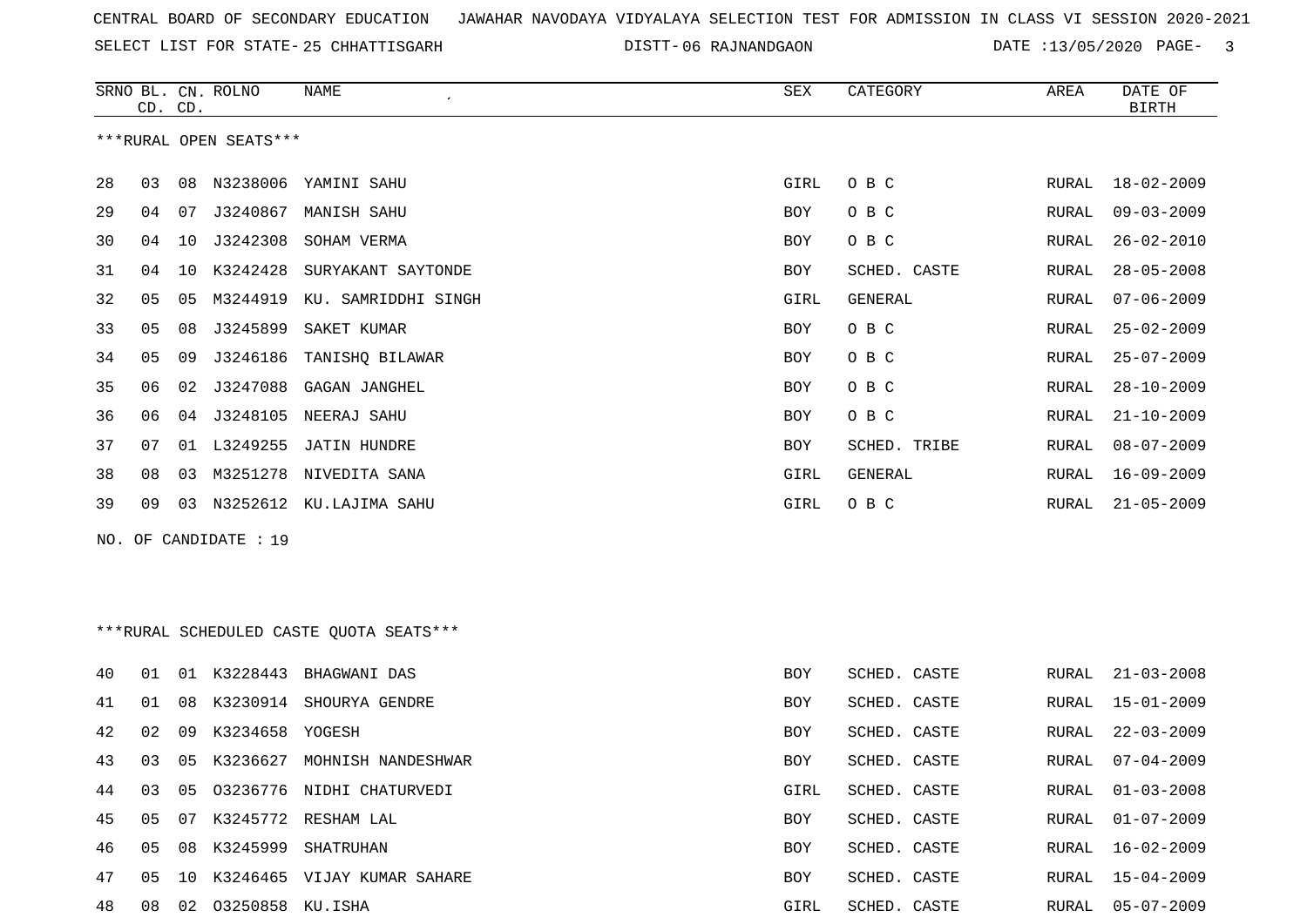SELECT LIST FOR STATE- DISTT- 25 CHHATTISGARH

06 RAJNANDGAON DATE :13/05/2020 PAGE- 4

|    |    | CD. CD. | SRNO BL. CN. ROLNO   | NAME<br>$\epsilon$                      | SEX        | CATEGORY | AREA         | DATE OF<br><b>BIRTH</b> |
|----|----|---------|----------------------|-----------------------------------------|------------|----------|--------------|-------------------------|
|    |    |         | NO. OF CANDIDATE : 9 |                                         |            |          |              |                         |
|    |    |         |                      |                                         |            |          |              |                         |
|    |    |         |                      |                                         |            |          |              |                         |
|    |    |         |                      | *** RURAL BACKWARD CLASS QUOTA SEATS*** |            |          |              |                         |
| 49 | 01 |         |                      | 01 J3228385 APARAJIT SHIV VERMA         | BOY        | O B C    | RURAL        | $21 - 02 - 2010$        |
| 50 | 01 |         | 03 N3229117 HEMA     |                                         | GIRL       | O B C    | RURAL        | $13 - 01 - 2009$        |
| 51 | 01 | 05      |                      | N3229818 KU.YAMUNA                      | GIRL       | O B C    | RURAL        | $13 - 10 - 2008$        |
| 52 | 01 | 05      | J3229928 LUKESH      |                                         | <b>BOY</b> | O B C    | <b>RURAL</b> | $29 - 03 - 2009$        |
| 53 | 01 | 05      |                      | J3230168 NAVIN KUMAR                    | <b>BOY</b> | O B C    | <b>RURAL</b> | $04 - 10 - 2008$        |
| 54 | 01 | 07      |                      | J3230874 SHEKHAR MATRE                  | <b>BOY</b> | O B C    | RURAL        | $19 - 05 - 2009$        |
| 55 | 02 | 06      | N3233549             | PEMIN VERMA                             | GIRL       | O B C    | RURAL        | $07 - 08 - 2008$        |
| 56 | 02 | 08      |                      | J3234555 VIJAY VERMA                    | <b>BOY</b> | O B C    | RURAL        | $30 - 07 - 2009$        |
| 57 | 02 | 09      |                      | J3234610 YAMAN VERMA                    | <b>BOY</b> | O B C    | <b>RURAL</b> | $09 - 03 - 2010$        |
| 58 | 03 | 02      | N3235346 DIPTI       |                                         | GIRL       | O B C    | <b>RURAL</b> | $23 - 07 - 2009$        |
| 59 | 03 | 04      |                      | N3236369 KU. VAISHNAVEE DEWANGAN        | GIRL       | O B C    | <b>RURAL</b> | $10 - 09 - 2009$        |
| 60 | 03 | 06      |                      | N3236934 PAYAL SAHU                     | GIRL       | O B C    | <b>RURAL</b> | $09 - 09 - 2008$        |
| 61 | 05 | 02      |                      | J3243856 DIVYANSH DEWANGAN              | <b>BOY</b> | O B C    | RURAL        | $06 - 12 - 2008$        |
| 62 | 05 | 04      | J3244517             | KOHINOOR DEWANGAN                       | <b>BOY</b> | O B C    | RURAL        | $07 - 02 - 2009$        |
| 63 | 05 | 07      |                      | J3245722 RAJ SAHU                       | <b>BOY</b> | O B C    | RURAL        | $10 - 09 - 2009$        |
| 64 | 05 | 08      | N3245903             | SAKSHI                                  | GIRL       | O B C    | RURAL        | $12 - 02 - 2010$        |

NO. OF CANDIDATE : 16

\*\*\*RURAL SCHEDULED TRIBE QUOTA SEATS\*\*\*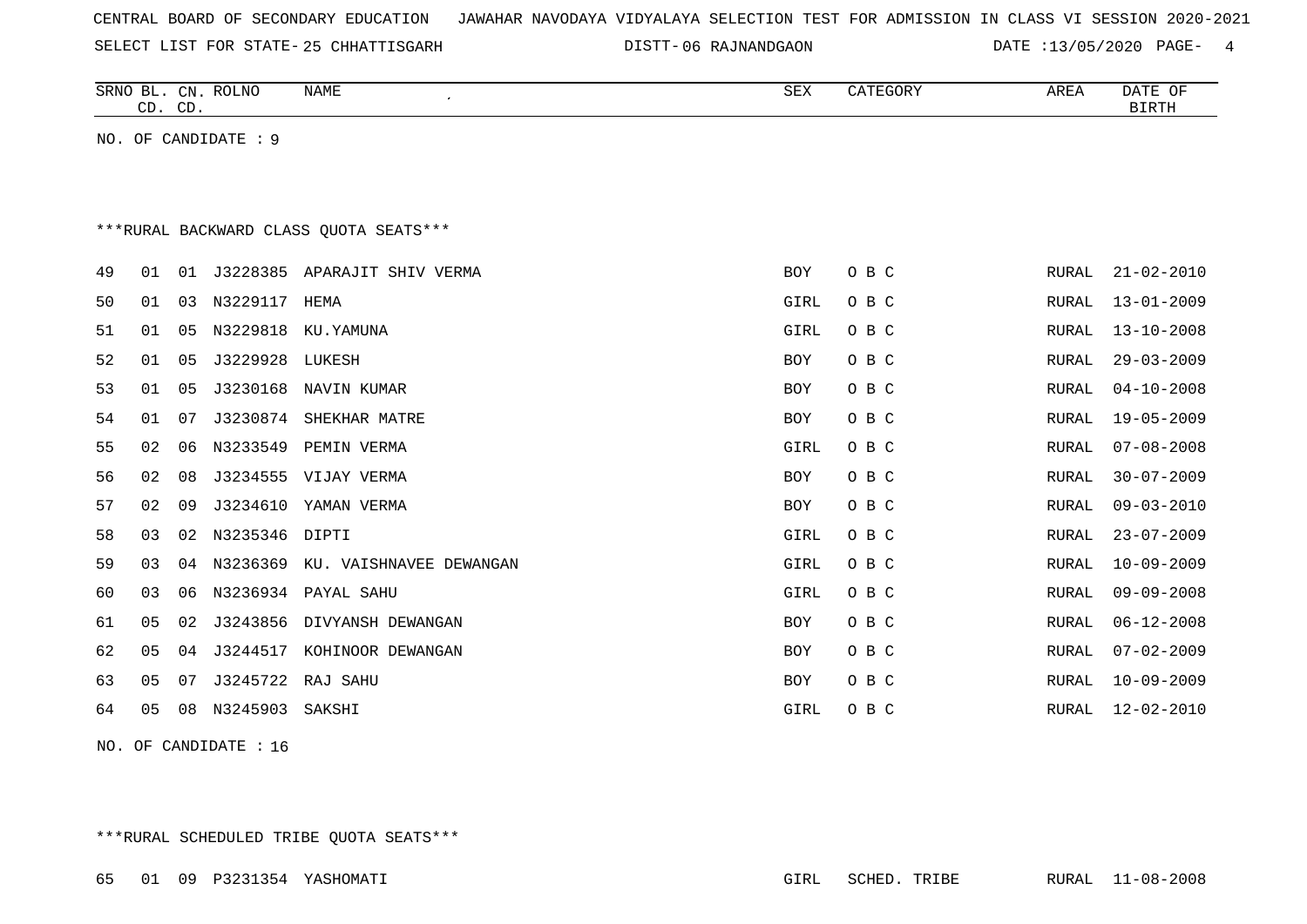SELECT LIST FOR STATE- DISTT- 25 CHHATTISGARH

06 RAJNANDGAON DATE :13/05/2020 PAGE- 5

|    |    |          | <b>NAME</b>                   | SEX                                     | CATEGORY            | AREA         | DATE OF<br><b>BIRTH</b> |
|----|----|----------|-------------------------------|-----------------------------------------|---------------------|--------------|-------------------------|
|    |    |          |                               |                                         |                     |              |                         |
| 02 | 02 | L3232265 | GHANEDRA CHANDRAWANSHI        | <b>BOY</b>                              | <b>SCHED. TRIBE</b> | RURAL        | $23 - 06 - 2009$        |
| 02 | 03 | L3232605 | KANHAIYA KANWAR               | <b>BOY</b>                              | SCHED. TRIBE        | <b>RURAL</b> | $01 - 04 - 2009$        |
| 03 | 02 | P3235352 | DIVYA BHUARYA                 | GIRL                                    | SCHED. TRIBE        | RURAL        | $20 - 05 - 2009$        |
| 03 | 03 | L3235604 | HARSH KUMAR OOTEE             | <b>BOY</b>                              | SCHED. TRIBE        | <b>RURAL</b> | $01 - 05 - 2009$        |
| 03 | 07 | L3237360 | SANDEEP<br>KANVAR             | <b>BOY</b>                              | SCHED. TRIBE        | RURAL        | $19 - 04 - 2010$        |
| 03 | 07 | L3237563 | STYAM KUMAR MARKAM            | <b>BOY</b>                              | SCHED. TRIBE        | RURAL        | $21 - 09 - 2009$        |
| 05 | 01 | P3243309 | ARTI KUNJAM                   | GIRL                                    | SCHED. TRIBE        | <b>RURAL</b> | $20 - 06 - 2009$        |
| 05 | 04 | P3244553 | KU. ANJANA                    | GIRL                                    | SCHED. TRIBE        | RURAL        | $25 - 01 - 2010$        |
| 05 | 05 | P3244835 | KU. NEHA                      | GIRL                                    | SCHED. TRIBE        | <b>RURAL</b> | $09 - 07 - 2009$        |
| 05 | 07 | P3245640 | PRIYANKA                      | GIRL                                    | SCHED. TRIBE        | RURAL        | $19 - 01 - 2009$        |
| 06 | 02 | L3247059 | DULESH KUMAR KANVAR           | <b>BOY</b>                              | SCHED. TRIBE        | <b>RURAL</b> | $06 - 12 - 2008$        |
| 06 | 03 | P3247507 | KU.LAXMI                      | GIRL                                    | SCHED. TRIBE        | RURAL        | $19 - 03 - 2010$        |
| 06 | 04 | P3247840 | KU. TAMESHWARI                | GIRL                                    | SCHED. TRIBE        | <b>RURAL</b> | $10 - 05 - 2009$        |
| 07 | 02 | P3249469 | KU. MANSI THAKUR              | GIRL                                    | SCHED. TRIBE        | RURAL        | $27 - 03 - 2010$        |
| 07 | 03 | L3249791 | PRAMOD KUMAR                  | <b>BOY</b>                              | SCHED. TRIBE        | RURAL        | $05 - 07 - 2009$        |
|    |    |          | SRNO BL. CN. ROLNO<br>CD. CD. | ***RURAL SCHEDULED TRIBE OUOTA SEATS*** |                     |              |                         |

NO. OF CANDIDATE : 16

TOTAL SELECTED CANDIDATE : 80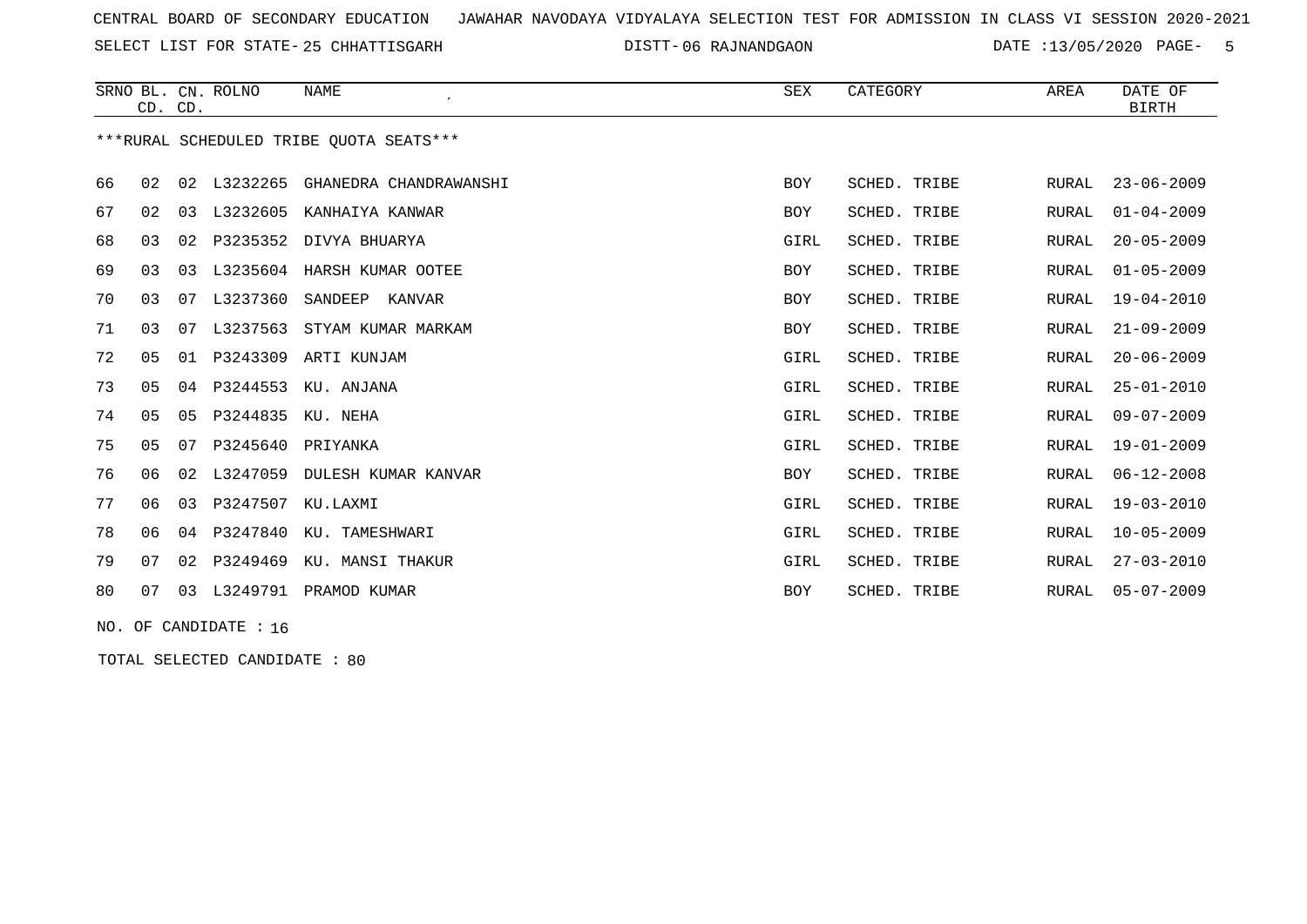SELECT LIST FOR STATE- DISTT- 25 CHHATTISGARH

07 SURAJPUR DATE :13/05/2020 PAGE- 1

|                |    | CD. CD. | SRNO BL. CN. ROLNO   | NAME                                   | ${\tt SEX}$ | CATEGORY     | AREA  | DATE OF<br><b>BIRTH</b> |
|----------------|----|---------|----------------------|----------------------------------------|-------------|--------------|-------|-------------------------|
|                |    |         | ***OPEN UR SEATS***  |                                        |             |              |       |                         |
| 1              |    |         |                      | 02 02 J3256207 SHREYASH GUPTA          | BOY         | O B C        |       | RURAL 01-02-2009        |
| $\overline{2}$ |    |         |                      | 03 01 B3256616 CHITRANSH SAHU          | BOY         | O B C        | URBAN | $10 - 03 - 2009$        |
| 3              |    |         |                      | 03 03 A3257807 SAMARENDRA MISHRA       | BOY         | GENERAL      | URBAN | $26 - 11 - 2010$        |
|                |    |         | NO. OF CANDIDATE : 3 |                                        |             |              |       |                         |
|                |    |         |                      | ***OPEN SCHEDULED CASTE QUOTA SEATS*** |             |              |       |                         |
|                |    |         |                      |                                        |             |              |       |                         |
| 4              |    |         |                      | 03 03 C3257979 SHYAMANAND CHOUDHARI    | BOY         | SCHED. CASTE | URBAN | $06 - 12 - 2009$        |
| 5              |    |         |                      | 04 01 03258866 MONIKA SOLANKI          | GIRL        | SCHED. CASTE | RURAL | $10 - 06 - 2008$        |
| 6              |    |         |                      | 05 02 K3259866 NITESH RAVI             | BOY         | SCHED. CASTE | RURAL | $08 - 03 - 2010$        |
|                |    |         | NO. OF CANDIDATE : 3 |                                        |             |              |       |                         |
|                |    |         |                      |                                        |             |              |       |                         |
|                |    |         |                      | *** OPEN DISABLED QUOTA SEATS***       |             |              |       |                         |
| 7              |    |         |                      | 01 02 P3254408 KU. MANNU               | GIRL        | SCHED. TRIBE |       | RURAL 18-04-2009        |
| 8              | 03 |         |                      | 03 E3257816 SANA AHSAN                 | GIRL        | GENERAL      | URBAN | $25 - 10 - 2008$        |
|                |    |         | NO. OF CANDIDATE : 2 |                                        |             |              |       |                         |
|                |    |         |                      |                                        |             |              |       |                         |
|                |    |         |                      | *** OPEN BACKWARD CLASS QUOTA SEATS*** |             |              |       |                         |
| 9              |    |         |                      | 02 02 J3256106 REYANSH JAISWAL         | BOY         | O B C        | RURAL | $13 - 03 - 2010$        |
| 10             |    |         |                      | 03 01 B3256800 HARSH SAHU              | BOY         | O B C        | URBAN | $07 - 02 - 2010$        |
| 11             |    |         |                      | 03 01 F3256947 KHUSHI KUSHWAHA         | GIRL        | O B C        | URBAN | $25 - 01 - 2009$        |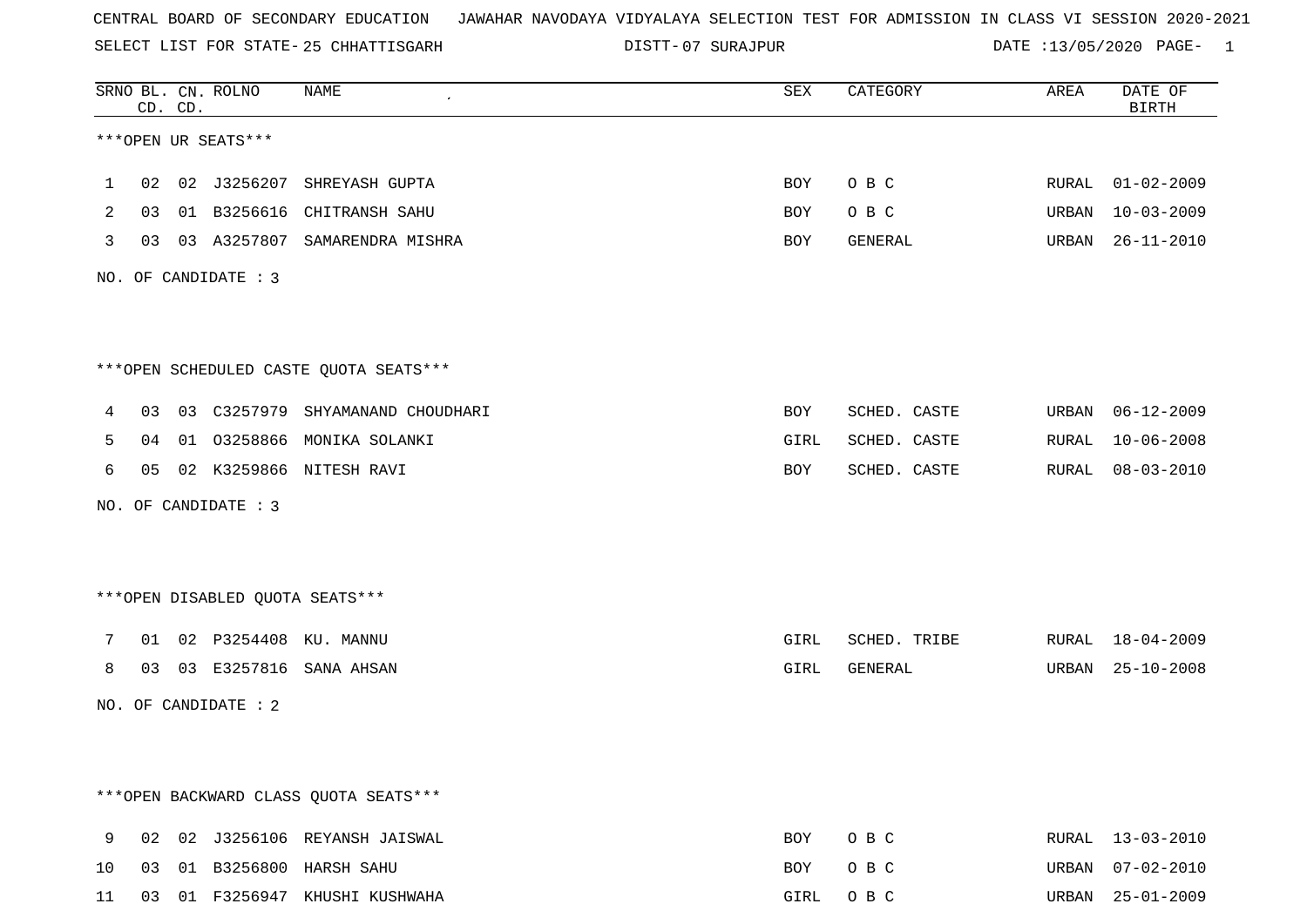SELECT LIST FOR STATE- DISTT- 25 CHHATTISGARH

07 SURAJPUR DATE :13/05/2020 PAGE- 2

|    |    | CD. CD. | SRNO BL. CN. ROLNO     | NAME                                   | SEX        | CATEGORY     | AREA          | DATE OF<br><b>BIRTH</b> |
|----|----|---------|------------------------|----------------------------------------|------------|--------------|---------------|-------------------------|
|    |    |         |                        | *** OPEN BACKWARD CLASS QUOTA SEATS*** |            |              |               |                         |
| 12 | 03 |         | 03 N3257992            | SMITA RAJWADE                          | GIRL       | O B C        | RURAL         | 07-01-2009              |
| 13 | 05 | 02      | J3260105               | SIMANTH RAJWADE                        | BOY        | O B C        | RURAL         | 18-07-2009              |
|    |    |         | NO. OF CANDIDATE : 5   |                                        |            |              |               |                         |
|    |    |         |                        | ***OPEN SCHEDULED TRIBE QUOTA SEATS*** |            |              |               |                         |
| 14 | 01 |         |                        | 01 L3253957 ASHWIN PAIKRA              | <b>BOY</b> | SCHED. TRIBE | RURAL         | $16 - 06 - 2009$        |
| 15 | 01 | 02      |                        | L3254683 NARAD SINGH PAINKRA           | BOY        | SCHED. TRIBE | RURAL         | $07 - 06 - 2008$        |
| 16 | 02 | 02      |                        | P3255989 NEELAM SINGH                  | GIRL       | SCHED. TRIBE | RURAL         | $08 - 06 - 2009$        |
| 17 | 02 | 02      |                        | L3256003 NISHCHAY MINJ                 | BOY        | SCHED. TRIBE | RURAL         | $23 - 10 - 2010$        |
| 18 | 03 |         |                        | 01 H3256698 DIPTI SINGH                | GIRL       | SCHED. TRIBE | URBAN         | $25 - 12 - 2009$        |
| 19 | 03 |         |                        | 03 L3257676 RAMAN SINGH                | BOY        | SCHED. TRIBE | RURAL         | $15 - 09 - 2009$        |
| 20 | 05 | 02      |                        | L3260185 VIKASH SINGH NETAM            | BOY        | SCHED. TRIBE | RURAL         | $21 - 09 - 2009$        |
|    |    |         | NO. OF CANDIDATE : 7   |                                        |            |              |               |                         |
|    |    |         |                        |                                        |            |              |               |                         |
|    |    |         |                        |                                        |            |              |               |                         |
|    |    |         | ***RURAL OPEN SEATS*** |                                        |            |              |               |                         |
| 21 | 01 | 01      |                        | 13253914 ARADHYA GUPTA                 | BOY        | GENERAL      | RURAL         | $30 - 07 - 2009$        |
| 22 | 01 |         |                        | 02 N3254604 MANNAT GUPTA               | GIRL       | O B C        | RURAL         | $26 - 11 - 2009$        |
| 23 | 01 |         |                        | 04 N3255393 SRISHTI JAISWAL            | GIRL       | O B C        | RURAL         | $02 - 01 - 2009$        |
| 24 | 02 | 02      | J3256204               | SHREYANSH PATEL                        | BOY        | O B C        | RURAL         | $03 - 05 - 2009$        |
| 25 | 02 |         | 02 J3256208            | SHUBHAM KUMAR SAHU                     | BOY        | O B C        | RURAL         | $30 - 04 - 2008$        |
| 26 | 03 | 01      | J3256630               | DEERAJ DEVANGAN                        | BOY        | O B C        | ${\tt RURAL}$ | $22 - 08 - 2008$        |
| 27 | 03 |         |                        | 02 M3257246 MAMTA KUNWAR               | GIRL       | GENERAL      | RURAL         | $09 - 07 - 2009$        |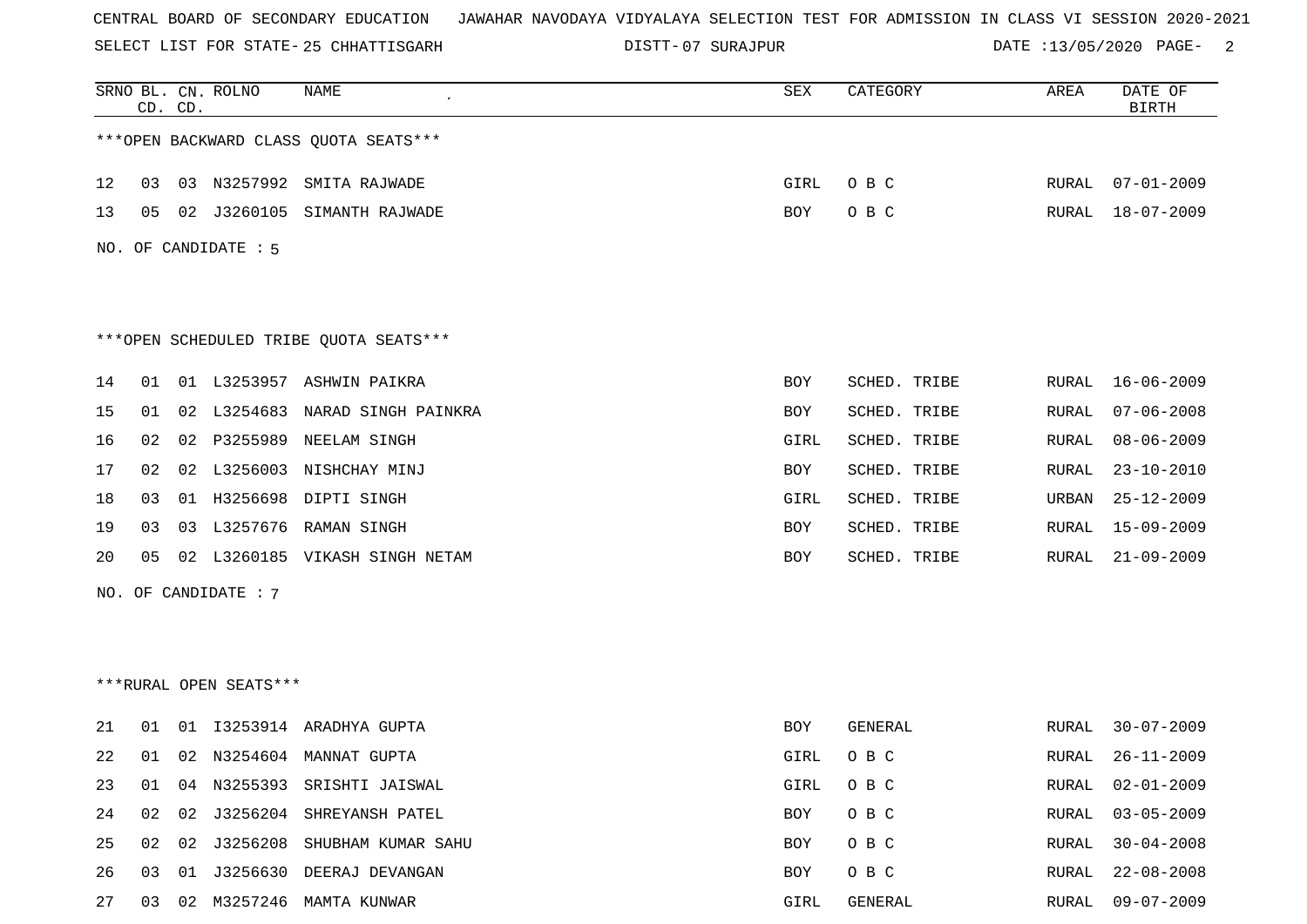SELECT LIST FOR STATE- DISTT- 25 CHHATTISGARH

07 SURAJPUR DATE :13/05/2020 PAGE- 3

|    | CD. CD. |    | SRNO BL. CN. ROLNO     | NAME                                    | SEX        | CATEGORY       | AREA         | DATE OF<br><b>BIRTH</b> |
|----|---------|----|------------------------|-----------------------------------------|------------|----------------|--------------|-------------------------|
|    |         |    | ***RURAL OPEN SEATS*** |                                         |            |                |              |                         |
| 28 | 03      | 03 | J3257885               | SATYAM KUMAR SAHU                       | <b>BOY</b> | O B C          | RURAL        | $22 - 06 - 2009$        |
| 29 | 03      | 03 |                        | J3258251 YOGESH KUMAR YADAV             | BOY        | O B C          | <b>RURAL</b> | $23 - 01 - 2008$        |
| 30 | 04      | 01 | J3258575 JUGESH        |                                         | BOY        | O B C          | RURAL        | $18 - 06 - 2009$        |
| 31 | 04      | 02 |                        | J3258913 NISHANT RAJWADE                | BOY        | O B C          | <b>RURAL</b> | $09 - 08 - 2008$        |
| 32 | 05      | 01 |                        | M3259554 CHHOTI SINGH                   | GIRL       | <b>GENERAL</b> | RURAL        | $06 - 10 - 2008$        |
| 33 | 05      | 02 |                        | M3260163 UNNATI UPADHYAH                | GIRL       | <b>GENERAL</b> | RURAL        | $23 - 04 - 2010$        |
| 34 | 06      |    |                        | 01 N3260456 KU. ANANYA SAHU             | GIRL       | O B C          | RURAL        | $13 - 07 - 2009$        |
|    |         |    | NO. OF CANDIDATE : 14  |                                         |            |                |              |                         |
|    |         |    |                        |                                         |            |                |              |                         |
|    |         |    |                        |                                         |            |                |              |                         |
|    |         |    |                        | ***RURAL SCHEDULED CASTE QUOTA SEATS*** |            |                |              |                         |
| 35 | 03      |    | 02 K3257290 MANTOSH    |                                         | <b>BOY</b> | SCHED. CASTE   | <b>RURAL</b> | $20 - 05 - 2008$        |
| 36 | 03      | 03 |                        | 03257772 ROSHNI CHOUDHARY               | GIRL       | SCHED. CASTE   | <b>RURAL</b> | $25 - 10 - 2009$        |
| 37 | 03      | 03 | K3257790               | SAGAR KURREY                            | BOY        | SCHED. CASTE   | RURAL        | $18 - 03 - 2009$        |
| 38 | 03      | 03 | K3258116               | TANISH SONWANI                          | BOY        | SCHED. CASTE   | RURAL        | $04 - 11 - 2009$        |
| 39 | 04      | 01 |                        | K3258393 ASHRIT KUMAR RAVI              | BOY        | SCHED. CASTE   | RURAL        | $03 - 03 - 2008$        |
| 40 | 04      |    |                        | 01 03258701 KUMARI KAMNA                | GIRL       | SCHED. CASTE   | RURAL        | $04 - 05 - 2009$        |
| 41 | 04      | 02 | 03259020               | PURNIMA KANEDIA                         | GIRL       | SCHED. CASTE   | RURAL        | $10 - 07 - 2009$        |
| 42 | 04      |    | 02 K3259173            | SANJU                                   | <b>BOY</b> | SCHED. CASTE   | RURAL        | $16 - 11 - 2007$        |
| 43 | 05      |    |                        | 01 K3259682 KRISHNA KUMAR               | BOY        | SCHED. CASTE   | RURAL        | $03 - 08 - 2009$        |

NO. OF CANDIDATE : 9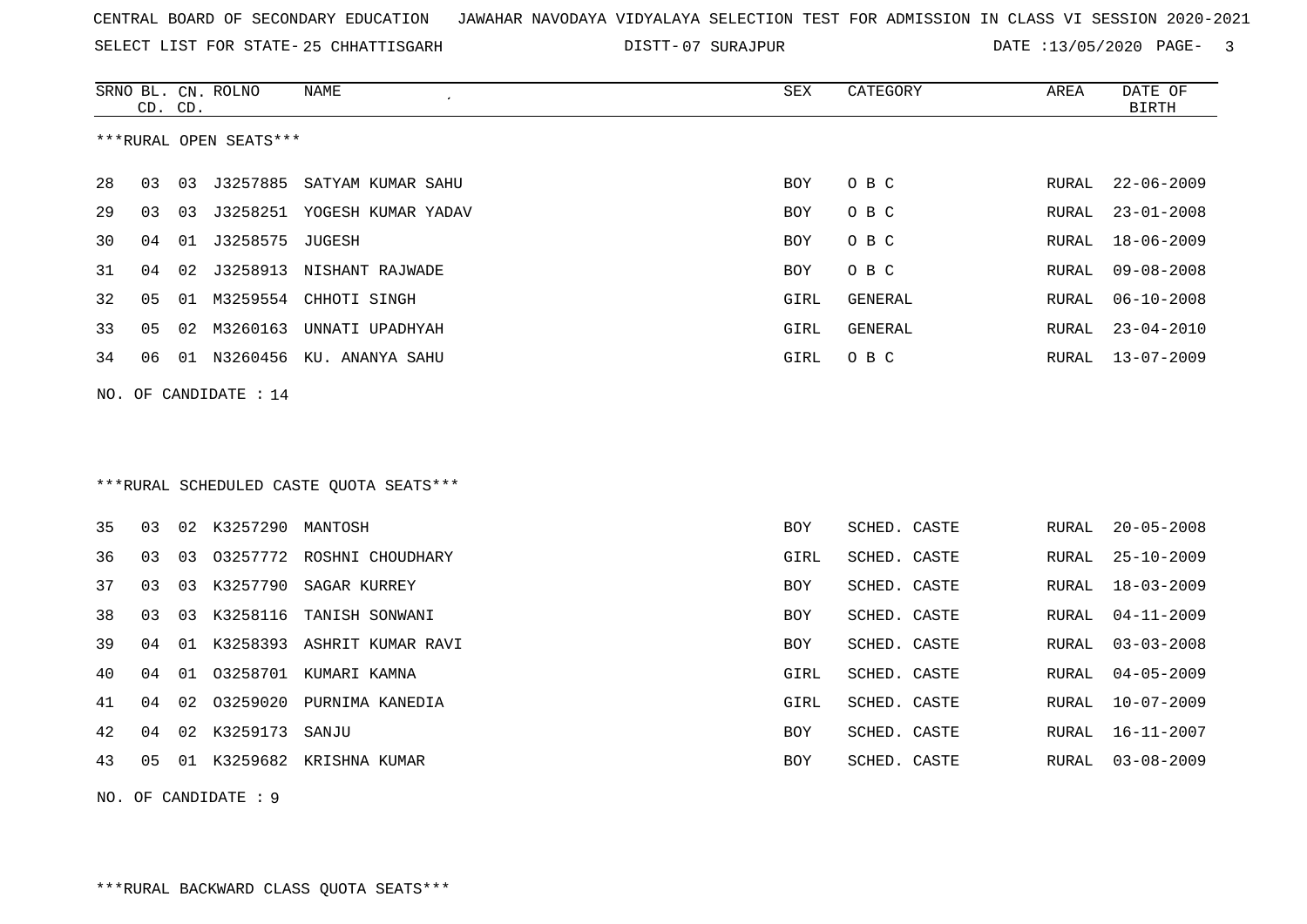SELECT LIST FOR STATE- DISTT- 25 CHHATTISGARH

07 SURAJPUR DATE :13/05/2020 PAGE- 4

|    |    | CD. CD. | SRNO BL. CN. ROLNO    | <b>NAME</b>                            | SEX        | CATEGORY | AREA  | DATE OF<br><b>BIRTH</b> |
|----|----|---------|-----------------------|----------------------------------------|------------|----------|-------|-------------------------|
|    |    |         |                       | ***RURAL BACKWARD CLASS OUOTA SEATS*** |            |          |       |                         |
| 44 | 01 |         |                       | 01 J3253726 ADITYA VERMA               | BOY        | O B C    | RURAL | $14 - 06 - 2009$        |
| 45 | 02 | 02      |                       | J3256019 PIYUSH KUMAR RAJWADE          | <b>BOY</b> | O B C    | RURAL | $01 - 09 - 2008$        |
| 46 | 02 | 02      | J3256143              | SANGAM YADAV                           | BOY        | O B C    | RURAL | $20 - 05 - 2009$        |
| 47 | 02 | 02      | N3256203              | SHREYA GURJAR                          | GIRL       | O B C    | RURAL | $29 - 05 - 2007$        |
| 48 | 02 |         | 02 N3256206           | SHREYA SAHU                            | GIRL       | O B C    | RURAL | $09 - 01 - 2010$        |
| 49 | 03 | 01      |                       | J3256483 ARPIT GUPTA                   | BOY        | O B C    | RURAL | $27 - 11 - 2008$        |
| 50 | 03 | 01      |                       | N3256773 GITANDINI RAJWADE             | GIRL       | O B C    | RURAL | $17 - 05 - 2010$        |
| 51 | 03 | 02      | N3257449              | PARI GUPTA                             | GIRL       | O B C    | RURAL | $18 - 01 - 2010$        |
| 52 | 03 | 02      |                       | J3257580 PRIYANSHU RAJWADE             | BOY        | O B C    | RURAL | $23 - 11 - 2008$        |
| 53 | 03 | 03      | N3257942              | SHIVANEE RAJWADE                       | GIRL       | O B C    | RURAL | $14 - 08 - 2008$        |
| 54 | 04 | 01      |                       | N3258303 AKRITI GUPTA                  | GIRL       | O B C    | RURAL | $29 - 05 - 2009$        |
| 55 | 04 |         |                       | 01 J3258531 HARIOM GUPTA               | BOY        | O B C    | RURAL | $07 - 06 - 2009$        |
| 56 | 05 | 01      | J3259621              | <b>GULASAN KUMAR</b>                   | <b>BOY</b> | O B C    | RURAL | $23 - 03 - 2009$        |
| 57 | 05 | 01      |                       | J3259815 MILIND KHANDA                 | BOY        | O B C    | RURAL | $05 - 03 - 2008$        |
| 58 | 05 |         |                       | 02 J3260204 YOGESH KUMAR SAHU          | BOY        | O B C    | RURAL | $26 - 07 - 2007$        |
| 59 | 05 |         |                       | 02 J3260208 YUVRAJ RAJWADE             | BOY        | O B C    | RURAL | $27 - 12 - 2010$        |
|    |    |         | NO. OF CANDIDATE : 16 |                                        |            |          |       |                         |
|    |    |         |                       |                                        |            |          |       |                         |
|    |    |         |                       |                                        |            |          |       |                         |

\*\*\*RURAL SCHEDULED TRIBE QUOTA SEATS\*\*\*

| 60    |  | 01 02 L3254225 GIRDHARI SANDILYA | <b>BOY</b> | SCHED. TRIBE | RURAL 06-04-2009 |
|-------|--|----------------------------------|------------|--------------|------------------|
|       |  | 61 01 02 P3254665 MUSKAN SINGH   | GIRL       | SCHED. TRIBE | RURAL 19-08-2009 |
|       |  | 62 01 03 L3254695 NAWANIT KUMAR  | BOY        | SCHED. TRIBE | RURAL 09-12-2009 |
|       |  | 63 01 03 L3254835 PREMSAI BEK    | BOY        | SCHED. TRIBE | RURAL 10-06-2009 |
| 64 01 |  | 04 L3255562 UTKRISH KINDO        | BOY        | SCHED. TRIBE | RURAL 29-04-2009 |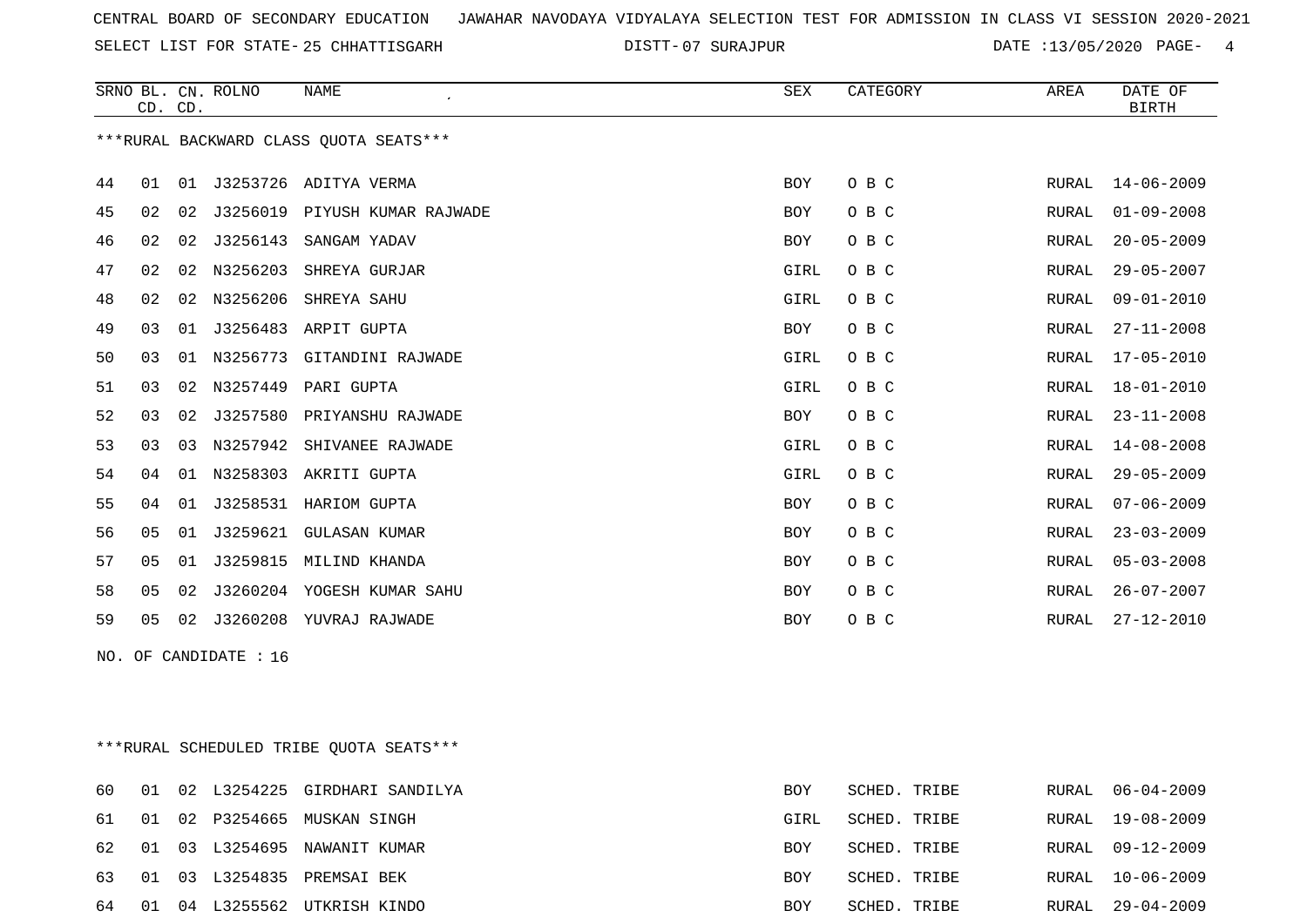SELECT LIST FOR STATE- DISTT- 25 CHHATTISGARH

07 SURAJPUR DATE :13/05/2020 PAGE- 5

|    |                | CD. CD. | SRNO BL. CN. ROLNO | NAME<br>$\epsilon$                      | SEX        | CATEGORY     | AREA         | DATE OF<br>BIRTH |
|----|----------------|---------|--------------------|-----------------------------------------|------------|--------------|--------------|------------------|
|    |                |         |                    | ***RURAL SCHEDULED TRIBE OUOTA SEATS*** |            |              |              |                  |
| 65 | 01             |         |                    | 04 L3255565 VAIBHAV SINGH               | <b>BOY</b> | SCHED. TRIBE | RURAL        | $20 - 01 - 2009$ |
| 66 | 02             | 01      |                    | P3255895 KRITIKA SINGH                  | GIRL       | SCHED. TRIBE | <b>RURAL</b> | $09 - 04 - 2008$ |
| 67 | 02             | 02      |                    | L3256120 ROSHAN PAIKRA                  | BOY        | SCHED. TRIBE | RURAL        | $25 - 11 - 2008$ |
| 68 | 03             |         |                    | 01 P3256397 ANISHA TIRKEY               | GIRL       | SCHED. TRIBE | <b>RURAL</b> | $11 - 02 - 2010$ |
| 69 | 03             | 01      | L3256480           | ARMAN PAIKRA                            | <b>BOY</b> | SCHED. TRIBE | RURAL        | $15 - 08 - 2009$ |
| 70 | 03             | 01      | L3256790           | HARDEEP SINGH                           | <b>BOY</b> | SCHED. TRIBE | <b>RURAL</b> | $06 - 12 - 2009$ |
| 71 | 03             | 01      | L3256838           | JAI BAHADUR SINGH                       | <b>BOY</b> | SCHED. TRIBE | <b>RURAL</b> | $20 - 12 - 2008$ |
| 72 | 03             | 01      | P3256979           | KRITIKA SINGH                           | GIRL       | SCHED. TRIBE | <b>RURAL</b> | $01 - 02 - 2009$ |
| 73 | 03             | 02      | L3257555           | PRITHVI KUJUR                           | <b>BOY</b> | SCHED. TRIBE | <b>RURAL</b> | $26 - 08 - 2009$ |
| 74 | 03             | 03      | L3257891           | SAURBH SINGH MARAVI                     | <b>BOY</b> | SCHED. TRIBE | RURAL        | $20 - 07 - 2008$ |
| 75 | 03             | 03      |                    | L3258192 VIJAY MARKAM                   | <b>BOY</b> | SCHED. TRIBE | RURAL        | $29 - 11 - 2008$ |
| 76 | 04             | 01      | L3258390           | ASHISH KUMAR PAIKRA                     | <b>BOY</b> | SCHED. TRIBE | <b>RURAL</b> | $26 - 11 - 2008$ |
| 77 | 05             | 02      |                    | P3259902 PRACHI SINGH                   | GIRL       | SCHED. TRIBE | <b>RURAL</b> | $20 - 10 - 2008$ |
| 78 | 0 <sub>5</sub> |         | 02 L3259905        | PRADEEP SINGH                           | <b>BOY</b> | SCHED. TRIBE | RURAL        | $08 - 03 - 2008$ |
| 79 | 05             | 02      | L3260037           | SANJAY SINGH                            | <b>BOY</b> | SCHED. TRIBE | <b>RURAL</b> | $20 - 07 - 2008$ |
| 80 | 06             | 02      | L3260870           | SUNIL KUMAR                             | <b>BOY</b> | SCHED. TRIBE | RURAL        | $09 - 03 - 2009$ |

NO. OF CANDIDATE : 21

TOTAL SELECTED CANDIDATE : 80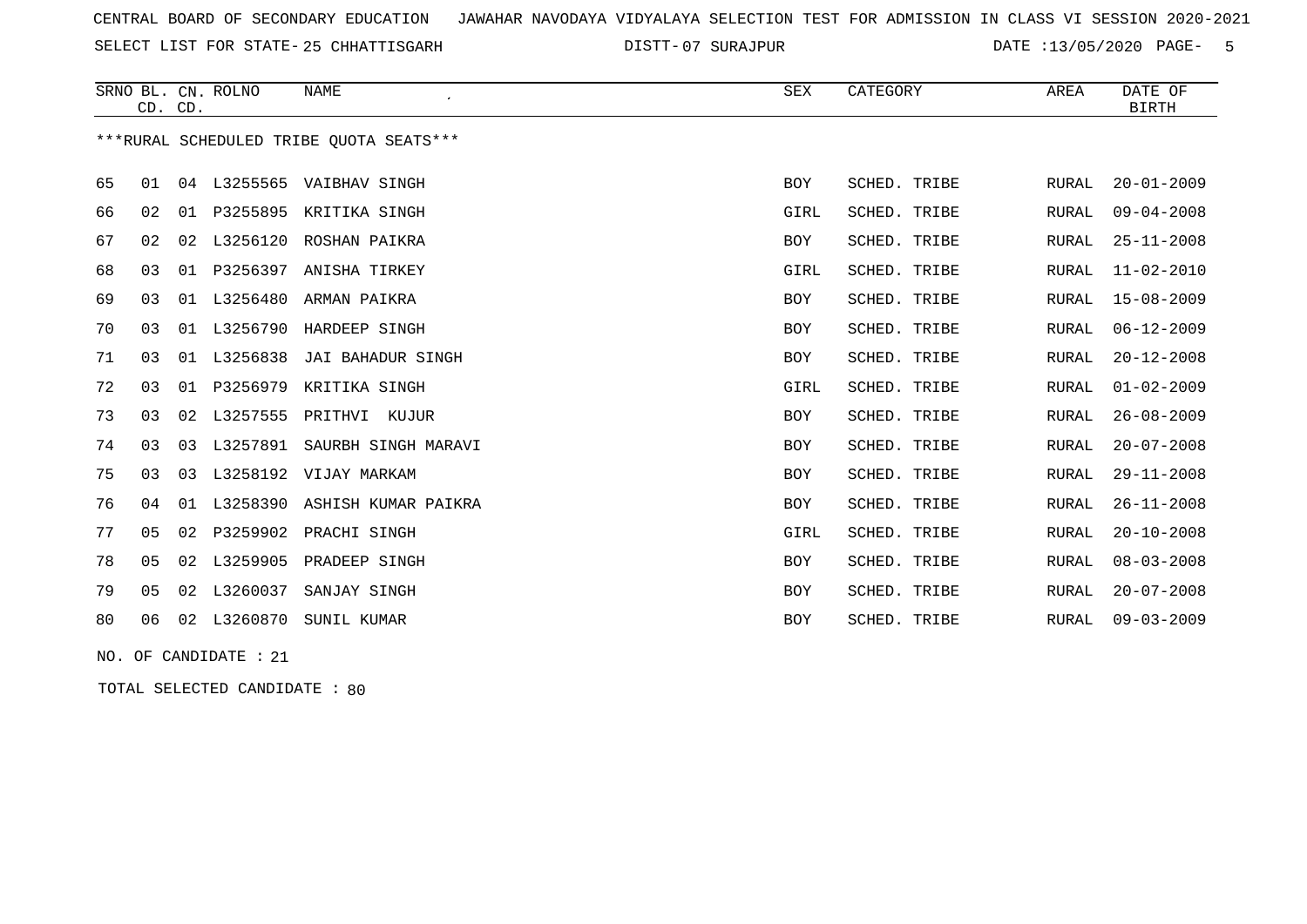SELECT LIST FOR STATE- DISTT- 25 CHHATTISGARH

08 MAHASAMUND DATE :13/05/2020 PAGE- 1

|                         |    | CD. CD. | SRNO BL. CN. ROLNO     | <b>NAME</b>                             | ${\tt SEX}$ | CATEGORY     | AREA  | DATE OF<br><b>BIRTH</b> |  |
|-------------------------|----|---------|------------------------|-----------------------------------------|-------------|--------------|-------|-------------------------|--|
|                         |    |         | ***OPEN UR SEATS***    |                                         |             |              |       |                         |  |
| 1                       | 03 |         |                        | 03 N3266152 PRACHI PRADHAN              | GIRL        | O B C        | RURAL | $22 - 07 - 2009$        |  |
| 2                       | 03 |         | 04 J3266509            | SHUBHAM NAYAK                           | BOY         | O B C        | RURAL | $22 - 04 - 2009$        |  |
| 3                       | 05 |         |                        | 04 J3270347 PIYUSH NAYAK                | BOY         | O B C        | RURAL | $22 - 12 - 2008$        |  |
| 4                       | 05 |         |                        | 05 N3270699 SONAM CHOUDHARY             | GIRL        | O B C        | RURAL | $06 - 12 - 2008$        |  |
| OF CANDIDATE : 4<br>NO. |    |         |                        |                                         |             |              |       |                         |  |
|                         |    |         |                        |                                         |             |              |       |                         |  |
|                         |    |         |                        | *** OPEN SCHEDULED CASTE QUOTA SEATS*** |             |              |       |                         |  |
| 5                       | 01 |         | 05 03262643 URWASHI    |                                         | GIRL        | SCHED. CASTE | RURAL | $13 - 04 - 2008$        |  |
| 6                       | 03 |         |                        | 01 K3265133 BHAVESH CHOUHAN             | BOY         | SCHED. CASTE | RURAL | $20 - 09 - 2007$        |  |
| 7                       |    |         |                        | 05 04 03270300 NITU CHATURVEDI          | GIRL        | SCHED. CASTE | RURAL | $03 - 07 - 2009$        |  |
|                         |    |         | NO. OF CANDIDATE : $3$ |                                         |             |              |       |                         |  |
|                         |    |         |                        | ***OPEN DISABLED QUOTA SEATS***         |             |              |       |                         |  |
| 8                       | 02 |         |                        | 01 N3263008 BHUMIKA PRADHAN             | GIRL        | O B C        |       | RURAL 11-02-2010        |  |
| 9                       | 03 |         |                        | 01 N3265282 DEVIKA PRAJAPATI            | GIRL        | O B C        | RURAL | $16 - 06 - 2009$        |  |
| 10                      | 05 |         |                        | 04 K3270239 NANDLAL BHASKAR             | <b>BOY</b>  | SCHED. CASTE | RURAL | $02 - 11 - 2009$        |  |
|                         |    |         | NO. OF CANDIDATE : $3$ |                                         |             |              |       |                         |  |

\*\*\*OPEN BACKWARD CLASS QUOTA SEATS\*\*\*

11 03 03 F3266151 PRACHI PATEL GIRL O B C URBAN 01-04-2009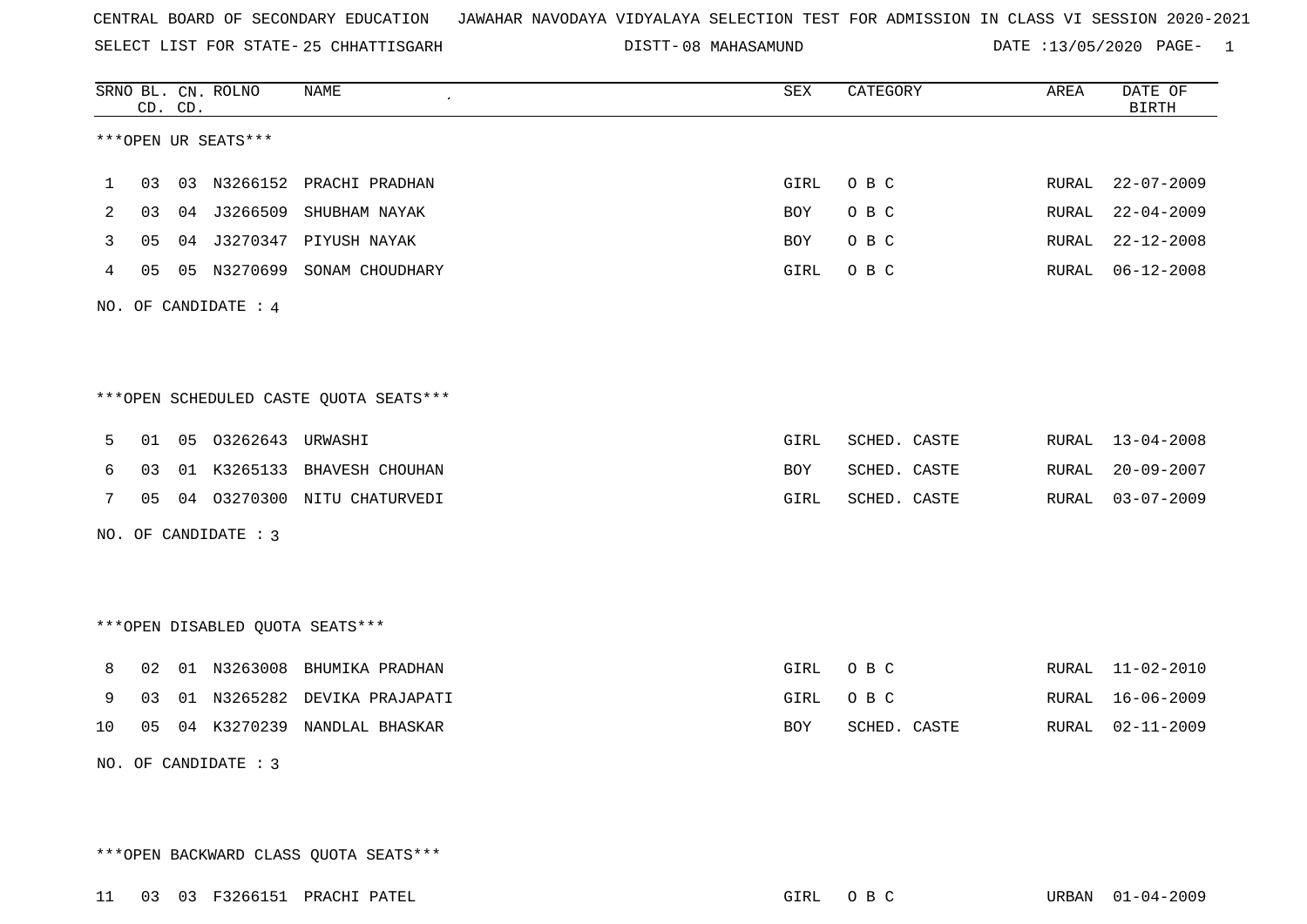SELECT LIST FOR STATE- DISTT- 25 CHHATTISGARH

08 MAHASAMUND DATE :13/05/2020 PAGE- 2

|                      |    | CD. CD. | SRNO BL. CN. ROLNO     | NAME                                   | SEX        | CATEGORY     | AREA  | DATE OF<br><b>BIRTH</b> |  |  |
|----------------------|----|---------|------------------------|----------------------------------------|------------|--------------|-------|-------------------------|--|--|
|                      |    |         |                        | *** OPEN BACKWARD CLASS QUOTA SEATS*** |            |              |       |                         |  |  |
| 12                   | 03 |         |                        | 05 N3266706 VARSHA PATEL               | GIRL       | O B C        |       | RURAL 18-09-2009        |  |  |
| 13                   | 05 |         |                        | 02 N3269886 JHANAK KUMARI PATEL        | GIRL       | O B C        | RURAL | $16 - 06 - 2009$        |  |  |
| 14                   | 05 | 03      |                        | J3270148 MANASH CHOUDHARY              | BOY        | O B C        | RURAL | $26 - 09 - 2008$        |  |  |
| 15                   | 05 | 05      |                        | J3270760 SURAJ SAHU                    | <b>BOY</b> | O B C        | RURAL | $23 - 12 - 2009$        |  |  |
| NO. OF CANDIDATE : 5 |    |         |                        |                                        |            |              |       |                         |  |  |
|                      |    |         |                        |                                        |            |              |       |                         |  |  |
|                      |    |         |                        |                                        |            |              |       |                         |  |  |
|                      |    |         |                        | ***OPEN SCHEDULED TRIBE QUOTA SEATS*** |            |              |       |                         |  |  |
| 16                   | 02 |         |                        | 01 L3263142 DEVASHISH JAGAT            | BOY        | SCHED. TRIBE | RURAL | $21 - 05 - 2009$        |  |  |
| 17                   | 02 | 05      |                        | P3264812 TRIVENEE BHOI                 | GIRL       | SCHED. TRIBE | RURAL | $20 - 05 - 2009$        |  |  |
| 18                   | 03 |         |                        | 01 P3265328 DIMPLE BHOI                | GIRL       | SCHED. TRIBE | RURAL | $06 - 07 - 2008$        |  |  |
| 19                   | 03 | 02      |                        | P3265631 KAJAL SIDAR                   | GIRL       | SCHED. TRIBE | RURAL | $30 - 04 - 2009$        |  |  |
| 20                   | 03 |         |                        | 05 L3266585 SURYAKANT DIWAN            | BOY        | SCHED. TRIBE | RURAL | $06 - 12 - 2008$        |  |  |
|                      |    |         | NO. OF CANDIDATE : 5   |                                        |            |              |       |                         |  |  |
|                      |    |         |                        |                                        |            |              |       |                         |  |  |
|                      |    |         |                        |                                        |            |              |       |                         |  |  |
|                      |    |         | ***RURAL OPEN SEATS*** |                                        |            |              |       |                         |  |  |
| 21                   | 01 |         |                        | 01 N3260998 ANJALI SAHU                | GIRL       | O B C        | RURAL | $20 - 06 - 2009$        |  |  |
| 22                   | 01 |         |                        | 01 J3261061 BHAVESH KUMAR NAYAK        | <b>BOY</b> | O B C        | RURAL | $27 - 12 - 2008$        |  |  |
| 23                   | 01 |         |                        | 04 N3262286 RANI SAHU                  | GIRL       | O B C        | RURAL | $21 - 07 - 2009$        |  |  |
| 24                   | 02 |         |                        | 01 J3263193 DIGREELAL NISHAD           | BOY        | O B C        | RURAL | $20 - 08 - 2009$        |  |  |
| 25                   | 02 |         | 02 L3263398 HIMANSHU   |                                        | BOY        | SCHED. TRIBE | RURAL | $07 - 06 - 2009$        |  |  |
| 26                   | 02 |         |                        | 04 L3264424 ROSHAN SIDAR               | BOY        | SCHED. TRIBE | RURAL | $09 - 02 - 2010$        |  |  |

27 03 03 J3265907 MANISH NAYAK BOY O B C RURAL 22-07-2009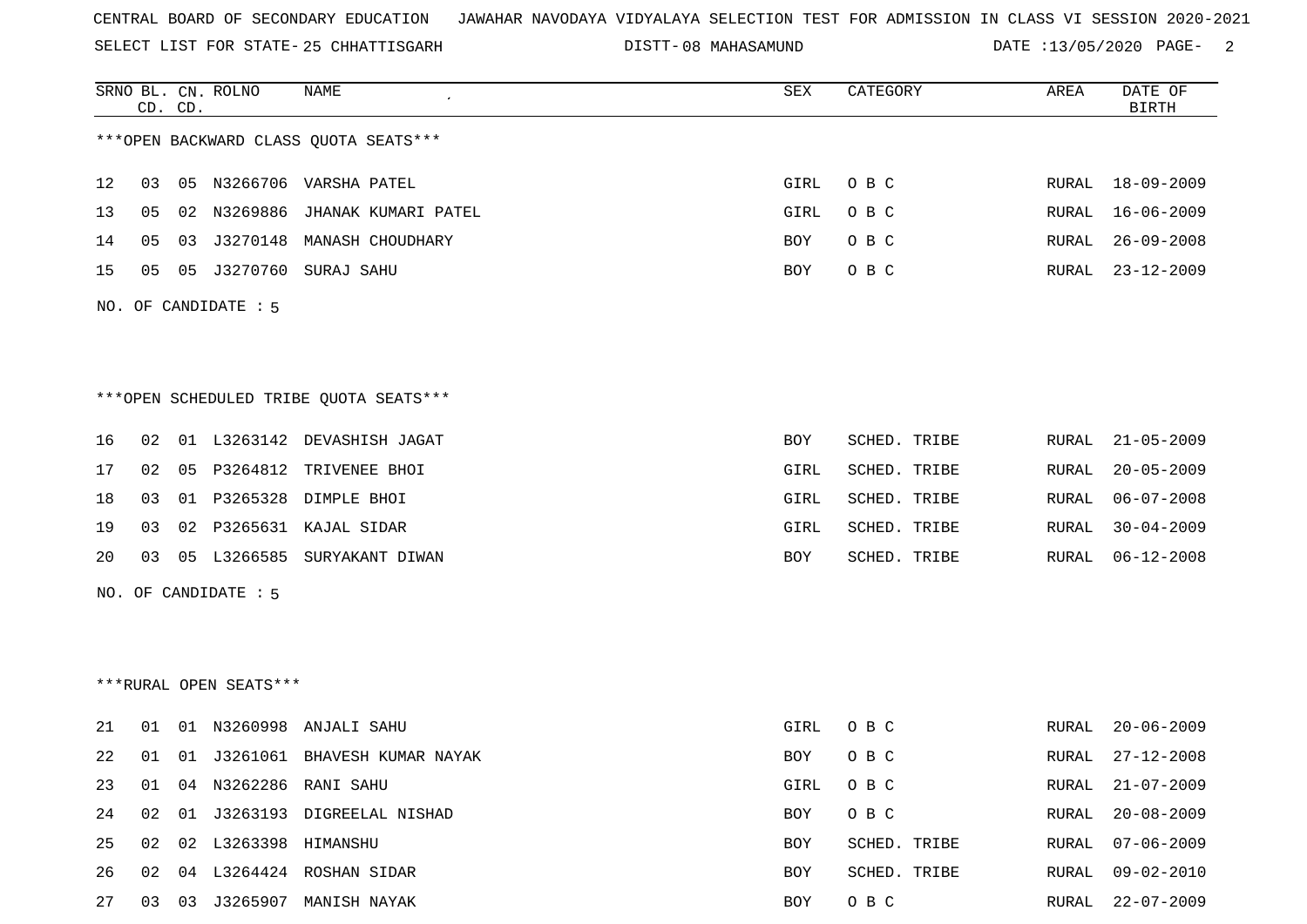SELECT LIST FOR STATE- DISTT- 25 CHHATTISGARH

DISTT-08 MAHASAMUND DATE :13/05/2020 PAGE- 3

| ***RURAL OPEN SEATS***<br>28<br>04 J3266299<br>03<br>RAUNAK PRADHAN<br>BOY<br>O B C<br>RURAL<br>$07 - 12 - 2008$<br>29<br>O B C<br>03<br>N3266477<br>SHAMBHAVI SAHU<br>GIRL<br>RURAL<br>17-01-2009<br>04<br>30<br>J3266597<br>SWASTIK PRADHAN<br>$01 - 07 - 2009$<br>03<br>05<br>BOY<br>O B C<br>RURAL<br>31<br>K3266887 ANURAG CHAURE<br>SCHED. CASTE<br>$27 - 12 - 2008$<br>04<br>01<br>BOY<br>RURAL<br>32<br>J3267484<br>HARSH PATEL<br>O B C<br>$26 - 04 - 2009$<br>04<br>02<br>BOY<br>RURAL<br>33<br>P3267903<br>KU. HEMLATA DHRUW<br>SCHED. TRIBE<br>$25 - 06 - 2009$<br>04<br>03<br>GIRL<br>RURAL<br>34<br>J3268727 RESU SAHU<br>O B C<br>04<br>05<br>$25 - 08 - 2009$<br>BOY<br>RURAL<br>35<br>J3268914 SHIKHAR RAJ SONKAR<br>O B C<br>$08 - 11 - 2008$<br>04<br>05<br>BOY<br>RURAL<br>36<br>J3269532 AYUSH SAHU<br>O B C<br>05<br>01<br>BOY<br>RURAL<br>$05 - 11 - 2008$<br>37<br>J3269745<br>GAURAV PATEL<br>O B C<br>$17 - 05 - 2009$<br>05<br>02<br>BOY<br>RURAL<br>38<br>N3270784<br>TANISHKA PATEL<br>O B C<br>$02 - 07 - 2009$<br>05<br>05<br>GIRL<br><b>RURAL</b><br>39<br>N3270824 TRIPTI PRADHAN<br>$15 - 12 - 2009$<br>05<br>05<br>GIRL<br>O B C<br>RURAL<br>OF CANDIDATE : 19<br>NO.<br>*** RURAL SCHEDULED CASTE QUOTA SEATS***<br>40<br>01 K3264982 AGASTI CHOUHAN<br>03<br>BOY<br>SCHED. CASTE<br>RURAL<br>13-11-2008<br>03265024<br>ANCHAL MIRI<br>SCHED. CASTE<br>$16 - 09 - 2009$<br>41<br>03<br>01<br>GIRL<br>RURAL<br>42<br>K3265218<br>CHANDRESH CHOUHAN<br>SCHED. CASTE<br>$02 - 11 - 2009$<br>03<br>01<br>BOY<br>RURAL<br>43<br>03<br>03265822 LAXMI MARKAM<br>$03 - 03 - 2009$<br>03<br>GIRL<br>SCHED. CASTE<br>RURAL<br>03<br>03 K3265831 LILESH CHAUHAN<br>$19 - 06 - 2009$<br>44<br>SCHED. CASTE<br>BOY<br>RURAL<br>45<br>03266117 PAYAL KUMAR<br>SCHED. CASTE<br>03<br>03<br>GIRL<br>RURAL<br>$14 - 05 - 2009$<br>03269405<br>$23 - 06 - 2009$<br>46<br>05<br>01<br>AKRITI SARVANSH<br>GIRL<br>SCHED. CASTE<br>RURAL<br>47<br>03269407 ALKA PRAGYA SINGH<br>SCHED. CASTE<br>05<br>01<br>GIRL<br>RURAL<br>$02 - 03 - 2010$<br>48<br>03270697 SONALI KULDIP<br>$08 - 08 - 2009$<br>05<br>05<br>GIRL<br>SCHED. CASTE<br>RURAL | CD. CD. | SRNO BL. CN. ROLNO | NAME | SEX | CATEGORY | AREA | DATE OF<br><b>BIRTH</b> |
|----------------------------------------------------------------------------------------------------------------------------------------------------------------------------------------------------------------------------------------------------------------------------------------------------------------------------------------------------------------------------------------------------------------------------------------------------------------------------------------------------------------------------------------------------------------------------------------------------------------------------------------------------------------------------------------------------------------------------------------------------------------------------------------------------------------------------------------------------------------------------------------------------------------------------------------------------------------------------------------------------------------------------------------------------------------------------------------------------------------------------------------------------------------------------------------------------------------------------------------------------------------------------------------------------------------------------------------------------------------------------------------------------------------------------------------------------------------------------------------------------------------------------------------------------------------------------------------------------------------------------------------------------------------------------------------------------------------------------------------------------------------------------------------------------------------------------------------------------------------------------------------------------------------------------------------------------------------------------------------------------------------------------------------------------------------------------------------------------------------------------------------------------------------|---------|--------------------|------|-----|----------|------|-------------------------|
|                                                                                                                                                                                                                                                                                                                                                                                                                                                                                                                                                                                                                                                                                                                                                                                                                                                                                                                                                                                                                                                                                                                                                                                                                                                                                                                                                                                                                                                                                                                                                                                                                                                                                                                                                                                                                                                                                                                                                                                                                                                                                                                                                                |         |                    |      |     |          |      |                         |
|                                                                                                                                                                                                                                                                                                                                                                                                                                                                                                                                                                                                                                                                                                                                                                                                                                                                                                                                                                                                                                                                                                                                                                                                                                                                                                                                                                                                                                                                                                                                                                                                                                                                                                                                                                                                                                                                                                                                                                                                                                                                                                                                                                |         |                    |      |     |          |      |                         |
|                                                                                                                                                                                                                                                                                                                                                                                                                                                                                                                                                                                                                                                                                                                                                                                                                                                                                                                                                                                                                                                                                                                                                                                                                                                                                                                                                                                                                                                                                                                                                                                                                                                                                                                                                                                                                                                                                                                                                                                                                                                                                                                                                                |         |                    |      |     |          |      |                         |
|                                                                                                                                                                                                                                                                                                                                                                                                                                                                                                                                                                                                                                                                                                                                                                                                                                                                                                                                                                                                                                                                                                                                                                                                                                                                                                                                                                                                                                                                                                                                                                                                                                                                                                                                                                                                                                                                                                                                                                                                                                                                                                                                                                |         |                    |      |     |          |      |                         |
|                                                                                                                                                                                                                                                                                                                                                                                                                                                                                                                                                                                                                                                                                                                                                                                                                                                                                                                                                                                                                                                                                                                                                                                                                                                                                                                                                                                                                                                                                                                                                                                                                                                                                                                                                                                                                                                                                                                                                                                                                                                                                                                                                                |         |                    |      |     |          |      |                         |
|                                                                                                                                                                                                                                                                                                                                                                                                                                                                                                                                                                                                                                                                                                                                                                                                                                                                                                                                                                                                                                                                                                                                                                                                                                                                                                                                                                                                                                                                                                                                                                                                                                                                                                                                                                                                                                                                                                                                                                                                                                                                                                                                                                |         |                    |      |     |          |      |                         |
|                                                                                                                                                                                                                                                                                                                                                                                                                                                                                                                                                                                                                                                                                                                                                                                                                                                                                                                                                                                                                                                                                                                                                                                                                                                                                                                                                                                                                                                                                                                                                                                                                                                                                                                                                                                                                                                                                                                                                                                                                                                                                                                                                                |         |                    |      |     |          |      |                         |
|                                                                                                                                                                                                                                                                                                                                                                                                                                                                                                                                                                                                                                                                                                                                                                                                                                                                                                                                                                                                                                                                                                                                                                                                                                                                                                                                                                                                                                                                                                                                                                                                                                                                                                                                                                                                                                                                                                                                                                                                                                                                                                                                                                |         |                    |      |     |          |      |                         |
|                                                                                                                                                                                                                                                                                                                                                                                                                                                                                                                                                                                                                                                                                                                                                                                                                                                                                                                                                                                                                                                                                                                                                                                                                                                                                                                                                                                                                                                                                                                                                                                                                                                                                                                                                                                                                                                                                                                                                                                                                                                                                                                                                                |         |                    |      |     |          |      |                         |
|                                                                                                                                                                                                                                                                                                                                                                                                                                                                                                                                                                                                                                                                                                                                                                                                                                                                                                                                                                                                                                                                                                                                                                                                                                                                                                                                                                                                                                                                                                                                                                                                                                                                                                                                                                                                                                                                                                                                                                                                                                                                                                                                                                |         |                    |      |     |          |      |                         |
|                                                                                                                                                                                                                                                                                                                                                                                                                                                                                                                                                                                                                                                                                                                                                                                                                                                                                                                                                                                                                                                                                                                                                                                                                                                                                                                                                                                                                                                                                                                                                                                                                                                                                                                                                                                                                                                                                                                                                                                                                                                                                                                                                                |         |                    |      |     |          |      |                         |
|                                                                                                                                                                                                                                                                                                                                                                                                                                                                                                                                                                                                                                                                                                                                                                                                                                                                                                                                                                                                                                                                                                                                                                                                                                                                                                                                                                                                                                                                                                                                                                                                                                                                                                                                                                                                                                                                                                                                                                                                                                                                                                                                                                |         |                    |      |     |          |      |                         |
|                                                                                                                                                                                                                                                                                                                                                                                                                                                                                                                                                                                                                                                                                                                                                                                                                                                                                                                                                                                                                                                                                                                                                                                                                                                                                                                                                                                                                                                                                                                                                                                                                                                                                                                                                                                                                                                                                                                                                                                                                                                                                                                                                                |         |                    |      |     |          |      |                         |
|                                                                                                                                                                                                                                                                                                                                                                                                                                                                                                                                                                                                                                                                                                                                                                                                                                                                                                                                                                                                                                                                                                                                                                                                                                                                                                                                                                                                                                                                                                                                                                                                                                                                                                                                                                                                                                                                                                                                                                                                                                                                                                                                                                |         |                    |      |     |          |      |                         |
|                                                                                                                                                                                                                                                                                                                                                                                                                                                                                                                                                                                                                                                                                                                                                                                                                                                                                                                                                                                                                                                                                                                                                                                                                                                                                                                                                                                                                                                                                                                                                                                                                                                                                                                                                                                                                                                                                                                                                                                                                                                                                                                                                                |         |                    |      |     |          |      |                         |
|                                                                                                                                                                                                                                                                                                                                                                                                                                                                                                                                                                                                                                                                                                                                                                                                                                                                                                                                                                                                                                                                                                                                                                                                                                                                                                                                                                                                                                                                                                                                                                                                                                                                                                                                                                                                                                                                                                                                                                                                                                                                                                                                                                |         |                    |      |     |          |      |                         |
|                                                                                                                                                                                                                                                                                                                                                                                                                                                                                                                                                                                                                                                                                                                                                                                                                                                                                                                                                                                                                                                                                                                                                                                                                                                                                                                                                                                                                                                                                                                                                                                                                                                                                                                                                                                                                                                                                                                                                                                                                                                                                                                                                                |         |                    |      |     |          |      |                         |
|                                                                                                                                                                                                                                                                                                                                                                                                                                                                                                                                                                                                                                                                                                                                                                                                                                                                                                                                                                                                                                                                                                                                                                                                                                                                                                                                                                                                                                                                                                                                                                                                                                                                                                                                                                                                                                                                                                                                                                                                                                                                                                                                                                |         |                    |      |     |          |      |                         |
|                                                                                                                                                                                                                                                                                                                                                                                                                                                                                                                                                                                                                                                                                                                                                                                                                                                                                                                                                                                                                                                                                                                                                                                                                                                                                                                                                                                                                                                                                                                                                                                                                                                                                                                                                                                                                                                                                                                                                                                                                                                                                                                                                                |         |                    |      |     |          |      |                         |
|                                                                                                                                                                                                                                                                                                                                                                                                                                                                                                                                                                                                                                                                                                                                                                                                                                                                                                                                                                                                                                                                                                                                                                                                                                                                                                                                                                                                                                                                                                                                                                                                                                                                                                                                                                                                                                                                                                                                                                                                                                                                                                                                                                |         |                    |      |     |          |      |                         |
|                                                                                                                                                                                                                                                                                                                                                                                                                                                                                                                                                                                                                                                                                                                                                                                                                                                                                                                                                                                                                                                                                                                                                                                                                                                                                                                                                                                                                                                                                                                                                                                                                                                                                                                                                                                                                                                                                                                                                                                                                                                                                                                                                                |         |                    |      |     |          |      |                         |
|                                                                                                                                                                                                                                                                                                                                                                                                                                                                                                                                                                                                                                                                                                                                                                                                                                                                                                                                                                                                                                                                                                                                                                                                                                                                                                                                                                                                                                                                                                                                                                                                                                                                                                                                                                                                                                                                                                                                                                                                                                                                                                                                                                |         |                    |      |     |          |      |                         |
|                                                                                                                                                                                                                                                                                                                                                                                                                                                                                                                                                                                                                                                                                                                                                                                                                                                                                                                                                                                                                                                                                                                                                                                                                                                                                                                                                                                                                                                                                                                                                                                                                                                                                                                                                                                                                                                                                                                                                                                                                                                                                                                                                                |         |                    |      |     |          |      |                         |
|                                                                                                                                                                                                                                                                                                                                                                                                                                                                                                                                                                                                                                                                                                                                                                                                                                                                                                                                                                                                                                                                                                                                                                                                                                                                                                                                                                                                                                                                                                                                                                                                                                                                                                                                                                                                                                                                                                                                                                                                                                                                                                                                                                |         |                    |      |     |          |      |                         |
|                                                                                                                                                                                                                                                                                                                                                                                                                                                                                                                                                                                                                                                                                                                                                                                                                                                                                                                                                                                                                                                                                                                                                                                                                                                                                                                                                                                                                                                                                                                                                                                                                                                                                                                                                                                                                                                                                                                                                                                                                                                                                                                                                                |         |                    |      |     |          |      |                         |
|                                                                                                                                                                                                                                                                                                                                                                                                                                                                                                                                                                                                                                                                                                                                                                                                                                                                                                                                                                                                                                                                                                                                                                                                                                                                                                                                                                                                                                                                                                                                                                                                                                                                                                                                                                                                                                                                                                                                                                                                                                                                                                                                                                |         |                    |      |     |          |      |                         |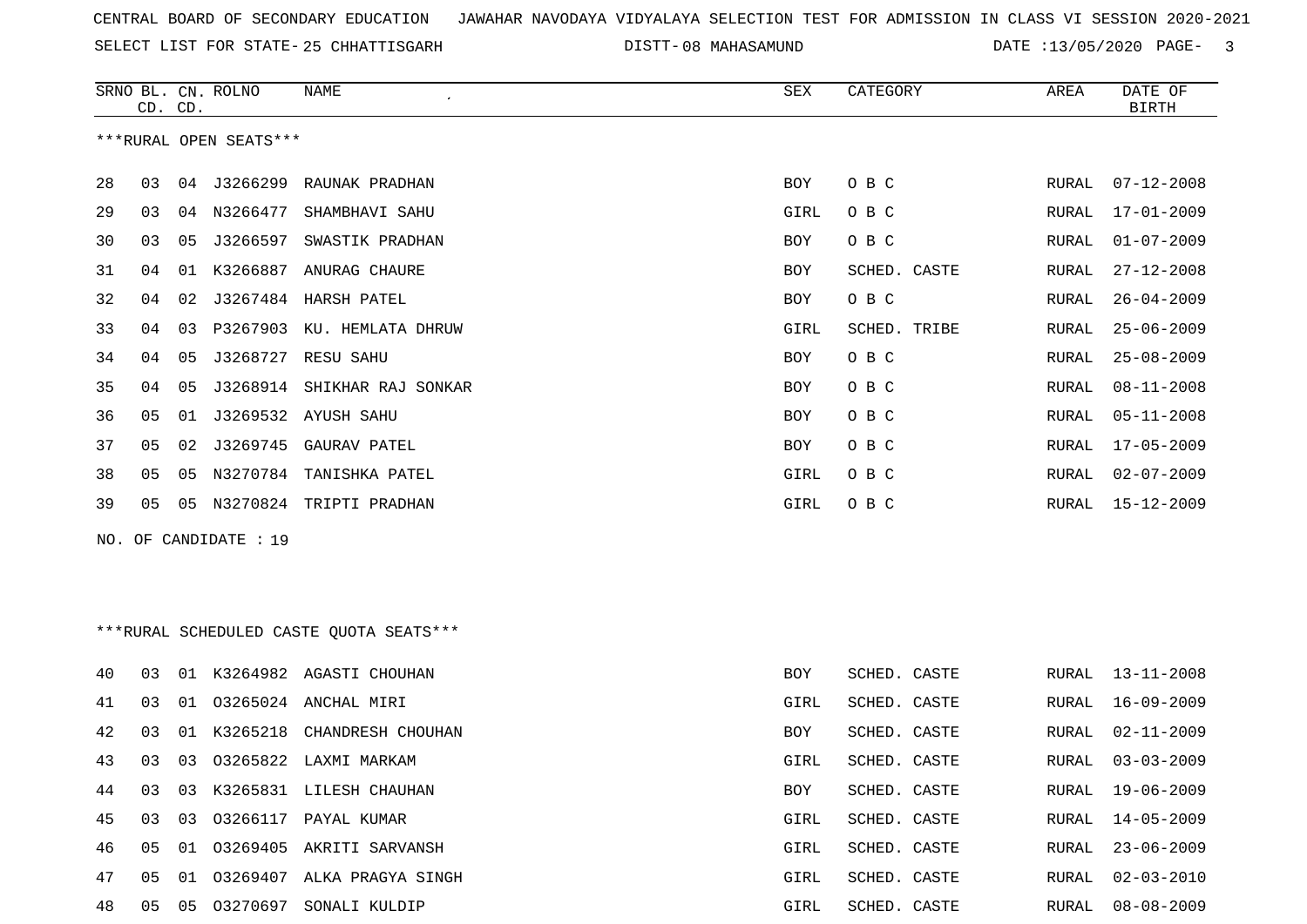| CENTRAL BOARD OF SECONDARY EDUCATION – JAWAHAR NAVODAYA VIDYALAYA SELECTION TEST FOR ADMISSION IN CLASS VI SESSION 2020-2021 |  |  |  |  |
|------------------------------------------------------------------------------------------------------------------------------|--|--|--|--|
|------------------------------------------------------------------------------------------------------------------------------|--|--|--|--|

SELECT LIST FOR STATE- DISTT- 25 CHHATTISGARH

08 MAHASAMUND DATE :13/05/2020 PAGE- 4

|                                        | CD. CD.        |                | SRNO BL. CN. ROLNO   | <b>NAME</b>       | SEX        | CATEGORY | AREA  | DATE OF<br><b>BIRTH</b> |  |
|----------------------------------------|----------------|----------------|----------------------|-------------------|------------|----------|-------|-------------------------|--|
|                                        |                |                | NO. OF CANDIDATE : 9 |                   |            |          |       |                         |  |
|                                        |                |                |                      |                   |            |          |       |                         |  |
|                                        |                |                |                      |                   |            |          |       |                         |  |
| ***RURAL BACKWARD CLASS OUOTA SEATS*** |                |                |                      |                   |            |          |       |                         |  |
| 49                                     | 01             | 01             | J3261266             | DIGESH KUMAR      | <b>BOY</b> | O B C    | RURAL | $26 - 06 - 2009$        |  |
| 50                                     | 03             | 01             | N3265208             | CHANDINI NILAGAR  | GIRL       | O B C    | RURAL | $21 - 08 - 2008$        |  |
| 51                                     | 03             | 03             | J3265785             | KUNDAN SAMAL      | <b>BOY</b> | O B C    | RURAL | $10 - 01 - 2009$        |  |
| 52                                     | 03             | 03             | J3265927             | MAYANK PRADHAN    | BOY        | O B C    | RURAL | $24 - 10 - 2008$        |  |
| 53                                     | 03             | 03             | J3265936             | MITESH PRADHAN    | BOY        | O B C    | RURAL | $24 - 10 - 2008$        |  |
| 54                                     | 03             | 03             | N3266170             | PRATIBHA DEWANGAN | GIRL       | O B C    | RURAL | $26 - 10 - 2008$        |  |
| 55                                     | 03             | 04             | N3266288             | RAKHEE SAHU       | GIRL       | O B C    | RURAL | $24 - 08 - 2010$        |  |
| 56                                     | 0 <sub>5</sub> | 01             | J3269459             | ANKIT NAYAK       | BOY        | O B C    | RURAL | $11 - 02 - 2009$        |  |
| 57                                     | 05             | 01             | J3269511             | ASHISH RAJ PATEL  | <b>BOY</b> | O B C    | RURAL | $27 - 05 - 2009$        |  |
| 58                                     | 0 <sub>5</sub> | 01             | J3269590             | BISHIKESHAN RANA  | BOY        | O B C    | RURAL | $12 - 06 - 2010$        |  |
| 59                                     | 0 <sub>5</sub> | 02             | J3269683             | DIKSHESH NAYAK    | BOY        | O B C    | RURAL | $23 - 04 - 2009$        |  |
| 60                                     | 05             | 03             | J3270046             | KUNAL CHOUDHARY   | <b>BOY</b> | O B C    | RURAL | $23 - 03 - 2010$        |  |
| 61                                     | 0 <sub>5</sub> | 04             | N3270369             | PRAGYA SAHU       | GIRL       | O B C    | RURAL | $03 - 02 - 2010$        |  |
| 62                                     | 0 <sub>5</sub> | 04             | N3270412             | PRIYANSHI RANA    | GIRL       | O B C    | RURAL | $28 - 07 - 2009$        |  |
| 63                                     | 05             | 05             | J3270650             | SHIVAM PATEL      | <b>BOY</b> | O B C    | RURAL | $03 - 07 - 2008$        |  |
| 64                                     | 05             | 0 <sub>5</sub> | J3270903             | VINIT KUMAR PATEL | <b>BOY</b> | O B C    | RURAL | $19 - 07 - 2009$        |  |
|                                        |                |                |                      |                   |            |          |       |                         |  |

NO. OF CANDIDATE : 16

\*\*\*RURAL SCHEDULED TRIBE QUOTA SEATS\*\*\*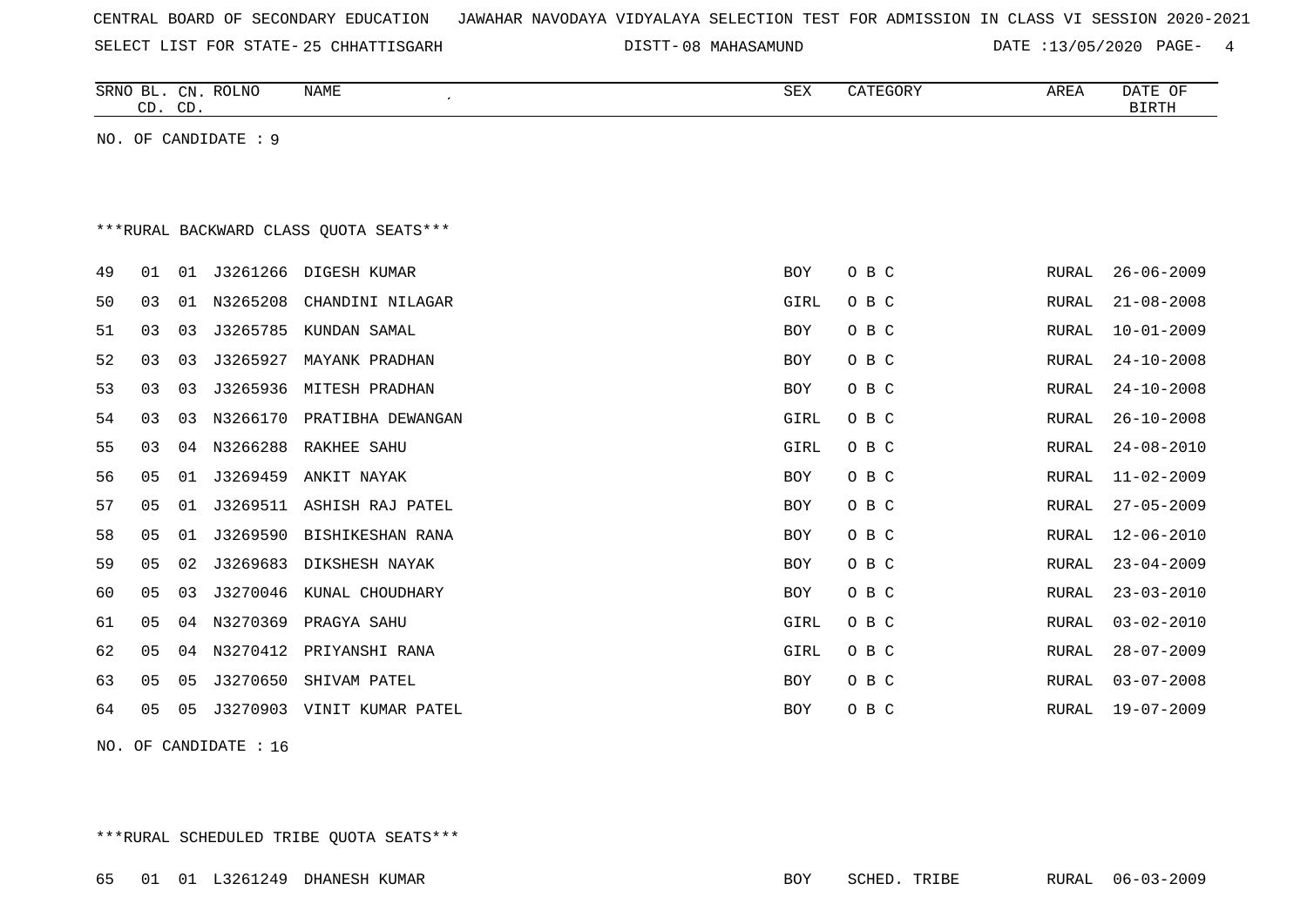SELECT LIST FOR STATE- DISTT- 25 CHHATTISGARH

08 MAHASAMUND DATE :13/05/2020 PAGE- 5

|    | CD. CD.        |    | SRNO BL. CN. ROLNO | <b>NAME</b>                             | <b>SEX</b> | CATEGORY            | AREA         | DATE OF<br><b>BIRTH</b> |
|----|----------------|----|--------------------|-----------------------------------------|------------|---------------------|--------------|-------------------------|
|    |                |    |                    | ***RURAL SCHEDULED TRIBE OUOTA SEATS*** |            |                     |              |                         |
| 66 | 01             | 02 | L3261348           | FALENDRA PRATAP                         | <b>BOY</b> | SCHED. TRIBE        | RURAL        | $17 - 07 - 2008$        |
| 67 | 01             | 05 | L3262499           | SURAJ DIWAN                             | <b>BOY</b> | SCHED. TRIBE        | <b>RURAL</b> | $24 - 03 - 2009$        |
| 68 | 02             | 01 | L3263121           | DEEPAK NAG                              | <b>BOY</b> | SCHED. TRIBE        | <b>RURAL</b> | $07 - 12 - 2008$        |
| 69 | 02             | 01 | P3263141           | DEVAKI BHOI                             | GIRL       | SCHED. TRIBE        | <b>RURAL</b> | $10 - 10 - 2009$        |
| 70 | 02             | 02 | L3263444           | <b>JASWANT SIDAR</b>                    | <b>BOY</b> | SCHED. TRIBE        | <b>RURAL</b> | $01 - 11 - 2008$        |
| 71 | 02             | 03 | P3263798           | LEELA BHOI                              | GIRL       | SCHED. TRIBE        | RURAL        | $22 - 10 - 2008$        |
| 72 | 02             | 03 | L3264032           | NIKHIL MIRDHA                           | <b>BOY</b> | SCHED. TRIBE        | <b>RURAL</b> | $20 - 05 - 2008$        |
| 73 | 02             | 05 | P3264543           | SARSWATI                                | GIRL       | SCHED. TRIBE        | RURAL        | $16 - 02 - 2009$        |
| 74 | 03             | 02 | L3265490           | HARSH KATTHAKAR                         | <b>BOY</b> | SCHED. TRIBE        | <b>RURAL</b> | $14 - 01 - 2009$        |
| 75 | 03             | 03 | P3265958           | MOUSHAMI DIWAN                          | GIRL       | SCHED. TRIBE        | <b>RURAL</b> | $31 - 05 - 2009$        |
| 76 | 03             | 05 | L3266665           | TUSHAR BUDEK                            | <b>BOY</b> | <b>SCHED. TRIBE</b> | <b>RURAL</b> | $06 - 09 - 2008$        |
| 77 | 03             | 05 |                    | P3266784 YOGITA DIWAN                   | GIRL       | SCHED. TRIBE        | RURAL        | $10 - 02 - 2010$        |
| 78 | 05             | 04 |                    | P3270294 NIRMALA BHOI                   | GIRL       | SCHED. TRIBE        | <b>RURAL</b> | $14 - 05 - 2009$        |
| 79 | 05             | 04 | L3270308           | OM PRAKASH SIDAR                        | BOY        | SCHED. TRIBE        | <b>RURAL</b> | $08 - 10 - 2009$        |
| 80 | 0 <sub>5</sub> | 05 | P3270629           | SEEMA RAJ                               | GIRL       | SCHED. TRIBE        | RURAL        | $06 - 05 - 2009$        |

NO. OF CANDIDATE : 16

TOTAL SELECTED CANDIDATE : 80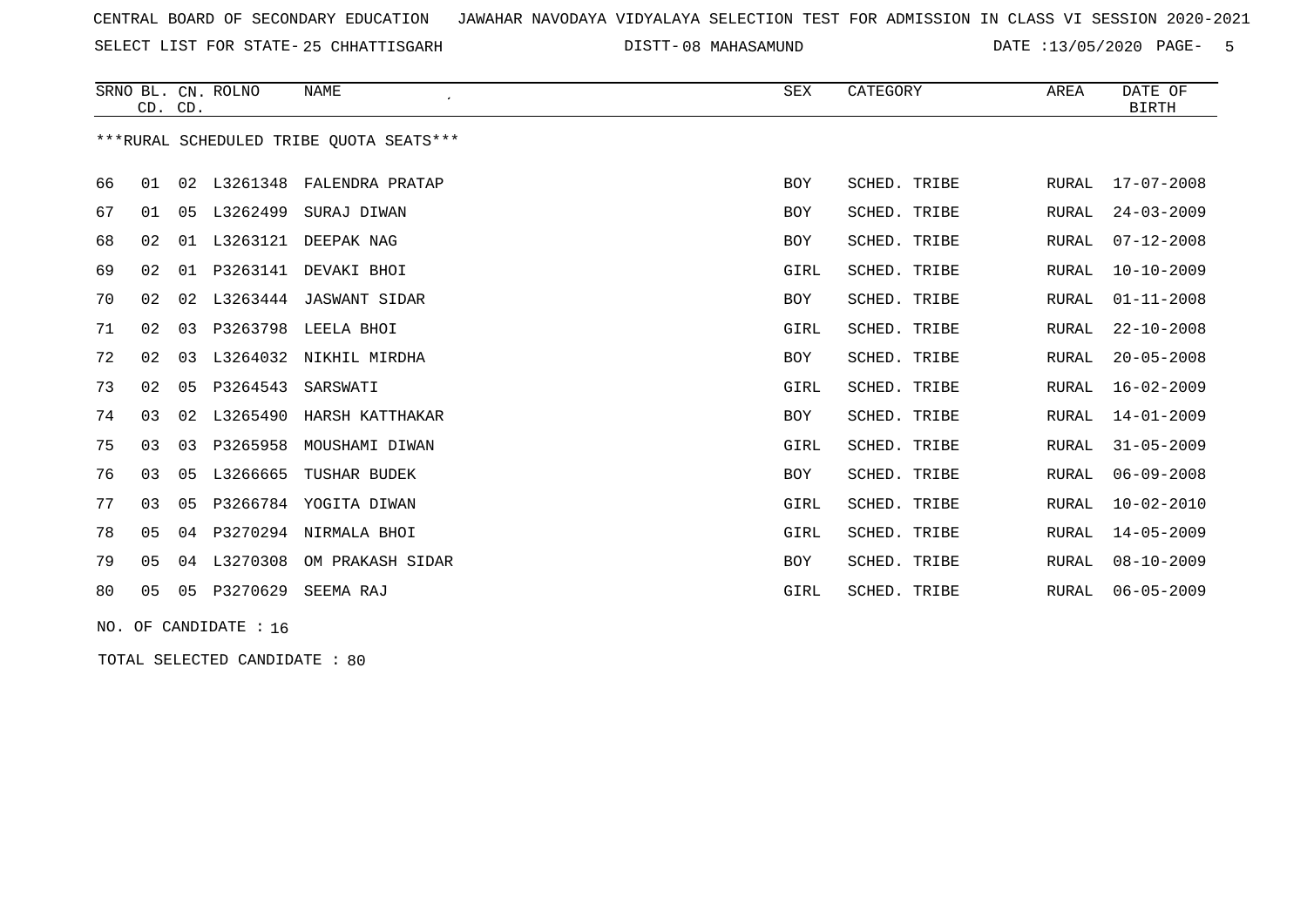SELECT LIST FOR STATE- DISTT- 25 CHHATTISGARH

09 JANJGIR CHAMPA DATE :13/05/2020 PAGE- 1

|     |                | CD. CD. | SRNO BL. CN. ROLNO   | NAME                                   | SEX        | CATEGORY     | AREA  | DATE OF<br><b>BIRTH</b> |
|-----|----------------|---------|----------------------|----------------------------------------|------------|--------------|-------|-------------------------|
|     |                |         | ***OPEN UR SEATS***  |                                        |            |              |       |                         |
| 1   | 05             |         |                      | 01 J3274085 DEVANSHU CHANDRA           | <b>BOY</b> | O B C        | RURAL | $09 - 03 - 2008$        |
| 2   | 05             |         |                      | 01 J3274131 DRON CHANDRA               | BOY        | O B C        | RURAL | 17-09-2009              |
| 3   | 05             |         |                      | 01 J3274325 LALIT SAHU                 | <b>BOY</b> | O B C        | RURAL | $12 - 08 - 2009$        |
| 4   | 05             |         |                      | 02 03274563 ROLY LAHRE                 | GIRL       | SCHED. CASTE | RURAL | $11 - 09 - 2009$        |
| 5   | 05             |         |                      | 02 K3274619 SANJAY KOSARE              | <b>BOY</b> | SCHED. CASTE | RURAL | $01 - 01 - 2009$        |
| 6   | 06             |         |                      | 02 J3275374 PRIYANSHU SAHU             | <b>BOY</b> | O B C        | RURAL | $18 - 06 - 2009$        |
| 7   | 08             |         |                      | 02 K3277266 SHASHANK DINKAR            | BOY        | SCHED. CASTE | RURAL | 05-04-2009              |
| NO. |                |         | OF CANDIDATE : 7     |                                        |            |              |       |                         |
|     |                |         |                      | ***OPEN SCHEDULED CASTE QUOTA SEATS*** |            |              |       |                         |
| 8   | 04             |         |                      | 02 03273547 PRATIBHA KHUNTE            | GIRL       | SCHED. CASTE | RURAL | 06-05-2009              |
| 9   | 05             |         |                      | 02 C3274457 PRATHMESH BANSAL           | BOY        | SCHED. CASTE | URBAN | $17 - 01 - 2009$        |
| 10  | 0 <sub>5</sub> |         |                      | 02 03274652 SHRADDHA TANDAN            | GIRL       | SCHED. CASTE | RURAL | $19 - 03 - 2009$        |
| 11  | 06             |         |                      | 02 K3275463 SAMEER BHARDWAJ            | BOY        | SCHED. CASTE | RURAL | $31 - 01 - 2008$        |
|     |                |         | NO. OF CANDIDATE : 4 |                                        |            |              |       |                         |
|     |                |         |                      | ***OPEN DISABLED QUOTA SEATS***        |            |              |       |                         |
| 12  | 05             |         |                      | 02 K3274467 PRINCE BARMAN              | <b>BOY</b> | SCHED. CASTE | RURAL | 18-02-2009              |
| 13  | 08             |         |                      | 01 J3276795 HIMANSHU PATEL             | BOY        | O B C        | RURAL | $29 - 05 - 2010$        |
|     |                |         | NO. OF CANDIDATE: 2  |                                        |            |              |       |                         |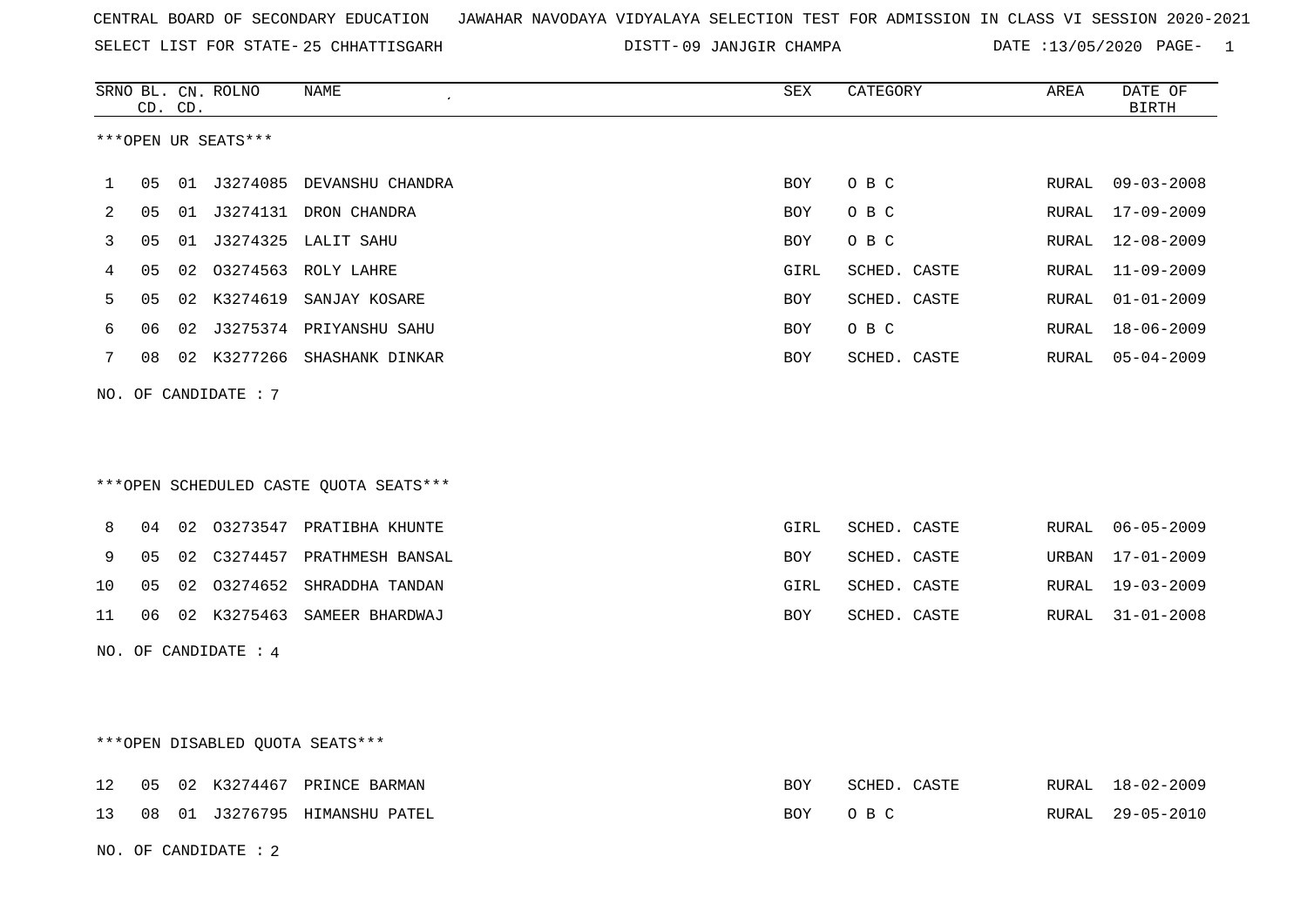SELECT LIST FOR STATE- DISTT- 25 CHHATTISGARH

09 JANJGIR CHAMPA DATE :13/05/2020 PAGE- 2

|    |    | CD. CD. | SRNO BL. CN. ROLNO     | NAME                                   | SEX         | CATEGORY     | AREA  | DATE OF<br><b>BIRTH</b> |
|----|----|---------|------------------------|----------------------------------------|-------------|--------------|-------|-------------------------|
|    |    |         |                        | *** OPEN BACKWARD CLASS QUOTA SEATS*** |             |              |       |                         |
| 14 | 02 |         |                        | 02 J3272077 RISHABH VAISHNAV           | BOY         | O B C        | RURAL | $04 - 06 - 2010$        |
| 15 | 04 | 03      |                        | N3273740 SHRIYANSHI PATEL              | GIRL        | O B C        | RURAL | $31 - 07 - 2009$        |
| 16 | 04 | 03      |                        | N3273906 YOGESHWARI SAHU               | GIRL        | O B C        | RURAL | $28 - 12 - 2008$        |
| 17 | 05 | 01      |                        | N3274019 BHARGAVI KASHYAP              | <b>GIRL</b> | O B C        | RURAL | $20 - 02 - 2010$        |
| 18 | 06 |         |                        | 02 J3275552 SUDHANSHU SAHU             | BOY         | O B C        | RURAL | 12-07-2009              |
|    |    |         | NO. OF CANDIDATE : 5   |                                        |             |              |       |                         |
|    |    |         |                        |                                        |             |              |       |                         |
|    |    |         |                        | ***OPEN SCHEDULED TRIBE QUOTA SEATS*** |             |              |       |                         |
| 19 | 04 |         |                        | 01 H3273007 ANSHIKA BHOI               | GIRL        | SCHED. TRIBE | URBAN | $11 - 10 - 2009$        |
| 20 |    |         |                        | 04  03  D3273797  SURAJ SIDAR          | BOY         | SCHED. TRIBE | URBAN | $09 - 07 - 2009$        |
|    |    |         | NO. OF CANDIDATE : 2   |                                        |             |              |       |                         |
|    |    |         |                        |                                        |             |              |       |                         |
|    |    |         |                        |                                        |             |              |       |                         |
|    |    |         | ***RURAL OPEN SEATS*** |                                        |             |              |       |                         |
| 21 |    |         |                        | 01 01 K3271590 WILSON SANDEY           | BOY         | SCHED. CASTE | RURAL | 15-04-2009              |
| 22 | 01 | 01      |                        | J3271596 YASH KUMAR SAHU               | BOY         | O B C        | RURAL | $29 - 05 - 2010$        |
| 23 | 01 | 01      |                        | K3271597 YASH MATHUR                   | BOY         | SCHED. CASTE | RURAL | $08 - 06 - 2009$        |
| 24 | 02 | 02      | N3272210               | SWATI SAHU                             | <b>GIRL</b> | O B C        | RURAL | $20 - 04 - 2009$        |
|    |    |         |                        | 25 02 02 J3272227 UTKARSH DEWANGAN     |             | BOY OBC      |       | RURAL 29-12-2009        |
| 26 |    |         | 02 02 J3272234 VIKAS   |                                        | BOY         | O B C        | RURAL | $11 - 11 - 2009$        |
| 27 |    |         |                        | 03 01 J3272540 MANISH KASHYAP          | BOY         | O B C        | RURAL | $09 - 11 - 2009$        |
| 28 |    |         |                        | 03 02 J3272844 SRIJAN SAHU             | BOY         | O B C        | RURAL | $30 - 09 - 2008$        |
| 29 |    |         |                        | 04 01 K3272967 ADARSH HIMDHAR          | BOY         | SCHED. CASTE | RURAL | 14-10-2008              |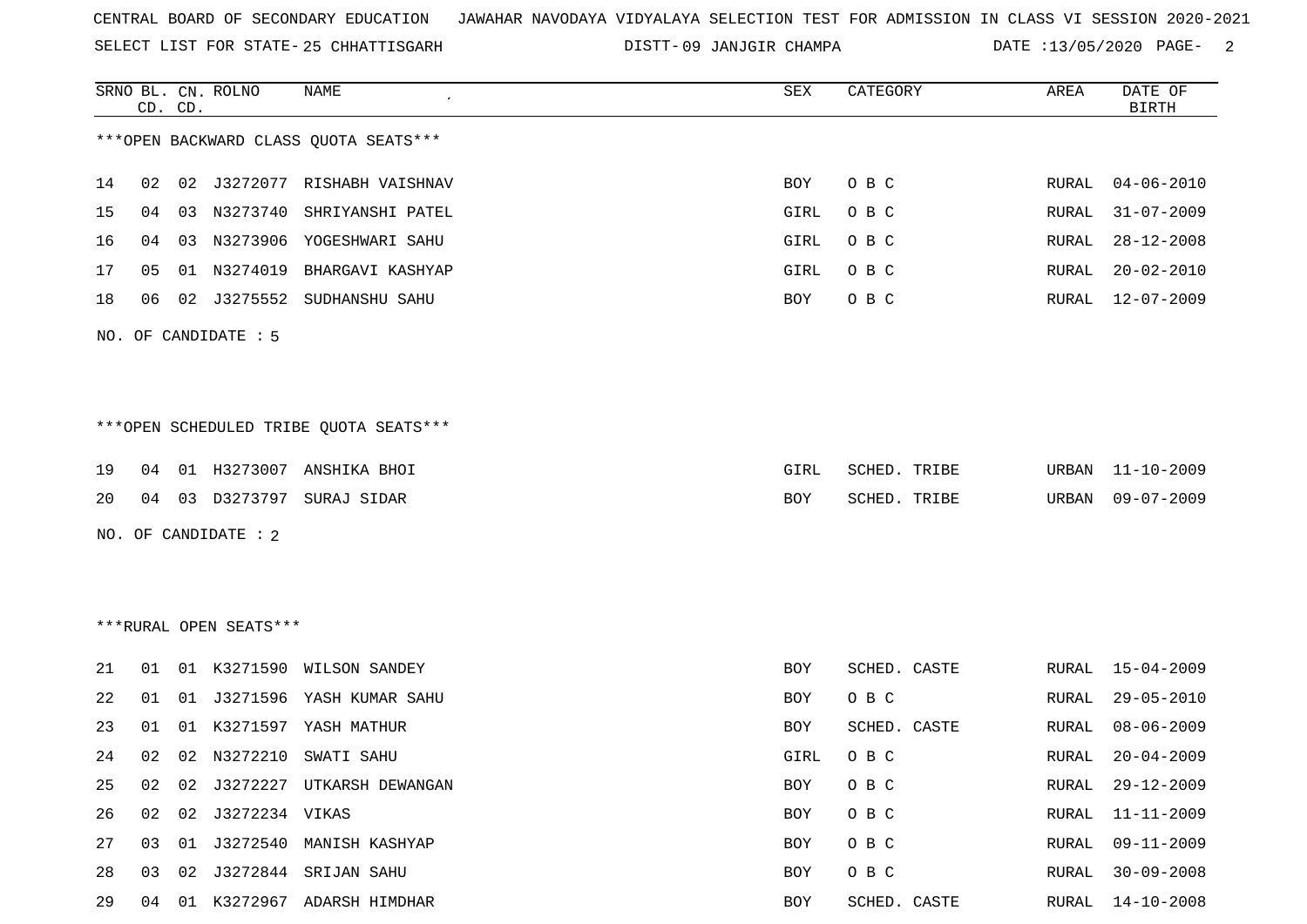SELECT LIST FOR STATE- DISTT- 25 CHHATTISGARH

09 JANJGIR CHAMPA DATE :13/05/2020 PAGE- 3

|    | CD. CD.               |    | SRNO BL. CN. ROLNO     | <b>NAME</b>                  | SEX        | CATEGORY     | AREA  | DATE OF<br><b>BIRTH</b> |  |
|----|-----------------------|----|------------------------|------------------------------|------------|--------------|-------|-------------------------|--|
|    |                       |    | ***RURAL OPEN SEATS*** |                              |            |              |       |                         |  |
| 30 | 04                    |    | 01 03273017            | ANUKRITI KHUNTE              | GIRL       | SCHED. CASTE | RURAL | $28 - 02 - 2009$        |  |
| 31 | 04                    | 03 | J3273800               | SURYANSH CHANDRA             | <b>BOY</b> | O B C        | RURAL | $08 - 11 - 2009$        |  |
| 32 | 05                    | 01 |                        | J3273958 ANIKET KASHYAP      | <b>BOY</b> | O B C        | RURAL | $15 - 07 - 2009$        |  |
| 33 | 05                    | 02 | J3274584               | SAHIL CHANDRA                | <b>BOY</b> | O B C        | RURAL | $14 - 12 - 2008$        |  |
| 34 | 05                    | 02 |                        | J3274782 YASH KUMAR CHANDRA  | BOY        | O B C        | RURAL | $01 - 12 - 2009$        |  |
| 35 | 06                    | 01 |                        | J3275073 HITESH CHANDRA      | BOY        | O B C        | RURAL | $11 - 01 - 2009$        |  |
| 36 | 06                    | 02 |                        | N3275372 PRIYANSHI BHARGAV   | GIRL       | O B C        | RURAL | $12 - 02 - 2010$        |  |
| 37 | 07                    | 01 | N3275878               | GUNJAN                       | GIRL       | O B C        | RURAL | $18 - 05 - 2009$        |  |
| 38 | 07                    | 01 |                        | N3275942 JIYA PATEL          | GIRL       | O B C        | RURAL | $05 - 05 - 2010$        |  |
| 39 | 07                    | 02 |                        | K3276060 MONISH KUMAR LAHARE | <b>BOY</b> | SCHED. CASTE | RURAL | $25 - 07 - 2009$        |  |
| 40 | 07                    | 03 |                        | J3276372 SUMIT DEWANGAN      | <b>BOY</b> | O B C        | RURAL | $15 - 06 - 2009$        |  |
| 41 | 08                    | 01 | N3276679               | CHETNA NIRMALKAR             | GIRL       | O B C        | RURAL | $18 - 06 - 2009$        |  |
| 42 | 08                    | 01 | N3276958               | MANUSHRI SAHU                | GIRL       | O B C        | RURAL | $15 - 10 - 2009$        |  |
| 43 | 08                    | 02 |                        | 03277300 SIMRAN KURRE        | GIRL       | SCHED. CASTE | RURAL | $13 - 06 - 2009$        |  |
| 44 | 09                    | 01 | J3277579               | DHRUV JAISWAL                | <b>BOY</b> | O B C        | RURAL | $01 - 12 - 2008$        |  |
| 45 | 09                    |    |                        | 01 J3277600 DUSHAYANT KUMAR  | <b>BOY</b> | O B C        | RURAL | $16 - 06 - 2009$        |  |
|    | NO. OF CANDIDATE : 25 |    |                        |                              |            |              |       |                         |  |
|    |                       |    |                        |                              |            |              |       |                         |  |
|    |                       |    |                        |                              |            |              |       |                         |  |

\*\*\*RURAL SCHEDULED CASTE QUOTA SEATS\*\*\*

|  |                            | 46 04 02 03273349 KU. DURGESHWARI         | GIRL       | SCHED. CASTE |  | RURAL 14-07-2009 |
|--|----------------------------|-------------------------------------------|------------|--------------|--|------------------|
|  |                            | 47 04 03 K3273653 ROSHAN AJAGALLE         | <b>BOY</b> | SCHED. CASTE |  | RURAL 15-06-2009 |
|  |                            | 48   05   01   K3274184   HRISMIT BHARTEY | BOY        | SCHED. CASTE |  | RURAL 18-02-2010 |
|  | 49 05 01 03274270 KU.DURGA |                                           | GIRL       | SCHED. CASTE |  | RURAL 22-12-2009 |
|  |                            | 50 05 02 03274476 PRIYA BHARDWAJ          | GIRL       | SCHED. CASTE |  | RURAL 21-12-2009 |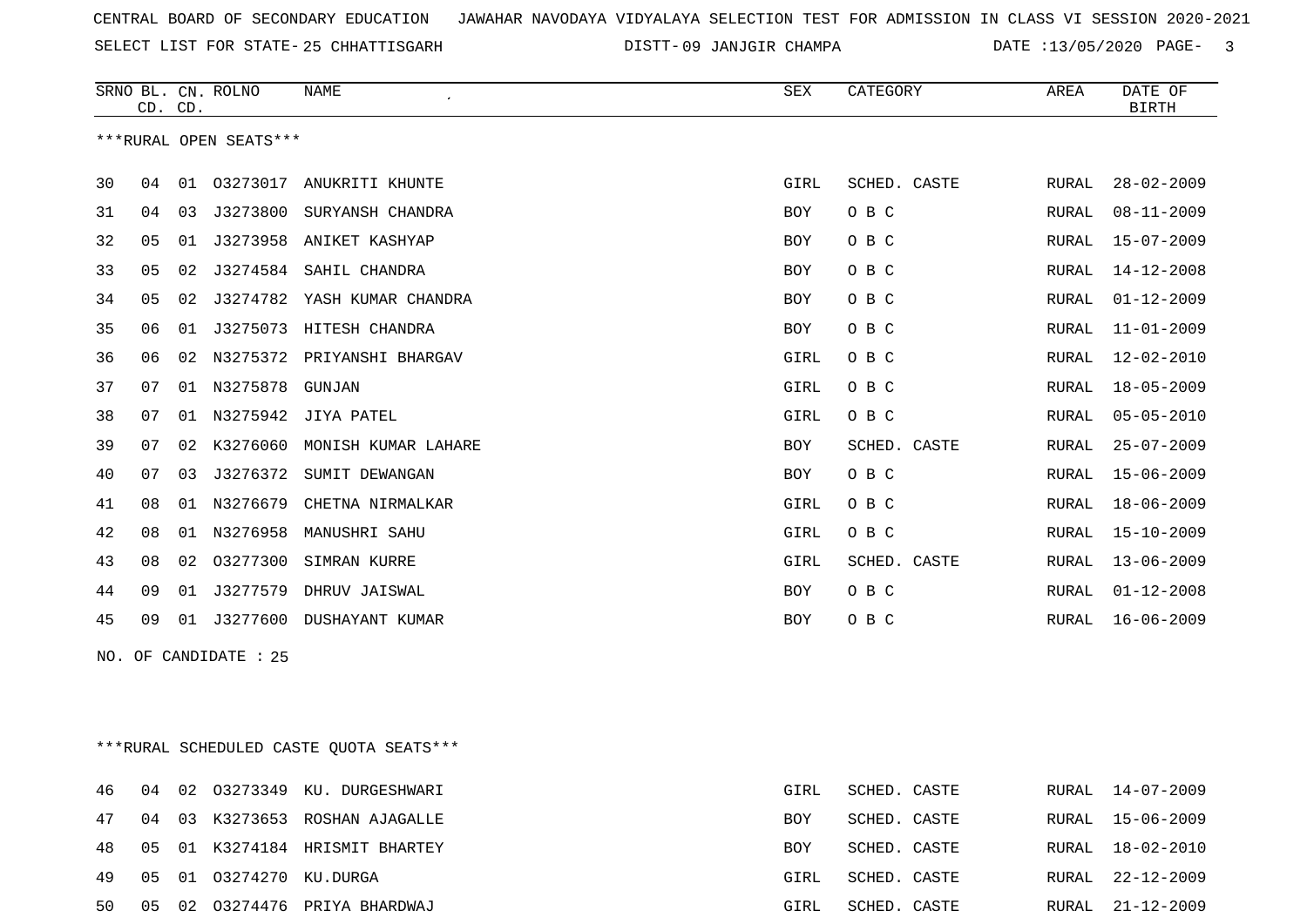SELECT LIST FOR STATE- DISTT- 25 CHHATTISGARH

DISTT-09 JANJGIR CHAMPA DATE :13/05/2020 PAGE- 4

|    | CD. CD. |    | SRNO BL. CN. ROLNO    | NAME                                    | SEX        | CATEGORY     | AREA  | DATE OF<br><b>BIRTH</b> |
|----|---------|----|-----------------------|-----------------------------------------|------------|--------------|-------|-------------------------|
|    |         |    |                       | ***RURAL SCHEDULED CASTE QUOTA SEATS*** |            |              |       |                         |
| 51 | 05      | 02 |                       | 03274495 PUNAM NAVRANG                  | GIRL       | SCHED. CASTE | RURAL | $14 - 05 - 2008$        |
| 52 | 05      | 02 |                       | 03274541 RENUKA KAUSHLEY                | GIRL       | SCHED. CASTE | RURAL | $10 - 01 - 2010$        |
| 53 | 05      | 02 | 03274556              | RIYA CHAUHAN                            | GIRL       | SCHED. CASTE | RURAL | $16 - 07 - 2008$        |
| 54 | 05      | 02 | 03274589              | SAINA LAHARE                            | GIRL       | SCHED. CASTE | RURAL | $27 - 07 - 2009$        |
| 55 | 06      | 01 | 03275076              | ISHA                                    | GIRL       | SCHED. CASTE | RURAL | $07 - 12 - 2007$        |
| 56 | 06      | 02 | K3275312              | ONIK RAI                                | BOY        | SCHED. CASTE | RURAL | $28 - 04 - 2010$        |
| 57 | 06      |    |                       | 02 K3275324 PIYUSH BHARDWAJ             | BOY        | SCHED. CASTE | RURAL | 15-12-2009              |
| 58 | 06      |    |                       | 02 K3275494 SATYAPRAKASH                | BOY        | SCHED. CASTE | RURAL | $24 - 01 - 2009$        |
|    |         |    | NO. OF CANDIDATE : 13 |                                         |            |              |       |                         |
|    |         |    |                       |                                         |            |              |       |                         |
|    |         |    |                       | *** RURAL BACKWARD CLASS QUOTA SEATS*** |            |              |       |                         |
| 59 | 04      |    |                       | 01 J3273329 KISHAN CHANDRA              | BOY        | O B C        | RURAL | $21 - 07 - 2009$        |
| 60 | 04      | 03 |                       | J3273661 RUDRA PRATAP PATEL             | BOY        | O B C        | RURAL | $10 - 04 - 2009$        |
| 61 | 04      | 03 |                       | J3273862 VARID YADAV                    | BOY        | O B C        | RURAL | $03 - 01 - 2009$        |
| 62 | 05      | 01 | N3273939              | AKANKSHA                                | GIRL       | O B C        | RURAL | $22 - 04 - 2009$        |
| 63 | 05      | 01 |                       | J3274153 GITESH KASHYAP                 | BOY        | O B C        | RURAL | $22 - 06 - 2008$        |
| 64 | 05      | 01 | J3274222              | KAMTA CHANDRA                           | BOY        | O B C        | RURAL | $16 - 05 - 2010$        |
| 65 | 05      | 01 |                       | J3274250 KISHAN KEWAT                   | BOY        | O B C        | RURAL | $01 - 04 - 2009$        |
| 66 | 05      |    |                       | 01 N3274405 NIRANJANA YADAV             | GIRL       | O B C        | RURAL | $06 - 03 - 2010$        |
| 67 | 05      | 02 |                       | J3274661 SIDDHANT PATEL                 | BOY        | O B C        | RURAL | $05 - 12 - 2008$        |
| 68 | 05      |    |                       | 02 J3274721 TARUN KUMAR GAVEL           | <b>BOY</b> | O B C        | RURAL | $17 - 02 - 2009$        |
| 69 | 06      |    |                       | 01 N3274827 AENA RATHORE                | GIRL       | O B C        | RURAL | $01 - 05 - 2009$        |
| 70 | 06      |    |                       | 01 J3274959 CHUNAMANI YADAV             | BOY        | O B C        | RURAL | $10 - 03 - 2009$        |
| 71 | 06      |    |                       | 01 N3275168 KU.LAVANIYA                 | GIRL       | O B C        |       | RURAL 12-08-2009        |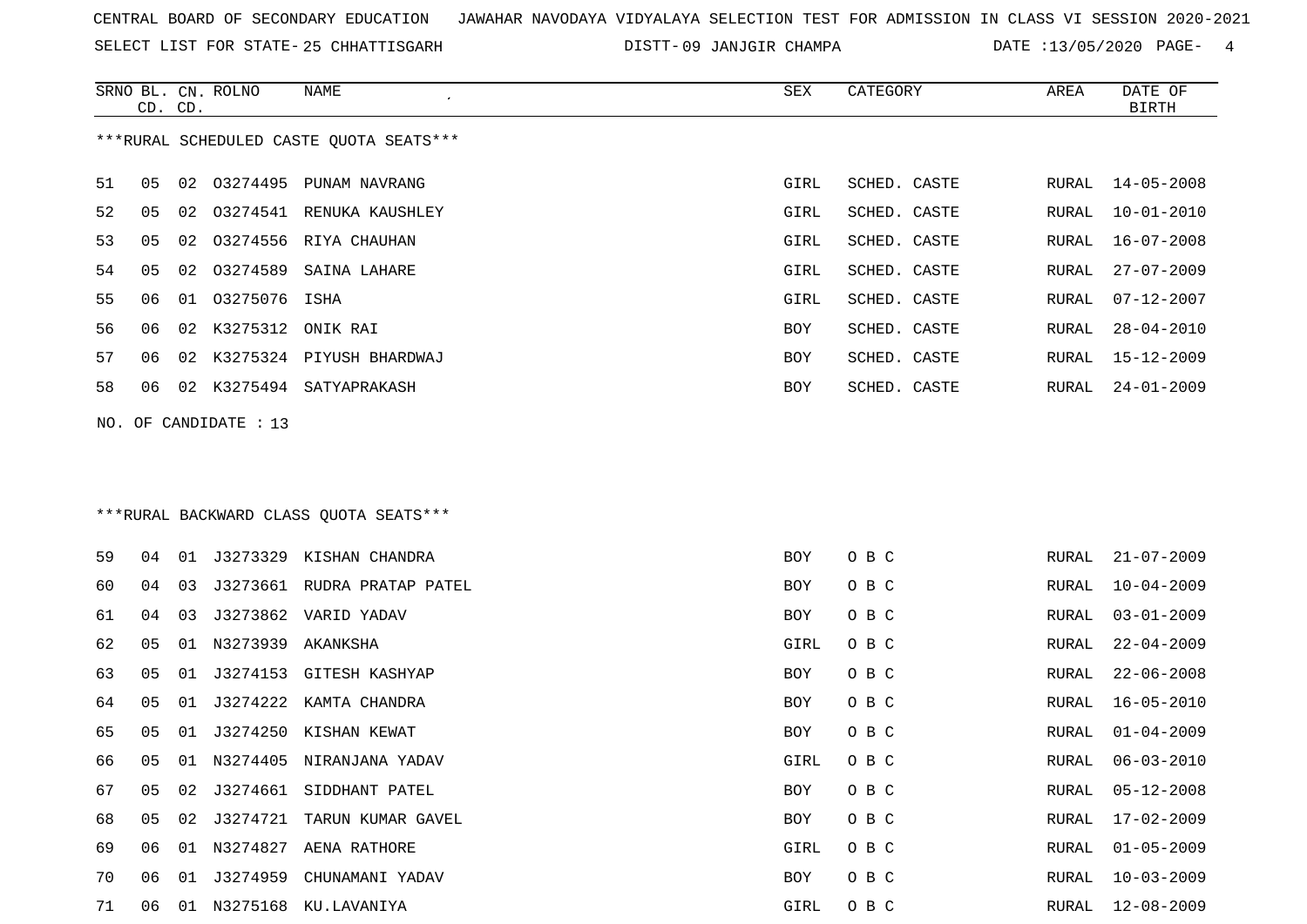SELECT LIST FOR STATE- DISTT- 25 CHHATTISGARH

09 JANJGIR CHAMPA DATE :13/05/2020 PAGE- 5

|     |                                        | CD. CD. | SRNO BL. CN. ROLNO     | NAME                                    | SEX  | CATEGORY     | AREA  | DATE OF<br><b>BIRTH</b> |  |  |  |
|-----|----------------------------------------|---------|------------------------|-----------------------------------------|------|--------------|-------|-------------------------|--|--|--|
|     | ***RURAL BACKWARD CLASS OUOTA SEATS*** |         |                        |                                         |      |              |       |                         |  |  |  |
| 72  | 06                                     | 02      |                        | N3275377 PRIYA YADAW                    | GIRL | O B C        | RURAL | $22 - 12 - 2009$        |  |  |  |
| 73  | 06                                     | 02      | J3275601               | TUPESH CHANDRA                          | BOY  | O B C        | RURAL | $07 - 04 - 2009$        |  |  |  |
| 74  | 06                                     |         |                        | 02 J3275603 TUSHAR GAVEL                | BOY  | O B C        | RURAL | $29 - 11 - 2008$        |  |  |  |
| NO. |                                        |         | OF CANDIDATE : 16      |                                         |      |              |       |                         |  |  |  |
|     |                                        |         |                        | ***RURAL SCHEDULED TRIBE OUOTA SEATS*** |      |              |       |                         |  |  |  |
| 75  | 04                                     |         |                        | 01 P3273152 DIPTI MARAVI                | GIRL | SCHED. TRIBE | RURAL | $22 - 08 - 2008$        |  |  |  |
| 76  | 04                                     |         |                        | 01 P3273155 DISHA SIDAR                 | GIRL | SCHED. TRIBE | RURAL | $28 - 06 - 2008$        |  |  |  |
| 77  | 04                                     |         |                        | 02 L3273379 LOKESH MARAVI               | BOY  | SCHED. TRIBE | RURAL | $24 - 08 - 2008$        |  |  |  |
| 78  | 0 <sub>5</sub>                         |         |                        | 01 L3274206 JEETU RAJ                   | BOY  | SCHED. TRIBE | RURAL | $01 - 09 - 2009$        |  |  |  |
| 79  | 06                                     |         | 01 L3275088            | JAYANT KUMAR                            | BOY  | SCHED. TRIBE | RURAL | $02 - 03 - 2009$        |  |  |  |
| 80  | 07                                     |         | 01 L3275780            | BHUNESHWAR GOND                         | BOY  | SCHED. TRIBE | RURAL | $18 - 10 - 2007$        |  |  |  |
|     |                                        |         | NO. OF CANDIDATE $: 6$ |                                         |      |              |       |                         |  |  |  |

TOTAL SELECTED CANDIDATE : 80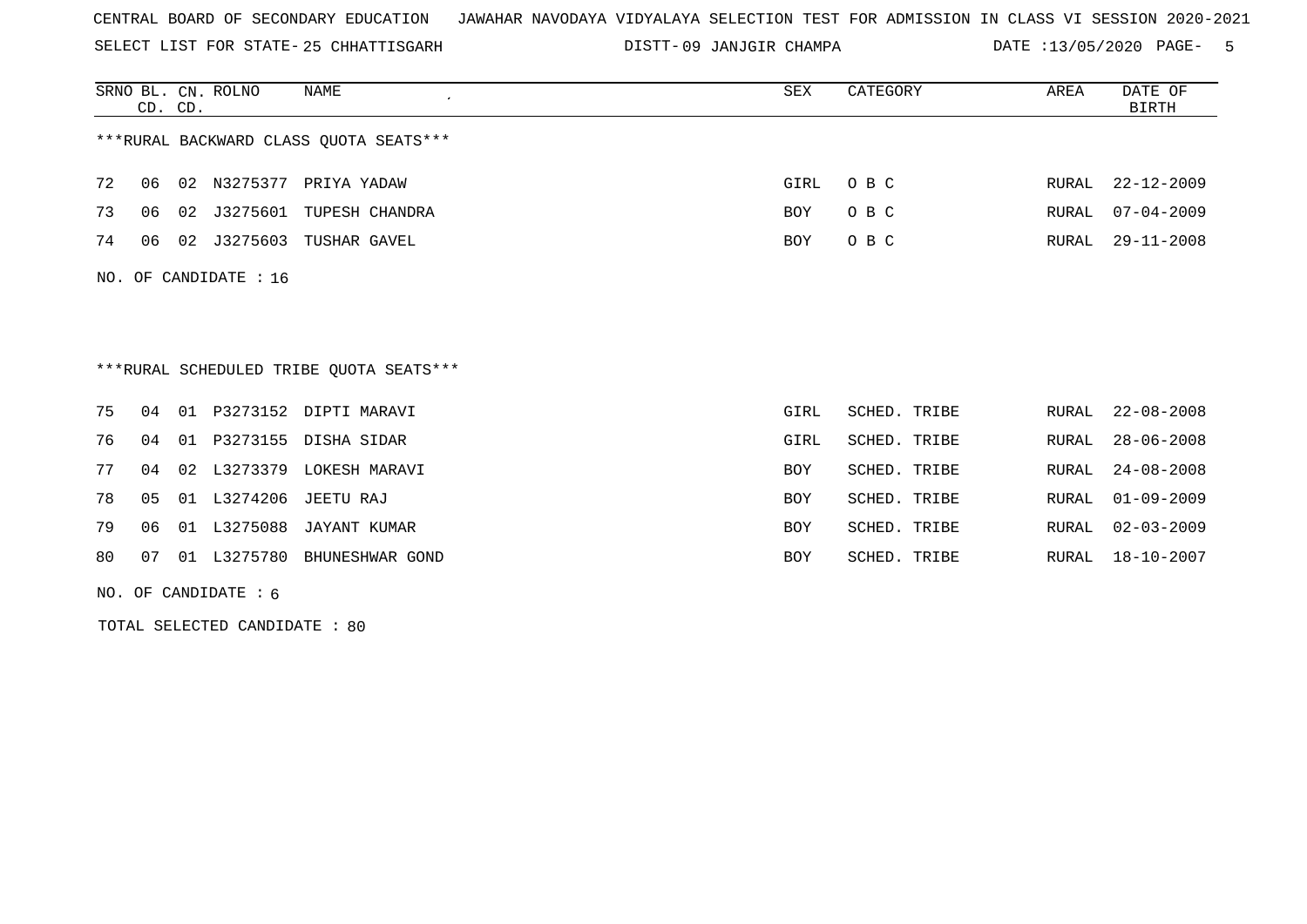SELECT LIST FOR STATE- DISTT- 25 CHHATTISGARH

10 KORBA DATE :13/05/2020 PAGE- 1

|             |    | CD. CD. | SRNO BL. CN. ROLNO   | NAME                                    | ${\tt SEX}$ | CATEGORY       | AREA  | DATE OF<br><b>BIRTH</b> |  |  |  |  |
|-------------|----|---------|----------------------|-----------------------------------------|-------------|----------------|-------|-------------------------|--|--|--|--|
|             |    |         | ***OPEN UR SEATS***  |                                         |             |                |       |                         |  |  |  |  |
| $\mathbf 1$ | 03 |         | 02 B3282197          | KHUSHAL SAHU                            | BOY         | O B C          | URBAN | 19-04-2009              |  |  |  |  |
| 2           | 03 |         |                      | 04 A3282881 ROHIT BHARDWAJ              | BOY         | <b>GENERAL</b> | URBAN | $16 - 03 - 2009$        |  |  |  |  |
| 3           | 04 |         |                      | 02 I3283857 GAURAV PANDEY               | BOY         | <b>GENERAL</b> | RURAL | $19 - 09 - 2008$        |  |  |  |  |
| 4           | 04 |         | 07 J3285249          | TANMAY RATHORE                          | BOY         | O B C          | RURAL | $02 - 07 - 2010$        |  |  |  |  |
| 5           |    |         |                      | 04 07 P3285340 VINEETA KANWAR           | GIRL        | SCHED. TRIBE   | RURAL | $19 - 10 - 2008$        |  |  |  |  |
|             |    |         | NO. OF CANDIDATE : 5 |                                         |             |                |       |                         |  |  |  |  |
|             |    |         |                      |                                         |             |                |       |                         |  |  |  |  |
|             |    |         |                      |                                         |             |                |       |                         |  |  |  |  |
|             |    |         |                      | *** OPEN SCHEDULED CASTE QUOTA SEATS*** |             |                |       |                         |  |  |  |  |
| 6           | 03 |         |                      | 02 C3281976 DIVYANSHU KUMAR             | <b>BOY</b>  | SCHED. CASTE   | URBAN | $10 - 11 - 2008$        |  |  |  |  |
| 7           | 04 |         | 05 K3284608          | PRAMOD KUMAR                            | BOY         | SCHED. CASTE   | RURAL | $26 - 11 - 2009$        |  |  |  |  |
| 8           | 05 |         |                      | 01 K3285523 ANURAG RATRE                | BOY         | SCHED. CASTE   | RURAL | 11-09-2009              |  |  |  |  |
| NO.         |    |         | OF CANDIDATE : 3     |                                         |             |                |       |                         |  |  |  |  |
|             |    |         |                      |                                         |             |                |       |                         |  |  |  |  |
|             |    |         |                      |                                         |             |                |       |                         |  |  |  |  |
|             |    |         |                      | *** OPEN BACKWARD CLASS QUOTA SEATS *** |             |                |       |                         |  |  |  |  |
| 9           | 02 | 03      |                      | B3280290 KONAL SAHU                     | <b>BOY</b>  | O B C          | URBAN | $01 - 08 - 2008$        |  |  |  |  |
| 10          | 02 | 05      | B3281047             | SAHIL KUMAR RATHORE                     | BOY         | O B C          | URBAN | $29 - 08 - 2008$        |  |  |  |  |
| 11          | 03 | 05      |                      | B3282942 SAMEER KUMAR                   | BOY         | O B C          | URBAN | $12 - 03 - 2009$        |  |  |  |  |
| 12          | 03 | 06      |                      | B3283340 VIVEK SINGH CHAUHAN            | BOY         | O B C          | URBAN | $30 - 01 - 2009$        |  |  |  |  |
| 13          | 04 |         |                      | 01 J3283560 ANURAG KASHYAP              | BOY         | O B C          | RURAL | $02 - 03 - 2009$        |  |  |  |  |

NO. OF CANDIDATE : 5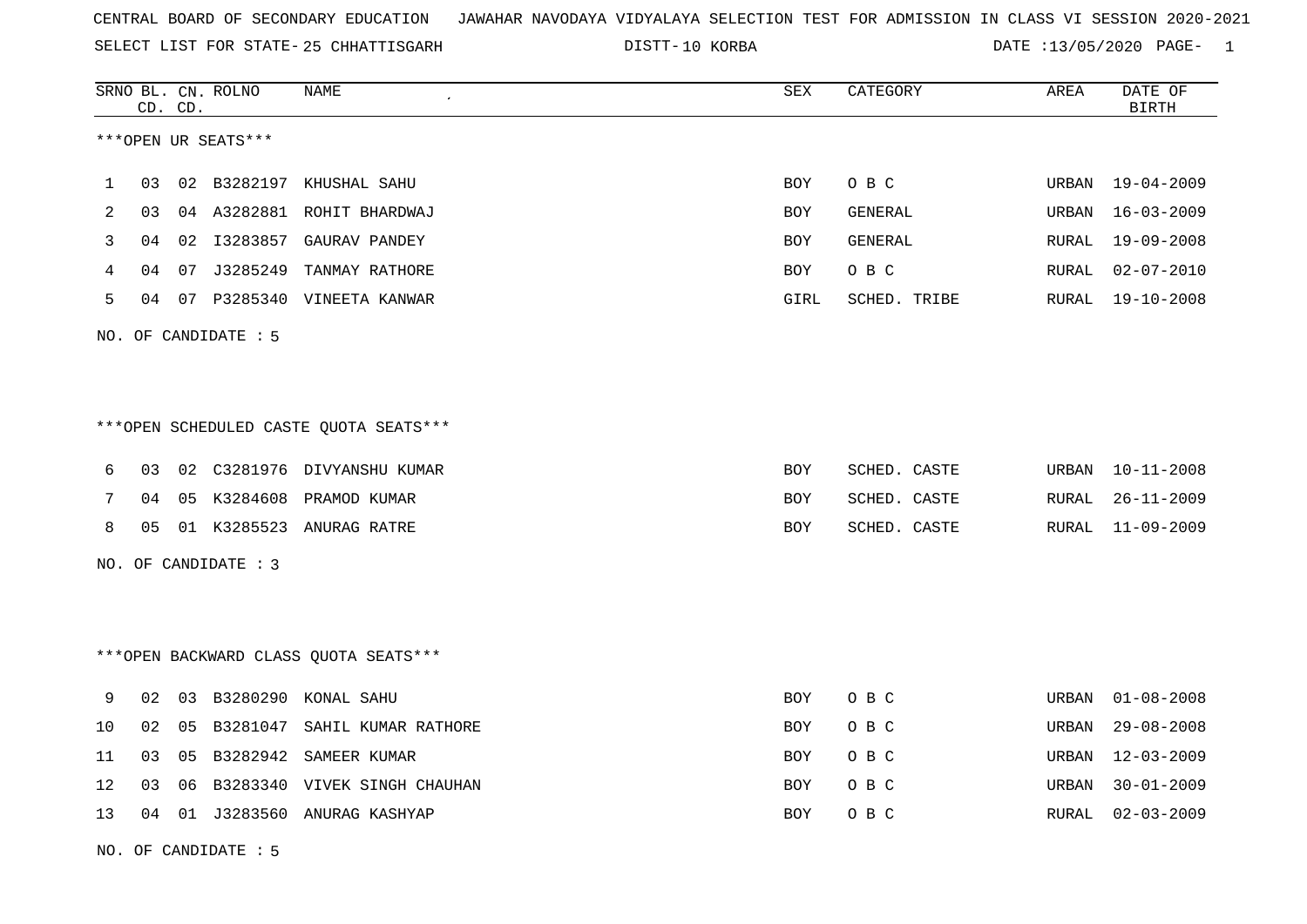SELECT LIST FOR STATE- DISTT- 25 CHHATTISGARH

10 KORBA DATE :13/05/2020 PAGE- 2

|                        | CD. CD.                                |    | SRNO BL. CN. ROLNO  | NAME                          | SEX  | CATEGORY     | AREA  | DATE OF<br>BIRTH |  |  |  |
|------------------------|----------------------------------------|----|---------------------|-------------------------------|------|--------------|-------|------------------|--|--|--|
|                        | ***OPEN SCHEDULED TRIBE OUOTA SEATS*** |    |                     |                               |      |              |       |                  |  |  |  |
| 14                     | 03                                     |    |                     | 05 H3283005 SAUMYA SUMAN      | GIRL | SCHED. TRIBE | URBAN | 07-02-2010       |  |  |  |
| 15                     | 03                                     | 05 |                     | H3283024 SHALINI KANWAR       | GIRL | SCHED. TRIBE | URBAN | 11-12-2007       |  |  |  |
| 16                     | 03                                     |    | 06 P3283209         | SUSHMITA RAJ                  | GIRL | SCHED. TRIBE | RURAL | $09 - 08 - 2009$ |  |  |  |
| 17                     | 04                                     | 03 |                     | P3284201 KUMARI SHIKHA KANWAR | GIRL | SCHED. TRIBE | RURAL | $27 - 04 - 2009$ |  |  |  |
| 18                     | 04                                     |    | 04 P3284475 NAMRATA |                               | GIRL | SCHED. TRIBE | RURAL | 13-12-2009       |  |  |  |
| 19                     | 04                                     |    | 06 P3285093         | SHREYA KANWAR                 | GIRL | SCHED. TRIBE | RURAL | 16-09-2009       |  |  |  |
| 20                     | 05                                     |    | 01 P3285581         | BABY SANIYA                   | GIRL | SCHED. TRIBE | RURAL | $21 - 09 - 2008$ |  |  |  |
| NO. OF CANDIDATE : $7$ |                                        |    |                     |                               |      |              |       |                  |  |  |  |

# \*\*\*RURAL OPEN SEATS\*\*\*

| 21 | 01 | 02 |                 | J3278623 KANHA SONI     | BOY        | O B C        | RURAL | $29 - 07 - 2008$ |
|----|----|----|-----------------|-------------------------|------------|--------------|-------|------------------|
| 22 | 01 | 03 |                 | L3278886 MANAV RATHIA   | <b>BOY</b> | SCHED. TRIBE | RURAL | 22-10-2009       |
| 23 | 01 | 06 |                 | L3279574 YONIT VARAKARE | BOY        | SCHED. TRIBE | RURAL | $06 - 07 - 2009$ |
| 24 | 02 | 01 |                 | 13279754 ANKUR DIWAN    | BOY        | GENERAL      | RURAL | $06 - 10 - 2009$ |
| 25 | 02 | 06 |                 | M3281288 SIDDHI AGRAWAL | GIRL       | GENERAL      | RURAL | 26-11-2009       |
| 26 | 03 | 03 | N3282514        | NAMRATA KUMARI          | GIRL       | O B C        | RURAL | $07 - 02 - 2009$ |
| 27 | 03 | 06 |                 | N3283300 VIDYA KARSH    | GIRL       | O B C        | RURAL | $01 - 10 - 2008$ |
| 28 | 04 | 03 | L3283903        | HIMANSHU SHYAM          | BOY        | SCHED. TRIBE |       | RURAL 10-04-2009 |
| 29 | 04 | 03 | I3284013        | KESHAV KUMAR            | BOY        | GENERAL      | RURAL | 07-11-2009       |
| 30 | 04 | 06 | 03285023        | SAUMYA SINGH            | GIRL       | SCHED. CASTE | RURAL | $25 - 12 - 2009$ |
| 31 | 04 | 07 | 03285361        | YASHASVI RATRE          | GIRL       | SCHED. CASTE | RURAL | $19 - 02 - 2009$ |
| 32 | 05 | 01 | P3285568 ASMITA |                         | GIRL       | SCHED. TRIBE | RURAL | 31-05-2009       |
| 33 | 05 | 02 |                 | P3285894 KHUSHBU MARKAM | GIRL       | SCHED. TRIBE | RURAL | $01 - 06 - 2009$ |
| 34 | 05 | 05 | J3286921        | VINOD KUMAR DHIWAR      | BOY        | O B C        | RURAL | $12 - 06 - 2009$ |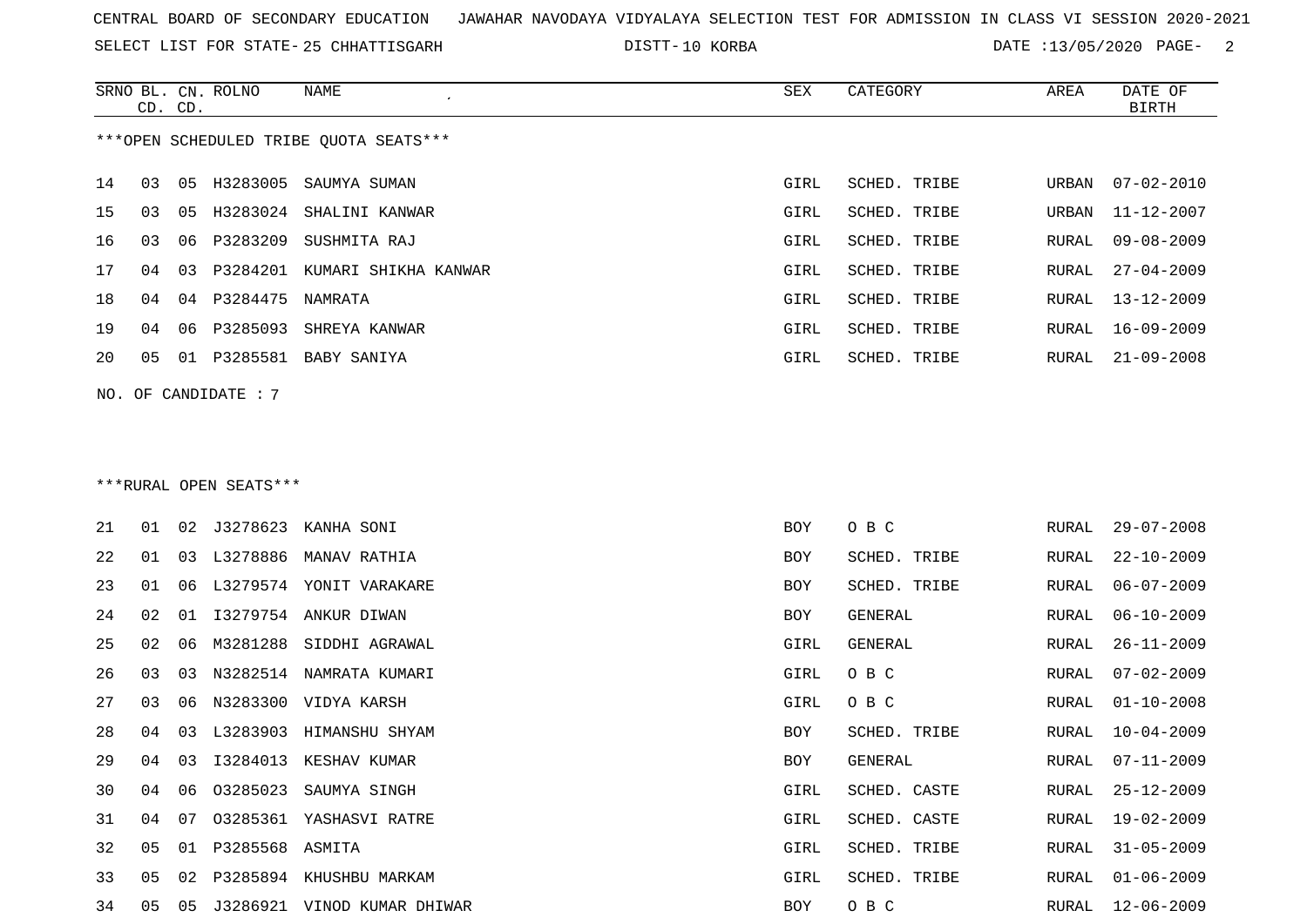| CENTRAL BOARD OF SECONDARY EDUCATION – JAWAHAR NAVODAYA VIDYALAYA SELECTION TEST FOR ADMISSION IN CLASS VI SESSION 2020-2021 |  |  |  |
|------------------------------------------------------------------------------------------------------------------------------|--|--|--|
|------------------------------------------------------------------------------------------------------------------------------|--|--|--|

SELECT LIST FOR STATE-25 CHHATTISGARH DISTT-10 KORBA DATE :13/05/2020 PAGE- 3

| DATE OF<br>SRNO BL. CN. ROLNO<br>NAME<br>SEX<br>CATEGORY<br>AREA<br><b>BIRTH</b><br>CD. CD. |                                         |    |                   |                         |            |              |       |                  |  |  |  |
|---------------------------------------------------------------------------------------------|-----------------------------------------|----|-------------------|-------------------------|------------|--------------|-------|------------------|--|--|--|
| NO.                                                                                         |                                         |    | OF CANDIDATE : 14 |                         |            |              |       |                  |  |  |  |
|                                                                                             |                                         |    |                   |                         |            |              |       |                  |  |  |  |
|                                                                                             | ***RURAL SCHEDULED CASTE QUOTA SEATS*** |    |                   |                         |            |              |       |                  |  |  |  |
| 35                                                                                          | 01                                      | 05 |                   | 03279366 SHREYA KURREY  | GIRL       | SCHED. CASTE | RURAL | $21 - 04 - 2009$ |  |  |  |
| 36                                                                                          | 02                                      | 03 |                   | 03280497 LAXMI KHUNTE   | GIRL       | SCHED. CASTE | RURAL | $19 - 03 - 2009$ |  |  |  |
| 37                                                                                          | 03                                      | 01 |                   | 03281703 ANOKHI PATLE   | GIRL       | SCHED. CASTE | RURAL | $10 - 02 - 2008$ |  |  |  |
| 38                                                                                          | 03                                      | 02 | 03282110          | JANHAVI BHARDWAJ        | GIRL       | SCHED. CASTE | RURAL | $22 - 08 - 2009$ |  |  |  |
| 39                                                                                          | 04                                      | 01 |                   | 03283564 ANUSHKA KUMARI | GIRL       | SCHED. CASTE | RURAL | 16-02-2010       |  |  |  |
| 40                                                                                          | 04                                      | 01 | K3283609          | ASHISH KUMAR            | <b>BOY</b> | SCHED. CASTE | RURAL | $04 - 08 - 2009$ |  |  |  |
| 41                                                                                          | 04                                      |    | 02 K3283689       | BIMAL KUMAR             | <b>BOY</b> | SCHED. CASTE | RURAL | $03 - 02 - 2010$ |  |  |  |
| 42                                                                                          | 04                                      | 05 | 03284875 RUBI     |                         | GIRL       | SCHED. CASTE | RURAL | $04 - 08 - 2009$ |  |  |  |

43 05 03 O3286294 PALLAVI BHARDWAJ GIRL SCHED. CASTE RURAL 17-07-2009

- 
- NO. OF CANDIDATE : 9

\*\*\*RURAL BACKWARD CLASS QUOTA SEATS\*\*\*

| 44  | 01 | 03 | J3278960 NEERAJ  |                          | <b>BOY</b> | O B C | RURAL | 03-10-2008       |
|-----|----|----|------------------|--------------------------|------------|-------|-------|------------------|
| 45  | 01 | 04 |                  | J3279035 PRAKASH KUMAR   | BOY        | O B C | RURAL | $06 - 01 - 2010$ |
| 46  | 02 | 05 | N3280951 RIDHIMA |                          | GIRL       | O B C | RURAL | 28-01-2009       |
| 47  | 03 |    | 02 J3281929      | DEVWRAT MAHANT           | BOY        | O B C | RURAL | 28-02-2010       |
| 48  | 03 |    |                  | 03 J3282437 MANISH KUMAR | BOY        | O B C | RURAL | 31-05-2009       |
| 49  | 03 | 05 | N3283077         | SHRADDHA MAHANT          | GIRL       | O B C | RURAL | 21-06-2008       |
| 50. | 04 |    |                  | 01 J3283562 ANURAG PATEL | BOY        | O B C | RURAL | 03-12-2008       |
| 51  | 04 | 01 |                  | N3283640 AYUSHI RATHORE  | GIRL       | O B C | RURAL | $12 - 09 - 2009$ |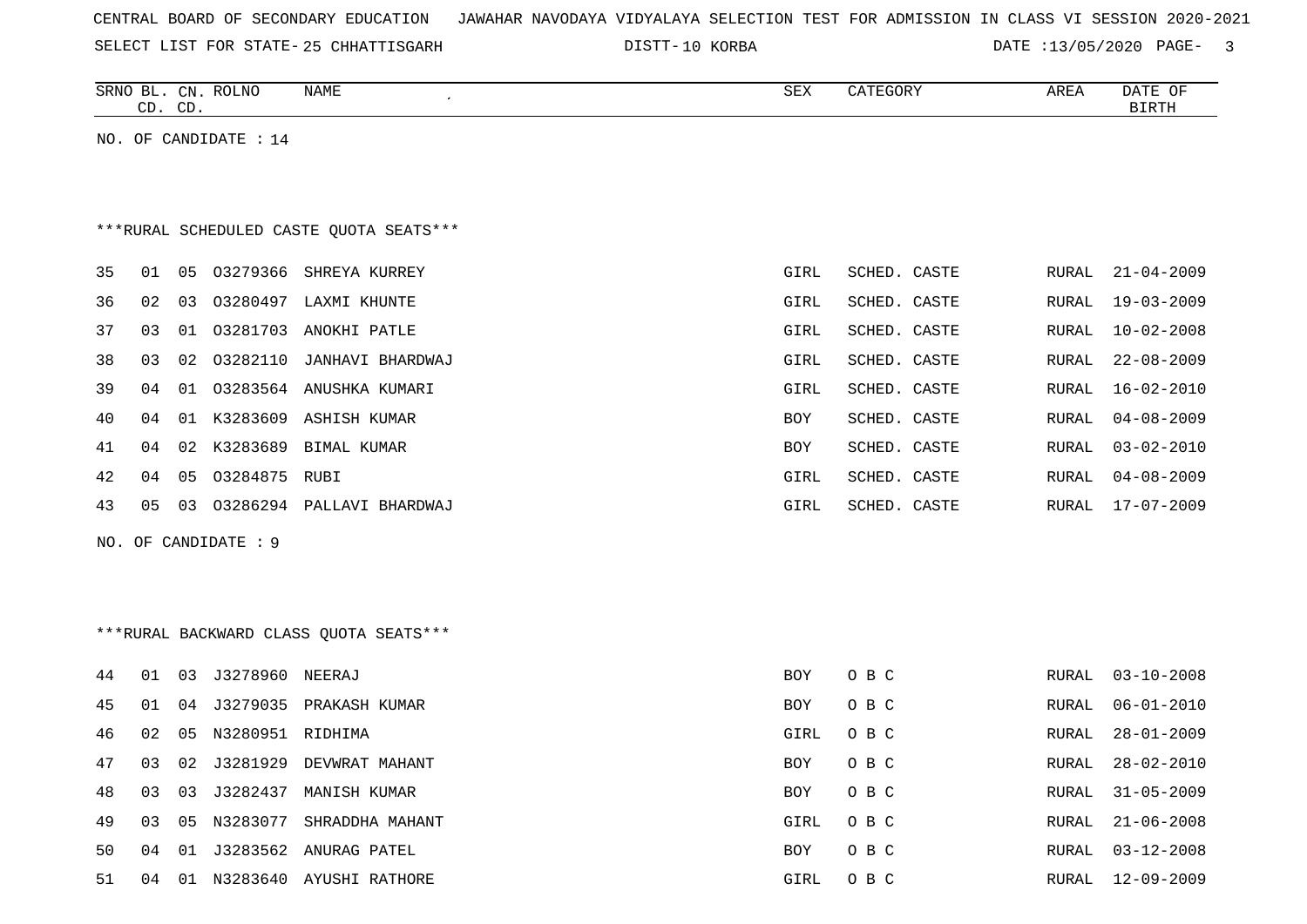SELECT LIST FOR STATE- DISTT- 25 CHHATTISGARH

SRNO BL. CN.

ROLNO NAME SEX CATEGORY AREA DATE OF

10 KORBA DATE :13/05/2020 PAGE- 4

| ***RURAL BACKWARD CLASS QUOTA SEATS***<br>52<br>O B C<br>$06 - 07 - 2009$<br>04<br>03<br>N3284217 KUMARI VARSHA<br>GIRL<br>RURAL<br>53<br>J3284324 LAVNESH KUMAR<br>O B C<br>$07 - 10 - 2009$<br>04<br>BOY<br>RURAL<br>04<br>54<br>O B C<br>04<br>J3284393 MANISH KAUSHIK<br>BOY<br>RURAL<br>$26 - 10 - 2008$<br>04<br>55<br>O B C<br>$09 - 11 - 2008$<br>04<br>06<br>J3284939<br>SAMEER RATHORE<br>BOY<br>RURAL<br>56<br>O B C<br>$17 - 09 - 2009$<br>04<br>07<br>J3285257<br>TIKESH KUMAR PATEL<br>BOY<br>RURAL<br>57<br>N3285437<br>GIRL<br>O B C<br>$29 - 09 - 2009$<br>05<br>01<br>AKANKSHA DIWAN<br>RURAL<br>58<br>N3285577 AYUSHI GUPTA<br>O B C<br>$03 - 06 - 2010$<br>05<br>01<br>GIRL<br>RURAL<br>59<br>J3286714 SHASHANK THAWAIT<br>O B C<br>$07 - 05 - 2009$<br>05<br>BOY<br>RURAL<br>04<br>OF CANDIDATE : 16<br>NO.<br>***RURAL SCHEDULED TRIBE QUOTA SEATS***<br>60<br>01 L3278244 ANISH KUMAR KANWAR<br>$29 - 05 - 2009$<br>01<br>SCHED. TRIBE<br>RURAL<br>BOY<br>61<br>01 L3278406<br>$28 - 11 - 2009$<br>01<br>DEVESH KUMAR RATHIA<br>BOY<br>SCHED. TRIBE<br>RURAL<br>62<br>$05 - 05 - 2009$<br>01<br>06<br>L3279482<br>TOMESH KUMAR KANWAR<br>SCHED. TRIBE<br>BOY<br>RURAL<br>63<br>P3280580<br>$03 - 10 - 2009$<br>02<br>03<br>MINAKSHI KAWAR<br>GIRL<br>SCHED. TRIBE<br>RURAL<br>64<br>02<br>05<br>L3281045<br>SAHIL KUMAR KANWAR<br>SCHED. TRIBE<br>$01 - 01 - 2011$<br>BOY<br>RURAL<br>65<br>02<br>05<br>P3281063<br>SAKSHI KANWAR<br>GIRL<br>SCHED. TRIBE<br>$23 - 04 - 2009$<br>RURAL<br>66<br>L3281520<br>02<br>06<br>YOGESH KANWAR<br>SCHED. TRIBE<br>$01 - 06 - 2008$<br>BOY<br>RURAL<br>67<br>02<br>06<br>P3281526 YOGITA KANWAR<br>GIRL<br>SCHED. TRIBE<br>$10 - 05 - 2009$<br>RURAL<br>68<br>03<br>03<br>P3282284 KUMARI PURWARSHA<br>GIRL<br>SCHED. TRIBE<br>RURAL<br>$16 - 05 - 2009$<br>69<br>03 05 L3282920 SAHIL KUMAR<br>BOY<br>SCHED. TRIBE<br>RURAL 29-05-2009<br>70<br>03<br>06 L3283358 YATIN PAIKARA<br>BOY<br>SCHED. TRIBE<br>RURAL<br>$11 - 05 - 2009$<br>71<br>01 P3283489 ANAMIKA MARKAM<br>GIRL<br>SCHED. TRIBE<br>RURAL<br>29-11-2009<br>04<br>72<br>03 P3284102 KU. KALPANA<br>$26 - 05 - 2009$<br>04<br>GIRL<br>SCHED. TRIBE<br>RURAL | CD. CD. |  |  |  | <b>BIRTH</b> |
|----------------------------------------------------------------------------------------------------------------------------------------------------------------------------------------------------------------------------------------------------------------------------------------------------------------------------------------------------------------------------------------------------------------------------------------------------------------------------------------------------------------------------------------------------------------------------------------------------------------------------------------------------------------------------------------------------------------------------------------------------------------------------------------------------------------------------------------------------------------------------------------------------------------------------------------------------------------------------------------------------------------------------------------------------------------------------------------------------------------------------------------------------------------------------------------------------------------------------------------------------------------------------------------------------------------------------------------------------------------------------------------------------------------------------------------------------------------------------------------------------------------------------------------------------------------------------------------------------------------------------------------------------------------------------------------------------------------------------------------------------------------------------------------------------------------------------------------------------------------------------------------------------------------------------------------------------------------------------------------------------------------------------------------------------------------------------------------------------------------------------------------------------------------------------------------|---------|--|--|--|--------------|
|                                                                                                                                                                                                                                                                                                                                                                                                                                                                                                                                                                                                                                                                                                                                                                                                                                                                                                                                                                                                                                                                                                                                                                                                                                                                                                                                                                                                                                                                                                                                                                                                                                                                                                                                                                                                                                                                                                                                                                                                                                                                                                                                                                                        |         |  |  |  |              |
|                                                                                                                                                                                                                                                                                                                                                                                                                                                                                                                                                                                                                                                                                                                                                                                                                                                                                                                                                                                                                                                                                                                                                                                                                                                                                                                                                                                                                                                                                                                                                                                                                                                                                                                                                                                                                                                                                                                                                                                                                                                                                                                                                                                        |         |  |  |  |              |
|                                                                                                                                                                                                                                                                                                                                                                                                                                                                                                                                                                                                                                                                                                                                                                                                                                                                                                                                                                                                                                                                                                                                                                                                                                                                                                                                                                                                                                                                                                                                                                                                                                                                                                                                                                                                                                                                                                                                                                                                                                                                                                                                                                                        |         |  |  |  |              |
|                                                                                                                                                                                                                                                                                                                                                                                                                                                                                                                                                                                                                                                                                                                                                                                                                                                                                                                                                                                                                                                                                                                                                                                                                                                                                                                                                                                                                                                                                                                                                                                                                                                                                                                                                                                                                                                                                                                                                                                                                                                                                                                                                                                        |         |  |  |  |              |
|                                                                                                                                                                                                                                                                                                                                                                                                                                                                                                                                                                                                                                                                                                                                                                                                                                                                                                                                                                                                                                                                                                                                                                                                                                                                                                                                                                                                                                                                                                                                                                                                                                                                                                                                                                                                                                                                                                                                                                                                                                                                                                                                                                                        |         |  |  |  |              |
|                                                                                                                                                                                                                                                                                                                                                                                                                                                                                                                                                                                                                                                                                                                                                                                                                                                                                                                                                                                                                                                                                                                                                                                                                                                                                                                                                                                                                                                                                                                                                                                                                                                                                                                                                                                                                                                                                                                                                                                                                                                                                                                                                                                        |         |  |  |  |              |
|                                                                                                                                                                                                                                                                                                                                                                                                                                                                                                                                                                                                                                                                                                                                                                                                                                                                                                                                                                                                                                                                                                                                                                                                                                                                                                                                                                                                                                                                                                                                                                                                                                                                                                                                                                                                                                                                                                                                                                                                                                                                                                                                                                                        |         |  |  |  |              |
|                                                                                                                                                                                                                                                                                                                                                                                                                                                                                                                                                                                                                                                                                                                                                                                                                                                                                                                                                                                                                                                                                                                                                                                                                                                                                                                                                                                                                                                                                                                                                                                                                                                                                                                                                                                                                                                                                                                                                                                                                                                                                                                                                                                        |         |  |  |  |              |
|                                                                                                                                                                                                                                                                                                                                                                                                                                                                                                                                                                                                                                                                                                                                                                                                                                                                                                                                                                                                                                                                                                                                                                                                                                                                                                                                                                                                                                                                                                                                                                                                                                                                                                                                                                                                                                                                                                                                                                                                                                                                                                                                                                                        |         |  |  |  |              |
|                                                                                                                                                                                                                                                                                                                                                                                                                                                                                                                                                                                                                                                                                                                                                                                                                                                                                                                                                                                                                                                                                                                                                                                                                                                                                                                                                                                                                                                                                                                                                                                                                                                                                                                                                                                                                                                                                                                                                                                                                                                                                                                                                                                        |         |  |  |  |              |
|                                                                                                                                                                                                                                                                                                                                                                                                                                                                                                                                                                                                                                                                                                                                                                                                                                                                                                                                                                                                                                                                                                                                                                                                                                                                                                                                                                                                                                                                                                                                                                                                                                                                                                                                                                                                                                                                                                                                                                                                                                                                                                                                                                                        |         |  |  |  |              |
|                                                                                                                                                                                                                                                                                                                                                                                                                                                                                                                                                                                                                                                                                                                                                                                                                                                                                                                                                                                                                                                                                                                                                                                                                                                                                                                                                                                                                                                                                                                                                                                                                                                                                                                                                                                                                                                                                                                                                                                                                                                                                                                                                                                        |         |  |  |  |              |
|                                                                                                                                                                                                                                                                                                                                                                                                                                                                                                                                                                                                                                                                                                                                                                                                                                                                                                                                                                                                                                                                                                                                                                                                                                                                                                                                                                                                                                                                                                                                                                                                                                                                                                                                                                                                                                                                                                                                                                                                                                                                                                                                                                                        |         |  |  |  |              |
|                                                                                                                                                                                                                                                                                                                                                                                                                                                                                                                                                                                                                                                                                                                                                                                                                                                                                                                                                                                                                                                                                                                                                                                                                                                                                                                                                                                                                                                                                                                                                                                                                                                                                                                                                                                                                                                                                                                                                                                                                                                                                                                                                                                        |         |  |  |  |              |
|                                                                                                                                                                                                                                                                                                                                                                                                                                                                                                                                                                                                                                                                                                                                                                                                                                                                                                                                                                                                                                                                                                                                                                                                                                                                                                                                                                                                                                                                                                                                                                                                                                                                                                                                                                                                                                                                                                                                                                                                                                                                                                                                                                                        |         |  |  |  |              |
|                                                                                                                                                                                                                                                                                                                                                                                                                                                                                                                                                                                                                                                                                                                                                                                                                                                                                                                                                                                                                                                                                                                                                                                                                                                                                                                                                                                                                                                                                                                                                                                                                                                                                                                                                                                                                                                                                                                                                                                                                                                                                                                                                                                        |         |  |  |  |              |
|                                                                                                                                                                                                                                                                                                                                                                                                                                                                                                                                                                                                                                                                                                                                                                                                                                                                                                                                                                                                                                                                                                                                                                                                                                                                                                                                                                                                                                                                                                                                                                                                                                                                                                                                                                                                                                                                                                                                                                                                                                                                                                                                                                                        |         |  |  |  |              |
|                                                                                                                                                                                                                                                                                                                                                                                                                                                                                                                                                                                                                                                                                                                                                                                                                                                                                                                                                                                                                                                                                                                                                                                                                                                                                                                                                                                                                                                                                                                                                                                                                                                                                                                                                                                                                                                                                                                                                                                                                                                                                                                                                                                        |         |  |  |  |              |
|                                                                                                                                                                                                                                                                                                                                                                                                                                                                                                                                                                                                                                                                                                                                                                                                                                                                                                                                                                                                                                                                                                                                                                                                                                                                                                                                                                                                                                                                                                                                                                                                                                                                                                                                                                                                                                                                                                                                                                                                                                                                                                                                                                                        |         |  |  |  |              |
|                                                                                                                                                                                                                                                                                                                                                                                                                                                                                                                                                                                                                                                                                                                                                                                                                                                                                                                                                                                                                                                                                                                                                                                                                                                                                                                                                                                                                                                                                                                                                                                                                                                                                                                                                                                                                                                                                                                                                                                                                                                                                                                                                                                        |         |  |  |  |              |
|                                                                                                                                                                                                                                                                                                                                                                                                                                                                                                                                                                                                                                                                                                                                                                                                                                                                                                                                                                                                                                                                                                                                                                                                                                                                                                                                                                                                                                                                                                                                                                                                                                                                                                                                                                                                                                                                                                                                                                                                                                                                                                                                                                                        |         |  |  |  |              |
|                                                                                                                                                                                                                                                                                                                                                                                                                                                                                                                                                                                                                                                                                                                                                                                                                                                                                                                                                                                                                                                                                                                                                                                                                                                                                                                                                                                                                                                                                                                                                                                                                                                                                                                                                                                                                                                                                                                                                                                                                                                                                                                                                                                        |         |  |  |  |              |
|                                                                                                                                                                                                                                                                                                                                                                                                                                                                                                                                                                                                                                                                                                                                                                                                                                                                                                                                                                                                                                                                                                                                                                                                                                                                                                                                                                                                                                                                                                                                                                                                                                                                                                                                                                                                                                                                                                                                                                                                                                                                                                                                                                                        |         |  |  |  |              |
|                                                                                                                                                                                                                                                                                                                                                                                                                                                                                                                                                                                                                                                                                                                                                                                                                                                                                                                                                                                                                                                                                                                                                                                                                                                                                                                                                                                                                                                                                                                                                                                                                                                                                                                                                                                                                                                                                                                                                                                                                                                                                                                                                                                        |         |  |  |  |              |
|                                                                                                                                                                                                                                                                                                                                                                                                                                                                                                                                                                                                                                                                                                                                                                                                                                                                                                                                                                                                                                                                                                                                                                                                                                                                                                                                                                                                                                                                                                                                                                                                                                                                                                                                                                                                                                                                                                                                                                                                                                                                                                                                                                                        |         |  |  |  |              |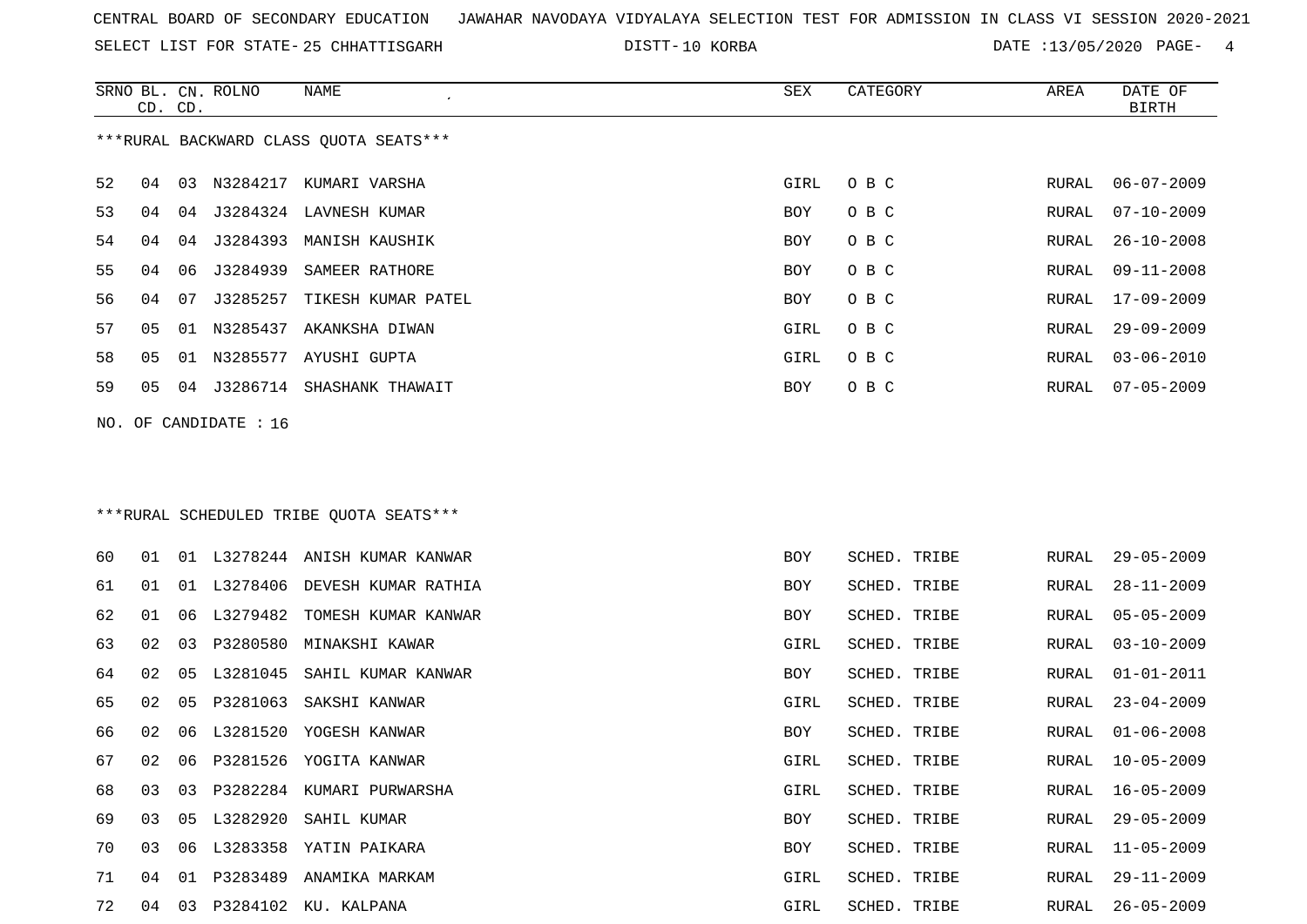SELECT LIST FOR STATE- DISTT- 25 CHHATTISGARH

10 KORBA DATE :13/05/2020 PAGE- 5

|                                         | CD. CD. |    | SRNO BL. CN. ROLNO      | NAME                        | SEX        | CATEGORY     | AREA  | DATE OF<br><b>BIRTH</b> |  |  |
|-----------------------------------------|---------|----|-------------------------|-----------------------------|------------|--------------|-------|-------------------------|--|--|
| ***RURAL SCHEDULED TRIBE OUOTA SEATS*** |         |    |                         |                             |            |              |       |                         |  |  |
| 73                                      | 04      | 03 |                         | L3284116 KULDEEP KUMAR      | <b>BOY</b> | SCHED. TRIBE | RURAL | $11 - 07 - 2010$        |  |  |
| 74                                      | 04      | 05 |                         | L3284686 PURSHOTTAM KUMAR   | <b>BOY</b> | SCHED. TRIBE | RURAL | $04 - 11 - 2008$        |  |  |
| 75                                      | 04      | 05 | P3284712 RAGINEE        |                             | GIRL       | SCHED. TRIBE | RURAL | $26 - 12 - 2009$        |  |  |
| 76                                      | 04      | 06 |                         | L3285021 SATYA SINGH NAGDEV | <b>BOY</b> | SCHED. TRIBE | RURAL | $21 - 06 - 2009$        |  |  |
| 77                                      | 04      | 07 |                         | P3285228 SUSHMITA SHYAM     | GIRL       | SCHED. TRIBE | RURAL | 17-04-2009              |  |  |
| 78                                      | 04      | 07 |                         | L3285360 YASHASHVI          | <b>BOY</b> | SCHED. TRIBE | RURAL | 13-05-2009              |  |  |
| 79                                      | 05      | 02 | P3286000                | KUMARI MONIKA KUJUR         | GIRL       | SCHED. TRIBE | RURAL | $25 - 09 - 2009$        |  |  |
| 80                                      | 05      | 03 |                         | P3286275 NIRUPA SINGH       | GIRL       | SCHED. TRIBE | RURAL | 01-11-2008              |  |  |
|                                         |         |    | NO. OF CANDIDATE : $21$ |                             |            |              |       |                         |  |  |

TOTAL SELECTED CANDIDATE : 80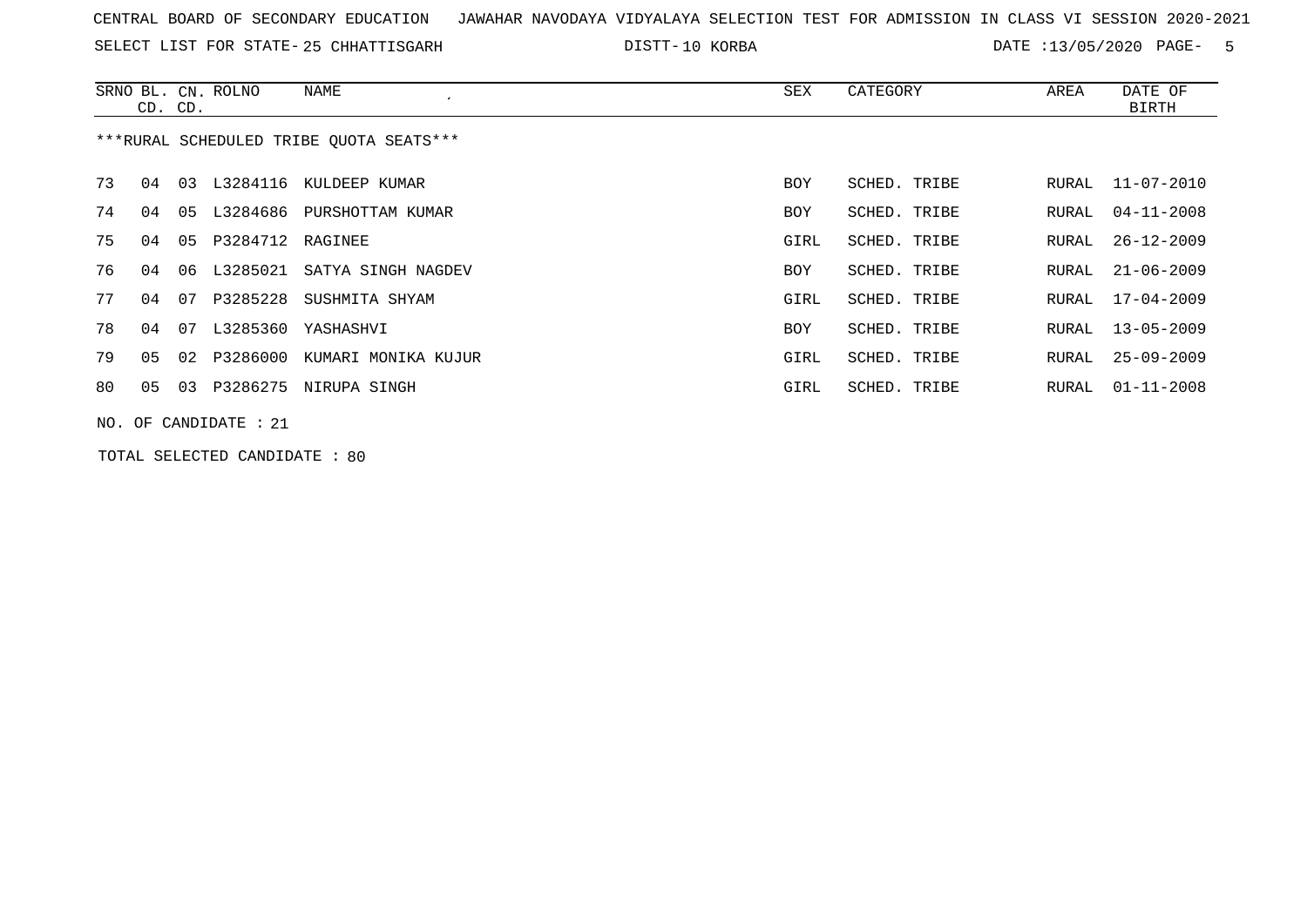SELECT LIST FOR STATE- DISTT- 25 CHHATTISGARH

11 DHAMTARI DATE :13/05/2020 PAGE- 1

|    | CD. CD. |    | SRNO BL. CN. ROLNO              | NAME                                   | SEX        | CATEGORY     | AREA  | DATE OF<br><b>BIRTH</b> |
|----|---------|----|---------------------------------|----------------------------------------|------------|--------------|-------|-------------------------|
|    |         |    | ***OPEN UR SEATS***             |                                        |            |              |       |                         |
| 1  | 02      |    |                                 | 01 J3289815 DEVENDRA KUMAR YADAW       | <b>BOY</b> | O B C        | RURAL | $10 - 08 - 2009$        |
| 2  | 02      | 04 | 03290850                        | NEHA TANDAN                            | GIRL       | SCHED. CASTE | RURAL | $09 - 09 - 2009$        |
| 3  | 02      |    |                                 | 06 N3291210 RUPALI KASHYAP             | GIRL       | O B C        | RURAL | $13 - 06 - 2010$        |
| 4  | 03      | 01 | J3291903                        | BHUPENDRA KUMAR SAHU                   | <b>BOY</b> | O B C        | RURAL | $07 - 10 - 2008$        |
| 5  | 04      | 03 | B3294589                        | MAYANK BHARTI GOSWAMI                  | BOY        | O B C        | URBAN | $09 - 02 - 2010$        |
|    |         |    | NO. OF CANDIDATE : 5            |                                        |            |              |       |                         |
|    |         |    |                                 |                                        |            |              |       |                         |
|    |         |    |                                 | ***OPEN SCHEDULED CASTE QUOTA SEATS*** |            |              |       |                         |
| 6  | 01      |    |                                 | 01 C3286967 ABHINASH BEHERA            | BOY        | SCHED. CASTE | URBAN | $16 - 10 - 2008$        |
| 7  | 02      |    | 01 G3289618                     | BHUMIKA RATRE                          | GIRL       | SCHED. CASTE | URBAN | $24 - 10 - 2009$        |
| 8  | 04      |    | 04 K3295015                     | SAMEER KURRE                           | BOY        | SCHED. CASTE | RURAL | $15 - 06 - 2009$        |
|    |         |    | NO. OF CANDIDATE : 3            |                                        |            |              |       |                         |
|    |         |    |                                 |                                        |            |              |       |                         |
|    |         |    |                                 |                                        |            |              |       |                         |
|    |         |    | ***OPEN DISABLED QUOTA SEATS*** |                                        |            |              |       |                         |
| 9  | 01      |    | 01 B3287007 ANIKET              |                                        | BOY        | O B C        | URBAN | $03 - 03 - 2009$        |
| 10 | 03      |    | 04 N3293200 SIDDHI              |                                        | GIRL       | O B C        | RURAL | $23 - 07 - 2009$        |
|    |         |    | NO. OF CANDIDATE : 2            |                                        |            |              |       |                         |

\*\*\*OPEN BACKWARD CLASS QUOTA SEATS\*\*\*

11 01 02 B3287575 GAJENDRA KUMAR SAHU BOY O B C URBAN 28-01-2009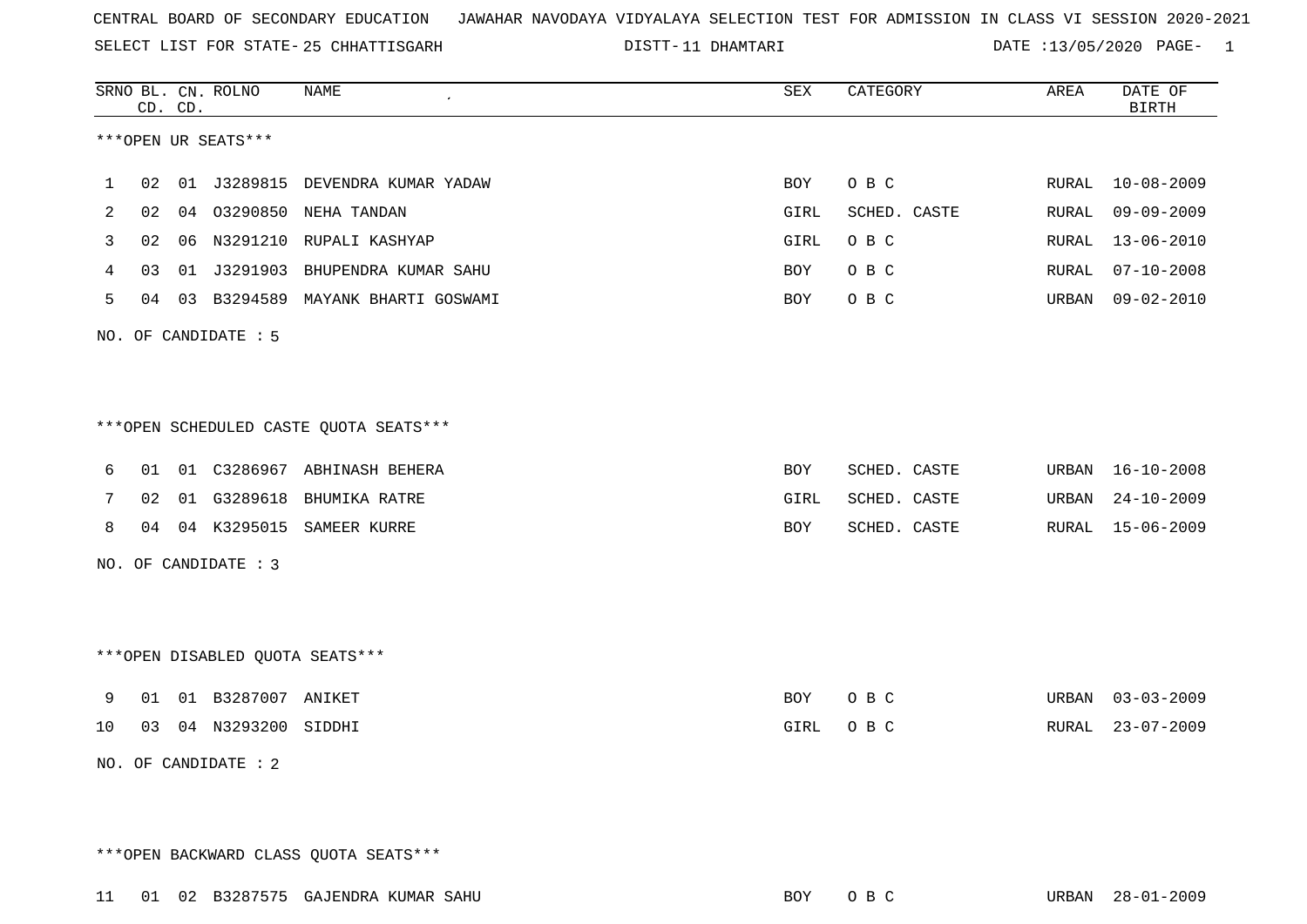SELECT LIST FOR STATE- DISTT- 25 CHHATTISGARH

11 DHAMTARI DATE :13/05/2020 PAGE- 2

|     |    | CD. CD. | SRNO BL. CN. ROLNO     | <b>NAME</b>                            | SEX        | CATEGORY     | AREA  | DATE OF<br><b>BIRTH</b> |
|-----|----|---------|------------------------|----------------------------------------|------------|--------------|-------|-------------------------|
|     |    |         |                        | *** OPEN BACKWARD CLASS QUOTA SEATS*** |            |              |       |                         |
| 12  | 02 | 02      |                        | B3290239 JEESHANT SAHU                 | <b>BOY</b> | O B C        | URBAN | $05 - 11 - 2008$        |
| 13  | 02 | 04      | N3290862               | NIHARIKA SAHU                          | GIRL       | O B C        | RURAL | $21 - 10 - 2009$        |
| 14  | 02 | 05      |                        | F3291167 RIDDHI SEN                    | GIRL       | O B C        | URBAN | $11 - 09 - 2010$        |
| 15  | 03 | 05      |                        | J3293415 VARUN KUMAR SAHU              | BOY        | O B C        | RURAL | $18 - 04 - 2010$        |
| NO. |    |         | OF CANDIDATE : 5       |                                        |            |              |       |                         |
|     |    |         |                        |                                        |            |              |       |                         |
|     |    |         |                        | ***OPEN SCHEDULED TRIBE QUOTA SEATS*** |            |              |       |                         |
| 16  | 01 |         | 04 L3288276 LOMESH     |                                        | BOY        | SCHED. TRIBE | RURAL | $26 - 04 - 2009$        |
| 17  | 02 | 01      | P3289827               | DEVIKA DHRUW                           | GIRL       | SCHED. TRIBE | RURAL | $22 - 01 - 2010$        |
| 18  | 02 | 03      |                        | P3290613 LAXMI DHRUW                   | GIRL       | SCHED. TRIBE | RURAL | $06 - 10 - 2009$        |
| 19  | 04 | 02      | H3294172               | JHARNA THAKUR                          | GIRL       | SCHED. TRIBE | URBAN | $16 - 06 - 2009$        |
| 20  | 04 | 03      |                        | L3294527 LOMASH KUMAR MARKAM           | BOY        | SCHED. TRIBE | RURAL | $09 - 09 - 2009$        |
| NO. |    |         | OF CANDIDATE : 5       |                                        |            |              |       |                         |
|     |    |         |                        |                                        |            |              |       |                         |
|     |    |         |                        |                                        |            |              |       |                         |
|     |    |         | ***RURAL OPEN SEATS*** |                                        |            |              |       |                         |
| 21  | 01 | 03      |                        | J3287952 KHILENDRA KUMAR SAHU          | BOY        | O B C        | RURAL | $29 - 09 - 2009$        |
| 22  | 01 | 03      |                        | N3288153 KU. RUCHI DEWANGAN            | GIRL       | O B C        | RURAL | $05 - 03 - 2010$        |
| 23  | 01 |         | 04 N3288413            | MONIKA SAHU                            | GIRL       | O B C        | RURAL | $22 - 08 - 2009$        |
| 24  | 01 |         |                        | 04 J3288481 NEHAL SING SAHU            | BOY        | O B C        | RURAL | $10 - 05 - 2009$        |
| 25  | 01 |         |                        | 05 J3288834 RUDRAKSH KUMBHKAR          | BOY        | O B C        | RURAL | $19 - 07 - 2010$        |
| 26  | 02 | 01      | J3289579               | BHAVESH KUMAR CHANDRAKAR               | BOY        | O B C        | RURAL | $09 - 02 - 2010$        |
| 27  | 02 |         |                        | 01 N3289830 DEVIKA SAHU                | GIRL       | O B C        | RURAL | $25 - 12 - 2009$        |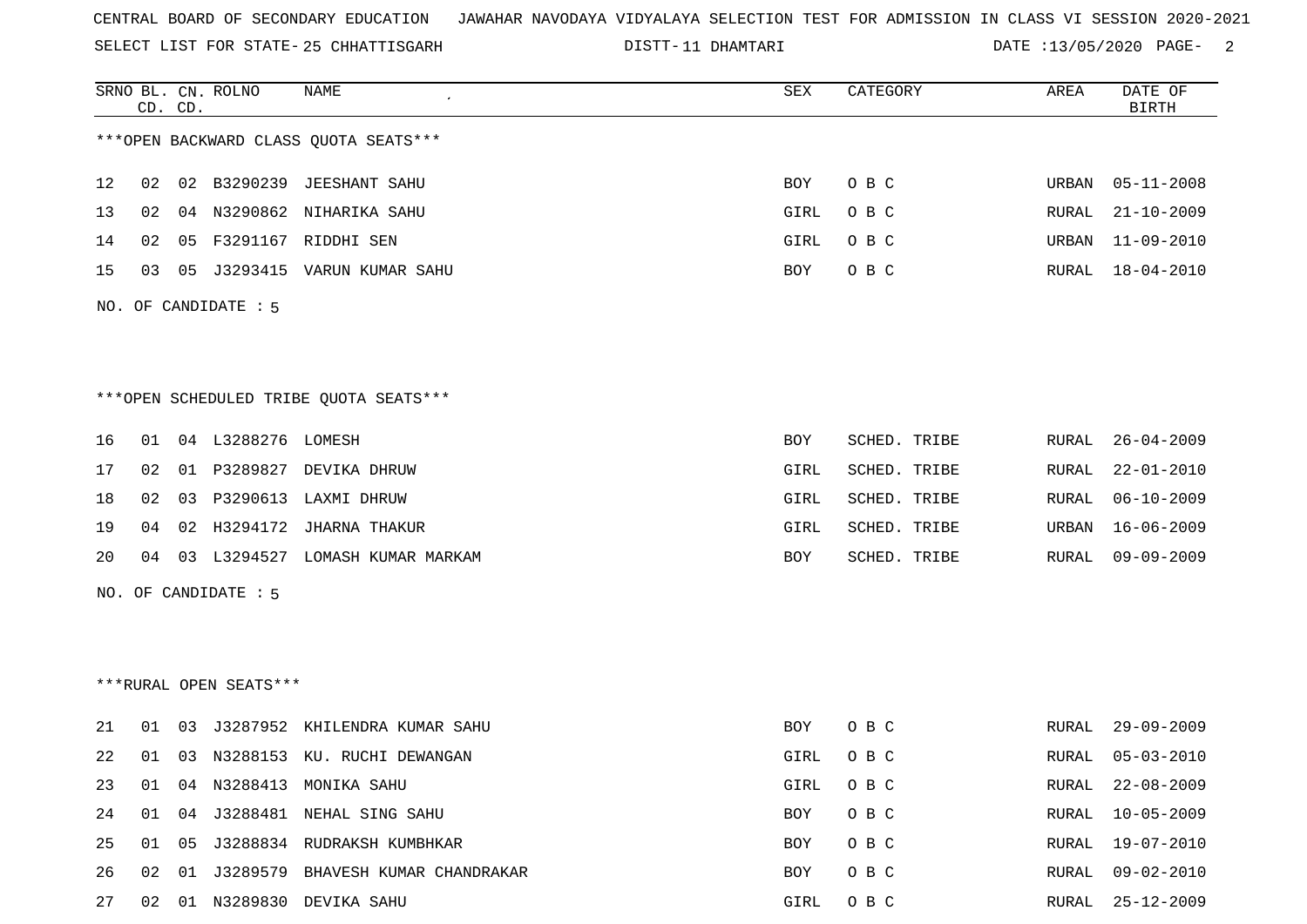SELECT LIST FOR STATE- DISTT- 25 CHHATTISGARH

11 DHAMTARI DATE :13/05/2020 PAGE- 3

|     | CD. CD.                |    | SRNO BL. CN. ROLNO   | NAME                                     | SEX         | CATEGORY       | AREA         | DATE OF<br><b>BIRTH</b> |  |  |  |
|-----|------------------------|----|----------------------|------------------------------------------|-------------|----------------|--------------|-------------------------|--|--|--|
|     | ***RURAL OPEN SEATS*** |    |                      |                                          |             |                |              |                         |  |  |  |
| 28  | 02                     | 02 |                      | J3289880 DIKESHWAR                       | BOY         | O B C          | RURAL        | $26 - 03 - 2010$        |  |  |  |
| 29  | 02                     | 05 | J3291019             | PREM KUMAR                               | BOY         | O B C          | RURAL        | $24 - 04 - 2010$        |  |  |  |
| 30  | 02                     | 06 | N3291225             | SADHNA PRAJAPATI                         | GIRL        | O B C          | RURAL        | $14 - 03 - 2010$        |  |  |  |
| 31  | 02                     | 07 | N3291757             | YOSHIKA SAHU                             | <b>GIRL</b> | O B C          | RURAL        | $15 - 04 - 2009$        |  |  |  |
| 32  | 03                     | 01 | N3291852             | BHAVNA SONI                              | GIRL        | O B C          | RURAL        | $25 - 07 - 2010$        |  |  |  |
| 33  | 03                     | 03 | J3292752             | LUKESHWAR                                | BOY         | O B C          | RURAL        | $02 - 03 - 2009$        |  |  |  |
| 34  | 03                     | 03 |                      | J3292961 PIYUSH VERMA                    | BOY         | O B C          | RURAL        | $13 - 05 - 2009$        |  |  |  |
| 35  | 04                     | 01 | M3293588             | ANSHIKA JAIN                             | GIRL        | <b>GENERAL</b> | RURAL        | $25 - 06 - 2009$        |  |  |  |
| 36  | 04                     | 01 |                      | N3293686 BHUMIKA SAHU                    | GIRL        | O B C          | <b>RURAL</b> | $13 - 05 - 2009$        |  |  |  |
| 37  | 04                     | 03 | N3294438             | KU. PURVI SAHU                           | GIRL        | O B C          | RURAL        | $17 - 10 - 2009$        |  |  |  |
| 38  | 04                     | 04 | L3294897 RAJVEER     |                                          | BOY         | SCHED. TRIBE   | RURAL        | $27 - 01 - 2009$        |  |  |  |
| 39  | 04                     | 05 | N3295227 TEJASWI     |                                          | GIRL        | O B C          | RURAL        | $10 - 01 - 2010$        |  |  |  |
| NO. |                        |    | OF CANDIDATE : 19    |                                          |             |                |              |                         |  |  |  |
|     |                        |    |                      |                                          |             |                |              |                         |  |  |  |
|     |                        |    |                      |                                          |             |                |              |                         |  |  |  |
|     |                        |    |                      | *** RURAL SCHEDULED CASTE QUOTA SEATS*** |             |                |              |                         |  |  |  |
| 40  | 01                     | 05 |                      | K3288657 PREYANSH GAUTAM                 | BOY         | SCHED. CASTE   | RURAL        | $04 - 06 - 2009$        |  |  |  |
| 41  | 01                     | 05 | K3288701             | PUSHKAR SONWANI                          | BOY         | SCHED. CASTE   | RURAL        | $23 - 08 - 2009$        |  |  |  |
| 42  | 01                     | 07 | K3289290 VASHUDEV    |                                          | BOY         | SCHED. CASTE   | RURAL        | $31 - 03 - 2009$        |  |  |  |
| 43  | 02                     | 02 | K3289910 DISUJA      |                                          | BOY         | SCHED. CASTE   | RURAL        | $07 - 12 - 2009$        |  |  |  |
| 44  | 02                     | 02 |                      | K3289921 DIVYANSH BHARTI                 | BOY         | SCHED. CASTE   | RURAL        | $30 - 06 - 2010$        |  |  |  |
| 45  | 02                     |    |                      | 04 K3290657 LOMASH KUMAR                 | <b>BOY</b>  | SCHED. CASTE   | RURAL        | $20 - 03 - 2010$        |  |  |  |
| 46  | 03                     | 02 |                      | 03292548 KU.GITANJALI BANJARE            | GIRL        | SCHED. CASTE   | RURAL        | $13 - 06 - 2009$        |  |  |  |
| 47  | 04                     | 02 |                      | 03294293 KIRTIMALA                       | GIRL        | SCHED. CASTE   | RURAL        | $31 - 12 - 2009$        |  |  |  |
| 48  |                        |    | 04 03 K3294423 KUNAL |                                          | BOY         | SCHED. CASTE   | RURAL        | $04 - 12 - 2009$        |  |  |  |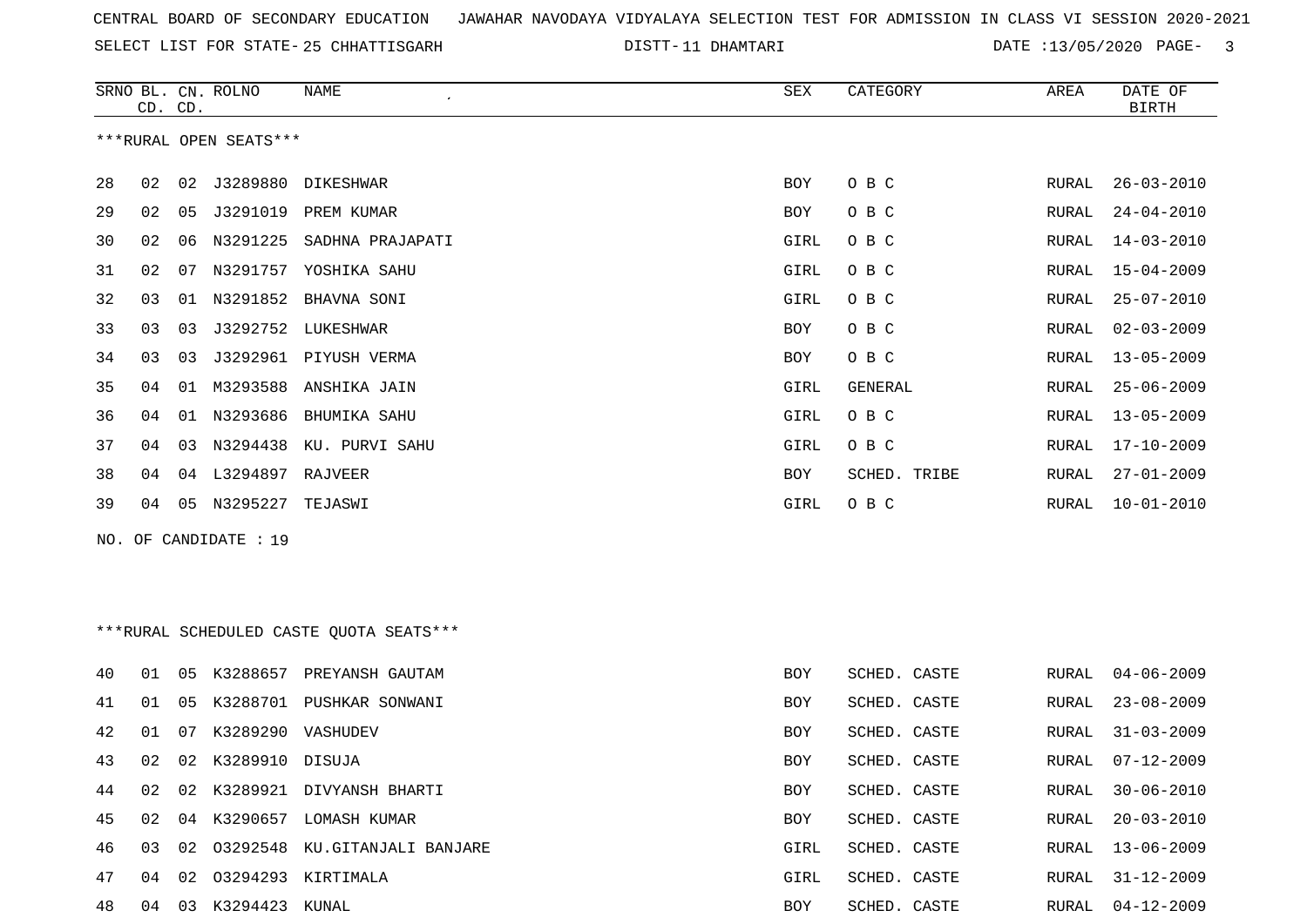| CENTRAL BOARD OF SECONDARY EDUCATION – JAWAHAR NAVODAYA VIDYALAYA SELECTION TEST FOR ADMISSION IN CLASS VI SESSION 2020-2021 |  |  |  |  |
|------------------------------------------------------------------------------------------------------------------------------|--|--|--|--|
|------------------------------------------------------------------------------------------------------------------------------|--|--|--|--|

SELECT LIST FOR STATE- DISTT- 25 CHHATTISGARH

11 DHAMTARI DATE :13/05/2020 PAGE- 4

|    | CD. CD. |    | SRNO BL. CN. ROLNO   | <b>NAME</b><br>$\epsilon$               | SEX        | CATEGORY | AREA         | DATE OF<br><b>BIRTH</b> |
|----|---------|----|----------------------|-----------------------------------------|------------|----------|--------------|-------------------------|
|    |         |    | NO. OF CANDIDATE : 9 |                                         |            |          |              |                         |
|    |         |    |                      |                                         |            |          |              |                         |
|    |         |    |                      |                                         |            |          |              |                         |
|    |         |    |                      | *** RURAL BACKWARD CLASS QUOTA SEATS*** |            |          |              |                         |
| 49 | 01      | 03 | J3287781             | INDRAJEET                               | <b>BOY</b> | O B C    | RURAL        | $24 - 05 - 2009$        |
| 50 | 01      | 03 | J3288032             | KUBER SINHA                             | <b>BOY</b> | O B C    | <b>RURAL</b> | $11 - 10 - 2009$        |
| 51 | 02      | 01 | J3289566             | BHASKAR KUMAR DEWANGAN                  | <b>BOY</b> | O B C    | <b>RURAL</b> | $01 - 09 - 2009$        |
| 52 | 02      | 01 | N3289600             | BHOOMI                                  | GIRL       | O B C    | <b>RURAL</b> | $22 - 11 - 2009$        |
| 53 | 02      | 02 | J3290105             | HARSH KUMAR SAHU                        | <b>BOY</b> | O B C    | <b>RURAL</b> | $29 - 05 - 2009$        |
| 54 | 02      | 02 | N3290209             | JAMUNA                                  | GIRL       | O B C    | <b>RURAL</b> | $05 - 05 - 2010$        |
| 55 | 02      | 04 | N3290740             | MENKA                                   | GIRL       | O B C    | RURAL        | $08 - 12 - 2009$        |
| 56 | 02      |    |                      | 04 J3290823 NAVEEN KUMAR                | BOY        | O B C    | RURAL        | $06 - 06 - 2009$        |
| 57 | 02      | 04 | N3290846             | NEHA SAHU                               | GIRL       | O B C    | RURAL        | $28 - 09 - 2008$        |
| 58 | 02      | 05 | N3290880             | NIRMALA                                 | GIRL       | O B C    | <b>RURAL</b> | $12 - 04 - 2009$        |
| 59 | 02      | 05 | J3291069             | PUSHKAR SAHU                            | <b>BOY</b> | O B C    | <b>RURAL</b> | $03 - 06 - 2009$        |
| 60 | 02      | 07 | J3291649 VIKRAM      |                                         | <b>BOY</b> | O B C    | RURAL        | $21 - 09 - 2008$        |
| 61 | 02      | 07 |                      | N3291700 YAMINI NISHAD                  | GIRL       | O B C    | <b>RURAL</b> | $22 - 05 - 2008$        |
| 62 | 02      | 07 | N3291744 YOGITA      |                                         | GIRL       | O B C    | <b>RURAL</b> | $02 - 08 - 2009$        |
| 63 | 03      | 02 | J3292417             | KANHA PATEL                             | <b>BOY</b> | O B C    | RURAL        | $12 - 09 - 2009$        |
| 64 | 03      | 03 | J3292816             | MOHIT SINHA                             | <b>BOY</b> | O B C    | RURAL        | $10 - 03 - 2009$        |
|    |         |    |                      |                                         |            |          |              |                         |

NO. OF CANDIDATE : 16

\*\*\*RURAL SCHEDULED TRIBE QUOTA SEATS\*\*\*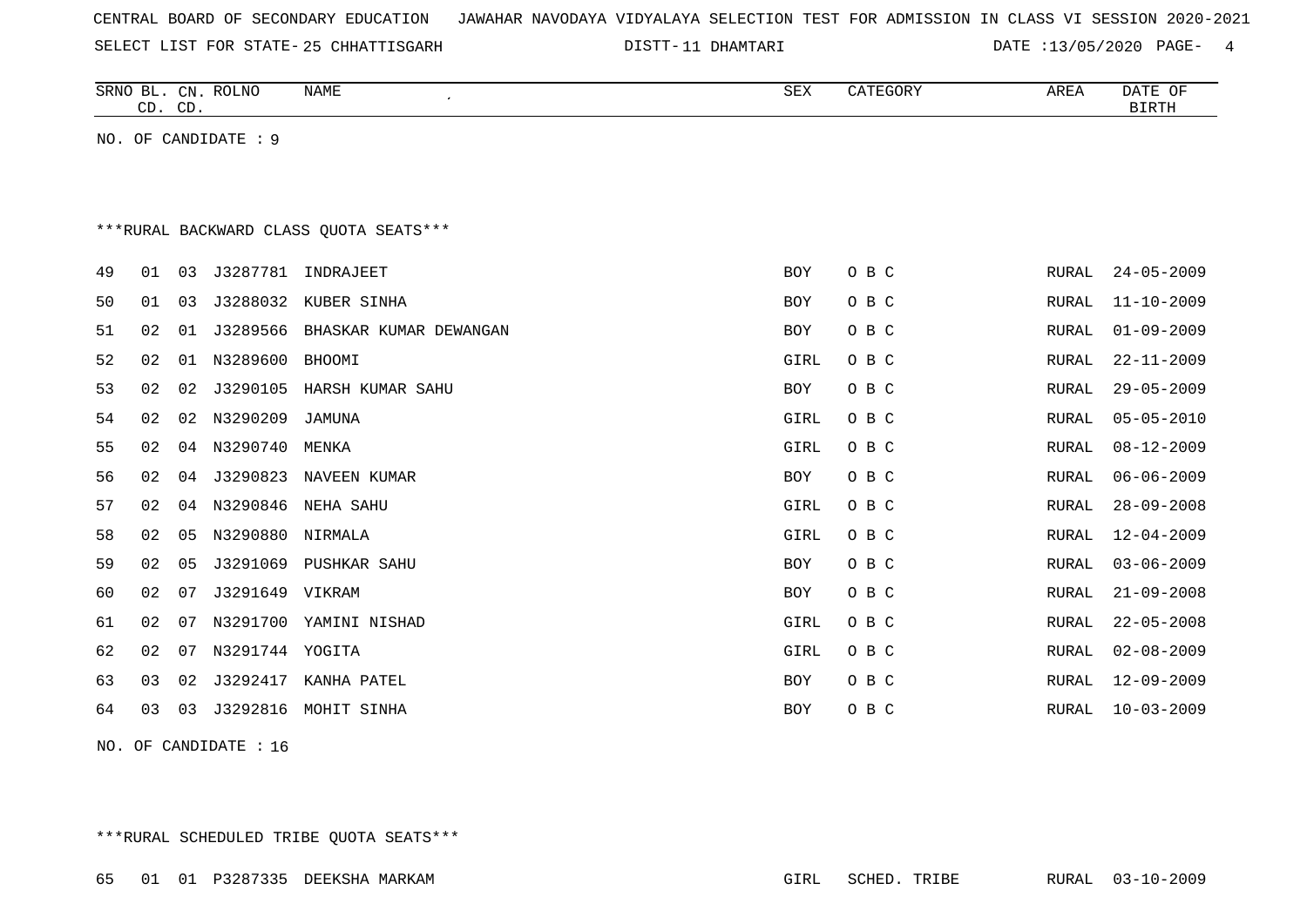SELECT LIST FOR STATE- DISTT- 25 CHHATTISGARH

11 DHAMTARI DATE :13/05/2020 PAGE- 5

|                                         | CD. CD. |    | SRNO BL. CN. ROLNO | <b>NAME</b>           | SEX        | CATEGORY        | AREA         | DATE OF<br><b>BIRTH</b> |
|-----------------------------------------|---------|----|--------------------|-----------------------|------------|-----------------|--------------|-------------------------|
| ***RURAL SCHEDULED TRIBE OUOTA SEATS*** |         |    |                    |                       |            |                 |              |                         |
| 66                                      | 01      | 02 | P3287609           | GEETANJALI            | GIRL       | SCHED. TRIBE    | <b>RURAL</b> | $13 - 06 - 2009$        |
| 67                                      | 01      | 06 | L3288901           | SAMEER MARKAM         | BOY        | SCHED.<br>TRIBE | <b>RURAL</b> | $19 - 01 - 2010$        |
| 68                                      | 02      | 01 | P3289539           | ASHWARYA DIWAN        | GIRL       | SCHED.<br>TRIBE | <b>RURAL</b> | $17 - 10 - 2008$        |
| 69                                      | 02      | 01 | P3289765           | DAMINI                | GIRL       | SCHED. TRIBE    | <b>RURAL</b> | $06 - 06 - 2010$        |
| 70                                      | 02      | 01 | L3289848           | DHANANJAY             | <b>BOY</b> | SCHED. TRIBE    | RURAL        | $04 - 04 - 2010$        |
| 71                                      | 02      | 05 | P3290945           | PAYAL                 | GIRL       | SCHED. TRIBE    | <b>RURAL</b> | $03 - 02 - 2010$        |
| 72                                      | 03      | 02 | L3292507           | KIRTIRAJ              | BOY        | SCHED. TRIBE    | <b>RURAL</b> | $06 - 02 - 2009$        |
| 73                                      | 03      | 02 | P3292549           | KU.GOMTI              | GIRL       | SCHED. TRIBE    | <b>RURAL</b> | $11 - 05 - 2010$        |
| 74                                      | 04      | 01 | L3293700           | BHUPESH KUMAR THAKUR  | <b>BOY</b> | SCHED. TRIBE    | <b>RURAL</b> | $09 - 06 - 2009$        |
| 75                                      | 04      | 01 | L3293987           | GANESH KUMAR DHRUW    | BOY        | SCHED. TRIBE    | RURAL        | $24 - 02 - 2009$        |
| 76                                      | 04      | 03 | L3294719           | OMPRAKASH             | <b>BOY</b> | SCHED. TRIBE    | <b>RURAL</b> | $12 - 10 - 2009$        |
| 77                                      | 04      | 04 | L3294954           | ROHAN DEV KUNJAM      | <b>BOY</b> | SCHED. TRIBE    | <b>RURAL</b> | $08 - 05 - 2009$        |
| 78                                      | 04      | 04 | L3294981           | RUDRESHWAR KUMAR      | <b>BOY</b> | SCHED. TRIBE    | <b>RURAL</b> | $05 - 06 - 2009$        |
| 79                                      | 04      | 05 | P3295361           | VINA                  | GIRL       | SCHED. TRIBE    | <b>RURAL</b> | $05 - 02 - 2009$        |
| 80                                      | 04      | 05 | L3295413           | YOGENDRA KUMAR MARKAM | <b>BOY</b> | SCHED. TRIBE    | RURAL        | $15 - 10 - 2008$        |
|                                         |         |    |                    |                       |            |                 |              |                         |

NO. OF CANDIDATE : 16

TOTAL SELECTED CANDIDATE : 80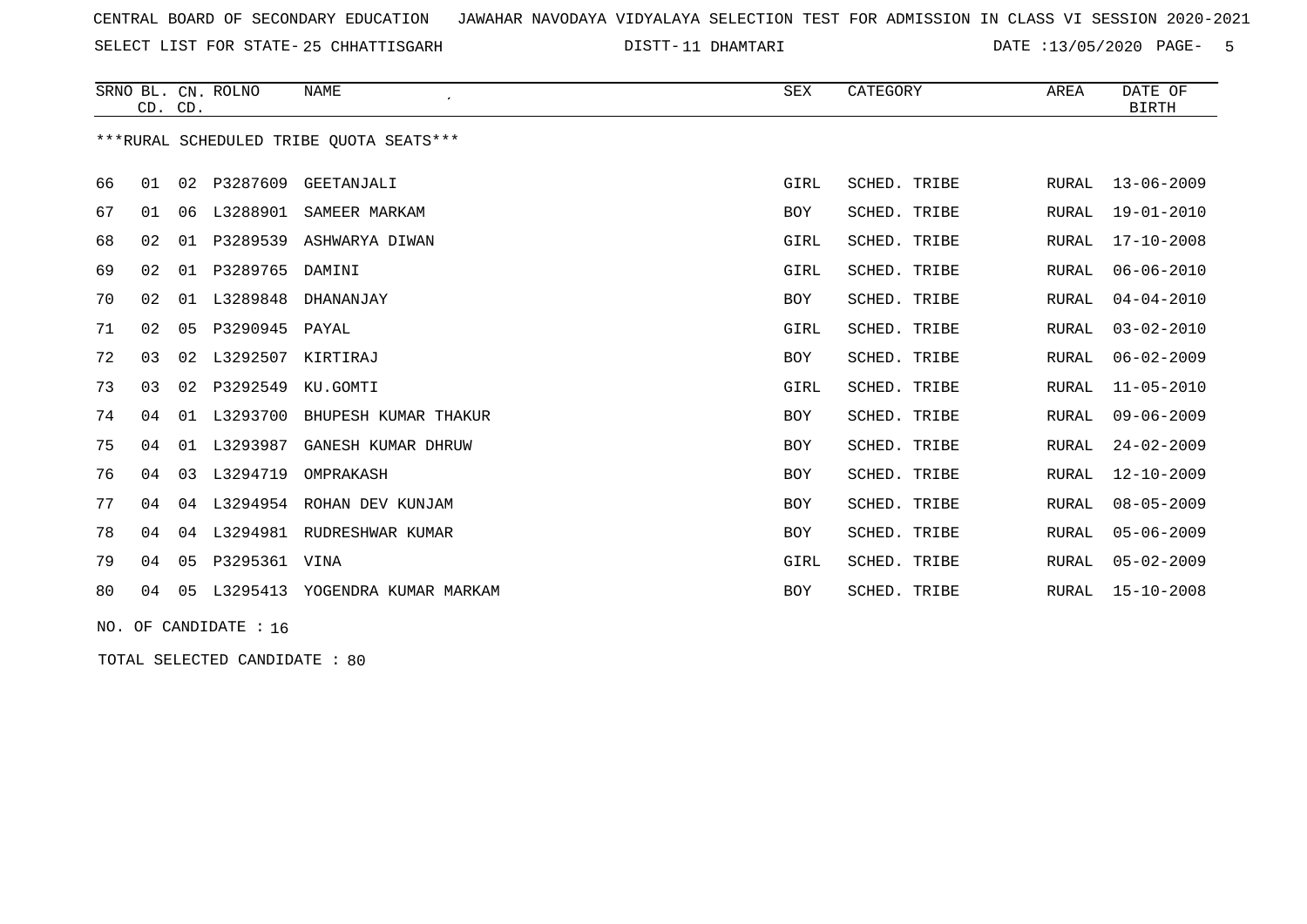SELECT LIST FOR STATE- DISTT- 25 CHHATTISGARH

12 BASTAR DATE :13/05/2020 PAGE- 1

|    |    | CD. CD. | SRNO BL. CN. ROLNO   | NAME                                    | SEX  | CATEGORY     | AREA  | DATE OF<br><b>BIRTH</b> |
|----|----|---------|----------------------|-----------------------------------------|------|--------------|-------|-------------------------|
|    |    |         | ***OPEN UR SEATS***  |                                         |      |              |       |                         |
| 1  |    |         |                      | 04 01 J3297565 HEMANT DEWANGAN          | BOY  | O B C        |       | RURAL 24-04-2008        |
| 2  | 04 |         | 01 J3297588          | JAY PRAKASH MEHTA                       | BOY  | O B C        | RURAL | $31 - 03 - 2008$        |
| 3  | 05 | 02      |                      | I3298501 NAMAN GUPTA                    | BOY  | GENERAL      | RURAL | $11 - 05 - 2009$        |
| 4  | 05 |         |                      | 02 E3298585 PRIYANKA PRIYADARSHINI HOTA | GIRL | GENERAL      |       | URBAN 11-03-2009        |
|    |    |         | NO. OF CANDIDATE : 4 |                                         |      |              |       |                         |
|    |    |         |                      |                                         |      |              |       |                         |
|    |    |         |                      | ***OPEN SCHEDULED CASTE QUOTA SEATS***  |      |              |       |                         |
| 5  | 03 |         | 02 03296752          | KU ISHA BAGHEL                          | GIRL | SCHED. CASTE | RURAL | 14-08-2009              |
| 6  | 03 | 02      |                      | 03296766 KU LEENA DHRUW                 | GIRL | SCHED. CASTE | RURAL | $02 - 02 - 2009$        |
| 7  | 05 |         |                      | 02 G3298571 PRAKRITI PAUL               | GIRL | SCHED. CASTE | URBAN | $02 - 03 - 2009$        |
|    |    |         | NO. OF CANDIDATE : 3 |                                         |      |              |       |                         |
|    |    |         |                      |                                         |      |              |       |                         |
|    |    |         |                      |                                         |      |              |       |                         |
|    |    |         |                      | ***OPEN DISABLED QUOTA SEATS***         |      |              |       |                         |
| 8  |    |         |                      | 03 02 M3296981 NILENDRI NAG             | GIRL | GENERAL      |       | RURAL 17-08-2009        |
|    |    |         | NO. OF CANDIDATE : 1 |                                         |      |              |       |                         |
|    |    |         |                      |                                         |      |              |       |                         |
|    |    |         |                      |                                         |      |              |       |                         |
|    |    |         |                      | *** OPEN BACKWARD CLASS QUOTA SEATS***  |      |              |       |                         |
| 9  |    |         |                      | 03 02 J3296697 KHEMCHANDRA THAKUR       | BOY  | O B C        |       | RURAL 10-10-2008        |
| 10 |    |         |                      | 03 02 N3296914 MEGHA THAKUR             | GIRL | O B C        |       | RURAL 06-07-2008        |
| 11 |    |         |                      | 04 01 N3297608 KANCHAN DEWANGAN         | GIRL | O B C        |       | RURAL 18-11-2008        |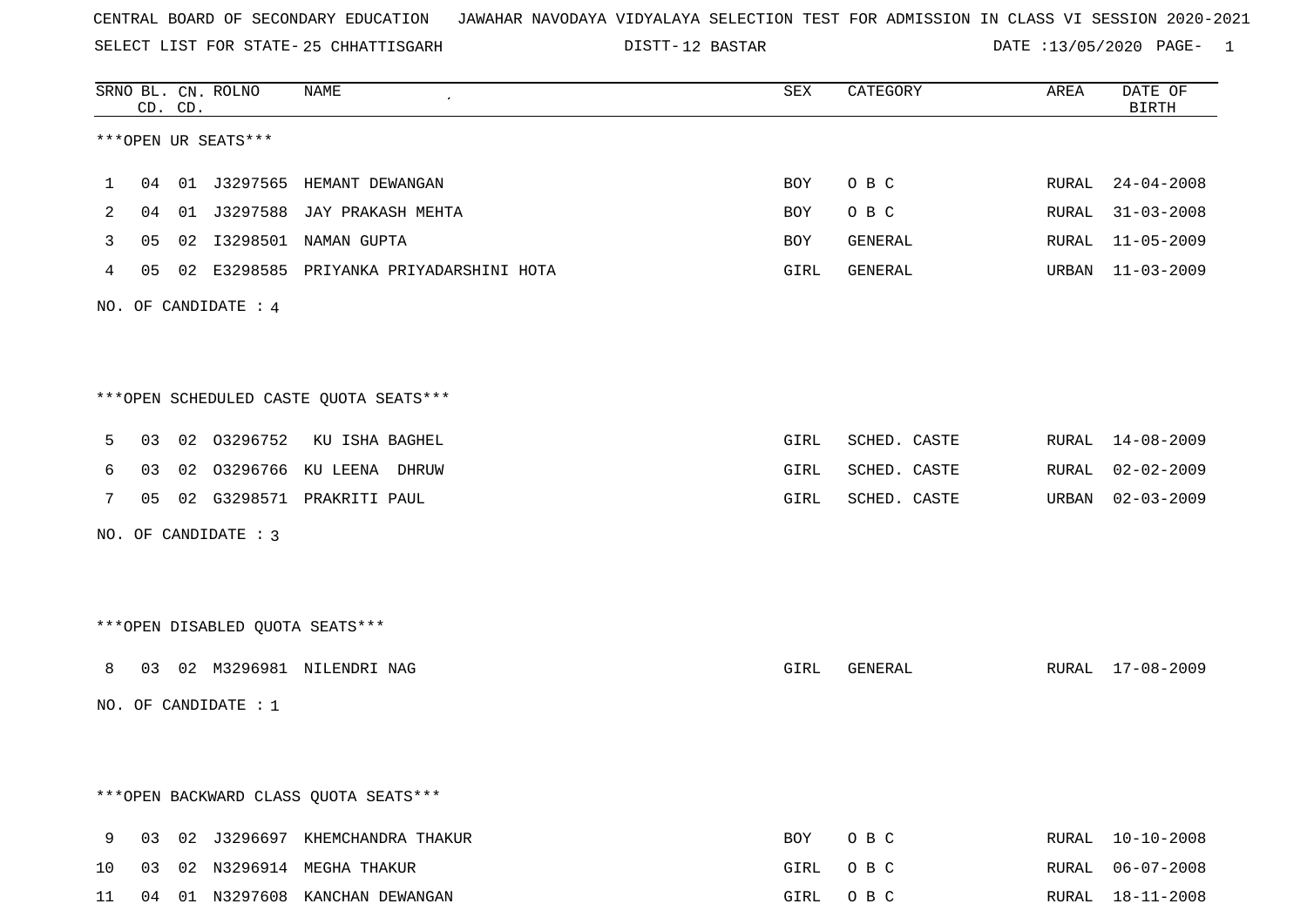SELECT LIST FOR STATE- DISTT- 25 CHHATTISGARH

12 BASTAR DATE :13/05/2020 PAGE- 2

|    |    | CD. CD. | SRNO BL. CN. ROLNO     | NAME                                   | ${\tt SEX}$ | CATEGORY     | AREA         | DATE OF<br><b>BIRTH</b> |
|----|----|---------|------------------------|----------------------------------------|-------------|--------------|--------------|-------------------------|
|    |    |         |                        | *** OPEN BACKWARD CLASS QUOTA SEATS*** |             |              |              |                         |
| 12 | 06 |         |                        | 01 N3299081 KANAK VERMA                | GIRL        | O B C        | RURAL        | $23 - 06 - 2009$        |
| 13 | 07 |         | 01 J3299420            | AMIT KUMAR SETHI                       | BOY         | O B C        | RURAL        | $05 - 02 - 2010$        |
|    |    |         | NO. OF CANDIDATE : 5   |                                        |             |              |              |                         |
|    |    |         |                        |                                        |             |              |              |                         |
|    |    |         |                        | ***OPEN SCHEDULED TRIBE QUOTA SEATS*** |             |              |              |                         |
| 14 | 03 |         | 02 L3296877            | MAHENDRA SINGH SWADU                   | BOY         | SCHED. TRIBE | RURAL        | $24 - 10 - 2009$        |
| 15 | 05 |         | 01 P3298025            | ANAMIKA KASHYAP                        | GIRL        | SCHED. TRIBE | <b>RURAL</b> | $18 - 07 - 2009$        |
| 16 | 05 |         |                        | 02 D3298534 OM KASHYAP                 | BOY         | SCHED. TRIBE | URBAN        | $02 - 05 - 2007$        |
| 17 | 05 |         | 02 D3298799            | SURESH MANDAVI                         | BOY         | SCHED. TRIBE | URBAN        | $28 - 07 - 2009$        |
| 18 | 06 |         |                        | 02 L3299182 MADHAV SINGH KASHYAP       | BOY         | SCHED. TRIBE | <b>RURAL</b> | $13 - 05 - 2008$        |
| 19 | 07 |         | 01 L3299441            | BHUPENDRA MANDAVI                      | BOY         | SCHED. TRIBE | RURAL        | $06 - 08 - 2008$        |
| 20 | 07 |         | 01 L3299461            | DEEPAK KASHYAP                         | BOY         | SCHED. TRIBE | <b>RURAL</b> | $10 - 01 - 2009$        |
|    |    |         | NO. OF CANDIDATE : 7   |                                        |             |              |              |                         |
|    |    |         |                        |                                        |             |              |              |                         |
|    |    |         |                        |                                        |             |              |              |                         |
|    |    |         | ***RURAL OPEN SEATS*** |                                        |             |              |              |                         |
| 21 | 01 |         | 01 L3295448            | ABHILESH MINJ                          | BOY         | SCHED. TRIBE | RURAL        | $02 - 01 - 2011$        |
| 22 | 02 |         |                        | 01 I3295925 ADARSH JAISWAL             | BOY         | GENERAL      | RURAL        | $05 - 05 - 2010$        |
| 23 | 03 |         |                        | 01 M3296271 AMIKA NAG                  | GIRL        | GENERAL      | RURAL        | $10 - 07 - 2008$        |
| 24 | 03 |         |                        | 01 I3296355 BHUNESH BAGHEL             | BOY         | GENERAL      | RURAL        | $19 - 03 - 2009$        |
| 25 | 03 |         | 02 L3296926 MOHIT      |                                        | BOY         | SCHED. TRIBE | RURAL        | 11-02-2009              |
| 26 | 04 |         |                        | 02 L3297618 KAVYANSH KASHYAP           | BOY         | SCHED. TRIBE | <b>RURAL</b> | $11 - 05 - 2010$        |
| 27 | 04 |         | 02 L3297744 MOTILAL    |                                        | BOY         | SCHED. TRIBE | RURAL        | $01 - 03 - 2009$        |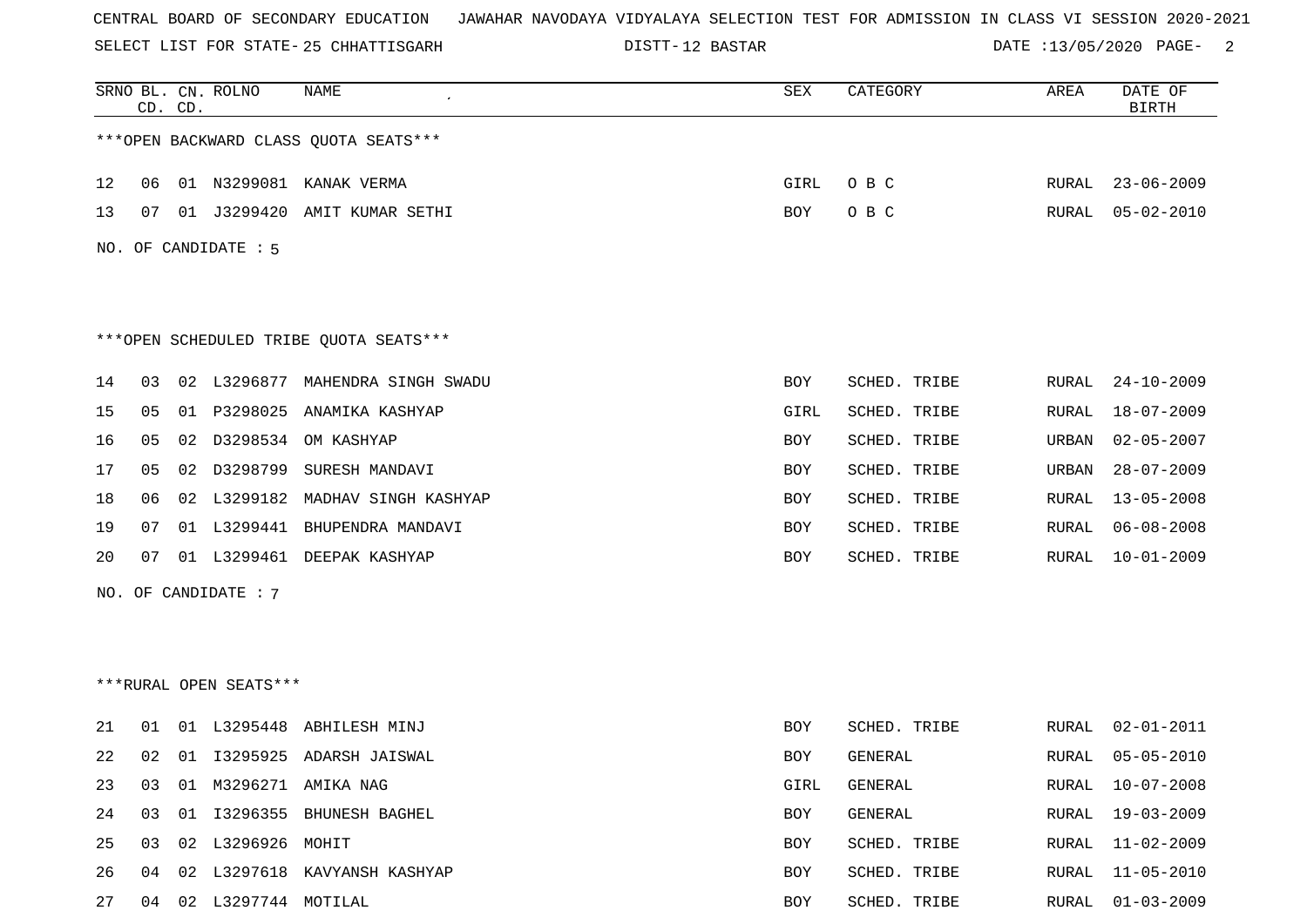SELECT LIST FOR STATE- DISTT- 25 CHHATTISGARH

12 BASTAR DATE :13/05/2020 PAGE- 3

|                        |                     | CD. CD. | SRNO BL. CN. ROLNO    | NAME                                    | ${\tt SEX}$ | CATEGORY     | AREA  | DATE OF<br><b>BIRTH</b> |  |  |
|------------------------|---------------------|---------|-----------------------|-----------------------------------------|-------------|--------------|-------|-------------------------|--|--|
| ***RURAL OPEN SEATS*** |                     |         |                       |                                         |             |              |       |                         |  |  |
| 28                     | 04                  |         |                       | 02 L3297805 PREM KASHYAP                | <b>BOY</b>  | SCHED. TRIBE | RURAL | 17-10-2009              |  |  |
| 29                     | 05                  |         |                       | 02 M3298794 SUNITA SARKAR               | GIRL        | GENERAL      | RURAL | $01 - 05 - 2009$        |  |  |
| 30                     | 05                  |         |                       | 02 M3298845 VIBHUTI THAKUR              | GIRL        | GENERAL      | RURAL | $21 - 09 - 2008$        |  |  |
| 31                     | 06                  | 02      |                       | I3299397 VISHAL BHARDWAJ                | <b>BOY</b>  | GENERAL      | RURAL | 12-12-2008              |  |  |
| 32                     | 06                  |         |                       | 02 J3299408 YUGAL KUMAR                 | BOY         | O B C        | RURAL | 17-12-2009              |  |  |
| 33                     | 07                  |         |                       | 01 J3299442 BHUPENDRA SING THAKUR       | BOY         | O B C        | RURAL | $25 - 05 - 2008$        |  |  |
| 34                     | 07                  |         |                       | 01 L3299462 DEEPAK KUMAR NAG            | BOY         | SCHED. TRIBE |       | RURAL 16-10-2008        |  |  |
|                        |                     |         | NO. OF CANDIDATE : 14 |                                         |             |              |       |                         |  |  |
|                        |                     |         |                       |                                         |             |              |       |                         |  |  |
|                        |                     |         |                       |                                         |             |              |       |                         |  |  |
|                        |                     |         |                       | ***RURAL SCHEDULED CASTE QUOTA SEATS*** |             |              |       |                         |  |  |
| 35                     | 01                  |         |                       | 01 K3295444 AADITYA KUKRELE             | <b>BOY</b>  | SCHED. CASTE |       | RURAL 18-04-2009        |  |  |
| 36                     | 02                  |         |                       | 01 03296067 MANDIRA BANIK               | GIRL        | SCHED. CASTE | RURAL | $10 - 12 - 2009$        |  |  |
| 37                     | 04                  |         |                       | 01 K3297555 HAYAN SURYAVANSHI           | BOY         | SCHED. CASTE | RURAL | $01 - 01 - 2010$        |  |  |
| 38                     | 04                  |         |                       | 01 03297600 JYOTI MANDLEKAR             | GIRL        | SCHED. CASTE | RURAL | $17 - 02 - 2008$        |  |  |
| 39                     | 04                  |         | 03 K3297852 ROHAN     |                                         | BOY         | SCHED. CASTE | RURAL | $08 - 09 - 2009$        |  |  |
| 40                     | 05                  |         |                       | 01 03298094 BHUMIKA TANDAN              | GIRL        | SCHED. CASTE | RURAL | $21 - 11 - 2009$        |  |  |
| 41                     | 05                  |         |                       | 01 K3298432 MAHENDRA GAURAV             | BOY         | SCHED. CASTE | RURAL | $14 - 02 - 2010$        |  |  |
| 42                     | 07                  |         |                       | 01 K3299429 ARUSH KURREY                | BOY         | SCHED. CASTE | RURAL | $08 - 05 - 2010$        |  |  |
| 43                     | 07                  |         |                       | 01 K3299666 SAMEER SINGH                | <b>BOY</b>  | SCHED. CASTE | RURAL | 19-01-2011              |  |  |
|                        | NO. OF CANDIDATE: 9 |         |                       |                                         |             |              |       |                         |  |  |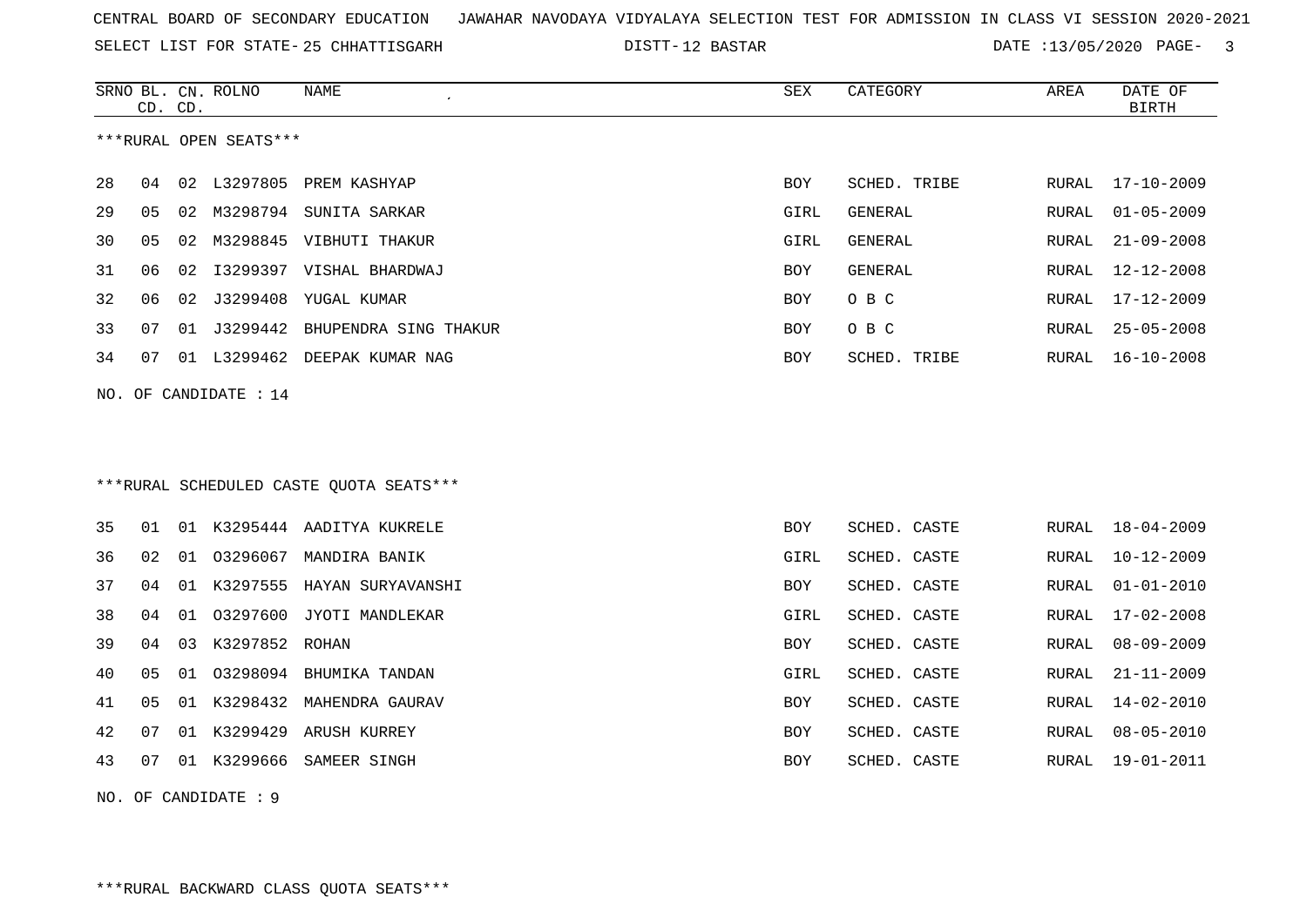SELECT LIST FOR STATE- DISTT- 25 CHHATTISGARH

12 BASTAR DATE :13/05/2020 PAGE- 4

|    | CD. CD. |    | SRNO BL. CN. ROLNO    | NAME                                    | SEX        | CATEGORY     | AREA         | DATE OF<br><b>BIRTH</b> |
|----|---------|----|-----------------------|-----------------------------------------|------------|--------------|--------------|-------------------------|
|    |         |    |                       | *** RURAL BACKWARD CLASS QUOTA SEATS*** |            |              |              |                         |
| 44 | 02      | 01 |                       | J3296014 KARAN BHARDWAJ                 | BOY        | O B C        | RURAL        | $13 - 03 - 2009$        |
| 45 | 03      |    |                       | 01 J3296293 ARYAN SAHU                  | BOY        | O B C        | RURAL        | $20 - 05 - 2010$        |
| 46 | 03      | 02 |                       | J3296927 MOHIT BANCHHOR                 | <b>BOY</b> | O B C        | RURAL        | $02 - 05 - 2009$        |
| 47 | 03      | 02 |                       | J3297034 PEEYAM SINGH                   | <b>BOY</b> | O B C        | <b>RURAL</b> | $01 - 03 - 2009$        |
| 48 | 03      |    |                       | 02 N3297046 POONAM THAKUR               | GIRL       | O B C        | RURAL        | $30 - 10 - 2008$        |
| 49 | 03      | 03 |                       | J3297075 PRIT SETHIYA                   | BOY        | O B C        | RURAL        | $05 - 07 - 2008$        |
| 50 | 03      | 03 |                       | J3297153 ROSHAN THAKUR                  | <b>BOY</b> | O B C        | RURAL        | $08 - 05 - 2010$        |
| 51 | 03      | 03 |                       | N3297201 SANTNA PADHEY                  | GIRL       | O B C        | RURAL        | $01 - 01 - 2009$        |
| 52 | 04      |    |                       | 01 N3297511 DIMPAL YADAV                | GIRL       | O B C        | RURAL        | $27 - 02 - 2010$        |
| 53 | 04      | 02 |                       | J3297766 NIHAL DIWAN                    | <b>BOY</b> | O B C        | RURAL        | $28 - 02 - 2008$        |
| 54 | 04      | 03 | N3297899              | SHUBHAM NAIK                            | GIRL       | O B C        | RURAL        | $06 - 05 - 2009$        |
| 55 | 04      | 03 | J3297954 TUSHAR       |                                         | <b>BOY</b> | O B C        | RURAL        | $13 - 07 - 2008$        |
| 56 | 05      | 01 |                       | N3298172 DIVYA GAUTAM                   | GIRL       | O B C        | RURAL        | $28 - 10 - 2009$        |
| 57 | 05      | 02 | J3298533              | OM DAS                                  | BOY        | O B C        | RURAL        | $27 - 04 - 2009$        |
| 58 | 06      |    |                       | 01 N3298909 ANJALI YADAV                | GIRL       | O B C        | RURAL        | $22 - 05 - 2007$        |
| 59 | 06      |    |                       | 02 J3299386 TUSHAR RAI                  | BOY        | O B C        | RURAL        | $27 - 02 - 2009$        |
|    |         |    | NO. OF CANDIDATE : 16 |                                         |            |              |              |                         |
|    |         |    |                       |                                         |            |              |              |                         |
|    |         |    |                       |                                         |            |              |              |                         |
|    |         |    |                       | ***RURAL SCHEDULED TRIBE QUOTA SEATS*** |            |              |              |                         |
| 60 | 01      |    |                       | 01 L3295447 ABHAY GYARE                 | <b>BOY</b> | SCHED. TRIBE | RURAL        | $17 - 10 - 2008$        |
| 61 | 01      |    | 01 L3295456 ANAT RAM  |                                         | <b>BOY</b> | SCHED. TRIBE | RURAL        | $01 - 02 - 2009$        |
| 62 | 01      |    |                       | 01 L3295514 CHANDRESHWAR BHARDWAJ       | <b>BOY</b> | SCHED. TRIBE | RURAL        | $05 - 01 - 2009$        |

63 01 01 L3295570 GOPANSHU GORE BOY SCHED. TRIBE RURAL 25-02-2009 64 01 01 P3295640 KU.MANJU MOURYA GIRL SCHED. TRIBE RURAL 28-06-2009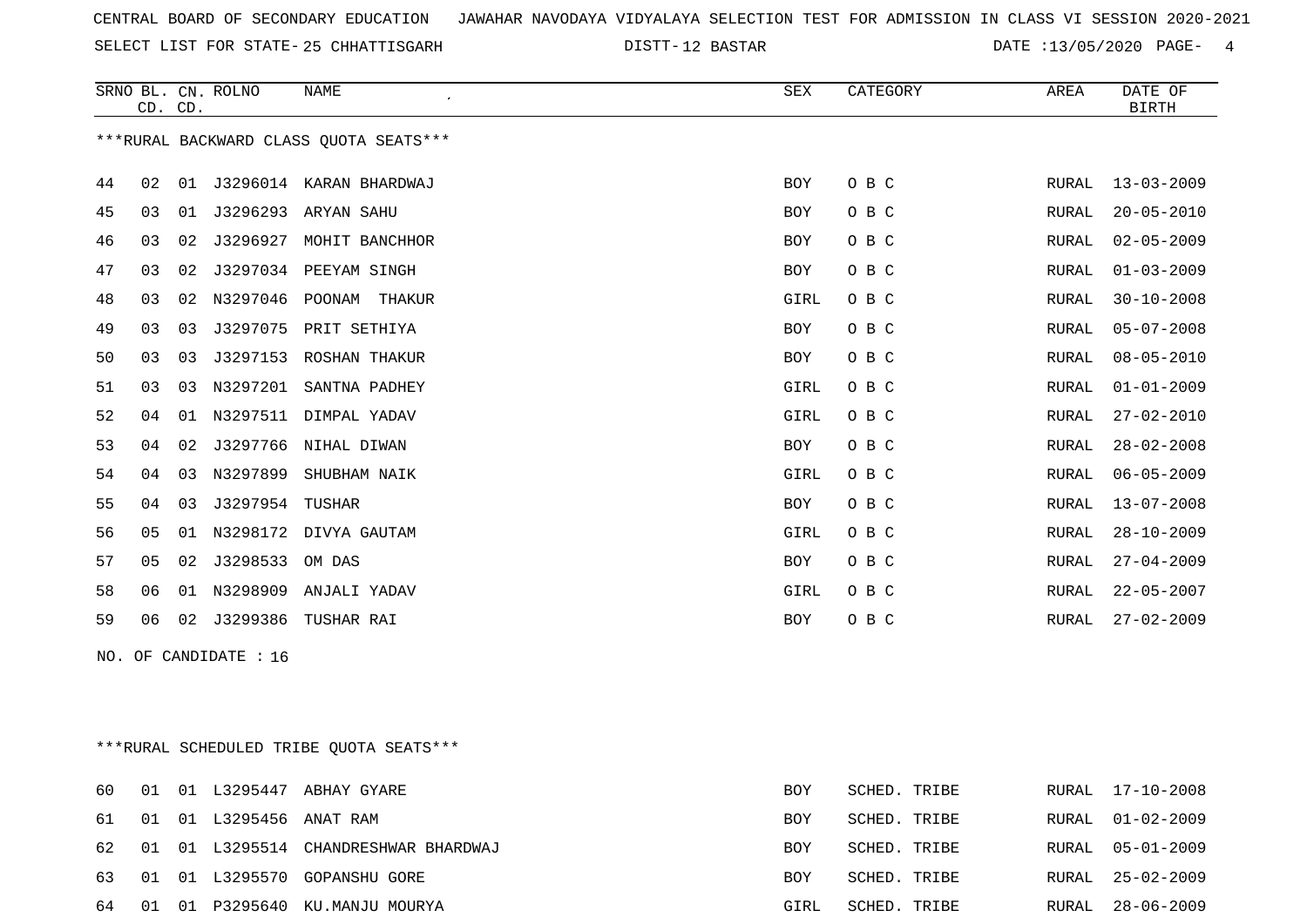SELECT LIST FOR STATE- DISTT- 25 CHHATTISGARH

12 BASTAR DATE :13/05/2020 PAGE- 5

|    | CD. CD. |                | SRNO BL. CN. ROLNO | NAME<br>$\cdot$                         | SEX        | CATEGORY     | AREA         | DATE OF<br><b>BIRTH</b> |
|----|---------|----------------|--------------------|-----------------------------------------|------------|--------------|--------------|-------------------------|
|    |         |                |                    | ***RURAL SCHEDULED TRIBE OUOTA SEATS*** |            |              |              |                         |
| 65 | 01      | 01             | P3295691           | MANYA NAG                               | GIRL       | SCHED. TRIBE | RURAL        | $09 - 06 - 2009$        |
| 66 | 01      | 02             | L3295878           | TOMESH KUMAR                            | BOY        | SCHED. TRIBE | <b>RURAL</b> | $15 - 02 - 2009$        |
| 67 | 02      | 01             | L3295946           | BALSINGH MANDAVI                        | <b>BOY</b> | SCHED. TRIBE | <b>RURAL</b> | $01 - 01 - 2009$        |
| 68 | 02      | 02             | P3296248           | YAMINI DHRU                             | GIRL       | SCHED. TRIBE | <b>RURAL</b> | $16 - 01 - 2009$        |
| 69 | 03      | 03             | L3297060           | PRASHANT BAGHEL                         | <b>BOY</b> | SCHED. TRIBE | <b>RURAL</b> | $16 - 01 - 2009$        |
| 70 | 03      | 0 <sub>3</sub> | L3297218           | SATYPRAKASH BAGHEL                      | <b>BOY</b> | SCHED. TRIBE | RURAL        | $08 - 08 - 2009$        |
| 71 | 03      | 03             | P3297254           | SIDDESHWARI MOURYA                      | GIRL       | SCHED. TRIBE | <b>RURAL</b> | $20 - 04 - 2009$        |
| 72 | 05      | 01             | P3298124           | CHUNESHWARI KASHYAP                     | GIRL       | SCHED. TRIBE | <b>RURAL</b> | $07 - 04 - 2009$        |
| 73 | 05      | 02             | L3298846           | VICKY KASHYAP                           | <b>BOY</b> | SCHED. TRIBE | <b>RURAL</b> | $16 - 07 - 2009$        |
| 74 | 06      | 01             | L3299038           | HARSHIT MOURYA                          | BOY        | SCHED. TRIBE | <b>RURAL</b> | $08 - 02 - 2009$        |
| 75 | 06      | 01             | P3299171           | LAXMI MOURYA                            | GIRL       | SCHED. TRIBE | <b>RURAL</b> | $10 - 09 - 2010$        |
| 76 | 06      | 02             | P3299233           | NIKITA MOURYA                           | GIRL       | SCHED. TRIBE | <b>RURAL</b> | $01 - 12 - 2008$        |
| 77 | 06      | 02             | P3299352           | SAPAN KASHYAP                           | GIRL       | SCHED. TRIBE | <b>RURAL</b> | $05 - 10 - 2008$        |
| 78 | 07      |                | 01 L3299419        | AMIT KUMAR NAG                          | <b>BOY</b> | SCHED. TRIBE | <b>RURAL</b> | $12 - 05 - 2007$        |
| 79 | 07      |                | 01 L3299523        | KHILESH DHRUW                           | <b>BOY</b> | SCHED. TRIBE | <b>RURAL</b> | $26 - 01 - 2009$        |
| 80 | 07      | 01             | L3299563           | MAHADEV KAVASI                          | <b>BOY</b> | SCHED. TRIBE | RURAL        | $15 - 01 - 2008$        |

NO. OF CANDIDATE : 21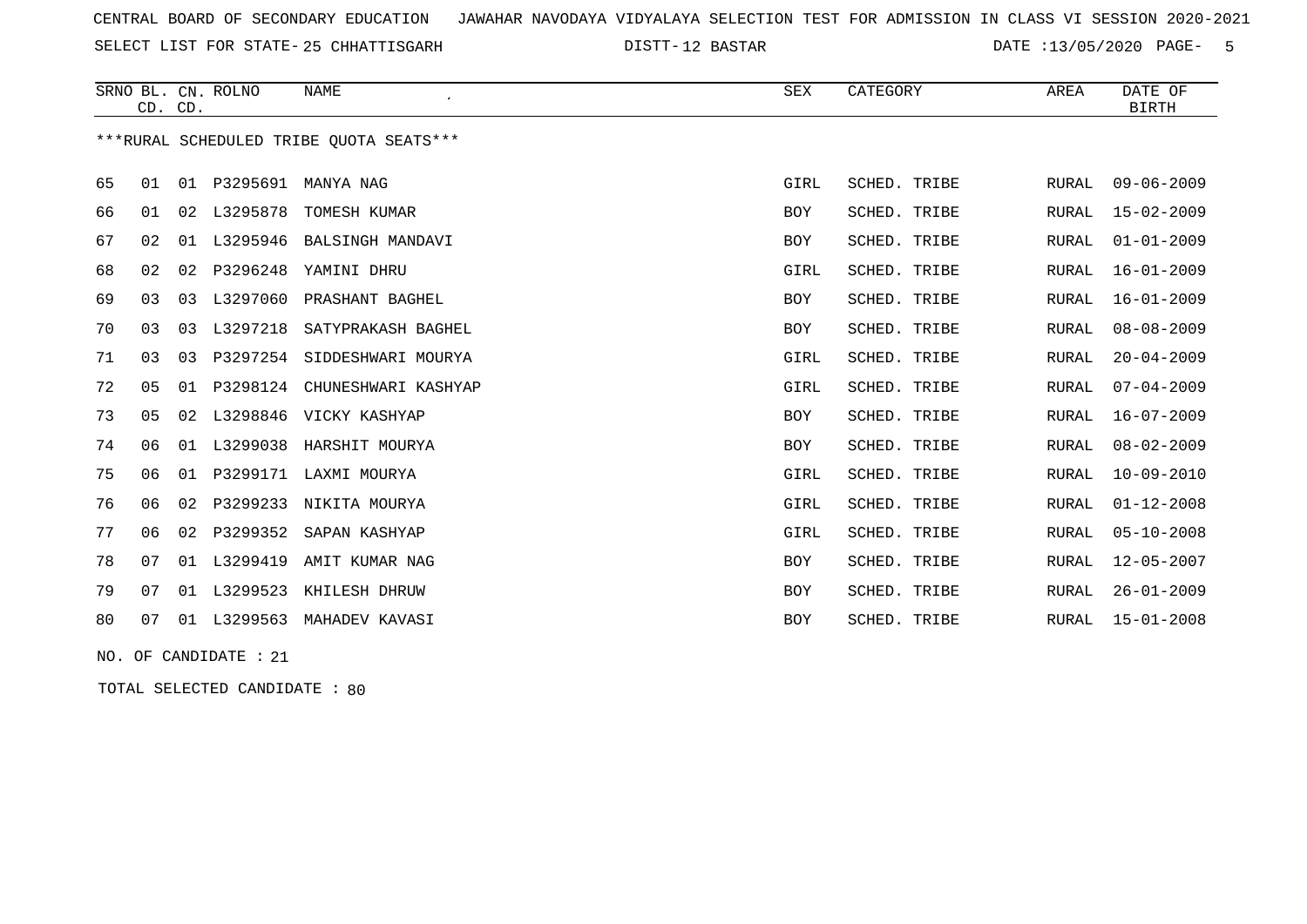SELECT LIST FOR STATE- DISTT- 25 CHHATTISGARH

13 KANKER DATE :13/05/2020 PAGE- 1

|    | CD. CD. |    | SRNO BL. CN. ROLNO   | NAME                                    | <b>SEX</b> | CATEGORY     | AREA  | DATE OF<br><b>BIRTH</b> |
|----|---------|----|----------------------|-----------------------------------------|------------|--------------|-------|-------------------------|
|    |         |    | ***OPEN UR SEATS***  |                                         |            |              |       |                         |
| 1  | 01      |    |                      | 01 N3300009 KSHAMA SAHU                 | GIRL       | O B C        | RURAL | $27 - 05 - 2009$        |
| 2  | 04      |    |                      | 01 I3302727 AMAR SARKAR                 | <b>BOY</b> | GENERAL      | RURAL | $02 - 11 - 2009$        |
| 3  | 04      |    |                      | 01 L3303002 JEEVNESH KUMAR KOMA         | BOY        | SCHED. TRIBE | RURAL | $10 - 06 - 2009$        |
| 4  | 04      |    |                      | 01 M3303004 JHUNU BISWAS                | GIRL       | GENERAL      | RURAL | $06 - 07 - 2009$        |
| 5  | 04      |    |                      | 02 M3303056 KHUSHI HALDAR               | GIRL       | GENERAL      | RURAL | $23 - 10 - 2009$        |
|    |         |    | NO. OF CANDIDATE : 5 |                                         |            |              |       |                         |
|    |         |    |                      |                                         |            |              |       |                         |
|    |         |    |                      | *** OPEN SCHEDULED CASTE QUOTA SEATS*** |            |              |       |                         |
| 6  | 04      |    |                      | 01 G3302934 GARIMA TETA                 | GIRL       | SCHED. CASTE |       | URBAN 15-03-2010        |
| 7  | 04      |    |                      | 03 K3303435 SAMEER CHANDEL              | BOY        | SCHED. CASTE | RURAL | $04 - 09 - 2009$        |
| 8  | 06      |    |                      | 01 C3305124 CHIRANJEEV KARYAT           | BOY        | SCHED. CASTE | URBAN | 11-11-2008              |
|    |         |    | NO. OF CANDIDATE : 3 |                                         |            |              |       |                         |
|    |         |    |                      |                                         |            |              |       |                         |
|    |         |    |                      | *** OPEN BACKWARD CLASS QUOTA SEATS***  |            |              |       |                         |
| 9  | 01      |    |                      | 01 J3299884 DIPENDRA KUMAR              | BOY        | O B C        | RURAL | $10 - 10 - 2009$        |
| 10 | 01      | 02 |                      | J3300166 MAYANK SAHU                    | BOY        | O B C        | RURAL | 19-08-2009              |
| 11 | 05      | 04 |                      | J3304798 TANMAY YADAV                   | BOY        | O B C        | RURAL | 12-04-2009              |
| 12 | 06      | 01 |                      | F3305197 DIKSHA GANJEER                 | GIRL       | O B C        | URBAN | $20 - 03 - 2010$        |
| 13 | 06      |    |                      | 03 F3305791 NISHA RANI JAIN             | GIRL       | O B C        | URBAN | $26 - 03 - 2009$        |
|    |         |    |                      |                                         |            |              |       |                         |

NO. OF CANDIDATE : 5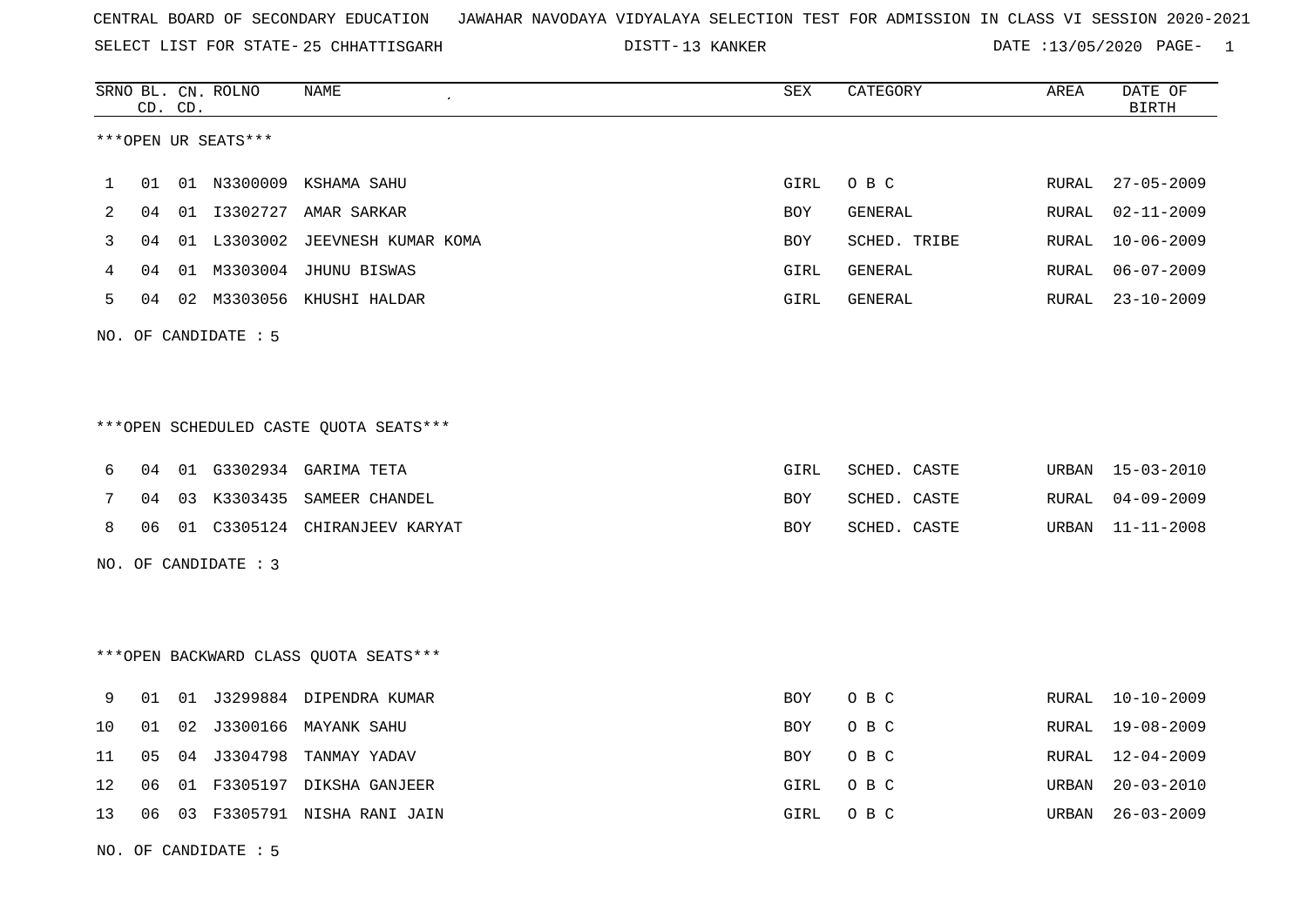SELECT LIST FOR STATE- DISTT- 25 CHHATTISGARH

13 KANKER DATE :13/05/2020 PAGE- 2

|    |    | CD. CD. | SRNO BL. CN. ROLNO     | <b>NAME</b>                            | <b>SEX</b> | CATEGORY     | AREA         | DATE OF<br><b>BIRTH</b> |
|----|----|---------|------------------------|----------------------------------------|------------|--------------|--------------|-------------------------|
|    |    |         |                        | ***OPEN SCHEDULED TRIBE QUOTA SEATS*** |            |              |              |                         |
| 14 | 02 |         |                        | 04 L3301512 SWAPNIL NETAM              | <b>BOY</b> | SCHED. TRIBE | RURAL        | $03 - 01 - 2010$        |
| 15 | 02 |         |                        | 04 D3301598 VAIBHAV KUMAR DHRUW        | BOY        | SCHED. TRIBE | URBAN        | $21 - 01 - 2010$        |
| 16 | 02 |         |                        | 04 L3301625 VIJAY KUMAR NETAM          | <b>BOY</b> | SCHED. TRIBE | <b>RURAL</b> | $12 - 11 - 2008$        |
| 17 | 04 |         |                        | 02 L3303321 PURAB KUMAR POYA           | BOY        | SCHED. TRIBE | RURAL        | $27 - 07 - 2009$        |
| 18 | 05 |         |                        | 04 L3304817 TIKESH KUMAR CHANDRAWANSHI | BOY        | SCHED. TRIBE | <b>RURAL</b> | $11 - 02 - 2009$        |
| 19 | 06 |         |                        | 02 H3305685 MANSHI KORETI              | GIRL       | SCHED. TRIBE | URBAN        | $03 - 08 - 2008$        |
| 20 | 06 |         |                        | 04 L3306297 VIVEK KUMAR HICHAMI        | BOY        | SCHED. TRIBE | RURAL        | $05 - 02 - 2009$        |
|    |    |         | NO. OF CANDIDATE : 7   |                                        |            |              |              |                         |
|    |    |         |                        |                                        |            |              |              |                         |
|    |    |         |                        |                                        |            |              |              |                         |
|    |    |         | ***RURAL OPEN SEATS*** |                                        |            |              |              |                         |
| 21 | 01 |         |                        | 02 J3300173 MITHLESH DEWANGAN          | <b>BOY</b> | O B C        | RURAL        | $10 - 11 - 2009$        |
| 22 | 01 |         |                        | 02 L3300426 SHOURYA KASHYAP            | BOY        | SCHED. TRIBE | RURAL        | $16 - 10 - 2008$        |
| 23 | 02 |         |                        | 01 P3300825 HARSHITA NETAM             | GIRL       | SCHED. TRIBE | <b>RURAL</b> | $06 - 06 - 2008$        |
| 24 | 02 | 04      |                        | J3301584 UDAYPRAKASH VAISHNAW          | <b>BOY</b> | O B C        | <b>RURAL</b> | $27 - 07 - 2008$        |
| 25 | 03 | 01      |                        | I3301713 ANSH DWIVEDI                  | BOY        | GENERAL      | RURAL        | $16 - 09 - 2009$        |
| 26 | 03 | 02      | L3302081 KESHAV        |                                        | <b>BOY</b> | SCHED. TRIBE | RURAL        | $07 - 03 - 2009$        |
| 27 | 04 | 03      |                        | I3303368 RANA HALDAR                   | <b>BOY</b> | GENERAL      | RURAL        | $15 - 08 - 2009$        |
| 28 | 04 | 03      |                        | I3303411 ROSHAN MISTRY                 | <b>BOY</b> | GENERAL      | <b>RURAL</b> | $10 - 09 - 2008$        |
| 29 | 04 |         |                        | 03 I3303533 SHUBHAM KARMAKAR           | <b>BOY</b> | GENERAL      | RURAL        | $25 - 03 - 2009$        |

31 05 03 M3304642 ROZA FATIMA KHAN GIRL GENERAL RURAL 07-06-2010 32 06 02 N3305573 KU. PUSHPA YADAV GARAL 2009 SOLUTION O B C

33 06 02 I3305717 MOHAMMAD AYAZ SHEKHANI BOY GENERAL RURAL 13-07-2009

30 05 01 P3304056 GITANJALI GIRL SCHED. TRIBE RURAL 17-08-2009 RURAL 29-06-2009 GENERAL RURAL 13-07-2009 34 07 02 I3306877 MANIK SARKAR BOY GENERAL RURAL 11-08-2010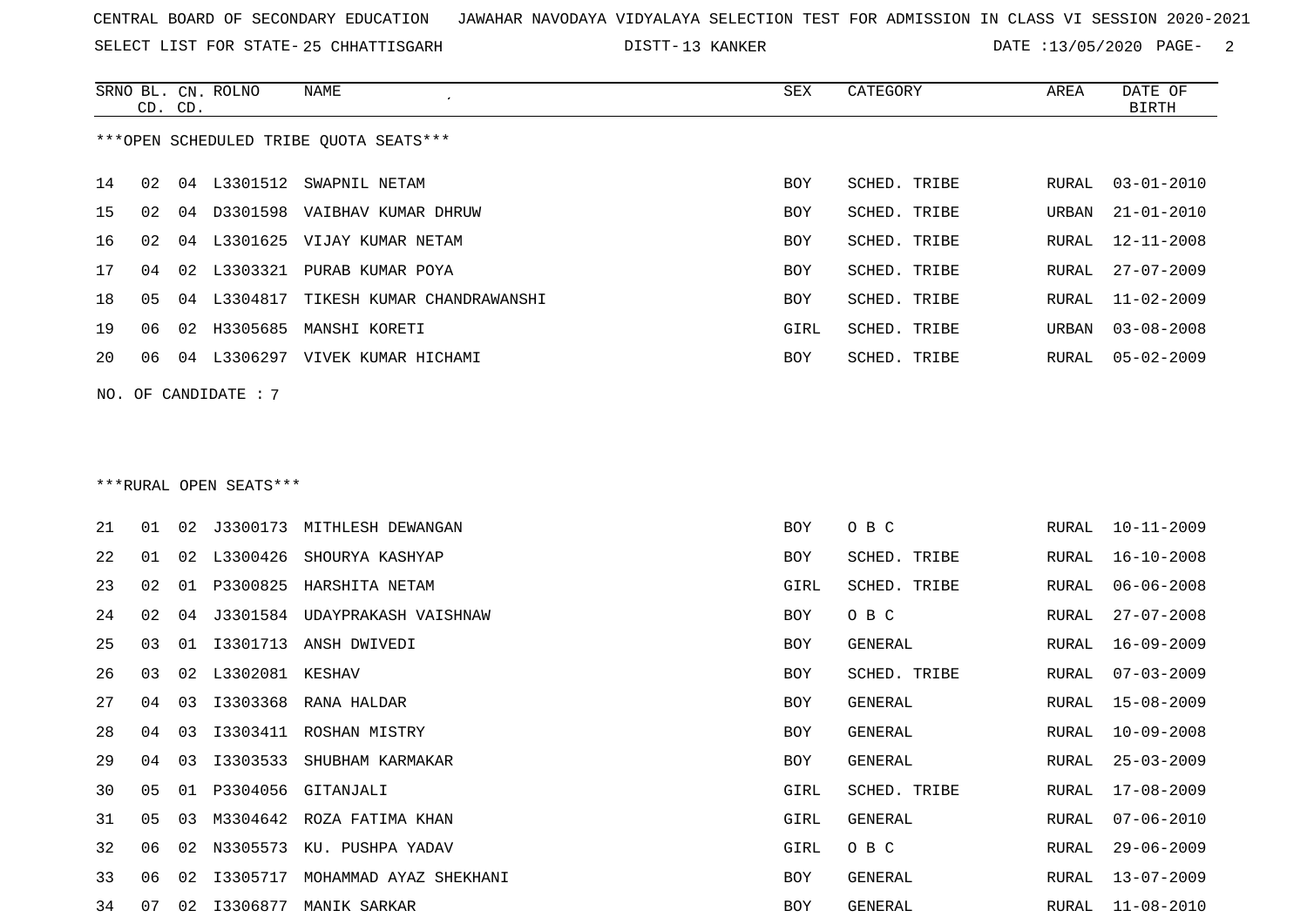| CENTRAL BOARD OF SECONDARY EDUCATION – JAWAHAR NAVODAYA VIDYALAYA SELECTION TEST FOR ADMISSION IN CLASS VI SESSION 2020-2021 |  |  |  |  |
|------------------------------------------------------------------------------------------------------------------------------|--|--|--|--|
|------------------------------------------------------------------------------------------------------------------------------|--|--|--|--|

SELECT LIST FOR STATE- DISTT- 25 CHHATTISGARH

13 KANKER DATE :13/05/2020 PAGE- 3

|    | CD. CD.        |    | SRNO BL. CN. ROLNO    | NAME                                    | SEX        | CATEGORY     | AREA          | DATE OF<br>BIRTH |
|----|----------------|----|-----------------------|-----------------------------------------|------------|--------------|---------------|------------------|
|    |                |    | NO. OF CANDIDATE : 14 |                                         |            |              |               |                  |
|    |                |    |                       |                                         |            |              |               |                  |
|    |                |    |                       |                                         |            |              |               |                  |
|    |                |    |                       | ***RURAL SCHEDULED CASTE QUOTA SEATS*** |            |              |               |                  |
| 35 | 01             |    |                       | 01 K3299894 DIVYA RAMTEKE               | <b>BOY</b> | SCHED. CASTE | RURAL         | $17 - 03 - 2010$ |
| 36 | 01             |    |                       | 01 K3299899 DUMENDRA KULDEEP            | BOY        | SCHED. CASTE | RURAL         | $05 - 04 - 2009$ |
| 37 | 01             | 01 | 03299990              | KHANAK RANGARI                          | GIRL       | SCHED. CASTE | RURAL         | $18 - 01 - 2010$ |
| 38 | 02             | 03 | K3301222              | PANKAJ KUMAR JURRI                      | BOY        | SCHED. CASTE | RURAL         | $01 - 07 - 2009$ |
| 39 | 02             | 04 | 03301525              | TANISHA LONHARE                         | GIRL       | SCHED. CASTE | RURAL         | $15 - 06 - 2009$ |
| 40 | 04             | 02 |                       | 03303280 PRACHI BANARJI                 | GIRL       | SCHED. CASTE | RURAL         | $15 - 09 - 2008$ |
| 41 | 04             | 02 | 03303290              | PRANJAL NETAM                           | GIRL       | SCHED. CASTE | <b>RURAL</b>  | $14 - 07 - 2010$ |
| 42 | 0 <sub>5</sub> | 02 |                       | K3304230 KRISH KUMAR JOSHI              | BOY        | SCHED. CASTE | <b>RURAL</b>  | $22 - 01 - 2008$ |
| 43 | 07             | 02 |                       | 03307054 RAGINEE BAGHEL                 | GIRL       | SCHED. CASTE | ${\tt RURAL}$ | $12 - 04 - 2009$ |
|    |                |    | NO. OF CANDIDATE : 9  |                                         |            |              |               |                  |
|    |                |    |                       |                                         |            |              |               |                  |
|    |                |    |                       |                                         |            |              |               |                  |
|    |                |    |                       | ***RURAL BACKWARD CLASS QUOTA SEATS***  |            |              |               |                  |
| 44 | 02             |    |                       | 01 N3300622 BHAGWATI DHANKER            | GIRL       | O B C        | RURAL         | $02 - 03 - 2009$ |
| 45 | 02             |    |                       | 01 J3300634 BHAVESH KUMAR               | BOY        | O B C        | RURAL         | $23 - 10 - 2009$ |
| 46 | 02             | 01 |                       | J3300799 GEETESH YADAV                  | <b>BOY</b> | O B C        | RURAL         | $13 - 06 - 2009$ |
| 47 | 02             | 02 | N3300876              | JANHAVEE                                | GIRL       | O B C        | RURAL         | $01 - 09 - 2009$ |
| 48 | 03             | 01 |                       | J3301771 BHUPESH KUMAR                  | <b>BOY</b> | O B C        | RURAL         | $25 - 10 - 2009$ |

49 03 01 J3301977 HARSH BOY O B C RURAL 07-03-2009 50 03 02 N3302045 JIGYASA NISHAD GIRL O B C RURAL 26-01-2009 51 03 02 J3302082 KESHAV BOY O B C RURAL 27-05-2009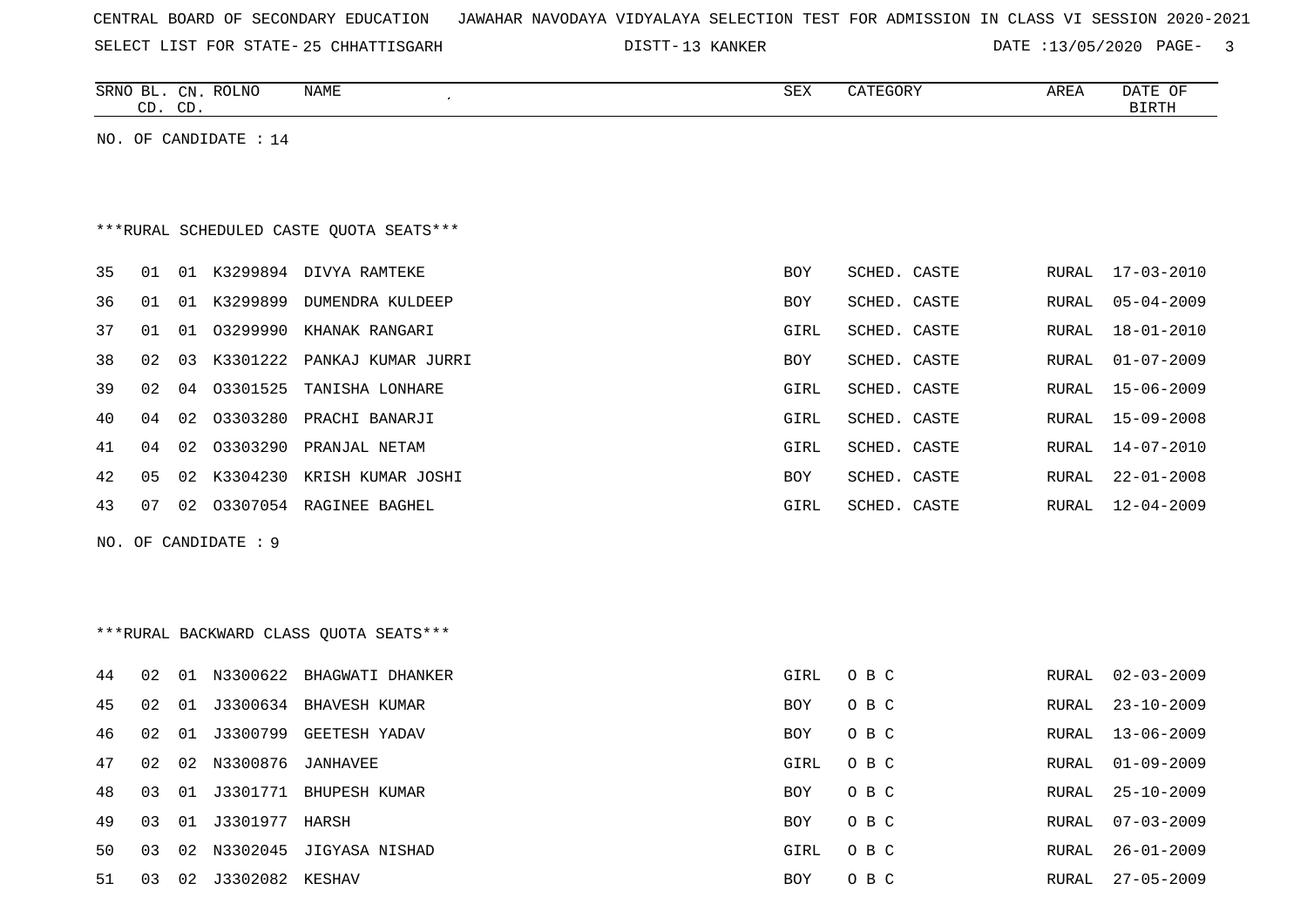SELECT LIST FOR STATE- DISTT- 25 CHHATTISGARH

DISTT-13 KANKER DATE :13/05/2020 PAGE- 4

|    | CD. CD. |    | SRNO BL. CN. ROLNO      | NAME                                    | SEX        | CATEGORY     | AREA  | DATE OF<br><b>BIRTH</b> |
|----|---------|----|-------------------------|-----------------------------------------|------------|--------------|-------|-------------------------|
|    |         |    |                         | ***RURAL BACKWARD CLASS QUOTA SEATS***  |            |              |       |                         |
| 52 | 03      |    |                         | 02 N3302162 KU. YASHASWI                | GIRL       | O B C        | RURAL | $24 - 04 - 2008$        |
| 53 | 04      | 01 |                         | J3302965 HARSH WARDHAN VERMA            | BOY        | O B C        | RURAL | $19 - 12 - 2008$        |
| 54 | 04      |    |                         | 02 N3303250 PARIDHI SAHU                | GIRL       | O B C        | RURAL | $16 - 10 - 2009$        |
| 55 | 05      |    |                         | 01 J3303912 CHIRANJIVEE SAHU            | BOY        | O B C        | RURAL | $08 - 12 - 2008$        |
| 56 | 06      | 02 |                         | J3305566 KUNAL YADAV                    | BOY        | O B C        | RURAL | $08 - 05 - 2008$        |
| 57 | 06      |    |                         | 04 N3306308 YAMINI SAHU                 | GIRL       | O B C        | RURAL | $25 - 09 - 2009$        |
| 58 | 06      |    |                         | 04 J3306320 YOGESHWER NISHAD            | <b>BOY</b> | O B C        | RURAL | $14 - 04 - 2009$        |
| 59 | 07      | 02 |                         | J3306937 NAVEEN KUMAR DEWANGAN          | <b>BOY</b> | O B C        | RURAL | $17 - 02 - 2009$        |
|    |         |    | NO. OF CANDIDATE : $16$ |                                         |            |              |       |                         |
|    |         |    |                         |                                         |            |              |       |                         |
|    |         |    |                         |                                         |            |              |       |                         |
|    |         |    |                         | ***RURAL SCHEDULED TRIBE QUOTA SEATS*** |            |              |       |                         |
| 60 | 02      |    |                         | 01 L3300554 AASHISH KUMAR MANDAVI       | <b>BOY</b> | SCHED. TRIBE | RURAL | $23 - 11 - 2008$        |
| 61 | 02      |    | 01 L3300623 BHARAT      |                                         | <b>BOY</b> | SCHED. TRIBE | RURAL | $14 - 08 - 2009$        |
| 62 | 02      |    |                         | 01 P3300679 CHANDANI NETAM              | GIRL       | SCHED. TRIBE | RURAL | $21 - 05 - 2009$        |
| 63 | 02      |    | 01 P3300696             | CHETANA MANDAVI                         | GIRL       | SCHED. TRIBE | RURAL | $20 - 12 - 2007$        |
| 64 | 02      |    |                         | 01 L3300717 DEEPAK NETAM                | BOY        | SCHED. TRIBE | RURAL | $15 - 09 - 2008$        |
| 65 | 02      |    |                         | 01 L3300726 DEVESH KUMAR MANDAVI        | BOY        | SCHED. TRIBE | RURAL | $31 - 03 - 2009$        |
| 66 | 02      |    |                         | 01 P3300815 GUNJAN UIKE                 | GIRL       | SCHED. TRIBE | RURAL | $30 - 09 - 2009$        |
| 67 | 02      |    |                         | 02 P3301047 KU.TIKAL SALAM              | GIRL       | SCHED. TRIBE | RURAL | $15 - 01 - 2009$        |
| 68 | 02      |    | 02 P3301108 MANISHA     |                                         | GIRL       | SCHED. TRIBE | RURAL | $10 - 03 - 2009$        |
| 69 | 02      |    | 03 L3301258 PRASHANT    |                                         | <b>BOY</b> | SCHED. TRIBE | RURAL | $05 - 05 - 2009$        |
| 70 | 02      |    |                         | 04 L3301447 SHIVAM GAVDE                | <b>BOY</b> | SCHED. TRIBE | RURAL | $27 - 04 - 2009$        |
| 71 | 02      |    |                         | 04 P3301656 YESHWARI SHORI              | GIRL       | SCHED. TRIBE | RURAL | $04 - 03 - 2009$        |

03 02 P3302096 KHUSHBOO GIRL SCHED. TRIBE RURAL 02-09-2009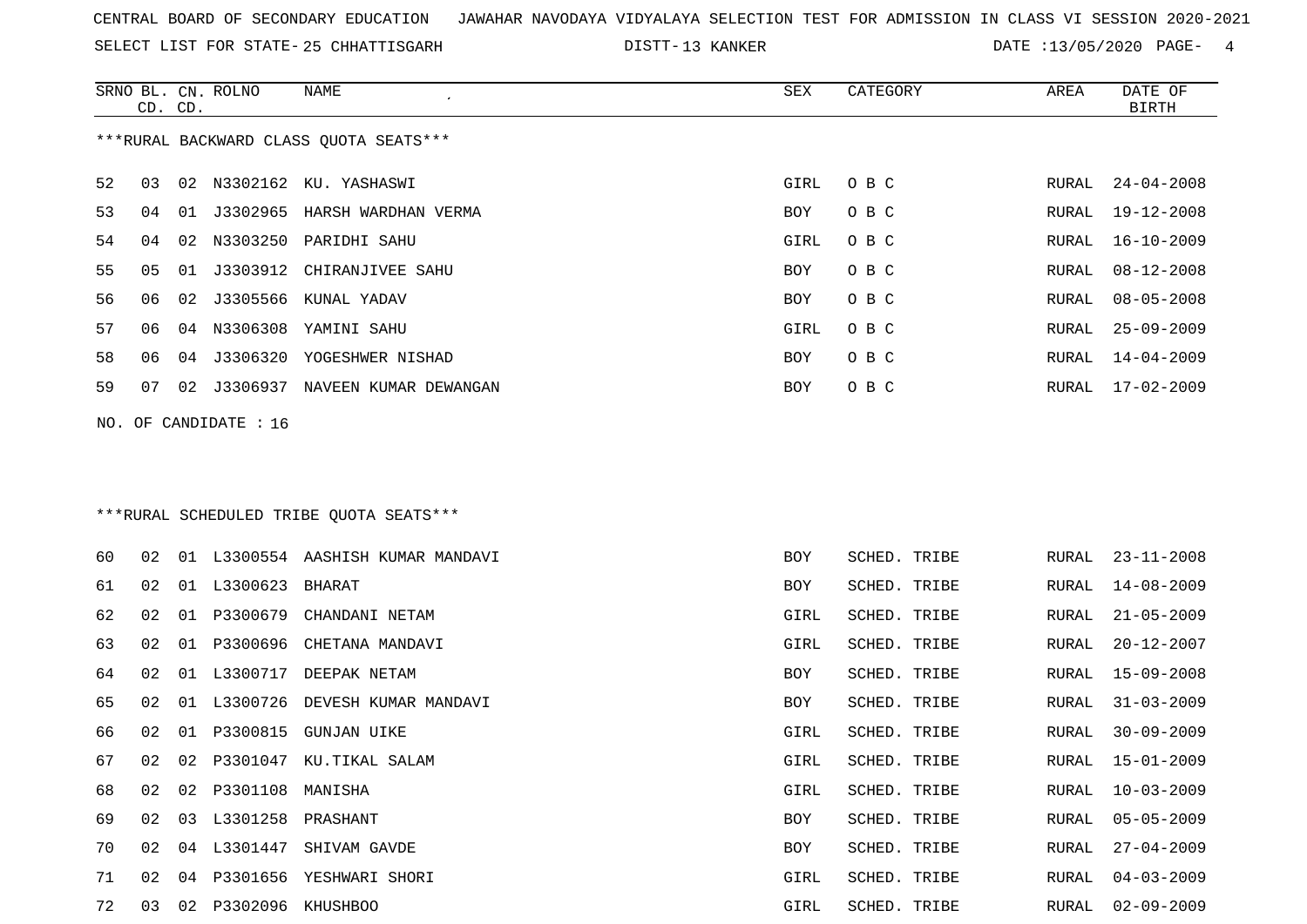SELECT LIST FOR STATE- DISTT- 25 CHHATTISGARH

13 KANKER DATE :13/05/2020 PAGE- 5

|    |                                         | CD. CD. | SRNO BL. CN. ROLNO    | NAME                             | SEX  | CATEGORY     | AREA  | DATE OF<br>BIRTH |  |
|----|-----------------------------------------|---------|-----------------------|----------------------------------|------|--------------|-------|------------------|--|
|    | ***RURAL SCHEDULED TRIBE QUOTA SEATS*** |         |                       |                                  |      |              |       |                  |  |
| 73 | 04                                      |         | 01 P3302977           | ISHA DEVI DARRO                  | GIRL | SCHED. TRIBE | RURAL | 17-10-2008       |  |
| 74 | 05                                      | 01      | L3303979              | DHARMENDRA NARETI                | BOY  | SCHED. TRIBE | RURAL | $03 - 05 - 2009$ |  |
| 75 | 05                                      |         | 01 P3304093           | HARSHITA DIWAN                   | GIRL | SCHED. TRIBE | RURAL | $22 - 07 - 2009$ |  |
| 76 | 05                                      | 03      | P3304645              | RUCHITA SARFE                    | GIRL | SCHED. TRIBE | RURAL | $20 - 08 - 2009$ |  |
| 77 | 06                                      | 01      |                       | P3305154 DENISHA RAWATE          | GIRL | SCHED. TRIBE | RURAL | $06 - 09 - 2010$ |  |
| 78 | 06                                      | 03      |                       | L3306080 SHALENDRA KUMAR MANDAVI | BOY  | SCHED. TRIBE | RURAL | $11 - 03 - 2008$ |  |
| 79 | 07                                      |         | 01 L3306582 GIRISH    |                                  | BOY  | SCHED. TRIBE | RURAL | $04 - 10 - 2009$ |  |
| 80 | 07                                      |         |                       | 02 P3306808 KU. ROSHANI          | GIRL | SCHED. TRIBE | RURAL | $09 - 06 - 2009$ |  |
|    |                                         |         | NO. OF CANDIDATE : 21 |                                  |      |              |       |                  |  |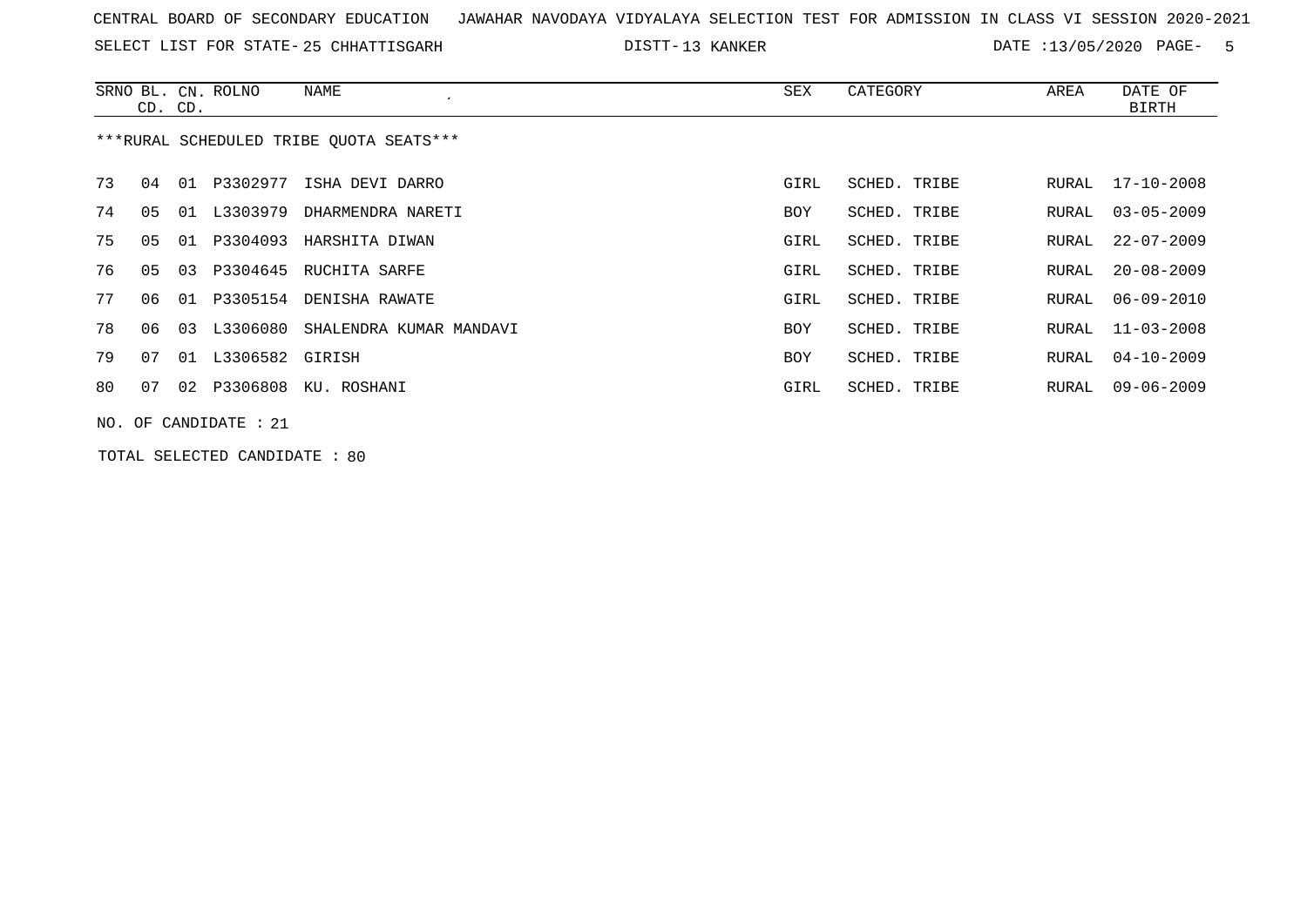SELECT LIST FOR STATE- DISTT- 25 CHHATTISGARH

DISTT-14 KOREA 2001 2012 DATE :13/05/2020 PAGE- 1

|              |    | CD. CD. | SRNO BL. CN. ROLNO         | NAME                                   | SEX        | CATEGORY     | AREA  | DATE OF<br><b>BIRTH</b> |
|--------------|----|---------|----------------------------|----------------------------------------|------------|--------------|-------|-------------------------|
|              |    |         | ***OPEN UR SEATS***        |                                        |            |              |       |                         |
| $\mathbf{1}$ | 01 |         | 04 A3309215                | SHAURYA KUMAR GUPTA                    | <b>BOY</b> | GENERAL      | URBAN | $25 - 11 - 2009$        |
| 2            | 02 |         |                            | 03 N3310636 SAKSHI YADAV               | GIRL       | O B C        | RURAL | $01 - 03 - 2009$        |
| 3            | 03 |         |                            | 02 N3311276 ESHIKA JAISWAL             | GIRL       | O B C        | RURAL | 11-08-2009              |
| 4            | 03 |         |                            | 02 L3311326 JHANSI PRATAP SINGH        | BOY        | SCHED. TRIBE | RURAL | $09 - 03 - 2008$        |
| 5            |    |         | 05 02 N3314031 RANJITA     |                                        | GIRL       | O B C        | RURAL | $07 - 06 - 2009$        |
|              |    |         | NO. OF CANDIDATE : 5       |                                        |            |              |       |                         |
|              |    |         |                            |                                        |            |              |       |                         |
|              |    |         |                            | ***OPEN SCHEDULED CASTE QUOTA SEATS*** |            |              |       |                         |
| 6            | 02 |         |                            | 01 K3309553 AAYUSH KUMAR AHIRWAR       | <b>BOY</b> | SCHED. CASTE | RURAL | $22 - 09 - 2009$        |
| 7            | 02 |         |                            | 01 K3309663 ANSH SONWANI               | BOY        | SCHED. CASTE | RURAL | $20 - 03 - 2009$        |
| 8            |    |         |                            | 05 01 G3313755 KASHISH GAUTAM          | GIRL       | SCHED. CASTE | URBAN | 10-11-2010              |
|              |    |         | NO. OF CANDIDATE : 3       |                                        |            |              |       |                         |
|              |    |         |                            |                                        |            |              |       |                         |
|              |    |         |                            | *** OPEN BACKWARD CLASS QUOTA SEATS*** |            |              |       |                         |
| 9            | 01 |         |                            | 03 J3308877 RAKESH KUMAR SAHU          | BOY        | O B C        | RURAL | $25 - 02 - 2009$        |
| 10           | 01 |         |                            | 04 N3309458 VIDYA SAHU                 | GIRL       | O B C        | RURAL | $22 - 07 - 2009$        |
| 11           | 02 |         |                            | 02 N3310008 KU. ARPITA SHRIVAS         | GIRL       | O B C        | RURAL | $07 - 08 - 2010$        |
| 12           | 03 |         |                            | 02 B3311274 DURGESH KUMAR SAHU         | BOY        | O B C        | URBAN | $25 - 11 - 2008$        |
| 13           |    |         | 03  03  03311731  PURVANSH |                                        | BOY        | O B C        | RURAL | 13-11-2009              |

NO. OF CANDIDATE : 5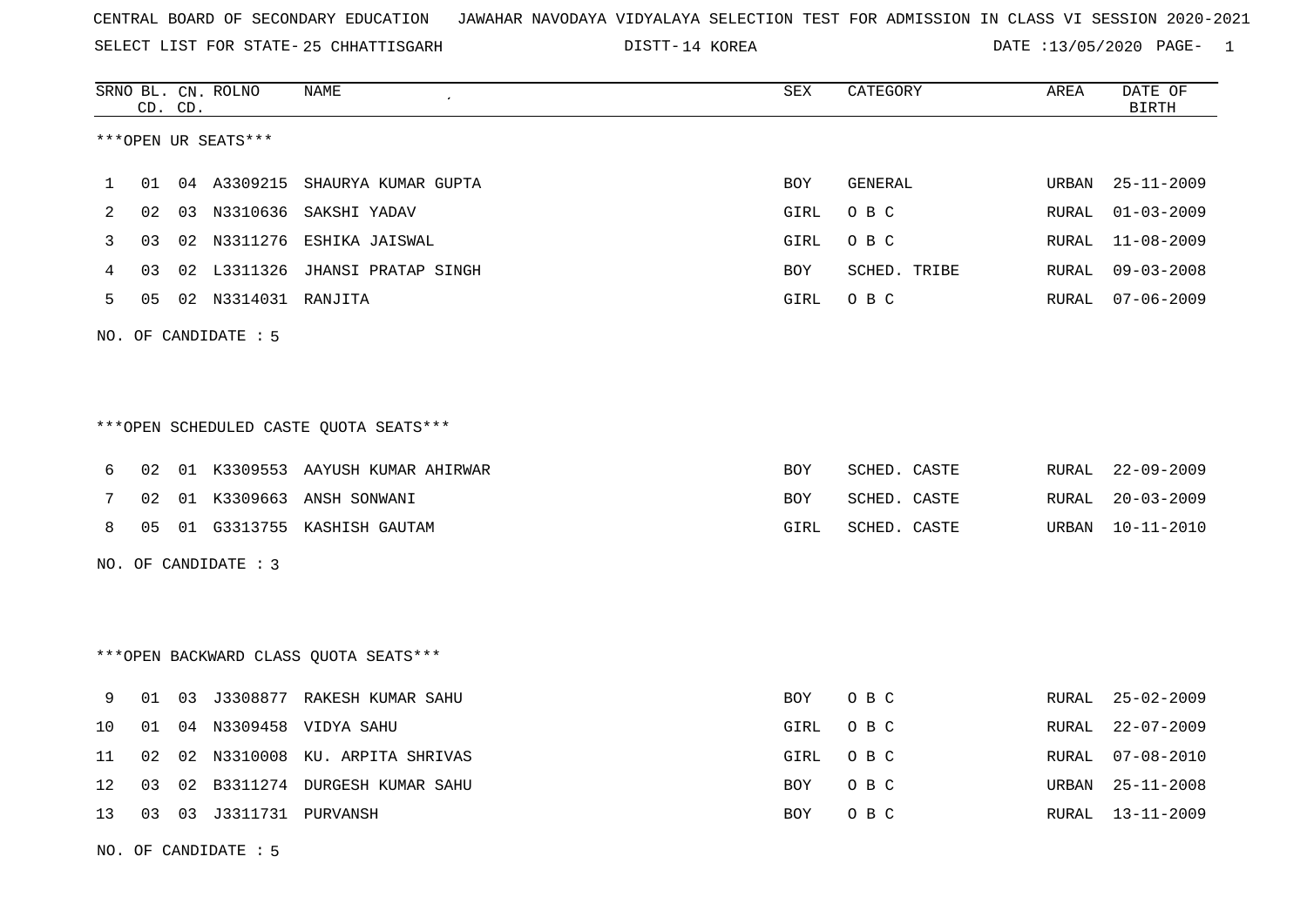SELECT LIST FOR STATE- DISTT- 25 CHHATTISGARH

DISTT-14 KOREA 2001 COREA DATE :13/05/2020 PAGE-

|    | CD. CD.        |    | SRNO BL. CN. ROLNO     | NAME                                   | <b>SEX</b> | CATEGORY     | AREA  | DATE OF<br><b>BIRTH</b> |
|----|----------------|----|------------------------|----------------------------------------|------------|--------------|-------|-------------------------|
|    |                |    |                        | ***OPEN SCHEDULED TRIBE QUOTA SEATS*** |            |              |       |                         |
| 14 | 01             | 01 |                        | L3307772 CHANDRA DEEP SINGH            | BOY        | SCHED. TRIBE | RURAL | $21 - 11 - 2008$        |
| 15 | 01             |    |                        | 01 D3307951 HIMANSHU SINGH             | BOY        | SCHED. TRIBE | URBAN | $10 - 02 - 2009$        |
| 16 | 01             |    |                        | 01 H3307957 ICHHA SINGH                | GIRL       | SCHED. TRIBE | URBAN | $27 - 06 - 2009$        |
| 17 | 01             | 03 | L3309068               | SANDEEP KUMAR SINGH                    | <b>BOY</b> | SCHED. TRIBE | RURAL | $27 - 04 - 2009$        |
| 18 | 01             | 03 | D3309109               | SANSKAR                                | <b>BOY</b> | SCHED. TRIBE | URBAN | $10 - 05 - 2009$        |
| 19 | 03             | 04 |                        | L3311978 SHEKHAR KUMAR SINGH           | BOY        | SCHED. TRIBE | RURAL | $01 - 02 - 2009$        |
| 20 | 0 <sub>5</sub> |    |                        | 02 L3314035 RAVI SINGH                 | BOY        | SCHED. TRIBE | RURAL | $17 - 02 - 2008$        |
|    |                |    | NO. OF CANDIDATE : 7   |                                        |            |              |       |                         |
|    |                |    |                        |                                        |            |              |       |                         |
|    |                |    |                        |                                        |            |              |       |                         |
|    |                |    | ***RURAL OPEN SEATS*** |                                        |            |              |       |                         |
| 21 | 01             | 01 |                        | J3307437 ABHISHEK KUMAR SAHU           | BOY        | O B C        | RURAL | $27 - 10 - 2010$        |
| 22 | 01             |    |                        | 01 N3307461 AKANKSHA SINGH             | GIRL       | O B C        | RURAL | $11 - 05 - 2008$        |
|    |                |    |                        |                                        |            |              |       |                         |

| 21 | 01 | 01 |          | J3307437 ABHISHEK KUMAR SAHU      | BOY  | O B C        |       | RURAL 27-10-2010 |
|----|----|----|----------|-----------------------------------|------|--------------|-------|------------------|
| 22 | 01 | 01 |          | N3307461 AKANKSHA SINGH           | GIRL | O B C        | RURAL | $11 - 05 - 2008$ |
| 23 | 01 | 03 |          | J3308944 RISHABH KUMAR SAHU       | BOY  | O B C        | RURAL | $20 - 12 - 2008$ |
| 24 | 01 | 04 | N3309211 | SHASHIPRABHA SAHU                 | GIRL | O B C        | RURAL | $22 - 10 - 2008$ |
| 25 | 02 |    |          | 02 K3310354 PRINCE KUMAR DIPANKAR | BOY  | SCHED. CASTE | RURAL | $04 - 09 - 2007$ |
| 26 | 02 | 04 | N3310731 | SEEMA YADAV                       | GIRL | O B C        | RURAL | $09 - 06 - 2009$ |
| 27 | 02 | 04 | J3310917 | TANENDRA MANIKPURI                | BOY  | O B C        | RURAL | $09 - 08 - 2009$ |
| 28 | 03 | 03 |          | J3311621 NILESH KUMAR             | BOY  | O B C        | RURAL | $30 - 09 - 2008$ |
| 29 | 03 | 04 |          | J3312100 SWAYAM JAISWAL           | BOY  | O B C        | RURAL | $24 - 10 - 2010$ |
| 30 | 03 | 04 | J3312111 | TRAYAN S DAS                      | BOY  | O B C        | RURAL | $25 - 12 - 2009$ |
| 31 | 04 | 01 | I3312385 | ARYADEEP SINGH KHANUJA            | BOY  | GENERAL      | RURAL | $22 - 01 - 2010$ |
| 32 | 04 | 02 | J3312771 | LAKSHYA KUMAR SAHU                | BOY  | O B C        | RURAL | 19-02-2010       |
| 33 | 04 | 04 | I3313439 | TRIVENDRA RANJAN                  | BOY  | GENERAL      | RURAL | 12-07-2009       |
| 34 | 05 | 01 |          | M3313662 DEEKSHA TRIPATHI         | GIRL | GENERAL      |       | RURAL 08-12-2008 |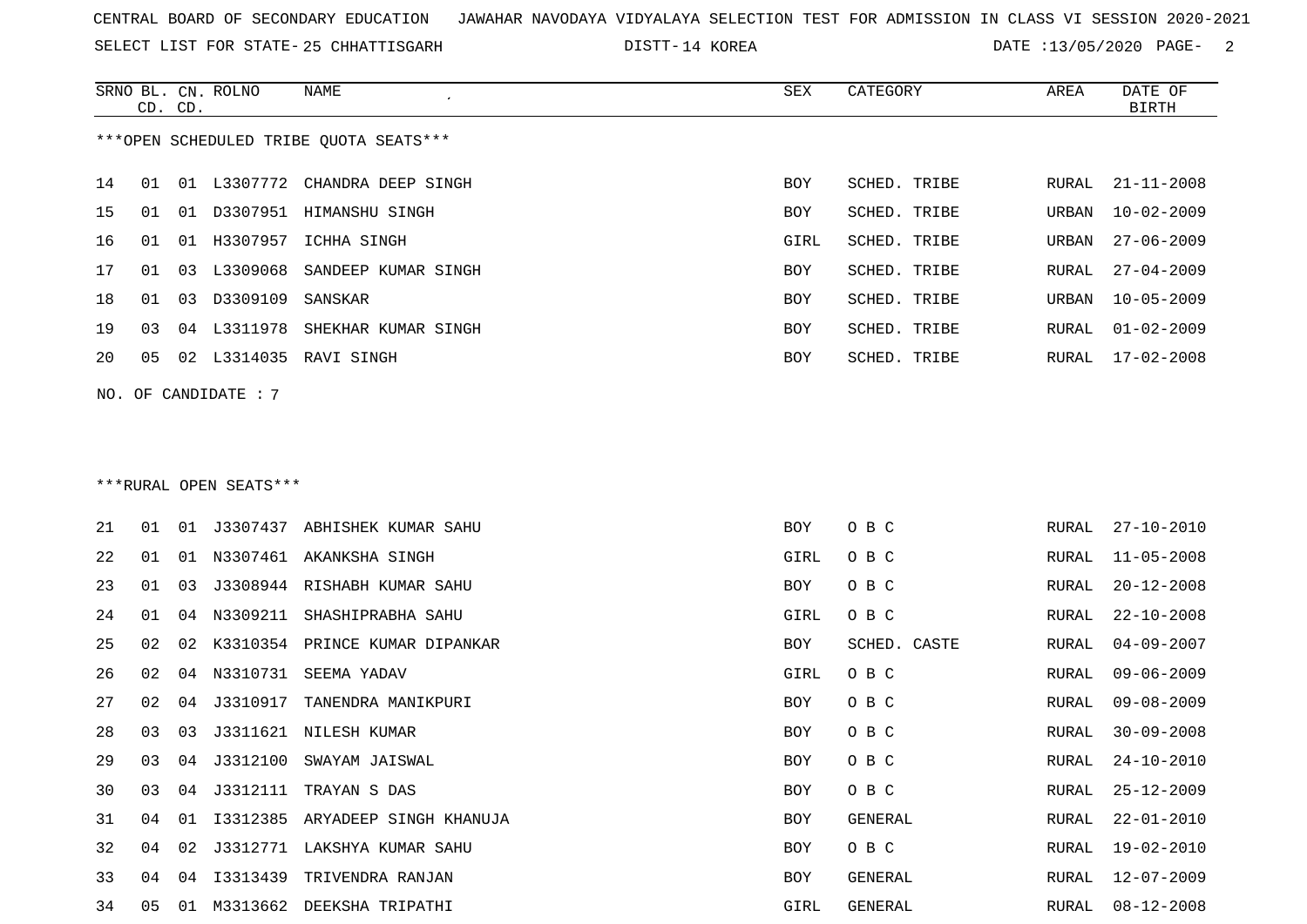|  |  |  |  | CENTRAL BOARD OF SECONDARY EDUCATION – JAWAHAR NAVODAYA VIDYALAYA SELECTION TEST FOR ADMISSION IN CLASS VI SESSION 2020-2021 |  |  |  |  |  |  |  |  |  |  |  |  |  |
|--|--|--|--|------------------------------------------------------------------------------------------------------------------------------|--|--|--|--|--|--|--|--|--|--|--|--|--|
|--|--|--|--|------------------------------------------------------------------------------------------------------------------------------|--|--|--|--|--|--|--|--|--|--|--|--|--|

SELECT LIST FOR STATE- 25 CHHATTISGARH

25 CHHATTISGARH 14 KOREA DATE :13/05/2020 PAGE- 3

|     |    | CD. CD. | SRNO BL. CN. ROLNO      | NAME                                    | SEX        | CATEGORY     | AREA         | DATE OF<br><b>BIRTH</b> |
|-----|----|---------|-------------------------|-----------------------------------------|------------|--------------|--------------|-------------------------|
|     |    |         | NO. OF CANDIDATE : $14$ |                                         |            |              |              |                         |
|     |    |         |                         |                                         |            |              |              |                         |
|     |    |         |                         |                                         |            |              |              |                         |
|     |    |         |                         | ***RURAL SCHEDULED CASTE OUOTA SEATS*** |            |              |              |                         |
| 35  | 01 |         |                         | 01 K3307699 AYUSH KUMAR LAHRE           | <b>BOY</b> | SCHED. CASTE | RURAL        | $11 - 03 - 2008$        |
| 36  | 01 | 01      |                         | K3308021 KAMLESH KUMAR                  | <b>BOY</b> | SCHED. CASTE | RURAL        | $05 - 09 - 2008$        |
| 37  | 01 |         |                         | 02 03308129 KU. CHAHAT                  | GIRL       | SCHED. CASTE | RURAL        | $11 - 08 - 2009$        |
| 38  | 04 |         |                         | 01 K3312394 A.S. AYUSH                  | <b>BOY</b> | SCHED. CASTE | RURAL        | $10 - 04 - 2010$        |
| 39  | 04 | 02      |                         | 03312683 KRITANSHA MAHAJAN              | GIRL       | SCHED. CASTE | RURAL        | $11 - 01 - 2009$        |
| 40  | 04 |         |                         | 04 K3313445 UMASHARAN                   | <b>BOY</b> | SCHED. CASTE | RURAL        | $27 - 06 - 2009$        |
| 41  | 05 | 01      |                         | 03313589 ANCHAL SONWANI                 | GIRL       | SCHED. CASTE | RURAL        | $10 - 07 - 2009$        |
| 42  | 05 |         |                         | 02 K3314073 RUPENDRA KUMAR SONWANI      | BOY        | SCHED. CASTE | RURAL        | $21 - 09 - 2009$        |
| 43  | 05 |         | 02 03314160             | SNEHA                                   | GIRL       | SCHED. CASTE | RURAL        | $01 - 04 - 2010$        |
| NO. |    |         | OF CANDIDATE : 9        |                                         |            |              |              |                         |
|     |    |         |                         |                                         |            |              |              |                         |
|     |    |         |                         |                                         |            |              |              |                         |
|     |    |         |                         | *** RURAL BACKWARD CLASS QUOTA SEATS*** |            |              |              |                         |
| 44  | 01 |         |                         | 01 N3307595 ANSHU KUSHWAHA              | GIRL       | O B C        | RURAL        | $18 - 12 - 2009$        |
| 45  | 01 |         |                         | 01 N3307848 DIPTI KUSHWAHA              | GIRL       | O B C        | RURAL        | $29 - 12 - 2009$        |
| 46  | 01 |         |                         | 01 J3307853 DIVYANSHU PRAJAPATI         | <b>BOY</b> | O B C        | <b>RURAL</b> | $31 - 12 - 2009$        |
| 47  | 01 |         | 01 J3307880 EKANSH      |                                         | BOY        | O B C        | RURAL        | $04 - 06 - 2008$        |
| 48  | 01 |         |                         | 02 N3308658 PAREE SAHU                  | GIRL       | O B C        | <b>RURAL</b> | $03 - 01 - 2008$        |
| 49  | 01 | 03      |                         | J3309005 ROUNAK SAHU                    | <b>BOY</b> | O B C        | RURAL        | $26 - 10 - 2009$        |
| 50  | 01 |         |                         | 04 N3309262 SHRISTI PAL                 | GIRL       | O B C        | RURAL        | $29 - 12 - 2008$        |
| 51  | 01 |         | 04 J3309270             | SHUBHAM SAHU                            | <b>BOY</b> | O B C        | RURAL        | $31 - 05 - 2008$        |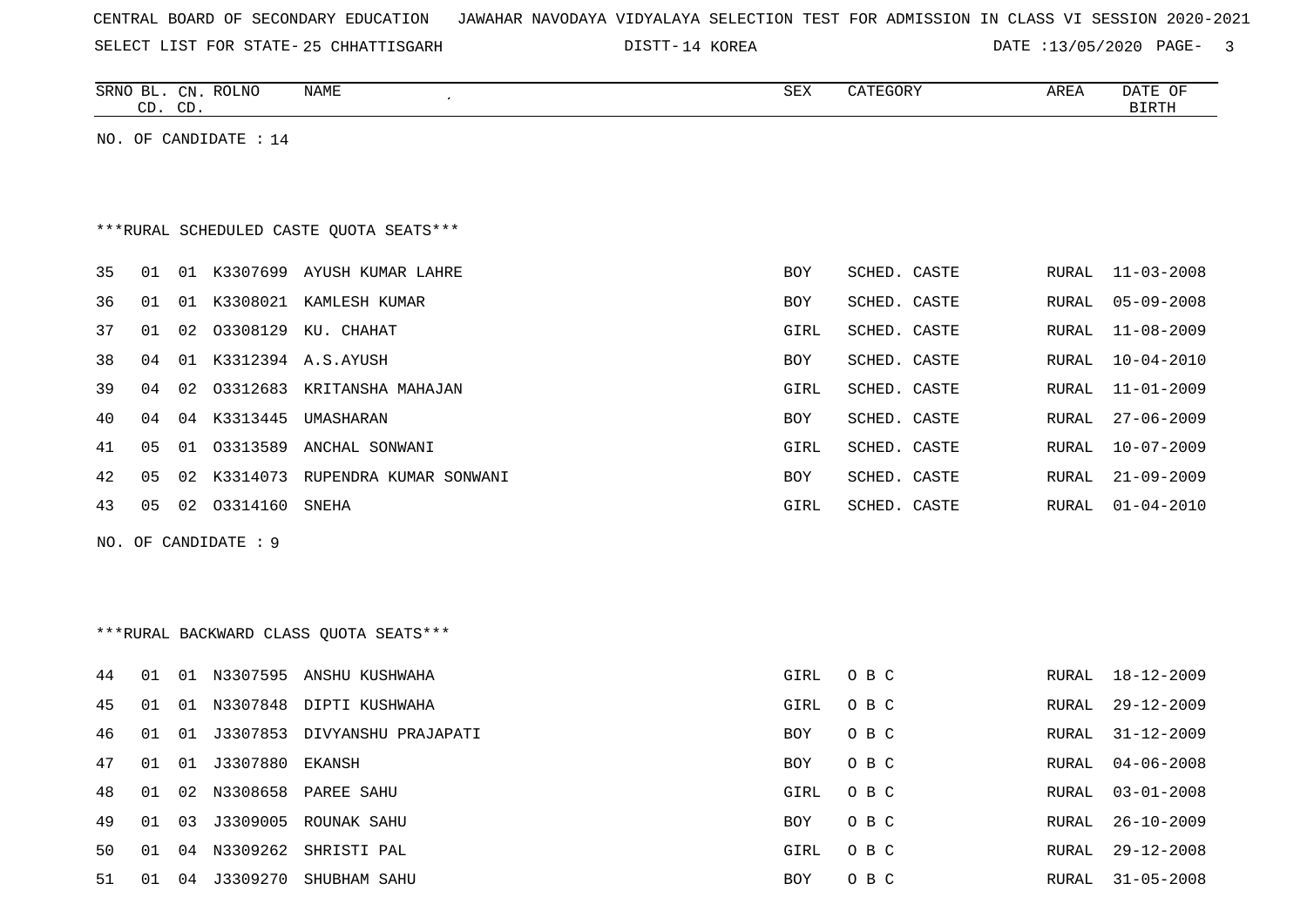SRNO BL. CN. ROLNO NAME SEX CATEGORY AREA DATE OF

SELECT LIST FOR STATE- DISTT- 25 CHHATTISGARH

DISTT-14 KOREA 2000 DATE :13/05/2020 PAGE- 4

|    | CD. CD. |    |                       |                                         |      |              |  |       | <b>BIRTH</b>     |  |  |  |  |
|----|---------|----|-----------------------|-----------------------------------------|------|--------------|--|-------|------------------|--|--|--|--|
|    |         |    |                       | ***RURAL BACKWARD CLASS QUOTA SEATS***  |      |              |  |       |                  |  |  |  |  |
| 52 | 01      |    |                       | 04 N3309277 SHWETA SAHU                 | GIRL | O B C        |  | RURAL | $26 - 09 - 2008$ |  |  |  |  |
| 53 | 01      | 04 | J3309454 VATSAL       |                                         | BOY  | O B C        |  | RURAL | $25 - 01 - 2010$ |  |  |  |  |
| 54 | 03      | 03 |                       | J3311707 PRINS KUMAR                    | BOY  | O B C        |  | RURAL | $16 - 02 - 2010$ |  |  |  |  |
| 55 | 05      | 02 | J3313869              | LOVKESH RAJWADE                         | BOY  | O B C        |  | RURAL | $21 - 12 - 2008$ |  |  |  |  |
| 56 | 05      | 02 |                       | J3313927 NIKHIL SAHU                    | BOY  | O B C        |  | RURAL | $21 - 11 - 2009$ |  |  |  |  |
| 57 | 05      |    | 02 N3314161           | SNEHA                                   | GIRL | O B C        |  | RURAL | $07 - 02 - 2009$ |  |  |  |  |
| 58 | 05      |    |                       | 02 N3314165 SONAKSHI SAHU               | GIRL | O B C        |  | RURAL | $23 - 04 - 2011$ |  |  |  |  |
| 59 | 05      |    | 02 N3314209           | TANU SAHU                               | GIRL | O B C        |  | RURAL | $06 - 03 - 2010$ |  |  |  |  |
|    |         |    | NO. OF CANDIDATE : 16 |                                         |      |              |  |       |                  |  |  |  |  |
|    |         |    |                       |                                         |      |              |  |       |                  |  |  |  |  |
|    |         |    |                       | ***RURAL SCHEDULED TRIBE QUOTA SEATS*** |      |              |  |       |                  |  |  |  |  |
| 60 | 01      |    |                       | 01 L3307684 AVADHESH SINGH              | BOY  | SCHED. TRIBE |  | RURAL | 11-12-2009       |  |  |  |  |
| 61 | 01      | 01 |                       | L3307706 AYUSH SINGH                    | BOY  | SCHED. TRIBE |  | RURAL | $21 - 11 - 2009$ |  |  |  |  |
| 62 | 01      | 02 |                       | L3308076 KISHAN SINGH NETAM             | BOY  | SCHED. TRIBE |  | RURAL | $19 - 10 - 2008$ |  |  |  |  |
| 63 | 01      | 02 | P3308454              | MANISHA MARKAM                          | GIRL | SCHED. TRIBE |  | RURAL | $15 - 08 - 2009$ |  |  |  |  |
| 64 | 01      | 02 | L3308498              | MAYANK SINGH                            | BOY  | SCHED. TRIBE |  | RURAL | $30 - 05 - 2009$ |  |  |  |  |
| 65 | 01      | 02 | L3308536              | MOUSAM SINGH                            | BOY  | SCHED. TRIBE |  | RURAL | $15 - 06 - 2010$ |  |  |  |  |
| 66 | 01      | 02 | L3308626              | NIRAJ SINGH PUSAM                       | BOY  | SCHED. TRIBE |  | RURAL | $09 - 09 - 2009$ |  |  |  |  |
| 67 | 01      | 03 | P3309075              | SANDHYA RANI                            | GIRL | SCHED. TRIBE |  | RURAL | $14 - 06 - 2009$ |  |  |  |  |
| 68 | 01      |    |                       | 04 L3309386 SURYAPRATAP SINGH           | BOY  | SCHED. TRIBE |  | RURAL | $17 - 11 - 2009$ |  |  |  |  |
| 69 | 01      |    |                       | 04 L3309416 TUSHAR KUMAR                | BOY  | SCHED. TRIBE |  | RURAL | 26-01-2008       |  |  |  |  |
| 70 | 01      |    |                       | 04 P3309439 VANDNA SINGH                | GIRL | SCHED. TRIBE |  | RURAL | $29 - 09 - 2009$ |  |  |  |  |
| 71 | 02      |    |                       | 02 L3310356 PRINCE SINGH MARABI         | BOY  | SCHED. TRIBE |  | RURAL | $16 - 10 - 2008$ |  |  |  |  |
| 72 | 02      |    |                       | 03 L3310545 RAVI SHANKAR SINGH          | BOY  | SCHED. TRIBE |  | RURAL | $13 - 04 - 2009$ |  |  |  |  |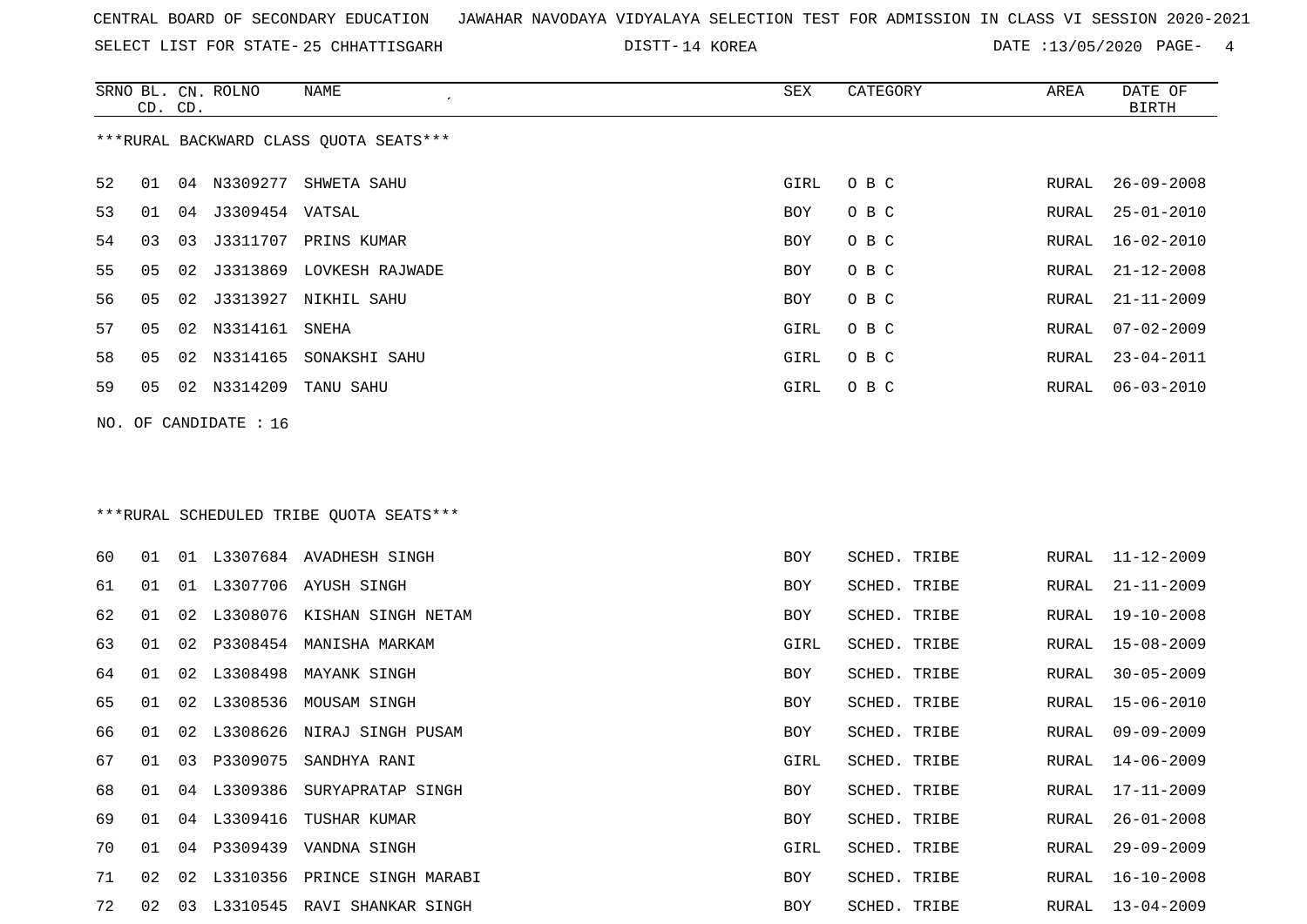SELECT LIST FOR STATE- DISTT- 25 CHHATTISGARH

14 KOREA DATE :13/05/2020 PAGE- 5

|    | CD. CD.                                  |    | SRNO BL. CN. ROLNO    | NAME                            | SEX  | CATEGORY     | AREA  | DATE OF<br><b>BIRTH</b> |  |  |  |  |
|----|------------------------------------------|----|-----------------------|---------------------------------|------|--------------|-------|-------------------------|--|--|--|--|
|    | *** RURAL SCHEDULED TRIBE QUOTA SEATS*** |    |                       |                                 |      |              |       |                         |  |  |  |  |
| 73 | 03                                       |    | 01 L3311227           | DAVID ANDILYA                   | BOY  | SCHED. TRIBE | RURAL | $12 - 06 - 2009$        |  |  |  |  |
| 74 | 03                                       | 03 | L3311759 RAJA         |                                 | BOY  | SCHED. TRIBE | RURAL | $02 - 05 - 2010$        |  |  |  |  |
| 75 | 03                                       | 03 |                       | L3311839 RISHABH KUJUR          | BOY  | SCHED. TRIBE | RURAL | $29 - 10 - 2009$        |  |  |  |  |
| 76 | 04                                       |    |                       | 04 P3313212 SANJANA SINGH       | GIRL | SCHED. TRIBE | RURAL | 15-09-2009              |  |  |  |  |
| 77 | 04                                       |    |                       | 04 L3313352 SNEHIL KRISH BHAGAT | BOY  | SCHED. TRIBE | RURAL | $17 - 05 - 2008$        |  |  |  |  |
| 78 | 05                                       |    |                       | 02 L3314013 RAKESH SINGH        | BOY  | SCHED. TRIBE | RURAL | 27-07-2009              |  |  |  |  |
| 79 | 05                                       |    | 02 P3314159           | SMRITI SINGH                    | GIRL | SCHED. TRIBE | RURAL | 19-12-2010              |  |  |  |  |
| 80 | 05                                       |    | 02 P3314162           | SNEHA SINGH                     | GIRL | SCHED. TRIBE | RURAL | $27 - 02 - 2009$        |  |  |  |  |
|    |                                          |    | NO. OF CANDIDATE : 21 |                                 |      |              |       |                         |  |  |  |  |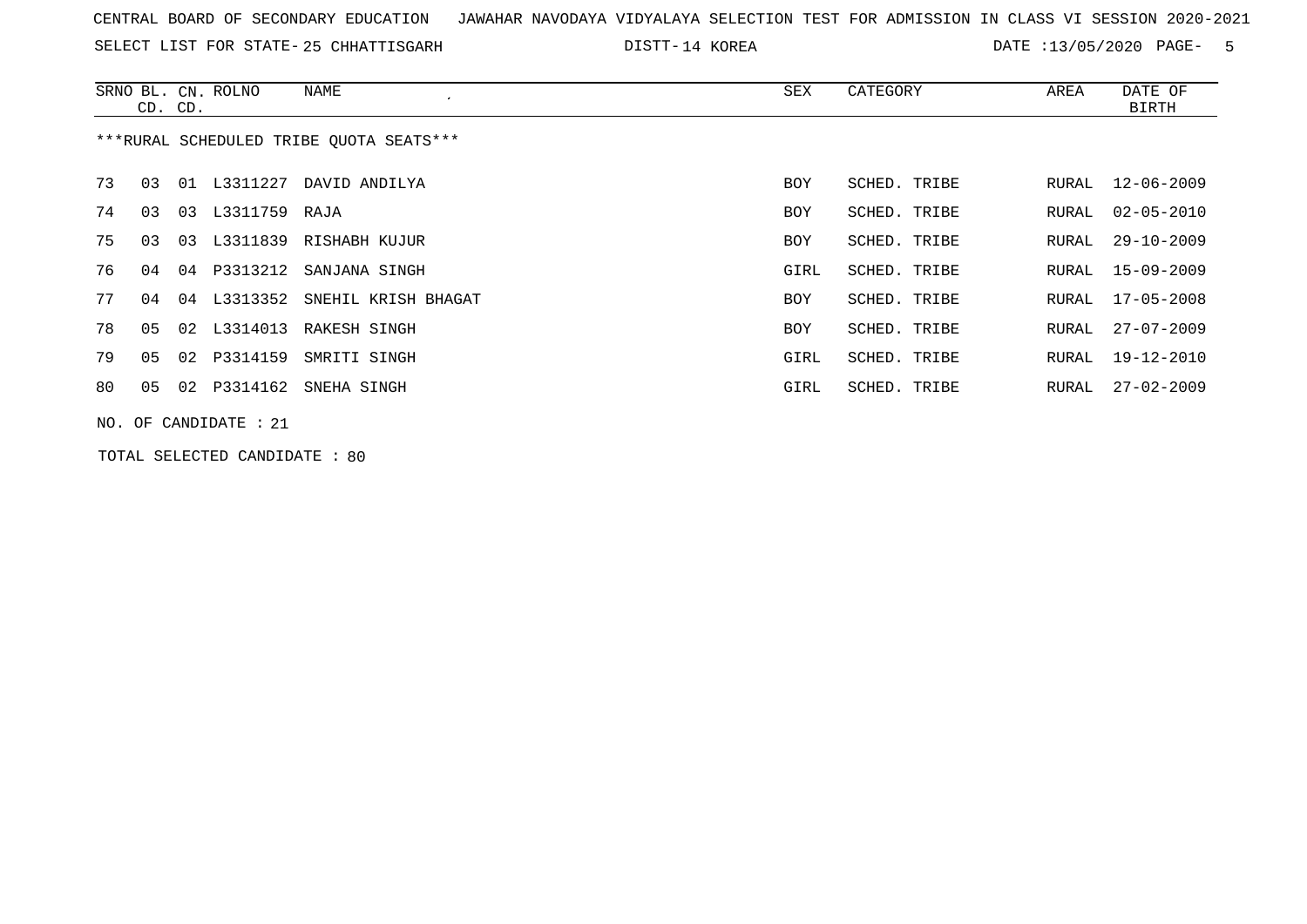SELECT LIST FOR STATE- DISTT- 25 CHHATTISGARH

15 JASHPUR DATE :13/05/2020 PAGE- 1

|              |    | CD. CD. | SRNO BL. CN. ROLNO   | <b>NAME</b>                            | <b>SEX</b> | CATEGORY     | AREA  | DATE OF<br><b>BIRTH</b> |
|--------------|----|---------|----------------------|----------------------------------------|------------|--------------|-------|-------------------------|
|              |    |         |                      | ***OPEN SCHEDULED CASTE QUOTA SEATS*** |            |              |       |                         |
| $\mathbf{1}$ | 04 |         |                      | 01 C3318289 AYUSH MANHAR               | BOY        | SCHED. CASTE | URBAN | 11-02-2009              |
| 2            |    |         |                      | 08 01 C3322729 DEVRAJ CHAUHAN          | BOY        | SCHED. CASTE | URBAN | 12-02-2010              |
|              |    |         | NO. OF CANDIDATE : 2 |                                        |            |              |       |                         |
|              |    |         |                      | ***OPEN DISABLED QUOTA SEATS***        |            |              |       |                         |
| 3            | 01 |         |                      | 03 I3315299 RAMANAND TIWARI            | BOY        | GENERAL      |       | RURAL 05-10-2010        |
| 4            |    |         |                      | 06  03  F3321359  RITU YADAV           | GIRL       | O B C        |       | URBAN 21-04-2009        |
|              |    |         | NO. OF CANDIDATE : 2 |                                        |            |              |       |                         |
|              |    |         |                      | *** OPEN BACKWARD CLASS QUOTA SEATS*** |            |              |       |                         |
| 5            | 04 |         |                      | 01 J3318025 AKASH RANJAN KUMAR         | BOY        | O B C        |       | RURAL 16-11-2008        |
| 6            | 06 |         |                      | 01 J3320706 DURGESH YADAV              | BOY        | O B C        | RURAL | $31 - 01 - 2009$        |
| 7            | 06 |         |                      | 01 B3320785 ISHWAR THAKUR              | BOY        | O B C        | URBAN | $01 - 02 - 2008$        |
|              |    |         | NO. OF CANDIDATE : 3 |                                        |            |              |       |                         |
|              |    |         |                      |                                        |            |              |       |                         |
|              |    |         |                      | ***OPEN SCHEDULED TRIBE QUOTA SEATS*** |            |              |       |                         |
| 8            |    |         |                      | 01 01 P3314468 ANUSHKA BHAGAT          | GIRL       | SCHED. TRIBE |       | RURAL 13-04-2009        |
| 9            | 04 |         |                      | 02 P3318606 MANNAT MARIA MINJ          | GIRL       | SCHED. TRIBE | RURAL | 15-04-2009              |
| 10           | 08 |         |                      | 01 D3322229 ADITYA PAINKRA             | BOY        | SCHED. TRIBE | URBAN | $29 - 06 - 2009$        |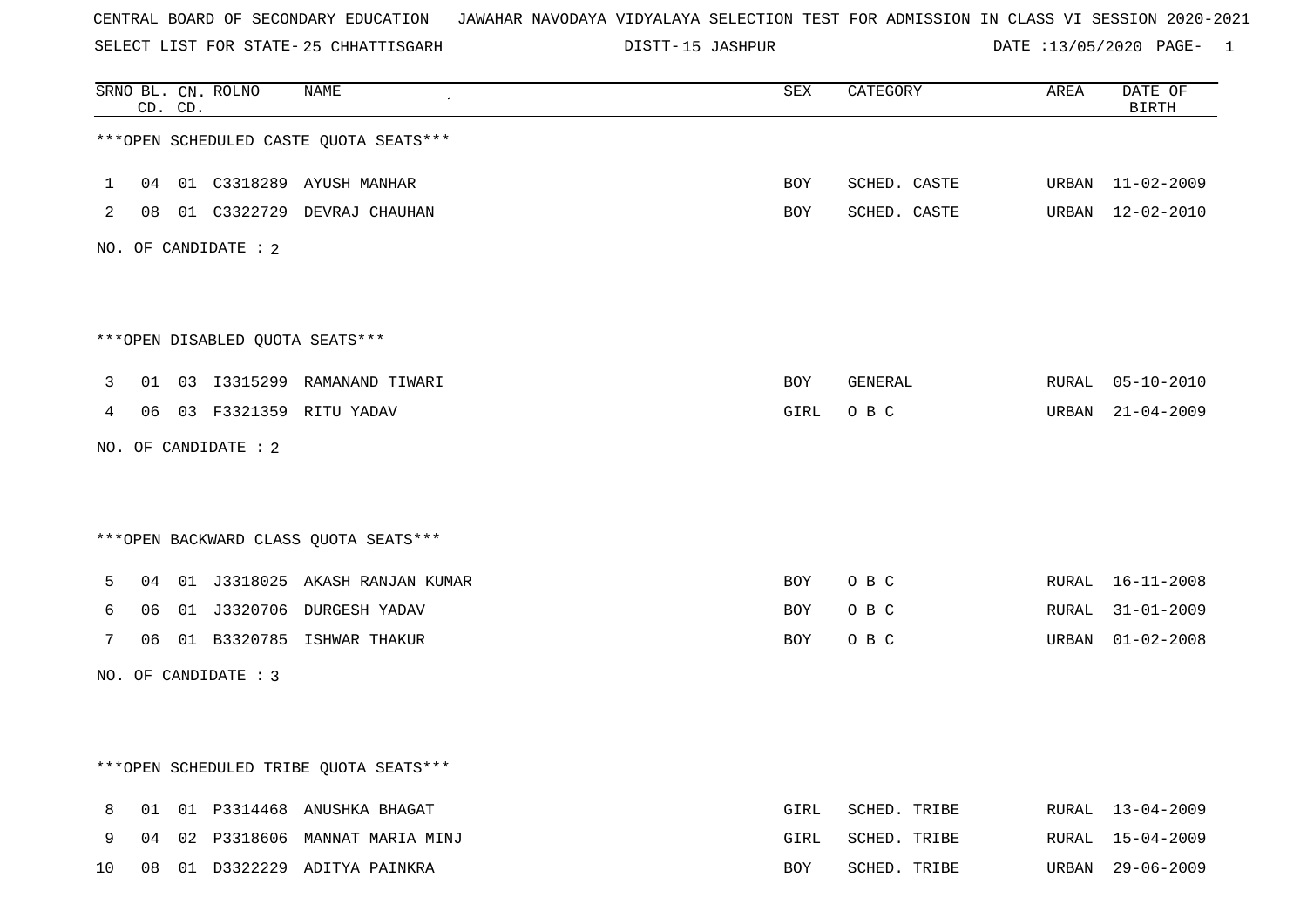| CENTRAL BOARD OF SECONDARY EDUCATION – JAWAHAR NAVODAYA VIDYALAYA SELECTION TEST FOR ADMISSION IN CLASS VI SESSION 2020-2021 |  |  |  |  |
|------------------------------------------------------------------------------------------------------------------------------|--|--|--|--|
|------------------------------------------------------------------------------------------------------------------------------|--|--|--|--|

SELECT LIST FOR STATE- DISTT- 25 CHHATTISGARH 15 JASHPUR DATE :13/05/2020 PAGE- 2

SCHED. CASTE RURAL 25-07-2009

|    | CD. CD. |    | SRNO BL. CN. ROLNO     | NAME<br>$\epsilon$                      | SEX        | CATEGORY       | AREA         | DATE OF<br><b>BIRTH</b> |
|----|---------|----|------------------------|-----------------------------------------|------------|----------------|--------------|-------------------------|
|    |         |    | NO. OF CANDIDATE : 3   |                                         |            |                |              |                         |
|    |         |    |                        |                                         |            |                |              |                         |
|    |         |    |                        |                                         |            |                |              |                         |
|    |         |    | ***RURAL OPEN SEATS*** |                                         |            |                |              |                         |
| 11 | 01      |    |                        | 04 J3315742 VIVEK KUMAR YADAV           | BOY        | O B C          | RURAL        | $13 - 05 - 2009$        |
| 12 | 03      | 01 | J3316825               | DILESHWAR CHAKRESH                      | <b>BOY</b> | O B C          | RURAL        | $17 - 01 - 2010$        |
| 13 | 04      | 01 |                        | M3317972 AANYA CHOUDHARY                | GIRL       | <b>GENERAL</b> | RURAL        | $14 - 05 - 2009$        |
| 14 | 05      | 02 | J3319977               | PRINCE KUMAR SAHU                       | BOY        | O B C          | RURAL        | $07 - 06 - 2009$        |
| 15 | 06      | 03 | M3321789               | ZOYA AERAM                              | GIRL       | <b>GENERAL</b> | RURAL        | $27 - 12 - 2008$        |
| 16 | 07      |    | 01 N3321953            | KOMAL SONI                              | GIRL       | O B C          | <b>RURAL</b> | $10 - 08 - 2009$        |
| 17 | 08      | 04 | P3324221               | VARSHA BHAGAT                           | GIRL       | SCHED. TRIBE   | RURAL        | $13 - 08 - 2009$        |
|    |         |    | NO. OF CANDIDATE : 7   |                                         |            |                |              |                         |
|    |         |    |                        |                                         |            |                |              |                         |
|    |         |    |                        |                                         |            |                |              |                         |
|    |         |    |                        | ***RURAL SCHEDULED CASTE OUOTA SEATS*** |            |                |              |                         |
| 18 | 04      | 02 | 03318657               | NEEKITA CHAUHAN                         | GIRL       | SCHED. CASTE   | RURAL        | $31 - 07 - 2009$        |
| 19 | 05      | 01 | K3319689               | GAVRAV CHOUHAN                          | BOY        | SCHED. CASTE   | RURAL        | $14 - 05 - 2009$        |
| 20 | 05      | 02 |                        | 03319944 PRACHI KULDEEP                 | GIRL       | SCHED. CASTE   | RURAL        | $09 - 04 - 2009$        |
| 21 | 06      |    |                        | 01 K3320745 GOVIND GHARWAR              | <b>BOY</b> | SCHED. CASTE   | RURAL        | $15 - 12 - 2008$        |

22 06 03 K3321509 SATYAPRAKASH BHARDWAJ SCHED. CASTE ROY

23 08 01 K3322217 ABHINAV KURREY BOY SCHED. CASTE RURAL 29-03-2009

NO. OF CANDIDATE : 6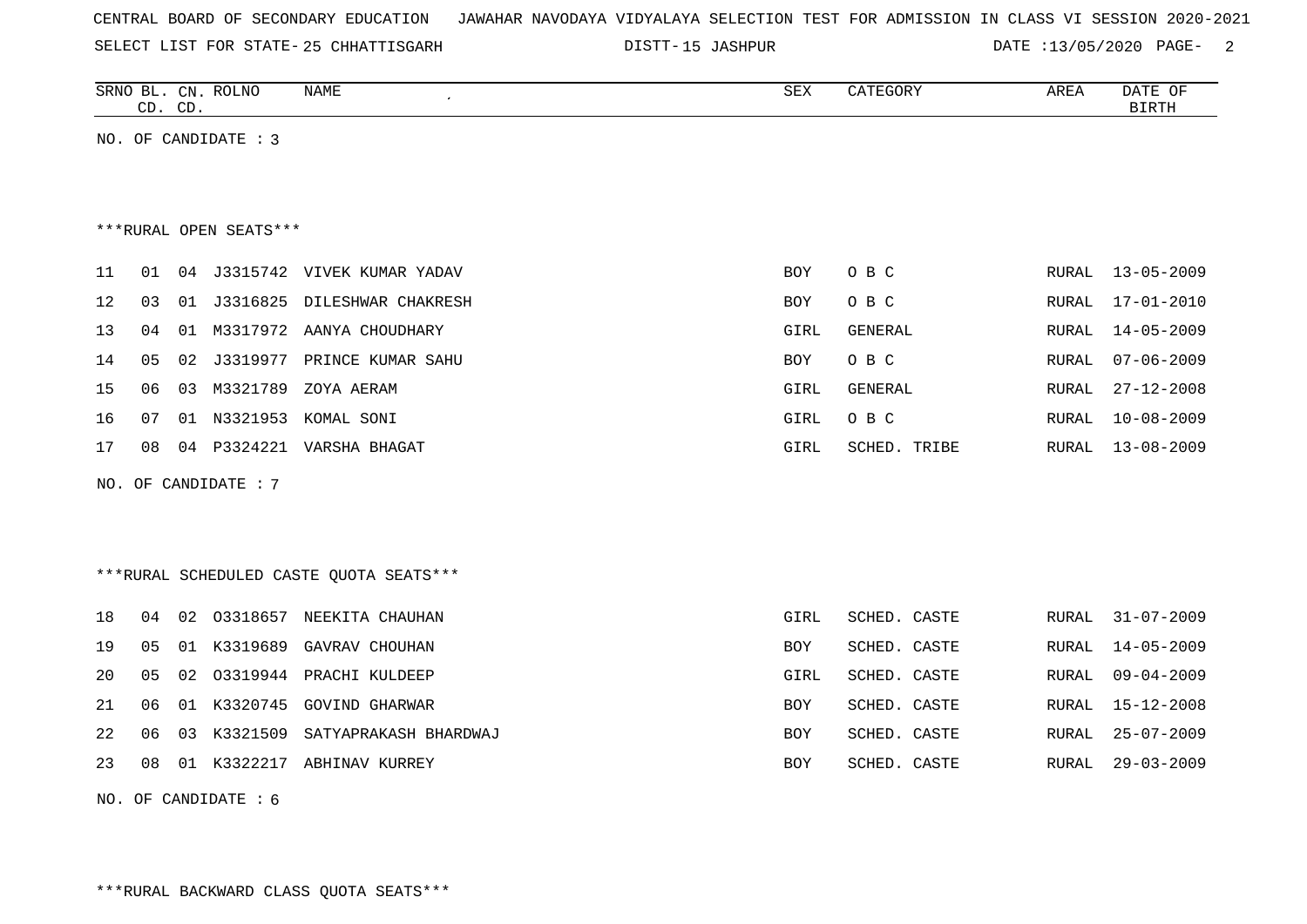SELECT LIST FOR STATE- DISTT- 25 CHHATTISGARH

15 JASHPUR DATE :13/05/2020 PAGE- 3

|    |    | CD. CD. | SRNO BL. CN. ROLNO     | <b>NAME</b>                             | <b>SEX</b> | CATEGORY     | AREA         | DATE OF<br><b>BIRTH</b> |
|----|----|---------|------------------------|-----------------------------------------|------------|--------------|--------------|-------------------------|
|    |    |         |                        | *** RURAL BACKWARD CLASS QUOTA SEATS*** |            |              |              |                         |
| 24 | 01 | 01      | N3314495               | ARPITA NISHAD                           | GIRL       | O B C        | <b>RURAL</b> | $23 - 10 - 2008$        |
| 25 | 02 | 02      | J3316241               | RAGHWENDRA SINGH                        | <b>BOY</b> | O B C        | <b>RURAL</b> | $24 - 08 - 2009$        |
| 26 | 02 | 03      | J3316304               | SAGAR KUMAR YADAV                       | <b>BOY</b> | O B C        | <b>RURAL</b> | $08 - 03 - 2009$        |
| 27 | 03 | 01      | N3316524               | AKSHARA CHOUDHARY                       | GIRL       | O B C        | <b>RURAL</b> | $25 - 08 - 2009$        |
| 28 | 03 | 02      | J3317238               | NAMAN KUMAR CHOUDHARY                   | <b>BOY</b> | O B C        | <b>RURAL</b> | $20 - 04 - 2009$        |
| 29 | 04 | 01      | N3318462               | <b>JAIS JAISWAL</b>                     | GIRL       | O B C        | RURAL        | $10 - 07 - 2009$        |
| 30 | 04 | 04      | N3319283               | SUSHILA BAI                             | GIRL       | O B C        | <b>RURAL</b> | $22 - 11 - 2008$        |
| 31 | 05 | 01      | J3319548               | ARPIT<br>PRAJAPATI                      | <b>BOY</b> | O B C        | RURAL        | $01 - 03 - 2009$        |
|    |    |         | NO. OF CANDIDATE : $8$ |                                         |            |              |              |                         |
|    |    |         |                        |                                         |            |              |              |                         |
|    |    |         |                        | ***RURAL SCHEDULED TRIBE OUOTA SEATS*** |            |              |              |                         |
| 32 | 03 | 01      | P3316502               | ADITI SINGH                             | GIRL       | SCHED. TRIBE | RURAL        | $15 - 11 - 2009$        |
| 33 | 03 | 01      | P3317001               | KANCHAN SAI                             | GIRL       | SCHED. TRIBE | RURAL        | $05 - 02 - 2009$        |
| 34 | 03 | 02      | P3317195               | MANSUEE PAINKRA                         | GIRL       | SCHED. TRIBE | <b>RURAL</b> | $14 - 10 - 2009$        |

35 03 02 P3317319 OYNANSHI PAINKRA GIRL SCHED. TRIBE RURAL 03-03-2009

36 05 02 L3320294 VIVEK PAINKRA BOY SCHED. TRIBE RURAL 25-08-2008

37 08 01 L3323013 KARAN KUMAR NAG BOY SCHED. TRIBE RURAL 08-05-2009

38 08 02 L3323481 PANKAJ SIDAR BOY SCHED. TRIBE RURAL 15-05-2008

39 08 03 P3323880 SANDHYA PAINKRA GIRL SCHED. TRIBE RURAL 26-03-2009

40 08 04 P3324216 USHA PAINKRA GIRL SCHED. TRIBE RURAL 01-12-2009

NO. OF CANDIDATE : 9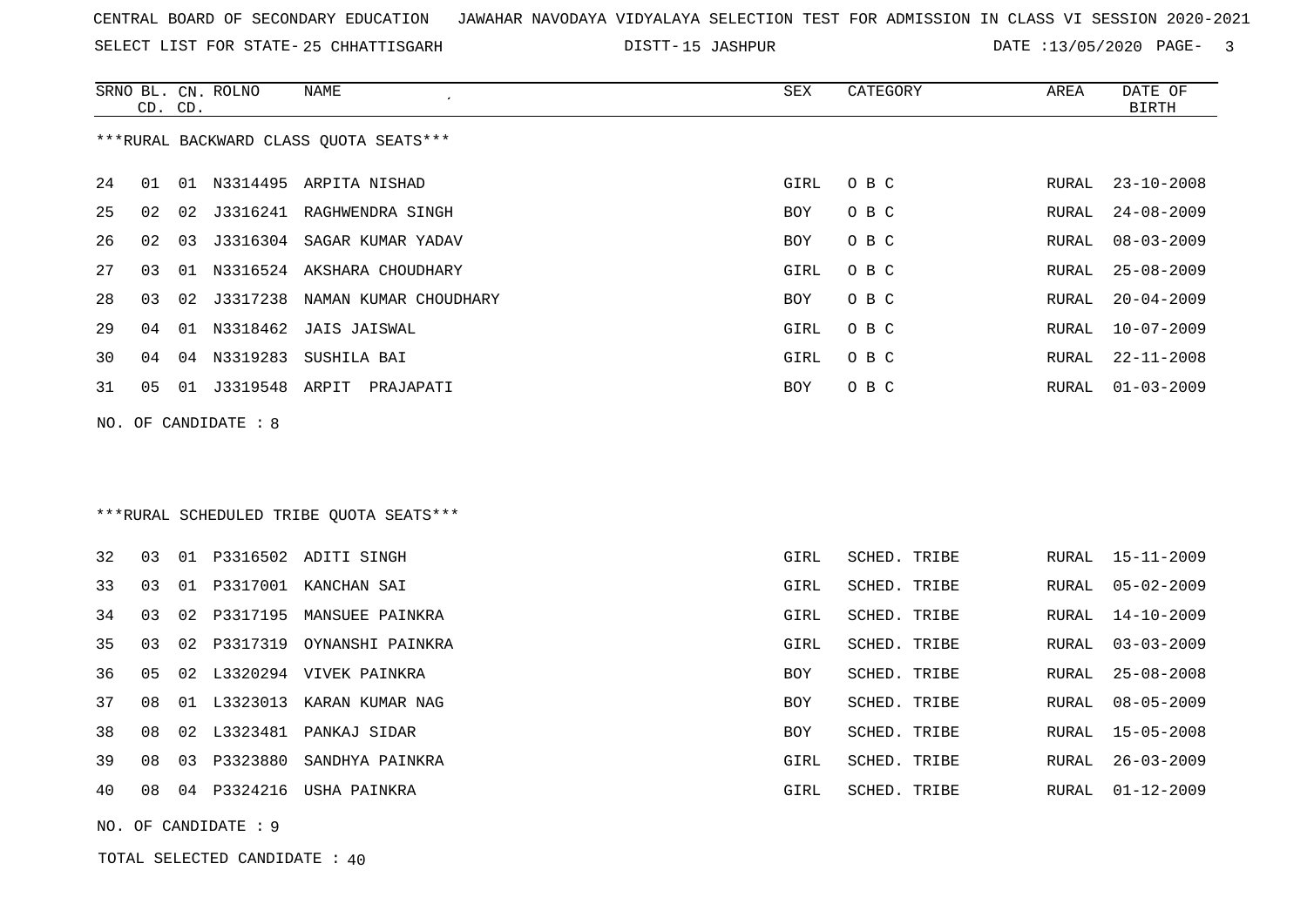SELECT LIST FOR STATE- DISTT- 25 CHHATTISGARH

16 KABIRDHAM DATE :13/05/2020 PAGE- 1

|             |    | CD. CD. | SRNO BL. CN. ROLNO     | <b>NAME</b>                            | <b>SEX</b> | CATEGORY     | AREA  | DATE OF<br><b>BIRTH</b> |
|-------------|----|---------|------------------------|----------------------------------------|------------|--------------|-------|-------------------------|
|             |    |         | ***OPEN UR SEATS***    |                                        |            |              |       |                         |
| $\mathbf 1$ |    |         |                        | 01 02 J3325192 JAY PATEL               | BOY        | O B C        |       | RURAL 27-04-2009        |
| 2           | 02 |         |                        | 03 J3328097 HOMNATH YOGI               | BOY        | O B C        | RURAL | $14 - 04 - 2008$        |
| 3           | 02 |         |                        | 04 N3329044 PARUL SAHU                 | GIRL       | O B C        | RURAL | $26 - 07 - 2009$        |
| 4           | 03 |         |                        | 02 J3331189 HIMANSHU CHANDRAKAR        | BOY        | O B C        | RURAL | $20 - 08 - 2008$        |
| 5           | 03 |         |                        | 04 J3331937 LAVKUMAR SAHU              | BOY        | O B C        | RURAL | $31 - 08 - 2008$        |
| 6           | 03 |         |                        | 04 K3332006 MADHUMANI BAGHEL           | BOY        | SCHED. CASTE | RURAL | $08 - 04 - 2009$        |
| 7           |    |         |                        | 04 02 J3334684 HIMESH KUMAR SAHU       | BOY        | O B C        |       | RURAL 15-12-2008        |
| NO.         |    |         | OF CANDIDATE : 7       |                                        |            |              |       |                         |
|             |    |         |                        | ***OPEN SCHEDULED CASTE QUOTA SEATS*** |            |              |       |                         |
| 8           |    |         | 03 07 03333552 SUNEELA |                                        | GIRL       | SCHED. CASTE | RURAL | $04 - 10 - 2009$        |
| 9           |    |         |                        | 03 07 K3333604 SURYAKANT KHUNTE        | BOY        | SCHED. CASTE | RURAL | $26 - 01 - 2009$        |
| 10          |    |         |                        | 04 03 K3334990 KUBER LAHARE            | BOY        | SCHED. CASTE | RURAL | $31 - 12 - 2009$        |
|             |    |         | NO. OF CANDIDATE : 3   |                                        |            |              |       |                         |
|             |    |         |                        | ***OPEN DISABLED QUOTA SEATS***        |            |              |       |                         |
| 11          |    |         |                        | 04 03 P3335297 MAHESHWARI MERAVI       | GIRL       | SCHED. TRIBE |       | RURAL 13-10-2009        |
|             |    |         | NO. OF CANDIDATE : 1   |                                        |            |              |       |                         |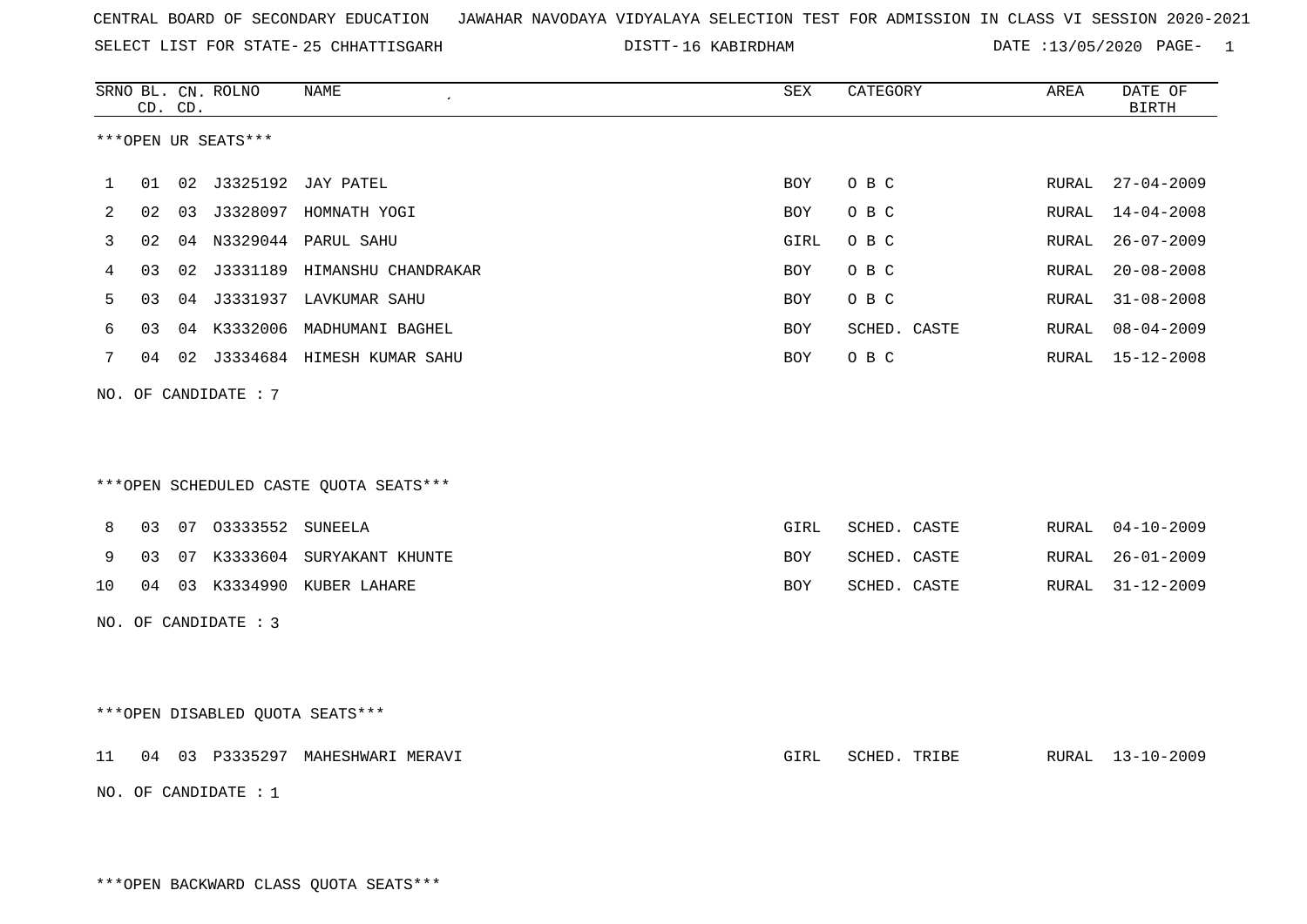SELECT LIST FOR STATE- DISTT- 25 CHHATTISGARH

16 KABIRDHAM DATE :13/05/2020 PAGE- 2

|    |    | CD. CD. | SRNO BL. CN. ROLNO     | NAME                                   | SEX  | CATEGORY     | AREA         | DATE OF<br><b>BIRTH</b> |
|----|----|---------|------------------------|----------------------------------------|------|--------------|--------------|-------------------------|
|    |    |         |                        | *** OPEN BACKWARD CLASS QUOTA SEATS*** |      |              |              |                         |
|    |    |         |                        |                                        |      |              |              |                         |
| 12 | 02 |         |                        | 01 N3327385 ANTARA CHANDRAVANSHI       | GIRL | O B C        | RURAL        | $30 - 01 - 2009$        |
| 13 | 03 |         |                        | 04 J3331870 KUSH KUMAR SAHU            | BOY  | O B C        | RURAL        | $31 - 08 - 2008$        |
| 14 | 03 |         |                        | 04 N3332243 MUSKAN CHANDRAVANSHI       | GIRL | O B C        | RURAL        | $15 - 11 - 2008$        |
| 15 | 04 | 03      |                        | J3335241 LOCHAN PATEL                  | BOY  | O B C        | RURAL        | $03 - 02 - 2009$        |
| 16 | 04 |         |                        | 05 J3336330 VAIBHAV BOPCHE             | BOY  | O B C        | RURAL        | $23 - 02 - 2010$        |
|    |    |         | NO. OF CANDIDATE : 5   |                                        |      |              |              |                         |
|    |    |         |                        |                                        |      |              |              |                         |
|    |    |         |                        |                                        |      |              |              |                         |
|    |    |         |                        | ***OPEN SCHEDULED TRIBE QUOTA SEATS*** |      |              |              |                         |
|    |    |         |                        |                                        |      |              |              |                         |
| 17 | 02 |         |                        | 03 P3328625 MADHAVI SINGH MANDAVI      | GIRL | SCHED. TRIBE | RURAL        | 19-04-2009              |
| 18 | 04 |         |                        | 01 L3334330 DHANESHWAR DHURVE          | BOY  | SCHED. TRIBE | <b>RURAL</b> | $09 - 09 - 2009$        |
| 19 | 04 |         |                        | 04 L3335752 RAHUL MARKAM               | BOY  | SCHED. TRIBE | RURAL        | $09 - 12 - 2009$        |
| 20 |    |         | 04 04 P3335876 ROSHANI |                                        | GIRL | SCHED. TRIBE | RURAL        | $01 - 06 - 2009$        |
|    |    |         | NO. OF CANDIDATE : $4$ |                                        |      |              |              |                         |
|    |    |         |                        |                                        |      |              |              |                         |
|    |    |         |                        |                                        |      |              |              |                         |
|    |    |         | ***RURAL OPEN SEATS*** |                                        |      |              |              |                         |
|    |    |         |                        |                                        |      |              |              |                         |
| 21 | 01 |         |                        | 01 N3324437 ANNU JANGDE                | GIRL | O B C        |              | RURAL 13-01-2009        |
| 22 | 01 |         |                        | 03 N3325371 KIRAN YADAV                | GIRL | O B C        | RURAL        | $23 - 06 - 2009$        |
| 23 | 01 |         |                        | 03 N3325550 KUMARI JIYA SAHARIYA       | GIRL | O B C        | RURAL        | $06 - 08 - 2009$        |
| 24 | 01 | 05      |                        | I3326194 PRANJAL GUPTA                 | BOY  | GENERAL      | RURAL        | $24 - 05 - 2010$        |
| 25 | 01 |         |                        | 06 J3326950 THANENDRA                  | BOY  | O B C        | RURAL        | $31 - 10 - 2009$        |
| 26 | 01 |         |                        | 06 J3326995 TUKESHWER SAHU             | BOY  | O B C        | RURAL        | $30 - 10 - 2008$        |
| 27 |    |         |                        | 02 03 J3328098 HOMRAJ SAHU             | BOY  | O B C        |              | RURAL 18-03-2008        |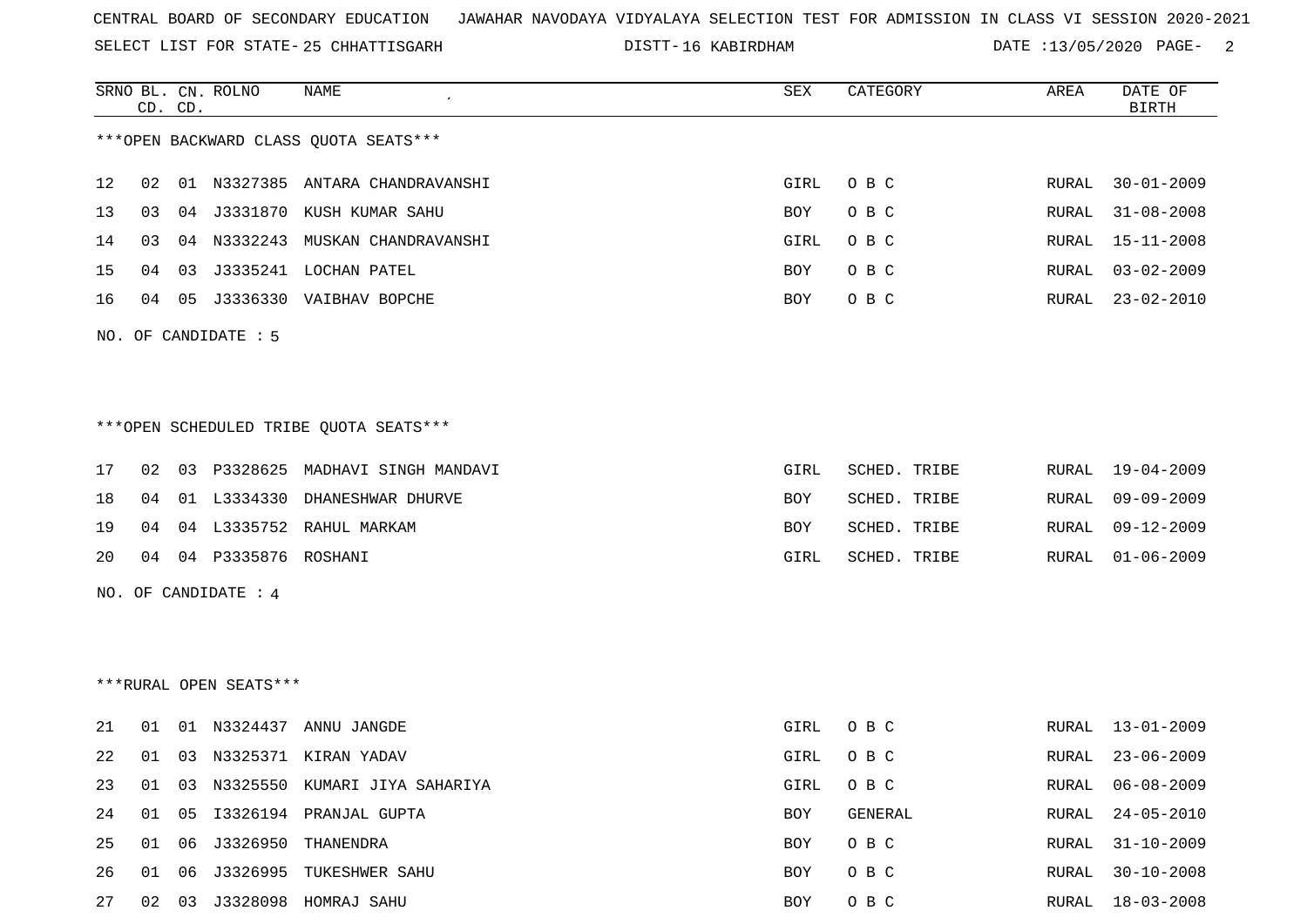SELECT LIST FOR STATE- DISTT- 25 CHHATTISGARH

16 KABIRDHAM DATE :13/05/2020 PAGE- 3

|    | SRNO BL. CN. ROLNO<br>CD. CD. |    |                        | <b>SEX</b><br>NAME        |            | CATEGORY     | AREA         | DATE OF<br><b>BIRTH</b> |  |
|----|-------------------------------|----|------------------------|---------------------------|------------|--------------|--------------|-------------------------|--|
|    |                               |    | ***RURAL OPEN SEATS*** |                           |            |              |              |                         |  |
| 28 | 02                            | 03 | J3328547               | LAVKUSH NATH YOGI         | <b>BOY</b> | O B C        | <b>RURAL</b> | $09 - 08 - 2007$        |  |
| 29 | 02                            | 04 | J3328992               | OMKAR                     | <b>BOY</b> | O B C        | RURAL        | $01 - 12 - 2009$        |  |
| 30 | 02                            | 04 | J3329096               | PIYUSH CHANDRAVANSHI      | <b>BOY</b> | O B C        | RURAL        | $07 - 06 - 2008$        |  |
| 31 | 02                            | 05 | 03329802               | SONAM                     | GIRL       | SCHED. CASTE | <b>RURAL</b> | $10 - 04 - 2008$        |  |
| 32 | 03                            | 02 | J3330863               | DHANRAJ                   | <b>BOY</b> | O B C        | <b>RURAL</b> | $02 - 02 - 2009$        |  |
| 33 | 03                            | 02 | K3331337               | <b>JWALA PRASAD</b>       | <b>BOY</b> | SCHED. CASTE | <b>RURAL</b> | $19 - 10 - 2008$        |  |
| 34 | 03                            | 04 | J3332036               | MAHESH SAHU               | <b>BOY</b> | O B C        | RURAL        | $17 - 12 - 2008$        |  |
| 35 | 03                            | 05 |                        | J3332512 PIYUSH VERMA     | <b>BOY</b> | O B C        | <b>RURAL</b> | $12 - 02 - 2010$        |  |
| 36 | 03                            | 05 | N3332732               | RADHIKA CHANDRAVANSHI     | GIRL       | O B C        | <b>RURAL</b> | $13 - 09 - 2008$        |  |
| 37 | 03                            | 06 | J3333136               | SAMEER KUMAR CHANDRAKAR   | <b>BOY</b> | O B C        | RURAL        | $21 - 02 - 2010$        |  |
| 38 | 03                            | 07 | J3333705               | TUSHAR CHANDRAVANSHI      | <b>BOY</b> | O B C        | RURAL        | $13 - 04 - 2009$        |  |
| 39 | 04                            | 01 | J3334187               | CHANDRA KUMAR SAHU        | <b>BOY</b> | O B C        | RURAL        | $24 - 07 - 2008$        |  |
| 40 | 04                            | 01 | J3334267               | DAYANAND NIRMALKAR        | <b>BOY</b> | O B C        | <b>RURAL</b> | $19 - 06 - 2009$        |  |
| 41 | 04                            | 01 | J3334457               | <b>DURGESH KUMAR SAHU</b> | <b>BOY</b> | O B C        | <b>RURAL</b> | $31 - 01 - 2009$        |  |
| 42 | 04                            | 01 | J3334512               | GAUKARAN PATEL            | <b>BOY</b> | O B C        | <b>RURAL</b> | $20 - 12 - 2007$        |  |
| 43 | 04                            |    | 04 J3335845 RISHABH    |                           | <b>BOY</b> | O B C        | <b>RURAL</b> | $01 - 07 - 2009$        |  |
|    |                               |    |                        |                           |            |              |              |                         |  |

NO. OF CANDIDATE : 23

\*\*\*RURAL SCHEDULED CASTE QUOTA SEATS\*\*\*

|  |                            | 44 02 02 03327959 GEETANJALI LANJHI    | GIRL       | SCHED. CASTE | RURAL 31-12-2008 |
|--|----------------------------|----------------------------------------|------------|--------------|------------------|
|  |                            | 45 02 02 K3328028 HARSH KUMAR RATNAKAR | <b>BOY</b> | SCHED. CASTE | RURAL 17-01-2010 |
|  |                            | 46 03 01 K3330326 AKASH KUMAR          | BOY        | SCHED. CASTE | RURAL 04-08-2008 |
|  |                            | 47 03 01 K3330600 BHOOPENDRA           | <b>BOY</b> | SCHED. CASTE | RURAL 20-08-2009 |
|  | 48 03 01 K3330809 DEVCHAND |                                        | BOY        | SCHED. CASTE | RURAL 29-08-2008 |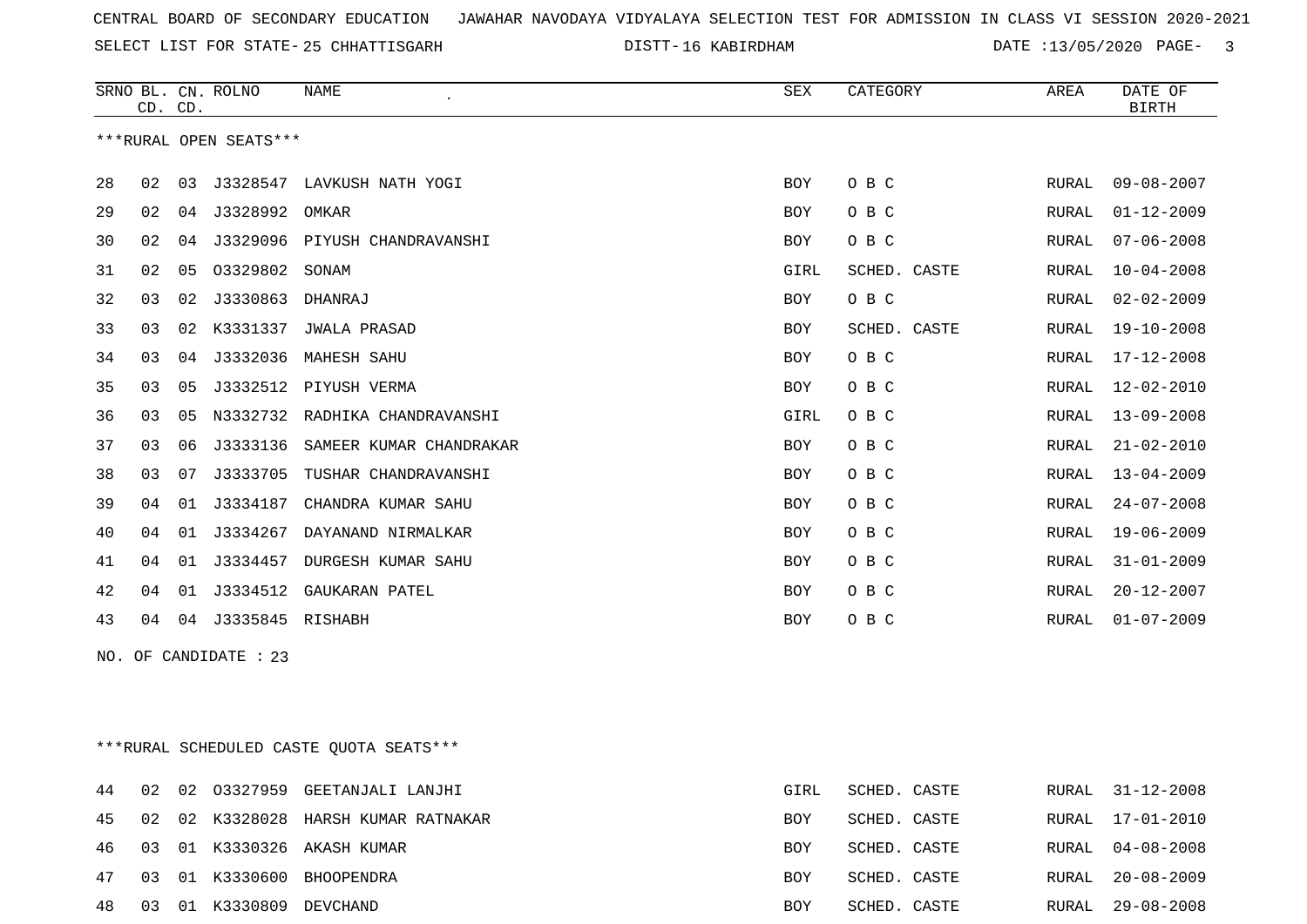SELECT LIST FOR STATE- DISTT- 25 CHHATTISGARH

DISTT-16 KABIRDHAM DATE :13/05/2020 PAGE- 4

|    | CD. CD. |    | SRNO BL. CN. ROLNO   | NAME                                    | SEX  | CATEGORY     | AREA         | DATE OF<br><b>BIRTH</b> |
|----|---------|----|----------------------|-----------------------------------------|------|--------------|--------------|-------------------------|
|    |         |    |                      | ***RURAL SCHEDULED CASTE QUOTA SEATS*** |      |              |              |                         |
| 49 | 03      | 02 |                      | K3331294 JASHAVANT                      | BOY  | SCHED. CASTE | RURAL        | $02 - 09 - 2008$        |
| 50 | 03      | 05 |                      | 03332756 RAGNEE SONVANI                 | GIRL | SCHED. CASTE | RURAL        | $15 - 03 - 2009$        |
| 51 | 03      | 06 |                      | K3333050 RUDRA PRATAP SINGH BANERJEE    | BOY  | SCHED. CASTE | RURAL        | $27 - 07 - 2010$        |
| 52 | 04      | 04 |                      | K3335686 PRIYANSHU                      | BOY  | SCHED. CASTE | RURAL        | $01 - 07 - 2009$        |
|    |         |    | NO. OF CANDIDATE : 9 |                                         |      |              |              |                         |
|    |         |    |                      |                                         |      |              |              |                         |
|    |         |    |                      |                                         |      |              |              |                         |
|    |         |    |                      | *** RURAL BACKWARD CLASS QUOTA SEATS*** |      |              |              |                         |
| 53 | 01      |    |                      | 03 N3325417 KU. AVIKA YADAV             | GIRL | O B C        | RURAL        | 13-01-2009              |
| 54 | 02      | 02 |                      | J3327972 GIRIRAJ SAHU                   | BOY  | O B C        | <b>RURAL</b> | $19 - 04 - 2009$        |
| 55 | 02      | 02 |                      | J3327973 GIRISH KUMAR                   | BOY  | O B C        | RURAL        | $27 - 10 - 2009$        |
| 56 | 02      | 03 |                      | N3328611 LOVELY VAISHNAV                | GIRL | O B C        | RURAL        | $06 - 05 - 2008$        |
| 57 | 02      | 05 |                      | J3329295 RAHUL SAHU                     | BOY  | O B C        | RURAL        | $10 - 09 - 2008$        |
| 58 | 02      | 05 | J3329501 SAGAR       |                                         | BOY  | O B C        | RURAL        | $11 - 12 - 2008$        |
| 59 | 02      | 05 |                      | N3329771 SNEHA CHANDRVANSHI             | GIRL | O B C        | RURAL        | $28 - 06 - 2009$        |
| 60 | 02      | 06 | J3329890             | SURYAKANT SAHU                          | BOY  | O B C        | RURAL        | $16 - 10 - 2008$        |
| 61 | 03      | 01 |                      | J3330394 ANISH KUMAR CHANDRAKAR         | BOY  | O B C        | RURAL        | $04 - 05 - 2009$        |
| 62 | 03      | 02 |                      | J3331302 JEET CHANDRAKAR                | BOY  | O B C        | RURAL        | $11 - 06 - 2010$        |
| 63 | 03      | 05 |                      | N3332552 PRAGYA CHANDRAKAR              | GIRL | O B C        | RURAL        | $18 - 07 - 2009$        |
| 64 | 03      | 07 |                      | J3333787 VIGHNESH CHANDRASEN            | BOY  | O B C        | RURAL        | $31 - 08 - 2009$        |
| 65 | 04      | 01 |                      | N3334511 GARIMA PALI                    | GIRL | O B C        | RURAL        | $06 - 11 - 2008$        |
| 66 | 04      | 03 | N3335199 LAXMI       |                                         | GIRL | O B C        | RURAL        | $25 - 04 - 2009$        |
| 67 | 04      | 04 |                      | N3335972 SANSKRITI DEWANGAN             | GIRL | O B C        | RURAL        | $27 - 11 - 2009$        |
| 68 | 04      | 05 | J3336048             | SHESHKARAN SEN                          | BOY  | O B C        | RURAL        | $03 - 10 - 2009$        |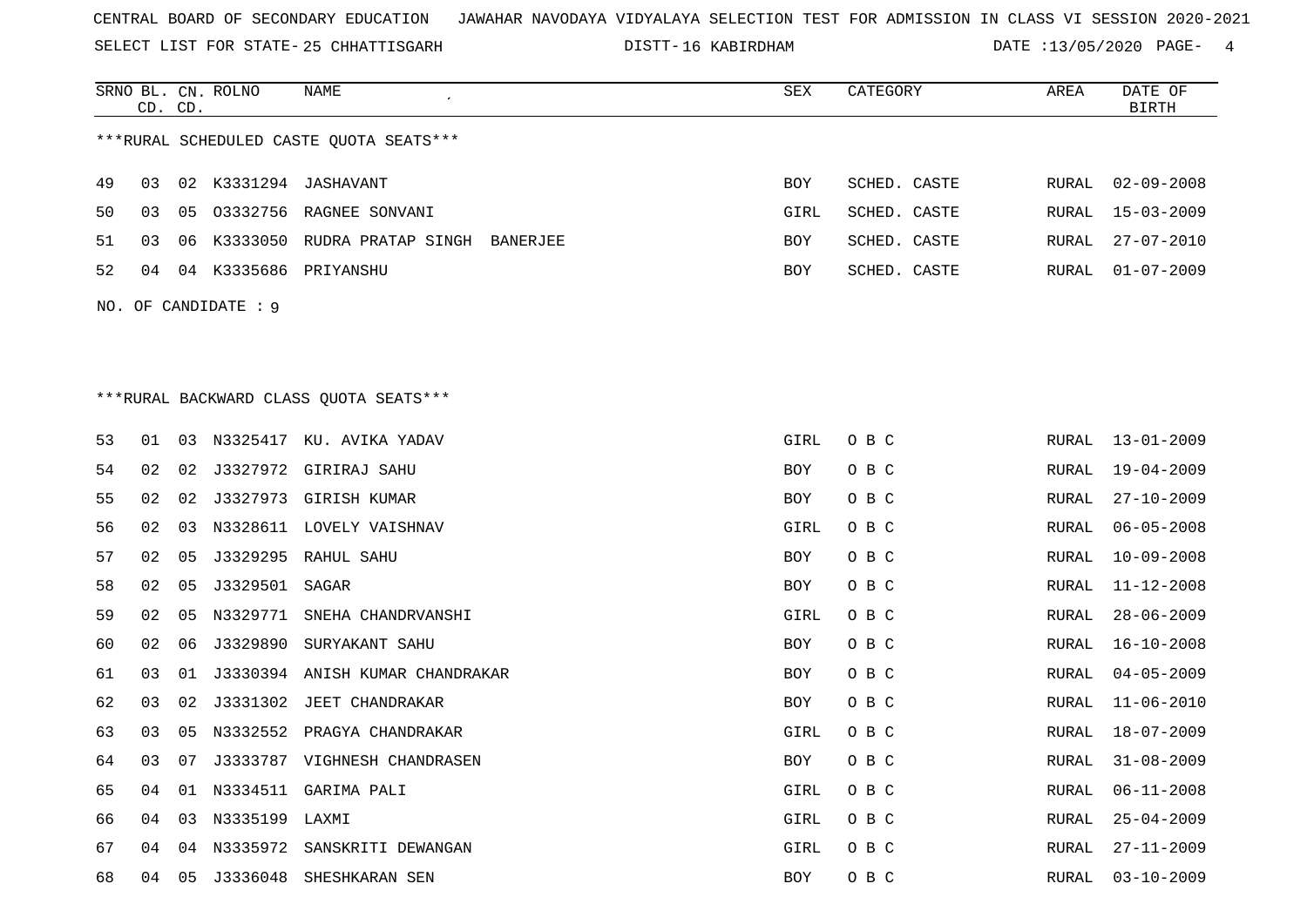|  |  |  |  |  | CENTRAL BOARD OF SECONDARY EDUCATION – JAWAHAR NAVODAYA VIDYALAYA SELECTION TEST FOR ADMISSION IN CLASS VI SESSION 2020-2021 |  |  |  |  |  |  |  |  |  |  |  |  |
|--|--|--|--|--|------------------------------------------------------------------------------------------------------------------------------|--|--|--|--|--|--|--|--|--|--|--|--|
|--|--|--|--|--|------------------------------------------------------------------------------------------------------------------------------|--|--|--|--|--|--|--|--|--|--|--|--|

SELECT LIST FOR STATE-25 CHHATTISGARH DISTT-16 KABIRDHAM DATE :13/05/2020 PAGE- 5

|    | CD. CD. |    | SRNO BL. CN. ROLNO    | <b>NAME</b><br>$\pmb{\cdot}$            | SEX        | CATEGORY     | AREA         | DATE OF<br><b>BIRTH</b> |
|----|---------|----|-----------------------|-----------------------------------------|------------|--------------|--------------|-------------------------|
|    |         |    | NO. OF CANDIDATE : 16 |                                         |            |              |              |                         |
|    |         |    |                       |                                         |            |              |              |                         |
|    |         |    |                       |                                         |            |              |              |                         |
|    |         |    |                       | ***RURAL SCHEDULED TRIBE OUOTA SEATS*** |            |              |              |                         |
| 69 | 01      |    | 01 L3324478           | ARVIND THAKUR                           | <b>BOY</b> | SCHED. TRIBE | <b>RURAL</b> | $20 - 06 - 2009$        |
| 70 | 01      | 02 | L3325103              | HIMESH DHURWEY                          | <b>BOY</b> | SCHED. TRIBE | <b>RURAL</b> | $05 - 12 - 2009$        |
| 71 | 01      | 06 | L3326916              | TAMESHWAR                               | BOY        | SCHED. TRIBE | <b>RURAL</b> | $03 - 07 - 2009$        |
| 72 | 01      | 06 | L3326964              | TIKESHWAR DHURWE                        | BOY        | SCHED. TRIBE | <b>RURAL</b> | $22 - 06 - 2008$        |
| 73 | 02      | 02 | L3327845              | DOMAN                                   | BOY        | SCHED. TRIBE | <b>RURAL</b> | $20 - 10 - 2008$        |
| 74 | 02      | 05 | P3329371              | RANU MERAVI                             | GIRL       | SCHED. TRIBE | <b>RURAL</b> | $16 - 10 - 2009$        |
| 75 | 02      | 05 | P3329545              | SAMRIDDHI SHAH                          | GIRL       | SCHED. TRIBE | <b>RURAL</b> | $22 - 02 - 2009$        |
| 76 | 03      | 06 |                       | L3332976 RISHIKESH SINGH                | BOY        | SCHED. TRIBE | <b>RURAL</b> | $14 - 07 - 2009$        |
| 77 | 04      | 01 | P3334413              | DOLLY MARKAM                            | GIRL       | SCHED. TRIBE | <b>RURAL</b> | $19 - 11 - 2008$        |
| 78 | 04      | 01 | P3334463              | DURGESHWARI MANDAVI                     | GIRL       | SCHED. TRIBE | <b>RURAL</b> | $21 - 02 - 2009$        |
| 79 | 04      | 05 | P3336171              | TAMESHWARI                              | GIRL       | SCHED. TRIBE | <b>RURAL</b> | $11 - 02 - 2009$        |
| 80 | 04      | 05 | P3336275              | TRIPATI PUSAM                           | GIRL       | SCHED. TRIBE | <b>RURAL</b> | $28 - 02 - 2008$        |
|    |         |    | NO. OF CANDIDATE : 12 |                                         |            |              |              |                         |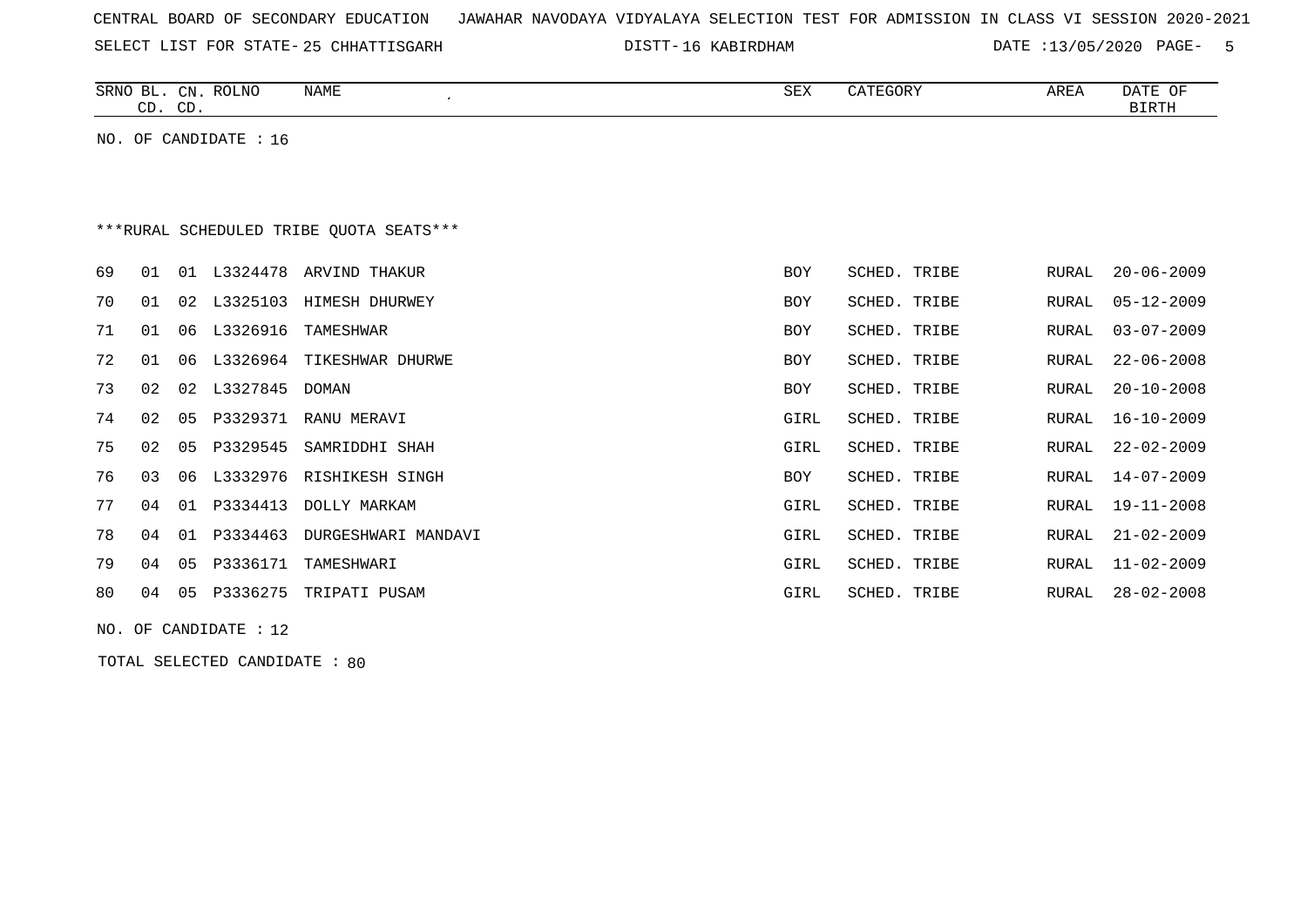SELECT LIST FOR STATE- DISTT- 25 CHHATTISGARH

17 SUKMA - II DATE :13/05/2020 PAGE- 1

|    |    | CD. CD. | SRNO BL. CN. ROLNO    | <b>NAME</b>                            | <b>SEX</b> | CATEGORY     | AREA  | DATE OF<br><b>BIRTH</b> |
|----|----|---------|-----------------------|----------------------------------------|------------|--------------|-------|-------------------------|
|    |    |         | ***OPEN UR SEATS***   |                                        |            |              |       |                         |
| 1  |    |         |                       | 01 01 N3336607 EKTA SAHU               | GIRL       | O B C        | RURAL | $06 - 07 - 2009$        |
| 2  |    |         |                       | 01 01 D3336628 GOURAV TARAM            | BOY        | SCHED. TRIBE |       | URBAN 29-09-2009        |
|    |    |         | NO. OF CANDIDATE : 2  |                                        |            |              |       |                         |
|    |    |         |                       |                                        |            |              |       |                         |
|    |    |         |                       | ***OPEN SCHEDULED CASTE QUOTA SEATS*** |            |              |       |                         |
| 3  |    |         |                       | 01 03 C3337343 VAYA WASHNIKAR          | BOY        | SCHED. CASTE |       | URBAN 18-07-2009        |
| 4  |    |         |                       | 02 01 K3337711 INDRAJEET RAY           | BOY        | SCHED. CASTE |       | RURAL 26-12-2009        |
|    |    |         | NO. OF CANDIDATE : 2  |                                        |            |              |       |                         |
|    |    |         |                       |                                        |            |              |       |                         |
|    |    |         |                       | *** OPEN BACKWARD CLASS QUOTA SEATS*** |            |              |       |                         |
| 5  |    |         |                       | 01 01 F3336688 JYOTI PATEL             | GIRL       | O B C        |       | URBAN 26-10-2009        |
| 6  | 01 |         |                       | 02 B3337048 PRAKHAR SHRIWAS            | BOY        | O B C        | URBAN | $08 - 06 - 2009$        |
| 7  |    |         |                       | 02 03 N3338626 YUSHIKA SAHU            | GIRL       | O B C        |       | RURAL 08-02-2010        |
|    |    |         | NO. OF CANDIDATE : 3  |                                        |            |              |       |                         |
|    |    |         |                       |                                        |            |              |       |                         |
|    |    |         |                       | ***OPEN SCHEDULED TRIBE QUOTA SEATS*** |            |              |       |                         |
| 8  |    |         |                       | 01 01 L3336456 AADITY MARKAM           | <b>BOY</b> | SCHED. TRIBE |       | RURAL 29-10-2009        |
| 9  | 02 |         |                       | 01 L3337388 ADITYA KUMAR BAGHEL        | BOY        | SCHED. TRIBE | RURAL | 01-04-2009              |
| 10 |    |         | 02 03 L3338141 NIRMAL |                                        | <b>BOY</b> | SCHED. TRIBE |       | RURAL 18-06-2010        |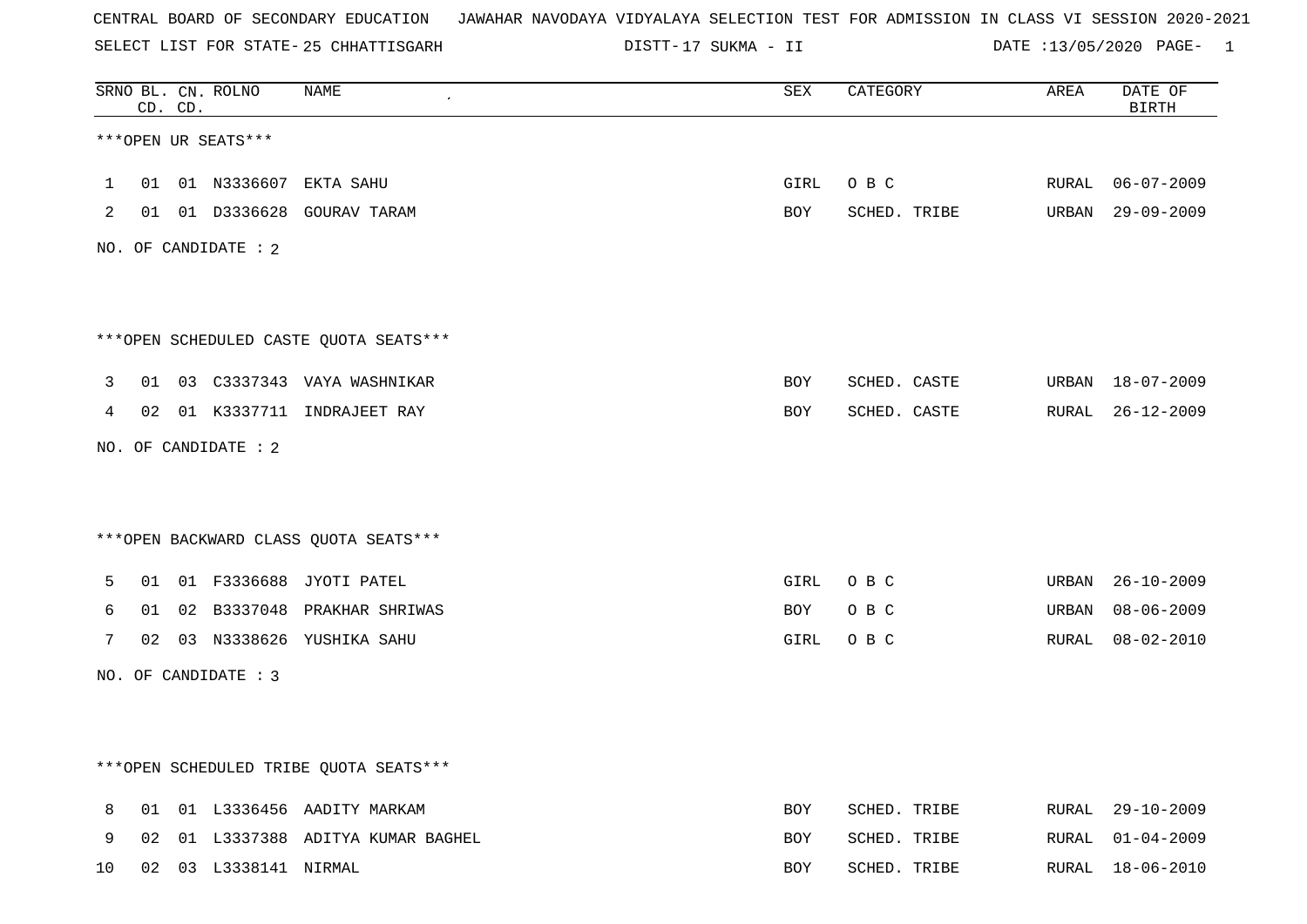| CENTRAL BOARD OF SECONDARY EDUCATION – JAWAHAR NAVODAYA VIDYALAYA SELECTION TEST FOR ADMISSION IN CLASS VI SESSION 2020-2021 |  |  |  |  |  |  |  |  |  |  |  |  |  |  |  |  |  |  |
|------------------------------------------------------------------------------------------------------------------------------|--|--|--|--|--|--|--|--|--|--|--|--|--|--|--|--|--|--|
|------------------------------------------------------------------------------------------------------------------------------|--|--|--|--|--|--|--|--|--|--|--|--|--|--|--|--|--|--|

SELECT LIST FOR STATE- DISTT- 25 CHHATTISGARH

17 SUKMA - II DATE :13/05/2020 PAGE- 2

| SRNO<br>. பட . | CN           | <b>ROLNO</b> | <b>NAME</b> | $\alpha$ maz<br>ΔΕΛ | <b>CATEGORY</b> | AREA | D 7 TH<br>ΟF<br>DAIL |
|----------------|--------------|--------------|-------------|---------------------|-----------------|------|----------------------|
| $\sim$<br>ىت   | $\cap$<br>ىب |              |             |                     |                 |      | <b>BIRTH</b>         |

NO. OF CANDIDATE : 3

\*\*\*RURAL OPEN SEATS\*\*\*

| 11              | 01    | 01 |                | M3336595 DIVEE SINGH              | GIRL       | GENERAL      | RURAL 06-10-2009 |
|-----------------|-------|----|----------------|-----------------------------------|------------|--------------|------------------|
| 12 <sub>2</sub> |       |    | 01 01 L3336617 | GANGA RAM KARM                    | <b>BOY</b> | SCHED. TRIBE | RURAL 13-06-2009 |
| 13 <sup>7</sup> | 01 03 |    | L3337344       | VEDANT SODI                       | <b>BOY</b> | SCHED. TRIBE | RURAL 16-08-2009 |
| 14              | 02    | 01 | L3337557       | DEEPANSHU NAG                     | BOY        | SCHED. TRIBE | RURAL 05-09-2009 |
| 15              |       |    |                | 02 01 L3337692 HIDMA RAM KASHYAP  | BOY        | SCHED. TRIBE | RURAL 04-03-2009 |
| 16              |       |    |                | 02 01 P3337858 KU. LINA BELSARIYA | GIRL       | SCHED. TRIBE | RURAL 29-03-2009 |
| 17              | 02    | 03 | M3338587       | UZZMAPARVIN                       | GIRL       | GENERAL      | RURAL 27-03-2010 |

NO. OF CANDIDATE : 7

\*\*\*RURAL SCHEDULED CASTE QUOTA SEATS\*\*\*

|  |  | 18  01  01  L3336470  AJAY RAWWA          | BOY        | SCHED. TRIBE | RURAL 07-06-2009 |
|--|--|-------------------------------------------|------------|--------------|------------------|
|  |  | 19 01 02 L3336892 MADVI MAHESH            | BOY        | SCHED. TRIBE | RURAL 15-09-2009 |
|  |  | 20 02 01 L3337598 DINESH KUMAR            | BOY        | SCHED. TRIBE | RURAL 20-07-2010 |
|  |  | 21 02 03 K3338330 R. SUBODH SINGH BANDHEY | <b>BOY</b> | SCHED. CASTE | RURAL 14-09-2009 |
|  |  | 22 02 03 K3338341 SAHIL KUMAR             | BOY        | SCHED. CASTE | RURAL 26-02-2009 |
|  |  |                                           |            |              |                  |

NO. OF CANDIDATE : 5

\*\*\*RURAL BACKWARD CLASS QUOTA SEATS\*\*\*

23 01 01 N3336613 GANESHWARI GIRL O B C RURAL 15-07-2008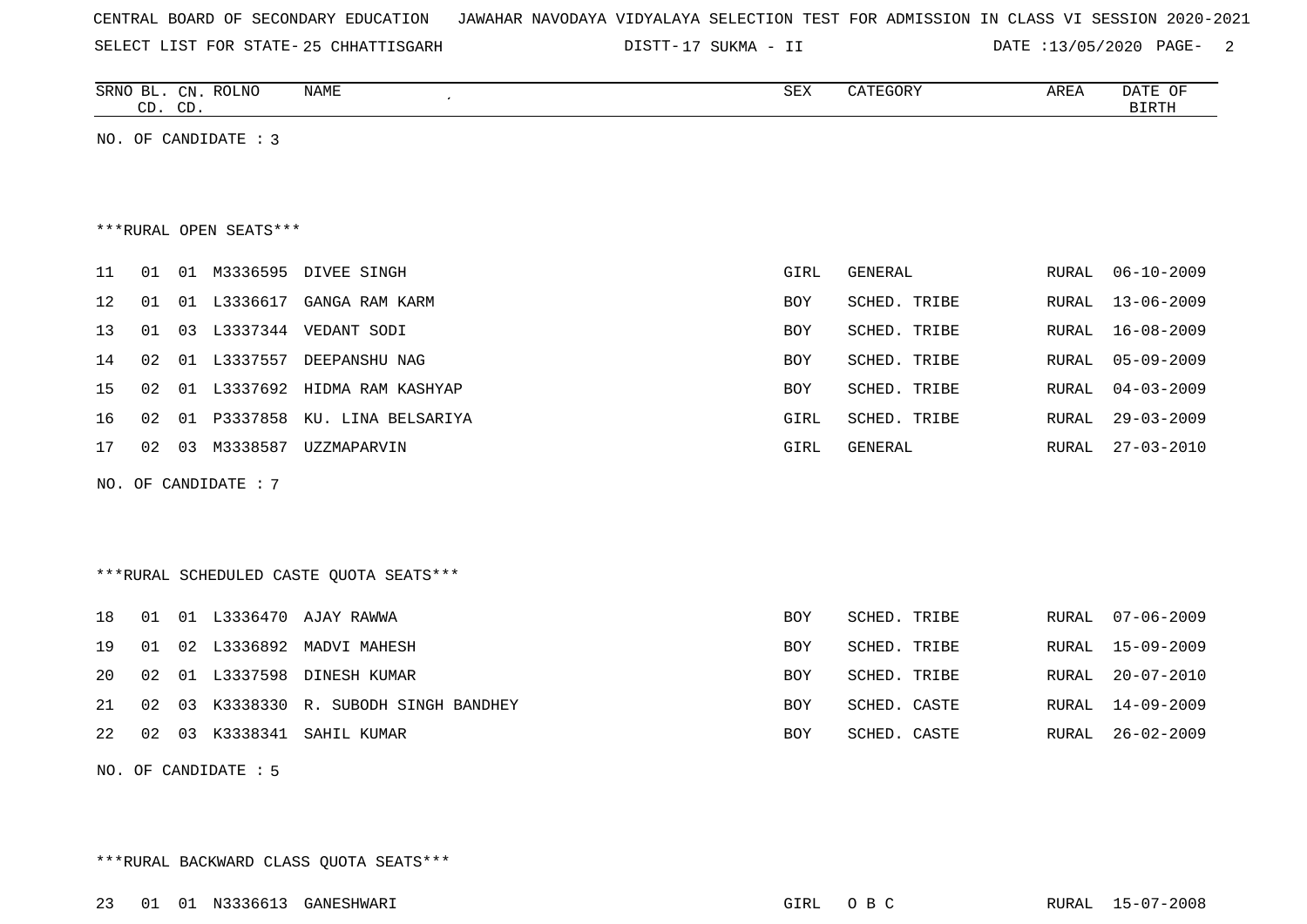SELECT LIST FOR STATE- DISTT- 25 CHHATTISGARH

DISTT-17 SUKMA - II DATE :13/05/2020 PAGE- 3

|    |    | CD. CD. | SRNO BL. CN. ROLNO    | NAME                                    | <b>SEX</b> | CATEGORY     | AREA  | DATE OF<br><b>BIRTH</b> |
|----|----|---------|-----------------------|-----------------------------------------|------------|--------------|-------|-------------------------|
|    |    |         |                       | ***RURAL BACKWARD CLASS OUOTA SEATS***  |            |              |       |                         |
| 24 | 01 |         |                       |                                         | <b>BOY</b> | O B C        | RURAL | $12 - 10 - 2008$        |
| 25 | 01 |         |                       | 02 J3337063 PRIT YADAV                  | <b>BOY</b> | O B C        | RURAL | $28 - 03 - 2009$        |
| 26 | 02 |         |                       | 01 N3337500 BHARTI THAKUR               | GIRL       | O B C        | RURAL | $21 - 02 - 2009$        |
| 27 | 02 |         |                       | 01 N3337609 DIVYA YADAV                 | GIRL       | O B C        | RURAL | $03 - 11 - 2010$        |
| 28 | 02 |         |                       | 01 N3337839 KU. HEMA SONI               | GIRL       | O B C        | RURAL | $18 - 08 - 2009$        |
| 29 | 02 |         |                       | 01 N3337843 KU. KAJAL GUPTA             | GIRL       | O B C        | RURAL | $09 - 03 - 2010$        |
| 30 | 02 |         |                       | 03 N3338625 YOSHITA YADAV               | GIRL       | O B C        | RURAL | $02 - 11 - 2009$        |
|    |    |         | NO. OF CANDIDATE : 8  |                                         |            |              |       |                         |
|    |    |         |                       |                                         |            |              |       |                         |
|    |    |         |                       |                                         |            |              |       |                         |
|    |    |         |                       | ***RURAL SCHEDULED TRIBE QUOTA SEATS*** |            |              |       |                         |
| 31 | 01 |         |                       | 01 L3336586 DILEEP KAWASI               | <b>BOY</b> | SCHED. TRIBE | RURAL | $16 - 05 - 2009$        |
| 32 | 01 |         |                       | 01 L3336826 LAXMAN KUHRAMI              | <b>BOY</b> | SCHED. TRIBE | RURAL | $06 - 06 - 2009$        |
| 33 | 01 |         |                       | 02 L3336962 MUCHAKI ARRA                | BOY        | SCHED. TRIBE | RURAL | $20 - 05 - 2009$        |
| 34 | 01 |         |                       | 02 L3337122 RAMESH KUMAR                | <b>BOY</b> | SCHED. TRIBE | RURAL | $10 - 06 - 2009$        |
| 35 | 02 |         |                       | 01 L3337405 AKASH RANA                  | BOY        | SCHED. TRIBE | RURAL | $03 - 02 - 2009$        |
| 36 | 02 |         |                       | 01 L3337476 AYUSH KUMAR                 | <b>BOY</b> | SCHED. TRIBE | RURAL | $17 - 10 - 2009$        |
| 37 | 02 |         | 01 P3337607 DIPIKA    |                                         | GIRL       | SCHED. TRIBE | RURAL | $07 - 07 - 2008$        |
| 38 | 02 |         |                       | 01 L3337677 HAVI KASHYAP                | <b>BOY</b> | SCHED. TRIBE | RURAL | $04 - 07 - 2008$        |
| 39 | 02 |         |                       | 02 L3337988 LIMBU RAM KUNJAM            | BOY        | SCHED. TRIBE | RURAL | 17-07-2009              |
| 40 | 02 |         |                       | 03 L3338609 VINIT KASHYAP               | <b>BOY</b> | SCHED. TRIBE | RURAL | $28 - 04 - 2009$        |
|    |    |         | NO. OF CANDIDATE : 10 |                                         |            |              |       |                         |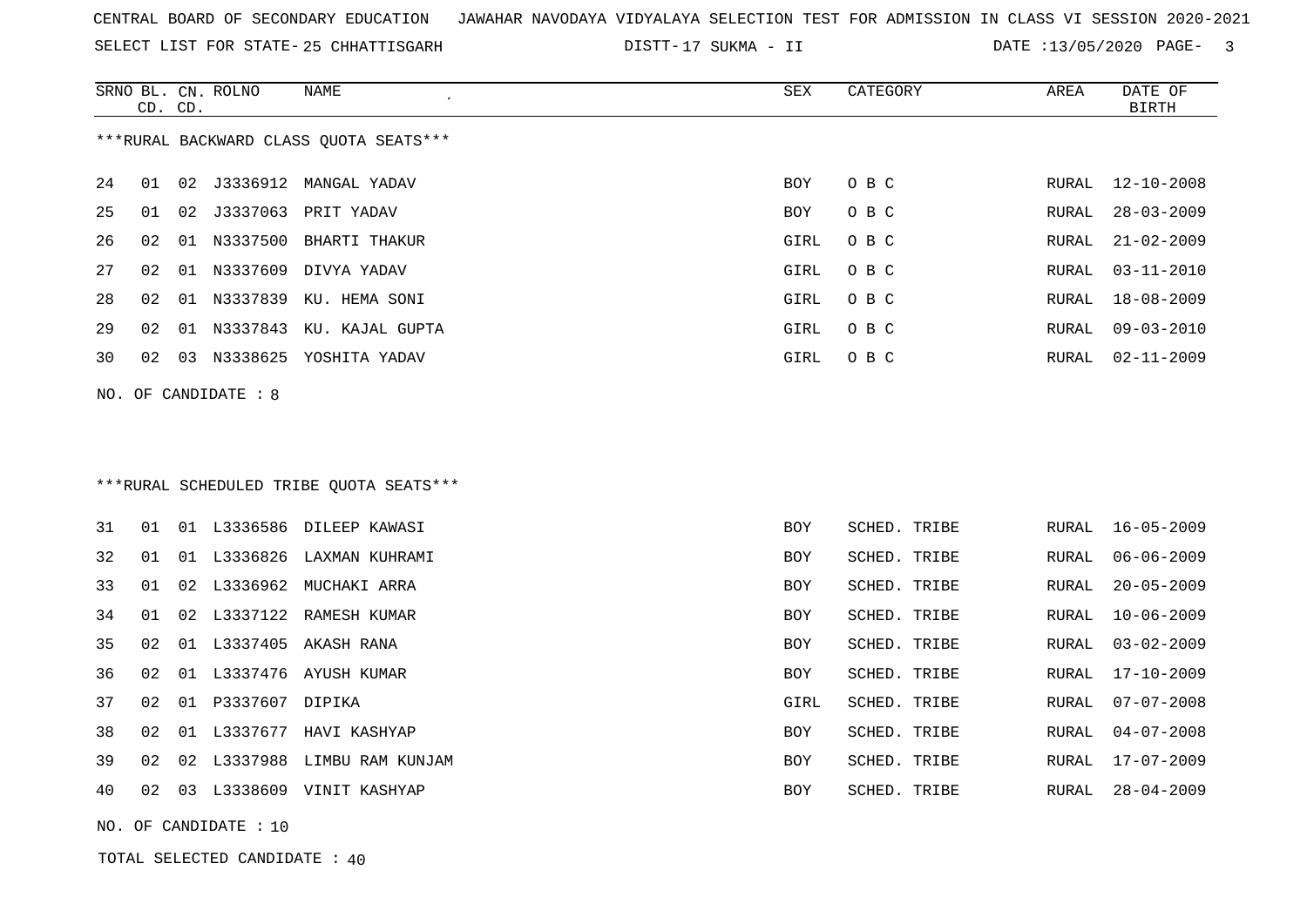SELECT LIST FOR STATE- DISTT- 25 CHHATTISGARH

18 BALODA BAZAR DATE :13/05/2020 PAGE- 1

|             |    | CD. CD. | SRNO BL. CN. ROLNO   | <b>NAME</b>                            | ${\tt SEX}$ | CATEGORY     | AREA  | DATE OF<br><b>BIRTH</b> |
|-------------|----|---------|----------------------|----------------------------------------|-------------|--------------|-------|-------------------------|
|             |    |         | ***OPEN UR SEATS***  |                                        |             |              |       |                         |
| $\mathbf 1$ | 03 |         |                      | 04 J3345529 PRIYANSHU VAISHNAV         | BOY         | O B C        | RURAL | $28 - 07 - 2009$        |
| 2           |    |         |                      | 04 07 N3348909 SAMRUDDHI DEWAGAN       | GIRL        | O B C        |       | RURAL 19-01-2009        |
|             |    |         | NO. OF CANDIDATE : 2 |                                        |             |              |       |                         |
|             |    |         |                      | ***OPEN SCHEDULED CASTE QUOTA SEATS*** |             |              |       |                         |
| 3           | 03 |         |                      | 01 C3344169 BHAVESH RATRE              | BOY         | SCHED. CASTE |       | URBAN 03-08-2009        |
| 4           |    |         |                      | 05 03 K3351085 LAXMIKANT BANJARE       | <b>BOY</b>  | SCHED. CASTE | RURAL | $02 - 03 - 2009$        |
|             |    |         | NO. OF CANDIDATE : 2 |                                        |             |              |       |                         |
|             |    |         |                      |                                        |             |              |       |                         |
|             |    |         |                      | ***OPEN DISABLED QUOTA SEATS***        |             |              |       |                         |
| 5           | 04 |         |                      | 01 K3346609 BHAWESH KUMAR KHUTE        | BOY         | SCHED. CASTE | RURAL | $24 - 04 - 2009$        |
| 6           | 06 |         | 04 J3354687 OM VERMA |                                        | BOY         | O B C        | RURAL | $08 - 10 - 2009$        |
|             |    |         | NO. OF CANDIDATE : 2 |                                        |             |              |       |                         |
|             |    |         |                      |                                        |             |              |       |                         |
|             |    |         |                      | *** OPEN BACKWARD CLASS QUOTA SEATS*** |             |              |       |                         |
| 7           | 01 |         |                      | 01 F3338729 ANAMIKA VERMA              | GIRL        | O B C        | URBAN | 14-11-2008              |
| 8           | 01 |         |                      | 02 B3339370 HARSH KUMAR VERMA          | BOY         | O B C        | URBAN | 15-12-2008              |
| 9           | 05 |         |                      | 07 N3352569 VIDYA DEWANGAN             | GIRL        | O B C        |       | RURAL 10-09-2009        |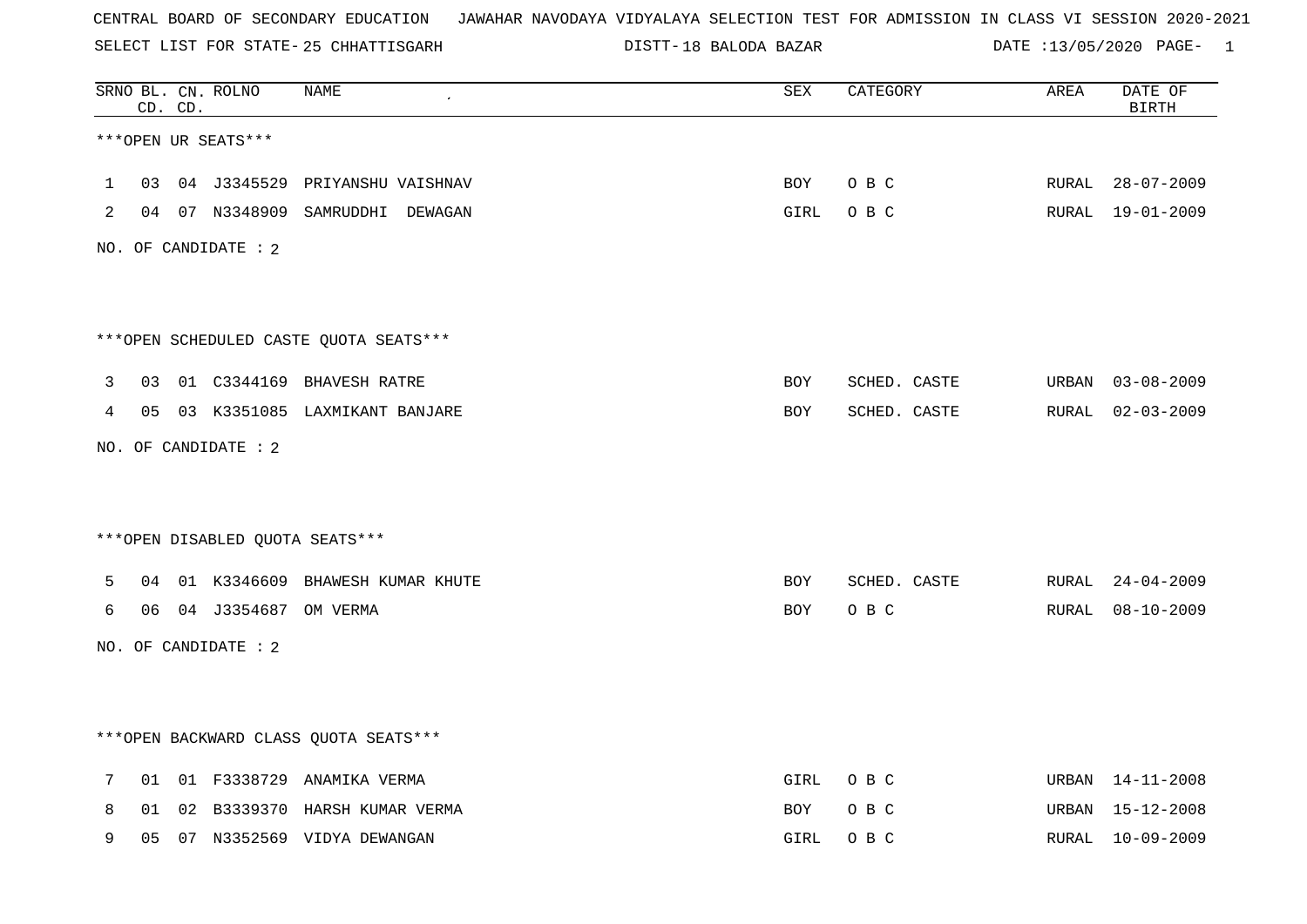| CENTRAL BOARD OF SECONDARY EDUCATION – JAWAHAR NAVODAYA VIDYALAYA SELECTION TEST FOR ADMISSION IN CLASS VI SESSION 2020-2021 |  |  |  |  |
|------------------------------------------------------------------------------------------------------------------------------|--|--|--|--|
|------------------------------------------------------------------------------------------------------------------------------|--|--|--|--|

SELECT LIST FOR STATE- DISTT- 25 CHHATTISGARH

18 BALODA BAZAR DATE :13/05/2020 PAGE- 2

|    | CD. CD.                |    | SRNO BL. CN. ROLNO     | NAME                                   | SEX        | CATEGORY     | AREA         | DATE OF<br><b>BIRTH</b> |  |  |  |  |  |
|----|------------------------|----|------------------------|----------------------------------------|------------|--------------|--------------|-------------------------|--|--|--|--|--|
|    |                        |    | NO. OF CANDIDATE : 3   |                                        |            |              |              |                         |  |  |  |  |  |
|    |                        |    |                        | ***OPEN SCHEDULED TRIBE QUOTA SEATS*** |            |              |              |                         |  |  |  |  |  |
| 10 | 06                     |    | 04 L3354508            | NAITIK DHRUW                           | <b>BOY</b> | SCHED. TRIBE | RURAL        | $21 - 01 - 2009$        |  |  |  |  |  |
|    |                        |    | NO. OF CANDIDATE : $1$ |                                        |            |              |              |                         |  |  |  |  |  |
|    |                        |    |                        |                                        |            |              |              |                         |  |  |  |  |  |
|    | ***RURAL OPEN SEATS*** |    |                        |                                        |            |              |              |                         |  |  |  |  |  |
| 11 | 01                     |    |                        | 02 J3339359 HARISH KUMAR VERMA         | <b>BOY</b> | O B C        | RURAL        | $27 - 07 - 2009$        |  |  |  |  |  |
| 12 | 01                     | 05 | L3340786               | SATYENDRA SINGH BARIHA                 | <b>BOY</b> | SCHED. TRIBE | RURAL        | $08 - 03 - 2008$        |  |  |  |  |  |
| 13 | 02                     | 02 | N3342285               | KHEMSHARI SAHU                         | GIRL       | O B C        | RURAL        | $11 - 03 - 2010$        |  |  |  |  |  |
| 14 | 03                     |    | 01 J3344298            | DEEPAK KUMAR KASHYAP                   | BOY        | O B C        | RURAL        | $06 - 07 - 2009$        |  |  |  |  |  |
| 15 | 03                     |    | 04 J3345456            | PRASHANT SAHU                          | <b>BOY</b> | O B C        | RURAL        | $22 - 11 - 2008$        |  |  |  |  |  |
| 16 | 04                     | 06 | J3348592               | RAGINI KASHYAP                         | <b>BOY</b> | O B C        | <b>RURAL</b> | $19 - 08 - 2009$        |  |  |  |  |  |
| 17 | 04                     | 08 |                        | J3349466 VINAY KASHYAP                 | BOY        | O B C        | <b>RURAL</b> | $05 - 02 - 2009$        |  |  |  |  |  |
| 18 | 05                     | 03 | J3350636               | JITU KUMAR FEKAR                       | BOY        | O B C        | RURAL        | $01 - 09 - 2009$        |  |  |  |  |  |
| 19 | 05                     | 05 |                        | K3351866 RANVEER BANJARE               | <b>BOY</b> | SCHED. CASTE | RURAL        | $01 - 07 - 2009$        |  |  |  |  |  |
| 20 | 06                     | 01 | N3352766               | ADITI VERMA                            | GIRL       | O B C        | RURAL        | $20 - 06 - 2009$        |  |  |  |  |  |
| 21 | 06                     | 06 | J3355410               | SHEKHAR SAHU                           | BOY        | O B C        | RURAL        | $05 - 09 - 2009$        |  |  |  |  |  |
|    |                        |    |                        |                                        |            |              |              |                         |  |  |  |  |  |

NO. OF CANDIDATE : 11

\*\*\*RURAL SCHEDULED CASTE QUOTA SEATS\*\*\*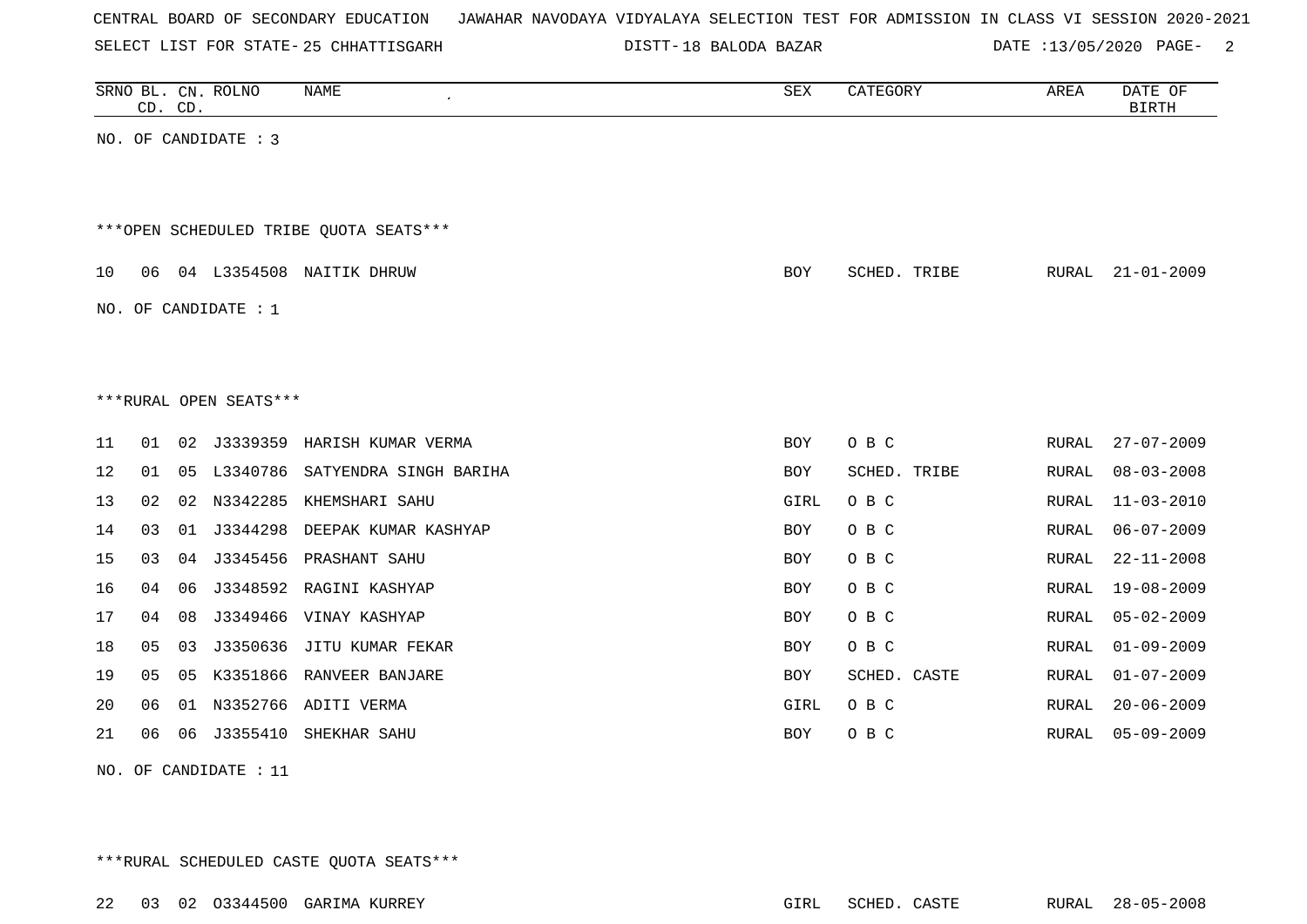SELECT LIST FOR STATE- DISTT- 25 CHHATTISGARH

18 BALODA BAZAR DATE :13/05/2020 PAGE- 3

|     |    | CD. CD. | SRNO BL. CN. ROLNO   | NAME<br>$\epsilon$                      | ${\tt SEX}$ | CATEGORY     | AREA         | DATE OF<br><b>BIRTH</b> |
|-----|----|---------|----------------------|-----------------------------------------|-------------|--------------|--------------|-------------------------|
|     |    |         |                      | ***RURAL SCHEDULED CASTE QUOTA SEATS*** |             |              |              |                         |
|     |    |         |                      |                                         |             |              |              |                         |
| 23  | 03 |         |                      | 04 K3345621 RAJU SAHU                   | BOY         | SCHED. CASTE | RURAL        | $01 - 08 - 2009$        |
| 24  | 03 | 04      |                      | 03345708 RIYA BANJARE                   | GIRL        | SCHED. CASTE | RURAL        | $10 - 06 - 2009$        |
| 25  | 03 | 04      | K3345939             | SHREYASH                                | BOY         | SCHED. CASTE | <b>RURAL</b> | $21 - 03 - 2009$        |
| 26  | 03 | 05      |                      | 03346264 YAMINI BAGHEL                  | GIRL        | SCHED. CASTE | RURAL        | $19 - 03 - 2010$        |
| 27  | 05 | 05      |                      | K3351684 PRAVIN KUMAR BHARDWAJ          | BOY         | SCHED. CASTE | RURAL        | $28 - 10 - 2008$        |
| 28  | 06 | 06      |                      | 03355295 SANSKRITI MIRI                 | GIRL        | SCHED. CASTE | RURAL        | $23 - 03 - 2009$        |
| NO. |    |         | OF CANDIDATE : 7     |                                         |             |              |              |                         |
|     |    |         |                      |                                         |             |              |              |                         |
|     |    |         |                      |                                         |             |              |              |                         |
|     |    |         |                      | *** RURAL BACKWARD CLASS QUOTA SEATS*** |             |              |              |                         |
|     |    |         |                      |                                         |             |              |              |                         |
| 29  | 01 |         |                      | 04 J3340322 PIYUSH VERMA                | <b>BOY</b>  | O B C        | RURAL        | $09 - 04 - 2009$        |
| 30  | 03 | 01      |                      | J3344299 DEEPAK KUMAR SAHU              | BOY         | O B C        | RURAL        | $02 - 05 - 2008$        |
| 31  | 03 | 03      |                      | J3345141 MANMOHAN SAHU                  | BOY         | O B C        | RURAL        | $13 - 01 - 2009$        |
| 32  | 03 |         |                      | 03 N3345366 PALLAVI SAHU                | GIRL        | O B C        | RURAL        | $01 - 12 - 2008$        |
| 33  | 04 | 01      |                      | J3346602 BHAVESH KUMAR KAIWARTYA        | BOY         | O B C        | RURAL        | $12 - 05 - 2009$        |
| 34  | 04 | 08      | N3349387             | UPASANA                                 | GIRL        | O B C        | RURAL        | $01 - 12 - 2009$        |
| 35  | 05 | 06      | N3352272             | SONAL VERMA                             | GIRL        | O B C        | RURAL        | $03 - 10 - 2009$        |
| 36  | 06 |         |                      | 01 N3352848 ANJALI VERMA                | GIRL        | O B C        | RURAL        | $31 - 03 - 2009$        |
|     |    |         | NO. OF CANDIDATE : 8 |                                         |             |              |              |                         |
|     |    |         |                      |                                         |             |              |              |                         |
|     |    |         |                      |                                         |             |              |              |                         |
|     |    |         |                      |                                         |             |              |              |                         |

\*\*\*RURAL SCHEDULED TRIBE QUOTA SEATS\*\*\*

|  |  | 37 04 03 P3347689 KUMARI HANSIKA | GIRL | SCHED. TRIBE |  | RURAL 15-09-2009 |
|--|--|----------------------------------|------|--------------|--|------------------|
|  |  | 38 04 04 L3347891 LOKESH KUMAR   | BOY  | SCHED. TRIBE |  | RURAL 01-03-2009 |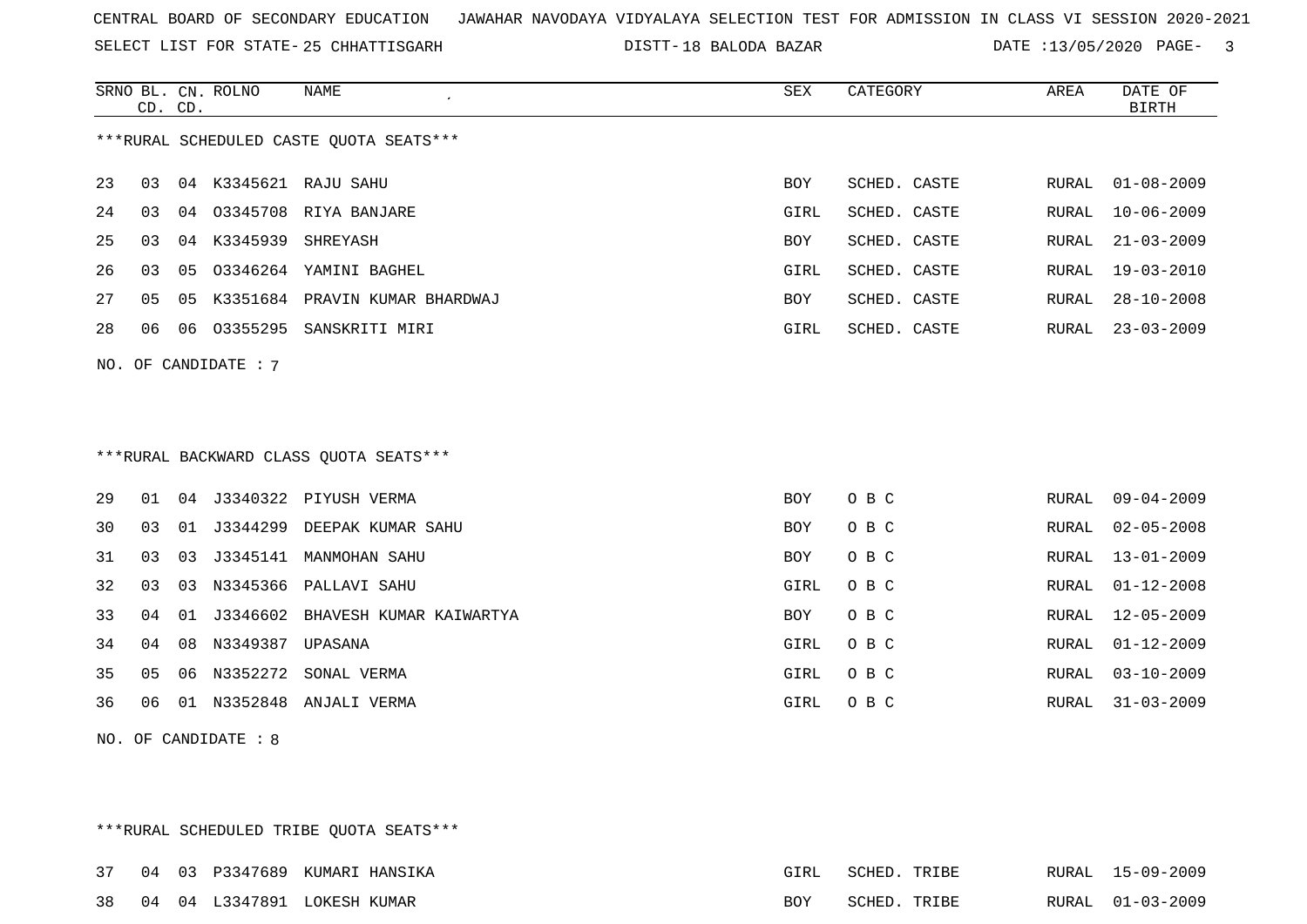SELECT LIST FOR STATE- DISTT- 25 CHHATTISGARH

18 BALODA BAZAR DATE :13/05/2020 PAGE- 4

| SRNO BL. CN. ROLNO<br>NAME<br>CD. CD.    | SEX        | CATEGORY     | AREA | DATE OF<br>BIRTH |
|------------------------------------------|------------|--------------|------|------------------|
| ***RURAL SCHEDULED TRIBE OUOTA SEATS***  |            |              |      |                  |
| 39<br>05 L3348128 NAITIK PAIKARA<br>04   | <b>BOY</b> | SCHED. TRIBE |      | RURAL 01-01-2011 |
| P3348180 NEETU PAIKARA<br>40<br>04<br>05 | GIRL       | SCHED. TRIBE |      | RURAL 03-01-2008 |
| NO. OF CANDIDATE : $4$                   |            |              |      |                  |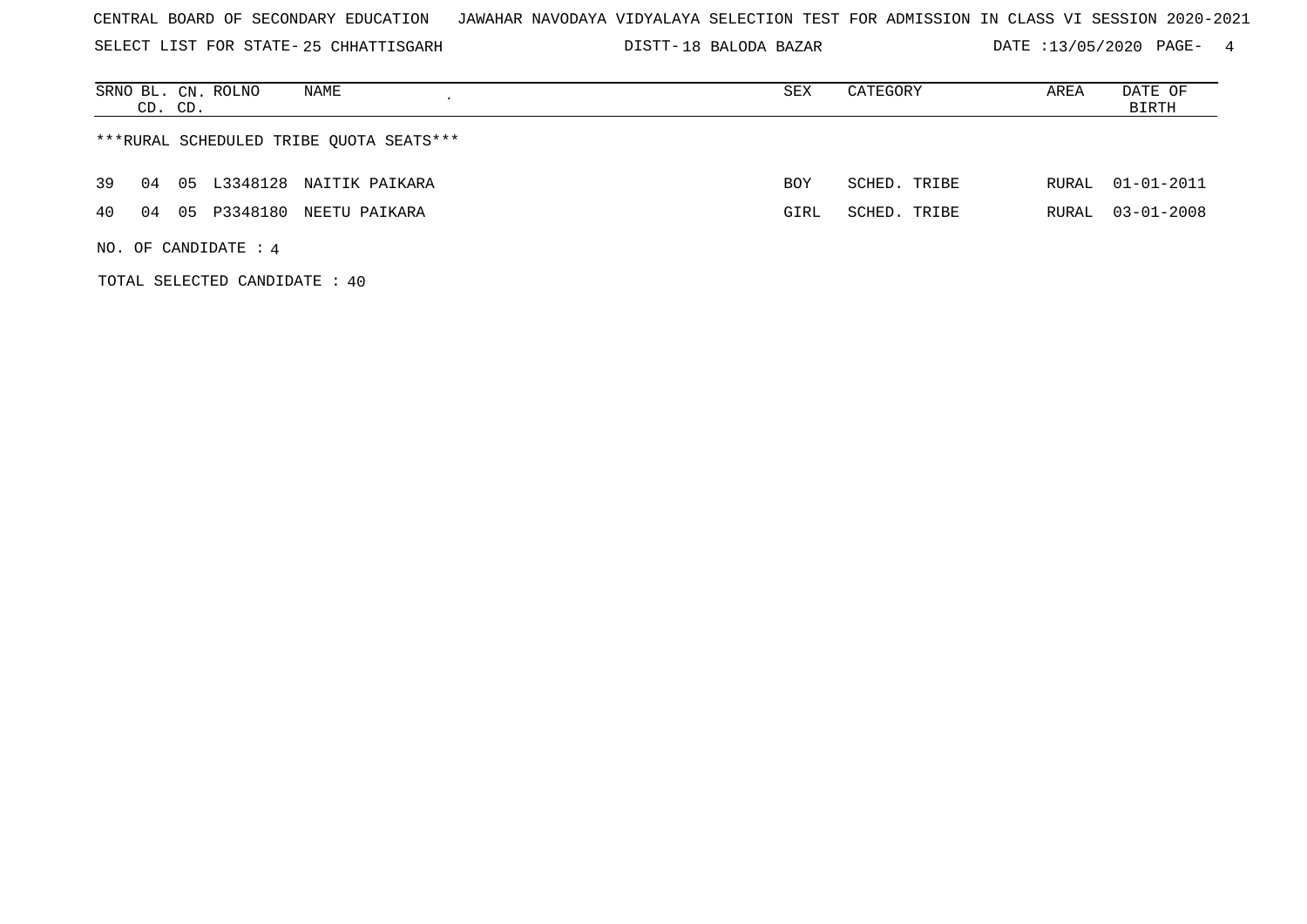SELECT LIST FOR STATE- DISTT- 25 CHHATTISGARH

19 GARIYABAND DATE :13/05/2020 PAGE- 1

|             | CD. CD. | SRNO BL. CN. ROLNO   | <b>NAME</b>                            | SEX  | CATEGORY     | AREA | DATE OF<br><b>BIRTH</b> |
|-------------|---------|----------------------|----------------------------------------|------|--------------|------|-------------------------|
|             |         | ***OPEN UR SEATS***  |                                        |      |              |      |                         |
|             |         |                      | 1 04 02 B3359146 LILESH KUMAR SINHA    | BOY  | O B C        |      | URBAN 05-05-2008        |
|             |         | NO. OF CANDIDATE : 1 |                                        |      |              |      |                         |
|             |         |                      |                                        |      |              |      |                         |
|             |         |                      | ***OPEN SCHEDULED CASTE QUOTA SEATS*** |      |              |      |                         |
| 2           |         |                      | 01 01 C3355984 ABHAYRAJ GAYAKWAD       | BOY  | SCHED. CASTE |      | URBAN 05-02-2008        |
| 3           |         |                      | 02 01 K3357078 MANASH KSHETRAPAL       | BOY  | SCHED. CASTE |      | RURAL 11-10-2009        |
|             |         | NO. OF CANDIDATE : 2 |                                        |      |              |      |                         |
|             |         |                      |                                        |      |              |      |                         |
|             |         |                      | *** OPEN DISABLED QUOTA SEATS***       |      |              |      |                         |
|             |         |                      | 4 03 01 J3357369 CHANDRAHAS            | BOY  | O B C        |      | RURAL 28-03-2009        |
|             |         | NO. OF CANDIDATE : 1 |                                        |      |              |      |                         |
|             |         |                      |                                        |      |              |      |                         |
|             |         |                      | *** OPEN BACKWARD CLASS QUOTA SEATS*** |      |              |      |                         |
| 5           |         |                      | 01 01 N3356030 BHAWANA SAHU            | GIRL | O B C        |      | RURAL 07-10-2009        |
| 6           | 01      |                      | 02 F3356525 MUSKAN MANIKPURI           | GIRL | O B C        |      | URBAN 13-11-2009        |
| $7^{\circ}$ |         |                      | 03 03 N3358100 MEGHA SAHU              | GIRL | O B C        |      | RURAL 29-12-2008        |

NO. OF CANDIDATE : 3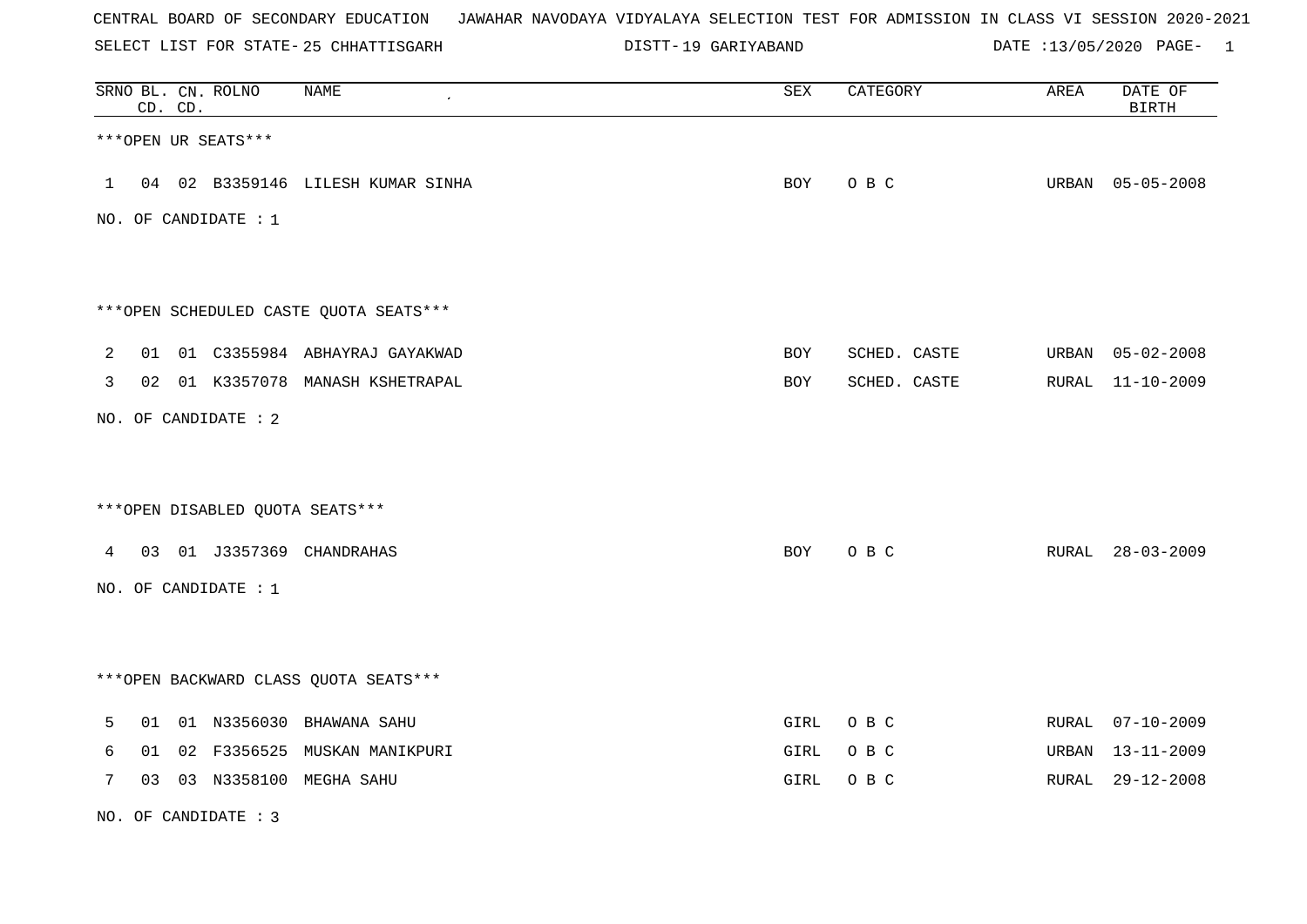SELECT LIST FOR STATE- DISTT- 25 CHHATTISGARH

19 GARIYABAND DATE :13/05/2020 PAGE- 2

|    |    | CD. CD. | SRNO BL. CN. ROLNO     | NAME                                     | <b>SEX</b> | CATEGORY     | AREA  | DATE OF<br><b>BIRTH</b> |
|----|----|---------|------------------------|------------------------------------------|------------|--------------|-------|-------------------------|
|    |    |         |                        | ***OPEN SCHEDULED TRIBE QUOTA SEATS***   |            |              |       |                         |
| 8  | 01 |         |                        | 02 L3356545 NEMEECHAND                   | BOY        | SCHED. TRIBE | RURAL | $18 - 03 - 2009$        |
| 9  | 03 |         |                        | 01 P3357344 BOOVANDANA DHRUW             | GIRL       | SCHED. TRIBE | RURAL | $03 - 08 - 2009$        |
| 10 | 04 |         |                        | 03 L3359472 TOPESHWAR                    | BOY        | SCHED. TRIBE | RURAL | $09 - 10 - 2008$        |
|    |    |         | NO. OF CANDIDATE : 3   |                                          |            |              |       |                         |
|    |    |         |                        |                                          |            |              |       |                         |
|    |    |         | ***RURAL OPEN SEATS*** |                                          |            |              |       |                         |
| 11 | 01 |         |                        | 01 L3356309 KESHAV KUMAR                 | <b>BOY</b> | SCHED. TRIBE | RURAL | $06 - 12 - 2008$        |
| 12 | 02 |         |                        | 01 K3357141 RISHIKESH HARPAL             | BOY        | SCHED. CASTE | RURAL | $05 - 05 - 2009$        |
| 13 | 03 | 03      |                        | J3358034 LILESH KUMAR VERMA              | BOY        | O B C        | RURAL | $03 - 02 - 2009$        |
| 14 | 03 |         |                        | 04 J3358382 RUDRA KUMAR SAHU             | BOY        | O B C        | RURAL | $22 - 09 - 2009$        |
| 15 | 04 |         |                        | 01 L3358771 BHANUPRATAP                  | <b>BOY</b> | SCHED. TRIBE | RURAL | $21 - 03 - 2009$        |
| 16 | 05 | 02      |                        | J3360140 SHAHSANU SAHU                   | <b>BOY</b> | O B C        | RURAL | $30 - 06 - 2009$        |
| 17 | 05 |         |                        | 02 J3360143 SHEKHAR SAHU                 | <b>BOY</b> | O B C        | RURAL | $15 - 06 - 2009$        |
|    |    |         | NO. OF CANDIDATE : 7   |                                          |            |              |       |                         |
|    |    |         |                        |                                          |            |              |       |                         |
|    |    |         |                        | *** RURAL SCHEDULED CASTE QUOTA SEATS*** |            |              |       |                         |
| 18 | 02 |         |                        | 01 03357140 RIDDHIMA NETAM               | GIRL       | SCHED. CASTE | RURAL | 18-11-2009              |
| 19 | 02 |         |                        | 01 K3357154 SAMIR NETAM                  | BOY        | SCHED. CASTE | RURAL | 17-01-2010              |
| 20 | 03 |         |                        | 01 03357302 BHAVNA BHARTI                | GIRL       | SCHED. CASTE | RURAL | $15 - 04 - 2009$        |
| 21 | 03 |         |                        | 03 03358136 MUSKANGILHARE                | GIRL       | SCHED. CASTE | RURAL | $09 - 09 - 2009$        |

22 04 03 K3359527 YASH KUMAR BOY SCHED. CASTE RURAL 22-07-2010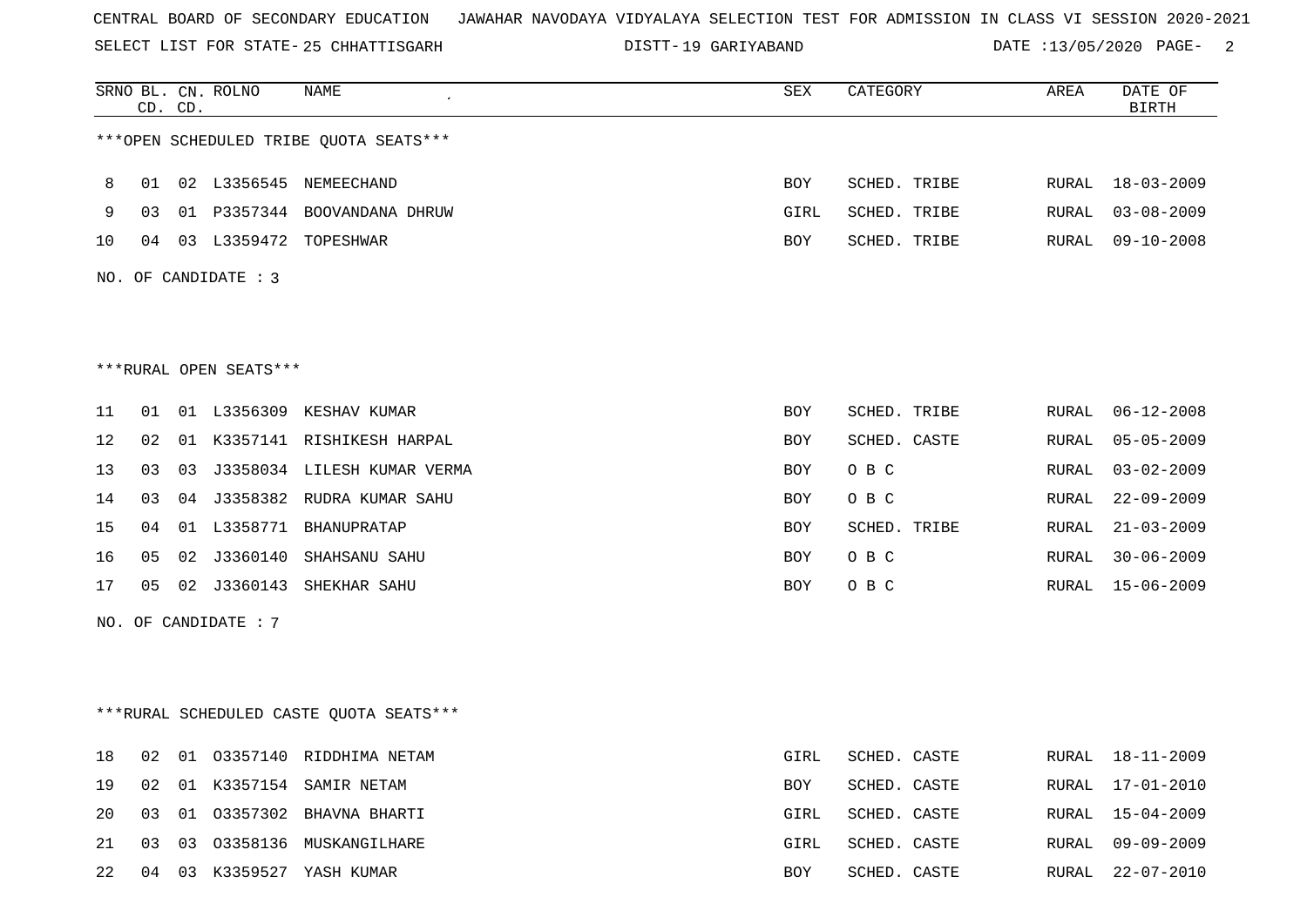| CENTRAL BOARD OF SECONDARY EDUCATION – JAWAHAR NAVODAYA VIDYALAYA SELECTION TEST FOR ADMISSION IN CLASS VI SESSION 2020-2021 |  |  |  |  |
|------------------------------------------------------------------------------------------------------------------------------|--|--|--|--|
|------------------------------------------------------------------------------------------------------------------------------|--|--|--|--|

SELECT LIST FOR STATE-25 CHHATTISGARH DISTT-19 GARIYABAND DATE :13/05/2020 PAGE- 3

|    |    | CD. CD. | SRNO BL. CN. ROLNO   | NAME<br>$\pmb{\cdot}$                   | SEX         | CATEGORY     | AREA         | DATE OF<br><b>BIRTH</b> |
|----|----|---------|----------------------|-----------------------------------------|-------------|--------------|--------------|-------------------------|
|    |    |         | NO. OF CANDIDATE : 5 |                                         |             |              |              |                         |
|    |    |         |                      |                                         |             |              |              |                         |
|    |    |         |                      |                                         |             |              |              |                         |
|    |    |         |                      | ***RURAL BACKWARD CLASS OUOTA SEATS***  |             |              |              |                         |
| 23 | 02 |         |                      | 01 N3357151 SAKSHI JAISWAL              | GIRL        | O B C        | RURAL        | $04 - 08 - 2010$        |
| 24 | 03 |         | 01 N3357298          | BHAVIKA NIRMALKAR                       | GIRL        | O B C        | RURAL        | $19 - 03 - 2009$        |
| 25 | 03 |         |                      | 01 N3357357 CHANDANI SAHU               | GIRL        | O B C        | RURAL        | $30 - 01 - 2008$        |
| 26 | 03 | 01      |                      | N3357439 DEVIKA SONKAR                  | GIRL        | O B C        | RURAL        | $05 - 10 - 2009$        |
| 27 | 03 |         |                      | 04 N3358371 ROLEE SAHU                  | GIRL        | O B C        | RURAL        | $15 - 03 - 2009$        |
| 28 | 04 |         |                      | 01 J3358744 AKHIL YADAV                 | BOY         | O B C        | <b>RURAL</b> | $24 - 05 - 2009$        |
| 29 | 05 | 01      |                      | N3359680 DHARANI SINHA                  | GIRL        | O B C        | RURAL        | $13 - 05 - 2009$        |
| 30 | 05 |         |                      | 02 J3360248 VISHESH KUMAR SAHU          | BOY         | O B C        | RURAL        | $25 - 08 - 2009$        |
|    |    |         | NO. OF CANDIDATE : 8 |                                         |             |              |              |                         |
|    |    |         |                      |                                         |             |              |              |                         |
|    |    |         |                      |                                         |             |              |              |                         |
|    |    |         |                      | ***RURAL SCHEDULED TRIBE QUOTA SEATS*** |             |              |              |                         |
| 31 | 01 |         |                      | 01 L3356178 DUSHYANT KANWAR             | BOY         | SCHED. TRIBE | <b>RURAL</b> | $21 - 01 - 2010$        |
| 32 | 01 |         |                      | 01 L3356216 GOVIND SIDAR                | BOY         | SCHED. TRIBE | <b>RURAL</b> | $25 - 11 - 2009$        |
| 33 | 01 | 01      |                      | P3356330 KHUSHBOO                       | GIRL        | SCHED. TRIBE | <b>RURAL</b> | $13 - 02 - 2010$        |
| 34 | 02 | 01      | P3357186 TOSHILA     |                                         | <b>GIRL</b> | SCHED. TRIBE | <b>RURAL</b> | $12 - 04 - 2009$        |
| 35 | 03 |         |                      | 02 L3357718 JINENDRA KUMAR DHRUW        | BOY         | SCHED. TRIBE | <b>RURAL</b> | $19 - 12 - 2009$        |
| 36 | 03 | 04      | P3358505             | SWETA DHRUW                             | GIRL        | SCHED. TRIBE | RURAL        | $22 - 11 - 2008$        |
| 37 | 04 |         | 01 L3358808          | BUDHESHWAR                              | BOY         | SCHED. TRIBE | RURAL        | $04 - 06 - 2008$        |
| 38 | 04 |         |                      | 01 L3359005 KALESHWAR KUMAR             | BOY         | SCHED. TRIBE | <b>RURAL</b> | $02 - 07 - 2009$        |
| 39 | 04 |         |                      | 02 L3359107 KUNAL SOM                   | <b>BOY</b>  | SCHED. TRIBE | <b>RURAL</b> | $05 - 03 - 2009$        |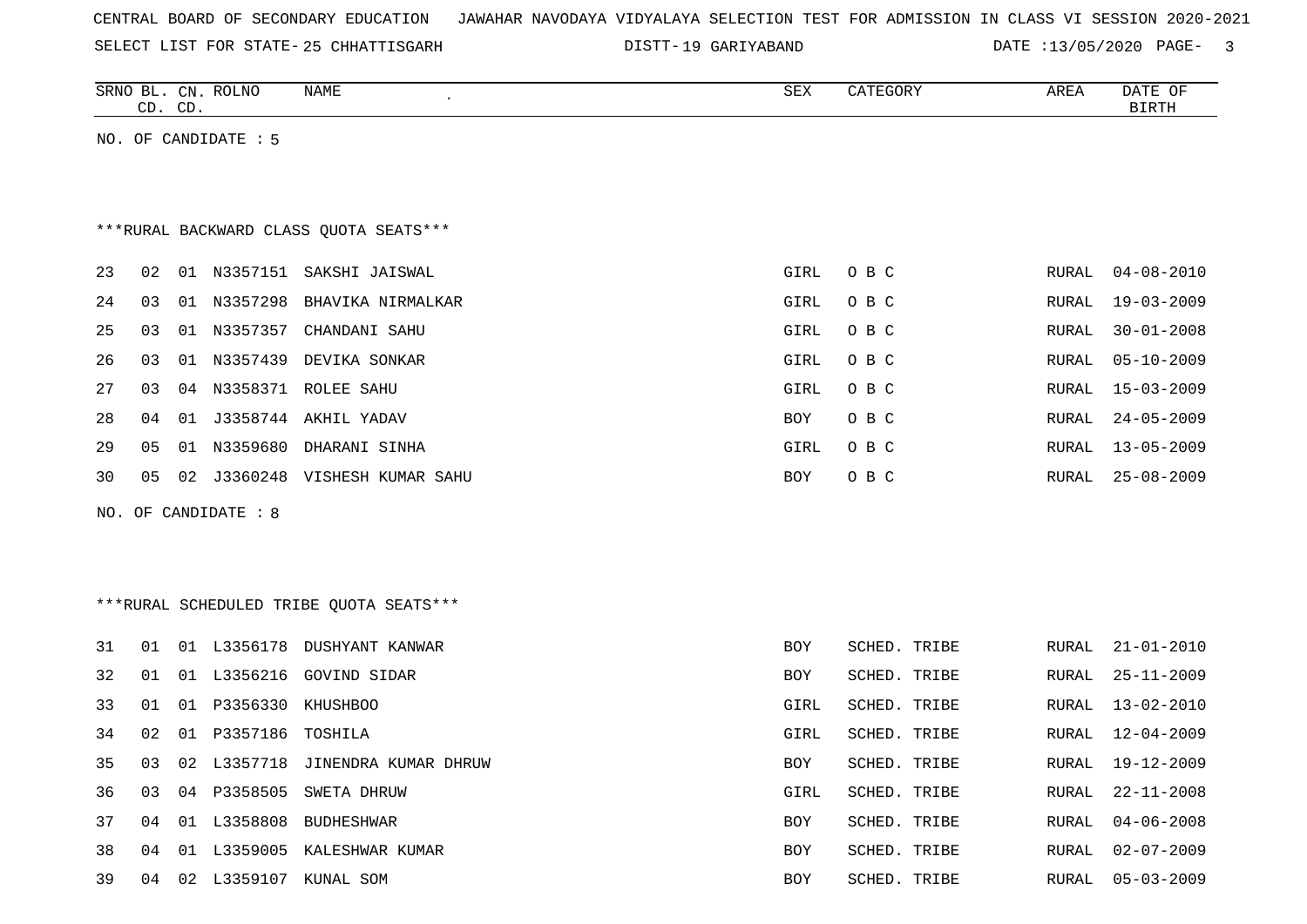SELECT LIST FOR STATE- DISTT- 25 CHHATTISGARH

19 GARIYABAND DATE :13/05/2020 PAGE- 4

| SRNO BL. CN. ROLNO<br>NAME<br>CD. CD.     | SEX        | CATEGORY     | AREA | DATE OF<br>BIRTH |
|-------------------------------------------|------------|--------------|------|------------------|
| ***RURAL SCHEDULED TRIBE QUOTA SEATS***   |            |              |      |                  |
| 01 L3359740 GORA SINGH MANJHI<br>40<br>05 | <b>BOY</b> | SCHED. TRIBE |      | RURAL 03-11-2009 |
| NO. OF CANDIDATE: 10                      |            |              |      |                  |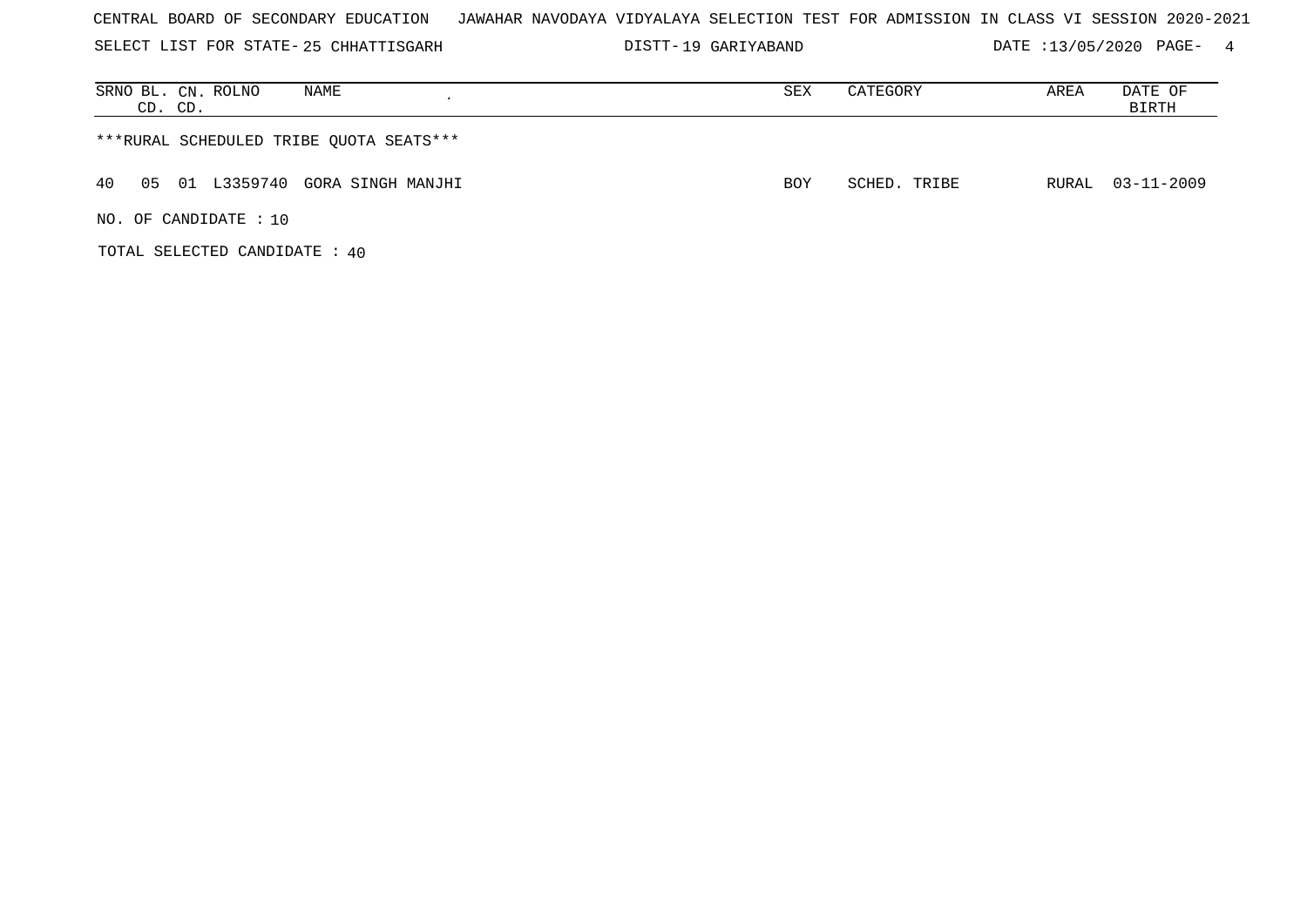SELECT LIST FOR STATE- DISTT- 25 CHHATTISGARH

20 BALRAMPUR DATE :13/05/2020 PAGE- 1

|              |    | CD. CD. | SRNO BL. CN. ROLNO   | <b>NAME</b>                            | ${\tt SEX}$ | CATEGORY     | AREA  | DATE OF<br><b>BIRTH</b> |
|--------------|----|---------|----------------------|----------------------------------------|-------------|--------------|-------|-------------------------|
|              |    |         | ***OPEN UR SEATS***  |                                        |             |              |       |                         |
| $\mathbf{1}$ |    |         |                      | 01 01 J3360419 BIPIN YADAV             | BOY         | O B C        |       | RURAL 03-08-2009        |
|              |    |         | NO. OF CANDIDATE : 1 |                                        |             |              |       |                         |
|              |    |         |                      |                                        |             |              |       |                         |
|              |    |         |                      | ***OPEN SCHEDULED CASTE QUOTA SEATS*** |             |              |       |                         |
| 2            |    |         |                      | 01 01 03360470 DIVYANSHA AJAY          | GIRL        | SCHED. CASTE |       | RURAL 09-11-2008        |
| 3            |    |         |                      | 05 01 K3364477 HARSH SONWANI           | BOY         | SCHED. CASTE |       | RURAL 18-03-2009        |
|              |    |         | NO. OF CANDIDATE : 2 |                                        |             |              |       |                         |
|              |    |         |                      |                                        |             |              |       |                         |
|              |    |         |                      | ***OPEN DISABLED QUOTA SEATS***        |             |              |       |                         |
| 4            | 03 |         |                      | 03 J3363069 RAJAN PATEL                | BOY         | O B C        |       | RURAL 05-01-2010        |
|              |    |         | NO. OF CANDIDATE : 1 |                                        |             |              |       |                         |
|              |    |         |                      |                                        |             |              |       |                         |
|              |    |         |                      | *** OPEN BACKWARD CLASS QUOTA SEATS*** |             |              |       |                         |
| 5            |    |         |                      | 01 02 J3360767 NAITIK GUPTA            | BOY         | O B C        |       | RURAL 02-08-2009        |
| 6            | 01 |         |                      | 02 N3360783 NIHARIKA KUSHWAH           | GIRL        | O B C        | RURAL | $14 - 02 - 2008$        |
| 7            | 01 |         |                      | 03 B3361147 TANMAYRAAJ PURI            | BOY         | O B C        |       | URBAN 23-11-2009        |

NO. OF CANDIDATE : 3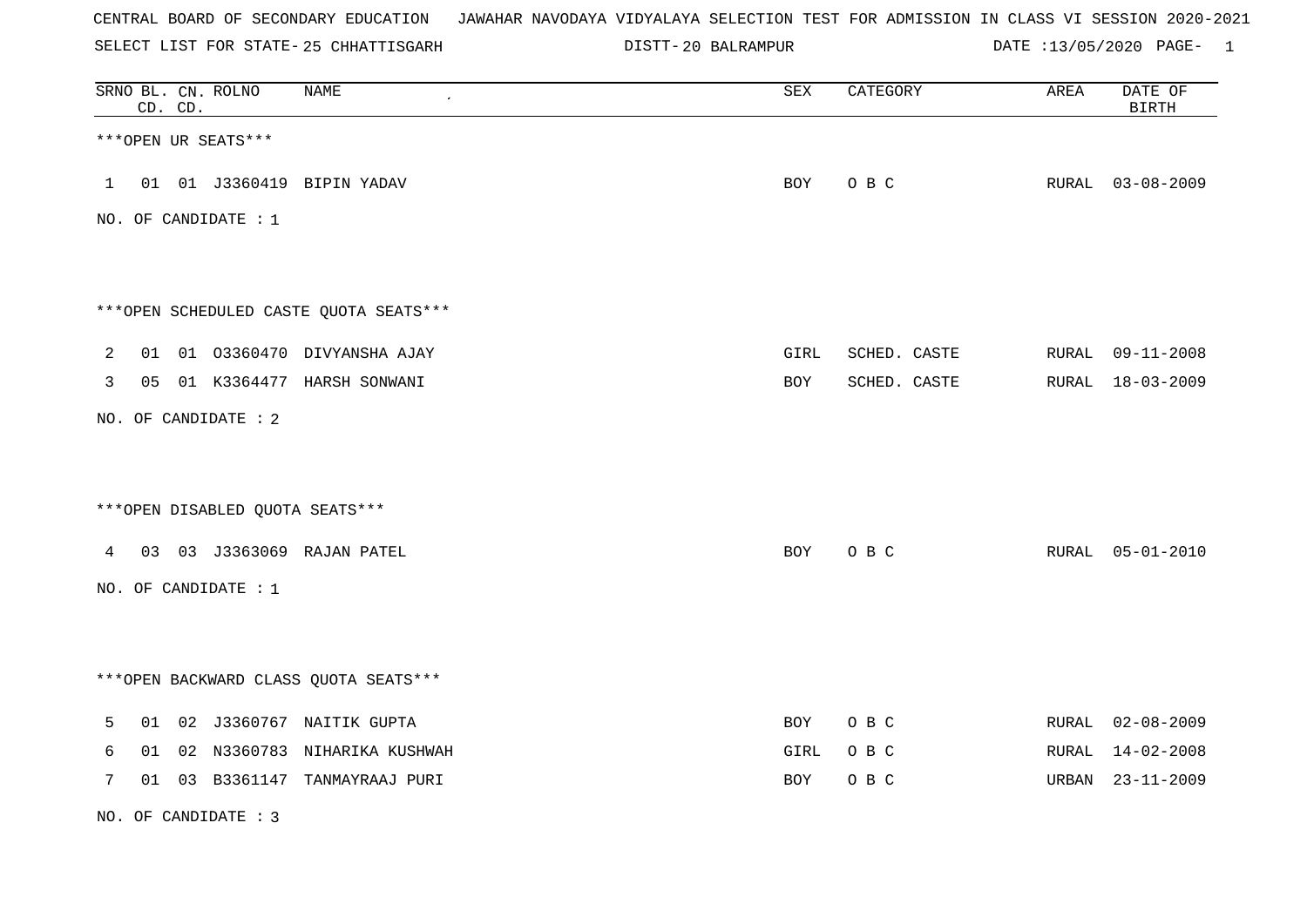SELECT LIST FOR STATE- DISTT- 25 CHHATTISGARH

20 BALRAMPUR DATE :13/05/2020 PAGE- 2

|    | CD. CD. |    | SRNO BL. CN. ROLNO     | NAME                                    | SEX        | CATEGORY     | AREA          | DATE OF<br>BIRTH |
|----|---------|----|------------------------|-----------------------------------------|------------|--------------|---------------|------------------|
|    |         |    |                        | ***OPEN SCHEDULED TRIBE QUOTA SEATS***  |            |              |               |                  |
| 8  | 01      |    |                        | 03 L3361130 SURAJ SINGH SURYAVANSHI     | <b>BOY</b> | SCHED. TRIBE | RURAL         | $16 - 09 - 2008$ |
| 9  | 06      |    |                        | 01 D3365343 HARSHIT XALXO               | BOY        | SCHED. TRIBE | URBAN         | $04 - 06 - 2009$ |
| 10 | 06      |    |                        | 01 H3365410 KU. JANHVI SINGH            | GIRL       | SCHED. TRIBE | URBAN         | 17-12-2009       |
|    |         |    | NO. OF CANDIDATE : 3   |                                         |            |              |               |                  |
|    |         |    |                        |                                         |            |              |               |                  |
|    |         |    | ***RURAL OPEN SEATS*** |                                         |            |              |               |                  |
| 11 | 01      |    |                        | 01 J3360401 ASHVINI YADAV               | <b>BOY</b> | O B C        | RURAL         | 11-10-2010       |
| 12 | 01      |    |                        | 02 L3360841 PRINCE TOPPO                | <b>BOY</b> | SCHED. TRIBE | ${\tt RURAL}$ | $10 - 10 - 2009$ |
| 13 | 02      |    |                        | 03 I3362043 RISHI RAJ RANJAN            | BOY        | GENERAL      | RURAL         | $08 - 01 - 2009$ |
| 14 | 03      | 03 |                        | J3363204 SAURABH PATEL                  | BOY        | O B C        | RURAL         | $18 - 05 - 2009$ |
| 15 | 04      |    |                        | 01 L3363597 JAGAT PAL SINGH             | <b>BOY</b> | SCHED. TRIBE | RURAL         | $11 - 06 - 2010$ |
| 16 | 05      |    |                        | 01 13364225 AARYA TIWARI                | <b>BOY</b> | GENERAL      | RURAL         | $17 - 09 - 2009$ |
| 17 | 06      |    |                        | 01 P3365150 AKANKSHA TOPPO              | GIRL       | SCHED. TRIBE | RURAL         | $26 - 06 - 2009$ |
|    |         |    | NO. OF CANDIDATE : 7   |                                         |            |              |               |                  |
|    |         |    |                        |                                         |            |              |               |                  |
|    |         |    |                        | ***RURAL SCHEDULED CASTE QUOTA SEATS*** |            |              |               |                  |
| 18 | 01      |    |                        | 01 03360320 AMBIKA RAVI                 | GIRL       | SCHED. CASTE |               | RURAL 01-02-2009 |
| 19 | 01      | 02 |                        | 03360857 PRIYANSHU RAVI                 | GIRL       | SCHED. CASTE | RURAL         | $11 - 06 - 2010$ |
| 20 | 02      |    |                        | 03 K3362192 SRIJAN BHARTI               | <b>BOY</b> | SCHED. CASTE | RURAL         | $01 - 12 - 2008$ |
| 21 | 04      | 01 |                        | 03363537 DAMINI NAYAK                   | GIRL       | SCHED. CASTE | RURAL         | $10 - 03 - 2010$ |
| 22 | 05      |    |                        | 02 K3364977 SATYAM RAVI                 | <b>BOY</b> | SCHED. CASTE | RURAL         | 15-06-2009       |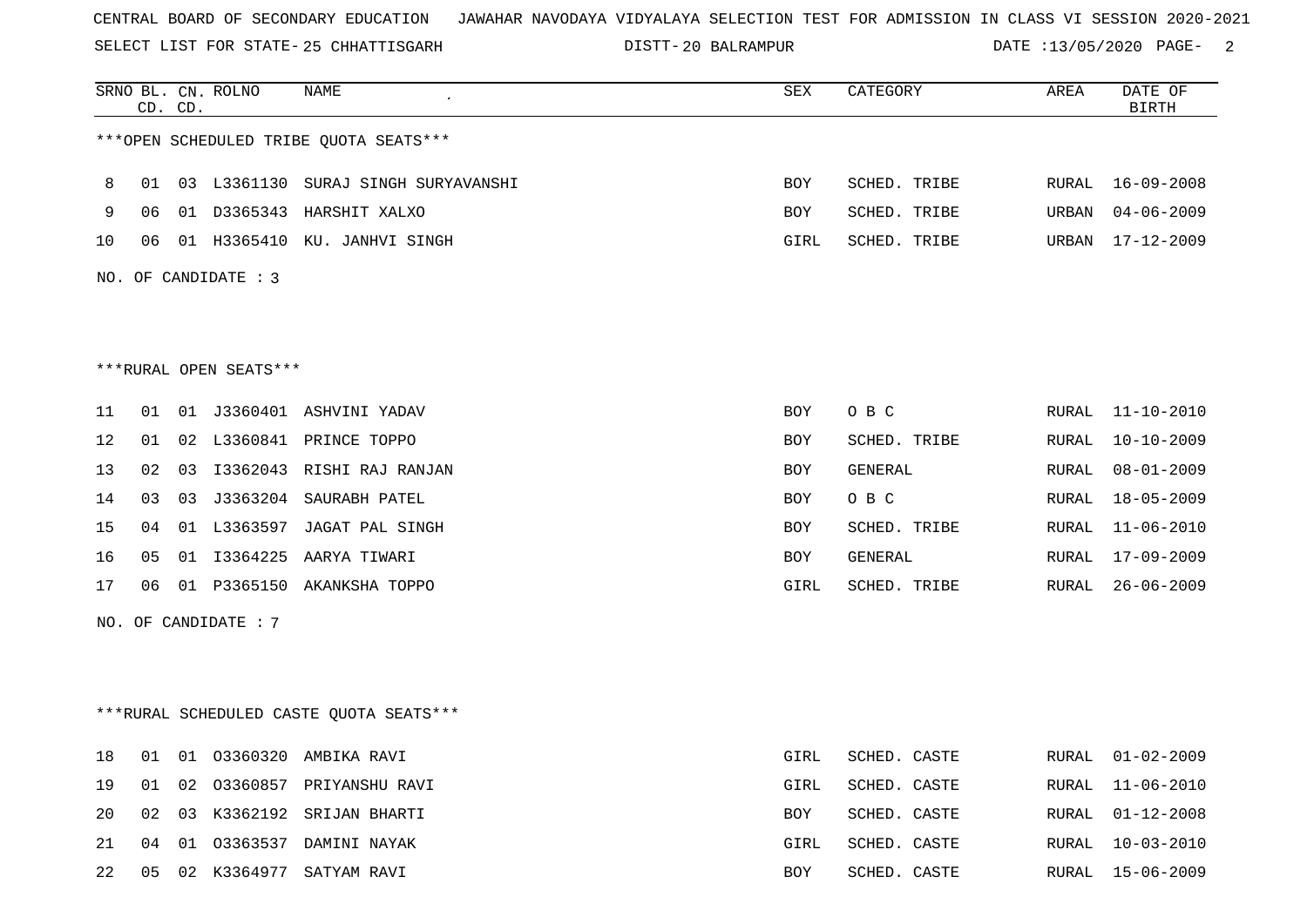SELECT LIST FOR STATE- DISTT- 25 CHHATTISGARH

20 BALRAMPUR DATE :13/05/2020 PAGE- 3

|    |    |          | NAME<br>$\epsilon$                                                             | SEX                                                                                                                                                                                                                                                                                                                                                                                                                                                            | CATEGORY     | AREA  | DATE OF<br><b>BIRTH</b> |
|----|----|----------|--------------------------------------------------------------------------------|----------------------------------------------------------------------------------------------------------------------------------------------------------------------------------------------------------------------------------------------------------------------------------------------------------------------------------------------------------------------------------------------------------------------------------------------------------------|--------------|-------|-------------------------|
|    |    |          |                                                                                |                                                                                                                                                                                                                                                                                                                                                                                                                                                                |              |       |                         |
|    |    |          |                                                                                |                                                                                                                                                                                                                                                                                                                                                                                                                                                                |              |       |                         |
|    |    |          |                                                                                |                                                                                                                                                                                                                                                                                                                                                                                                                                                                |              |       |                         |
|    |    |          |                                                                                |                                                                                                                                                                                                                                                                                                                                                                                                                                                                |              |       |                         |
|    |    |          |                                                                                | BOY                                                                                                                                                                                                                                                                                                                                                                                                                                                            | O B C        | RURAL | $15 - 02 - 2009$        |
| 01 | 02 |          |                                                                                | BOY                                                                                                                                                                                                                                                                                                                                                                                                                                                            | O B C        | RURAL | $25 - 08 - 2009$        |
| 01 | 03 |          | RIYA GUPTA                                                                     | GIRL                                                                                                                                                                                                                                                                                                                                                                                                                                                           | O B C        | RURAL | $29 - 09 - 2009$        |
| 01 | 03 | J3360956 | ROSHAN KAUSHIK                                                                 | BOY                                                                                                                                                                                                                                                                                                                                                                                                                                                            | O B C        | RURAL | $23 - 12 - 2009$        |
| 01 | 03 | J3361049 | SHIVAM GUPTA                                                                   | BOY                                                                                                                                                                                                                                                                                                                                                                                                                                                            | O B C        | RURAL | $06 - 07 - 2009$        |
| 03 | 01 |          |                                                                                | BOY                                                                                                                                                                                                                                                                                                                                                                                                                                                            | O B C        | RURAL | $22 - 05 - 2008$        |
| 03 | 01 |          |                                                                                | BOY                                                                                                                                                                                                                                                                                                                                                                                                                                                            | O B C        | RURAL | $04 - 06 - 2010$        |
| 03 |    |          |                                                                                | GIRL                                                                                                                                                                                                                                                                                                                                                                                                                                                           | O B C        | RURAL | $07 - 01 - 2008$        |
|    |    |          |                                                                                |                                                                                                                                                                                                                                                                                                                                                                                                                                                                |              |       |                         |
|    |    |          |                                                                                |                                                                                                                                                                                                                                                                                                                                                                                                                                                                |              |       |                         |
|    |    |          |                                                                                |                                                                                                                                                                                                                                                                                                                                                                                                                                                                |              |       |                         |
|    |    |          |                                                                                |                                                                                                                                                                                                                                                                                                                                                                                                                                                                |              |       |                         |
| 01 |    |          |                                                                                | GIRL                                                                                                                                                                                                                                                                                                                                                                                                                                                           | SCHED. TRIBE | RURAL | $08 - 01 - 2009$        |
| 01 | 02 | P3360756 | MONIKA KUMARI                                                                  | GIRL                                                                                                                                                                                                                                                                                                                                                                                                                                                           | SCHED. TRIBE | RURAL | $05 - 06 - 2008$        |
| 01 | 03 |          |                                                                                | BOY                                                                                                                                                                                                                                                                                                                                                                                                                                                            | SCHED. TRIBE | RURAL | $27 - 05 - 2008$        |
| 01 | 03 | L3361205 |                                                                                | BOY                                                                                                                                                                                                                                                                                                                                                                                                                                                            | SCHED. TRIBE | RURAL | $03 - 06 - 2008$        |
| 03 |    |          |                                                                                | GIRL                                                                                                                                                                                                                                                                                                                                                                                                                                                           | SCHED. TRIBE | RURAL | $24 - 05 - 2009$        |
| 03 |    |          |                                                                                | GIRL                                                                                                                                                                                                                                                                                                                                                                                                                                                           | SCHED. TRIBE | RURAL | $24 - 07 - 2009$        |
| 04 |    |          |                                                                                | BOY                                                                                                                                                                                                                                                                                                                                                                                                                                                            | SCHED. TRIBE | RURAL | $21 - 05 - 2009$        |
|    |    |          |                                                                                | BOY                                                                                                                                                                                                                                                                                                                                                                                                                                                            | SCHED. TRIBE | RURAL | $05 - 01 - 2009$        |
|    |    |          |                                                                                | BOY                                                                                                                                                                                                                                                                                                                                                                                                                                                            | SCHED. TRIBE | RURAL | $16 - 04 - 2009$        |
|    |    | CD. CD.  | SRNO BL. CN. ROLNO<br>NO. OF CANDIDATE : 5<br>N3360946<br>NO. OF CANDIDATE : 8 | *** RURAL BACKWARD CLASS QUOTA SEATS***<br>01 01 J3360408 AYUSH KUMAR<br>J3360773 NAMAN KUMAR GUPTA<br>J3362461 ARYAN JAISWAL<br>J3362480 ASMIT RAJ ARYAN<br>01 N3362651 KAJAL YADAV<br>***RURAL SCHEDULED TRIBE QUOTA SEATS***<br>01 P3360288 ABHILASHA SINGH<br>L3361201 VINOD SHYAMLE<br>VISHESH SANMANI<br>03 P3363057 PUSHPA SANDILYA<br>03 P3363360 VAIDEHI SINGH<br>01 L3363413 ABHIJEET BARA<br>04 02 L3363843 LAL LALU<br>04 02 L3363911 NAVIN TIRKEY |              |       |                         |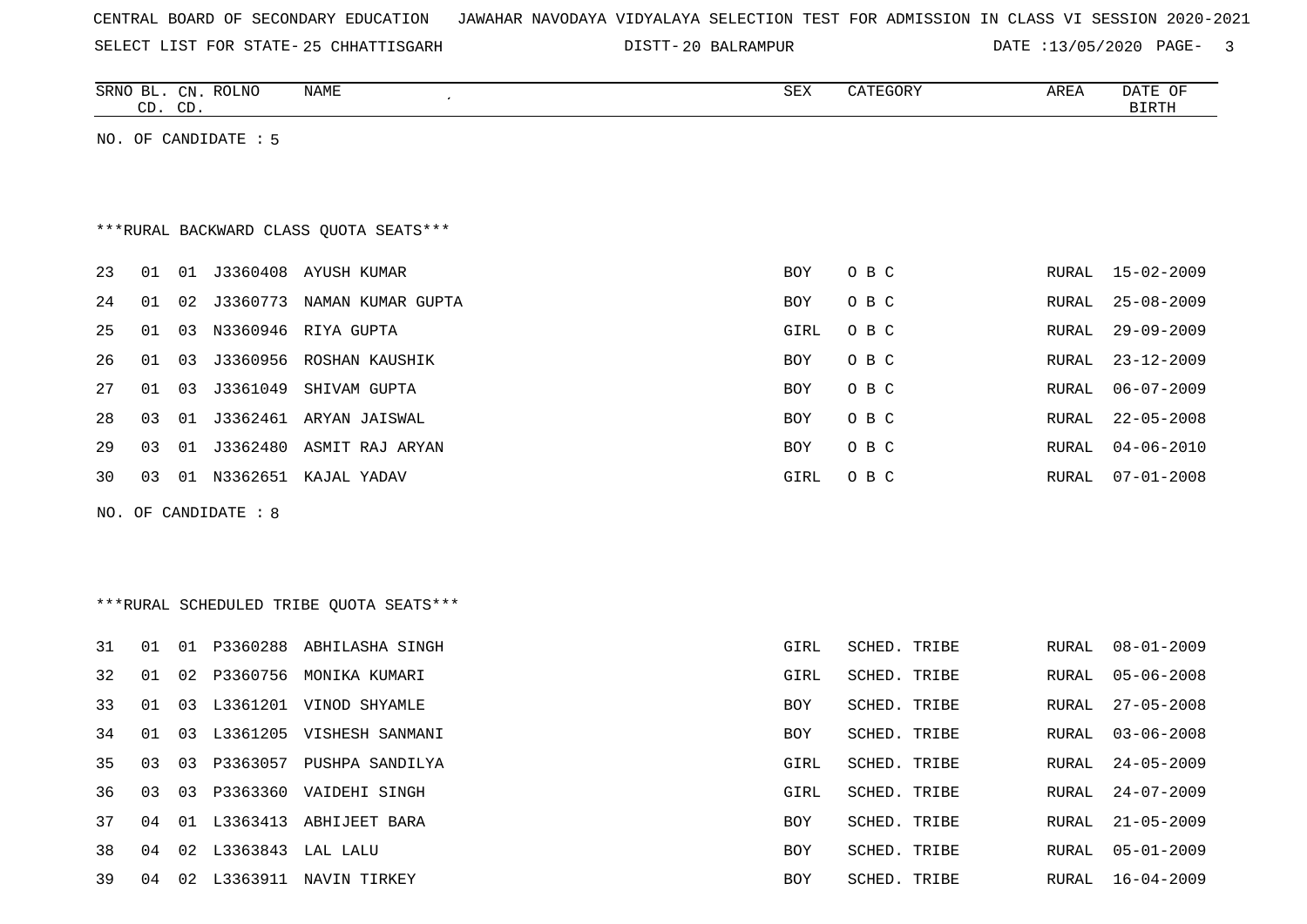| CENTRAL BOARD OF SECONDARY EDUCATION – JAWAHAR NAVODAYA VIDYALAYA SELECTION TEST FOR ADMISSION IN CLASS VI SESSION 2020-2021 |  |  |  |  |  |  |  |  |  |  |
|------------------------------------------------------------------------------------------------------------------------------|--|--|--|--|--|--|--|--|--|--|
|------------------------------------------------------------------------------------------------------------------------------|--|--|--|--|--|--|--|--|--|--|

SELECT LIST FOR STATE- DISTT- 25 CHHATTISGARH 20 BALRAMPUR DATE :13/05/2020 PAGE- 4

| NAME<br>SRNO BL. CN. ROLNO<br>CD. CD.   | SEX        | CATEGORY     | AREA | DATE OF<br>BIRTH |
|-----------------------------------------|------------|--------------|------|------------------|
| ***RURAL SCHEDULED TRIBE QUOTA SEATS*** |            |              |      |                  |
| 01 L3365234 ARPIT PAIKRA<br>40<br>06    | <b>BOY</b> | SCHED. TRIBE |      | RURAL 17-07-2009 |
| NO. OF CANDIDATE: 10                    |            |              |      |                  |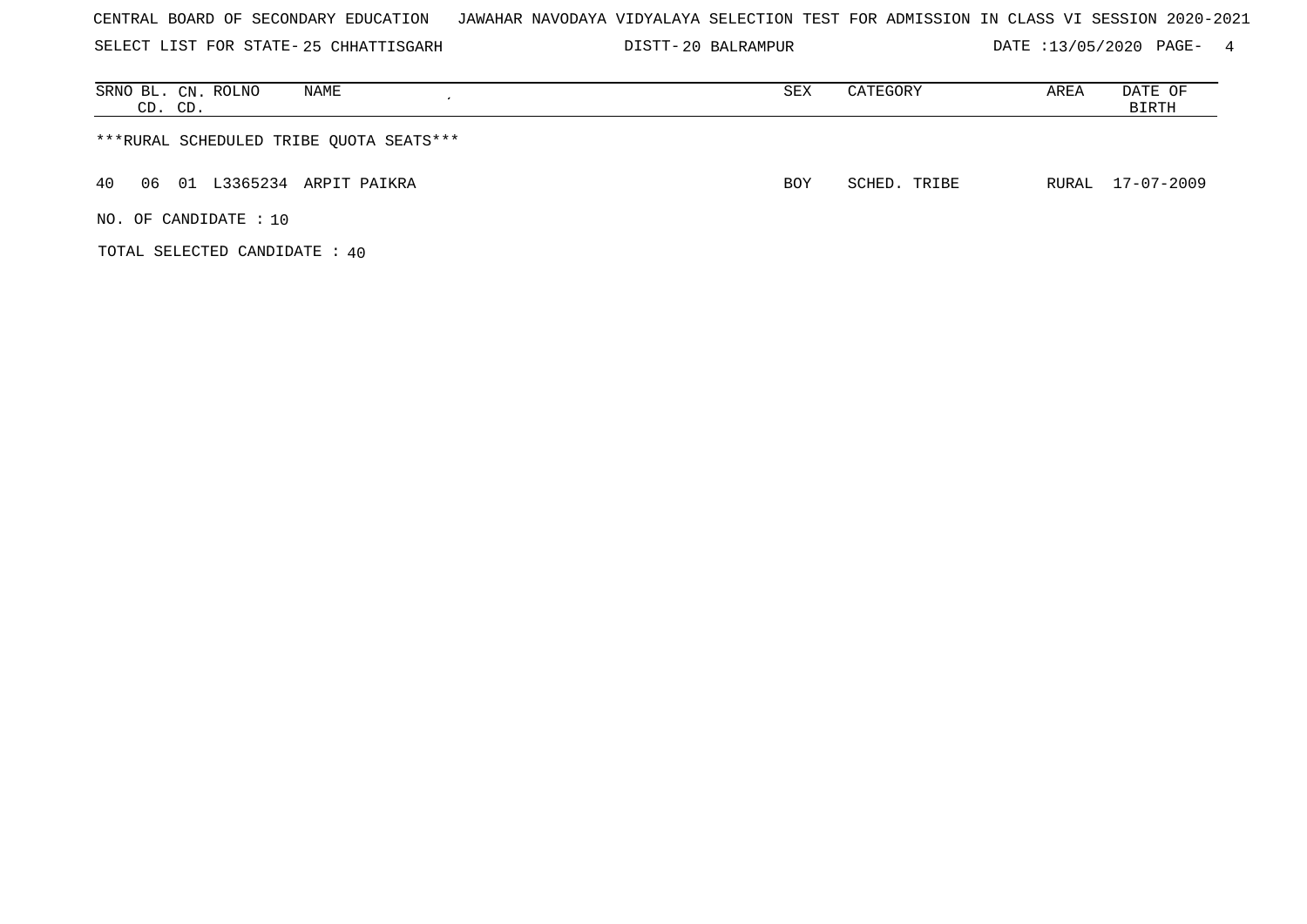SELECT LIST FOR STATE- DISTT- 25 CHHATTISGARH

21 SARGUJA DATE :13/05/2020 PAGE- 1

|              |    | CD. CD. | SRNO BL. CN. ROLNO   | <b>NAME</b>                            | ${\tt SEX}$ | CATEGORY     | AREA  | DATE OF<br><b>BIRTH</b> |
|--------------|----|---------|----------------------|----------------------------------------|-------------|--------------|-------|-------------------------|
|              |    |         | ***OPEN UR SEATS***  |                                        |             |              |       |                         |
| $\mathbf{1}$ |    |         |                      | 07 02 I3370191 SHRIJAL SINGH           | BOY         | GENERAL      |       | RURAL 05-03-2009        |
|              |    |         | NO. OF CANDIDATE : 1 |                                        |             |              |       |                         |
|              |    |         |                      |                                        |             |              |       |                         |
|              |    |         |                      | ***OPEN SCHEDULED CASTE QUOTA SEATS*** |             |              |       |                         |
| 2            | 05 |         |                      | 01 03367805 GARIMA SARTHI              | GIRL        | SCHED. CASTE |       | RURAL 17-08-2008        |
| 3            |    |         |                      | 05 01 03367833 JAGRITI TANDAN          | GIRL        | SCHED. CASTE |       | RURAL 25-01-2009        |
|              |    |         | NO. OF CANDIDATE : 2 |                                        |             |              |       |                         |
|              |    |         |                      |                                        |             |              |       |                         |
|              |    |         |                      | *** OPEN DISABLED QUOTA SEATS***       |             |              |       |                         |
| $4\degree$   | 02 |         | 01 N3366542 JIYA     |                                        | GIRL        | O B C        |       | RURAL 10-03-2010        |
|              |    |         | NO. OF CANDIDATE : 1 |                                        |             |              |       |                         |
|              |    |         |                      |                                        |             |              |       |                         |
|              |    |         |                      | *** OPEN BACKWARD CLASS QUOTA SEATS*** |             |              |       |                         |
| 5            | 07 |         |                      | 01 N3369135 ARADHYA GUPTA              | GIRL        | O B C        | RURAL | $05 - 01 - 2010$        |
| 6            | 07 |         |                      | 01 J3369223 AYUSH KUMAR GUPTA          | BOY         | O B C        | RURAL | $26 - 10 - 2008$        |
| 7            | 07 |         |                      | 01 B3369342 EKLAVYA GUPTA              | BOY         | O B C        | URBAN | $27 - 10 - 2008$        |

NO. OF CANDIDATE : 3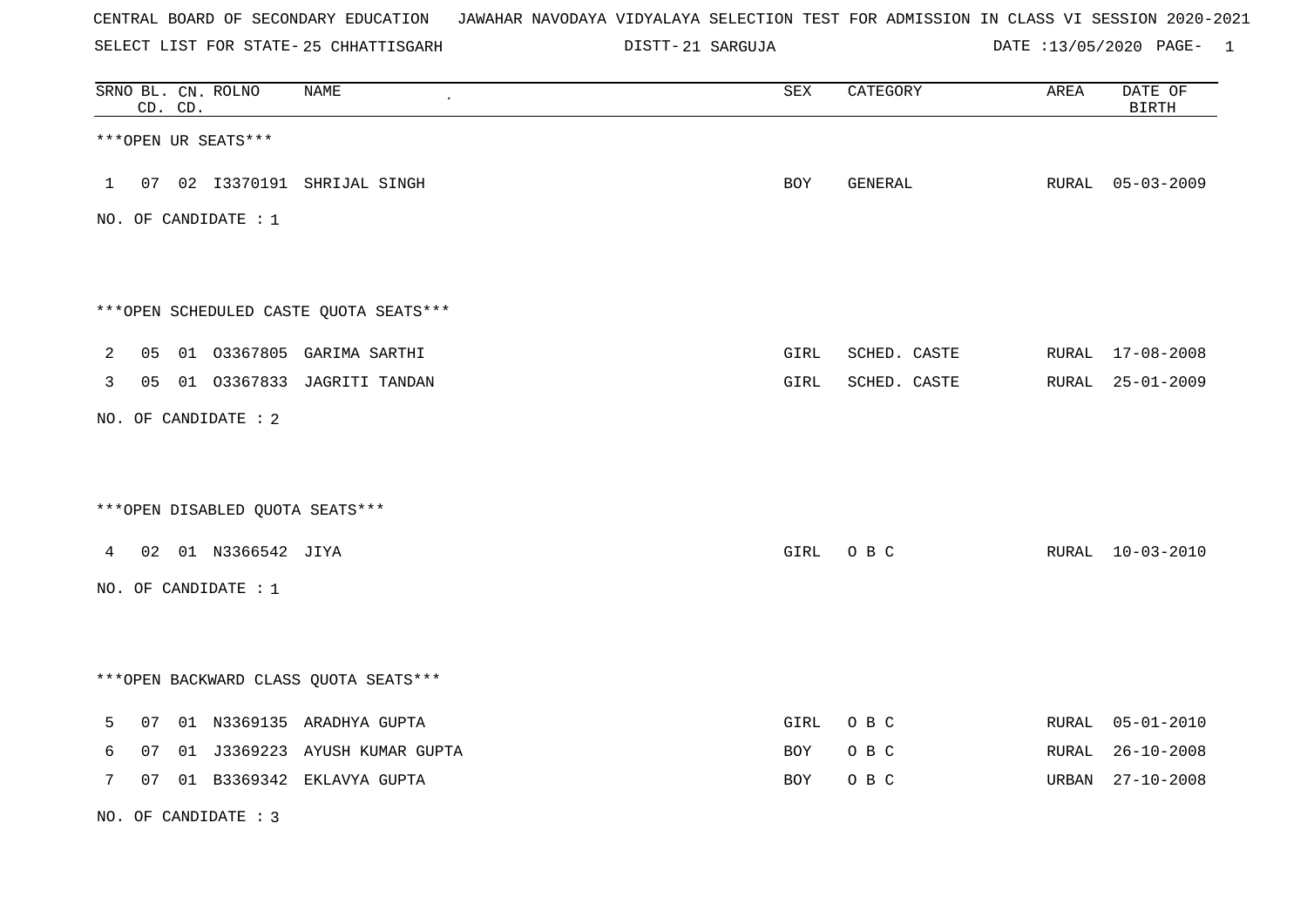SELECT LIST FOR STATE- DISTT- 25 CHHATTISGARH

21 SARGUJA DATE :13/05/2020 PAGE- 2

|                                         | SRNO BL. CN. ROLNO<br>CD. CD. |  | NAME                              | SEX        | CATEGORY     | AREA  | DATE OF<br><b>BIRTH</b> |
|-----------------------------------------|-------------------------------|--|-----------------------------------|------------|--------------|-------|-------------------------|
| ***OPEN SCHEDULED TRIBE QUOTA SEATS***  |                               |  |                                   |            |              |       |                         |
| 8                                       | 04                            |  | 01 L3367180 AMIT PAIKRA           | <b>BOY</b> | SCHED. TRIBE | RURAL | $05 - 03 - 2010$        |
| 9                                       | 07                            |  | 01 L3369235 BHANU PRATAP SINGH    | BOY        | SCHED. TRIBE | RURAL | $26 - 04 - 2009$        |
| 10                                      | 07                            |  | 01 P3369406 ISHA TOPPO            | GIRL       | SCHED. TRIBE | RURAL | $31 - 08 - 2008$        |
| NO. OF CANDIDATE : 3                    |                               |  |                                   |            |              |       |                         |
|                                         |                               |  |                                   |            |              |       |                         |
|                                         |                               |  |                                   |            |              |       |                         |
| ***RURAL OPEN SEATS***                  |                               |  |                                   |            |              |       |                         |
| 11                                      | 01                            |  | 01 L3366078 HIMANSHU PAIKRA       | BOY        | SCHED. TRIBE | RURAL | $02 - 05 - 2009$        |
| 12                                      | 02                            |  | 01 M3366544 KAHKASHAN NOOR FATIMA | GIRL       | GENERAL      | RURAL | $02 - 01 - 2009$        |
| 13                                      | 03                            |  | 01 L3366882 DEEPANSHU RAJ MINJ    | BOY        | SCHED. TRIBE | RURAL | $24 - 08 - 2009$        |
| 14                                      | 04                            |  | 01 I3367339 MD. SABIR HASAN       | <b>BOY</b> | GENERAL      | RURAL | $18 - 02 - 2008$        |
| 15                                      | 05                            |  | 01 J3367551 AKSHAT PATEL          | <b>BOY</b> | O B C        | RURAL | $22 - 04 - 2009$        |
| 16                                      | 06                            |  | 01 J3368866 VIVEK KUMAR YADAV     | <b>BOY</b> | O B C        | RURAL | $09 - 09 - 2007$        |
| 17                                      | 07                            |  | 02 I3369690 NAITIK AGRAWAL        | BOY        | GENERAL      | RURAL | $22 - 03 - 2009$        |
| NO. OF CANDIDATE : 7                    |                               |  |                                   |            |              |       |                         |
|                                         |                               |  |                                   |            |              |       |                         |
|                                         |                               |  |                                   |            |              |       |                         |
| ***RURAL SCHEDULED CASTE QUOTA SEATS*** |                               |  |                                   |            |              |       |                         |
| 18                                      | 01                            |  | 01 K3365909 AKHILESH KUMAR NAYAK  | <b>BOY</b> | SCHED. CASTE | RURAL | $30 - 04 - 2008$        |
| 19                                      | 03                            |  | 01 03366914 JHARNA CHAUHAN        | GIRL       | SCHED. CASTE | RURAL | $09 - 03 - 2009$        |
| 20                                      | 06                            |  | 01 K3368535 AYUSH KUMAR DOHARE    | BOY        | SCHED. CASTE | RURAL | $29 - 01 - 2008$        |
| 21                                      | 06                            |  | 01 K3368756 SAIMAN VERMA          | <b>BOY</b> | SCHED. CASTE | RURAL | $14 - 07 - 2009$        |

22 06 01 K3368872 YOURAJ BOY SCHED. CASTE RURAL 28-07-2009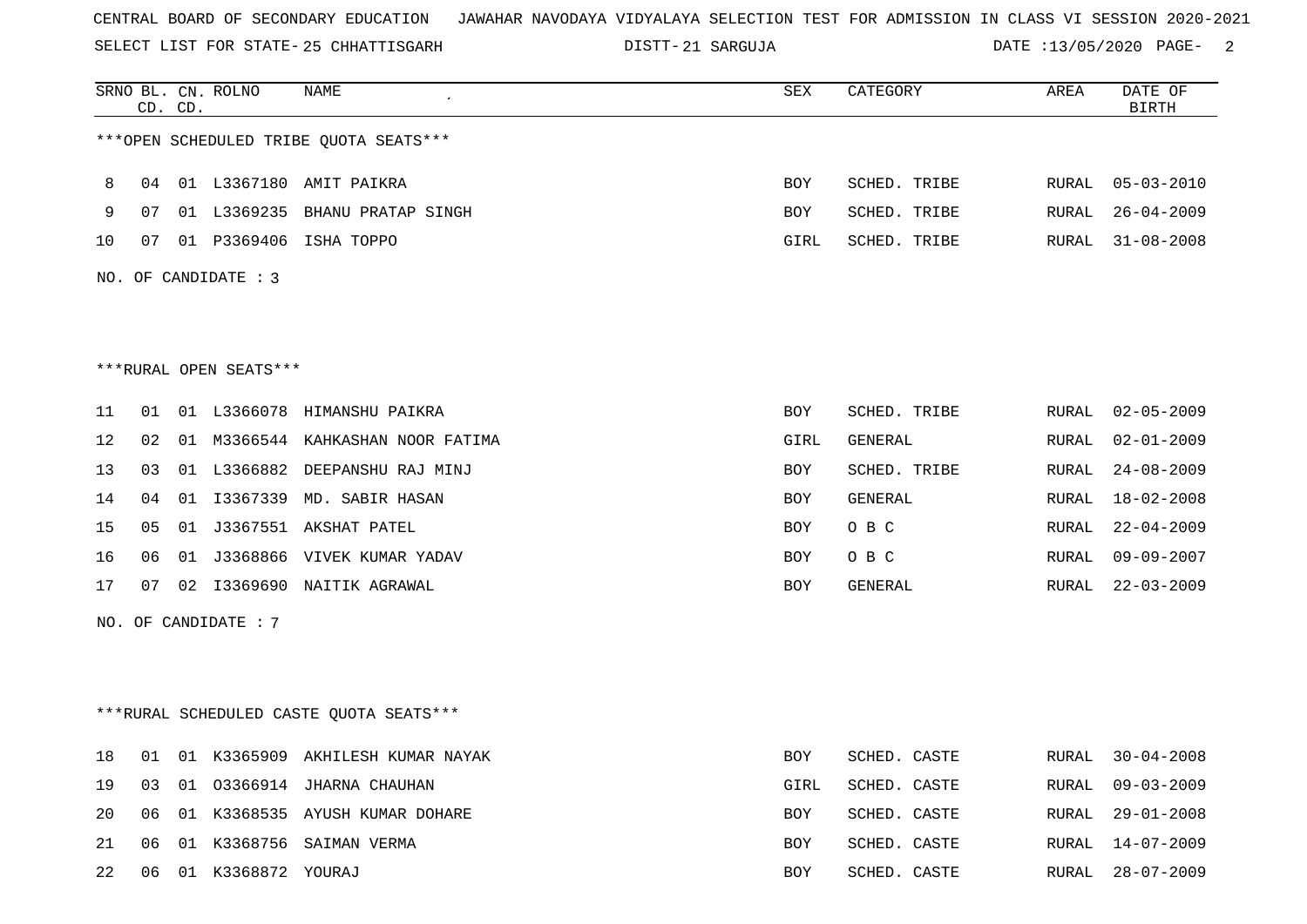| CENTRAL BOARD OF SECONDARY EDUCATION – JAWAHAR NAVODAYA VIDYALAYA SELECTION TEST FOR ADMISSION IN CLASS VI SESSION 2020-2021 |  |
|------------------------------------------------------------------------------------------------------------------------------|--|
|------------------------------------------------------------------------------------------------------------------------------|--|

SELECT LIST FOR STATE- DISTT- 25 CHHATTISGARH

DISTT-21 SARGUJA 2020 DATE :13/05/2020 PAGE- 3

|    | CD. CD. |    | SRNO BL. CN. ROLNO   | NAME                                    | SEX        | CATEGORY     | AREA  | DATE OF<br><b>BIRTH</b> |
|----|---------|----|----------------------|-----------------------------------------|------------|--------------|-------|-------------------------|
|    |         |    | NO. OF CANDIDATE : 5 |                                         |            |              |       |                         |
|    |         |    |                      |                                         |            |              |       |                         |
|    |         |    |                      |                                         |            |              |       |                         |
|    |         |    |                      | *** RURAL BACKWARD CLASS QUOTA SEATS*** |            |              |       |                         |
| 23 | 02      |    |                      | 01 N3366643 NAINCY THAKUR               | GIRL       | O B C        | RURAL | $24 - 04 - 2010$        |
| 24 | 04      | 01 |                      | J3367283 KRIPANSHU YADAV                | BOY        | O B C        | RURAL | $01 - 01 - 2009$        |
| 25 | 05      | 01 | J3367559             | AMAN GUPTA                              | <b>BOY</b> | O B C        | RURAL | $19 - 06 - 2009$        |
| 26 | 06      |    |                      | 01 J3368457 ABHINAV YADAV               | BOY        | O B C        | RURAL | $26 - 02 - 2010$        |
| 27 | 06      | 01 |                      | J3368486 ANISH YADAV                    | BOY        | O B C        | RURAL | $21 - 08 - 2008$        |
| 28 | 07      |    |                      | 01 N3369294 DEEPIKA YADAV               | GIRL       | O B C        | RURAL | $16 - 06 - 2010$        |
| 29 | 07      |    |                      | 01 J3369364 GAURAV SADAWARTI            | <b>BOY</b> | O B C        | RURAL | $06 - 08 - 2008$        |
| 30 | 07      |    |                      | 01 J3369378 HARSH GUPTA                 | <b>BOY</b> | O B C        | RURAL | $12 - 05 - 2010$        |
|    |         |    | NO. OF CANDIDATE : 8 |                                         |            |              |       |                         |
|    |         |    |                      |                                         |            |              |       |                         |
|    |         |    |                      |                                         |            |              |       |                         |
|    |         |    |                      | ***RURAL SCHEDULED TRIBE QUOTA SEATS*** |            |              |       |                         |
| 31 | 01      |    |                      | 01 P3366230 PRIYA SINGH                 | GIRL       | SCHED. TRIBE | RURAL | $28 - 12 - 2008$        |
| 32 | 01      |    |                      | 01 P3366378 TRIPTI SINGH                | GIRL       | SCHED. TRIBE | RURAL | $04 - 01 - 2009$        |
| 33 | 01      |    |                      | 01 L3366390 VIRENDRA KUMAR              | BOY        | SCHED. TRIBE | RURAL | $10 - 10 - 2009$        |
| 34 | 02      |    | 01 L3366690          | PUSPENDR SINGH                          | BOY        | SCHED. TRIBE | RURAL | $21 - 12 - 2009$        |
| 35 | 05      |    | 01 P3367882          | KAUSHALI PAIKRA                         | GIRL       | SCHED. TRIBE | RURAL | $11 - 10 - 2009$        |
| 36 | 06      |    |                      | 01 P3368665 MUNMUN PAINKRA              | GIRL       | SCHED. TRIBE | RURAL | $19 - 08 - 2009$        |
| 37 | 06      |    |                      | 01 L3368679 NIRAKAAR NAAG               | <b>BOY</b> | SCHED. TRIBE | RURAL | $20 - 09 - 2008$        |
| 38 | 07      |    |                      | 01 L3369211 AVINASH BARA                | BOY        | SCHED. TRIBE | RURAL | $29 - 07 - 2007$        |
| 39 | 07      |    |                      | 02 P3369688 NAINCY PRIYA LAKRA          | GIRL       | SCHED. TRIBE | RURAL | 14-08-2009              |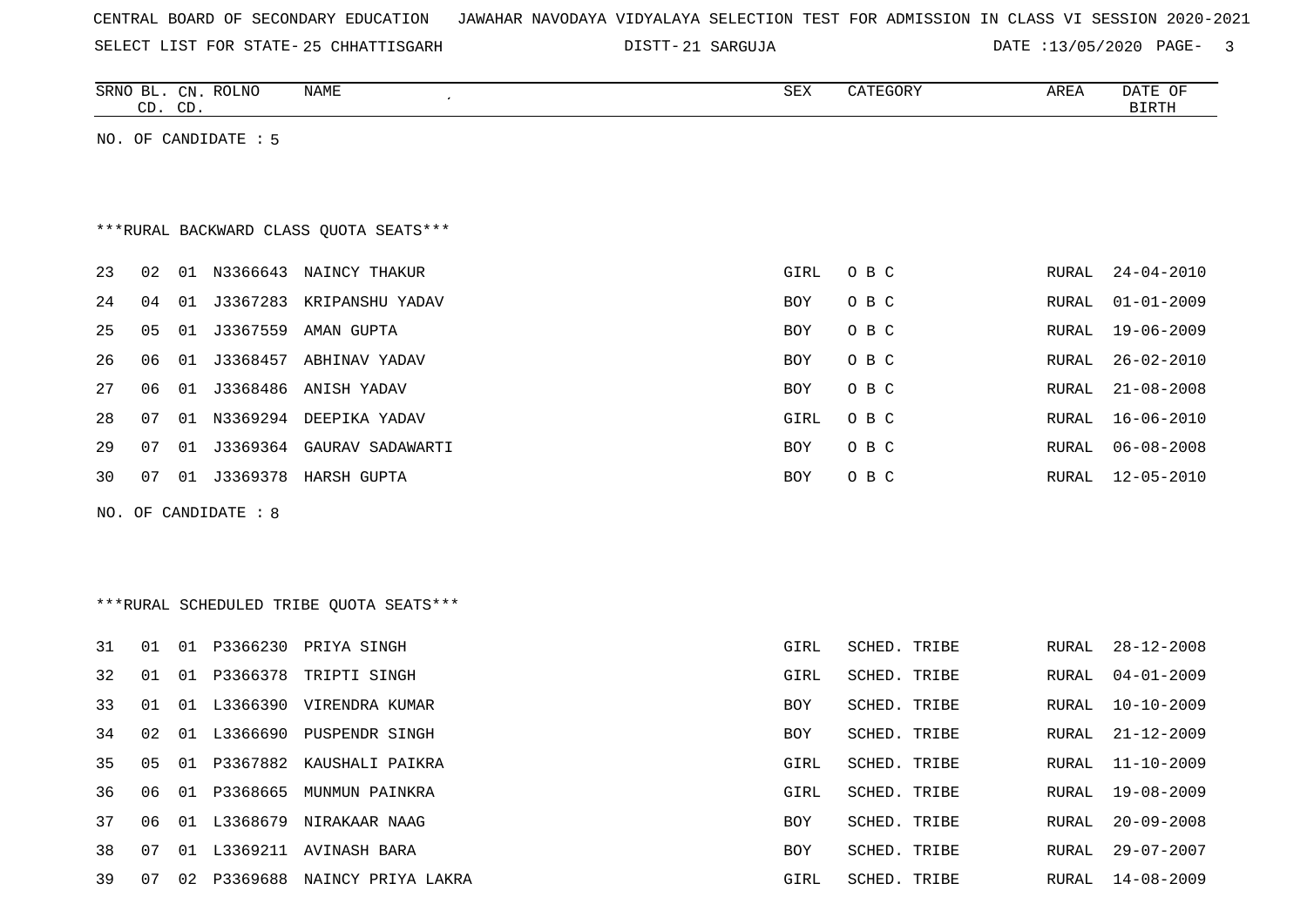| CENTRAL BOARD OF SECONDARY EDUCATION – JAWAHAR NAVODAYA VIDYALAYA SELECTION TEST FOR ADMISSION IN CLASS VI SESSION 2020-2021 |  |  |  |  |  |  |  |
|------------------------------------------------------------------------------------------------------------------------------|--|--|--|--|--|--|--|
|------------------------------------------------------------------------------------------------------------------------------|--|--|--|--|--|--|--|

SELECT LIST FOR STATE- DISTT- 25 CHHATTISGARH 21 SARGUJA DATE :13/05/2020 PAGE- 4

| SRNO BL. CN. ROLNO<br>NAME<br>CD. CD.   | SEX  | CATEGORY     | AREA | DATE OF<br>BIRTH |
|-----------------------------------------|------|--------------|------|------------------|
| ***RURAL SCHEDULED TRIBE QUOTA SEATS*** |      |              |      |                  |
| 02 P3370143 SHAILVI BARA<br>40<br>07    | GIRL | SCHED. TRIBE |      | RURAL 16-01-2009 |
| NO. OF CANDIDATE : $10$                 |      |              |      |                  |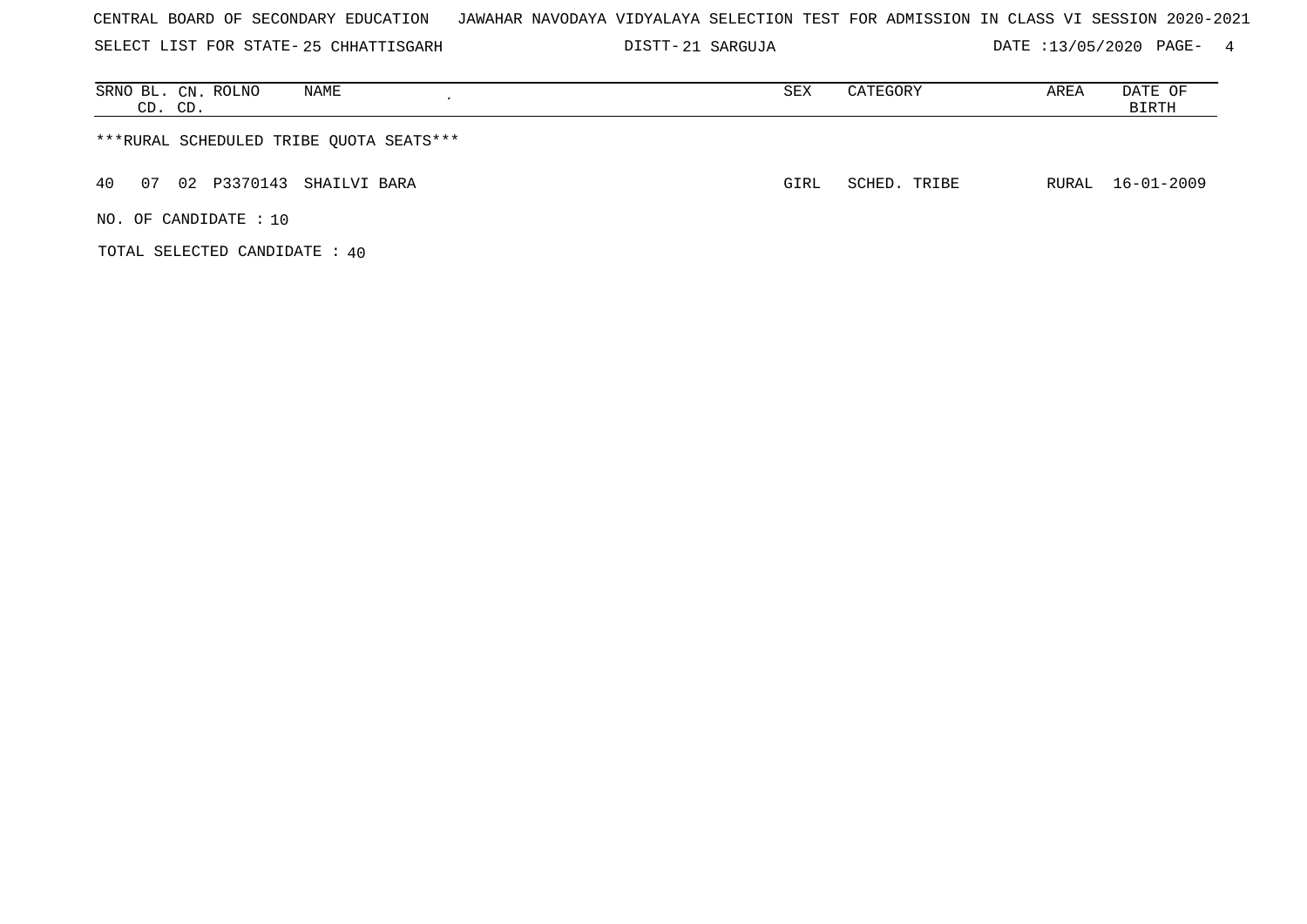SELECT LIST FOR STATE- DISTT- 25 CHHATTISGARH

22 MUNGELI DATE :13/05/2020 PAGE- 1

|   |    | CD. CD. | SRNO BL. CN. ROLNO   | NAME                                   | SEX        | CATEGORY     | AREA  | DATE OF<br><b>BIRTH</b> |
|---|----|---------|----------------------|----------------------------------------|------------|--------------|-------|-------------------------|
|   |    |         | ***OPEN UR SEATS***  |                                        |            |              |       |                         |
| 1 | 01 |         |                      | 02 N3371261 RADHIKA NISHAD             | GIRL       | O B C        |       | RURAL 14-04-2009        |
| 2 |    |         |                      | 02 02 E3372448 PALAK ROOPWANI          | GIRL       | GENERAL      |       | URBAN 11-03-2009        |
|   |    |         | NO. OF CANDIDATE : 2 |                                        |            |              |       |                         |
|   |    |         |                      | ***OPEN SCHEDULED CASTE QUOTA SEATS*** |            |              |       |                         |
| 3 | 01 |         |                      | 02 K3371149 PANKAJ BAGHEL              | BOY        | SCHED. CASTE |       | RURAL 09-04-2009        |
| 4 | 02 |         |                      | 01 K3371782 AKHILESH KOSHALE           | BOY        | SCHED. CASTE | RURAL | 11-11-2008              |
| 5 |    |         |                      | 02 02 K3372374 MUKESH KUMAR            | <b>BOY</b> | SCHED. CASTE |       | RURAL 19-12-2009        |
|   |    |         | NO. OF CANDIDATE : 3 |                                        |            |              |       |                         |
|   |    |         |                      | ***OPEN DISABLED QUOTA SEATS***        |            |              |       |                         |
| 6 | 01 |         |                      | 01 E3370744 HANSHIKA RAJPUT            | GIRL       | GENERAL      |       | URBAN 24-09-2009        |
|   |    |         | NO. OF CANDIDATE: 1  |                                        |            |              |       |                         |
|   |    |         |                      | *** OPEN BACKWARD CLASS QUOTA SEATS*** |            |              |       |                         |
|   |    |         |                      |                                        |            |              |       |                         |
| 7 | 02 |         |                      | 01 J3371796 ANISH KUMAR                | BOY        | O B C        | RURAL | $10 - 09 - 2009$        |
| 8 | 02 |         |                      | 01 N3371904 CHANDANI SAHU              | GIRL       | O B C        | RURAL | 05-01-2009              |
| 9 | 02 |         |                      | 01 J3372212 KRISHNA KUMAR SAHU         | BOY        | O B C        | RURAL | 18-12-2009              |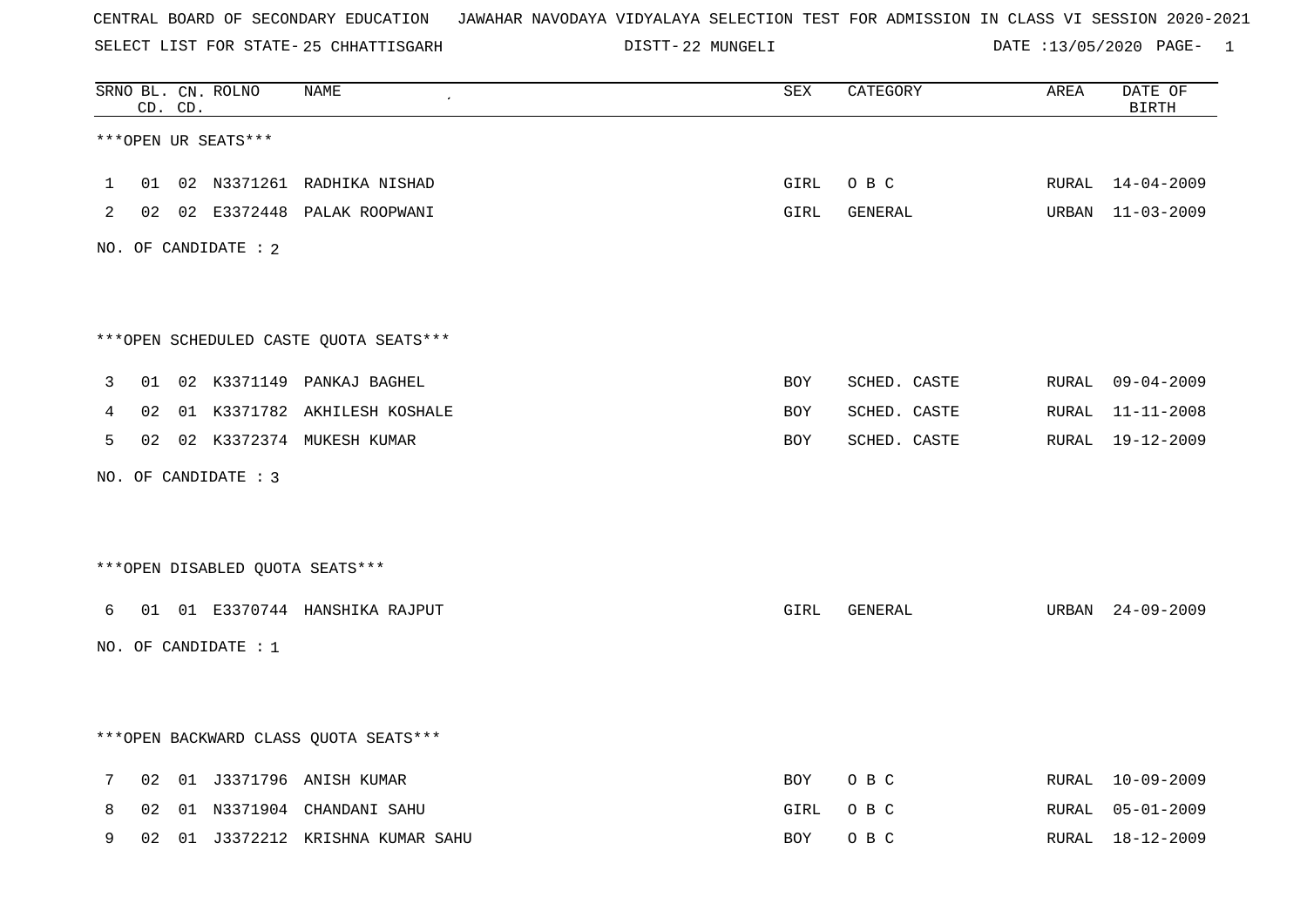| CENTRAL BOARD OF SECONDARY EDUCATION – JAWAHAR NAVODAYA VIDYALAYA SELECTION TEST FOR ADMISSION IN CLASS VI SESSION 2020-2021 |  |  |
|------------------------------------------------------------------------------------------------------------------------------|--|--|
|------------------------------------------------------------------------------------------------------------------------------|--|--|

SELECT LIST FOR STATE- DISTT- 25 CHHATTISGARH 22 MUNGELI DATE :13/05/2020 PAGE- 2

|    | CD. CD. |    | SRNO BL. CN. ROLNO     | <b>NAME</b>                            | SEX        | CATEGORY     | AREA         | DATE OF<br><b>BIRTH</b> |
|----|---------|----|------------------------|----------------------------------------|------------|--------------|--------------|-------------------------|
|    |         |    | NO. OF CANDIDATE : 3   |                                        |            |              |              |                         |
|    |         |    |                        | ***OPEN SCHEDULED TRIBE QUOTA SEATS*** |            |              |              |                         |
| 10 | 03      |    |                        | 05 P3374596 SUMAN MRKAM                | GIRL       | SCHED. TRIBE | RURAL        | $28 - 10 - 2008$        |
|    |         |    | NO. OF CANDIDATE : $1$ |                                        |            |              |              |                         |
|    |         |    |                        |                                        |            |              |              |                         |
|    |         |    | ***RURAL OPEN SEATS*** |                                        |            |              |              |                         |
| 11 | 01      |    |                        | 01 J3370519 AYUSH KUMAR                | <b>BOY</b> | O B C        | RURAL        | $01 - 01 - 2010$        |
| 12 | 01      | 01 | I3370650               | DHURW PRATAP RAJPUT                    | <b>BOY</b> | GENERAL      | <b>RURAL</b> | $24 - 07 - 2008$        |
| 13 | 01      |    |                        | 01 J3370755 HARSH JAISWAL              | BOY        | O B C        | RURAL        | $06 - 02 - 2009$        |
| 14 | 01      |    | 03 13371641            | TUSHAR                                 | <b>BOY</b> | GENERAL      | <b>RURAL</b> | $06 - 06 - 2009$        |
| 15 | 02      | 01 |                        | J3371740 AADITYA YADAV                 | <b>BOY</b> | O B C        | <b>RURAL</b> | $12 - 02 - 2010$        |
| 16 | 02      | 02 | N3372265               | KU PUSHPANJALI SAHU                    | GIRL       | O B C        | <b>RURAL</b> | $18 - 04 - 2008$        |
| 17 | 02      | 03 | I3372882               | UTSAV SHUKLA                           | <b>BOY</b> | GENERAL      | <b>RURAL</b> | $01 - 06 - 2008$        |
| 18 | 03      |    |                        | 01 J3373120 ARVIND SAHU                | BOY        | O B C        | RURAL        | $03 - 10 - 2009$        |
| 19 | 03      |    |                        | 04 L3374334 ROSHAN KORAM               | BOY        | SCHED. TRIBE | <b>RURAL</b> | $08 - 01 - 2010$        |
| 20 | 03      |    |                        | 04 N3374402 SAKSHI RAJPUT              | GIRL       | O B C        | RURAL        | $01 - 08 - 2009$        |
|    |         |    | NO. OF CANDIDATE : 10  |                                        |            |              |              |                         |

\*\*\*RURAL SCHEDULED CASTE QUOTA SEATS\*\*\*

| $\cap$ $\cap$ | $\bigcap$ 1 |             | 17370723 i | GAURAV KHANDEKAR  | ⊽רת | スペHヱレ | ◠ձའͲϜ                         | RURAL        | $01 - 01 - 2009$ |
|---------------|-------------|-------------|------------|-------------------|-----|-------|-------------------------------|--------------|------------------|
| າ າ           | . በ 1       | $\bigcap$ 1 | K3370728   | GHANSHAYAM BAGHEL | BOY | חתטרס | $\cap$ $\wedge$ $\cap$ $\Box$ | <b>RURAL</b> | 10-05-2009       |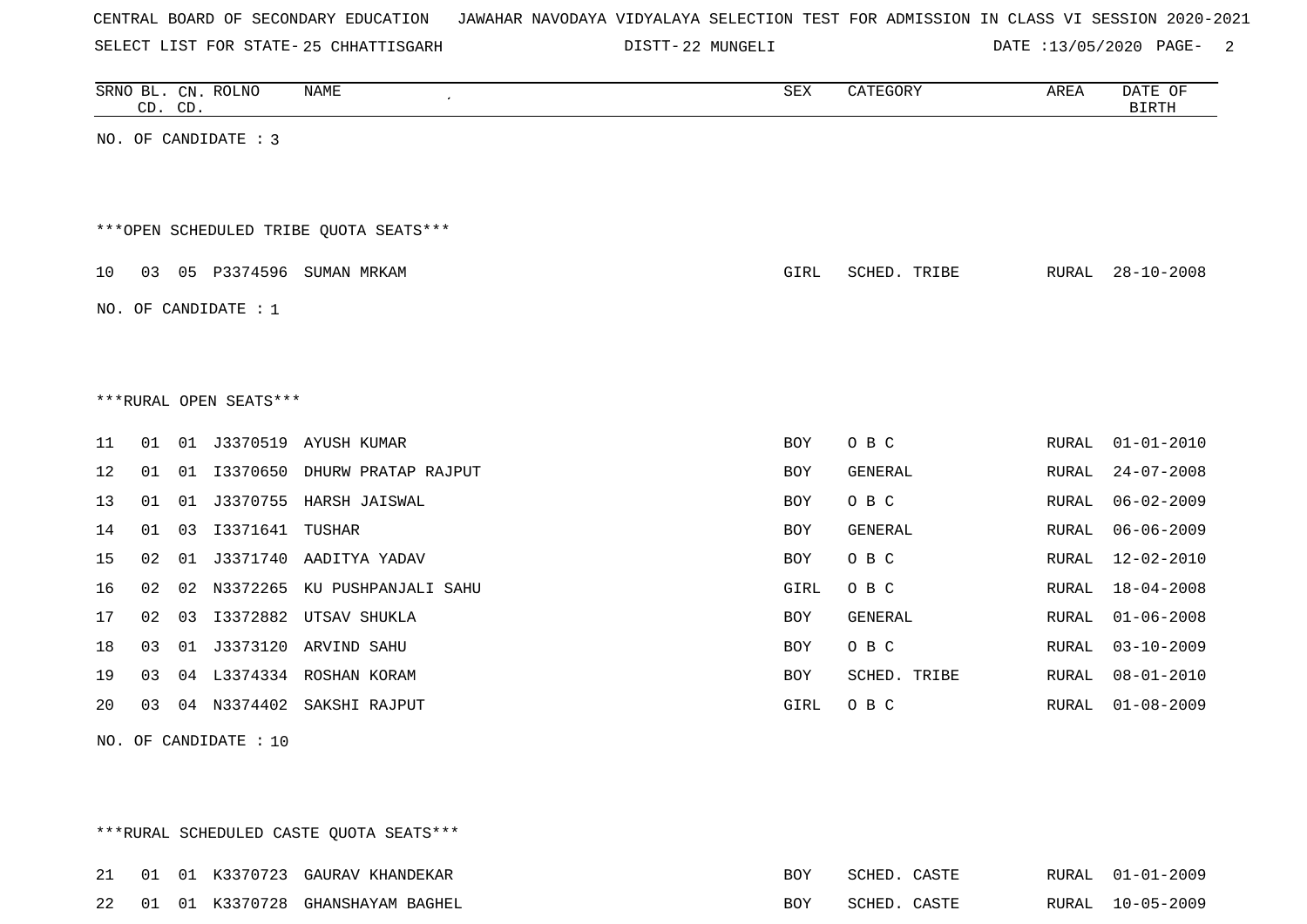SELECT LIST FOR STATE- DISTT- 25 CHHATTISGARH

22 MUNGELI DATE :13/05/2020 PAGE- 3

|    |    | CD. CD. | SRNO BL. CN. ROLNO   | <b>NAME</b><br>$\epsilon$               | SEX        | CATEGORY     | AREA  | DATE OF<br><b>BIRTH</b> |
|----|----|---------|----------------------|-----------------------------------------|------------|--------------|-------|-------------------------|
|    |    |         |                      | ***RURAL SCHEDULED CASTE OUOTA SEATS*** |            |              |       |                         |
| 23 | 01 |         |                      | 02 K3370906 KRISHN KUMAR JANGADE        | <b>BOY</b> | SCHED. CASTE | RURAL | $05 - 08 - 2009$        |
| 24 | 02 |         |                      | 01 03372118 JANVI JANGDE                | GIRL       | SCHED. CASTE | RURAL | $21 - 02 - 2009$        |
| 25 | 02 | 03      |                      | 03372647 RITIKA KHANDE                  | GIRL       | SCHED. CASTE | RURAL | $31 - 10 - 2008$        |
| 26 | 02 | 03      | 03372687             | SAKSHI MANGESHKAR                       | GIRL       | SCHED. CASTE | RURAL | $17 - 10 - 2008$        |
| 27 | 02 | 03      |                      | 03372842 TANISHA KHANDE                 | GIRL       | SCHED. CASTE | RURAL | $06 - 10 - 2009$        |
| 28 | 03 | 02      |                      | 03373456 HEERAMANI JANGADE              | GIRL       | SCHED. CASTE | RURAL | $20 - 06 - 2008$        |
| 29 | 03 |         |                      | 02 03373730 KUMARI PRITI                | GIRL       | SCHED. CASTE | RURAL | $05 - 05 - 2009$        |
|    |    |         | NO. OF CANDIDATE : 9 |                                         |            |              |       |                         |
|    |    |         |                      |                                         |            |              |       |                         |
|    |    |         |                      |                                         |            |              |       |                         |
|    |    |         |                      | *** RURAL BACKWARD CLASS QUOTA SEATS*** |            |              |       |                         |
| 30 | 01 |         |                      | 01 N3370477 ANKITA SAHU                 | GIRL       | O B C        | RURAL | $18 - 10 - 2008$        |
| 31 | 01 |         |                      | 01 J3370569 CHAITANYA SAHU              | BOY        | O B C        | RURAL | $01 - 11 - 2009$        |
| 32 | 01 |         | 01 J3370630 DEV SAHU |                                         | <b>BOY</b> | O B C        | RURAL | $07 - 09 - 2009$        |
| 33 | 01 |         |                      | 02 J3371070 NAGESH NISHAD               | BOY        | O B C        | RURAL | $17 - 08 - 2009$        |
| 34 | 01 |         |                      | 02 J3371125 NILESH KUMAR                | BOY        | O B C        | RURAL | $15 - 09 - 2009$        |
| 35 | 01 | 02      |                      | N3371174 POONAM KAIWART                 | GIRL       | O B C        | RURAL | $24 - 08 - 2009$        |
| 36 | 01 | 03      |                      | J3371667 VEDPRAKASH SAHU                | BOY.       | O B C        | RURAL | $25 - 05 - 2009$        |
| 37 | 03 |         |                      | 01 J3373125 ASHA RAM PATEL              | <b>BOY</b> | O B C        | RURAL | $05 - 02 - 2009$        |
|    |    |         | NO. OF CANDIDATE : 8 |                                         |            |              |       |                         |

\*\*\*RURAL SCHEDULED TRIBE QUOTA SEATS\*\*\*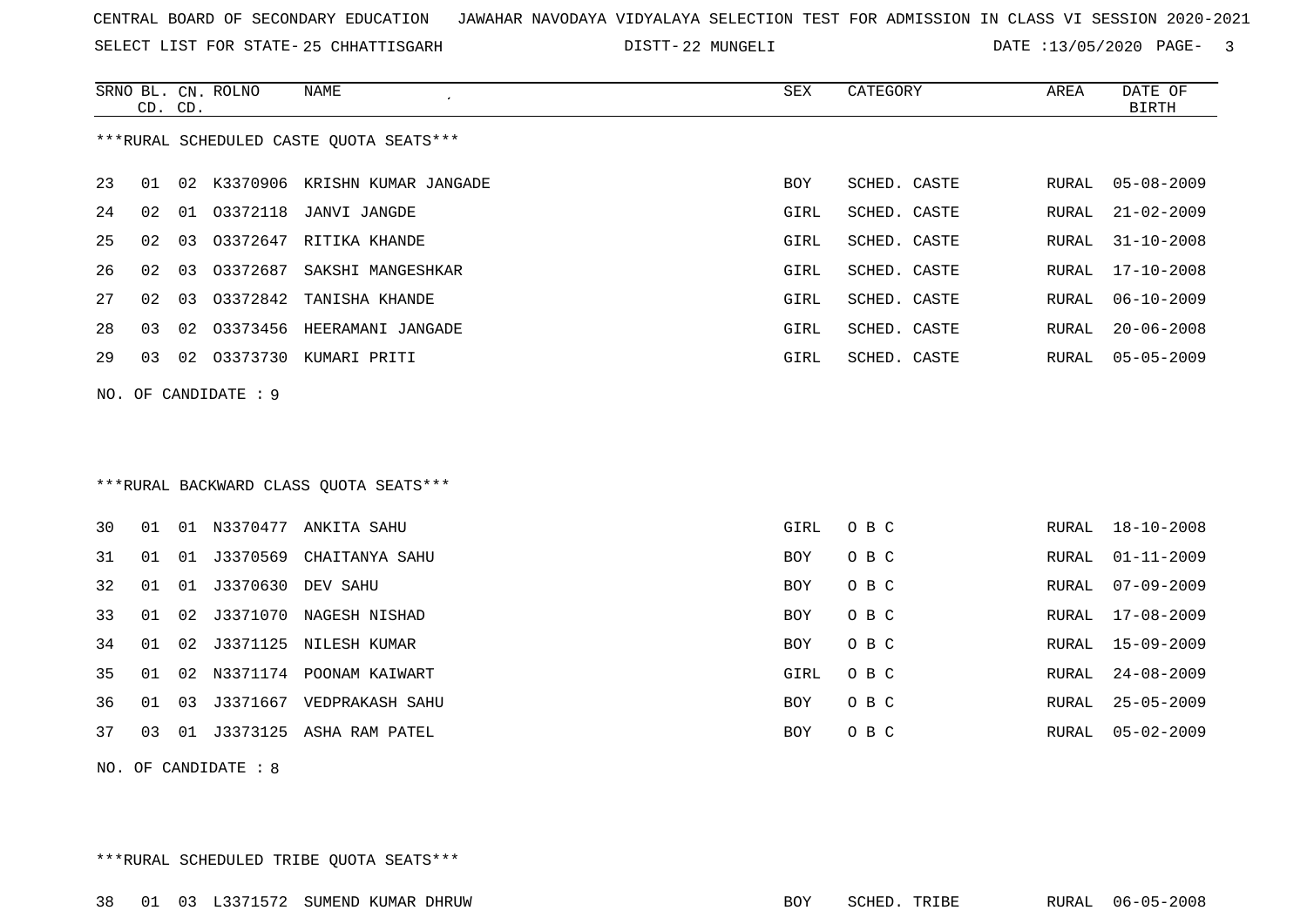SELECT LIST FOR STATE- DISTT- 25 CHHATTISGARH

22 MUNGELI DATE :13/05/2020 PAGE- 4

| NAME<br>SRNO BL. CN. ROLNO<br>CD. CD.           | SEX        | CATEGORY     | AREA  | DATE OF<br>BIRTH |  |  |  |  |  |  |  |  |  |
|-------------------------------------------------|------------|--------------|-------|------------------|--|--|--|--|--|--|--|--|--|
| ***RURAL SCHEDULED TRIBE QUOTA SEATS***         |            |              |       |                  |  |  |  |  |  |  |  |  |  |
| 01 P3373328 DIPTI DHRUW<br>39<br>03             | GIRL       | SCHED. TRIBE | RURAL | 19-08-2009       |  |  |  |  |  |  |  |  |  |
| L3373392 GAURAV PRATAP DHRUWA<br>40<br>01<br>03 | <b>BOY</b> | SCHED. TRIBE | RURAL | 26-04-2009       |  |  |  |  |  |  |  |  |  |
| NO. OF CANDIDATE : $3$                          |            |              |       |                  |  |  |  |  |  |  |  |  |  |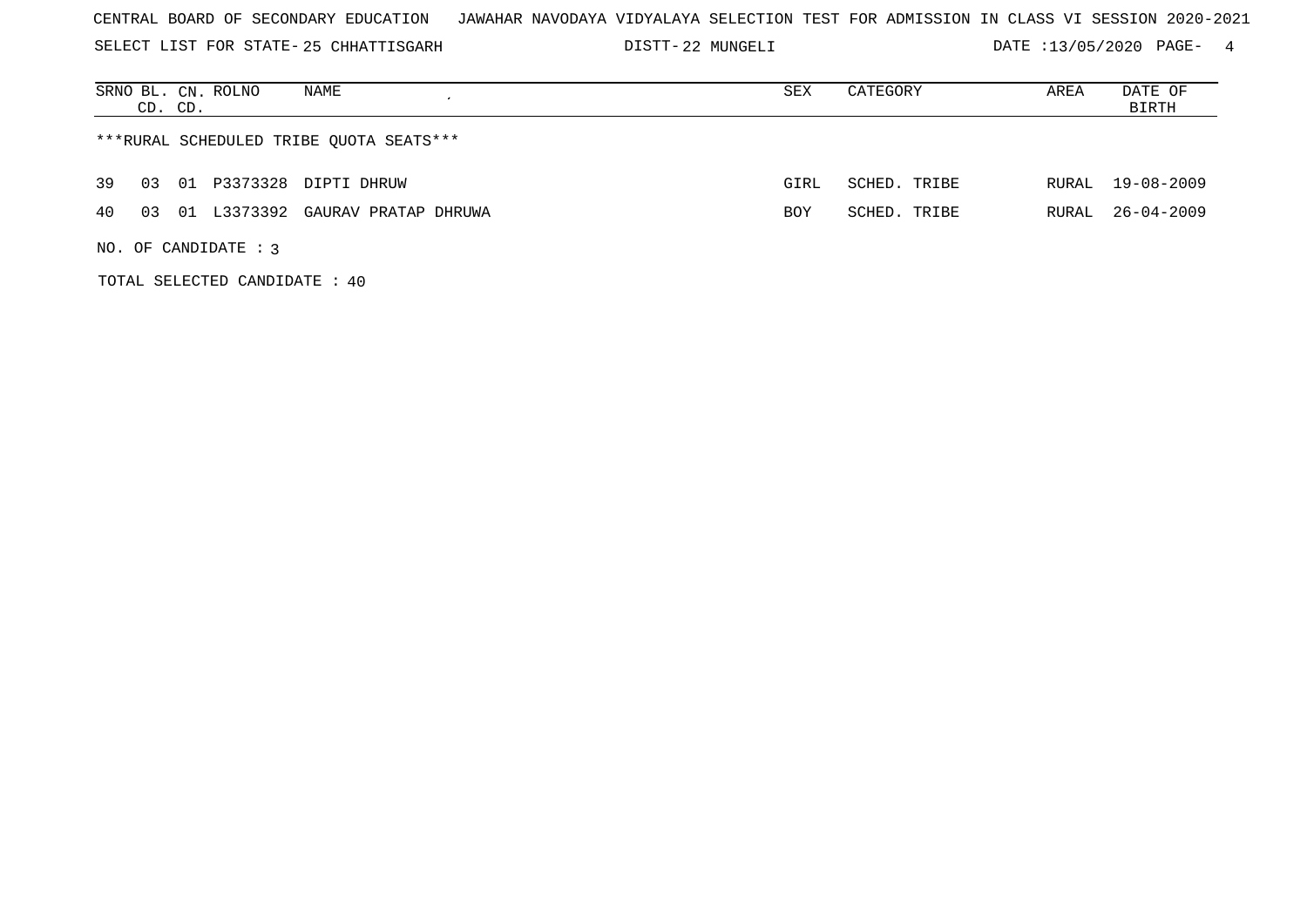SELECT LIST FOR STATE- DISTT- 25 CHHATTISGARH

23 SUKMA - I DATE :13/05/2020 PAGE- 1

|    |    | CD. CD. | SRNO BL. CN. ROLNO   | <b>NAME</b>                             | <b>SEX</b> | CATEGORY     | AREA  | DATE OF<br><b>BIRTH</b> |
|----|----|---------|----------------------|-----------------------------------------|------------|--------------|-------|-------------------------|
|    |    |         | ***OPEN UR SEATS***  |                                         |            |              |       |                         |
| 1  | 01 |         |                      | 01 P3375060 KU.TWINKAL DHRUVE           | GIRL       | SCHED. TRIBE |       | RURAL 29-09-2009        |
| 2  |    |         |                      | 01 03 P3375575 YUKTI NETAM              | GIRL       | SCHED. TRIBE |       | RURAL 02-08-2009        |
|    |    |         | NO. OF CANDIDATE : 2 |                                         |            |              |       |                         |
|    |    |         |                      | *** OPEN SCHEDULED CASTE QUOTA SEATS*** |            |              |       |                         |
| 3  |    |         |                      | 01 02 H3375346 PURVA KARTAM             | GIRL       | SCHED. TRIBE | URBAN | 18-05-2010              |
| 4  |    |         |                      | 01 03 H3375418 SIMRAN SODI              | GIRL       | SCHED. TRIBE | URBAN | 07-11-2009              |
|    |    |         | NO. OF CANDIDATE : 2 |                                         |            |              |       |                         |
|    |    |         |                      | *** OPEN BACKWARD CLASS QUOTA SEATS***  |            |              |       |                         |
| 5  | 01 |         |                      | 01 B3374801 AAGAZ KUMAR                 | BOY        | O B C        |       | URBAN 15-05-2010        |
| 6  | 01 |         |                      | 02 F3375257 PALAK NAYAK                 | GIRL       | O B C        | URBAN | 19-06-2010              |
| 7  |    |         |                      | 01 02 B3375349 PURVANSH YADAV           | BOY        | O B C        | URBAN | $30 - 06 - 2010$        |
|    |    |         | NO. OF CANDIDATE : 3 |                                         |            |              |       |                         |
|    |    |         |                      |                                         |            |              |       |                         |
|    |    |         |                      | ***OPEN SCHEDULED TRIBE QUOTA SEATS***  |            |              |       |                         |
| 8  |    |         |                      | 01 02 L3375176 MADVI POJJA              | <b>BOY</b> | SCHED. TRIBE |       | RURAL 28-08-2008        |
| 9  | 01 |         |                      | 02 D3375240 NEELESH KUMAR THAKUR        | BOY        | SCHED. TRIBE | URBAN | 15-12-2009              |
| 10 |    |         |                      | 01 02 L3375249 PADAM GANGA              | <b>BOY</b> | SCHED. TRIBE |       | RURAL 01-01-2009        |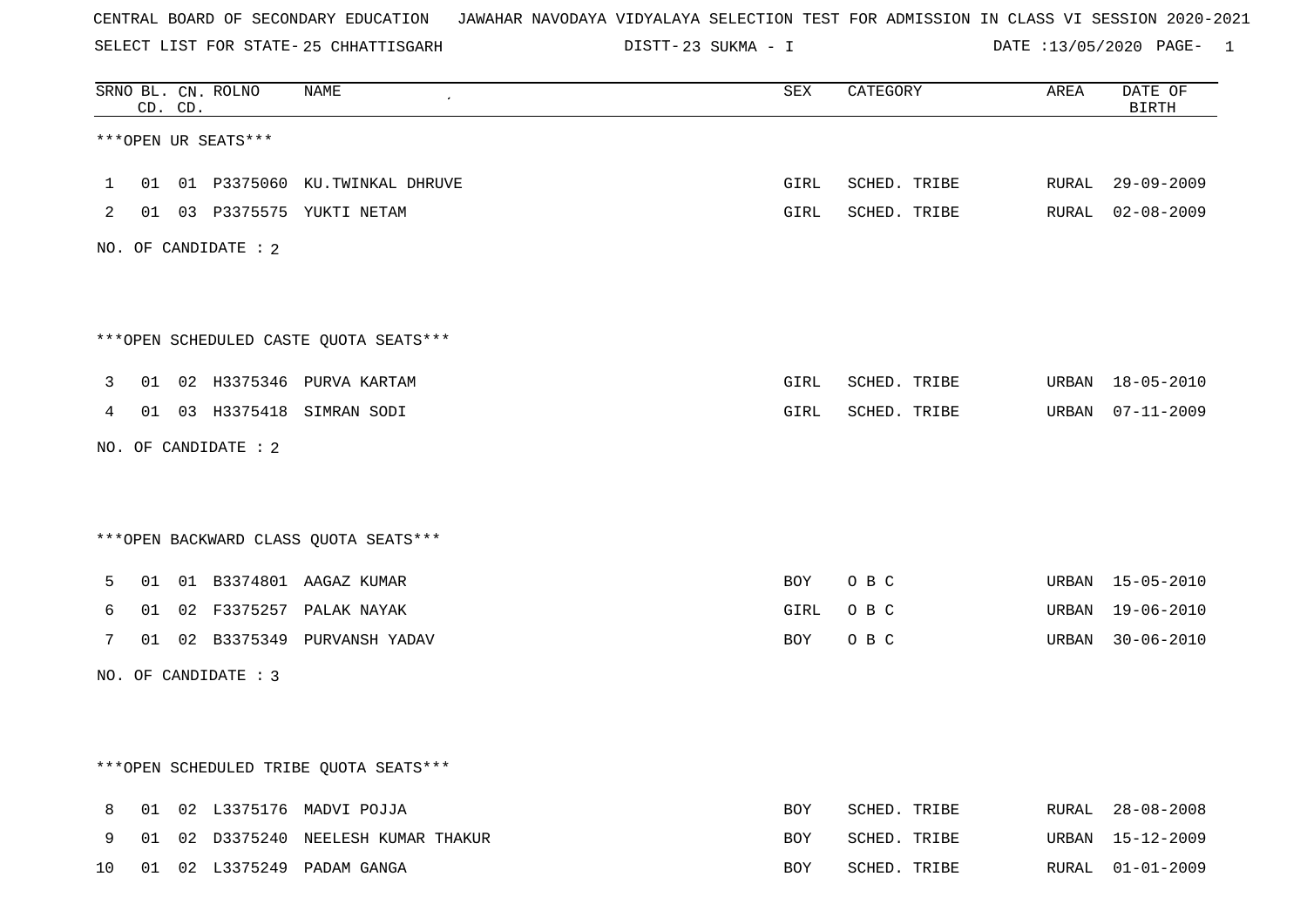|  |  |  | CENTRAL BOARD OF SECONDARY EDUCATION – JAWAHAR NAVODAYA VIDYALAYA SELECTION TEST FOR ADMISSION IN CLASS VI SESSION 2020-2021 |  |  |  |  |  |  |  |  |  |  |  |  |  |  |
|--|--|--|------------------------------------------------------------------------------------------------------------------------------|--|--|--|--|--|--|--|--|--|--|--|--|--|--|
|--|--|--|------------------------------------------------------------------------------------------------------------------------------|--|--|--|--|--|--|--|--|--|--|--|--|--|--|

SELECT LIST FOR STATE- DISTT- 25 CHHATTISGARH

23 SUKMA - I DATE :13/05/2020 PAGE- 2

| SRNO<br>ROLNO<br>NAME<br>$CN$ .<br>BГ | CDY<br>∠∟ت | GUR) | AREA | DATE<br>$\mathcal{L}$ |
|---------------------------------------|------------|------|------|-----------------------|
|                                       |            |      |      |                       |
| $\cap$<br>$\sim$<br>ر∟ب<br>ىت         |            |      |      | טייים דם<br>BIKIR     |
|                                       |            |      |      |                       |

NO. OF CANDIDATE : 3

\*\*\*RURAL OPEN SEATS\*\*\*

| 11 | 01 |    | 01 L3374988 | KAWASI LAXMAN             | BOY        | SCHED. TRIBE |       | RURAL 01-01-2011 |
|----|----|----|-------------|---------------------------|------------|--------------|-------|------------------|
| 12 | 01 | 01 |             | P3375038 KU.MADKAM JANKI  | GIRL       | SCHED. TRIBE | RURAL | 10-08-2008       |
| 13 | 01 | 01 | P3375039    | KU.MADKAM SUNITA          | GIRL       | SCHED. TRIBE |       | RURAL 04-06-2009 |
| 14 | 01 |    | 02 P3375238 | MUCHAKI VINITA            | GIRL       | SCHED. TRIBE |       | RURAL 07-05-2010 |
| 15 | 01 |    |             | 02 P3375262 PANDO RITEEKA | GIRL       | SCHED. TRIBE |       | RURAL 04-10-2008 |
| 16 | 01 |    | 03 L3375432 | SODI DEEPAK               | <b>BOY</b> | SCHED. TRIBE | RURAL | 14-08-2008       |
| 17 | 01 | 03 | P3375568    | VETTI SUMAN               | GIRL       | SCHED. TRIBE | RURAL | 15-03-2008       |
|    |    |    |             |                           |            |              |       |                  |

NO. OF CANDIDATE : 7

\*\*\*RURAL SCHEDULED CASTE QUOTA SEATS\*\*\*

|  |  | 18 01 01 L3375049 KUNJAM GANESH   | BOY  | SCHED. TRIBE | RURAL 20-10-2009 |
|--|--|-----------------------------------|------|--------------|------------------|
|  |  | 19 01 01 P3375074 MADKAM CHANDANI | GIRL | SCHED. TRIBE | RURAL 01-11-2009 |
|  |  | 20 01 02 L3375149 MADVI HAANDA    | BOY  | SCHED. TRIBE | RURAL 20-03-2009 |
|  |  | 21 01 02 L3375179 MADVI RAJU      | BOY  | SCHED. TRIBE | RURAL 19-10-2008 |
|  |  | 22 01 02 P3375246 OMEE MANDAVI    | GIRL | SCHED. TRIBE | RURAL 02-01-2009 |
|  |  |                                   |      |              |                  |

NO. OF CANDIDATE : 5

\*\*\*RURAL BACKWARD CLASS QUOTA SEATS\*\*\*

23 01 01 N3374960 KARUNA NAYAK GIRL O B C RURAL 08-09-2008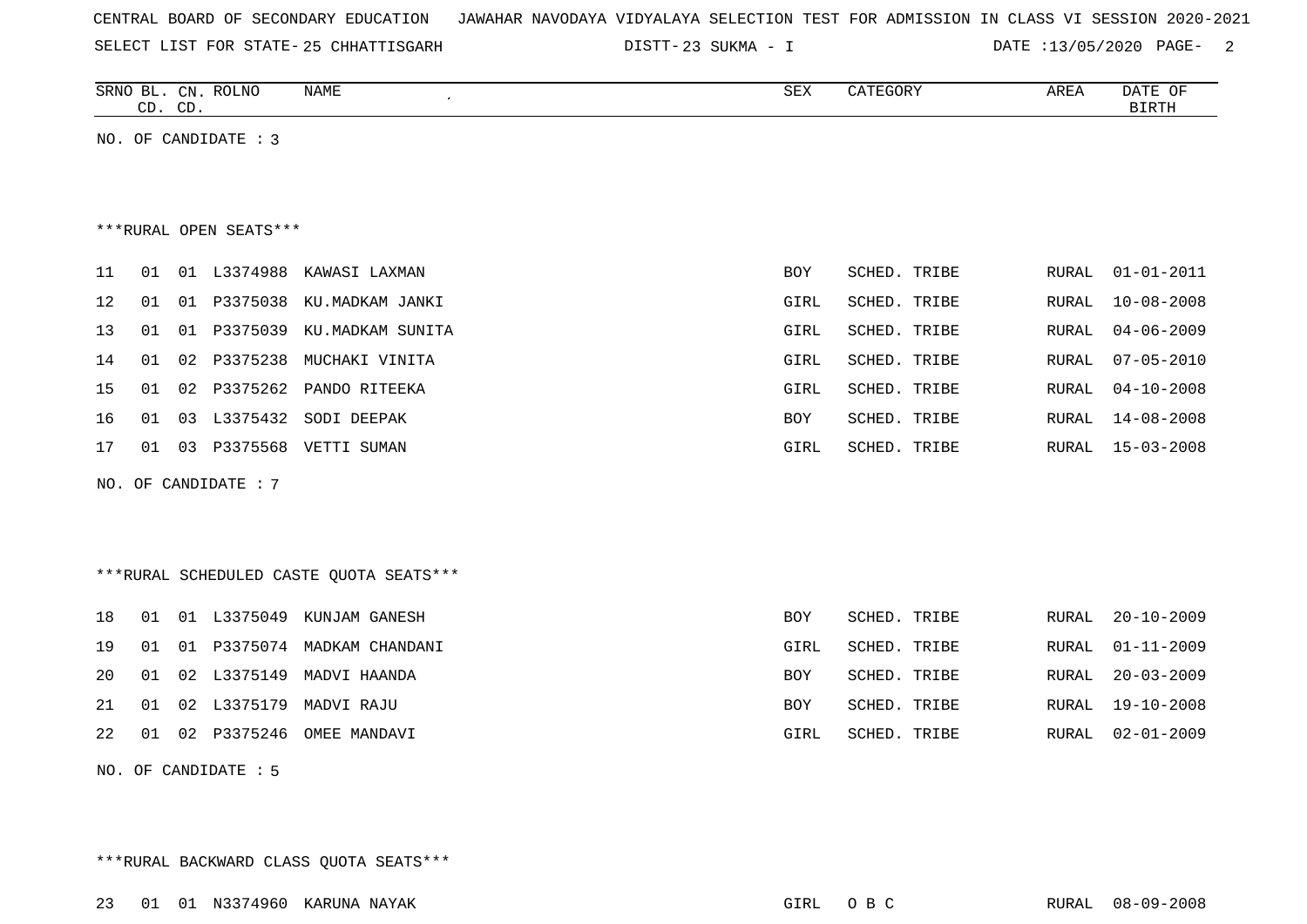SELECT LIST FOR STATE- DISTT- 25 CHHATTISGARH

23 SUKMA - I DATE :13/05/2020 PAGE- 3

|    | CD. CD.                                 |    | SRNO BL. CN. ROLNO | <b>NAME</b>                             | SEX         | CATEGORY     | AREA         | DATE OF<br><b>BIRTH</b> |  |  |  |
|----|-----------------------------------------|----|--------------------|-----------------------------------------|-------------|--------------|--------------|-------------------------|--|--|--|
|    |                                         |    |                    | *** RURAL BACKWARD CLASS QUOTA SEATS*** |             |              |              |                         |  |  |  |
| 24 |                                         |    |                    | 01 02 N3375217 MOHINI NAYAK             | GIRL        | O B C        | RURAL        | $01 - 01 - 2008$        |  |  |  |
|    | NO. OF CANDIDATE : 2                    |    |                    |                                         |             |              |              |                         |  |  |  |
|    |                                         |    |                    |                                         |             |              |              |                         |  |  |  |
|    | ***RURAL SCHEDULED TRIBE QUOTA SEATS*** |    |                    |                                         |             |              |              |                         |  |  |  |
| 25 | 01                                      | 01 | L3374845           | <b>BARSE SURESH</b>                     | <b>BOY</b>  | SCHED. TRIBE |              | RURAL 15-02-2009        |  |  |  |
| 26 | 01                                      | 01 | P3375054           | KUNJAM SANDHYA                          | GIRL        | SCHED. TRIBE | RURAL        | $18 - 06 - 2009$        |  |  |  |
| 27 | 01                                      | 01 | P3375057           | KUSHRAM SAVITA                          | <b>GIRL</b> | SCHED. TRIBE | <b>RURAL</b> | $14 - 04 - 2008$        |  |  |  |
| 28 | 01                                      | 01 | P3375090           | MADKAM JYOTI                            | GIRL        | SCHED. TRIBE | RURAL        | $01 - 01 - 2008$        |  |  |  |
| 29 | 01                                      | 02 | P3375157           | MADVI KARISHMA                          | GIRL        | SCHED. TRIBE | RURAL        | $03 - 04 - 2008$        |  |  |  |
| 30 | 01                                      | 02 | L3375254           | PADAM RAJU                              | <b>BOY</b>  | SCHED. TRIBE | <b>RURAL</b> | $08 - 02 - 2009$        |  |  |  |
| 31 | 01                                      | 02 | L3375277           | PEDKAM RAJESH                           | <b>BOY</b>  | SCHED. TRIBE | <b>RURAL</b> | $14 - 06 - 2008$        |  |  |  |
| 32 | 01                                      | 02 | L3375294           | PODIYAM HARISH                          | <b>BOY</b>  | SCHED. TRIBE | RURAL        | $02 - 06 - 2007$        |  |  |  |
| 33 | 01                                      | 03 | L3375537           | VANJAM POJJA                            | BOY         | SCHED. TRIBE | RURAL        | $12 - 07 - 2008$        |  |  |  |
| 34 | 01                                      | 03 | L3375549           | VELKAM MAHESH                           | <b>BOY</b>  | SCHED. TRIBE | RURAL        | $08 - 08 - 2008$        |  |  |  |

NO. OF CANDIDATE : 10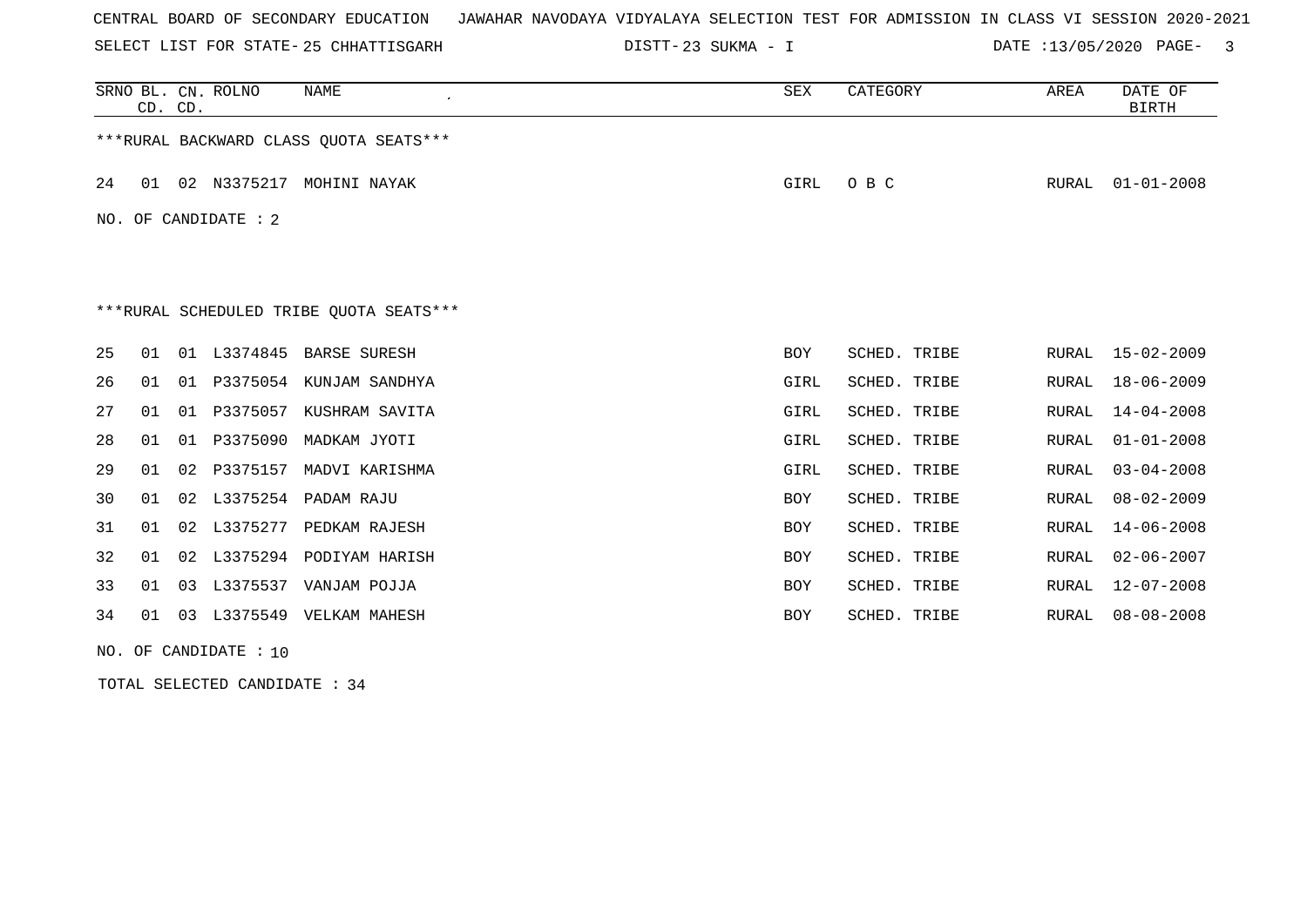SELECT LIST FOR STATE- DISTT- 25 CHHATTISGARH

24 BEMETARA DATE :13/05/2020 PAGE- 1

|   |    | CD. CD. | SRNO BL. CN. ROLNO   | <b>NAME</b>                            | ${\tt SEX}$ | CATEGORY     | AREA  | DATE OF<br><b>BIRTH</b> |
|---|----|---------|----------------------|----------------------------------------|-------------|--------------|-------|-------------------------|
|   |    |         | ***OPEN UR SEATS***  |                                        |             |              |       |                         |
| 1 | 03 |         |                      |                                        | <b>BOY</b>  | O B C        | RURAL | $10 - 12 - 2008$        |
| 2 | 03 |         |                      | 07 B3382958 RAJEEV SAHU                | BOY         | O B C        | URBAN | $03 - 06 - 2009$        |
| 3 | 03 |         |                      | 08 B3383212 SHUBHAM SAHU               | BOY         | O B C        | URBAN | $07 - 03 - 2009$        |
|   |    |         | NO. OF CANDIDATE : 3 |                                        |             |              |       |                         |
|   |    |         |                      |                                        |             |              |       |                         |
|   |    |         |                      | ***OPEN SCHEDULED CASTE QUOTA SEATS*** |             |              |       |                         |
| 4 |    |         |                      | 01 02 G3375913 DEEPARNA KURREY         | GIRL        | SCHED. CASTE | URBAN | $30 - 01 - 2009$        |
| 5 |    |         |                      | 03 01 C3381473 AKASH AHIRWAR           | BOY         | SCHED. CASTE |       | URBAN 31-01-2009        |
|   |    |         | NO. OF CANDIDATE : 2 |                                        |             |              |       |                         |
|   |    |         |                      |                                        |             |              |       |                         |
|   |    |         |                      | ***OPEN DISABLED OUOTA SEATS***        |             |              |       |                         |
| 6 |    |         |                      | 03 07 J3382997 REKHCHAND               | BOY         | O B C        |       | RURAL 25-08-2009        |
|   |    |         | NO. OF CANDIDATE : 1 |                                        |             |              |       |                         |
|   |    |         |                      |                                        |             |              |       |                         |
|   |    |         |                      | *** OPEN BACKWARD CLASS QUOTA SEATS*** |             |              |       |                         |
| 7 | 04 |         |                      | 01 J3383610 ANIKET PATEL               | BOY         | O B C        | RURAL | $07 - 08 - 2009$        |
| 8 | 04 | 05      |                      | N3384646 MONIKA PATEL                  | GIRL        | O B C        | RURAL | 15-07-2010              |
| 9 | 04 | 06      |                      | N3384977 RATNA PATEL                   | GIRL        | O B C        | RURAL | $16 - 04 - 2008$        |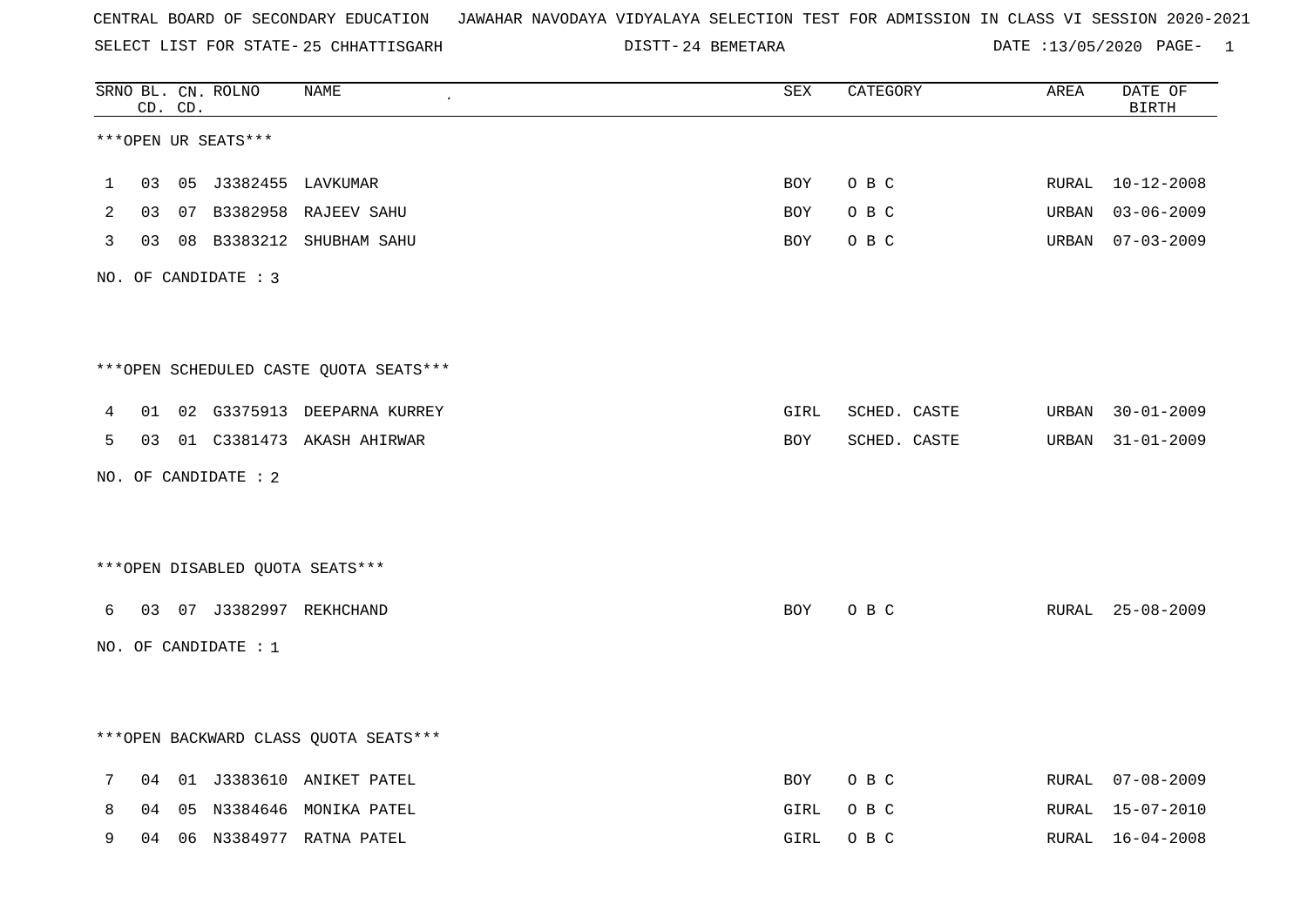| CENTRAL BOARD OF SECONDARY EDUCATION – JAWAHAR NAVODAYA VIDYALAYA SELECTION TEST FOR ADMISSION IN CLASS VI SESSION 2020-2021 |  |
|------------------------------------------------------------------------------------------------------------------------------|--|
|------------------------------------------------------------------------------------------------------------------------------|--|

SELECT LIST FOR STATE- 25 CHHATTISGARH

25 CHHATTISGARH 24 BEMETARA DATE :13/05/2020 PAGE- 2

|    |    | CD. CD. | SRNO BL. CN. ROLNO     | NAME<br>$\overline{\phantom{a}}$       | SEX        | CATEGORY     | AREA         | DATE OF<br><b>BIRTH</b> |
|----|----|---------|------------------------|----------------------------------------|------------|--------------|--------------|-------------------------|
|    |    |         | NO. OF CANDIDATE : 3   |                                        |            |              |              |                         |
|    |    |         |                        |                                        |            |              |              |                         |
|    |    |         |                        |                                        |            |              |              |                         |
|    |    |         |                        | ***OPEN SCHEDULED TRIBE QUOTA SEATS*** |            |              |              |                         |
| 10 | 03 |         |                        | 05 L3382517 LUCKY THAKUR               | BOY        | SCHED. TRIBE | RURAL        | $30 - 11 - 2009$        |
|    |    |         | NO. OF CANDIDATE : $1$ |                                        |            |              |              |                         |
|    |    |         |                        |                                        |            |              |              |                         |
|    |    |         |                        |                                        |            |              |              |                         |
|    |    |         | ***RURAL OPEN SEATS*** |                                        |            |              |              |                         |
|    |    |         |                        |                                        |            |              |              |                         |
| 11 | 01 | 02      |                        | J3376025 DIVYANSH SAHU                 | <b>BOY</b> | O B C        | RURAL        | $30 - 01 - 2010$        |
| 12 | 01 | 02      |                        | J3376172 HARGOVIND                     | <b>BOY</b> | O B C        | <b>RURAL</b> | $20 - 04 - 2009$        |
| 13 | 01 | 03      | J3376352 KANHA         |                                        | BOY        | O B C        | <b>RURAL</b> | $24 - 11 - 2009$        |
| 14 | 01 | 06      | J3377236 PURAN         |                                        | <b>BOY</b> | O B C        | <b>RURAL</b> | $20 - 06 - 2009$        |
| 15 | 02 | 04      |                        | N3379552 KU. PRIYA JAISWAL             | GIRL       | O B C        | <b>RURAL</b> | $13 - 08 - 2009$        |
| 16 | 02 | 09      | J3380654 SALIK         |                                        | <b>BOY</b> | O B C        | RURAL        | $08 - 12 - 2008$        |
| 17 | 02 | 09      |                        | J3380862 SHREYANSH SEN                 | <b>BOY</b> | O B C        | <b>RURAL</b> | $23 - 09 - 2009$        |
| 18 | 02 | 11      |                        | J3381410 YOGESHWAR RAUT                | <b>BOY</b> | O B C        | <b>RURAL</b> | $18 - 03 - 2009$        |
| 19 | 03 |         | 04  13382087  IRFAN    |                                        | BOY        | GENERAL      | RURAL        | $18 - 10 - 2009$        |
| 20 | 03 | 04      |                        | J3382211 KHILESH KUMAR                 | BOY        | O B C        | RURAL        | $21 - 11 - 2009$        |
| 21 | 03 | 07      |                        | J3382885 PRAVIN KUMAR                  | <b>BOY</b> | O B C        | RURAL        | $16 - 09 - 2009$        |
| 22 | 04 | 01      |                        | J3383637 ANSHU VERMA                   | BOY        | O B C        | RURAL        | $07 - 11 - 2008$        |
| 23 | 04 | 01      |                        | J3383680 BHANU PRATAP SAHU             | BOY        | O B C        | RURAL        | $25 - 09 - 2009$        |
| 24 | 04 | 05      | J3384756 NITESH        |                                        | BOY        | O B C        | RURAL        | $06 - 03 - 2009$        |
| 25 | 04 |         | 05 J3384776 OM SAHU    |                                        | <b>BOY</b> | O B C        | RURAL        | $16 - 09 - 2009$        |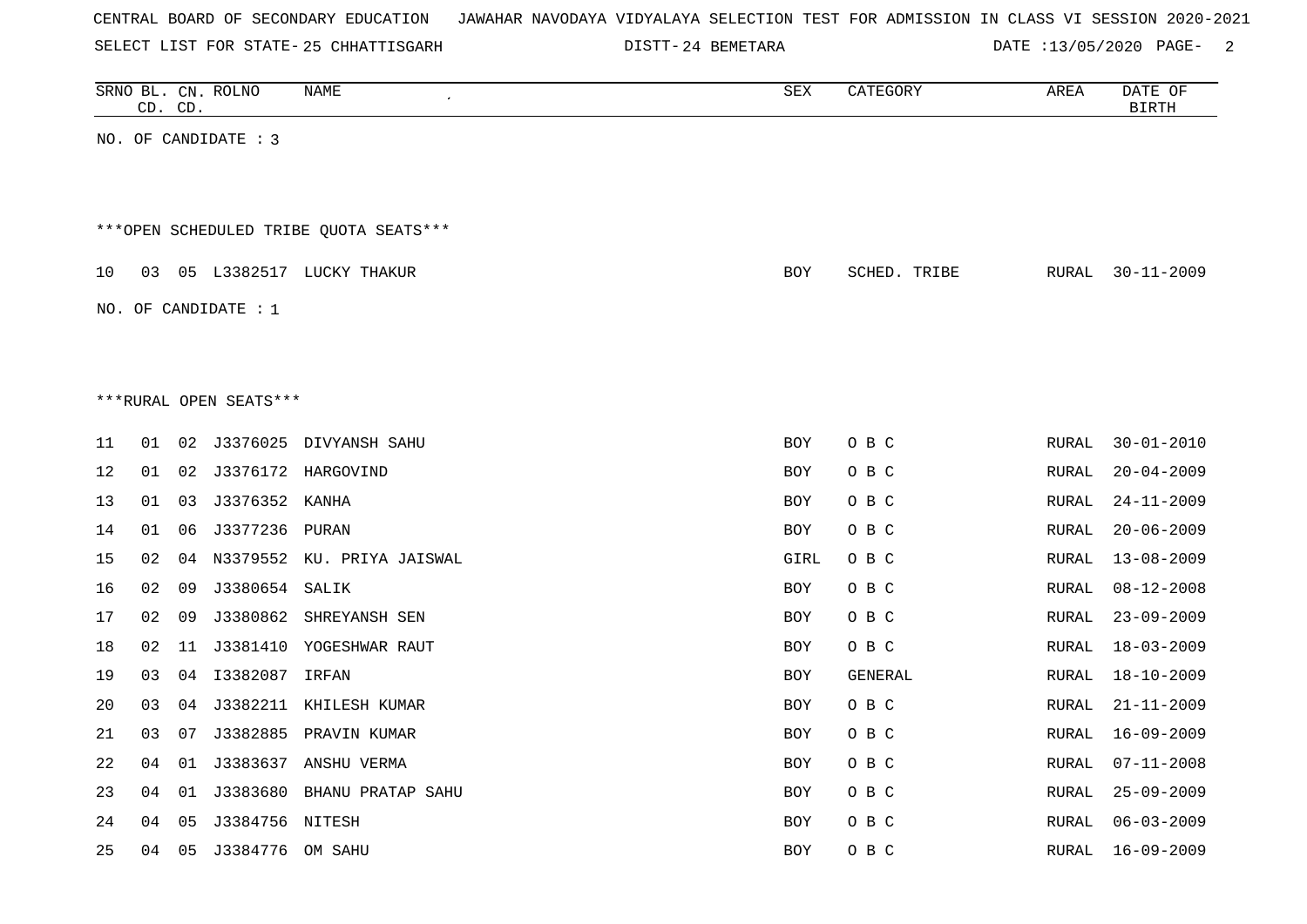| CENTRAL BOARD OF SECONDARY EDUCATION – JAWAHAR NAVODAYA VIDYALAYA SELECTION TEST FOR ADMISSION IN CLASS VI SESSION 2020-2021 |  |  |  |  |
|------------------------------------------------------------------------------------------------------------------------------|--|--|--|--|
|------------------------------------------------------------------------------------------------------------------------------|--|--|--|--|

SELECT LIST FOR STATE- DISTT- 25 CHHATTISGARH 24 BEMETARA DATE :13/05/2020 PAGE- 3

|    | CD. CD. |    | SRNO BL. CN. ROLNO    | <b>NAME</b>                             | <b>SEX</b>  | CATEGORY     | AREA         | DATE OF<br><b>BIRTH</b> |
|----|---------|----|-----------------------|-----------------------------------------|-------------|--------------|--------------|-------------------------|
|    |         |    | NO. OF CANDIDATE : 15 |                                         |             |              |              |                         |
|    |         |    |                       |                                         |             |              |              |                         |
|    |         |    |                       | ***RURAL SCHEDULED CASTE QUOTA SEATS*** |             |              |              |                         |
| 26 | 02      |    |                       | 01 K3378384 BHUPENDRA LAHARE            | <b>BOY</b>  | SCHED. CASTE | <b>RURAL</b> | $24 - 01 - 2009$        |
| 27 | 02      |    |                       | 04 K3379395 KISHAN JANGDE               | BOY         | SCHED. CASTE | <b>RURAL</b> | $03 - 04 - 2009$        |
| 28 | 02      | 08 |                       | K3380522 REVENDRA DIVYA                 | <b>BOY</b>  | SCHED. CASTE | <b>RURAL</b> | $02 - 10 - 2008$        |
| 29 | 04      | 06 | 03385181              | SHREYA TANDAN                           | GIRL        | SCHED. CASTE | <b>RURAL</b> | $15 - 10 - 2008$        |
| 30 | 04      |    |                       | 07 K3385361 TRIVIKRAMKESHARI NIAL       | <b>BOY</b>  | SCHED. CASTE | <b>RURAL</b> | $10 - 03 - 2008$        |
|    |         |    | NO. OF CANDIDATE : 5  |                                         |             |              |              |                         |
|    |         |    |                       |                                         |             |              |              |                         |
|    |         |    |                       |                                         |             |              |              |                         |
|    |         |    |                       | *** RURAL BACKWARD CLASS QUOTA SEATS*** |             |              |              |                         |
| 31 | 02      |    |                       | 01 N3378195 ANURADHA NISHAD             | <b>GIRL</b> | O B C        | RURAL        | $13 - 10 - 2009$        |
| 32 | 02      | 06 | N3380122              | PALLAVI SAHU                            | GIRL        | O B C        | <b>RURAL</b> | $20 - 09 - 2009$        |
| 33 | 03      | 02 | N3381728              | DEEKSHA VERMA                           | GIRL        | O B C        | <b>RURAL</b> | $13 - 10 - 2008$        |
| 34 | 03      | 04 | N3382298              | KU. CHETANA SAHU                        | GIRL        | O B C        | <b>RURAL</b> | $06 - 10 - 2009$        |
| 35 | 03      | 05 | N3382429              | KU. VANDANA                             | GIRL        | O B C        | <b>RURAL</b> | $11 - 09 - 2009$        |
| 36 | 03      | 08 |                       | N3383007 RESHAMI SAHU                   | GIRL        | O B C        | RURAL        | $15 - 11 - 2009$        |
| 37 | 03      | 09 | N3383314              | TARNEE DHIMAR                           | GIRL        | O B C        | <b>RURAL</b> | $15 - 03 - 2009$        |
| 38 | 03      | 09 |                       | N3383405 TWOWINKLE VERMA                | GIRL        | O B C        | RURAL        | $15 - 10 - 2009$        |

NO. OF CANDIDATE : 8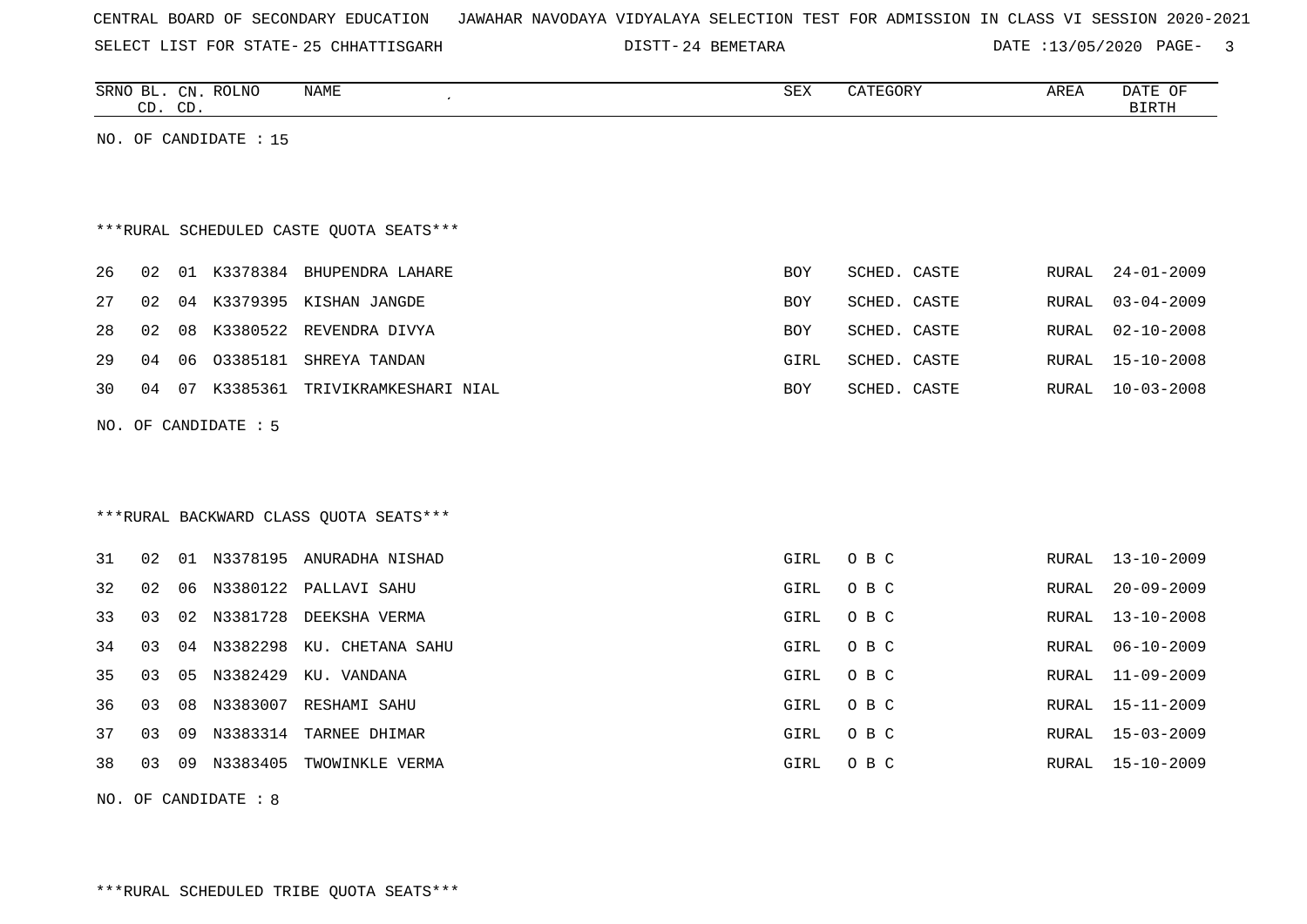SELECT LIST FOR STATE- DISTT- 25 CHHATTISGARH

24 BEMETARA DATE :13/05/2020 PAGE- 4

| NAME<br>SRNO BL. CN. ROLNO<br>CD. CD.      | SEX        | CATEGORY     | AREA  | DATE OF<br>BIRTH |  |  |  |  |  |
|--------------------------------------------|------------|--------------|-------|------------------|--|--|--|--|--|
| ***RURAL SCHEDULED TRIBE QUOTA SEATS***    |            |              |       |                  |  |  |  |  |  |
| L3381968<br>39<br>03<br>GHANSHYAM<br>03    | <b>BOY</b> | SCHED. TRIBE | RURAL | $06 - 03 - 2009$ |  |  |  |  |  |
| L3384741 NILESH MANDAVI<br>4 O<br>05<br>04 | BOY        | SCHED. TRIBE | RURAL | $04 - 06 - 2009$ |  |  |  |  |  |
| NO. OF CANDIDATE : $2$                     |            |              |       |                  |  |  |  |  |  |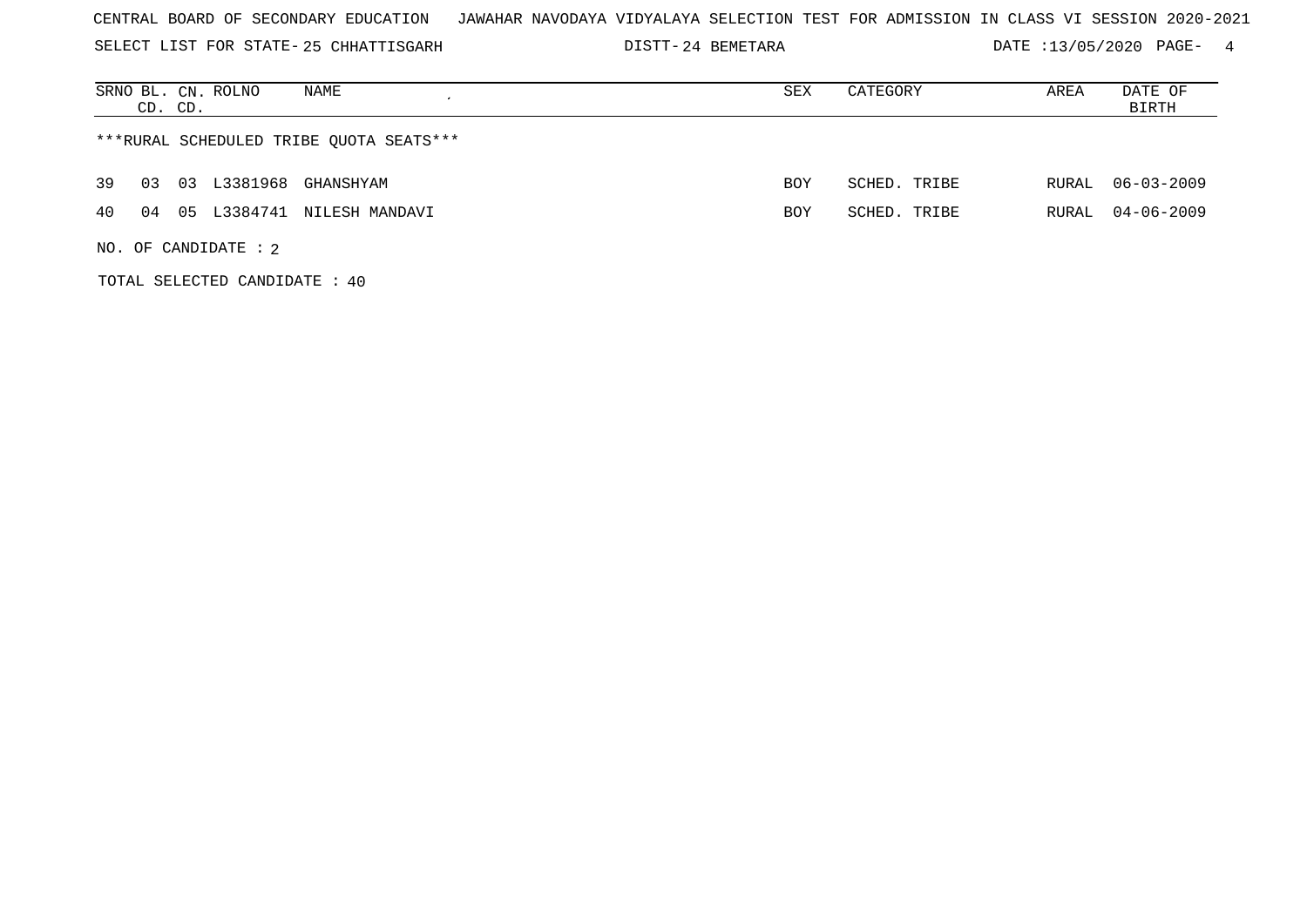SELECT LIST FOR STATE- DISTT- 25 CHHATTISGARH

25 BALOD DATE :13/05/2020 PAGE- 1

|   |    | CD. CD. | SRNO BL. CN. ROLNO     | <b>NAME</b>                            | ${\tt SEX}$ | CATEGORY     | AREA  | DATE OF<br><b>BIRTH</b> |
|---|----|---------|------------------------|----------------------------------------|-------------|--------------|-------|-------------------------|
|   |    |         | ***OPEN UR SEATS***    |                                        |             |              |       |                         |
|   |    |         | 1 02 03 P3388183 MAMTA |                                        | GIRL        | SCHED. TRIBE |       | RURAL 21-02-2009        |
|   |    |         | NO. OF CANDIDATE : 1   |                                        |             |              |       |                         |
|   |    |         |                        |                                        |             |              |       |                         |
|   |    |         |                        | ***OPEN SCHEDULED CASTE QUOTA SEATS*** |             |              |       |                         |
| 2 |    |         |                        | 01 04 C3386864 TIKENDRA GAYAKWAD       | BOY         | SCHED. CASTE | URBAN | $25 - 10 - 2008$        |
| 3 |    |         |                        | 02 03 K3388337 NISHANT KUMAR           | <b>BOY</b>  | SCHED. CASTE |       | RURAL 08-06-2009        |
|   |    |         | NO. OF CANDIDATE : 2   |                                        |             |              |       |                         |
|   |    |         |                        | *** OPEN DISABLED QUOTA SEATS***       |             |              |       |                         |
|   |    |         |                        | 4 02 05 B3388957 YUGAL KUMAR SINHA     | BOY         | O B C        |       | URBAN 22-01-2009        |
|   |    |         | NO. OF CANDIDATE : 1   |                                        |             |              |       |                         |
|   |    |         |                        |                                        |             |              |       |                         |
|   |    |         |                        | *** OPEN BACKWARD CLASS QUOTA SEATS*** |             |              |       |                         |
| 5 | 01 |         |                        | 02 J3385864 GAURAV KUMAR               | <b>BOY</b>  | O B C        | RURAL | $01 - 10 - 2009$        |
| 6 | 03 |         |                        | 02 F3389915 SAKSHI SAHU                | GIRL        | O B C        | URBAN | 08-08-2009              |
| 7 | 04 |         |                        | 03 B3390983 MAYANK KUMAR PRADHAN       | BOY         | O B C        | URBAN | $23 - 10 - 2009$        |

NO. OF CANDIDATE : 3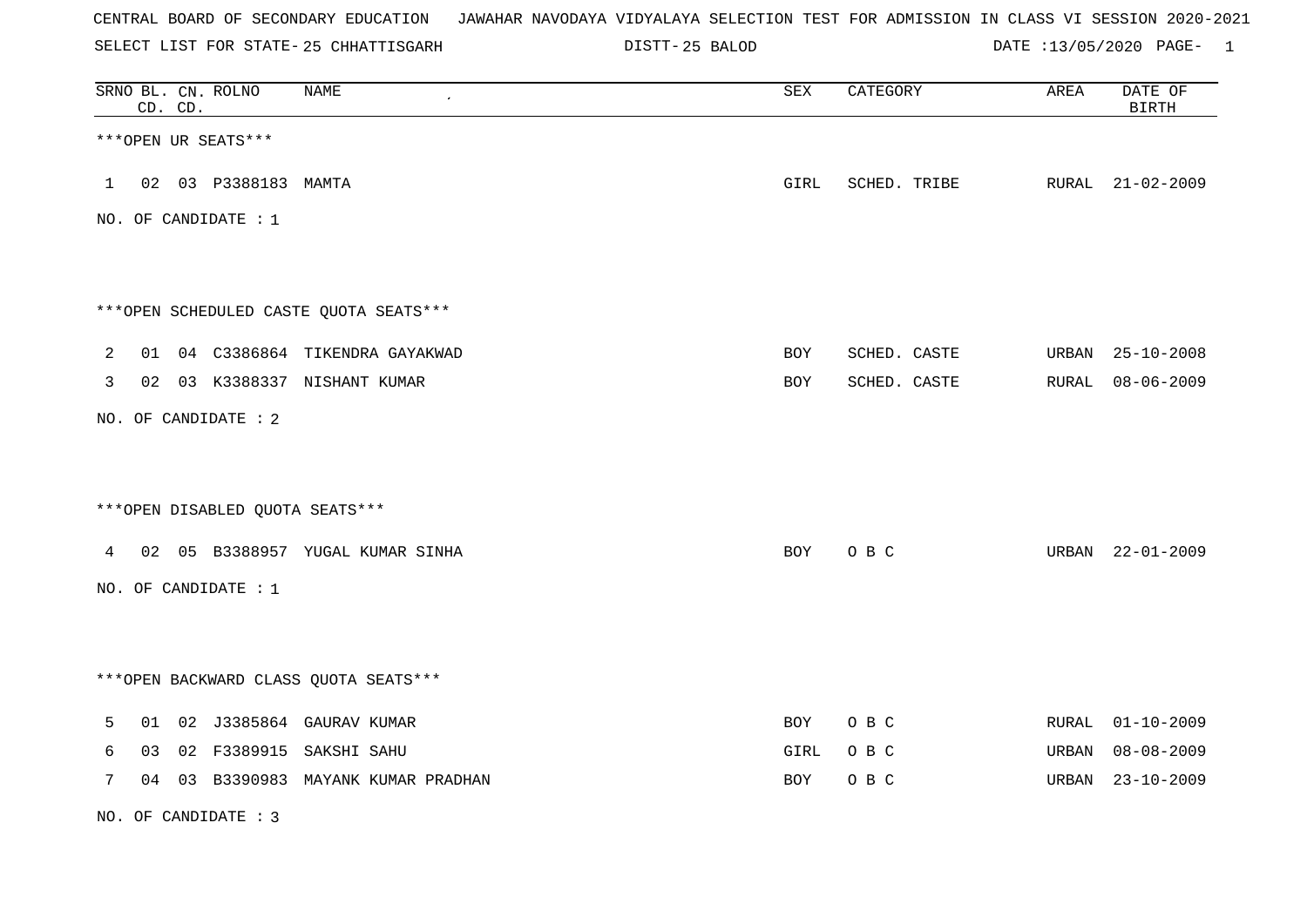SELECT LIST FOR STATE- DISTT- 25 CHHATTISGARH

25 BALOD DATE :13/05/2020 PAGE- 2

|    |                      | CD. CD. | SRNO BL. CN. ROLNO       | NAME<br>$\epsilon$                      | SEX  | CATEGORY     | AREA  | DATE OF<br><b>BIRTH</b> |  |  |
|----|----------------------|---------|--------------------------|-----------------------------------------|------|--------------|-------|-------------------------|--|--|
|    |                      |         |                          | ***OPEN SCHEDULED TRIBE QUOTA SEATS***  |      |              |       |                         |  |  |
| 8  | 02                   |         |                          | 01 P3387145 BHANVI DHANENDRA            | GIRL | SCHED. TRIBE | RURAL | $02 - 11 - 2008$        |  |  |
| 9  | 04                   |         |                          | 04 L3391465 YOGESHWAR MARKAM            | BOY  | SCHED. TRIBE | RURAL | $08 - 09 - 2008$        |  |  |
| 10 | 05                   |         |                          | 02 D3392634 VATSAL MANDAVI              | BOY  | SCHED. TRIBE | URBAN | $05 - 02 - 2009$        |  |  |
|    | NO. OF CANDIDATE : 3 |         |                          |                                         |      |              |       |                         |  |  |
|    |                      |         |                          |                                         |      |              |       |                         |  |  |
|    |                      |         | ***RURAL OPEN SEATS***   |                                         |      |              |       |                         |  |  |
| 11 | 01                   |         |                          | 01 M3385752 DEVIKA JAIN                 | GIRL | GENERAL      | RURAL | $04 - 10 - 2009$        |  |  |
| 12 | 01                   |         | 03 N3386795 SUMAN        |                                         | GIRL | O B C        | RURAL | $22 - 03 - 2009$        |  |  |
| 13 | 02                   |         |                          | 04 L3388558 RUDRA RAWTE                 | BOY  | SCHED. TRIBE | RURAL | $14 - 03 - 2009$        |  |  |
| 14 | 02                   |         | 04 J3388688              | SUMIT KUMAR                             | BOY  | O B C        | RURAL | $31 - 10 - 2009$        |  |  |
| 15 | 03                   |         |                          | 01 N3389448 KHUSHABU SAHU               | GIRL | O B C        | RURAL | $23 - 02 - 2009$        |  |  |
| 16 | 04                   | 03      | L3390980                 | MAYANK KUMAR                            | BOY  | SCHED. TRIBE | RURAL | $21 - 11 - 2008$        |  |  |
| 17 |                      |         | 05 01 N3391634 DEEPIKA   |                                         | GIRL | O B C        | RURAL | $02 - 09 - 2009$        |  |  |
|    |                      |         | NO. OF CANDIDATE : 7     |                                         |      |              |       |                         |  |  |
|    |                      |         |                          |                                         |      |              |       |                         |  |  |
|    |                      |         |                          | ***RURAL SCHEDULED CASTE QUOTA SEATS*** |      |              |       |                         |  |  |
| 18 |                      |         | 01  01  03385782  DHATRI |                                         | GIRL | SCHED. CASTE |       | RURAL 18-12-2009        |  |  |
| 19 | 01                   |         | 02 03385984 JAGRITI      |                                         | GIRL | SCHED. CASTE | RURAL | $15 - 07 - 2009$        |  |  |
| 20 | 01                   |         |                          | 04 K3386830 TANMAY KUMAR                | BOY  | SCHED. CASTE | RURAL | $30 - 06 - 2009$        |  |  |
| 21 | 02                   |         |                          | 04 K3388720 TARAK PRASAD                | BOY  | SCHED. CASTE | RURAL | $23 - 09 - 2009$        |  |  |
| 22 | 05                   |         | 01 03391655 DEVSHRI      |                                         | GIRL | SCHED. CASTE | RURAL | $26 - 12 - 2009$        |  |  |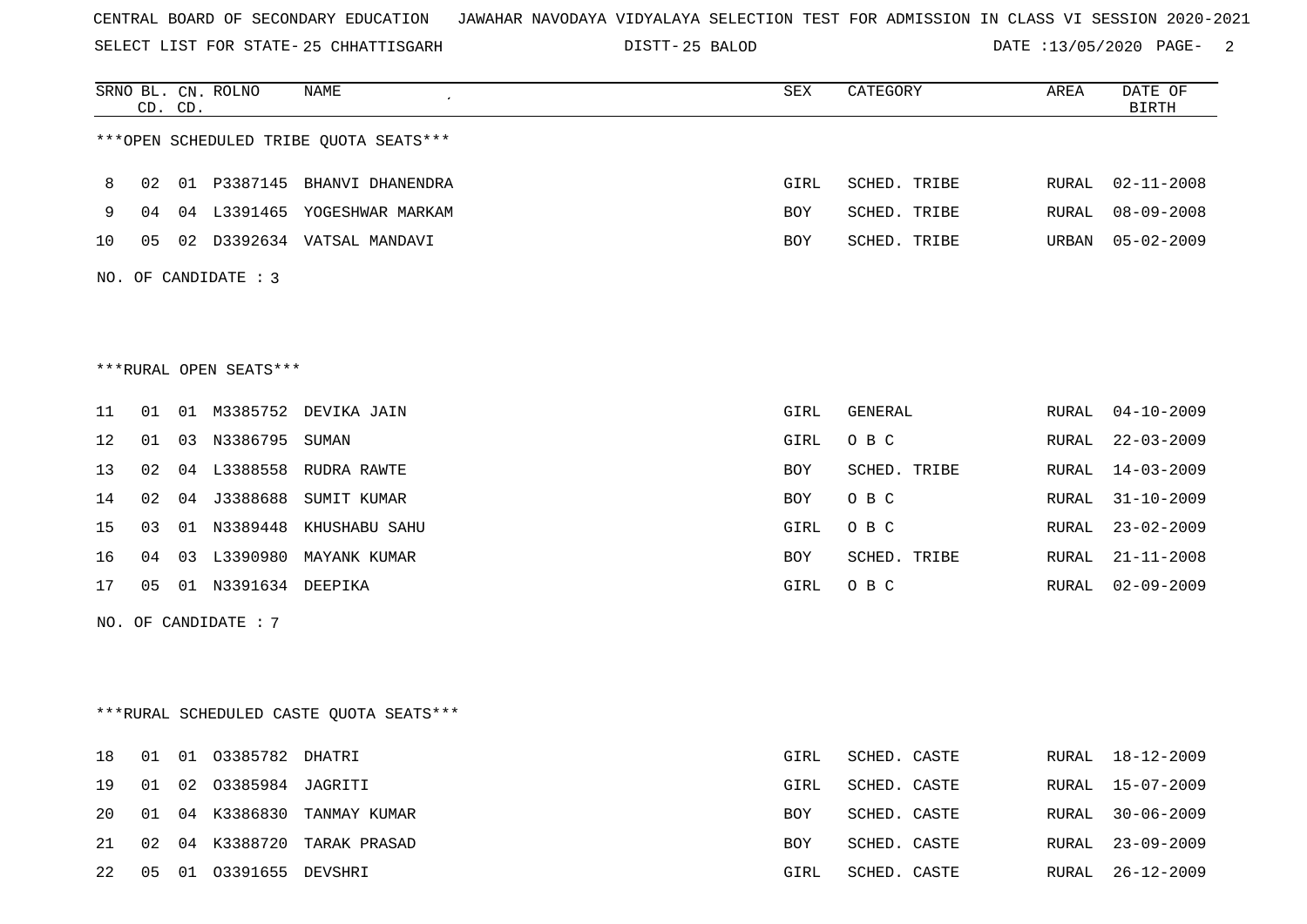|  |  | CENTRAL BOARD OF SECONDARY EDUCATION – JAWAHAR NAVODAYA VIDYALAYA SELECTION TEST FOR ADMISSION IN CLASS VI SESSION 2020-2021 |  |  |  |
|--|--|------------------------------------------------------------------------------------------------------------------------------|--|--|--|
|--|--|------------------------------------------------------------------------------------------------------------------------------|--|--|--|

SELECT LIST FOR STATE- 25 CHHATTISGARH

25 CHHATTISGARH 25 BALOD DATE :13/05/2020 PAGE- 3

| SRNO BL. CN. ROLNO<br>CD. CD. |    |    | NAME                    | SEX                                     | CATEGORY | AREA         | DATE OF<br><b>BIRTH</b> |                  |
|-------------------------------|----|----|-------------------------|-----------------------------------------|----------|--------------|-------------------------|------------------|
|                               |    |    | NO. OF CANDIDATE : 5    |                                         |          |              |                         |                  |
|                               |    |    |                         |                                         |          |              |                         |                  |
|                               |    |    |                         |                                         |          |              |                         |                  |
|                               |    |    |                         | *** RURAL BACKWARD CLASS QUOTA SEATS*** |          |              |                         |                  |
| 23                            | 01 |    | 01 N3385596             | BHAVNA                                  | GIRL     | O B C        | RURAL                   | $17 - 12 - 2009$ |
| 24                            | 01 | 02 | N3385918                | HARSHITA DEWANGAN                       | GIRL     | O B C        | RURAL                   | $12 - 10 - 2009$ |
| 25                            | 01 | 02 | J3385975                | ISHANT SAHU                             | BOY      | O B C        | RURAL                   | $08 - 07 - 2010$ |
| 26                            | 01 | 02 | N3386077                | KHILENDRA SAHU                          | GIRL     | O B C        | RURAL                   | $10 - 06 - 2007$ |
| 27                            | 01 | 03 |                         | N3386506 PAYAL SAHU                     | GIRL     | O B C        | RURAL                   | $22 - 11 - 2008$ |
| 28                            | 03 | 03 | J3389976                | SUBHASH KUMAR                           | BOY      | O B C        | RURAL                   | $24 - 04 - 2009$ |
| 29                            | 05 | 01 | N3391552                | BHUMIKA                                 | GIRL     | O B C        | RURAL                   | $04 - 08 - 2009$ |
| 30                            | 05 | 01 | N3391906                | KAVITA SAHU                             | GIRL     | O B C        | RURAL                   | $29 - 12 - 2009$ |
|                               |    |    | NO. OF CANDIDATE : 8    |                                         |          |              |                         |                  |
|                               |    |    |                         |                                         |          |              |                         |                  |
|                               |    |    |                         |                                         |          |              |                         |                  |
|                               |    |    |                         | ***RURAL SCHEDULED TRIBE QUOTA SEATS*** |          |              |                         |                  |
|                               |    |    |                         |                                         |          |              |                         |                  |
| 31                            | 01 | 03 |                         | P3386744 SARIKA THAKUR                  | GIRL     | SCHED. TRIBE | RURAL                   | $28 - 10 - 2009$ |
| 32                            | 01 | 04 | P3386835                | TANYA THAKUR                            | GIRL     | SCHED. TRIBE | RURAL                   | $13 - 12 - 2009$ |
| 33                            | 02 | 01 |                         | P3387128 AYUSHI KOMIYA                  | GIRL     | SCHED. TRIBE | RURAL                   | $07 - 02 - 2009$ |
| 34                            | 02 | 01 |                         | L3387193 BHUMIT KUMAR THAKUR            | BOY      | SCHED. TRIBE | RURAL                   | $14 - 08 - 2008$ |
| 35                            | 02 | 01 |                         | L3387316 DEEPAK MAHALA                  | BOY      | SCHED. TRIBE | <b>RURAL</b>            | $30 - 09 - 2009$ |
| 36                            |    |    | 02 01 P3387559 HARSHANA |                                         | GIRL     | SCHED. TRIBE |                         | RURAL 07-03-2009 |
| 37                            | 02 | 02 |                         | P3388020 KU.PADMANI                     | GIRL     | SCHED. TRIBE | RURAL                   | $16 - 01 - 2009$ |
| 38                            |    |    | 02 04 L3388514 RISHABH  |                                         | BOY      | SCHED. TRIBE | RURAL                   | $29 - 10 - 2008$ |
| 39                            |    |    | 03 02 P3389770 PAYAL    |                                         | GIRL     | SCHED. TRIBE | RURAL                   | $26 - 04 - 2010$ |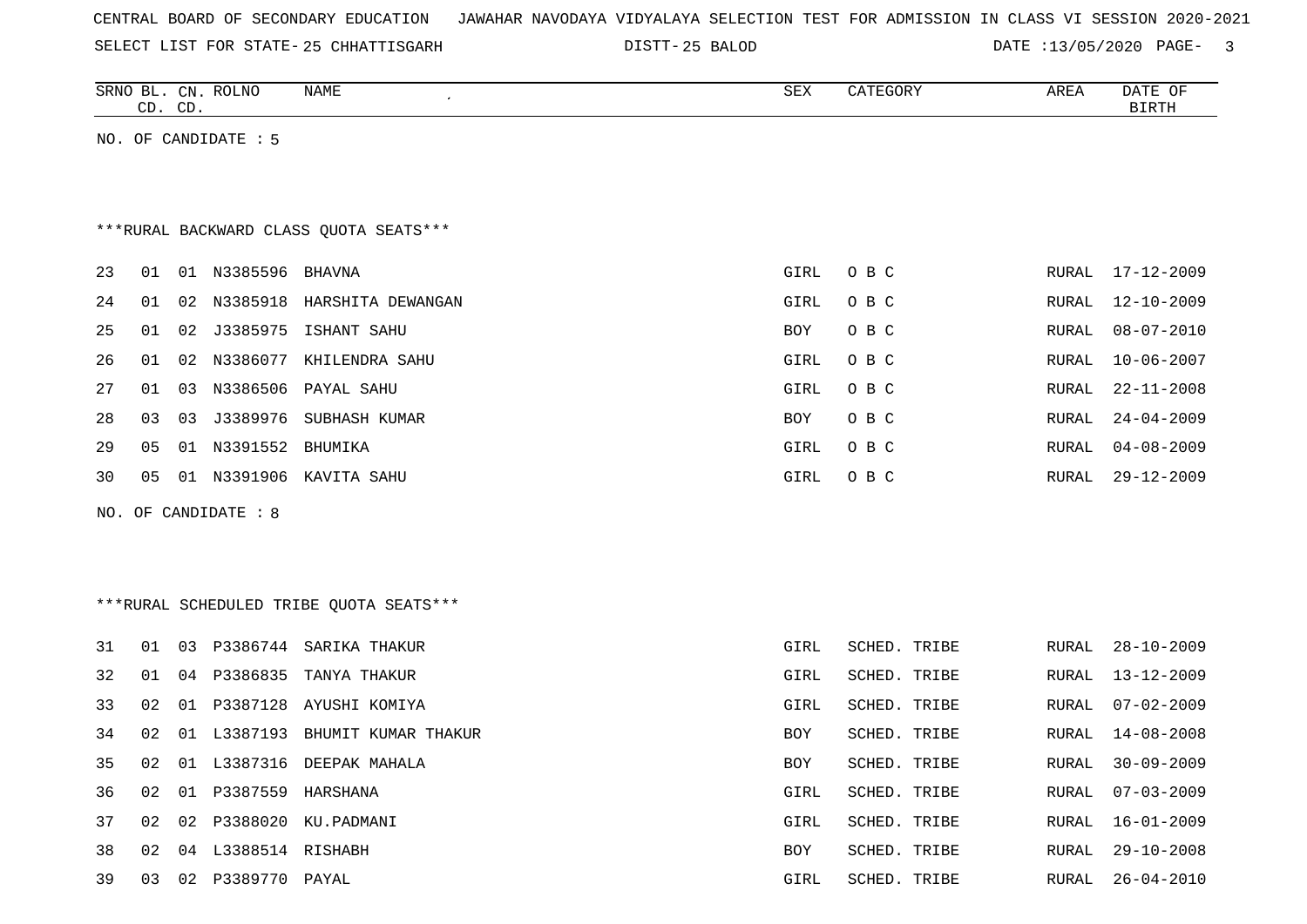| CENTRAL BOARD OF SECONDARY EDUCATION – JAWAHAR NAVODAYA VIDYALAYA SELECTION TEST FOR ADMISSION IN CLASS VI SESSION 2020-2021 |  |  |  |  |  |  |  |
|------------------------------------------------------------------------------------------------------------------------------|--|--|--|--|--|--|--|
|------------------------------------------------------------------------------------------------------------------------------|--|--|--|--|--|--|--|

SELECT LIST FOR STATE- DISTT- 25 CHHATTISGARH 25 BALOD DATE :13/05/2020 PAGE- 4

| SRNO BL. CN. ROLNO<br>NAME<br>CD. CD.   | SEX        | CATEGORY     | AREA | DATE OF<br>BIRTH |
|-----------------------------------------|------------|--------------|------|------------------|
| ***RURAL SCHEDULED TRIBE QUOTA SEATS*** |            |              |      |                  |
| 03 L3390171 YOGESH KUMAR<br>40<br>03    | <b>BOY</b> | SCHED. TRIBE |      | RURAL 25-09-2009 |
| NO. OF CANDIDATE $: 10$                 |            |              |      |                  |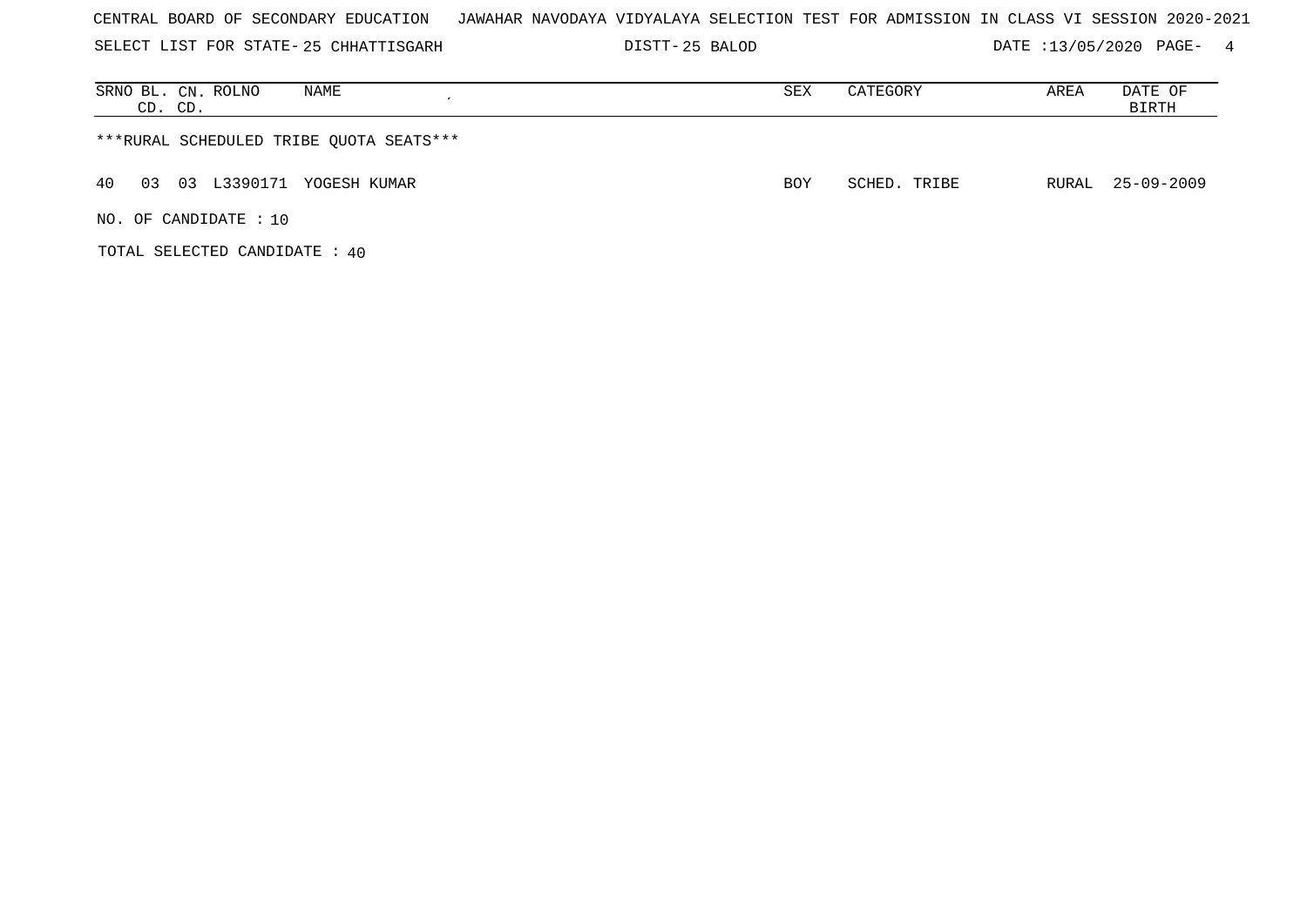SELECT LIST FOR STATE- DISTT- 25 CHHATTISGARH

26 NARAYANPUR DATE :13/05/2020 PAGE- 1

|    |    | CD. CD. | SRNO BL. CN. ROLNO   | <b>NAME</b>                            | ${\tt SEX}$ | CATEGORY     | AREA  | DATE OF<br>$\operatorname{BIRTH}$ |
|----|----|---------|----------------------|----------------------------------------|-------------|--------------|-------|-----------------------------------|
|    |    |         | ***OPEN UR SEATS***  |                                        |             |              |       |                                   |
| 1  | 02 |         |                      | 01 E3393175 DIVYANSHI RAI              | GIRL        | GENERAL      |       | URBAN 13-10-2009                  |
| 2  |    |         |                      | 02 01 N3393339 KU. JEENU SINHA         | GIRL        | O B C        |       | RURAL 26-07-2010                  |
|    |    |         | NO. OF CANDIDATE : 2 |                                        |             |              |       |                                   |
|    |    |         |                      |                                        |             |              |       |                                   |
|    |    |         |                      | ***OPEN SCHEDULED CASTE QUOTA SEATS*** |             |              |       |                                   |
| 3  | 02 |         |                      | 01 03393025 ANJALI NAG                 | GIRL        | SCHED. CASTE |       | RURAL 23-07-2009                  |
| 4  |    |         |                      | 02 01 C3393210 GOPESH KUMAR MARKAM     | BOY         | SCHED. CASTE |       | URBAN 24-02-2009                  |
|    |    |         | NO. OF CANDIDATE : 2 |                                        |             |              |       |                                   |
|    |    |         |                      |                                        |             |              |       |                                   |
|    |    |         |                      | *** OPEN BACKWARD CLASS QUOTA SEATS*** |             |              |       |                                   |
| 5  | 02 |         |                      | 01 F3393203 GEETANJALI PATEL           | GIRL        | O B C        |       | URBAN 03-09-2009                  |
| 6  | 02 |         |                      | 01 B3393361 KUNAL DEWANGAN             | BOY         | O B C        | URBAN | $30 - 06 - 2009$                  |
| 7  |    |         |                      | 02 02 B3393903 YAMAN DEWANGAN          | BOY         | O B C        |       | URBAN 15-09-2010                  |
|    |    |         | NO. OF CANDIDATE : 3 |                                        |             |              |       |                                   |
|    |    |         |                      |                                        |             |              |       |                                   |
|    |    |         |                      |                                        |             |              |       |                                   |
|    |    |         |                      | ***OPEN SCHEDULED TRIBE QUOTA SEATS*** |             |              |       |                                   |
| 8  | 01 |         | 01 P3392762 GEET NAG |                                        | GIRL        | SCHED. TRIBE |       | RURAL 06-08-2009                  |
| 9  | 02 |         |                      | 01 P3393302 KASHISH WADDE              | GIRL        | SCHED. TRIBE | RURAL | 18-11-2009                        |
| 10 | 02 |         |                      | 01 D3393309 KHEMESH KASHYAP            | <b>BOY</b>  | SCHED. TRIBE |       | URBAN 18-04-2009                  |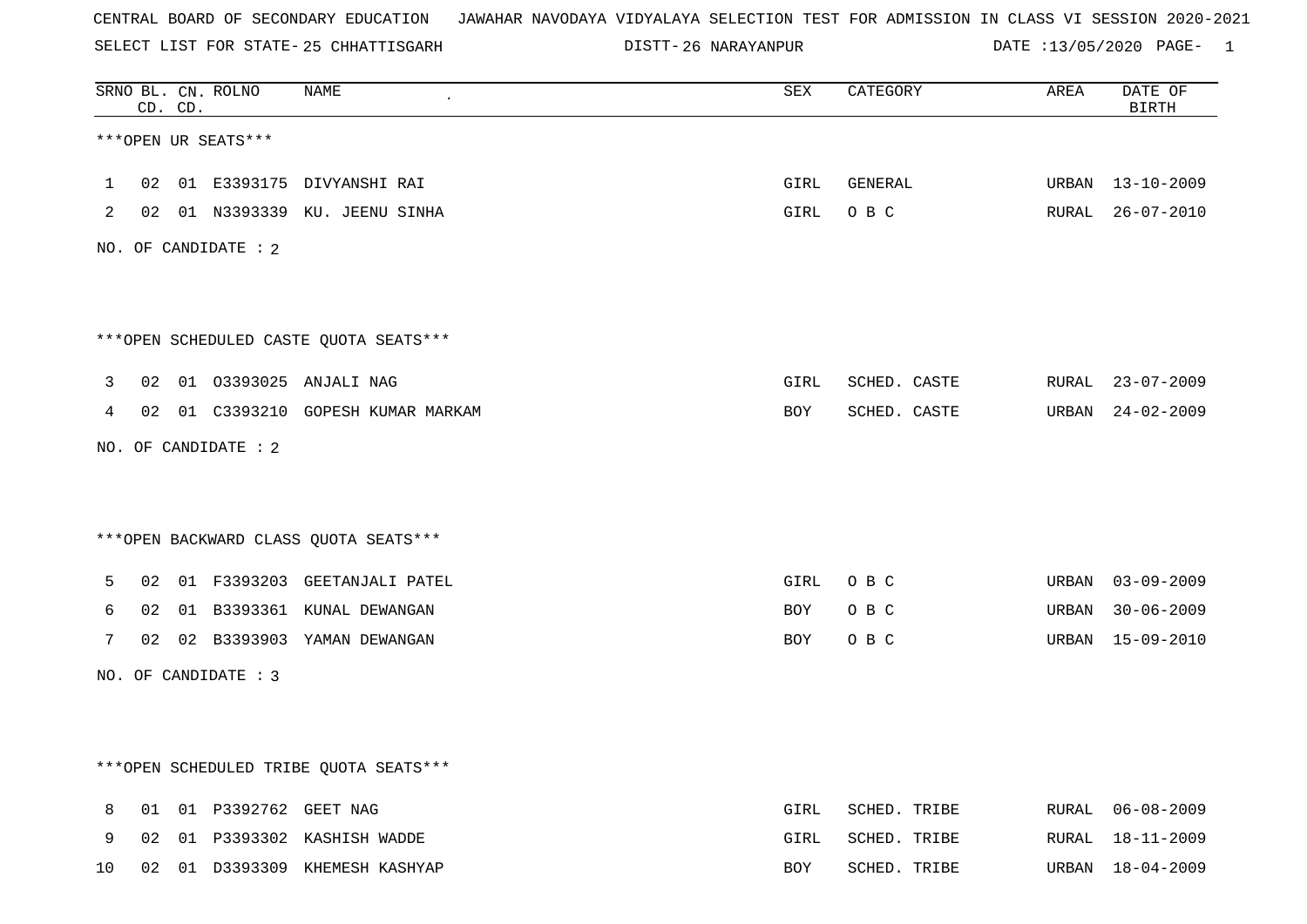|  |  |  | CENTRAL BOARD OF SECONDARY EDUCATION – JAWAHAR NAVODAYA VIDYALAYA SELECTION TEST FOR ADMISSION IN CLASS VI SESSION 2020-2021 |  |  |  |  |  |  |  |  |  |  |  |  |  |  |  |
|--|--|--|------------------------------------------------------------------------------------------------------------------------------|--|--|--|--|--|--|--|--|--|--|--|--|--|--|--|
|--|--|--|------------------------------------------------------------------------------------------------------------------------------|--|--|--|--|--|--|--|--|--|--|--|--|--|--|--|

SELECT LIST FOR STATE- DISTT- 25 CHHATTISGARH

26 NARAYANPUR DATE :13/05/2020 PAGE- 2

|     | CD. CD. |    | SRNO BL. CN. ROLNO     | NAME<br>$\cdot$             | SEX        | CATEGORY     | AREA  | DATE OF<br><b>BIRTH</b> |  |  |
|-----|---------|----|------------------------|-----------------------------|------------|--------------|-------|-------------------------|--|--|
|     |         |    | NO. OF CANDIDATE : $3$ |                             |            |              |       |                         |  |  |
|     |         |    |                        |                             |            |              |       |                         |  |  |
|     |         |    | ***RURAL OPEN SEATS*** |                             |            |              |       |                         |  |  |
|     |         |    |                        |                             |            |              |       |                         |  |  |
| -11 | 01      | 01 | P3392849 PARVATI       |                             | GIRL       | SCHED. TRIBE | RURAL | $01 - 01 - 2010$        |  |  |
| 12  | 01      |    |                        | 01 L3392976 VIMAL NETAM     | BOY        | SCHED. TRIBE | RURAL | $15 - 11 - 2010$        |  |  |
| 13  | 02      |    |                        | 01 L3393294 KARAN DHANELIYA | <b>BOY</b> | SCHED. TRIBE | RURAL | $22 - 01 - 2009$        |  |  |
| 14  | 02      | 01 |                        | M3393373 KU UNNATI SHARMA   | GIRL       | GENERAL      | RURAL | $25 - 03 - 2010$        |  |  |
| 15  | 02      | 01 | N3393400               | MADHURI YADAV               | GIRL       | O B C        | RURAL | $26 - 11 - 2009$        |  |  |
| 16  | 02      |    |                        | 02 M3393523 PAYAL SWAMI     | GIRL       | GENERAL      | RURAL | $09 - 04 - 2009$        |  |  |
| 17  | 02      | 02 |                        | L3393579 RAHUL KUMAR NEGEE  | BOY        | SCHED. TRIBE | RURAL | $07 - 08 - 2009$        |  |  |
|     |         |    | NO. OF CANDIDATE: 7    |                             |            |              |       |                         |  |  |

\*\*\*RURAL SCHEDULED CASTE QUOTA SEATS\*\*\*

| 18    |    |                           | 02 01 03393032 ANSHU JALAN | GIRL | SCHED. CASTE |       | RURAL 06-09-2009 |
|-------|----|---------------------------|----------------------------|------|--------------|-------|------------------|
| 19    | 02 | 02 K3393478 NAMAN         |                            | BOY  | SCHED. CASTE |       | RURAL 08-03-2010 |
|       |    | 20 02 02 K3393520 PARKASH |                            | BOY  | SCHED. CASTE |       | RURAL 30-11-2008 |
| 21    |    | 02 02 K3393533 PINKESA    |                            | BOY  | SCHED. CASTE |       | RURAL 01-06-2009 |
| 22 02 |    | 02 03393910 YASWANTI      |                            | GIRL | SCHED. CASTE | RURAL | 18-03-2009       |
|       |    |                           |                            |      |              |       |                  |

NO. OF CANDIDATE : 5

\*\*\*RURAL BACKWARD CLASS QUOTA SEATS\*\*\*

23 01 01 J3392977 VISHRAM BOY O B C RURAL 05-11-2008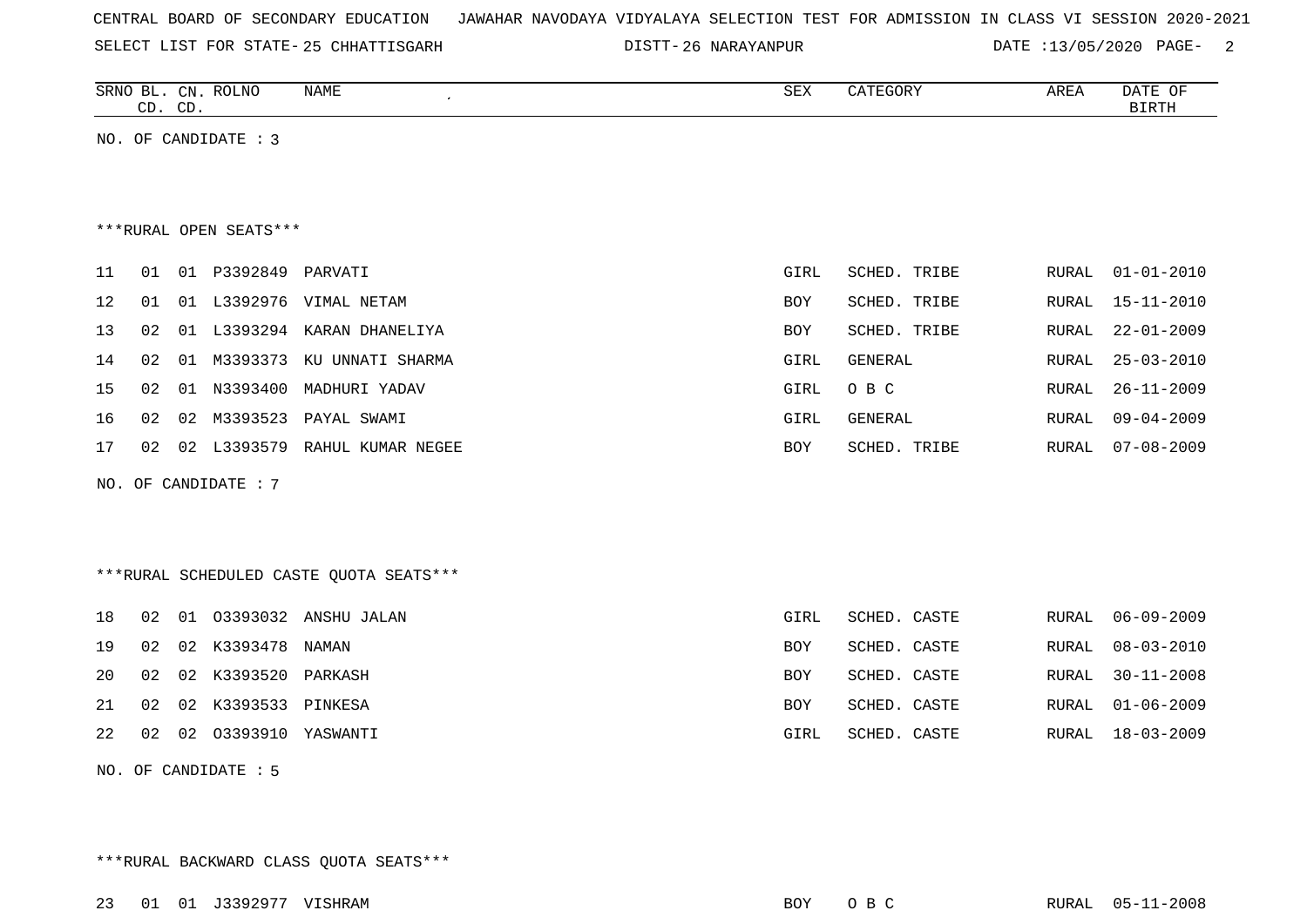SELECT LIST FOR STATE- DISTT- 25 CHHATTISGARH

26 NARAYANPUR DATE :13/05/2020 PAGE- 3

|    | CD. CD. |    | SRNO BL. CN. ROLNO    | <b>NAME</b><br>SEX<br>CATEGORY          |            |              | AREA  | DATE OF<br><b>BIRTH</b> |
|----|---------|----|-----------------------|-----------------------------------------|------------|--------------|-------|-------------------------|
|    |         |    |                       | *** RURAL BACKWARD CLASS QUOTA SEATS*** |            |              |       |                         |
| 24 | 02      |    |                       | 01 J3392999 AMAN NAYAK                  | BOY        | O B C        | RURAL | $28 - 11 - 2008$        |
| 25 | 02      |    |                       | 01 J3393011 ANIL KACHLAM                | <b>BOY</b> | O B C        | RURAL | $06 - 08 - 2009$        |
| 26 | 02      |    |                       | 01 J3393063 BABALU KASHYAP              | <b>BOY</b> | O B C        | RURAL | $26 - 05 - 2009$        |
| 27 | 02      |    |                       |                                         | BOY        | O B C        | RURAL | $04 - 01 - 2008$        |
| 28 | 02      |    | 01 N3393193 GARIMA    |                                         | GIRL       | O B C        | RURAL | $15 - 02 - 2010$        |
| 29 | 02      |    |                       | 01 J3393298 KARTIK RAM                  | <b>BOY</b> | O B C        | RURAL | $25 - 12 - 2009$        |
| 30 | 02      |    | 02 J3393506 NITES     |                                         | BOY        | O B C        | RURAL | $30 - 01 - 2009$        |
|    |         |    | NO. OF CANDIDATE : 8  |                                         |            |              |       |                         |
|    |         |    |                       |                                         |            |              |       |                         |
|    |         |    |                       |                                         |            |              |       |                         |
|    |         |    |                       | ***RURAL SCHEDULED TRIBE QUOTA SEATS*** |            |              |       |                         |
|    |         |    |                       |                                         |            |              |       |                         |
| 31 | 01      |    | 01 L3392801 LAXMAN    |                                         | BOY        | SCHED. TRIBE | RURAL | $15 - 04 - 2008$        |
| 32 | 01      |    | 01 L3392854 PINTU     |                                         | BOY        | SCHED. TRIBE | RURAL | $05 - 10 - 2008$        |
| 33 | 02      |    |                       | 01 L3393107 BUDHSEN WADDE               | <b>BOY</b> | SCHED. TRIBE | RURAL | $05 - 04 - 2008$        |
| 34 | 02      |    |                       | 01 L3393163 DIPAK SALAM                 | BOY        | SCHED. TRIBE | RURAL | 12-08-2009              |
| 35 | 02      |    | 01 P3393395 LOUHITA   |                                         | GIRL       | SCHED. TRIBE | RURAL | $17 - 08 - 2008$        |
| 36 | 02      |    |                       | 01 L3393407 MAHESH KORRAM               | BOY        | SCHED. TRIBE | RURAL | $22 - 05 - 2009$        |
| 37 | 02      | 02 | P3393638              | RAVINA SALAM                            | GIRL       | SCHED. TRIBE | RURAL | $05 - 07 - 2010$        |
| 38 | 02      |    |                       | 02 P3393679 SADHNA PATRA                | GIRL       | SCHED. TRIBE | RURAL | $25 - 02 - 2010$        |
| 39 | 02      | 02 | L3393785 SUBRAT       |                                         | BOY        | SCHED. TRIBE | RURAL | $20 - 04 - 2009$        |
| 40 | 02      |    |                       | 02 L3393883 VARUN SAGAR PAINKRA         | BOY        | SCHED. TRIBE | RURAL | $05 - 01 - 2010$        |
|    |         |    | NO. OF CANDIDATE : 10 |                                         |            |              |       |                         |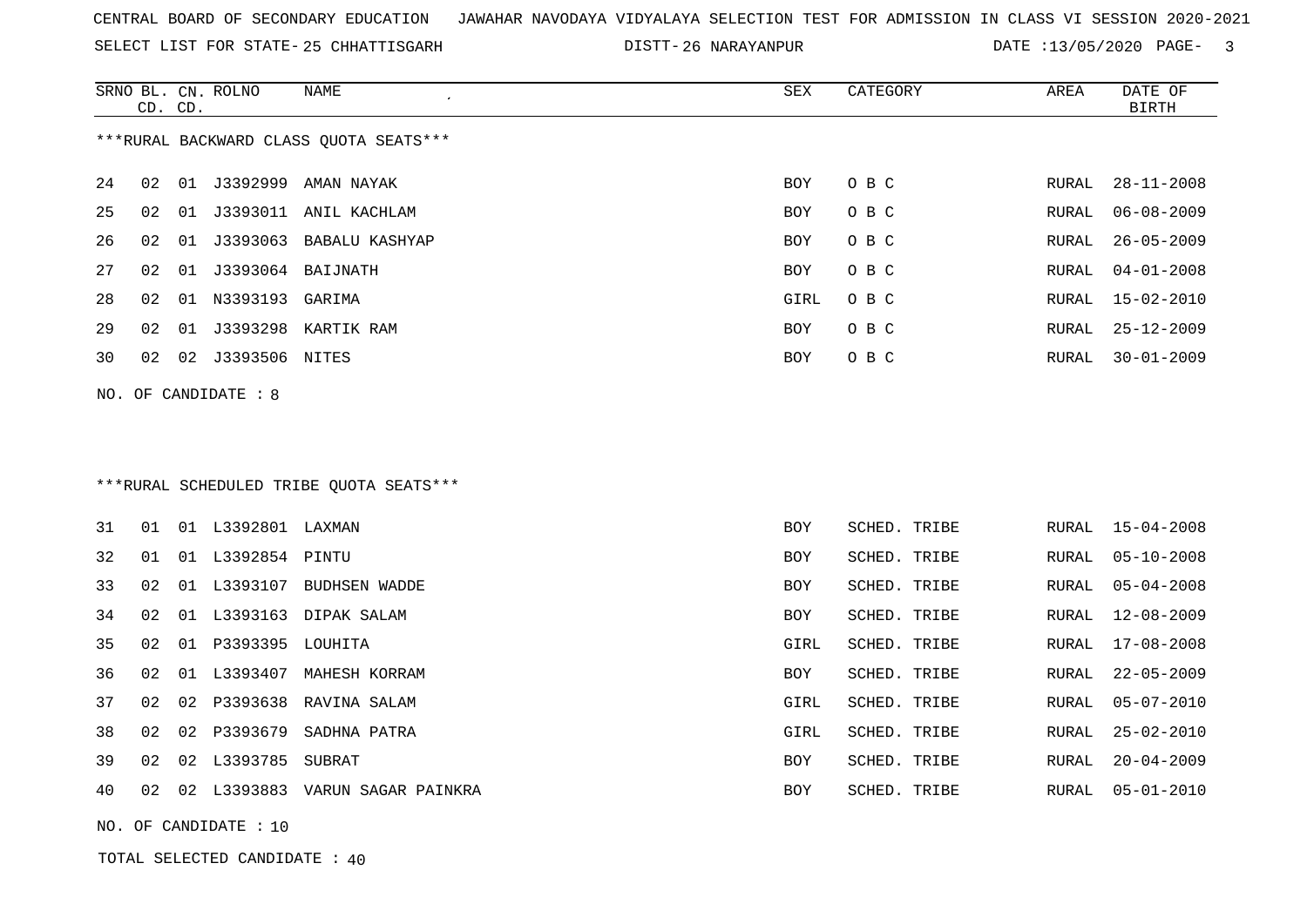SELECT LIST FOR STATE- DISTT- 25 CHHATTISGARH

27 KONDAGAON DATE :13/05/2020 PAGE- 1

| SRNO BL. CN. ROLNO | CD. CD. |                      | <b>NAME</b>                            | ${\tt SEX}$ | CATEGORY     | AREA  | DATE OF<br>BIRTH |
|--------------------|---------|----------------------|----------------------------------------|-------------|--------------|-------|------------------|
|                    |         | ***OPEN UR SEATS***  |                                        |             |              |       |                  |
| $\mathbf{1}$       |         |                      | 05 01 N3396062 KANCHAN SETHIYA         | GIRL        | O B C        |       | RURAL 29-07-2008 |
|                    |         | NO. OF CANDIDATE : 1 |                                        |             |              |       |                  |
|                    |         |                      |                                        |             |              |       |                  |
|                    |         |                      | ***OPEN SCHEDULED CASTE QUOTA SEATS*** |             |              |       |                  |
| $\overline{2}$     |         |                      | 02 01 K3394330 GAJENDRA                | BOY         | SCHED. CASTE |       | RURAL 02-10-2009 |
| 3                  |         |                      | 04 01 03395183 ANGEL TURKER            | GIRL        | SCHED. CASTE |       | RURAL 15-05-2010 |
|                    |         | NO. OF CANDIDATE : 2 |                                        |             |              |       |                  |
|                    |         |                      |                                        |             |              |       |                  |
|                    |         |                      | ***OPEN DISABLED QUOTA SEATS***        |             |              |       |                  |
| 4                  |         |                      | 02 02 J3394593 PRADIP DAS              | BOY         | O B C        |       | RURAL 13-11-2009 |
|                    |         | NO. OF CANDIDATE : 1 |                                        |             |              |       |                  |
|                    |         |                      |                                        |             |              |       |                  |
|                    |         |                      | *** OPEN BACKWARD CLASS QUOTA SEATS*** |             |              |       |                  |
| 5                  | 03      |                      | 01 J3395062 PRIYANSHU GUPTA            | BOY         | O B C        |       | RURAL 18-02-2009 |
| 6                  | 04      |                      | 01 J3395172 AAYAM SHRIVAS              | BOY         | O B C        |       | RURAL 30-10-2009 |
| 7                  | 05      |                      | 01 B3396331 PRIYANK DEWANGAN           | <b>BOY</b>  | O B C        | URBAN | $02 - 06 - 2009$ |

NO. OF CANDIDATE : 3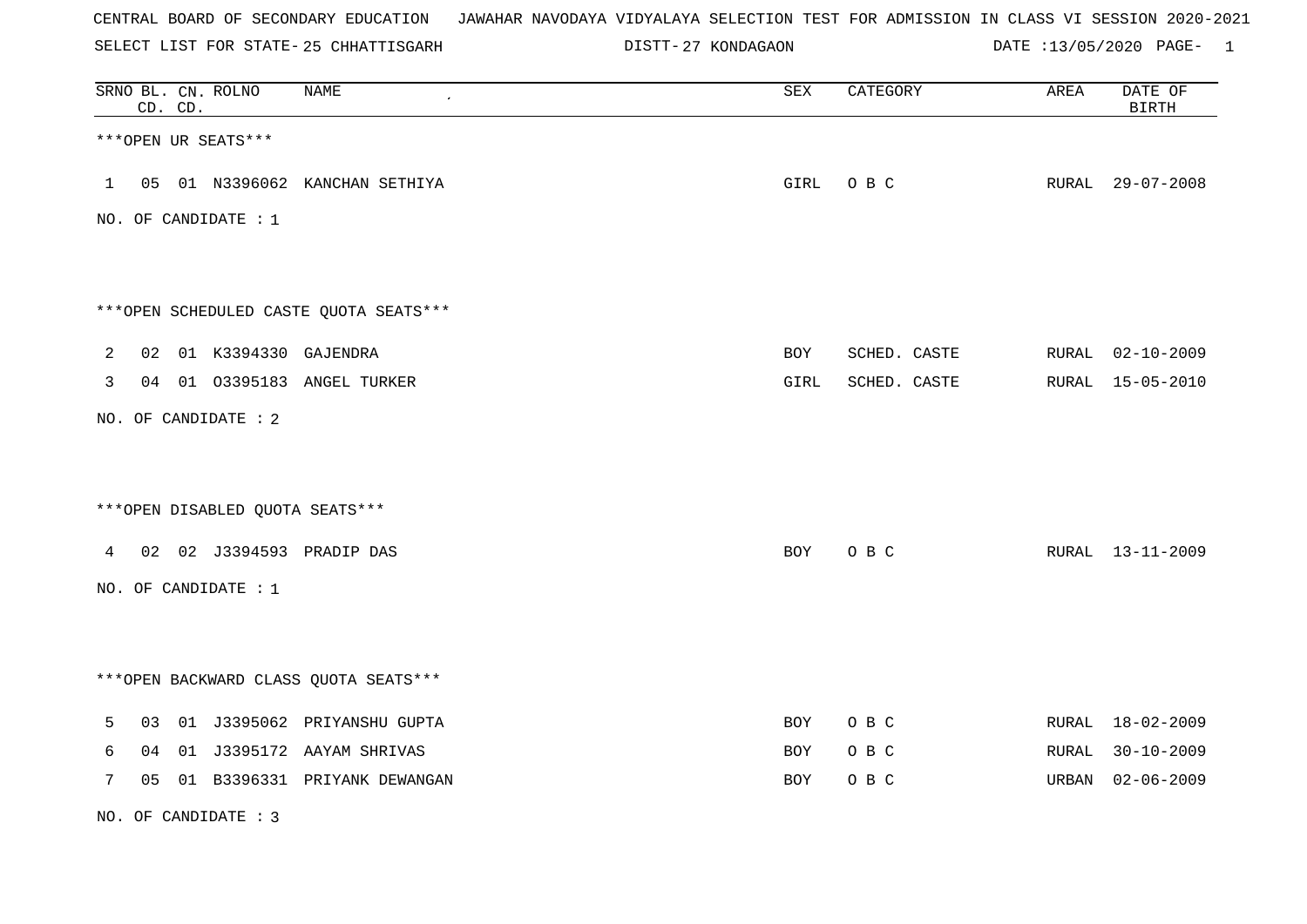SELECT LIST FOR STATE- DISTT- 25 CHHATTISGARH

DISTT-27 KONDAGAON DATE :13/05/2020 PAGE- 2

|    |    | CD. CD. | SRNO BL. CN. ROLNO     | NAME                                    | SEX  | CATEGORY     | AREA  | DATE OF<br><b>BIRTH</b> |
|----|----|---------|------------------------|-----------------------------------------|------|--------------|-------|-------------------------|
|    |    |         |                        | ***OPEN SCHEDULED TRIBE QUOTA SEATS***  |      |              |       |                         |
| 8  | 01 |         |                        | 01 L3394108 ROMESH DEHARI               | BOY  | SCHED. TRIBE | RURAL | $23 - 03 - 2008$        |
| 9  | 03 |         | 01 P3394980 KUMUDANI   |                                         | GIRL | SCHED. TRIBE | RURAL | $30 - 01 - 2010$        |
| 10 | 05 |         |                        | 01 H3396275 NISHEE MANDAVI              | GIRL | SCHED. TRIBE | URBAN | $07 - 06 - 2009$        |
|    |    |         | NO. OF CANDIDATE : 3   |                                         |      |              |       |                         |
|    |    |         |                        |                                         |      |              |       |                         |
|    |    |         | ***RURAL OPEN SEATS*** |                                         |      |              |       |                         |
| 11 | 01 |         |                        | 01 M3393946 BHUMIKA JOSHI               | GIRL | GENERAL      | RURAL | $16 - 04 - 2009$        |
| 12 | 02 |         | 01 L3394311 DIPANSHU   |                                         | BOY  | SCHED. TRIBE | RURAL | $03 - 01 - 2009$        |
| 13 | 03 |         |                        | 01 P3394886 BHAVNA MARKAM               | GIRL | SCHED. TRIBE | RURAL | $18 - 10 - 2008$        |
| 14 | 03 |         | 01 P3394910            | DIMPAL SALAM                            | GIRL | SCHED. TRIBE | RURAL | $09 - 03 - 2009$        |
| 15 | 04 |         |                        | 01 L3395501 PIYUSH KUMAR BHOI           | BOY  | SCHED. TRIBE | RURAL | $14 - 05 - 2010$        |
| 16 | 05 |         | 01 P3395931            | DINESHWARI KORRAM                       | GIRL | SCHED. TRIBE | RURAL | $04 - 10 - 2009$        |
| 17 | 05 |         |                        | 02 J3396585 UMESH DEWANGAN              | BOY  | O B C        | RURAL | $01 - 12 - 2009$        |
|    |    |         | NO. OF CANDIDATE : 7   |                                         |      |              |       |                         |
|    |    |         |                        |                                         |      |              |       |                         |
|    |    |         |                        | ***RURAL SCHEDULED CASTE QUOTA SEATS*** |      |              |       |                         |
| 18 | 02 |         |                        | 01 03394500 LIPI MALLIK                 | GIRL | SCHED. CASTE |       | RURAL 26-06-2009        |
| 19 |    |         |                        | 04 01 K3395373 KHOGENDRA POYAM          | BOY  | SCHED. CASTE |       | RURAL 04-07-2009        |
| 20 | 05 |         |                        | 01 K3395908 DEVID NAG                   | BOY  | SCHED. CASTE | RURAL | 09-02-2009              |
| 21 | 05 |         |                        | 01 03396278 NIVYA MESHRAM               | GIRL | SCHED. CASTE | RURAL | $16 - 11 - 2009$        |
| 22 |    |         |                        | 05 01 K3396336 PRIYANSHU TANDAN         | BOY  | SCHED. CASTE |       | RURAL 09-12-2008        |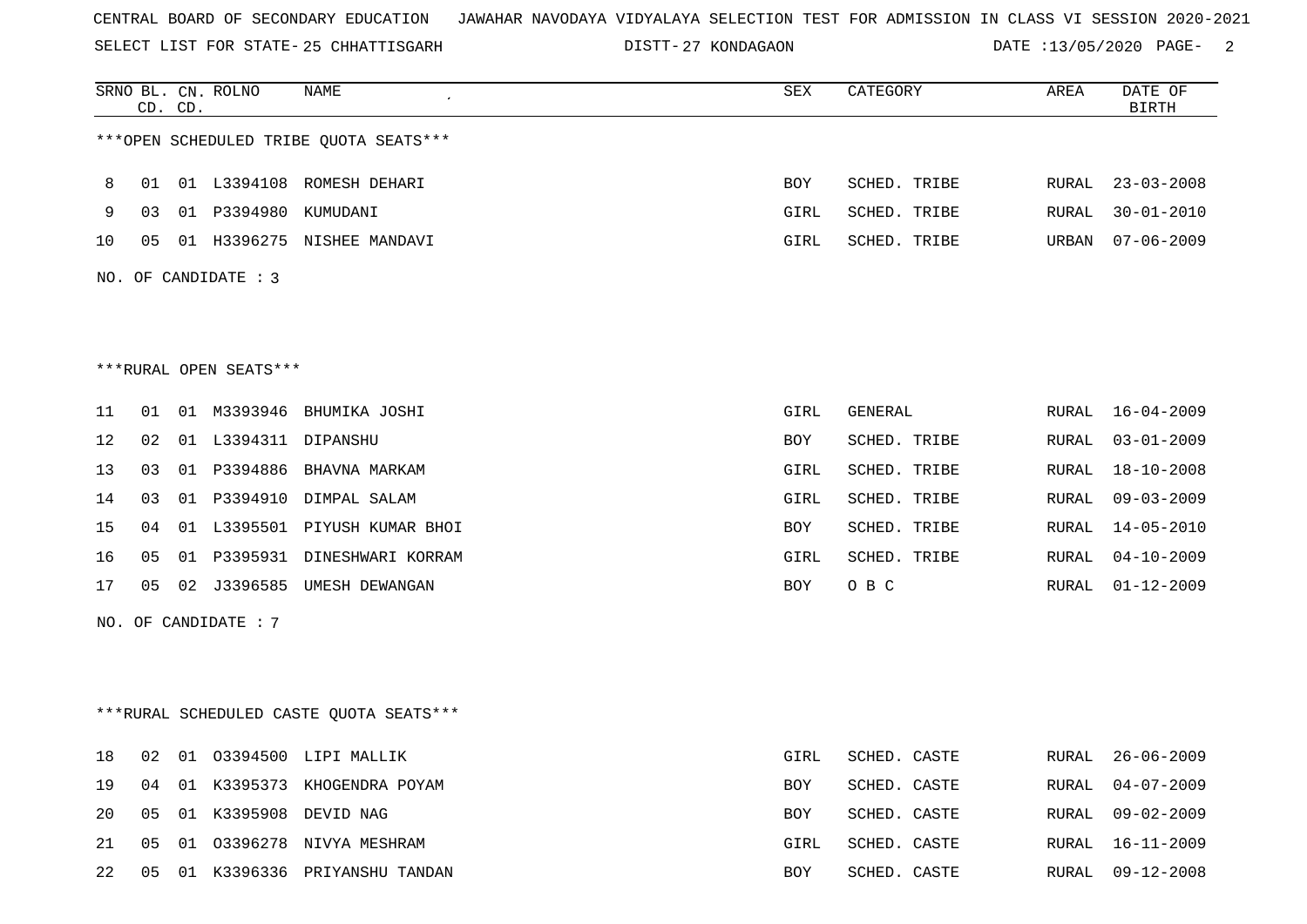|  |  |  |  |  | CENTRAL BOARD OF SECONDARY EDUCATION – JAWAHAR NAVODAYA VIDYALAYA SELECTION TEST FOR ADMISSION IN CLASS VI SESSION 2020-2021 |  |  |  |  |  |  |  |  |  |  |  |  |
|--|--|--|--|--|------------------------------------------------------------------------------------------------------------------------------|--|--|--|--|--|--|--|--|--|--|--|--|
|--|--|--|--|--|------------------------------------------------------------------------------------------------------------------------------|--|--|--|--|--|--|--|--|--|--|--|--|

SELECT LIST FOR STATE- DISTT- 25 CHHATTISGARH

DISTT-27 KONDAGAON DATE :13/05/2020 PAGE- 3

|                                         |    | CD. CD. | SRNO BL. CN. ROLNO   | NAME                                    | SEX        | CATEGORY            | AREA         | DATE OF<br><b>BIRTH</b> |  |  |  |
|-----------------------------------------|----|---------|----------------------|-----------------------------------------|------------|---------------------|--------------|-------------------------|--|--|--|
|                                         |    |         | NO. OF CANDIDATE : 5 |                                         |            |                     |              |                         |  |  |  |
|                                         |    |         |                      |                                         |            |                     |              |                         |  |  |  |
|                                         |    |         |                      |                                         |            |                     |              |                         |  |  |  |
| *** RURAL BACKWARD CLASS QUOTA SEATS*** |    |         |                      |                                         |            |                     |              |                         |  |  |  |
| 23                                      | 02 |         |                      |                                         | BOY        | O B C               | RURAL        | $01 - 03 - 2010$        |  |  |  |
| 24                                      | 02 | 01      | N3394538             | MISS NANDITA SAHU                       | GIRL       | O B C               | RURAL        | $28 - 11 - 2008$        |  |  |  |
| 25                                      | 02 |         | 02 N3394607          | PRINCI KAUSHAL                          | GIRL       | O B C               | RURAL        | $24 - 03 - 2010$        |  |  |  |
| 26                                      | 02 |         |                      | 02 J3394793 SUBHAM NISHAD               | <b>BOY</b> | O B C               | RURAL        | $02 - 08 - 2007$        |  |  |  |
| 27                                      | 03 |         | 01 N3394999          | MADHURI NAG                             | GIRL       | O B C               | <b>RURAL</b> | $04 - 03 - 2009$        |  |  |  |
| 28                                      | 04 |         |                      | 01 J3395358 KANTAPRASAD SAHU            | <b>BOY</b> | O B C               | RURAL        | $22 - 06 - 2009$        |  |  |  |
| 29                                      | 04 | 01      |                      | J3395515 PREYANSH SAHU                  | BOY        | O B C               | RURAL        | $24 - 08 - 2009$        |  |  |  |
| 30                                      | 05 |         |                      | 01 J3395897 DEEPAK DAS                  | <b>BOY</b> | O B C               | RURAL        | $05 - 10 - 2008$        |  |  |  |
|                                         |    |         | NO. OF CANDIDATE : 8 |                                         |            |                     |              |                         |  |  |  |
|                                         |    |         |                      |                                         |            |                     |              |                         |  |  |  |
|                                         |    |         |                      |                                         |            |                     |              |                         |  |  |  |
|                                         |    |         |                      | ***RURAL SCHEDULED TRIBE QUOTA SEATS*** |            |                     |              |                         |  |  |  |
|                                         |    |         |                      |                                         |            |                     |              |                         |  |  |  |
| 31                                      | 01 |         |                      | 01 L3394073 PRAKHAR MANDAVI             | <b>BOY</b> | SCHED. TRIBE        | RURAL        | $22 - 09 - 2008$        |  |  |  |
| 32                                      | 02 |         | 01 P3394362 HASEENA  |                                         | GIRL       | SCHED. TRIBE        | RURAL        | $25 - 06 - 2009$        |  |  |  |
| 33                                      | 02 |         |                      | 01 L3394398 JITURAM MARKAM              | BOY        | SCHED. TRIBE        | RURAL        | $10 - 08 - 2009$        |  |  |  |
| 34                                      | 02 |         |                      | 01 P3394437 KHILESHWARI                 | GIRL       | <b>SCHED. TRIBE</b> | <b>RURAL</b> | $09 - 10 - 2008$        |  |  |  |
| 35                                      | 02 |         | 02 L3394770          | SHEKHAR                                 | <b>BOY</b> | SCHED. TRIBE        | <b>RURAL</b> | $19 - 07 - 2009$        |  |  |  |
| 36                                      | 02 |         | 02 P3394824 VANDAND  |                                         | GIRL       | SCHED. TRIBE        | RURAL        | $27 - 06 - 2010$        |  |  |  |
| 37                                      | 02 |         |                      | 02 L3394846 YASHWARDHAN MARKAM          | BOY        | SCHED. TRIBE        | RURAL        | $13 - 05 - 2009$        |  |  |  |
| 38                                      | 04 | 01      |                      | L3395371 KHILESH KUMAR GANWARE          | <b>BOY</b> | SCHED. TRIBE        | RURAL        | $22 - 03 - 2009$        |  |  |  |
| 39                                      | 04 |         |                      | 01 L3395576 RISHANT NETAM               | <b>BOY</b> | SCHED. TRIBE        | RURAL        | $04 - 06 - 2009$        |  |  |  |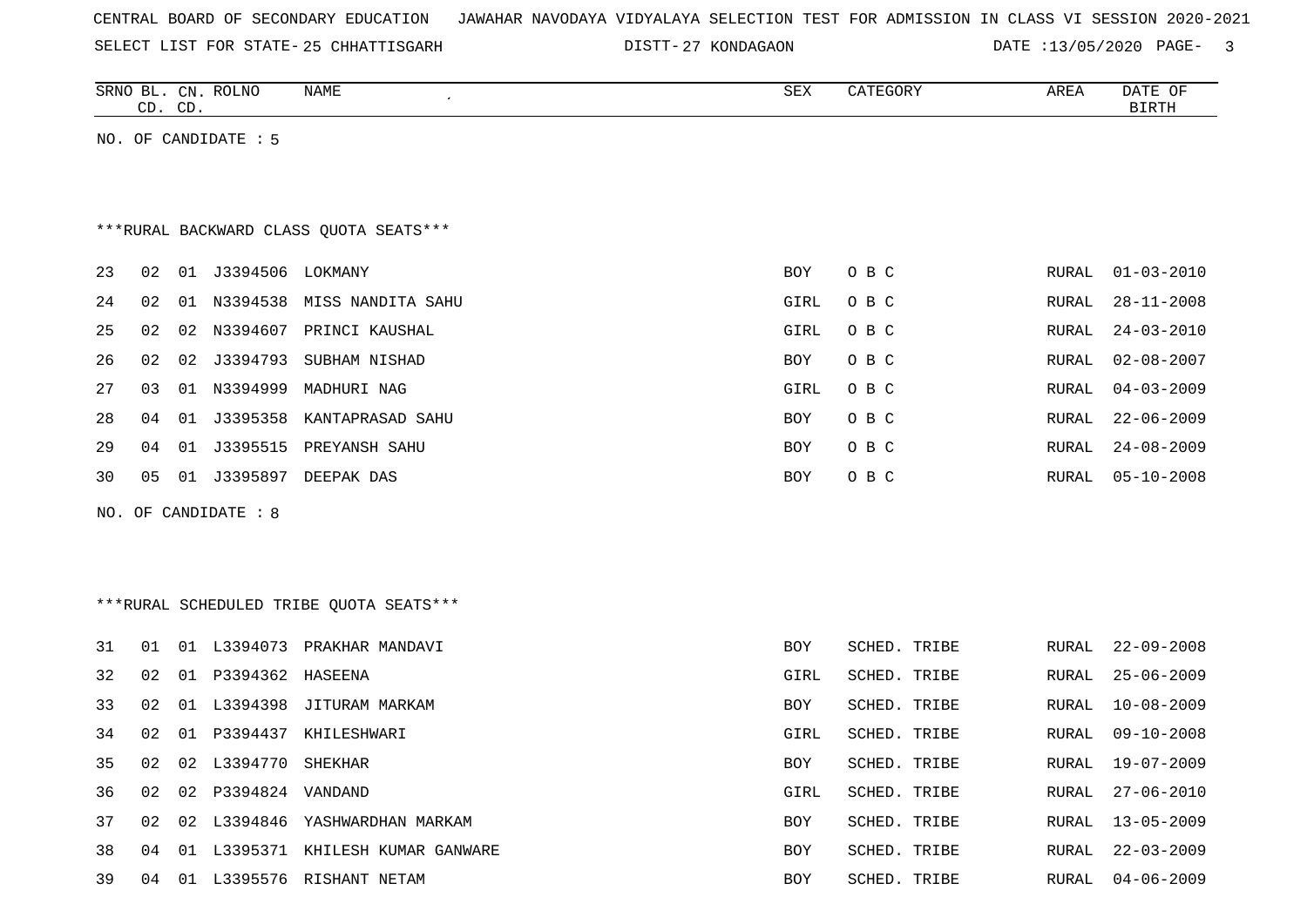SELECT LIST FOR STATE- DISTT- 25 CHHATTISGARH

DISTT-27 KONDAGAON DATE :13/05/2020 PAGE- 4

| NAME<br>SRNO BL. CN. ROLNO<br>CD. CD.   | SEX  | CATEGORY     | AREA | DATE OF<br>BIRTH |
|-----------------------------------------|------|--------------|------|------------------|
| ***RURAL SCHEDULED TRIBE QUOTA SEATS*** |      |              |      |                  |
| 01 P3395583 RIYA NAG<br>40<br>04        | GIRL | SCHED. TRIBE |      | RURAL 14-10-2009 |
| NO. OF CANDIDATE: 10                    |      |              |      |                  |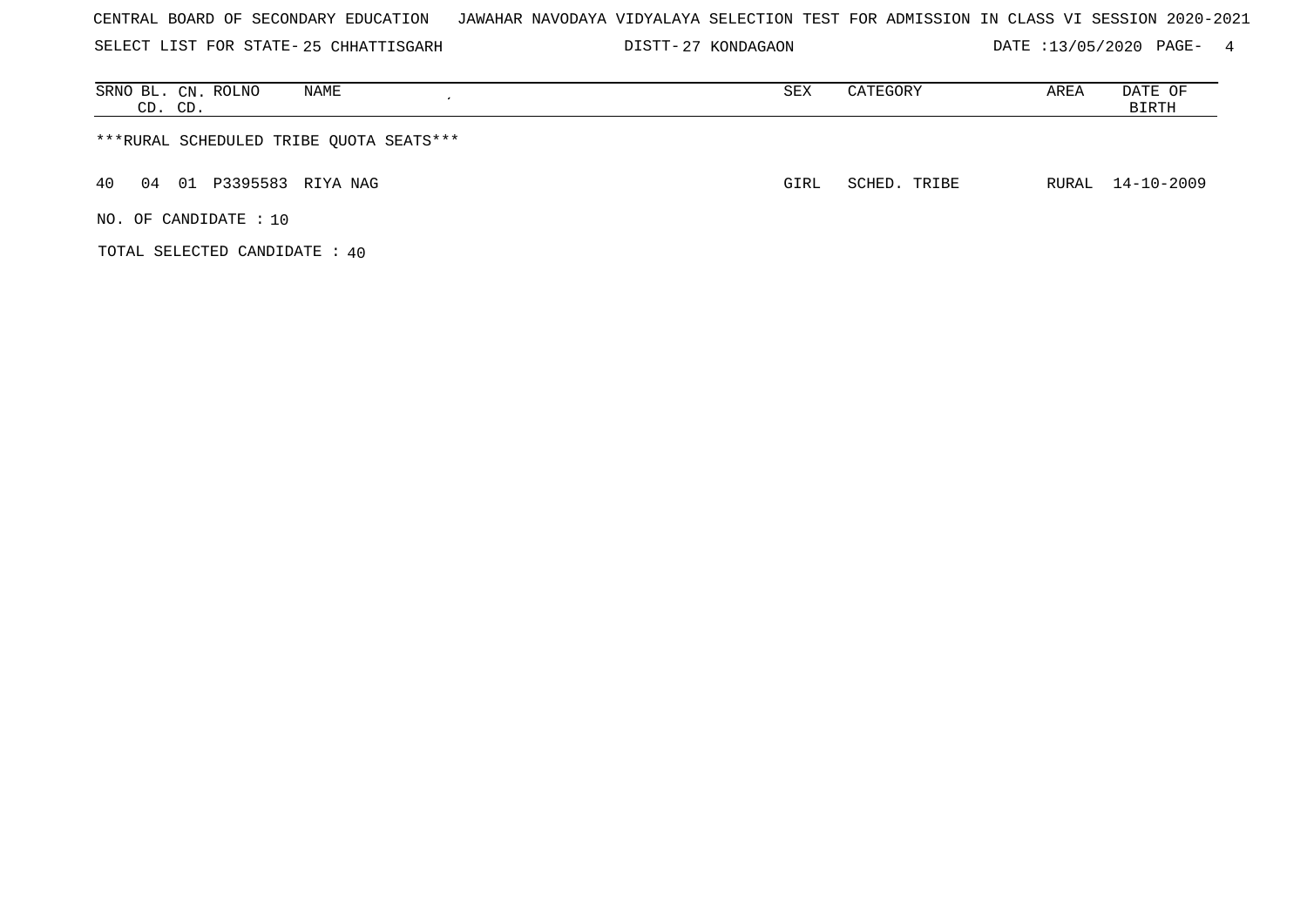SELECT LIST FOR STATE- DISTT- 25 CHHATTISGARH

28 BIJAPUR DATE :13/05/2020 PAGE- 1

|                                        |    | CD. CD. | SRNO BL. CN. ROLNO     | <b>NAME</b>                            | <b>SEX</b> | CATEGORY     | AREA         | DATE OF<br><b>BIRTH</b> |
|----------------------------------------|----|---------|------------------------|----------------------------------------|------------|--------------|--------------|-------------------------|
|                                        |    |         | ***OPEN UR SEATS***    |                                        |            |              |              |                         |
| 1                                      | 02 |         | 02 D3398489            | MOHIT HEMLA                            | <b>BOY</b> | SCHED. TRIBE | <b>URBAN</b> | $24 - 12 - 2008$        |
| 2                                      | 03 |         |                        | 01 N3399102 ANAMIKA SAHU               | GIRL       | O B C        | RURAL        | $06 - 04 - 2009$        |
| 3                                      | 03 |         |                        | 02 L3399786 YATHARTH WASAM             | BOY        | SCHED. TRIBE | <b>RURAL</b> | $10 - 06 - 2009$        |
| 4                                      | 04 |         |                        | 01 P3399850 BHAGYASHRI KAKA            | GIRL       | SCHED. TRIBE | RURAL        | $07 - 10 - 2010$        |
| 5                                      | 04 |         |                        | 01 N3399866 DEVANSHI SAVRAGIRI         | GIRL       | O B C        | RURAL        | 09-11-2009              |
|                                        |    |         | NO. OF CANDIDATE : $5$ |                                        |            |              |              |                         |
|                                        |    |         |                        |                                        |            |              |              |                         |
| ***OPEN SCHEDULED CASTE QUOTA SEATS*** |    |         |                        |                                        |            |              |              |                         |
| 6                                      | 02 |         |                        | 02 K3398567 PARHIV KUMAR JHADI         | BOY        | SCHED. CASTE | RURAL        | $22 - 11 - 2008$        |
| 7                                      | 04 |         | 01 03399852            | BHUMIKA MORLA                          | GIRL       | SCHED. CASTE | RURAL        | $09 - 09 - 2009$        |
| 8                                      | 04 |         |                        | 01 K3400090 NIKSHAY VANKAYAL           | BOY        | SCHED. CASTE | RURAL        | $30 - 10 - 2008$        |
|                                        |    |         | NO. OF CANDIDATE : 3   |                                        |            |              |              |                         |
|                                        |    |         |                        |                                        |            |              |              |                         |
|                                        |    |         |                        | *** OPEN BACKWARD CLASS QUOTA SEATS*** |            |              |              |                         |
| 9                                      | 02 |         |                        | 01 B3398097 ASHISH RAJ GUPTA           | BOY        | O B C        | URBAN        | $02 - 01 - 2009$        |
| 10                                     | 02 |         |                        | 01 B3398133 BHAVYA LILHARE             | BOY        | O B C        | <b>URBAN</b> | $19 - 03 - 2009$        |
| 11                                     | 02 | 02      |                        | J3398746 RITESH SAHU                   | BOY        | O B C        | RURAL        | $01 - 10 - 2009$        |
| 12                                     | 02 | 02      | N3398886               | SHIVANI JAISWAL                        | GIRL       | O B C        | RURAL        | $20 - 08 - 2008$        |
| 13                                     | 04 |         |                        | 01 J3400061 MOKSIT MUTLA               | BOY        | O B C        | RURAL        | $20 - 11 - 2008$        |
|                                        |    |         |                        |                                        |            |              |              |                         |

NO. OF CANDIDATE : 5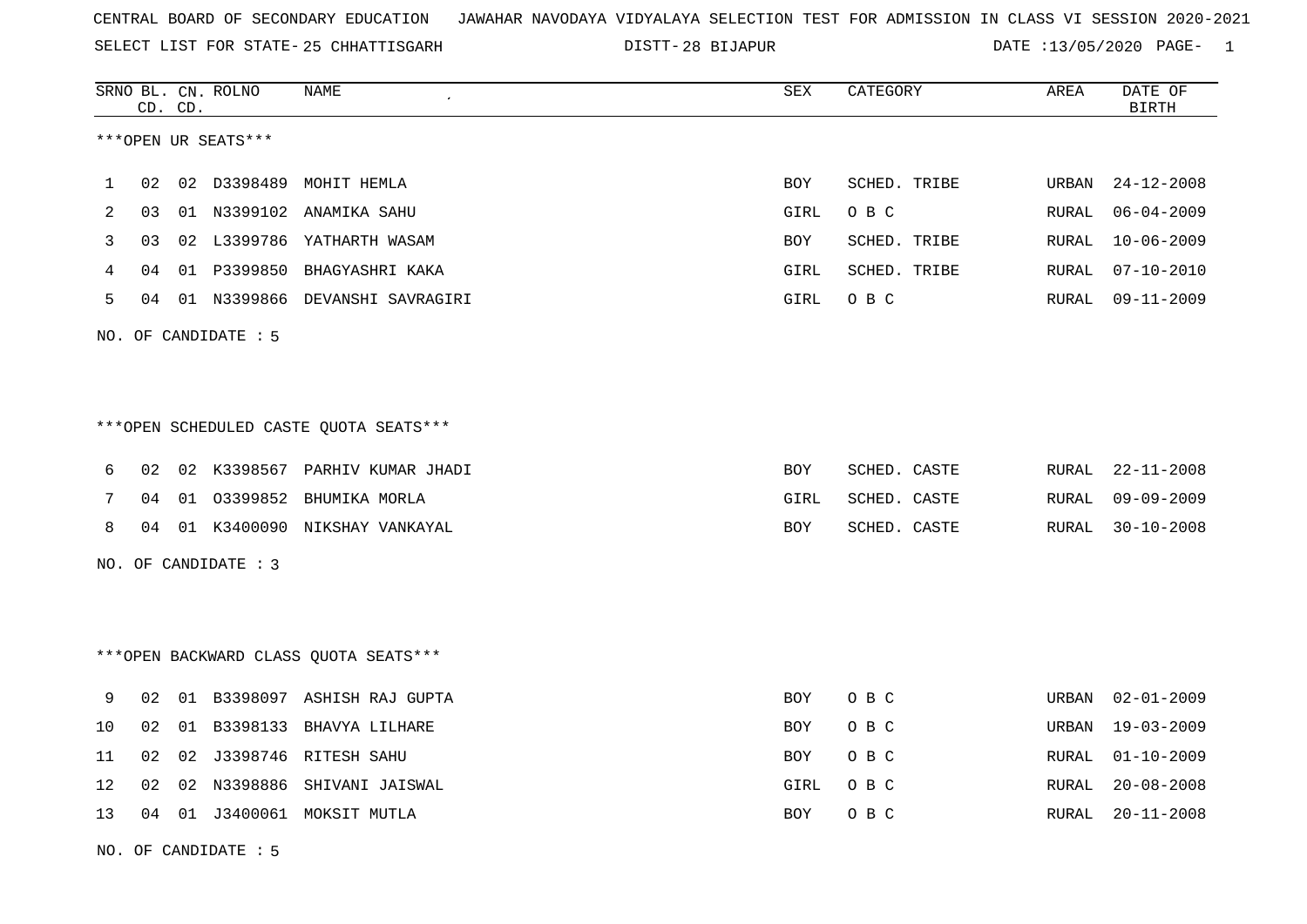SELECT LIST FOR STATE- DISTT- 25 CHHATTISGARH

28 BIJAPUR DATE :13/05/2020 PAGE- 2

|    | CD. CD. |    | SRNO BL. CN. ROLNO     | NAME                                   | SEX  | CATEGORY       | AREA         | DATE OF<br>BIRTH |
|----|---------|----|------------------------|----------------------------------------|------|----------------|--------------|------------------|
|    |         |    |                        | ***OPEN SCHEDULED TRIBE QUOTA SEATS*** |      |                |              |                  |
| 14 | 02      |    | 01 L3398155            | CHANDAN<br>NETAM                       | BOY  | SCHED. TRIBE   | RURAL        | $06 - 04 - 2010$ |
| 15 | 02      | 01 | H3398165               | CHINKY NETAM                           | GIRL | SCHED. TRIBE   | URBAN        | $12 - 06 - 2009$ |
| 16 | 02      | 01 |                        | D3398362 KRISHNA THAKUR                | BOY  | SCHED. TRIBE   | URBAN        | $27 - 01 - 2009$ |
| 17 | 02      | 02 | D3399065               | YASH KURAITI                           | BOY  | SCHED. TRIBE   | URBAN        | $29 - 08 - 2009$ |
| 18 | 04      | 01 | P3400003               | KU.YUKTA THAKUR                        | GIRL | SCHED. TRIBE   | RURAL        | $01 - 08 - 2009$ |
| 19 | 04      | 01 | P3400093               | NIRJALA MICHCHA                        | GIRL | SCHED. TRIBE   | RURAL        | $18 - 07 - 2009$ |
|    |         |    |                        |                                        |      |                |              |                  |
| 20 | 04      | 02 |                        | L3400305 UJJAVAL ATTI                  | BOY  | SCHED. TRIBE   | RURAL        | $12 - 03 - 2009$ |
|    |         |    | NO. OF CANDIDATE : 7   |                                        |      |                |              |                  |
|    |         |    |                        |                                        |      |                |              |                  |
|    |         |    |                        |                                        |      |                |              |                  |
|    |         |    | ***RURAL OPEN SEATS*** |                                        |      |                |              |                  |
| 21 | 01      |    | 01 P3396978            | JANVI NETAM                            | GIRL | SCHED. TRIBE   | RURAL        | $31 - 08 - 2010$ |
| 22 | 01      |    |                        | 01 L3397052 KISHOR KASHYAP             | BOY  | SCHED. TRIBE   | RURAL        | $10 - 09 - 2008$ |
| 23 | 01      | 01 | P3397333               | NISHITA DHRUW                          | GIRL | SCHED. TRIBE   | RURAL        | $07 - 06 - 2009$ |
| 24 | 01      | 02 | L3397559               | RANVEER KUMAR PONDI                    | BOY  | SCHED. TRIBE   | RURAL        | $04 - 08 - 2009$ |
| 25 | 02      | 01 | M3398078               | ARCHANA KUMMAR                         | GIRL | <b>GENERAL</b> | RURAL        | $12 - 09 - 2009$ |
| 26 | 02      | 01 | I3398094               | ARYAN KOTE                             | BOY  | GENERAL        | <b>RURAL</b> | $15 - 01 - 2010$ |
| 27 | 02      | 01 |                        | I3398146 BRAHMADEV JHADI               | BOY  | <b>GENERAL</b> | RURAL        | $28 - 05 - 2007$ |
| 28 | 02      | 02 | M3398625               | PRIYANKA ANEL                          | GIRL | <b>GENERAL</b> | RURAL        | $05 - 09 - 2009$ |
| 29 | 03      |    |                        | 01 P3399415 MAYURI MATTI               | GIRL | SCHED. TRIBE   | RURAL        | $11 - 10 - 2009$ |
| 30 | 03      |    |                        | 01 I3399425 MOHIT KUMAR BORE           | BOY  | GENERAL        | RURAL        | $21 - 06 - 2008$ |
| 31 | 03      |    |                        | 02 L3399724 TARUN METTA                | BOY  | SCHED. TRIBE   | RURAL        | $10 - 04 - 2009$ |
| 32 | 04      | 01 |                        | L3399869 DIKSHANSH YALAM               | BOY  | SCHED. TRIBE   | RURAL        | 19-11-2009       |
| 33 | 04      | 01 |                        | 13399912 HARSH KUMAR NAKKA             | BOY  | GENERAL        | RURAL        | $08 - 12 - 2008$ |
| 34 | 04      |    |                        | 02 I3400251 SHRIJEET DURGAM            | BOY  | GENERAL        | RURAL        | $27 - 07 - 2010$ |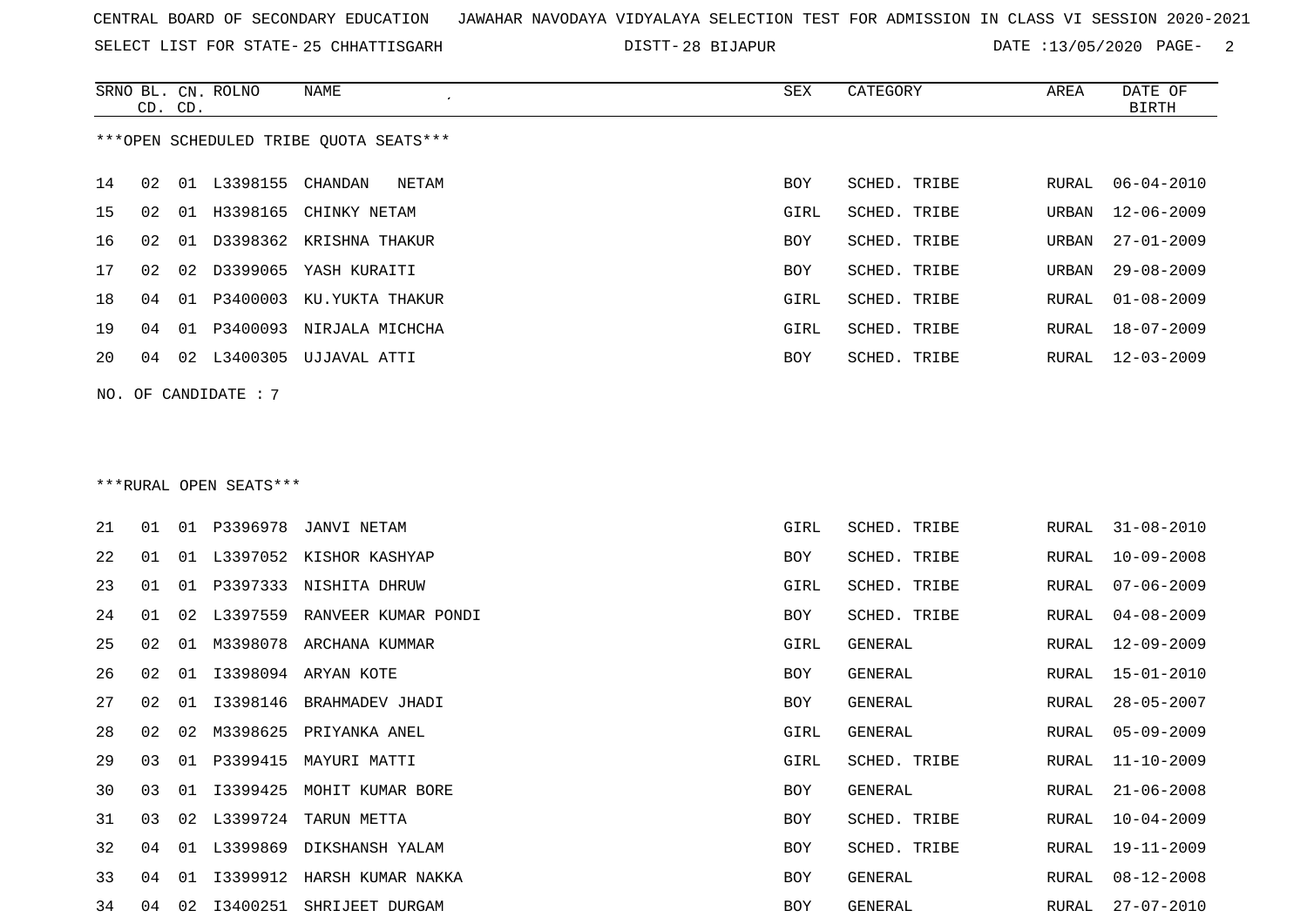| CENTRAL BOARD OF SECONDARY EDUCATION – JAWAHAR NAVODAYA VIDYALAYA SELECTION TEST FOR ADMISSION IN CLASS VI SESSION 2020-2021 |  |  |  |
|------------------------------------------------------------------------------------------------------------------------------|--|--|--|
|------------------------------------------------------------------------------------------------------------------------------|--|--|--|

SELECT LIST FOR STATE- DISTT- 25 CHHATTISGARH 28 BIJAPUR DATE :13/05/2020 PAGE- 3

|     |                                         | CD. CD. | SRNO BL. CN. ROLNO    | NAME<br>$\epsilon$                      | <b>SEX</b> | CATEGORY     | AREA  | DATE OF<br><b>BIRTH</b> |  |  |  |
|-----|-----------------------------------------|---------|-----------------------|-----------------------------------------|------------|--------------|-------|-------------------------|--|--|--|
|     |                                         |         | NO. OF CANDIDATE : 14 |                                         |            |              |       |                         |  |  |  |
|     |                                         |         |                       |                                         |            |              |       |                         |  |  |  |
|     |                                         |         |                       |                                         |            |              |       |                         |  |  |  |
|     | ***RURAL SCHEDULED CASTE QUOTA SEATS*** |         |                       |                                         |            |              |       |                         |  |  |  |
| 35  | 01                                      |         |                       | 02 03397587 RESHMA TARMA                | GIRL       | SCHED. CASTE | RURAL | $29 - 10 - 2008$        |  |  |  |
| 36  | 02                                      |         |                       | 01 03398019 ALISHA RATRE                | GIRL       | SCHED. CASTE | RURAL | $27 - 04 - 2009$        |  |  |  |
| 37  | 02                                      | 01      |                       | 03398051 ANJALI MAHEK NAG               | GIRL       | SCHED. CASTE | RURAL | $10 - 02 - 2010$        |  |  |  |
| 38  | 02                                      |         |                       | 01 K3398154 CHANDAN JHADI               | BOY        | SCHED. CASTE | RURAL | $21 - 05 - 2009$        |  |  |  |
| 39  | 02                                      | 02      | 03398506              | MUSKHAN JHADI                           | GIRL       | SCHED. CASTE | RURAL | $07 - 12 - 2008$        |  |  |  |
| 40  | 02                                      |         | 02 K3399012 VEDANSH   | TANDIA                                  | BOY        | SCHED. CASTE | RURAL | $15 - 08 - 2009$        |  |  |  |
| 41  | 03                                      |         |                       | 01 03399331 KUMARI NIDHI CHETAL         | GIRL       | SCHED. CASTE | RURAL | $04 - 12 - 2010$        |  |  |  |
| 42  | 04                                      | 01      |                       | K3399801 AKASH JUMDI                    | BOY        | SCHED. CASTE | RURAL | $30 - 06 - 2009$        |  |  |  |
| 43  | 04                                      |         |                       | 01 03399865 DAMINI LAHRE                | GIRL       | SCHED. CASTE | RURAL | $12 - 06 - 2009$        |  |  |  |
| NO. |                                         |         | OF CANDIDATE : 9      |                                         |            |              |       |                         |  |  |  |
|     |                                         |         |                       |                                         |            |              |       |                         |  |  |  |
|     |                                         |         |                       |                                         |            |              |       |                         |  |  |  |
|     |                                         |         |                       | *** RURAL BACKWARD CLASS QUOTA SEATS*** |            |              |       |                         |  |  |  |
| 44  | 01                                      |         |                       | 01 J3396745 AYUSH KUMAR KUSHWAHA        | BOY        | O B C        | RURAL | $09 - 07 - 2010$        |  |  |  |
| 45  | 01                                      |         | 01 N3396951           | HEMESHWARI NEWLA                        | GIRL       | O B C        | RURAL | $29 - 11 - 2009$        |  |  |  |
| 46  | 01                                      | 01      | J3397338              | OJASVI BHARDWAJ                         | BOY        | O B C        | RURAL | $21 - 03 - 2010$        |  |  |  |
| 47  | 01                                      | 03      | N3397890              | TAMANNA RAO                             | GIRL       | O B C        | RURAL | $03 - 07 - 2009$        |  |  |  |
| 48  | 02                                      | 01      | J3398000              | ADIYTA KUMAR PRAJAPATI                  | <b>BOY</b> | O B C        | RURAL | $02 - 09 - 2009$        |  |  |  |
| 49  | 02                                      | 01      |                       | J3398244 GOPAL CHAPRALA                 | BOY        | O B C        | RURAL | $12 - 07 - 2007$        |  |  |  |

50 02 02 J3398592 PRAKASH PUJARI BOY O B C RURAL 26-05-2007 51 02 02 N3398875 SHARADDHA GIRL O B C RURAL 05-08-2008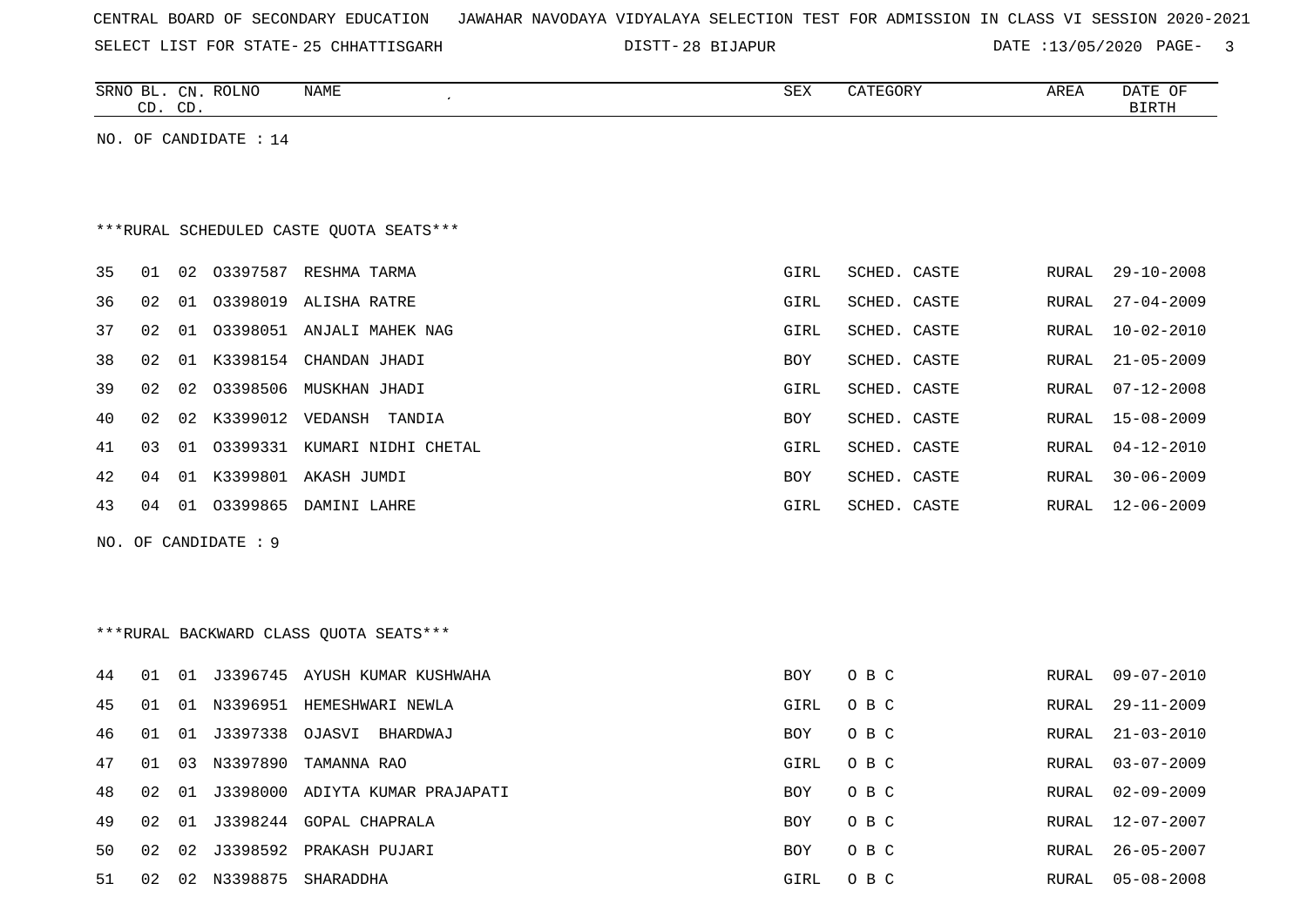SELECT LIST FOR STATE- DISTT- 25 CHHATTISGARH

28 BIJAPUR DATE :13/05/2020 PAGE- 4

|                                                                    | CD. CD. |  | SRNO BL. CN. ROLNO   | <b>NAME</b>                            | <b>SEX</b> | CATEGORY     | AREA  | DATE OF<br><b>BIRTH</b> |
|--------------------------------------------------------------------|---------|--|----------------------|----------------------------------------|------------|--------------|-------|-------------------------|
|                                                                    |         |  |                      | ***RURAL BACKWARD CLASS OUOTA SEATS*** |            |              |       |                         |
| 52                                                                 | 03      |  |                      | 01 N3399185 DHARNA GURLA               | GIRL       | O B C        | RURAL | $24 - 05 - 2009$        |
| 53                                                                 | 03      |  |                      | 01 J3399389 LOKESH ANKARI              | <b>BOY</b> | O B C        | RURAL | $18 - 06 - 2009$        |
| 54                                                                 | 03      |  |                      | 01 N3399431 MUSKAN SAHU                | GIRL       | O B C        | RURAL | $27 - 03 - 2010$        |
| 55                                                                 | 03      |  |                      | 01 J3399438 NAMAN KUMAR LAMBADI        | BOY        | O B C        | RURAL | $30 - 10 - 2008$        |
| 56                                                                 | 03      |  |                      | 02 J3399554 RAM LAMBADI                | BOY        | O B C        | RURAL | $02 - 12 - 2008$        |
| 57                                                                 | 03      |  |                      | 02 N3399575 RISHIKA GOTOOR             | GIRL       | O B C        | RURAL | $22 - 07 - 2010$        |
| 58                                                                 | 04      |  |                      | 01 J3399902 GOLLA VENKTESWAR           | BOY        | O B C        | RURAL | $26 - 09 - 2008$        |
| 59                                                                 | 04      |  |                      | 02 N3400298 TRISHA KURTOTWAR           | GIRL       | O B C        | RURAL | $25 - 11 - 2008$        |
| NO. OF CANDIDATE : $16$<br>***RURAL SCHEDULED TRIBE QUOTA SEATS*** |         |  |                      |                                        |            |              |       |                         |
| 60                                                                 | 02      |  | 01 L3398007 AJAY NAG |                                        | <b>BOY</b> | SCHED. TRIBE | RURAL | $29 - 03 - 2008$        |
| 61                                                                 | 02      |  |                      | 01 P3398130 BHAVANA MARPALLI           | GIRL       | SCHED. TRIBE | RURAL | $10 - 12 - 2009$        |
| 62                                                                 | 02      |  |                      | 01 L3398186 DHAIRYA KASHYAP            | BOY        | SCHED. TRIBE | RURAL | $13 - 05 - 2009$        |
| 63                                                                 | 02      |  |                      | 01 L3398246 GOUTAM SHAH MANDAVI        | BOY        | SCHED. TRIBE | RURAL | $12 - 11 - 2007$        |
| 64                                                                 | 02      |  |                      | 01 P3398417 MAHIMA SODI                | GIRL       | SCHED. TRIBE | RURAL | $03 - 05 - 2008$        |
| 65                                                                 | 02      |  |                      | 02 P3398533 NIDHI KUDIYAM              | GIRL       | SCHED. TRIBE | RURAL | $16 - 07 - 2009$        |
| 66                                                                 | 02      |  |                      | 02 P3398566 PALDEV SANDHYA             | GIRL       | SCHED. TRIBE | RURAL | $20 - 06 - 2009$        |
| 67                                                                 | 02      |  |                      | 02 L3398777 RUPESH KUMAR TELAM         | BOY        | SCHED. TRIBE | RURAL | $23 - 12 - 2008$        |
| 68                                                                 | 02      |  |                      | 02 L3399026 VIKRANT MANJHI             | BOY        | SCHED. TRIBE | RURAL | $21 - 09 - 2009$        |
| 69                                                                 | 02      |  |                      | 02 L3399047 VIPANSHU DUDHI             | <b>BOY</b> | SCHED. TRIBE | RURAL | $16 - 11 - 2009$        |
| 70                                                                 | 03      |  |                      | 01 L3399090 AKHIL BALDEV KUDEM         | <b>BOY</b> | SCHED. TRIBE | RURAL | $11 - 01 - 2009$        |

 03 01 P3399247 HIMANI MARKAM GIRL SCHED. TRIBE RURAL 16-12-2008 03 01 L3399284 KARTIK KUMAR KURSAM BOY SCHED. TRIBE RURAL 24-08-2009